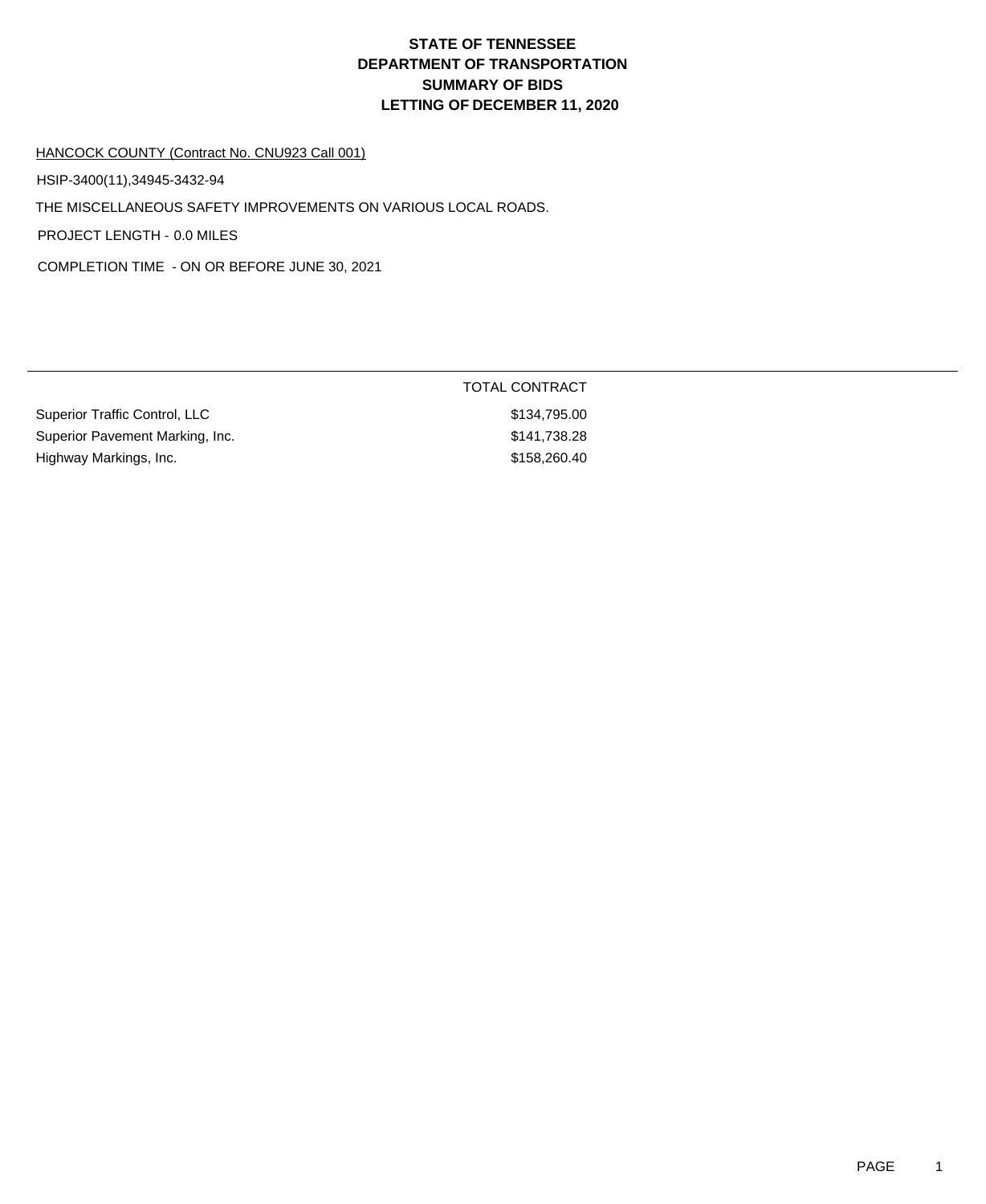|        |                                                    |               |                   | <b>CONTRACT CNU923</b> |
|--------|----------------------------------------------------|---------------|-------------------|------------------------|
|        |                                                    |               | <b>UNIT PRICE</b> | <b>EXTENSION</b>       |
|        | <b>ROADWAY CATEGORY</b>                            |               |                   |                        |
| 712-01 | <b>TRAFFIC CONTROL</b>                             |               |                   |                        |
|        |                                                    | 1.000 LS      |                   |                        |
|        | Superior Traffic Control, LLC                      |               | \$3,000.0000      | \$3,000.00             |
|        | Superior Pavement Marking, Inc.                    |               | \$5,500.0000      | \$5,500.00             |
|        | Highway Markings, Inc.                             |               | \$3,500.0000      | \$3,500.00             |
|        | 713-02.20 ROADSIDE OBSTACLE DELINEATION            |               |                   |                        |
|        |                                                    | 18.000 S.F.   |                   |                        |
|        | Superior Traffic Control, LLC                      |               | \$12.0000         | \$216.00               |
|        | Superior Pavement Marking, Inc.                    |               | \$15.1500         | \$272.70               |
|        | Highway Markings, Inc.                             |               | \$10.0000         | \$180.00               |
|        | 713-02.21 SIGN POST DELINEATION ENHANCEMENT        |               |                   |                        |
|        |                                                    | 690.000 L.F.  |                   |                        |
|        | Superior Traffic Control, LLC                      |               | \$5.0000          | \$3,450.00             |
|        | Superior Pavement Marking, Inc.                    |               | \$5.0500          | \$3,484.50             |
|        | Highway Markings, Inc.                             |               | \$4.9000          | \$3,381.00             |
|        | 713-11.01 "U" SECTION STEEL POSTS                  |               |                   |                        |
|        |                                                    | 2,048.000 LB. |                   |                        |
|        | Superior Traffic Control, LLC                      |               | \$3.0000          | \$6,144.00             |
|        | Superior Pavement Marking, Inc.                    |               | \$3.3800          | \$6,922.24             |
|        | Highway Markings, Inc.                             |               | \$3.0000          | \$6,144.00             |
|        | 713-11.02 PERFORATED/KNOCKOUT SQUARE TUBE POST     |               |                   |                        |
|        |                                                    | 4,502.000 LB. |                   |                        |
|        | Superior Traffic Control, LLC                      |               | \$3.5000          | \$15,757.00            |
|        | Superior Pavement Marking, Inc.                    |               | \$3.9900          | \$17,962.98            |
|        | Highway Markings, Inc.                             |               | \$3.0000          | \$13,506.00            |
|        | 713-13.02 FLAT SHEET ALUMINUM SIGNS (0.080" THICK) |               |                   |                        |
|        |                                                    | 622.000 S.F.  |                   |                        |
|        | Superior Traffic Control, LLC                      |               | \$11.5000         | \$7,153.00             |
|        | Superior Pavement Marking, Inc.                    |               | \$12.4700         | \$7,756.34             |
|        | Highway Markings, Inc.                             |               | \$12.7000         | \$7,899.40             |
|        | 713-13.03 FLAT SHEET ALUMINUM SIGNS (0.100" THICK) |               |                   |                        |
|        |                                                    | 729.000 S.F.  |                   |                        |
|        | Superior Traffic Control, LLC                      |               | \$12.5000         | \$9,112.50             |
|        | Superior Pavement Marking, Inc.                    |               | \$13.4800         | \$9,826.92             |
|        | Highway Markings, Inc.                             |               | \$13.0000         | \$9,477.00             |
|        | 713-15.36 REMOVE SIGN, SUPPORT & FOOTING           |               |                   |                        |
|        |                                                    | 42.000 EACH   |                   |                        |
|        | Superior Traffic Control, LLC                      |               | \$5.0000          | \$210.00               |
|        | Superior Pavement Marking, Inc.                    |               | \$5.0500          | \$212.10               |
|        | Highway Markings, Inc.                             |               | \$7.0000          | \$294.00               |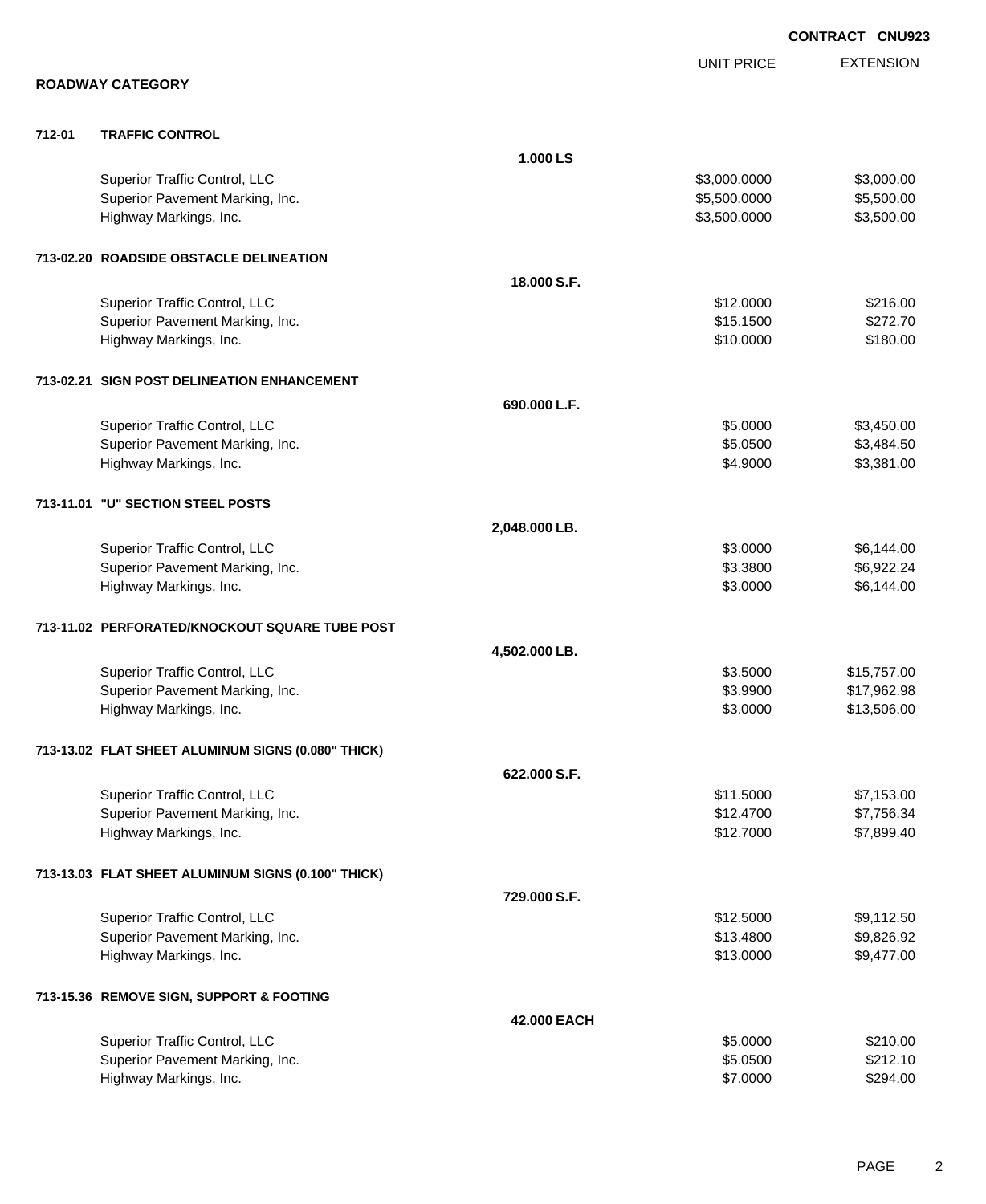|        |                                                              |              |                   | <b>CONTRACT CNU923</b> |
|--------|--------------------------------------------------------------|--------------|-------------------|------------------------|
|        |                                                              |              | <b>UNIT PRICE</b> | <b>EXTENSION</b>       |
|        | 716-02.05 PLASTIC PAVEMENT MARKING (STOP LINE)               |              |                   |                        |
|        |                                                              | 430.000 L.F. |                   |                        |
|        | Superior Traffic Control, LLC                                |              | \$7.5000          | \$3,225.00             |
|        | Superior Pavement Marking, Inc.                              |              | \$7.5000          | \$3,225.00             |
|        | Highway Markings, Inc.                                       |              | \$9.5000          | \$4,085.00             |
|        | 716-13.01 SPRAY THERMO PVMT MRKNG (60 mil) (4IN LINE)        |              |                   |                        |
|        |                                                              | 81.500 L.M.  |                   |                        |
|        | Superior Traffic Control, LLC                                |              | \$1,050.0000      | \$85,575.00            |
|        | Superior Pavement Marking, Inc.                              |              | \$1,050.0000      | \$85,575.00            |
|        | Highway Markings, Inc.                                       |              | \$1,305.0000      | \$106,357.50           |
|        | 716-13.04 SPRAY THERMO PVMT MRKNG (60 mil) (4IN DOTTED LINE) |              |                   |                        |
|        |                                                              | 840.000 L.F. |                   |                        |
|        | Superior Traffic Control, LLC                                |              | \$0.3000          | \$252.00               |
|        | Superior Pavement Marking, Inc.                              |              | \$0.3000          | \$252.00               |
|        | Highway Markings, Inc.                                       |              | \$0.6500          | \$546.00               |
|        | 716-13.05 SPRAY THERMO PVMT MRKNG (60 mil) (6IN DOTTED LINE) |              |                   |                        |
|        |                                                              | 710.000 L.F. |                   |                        |
|        | Superior Traffic Control, LLC                                |              | \$0.3500          | \$248.50               |
|        | Superior Pavement Marking, Inc.                              |              | \$0.3500          | \$248.50               |
|        | Highway Markings, Inc.                                       |              | \$0.5500          | \$390.50               |
| 717-01 | <b>MOBILIZATION</b>                                          |              |                   |                        |
|        |                                                              | 1.000 LS     |                   |                        |
|        | Superior Traffic Control, LLC                                |              | \$452.0000        | \$452.00               |
|        | Superior Pavement Marking, Inc.                              |              | \$500.0000        | \$500.00               |
|        | Highway Markings, Inc.                                       |              | \$2,500.0000      | \$2,500.00             |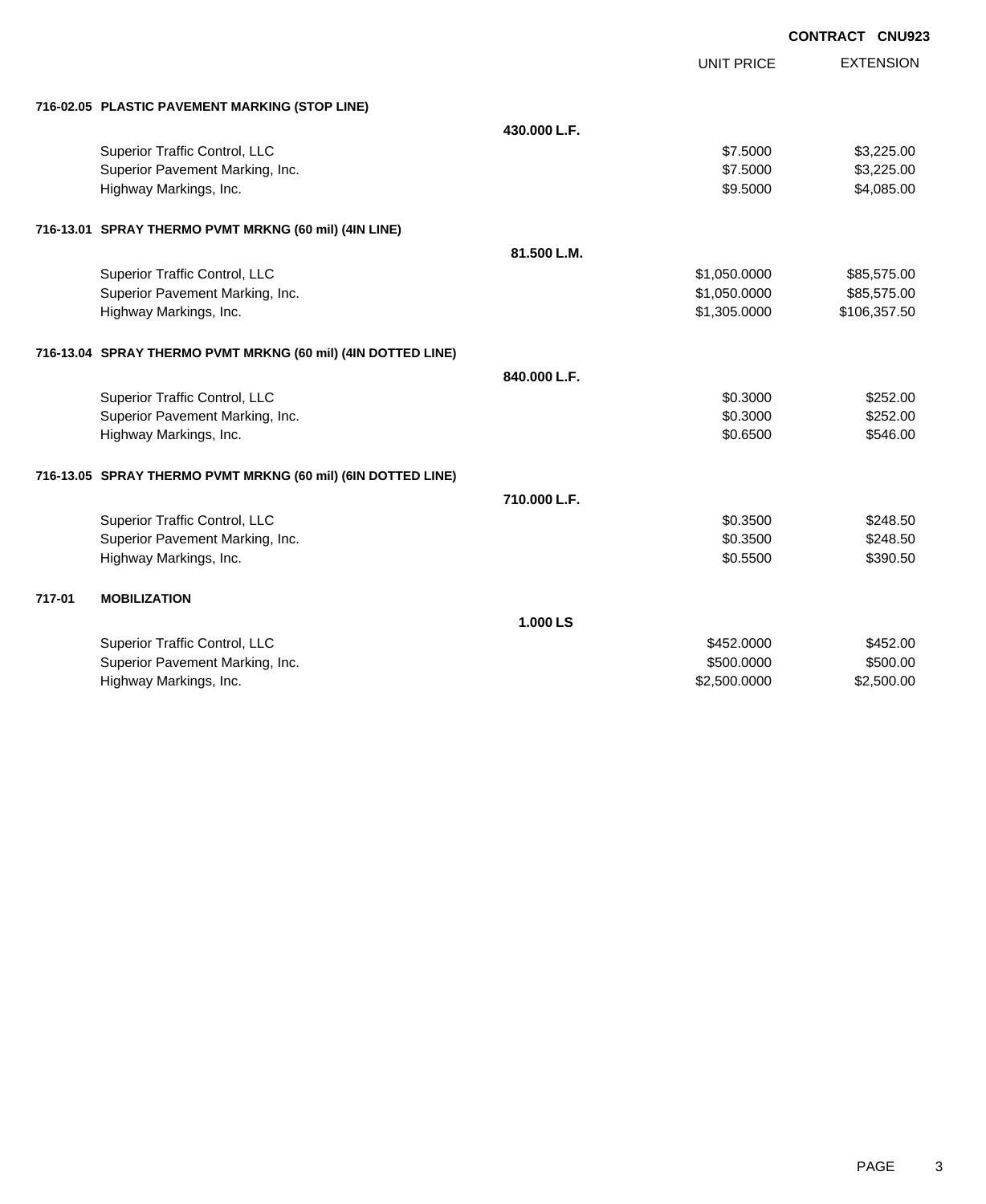## **SUB-TOTAL ROADWAY**

| Superior Traffic Control, LLC   | \$134.795.00 |
|---------------------------------|--------------|
| Superior Pavement Marking, Inc. | \$141.738.28 |
| Highway Markings, Inc.          | \$158,260,40 |

# **TOTAL CONTRACT**

| Superior Traffic Control, LLC   | \$134,795,00 |
|---------------------------------|--------------|
| Superior Pavement Marking, Inc. | \$141.738.28 |
| Highway Markings, Inc.          | \$158,260,40 |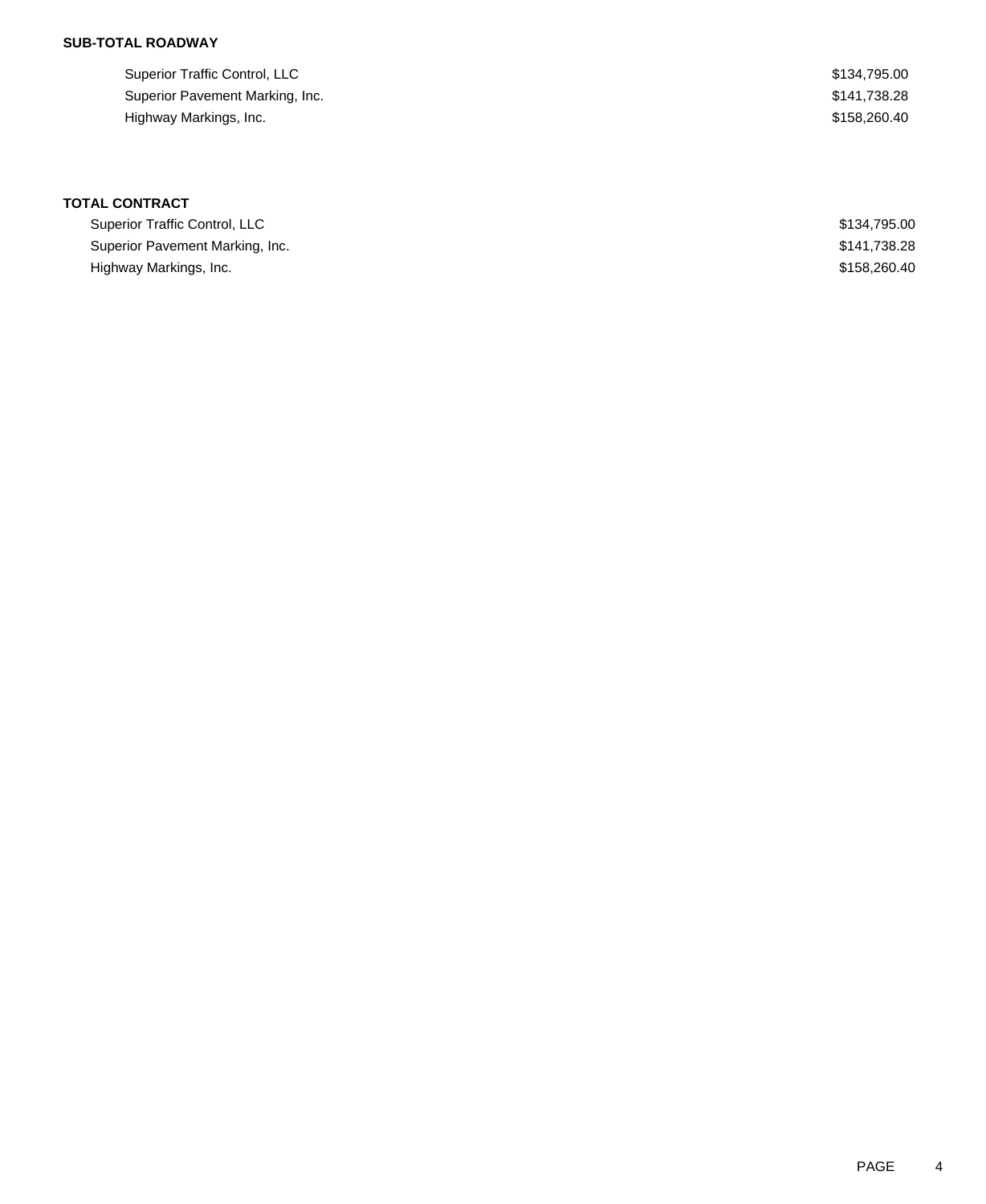## **DEPARTMENT OF TRANSPORTATION SUMMARY OF BIDS LETTING OF DECEMBER 11, 2020 STATE OF TENNESSEE**

#### RUTHERFORD COUNTY (Contract No. CNU922 Call 002)

STP-266(13),75027-3225-14

THE GRADING, DRAINAGE, CONSTRUCTION OF TWO (2) CONCRETE BULB-TEE BEAM BRIDGES, SIGNALS AND PAVING ON S.R. 266 (JEFFERSON PIKE) FROM S.R. 102 (NISSAN DRIVE) (L.M. 5.01) TO EAST OF I-840 (L.M. 8.82).

TOTAL CONTRACT

PROJECT LENGTH - 3.88 MILES

COMPLETION TIME - ON OR BEFORE JULY 31, 2024

DBE GOAL 11.00%

| \$61.044.027.08 |
|-----------------|
| \$61,975,013.00 |
| \$62.865.568.00 |
| \$62,899,217.09 |
|                 |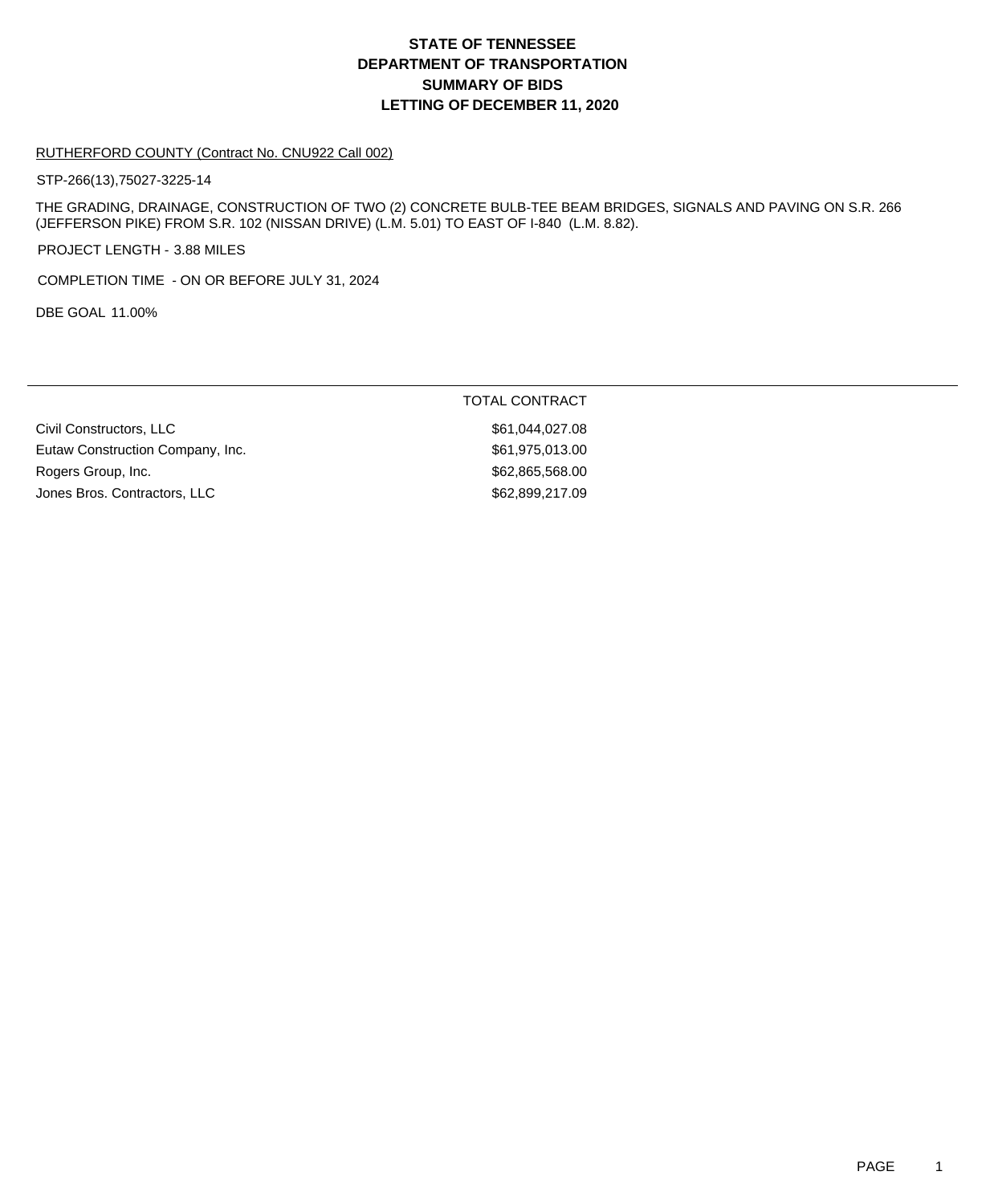|                   |                                                              |                | <b>UNIT PRICE</b> | <b>EXTENSION</b> |
|-------------------|--------------------------------------------------------------|----------------|-------------------|------------------|
|                   | <b>ROADWAY CATEGORY</b>                                      |                |                   |                  |
| 105-01            | <b>CONSTRUCTION STAKES, LINES AND GRADES</b>                 |                |                   |                  |
|                   |                                                              | 1.000 LS       |                   |                  |
|                   | Civil Constructors, LLC                                      |                | \$446,879.1800    | \$446,879.18     |
|                   | Eutaw Construction Company, Inc.                             |                | \$597,600.0000    | \$597,600.00     |
|                   | Rogers Group, Inc.                                           |                | \$600,000.0000    | \$600,000.00     |
|                   | Jones Bros. Contractors, LLC                                 |                | \$550,000.0000    | \$550,000.00     |
| 109-10.01 TRAINEE |                                                              |                |                   |                  |
|                   |                                                              | 6,740.000 HOUR |                   |                  |
|                   | Civil Constructors, LLC                                      |                | \$0.8000          | \$5,392.00       |
|                   | Eutaw Construction Company, Inc.                             |                | \$0.8000          | \$5,392.00       |
|                   | Rogers Group, Inc.                                           |                | \$0.8000          | \$5,392.00       |
|                   | Jones Bros. Contractors, LLC                                 |                | \$0.8000          | \$5,392.00       |
| 201-01            | <b>CLEARING AND GRUBBING</b>                                 |                |                   |                  |
|                   |                                                              | 1.000 LS       |                   |                  |
|                   | Civil Constructors, LLC                                      |                | \$485,250.0000    | \$485,250.00     |
|                   | Eutaw Construction Company, Inc.                             |                | \$835,542.2100    | \$835,542.21     |
|                   | Rogers Group, Inc.                                           |                | \$300,000.0000    | \$300,000.00     |
|                   | Jones Bros. Contractors, LLC                                 |                | \$2,970,000.0000  | \$2,970,000.00   |
|                   | 202-01.56 REMOVAL OF STRUCTURES & OBSTRUCTIONS (HAUL ROADS)  |                |                   |                  |
|                   |                                                              | 1.000 LS       |                   |                  |
|                   | Civil Constructors, LLC                                      |                | \$185,251.0000    | \$185,251.00     |
|                   | Eutaw Construction Company, Inc.                             |                | \$96,820.0000     | \$96,820.00      |
|                   | Rogers Group, Inc.                                           |                | \$80,000.0000     | \$80,000.00      |
|                   | Jones Bros. Contractors, LLC                                 |                | \$15,000.0000     | \$15,000.00      |
|                   | 202-01.57 REMOVAL OF STRUCTURES & OBSTRUCTIONS (ACCESS ROAD) |                |                   |                  |
|                   |                                                              | 1.000 LS       |                   |                  |
|                   | Civil Constructors, LLC                                      |                | \$19,440.0000     | \$19,440.00      |
|                   | Eutaw Construction Company, Inc.                             |                | \$12,310.0000     | \$12,310.00      |
|                   | Rogers Group, Inc.                                           |                | \$80,000.0000     | \$80,000.00      |
|                   | Jones Bros. Contractors, LLC                                 |                | \$30,000.0000     | \$30,000.00      |
|                   | 202-02.01 REMOVAL OF PIPE (56" CMP, STA. 194+34.61)          |                |                   |                  |
|                   |                                                              | 56.000 L.F.    |                   |                  |
|                   | Civil Constructors, LLC                                      |                | \$43.5300         | \$2,437.68       |
|                   | Eutaw Construction Company, Inc.                             |                | \$32.7500         | \$1,834.00       |
|                   | Rogers Group, Inc.                                           |                | \$76.0000         | \$4,256.00       |
|                   | Jones Bros. Contractors, LLC                                 |                | \$70.0000         | \$3,920.00       |
|                   | 202-02.21 REMOVAL OF PIPE (12" CMP)                          |                |                   |                  |
|                   |                                                              | 300.000 L.F.   |                   |                  |
|                   | Civil Constructors, LLC                                      |                | \$12.5000         | \$3,750.00       |
|                   | Eutaw Construction Company, Inc.                             |                | \$18.0000         | \$5,400.00       |
|                   | Rogers Group, Inc.                                           |                | \$38.5000         | \$11,550.00      |

Unnes Bros. Contractors, LLC 6,000.00

**CONTRACT CNU922**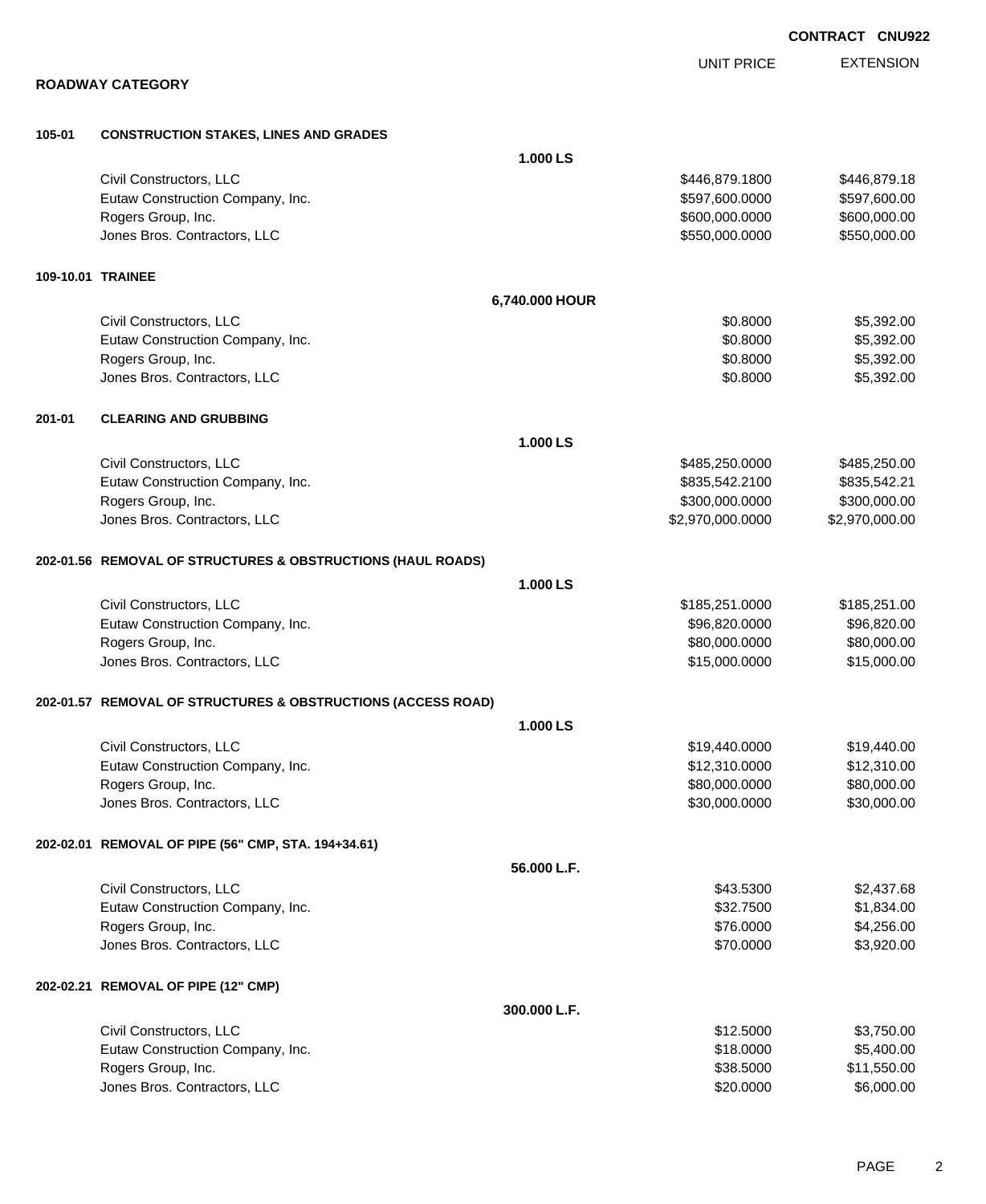UNIT PRICE

| 202-02.22 REMOVAL OF PIPE (12" RCP) |  |
|-------------------------------------|--|
|                                     |  |

| 202-02.22 REMOVAL OF PIPE (12" RCP) |              |           |             |
|-------------------------------------|--------------|-----------|-------------|
|                                     | 285.000 L.F. |           |             |
| Civil Constructors, LLC             |              | \$12.5000 | \$3,562.50  |
| Eutaw Construction Company, Inc.    |              | \$18.2500 | \$5,201.25  |
| Rogers Group, Inc.                  |              | \$38.5000 | \$10,972.50 |
| Jones Bros. Contractors, LLC        |              | \$20.0000 | \$5,700.00  |
| 202-02.23 REMOVAL OF PIPE (15" CMP) |              |           |             |
|                                     | 186.000 L.F. |           |             |
| Civil Constructors, LLC             |              | \$12.7500 | \$2,371.50  |
| Eutaw Construction Company, Inc.    |              | \$18.0000 | \$3,348.00  |
| Rogers Group, Inc.                  |              | \$38.5000 | \$7,161.00  |
| Jones Bros. Contractors, LLC        |              | \$20.0000 | \$3,720.00  |
| 202-02.24 REMOVAL OF PIPE (15" CPP) |              |           |             |
|                                     | 29.000 L.F.  |           |             |
| Civil Constructors, LLC             |              | \$12.7500 | \$369.75    |
| Eutaw Construction Company, Inc.    |              | \$18.2500 | \$529.25    |
| Rogers Group, Inc.                  |              | \$38.5000 | \$1,116.50  |
| Jones Bros. Contractors, LLC        |              | \$20.0000 | \$580.00    |
| 202-02.25 REMOVAL OF PIPE (15" RCP) |              |           |             |
|                                     | 247.000 L.F. |           |             |
| Civil Constructors, LLC             |              | \$12.7500 | \$3,149.25  |
| Eutaw Construction Company, Inc.    |              | \$18.0000 | \$4,446.00  |
| Rogers Group, Inc.                  |              | \$38.5000 | \$9,509.50  |
| Jones Bros. Contractors, LLC        |              | \$25.0000 | \$6,175.00  |
| 202-02.26 REMOVAL OF PIPE (18" CMP) |              |           |             |
|                                     | 104.000 L.F. |           |             |
| Civil Constructors, LLC             |              | \$13.0000 | \$1,352.00  |
| Eutaw Construction Company, Inc.    |              | \$18.0000 | \$1,872.00  |
| Rogers Group, Inc.                  |              | \$38.5000 | \$4,004.00  |
| Jones Bros. Contractors, LLC        |              | \$25.0000 | \$2,600.00  |
| 202-02.27 REMOVAL OF PIPE (18" CPP) |              |           |             |
|                                     | 51.000 L.F.  |           |             |
| Civil Constructors, LLC             |              | \$13.0000 | \$663.00    |
| Eutaw Construction Company, Inc.    |              | \$18.0000 | \$918.00    |
| Rogers Group, Inc.                  |              | \$38.5000 | \$1,963.50  |
| Jones Bros. Contractors, LLC        |              | \$20.0000 | \$1,020.00  |
| 202-02.28 REMOVAL OF PIPE (18" RCP) |              |           |             |
|                                     | 490.000 L.F. |           |             |
| Civil Constructors, LLC             |              | \$13.0000 | \$6,370.00  |
| Eutaw Construction Company, Inc.    |              | \$18.0000 | \$8,820.00  |
| Rogers Group, Inc.                  |              | \$38.5000 | \$18,865.00 |
| Jones Bros. Contractors, LLC        |              | \$25.0000 | \$12,250.00 |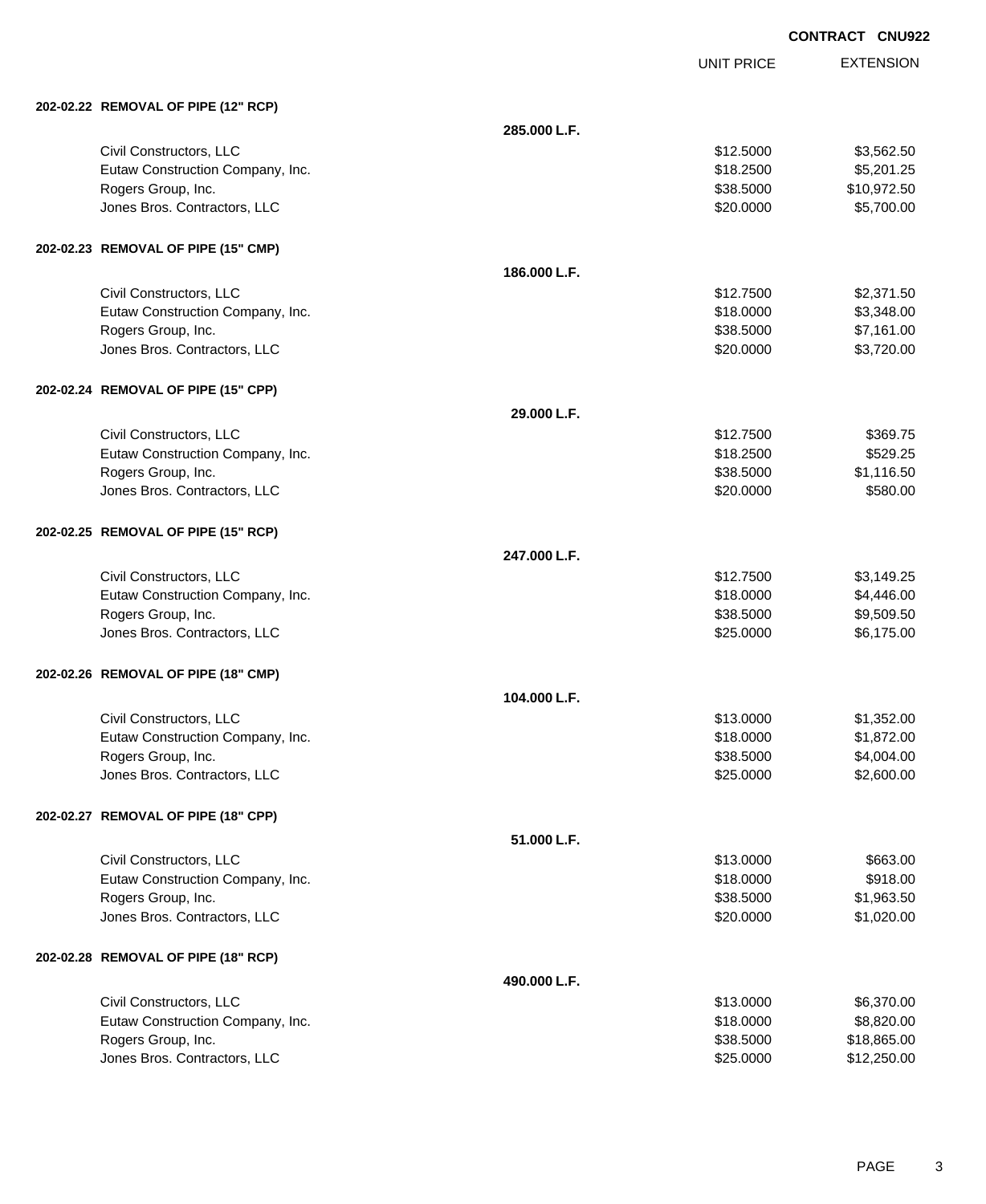UNIT PRICE

| 202-02.29 REMOVAL OF PIPE (24" CMP) |  |
|-------------------------------------|--|
|                                     |  |

|        | 202-02.29 REMOVAL OF PIPE (24" CMP)            |                |              |             |
|--------|------------------------------------------------|----------------|--------------|-------------|
|        |                                                | 92.000 L.F.    |              |             |
|        | Civil Constructors, LLC                        |                | \$13.2500    | \$1,219.00  |
|        | Eutaw Construction Company, Inc.               |                | \$18.0000    | \$1,656.00  |
|        | Rogers Group, Inc.                             |                | \$40.5000    | \$3,726.00  |
|        | Jones Bros. Contractors, LLC                   |                | \$25.0000    | \$2,300.00  |
|        | 202-02.30 REMOVAL OF PIPE (30" RCP)            |                |              |             |
|        |                                                | 125.000 L.F.   |              |             |
|        | Civil Constructors, LLC                        |                | \$25.0000    | \$3,125.00  |
|        | Eutaw Construction Company, Inc.               |                | \$18.0000    | \$2,250.00  |
|        | Rogers Group, Inc.                             |                | \$44.5000    | \$5,562.50  |
|        | Jones Bros. Contractors, LLC                   |                | \$55.0000    | \$6,875.00  |
|        | 202-02.31 REMOVAL OF PIPE (36" CMP)            |                |              |             |
|        |                                                | 57.000 L.F.    |              |             |
|        | Civil Constructors, LLC                        |                | \$17.7500    | \$1,011.75  |
|        | Eutaw Construction Company, Inc.               |                | \$23.2500    | \$1,325.25  |
|        | Rogers Group, Inc.                             |                | \$56.7500    | \$3,234.75  |
|        | Jones Bros. Contractors, LLC                   |                | \$55.0000    | \$3,135.00  |
|        | 202-02.32 REMOVAL OF PIPE (36" RCP)            |                |              |             |
|        |                                                | 599.000 L.F.   |              |             |
|        | Civil Constructors, LLC                        |                | \$19.5000    | \$11,680.50 |
|        | Eutaw Construction Company, Inc.               |                | \$21.5000    | \$12,878.50 |
|        | Rogers Group, Inc.                             |                | \$56.7500    | \$33,993.25 |
|        | Jones Bros. Contractors, LLC                   |                | \$25.0000    | \$14,975.00 |
| 202-03 | REMOVAL OF RIGID PAVEMENT, SIDEWALK, ETC.      |                |              |             |
|        |                                                | 2,670.000 S.Y. |              |             |
|        | Civil Constructors, LLC                        |                | \$4.2500     | \$11,347.50 |
|        | Eutaw Construction Company, Inc.               |                | \$4.6000     | \$12,282.00 |
|        | Rogers Group, Inc.                             |                | \$24.2500    | \$64,747.50 |
|        | Jones Bros. Contractors, LLC                   |                | \$6.7500     | \$18,022.50 |
|        | 202-03.01 REMOVAL OF ASPHALT PAVEMENT          |                |              |             |
|        |                                                | 4,079.000 S.Y. |              |             |
|        | Civil Constructors, LLC                        |                | \$1.3000     | \$5,302.70  |
|        | Eutaw Construction Company, Inc.               |                | \$5.8500     | \$23,862.15 |
|        | Rogers Group, Inc.                             |                | \$18.2500    | \$74,441.75 |
|        | Jones Bros. Contractors, LLC                   |                | \$4.5000     | \$18,355.50 |
|        | 202-04.01 REMOVAL OF STRUCTURES (CATCH BASINS) |                |              |             |
|        |                                                | 1.000 LS       |              |             |
|        | Civil Constructors, LLC                        |                | \$2,590.0000 | \$2,590.00  |
|        | Eutaw Construction Company, Inc.               |                | \$4,270.0000 | \$4,270.00  |
|        | Rogers Group, Inc.                             |                | \$5,065.0000 | \$5,065.00  |
|        | Jones Bros. Contractors, LLC                   |                | \$1,800.0000 | \$1,800.00  |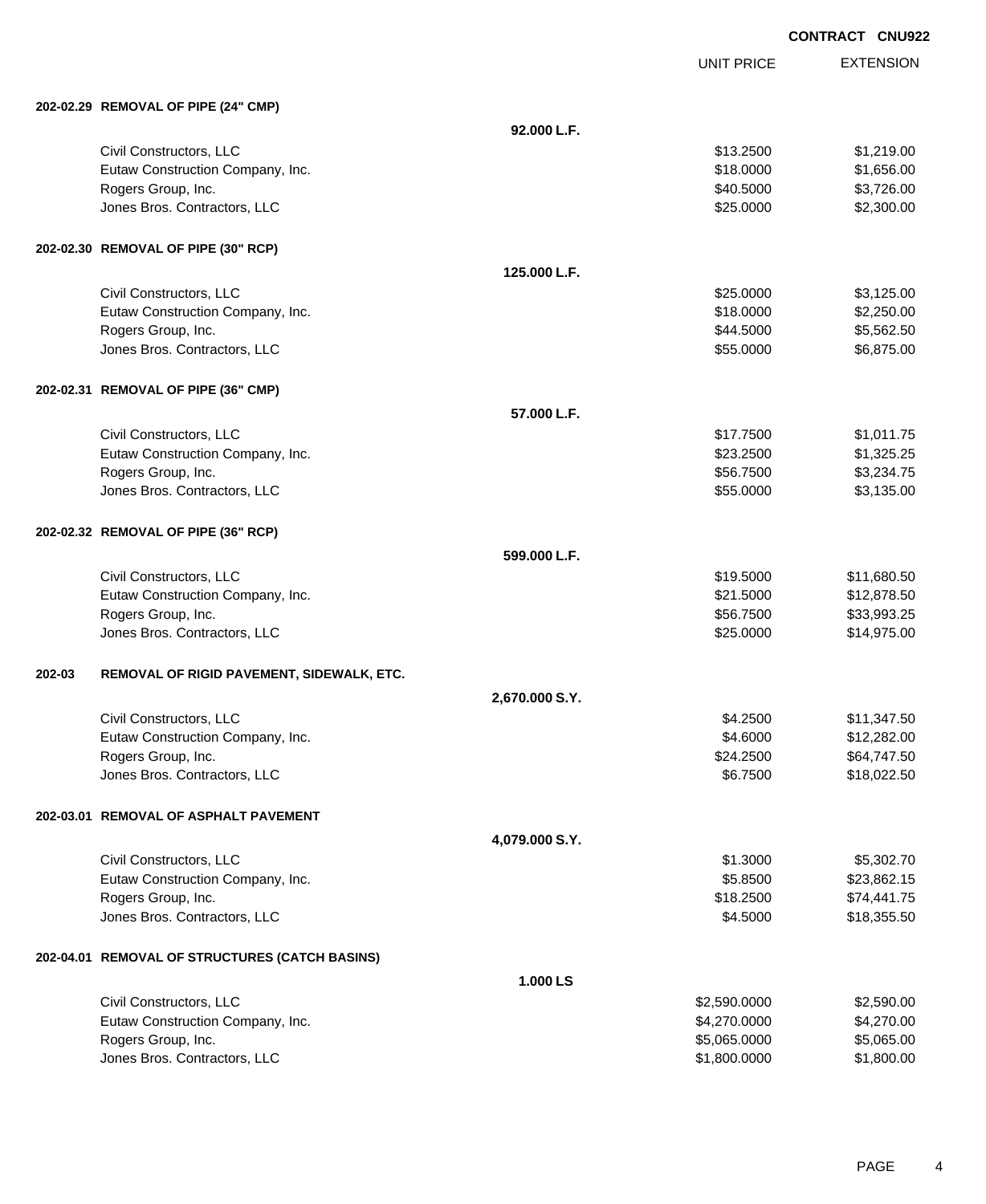|        |                                                                  |                  |                   | ייאוויט<br><b>UNUJZ</b> |
|--------|------------------------------------------------------------------|------------------|-------------------|-------------------------|
|        |                                                                  |                  | <b>UNIT PRICE</b> | <b>EXTENSION</b>        |
|        | 202-04.02 REMOVAL OF STRUCTURES (ENDWALLS)                       |                  |                   |                         |
|        |                                                                  | 1.000 LS         |                   |                         |
|        | Civil Constructors, LLC                                          |                  | \$2,180.0000      | \$2,180.00              |
|        | Eutaw Construction Company, Inc.                                 |                  | \$3,204.0000      | \$3,204.00              |
|        | Rogers Group, Inc.                                               |                  | \$7,090.0000      | \$7,090.00              |
|        | Jones Bros. Contractors, LLC                                     |                  | \$3,500.0000      | \$3,500.00              |
|        | 202-04.03 REMOVAL OF STRUCTURES (MANHOLES)                       |                  |                   |                         |
|        |                                                                  | 1.000 LS         |                   |                         |
|        | Civil Constructors, LLC                                          |                  | \$210.0000        | \$210.00                |
|        | Eutaw Construction Company, Inc.                                 |                  | \$642.0000        | \$642.00                |
|        | Rogers Group, Inc.                                               |                  | \$10,120.0000     | \$10,120.00             |
|        | Jones Bros. Contractors, LLC                                     |                  | \$350.0000        | \$350.00                |
|        | 202-04.04 REMOVAL OF STRUCTURES (DECORATIVE LIGHTHOUSE AND WALL) |                  |                   |                         |
|        |                                                                  | 1.000 LS         |                   |                         |
|        | Civil Constructors, LLC                                          |                  | \$2,810.0000      | \$2,810.00              |
|        | Eutaw Construction Company, Inc.                                 |                  | \$3,993.0000      | \$3,993.00              |
|        | Rogers Group, Inc.                                               |                  | \$3,040.0000      | \$3,040.00              |
|        | Jones Bros. Contractors, LLC                                     |                  | \$1,500.0000      | \$1,500.00              |
|        |                                                                  |                  |                   |                         |
|        | 202-06.03 REMOVAL OF BUILDINGS (TRACT NO. 53)                    |                  |                   |                         |
|        |                                                                  | 1.000 LS         |                   |                         |
|        | Civil Constructors, LLC                                          |                  | \$9,620.0000      | \$9,620.00              |
|        | Eutaw Construction Company, Inc.                                 |                  | \$20,230.0000     | \$20,230.00             |
|        | Rogers Group, Inc.                                               |                  | \$43,750.0000     | \$43,750.00             |
|        | Jones Bros. Contractors, LLC                                     |                  | \$1.0000          | \$1.00                  |
|        | 202-06.05 REMOVAL OF BUILDINGS (TRACT NO. 76)                    |                  |                   |                         |
|        |                                                                  | 1.000 LS         |                   |                         |
|        | Civil Constructors, LLC                                          |                  | \$9,010.0000      | \$9,010.00              |
|        | Eutaw Construction Company, Inc.                                 |                  | \$20,230.0000     | \$20,230.00             |
|        | Rogers Group, Inc.                                               |                  | \$14,500.0000     | \$14,500.00             |
|        | Jones Bros. Contractors, LLC                                     |                  | \$1.0000          | \$1.00                  |
|        | 202-06.06 REMOVAL OF BUILDINGS (TRACT NO. 78)                    |                  |                   |                         |
|        |                                                                  | 1.000 LS         |                   |                         |
|        | Civil Constructors, LLC                                          |                  | \$12,390.0000     | \$12,390.00             |
|        | Eutaw Construction Company, Inc.                                 |                  | \$20,230.0000     | \$20,230.00             |
|        | Rogers Group, Inc.                                               |                  | \$16,500.0000     | \$16,500.00             |
|        | Jones Bros. Contractors, LLC                                     |                  | \$1.0000          | \$1.00                  |
| 203-01 | <b>ROAD &amp; DRAINAGE EXCAVATION (UNCLASSIFIED)</b>             |                  |                   |                         |
|        |                                                                  | 359,562.000 C.Y. |                   |                         |
|        | Civil Constructors, LLC                                          |                  | \$10.2000         | \$3,667,532.40          |
|        | Eutaw Construction Company, Inc.                                 |                  | \$14.0000         | \$5,033,868.00          |
|        | Rogers Group, Inc.                                               |                  | \$14.3500         | \$5,159,714.70          |

Jones Bros. Contractors, LLC \$13.5000 \$4,854,087.00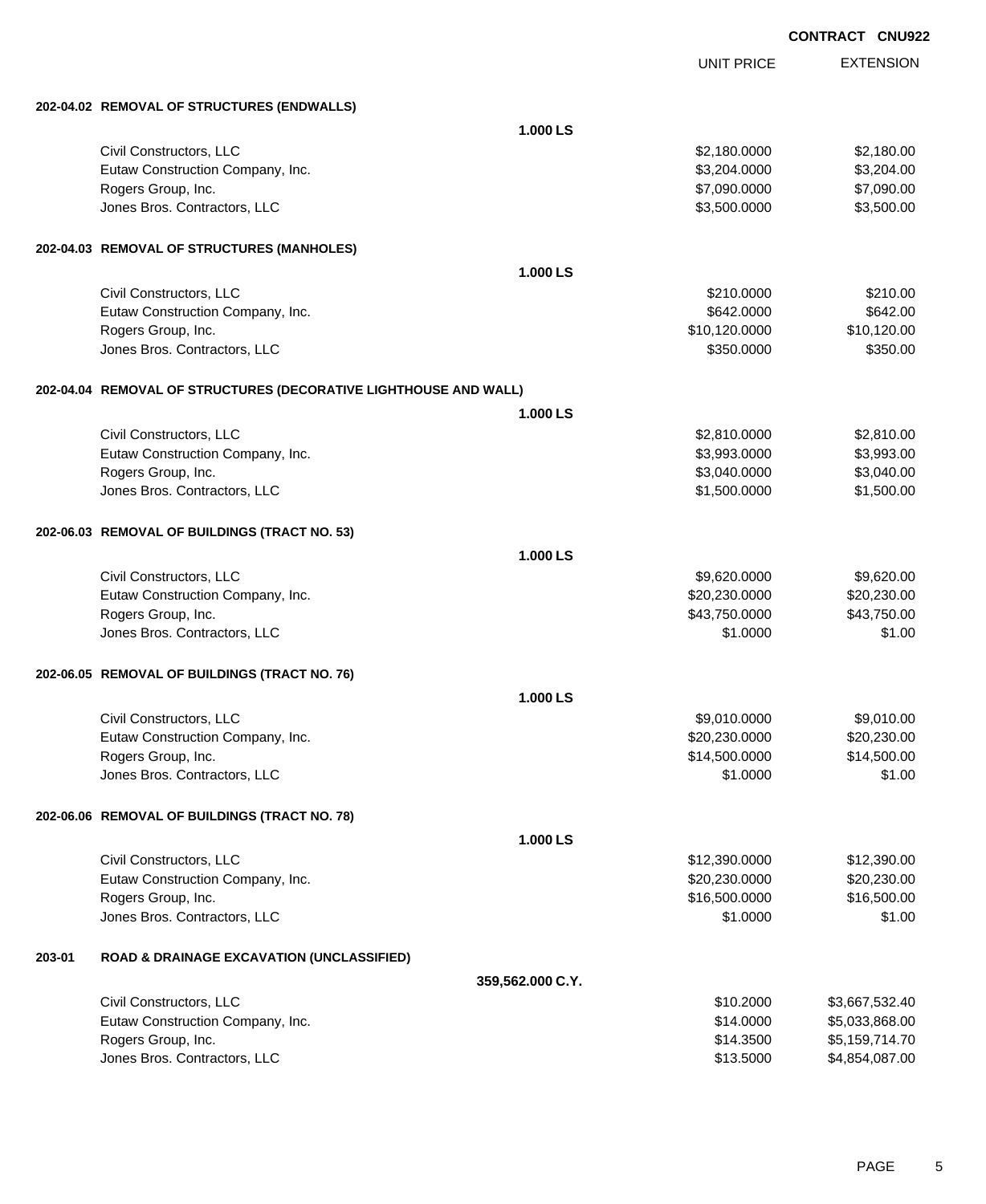|        |                                                 |                  |                   | <b>CONTRACT CNU922</b> |
|--------|-------------------------------------------------|------------------|-------------------|------------------------|
|        |                                                 |                  | <b>UNIT PRICE</b> | <b>EXTENSION</b>       |
|        | <b>203-01.05 EXCAVATION</b>                     |                  |                   |                        |
|        |                                                 | 10,765.000 C.Y.  |                   |                        |
|        | Civil Constructors, LLC                         |                  | \$14.2500         | \$153,401.25           |
|        | Eutaw Construction Company, Inc.                |                  | \$17.0000         | \$183,005.00           |
|        | Rogers Group, Inc.                              |                  | \$40.5000         | \$435,982.50           |
|        | Jones Bros. Contractors, LLC                    |                  | \$10.0000         | \$107,650.00           |
|        | 203-01.11 PRESPLITTING OF ROCK EXCAVATION       |                  |                   |                        |
|        |                                                 | 2,268.000 S.Y.   |                   |                        |
|        | Civil Constructors, LLC                         |                  | \$19.5000         | \$44,226.00            |
|        | Eutaw Construction Company, Inc.                |                  | \$48.2500         | \$109,431.00           |
|        | Rogers Group, Inc.                              |                  | \$35.5000         | \$80,514.00            |
|        | Jones Bros. Contractors, LLC                    |                  | \$28.0000         | \$63,504.00            |
|        | 203-02.01 BORROW EXCAVATION (GRADED SOLID ROCK) |                  |                   |                        |
|        |                                                 | 89,072.000 TON   |                   |                        |
|        | Civil Constructors, LLC                         |                  | \$20.0000         | \$1,781,440.00         |
|        | Eutaw Construction Company, Inc.                |                  | \$12.0000         | \$1,068,864.00         |
|        | Rogers Group, Inc.                              |                  | \$19.2500         | \$1,714,636.00         |
|        | Jones Bros. Contractors, LLC                    |                  | \$17.0000         | \$1,514,224.00         |
| 203-03 | <b>BORROW EXCAVATION (UNCLASSIFIED)</b>         |                  |                   |                        |
|        |                                                 | 199,827.000 C.Y. |                   |                        |
|        | Civil Constructors, LLC                         |                  | \$7.7500          | \$1,548,659.25         |
|        | Eutaw Construction Company, Inc.                |                  | \$1.0000          | \$199,827.00           |
|        | Rogers Group, Inc.                              |                  | \$16.2500         | \$3,247,188.75         |
|        | Jones Bros. Contractors, LLC                    |                  | \$0.2000          | \$39,965.40            |
|        | 203-03.15 BORROW EXCAVATION (CLAY)              |                  |                   |                        |
|        |                                                 | 1,725.000 C.Y.   |                   |                        |
|        | Civil Constructors, LLC                         |                  | \$22.7500         | \$39,243.75            |
|        | Eutaw Construction Company, Inc.                |                  | \$26.7500         | \$46,143.75            |
|        | Rogers Group, Inc.                              |                  | \$21.2500         | \$36,656.25            |
|        | Jones Bros. Contractors, LLC                    |                  | \$25.0000         | \$43,125.00            |
| 203-04 | PLACING AND SPREADING TOPSOIL                   |                  |                   |                        |
|        |                                                 | 41,695.000 C.Y.  |                   |                        |
|        | Civil Constructors, LLC                         |                  | \$7.7000          | \$321,051.50           |
|        | Eutaw Construction Company, Inc.                |                  | \$5.4000          | \$225,153.00           |
|        | Rogers Group, Inc.                              |                  | \$4.8000          | \$200,136.00           |
|        | Jones Bros. Contractors, LLC                    |                  | \$1.0000          | \$41,695.00            |
| 203-05 | <b>UNDERCUTTING</b>                             |                  |                   |                        |
|        |                                                 | 6,232.000 C.Y.   |                   |                        |
|        | Civil Constructors, LLC                         |                  | \$15.5000         | \$96,596.00            |
|        | Eutaw Construction Company, Inc.                |                  | \$52.7500         | \$328,738.00           |
|        | Rogers Group, Inc.                              |                  | \$14.2000         | \$88,494.40            |
|        | Jones Bros. Contractors, LLC                    |                  | \$12.0000         | \$74,784.00            |

PAGE 6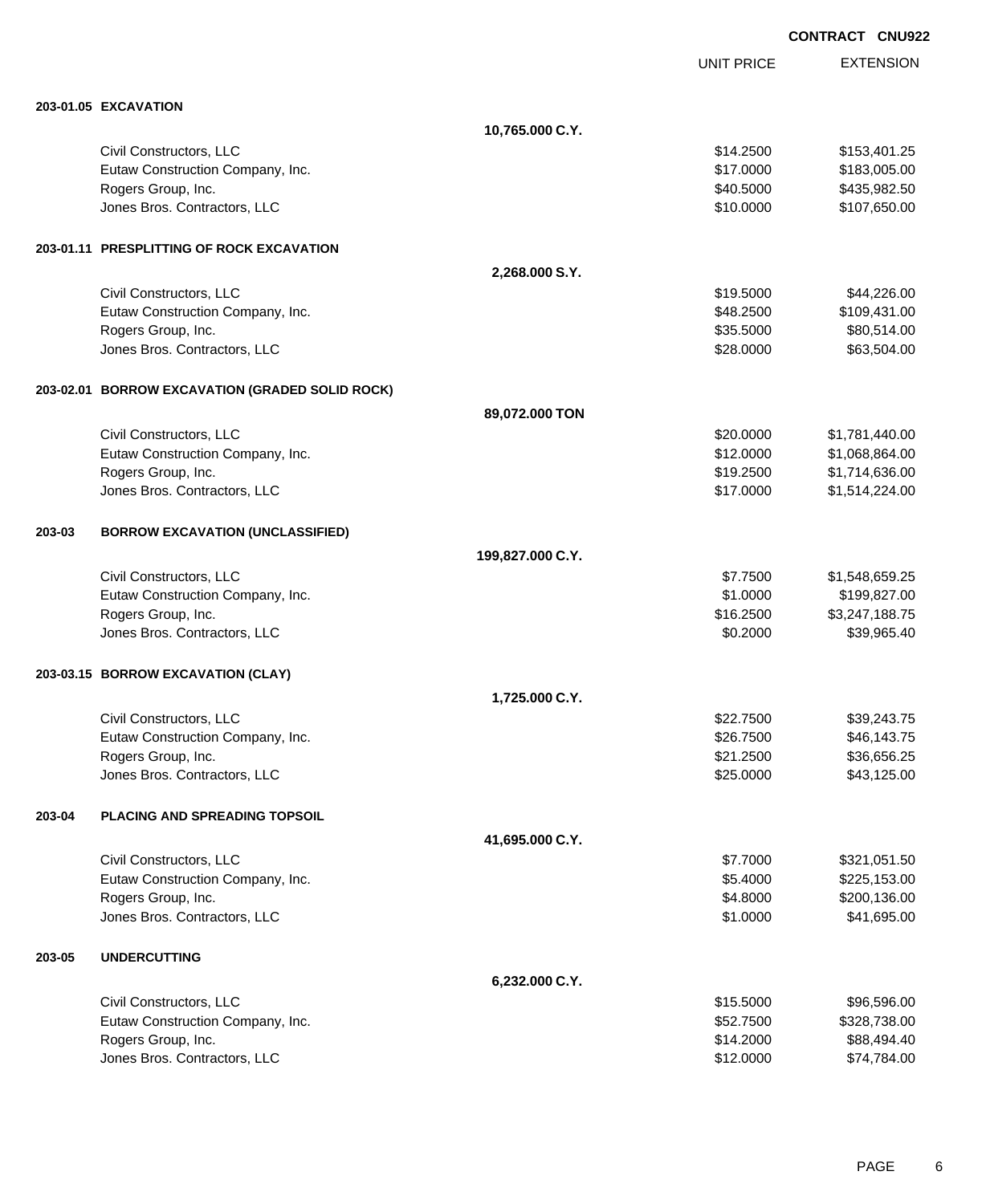|        |                                           |                |                   | <b>CONTRACT CNU922</b> |
|--------|-------------------------------------------|----------------|-------------------|------------------------|
|        |                                           |                | <b>UNIT PRICE</b> | <b>EXTENSION</b>       |
| 203-06 | <b>WATER</b>                              |                |                   |                        |
|        |                                           | 4,584.000 M.G. |                   |                        |
|        | Civil Constructors, LLC                   |                | \$15.2500         | \$69,906.00            |
|        | Eutaw Construction Company, Inc.          |                | \$13.2500         | \$60,738.00            |
|        | Rogers Group, Inc.                        |                | \$15.2000         | \$69,676.80            |
|        | Jones Bros. Contractors, LLC              |                | \$5.0000          | \$22,920.00            |
| 203-07 | <b>FURNISHING &amp; SPREADING TOPSOIL</b> |                |                   |                        |
|        |                                           | 1,493.000 C.Y. |                   |                        |
|        | Civil Constructors, LLC                   |                | \$20.2500         | \$30,233.25            |
|        | Eutaw Construction Company, Inc.          |                | \$39.7500         | \$59,346.75            |
|        | Rogers Group, Inc.                        |                | \$28.3500         | \$42,326.55            |
|        | Jones Bros. Contractors, LLC              |                | \$19.0000         | \$28,367.00            |
|        | 203-10.01 EMBANKMENT (SOLID ROCK)         |                |                   |                        |
|        |                                           | 242.000 C.Y.   |                   |                        |
|        | Civil Constructors, LLC                   |                | \$55,4200         | \$13,411.64            |
|        | Eutaw Construction Company, Inc.          |                | \$109.0000        | \$26,378.00            |
|        | Rogers Group, Inc.                        |                | \$4.0000          | \$968.00               |
|        | Jones Bros. Contractors, LLC              |                | \$40.0000         | \$9,680.00             |
|        | 203-70.07 STANDPIPE                       |                |                   |                        |
|        |                                           | 9.000 EACH     |                   |                        |
|        | Civil Constructors, LLC                   |                | \$3,080.0000      | \$27,720.00            |
|        | Eutaw Construction Company, Inc.          |                | \$3,597.0000      | \$32,373.00            |
|        | Rogers Group, Inc.                        |                | \$4,250.0000      | \$38,250.00            |
|        | Jones Bros. Contractors, LLC              |                | \$5,000.0000      | \$45,000.00            |
|        | 204-06.01 FLOWABLE FILL (GENERAL)         |                |                   |                        |
|        |                                           | 457.000 C.Y.   |                   |                        |
|        | Civil Constructors, LLC                   |                | \$300.0000        | \$137,100.00           |
|        | Eutaw Construction Company, Inc.          |                | \$216.0000        | \$98,712.00            |
|        | Rogers Group, Inc.                        |                | \$233.0000        | \$106,481.00           |
|        | Jones Bros. Contractors, LLC              |                | \$170.0000        | \$77,690.00            |
|        | 209-01.31 TEMPORARY MULCH FILTER BERM     |                |                   |                        |
|        |                                           | 2,029.000 C.Y. |                   |                        |
|        | Civil Constructors, LLC                   |                | \$3.0000          | \$6,087.00             |
|        | Eutaw Construction Company, Inc.          |                | \$12.0000         | \$24,348.00            |
|        | Rogers Group, Inc.                        |                | \$20.2500         | \$41,087.25            |
|        | Jones Bros. Contractors, LLC              |                | \$5.0000          | \$10,145.00            |
|        | 209-02.06 15" TEMPORARY SLOPE DRAIN       |                |                   |                        |
|        |                                           | 39.000 L.F.    |                   |                        |
|        | Civil Constructors, LLC                   |                | \$21.0000         | \$819.00               |
|        | Eutaw Construction Company, Inc.          |                | \$23.2500         | \$906.75               |
|        | Rogers Group, Inc.                        |                | \$29.5000         | \$1,150.50             |
|        | Jones Bros. Contractors, LLC              |                | \$13.5000         | \$526.50               |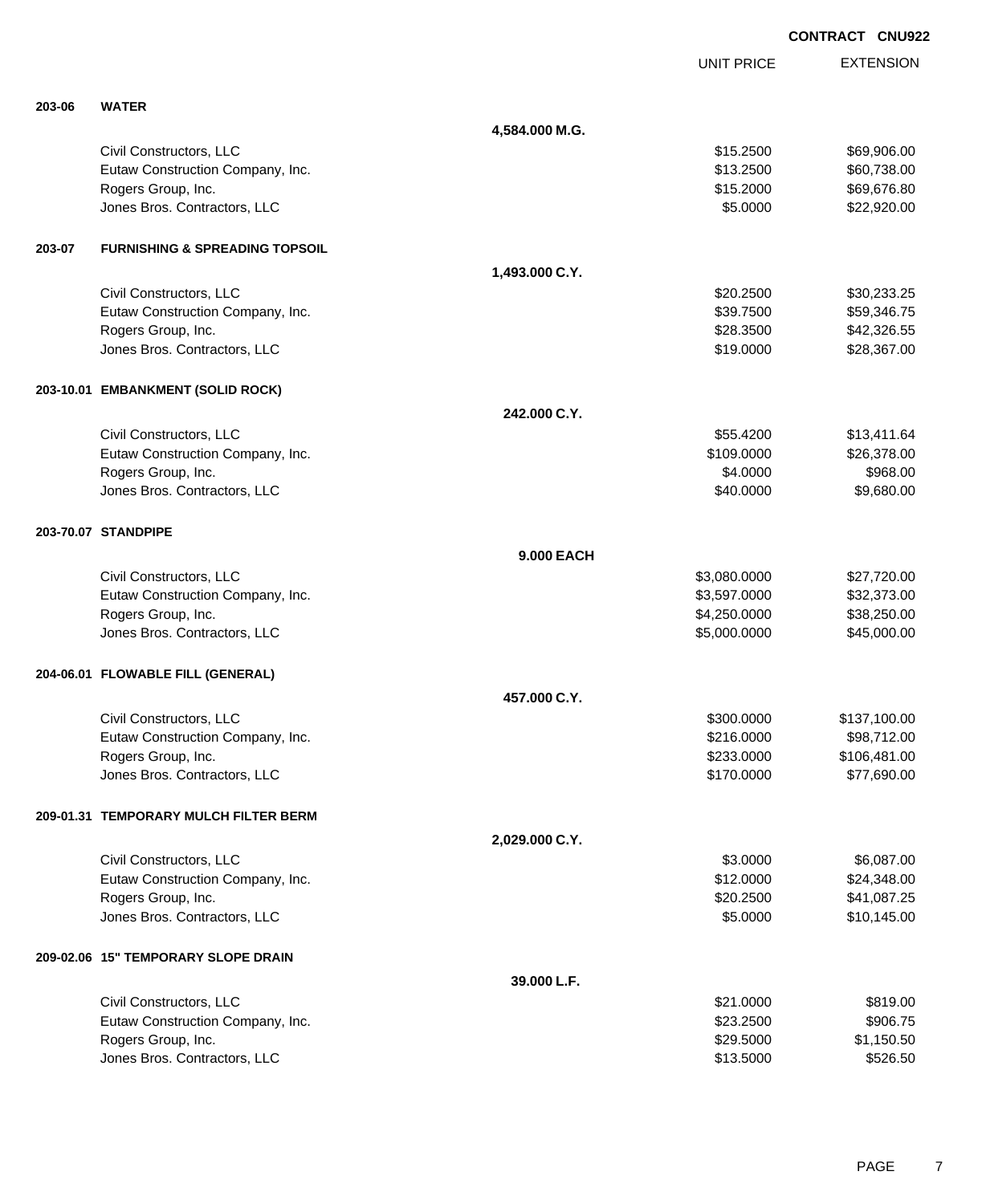|        |                                                                       |                 |                   | <b>CONTRACT CNU922</b> |
|--------|-----------------------------------------------------------------------|-----------------|-------------------|------------------------|
|        |                                                                       |                 | <b>UNIT PRICE</b> | <b>EXTENSION</b>       |
|        | 209-02.07 18" TEMPORARY SLOPE DRAIN                                   |                 |                   |                        |
|        |                                                                       | 558,000 L.F.    |                   |                        |
|        | Civil Constructors, LLC                                               |                 | \$24.7500         | \$13,810.50            |
|        | Eutaw Construction Company, Inc.                                      |                 | \$30.7500         | \$17,158.50            |
|        | Rogers Group, Inc.                                                    |                 | \$32.4000         | \$18,079.20            |
|        | Jones Bros. Contractors, LLC                                          |                 | \$17.5000         | \$9,765.00             |
|        | 209-03.21 FILTER SOCK (12 INCH)                                       |                 |                   |                        |
|        |                                                                       | 5,904.000 L.F.  |                   |                        |
|        | Civil Constructors, LLC                                               |                 | \$4.6300          | \$27,335.52            |
|        | Eutaw Construction Company, Inc.                                      |                 | \$4.8500          | \$28,634.40            |
|        | Rogers Group, Inc.                                                    |                 | \$3.3000          | \$19,483.20            |
|        | Jones Bros. Contractors, LLC                                          |                 | \$3.2500          | \$19,188.00            |
|        | 209-03.43 STREAM MITIGATION - VEGETATED RIP-RAP (AREA UNDER BRIDGE 1) |                 |                   |                        |
|        |                                                                       | 895.000 C.Y.    |                   |                        |
|        | Civil Constructors, LLC                                               |                 | \$120.0000        | \$107,400.00           |
|        | Eutaw Construction Company, Inc.                                      |                 | \$129.0000        | \$115,455.00           |
|        | Rogers Group, Inc.                                                    |                 | \$76.0000         | \$68,020.00            |
|        | Jones Bros. Contractors, LLC                                          |                 | \$78.0000         | \$69,810.00            |
| 209-05 | <b>SEDIMENT REMOVAL</b>                                               |                 |                   |                        |
|        |                                                                       | 4,015.000 C.Y.  |                   |                        |
|        | Civil Constructors, LLC                                               |                 | \$18.5100         | \$74,317.65            |
|        | Eutaw Construction Company, Inc.                                      |                 | \$12.0000         | \$48,180.00            |
|        | Rogers Group, Inc.                                                    |                 | \$9.7500          | \$39,146.25            |
|        | Jones Bros. Contractors, LLC                                          |                 | \$2.0000          | \$8,030.00             |
|        | 209-08.02 TEMPORARY SILT FENCE (WITH BACKING)                         |                 |                   |                        |
|        |                                                                       | 56,484.000 L.F. |                   |                        |
|        | Civil Constructors, LLC                                               |                 | \$3.5000          | \$197,694.00           |
|        | Eutaw Construction Company, Inc.                                      |                 | \$3.4500          | \$194,869.80           |
|        | Rogers Group, Inc.                                                    |                 | \$4.0000          | \$225,936.00           |
|        | Jones Bros. Contractors, LLC                                          |                 | \$3.8500          | \$217,463.40           |
|        | 209-08.03 TEMPORARY SILT FENCE (WITHOUT BACKING)                      |                 |                   |                        |
|        |                                                                       | 49,987.000 L.F. |                   |                        |
|        | Civil Constructors, LLC                                               |                 | \$1.7000          | \$84,977.90            |
|        | Eutaw Construction Company, Inc.                                      |                 | \$1.7000          | \$84,977.90            |
|        | Rogers Group, Inc.                                                    |                 | \$1.3500          | \$67,482.45            |
|        | Jones Bros. Contractors, LLC                                          |                 | \$1.3000          | \$64,983.10            |
|        | 209-08.07 ROCK CHECK DAM                                              |                 |                   |                        |
|        |                                                                       | 221.000 EACH    |                   |                        |
|        | Civil Constructors, LLC                                               |                 | \$334.1900        | \$73,855.99            |
|        | Eutaw Construction Company, Inc.                                      |                 | \$375.0000        | \$82,875.00            |
|        | Rogers Group, Inc.                                                    |                 | \$228.0000        | \$50,388.00            |
|        | Jones Bros. Contractors, LLC                                          |                 | \$300.0000        | \$66,300.00            |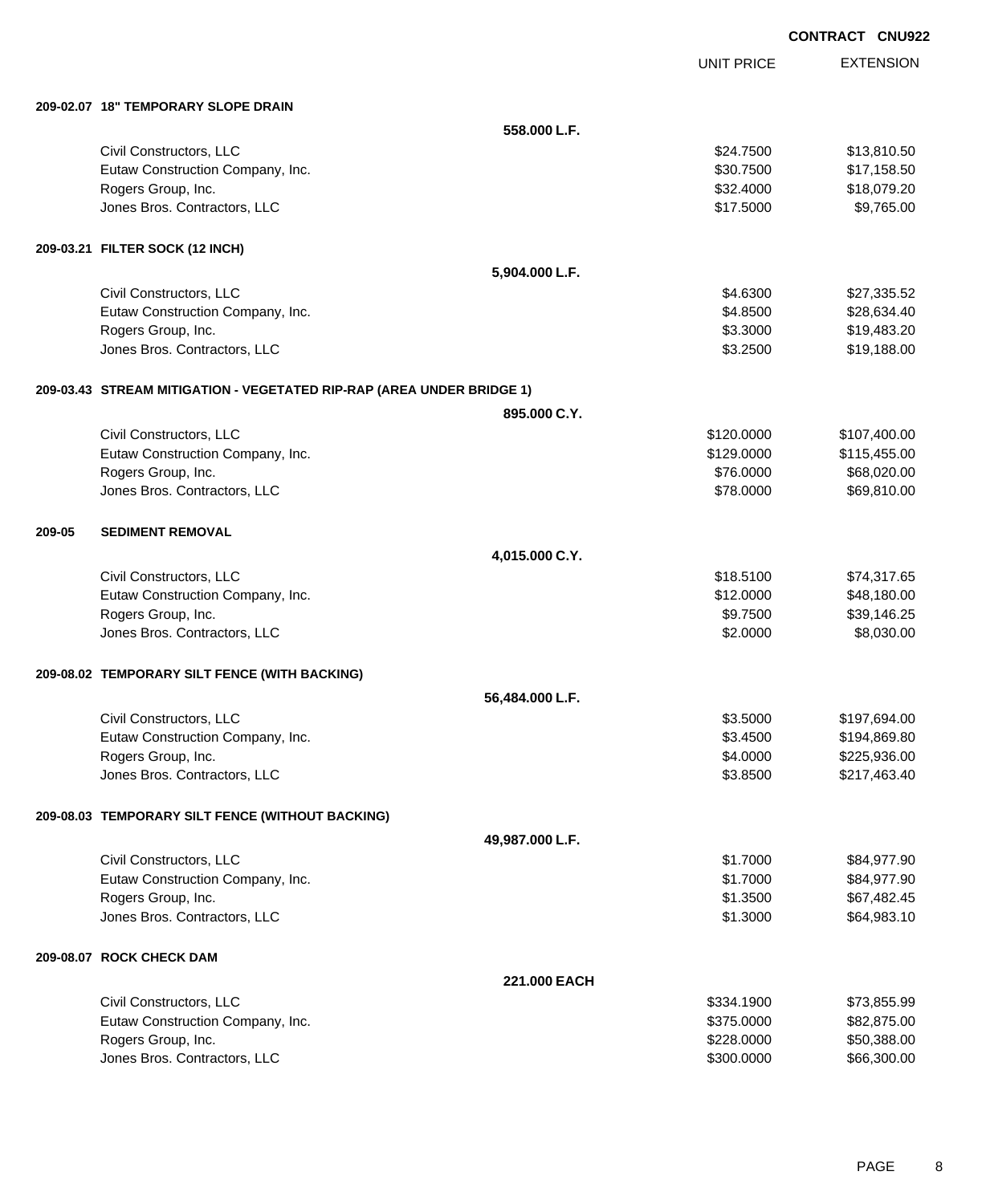UNIT PRICE

| 209-08.08 ENHANCED ROCK CHECK DAM                |                   |              |             |
|--------------------------------------------------|-------------------|--------------|-------------|
|                                                  | 155.000 EACH      |              |             |
| Civil Constructors, LLC                          |                   | \$437.0200   | \$67,738.10 |
| Eutaw Construction Company, Inc.                 |                   | \$425.0000   | \$65,875.00 |
| Rogers Group, Inc.                               |                   | \$430.0000   | \$66,650.00 |
| Jones Bros. Contractors, LLC                     |                   | \$400.0000   | \$62,000.00 |
| 209-09.01 SANDBAGS                               |                   |              |             |
|                                                  | 13,767.000 BAG    |              |             |
| Civil Constructors, LLC                          |                   | \$3.7000     | \$50,937.90 |
| Eutaw Construction Company, Inc.                 |                   | \$5.2000     | \$71,588.40 |
| Rogers Group, Inc.                               |                   | \$3.0000     | \$41,301.00 |
| Jones Bros. Contractors, LLC                     |                   | \$4.5000     | \$61,951.50 |
| 209-09.03 SEDIMENT FILTER BAG (15' X 15')        |                   |              |             |
|                                                  | <b>5.000 EACH</b> |              |             |
| Civil Constructors, LLC                          |                   | \$1,439.5900 | \$7,197.95  |
| Eutaw Construction Company, Inc.                 |                   | \$1,514.0000 | \$7,570.00  |
| Rogers Group, Inc.                               |                   | \$152.0000   | \$760.00    |
| Jones Bros. Contractors, LLC                     |                   | \$150.0000   | \$750.00    |
| 209-09.43 CURB INLET PROTECTION (TYPE 4)         |                   |              |             |
|                                                  | 64.000 EACH       |              |             |
| Civil Constructors, LLC                          |                   | \$128.5300   | \$8,225.92  |
| Eutaw Construction Company, Inc.                 |                   | \$135.0000   | \$8,640.00  |
| Rogers Group, Inc.                               |                   | \$116.5000   | \$7,456.00  |
| Jones Bros. Contractors, LLC                     |                   | \$125.0000   | \$8,000.00  |
| 209-13.04 TURBIDITY CURTAIN(VARIABLE DEPTH)      |                   |              |             |
|                                                  | 1,546.000 L.F.    |              |             |
| Civil Constructors, LLC                          |                   | \$24.8700    | \$38,449.02 |
| Eutaw Construction Company, Inc.                 |                   | \$25.7500    | \$39,809.50 |
| Rogers Group, Inc.                               |                   | \$24.3000    | \$37,567.80 |
| Jones Bros. Contractors, LLC                     |                   | \$25.0000    | \$38,650.00 |
| 209-20.03 POLYETHYLENE SHEETING (6 MIL. MINIMUM) |                   |              |             |
|                                                  | 500.000 S.Y.      |              |             |
| Civil Constructors, LLC                          |                   | \$4.1100     | \$2,055.00  |
| Eutaw Construction Company, Inc.                 |                   | \$1.4500     | \$725.00    |
| Rogers Group, Inc.                               |                   | \$1.1500     | \$575.00    |
| Jones Bros. Contractors, LLC                     |                   | \$2.0000     | \$1,000.00  |
| 209-40.33 CATCH BASIN PROTECTION (TYPE D)        |                   |              |             |
|                                                  | 10.000 EACH       |              |             |
| Civil Constructors, LLC                          |                   | \$334.1900   | \$3,341.90  |
| Eutaw Construction Company, Inc.                 |                   | \$352.0000   | \$3,520.00  |
| Rogers Group, Inc.                               |                   | \$202.5000   | \$2,025.00  |
| Jones Bros. Contractors, LLC                     |                   | \$200.0000   | \$2,000.00  |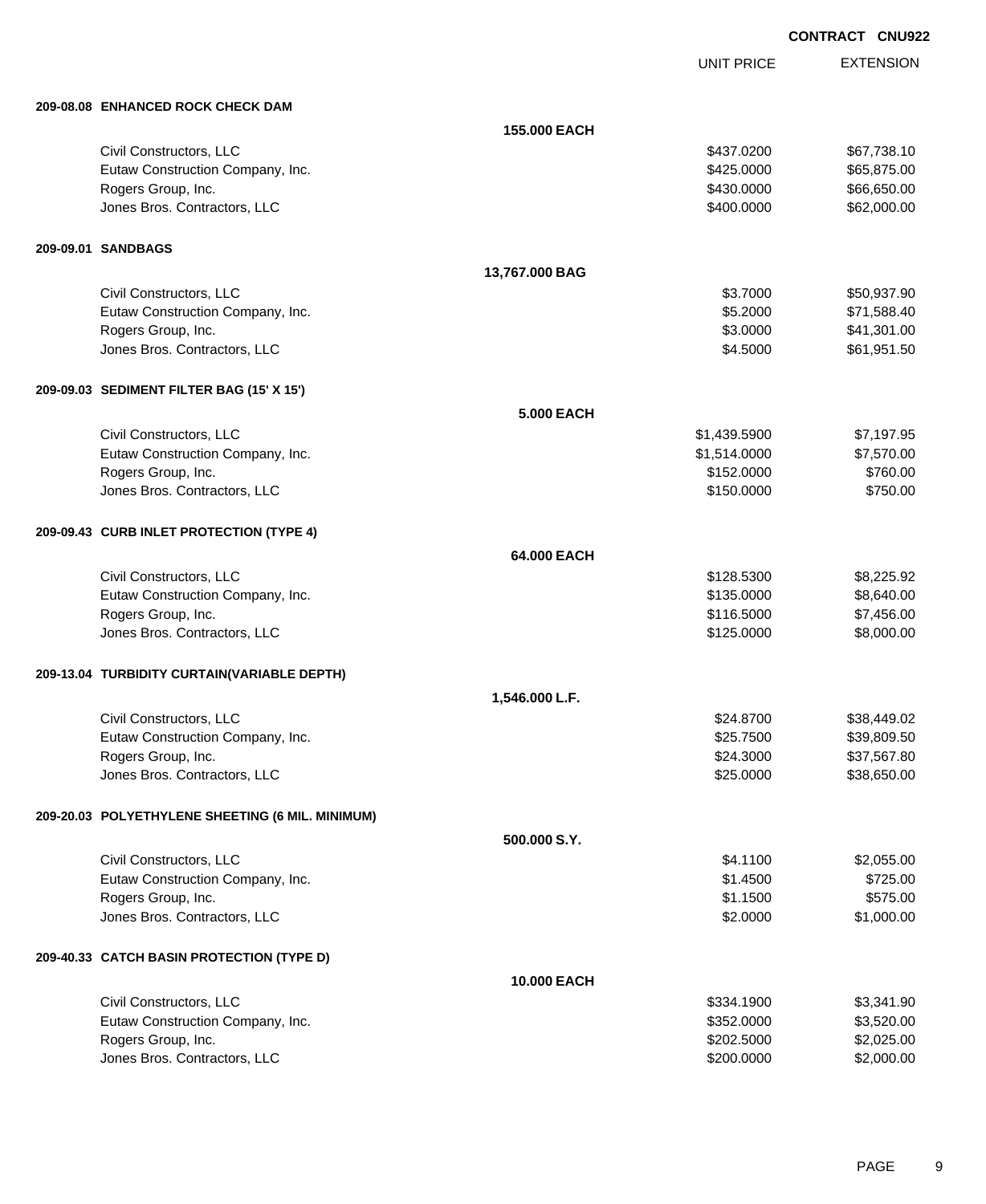|            | <b>CONTRACT CNU922</b> |                  |
|------------|------------------------|------------------|
| UNIT PRICE |                        | <b>EXTENSION</b> |

#### **209-40.41 CATCH BASIN FILTER ASSEMBLY(TYPE 1)**

|        | 209-40.41 CATCH BASIN FILTER ASSEMBLY(TYPE 1) |                |            |              |
|--------|-----------------------------------------------|----------------|------------|--------------|
|        |                                               | 3.000 EACH     |            |              |
|        | Civil Constructors, LLC                       |                | \$616.9700 | \$1,850.91   |
|        | Eutaw Construction Company, Inc.              |                | \$649.0000 | \$1,947.00   |
|        | Rogers Group, Inc.                            |                | \$354.5000 | \$1,063.50   |
|        | Jones Bros. Contractors, LLC                  |                | \$350.0000 | \$1,050.00   |
|        | 209-40.46 CATCH BASIN FILTER ASSEMBLY(TYPE 6) |                |            |              |
|        |                                               | 71,000 EACH    |            |              |
|        | Civil Constructors, LLC                       |                | \$616.9700 | \$43,804.87  |
|        | Eutaw Construction Company, Inc.              |                | \$649.0000 | \$46,079.00  |
|        | Rogers Group, Inc.                            |                | \$354.5000 | \$25,169.50  |
|        | Jones Bros. Contractors, LLC                  |                | \$350.0000 | \$24,850.00  |
|        | 209-40.47 CATCH BASIN FILTER ASSEMBLY(TYPE 7) |                |            |              |
|        |                                               | 30.000 EACH    |            |              |
|        | Civil Constructors, LLC                       |                | \$925.4500 | \$27,763.50  |
|        | Eutaw Construction Company, Inc.              |                | \$973.0000 | \$29,190.00  |
|        | Rogers Group, Inc.                            |                | \$354.5000 | \$10,635.00  |
|        | Jones Bros. Contractors, LLC                  |                | \$350.0000 | \$10,500.00  |
|        | 209-65.03 TEMPORARY DIVERSION CHANNEL         |                |            |              |
|        |                                               | 2,103.000 L.F. |            |              |
|        | Civil Constructors, LLC                       |                | \$23.5200  | \$49,462.56  |
|        | Eutaw Construction Company, Inc.              |                | \$14.7500  | \$31,019.25  |
|        | Rogers Group, Inc.                            |                | \$26.5000  | \$55,729.50  |
|        | Jones Bros. Contractors, LLC                  |                | \$20.0000  | \$42,060.00  |
| 303-01 | MINERAL AGGREGATE, TYPE A BASE, GRADING D     |                |            |              |
|        |                                               | 13,046.000 TON |            |              |
|        | Civil Constructors, LLC                       |                | \$17.2500  | \$225,043.50 |
|        | Eutaw Construction Company, Inc.              |                | \$18.5000  | \$241,351.00 |
|        | Rogers Group, Inc.                            |                | \$17.8500  | \$232,871.10 |
|        | Jones Bros. Contractors, LLC                  |                | \$17.5000  | \$228,305.00 |
|        | 303-10.01 MINERAL AGGREGATE (SIZE 57)         |                |            |              |
|        |                                               | 3,695.000 TON  |            |              |
|        | Civil Constructors, LLC                       |                | \$22.6200  | \$83,580.90  |
|        | Eutaw Construction Company, Inc.              |                | \$37.0000  | \$136,715.00 |
|        | Rogers Group, Inc.                            |                | \$33.5000  | \$123,782.50 |
|        | Jones Bros. Contractors, LLC                  |                | \$27.5000  | \$101,612.50 |
|        | 303-20.02 RIVER GRAVEL                        |                |            |              |
|        |                                               | 763.000 TON    |            |              |
|        | Civil Constructors, LLC                       |                | \$100.0000 | \$76,300.00  |
|        | Eutaw Construction Company, Inc.              |                | \$53.2500  | \$40,629.75  |
|        | Rogers Group, Inc.                            |                | \$34.2500  | \$26,132.75  |
|        | Jones Bros. Contractors, LLC                  |                | \$65.0000  | \$49,595.00  |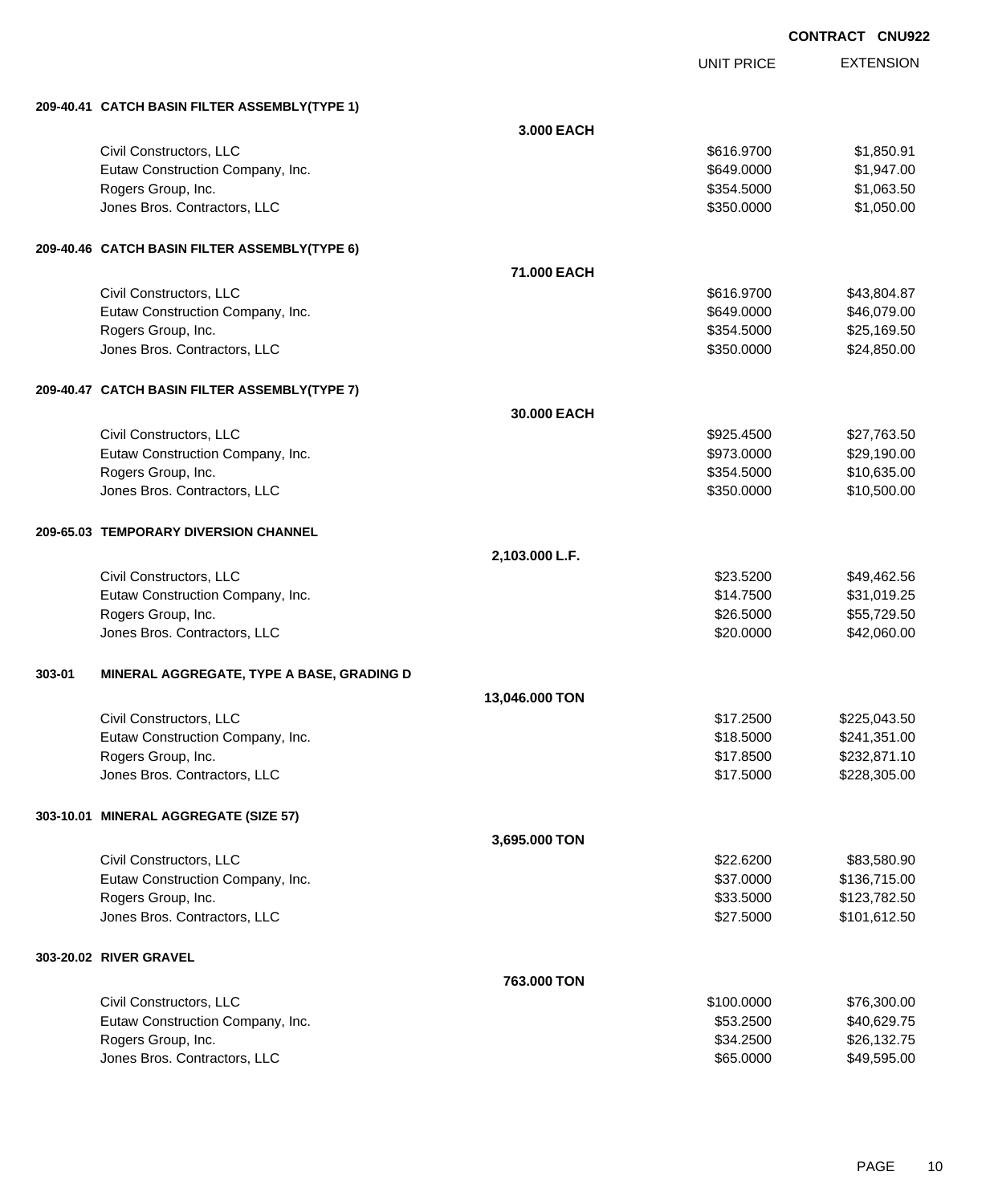|        |                                                                 |                |                          | <b>CONTRACT CNU922</b>       |
|--------|-----------------------------------------------------------------|----------------|--------------------------|------------------------------|
|        |                                                                 |                | <b>UNIT PRICE</b>        | <b>EXTENSION</b>             |
|        | 307-01.01 ASPHALT CONCRETE MIX (PG64-22) (BPMB-HM) GRADING A    |                |                          |                              |
|        |                                                                 | 571,000 TON    |                          |                              |
|        | Civil Constructors, LLC                                         |                | \$60.2400                | \$34,397.04                  |
|        | Eutaw Construction Company, Inc.                                |                | \$62.5000                | \$35,687.50                  |
|        | Rogers Group, Inc.                                              |                | \$66.0000                | \$37,686.00                  |
|        | Jones Bros. Contractors, LLC                                    |                | \$85.0000                | \$48,535.00                  |
|        | 307-01.08 ASPHALT CONCRETE MIX (PG64-22) (BPMB-HM) GRADING B-M2 |                |                          |                              |
|        |                                                                 | 1,167.000 TON  |                          |                              |
|        | Civil Constructors, LLC                                         |                | \$62.3200                | \$72,727.44                  |
|        | Eutaw Construction Company, Inc.                                |                | \$64.5000                | \$75,271.50                  |
|        | Rogers Group, Inc.                                              |                | \$67.0000                | \$78,189.00                  |
|        | Jones Bros. Contractors, LLC                                    |                | \$90.0000                | \$105,030.00                 |
|        | 307-01.21 ASP. CONC. MIX(PG70-22) (BPMB-HM) GR. A-S             |                |                          |                              |
|        |                                                                 | 31,870.000 TON |                          |                              |
|        | Civil Constructors, LLC                                         |                | \$59.4600                | \$1,894,990.20               |
|        | Eutaw Construction Company, Inc.                                |                | \$61.5000                | \$1,960,005.00               |
|        | Rogers Group, Inc.                                              |                | \$69.5000                | \$2,214,965.00               |
|        | Jones Bros. Contractors, LLC                                    |                | \$60.0000                | \$1,912,200.00               |
|        | 307-02.01 ASPHALT CONCRETE MIX (PG70-22) (BPMB-HM) GRADING A    |                |                          |                              |
|        |                                                                 | 32,398.000 TON |                          |                              |
|        | Civil Constructors, LLC                                         |                | \$63.3600                | \$2,052,737.28               |
|        | Eutaw Construction Company, Inc.                                |                | \$65.5000                | \$2,122,069.00               |
|        | Rogers Group, Inc.                                              |                | \$67.0000                | \$2,170,666.00               |
|        | Jones Bros. Contractors, LLC                                    |                | \$73.0000                | \$2,365,054.00               |
|        | 307-02.08 ASPHALT CONCRETE MIX (PG70-22) (BPMB-HM) GRADING B-M2 |                |                          |                              |
|        |                                                                 | 18,390.000 TON |                          |                              |
|        | Civil Constructors, LLC                                         |                | \$65.9600                | \$1,213,004.40               |
|        | Eutaw Construction Company, Inc.                                |                | \$68.2500                | \$1,255,117.50               |
|        | Rogers Group, Inc.                                              |                | \$69.0000                | \$1,268,910.00               |
|        | Jones Bros. Contractors, LLC                                    |                | \$76.0000                | \$1,397,640.00               |
| 313-03 | <b>TREATED PERMEABLE BASE</b>                                   |                |                          |                              |
|        |                                                                 | 2,192.000 S.Y. |                          |                              |
|        | Civil Constructors, LLC                                         |                | \$14.5400                | \$31,871.68                  |
|        | Eutaw Construction Company, Inc.                                |                | \$14.2500                | \$31,236.00                  |
|        | Rogers Group, Inc.                                              |                | \$23.0000                | \$50,416.00                  |
|        | Jones Bros. Contractors, LLC                                    |                | \$27.0000                | \$59,184.00                  |
| 402-01 | BITUMINOUS MATERIAL FOR PRIME COAT (PC)                         |                |                          |                              |
|        |                                                                 | 252.000 TON    |                          |                              |
|        | Civil Constructors, LLC                                         |                | \$680.3300               | \$171,443.16                 |
|        | Eutaw Construction Company, Inc.                                |                | \$705.0000               | \$177,660.00                 |
|        | Rogers Group, Inc.<br>Jones Bros. Contractors, LLC              |                | \$650.0000<br>\$650.0000 | \$163,800.00<br>\$163,800.00 |
|        |                                                                 |                |                          |                              |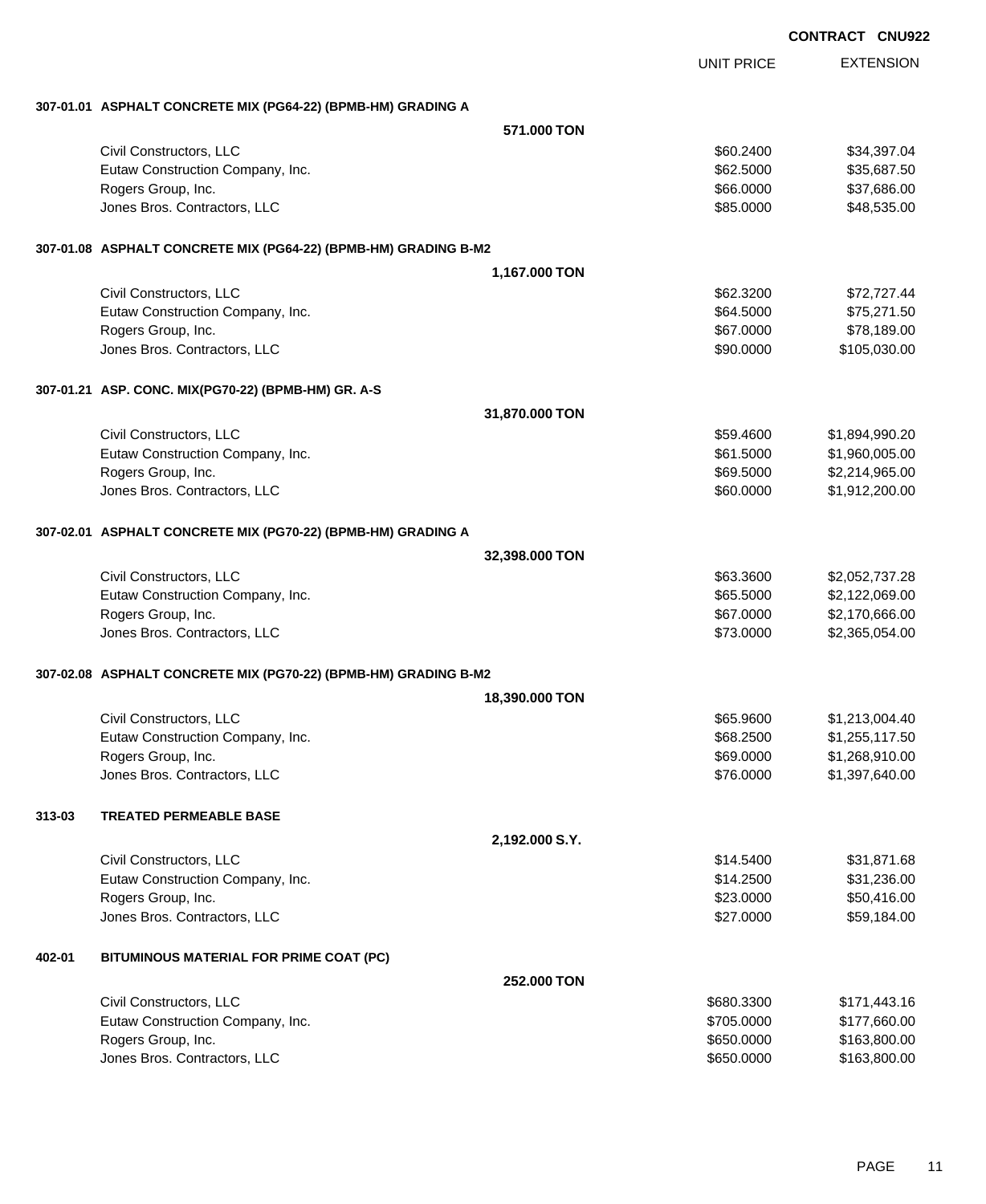UNIT PRICE EXTENSION

| 402-02 | <b>AGGREGATE FOR COVER MATERIAL (PC)</b>                  |                |              |              |
|--------|-----------------------------------------------------------|----------------|--------------|--------------|
|        |                                                           | 900.000 TON    |              |              |
|        | Civil Constructors, LLC                                   |                | \$25.9700    | \$23,373.00  |
|        | Eutaw Construction Company, Inc.                          |                | \$27.0000    | \$24,300.00  |
|        | Rogers Group, Inc.                                        |                | \$45.5000    | \$40,950.00  |
|        | Jones Bros. Contractors, LLC                              |                | \$52.5000    | \$47,250.00  |
| 403-01 | BITUMINOUS MATERIAL FOR TACK COAT (TC)                    |                |              |              |
|        |                                                           | 125.000 TON    |              |              |
|        | Civil Constructors, LLC                                   |                | \$727.0700   | \$90,883.75  |
|        | Eutaw Construction Company, Inc.                          |                | \$753.0000   | \$94,125.00  |
|        | Rogers Group, Inc.                                        |                | \$630.0000   | \$78,750.00  |
|        | Jones Bros. Contractors, LLC                              |                | \$585.0000   | \$73,125.00  |
|        | 407-20.05 SAW CUTTING ASPHALT PAVEMENT                    |                |              |              |
|        |                                                           | 2,000.000 L.F. |              |              |
|        | Civil Constructors, LLC                                   |                | \$3.0000     | \$6,000.00   |
|        | Eutaw Construction Company, Inc.                          |                | \$3.2000     | \$6,400.00   |
|        | Rogers Group, Inc.                                        |                | \$4.5000     | \$9,000.00   |
|        | Jones Bros. Contractors, LLC                              |                | \$4.0000     | \$8,000.00   |
|        | 411-01.07 ACS MIX (PG64-22) GRADING E SHOULDER            |                |              |              |
|        |                                                           | 1,549.000 TON  |              |              |
|        | Civil Constructors, LLC                                   |                | \$74.7800    | \$115,834.22 |
|        | Eutaw Construction Company, Inc.                          |                | \$77.5000    | \$120,047.50 |
|        | Rogers Group, Inc.                                        |                | \$88.7500    | \$137,473.75 |
|        | Jones Bros. Contractors, LLC                              |                | \$87.0000    | \$134,763.00 |
|        | 411-01.10 ACS MIX(PG64-22) GRADING D                      |                |              |              |
|        |                                                           | 2,402.000 TON  |              |              |
|        | Civil Constructors, LLC                                   |                | \$83.0900    | \$199,582.18 |
|        | Eutaw Construction Company, Inc.                          |                | \$86.0000    | \$206,572.00 |
|        | Rogers Group, Inc.                                        |                | \$95.0000    | \$228,190.00 |
|        | Jones Bros. Contractors, LLC                              |                | \$100.0000   | \$240,200.00 |
|        | 411-02.10 ACS MIX(PG70-22) GRADING D                      |                |              |              |
|        |                                                           | 9,624.000 TON  |              |              |
|        | Civil Constructors, LLC                                   |                | \$93.4800    | \$899,651.52 |
|        | Eutaw Construction Company, Inc.                          |                | \$96.7500    | \$931,122.00 |
|        | Rogers Group, Inc.                                        |                | \$96.0000    | \$923,904.00 |
|        | Jones Bros. Contractors, LLC                              |                | \$98.0000    | \$943,152.00 |
|        | 411-12.02 SCORING SHOULDERS (NON-CONTINUOUS) (16IN WIDTH) |                |              |              |
|        |                                                           | 6.840 L.M.     |              |              |
|        | Civil Constructors, LLC                                   |                | \$519.2800   | \$3,551.88   |
|        | Eutaw Construction Company, Inc.                          |                | \$538.0000   | \$3,679.92   |
|        | Rogers Group, Inc.                                        |                | \$1,305.0000 | \$8,926.20   |
|        | Jones Bros. Contractors, LLC                              |                | \$870.0000   | \$5,950.80   |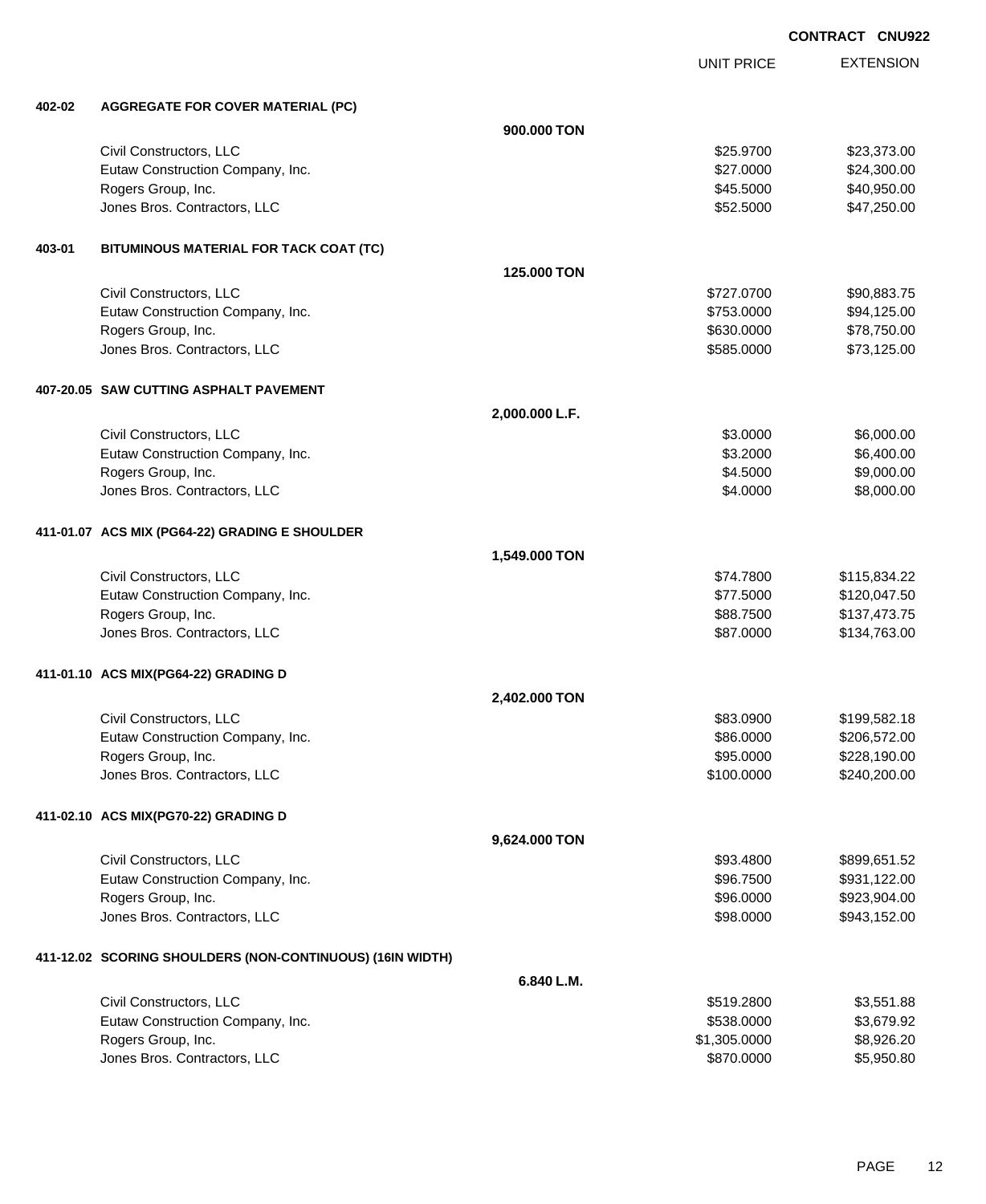|                                                              |                | <b>CONTRACT CNU922</b> |                  |
|--------------------------------------------------------------|----------------|------------------------|------------------|
|                                                              |                | <b>UNIT PRICE</b>      | <b>EXTENSION</b> |
| 415-01.01 COLD PLANING BITUMINOUS PAVEMENT                   |                |                        |                  |
|                                                              | 1,811.000 TON  |                        |                  |
| Civil Constructors, LLC                                      |                | \$19.7300              | \$35,731.03      |
| Eutaw Construction Company, Inc.                             |                | \$20.5000              | \$37,125.50      |
| Rogers Group, Inc.                                           |                | \$46.8000              | \$84,754.80      |
| Jones Bros. Contractors, LLC                                 |                | \$45.0000              | \$81,495.00      |
| 501-01.03 PORTLAND CEMENT CONCRETE PAVEMENT (PLAIN) 10"      |                |                        |                  |
|                                                              | 543,000 S.Y.   |                        |                  |
| Civil Constructors, LLC                                      |                | \$110.2800             | \$59,882.04      |
| Eutaw Construction Company, Inc.                             |                | \$116.0000             | \$62,988.00      |
| Rogers Group, Inc.                                           |                | \$75.0000              | \$40,725.00      |
| Jones Bros. Contractors, LLC                                 |                | \$107.2500             | \$58,236.75      |
| 502-04.01 SAWING CONCRETE PAVEMENT (FULL DEPTH)              |                |                        |                  |
|                                                              | 750.000 L.F.   |                        |                  |
| Civil Constructors, LLC                                      |                | \$4.8000               | \$3,600.00       |
| Eutaw Construction Company, Inc.                             |                | \$8.5000               | \$6,375.00       |
| Rogers Group, Inc.                                           |                | \$5.1000               | \$3,825.00       |
| Jones Bros. Contractors, LLC                                 |                | \$12.0000              | \$9,000.00       |
| 607-03.02 18" CONCRETE PIPE CULVERT (CLASS III)              |                |                        |                  |
|                                                              | 8,584.000 L.F. |                        |                  |
| Civil Constructors, LLC                                      |                | \$77.7500              | \$667,406.00     |
| Eutaw Construction Company, Inc.                             |                | \$51.7500              | \$444,222.00     |
| Rogers Group, Inc.                                           |                | \$55.7000              | \$478,128.80     |
| Jones Bros. Contractors, LLC                                 |                | \$50.0000              | \$429,200.00     |
| 607-05.02 24" CONCRETE PIPE CULVERT (CLASS III)              |                |                        |                  |
|                                                              | 1,255.000 L.F. |                        |                  |
| Civil Constructors, LLC                                      |                | \$100.0000             | \$125,500.00     |
| Eutaw Construction Company, Inc.                             |                | \$65.5000              | \$82,202.50      |
| Rogers Group, Inc.                                           |                | \$81.0000              | \$101,655.00     |
| Jones Bros. Contractors, LLC                                 |                | \$60.0000              | \$75,300.00      |
| 607-05.05 24" CONCRETE PIPE CULVERT(CLASS IV)JACKED-IN-PLACE |                |                        |                  |
|                                                              | 82.000 L.F.    |                        |                  |
| Civil Constructors, LLC                                      |                | \$1,320.0000           | \$108,240.00     |
| Eutaw Construction Company, Inc.                             |                | \$634.0000             | \$51,988.00      |
| Rogers Group, Inc.                                           |                | \$615.0000             | \$50,430.00      |
| Jones Bros. Contractors, LLC                                 |                | \$1,335.0000           | \$109,470.00     |
| 607-06.02 30" CONCRETE PIPE CULVERT (CLASS III)              |                |                        |                  |
|                                                              | 1,673.000 L.F. |                        |                  |
| Civil Constructors, LLC                                      |                | \$140.0000             | \$234,220.00     |
| Eutaw Construction Company, Inc.                             |                | \$73.0000              | \$122,129.00     |
| Rogers Group, Inc.<br>Jones Bros. Contractors, LLC           |                | \$106.0000             | \$177,338.00     |
|                                                              |                | \$80.0000              | \$133,840.00     |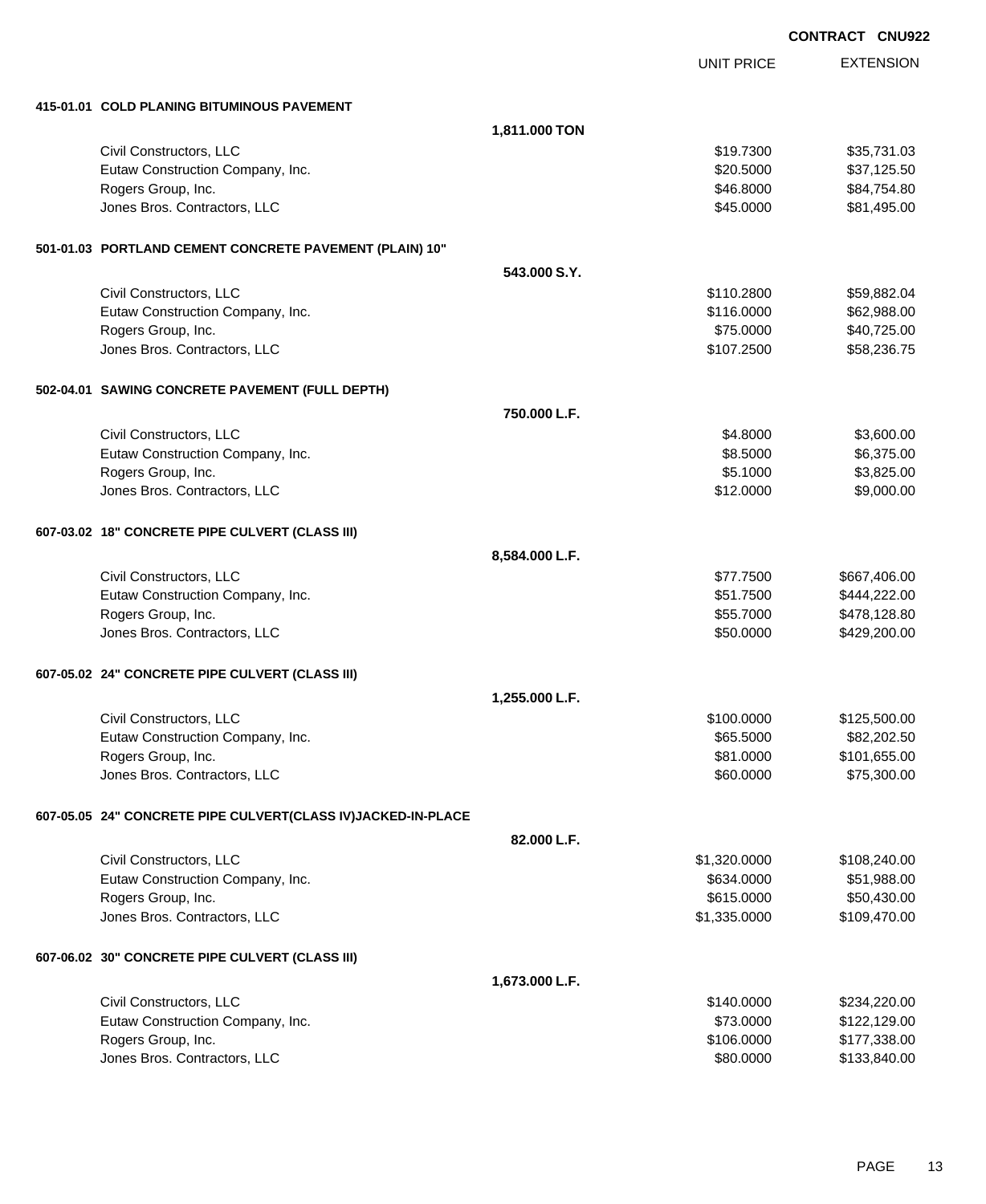| <b>CONTRACT</b> | <b>CNU922</b> |  |
|-----------------|---------------|--|
|                 |               |  |

|                                                              |                | <b>UNIT PRICE</b> | <b>EXTENSION</b> |
|--------------------------------------------------------------|----------------|-------------------|------------------|
| 607-06.05 30" CONCRETE PIPE CULVERT(CLASS IV)JACKED-IN-PLACE |                |                   |                  |
|                                                              | 40.000 L.F.    |                   |                  |
| Civil Constructors, LLC                                      |                | \$1,390.0000      | \$55,600.00      |
| Eutaw Construction Company, Inc.                             |                | \$742.0000        | \$29,680.00      |
| Rogers Group, Inc.                                           |                | \$1,115.0000      | \$44,600.00      |
| Jones Bros. Contractors, LLC                                 |                | \$1,000.0000      | \$40,000.00      |
| 607-07.02 36" CONCRETE PIPE CULVERT (CLASS III)              |                |                   |                  |
|                                                              | 1,437.000 L.F. |                   |                  |
| Civil Constructors, LLC                                      |                | \$170.0000        | \$244,290.00     |
| Eutaw Construction Company, Inc.                             |                | \$117.0000        | \$168,129.00     |
| Rogers Group, Inc.                                           |                | \$134.0000        | \$192,558.00     |
| Jones Bros. Contractors, LLC                                 |                | \$90.0000         | \$129,330.00     |
| 607-07.05 36" CONCRETE PIPE CULVERT(CLASS IV)JACKED-IN-PLACE |                |                   |                  |
|                                                              | 44.000 L.F.    |                   |                  |
| Civil Constructors, LLC                                      |                | \$1,290.0000      | \$56,760.00      |
| Eutaw Construction Company, Inc.                             |                | \$866.0000        | \$38,104.00      |
| Rogers Group, Inc.                                           |                | \$1,215.0000      | \$53,460.00      |
| Jones Bros. Contractors, LLC                                 |                | \$1,100.0000      | \$48,400.00      |
| 607-09.02 48" CONCRETE PIPE CULVERT (CLASS III)              |                |                   |                  |
|                                                              | 370,000 L.F.   |                   |                  |
| Civil Constructors, LLC                                      |                | \$270.0000        | \$99,900.00      |
| Eutaw Construction Company, Inc.                             |                | \$184.0000        | \$68,080.00      |
| Rogers Group, Inc.                                           |                | \$215.0000        | \$79,550.00      |
| Jones Bros. Contractors, LLC                                 |                | \$160.0000        | \$59,200.00      |
| 607-10.02 54" CONCRETE PIPE CULVERT (CLASS III)              |                |                   |                  |
|                                                              | 174.000 L.F.   |                   |                  |
| Civil Constructors, LLC                                      |                | \$280,0000        | \$48,720.00      |
| Eutaw Construction Company, Inc.                             |                | \$237.0000        | \$41,238.00      |
| Rogers Group, Inc.                                           |                | \$230.0000        | \$40,020.00      |
| Jones Bros. Contractors, LLC                                 |                | \$185.0000        | \$32,190.00      |
| 607-10.05 54" CONCRETE PIPE CULVERT(CLASS IV)JACKED-IN-PLACE |                |                   |                  |
|                                                              | 106.000 L.F.   |                   |                  |
| Civil Constructors, LLC                                      |                | \$1,890.0000      | \$200,340.00     |
| Eutaw Construction Company, Inc.                             |                | \$2,064.0000      | \$218,784.00     |
| Rogers Group, Inc.                                           |                | \$1,570.0000      | \$166,420.00     |
| Jones Bros. Contractors, LLC                                 |                | \$2,250.0000      | \$238,500.00     |
| 607-11.03 60" CONCRETE PIPE CULVERT (CLASS III)              |                |                   |                  |
|                                                              | 162.000 L.F.   |                   |                  |
| Civil Constructors, LLC                                      |                | \$290.0000        | \$46,980.00      |
| Eutaw Construction Company, Inc.                             |                | \$277.0000        | \$44,874.00      |
| Rogers Group, Inc.                                           |                | \$263.0000        | \$42,606.00      |
| Jones Bros. Contractors, LLC                                 |                | \$240.0000        | \$38,880.00      |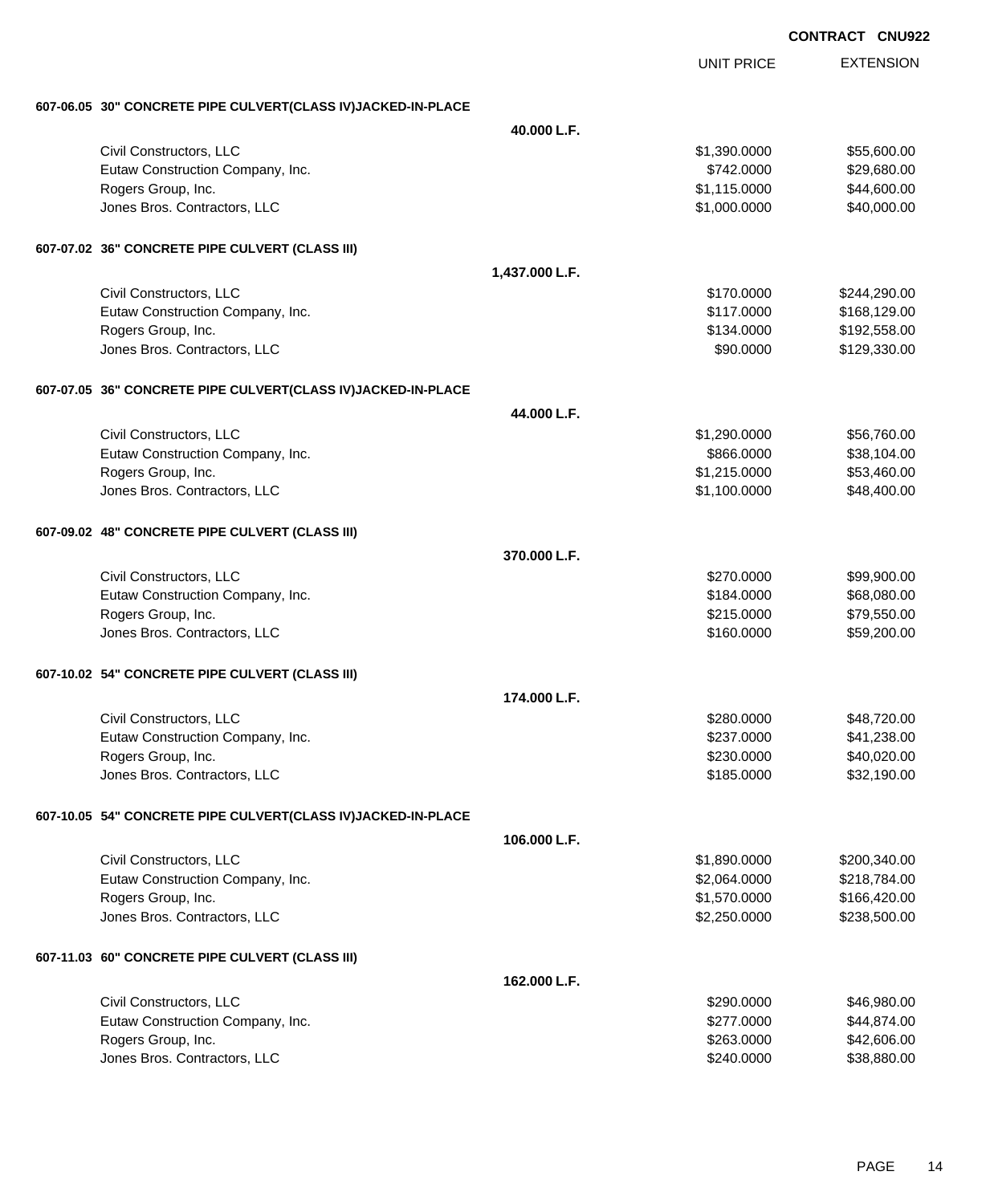| <b>CONTRACT</b> | <b>CNU922</b> |
|-----------------|---------------|
|                 |               |

UNIT PRICE

| 607-13.03 72" CONCRETE PIPE CULVERT (CLASS III) |  |
|-------------------------------------------------|--|
|                                                 |  |

| 607-13.03 72" CONCRETE PIPE CULVERT (CLASS III)          |              |            |             |
|----------------------------------------------------------|--------------|------------|-------------|
|                                                          | 147.000 L.F. |            |             |
| Civil Constructors, LLC                                  |              | \$430.0000 | \$63,210.00 |
| Eutaw Construction Company, Inc.                         |              | \$425.0000 | \$62,475.00 |
| Rogers Group, Inc.                                       |              | \$365.5000 | \$53,728.50 |
| Jones Bros. Contractors, LLC                             |              | \$360.0000 | \$52,920.00 |
| 607-16.02 30"X 19" HORIZONTAL OVAL CONCRETE PIPE CULVERT |              |            |             |
|                                                          | 50.000 L.F.  |            |             |
| Civil Constructors, LLC                                  |              | \$110.0000 | \$5,500.00  |
| Eutaw Construction Company, Inc.                         |              | \$131.0000 | \$6,550.00  |
| Rogers Group, Inc.                                       |              | \$91.2500  | \$4,562.50  |
| Jones Bros. Contractors, LLC                             |              | \$125.0000 | \$6,250.00  |
| 607-37.03 24" CORRUGATED METAL PIPE CULVERT              |              |            |             |
|                                                          | 67.000 L.F.  |            |             |
| Civil Constructors, LLC                                  |              | \$120.0000 | \$8,040.00  |
| Eutaw Construction Company, Inc.                         |              | \$75.5000  | \$5,058.50  |
| Rogers Group, Inc.                                       |              | \$95.2500  | \$6,381.75  |
| Jones Bros. Contractors, LLC                             |              | \$40.0000  | \$2,680.00  |
| 607-39.02 18" PIPE CULVERT (SIDE DRAIN)                  |              |            |             |
|                                                          | 603.000 L.F. |            |             |
| Civil Constructors, LLC                                  |              | \$44.2500  | \$26,682.75 |
| Eutaw Construction Company, Inc.                         |              | \$52.7500  | \$31,808.25 |
| Rogers Group, Inc.                                       |              | \$55.7500  | \$33,617.25 |
| Jones Bros. Contractors, LLC                             |              | \$55.0000  | \$33,165.00 |
| 607-39.03 24" PIPE CULVERT (SIDE DRAIN)                  |              |            |             |
|                                                          | 382.000 L.F. |            |             |
| Civil Constructors, LLC                                  |              | \$55.7500  | \$21,296.50 |
| Eutaw Construction Company, Inc.                         |              | \$59.7500  | \$22,824.50 |
| Rogers Group, Inc.                                       |              | \$65.8000  | \$25,135.60 |
| Jones Bros. Contractors, LLC                             |              | \$65.0000  | \$24,830.00 |
| 607-39.04 30" PIPE CULVERT (SIDE DRAIN)                  |              |            |             |
|                                                          | 79.000 L.F.  |            |             |
| Civil Constructors, LLC                                  |              | \$73.5000  | \$5,806.50  |
| Eutaw Construction Company, Inc.                         |              | \$75.7500  | \$5,984.25  |
| Rogers Group, Inc.                                       |              | \$91.1500  | \$7,200.85  |
| Jones Bros. Contractors, LLC                             |              | \$75.0000  | \$5,925.00  |
| 610-07.01 12" PIPE DRAIN (BRIDGE DRAIN)                  |              |            |             |
|                                                          | 212.000 L.F. |            |             |
| Civil Constructors, LLC                                  |              | \$263.2400 | \$55,806.88 |
| Eutaw Construction Company, Inc.                         |              | \$25.2500  | \$5,353.00  |
| Rogers Group, Inc.                                       |              | \$66.0000  | \$13,992.00 |
| Jones Bros. Contractors, LLC                             |              | \$42.0000  | \$8,904.00  |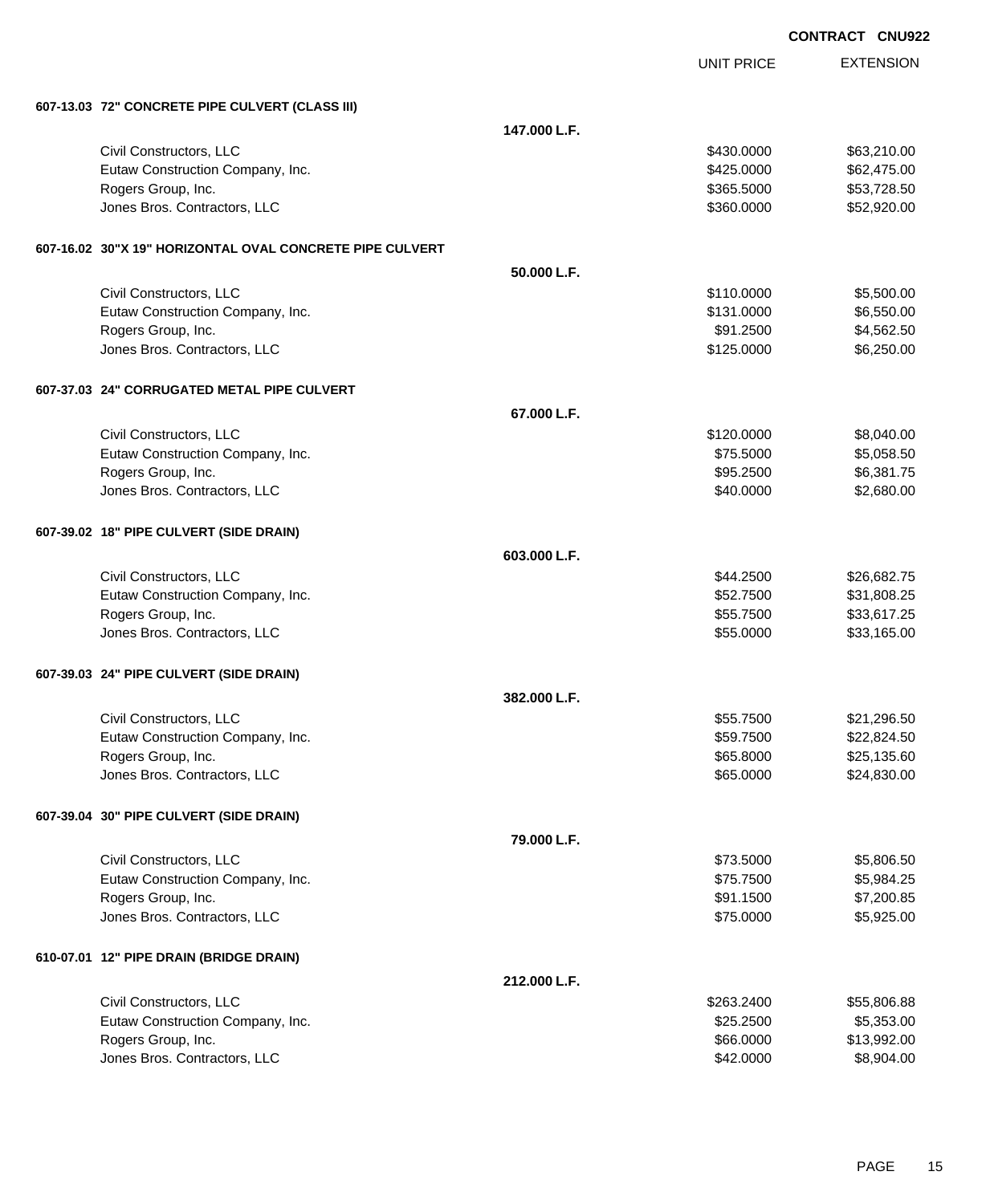# EXTENSION **CONTRACT CNU922**

UNIT PRICE

|  | 611-01.02 MANHOLES. > 4' - 8' DEPTH |
|--|-------------------------------------|

| 611-01.02 MANHOLES, > 4' - 8' DEPTH               |                   |               |              |
|---------------------------------------------------|-------------------|---------------|--------------|
|                                                   | <b>1.000 EACH</b> |               |              |
| Civil Constructors, LLC                           |                   | \$7,120.8200  | \$7,120.82   |
| Eutaw Construction Company, Inc.                  |                   | \$3,434.0000  | \$3,434.00   |
| Rogers Group, Inc.                                |                   | \$7,040.0000  | \$7,040.00   |
| Jones Bros. Contractors, LLC                      |                   | \$4,800.0000  | \$4,800.00   |
| 611-01.04 MANHOLES, > 12' - 16' DEPTH             |                   |               |              |
|                                                   | <b>1.000 EACH</b> |               |              |
| Civil Constructors, LLC                           |                   | \$11,388.1700 | \$11,388.17  |
| Eutaw Construction Company, Inc.                  |                   | \$7,317.0000  | \$7,317.00   |
| Rogers Group, Inc.                                |                   | \$14,480.0000 | \$14,480.00  |
| Jones Bros. Contractors, LLC                      |                   | \$6,200.0000  | \$6,200.00   |
| 611-02.10 JUNCTION BOX, TYPE 1                    |                   |               |              |
|                                                   | <b>1.000 EACH</b> |               |              |
| Civil Constructors, LLC                           |                   | \$2,519.2800  | \$2,519.28   |
| Eutaw Construction Company, Inc.                  |                   | \$2,702.0000  | \$2,702.00   |
| Rogers Group, Inc.                                |                   | \$3,950.0000  | \$3,950.00   |
| Jones Bros. Contractors, LLC                      |                   | \$4,000.0000  | \$4,000.00   |
| 611-02.12 JUNCTION BOX, TYPE 3                    |                   |               |              |
|                                                   | <b>2.000 EACH</b> |               |              |
| Civil Constructors, LLC                           |                   | \$6,668.3800  | \$13,336.76  |
| Eutaw Construction Company, Inc.                  |                   | \$5,692.0000  | \$11,384.00  |
| Rogers Group, Inc.                                |                   | \$5,975.0000  | \$11,950.00  |
| Jones Bros. Contractors, LLC                      |                   | \$6,000.0000  | \$12,000.00  |
| 611-02.15 JUNCTION BOX, TYPE 6                    |                   |               |              |
|                                                   | <b>1.000 EACH</b> |               |              |
| Civil Constructors, LLC                           |                   | \$6,966.5800  | \$6,966.58   |
| Eutaw Construction Company, Inc.                  |                   | \$4,151.0000  | \$4,151.00   |
| Rogers Group, Inc.                                |                   | \$14,685.0000 | \$14,685.00  |
| Jones Bros. Contractors, LLC                      |                   | \$6,000.0000  | \$6,000.00   |
| 611-07.01 CLASS A CONCRETE (PIPE ENDWALLS)        |                   |               |              |
|                                                   | 85.000 C.Y.       |               |              |
| Civil Constructors, LLC                           |                   | \$910.0300    | \$77,352.55  |
| Eutaw Construction Company, Inc.                  |                   | \$1,722.0000  | \$146,370.00 |
| Rogers Group, Inc.                                |                   | \$900.0000    | \$76,500.00  |
| Jones Bros. Contractors, LLC                      |                   | \$1,450.0000  | \$123,250.00 |
| 611-07.02 STEEL BAR REINFORCEMENT (PIPE ENDWALLS) |                   |               |              |
|                                                   | 1,223.000 LB.     |               |              |
| Civil Constructors, LLC                           |                   | \$1.6000      | \$1,956.80   |
| Eutaw Construction Company, Inc.                  |                   | \$9.4500      | \$11,557.35  |
| Rogers Group, Inc.                                |                   | \$2.6500      | \$3,240.95   |
| Jones Bros. Contractors, LLC                      |                   | \$1.3000      | \$1,589.90   |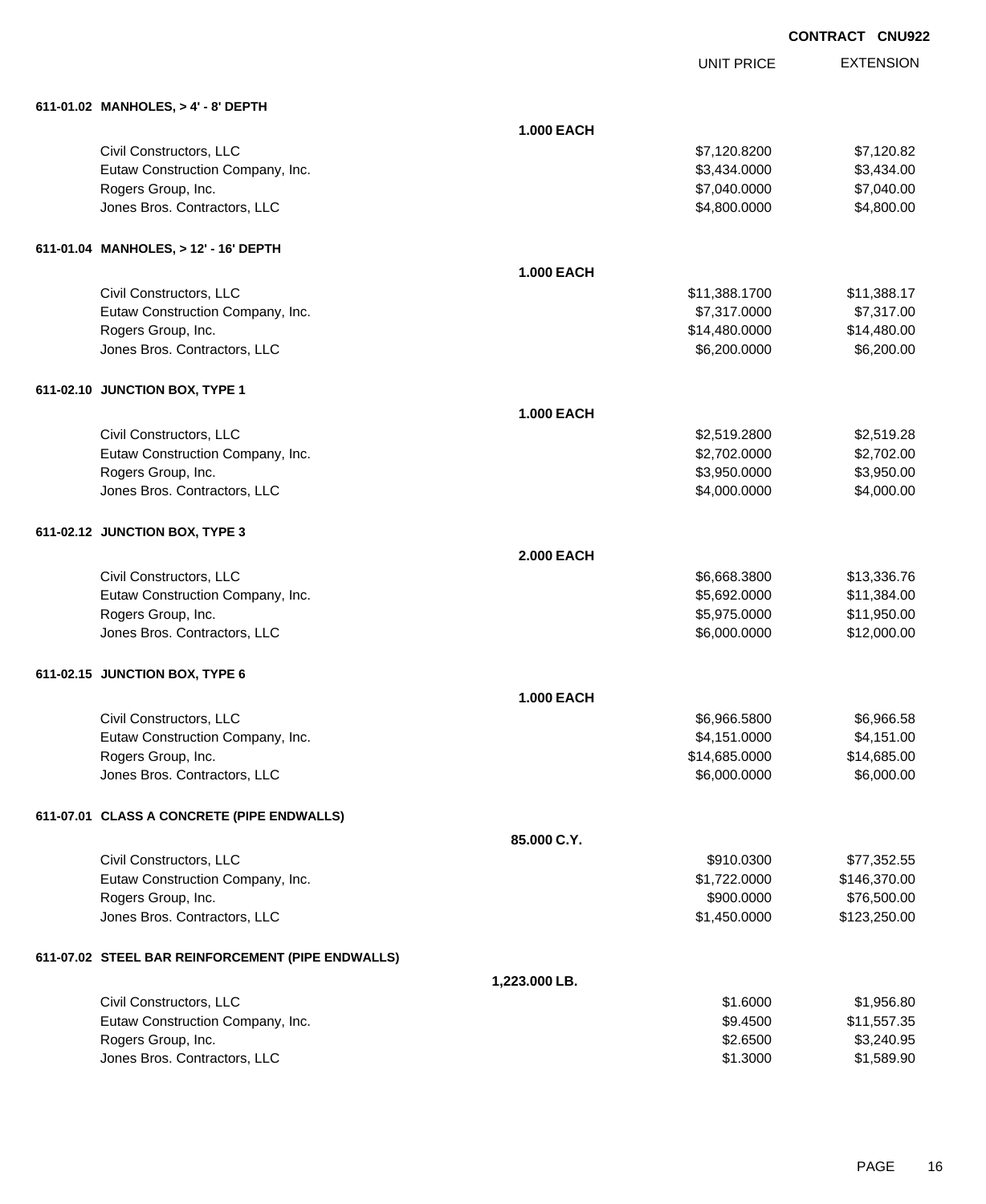UNIT PRICE EXTENSION

| 611-07.31 18IN ENDWALL (SIDE DRAIN)      |                   |              |             |
|------------------------------------------|-------------------|--------------|-------------|
|                                          | 16.000 EACH       |              |             |
| Civil Constructors, LLC                  |                   | \$2,543.9600 | \$40,703.36 |
| Eutaw Construction Company, Inc.         |                   | \$3,857.0000 | \$61,712.00 |
| Rogers Group, Inc.                       |                   | \$3,140.0000 | \$50,240.00 |
| Jones Bros. Contractors, LLC             |                   | \$2,600.0000 | \$41,600.00 |
| 611-07.32 24IN ENDWALL (SIDE DRAIN)      |                   |              |             |
|                                          | <b>2.000 EACH</b> |              |             |
| Civil Constructors, LLC                  |                   | \$3,457.0700 | \$6,914.14  |
| Eutaw Construction Company, Inc.         |                   | \$4,293.0000 | \$8,586.00  |
| Rogers Group, Inc.                       |                   | \$3,550.0000 | \$7,100.00  |
| Jones Bros. Contractors, LLC             |                   | \$3,800.0000 | \$7,600.00  |
| 611-07.33 30IN ENDWALL (SIDE DRAIN)      |                   |              |             |
|                                          | <b>2.000 EACH</b> |              |             |
| Civil Constructors, LLC                  |                   | \$5,979.4300 | \$11,958.86 |
| Eutaw Construction Company, Inc.         |                   | \$9,647.0000 | \$19,294.00 |
| Rogers Group, Inc.                       |                   | \$6,480.0000 | \$12,960.00 |
| Jones Bros. Contractors, LLC             |                   | \$8,000.0000 | \$16,000.00 |
| 611-07.54 18IN ENDWALL (CROSS DRAIN) 3:1 |                   |              |             |
|                                          | <b>5.000 EACH</b> |              |             |
| Civil Constructors, LLC                  |                   | \$910.0300   | \$4,550.15  |
| Eutaw Construction Company, Inc.         |                   | \$1,722.0000 | \$8,610.00  |
| Rogers Group, Inc.                       |                   | \$1,520.0000 | \$7,600.00  |
| Jones Bros. Contractors, LLC             |                   | \$1,700.0000 | \$8,500.00  |
| 611-07.55 18IN ENDWALL (CROSS DRAIN) 4:1 |                   |              |             |
|                                          | <b>9.000 EACH</b> |              |             |
| Civil Constructors, LLC                  |                   | \$1,128.0200 | \$10,152.18 |
| Eutaw Construction Company, Inc.         |                   | \$1,824.0000 | \$16,416.00 |
| Rogers Group, Inc.                       |                   | \$1,725.0000 | \$15,525.00 |
| Jones Bros. Contractors, LLC             |                   | \$2,000.0000 | \$18,000.00 |
| 611-07.56 18IN ENDWALL (CROSS DRAIN) 6:1 |                   |              |             |
|                                          | <b>1.000 EACH</b> |              |             |
| Civil Constructors, LLC                  |                   | \$1,561.9500 | \$1,561.95  |
| Eutaw Construction Company, Inc.         |                   | \$1,975.0000 | \$1,975.00  |
| Rogers Group, Inc.                       |                   | \$3,038.0000 | \$3,038.00  |
| Jones Bros. Contractors, LLC             |                   | \$2,600.0000 | \$2,600.00  |
| 611-07.57 24IN ENDWALL (CROSS DRAIN) 3:1 |                   |              |             |
|                                          | <b>6.000 EACH</b> |              |             |
| Civil Constructors, LLC                  |                   | \$1,349.1000 | \$8,094.60  |
| Eutaw Construction Company, Inc.         |                   | \$1,770.0000 | \$10,620.00 |
| Rogers Group, Inc.                       |                   | \$1,621.0000 | \$9,726.00  |
| Jones Bros. Contractors, LLC             |                   | \$2,300.0000 | \$13,800.00 |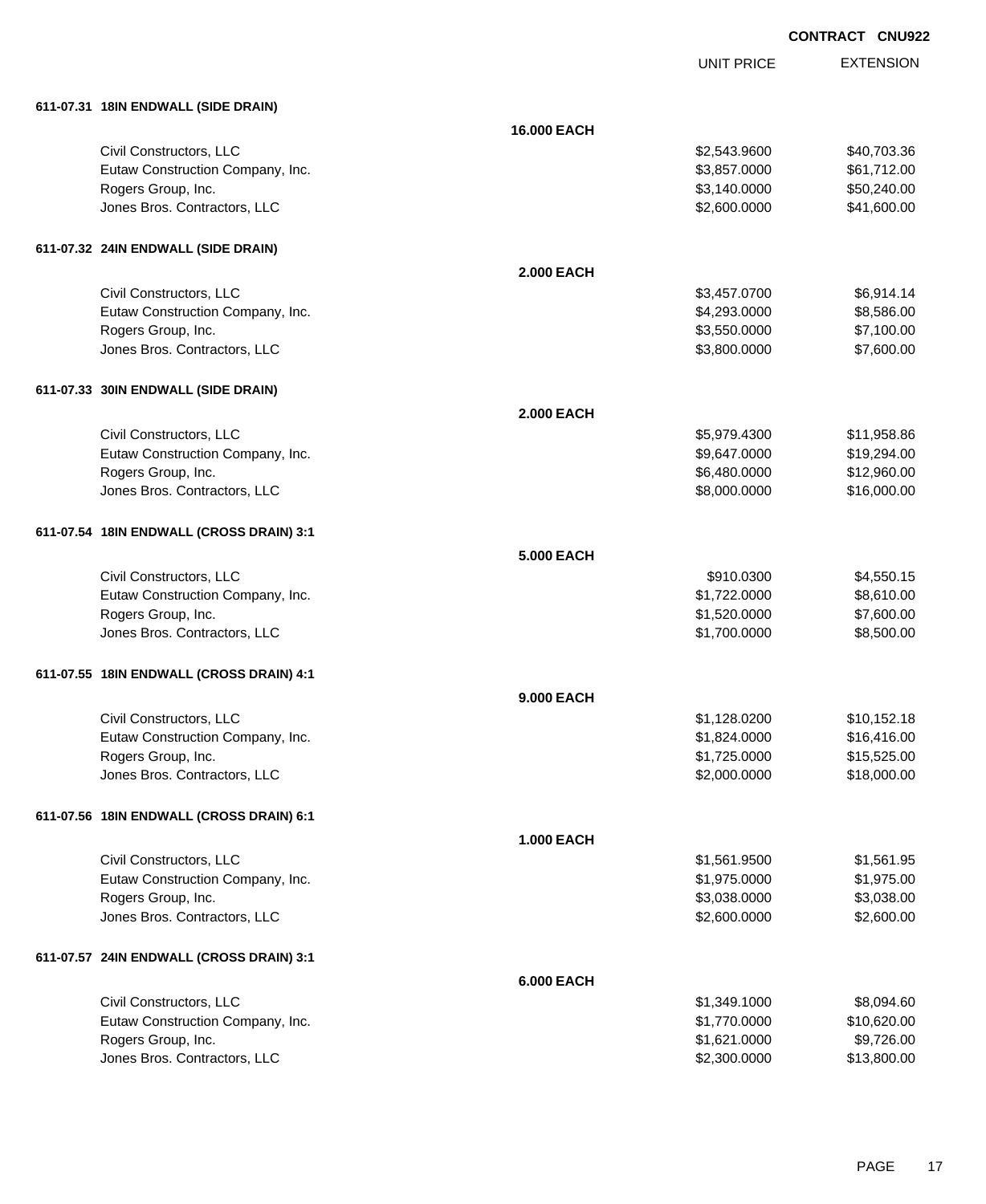| <b>CONTRACT CNU922</b> |  |
|------------------------|--|
|                        |  |

|                                                  |                   | <b>UNIT PRICE</b> | <b>EXTENSION</b> |
|--------------------------------------------------|-------------------|-------------------|------------------|
| 611-07.59 24IN ENDWALL (CROSS DRAIN) 6:1         |                   |                   |                  |
|                                                  | <b>2.000 EACH</b> |                   |                  |
| Civil Constructors, LLC                          |                   | \$2,377.3800      | \$4,754.76       |
| Eutaw Construction Company, Inc.                 |                   | \$2,255.0000      | \$4,510.00       |
| Rogers Group, Inc.                               |                   | \$3,240.0000      | \$6,480.00       |
| Jones Bros. Contractors, LLC                     |                   | \$3,800.0000      | \$7,600.00       |
| 611-07.60 30IN ENDWALL (CROSS DRAIN) 3:1         |                   |                   |                  |
|                                                  | 3.000 EACH        |                   |                  |
| Civil Constructors, LLC                          |                   | \$2,349.6100      | \$7,048.83       |
| Eutaw Construction Company, Inc.                 |                   | \$7,883.0000      | \$23,649.00      |
| Rogers Group, Inc.                               |                   | \$3,443.0000      | \$10,329.00      |
| Jones Bros. Contractors, LLC                     |                   | \$3,500.0000      | \$10,500.00      |
| 611-07.63 36IN ENDWALL (CROSS DRAIN) 3:1         |                   |                   |                  |
|                                                  | <b>6.000 EACH</b> |                   |                  |
| Civil Constructors, LLC                          |                   | \$3,021.0800      | \$18,126.48      |
| Eutaw Construction Company, Inc.                 |                   | \$6,331.0000      | \$37,986.00      |
| Rogers Group, Inc.                               |                   | \$4,455.0000      | \$26,730.00      |
| Jones Bros. Contractors, LLC                     |                   | \$4,500.0000      | \$27,000.00      |
| 611-07.65 36IN ENDWALL (CROSS DRAIN) 6:1         |                   |                   |                  |
|                                                  | <b>2.000 EACH</b> |                   |                  |
| Civil Constructors, LLC                          |                   | \$5,365.5500      | \$10,731.10      |
| Eutaw Construction Company, Inc.                 |                   | \$7,849.0000      | \$15,698.00      |
| Rogers Group, Inc.                               |                   | \$7,090.0000      | \$14,180.00      |
| Jones Bros. Contractors, LLC                     |                   | \$7,850.0000      | \$15,700.00      |
| 611-07.69 48IN ENDWALL (CROSS DRAIN) 3:1         |                   |                   |                  |
|                                                  | <b>1.000 EACH</b> |                   |                  |
| Civil Constructors, LLC                          |                   | \$4,556.3000      | \$4,556.30       |
| Eutaw Construction Company, Inc.                 |                   | \$7,721.0000      | \$7,721.00       |
| Rogers Group, Inc.                               |                   | \$8,610.0000      | \$8,610.00       |
| Jones Bros. Contractors, LLC                     |                   | \$10,000.0000     | \$10,000.00      |
| 611-12.01 CATCH BASINS, TYPE 12, 0' - 4' DEPTH   |                   |                   |                  |
|                                                  | 13.000 EACH       |                   |                  |
| Civil Constructors, LLC                          |                   | \$3,187.6600      | \$41,439.58      |
| Eutaw Construction Company, Inc.                 |                   | \$3,210.0000      | \$41,730.00      |
| Rogers Group, Inc.                               |                   | \$3,340.0000      | \$43,420.00      |
| Jones Bros. Contractors, LLC                     |                   | \$4,200.0000      | \$54,600.00      |
| 611-12.02 CATCH BASINS, TYPE 12, > 4' - 8' DEPTH |                   |                   |                  |
|                                                  | 38.000 EACH       |                   |                  |
| Civil Constructors, LLC                          |                   | \$4,087.4000      | \$155,321.20     |
| Eutaw Construction Company, Inc.                 |                   | \$4,280.0000      | \$162,640.00     |
| Rogers Group, Inc.                               |                   | \$4,050.0000      | \$153,900.00     |
| Jones Bros. Contractors, LLC                     |                   | \$4,750.0000      | \$180,500.00     |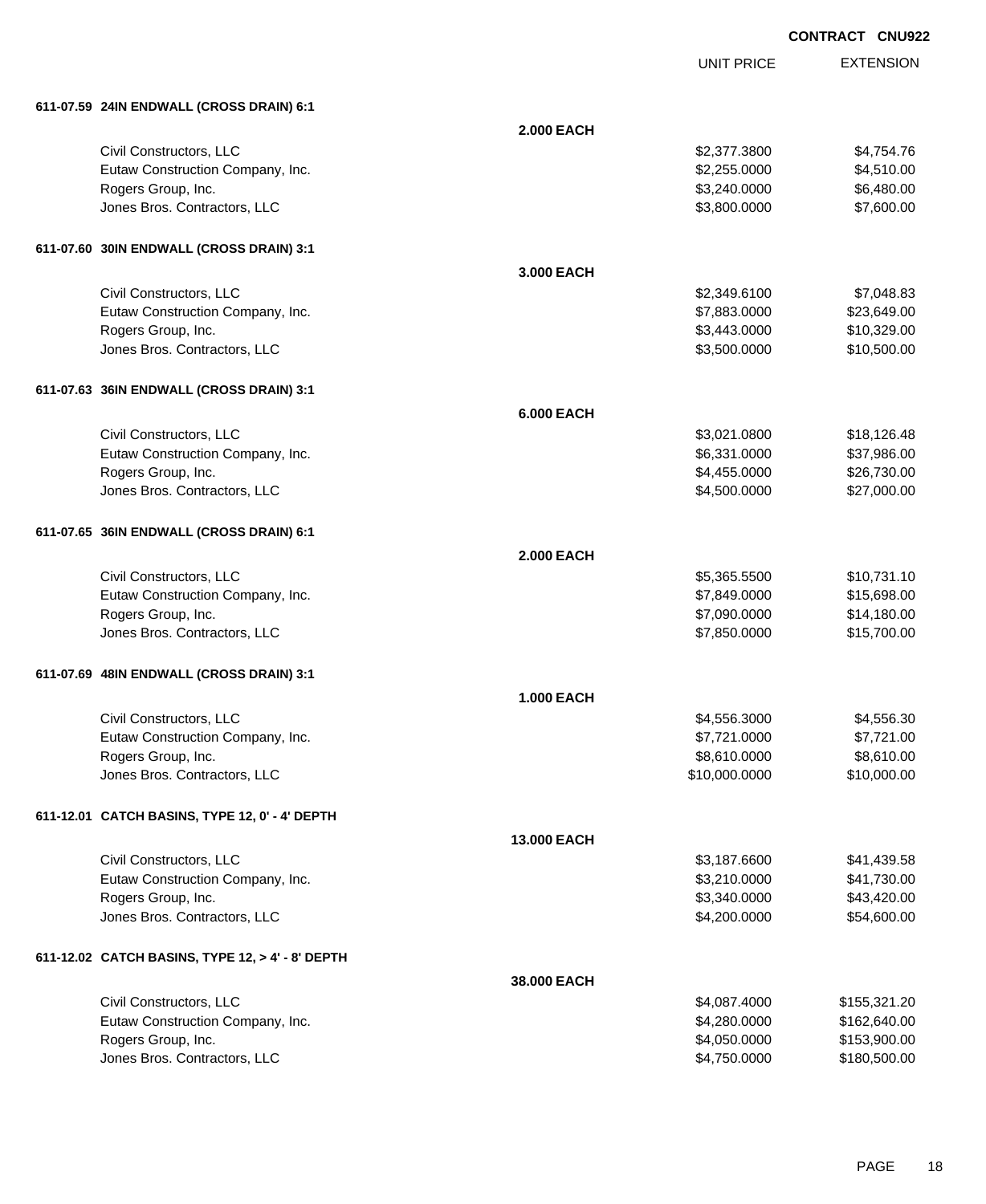EXTENSION **CONTRACT CNU922**

UNIT PRICE

| 611-12.03 CATCH BASINS, TYPE 12, > 8' - 12' DEPTH |  |
|---------------------------------------------------|--|
|                                                   |  |

| 611-12.03 CATCH BASINS, TYPE 12, > 8' - 12' DEPTH  |                   |               |              |
|----------------------------------------------------|-------------------|---------------|--------------|
|                                                    | 8.000 EACH        |               |              |
| Civil Constructors, LLC                            |                   | \$5,758.3500  | \$46,066.80  |
| Eutaw Construction Company, Inc.                   |                   | \$6,392.0000  | \$51,136.00  |
| Rogers Group, Inc.                                 |                   | \$6,075.0000  | \$48,600.00  |
| Jones Bros. Contractors, LLC                       |                   | \$6,250.0000  | \$50,000.00  |
| 611-14.02 CATCH BASINS, TYPE 14, > 4' - 8' DEPTH   |                   |               |              |
|                                                    | 13.000 EACH       |               |              |
| Civil Constructors, LLC                            |                   | \$6,272.4900  | \$81,542.37  |
| Eutaw Construction Company, Inc.                   |                   | \$10,620.0000 | \$138,060.00 |
| Rogers Group, Inc.                                 |                   | \$7,090.0000  | \$92,170.00  |
| Jones Bros. Contractors, LLC                       |                   | \$8,000.0000  | \$104,000.00 |
| 611-14.03 CATCH BASINS, TYPE 14, > 8' - 12' DEPTH  |                   |               |              |
|                                                    | <b>2.000 EACH</b> |               |              |
| Civil Constructors, LLC                            |                   | \$8,329.0500  | \$16,658.10  |
| Eutaw Construction Company, Inc.                   |                   | \$13,680.0000 | \$27,360.00  |
| Rogers Group, Inc.                                 |                   | \$13,165.0000 | \$26,330.00  |
| Jones Bros. Contractors, LLC                       |                   | \$9,500.0000  | \$19,000.00  |
| 611-14.04 CATCH BASINS, TYPE 14, > 12' - 16' DEPTH |                   |               |              |
|                                                    | <b>1.000 EACH</b> |               |              |
| Civil Constructors, LLC                            |                   | \$10,257.0700 | \$10,257.07  |
| Eutaw Construction Company, Inc.                   |                   | \$20,500.0000 | \$20,500.00  |
| Rogers Group, Inc.                                 |                   | \$14,175.0000 | \$14,175.00  |
| Jones Bros. Contractors, LLC                       |                   | \$11,000.0000 | \$11,000.00  |
| 611-16.02 CATCH BASINS, TYPE 16, > 4' - 8' DEPTH   |                   |               |              |
|                                                    | <b>1.000 EACH</b> |               |              |
| Civil Constructors, LLC                            |                   | \$6,966.5800  | \$6,966.58   |
| Eutaw Construction Company, Inc.                   |                   | \$9,727.0000  | \$9,727.00   |
| Rogers Group, Inc.                                 |                   | \$9,410.0000  | \$9,410.00   |
| Jones Bros. Contractors, LLC                       |                   | \$5,500.0000  | \$5,500.00   |
| 611-25.01 CATCH BASINS, TYPE 25, 0' - 4' DEPTH     |                   |               |              |
|                                                    | <b>2.000 EACH</b> |               |              |
| Civil Constructors, LLC                            |                   | \$3,239.0700  | \$6,478.14   |
| Eutaw Construction Company, Inc.                   |                   | \$3,396.0000  | \$6,792.00   |
| Rogers Group, Inc.                                 |                   | \$3,444.0000  | \$6,888.00   |
| Jones Bros. Contractors, LLC                       |                   | \$4,500.0000  | \$9,000.00   |
| 611-25.02 CATCH BASINS, TYPE 25, > 4' - 8' DEPTH   |                   |               |              |
|                                                    | 13.000 EACH       |               |              |
| Civil Constructors, LLC                            |                   | \$4,190.2300  | \$54,472.99  |
| Eutaw Construction Company, Inc.                   |                   | \$3,844.0000  | \$49,972.00  |
| Rogers Group, Inc.                                 |                   | \$4,255.0000  | \$55,315.00  |
| Jones Bros. Contractors, LLC                       |                   | \$5,500.0000  | \$71,500.00  |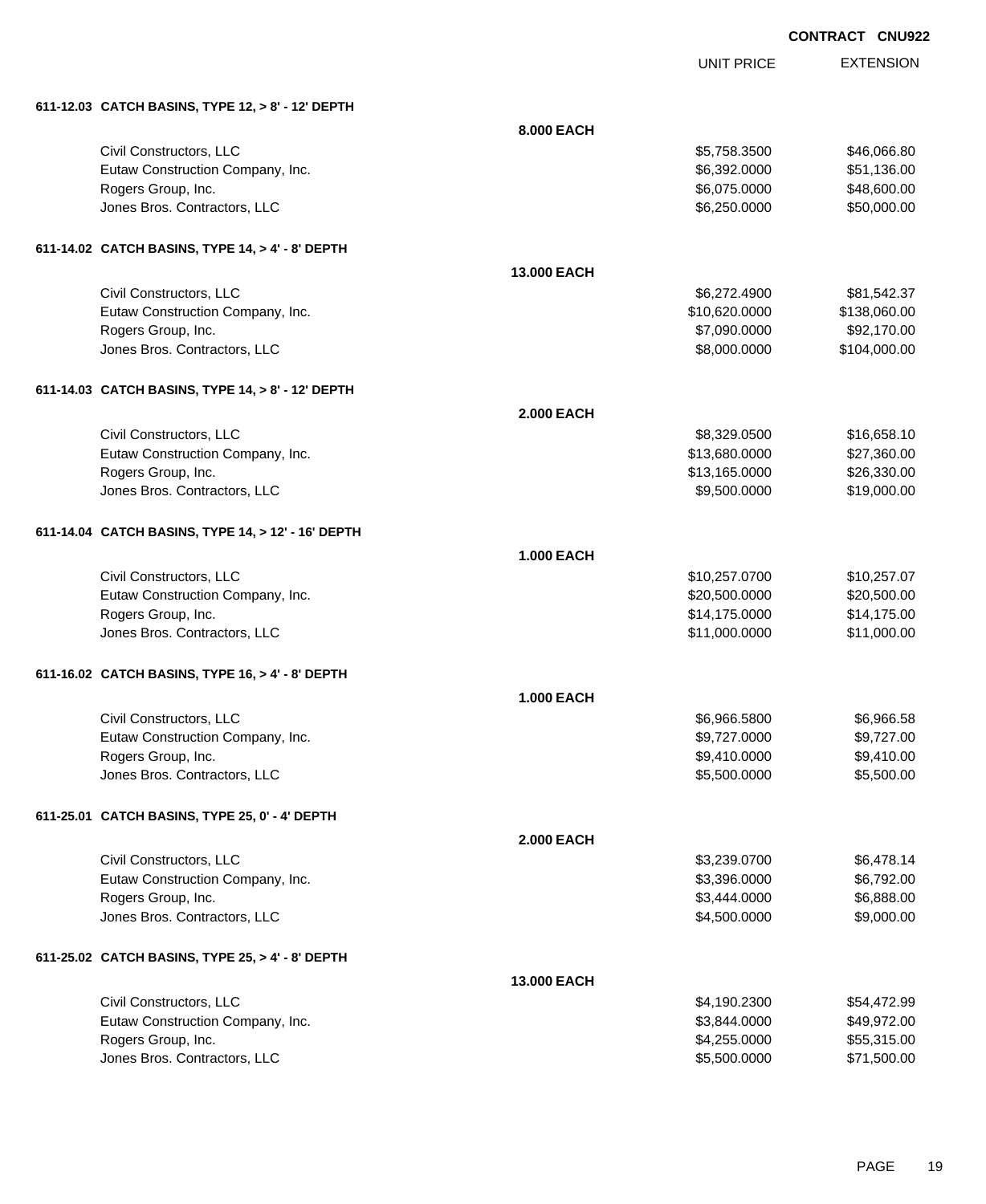| <b>CONTRACT CNU922</b> |  |
|------------------------|--|
|                        |  |

EXTENSION

|                                                   |                   | <b>UNIT PRICE</b> | <b>EXTENSION</b> |
|---------------------------------------------------|-------------------|-------------------|------------------|
| 611-25.03 CATCH BASINS, TYPE 25, > 8' - 12' DEPTH |                   |                   |                  |
|                                                   | 3.000 EACH        |                   |                  |
| Civil Constructors, LLC                           |                   | \$5,809.7700      | \$17,429.31      |
| Eutaw Construction Company, Inc.                  |                   | \$4,777.0000      | \$14,331.00      |
| Rogers Group, Inc.                                |                   | \$7,089.0000      | \$21,267.00      |
| Jones Bros. Contractors, LLC                      |                   | \$6,000.0000      | \$18,000.00      |
| 611-26.02 CATCH BASINS, TYPE 26, > 4' - 8' DEPTH  |                   |                   |                  |
|                                                   | <b>2.000 EACH</b> |                   |                  |
| Civil Constructors, LLC                           |                   | \$6,323.9100      | \$12,647.82      |
| Eutaw Construction Company, Inc.                  |                   | \$7,408.0000      | \$14,816.00      |
| Rogers Group, Inc.                                |                   | \$6,480.0000      | \$12,960.00      |
| Jones Bros. Contractors, LLC                      |                   | \$5,500.0000      | \$11,000.00      |
| 611-26.03 CATCH BASINS, TYPE 26, > 8' - 12' DEPTH |                   |                   |                  |
|                                                   | <b>2.000 EACH</b> |                   |                  |
| Civil Constructors, LLC                           |                   | \$8,380.4600      | \$16,760.92      |
| Eutaw Construction Company, Inc.                  |                   | \$9,208.0000      | \$18,416.00      |
| Rogers Group, Inc.                                |                   | \$7,595.0000      | \$15,190.00      |
| Jones Bros. Contractors, LLC                      |                   | \$7,200.0000      | \$14,400.00      |
| 611-39.01 CATCH BASINS, TYPE 39, 0' - 4' DEPTH    |                   |                   |                  |
|                                                   | <b>1.000 EACH</b> |                   |                  |
| Civil Constructors, LLC                           |                   | \$2,802.0600      | \$2,802.06       |
| Eutaw Construction Company, Inc.                  |                   | \$5,879.0000      | \$5,879.00       |
| Rogers Group, Inc.                                |                   | \$4,557.0000      | \$4,557.00       |
| Jones Bros. Contractors, LLC                      |                   | \$6,000.0000      | \$6,000.00       |
| 611-42.01 CATCH BASINS, TYPE 42, 0' - 4' DEPTH    |                   |                   |                  |
|                                                   | <b>5.000 EACH</b> |                   |                  |
| Civil Constructors, LLC                           |                   | \$2,596.4000      | \$12,982.00      |
| Eutaw Construction Company, Inc.                  |                   | \$3,386.0000      | \$16,930.00      |
| Rogers Group, Inc.                                |                   | \$3,550.0000      | \$17,750.00      |
| Jones Bros. Contractors, LLC                      |                   | \$4,300.0000      | \$21,500.00      |
| 611-42.02 CATCH BASINS, TYPE 42, > 4' - 8' DEPTH  |                   |                   |                  |
|                                                   | 3.000 EACH        |                   |                  |
| Civil Constructors, LLC                           |                   | \$4,344.4700      | \$13,033.41      |
| Eutaw Construction Company, Inc.                  |                   | \$4,110.0000      | \$12,330.00      |
| Rogers Group, Inc.                                |                   | \$4,555.0000      | \$13,665.00      |

### **611-51.02 CATCH BASINS, TYPE 51, > 4' - 8' DEPTH**

|                                  | <b>5.000 EACH</b> |             |
|----------------------------------|-------------------|-------------|
| Civil Constructors, LLC          | \$6.015.4200      | \$30,077.10 |
| Eutaw Construction Company, Inc. | \$8,635.0000      | \$43,175,00 |
| Rogers Group, Inc.               | \$9.115.0000      | \$45,575,00 |
| Jones Bros. Contractors, LLC     | \$8,500.0000      | \$42,500.00 |

Jones Bros. Contractors, LLC \$4,800.0000 \$14,400.00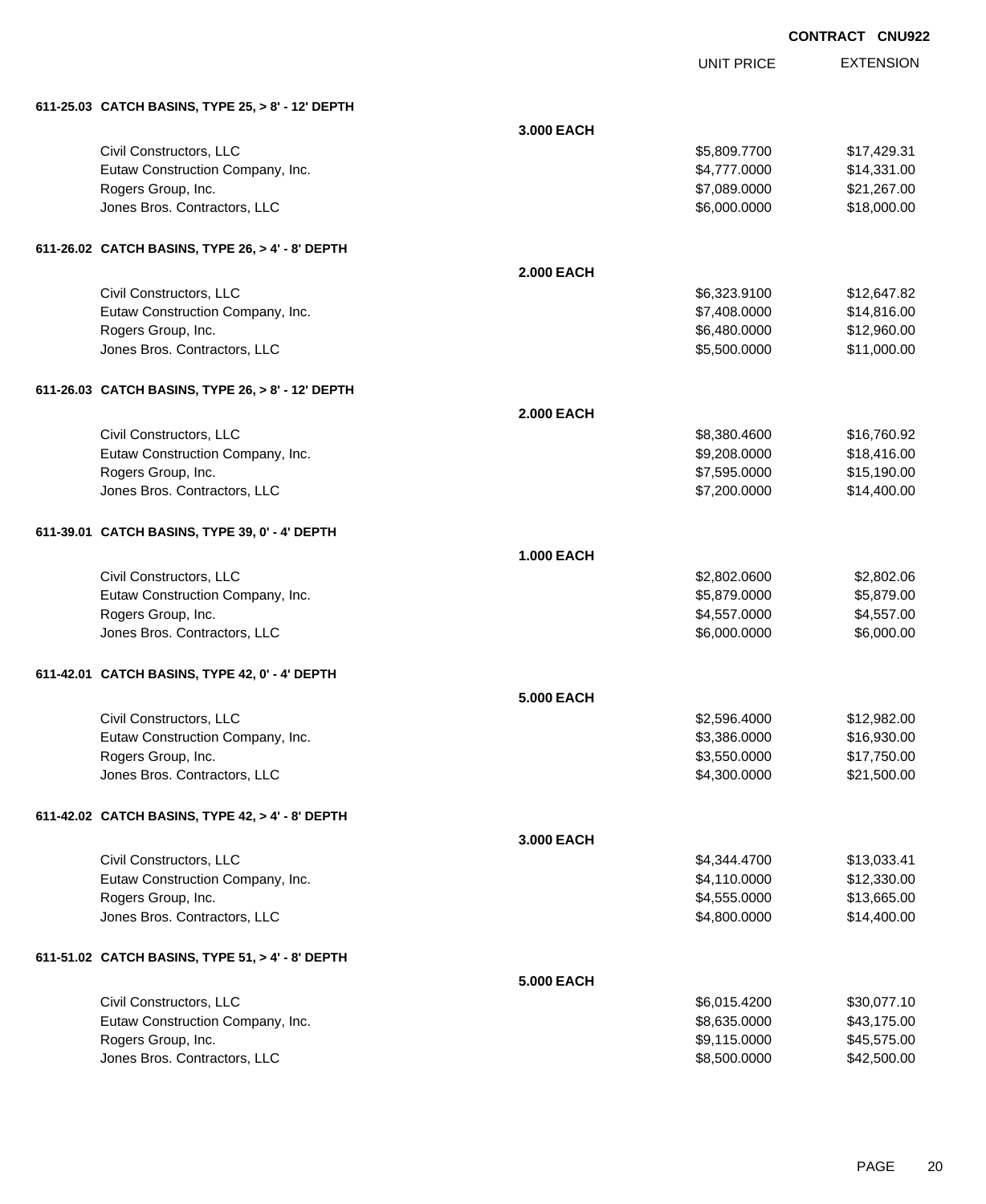UNIT PRICE EXTENSION

**611-51.03 CATCH BASINS, TYPE 51, > 8' - 12' DEPTH**

| 611-51.03 CATCH BASINS, TYPE 51, > 8' - 12' DEPTH |                   |               |             |
|---------------------------------------------------|-------------------|---------------|-------------|
|                                                   | <b>2.000 EACH</b> |               |             |
| Civil Constructors, LLC                           |                   | \$7,187.6600  | \$14,375.32 |
| Eutaw Construction Company, Inc.                  |                   | \$12,860.0000 | \$25,720.00 |
| Rogers Group, Inc.                                |                   | \$10,125.0000 | \$20,250.00 |
| Jones Bros. Contractors, LLC                      |                   | \$9,000.0000  | \$18,000.00 |
| 621-03.01 15" TEMPORARY DRAINAGE PIPE             |                   |               |             |
|                                                   | 115.000 L.F.      |               |             |
| Civil Constructors, LLC                           |                   | \$25.0000     | \$2,875.00  |
| Eutaw Construction Company, Inc.                  |                   | \$39.0000     | \$4,485.00  |
| Rogers Group, Inc.                                |                   | \$45.6000     | \$5,244.00  |
| Jones Bros. Contractors, LLC                      |                   | \$30.0000     | \$3,450.00  |
| 621-03.02 18" TEMPORARY DRAINAGE PIPE             |                   |               |             |
|                                                   | 268.000 L.F.      |               |             |
| Civil Constructors, LLC                           |                   | \$29.2500     | \$7,839.00  |
| Eutaw Construction Company, Inc.                  |                   | \$43.5000     | \$11,658.00 |
| Rogers Group, Inc.                                |                   | \$60.7500     | \$16,281.00 |
| Jones Bros. Contractors, LLC                      |                   | \$35.0000     | \$9,380.00  |
| 621-03.03 24" TEMPORARY DRAINAGE PIPE             |                   |               |             |
|                                                   | 539.000 L.F.      |               |             |
| Civil Constructors, LLC                           |                   | \$38.7500     | \$20,886.25 |
| Eutaw Construction Company, Inc.                  |                   | \$55.2500     | \$29,779.75 |
| Rogers Group, Inc.                                |                   | \$71.0000     | \$38,269.00 |
| Jones Bros. Contractors, LLC                      |                   | \$45.0000     | \$24,255.00 |
| 621-03.04 30" TEMPORARY DRAINAGE PIPE             |                   |               |             |
|                                                   | 121.000 L.F.      |               |             |
| Civil Constructors, LLC                           |                   | \$54.0000     | \$6,534.00  |
| Eutaw Construction Company, Inc.                  |                   | \$81.0000     | \$9,801.00  |
| Rogers Group, Inc.                                |                   | \$81.0000     | \$9,801.00  |
| Jones Bros. Contractors, LLC                      |                   | \$60.0000     | \$7,260.00  |
| 621-03.05 36" TEMPORARY DRAINAGE PIPE             |                   |               |             |
|                                                   | 400.000 L.F.      |               |             |
| Civil Constructors, LLC                           |                   | \$59.7500     | \$23,900.00 |
| Eutaw Construction Company, Inc.                  |                   | \$84.7500     | \$33,900.00 |
| Rogers Group, Inc.                                |                   | \$91.0000     | \$36,400.00 |
| Jones Bros. Contractors, LLC                      |                   | \$65.0000     | \$26,000.00 |
| 621-03.06 42" TEMPORARY DRAINAGE PIPE             |                   |               |             |
|                                                   | 162.000 L.F.      |               |             |
| Civil Constructors, LLC                           |                   | \$72.5000     | \$11,745.00 |
| Eutaw Construction Company, Inc.                  |                   | \$105.0000    | \$17,010.00 |
| Rogers Group, Inc.                                |                   | \$101.0000    | \$16,362.00 |
| Jones Bros. Contractors, LLC                      |                   | \$80.0000     | \$12,960.00 |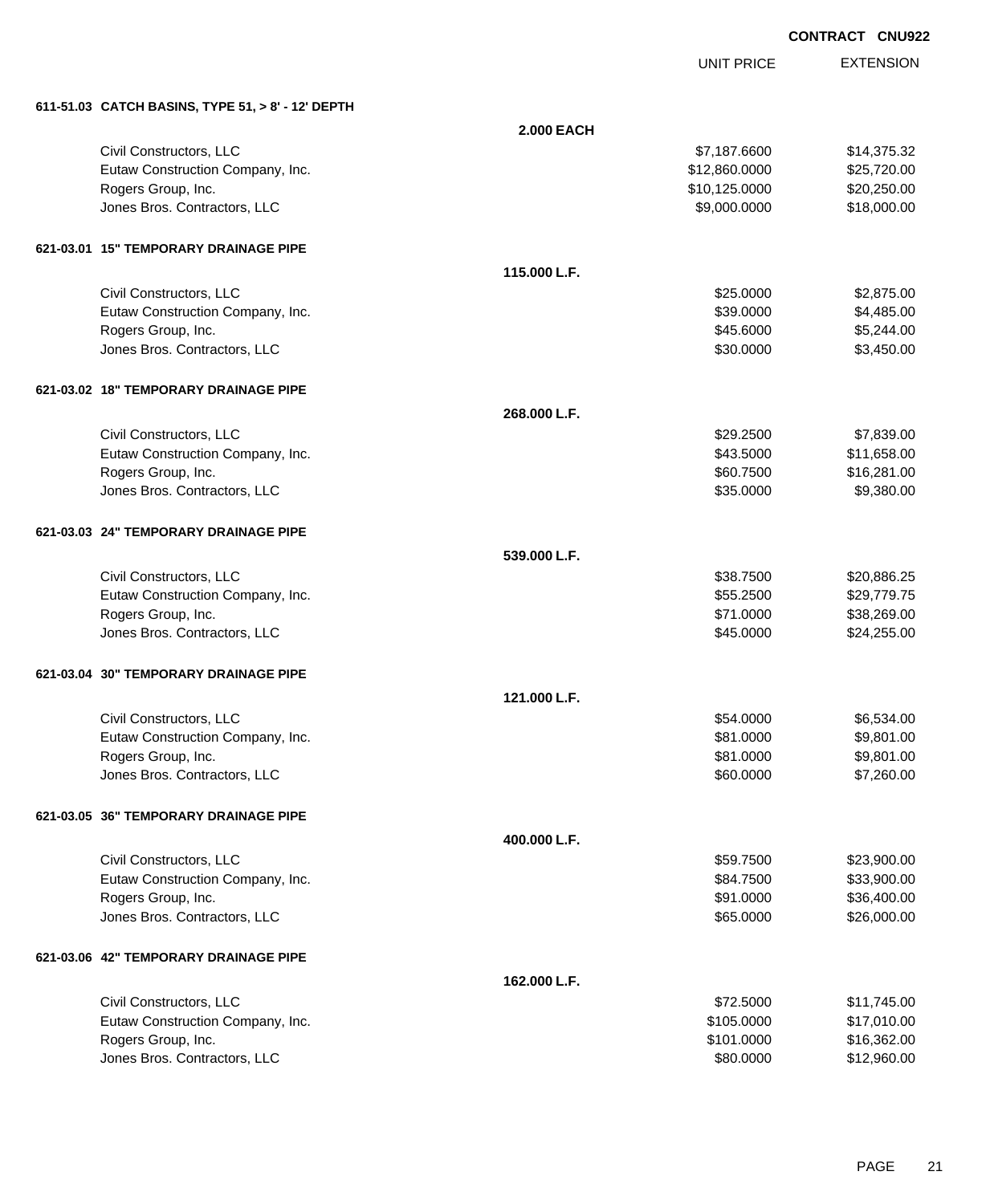**EXTENSION CONTRACT CNU922** UNIT PRICE **701-01.01 CONCRETE SIDEWALK (4 ") 87,010.000 S.F.** Civil Constructors, LLC 6. 2200 \$367,182.20 Eutaw Construction Company, Inc. 6. 2012 12:3500 \$465,503.50 Rogers Group, Inc. \$378,493.50 \$378,493.50 Jones Bros. Contractors, LLC \$4.6500 \$404,596.50 **701-02 CONCRETE DRIVEWAY 10,479.000 S.F.** Civil Constructors, LLC 679,221.24 Eutaw Construction Company, Inc. 6. The Construction Company, Inc. 6. The Construction Company, Inc. 6. The Construction Company, Inc. 6. The Construction Company, Inc. 6. The Construction Company, Inc. 6. The Construction Rogers Group, Inc. \$78,068.55 Jones Bros. Contractors, LLC \$7.3500 \$77,020.65 **701-02.03 CONCRETE CURB RAMP 1,921.000 S.F.** Civil Constructors, LLC 628,642.11 Eutaw Construction Company, Inc. 6. The Construction Company, Inc. 6. The Construction Company, Inc. 6. The Construction Company, Inc. 6. The Construction Company, Inc. 6. The Construction Company, Inc. 6. The Construction Rogers Group, Inc. \$28,334.75 Jones Bros. Contractors, LLC \$15.0500 \$28,911.05 **701-03 CONCRETE MEDIAN PAVEMENT 121.000 C.Y.** Civil Constructors, LLC 639,074.53 Eutaw Construction Company, Inc. 6. The Construction Company, Inc. 6. The Construction Company, Inc. 6. The Construction Company, Inc. 6. The Construction Company, Inc. 6. The Construction Company, Inc. 6. The Construction Rogers Group, Inc. \$38,538.50 \$318.5000 \$32,538.50 Jones Bros. Contractors, LLC \$314.0500 \$38,000.05 **702-01 CONCRETE CURB 1,007.000 C.Y.** Civil Constructors, LLC \$311.5200 \$313,700.64 Eutaw Construction Company, Inc. 6. The Construction Company, Inc. 6. The Construction Company, Inc. 6. The Construction Company, Inc. 6. The Construction Company, Inc. 6. The Construction Company, Inc. 6. The Construction Rogers Group, Inc. \$308,897.25 Jones Bros. Contractors, LLC \$302.9500 \$305,070.65 **702-03 CONCRETE COMBINED CURB & GUTTER 1,531.000 C.Y.** Civil Constructors, LLC \$243.3900 \$372,630.09 Eutaw Construction Company, Inc. 6. The Construction Company, Inc. 6. The Construction Company, Inc. 6. The Construction Company, Inc. 6. The Construction Company, Inc. 6. The Construction Company, Inc. 6. The Construction Rogers Group, Inc. 6. 2002. The Secret of the Secret Associates of the Secret Associates of the Secret Associates of the Secret Associates of the Secret Associates of the Secret Associates of the Secret Associates of the S Jones Bros. Contractors, LLC \$236.7000 \$362,387.70 **705-02.10 GUARDRAIL TRANSITION 27IN TO 31IN 7.000 EACH** Civil Constructors, LLC 6. 2002. The state of the state of the state of the state of the state of the state of the state of the state of the state of the state of the state of the state of the state of the state of the sta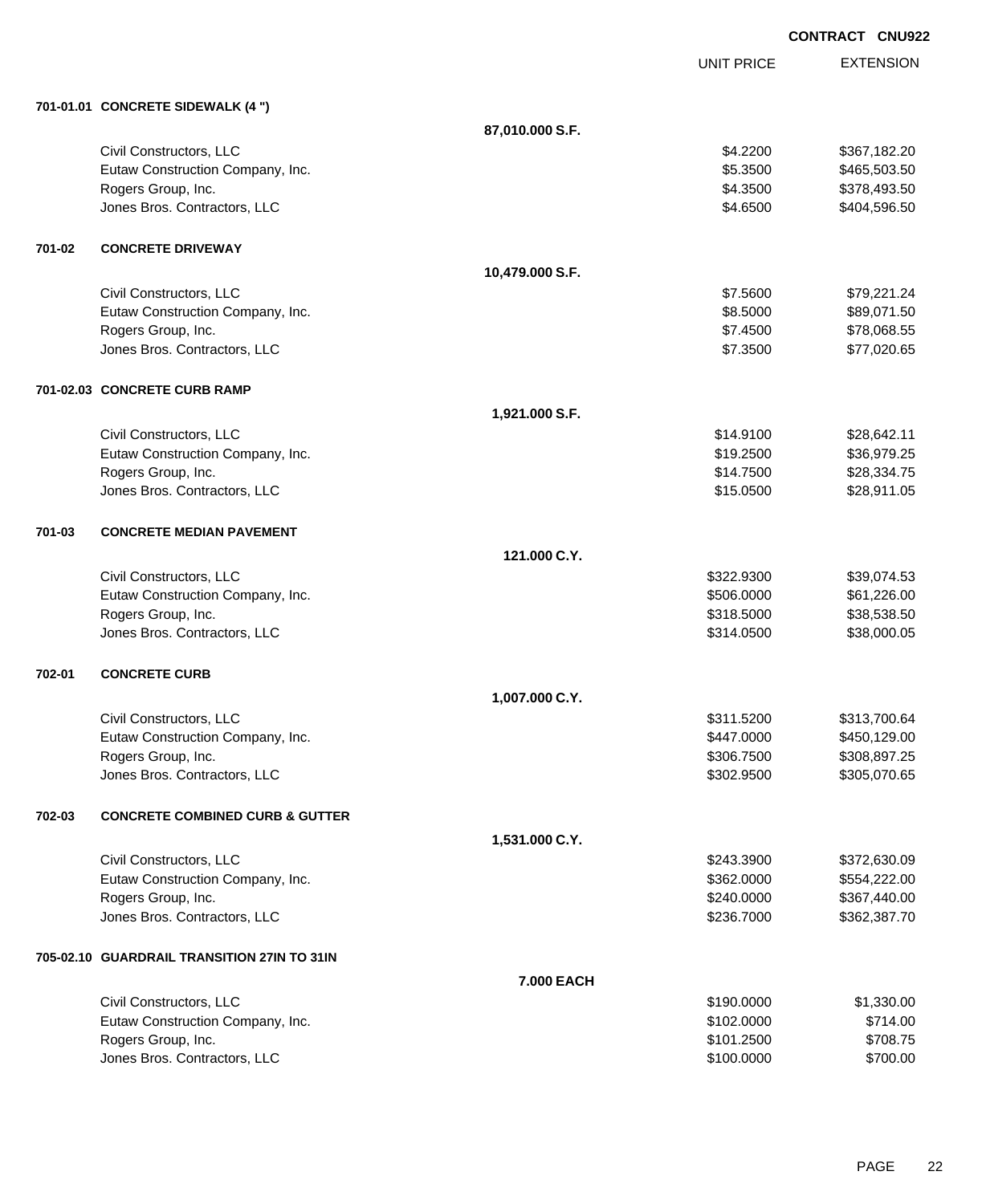|                                                       |                    |                              | <b>CONTRACT CNU922</b>     |  |
|-------------------------------------------------------|--------------------|------------------------------|----------------------------|--|
|                                                       |                    | <b>UNIT PRICE</b>            | <b>EXTENSION</b>           |  |
| 705-04.09 EARTH PAD FOR TYPE 38 GR END TREATMENT      |                    |                              |                            |  |
|                                                       | <b>2.000 EACH</b>  |                              |                            |  |
| Civil Constructors, LLC                               |                    | \$1,221.5900                 | \$2,443.18                 |  |
| Eutaw Construction Company, Inc.                      |                    | \$565.0000                   | \$1,130.00                 |  |
| Rogers Group, Inc.                                    |                    | \$810.0000                   | \$1,620.00                 |  |
| Jones Bros. Contractors, LLC                          |                    | \$800.0000                   | \$1,600.00                 |  |
| 705-04.10 EARTH PAD FOR GUARD RAIL END TREATMENT      |                    |                              |                            |  |
|                                                       | <b>2.000 EACH</b>  |                              |                            |  |
| Civil Constructors, LLC                               |                    | \$1,221.5900                 | \$2,443.18                 |  |
| Eutaw Construction Company, Inc.                      |                    | \$646.0000                   | \$1,292.00                 |  |
| Rogers Group, Inc.                                    |                    | \$760.0000                   | \$1,520.00                 |  |
| Jones Bros. Contractors, LLC                          |                    | \$750.0000                   | \$1,500.00                 |  |
| 705-06.01 W BEAM GR (TYPE 2) MASH TL-3                |                    |                              |                            |  |
|                                                       | 7,232.000 L.F.     |                              |                            |  |
| Civil Constructors, LLC                               |                    | \$24.9400                    | \$180,366.08               |  |
| Eutaw Construction Company, Inc.                      |                    | \$19.7500                    | \$142,832.00               |  |
| Rogers Group, Inc.                                    |                    | \$17.2500                    | \$124,752.00               |  |
| Jones Bros. Contractors, LLC                          |                    | \$17.0000                    | \$122,944.00               |  |
| 705-06.10 GR TERMINALTRAILING END (TYPE 13) MASH TL-3 |                    |                              |                            |  |
|                                                       | <b>16.000 EACH</b> |                              |                            |  |
| Civil Constructors, LLC                               |                    | \$1,297.9400                 | \$20,767.04                |  |
| Eutaw Construction Company, Inc.                      |                    | \$1,280.0000                 | \$20,480.00                |  |
| Rogers Group, Inc.<br>Jones Bros. Contractors, LLC    |                    | \$1,317.0000                 | \$21,072.00<br>\$20,800.00 |  |
|                                                       |                    | \$1,300.0000                 |                            |  |
| 705-06.11 GR TERMINAL (IN-INLINE) MASH TL-3           |                    |                              |                            |  |
|                                                       | <b>8.000 EACH</b>  |                              |                            |  |
| Civil Constructors, LLC                               |                    | \$738.0500                   | \$5,904.40                 |  |
| Eutaw Construction Company, Inc.                      |                    | \$1,259.0000                 | \$10,072.00                |  |
| Rogers Group, Inc.<br>Jones Bros. Contractors, LLC    |                    | \$760.0000<br>\$750.0000     | \$6,080.00<br>\$6,000.00   |  |
|                                                       |                    |                              |                            |  |
| 705-06.20 TANGENT ENERGY ABSORBING TERM MASH TL-3     |                    |                              |                            |  |
|                                                       | <b>15.000 EACH</b> |                              |                            |  |
| Civil Constructors, LLC                               |                    | \$2,723.1400                 | \$40,847.10                |  |
| Eutaw Construction Company, Inc.                      |                    | \$2,738.0000                 | \$41,070.00                |  |
| Rogers Group, Inc.<br>Jones Bros. Contractors, LLC    |                    | \$2,480.0000<br>\$2,450.0000 | \$37,200.00<br>\$36,750.00 |  |
|                                                       |                    |                              |                            |  |
| 705-06.25 THRIE BEAM BRIDGE TRANSITION MASH TL-3      |                    |                              |                            |  |
|                                                       | <b>4.000 EACH</b>  |                              |                            |  |
| Civil Constructors, LLC                               |                    | \$2,315.9400                 | \$9,263.76                 |  |
| Eutaw Construction Company, Inc.                      |                    | \$2,076.0000                 | \$8,304.00                 |  |
| Rogers Group, Inc.<br>Jones Bros. Contractors, LLC    |                    | \$1,317.0000<br>\$1,300.0000 | \$5,268.00<br>\$5,200.00   |  |
|                                                       |                    |                              |                            |  |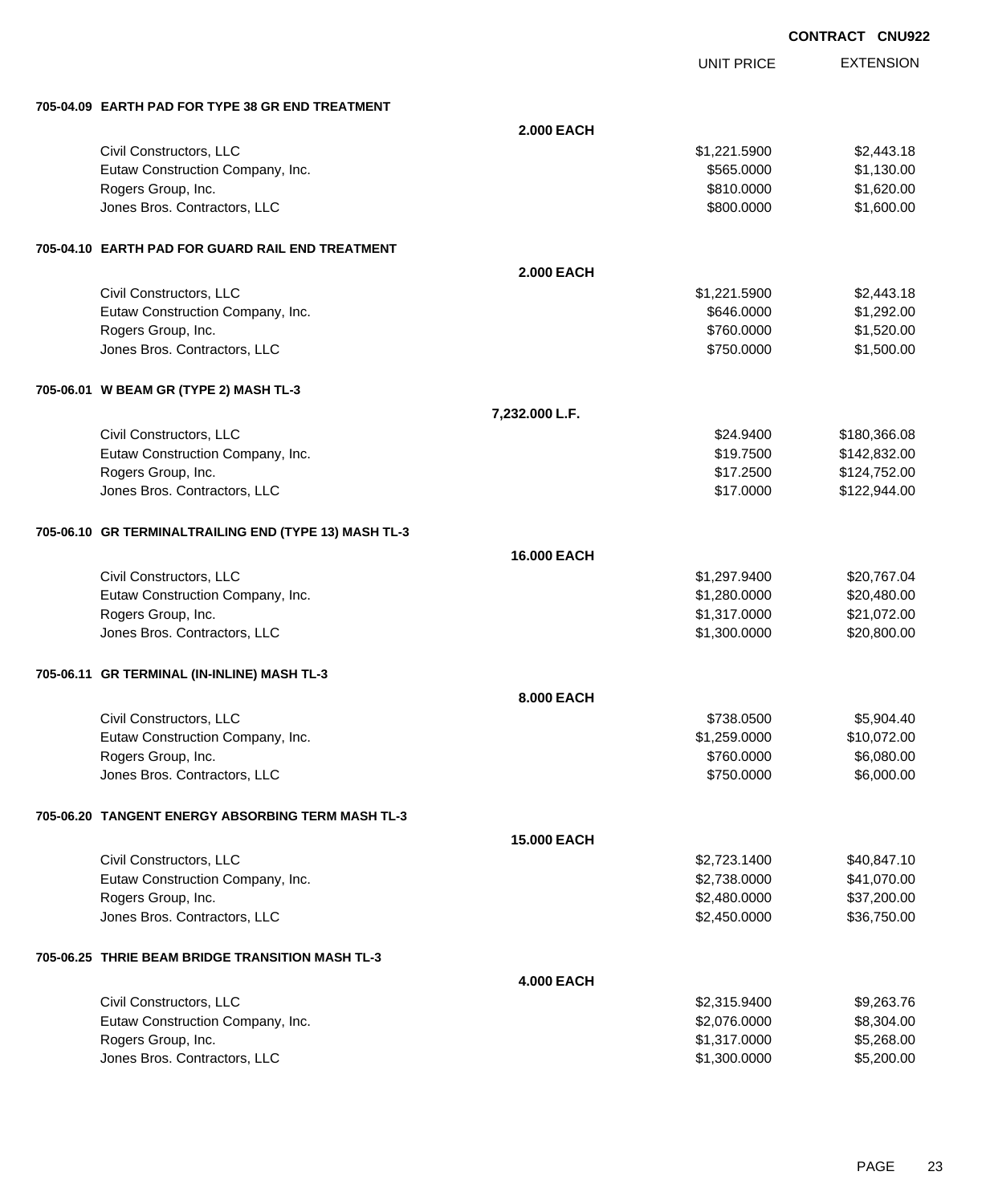|        |                                                           |                   |                   | <b>CONTRACT CNU922</b> |
|--------|-----------------------------------------------------------|-------------------|-------------------|------------------------|
|        |                                                           |                   | <b>UNIT PRICE</b> | <b>EXTENSION</b>       |
|        | 705-06.30 GR TERMINAL (ENERGY ABSORBING) MASH TL-2        |                   |                   |                        |
|        |                                                           | <b>2.000 EACH</b> |                   |                        |
|        | Civil Constructors, LLC                                   |                   | \$2,697.6900      | \$5,395.38             |
|        | Eutaw Construction Company, Inc.                          |                   | \$2,485.0000      | \$4,970.00             |
|        | Rogers Group, Inc.                                        |                   | \$2,280.0000      | \$4,560.00             |
|        | Jones Bros. Contractors, LLC                              |                   | \$2,250.0000      | \$4,500.00             |
|        | 705-20.25 TEMPORARY CRASH CUSHION (MASH TL-3)             |                   |                   |                        |
|        |                                                           | 93,000 EACH       |                   |                        |
|        | Civil Constructors, LLC                                   |                   | \$6,992.2900      | \$650,282.97           |
|        | Eutaw Construction Company, Inc.                          |                   | \$6,982.0000      | \$649,326.00           |
|        | Rogers Group, Inc.                                        |                   | \$8,607.0000      | \$800,451.00           |
|        | Jones Bros. Contractors, LLC                              |                   | \$7,650.0000      | \$711,450.00           |
| 706-01 | <b>GUARDRAIL REMOVED</b>                                  |                   |                   |                        |
|        |                                                           | 7,783.000 L.F.    |                   |                        |
|        | Civil Constructors, LLC                                   |                   | \$6.1100          | \$47,554.13            |
|        | Eutaw Construction Company, Inc.                          |                   | \$1.8500          | \$14,398.55            |
|        | Rogers Group, Inc.                                        |                   | \$0.5200          | \$4,047.16             |
|        | Jones Bros. Contractors, LLC                              |                   | \$0.5000          | \$3,891.50             |
|        | 706-10.80 MICHIGAN AND MODIFIED MICHIGAN END SHOE         |                   |                   |                        |
|        |                                                           | <b>4.000 EACH</b> |                   |                        |
|        | Civil Constructors, LLC                                   |                   | \$188.3300        | \$753.32               |
|        | Eutaw Construction Company, Inc.                          |                   | \$99.5000         | \$398.00               |
|        | Rogers Group, Inc.                                        |                   | \$66.0000         | \$264.00               |
|        | Jones Bros. Contractors, LLC                              |                   | \$65.0000         | \$260.00               |
|        | 707-01.11 CHAIN LINK FENCE (6 FOOT)                       |                   |                   |                        |
|        |                                                           | 595.000 L.F.      |                   |                        |
|        | Civil Constructors, LLC                                   |                   | \$12.3400         | \$7,342.30             |
|        | Eutaw Construction Company, Inc.                          |                   | \$13.2500         | \$7,883.75             |
|        | Rogers Group, Inc.                                        |                   | \$15.2500         | \$9,073.75             |
|        | Jones Bros. Contractors, LLC                              |                   | \$12.0000         | \$7,140.00             |
|        | 707-01.12 END & CORNER POST ASSEMBLY(CHAIN-LINK FENCE 6') |                   |                   |                        |
|        |                                                           | <b>6.000 EACH</b> |                   |                        |
|        | Civil Constructors, LLC                                   |                   | \$257.0700        | \$1,542.42             |
|        | Eutaw Construction Company, Inc.                          |                   | \$275.0000        | \$1,650.00             |
|        | Rogers Group, Inc.                                        |                   | \$270.0000        | \$1,620.00             |
|        | Jones Bros. Contractors, LLC                              |                   | \$250.0000        | \$1,500.00             |
|        | 707-03.01 STOCK FENCE                                     |                   |                   |                        |
|        |                                                           | 512.000 L.F.      |                   |                        |
|        | Civil Constructors, LLC                                   |                   | \$7.2000          | \$3,686.40             |
|        | Eutaw Construction Company, Inc.                          |                   | \$7.7000          | \$3,942.40             |
|        | Rogers Group, Inc.                                        |                   | \$9.1500          | \$4,684.80             |
|        | Jones Bros. Contractors, LLC                              |                   | \$7.0000          | \$3,584.00             |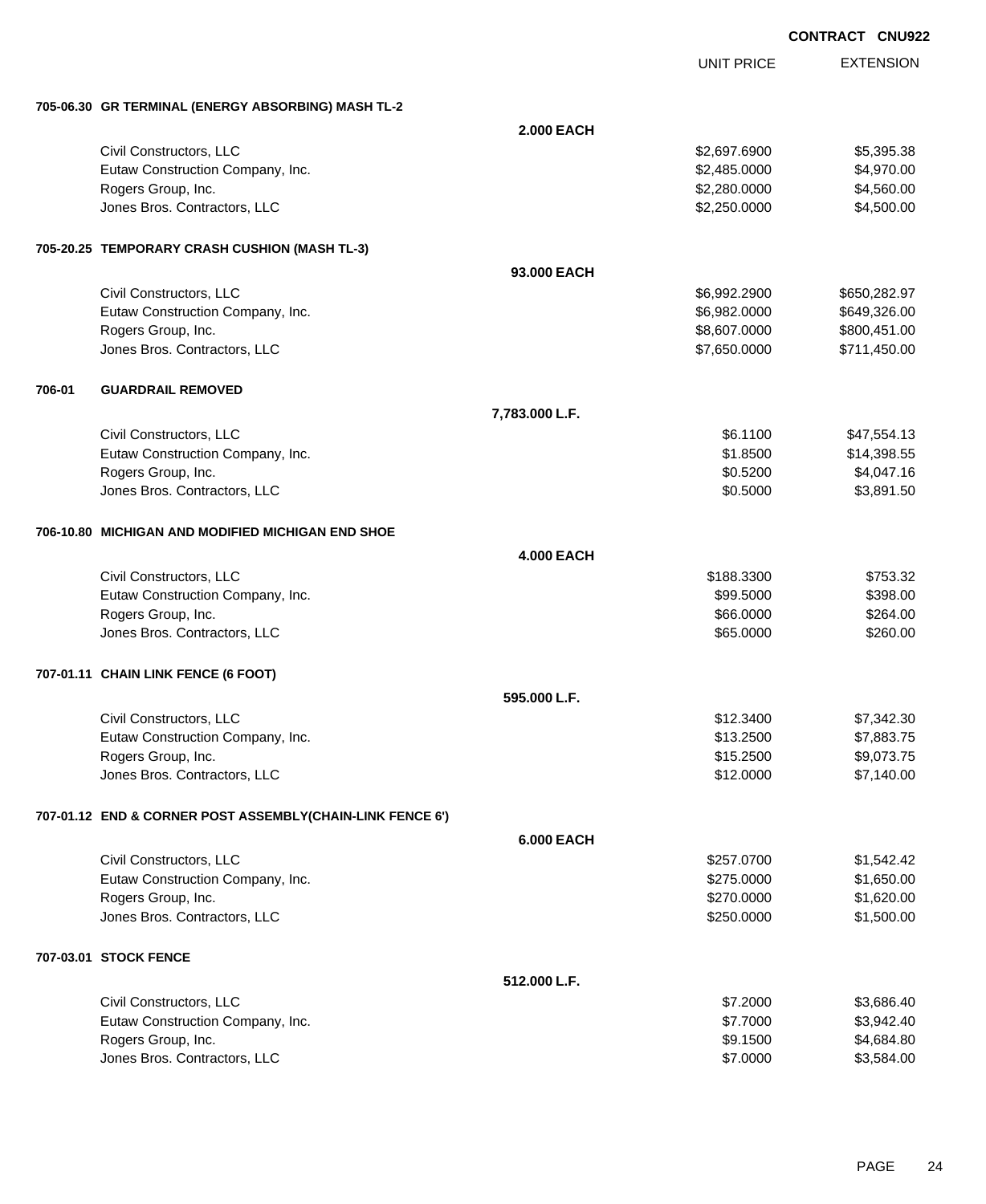|                                                               |                   |                   | <b>CONTRACT CNU922</b> |
|---------------------------------------------------------------|-------------------|-------------------|------------------------|
|                                                               |                   | <b>UNIT PRICE</b> | <b>EXTENSION</b>       |
| 707-03.02 END, BRACED LINE, CORNER POST ASSEMBLY(STOCK FENCE) |                   |                   |                        |
|                                                               | <b>2.000 EACH</b> |                   |                        |
| Civil Constructors, LLC                                       |                   | \$154.2400        | \$308.48               |
| Eutaw Construction Company, Inc.                              |                   | \$165.0000        | \$330.00               |
| Rogers Group, Inc.                                            |                   | \$248.0000        | \$496.00               |
| Jones Bros. Contractors, LLC                                  |                   | \$150.0000        | \$300.00               |
| 707-06.01 REMOVAL OF FENCE (C.A. FENCE & 4' FIELD WIRE)       |                   |                   |                        |
|                                                               | 1,036.000 L.F.    |                   |                        |
| Civil Constructors, LLC                                       |                   | \$3.0800          | \$3,190.88             |
| Eutaw Construction Company, Inc.                              |                   | \$3.3000          | \$3,418.80             |
| Rogers Group, Inc.                                            |                   | \$5.0500          | \$5,231.80             |
| Jones Bros. Contractors, LLC                                  |                   | \$3.0000          | \$3,108.00             |
| 707-06.04 REMOVAL AND RESET GATE (USACE ENTRANCE)             |                   |                   |                        |
|                                                               | <b>1.000 EACH</b> |                   |                        |
| Civil Constructors, LLC                                       |                   | \$257.0700        | \$257.07               |
| Eutaw Construction Company, Inc.                              |                   | \$275.0000        | \$275.00               |
| Rogers Group, Inc.                                            |                   | \$2,530.0000      | \$2,530.00             |
| Jones Bros. Contractors, LLC                                  |                   | \$250.0000        | \$250.00               |
| 707-08.11 HIGH-VISIBILITY CONSTRUCTION FENCE                  |                   |                   |                        |
|                                                               | 16,773.000 L.F.   |                   |                        |
| Civil Constructors, LLC                                       |                   | \$1.5400          | \$25,830.42            |
| Eutaw Construction Company, Inc.                              |                   | \$1.6000          | \$26,836.80            |
| Rogers Group, Inc.                                            |                   | \$1.3000          | \$21,804.90            |
| Jones Bros. Contractors, LLC                                  |                   | \$1.2500          | \$20,966.25            |
| 708-01.01 MONUMENTS (USACE TYPE G)                            |                   |                   |                        |
|                                                               | 76.000 EACH       |                   |                        |
| Civil Constructors, LLC                                       |                   | \$200.0000        | \$15,200.00            |
| Eutaw Construction Company, Inc.                              |                   | \$643.0000        | \$48,868.00            |
| Rogers Group, Inc.                                            |                   | \$280.0000        | \$21,280.00            |
| Jones Bros. Contractors, LLC                                  |                   | \$175.0000        | \$13,300.00            |
| 708-02.01 MARKERS (CONCRETE R.O.W. POSTS)                     |                   |                   |                        |
|                                                               | 95.000 EACH       |                   |                        |
| Civil Constructors, LLC                                       |                   | \$410.0000        | \$38,950.00            |
| Eutaw Construction Company, Inc.                              |                   | \$258.0000        | \$24,510.00            |
| Rogers Group, Inc.                                            |                   | \$253.0000        | \$24,035.00            |
| Jones Bros. Contractors, LLC                                  |                   | \$215.0000        | \$20,425.00            |
| 709-05.05 MACHINED RIP-RAP (CLASS A-3)                        |                   |                   |                        |
|                                                               | 2,313.000 TON     |                   |                        |
| Civil Constructors, LLC                                       |                   | \$31.2500         | \$72,281.25            |
| Eutaw Construction Company, Inc.                              |                   | \$36.0000         | \$83,268.00            |
| Rogers Group, Inc.                                            |                   | \$36.5000         | \$84,424.50            |
| Jones Bros. Contractors, LLC                                  |                   | \$37.5000         | \$86,737.50            |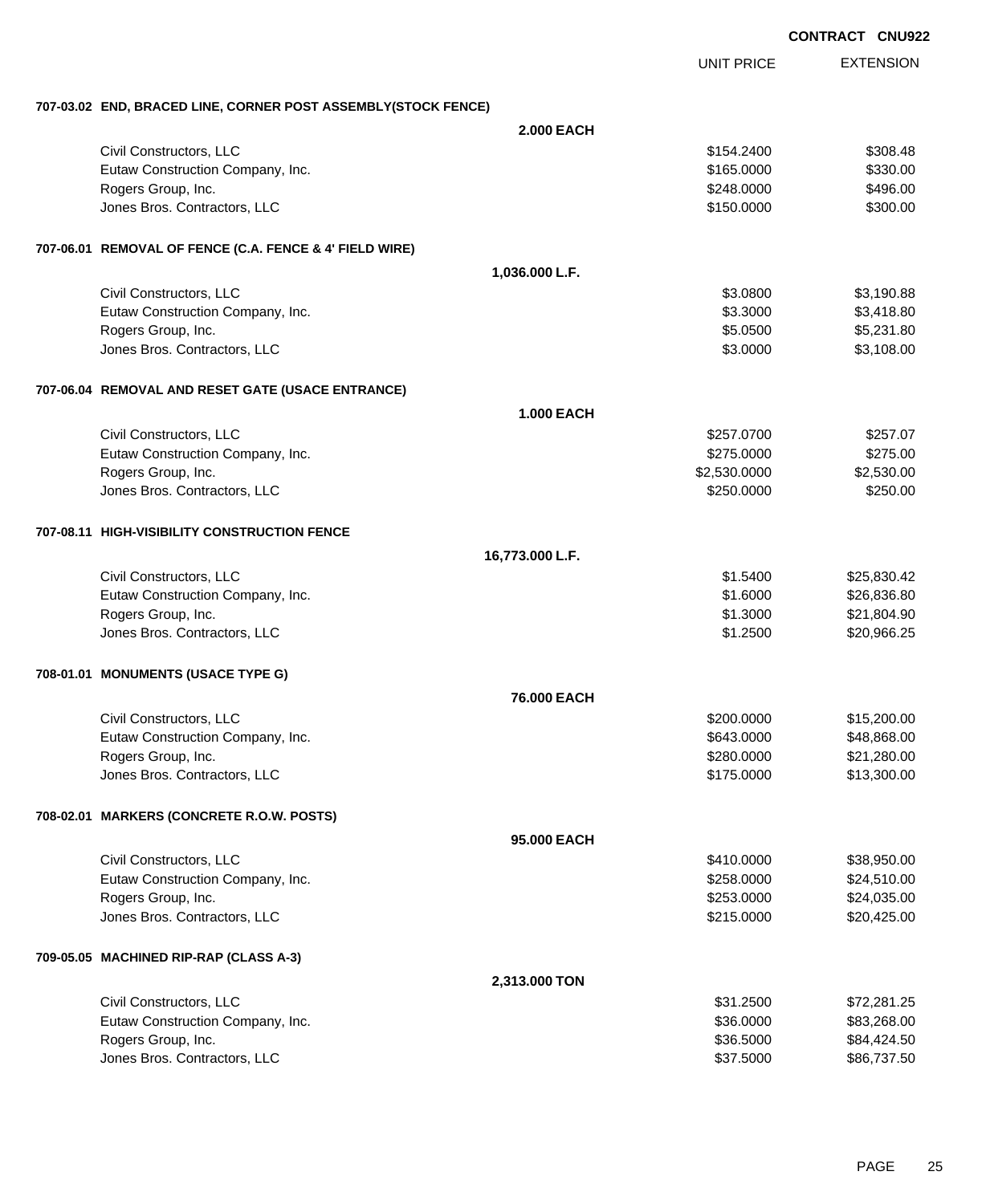UNIT PRICE

|        | 709-05.06 MACHINED RIP-RAP (CLASS A-1)     |                 |            |              |
|--------|--------------------------------------------|-----------------|------------|--------------|
|        |                                            | 9,628.000 TON   |            |              |
|        | Civil Constructors, LLC                    |                 | \$27.0000  | \$259,956.00 |
|        | Eutaw Construction Company, Inc.           |                 | \$38.7500  | \$373,085.00 |
|        | Rogers Group, Inc.                         |                 | \$33.5000  | \$322,538.00 |
|        | Jones Bros. Contractors, LLC               |                 | \$34.5000  | \$332,166.00 |
|        | 709-05.08 MACHINED RIP-RAP (CLASS B)       |                 |            |              |
|        |                                            | 1,440.000 TON   |            |              |
|        | Civil Constructors, LLC                    |                 | \$35.7500  | \$51,480.00  |
|        | Eutaw Construction Company, Inc.           |                 | \$31.5000  | \$45,360.00  |
|        | Rogers Group, Inc.                         |                 | \$39.5000  | \$56,880.00  |
|        | Jones Bros. Contractors, LLC               |                 | \$37.5000  | \$54,000.00  |
|        | 709-05.09 MACHINED RIP-RAP (CLASS C)       |                 |            |              |
|        |                                            | 310.000 TON     |            |              |
|        | Civil Constructors, LLC                    |                 | \$46.5000  | \$14,415.00  |
|        | Eutaw Construction Company, Inc.           |                 | \$38.7500  | \$12,012.50  |
|        | Rogers Group, Inc.                         |                 | \$33.5000  | \$10,385.00  |
|        | Jones Bros. Contractors, LLC               |                 | \$37.5000  | \$11,625.00  |
| 710-02 | <b>AGGREGATE UNDERDRAINS (WITH PIPE)</b>   |                 |            |              |
|        |                                            | 33,757.000 L.F. |            |              |
|        | Civil Constructors, LLC                    |                 | \$5.1900   | \$175,198.83 |
|        | Eutaw Construction Company, Inc.           |                 | \$5.5000   | \$185,663.50 |
|        | Rogers Group, Inc.                         |                 | \$6.1000   | \$205,917.70 |
|        | Jones Bros. Contractors, LLC               |                 | \$6.0000   | \$202,542.00 |
| 710-05 | <b>LATERAL UNDERDRAIN</b>                  |                 |            |              |
|        |                                            | 4,104.000 L.F.  |            |              |
|        | Civil Constructors, LLC                    |                 | \$5.0400   | \$20,684.16  |
|        | Eutaw Construction Company, Inc.           |                 | \$5.3500   | \$21,956.40  |
|        | Rogers Group, Inc.                         |                 | \$3.5000   | \$14,364.00  |
|        | Jones Bros. Contractors, LLC               |                 | \$3.5000   | \$14,364.00  |
|        | 710-06.11 LATERAL UNDERDRAIN ENDWALL (2:1) |                 |            |              |
|        |                                            | 3.000 EACH      |            |              |
|        | Civil Constructors, LLC                    |                 | \$709.5100 | \$2,128.53   |
|        | Eutaw Construction Company, Inc.           |                 | \$754.0000 | \$2,262.00   |
|        | Rogers Group, Inc.                         |                 | \$709.0000 | \$2,127.00   |
|        | Jones Bros. Contractors, LLC               |                 | \$700.0000 | \$2,100.00   |
|        | 710-06.12 LATERAL UNDERDRAIN ENDWALL (3:1) |                 |            |              |
|        |                                            | 16.000 EACH     |            |              |
|        | Civil Constructors, LLC                    |                 | \$709.5100 | \$11,352.16  |
|        | Eutaw Construction Company, Inc.           |                 | \$754.0000 | \$12,064.00  |
|        | Rogers Group, Inc.                         |                 | \$709.0000 | \$11,344.00  |
|        | Jones Bros. Contractors, LLC               |                 | \$700.0000 | \$11,200.00  |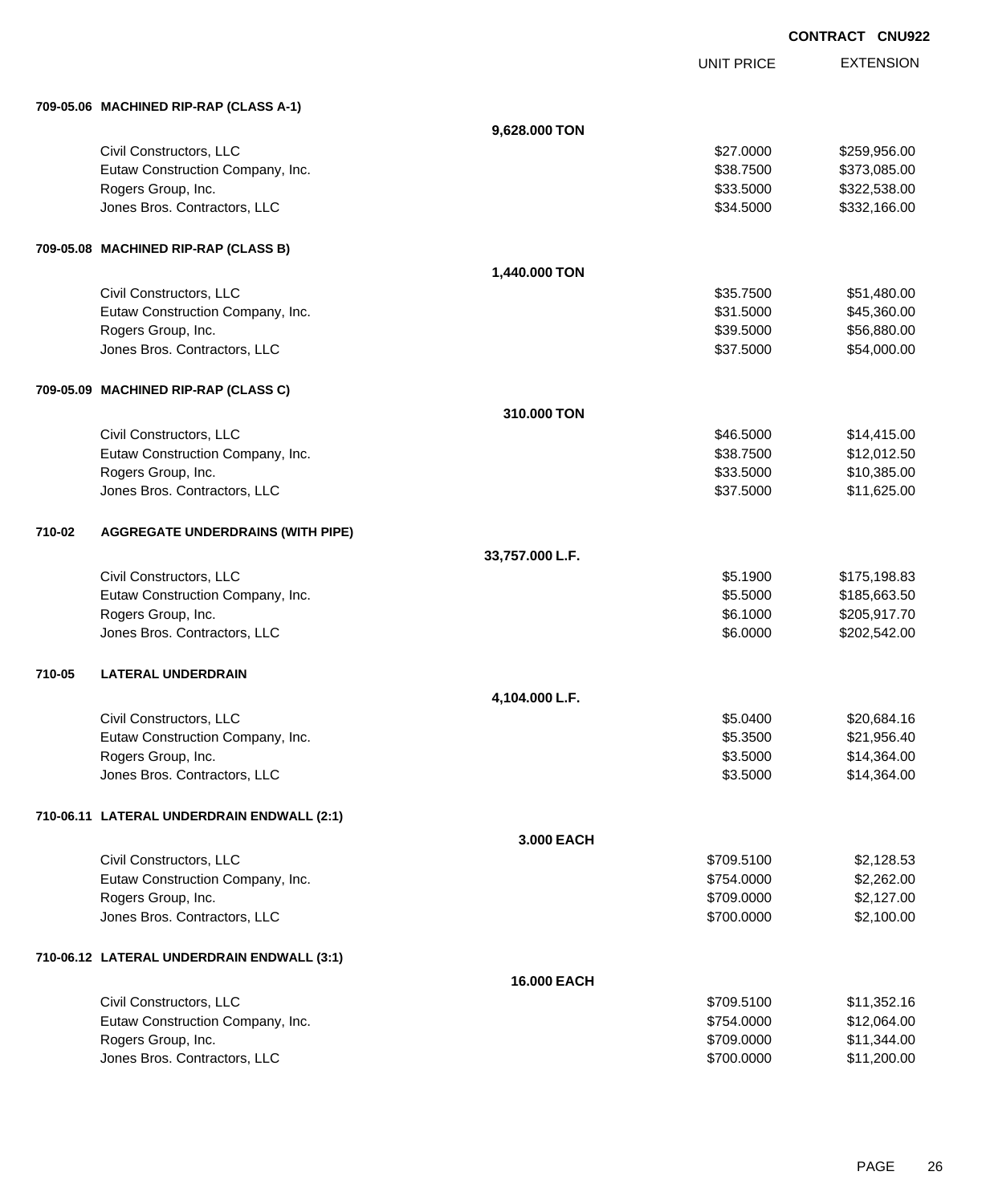UNIT PRICE EXTENSION

| 26.000 EACH<br>Civil Constructors, LLC<br>\$18,447.26<br>\$709.5100<br>Eutaw Construction Company, Inc.<br>\$830.0000<br>\$21,580.00<br>Rogers Group, Inc.<br>\$709.0000<br>\$18,434.00<br>Jones Bros. Contractors, LLC<br>\$700.0000<br>\$18,200.00<br>710-06.14 LATERAL UNDERDRAIN ENDWALL (5:1)<br><b>2.000 EACH</b><br>Civil Constructors, LLC<br>\$1,419.02<br>\$709.5100<br>Eutaw Construction Company, Inc.<br>\$1,660.00<br>\$830.0000<br>\$1,418.00<br>Rogers Group, Inc.<br>\$709.0000<br>Jones Bros. Contractors, LLC<br>\$1,400.00<br>\$700.0000<br>710-06.15 LATERAL UNDERDRAIN ENDWALL (6:1)<br>68,000 EACH<br>Civil Constructors, LLC<br>\$709.5100<br>\$48,246.68<br>Eutaw Construction Company, Inc.<br>\$830.0000<br>\$56,440.00<br>Rogers Group, Inc.<br>\$709.0000<br>\$48,212.00<br>Jones Bros. Contractors, LLC<br>\$700.0000<br>\$47,600.00<br>712-01<br><b>TRAFFIC CONTROL</b><br>1.000 LS<br>Civil Constructors, LLC<br>\$468,275.0000<br>\$468,275.00<br>Eutaw Construction Company, Inc.<br>\$446,700.0000<br>\$446,700.00<br>Rogers Group, Inc.<br>\$550,000.0000<br>\$550,000.00<br>Jones Bros. Contractors, LLC<br>\$500,000.0000<br>\$500,000.00<br>712-02.02 INTERCONNECTED PORTABLE BARRIER RAIL<br>21,166.000 L.F.<br>Civil Constructors, LLC<br>\$36.2500<br>\$767,267.50<br>Eutaw Construction Company, Inc.<br>\$23.2500<br>\$492,109.50<br>Rogers Group, Inc.<br>\$23.7500<br>\$502,692.50<br>\$25.0000<br>Jones Bros. Contractors, LLC<br>\$529,150.00<br>712-04.01 FLEXIBLE DRUMS (CHANNELIZING)<br>1,686.000 EACH<br>Civil Constructors, LLC<br>\$35.9900<br>\$60,679.14<br>Eutaw Construction Company, Inc.<br>\$41.0000<br>\$69,126.00<br>Rogers Group, Inc.<br>\$38.5000<br>\$64,911.00<br>Jones Bros. Contractors, LLC<br>\$35.0000<br>\$59,010.00<br>712-04.50 BARRIER RAIL DELINEATOR<br>1,030.000 EACH<br>Civil Constructors, LLC<br>\$20.5700<br>\$21,187.10<br>Eutaw Construction Company, Inc.<br>\$11.7500<br>\$12,102.50<br>Rogers Group, Inc.<br>\$11.1500<br>\$11,484.50<br>Jones Bros. Contractors, LLC<br>\$20.0000<br>\$20,600.00 | 710-06.13 LATERAL UNDERDRAIN ENDWALL (4:1) |  |  |
|---------------------------------------------------------------------------------------------------------------------------------------------------------------------------------------------------------------------------------------------------------------------------------------------------------------------------------------------------------------------------------------------------------------------------------------------------------------------------------------------------------------------------------------------------------------------------------------------------------------------------------------------------------------------------------------------------------------------------------------------------------------------------------------------------------------------------------------------------------------------------------------------------------------------------------------------------------------------------------------------------------------------------------------------------------------------------------------------------------------------------------------------------------------------------------------------------------------------------------------------------------------------------------------------------------------------------------------------------------------------------------------------------------------------------------------------------------------------------------------------------------------------------------------------------------------------------------------------------------------------------------------------------------------------------------------------------------------------------------------------------------------------------------------------------------------------------------------------------------------------------------------------------------------------------------------------------------------------------------------------------------------------------------------------------------------------------------------------|--------------------------------------------|--|--|
|                                                                                                                                                                                                                                                                                                                                                                                                                                                                                                                                                                                                                                                                                                                                                                                                                                                                                                                                                                                                                                                                                                                                                                                                                                                                                                                                                                                                                                                                                                                                                                                                                                                                                                                                                                                                                                                                                                                                                                                                                                                                                             |                                            |  |  |
|                                                                                                                                                                                                                                                                                                                                                                                                                                                                                                                                                                                                                                                                                                                                                                                                                                                                                                                                                                                                                                                                                                                                                                                                                                                                                                                                                                                                                                                                                                                                                                                                                                                                                                                                                                                                                                                                                                                                                                                                                                                                                             |                                            |  |  |
|                                                                                                                                                                                                                                                                                                                                                                                                                                                                                                                                                                                                                                                                                                                                                                                                                                                                                                                                                                                                                                                                                                                                                                                                                                                                                                                                                                                                                                                                                                                                                                                                                                                                                                                                                                                                                                                                                                                                                                                                                                                                                             |                                            |  |  |
|                                                                                                                                                                                                                                                                                                                                                                                                                                                                                                                                                                                                                                                                                                                                                                                                                                                                                                                                                                                                                                                                                                                                                                                                                                                                                                                                                                                                                                                                                                                                                                                                                                                                                                                                                                                                                                                                                                                                                                                                                                                                                             |                                            |  |  |
|                                                                                                                                                                                                                                                                                                                                                                                                                                                                                                                                                                                                                                                                                                                                                                                                                                                                                                                                                                                                                                                                                                                                                                                                                                                                                                                                                                                                                                                                                                                                                                                                                                                                                                                                                                                                                                                                                                                                                                                                                                                                                             |                                            |  |  |
|                                                                                                                                                                                                                                                                                                                                                                                                                                                                                                                                                                                                                                                                                                                                                                                                                                                                                                                                                                                                                                                                                                                                                                                                                                                                                                                                                                                                                                                                                                                                                                                                                                                                                                                                                                                                                                                                                                                                                                                                                                                                                             |                                            |  |  |
|                                                                                                                                                                                                                                                                                                                                                                                                                                                                                                                                                                                                                                                                                                                                                                                                                                                                                                                                                                                                                                                                                                                                                                                                                                                                                                                                                                                                                                                                                                                                                                                                                                                                                                                                                                                                                                                                                                                                                                                                                                                                                             |                                            |  |  |
|                                                                                                                                                                                                                                                                                                                                                                                                                                                                                                                                                                                                                                                                                                                                                                                                                                                                                                                                                                                                                                                                                                                                                                                                                                                                                                                                                                                                                                                                                                                                                                                                                                                                                                                                                                                                                                                                                                                                                                                                                                                                                             |                                            |  |  |
|                                                                                                                                                                                                                                                                                                                                                                                                                                                                                                                                                                                                                                                                                                                                                                                                                                                                                                                                                                                                                                                                                                                                                                                                                                                                                                                                                                                                                                                                                                                                                                                                                                                                                                                                                                                                                                                                                                                                                                                                                                                                                             |                                            |  |  |
|                                                                                                                                                                                                                                                                                                                                                                                                                                                                                                                                                                                                                                                                                                                                                                                                                                                                                                                                                                                                                                                                                                                                                                                                                                                                                                                                                                                                                                                                                                                                                                                                                                                                                                                                                                                                                                                                                                                                                                                                                                                                                             |                                            |  |  |
|                                                                                                                                                                                                                                                                                                                                                                                                                                                                                                                                                                                                                                                                                                                                                                                                                                                                                                                                                                                                                                                                                                                                                                                                                                                                                                                                                                                                                                                                                                                                                                                                                                                                                                                                                                                                                                                                                                                                                                                                                                                                                             |                                            |  |  |
|                                                                                                                                                                                                                                                                                                                                                                                                                                                                                                                                                                                                                                                                                                                                                                                                                                                                                                                                                                                                                                                                                                                                                                                                                                                                                                                                                                                                                                                                                                                                                                                                                                                                                                                                                                                                                                                                                                                                                                                                                                                                                             |                                            |  |  |
|                                                                                                                                                                                                                                                                                                                                                                                                                                                                                                                                                                                                                                                                                                                                                                                                                                                                                                                                                                                                                                                                                                                                                                                                                                                                                                                                                                                                                                                                                                                                                                                                                                                                                                                                                                                                                                                                                                                                                                                                                                                                                             |                                            |  |  |
|                                                                                                                                                                                                                                                                                                                                                                                                                                                                                                                                                                                                                                                                                                                                                                                                                                                                                                                                                                                                                                                                                                                                                                                                                                                                                                                                                                                                                                                                                                                                                                                                                                                                                                                                                                                                                                                                                                                                                                                                                                                                                             |                                            |  |  |
|                                                                                                                                                                                                                                                                                                                                                                                                                                                                                                                                                                                                                                                                                                                                                                                                                                                                                                                                                                                                                                                                                                                                                                                                                                                                                                                                                                                                                                                                                                                                                                                                                                                                                                                                                                                                                                                                                                                                                                                                                                                                                             |                                            |  |  |
|                                                                                                                                                                                                                                                                                                                                                                                                                                                                                                                                                                                                                                                                                                                                                                                                                                                                                                                                                                                                                                                                                                                                                                                                                                                                                                                                                                                                                                                                                                                                                                                                                                                                                                                                                                                                                                                                                                                                                                                                                                                                                             |                                            |  |  |
|                                                                                                                                                                                                                                                                                                                                                                                                                                                                                                                                                                                                                                                                                                                                                                                                                                                                                                                                                                                                                                                                                                                                                                                                                                                                                                                                                                                                                                                                                                                                                                                                                                                                                                                                                                                                                                                                                                                                                                                                                                                                                             |                                            |  |  |
|                                                                                                                                                                                                                                                                                                                                                                                                                                                                                                                                                                                                                                                                                                                                                                                                                                                                                                                                                                                                                                                                                                                                                                                                                                                                                                                                                                                                                                                                                                                                                                                                                                                                                                                                                                                                                                                                                                                                                                                                                                                                                             |                                            |  |  |
|                                                                                                                                                                                                                                                                                                                                                                                                                                                                                                                                                                                                                                                                                                                                                                                                                                                                                                                                                                                                                                                                                                                                                                                                                                                                                                                                                                                                                                                                                                                                                                                                                                                                                                                                                                                                                                                                                                                                                                                                                                                                                             |                                            |  |  |
|                                                                                                                                                                                                                                                                                                                                                                                                                                                                                                                                                                                                                                                                                                                                                                                                                                                                                                                                                                                                                                                                                                                                                                                                                                                                                                                                                                                                                                                                                                                                                                                                                                                                                                                                                                                                                                                                                                                                                                                                                                                                                             |                                            |  |  |
|                                                                                                                                                                                                                                                                                                                                                                                                                                                                                                                                                                                                                                                                                                                                                                                                                                                                                                                                                                                                                                                                                                                                                                                                                                                                                                                                                                                                                                                                                                                                                                                                                                                                                                                                                                                                                                                                                                                                                                                                                                                                                             |                                            |  |  |
|                                                                                                                                                                                                                                                                                                                                                                                                                                                                                                                                                                                                                                                                                                                                                                                                                                                                                                                                                                                                                                                                                                                                                                                                                                                                                                                                                                                                                                                                                                                                                                                                                                                                                                                                                                                                                                                                                                                                                                                                                                                                                             |                                            |  |  |
|                                                                                                                                                                                                                                                                                                                                                                                                                                                                                                                                                                                                                                                                                                                                                                                                                                                                                                                                                                                                                                                                                                                                                                                                                                                                                                                                                                                                                                                                                                                                                                                                                                                                                                                                                                                                                                                                                                                                                                                                                                                                                             |                                            |  |  |
|                                                                                                                                                                                                                                                                                                                                                                                                                                                                                                                                                                                                                                                                                                                                                                                                                                                                                                                                                                                                                                                                                                                                                                                                                                                                                                                                                                                                                                                                                                                                                                                                                                                                                                                                                                                                                                                                                                                                                                                                                                                                                             |                                            |  |  |
|                                                                                                                                                                                                                                                                                                                                                                                                                                                                                                                                                                                                                                                                                                                                                                                                                                                                                                                                                                                                                                                                                                                                                                                                                                                                                                                                                                                                                                                                                                                                                                                                                                                                                                                                                                                                                                                                                                                                                                                                                                                                                             |                                            |  |  |
|                                                                                                                                                                                                                                                                                                                                                                                                                                                                                                                                                                                                                                                                                                                                                                                                                                                                                                                                                                                                                                                                                                                                                                                                                                                                                                                                                                                                                                                                                                                                                                                                                                                                                                                                                                                                                                                                                                                                                                                                                                                                                             |                                            |  |  |
|                                                                                                                                                                                                                                                                                                                                                                                                                                                                                                                                                                                                                                                                                                                                                                                                                                                                                                                                                                                                                                                                                                                                                                                                                                                                                                                                                                                                                                                                                                                                                                                                                                                                                                                                                                                                                                                                                                                                                                                                                                                                                             |                                            |  |  |
|                                                                                                                                                                                                                                                                                                                                                                                                                                                                                                                                                                                                                                                                                                                                                                                                                                                                                                                                                                                                                                                                                                                                                                                                                                                                                                                                                                                                                                                                                                                                                                                                                                                                                                                                                                                                                                                                                                                                                                                                                                                                                             |                                            |  |  |
|                                                                                                                                                                                                                                                                                                                                                                                                                                                                                                                                                                                                                                                                                                                                                                                                                                                                                                                                                                                                                                                                                                                                                                                                                                                                                                                                                                                                                                                                                                                                                                                                                                                                                                                                                                                                                                                                                                                                                                                                                                                                                             |                                            |  |  |
|                                                                                                                                                                                                                                                                                                                                                                                                                                                                                                                                                                                                                                                                                                                                                                                                                                                                                                                                                                                                                                                                                                                                                                                                                                                                                                                                                                                                                                                                                                                                                                                                                                                                                                                                                                                                                                                                                                                                                                                                                                                                                             |                                            |  |  |
|                                                                                                                                                                                                                                                                                                                                                                                                                                                                                                                                                                                                                                                                                                                                                                                                                                                                                                                                                                                                                                                                                                                                                                                                                                                                                                                                                                                                                                                                                                                                                                                                                                                                                                                                                                                                                                                                                                                                                                                                                                                                                             |                                            |  |  |
|                                                                                                                                                                                                                                                                                                                                                                                                                                                                                                                                                                                                                                                                                                                                                                                                                                                                                                                                                                                                                                                                                                                                                                                                                                                                                                                                                                                                                                                                                                                                                                                                                                                                                                                                                                                                                                                                                                                                                                                                                                                                                             |                                            |  |  |
|                                                                                                                                                                                                                                                                                                                                                                                                                                                                                                                                                                                                                                                                                                                                                                                                                                                                                                                                                                                                                                                                                                                                                                                                                                                                                                                                                                                                                                                                                                                                                                                                                                                                                                                                                                                                                                                                                                                                                                                                                                                                                             |                                            |  |  |
|                                                                                                                                                                                                                                                                                                                                                                                                                                                                                                                                                                                                                                                                                                                                                                                                                                                                                                                                                                                                                                                                                                                                                                                                                                                                                                                                                                                                                                                                                                                                                                                                                                                                                                                                                                                                                                                                                                                                                                                                                                                                                             |                                            |  |  |
|                                                                                                                                                                                                                                                                                                                                                                                                                                                                                                                                                                                                                                                                                                                                                                                                                                                                                                                                                                                                                                                                                                                                                                                                                                                                                                                                                                                                                                                                                                                                                                                                                                                                                                                                                                                                                                                                                                                                                                                                                                                                                             |                                            |  |  |
|                                                                                                                                                                                                                                                                                                                                                                                                                                                                                                                                                                                                                                                                                                                                                                                                                                                                                                                                                                                                                                                                                                                                                                                                                                                                                                                                                                                                                                                                                                                                                                                                                                                                                                                                                                                                                                                                                                                                                                                                                                                                                             |                                            |  |  |
|                                                                                                                                                                                                                                                                                                                                                                                                                                                                                                                                                                                                                                                                                                                                                                                                                                                                                                                                                                                                                                                                                                                                                                                                                                                                                                                                                                                                                                                                                                                                                                                                                                                                                                                                                                                                                                                                                                                                                                                                                                                                                             |                                            |  |  |
|                                                                                                                                                                                                                                                                                                                                                                                                                                                                                                                                                                                                                                                                                                                                                                                                                                                                                                                                                                                                                                                                                                                                                                                                                                                                                                                                                                                                                                                                                                                                                                                                                                                                                                                                                                                                                                                                                                                                                                                                                                                                                             |                                            |  |  |
|                                                                                                                                                                                                                                                                                                                                                                                                                                                                                                                                                                                                                                                                                                                                                                                                                                                                                                                                                                                                                                                                                                                                                                                                                                                                                                                                                                                                                                                                                                                                                                                                                                                                                                                                                                                                                                                                                                                                                                                                                                                                                             |                                            |  |  |
|                                                                                                                                                                                                                                                                                                                                                                                                                                                                                                                                                                                                                                                                                                                                                                                                                                                                                                                                                                                                                                                                                                                                                                                                                                                                                                                                                                                                                                                                                                                                                                                                                                                                                                                                                                                                                                                                                                                                                                                                                                                                                             |                                            |  |  |
|                                                                                                                                                                                                                                                                                                                                                                                                                                                                                                                                                                                                                                                                                                                                                                                                                                                                                                                                                                                                                                                                                                                                                                                                                                                                                                                                                                                                                                                                                                                                                                                                                                                                                                                                                                                                                                                                                                                                                                                                                                                                                             |                                            |  |  |
|                                                                                                                                                                                                                                                                                                                                                                                                                                                                                                                                                                                                                                                                                                                                                                                                                                                                                                                                                                                                                                                                                                                                                                                                                                                                                                                                                                                                                                                                                                                                                                                                                                                                                                                                                                                                                                                                                                                                                                                                                                                                                             |                                            |  |  |
|                                                                                                                                                                                                                                                                                                                                                                                                                                                                                                                                                                                                                                                                                                                                                                                                                                                                                                                                                                                                                                                                                                                                                                                                                                                                                                                                                                                                                                                                                                                                                                                                                                                                                                                                                                                                                                                                                                                                                                                                                                                                                             |                                            |  |  |
|                                                                                                                                                                                                                                                                                                                                                                                                                                                                                                                                                                                                                                                                                                                                                                                                                                                                                                                                                                                                                                                                                                                                                                                                                                                                                                                                                                                                                                                                                                                                                                                                                                                                                                                                                                                                                                                                                                                                                                                                                                                                                             |                                            |  |  |
|                                                                                                                                                                                                                                                                                                                                                                                                                                                                                                                                                                                                                                                                                                                                                                                                                                                                                                                                                                                                                                                                                                                                                                                                                                                                                                                                                                                                                                                                                                                                                                                                                                                                                                                                                                                                                                                                                                                                                                                                                                                                                             |                                            |  |  |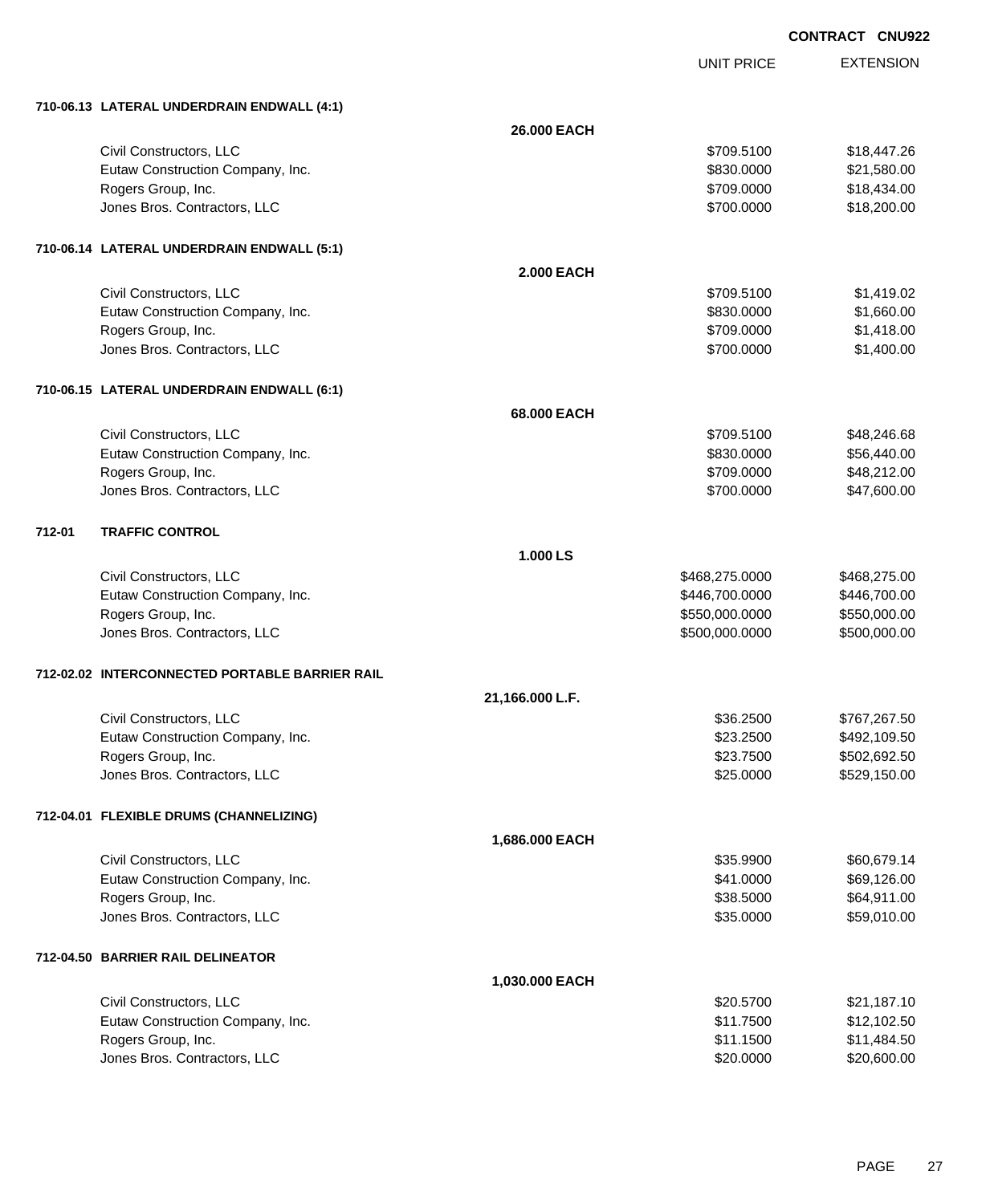**EXTENSION CONTRACT CNU922** UNIT PRICE **712-05.01 WARNING LIGHTS (TYPE A) 4.000 EACH** Civil Constructors, LLC \$102.84 Eutaw Construction Company, Inc. 6. 2012 12:30 12:30 12:30 12:30 13:30 14:30 15:30 164.00 Rogers Group, Inc. \$154.00 \$154.00 \$154.00 \$154.00 \$154.00 \$154.00 \$154.00 \$154.00 \$1554.00 \$1554.00 \$1554.00 \$1554.00 \$1554.00 \$1554.00 \$1554.00 \$1554.00 \$1554.00 \$1554.00 \$1554.00 \$1554.00 \$1555 \$1555 \$1555 \$1555 \$1555 \$ Jones Bros. Contractors, LLC 6100.00 \$100.00 **712-05.03 WARNING LIGHTS (TYPE C) 100.000 EACH** Civil Constructors, LLC 62,571.00 Eutaw Construction Company, Inc. 6. 2012 12:30 12:30 12:30 12:30 12:30 12:30 12:30 12:30 12:30 12:30 12:30 12:30 12:30 12:30 12:30 12:30 12:30 12:30 12:30 12:30 12:30 12:30 12:30 12:30 12:30 12:30 12:30 12:30 12:30 12:30 1 Rogers Group, Inc. \$3,850.00 \$3,850.00 \$3,850.00 \$3,850.00 \$3,850.00 \$3,850.00 \$3,850.00 \$3,850.00 \$3,850.00 \$3,850.00 \$3,850.00 \$3,850.00 \$3,850.00 \$3,850.00 \$3,850.00 \$3,850.00 \$3,850.00 \$3,850.00 \$3,850.00 \$3,850.00 \$3, dones Bros. Contractors, LLC 62,500.00 \$2,500.00 \$2,500.00 \$2,500.00 \$2,500.00 \$2,500.00 \$2,500.00 \$2,500.00 \$2,500.00 \$2,500.00 \$2,500.00 \$2,500.00 \$2,500.00 \$2,500.00 \$2,500.00 \$2,500.00 \$2,500.00 \$2,500.00 \$2,500.00 \$2, **712-06 SIGNS (CONSTRUCTION) 2,382.000 S.F.** Civil Constructors, LLC 619,603.86 Eutaw Construction Company, Inc. 6. The Construction Company, Inc. 6. The Construction Company, Inc. 6. The Construction Company, Inc. 6. The Construction Company, Inc. 6. The Construction Company, Inc. 6. The Construction Rogers Group, Inc. \$18,103.20 \$18,103.20 \$18,103.20 \$18,103.20 \$18,103.20 \$18,103.20 \$18,103.20 \$18,103.20 \$18 Jones Bros. Contractors, LLC \$8.0000 \$19,056.00 **712-07.03 TEMPORARY BARRICADES (TYPE III) 80.000 L.F.** Civil Constructors, LLC 61,480.80 Eutaw Construction Company, Inc. 6. 2012 12:30 12:30 \$13.7500 \$1,100.00 Rogers Group, Inc. \$1,040.00 Jones Bros. Contractors, LLC \$18.0000 \$1,440.00 **712-08.03 ARROW BOARD (TYPE C) 11.000 EACH** Civil Constructors, LLC \$1,850.9000 \$20,359.90 Eutaw Construction Company, Inc. 6. The Construction Company, Inc. 6. The Construction Company, Inc. 6. The Construction Company, Inc. 6. The Construction Company, Inc. 6. The Construction Company, Inc. 6. The Construction Rogers Group, Inc. \$11,165.00 \$11,165.00 Jones Bros. Contractors, LLC \$1,800.0000 \$19,800.00 **712-09.01 REMOVABLE PAVEMENT MARKING LINE 16,600.000 L.F.** Civil Constructors, LLC 62.00 \$42,662.00 Eutaw Construction Company, Inc. 6. The Construction Company, Inc. 643,990.00 \$43,990.00 Rogers Group, Inc. \$41,500.00 \$41,500.00 \$41,500.00 \$41,500.00 \$41,500.00 \$41,500.00 \$52.5000 \$41,500.00 \$41,500 Jones Bros. Contractors, LLC \$2.5000 \$41,500.00 **712-09.04 REMOVABLE PAVEMENT MARKING (STOP LINE) 578.000 L.F.**

| \$20,5700 | \$11.889.46 |
|-----------|-------------|
| \$21,2500 | \$12,282.50 |
| \$20,2500 | \$11.704.50 |
| \$20,0000 | \$11.560.00 |
|           |             |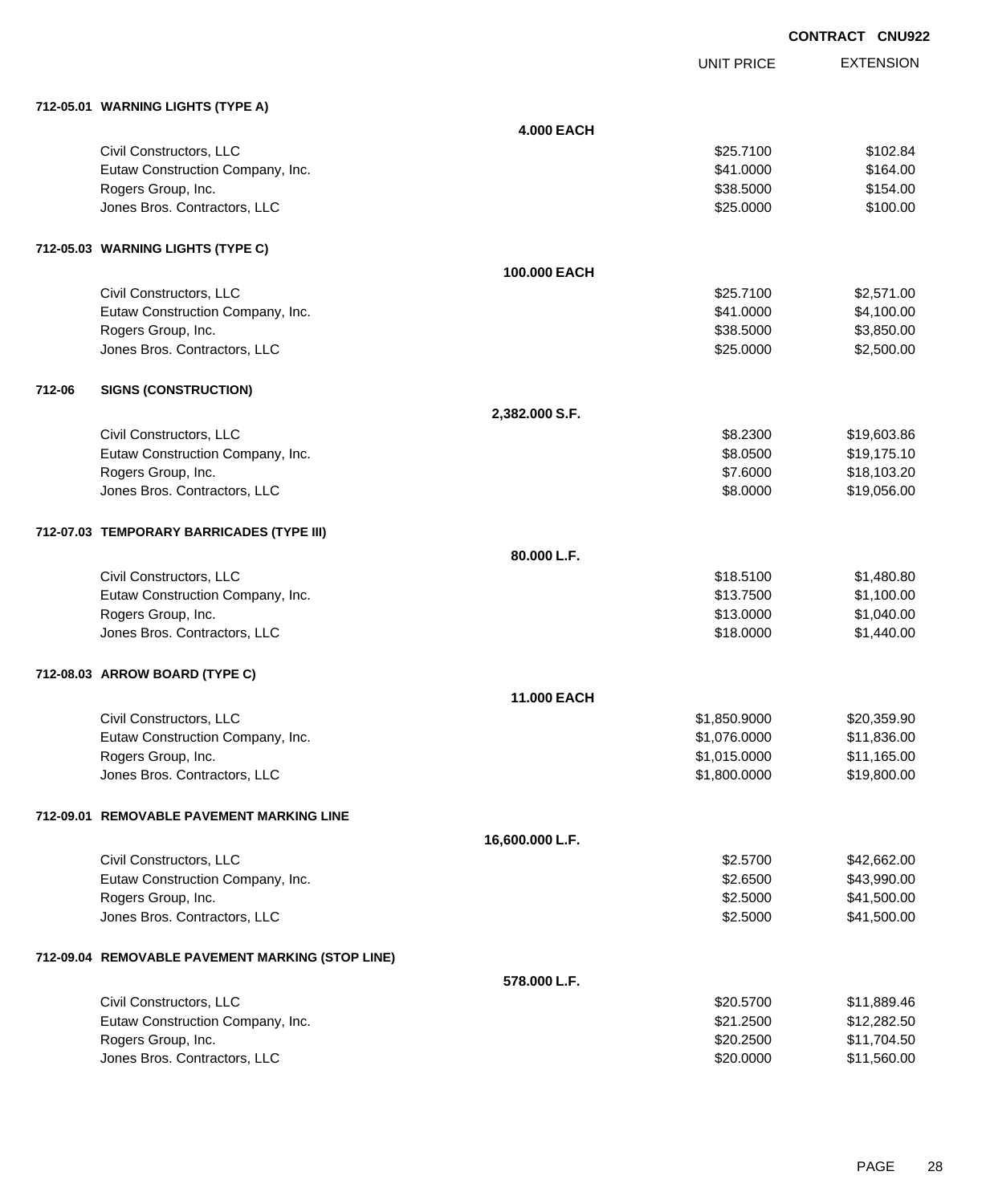|        |                                                                 |               |                   | <b>CONTRACT CNU92</b> |
|--------|-----------------------------------------------------------------|---------------|-------------------|-----------------------|
|        |                                                                 |               | <b>UNIT PRICE</b> | <b>EXTENSION</b>      |
|        | 713-01.01 CLASS A CONCRETE (FOUNDATION FOR SIGN SUPPORTS)       |               |                   |                       |
|        |                                                                 | 2.000 C.Y.    |                   |                       |
|        | Civil Constructors, LLC                                         |               | \$537.7900        | \$1,075.58            |
|        | Eutaw Construction Company, Inc.                                |               | \$834.0000        | \$1,668.00            |
|        | Rogers Group, Inc.                                              |               | \$785.0000        | \$1,570.00            |
|        | Jones Bros. Contractors, LLC                                    |               | \$650.0000        | \$1,300.00            |
|        | 713-01.02 STEEL BAR REINFORCEMENT(FOUNDATION FOR SIGN SUPPORTS) |               |                   |                       |
|        |                                                                 | 401.000 LB.   |                   |                       |
|        | Civil Constructors, LLC                                         |               | \$2.8600          | \$1,146.86            |
|        | Eutaw Construction Company, Inc.                                |               | \$4.1000          | \$1,644.10            |
|        | Rogers Group, Inc.                                              |               | \$3.8500          | \$1,543.85            |
|        | Jones Bros. Contractors, LLC                                    |               | \$2.3500          | \$942.35              |
|        | 713-02.15 FLEXIBLE DELINEATOR (YELLOW)                          |               |                   |                       |
|        |                                                                 | 30.000 EACH   |                   |                       |
|        | Civil Constructors, LLC                                         |               | \$37.0200         | \$1,110.60            |
|        | Eutaw Construction Company, Inc.                                |               | \$34.5000         | \$1,035.00            |
|        | Rogers Group, Inc.                                              |               | \$32.5000         | \$975.00              |
|        | Jones Bros. Contractors, LLC                                    |               | \$32.0000         | \$960.00              |
|        | 713-02.21 SIGN POST DELINEATION ENHANCEMENT                     |               |                   |                       |
|        |                                                                 | 45.000 L.F.   |                   |                       |
|        | Civil Constructors, LLC                                         |               | \$4.0700          | \$183.15              |
|        | Eutaw Construction Company, Inc.                                |               | \$5.4000          | \$243.00              |
|        | Rogers Group, Inc.                                              |               | \$5.1000          | \$229.50              |
|        | Jones Bros. Contractors, LLC                                    |               | \$8.0000          | \$360.00              |
|        | 713-02.30 FLEXIBLE TUBULAR DELINEATOR                           |               |                   |                       |
|        |                                                                 | 28.000 EACH   |                   |                       |
|        | Civil Constructors, LLC                                         |               | \$65.8100         | \$1,842.68            |
|        | Eutaw Construction Company, Inc.                                |               | \$34.5000         | \$966.00              |
|        | Rogers Group, Inc.                                              |               | \$32.5000         | \$910.00              |
|        | Jones Bros. Contractors, LLC                                    |               | \$32.0000         | \$896.00              |
| 713-06 | STEEL I-BEAMS & WF-BEAMS(BREAKAWAY) SIGN SUPPORT                |               |                   |                       |
|        |                                                                 | 90.000 LB.    |                   |                       |
|        | Civil Constructors, LLC                                         |               | \$4.6400          | \$417.60              |
|        | Eutaw Construction Company, Inc.                                |               | \$4.4000          | \$396.00              |
|        | Rogers Group, Inc.                                              |               | \$4.1500          | \$373.50              |
|        | Jones Bros. Contractors, LLC                                    |               | \$4.6500          | \$418.50              |
|        | 713-11.02 PERFORATED/KNOCKOUT SQUARE TUBE POST                  |               |                   |                       |
|        |                                                                 | 6,695.000 LB. |                   |                       |
|        | Civil Constructors, LLC                                         |               | \$2.6500          | \$17,741.75           |
|        | Eutaw Construction Company, Inc.                                |               | \$4.2500          | \$28,453.75           |
|        | Rogers Group, Inc.                                              |               | \$4.0000          | \$26,780.00           |
|        | Jones Bros. Contractors, LLC                                    |               | \$4.8000          | \$32,136.00           |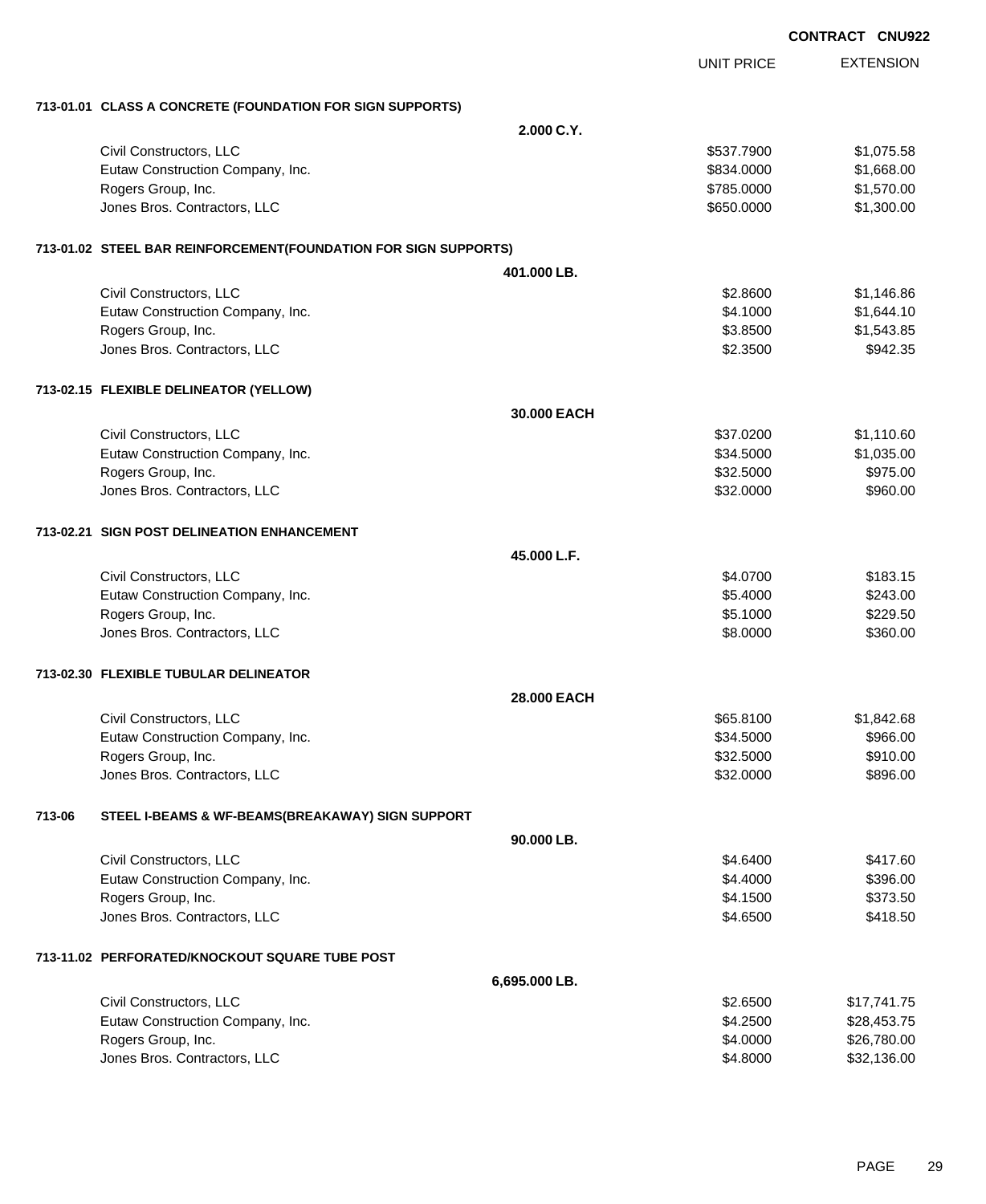EXTENSION **CONTRACT CNU922** UNIT PRICE **713-13.02 FLAT SHEET ALUMINUM SIGNS (0.080" THICK) 850.000 S.F.** Civil Constructors, LLC 6.6.223.00 \$8,823.00 \$8,823.00 Eutaw Construction Company, Inc. 6. The Construction Company, Inc. 6. The Construction Company, Inc. 6. The Construction Company, Inc. 6. The Construction Company, Inc. 6. The Construction Company, Inc. 6. The Construction Rogers Group, Inc. \$10,922.50 Jones Bros. Contractors, LLC \$13.0000 \$11,050.00 **713-13.03 FLAT SHEET ALUMINUM SIGNS (0.100" THICK) 98.000 S.F.** Civil Constructors, LLC 61.081.92 Eutaw Construction Company, Inc. 6. The Construction Company, Inc. 6. The Construction Company, Inc. 6. The Construction Company, Inc. 6. The Construction Company, Inc. 6. The Construction Company, Inc. 6. The Construction Rogers Group, Inc. \$1,372.00 Jones Bros. Contractors, LLC \$14.5000 \$1,421.00 **713-14 EXTRUDED ALUMINUM PANEL SIGNS 90.000 S.F.** Civil Constructors, LLC 61,766.70 Eutaw Construction Company, Inc. 6. The Construction Company, Inc. 6. The Construction Company, Inc. 6. The Construction Company, Inc. 6. The Construction Company, Inc. 6. The Construction Company, Inc. 6. The Construction Rogers Group, Inc. \$2,371.50 Jones Bros. Contractors, LLC \$21.5000 \$1,935.00 **713-14.22 STREET NAME SIGN (SUSPENDED 0.100IN THICK) 151.000 S.F.** Civil Constructors, LLC 68 and 200 and 200 and 200 and 200 and 200 and 328.8900 \$4,362.39 Eutaw Construction Company, Inc. 664.2500 \$9,701.75 Rogers Group, Inc. \$32.5000 \$4,907.50 Jones Bros. Contractors, LLC \$20.2500 \$3,057.75 **713-15 REMOVAL OF SIGNS, POSTS AND FOOTINGS 1.000 LS** Civil Constructors, LLC 6,298.2000 \$6,298.2000 \$6,298.2000 \$6,298.2000 \$6,298.2000 Eutaw Construction Company, Inc. 6807.000 \$807.000 \$807.000 \$807.000 \$807.000 \$807.00 Rogers Group, Inc. \$760.000 \$760.000 \$760.000 \$760.000 \$760.000 \$760.000 \$760.000 \$760.00 Jones Bros. Contractors, LLC 6. The state of the state of the state of the state of the state of the state of the state of the state of the state of the state of the state of the state of the state of the state of the stat **713-16.01 CHANGEABLE MESSAGE SIGN UNIT 4.000 EACH** Civil Constructors, LLC 629,614.40 Eutaw Construction Company, Inc. 6. The Construction Company, Inc. 6. The Construction Company, Inc. 6. The Construction Company, Inc. 6. The Construction Company, Inc. 6. The Construction Company, Inc. 6. The Construction Rogers Group, Inc. \$8,432.00 \$34,432.00 Jones Bros. Contractors, LLC \$7,200.0000 \$28,800.00 **713-16.06 DEAD END SIGN AND SUPPORT 2.000 EACH** Civil Constructors, LLC \$194.3400 \$388.68 Eutaw Construction Company, Inc. 6646.00 Rogers Group, Inc. \$610.00

Jones Bros. Contractors, LLC 6620.00 \$620.00 \$620.00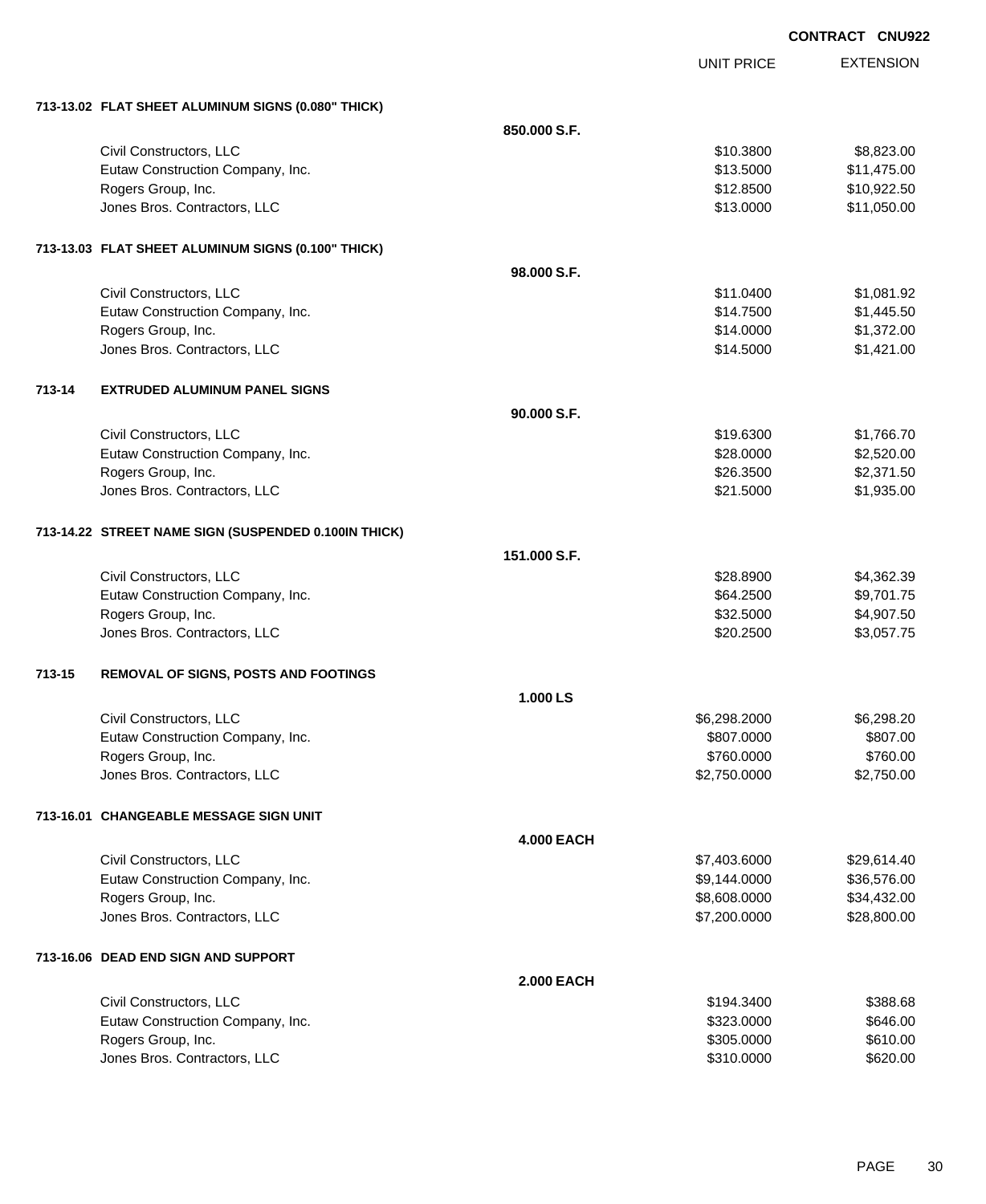UNIT PRICE

| 713-16.07 END OF ROADWAY SIGN AND SUPPORT                         |                   |               |             |  |
|-------------------------------------------------------------------|-------------------|---------------|-------------|--|
|                                                                   | <b>2.000 EACH</b> |               |             |  |
| Civil Constructors, LLC                                           |                   | \$209.7700    | \$419.54    |  |
| Eutaw Construction Company, Inc.                                  |                   | \$323.0000    | \$646.00    |  |
| Rogers Group, Inc.                                                |                   | \$305.0000    | \$610.00    |  |
| Jones Bros. Contractors, LLC                                      |                   | \$235.0000    | \$470.00    |  |
| 713-16.41 RELOCATE SIGN                                           |                   |               |             |  |
|                                                                   | 1.000 LS          |               |             |  |
| Civil Constructors, LLC                                           |                   | \$2,494.6000  | \$2,494.60  |  |
| Eutaw Construction Company, Inc.                                  |                   | \$807.0000    | \$807.00    |  |
| Rogers Group, Inc.                                                |                   | \$760.0000    | \$760.00    |  |
| Jones Bros. Contractors, LLC                                      |                   | \$4,575.0000  | \$4,575.00  |  |
| 714-16.05 TEMPORARY NAVIGATIONAL LIGHTING                         |                   |               |             |  |
|                                                                   | 1.000 LS          |               |             |  |
| Civil Constructors, LLC                                           |                   | \$24,912.0800 | \$24,912.08 |  |
| Eutaw Construction Company, Inc.                                  |                   | \$48,340.0000 | \$48,340.00 |  |
| Rogers Group, Inc.                                                |                   | \$70,000.0000 | \$70,000.00 |  |
| Jones Bros. Contractors, LLC                                      |                   | \$27,227.0000 | \$27,227.00 |  |
| 716-01.05 TEMPORARY RAISED PAVEMENT MARKER                        |                   |               |             |  |
|                                                                   | 2,250.000 EACH    |               |             |  |
| Civil Constructors, LLC                                           |                   | \$7.2000      | \$16,200.00 |  |
| Eutaw Construction Company, Inc.                                  |                   | \$7.4500      | \$16,762.50 |  |
| Rogers Group, Inc.                                                |                   | \$7.1000      | \$15,975.00 |  |
| Jones Bros. Contractors, LLC                                      |                   | \$7.0000      | \$15,750.00 |  |
| 716-01.21 SNOWPLOWABLE RAISED PAVEMENT MARKERS (BI-DIR) (1 COLOR) |                   |               |             |  |
|                                                                   | 367.000 EACH      |               |             |  |
| Civil Constructors, LLC                                           |                   | \$30.8500     | \$11,321.95 |  |
| Eutaw Construction Company, Inc.                                  |                   | \$32.0000     | \$11,744.00 |  |
| Rogers Group, Inc.                                                |                   | \$30.5000     | \$11,193.50 |  |
| Jones Bros. Contractors, LLC                                      |                   | \$30.0000     | \$11,010.00 |  |
| 716-01.22 SNOWPLOWABLE RAISED PAVMENT MARKERS (MONO-DIR)(1 COLOR) |                   |               |             |  |
|                                                                   | 501.000 EACH      |               |             |  |
| Civil Constructors, LLC                                           |                   | \$30.8500     | \$15,455.85 |  |
| Eutaw Construction Company, Inc.                                  |                   | \$32.0000     | \$16,032.00 |  |
| Rogers Group, Inc.                                                |                   | \$30.5000     | \$15,280.50 |  |
| Jones Bros. Contractors, LLC                                      |                   | \$30.0000     | \$15,030.00 |  |
| 716-01.23 SNOWPLOWABLE RAISED PAVEMENT MARKERS (BI-DIR)(2 COLOR)  |                   |               |             |  |
|                                                                   | 170.000 EACH      |               |             |  |
| Civil Constructors, LLC                                           |                   | \$30.8500     | \$5,244.50  |  |
| Eutaw Construction Company, Inc.                                  |                   | \$32.0000     | \$5,440.00  |  |
| Rogers Group, Inc.                                                |                   | \$30.5000     | \$5,185.00  |  |
| Jones Bros. Contractors, LLC                                      |                   | \$30.0000     | \$5,100.00  |  |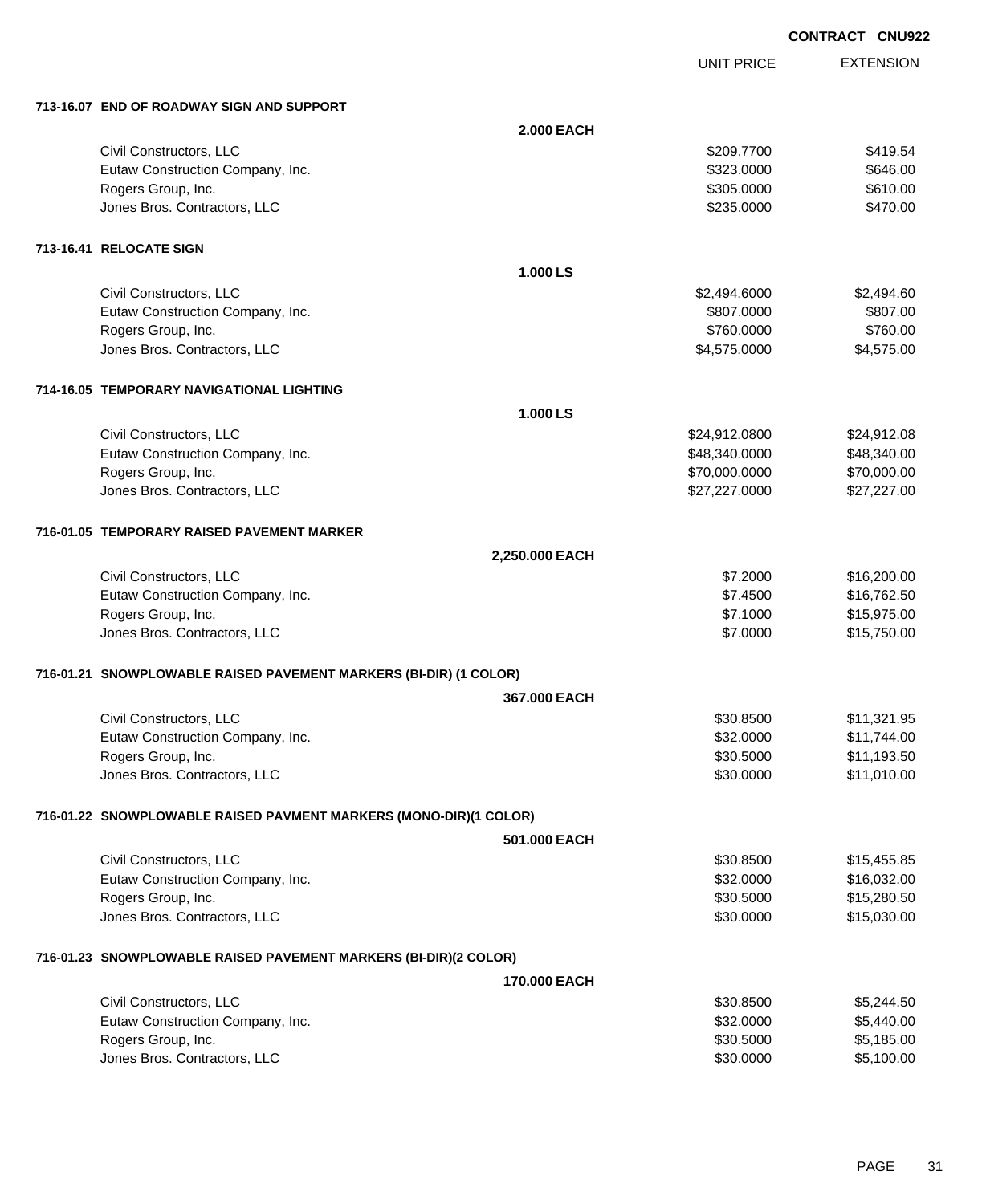|                                                              | <b>CONTRACT CNU922</b> |                  |  |
|--------------------------------------------------------------|------------------------|------------------|--|
|                                                              | <b>UNIT PRICE</b>      | <b>EXTENSION</b> |  |
| 716-01.30 REMOVAL OF SNOWPLOWABLE REFLECTIVE MARKER          |                        |                  |  |
|                                                              | 320,000 EACH           |                  |  |
| Civil Constructors, LLC                                      | \$8.2300               | \$2,633.60       |  |
| Eutaw Construction Company, Inc.                             | \$8.5000               | \$2,720.00       |  |
| Rogers Group, Inc.                                           | \$8.1500               | \$2,608.00       |  |
| Jones Bros. Contractors, LLC                                 | \$8.0000               | \$2,560.00       |  |
| 716-02.04 PLASTIC PAVEMENT MARKING(CHANNELIZATION STRIPING)  |                        |                  |  |
|                                                              | 250,000 S.Y.           |                  |  |
| Civil Constructors, LLC                                      | \$20.5700              | \$5,142.50       |  |
| Eutaw Construction Company, Inc.                             | \$21.2500              | \$5,312.50       |  |
| Rogers Group, Inc.                                           | \$20.3000              | \$5,075.00       |  |
| Jones Bros. Contractors, LLC                                 | \$20.0000              | \$5,000.00       |  |
| 716-02.05 PLASTIC PAVEMENT MARKING (STOP LINE)               |                        |                  |  |
| 1,083.000 L.F.                                               |                        |                  |  |
| Civil Constructors, LLC                                      | \$15.4200              | \$16,699.86      |  |
| Eutaw Construction Company, Inc.                             | \$16.0000              | \$17,328.00      |  |
| Rogers Group, Inc.                                           | \$15.2000              | \$16,461.60      |  |
| Jones Bros. Contractors, LLC                                 | \$15.0000              | \$16,245.00      |  |
| 716-02.06 PLASTIC PAVEMENT MARKING (TURN LANE ARROW)         |                        |                  |  |
|                                                              | 54,000 EACH            |                  |  |
| Civil Constructors, LLC                                      | \$154.2400             | \$8,328.96       |  |
| Eutaw Construction Company, Inc.                             | \$160.0000             | \$8,640.00       |  |
| Rogers Group, Inc.                                           | \$152.0000             | \$8,208.00       |  |
| Jones Bros. Contractors, LLC                                 | \$150.0000             | \$8,100.00       |  |
| 716-02.08 PLASTIC PAVEMENT MARKING (8" DOTTED LINE)          |                        |                  |  |
| 2,076.000 L.F.                                               |                        |                  |  |
| Civil Constructors, LLC                                      | \$2.0600               | \$4,276.56       |  |
| Eutaw Construction Company, Inc.                             | \$2.1500               | \$4,463.40       |  |
| Rogers Group, Inc.                                           | \$2.0500               | \$4,255.80       |  |
| Jones Bros. Contractors, LLC                                 | \$2.0000               | \$4,152.00       |  |
| 716-02.09 PLASTIC PAVEMENT MARKING (LONGITUDINAL CROSS-WALK) |                        |                  |  |
|                                                              | 105.000 L.F.           |                  |  |
| Civil Constructors, LLC                                      | \$35.9900              | \$3,778.95       |  |
| Eutaw Construction Company, Inc.                             | \$37.2500              | \$3,911.25       |  |
| Rogers Group, Inc.                                           | \$35.5000              | \$3,727.50       |  |
| Jones Bros. Contractors, LLC                                 | \$35.0000              | \$3,675.00       |  |
| 716-03.01 PLASTIC WORD PAVEMENT MARKING (ONLY)               |                        |                  |  |
|                                                              | <b>1.000 EACH</b>      |                  |  |
| Civil Constructors, LLC                                      | \$359.9000             | \$359.90         |  |
| Eutaw Construction Company, Inc.                             | \$373.0000             | \$373.00         |  |
| Rogers Group, Inc.                                           | \$355.0000             | \$355.00         |  |
| Jones Bros. Contractors, LLC                                 | \$350.0000             | \$350.00         |  |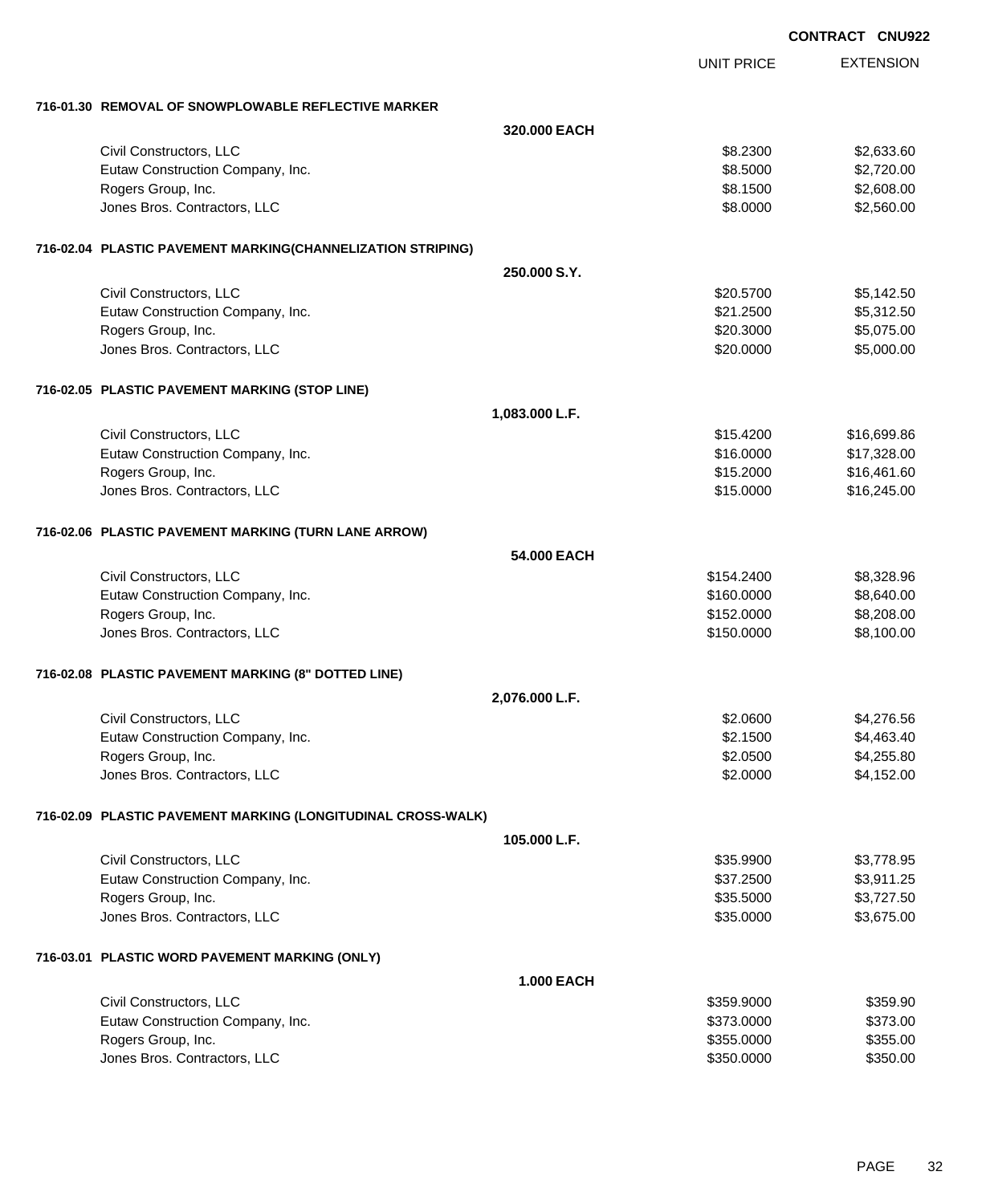|                                                              |                   |                   | <b>CONTRACT CNU922</b> |
|--------------------------------------------------------------|-------------------|-------------------|------------------------|
|                                                              |                   | <b>UNIT PRICE</b> | <b>EXTENSION</b>       |
| 716-04.04 PLASTIC PAVEMENT MARKING (TRANSVERSE SHOULDER)     |                   |                   |                        |
|                                                              | 100.000 L.F.      |                   |                        |
| Civil Constructors, LLC                                      |                   | \$9.2500          | \$925.00               |
| Eutaw Construction Company, Inc.                             |                   | \$9.6000          | \$960.00               |
| Rogers Group, Inc.                                           |                   | \$9.1000          | \$910.00               |
| Jones Bros. Contractors, LLC                                 |                   | \$9.0000          | \$900.00               |
| 716-04.13 PLASTIC PAVEMENT MARKING (BIKELANE SYMBOL & ARROW) |                   |                   |                        |
|                                                              | 41.000 EACH       |                   |                        |
| Civil Constructors, LLC                                      |                   | \$462.7200        | \$18,971.52            |
| Eutaw Construction Company, Inc.                             |                   | \$479.0000        | \$19,639.00            |
| Rogers Group, Inc.                                           |                   | \$455.7500        | \$18,685.75            |
| Jones Bros. Contractors, LLC                                 |                   | \$450.0000        | \$18,450.00            |
| 716-04.14 PLASTIC PAVEMENT MARKING (LANE REDUCTION ARROW)    |                   |                   |                        |
|                                                              | <b>2.000 EACH</b> |                   |                        |
| Civil Constructors, LLC                                      |                   | \$514.1400        | \$1,028.28             |
| Eutaw Construction Company, Inc.                             |                   | \$533.0000        | \$1,066.00             |
| Rogers Group, Inc.                                           |                   | \$506.0000        | \$1,012.00             |
| Jones Bros. Contractors, LLC                                 |                   | \$500.0000        | \$1,000.00             |
| 716-05.02 PAINTED PAVEMENT MARKING (8" BARRIER LINE)         |                   |                   |                        |
|                                                              | 2,900.000 L.F.    |                   |                        |
| Civil Constructors, LLC                                      |                   | \$0.2800          | \$812.00               |
| Eutaw Construction Company, Inc.                             |                   | \$0.2500          | \$725.00               |
| Rogers Group, Inc.                                           |                   | \$0.2500          | \$725.00               |
| Jones Bros. Contractors, LLC                                 |                   | \$0.2500          | \$725.00               |
| 716-05.04 PAINTED PAVEMENT MARKING (CHANNELIZATION STRIPING) |                   |                   |                        |
|                                                              | 4,181.000 S.Y.    |                   |                        |
| Civil Constructors, LLC                                      |                   | \$4.1100          | \$17,183.91            |
| Eutaw Construction Company, Inc.                             |                   | \$4.2500          | \$17,769.25            |
| Rogers Group, Inc.                                           |                   | \$4.0500          | \$16,933.05            |
| Jones Bros. Contractors, LLC                                 |                   | \$4.0000          | \$16,724.00            |
| 716-05.06 PAINTED PAVEMENT MARKING (TURN LANE ARROW)         |                   |                   |                        |
|                                                              | 10.000 EACH       |                   |                        |
| Civil Constructors, LLC                                      |                   | \$51.4100         | \$514.10               |
| Eutaw Construction Company, Inc.                             |                   | \$53.2500         | \$532.50               |
| Rogers Group, Inc.                                           |                   | \$50.6500         | \$506.50               |
| Jones Bros. Contractors, LLC                                 |                   | \$50.0000         | \$500.00               |
| 716-05.20 PAINTED PAVEMENT MARKING (6" LINE)                 |                   |                   |                        |
|                                                              | 39.180 L.M.       |                   |                        |
| Civil Constructors, LLC                                      |                   | \$1,233.9300      | \$48,345.38            |
| Eutaw Construction Company, Inc.                             |                   | \$1,278.0000      | \$50,072.04            |
| Rogers Group, Inc.                                           |                   | \$1,215.0000      | \$47,603.70            |
| Jones Bros. Contractors, LLC                                 |                   | \$1,200.0000      | \$47,016.00            |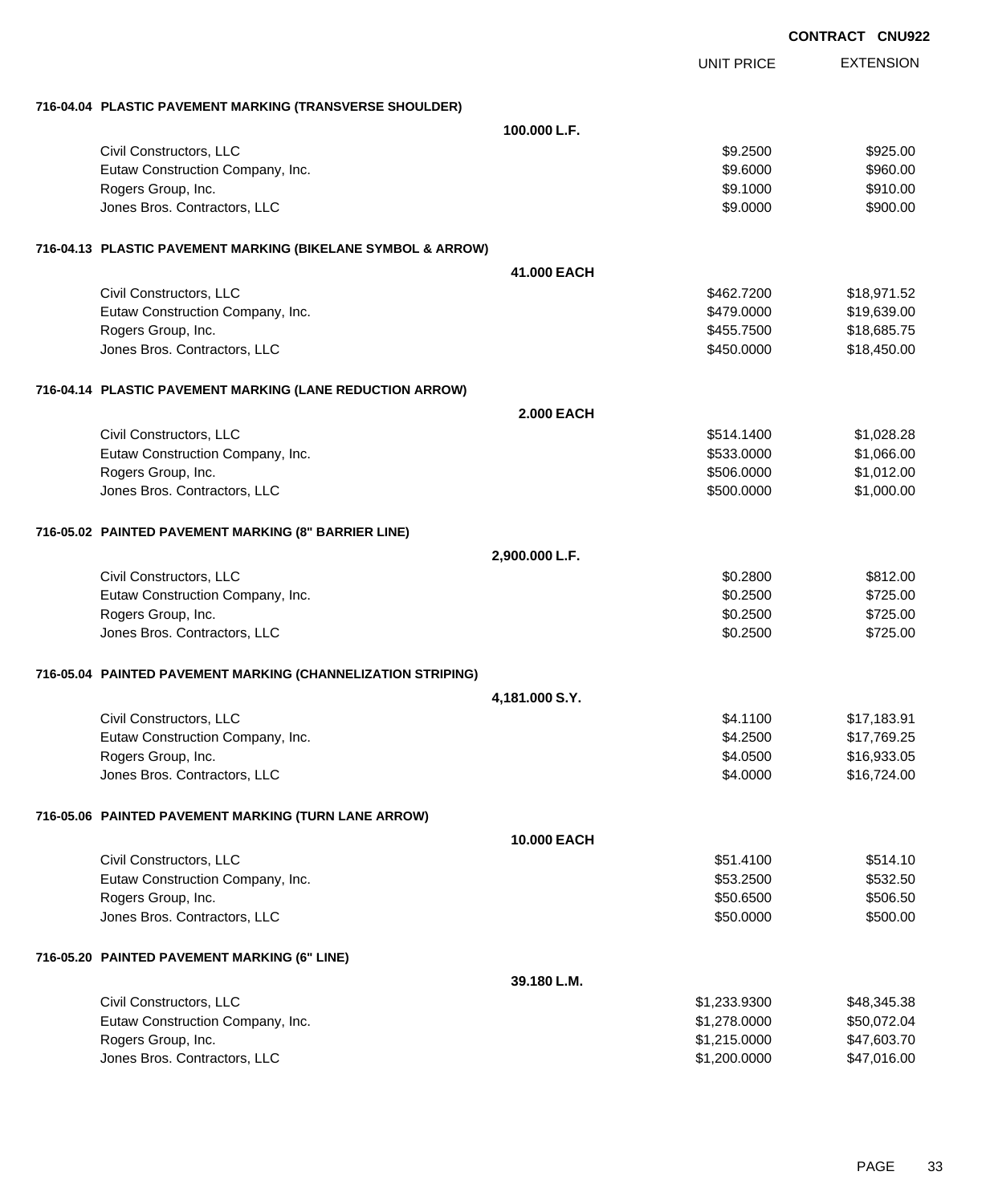|        |                                                                 |                |                   | <b>CONTRACT CNU922</b> |
|--------|-----------------------------------------------------------------|----------------|-------------------|------------------------|
|        |                                                                 |                | <b>UNIT PRICE</b> | <b>EXTENSION</b>       |
|        | 716-08.01 REMOVAL OF PAVEMENT MARKING (LINE)                    |                |                   |                        |
|        |                                                                 | 4,500.000 L.F. |                   |                        |
|        | Civil Constructors, LLC                                         |                | \$1.1000          | \$4,950.00             |
|        | Eutaw Construction Company, Inc.                                |                | \$1.0500          | \$4,725.00             |
|        | Rogers Group, Inc.                                              |                | \$1.0500          | \$4,725.00             |
|        | Jones Bros. Contractors, LLC                                    |                | \$1.0000          | \$4,500.00             |
|        | 716-09.86 CONTRAST PAVEMENT MARKING 6"                          |                |                   |                        |
|        |                                                                 | 1.310 L.M.     |                   |                        |
|        | Civil Constructors, LLC                                         |                | \$20,565.5500     | \$26,940.87            |
|        | Eutaw Construction Company, Inc.                                |                | \$21,300.0000     | \$27,903.00            |
|        | Rogers Group, Inc.                                              |                | \$20,250.0000     | \$26,527.50            |
|        | Jones Bros. Contractors, LLC                                    |                | \$20,000.0000     | \$26,200.00            |
|        | 716-12.01 ENHANCED FLATLINE THERMO PVMT MRKNG (4IN LINE)        |                |                   |                        |
|        |                                                                 | 0.920 L.M.     |                   |                        |
|        | Civil Constructors, LLC                                         |                | \$4,010.2800      | \$3,689.46             |
|        | Eutaw Construction Company, Inc.                                |                | \$4,154.0000      | \$3,821.68             |
|        | Rogers Group, Inc.                                              |                | \$3,950.0000      | \$3,634.00             |
|        | Jones Bros. Contractors, LLC                                    |                | \$3,900.0000      | \$3,588.00             |
|        | 716-12.02 ENHANCED FLATLINE THERMO PVMT MRKNG (6IN LINE)        |                |                   |                        |
|        |                                                                 | 22.950 L.M.    |                   |                        |
|        | Civil Constructors, LLC                                         |                | \$5,038.5600      | \$115,634.95           |
|        | Eutaw Construction Company, Inc.                                |                | \$5,219.0000      | \$119,776.05           |
|        | Rogers Group, Inc.                                              |                | \$4,960.0000      | \$113,832.00           |
|        | Jones Bros. Contractors, LLC                                    |                | \$4,900.0000      | \$112,455.00           |
|        | 716-12.04 ENHANCED FLATLINE THERMO PVMT MRKNG (4IN DOTTED LINE) |                |                   |                        |
|        |                                                                 | 39.000 L.F.    |                   |                        |
|        | Civil Constructors, LLC                                         |                | \$2.0600          | \$80.34                |
|        | Eutaw Construction Company, Inc.                                |                | \$2.1500          | \$83.85                |
|        | Rogers Group, Inc.                                              |                | \$2.0500          | \$79.95                |
|        | Jones Bros. Contractors, LLC                                    |                | \$2.0000          | \$78.00                |
|        | 716-12.06 ENHANCED FLAT LINE THERMO (8IN LINE)                  |                |                   |                        |
|        |                                                                 | 2,870.000 L.F. |                   |                        |
|        | Civil Constructors, LLC                                         |                | \$2.0600          | \$5,912.20             |
|        | Eutaw Construction Company, Inc.                                |                | \$2.1500          | \$6,170.50             |
|        | Rogers Group, Inc.                                              |                | \$2.0500          | \$5,883.50             |
|        | Jones Bros. Contractors, LLC                                    |                | \$2.0000          | \$5,740.00             |
| 717-01 | <b>MOBILIZATION</b>                                             |                |                   |                        |
|        |                                                                 | 1.000 LS       |                   |                        |
|        | Civil Constructors, LLC                                         |                | \$2,450,000.0000  | \$2,450,000.00         |
|        | Eutaw Construction Company, Inc.                                |                | \$3,050,000.0000  | \$3,050,000.00         |
|        | Rogers Group, Inc.                                              |                | \$1,675,896.5000  | \$1,675,896.50         |
|        | Jones Bros. Contractors, LLC                                    |                | \$3,110,000.0000  | \$3,110,000.00         |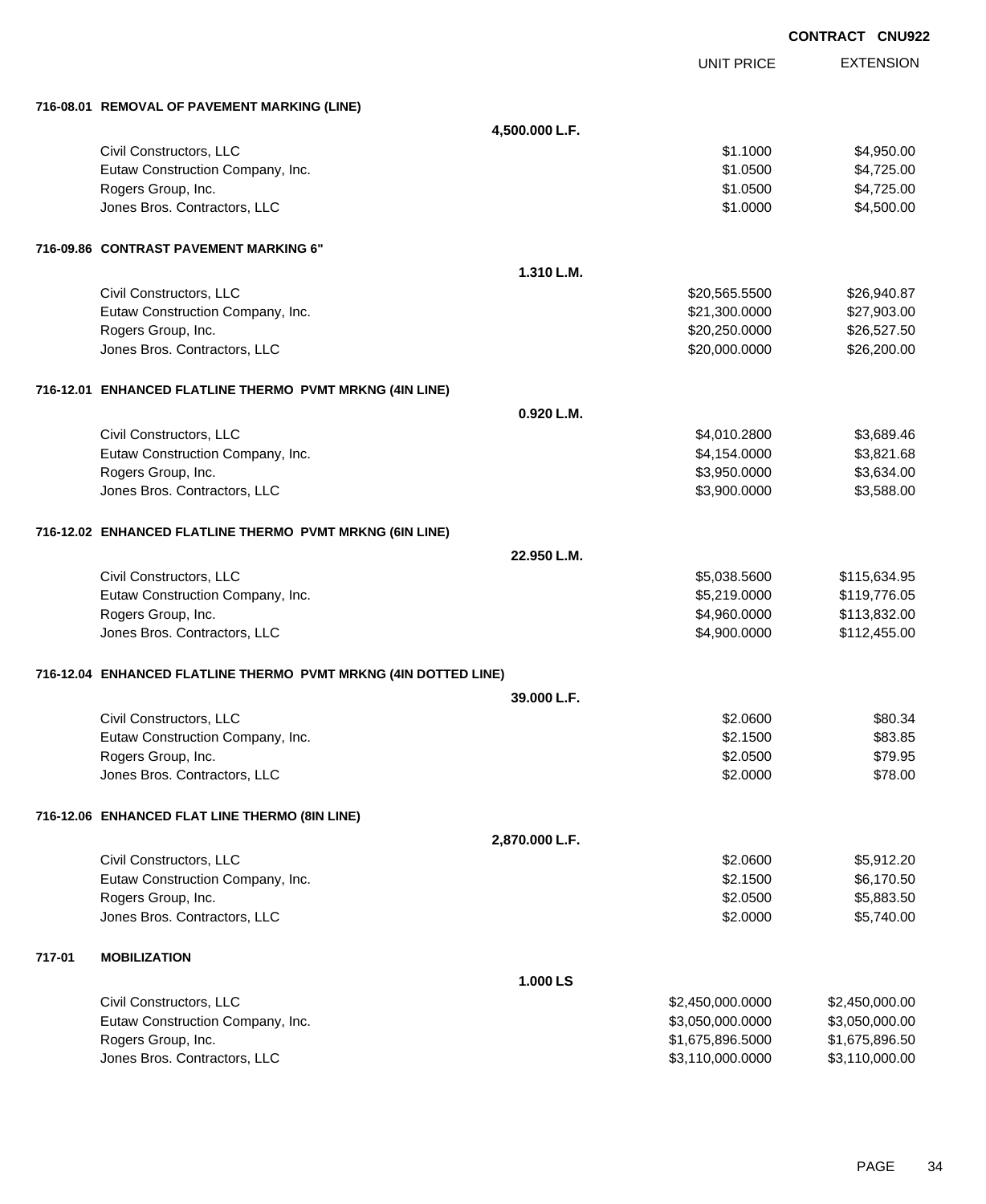|                                                         |                   |                   | <b>CONTRACT CNU922</b> |                  |
|---------------------------------------------------------|-------------------|-------------------|------------------------|------------------|
|                                                         |                   | <b>UNIT PRICE</b> |                        | <b>EXTENSION</b> |
| 730-01.02 REMOVAL OF SIGNAL EQUIPMENT                   |                   |                   |                        |                  |
|                                                         | <b>1.000 EACH</b> |                   |                        |                  |
| Civil Constructors, LLC                                 |                   | \$2,241.6500      |                        | \$2,241.65       |
| Eutaw Construction Company, Inc.                        |                   | \$2,322.0000      |                        | \$2,322.00       |
| Rogers Group, Inc.                                      |                   | \$1,215.0000      |                        | \$1,215.00       |
| Jones Bros. Contractors, LLC                            |                   | \$2,180.0000      |                        | \$2,180.00       |
| 730-02.08 SIGNAL HEAD ASSEMBLY (130 POLE MOUNTED)       |                   |                   |                        |                  |
|                                                         | <b>1.000 EACH</b> |                   |                        |                  |
| Civil Constructors, LLC                                 |                   | \$756.8100        |                        | \$756.81         |
| Eutaw Construction Company, Inc.                        |                   | \$784.0000        |                        | \$784.00         |
| Rogers Group, Inc.                                      |                   | \$717.0000        |                        | \$717.00         |
| Jones Bros. Contractors, LLC                            |                   | \$736.0000        |                        | \$736.00         |
| 730-02.09 SIGNAL HEAD ASSEMBLY (130 WITH BACKPLATE)     |                   |                   |                        |                  |
|                                                         | 23.000 EACH       |                   |                        |                  |
| Civil Constructors, LLC                                 |                   | \$824,6800        |                        | \$18,967.64      |
| Eutaw Construction Company, Inc.                        |                   | \$854.0000        |                        | \$19,642.00      |
| Rogers Group, Inc.                                      |                   | \$750.0000        |                        | \$17,250.00      |
| Jones Bros. Contractors, LLC                            |                   | \$802.0000        |                        | \$18,446.00      |
| 730-02.17 SIGNAL HEAD ASSEMBLY (150 A2H WITH BACKPLATE) |                   |                   |                        |                  |
|                                                         | <b>1.000 EACH</b> |                   |                        |                  |
| Civil Constructors, LLC                                 |                   | \$1,243.1900      |                        | \$1,243.19       |
| Eutaw Construction Company, Inc.                        |                   | \$1,288.0000      |                        | \$1,288.00       |
| Rogers Group, Inc.                                      |                   | \$1,160.0000      |                        | \$1,160.00       |
| Jones Bros. Contractors, LLC                            |                   | \$1,209.0000      |                        | \$1,209.00       |
| 730-02.30 SIGNAL HEAD ASSEMBLY (130A3 WITH BACKPLATE)   |                   |                   |                        |                  |
|                                                         | 3.000 EACH        |                   |                        |                  |
| Civil Constructors, LLC                                 |                   | \$824.6800        |                        | \$2,474.04       |
| Eutaw Construction Company, Inc.                        |                   | \$854.0000        |                        | \$2,562.00       |
| Rogers Group, Inc.                                      |                   | \$755.0000        |                        | \$2,265.00       |
| Jones Bros. Contractors, LLC                            |                   | \$802.0000        |                        | \$2,406.00       |
| 730-03.11 INSTALL SPLICE BOX (FIBER SPLICE CLOSURE)     |                   |                   |                        |                  |
|                                                         | <b>2.000 EACH</b> |                   |                        |                  |
| Civil Constructors, LLC                                 |                   | \$646.7900        |                        | \$1,293.58       |
| Eutaw Construction Company, Inc.                        |                   | \$670.0000        |                        | \$1,340.00       |
| Rogers Group, Inc.                                      |                   | \$1,885.0000      |                        | \$3,770.00       |
| Jones Bros. Contractors, LLC                            |                   | \$629.0000        |                        | \$1,258.00       |
| 730-03.23 INSTALL PULL BOX (FIBER OPTIC-TYPE A)         |                   |                   |                        |                  |
|                                                         | 3.000 EACH        |                   |                        |                  |
| Civil Constructors, LLC                                 |                   | \$1,586.6300      |                        | \$4,759.89       |

| Civil Constructors, LLC          | \$1.586.6300 | \$4.759.89 |
|----------------------------------|--------------|------------|
| Eutaw Construction Company, Inc. | \$1.643.0000 | \$4,929.00 |
| Rogers Group, Inc.               | \$1,215,0000 | \$3.645.00 |
| Jones Bros. Contractors, LLC     | \$1.543.0000 | \$4.629.00 |
|                                  |              |            |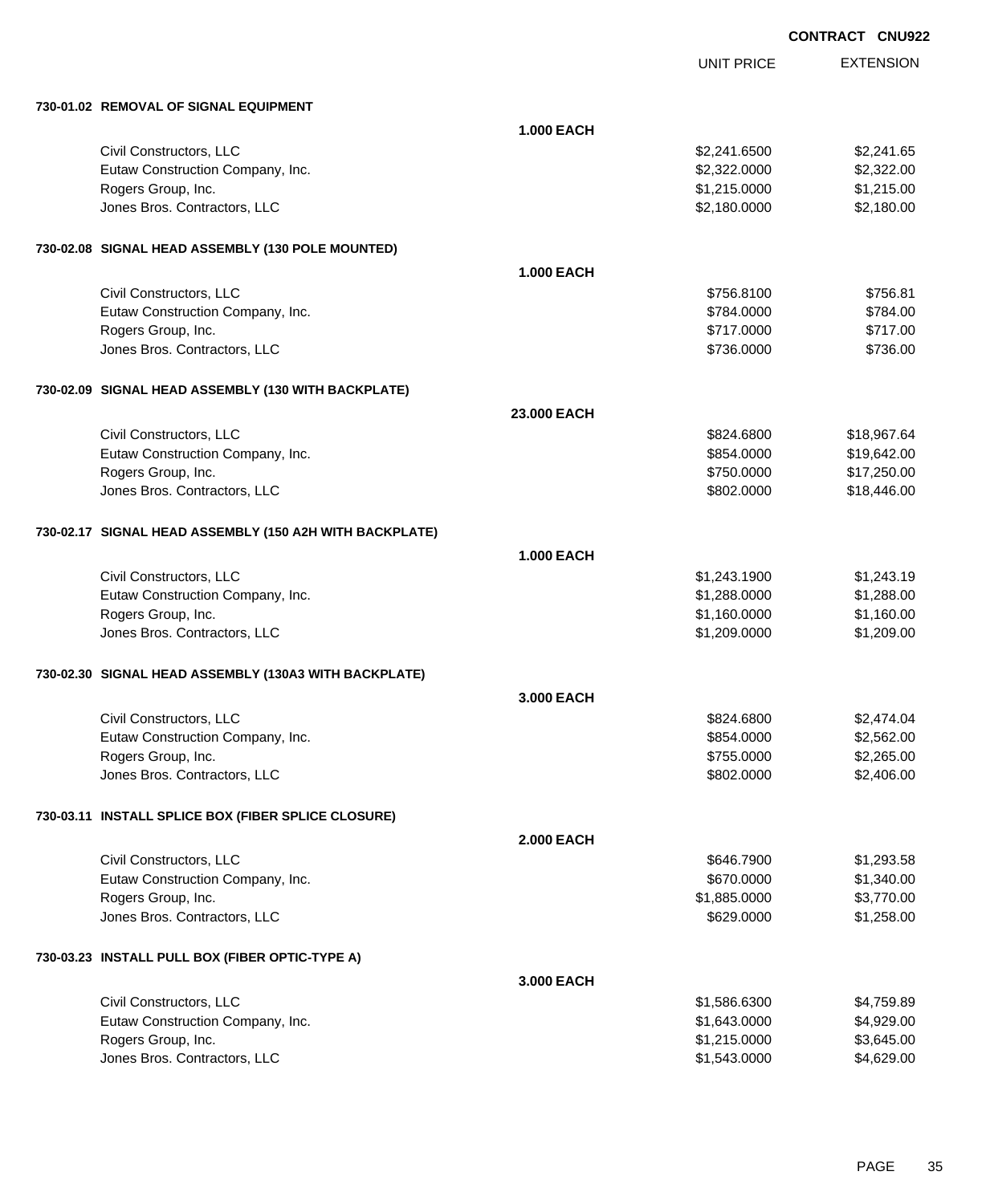|                                                                   |                   |                   | <b>CONTRACT CNU922</b> |
|-------------------------------------------------------------------|-------------------|-------------------|------------------------|
|                                                                   |                   | <b>UNIT PRICE</b> | <b>EXTENSION</b>       |
| 730-03.24 INSTALL PULL BOX (FIBER OPTIC-TYPE B)                   |                   |                   |                        |
|                                                                   | <b>2.000 EACH</b> |                   |                        |
| Civil Constructors, LLC                                           |                   | \$1,858.1000      | \$3,716.20             |
| Eutaw Construction Company, Inc.                                  |                   | \$1,925.0000      | \$3,850.00             |
| Rogers Group, Inc.                                                |                   | \$1,620.0000      | \$3,240.00             |
| Jones Bros. Contractors, LLC                                      |                   | \$1,807.0000      | \$3,614.00             |
| 730-03.33 FIBER OPTIC SPLICE FUSION                               |                   |                   |                        |
|                                                                   | 24,000 EACH       |                   |                        |
| Civil Constructors, LLC                                           |                   | \$48.1200         | \$1,154.88             |
| Eutaw Construction Company, Inc.                                  |                   | \$49.7500         | \$1,194.00             |
| Rogers Group, Inc.                                                |                   | \$60.7500         | \$1,458.00             |
| Jones Bros. Contractors, LLC                                      |                   | \$46.8000         | \$1,123.20             |
| 730-05.01 ELECTRICAL SERVICE CONNECTION                           |                   |                   |                        |
|                                                                   | <b>4.000 EACH</b> |                   |                        |
| Civil Constructors, LLC                                           |                   | \$1,901.2900      | \$7,605.16             |
| Eutaw Construction Company, Inc.                                  |                   | \$1,969.0000      | \$7,876.00             |
| Rogers Group, Inc.                                                |                   | \$3,545.0000      | \$14,180.00            |
| Jones Bros. Contractors, LLC                                      |                   | \$1,849.0000      | \$7,396.00             |
| 730-08.02 SIGNAL CABLE - 5 CONDUCTOR                              |                   |                   |                        |
|                                                                   | 855.000 L.F.      |                   |                        |
| Civil Constructors, LLC                                           |                   | \$1.2300          | \$1,051.65             |
| Eutaw Construction Company, Inc.                                  |                   | \$1.3000          | \$1,111.50             |
| Rogers Group, Inc.                                                |                   | \$1.5500          | \$1,325.25             |
| Jones Bros. Contractors, LLC                                      |                   | \$1.2000          | \$1,026.00             |
| 730-08.03 SIGNAL CABLE - 7 CONDUCTOR                              |                   |                   |                        |
|                                                                   | 1,805.000 L.F.    |                   |                        |
| Civil Constructors, LLC                                           |                   | \$1.4400          | \$2,599.20             |
| Eutaw Construction Company, Inc.                                  |                   | \$1.5000          | \$2,707.50             |
| Rogers Group, Inc.                                                |                   | \$1.7500          | \$3,158.75             |
| Jones Bros. Contractors, LLC                                      |                   | \$1.4000          | \$2,527.00             |
| 730-08.40 INTERCONNECT CABLE - FIBER OPTIC (48 FIBER SINGLE MODE) |                   |                   |                        |
|                                                                   | 824.000 L.F.      |                   |                        |
| Civil Constructors, LLC                                           |                   | \$2.3700          | \$1,952.88             |
| Eutaw Construction Company, Inc.                                  |                   | \$2.4500          | \$2,018.80             |
| Rogers Group, Inc.                                                |                   | \$3.1500          | \$2,595.60             |
| Jones Bros. Contractors, LLC                                      |                   | \$2.3000          | \$1,895.20             |
| 730-08.41 INTERCONNECT CABLE - FIBER OPTIC (12 FIBER DROP CABLE)  |                   |                   |                        |
|                                                                   | 25.000 L.F.       |                   |                        |
| Civil Constructors, LLC                                           |                   | \$1.3400          | \$33.50                |
| Eutaw Construction Company, Inc.                                  |                   | \$1.4000          | \$35.00                |
| Rogers Group, Inc.                                                |                   | \$2.9500          | \$73.75                |
| Jones Bros. Contractors, LLC                                      |                   | \$1.3000          | \$32.50                |

Jones Bros. Contractors, LLC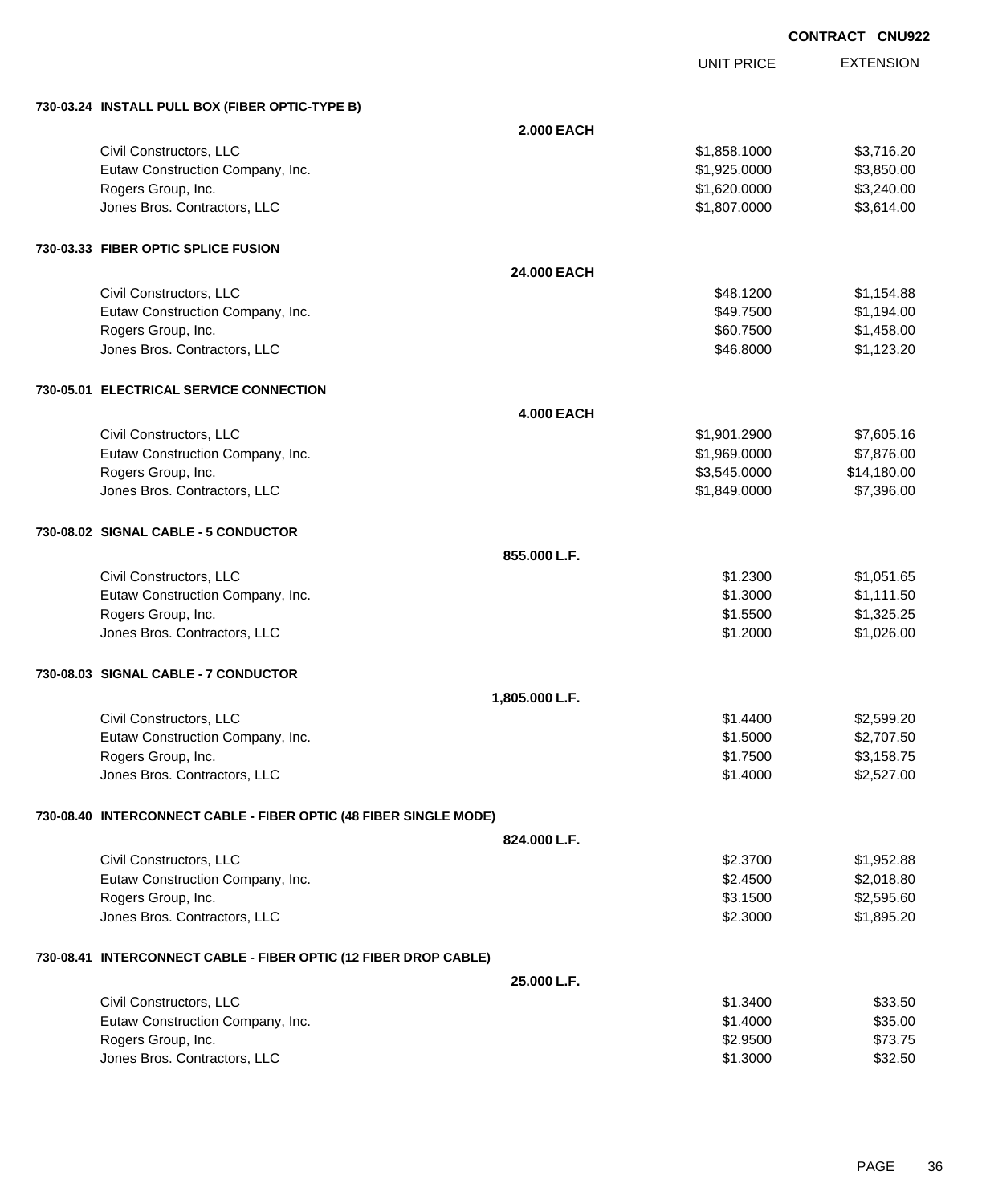|                                                    |                |                              | <b>CONTRACT CNU922</b>     |
|----------------------------------------------------|----------------|------------------------------|----------------------------|
|                                                    |                | <b>UNIT PRICE</b>            | <b>EXTENSION</b>           |
| 730-09.20 SPAN WIRE ASSEMBLY                       |                |                              |                            |
|                                                    | 1,435.000 L.F. |                              |                            |
| Civil Constructors, LLC                            |                | \$2.4700                     | \$3,544.45                 |
| Eutaw Construction Company, Inc.                   |                | \$2.5500                     | \$3,659.25                 |
| Rogers Group, Inc.                                 |                | \$2.3000                     | \$3,300.50                 |
| Jones Bros. Contractors, LLC                       |                | \$2.4000                     | \$3,444.00                 |
| 730-10.01 TETHER WIRE ASSEMBLY - 1/4" DIAMETER     |                |                              |                            |
|                                                    | 1,227.000 L.F. |                              |                            |
| Civil Constructors, LLC                            |                | \$1.3400                     | \$1,644.18                 |
| Eutaw Construction Company, Inc.                   |                | \$1.4000                     | \$1,717.80                 |
| Rogers Group, Inc.                                 |                | \$2.0000                     | \$2,454.00                 |
| Jones Bros. Contractors, LLC                       |                | \$1.3000                     | \$1,595.10                 |
| 730-12.02 CONDUIT 2" DIAMETER (PVC)                |                |                              |                            |
|                                                    | 884.000 L.F.   |                              |                            |
| Civil Constructors, LLC                            |                | \$10.3900                    | \$9,184.76                 |
| Eutaw Construction Company, Inc.                   |                | \$10.7500                    | \$9,503.00                 |
| Rogers Group, Inc.                                 |                | \$8.1000                     | \$7,160.40                 |
| Jones Bros. Contractors, LLC                       |                | \$10.1000                    | \$8,928.40                 |
| 730-12.03 CONDUIT 3" DIAMETER (PVC)                |                |                              |                            |
|                                                    | 30.000 L.F.    |                              |                            |
| Civil Constructors, LLC                            |                | \$21.5900                    | \$647.70                   |
| Eutaw Construction Company, Inc.                   |                | \$22.2500                    | \$667.50                   |
| Rogers Group, Inc.                                 |                | \$10.1500                    | \$304.50                   |
| Jones Bros. Contractors, LLC                       |                | \$21.0000                    | \$630.00                   |
| 730-12.13 CONDUIT 2" DIAMETER (JACK AND BORE)      |                |                              |                            |
|                                                    | 78.000 L.F.    |                              |                            |
| Civil Constructors, LLC                            |                | \$31.9800                    | \$2,494.44                 |
| Eutaw Construction Company, Inc.                   |                | \$33.0000                    | \$2,574.00                 |
| Rogers Group, Inc.                                 |                | \$30.4000                    | \$2,371.20                 |
| Jones Bros. Contractors, LLC                       |                | \$31.1000                    | \$2,425.80                 |
| 730-13.08 VEHICLE DETECTOR (RADAR-STOP LINE)       |                |                              |                            |
|                                                    | 11.000 EACH    |                              |                            |
| Civil Constructors, LLC                            |                | \$6,284.8300                 | \$69,133.13                |
| Eutaw Construction Company, Inc.                   |                | \$6,510.0000                 | \$71,610.00                |
| Rogers Group, Inc.                                 |                | \$8,750.0000<br>\$6,112.0000 | \$96,250.00                |
| Jones Bros. Contractors, LLC                       |                |                              | \$67,232.00                |
| 730-13.09 VEHICLE DETECTOR (RADAR-ADVANCE)         |                |                              |                            |
|                                                    | 8.000 EACH     |                              |                            |
| Civil Constructors, LLC                            |                | \$6,713.6200                 | \$53,708.96                |
| Eutaw Construction Company, Inc.                   |                | \$6,954.0000                 | \$55,632.00                |
| Rogers Group, Inc.<br>Jones Bros. Contractors, LLC |                | \$8,935.0000<br>\$6,529.0000 | \$71,480.00<br>\$52,232.00 |
|                                                    |                |                              |                            |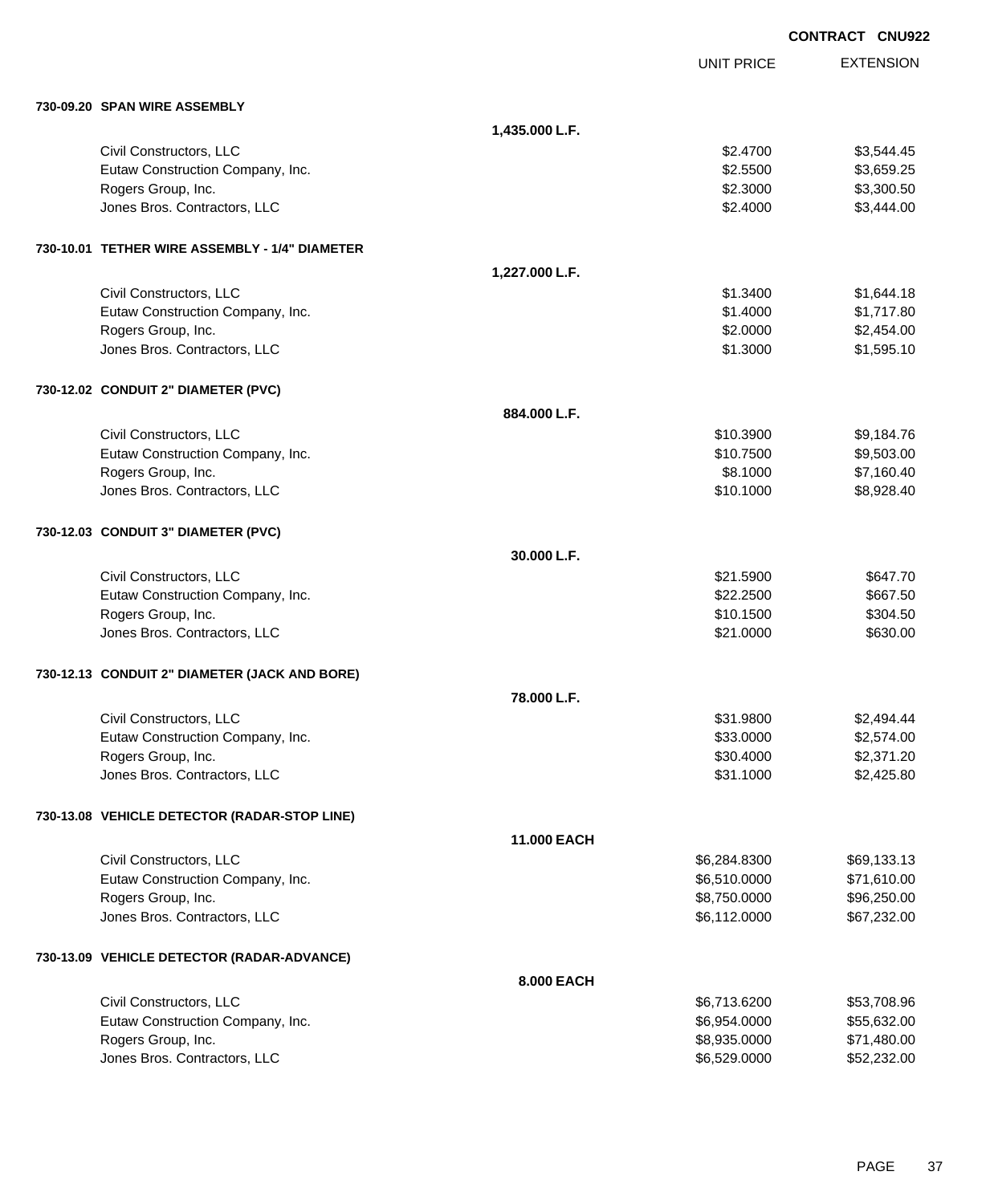UNIT PRICE

|        | 730-15.32 CABINET (EIGHT PHASE BASE MOUNTED)                        |                   |               |              |  |
|--------|---------------------------------------------------------------------|-------------------|---------------|--------------|--|
|        |                                                                     | <b>4.000 EACH</b> |               |              |  |
|        | Civil Constructors, LLC                                             |                   | \$14,974.8100 | \$59,899.24  |  |
|        | Eutaw Construction Company, Inc.                                    |                   | \$15,510.0000 | \$62,040.00  |  |
|        | Rogers Group, Inc.                                                  |                   | \$14,975.0000 | \$59,900.00  |  |
|        | Jones Bros. Contractors, LLC                                        |                   | \$14,563.0000 | \$58,252.00  |  |
|        | 730-16.04 CONTROLLER (ATC)                                          |                   |               |              |  |
|        |                                                                     | <b>4.000 EACH</b> |               |              |  |
|        | Civil Constructors, LLC                                             |                   | \$5,261.7000  | \$21,046.80  |  |
|        | Eutaw Construction Company, Inc.                                    |                   | \$5,450.0000  | \$21,800.00  |  |
|        | Rogers Group, Inc.                                                  |                   | \$5,165.0000  | \$20,660.00  |  |
|        | Jones Bros. Contractors, LLC                                        |                   | \$5,117.0000  | \$20,468.00  |  |
|        | 730-23.01 STEEL STRAIN POLE (SIGNAL SUPPORT)                        |                   |               |              |  |
|        |                                                                     | 16.000 EACH       |               |              |  |
|        | Civil Constructors, LLC                                             |                   | \$12,956.3000 | \$207,300.80 |  |
|        | Eutaw Construction Company, Inc.                                    |                   | \$14,070.0000 | \$225,120.00 |  |
|        | Rogers Group, Inc.                                                  |                   | \$10,750.0000 | \$172,000.00 |  |
|        | Jones Bros. Contractors, LLC                                        |                   | \$13,212.0000 | \$211,392.00 |  |
|        | 730-26.11 COUNTDOWN PED SGNL HEAD W/AUDIBLE PUSH BUTTON & 15IN SIGN |                   |               |              |  |
|        |                                                                     | <b>2.000 EACH</b> |               |              |  |
|        | Civil Constructors, LLC                                             |                   | \$1,357.3300  | \$2,714.66   |  |
|        | Eutaw Construction Company, Inc.                                    |                   | \$1,406.0000  | \$2,812.00   |  |
|        | Rogers Group, Inc.                                                  |                   | \$1,301.0000  | \$2,602.00   |  |
|        | Jones Bros. Contractors, LLC                                        |                   | \$1,320.0000  | \$2,640.00   |  |
| 730-40 | <b>TEMPORARY TRAFFIC SIGNAL SYSTEM</b>                              |                   |               |              |  |
|        |                                                                     | 3.000 EACH        |               |              |  |
|        | Civil Constructors, LLC                                             |                   | \$12,339.3300 | \$37,017.99  |  |
|        | Eutaw Construction Company, Inc.                                    |                   | \$20,540.0000 | \$61,620.00  |  |
|        | Rogers Group, Inc.                                                  |                   | \$24,565.0000 | \$73,695.00  |  |
|        | Jones Bros. Contractors, LLC                                        |                   | \$19,282.0000 | \$57,846.00  |  |
|        | 740-06.01 GEOMEMBRANE                                               |                   |               |              |  |
|        |                                                                     | 130.000 S.Y.      |               |              |  |
|        | Civil Constructors, LLC                                             |                   | \$11.2500     | \$1,462.50   |  |
|        | Eutaw Construction Company, Inc.                                    |                   | \$29.5000     | \$3,835.00   |  |
|        | Rogers Group, Inc.                                                  |                   | \$15.1500     | \$1,969.50   |  |
|        | Jones Bros. Contractors, LLC                                        |                   | \$16.7500     | \$2,177.50   |  |
|        | 740-07.01 GEO GRID REINFORCEMENT                                    |                   |               |              |  |
|        |                                                                     | 929.000 S.Y.      |               |              |  |
|        | Civil Constructors, LLC                                             |                   | \$2.4000      | \$2,229.60   |  |
|        | Eutaw Construction Company, Inc.                                    |                   | \$9.4000      | \$8,732.60   |  |
|        | Rogers Group, Inc.                                                  |                   | \$8.2500      | \$7,664.25   |  |
|        | Jones Bros. Contractors, LLC                                        |                   | \$5.1500      | \$4,784.35   |  |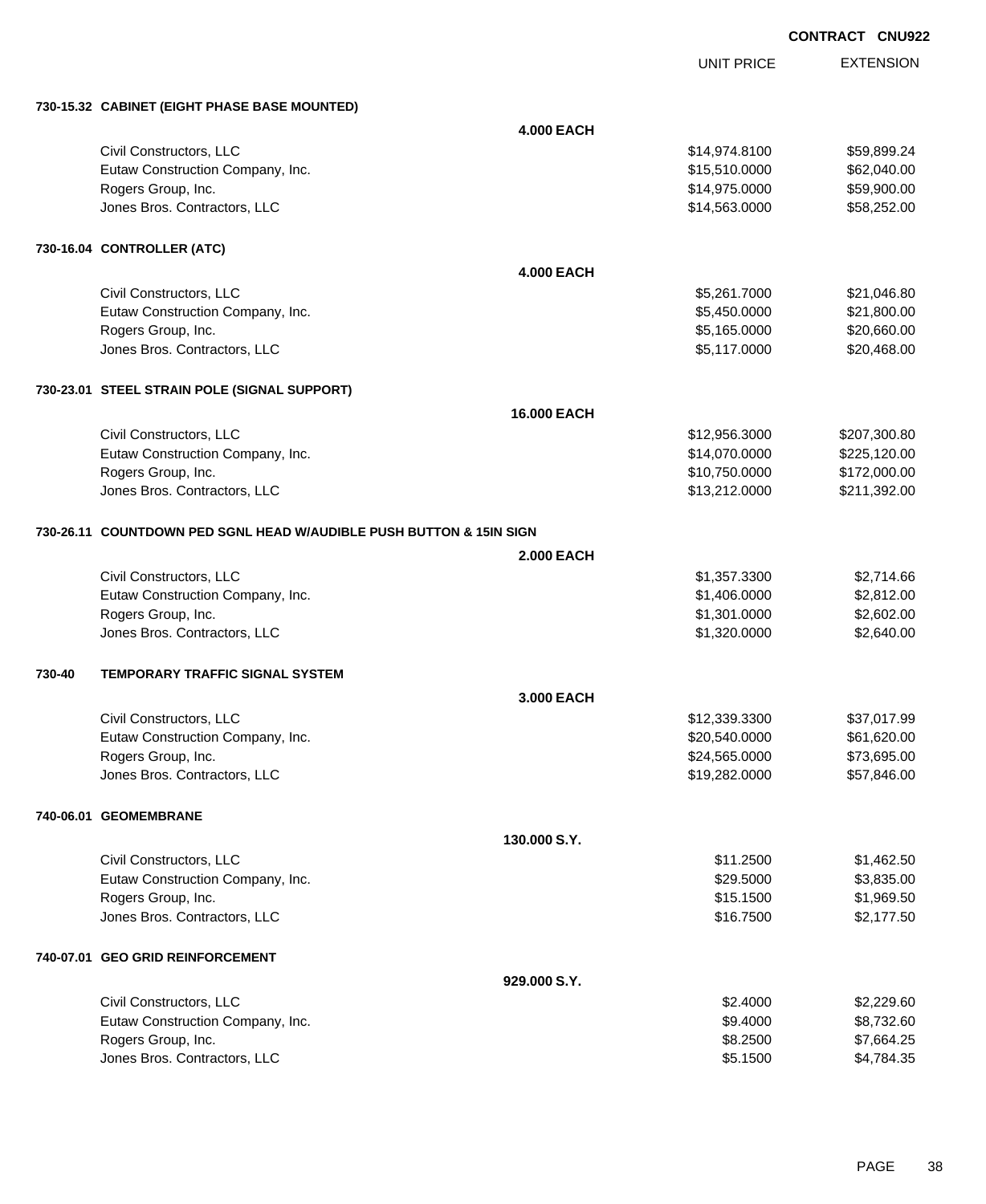|        |                                                    |                 |                   | <b>CONTRACT CNU922</b> |
|--------|----------------------------------------------------|-----------------|-------------------|------------------------|
|        |                                                    |                 | <b>UNIT PRICE</b> | <b>EXTENSION</b>       |
|        | 740-07.06 GEOGRID REINFORCEMENT TYPE 4             |                 |                   |                        |
|        |                                                    | 254.000 S.Y.    |                   |                        |
|        | Civil Constructors, LLC                            |                 | \$5.4000          | \$1,371.60             |
|        | Eutaw Construction Company, Inc.                   |                 | \$15.7500         | \$4,000.50             |
|        | Rogers Group, Inc.                                 |                 | \$9.3500          | \$2,374.90             |
|        | Jones Bros. Contractors, LLC                       |                 | \$9.0000          | \$2,286.00             |
|        | 740-10.01 GEOTEXTILE (TYPE I)(SUBSURFACE DRAINAGE) |                 |                   |                        |
|        |                                                    | 724,000 S.Y.    |                   |                        |
|        | Civil Constructors, LLC                            |                 | \$4.2700          | \$3,091.48             |
|        | Eutaw Construction Company, Inc.                   |                 | \$7.8500          | \$5,683.40             |
|        | Rogers Group, Inc.                                 |                 | \$3.2500          | \$2,353.00             |
|        | Jones Bros. Contractors, LLC                       |                 | \$4.0000          | \$2,896.00             |
|        | 740-10.03 GEOTEXTILE (TYPE III)(EROSION CONTROL)   |                 |                   |                        |
|        |                                                    | 16,201.000 S.Y. |                   |                        |
|        | Civil Constructors, LLC                            |                 | \$2.2600          | \$36,614.26            |
|        | Eutaw Construction Company, Inc.                   |                 | \$2.1000          | \$34,022.10            |
|        | Rogers Group, Inc.                                 |                 | \$3.5000          | \$56,703.50            |
|        | Jones Bros. Contractors, LLC                       |                 | \$2.3000          | \$37,262.30            |
|        | 740-10.04 GEOTEXTILE (TYPE IV)(STABILIZATION)      |                 |                   |                        |
|        |                                                    | 6,415.000 S.Y.  |                   |                        |
|        | Civil Constructors, LLC                            |                 | \$1.6500          | \$10,584.75            |
|        | Eutaw Construction Company, Inc.                   |                 | \$1.8000          | \$11,547.00            |
|        | Rogers Group, Inc.                                 |                 | \$3.2500          | \$20,848.75            |
|        | Jones Bros. Contractors, LLC                       |                 | \$2.3000          | \$14,754.50            |
|        | 740-11.03 TEMPORARY SEDIMENT TUBE 18IN             |                 |                   |                        |
|        |                                                    | 14,426.000 L.F. |                   |                        |
|        | Civil Constructors, LLC                            |                 | \$3.5000          | \$50,491.00            |
|        | Eutaw Construction Company, Inc.                   |                 | \$3.4500          | \$49,769.70            |
|        | Rogers Group, Inc.                                 |                 | \$3.5000          | \$50,491.00            |
|        | Jones Bros. Contractors, LLC                       |                 | \$3.5000          | \$50,491.00            |
|        | 740-11.05 TEMPORARY SEDIMENT TUBE 24IN             |                 |                   |                        |
|        |                                                    | 1,309.000 L.F.  |                   |                        |
|        | Civil Constructors, LLC                            |                 | \$4.0100          | \$5,249.09             |
|        | Eutaw Construction Company, Inc.                   |                 | \$4.2000          | \$5,497.80             |
|        | Rogers Group, Inc.                                 |                 | \$8.6000          | \$11,257.40            |
|        | Jones Bros. Contractors, LLC                       |                 | \$8.5000          | \$11,126.50            |
| 801-01 | <b>SEEDING (WITH MULCH)</b>                        |                 |                   |                        |
|        |                                                    | 2,171.000 UNIT  |                   |                        |
|        | Civil Constructors, LLC                            |                 | \$35.9900         | \$78,134.29            |
|        | Eutaw Construction Company, Inc.                   |                 | \$37.2500         | \$80,869.75            |
|        | Rogers Group, Inc.                                 |                 | \$25.3000         | \$54,926.30            |
|        | Jones Bros. Contractors, LLC                       |                 | \$35.0000         | \$75,985.00            |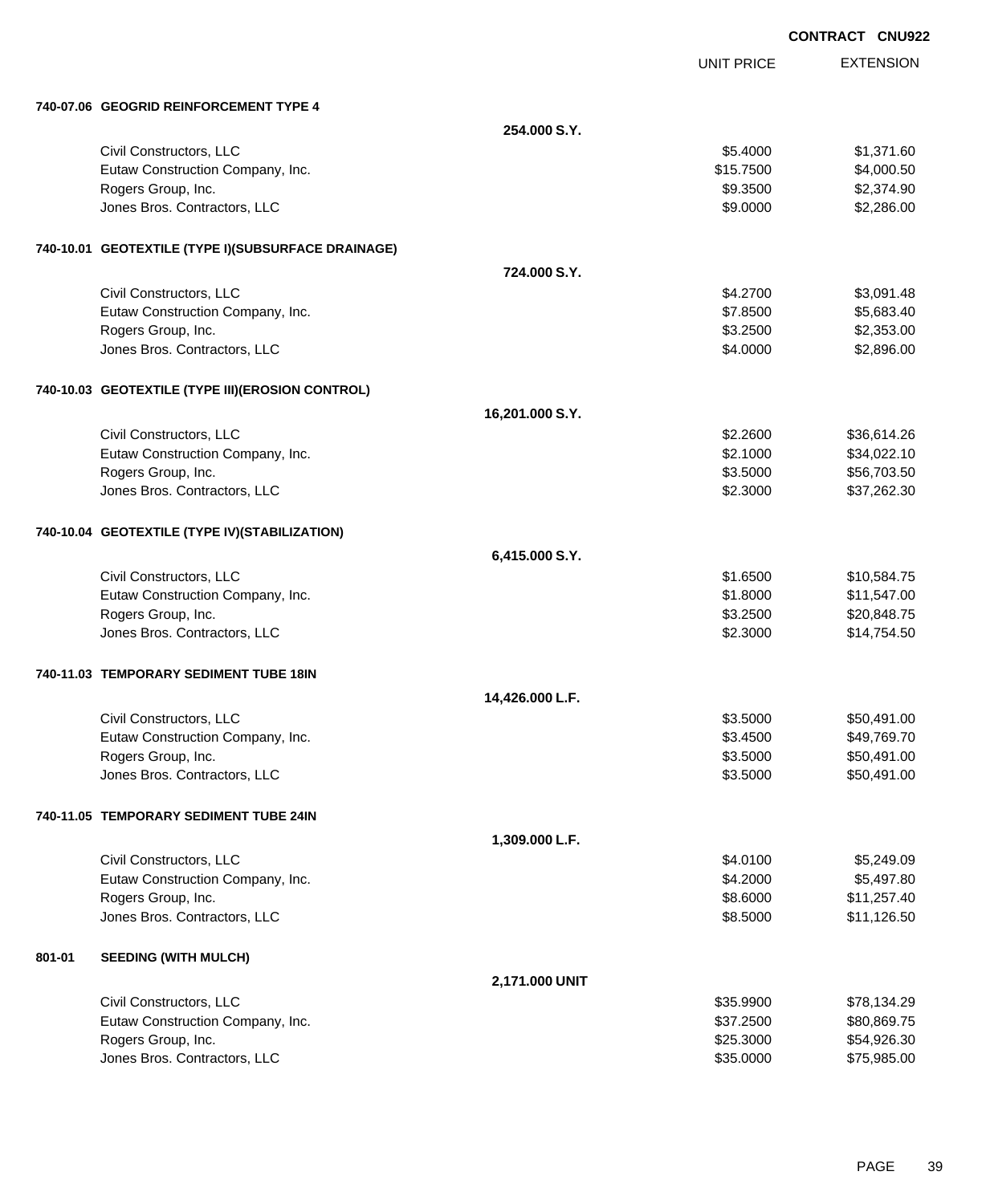UNIT PRICE

|        | 801-01.02 CROWN VETCH MIXTURE (WITH MULCH)             |                   |                          |                      |
|--------|--------------------------------------------------------|-------------------|--------------------------|----------------------|
|        |                                                        | 70.000 UNIT       |                          |                      |
|        | Civil Constructors, LLC                                |                   | \$110.0000               | \$7,700.00           |
|        | Eutaw Construction Company, Inc.                       |                   | \$107.0000               | \$7,490.00           |
|        | Rogers Group, Inc.                                     |                   | \$30.4000                | \$2,128.00           |
|        | Jones Bros. Contractors, LLC                           |                   | \$100.0000               | \$7,000.00           |
|        |                                                        |                   |                          |                      |
|        | 801-01.07 TEMPORARY SEEDING (WITH MULCH)               |                   |                          |                      |
|        |                                                        | 351.000 UNIT      |                          |                      |
|        | Civil Constructors, LLC                                |                   | \$35.9900                | \$12,632.49          |
|        | Eutaw Construction Company, Inc.                       |                   | \$37.2500                | \$13,074.75          |
|        | Rogers Group, Inc.                                     |                   | \$17.2500                | \$6,054.75           |
|        | Jones Bros. Contractors, LLC                           |                   | \$35.0000                | \$12,285.00          |
|        |                                                        |                   |                          |                      |
| 801-02 | <b>SEEDING (WITHOUT MULCH)</b>                         |                   |                          |                      |
|        |                                                        | <b>9.000 UNIT</b> |                          |                      |
|        | Civil Constructors, LLC                                |                   | \$51.4100                | \$462.69             |
|        | Eutaw Construction Company, Inc.                       |                   | \$53.2500                | \$479.25             |
|        | Rogers Group, Inc.                                     |                   | \$60.7500                | \$546.75             |
|        | Jones Bros. Contractors, LLC                           |                   | \$50.0000                | \$450.00             |
|        |                                                        |                   |                          |                      |
|        | 801-02.08 TEMPORARY SEEDING (WITHOUT MULCH)            |                   |                          |                      |
|        |                                                        |                   |                          |                      |
|        |                                                        | <b>9.000 UNIT</b> |                          |                      |
|        | Civil Constructors, LLC                                |                   | \$51.4100<br>\$53.2500   | \$462.69<br>\$479.25 |
|        | Eutaw Construction Company, Inc.<br>Rogers Group, Inc. |                   | \$40.5000                | \$364.50             |
|        | Jones Bros. Contractors, LLC                           |                   | \$50.0000                | \$450.00             |
|        |                                                        |                   |                          |                      |
|        | 801-02.15 FERTILIZER                                   |                   |                          |                      |
|        |                                                        |                   |                          |                      |
|        |                                                        | 17.000 TON        |                          |                      |
|        | Civil Constructors, LLC                                |                   | \$668.3800               | \$11,362.46          |
|        | Eutaw Construction Company, Inc.                       |                   | \$692.0000               | \$11,764.00          |
|        | Rogers Group, Inc.                                     |                   | \$912.0000<br>\$650.0000 | \$15,504.00          |
|        | Jones Bros. Contractors, LLC                           |                   |                          | \$11,050.00          |
|        |                                                        |                   |                          |                      |
| 801-03 | <b>WATER (SEEDING &amp; SODDING)</b>                   |                   |                          |                      |
|        |                                                        | 1,868.000 M.G.    |                          |                      |
|        | Civil Constructors, LLC                                |                   | \$51.4100                | \$96,033.88          |
|        | Eutaw Construction Company, Inc.                       |                   | \$53.2500                | \$99,471.00          |
|        | Rogers Group, Inc.                                     |                   | \$25.3000                | \$47,260.40          |
|        | Jones Bros. Contractors, LLC                           |                   | \$50.0000                | \$93,400.00          |
|        |                                                        |                   |                          |                      |
|        | 802-11.02 ACER RUBRUM (RED MAPLE 2-5FT CNTNR GRWN)     |                   |                          |                      |
|        |                                                        | 20.000 EACH       |                          |                      |
|        | Civil Constructors, LLC                                |                   | \$35.9900                | \$719.80             |
|        | Eutaw Construction Company, Inc.                       |                   | \$37.2500                | \$745.00             |
|        | Rogers Group, Inc.                                     |                   | \$20.2500                | \$405.00             |
|        | Jones Bros. Contractors, LLC                           |                   | \$35.0000                | \$700.00             |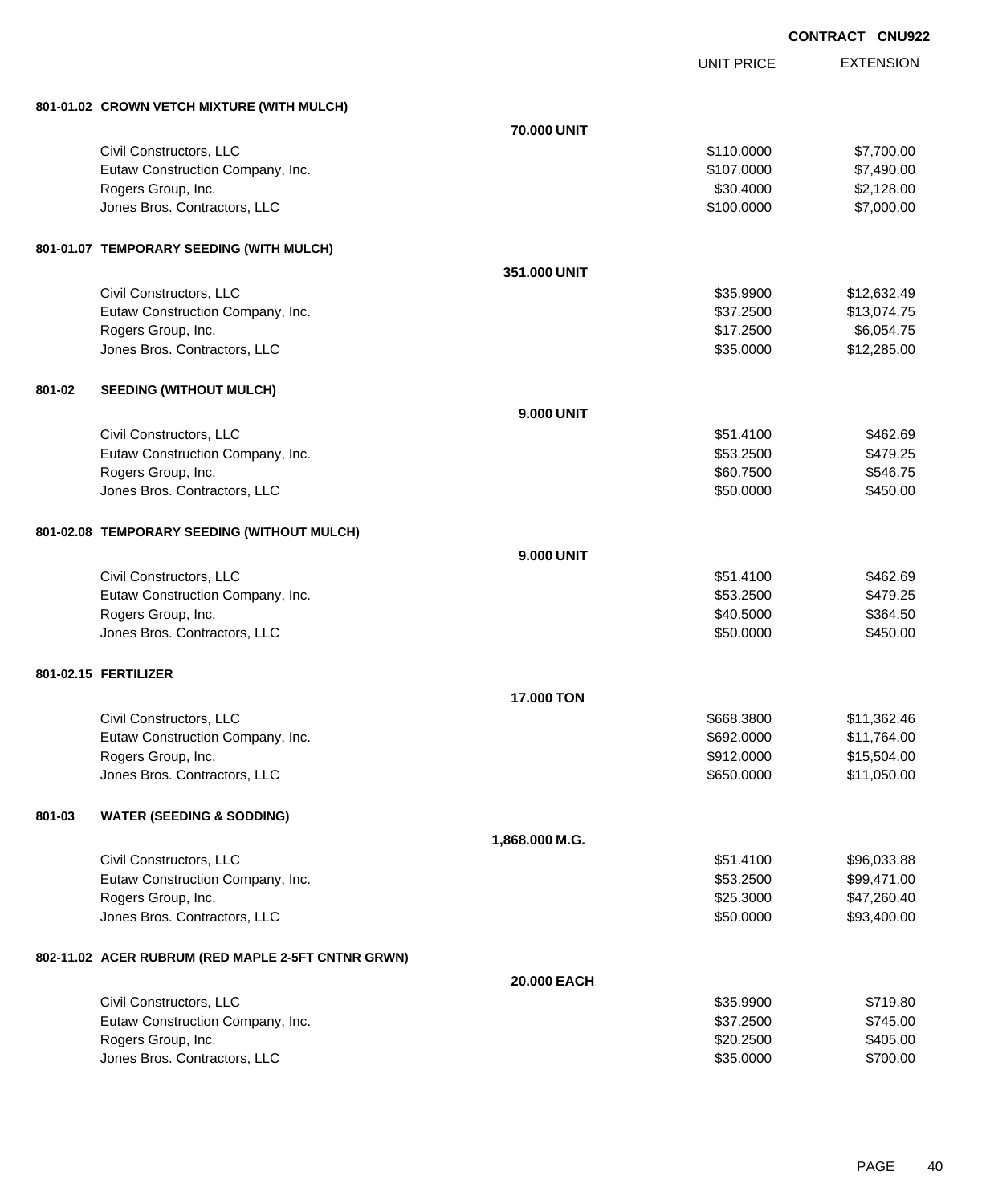|                                                               | <b>CONTRACT CNU922</b> |                   |                  |
|---------------------------------------------------------------|------------------------|-------------------|------------------|
|                                                               |                        | <b>UNIT PRICE</b> | <b>EXTENSION</b> |
| 802-11.11 CERCIS CANADENSIS (REDBUD 2-5FT CNTNR GRWN)         |                        |                   |                  |
|                                                               | <b>19,000 EACH</b>     |                   |                  |
| Civil Constructors, LLC                                       |                        | \$35.9900         | \$683.81         |
| Eutaw Construction Company, Inc.                              |                        | \$37.2500         | \$707.75         |
| Rogers Group, Inc.                                            |                        | \$20.2500         | \$384.75         |
| Jones Bros. Contractors, LLC                                  |                        | \$35.0000         | \$665.00         |
| 802-11.16 FRAXINUS PENNSYLVANICA (GREEN ASH 2-5FT CNTNR GRWN) |                        |                   |                  |
|                                                               | <b>18,000 EACH</b>     |                   |                  |
| Civil Constructors, LLC                                       |                        | \$35.9900         | \$647.82         |
| Eutaw Construction Company, Inc.                              |                        | \$37.2500         | \$670.50         |
| Rogers Group, Inc.                                            |                        | \$20.2500         | \$364.50         |
| Jones Bros. Contractors, LLC                                  |                        | \$35.0000         | \$630.00         |
| 802-11.30 QUERCUS BICOLOR (SWAMP WHITE OAK 2-5FT CNTNR GRWN)  |                        |                   |                  |
|                                                               | 870,000 EACH           |                   |                  |
| Civil Constructors, LLC                                       |                        | \$35.9900         | \$31,311.30      |
| Eutaw Construction Company, Inc.                              |                        | \$37.2500         | \$32,407.50      |
| Rogers Group, Inc.                                            |                        | \$20.2500         | \$17,617.50      |
| Jones Bros. Contractors, LLC                                  |                        | \$35.0000         | \$30,450.00      |
| 802-11.40 SALIX NIGRA (BLACK WILLOW 2-5FT CNTNR GRWN)         |                        |                   |                  |
|                                                               | 870,000 EACH           |                   |                  |
| Civil Constructors, LLC                                       |                        | \$35.9900         | \$31,311.30      |
| Eutaw Construction Company, Inc.                              |                        | \$37.2500         | \$32,407.50      |
| Rogers Group, Inc.                                            |                        | \$20.2500         | \$17,617.50      |
| Jones Bros. Contractors, LLC                                  |                        | \$35,0000         | \$30,450.00      |
| 802-11.42 TAXODIUM DISTICHUM (BALD CYPRESS 2-5FT CNTNR GRWN)  |                        |                   |                  |
|                                                               | <b>18,000 EACH</b>     |                   |                  |
| Civil Constructors, LLC                                       |                        | \$35.9900         | \$647.82         |
| Eutaw Construction Company, Inc.                              |                        | \$37.2500         | \$670.50         |
| Rogers Group, Inc.                                            |                        | \$20.2500         | \$364.50         |
| Jones Bros. Contractors, LLC                                  |                        | \$35.0000         | \$630.00         |
| 802-12.02 ACER RUBRUM (RED MAPLE SEEDLNG B.R.)                |                        |                   |                  |
|                                                               | 630.000 EACH           |                   |                  |
| Civil Constructors, LLC                                       |                        | \$12.3400         | \$7,774.20       |
| Eutaw Construction Company, Inc.                              |                        | \$12.7500         | \$8,032.50       |
| Rogers Group, Inc.                                            |                        | \$10.1500         | \$6,394.50       |
| Jones Bros. Contractors, LLC                                  |                        | \$12.0000         | \$7,560.00       |
| 802-12.03 ACER SACCHARINUM (SILVER MAPLE SEEDLNG B.R.)        |                        |                   |                  |
|                                                               | 610.000 EACH           |                   |                  |
| Civil Constructors, LLC                                       |                        | \$12.3400         | \$7,527.40       |
| Eutaw Construction Company, Inc.                              |                        | \$12.7500         | \$7,777.50       |
| Rogers Group, Inc.                                            |                        | \$10.1500         | \$6,191.50       |
| Jones Bros. Contractors, LLC                                  |                        | \$12.0000         | \$7,320.00       |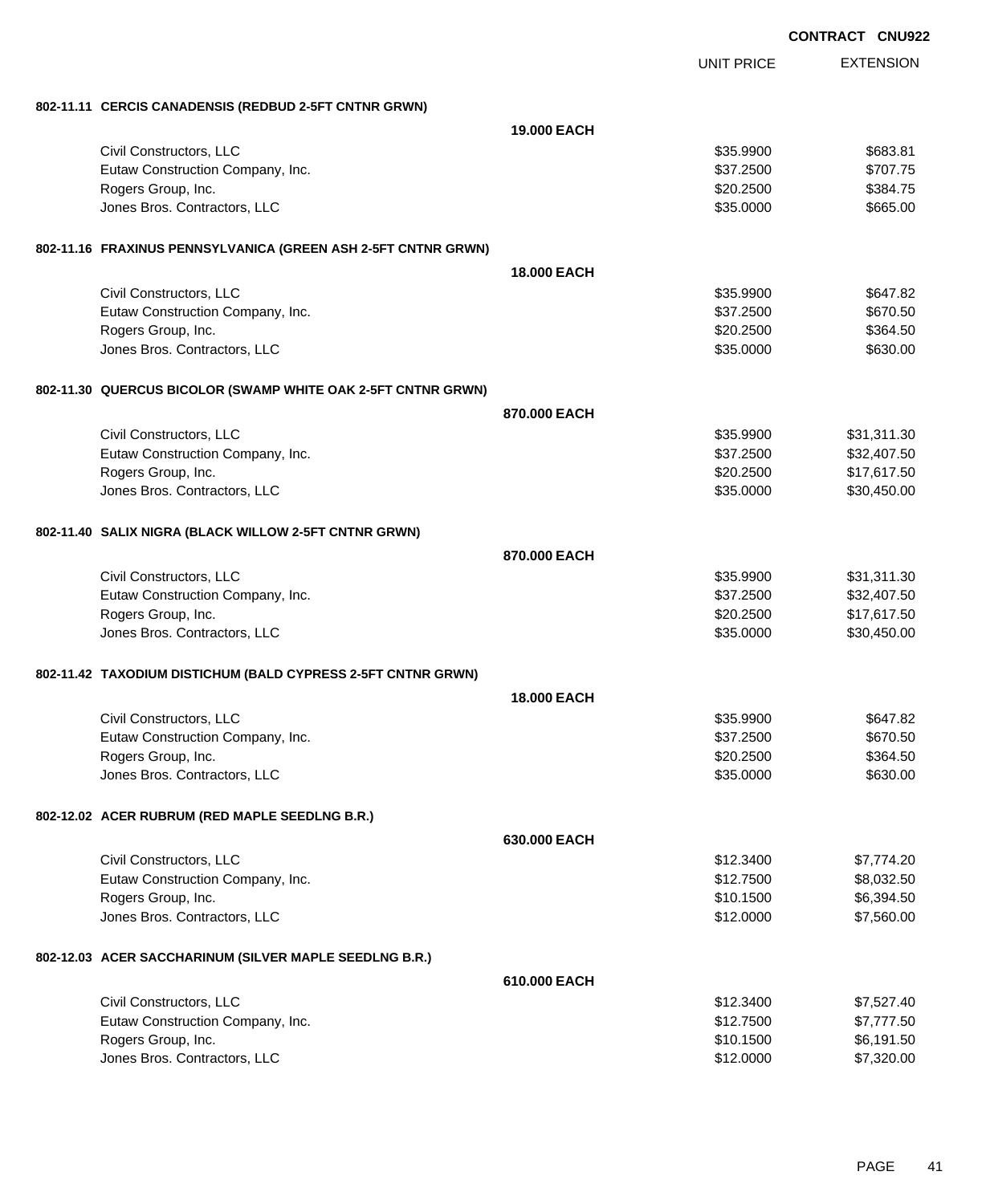|        |                                                           | <b>CONTRACT CNU922</b> |                   |                  |
|--------|-----------------------------------------------------------|------------------------|-------------------|------------------|
|        |                                                           |                        | <b>UNIT PRICE</b> | <b>EXTENSION</b> |
|        | 802-12.11 CERCIS CANADENSIS (REDBUD SEEDLNG B.R.)         |                        |                   |                  |
|        |                                                           | <b>18,000 EACH</b>     |                   |                  |
|        | Civil Constructors, LLC                                   |                        | \$12.3400         | \$222.12         |
|        | Eutaw Construction Company, Inc.                          |                        | \$12.7500         | \$229.50         |
|        | Rogers Group, Inc.                                        |                        | \$10.1500         | \$182.70         |
|        | Jones Bros. Contractors, LLC                              |                        | \$12.0000         | \$216.00         |
|        | 802-12.16 FRAXINUS PENNSYLVANICA (GREEN ASH SEEDLNG B.R.) |                        |                   |                  |
|        |                                                           | <b>18,000 EACH</b>     |                   |                  |
|        | Civil Constructors, LLC                                   |                        | \$12.3400         | \$222.12         |
|        | Eutaw Construction Company, Inc.                          |                        | \$12.7500         | \$229.50         |
|        | Rogers Group, Inc.                                        |                        | \$10.1500         | \$182.70         |
|        | Jones Bros. Contractors, LLC                              |                        | \$12.0000         | \$216.00         |
|        | 802-12.26 PLATANUS OCCIDENTALIS (SYCAMORE SEEDLNG B.R.)   |                        |                   |                  |
|        |                                                           | 870,000 EACH           |                   |                  |
|        | Civil Constructors, LLC                                   |                        | \$12.3400         | \$10,735.80      |
|        | Eutaw Construction Company, Inc.                          |                        | \$12.7500         | \$11,092.50      |
|        | Rogers Group, Inc.                                        |                        | \$10.1500         | \$8,830.50       |
|        | Jones Bros. Contractors, LLC                              |                        | \$12.0000         | \$10,440.00      |
|        | 802-12.38 QUERCUS PHELLOS (WILLOW OAK SEEDLNG B.R.)       |                        |                   |                  |
|        |                                                           | 610,000 EACH           |                   |                  |
|        | Civil Constructors, LLC                                   |                        | \$12.3400         | \$7,527.40       |
|        | Eutaw Construction Company, Inc.                          |                        | \$12.7500         | \$7,777.50       |
|        | Rogers Group, Inc.                                        |                        | \$10.1500         | \$6,191.50       |
|        | Jones Bros. Contractors, LLC                              |                        | \$12.0000         | \$7,320.00       |
|        | 802-12.42 TAXODIUM DISTICHUM (BALD CYPRESS SEEDLNG B.R.)  |                        |                   |                  |
|        |                                                           | <b>18,000 EACH</b>     |                   |                  |
|        | Civil Constructors, LLC                                   |                        | \$12.3400         | \$222.12         |
|        | Eutaw Construction Company, Inc.                          |                        | \$12.7500         | \$229.50         |
|        | Rogers Group, Inc.                                        |                        | \$10.1500         | \$182.70         |
|        | Jones Bros. Contractors, LLC                              |                        | \$12.0000         | \$216.00         |
|        | 802-12.46 QUERCUS SHUMARDII (SHUMARD OAK SEEDLING B.R.)   |                        |                   |                  |
|        |                                                           | 610.000 EACH           |                   |                  |
|        | Civil Constructors, LLC                                   |                        | \$12.3400         | \$7,527.40       |
|        | Eutaw Construction Company, Inc.                          |                        | \$12.7500         | \$7,777.50       |
|        | Rogers Group, Inc.                                        |                        | \$10.1500         | \$6,191.50       |
|        | Jones Bros. Contractors, LLC                              |                        | \$12.0000         | \$7,320.00       |
| 803-01 | <b>SODDING (NEW SOD)</b>                                  |                        |                   |                  |
|        |                                                           | 160,593.000 S.Y.       |                   |                  |
|        | Civil Constructors, LLC                                   |                        | \$3.6000          | \$578,134.80     |
|        | Eutaw Construction Company, Inc.                          |                        | \$3.7500          | \$602,223.75     |
|        | Rogers Group, Inc.                                        |                        | \$4.8500          | \$778,876.05     |
|        | Jones Bros. Contractors, LLC                              |                        | \$3.5000          | \$562,075.50     |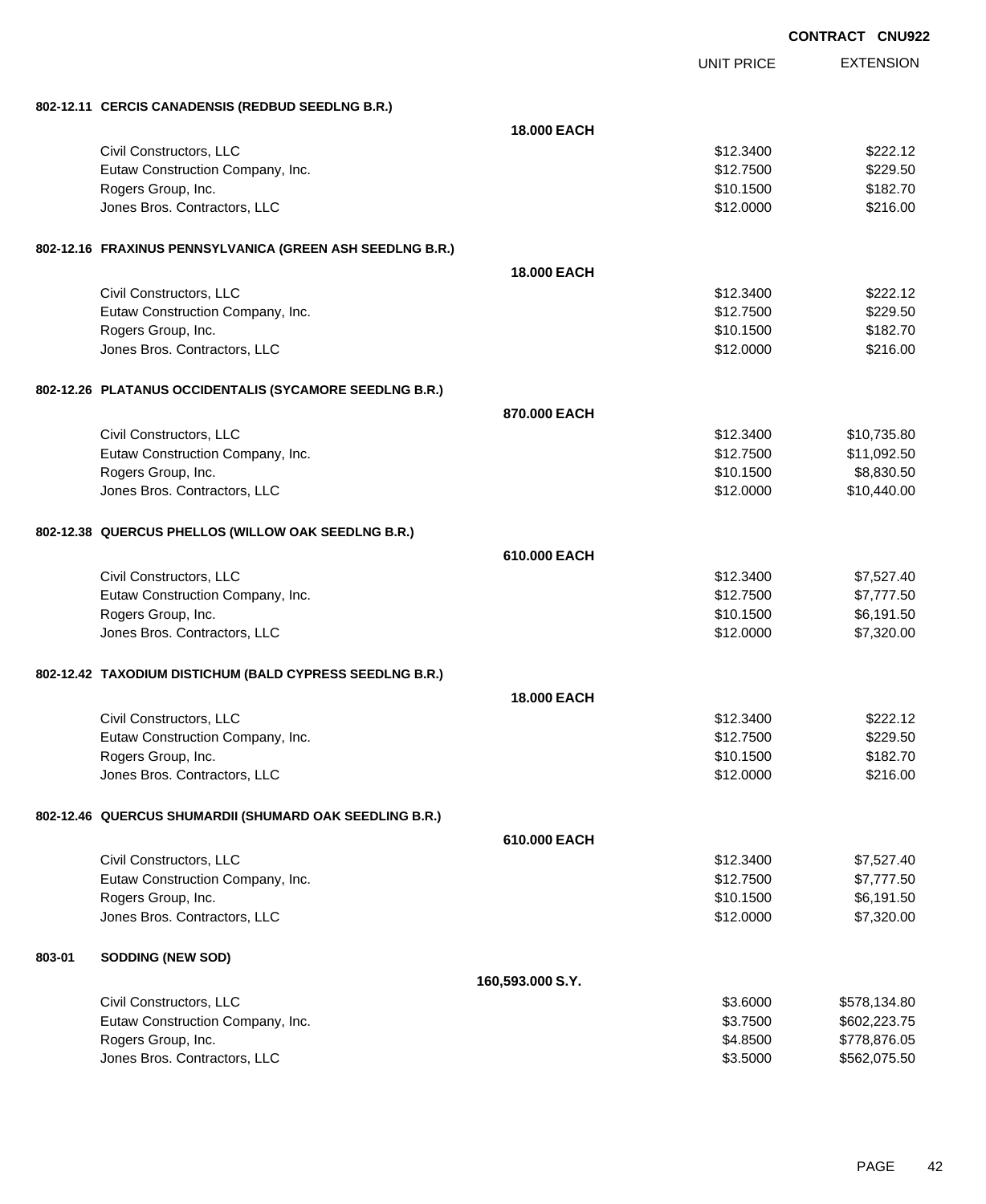|                                             |                 |                   | <b>CONTRACT CNU922</b> |
|---------------------------------------------|-----------------|-------------------|------------------------|
|                                             |                 | <b>UNIT PRICE</b> | <b>EXTENSION</b>       |
|                                             |                 |                   |                        |
| 805-12.01 EROSION CONTROL BLANKET (TYPE I)  |                 |                   |                        |
|                                             | 500.000 S.Y.    |                   |                        |
| Civil Constructors, LLC                     |                 | \$1.2900          | \$645.00               |
| Eutaw Construction Company, Inc.            |                 | \$1.3500          | \$675.00               |
| Rogers Group, Inc.                          |                 | \$0.9500          | \$475.00               |
| Jones Bros. Contractors, LLC                |                 | \$1.2500          | \$625.00               |
| 805-12.02 EROSION CONTROL BLANKET (TYPE II) |                 |                   |                        |
|                                             | 500,000 S.Y.    |                   |                        |
| Civil Constructors, LLC                     |                 | \$1,2900          | \$645.00               |
| Eutaw Construction Company, Inc.            |                 | \$1.3500          | \$675.00               |
| Rogers Group, Inc.                          |                 | \$0.9500          | \$475.00               |
| Jones Bros. Contractors, LLC                |                 | \$1.2500          | \$625.00               |
|                                             |                 |                   |                        |
| 806-02.03 PROJECT MOWING                    |                 |                   |                        |
|                                             | 8.000 CYCL      |                   |                        |
| Civil Constructors, LLC                     |                 | \$3,084.8300      | \$24,678.64            |
| Eutaw Construction Company, Inc.            |                 | \$3,195.0000      | \$25,560.00            |
| Rogers Group, Inc.                          |                 | \$3,038.0000      | \$24,304.00            |
| Jones Bros. Contractors, LLC                |                 | \$3,000.0000      | \$24,000.00            |
| 920-10.04 (FOR AREA NOT UNDER BRIDGE)       |                 |                   |                        |
|                                             | 51,744.000 EACH |                   |                        |
| Civil Constructors, LLC                     |                 | \$3.0800          | \$159,371.52           |
| Eutaw Construction Company, Inc.            |                 | \$3.7500          | \$194,040.00           |
| Rogers Group, Inc.                          |                 | \$3.0500          | \$157,819.20           |
| Jones Bros. Contractors, LLC                |                 | \$3.7500          | \$194,040.00           |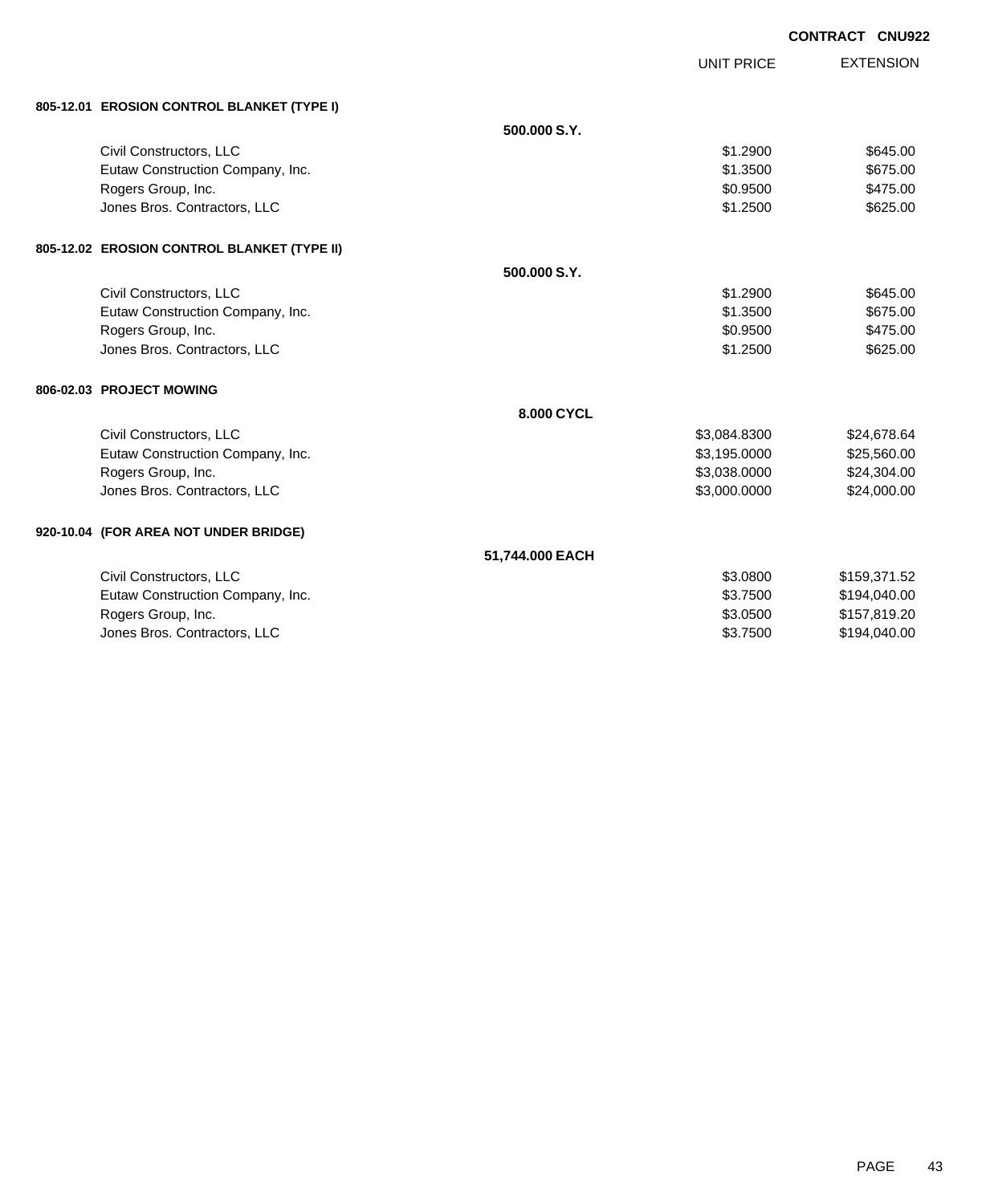|                        |                                                                |              |                         | <b>CONTRACT CNU92</b>      |
|------------------------|----------------------------------------------------------------|--------------|-------------------------|----------------------------|
|                        |                                                                |              | <b>UNIT PRICE</b>       | <b>EXTENSION</b>           |
| <b>BRIDGE CATEGORY</b> |                                                                |              |                         |                            |
|                        | 202-01.02 REMOVAL OF ASBESTOS                                  |              |                         |                            |
|                        |                                                                | 1.000 LS     |                         |                            |
|                        | Civil Constructors, LLC                                        |              | \$23,829.1000           | \$23,829.10                |
|                        | Eutaw Construction Company, Inc.                               |              | \$24,680.0000           | \$24,680.00                |
|                        | Rogers Group, Inc.                                             |              | \$23,290.0000           | \$23,290.00                |
|                        | Jones Bros. Contractors, LLC                                   |              | \$40,000.0000           | \$40,000.00                |
|                        | 202-04.01 REMOVAL OF STRUCTURES (EXIST. BR. NO. 75-SR266-6.30) |              |                         |                            |
|                        |                                                                | 1.000LS      |                         |                            |
|                        | Civil Constructors, LLC                                        |              | \$470,836.2800          | \$470,836.28               |
|                        | Eutaw Construction Company, Inc.                               |              | \$618,300.0000          | \$618,300.00               |
|                        | Rogers Group, Inc.                                             |              | \$440,485.0000          | \$440,485.00               |
|                        | Jones Bros. Contractors, LLC                                   |              | \$1,500,000.0000        | \$1,500,000.00             |
|                        | 202-04.02 REMOVAL OF STRUCTURES (EXIST. BR. NO. 75-SR266-8.71) |              |                         |                            |
|                        |                                                                | 1.000 LS     |                         |                            |
|                        | Civil Constructors, LLC                                        |              | \$142,408.0900          | \$142,408.09               |
|                        | Eutaw Construction Company, Inc.                               |              | \$212,900.0000          | \$212,900.00               |
|                        | Rogers Group, Inc.                                             |              | \$136,702.0000          | \$136,702.00               |
|                        | Jones Bros. Contractors, LLC                                   |              | \$600,000.0000          | \$600,000.00               |
|                        | 204-02.01 DRY EXCAVATION (BRIDGES)                             |              |                         |                            |
|                        |                                                                | 530,000 C.Y. |                         |                            |
|                        | Civil Constructors, LLC                                        |              | \$35.0000               | \$18,550.00                |
|                        | Eutaw Construction Company, Inc.                               |              | \$29.5000               | \$15,635.00                |
|                        | Rogers Group, Inc.                                             |              | \$25.3000               | \$13,409.00                |
|                        | Jones Bros. Contractors, LLC                                   |              | \$24.0000               | \$12,720.00                |
|                        | 204-04.01 ROCK EXCAVATION (BRIDGES)                            |              |                         |                            |
|                        |                                                                | 207.000 C.Y. |                         |                            |
|                        | Civil Constructors, LLC                                        |              | \$106.9100              | \$22,130.37                |
|                        | Eutaw Construction Company, Inc.<br>Rogers Group, Inc.         |              | \$136.0000<br>\$96.2000 | \$28,152.00<br>\$19,913.40 |
|                        | Jones Bros. Contractors, LLC                                   |              | \$141.0000              | \$29,187.00                |
|                        |                                                                |              |                         |                            |
| 204-05                 | <b>ROCK DRILLING (BRIDGES)</b>                                 | 78.000 L.F.  |                         |                            |
|                        | Civil Constructors, LLC                                        |              | \$55.9500               | \$4,364.10                 |
|                        | Eutaw Construction Company, Inc.                               |              | \$110.0000              | \$8,580.00                 |
|                        | Rogers Group, Inc.                                             |              | \$54.7000               | \$4,266.60                 |
|                        | Jones Bros. Contractors, LLC                                   |              | \$32.0000               | \$2,496.00                 |
|                        | 204-05.01 CORE DRILLING AND SAMPLING                           |              |                         |                            |
|                        |                                                                | 412.000 L.F. |                         |                            |
|                        | Civil Constructors, LLC                                        |              | \$120.0000              | \$49,440.00                |
|                        | Eutaw Construction Company, Inc.                               |              | \$115.0000              | \$47,380.00                |
|                        | Rogers Group, Inc.                                             |              | \$108.2500              | \$44,599.00                |

dones Bros. Contractors, LLC 60000 \$28,840.00

**CONTRACT CNU922**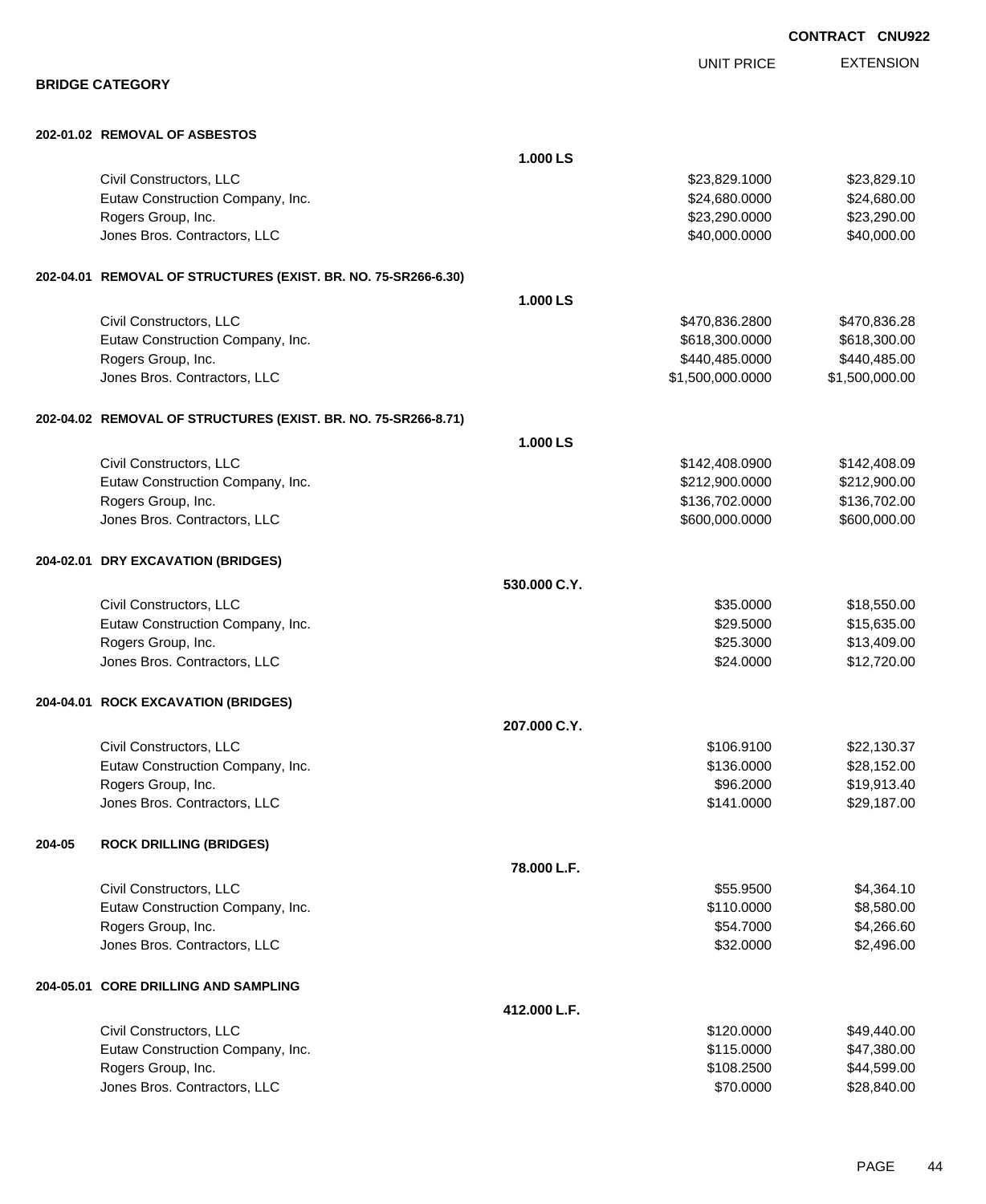|        |                                             |                 | <b>UNIT PRICE</b> | <b>EXTENSION</b> |
|--------|---------------------------------------------|-----------------|-------------------|------------------|
| 204-14 | <b>CORE DRILLING FOR PILES(ROCK)</b>        |                 |                   |                  |
|        |                                             | 25.000 L.F.     |                   |                  |
|        | Civil Constructors, LLC                     |                 | \$427.2000        | \$10,680.00      |
|        | Eutaw Construction Company, Inc.            |                 | \$244.0000        | \$6,100.00       |
|        | Rogers Group, Inc.                          |                 | \$416.2500        | \$10,406.25      |
|        | Jones Bros. Contractors, LLC                |                 | \$350.0000        | \$8,750.00       |
| 204-15 | <b>CORE DRILLING FOR PILES(SOIL)</b>        |                 |                   |                  |
|        |                                             | 25.000 L.F.     |                   |                  |
|        | Civil Constructors, LLC                     |                 | \$426.9700        | \$10,674.25      |
|        | Eutaw Construction Company, Inc.            |                 | \$99.7500         | \$2,493.75       |
|        | Rogers Group, Inc.                          |                 | \$416.2500        | \$10,406.25      |
|        | Jones Bros. Contractors, LLC                |                 | \$350.0000        | \$8,750.00       |
|        | 303-01.02 GRANULAR BACKFILL (BRIDGES)       |                 |                   |                  |
|        |                                             | 78.000 TON      |                   |                  |
|        | Civil Constructors, LLC                     |                 | \$46.6200         | \$3,636.36       |
|        | Eutaw Construction Company, Inc.            |                 | \$48.7500         | \$3,802.50       |
|        | Rogers Group, Inc.                          |                 | \$45.5000         | \$3,549.00       |
|        | Jones Bros. Contractors, LLC                |                 | \$59.0000         | \$4,602.00       |
|        | 604-01.32 CLASS A CONCRETE (LEVELING)       |                 |                   |                  |
|        |                                             | 31.000 C.Y.     |                   |                  |
|        | Civil Constructors, LLC                     |                 | \$435.1400        | \$13,489.34      |
|        | Eutaw Construction Company, Inc.            |                 | \$451.0000        | \$13,981.00      |
|        | Rogers Group, Inc.                          |                 | \$425.3000        | \$13,184.30      |
|        | Jones Bros. Contractors, LLC                |                 | \$400.0000        | \$12,400.00      |
|        | 604-02.03 EPOXY COATED REINFORCING STEEL    |                 |                   |                  |
|        |                                             | 487,187.000 LB. |                   |                  |
|        | Civil Constructors, LLC                     |                 | \$1.1400          | \$555,393.18     |
|        | Eutaw Construction Company, Inc.            |                 | \$1.2000          | \$584,624.40     |
|        | Rogers Group, Inc.                          |                 | \$1.1500          | \$560,265.05     |
|        | Jones Bros. Contractors, LLC                |                 | \$1.1300          | \$550,521.31     |
|        | 604-03.01 CLASS A CONCRETE (BRIDGES)        |                 |                   |                  |
|        |                                             | 1,054.000 C.Y.  |                   |                  |
|        | Civil Constructors, LLC                     |                 | \$994.6100        | \$1,048,318.94   |
|        | Eutaw Construction Company, Inc.            |                 | \$1,040.0000      | \$1,096,160.00   |
|        | Rogers Group, Inc.                          |                 | \$972.0000        | \$1,024,488.00   |
|        | Jones Bros. Contractors, LLC                |                 | \$800.0000        | \$843,200.00     |
|        | 604-03.02 STEEL BAR REINFORCEMENT (BRIDGES) |                 |                   |                  |
|        |                                             | 176,833.000 LB. |                   |                  |
|        | Civil Constructors, LLC                     |                 | \$1.4500          | \$256,407.85     |
|        | Eutaw Construction Company, Inc.            |                 | \$1.3500          | \$238,724.55     |
|        | Rogers Group, Inc.                          |                 | \$1.4500          | \$256,407.85     |
|        | Jones Bros. Contractors, LLC                |                 | \$1.0700          | \$189,211.31     |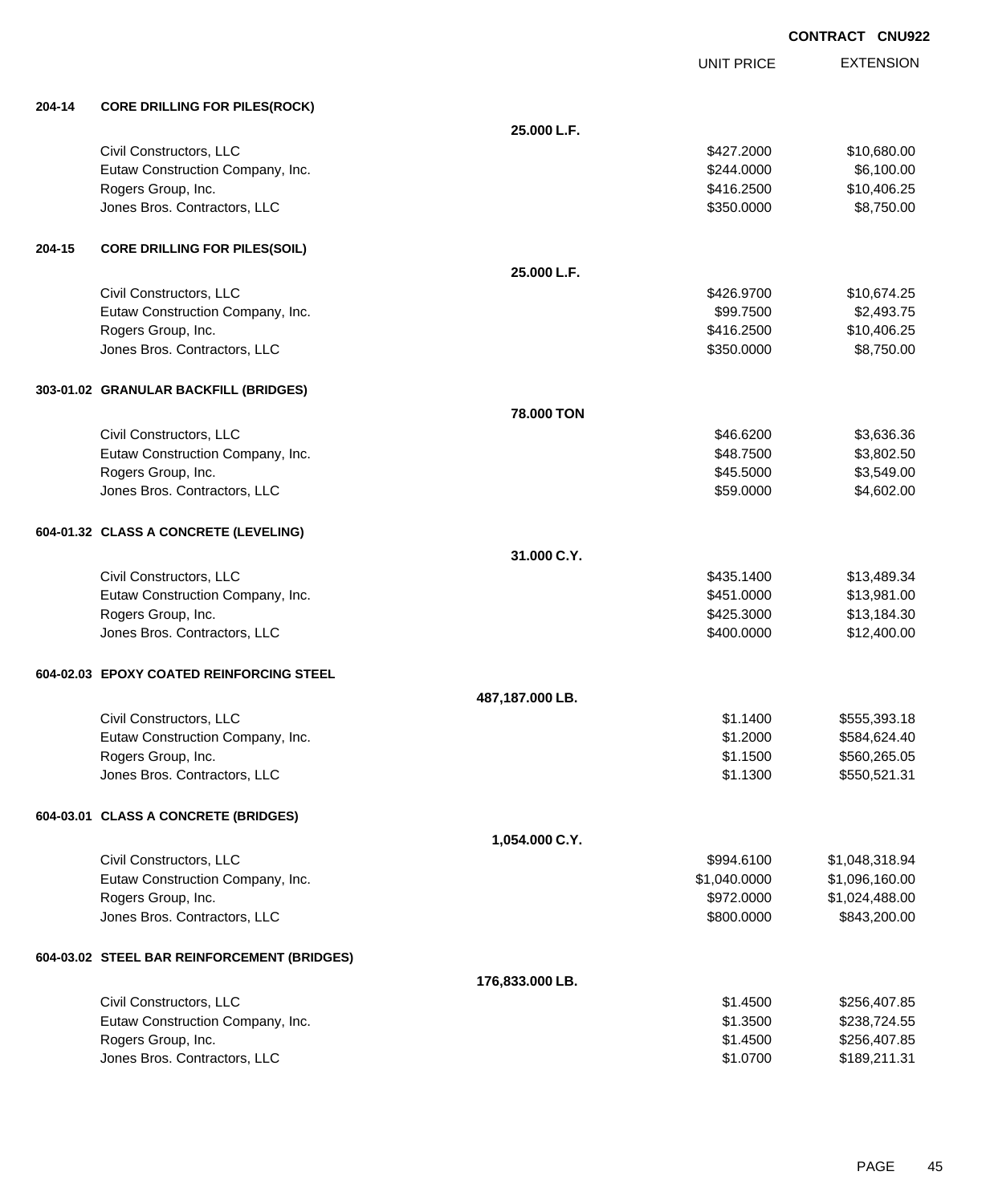UNIT PRICE

| 604-03.04 PAVEMENT @ BRIDGE ENDS                      |                |              |                |  |
|-------------------------------------------------------|----------------|--------------|----------------|--|
|                                                       | 981.000 S.Y.   |              |                |  |
| Civil Constructors, LLC                               |                | \$290.0900   | \$284,578.29   |  |
| Eutaw Construction Company, Inc.                      |                | \$313.0000   | \$307,053.00   |  |
| Rogers Group, Inc.                                    |                | \$283.5000   | \$278,113.50   |  |
| Jones Bros. Contractors, LLC                          |                | \$250.0000   | \$245,250.00   |  |
| 604-03.09 CLASS D CONCRETE (BRIDGE DECK)              |                |              |                |  |
|                                                       | 294.000 C.Y.   |              |                |  |
| Civil Constructors, LLC                               |                | \$813.3000   | \$239,110.20   |  |
| Eutaw Construction Company, Inc.                      |                | \$870.0000   | \$255,780.00   |  |
| Rogers Group, Inc.                                    |                | \$795.0000   | \$233,730.00   |  |
| Jones Bros. Contractors, LLC                          |                | \$800.0000   | \$235,200.00   |  |
| 604-03.32 CLASS DS CONCRETE                           |                |              |                |  |
|                                                       | 1,699.000 C.Y. |              |                |  |
| Civil Constructors, LLC                               |                | \$782,2200   | \$1,328,991.78 |  |
| Eutaw Construction Company, Inc.                      |                | \$810.0000   | \$1,376,190.00 |  |
| Rogers Group, Inc.                                    |                | \$765.0000   | \$1,299,735.00 |  |
| Jones Bros. Contractors, LLC                          |                | \$800.0000   | \$1,359,200.00 |  |
| 604-04.01 APPLIED TEXTURE FINISH (NEW STRUCTURES)     |                |              |                |  |
| 6,546.000 S.Y.                                        |                |              |                |  |
| Civil Constructors, LLC                               |                | \$7.7700     | \$50,862.42    |  |
| Eutaw Construction Company, Inc.                      |                | \$7.9000     | \$51,713.40    |  |
| Rogers Group, Inc.                                    |                | \$7.6000     | \$49,749.60    |  |
| Jones Bros. Contractors, LLC                          |                | \$8.0000     | \$52,368.00    |  |
| 604-04.41 THREE STAR STATE EMBLEM                     |                |              |                |  |
|                                                       | 8.000 EACH     |              |                |  |
| Civil Constructors, LLC                               |                | \$1,243.2600 | \$9,946.08     |  |
| Eutaw Construction Company, Inc.                      |                | \$1,656.0000 | \$13,248.00    |  |
| Rogers Group, Inc.                                    |                | \$1,215.0000 | \$9,720.00     |  |
| Jones Bros. Contractors, LLC                          |                | \$3,000.0000 | \$24,000.00    |  |
| 604-05.31 BRIDGE DECK GROOVING (MECHANICAL)           |                |              |                |  |
|                                                       | 6,736.000 S.Y. |              |                |  |
| Civil Constructors, LLC                               |                | \$4.6600     | \$31,389.76    |  |
| Eutaw Construction Company, Inc.                      |                | \$5.1000     | \$34,353.60    |  |
| Rogers Group, Inc.                                    |                | \$4.5500     | \$30,648.80    |  |
| Jones Bros. Contractors, LLC                          |                | \$4.0000     | \$26,944.00    |  |
| 604-10.50 BRIDGE DECK REPAIRS (PARTIAL DEPTH OF SLAB) |                |              |                |  |
|                                                       | 10.000 S.Y.    |              |                |  |
| Civil Constructors, LLC                               |                | \$331.5400   | \$3,315.40     |  |
| Eutaw Construction Company, Inc.                      |                | \$1,437.0000 | \$14,370.00    |  |
| Rogers Group, Inc.                                    |                | \$324.0000   | \$3,240.00     |  |
| Jones Bros. Contractors, LLC                          |                | \$800.0000   | \$8,000.00     |  |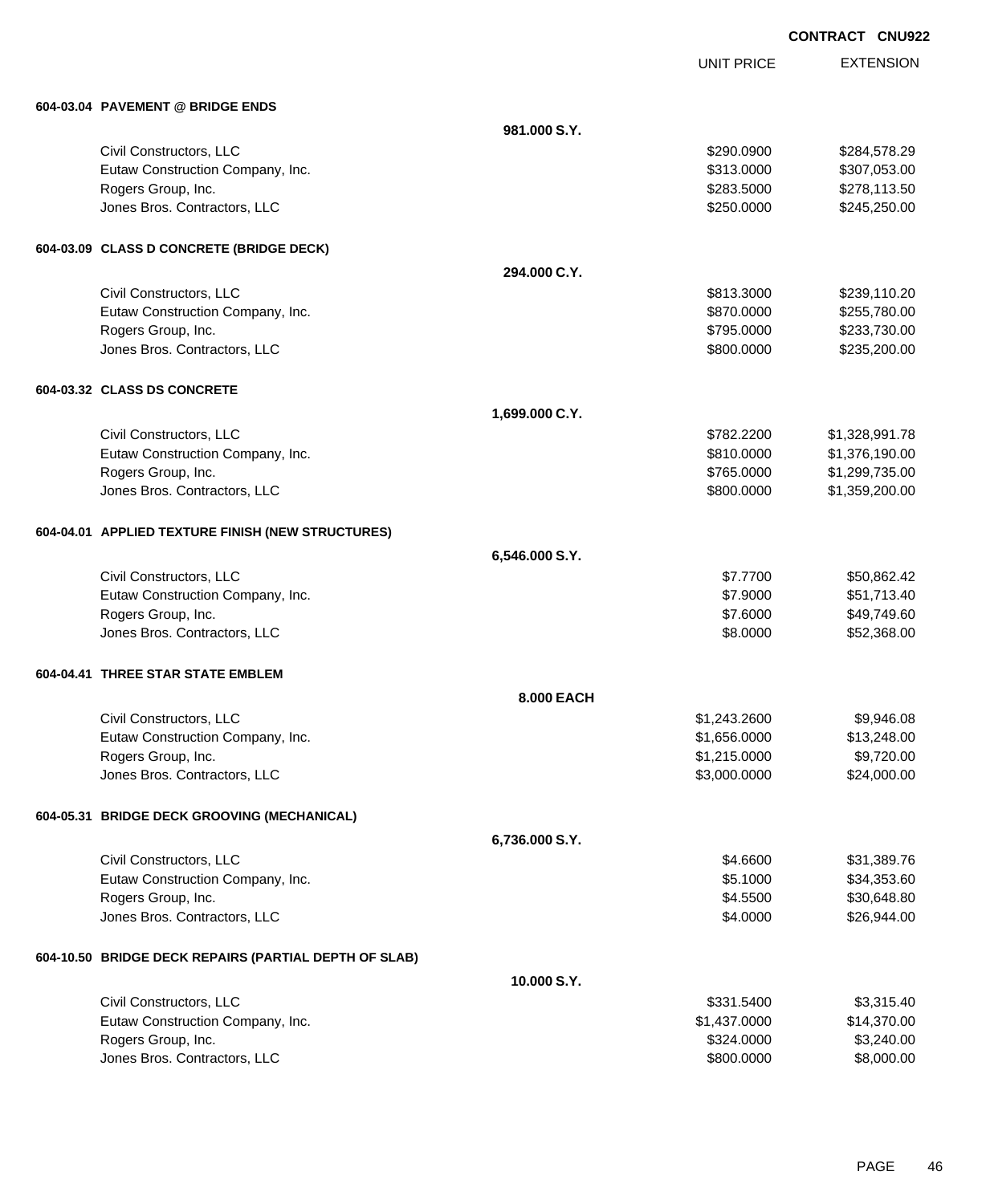| <b>CONTRACT CNU922</b> |  |
|------------------------|--|
|                        |  |

UNIT PRICE EXTENSION

| 606-02.03 STEEL PILES (10 INCH) |  |
|---------------------------------|--|
|---------------------------------|--|

| 606-02.03 STEEL PILES (10 INCH)                              |                    |              |              |
|--------------------------------------------------------------|--------------------|--------------|--------------|
|                                                              | 650.000 L.F.       |              |              |
| Civil Constructors, LLC                                      |                    | \$56.9800    | \$37,037.00  |
| Eutaw Construction Company, Inc.                             |                    | \$63.5000    | \$41,275.00  |
| Rogers Group, Inc.                                           |                    | \$55.7000    | \$36,205.00  |
| Jones Bros. Contractors, LLC                                 |                    | \$70.0000    | \$45,500.00  |
|                                                              |                    |              |              |
| 606-02.06 PILE TIPS (STEEL PILES, 10 INCH)                   |                    |              |              |
|                                                              | 42.000 EACH        |              |              |
| Civil Constructors, LLC                                      |                    | \$130.0000   | \$5,460.00   |
| Eutaw Construction Company, Inc.                             |                    | \$124.0000   | \$5,208.00   |
| Rogers Group, Inc.                                           |                    | \$119.0000   | \$4,998.00   |
| Jones Bros. Contractors, LLC                                 |                    | \$180.0000   | \$7,560.00   |
| 606-03.03 STEEL PILES (12 INCH)                              |                    |              |              |
|                                                              | 682.000 L.F.       |              |              |
| Civil Constructors, LLC                                      |                    | \$48.6900    | \$33,206.58  |
| Eutaw Construction Company, Inc.                             |                    | \$50.5000    | \$34,441.00  |
| Rogers Group, Inc.                                           |                    | \$48.0000    | \$32,736.00  |
| Jones Bros. Contractors, LLC                                 |                    | \$67.0000    | \$45,694.00  |
|                                                              |                    |              |              |
| 606-03.06 PILE TIPS (STEEL PILES, 12 INCH)                   |                    |              |              |
|                                                              | 24,000 EACH        |              |              |
| Civil Constructors, LLC                                      |                    | \$176.1300   | \$4,227.12   |
| Eutaw Construction Company, Inc.                             |                    | \$183.0000   | \$4,392.00   |
| Rogers Group, Inc.                                           |                    | \$172.0000   | \$4,128.00   |
| Jones Bros. Contractors, LLC                                 |                    | \$205.0000   | \$4,920.00   |
| 610-10.45 DECK DRAINS (GRATE TYPE 2)                         |                    |              |              |
|                                                              | <b>12.000 EACH</b> |              |              |
| Civil Constructors, LLC                                      |                    | \$1,030.8700 | \$12,370.44  |
| Eutaw Construction Company, Inc.                             |                    | \$1,068.0000 | \$12,816.00  |
| Rogers Group, Inc.                                           |                    | \$1,005.0000 | \$12,060.00  |
| Jones Bros. Contractors, LLC                                 |                    | \$930.0000   | \$11,160.00  |
| 610-10.46 DECK DRAINS (GRATE TYPE 1)                         |                    |              |              |
|                                                              | <b>9.000 EACH</b>  |              |              |
| Civil Constructors, LLC                                      |                    | \$777.0400   | \$6,993.36   |
| Eutaw Construction Company, Inc.                             |                    | \$1,036.0000 | \$9,324.00   |
| Rogers Group, Inc.                                           |                    | \$760.0000   | \$6,840.00   |
| Jones Bros. Contractors, LLC                                 |                    | \$670.0000   | \$6,030.00   |
| 615-01.11 PRESTRESSED CONCRETE BULB TEE BEAM (6" WEB)(BT-63) |                    |              |              |
|                                                              | 1,086.000 L.F.     |              |              |
| Civil Constructors, LLC                                      |                    | \$290.0900   | \$315,037.74 |
| Eutaw Construction Company, Inc.                             |                    | \$279.0000   | \$302,994.00 |
| Rogers Group, Inc.                                           |                    | \$285.0000   | \$309,510.00 |
| Jones Bros. Contractors, LLC                                 |                    | \$300.0000   | \$325,800.00 |
|                                                              |                    |              |              |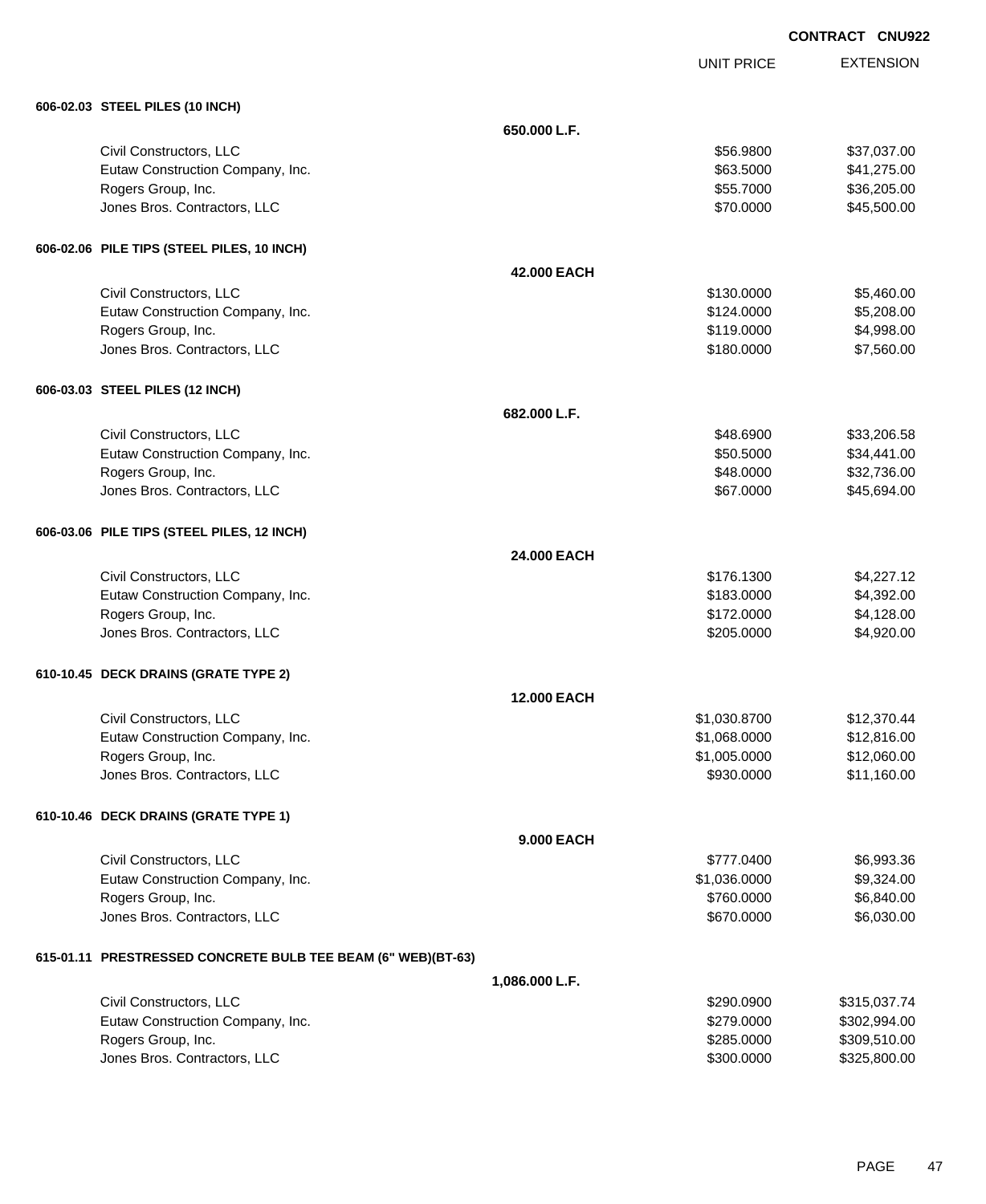UNIT PRICE EXTENSION

**615-01.12 PRESTRESSED CONCRETE BULB TEE BEAM (6" WEB)(BT-72)**

|        | VERTIC TRESHALSSED CONCRETE DOED TEE DEAM (V WED/(DT-12) |                |              |                |
|--------|----------------------------------------------------------|----------------|--------------|----------------|
|        |                                                          | 6,864.000 L.F. |              |                |
|        | Civil Constructors, LLC                                  |                | \$299.4200   | \$2,055,218.88 |
|        | Eutaw Construction Company, Inc.                         |                | \$310.0000   | \$2,127,840.00 |
|        | Rogers Group, Inc.                                       |                | \$295.0000   | \$2,024,880.00 |
|        | Jones Bros. Contractors, LLC                             |                | \$300.0000   | \$2,059,200.00 |
| 617-02 | <b>BRIDGE DECK CRACK SEALING</b>                         |                |              |                |
|        |                                                          | 1,959.000 L.F. |              |                |
|        | Civil Constructors, LLC                                  |                | \$7.2500     | \$14,202.75    |
|        | Eutaw Construction Company, Inc.                         |                | \$7.5500     | \$14,790.45    |
|        | Rogers Group, Inc.                                       |                | \$7.0000     | \$13,713.00    |
|        | Jones Bros. Contractors, LLC                             |                | \$2.0000     | \$3,918.00     |
|        | 617-04.01 TYPE 1 THIN EPOXY OVERLAY (EPOXY-URETHANE)     |                |              |                |
|        |                                                          | 3,233.000 S.Y. |              |                |
|        | Civil Constructors, LLC                                  |                | \$42.4800    | \$137,337.84   |
|        | Eutaw Construction Company, Inc.                         |                | \$35.5000    | \$114,771.50   |
|        | Rogers Group, Inc.                                       |                | \$41.5000    | \$134,169.50   |
|        | Jones Bros. Contractors, LLC                             |                | \$30.0000    | \$96,990.00    |
| 617-05 | <b>SEALANT (HMWM)</b>                                    |                |              |                |
|        |                                                          | 12.000 GAL.    |              |                |
|        | Civil Constructors, LLC                                  |                | \$221.7100   | \$2,660.52     |
|        | Eutaw Construction Company, Inc.                         |                | \$219.0000   | \$2,628.00     |
|        | Rogers Group, Inc.                                       |                | \$217.0000   | \$2,604.00     |
|        | Jones Bros. Contractors, LLC                             |                | \$300.0000   | \$3,600.00     |
| 620-05 | <b>CONCRETE PARAPET WITH STRUCTURAL TUBING</b>           |                |              |                |
|        |                                                          | 1,234.000 L.F. |              |                |
|        | Civil Constructors, LLC                                  |                | \$154.3700   | \$190,492.58   |
|        | Eutaw Construction Company, Inc.                         |                | \$165.0000   | \$203,610.00   |
|        | Rogers Group, Inc.                                       |                | \$150.7500   | \$186,025.50   |
|        | Jones Bros. Contractors, LLC                             |                | \$195.0000   | \$240,630.00   |
|        | 620-05.01 CONC PARAPET SINGLE SLOPE (STD-1-1SS)          |                |              |                |
|        |                                                          | 633.000 L.F.   |              |                |
|        | Civil Constructors, LLC                                  |                | \$100.5000   | \$63,616.50    |
|        | Eutaw Construction Company, Inc.                         |                | \$68.7500    | \$43,518.75    |
|        | Rogers Group, Inc.                                       |                | \$98.2500    | \$62,192.25    |
|        | Jones Bros. Contractors, LLC                             |                | \$108.0000   | \$68,364.00    |
|        | 625-02.01 DRILLED SHAFT-SOIL (5'-0" DIA.)                |                |              |                |
|        |                                                          | 120.000 V.F.   |              |                |
|        | Civil Constructors, LLC                                  |                | \$990.7700   | \$118,892.40   |
|        | Eutaw Construction Company, Inc.                         |                | \$1,020.0000 | \$122,400.00   |
|        | Rogers Group, Inc.                                       |                | \$962.0000   | \$115,440.00   |
|        | Jones Bros. Contractors, LLC                             |                | \$1,100.0000 | \$132,000.00   |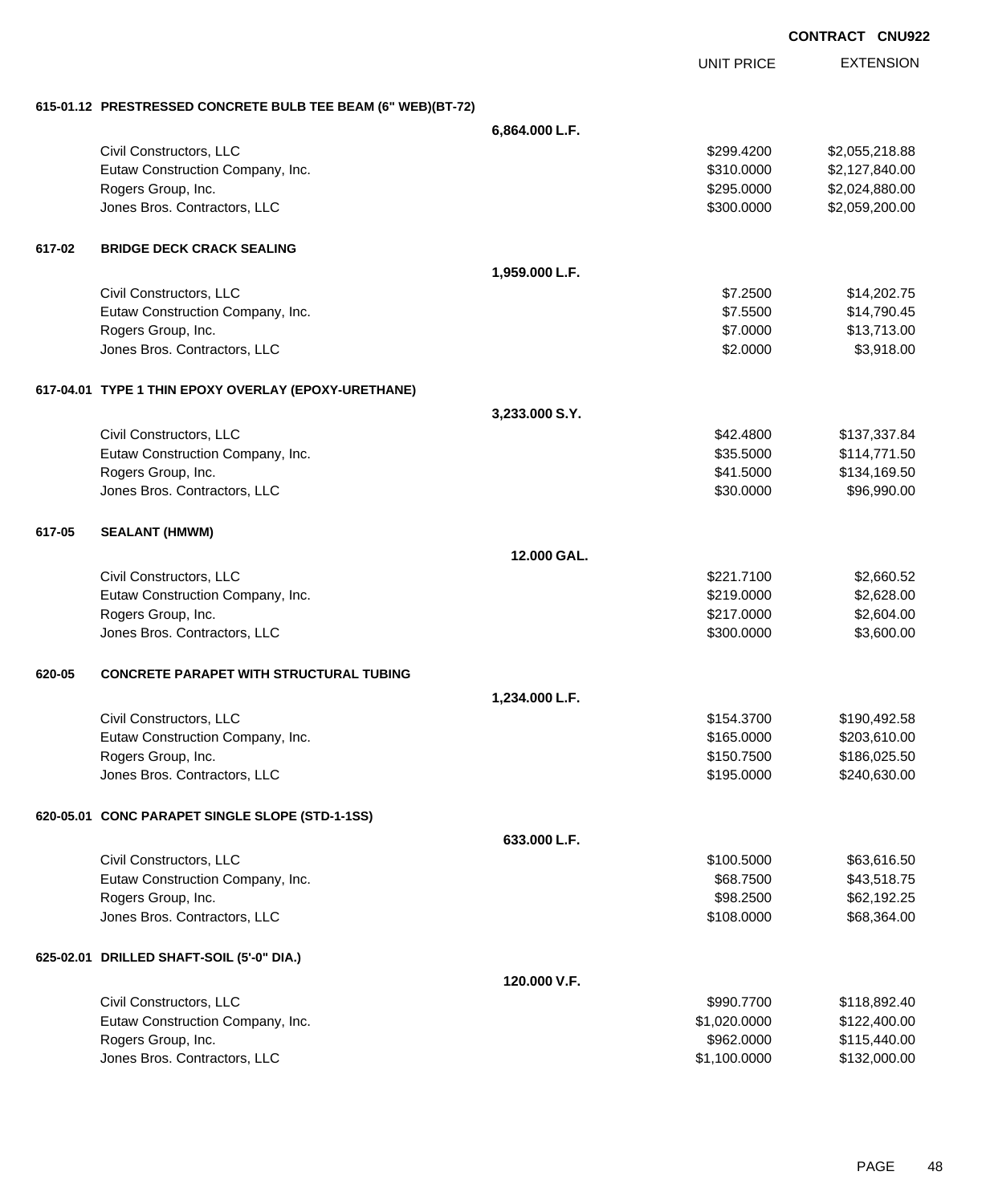|                                                                  |                |                   | <b>CONTRACT CNU922</b> |
|------------------------------------------------------------------|----------------|-------------------|------------------------|
|                                                                  |                | <b>UNIT PRICE</b> | <b>EXTENSION</b>       |
| 625-02.13 DRILLED SHAFT-ROCK (5'-0" DIA.)                        |                |                   |                        |
|                                                                  | 172,000 V.F.   |                   |                        |
| Civil Constructors, LLC                                          |                | \$1,906.6900      | \$327,950.68           |
| Eutaw Construction Company, Inc.                                 |                | \$1,968.0000      | \$338,496.00           |
| Rogers Group, Inc.                                               |                | \$1,857.0000      | \$319,404.00           |
| Jones Bros. Contractors, LLC                                     |                | \$1,800.0000      | \$309,600.00           |
| 625-02.25 DRILLED SHAFT CASING-PERMANENT (5'-6" INSIDE DIAMETER) |                |                   |                        |
|                                                                  | 476,000 V.F.   |                   |                        |
| Civil Constructors, LLC                                          |                | \$481.7600        | \$229,317.76           |
| Eutaw Construction Company, Inc.                                 |                | \$499.0000        | \$237,524.00           |
| Rogers Group, Inc.                                               |                | \$471.0000        | \$224,196.00           |
| Jones Bros. Contractors, LLC                                     |                | \$400.0000        | \$190,400.00           |
| 625-02.40 DRILLED SHAFT (SH-SCC) CONCRETE                        |                |                   |                        |
|                                                                  | 506,000 C.Y.   |                   |                        |
| Civil Constructors, LLC                                          |                | \$630.9500        | \$319,260.70           |
| Eutaw Construction Company, Inc.                                 |                | \$654.0000        | \$330,924.00           |
| Rogers Group, Inc.                                               |                | \$617.0000        | \$312,202.00           |
| Jones Bros. Contractors, LLC                                     |                | \$450.0000        | \$227,700.00           |
| 625-02.44 DRILLED SHAFT REINFORCING STEEL                        |                |                   |                        |
|                                                                  | 78,937.000 LB. |                   |                        |
| Civil Constructors, LLC                                          |                | \$1.8100          | \$142,875.97           |
| Eutaw Construction Company, Inc.                                 |                | \$1.9000          | \$149,980.30           |
| Rogers Group, Inc.                                               |                | \$1.7500          | \$138,139.75           |
| Jones Bros. Contractors, LLC                                     |                | \$1.0600          | \$83,673.22            |
| 710-09.01 6" PERFORATED PIPE WITH VERTICAL DRAIN SYSTEM          |                |                   |                        |
|                                                                  | 357,000 L.F.   |                   |                        |
| Civil Constructors, LLC                                          |                | \$50.7700         | \$18,124.89            |
| Eutaw Construction Company, Inc.                                 |                | \$48.2500         | \$17,225.25            |
| Rogers Group, Inc.                                               |                | \$49.6000         | \$17,707.20            |
| Jones Bros. Contractors, LLC                                     |                | \$30.0000         | \$10,710.00            |
| 710-09.02 6" PIPE UNDERDRAIN                                     |                |                   |                        |
|                                                                  | 76.000 L.F.    |                   |                        |
| Civil Constructors, LLC                                          |                | \$13.4700         | \$1,023.72             |
| Eutaw Construction Company, Inc.                                 |                | \$17.7500         | \$1,349.00             |
| Rogers Group, Inc.                                               |                | \$13.1500         | \$999.40               |
| Jones Bros. Contractors, LLC                                     |                | \$8.0000          | \$608.00               |
| 714-01.01 STRUCTURAL LIGHTING (BRIDGE NO. 1)                     |                |                   |                        |
|                                                                  | 1.000 LS       |                   |                        |
| Civil Constructors, LLC                                          |                | \$15,217.4800     | \$15,217.48            |
| Eutaw Construction Company, Inc.                                 |                | \$19,320.0000     | \$19,320.00            |
| Rogers Group, Inc.                                               |                | \$6,950.0000      | \$6,950.00             |
| Jones Bros. Contractors, LLC                                     |                | \$14,799.0000     | \$14,799.00            |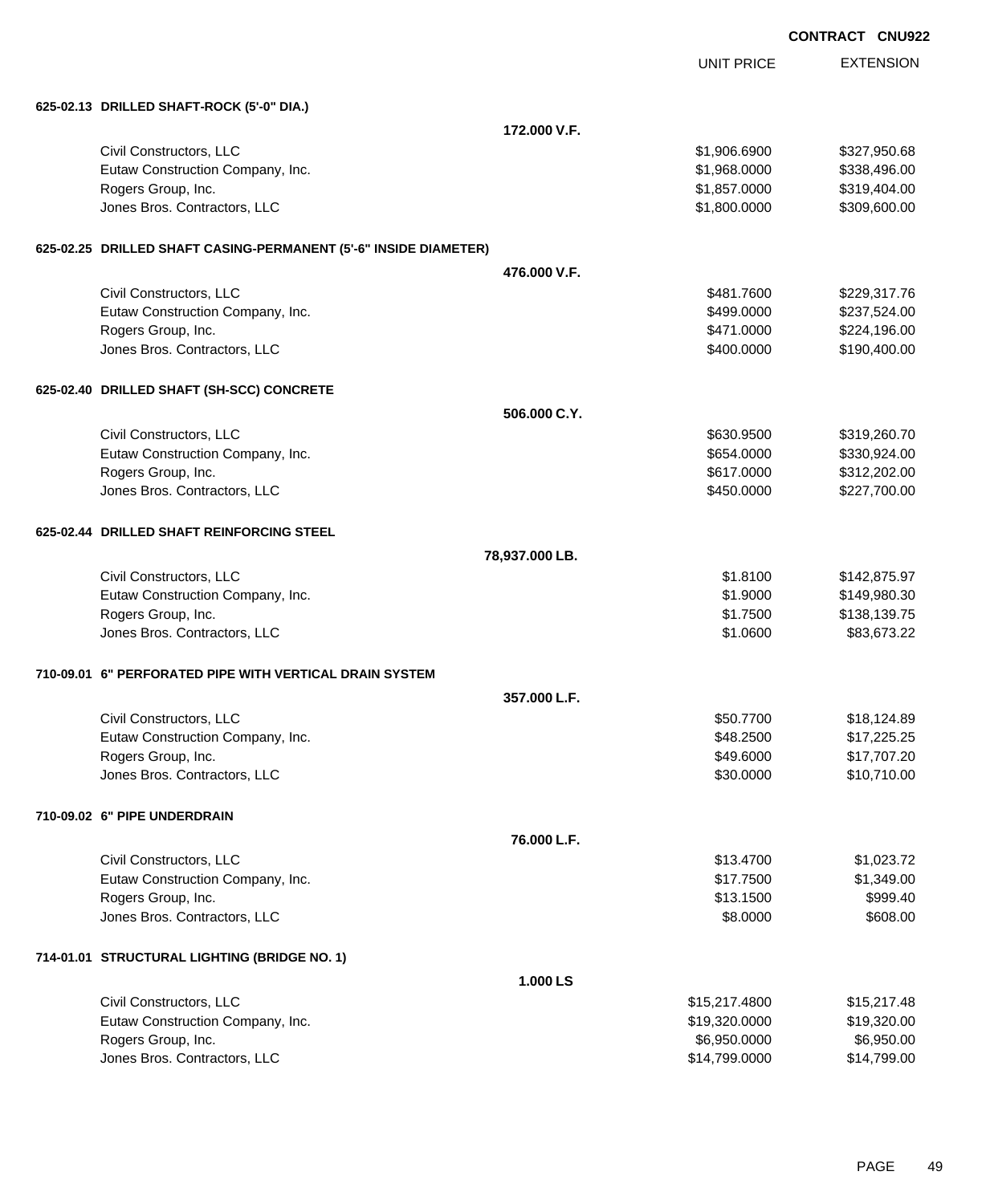EXTENSION UNIT PRICE

# **714-01.02 STRUCTURAL LIGHTING (BRIDGE NO. 2)**

Civil Constructors, LLC Eutaw Construction Company, Inc. Rogers Group, Inc. Jones Bros. Contractors, LLC

**1.000 LS**

| \$25,413.8800 | \$25,413.88 |
|---------------|-------------|
| \$29,880,0000 | \$29,880,00 |
| \$10,370.0000 | \$10,370,00 |
| \$24,715.0000 | \$24.715.00 |
|               |             |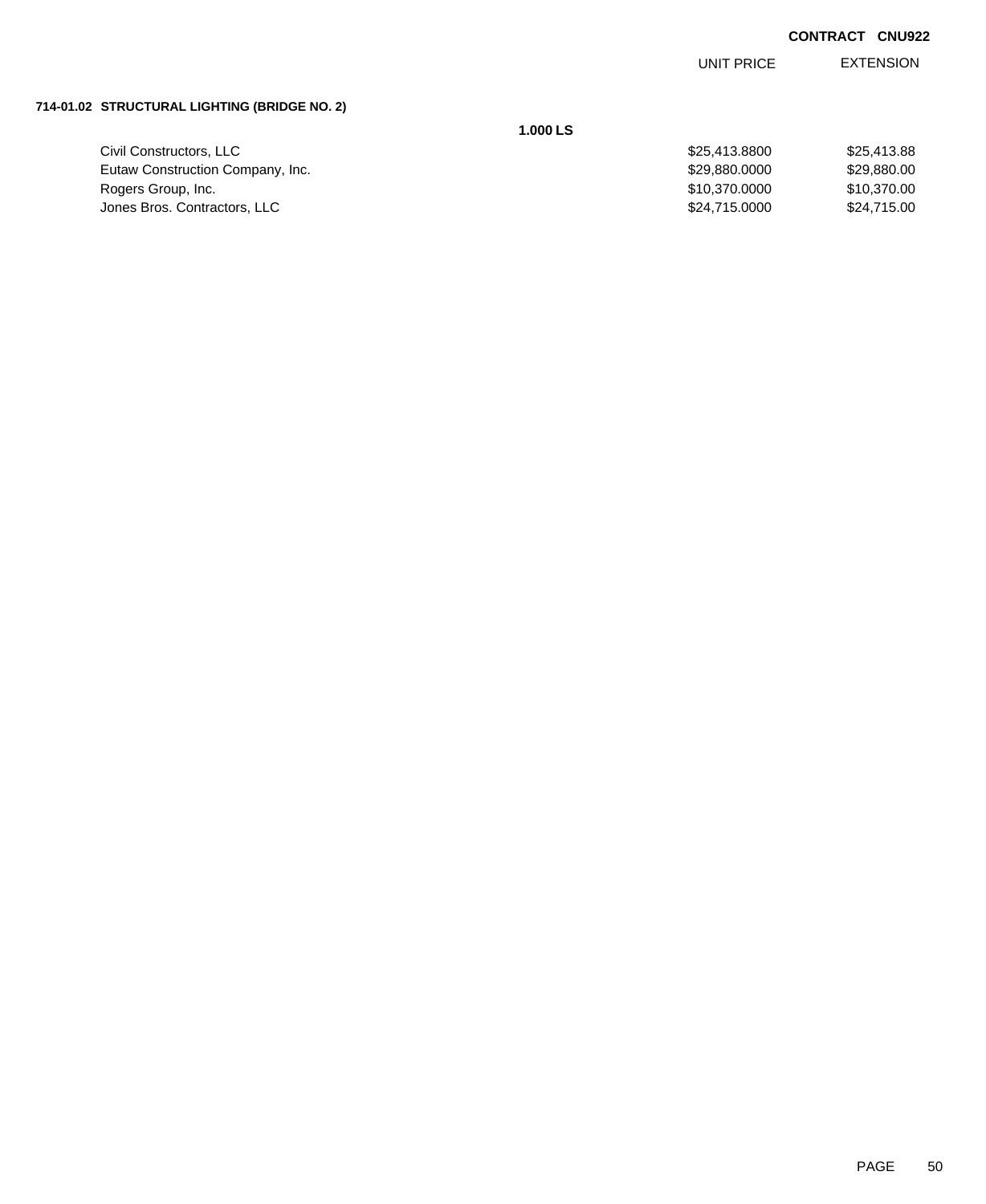|                                                        |                    |                              | <b>CONTRACT CNU922</b>     |
|--------------------------------------------------------|--------------------|------------------------------|----------------------------|
|                                                        |                    | <b>UNIT PRICE</b>            | <b>EXTENSION</b>           |
| <b>UTILITY CATEGORY</b>                                |                    |                              |                            |
| 790-03.03 POLE 40FT CLASS 4 WOOD                       |                    |                              |                            |
|                                                        | <b>1.000 EACH</b>  |                              |                            |
| Civil Constructors, LLC                                |                    | \$1,794.3400                 | \$1,794.34                 |
| Eutaw Construction Company, Inc.                       |                    | \$1,859.0000                 | \$1,859.00                 |
| Rogers Group, Inc.<br>Jones Bros. Contractors, LLC     |                    | \$1,900.0000<br>\$1,745.0000 | \$1,900.00<br>\$1,745.00   |
|                                                        |                    |                              |                            |
| 790-03.08 POLE 40FT CLASS H2 METAL                     |                    |                              |                            |
|                                                        | <b>2.000 EACH</b>  |                              |                            |
| Civil Constructors, LLC                                |                    | \$1,233.9300                 | \$2,467.86                 |
| Eutaw Construction Company, Inc.<br>Rogers Group, Inc. |                    | \$1,278.0000<br>\$1,660.0000 | \$2,556.00<br>\$3,320.00   |
| Jones Bros. Contractors, LLC                           |                    | \$1,200.0000                 | \$2,400.00                 |
|                                                        |                    |                              |                            |
| 790-04.09 POLE 45FT CLASS H2 METAL                     |                    |                              |                            |
|                                                        | <b>11,000 EACH</b> |                              |                            |
| Civil Constructors, LLC                                |                    | \$1,233.9300                 | \$13,573.23                |
| Eutaw Construction Company, Inc.<br>Rogers Group, Inc. |                    | \$1,278.0000                 | \$14,058.00<br>\$21,175.00 |
| Jones Bros. Contractors, LLC                           |                    | \$1,925.0000<br>\$1,200.0000 | \$13,200.00                |
|                                                        |                    |                              |                            |
| 790-05.01 POLE 50FT CLASS 1 WOOD                       |                    |                              |                            |
|                                                        | 3,000 EACH         |                              |                            |
| Civil Constructors, LLC                                |                    | \$2,856.5600                 | \$8,569.68                 |
| Eutaw Construction Company, Inc.                       |                    | \$2,959.0000                 | \$8,877.00                 |
| Rogers Group, Inc.<br>Jones Bros. Contractors, LLC     |                    | \$2,875.0000<br>\$2,778.0000 | \$8,625.00<br>\$8,334.00   |
|                                                        |                    |                              |                            |
| 790-05.08 POLE 50FT CLASS H2 METAL                     |                    |                              |                            |
|                                                        | 45.000 EACH        |                              |                            |
| Civil Constructors, LLC                                |                    | \$1,233.9300                 | \$55,526.85                |
| Eutaw Construction Company, Inc.                       |                    | \$1,278.0000                 | \$57,510.00                |
| Rogers Group, Inc.<br>Jones Bros. Contractors, LLC     |                    | \$2,192.0000<br>\$1,200.0000 | \$98,640.00<br>\$54,000.00 |
|                                                        |                    |                              |                            |
| 790-06.01 POLE 55FT CLASS 1 WOOD                       |                    |                              |                            |
|                                                        | <b>1.000 EACH</b>  |                              |                            |
| Civil Constructors, LLC                                |                    | \$3,262.7200                 | \$3,262.72                 |
| Eutaw Construction Company, Inc.                       |                    | \$3,379.0000                 | \$3,379.00                 |
| Rogers Group, Inc.<br>Jones Bros. Contractors, LLC     |                    | \$3,296.0000<br>\$3,173.0000 | \$3,296.00<br>\$3,173.00   |
|                                                        |                    |                              |                            |
| 790-06.08 POLE 55FT CLASS H2 METAL                     |                    |                              |                            |
|                                                        | 32,000 EACH        |                              |                            |
| Civil Constructors, LLC                                |                    | \$1,346.0200                 | \$43,072.64                |
| Eutaw Construction Company, Inc.<br>Rogers Group, Inc. |                    | \$1,394.0000<br>\$2,456.0000 | \$44,608.00                |
| Jones Bros. Contractors, LLC                           |                    | \$1,309.0000                 | \$78,592.00<br>\$41,888.00 |
|                                                        |                    |                              |                            |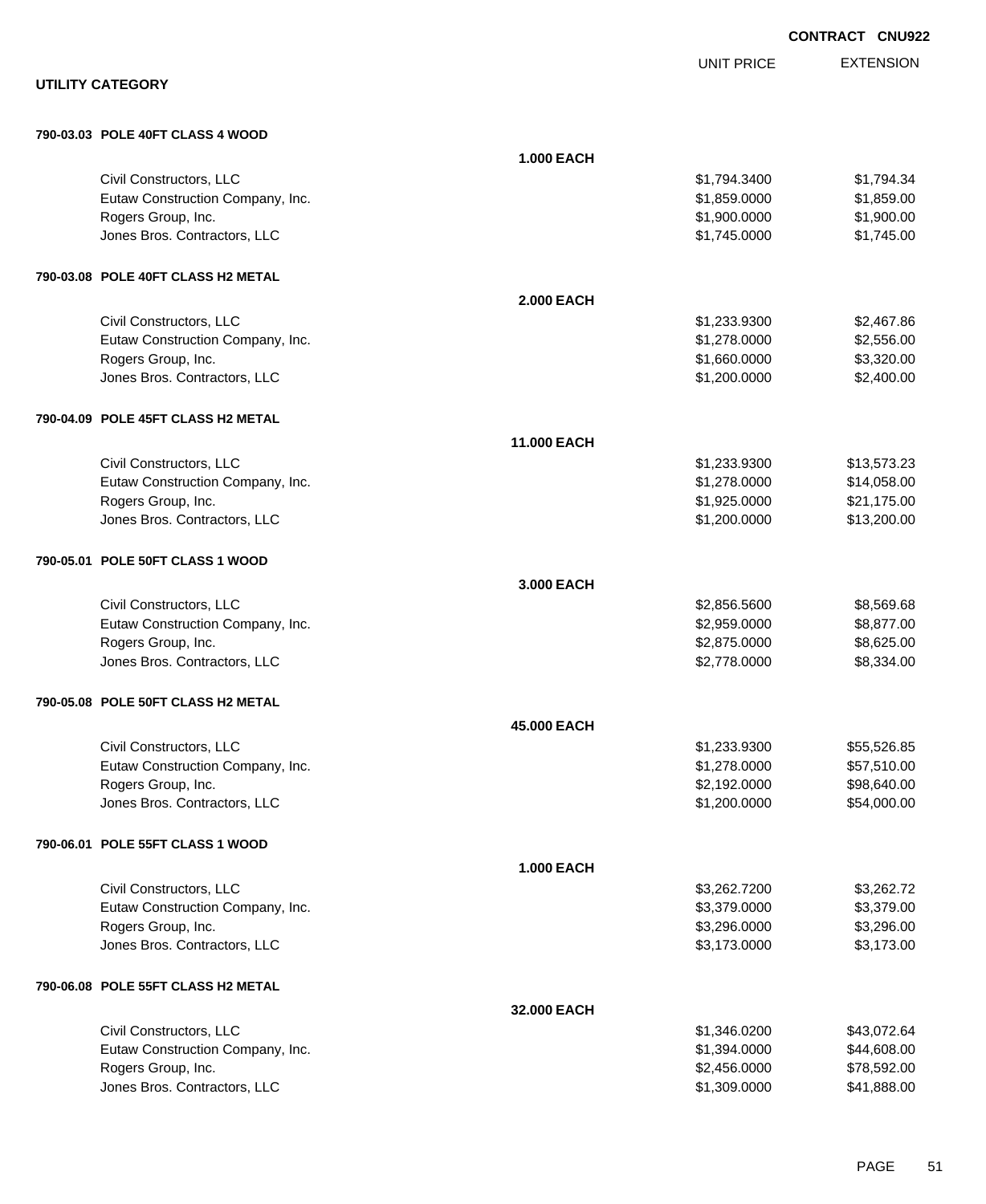| <b>CONTRACT CNU922</b> |  |
|------------------------|--|
|                        |  |

UNIT PRICE

| 790-07.01 POLE 60FT CLASS 1 WOOD       |                    |              |             |
|----------------------------------------|--------------------|--------------|-------------|
|                                        | 3.000 EACH         |              |             |
| Civil Constructors, LLC                |                    | \$3,857.0700 | \$11,571.21 |
| Eutaw Construction Company, Inc.       |                    | \$3,995.0000 | \$11,985.00 |
| Rogers Group, Inc.                     |                    | \$3,934.0000 | \$11,802.00 |
| Jones Bros. Contractors, LLC           |                    | \$3,751.0000 | \$11,253.00 |
| 790-07.08   POLE 60FT CLASS H2 METAL   |                    |              |             |
|                                        | <b>12.000 EACH</b> |              |             |
| Civil Constructors, LLC                |                    | \$1,794.3400 | \$21,532.08 |
| Eutaw Construction Company, Inc.       |                    | \$1,859.0000 | \$22,308.00 |
| Rogers Group, Inc.                     |                    | \$2,988.0000 | \$35,856.00 |
| Jones Bros. Contractors, LLC           |                    | \$1,745.0000 | \$20,940.00 |
| 790-08.04 POLE 65FT CLASS H2 METAL     |                    |              |             |
|                                        | <b>5.000 EACH</b>  |              |             |
| Civil Constructors, LLC                |                    | \$2,075.0600 | \$10,375.30 |
| Eutaw Construction Company, Inc.       |                    | \$2,149.0000 | \$10,745.00 |
| Rogers Group, Inc.                     |                    | \$3,453.0000 | \$17,265.00 |
| Jones Bros. Contractors, LLC           |                    | \$2,018.0000 | \$10,090.00 |
| 790-09.05 POLE 70FT CLASS H2 METAL     |                    |              |             |
|                                        | <b>2.000 EACH</b>  |              |             |
| Civil Constructors, LLC                |                    | \$2,075.0600 | \$4,150.12  |
| Eutaw Construction Company, Inc.       |                    | \$2,149.0000 | \$4,298.00  |
| Rogers Group, Inc.                     |                    | \$3,985.0000 | \$7,970.00  |
| Jones Bros. Contractors, LLC           |                    | \$2,018.0000 | \$4,036.00  |
| 790-10.06 POLE 75FT CLASS H3 METAL     |                    |              |             |
|                                        | <b>1.000 EACH</b>  |              |             |
| Civil Constructors, LLC                |                    | \$2,243.7000 | \$2,243.70  |
| Eutaw Construction Company, Inc.       |                    | \$2,324.0000 | \$2,324.00  |
| Rogers Group, Inc.                     |                    | \$4,648.0000 | \$4,648.00  |
| Jones Bros. Contractors, LLC           |                    | \$2,182.0000 | \$2,182.00  |
| 790-13.06 POLE 90FT CLASS H3 METAL     |                    |              |             |
|                                        | <b>1.000 EACH</b>  |              |             |
| Civil Constructors, LLC                |                    | \$3,364.5200 | \$3,364.52  |
| Eutaw Construction Company, Inc.       |                    | \$3,485.0000 | \$3,485.00  |
| Rogers Group, Inc.                     |                    | \$6,643.0000 | \$6,643.00  |
| Jones Bros. Contractors, LLC           |                    | \$3,272.0000 | \$3,272.00  |
| 790-22.01 1PH SGL PRIMARY SUPPORT 25KV |                    |              |             |
|                                        | <b>1.000 EACH</b>  |              |             |
| Civil Constructors, LLC                |                    | \$440.1000   | \$440.10    |
| Eutaw Construction Company, Inc.       |                    | \$456.0000   | \$456.00    |
| Rogers Group, Inc.                     |                    | \$274.0000   | \$274.00    |
| Jones Bros. Contractors, LLC           |                    | \$428.0000   | \$428.00    |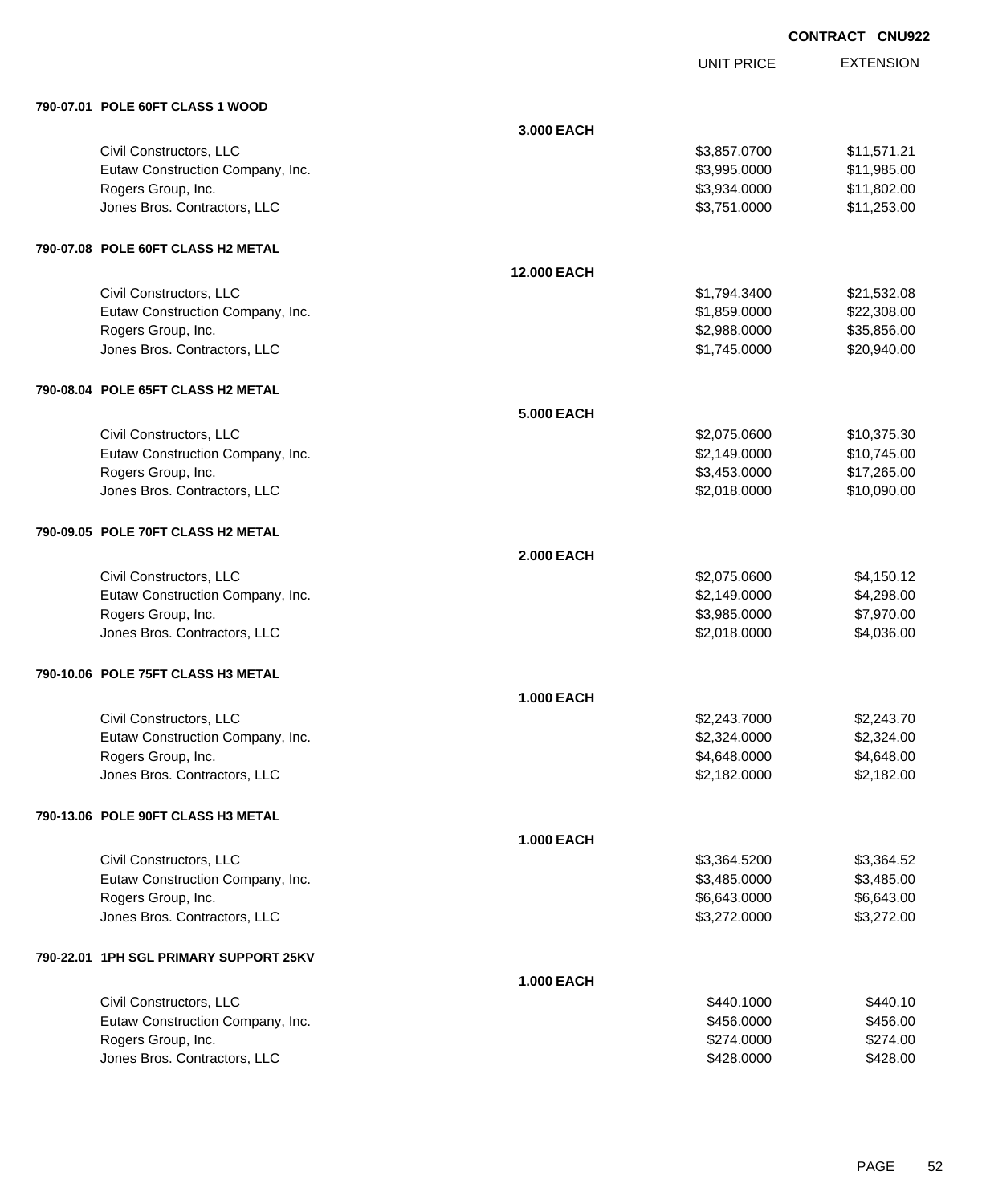UNIT PRICE

EXTENSION

|                                              | <b>4.000 EACH</b>  |              |            |
|----------------------------------------------|--------------------|--------------|------------|
| Civil Constructors, LLC                      |                    | \$499,7400   | \$1,998.96 |
| Eutaw Construction Company, Inc.             |                    | \$518,0000   | \$2,072.00 |
| Rogers Group, Inc.                           |                    | \$299.0000   | \$1,196.00 |
| Jones Bros. Contractors, LLC                 |                    | \$486,0000   | \$1,944.00 |
| 790-22.15 1PH DEAD END TAP W/ EXTENSION 25KV |                    |              |            |
|                                              | <b>12,000 EACH</b> |              |            |
| Civil Constructors, LLC                      |                    | \$722,8800   | \$8,674.56 |
| Eutaw Construction Company, Inc.             |                    | \$749,0000   | \$8,988.00 |
| Rogers Group, Inc.                           |                    | \$441.0000   | \$5,292.00 |
| Jones Bros. Contractors, LLC                 |                    | \$703.0000   | \$8,436.00 |
| 790-22.16 1PH DDE TANGENT 25KV               |                    |              |            |
|                                              | <b>2.000 EACH</b>  |              |            |
| Civil Constructors, LLC                      |                    | \$839.0700   | \$1,678.14 |
| Eutaw Construction Company, Inc.             |                    | \$869.0000   | \$1,738.00 |
| Rogers Group, Inc.                           |                    | \$516.5000   | \$1,033.00 |
| Jones Bros. Contractors, LLC                 |                    | \$816.0000   | \$1,632.00 |
| 790-26.01 3PH CROSSARM 25KV                  |                    |              |            |
|                                              | <b>2.000 EACH</b>  |              |            |
| Civil Constructors, LLC                      |                    | \$1,951.6700 | \$3,903.34 |
| Eutaw Construction Company, Inc.             |                    | \$2,022.0000 | \$4,044.00 |
| Rogers Group, Inc.                           |                    | \$1,412.5000 | \$2,825.00 |
| Jones Bros. Contractors, LLC                 |                    | \$1,898.0000 | \$3,796.00 |
|                                              |                    |              |            |

## **790-26.03 3PH CROSSARM SGL LRG COND 25KV**

**790-22.13 1PH DEAD END 25KV**

|                                  | 55.000 EACH  |              |
|----------------------------------|--------------|--------------|
| Civil Constructors, LLC          | \$2,406.1700 | \$132,339.35 |
| Eutaw Construction Company, Inc. | \$2,492,0000 | \$137,060.00 |
| Rogers Group, Inc.               | \$1,655.0000 | \$91,025.00  |
| Jones Bros. Contractors, LLC     | \$2,340,0000 | \$128,700.00 |

#### **790-26.06 3PH CROSSARM SGL FBRGLS DBL PRIM SUP 25KV**

|                                     | <b>2.000 EACH</b>  |              |            |
|-------------------------------------|--------------------|--------------|------------|
| Civil Constructors, LLC             |                    | \$2,707.4600 | \$5.414.92 |
| Eutaw Construction Company, Inc.    |                    | \$2,804.0000 | \$5,608.00 |
| Rogers Group, Inc.                  |                    | \$1,792.0000 | \$3,584.00 |
| Jones Bros. Contractors, LLC        |                    | \$2,633.0000 | \$5,266.00 |
| 790-26.10 SPH VERTICAL TANGENT 25KV |                    |              |            |
|                                     | <b>11.000 EACH</b> |              |            |

| Civil Constructors, LLC          | \$1.673.0100 | \$18,403.11 |
|----------------------------------|--------------|-------------|
| Eutaw Construction Company, Inc. | \$1.733.0000 | \$19,063,00 |
| Rogers Group, Inc.               | \$1.048.0000 | \$11.528.00 |
| Jones Bros. Contractors, LLC     | \$1.627.0000 | \$17,897,00 |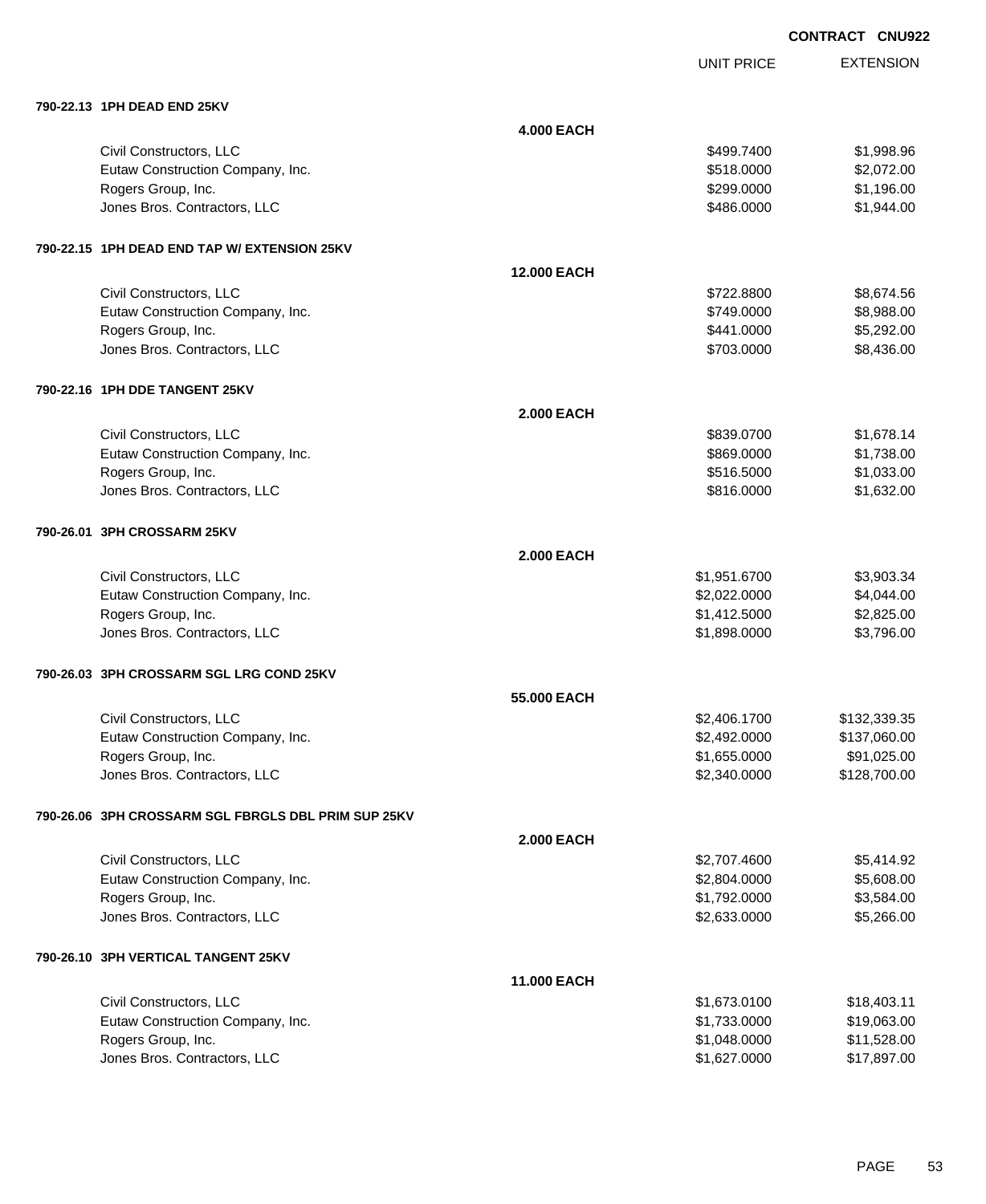|                                                    |                    |                   | <b>CONTRACT CNU922</b> |
|----------------------------------------------------|--------------------|-------------------|------------------------|
|                                                    |                    | <b>UNIT PRICE</b> | <b>EXTENSION</b>       |
| 790-26.16  3PH XARM FBRGLS LRG COND MED ANGLE 25KV |                    |                   |                        |
|                                                    | <b>14.000 EACH</b> |                   |                        |
| Civil Constructors, LLC                            |                    | \$2,807.2000      | \$39,300.80            |
| Eutaw Construction Company, Inc.                   |                    | \$2,908.0000      | \$40,712.00            |
| Rogers Group, Inc.                                 |                    | \$2,320.0000      | \$32,480.00            |
| Jones Bros. Contractors, LLC                       |                    | \$2,730.0000      | \$38,220.00            |
| 790-26.20 3PH VERTICAL ANGLE LRG COND 25KV         |                    |                   |                        |
|                                                    | <b>10.000 EACH</b> |                   |                        |
| Civil Constructors, LLC                            |                    | \$1,360.4100      | \$13,604.10            |
| Eutaw Construction Company, Inc.                   |                    | \$1,409.0000      | \$14,090.00            |
| Rogers Group, Inc.                                 |                    | \$1,332.0000      | \$13,320.00            |
| Jones Bros. Contractors, LLC                       |                    | \$1,323.0000      | \$13,230.00            |
| 790-26.22 3PH VERTICAL DDE ANGLE LRG COND 25KV     |                    |                   |                        |
|                                                    | <b>9.000 EACH</b>  |                   |                        |
| Civil Constructors, LLC                            |                    | \$2,506.9400      | \$22,562.46            |
| Eutaw Construction Company, Inc.                   |                    | \$2,597.0000      | \$23,373.00            |
| Rogers Group, Inc.                                 |                    | \$2,700.0000      | \$24,300.00            |
| Jones Bros. Contractors, LLC                       |                    | \$2,438.0000      | \$21,942.00            |
| 790-26.24   3PH VERTICAL DEAD END LRG COND 25KV    |                    |                   |                        |
|                                                    | <b>9.000 EACH</b>  |                   |                        |
| Civil Constructors, LLC                            |                    | \$1,379.9500      | \$12,419.55            |
| Eutaw Construction Company, Inc.                   |                    | \$1,429.0000      | \$12,861.00            |
| Rogers Group, Inc.                                 |                    | \$1,261.0000      | \$11,349.00            |
| Jones Bros. Contractors, LLC                       |                    | \$1,342.0000      | \$12,078.00            |
| 790-26.26   3PH CROSSARM DEAD END 25KV             |                    |                   |                        |
|                                                    | <b>7.000 EACH</b>  |                   |                        |
| Civil Constructors, LLC                            |                    | \$2,350.6400      | \$16,454.48            |
| Eutaw Construction Company, Inc.                   |                    | \$2,435.0000      | \$17,045.00            |
| Rogers Group, Inc.                                 |                    | \$1,711.0000      | \$11,977.00            |
| Jones Bros. Contractors, LLC                       |                    | \$2,286.0000      | \$16,002.00            |
| 790-26.27 3PH CROSSARM DBL DDE 25KV                |                    |                   |                        |
|                                                    | <b>1.000 EACH</b>  |                   |                        |
| Civil Constructors, LLC                            |                    | \$2,776.3500      | \$2,776.35             |
| Eutaw Construction Company, Inc.                   |                    | \$2,876.0000      | \$2,876.00             |
| Rogers Group, Inc.                                 |                    | \$2,962.0000      | \$2,962.00             |
| Jones Bros. Contractors, LLC                       |                    | \$2,700.0000      | \$2,700.00             |
| 790-26.32 3PH CROSSARM 10FT FBRGLS X-ARM DDE 25KV  |                    |                   |                        |
|                                                    | <b>1.000 EACH</b>  |                   |                        |
| Civil Constructors, LLC                            |                    | \$2,752.7000      | \$2,752.70             |
| Eutaw Construction Company, Inc.                   |                    | \$2,851.0000      | \$2,851.00             |
| Rogers Group, Inc.                                 |                    | \$3,210.0000      | \$3,210.00             |
| Jones Bros. Contractors, LLC                       |                    | \$2,677.0000      | \$2,677.00             |

PAGE 54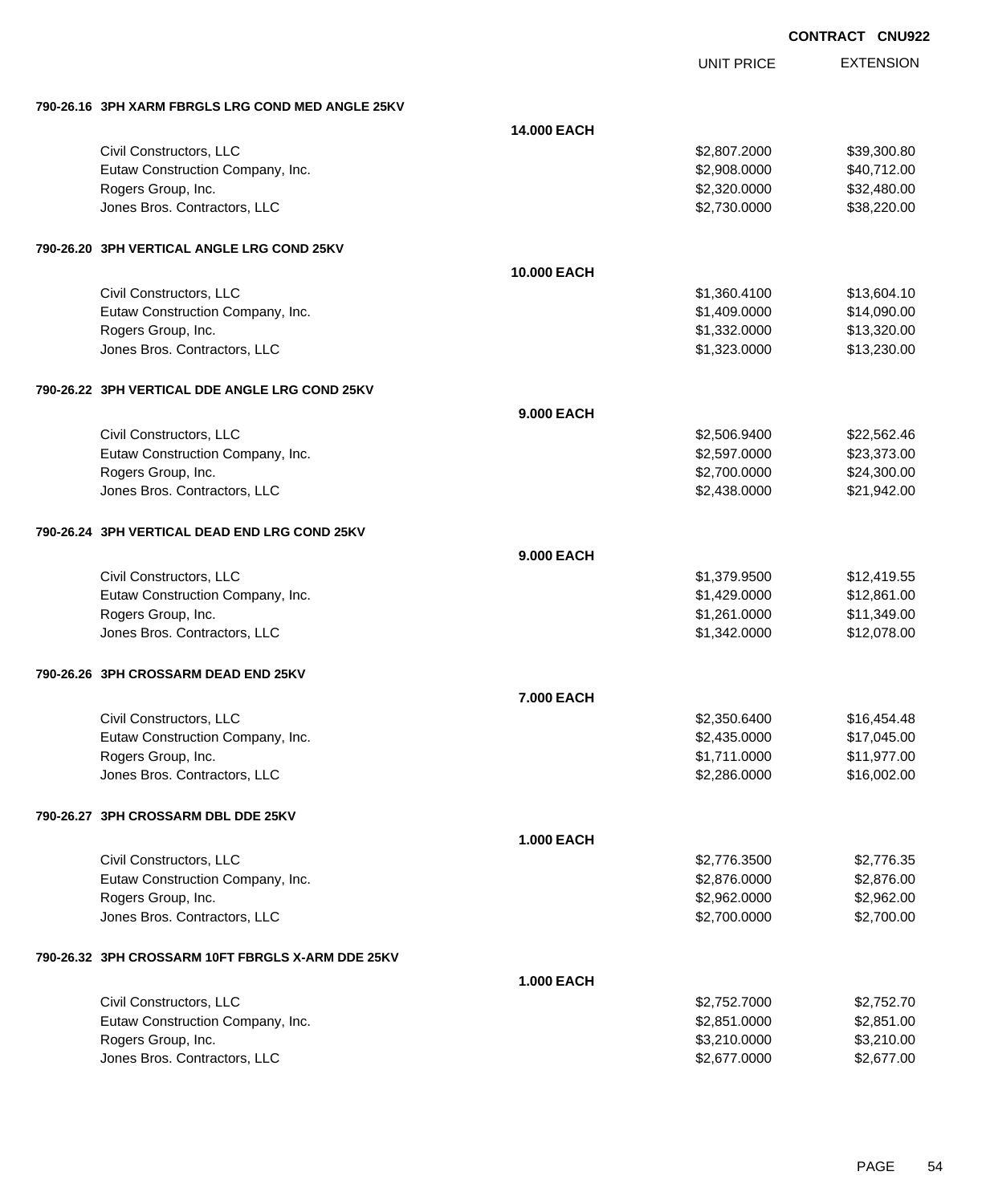|                                                       |                   |                   | <b>CONTRACT CNU922</b> |
|-------------------------------------------------------|-------------------|-------------------|------------------------|
|                                                       |                   | <b>UNIT PRICE</b> | <b>EXTENSION</b>       |
| 790-26.37   3PH XARM DBL 10FT LG COND NOX SM ANG 25KV |                   |                   |                        |
|                                                       | <b>1.000 EACH</b> |                   |                        |
| Civil Constructors, LLC                               |                   | \$3,209.2500      | \$3,209.25             |
| Eutaw Construction Company, Inc.                      |                   | \$3,324.0000      | \$3,324.00             |
| Rogers Group, Inc.                                    |                   | \$2,329.0000      | \$2,329.00             |
| Jones Bros. Contractors, LLC                          |                   | \$3,121.0000      | \$3,121.00             |
| 790-26.45 3PH CROSSARM FBRGLS DDE 25KV                |                   |                   |                        |
|                                                       | <b>4.000 EACH</b> |                   |                        |
| Civil Constructors, LLC                               |                   | \$2,897.6900      | \$11,590.76            |
| Eutaw Construction Company, Inc.                      |                   | \$3,001.0000      | \$12,004.00            |
| Rogers Group, Inc.                                    |                   | \$3,018.0000      | \$12,072.00            |
| Jones Bros. Contractors, LLC                          |                   | \$2,818.0000      | \$11,272.00            |
| 790-26.46 3PH DDE CROSSARM CONST NOX 25KV             |                   |                   |                        |
|                                                       | <b>2.000 EACH</b> |                   |                        |
| Civil Constructors, LLC                               |                   | \$2,672.4900      | \$5,344.98             |
| Eutaw Construction Company, Inc.                      |                   | \$2,768.0000      | \$5,536.00             |
| Rogers Group, Inc.                                    |                   | \$2,906.0000      | \$5,812.00             |
| Jones Bros. Contractors, LLC                          |                   | \$2,599.0000      | \$5,198.00             |
| 790-26.47 3PH SPECIAL CONST CROSSARM DDE 25KV         |                   |                   |                        |
|                                                       | <b>2.000 EACH</b> |                   |                        |
| Civil Constructors, LLC                               |                   | \$3,574.2900      | \$7,148.58             |
| Eutaw Construction Company, Inc.                      |                   | \$3,702.0000      | \$7,404.00             |
| Rogers Group, Inc.                                    |                   | \$3,515.0000      | \$7,030.00             |
| Jones Bros. Contractors, LLC                          |                   | \$3,476.0000      | \$6,952.00             |
| 790-30.01   SECONDARY ASSEMBLIES SMALL ANGLE          |                   |                   |                        |
|                                                       | <b>1.000 EACH</b> |                   |                        |
| Civil Constructors, LLC                               |                   | \$233.4200        | \$233.42               |
| Eutaw Construction Company, Inc.                      |                   | \$242.0000        | \$242.00               |
| Rogers Group, Inc.                                    |                   | \$96.2500         | \$96.25                |
| Jones Bros. Contractors, LLC                          |                   | \$227.0000        | \$227.00               |
| 790-30.03   SECONDARY ASSEMBLIES DEADEND              |                   |                   |                        |
|                                                       | 32.000 EACH       |                   |                        |
| Civil Constructors, LLC                               |                   | \$292.0300        | \$9,344.96             |
| Eutaw Construction Company, Inc.                      |                   | \$303.0000        | \$9,696.00             |
| Rogers Group, Inc.                                    |                   | \$304.0000        | \$9,728.00             |
| Jones Bros. Contractors, LLC                          |                   | \$284.0000        | \$9,088.00             |
| 790-30.04 SECONDARY ASSEMBLIES MISC                   |                   |                   |                        |
|                                                       | 41.000 EACH       |                   |                        |
| Civil Constructors, LLC                               |                   | \$153.2100        | \$6,281.61             |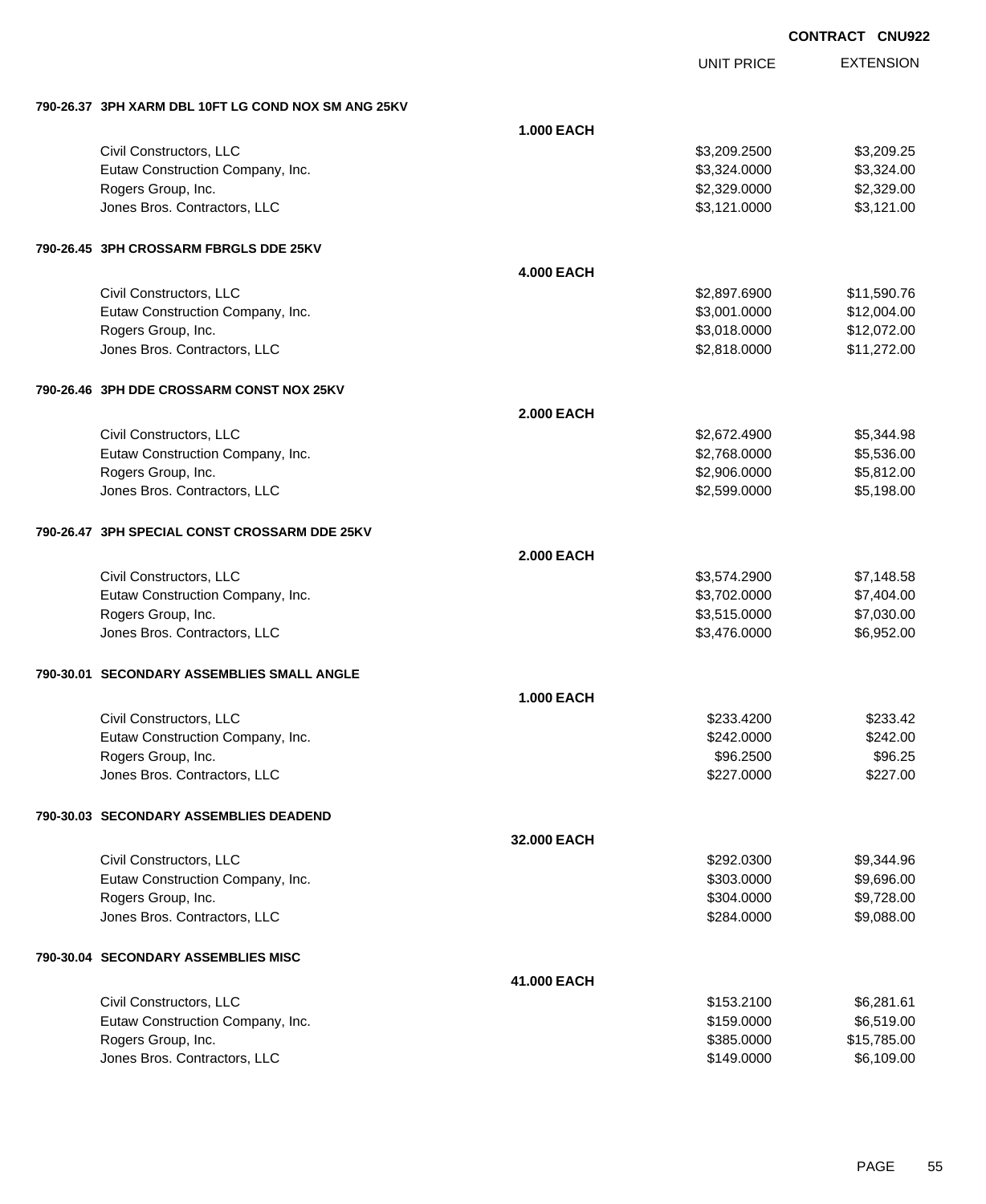|                                               |                    |                   | <b>CONTRACT CNU922</b> |
|-----------------------------------------------|--------------------|-------------------|------------------------|
|                                               |                    | <b>UNIT PRICE</b> | <b>EXTENSION</b>       |
| 790-30.13 SECONDARY CONDUCTOR 2 AL TRIPLEX    |                    |                   |                        |
|                                               | 10,978.000 L.F.    |                   |                        |
| Civil Constructors, LLC                       |                    | \$3.7000          | \$40,618.60            |
| Eutaw Construction Company, Inc.              |                    | \$3.8500          | \$42,265.30            |
| Rogers Group, Inc.                            |                    | \$3.8000          | \$41,716.40            |
| Jones Bros. Contractors, LLC                  |                    | \$3.6000          | \$39,520.80            |
| 790-31.02 SERVICE ASSEMBLY-POLE TYPE          |                    |                   |                        |
|                                               | <b>11.000 EACH</b> |                   |                        |
| Civil Constructors, LLC                       |                    | \$346.5300        | \$3,811.83             |
| Eutaw Construction Company, Inc.              |                    | \$359.0000        | \$3,949.00             |
| Rogers Group, Inc.                            |                    | \$141.7500        | \$1,559.25             |
| Jones Bros. Contractors, LLC                  |                    | \$337.0000        | \$3,707.00             |
| 790-32.01 DOWN GUY - THROUGH BOLT TYPE        |                    |                   |                        |
|                                               | 265.000 EACH       |                   |                        |
| Civil Constructors, LLC                       |                    | \$391.7700        | \$103,819.05           |
| Eutaw Construction Company, Inc.              |                    | \$406.0000        | \$107,590.00           |
| Rogers Group, Inc.                            |                    | \$319.0000        | \$84,535.00            |
| Jones Bros. Contractors, LLC                  |                    | \$381.0000        | \$100,965.00           |
| 790-32.22 OH GUY HVY CONST-COMB WRAP/THRU BLT |                    |                   |                        |
|                                               | <b>6.000 EACH</b>  |                   |                        |
| Civil Constructors, LLC                       |                    | \$468.8900        | \$2,813.34             |
| Eutaw Construction Company, Inc.              |                    | \$486.0000        | \$2,916.00             |
| Rogers Group, Inc.                            |                    | \$526.0000        | \$3,156.00             |
| Jones Bros. Contractors, LLC                  |                    | \$456.0000        | \$2,736.00             |
| 790-33.20 ANCHOR TRIPLE EYE POWER INSTALLED   |                    |                   |                        |
|                                               | 3.000 EACH         |                   |                        |
| Civil Constructors, LLC                       |                    | \$601.5400        | \$1,804.62             |
| Eutaw Construction Company, Inc.              |                    | \$623.0000        | \$1,869.00             |
| Rogers Group, Inc.                            |                    | \$982.0000        | \$2,946.00             |
| Jones Bros. Contractors, LLC                  |                    | \$585.0000        | \$1,755.00             |
| 790-33.21 ANCHOR TWIN EYE POWER INSTALLED     |                    |                   |                        |
|                                               | 142.000 EACH       |                   |                        |
| Civil Constructors, LLC                       |                    | \$439.0700        | \$62,347.94            |
| Eutaw Construction Company, Inc.              |                    | \$455.0000        | \$64,610.00            |
| Rogers Group, Inc.                            |                    | \$689.0000        | \$97,838.00            |
| Jones Bros. Contractors, LLC                  |                    | \$427.0000        | \$60,634.00            |
| 790-36.01 SWITCH-900A-UNDERSLUNG              |                    |                   |                        |
|                                               | <b>2.000 EACH</b>  |                   |                        |
| Civil Constructors, LLC                       |                    | \$5,761.4400      | \$11,522.88            |
| Eutaw Construction Company, Inc.              |                    | \$5,968.0000      | \$11,936.00            |
| Rogers Group, Inc.                            |                    | \$5,853.0000      | \$11,706.00            |
| Jones Bros. Contractors, LLC                  |                    | \$5,603.0000      | \$11,206.00            |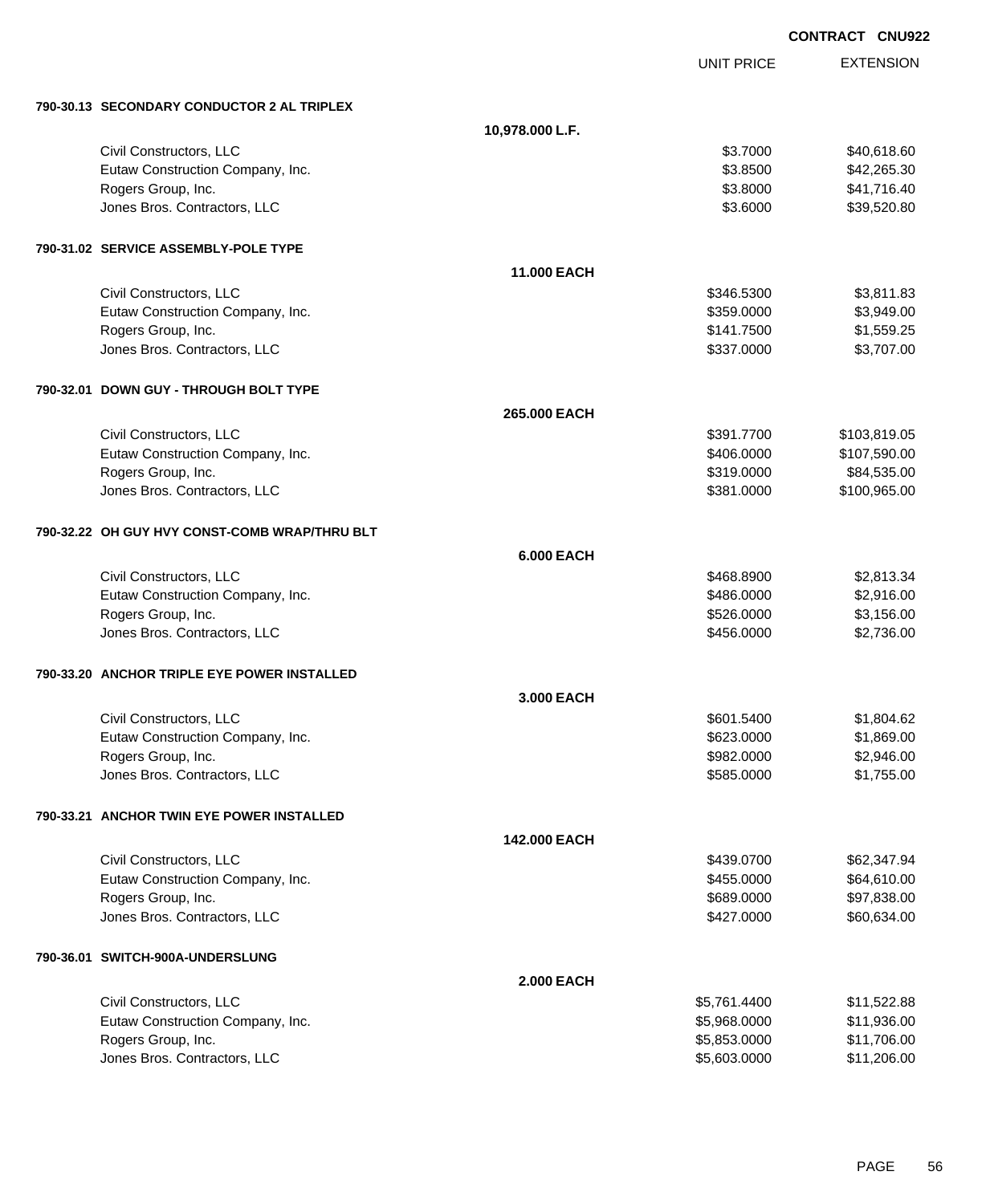|                                       |                 |                   | <b>CONTRACT CNU922</b> |
|---------------------------------------|-----------------|-------------------|------------------------|
|                                       |                 | <b>UNIT PRICE</b> | <b>EXTENSION</b>       |
| 790-40.01 OH COND 4 7/1 ACSR SWANATE  |                 |                   |                        |
|                                       | 1,626.000 L.F.  |                   |                        |
| Civil Constructors, LLC               |                 | \$2.7800          | \$4,520.28             |
| Eutaw Construction Company, Inc.      |                 | \$2.9000          | \$4,715.40             |
| Rogers Group, Inc.                    |                 | \$2.3500          | \$3,821.10             |
| Jones Bros. Contractors, LLC          |                 | \$2.7000          | \$4,390.20             |
| 790-40.02 OH COND 2 7/1 ACSR SPARATE  |                 |                   |                        |
|                                       | 5,318.000 L.F.  |                   |                        |
| Civil Constructors, LLC               |                 | \$2.8800          | \$15,315.84            |
| Eutaw Construction Company, Inc.      |                 | \$3.0000          | \$15,954.00            |
| Rogers Group, Inc.                    |                 | \$2.3500          | \$12,497.30            |
| Jones Bros. Contractors, LLC          |                 | \$2.8000          | \$14,890.40            |
| 790-40.03 OH COND 1/0 6/1 ACSR RAVEN  |                 |                   |                        |
|                                       | 522.000 L.F.    |                   |                        |
| Civil Constructors, LLC               |                 | \$3.8000          | \$1,983.60             |
| Eutaw Construction Company, Inc.      |                 | \$3.9500          | \$2,061.90             |
| Rogers Group, Inc.                    |                 | \$3.3500          | \$1,748.70             |
| Jones Bros. Contractors, LLC          |                 | \$3.7000          | \$1,931.40             |
| 790-40.05 OH COND 3/0 6/1 ACSR PIGEON |                 |                   |                        |
|                                       | 21,760.000 L.F. |                   |                        |
| Civil Constructors, LLC               |                 | \$4.0100          | \$87,257.60            |
| Eutaw Construction Company, Inc.      |                 | \$4.1500          | \$90,304.00            |
| Rogers Group, Inc.                    |                 | \$4.6500          | \$101,184.00           |
| Jones Bros. Contractors, LLC          |                 | \$3.9000          | \$84,864.00            |
| 790-40.49 OH COND 795 37 AAC ARBUTUS  |                 |                   |                        |
|                                       | 65,280.000 L.F. |                   |                        |
| Civil Constructors, LLC               |                 | \$7.6100          | \$496,780.80           |
| Eutaw Construction Company, Inc.      |                 | \$7.9000          | \$515,712.00           |
| Rogers Group, Inc.                    |                 | \$7.5000          | \$489,600.00           |
| Jones Bros. Contractors, LLC          |                 | \$7.4000          | \$483,072.00           |
| 790-41.12 UG PRI COND 1 AL 25KV       |                 |                   |                        |
|                                       | 200.000 L.F.    |                   |                        |
| Civil Constructors, LLC               |                 | \$40.8200         | \$8,164.00             |
| Eutaw Construction Company, Inc.      |                 | \$42.2500         | \$8,450.00             |
| Rogers Group, Inc.                    |                 | \$20.3000         | \$4,060.00             |
| Jones Bros. Contractors, LLC          |                 | \$39.7000         | \$7,940.00             |
| 790-41.46 UG SEC COND 1/0 AL TPLX     |                 |                   |                        |
|                                       | 7,780.000 L.F.  |                   |                        |
| Civil Constructors, LLC               |                 | \$7.5100          | \$58,427.80            |
| Eutaw Construction Company, Inc.      |                 | \$7.7500          | \$60,295.00            |
| Rogers Group, Inc.                    |                 | \$4.1000          | \$31,898.00            |
| Jones Bros. Contractors, LLC          |                 | \$7.3000          | \$56,794.00            |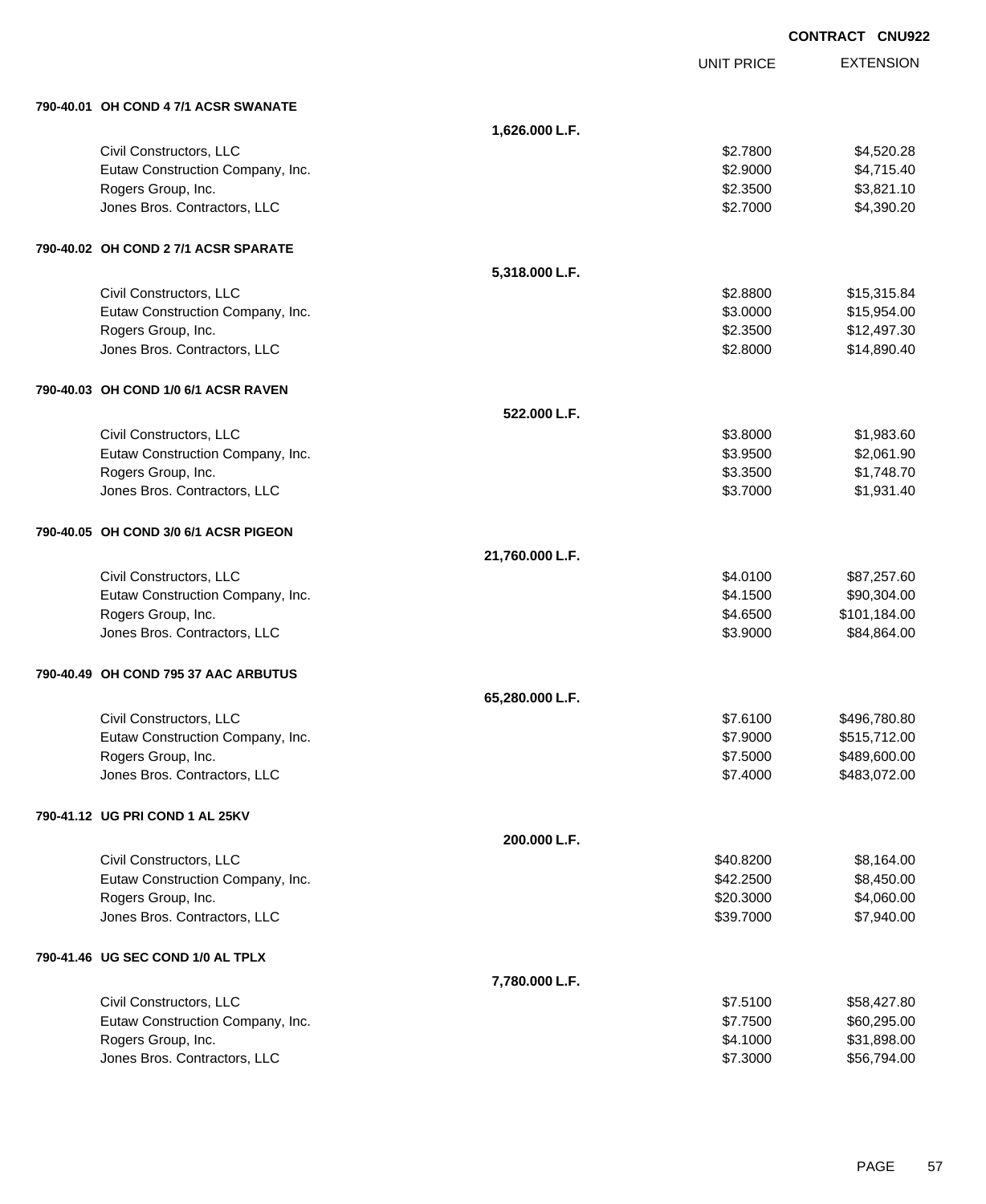|                                                   |                    |                   | <b>CONTRACT CNU922</b> |                  |
|---------------------------------------------------|--------------------|-------------------|------------------------|------------------|
|                                                   |                    | <b>UNIT PRICE</b> |                        | <b>EXTENSION</b> |
| 790-42.08 2IN DIA PVC PIPE                        |                    |                   |                        |                  |
|                                                   | 636.000 L.F.       |                   |                        |                  |
| Civil Constructors, LLC                           |                    | \$15.2200         |                        | \$9,679.92       |
| Eutaw Construction Company, Inc.                  |                    | \$15.7500         |                        | \$10,017.00      |
| Rogers Group, Inc.                                |                    | \$39.1000         |                        | \$24,867.60      |
| Jones Bros. Contractors, LLC                      |                    | \$14.8000         |                        | \$9,412.80       |
| 790-42.13 CONDUIT - POLE MTD - 3IN SCH 80 PVC     |                    |                   |                        |                  |
|                                                   | 7.000 L.F.         |                   |                        |                  |
| Civil Constructors, LLC                           |                    | \$20.6700         |                        | \$144.69         |
| Eutaw Construction Company, Inc.                  |                    | \$21.5000         |                        | \$150.50         |
| Rogers Group, Inc.                                |                    | \$1,033.0000      |                        | \$7,231.00       |
| Jones Bros. Contractors, LLC                      |                    | \$20.1000         |                        | \$140.70         |
|                                                   |                    |                   |                        |                  |
|                                                   | 6,744.000 L.F.     |                   |                        |                  |
| Civil Constructors, LLC                           |                    | \$18.4100         |                        | \$124,157.04     |
| Eutaw Construction Company, Inc.                  |                    | \$19.0000         |                        | \$128,136.00     |
| Rogers Group, Inc.                                |                    | \$25.6000         |                        | \$172,646.40     |
| Jones Bros. Contractors, LLC                      |                    | \$17.9000         |                        | \$120,717.60     |
| 790-43.46 SECONDARY PULLBOX LARGE                 |                    |                   |                        |                  |
|                                                   | <b>5.000 EACH</b>  |                   |                        |                  |
| Civil Constructors, LLC                           |                    | \$1,821.0800      |                        | \$9,105.40       |
| Eutaw Construction Company, Inc.                  |                    | \$1,886.0000      |                        | \$9,430.00       |
| Rogers Group, Inc.                                |                    | \$1,104.0000      |                        | \$5,520.00       |
| Jones Bros. Contractors, LLC                      |                    | \$1,771.0000      |                        | \$8,855.00       |
| 790-43.50  SECONDARY RISER W/ 2IN CONDUIT         |                    |                   |                        |                  |
|                                                   | <b>23.000 EACH</b> |                   |                        |                  |
| Civil Constructors, LLC                           |                    | \$1,731.6200      |                        | \$39,827.26      |
| Eutaw Construction Company, Inc.                  |                    | \$1,794.0000      |                        | \$41,262.00      |
| Rogers Group, Inc.                                |                    | \$1,275.0000      |                        | \$29,325.00      |
| Jones Bros. Contractors, LLC                      |                    | \$1,684.0000      |                        | \$38,732.00      |
| 790-43.65 PRIMARY UNDERGROUND TERM 25KV           |                    |                   |                        |                  |
|                                                   | <b>1.000 EACH</b>  |                   |                        |                  |
| Civil Constructors, LLC                           |                    | \$1,721.3400      |                        | \$1,721.34       |
| Eutaw Construction Company, Inc.                  |                    | \$1,783.0000      |                        | \$1,783.00       |
| Rogers Group, Inc.                                |                    | \$527.0000        |                        | \$527.00         |
| Jones Bros. Contractors, LLC                      |                    | \$1,674.0000      |                        | \$1,674.00       |
| 790-49.02 3PH XFMR BNK POLE MTD W/ FUSE/ARRESTERS |                    |                   |                        |                  |
|                                                   | <b>2.000 EACH</b>  |                   |                        |                  |

| Civil Constructors, LLC          | \$3.160.9300 | \$6,321,86  |
|----------------------------------|--------------|-------------|
| Eutaw Construction Company, Inc. | \$3,274,0000 | \$6,548,00  |
| Rogers Group, Inc.               | \$5,261,0000 | \$10,522,00 |
| Jones Bros. Contractors, LLC     | \$3.074.0000 | \$6,148,00  |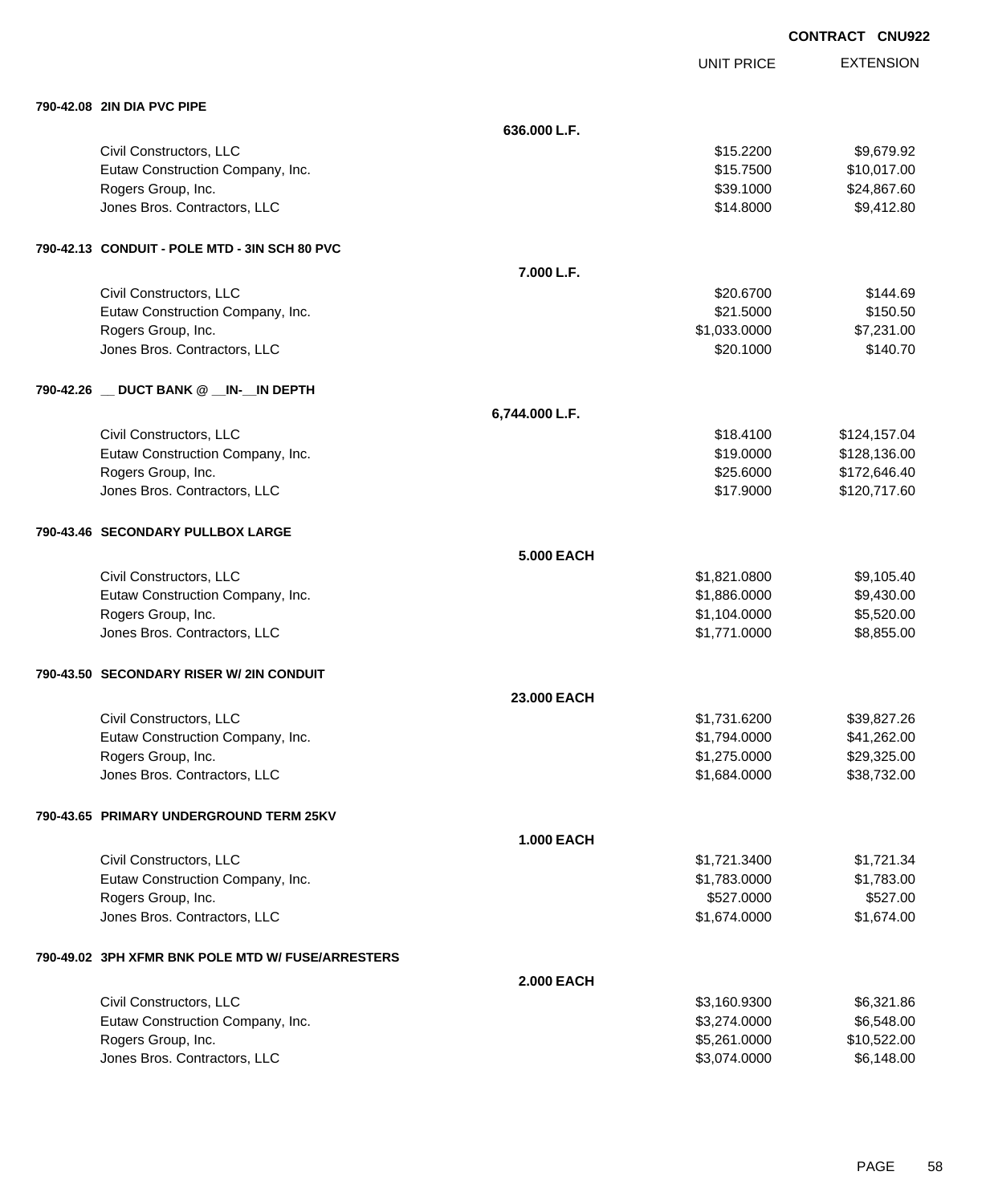|                                                    |                    |                   | <b>CONTRACT CNU922</b> |
|----------------------------------------------------|--------------------|-------------------|------------------------|
|                                                    |                    | <b>UNIT PRICE</b> | <b>EXTENSION</b>       |
| 790-59.03 CUTOUT KNIFE SWITCH-SNGL LOADBREAK 25KV  |                    |                   |                        |
|                                                    | <b>11.000 EACH</b> |                   |                        |
| Civil Constructors, LLC                            |                    | \$1,386.1200      | \$15,247.32            |
| Eutaw Construction Company, Inc.                   |                    | \$1,436.0000      | \$15,796.00            |
| Rogers Group, Inc.                                 |                    | \$690.0000        | \$7,590.00             |
| Jones Bros. Contractors, LLC                       |                    | \$1,348.0000      | \$14,828.00            |
| 790-59.05 GOLB SWITCH 25KV                         |                    |                   |                        |
|                                                    | <b>1.000 EACH</b>  |                   |                        |
| Civil Constructors, LLC                            |                    | \$13,993.8300     | \$13,993.83            |
| Eutaw Construction Company, Inc.                   |                    | \$14,490.0000     | \$14,490.00            |
| Rogers Group, Inc.                                 |                    | \$8,992.0000      | \$8,992.00             |
| Jones Bros. Contractors, LLC                       |                    | \$13,609.0000     | \$13,609.00            |
| 790-61.01 1PH FUSE CUTOUT XARM MOUNT 25KV          |                    |                   |                        |
|                                                    | 46,000 EACH        |                   |                        |
| Civil Constructors, LLC                            |                    | \$736.2500        | \$33,867.50            |
| Eutaw Construction Company, Inc.                   |                    | \$763.0000        | \$35,098.00            |
| Rogers Group, Inc.                                 |                    | \$471.0000        | \$21,666.00            |
| Jones Bros. Contractors, LLC                       |                    | \$716.0000        | \$32,936.00            |
| 790-61.11 3PH SECTLR OR RECL W/ BYP SW ELECTC 25KV |                    |                   |                        |
|                                                    | <b>1.000 EACH</b>  |                   |                        |
| Civil Constructors, LLC                            |                    | \$14,662.2100     | \$14,662.21            |
| Eutaw Construction Company, Inc.                   |                    | \$15,190.0000     | \$15,190.00            |
| Rogers Group, Inc.                                 |                    | \$12,100.0000     | \$12,100.00            |
| Jones Bros. Contractors, LLC                       |                    | \$14,259.0000     | \$14,259.00            |
| 790-65.06 LIGHTNING ARRESTER POLE MTD 18 KV        |                    |                   |                        |
|                                                    | <b>2.000 EACH</b>  |                   |                        |
| Civil Constructors, LLC                            |                    | \$718.7700        | \$1,437.54             |
| Eutaw Construction Company, Inc.                   |                    | \$745.0000        | \$1,490.00             |
| Rogers Group, Inc.                                 |                    | \$300.0000        | \$600.00               |
| Jones Bros. Contractors, LLC                       |                    | \$699.0000        | \$1,398.00             |
| 790-65.07 LIGHTNING ARRESTOR 18KV INTERMEDIATE     |                    |                   |                        |
|                                                    | 19.000 EACH        |                   |                        |
| Civil Constructors, LLC                            |                    | \$922.3700        | \$17,525.03            |
| Eutaw Construction Company, Inc.                   |                    | \$955.0000        | \$18,145.00            |
| Rogers Group, Inc.                                 |                    | \$289.0000        | \$5,491.00             |
| Jones Bros. Contractors, LLC                       |                    | \$897.0000        | \$17,043.00            |
| 790-65.17 3PH CAPACITOR ASSEMBLY 25KV              |                    |                   |                        |
|                                                    | <b>1.000 EACH</b>  |                   |                        |
| Civil Constructors, LLC                            |                    | \$4,372.2400      | \$4,372.24             |
| Eutaw Construction Company, Inc.                   |                    | \$4,529.0000      | \$4,529.00             |
| Rogers Group, Inc.                                 |                    | \$3,565.0000      | \$3,565.00             |
| Jones Bros. Contractors, LLC                       |                    | \$4,252.0000      | \$4,252.00             |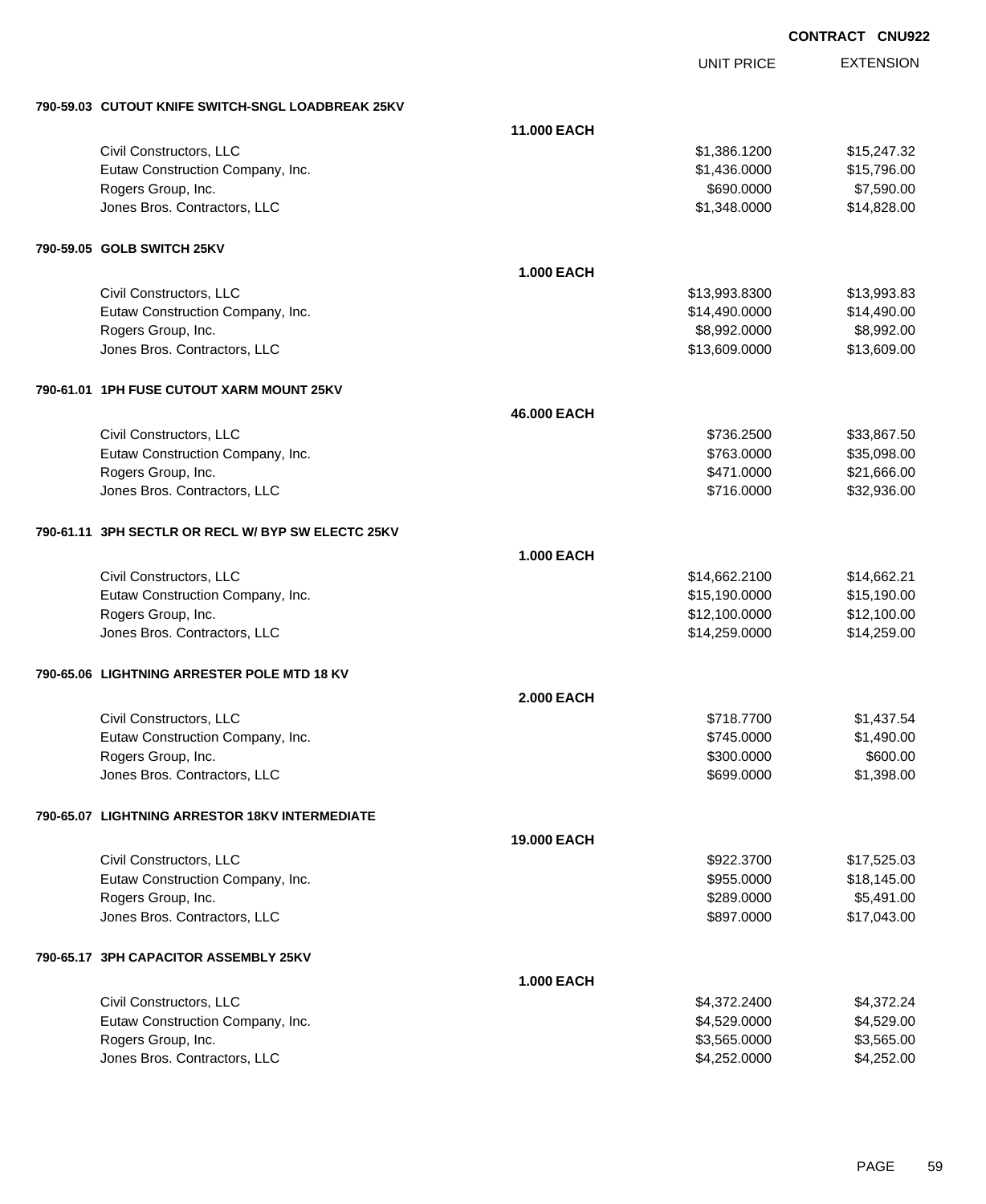**EXTENSION CONTRACT CNU922** UNIT PRICE **790-68.13 SGL PHASE MOUNTING BRACKET - FIBERGLASS 7.000 EACH** Civil Constructors, LLC 6344.4700 \$2,411.29 Eutaw Construction Company, Inc. 6. The Construction Company, Inc. 6. The Construction Company, Inc. 6. The Construction Company, Inc. 6. The Construction Company, Inc. 6. The Construction Company, Inc. 6. The Construction Rogers Group, Inc. \$1,918.00 Jones Bros. Contractors, LLC \$335.0000 \$2,345.00 **790-68.14 3 MOUNTING BRACKET - FIBERGLASS 1.000 EACH** Civil Constructors, LLC 6812.3400 \$812.3400 \$812.3400 \$812.3400 \$812.3400 \$812.3400 \$812.34 Eutaw Construction Company, Inc. 6842.000 \$842.000 \$842.000 \$842.000 \$842.000 Rogers Group, Inc. \$497.000 \$497.000 \$497.000 \$497.000 \$497.000 \$497.000 \$497.000 \$497.000 \$497.00 dones Bros. Contractors, LLC 6790.000 \$790.000 \$790.000 \$790.000 \$790.000 \$790.000 \$790.000 \$790.00 **790-69.04 FIBERGLASS CROSSARM ASSEMBLY 2.000 EACH** Civil Constructors, LLC 6.34 Eutaw Construction Company, Inc. 6. The Construction Company, Inc. 6. The Construction Company, Inc. 6.190.00 Rogers Group, Inc. \$1,033.0000 \$2,066.00 Jones Bros. Contractors, LLC \$2,906.0000 \$5,812.00 **790-69.06 HARDWARE FOR SGL PH CONV TRANS 19.000 EACH** Civil Constructors, LLC 613,363.46 Eutaw Construction Company, Inc. 6. The Construction Company, Inc. 6. The Construction Company, Inc. Rogers Group, Inc. \$14,060.00 \$14,060.00 \$14,060.00 \$14,060.00 \$14,060.00 \$14,060.00 \$15,000 \$14,060.00 \$15,00 Jones Bros. Contractors, LLC \$684.0000 \$12,996.00 **790-69.07 HARDWARE FOR SGL PH CONV TRANS DE 4.000 EACH** Civil Constructors, LLC 6. 2012 12:00 \$2,813.36 Eutaw Construction Company, Inc. 6. The Construction Company, Inc. 6. The Construction Company, Inc. 6. The Construction Company, Inc. 6. The Construction Company, Inc. 6. The Construction Company, Inc. 6. The Construction Rogers Group, Inc. \$2,960.00 \$2,960.00 \$2,960.00 \$2,960.00 \$2,960.00 \$2,960.00 \$2,960.00 \$2,960.00 \$2,960.00 \$2,960.00 \$2,960.00 \$2,960.00 \$2,960.00 \$2,960.00 \$2,960.00 \$2,960.00 \$2,960.00 \$2,960.00 \$2,960.00 \$2,960.00 \$2, dones Bros. Contractors, LLC 6684.0000 \$2,736.00 **790-69.08 GROUND-GROUND ROD 8.000 EACH** Civil Constructors, LLC 6343.4400 \$2,747.52 Eutaw Construction Company, Inc. 6. The Construction Company, Inc. 6. The Construction Company, Inc. 6. The Construction Company, Inc. 6. The Construction Company, Inc. 6. The Construction Company, Inc. 6. The Construction Rogers Group, Inc. \$360.000 \$2,880.00 \$2,880.00 \$2,880.00 \$2,880.00 \$2,880.00 \$2,880.00 \$2,880.00 \$2,880.00 \$2, Jones Bros. Contractors, LLC \$334.0000 \$2,672.00 **790-69.12 GROUND ASSEMBLY GROUND PLATE TYPE 109.000 EACH**

| Civil Constructors, LLC          | \$287.9200 | \$31.383.28 |
|----------------------------------|------------|-------------|
| Eutaw Construction Company, Inc. | \$298,0000 | \$32.482.00 |
| Rogers Group, Inc.               | \$269,0000 | \$29.321.00 |
| Jones Bros, Contractors, LLC     | \$280,0000 | \$30,520.00 |
|                                  |            |             |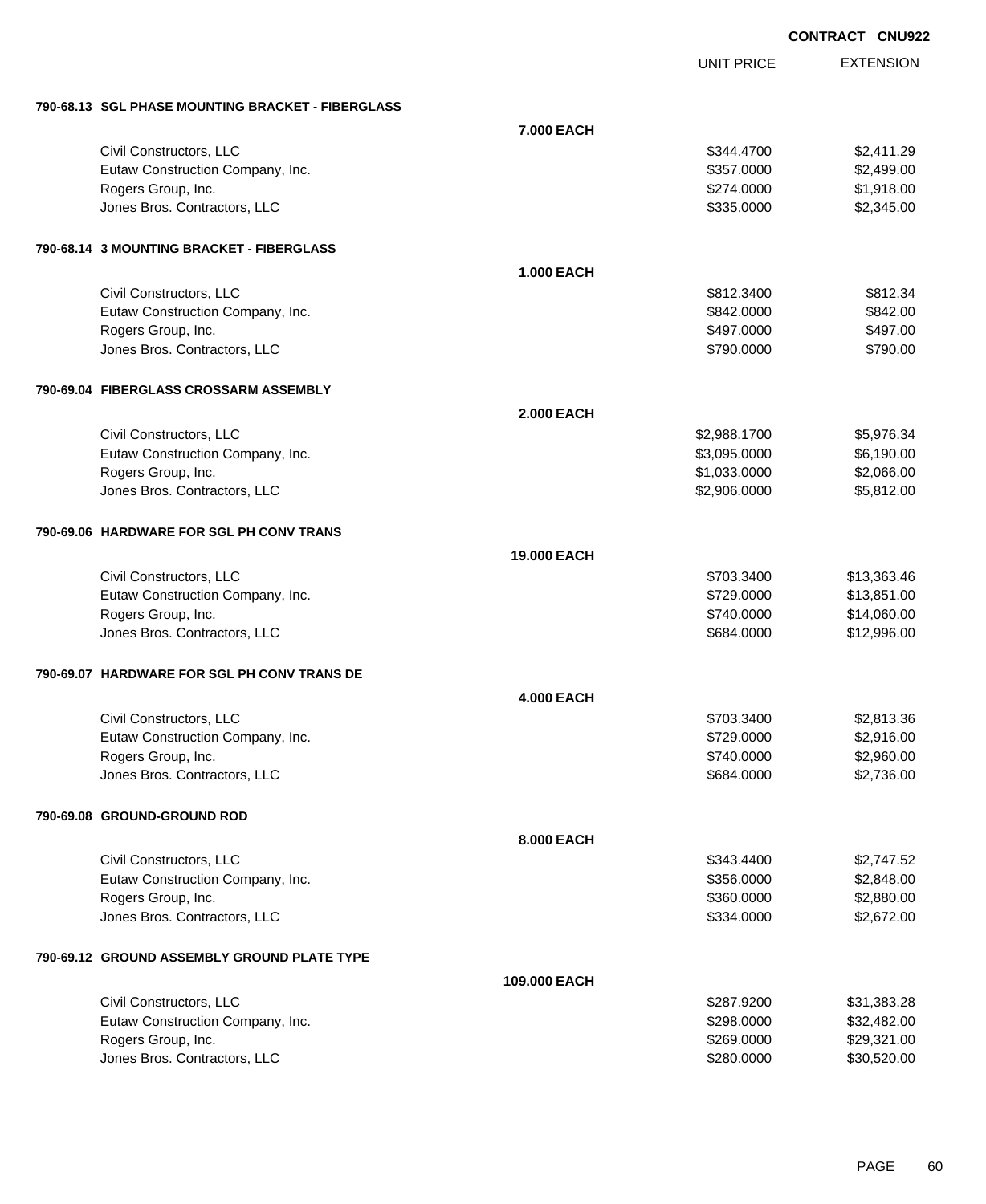UNIT PRICE

|                   | 790-69.18 GND ASSY GOLB ON ST POLE    |                   |              |             |
|-------------------|---------------------------------------|-------------------|--------------|-------------|
|                   |                                       | <b>1.000 EACH</b> |              |             |
|                   | Civil Constructors, LLC               |                   | \$2,162.4700 | \$2,162.47  |
|                   | Eutaw Construction Company, Inc.      |                   | \$2,240.0000 | \$2,240.00  |
|                   | Rogers Group, Inc.                    |                   | \$1,356.0000 | \$1,356.00  |
|                   | Jones Bros. Contractors, LLC          |                   | \$2,103.0000 | \$2,103.00  |
|                   | 790-69.22 POLE TOP PIN                |                   |              |             |
|                   |                                       | <b>5.000 EACH</b> |              |             |
|                   | Civil Constructors, LLC               |                   | \$164.5200   | \$822.60    |
|                   | Eutaw Construction Company, Inc.      |                   | \$171.0000   | \$855.00    |
|                   | Rogers Group, Inc.                    |                   | \$147.0000   | \$735.00    |
|                   | Jones Bros. Contractors, LLC          |                   | \$160.0000   | \$800.00    |
|                   | 790-69.26 EXTENSION LINK - EPOXY -1FT |                   |              |             |
|                   |                                       | <b>4.000 EACH</b> |              |             |
|                   | Civil Constructors, LLC               |                   | \$156.3000   | \$625.20    |
|                   | Eutaw Construction Company, Inc.      |                   | \$162.0000   | \$648.00    |
|                   | Rogers Group, Inc.                    |                   | \$121.5000   | \$486.00    |
|                   | Jones Bros. Contractors, LLC          |                   | \$152.0000   | \$608.00    |
|                   | 790-69.27 EXTENSION LINK - EPOXY -4FT |                   |              |             |
|                   |                                       | 166,000 EACH      |              |             |
|                   | Civil Constructors, LLC               |                   | \$190.0000   | \$31,540.00 |
|                   | Eutaw Construction Company, Inc.      |                   | \$184.0000   | \$30,544.00 |
|                   | Rogers Group, Inc.                    |                   | \$131.6400   | \$21,852.24 |
|                   | Jones Bros. Contractors, LLC          |                   | \$173.0000   | \$28,718.00 |
| 790-69.32 ARM PIN |                                       |                   |              |             |
|                   |                                       | 13.000 EACH       |              |             |
|                   | Civil Constructors, LLC               |                   | \$189.2000   | \$2,459.60  |
|                   | Eutaw Construction Company, Inc.      |                   | \$196.0000   | \$2,548.00  |
|                   | Rogers Group, Inc.                    |                   | \$121.5100   | \$1,579.63  |
|                   | Jones Bros. Contractors, LLC          |                   | \$184.0000   | \$2,392.00  |
|                   | 790-69.43 1PH SENSOR MOUNT            |                   |              |             |
|                   |                                       | <b>1.000 EACH</b> |              |             |
|                   | Civil Constructors, LLC               |                   | \$428.7900   | \$428.79    |
|                   | Eutaw Construction Company, Inc.      |                   | \$444.0000   | \$444.00    |
|                   | Rogers Group, Inc.                    |                   | \$501.2400   | \$501.24    |
|                   | Jones Bros. Contractors, LLC          |                   | \$417.0000   | \$417.00    |
|                   | 790-69.44 3PH SENSOR MOUNT            |                   |              |             |
|                   |                                       | <b>1.000 EACH</b> |              |             |
|                   | Civil Constructors, LLC               |                   | \$989.2000   | \$989.20    |
|                   | Eutaw Construction Company, Inc.      |                   | \$1,025.0000 | \$1,025.00  |
|                   | Rogers Group, Inc.                    |                   | \$1,468.2800 | \$1,468.28  |
|                   | Jones Bros. Contractors, LLC          |                   | \$962.0000   | \$962.00    |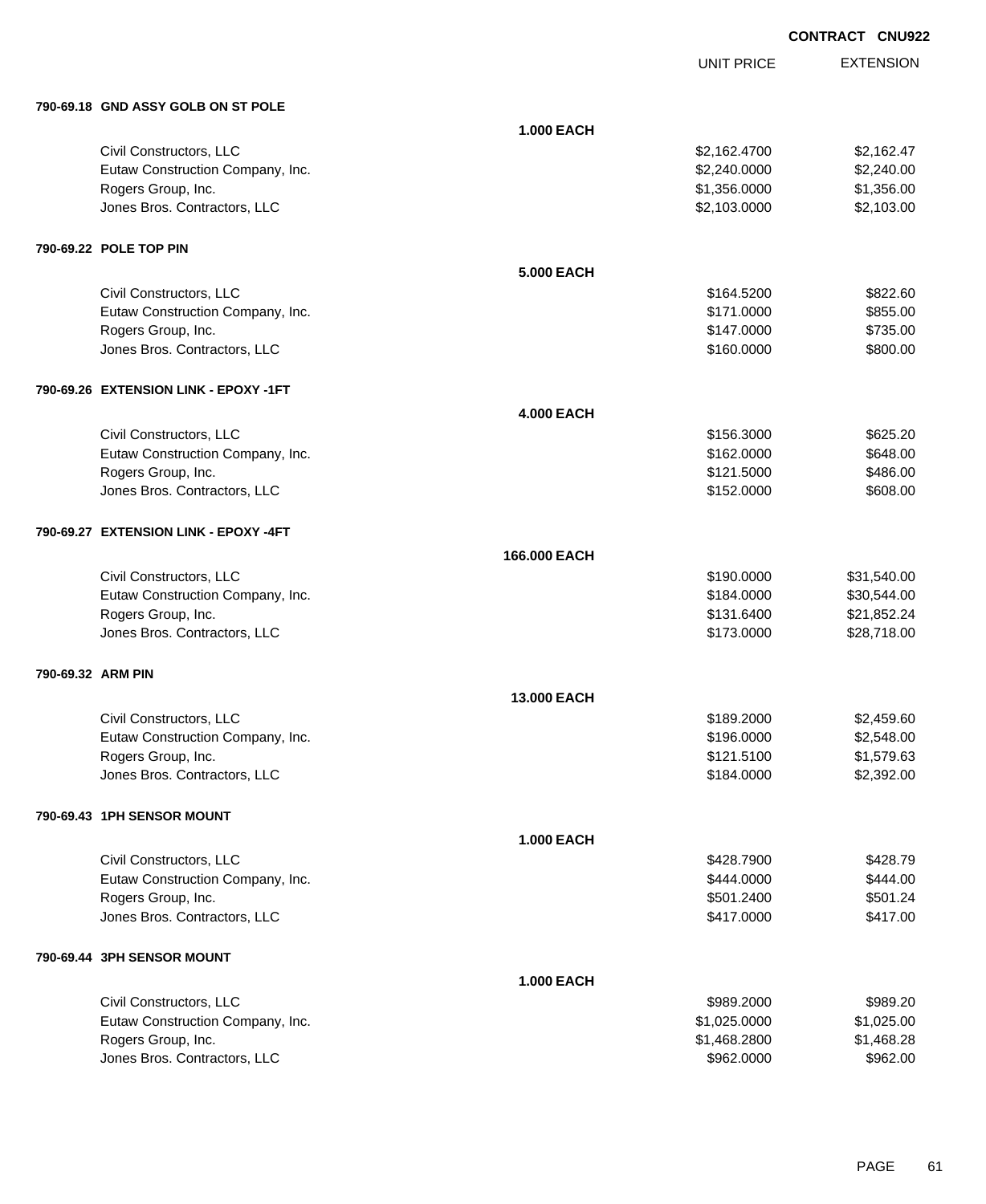UNIT PRICE

|  | 790-70.07 STREET LIGHT CONCRETE FOOTING |  |
|--|-----------------------------------------|--|
|  |                                         |  |

| 790-70.07 STREET LIGHT CONCRETE FOOTING               |                   |              |              |
|-------------------------------------------------------|-------------------|--------------|--------------|
|                                                       | 45.000 EACH       |              |              |
| Civil Constructors, LLC                               |                   | \$1,678.1500 | \$75,516.75  |
| Eutaw Construction Company, Inc.                      |                   | \$1,738.0000 | \$78,210.00  |
| Rogers Group, Inc.                                    |                   | \$1,336.6500 | \$60,149.25  |
| Jones Bros. Contractors, LLC                          |                   | \$1,632.0000 | \$73,440.00  |
| 790-70.10 FLOOD LIGHT                                 |                   |              |              |
|                                                       | <b>4.000 EACH</b> |              |              |
| Civil Constructors, LLC                               |                   | \$1,336.7600 | \$5,347.04   |
| Eutaw Construction Company, Inc.                      |                   | \$1,385.0000 | \$5,540.00   |
| Rogers Group, Inc.                                    |                   | \$860.7200   | \$3,442.88   |
| Jones Bros. Contractors, LLC                          |                   | \$1,300.0000 | \$5,200.00   |
| 790-70.20 STREET LIGHT (45' ALUM POLE - 225 WATT LED) |                   |              |              |
|                                                       | 45.000 EACH       |              |              |
| Civil Constructors, LLC                               |                   | \$5,002.5700 | \$225,115.65 |
| Eutaw Construction Company, Inc.                      |                   | \$5,182.0000 | \$233,190.00 |
| Rogers Group, Inc.                                    |                   | \$5,579.4900 | \$251,077.05 |
| Jones Bros. Contractors, LLC                          |                   | \$4,865.0000 | \$218,925.00 |
| 790-70.21 STREET LIGHT (225 WATT LED)                 |                   |              |              |
|                                                       | 48.000 EACH       |              |              |
| Civil Constructors, LLC                               |                   | \$1,126.9900 | \$54,095.52  |
| Eutaw Construction Company, Inc.                      |                   | \$1,167.0000 | \$56,016.00  |
| Rogers Group, Inc.                                    |                   | \$1,670.8100 | \$80,198.88  |
| Jones Bros. Contractors, LLC                          |                   | \$1,096.0000 | \$52,608.00  |
| 790-98.01 REMOVE WIRE                                 |                   |              |              |
|                                                       | 98,506.000 L.F.   |              |              |
| Civil Constructors, LLC                               |                   | \$2.2600     | \$222,623.56 |
| Eutaw Construction Company, Inc.                      |                   | \$2.3500     | \$231,489.10 |
| Rogers Group, Inc.                                    |                   | \$3.2000     | \$315,219.20 |
| Jones Bros. Contractors, LLC                          |                   | \$2.2000     | \$216,713.20 |
| 790-98.02 REMOVE POLES                                |                   |              |              |
|                                                       | 143.000 EACH      |              |              |
| Civil Constructors, LLC                               |                   | \$560.4100   | \$80,138.63  |
| Eutaw Construction Company, Inc.                      |                   | \$581.0000   | \$83,083.00  |
| Rogers Group, Inc.                                    |                   | \$597.4400   | \$85,433.92  |
| Jones Bros. Contractors, LLC                          |                   | \$545.0000   | \$77,935.00  |
| 790-98.03 REMOVE FRAMING/ASSOCIATED APPARATUS         |                   |              |              |
|                                                       | 539.000 EACH      |              |              |
| Civil Constructors, LLC                               |                   | \$672.4900   | \$362,472.11 |
| Eutaw Construction Company, Inc.                      |                   | \$697.0000   | \$375,683.00 |
| Rogers Group, Inc.                                    |                   | \$531.6200   | \$286,543.18 |
| Jones Bros. Contractors, LLC                          |                   | \$654.0000   | \$352,506.00 |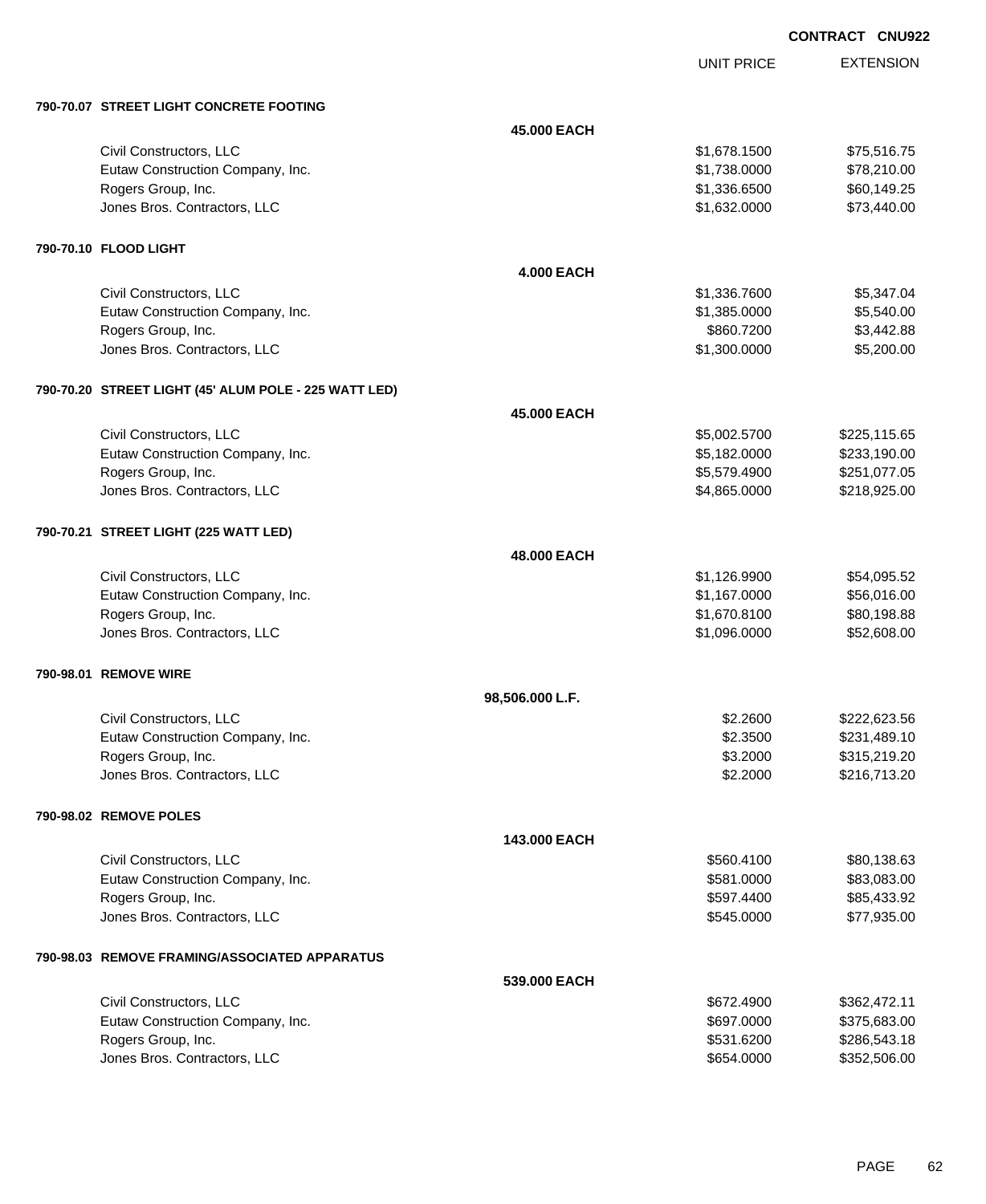UNIT PRICE

| 791-01.04 4IN STEEL GAS MAIN |  |
|------------------------------|--|
|                              |  |

| 791-01.04 4IN STEEL GAS MAIN                |                 |            |                |
|---------------------------------------------|-----------------|------------|----------------|
|                                             | 20.000 L.F.     |            |                |
| Civil Constructors, LLC                     |                 | \$180.0000 | \$3,600.00     |
| Eutaw Construction Company, Inc.            |                 | \$136.0000 | \$2,720.00     |
| Rogers Group, Inc.                          |                 | \$127.5900 | \$2,551.80     |
| Jones Bros. Contractors, LLC                |                 | \$123.0000 | \$2,460.00     |
| 791-01.06 8IN STEEL GAS MAIN                |                 |            |                |
|                                             | 17,750.000 L.F. |            |                |
| Civil Constructors, LLC                     |                 | \$122.0000 | \$2,165,500.00 |
| Eutaw Construction Company, Inc.            |                 | \$154.0000 | \$2,733,500.00 |
| Rogers Group, Inc.                          |                 | \$143.7900 | \$2,552,272.50 |
| Jones Bros. Contractors, LLC                |                 | \$139.0000 | \$2,467,250.00 |
| 791-01.08 12IN STEEL GAS MAIN               |                 |            |                |
|                                             | 655.000 L.F.    |            |                |
| Civil Constructors, LLC                     |                 | \$151.0000 | \$98,905.00    |
| Eutaw Construction Company, Inc.            |                 | \$199.0000 | \$130,345.00   |
| Rogers Group, Inc.                          |                 | \$186.3200 | \$122,039.60   |
| Jones Bros. Contractors, LLC                |                 | \$180.0000 | \$117,900.00   |
| 791-03.01 <2IN HDPE GAS MAIN                |                 |            |                |
|                                             | 245,000 L.F.    |            |                |
| Civil Constructors, LLC                     |                 | \$36.7500  | \$9,003.75     |
| Eutaw Construction Company, Inc.            |                 | \$73.5000  | \$18,007.50    |
| Rogers Group, Inc.                          |                 | \$68.8600  | \$16,870.70    |
| Jones Bros. Contractors, LLC                |                 | \$66.0000  | \$16,170.00    |
| 791-03.02 2IN HDPE GAS MAIN                 |                 |            |                |
|                                             | 2,745.000 L.F.  |            |                |
| Civil Constructors, LLC                     |                 | \$17.5000  | \$48,037.50    |
| Eutaw Construction Company, Inc.            |                 | \$73.5000  | \$201,757.50   |
| Rogers Group, Inc.                          |                 | \$68.8600  | \$189,020.70   |
| Jones Bros. Contractors, LLC                |                 | \$66.0000  | \$181,170.00   |
| 791-03.04 4IN HDPE GAS MAIN                 |                 |            |                |
|                                             | 1,400.000 L.F.  |            |                |
| Civil Constructors, LLC                     |                 | \$24.5000  | \$34,300.00    |
| Eutaw Construction Company, Inc.            |                 | \$81.0000  | \$113,400.00   |
| Rogers Group, Inc.                          |                 | \$75.9400  | \$106,316.00   |
| Jones Bros. Contractors, LLC                |                 | \$73.0000  | \$102,200.00   |
| 791-04.01 HDD <2IN PE PIPE - UNCONSOLIDATED |                 |            |                |
|                                             | 100.000 L.F.    |            |                |
| Civil Constructors, LLC                     |                 | \$97.0500  | \$9,705.00     |
| Eutaw Construction Company, Inc.            |                 | \$137.0000 | \$13,700.00    |
| Rogers Group, Inc.                          |                 | \$128.6000 | \$12,860.00    |
| Jones Bros. Contractors, LLC                |                 | \$124.0000 | \$12,400.00    |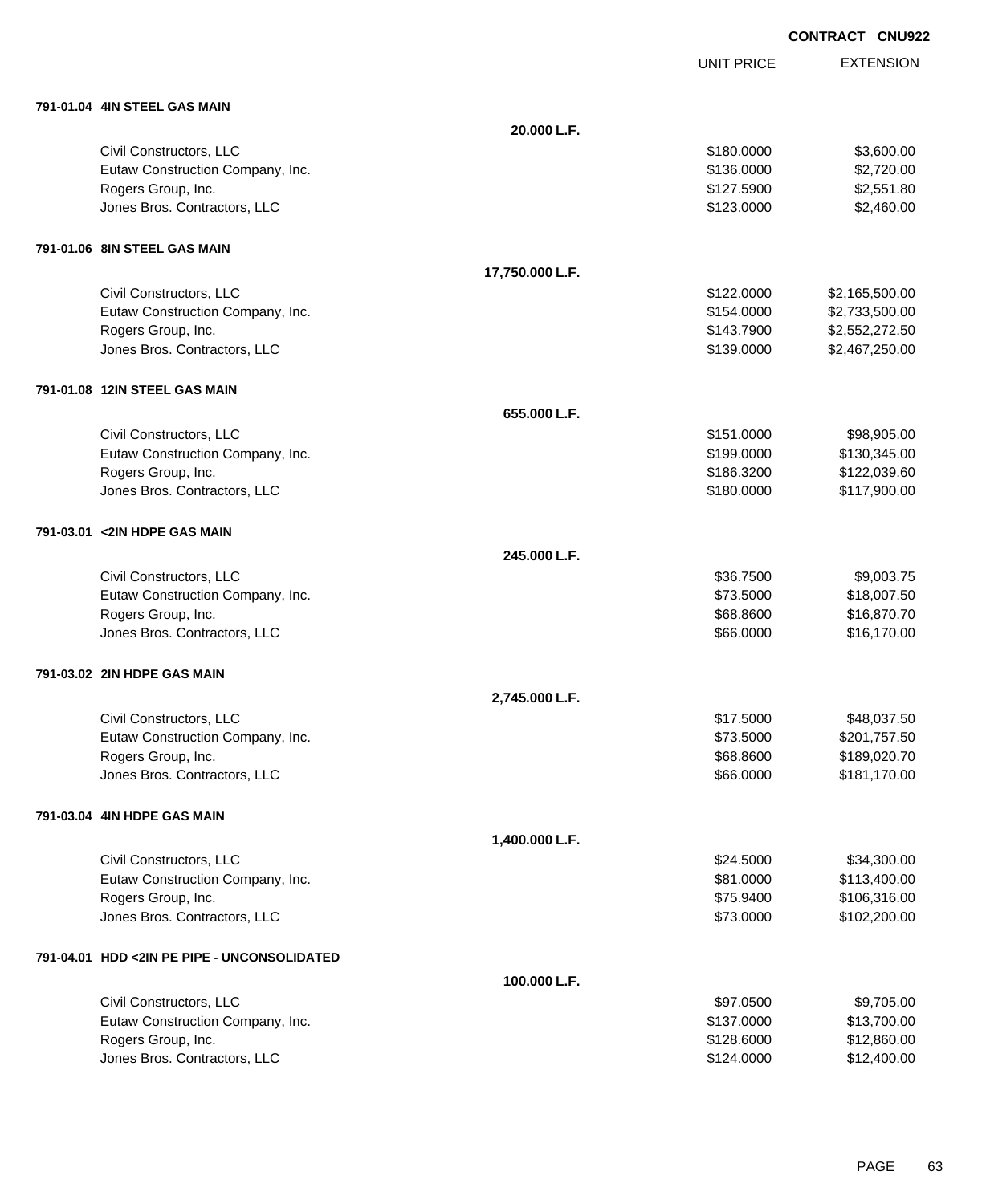| <b>CONTRACT CNU922</b> |  |
|------------------------|--|
|                        |  |

UNIT PRICE

| 791-04.02 HDD 2IN PE PIPE - UNCONSOLIDATED             |                   |                              |                          |
|--------------------------------------------------------|-------------------|------------------------------|--------------------------|
|                                                        | 155.000 L.F.      |                              |                          |
| Civil Constructors, LLC                                |                   | \$110.0000                   | \$17,050.00              |
| Eutaw Construction Company, Inc.                       |                   | \$137.0000                   | \$21,235.00              |
| Rogers Group, Inc.                                     |                   | \$128.6000                   | \$19,933.00              |
| Jones Bros. Contractors, LLC                           |                   | \$124.0000                   | \$19,220.00              |
|                                                        |                   |                              |                          |
| 791-04.04 HDD 4IN PE PIPE - UNCONSOLIDATED             |                   |                              |                          |
|                                                        | 350.000 L.F.      |                              |                          |
| Civil Constructors, LLC                                |                   | \$170.0000                   | \$59,500.00              |
| Eutaw Construction Company, Inc.                       |                   | \$212.0000                   | \$74,200.00              |
| Rogers Group, Inc.                                     |                   | \$198.4700                   | \$69,464.50              |
| Jones Bros. Contractors, LLC                           |                   | \$191.0000                   | \$66,850.00              |
| 791-04.05 HDD 6IN PE PIPE - UNCONSOLIDATED             |                   |                              |                          |
|                                                        | 1,105.000 L.F.    |                              |                          |
| Civil Constructors, LLC                                |                   | \$190,0000                   | \$209,950.00             |
| Eutaw Construction Company, Inc.                       |                   | \$242.0000                   | \$267,410.00             |
| Rogers Group, Inc.                                     |                   | \$226.8200                   | \$250,636.10             |
| Jones Bros. Contractors, LLC                           |                   | \$219.0000                   | \$241,995.00             |
|                                                        |                   |                              |                          |
| 791-04.09 HDD __ IN PE PIPE - UNCONSOLIDATED           |                   |                              |                          |
|                                                        | 100.000 L.F.      |                              |                          |
| Civil Constructors, LLC                                |                   | \$180.0000                   | \$18,000.00              |
| Eutaw Construction Company, Inc.                       |                   | \$139.0000                   | \$13,900.00              |
| Rogers Group, Inc.                                     |                   | \$129.6100                   | \$12,961.00              |
| Jones Bros. Contractors, LLC                           |                   | \$125.0000                   | \$12,500.00              |
| 791-04.24 HDD 8IN STEEL PIPE - UNCONSOLIDATED          |                   |                              |                          |
|                                                        | 225.000 L.F.      |                              |                          |
| Civil Constructors, LLC                                |                   | \$310.0000                   | \$69,750.00              |
| Eutaw Construction Company, Inc.                       |                   | \$370.0000                   | \$83,250.00              |
| Rogers Group, Inc.                                     |                   | \$346.3200                   | \$77,922.00              |
| Jones Bros. Contractors, LLC                           |                   | \$334.0000                   | \$75,150.00              |
| 791-04.25 HDD 12IN STEEL PIPE - UNCONSOLIDATED         |                   |                              |                          |
|                                                        | 120.000 L.F.      |                              |                          |
| Civil Constructors, LLC                                |                   | \$425.0600                   | \$51,007.20              |
| Eutaw Construction Company, Inc.                       |                   | \$548.0000                   | \$65,760.00              |
| Rogers Group, Inc.                                     |                   | \$513.3900                   | \$61,606.80              |
| Jones Bros. Contractors, LLC                           |                   | \$495.0000                   | \$59,400.00              |
|                                                        |                   |                              |                          |
| 791-06.01 CONNECT TO 1-1/4IN EX. PE MAIN               |                   |                              |                          |
|                                                        | <b>1.000 EACH</b> |                              |                          |
| Civil Constructors, LLC                                |                   | \$800.0000                   | \$800.00                 |
| Eutaw Construction Company, Inc.<br>Rogers Group, Inc. |                   | \$2,379.0000<br>\$2,227.7400 | \$2,379.00<br>\$2,227.74 |
| Jones Bros. Contractors, LLC                           |                   | \$2,148.0000                 | \$2,148.00               |
|                                                        |                   |                              |                          |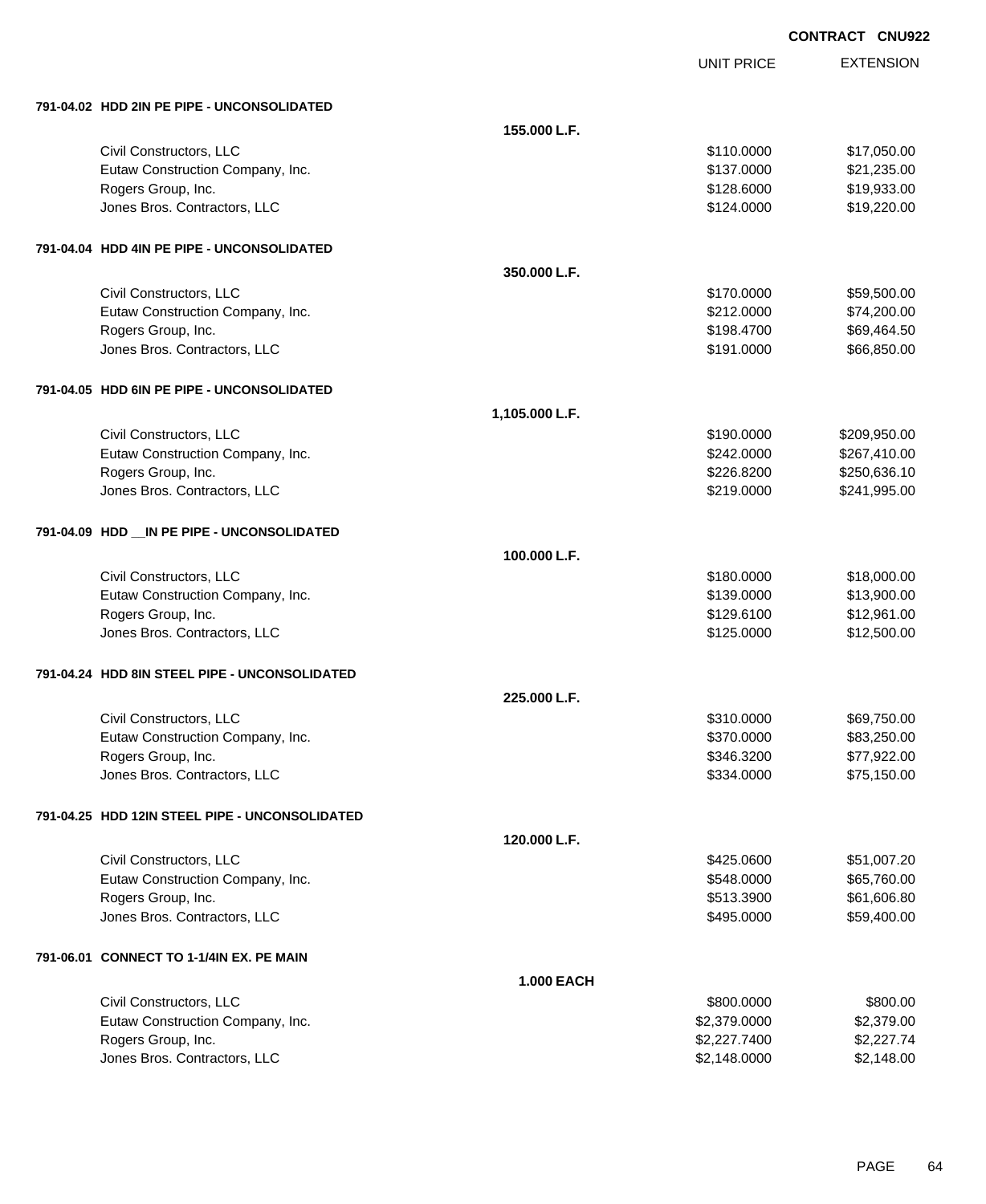UNIT PRICE

| 791-06.02 CONNECT TO 2IN EX. PE MAIN               |                   |               |              |
|----------------------------------------------------|-------------------|---------------|--------------|
|                                                    | <b>1.000 EACH</b> |               |              |
| Civil Constructors, LLC                            |                   | \$840.0000    | \$840.00     |
| Eutaw Construction Company, Inc.                   |                   | \$2,379.0000  | \$2,379.00   |
| Rogers Group, Inc.                                 |                   | \$2,227.7400  | \$2,227.74   |
| Jones Bros. Contractors, LLC                       |                   | \$2,148.0000  | \$2,148.00   |
| 791-06.03 CONNECT TO 4IN EX. PE MAIN               |                   |               |              |
|                                                    | 3.000 EACH        |               |              |
| Civil Constructors, LLC                            |                   | \$1,080.0000  | \$3,240.00   |
| Eutaw Construction Company, Inc.                   |                   | \$2,379.0000  | \$7,137.00   |
| Rogers Group, Inc.                                 |                   | \$2,227.7400  | \$6,683.22   |
| Jones Bros. Contractors, LLC                       |                   | \$2,148.0000  | \$6,444.00   |
| 791-06.09 CONNECT TO __IN EX. PE MAIN              |                   |               |              |
|                                                    | <b>1.000 EACH</b> |               |              |
| Civil Constructors, LLC                            |                   | \$1,260.0000  | \$1,260.00   |
| Eutaw Construction Company, Inc.                   |                   | \$2,379.0000  | \$2,379.00   |
| Rogers Group, Inc.                                 |                   | \$2,227.7400  | \$2,227.74   |
| Jones Bros. Contractors, LLC                       |                   | \$2,148.0000  | \$2,148.00   |
| 791-06.30 CONNECT TO __ IN EX. PE MAIN             |                   |               |              |
|                                                    | <b>5.000 EACH</b> |               |              |
| Civil Constructors, LLC                            |                   | \$500.0000    | \$2,500.00   |
| Eutaw Construction Company, Inc.                   |                   | \$1,190.0000  | \$5,950.00   |
| Rogers Group, Inc.                                 |                   | \$1,113.8800  | \$5,569.40   |
| Jones Bros. Contractors, LLC                       |                   | \$1,074.0000  | \$5,370.00   |
| 791-06.35 CONNECT TO 12IN EX. STL MAIN W/ STOPPLE  |                   |               |              |
|                                                    | <b>2.000 EACH</b> |               |              |
| Civil Constructors, LLC                            |                   | \$42,970.0000 | \$85,940.00  |
| Eutaw Construction Company, Inc.                   |                   | \$63,790.0000 | \$127,580.00 |
| Rogers Group, Inc.                                 |                   | \$59,744.0000 | \$119,488.00 |
| Jones Bros. Contractors, LLC                       |                   | \$57,614.0000 | \$115,228.00 |
| 791-06.38 CONNECT TO __ IN EX. STL MAIN W/ STOPPLE |                   |               |              |
|                                                    | <b>1.000 EACH</b> |               |              |
| Civil Constructors, LLC                            |                   | \$5,330.0000  | \$5,330.00   |
| Eutaw Construction Company, Inc.                   |                   | \$5,406.0000  | \$5,406.00   |
| Rogers Group, Inc.                                 |                   | \$5,063.0500  | \$5,063.05   |
| Jones Bros. Contractors, LLC                       |                   | \$4,883.0000  | \$4,883.00   |
| 791-07.01 2IN PE GAS VALVE ASSEMBLY                |                   |               |              |
|                                                    | <b>2.000 EACH</b> |               |              |
| Civil Constructors, LLC                            |                   | \$1,320.0000  | \$2,640.00   |
| Eutaw Construction Company, Inc.                   |                   | \$649.0000    | \$1,298.00   |
| Rogers Group, Inc.                                 |                   | \$607.5600    | \$1,215.12   |
| Jones Bros. Contractors, LLC                       |                   | \$586.0000    | \$1,172.00   |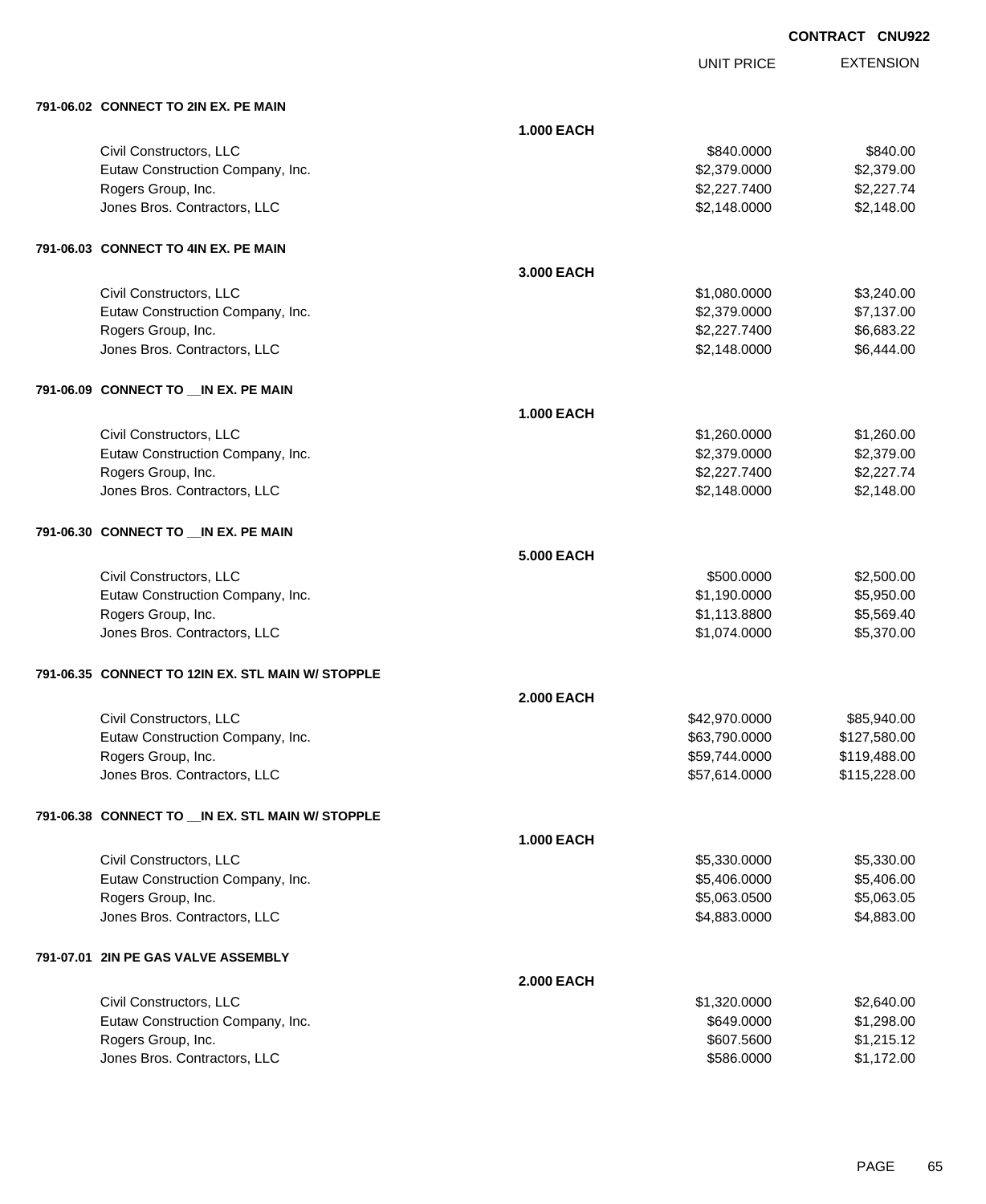UNIT PRICE

|  | 791-07.02 4IN PE GAS VALVE ASSEMBLY |
|--|-------------------------------------|

|               | 791-07.02 4IN PE GAS VALVE ASSEMBLY     |                   |               |              |
|---------------|-----------------------------------------|-------------------|---------------|--------------|
|               |                                         | 3.000 EACH        |               |              |
|               | Civil Constructors, LLC                 |                   | \$1,620.0000  | \$4,860.00   |
|               | Eutaw Construction Company, Inc.        |                   | \$1,190.0000  | \$3,570.00   |
|               | Rogers Group, Inc.                      |                   | \$1,113.8800  | \$3,341.64   |
|               | Jones Bros. Contractors, LLC            |                   | \$1,074.0000  | \$3,222.00   |
| 791-07.08 (1) |                                         |                   |               |              |
|               |                                         | <b>1.000 EACH</b> |               |              |
|               | Civil Constructors, LLC                 |                   | \$1,140.0000  | \$1,140.00   |
|               | Eutaw Construction Company, Inc.        |                   | \$508.0000    | \$508.00     |
|               | Rogers Group, Inc.                      |                   | \$475.9300    | \$475.93     |
|               | Jones Bros. Contractors, LLC            |                   | \$459.0000    | \$459.00     |
|               |                                         |                   |               |              |
|               | 791-07.10 4IN STEEL GAS VALVE ASSEMBLY  | <b>1.000 EACH</b> |               |              |
|               | Civil Constructors, LLC                 |                   | \$4,510.0000  | \$4,510.00   |
|               | Eutaw Construction Company, Inc.        |                   | \$2,811.0000  | \$2,811.00   |
|               | Rogers Group, Inc.                      |                   | \$2,632.7900  | \$2,632.79   |
|               | Jones Bros. Contractors, LLC            |                   | \$2,539.0000  | \$2,539.00   |
|               |                                         |                   |               |              |
|               | 791-07.12 8IN STEEL GAS VALVE ASSEMBLY  |                   |               |              |
|               |                                         | 5.000 EACH        |               |              |
|               | Civil Constructors, LLC                 |                   | \$39,330.0000 | \$196,650.00 |
|               | Eutaw Construction Company, Inc.        |                   | \$49,740.0000 | \$248,700.00 |
|               | Rogers Group, Inc.                      |                   | \$46,580.0700 | \$232,900.35 |
|               | Jones Bros. Contractors, LLC            |                   | \$44,919.0000 | \$224,595.00 |
|               | 791-07.13 12IN STEEL GAS VALVE ASSEMBLY |                   |               |              |
|               |                                         | <b>2.000 EACH</b> |               |              |
|               | Civil Constructors, LLC                 |                   | \$62,360.0000 | \$124,720.00 |
|               | Eutaw Construction Company, Inc.        |                   | \$77,850.0000 | \$155,700.00 |
|               | Rogers Group, Inc.                      |                   | \$72,907.9300 | \$145,815.86 |
|               | Jones Bros. Contractors, LLC            |                   | \$70,308.0000 | \$140,616.00 |
|               | 791-08.02 3/4IN SERVICE ASSEMBLY        |                   |               |              |
|               |                                         | <b>6.000 EACH</b> |               |              |
|               | Civil Constructors, LLC                 |                   | \$960.0000    | \$5,760.00   |
|               | Eutaw Construction Company, Inc.        |                   | \$945.0000    | \$5,670.00   |
|               | Rogers Group, Inc.                      |                   | \$885.0200    | \$5,310.12   |
|               | Jones Bros. Contractors, LLC            |                   | \$853.0000    | \$5,118.00   |
|               | 791-08.03 1IN SERVICE ASSEMBLY          |                   |               |              |
|               |                                         | <b>4.000 EACH</b> |               |              |
|               | Civil Constructors, LLC                 |                   | \$1,620.0000  | \$6,480.00   |
|               | Eutaw Construction Company, Inc.        |                   | \$954.0000    | \$3,816.00   |
|               | Rogers Group, Inc.                      |                   | \$893.1200    | \$3,572.48   |
|               | Jones Bros. Contractors, LLC            |                   | \$861.0000    | \$3,444.00   |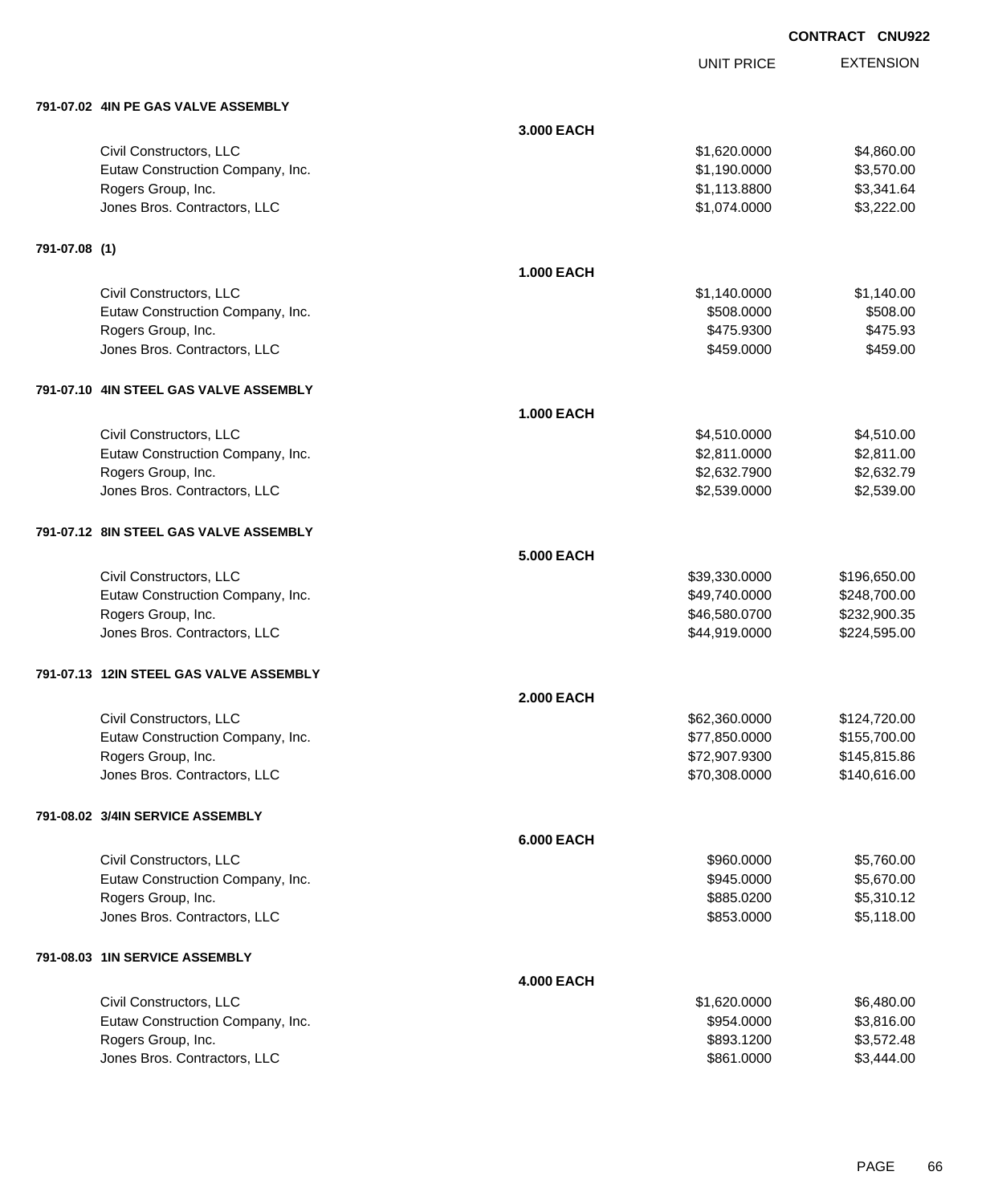| <b>CONTRACT</b> | <b>CNU922</b> |
|-----------------|---------------|
|                 |               |

UNIT PRICE

| 791-08.07 3/4IN PE SERVICE PIPE |  |  |
|---------------------------------|--|--|

| 791-08.07 3/4IN PE SERVICE PIPE               |                   |                |              |
|-----------------------------------------------|-------------------|----------------|--------------|
|                                               | 225.000 L.F.      |                |              |
| Civil Constructors, LLC                       |                   | \$24.2500      | \$5,456.25   |
| Eutaw Construction Company, Inc.              |                   | \$21.7500      | \$4,893.75   |
| Rogers Group, Inc.                            |                   | \$20.2500      | \$4,556.25   |
| Jones Bros. Contractors, LLC                  |                   | \$20.0000      | \$4,500.00   |
| 791-08.08 1IN PE SERVICE PIPE                 |                   |                |              |
|                                               | 295.000 L.F.      |                |              |
| Civil Constructors, LLC                       |                   | \$28.2500      | \$8,333.75   |
| Eutaw Construction Company, Inc.              |                   | \$21.7500      | \$6,416.25   |
| Rogers Group, Inc.                            |                   | \$20.2500      | \$5,973.75   |
| Jones Bros. Contractors, LLC                  |                   | \$20.0000      | \$5,900.00   |
| 791-08.18 HDD 1IN PE SERVICE PIPE             |                   |                |              |
|                                               | 80.000 L.F.       |                |              |
| Civil Constructors, LLC                       |                   | \$110.0000     | \$8,800.00   |
| Eutaw Construction Company, Inc.              |                   | \$122.0000     | \$9,760.00   |
| Rogers Group, Inc.                            |                   | \$114.4200     | \$9,153.60   |
| Jones Bros. Contractors, LLC                  |                   | \$110.0000     | \$8,800.00   |
| 791-09.01 BRIDGE HANGER SYSTEM AND PIPE       |                   |                |              |
|                                               | 1.000 LS          |                |              |
| Civil Constructors, LLC                       |                   | \$138,000.0000 | \$138,000.00 |
| Eutaw Construction Company, Inc.              |                   | \$279,000.0000 | \$279,000.00 |
| Rogers Group, Inc.                            |                   | \$261,253.4200 | \$261,253.42 |
| Jones Bros. Contractors, LLC                  |                   | \$251,937.0000 | \$251,937.00 |
| 791-09.02 3-WIRE CATHODIC PROTECTION STATION  |                   |                |              |
|                                               | 20.000 EACH       |                |              |
| Civil Constructors, LLC                       |                   | \$590.0000     | \$11,800.00  |
| Eutaw Construction Company, Inc.              |                   | \$281.0000     | \$5,620.00   |
| Rogers Group, Inc.                            |                   | \$263.2800     | \$5,265.60   |
| Jones Bros. Contractors, LLC                  |                   | \$254.0000     | \$5,080.00   |
| 791-09.03 17LB MAGNESIUM ANODES               |                   |                |              |
|                                               | 70.000 EACH       |                |              |
| Civil Constructors, LLC                       |                   | \$370.0000     | \$25,900.00  |
| Eutaw Construction Company, Inc.              |                   | \$406.0000     | \$28,420.00  |
| Rogers Group, Inc.                            |                   | \$379.7300     | \$26,581.10  |
| Jones Bros. Contractors, LLC                  |                   | \$366.0000     | \$25,620.00  |
| 791-10.04 RETIRE IN PLACE 2IN SERV CUT & PLUG |                   |                |              |
|                                               | <b>2.000 EACH</b> |                |              |
| Civil Constructors, LLC                       |                   | \$1,040.0000   | \$2,080.00   |
| Eutaw Construction Company, Inc.              |                   | \$1,838.0000   | \$3,676.00   |
| Rogers Group, Inc.                            |                   | \$1,721.4400   | \$3,442.88   |
| Jones Bros. Contractors, LLC                  |                   | \$1,660.0000   | \$3,320.00   |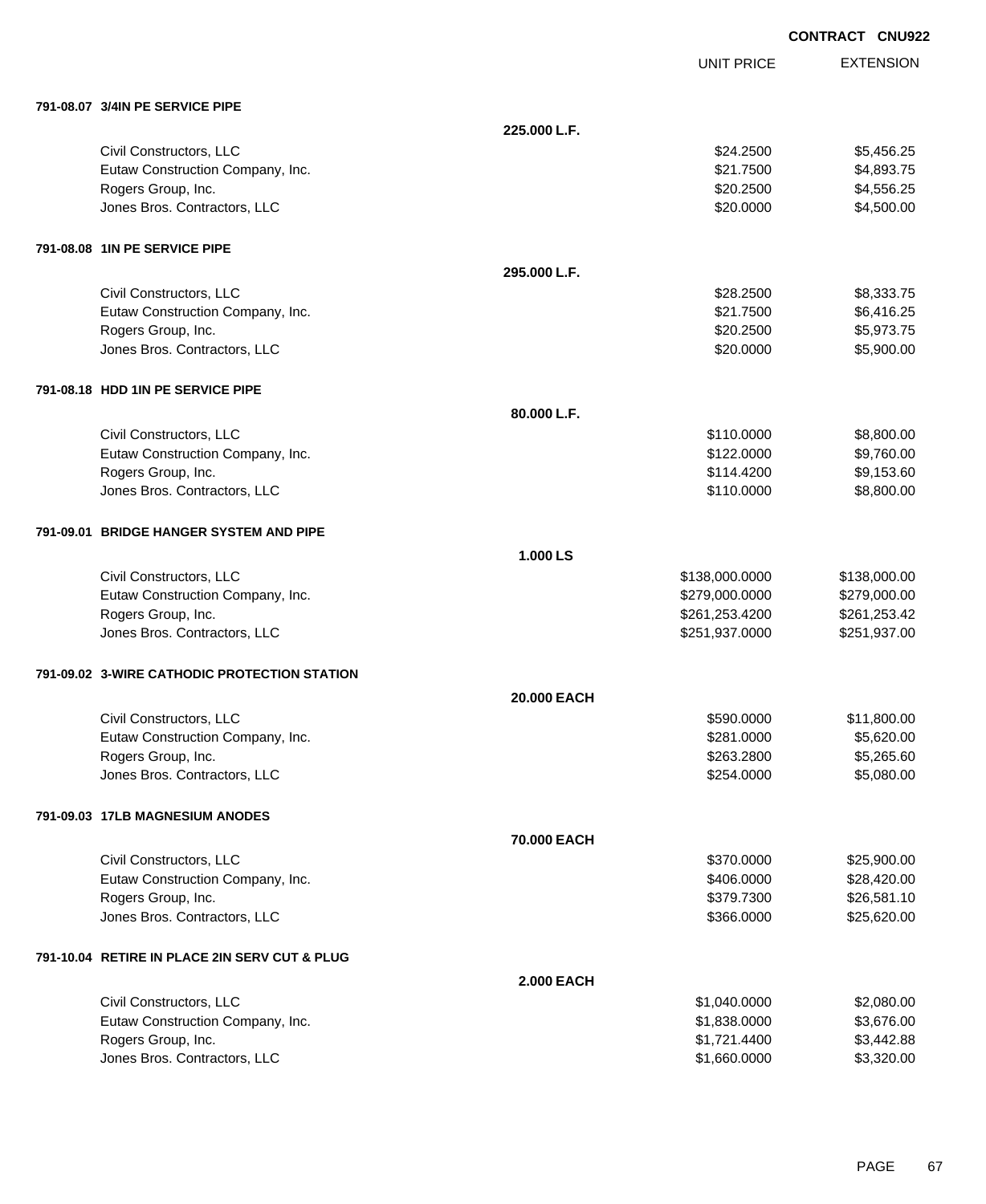| <b>CONTRACT</b> | <b>CNU922</b> |
|-----------------|---------------|
|                 |               |

|                                                |                   | <b>UNIT PRICE</b> | <b>EXTENSION</b> |
|------------------------------------------------|-------------------|-------------------|------------------|
| 791-10.05 RETIRE IN PLACE 4IN SERV CUT & PLUG  |                   |                   |                  |
|                                                | <b>2.000 EACH</b> |                   |                  |
| Civil Constructors, LLC                        |                   | \$1,040.0000      | \$2,080.00       |
| Eutaw Construction Company, Inc.               |                   | \$2,271.0000      | \$4,542.00       |
| Rogers Group, Inc.                             |                   | \$2,126.4900      | \$4,252.98       |
| Jones Bros. Contractors, LLC                   |                   | \$2,051.0000      | \$4,102.00       |
| 791-10.08 RETIRE IN PLACE 12IN SERV CUT & PLUG |                   |                   |                  |
|                                                | <b>1.000 EACH</b> |                   |                  |
| Civil Constructors, LLC                        |                   | \$4,730.0000      | \$4,730.00       |
| Eutaw Construction Company, Inc.               |                   | \$2,163.0000      | \$2,163.00       |
| Rogers Group, Inc.                             |                   | \$2,025.2300      | \$2,025.23       |
| Jones Bros. Contractors, LLC                   |                   | \$1,953.0000      | \$1,953.00       |
| 793-01.08 POLE 35FT CLASS 5 WOOD               |                   |                   |                  |
|                                                | <b>5.000 EACH</b> |                   |                  |
| Civil Constructors, LLC                        |                   | \$1,128.0200      | \$5,640.10       |
| Eutaw Construction Company, Inc.               |                   | \$1,168.0000      | \$5,840.00       |
| Rogers Group, Inc.                             |                   | \$1,215.1400      | \$6,075.70       |
| Jones Bros. Contractors, LLC                   |                   | \$1,097.0000      | \$5,485.00       |
| 793-01.41 ANCHOR 1IN                           |                   |                   |                  |
|                                                | 55.000 EACH       |                   |                  |
| Civil Constructors, LLC                        |                   | \$910.0300        | \$50,051.65      |
| Eutaw Construction Company, Inc.               |                   | \$943.0000        | \$51,865.00      |
| Rogers Group, Inc.                             |                   | \$506.3000        | \$27,846.50      |
| Jones Bros. Contractors, LLC                   |                   | \$885.0000        | \$48,675.00      |
| 793-13.07 4IN SCHEDULE 40 PVC                  |                   |                   |                  |
|                                                | 135.000 L.F.      |                   |                  |
| Civil Constructors, LLC                        |                   | \$8.8400          | \$1,193.40       |
| Eutaw Construction Company, Inc.               |                   | \$9.1500          | \$1,235.25       |
| Rogers Group, Inc.                             |                   | \$6.0800          | \$820.80         |
| Jones Bros. Contractors, LLC                   |                   | \$8.6000          | \$1,161.00       |
| 793-13.11 1 DUCT FORMATION @ 24IN DEPTH        |                   |                   |                  |
|                                                | 135.000 L.F.      |                   |                  |
| Civil Constructors, LLC                        |                   | \$36.5000         | \$4,927.50       |
| Eutaw Construction Company, Inc.               |                   | \$37.7500         | \$5,096.25       |
| Rogers Group, Inc.                             |                   | \$28.3500         | \$3,827.25       |
| Jones Bros. Contractors, LLC                   |                   | \$35.5000         | \$4,792.50       |
| 793-98.04 REMOVE POLES ALL SIZES               |                   |                   |                  |
|                                                | 8.000 EACH        |                   |                  |

| Civil Constructors, LLC          | \$351,6700 | \$2,813,36 |
|----------------------------------|------------|------------|
| Eutaw Construction Company, Inc. | \$364,0000 | \$2,912,00 |
| Rogers Group, Inc.               | \$101.2600 | \$810.08   |
| Jones Bros. Contractors, LLC     | \$342,0000 | \$2,736.00 |
|                                  |            |            |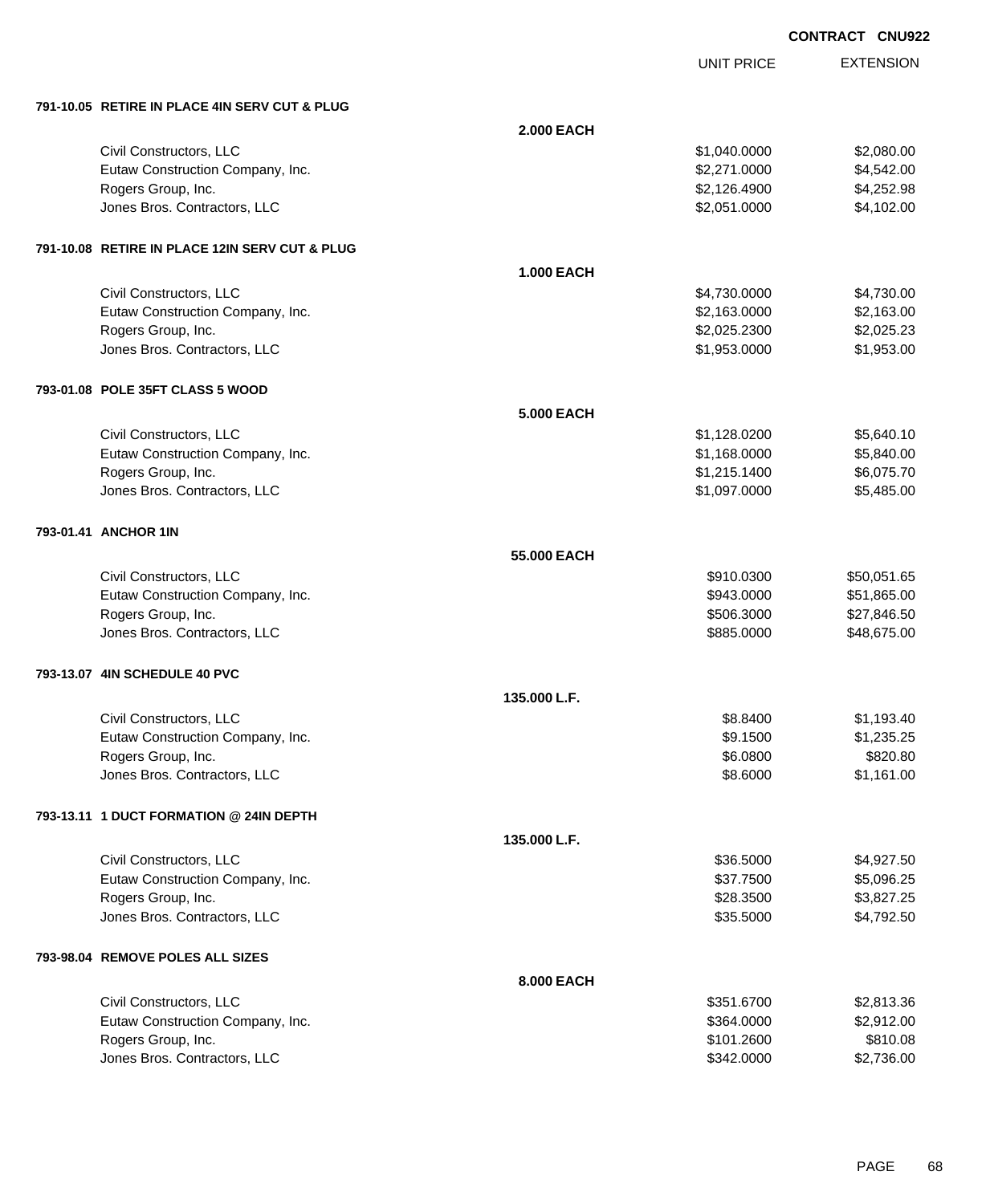|                                          |                |                   | <b>CONTRACT CNU922</b> |
|------------------------------------------|----------------|-------------------|------------------------|
|                                          |                | <b>UNIT PRICE</b> | <b>EXTENSION</b>       |
| 795-01.10 12IN DIP SLIP JOINT WATER LINE |                |                   |                        |
|                                          | 8,751.000 L.F. |                   |                        |
| Civil Constructors, LLC                  |                | \$110.0000        | \$962,610.00           |
| Eutaw Construction Company, Inc.         |                | \$113.0000        | \$988,863.00           |
| Rogers Group, Inc.                       |                | \$120.5000        | \$1,054,495.50         |
| Jones Bros. Contractors, LLC             |                | \$116.0000        | \$1,015,116.00         |
| 795-01.14 16IN DIP SLIP JOINT WATER LINE |                |                   |                        |
|                                          | 4,675.000 L.F. |                   |                        |
| Civil Constructors, LLC                  |                | \$120.0000        | \$561,000.00           |
| Eutaw Construction Company, Inc.         |                | \$123.0000        | \$575,025.00           |
| Rogers Group, Inc.                       |                | \$166.0600        | \$776,330.50           |
| Jones Bros. Contractors, LLC             |                | \$160.0000        | \$748,000.00           |
| 795-01.20 24IN DIP SLIP JOINT WATER LINE |                |                   |                        |
|                                          | 166.000 L.F.   |                   |                        |
| Civil Constructors, LLC                  |                | \$350.0000        | \$58,100.00            |
| Eutaw Construction Company, Inc.         |                | \$271.0000        | \$44,986.00            |
| Rogers Group, Inc.                       |                | \$312.9000        | \$51,941.40            |
| Jones Bros. Contractors, LLC             |                | \$302.0000        | \$50,132.00            |
| 795-01.22 30IN DIP SLIP JOINT WATER LINE |                |                   |                        |
|                                          | 747.000 L.F.   |                   |                        |
| Civil Constructors, LLC                  |                | \$380.0000        | \$283,860.00           |
| Eutaw Construction Company, Inc.         |                | \$278.0000        | \$207,666.00           |
| Rogers Group, Inc.                       |                | \$389.8600        | \$291,225.42           |
| Jones Bros. Contractors, LLC             |                | \$376.0000        | \$280,872.00           |
| 795-01.24 36IN DIP SLIP JOINT WATER LINE |                |                   |                        |
|                                          | 4,063.000 L.F. |                   |                        |
| Civil Constructors, LLC                  |                | \$390.0000        | \$1,584,570.00         |
| Eutaw Construction Company, Inc.         |                | \$376.0000        | \$1,527,688.00         |
| Rogers Group, Inc.                       |                | \$473.8900        | \$1,925,415.07         |
| Jones Bros. Contractors, LLC             |                | \$457.0000        | \$1,856,791.00         |
| 795-03.02 2IN PVC WATER LINE             |                |                   |                        |
|                                          | 136.000 L.F.   |                   |                        |
| Civil Constructors, LLC                  |                | \$110.0000        | \$14,960.00            |
| Eutaw Construction Company, Inc.         |                | \$51.0000         | \$6,936.00             |
| Rogers Group, Inc.                       |                | \$59.7400         | \$8,124.64             |
| Jones Bros. Contractors, LLC             |                | \$58.0000         | \$7,888.00             |
| 795-03.04 4IN PVC WATER LINE             |                |                   |                        |
|                                          | 55.000 L.F.    |                   |                        |
| Civil Constructors, LLC                  |                | \$110.0000        | \$6,050.00             |
| Eutaw Construction Company, Inc.         |                | \$50.2500         | \$2,763.75             |
| Rogers Group, Inc.                       |                | \$88.1000         | \$4,845.50             |
| Jones Bros. Contractors, LLC             |                | \$85.0000         | \$4,675.00             |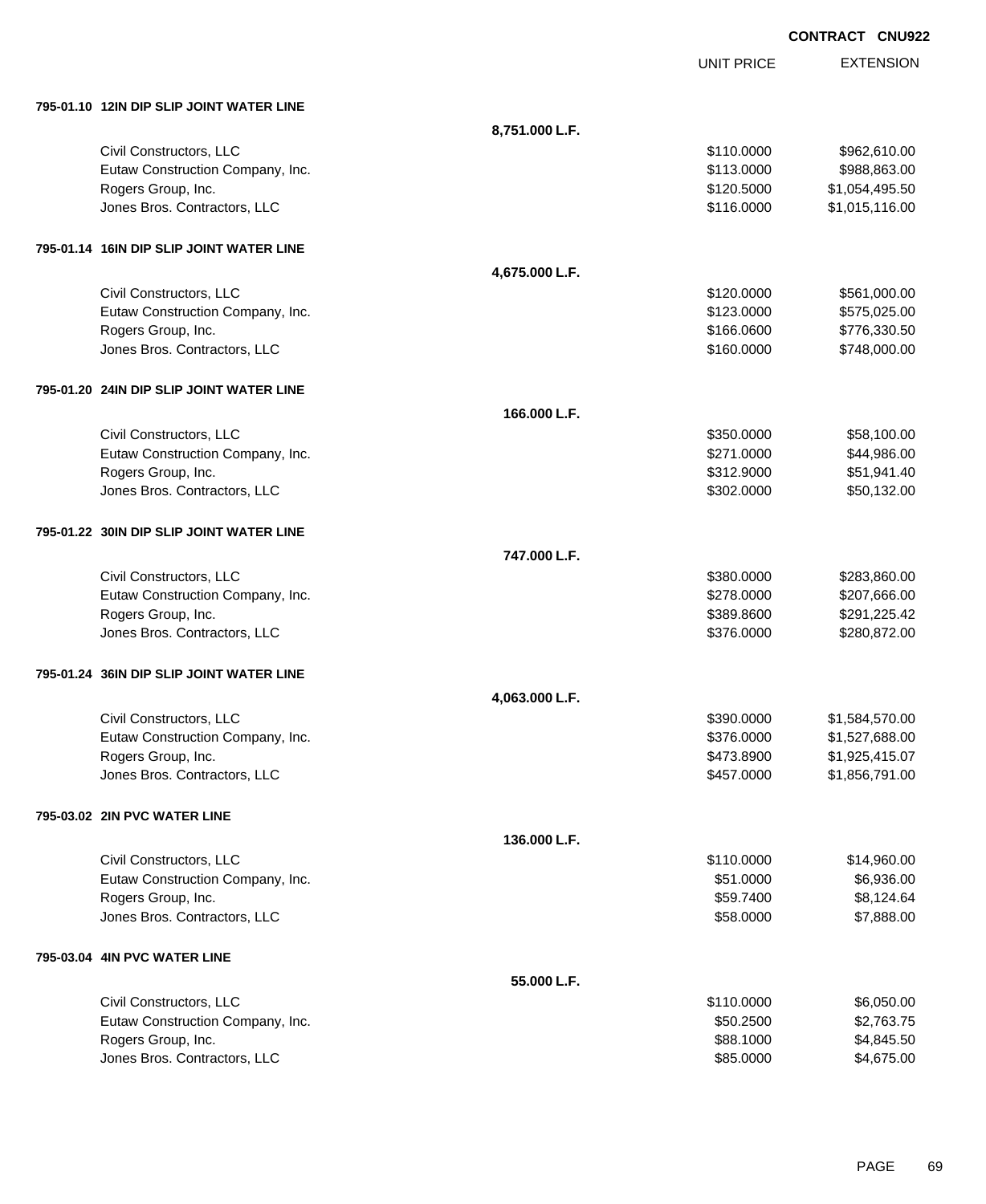|                                                    |                |                          | <b>CONTRACT CNU922</b>       |
|----------------------------------------------------|----------------|--------------------------|------------------------------|
|                                                    |                | <b>UNIT PRICE</b>        | <b>EXTENSION</b>             |
| 795-03.35 8IN C900 PVC WATER LINE                  |                |                          |                              |
|                                                    | 3,323.000 L.F. |                          |                              |
| Civil Constructors, LLC                            |                | \$84.0000                | \$279,132.00                 |
| Eutaw Construction Company, Inc.                   |                | \$51.7500                | \$171,965.25                 |
| Rogers Group, Inc.                                 |                | \$91.1300                | \$302,824.99                 |
| Jones Bros. Contractors, LLC                       |                | \$88.0000                | \$292,424.00                 |
| 795-03.36 10IN C900 PVC WATER LINE                 |                |                          |                              |
|                                                    | 25.000 L.F.    |                          |                              |
| Civil Constructors, LLC                            |                | \$190.0000               | \$4,750.00                   |
| Eutaw Construction Company, Inc.                   |                | \$99.2500                | \$2,481.25                   |
| Rogers Group, Inc.                                 |                | \$113.4100               | \$2,835.25                   |
| Jones Bros. Contractors, LLC                       |                | \$109.0000               | \$2,725.00                   |
| 795-05.02 HDD 4IN HDPE CASING PIPE-UNCON           |                |                          |                              |
|                                                    | 550.000 L.F.   |                          |                              |
| Civil Constructors, LLC                            |                | \$143.8000               | \$79,090.00                  |
| Eutaw Construction Company, Inc.                   |                | \$111.0000               | \$61,050.00                  |
| Rogers Group, Inc.                                 |                | \$172.1400               | \$94,677.00                  |
| Jones Bros. Contractors, LLC                       |                | \$166.0000               | \$91,300.00                  |
| 795-05.03 HDD 6IN HDPE CASING PIPE-UNCON           |                |                          |                              |
|                                                    | 400.000 L.F.   |                          |                              |
| Civil Constructors, LLC                            |                | \$165.7900               | \$66,316.00                  |
| Eutaw Construction Company, Inc.                   |                | \$138.0000               | \$55,200.00                  |
| Rogers Group, Inc.                                 |                | \$197.4500               | \$78,980.00                  |
| Jones Bros. Contractors, LLC                       |                | \$190.0000               | \$76,000.00                  |
| 795-05.67 BORE/JACK 20IN STEEL CASING PIPE-UNCON.  |                |                          |                              |
|                                                    | 227.000 L.F.   |                          |                              |
| Civil Constructors, LLC                            |                | \$1,160.0000             | \$263,320.00                 |
| Eutaw Construction Company, Inc.                   |                | \$475.0000               | \$107,825.00                 |
| Rogers Group, Inc.<br>Jones Bros. Contractors, LLC |                | \$843.5100<br>\$813.0000 | \$191,476.77<br>\$184,551.00 |
|                                                    |                |                          |                              |
| 795-05.68 BORE/JACK 24IN STEEL CASING PIPE-UNCON.  |                |                          |                              |
|                                                    | 293.000 L.F.   |                          |                              |
| Civil Constructors, LLC                            |                | \$1,170.0000             | \$342,810.00                 |
| Eutaw Construction Company, Inc.                   |                | \$691.0000               | \$202,463.00                 |
| Rogers Group, Inc.<br>Jones Bros. Contractors, LLC |                | \$296.7000<br>\$852.0000 | \$86,933.10<br>\$249,636.00  |
|                                                    |                |                          |                              |
| 795-05.69 BORE/JACK 30IN STEEL CASING PIPE-UNCON.  |                |                          |                              |
|                                                    | 70.000 L.F.    |                          |                              |
| Civil Constructors, LLC                            |                | \$1,270.0000             | \$88,900.00                  |
| Eutaw Construction Company, Inc.                   |                | \$930.0000               | \$65,100.00                  |
| Rogers Group, Inc.<br>Jones Bros. Contractors, LLC |                | \$903.2500<br>\$871.0000 | \$63,227.50<br>\$60,970.00   |
|                                                    |                |                          |                              |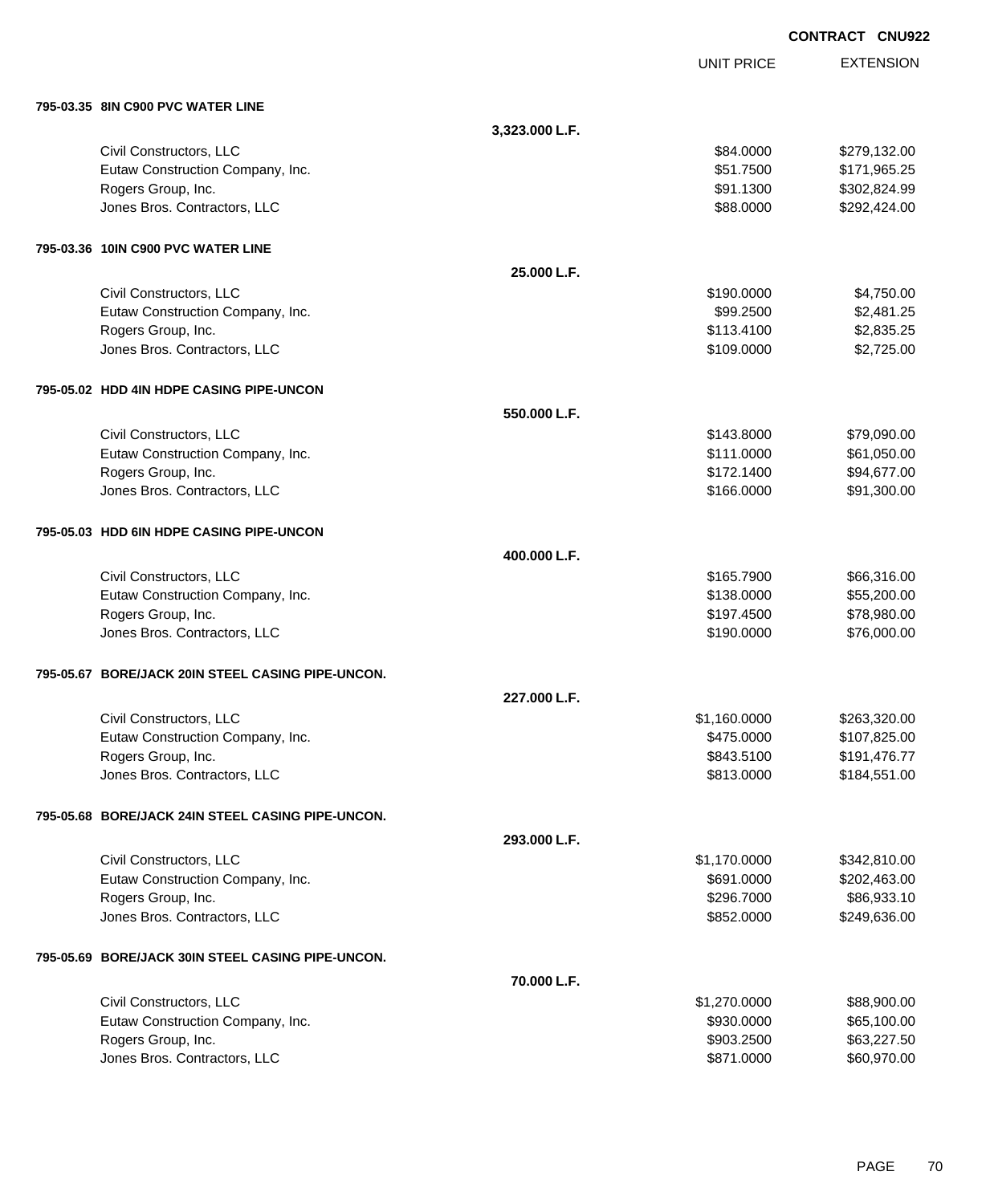|                                                   |                    |                   | <b>CONTRACT CNU922</b> |
|---------------------------------------------------|--------------------|-------------------|------------------------|
|                                                   |                    | <b>UNIT PRICE</b> | <b>EXTENSION</b>       |
|                                                   |                    |                   |                        |
| 795-05.71 BORE/JACK __ IN STEEL CASING PIPE-UNCON |                    |                   |                        |
|                                                   | 118,000 L.F.       |                   |                        |
| Civil Constructors, LLC                           |                    | \$1,710.0000      | \$201,780.00           |
| Eutaw Construction Company, Inc.                  |                    | \$791.0000        | \$93,338.00            |
| Rogers Group, Inc.                                |                    | \$1,265.7700      | \$149,360.86           |
| Jones Bros. Contractors, LLC                      |                    | \$1,221.0000      | \$144,078.00           |
| 795-05.72 BORE/JACK __ IN STEEL CASING PIPE-UNCON |                    |                   |                        |
|                                                   | 83.000 L.F.        |                   |                        |
| Civil Constructors, LLC                           |                    | \$2,320.0000      | \$192,560.00           |
| Eutaw Construction Company, Inc.                  |                    | \$1,147.0000      | \$95,201.00            |
| Rogers Group, Inc.                                |                    | \$1,620.1800      | \$134,474.94           |
| Jones Bros. Contractors, LLC                      |                    | \$1,562.0000      | \$129,646.00           |
| 795-06.01 CONNECT TO 2IN WATER LINE               |                    |                   |                        |
|                                                   | <b>1.000 EACH</b>  |                   |                        |
| Civil Constructors, LLC                           |                    | \$1,640.0000      | \$1,640.00             |
| Eutaw Construction Company, Inc.                  |                    | \$1,186.0000      | \$1,186.00             |
| Rogers Group, Inc.                                |                    | \$2,531.5300      | \$2,531.53             |
| Jones Bros. Contractors, LLC                      |                    | \$2,441.0000      | \$2,441.00             |
| 795-06.03 CONNECT TO 4IN WATER LINE               |                    |                   |                        |
|                                                   | <b>1.000 EACH</b>  |                   |                        |
| Civil Constructors, LLC                           |                    | \$1,670.0000      | \$1,670.00             |
| Eutaw Construction Company, Inc.                  |                    | \$1,200.0000      | \$1,200.00             |
| Rogers Group, Inc.                                |                    | \$2,531.5300      | \$2,531.53             |
| Jones Bros. Contractors, LLC                      |                    | \$2,441.0000      | \$2,441.00             |
| 795-06.05 CONNECT TO 8IN WATER LINE               |                    |                   |                        |
|                                                   | 9.000 EACH         |                   |                        |
| Civil Constructors, LLC                           |                    | \$2,170.0000      | \$19,530.00            |
| Eutaw Construction Company, Inc.                  |                    | \$2,056.0000      | \$18,504.00            |
| Rogers Group, Inc.                                |                    | \$2,126.4900      | \$19,138.41            |
| Jones Bros. Contractors, LLC                      |                    | \$2,051.0000      | \$18,459.00            |
| 795-06.06 CONNECT TO 10IN WATER LINE              |                    |                   |                        |
|                                                   | <b>1.000 EACH</b>  |                   |                        |
| Civil Constructors, LLC                           |                    | \$2,510.0000      | \$2,510.00             |
| Eutaw Construction Company, Inc.                  |                    | \$2,232.0000      | \$2,232.00             |
| Rogers Group, Inc.                                |                    | \$3,037.8300      | \$3,037.83             |
| Jones Bros. Contractors, LLC                      |                    | \$2,930.0000      | \$2,930.00             |
| 795-06.07 CONNECT TO 12IN WATER LINE              |                    |                   |                        |
|                                                   | <b>27.000 EACH</b> |                   |                        |
| Civil Constructors, LLC                           |                    | \$2,770.0000      | \$74,790.00            |
| Eutaw Construction Company, Inc.                  |                    | \$2,304.0000      | \$62,208.00            |
| Rogers Group, Inc.                                |                    | \$3,544.1400      | \$95,691.78            |
| Jones Bros. Contractors, LLC                      |                    | \$3,418.0000      | \$92,286.00            |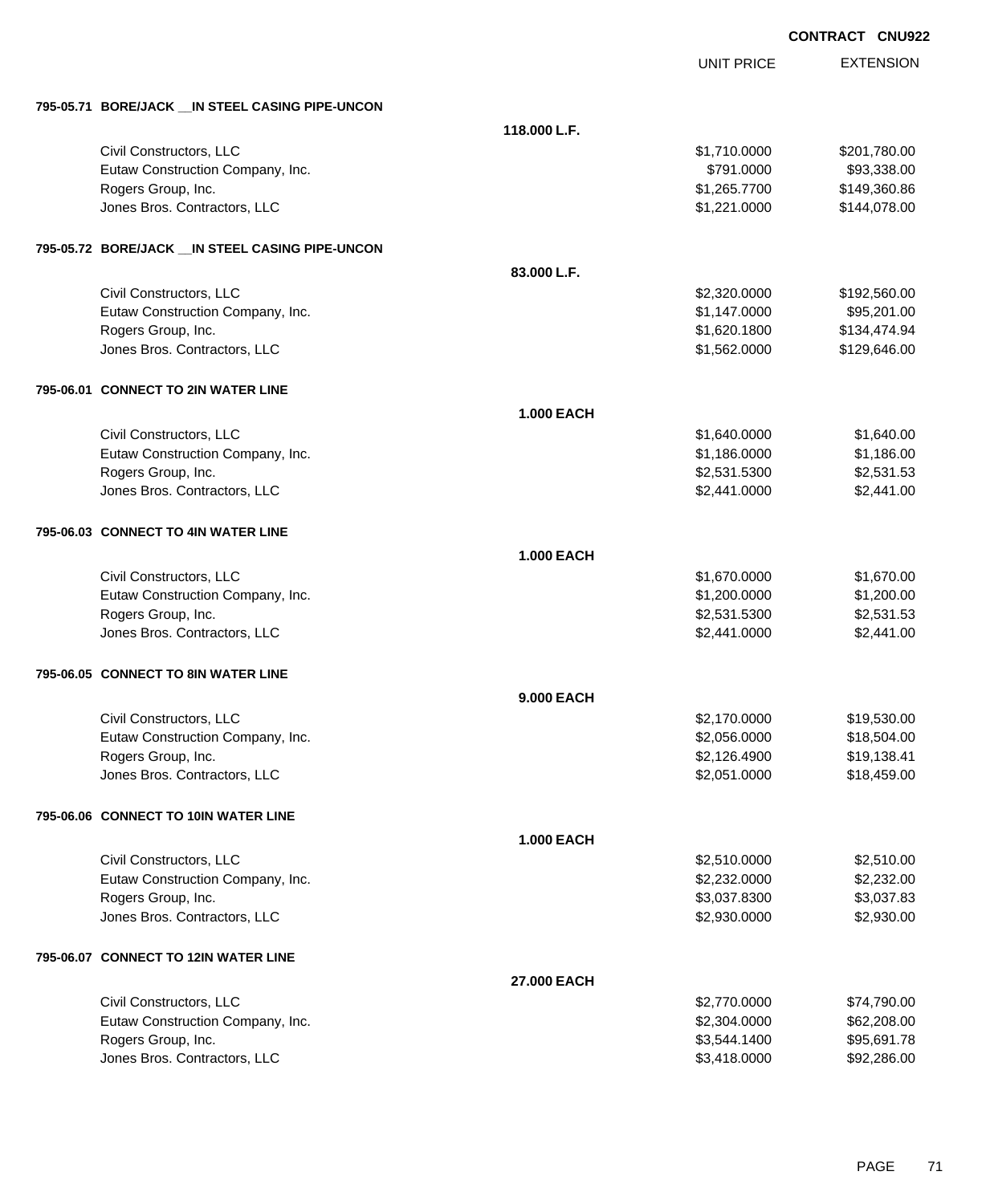UNIT PRICE EXTENSION

|  | 795-06.09 CONNECT TO 16IN WATER LINE |  |
|--|--------------------------------------|--|

| 795-06.09 CONNECT TO 16IN WATER LINE |                   |               |             |
|--------------------------------------|-------------------|---------------|-------------|
|                                      | 16.000 EACH       |               |             |
| Civil Constructors, LLC              |                   | \$4,220.0000  | \$67,520.00 |
| Eutaw Construction Company, Inc.     |                   | \$2,330.0000  | \$37,280.00 |
| Rogers Group, Inc.                   |                   | \$5,063.0500  | \$81,008.80 |
| Jones Bros. Contractors, LLC         |                   | \$4,883.0000  | \$78,128.00 |
| 795-06.12 CONNECT TO 24IN WATER LINE |                   |               |             |
|                                      | <b>2.000 EACH</b> |               |             |
| Civil Constructors, LLC              |                   | \$7,080.0000  | \$14,160.00 |
| Eutaw Construction Company, Inc.     |                   | \$6,062.0000  | \$12,124.00 |
| Rogers Group, Inc.                   |                   | \$10,126.1000 | \$20,252.20 |
| Jones Bros. Contractors, LLC         |                   | \$9,765.0000  | \$19,530.00 |
| 795-06.14 CONNECT TO 36IN WATER LINE |                   |               |             |
|                                      | <b>2.000 EACH</b> |               |             |
| Civil Constructors, LLC              |                   | \$16,000.0000 | \$32,000.00 |
| Eutaw Construction Company, Inc.     |                   | \$11,880.0000 | \$23,760.00 |
| Rogers Group, Inc.                   |                   | \$21,264.8100 | \$42,529.62 |
| Jones Bros. Contractors, LLC         |                   | \$20,507.0000 | \$41,014.00 |
| 795-08.01 2IN GATE VALVE ASSEMBLY    |                   |               |             |
|                                      | <b>1.000 EACH</b> |               |             |
| Civil Constructors, LLC              |                   | \$990.0000    | \$990.00    |
| Eutaw Construction Company, Inc.     |                   | \$1,025.0000  | \$1,025.00  |
| Rogers Group, Inc.                   |                   | \$1,518.9100  | \$1,518.91  |
| Jones Bros. Contractors, LLC         |                   | \$1,465.0000  | \$1,465.00  |
| 795-08.03 4IN GATE VALVE ASSEMBLY    |                   |               |             |
|                                      | <b>1.000 EACH</b> |               |             |
| Civil Constructors, LLC              |                   | \$1,470.0000  | \$1,470.00  |
| Eutaw Construction Company, Inc.     |                   | \$1,271.0000  | \$1,271.00  |
| Rogers Group, Inc.                   |                   | \$1,620.1800  | \$1,620.18  |
| Jones Bros. Contractors, LLC         |                   | \$1,562.0000  | \$1,562.00  |
| 795-08.04 6IN GATE VALVE ASSEMBLY    |                   |               |             |
|                                      | <b>1.000 EACH</b> |               |             |
| Civil Constructors, LLC              |                   | \$1,790.0000  | \$1,790.00  |
| Eutaw Construction Company, Inc.     |                   | \$1,726.0000  | \$1,726.00  |
| Rogers Group, Inc.                   |                   | \$1,721.4400  | \$1,721.44  |
| Jones Bros. Contractors, LLC         |                   | \$1,660.0000  | \$1,660.00  |
| 795-08.05 8IN GATE VALVE ASSEMBLY    |                   |               |             |
|                                      | 13.000 EACH       |               |             |
| Civil Constructors, LLC              |                   | \$2,290.0000  | \$29,770.00 |
| Eutaw Construction Company, Inc.     |                   | \$2,153.0000  | \$27,989.00 |
| Rogers Group, Inc.                   |                   | \$2,025.2300  | \$26,327.99 |
| Jones Bros. Contractors, LLC         |                   | \$1,953.0000  | \$25,389.00 |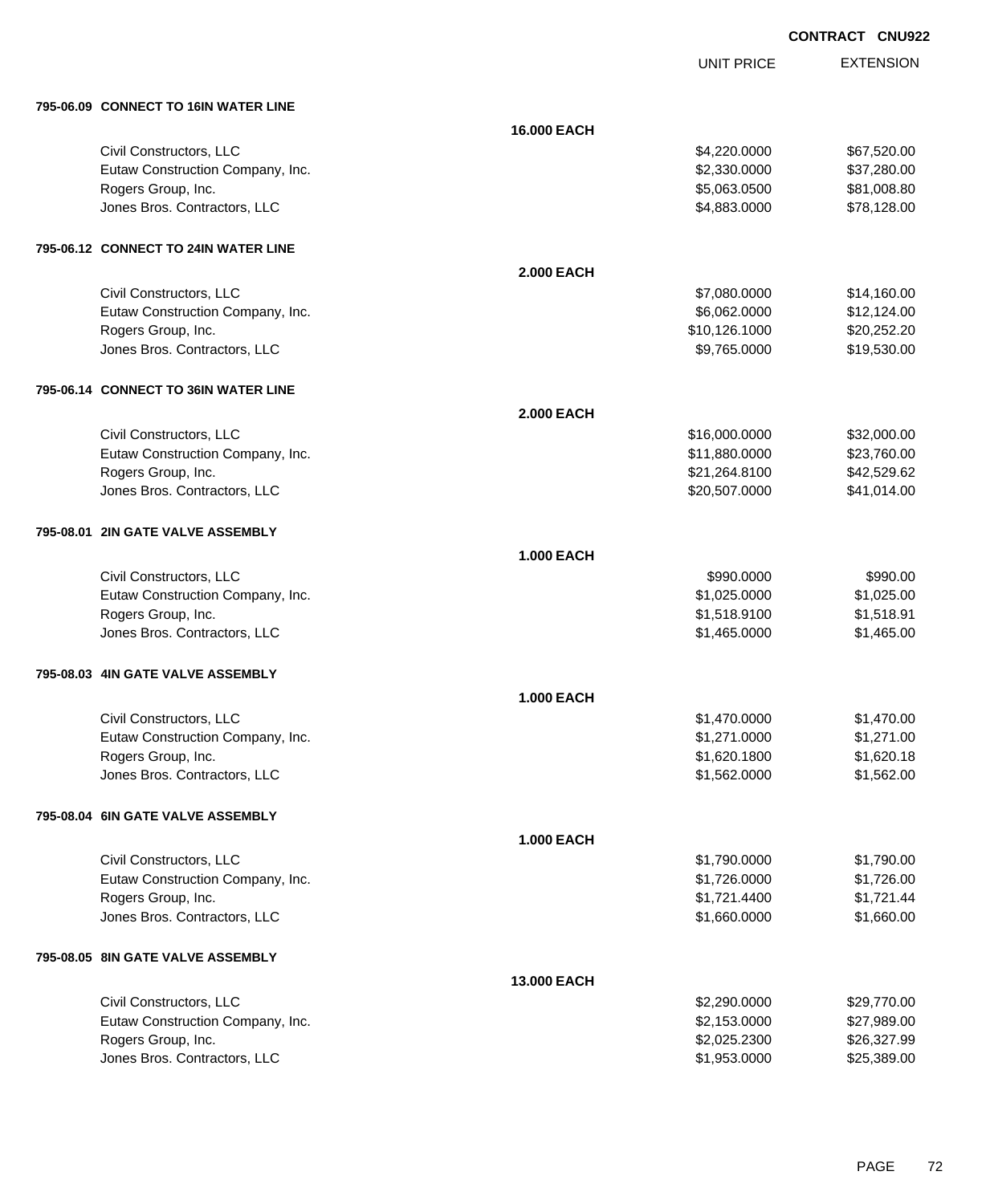| <b>CONTRACT CNU922</b> |  |
|------------------------|--|
|                        |  |

UNIT PRICE

| 795-08.09 12IN GATE VALVE ASSEMBLY                 |                   |               |                            |
|----------------------------------------------------|-------------------|---------------|----------------------------|
|                                                    | 16.000 EACH       |               |                            |
| Civil Constructors, LLC                            |                   | \$3,540.0000  | \$56,640.00                |
| Eutaw Construction Company, Inc.                   |                   | \$3,270.0000  | \$52,320.00                |
| Rogers Group, Inc.                                 |                   | \$3,544.1400  | \$56,706.24                |
| Jones Bros. Contractors, LLC                       |                   | \$3,418.0000  | \$54,688.00                |
|                                                    |                   |               |                            |
| 795-08.13 16IN BUTTERFLY VALVE ASSEMBLY            |                   |               |                            |
|                                                    |                   |               |                            |
|                                                    | 7.000 EACH        |               |                            |
| Civil Constructors, LLC                            |                   | \$8,400.0000  | \$58,800.00                |
| Eutaw Construction Company, Inc.                   |                   | \$7,765.0000  | \$54,355.00                |
| Rogers Group, Inc.<br>Jones Bros. Contractors, LLC |                   | \$7,088.2800  | \$49,617.96<br>\$47,852.00 |
|                                                    |                   | \$6,836.0000  |                            |
|                                                    |                   |               |                            |
| 795-08.19 24IN BUTTERFLY VALVE ASSEMBLY            |                   |               |                            |
|                                                    | 7.000 EACH        |               |                            |
| Civil Constructors, LLC                            |                   | \$14,530.0000 | \$101,710.00               |
| Eutaw Construction Company, Inc.                   |                   | \$13,290.0000 | \$93,030.00                |
| Rogers Group, Inc.                                 |                   | \$15,189.1500 | \$106,324.05               |
| Jones Bros. Contractors, LLC                       |                   | \$14,648.0000 | \$102,536.00               |
|                                                    |                   |               |                            |
| 795-08.22 36IN BUTTERFLY VALVE ASSEMBLY            |                   |               |                            |
|                                                    | 9.000 EACH        |               |                            |
| Civil Constructors, LLC                            |                   | \$28,680.0000 | \$258,120.00               |
| Eutaw Construction Company, Inc.                   |                   | \$27,100.0000 | \$243,900.00               |
| Rogers Group, Inc.                                 |                   | \$30,884.6100 | \$277,961.49               |
| Jones Bros. Contractors, LLC                       |                   | \$29,783.0000 | \$268,047.00               |
|                                                    |                   |               |                            |
| 795-09.01 3/4IN WATER SERVICE METER ASSEMBLY       |                   |               |                            |
|                                                    | 25.000 EACH       |               |                            |
| Civil Constructors, LLC                            |                   | \$1,480.0000  | \$37,000.00                |
| Eutaw Construction Company, Inc.                   |                   | \$664.0000    | \$16,600.00                |
| Rogers Group, Inc.                                 |                   | \$1,215.1400  | \$30,378.50                |
| Jones Bros. Contractors, LLC                       |                   | \$1,172.0000  | \$29,300.00                |
|                                                    |                   |               |                            |
| 795-09.02 1IN WATER SERVICE METER ASSEMBLY         |                   |               |                            |
|                                                    | <b>2.000 EACH</b> |               |                            |
| Civil Constructors, LLC                            |                   | \$1,940.0000  | \$3,880.00                 |
| Eutaw Construction Company, Inc.                   |                   | \$1,192.0000  | \$2,384.00                 |
| Rogers Group, Inc.                                 |                   | \$1,518.9100  | \$3,037.82                 |
| Jones Bros. Contractors, LLC                       |                   | \$1,465.0000  | \$2,930.00                 |
|                                                    |                   |               |                            |
| 795-09.03 1-1/2IN WATER SERVICE METER ASSEMBLY     |                   |               |                            |
|                                                    |                   |               |                            |
|                                                    | <b>1.000 EACH</b> |               |                            |
| Civil Constructors, LLC                            |                   | \$2,840.0000  | \$2,840.00                 |
| Eutaw Construction Company, Inc.                   |                   | \$1,803.0000  | \$1,803.00                 |
| Rogers Group, Inc.                                 |                   | \$2,025.2300  | \$2,025.23                 |
| Jones Bros. Contractors, LLC                       |                   | \$1,953.0000  | \$1,953.00                 |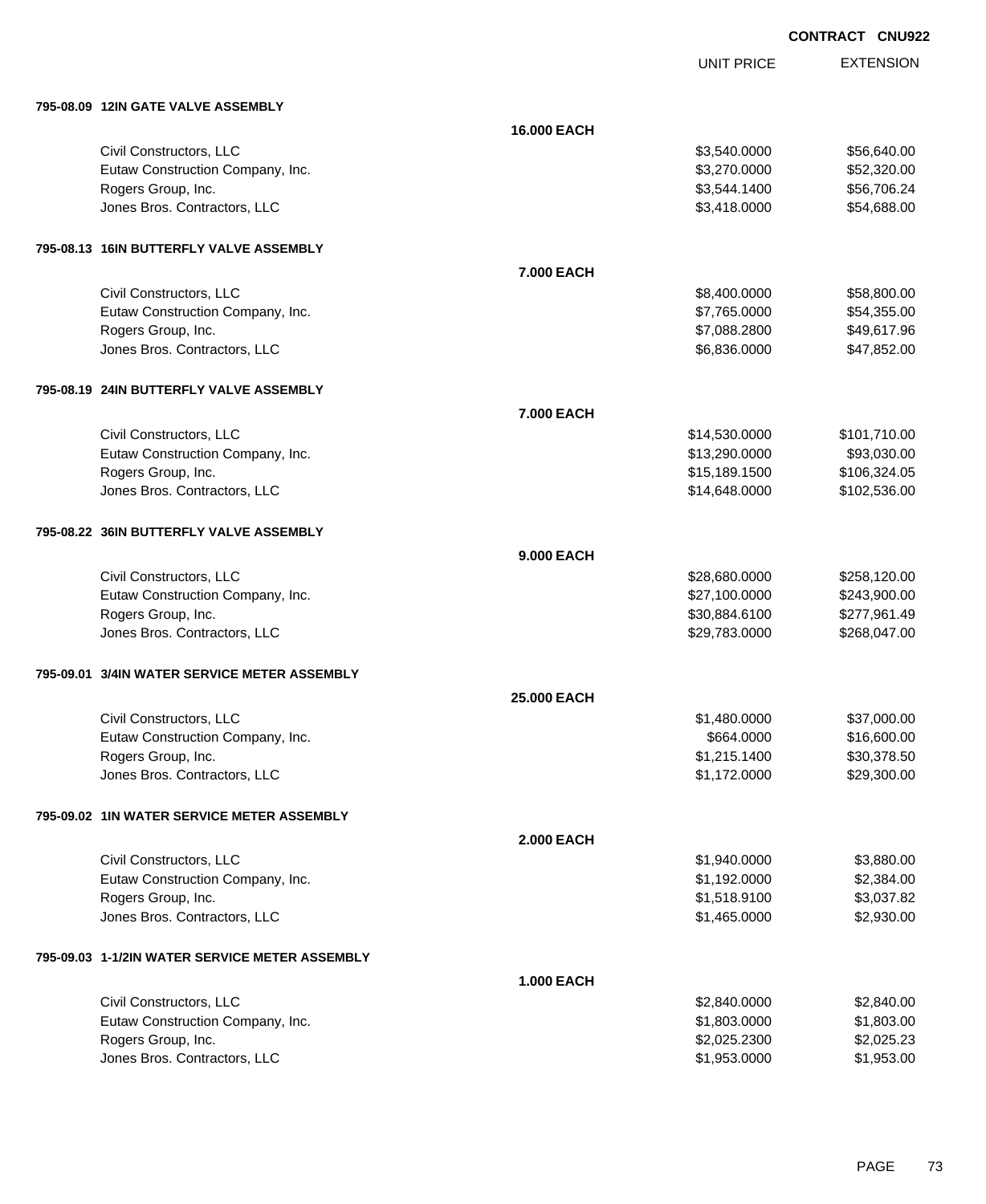UNIT PRICE EXTENSION

| 795-09.04 2IN WATER SERVICE METER ASSEMBLY |                   |              |             |
|--------------------------------------------|-------------------|--------------|-------------|
|                                            | <b>2.000 EACH</b> |              |             |
| Civil Constructors, LLC                    |                   | \$3,400.0000 | \$6,800.00  |
| Eutaw Construction Company, Inc.           |                   | \$1,803.0000 | \$3,606.00  |
| Rogers Group, Inc.                         |                   | \$2,531.5300 | \$5,063.06  |
| Jones Bros. Contractors, LLC               |                   | \$2,441.0000 | \$4,882.00  |
| 795-09.51 RECONNECT SERVICE ASSEMBLY       |                   |              |             |
|                                            | <b>6.000 EACH</b> |              |             |
| Civil Constructors, LLC                    |                   | \$1,230.0000 | \$7,380.00  |
| Eutaw Construction Company, Inc.           |                   | \$764.0000   | \$4,584.00  |
| Rogers Group, Inc.                         |                   | \$1,012.6100 | \$6,075.66  |
| Jones Bros. Contractors, LLC               |                   | \$977.0000   | \$5,862.00  |
| 795-09.60 3/4IN PEXa SERVICE PIPE          |                   |              |             |
|                                            | 360.000 L.F.      |              |             |
| Civil Constructors, LLC                    |                   | \$48.5000    | \$17,460.00 |
| Eutaw Construction Company, Inc.           |                   | \$10.5000    | \$3,780.00  |
| Rogers Group, Inc.                         |                   | \$20.2500    | \$7,290.00  |
| Jones Bros. Contractors, LLC               |                   | \$20.0000    | \$7,200.00  |
| 795-09.62 1IN PEX SERVICE PIPE             |                   |              |             |
|                                            | 815.000 L.F.      |              |             |
| Civil Constructors, LLC                    |                   | \$50.7500    | \$41,361.25 |
| Eutaw Construction Company, Inc.           |                   | \$13.0000    | \$10,595.00 |
| Rogers Group, Inc.                         |                   | \$20.2500    | \$16,503.75 |
| Jones Bros. Contractors, LLC               |                   | \$20.0000    | \$16,300.00 |
| 795-09.63 1 1/4 IN PEXa SERVICE PIPE       |                   |              |             |
|                                            | 626.000 L.F.      |              |             |
| Civil Constructors, LLC                    |                   | \$46.2500    | \$28,952.50 |
| Eutaw Construction Company, Inc.           |                   | \$17.5000    | \$10,955.00 |
| Rogers Group, Inc.                         |                   | \$21.2600    | \$13,308.76 |
| Jones Bros. Contractors, LLC               |                   | \$21.0000    | \$13,146.00 |
| 795-09.64 2IN PEXa SERVICE PIPE            |                   |              |             |
|                                            | 355.000 L.F.      |              |             |
| Civil Constructors, LLC                    |                   | \$64.5000    | \$22,897.50 |
| Eutaw Construction Company, Inc.           |                   | \$25.2500    | \$8,963.75  |
| Rogers Group, Inc.                         |                   | \$30.3800    | \$10,784.90 |
| Jones Bros. Contractors, LLC               |                   | \$29.0000    | \$10,295.00 |
| 795-10.20 2IN PRV ASSEMBLY                 |                   |              |             |
|                                            | <b>1.000 EACH</b> |              |             |
| Civil Constructors, LLC                    |                   | \$5,100.0000 | \$5,100.00  |
| Eutaw Construction Company, Inc.           |                   | \$3,120.0000 | \$3,120.00  |
| Rogers Group, Inc.                         |                   | \$7,088.2700 | \$7,088.27  |
| Jones Bros. Contractors, LLC               |                   | \$6,836.0000 | \$6,836.00  |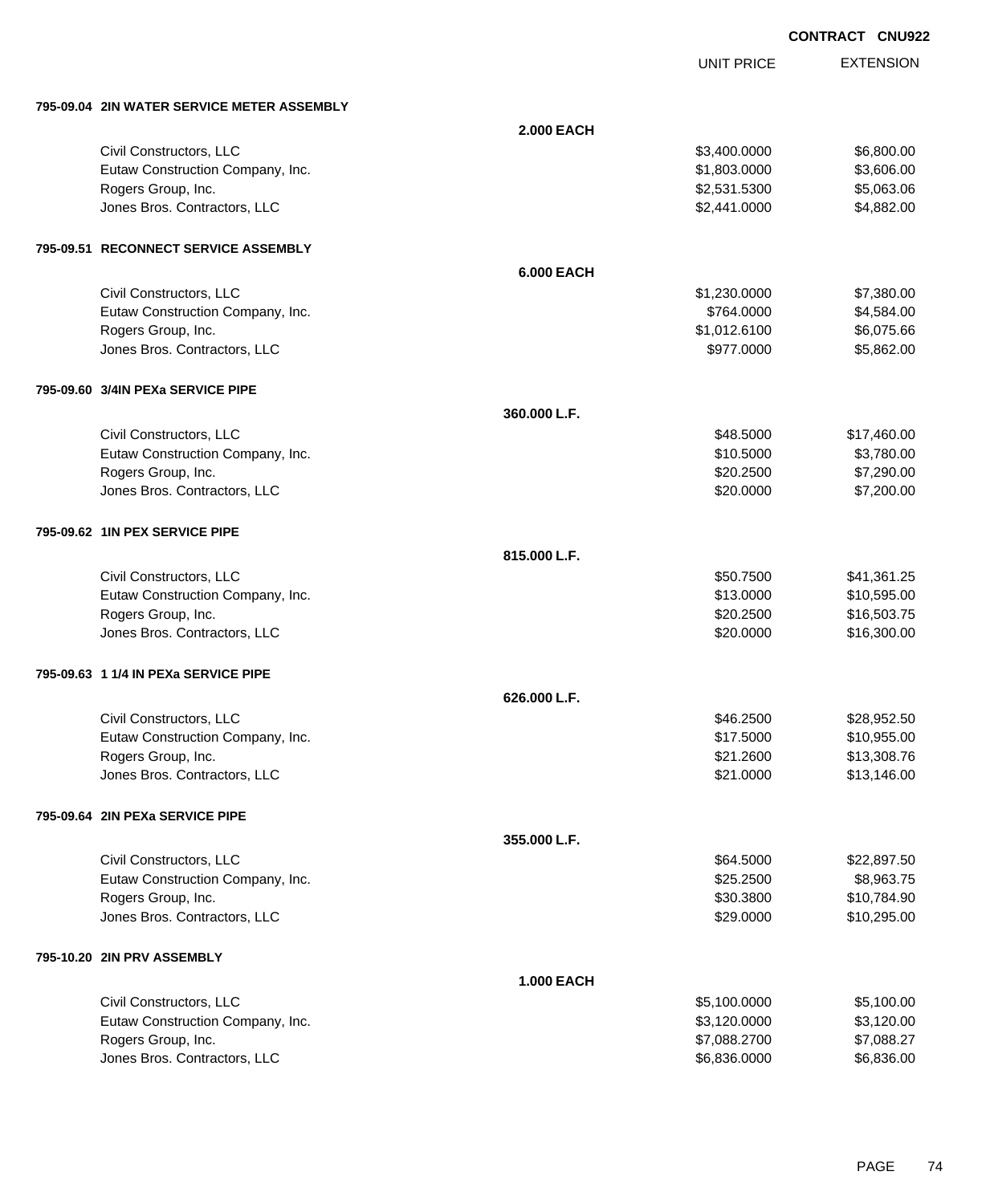| <b>CONTRACT</b> | <b>CNU922</b> |
|-----------------|---------------|
|                 |               |

UNIT PRICE

| 795-11.02 FIRE HYDRANT ASSEMBLY                        |                   |                         |                            |
|--------------------------------------------------------|-------------------|-------------------------|----------------------------|
|                                                        | 20.000 EACH       |                         |                            |
| Civil Constructors, LLC                                |                   | \$8,990.0000            | \$179,800.00               |
| Eutaw Construction Company, Inc.                       |                   | \$6,888.0000            | \$137,760.00               |
| Rogers Group, Inc.                                     |                   | \$8,100.8900            | \$162,017.80               |
| Jones Bros. Contractors, LLC                           |                   | \$7,812.0000            | \$156,240.00               |
|                                                        |                   |                         |                            |
| 795-11.12 RETIRE IN PLACE EXISTING WATER MAIN          |                   |                         |                            |
|                                                        | 17,400.000 L.F.   |                         |                            |
| Civil Constructors, LLC                                |                   | \$10.2500               | \$178,350.00               |
| Eutaw Construction Company, Inc.                       |                   | \$1.7500                | \$30,450.00                |
| Rogers Group, Inc.                                     |                   | \$4.0500                | \$70,470.00                |
| Jones Bros. Contractors, LLC                           |                   | \$4.0000                | \$69,600.00                |
| 795-12.01 REMOVE FIRE HYDRANT                          |                   |                         |                            |
|                                                        | <b>5.000 EACH</b> |                         |                            |
| Civil Constructors, LLC                                |                   | \$1,530.0000            | \$7,650.00                 |
| Eutaw Construction Company, Inc.                       |                   | \$288.0000              | \$1,440.00                 |
| Rogers Group, Inc.                                     |                   | \$202.5200              | \$1,012.60                 |
| Jones Bros. Contractors, LLC                           |                   | \$195.0000              | \$975.00                   |
|                                                        |                   |                         |                            |
| 795-12.05 REMOVE BLOW-OFF ASSEMBLY                     |                   |                         |                            |
|                                                        | <b>1.000 EACH</b> |                         |                            |
| Civil Constructors, LLC                                |                   | \$1,140.0000            | \$1,140.00                 |
| Eutaw Construction Company, Inc.                       |                   | \$288.0000              | \$288.00                   |
| Rogers Group, Inc.                                     |                   | \$202.5200              | \$202.52                   |
| Jones Bros. Contractors, LLC                           |                   | \$195.0000              | \$195.00                   |
| 795-13.01 DI FITTINGS                                  |                   |                         |                            |
|                                                        | 152,000.000 LB.   |                         |                            |
| Civil Constructors, LLC                                |                   | \$6.0000                | \$912,000.00               |
| Eutaw Construction Company, Inc.                       |                   | \$7.5000                | \$1,140,000.00             |
| Rogers Group, Inc.                                     |                   | \$0.1000                | \$15,200.00                |
| Jones Bros. Contractors, LLC                           |                   | \$0.1000                | \$15,200.00                |
| 795-13.04 BRIDGE HANGER SYSTEM                         |                   |                         |                            |
|                                                        | 1.000 LS          |                         |                            |
| Civil Constructors, LLC                                |                   | \$482,185.0000          | \$482,185.00               |
| Eutaw Construction Company, Inc.                       |                   | \$429,200.0000          | \$429,200.00               |
| Rogers Group, Inc.                                     |                   | \$627,818.3000          | \$627,818.30               |
| Jones Bros. Contractors, LLC                           |                   | \$605,430.0000          | \$605,430.00               |
|                                                        |                   |                         |                            |
| 795-14.05 CONCRETE ENCASEMENT                          |                   |                         |                            |
|                                                        | 365.000 L.F.      |                         |                            |
| Civil Constructors, LLC                                |                   | \$56.7500               | \$20,713.75                |
| Eutaw Construction Company, Inc.<br>Rogers Group, Inc. |                   | \$47.7500<br>\$202.5200 | \$17,428.75<br>\$73,919.80 |
| Jones Bros. Contractors, LLC                           |                   | \$195.0000              | \$71,175.00                |
|                                                        |                   |                         |                            |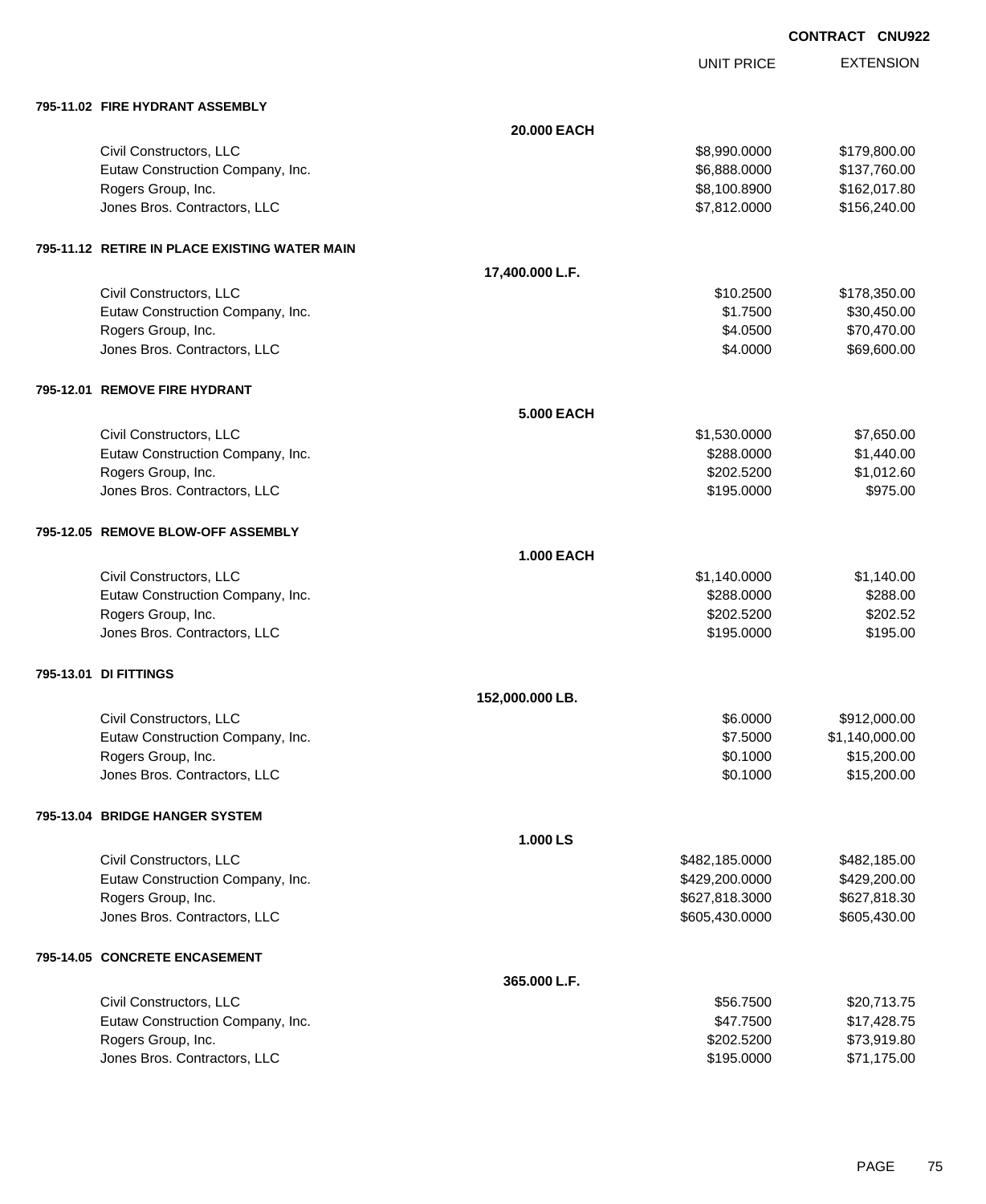EXTENSION **CONTRACT CNU922**

UNIT PRICE

| 795-14.08 RESTORE ASPHALT                        |              |            |              |
|--------------------------------------------------|--------------|------------|--------------|
|                                                  | 43.000 S.Y.  |            |              |
| Civil Constructors, LLC                          |              | \$110.0000 | \$4,730.00   |
| Eutaw Construction Company, Inc.                 |              | \$99.2500  | \$4,267.75   |
| Rogers Group, Inc.                               |              | \$45.5700  | \$1,959.51   |
| Jones Bros. Contractors, LLC                     |              | \$45.0000  | \$1,935.00   |
| 795-14.10 RESTORE GRAVEL                         |              |            |              |
|                                                  | 10.000 S.Y.  |            |              |
| Civil Constructors, LLC                          |              | \$35.0000  | \$350.00     |
| Eutaw Construction Company, Inc.                 |              | \$81.7500  | \$817.50     |
| Rogers Group, Inc.                               |              | \$20.2500  | \$202.50     |
| Jones Bros. Contractors, LLC                     |              | \$20.0000  | \$200.00     |
| 795-15.05 20IN STEEL CASING PIPE OPEN CUT METHOD |              |            |              |
|                                                  | 553.000 L.F. |            |              |
| Civil Constructors, LLC                          |              | \$310.0000 | \$171,430.00 |
| Eutaw Construction Company, Inc.                 |              | \$147.0000 | \$81,291.00  |
| Rogers Group, Inc.                               |              | \$152.9000 | \$84,553.70  |
| Jones Bros. Contractors, LLC                     |              | \$147.0000 | \$81,291.00  |
| 795-15.07 24IN STEEL CASING PIPE OPEN CUT METHOD |              |            |              |
|                                                  | 480.000 L.F. |            |              |
| Civil Constructors, LLC                          |              | \$290.0000 | \$139,200.00 |
| Eutaw Construction Company, Inc.                 |              | \$214.0000 | \$102,720.00 |
| Rogers Group, Inc.                               |              | \$152.9000 | \$73,392.00  |
| Jones Bros. Contractors, LLC                     |              | \$147.0000 | \$70,560.00  |
| 795-15.10 30IN STEEL CASING PIPE OPEN CUT METHOD |              |            |              |
|                                                  | 25.000 L.F.  |            |              |
| Civil Constructors, LLC                          |              | \$380,0000 | \$9,500.00   |
| Eutaw Construction Company, Inc.                 |              | \$282.0000 | \$7,050.00   |
| Rogers Group, Inc.                               |              | \$249.1100 | \$6,227.75   |
| Jones Bros. Contractors, LLC                     |              | \$240.0000 | \$6,000.00   |
| 795-15.13 48IN STEEL CASING PIPE OPEN CUT METHOD |              |            |              |
|                                                  | 119.000 L.F. |            |              |
| Civil Constructors, LLC                          |              | \$700.0000 | \$83,300.00  |
| Eutaw Construction Company, Inc.                 |              | \$308.0000 | \$36,652.00  |
| Rogers Group, Inc.                               |              | \$460.7400 | \$54,828.06  |
| Jones Bros. Contractors, LLC                     |              | \$444.0000 | \$52,836.00  |
| 795-15.14 54IN STEEL CASING PIPE OPEN CUT METHOD |              |            |              |
|                                                  | 102.000 L.F. |            |              |
| Civil Constructors, LLC                          |              | \$830.0000 | \$84,660.00  |
| Eutaw Construction Company, Inc.                 |              | \$422.0000 | \$43,044.00  |
| Rogers Group, Inc.                               |              | \$569.0800 | \$58,046.16  |
| Jones Bros. Contractors, LLC                     |              | \$549.0000 | \$55,998.00  |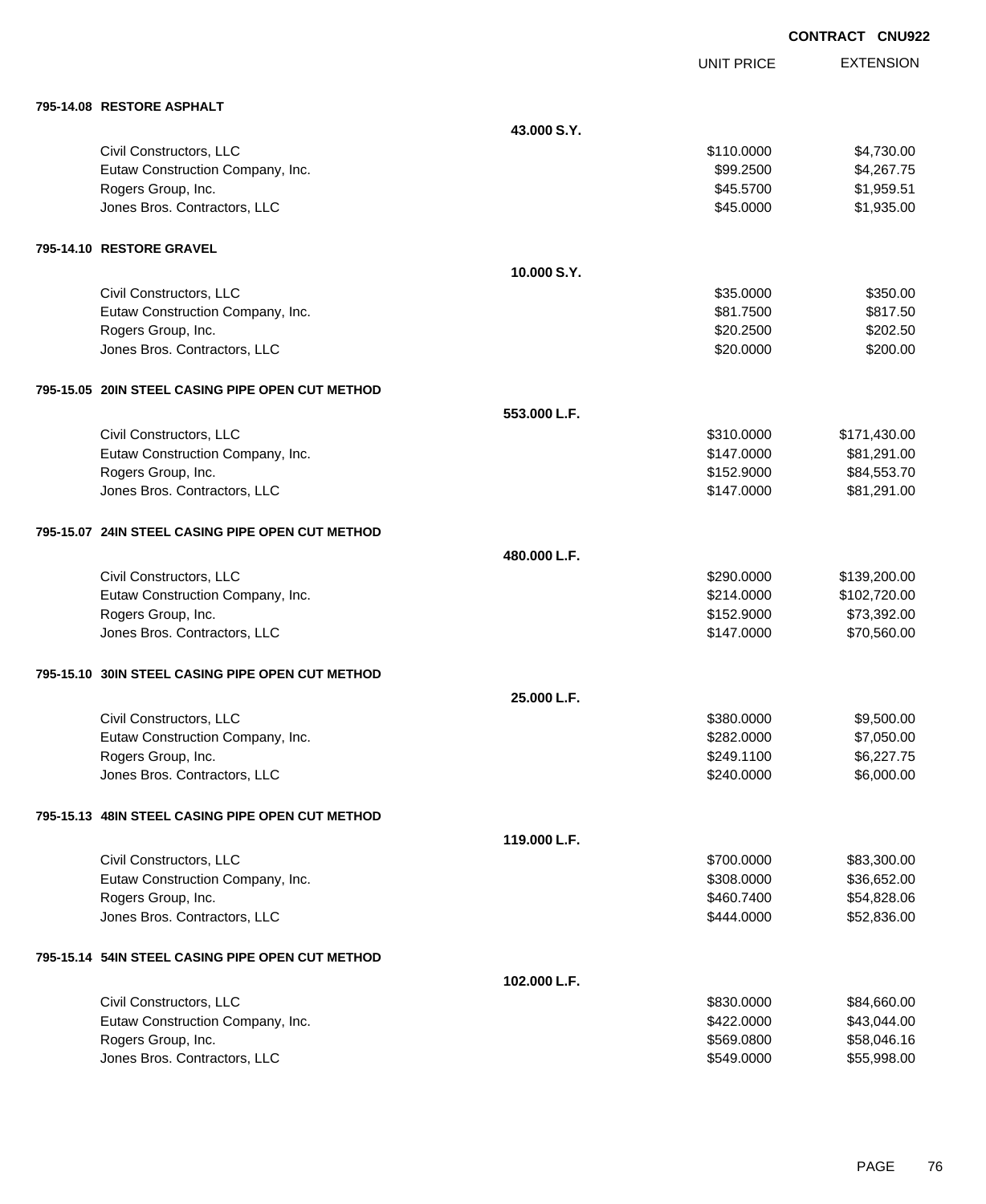|            | <b>CONTRACT CNU922</b> |                  |
|------------|------------------------|------------------|
| UNIT PRICE |                        | <b>EXTENSION</b> |
|            |                        |                  |

| 797-01.05 12IN DIP FORCE MAIN |  |
|-------------------------------|--|

| 797-01.05 12IN DIP FORCE MAIN                    |                 |            |              |
|--------------------------------------------------|-----------------|------------|--------------|
|                                                  | 373.000 L.F.    |            |              |
| Civil Constructors, LLC                          |                 | \$180.0000 | \$67,140.00  |
| Eutaw Construction Company, Inc.                 |                 | \$141.0000 | \$52,593.00  |
| Rogers Group, Inc.                               |                 | \$124.5500 | \$46,457.15  |
| Jones Bros. Contractors, LLC                     |                 | \$120.0000 | \$44,760.00  |
| 797-03.07 8IN PVC FORCE MAIN                     |                 |            |              |
|                                                  | 11,619.000 L.F. |            |              |
| Civil Constructors, LLC                          |                 | \$82.5000  | \$958,567.50 |
| Eutaw Construction Company, Inc.                 |                 | \$65.0000  | \$755,235.00 |
| Rogers Group, Inc.                               |                 | \$57.7200  | \$670,648.68 |
| Jones Bros. Contractors, LLC                     |                 | \$56.0000  | \$650,664.00 |
| 797-04.09 20IN FPVC FORCE MAIN                   |                 |            |              |
|                                                  | 763.000 L.F.    |            |              |
| Civil Constructors, LLC                          |                 | \$300.0000 | \$228,900.00 |
| Eutaw Construction Company, Inc.                 |                 | \$261.0000 | \$199,143.00 |
| Rogers Group, Inc.                               |                 | \$177.2000 | \$135,203.60 |
| Jones Bros. Contractors, LLC                     |                 | \$171.0000 | \$130,473.00 |
| 797-05.13 16IN DIP GRAVITY SEWER 0FT-6FT DEPTH   |                 |            |              |
|                                                  | 464.000 L.F.    |            |              |
| Civil Constructors, LLC                          |                 | \$240.0000 | \$111,360.00 |
| Eutaw Construction Company, Inc.                 |                 | \$213.0000 | \$98,832.00  |
| Rogers Group, Inc.                               |                 | \$212.6400 | \$98,664.96  |
| Jones Bros. Contractors, LLC                     |                 | \$226.0000 | \$104,864.00 |
| 797-05.14 16IN DIP GRAVITY SEWER 6FT-12FT DEPTH  |                 |            |              |
|                                                  | 2,615.000 L.F.  |            |              |
| Civil Constructors, LLC                          |                 | \$260.0000 | \$679,900.00 |
| Eutaw Construction Company, Inc.                 |                 | \$243.0000 | \$635,445.00 |
| Rogers Group, Inc.                               |                 | \$253.1500 | \$661,987.25 |
| Jones Bros. Contractors, LLC                     |                 | \$251.0000 | \$656,365.00 |
| 797-05.15 16IN DIP GRAVITY SEWER 12FT-18FT DEPTH |                 |            |              |
|                                                  | 217.000 L.F.    |            |              |
| Civil Constructors, LLC                          |                 | \$300.0000 | \$65,100.00  |
| Eutaw Construction Company, Inc.                 |                 | \$261.0000 | \$56,637.00  |
| Rogers Group, Inc.                               |                 | \$278.4700 | \$60,427.99  |
| Jones Bros. Contractors, LLC                     |                 | \$256.0000 | \$55,552.00  |
| 797-05.16 16IN DIP GRAVITY SEWER >18FT DEPTH     |                 |            |              |
|                                                  | 230.000 L.F.    |            |              |
| Civil Constructors, LLC                          |                 | \$450.0000 | \$103,500.00 |
| Eutaw Construction Company, Inc.                 |                 | \$291.0000 | \$66,930.00  |
| Rogers Group, Inc.                               |                 | \$329.1000 | \$75,693.00  |
| Jones Bros. Contractors, LLC                     |                 | \$262.0000 | \$60,260.00  |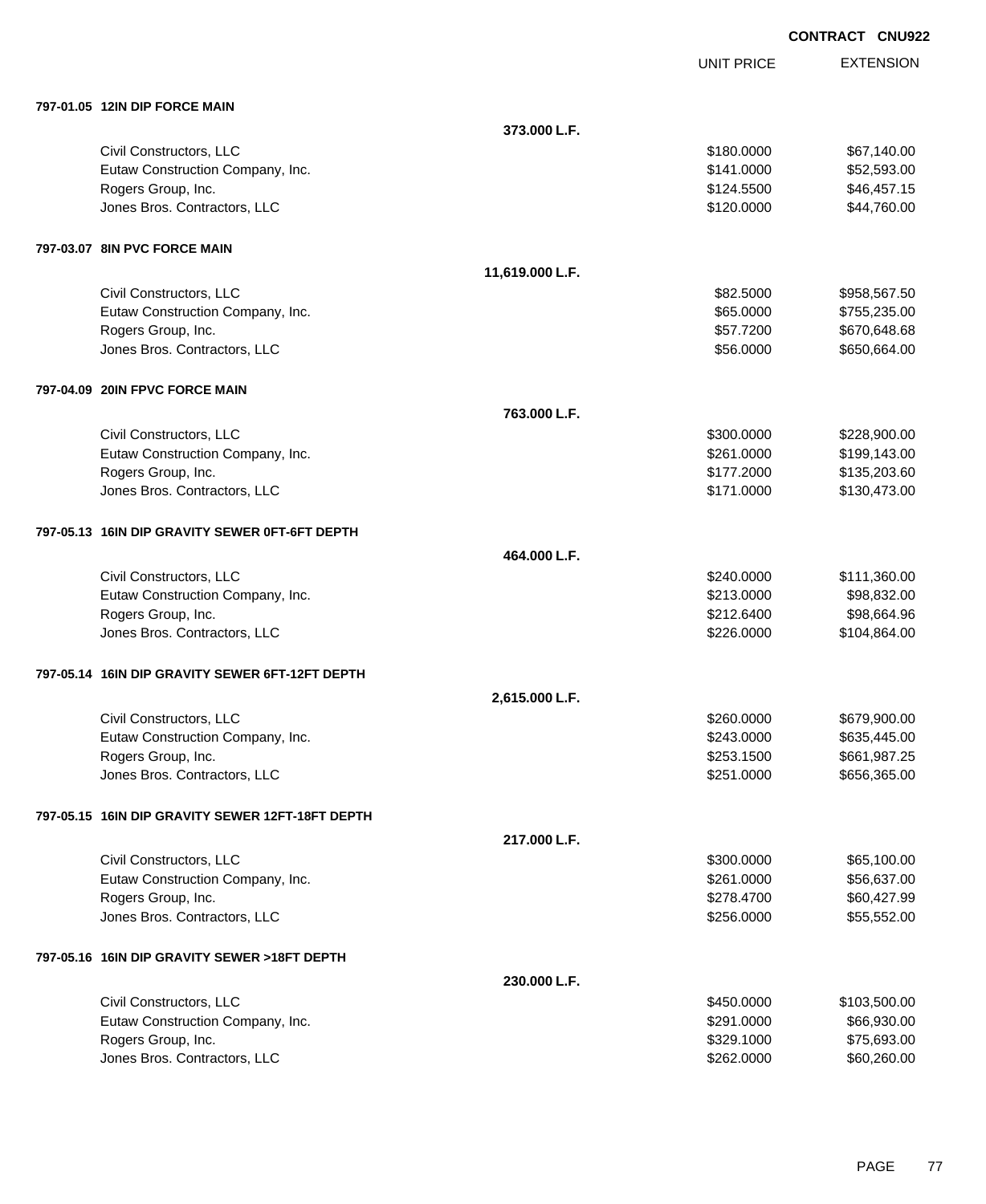|     |            | <b>CONTRACT CNU922</b> |  |
|-----|------------|------------------------|--|
|     | UNIT PRICE | <b>EXTENSION</b>       |  |
|     |            |                        |  |
| .F. |            |                        |  |

# **797-05.51 8IN PVC GRAVITY SEWER 0FT-6FT DEPTH**

| 797-05.51 8IN PVC GRAVIIY SEWER 0FT-6FT DEPTH     |              |              |              |
|---------------------------------------------------|--------------|--------------|--------------|
|                                                   | 43.000 L.F.  |              |              |
| Civil Constructors, LLC                           |              | \$170.0000   | \$7,310.00   |
| Eutaw Construction Company, Inc.                  |              | \$111.0000   | \$4,773.00   |
| Rogers Group, Inc.                                |              | \$70.8800    | \$3,047.84   |
| Jones Bros. Contractors, LLC                      |              | \$127.0000   | \$5,461.00   |
| 797-05.52 8IN PVC GRAVITY SEWER 6FT-12FT DEPTH    |              |              |              |
|                                                   | 898.000 L.F. |              |              |
| Civil Constructors, LLC                           |              | \$220.0000   | \$197,560.00 |
| Eutaw Construction Company, Inc.                  |              | \$220.0000   | \$197,560.00 |
| Rogers Group, Inc.                                |              | \$81.0100    | \$72,746.98  |
| Jones Bros. Contractors, LLC                      |              | \$151.0000   | \$135,598.00 |
| 797-06.02 HDD 4IN HDPE CARRIER PIPE-UNCON         |              |              |              |
|                                                   | 920.000 L.F. |              |              |
| Civil Constructors, LLC                           |              | \$143.8000   | \$132,296.00 |
| Eutaw Construction Company, Inc.                  |              | \$111.0000   | \$102,120.00 |
| Rogers Group, Inc.                                |              | \$68.8600    | \$63,351.20  |
| Jones Bros. Contractors, LLC                      |              | \$166.0000   | \$152,720.00 |
| 797-06.66 BORE/JACK 20IN STEEL CASING PIPE-UNCON. |              |              |              |
|                                                   | 177.000 L.F. |              |              |
| Civil Constructors, LLC                           |              | \$1,000.0000 | \$177,000.00 |
| Eutaw Construction Company, Inc.                  |              | \$945.0000   | \$167,265.00 |
| Rogers Group, Inc.                                |              | \$556.9300   | \$98,576.61  |
| Jones Bros. Contractors, LLC                      |              | \$819.0000   | \$144,963.00 |
| 797-06.67 BORE/JACK 24IN STEEL CASING PIPE-UNCON. |              |              |              |
|                                                   | 109.000 L.F. |              |              |
| Civil Constructors, LLC                           |              | \$950.0000   | \$103,550.00 |
| Eutaw Construction Company, Inc.                  |              | \$1,202.0000 | \$131,018.00 |
| Rogers Group, Inc.                                |              | \$658.1900   | \$71,742.71  |
| Jones Bros. Contractors, LLC                      |              | \$837.0000   | \$91,233.00  |
| 797-06.69 BORE/JACK 36IN STEEL CASING PIPE-UNCON. |              |              |              |
|                                                   | 63.000 L.F.  |              |              |
| Civil Constructors, LLC                           |              | \$1,130.0000 | \$71,190.00  |
| Eutaw Construction Company, Inc.                  |              | \$1,568.0000 | \$98,784.00  |
| Rogers Group, Inc.                                |              | \$961.9800   | \$60,604.74  |
| Jones Bros. Contractors, LLC                      |              | \$1,074.0000 | \$67,662.00  |
| 797-06.92 OPEN CUT 20IN STEEL CASING PIPE         |              |              |              |
|                                                   | 445.000 L.F. |              |              |
| Civil Constructors, LLC                           |              | \$240.0000   | \$106,800.00 |
| Eutaw Construction Company, Inc.                  |              | \$138.0000   | \$61,410.00  |
| Rogers Group, Inc.                                |              | \$253.1500   | \$112,651.75 |
| Jones Bros. Contractors, LLC                      |              | \$132.0000   | \$58,740.00  |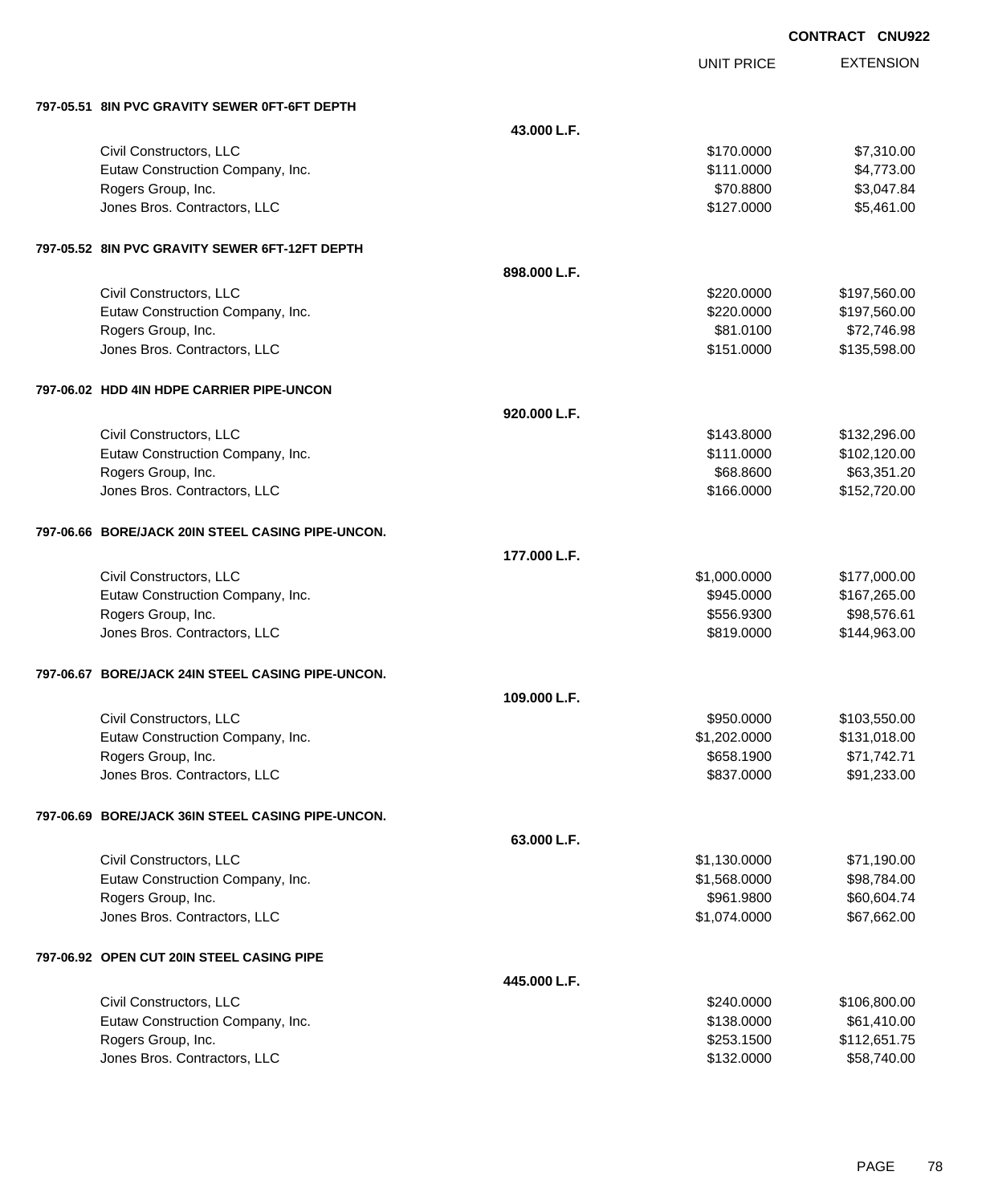| <b>CONTRACT</b> | <b>CNU922</b> |
|-----------------|---------------|
|                 |               |

UNIT PRICE

|  | 797-06.93 OPEN CUT 24IN STEEL CASING PIPE |
|--|-------------------------------------------|

| 797-06.93 OPEN CUT 24IN STEEL CASING PIPE |                   |               |             |
|-------------------------------------------|-------------------|---------------|-------------|
|                                           | 326.000 L.F.      |               |             |
| Civil Constructors, LLC                   |                   | \$260,0000    | \$84,760.00 |
| Eutaw Construction Company, Inc.          |                   | \$164.0000    | \$53,464.00 |
| Rogers Group, Inc.                        |                   | \$303.7900    | \$99,035.54 |
| Jones Bros. Contractors, LLC              |                   | \$142.0000    | \$46,292.00 |
| 797-06.95 OPEN CUT 36IN STEEL CASING PIPE |                   |               |             |
|                                           | 25.000 L.F.       |               |             |
| Civil Constructors, LLC                   |                   | \$390.0000    | \$9,750.00  |
| Eutaw Construction Company, Inc.          |                   | \$102.0000    | \$2,550.00  |
| Rogers Group, Inc.                        |                   | \$405.0500    | \$10,126.25 |
| Jones Bros. Contractors, LLC              |                   | \$270.0000    | \$6,750.00  |
| 797-07.02 48IN MANHOLE 4FT-6FT DEPTH      |                   |               |             |
|                                           | 3.000 EACH        |               |             |
| Civil Constructors, LLC                   |                   | \$6,950.0000  | \$20,850.00 |
| Eutaw Construction Company, Inc.          |                   | \$3,435.0000  | \$10,305.00 |
| Rogers Group, Inc.                        |                   | \$3,797.3000  | \$11,391.90 |
| Jones Bros. Contractors, LLC              |                   | \$4,980.0000  | \$14,940.00 |
| 797-07.03 48IN MANHOLE 6FT-8FT DEPTH      |                   |               |             |
|                                           | 8.000 EACH        |               |             |
| Civil Constructors, LLC                   |                   | \$6,790.0000  | \$54,320.00 |
| Eutaw Construction Company, Inc.          |                   | \$4,188.0000  | \$33,504.00 |
| Rogers Group, Inc.                        |                   | \$4,556.7500  | \$36,454.00 |
| Jones Bros. Contractors, LLC              |                   | \$5,371.0000  | \$42,968.00 |
| 797-07.04 48IN MANHOLE 8FT-10FT DEPTH     |                   |               |             |
|                                           | <b>6.000 EACH</b> |               |             |
| Civil Constructors, LLC                   |                   | \$10,110.0000 | \$60,660.00 |
| Eutaw Construction Company, Inc.          |                   | \$4,937.0000  | \$29,622.00 |
| Rogers Group, Inc.                        |                   | \$4,961.7900  | \$29,770.74 |
| Jones Bros. Contractors, LLC              |                   | \$7,226.0000  | \$43,356.00 |
| 797-07.05 48IN MANHOLE 10FT-12FT DEPTH    |                   |               |             |
|                                           | 10.000 EACH       |               |             |
| Civil Constructors, LLC                   |                   | \$7,710.0000  | \$77,100.00 |
| Eutaw Construction Company, Inc.          |                   | \$5,970.0000  | \$59,700.00 |
| Rogers Group, Inc.                        |                   | \$5,468.1000  | \$54,681.00 |
| Jones Bros. Contractors, LLC              |                   | \$7,714.0000  | \$77,140.00 |
| 797-07.08 48IN MANHOLE 16FT-20FT DEPTH    |                   |               |             |
|                                           | <b>1.000 EACH</b> |               |             |
| Civil Constructors, LLC                   |                   | \$9,680.0000  | \$9,680.00  |
| Eutaw Construction Company, Inc.          |                   | \$7,508.0000  | \$7,508.00  |
| Rogers Group, Inc.                        |                   | \$10,126.1000 | \$10,126.10 |
| Jones Bros. Contractors, LLC              |                   | \$8,496.0000  | \$8,496.00  |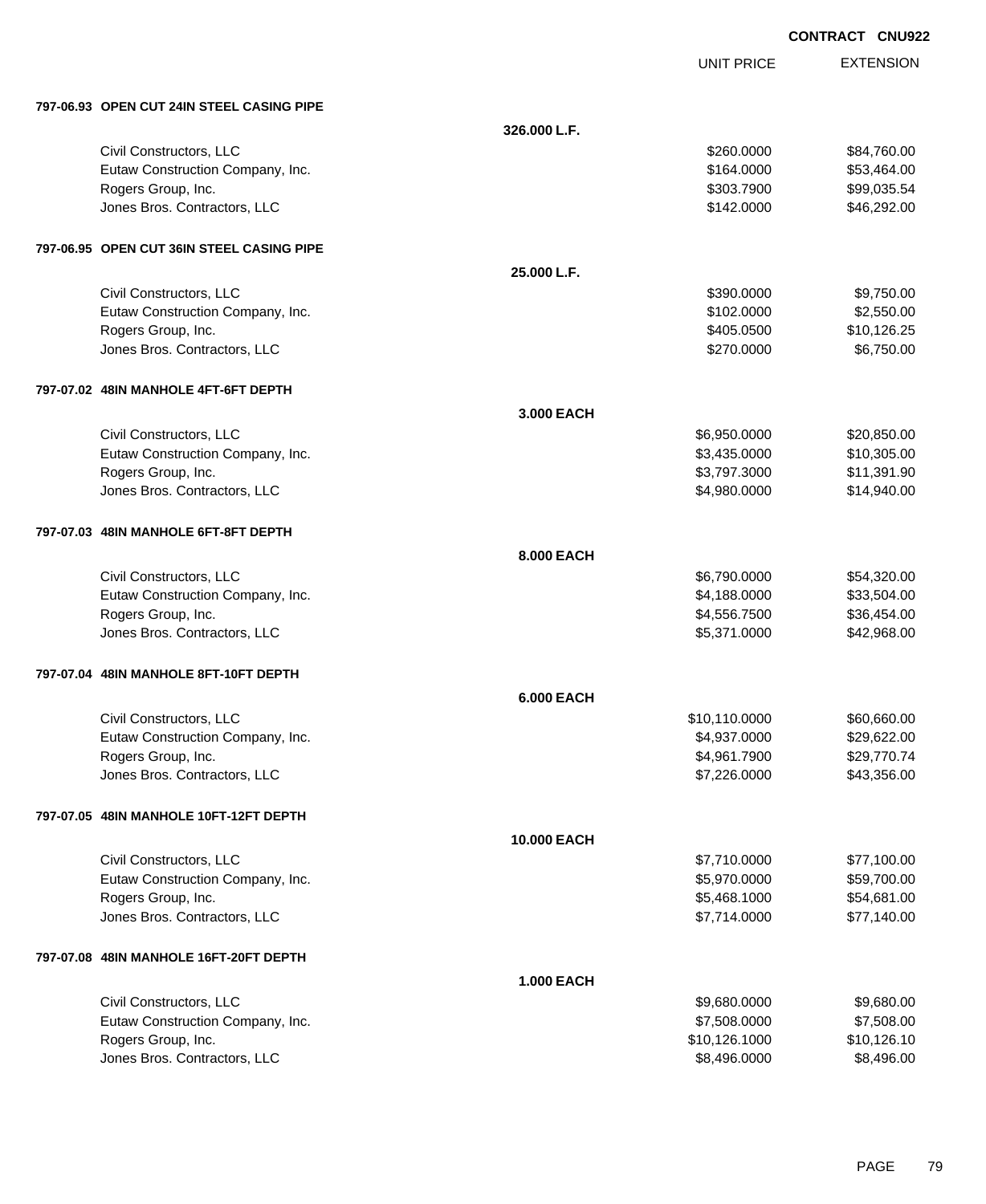UNIT PRICE

| 797-07.80 REMOVE SEWER MANHOLE               |                   |               |              |
|----------------------------------------------|-------------------|---------------|--------------|
|                                              | <b>5.000 EACH</b> |               |              |
| Civil Constructors, LLC                      |                   | \$840.0000    | \$4,200.00   |
| Eutaw Construction Company, Inc.             |                   | \$728.0000    | \$3,640.00   |
| Rogers Group, Inc.                           |                   | \$1,113.8800  | \$5,569.40   |
| Jones Bros. Contractors, LLC                 |                   | \$391.0000    | \$1,955.00   |
| 797-08.01 DI FITTINGS                        |                   |               |              |
|                                              | 20,000.000 LB.    |               |              |
| Civil Constructors, LLC                      |                   | \$9.5000      | \$190,000.00 |
| Eutaw Construction Company, Inc.             |                   | \$7.6500      | \$153,000.00 |
| Rogers Group, Inc.                           |                   | \$6.0800      | \$121,600.00 |
| Jones Bros. Contractors, LLC                 |                   | \$0.1000      | \$2,000.00   |
| 797-08.05   6IN PVC PIPE FOR SERVICE LATERAL |                   |               |              |
|                                              | 185.000 L.F.      |               |              |
| Civil Constructors, LLC                      |                   | \$93.2500     | \$17,251.25  |
| Eutaw Construction Company, Inc.             |                   | \$34.7500     | \$6,428.75   |
| Rogers Group, Inc.                           |                   | \$75.9400     | \$14,048.90  |
| Jones Bros. Contractors, LLC                 |                   | \$65.0000     | \$12,025.00  |
| 797-08.08 6IN CLEAN OUT ASSEMBLY             |                   |               |              |
|                                              | <b>5.000 EACH</b> |               |              |
| Civil Constructors, LLC                      |                   | \$700.0000    | \$3,500.00   |
| Eutaw Construction Company, Inc.             |                   | \$419.0000    | \$2,095.00   |
| Rogers Group, Inc.                           |                   | \$759.4600    | \$3,797.30   |
| Jones Bros. Contractors, LLC                 |                   | \$977.0000    | \$4,885.00   |
| 797-09.08 8IN PLUG VALVE ASSEMBLY            |                   |               |              |
|                                              | <b>5.000 EACH</b> |               |              |
| Civil Constructors, LLC                      |                   | \$5,060.0000  | \$25,300.00  |
| Eutaw Construction Company, Inc.             |                   | \$4,780.0000  | \$23,900.00  |
| Rogers Group, Inc.                           |                   | \$4,455.4900  | \$22,277.45  |
| Jones Bros. Contractors, LLC                 |                   | \$4,560.0000  | \$22,800.00  |
| 797-09.10 12IN PLUG VALVE ASSEMBLY           |                   |               |              |
|                                              | <b>2.000 EACH</b> |               |              |
| Civil Constructors, LLC                      |                   | \$8,080.0000  | \$16,160.00  |
| Eutaw Construction Company, Inc.             |                   | \$7,545.0000  | \$15,090.00  |
| Rogers Group, Inc.                           |                   | \$10,126.1000 | \$20,252.20  |
| Jones Bros. Contractors, LLC                 |                   | \$7,568.0000  | \$15,136.00  |
| 797-09.13 20IN PLUG VALVE ASSEMBLY           |                   |               |              |
|                                              | <b>2.000 EACH</b> |               |              |
| Civil Constructors, LLC                      |                   | \$22,160.0000 | \$44,320.00  |
| Eutaw Construction Company, Inc.             |                   | \$21,590.0000 | \$43,180.00  |
| Rogers Group, Inc.                           |                   | \$38,479.1800 | \$76,958.36  |
| Jones Bros. Contractors, LLC                 |                   | \$26,366.0000 | \$52,732.00  |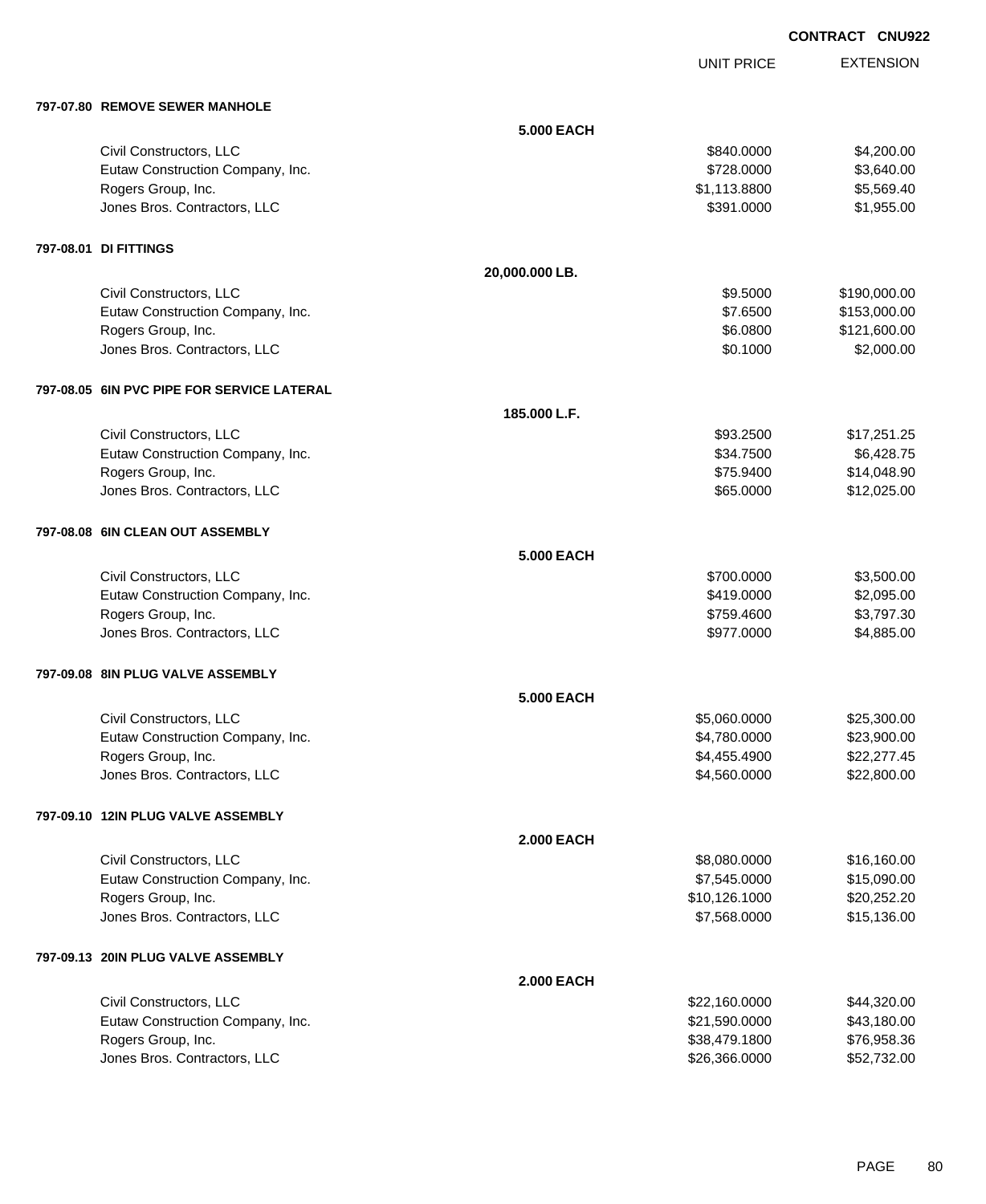EXTENSION **CONTRACT CNU922**

UNIT PRICE

| 797-09.19 1IN COMBO AIR RELEASE VALVE ASSEMBLY    |                   |              |             |
|---------------------------------------------------|-------------------|--------------|-------------|
|                                                   | 9.000 EACH        |              |             |
| Civil Constructors, LLC                           |                   | \$7,320.0000 | \$65,880.00 |
| Eutaw Construction Company, Inc.                  |                   | \$9,721.0000 | \$87,489.00 |
| Rogers Group, Inc.                                |                   | \$3,240.3500 | \$29,163.15 |
| Jones Bros. Contractors, LLC                      |                   | \$5,664.0000 | \$50,976.00 |
| 797-09.25 1IN AIR/VAC VALVE ASSEMBLY              |                   |              |             |
|                                                   | 3.000 EACH        |              |             |
| Civil Constructors, LLC                           |                   | \$5,460.0000 | \$16,380.00 |
| Eutaw Construction Company, Inc.                  |                   | \$7,235.0000 | \$21,705.00 |
| Rogers Group, Inc.                                |                   | \$3,037.8300 | \$9,113.49  |
| Jones Bros. Contractors, LLC                      |                   | \$4,980.0000 | \$14,940.00 |
| 797-10.02 CONNECT 8IN SEWER TO EXIST. MANHOLE     |                   |              |             |
|                                                   | <b>1.000 EACH</b> |              |             |
| Civil Constructors, LLC                           |                   | \$4,950.0000 | \$4,950.00  |
| Eutaw Construction Company, Inc.                  |                   | \$959.0000   | \$959.00    |
| Rogers Group, Inc.                                |                   | \$2,531.5300 | \$2,531.53  |
| Jones Bros. Contractors, LLC                      |                   | \$2,344.0000 | \$2,344.00  |
| 797-10.03 CONNECT 10-18IN SEWER TO EXIST. MANHOLE |                   |              |             |
|                                                   | <b>1.000 EACH</b> |              |             |
| Civil Constructors, LLC                           |                   | \$7,510.0000 | \$7,510.00  |
| Eutaw Construction Company, Inc.                  |                   | \$1,065.0000 | \$1,065.00  |
| Rogers Group, Inc.                                |                   | \$4,050.4400 | \$4,050.44  |
| Jones Bros. Contractors, LLC                      |                   | \$2,344.0000 | \$2,344.00  |
| 797-10.07 CONNECT 8IN LATERAL TO SEWER LINE       |                   |              |             |
|                                                   | <b>1.000 EACH</b> |              |             |
| Civil Constructors, LLC                           |                   | \$1,860.0000 | \$1,860.00  |
| Eutaw Construction Company, Inc.                  |                   | \$1,248.0000 | \$1,248.00  |
| Rogers Group, Inc.                                |                   | \$1,518.9100 | \$1,518.91  |
| Jones Bros. Contractors, LLC                      |                   | \$928.0000   | \$928.00    |
| 797-10.09 CONNECT EX. 8IN SEWER TO NEW MANHOLE    |                   |              |             |
|                                                   | <b>5.000 EACH</b> |              |             |
| Civil Constructors, LLC                           |                   | \$3,450.0000 | \$17,250.00 |
| Eutaw Construction Company, Inc.                  |                   | \$4,746.0000 | \$23,730.00 |
| Rogers Group, Inc.                                |                   | \$2,531.5300 | \$12,657.65 |
| Jones Bros. Contractors, LLC                      |                   | \$4,492.0000 | \$22,460.00 |
| 797-10.22 CONNECT TO 20IN FORCE MAIN              |                   |              |             |
|                                                   | <b>2.000 EACH</b> |              |             |
| Civil Constructors, LLC                           |                   | \$8,140.0000 | \$16,280.00 |
| Eutaw Construction Company, Inc.                  |                   | \$5,406.0000 | \$10,812.00 |
| Rogers Group, Inc.                                |                   | \$8,100.8800 | \$16,201.76 |
| Jones Bros. Contractors, LLC                      |                   | \$8,789.0000 | \$17,578.00 |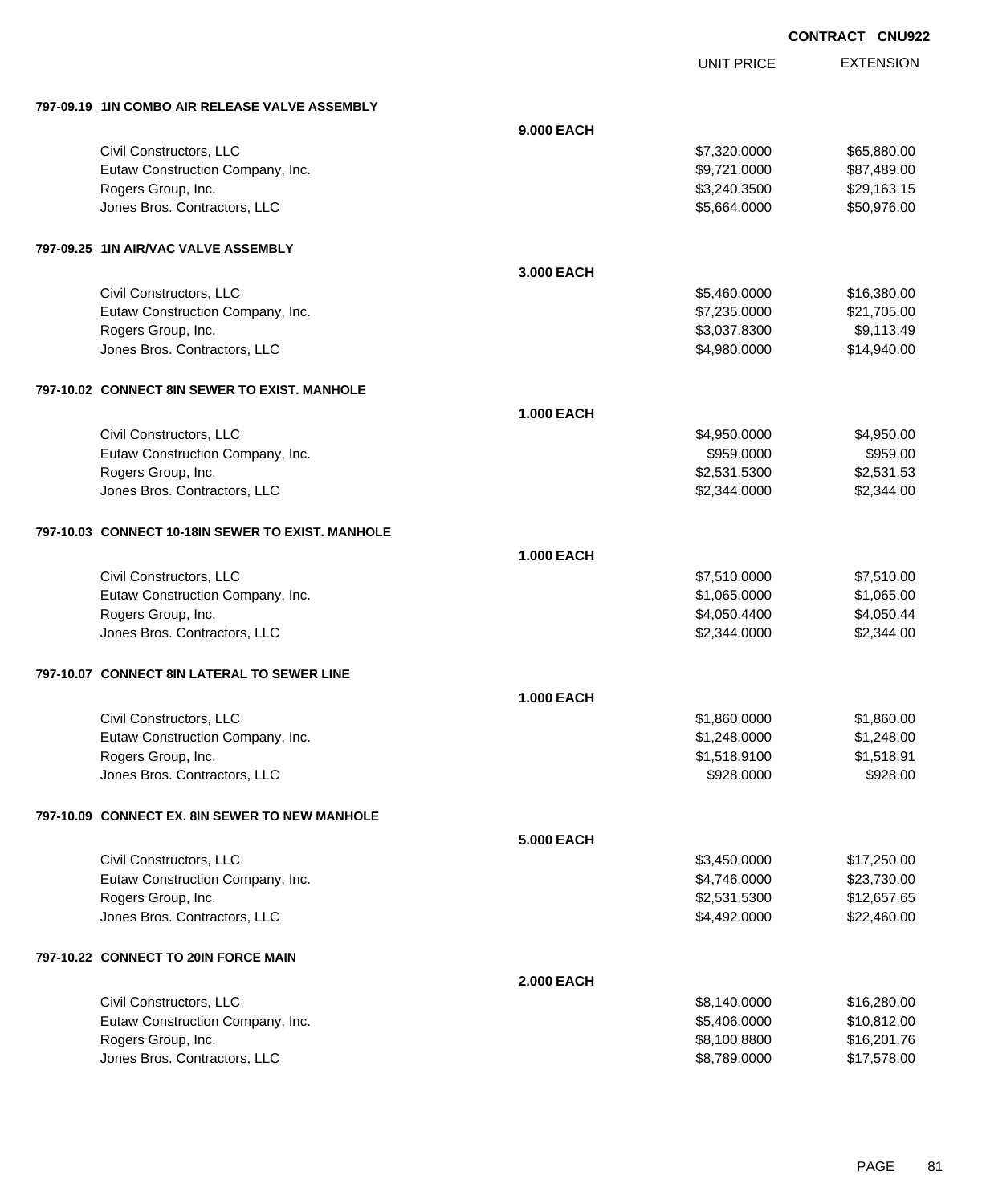UNIT PRICE

| 797-10.32 PUMP STATION                              |              |                  |                |
|-----------------------------------------------------|--------------|------------------|----------------|
|                                                     | 1.000 LS     |                  |                |
| Civil Constructors, LLC                             |              | \$982,485.0000   | \$982,485.00   |
| Eutaw Construction Company, Inc.                    |              | \$1,017,000.0000 | \$1,017,000.00 |
| Rogers Group, Inc.                                  |              | \$1,021,796.5700 | \$1,021,796.57 |
| Jones Bros. Contractors, LLC                        |              | \$955,300.0000   | \$955,300.00   |
| 797-10.33 PUMP STATION #2                           |              |                  |                |
|                                                     | 1.000 LS     |                  |                |
| Civil Constructors, LLC                             |              | \$1,025,750.0000 | \$1,025,750.00 |
| Eutaw Construction Company, Inc.                    |              | \$1,025,000.0000 | \$1,025,000.00 |
| Rogers Group, Inc.                                  |              | \$1,021,796.5700 | \$1,021,796.57 |
| Jones Bros. Contractors, LLC                        |              | \$955,650.0000   | \$955,650.00   |
| 797-11.15 48IN MH ADJUSTMENT INCREASE HEIGHT        |              |                  |                |
|                                                     | 1.000 V.F.   |                  |                |
| Civil Constructors, LLC                             |              | \$1,790.0000     | \$1,790.00     |
| Eutaw Construction Company, Inc.                    |              | \$452.0000       | \$452.00       |
| Rogers Group, Inc.                                  |              | \$911.3500       | \$911.35       |
| Jones Bros. Contractors, LLC                        |              | \$1,074.0000     | \$1,074.00     |
| <b>797-11.20 48IN MH ADJUSTMENT DECREASE HEIGHT</b> |              |                  |                |
|                                                     | 1.000 V.F.   |                  |                |
| Civil Constructors, LLC                             |              | \$1,320.0000     | \$1,320.00     |
| Eutaw Construction Company, Inc.                    |              | \$452.0000       | \$452.00       |
| Rogers Group, Inc.                                  |              | \$2,025.2300     | \$2,025.23     |
| Jones Bros. Contractors, LLC                        |              | \$1,465.0000     | \$1,465.00     |
| 797-11.25 RETIREIN PLACE 48IN MANHOLE               |              |                  |                |
|                                                     | 3.000 EACH   |                  |                |
| Civil Constructors, LLC                             |              | \$1,090.0000     | \$3,270.00     |
| Eutaw Construction Company, Inc.                    |              | \$682.0000       | \$2,046.00     |
| Rogers Group, Inc.                                  |              | \$1,113.8800     | \$3,341.64     |
| Jones Bros. Contractors, LLC                        |              | \$586.0000       | \$1,758.00     |
| 797-11.31 RETIREIN PLACE EXISTING SEWER 8IN-14IN    |              |                  |                |
|                                                     | 735.000 L.F. |                  |                |
| Civil Constructors, LLC                             |              | \$13.0000        | \$9,555.00     |
| Eutaw Construction Company, Inc.                    |              | \$8.5000         | \$6,247.50     |
| Rogers Group, Inc.                                  |              | \$15.1900        | \$11,164.65    |
| Jones Bros. Contractors, LLC                        |              | \$10.0000        | \$7,350.00     |
| 797-11.32 RETIREIN PLACE EXISTING SEWER 15IN-24IN   |              |                  |                |
|                                                     | 684.000 L.F. |                  |                |
| Civil Constructors, LLC                             |              | \$13.5000        | \$9,234.00     |
| Eutaw Construction Company, Inc.                    |              | \$4.1500         | \$2,838.60     |
| Rogers Group, Inc.                                  |              | \$28.3500        | \$19,391.40    |
| Jones Bros. Contractors, LLC                        |              | \$20.0000        | \$13,680.00    |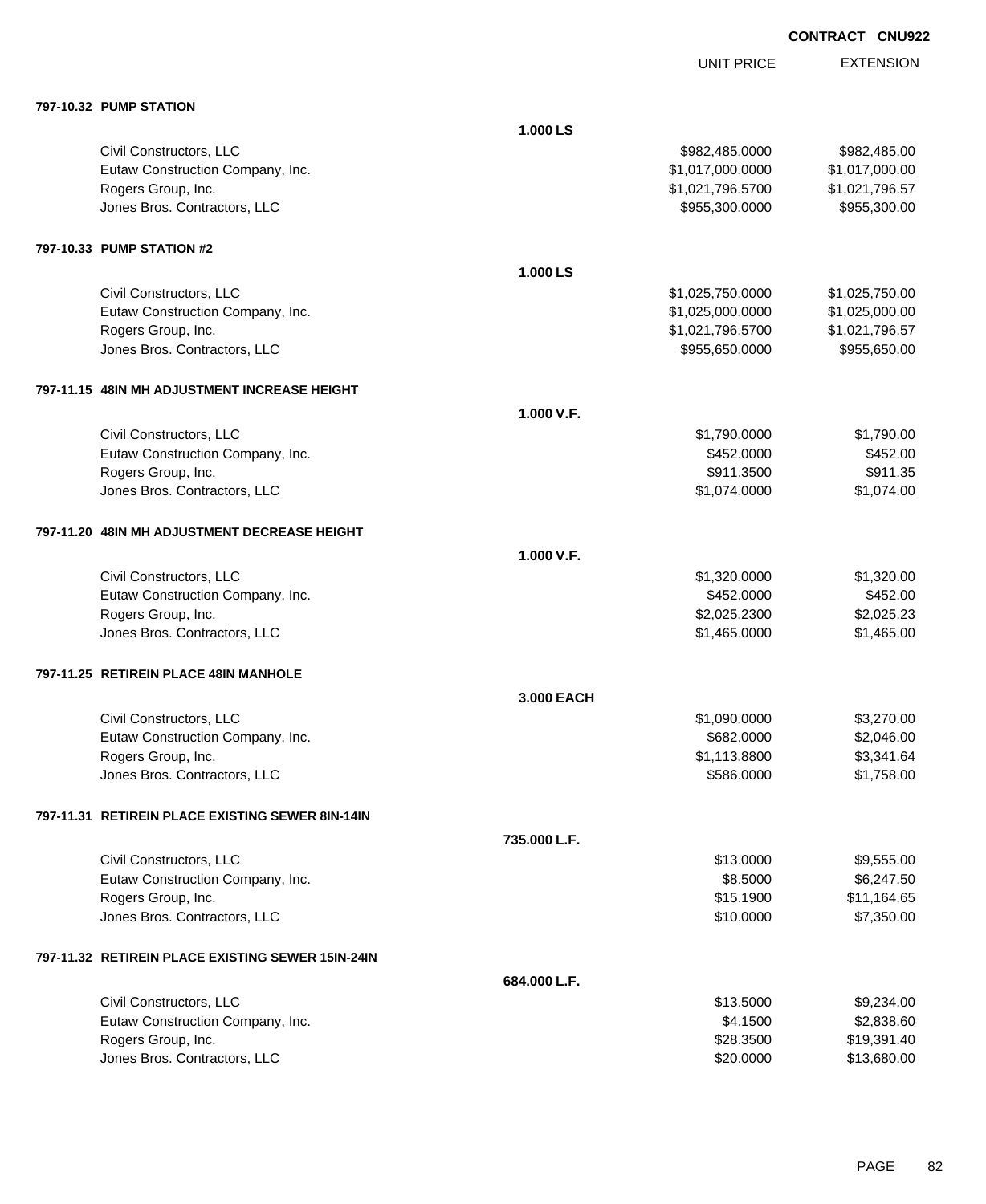|                                                    |                   |                   | <b>CONTRACT CNU922</b> |
|----------------------------------------------------|-------------------|-------------------|------------------------|
|                                                    |                   | <b>UNIT PRICE</b> | <b>EXTENSION</b>       |
| 797-11.39 TV INSPECTION                            |                   |                   |                        |
|                                                    | 4,468.000 L.F.    |                   |                        |
| Civil Constructors, LLC                            |                   | \$2.3000          | \$10,276.40            |
| Eutaw Construction Company, Inc.                   |                   | \$2.2500          | \$10,053.00            |
| Rogers Group, Inc.                                 |                   | \$6.0800          | \$27,165.44            |
| Jones Bros. Contractors, LLC                       |                   | \$1.5000          | \$6,702.00             |
| 797-11.40 RESTORE ASPHALT                          |                   |                   |                        |
|                                                    | 172,000 S.Y.      |                   |                        |
| Civil Constructors, LLC                            |                   | \$110.0000        | \$18,920.00            |
| Eutaw Construction Company, Inc.                   |                   | \$83.7500         | \$14,405.00            |
| Rogers Group, Inc.                                 |                   | \$45.5700         | \$7,838.04             |
| Jones Bros. Contractors, LLC                       |                   | \$45.0000         | \$7,740.00             |
| 797-11.43 BRIDGE HANGER SYSTEM                     |                   |                   |                        |
|                                                    | 1.000 LS          |                   |                        |
| Civil Constructors, LLC                            |                   | \$285,250.0000    | \$285,250.00           |
| Eutaw Construction Company, Inc.                   |                   | \$214,600.0000    | \$214,600.00           |
| Rogers Group, Inc.                                 |                   | \$354,413.5600    | \$354,413.56           |
| Jones Bros. Contractors, LLC                       |                   | \$341,775.0000    | \$341,775.00           |
| 797-13.01 12IN DIP SLIP JOINT RECLAIMED WATER LINE |                   |                   |                        |
|                                                    | 1,095.000 L.F.    |                   |                        |
| Civil Constructors, LLC                            |                   | \$98.5400         | \$107,901.30           |
| Eutaw Construction Company, Inc.                   |                   | \$123.0000        | \$134,685.00           |
| Rogers Group, Inc.                                 |                   | \$93.1600         | \$102,010.20           |
| Jones Bros. Contractors, LLC                       |                   | \$90.0000         | \$98,550.00            |
| 797-13.02 12IN BUTTERFLY VALVE ASSEMBLY            |                   |                   |                        |
|                                                    | <b>1.000 EACH</b> |                   |                        |
| Civil Constructors, LLC                            |                   | \$4,020.0000      | \$4,020.00             |
| Eutaw Construction Company, Inc.                   |                   | \$4,407.0000      | \$4,407.00             |
| Rogers Group, Inc.                                 |                   | \$5,063.0500      | \$5,063.05             |
| Jones Bros. Contractors, LLC                       |                   | \$4,883.0000      | \$4,883.00             |
| 797-13.03 FIRE HYDRANT ASSEMBLY                    |                   |                   |                        |
|                                                    | <b>1.000 EACH</b> |                   |                        |
| Civil Constructors, LLC                            |                   | \$8,760.0000      | \$8,760.00             |
| Eutaw Construction Company, Inc.                   |                   | \$6,680.0000      | \$6,680.00             |
| Rogers Group, Inc.                                 |                   | \$6,581.9600      | \$6,581.96             |
| Jones Bros. Contractors, LLC                       |                   | \$6,347.0000      | \$6,347.00             |
| 797-13.50 CONNECT TO 12IN RECLAIMED WATER LINE     |                   |                   |                        |
|                                                    | <b>1.000 EACH</b> |                   |                        |
| Civil Constructors, LLC                            |                   | \$4,250.0000      | \$4,250.00             |
| Eutaw Construction Company, Inc.                   |                   | \$1,750.0000      | \$1,750.00             |
| Rogers Group, Inc.                                 |                   | \$3,037.8300      | \$3,037.83             |
| Jones Bros. Contractors, LLC                       |                   | \$2,930.0000      | \$2,930.00             |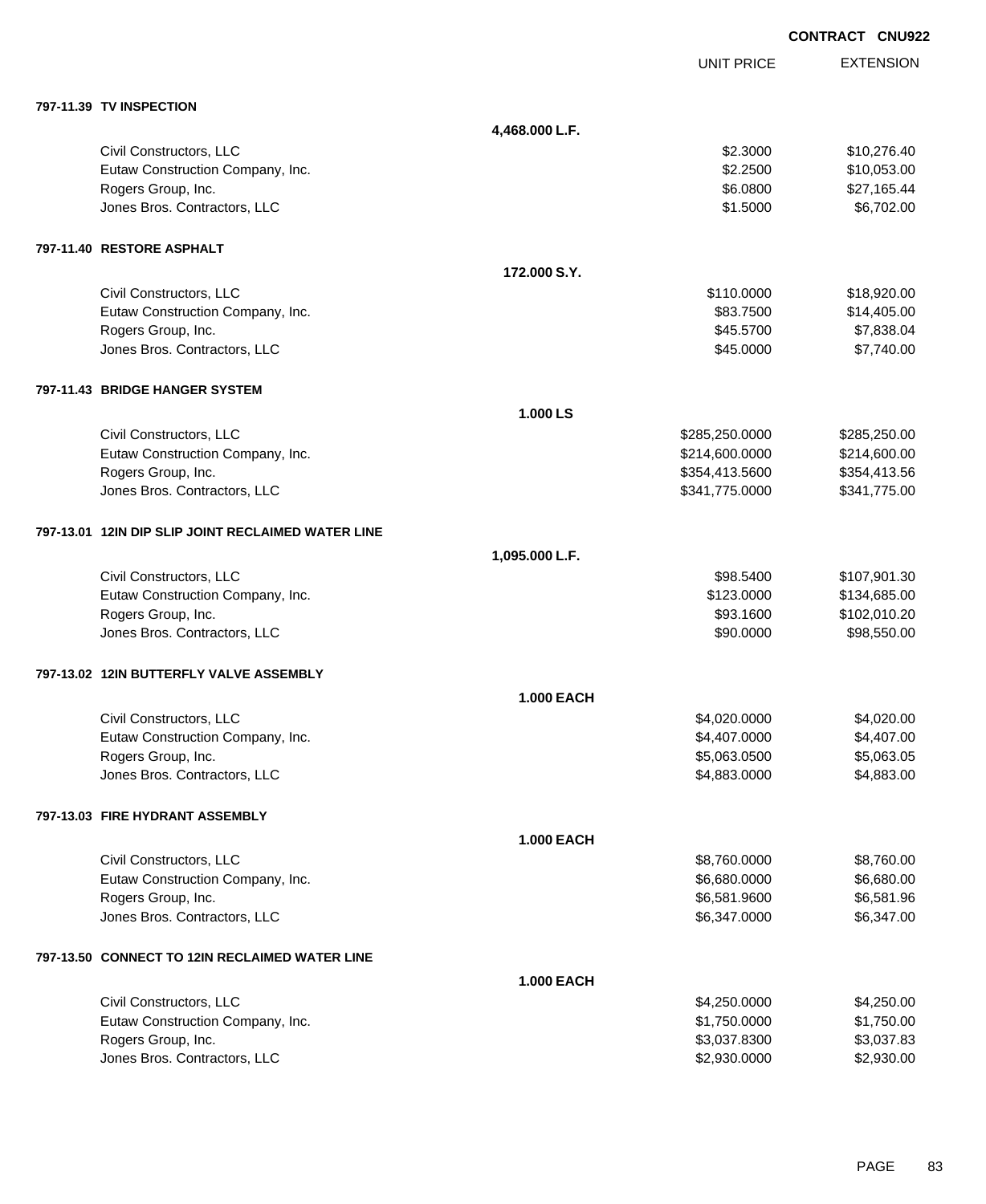EXTENSION UNIT PRICE

#### **797-40.01 CONCRETE ENCASEMENT**

| 150.000 L.F.                     |            |             |
|----------------------------------|------------|-------------|
| Civil Constructors, LLC          | \$73,0000  | \$10,950.00 |
| Eutaw Construction Company, Inc. | \$88,7500  | \$13,312.50 |
| Rogers Group, Inc.               | \$202.5200 | \$30,378.00 |
| Jones Bros. Contractors, LLC     | \$195,0000 | \$29,250.00 |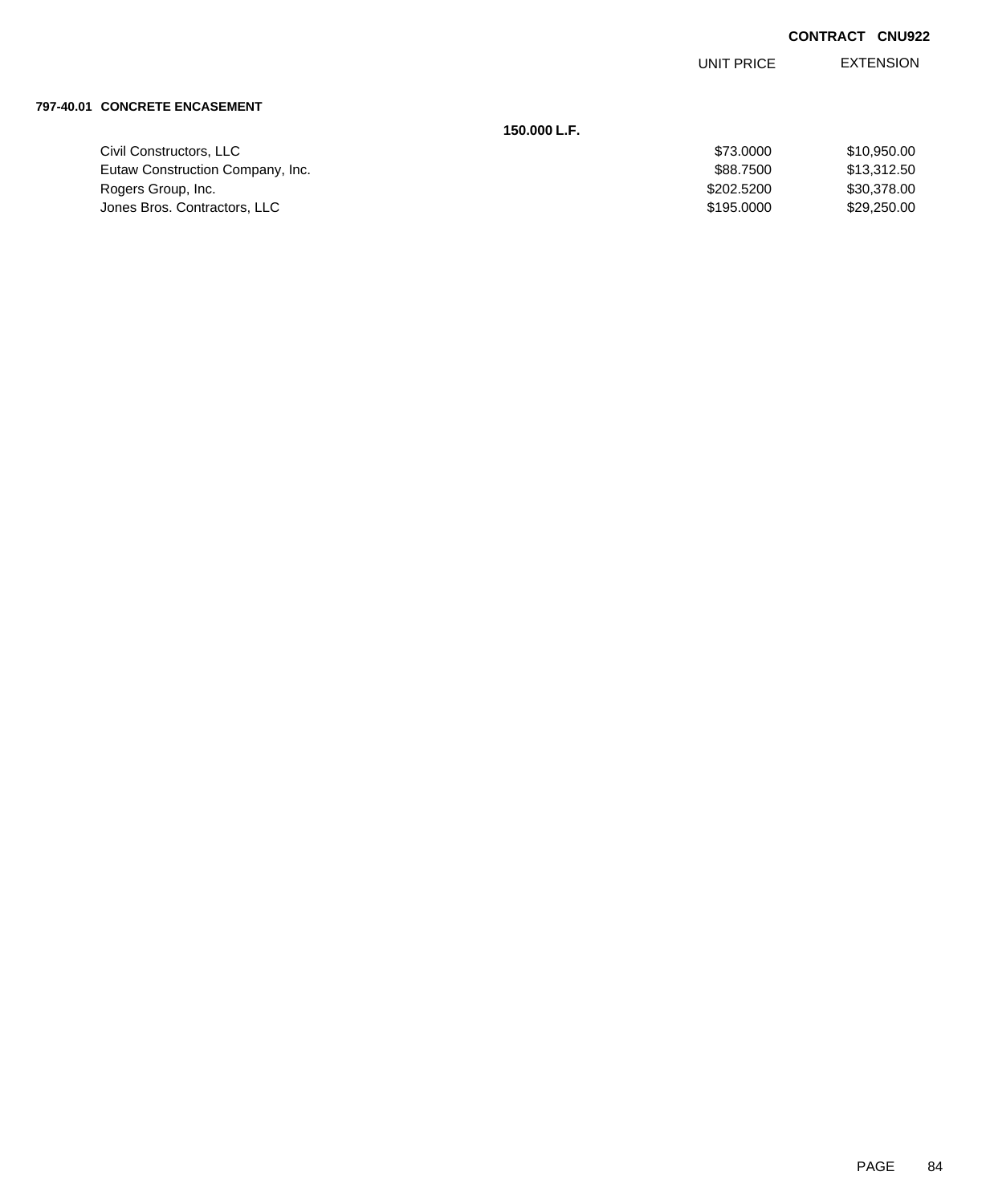|        | ROADWAY ALTERNATE AA1 CATEGORY            |                 | UNIT PRICE | <b>EXTENSION</b> |
|--------|-------------------------------------------|-----------------|------------|------------------|
| 203-06 | <b>WATER</b>                              |                 |            |                  |
|        |                                           | 3,904.000 M.G.  |            |                  |
|        | Civil Constructors, LLC                   |                 | \$15.2500  | \$59,536.00      |
|        | Eutaw Construction Company, Inc.          |                 | \$13.2500  | \$51,728.00      |
|        | Rogers Group, Inc.                        |                 | \$8,1000   | \$31,622.40      |
|        | Jones Bros. Contractors, LLC              |                 | \$5.0000   | \$19,520.00      |
| 303-01 | MINERAL AGGREGATE, TYPE A BASE, GRADING D |                 |            |                  |
|        |                                           | 130,733.000 TON |            |                  |
|        | Civil Constructors, LLC                   |                 | \$18,0000  | \$2,353,194.00   |
|        | Eutaw Construction Company, Inc.          |                 | \$17.5000  | \$2,287,827.50   |
|        | Rogers Group, Inc.                        |                 | \$15,3500  | \$2,006,751.55   |
|        | Jones Bros. Contractors, LLC              |                 | \$17.5000  | \$2,287,827.50   |
|        |                                           |                 |            |                  |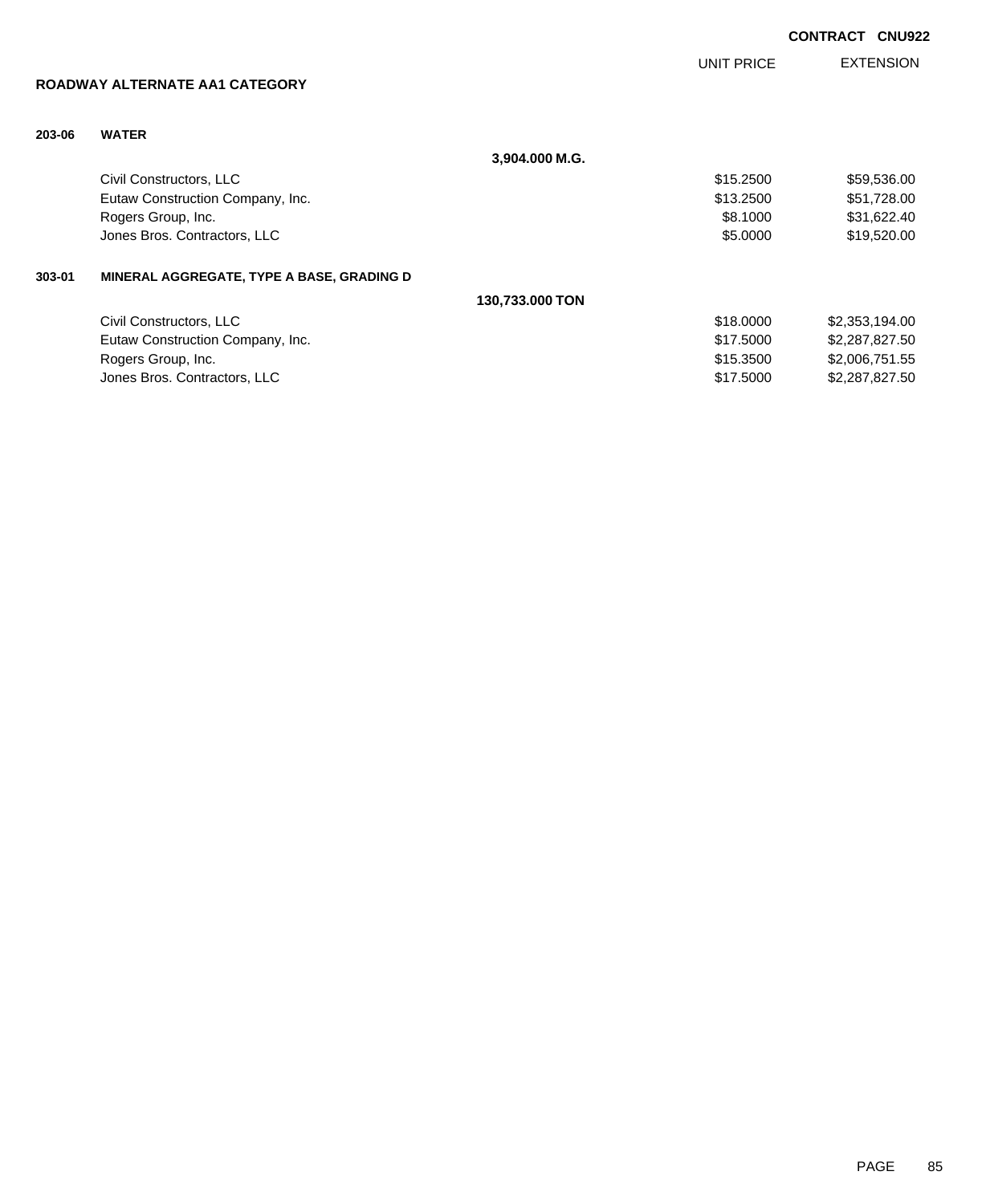EXTENSION UNIT PRICE

# **ROADWAY ALTERNATE AA2 CATEGORY**

| 203-06 | <b>WATER</b>                                           |                |  |
|--------|--------------------------------------------------------|----------------|--|
|        |                                                        | 3,536.000 M.G. |  |
|        | Civil Constructors, LLC                                |                |  |
|        | Eutaw Construction Company, Inc.                       |                |  |
|        | Rogers Group, Inc.                                     |                |  |
|        | Jones Bros. Contractors, LLC                           |                |  |
|        |                                                        |                |  |
| 303-01 | MINERAL AGGREGATE, TYPE A BASE, GRADING D              |                |  |
|        |                                                        | 79,382.000 TON |  |
|        | Civil Constructors, LLC                                |                |  |
|        | Eutaw Construction Company, Inc.                       |                |  |
|        | Rogers Group, Inc.                                     |                |  |
|        | Jones Bros. Contractors, LLC                           |                |  |
|        |                                                        |                |  |
|        | 309-01.01 MINERAL AGGREGATE (A-CBC)                    |                |  |
|        |                                                        |                |  |
|        |                                                        | 37,450.000 TON |  |
|        | Civil Constructors, LLC                                |                |  |
|        | Eutaw Construction Company, Inc.<br>Rogers Group, Inc. |                |  |
|        | Jones Bros. Contractors, LLC                           |                |  |
|        |                                                        |                |  |
|        | 309-01.02 PORTLAND CEMENT (A-CBC)                      |                |  |
|        |                                                        |                |  |
|        |                                                        | 1,446.000 TON  |  |
|        | Civil Constructors, LLC                                |                |  |
|        | Eutaw Construction Company, Inc.                       |                |  |
|        | Rogers Group, Inc.                                     |                |  |
|        | Jones Bros. Contractors, LLC                           |                |  |
| 309-02 | <b>BITUMINOUS MATERIAL (A-CBC)</b>                     |                |  |
|        |                                                        |                |  |
|        |                                                        | 600,000 TON    |  |
|        | Civil Constructors, LLC                                |                |  |
|        | Eutaw Construction Company, Inc.                       |                |  |
|        | Rogers Group, Inc.                                     |                |  |
|        | Jones Bros. Contractors, LLC                           |                |  |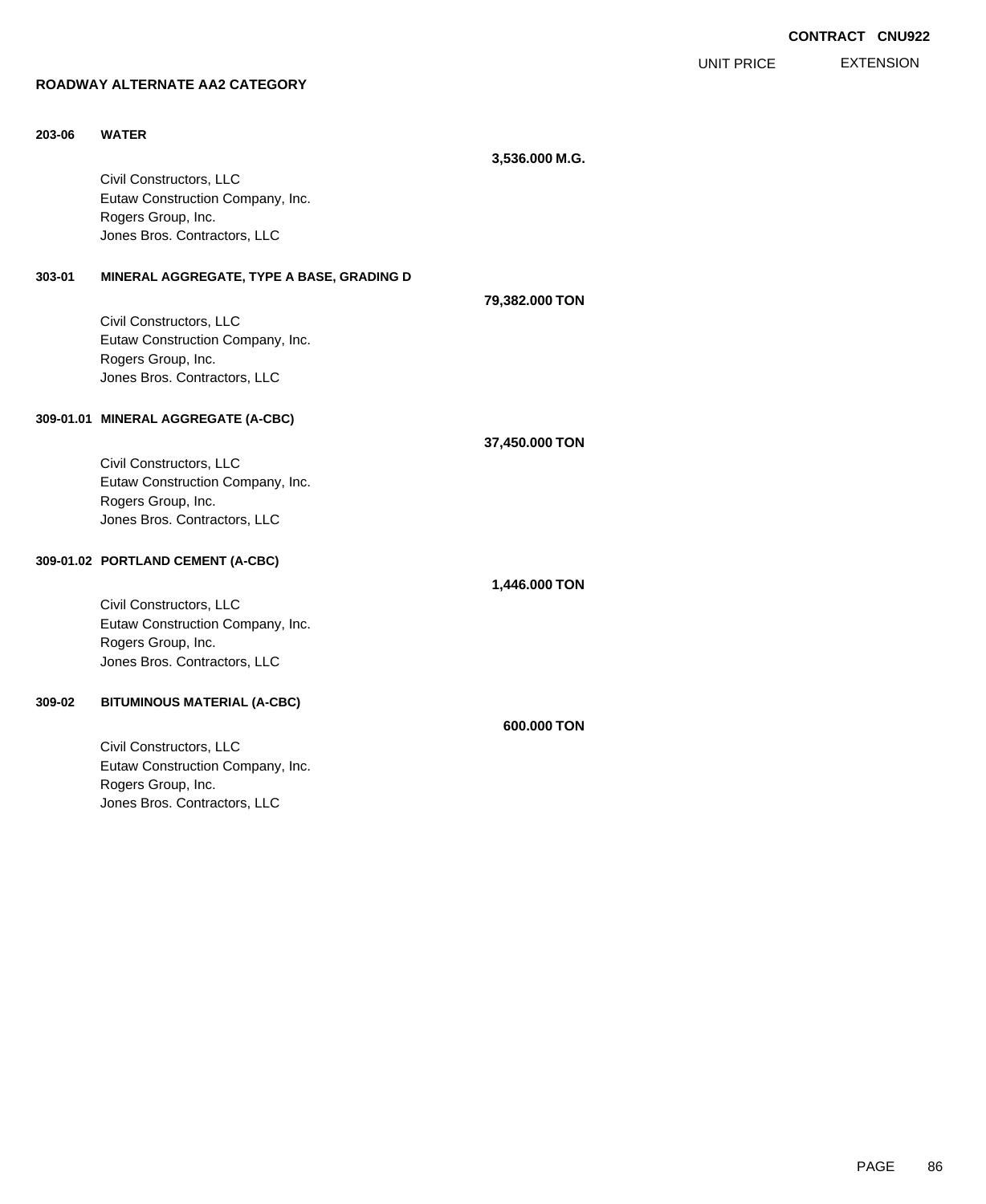### **SUB-TOTAL ROADWAY**

| Civil Constructors, LLC          | \$29,238,280.79 |
|----------------------------------|-----------------|
| Eutaw Construction Company, Inc. | \$30,253,103.00 |
| Rogers Group, Inc.               | \$32,281,591.01 |
| Jones Bros. Contractors, LLC     | \$31,386,976.15 |

#### **SUB-TOTAL BRIDGE**

| Civil Constructors, LLC          | \$8,654,290.58 |
|----------------------------------|----------------|
| Eutaw Construction Company, Inc. | \$9,118,928.45 |
| Rogers Group, Inc.               | \$8,441,778.20 |
| Jones Bros. Contractors, LLC     | \$9.695.210.84 |

### **SUB-TOTAL UTILITY**

| Civil Constructors, LLC          | \$20,738,725.71 |
|----------------------------------|-----------------|
| Eutaw Construction Company, Inc. | \$20,263,426.05 |
| Rogers Group, Inc.               | \$20,103,824.84 |
| Jones Bros. Contractors, LLC     | \$19.509.682.60 |

## **SUB-TOTAL ROADWAY ALTERNATE AA1**

| Civil Constructors, LLC          | \$2,412,730.00 |
|----------------------------------|----------------|
| Eutaw Construction Company, Inc. | \$2,339,555.50 |
| Rogers Group, Inc.               | \$2,038,373.95 |
| Jones Bros. Contractors, LLC     | \$2,307,347,50 |
|                                  |                |

### **SUB-TOTAL ROADWAY ALTERNATE AA2**

| <b>TOTAL CONTRACT</b>            |                 |
|----------------------------------|-----------------|
| Civil Constructors, LLC          | \$61,044,027.08 |
| Eutaw Construction Company, Inc. | \$61,975,013.00 |
| Rogers Group, Inc.               | \$62,865,568.00 |
| Jones Bros. Contractors, LLC     | \$62,899,217.09 |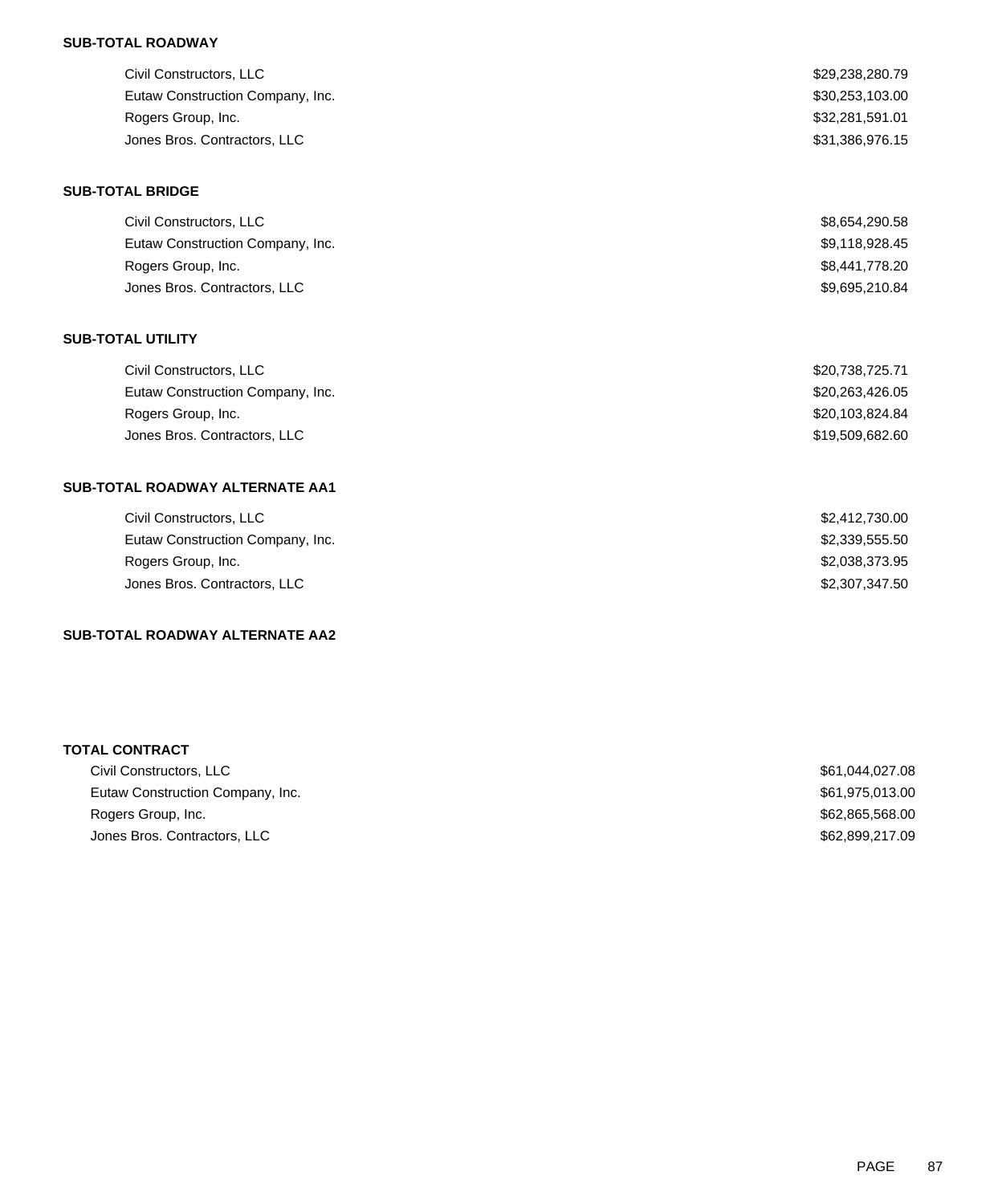## **DEPARTMENT OF TRANSPORTATION SUMMARY OF BIDS LETTING OF DECEMBER 11, 2020 STATE OF TENNESSEE**

COUNTIES ANDERSON, BLOUNT, CAMPBELL, CARTER, CLAIBORNE, COCKE, GRAINGER, HAMBLEN, HANCOCK, HAWKINS, JEFFERSON, JOHNSON, KNOX, LOUDON, MONROE, MORGAN, ROANE, SCOTT, SEVIER, SULLIVAN, UNICOI, UNION, AND WASHINGTON (Contract No. CNU371 Call 003)

98100-4188-04

THE ON-CALL CONCRETE PAVEMENT REPAIR AT VARIOUS LOCATIONS ON VARIOUS INTERSTATE AND STATE ROUTES.

PROJECT LENGTH - 0.0 MILES

COMPLETION TIME - ON OR BEFORE MARCH 31, 2022

TOTAL CONTRACT

Vulcan Construction Materials, LLC  $$1,309,142.50$ Crown Paving, LLC **1986.00 Crown Paving, LLC**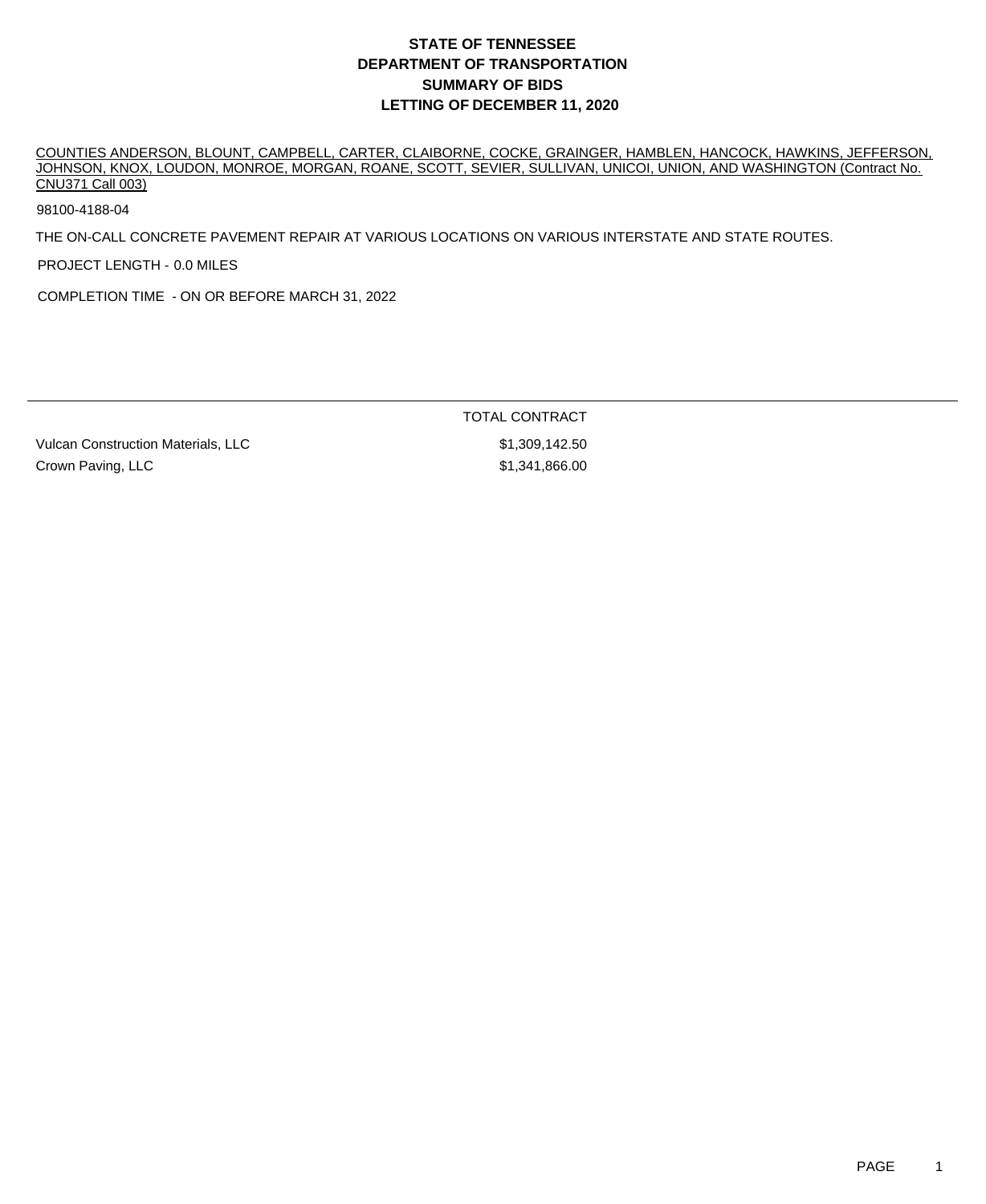EXTENSION **CONTRACT CNU371** UNIT PRICE **MAINTENANCE CATEGORY 502-02 HOLES 10.000 EACH** Vulcan Construction Materials, LLC 62.000 \$20.00 Crown Paving, LLC \$2.1500 \$21.50 **502-03.25 FULL DEPTH PCC PAVEMENT REPAIR HIGH EARLY 1,500.000 C.Y.** Vulcan Construction Materials, LLC 60000 \$870,000.00 \$870,000.00 Crown Paving, LLC 6. 2010 12:00:00 \$840,000.00 \$840,000.00 \$840,000.00 **502-03.26 PARTIAL DEPTH PCC PAVEMENT REPAIR HIGH EARLY 250.000 S.Y.** Vulcan Construction Materials, LLC 6000 \$21,700.00 Crown Paving, LLC \$85.000 \$21,250.00 **502-04.01 SAWING CONCRETE PAVEMENT (FULL DEPTH) 7,000.000 L.F.** Vulcan Construction Materials, LLC 600 \$102,550.00 \$102,550.00 \$102,550.00 Crown Paving, LLC 6. 2012 12:00 \$15.7500 \$110,250.00 **502-04.02 LOAD TRANSFER DOWELS 2,500.000 EACH** Vulcan Construction Materials, LLC 610 and the state of the state of the state of the state of the state of the state of the state of the state of the state of the state of the state of the state of the state of the state Crown Paving, LLC \$16.8500 \$42,125.00 **502-04.03 TRANSVERSE TIE-BARS 750.000 EACH** Vulcan Construction Materials, LLC 613.7500 \$10,312.50 Crown Paving, LLC \$10,275.00 **502-08 PRE-ROLLING 100.000 S.Y.** Vulcan Construction Materials, LLC 61.000 \$100.00 Crown Paving, LLC \$1.05.00 \$1.05.00 \$1.05.00 \$1.05.00 \$1.05.00 \$1.05.00 \$1.05.00 \$1.05.00 \$1.05.00 \$1.05.00 \$1.05 **502-08.02 RESEALING JOINTS (SILICONE SEALANT) 3,500.000 L.F.** Vulcan Construction Materials, LLC 61.6000 \$16,100.00 Crown Paving, LLC \$16,625.00 \$16,625.00 **502-08.03 SEALING SHOULDER JOINTS 2,000.000 L.F.** Vulcan Construction Materials, LLC 63,500.00 \$3,500.00 \$3,500.00 Crown Paving, LLC \$1.8500 \$3,700.00 **502-08.07 SEALING RANDOM CRACKS (SILICONE SEALANT) 700.000 L.F.** Vulcan Construction Materials, LLC 63.9000 \$2,730.00 Crown Paving, LLC \$2,940.00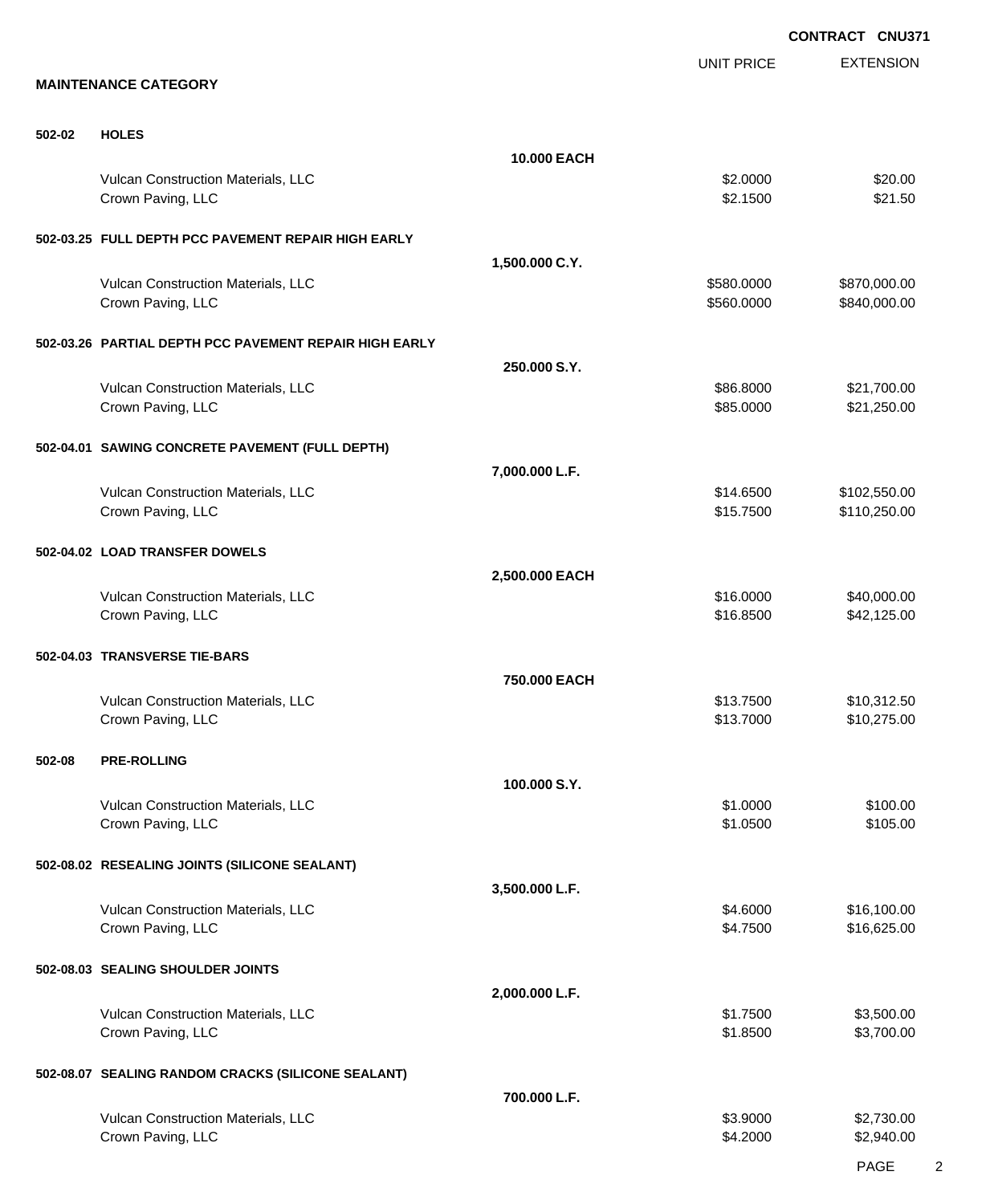EXTENSION **CONTRACT CNU371** UNIT PRICE **502-10 CEMENT-FLY ASH GROUT 100.000 C.F.** Vulcan Construction Materials, LLC 600 and 100 and 100 and 100 and 100 and 100 and 100 and 100 and 100 and 100 and 100 and 100 and 100 and 100 and 100 and 100 and 100 and 100 and 100 and 100 and 100 and 100 and 100 and 100 Crown Paving, LLC \$80.00 **502-25 SAWING CONCRETE JOINTS 2,000.000 L.F.** Vulcan Construction Materials, LLC 6. The state of the state of the state of the state of the state of the state of the state of the state of the state of the state of the state of the state of the state of the state of th Crown Paving, LLC \$1.6000 \$3,200.00 **503-01 GRINDING CONCRETE PAVEMENT 1,000.000 S.Y.** Vulcan Construction Materials, LLC 612.0000 \$12,000.00 Crown Paving, LLC \$10.6000 \$10,600.00 **503-60 RETROFIT DOWEL BAR 100.000 EACH** Vulcan Construction Materials, LLC 6. 1990 10:00 \$1,475.00 \$1,475.00 \$1,475.00 Crown Paving, LLC \$1,580.00 \$1,580.00 **712-01 TRAFFIC CONTROL 1.000 LS** Vulcan Construction Materials, LLC 600000 \$35,000.000 \$35,000.000 \$35,000.000 \$35,000.000 \$35,000.00 Crown Paving, LLC 665,000.000 \$65,000.000 \$65,000.000 \$65,000.000 \$65,000.000 \$65,000.00 **712-01.02 LANE CLOSURE 20.000 EACH** Vulcan Construction Materials, LLC 60000 \$1,375.0000 \$27,500.00 Crown Paving, LLC \$1,685.0000 \$33,700.00 **712-01.03 LANE CLOSURE(NIGHT WORK) 10.000 EACH** Vulcan Construction Materials, LLC 600000 \$30,000.000 \$3,000.000 \$30,000.000 \$30,000.00 Crown Paving, LLC \$1,840.000 \$18,400.00 **712-04.01 FLEXIBLE DRUMS (CHANNELIZING) 150.000 EACH** Vulcan Construction Materials, LLC 6000.00 \$6,000.00 \$6,000.00 \$6,000.00 Crown Paving, LLC \$3,250.00 \$5,250.00 **712-06 SIGNS (CONSTRUCTION) 400.000 S.F.** Vulcan Construction Materials, LLC 66 and the state of the state of the state of the state of the state of the state of the state of the state of the state of the state of the state of the state of the state of the state o Crown Paving, LLC \$3,160.00 \$3,160.00 **712-08.03 ARROW BOARD (TYPE C) 2.000 EACH**

Vulcan Construction Materials, LLC 60000 \$1,630.00 Crown Paving, LLC \$1,055.0000 \$2,110.00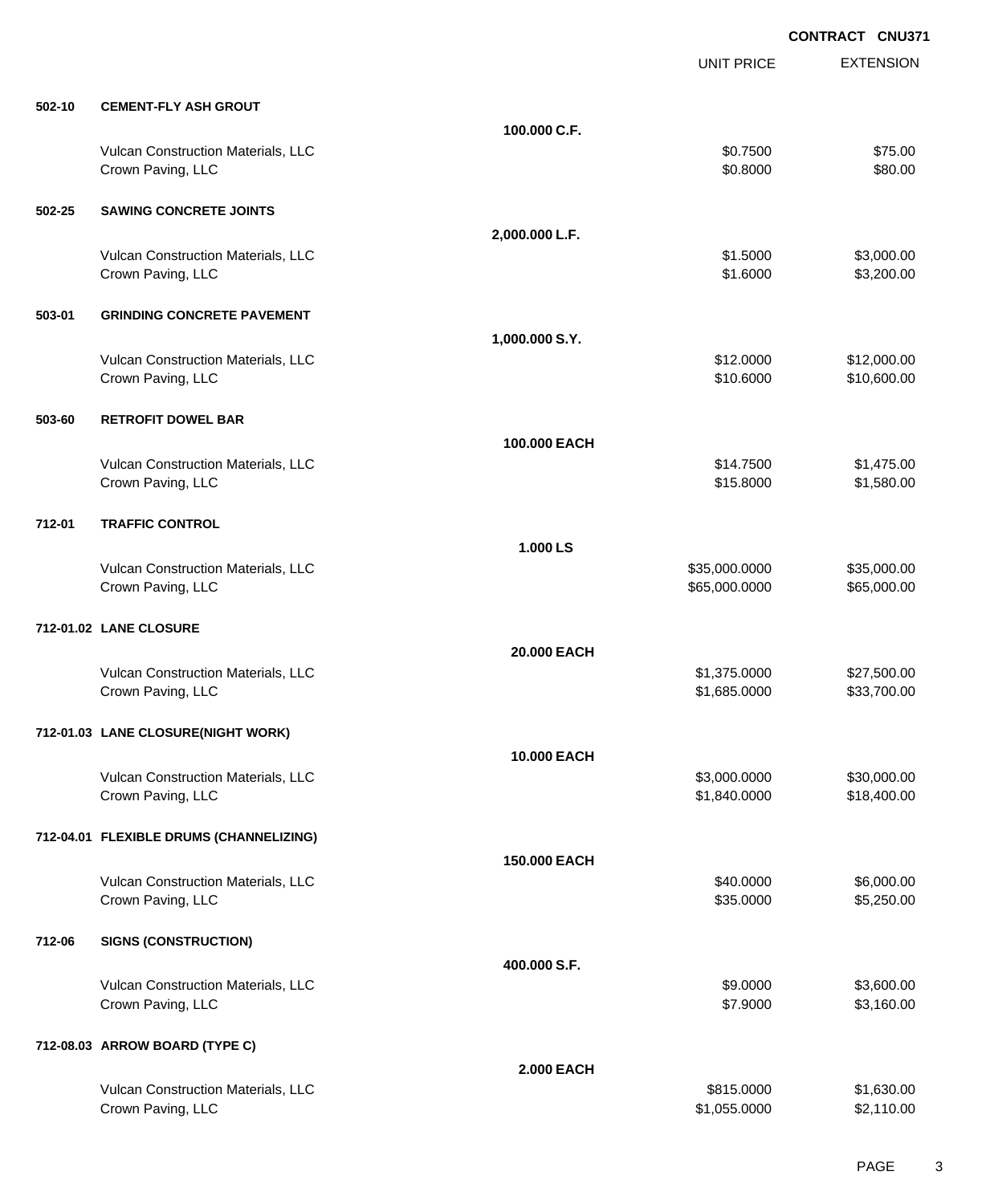|                                                                  |                    | <b>UNIT PRICE</b> | <b>EXTENSION</b> |
|------------------------------------------------------------------|--------------------|-------------------|------------------|
| 712-08.20 TRUCK MOUNTED ATTENUATOR W/MSSAGE BOARD                |                    |                   |                  |
|                                                                  | 20,000 DAY         |                   |                  |
| Vulcan Construction Materials, LLC                               |                    | \$1,200.0000      | \$24,000.00      |
| Crown Paving, LLC                                                |                    | \$1,265.0000      | \$25,300.00      |
| 712-09.01 REMOVABLE PAVEMENT MARKING LINE                        |                    |                   |                  |
|                                                                  | 2,200.000 L.F.     |                   |                  |
| Vulcan Construction Materials, LLC                               |                    | \$5.0000          | \$11,000.00      |
| Crown Paving, LLC                                                |                    | \$5.0000          | \$11,000.00      |
| 716-01.10 SNOWPLOWABLE REFLECTIVE MARKER                         |                    |                   |                  |
|                                                                  | <b>10.000 EACH</b> |                   |                  |
| Vulcan Construction Materials, LLC                               |                    | \$50.0000         | \$500.00         |
| Crown Paving, LLC                                                |                    | \$52.6500         | \$526.50         |
|                                                                  |                    |                   |                  |
| 716-01.30 REMOVAL OF SNOWPLOWABLE REFLECTIVE MARKER              |                    |                   |                  |
|                                                                  | <b>10.000 EACH</b> |                   |                  |
| Vulcan Construction Materials, LLC                               |                    | \$10.0000         | \$100.00         |
| Crown Paving, LLC                                                |                    | \$15.8000         | \$158.00         |
| 716-12.02 ENHANCED FLATLINE THERMO PVMT MRKNG (6IN LINE)         |                    |                   |                  |
|                                                                  | 2.000 L.M.         |                   |                  |
| Vulcan Construction Materials, LLC                               |                    | \$6,250.0000      | \$12,500.00      |
| Crown Paving, LLC                                                |                    | \$6,580.0000      | \$13,160.00      |
| 716-12.03 ENHANCED FLATLINE THERMO PVMT MRKNG (8IN BARRIER LINE) |                    |                   |                  |
|                                                                  | 500.000 L.F.       |                   |                  |
| Vulcan Construction Materials, LLC                               |                    | \$2.5000          | \$1,250.00       |
| Crown Paving, LLC                                                |                    | \$2.7000          | \$1,350.00       |
| 717-01.04 MOBILIZATION (WORK ORDER)                              |                    |                   |                  |
|                                                                  | <b>10.000 EACH</b> |                   |                  |
| Vulcan Construction Materials, LLC                               |                    | \$7,250.0000      | \$72,500.00      |
| Crown Paving, LLC                                                |                    | \$10,000.0000     | \$100,000.00     |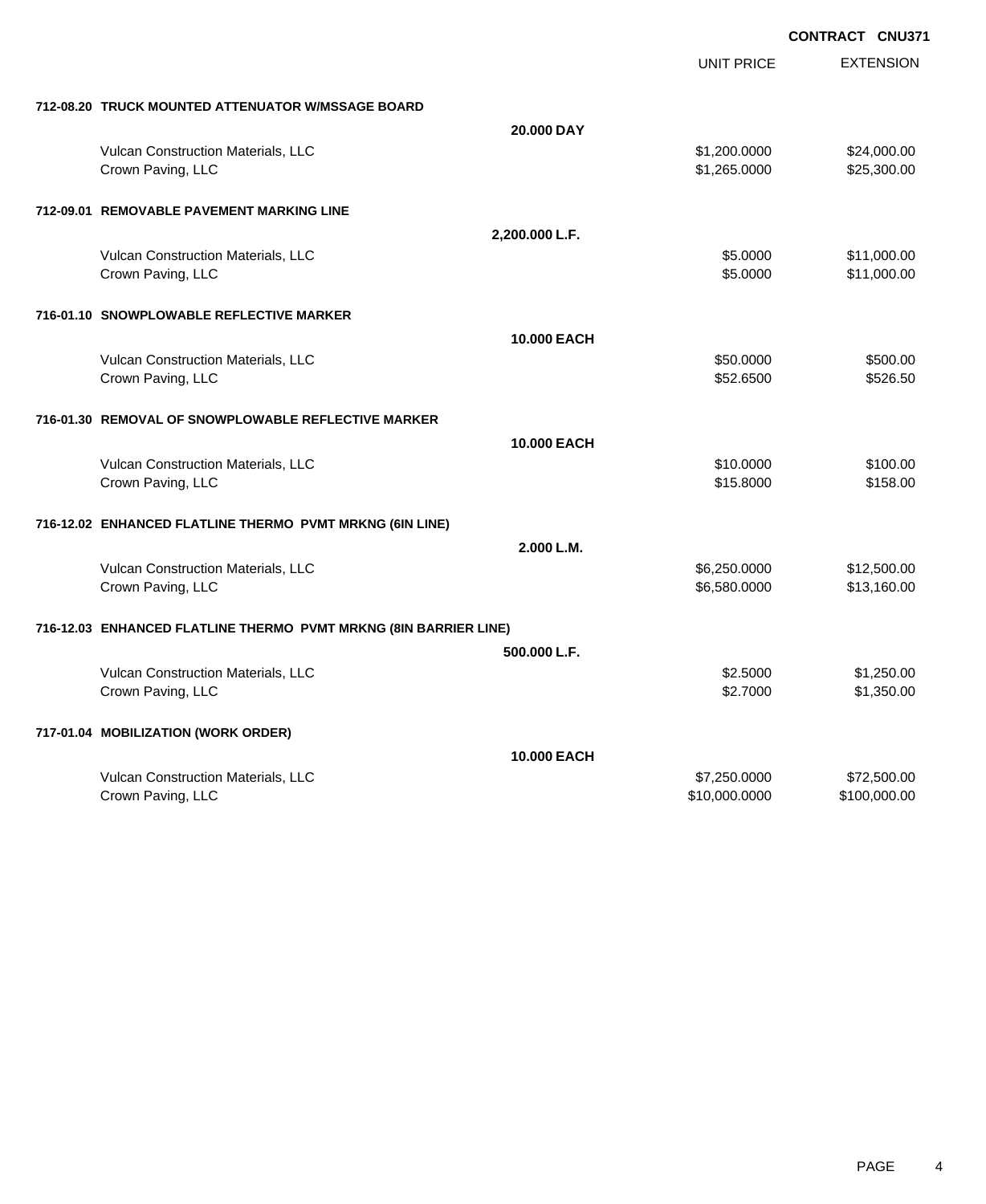## **SUB-TOTAL MAINTENANCE**

Vulcan Construction Materials, LLC 61,309,142.50 Crown Paving, LLC \$1,341,866.00

### **TOTAL CONTRACT**

Vulcan Construction Materials, LLC \$1,309,142.50 Crown Paving, LLC \$1,341,866.00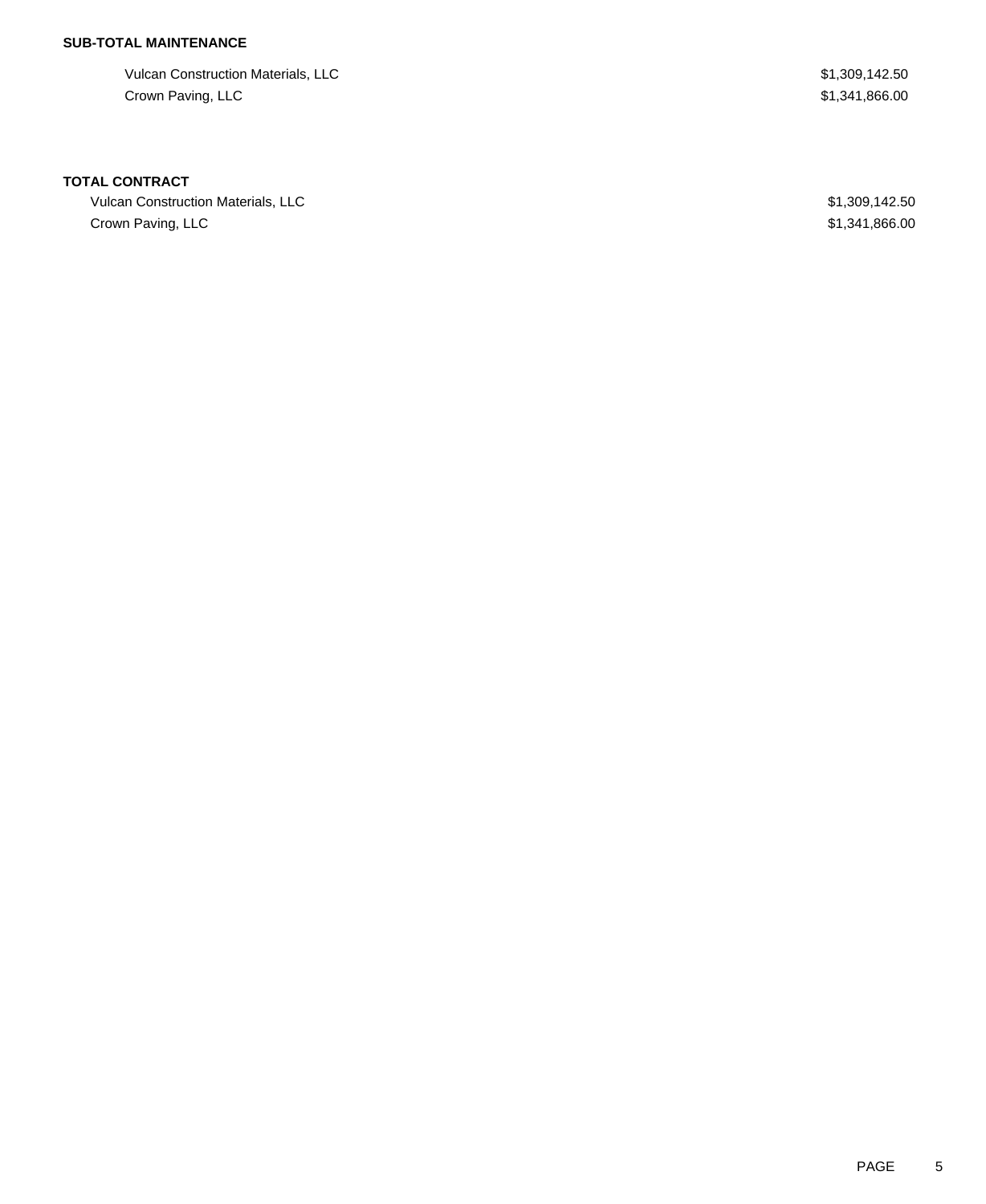## **DEPARTMENT OF TRANSPORTATION SUMMARY OF BIDS LETTING OF DECEMBER 11, 2020 STATE OF TENNESSEE**

COUNTIES ANDERSON, BLOUNT, CAMPBELL, CARTER, CLAIBORNE, COCKE, GRAINGER, GREENE, HAMBLEN, HANCOCK, HAWKINS, JEFFERSON, JOHNSON, KNOX, LOUDON, MONROE, MORGAN, ROANE, SCOTT, SEVIER, SULLIVAN, UNICOI, UNION, AND WASHINGTON (Contract No. CNU372 Call 004)

98101-4107-04,98101-4108-04

THE RETRACING OF PAVEMENT MARKINGS WITH SPRAY THERMOPLASTIC AND RANDOM ON-CALL PAVEMENT MARKING ON VARIOUS INTERSTATE AND STATE ROUTES.

PROJECT LENGTH - 0.0 MILES

COMPLETION TIME - ON OR BEFORE JUNE 30, 2022

|                                    | TOTAL CONTRACT |
|------------------------------------|----------------|
| Superior Pavement Marking, Inc.    | \$2,946,592.44 |
| Central Seal Company               | \$3,154,381.00 |
| <b>TRP Construction Group, LLC</b> | \$3,893,973.60 |
| Oglesby Construction, Inc.         | \$4,480,474,00 |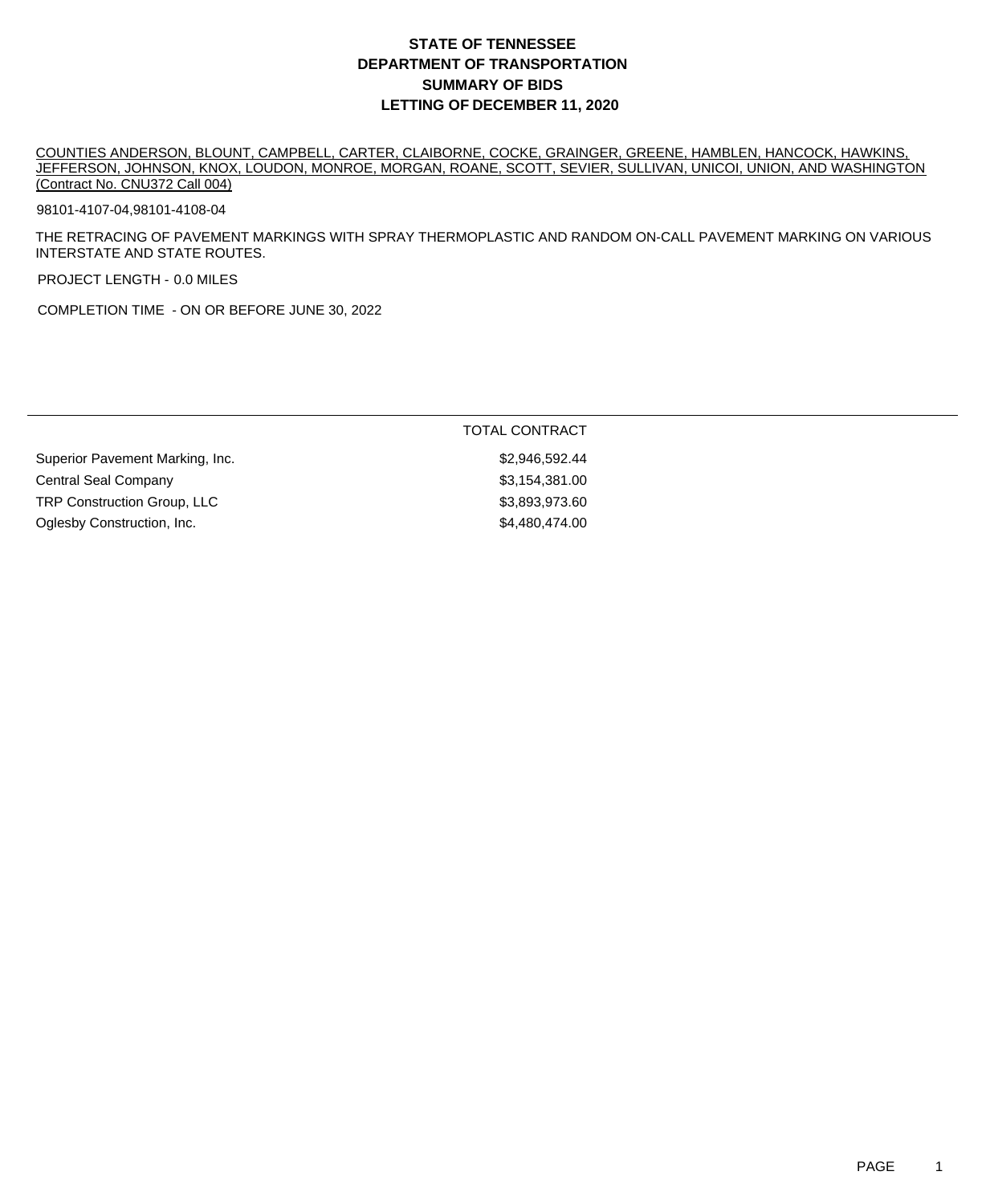EXTENSION UNIT PRICE

#### **MAINTENANCE CATEGORY**

| Superior Pavement Marking, Inc. |  |
|---------------------------------|--|

**411-12.01 SCORING SHOULDERS (CONTINUOUS) (16IN WIDTH)**

| Superior Pavement Marking, Inc.                                  |                | \$500.0000   | \$5,000.00  |  |  |
|------------------------------------------------------------------|----------------|--------------|-------------|--|--|
| <b>Central Seal Company</b>                                      |                | \$650.0000   | \$6,500.00  |  |  |
| TRP Construction Group, LLC                                      |                | \$1,000.0000 | \$10,000.00 |  |  |
| Oglesby Construction, Inc.                                       |                | \$650.0000   | \$6,500.00  |  |  |
| 411-12.02 SCORING SHOULDERS (NON-CONTINUOUS) (16IN WIDTH)        |                |              |             |  |  |
|                                                                  | 10.000 L.M.    |              |             |  |  |
| Superior Pavement Marking, Inc.                                  |                | \$500.0000   | \$5,000.00  |  |  |
| <b>Central Seal Company</b>                                      |                | \$650.0000   | \$6,500.00  |  |  |
| TRP Construction Group, LLC                                      |                | \$1,000.0000 | \$10,000.00 |  |  |
| Oglesby Construction, Inc.                                       |                | \$650.0000   | \$6,500.00  |  |  |
| 411-12.03 SCORING FOR RUMBLE STRIPE (NON-CONTINUOUS) (8IN WIDTH) |                |              |             |  |  |
|                                                                  | 10.000 L.M.    |              |             |  |  |
| Superior Pavement Marking, Inc.                                  |                | \$500.0000   | \$5,000.00  |  |  |
| <b>Central Seal Company</b>                                      |                | \$650.0000   | \$6,500.00  |  |  |
| TRP Construction Group, LLC                                      |                | \$1,000.0000 | \$10,000.00 |  |  |
| Oglesby Construction, Inc.                                       |                | \$650.0000   | \$6,500.00  |  |  |
| 411-12.04 SCORING FOR RUMBLE STRIPE (NON-CONTINUOUS) (4IN WIDTH) |                |              |             |  |  |
|                                                                  | 10.000 L.M.    |              |             |  |  |
| Superior Pavement Marking, Inc.                                  |                | \$500.0000   | \$5,000.00  |  |  |
| <b>Central Seal Company</b>                                      |                | \$650.0000   | \$6,500.00  |  |  |
| TRP Construction Group, LLC                                      |                | \$1,000.0000 | \$10,000.00 |  |  |
| Oglesby Construction, Inc.                                       |                | \$650.0000   | \$6,500.00  |  |  |
| 712-01.50 MAINTENANCE OF TRAFFIC                                 |                |              |             |  |  |
|                                                                  | 30,000 EACH    |              |             |  |  |
| Superior Pavement Marking, Inc.                                  |                | \$1,000.0000 | \$30,000.00 |  |  |
| <b>Central Seal Company</b>                                      |                | \$750.0000   | \$22,500.00 |  |  |
| TRP Construction Group, LLC                                      |                | \$2,000.0000 | \$60,000.00 |  |  |
| Oglesby Construction, Inc.                                       |                | \$2,000.0000 | \$60,000.00 |  |  |
| 713-02.34 DELINEATORS (ALL)                                      |                |              |             |  |  |
|                                                                  | 1,000.000 EACH |              |             |  |  |
| Superior Pavement Marking, Inc.                                  |                | \$5.0000     | \$5,000.00  |  |  |
| <b>Central Seal Company</b>                                      |                | \$5.0000     | \$5,000.00  |  |  |
| TRP Construction Group, LLC                                      |                | \$55.0000    | \$55,000.00 |  |  |
| Oglesby Construction, Inc.                                       |                | \$35.0000    | \$35,000.00 |  |  |
| 716-01.11 RAISED PVMT MARKERS (BI-DIRECTIONAL) (1 COLOR LENS)    |                |              |             |  |  |
|                                                                  | 500.000 EACH   |              |             |  |  |
| Superior Pavement Marking, Inc.                                  |                | \$3.0000     | \$1,500.00  |  |  |
| <b>Central Seal Company</b>                                      |                | \$5.0000     | \$2,500.00  |  |  |
| TRP Construction Group, LLC                                      |                | \$3.6800     | \$1,840.00  |  |  |
| Oglesby Construction, Inc.                                       |                | \$15.0000    | \$7,500.00  |  |  |

**10.000 L.M.**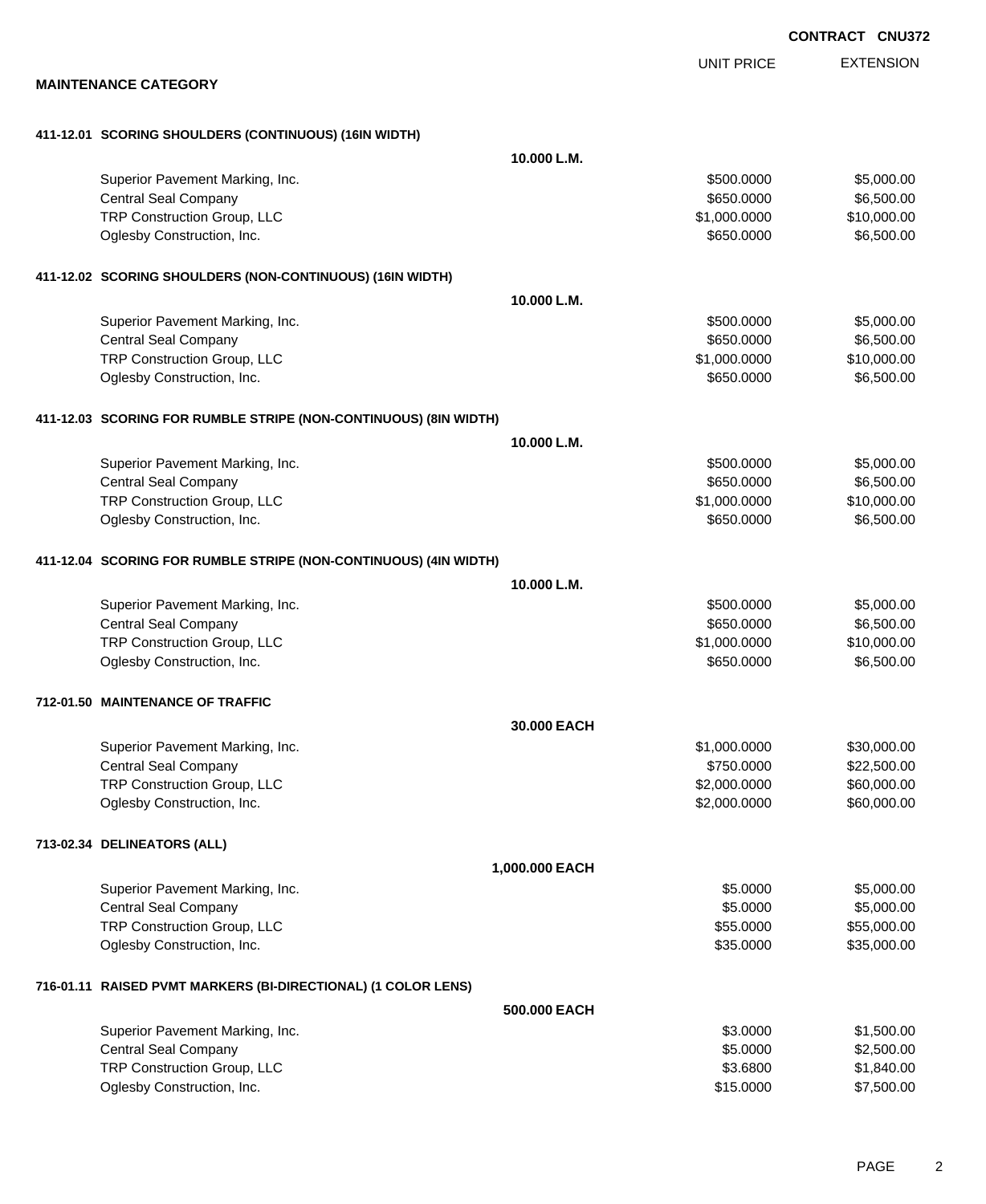|                                                                     |              |                   | <b>CONTRACT CNU372</b> |  |
|---------------------------------------------------------------------|--------------|-------------------|------------------------|--|
|                                                                     |              | <b>UNIT PRICE</b> | <b>EXTENSION</b>       |  |
| 716-01.12 RAISED PVMT MARKERS (MONO-DIRECTIONAL) (1 COLOR LENS)     |              |                   |                        |  |
|                                                                     | 625,000 EACH |                   |                        |  |
| Superior Pavement Marking, Inc.                                     |              | \$3.0000          | \$1,875.00             |  |
| <b>Central Seal Company</b>                                         |              | \$5.0000          | \$3,125.00             |  |
| TRP Construction Group, LLC                                         |              | \$3.6800          | \$2,300.00             |  |
| Oglesby Construction, Inc.                                          |              | \$15.0000         | \$9,375.00             |  |
| 716-01.13 RAISED PVMT MARKERS (BI-DIRECTIONAL) (2 COLOR LENS)       |              |                   |                        |  |
|                                                                     | 350,000 EACH |                   |                        |  |
| Superior Pavement Marking, Inc.                                     |              | \$3.0000          | \$1,050.00             |  |
| <b>Central Seal Company</b>                                         |              | \$5.0000          | \$1,750.00             |  |
| TRP Construction Group, LLC                                         |              | \$3.6800          | \$1,288.00             |  |
| Oglesby Construction, Inc.                                          |              | \$15.0000         | \$5,250.00             |  |
| 716-01.21 SNOWPLOWABLE RAISED PAVEMENT MARKERS (BI-DIR) (1 COLOR)   |              |                   |                        |  |
|                                                                     | 500,000 EACH |                   |                        |  |
| Superior Pavement Marking, Inc.                                     |              | \$20.0000         | \$10,000.00            |  |
| <b>Central Seal Company</b>                                         |              | \$20.0000         | \$10,000.00            |  |
| TRP Construction Group, LLC                                         |              | \$45.0000         | \$22,500.00            |  |
| Oglesby Construction, Inc.                                          |              | \$29.5000         | \$14,750.00            |  |
| 716-01.22 SNOWPLOWABLE RAISED PAVMENT MARKERS (MONO-DIR)(1 COLOR)   |              |                   |                        |  |
|                                                                     | 250.000 EACH |                   |                        |  |
| Superior Pavement Marking, Inc.                                     |              | \$20.0000         | \$5,000.00             |  |
| <b>Central Seal Company</b>                                         |              | \$20.0000         | \$5,000.00             |  |
| TRP Construction Group, LLC                                         |              | \$45.0000         | \$11,250.00            |  |
| Oglesby Construction, Inc.                                          |              | \$29.5000         | \$7,375.00             |  |
| 716-01.23 SNOWPLOWABLE RAISED PAVEMENT MARKERS (BI-DIR)(2 COLOR)    |              |                   |                        |  |
|                                                                     | 100,000 EACH |                   |                        |  |
| Superior Pavement Marking, Inc.                                     |              | \$20.0000         | \$2,000.00             |  |
| <b>Central Seal Company</b>                                         |              | \$20.0000         | \$2,000.00             |  |
| TRP Construction Group, LLC                                         |              | \$45.0000         | \$4,500.00             |  |
| Oglesby Construction, Inc.                                          |              | \$29.5000         | \$2,950.00             |  |
| 716-01.40 REMOVE AND REPLACE LENS ON SNOWPLOWABLE REFLECTIVE MARKER |              |                   |                        |  |
|                                                                     | 700.000 EACH |                   |                        |  |
| Superior Pavement Marking, Inc.                                     |              | \$4.0000          | \$2,800.00             |  |
| <b>Central Seal Company</b>                                         |              | \$5.0000          | \$3,500.00             |  |
| TRP Construction Group, LLC                                         |              | \$12.0000         | \$8,400.00             |  |
| Oglesby Construction, Inc.                                          |              | \$15.5500         | \$10,885.00            |  |
| 716-02.03 PLASTIC PAVEMENT MARKING (CROSS-WALK)                     |              |                   |                        |  |
|                                                                     | 150.000 L.F. |                   |                        |  |
| Superior Pavement Marking, Inc.                                     |              | \$5.0000          | \$750.00               |  |
| <b>Central Seal Company</b>                                         |              | \$5.0000          | \$750.00               |  |
| TRP Construction Group, LLC                                         |              | \$8.0000          | \$1,200.00             |  |
| Oglesby Construction, Inc.                                          |              | \$8.0000          | \$1,200.00             |  |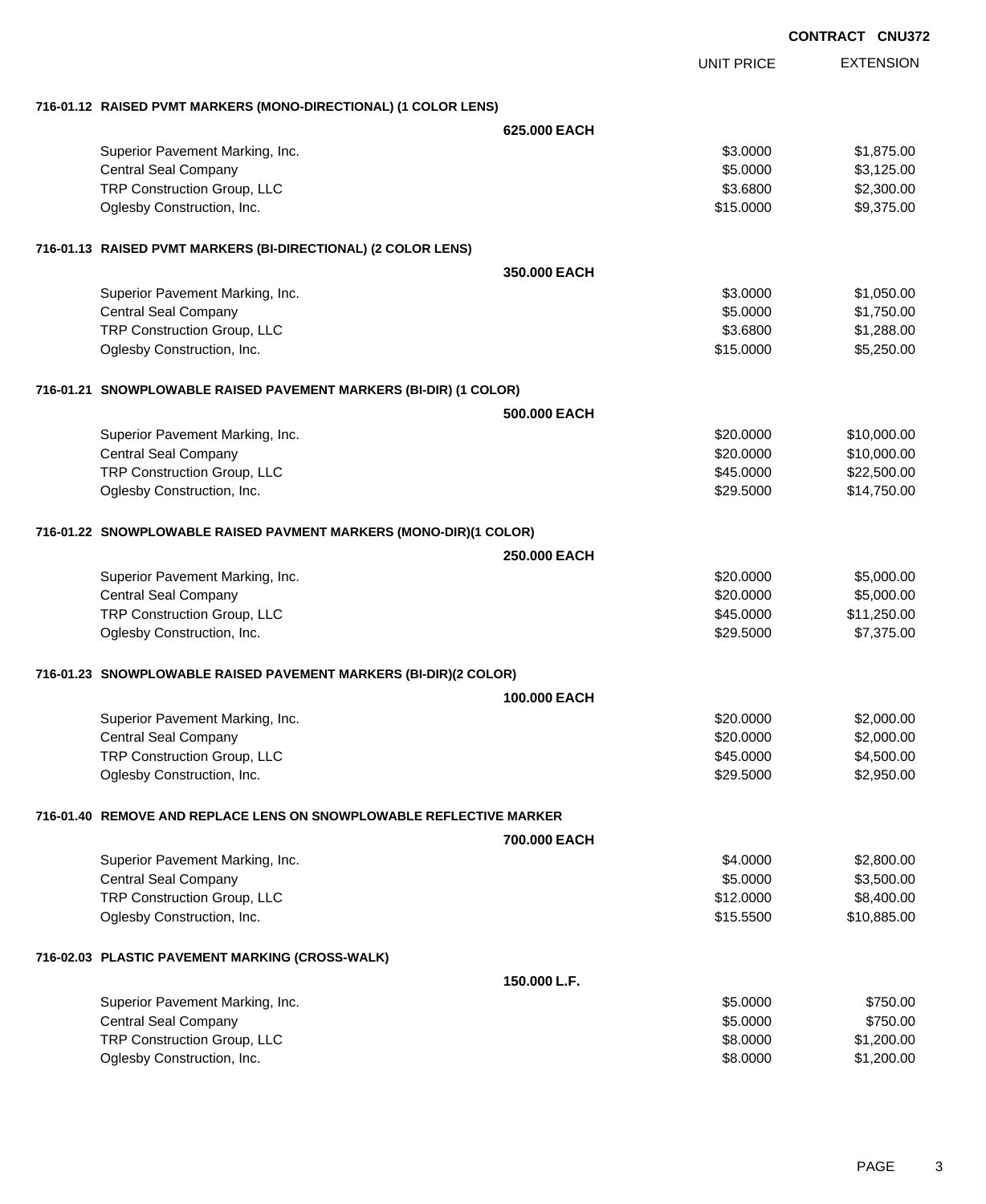| <b>CONTRACT</b> |  | <b>CNU372</b> |
|-----------------|--|---------------|
|                 |  |               |

|                                                              | UNIT PRICE   | <b>EXTENSION</b> |
|--------------------------------------------------------------|--------------|------------------|
|                                                              |              |                  |
| 716-02.04 PLASTIC PAVEMENT MARKING(CHANNELIZATION STRIPING)  | 500.000 S.Y. |                  |
| Superior Pavement Marking, Inc.                              | \$14.0000    | \$7,000.00       |
| <b>Central Seal Company</b>                                  | \$15.0000    | \$7,500.00       |
| TRP Construction Group, LLC                                  | \$11.0000    | \$5,500.00       |
| Oglesby Construction, Inc.                                   | \$17.0000    | \$8,500.00       |
| 716-02.05 PLASTIC PAVEMENT MARKING (STOP LINE)               |              |                  |
|                                                              | 900.000 L.F. |                  |
| Superior Pavement Marking, Inc.                              | \$7.0000     | \$6,300.00       |
| <b>Central Seal Company</b>                                  | \$7.0000     | \$6,300.00       |
| TRP Construction Group, LLC                                  | \$9.0000     | \$8,100.00       |
| Oglesby Construction, Inc.                                   | \$9.0000     | \$8,100.00       |
| 716-02.06 PLASTIC PAVEMENT MARKING (TURN LANE ARROW)         |              |                  |
|                                                              | 120,000 EACH |                  |
| Superior Pavement Marking, Inc.                              | \$75.0000    | \$9,000.00       |
| <b>Central Seal Company</b>                                  | \$80.0000    | \$9,600.00       |
| TRP Construction Group, LLC                                  | \$150.0000   | \$18,000.00      |
| Oglesby Construction, Inc.                                   | \$125.0000   | \$15,000.00      |
| 716-02.07 PLASTIC PAVEMENT MARKING (24" BARRIER LINE)        |              |                  |
|                                                              | 100.000 L.F. |                  |
| Superior Pavement Marking, Inc.                              | \$5.7500     | \$575.00         |
| <b>Central Seal Company</b>                                  | \$10.0000    | \$1,000.00       |
| TRP Construction Group, LLC                                  | \$14.0000    | \$1,400.00       |
| Oglesby Construction, Inc.                                   | \$6.0000     | \$600.00         |
| 716-02.08 PLASTIC PAVEMENT MARKING (8" DOTTED LINE)          |              |                  |
|                                                              | 400.000 L.F. |                  |
| Superior Pavement Marking, Inc.                              | \$2,0000     | \$800.00         |
| <b>Central Seal Company</b>                                  | \$3.0000     | \$1,200.00       |
| TRP Construction Group, LLC                                  | \$2.0000     | \$800.00         |
| Oglesby Construction, Inc.                                   | \$1.7500     | \$700.00         |
| 716-02.09 PLASTIC PAVEMENT MARKING (LONGITUDINAL CROSS-WALK) |              |                  |
|                                                              | 120.000 L.F. |                  |
| Superior Pavement Marking, Inc.                              | \$15.0000    | \$1,800.00       |
| <b>Central Seal Company</b>                                  | \$15.0000    | \$1,800.00       |
| TRP Construction Group, LLC                                  | \$8.0000     | \$960.00         |
| Oglesby Construction, Inc.                                   | \$18.0000    | \$2,160.00       |
| 716-03.01 PLASTIC WORD PAVEMENT MARKING (ONLY)               |              |                  |
|                                                              | 25.000 EACH  |                  |
| Superior Pavement Marking, Inc.                              | \$125.0000   | \$3,125.00       |
| <b>Central Seal Company</b>                                  | \$200.0000   | \$5,000.00       |
| TRP Construction Group, LLC                                  | \$150.0000   | \$3,750.00       |
| Oglesby Construction, Inc.                                   | \$125.0000   | \$3,125.00       |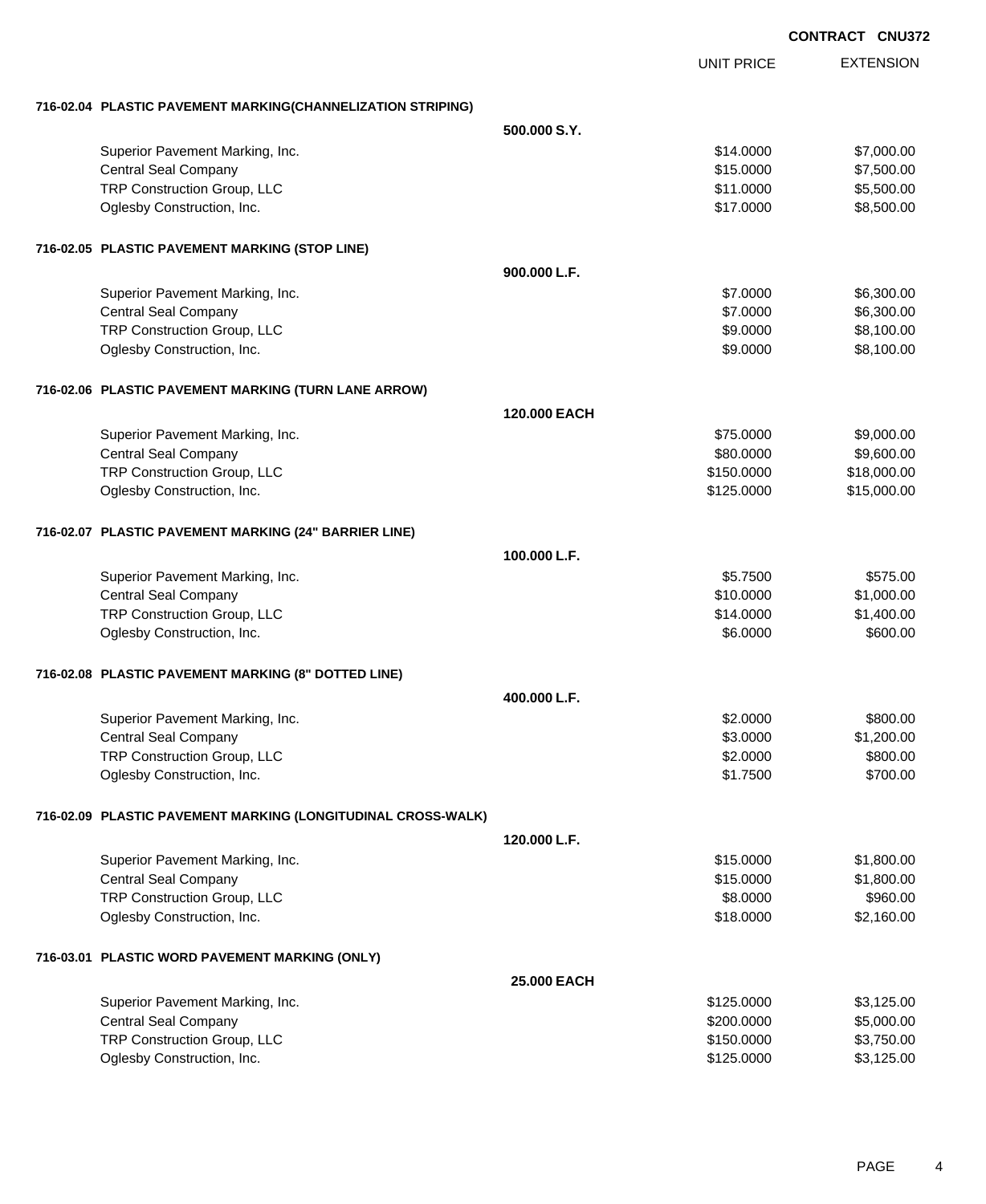UNIT PRICE EXTENSION

| 716-03.02 PLASTIC WORD PAVEMENT MARKING (RXR)          |                    |            |            |
|--------------------------------------------------------|--------------------|------------|------------|
|                                                        | 10.000 EACH        |            |            |
| Superior Pavement Marking, Inc.                        |                    | \$225,0000 | \$2,250.00 |
| <b>Central Seal Company</b>                            |                    | \$250.0000 | \$2,500.00 |
| TRP Construction Group, LLC                            |                    | \$500.0000 | \$5,000.00 |
| Oglesby Construction, Inc.                             |                    | \$375.0000 | \$3,750.00 |
| 716-03.03 PLASTIC WORD PAVEMENT MARKING (STOP AHEAD)   |                    |            |            |
|                                                        | <b>5.000 EACH</b>  |            |            |
| Superior Pavement Marking, Inc.                        |                    | \$200.0000 | \$1,000.00 |
| <b>Central Seal Company</b>                            |                    | \$500.0000 | \$2,500.00 |
| TRP Construction Group, LLC                            |                    | \$260.0000 | \$1,300.00 |
| Oglesby Construction, Inc.                             |                    | \$350.0000 | \$1,750.00 |
| 716-03.04 PLASTIC WORD PAVEMENT MARKING (SCHOOL)       |                    |            |            |
|                                                        | <b>5.000 EACH</b>  |            |            |
| Superior Pavement Marking, Inc.                        |                    | \$150.0000 | \$750.00   |
| <b>Central Seal Company</b>                            |                    | \$250.0000 | \$1,250.00 |
| TRP Construction Group, LLC                            |                    | \$300.0000 | \$1,500.00 |
| Oglesby Construction, Inc.                             |                    | \$400.0000 | \$2,000.00 |
| 716-03.05 PLASTIC WORD PAVEMENT MARKING (BIKE LANE)    |                    |            |            |
|                                                        | <b>10.000 EACH</b> |            |            |
| Superior Pavement Marking, Inc.                        |                    | \$175.0000 | \$1,750.00 |
| <b>Central Seal Company</b>                            |                    | \$250.0000 | \$2,500.00 |
| TRP Construction Group, LLC                            |                    | \$255.0000 | \$2,550.00 |
| Oglesby Construction, Inc.                             |                    | \$250.0000 | \$2,500.00 |
| 716-03.06 PLASTIC WORD PAVEMENT MARKING (SIGNAL AHEAD) |                    |            |            |
|                                                        | 8.000 EACH         |            |            |
| Superior Pavement Marking, Inc.                        |                    | \$150.0000 | \$1,200.00 |
| <b>Central Seal Company</b>                            |                    | \$500.0000 | \$4,000.00 |
| TRP Construction Group, LLC                            |                    | \$380.0000 | \$3,040.00 |
| Oglesby Construction, Inc.                             |                    | \$300.0000 | \$2,400.00 |
| 716-03.07 PLASTIC WORD PAVEMENT MARKING (STOP)         |                    |            |            |
|                                                        | <b>10.000 EACH</b> |            |            |
| Superior Pavement Marking, Inc.                        |                    | \$125.0000 | \$1,250.00 |
| <b>Central Seal Company</b>                            |                    | \$250.0000 | \$2,500.00 |
| TRP Construction Group, LLC                            |                    | \$180.0000 | \$1,800.00 |
| Oglesby Construction, Inc.                             |                    | \$125,0000 | \$1,250.00 |
| 716-03.08 PLASTIC WORD PAVEMENT MARKING (PED-XING)     |                    |            |            |
|                                                        | <b>4.000 EACH</b>  |            |            |
| Superior Pavement Marking, Inc.                        |                    | \$150.0000 | \$600.00   |
| <b>Central Seal Company</b>                            |                    | \$250.0000 | \$1,000.00 |
| TRP Construction Group, LLC                            |                    | \$248.0000 | \$992.00   |
| Oglesby Construction, Inc.                             |                    | \$200.0000 | \$800.00   |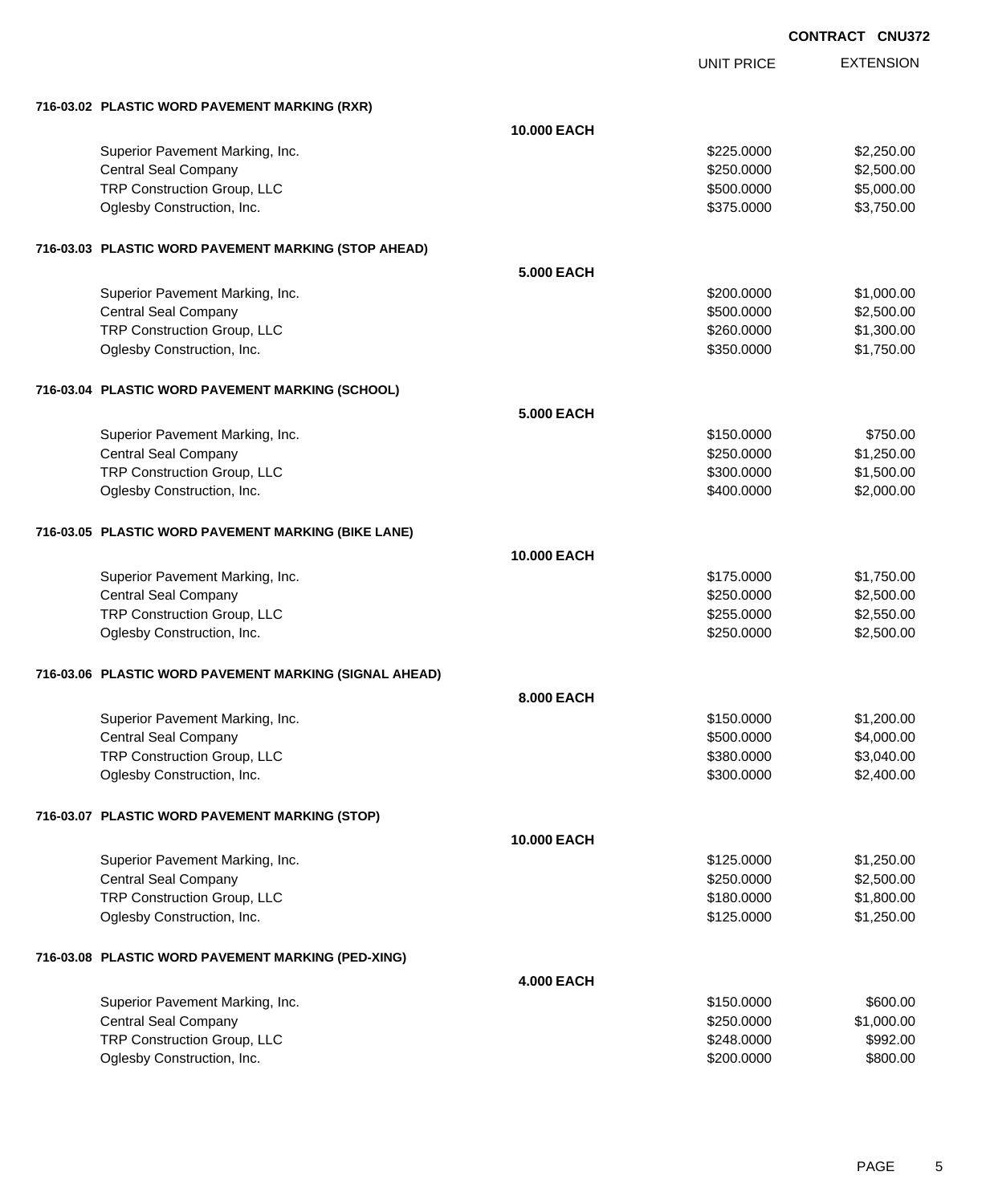|                                                          |                    |                   | <b>CONTRACT CNU372</b> |
|----------------------------------------------------------|--------------------|-------------------|------------------------|
|                                                          |                    | <b>UNIT PRICE</b> | <b>EXTENSION</b>       |
| 716-04.01 PLASTIC PAVEMENT MARKING (STRAIGHT-TURN ARROW) |                    |                   |                        |
|                                                          | 5,000 EACH         |                   |                        |
| Superior Pavement Marking, Inc.                          |                    | \$125.0000        | \$625.00               |
| <b>Central Seal Company</b>                              |                    | \$125.0000        | \$625.00               |
| TRP Construction Group, LLC                              |                    | \$150.0000        | \$750.00               |
| Oglesby Construction, Inc.                               |                    | \$150.0000        | \$750.00               |
| 716-04.02 PLASTIC PAVEMENT MARKING(DOUBLE TURNING ARROW) |                    |                   |                        |
|                                                          | 5,000 EACH         |                   |                        |
| Superior Pavement Marking, Inc.                          |                    | \$150.0000        | \$750.00               |
| <b>Central Seal Company</b>                              |                    | \$150.0000        | \$750.00               |
| TRP Construction Group, LLC                              |                    | \$150.0000        | \$750.00               |
| Oglesby Construction, Inc.                               |                    | \$250.0000        | \$1,250.00             |
| 716-04.04 PLASTIC PAVEMENT MARKING (TRANSVERSE SHOULDER) |                    |                   |                        |
|                                                          | 400.000 L.F.       |                   |                        |
| Superior Pavement Marking, Inc.                          |                    | \$4.0000          | \$1,600.00             |
| <b>Central Seal Company</b>                              |                    | \$5.0000          | \$2,000.00             |
| TRP Construction Group, LLC                              |                    | \$10.0000         | \$4,000.00             |
| Oglesby Construction, Inc.                               |                    | \$5.0000          | \$2,000.00             |
| 716-04.05 PLASTIC PAVEMENT MARKING (STRAIGHT ARROW)      |                    |                   |                        |
|                                                          | <b>10.000 EACH</b> |                   |                        |
| Superior Pavement Marking, Inc.                          |                    | \$75.0000         | \$750.00               |
| <b>Central Seal Company</b>                              |                    | \$75.0000         | \$750.00               |
| TRP Construction Group, LLC                              |                    | \$105.0000        | \$1,050.00             |
| Oglesby Construction, Inc.                               |                    | \$100.0000        | \$1,000.00             |
| 716-04.06 PLASTIC PAVEMENT MARKING (WRONG WAY ARROW)     |                    |                   |                        |
|                                                          | <b>10.000 EACH</b> |                   |                        |
| Superior Pavement Marking, Inc.                          |                    | \$75.0000         | \$750.00               |
| <b>Central Seal Company</b>                              |                    | \$75.0000         | \$750.00               |
| TRP Construction Group, LLC                              |                    | \$105.0000        | \$1,050.00             |
| Oglesby Construction, Inc.                               |                    | \$145.0000        | \$1,450.00             |
| 716-04.07 PLASTIC PAVEMENT MARKING (EXIT ONLY ARROW)     |                    |                   |                        |
|                                                          | 10.000 EACH        |                   |                        |
| Superior Pavement Marking, Inc.                          |                    | \$75.0000         | \$750.00               |
| <b>Central Seal Company</b>                              |                    | \$100.0000        | \$1,000.00             |
| TRP Construction Group, LLC                              |                    | \$105.0000        | \$1,050.00             |
| Oglesby Construction, Inc.                               |                    | \$150.0000        | \$1,500.00             |
| 716-04.08 PLASTIC PAVEMENT MARKING (OPTION LANE ARROW)   |                    |                   |                        |
|                                                          | <b>10.000 EACH</b> |                   |                        |
| Superior Pavement Marking, Inc.                          |                    | \$75.0000         | \$750.00               |
| <b>Central Seal Company</b>                              |                    | \$200.0000        | \$2,000.00             |
| TRP Construction Group, LLC                              |                    | \$105.0000        | \$1,050.00             |
| Oglesby Construction, Inc.                               |                    | \$175.0000        | \$1,750.00             |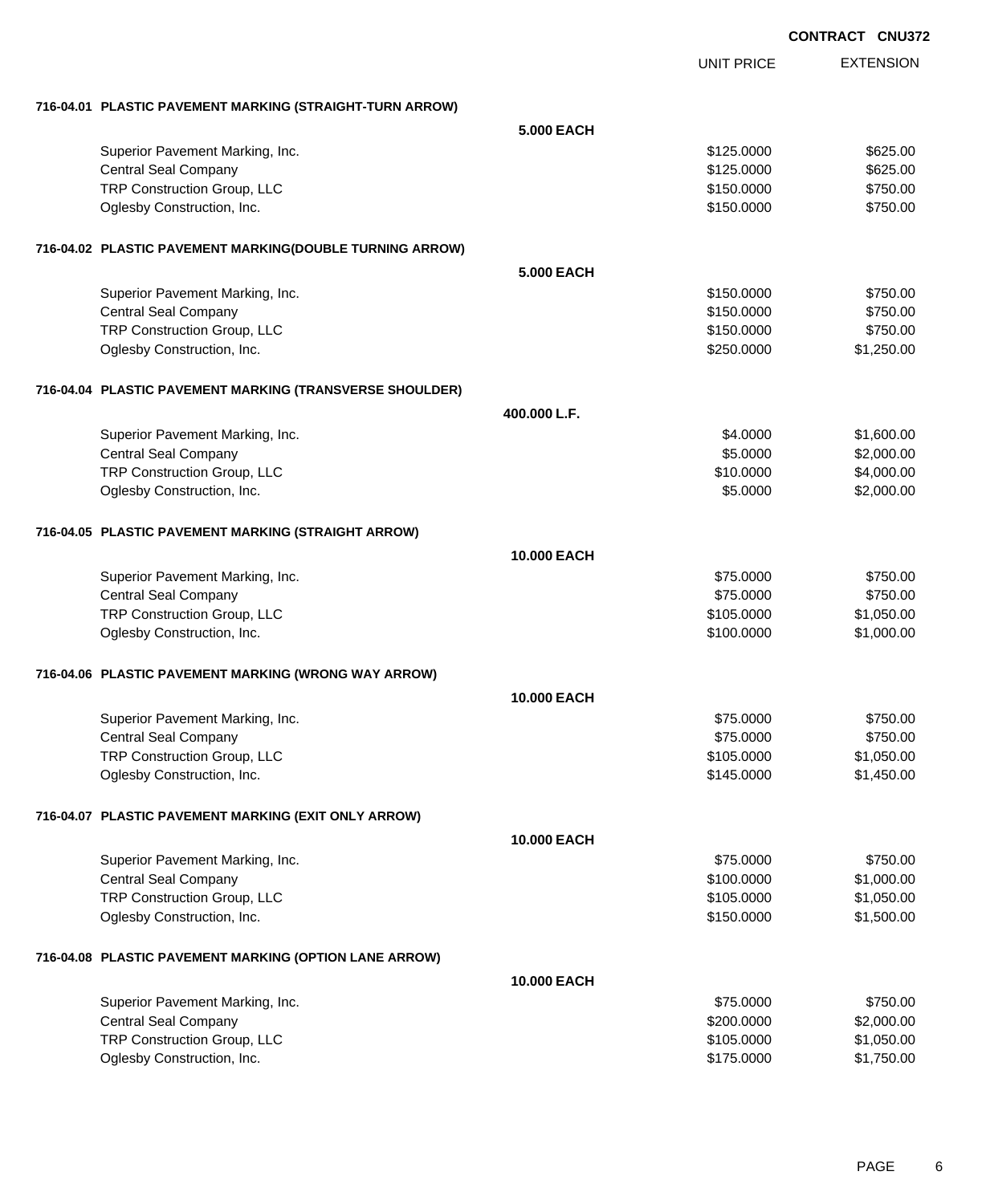EXTENSION UNIT PRICE **716-04.09 PLASTIC PAVEMENT MARKING (H.O.V. DIAMOND) 20.000 EACH** Superior Pavement Marking, Inc. 6. The Superior Pavement Marking, Inc. \$75.0000 \$1,500.00 Central Seal Company \$4,000.00 \$4,000.00 \$4,000.00 \$4,000.00 \$4,000.00 \$4,000.00 \$4,000.00 \$4,000.00 \$4,000.00 TRP Construction Group, LLC 63.100.00 \$2,100.00 Oglesby Construction, Inc. 6. The Construction of the Construction of the Construction, Inc. 6. The Construction of the Construction of the Construction of the Construction of the Construction of the Construction of the Co **716-04.10 PLASTIC PAVEMENT MARKING (HANDICAP SYMBOL) 5.000 EACH** Superior Pavement Marking, Inc. 66 and the state of the state of the state of the state of the state of the state of the state of the state of the state of the state of the state of the state of the state of the state of t Central Seal Company \$750.00 \$750.00 \$750.00 \$750.00 \$750.00 \$750.00 \$750.00 \$750.00 \$ TRP Construction Group, LLC 630.000 \$1,300.00 Oglesby Construction, Inc. 6625.00 \$625.00 \$625.00 \$625.00 \$625.00 \$625.00 \$625.00 **716-04.12 PLASTIC PAVEMENT MARKING (YIELD LINE) 75.000 S.F.** Superior Pavement Marking, Inc. 6. The Superior Pavement Marking, Inc. 6. The Superior Pavement Marking, Inc. 6. The Superior Superior St. 6.0000 \$375.00 Central Seal Company \$525.00 TRP Construction Group, LLC 63,000.00 \$3,000.00 \$3,000.00 Oglesby Construction, Inc. 6600.00 \$600.00 \$600.00 \$600.00 \$600.00 \$600.00 \$600.00 **716-04.14 PLASTIC PAVEMENT MARKING (LANE REDUCTION ARROW) 20.000 EACH** Superior Pavement Marking, Inc. 6. The Superior Pavement Marking, Inc. \$75.0000 \$1,500.00 Central Seal Company \$400.000 \$8,000.00 TRP Construction Group, LLC 65,100.00 Oglesby Construction, Inc. 66 and the construction, Inc. 6,000.00 \$5,000.00 \$5,000.00 **716-04.15 PLASTIC PAVEMENT MARKING-BIKE SYMBOL/ARROW SHARED 25.000 EACH** Superior Pavement Marking, Inc. 6. The Superior Pavement Marking, Inc. 6. The Superior Pavement Marking, Inc. 6. The Superior St. 625.000 \$5,625.00 Central Seal Company \$250.000 \$6,250.00 TRP Construction Group, LLC 6.6 and the state of the state of the state of the state  $$355.0000$  \$8,875.000 Oglesby Construction, Inc. 610,000.00 \$10,000.00 \$10,000.00 \$10,000.00 \$10,000.00 **716-05.01 PAINTED PAVEMENT MARKING (4" LINE) 15.000 L.M.** Superior Pavement Marking, Inc. 6. The Superior Pavement Marking, Inc. 6. The Superior Pavement Marking, Inc. 6. The Superior Section 1.1 and Superior Pavement Marking, Inc. 6. The Superior Pavement Marking, Inc. 6. The Su Central Seal Company \$6,000.00 \$6,000.00 \$6,000.00 \$6,000.00 \$6,000.00 \$6,000.00 \$6,000.00 \$6,000.00 \$6,000.00 TRP Construction Group, LLC 68,250.000 \$8,250.000 \$8,250.000 \$8,250.000 \$8,250.00 Oglesby Construction, Inc. 66,375.00 \$6,375.00 \$6,375.00 \$6,375.00 **716-05.72 PERFORMANCE BASED RETRACING SPRAY THERMO 4IN 2,031.000 L.M.** Superior Pavement Marking, Inc. 6. The Superior Pavement Marking, Inc. 6. The Superior Pavement Marking, Inc. 1 Central Seal Company **\$965.0000** \$1,959,915.00 TRP Construction Group, LLC 6. 2012 12:050.000 \$2,132,550.00 Oglesby Construction, Inc. 6. The Construction of the Construction of the Construction, Inc. 6. The Construction of the Construction of the Construction of the Construction of the Construction of the Construction of the Co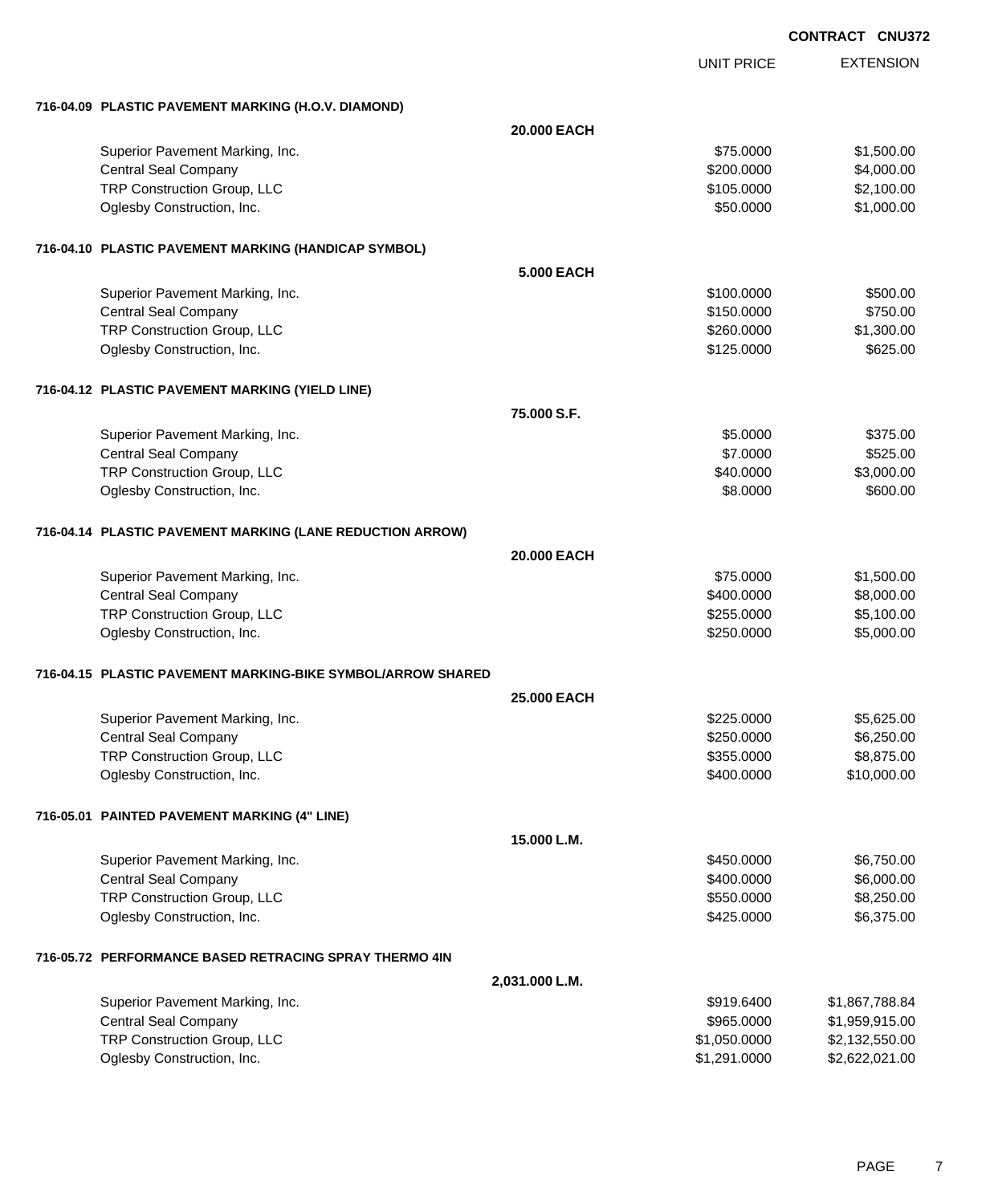|                                                                 |                  |                   | <b>UNUJI</b>     |
|-----------------------------------------------------------------|------------------|-------------------|------------------|
|                                                                 |                  | <b>UNIT PRICE</b> | <b>EXTENSION</b> |
| 716-05.73 PERFORMANCE BASED RETRACING SPRAY THERMO 6IN          |                  |                   |                  |
|                                                                 | 555,000 L.M.     |                   |                  |
| Superior Pavement Marking, Inc.                                 |                  | \$1,263.1200      | \$701,031.60     |
| <b>Central Seal Company</b>                                     |                  | \$1,375.0000      | \$763,125.00     |
| TRP Construction Group, LLC                                     |                  | \$1,600.0000      | \$888,000.00     |
| Oglesby Construction, Inc.                                      |                  | \$1,929.0000      | \$1,070,595.00   |
| 716-05.74 PERFORMANCE BASED RETRACING SPRAY THERMO 8IN          |                  |                   |                  |
|                                                                 | 126,720.000 L.F. |                   |                  |
| Superior Pavement Marking, Inc.                                 |                  | \$0.3500          | \$44,352.00      |
| <b>Central Seal Company</b>                                     |                  | \$0.3000          | \$38,016.00      |
| TRP Construction Group, LLC                                     |                  | \$0.5800          | \$73,497.60      |
| Oglesby Construction, Inc.                                      |                  | \$0.6500          | \$82,368.00      |
| 716-08.01 REMOVAL OF PAVEMENT MARKING (LINE)                    |                  |                   |                  |
|                                                                 | 10,000.000 L.F.  |                   |                  |
| Superior Pavement Marking, Inc.                                 |                  | \$0.3000          | \$3,000.00       |
| <b>Central Seal Company</b>                                     |                  | \$0.4000          | \$4,000.00       |
| TRP Construction Group, LLC                                     |                  | \$0.2100          | \$2,100.00       |
| Oglesby Construction, Inc.                                      |                  | \$0.5000          | \$5,000.00       |
| 716-08.02 REMOVAL OF PAVEMENT MARKING (8" BARRIER LINE)         |                  |                   |                  |
|                                                                 | 500.000 L.F.     |                   |                  |
| Superior Pavement Marking, Inc.                                 |                  | \$0.4500          | \$225.00         |
| <b>Central Seal Company</b>                                     |                  | \$1.0000          | \$500.00         |
| TRP Construction Group, LLC                                     |                  | \$0.5700          | \$285.00         |
| Oglesby Construction, Inc.                                      |                  | \$0.8000          | \$400.00         |
| 716-08.03 REMOVAL OF PAVEMENT MARKING (CROSS-WALK)              |                  |                   |                  |
|                                                                 | 100.000 L.F.     |                   |                  |
| Superior Pavement Marking, Inc.                                 |                  | \$1.5000          | \$150.00         |
| <b>Central Seal Company</b>                                     |                  | \$3.0000          | \$300.00         |
| TRP Construction Group, LLC                                     |                  | \$1.6000          | \$160.00         |
| Oglesby Construction, Inc.                                      |                  | \$1.6000          | \$160.00         |
| 716-08.04 REMOVAL OF PAVEMENT MARKING (CHANNELIZATION STRIPING) |                  |                   |                  |
|                                                                 | 50.000 S.Y.      |                   |                  |
| Superior Pavement Marking, Inc.                                 |                  | \$6.0000          | \$300.00         |
| <b>Central Seal Company</b>                                     |                  | \$10.0000         | \$500.00         |
| TRP Construction Group, LLC                                     |                  | \$1.7000          | \$85.00          |
| Oglesby Construction, Inc.                                      |                  | \$12.0000         | \$600.00         |
| 716-08.05 REMOVAL OF PAVEMENT MARKING (STOP LINE)               |                  |                   |                  |
|                                                                 | 250.000 L.F.     |                   |                  |
| Superior Pavement Marking, Inc.                                 |                  | \$2.5000          | \$625.00         |
| <b>Central Seal Company</b>                                     |                  | \$3.0000          | \$750.00         |
| TRP Construction Group, LLC                                     |                  | \$1.4000          | \$350.00         |
| Oglesby Construction, Inc.                                      |                  | \$5.0000          | \$1,250.00       |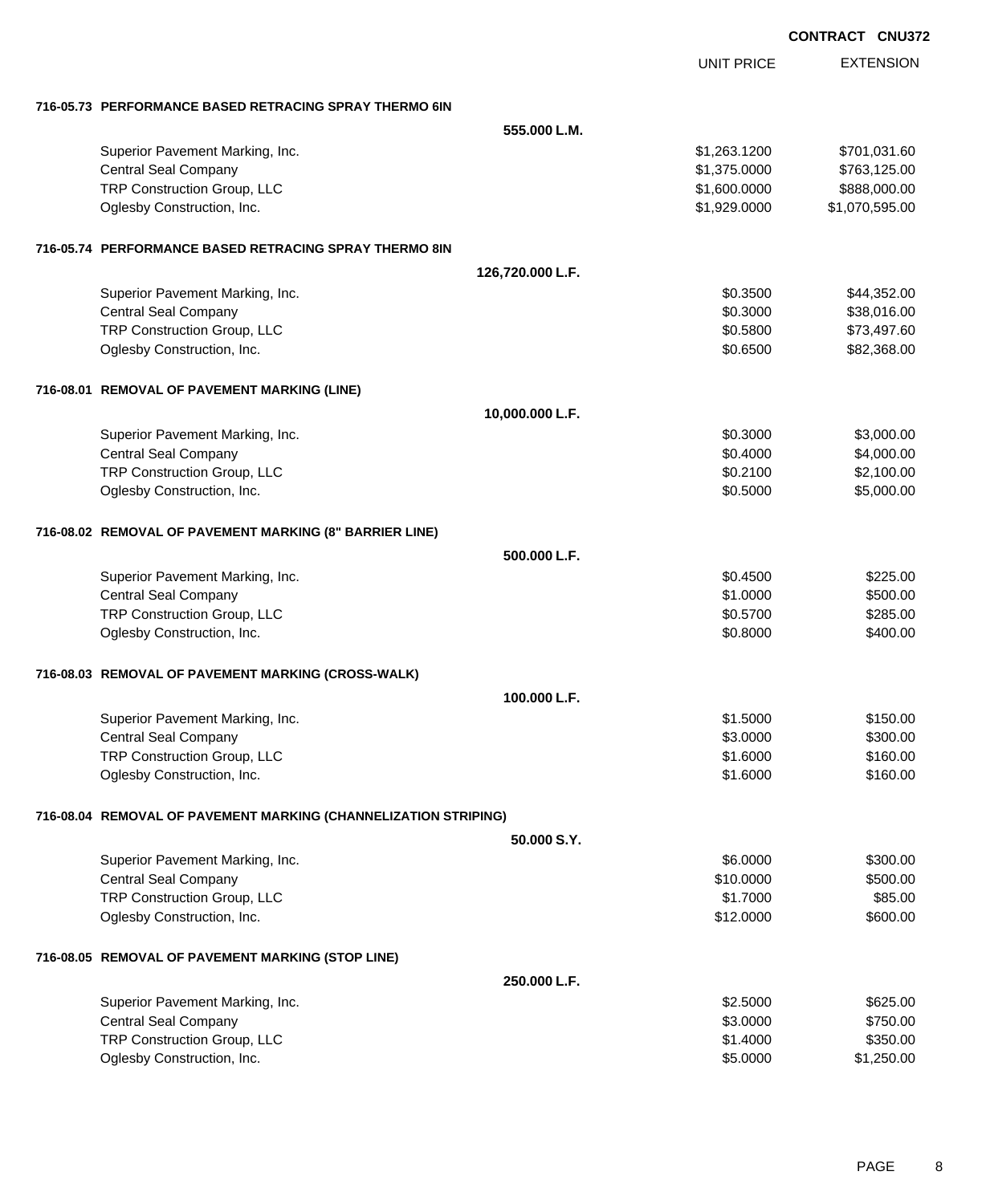|                                                              |                    |                   | <b>CONTRACT CNU372</b> |
|--------------------------------------------------------------|--------------------|-------------------|------------------------|
|                                                              |                    | <b>UNIT PRICE</b> | <b>EXTENSION</b>       |
| 716-08.06 REMOVAL OF PAVEMENT MARKING (TURN LANE ARROW)      |                    |                   |                        |
|                                                              | <b>10.000 EACH</b> |                   |                        |
| Superior Pavement Marking, Inc.                              |                    | \$20.0000         | \$200.00               |
| <b>Central Seal Company</b>                                  |                    | \$50.0000         | \$500.00               |
| TRP Construction Group, LLC                                  |                    | \$32.0000         | \$320.00               |
| Oglesby Construction, Inc.                                   |                    | \$50.0000         | \$500.00               |
| 716-08.07 REMOVAL OF PAVEMENT MARKING (STRAIGHT-TURN ARROW)  |                    |                   |                        |
|                                                              | <b>4.000 EACH</b>  |                   |                        |
| Superior Pavement Marking, Inc.                              |                    | \$25.0000         | \$100.00               |
| <b>Central Seal Company</b>                                  |                    | \$150.0000        | \$600.00               |
| TRP Construction Group, LLC                                  |                    | \$44.0000         | \$176.00               |
| Oglesby Construction, Inc.                                   |                    | \$65.0000         | \$260.00               |
| 716-08.08 REMOVAL OF PAVEMENT MARKING (DOUBLE TURNING ARROW) |                    |                   |                        |
|                                                              | <b>2.000 EACH</b>  |                   |                        |
| Superior Pavement Marking, Inc.                              |                    | \$25.0000         | \$50.00                |
| <b>Central Seal Company</b>                                  |                    | \$150.0000        | \$300.00               |
| TRP Construction Group, LLC                                  |                    | \$45.0000         | \$90.00                |
| Oglesby Construction, Inc.                                   |                    | \$75.0000         | \$150.00               |
| 716-08.09 REMOVAL OF PAVEMENT MARKING (DOTTED LINE)          |                    |                   |                        |
|                                                              | 50.000 L.F.        |                   |                        |
| Superior Pavement Marking, Inc.                              |                    | \$0.3500          | \$17.50                |
| <b>Central Seal Company</b>                                  |                    | \$1.0000          | \$50.00                |
| TRP Construction Group, LLC                                  |                    | \$1.0000          | \$50.00                |
| Oglesby Construction, Inc.                                   |                    | \$0.5000          | \$25.00                |
| 716-08.10 REMOVAL OF PAVEMENT MARKING (TRANSVERSE SHOULDER)  |                    |                   |                        |
|                                                              | 100.000 L.F.       |                   |                        |
| Superior Pavement Marking, Inc.                              |                    | \$2.0000          | \$200.00               |
| <b>Central Seal Company</b>                                  |                    | \$2.5000          | \$250.00               |
| TRP Construction Group, LLC                                  |                    | \$2.0000          | \$200.00               |
| Oglesby Construction, Inc.                                   |                    | \$0.7500          | \$75.00                |
| 716-08.11 REMOVAL OF WORD PAVEMENT MARKING (ONLY)            |                    |                   |                        |
|                                                              | <b>5.000 EACH</b>  |                   |                        |
| Superior Pavement Marking, Inc.                              |                    | \$50.0000         | \$250.00               |
| <b>Central Seal Company</b>                                  |                    | \$100.0000        | \$500.00               |
| TRP Construction Group, LLC                                  |                    | \$38.0000         | \$190.00               |
| Oglesby Construction, Inc.                                   |                    | \$70.0000         | \$350.00               |
| 716-08.12 REMOVAL OF WORD PAVEMENT MARKING (STOP AHEAD)      |                    |                   |                        |
|                                                              | 3.000 EACH         |                   |                        |
| Superior Pavement Marking, Inc.                              |                    | \$75.0000         | \$225.00               |
| <b>Central Seal Company</b>                                  |                    | \$200.0000        | \$600.00               |
| TRP Construction Group, LLC                                  |                    | \$38.0000         | \$114.00               |
| Oglesby Construction, Inc.                                   |                    | \$150.0000        | \$450.00               |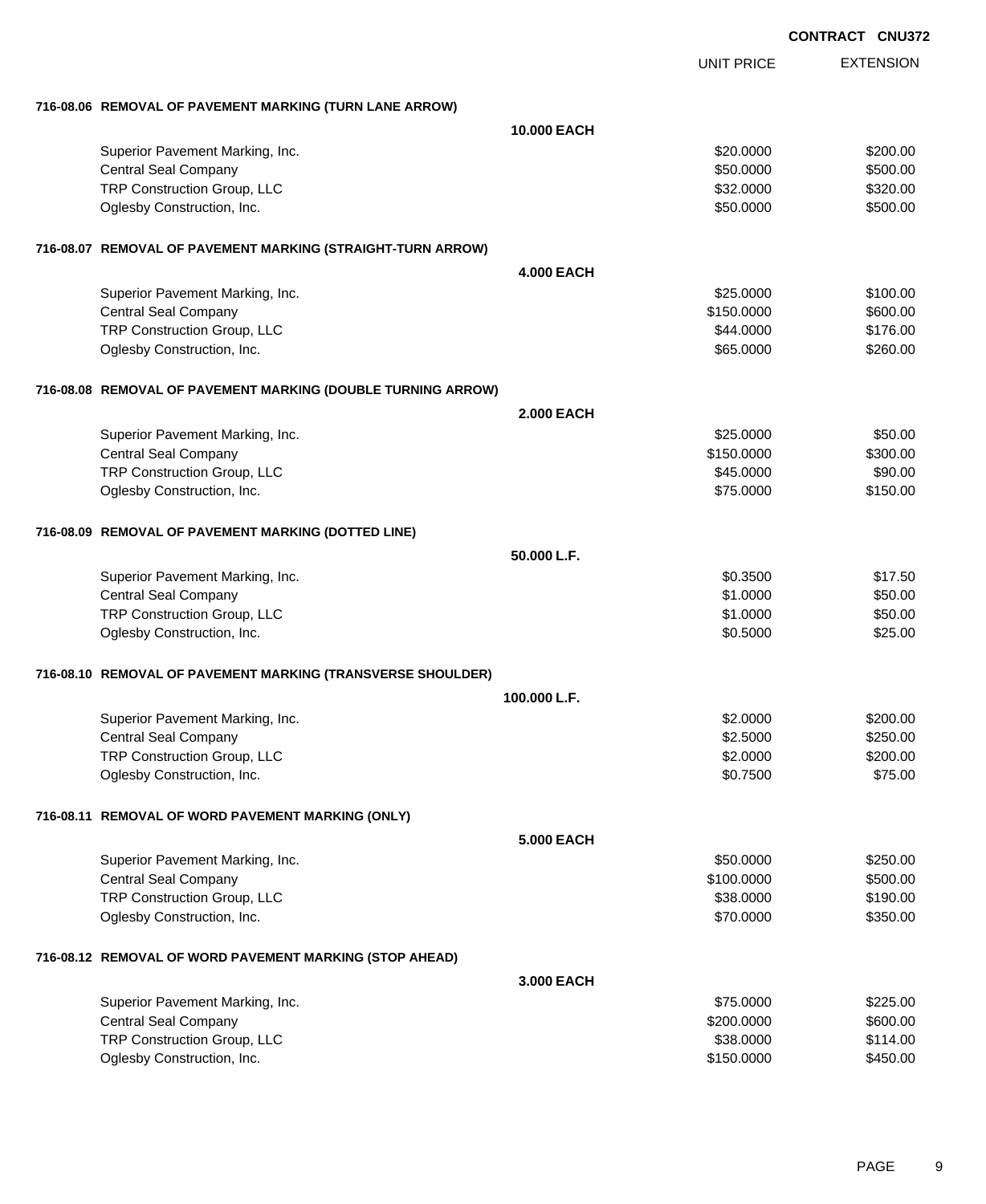|                                                                  |                    |                   | <b>CONTRACT CNU372</b> |
|------------------------------------------------------------------|--------------------|-------------------|------------------------|
|                                                                  |                    | <b>UNIT PRICE</b> | <b>EXTENSION</b>       |
| 716-08.13 REMOVAL OF WORD PAVEMENT MARKING (SCHOOL)              |                    |                   |                        |
|                                                                  | <b>2.000 EACH</b>  |                   |                        |
| Superior Pavement Marking, Inc.                                  |                    | \$50.0000         | \$100.00               |
| <b>Central Seal Company</b>                                      |                    | \$200.0000        | \$400.00               |
| TRP Construction Group, LLC                                      |                    | \$38.0000         | \$76.00                |
| Oglesby Construction, Inc.                                       |                    | \$100.0000        | \$200.00               |
| 716-10.50 PREFORMED PLASTIC PAVEMENT MARKING (INTERSTATE SHIELD) |                    |                   |                        |
|                                                                  | <b>25,000 EACH</b> |                   |                        |
| Superior Pavement Marking, Inc.                                  |                    | \$1,000.0000      | \$25,000.00            |
| <b>Central Seal Company</b>                                      |                    | \$800.0000        | \$20,000.00            |
| TRP Construction Group, LLC                                      |                    | \$3,200.0000      | \$80,000.00            |
| Oglesby Construction, Inc.                                       |                    | \$2,000.0000      | \$50,000.00            |
| 716-12.01 ENHANCED FLATLINE THERMO PVMT MRKNG (4IN LINE)         |                    |                   |                        |
|                                                                  | 5.000 L.M.         |                   |                        |
| Superior Pavement Marking, Inc.                                  |                    | \$2,200.0000      | \$11,000.00            |
| <b>Central Seal Company</b>                                      |                    | \$1,000.0000      | \$5,000.00             |
| TRP Construction Group, LLC                                      |                    | \$1,700.0000      | \$8,500.00             |
| Oglesby Construction, Inc.                                       |                    | \$2,500.0000      | \$12,500.00            |
| 716-12.02 ENHANCED FLATLINE THERMO PVMT MRKNG (6IN LINE)         |                    |                   |                        |
|                                                                  | 5.000 L.M.         |                   |                        |
| Superior Pavement Marking, Inc.                                  |                    | \$2,700.0000      | \$13,500.00            |
| <b>Central Seal Company</b>                                      |                    | \$1,200.0000      | \$6,000.00             |
| TRP Construction Group, LLC                                      |                    | \$2,800.0000      | \$14,000.00            |
| Oglesby Construction, Inc.                                       |                    | \$3,850.0000      | \$19,250.00            |
| 716-12.03 ENHANCED FLATLINE THERMO PVMT MRKNG (8IN BARRIER LINE) |                    |                   |                        |
|                                                                  | 350,000 L.F.       |                   |                        |
| Superior Pavement Marking, Inc.                                  |                    | \$1.8000          | \$630.00               |
| <b>Central Seal Company</b>                                      |                    | \$1.0000          | \$350.00               |
| TRP Construction Group, LLC                                      |                    | \$1.0000          | \$350.00               |
| Oglesby Construction, Inc.                                       |                    | \$1.0000          | \$350.00               |
| 716-12.04 ENHANCED FLATLINE THERMO PVMT MRKNG (4IN DOTTED LINE)  |                    |                   |                        |
|                                                                  | 350.000 L.F.       |                   |                        |
| Superior Pavement Marking, Inc.                                  |                    | \$1.1000          | \$385.00               |
| <b>Central Seal Company</b>                                      |                    | \$1.0000          | \$350.00               |
| TRP Construction Group, LLC                                      |                    | \$1.2000          | \$420.00               |
| Oglesby Construction, Inc.                                       |                    | \$1.0000          | \$350.00               |
| 716-12.05 ENHANCED FLATLINE THERMO PVMT MRKNG (6IN DOTTED LINE)  |                    |                   |                        |
|                                                                  | 350,000 L.F.       |                   |                        |
| Superior Pavement Marking, Inc.                                  |                    | \$1.7500          | \$612.50               |
| <b>Central Seal Company</b>                                      |                    | \$1.0000          | \$350.00               |
| TRP Construction Group, LLC                                      |                    | \$1.3000          | \$455.00               |
| Oglesby Construction, Inc.                                       |                    | \$1.0000          | \$350.00               |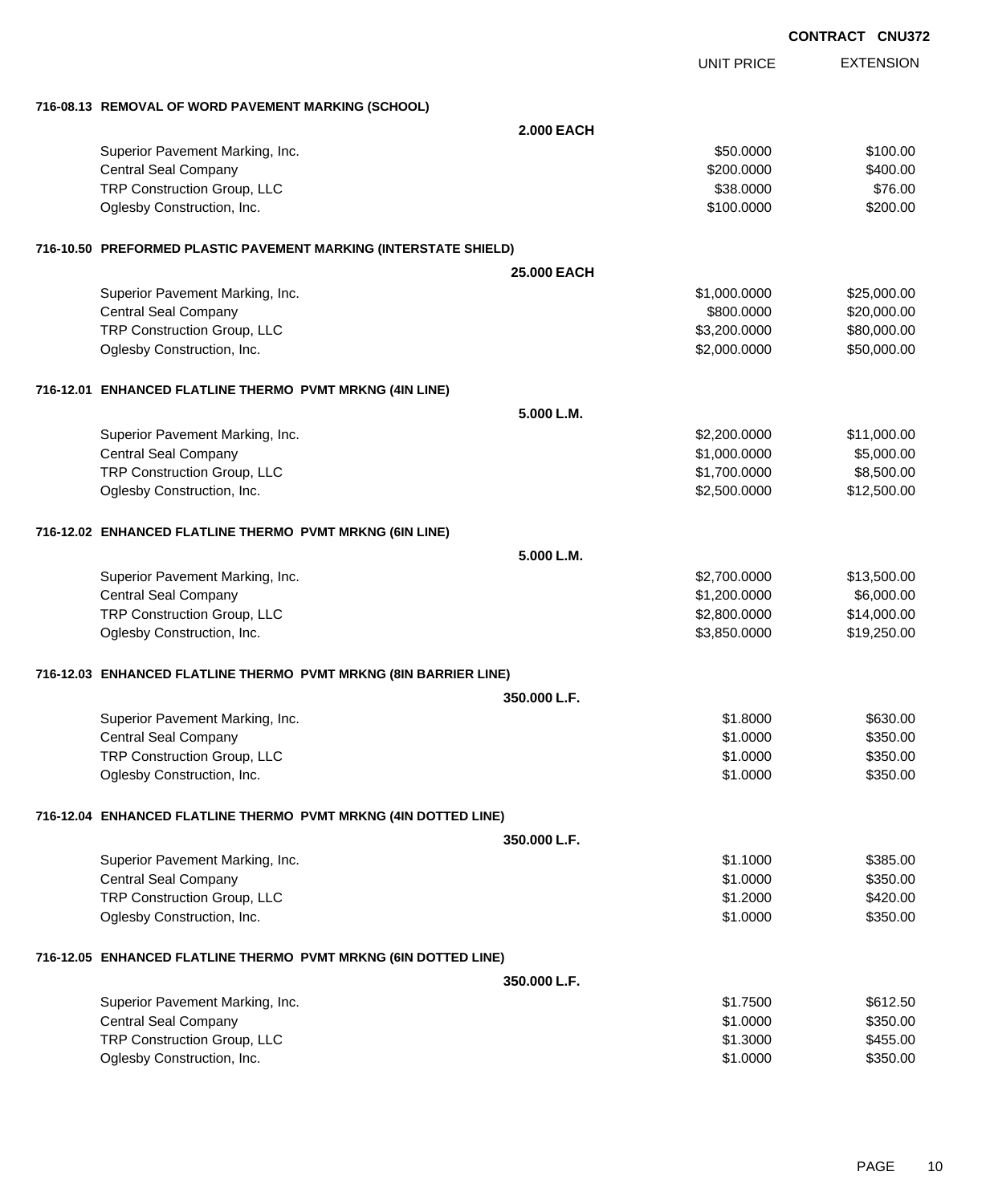|                                                               |                |                   | <b>CONTRACT CNU372</b> |
|---------------------------------------------------------------|----------------|-------------------|------------------------|
|                                                               |                | <b>UNIT PRICE</b> | <b>EXTENSION</b>       |
| 716-12.06 ENHANCED FLAT LINE THERMO (8IN LINE)                |                |                   |                        |
|                                                               | 200.000 L.F.   |                   |                        |
| Superior Pavement Marking, Inc.                               |                | \$1.7500          | \$350.00               |
| <b>Central Seal Company</b>                                   |                | \$3.0000          | \$600.00               |
| TRP Construction Group, LLC                                   |                | \$1.0000          | \$200.00               |
| Oglesby Construction, Inc.                                    |                | \$1.0000          | \$200.00               |
| 716-12.07 ENHANCED FLAT LINE THERMO (8IN BROKEN LN)           |                |                   |                        |
|                                                               | 100.000 L.F.   |                   |                        |
| Superior Pavement Marking, Inc.                               |                | \$1,7500          | \$175.00               |
| <b>Central Seal Company</b>                                   |                | \$3.0000          | \$300.00               |
| TRP Construction Group, LLC                                   |                | \$1.0000          | \$100.00               |
| Oglesby Construction, Inc.                                    |                | \$1.0000          | \$100.00               |
| 716-12.08 ENHANCED FLAT LINE THERMO (12IN BARRIER LINE)       |                |                   |                        |
|                                                               | 100.000 L.F.   |                   |                        |
| Superior Pavement Marking, Inc.                               |                | \$4.2500          | \$425.00               |
| <b>Central Seal Company</b>                                   |                | \$5.0000          | \$500.00               |
| TRP Construction Group, LLC                                   |                | \$3.0000          | \$300.00               |
| Oglesby Construction, Inc.                                    |                | \$3.0000          | \$300.00               |
| 716-12.09 ENHANCED FLAT LINE THERMO (12IN LINE)               |                |                   |                        |
|                                                               | 100.000 L.F.   |                   |                        |
| Superior Pavement Marking, Inc.                               |                | \$4.2500          | \$425.00               |
| <b>Central Seal Company</b>                                   |                | \$5.0000          | \$500.00               |
| TRP Construction Group, LLC                                   |                | \$3.0000          | \$300.00               |
| Oglesby Construction, Inc.                                    |                | \$3.0000          | \$300.00               |
| 716-13.06 SPRAY THERMO PVMT MRKNG (40 mil) (4IN LINE)         |                |                   |                        |
|                                                               | 60.000 L.M.    |                   |                        |
| Superior Pavement Marking, Inc.                               |                | \$1,025.0000      | \$61,500.00            |
| <b>Central Seal Company</b>                                   |                | \$1,200.0000      | \$72,000.00            |
| TRP Construction Group, LLC                                   |                | \$900.0000        | \$54,000.00            |
| Oglesby Construction, Inc.                                    |                | \$1,650.0000      | \$99,000.00            |
| 716-13.07 SPRAY THERMO PVMT MRKNG (40 mil) (6IN LINE)         |                |                   |                        |
|                                                               | 20.000 L.M.    |                   |                        |
| Superior Pavement Marking, Inc.                               |                | \$1,275.0000      | \$25,500.00            |
| <b>Central Seal Company</b>                                   |                | \$1,750.0000      | \$35,000.00            |
| TRP Construction Group, LLC                                   |                | \$1,300.0000      | \$26,000.00            |
| Oglesby Construction, Inc.                                    |                | \$1,850.0000      | \$37,000.00            |
| 716-13.08 SPRAY THERMO PVMT MRKNG (40 mil) (8IN BARRIER LINE) |                |                   |                        |
|                                                               | 5,000.000 L.F. |                   |                        |
| Superior Pavement Marking, Inc.                               |                | \$0.3000          | \$1,500.00             |
| <b>Central Seal Company</b>                                   |                | \$0.5000          | \$2,500.00             |
| TRP Construction Group, LLC                                   |                | \$0.6000          | \$3,000.00             |
| Oglesby Construction, Inc.                                    |                | \$0.5000          | \$2,500.00             |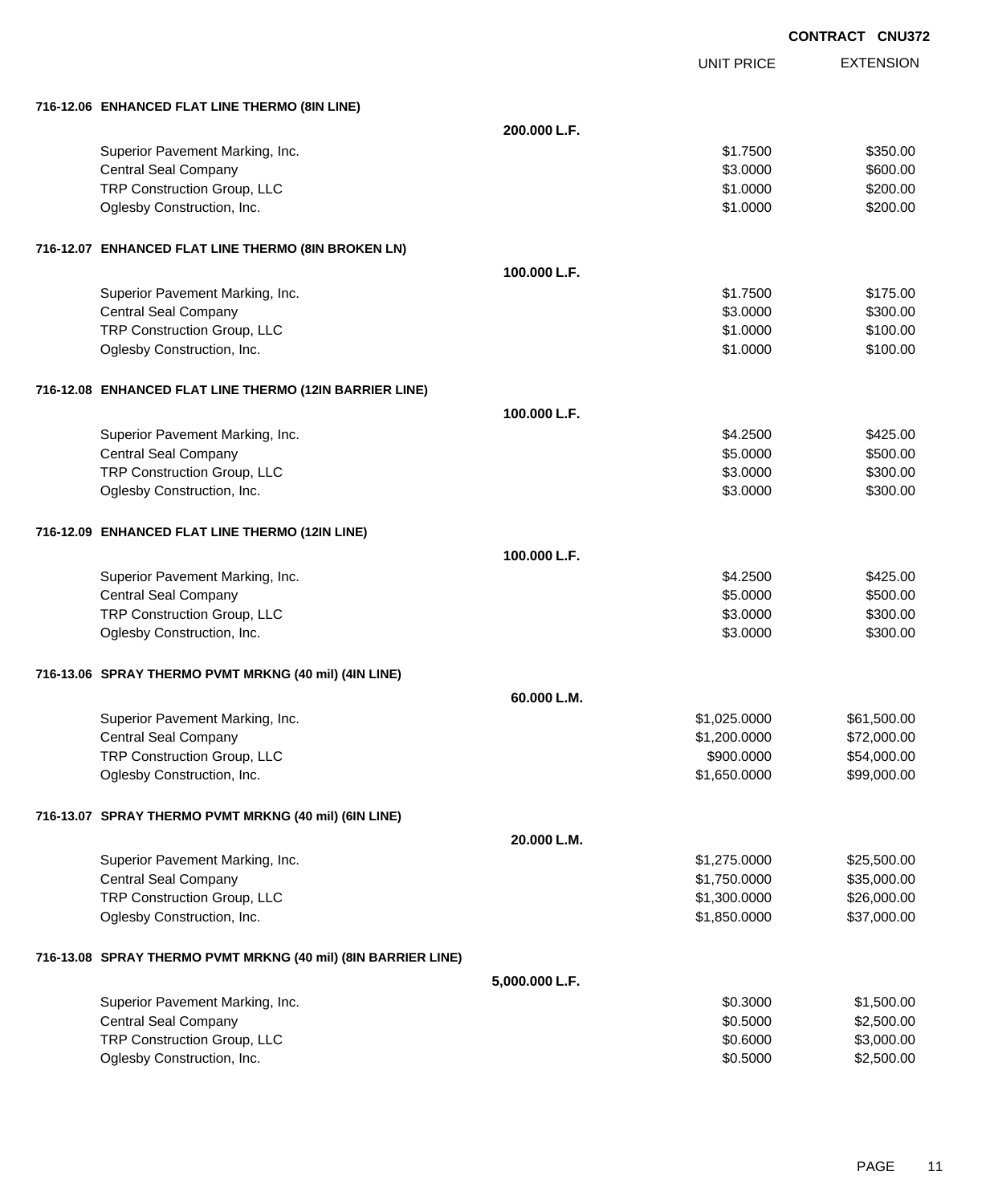|        |                                                              |                |                   | <b>CONTRACT CNU372</b> |
|--------|--------------------------------------------------------------|----------------|-------------------|------------------------|
|        |                                                              |                | <b>UNIT PRICE</b> | <b>EXTENSION</b>       |
|        | 716-13.09 SPRAY THERMO PVMT MRKNG (40 mil) (4IN DOTTED LINE) |                |                   |                        |
|        |                                                              | 300.000 L.F.   |                   |                        |
|        | Superior Pavement Marking, Inc.                              |                | \$0.5000          | \$150.00               |
|        | <b>Central Seal Company</b>                                  |                | \$2.0000          | \$600.00               |
|        | TRP Construction Group, LLC                                  |                | \$1.2000          | \$360.00               |
|        | Oglesby Construction, Inc.                                   |                | \$0.5000          | \$150.00               |
|        | 716-13.10 SPRAY THERMO PVMT MRKNG (40 mil) (6IN DOTTED LINE) |                |                   |                        |
|        |                                                              | 2,500.000 L.F. |                   |                        |
|        | Superior Pavement Marking, Inc.                              |                | \$0.7500          | \$1,875.00             |
|        | <b>Central Seal Company</b>                                  |                | \$3.0000          | \$7,500.00             |
|        | TRP Construction Group, LLC                                  |                | \$1.3000          | \$3,250.00             |
|        | Oglesby Construction, Inc.                                   |                | \$0.5000          | \$1,250.00             |
|        | 716-50.01 ROADWAY CLEANING FOR PAVEMENT MARKING              |                |                   |                        |
|        |                                                              | 17.000 L.M.    |                   |                        |
|        | Superior Pavement Marking, Inc.                              |                | \$50.0000         | \$850.00               |
|        | <b>Central Seal Company</b>                                  |                | \$50.0000         | \$850.00               |
|        | TRP Construction Group, LLC                                  |                | \$600.0000        | \$10,200.00            |
|        | Oglesby Construction, Inc.                                   |                | \$50.0000         | \$850.00               |
| 717-01 | <b>MOBILIZATION</b>                                          |                |                   |                        |
|        |                                                              | 1.000 LS       |                   |                        |
|        | Superior Pavement Marking, Inc.                              |                | \$25,000.0000     | \$25,000.00            |
|        | <b>Central Seal Company</b>                                  |                | \$50,000.0000     | \$50,000.00            |
|        | TRP Construction Group, LLC                                  |                | \$195,000.0000    | \$195,000.00           |
|        | Oglesby Construction, Inc.                                   |                | \$125,400.0000    | \$125,400.00           |
|        | 717-01.03 MOBILIZATION (PER CALL-OUT)                        |                |                   |                        |
|        |                                                              | 10.000 EACH    |                   |                        |
|        | Superior Pavement Marking, Inc.                              |                | \$1,500.0000      | \$15,000.00            |
|        | <b>Central Seal Company</b>                                  |                | \$1,000.0000      | \$10,000.00            |
|        | TRP Construction Group, LLC                                  |                | \$8,000.0000      | \$80,000.00            |
|        | Oglesby Construction, Inc.                                   |                | \$5,000.0000      | \$50,000.00            |
|        | 717-01.04 MOBILIZATION (PER LEVEL 1 CALL-OUT)                |                |                   |                        |
|        |                                                              | 3.000 EACH     |                   |                        |
|        | Superior Pavement Marking, Inc.                              |                | \$1,500.0000      | \$4,500.00             |
|        | <b>Central Seal Company</b>                                  |                | \$2,500.0000      | \$7,500.00             |
|        | TRP Construction Group, LLC                                  |                | \$6,000.0000      | \$18,000.00            |
|        | Oglesby Construction, Inc.                                   |                | \$10,000.0000     | \$30,000.00            |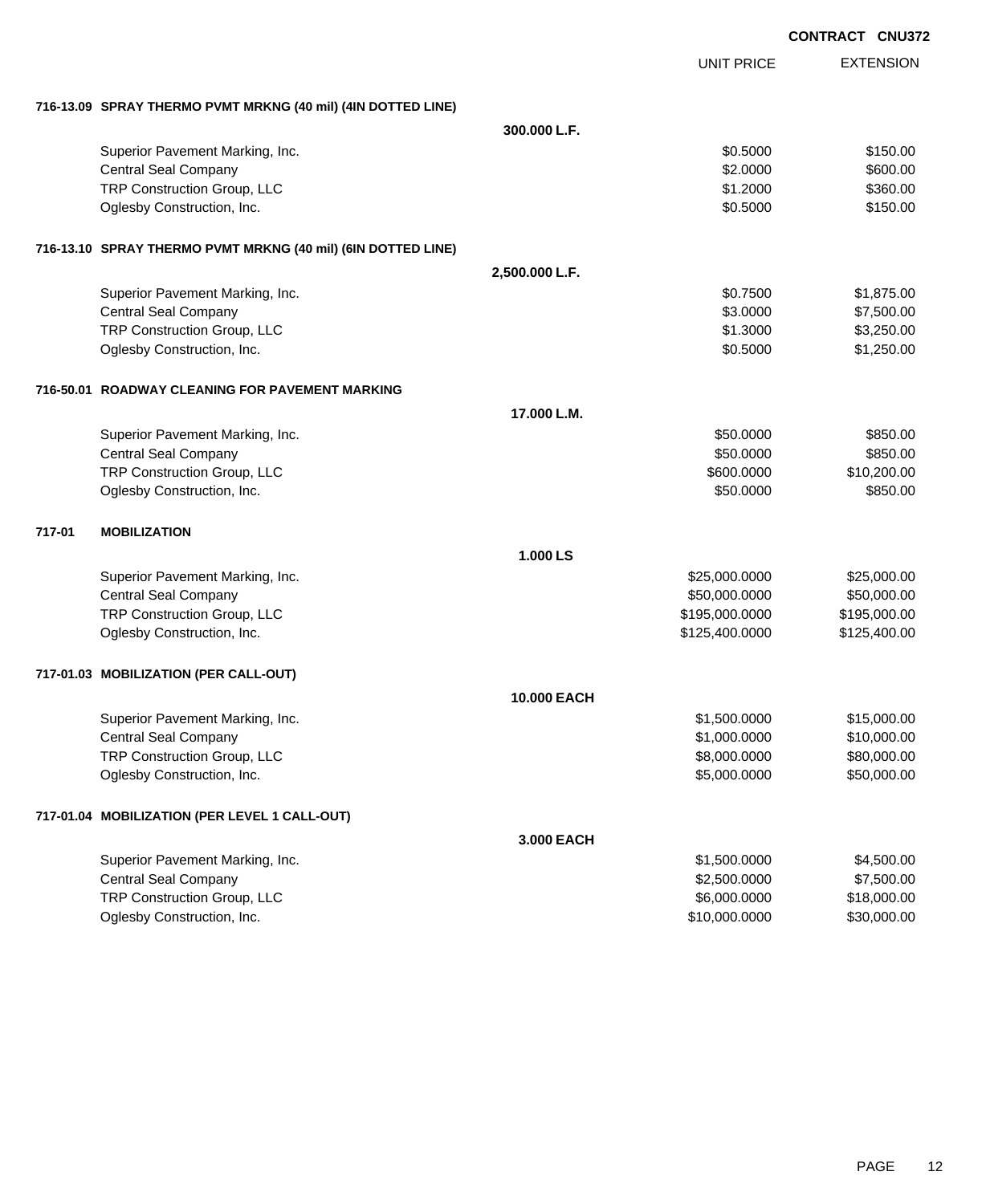| Superior Pavement Marking, Inc.    | \$2,946,592.44 |
|------------------------------------|----------------|
| Central Seal Company               | \$3,154,381.00 |
| <b>TRP Construction Group, LLC</b> | \$3,893,973.60 |
| Oglesby Construction, Inc.         | \$4.480.474.00 |
|                                    |                |

#### **TOTAL CONTRACT**

| Superior Pavement Marking, Inc. | \$2,946,592,44 |
|---------------------------------|----------------|
| Central Seal Company            | \$3,154,381.00 |
| TRP Construction Group, LLC     | \$3,893,973.60 |
| Oglesby Construction, Inc.      | \$4,480,474.00 |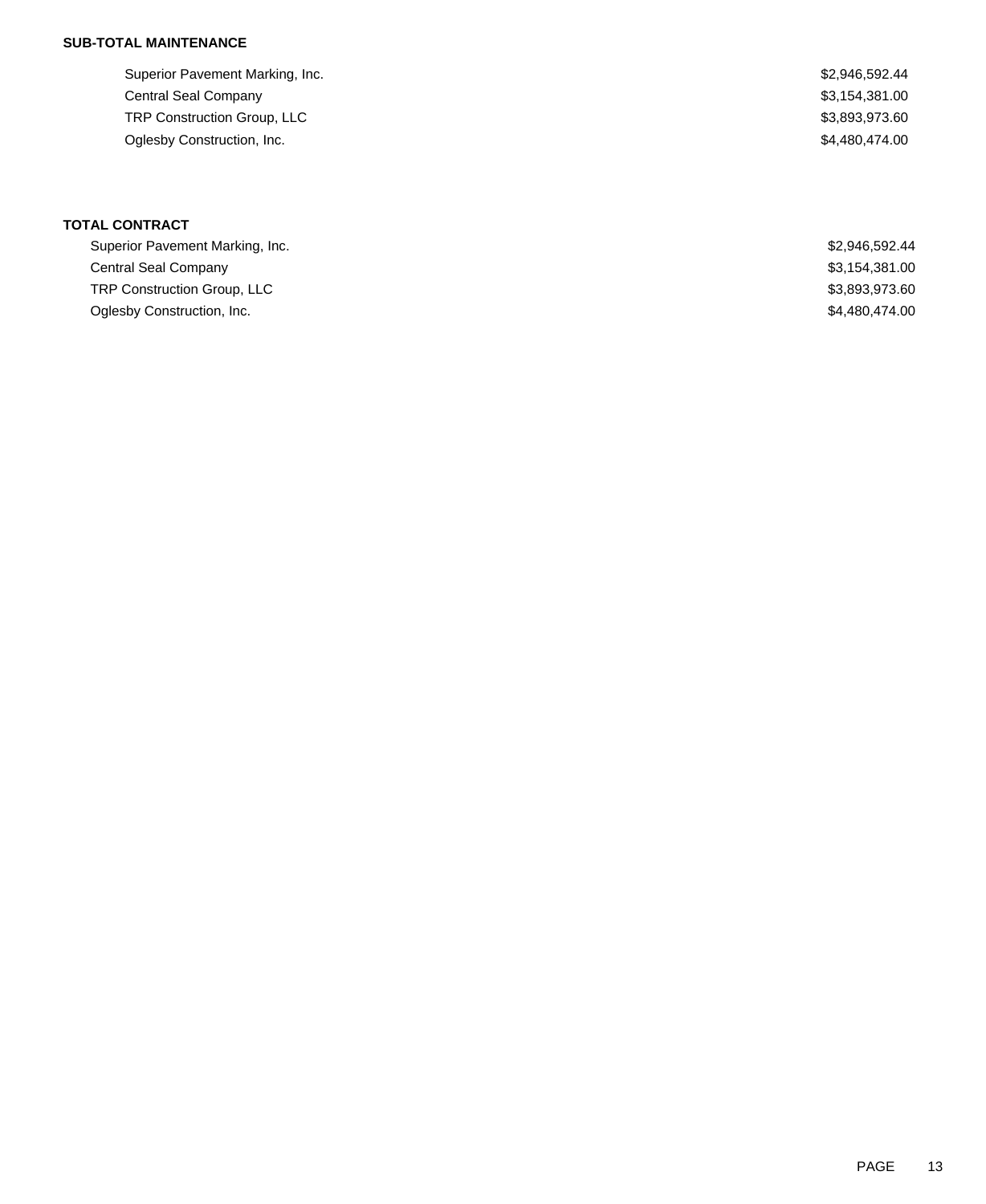COUNTIES ANDERSON, BLOUNT, CAMPBELL, CARTER, CLAIBORNE, COCKE, GRAINGER, GREENE, HAMBLEN, HANCOCK, HAWKINS, JEFFERSON, JOHNSON, KNOX, LOUDON, MONROE, MORGAN, ROANE, SCOTT, SEVIER, SULLIVAN, UNICOI, UNION, AND WASHINGTON (Contract No. CNU368 Call 005)

98101-4109-04

THE RETRACING OF PAINTED PAVEMENT MARKING LINES ON VARIOUS INTERSTATE AND STATE ROUTES.

PROJECT LENGTH - 0.0 MILES

COMPLETION TIME - ON OR BEFORE SEPTEMBER 30, 2021

Central Seal Company **\$817,202.00** Oglesby Construction, Inc. **\$844,991.00** Construction, Inc.

TOTAL CONTRACT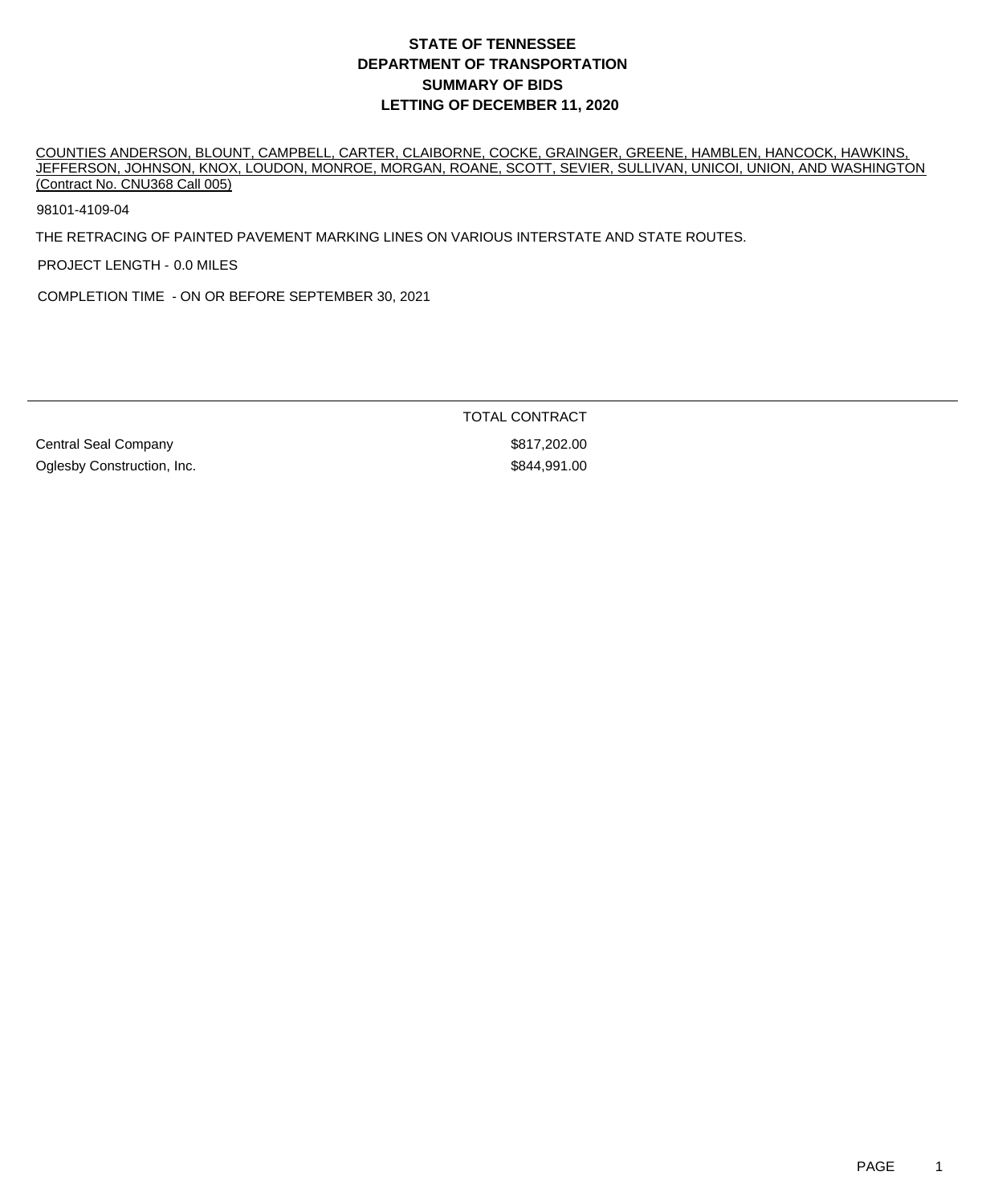|        |                                                        |                |               | <b>CONTRACT</b> | <b>CNU368</b>    |
|--------|--------------------------------------------------------|----------------|---------------|-----------------|------------------|
|        |                                                        |                | UNIT PRICE    |                 | <b>EXTENSION</b> |
|        | <b>MAINTENANCE CATEGORY</b>                            |                |               |                 |                  |
|        | 716-05.69 PERFORMANCE BASED RETRACING PAINTED 4IN LINE |                |               |                 |                  |
|        |                                                        | 2,571.000 L.M. |               |                 |                  |
|        | Central Seal Company                                   |                | \$312.0000    |                 | \$802,152.00     |
|        | Oglesby Construction, Inc.                             |                | \$321.0000    |                 | \$825,291.00     |
|        | 716-50.01 ROADWAY CLEANING FOR PAVEMENT MARKING        |                |               |                 |                  |
|        |                                                        | 5.000 L.M.     |               |                 |                  |
|        | <b>Central Seal Company</b>                            |                | \$10.0000     |                 | \$50.00          |
|        | Oglesby Construction, Inc.                             |                | \$50.0000     |                 | \$250.00         |
| 717-01 | <b>MOBILIZATION</b>                                    |                |               |                 |                  |
|        |                                                        | 1.000 LS       |               |                 |                  |
|        | <b>Central Seal Company</b>                            |                | \$15,000.0000 |                 | \$15,000.00      |
|        | Oglesby Construction, Inc.                             |                | \$19,450.0000 |                 | \$19,450.00      |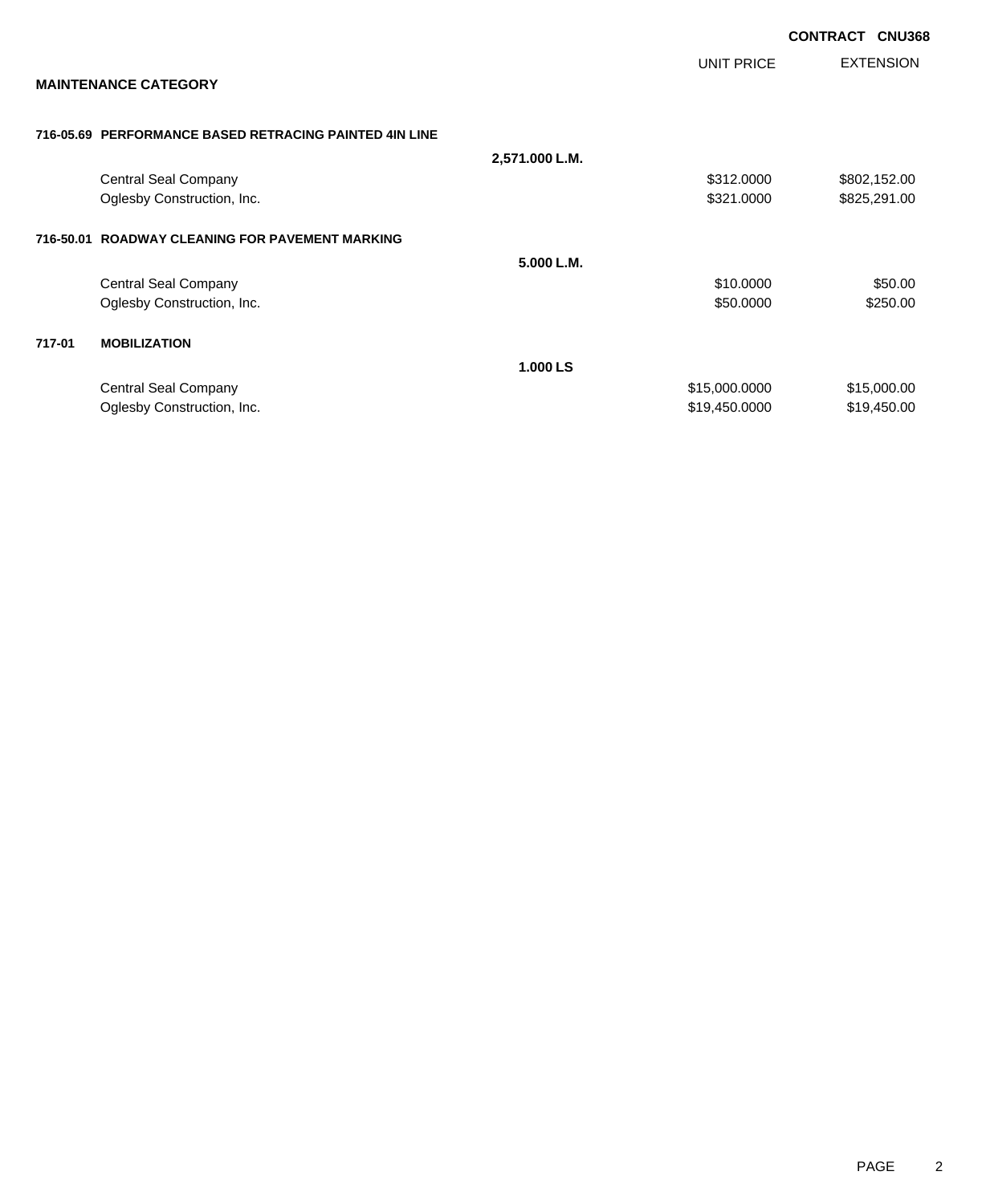Central Seal Company \$817,202.00 Oglesby Construction, Inc. 6844,991.00

#### **TOTAL CONTRACT**

Central Seal Company \$817,202.00 Oglesby Construction, Inc. 6844,991.00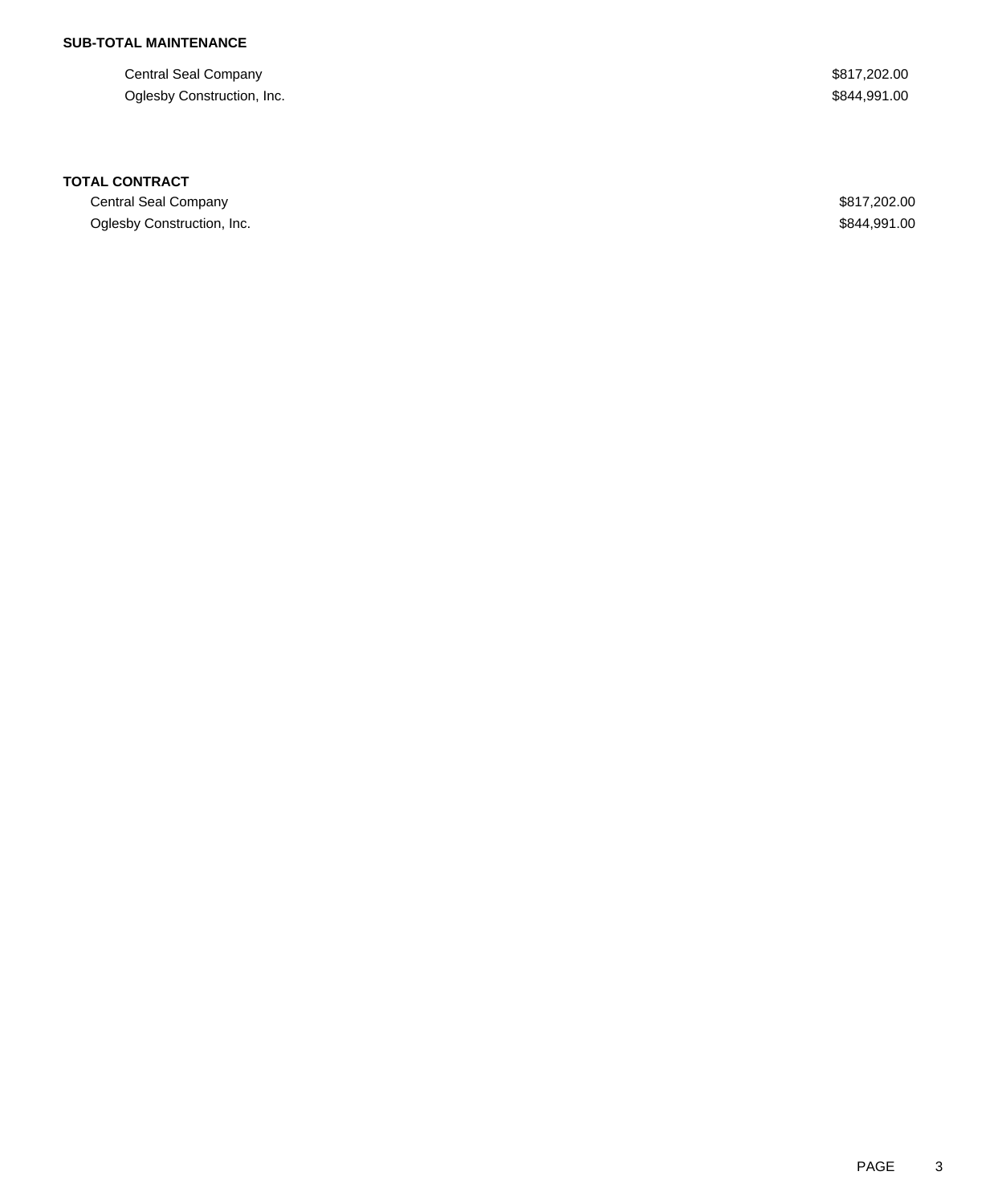COUNTIES BEDFORD, CHEATHAM, DAVIDSON, DICKSON, GILES, HICKMAN, HOUSTON, HUMPHREYS, LAWRENCE, LEWIS, LINCOLN, MACON, MARSHALL, MAURY, MONTGOMERY, MOORE, PERRY, ROBERTSON, RUTHERFORD, SMITH, STEWART, SUMNER, TROUSDALE, WAYNE, WILLIAMSON, AND WILSON (Contract No. CNU376 Call 006)

98303-4196-04

THE ON-CALL CONCRETE PAVEMENT REPAIR AT VARIOUS LOCATIONS ON VARIOUS INTERSTATE AND STATE ROUTES.

PROJECT LENGTH - 0.0 MILES

COMPLETION TIME - ON OR BEFORE MARCH 31, 2022

#### TOTAL CONTRACT

Harper Construction, LLC 6. The State of the State of State 31,448,130.00 Crown Paving, LLC **1992** Crown Paving, LLC Vulcan Construction Materials, LLC \$1,598,819.00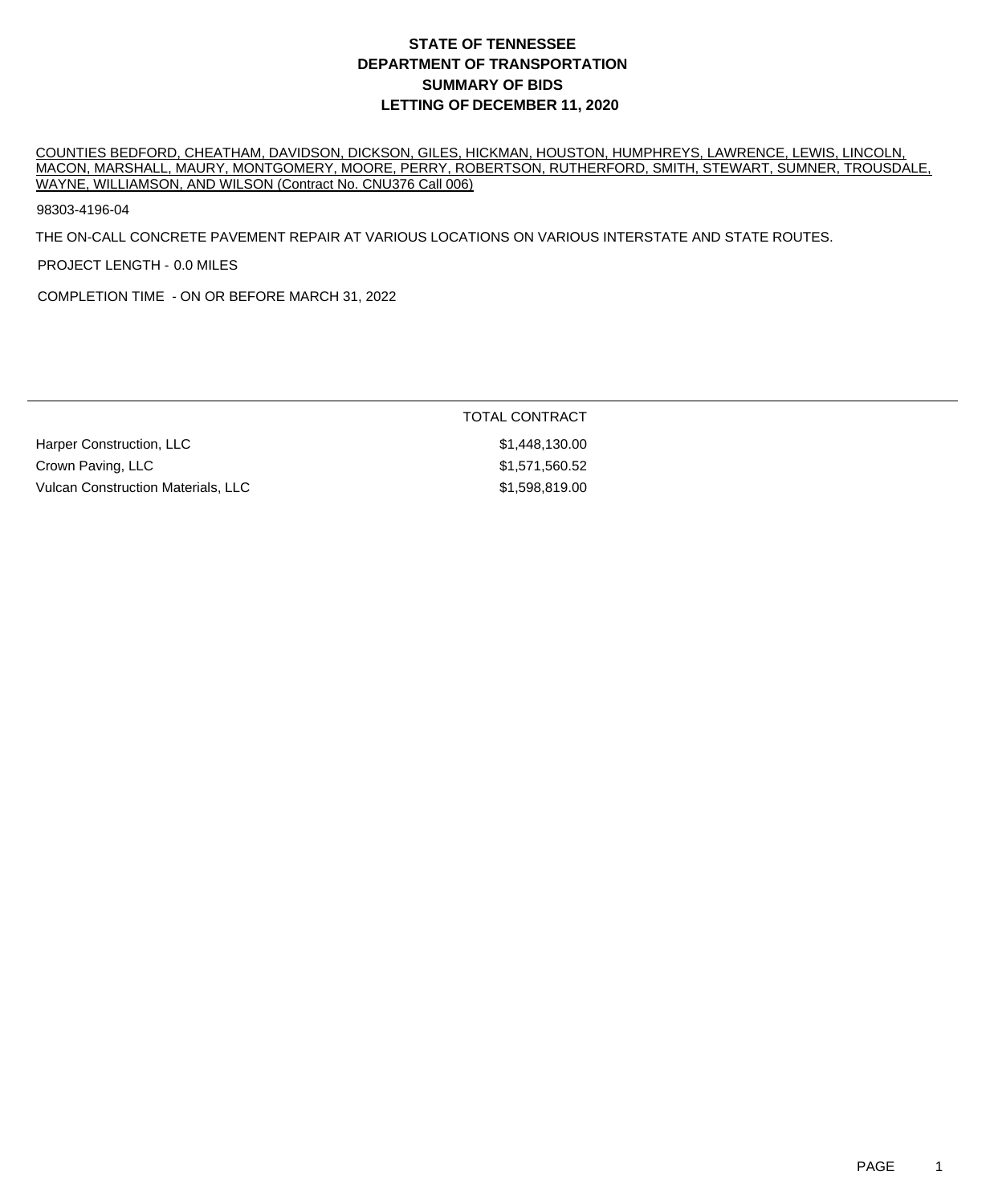EXTENSION **CONTRACT CNU376** UNIT PRICE **MAINTENANCE CATEGORY 502-02 HOLES 10.000 EACH** Harper Construction, LLC 651.5000 \$15.00 Crown Paving, LLC \$12.500 \$12.500 \$12.500 \$12.500 \$12.500 \$12.500 \$12.500 \$12.500 \$12.500 \$12.500 \$12.500 \$12.50 Vulcan Construction Materials, LLC 61.2500 \$12.500 \$12.500 \$12.500 **502-03.25 FULL DEPTH PCC PAVEMENT REPAIR HIGH EARLY 2,000.000 C.Y.** Harper Construction, LLC **All and Struction**, LLC **\$484.0000** \$968,000.00 Crown Paving, LLC 6. 2012 12:00 12:00 12:00 12:00 12:00 12:00 12:00 12:00 12:00 12:00 12:00 12:00 12:00 12:00 1 Vulcan Construction Materials, LLC \$550.0000 \$1,100,000.00 **502-03.26 PARTIAL DEPTH PCC PAVEMENT REPAIR HIGH EARLY 100.000 S.Y.** Harper Construction, LLC 611,500.00 \$115.0000 \$11,500.00 Crown Paving, LLC \$7,500.00 \$7,500.00 Vulcan Construction Materials, LLC 67,500.00 \$7,500.00 \$7,500.00 **502-04.01 SAWING CONCRETE PAVEMENT (FULL DEPTH) 8,460.000 L.F.** Harper Construction, LLC 6. The state of the state of the state of the state of the state of the state of the state of the state of the state of the state of the state of the state of the state of the state of the state of Crown Paving, LLC 6. 2012 12:30 12:30 12:30 12:30 12:30 12:30 12:30 12:30 12:30 12:30 12:30 12:30 12:30 12:30 1 Vulcan Construction Materials, LLC 6120,670.00 \$122,670.00 \$122,670.00 **502-04.02 LOAD TRANSFER DOWELS 4,210.000 EACH** Harper Construction, LLC 66,835.00 \$56,835.00 Crown Paving, LLC \$15.000 \$63,150.00 Vulcan Construction Materials, LLC 665,255.00 \$65,255.00 **502-04.03 TRANSVERSE TIE-BARS 1,800.000 EACH** Harper Construction, LLC 612,600.00 \$12,600.00 \$12,600.00 Crown Paving, LLC \$23,400.00 Vulcan Construction Materials, LLC 613.7500 \$24,750.00 **502-08 PRE-ROLLING 15.000 S.Y.** Harper Construction, LLC 651.000 \$15.00 Crown Paving, LLC \$1.0000 \$15.00 Vulcan Construction Materials, LLC 69.000 \$9.000 \$9.000 \$9.000 \$9.000 \$9.000 \$9.000 \$9.000 \$9.000 \$9.000 \$9.00 **502-08.02 RESEALING JOINTS (SILICONE SEALANT) 6,000.000 L.F.** Harper Construction, LLC 624,000.00 \$24,000.00 \$24,000.00 \$24,000.00 \$24,000.00 \$24,000.00 \$24,000.00 \$24,000 Crown Paving, LLC \$28,500.00

Vulcan Construction Materials, LLC 600 and the state of the state of the state of the state of the state of the state  $\frac{1}{2}$ ,300.00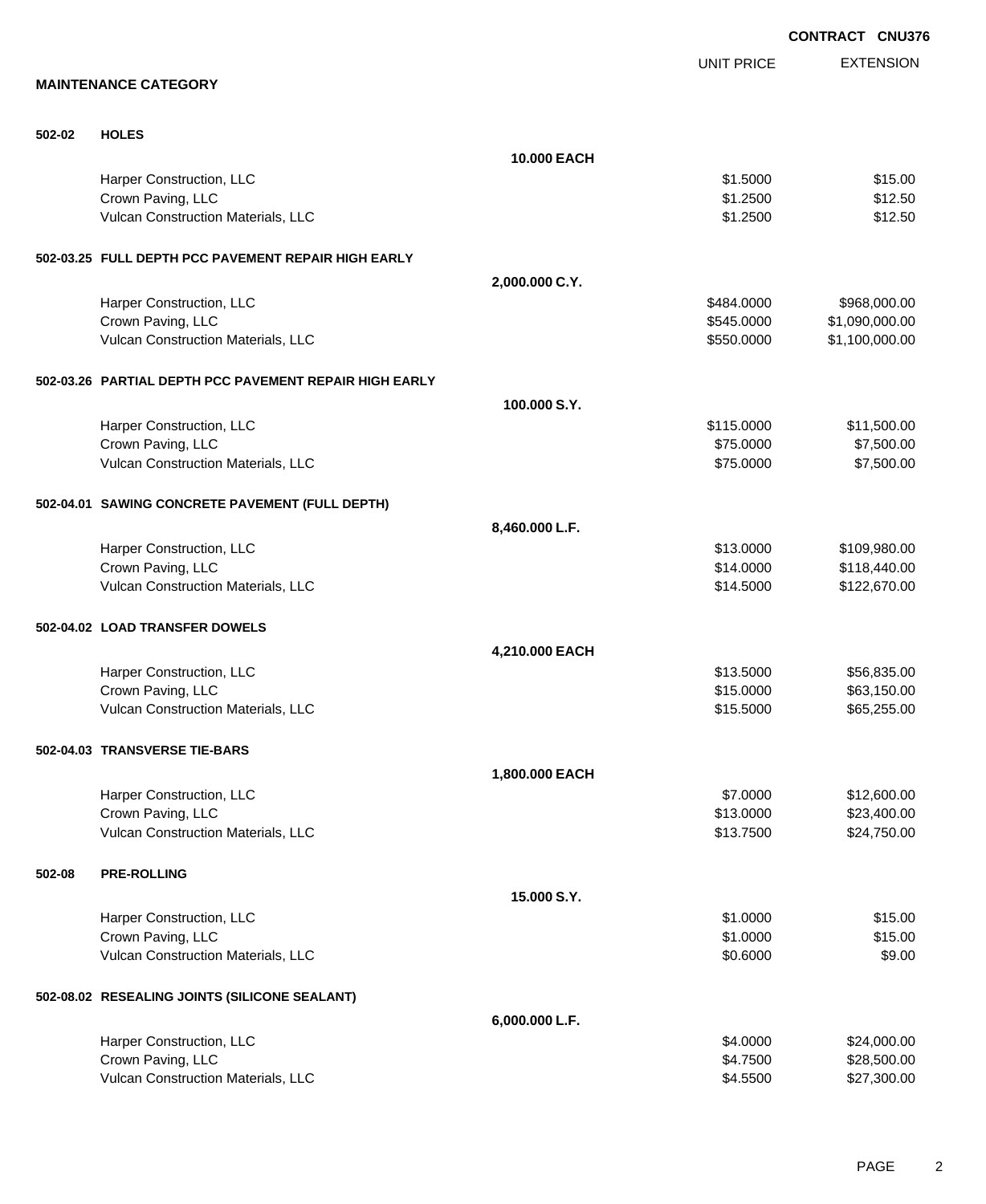|        |                                                    |                    |               | <b>CONTRACT CNU376</b> |
|--------|----------------------------------------------------|--------------------|---------------|------------------------|
|        |                                                    |                    | UNIT PRICE    | <b>EXTENSION</b>       |
|        | 502-08.03 SEALING SHOULDER JOINTS                  |                    |               |                        |
|        |                                                    | 1,000.000 L.F.     |               |                        |
|        | Harper Construction, LLC                           |                    | \$4.0000      | \$4,000.00             |
|        | Crown Paving, LLC                                  |                    | \$1.8500      | \$1,850.00             |
|        | Vulcan Construction Materials, LLC                 |                    | \$1.8500      | \$1,850.00             |
|        | 502-08.07 SEALING RANDOM CRACKS (SILICONE SEALANT) |                    |               |                        |
|        |                                                    | 750.000 L.F.       |               |                        |
|        | Harper Construction, LLC                           |                    | \$5.0000      | \$3,750.00             |
|        | Crown Paving, LLC                                  |                    | \$3.7500      | \$2,812.50             |
|        | Vulcan Construction Materials, LLC                 |                    | \$3.7500      | \$2,812.50             |
| 502-10 | <b>CEMENT-FLY ASH GROUT</b>                        |                    |               |                        |
|        |                                                    | 80.000 C.F.        |               |                        |
|        | Harper Construction, LLC                           |                    | \$0.7500      | \$60.00                |
|        | Crown Paving, LLC                                  |                    | \$0.7600      | \$60.80                |
|        | Vulcan Construction Materials, LLC                 |                    | \$0.7500      | \$60.00                |
| 502-25 | <b>SAWING CONCRETE JOINTS</b>                      |                    |               |                        |
|        |                                                    | 1,500.000 L.F.     |               |                        |
|        | Harper Construction, LLC                           |                    | \$3.0000      | \$4,500.00             |
|        | Crown Paving, LLC                                  |                    | \$1.5000      | \$2,250.00             |
|        | Vulcan Construction Materials, LLC                 |                    | \$1.6500      | \$2,475.00             |
| 503-01 | <b>GRINDING CONCRETE PAVEMENT</b>                  |                    |               |                        |
|        |                                                    | 750.000 S.Y.       |               |                        |
|        | Harper Construction, LLC                           |                    | \$9.0000      | \$6,750.00             |
|        | Crown Paving, LLC                                  |                    | \$10.0000     | \$7,500.00             |
|        | Vulcan Construction Materials, LLC                 |                    | \$10.0000     | \$7,500.00             |
| 503-60 | <b>RETROFIT DOWEL BAR</b>                          |                    |               |                        |
|        |                                                    | 100.000 EACH       |               |                        |
|        | Harper Construction, LLC                           |                    | \$40.0000     | \$4,000.00             |
|        | Crown Paving, LLC                                  |                    | \$15.0000     | \$1,500.00             |
|        | Vulcan Construction Materials, LLC                 |                    | \$15.0000     | \$1,500.00             |
| 712-01 | <b>TRAFFIC CONTROL</b>                             |                    |               |                        |
|        |                                                    | 1.000 LS           |               |                        |
|        | Harper Construction, LLC                           |                    | \$45,000.0000 | \$45,000.00            |
|        | Crown Paving, LLC                                  |                    | \$20,000.0000 | \$20,000.00            |
|        | Vulcan Construction Materials, LLC                 |                    | \$30,000.0000 | \$30,000.00            |
|        | 712-01.02 LANE CLOSURE                             |                    |               |                        |
|        |                                                    | <b>15.000 EACH</b> |               |                        |
|        | Harper Construction, LLC                           |                    | \$1,650.0000  | \$24,750.00            |
|        | Crown Paving, LLC                                  |                    | \$1,736.8500  | \$26,052.75            |
|        | Vulcan Construction Materials, LLC                 |                    | \$1,500.0000  | \$22,500.00            |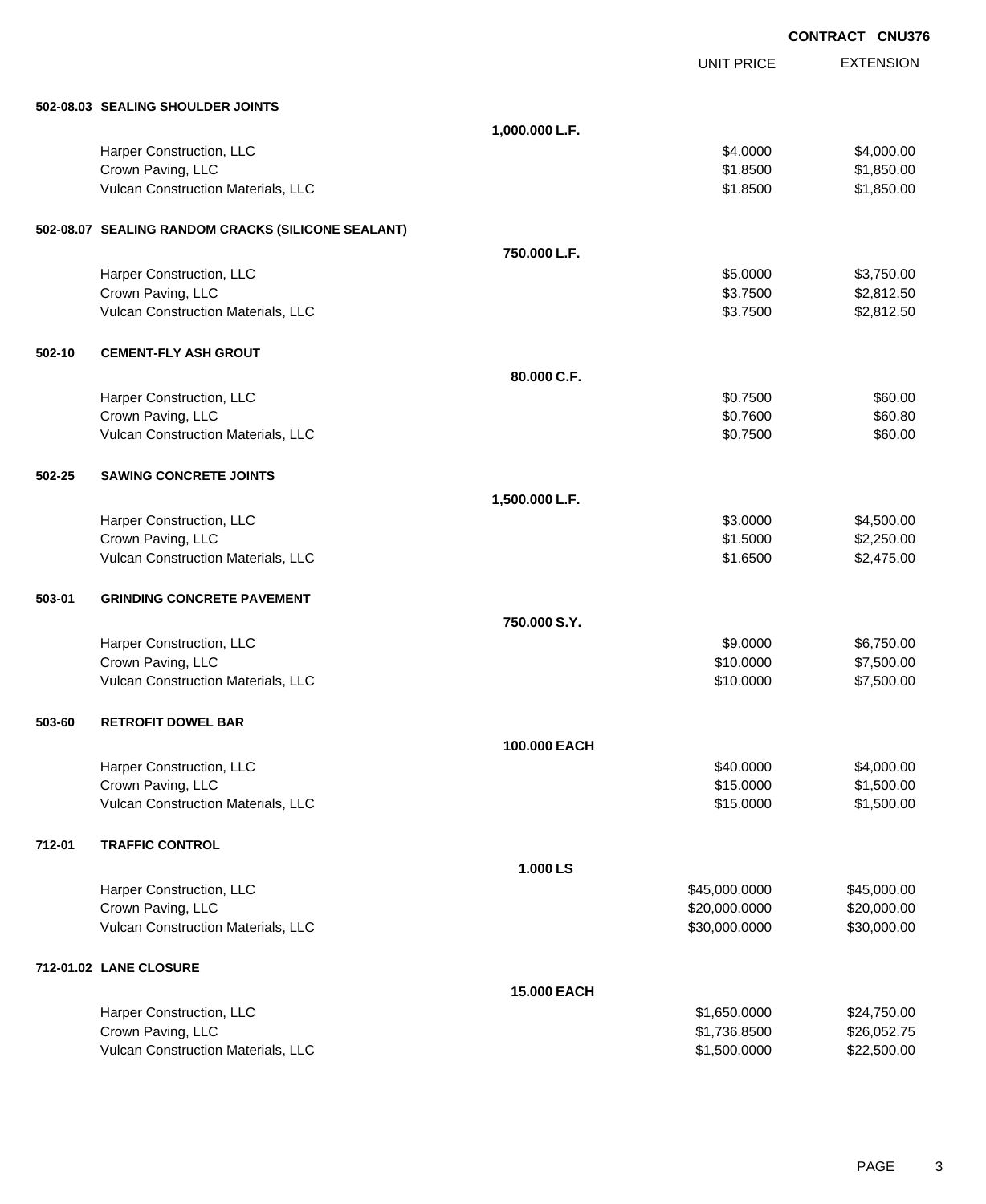**CONTRACT CNU376**

UNIT PRICE EXTENSION

|        | 712-01.03 LANE CLOSURE(NIGHT WORK)                |                    |              |             |
|--------|---------------------------------------------------|--------------------|--------------|-------------|
|        |                                                   | <b>15.000 EACH</b> |              |             |
|        | Harper Construction, LLC                          |                    | \$1,750.0000 | \$26,250.00 |
|        | Crown Paving, LLC                                 |                    | \$1,842.1100 | \$27,631.65 |
|        | Vulcan Construction Materials, LLC                |                    | \$1,700.0000 | \$25,500.00 |
|        | 712-04.01 FLEXIBLE DRUMS (CHANNELIZING)           |                    |              |             |
|        |                                                   | 150.000 EACH       |              |             |
|        | Harper Construction, LLC                          |                    | \$31.0000    | \$4,650.00  |
|        | Crown Paving, LLC                                 |                    | \$32.6300    | \$4,894.50  |
|        | Vulcan Construction Materials, LLC                |                    | \$40.0000    | \$6,000.00  |
| 712-06 | <b>SIGNS (CONSTRUCTION)</b>                       |                    |              |             |
|        |                                                   | 300.000 S.F.       |              |             |
|        | Harper Construction, LLC                          |                    | \$7.0000     | \$2,100.00  |
|        | Crown Paving, LLC                                 |                    | \$7.3700     | \$2,211.00  |
|        | Vulcan Construction Materials, LLC                |                    | \$9.2500     | \$2,775.00  |
|        | 712-08.03 ARROW BOARD (TYPE C)                    |                    |              |             |
|        |                                                   | <b>2.000 EACH</b>  |              |             |
|        | Harper Construction, LLC                          |                    | \$1,000.0000 | \$2,000.00  |
|        | Crown Paving, LLC                                 |                    | \$1,052.6300 | \$2,105.26  |
|        | Vulcan Construction Materials, LLC                |                    | \$800.0000   | \$1,600.00  |
|        | 712-08.20 TRUCK MOUNTED ATTENUATOR W/MSSAGE BOARD |                    |              |             |
|        |                                                   | 20.000 DAY         |              |             |
|        | Harper Construction, LLC                          |                    | \$1,200.0000 | \$24,000.00 |
|        | Crown Paving, LLC                                 |                    | \$1,263.1600 | \$25,263.20 |
|        | Vulcan Construction Materials, LLC                |                    | \$1,300.0000 | \$26,000.00 |
|        | 712-09.01 REMOVABLE PAVEMENT MARKING LINE         |                    |              |             |
|        |                                                   | 2,500.000 L.F.     |              |             |
|        | Harper Construction, LLC                          |                    | \$3.0000     | \$7,500.00  |
|        | Crown Paving, LLC                                 |                    | \$6.3200     | \$15,800.00 |
|        | Vulcan Construction Materials, LLC                |                    | \$4.6000     | \$11,500.00 |
|        | 713-16.01 CHANGEABLE MESSAGE SIGN UNIT            |                    |              |             |
|        |                                                   | <b>4.000 EACH</b>  |              |             |
|        | Harper Construction, LLC                          |                    | \$3,000.0000 | \$12,000.00 |
|        | Crown Paving, LLC                                 |                    | \$7,894.7400 | \$31,578.96 |
|        | Vulcan Construction Materials, LLC                |                    | \$1,275.0000 | \$5,100.00  |
|        | 716-01.10 SNOWPLOWABLE REFLECTIVE MARKER          |                    |              |             |
|        |                                                   | 10.000 EACH        |              |             |
|        | Harper Construction, LLC                          |                    | \$100.0000   | \$1,000.00  |
|        | Crown Paving, LLC                                 |                    | \$105.2600   | \$1,052.60  |
|        | Vulcan Construction Materials, LLC                |                    | \$150.0000   | \$1,500.00  |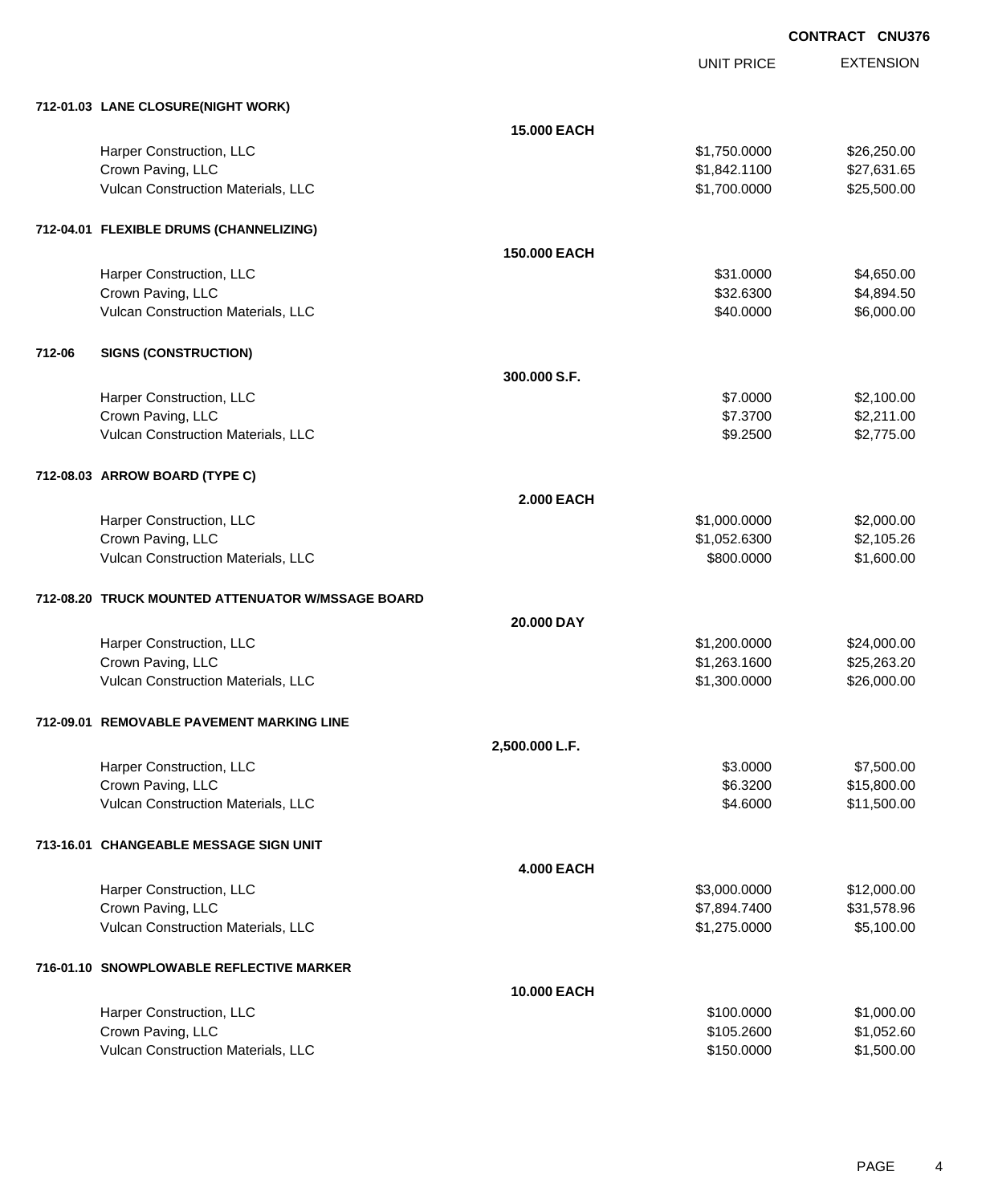|                                                                  |                    |                   | <b>CONTRACT CNU376</b> |                  |
|------------------------------------------------------------------|--------------------|-------------------|------------------------|------------------|
|                                                                  |                    | <b>UNIT PRICE</b> |                        | <b>EXTENSION</b> |
| 716-01.30 REMOVAL OF SNOWPLOWABLE REFLECTIVE MARKER              |                    |                   |                        |                  |
|                                                                  | <b>15.000 EACH</b> |                   |                        |                  |
| Harper Construction, LLC                                         |                    | \$25,0000         |                        | \$375.00         |
| Crown Paving, LLC                                                |                    | \$23.3200         |                        | \$349.80         |
| Vulcan Construction Materials, LLC                               |                    | \$10.0000         |                        | \$150.00         |
| 716-12.02 ENHANCED FLATLINE THERMO PVMT MRKNG (6IN LINE)         |                    |                   |                        |                  |
|                                                                  | 2.000 L.M.         |                   |                        |                  |
| Harper Construction, LLC                                         |                    | \$20,000.0000     |                        | \$40,000.00      |
| Crown Paving, LLC                                                |                    | \$10,000.0000     |                        | \$20,000.00      |
| Vulcan Construction Materials, LLC                               |                    | \$10,000.0000     |                        | \$20,000.00      |
| 716-12.03 ENHANCED FLATLINE THERMO PVMT MRKNG (8IN BARRIER LINE) |                    |                   |                        |                  |
|                                                                  | 500.000 L.F.       |                   |                        |                  |
| Harper Construction, LLC                                         |                    | \$5.0000          |                        | \$2,500.00       |
| Crown Paving, LLC                                                |                    | \$5,2600          |                        | \$2,630.00       |
| Vulcan Construction Materials, LLC                               |                    | \$15.0000         |                        | \$7,500.00       |
| 717-01.04 MOBILIZATION (WORK ORDER)                              |                    |                   |                        |                  |
|                                                                  | <b>10.000 EACH</b> |                   |                        |                  |
| Harper Construction, LLC                                         |                    | \$5,000.0000      |                        | \$50,000.00      |
| Crown Paving, LLC                                                |                    | \$4,500.0000      |                        | \$45,000.00      |
| Vulcan Construction Materials, LLC                               |                    | \$7,500.0000      |                        | \$75,000.00      |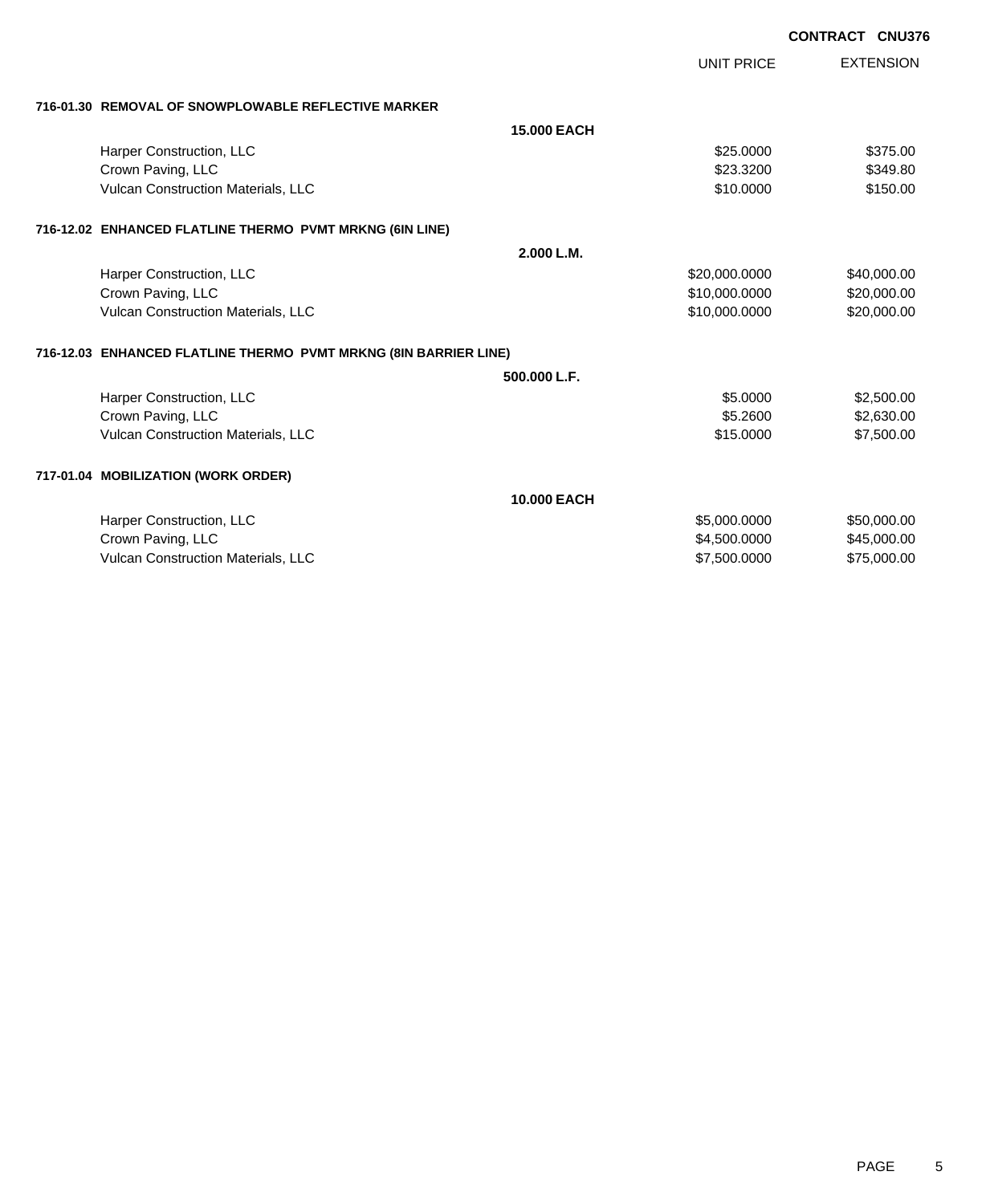Harper Construction, LLC \$1,448,130.00 Crown Paving, LLC \$1,571,560.52 Vulcan Construction Materials, LLC \$1,598,819.00

# **TOTAL CONTRACT**

| Harper Construction, LLC                  | \$1,448,130.00 |
|-------------------------------------------|----------------|
| Crown Paving, LLC                         | \$1,571,560.52 |
| <b>Vulcan Construction Materials, LLC</b> | \$1,598,819,00 |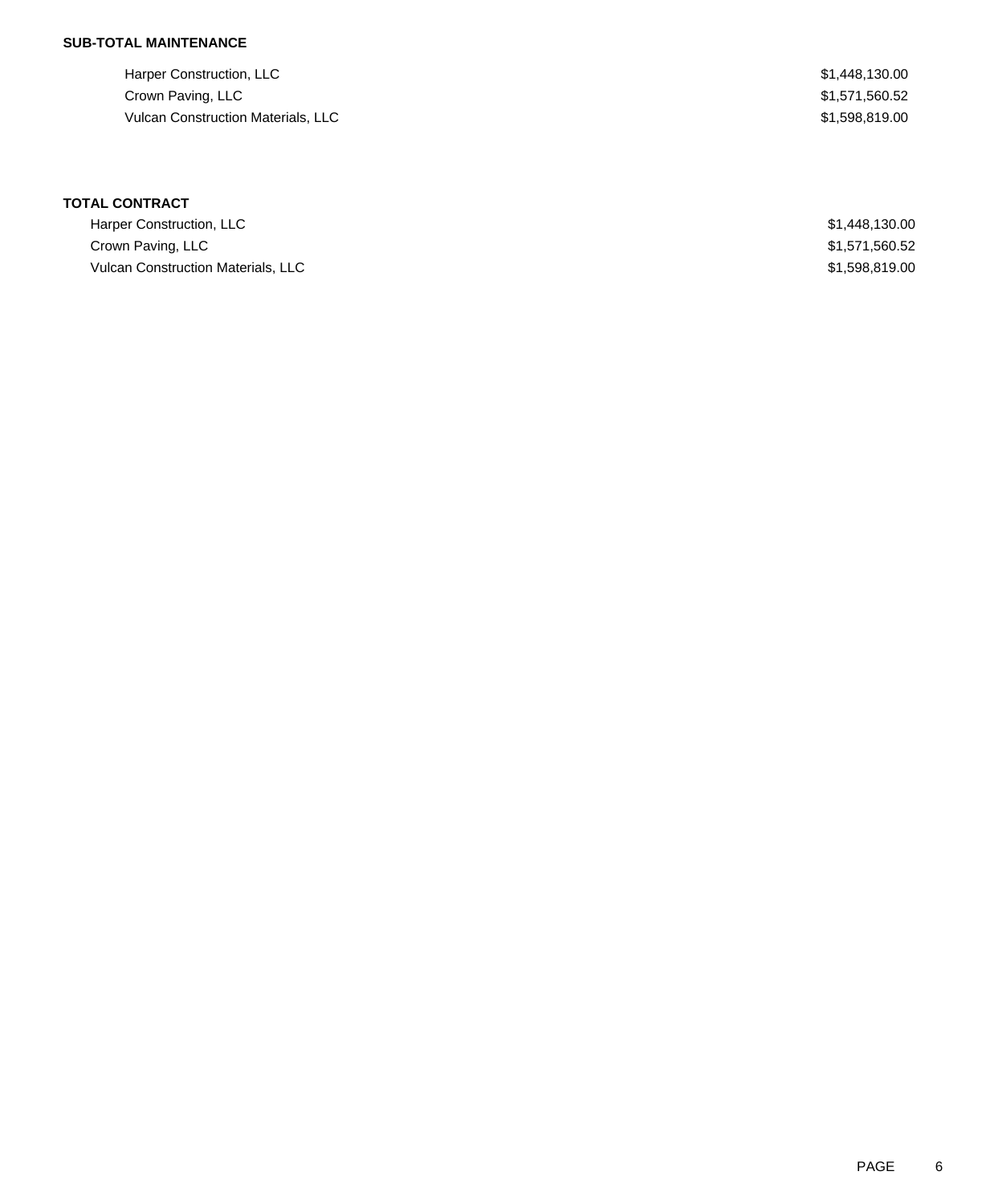COUNTIES BEDFORD, CHEATHAM, DAVIDSON, DICKSON, GILES, HICKMAN, HOUSTON, HUMPHREYS, LAWRENCE, LEWIS, LINCOLN, MACON, MARSHALL, MAURY, MONTGOMERY, MOORE, PERRY, ROBERTSON, RUTHERFORD, SMITH, STEWART, SUMNER, TROUSDALE, WAYNE, WILLIAMSON, AND WILSON (Contract No. CNU374 Call 007)

98304-4128-04,98304-4129-04

THE RETRACING OF PAVEMENT MARKINGS WITH SPRAY THERMOPLASTIC AND RANDOM ON-CALL PAVEMENT MARKING ON VARIOUS INTERSTATE AND STATE ROUTES.

PROJECT LENGTH - 0.0 MILES

COMPLETION TIME - ON OR BEFORE JUNE 30, 2022

|                                    | TOTAL CONTRACT |
|------------------------------------|----------------|
| Volunteer Paving, LLC              | \$2,470,936.50 |
| Reynolds Sealing & Striping, Inc.  | \$2,554,912.00 |
| <b>TRP Construction Group, LLC</b> | \$2,955,142.70 |
| Oglesby Construction, Inc.         | \$3,565,815.00 |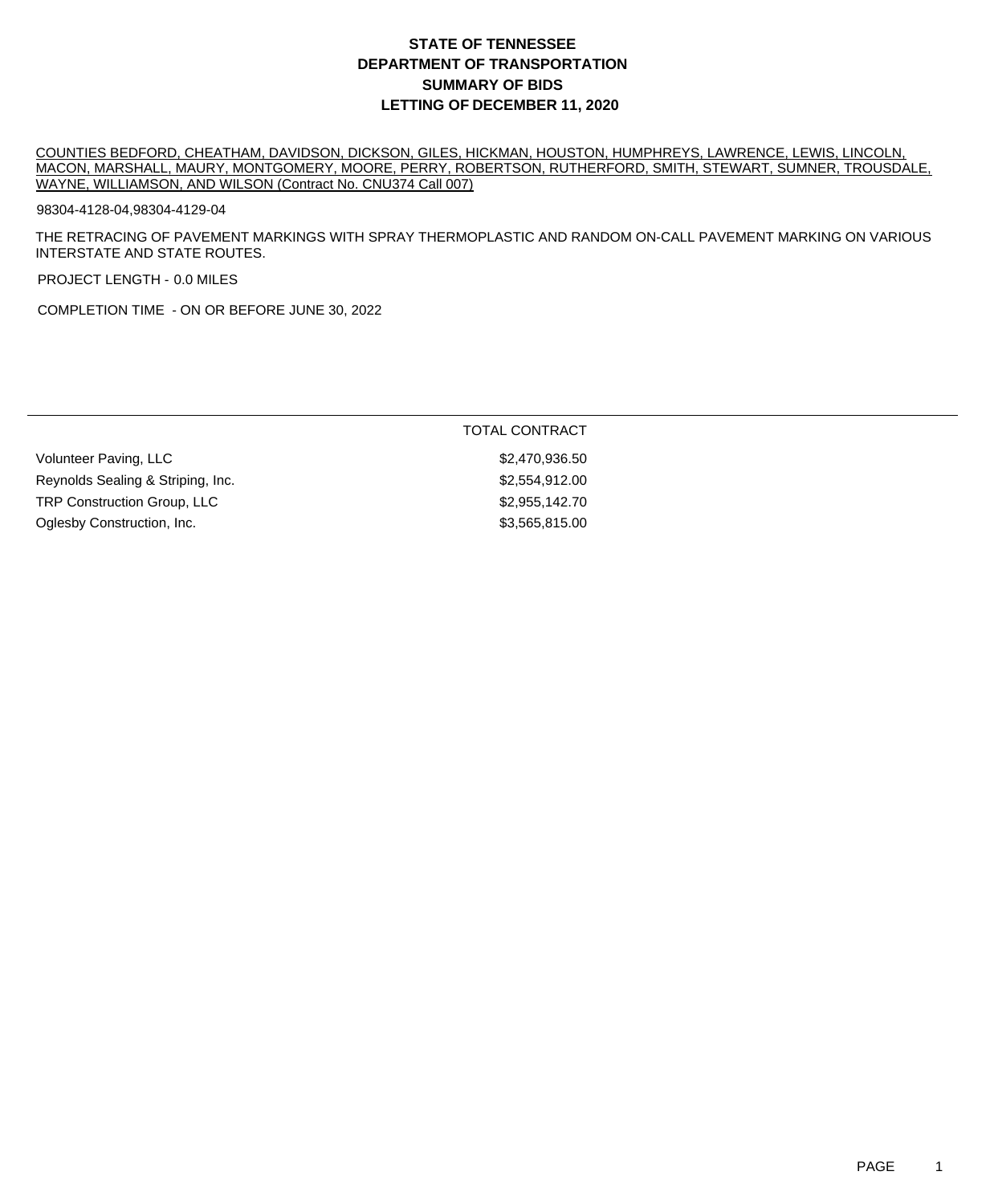EXTENSION UNIT PRICE **MAINTENANCE CATEGORY 411-12.01 SCORING SHOULDERS (CONTINUOUS) (16IN WIDTH) 10.000 L.M.** Volunteer Paving, LLC 6. The state of the state of the state of the state of the state of the state of the state of the state of the state of the state of the state of the state of the state of the state of the state of th Reynolds Sealing & Striping, Inc. 6. The Strip of the Strip of the Strip of the Strip of the Strip of the Strip of the Strip of the Strip of the Strip of the Strip of the Strip of the Strip of the Strip of the Strip of the TRP Construction Group, LLC 6850.000 \$850.000 \$8,500.00 Oglesby Construction, Inc. 66,000.000 \$8,000.000 \$8,000.000 \$8,000.000 \$8,000.00 **411-12.02 SCORING SHOULDERS (NON-CONTINUOUS) (16IN WIDTH) 10.000 L.M.** Volunteer Paving, LLC 6. The state of the state of the state of the state of the state of the state of the state of the state of the state of the state of the state of the state of the state of the state of the state of th Reynolds Sealing & Striping, Inc. 6. The Strip of the Strip of the Strip of the Strip of the Strip of the Strip of the Strip of the Strip of the Strip of the Strip of the Strip of the Strip of the Strip of the Strip of the TRP Construction Group, LLC 68,500.00 \$8,500.00 \$8,500.00 Oglesby Construction, Inc. 66,000.000 \$8,000.000 \$8,000.000 \$8,000.000 \$8,000.00 **411-12.03 SCORING FOR RUMBLE STRIPE (NON-CONTINUOUS) (8IN WIDTH) 10.000 L.M.** Volunteer Paving, LLC 6. The state of the state of the state of the state of the state of the state of the state of the state of the state of the state of the state of the state of the state of the state of the state of th Reynolds Sealing & Striping, Inc. 6. The Strip of the Strip of the Strip of the Strip of the Strip of the Strip of the Strip of the Strip of the Strip of the Strip of the Strip of the Strip of the Strip of the Strip of the TRP Construction Group, LLC 6850.000 \$850.000 \$8,500.00 Oglesby Construction, Inc. 66,000.000 \$8,000.000 \$8,000.000 \$8,000.000 \$8,000.00 **411-12.04 SCORING FOR RUMBLE STRIPE (NON-CONTINUOUS) (4IN WIDTH) 10.000 L.M.** Volunteer Paving, LLC 6. The state of the state of the state of the state of the state of the state of the state of the state of the state of the state of the state of the state of the state of the state of the state of th Reynolds Sealing & Striping, Inc. 6. The Strip of the Strip of the Strip of the Strip of the Strip of the Strip of the Strip of the Strip of the Strip of the Strip of the Strip of the Strip of the Strip of the Strip of the TRP Construction Group, LLC 65,500.00 \$850.000 \$8,500.00 Oglesby Construction, Inc. 66,000.000 \$8,000.000 \$8,000.000 \$8,000.000 \$8,000.00 **712-01.50 MAINTENANCE OF TRAFFIC 30.000 EACH** Volunteer Paving, LLC 6. 2002.000 \$45,000.000 \$45,000.000 \$45,000.000 \$45,000.00 Reynolds Sealing & Striping, Inc. \$1,000.000 \$30,000.000 \$30,000.000 \$30,000.000 TRP Construction Group, LLC 6000000 \$60,000.000 \$60,000.000 \$60,000.000 \$60,000.00 Oglesby Construction, Inc. 660,000.000 \$60,000.000 \$60,000.000 \$60,000.000 \$60,000.00 **713-02.34 DELINEATORS (ALL) 1,000.000 EACH** Volunteer Paving, LLC 6. The state of the state of the state of the state of the state of the state of the state of the state of the state of the state of the state of the state of the state of the state of the state of th Reynolds Sealing & Striping, Inc. \$15.000.00 \$15,000.00 \$15,000.00 TRP Construction Group, LLC 6.000.00 \$56,000.00 \$56,000.00 \$56,000.00 \$56,000.00 Oglesby Construction, Inc. 6. The Construction of the Construction, Inc. 6. The Construction, Inc. 6. The Const **716-01.11 RAISED PVMT MARKERS (BI-DIRECTIONAL) (1 COLOR LENS) 500.000 EACH**

| Volunteer Paving, LLC              | \$5,0000  | \$2,500,00 |
|------------------------------------|-----------|------------|
| Reynolds Sealing & Striping, Inc.  | \$5,0000  | \$2,500.00 |
| <b>TRP Construction Group, LLC</b> | \$3.7000  | \$1,850,00 |
| Oglesby Construction, Inc.         | \$15,0000 | \$7,500.00 |

**CONTRACT CNU374**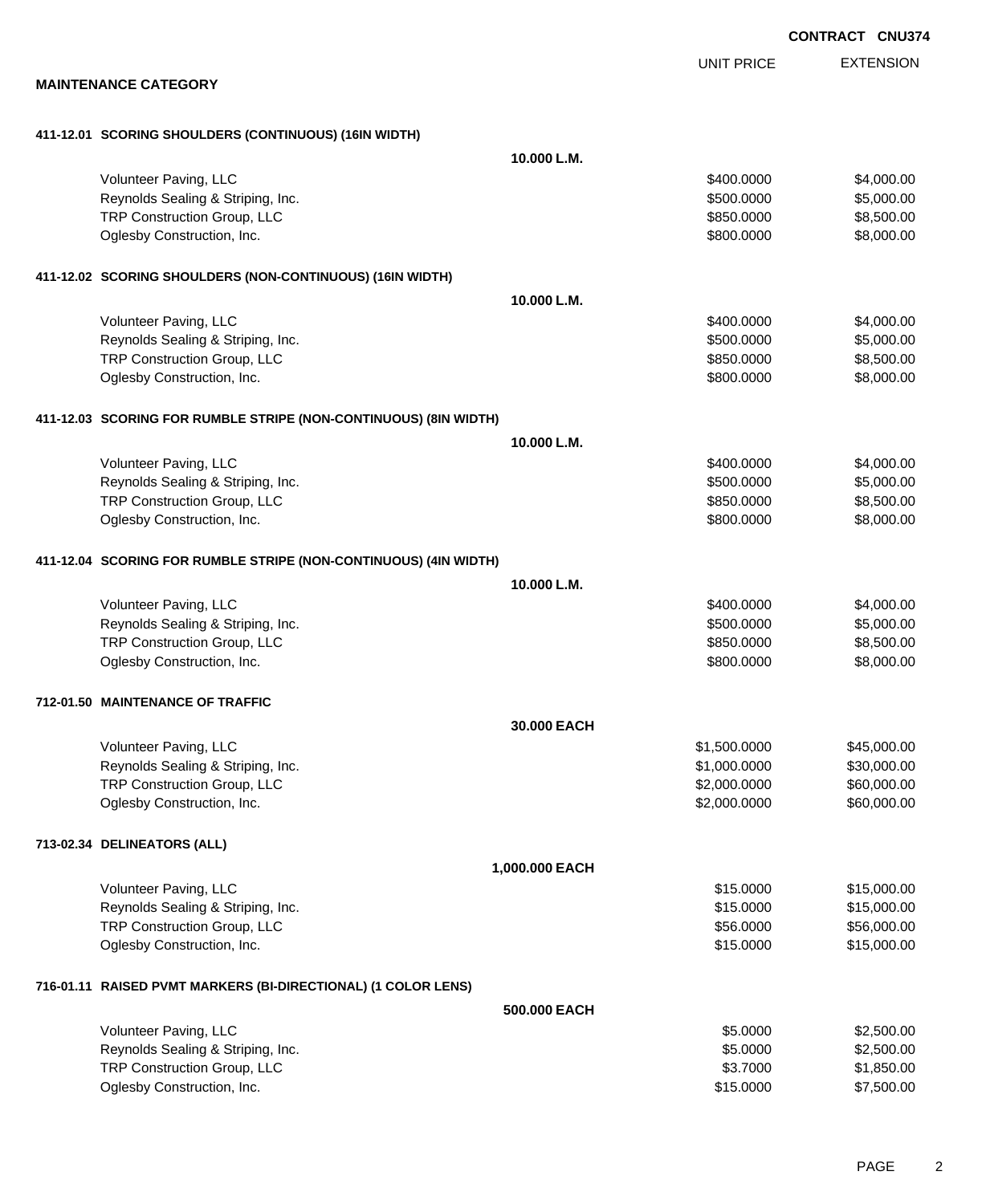|                                                                     |                |                   | <b>CONTRACT CNU374</b> |
|---------------------------------------------------------------------|----------------|-------------------|------------------------|
|                                                                     |                | <b>UNIT PRICE</b> | <b>EXTENSION</b>       |
| 716-01.12 RAISED PVMT MARKERS (MONO-DIRECTIONAL) (1 COLOR LENS)     |                |                   |                        |
|                                                                     | 625,000 EACH   |                   |                        |
| Volunteer Paving, LLC                                               |                | \$5.0000          | \$3,125.00             |
| Reynolds Sealing & Striping, Inc.                                   |                | \$5.0000          | \$3,125.00             |
| TRP Construction Group, LLC                                         |                | \$3.7000          | \$2,312.50             |
| Oglesby Construction, Inc.                                          |                | \$15,0000         | \$9,375.00             |
| 716-01.13 RAISED PVMT MARKERS (BI-DIRECTIONAL) (2 COLOR LENS)       |                |                   |                        |
|                                                                     | 375,000 EACH   |                   |                        |
| Volunteer Paving, LLC                                               |                | \$5.0000          | \$1,875.00             |
| Reynolds Sealing & Striping, Inc.                                   |                | \$5.0000          | \$1,875.00             |
| TRP Construction Group, LLC                                         |                | \$3.7000          | \$1,387.50             |
| Oglesby Construction, Inc.                                          |                | \$15.0000         | \$5,625.00             |
| 716-01.21 SNOWPLOWABLE RAISED PAVEMENT MARKERS (BI-DIR) (1 COLOR)   |                |                   |                        |
|                                                                     | 1,000.000 EACH |                   |                        |
| Volunteer Paving, LLC                                               |                | \$25.0000         | \$25,000.00            |
| Reynolds Sealing & Striping, Inc.                                   |                | \$25.0000         | \$25,000.00            |
| TRP Construction Group, LLC                                         |                | \$43.0000         | \$43,000.00            |
| Oglesby Construction, Inc.                                          |                | \$29.5000         | \$29,500.00            |
| 716-01.22 SNOWPLOWABLE RAISED PAVMENT MARKERS (MONO-DIR)(1 COLOR)   |                |                   |                        |
|                                                                     | 350.000 EACH   |                   |                        |
| Volunteer Paving, LLC                                               |                | \$25.0000         | \$8,750.00             |
| Reynolds Sealing & Striping, Inc.                                   |                | \$25.0000         | \$8,750.00             |
| TRP Construction Group, LLC                                         |                | \$43.0000         | \$15,050.00            |
| Oglesby Construction, Inc.                                          |                | \$29.5000         | \$10,325.00            |
| 716-01.23 SNOWPLOWABLE RAISED PAVEMENT MARKERS (BI-DIR)(2 COLOR)    |                |                   |                        |
|                                                                     | 1,000.000 EACH |                   |                        |
| Volunteer Paving, LLC                                               |                | \$25.0000         | \$25,000.00            |
| Reynolds Sealing & Striping, Inc.                                   |                | \$25.0000         | \$25,000.00            |
| TRP Construction Group, LLC                                         |                | \$43.0000         | \$43,000.00            |
| Oglesby Construction, Inc.                                          |                | \$29.5000         | \$29,500.00            |
| 716-01.40 REMOVE AND REPLACE LENS ON SNOWPLOWABLE REFLECTIVE MARKER |                |                   |                        |
|                                                                     | 500.000 EACH   |                   |                        |
| Volunteer Paving, LLC                                               |                | \$7.5000          | \$3,750.00             |
| Reynolds Sealing & Striping, Inc.                                   |                | \$4.0000          | \$2,000.00             |
| TRP Construction Group, LLC                                         |                | \$12.5000         | \$6,250.00             |
| Oglesby Construction, Inc.                                          |                | \$15.5500         | \$7,775.00             |
| 716-02.03 PLASTIC PAVEMENT MARKING (CROSS-WALK)                     |                |                   |                        |
|                                                                     | 1,000.000 L.F. |                   |                        |
| Volunteer Paving, LLC                                               |                | \$10.0000         | \$10,000.00            |
| Reynolds Sealing & Striping, Inc.                                   |                | \$10.0000         | \$10,000.00            |
| TRP Construction Group, LLC                                         |                | \$8.0000          | \$8,000.00             |
| Oglesby Construction, Inc.                                          |                | \$10.0000         | \$10,000.00            |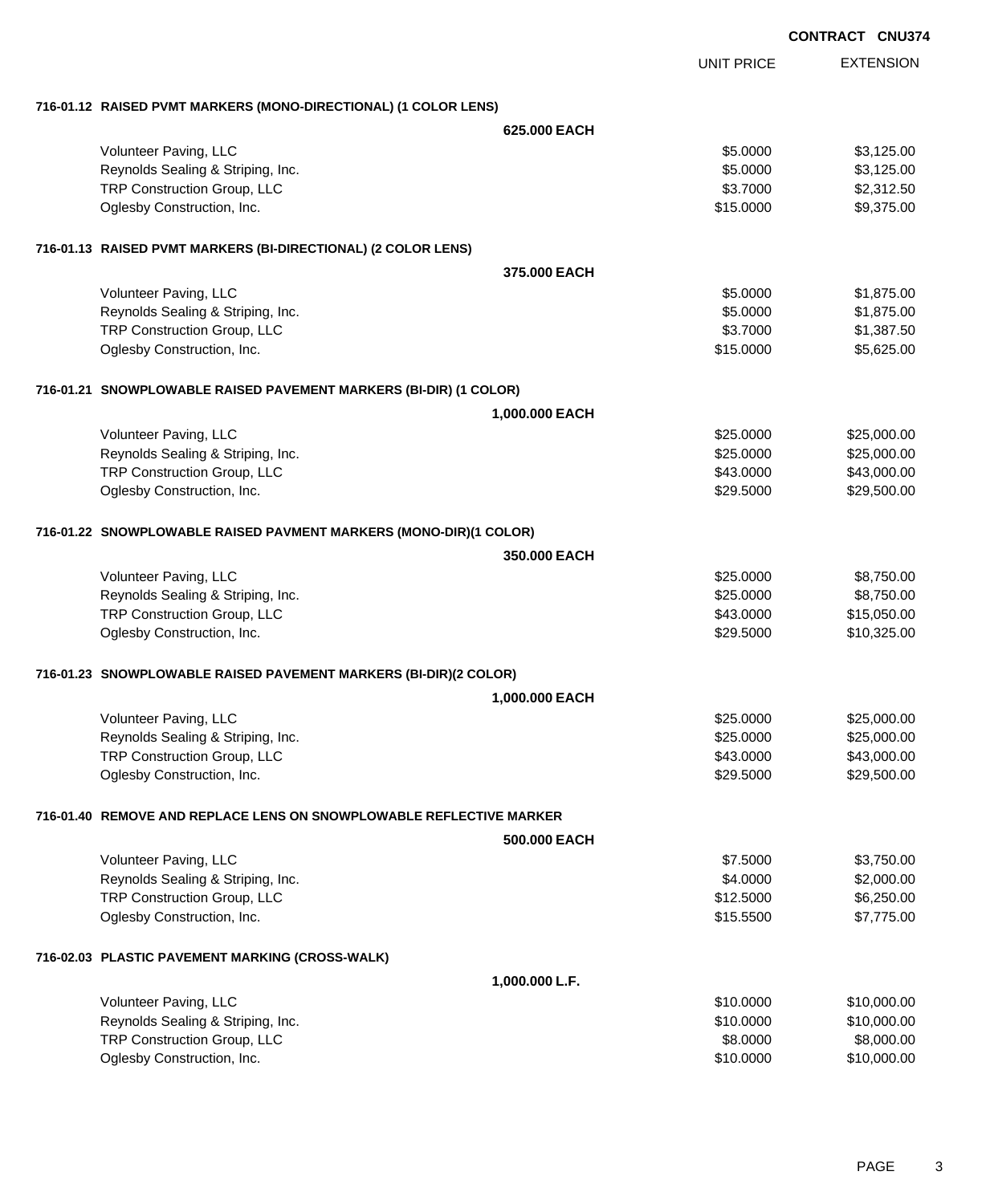EXTENSION **CONTRACT CNU374** UNIT PRICE **716-02.04 PLASTIC PAVEMENT MARKING(CHANNELIZATION STRIPING) 1,000.000 S.Y.** Volunteer Paving, LLC 6. 2008. The state of the state of the state of the state of the state of the state of the state of the state of the state of the state of the state of the state of the state of the state of the state Reynolds Sealing & Striping, Inc. \$15.000.00 \$15,000.00 \$15,000.00 TRP Construction Group, LLC  $$11.5000$   $$11.500.00$ Oglesby Construction, Inc. 6. The Construction of the Construction of the Construction, Inc. 6. The Construction of the Construction of the Construction of the Construction of the Construction of the Construction of the Co **716-02.05 PLASTIC PAVEMENT MARKING (STOP LINE) 2,000.000 L.F.** Volunteer Paving, LLC 6. 1992. The state of the state of the state of the state of the state of the state of the state of the state of the state of the state of the state of the state of the state of the state of the state Reynolds Sealing & Striping, Inc. \$15.0000 \$30,000.00 TRP Construction Group, LLC **\$7.9000** \$15,800.00 Oglesby Construction, Inc. 66 and the construction, Inc. 651,000.00 \$30,000.00 \$30,000.00 **716-02.06 PLASTIC PAVEMENT MARKING (TURN LANE ARROW) 200.000 EACH** Volunteer Paving, LLC 6000000 \$20,000.000 \$20,000.000 \$20,000.000 \$20,000.000 \$20,000.00 Reynolds Sealing & Striping, Inc. 6. The Strip of the Strip of the Strip of the Strip of the Strip of the Strip of Strip of the Strip of Strip of Strip of Strip of Strip of the Strip of Strip of the Strip of Strip of Strip TRP Construction Group, LLC 630,000.00 \$30,000.00 \$30,000.00 Oglesby Construction, Inc. 630,000.00 \$30,000.00 \$30,000.00 \$30,000.00 \$30,000.00 **716-02.07 PLASTIC PAVEMENT MARKING (24" BARRIER LINE) 120.000 L.F.** Volunteer Paving, LLC 61,200.00 \$1,200.00 \$1,200.00 \$1,200.00 \$1,200.00 \$1,200.00 \$1,200.00 \$1,200.00 \$1,200.00 Reynolds Sealing & Striping, Inc. **\$840.00** \$840.00 \$840.00 TRP Construction Group, LLC 6.000 \$1,656.00 Oglesby Construction, Inc. 6840.00 **716-02.08 PLASTIC PAVEMENT MARKING (8" DOTTED LINE) 300.000 L.F.** Volunteer Paving, LLC 600.000 \$600.00 Reynolds Sealing & Striping, Inc. 6. The Strip of the Strip of the Strip of the Strip of the Strip of the Strip of Strip of the Strip of Strip of Strip of Strip of Strip of Strip of Strip of Strip of Strip of Strip of Stri TRP Construction Group, LLC 6450.00 \$450.00 Oglesby Construction, Inc. 6300.00 \$300.00 \$300.00 \$300.00 \$300.00 \$300.00 \$300.00 \$300.00 \$300.00 \$300.00 \$300 **716-02.09 PLASTIC PAVEMENT MARKING (LONGITUDINAL CROSS-WALK) 1,200.000 L.F.** Volunteer Paving, LLC 6. 2008. The set of the set of the set of the set of the set of the set of the set of the set of the set of the set of the set of the set of the set of the set of the set of the set of the set of the Reynolds Sealing & Striping, Inc.  $$36,000.00$  \$36,000.00 TRP Construction Group, LLC 68.0000 \$9,600.00 Oglesby Construction, Inc. 6. The Construction of the Construction of the Construction, Inc. 636,000.00 **716-03.01 PLASTIC WORD PAVEMENT MARKING (ONLY) 50.000 EACH** Volunteer Paving, LLC 6. 2008.000 \$5,000.000 \$5,000.000 \$5,000.000 \$5,000.000 \$5,000.00 Reynolds Sealing & Striping, Inc. 6. The Strip of the Strip of the Strip of the Strip of the Strip of the Strip of the Strip of the Strip of the Strip of the Strip of the Strip of the Strip of the Strip of the Strip of the TRP Construction Group, LLC 6. The Construction Group, LLC 6. The Construction Group, LLC 6. The ST 500.000 \$7,500.00 Oglesby Construction, Inc. \$100.0000 \$5,000.00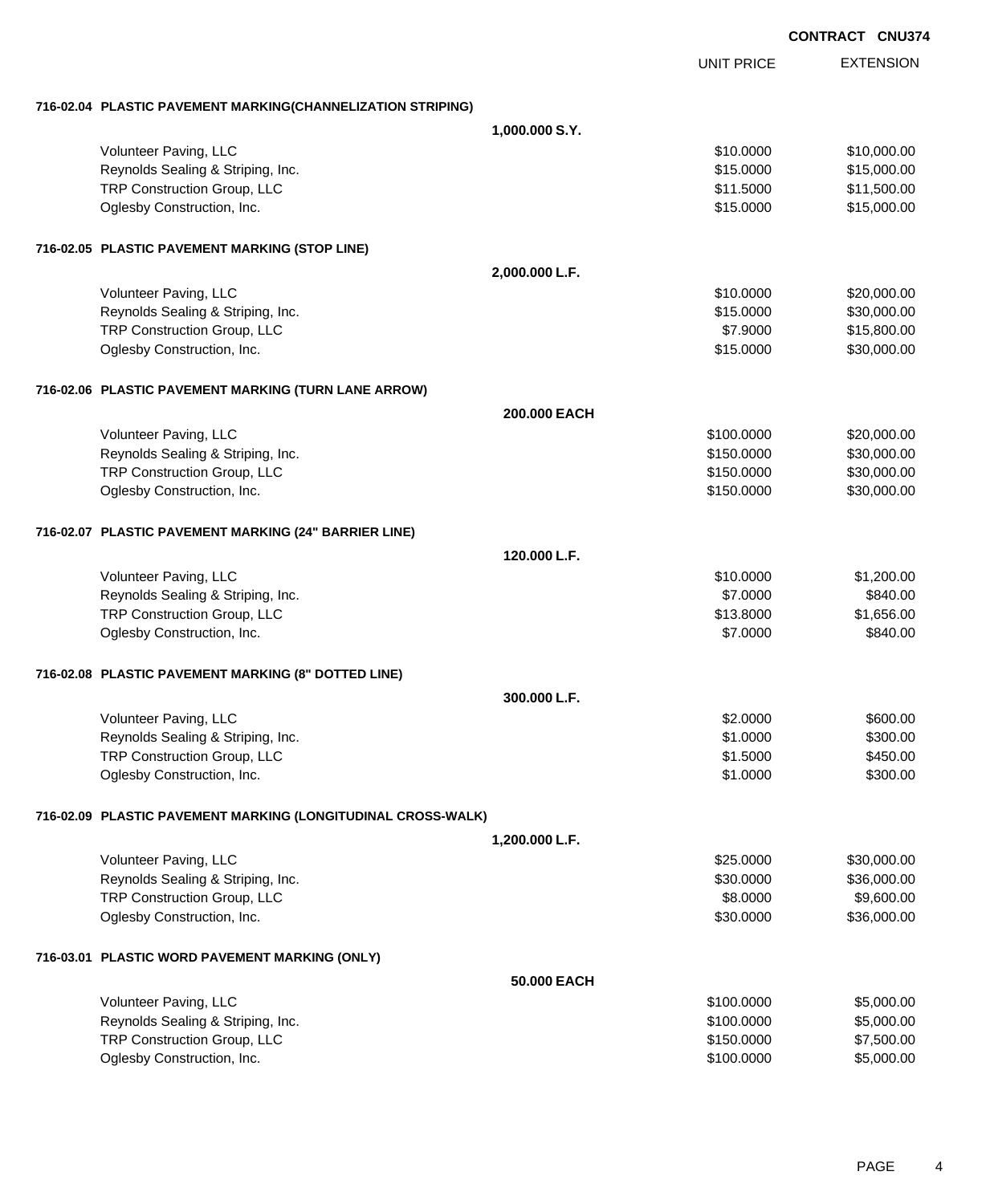**CONTRACT CNU374**

UNIT PRICE EXTENSION

| 716-03.02 PLASTIC WORD PAVEMENT MARKING (RXR)          |                    |            |             |
|--------------------------------------------------------|--------------------|------------|-------------|
|                                                        | 50.000 EACH        |            |             |
| Volunteer Paving, LLC                                  |                    | \$185,0000 | \$9,250.00  |
| Reynolds Sealing & Striping, Inc.                      |                    | \$200.0000 | \$10,000.00 |
| TRP Construction Group, LLC                            |                    | \$490.0000 | \$24,500.00 |
| Oglesby Construction, Inc.                             |                    | \$200.0000 | \$10,000.00 |
| 716-03.03 PLASTIC WORD PAVEMENT MARKING (STOP AHEAD)   |                    |            |             |
|                                                        | <b>10,000 EACH</b> |            |             |
| Volunteer Paving, LLC                                  |                    | \$500.0000 | \$5,000.00  |
| Reynolds Sealing & Striping, Inc.                      |                    | \$150.0000 | \$1,500.00  |
| TRP Construction Group, LLC                            |                    | \$250.0000 | \$2,500.00  |
| Oglesby Construction, Inc.                             |                    | \$150.0000 | \$1,500.00  |
| 716-03.04 PLASTIC WORD PAVEMENT MARKING (SCHOOL)       |                    |            |             |
|                                                        | 5.000 EACH         |            |             |
| Volunteer Paving, LLC                                  |                    | \$400,0000 | \$2,000.00  |
| Reynolds Sealing & Striping, Inc.                      |                    | \$100.0000 | \$500.00    |
| TRP Construction Group, LLC                            |                    | \$300.0000 | \$1,500.00  |
| Oglesby Construction, Inc.                             |                    | \$100.0000 | \$500.00    |
| 716-03.05 PLASTIC WORD PAVEMENT MARKING (BIKE LANE)    |                    |            |             |
|                                                        | 10.000 EACH        |            |             |
| Volunteer Paving, LLC                                  |                    | \$200.0000 | \$2,000.00  |
| Reynolds Sealing & Striping, Inc.                      |                    | \$150.0000 | \$1,500.00  |
| TRP Construction Group, LLC                            |                    | \$250.0000 | \$2,500.00  |
| Oglesby Construction, Inc.                             |                    | \$150.0000 | \$1,500.00  |
| 716-03.06 PLASTIC WORD PAVEMENT MARKING (SIGNAL AHEAD) |                    |            |             |
|                                                        | 10.000 EACH        |            |             |
| Volunteer Paving, LLC                                  |                    | \$350.0000 | \$3,500.00  |
| Reynolds Sealing & Striping, Inc.                      |                    | \$150.0000 | \$1,500.00  |
| TRP Construction Group, LLC                            |                    | \$380.0000 | \$3,800.00  |
| Oglesby Construction, Inc.                             |                    | \$150.0000 | \$1,500.00  |
| 716-03.07 PLASTIC WORD PAVEMENT MARKING (STOP)         |                    |            |             |
|                                                        | <b>12,000 EACH</b> |            |             |
| Volunteer Paving, LLC                                  |                    | \$200.0000 | \$2,400.00  |
| Reynolds Sealing & Striping, Inc.                      |                    | \$100.0000 | \$1,200.00  |
| TRP Construction Group, LLC                            |                    | \$180.0000 | \$2,160.00  |
| Oglesby Construction, Inc.                             |                    | \$100.0000 | \$1,200.00  |
| 716-03.08 PLASTIC WORD PAVEMENT MARKING (PED-XING)     |                    |            |             |
|                                                        | <b>5.000 EACH</b>  |            |             |
| Volunteer Paving, LLC                                  |                    | \$250.0000 | \$1,250.00  |
| Reynolds Sealing & Striping, Inc.                      |                    | \$80.0000  | \$400.00    |
| TRP Construction Group, LLC                            |                    | \$240.0000 | \$1,200.00  |
| Oglesby Construction, Inc.                             |                    | \$80.0000  | \$400.00    |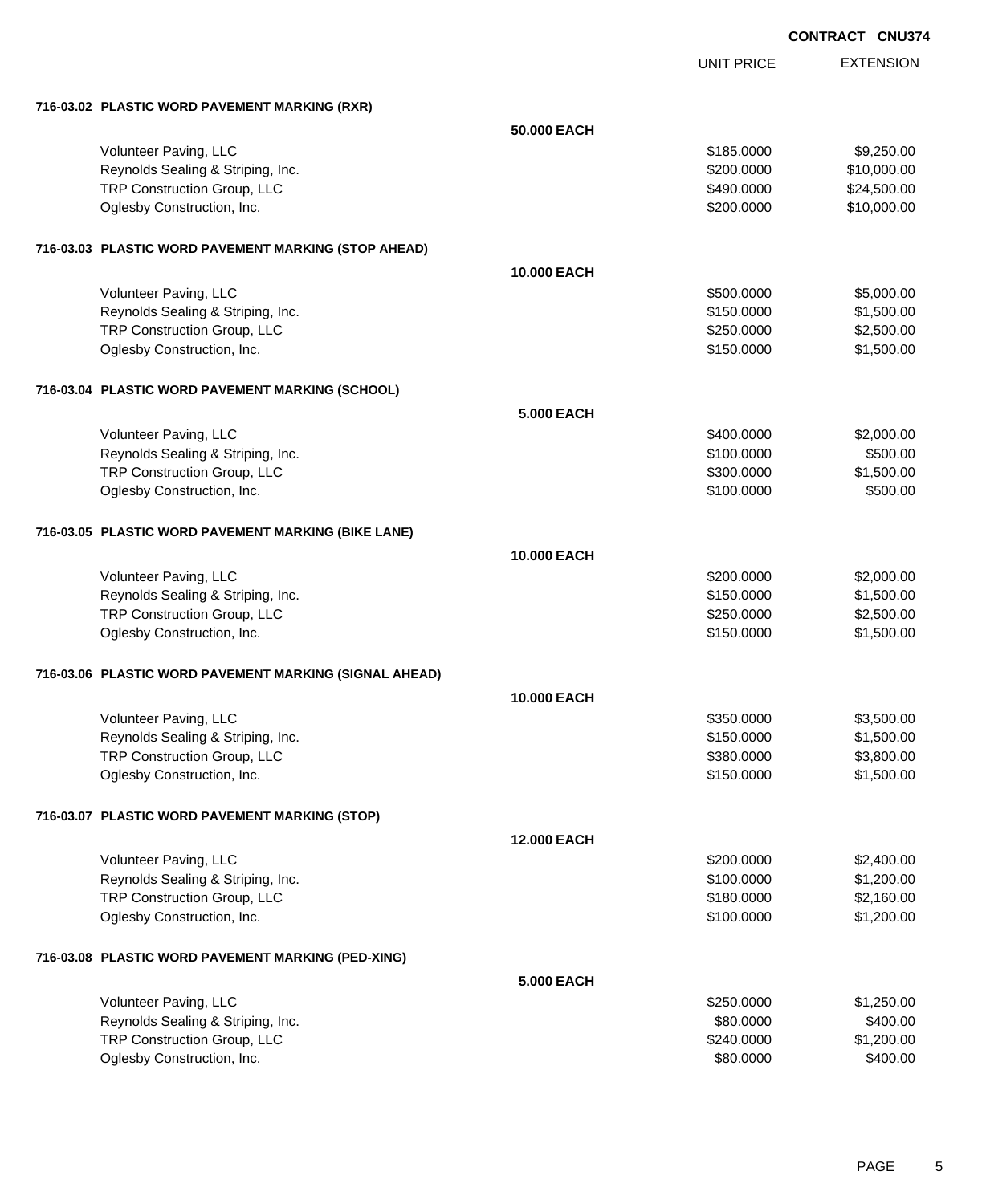|                                                          |                    |                   | <b>CONTRACT CNU374</b> |
|----------------------------------------------------------|--------------------|-------------------|------------------------|
|                                                          |                    | <b>UNIT PRICE</b> | <b>EXTENSION</b>       |
|                                                          |                    |                   |                        |
| 716-04.01 PLASTIC PAVEMENT MARKING (STRAIGHT-TURN ARROW) |                    |                   |                        |
|                                                          | <b>5.000 EACH</b>  |                   |                        |
| Volunteer Paving, LLC                                    |                    | \$250.0000        | \$1,250.00             |
| Reynolds Sealing & Striping, Inc.                        |                    | \$175.0000        | \$875.00               |
| TRP Construction Group, LLC                              |                    | \$150.0000        | \$750.00               |
| Oglesby Construction, Inc.                               |                    | \$175.0000        | \$875.00               |
| 716-04.02 PLASTIC PAVEMENT MARKING(DOUBLE TURNING ARROW) |                    |                   |                        |
|                                                          | <b>10.000 EACH</b> |                   |                        |
| Volunteer Paving, LLC                                    |                    | \$200.0000        | \$2,000.00             |
| Reynolds Sealing & Striping, Inc.                        |                    | \$175.0000        | \$1,750.00             |
| TRP Construction Group, LLC                              |                    | \$150.0000        | \$1,500.00             |
| Oglesby Construction, Inc.                               |                    | \$175.0000        | \$1,750.00             |
| 716-04.04 PLASTIC PAVEMENT MARKING (TRANSVERSE SHOULDER) |                    |                   |                        |
|                                                          | 200.000 L.F.       |                   |                        |
| Volunteer Paving, LLC                                    |                    | \$8.0000          | \$1,600.00             |
| Reynolds Sealing & Striping, Inc.                        |                    | \$6.0000          | \$1,200.00             |
| TRP Construction Group, LLC                              |                    | \$5.5000          | \$1,100.00             |
| Oglesby Construction, Inc.                               |                    | \$6.0000          | \$1,200.00             |
|                                                          |                    |                   |                        |
| 716-04.05 PLASTIC PAVEMENT MARKING (STRAIGHT ARROW)      |                    |                   |                        |
|                                                          | <b>10.000 EACH</b> |                   |                        |
| Volunteer Paving, LLC                                    |                    | \$150.0000        | \$1,500.00             |
| Reynolds Sealing & Striping, Inc.                        |                    | \$140.0000        | \$1,400.00             |
| TRP Construction Group, LLC                              |                    | \$105.0000        | \$1,050.00             |
| Oglesby Construction, Inc.                               |                    | \$135.0000        | \$1,350.00             |
| 716-04.06 PLASTIC PAVEMENT MARKING (WRONG WAY ARROW)     |                    |                   |                        |
|                                                          | 10.000 EACH        |                   |                        |
| Volunteer Paving, LLC                                    |                    | \$150.0000        | \$1,500.00             |
| Reynolds Sealing & Striping, Inc.                        |                    | \$150.0000        | \$1,500.00             |
| TRP Construction Group, LLC                              |                    | \$105.0000        | \$1,050.00             |
| Oglesby Construction, Inc.                               |                    | \$150.0000        | \$1,500.00             |
| 716-04.07 PLASTIC PAVEMENT MARKING (EXIT ONLY ARROW)     |                    |                   |                        |
|                                                          | <b>10.000 EACH</b> |                   |                        |
| Volunteer Paving, LLC                                    |                    | \$150.0000        | \$1,500.00             |
| Reynolds Sealing & Striping, Inc.                        |                    | \$150.0000        | \$1,500.00             |
| TRP Construction Group, LLC                              |                    | \$105.0000        | \$1,050.00             |
| Oglesby Construction, Inc.                               |                    | \$150.0000        | \$1,500.00             |
|                                                          |                    |                   |                        |
| 716-04.08 PLASTIC PAVEMENT MARKING (OPTION LANE ARROW)   |                    |                   |                        |
|                                                          | <b>15.000 EACH</b> |                   |                        |
| Volunteer Paving, LLC                                    |                    | \$200.0000        | \$3,000.00             |
| Reynolds Sealing & Striping, Inc.                        |                    | \$250.0000        | \$3,750.00             |
| TRP Construction Group, LLC                              |                    | \$105.0000        | \$1,575.00             |
| Oglesby Construction, Inc.                               |                    | \$250.0000        | \$3,750.00             |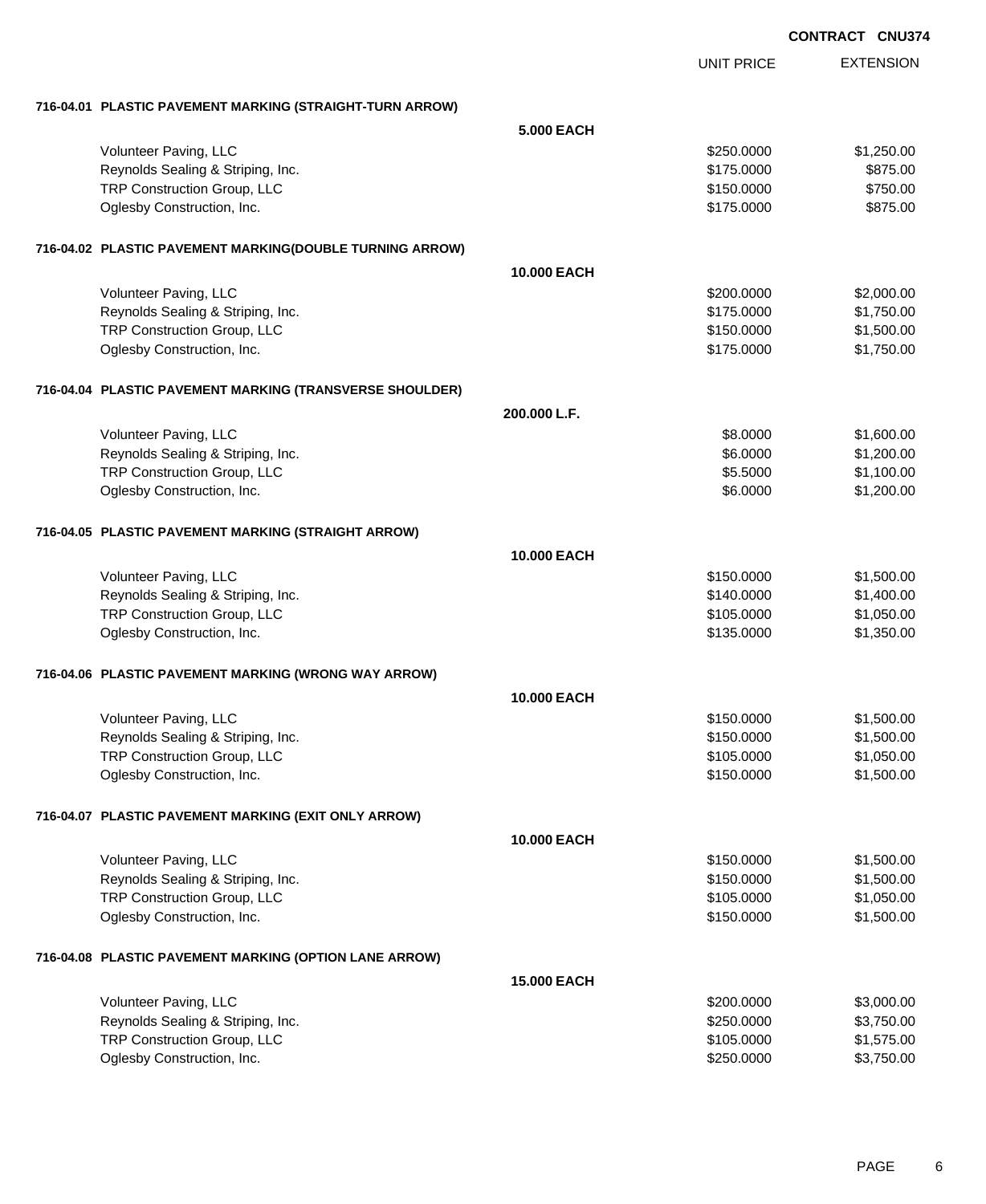| <b>CONTRACT</b> | <b>CNU374</b> |
|-----------------|---------------|
|                 |               |

|                                                             |                    | <b>UNIT PRICE</b> | <b>EXTENSION</b> |
|-------------------------------------------------------------|--------------------|-------------------|------------------|
| 716-04.09 PLASTIC PAVEMENT MARKING (H.O.V. DIAMOND)         |                    |                   |                  |
|                                                             | <b>15.000 EACH</b> |                   |                  |
| Volunteer Paving, LLC                                       |                    | \$100,0000        | \$1,500.00       |
| Reynolds Sealing & Striping, Inc.                           |                    | \$250.0000        | \$3,750.00       |
| TRP Construction Group, LLC                                 |                    | \$120.0000        | \$1,800.00       |
|                                                             |                    |                   |                  |
| Oglesby Construction, Inc.                                  |                    | \$250.0000        | \$3,750.00       |
| 716-04.10 PLASTIC PAVEMENT MARKING (HANDICAP SYMBOL)        |                    |                   |                  |
|                                                             | <b>5.000 EACH</b>  |                   |                  |
| Volunteer Paving, LLC                                       |                    | \$150.0000        | \$750.00         |
| Reynolds Sealing & Striping, Inc.                           |                    | \$100.0000        | \$500.00         |
| TRP Construction Group, LLC                                 |                    | \$260.0000        | \$1,300.00       |
|                                                             |                    |                   |                  |
| Oglesby Construction, Inc.                                  |                    | \$100.0000        | \$500.00         |
| 716-04.12 PLASTIC PAVEMENT MARKING (YIELD LINE)             |                    |                   |                  |
|                                                             | 250.000 S.F.       |                   |                  |
| Volunteer Paving, LLC                                       |                    | \$21.2500         | \$5,312.50       |
| Reynolds Sealing & Striping, Inc.                           |                    | \$8.0000          | \$2,000.00       |
| TRP Construction Group, LLC                                 |                    | \$48.0000         | \$12,000.00      |
|                                                             |                    |                   |                  |
| Oglesby Construction, Inc.                                  |                    | \$8.0000          | \$2,000.00       |
| 716-04.14 PLASTIC PAVEMENT MARKING (LANE REDUCTION ARROW)   |                    |                   |                  |
|                                                             | <b>15.000 EACH</b> |                   |                  |
| Volunteer Paving, LLC                                       |                    | \$200.0000        | \$3,000.00       |
| Reynolds Sealing & Striping, Inc.                           |                    | \$150.0000        | \$2,250.00       |
| TRP Construction Group, LLC                                 |                    | \$300.0000        | \$4,500.00       |
| Oglesby Construction, Inc.                                  |                    |                   | \$2,250.00       |
|                                                             |                    | \$150.0000        |                  |
| 716-04.15 PLASTIC PAVEMENT MARKING-BIKE SYMBOL/ARROW SHARED |                    |                   |                  |
|                                                             | <b>15.000 EACH</b> |                   |                  |
| Volunteer Paving, LLC                                       |                    | \$225.0000        | \$3,375.00       |
| Reynolds Sealing & Striping, Inc.                           |                    | \$230.0000        | \$3,450.00       |
| TRP Construction Group, LLC                                 |                    | \$350.0000        | \$5,250.00       |
|                                                             |                    | \$230.0000        | \$3,450.00       |
| Oglesby Construction, Inc.                                  |                    |                   |                  |
| 716-05.01 PAINTED PAVEMENT MARKING (4" LINE)                |                    |                   |                  |
|                                                             | 30.000 L.M.        |                   |                  |
| Volunteer Paving, LLC                                       |                    | \$400.0000        | \$12,000.00      |
| Reynolds Sealing & Striping, Inc.                           |                    | \$650.0000        | \$19,500.00      |
| TRP Construction Group, LLC                                 |                    | \$550.0000        | \$16,500.00      |
|                                                             |                    |                   |                  |
| Oglesby Construction, Inc.                                  |                    | \$500.0000        | \$15,000.00      |
| 716-05.72 PERFORMANCE BASED RETRACING SPRAY THERMO 4IN      |                    |                   |                  |
|                                                             | 973.000 L.M.       |                   |                  |
| Volunteer Paving, LLC                                       |                    | \$945.0000        | \$919,485.00     |
| Reynolds Sealing & Striping, Inc.                           |                    | \$999.0000        | \$972,027.00     |
| TRP Construction Group, LLC                                 |                    | \$927.0000        | \$901,971.00     |
| Oglesby Construction, Inc.                                  |                    | \$1,320.0000      | \$1,284,360.00   |
|                                                             |                    |                   |                  |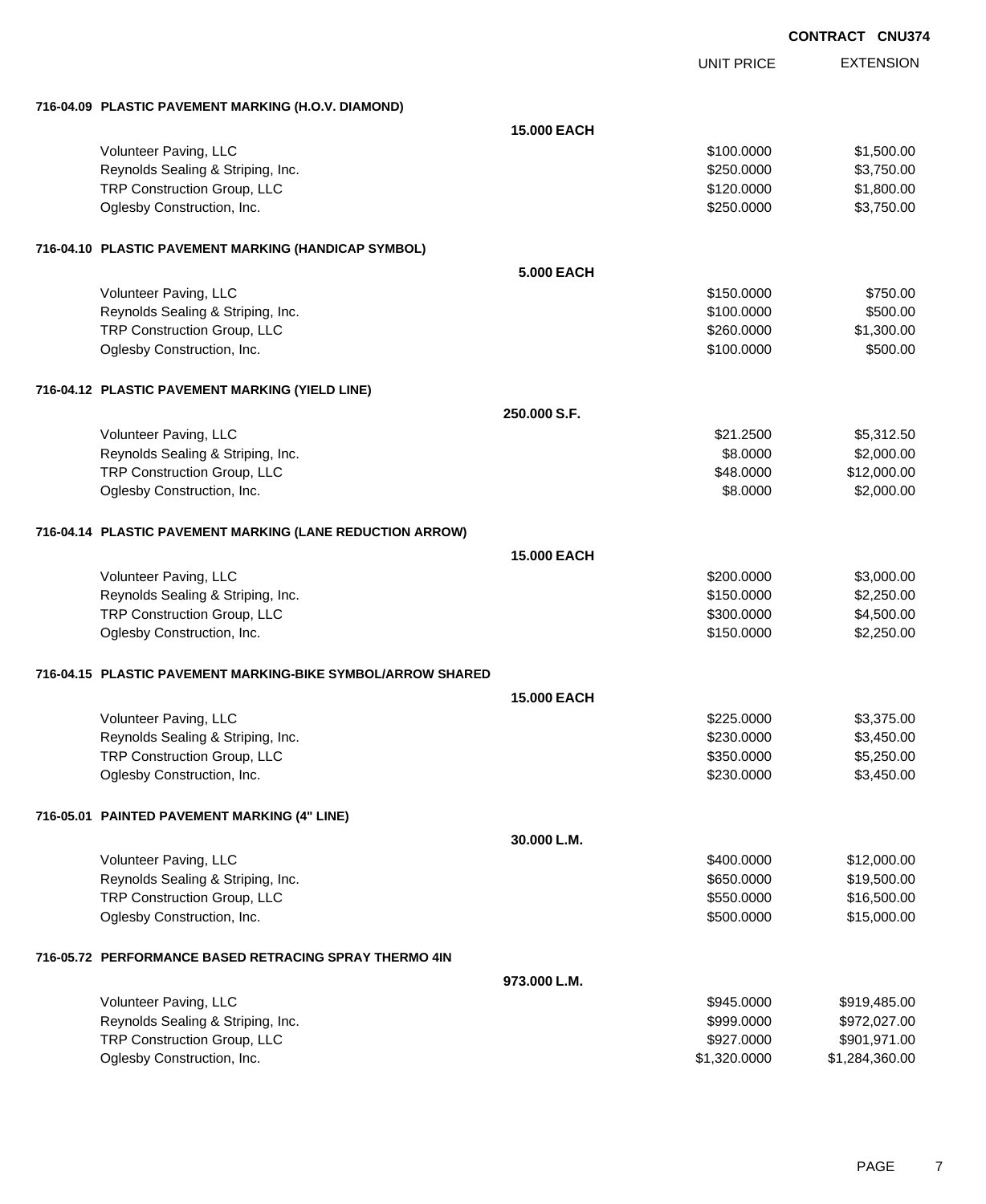|                                                                 |                  |                   | <b>CONTRACT CNU374</b> |  |
|-----------------------------------------------------------------|------------------|-------------------|------------------------|--|
|                                                                 |                  | <b>UNIT PRICE</b> | <b>EXTENSION</b>       |  |
| 716-05.73 PERFORMANCE BASED RETRACING SPRAY THERMO 6IN          |                  |                   |                        |  |
|                                                                 | 626.000 L.M.     |                   |                        |  |
| Volunteer Paving, LLC                                           |                  | \$1,340.0000      | \$838,840.00           |  |
| Reynolds Sealing & Striping, Inc.                               |                  | \$1,400.0000      | \$876,400.00           |  |
| TRP Construction Group, LLC                                     |                  | \$1,657.0000      | \$1,037,282.00         |  |
| Oglesby Construction, Inc.                                      |                  | \$1,985.0000      | \$1,242,610.00         |  |
| 716-05.74 PERFORMANCE BASED RETRACING SPRAY THERMO 8IN          |                  |                   |                        |  |
|                                                                 | 316,800.000 L.F. |                   |                        |  |
| Volunteer Paving, LLC                                           |                  | \$0.2500          | \$79,200.00            |  |
| Reynolds Sealing & Striping, Inc.                               |                  | \$0.4000          | \$126,720.00           |  |
| TRP Construction Group, LLC                                     |                  | \$0.5200          | \$164,736.00           |  |
| Oglesby Construction, Inc.                                      |                  | \$0.7000          | \$221,760.00           |  |
| 716-05.79 PERFORMANCE BASED RETRACING SPRAY THERMO 12IN         |                  |                   |                        |  |
|                                                                 | 10.000 L.M.      |                   |                        |  |
| Volunteer Paving, LLC                                           |                  | \$1,400.0000      | \$14,000.00            |  |
| Reynolds Sealing & Striping, Inc.                               |                  | \$1,400.0000      | \$14,000.00            |  |
| TRP Construction Group, LLC                                     |                  | \$3,194.8200      | \$31,948.20            |  |
| Oglesby Construction, Inc.                                      |                  | \$5,000.0000      | \$50,000.00            |  |
| 716-08.01 REMOVAL OF PAVEMENT MARKING (LINE)                    |                  |                   |                        |  |
|                                                                 | 10,000.000 L.F.  |                   |                        |  |
| Volunteer Paving, LLC                                           |                  | \$0.5000          | \$5,000.00             |  |
| Reynolds Sealing & Striping, Inc.                               |                  | \$0.5000          | \$5,000.00             |  |
| TRP Construction Group, LLC                                     |                  | \$0.2200          | \$2,200.00             |  |
| Oglesby Construction, Inc.                                      |                  | \$0.5000          | \$5,000.00             |  |
| 716-08.02 REMOVAL OF PAVEMENT MARKING (8" BARRIER LINE)         |                  |                   |                        |  |
|                                                                 | 500.000 L.F.     |                   |                        |  |
| Volunteer Paving, LLC                                           |                  | \$1.6500          | \$825.00               |  |
| Reynolds Sealing & Striping, Inc.                               |                  | \$0.6000          | \$300.00               |  |
| TRP Construction Group, LLC                                     |                  | \$0.5800          | \$290.00               |  |
| Oglesby Construction, Inc.                                      |                  | \$0.6000          | \$300.00               |  |
| 716-08.03 REMOVAL OF PAVEMENT MARKING (CROSS-WALK)              |                  |                   |                        |  |
|                                                                 | 100.000 L.F.     |                   |                        |  |
| Volunteer Paving, LLC                                           |                  | \$1.0000          | \$100.00               |  |
| Reynolds Sealing & Striping, Inc.                               |                  | \$1.0000          | \$100.00               |  |
| TRP Construction Group, LLC                                     |                  | \$1.7000          | \$170.00               |  |
| Oglesby Construction, Inc.                                      |                  | \$1.0000          | \$100.00               |  |
| 716-08.04 REMOVAL OF PAVEMENT MARKING (CHANNELIZATION STRIPING) |                  |                   |                        |  |
|                                                                 | 100.000 S.Y.     |                   |                        |  |
| Volunteer Paving, LLC                                           |                  | \$8.0000          | \$800.00               |  |
| Reynolds Sealing & Striping, Inc.                               |                  | \$3.5000          | \$350.00               |  |
| TRP Construction Group, LLC                                     |                  | \$1.7000          | \$170.00               |  |
| Oglesby Construction, Inc.                                      |                  | \$3.5000          | \$350.00               |  |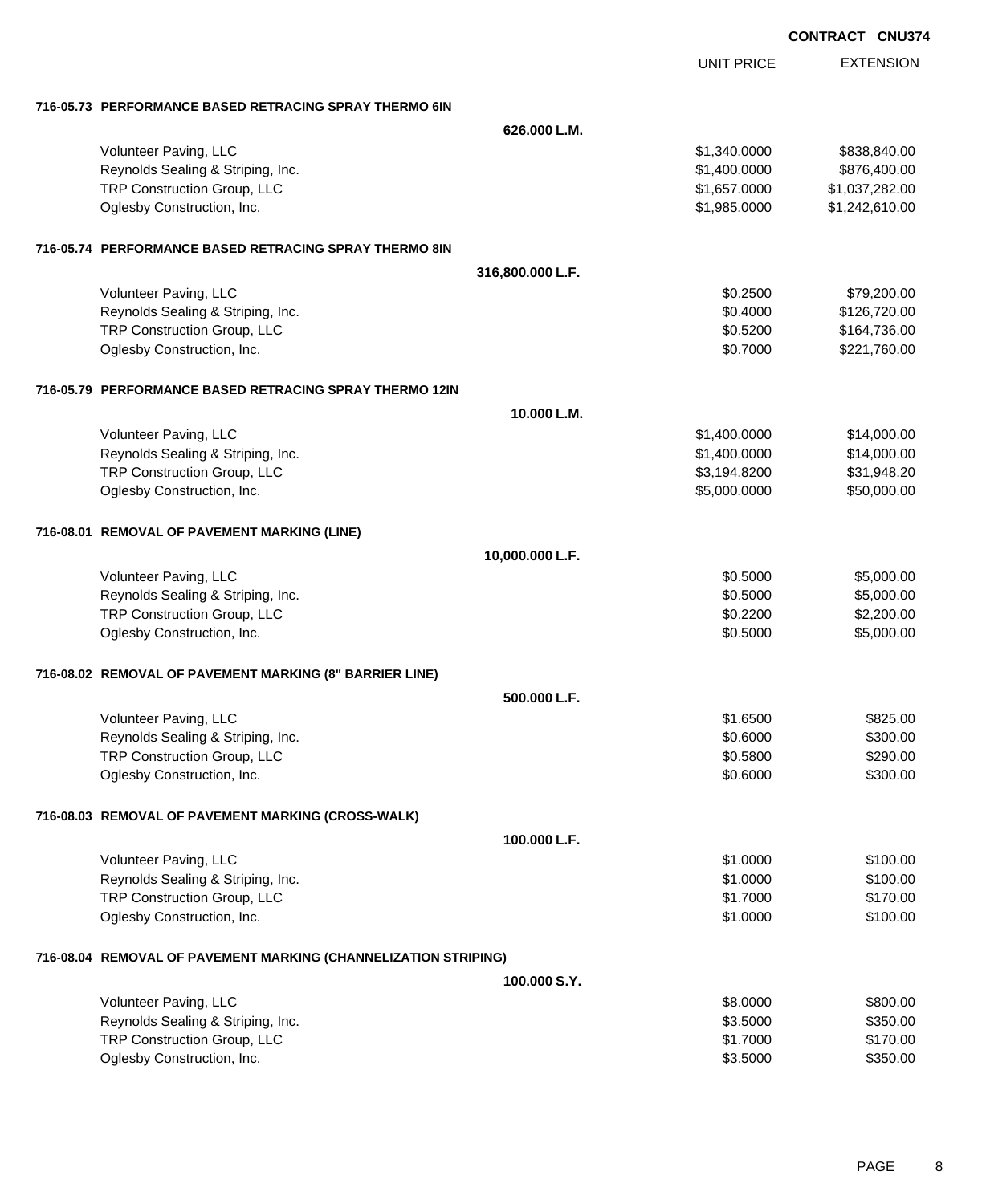|                                                              |                   |                   | <b>CONTRACT CNU374</b> |
|--------------------------------------------------------------|-------------------|-------------------|------------------------|
|                                                              |                   | <b>UNIT PRICE</b> | <b>EXTENSION</b>       |
| 716-08.05 REMOVAL OF PAVEMENT MARKING (STOP LINE)            |                   |                   |                        |
|                                                              | 150.000 L.F.      |                   |                        |
| Volunteer Paving, LLC                                        |                   | \$4.0000          | \$600.00               |
| Reynolds Sealing & Striping, Inc.                            |                   | \$4.0000          | \$600.00               |
| TRP Construction Group, LLC                                  |                   | \$1.3500          | \$202.50               |
| Oglesby Construction, Inc.                                   |                   | \$4.0000          | \$600.00               |
| 716-08.06 REMOVAL OF PAVEMENT MARKING (TURN LANE ARROW)      |                   |                   |                        |
|                                                              | 20,000 EACH       |                   |                        |
| Volunteer Paving, LLC                                        |                   | \$50.0000         | \$1,000.00             |
| Reynolds Sealing & Striping, Inc.                            |                   | \$25.0000         | \$500.00               |
| TRP Construction Group, LLC                                  |                   | \$32.0000         | \$640.00               |
| Oglesby Construction, Inc.                                   |                   | \$25.0000         | \$500.00               |
| 716-08.07 REMOVAL OF PAVEMENT MARKING (STRAIGHT-TURN ARROW)  |                   |                   |                        |
|                                                              | <b>4.000 EACH</b> |                   |                        |
| Volunteer Paving, LLC                                        |                   | \$25.0000         | \$100.00               |
| Reynolds Sealing & Striping, Inc.                            |                   | \$25.0000         | \$100.00               |
| TRP Construction Group, LLC                                  |                   | \$48.0000         | \$192.00               |
| Oglesby Construction, Inc.                                   |                   | \$25.0000         | \$100.00               |
| 716-08.08 REMOVAL OF PAVEMENT MARKING (DOUBLE TURNING ARROW) |                   |                   |                        |
|                                                              | <b>2.000 EACH</b> |                   |                        |
| Volunteer Paving, LLC                                        |                   | \$25.0000         | \$50.00                |
| Reynolds Sealing & Striping, Inc.                            |                   | \$25.0000         | \$50.00                |
| TRP Construction Group, LLC                                  |                   | \$48.0000         | \$96.00                |
| Oglesby Construction, Inc.                                   |                   | \$25.0000         | \$50.00                |
| 716-08.09 REMOVAL OF PAVEMENT MARKING (DOTTED LINE)          |                   |                   |                        |
|                                                              | 50.000 L.F.       |                   |                        |
| Volunteer Paving, LLC                                        |                   | \$1.0000          | \$50.00                |
| Reynolds Sealing & Striping, Inc.                            |                   | \$0.3000          | \$15.00                |
| TRP Construction Group, LLC                                  |                   | \$0.2800          | \$14.00                |
| Oglesby Construction, Inc.                                   |                   | \$0.3000          | \$15.00                |
| 716-08.10 REMOVAL OF PAVEMENT MARKING (TRANSVERSE SHOULDER)  |                   |                   |                        |
|                                                              | 50.000 L.F.       |                   |                        |
| Volunteer Paving, LLC                                        |                   | \$1.5000          | \$75.00                |
| Reynolds Sealing & Striping, Inc.                            |                   | \$1.5000          | \$75.00                |
| TRP Construction Group, LLC                                  |                   | \$1.7000          | \$85.00                |
| Oglesby Construction, Inc.                                   |                   | \$1.5000          | \$75.00                |
| 716-08.11 REMOVAL OF WORD PAVEMENT MARKING (ONLY)            |                   |                   |                        |
|                                                              | <b>5.000 EACH</b> |                   |                        |
| Volunteer Paving, LLC                                        |                   | \$30.0000         | \$150.00               |
| Reynolds Sealing & Striping, Inc.                            |                   | \$30.0000         | \$150.00               |
| TRP Construction Group, LLC                                  |                   | \$38.0000         | \$190.00               |
| Oglesby Construction, Inc.                                   |                   | \$30.0000         | \$150.00               |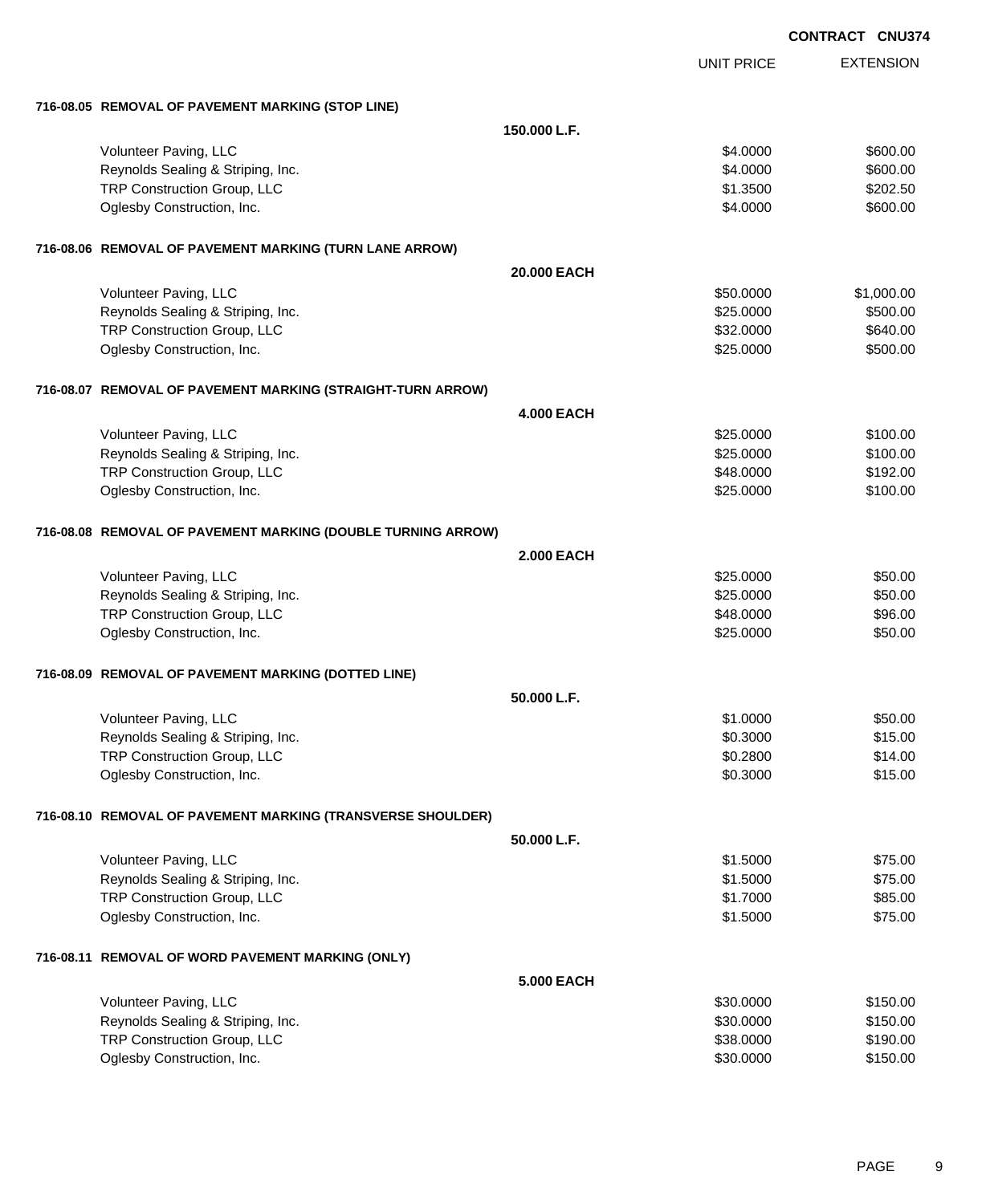|                                                                  |              |                   | <b>CONTRACT CNU374</b> |
|------------------------------------------------------------------|--------------|-------------------|------------------------|
|                                                                  |              | <b>UNIT PRICE</b> | <b>EXTENSION</b>       |
| 716-08.12 REMOVAL OF WORD PAVEMENT MARKING (STOP AHEAD)          |              |                   |                        |
|                                                                  | 3.000 EACH   |                   |                        |
| Volunteer Paving, LLC                                            |              | \$100.0000        | \$300.00               |
| Reynolds Sealing & Striping, Inc.                                |              | \$40.0000         | \$120.00               |
| TRP Construction Group, LLC                                      |              | \$38.0000         | \$114.00               |
| Oglesby Construction, Inc.                                       |              | \$40.0000         | \$120.00               |
| 716-08.13 REMOVAL OF WORD PAVEMENT MARKING (SCHOOL)              |              |                   |                        |
|                                                                  | 2.000 EACH   |                   |                        |
| Volunteer Paving, LLC                                            |              | \$30.0000         | \$60.00                |
| Reynolds Sealing & Striping, Inc.                                |              | \$30.0000         | \$60.00                |
| TRP Construction Group, LLC                                      |              | \$38.0000         | \$76.00                |
| Oglesby Construction, Inc.                                       |              | \$30.0000         | \$60.00                |
| 716-10.50 PREFORMED PLASTIC PAVEMENT MARKING (INTERSTATE SHIELD) |              |                   |                        |
|                                                                  | 20.000 EACH  |                   |                        |
| Volunteer Paving, LLC                                            |              | \$1,000.0000      | \$20,000.00            |
| Reynolds Sealing & Striping, Inc.                                |              | \$1,400.0000      | \$28,000.00            |
| TRP Construction Group, LLC                                      |              | \$2,700.0000      | \$54,000.00            |
| Oglesby Construction, Inc.                                       |              | \$1,200.0000      | \$24,000.00            |
| 716-12.01 ENHANCED FLATLINE THERMO PVMT MRKNG (4IN LINE)         |              |                   |                        |
|                                                                  | 5.000 L.M.   |                   |                        |
| Volunteer Paving, LLC                                            |              | \$2,250.0000      | \$11,250.00            |
| Reynolds Sealing & Striping, Inc.                                |              | \$2,900.0000      | \$14,500.00            |
| TRP Construction Group, LLC                                      |              | \$1,750.0000      | \$8,750.00             |
| Oglesby Construction, Inc.                                       |              | \$2,700.0000      | \$13,500.00            |
| 716-12.02 ENHANCED FLATLINE THERMO PVMT MRKNG (6IN LINE)         |              |                   |                        |
|                                                                  | 5.000 L.M.   |                   |                        |
| Volunteer Paving, LLC                                            |              | \$3,000.0000      | \$15,000.00            |
| Reynolds Sealing & Striping, Inc.                                |              | \$3,900.0000      | \$19,500.00            |
| TRP Construction Group, LLC                                      |              | \$2,350.0000      | \$11,750.00            |
| Oglesby Construction, Inc.                                       |              | \$3,700.0000      | \$18,500.00            |
| 716-12.03 ENHANCED FLATLINE THERMO PVMT MRKNG (8IN BARRIER LINE) |              |                   |                        |
|                                                                  | 750.000 L.F. |                   |                        |
| Volunteer Paving, LLC                                            |              | \$2.5000          | \$1,875.00             |
| Reynolds Sealing & Striping, Inc.                                |              | \$1.5000          | \$1,125.00             |
| TRP Construction Group, LLC                                      |              | \$2.0000          | \$1,500.00             |
| Oglesby Construction, Inc.                                       |              | \$1.5000          | \$1,125.00             |
| 716-12.04 ENHANCED FLATLINE THERMO PVMT MRKNG (4IN DOTTED LINE)  |              |                   |                        |
|                                                                  | 750.000 L.F. |                   |                        |
| Volunteer Paving, LLC                                            |              | \$1.0000          | \$750.00               |
| Reynolds Sealing & Striping, Inc.                                |              | \$1.0000          | \$750.00               |
| TRP Construction Group, LLC                                      |              | \$2.0000          | \$1,500.00             |
| Oglesby Construction, Inc.                                       |              | \$1.0000          | \$750.00               |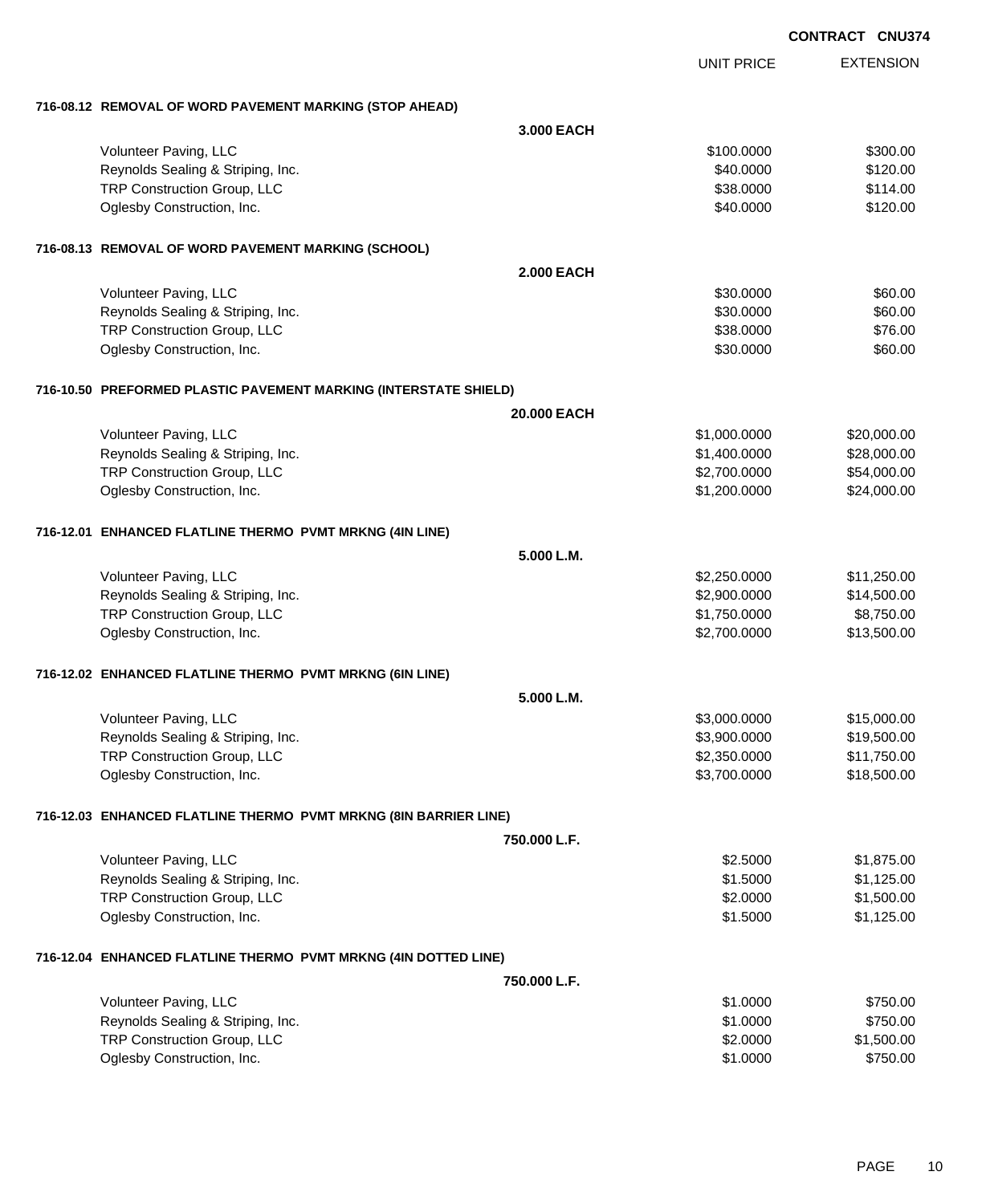|                                                                 |              |                   | <b>CONTRACT CNU374</b> |
|-----------------------------------------------------------------|--------------|-------------------|------------------------|
|                                                                 |              | <b>UNIT PRICE</b> | <b>EXTENSION</b>       |
| 716-12.05 ENHANCED FLATLINE THERMO PVMT MRKNG (6IN DOTTED LINE) |              |                   |                        |
|                                                                 | 750,000 L.F. |                   |                        |
| Volunteer Paving, LLC                                           |              | \$1.0000          | \$750.00               |
| Reynolds Sealing & Striping, Inc.                               |              | \$1.5000          | \$1,125.00             |
| TRP Construction Group, LLC                                     |              | \$3.0000          | \$2,250.00             |
| Oglesby Construction, Inc.                                      |              | \$1.5000          | \$1,125.00             |
| 716-12.06 ENHANCED FLAT LINE THERMO (8IN LINE)                  |              |                   |                        |
|                                                                 | 400.000 L.F. |                   |                        |
| Volunteer Paving, LLC                                           |              | \$2.5000          | \$1,000.00             |
| Reynolds Sealing & Striping, Inc.                               |              | \$3.0000          | \$1,200.00             |
| TRP Construction Group, LLC                                     |              | \$0.7500          | \$300.00               |
| Oglesby Construction, Inc.                                      |              | \$3.0000          | \$1,200.00             |
| 716-12.07 ENHANCED FLAT LINE THERMO (8IN BROKEN LN)             |              |                   |                        |
|                                                                 | 200.000 L.F. |                   |                        |
| Volunteer Paving, LLC                                           |              | \$2.5400          | \$508.00               |
| Reynolds Sealing & Striping, Inc.                               |              | \$3.0000          | \$600.00               |
| TRP Construction Group, LLC                                     |              | \$0.7500          | \$150.00               |
| Oglesby Construction, Inc.                                      |              | \$3.0000          | \$600.00               |
| 716-12.08 ENHANCED FLAT LINE THERMO (12IN BARRIER LINE)         |              |                   |                        |
|                                                                 | 100.000 L.F. |                   |                        |
| Volunteer Paving, LLC                                           |              | \$3.6100          | \$361.00               |
| Reynolds Sealing & Striping, Inc.                               |              | \$5.0000          | \$500.00               |
| TRP Construction Group, LLC                                     |              | \$3.0000          | \$300.00               |
| Oglesby Construction, Inc.                                      |              | \$5.0000          | \$500.00               |
| 716-12.09 ENHANCED FLAT LINE THERMO (12IN LINE)                 |              |                   |                        |
|                                                                 | 200.000 L.F. |                   |                        |
| Volunteer Paving, LLC                                           |              | \$5.3500          | \$1,070.00             |
| Reynolds Sealing & Striping, Inc.                               |              | \$5.0000          | \$1,000.00             |
| TRP Construction Group, LLC                                     |              | \$3.0000          | \$600.00               |
| Oglesby Construction, Inc.                                      |              | \$5.0000          | \$1,000.00             |
| 716-13.06 SPRAY THERMO PVMT MRKNG (40 mil) (4IN LINE)           |              |                   |                        |
|                                                                 | 30.000 L.M.  |                   |                        |
| Volunteer Paving, LLC                                           |              | \$1,250.0000      | \$37,500.00            |
| Reynolds Sealing & Striping, Inc.                               |              | \$1,600.0000      | \$48,000.00            |
| TRP Construction Group, LLC                                     |              | \$850.0000        | \$25,500.00            |
| Oglesby Construction, Inc.                                      |              | \$1,400.0000      | \$42,000.00            |
| 716-13.07 SPRAY THERMO PVMT MRKNG (40 mil) (6IN LINE)           |              |                   |                        |
|                                                                 | 20.000 L.M.  |                   |                        |
| Volunteer Paving, LLC                                           |              | \$1,350.0000      | \$27,000.00            |
| Reynolds Sealing & Striping, Inc.                               |              | \$1,800.0000      | \$36,000.00            |
| TRP Construction Group, LLC                                     |              | \$1,275.0000      | \$25,500.00            |
| Oglesby Construction, Inc.                                      |              | \$1,600.0000      | \$32,000.00            |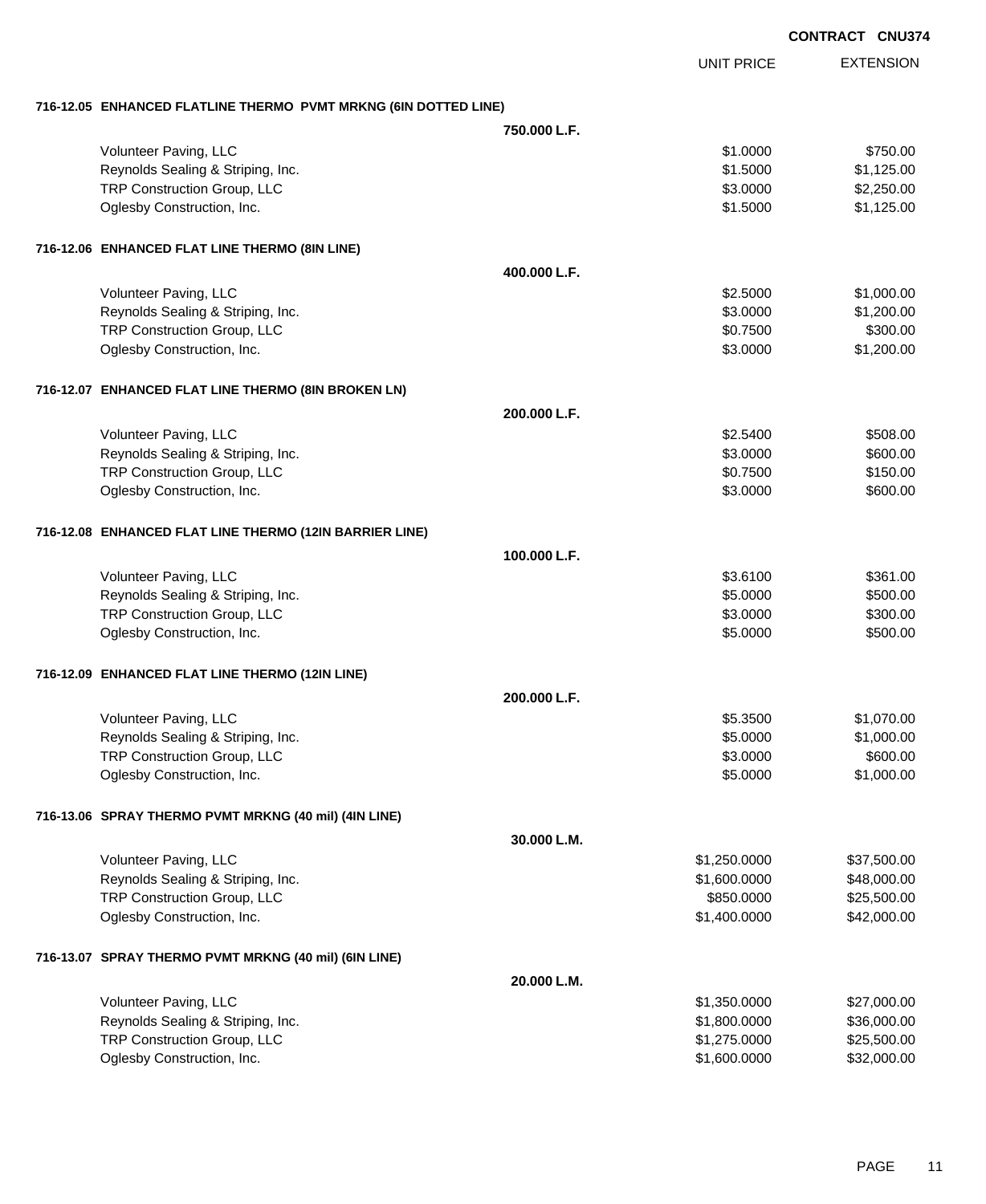|        |                                                               |                    |                   | <b>CONTRACT CNU374</b> |
|--------|---------------------------------------------------------------|--------------------|-------------------|------------------------|
|        |                                                               |                    | <b>UNIT PRICE</b> | <b>EXTENSION</b>       |
|        | 716-13.08 SPRAY THERMO PVMT MRKNG (40 mil) (8IN BARRIER LINE) |                    |                   |                        |
|        |                                                               | 10,000.000 L.F.    |                   |                        |
|        | Volunteer Paving, LLC                                         |                    | \$0.2500          | \$2,500.00             |
|        | Reynolds Sealing & Striping, Inc.                             |                    | \$0.2500          | \$2,500.00             |
|        | TRP Construction Group, LLC                                   |                    | \$0.5800          | \$5,800.00             |
|        | Oglesby Construction, Inc.                                    |                    | \$0.2500          | \$2,500.00             |
|        | 716-13.09 SPRAY THERMO PVMT MRKNG (40 mil) (4IN DOTTED LINE)  |                    |                   |                        |
|        |                                                               | 200.000 L.F.       |                   |                        |
|        | Volunteer Paving, LLC                                         |                    | \$1.0000          | \$200.00               |
|        | Reynolds Sealing & Striping, Inc.                             |                    | \$1.0000          | \$200.00               |
|        | TRP Construction Group, LLC                                   |                    | \$1.2500          | \$250.00               |
|        | Oglesby Construction, Inc.                                    |                    | \$1.0000          | \$200.00               |
|        | 716-13.10 SPRAY THERMO PVMT MRKNG (40 mil) (6IN DOTTED LINE)  |                    |                   |                        |
|        |                                                               | 500.000 L.F.       |                   |                        |
|        | Volunteer Paving, LLC                                         |                    | \$1.5000          | \$750.00               |
|        | Reynolds Sealing & Striping, Inc.                             |                    | \$1.5000          | \$750.00               |
|        | TRP Construction Group, LLC                                   |                    | \$1.3500          | \$675.00               |
|        | Oglesby Construction, Inc.                                    |                    | \$1.5000          | \$750.00               |
|        | 716-50.01 ROADWAY CLEANING FOR PAVEMENT MARKING               |                    |                   |                        |
|        |                                                               | 18.000 L.M.        |                   |                        |
|        | Volunteer Paving, LLC                                         |                    | \$100.0000        | \$1,800.00             |
|        | Reynolds Sealing & Striping, Inc.                             |                    | \$10.0000         | \$180.00               |
|        | TRP Construction Group, LLC                                   |                    | \$500.0000        | \$9,000.00             |
|        | Oglesby Construction, Inc.                                    |                    | \$50.0000         | \$900.00               |
| 717-01 | <b>MOBILIZATION</b>                                           |                    |                   |                        |
|        |                                                               | 1.000 LS           |                   |                        |
|        | Volunteer Paving, LLC                                         |                    | \$120,000.0000    | \$120,000.00           |
|        | Reynolds Sealing & Striping, Inc.                             |                    | \$52,000.0000     | \$52,000.00            |
|        | TRP Construction Group, LLC                                   |                    | \$145,000.0000    | \$145,000.00           |
|        | Oglesby Construction, Inc.                                    |                    | \$124,800.0000    | \$124,800.00           |
|        | 717-01.03 MOBILIZATION (PER CALL-OUT)                         |                    |                   |                        |
|        |                                                               | <b>15.000 EACH</b> |                   |                        |
|        | Volunteer Paving, LLC                                         |                    | \$3,000.0000      | \$45,000.00            |
|        | Reynolds Sealing & Striping, Inc.                             |                    | \$1,500.0000      | \$22,500.00            |
|        | TRP Construction Group, LLC                                   |                    | \$5,000.0000      | \$75,000.00            |
|        | Oglesby Construction, Inc.                                    |                    | \$5,000.0000      | \$75,000.00            |
|        | 717-01.04 MOBILIZATION (PER LEVEL 1 CALL-OUT)                 |                    |                   |                        |
|        |                                                               | 3.000 EACH         |                   |                        |
|        | Volunteer Paving, LLC                                         |                    | \$5,500.0000      | \$16,500.00            |
|        | Reynolds Sealing & Striping, Inc.                             |                    | \$2,500.0000      | \$7,500.00             |
|        | TRP Construction Group, LLC                                   |                    | \$4,000.0000      | \$12,000.00            |
|        | Oglesby Construction, Inc.                                    |                    | \$10,000.0000     | \$30,000.00            |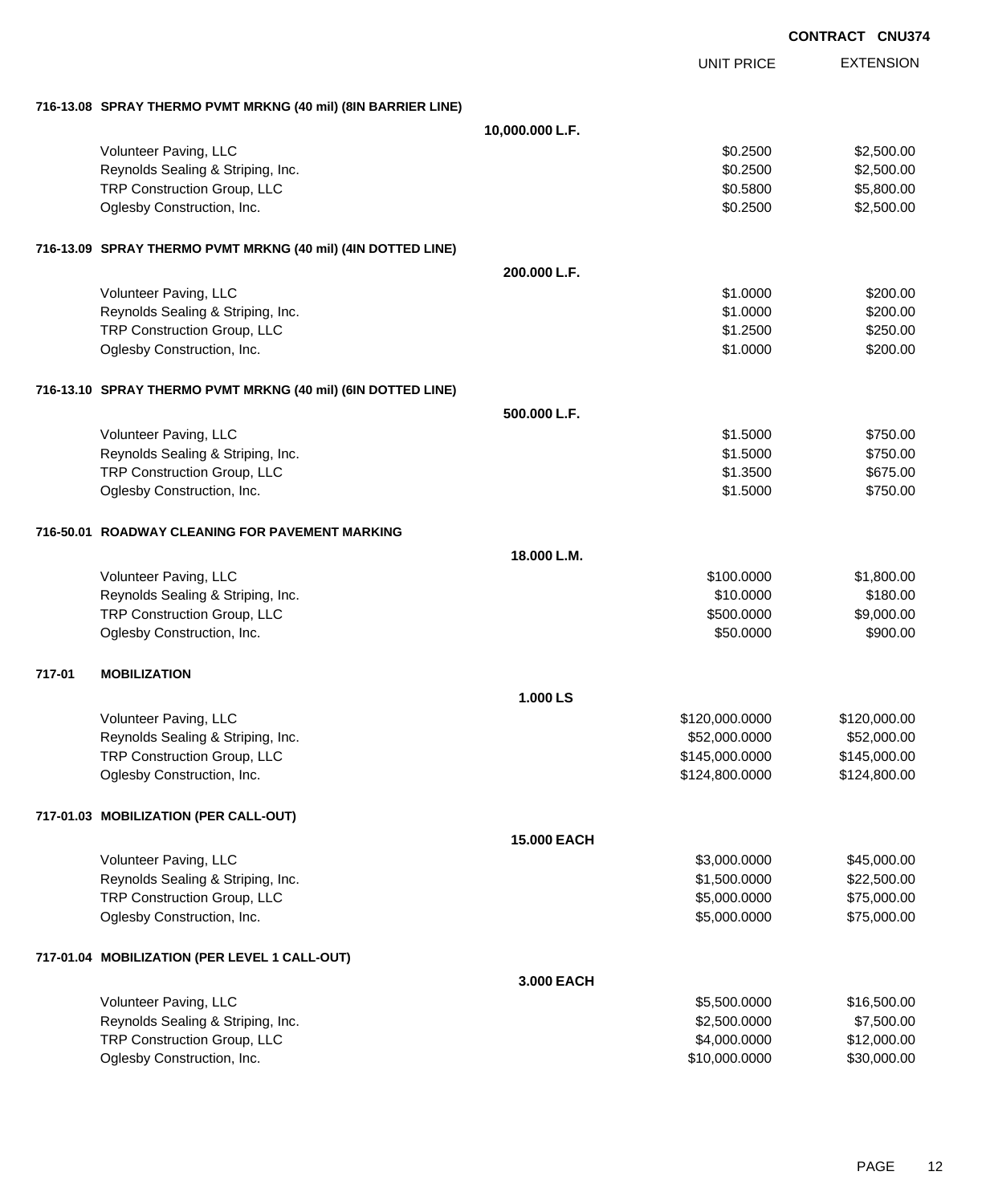Volunteer Paving, LLC \$2,470,936.50 Reynolds Sealing & Striping, Inc. 6. The Sealing Sealing & Striping, Inc. 6. The Sealing Sealing Sealing Sealing Sealing Sealing Sealing Sealing Sealing Sealing Sealing Sealing Sealing Sealing Sealing Sealing Sealing Seali TRP Construction Group, LLC 62,955,142.70 Oglesby Construction, Inc. 63,565,815.00

| <b>TOTAL CONTRACT</b>              |                |
|------------------------------------|----------------|
| Volunteer Paving, LLC              | \$2,470,936.50 |
| Reynolds Sealing & Striping, Inc.  | \$2,554,912.00 |
| <b>TRP Construction Group, LLC</b> | \$2,955,142.70 |
| Oglesby Construction, Inc.         | \$3,565,815.00 |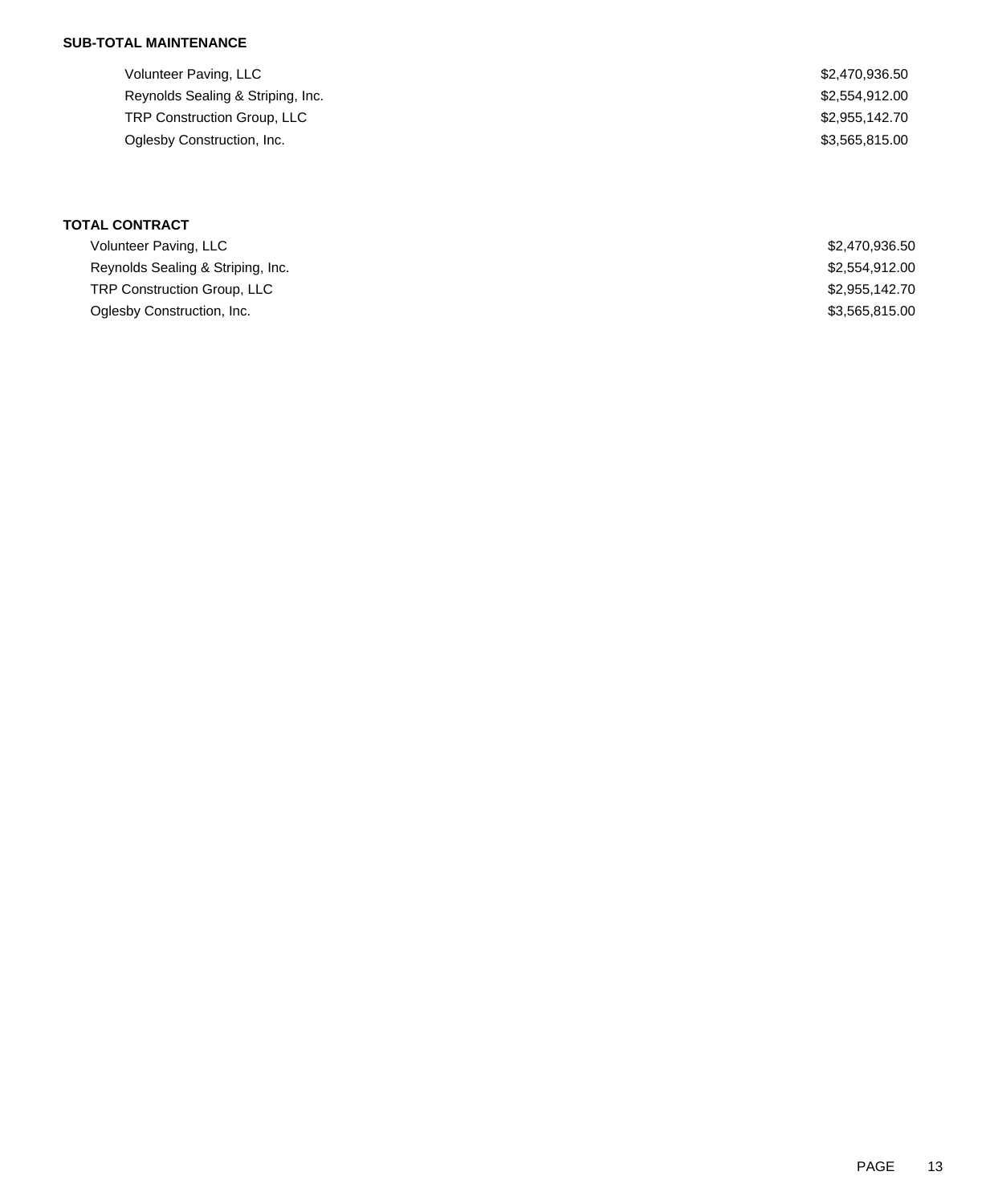COUNTIES BEDFORD, CHEATHAM, DAVIDSON, DICKSON, GILES, HICKMAN, HOUSTON, HUMPHREYS, LAWRENCE, LEWIS, LINCOLN, MACON, MARSHALL, MAURY, MONTGOMERY, MOORE, PERRY, ROBERTSON, RUTHERFORD, SMITH, STEWART, SUMNER, TROUSDALE, WAYNE, WILLIAMSON, AND WILSON (Contract No. CNU375 Call 008)

98304-4130-04

THE RETRACING OF PAINTED PAVEMENT MARKING LINES ON VARIOUS INTERSTATE AND STATE ROUTES.

PROJECT LENGTH - 0.0 MILES

COMPLETION TIME - ON OR BEFORE SEPTEMBER 30, 2021

TOTAL CONTRACT

Reynolds Sealing & Striping, Inc.  $$1,262,592.00$ Oglesby Construction, Inc. \$1,372,885.00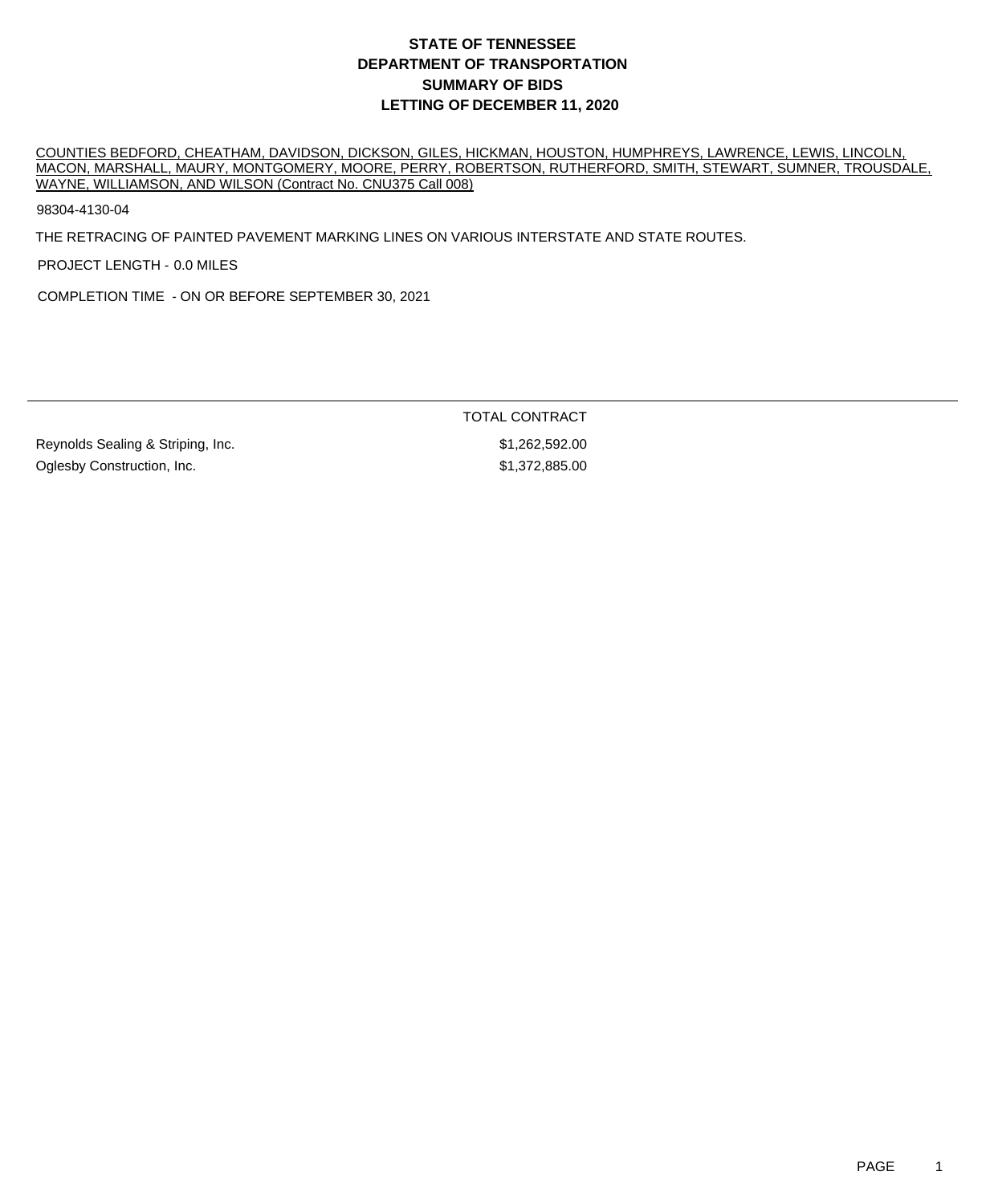|        |                                                        |                |               | <b>CONTRACT</b><br><b>CNU375</b> |
|--------|--------------------------------------------------------|----------------|---------------|----------------------------------|
|        | <b>MAINTENANCE CATEGORY</b>                            |                | UNIT PRICE    | <b>EXTENSION</b>                 |
|        |                                                        |                |               |                                  |
|        | 716-05.69 PERFORMANCE BASED RETRACING PAINTED 4IN LINE |                |               |                                  |
|        |                                                        | 3,991.000 L.M. |               |                                  |
|        | Reynolds Sealing & Striping, Inc.                      |                | \$312,0000    | \$1,245,192.00                   |
|        | Oglesby Construction, Inc.                             |                | \$335.0000    | \$1,336,985.00                   |
|        | 716-50.01 ROADWAY CLEANING FOR PAVEMENT MARKING        |                |               |                                  |
|        |                                                        | 8.000 L.M.     |               |                                  |
|        | Reynolds Sealing & Striping, Inc.                      |                | \$50.0000     | \$400.00                         |
|        | Oglesby Construction, Inc.                             |                | \$50.0000     | \$400.00                         |
| 717-01 | <b>MOBILIZATION</b>                                    |                |               |                                  |
|        |                                                        | 1.000 LS       |               |                                  |
|        | Reynolds Sealing & Striping, Inc.                      |                | \$17,000.0000 | \$17,000.00                      |
|        | Oglesby Construction, Inc.                             |                | \$35,500.0000 | \$35,500.00                      |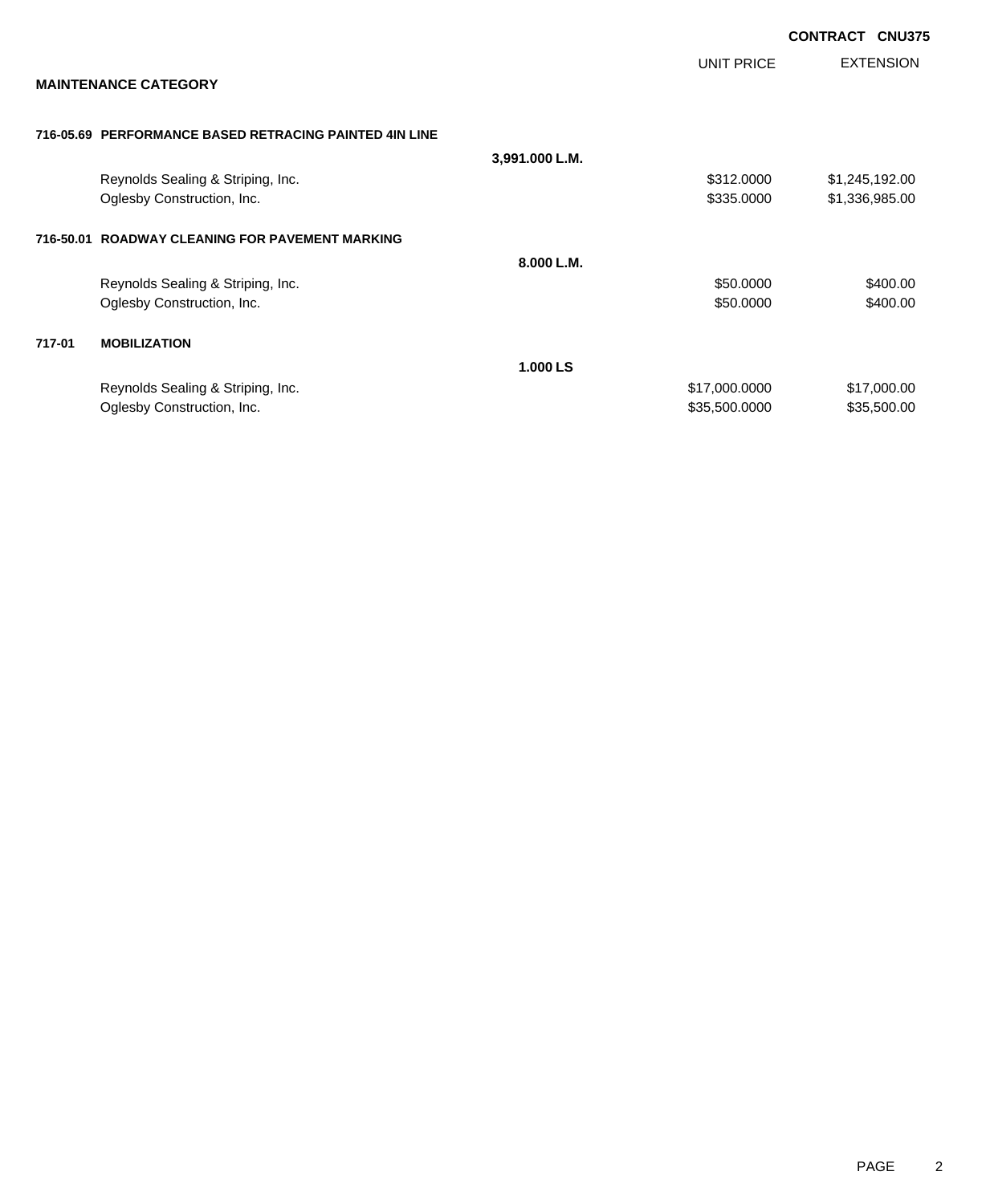Reynolds Sealing & Striping, Inc. **\$1,262,592.00** \$1,262,592.00 Oglesby Construction, Inc. \$1,372,885.00

#### **TOTAL CONTRACT**

Reynolds Sealing & Striping, Inc. **\$1,262,592.00** \$1,262,592.00 Oglesby Construction, Inc. \$1,372,885.00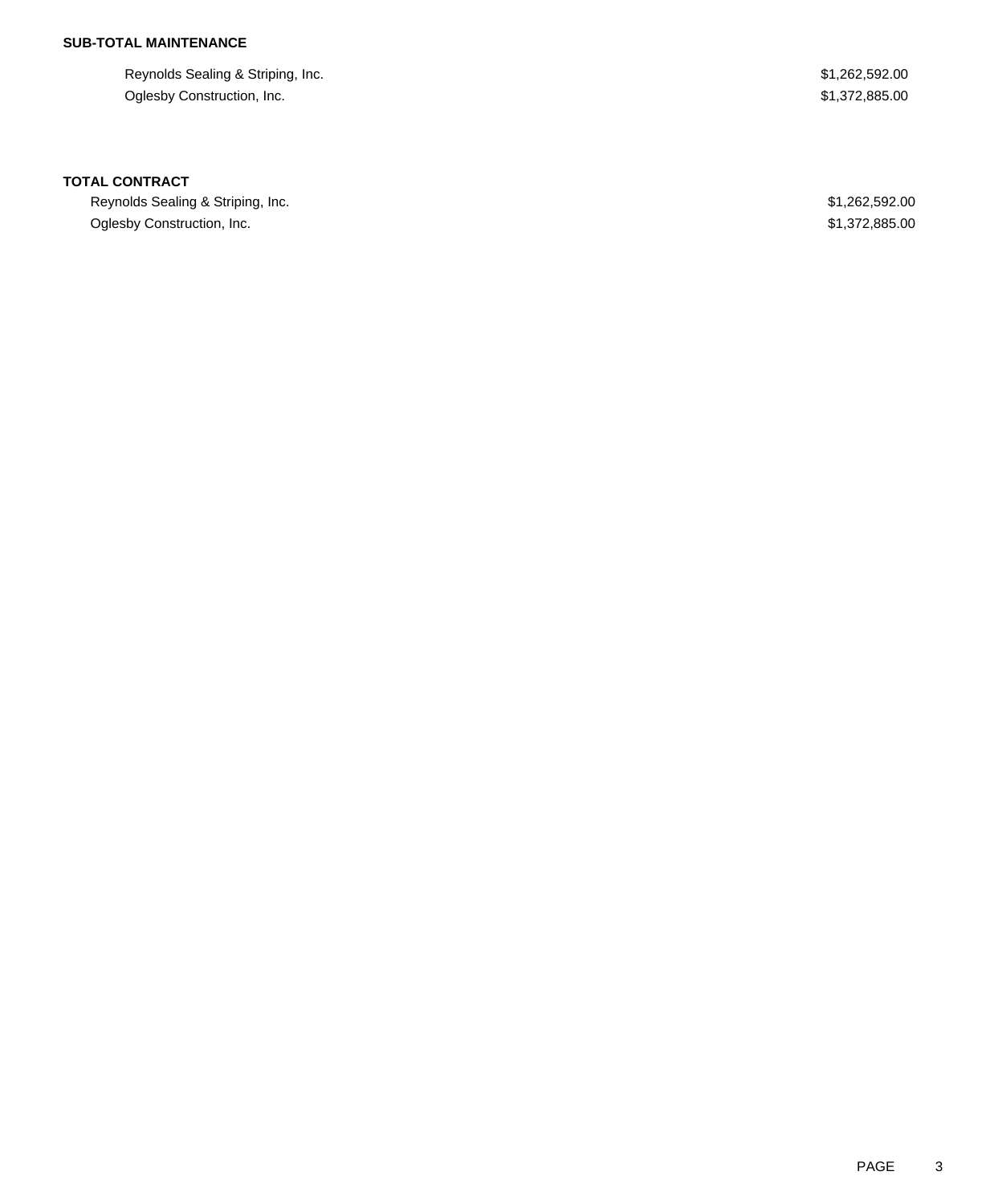COUNTIES BENTON, CARROLL, CHESTER, CROCKETT, DECATUR, DYER, FAYETTE, GIBSON, HARDEMAN, HARDIN, HAYWOOD, HENDERSON, HENRY, LAKE, LAUDERDALE, MADISON, MCNAIRY, OBION, SHELBY, TIPTON, AND WEAKLEY (Contract No. CNU377 Call 009)

TOTAL CONTRACT

98400-4156-04

THE ON-CALL CONCRETE PAVEMENT REPAIR AT VARIOUS LOCATIONS ON VARIOUS INTERSTATE AND STATE ROUTES.

PROJECT LENGTH - 0.0 MILES

COMPLETION TIME - ON OR BEFORE MARCH 31, 2022

Harper Construction, LLC **but a structure of the structure of the structure of the structure of the structure of the structure of the structure of the structure of the structure of the structure of the structure of the str** 

Crown Paving, LLC \$1,574,585.00 Vulcan Construction Materials, LLC  $$1,762,682.50$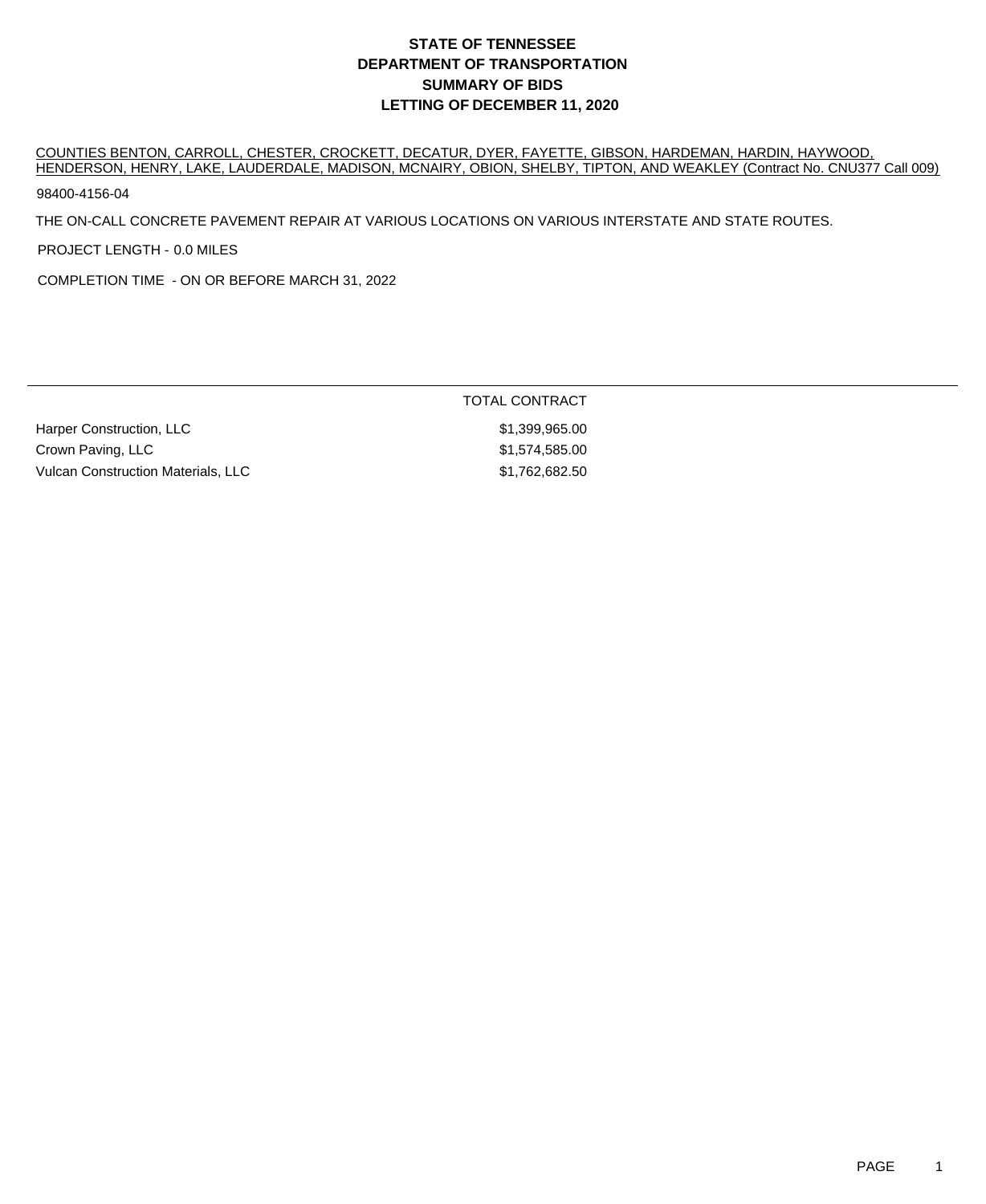|                                                        |                 |                   | <b>CONTRACT CNU377</b> |
|--------------------------------------------------------|-----------------|-------------------|------------------------|
|                                                        |                 | <b>UNIT PRICE</b> | <b>EXTENSION</b>       |
| <b>MAINTENANCE CATEGORY</b>                            |                 |                   |                        |
| 502-03.25 FULL DEPTH PCC PAVEMENT REPAIR HIGH EARLY    |                 |                   |                        |
|                                                        | 2,000.000 C.Y.  |                   |                        |
| Harper Construction, LLC                               |                 | \$484.0000        | \$968,000.00           |
| Crown Paving, LLC                                      |                 | \$520.0000        | \$1,040,000.00         |
| Vulcan Construction Materials, LLC                     |                 | \$600.0000        | \$1,200,000.00         |
| 502-03.26 PARTIAL DEPTH PCC PAVEMENT REPAIR HIGH EARLY |                 |                   |                        |
|                                                        | 100.000 S.Y.    |                   |                        |
| Harper Construction, LLC                               |                 | \$90.0000         | \$9,000.00             |
| Crown Paving, LLC                                      |                 | \$125.0000        | \$12,500.00            |
| Vulcan Construction Materials, LLC                     |                 | \$80.0000         | \$8,000.00             |
| 502-04.01 SAWING CONCRETE PAVEMENT (FULL DEPTH)        |                 |                   |                        |
|                                                        | 10,500.000 L.F. |                   |                        |
| Harper Construction, LLC                               |                 | \$12.3300         | \$129,465.00           |
| Crown Paving, LLC                                      |                 | \$13.0000         | \$136,500.00           |
| Vulcan Construction Materials, LLC                     |                 | \$18.0000         | \$189,000.00           |
| 502-04.02 LOAD TRANSFER DOWELS                         |                 |                   |                        |
|                                                        | 4,500.000 EACH  |                   |                        |
| Harper Construction, LLC                               |                 | \$10.5000         | \$47,250.00            |
| Crown Paving, LLC                                      |                 | \$10.5000         | \$47,250.00            |
| Vulcan Construction Materials, LLC                     |                 | \$17.2500         | \$77,625.00            |
| 502-04.03 TRANSVERSE TIE-BARS                          |                 |                   |                        |
|                                                        | 1,000.000 EACH  |                   |                        |
| Harper Construction, LLC                               |                 | \$8.0000          | \$8,000.00             |
| Crown Paving, LLC                                      |                 | \$6.3500          | \$6,350.00             |
| Vulcan Construction Materials, LLC                     |                 | \$14.7500         | \$14,750.00            |
| 502-08.02 RESEALING JOINTS (SILICONE SEALANT)          |                 |                   |                        |
|                                                        | 8,000.000 L.F.  |                   |                        |
| Harper Construction, LLC                               |                 | \$4.0000          | \$32,000.00            |
| Crown Paving, LLC                                      |                 | \$4.2000          | \$33,600.00            |
| Vulcan Construction Materials, LLC                     |                 | \$5.0000          | \$40,000.00            |
| 502-08.03 SEALING SHOULDER JOINTS                      |                 |                   |                        |
|                                                        | 4,000.000 L.F.  |                   |                        |
| Harper Construction, LLC                               |                 | \$4.0000          | \$16,000.00            |
| Crown Paving, LLC                                      |                 | \$4.2000          | \$16,800.00            |
| Vulcan Construction Materials, LLC                     |                 | \$1.8500          | \$7,400.00             |
| 502-08.07 SEALING RANDOM CRACKS (SILICONE SEALANT)     |                 |                   |                        |
|                                                        | 500.000 L.F.    |                   |                        |
| Harper Construction, LLC                               |                 | \$5.0000          | \$2,500.00             |
| Crown Paving, LLC                                      |                 | \$5.2500          | \$2,625.00             |
| Vulcan Construction Materials, LLC                     |                 | \$5.0000          | \$2,500.00             |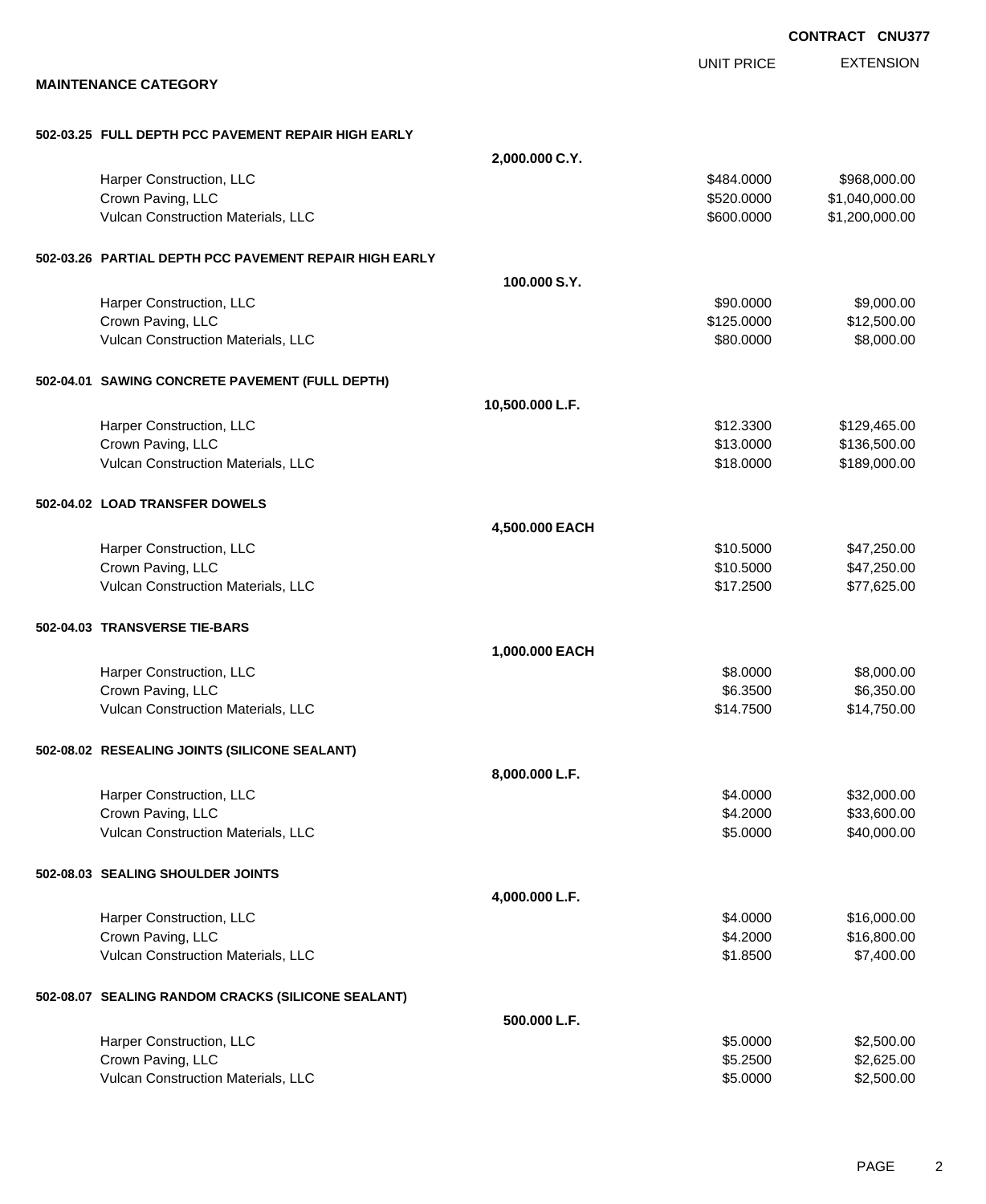**EXTENSION CONTRACT CNU377** UNIT PRICE **502-25 SAWING CONCRETE JOINTS 2,000.000 L.F.** Harper Construction, LLC 6,000.00 \$6,000.00 \$6,000.00 \$6,000.00 \$6,000.00 \$6,000.00 \$6,000.00 \$6,000.00 \$6,000 Crown Paving, LLC \$5,500.00 Vulcan Construction Materials, LLC 63,200.00 \$3,200.00 \$3,200.00 **503-01 GRINDING CONCRETE PAVEMENT 1,000.000 S.Y.** Harper Construction, LLC 67,500.00 \$7.500.00 \$7.500.00 \$7.500.00 \$7.500.00 \$7.500.00 \$7.500.00 \$7.500.00 \$7.500 Crown Paving, LLC \$7,900.00 \$7,900.00 \$7,900.00 \$7,900.00 \$7,900.00 \$7,900.00 \$7,900.00 \$7,900.00 \$7,900.00 \$7,900 Vulcan Construction Materials, LLC 61 and the state of the state of the state of the state of the state of the state of the state of the state of the state of the state of the state of the state of the state of the state o **503-60 RETROFIT DOWEL BAR 25.000 EACH** Harper Construction, LLC 60000 \$1,500.00 Crown Paving, LLC \$1,580.00 \$1,580.00 Vulcan Construction Materials, LLC 6400.00 \$400.00 **706-10.74 CONCRETE BARRIER WALL REPAIR 10.000 C.Y.** Harper Construction, LLC 61,200.000 \$12,000.000 \$12,000.00 Crown Paving, LLC 6. 2010 12:00:00 \$1,685.0000 \$16,850.000 \$16,850.000 \$16,850.000 \$16,850.00 Vulcan Construction Materials, LLC 66 and the state of the state of the state of the state of the state of the state of the state of the state of the state of the state of the state of the state of the state of the state o **712-01 TRAFFIC CONTROL 1.000 LS** Harper Construction, LLC 637,750.000 \$37,750.000 \$37,750.000 \$37,750.000 \$37,750.000 \$37,750.000 \$37,750.00 Crown Paving, LLC \$50,525.000 \$50,525.000 \$50,525.000 \$50,525.000

#### **712-04.01 FLEXIBLE DRUMS (CHANNELIZING)**

|        |                                           | <b>150,000 EACH</b> |              |            |
|--------|-------------------------------------------|---------------------|--------------|------------|
|        | Harper Construction, LLC                  |                     | \$32.0000    | \$4,800.00 |
|        | Crown Paving, LLC                         |                     | \$33.5000    | \$5,025.00 |
|        | <b>Vulcan Construction Materials, LLC</b> |                     | \$45,0000    | \$6,750.00 |
| 712-06 | <b>SIGNS (CONSTRUCTION)</b>               |                     |              |            |
|        |                                           | 550,000 S.F.        |              |            |
|        | Harper Construction, LLC                  |                     | \$7.0000     | \$3,850.00 |
|        | Crown Paving, LLC                         |                     | \$7.4000     | \$4,070.00 |
|        | <b>Vulcan Construction Materials, LLC</b> |                     | \$9.7500     | \$5,362.50 |
|        | 712-08.03 ARROW BOARD (TYPE C)            |                     |              |            |
|        |                                           | <b>2.000 EACH</b>   |              |            |
|        | Harper Construction, LLC                  |                     | \$1,000.0000 | \$2,000.00 |
|        | Crown Paving, LLC                         |                     | \$1,100.0000 | \$2,200.00 |
|        | Vulcan Construction Materials, LLC        |                     | \$900,0000   | \$1,800.00 |

Vulcan Construction Materials, LLC 6000000 \$40,000.000 \$40,000.000 \$40,000.000 \$40,000.00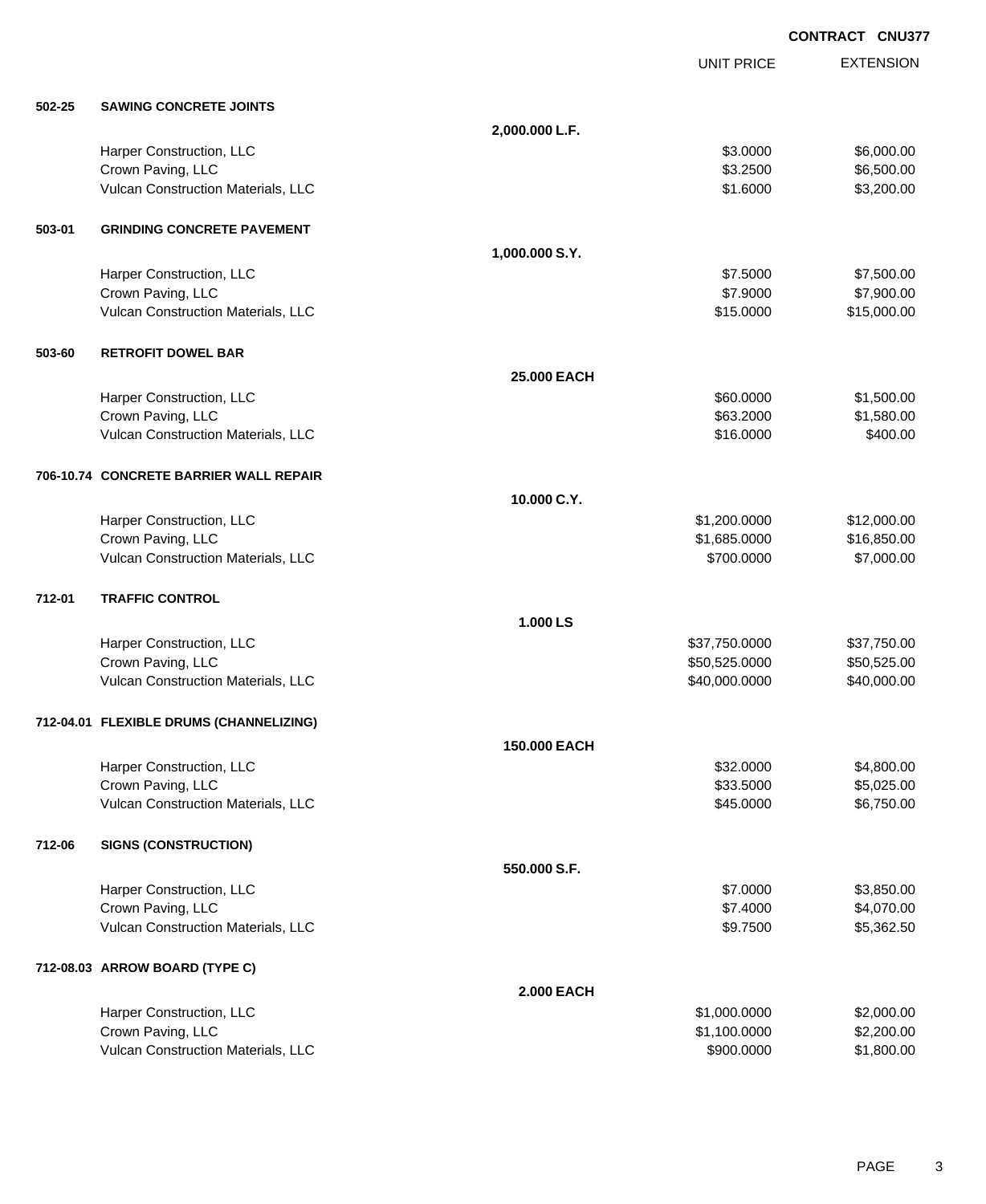**CONTRACT CNU377**

|                                                                  | <b>UNIT PRICE</b> | <b>EXTENSION</b> |
|------------------------------------------------------------------|-------------------|------------------|
|                                                                  |                   |                  |
| 712-08.20 TRUCK MOUNTED ATTENUATOR W/MSSAGE BOARD<br>20,000 DAY  |                   |                  |
| Harper Construction, LLC                                         | \$1,200.0000      | \$24,000.00      |
| Crown Paving, LLC                                                | \$1,265.0000      | \$25,300.00      |
| Vulcan Construction Materials, LLC                               | \$1,250.0000      | \$25,000.00      |
|                                                                  |                   |                  |
| 712-09.01 REMOVABLE PAVEMENT MARKING LINE                        |                   |                  |
| 500.000 L.F.                                                     |                   |                  |
| Harper Construction, LLC                                         | \$4.0000          | \$2,000.00       |
| Crown Paving, LLC                                                | \$4.7500          | \$2,375.00       |
| Vulcan Construction Materials, LLC                               | \$5.9000          | \$2,950.00       |
| 713-16.01 CHANGEABLE MESSAGE SIGN UNIT                           |                   |                  |
| <b>4.000 EACH</b>                                                |                   |                  |
| Harper Construction, LLC                                         | \$2,000.0000      | \$8,000.00       |
| Crown Paving, LLC                                                | \$7,900.0000      | \$31,600.00      |
| Vulcan Construction Materials, LLC                               | \$2,000.0000      | \$8,000.00       |
|                                                                  |                   |                  |
| 716-01.10 SNOWPLOWABLE REFLECTIVE MARKER                         |                   |                  |
| 10.000 EACH                                                      |                   |                  |
| Harper Construction, LLC                                         | \$135.0000        | \$1,350.00       |
| Crown Paving, LLC                                                | \$143.0000        | \$1,430.00       |
| Vulcan Construction Materials, LLC                               | \$170.0000        | \$1,700.00       |
| 716-01.30 REMOVAL OF SNOWPLOWABLE REFLECTIVE MARKER              |                   |                  |
| 10.000 EACH                                                      |                   |                  |
| Harper Construction, LLC                                         | \$25.0000         | \$250.00         |
| Crown Paving, LLC                                                | \$1,265.0000      | \$12,650.00      |
| Vulcan Construction Materials, LLC                               | \$12.0000         | \$120.00         |
|                                                                  |                   |                  |
| 716-12.02 ENHANCED FLATLINE THERMO PVMT MRKNG (6IN LINE)         |                   |                  |
| 2.000 L.M.                                                       |                   |                  |
| Harper Construction, LLC                                         | \$14,000.0000     | \$28,000.00      |
| Crown Paving, LLC                                                | \$14,740.0000     | \$29,480.00      |
| Vulcan Construction Materials, LLC                               | \$14,750.0000     | \$29,500.00      |
| 716-12.03 ENHANCED FLATLINE THERMO PVMT MRKNG (8IN BARRIER LINE) |                   |                  |
| 750,000 L.F.                                                     |                   |                  |
| Harper Construction, LLC                                         | \$5.0000          | \$3,750.00       |
| Crown Paving, LLC                                                | \$5.3000          | \$3,975.00       |
| Vulcan Construction Materials, LLC                               | \$5.5000          | \$4,125.00       |
| 717-01.04 MOBILIZATION (WORK ORDER)                              |                   |                  |
| 10.000 EACH                                                      |                   |                  |
| Harper Construction, LLC                                         | \$4,500.0000      | \$45,000.00      |
| Crown Paving, LLC                                                | \$7,750.0000      | \$77,500.00      |
| Vulcan Construction Materials, LLC                               | \$7,250.0000      | \$72,500.00      |
|                                                                  |                   |                  |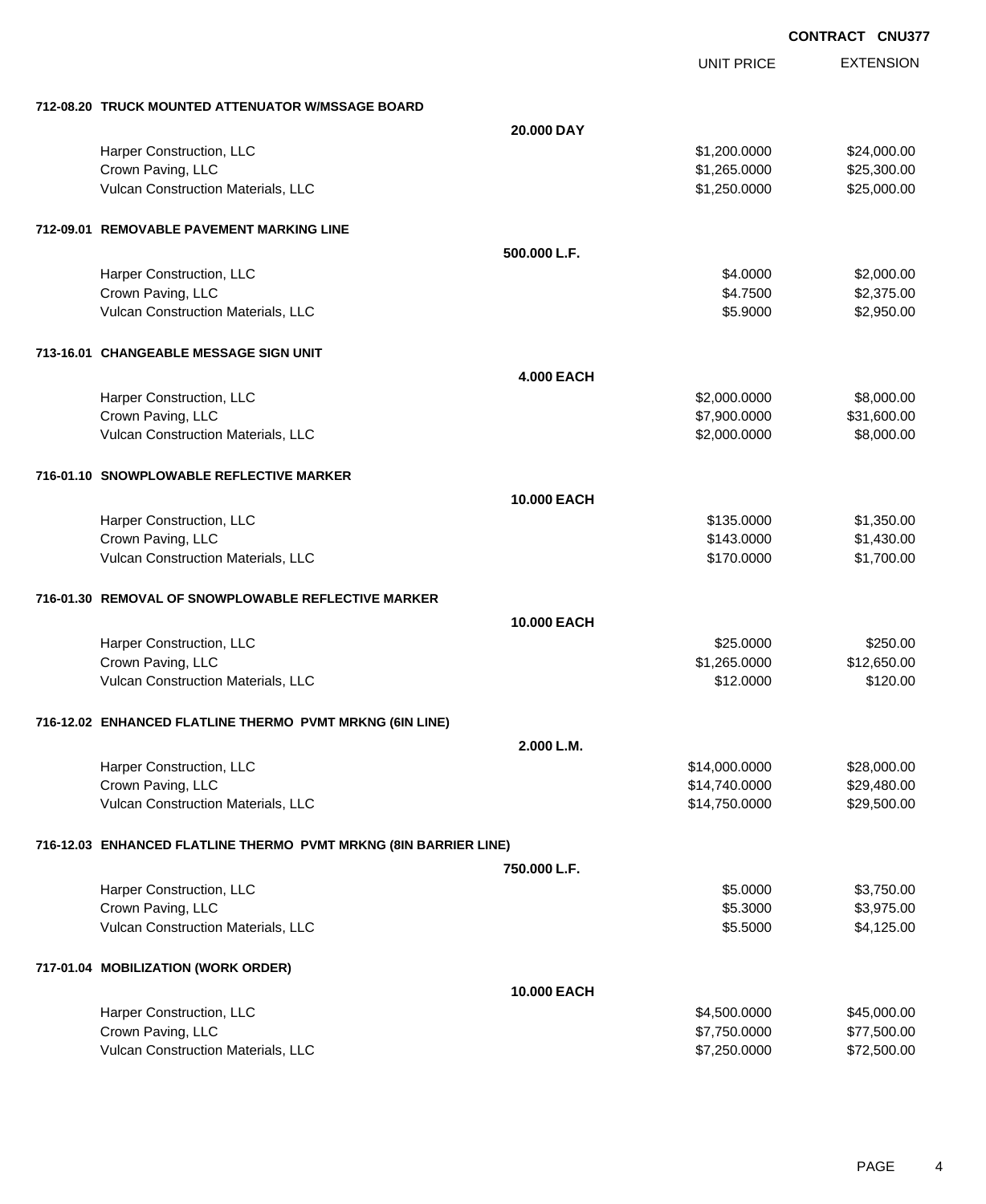Harper Construction, LLC 61,399,965.00 Crown Paving, LLC \$1,574,585.00 Vulcan Construction Materials, LLC 682.50

# **TOTAL CONTRACT**

| Harper Construction, LLC                  | \$1,399,965.00 |
|-------------------------------------------|----------------|
| Crown Paving, LLC                         | \$1,574,585.00 |
| <b>Vulcan Construction Materials, LLC</b> | \$1,762,682.50 |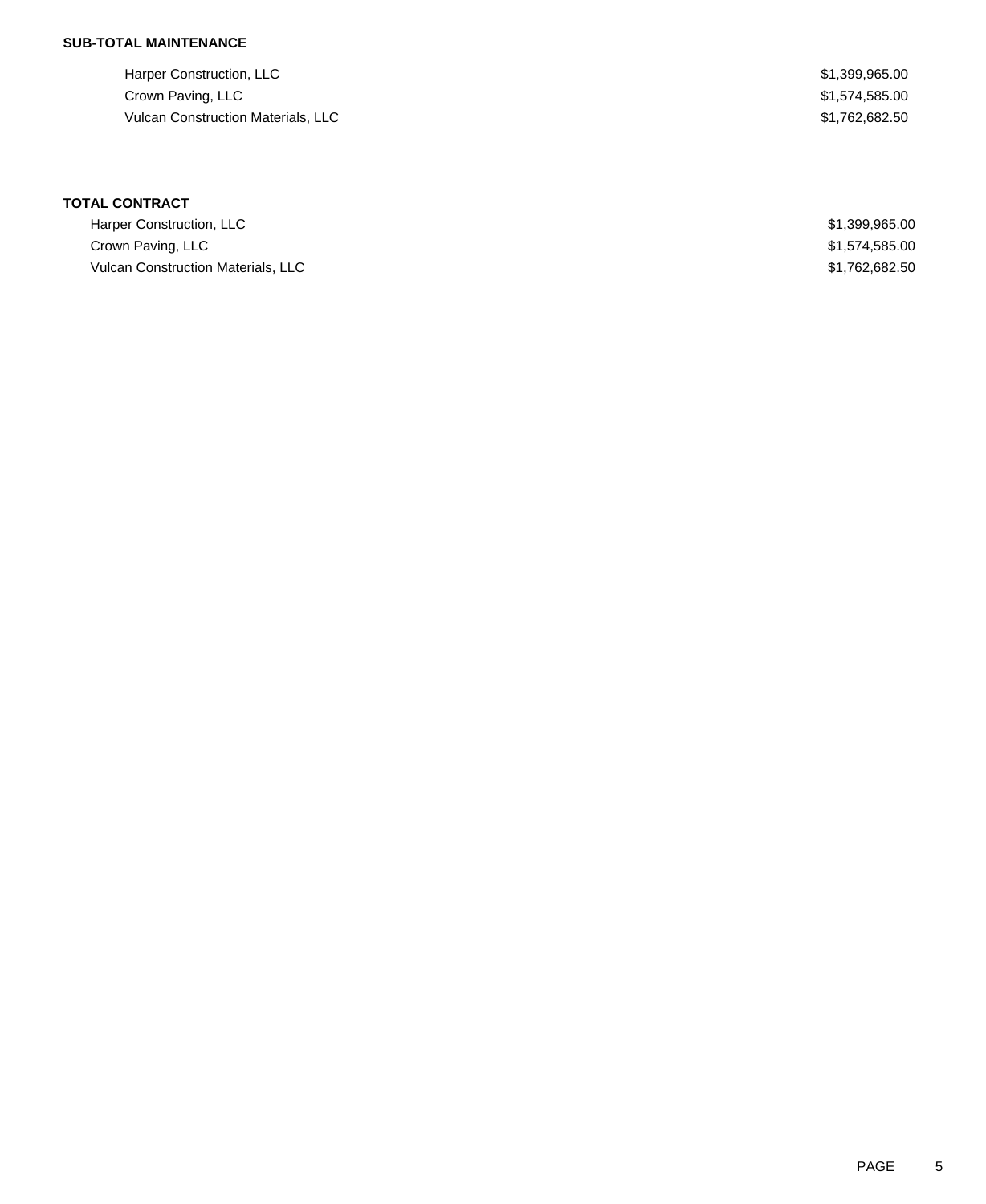COUNTIES BLEDSOE, BRADLEY, CANNON, CLAY, COFFEE, CUMBERLAND, DEKALB, FENTRESS, FRANKLIN, GRUNDY, HAMILTON, JACKSON, MARION, MCMINN, MEIGS, OVERTON, PICKETT, POLK, PUTNAM, RHEA, SEQUATCHIE, VAN BUREN, WARREN, AND WHITE (Contract No. CNU373 Call 010)

98200-4153-04

THE ON-CALL CONCRETE PAVEMENT REPAIR AT VARIOUS LOCATIONS ON VARIOUS INTERSTATE AND STATE ROUTES.

PROJECT LENGTH - 0.0 MILES

COMPLETION TIME - ON OR BEFORE MARCH 31, 2022

TOTAL CONTRACT

Vulcan Construction Materials, LLC  $$1,431,546.00$ Crown Paving, LLC **1992,451.75** (Stephani Research 1993)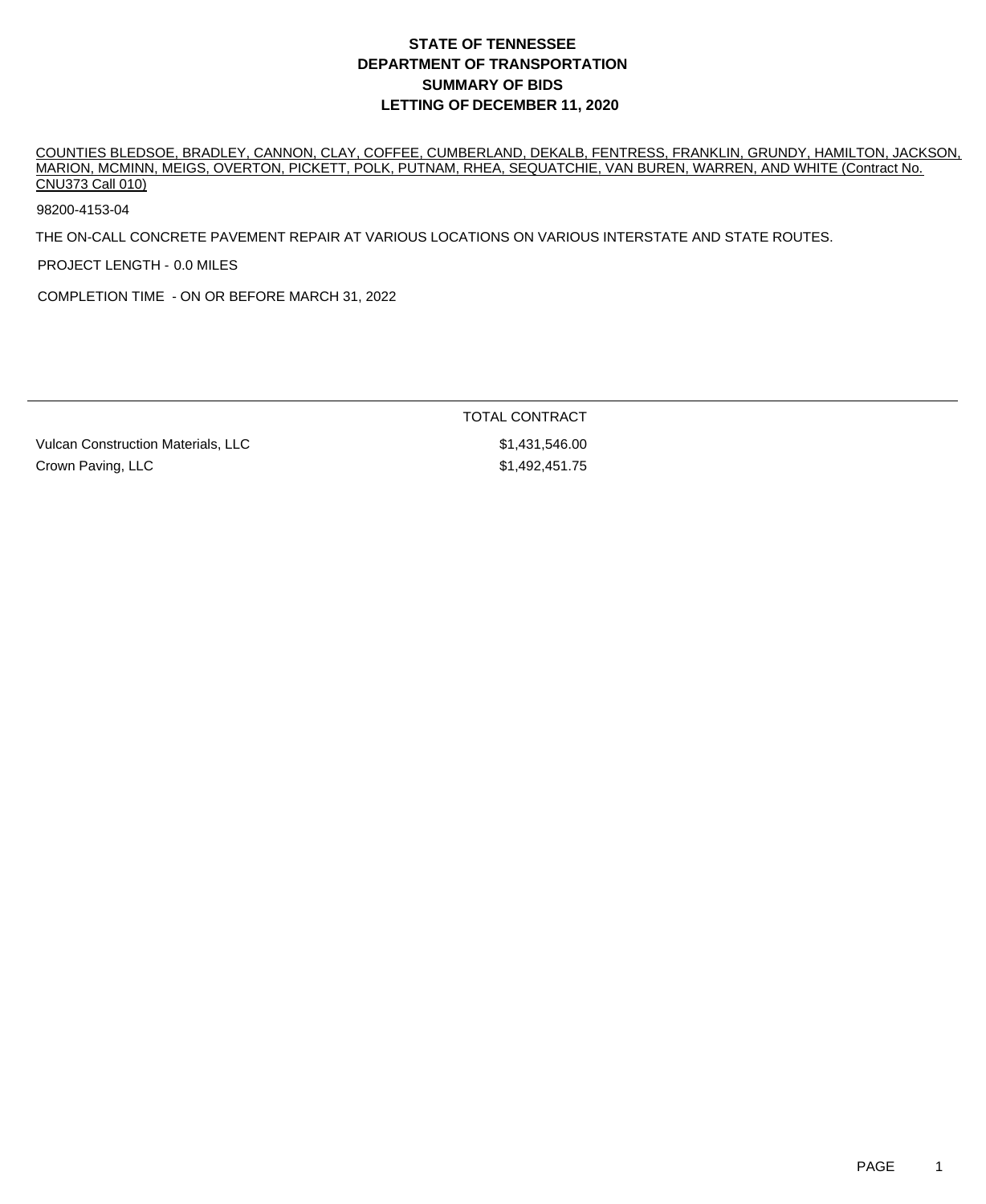EXTENSION **CONTRACT CNU373** UNIT PRICE **MAINTENANCE CATEGORY 502-02 HOLES 10.000 EACH** Vulcan Construction Materials, LLC 65 and the set of the set of the set of the set of the set of the set of the set of the set of the set of the set of the set of the set of the set of the set of the set of the set of the Crown Paving, LLC \$2.1500 \$21.50 **502-03.25 FULL DEPTH PCC PAVEMENT REPAIR HIGH EARLY 1,500.000 C.Y.** Vulcan Construction Materials, LLC 600000 \$840,000.00 \$840,000.00 Crown Paving, LLC 6. 2012 12:00:00 \$862,500.00 \$862,500.00 \$862,500.00 **502-03.26 PARTIAL DEPTH PCC PAVEMENT REPAIR HIGH EARLY 400.000 S.Y.** Vulcan Construction Materials, LLC 670.000 \$28,000.00 Crown Paving, LLC \$46,000.00 \$46,000.00 **502-04.01 SAWING CONCRETE PAVEMENT (FULL DEPTH) 12,000.000 L.F.** Vulcan Construction Materials, LLC \$14.7000 \$176,400.00 Crown Paving, LLC 6. 2012 12:00:00 \$13.0000 \$156,000.00 **502-04.02 LOAD TRANSFER DOWELS 4,000.000 EACH** Vulcan Construction Materials, LLC 664,000.00 \$64,000.00 \$64,000.00 Crown Paving, LLC \$16.7500 \$67,000.00 **502-04.03 TRANSVERSE TIE-BARS 2,000.000 EACH** Vulcan Construction Materials, LLC 612 and 2008 \$27,500.00 \$27,500.00 \$27,500.00 Crown Paving, LLC \$28,900.00 **502-08 PRE-ROLLING 10.000 S.Y.** Vulcan Construction Materials, LLC 66.000 \$6.000 \$6.00 Crown Paving, LLC \$1.1500 \$11.50 **502-08.02 RESEALING JOINTS (SILICONE SEALANT) 9,000.000 L.F.** Vulcan Construction Materials, LLC 641,400.00 \$41,400.00 \$41,400.00 Crown Paving, LLC 6.0000 \$45,000.00 \$45,000.00 \$45,000.00 \$45,000.00 \$45,000.00 \$5.000 \$5.000 \$45,000.00 \$15,000 **502-08.03 SEALING SHOULDER JOINTS 5,000.000 L.F.** Vulcan Construction Materials, LLC 68,750.00 \$8,750.00 \$8,750.00 Crown Paving, LLC \$1.8500 \$9,250.00 **502-08.07 SEALING RANDOM CRACKS (SILICONE SEALANT) 750.000 L.F.** Vulcan Construction Materials, LLC 63.8000 \$2,850.00 Crown Paving, LLC \$3,150.00 \$3,150.00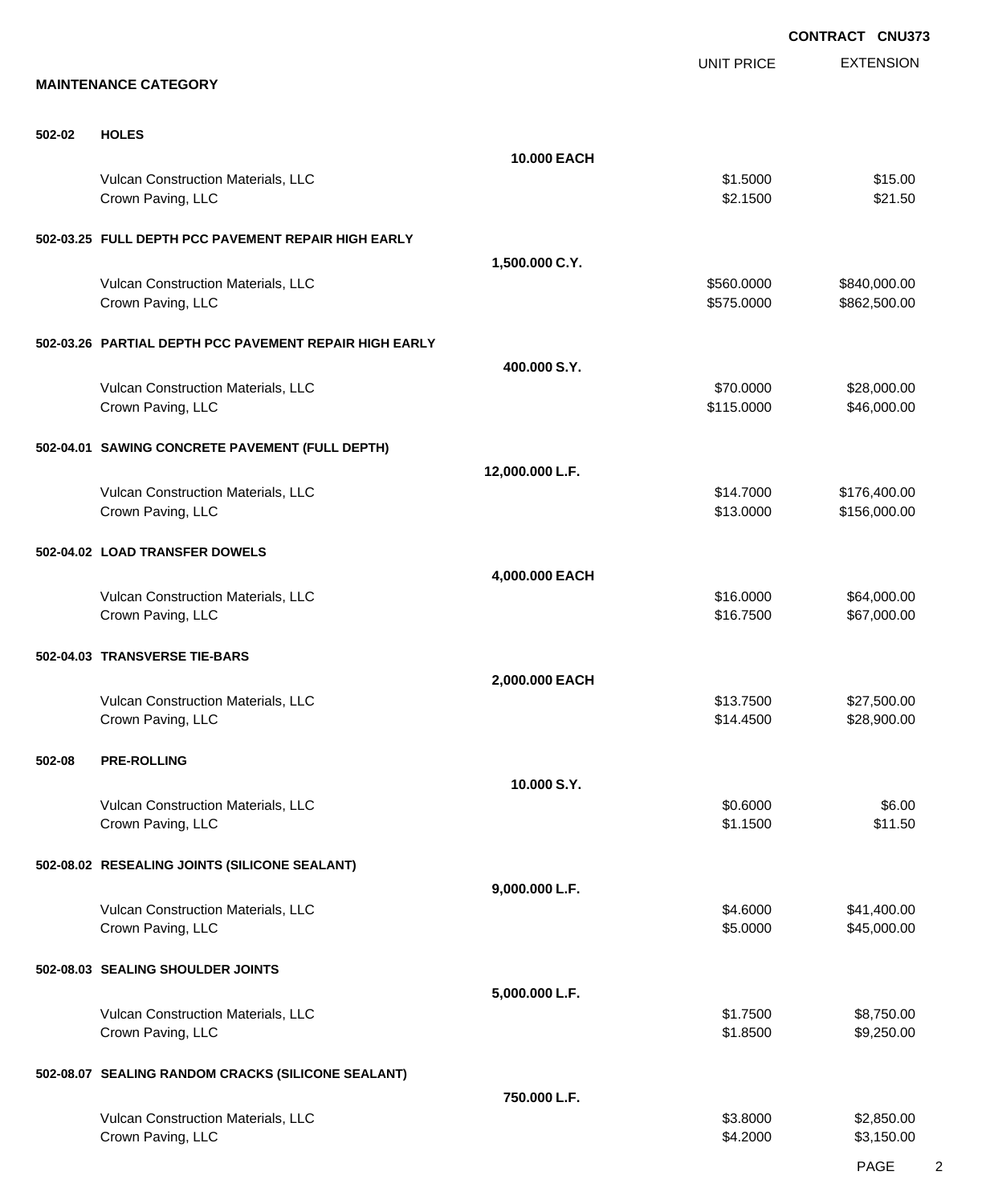EXTENSION **CONTRACT CNU373** UNIT PRICE **502-10 CEMENT-FLY ASH GROUT 100.000 C.F.** Vulcan Construction Materials, LLC 600 and 100 and 100 and 100 and 100 and 100 and 100 and 100 and 100 and 100 and 100 and 100 and 100 and 100 and 100 and 100 and 100 and 100 and 100 and 100 and 100 and 100 and 100 and 100 Crown Paving, LLC \$85.00 **502-25 SAWING CONCRETE JOINTS 1,500.000 L.F.** Vulcan Construction Materials, LLC 6. 2000 \$3,300.00 Crown Paving, LLC \$3,375.00 \$3,375.00 **503-01 GRINDING CONCRETE PAVEMENT 1,500.000 S.Y.** Vulcan Construction Materials, LLC 612.0000 \$18,000.00 Crown Paving, LLC \$11,700.00 **503-60 RETROFIT DOWEL BAR 50.000 EACH** Vulcan Construction Materials, LLC 6750.00 \$750.00 Crown Paving, LLC \$16.7000 \$835.00 **712-01 TRAFFIC CONTROL 1.000 LS** Vulcan Construction Materials, LLC 600000 \$32,000.000 \$32,000.000 \$32,000.000 \$32,000.000 \$32,000.00 Crown Paving, LLC 6. 2000.000 \$30,000.000 \$30,000.000 \$30,000.000 \$30,000.000 \$30,000.00 **712-01.02 LANE CLOSURE 20.000 EACH** Vulcan Construction Materials, LLC 60000 \$27,000.00 Crown Paving, LLC \$1,835.0000 \$36,700.00 **712-01.03 LANE CLOSURE(NIGHT WORK) 20.000 EACH** Vulcan Construction Materials, LLC 600000 \$1,700.0000 \$34,000.00 Crown Paving, LLC \$1,945.0000 \$38,900.00 **712-04.01 FLEXIBLE DRUMS (CHANNELIZING) 150.000 EACH** Vulcan Construction Materials, LLC 6000.00 \$6,000.00 \$6,000.00 \$6,000.00 Crown Paving, LLC \$3,512.50 **712-06 SIGNS (CONSTRUCTION) 400.000 S.F.** Vulcan Construction Materials, LLC 66 and the state of the state of the state of the state of the state of the state of the state of the state of the state of the state of the state of the state of the state of the state o Crown Paving, LLC \$8.0000 \$3,200.00 **712-08.03 ARROW BOARD (TYPE C) 2.000 EACH**

Vulcan Construction Materials, LLC 600.000 \$1,600.000 \$1,600.000 \$1,600.00 Crown Paving, LLC \$2,250.00 \$2,250.00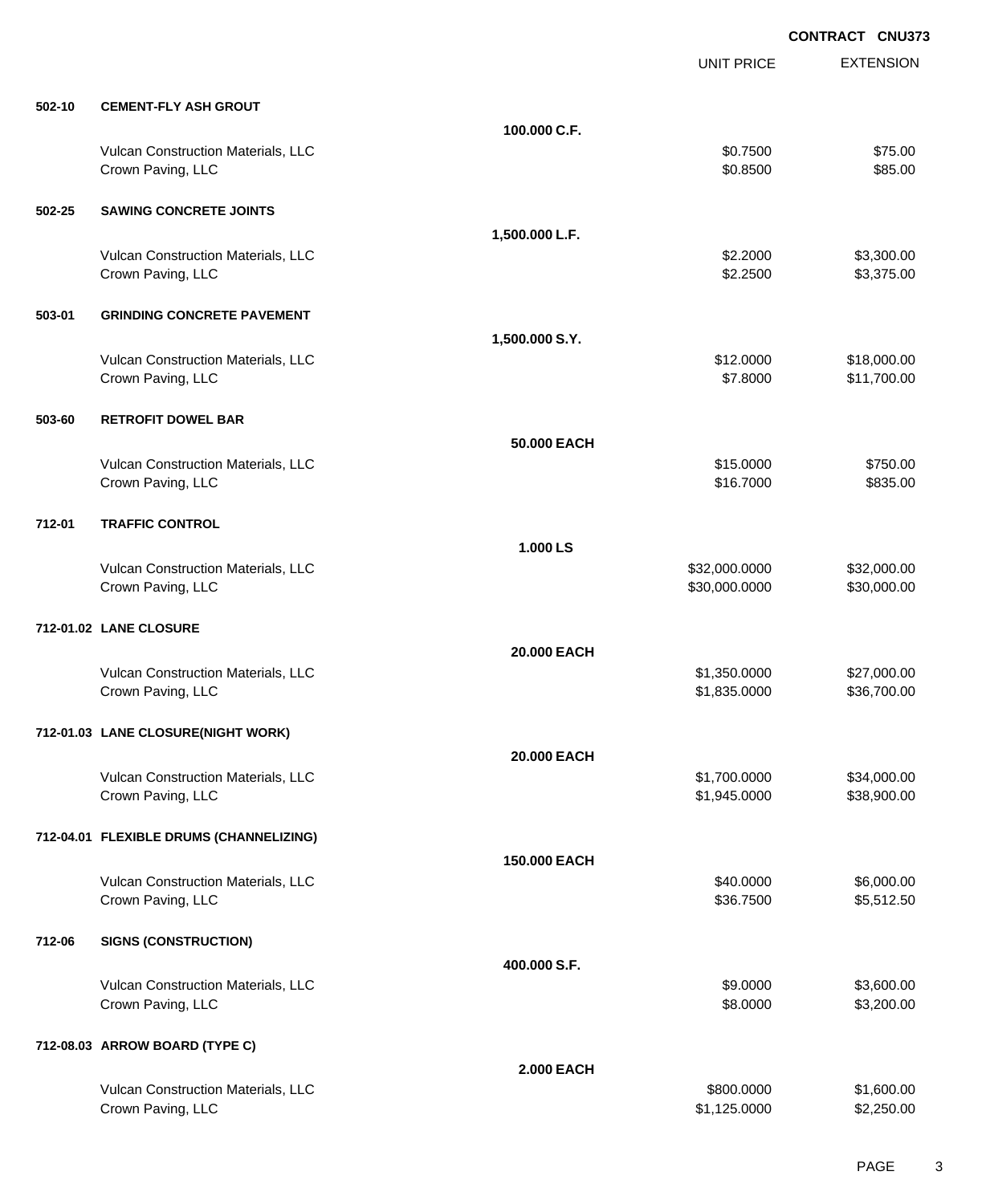|                                                                  |                   | <b>CONTRACT CNU373</b> |                  |
|------------------------------------------------------------------|-------------------|------------------------|------------------|
|                                                                  |                   | <b>UNIT PRICE</b>      | <b>EXTENSION</b> |
| 712-08.20 TRUCK MOUNTED ATTENUATOR W/MSSAGE BOARD                |                   |                        |                  |
|                                                                  | <b>15,000 DAY</b> |                        |                  |
| Vulcan Construction Materials, LLC                               |                   | \$1,500.0000           | \$22,500.00      |
| Crown Paving, LLC                                                |                   | \$1,335.0000           | \$20,025.00      |
| 712-09.01 REMOVABLE PAVEMENT MARKING LINE                        |                   |                        |                  |
|                                                                  | 1,000.000 L.F.    |                        |                  |
| Vulcan Construction Materials, LLC                               |                   | \$4.7500               | \$4,750.00       |
| Crown Paving, LLC                                                |                   | \$5.3000               | \$5,300.00       |
| 716-01.10 SNOWPLOWABLE REFLECTIVE MARKER                         |                   |                        |                  |
|                                                                  | 5.000 EACH        |                        |                  |
| Vulcan Construction Materials, LLC                               |                   | \$50,0000              | \$250.00         |
| Crown Paving, LLC                                                |                   | \$55.5500              | \$277.75         |
| 716-01.30 REMOVAL OF SNOWPLOWABLE REFLECTIVE MARKER              |                   |                        |                  |
|                                                                  | <b>5.000 EACH</b> |                        |                  |
| Vulcan Construction Materials, LLC                               |                   | \$10.0000              | \$50.00          |
| Crown Paving, LLC                                                |                   | \$16,7000              | \$83.50          |
| 716-12.02 ENHANCED FLATLINE THERMO PVMT MRKNG (6IN LINE)         |                   |                        |                  |
|                                                                  | 2.000 L.M.        |                        |                  |
| Vulcan Construction Materials, LLC                               |                   | \$6,250.0000           | \$12,500.00      |
| Crown Paving, LLC                                                |                   | \$7,000.0000           | \$14,000.00      |
| 716-12.03 ENHANCED FLATLINE THERMO PVMT MRKNG (8IN BARRIER LINE) |                   |                        |                  |
|                                                                  | 500.000 L.F.      |                        |                  |
| Vulcan Construction Materials, LLC                               |                   | \$2.5000               | \$1,250.00       |
| Crown Paving, LLC                                                |                   | \$2,7500               | \$1,375.00       |
| 717-01.04 MOBILIZATION (WORK ORDER)                              |                   |                        |                  |
|                                                                  | 10.000 EACH       |                        |                  |
| Vulcan Construction Materials, LLC                               |                   | \$7,500.0000           | \$75,000.00      |
| Crown Paving, LLC                                                |                   | \$10,100.0000          | \$101,000.00     |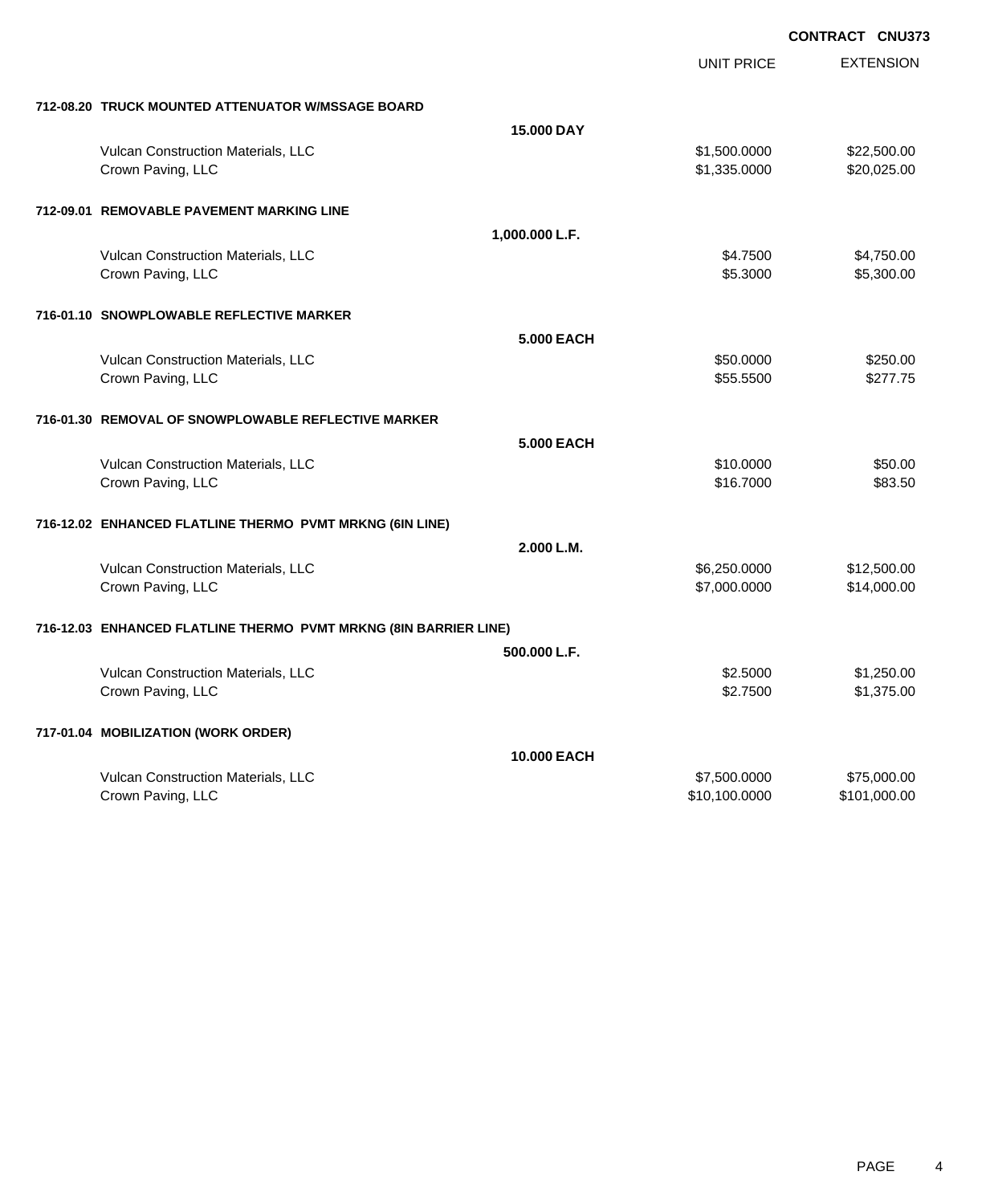Vulcan Construction Materials, LLC 61,431,546.00 Crown Paving, LLC \$1,492,451.75

#### **TOTAL CONTRACT**

Vulcan Construction Materials, LLC 600 \$1,431,546.00 Crown Paving, LLC \$1,492,451.75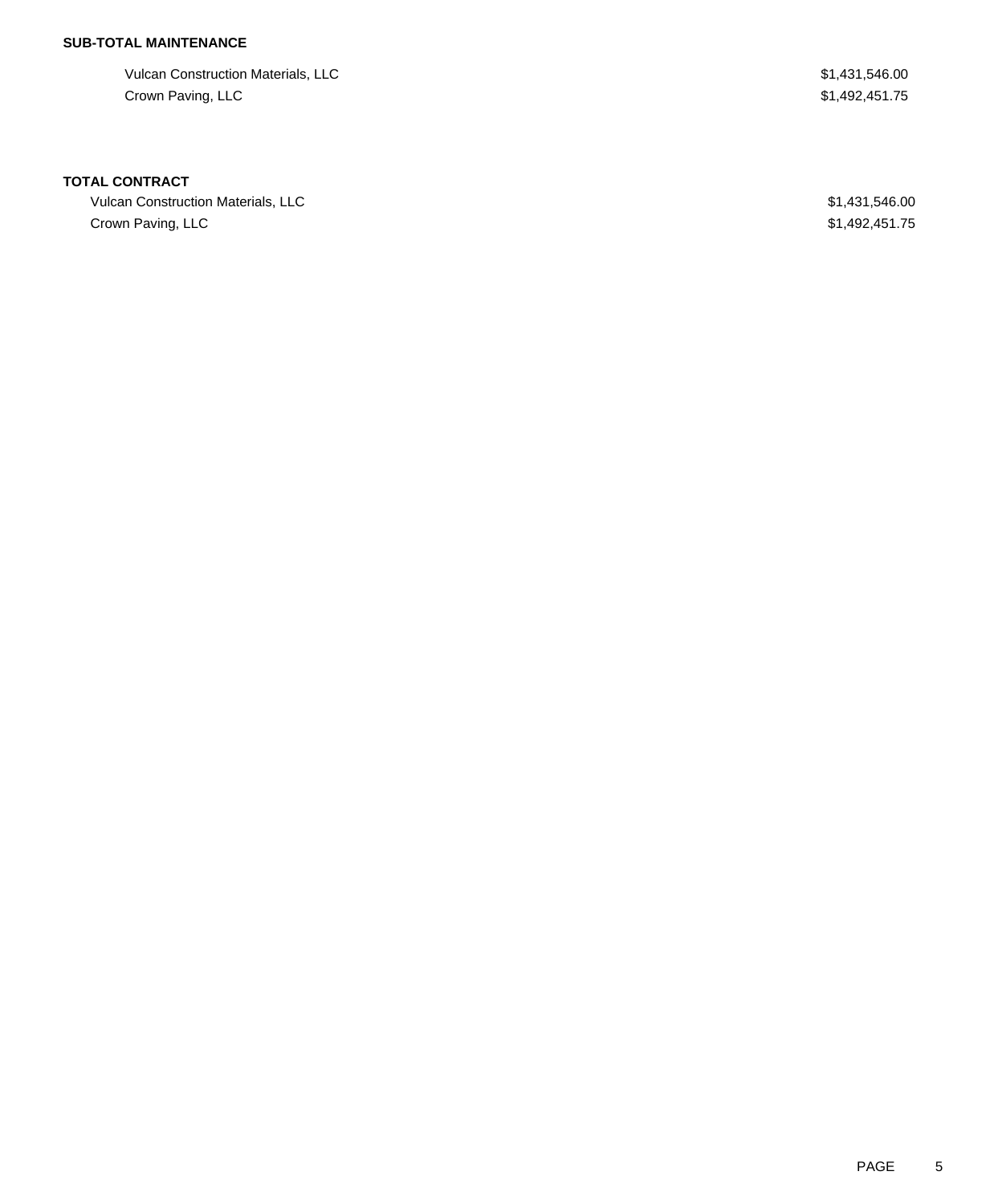# **DEPARTMENT OF TRANSPORTATION SUMMARY OF BIDS LETTING OF DECEMBER 11, 2020 STATE OF TENNESSEE**

#### BRADLEY COUNTY (Contract No. CNU335 Call 011)

NH-I-75-1(152),06001-8185-44

THE RESURFACING ON I-75 FROM NORTH OF S.R. 60 (L.M. 9.50) TO SOUTH OF S.R. 308 (L.M. 15.36).

PROJECT LENGTH - 5.860 MILES

COMPLETION TIME - ON OR BEFORE SEPTEMBER 30, 2021

DBE GOAL 5.00%

Wright Brothers Construction Company, Inc.  $$4,543,647.00$ Talley Construction Company, Inc. 6. The same state of the state of the state state state state state state state state state state state state state state state state state state state state state state state state state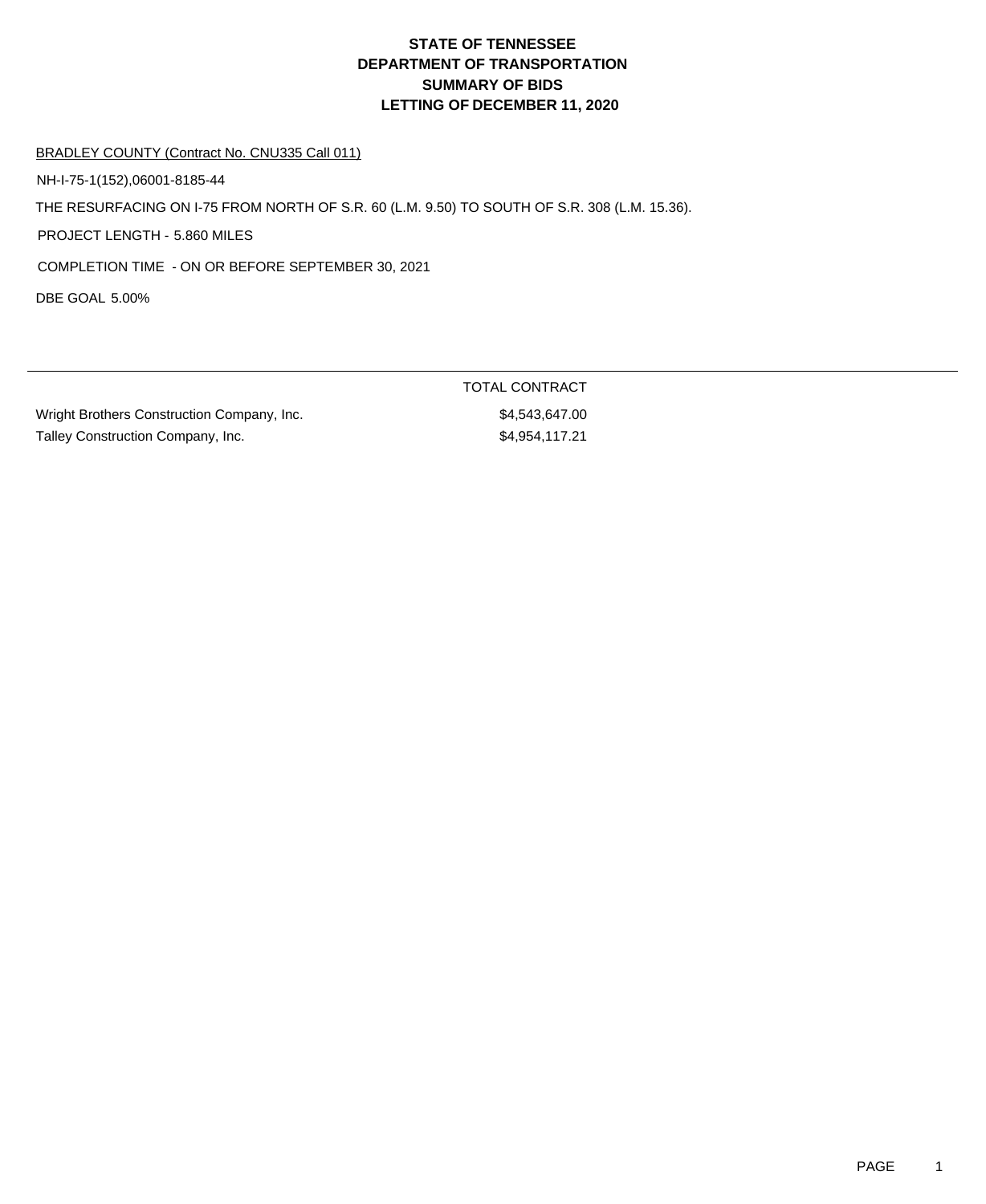|        |                                                                                 |                   |                            | <b>CONTRACT CNU335</b>           |
|--------|---------------------------------------------------------------------------------|-------------------|----------------------------|----------------------------------|
|        | <b>ROADWAY CATEGORY</b>                                                         |                   | <b>UNIT PRICE</b>          | <b>EXTENSION</b>                 |
| 303-01 | MINERAL AGGREGATE, TYPE A BASE, GRADING D                                       |                   |                            |                                  |
|        |                                                                                 | 2,653.000 TON     |                            |                                  |
|        | Wright Brothers Construction Company, Inc.<br>Talley Construction Company, Inc. |                   | \$39.0000<br>\$36.8600     | \$103,467.00<br>\$97,789.58      |
|        | 307-03.09 ASPHALT CONCRETE MIX (PG76-22) (BPMB-HM) GRADING C                    |                   |                            |                                  |
|        |                                                                                 | 18,525.000 TON    |                            |                                  |
|        | Wright Brothers Construction Company, Inc.<br>Talley Construction Company, Inc. |                   | \$88.5000<br>\$91.4700     | \$1,639,462.50<br>\$1,694,481.75 |
| 402-01 | BITUMINOUS MATERIAL FOR PRIME COAT (PC)                                         |                   |                            |                                  |
|        |                                                                                 | <b>4.000 TON</b>  |                            |                                  |
|        | Wright Brothers Construction Company, Inc.<br>Talley Construction Company, Inc. |                   | \$640.0000<br>\$1,076.0600 | \$2,560.00<br>\$4,304.24         |
|        | 403-02.01 TRACKLESS TACK COAT                                                   |                   |                            |                                  |
|        | Wright Brothers Construction Company, Inc.                                      | 170.000 TON       | \$675.0000                 | \$114,750.00                     |
|        | Talley Construction Company, Inc.                                               |                   | \$734.1600                 | \$124,807.20                     |
|        | 411-01.10 ACS MIX(PG64-22) GRADING D                                            | 215.000 TON       |                            |                                  |
|        | Wright Brothers Construction Company, Inc.                                      |                   | \$200.0000                 | \$43,000.00                      |
|        | Talley Construction Company, Inc.                                               |                   | \$185.5700                 | \$39,897.55                      |
|        | 411-03.23 ACS MIX (PG76-22) OGFC                                                | 13,162.000 TON    |                            |                                  |
|        | Wright Brothers Construction Company, Inc.                                      |                   | \$113.5000                 | \$1,493,887.00                   |
|        | Talley Construction Company, Inc.                                               |                   | \$129.0100                 | \$1,698,029.62                   |
|        | 411-12.01 SCORING SHOULDERS (CONTINUOUS) (16IN WIDTH)                           |                   |                            |                                  |
|        | Wright Brothers Construction Company, Inc.                                      | 23.400 L.M.       | \$550.0000                 | \$12,870.00                      |
|        | Talley Construction Company, Inc.                                               |                   | \$448.2000                 | \$10,487.88                      |
|        | 415-01.01 COLD PLANING BITUMINOUS PAVEMENT                                      |                   |                            |                                  |
|        |                                                                                 | 18,044.000 TON    | \$23.7500                  |                                  |
|        | Wright Brothers Construction Company, Inc.<br>Talley Construction Company, Inc. |                   | \$27.3700                  | \$428,545.00<br>\$493,864.28     |
|        | 611-09.01 ADJUSTMENT OF EXISTING CATCHBASIN                                     | <b>1.000 EACH</b> |                            |                                  |
|        | Wright Brothers Construction Company, Inc.                                      |                   | \$3,300.0000               | \$3,300.00                       |
|        | Talley Construction Company, Inc.                                               |                   | \$4,860.0000               | \$4,860.00                       |
| 712-01 | <b>TRAFFIC CONTROL</b>                                                          | 1.000 LS          |                            |                                  |
|        | Wright Brothers Construction Company, Inc.                                      |                   | \$77,000.0000              | \$77,000.00                      |
|        | Talley Construction Company, Inc.                                               |                   | \$131,637.1500             | \$131,637.15                     |
|        |                                                                                 |                   |                            |                                  |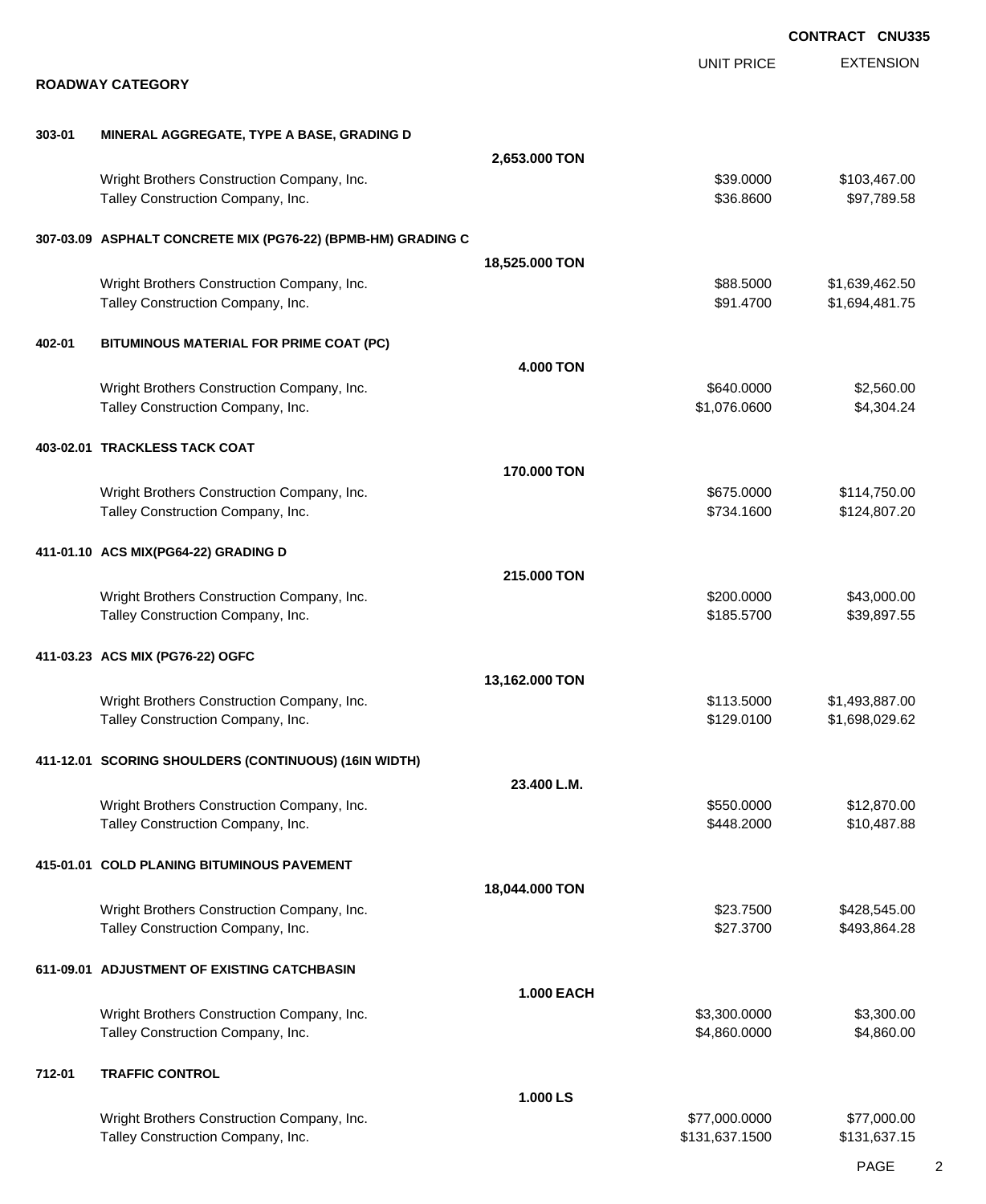|        |                                                                                 |                   | <b>UNIT PRICE</b>      | <b>EXTENSION</b>           |
|--------|---------------------------------------------------------------------------------|-------------------|------------------------|----------------------------|
|        | 712-04.01 FLEXIBLE DRUMS (CHANNELIZING)                                         |                   |                        |                            |
|        |                                                                                 | 336,000 EACH      |                        |                            |
|        | Wright Brothers Construction Company, Inc.<br>Talley Construction Company, Inc. |                   | \$10.5000<br>\$10.8000 | \$3,528.00<br>\$3,628.80   |
|        | 712-05.03 WARNING LIGHTS (TYPE C)                                               |                   |                        |                            |
|        |                                                                                 | 122,000 EACH      |                        |                            |
|        | Wright Brothers Construction Company, Inc.<br>Talley Construction Company, Inc. |                   | \$1.0500<br>\$1.0800   | \$128.10<br>\$131.76       |
| 712-06 | <b>SIGNS (CONSTRUCTION)</b>                                                     |                   |                        |                            |
|        |                                                                                 | 1,936.000 S.F.    |                        |                            |
|        | Wright Brothers Construction Company, Inc.<br>Talley Construction Company, Inc. |                   | \$6.3000<br>\$6.4800   | \$12,196.80<br>\$12,545.28 |
|        | 712-08.03 ARROW BOARD (TYPE C)                                                  |                   |                        |                            |
|        |                                                                                 | <b>2.000 EACH</b> |                        |                            |
|        | Wright Brothers Construction Company, Inc.                                      |                   | \$785.0000             | \$1,570.00                 |
|        | Talley Construction Company, Inc.                                               |                   | \$810.0000             | \$1,620.00                 |
|        | 712-08.09 DIGITAL SPEED LIMIT SIGN ASSEMBLY                                     |                   |                        |                            |
|        |                                                                                 | 8.000 EACH        |                        |                            |
|        | Wright Brothers Construction Company, Inc.                                      |                   | \$4,650.0000           | \$37,200.00                |
|        | Talley Construction Company, Inc.                                               |                   | \$4,806.0000           | \$38,448.00                |
|        | 712-08.10 MOBILE MESSAGE SIGN UNIT W/ATTENUATOR                                 |                   |                        |                            |
|        |                                                                                 | 500,000 HOUR      |                        |                            |
|        | Wright Brothers Construction Company, Inc.                                      |                   | \$105.0000             | \$52,500.00                |
|        | Talley Construction Company, Inc.                                               |                   | \$108.0000             | \$54,000.00                |
|        | 713-02.14 FLEXIBLE DELINEATOR (WHITE)                                           |                   |                        |                            |
|        |                                                                                 | 1,021.000 EACH    |                        |                            |
|        | Wright Brothers Construction Company, Inc.                                      |                   | \$32.0000              | \$32,672.00                |
|        | Talley Construction Company, Inc.                                               |                   | \$33.4800              | \$34,183.08                |
|        | 713-16.01 CHANGEABLE MESSAGE SIGN UNIT                                          |                   |                        |                            |
|        |                                                                                 | <b>2.000 EACH</b> |                        |                            |
|        | Wright Brothers Construction Company, Inc.                                      |                   | \$4,600.0000           | \$9,200.00                 |
|        | Talley Construction Company, Inc.                                               |                   | \$4,752.0000           | \$9,504.00                 |
|        | 716-01.22 SNOWPLOWABLE RAISED PAVMENT MARKERS (MONO-DIR)(1 COLOR)               |                   |                        |                            |
|        |                                                                                 | 755.000 EACH      |                        |                            |
|        | Wright Brothers Construction Company, Inc.                                      |                   | \$29.0000              | \$21,895.00                |
|        | Talley Construction Company, Inc.                                               |                   | \$30.2400              | \$22,831.20                |
|        | 716-01.23 SNOWPLOWABLE RAISED PAVEMENT MARKERS (BI-DIR)(2 COLOR)                |                   |                        |                            |
|        |                                                                                 | 960.000 EACH      |                        |                            |
|        | Wright Brothers Construction Company, Inc.                                      |                   | \$29.0000              | \$27,840.00                |
|        | Talley Construction Company, Inc.                                               |                   | \$30.2400              | \$29,030.40                |
|        |                                                                                 |                   |                        |                            |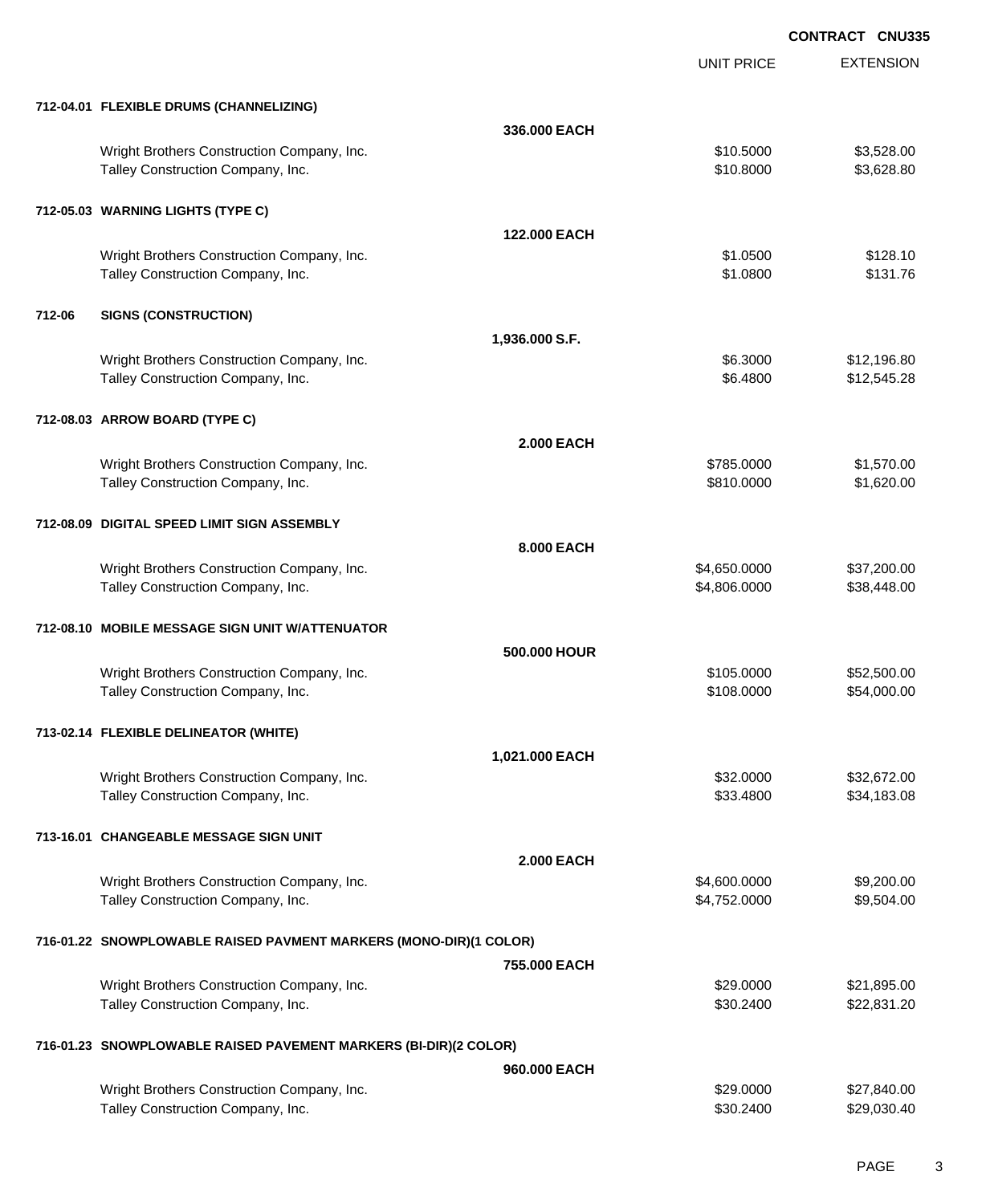|        |                                                                  |                   |                   | <b>CONTRACT CNU335</b> |
|--------|------------------------------------------------------------------|-------------------|-------------------|------------------------|
|        |                                                                  |                   | <b>UNIT PRICE</b> | <b>EXTENSION</b>       |
|        | 716-01.30 REMOVAL OF SNOWPLOWABLE REFLECTIVE MARKER              |                   |                   |                        |
|        |                                                                  | 960,000 EACH      |                   |                        |
|        | Wright Brothers Construction Company, Inc.                       |                   | \$8.4000          | \$8,064.00             |
|        | Talley Construction Company, Inc.                                |                   | \$8.6400          | \$8,294.40             |
|        | 716-02.04 PLASTIC PAVEMENT MARKING(CHANNELIZATION STRIPING)      |                   |                   |                        |
|        |                                                                  | 6,769.000 S.Y.    |                   |                        |
|        | Wright Brothers Construction Company, Inc.                       |                   | \$13.3000         | \$90,027.70            |
|        | Talley Construction Company, Inc.                                |                   | \$13.7700         | \$93,209.13            |
|        | 716-02.05 PLASTIC PAVEMENT MARKING (STOP LINE)                   |                   |                   |                        |
|        |                                                                  | 101.000 L.F.      |                   |                        |
|        | Wright Brothers Construction Company, Inc.                       |                   | \$10.5000         | \$1,060.50             |
|        | Talley Construction Company, Inc.                                |                   | \$10.8000         | \$1,090.80             |
|        | 716-02.06 PLASTIC PAVEMENT MARKING (TURN LANE ARROW)             |                   |                   |                        |
|        |                                                                  | 10.000 EACH       |                   |                        |
|        | Wright Brothers Construction Company, Inc.                       |                   | \$155.0000        | \$1,550.00             |
|        | Talley Construction Company, Inc.                                |                   | \$162.0000        | \$1,620.00             |
|        | 716-04.06 PLASTIC PAVEMENT MARKING (WRONG WAY ARROW)             |                   |                   |                        |
|        |                                                                  | <b>1.000 EACH</b> |                   |                        |
|        | Wright Brothers Construction Company, Inc.                       |                   | \$285.0000        | \$285.00               |
|        | Talley Construction Company, Inc.                                |                   | \$297.0000        | \$297.00               |
|        | 716-05.20 PAINTED PAVEMENT MARKING (6" LINE)                     |                   |                   |                        |
|        |                                                                  | 38.600 L.M.       |                   |                        |
|        | Wright Brothers Construction Company, Inc.                       |                   | \$1,000.0000      | \$38,600.00            |
|        | Talley Construction Company, Inc.                                |                   | \$1,053.0000      | \$40,645.80            |
|        | 716-12.02 ENHANCED FLATLINE THERMO PVMT MRKNG (6IN LINE)         |                   |                   |                        |
|        |                                                                  | 31.000 L.M.       |                   |                        |
|        | Wright Brothers Construction Company, Inc.                       |                   | \$5,200.0000      | \$161,200.00           |
|        | Talley Construction Company, Inc.                                |                   | \$5,373.0000      | \$166,563.00           |
|        | 716-12.03 ENHANCED FLATLINE THERMO PVMT MRKNG (8IN BARRIER LINE) |                   |                   |                        |
|        |                                                                  | 3,932.000 L.F.    |                   |                        |
|        | Wright Brothers Construction Company, Inc.                       |                   | \$2.6000          | \$10,223.20            |
|        | Talley Construction Company, Inc.                                |                   | \$2.7000          | \$10,616.40            |
|        | 716-12.05 ENHANCED FLATLINE THERMO PVMT MRKNG (6IN DOTTED LINE)  |                   |                   |                        |
|        |                                                                  | 2,564.000 L.F.    |                   |                        |
|        | Wright Brothers Construction Company, Inc.                       |                   | \$1.8000          | \$4,615.20             |
|        | Talley Construction Company, Inc.                                |                   | \$1.8900          | \$4,845.96             |
| 717-01 | <b>MOBILIZATION</b>                                              |                   |                   |                        |
|        |                                                                  | 1.000 LS          |                   |                        |
|        | Wright Brothers Construction Company, Inc.                       |                   | \$110,450.0000    | \$110,450.00           |
|        | Talley Construction Company, Inc.                                |                   | \$120,852.9500    | \$120,852.95           |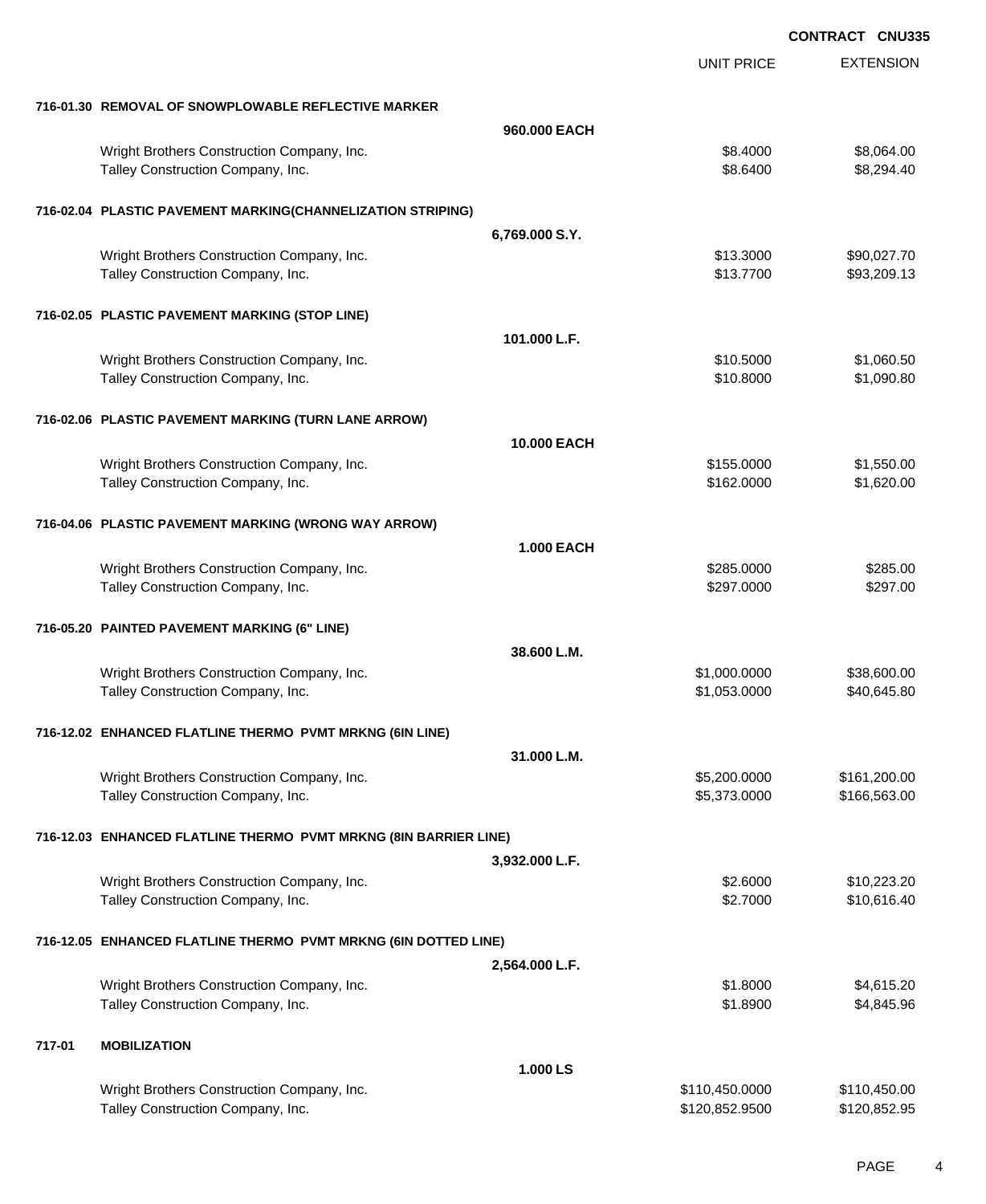## **SUB-TOTAL ROADWAY**

Wright Brothers Construction Company, Inc. 64,543,647.00 Talley Construction Company, Inc. 64,954,117.21

#### **TOTAL CONTRACT**

Wright Brothers Construction Company, Inc. 6. The Second State of the State of State State State State State State State State State State State State State State State State State State State State State State State State Talley Construction Company, Inc. **Example 20** and the state of the state of the state of the state  $$4,954,117.21$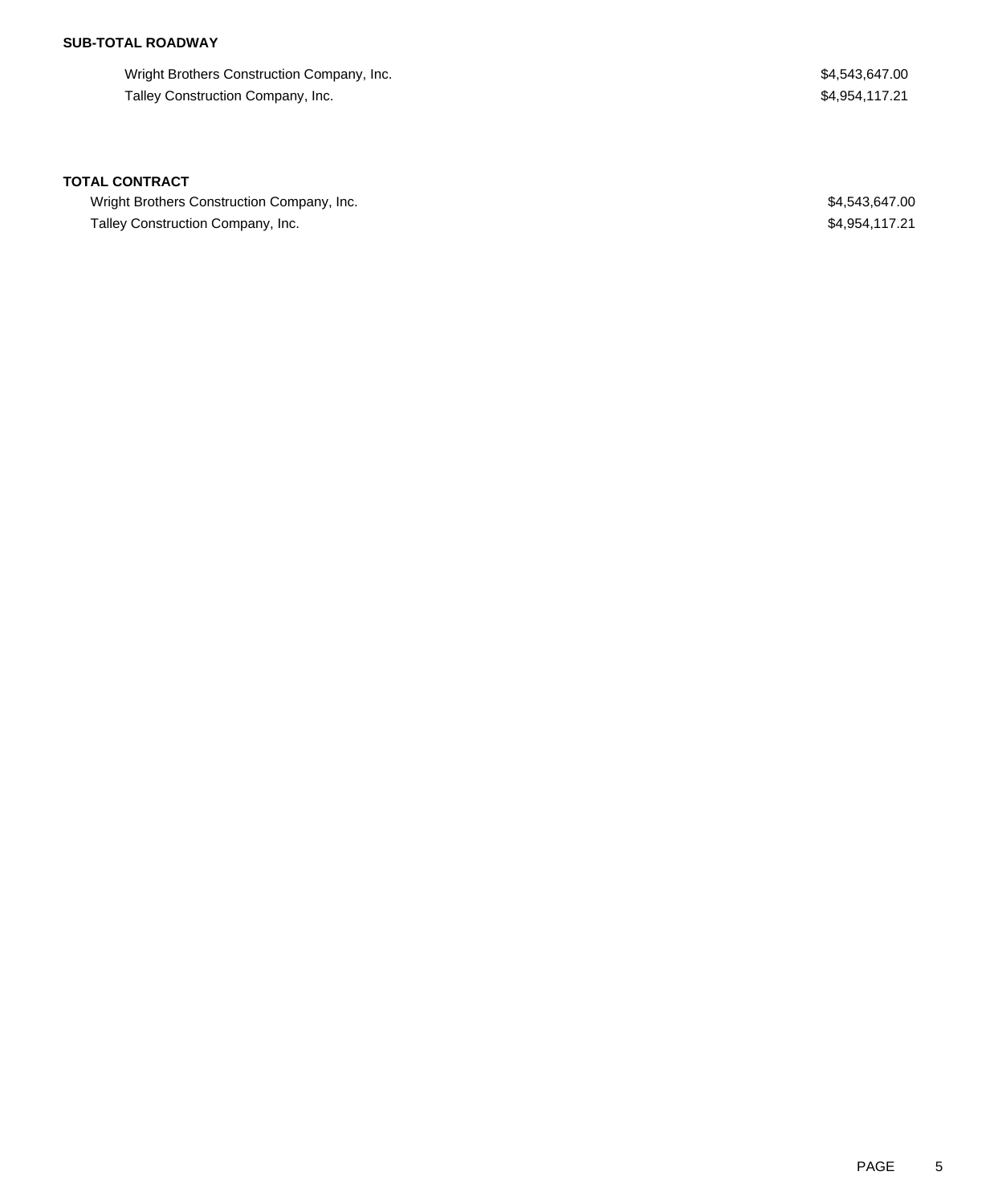# **DEPARTMENT OF TRANSPORTATION SUMMARY OF BIDS LETTING OF DECEMBER 11, 2020 STATE OF TENNESSEE**

#### CAMPBELL COUNTY (Contract No. CNU273 Call 012)

HSIP-700(38),07946-3420-94

THE MISCELLANEOUS SAFETY IMPROVEMENTS ON VARIOUS LOCAL ROADS.

PROJECT LENGTH - 0.0 MILES

COMPLETION TIME - ON OR BEFORE JULY 31, 2021

|                                 | <b>TOTAL CONTRACT</b> |
|---------------------------------|-----------------------|
| Superior Pavement Marking, Inc. | \$173,237.97          |
| Superior Traffic Control, LLC   | \$178,739.30          |
| Highway Markings, Inc.          | \$186,227.45          |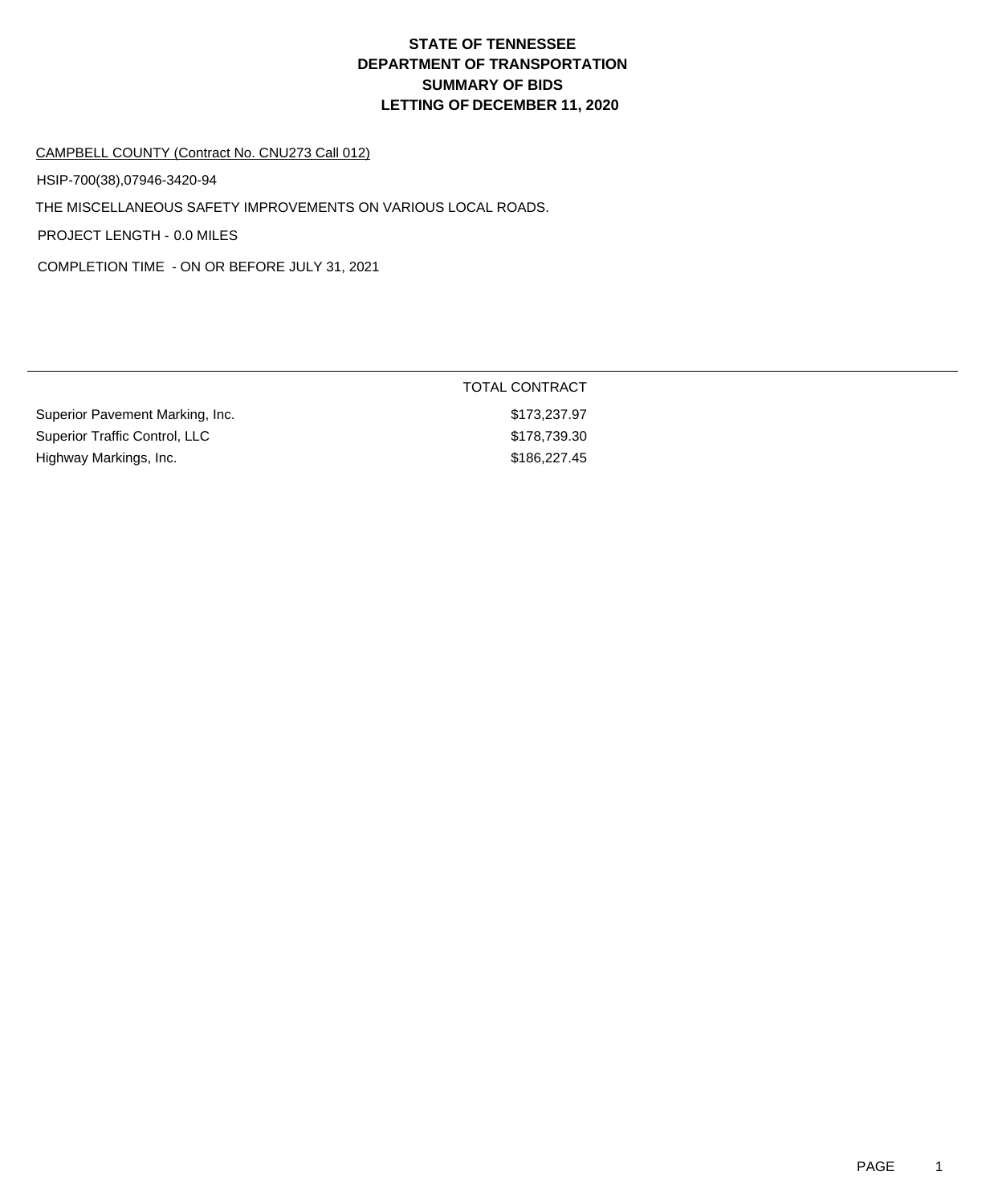|        |                                                    |                |                   | <b>CONTRACT CNU273</b> |
|--------|----------------------------------------------------|----------------|-------------------|------------------------|
|        |                                                    |                | <b>UNIT PRICE</b> | <b>EXTENSION</b>       |
|        | <b>ROADWAY CATEGORY</b>                            |                |                   |                        |
| 712-01 | <b>TRAFFIC CONTROL</b>                             |                |                   |                        |
|        |                                                    | 1.000 LS       |                   |                        |
|        | Superior Pavement Marking, Inc.                    |                | \$4,350.0000      | \$4,350.00             |
|        | Superior Traffic Control, LLC                      |                | \$3,850.0000      | \$3,850.00             |
|        | Highway Markings, Inc.                             |                | \$2,750.0000      | \$2,750.00             |
|        | 713-02.20 ROADSIDE OBSTACLE DELINEATION            |                |                   |                        |
|        |                                                    | 55.000 S.F.    |                   |                        |
|        | Superior Pavement Marking, Inc.                    |                | \$13.1400         | \$722.70               |
|        | Superior Traffic Control, LLC                      |                | \$13.0000         | \$715.00               |
|        | Highway Markings, Inc.                             |                | \$10.0000         | \$550.00               |
|        | 713-02.21 SIGN POST DELINEATION ENHANCEMENT        |                |                   |                        |
|        |                                                    | 444.000 L.F.   |                   |                        |
|        | Superior Pavement Marking, Inc.                    |                | \$5.0500          | \$2,242.20             |
|        | Superior Traffic Control, LLC                      |                | \$5.0000          | \$2,220.00             |
|        | Highway Markings, Inc.                             |                | \$5.0000          | \$2,220.00             |
|        | 713-11.01 "U" SECTION STEEL POSTS                  |                |                   |                        |
|        |                                                    | 2,594.000 LB.  |                   |                        |
|        | Superior Pavement Marking, Inc.                    |                | \$3.2800          | \$8,508.32             |
|        | Superior Traffic Control, LLC                      |                | \$3.2500          | \$8,430.50             |
|        | Highway Markings, Inc.                             |                | \$2.8200          | \$7,315.08             |
|        | 713-11.02 PERFORATED/KNOCKOUT SQUARE TUBE POST     |                |                   |                        |
|        |                                                    | 5,092.000 LB.  |                   |                        |
|        | Superior Pavement Marking, Inc.                    |                | \$3.4300          | \$17,465.56            |
|        | Superior Traffic Control, LLC                      |                | \$3.4000          | \$17,312.80            |
|        | Highway Markings, Inc.                             |                | \$2.9800          | \$15,174.16            |
|        | 713-13.02 FLAT SHEET ALUMINUM SIGNS (0.080" THICK) |                |                   |                        |
|        |                                                    | 440.000 S.F.   |                   |                        |
|        | Superior Pavement Marking, Inc.                    |                | \$12.1200         | \$5,332.80             |
|        | Superior Traffic Control, LLC                      |                | \$12.0000         | \$5,280.00             |
|        | Highway Markings, Inc.                             |                | \$12.8800         | \$5,667.20             |
|        | 713-13.03 FLAT SHEET ALUMINUM SIGNS (0.100" THICK) |                |                   |                        |
|        |                                                    | 1,037.000 S.F. |                   |                        |
|        | Superior Pavement Marking, Inc.                    |                | \$13.1400         | \$13,626.18            |
|        | Superior Traffic Control, LLC                      |                | \$13.0000         | \$13,481.00            |
|        | Highway Markings, Inc.                             |                | \$12.9800         | \$13,460.26            |
|        | 713-15.36 REMOVE SIGN, SUPPORT & FOOTING           |                |                   |                        |
|        |                                                    | 48.000 EACH    |                   |                        |
|        | Superior Pavement Marking, Inc.                    |                | \$7.0700          | \$339.36               |
|        | Superior Traffic Control, LLC                      |                | \$7.0000          | \$336.00               |
|        | Highway Markings, Inc.                             |                | \$7.7500          | \$372.00               |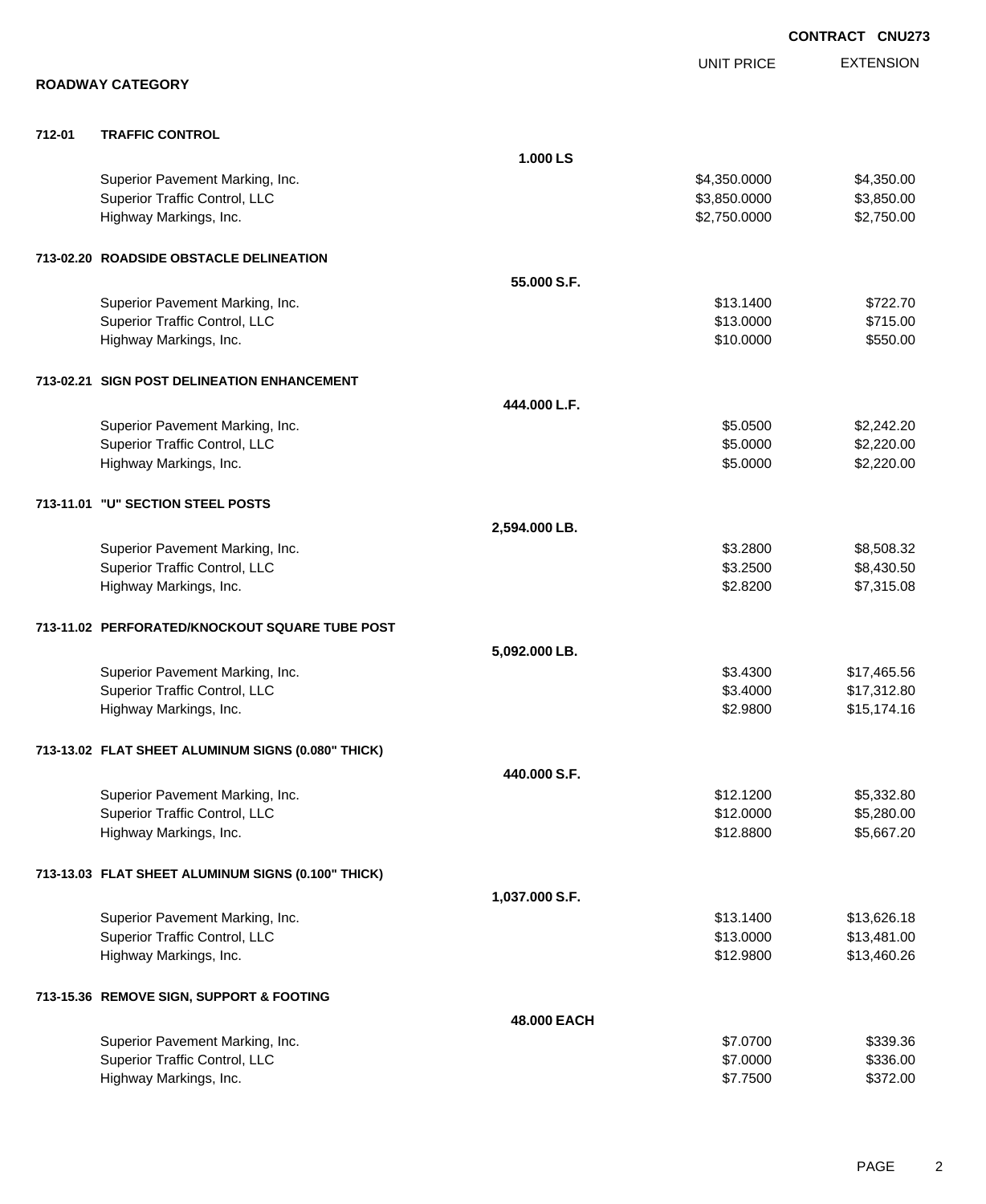|                                                                   |                   |                   | <b>CONTRACT CNU273</b> |
|-------------------------------------------------------------------|-------------------|-------------------|------------------------|
|                                                                   |                   | <b>UNIT PRICE</b> | <b>EXTENSION</b>       |
| 713-16.09 RAILROAD ADVANCE WARNING SIGN AND SUPPORT               |                   |                   |                        |
|                                                                   | <b>4.000 EACH</b> |                   |                        |
| Superior Pavement Marking, Inc.                                   |                   | \$318.1500        | \$1,272.60             |
| Superior Traffic Control, LLC                                     |                   | \$315.0000        | \$1,260.00             |
| Highway Markings, Inc.                                            |                   | \$285.0000        | \$1,140.00             |
| 716-01.21 SNOWPLOWABLE RAISED PAVEMENT MARKERS (BI-DIR) (1 COLOR) |                   |                   |                        |
|                                                                   | 911,000 EACH      |                   |                        |
| Superior Pavement Marking, Inc.                                   |                   | \$20.0000         | \$18,220.00            |
| Superior Traffic Control, LLC                                     |                   | \$20.0000         | \$18,220.00            |
| Highway Markings, Inc.                                            |                   | \$21.5000         | \$19,586.50            |
| 716-02.04 PLASTIC PAVEMENT MARKING(CHANNELIZATION STRIPING)       |                   |                   |                        |
|                                                                   | 25.000 S.Y.       |                   |                        |
| Superior Pavement Marking, Inc.                                   |                   | \$19.7500         | \$493.75               |
| Superior Traffic Control, LLC                                     |                   | \$19.7500         | \$493.75               |
| Highway Markings, Inc.                                            |                   | \$30.0000         | \$750.00               |
| 716-02.05 PLASTIC PAVEMENT MARKING (STOP LINE)                    |                   |                   |                        |
|                                                                   | 290,000 L.F.      |                   |                        |
| Superior Pavement Marking, Inc.                                   |                   | \$7.5000          | \$2,175.00             |
| <b>Superior Traffic Control, LLC</b>                              |                   | \$7.5000          | \$2,175.00             |
| Highway Markings, Inc.                                            |                   | \$9.5000          | \$2,755.00             |
| 716-03.02 PLASTIC WORD PAVEMENT MARKING (RXR)                     |                   |                   |                        |
|                                                                   | <b>4.000 EACH</b> |                   |                        |
| Superior Pavement Marking, Inc.                                   |                   | \$275.0000        | \$1,100.00             |
| <b>Superior Traffic Control, LLC</b>                              |                   | \$275.0000        | \$1,100.00             |
| Highway Markings, Inc.                                            |                   | \$325.0000        | \$1,300.00             |
| 716-04.12 PLASTIC PAVEMENT MARKING (YIELD LINE)                   |                   |                   |                        |
|                                                                   | 10.000 S.F.       |                   |                        |
| Superior Pavement Marking, Inc.                                   |                   | \$12.5000         | \$125.00               |
| <b>Superior Traffic Control, LLC</b>                              |                   | \$12.5000         | \$125.00               |
| Highway Markings, Inc.                                            |                   | \$15.0000         | \$150.00               |
| 716-13.01 SPRAY THERMO PVMT MRKNG (60 mil) (4IN LINE)             |                   |                   |                        |
|                                                                   | 83.250 L.M.       |                   |                        |
| Superior Pavement Marking, Inc.                                   |                   | \$1,150.0000      | \$95,737.50            |
| Superior Traffic Control, LLC                                     |                   | \$1,225.0000      | \$101,981.25           |
| Highway Markings, Inc.                                            |                   | \$1,305.0000      | \$108,641.25           |
| 716-13.04 SPRAY THERMO PVMT MRKNG (60 mil) (4IN DOTTED LINE)      |                   |                   |                        |
|                                                                   | 1,580.000 L.F.    |                   |                        |
| Superior Pavement Marking, Inc.                                   |                   | \$0.3000          | \$474.00               |
| Superior Traffic Control, LLC                                     |                   | \$0.3000          | \$474.00               |
| Highway Markings, Inc.                                            |                   | \$0.5500          | \$869.00               |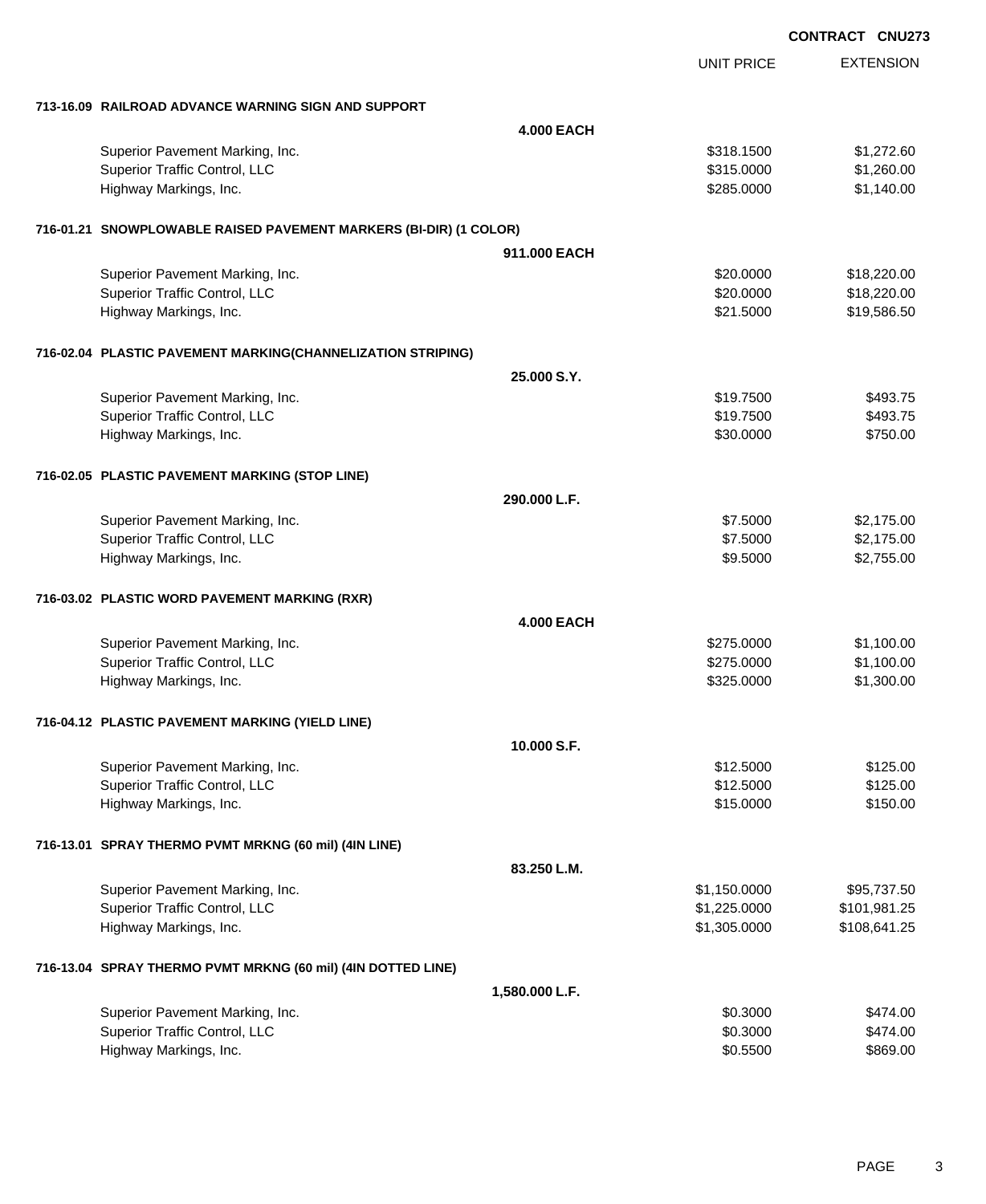|        |                                                              |                | UNIT PRICE   | <b>EXTENSION</b> |
|--------|--------------------------------------------------------------|----------------|--------------|------------------|
|        | 716-13.05 SPRAY THERMO PVMT MRKNG (60 mil) (6IN DOTTED LINE) |                |              |                  |
|        |                                                              | 1,580.000 L.F. |              |                  |
|        | Superior Pavement Marking, Inc.                              |                | \$0.3500     | \$553.00         |
|        | Superior Traffic Control, LLC                                |                | \$0.3500     | \$553.00         |
|        | Highway Markings, Inc.                                       |                | \$0.6500     | \$1,027.00       |
| 717-01 | <b>MOBILIZATION</b>                                          |                |              |                  |
|        |                                                              | 1.000 LS       |              |                  |
|        | Superior Pavement Marking, Inc.                              |                | \$500,0000   | \$500.00         |
|        | Superior Traffic Control, LLC                                |                | \$732,0000   | \$732.00         |
|        | Highway Markings, Inc.                                       |                | \$2,500.0000 | \$2,500.00       |
|        |                                                              |                |              |                  |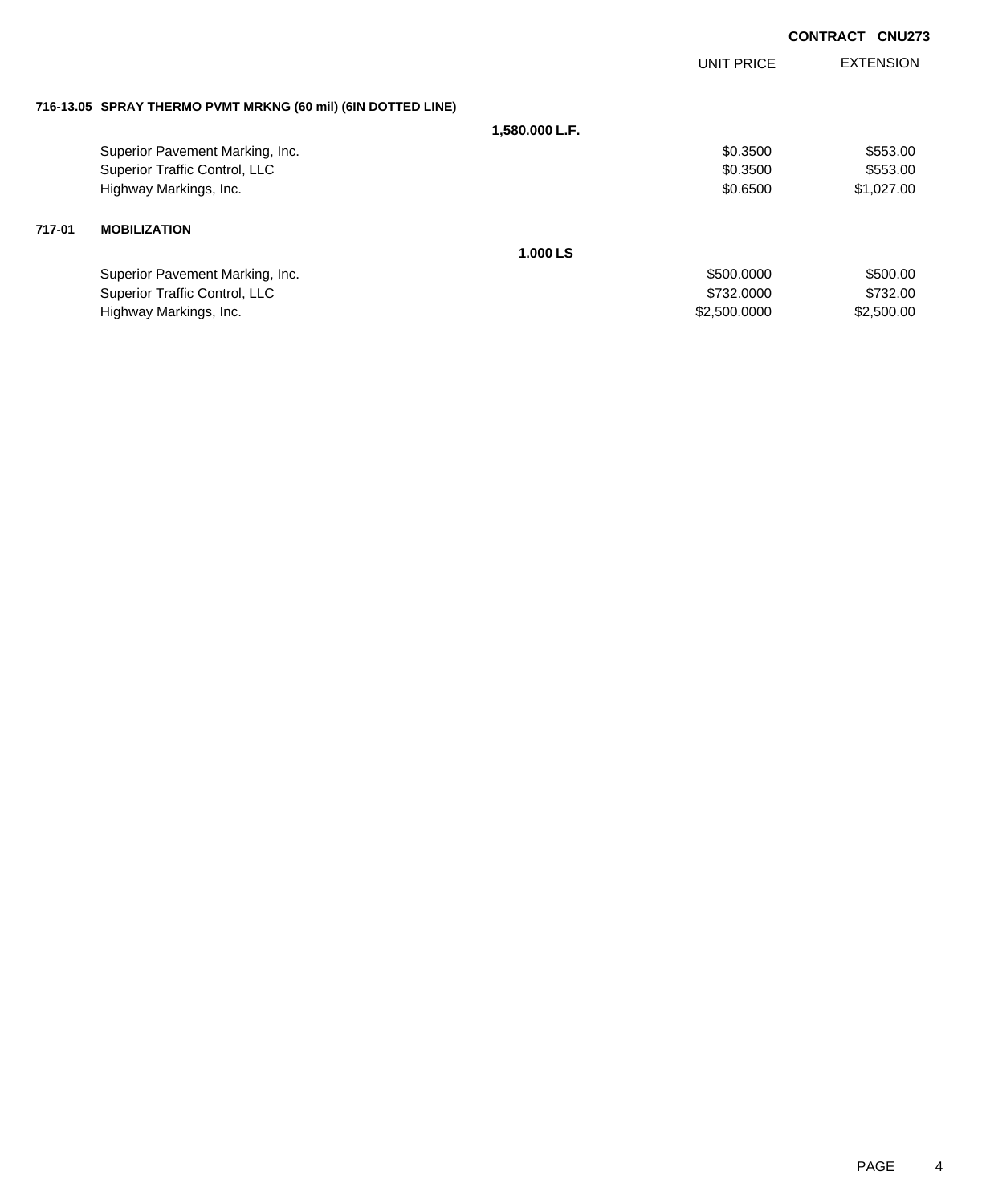## **SUB-TOTAL ROADWAY**

| Superior Pavement Marking, Inc. | \$173.237.97 |
|---------------------------------|--------------|
| Superior Traffic Control, LLC   | \$178.739.30 |
| Highway Markings, Inc.          | \$186,227.45 |

| Superior Pavement Marking, Inc. | \$173,237.97 |
|---------------------------------|--------------|
| Superior Traffic Control, LLC   | \$178,739,30 |
| Highway Markings, Inc.          | \$186,227,45 |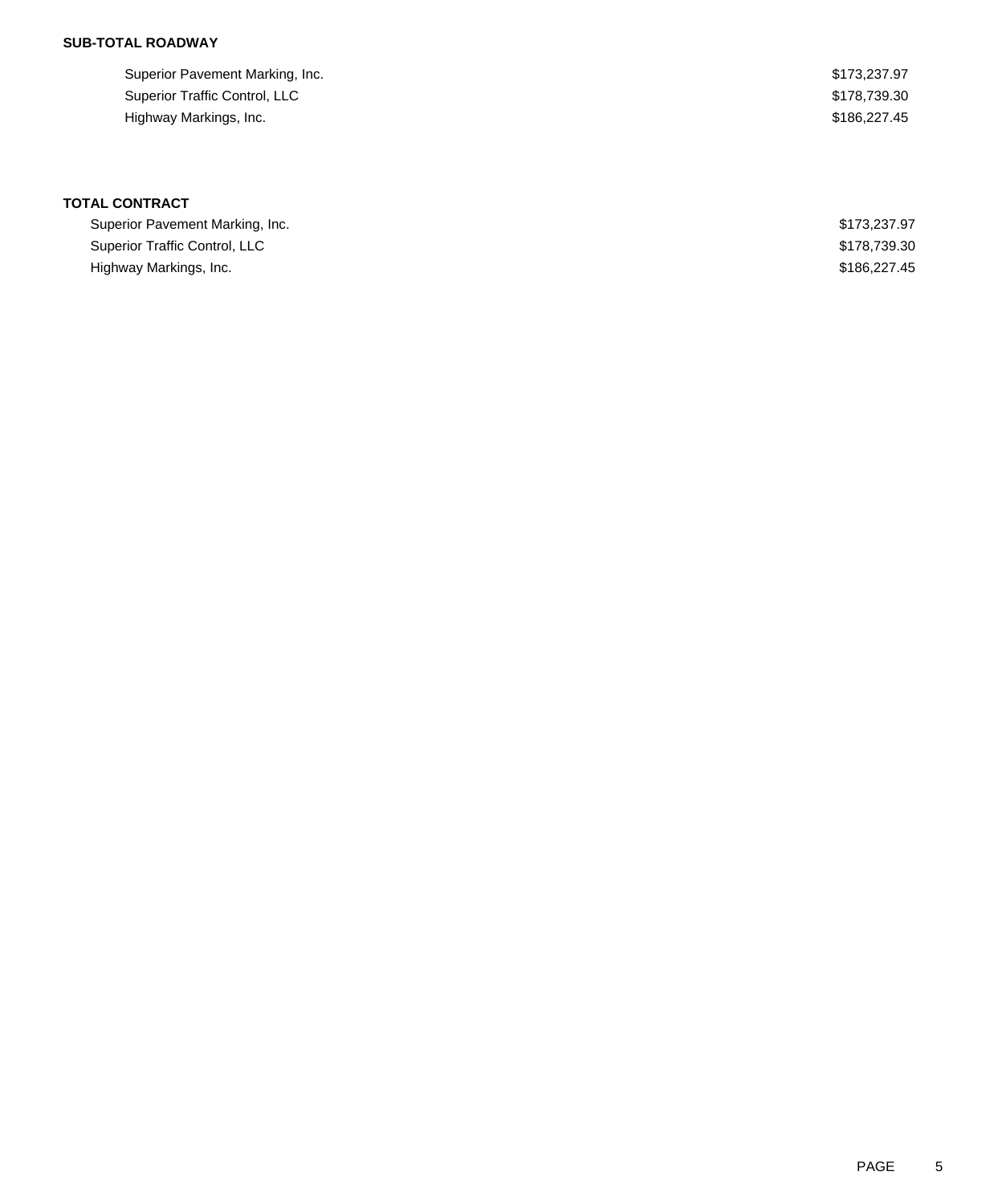## **DEPARTMENT OF TRANSPORTATION SUMMARY OF BIDS LETTING OF DECEMBER 11, 2020 STATE OF TENNESSEE**

#### CHEATHAM COUNTY (Contract No. CNU323 Call 013)

11049-3202-04

THE GRADING, DRAINAGE, CONSTRUCTION OF A CONCRETE BOX BRIDGE, SIGNALS AND PAVING ON S.R. 455 (TENNESSEE WALTZ PARKWAY) FROM 1,500 FEET SOUTH OF S.R. 49 (L.M. 0.87) TO S.R. 49 (L.M. 1.16).

PROJECT LENGTH - 0.290 MILES

COMPLETION TIME - ON OR BEFORE JULY 15, 2022

Eutaw Construction Company, Inc. 6. The set of the set of the set of the set of the set of the set of the set of the set of the set of the set of the set of the set of the set of the set of the set of the set of the set of Wright Brothers Construction Company, Inc.  $$5,177,362.75$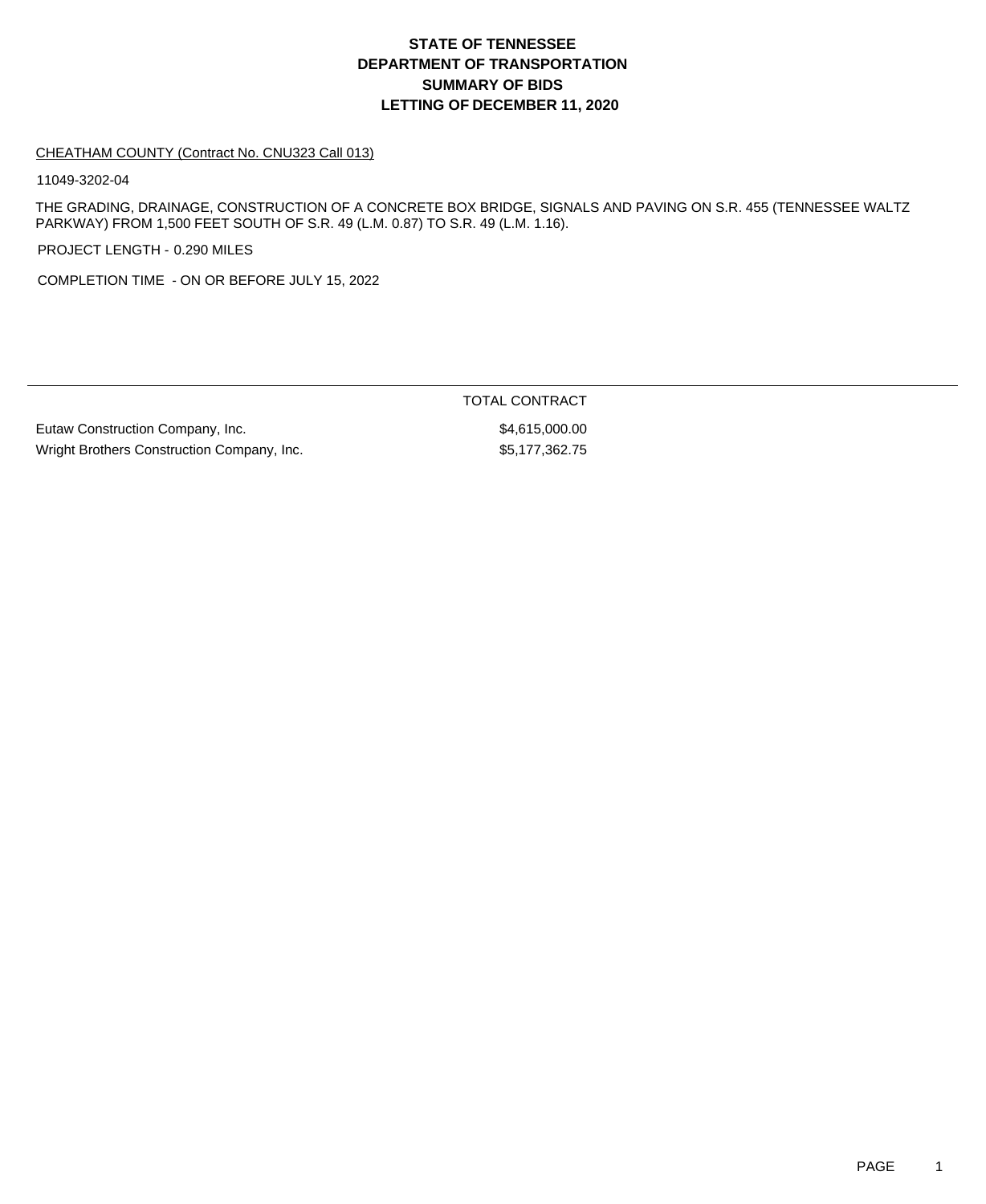|        |                                                                                |                 |                                 | <b>CONTRACT CNU323</b>       |
|--------|--------------------------------------------------------------------------------|-----------------|---------------------------------|------------------------------|
|        | <b>ROADWAY CATEGORY</b>                                                        |                 | <b>UNIT PRICE</b>               | <b>EXTENSION</b>             |
|        |                                                                                |                 |                                 |                              |
| 105-01 | <b>CONSTRUCTION STAKES, LINES AND GRADES</b>                                   |                 |                                 |                              |
|        |                                                                                | 1.000 LS        |                                 |                              |
|        | Eutaw Construction Company, Inc.<br>Wright Brothers Construction Company, Inc. |                 | \$50,000.0000<br>\$50,000.0000  | \$50,000.00<br>\$50,000.00   |
| 201-01 | <b>CLEARING AND GRUBBING</b>                                                   |                 |                                 |                              |
|        |                                                                                | 1.000 LS        |                                 |                              |
|        | Eutaw Construction Company, Inc.<br>Wright Brothers Construction Company, Inc. |                 | \$20,790.3300<br>\$165,000.0000 | \$20,790.33<br>\$165,000.00  |
| 202-01 | <b>REMOVAL OF STRUCTURES AND OBSTRUCTIONS</b>                                  |                 |                                 |                              |
|        |                                                                                | 1.000 LS        |                                 |                              |
|        | Eutaw Construction Company, Inc.                                               |                 | \$50,000.0000                   | \$50,000.00                  |
|        | Wright Brothers Construction Company, Inc.                                     |                 | \$50,000.0000                   | \$50,000.00                  |
| 203-01 | <b>ROAD &amp; DRAINAGE EXCAVATION (UNCLASSIFIED)</b>                           |                 |                                 |                              |
|        |                                                                                | 4,678.000 C.Y.  |                                 |                              |
|        | Eutaw Construction Company, Inc.                                               |                 | \$16.0000                       | \$74,848.00                  |
|        | Wright Brothers Construction Company, Inc.                                     |                 | \$16.5000                       | \$77,187.00                  |
|        | 203-02.01 BORROW EXCAVATION (GRADED SOLID ROCK)                                |                 |                                 |                              |
|        |                                                                                | 29,431.000 TON  |                                 |                              |
|        | Eutaw Construction Company, Inc.                                               |                 | \$23.0000                       | \$676,913.00                 |
|        | Wright Brothers Construction Company, Inc.                                     |                 | \$22.8500                       | \$672,498.35                 |
| 203-03 | <b>BORROW EXCAVATION (UNCLASSIFIED)</b>                                        | 41,382.000 C.Y. |                                 |                              |
|        |                                                                                |                 |                                 |                              |
|        | Eutaw Construction Company, Inc.<br>Wright Brothers Construction Company, Inc. |                 | \$20.8000<br>\$22.6500          | \$860,745.60<br>\$937,302.30 |
|        |                                                                                |                 |                                 |                              |
| 203-04 | PLACING AND SPREADING TOPSOIL                                                  |                 |                                 |                              |
|        |                                                                                | 3,130.000 C.Y.  |                                 |                              |
|        | Eutaw Construction Company, Inc.                                               |                 | \$6.1400                        | \$19,218.20                  |
|        | Wright Brothers Construction Company, Inc.                                     |                 | \$8.3000                        | \$25,979.00                  |
| 203-06 | <b>WATER</b>                                                                   |                 |                                 |                              |
|        |                                                                                | 210.000 M.G.    |                                 |                              |
|        | Eutaw Construction Company, Inc.                                               |                 | \$10.2000                       | \$2,142.00                   |
|        | Wright Brothers Construction Company, Inc.                                     |                 | \$25.0000                       | \$5,250.00                   |
|        | 203-20.01 CHANNEL SUBSTRATE                                                    |                 |                                 |                              |
|        |                                                                                | 290.000 C.Y.    |                                 |                              |
|        | Eutaw Construction Company, Inc.                                               |                 | \$32.0500                       | \$9,294.50                   |
|        | Wright Brothers Construction Company, Inc.                                     |                 | \$39.2500                       | \$11,382.50                  |
| 209-05 | <b>SEDIMENT REMOVAL</b>                                                        | 120.000 C.Y.    |                                 |                              |
|        |                                                                                |                 |                                 |                              |
|        | Eutaw Construction Company, Inc.<br>Wright Brothers Construction Company, Inc. |                 | \$27.8000<br>\$20.7500          | \$3,336.00<br>\$2,490.00     |
|        |                                                                                |                 |                                 |                              |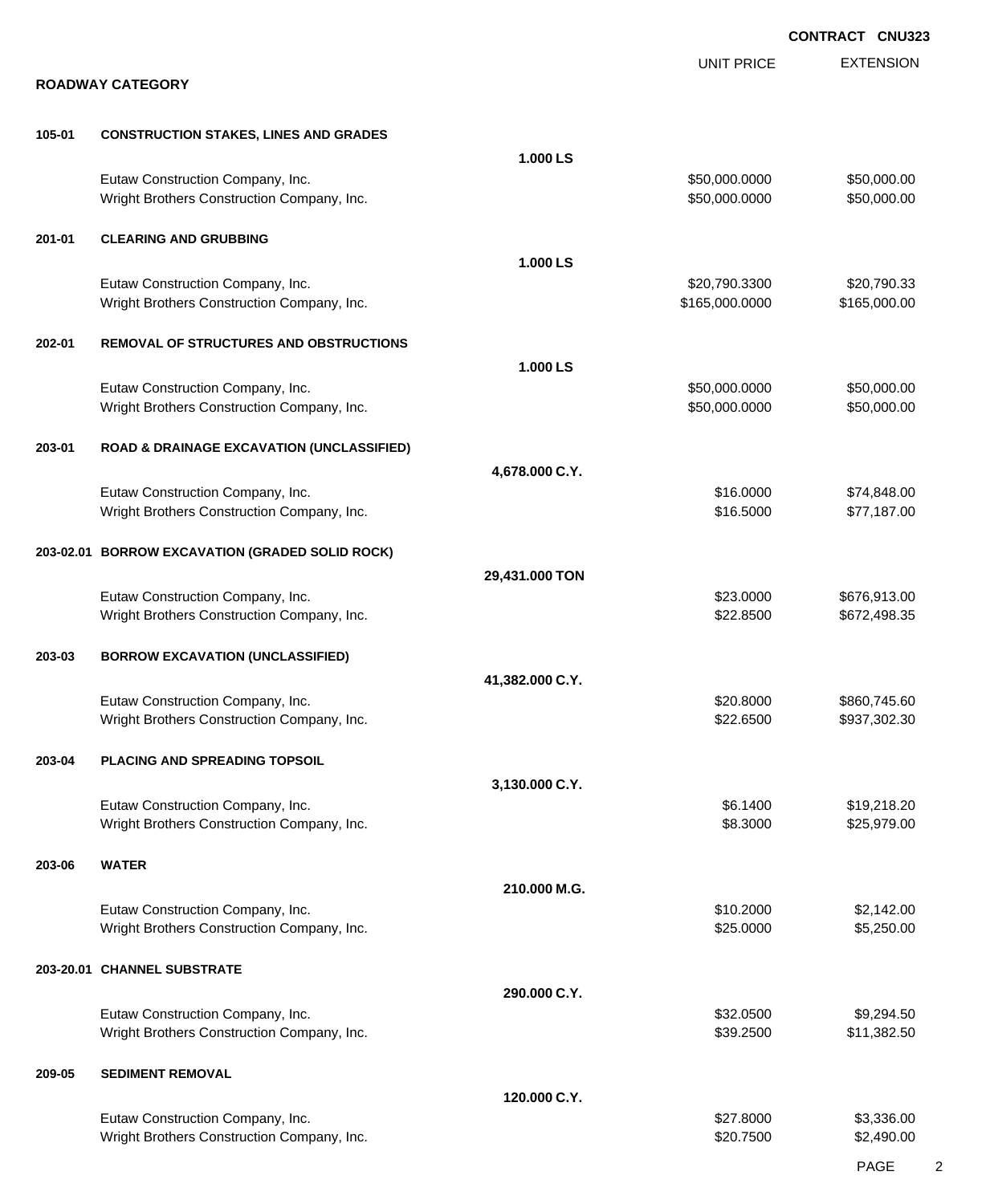|                                                  |                   | <b>UNIT PRICE</b> | <b>EXTENSION</b> |
|--------------------------------------------------|-------------------|-------------------|------------------|
| 209-06.02 12" DIA COIR LOG (BOX AT STR-1 INLET)  |                   |                   |                  |
|                                                  | 100.000 L.F.      |                   |                  |
| Eutaw Construction Company, Inc.                 |                   | \$10.8000         | \$1,080.00       |
| Wright Brothers Construction Company, Inc.       |                   | \$22.2500         | \$2,225.00       |
| 209-08.02 TEMPORARY SILT FENCE (WITH BACKING)    |                   |                   |                  |
|                                                  | 2,287.000 L.F.    |                   |                  |
| Eutaw Construction Company, Inc.                 |                   | \$4.6000          | \$10,520.20      |
| Wright Brothers Construction Company, Inc.       |                   | \$4.0000          | \$9,148.00       |
| 209-08.03 TEMPORARY SILT FENCE (WITHOUT BACKING) |                   |                   |                  |
|                                                  | 750,000 L.F.      |                   |                  |
| Eutaw Construction Company, Inc.                 |                   | \$1.9000          | \$1,425.00       |
| Wright Brothers Construction Company, Inc.       |                   | \$1.9500          | \$1,462.50       |
| 209-08.07 ROCK CHECK DAM                         |                   |                   |                  |
|                                                  | <b>2.000 EACH</b> |                   |                  |
| Eutaw Construction Company, Inc.                 |                   | \$379.9500        | \$759.90         |
| Wright Brothers Construction Company, Inc.       |                   | \$1,100.0000      | \$2,200.00       |
| 209-08.08 ENHANCED ROCK CHECK DAM                |                   |                   |                  |
|                                                  | 8.000 EACH        |                   |                  |
| Eutaw Construction Company, Inc.                 |                   | \$633.2500        | \$5,066.00       |
| Wright Brothers Construction Company, Inc.       |                   | \$530.0000        | \$4,240.00       |
| 209-09.01 SANDBAGS                               |                   |                   |                  |
|                                                  | 900,000 BAG       |                   |                  |
| Eutaw Construction Company, Inc.                 |                   | \$6.1500          | \$5,535.00       |
| Wright Brothers Construction Company, Inc.       |                   | \$8.8500          | \$7,965.00       |
| 209-09.03 SEDIMENT FILTER BAG (15' X 15')        |                   |                   |                  |
|                                                  | <b>1.000 EACH</b> |                   |                  |
| Eutaw Construction Company, Inc.                 |                   | \$162.2000        | \$162.20         |
| Wright Brothers Construction Company, Inc.       |                   | \$1,000.0000      | \$1,000.00       |
| 209-20.03 POLYETHYLENE SHEETING (6 MIL. MINIMUM) |                   |                   |                  |
|                                                  | 150,000 S.Y.      |                   |                  |
| Eutaw Construction Company, Inc.                 |                   | \$4.8500          | \$727.50         |
| Wright Brothers Construction Company, Inc.       |                   | \$5.0000          | \$750.00         |
| 209-40.30 CATCH BASIN PROTECTION (TYPE A)        |                   |                   |                  |
|                                                  | 3.000 EACH        |                   |                  |
| Eutaw Construction Company, Inc.                 |                   | \$810.9500        | \$2,432.85       |
| Wright Brothers Construction Company, Inc.       |                   | \$940.0000        | \$2,820.00       |
| 209-40.33 CATCH BASIN PROTECTION (TYPE D)        |                   |                   |                  |
|                                                  | 3.000 EACH        |                   |                  |
| Eutaw Construction Company, Inc.                 |                   | \$270.3000        | \$810.90         |
| Wright Brothers Construction Company, Inc.       |                   | \$540.0000        | \$1,620.00       |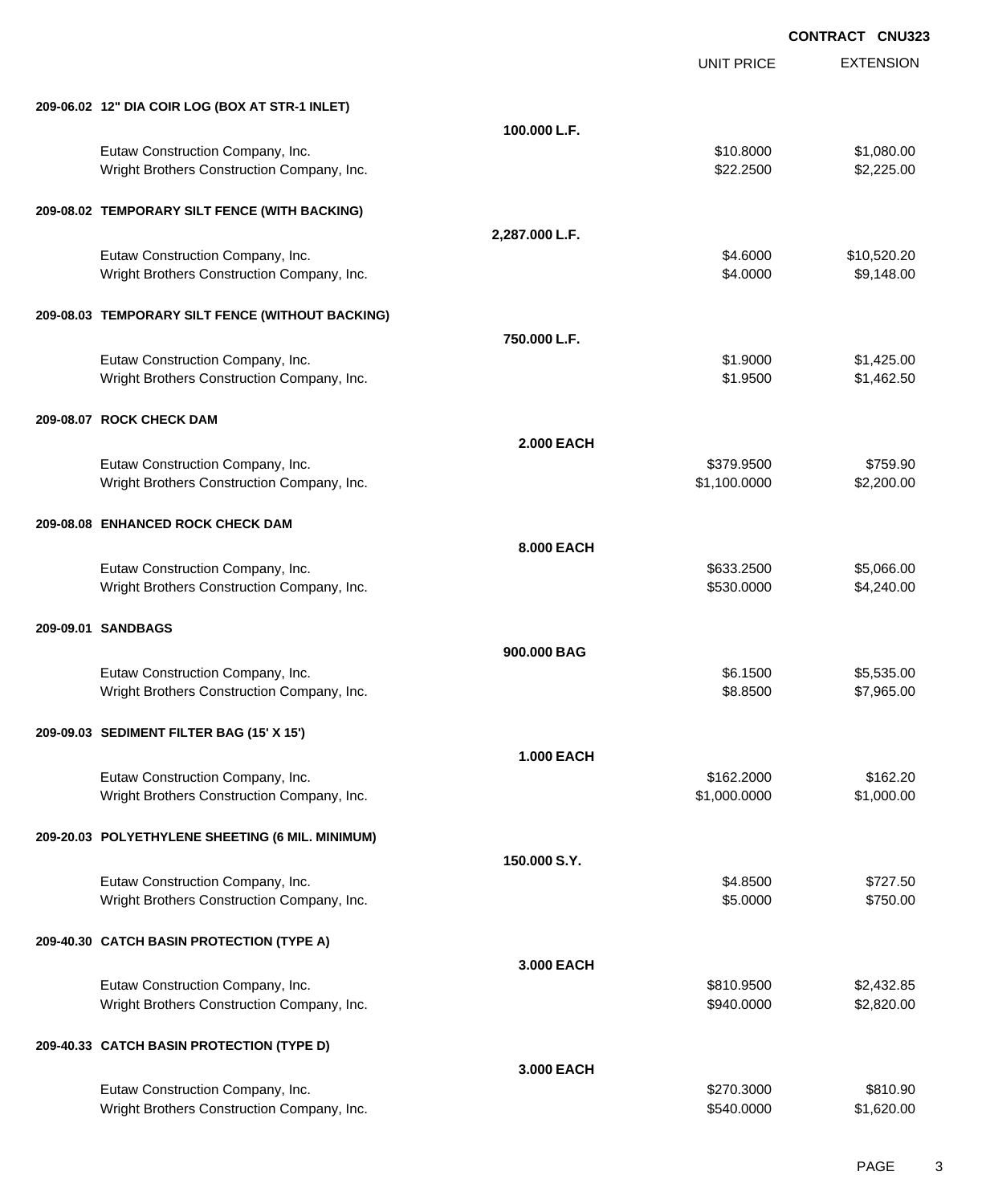|        |                                                                   | UNIT PRICE        | <b>EXTENSION</b> |
|--------|-------------------------------------------------------------------|-------------------|------------------|
|        | 209-40.41 CATCH BASIN FILTER ASSEMBLY(TYPE 1)                     |                   |                  |
|        |                                                                   | <b>1.000 EACH</b> |                  |
|        | Eutaw Construction Company, Inc.                                  | \$432.5000        | \$432.50         |
|        | Wright Brothers Construction Company, Inc.                        | \$1,700.0000      | \$1,700.00       |
|        | 209-65.04 TEMPORARY IN STREAM DIVERSION                           |                   |                  |
|        | 450.000 L.F.                                                      |                   |                  |
|        | Eutaw Construction Company, Inc.                                  | \$69.2500         | \$31,162.50      |
|        | Wright Brothers Construction Company, Inc.                        | \$47.5000         | \$21,375.00      |
| 303-01 | MINERAL AGGREGATE, TYPE A BASE, GRADING D                         |                   |                  |
|        | 13,852.000 TON                                                    |                   |                  |
|        | Eutaw Construction Company, Inc.                                  | \$23.3000         | \$322,751.60     |
|        | Wright Brothers Construction Company, Inc.                        | \$25.3000         | \$350,455.60     |
|        | 303-01.01 GRANULAR BACKFILL (ROADWAY)                             |                   |                  |
|        | 229,000 TON                                                       |                   |                  |
|        | Eutaw Construction Company, Inc.                                  | \$50.0000         | \$11,450.00      |
|        | Wright Brothers Construction Company, Inc.                        | \$31.0000         | \$7,099.00       |
|        | 303-10.01 MINERAL AGGREGATE (SIZE 57)                             |                   |                  |
|        | 1,344.000 TON                                                     |                   |                  |
|        | Eutaw Construction Company, Inc.                                  | \$29.9000         | \$40,185.60      |
|        | Wright Brothers Construction Company, Inc.                        | \$34.5000         | \$46,368.00      |
|        | 307-01.01 ASPHALT CONCRETE MIX (PG64-22) (BPMB-HM) GRADING A      |                   |                  |
|        | 986,000 TON                                                       |                   |                  |
|        | Eutaw Construction Company, Inc.                                  | \$75.7000         | \$74,640.20      |
|        | Wright Brothers Construction Company, Inc.                        | \$76.5000         | \$75,429.00      |
|        | 307-01.08   ASPHALT CONCRETE MIX (PG64-22) (BPMB-HM) GRADING B-M2 |                   |                  |
|        | 828,000 TON                                                       |                   |                  |
|        | Eutaw Construction Company, Inc.                                  | \$80.3000         | \$66,488.40      |
|        | Wright Brothers Construction Company, Inc.                        | \$81.0000         | \$67,068.00      |
|        | 307-01.20 ASP. CONC. MIX(PG64-22) (BPMB-HM) GR. A-S               |                   |                  |
|        | 772.000 TON                                                       |                   |                  |
|        | Eutaw Construction Company, Inc.                                  | \$84.9000         | \$65,542.80      |
|        | Wright Brothers Construction Company, Inc.                        | \$85.5000         | \$66,006.00      |
| 313-03 | <b>TREATED PERMEABLE BASE</b>                                     |                   |                  |
|        | 2,635.000 S.Y.                                                    |                   |                  |
|        | Eutaw Construction Company, Inc.                                  | \$21.3500         | \$56,257.25      |
|        | Wright Brothers Construction Company, Inc.                        | \$21.5000         | \$56,652.50      |
| 402-01 | BITUMINOUS MATERIAL FOR PRIME COAT (PC)                           |                   |                  |
|        |                                                                   | 14.000 TON        |                  |
|        | Eutaw Construction Company, Inc.                                  | \$892.0500        | \$12,488.70      |
|        | Wright Brothers Construction Company, Inc.                        | \$900.0000        | \$12,600.00      |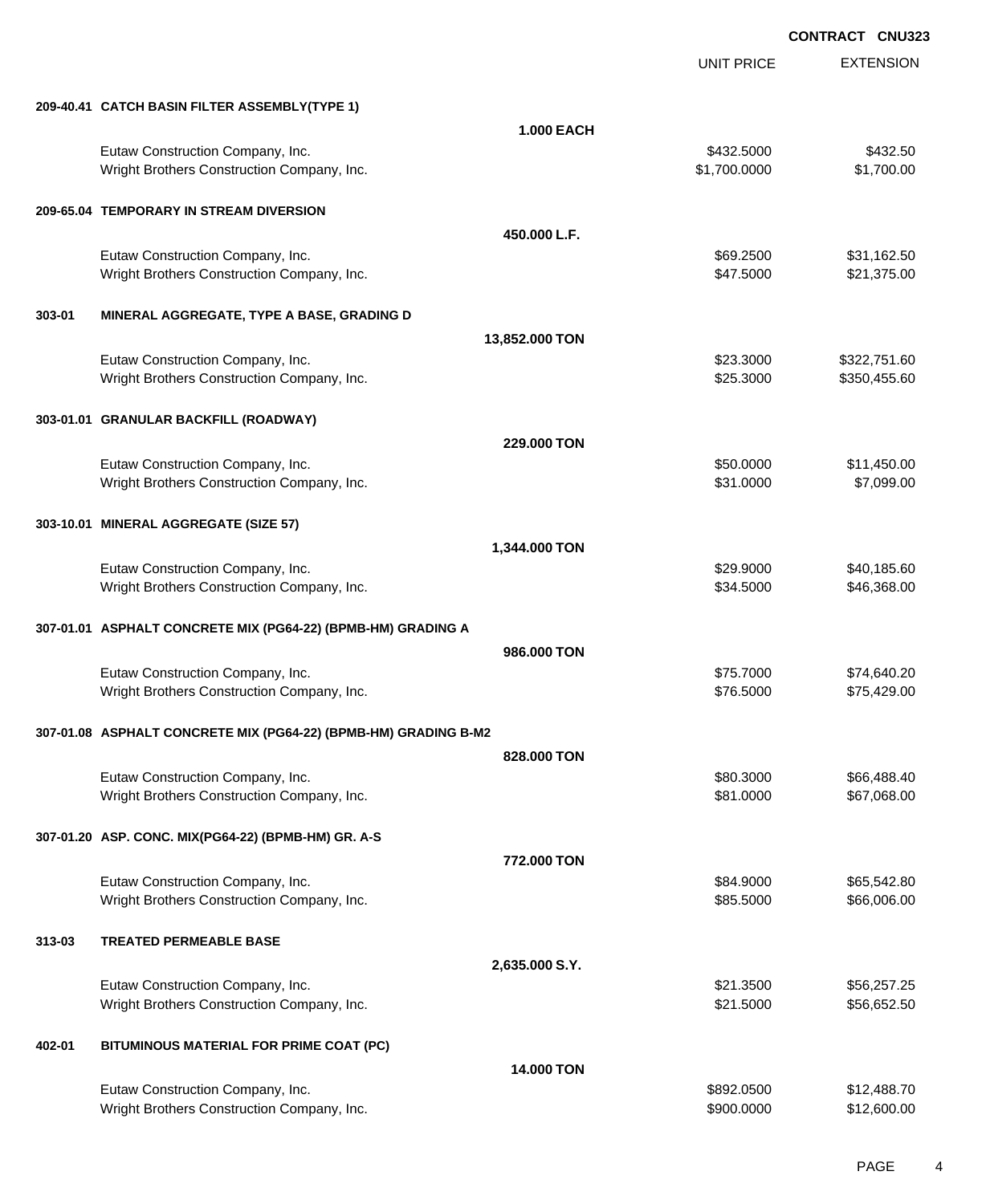|        |                                                        |                  | <b>UNIT PRICE</b> | <b>EXTENSION</b> |
|--------|--------------------------------------------------------|------------------|-------------------|------------------|
| 402-02 | <b>AGGREGATE FOR COVER MATERIAL (PC)</b>               |                  |                   |                  |
|        |                                                        | 50.000 TON       |                   |                  |
|        | Eutaw Construction Company, Inc.                       |                  | \$59.4500         | \$2,972.50       |
|        | Wright Brothers Construction Company, Inc.             |                  | \$60.0000         | \$3,000.00       |
| 403-01 | BITUMINOUS MATERIAL FOR TACK COAT (TC)                 |                  |                   |                  |
|        |                                                        | <b>4.800 TON</b> |                   |                  |
|        | Eutaw Construction Company, Inc.                       |                  | \$756.9000        | \$3,633.12       |
|        | Wright Brothers Construction Company, Inc.             |                  | \$760.0000        | \$3,648.00       |
|        | 411-01.07 ACS MIX (PG64-22) GRADING E SHOULDER         |                  |                   |                  |
|        |                                                        | 168,000 TON      |                   |                  |
|        | Eutaw Construction Company, Inc.                       |                  | \$98.4000         | \$16,531.20      |
|        | Wright Brothers Construction Company, Inc.             |                  | \$99.5000         | \$16,716.00      |
|        | 411-01.10 ACS MIX(PG64-22) GRADING D                   |                  |                   |                  |
|        |                                                        | 527,000 TON      |                   |                  |
|        | Eutaw Construction Company, Inc.                       |                  | \$98.4000         | \$51,856.80      |
|        | Wright Brothers Construction Company, Inc.             |                  | \$99.5000         | \$52,436.50      |
|        | 501-01.01 PORTLAND CEMENT CONCRETE PAVEMENT (PLAIN) 8" |                  |                   |                  |
|        |                                                        | 2,635.000 S.Y.   |                   |                  |
|        | Eutaw Construction Company, Inc.                       |                  | \$102.0000        | \$268,770.00     |
|        | Wright Brothers Construction Company, Inc.             |                  | \$120.0000        | \$316,200.00     |
|        | 604-01.01 CLASS A CONCRETE (ROADWAY)                   |                  |                   |                  |
|        |                                                        | 28.000 C.Y.      |                   |                  |
|        | Eutaw Construction Company, Inc.                       |                  | \$1,403.2500      | \$39,291.00      |
|        | Wright Brothers Construction Company, Inc.             |                  | \$1,700.0000      | \$47,600.00      |
|        | 604-01.02 STEEL BAR REINFORCEMENT (ROADWAY)            |                  |                   |                  |
|        |                                                        | 3,256.000 LB.    |                   |                  |
|        | Eutaw Construction Company, Inc.                       |                  | \$2.0000          | \$6,512.00       |
|        | Wright Brothers Construction Company, Inc.             |                  | \$1.1000          | \$3,581.60       |
|        | 607-03.02 18" CONCRETE PIPE CULVERT (CLASS III)        |                  |                   |                  |
|        |                                                        | 24.000 L.F.      |                   |                  |
|        | Eutaw Construction Company, Inc.                       |                  | \$92.0000         | \$2,208.00       |
|        | Wright Brothers Construction Company, Inc.             |                  | \$109.0000        | \$2,616.00       |
|        | 607-05.02 24" CONCRETE PIPE CULVERT (CLASS III)        |                  |                   |                  |
|        |                                                        | 136.000 L.F.     |                   |                  |
|        | Eutaw Construction Company, Inc.                       |                  | \$68.1000         | \$9,261.60       |
|        | Wright Brothers Construction Company, Inc.             |                  | \$63.0000         | \$8,568.00       |
|        | 607-06.02 30" CONCRETE PIPE CULVERT (CLASS III)        |                  |                   |                  |
|        |                                                        | 444.000 L.F.     |                   |                  |
|        | Eutaw Construction Company, Inc.                       |                  | \$82.1000         | \$36,452.40      |
|        | Wright Brothers Construction Company, Inc.             |                  | \$84.0000         | \$37,296.00      |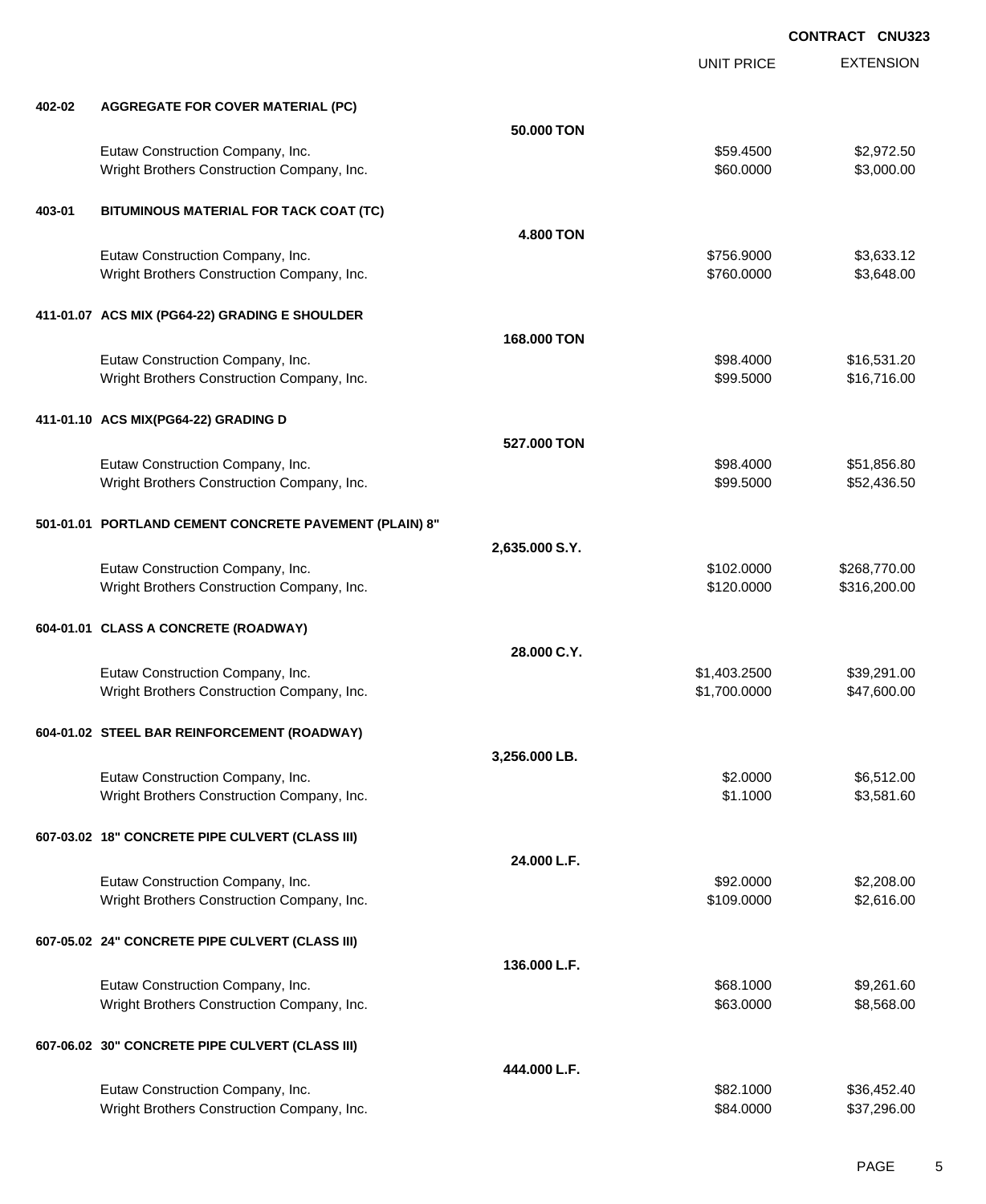|                                                    |                   | <b>UNIT PRICE</b> | <b>EXTENSION</b> |
|----------------------------------------------------|-------------------|-------------------|------------------|
| 611-07.01 CLASS A CONCRETE (PIPE ENDWALLS)         |                   |                   |                  |
|                                                    | 20.000 C.Y.       |                   |                  |
| Eutaw Construction Company, Inc.                   |                   | \$1,788.2500      | \$35,765.00      |
| Wright Brothers Construction Company, Inc.         |                   | \$1,800.0000      | \$36,000.00      |
| 611-07.02 STEEL BAR REINFORCEMENT (PIPE ENDWALLS)  |                   |                   |                  |
|                                                    | 1,804.000 LB.     |                   |                  |
| Eutaw Construction Company, Inc.                   |                   | \$1.7500          | \$3,157.00       |
| Wright Brothers Construction Company, Inc.         |                   | \$3.7000          | \$6,674.80       |
| 611-42.01 CATCH BASINS, TYPE 42, 0' - 4' DEPTH     |                   |                   |                  |
|                                                    | <b>1.000 EACH</b> |                   |                  |
| Eutaw Construction Company, Inc.                   |                   | \$4,724.2500      | \$4,724.25       |
| Wright Brothers Construction Company, Inc.         |                   | \$4,100.0000      | \$4,100.00       |
| 621-03.04 30" TEMPORARY DRAINAGE PIPE              |                   |                   |                  |
|                                                    | 36.000 L.F.       |                   |                  |
| Eutaw Construction Company, Inc.                   |                   | \$68.7000         | \$2,473.20       |
| Wright Brothers Construction Company, Inc.         |                   | \$88.0000         | \$3,168.00       |
| 621-03.06 42" TEMPORARY DRAINAGE PIPE              |                   |                   |                  |
|                                                    | 36.000 L.F.       |                   |                  |
| Eutaw Construction Company, Inc.                   |                   | \$86.7000         | \$3,121.20       |
| Wright Brothers Construction Company, Inc.         |                   | \$123.0000        | \$4,428.00       |
| 705-04.09 EARTH PAD FOR TYPE 38 GR END TREATMENT   |                   |                   |                  |
|                                                    | <b>2.000 EACH</b> |                   |                  |
| Eutaw Construction Company, Inc.                   |                   | \$1,364.7500      | \$2,729.50       |
| Wright Brothers Construction Company, Inc.         |                   | \$1,300.0000      | \$2,600.00       |
| 705-06.01 W BEAM GR (TYPE 2) MASH TL-3             |                   |                   |                  |
|                                                    | 3,230.000 L.F.    |                   |                  |
| Eutaw Construction Company, Inc.                   |                   | \$20.2500         | \$65,407.50      |
| Wright Brothers Construction Company, Inc.         |                   | \$19.8000         | \$63,954.00      |
| 705-06.11 GR TERMINAL (IN-INLINE) MASH TL-3        |                   |                   |                  |
|                                                    | 8.000 EACH        |                   |                  |
| Eutaw Construction Company, Inc.                   |                   | \$850.4500        | \$6,803.60       |
| Wright Brothers Construction Company, Inc.         |                   | \$830.0000        | \$6,640.00       |
| 705-06.20 TANGENT ENERGY ABSORBING TERM MASH TL-3  |                   |                   |                  |
|                                                    | <b>4.000 EACH</b> |                   |                  |
| Eutaw Construction Company, Inc.                   |                   | \$2,490.2500      | \$9,961.00       |
| Wright Brothers Construction Company, Inc.         |                   | \$2,400.0000      | \$9,600.00       |
| 705-06.30 GR TERMINAL (ENERGY ABSORBING) MASH TL-2 |                   |                   |                  |
|                                                    | <b>4.000 EACH</b> |                   |                  |
| Eutaw Construction Company, Inc.                   |                   | \$2,387.5000      | \$9,550.00       |
| Wright Brothers Construction Company, Inc.         |                   | \$2,300.0000      | \$9,200.00       |
|                                                    |                   |                   |                  |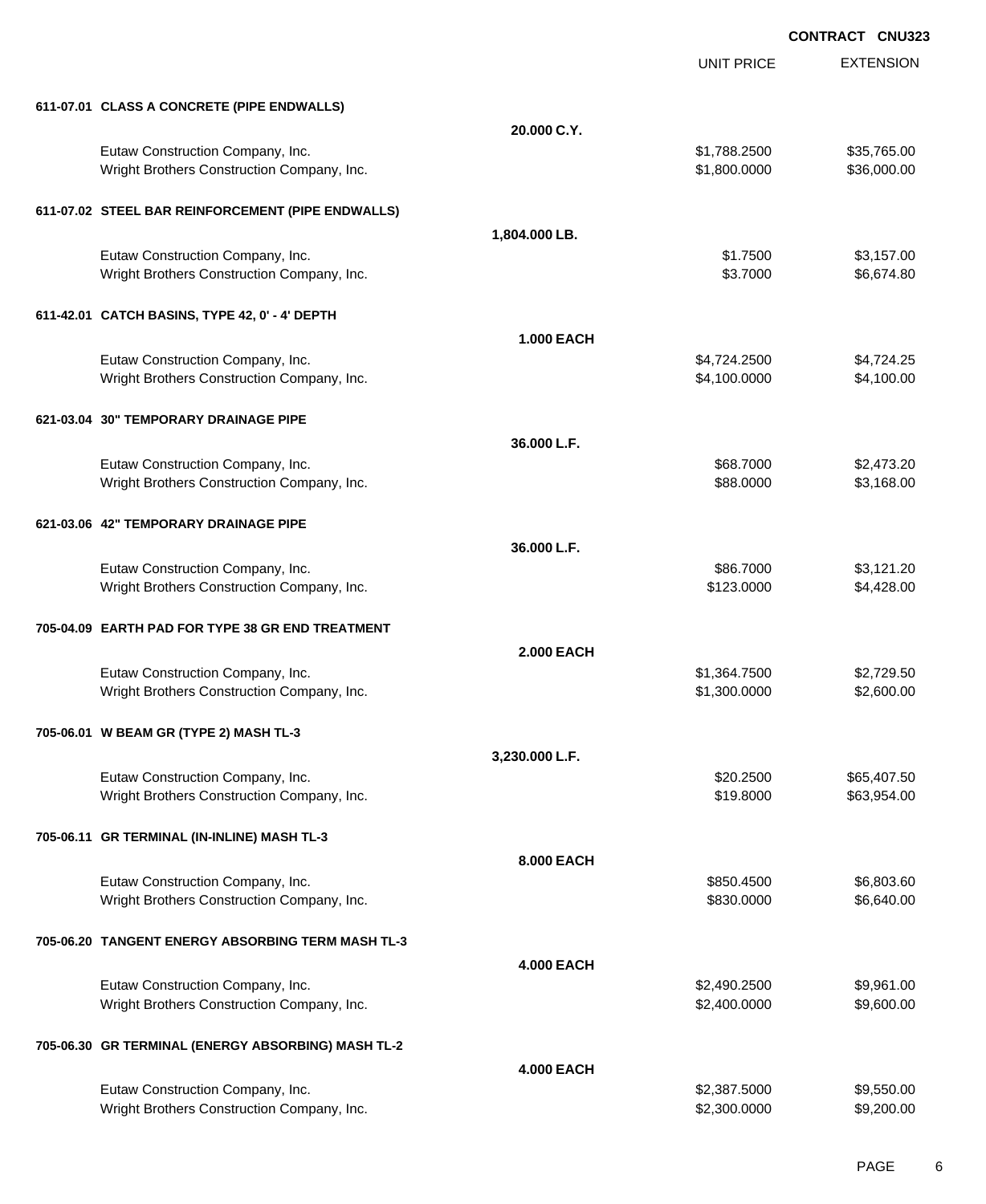|        |                                                                                |                    | <b>UNIT PRICE</b> | <b>EXTENSION</b> |
|--------|--------------------------------------------------------------------------------|--------------------|-------------------|------------------|
|        | 707-01.11 CHAIN LINK FENCE (6 FOOT)                                            |                    |                   |                  |
|        |                                                                                | 612.000 L.F.       |                   |                  |
|        | Eutaw Construction Company, Inc.                                               |                    | \$13.0000         | \$7,956.00       |
|        | Wright Brothers Construction Company, Inc.                                     |                    | \$13.5000         | \$8,262.00       |
|        |                                                                                |                    |                   |                  |
|        | 707-01.12 END & CORNER POST ASSEMBLY(CHAIN-LINK FENCE 6')                      |                    |                   |                  |
|        |                                                                                | <b>2.000 EACH</b>  |                   |                  |
|        | Eutaw Construction Company, Inc.                                               |                    | \$270.3000        | \$540.60         |
|        | Wright Brothers Construction Company, Inc.                                     |                    | \$280.0000        | \$560.00         |
|        | 707-08.11 HIGH-VISIBILITY CONSTRUCTION FENCE                                   |                    |                   |                  |
|        |                                                                                | 2,100.000 L.F.     |                   |                  |
|        |                                                                                |                    | \$1.6000          | \$3,360.00       |
|        | Eutaw Construction Company, Inc.<br>Wright Brothers Construction Company, Inc. |                    | \$1.7500          | \$3,675.00       |
|        |                                                                                |                    |                   |                  |
|        | 708-02.01 MARKERS (CONCRETE R.O.W. POSTS)                                      |                    |                   |                  |
|        |                                                                                | 21.000 EACH        |                   |                  |
|        | Eutaw Construction Company, Inc.                                               |                    | \$346.2000        | \$7,270.20       |
|        | Wright Brothers Construction Company, Inc.                                     |                    | \$280.0000        | \$5,880.00       |
|        |                                                                                |                    |                   |                  |
|        | 709-05.05 MACHINED RIP-RAP (CLASS A-3)                                         |                    |                   |                  |
|        |                                                                                | 101.000 TON        |                   |                  |
|        | Eutaw Construction Company, Inc.                                               |                    | \$43.6500         | \$4,408.65       |
|        | Wright Brothers Construction Company, Inc.                                     |                    | \$41.0000         | \$4,141.00       |
|        | 709-05.06 MACHINED RIP-RAP (CLASS A-1)                                         |                    |                   |                  |
|        |                                                                                | 415.000 TON        |                   |                  |
|        |                                                                                |                    | \$43.6500         | \$18,114.75      |
|        | Eutaw Construction Company, Inc.<br>Wright Brothers Construction Company, Inc. |                    | \$43.0000         | \$17,845.00      |
|        |                                                                                |                    |                   |                  |
|        | 709-05.08 MACHINED RIP-RAP (CLASS B)                                           |                    |                   |                  |
|        |                                                                                | 990.000 TON        |                   |                  |
|        | Eutaw Construction Company, Inc.                                               |                    | \$43.6500         | \$43,213.50      |
|        | Wright Brothers Construction Company, Inc.                                     |                    | \$43.7500         | \$43,312.50      |
|        |                                                                                |                    |                   |                  |
| 710-02 | <b>AGGREGATE UNDERDRAINS (WITH PIPE)</b>                                       |                    |                   |                  |
|        |                                                                                | 3,060.000 L.F.     |                   |                  |
|        | Eutaw Construction Company, Inc.                                               |                    | \$7.0500          | \$21,573.00      |
|        | Wright Brothers Construction Company, Inc.                                     |                    | \$7.2000          | \$22,032.00      |
| 710-05 | <b>LATERAL UNDERDRAIN</b>                                                      |                    |                   |                  |
|        |                                                                                | 672.000 L.F.       |                   |                  |
|        | Eutaw Construction Company, Inc.                                               |                    | \$4.8500          | \$3,259.20       |
|        | Wright Brothers Construction Company, Inc.                                     |                    | \$5.0000          | \$3,360.00       |
|        |                                                                                |                    |                   |                  |
|        | 710-06.11 LATERAL UNDERDRAIN ENDWALL (2:1)                                     |                    |                   |                  |
|        |                                                                                | <b>12.000 EACH</b> |                   |                  |
|        | Eutaw Construction Company, Inc.                                               |                    | \$919.0500        | \$11,028.60      |
|        | Wright Brothers Construction Company, Inc.                                     |                    | \$940.0000        | \$11,280.00      |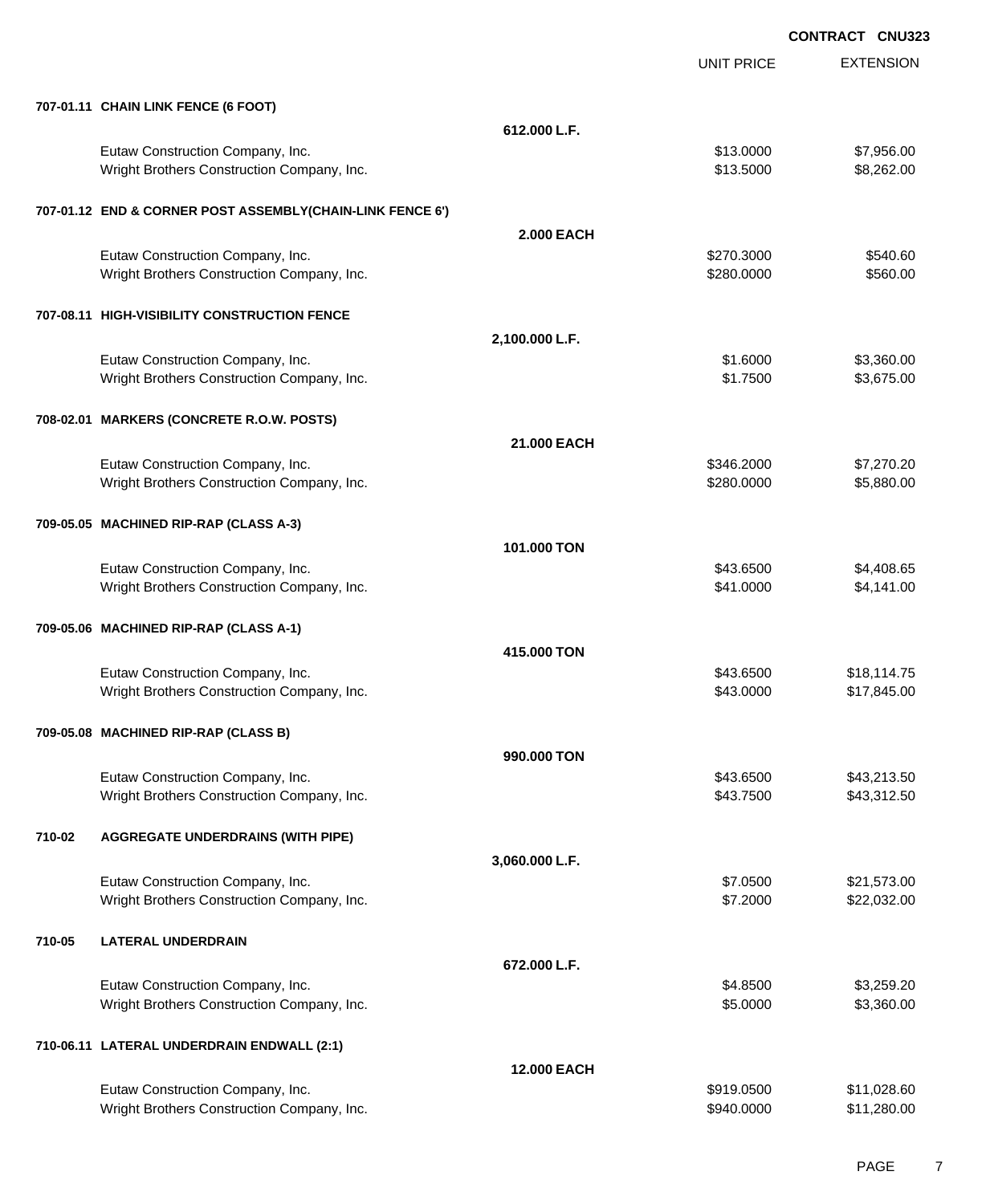UNIT PRICE

EXTENSION

|        | 710-06.12 LATERAL UNDERDRAIN ENDWALL (3:1)                                     |                    |                              |                          |
|--------|--------------------------------------------------------------------------------|--------------------|------------------------------|--------------------------|
|        |                                                                                | <b>4.000 EACH</b>  |                              |                          |
|        | Eutaw Construction Company, Inc.<br>Wright Brothers Construction Company, Inc. |                    | \$919.0500<br>\$940.0000     | \$3,676.20<br>\$3,760.00 |
| 712-01 | <b>TRAFFIC CONTROL</b>                                                         |                    |                              |                          |
|        |                                                                                | 1.000LS            |                              |                          |
|        | Eutaw Construction Company, Inc.                                               |                    | \$25,000.0000                | \$25,000.00              |
|        | Wright Brothers Construction Company, Inc.                                     |                    | \$70,000.0000                | \$70,000.00              |
|        | 712-04.01 FLEXIBLE DRUMS (CHANNELIZING)                                        |                    |                              |                          |
|        |                                                                                | <b>12.000 EACH</b> |                              |                          |
|        | Eutaw Construction Company, Inc.                                               |                    | \$37.8500                    | \$454.20                 |
|        | Wright Brothers Construction Company, Inc.                                     |                    | \$38.7500                    | \$465.00                 |
|        | 712-05.01 WARNING LIGHTS (TYPE A)                                              |                    |                              |                          |
|        |                                                                                | 8.000 EACH         |                              |                          |
|        | Eutaw Construction Company, Inc.                                               |                    | \$43.2500                    | \$346.00                 |
|        | Wright Brothers Construction Company, Inc.                                     |                    | \$27.7500                    | \$222.00                 |
|        |                                                                                |                    |                              |                          |
|        | 712-05.03 WARNING LIGHTS (TYPE C)                                              |                    |                              |                          |
|        |                                                                                | <b>12.000 EACH</b> |                              |                          |
|        | Eutaw Construction Company, Inc.<br>Wright Brothers Construction Company, Inc. |                    | \$43.2500<br>\$27.7500       | \$519.00<br>\$333.00     |
|        |                                                                                |                    |                              |                          |
| 712-06 | <b>SIGNS (CONSTRUCTION)</b>                                                    |                    |                              |                          |
|        |                                                                                | 405.000 S.F.       |                              |                          |
|        | Eutaw Construction Company, Inc.                                               |                    | \$7.5500                     | \$3,057.75               |
|        | Wright Brothers Construction Company, Inc.                                     |                    | \$8.8500                     | \$3,584.25               |
|        | 712-07.03 TEMPORARY BARRICADES (TYPE III)                                      |                    |                              |                          |
|        |                                                                                | 72.000 L.F.        |                              |                          |
|        | Eutaw Construction Company, Inc.                                               |                    | \$14.6000                    | \$1,051.20               |
|        | Wright Brothers Construction Company, Inc.                                     |                    | \$19.9500                    | \$1,436.40               |
|        |                                                                                |                    |                              |                          |
|        | 712-08.03 ARROW BOARD (TYPE C)                                                 |                    |                              |                          |
|        |                                                                                | <b>1.000 EACH</b>  |                              |                          |
|        | Eutaw Construction Company, Inc.<br>Wright Brothers Construction Company, Inc. |                    | \$1,081.2500<br>\$2,000.0000 | \$1,081.25<br>\$2,000.00 |
|        |                                                                                |                    |                              |                          |
|        | 712-09.08 REMOVABLE PAVEMENT MARKING (6" line)                                 |                    |                              |                          |
|        |                                                                                | 425.000 L.F.       |                              |                          |
|        | Eutaw Construction Company, Inc.                                               |                    | \$5.4000                     | \$2,295.00               |
|        | Wright Brothers Construction Company, Inc.                                     |                    | \$5.5500                     | \$2,358.75               |
|        | 713-11.01 "U" SECTION STEEL POSTS                                              |                    |                              |                          |
|        |                                                                                | 177.000 LB.        |                              |                          |
|        | Eutaw Construction Company, Inc.                                               |                    | \$3.8000                     | \$672.60                 |
|        | Wright Brothers Construction Company, Inc.                                     |                    | \$8.4000                     | \$1,486.80               |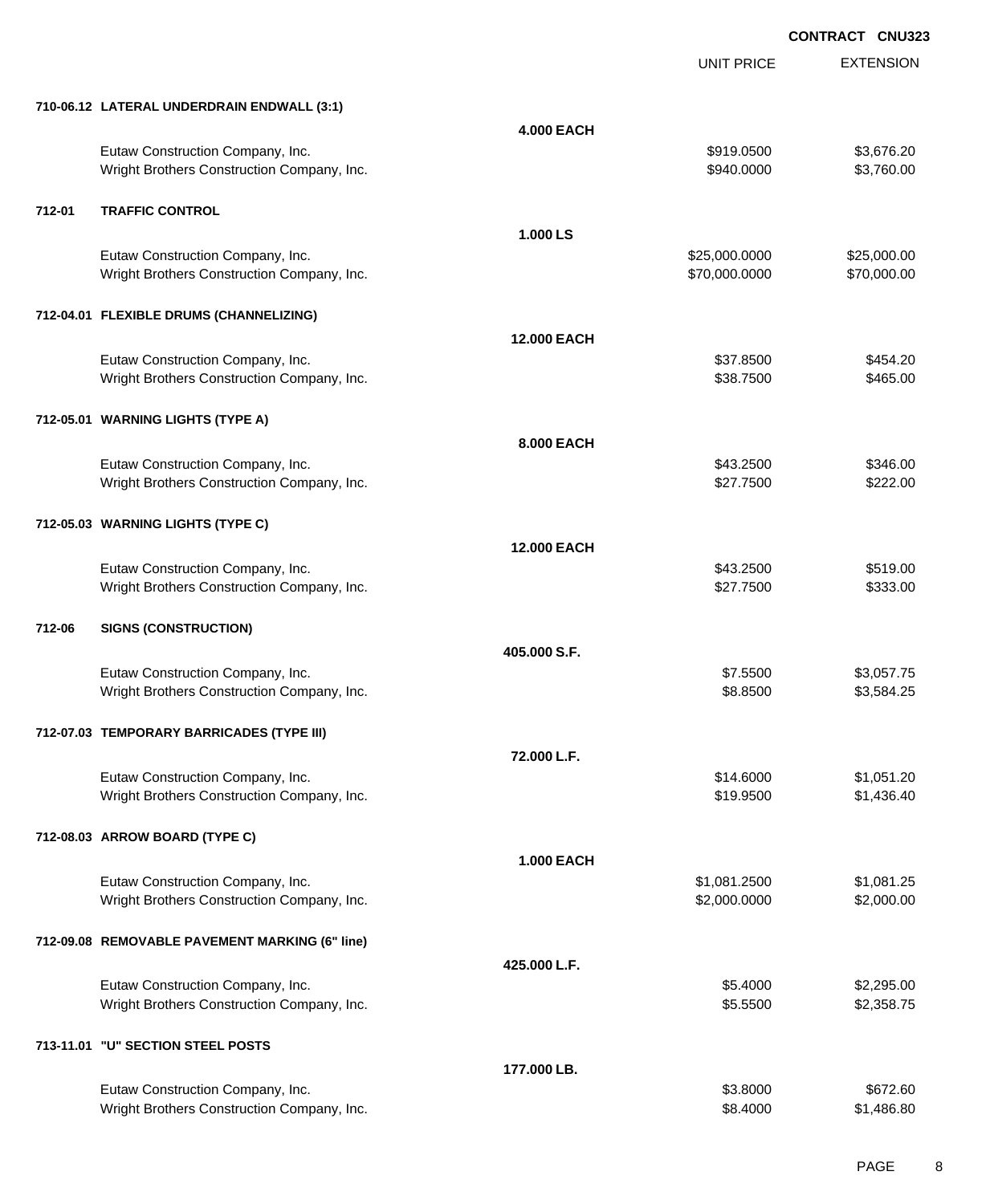EXTENSION **CONTRACT CNU323** UNIT PRICE **713-11.02 PERFORATED/KNOCKOUT SQUARE TUBE POST 260.000 LB.** Eutaw Construction Company, Inc. 6. 2500 \$1,105.00 Wright Brothers Construction Company, Inc. 6. 2011.00 \$8.8500 \$2,301.00 **713-11.21 P POST SLIP BASE 10.000 EACH** Eutaw Construction Company, Inc. 6. The Construction Company, Inc. 6. The Construction Company, Inc. 6. The Construction Company, Inc. 6. The Construction Company, Inc. 6. The Construction Company, Inc. 6. The Construction Wright Brothers Construction Company, Inc. 6450.000 \$450.000 \$4,500.00 **713-11.22 U POST SLIP BASE 4.000 EACH** Eutaw Construction Company, Inc. 6. The Construction Company, Inc. 6. The Construction Company, Inc. 6. The Construction Company, Inc. 6. The Construction Company, Inc. 6. The Construction Company, Inc. 6. The Construction Wright Brothers Construction Company, Inc. 631,800.00 \$450.0000 \$1,800.00 **713-13.02 FLAT SHEET ALUMINUM SIGNS (0.080" THICK) 50.000 S.F.** Eutaw Construction Company, Inc. 6675.00 \$675.00 Wright Brothers Construction Company, Inc. 6 (1992) 1996 12:375.000 \$2,375.00 **713-13.03 FLAT SHEET ALUMINUM SIGNS (0.100" THICK) 22.000 S.F.** Eutaw Construction Company, Inc. 6321.20 Wright Brothers Construction Company, Inc. 6. 2500 \$1,061.50 **713-15 REMOVAL OF SIGNS, POSTS AND FOOTINGS 1.000 LS** Eutaw Construction Company, Inc. 6810.9500 \$810.9500 \$810.9500 \$810.9500 \$810.95 Wright Brothers Construction Company, Inc. 6. The Construction Company, Inc. \$830.000 \$830.000 \$830.000 **713-16.01 CHANGEABLE MESSAGE SIGN UNIT 4.000 EACH** Eutaw Construction Company, Inc. 636,763.00 \$9,190.7500 \$36,763.00 Wright Brothers Construction Company, Inc. 6. The Construction Company, Inc. 6. The Construction Company, Inc. 6. The Construction Company, Inc. 6. The Construction Company, Inc. 6. The Construction Company, Inc. 6. The Co **713-16.20 SIGNS (PROTECTED AREA) 20.000 EACH** Eutaw Construction Company, Inc. 6. The Construction Company, Inc. 6. The Construction Company, Inc. 6. The Construction Company, Inc. 6. The Construction Company, Inc. 6. The Construction Company, Inc. 6. The Construction Wright Brothers Construction Company, Inc. 6. The State of the State of the State State State State State State State State State State State State State State State State State State State State State State State State St **716-02.04 PLASTIC PAVEMENT MARKING(CHANNELIZATION STRIPING) 173.000 S.Y.** Eutaw Construction Company, Inc. 6. The Construction Company, Inc. 6. The Construction Company, Inc. 6. The Construction Company, Inc. 6. The Construction Company, Inc. 6. The Construction Company, Inc. 6. The Construction Wright Brothers Construction Company, Inc. 6. 2012 12:33.2500 \$5,752.25 **716-02.05 PLASTIC PAVEMENT MARKING (STOP LINE) 98.000 L.F.**

Eutaw Construction Company, Inc. 6. 2012. The state of the state of the state of the state of the state of the state of the state of the state of the state of the state of the state of the state of the state of the state o Wright Brothers Construction Company, Inc. 6. 2012 10:00:00 \$22.2500 \$2,180.50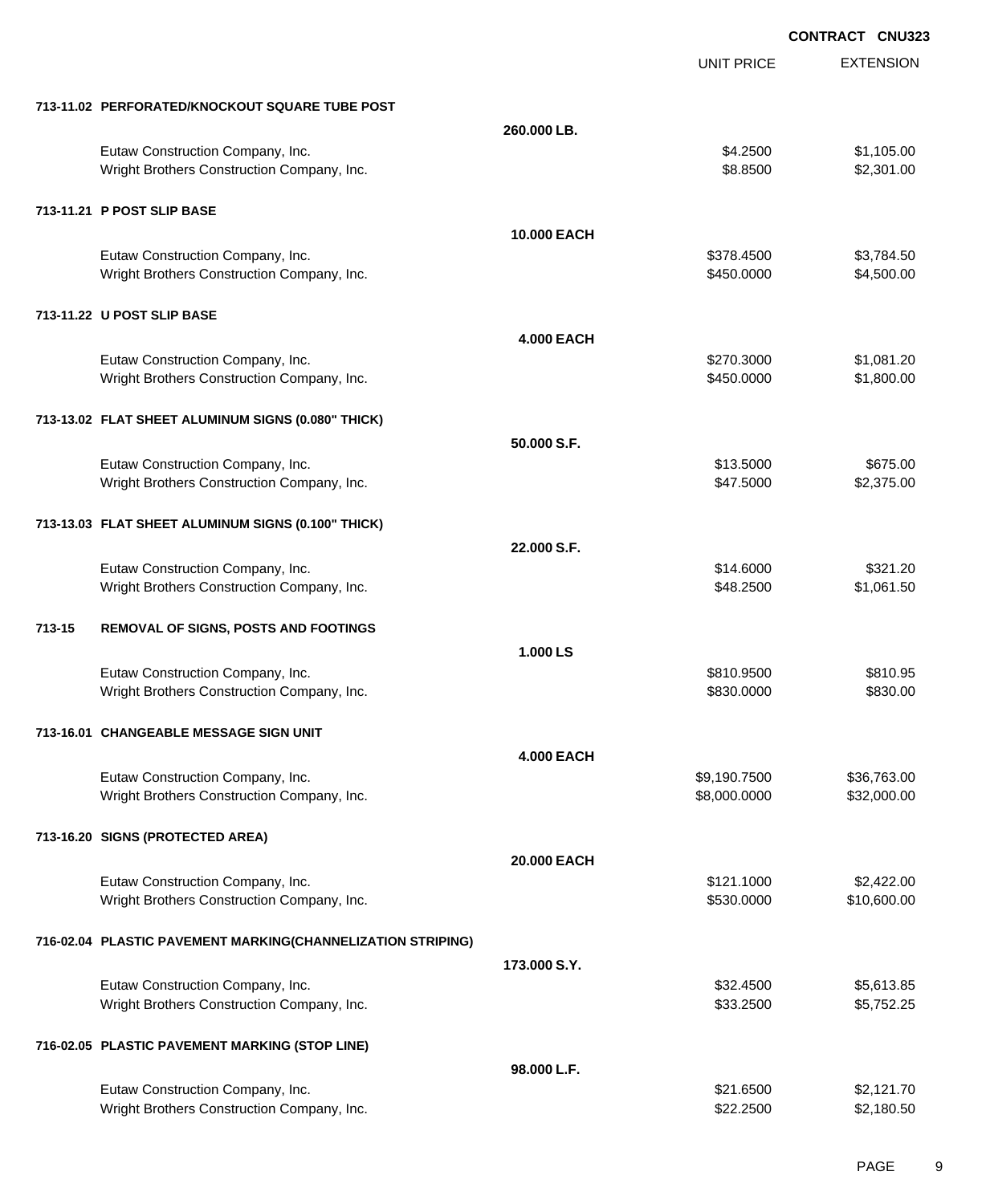|        |                                                                 |                   | <b>UNIT PRICE</b> | <b>EXTENSION</b> |
|--------|-----------------------------------------------------------------|-------------------|-------------------|------------------|
|        | 716-02.06 PLASTIC PAVEMENT MARKING (TURN LANE ARROW)            |                   |                   |                  |
|        |                                                                 | 3.000 EACH        |                   |                  |
|        | Eutaw Construction Company, Inc.                                |                   | \$216.2500        | \$648.75         |
|        | Wright Brothers Construction Company, Inc.                      |                   | \$220.0000        | \$660.00         |
|        | 716-04.01 PLASTIC PAVEMENT MARKING (STRAIGHT-TURN ARROW)        |                   |                   |                  |
|        |                                                                 | 3,000 EACH        |                   |                  |
|        | Eutaw Construction Company, Inc.                                |                   | \$432.5000        | \$1,297.50       |
|        | Wright Brothers Construction Company, Inc.                      |                   | \$440.0000        | \$1,320.00       |
|        | 716-12.02 ENHANCED FLATLINE THERMO PVMT MRKNG (6IN LINE)        |                   |                   |                  |
|        |                                                                 | 1.250 L.M.        |                   |                  |
|        | Eutaw Construction Company, Inc.                                |                   | \$8,650.0000      | \$10,812.50      |
|        | Wright Brothers Construction Company, Inc.                      |                   | \$8,900.0000      | \$11,125.00      |
|        | 716-12.05 ENHANCED FLATLINE THERMO PVMT MRKNG (6IN DOTTED LINE) |                   |                   |                  |
|        |                                                                 | 335.000 L.F.      |                   |                  |
|        | Eutaw Construction Company, Inc.                                |                   | \$2.1500          | \$720.25         |
|        | Wright Brothers Construction Company, Inc.                      |                   | \$2.2000          | \$737.00         |
|        | 716-13.02 SPRAY THERMO PVMT MRKNG (60 mil) (6IN LINE)           |                   |                   |                  |
|        |                                                                 | 0.680 L.M.        |                   |                  |
|        | Eutaw Construction Company, Inc.                                |                   | \$5,406.2500      | \$3,676.25       |
|        | Wright Brothers Construction Company, Inc.                      |                   | \$5,500.0000      | \$3,740.00       |
| 717-01 | <b>MOBILIZATION</b>                                             |                   |                   |                  |
|        |                                                                 | 1.000 LS          |                   |                  |
|        | Eutaw Construction Company, Inc.                                |                   | \$206,000.0000    | \$206,000.00     |
|        | Wright Brothers Construction Company, Inc.                      |                   | \$256,000.0000    | \$256,000.00     |
|        | 730-03.20 INSTALL PULL BOX (TYPE A)                             |                   |                   |                  |
|        |                                                                 | <b>1.000 EACH</b> |                   |                  |
|        | Eutaw Construction Company, Inc.                                |                   | \$459.5500        | \$459.55         |
|        | Wright Brothers Construction Company, Inc.                      |                   | \$560.0000        | \$560.00         |
|        | 730-03.21 INSTALL PULL BOX (TYPE B)                             |                   |                   |                  |
|        |                                                                 | <b>2.000 EACH</b> |                   |                  |
|        | Eutaw Construction Company, Inc.                                |                   | \$594.7000        | \$1,189.40       |
|        | Wright Brothers Construction Company, Inc.                      |                   | \$670.0000        | \$1,340.00       |
|        | 730-12.02 CONDUIT 2" DIAMETER (PVC)                             |                   |                   |                  |
|        |                                                                 | 385.000 L.F.      |                   |                  |
|        | Eutaw Construction Company, Inc.                                |                   | \$8.6500          | \$3,330.25       |
|        | Wright Brothers Construction Company, Inc.                      |                   | \$13.4000         | \$5,159.00       |
|        | 730-14.01 SHIELDED DETECTOR CABLE                               |                   |                   |                  |
|        |                                                                 | 420.000 L.F.      |                   |                  |
|        | Eutaw Construction Company, Inc.                                |                   | \$3.2500          | \$1,365.00       |
|        | Wright Brothers Construction Company, Inc.                      |                   | \$1.4000          | \$588.00         |
|        |                                                                 |                   |                   |                  |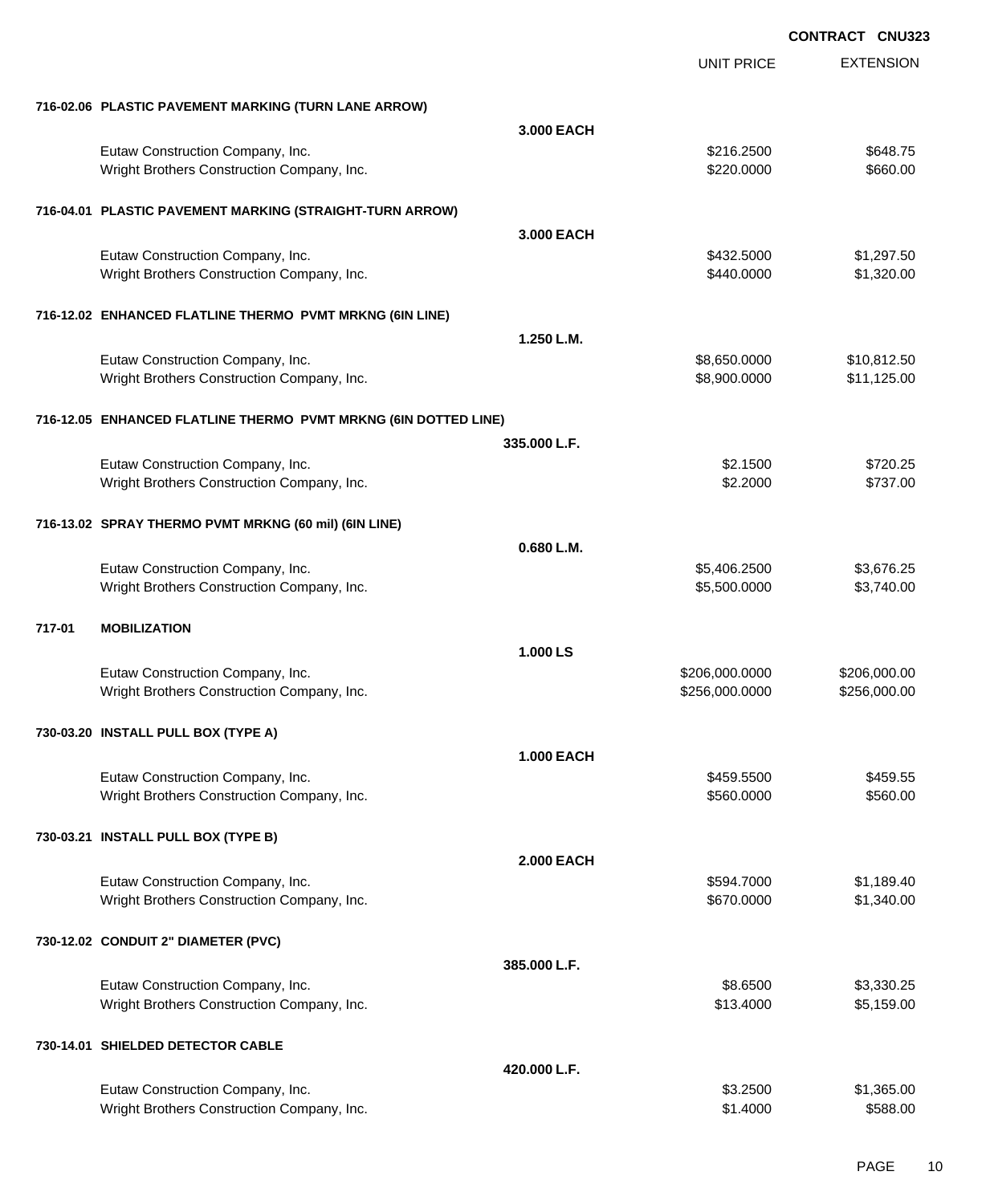|        |                                                       |                   | <b>UNIT PRICE</b> | <b>EXTENSION</b> |
|--------|-------------------------------------------------------|-------------------|-------------------|------------------|
|        | 730-14.02 SAW SLOT                                    |                   |                   |                  |
|        |                                                       | 410.000 L.F.      |                   |                  |
|        | Eutaw Construction Company, Inc.                      |                   | \$6.5000          | \$2,665.00       |
|        | Wright Brothers Construction Company, Inc.            |                   | \$4.4500          | \$1,824.50       |
|        |                                                       |                   |                   |                  |
|        | 730-14.03 LOOP WIRE                                   |                   |                   |                  |
|        |                                                       | 640.000 L.F.      |                   |                  |
|        | Eutaw Construction Company, Inc.                      |                   | \$1.1000          | \$704.00         |
|        | Wright Brothers Construction Company, Inc.            |                   | \$0.6500          | \$416.00         |
|        | 730-15.11 MODIFY CABINET (INTEGRATE NEW DETECTION)    |                   |                   |                  |
|        |                                                       | <b>1.000 EACH</b> |                   |                  |
|        | Eutaw Construction Company, Inc.                      |                   | \$1,892.2500      | \$1,892.25       |
|        | Wright Brothers Construction Company, Inc.            |                   | \$1,400.0000      | \$1,400.00       |
|        |                                                       |                   |                   |                  |
|        | 740-10.03 GEOTEXTILE (TYPE III)(EROSION CONTROL)      |                   |                   |                  |
|        |                                                       | 4,663.000 S.Y.    |                   |                  |
|        | Eutaw Construction Company, Inc.                      |                   | \$2.8500          | \$13,289.55      |
|        | Wright Brothers Construction Company, Inc.            |                   | \$3.2000          | \$14,921.60      |
|        |                                                       |                   |                   |                  |
|        | 740-10.04 GEOTEXTILE (TYPE IV)(STABILIZATION)         |                   |                   |                  |
|        |                                                       | 20,966.000 S.Y.   |                   |                  |
|        | Eutaw Construction Company, Inc.                      |                   | \$2.0500          | \$42,980.30      |
|        | Wright Brothers Construction Company, Inc.            |                   | \$2.2500          | \$47,173.50      |
|        | 740-11.03 TEMPORARY SEDIMENT TUBE 18IN                |                   |                   |                  |
|        |                                                       | 1,665.000 L.F.    |                   |                  |
|        | Eutaw Construction Company, Inc.                      |                   | \$4.3500          | \$7,242.75       |
|        | Wright Brothers Construction Company, Inc.            |                   | \$4.1000          | \$6,826.50       |
|        |                                                       |                   |                   |                  |
| 801-01 | <b>SEEDING (WITH MULCH)</b>                           |                   |                   |                  |
|        |                                                       | <b>7.000 UNIT</b> |                   |                  |
|        | Eutaw Construction Company, Inc.                      |                   | \$34.6000         | \$242.20         |
|        | Wright Brothers Construction Company, Inc.            |                   | \$55.5000         | \$388.50         |
|        | 801-01.07 TEMPORARY SEEDING (WITH MULCH)              |                   |                   |                  |
|        |                                                       |                   |                   |                  |
|        |                                                       | 338.000 UNIT      |                   |                  |
|        | Eutaw Construction Company, Inc.                      |                   | \$32.4500         | \$10,968.10      |
|        | Wright Brothers Construction Company, Inc.            |                   | \$33.2500         | \$11,238.50      |
| 801-03 | <b>WATER (SEEDING &amp; SODDING)</b>                  |                   |                   |                  |
|        |                                                       | 2,144.000 M.G.    |                   |                  |
|        | Eutaw Construction Company, Inc.                      |                   | \$2.1500          | \$4,609.60       |
|        | Wright Brothers Construction Company, Inc.            |                   | \$22.2500         | \$47,704.00      |
|        |                                                       |                   |                   |                  |
|        | 802-11.11 CERCIS CANADENSIS (REDBUD 2-5FT CNTNR GRWN) |                   |                   |                  |
|        |                                                       | 21.000 EACH       |                   |                  |
|        | Eutaw Construction Company, Inc.                      |                   | \$135.1500        | \$2,838.15       |
|        | Wright Brothers Construction Company, Inc.            |                   | \$33.2500         | \$698.25         |
|        |                                                       |                   |                   |                  |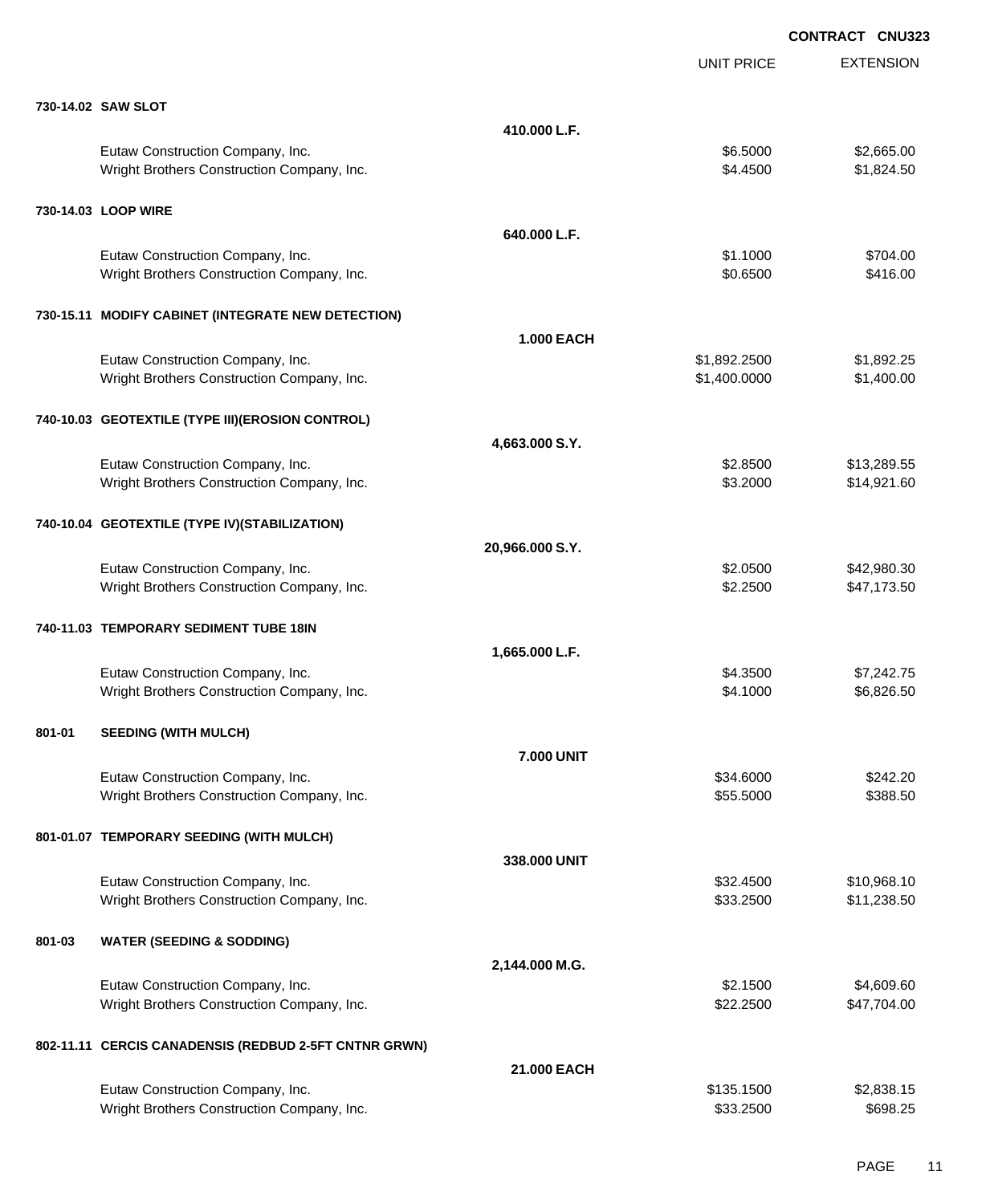|        |                                                                   |                     |                   | <b>CONTRACT CNU323</b> |
|--------|-------------------------------------------------------------------|---------------------|-------------------|------------------------|
|        |                                                                   |                     | <b>UNIT PRICE</b> | <b>EXTENSION</b>       |
|        | 802-11.12 CORNUS FLORIDA (FLOWERING DOGWOOD 2-5FT CNTNR GRWN)     |                     |                   |                        |
|        |                                                                   | 21.000 EACH         |                   |                        |
|        | Eutaw Construction Company, Inc.                                  |                     | \$135.1500        | \$2,838.15             |
|        | Wright Brothers Construction Company, Inc.                        |                     | \$33.2500         | \$698.25               |
|        | 802-11.19 LIRIODENDRON TULIPIFERA (TULIP POPLAR 2-5FT CNTNR GRWN) |                     |                   |                        |
|        |                                                                   | 21.000 EACH         |                   |                        |
|        | Eutaw Construction Company, Inc.                                  |                     | \$135.1500        | \$2,838.15             |
|        | Wright Brothers Construction Company, Inc.                        |                     | \$33.2500         | \$698.25               |
|        | 802-12.38 QUERCUS PHELLOS (WILLOW OAK SEEDLNG B.R.)               |                     |                   |                        |
|        |                                                                   | 14.000 EACH         |                   |                        |
|        | Eutaw Construction Company, Inc.                                  |                     | \$108.1500        | \$1,514.10             |
|        | Wright Brothers Construction Company, Inc.                        |                     | \$22.2500         | \$311.50               |
| 803-01 | <b>SODDING (NEW SOD)</b>                                          |                     |                   |                        |
|        |                                                                   | 18,773.000 S.Y.     |                   |                        |
|        | Eutaw Construction Company, Inc.                                  |                     | \$5.0000          | \$93,865.00            |
|        | Wright Brothers Construction Company, Inc.                        |                     | \$4.7000          | \$88,233.10            |
|        | 806-02.03 PROJECT MOWING                                          |                     |                   |                        |
|        |                                                                   | <b>2.000 CYCL</b>   |                   |                        |
|        | Eutaw Construction Company, Inc.                                  |                     | \$2,432.7500      | \$4,865.50             |
|        | Wright Brothers Construction Company, Inc.                        |                     | \$3,300.0000      | \$6,600.00             |
|        | 209-03.32 STREAM MITIGATION-BOULDER CLUSTERS                      |                     |                   |                        |
|        |                                                                   | 82.000 EACH         |                   |                        |
|        | Eutaw Construction Company, Inc.                                  |                     | \$99.1500         | \$8,130.30             |
|        | Wright Brothers Construction Company, Inc.                        |                     | \$360.0000        | \$29,520.00            |
|        | 209-03.42 STREAM MITIGATION - LIVE BRUSH LAYERING                 |                     |                   |                        |
|        |                                                                   | 256,000 L.F.        |                   |                        |
|        | Eutaw Construction Company, Inc.                                  |                     | \$138.3000        | \$35,404.80            |
|        | Wright Brothers Construction Company, Inc.                        |                     | \$96.5000         | \$24,704.00            |
|        | 709-05.03 MACHINED RIP-RAP (SIZE 1 OR 2)                          |                     |                   |                        |
|        |                                                                   | 198.000 TON         |                   |                        |
|        | Eutaw Construction Company, Inc.                                  |                     | \$45.3500         | \$8,979.30             |
|        | Wright Brothers Construction Company, Inc.                        |                     | \$90.5000         | \$17,919.00            |
|        | 709-05.81 ROCK RIFFLES                                            |                     |                   |                        |
|        |                                                                   | 1.000 LS            |                   |                        |
|        | Eutaw Construction Company, Inc.                                  |                     | \$15,548.0000     | \$15,548.00            |
|        | Wright Brothers Construction Company, Inc.                        |                     | \$21,700.0000     | \$21,700.00            |
|        | 801-01.08 SEEDING (SPECIAL MIXTURE) WITH MULCH                    |                     |                   |                        |
|        |                                                                   | <b>120,000 UNIT</b> |                   |                        |
|        | Eutaw Construction Company, Inc.                                  |                     | \$79.2000         | \$9,504.00             |
|        | Wright Brothers Construction Company, Inc.                        |                     | \$51.5000         | \$6,180.00             |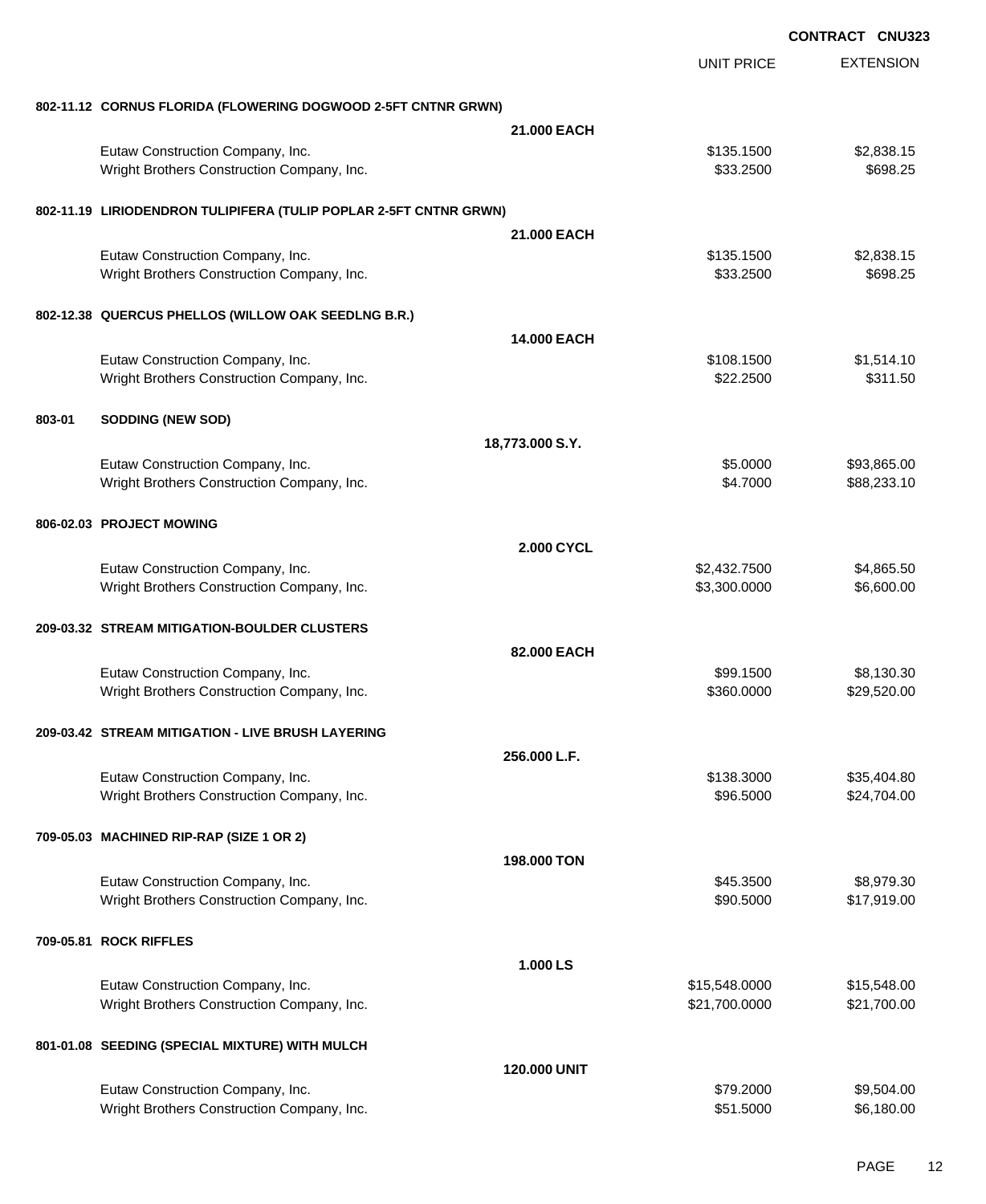|                                                               |                    | <b>CONTRACT CNU323</b> |                  |
|---------------------------------------------------------------|--------------------|------------------------|------------------|
|                                                               |                    | <b>UNIT PRICE</b>      | <b>EXTENSION</b> |
| 802-02.30 CUTTINGS: SALIX NIGRA (18IN-24IN LENGTH)            |                    |                        |                  |
|                                                               | 102.000 EACH       |                        |                  |
| Eutaw Construction Company, Inc.                              |                    | \$4.3500               | \$443.70         |
| Wright Brothers Construction Company, Inc.                    |                    | \$5.3000               | \$540.60         |
| 802-02.31 CUTTINGS: SALIX SERICEA (18IN-24IN)                 |                    |                        |                  |
|                                                               | 102.000 EACH       |                        |                  |
| Eutaw Construction Company, Inc.                              |                    | \$4.3500               | \$443.70         |
| Wright Brothers Construction Company, Inc.                    |                    | \$5.3000               | \$540.60         |
| 802-02.32 CUTTINGS: CORNUS AMOMUM (18IN-24IN)                 |                    |                        |                  |
|                                                               | 102.000 EACH       |                        |                  |
| Eutaw Construction Company, Inc.                              |                    | \$4.3500               | \$443.70         |
| Wright Brothers Construction Company, Inc.                    |                    | \$5.3000               | \$540.60         |
| 802-02.33 CUTTINGS: SAMBUCUS CANADENSIS (18IN-24IN)           |                    |                        |                  |
|                                                               | 102.000 EACH       |                        |                  |
| Eutaw Construction Company, Inc.                              |                    | \$4.3500               | \$443.70         |
| Wright Brothers Construction Company, Inc.                    |                    | \$5.3000               | \$540.60         |
| 802-12.07 BETULA NIGRA (RIVER BIRCH SEEDLNG B.R.)             |                    |                        |                  |
|                                                               | 41.000 EACH        |                        |                  |
| Eutaw Construction Company, Inc.                              |                    | \$7.5500               | \$309.55         |
| Wright Brothers Construction Company, Inc.                    |                    | \$4.6000               | \$188.60         |
| 802-12.11 CERCIS CANADENSIS (REDBUD SEEDLNG B.R.)             |                    |                        |                  |
|                                                               | <b>9.000 EACH</b>  |                        |                  |
| Eutaw Construction Company, Inc.                              |                    | \$7.5500               | \$67.95          |
| Wright Brothers Construction Company, Inc.                    |                    | \$4.6000               | \$41.40          |
| 802-12.12 CORNUS FLORIDA (FLOWERING DOGWOOD SEEDLNG B.R.)     |                    |                        |                  |
|                                                               | <b>9.000 EACH</b>  |                        |                  |
| Eutaw Construction Company, Inc.                              |                    | \$7.5500               | \$67.95          |
| Wright Brothers Construction Company, Inc.                    |                    | \$4.6000               | \$41.40          |
| 802-12.19 LIRIODENDRON TULIPIFERA (TULIP POPLAR SEEDLNG B.R.) |                    |                        |                  |
|                                                               | <b>13,000 EACH</b> |                        |                  |
| Eutaw Construction Company, Inc.                              |                    | \$7.5500               | \$98.15          |
| Wright Brothers Construction Company, Inc.                    |                    | \$4.6000               | \$59.80          |
| 802-12.26 PLATANUS OCCIDENTALIS (SYCAMORE SEEDLNG B.R.)       |                    |                        |                  |
|                                                               | 41.000 EACH        |                        |                  |
| Eutaw Construction Company, Inc.                              |                    | \$7.5500               | \$309.55         |
| Wright Brothers Construction Company, Inc.                    |                    | \$4.6000               | \$188.60         |
| 802-12.33 QUERCUS MICHAUXII (SWMP CHSTNT OAK SEEDLNG B.R.)    |                    |                        |                  |
|                                                               | 53,000 EACH        |                        |                  |
| Eutaw Construction Company, Inc.                              |                    | \$7.5500               | \$400.15         |
| Wright Brothers Construction Company, Inc.                    |                    | \$4.6000               | \$243.80         |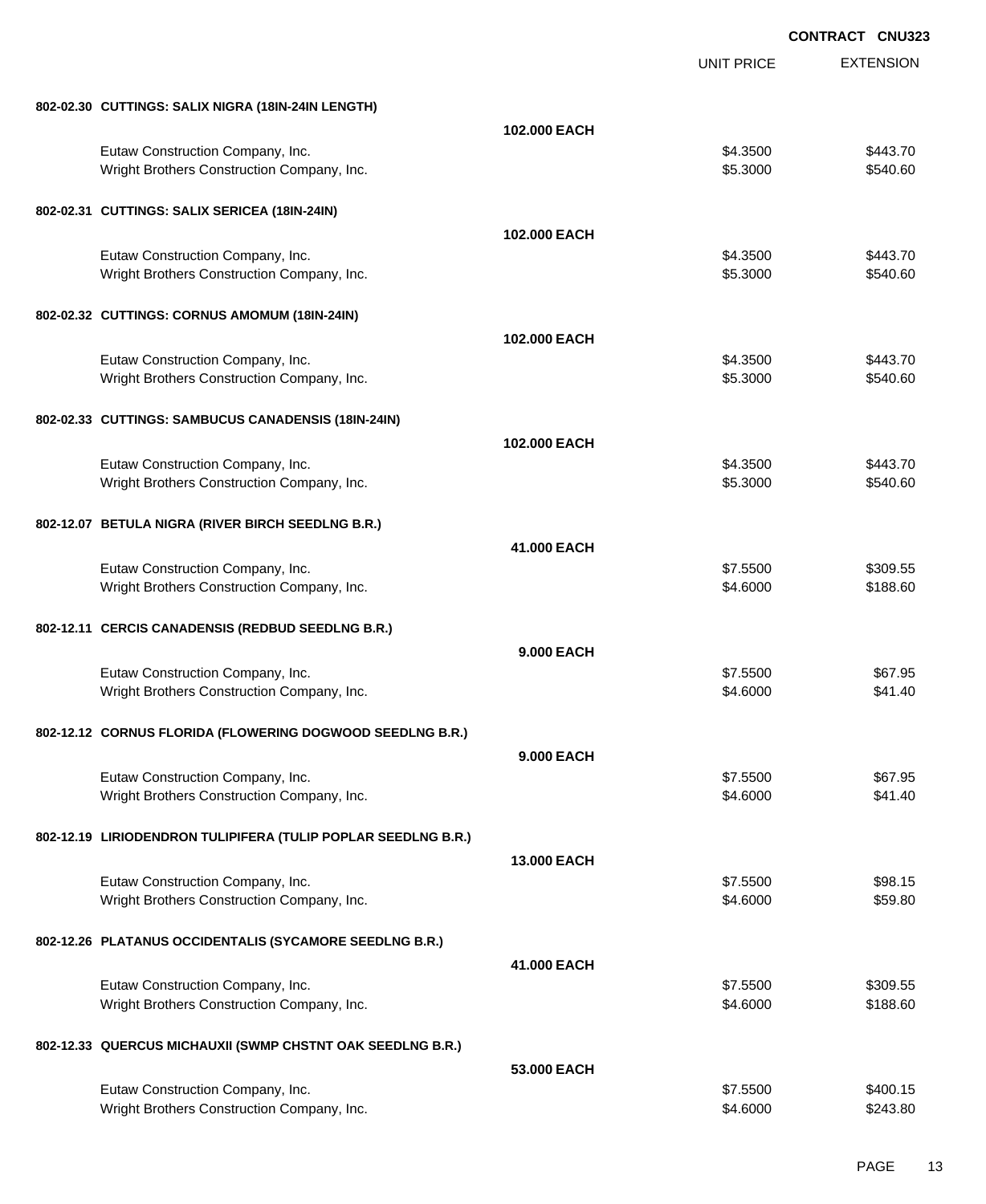|                                                           |                |                   | <b>CONTRACT CNU323</b> |
|-----------------------------------------------------------|----------------|-------------------|------------------------|
|                                                           |                | <b>UNIT PRICE</b> | <b>EXTENSION</b>       |
| 802-12.38 QUERCUS PHELLOS (WILLOW OAK SEEDLNG B.R.)       |                |                   |                        |
|                                                           | 41.000 EACH    |                   |                        |
| Eutaw Construction Company, Inc.                          |                | \$7.5500          | \$309.55               |
| Wright Brothers Construction Company, Inc.                |                | \$4,6000          | \$188.60               |
| 802-12.61 ALNUS SERRULATA (HAZEL ALDER SEEDLING B.R.)     |                |                   |                        |
|                                                           | 67.000 EACH    |                   |                        |
| Eutaw Construction Company, Inc.                          |                | \$7.5500          | \$505.85               |
| Wright Brothers Construction Company, Inc.                |                | \$4,6000          | \$308.20               |
| 802-13.59 LINDERA BENZOIN (SPICEBUSH SDLNG BARE ROOT)     |                |                   |                        |
|                                                           | 67.000 EACH    |                   |                        |
| Eutaw Construction Company, Inc.                          |                | \$7,5500          | \$505.85               |
| Wright Brothers Construction Company, Inc.                |                | \$4,6000          | \$308.20               |
| 802-13.62 ILEX VERTICILLATA (CMMN WINTERBERRY SDLNG B.R.) |                |                   |                        |
|                                                           | 67.000 EACH    |                   |                        |
| Eutaw Construction Company, Inc.                          |                | \$7,5500          | \$505.85               |
| Wright Brothers Construction Company, Inc.                |                | \$4.6000          | \$308.20               |
| 805-12.08 700 GRAM COIR FIBER EROSION BLANKET             |                |                   |                        |
|                                                           | 1,800.000 S.Y. |                   |                        |
| Eutaw Construction Company, Inc.                          |                | \$7,1000          | \$12,780.00            |
| Wright Brothers Construction Company, Inc.                |                | \$8,8500          | \$15,930.00            |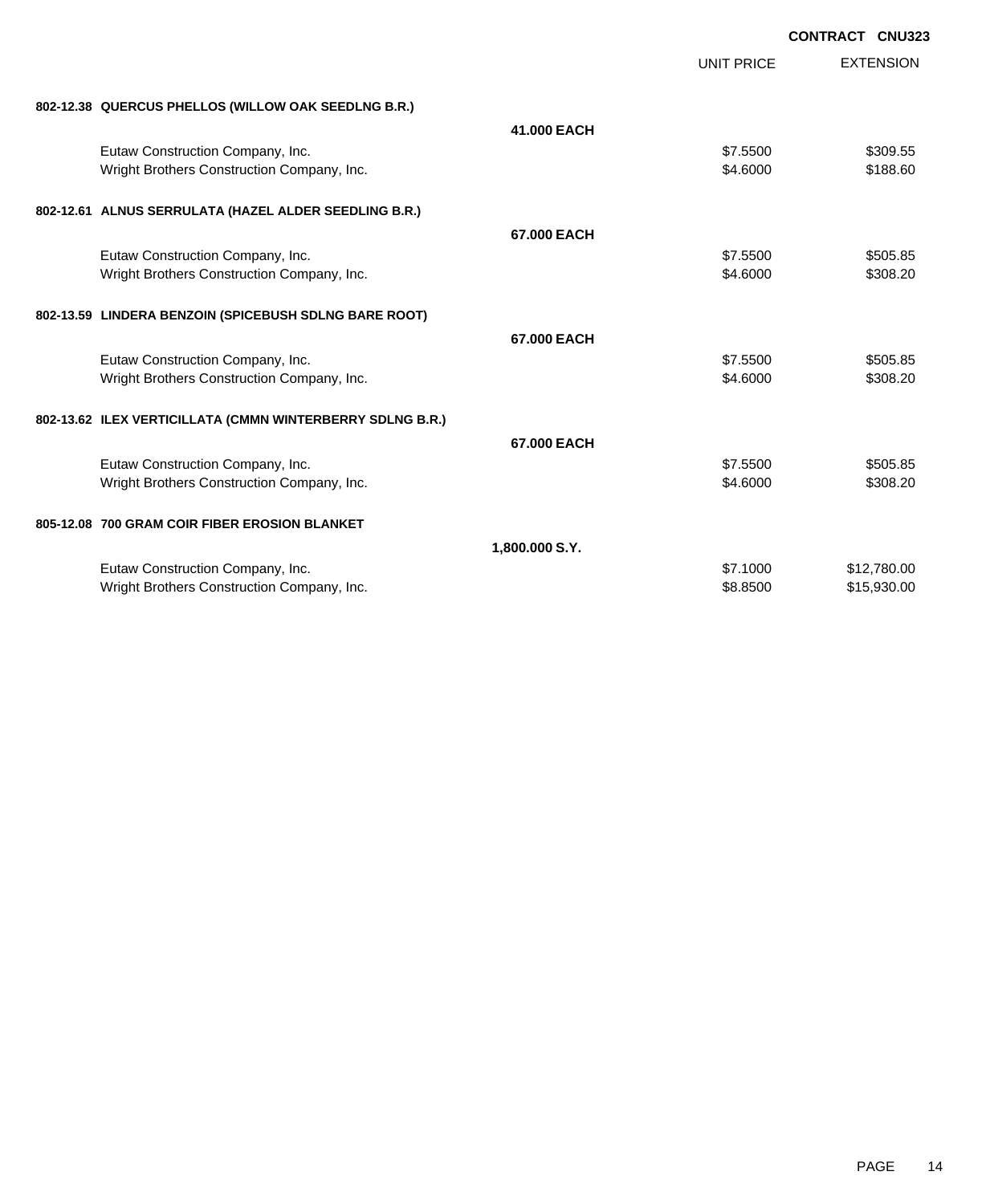|        |                                                 |                 |            | <b>CONTRACT</b><br><b>CNU323</b> |
|--------|-------------------------------------------------|-----------------|------------|----------------------------------|
|        | <b>BOX BRIDGE CATEGORY</b>                      |                 | UNIT PRICE | <b>EXTENSION</b>                 |
| 204-08 | <b>FOUNDATION FILL MATERIAL</b>                 |                 |            |                                  |
|        |                                                 | 147,000 C.Y.    |            |                                  |
|        | Eutaw Construction Company, Inc.                |                 | \$60.3500  | \$8,871.45                       |
|        | Wright Brothers Construction Company, Inc.      |                 | \$58.0000  | \$8,526.00                       |
|        | 604-02.01 CLASS A CONCRETE (BOX BRIDGES)        |                 |            |                                  |
|        |                                                 | 575,000 C.Y.    |            |                                  |
|        | Eutaw Construction Company, Inc.                |                 | \$650.0000 | \$373,750.00                     |
|        | Wright Brothers Construction Company, Inc.      |                 | \$780.0000 | \$448,500.00                     |
|        | 604-02.02 STEEL BAR REINFORCEMENT (BOX BRIDGES) |                 |            |                                  |
|        |                                                 | 108,668.000 LB. |            |                                  |
|        | Eutaw Construction Company, Inc.                |                 | \$1.3500   | \$146,701.80                     |
|        | Wright Brothers Construction Company, Inc.      |                 | \$1.4000   | \$152,135.20                     |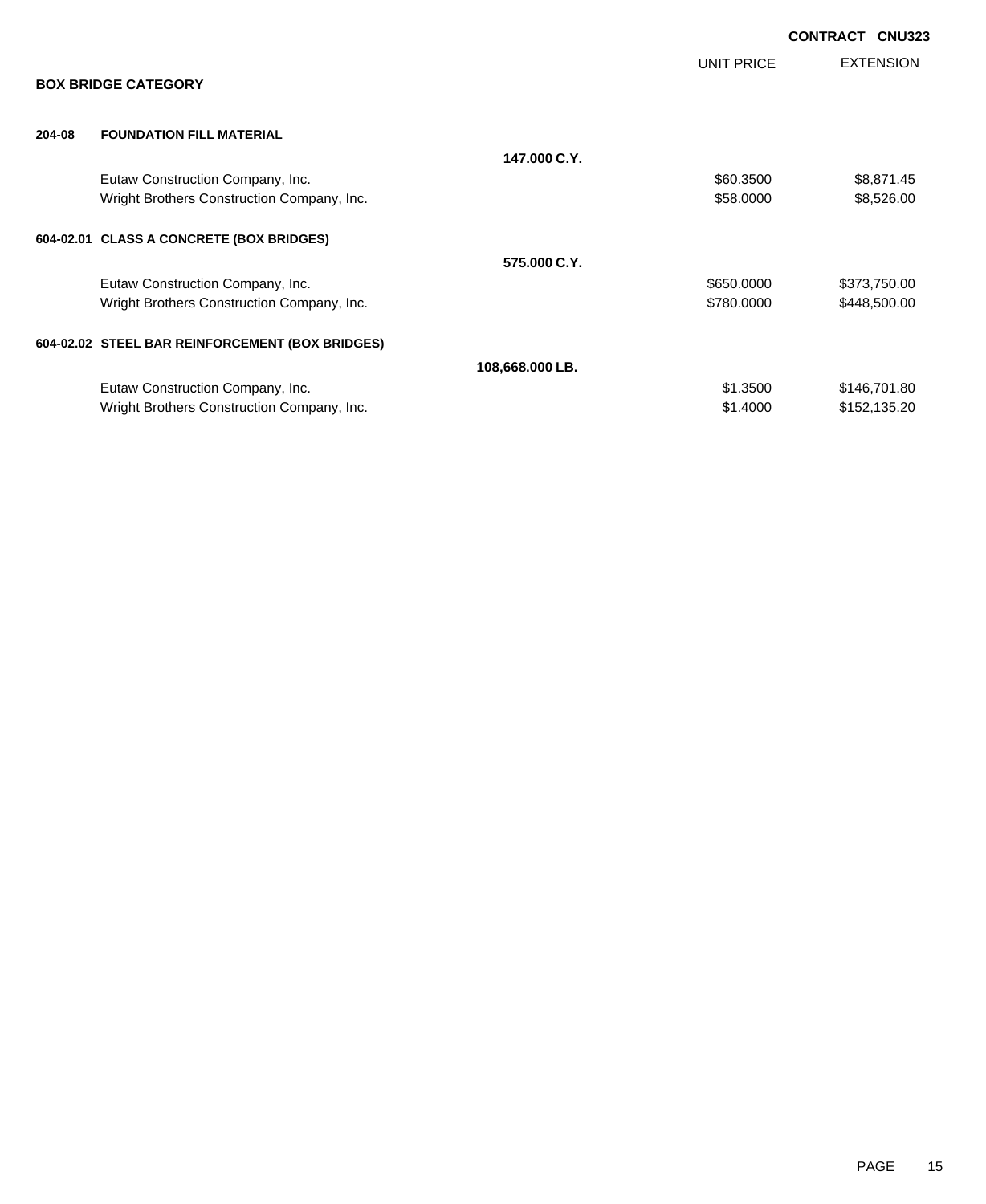EXTENSION **CONTRACT CNU323** UNIT PRICE **UTILITY CATEGORY 790-02.04 POLE 35FT CLASS 5 WOOD 1.000 EACH** Eutaw Construction Company, Inc. 6. The Construction Company, Inc. 6. The Construction Company, Inc. 6. The Construction Company, Inc. 6. The Construction Company, Inc. 6. The Construction Company, Inc. 6. The Construction Wright Brothers Construction Company, Inc. 6. The Construction Company, Inc. 6. The Construction Company, Inc. 6. The Construction Company, Inc. 6. The Construction Company, Inc. 6. The Construction Company, Inc. 6. The Co **790-05.05 POLE 50FT CLASS 1 METAL 1.000 EACH** Eutaw Construction Company, Inc. 6. The Construction Company, Inc. 6. The Construction Company, Inc. 6. The Construction Company, Inc. 6. The Construction Company, Inc. 6. The Construction Company, Inc. 6. The Construction Wright Brothers Construction Company, Inc. 6. 2012 19:30:000 \$1,500.000 \$1,500.000 \$1,500.00 **790-06.05 POLE 55 FT CLASS 1 METAL 1.000 EACH** Eutaw Construction Company, Inc. 6. The Construction Company, Inc. 6. The Construction Company, Inc. 6. The Construction Company, Inc. 6. The Construction Company, Inc. 6. The Construction Company, Inc. 6. The Construction Wright Brothers Construction Company, Inc. 6. The State of the State of State State State State State State State State State State State State State State State State State State State State State State State State State **790-07.05 POLE 60FT CLASS 1 METAL 1.000 EACH** Eutaw Construction Company, Inc. 6. The Construction Company, Inc. 6. The Construction Company, Inc. 6. The Construction Company, Inc. 6. The Construction Company, Inc. 6. The Construction Company, Inc. 6. The Construction Wright Brothers Construction Company, Inc. 6. 2.100.000 \$2,100.000 \$2,100.000 \$2,100.00 **790-07.07 POLE 60FT CLASS H1 METAL 2.000 EACH** Eutaw Construction Company, Inc. 6. The Construction Company, Inc. 6. The Construction Company, Inc. 6. The Construction Company, Inc. 6. The Construction Company, Inc. 6. The Construction Company, Inc. 6. The Construction Wright Brothers Construction Company, Inc. 6. The Construction Company, Inc. \$2,300.000 \$4,600.00 **790-07.08 POLE 60FT CLASS H2 METAL 1.000 EACH** Eutaw Construction Company, Inc. 6. The Construction Company, Inc. 6. The Construction Company, Inc. 6. The Construction Company, Inc. 6. The Construction Company, Inc. 6. The Construction Company, Inc. 6. The Construction Wright Brothers Construction Company, Inc. 6. 2.400.000 \$2,400.000 \$2,400.000 \$2,400.00 **790-08.05 POLE 65FT CLASS H3 METAL 1.000 EACH** Eutaw Construction Company, Inc. 6. The Construction Company, Inc. 6. The Construction Company, Inc. 6. The Construction Company, Inc. 6. The Construction Company, Inc. 6. The Construction Company, Inc. 6. The Construction Wright Brothers Construction Company, Inc. 6. 2.700.000 \$2,700.000 \$2,700.000 \$2,700.00 **790-09.05 POLE 70FT CLASS H2 METAL 2.000 EACH** Eutaw Construction Company, Inc. 6. The Construction Company, Inc. 6. The Construction Company, Inc. 6.139.50 Wright Brothers Construction Company, Inc. 6. 200.000 \$3,100.0000 \$6,200.00 **790-11.05 POLE 80FT CLASS H2 METAL 1.000 EACH** Eutaw Construction Company, Inc. 6. The Construction Company, Inc. 6. The Construction Company, Inc. 6. The Construction Company, Inc. 6. The Construction Company, Inc. 6. The Construction Company, Inc. 6. The Construction Wright Brothers Construction Company, Inc. 6. The Construction Company, Inc. 6. The Construction Company, Inc. 6. The Construction Company, Inc. 6. The Construction Company, Inc. 6. The Construction Company, Inc. 6. The Co **790-20.01 POLE(65FT CLASS 1 METAL)**

**1.000 EACH** Eutaw Construction Company, Inc. 6. The Construction Company, Inc. 6. The Construction Company, Inc. 6. The Construction Company, Inc. 6. The Construction Company, Inc. 6. The Construction Company, Inc. 6. The Construction Wright Brothers Construction Company, Inc. 6. The Same of the State of State State State State State State State State State State State State State State State State State State State State State State State State State S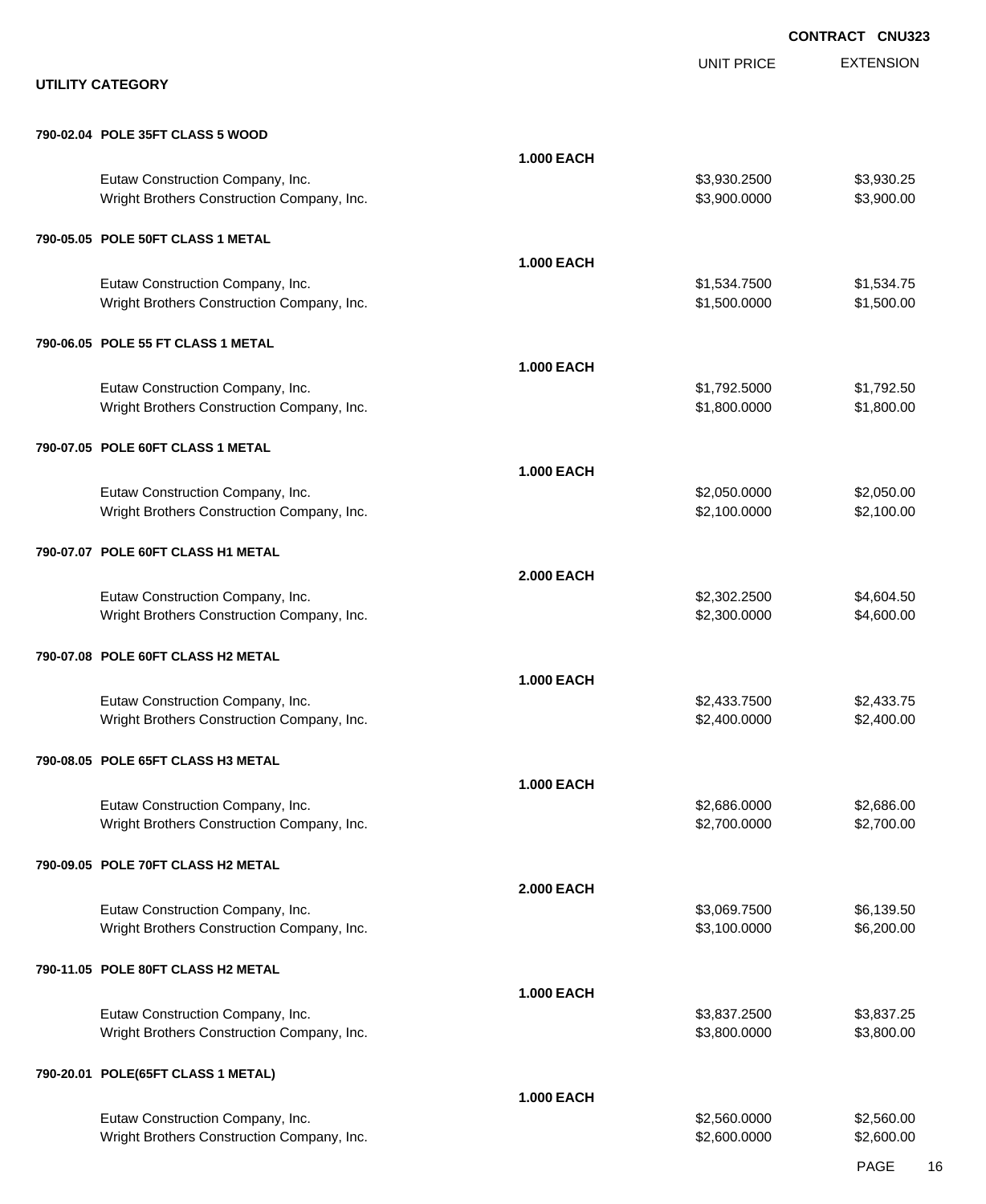|                                                                                |                    | <b>UNIT PRICE</b>            | <b>EXTENSION</b>           |
|--------------------------------------------------------------------------------|--------------------|------------------------------|----------------------------|
| 790-26.02 3PH CROSSARM DBL LRG COND 25KV                                       |                    |                              |                            |
|                                                                                | <b>2.000 EACH</b>  |                              |                            |
| Eutaw Construction Company, Inc.<br>Wright Brothers Construction Company, Inc. |                    | \$2,176.2500<br>\$2,200.0000 | \$4,352.50<br>\$4,400.00   |
| 790-26.10 3PH VERTICAL TANGENT 25KV                                            |                    |                              |                            |
|                                                                                | <b>4.000 EACH</b>  |                              |                            |
| Eutaw Construction Company, Inc.                                               |                    | \$1,134.7500                 | \$4,539.00                 |
| Wright Brothers Construction Company, Inc.                                     |                    | \$1,100.0000                 | \$4,400.00                 |
| 790-26.15 3PH XARM DBL 10FT LRG COND SM ANGLE 25KV                             |                    |                              |                            |
|                                                                                | <b>1.000 EACH</b>  |                              |                            |
| Eutaw Construction Company, Inc.                                               |                    | \$1,814.5000                 | \$1,814.50                 |
| Wright Brothers Construction Company, Inc.                                     |                    | \$1,800.0000                 | \$1,800.00                 |
| 790-26.24 3PH VERTICAL DEAD END LRG COND 25KV                                  |                    |                              |                            |
|                                                                                | <b>4.000 EACH</b>  |                              |                            |
| Eutaw Construction Company, Inc.<br>Wright Brothers Construction Company, Inc. |                    | \$1,217.0000<br>\$1,200.0000 | \$4,868.00<br>\$4,800.00   |
| 790-26.26 3PH CROSSARM DEAD END 25KV                                           |                    |                              |                            |
|                                                                                | <b>16.000 EACH</b> |                              |                            |
| Eutaw Construction Company, Inc.                                               |                    | \$1,628.0000                 | \$26,048.00                |
| Wright Brothers Construction Company, Inc.                                     |                    | \$1,600.0000                 | \$25,600.00                |
| 790-26.27 3PH CROSSARM DBL DDE 25KV                                            |                    |                              |                            |
|                                                                                | <b>4.000 EACH</b>  |                              |                            |
| Eutaw Construction Company, Inc.<br>Wright Brothers Construction Company, Inc. |                    | \$2,740.7500<br>\$2,700.0000 | \$10,963.00<br>\$10,800.00 |
| 790-30.03  SECONDARY ASSEMBLIES DEADEND                                        |                    |                              |                            |
|                                                                                | <b>17.000 EACH</b> |                              |                            |
| Eutaw Construction Company, Inc.                                               |                    | \$131.5500                   | \$2,236.35                 |
| Wright Brothers Construction Company, Inc.                                     |                    | \$132.0000                   | \$2,244.00                 |
| 790-30.04 SECONDARY ASSEMBLIES MISC                                            |                    |                              |                            |
|                                                                                | <b>4.000 EACH</b>  |                              |                            |
| Eutaw Construction Company, Inc.                                               |                    | \$87.7000                    | \$350.80                   |
| Wright Brothers Construction Company, Inc.                                     |                    | \$87.5000                    | \$350.00                   |
| 790-31.02 SERVICE ASSEMBLY-POLE TYPE                                           | <b>9.000 EACH</b>  |                              |                            |
| Eutaw Construction Company, Inc.                                               |                    | \$104.1500                   | \$937.35                   |
| Wright Brothers Construction Company, Inc.                                     |                    | \$104.0000                   | \$936.00                   |
| 790-31.11 SERVICE CONDUCTOR 2 AL TRIPLEX                                       |                    |                              |                            |
|                                                                                | 46.000 L.F.        |                              |                            |
| Eutaw Construction Company, Inc.                                               |                    | \$6.6000                     | \$303.60                   |
| Wright Brothers Construction Company, Inc.                                     |                    | \$6.6000                     | \$303.60                   |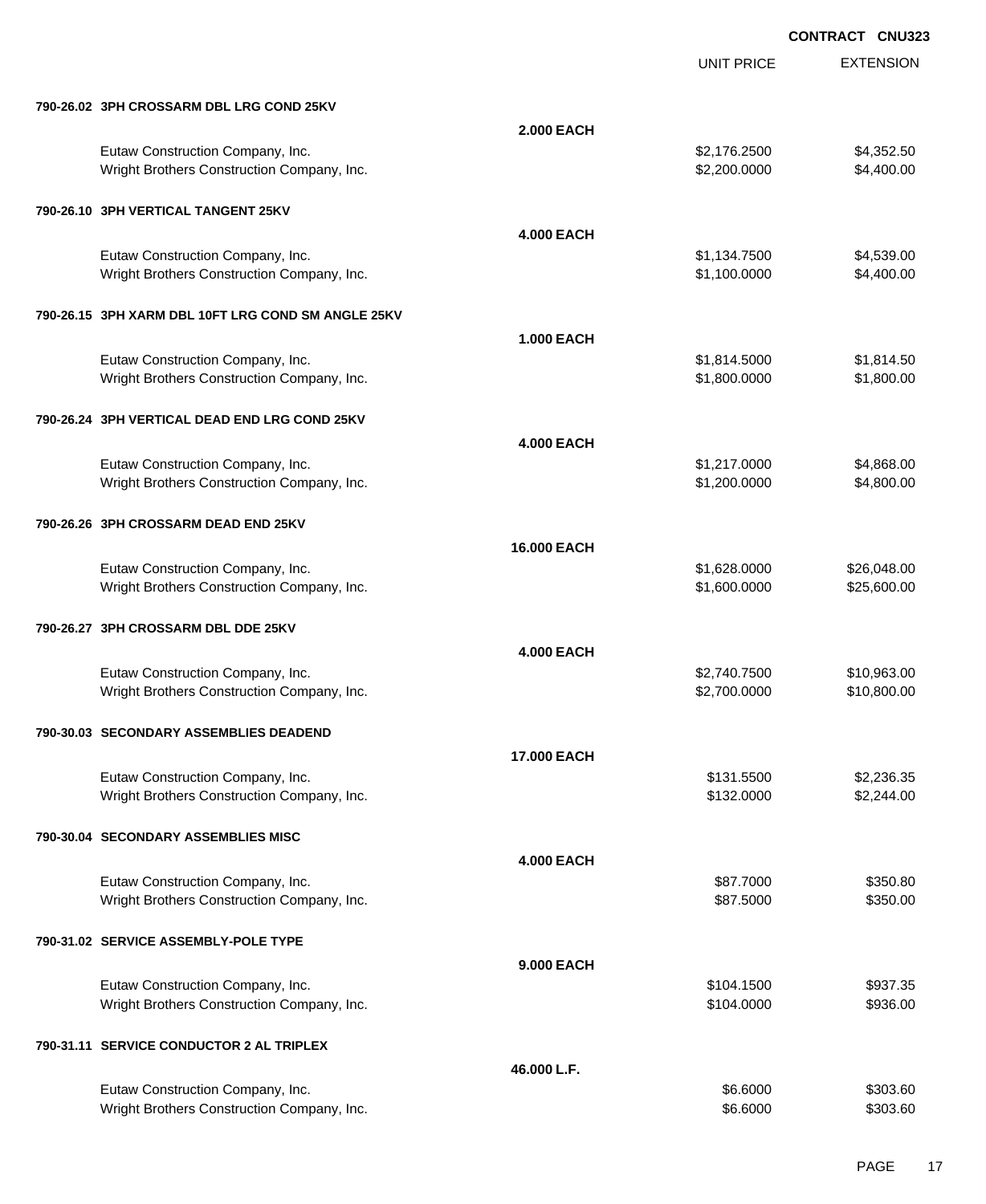UNIT PRICE

EXTENSION

| 790-32.02 DOWN GUY - THROUGH BOLT TYPE HEAVY DUTY |                    |            |             |
|---------------------------------------------------|--------------------|------------|-------------|
|                                                   | 31.000 EACH        |            |             |
| Eutaw Construction Company, Inc.                  |                    | \$350.8000 | \$10,874.80 |
| Wright Brothers Construction Company, Inc.        |                    | \$350.0000 | \$10,850.00 |
| 790-32.06 DOWN GUY - INSULATED                    |                    |            |             |
|                                                   | <b>18.000 EACH</b> |            |             |
| Eutaw Construction Company, Inc.                  |                    | \$383.7000 | \$6,906.60  |
| Wright Brothers Construction Company, Inc.        |                    | \$380.0000 | \$6,840.00  |
| 790-32.23 GUY GUARD                               |                    |            |             |
|                                                   | 49.000 EACH        |            |             |
| Eutaw Construction Company, Inc.                  |                    | \$27.4000  | \$1,342.60  |
| Wright Brothers Construction Company, Inc.        |                    | \$27.5000  | \$1,347.50  |
| 790-33.31 SCREW TYPE ANCHOR 23,000LB (F1-5D-P)    |                    |            |             |
|                                                   | 30.000 EACH        |            |             |
| Eutaw Construction Company, Inc.                  |                    | \$668.7500 | \$20,062.50 |
| Wright Brothers Construction Company, Inc.        |                    | \$670.0000 | \$20,100.00 |
| 790-36.06 TRANSFER LIGHT                          |                    |            |             |
|                                                   | <b>6.000 EACH</b>  |            |             |
| Eutaw Construction Company, Inc.                  |                    | \$603.0000 | \$3,618.00  |
| Wright Brothers Construction Company, Inc.        |                    | \$600.0000 | \$3,600.00  |
| 790-36.14 TRANSFER CONDUCTOR                      |                    |            |             |
|                                                   | <b>1.000 EACH</b>  |            |             |
| Eutaw Construction Company, Inc.                  |                    | \$191.8500 | \$191.85    |
| Wright Brothers Construction Company, Inc.        |                    | \$192.0000 | \$192.00    |
| 790-40.05 OH COND 3/0 6/1 ACSR PIGEON             |                    |            |             |
|                                                   | 1,566.000 L.F.     |            |             |
| Eutaw Construction Company, Inc.                  |                    | \$2.9500   | \$4,619.70  |
| Wright Brothers Construction Company, Inc.        |                    | \$2.9500   | \$4,619.70  |
| 790-40.09 OH COND 336.4 18/1 ACSR MERLIN          |                    |            |             |
|                                                   | 9,396.000 L.F.     |            |             |
| Eutaw Construction Company, Inc.                  |                    | \$4.5000   | \$42,282.00 |
| Wright Brothers Construction Company, Inc.        |                    | \$4.5000   | \$42,282.00 |
| 790-46.01 1PH TRANSFORMER                         |                    |            |             |
|                                                   | <b>6.000 EACH</b>  |            |             |
| Eutaw Construction Company, Inc.                  |                    | \$975.7500 | \$5,854.50  |
| Wright Brothers Construction Company, Inc.        |                    | \$980.0000 | \$5,880.00  |
| 790-68.10 MISCELLANEOUS ASSEMBLIES                |                    |            |             |
|                                                   | 3.000 EACH         |            |             |
| Eutaw Construction Company, Inc.                  |                    | \$931.8500 | \$2,795.55  |
| Wright Brothers Construction Company, Inc.        |                    | \$930.0000 | \$2,790.00  |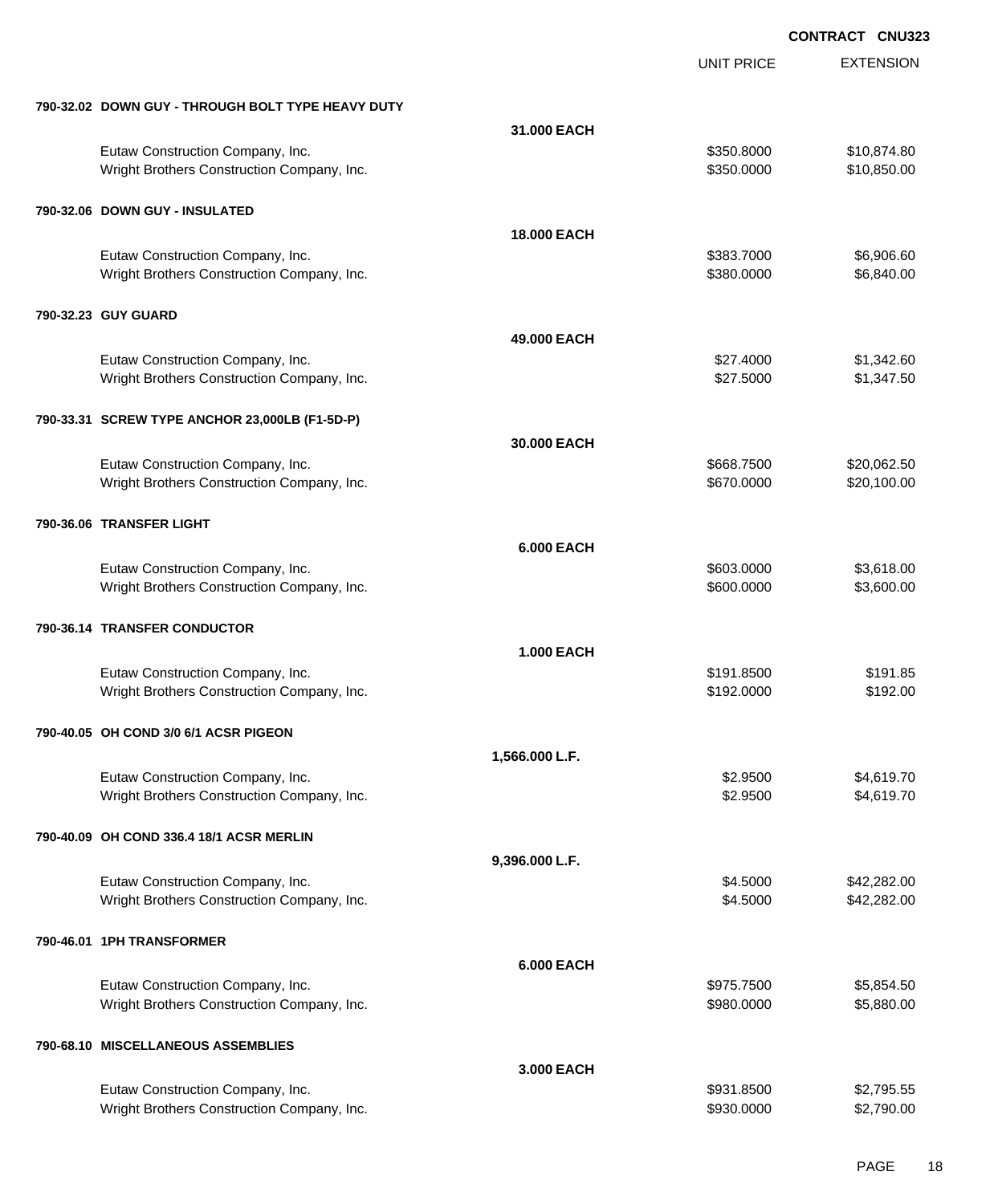UNIT PRICE

EXTENSION

| 790-69.11 GROUND-GROUND ROD FOR ST POLE |  |
|-----------------------------------------|--|
|                                         |  |

|                   | 790-69.11 GROUND-GROUND ROD FOR ST POLE                                        |                    |                          |                          |
|-------------------|--------------------------------------------------------------------------------|--------------------|--------------------------|--------------------------|
|                   |                                                                                | <b>12.000 EACH</b> |                          |                          |
|                   | Eutaw Construction Company, Inc.<br>Wright Brothers Construction Company, Inc. |                    | \$334.4000<br>\$330.0000 | \$4,012.80<br>\$3,960.00 |
|                   | 790-69.31 STICK PIN                                                            |                    |                          |                          |
|                   |                                                                                | <b>6.000 EACH</b>  |                          |                          |
|                   | Eutaw Construction Company, Inc.                                               |                    | \$104.1500               | \$624.90                 |
|                   | Wright Brothers Construction Company, Inc.                                     |                    | \$104.0000               | \$624.00                 |
| 790-69.32 ARM PIN |                                                                                |                    |                          |                          |
|                   |                                                                                |                    |                          |                          |
|                   |                                                                                | 33.000 EACH        |                          |                          |
|                   | Eutaw Construction Company, Inc.                                               |                    | \$109.6500<br>\$110.0000 | \$3,618.45<br>\$3,630.00 |
|                   | Wright Brothers Construction Company, Inc.                                     |                    |                          |                          |
|                   | 790-69.41 EXTENSION LINK - EPOXY -8FT                                          |                    |                          |                          |
|                   |                                                                                | 31.000 EACH        |                          |                          |
|                   | Eutaw Construction Company, Inc.                                               |                    | \$131.5500               | \$4,078.05               |
|                   | Wright Brothers Construction Company, Inc.                                     |                    | \$132.0000               | \$4,092.00               |
|                   |                                                                                |                    |                          |                          |
|                   | 790-98.01 REMOVE WIRE                                                          |                    |                          |                          |
|                   |                                                                                | 11,245.000 L.F.    |                          |                          |
|                   | Eutaw Construction Company, Inc.                                               |                    | \$1.9000                 | \$21,365.50              |
|                   | Wright Brothers Construction Company, Inc.                                     |                    | \$1.9000                 | \$21,365.50              |
|                   | 790-98.02 REMOVE POLES                                                         |                    |                          |                          |
|                   |                                                                                | <b>17.000 EACH</b> |                          |                          |
|                   | Eutaw Construction Company, Inc.                                               |                    | \$893.5000               | \$15,189.50              |
|                   | Wright Brothers Construction Company, Inc.                                     |                    |                          |                          |
|                   |                                                                                |                    | \$890.0000               | \$15,130.00              |
|                   |                                                                                |                    |                          |                          |
|                   | 790-98.03 REMOVE FRAMING/ASSOCIATED APPARATUS                                  |                    |                          |                          |
|                   |                                                                                | 161.000 EACH       |                          |                          |
|                   | Eutaw Construction Company, Inc.                                               |                    | \$317.9500               | \$51,189.95              |
|                   | Wright Brothers Construction Company, Inc.                                     |                    | \$320.0000               | \$51,520.00              |
|                   |                                                                                |                    |                          |                          |
|                   | 790-98.20 TREE AND BRUSH REMOVAL OFF ROW                                       |                    |                          |                          |
|                   |                                                                                | 1.000 LS           |                          |                          |
|                   | Eutaw Construction Company, Inc.                                               |                    | \$3,152.0000             | \$3,152.00               |
|                   | Wright Brothers Construction Company, Inc.                                     |                    | \$3,200.0000             | \$3,200.00               |
|                   | 798-08.02 TRANSFER CABLE / FIBER                                               |                    |                          |                          |
|                   |                                                                                | 7.000 EACH         |                          |                          |
|                   | Eutaw Construction Company, Inc.                                               |                    | \$641.3500               | \$4,489.45               |
|                   | Wright Brothers Construction Company, Inc.                                     |                    | \$640.0000               | \$4,480.00               |
|                   |                                                                                |                    |                          |                          |
|                   | 798-13.03 STRAND TANGENT ASSEMBLY                                              |                    |                          |                          |
|                   |                                                                                | 3.000 EACH         |                          |                          |
|                   | Eutaw Construction Company, Inc.<br>Wright Brothers Construction Company, Inc. |                    | \$126.1000<br>\$126.0000 | \$378.30<br>\$378.00     |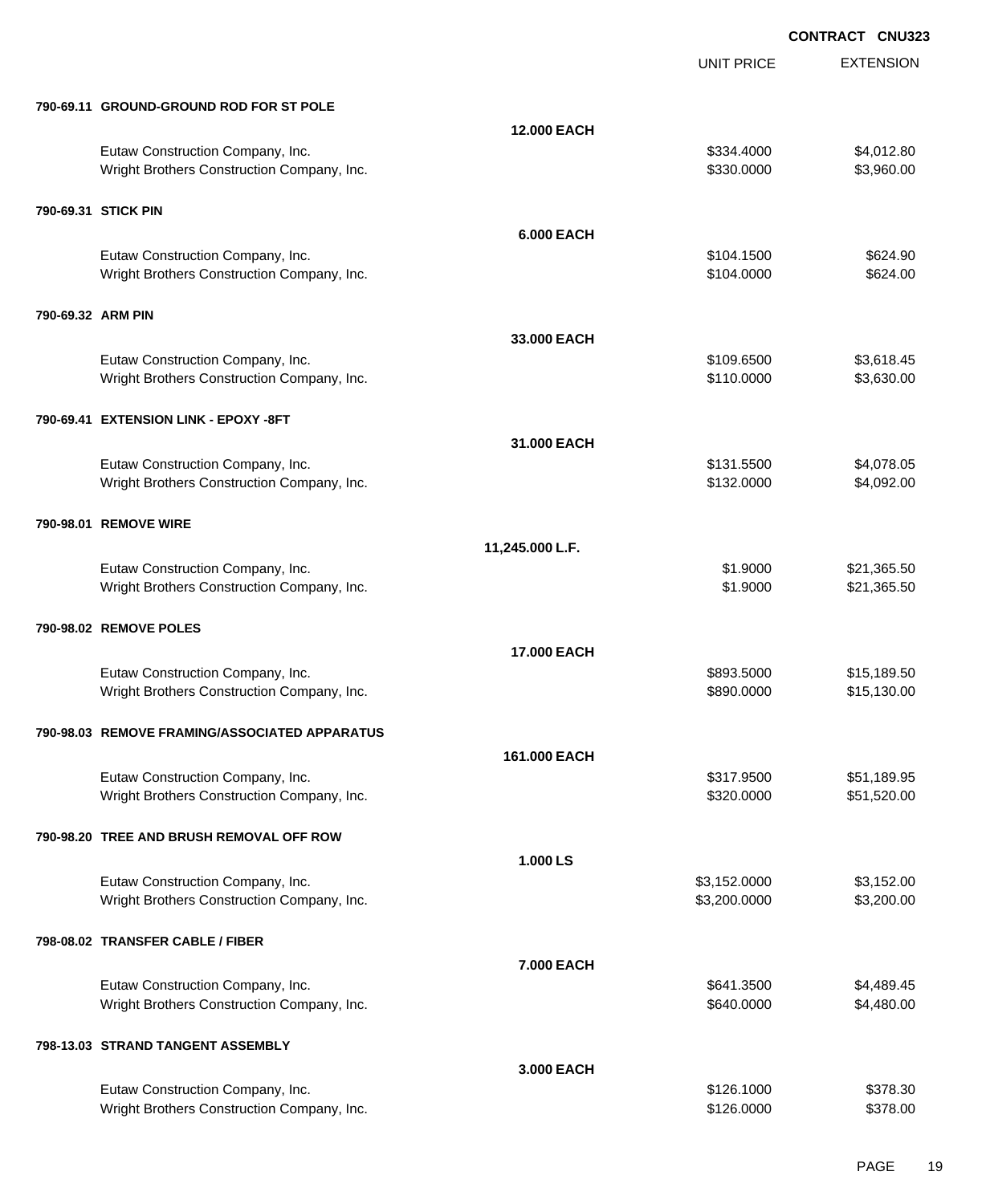|                                            |                   | UNIT PRICE | <b>EXTENSION</b> |
|--------------------------------------------|-------------------|------------|------------------|
|                                            |                   |            |                  |
| 798-13.07 STRAND DOUBLE DEADEND ASSEMBLY   |                   |            |                  |
|                                            | <b>4.000 EACH</b> |            |                  |
| Eutaw Construction Company, Inc.           |                   | \$257.6500 | \$1,030.60       |
| Wright Brothers Construction Company, Inc. |                   | \$260,0000 | \$1,040.00       |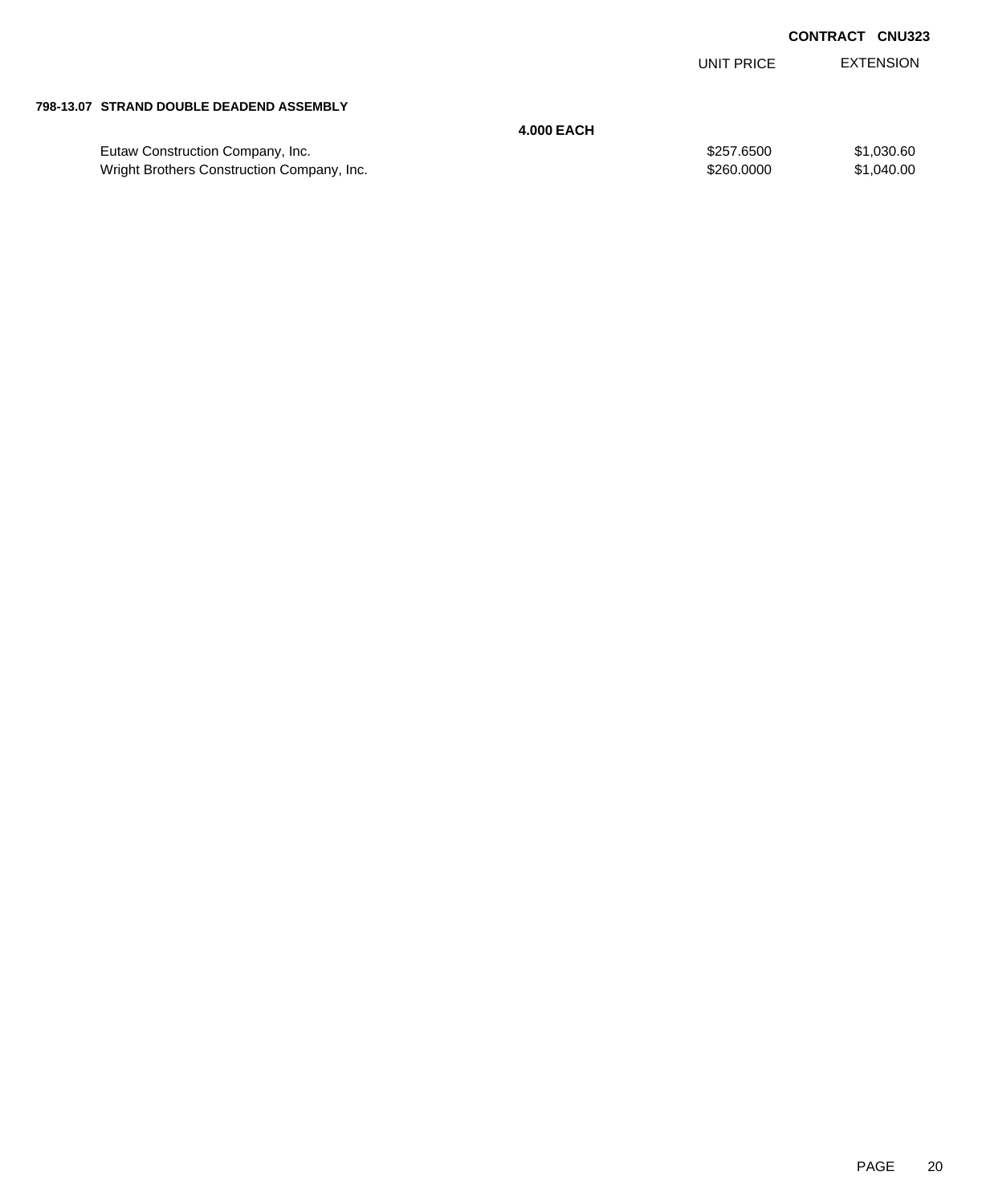## **SUB-TOTAL ROADWAY**

|                          | Eutaw Construction Company, Inc.<br>Wright Brothers Construction Company, Inc. | \$3,790,017.55<br>\$4,273,047.25 |  |
|--------------------------|--------------------------------------------------------------------------------|----------------------------------|--|
|                          | <b>SUB-TOTAL BOX BRIDGE</b>                                                    |                                  |  |
|                          | Eutaw Construction Company, Inc.                                               | \$529,323.25                     |  |
|                          | Wright Brothers Construction Company, Inc.                                     | \$609,161.20                     |  |
| <b>SUB-TOTAL UTILITY</b> |                                                                                |                                  |  |
|                          | Eutaw Construction Company, Inc.                                               | \$295,659.20                     |  |
|                          | Wright Brothers Construction Company, Inc.                                     | \$295,154.30                     |  |
|                          |                                                                                |                                  |  |
|                          |                                                                                |                                  |  |

| Eutaw Construction Company, Inc.           | \$4,615,000.00 |
|--------------------------------------------|----------------|
| Wright Brothers Construction Company, Inc. | \$5,177,362.75 |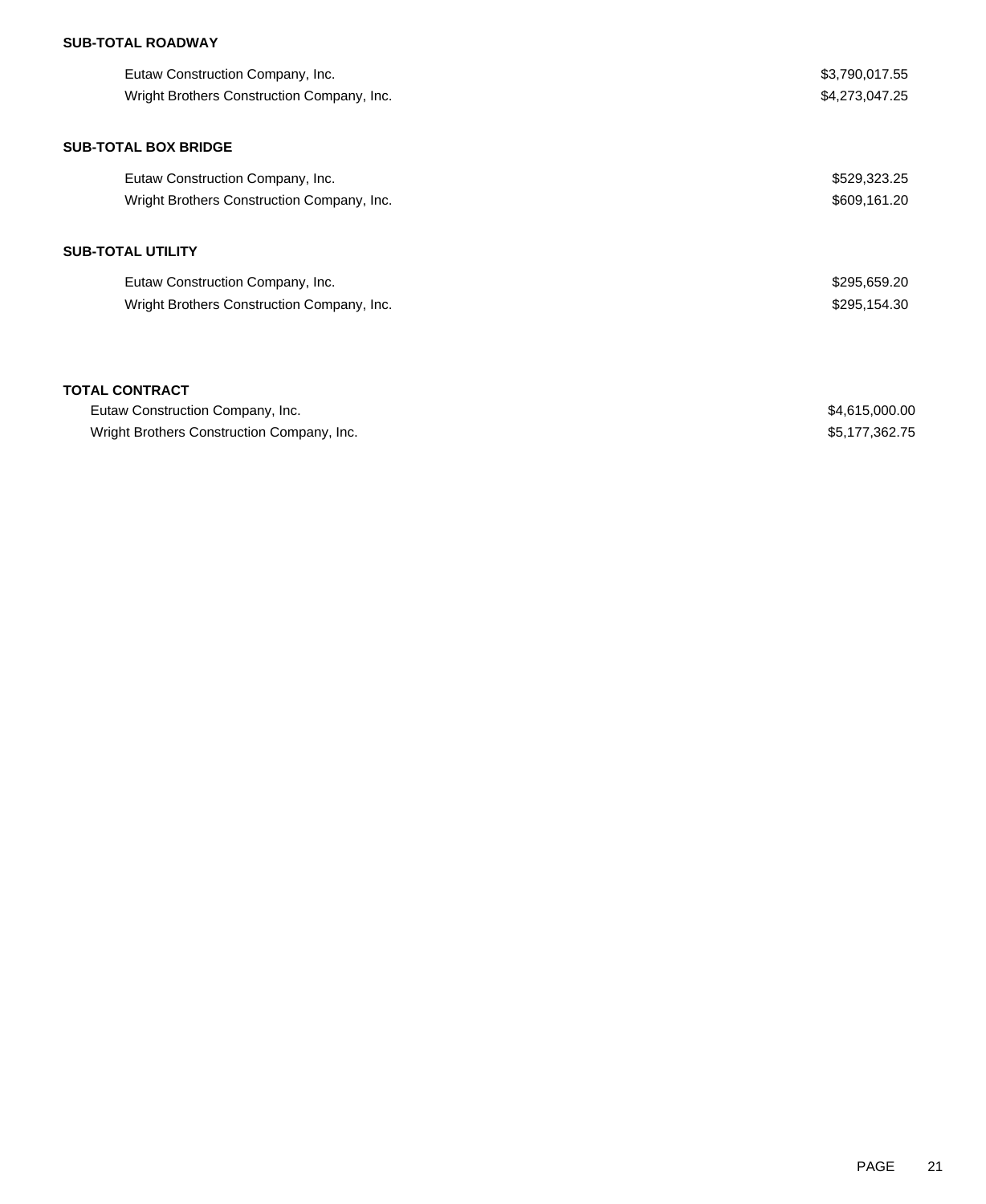# **DEPARTMENT OF TRANSPORTATION SUMMARY OF BIDS LETTING OF DECEMBER 11, 2020 STATE OF TENNESSEE**

#### CHESTER COUNTY (Contract No. CNU336 Call 014)

HSIP-1200 (26),12945-3437-94

THE MISCELLANEOUS SAFETY IMPROVEMENTS ON VARIOUS LOCAL ROADS.

PROJECT LENGTH - 0.0 MILES

COMPLETION TIME - ON OR BEFORE JULY 31, 2021

Superior Traffic Control, LLC \$117,413.00 Volunteer Paving, LLC \$153,123.84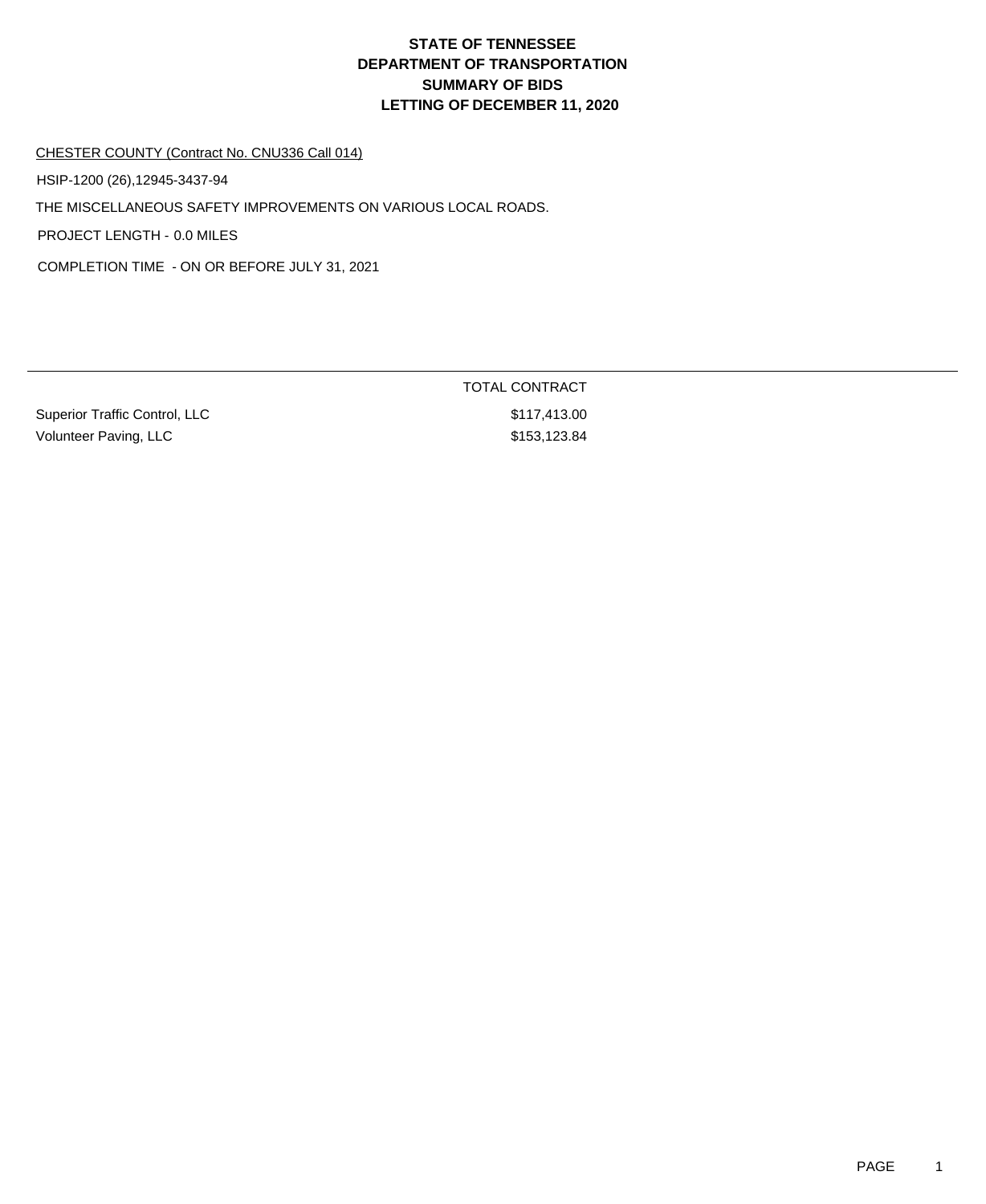EXTENSION **CONTRACT CNU336** UNIT PRICE **ROADWAY CATEGORY 705-04.21 GUARDRAIL DELINEATION ENHANCEMENT 240.000 L.F.** Superior Traffic Control, LLC 684.00 Volunteer Paving, LLC \$736.80 **712-01 TRAFFIC CONTROL 1.000 LS** Superior Traffic Control, LLC 66 and the state of the state of the state of the state of the state of the state of the state of the state of the state of the state of the state of the state of the state of the state of the Volunteer Paving, LLC 6.000.000 \$5,000.000 \$5,000.000 \$5,000.000 \$5,000.000 \$5,000.000 \$5,000.00 **713-02.21 SIGN POST DELINEATION ENHANCEMENT 1,236.000 L.F.** Superior Traffic Control, LLC 65,994.60 Volunteer Paving, LLC 63,287.76 **713-11.01 "U" SECTION STEEL POSTS 4,453.000 LB.** Superior Traffic Control, LLC **\$3.2500** \$14,472.25 Volunteer Paving, LLC 6. 2012 12:00 \$11,934.04 **713-11.02 PERFORATED/KNOCKOUT SQUARE TUBE POST 3,519.000 LB.** Superior Traffic Control, LLC 613,020.30 Volunteer Paving, LLC 61.1100 \$10,944.09 **713-11.21 P POST SLIP BASE 38.000 EACH** Superior Traffic Control, LLC \$119.70 Volunteer Paving, LLC 618,430.00 \$18,430.00 \$18,430.00 \$18,430.00 \$18,430.00 \$18,430.00 \$18,430.00 \$18,430.00 \$18,430.00 \$18,430.00 \$18,430.00 \$18,430.00 \$18,430.00 \$18,430.00 \$18,430.00 \$18,430.00 \$18,430.00 \$18,430.00 \$1 **713-13.02 FLAT SHEET ALUMINUM SIGNS (0.080" THICK) 697.000 S.F.** Superior Traffic Control, LLC 68,364.00 Volunteer Paving, LLC 6512,162.65 **713-13.03 FLAT SHEET ALUMINUM SIGNS (0.100" THICK) 650.000 S.F.** Superior Traffic Control, LLC 68,612.50 Volunteer Paving, LLC 611,765.00 \$11,765.00 **713-15.36 REMOVE SIGN, SUPPORT & FOOTING 79.000 EACH** Superior Traffic Control, LLC \$10.0000 \$790.00 Volunteer Paving, LLC 6. 2.409.50 \$2,409.50 \$2,409.50 \$2,409.50 \$2,409.50 \$2,409.50 \$2,409.50 \$2,409.50 \$2,409 **716-02.04 PLASTIC PAVEMENT MARKING(CHANNELIZATION STRIPING) 6.170 S.Y.** Superior Traffic Control, LLC \$25.0000 \$154.25 Volunteer Paving, LLC \$123.40

PAGE 2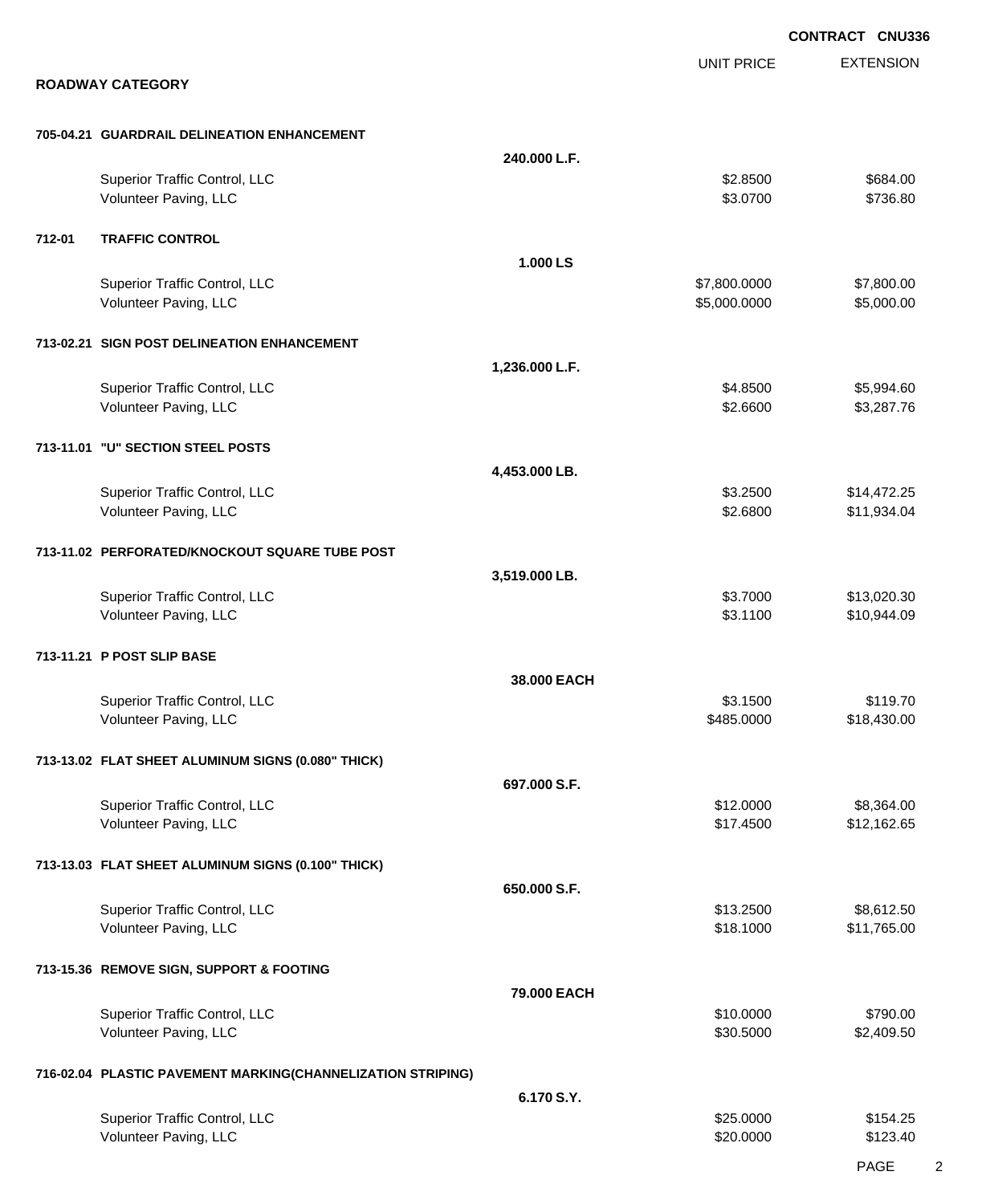|        |                                                              |              | <b>UNIT PRICE</b> | <b>EXTENSION</b> |
|--------|--------------------------------------------------------------|--------------|-------------------|------------------|
|        | 716-02.05 PLASTIC PAVEMENT MARKING (STOP LINE)               |              |                   |                  |
|        |                                                              | 366.000 L.F. |                   |                  |
|        | Superior Traffic Control, LLC                                |              | \$10.0000         | \$3,660.00       |
|        | Volunteer Paving, LLC                                        |              | \$20.0000         | \$7,320.00       |
|        | 716-04.12 PLASTIC PAVEMENT MARKING (YIELD LINE)              |              |                   |                  |
|        |                                                              | 7.980 S.F.   |                   |                  |
|        | Superior Traffic Control, LLC                                |              | \$10,0000         | \$79.80          |
|        | Volunteer Paving, LLC                                        |              | \$20,0000         | \$159.60         |
|        | 716-13.01 SPRAY THERMO PVMT MRKNG (60 mil) (4IN LINE)        |              |                   |                  |
|        |                                                              | 43.140 L.M.  |                   |                  |
|        | Superior Traffic Control, LLC                                |              | \$1,200.0000      | \$51,768.00      |
|        | Volunteer Paving, LLC                                        |              | \$1,550.0000      | \$66,867.00      |
|        | 716-13.04 SPRAY THERMO PVMT MRKNG (60 mil) (4IN DOTTED LINE) |              |                   |                  |
|        |                                                              | 656.000 L.F. |                   |                  |
|        | Superior Traffic Control, LLC                                |              | \$0.6000          | \$393.60         |
|        | Volunteer Paving, LLC                                        |              | \$1.5000          | \$984.00         |
| 717-01 | <b>MOBILIZATION</b>                                          |              |                   |                  |
|        |                                                              | 1.000 LS     |                   |                  |
|        | Superior Traffic Control, LLC                                |              | \$1,500.0000      | \$1,500.00       |
|        | Volunteer Paving, LLC                                        |              | \$1,000.0000      | \$1,000.00       |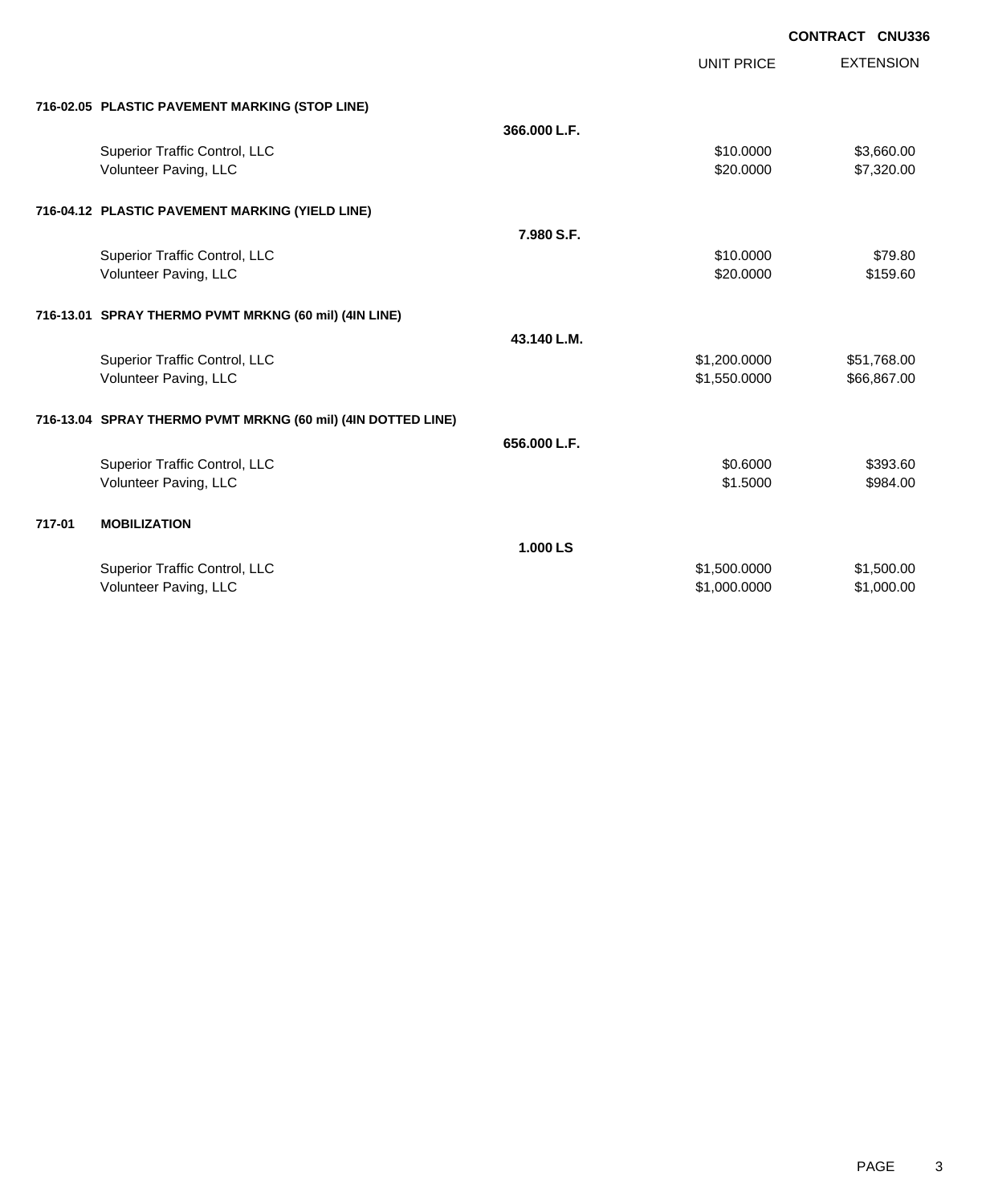## **SUB-TOTAL ROADWAY**

| Superior Traffic Control, LLC | \$117,413.00 |
|-------------------------------|--------------|
| Volunteer Paving, LLC         | \$153.123.84 |

| Superior Traffic Control, LLC | \$117,413.00 |
|-------------------------------|--------------|
| Volunteer Paving, LLC         | \$153.123.84 |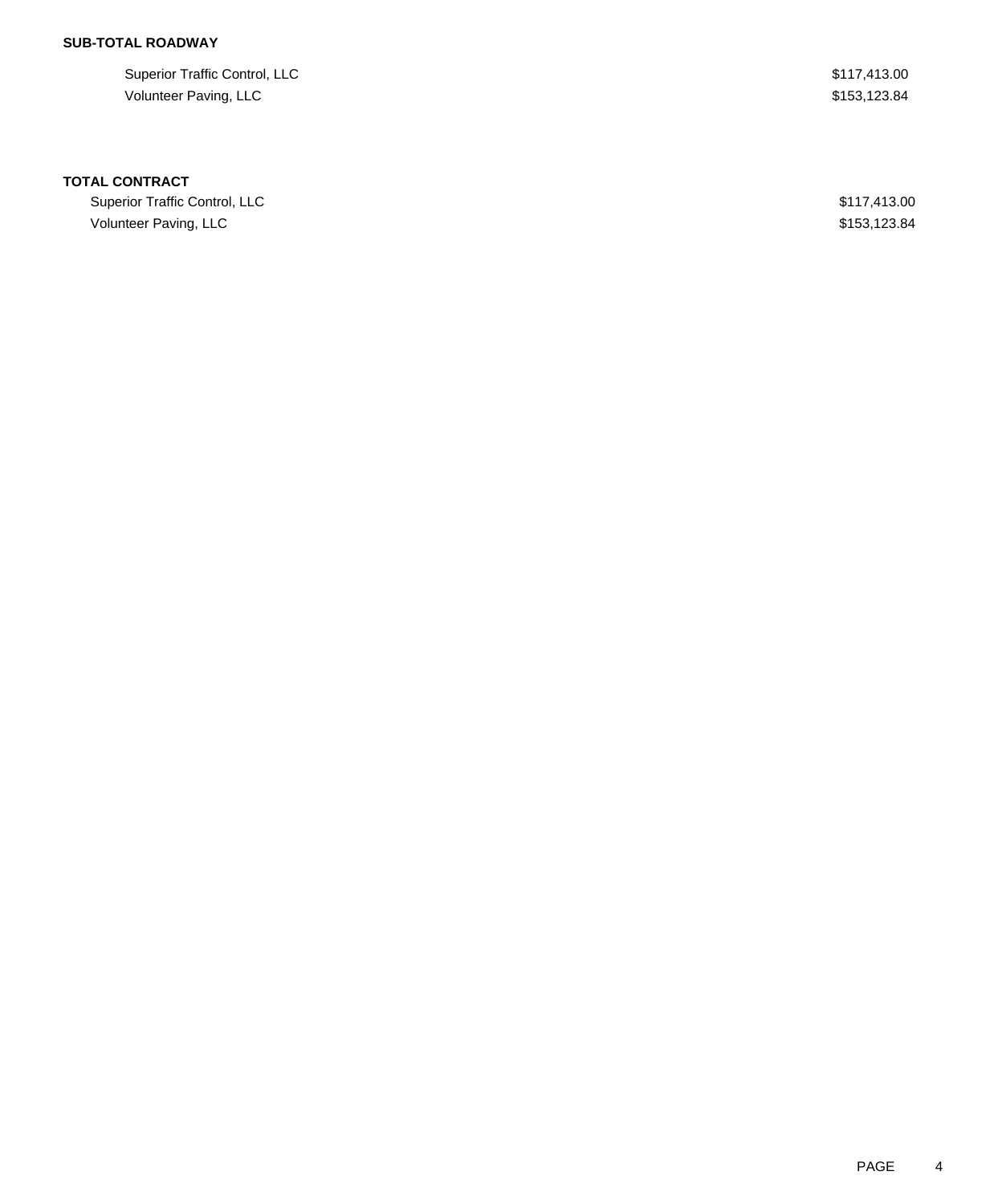# **DEPARTMENT OF TRANSPORTATION SUMMARY OF BIDS LETTING OF DECEMBER 11, 2020 STATE OF TENNESSEE**

#### COFFEE COUNTY (Contract No. CNU338 Call 015)

NH-I-24-2(182),16001-8181-44

THE RESURFACING ON I-24 FROM NEAR THE S.R. 55 RAMP (L.M. 14.77) TO NEAR ARNOLD CENTER ROAD (L.M. 20.79).

PROJECT LENGTH - 6.020 MILES

COMPLETION TIME - ON OR BEFORE SEPTEMBER 30, 2021

DBE GOAL 6.00%

Wright Paving Contractors, Inc. 63,761,815.27 Rogers Group, Inc. 6. 2010 12:35 12:35 13:3798,526.34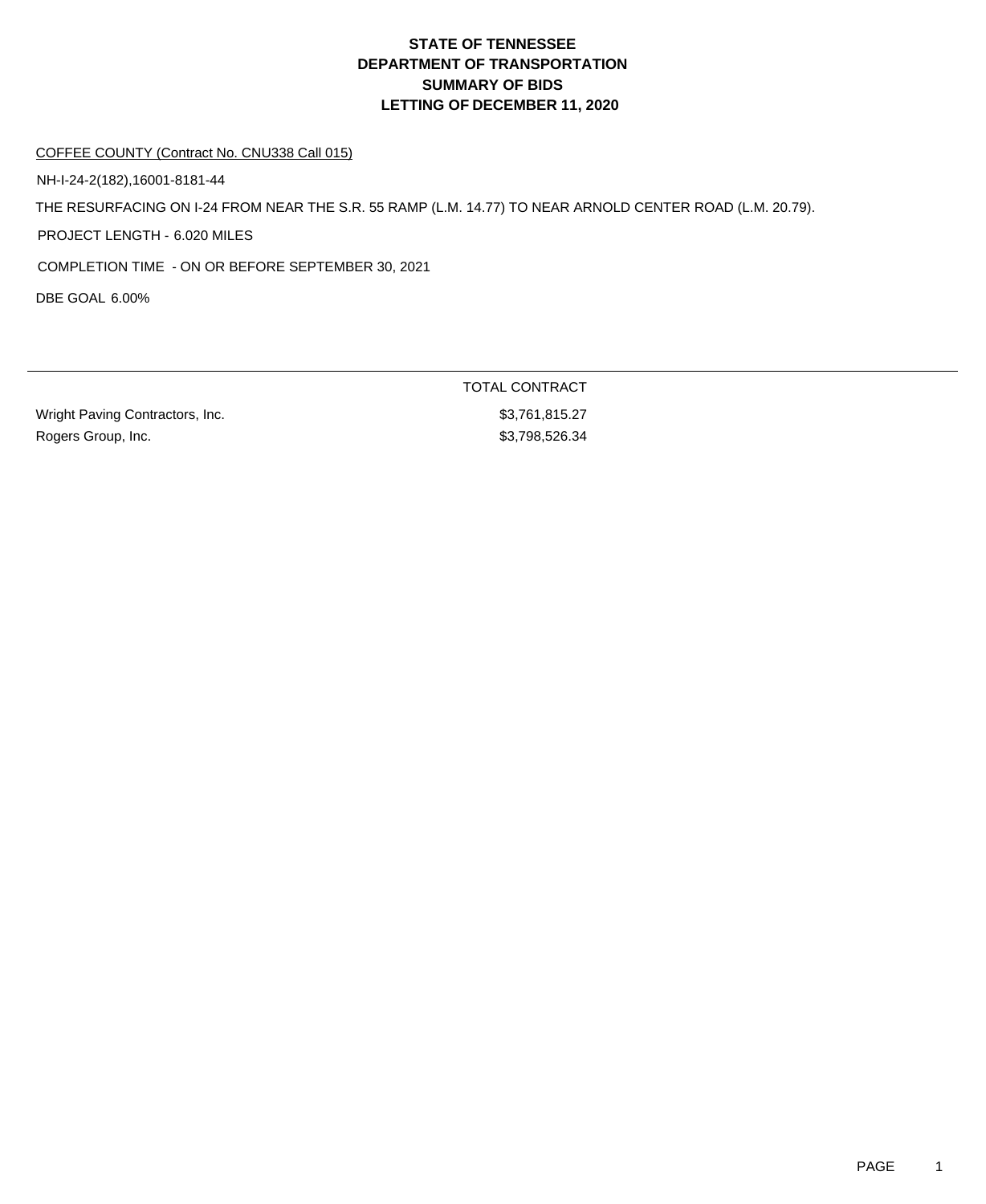|        |                                                       |                 |                          | <b>CONTRACT CNU338</b>       |
|--------|-------------------------------------------------------|-----------------|--------------------------|------------------------------|
|        | <b>ROADWAY CATEGORY</b>                               |                 | <b>UNIT PRICE</b>        | <b>EXTENSION</b>             |
| 303-01 | MINERAL AGGREGATE, TYPE A BASE, GRADING D             |                 |                          |                              |
|        |                                                       | 2,937.000 TON   |                          |                              |
|        | Wright Paving Contractors, Inc.<br>Rogers Group, Inc. |                 | \$24.8700<br>\$27.0000   | \$73,043.19<br>\$79,299.00   |
|        | 403-01.10 HIGH PERFORMANCE FOG SEALS                  |                 |                          |                              |
|        |                                                       | 85,777.000 S.Y. |                          |                              |
|        | Wright Paving Contractors, Inc.<br>Rogers Group, Inc. |                 | \$0.5600<br>\$0.6600     | \$48,035.12<br>\$56,612.82   |
|        | 403-02.01 TRACKLESS TACK COAT                         |                 |                          |                              |
|        |                                                       | 131.000 TON     |                          |                              |
|        | Wright Paving Contractors, Inc.<br>Rogers Group, Inc. |                 | \$759.8600<br>\$650.0000 | \$99,541.66<br>\$85,150.00   |
|        | 411-01.07 ACS MIX (PG64-22) GRADING E SHOULDER        |                 |                          |                              |
|        |                                                       | 4,399.000 TON   |                          |                              |
|        | Wright Paving Contractors, Inc.<br>Rogers Group, Inc. |                 | \$82.5900<br>\$81.4700   | \$363,313.41<br>\$358,386.53 |
|        | 411-03.10 ACS MIX(PG76-22) GRADING D                  |                 |                          |                              |
|        | Wright Paving Contractors, Inc.                       | 19,276.000 TON  | \$97.7600                | \$1,884,421.76               |
|        | Rogers Group, Inc.                                    |                 | \$103.5400               | \$1,995,837.04               |
|        | 411-12.01 SCORING SHOULDERS (CONTINUOUS) (16IN WIDTH) | 20.800 L.M.     |                          |                              |
|        | Wright Paving Contractors, Inc.                       |                 | \$785.4900               | \$16,338.19                  |
|        | Rogers Group, Inc.                                    |                 | \$476.7800               | \$9,917.02                   |
|        | 415-01.01 COLD PLANING BITUMINOUS PAVEMENT            | 23,230.000 TON  |                          |                              |
|        | Wright Paving Contractors, Inc.                       |                 | \$23.1700                | \$538,239.10                 |
|        | Rogers Group, Inc.                                    |                 | \$16.1000                | \$374,003.00                 |
| 502-01 | <b>CLEANING AND SEALING JOINTS</b>                    | 21,515.000 L.F. |                          |                              |
|        | Wright Paving Contractors, Inc.                       |                 | \$2.1500                 | \$46,257.25                  |
|        | Rogers Group, Inc.                                    |                 | \$1.9800                 | \$42,599.70                  |
| 712-01 | <b>TRAFFIC CONTROL</b>                                | 1.000 LS        |                          |                              |
|        | Wright Paving Contractors, Inc.                       |                 | \$101,008.1200           | \$101,008.12                 |
|        | Rogers Group, Inc.                                    |                 | \$123,233.9200           | \$123,233.92                 |
|        | 712-04.01 FLEXIBLE DRUMS (CHANNELIZING)               | 336.000 EACH    |                          |                              |
|        | Wright Paving Contractors, Inc.                       |                 | \$15.4500                | \$5,191.20                   |
|        | Rogers Group, Inc.                                    |                 | \$15.2100                | \$5,110.56                   |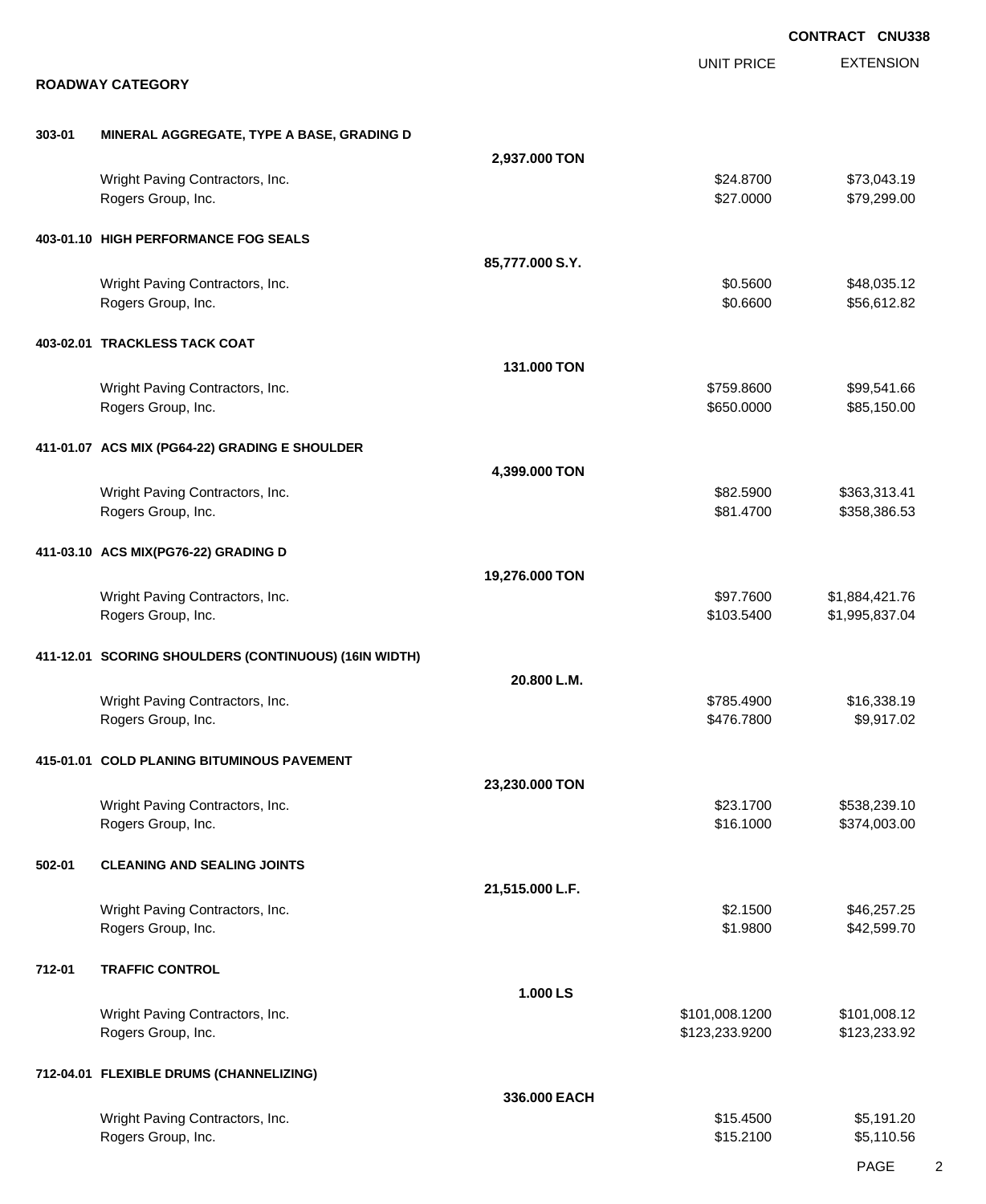EXTENSION **CONTRACT CNU338** UNIT PRICE **712-05.03 WARNING LIGHTS (TYPE C) 122.000 EACH** Wright Paving Contractors, Inc. 66 and the state of the state of the state of the state of the state of the state of the state of the state of the state of the state of the state of the state of the state of the state of t Rogers Group, Inc. \$1.0100 \$123.22 **712-06 SIGNS (CONSTRUCTION) 1,931.000 S.F.** Wright Paving Contractors, Inc. 6. 2010 1.1. 2010 1.1. 2010 1.1. 2010 1.1. 36.0300 \$11,643.93 Rogers Group, Inc. \$11,450.83 **712-08.03 ARROW BOARD (TYPE C) 2.000 EACH** Wright Paving Contractors, Inc. 6. 2012. The contractors of the contractors, Inc. 6. 2012.5000 \$1,545.000 \$1,545.00 Rogers Group, Inc. \$1,520.66 **712-08.08 SPEED FEEDBACK SIGN ASSEMBLY 2.000 EACH** Wright Paving Contractors, Inc. 6. 2012. The contractors of the contractors, Inc. 6. 2013. The contractors, Inc. 6. 2013. The contractors of the contractors, Inc. 6. 2013. The contractors of the contractors, Inc. 6. 2013. Rogers Group, Inc. \$4,257.8600 \$8,515.72 **712-08.09 DIGITAL SPEED LIMIT SIGN ASSEMBLY 9.000 EACH** Wright Paving Contractors, Inc. 642,642.00 \$4,738.0000 \$4,738.0000 \$42,642.00 Rogers Group, Inc. \$41,970.42 **712-08.10 MOBILE MESSAGE SIGN UNIT W/ATTENUATOR 1,000.000 HOUR** Wright Paving Contractors, Inc. 6. 2008. The contractors of the contractors, Inc. 6. 2009. The contractors, Inc. 6. 2009. The contractors of the contractors, Inc. 6. 2009. The contractors of the contractors, Inc. 6. 2009. Rogers Group, Inc. 6. 2010. The set of the set of the set of the set of the set of the set of the set of the set of the set of the set of the set of the set of the set of the set of the set of the set of the set of the set **712-09.01 REMOVABLE PAVEMENT MARKING LINE 25,355.000 L.F.** Wright Paving Contractors, Inc. 6. 2012 12:30 12:30 12:30 13:30 14:30 14:30 14:30 14:30 14:30 14:30 14:30 14:30 14:30 14:30 14:30 14:30 14:30 14:30 14:30 14:30 14:30 14:30 14:30 14:30 14:30 14:30 14:30 14:30 14:30 14:30 14 Rogers Group, Inc. \$2.2100 \$56,034.55 **713-16.01 CHANGEABLE MESSAGE SIGN UNIT 2.000 EACH** Wright Paving Contractors, Inc. 6. 2012 12:38.0000 \$9,4738.0000 \$9,476.00 Rogers Group, Inc. \$10,000.000 \$10,000.00 \$10,000.00 \$10,000.00 \$10,000.00 \$10,000.00 \$10,000.00 \$10,000.00 \$10 **716-01.23 SNOWPLOWABLE RAISED PAVEMENT MARKERS (BI-DIR)(2 COLOR) 1,235.000 EACH** Wright Paving Contractors, Inc. 6. 2012. The state of the state of the state of the state of the state of the state of the state of the state of the state of the state of the state of the state of the state of the state of Rogers Group, Inc. \$29,751.15 (\$24.0900 \$29,751.15 **716-01.30 REMOVAL OF SNOWPLOWABLE REFLECTIVE MARKER 1,235.000 EACH**

| \$10,3000 | \$12,720.50 |
|-----------|-------------|
| \$8,0300  | \$9,917.05  |
|           |             |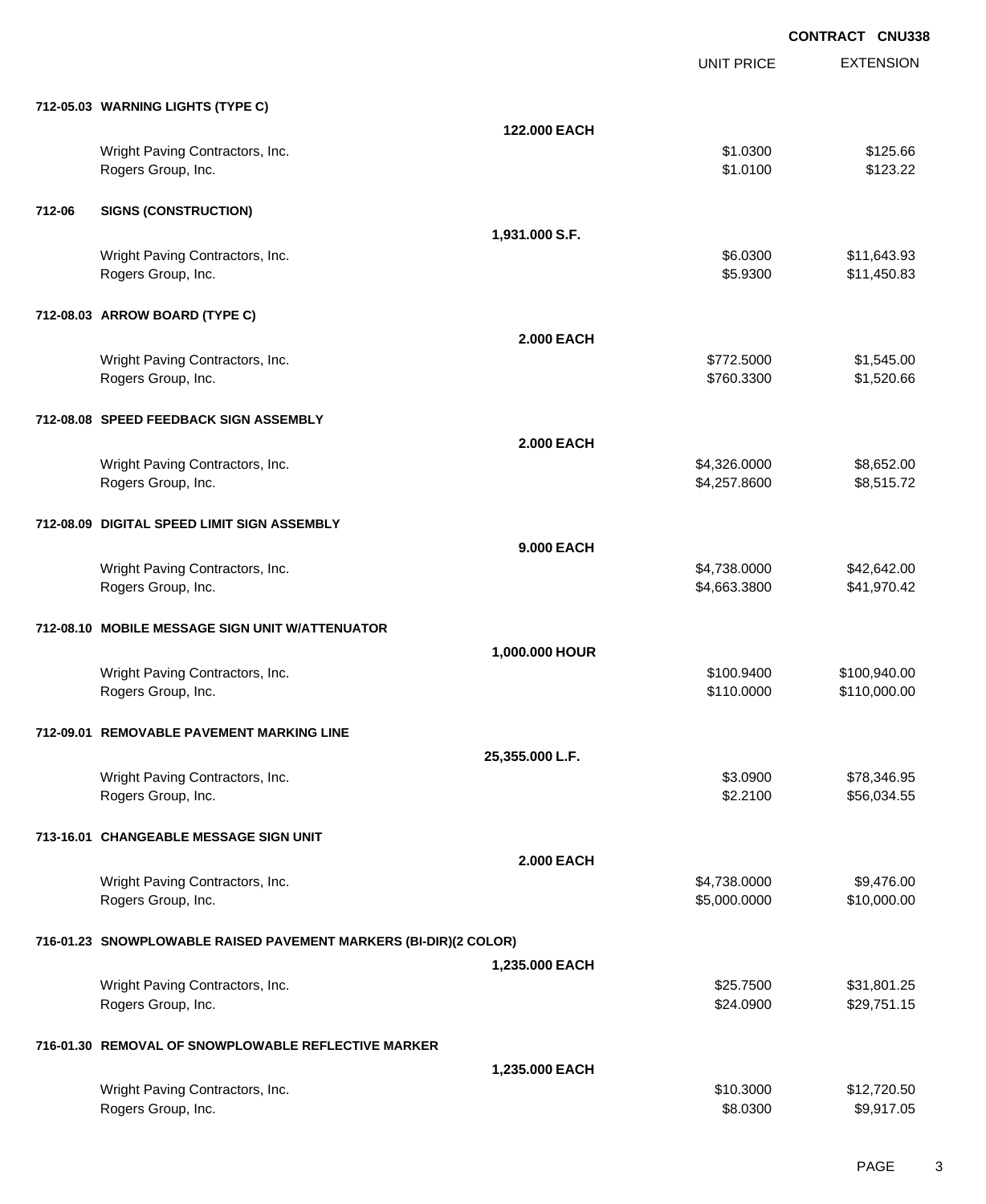**EXTENSION CONTRACT CNU338** UNIT PRICE **716-01.40 REMOVE AND REPLACE LENS ON SNOWPLOWABLE REFLECTIVE MARKER 112.000 EACH** Wright Paving Contractors, Inc. 61,730.40 Rogers Group, Inc. \$674.24 **716-02.04 PLASTIC PAVEMENT MARKING(CHANNELIZATION STRIPING) 610.000 S.Y.** Wright Paving Contractors, Inc. 6. 20.6000 \$12,566.00 Rogers Group, Inc. \$20.0700 \$12,242.70 **716-02.05 PLASTIC PAVEMENT MARKING (STOP LINE) 83.000 L.F.** Wright Paving Contractors, Inc. 6. 20.6000 \$1,709.80 Rogers Group, Inc. \$12.0400 \$999.32 **716-02.06 PLASTIC PAVEMENT MARKING (TURN LANE ARROW) 9.000 EACH** Wright Paving Contractors, Inc. 6. 2008.0000 \$1,854.00 Rogers Group, Inc. \$1,355.04 \$1,355.04 **716-03.07 PLASTIC WORD PAVEMENT MARKING (STOP) 1.000 EACH** Wright Paving Contractors, Inc. 6515.000 \$515.000 \$515.000 \$515.000 \$515.000 Rogers Group, Inc. \$150.5600 \$150.5600 \$150.5600 \$150.5600 \$150.5600 \$150.5600 \$150.5600 \$150.56 **716-04.06 PLASTIC PAVEMENT MARKING (WRONG WAY ARROW) 1.000 EACH** Wright Paving Contractors, Inc. 6257.5000 \$257.5000 \$257.5000 \$257.5000 Rogers Group, Inc. \$301.1200 \$301.1200 \$301.1200 \$301.1200 \$301.1200 \$301.1200 \$301.12 **716-05.20 PAINTED PAVEMENT MARKING (6" LINE) 31.700 L.M.** Wright Paving Contractors, Inc. 6. The Contractors, Inc. 6. The Contractors, Inc. 6. The Contractors, Inc. 6. The Contractors, Inc. 6. The Contractors, Inc. 6. The Contractors, Inc. 6. The Contractors, Inc. 6. The Contract Rogers Group, Inc. \$1,028.8300 \$32,613.91 **716-12.02 ENHANCED FLATLINE THERMO PVMT MRKNG (6IN LINE) 31.700 L.M.** Wright Paving Contractors, Inc. 6. 2012 12:30 12:30 12:30 12:30 12:30 12:30 12:30 12:30 12:40 12:40 12:40 12:40 Rogers Group, Inc. \$165,456.57 **716-12.03 ENHANCED FLATLINE THERMO PVMT MRKNG (8IN BARRIER LINE) 9,803.000 L.F.** Wright Paving Contractors, Inc. 620, 194.18 Rogers Group, Inc. \$19,704.03

### **716-12.05 ENHANCED FLATLINE THERMO PVMT MRKNG (6IN DOTTED LINE)**

|                                                       | 3.861.000 L.F.       |                          |
|-------------------------------------------------------|----------------------|--------------------------|
| Wright Paving Contractors, Inc.<br>Rogers Group, Inc. | \$2,0600<br>\$2,0100 | \$7,953.66<br>\$7,760.61 |
|                                                       |                      |                          |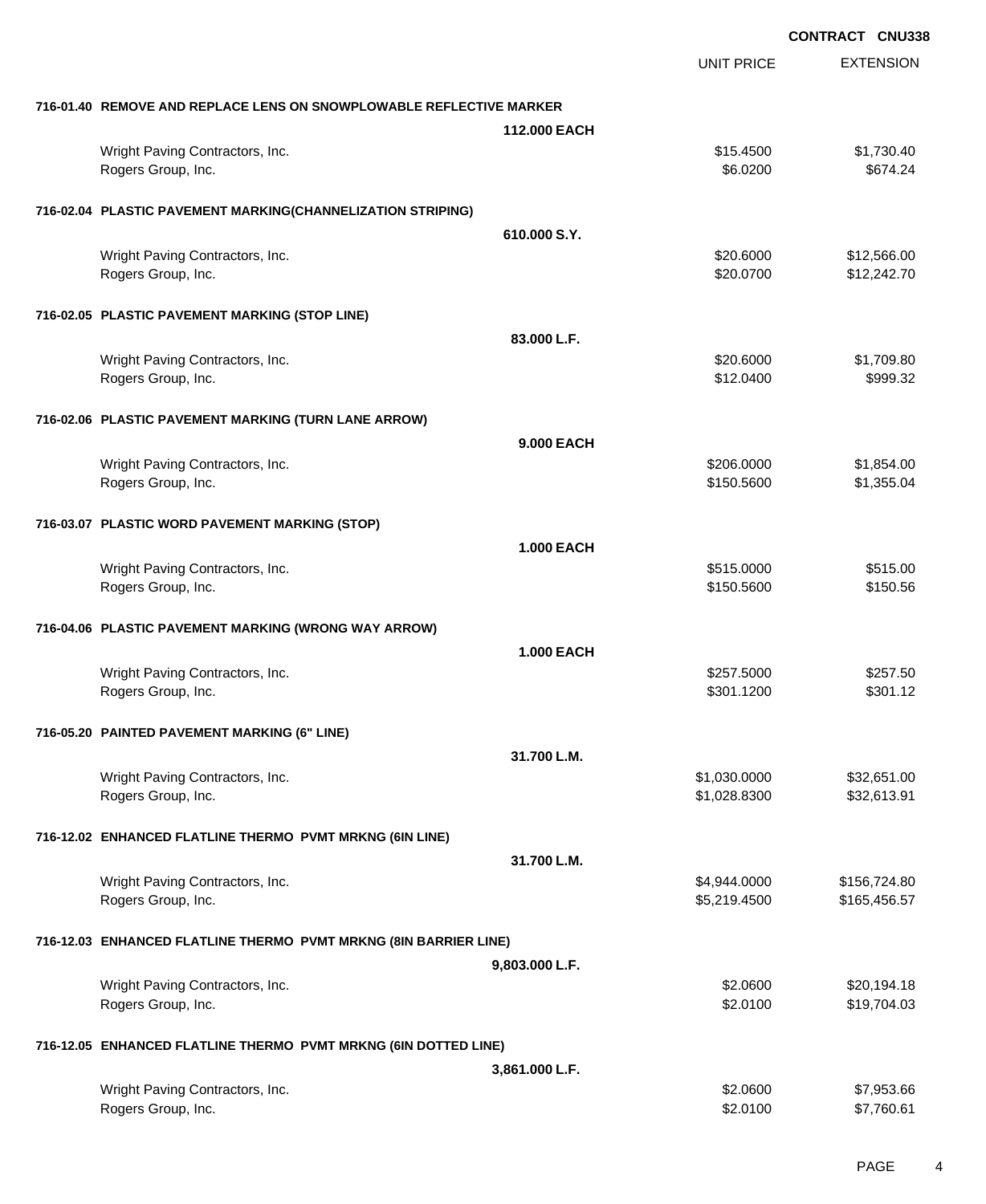|                                     |                | ---------      |                  |
|-------------------------------------|----------------|----------------|------------------|
|                                     |                | UNIT PRICE     | <b>EXTENSION</b> |
| 717-01<br><b>MOBILIZATION</b>       |                |                |                  |
|                                     | 1.000 LS       |                |                  |
| Wright Paving Contractors, Inc.     |                | \$49,201.8400  | \$49,201.84      |
| Rogers Group, Inc.                  |                | \$144,554.2500 | \$144,554.25     |
| 730-12.02 CONDUIT 2" DIAMETER (PVC) |                |                |                  |
|                                     |                |                |                  |
|                                     | 20.000 L.F.    |                |                  |
| Wright Paving Contractors, Inc.     |                | \$18.5400      | \$370.80         |
| Rogers Group, Inc.                  |                | \$12.0400      | \$240.80         |
| 730-14.02 SAW SLOT                  |                |                |                  |
|                                     | 500.000 L.F.   |                |                  |
| Wright Paving Contractors, Inc.     |                | \$4.1200       | \$2,060.00       |
| Rogers Group, Inc.                  |                | \$4.5200       | \$2,260.00       |
|                                     |                |                |                  |
| 730-14.03 LOOP WIRE                 |                |                |                  |
|                                     | 1,200.000 L.F. |                |                  |
| Wright Paving Contractors, Inc.     |                | \$0.6200       | \$744.00         |
| Rogers Group, Inc.                  |                | \$0.6500       | \$780.00         |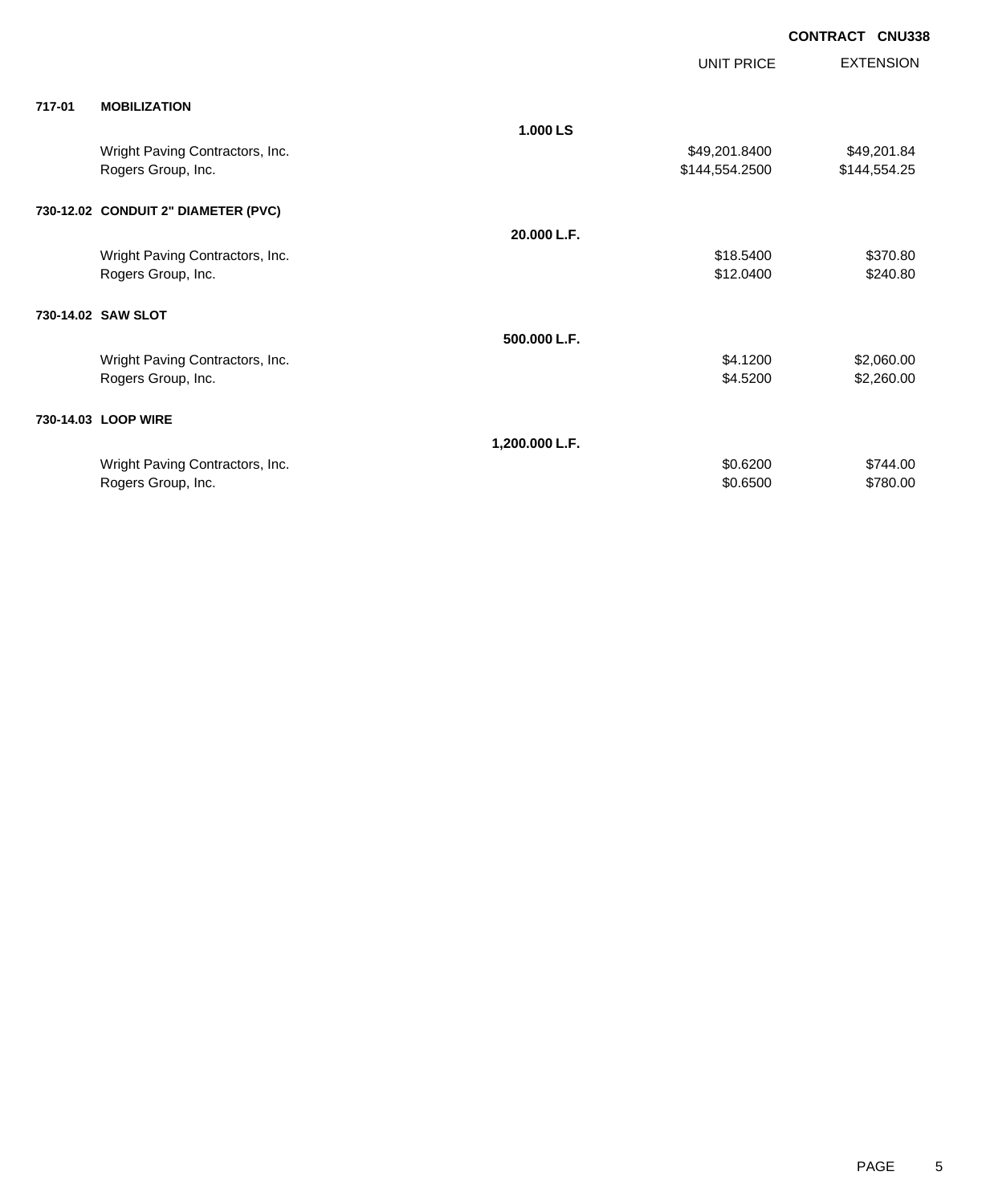# **SUB-TOTAL ROADWAY**

Wright Paving Contractors, Inc. 63,761,815.27 Rogers Group, Inc. \$3,798,526.34

### **TOTAL CONTRACT**

Wright Paving Contractors, Inc. 6. 27 Rogers Group, Inc. \$3,798,526.34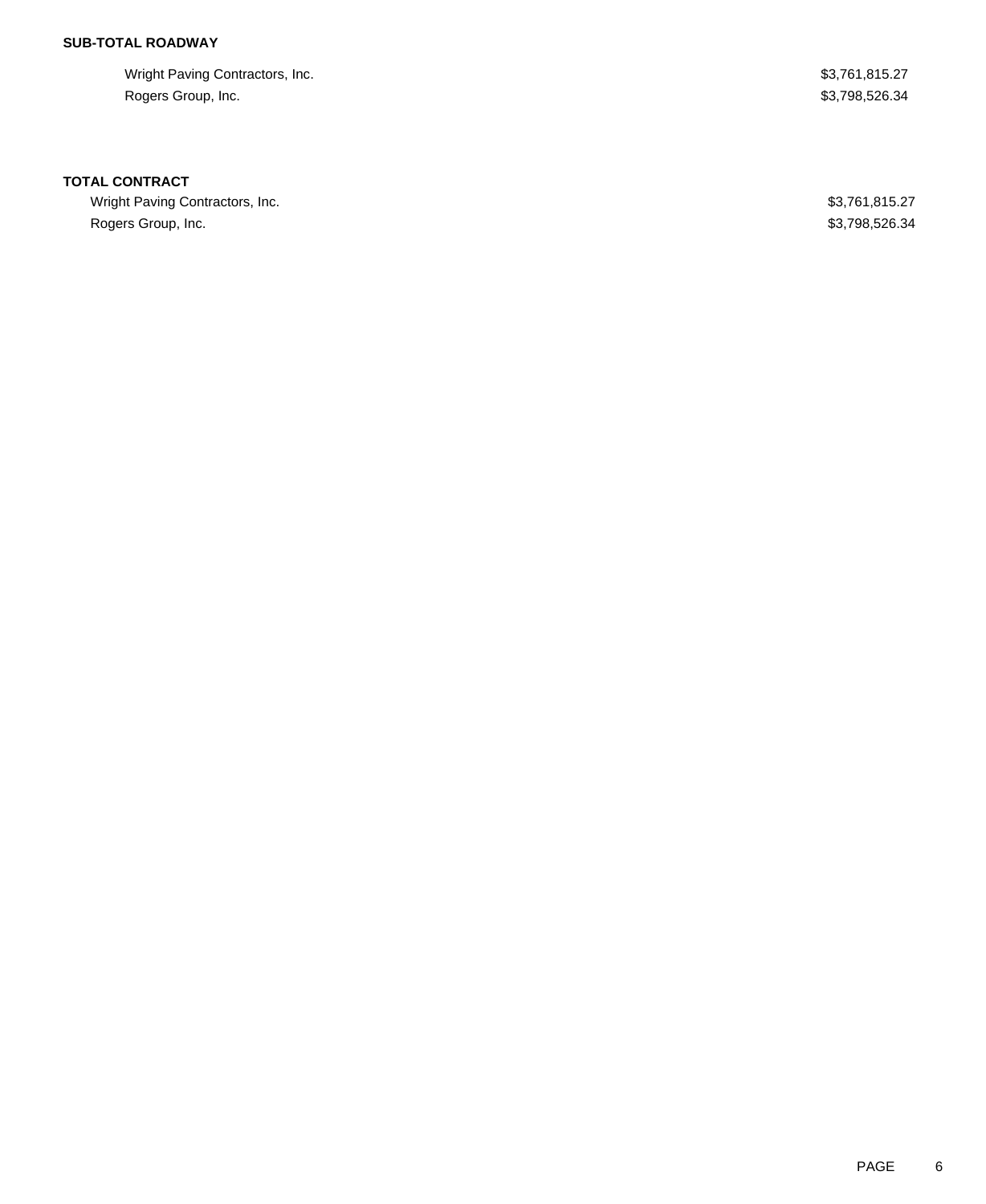# **DEPARTMENT OF TRANSPORTATION SUMMARY OF BIDS LETTING OF DECEMBER 11, 2020 STATE OF TENNESSEE**

#### COFFEE AND GRUNDY COUNTIES (Contract No. CNU339 Call 016)

31001-4192-04,NH-I-24-2(180),16001-8180-44,NH-I-24-2(181),31001-8193-44

THE RESURFACING ON I-24 FROM EAST OF RUTLEDGE HILL ROAD (L.M. 28.93) IN COFFEE COUNTY TO EAST OF THE BELLS MILL ROAD BRIDGE (L.M. 2.45) IN GRUNDY COUNTY, INCLUDING BRIDGE REPAIR.

PROJECT LENGTH - 3.680 MILES

COMPLETION TIME - ON OR BEFORE SEPTEMBER 30, 2021

DBE GOAL 5.00%

TOTAL CONTRACT

Rogers Group, Inc. 6. 2010 12:334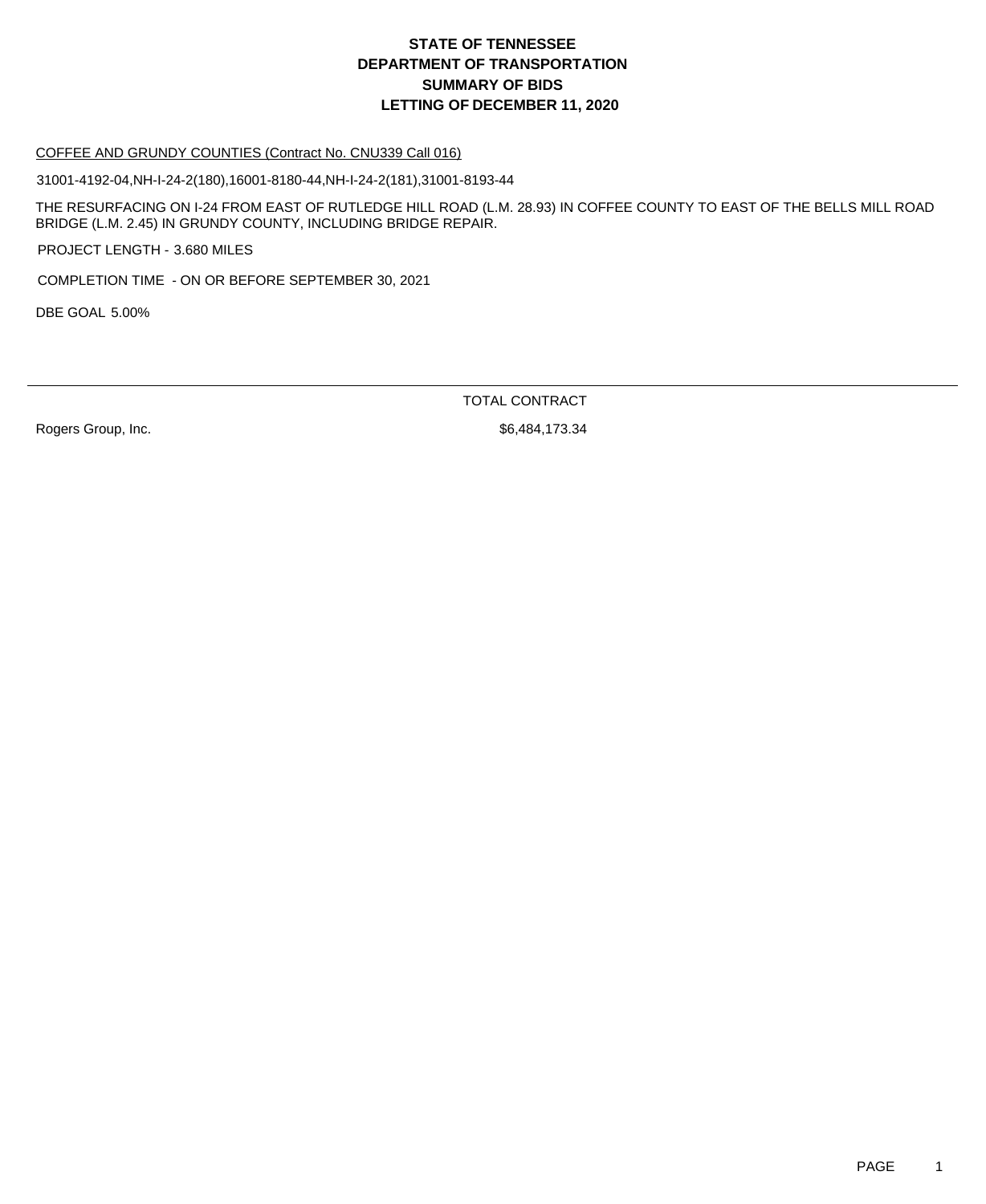EXTENSION **CONTRACT CNU339** UNIT PRICE **ROADWAY CATEGORY 303-01 MINERAL AGGREGATE, TYPE A BASE, GRADING D 3,060.000 TON** Rogers Group, Inc. \$31.0000 \$94,860.00 **307-01.08 ASPHALT CONCRETE MIX (PG64-22) (BPMB-HM) GRADING B-M2 7,557.000 TON** Rogers Group, Inc. \$83.2600 \$629,195.82 **307-03.08 ASPHALT CONCRETE MIX (PG76-22) (BPMB-HM) GRADING B-M2 21,559.000 TON** Rogers Group, Inc. \$88.7800 \$1,914,008.02 **403-01.10 HIGH PERFORMANCE FOG SEALS 17,517.000 S.Y.** Rogers Group, Inc. \$11,561.22 **403-02.01 TRACKLESS TACK COAT 132.000 TON** Rogers Group, Inc. \$85,740.60 **411-01.07 ACS MIX (PG64-22) GRADING E SHOULDER 3,280.000 TON** Rogers Group, Inc. \$83.7300 \$274,634.40 **411-03.10 ACS MIX(PG76-22) GRADING D 11,048.000 TON** Rogers Group, Inc. \$1,165,232.56 **411-12.01 SCORING SHOULDERS (CONTINUOUS) (16IN WIDTH) 13.700 L.M.** Rogers Group, Inc. \$10,653.26 **415-01.01 COLD PLANING BITUMINOUS PAVEMENT 32,371.000 TON** Rogers Group, Inc. \$28.2200 \$913,509.62 **502-01 CLEANING AND SEALING JOINTS 6,891.000 L.F.** Rogers Group, Inc. \$17,434.23 **712-01 TRAFFIC CONTROL 1.000 LS** Rogers Group, Inc. \$277,715.9700 \$277,715.9700 \$277,715.9700 \$277,715.9700 \$277,715.97 **712-04.01 FLEXIBLE DRUMS (CHANNELIZING) 336.000 EACH** Rogers Group, Inc. \$1,257.12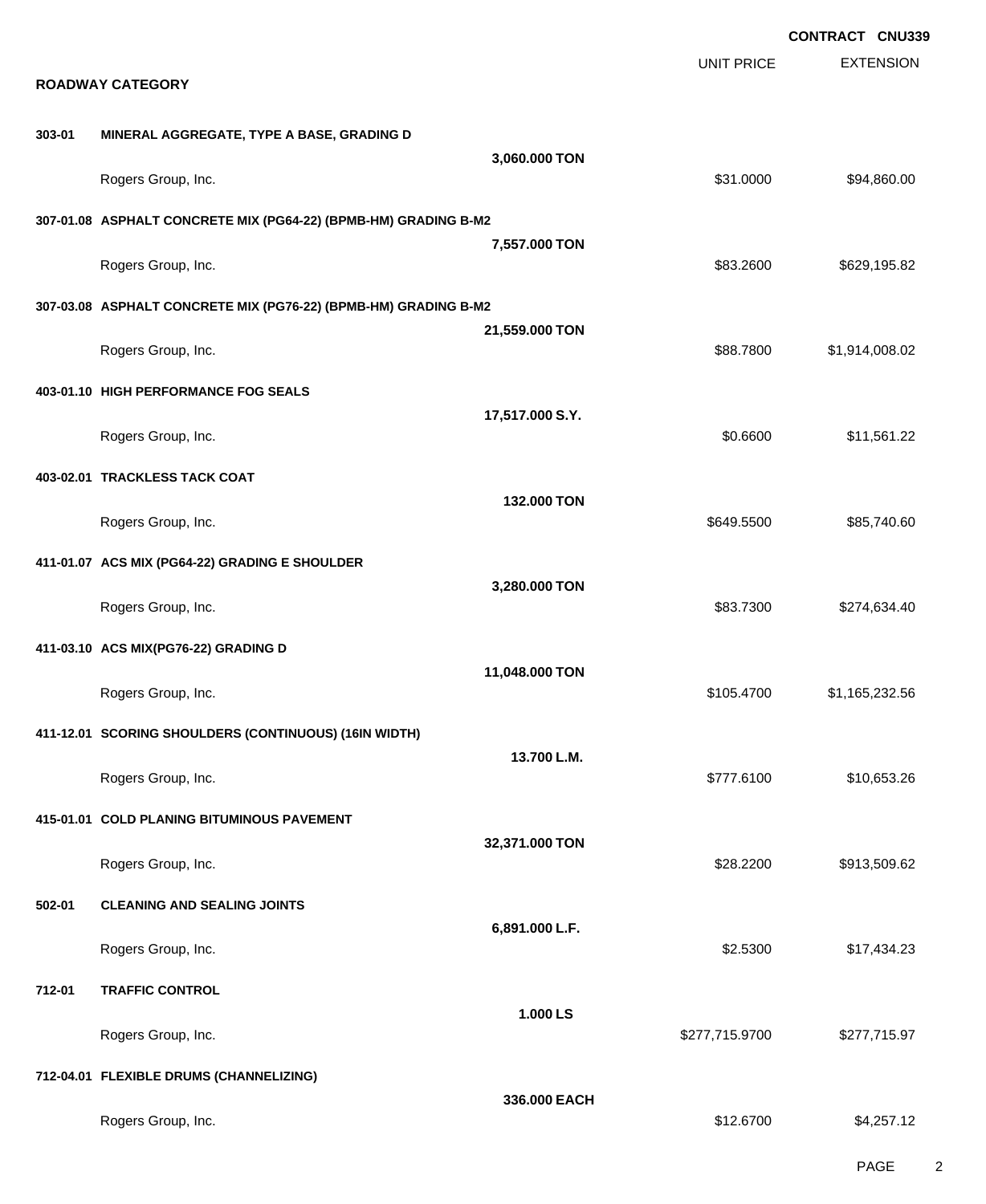|        |                                                                  |                   | <b>UNIT PRICE</b> | <b>CONTRACT CNU339</b><br><b>EXTENSION</b> |
|--------|------------------------------------------------------------------|-------------------|-------------------|--------------------------------------------|
|        | 712-05.03 WARNING LIGHTS (TYPE C)                                |                   |                   |                                            |
|        | Rogers Group, Inc.                                               | 122.000 EACH      | \$1.0100          | \$123.22                                   |
| 712-06 | <b>SIGNS (CONSTRUCTION)</b>                                      |                   |                   |                                            |
|        | Rogers Group, Inc.                                               | 1,455.000 S.F.    | \$6.0800          | \$8,846.40                                 |
|        | 712-08.03 ARROW BOARD (TYPE C)                                   |                   |                   |                                            |
|        | Rogers Group, Inc.                                               | <b>2.000 EACH</b> | \$836.0500        | \$1,672.10                                 |
|        | 712-08.08 SPEED FEEDBACK SIGN ASSEMBLY                           |                   |                   |                                            |
|        | Rogers Group, Inc.                                               | <b>2.000 EACH</b> | \$4,357.6500      | \$8,715.30                                 |
|        | 712-08.09 DIGITAL SPEED LIMIT SIGN ASSEMBLY                      |                   |                   |                                            |
|        | Rogers Group, Inc.                                               | <b>6.000 EACH</b> | \$4,712.3300      | \$28,273.98                                |
|        | 712-08.10 MOBILE MESSAGE SIGN UNIT W/ATTENUATOR                  |                   |                   |                                            |
|        | Rogers Group, Inc.                                               | 1,000.000 HOUR    | \$102.3500        | \$102,350.00                               |
|        | 713-16.01 CHANGEABLE MESSAGE SIGN UNIT                           |                   |                   |                                            |
|        | Rogers Group, Inc.                                               | <b>2.000 EACH</b> | \$4,560.3200      | \$9,120.64                                 |
|        | 716-01.23 SNOWPLOWABLE RAISED PAVEMENT MARKERS (BI-DIR)(2 COLOR) |                   |                   |                                            |
|        | Rogers Group, Inc.                                               | 567.000 EACH      | \$24.0800         | \$13,653.36                                |
|        | 716-01.30 REMOVAL OF SNOWPLOWABLE REFLECTIVE MARKER              |                   |                   |                                            |
|        | Rogers Group, Inc.                                               | 567.000 EACH      | \$8.0300          | \$4,553.01                                 |
|        | 716-02.04 PLASTIC PAVEMENT MARKING(CHANNELIZATION STRIPING)      |                   |                   |                                            |
|        | Rogers Group, Inc.                                               | 100.000 S.Y.      | \$18.0600         | \$1,806.00                                 |
|        | 716-02.05 PLASTIC PAVEMENT MARKING (STOP LINE)                   |                   |                   |                                            |
|        | Rogers Group, Inc.                                               | 32.000 L.F.       | \$12.0400         | \$385.28                                   |
|        | 716-02.06 PLASTIC PAVEMENT MARKING (TURN LANE ARROW)             |                   |                   |                                            |
|        | Rogers Group, Inc.                                               | <b>4.000 EACH</b> | \$150.5100        | \$602.04                                   |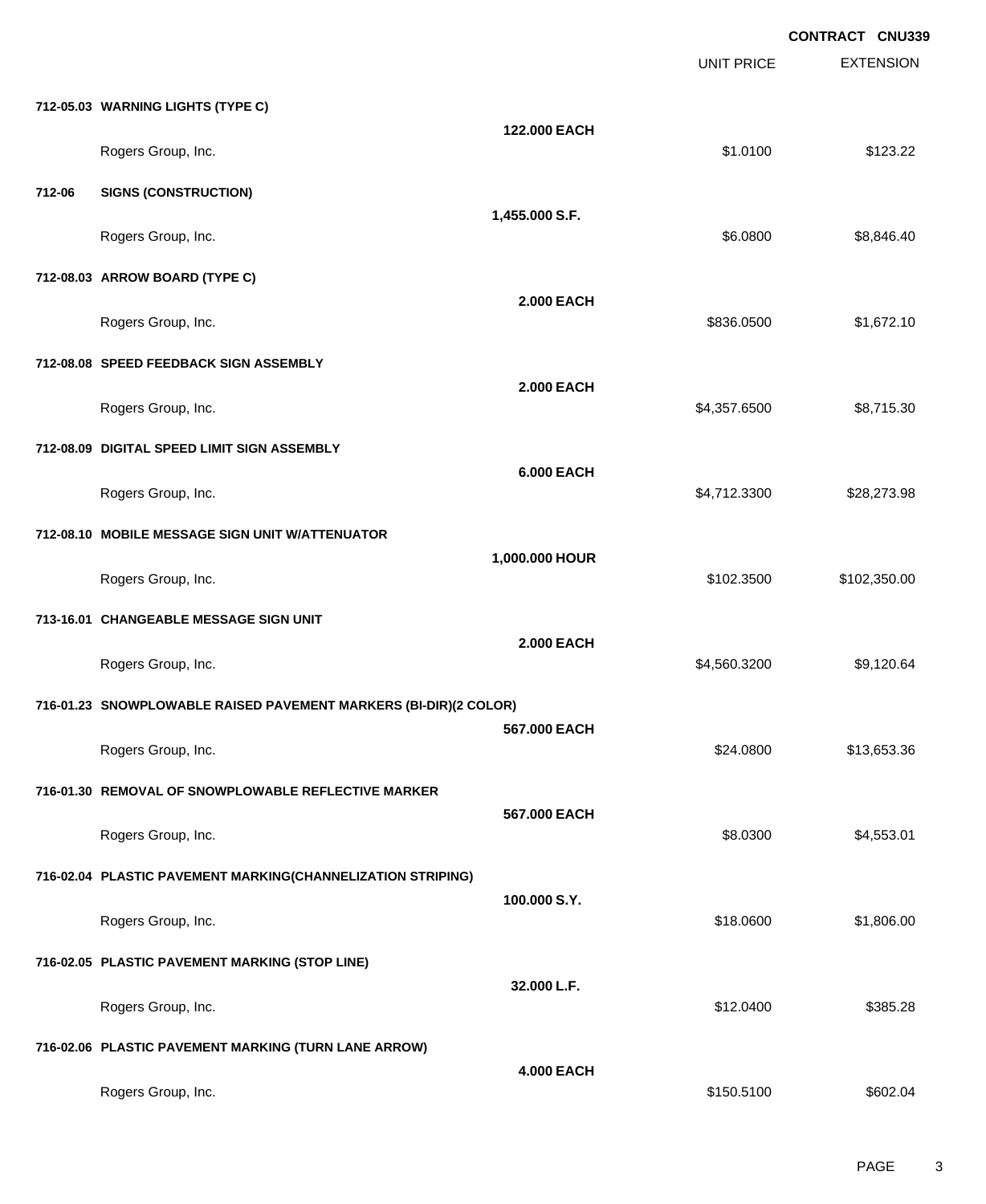EXTENSION **CONTRACT CNU339** UNIT PRICE **716-05.20 PAINTED PAVEMENT MARKING (6" LINE) 17.900 L.M.** Rogers Group, Inc. \$18,409.26 **716-12.02 ENHANCED FLATLINE THERMO PVMT MRKNG (6IN LINE) 17.900 L.M.** Rogers Group, Inc. \$93,393.97 **716-12.03 ENHANCED FLATLINE THERMO PVMT MRKNG (8IN BARRIER LINE) 549.000 L.F.** Rogers Group, Inc. \$1,103.49 \$1,103.49 **716-12.05 ENHANCED FLATLINE THERMO PVMT MRKNG (6IN DOTTED LINE) 1,790.000 L.F.** Rogers Group, Inc. \$3,597.90 **717-01 MOBILIZATION 1.000 LS** Rogers Group, Inc. \$302,000.000 \$302,000.000 \$302,000.000 \$302,000.000 \$302,000.00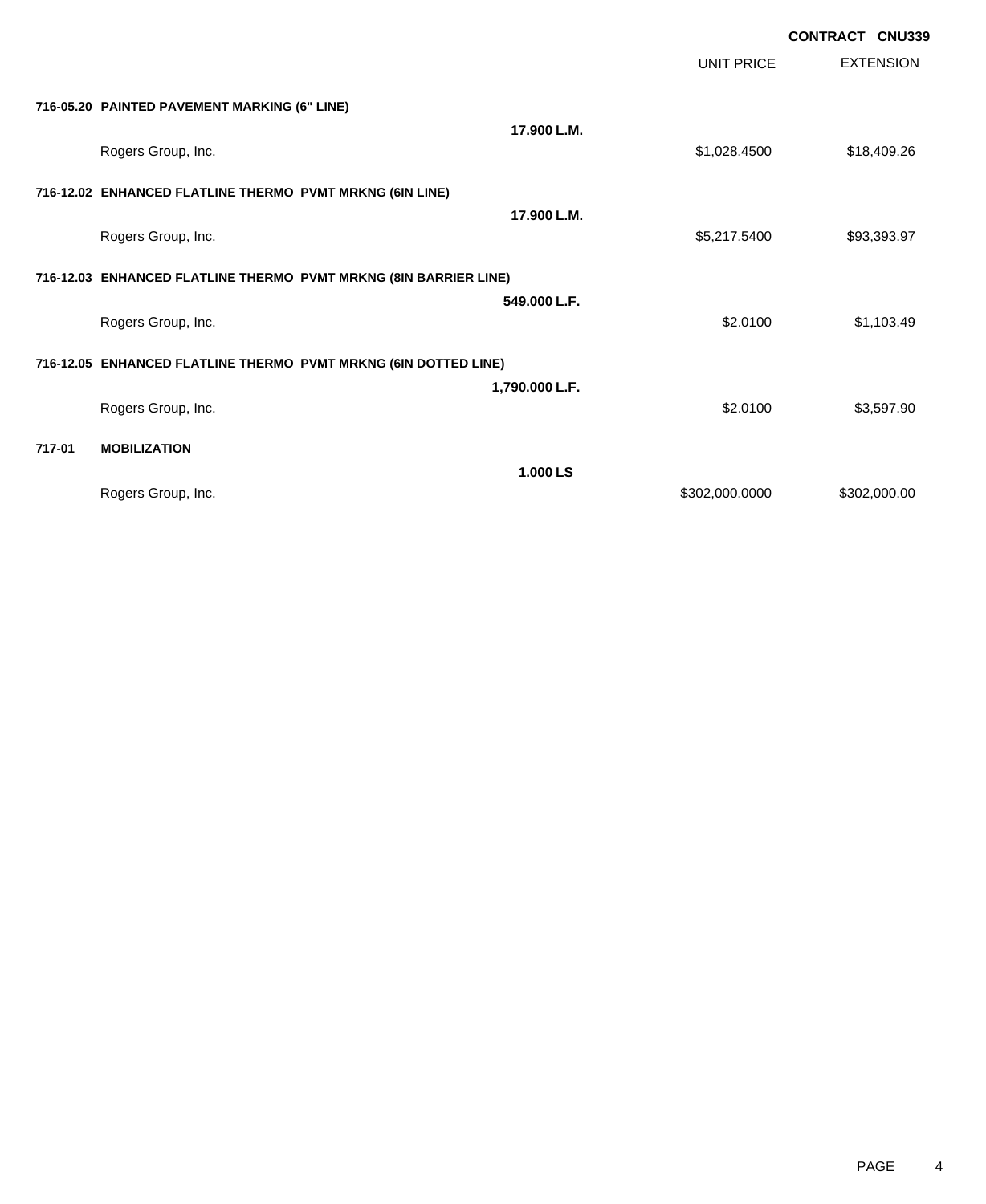|                                                       |                |                   | <b>CONTRACT CNU339</b> |
|-------------------------------------------------------|----------------|-------------------|------------------------|
| <b>BRIDGE CATEGORY</b>                                |                | <b>UNIT PRICE</b> | <b>EXTENSION</b>       |
| 604-10.44 EXPANSION JOINT REPAIRS                     |                |                   |                        |
| Rogers Group, Inc.                                    | 386.000 L.F.   | \$117.1800        | \$45,231.48            |
| 604-10.50 BRIDGE DECK REPAIRS (PARTIAL DEPTH OF SLAB) |                |                   |                        |
| Rogers Group, Inc.                                    | 5.000 S.Y.     | \$424.4200        | \$2,122.10             |
| 604-10.53 CONCRETE REPAIRS                            |                |                   |                        |
| Rogers Group, Inc.                                    | 358.000 S.Y.   | \$446.3800        | \$159,804.04           |
| 617-04.01 TYPE 1 THIN EPOXY OVERLAY (EPOXY-URETHANE)  |                |                   |                        |
| Rogers Group, Inc.                                    | 6,265.000 S.Y. | \$44.6300         | \$279,606.95           |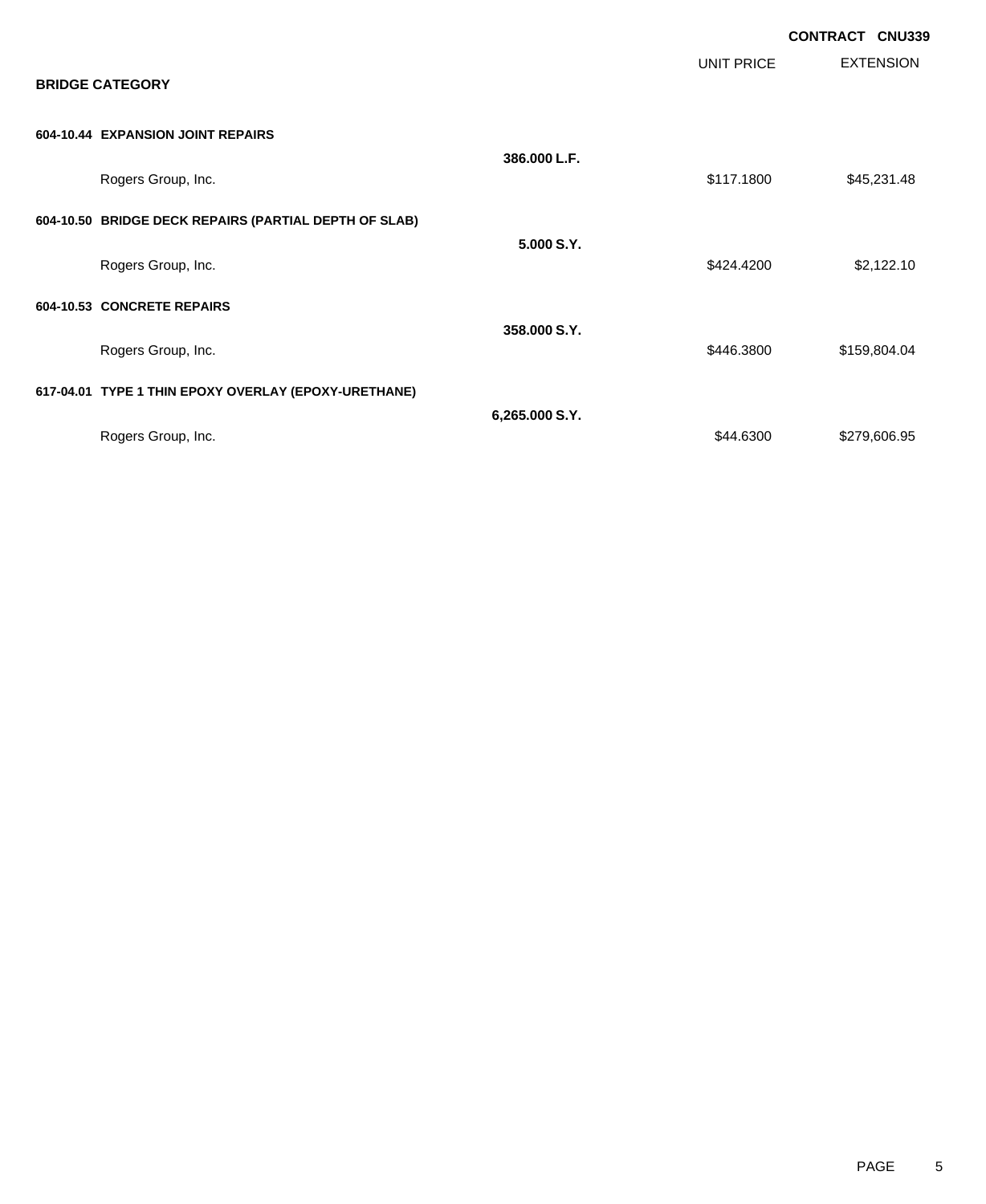# **SUB-TOTAL ROADWAY**

Rogers Group, Inc. \$5,997,408.77

### **SUB-TOTAL BRIDGE**

Rogers Group, Inc. \$486,764.57

**TOTAL CONTRACT**

Rogers Group, Inc. \$6,484,173.34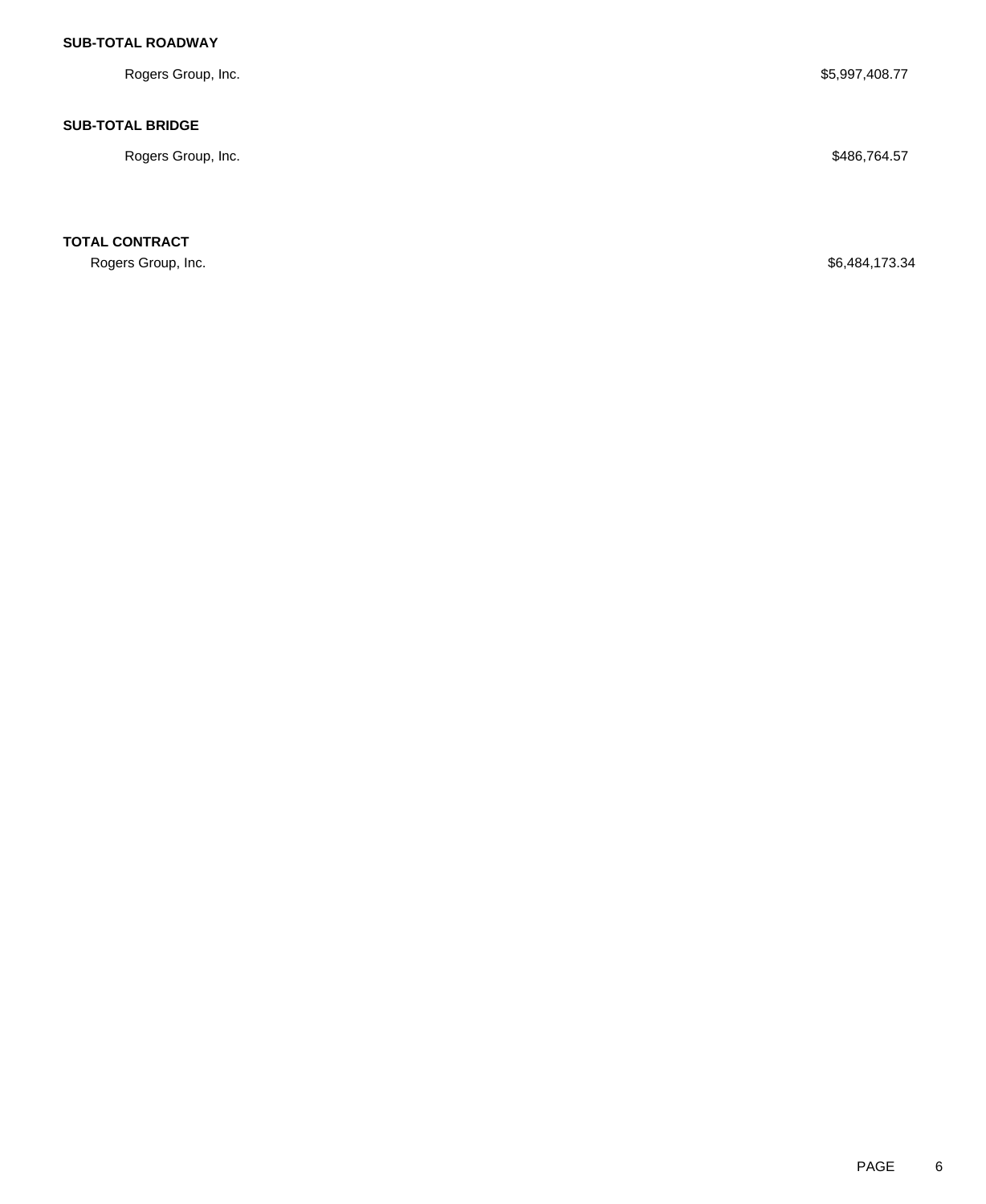# **DEPARTMENT OF TRANSPORTATION SUMMARY OF BIDS LETTING OF DECEMBER 11, 2020 STATE OF TENNESSEE**

### CUMBERLAND COUNTY (Contract No. CNU341 Call 017)

18024-4210-04

THE CONSTRUCTION OF SMALL DRAINAGE STRUCTURES ON S.R. 282 AT L.M. 2.37.

PROJECT LENGTH - 0.190 MILES

COMPLETION TIME - ON OR BEFORE JULY 31, 2021

|                                      | TOTAL CONTRACT |
|--------------------------------------|----------------|
| Rogers Group, Inc.                   | \$663,396.00   |
| Southern Constructors, Inc.          | \$727,592.00   |
| Twin K Construction, Inc.            | \$825,214.09   |
| Mid-State Construction Company, Inc. | \$848,356.94   |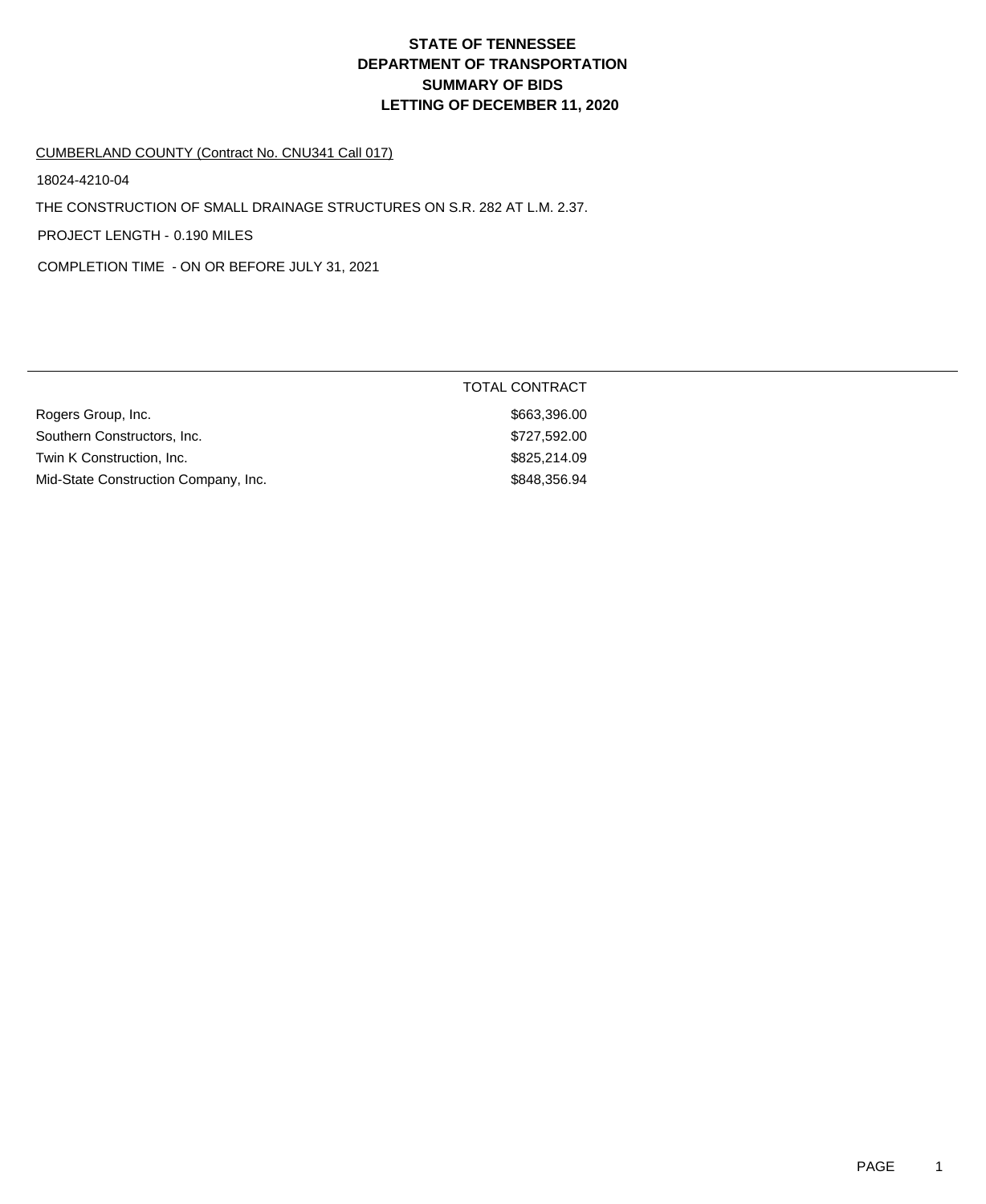|        |                                                     |              |                   | <b>CONTRACT CNU341</b> |
|--------|-----------------------------------------------------|--------------|-------------------|------------------------|
|        |                                                     |              | <b>UNIT PRICE</b> | <b>EXTENSION</b>       |
|        | <b>ROADWAY CATEGORY</b>                             |              |                   |                        |
| 105-01 | <b>CONSTRUCTION STAKES, LINES AND GRADES</b>        |              |                   |                        |
|        |                                                     | 1.000 LS     |                   |                        |
|        | Rogers Group, Inc.                                  |              | \$16,000.0000     | \$16,000.00            |
|        | Southern Constructors, Inc.                         |              | \$30,000.0000     | \$30,000.00            |
|        | Twin K Construction, Inc.                           |              | \$13,485.0400     | \$13,485.04            |
|        | Mid-State Construction Company, Inc.                |              | \$22,210.2500     | \$22,210.25            |
|        | 202-02.01 REMOVAL OF PIPE (36", STA. 23+73, SITE 1) |              |                   |                        |
|        |                                                     | 49.000 L.F.  |                   |                        |
|        | Rogers Group, Inc.                                  |              | \$27.0000         | \$1,323.00             |
|        | Southern Constructors, Inc.                         |              | \$15.0000         | \$735.00               |
|        | Twin K Construction, Inc.                           |              | \$41.4900         | \$2,033.01             |
|        | Mid-State Construction Company, Inc.                |              | \$95.4900         | \$4,679.01             |
|        | 202-02.02 REMOVAL OF PIPE (36", STA. 23+86, SITE 1) |              |                   |                        |
|        |                                                     | 49.000 L.F.  |                   |                        |
|        | Rogers Group, Inc.                                  |              | \$27.0000         | \$1,323.00             |
|        | Southern Constructors, Inc.                         |              | \$15.0000         | \$735.00               |
|        | Twin K Construction, Inc.                           |              | \$41.4900         | \$2,033.01             |
|        | Mid-State Construction Company, Inc.                |              | \$95.4900         | \$4,679.01             |
|        | 202-02.03 REMOVAL OF PIPE (60", STA. 24+17, SITE 2) |              |                   |                        |
|        |                                                     | 40.000 L.F.  |                   |                        |
|        | Rogers Group, Inc.                                  |              | \$32.0000         | \$1,280.00             |
|        | Southern Constructors, Inc.                         |              | \$20.0000         | \$800.00               |
|        | Twin K Construction, Inc.                           |              | \$98.5000         | \$3,940.00             |
|        | Mid-State Construction Company, Inc.                |              | \$95.9200         | \$3,836.80             |
| 203-01 | ROAD & DRAINAGE EXCAVATION (UNCLASSIFIED)           |              |                   |                        |
|        |                                                     | 724.000 C.Y. |                   |                        |
|        | Rogers Group, Inc.                                  |              | \$62.0000         | \$44,888.00            |
|        | Southern Constructors, Inc.                         |              | \$35.0000         | \$25,340.00            |
|        | Twin K Construction, Inc.                           |              | \$40.9600         | \$29,655.04            |
|        | Mid-State Construction Company, Inc.                |              | \$44.8200         | \$32,449.68            |
|        | 203-20.01 CHANNEL SUBSTRATE                         |              |                   |                        |
|        |                                                     | 5.000 C.Y.   |                   |                        |
|        | Rogers Group, Inc.                                  |              | \$153.0000        | \$765.00               |
|        | Southern Constructors, Inc.                         |              | \$65.0000         | \$325.00               |
|        | Twin K Construction, Inc.                           |              | \$58.9900         | \$294.95               |
|        | Mid-State Construction Company, Inc.                |              | \$334.0000        | \$1,670.00             |
| 204-08 | <b>FOUNDATION FILL MATERIAL</b>                     |              |                   |                        |
|        |                                                     | 16.000 C.Y.  |                   |                        |
|        | Rogers Group, Inc.                                  |              | \$142.0000        | \$2,272.00             |
|        | Southern Constructors, Inc.                         |              | \$100.0000        | \$1,600.00             |
|        | Twin K Construction, Inc.                           |              | \$121.5600        | \$1,944.96             |
|        | Mid-State Construction Company, Inc.                |              | \$253.8100        | \$4,060.96             |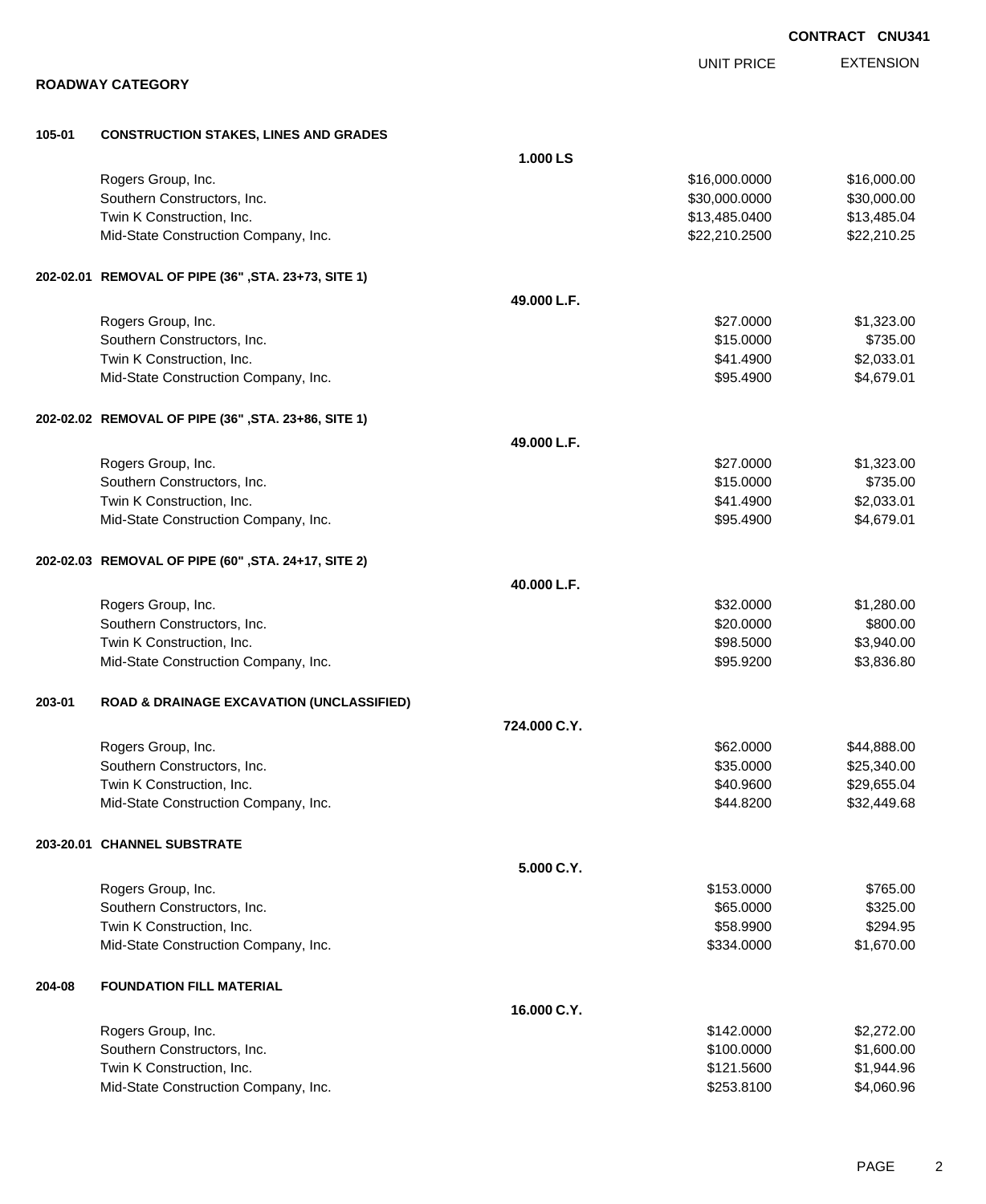|        |                                                  |                   |                   | <b>CONTRACT CNU34</b> |
|--------|--------------------------------------------------|-------------------|-------------------|-----------------------|
|        |                                                  |                   | <b>UNIT PRICE</b> | <b>EXTENSION</b>      |
|        | 209-08.02 TEMPORARY SILT FENCE (WITH BACKING)    |                   |                   |                       |
|        |                                                  | 172.000 L.F.      |                   |                       |
|        | Rogers Group, Inc.                               |                   | \$5.0000          | \$860.00              |
|        | Southern Constructors, Inc.                      |                   | \$6.0000          | \$1,032.00            |
|        | Twin K Construction, Inc.                        |                   | \$10.6800         | \$1,836.96            |
|        | Mid-State Construction Company, Inc.             |                   | \$5.0000          | \$860.00              |
|        | 209-08.03 TEMPORARY SILT FENCE (WITHOUT BACKING) |                   |                   |                       |
|        |                                                  | 3,340.000 L.F.    |                   |                       |
|        | Rogers Group, Inc.                               |                   | \$2.0000          | \$6,680.00            |
|        | Southern Constructors, Inc.                      |                   | \$3.0000          | \$10,020.00           |
|        | Twin K Construction, Inc.                        |                   | \$1.5000          | \$5,010.00            |
|        | Mid-State Construction Company, Inc.             |                   | \$1.7800          | \$5,945.20            |
|        | 209-09.01 SANDBAGS                               |                   |                   |                       |
|        |                                                  | 352,000 BAG       |                   |                       |
|        | Rogers Group, Inc.                               |                   | \$5.0000          | \$1,760.00            |
|        | Southern Constructors, Inc.                      |                   | \$8.0000          | \$2,816.00            |
|        | Twin K Construction, Inc.                        |                   | \$7.6600          | \$2,696.32            |
|        | Mid-State Construction Company, Inc.             |                   | \$15.4600         | \$5,441.92            |
|        | 209-09.04 SEDIMENT FILTER BAG(15' X 10')         |                   |                   |                       |
|        |                                                  | <b>2.000 EACH</b> |                   |                       |
|        | Rogers Group, Inc.                               |                   | \$1,600.0000      | \$3,200.00            |
|        | Southern Constructors, Inc.                      |                   | \$650.0000        | \$1,300.00            |
|        | Twin K Construction, Inc.                        |                   | \$218.9300        | \$437.86              |
|        | Mid-State Construction Company, Inc.             |                   | \$695.3500        | \$1,390.70            |
|        | 209-20.03 POLYETHYLENE SHEETING (6 MIL. MINIMUM) |                   |                   |                       |
|        |                                                  | 24.000 S.Y.       |                   |                       |
|        | Rogers Group, Inc.                               |                   | \$11.0000         | \$264.00              |
|        | Southern Constructors, Inc.                      |                   | \$15.0000         | \$360.00              |
|        | Twin K Construction, Inc.                        |                   | \$8.8900          | \$213.36              |
|        | Mid-State Construction Company, Inc.             |                   | \$11.1000         | \$266.40              |
|        | 209-65.04 TEMPORARY IN STREAM DIVERSION          |                   |                   |                       |
|        |                                                  | 100.000 L.F.      |                   |                       |
|        | Rogers Group, Inc.                               |                   | \$83.0000         | \$8,300.00            |
|        | Southern Constructors, Inc.                      |                   | \$225.0000        | \$22,500.00           |
|        | Twin K Construction, Inc.                        |                   | \$86.0800         | \$8,608.00            |
|        | Mid-State Construction Company, Inc.             |                   | \$118.2700        | \$11,827.00           |
| 303-01 | MINERAL AGGREGATE, TYPE A BASE, GRADING D        |                   |                   |                       |
|        |                                                  | 1,610.000 TON     |                   |                       |
|        | Rogers Group, Inc.                               |                   | \$32.0000         | \$51,520.00           |
|        | Southern Constructors, Inc.                      |                   | \$35.0000         | \$56,350.00           |
|        | Twin K Construction, Inc.                        |                   | \$31.8500         | \$51,278.50           |
|        | Mid-State Construction Company, Inc.             |                   | \$65.0500         | \$104,730.50          |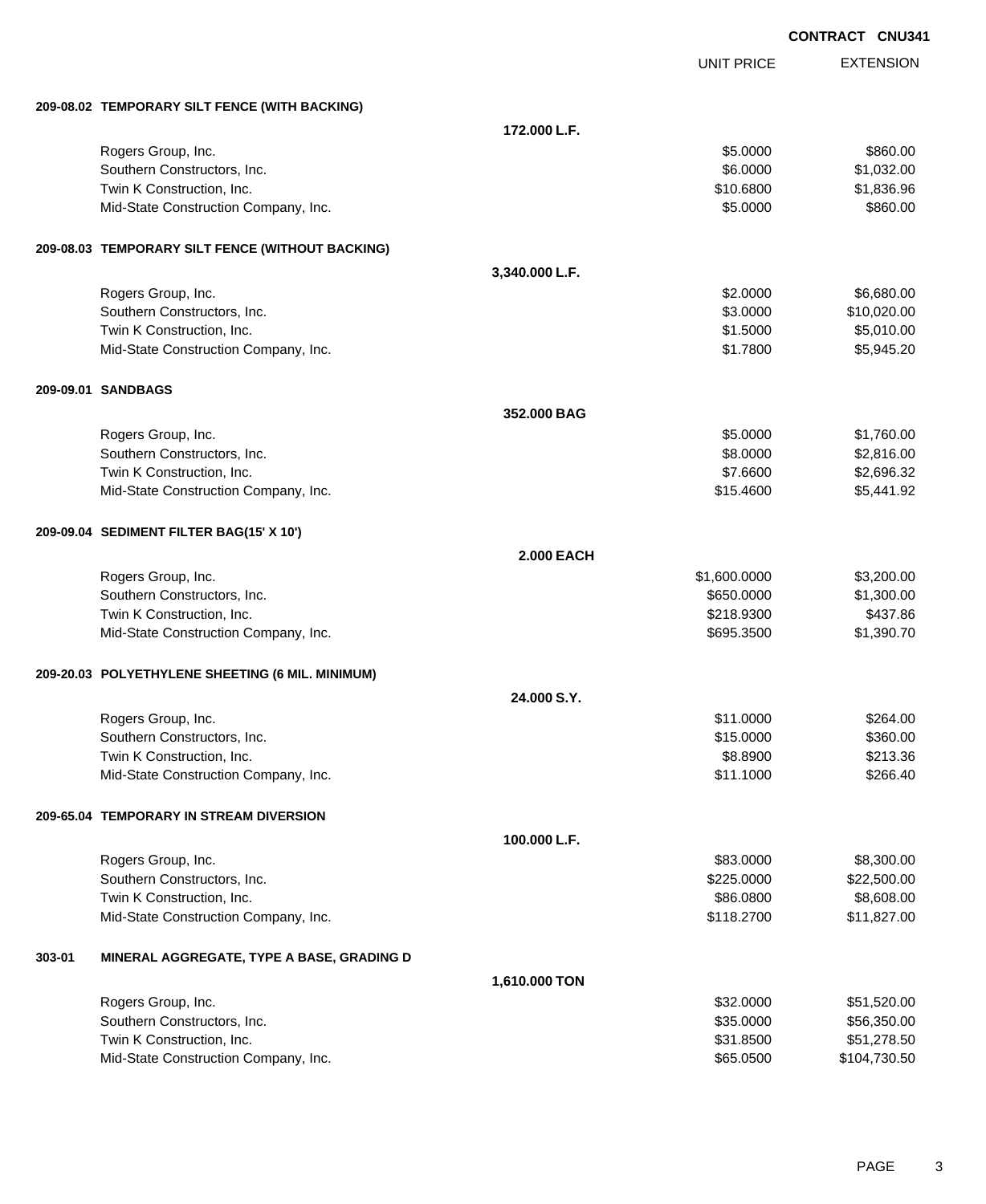UNIT PRICE EXTENSION

|        | 303-01.01 GRANULAR BACKFILL (ROADWAY)                           |                   |              |             |
|--------|-----------------------------------------------------------------|-------------------|--------------|-------------|
|        |                                                                 | 580.000 TON       |              |             |
|        | Rogers Group, Inc.                                              |                   | \$43.0000    | \$24,940.00 |
|        | Southern Constructors, Inc.                                     |                   | \$35.0000    | \$20,300.00 |
|        | Twin K Construction, Inc.                                       |                   | \$48.8500    | \$28,333.00 |
|        | Mid-State Construction Company, Inc.                            |                   | \$69.6700    | \$40,408.60 |
|        | 303-10.01 MINERAL AGGREGATE (SIZE 57)                           |                   |              |             |
|        |                                                                 | <b>20.000 TON</b> |              |             |
|        | Rogers Group, Inc.                                              |                   | \$50.0000    | \$1,000.00  |
|        | Southern Constructors, Inc.                                     |                   | \$35.0000    | \$700.00    |
|        | Twin K Construction, Inc.                                       |                   | \$45.4200    | \$908.40    |
|        | Mid-State Construction Company, Inc.                            |                   | \$121.4300   | \$2,428.60  |
|        | 307-01.01 ASPHALT CONCRETE MIX (PG64-22) (BPMB-HM) GRADING A    |                   |              |             |
|        |                                                                 | 94.000 TON        |              |             |
|        | Rogers Group, Inc.                                              |                   | \$225.0000   | \$21,150.00 |
|        | Southern Constructors, Inc.                                     |                   | \$250.0000   | \$23,500.00 |
|        | Twin K Construction, Inc.                                       |                   | \$249.5200   | \$23,454.88 |
|        | Mid-State Construction Company, Inc.                            |                   | \$186.2600   | \$17,508.44 |
|        | 307-01.08 ASPHALT CONCRETE MIX (PG64-22) (BPMB-HM) GRADING B-M2 |                   |              |             |
|        |                                                                 | 86.000 TON        |              |             |
|        | Rogers Group, Inc.                                              |                   | \$245.0000   | \$21,070.00 |
|        | Southern Constructors, Inc.                                     |                   | \$270.0000   | \$23,220.00 |
|        | Twin K Construction, Inc.                                       |                   | \$270.7500   | \$23,284.50 |
|        | Mid-State Construction Company, Inc.                            |                   | \$193.2500   | \$16,619.50 |
| 402-01 | BITUMINOUS MATERIAL FOR PRIME COAT (PC)                         |                   |              |             |
|        |                                                                 | <b>1.000 TON</b>  |              |             |
|        | Rogers Group, Inc.                                              |                   | \$1,190.0000 | \$1,190.00  |
|        | Southern Constructors, Inc.                                     |                   | \$2,350.0000 | \$2,350.00  |
|        | Twin K Construction, Inc.                                       |                   | \$2,442.1000 | \$2,442.10  |
|        | Mid-State Construction Company, Inc.                            |                   | \$999.0000   | \$999.00    |
| 402-02 | <b>AGGREGATE FOR COVER MATERIAL (PC)</b>                        |                   |              |             |
|        |                                                                 | <b>2.700 TON</b>  |              |             |
|        | Rogers Group, Inc.                                              |                   | \$90.0000    | \$243.00    |
|        | Southern Constructors, Inc.                                     |                   | \$100.0000   | \$270.00    |
|        | Twin K Construction, Inc.                                       |                   | \$95.5600    | \$258.01    |
|        | Mid-State Construction Company, Inc.                            |                   | \$166.5000   | \$449.55    |
| 403-01 | BITUMINOUS MATERIAL FOR TACK COAT (TC)                          |                   |              |             |
|        |                                                                 | <b>1.000 TON</b>  |              |             |
|        | Rogers Group, Inc.                                              |                   | \$830.0000   | \$830.00    |
|        | Southern Constructors, Inc.                                     |                   | \$950.0000   | \$950.00    |
|        | Twin K Construction, Inc.                                       |                   | \$955.6100   | \$955.61    |
|        | Mid-State Construction Company, Inc.                            |                   | \$999.0000   | \$999.00    |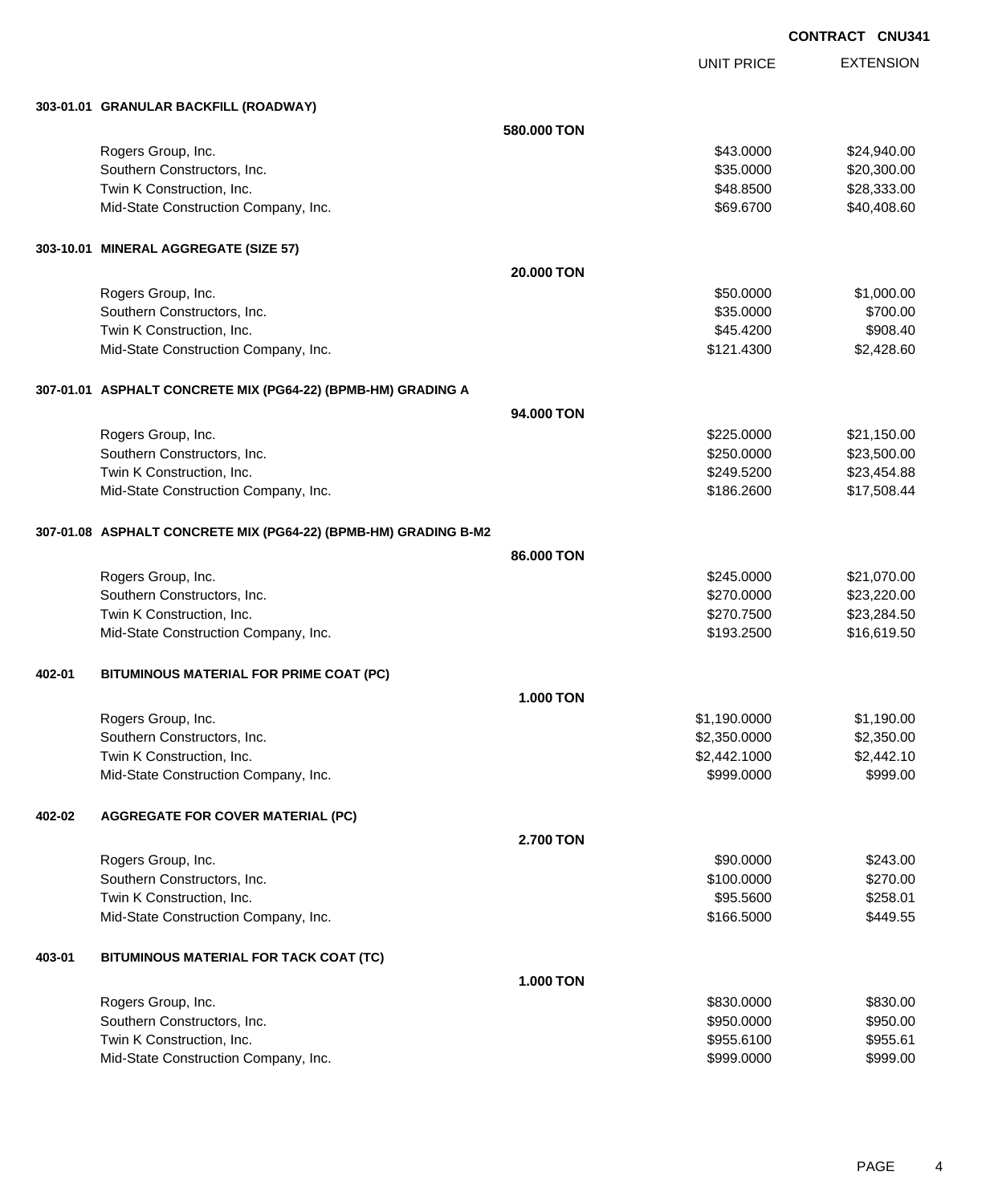EXTENSION **CONTRACT CNU341**

UNIT PRICE

| 411-01.10 ACS MIX(PG64-22) GRADING D        |                |              |              |
|---------------------------------------------|----------------|--------------|--------------|
|                                             | 64.000 TON     |              |              |
| Rogers Group, Inc.                          |                | \$235.0000   | \$15,040.00  |
| Southern Constructors, Inc.                 |                | \$275.0000   | \$17,600.00  |
| Twin K Construction, Inc.                   |                | \$276.0600   | \$17,667.84  |
| Mid-State Construction Company, Inc.        |                | \$268.5100   | \$17,184.64  |
| 415-01.02 COLD PLANING BITUMINOUS PAVEMENT  |                |              |              |
|                                             | 640.000 S.Y.   |              |              |
| Rogers Group, Inc.                          |                | \$20,0000    | \$12,800.00  |
| Southern Constructors, Inc.                 |                | \$12.0000    | \$7,680.00   |
| Twin K Construction, Inc.                   |                | \$10.6200    | \$6,796.80   |
| Mid-State Construction Company, Inc.        |                | \$19.3100    | \$12,358.40  |
| 604-01.01 CLASS A CONCRETE (ROADWAY)        |                |              |              |
|                                             | 75.000 C.Y.    |              |              |
| Rogers Group, Inc.                          |                | \$2,000.0000 | \$150,000.00 |
| Southern Constructors, Inc.                 |                | \$1,500.0000 | \$112,500.00 |
| Twin K Construction, Inc.                   |                | \$2,400.0000 | \$180,000.00 |
| Mid-State Construction Company, Inc.        |                | \$2,321.7000 | \$174,127.50 |
| 604-01.02 STEEL BAR REINFORCEMENT (ROADWAY) |                |              |              |
|                                             | 15,101.000 LB. |              |              |
| Rogers Group, Inc.                          |                | \$1.0000     | \$15,101.00  |
| Southern Constructors, Inc.                 |                | \$2.0000     | \$30,202.00  |
| Twin K Construction, Inc.                   |                | \$0.8800     | \$13,288.88  |
| Mid-State Construction Company, Inc.        |                | \$1.8100     | \$27,332.81  |
| 621-03.04 30" TEMPORARY DRAINAGE PIPE       |                |              |              |
|                                             | 50.000 L.F.    |              |              |
| Rogers Group, Inc.                          |                | \$68.0000    | \$3,400.00   |
| Southern Constructors, Inc.                 |                | \$60.0000    | \$3,000.00   |
| Twin K Construction, Inc.                   |                | \$132.0300   | \$6,601.50   |
| Mid-State Construction Company, Inc.        |                | \$176.9500   | \$8,847.50   |
| 621-03.06 42" TEMPORARY DRAINAGE PIPE       |                |              |              |
|                                             | 50.000 L.F.    |              |              |
| Rogers Group, Inc.                          |                | \$85.0000    | \$4,250.00   |
| Southern Constructors, Inc.                 |                | \$70.0000    | \$3,500.00   |
| Twin K Construction, Inc.                   |                | \$131.4100   | \$6,570.50   |
| Mid-State Construction Company, Inc.        |                | \$225.2800   | \$11,264.00  |
| 705-01.04 METAL BEAM GUARD FENCE            |                |              |              |
|                                             | 50.000 L.F.    |              |              |
| Rogers Group, Inc.                          |                | \$68.0000    | \$3,400.00   |
| Southern Constructors, Inc.                 |                | \$60.0000    | \$3,000.00   |
| Twin K Construction, Inc.                   |                | \$66.3600    | \$3,318.00   |
| Mid-State Construction Company, Inc.        |                | \$69.3800    | \$3,469.00   |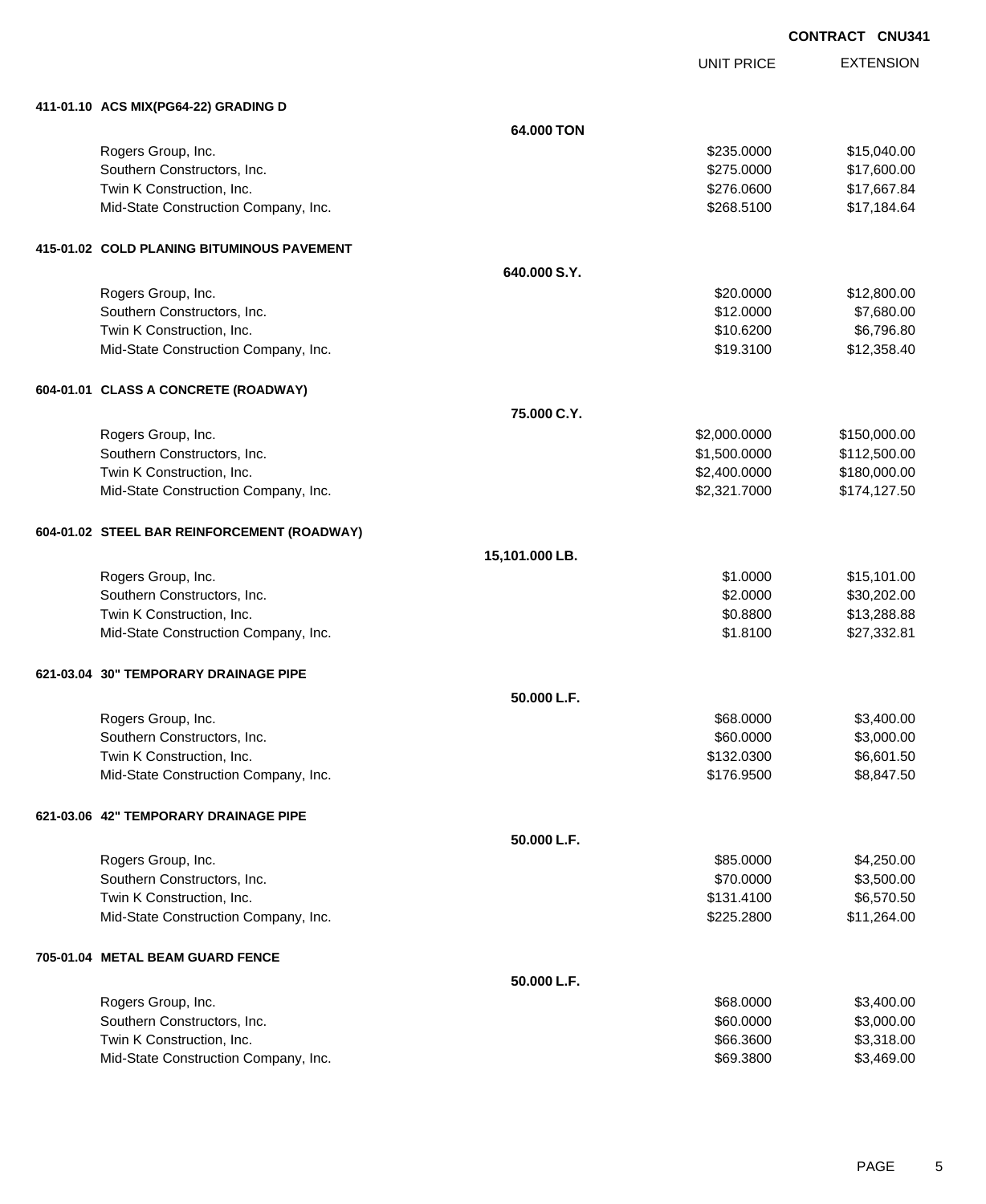UNIT PRICE

EXTENSION

|        | 705-04.09 EARTH PAD FOR TYPE 38 GR END TREATMENT   |                   |               |             |
|--------|----------------------------------------------------|-------------------|---------------|-------------|
|        |                                                    | 8.000 EACH        |               |             |
|        | Rogers Group, Inc.                                 |                   | \$900.0000    | \$7,200.00  |
|        | Southern Constructors, Inc.                        |                   | \$1,000.0000  | \$8,000.00  |
|        | Twin K Construction, Inc.                          |                   | \$849.4300    | \$6,795.44  |
|        | Mid-State Construction Company, Inc.               |                   | \$888.0000    | \$7,104.00  |
|        | 705-06.01 W BEAM GR (TYPE 2) MASH TL-3             |                   |               |             |
|        |                                                    | 625.000 L.F.      |               |             |
|        | Rogers Group, Inc.                                 |                   | \$20.0000     | \$12,500.00 |
|        | Southern Constructors, Inc.                        |                   | \$20.0000     | \$12,500.00 |
|        | Twin K Construction, Inc.                          |                   | \$19.1100     | \$11,943.75 |
|        | Mid-State Construction Company, Inc.               |                   | \$19.9800     | \$12,487.50 |
|        | 705-06.20 TANGENT ENERGY ABSORBING TERM MASH TL-3  |                   |               |             |
|        |                                                    | <b>8.000 EACH</b> |               |             |
|        | Rogers Group, Inc.                                 |                   | \$2,712.0000  | \$21,696.00 |
|        | Southern Constructors, Inc.                        |                   | \$2,750.0000  | \$22,000.00 |
|        | Twin K Construction, Inc.                          |                   | \$2,627.9200  | \$21,023.36 |
|        | Mid-State Construction Company, Inc.               |                   | \$2,747.2500  | \$21,978.00 |
|        | 705-08.11 PORTABLE IMPACT ATTENUATOR NCHRP350 TL-3 |                   |               |             |
|        |                                                    | <b>6.000 EACH</b> |               |             |
|        | Rogers Group, Inc.                                 |                   | \$7,122.0000  | \$42,732.00 |
|        | Southern Constructors, Inc.                        |                   | \$6,500.0000  | \$39,000.00 |
|        | Twin K Construction, Inc.                          |                   | \$6,583.0600  | \$39,498.36 |
|        | Mid-State Construction Company, Inc.               |                   | \$5,328.0000  | \$31,968.00 |
| 712-01 | <b>TRAFFIC CONTROL</b>                             |                   |               |             |
|        |                                                    | 1.000 LS          |               |             |
|        | Rogers Group, Inc.                                 |                   | \$15,000.0000 | \$15,000.00 |
|        | Southern Constructors, Inc.                        |                   | \$70,000.0000 | \$70,000.00 |
|        | Twin K Construction, Inc.                          |                   | \$30,000.0000 | \$30,000.00 |
|        | Mid-State Construction Company, Inc.               |                   | \$45,441.0500 | \$45,441.05 |
|        | 712-02.02 INTERCONNECTED PORTABLE BARRIER RAIL     |                   |               |             |
|        |                                                    | 800.000 L.F.      |               |             |
|        | Rogers Group, Inc.                                 |                   | \$26.0000     | \$20,800.00 |
|        | Southern Constructors, Inc.                        |                   | \$40.0000     | \$32,000.00 |
|        | Twin K Construction, Inc.                          |                   | \$62.5500     | \$50,040.00 |
|        | Mid-State Construction Company, Inc.               |                   | \$41.5300     | \$33,224.00 |
|        | 712-04.01 FLEXIBLE DRUMS (CHANNELIZING)            |                   |               |             |
|        |                                                    | 30.000 EACH       |               |             |
|        | Rogers Group, Inc.                                 |                   | \$38.0000     | \$1,140.00  |
|        | Southern Constructors, Inc.                        |                   | \$35.0000     | \$1,050.00  |
|        | Twin K Construction, Inc.                          |                   | \$31.8500     | \$955.50    |
|        | Mid-State Construction Company, Inc.               |                   | \$38.9000     | \$1,167.00  |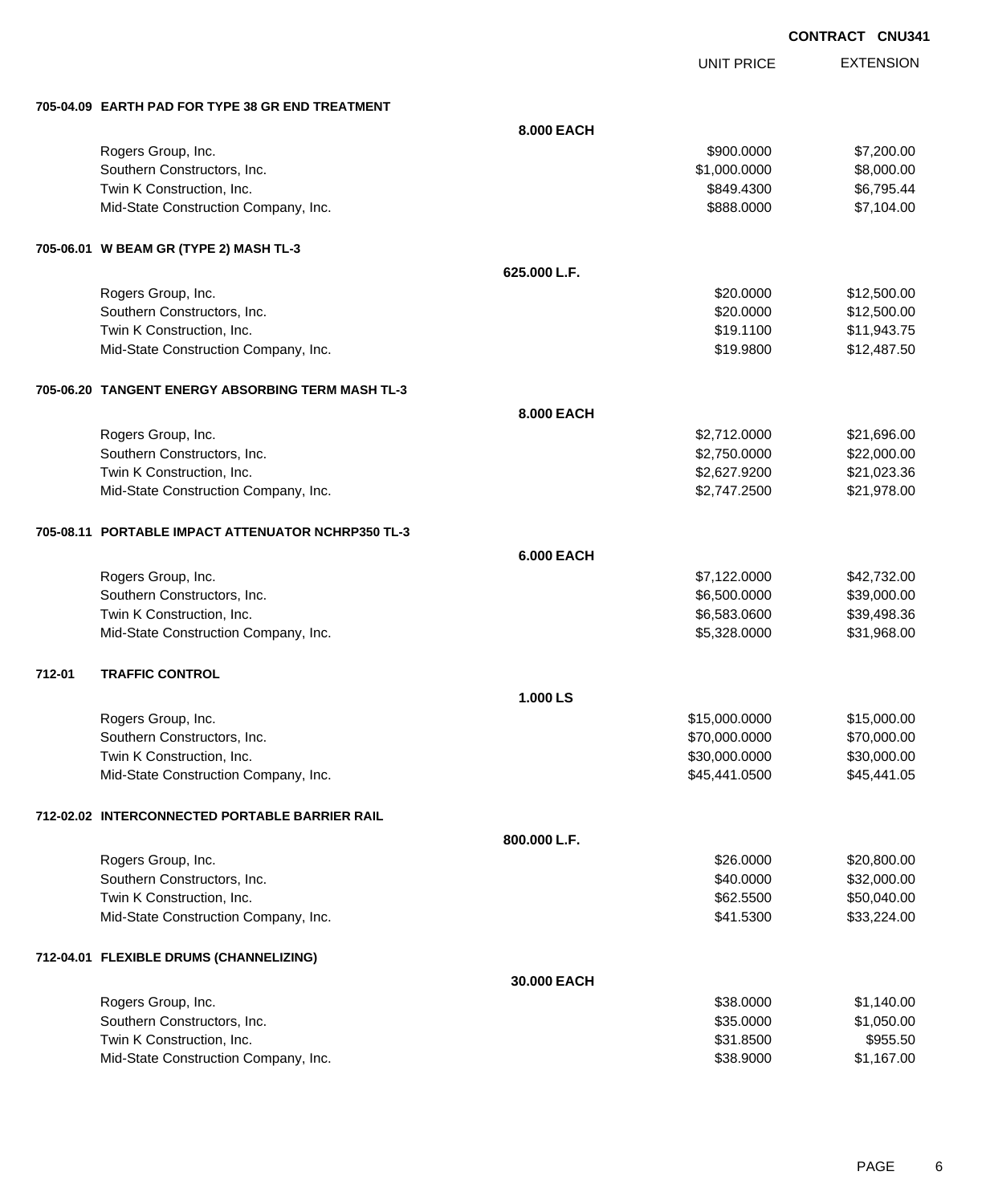UNIT PRICE EXTENSION

|        | 712-04.50 BARRIER RAIL DELINEATOR                     |                   |                |              |
|--------|-------------------------------------------------------|-------------------|----------------|--------------|
|        |                                                       | 36.000 EACH       |                |              |
|        | Rogers Group, Inc.                                    |                   | \$20.0000      | \$720.00     |
|        | Southern Constructors, Inc.                           |                   | \$15.0000      | \$540.00     |
|        | Twin K Construction, Inc.                             |                   | \$12.7400      | \$458.64     |
|        | Mid-State Construction Company, Inc.                  |                   | \$43.3400      | \$1,560.24   |
| 712-06 | <b>SIGNS (CONSTRUCTION)</b>                           |                   |                |              |
|        |                                                       | 755.000 S.F.      |                |              |
|        | Rogers Group, Inc.                                    |                   | \$9.0000       | \$6,795.00   |
|        | Southern Constructors, Inc.                           |                   | \$15.0000      | \$11,325.00  |
|        | Twin K Construction, Inc.                             |                   | \$10.2800      | \$7,761.40   |
|        | Mid-State Construction Company, Inc.                  |                   | \$11.3900      | \$8,599.45   |
|        | 712-09.01 REMOVABLE PAVEMENT MARKING LINE             |                   |                |              |
|        |                                                       | 6,000.000 L.F.    |                |              |
|        | Rogers Group, Inc.                                    |                   | \$2.5000       | \$15,000.00  |
|        | Southern Constructors, Inc.                           |                   | \$4.0000       | \$24,000.00  |
|        | Twin K Construction, Inc.                             |                   | \$2.4400       | \$14,640.00  |
|        | Mid-State Construction Company, Inc.                  |                   | \$2.8300       | \$16,980.00  |
|        | 712-09.04 REMOVABLE PAVEMENT MARKING (STOP LINE)      |                   |                |              |
|        |                                                       | 110.000 L.F.      |                |              |
|        | Rogers Group, Inc.                                    |                   | \$22.0000      | \$2,420.00   |
|        | Southern Constructors, Inc.                           |                   | \$30.0000      | \$3,300.00   |
|        | Twin K Construction, Inc.                             |                   | \$21.2400      | \$2,336.40   |
|        | Mid-State Construction Company, Inc.                  |                   | \$22.2000      | \$2,442.00   |
|        | 716-13.02 SPRAY THERMO PVMT MRKNG (60 mil) (6IN LINE) |                   |                |              |
|        |                                                       | 0.160 L.M.        |                |              |
|        | Rogers Group, Inc.                                    |                   | \$4,400.0000   | \$704.00     |
|        | Southern Constructors, Inc.                           |                   | \$4,500.0000   | \$720.00     |
|        | Twin K Construction, Inc.                             |                   | \$4,247.1400   | \$679.54     |
|        | Mid-State Construction Company, Inc.                  |                   | \$4,440.0000   | \$710.40     |
| 717-01 | <b>MOBILIZATION</b>                                   |                   |                |              |
|        |                                                       | 1.000 LS          |                |              |
|        | Rogers Group, Inc.                                    |                   | \$50,000.0000  | \$50,000.00  |
|        | Southern Constructors, Inc.                           |                   | \$50,000.0000  | \$50,000.00  |
|        | Twin K Construction, Inc.                             |                   | \$158,645.5300 | \$158,645.53 |
|        | Mid-State Construction Company, Inc.                  |                   | \$74,952.0900  | \$74,952.09  |
| 730-40 | TEMPORARY TRAFFIC SIGNAL SYSTEM                       |                   |                |              |
|        |                                                       | <b>2.000 EACH</b> |                |              |
|        | Rogers Group, Inc.                                    |                   | \$22,000.0000  | \$44,000.00  |
|        | Southern Constructors, Inc.                           |                   | \$20,000.0000  | \$40,000.00  |
|        | Twin K Construction, Inc.                             |                   | \$18,413.9700  | \$36,827.94  |
|        | Mid-State Construction Company, Inc.                  |                   | \$22,200.0000  | \$44,400.00  |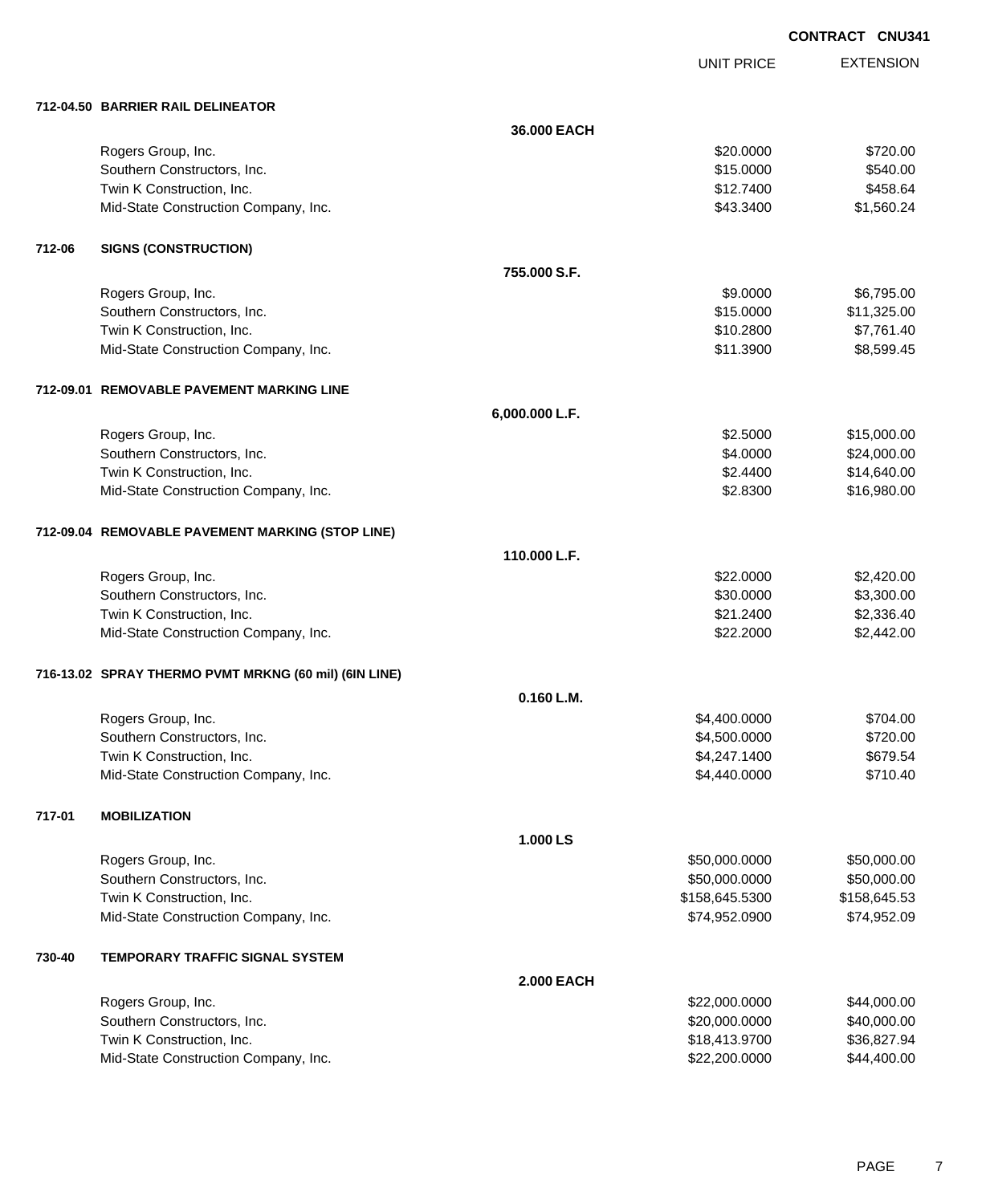|                                                  |                | <b>UNIT PRICE</b> | <b>EXTENSION</b> |
|--------------------------------------------------|----------------|-------------------|------------------|
| 740-10.03 GEOTEXTILE (TYPE III)(EROSION CONTROL) |                |                   |                  |
|                                                  | 190,000 S.Y.   |                   |                  |
| Rogers Group, Inc.                               |                | \$12.0000         | \$2,280.00       |
| Southern Constructors, Inc.                      |                | \$20.0000         | \$3,800.00       |
| Twin K Construction, Inc.                        |                | \$8.0800          | \$1,535.20       |
| Mid-State Construction Company, Inc.             |                | \$10.5000         | \$1,995.00       |
| 805-01.02 TURF REINFORCEMENT MAT (CLASS II)      |                |                   |                  |
|                                                  | 1,112.000 S.Y. |                   |                  |
| Rogers Group, Inc.                               |                | \$5.0000          | \$5,560.00       |
| Southern Constructors, Inc.                      |                | \$6.0000          | \$6,672.00       |
| Twin K Construction, Inc.                        |                | \$4.2500          | \$4,726.00       |
| Mid-State Construction Company, Inc.             |                | \$4,7700          | \$5,304,24       |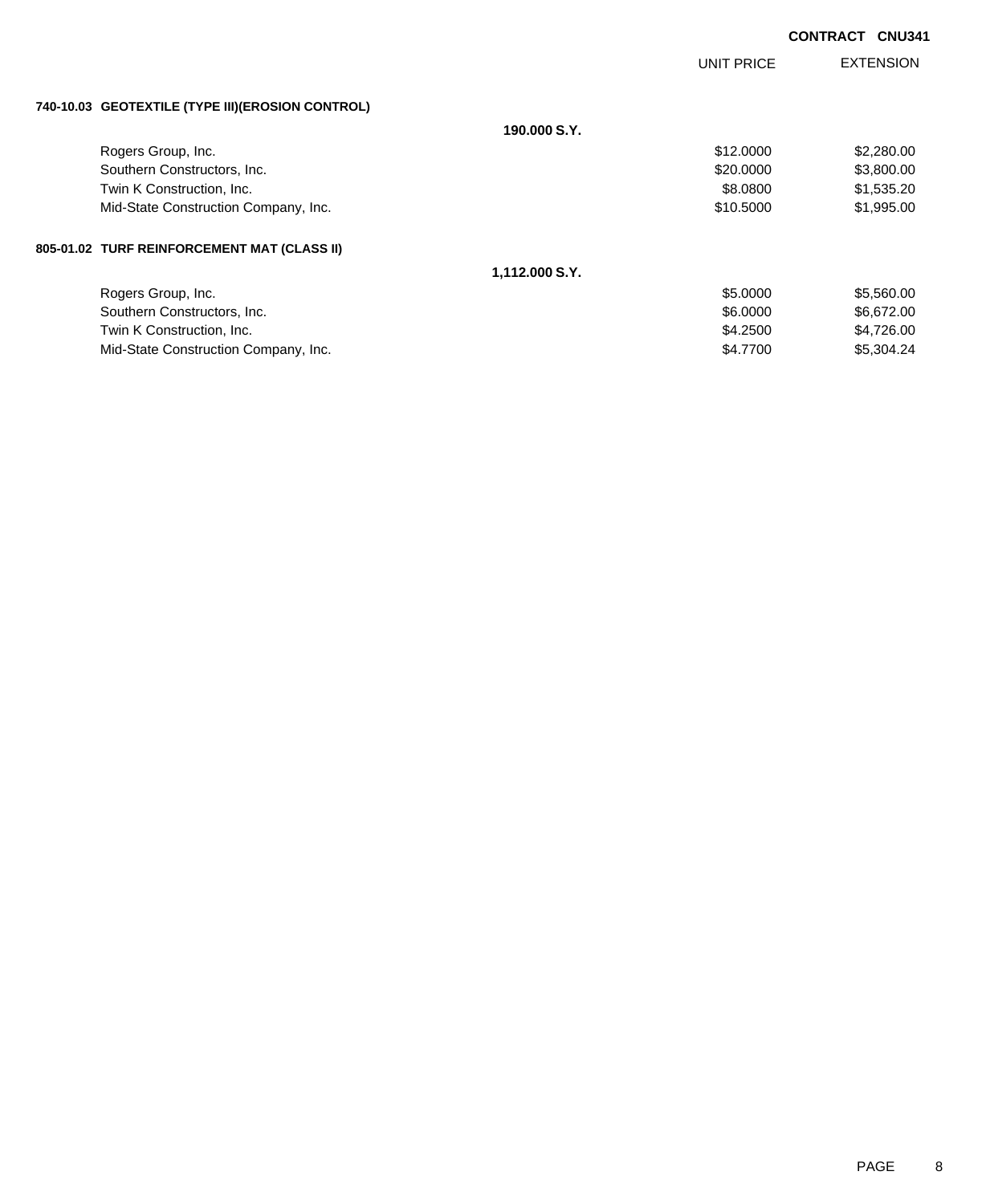### **SUB-TOTAL ROADWAY**

| Rogers Group, Inc.                   | \$663,396.00 |
|--------------------------------------|--------------|
| Southern Constructors, Inc.          | \$727,592.00 |
| Twin K Construction, Inc.            | \$825,214.09 |
| Mid-State Construction Company, Inc. | \$848.356.94 |
|                                      |              |

# **TOTAL CONTRACT**

| Rogers Group, Inc.                   | \$663,396.00 |
|--------------------------------------|--------------|
| Southern Constructors, Inc.          | \$727,592.00 |
| Twin K Construction, Inc.            | \$825,214.09 |
| Mid-State Construction Company, Inc. | \$848,356.94 |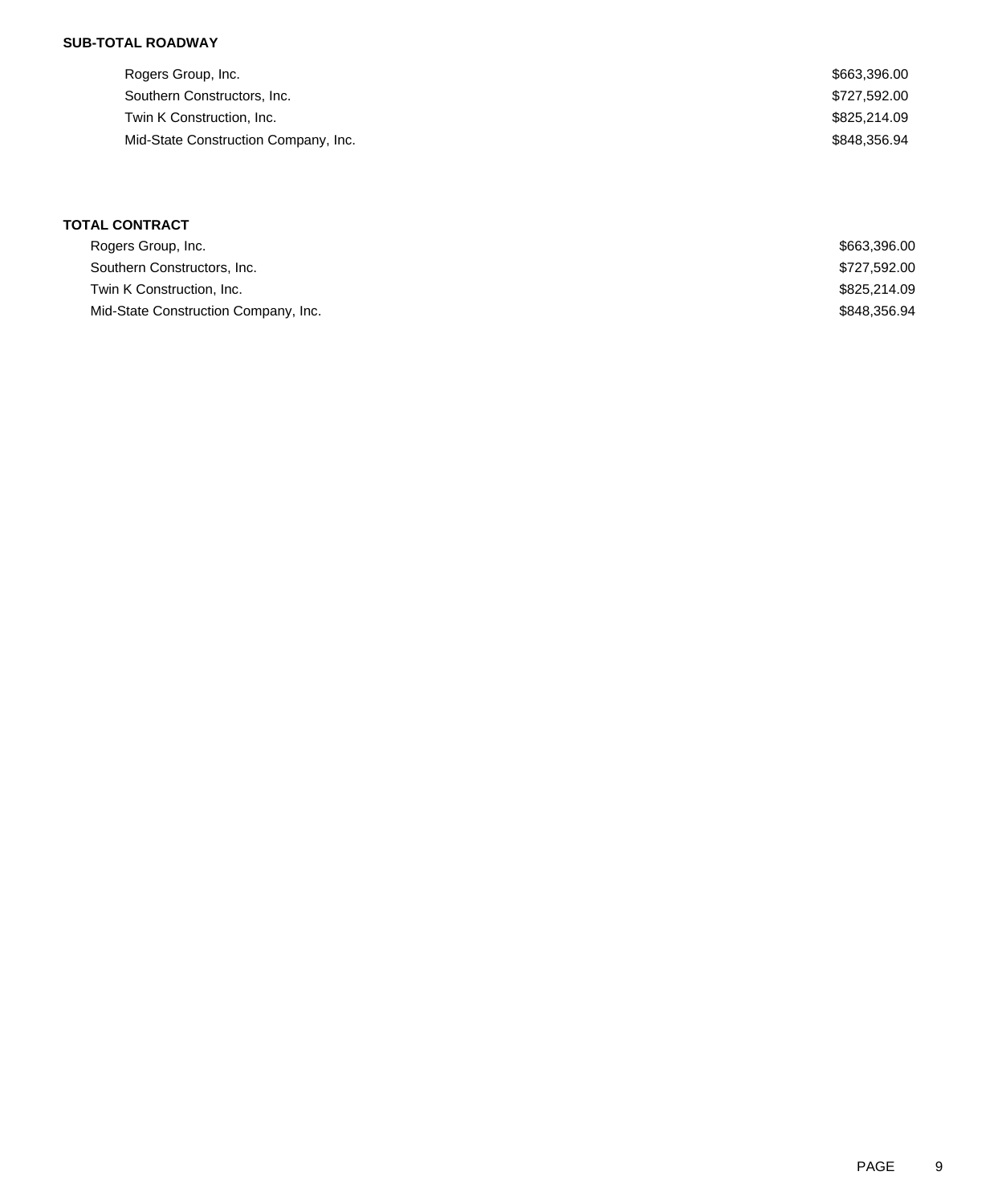# **DEPARTMENT OF TRANSPORTATION SUMMARY OF BIDS LETTING OF DECEMBER 11, 2020 STATE OF TENNESSEE**

#### DAVIDSON COUNTY (Contract No. CNU269 Call 018)

HSIP-I-65-2(98),19009-3182-94

THE MISCELLANEOUS SAFETY IMPROVEMENTS AT THE I-65 NORTHBOUND AND SOUTHBOUND OFF RAMPS TO WEDGEWOOD AVENUE (L.M. 7.29), INCLUDING GRADING, DRAINAGE, SIGNALS AND PAVING.

PROJECT LENGTH - 0.137 MILES

COMPLETION TIME - ON OR BEFORE SEPTEMBER 30, 2021

DBE GOAL 10.00%

|                                           | TOTAL CONTRACT |
|-------------------------------------------|----------------|
| Volunteer Paving, LLC                     | \$902,184.80   |
| <b>Charles Deweese Construction, Inc.</b> | \$1,016,440.54 |
| Civil Constructors, LLC                   | \$1,082,985.00 |
| <b>Sessions Paving Company</b>            | \$1,185,364.95 |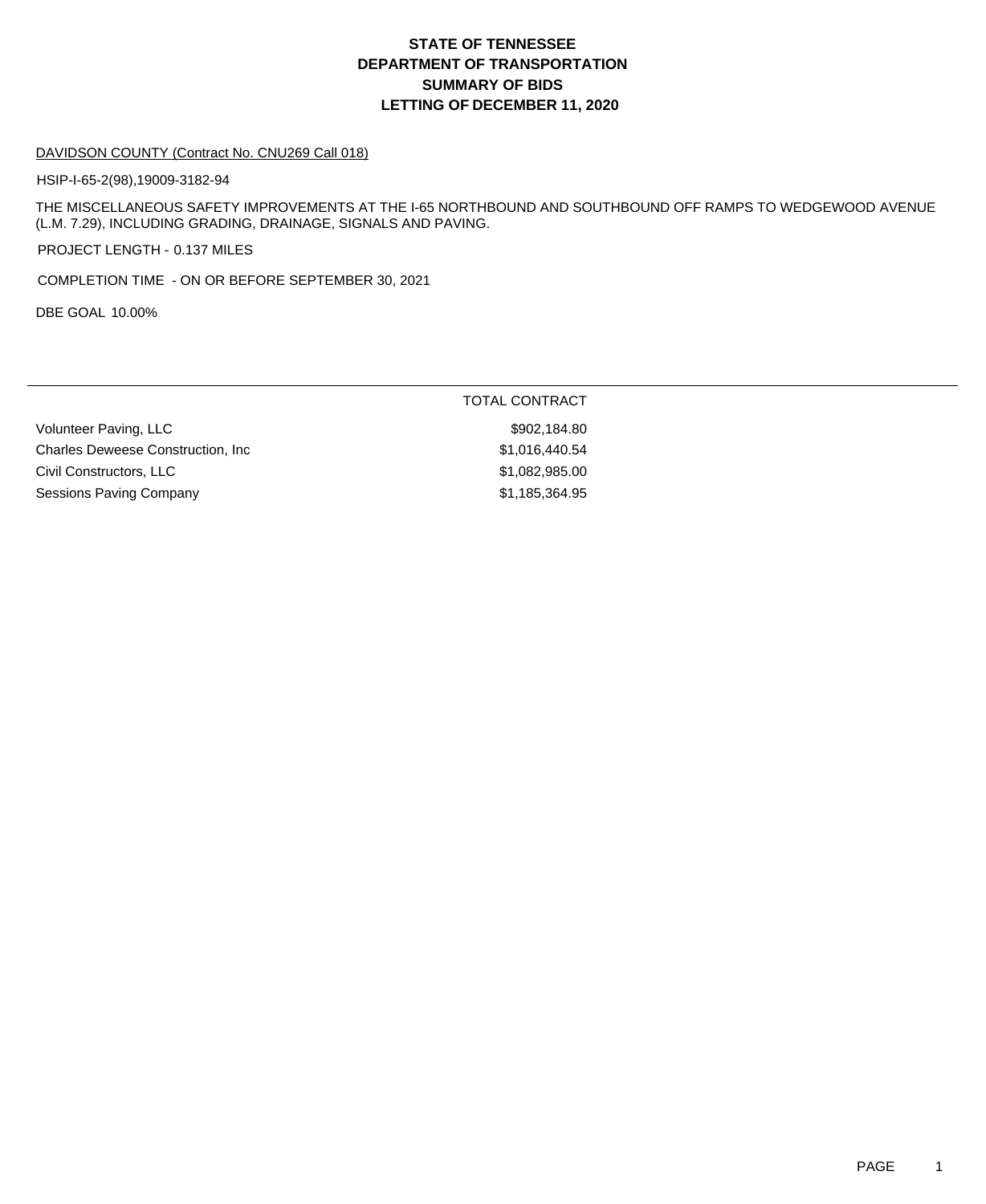|        | <b>ROADWAY CATEGORY</b>                              |                | <b>UNIT PRICE</b> | <b>EXTENSION</b> |
|--------|------------------------------------------------------|----------------|-------------------|------------------|
|        |                                                      |                |                   |                  |
| 105-01 | <b>CONSTRUCTION STAKES, LINES AND GRADES</b>         |                |                   |                  |
|        |                                                      | 1.000 LS       |                   |                  |
|        | Volunteer Paving, LLC                                |                | \$6,250.0000      | \$6,250.00       |
|        | Charles Deweese Construction, Inc                    |                | \$5,284.5200      | \$5,284.52       |
|        | Civil Constructors, LLC                              |                | \$14,850.0000     | \$14,850.00      |
|        | Sessions Paving Company                              |                | \$26,000.0000     | \$26,000.00      |
| 201-01 | <b>CLEARING AND GRUBBING</b>                         |                |                   |                  |
|        |                                                      | 1.000 LS       |                   |                  |
|        | Volunteer Paving, LLC                                |                | \$5,000.0000      | \$5,000.00       |
|        | Charles Deweese Construction, Inc                    |                | \$2,825.3600      | \$2,825.36       |
|        | Civil Constructors, LLC                              |                | \$17,580.0000     | \$17,580.00      |
|        | Sessions Paving Company                              |                | \$50,000.0000     | \$50,000.00      |
| 202-03 | REMOVAL OF RIGID PAVEMENT, SIDEWALK, ETC.            |                |                   |                  |
|        |                                                      | 60.000 S.Y.    |                   |                  |
|        | Volunteer Paving, LLC                                |                | \$100.0000        | \$6,000.00       |
|        | Charles Deweese Construction, Inc                    |                | \$34.0500         | \$2,043.00       |
|        | Civil Constructors, LLC                              |                | \$38.5000         | \$2,310.00       |
|        | Sessions Paving Company                              |                | \$20.0000         | \$1,200.00       |
| 203-01 | <b>ROAD &amp; DRAINAGE EXCAVATION (UNCLASSIFIED)</b> |                |                   |                  |
|        |                                                      | 711.000 C.Y.   |                   |                  |
|        | Volunteer Paving, LLC                                |                | \$25.2200         | \$17,931.42      |
|        | Charles Deweese Construction, Inc                    |                | \$25.8500         | \$18,379.35      |
|        | Civil Constructors, LLC                              |                | \$48.5000         | \$34,483.50      |
|        | Sessions Paving Company                              |                | \$35.0000         | \$24,885.00      |
| 203-04 | <b>PLACING AND SPREADING TOPSOIL</b>                 |                |                   |                  |
|        |                                                      | 190.000 C.Y.   |                   |                  |
|        | Volunteer Paving, LLC                                |                | \$47.1800         | \$8,964.20       |
|        | Charles Deweese Construction, Inc                    |                | \$14.1900         | \$2,696.10       |
|        | Civil Constructors, LLC                              |                | \$37.5000         | \$7,125.00       |
|        | Sessions Paving Company                              |                | \$30.0000         | \$5,700.00       |
| 203-06 | <b>WATER</b>                                         |                |                   |                  |
|        |                                                      | 45.000 M.G.    |                   |                  |
|        | Volunteer Paving, LLC                                |                | \$15.0000         | \$675.00         |
|        | Charles Deweese Construction, Inc.                   |                | \$44.6000         | \$2,007.00       |
|        | Civil Constructors, LLC                              |                | \$10.0000         | \$450.00         |
|        | Sessions Paving Company                              |                | \$12.0000         | \$540.00         |
|        | 209-03.20 FILTER SOCK (8 INCH)                       |                |                   |                  |
|        |                                                      | 1,367.000 L.F. |                   |                  |
|        | Volunteer Paving, LLC                                |                | \$3.5000          | \$4,784.50       |
|        | Charles Deweese Construction, Inc                    |                | \$2.7600          | \$3,772.92       |
|        | Civil Constructors, LLC                              |                | \$3.0000          | \$4,101.00       |
|        | Sessions Paving Company                              |                | \$12.0000         | \$16,404.00      |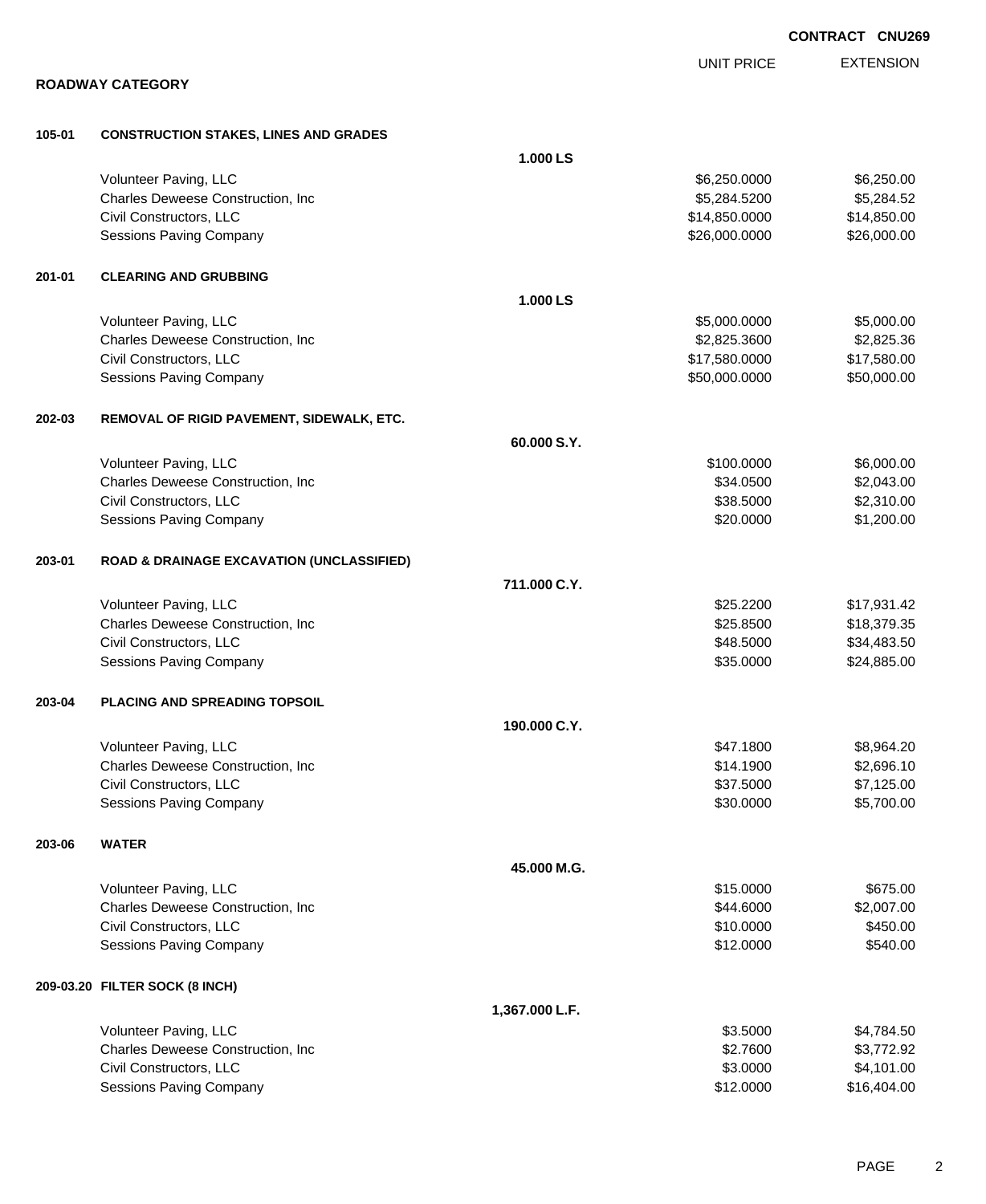UNIT PRICE

EXTENSION

| 209-05 | <b>SEDIMENT REMOVAL</b> |
|--------|-------------------------|
|--------|-------------------------|

| 209-05 | <b>SEDIMENT REMOVAL</b>                                         |                   |            |             |
|--------|-----------------------------------------------------------------|-------------------|------------|-------------|
|        |                                                                 | 140.000 C.Y.      |            |             |
|        | Volunteer Paving, LLC                                           |                   | \$50.0000  | \$7,000.00  |
|        | Charles Deweese Construction, Inc.                              |                   | \$2.1300   | \$298.20    |
|        | Civil Constructors, LLC                                         |                   | \$13.8200  | \$1,934.80  |
|        | Sessions Paving Company                                         |                   | \$10.0000  | \$1,400.00  |
|        | 209-08.07 ROCK CHECK DAM                                        |                   |            |             |
|        |                                                                 | <b>4.000 EACH</b> |            |             |
|        | Volunteer Paving, LLC                                           |                   | \$325.0000 | \$1,300.00  |
|        | Charles Deweese Construction, Inc.                              |                   | \$793.9700 | \$3,175.88  |
|        | Civil Constructors, LLC                                         |                   | \$326.0000 | \$1,304.00  |
|        | Sessions Paving Company                                         |                   | \$500.0000 | \$2,000.00  |
|        | 209-09.43 CURB INLET PROTECTION (TYPE 4)                        |                   |            |             |
|        |                                                                 | <b>5.000 EACH</b> |            |             |
|        | Volunteer Paving, LLC                                           |                   | \$225.0000 | \$1,125.00  |
|        | Charles Deweese Construction, Inc.                              |                   | \$126.9100 | \$634.55    |
|        | Civil Constructors, LLC                                         |                   | \$125.0000 | \$625.00    |
|        | <b>Sessions Paving Company</b>                                  |                   | \$200.0000 | \$1,000.00  |
|        | 209-40.33 CATCH BASIN PROTECTION (TYPE D)                       |                   |            |             |
|        |                                                                 | 8.000 EACH        |            |             |
|        | Volunteer Paving, LLC                                           |                   | \$225.0000 | \$1,800.00  |
|        | Charles Deweese Construction, Inc.                              |                   | \$220.7200 | \$1,765.76  |
|        | Civil Constructors, LLC                                         |                   | \$217.0000 | \$1,736.00  |
|        | <b>Sessions Paving Company</b>                                  |                   | \$500.0000 | \$4,000.00  |
| 303-01 | MINERAL AGGREGATE, TYPE A BASE, GRADING D                       |                   |            |             |
|        |                                                                 | 481.000 TON       |            |             |
|        | Volunteer Paving, LLC                                           |                   | \$27.2700  | \$13,116.87 |
|        | Charles Deweese Construction, Inc.                              |                   | \$26.3100  | \$12,655.11 |
|        | Civil Constructors, LLC                                         |                   | \$64.0000  | \$30,784.00 |
|        | <b>Sessions Paving Company</b>                                  |                   | \$40.0000  | \$19,240.00 |
|        | 307-01.08 ASPHALT CONCRETE MIX (PG64-22) (BPMB-HM) GRADING B-M2 |                   |            |             |
|        |                                                                 | 32.000 TON        |            |             |
|        | Volunteer Paving, LLC                                           |                   | \$138.1800 | \$4,421.76  |
|        | Charles Deweese Construction, Inc.                              |                   | \$214.9700 | \$6,879.04  |
|        | Civil Constructors, LLC                                         |                   | \$235.0000 | \$7,520.00  |
|        | Sessions Paving Company                                         |                   | \$165.0000 | \$5,280.00  |
|        | 307-01.21 ASP. CONC. MIX(PG70-22) (BPMB-HM) GR. A-S             |                   |            |             |
|        |                                                                 | 77.000 TON        |            |             |
|        | Volunteer Paving, LLC                                           |                   | \$117.2400 | \$9,027.48  |
|        | Charles Deweese Construction, Inc.                              |                   | \$232.0500 | \$17,867.85 |
|        | Civil Constructors, LLC                                         |                   | \$225.0000 | \$17,325.00 |
|        | Sessions Paving Company                                         |                   | \$170.0000 | \$13,090.00 |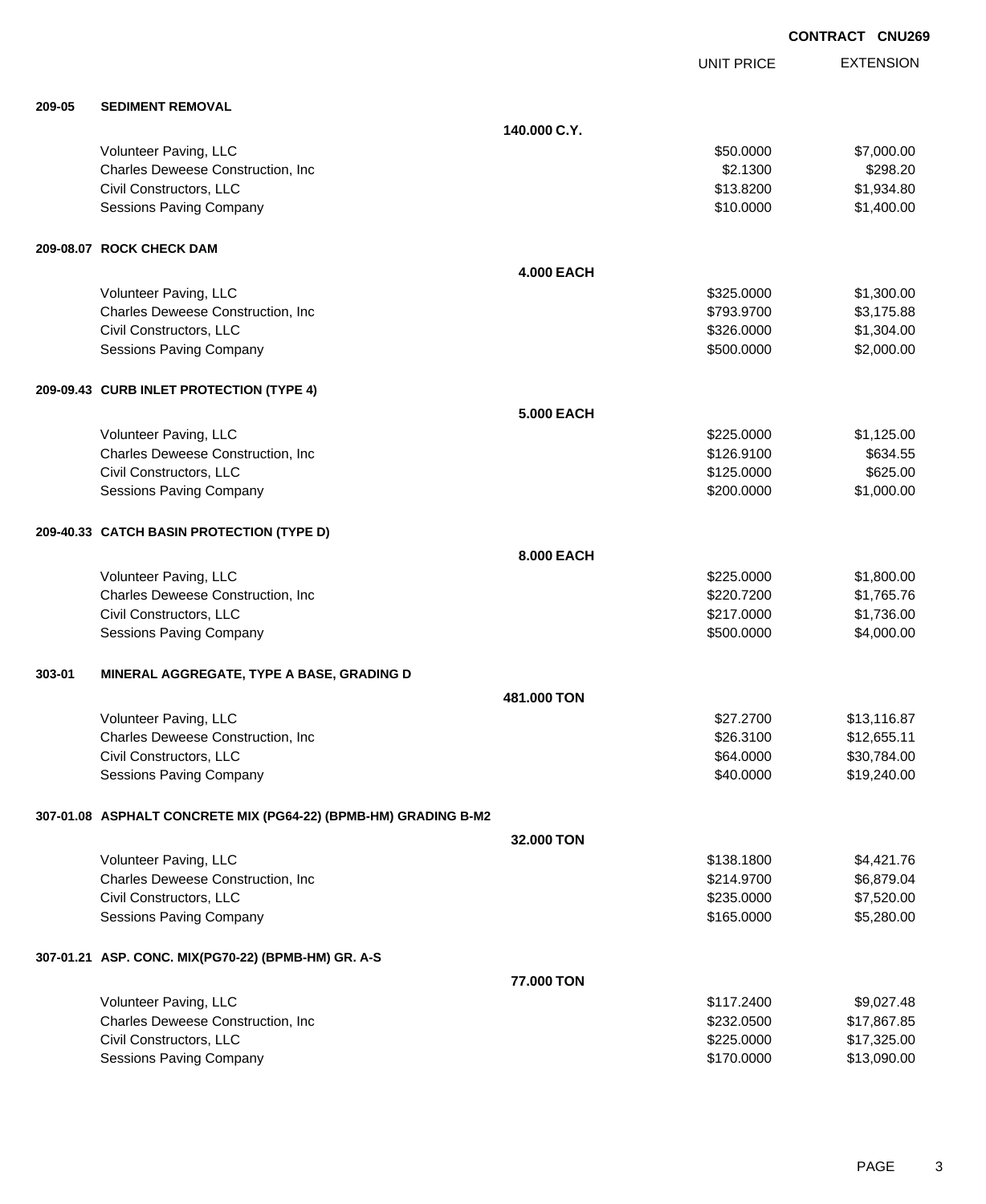|        |                                                                 |                  |                   | <b>CONTRACT CNU269</b> |
|--------|-----------------------------------------------------------------|------------------|-------------------|------------------------|
|        |                                                                 |                  | <b>UNIT PRICE</b> | <b>EXTENSION</b>       |
|        | 307-02.01 ASPHALT CONCRETE MIX (PG70-22) (BPMB-HM) GRADING A    |                  |                   |                        |
|        |                                                                 | 98,000 TON       |                   |                        |
|        | Volunteer Paving, LLC                                           |                  | \$104.5900        | \$10,249.82            |
|        | Charles Deweese Construction, Inc                               |                  | \$212.4300        | \$20,818.14            |
|        | Civil Constructors, LLC                                         |                  | \$225.0000        | \$22,050.00            |
|        | <b>Sessions Paving Company</b>                                  |                  | \$170.0000        | \$16,660.00            |
|        | 307-02.08 ASPHALT CONCRETE MIX (PG70-22) (BPMB-HM) GRADING B-M2 |                  |                   |                        |
|        |                                                                 | 64,000 TON       |                   |                        |
|        | Volunteer Paving, LLC                                           |                  | \$140.3300        | \$8,981.12             |
|        | Charles Deweese Construction, Inc                               |                  | \$237.6500        | \$15,209.60            |
|        | Civil Constructors, LLC                                         |                  | \$250.0000        | \$16,000.00            |
|        | <b>Sessions Paving Company</b>                                  |                  | \$176.0000        | \$11,264.00            |
| 402-01 | BITUMINOUS MATERIAL FOR PRIME COAT (PC)                         |                  |                   |                        |
|        |                                                                 | <b>2.000 TON</b> |                   |                        |
|        | Volunteer Paving, LLC                                           |                  | \$750.0000        | \$1,500.00             |
|        | Charles Deweese Construction, Inc                               |                  | \$1,326.9600      | \$2,653.92             |
|        | Civil Constructors, LLC                                         |                  | \$1,340.0000      | \$2,680.00             |
|        | Sessions Paving Company                                         |                  | \$900.0000        | \$1,800.00             |
| 402-02 | <b>AGGREGATE FOR COVER MATERIAL (PC)</b>                        |                  |                   |                        |
|        |                                                                 | 6,000 TON        |                   |                        |
|        | Volunteer Paving, LLC                                           |                  | \$43.1100         | \$258.66               |
|        | Charles Deweese Construction, Inc                               |                  | \$28.6600         | \$171.96               |
|        | Civil Constructors, LLC                                         |                  | \$34.5000         | \$207.00               |
|        | <b>Sessions Paving Company</b>                                  |                  | \$60.0000         | \$360.00               |
| 403-01 | BITUMINOUS MATERIAL FOR TACK COAT (TC)                          |                  |                   |                        |
|        |                                                                 | <b>4.000 TON</b> |                   |                        |
|        | Volunteer Paving, LLC                                           |                  | \$750.0000        | \$3,000.00             |
|        | Charles Deweese Construction, Inc                               |                  | \$703.5600        | \$2,814.24             |
|        | Civil Constructors, LLC                                         |                  | \$830.0000        | \$3,320.00             |
|        | Sessions Paving Company                                         |                  | \$900.0000        | \$3,600.00             |
|        | 411-01.07 ACS MIX (PG64-22) GRADING E SHOULDER                  |                  |                   |                        |
|        |                                                                 | 65,000 TON       |                   |                        |
|        | Volunteer Paving, LLC                                           |                  | \$139.7200        | \$9,081.80             |
|        | Charles Deweese Construction, Inc                               |                  | \$222.5700        | \$14,467.05            |
|        | Civil Constructors, LLC                                         |                  | \$125.0000        | \$8,125.00             |
|        | Sessions Paving Company                                         |                  | \$196.0000        | \$12,740.00            |
|        | 411-02.10 ACS MIX(PG70-22) GRADING D                            |                  |                   |                        |
|        |                                                                 | 650.000 TON      |                   |                        |
|        | Volunteer Paving, LLC                                           |                  | \$130.0000        | \$84,500.00            |
|        | Charles Deweese Construction, Inc                               |                  | \$143.3300        | \$93,164.50            |
|        | Civil Constructors, LLC                                         |                  | \$120.0000        | \$78,000.00            |
|        | Sessions Paving Company                                         |                  | \$196.0000        | \$127,400.00           |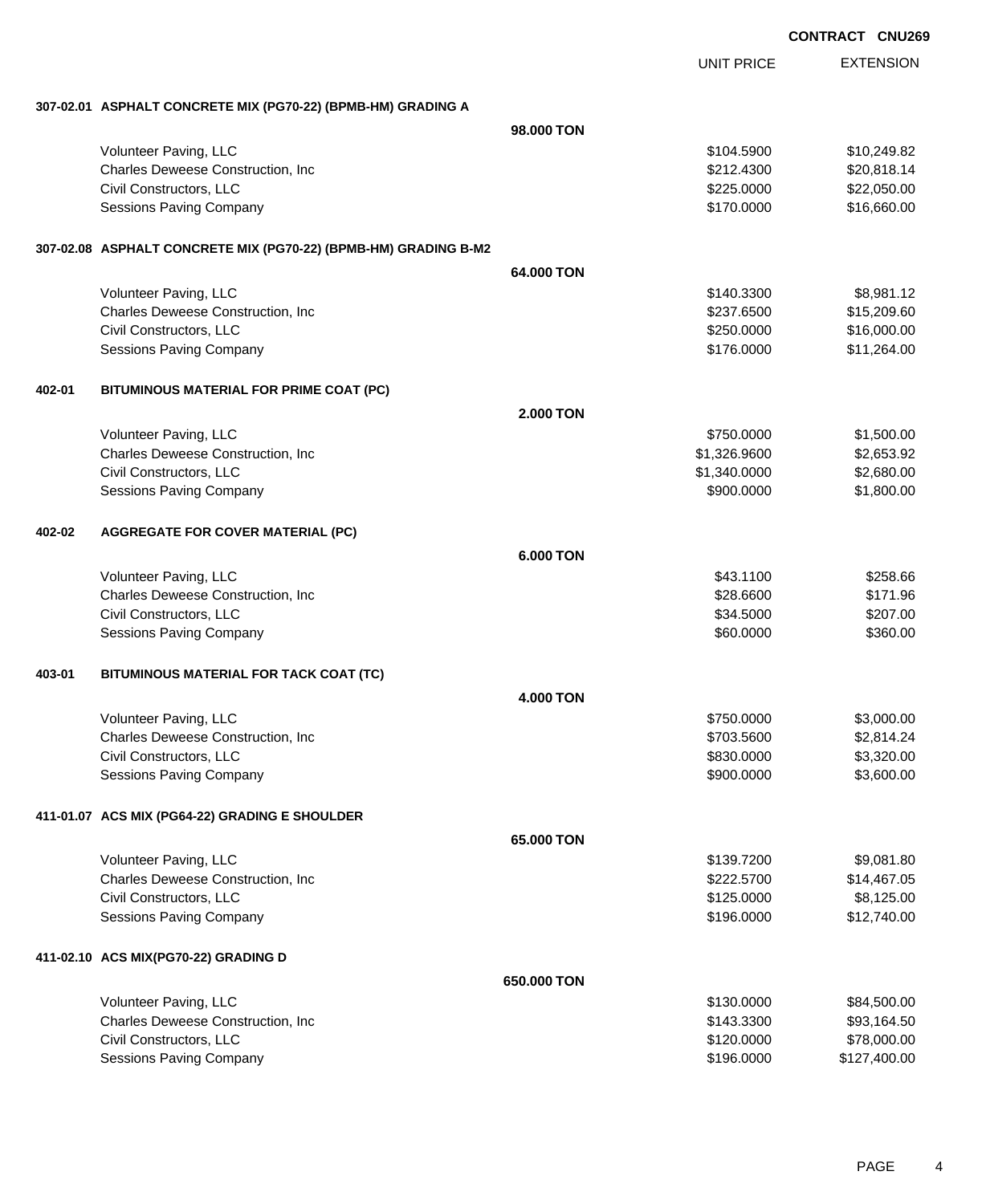| <b>CONTRACT</b> | <b>CNU269</b> |
|-----------------|---------------|
|                 |               |

|                                                       |                   | <b>UNIT PRICE</b> | <b>EXTENSION</b> |
|-------------------------------------------------------|-------------------|-------------------|------------------|
| 411-12.01 SCORING SHOULDERS (CONTINUOUS) (16IN WIDTH) |                   |                   |                  |
|                                                       | 0.200 L.M.        |                   |                  |
| Volunteer Paving, LLC                                 |                   | \$7,500.0000      | \$1,500.00       |
| Charles Deweese Construction, Inc                     |                   | \$24,830.4500     | \$4,966.09       |
| Civil Constructors, LLC                               |                   | \$22,500.0000     | \$4,500.00       |
| <b>Sessions Paving Company</b>                        |                   | \$25,000.0000     | \$5,000.00       |
| 415-01.02 COLD PLANING BITUMINOUS PAVEMENT            |                   |                   |                  |
|                                                       | 9,124.000 S.Y.    |                   |                  |
| Volunteer Paving, LLC                                 |                   | \$8.5000          | \$77,554.00      |
| Charles Deweese Construction, Inc                     |                   | \$5.0000          | \$45,620.00      |
| Civil Constructors, LLC                               |                   | \$2.6500          | \$24,178.60      |
| Sessions Paving Company                               |                   | \$2.3000          | \$20,985.20      |
| 701-02.01 CONCRETE CURB RAMP (RETROFIT)               |                   |                   |                  |
|                                                       | 1,170.000 S.F.    |                   |                  |
| Volunteer Paving, LLC                                 |                   | \$35.0000         | \$40,950.00      |
| Charles Deweese Construction, Inc                     |                   | \$35.8700         | \$41,967.90      |
| Civil Constructors, LLC                               |                   | \$35.5000         | \$41,535.00      |
| <b>Sessions Paving Company</b>                        |                   | \$32.0000         | \$37,440.00      |
| 705-04.21 GUARDRAIL DELINEATION ENHANCEMENT           |                   |                   |                  |
|                                                       | 100.000 L.F.      |                   |                  |
| Volunteer Paving, LLC                                 |                   | \$12.0000         | \$1,200.00       |
| Charles Deweese Construction, Inc                     |                   | \$5.0000          | \$500.00         |
| Civil Constructors, LLC                               |                   | \$4.2500          | \$425.00         |
| Sessions Paving Company                               |                   | \$3.5000          | \$350.00         |
| 705-06.01 W BEAM GR (TYPE 2) MASH TL-3                |                   |                   |                  |
|                                                       | 100.000 L.F.      |                   |                  |
| Volunteer Paving, LLC                                 |                   | \$40.0000         | \$4,000.00       |
| Charles Deweese Construction, Inc                     |                   | \$21.5200         | \$2,152.00       |
| Civil Constructors, LLC                               |                   | \$21.0000         | \$2,100.00       |
| Sessions Paving Company                               |                   | \$25.0000         | \$2,500.00       |
| 705-06.10 GR TERMINALTRAILING END (TYPE 13) MASH TL-3 |                   |                   |                  |
|                                                       | <b>2.000 EACH</b> |                   |                  |
| Volunteer Paving, LLC                                 |                   | \$1,300.0000      | \$2,600.00       |
| Charles Deweese Construction, Inc                     |                   | \$1,179.7300      | \$2,359.46       |
| Civil Constructors, LLC                               |                   | \$1,120.0000      | \$2,240.00       |
| <b>Sessions Paving Company</b>                        |                   | \$1,275.0000      | \$2,550.00       |
| 705-06.20 TANGENT ENERGY ABSORBING TERM MASH TL-3     |                   |                   |                  |
|                                                       | <b>2.000 EACH</b> |                   |                  |
| Volunteer Paving, LLC                                 |                   | \$3,800.0000      | \$7,600.00       |
| Charles Deweese Construction, Inc                     |                   | \$2,603.3400      | \$5,206.68       |
| Civil Constructors, LLC                               |                   | \$2,460.0000      | \$4,920.00       |
| Sessions Paving Company                               |                   | \$3,285.0000      | \$6,570.00       |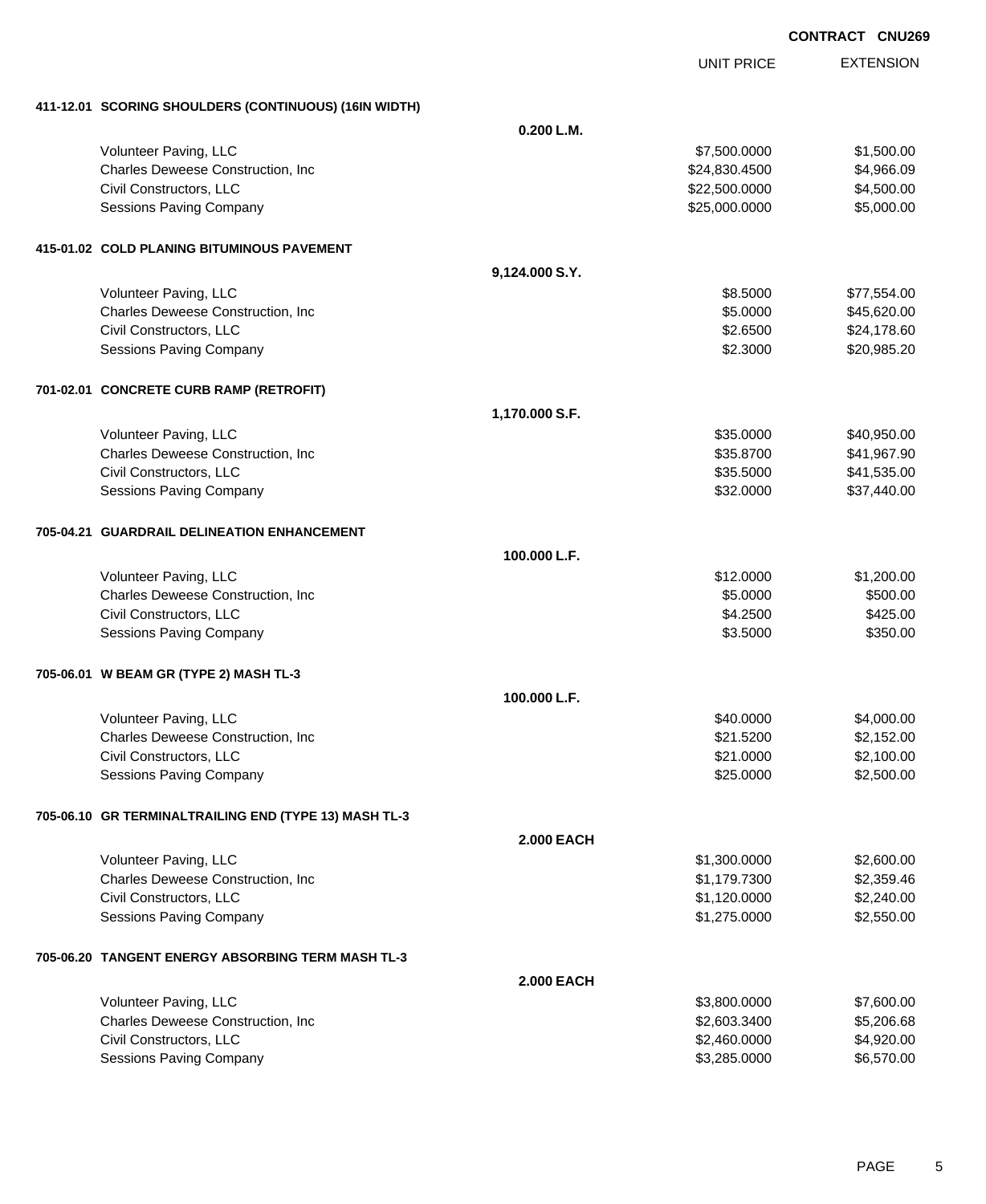|        |                                                 |                   |                   | <b>CONTRACT CNU269</b> |                  |
|--------|-------------------------------------------------|-------------------|-------------------|------------------------|------------------|
|        |                                                 |                   | <b>UNIT PRICE</b> |                        | <b>EXTENSION</b> |
|        | 705-20.25 TEMPORARY CRASH CUSHION (MASH TL-3)   |                   |                   |                        |                  |
|        |                                                 | <b>1.000 EACH</b> |                   |                        |                  |
|        | Volunteer Paving, LLC                           |                   | \$6,500.0000      |                        | \$6,500.00       |
|        | Charles Deweese Construction, Inc               |                   | \$7,725.0300      |                        | \$7,725.03       |
|        | Civil Constructors, LLC                         |                   | \$5,430.0000      |                        | \$5,430.00       |
|        | <b>Sessions Paving Company</b>                  |                   | \$7,300.0000      |                        | \$7,300.00       |
|        | 707-11.01 PEDESTRIAN CONSTRUCTION BARRIER FENCE |                   |                   |                        |                  |
|        |                                                 | 270.000 L.F.      |                   |                        |                  |
|        | Volunteer Paving, LLC                           |                   | \$25.0000         |                        | \$6,750.00       |
|        | Charles Deweese Construction, Inc               |                   | \$1.6600          |                        | \$448.20         |
|        | Civil Constructors, LLC                         |                   | \$1.6500          |                        | \$445.50         |
|        | Sessions Paving Company                         |                   | \$8.0000          |                        | \$2,160.00       |
|        | 709-05.05 MACHINED RIP-RAP (CLASS A-3)          |                   |                   |                        |                  |
|        |                                                 | 40.000 TON        |                   |                        |                  |
|        | Volunteer Paving, LLC                           |                   | \$45.0000         |                        | \$1,800.00       |
|        | Charles Deweese Construction, Inc               |                   | \$55.3800         |                        | \$2,215.20       |
|        | Civil Constructors, LLC                         |                   | \$50.5000         |                        | \$2,020.00       |
|        | <b>Sessions Paving Company</b>                  |                   | \$55.0000         |                        | \$2,200.00       |
| 712-01 | <b>TRAFFIC CONTROL</b>                          |                   |                   |                        |                  |
|        |                                                 | 1.000 LS          |                   |                        |                  |
|        | Volunteer Paving, LLC                           |                   | \$10,000.0000     |                        | \$10,000.00      |
|        | Charles Deweese Construction, Inc.              |                   | \$50,000.0000     |                        | \$50,000.00      |
|        | Civil Constructors, LLC                         |                   | \$38,500.0000     |                        | \$38,500.00      |
|        | <b>Sessions Paving Company</b>                  |                   | \$75,000.0000     |                        | \$75,000.00      |
|        | 712-02.02 INTERCONNECTED PORTABLE BARRIER RAIL  |                   |                   |                        |                  |
|        |                                                 | 440.000 L.F.      |                   |                        |                  |
|        | Volunteer Paving, LLC                           |                   | \$60.0000         |                        | \$26,400.00      |
|        | Charles Deweese Construction, Inc.              |                   | \$38.6300         |                        | \$16,997.20      |
|        | Civil Constructors, LLC                         |                   | \$57.5000         |                        | \$25,300.00      |
|        | <b>Sessions Paving Company</b>                  |                   | \$40.0000         |                        | \$17,600.00      |
|        | 712-04.01 FLEXIBLE DRUMS (CHANNELIZING)         |                   |                   |                        |                  |
|        |                                                 | 48.000 EACH       |                   |                        |                  |
|        | Volunteer Paving, LLC                           |                   | \$25.0000         |                        | \$1,200.00       |
|        | Charles Deweese Construction, Inc.              |                   | \$38.6300         |                        | \$1,854.24       |
|        | Civil Constructors, LLC                         |                   | \$38.0000         |                        | \$1,824.00       |
|        | <b>Sessions Paving Company</b>                  |                   | \$36.0000         |                        | \$1,728.00       |
|        | 712-04.50 BARRIER RAIL DELINEATOR               |                   |                   |                        |                  |
|        |                                                 | 22.000 EACH       |                   |                        |                  |
|        | Volunteer Paving, LLC                           |                   | \$10.0000         |                        | \$220.00         |
|        | Charles Deweese Construction, Inc.              |                   | \$19.8600         |                        | \$436.92         |
|        | Civil Constructors, LLC                         |                   | \$19.6000         |                        | \$431.20         |
|        | Sessions Paving Company                         |                   | \$14.0000         |                        | \$308.00         |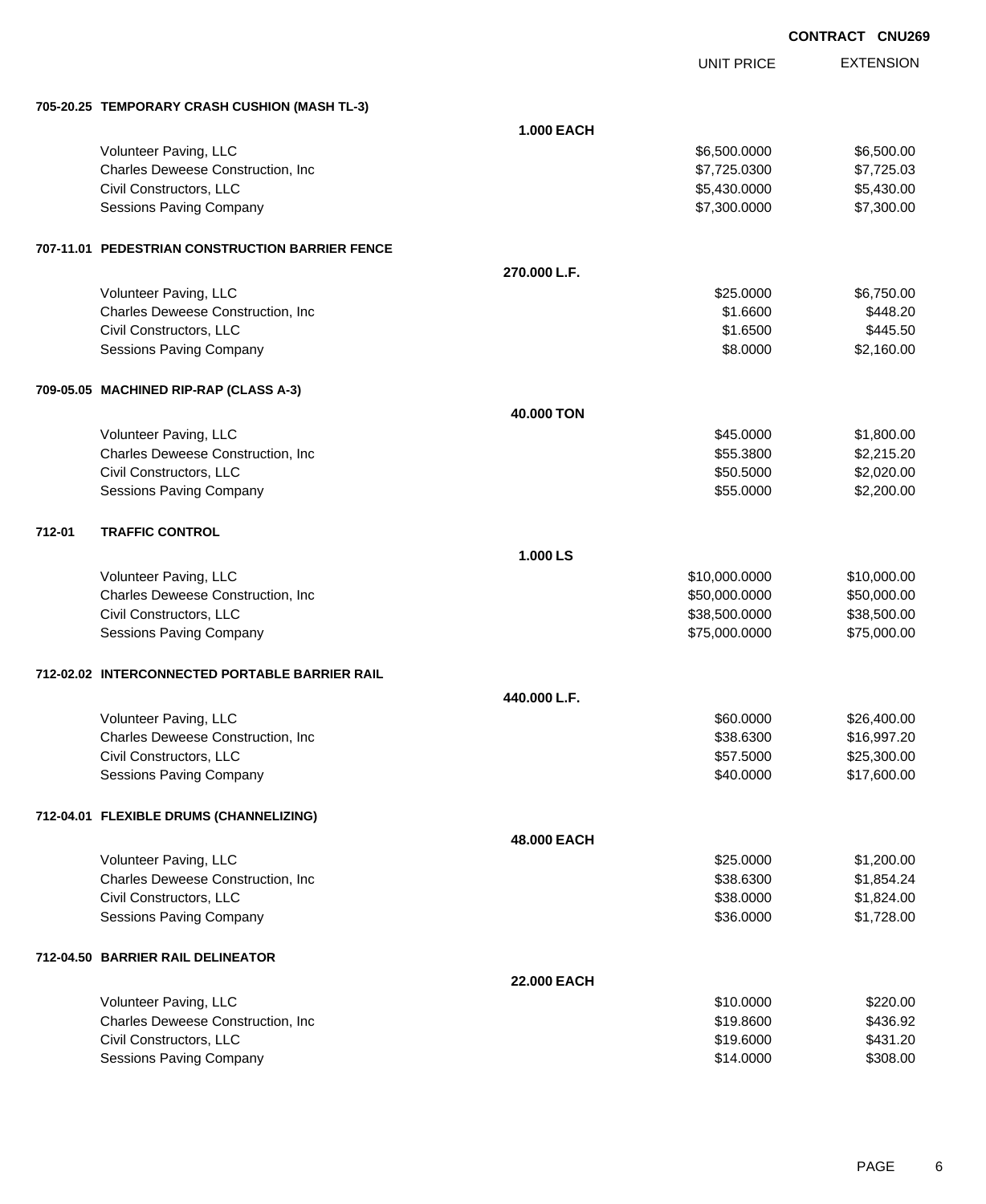UNIT PRICE EXTENSION

|        | 712-05.01 WARNING LIGHTS (TYPE A)                         |                |              |             |
|--------|-----------------------------------------------------------|----------------|--------------|-------------|
|        |                                                           | 50.000 EACH    |              |             |
|        | Volunteer Paving, LLC                                     |                | \$10.0000    | \$500.00    |
|        | Charles Deweese Construction, Inc                         |                | \$27.5900    | \$1,379.50  |
|        | Civil Constructors, LLC                                   |                | \$27.2000    | \$1,360.00  |
|        | Sessions Paving Company                                   |                | \$12.0000    | \$600.00    |
| 712-06 | <b>SIGNS (CONSTRUCTION)</b>                               |                |              |             |
|        |                                                           | 801.000 S.F.   |              |             |
|        | Volunteer Paving, LLC                                     |                | \$7.5000     | \$6,007.50  |
|        | Charles Deweese Construction, Inc                         |                | \$8.8300     | \$7,072.83  |
|        | Civil Constructors, LLC                                   |                | \$8.7000     | \$6,968.70  |
|        | Sessions Paving Company                                   |                | \$8.0000     | \$6,408.00  |
|        | 712-07.03 TEMPORARY BARRICADES (TYPE III)                 |                |              |             |
|        |                                                           | 12.000 L.F.    |              |             |
|        | Volunteer Paving, LLC                                     |                | \$25.0000    | \$300.00    |
|        | Charles Deweese Construction, Inc.                        |                | \$19.8600    | \$238.32    |
|        | Civil Constructors, LLC                                   |                | \$19.6000    | \$235.20    |
|        | <b>Sessions Paving Company</b>                            |                | \$15.0000    | \$180.00    |
|        | 712-08.03 ARROW BOARD (TYPE C)                            |                |              |             |
|        |                                                           | 3.000 EACH     |              |             |
|        | Volunteer Paving, LLC                                     |                | \$1,000.0000 | \$3,000.00  |
|        | Charles Deweese Construction, Inc                         |                | \$1,986.4400 | \$5,959.32  |
|        | Civil Constructors, LLC                                   |                | \$1,960.0000 | \$5,880.00  |
|        | Sessions Paving Company                                   |                | \$900.0000   | \$2,700.00  |
|        | 712-08.10 MOBILE MESSAGE SIGN UNIT W/ATTENUATOR           |                |              |             |
|        |                                                           | 400.000 HOUR   |              |             |
|        | Volunteer Paving, LLC                                     |                | \$20.0000    | \$8,000.00  |
|        | Charles Deweese Construction, Inc                         |                | \$137.9500   | \$55,180.00 |
|        | Civil Constructors, LLC                                   |                | \$136.0000   | \$54,400.00 |
|        | <b>Sessions Paving Company</b>                            |                | \$108.0000   | \$43,200.00 |
|        | 712-09.01 REMOVABLE PAVEMENT MARKING LINE                 |                |              |             |
|        |                                                           | 2,260.000 L.F. |              |             |
|        | Volunteer Paving, LLC                                     |                | \$3.0000     | \$6,780.00  |
|        | Charles Deweese Construction, Inc                         |                | \$3.8600     | \$8,723.60  |
|        | Civil Constructors, LLC                                   |                | \$3.8000     | \$8,588.00  |
|        | Sessions Paving Company                                   |                | \$3.5000     | \$7,910.00  |
|        | 713-01.01 CLASS A CONCRETE (FOUNDATION FOR SIGN SUPPORTS) |                |              |             |
|        |                                                           | 77.000 C.Y.    |              |             |
|        | Volunteer Paving, LLC                                     |                | \$163.7900   | \$12,611.83 |
|        | Charles Deweese Construction, Inc                         |                | \$188.2800   | \$14,497.56 |
|        | Civil Constructors, LLC                                   |                | \$109.0000   | \$8,393.00  |
|        | Sessions Paving Company                                   |                | \$675.0000   | \$51,975.00 |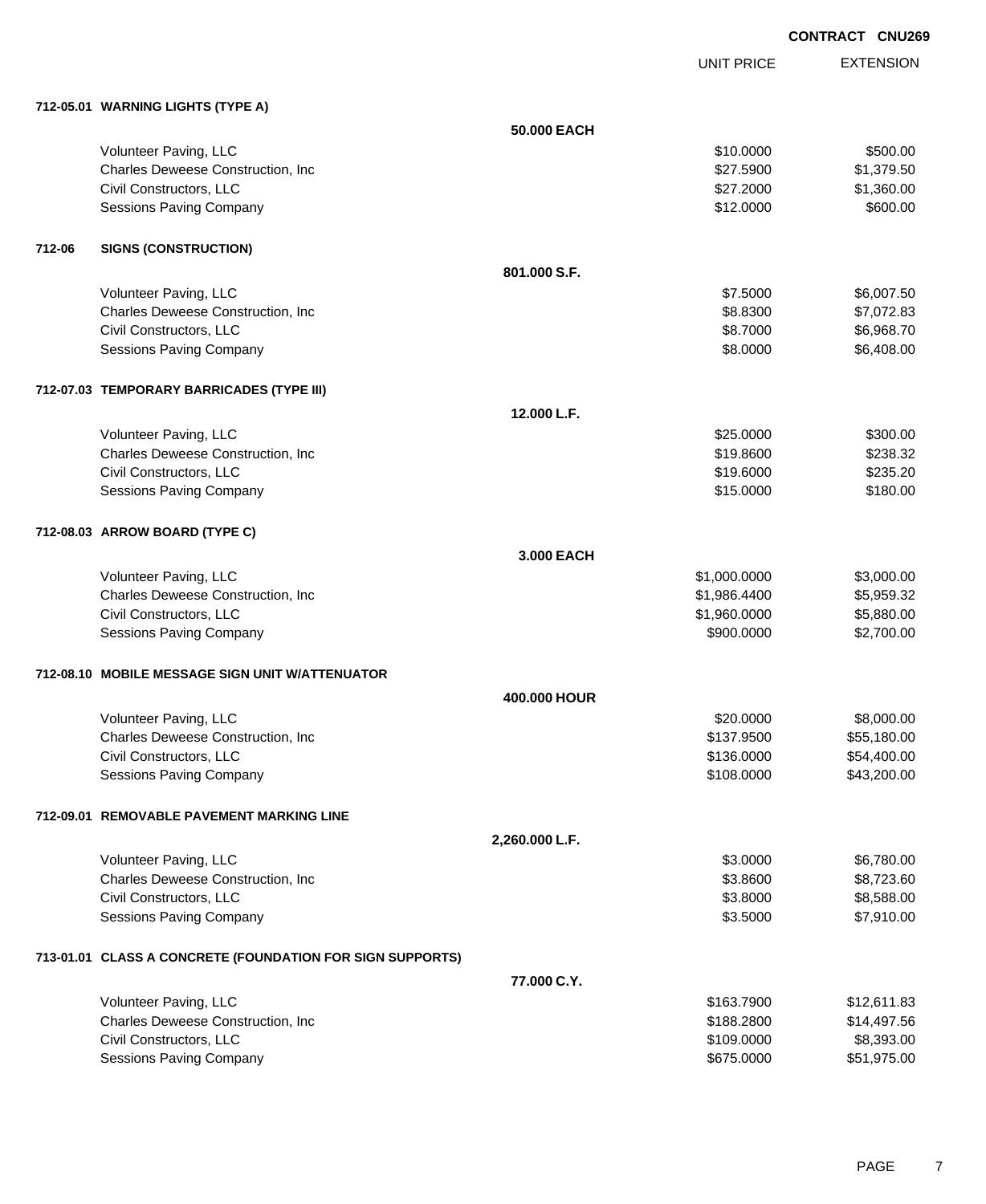|                                                       |                   |                   | <b>CONTRACT CNU269</b> |                  |
|-------------------------------------------------------|-------------------|-------------------|------------------------|------------------|
|                                                       |                   | <b>UNIT PRICE</b> |                        | <b>EXTENSION</b> |
| 713-02.14 FLEXIBLE DELINEATOR (WHITE)                 |                   |                   |                        |                  |
|                                                       | 34.000 EACH       |                   |                        |                  |
| Volunteer Paving, LLC                                 |                   | \$37.5000         |                        | \$1,275.00       |
| Charles Deweese Construction, Inc                     |                   | \$43.0400         |                        | \$1,463.36       |
| Civil Constructors, LLC                               |                   | \$36.0000         |                        | \$1,224.00       |
| Sessions Paving Company                               |                   | \$36.0000         |                        | \$1,224.00       |
| 713-02.21 SIGN POST DELINEATION ENHANCEMENT           |                   |                   |                        |                  |
|                                                       | 72.000 L.F.       |                   |                        |                  |
| Volunteer Paving, LLC                                 |                   | \$5.8900          |                        | \$424.08         |
| Charles Deweese Construction, Inc                     |                   | \$6.7800          |                        | \$488.16         |
| Civil Constructors, LLC                               |                   | \$6.5000          |                        | \$468.00         |
| <b>Sessions Paving Company</b>                        |                   | \$6.0000          |                        | \$432.00         |
| 713-09.01 STEEL OVERHEAD SIGN STRUCTURE (SPAN 66 FT.) |                   |                   |                        |                  |
|                                                       | <b>1.000 EACH</b> |                   |                        |                  |
| Volunteer Paving, LLC                                 |                   | \$45,094.0000     |                        | \$45,094.00      |
| Charles Deweese Construction, Inc                     |                   | \$51,838.2800     |                        | \$51,838.28      |
| Civil Constructors, LLC                               |                   | \$61,500.0000     |                        | \$61,500.00      |
| Sessions Paving Company                               |                   | \$75,000.0000     |                        | \$75,000.00      |
| 713-11.05 SQUARE TUBE SIGN SUPPORT                    |                   |                   |                        |                  |
|                                                       | 329,000 LB.       |                   |                        |                  |
| Volunteer Paving, LLC                                 |                   | \$6.4600          |                        | \$2,125.34       |
| Charles Deweese Construction, Inc                     |                   | \$7.4300          |                        | \$2,444.47       |
| Civil Constructors, LLC                               |                   | \$4.5500          |                        | \$1,496.95       |
| Sessions Paving Company                               |                   | \$3.7500          |                        | \$1,233.75       |
| 713-11.21 P POST SLIP BASE                            |                   |                   |                        |                  |
|                                                       | <b>4.000 EACH</b> |                   |                        |                  |
| Volunteer Paving, LLC                                 |                   | \$502.0000        |                        | \$2,008.00       |
| Charles Deweese Construction, Inc                     |                   | \$576.0700        |                        | \$2,304.28       |
| Civil Constructors, LLC                               |                   | \$337.0000        |                        | \$1,348.00       |
| <b>Sessions Paving Company</b>                        |                   | \$340.0000        |                        | \$1,360.00       |
| 713-13.02 FLAT SHEET ALUMINUM SIGNS (0.080" THICK)    |                   |                   |                        |                  |
|                                                       | 59.000 S.F.       |                   |                        |                  |
| Volunteer Paving, LLC                                 |                   | \$36.1400         |                        | \$2,132.26       |
| Charles Deweese Construction, Inc                     |                   | \$41.5500         |                        | \$2,451.45       |

## **713-13.03 FLAT SHEET ALUMINUM SIGNS (0.100" THICK)**

|                                           | 36,000 S.F. |            |
|-------------------------------------------|-------------|------------|
| Volunteer Paving, LLC                     | \$36,7800   | \$1,324.08 |
| <b>Charles Deweese Construction, Inc.</b> | \$42,2800   | \$1,522,08 |
| Civil Constructors, LLC                   | \$15,8000   | \$568.80   |
| Sessions Paving Company                   | \$15,0000   | \$540.00   |

Civil Constructors, LLC \$896.80 Sessions Paving Company **\$826.00** \$826.00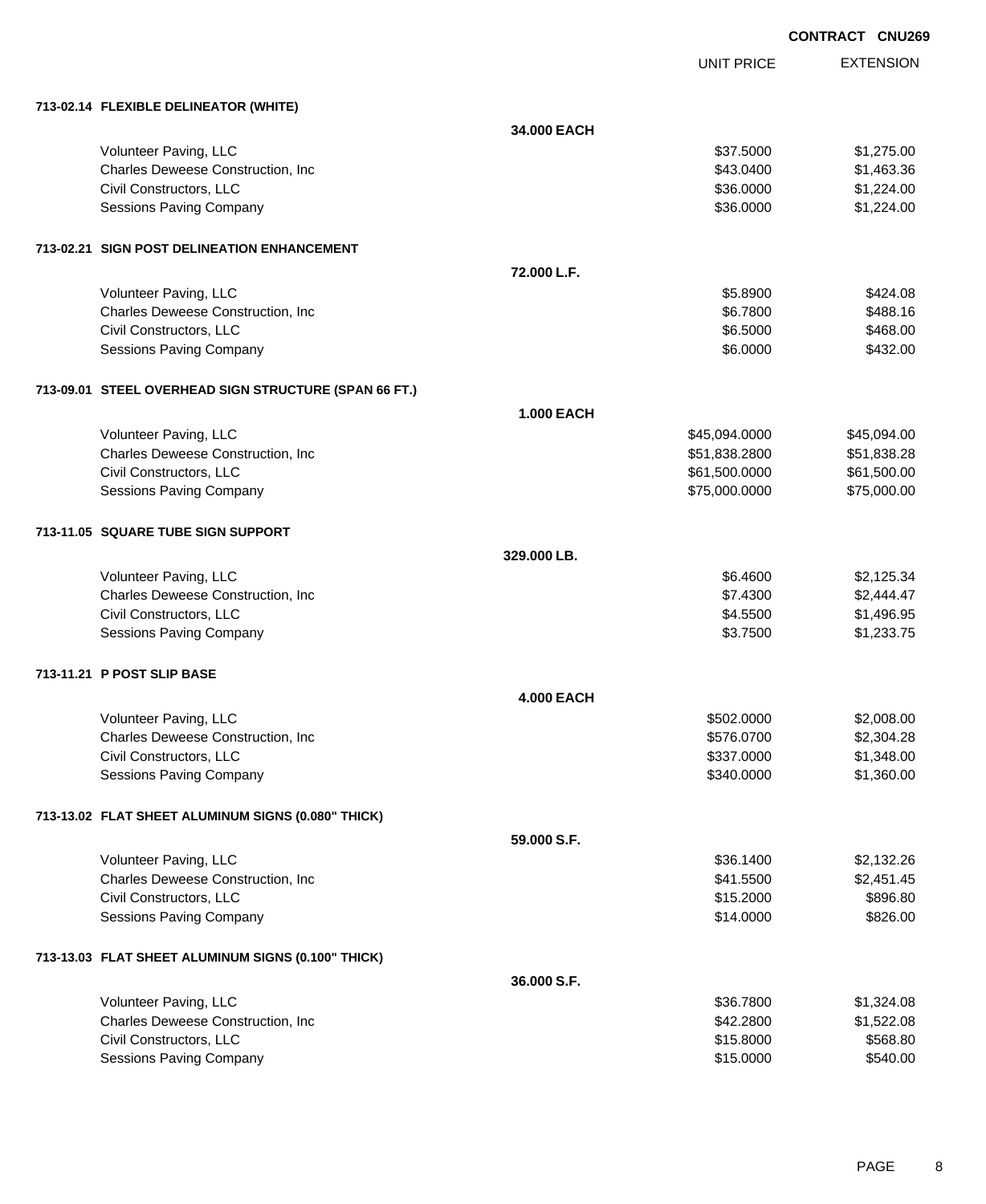UNIT PRICE

EXTENSION

| 713-14 | <b>EXTRUDED ALUMINUM PANEL SIGNS</b>                             |                   |                        |                      |
|--------|------------------------------------------------------------------|-------------------|------------------------|----------------------|
|        |                                                                  | 308.000 S.F.      |                        |                      |
|        | Volunteer Paving, LLC                                            |                   | \$27.2600              | \$8,396.08           |
|        | Charles Deweese Construction, Inc                                |                   | \$31.3400              | \$9,652.72           |
|        | Civil Constructors, LLC                                          |                   | \$24.5000              | \$7,546.00           |
|        | <b>Sessions Paving Company</b>                                   |                   | \$29.0000              | \$8,932.00           |
|        |                                                                  |                   |                        |                      |
|        | 713-14.21 STREET NAME SIGN (RIGID 0.100IN THICK                  |                   |                        |                      |
|        |                                                                  | 30.000 S.F.       |                        |                      |
|        | Volunteer Paving, LLC<br>Charles Deweese Construction, Inc       |                   | \$26.4000<br>\$30.9000 | \$792.00<br>\$927.00 |
|        | Civil Constructors, LLC                                          |                   | \$28.7000              | \$861.00             |
|        | Sessions Paving Company                                          |                   | \$28.0000              | \$840.00             |
|        |                                                                  |                   |                        |                      |
| 713-15 | REMOVAL OF SIGNS, POSTS AND FOOTINGS                             |                   |                        |                      |
|        |                                                                  | 1.000 LS          |                        |                      |
|        | Volunteer Paving, LLC                                            |                   | \$482,0000             | \$482.00             |
|        | Charles Deweese Construction, Inc                                |                   | \$554.0000             | \$554.00             |
|        | Civil Constructors, LLC                                          |                   | \$788.0000             | \$788.00             |
|        | <b>Sessions Paving Company</b>                                   |                   | \$1,000.0000           | \$1,000.00           |
|        | 713-15.07 SUSPENDED FLAT SHEET ALUMINUM SIGN (0.080" THICK)      |                   |                        |                      |
|        |                                                                  | 7.000 EACH        |                        |                      |
|        | Volunteer Paving, LLC                                            |                   | \$260.0000             | \$1,820.00           |
|        | Charles Deweese Construction, Inc                                |                   | \$331.0700             | \$2,317.49           |
|        | Civil Constructors, LLC                                          |                   | \$283.0000             | \$1,981.00           |
|        | Sessions Paving Company                                          |                   | \$300.0000             | \$2,100.00           |
|        | 713-16.01 CHANGEABLE MESSAGE SIGN UNIT                           |                   |                        |                      |
|        |                                                                  | <b>2.000 EACH</b> |                        |                      |
|        | Volunteer Paving, LLC                                            |                   | \$6,750.0000           | \$13,500.00          |
|        | Charles Deweese Construction, Inc                                |                   | \$7,614.6800           | \$15,229.36          |
|        | Civil Constructors, LLC                                          |                   | \$7,500.0000           | \$15,000.00          |
|        | Sessions Paving Company                                          |                   | \$3,025.0000           | \$6,050.00           |
|        |                                                                  |                   |                        |                      |
|        | 713-16.41 RELOCATE SIGN                                          |                   |                        |                      |
|        |                                                                  | 1.000 LS          |                        |                      |
|        | Volunteer Paving, LLC                                            |                   | \$2,507.0000           | \$2,507.00           |
|        | Charles Deweese Construction, Inc                                |                   | \$2,882.5400           | \$2,882.54           |
|        | Civil Constructors, LLC                                          |                   | \$1,830.0000           | \$1,830.00           |
|        | Sessions Paving Company                                          |                   | \$3,000.0000           | \$3,000.00           |
|        | 716-01.23 SNOWPLOWABLE RAISED PAVEMENT MARKERS (BI-DIR)(2 COLOR) |                   |                        |                      |
|        |                                                                  | 160.000 EACH      |                        |                      |
|        | Volunteer Paving, LLC                                            |                   | \$55.0000              | \$8,800.00           |
|        | Charles Deweese Construction, Inc                                |                   | \$33.1100              | \$5,297.60           |
|        | Civil Constructors, LLC                                          |                   | \$32.5000              | \$5,200.00           |
|        | <b>Sessions Paving Company</b>                                   |                   | \$30.0000              | \$4,800.00           |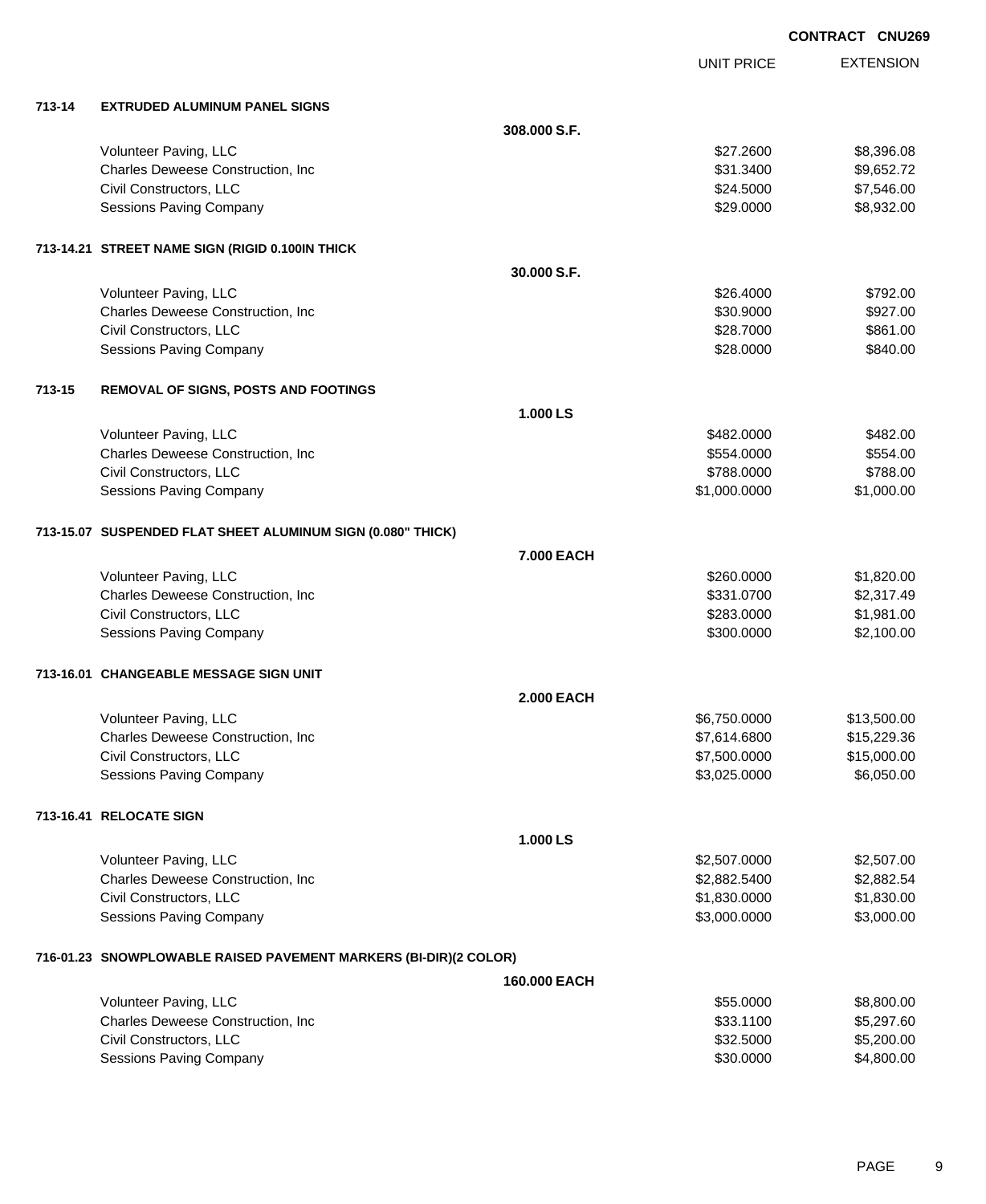|                                                              |                   | <b>CONTRACT CNU269</b>   |
|--------------------------------------------------------------|-------------------|--------------------------|
|                                                              | <b>UNIT PRICE</b> | <b>EXTENSION</b>         |
| 716-02.04 PLASTIC PAVEMENT MARKING(CHANNELIZATION STRIPING)  |                   |                          |
|                                                              | 23.000 S.Y.       |                          |
| Volunteer Paving, LLC                                        |                   | \$30.0000<br>\$690.00    |
| Charles Deweese Construction, Inc                            |                   | \$761.53<br>\$33.1100    |
| Civil Constructors, LLC                                      |                   | \$32.5000<br>\$747.50    |
| <b>Sessions Paving Company</b>                               |                   | \$30.0000<br>\$690.00    |
| 716-02.05 PLASTIC PAVEMENT MARKING (STOP LINE)               |                   |                          |
|                                                              | 146,000 L.F.      |                          |
| Volunteer Paving, LLC                                        |                   | \$15.0000<br>\$2,190.00  |
| Charles Deweese Construction, Inc                            |                   | \$22.0700<br>\$3,222.22  |
| Civil Constructors, LLC                                      |                   | \$3,168.20<br>\$21.7000  |
| <b>Sessions Paving Company</b>                               |                   | \$2,920.00<br>\$20.0000  |
| 716-02.06 PLASTIC PAVEMENT MARKING (TURN LANE ARROW)         |                   |                          |
|                                                              | 27.000 EACH       |                          |
| Volunteer Paving, LLC                                        |                   | \$150.0000<br>\$4,050.00 |
| Charles Deweese Construction, Inc                            |                   | \$5,959.44<br>\$220.7200 |
| Civil Constructors, LLC                                      |                   | \$5,859.00<br>\$217.0000 |
| Sessions Paving Company                                      |                   | \$5,400.00<br>\$200.0000 |
| 716-02.09 PLASTIC PAVEMENT MARKING (LONGITUDINAL CROSS-WALK) |                   |                          |
|                                                              | 316,000 L.F.      |                          |
| Volunteer Paving, LLC                                        |                   | \$30.0000<br>\$9,480.00  |
| Charles Deweese Construction, Inc                            |                   | \$33.1100<br>\$10,462.76 |
| Civil Constructors, LLC                                      |                   | \$32.5000<br>\$10,270.00 |
| Sessions Paving Company                                      |                   | \$30.0000<br>\$9,480.00  |
| 716-03.01 PLASTIC WORD PAVEMENT MARKING (ONLY)               |                   |                          |
|                                                              | <b>6.000 EACH</b> |                          |
| Volunteer Paving, LLC                                        |                   | \$250.0000<br>\$1,500.00 |
| Charles Deweese Construction, Inc                            |                   | \$551.7900<br>\$3,310.74 |
| Civil Constructors, LLC                                      |                   | \$543.0000<br>\$3,258.00 |
| Sessions Paving Company                                      |                   | \$500.0000<br>\$3,000.00 |
| 716-04.12 PLASTIC PAVEMENT MARKING (YIELD LINE)              |                   |                          |
|                                                              | 18.000 S.F.       |                          |
| Volunteer Paving, LLC                                        |                   | \$20.0000<br>\$360.00    |
| Charles Deweese Construction, Inc                            |                   | \$17.6600<br>\$317.88    |
| Civil Constructors, LLC                                      |                   | \$313.20<br>\$17.4000    |
| Sessions Paving Company                                      |                   | \$16.0000<br>\$288.00    |
| 716-05.01 PAINTED PAVEMENT MARKING (4" LINE)                 |                   |                          |
|                                                              | 1.000 L.M.        |                          |
| Volunteer Paving, LLC                                        | \$1,750.0000      | \$1,750.00               |
| Charles Deweese Construction, Inc                            | \$1,324.2900      | \$1,324.29               |
| Civil Constructors, LLC                                      | \$1,300.0000      | \$1,300.00               |
| Sessions Paving Company                                      | \$1,200.0000      | \$1,200.00               |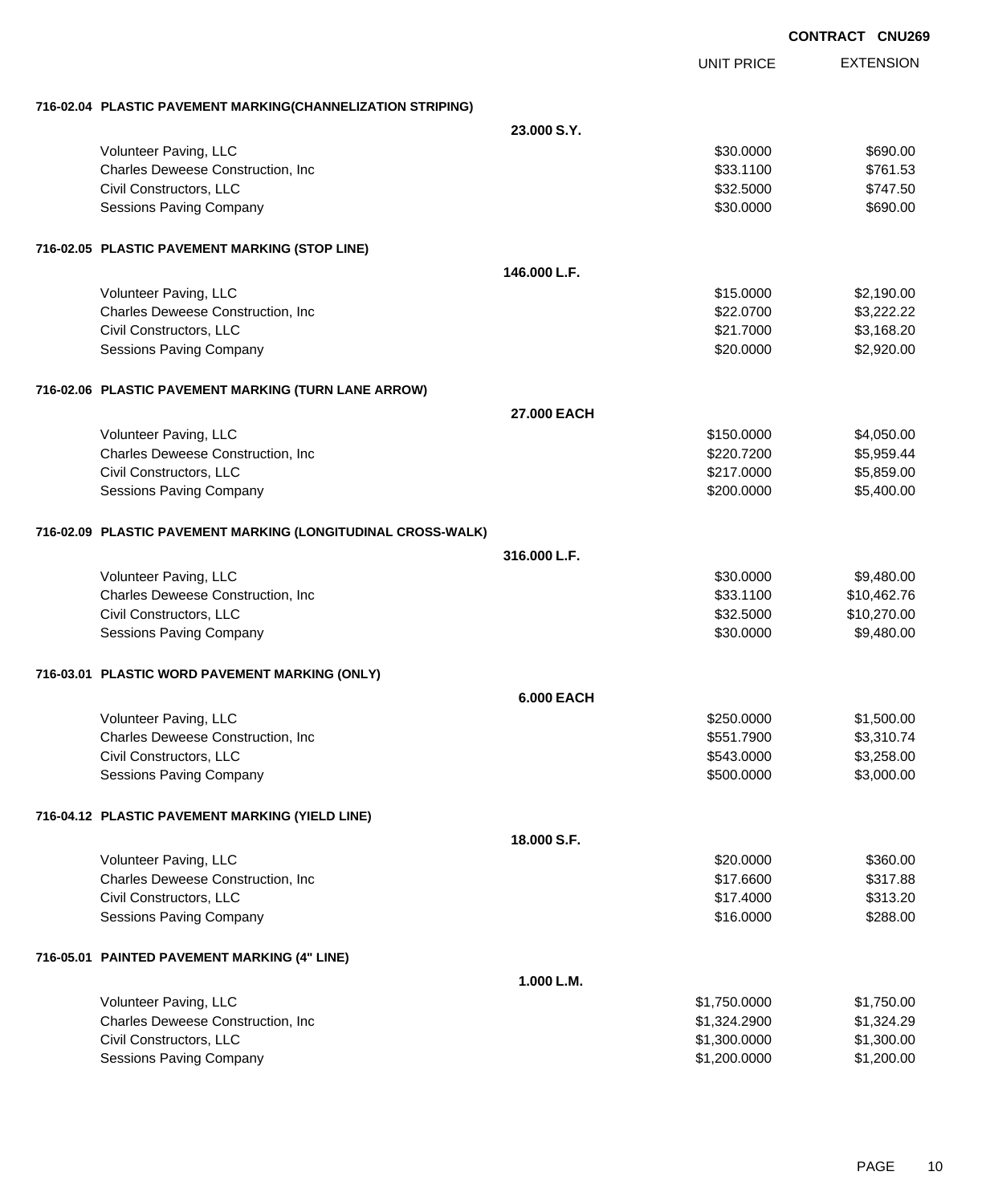|        |                                                                 |                   |                   | <b>CONTRACT CNU269</b> |
|--------|-----------------------------------------------------------------|-------------------|-------------------|------------------------|
|        |                                                                 |                   | <b>UNIT PRICE</b> | <b>EXTENSION</b>       |
|        | 716-05.02 PAINTED PAVEMENT MARKING (8" BARRIER LINE)            |                   |                   |                        |
|        |                                                                 | 440.000 L.F.      |                   |                        |
|        | Volunteer Paving, LLC                                           |                   | \$1.0000          | \$440.00               |
|        | Charles Deweese Construction, Inc                               |                   | \$1.1000          | \$484.00               |
|        | Civil Constructors, LLC                                         |                   | \$1.1000          | \$484.00               |
|        | Sessions Paving Company                                         |                   | \$1.0000          | \$440.00               |
|        | 716-12.02 ENHANCED FLATLINE THERMO PVMT MRKNG (6IN LINE)        |                   |                   |                        |
|        |                                                                 | 2.000 L.M.        |                   |                        |
|        | Volunteer Paving, LLC                                           |                   | \$6,750.0000      | \$13,500.00            |
|        | Charles Deweese Construction, Inc                               |                   | \$6,621.4600      | \$13,242.92            |
|        | Civil Constructors, LLC                                         |                   | \$6,520.0000      | \$13,040.00            |
|        | Sessions Paving Company                                         |                   | \$6,000.0000      | \$12,000.00            |
|        | 716-12.05 ENHANCED FLATLINE THERMO PVMT MRKNG (6IN DOTTED LINE) |                   |                   |                        |
|        |                                                                 | 312.000 L.F.      |                   |                        |
|        | Volunteer Paving, LLC                                           |                   | \$1.5000          | \$468.00               |
|        | Charles Deweese Construction, Inc                               |                   | \$3.3100          | \$1,032.72             |
|        | Civil Constructors, LLC                                         |                   | \$3.2500          | \$1,014.00             |
|        | Sessions Paving Company                                         |                   | \$3.0000          | \$936.00               |
| 717-01 | <b>MOBILIZATION</b>                                             |                   |                   |                        |
|        |                                                                 | 1.000 LS          |                   |                        |
|        | Volunteer Paving, LLC                                           |                   | \$29,137.0000     | \$29,137.00            |
|        | Charles Deweese Construction, Inc                               |                   | \$22,784.4400     | \$22,784.44            |
|        | Civil Constructors, LLC                                         |                   | \$65,000.0000     | \$65,000.00            |
|        | <b>Sessions Paving Company</b>                                  |                   | \$81,000.0000     | \$81,000.00            |
|        | 730-01.02 REMOVAL OF SIGNAL EQUIPMENT                           |                   |                   |                        |
|        |                                                                 | <b>2.000 EACH</b> |                   |                        |
|        | Volunteer Paving, LLC                                           |                   | \$2,311.0000      | \$4,622.00             |
|        | Charles Deweese Construction, Inc                               |                   | \$2,550.3700      | \$5,100.74             |
|        | Civil Constructors, LLC                                         |                   | \$2,510.0000      | \$5,020.00             |
|        | Sessions Paving Company                                         |                   | \$2,311.0000      | \$4,622.00             |
|        | 730-01.03 MODIFICATION OF EXISTING TRAFFIC SIGNAL EQUIPMENT     |                   |                   |                        |
|        |                                                                 | <b>2.000 EACH</b> |                   |                        |
|        | Volunteer Paving, LLC                                           |                   | \$304.0000        | \$608.00               |
|        | Charles Deweese Construction, Inc                               |                   | \$335.4900        | \$670.98               |
|        | Civil Constructors, LLC                                         |                   | \$330.0000        | \$660.00               |
|        | Sessions Paving Company                                         |                   | \$304.0000        | \$608.00               |
|        | 730-02.09 SIGNAL HEAD ASSEMBLY (130 WITH BACKPLATE)             |                   |                   |                        |
|        |                                                                 | 10.000 EACH       |                   |                        |
|        | Volunteer Paving, LLC                                           |                   | \$892.0000        | \$8,920.00             |
|        | Charles Deweese Construction, Inc                               |                   | \$984.3900        | \$9,843.90             |
|        | Civil Constructors, LLC                                         |                   | \$970.0000        | \$9,700.00             |
|        | Sessions Paving Company                                         |                   | \$892.0000        | \$8,920.00             |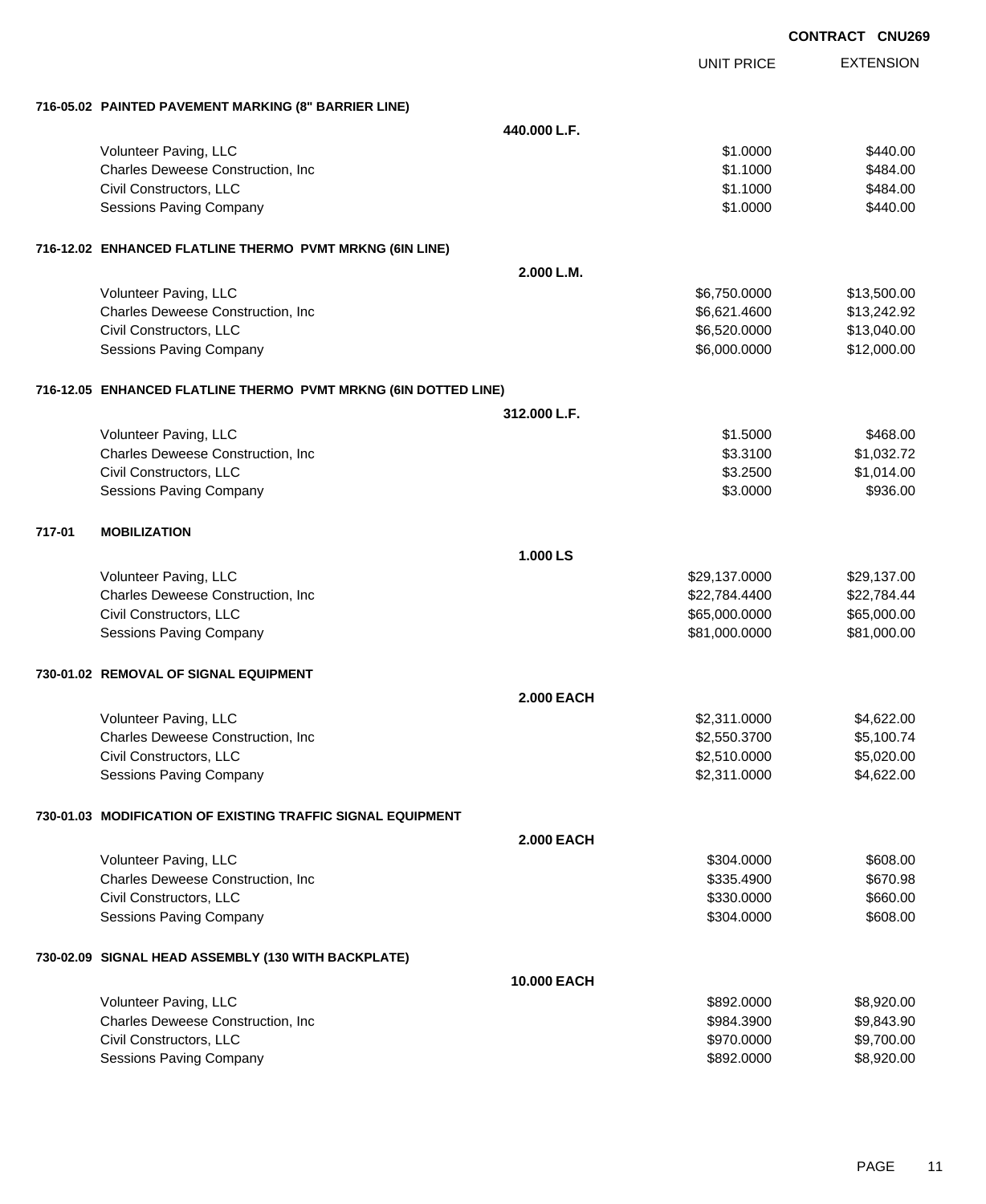| CONTRACT CNU269 |  |
|-----------------|--|
|                 |  |

|                                                        |                    | <b>UNIT PRICE</b> | <b>EXTENSION</b> |
|--------------------------------------------------------|--------------------|-------------------|------------------|
| 730-02.30 SIGNAL HEAD ASSEMBLY (130 A3 WITH BACKPLATE) |                    |                   |                  |
|                                                        | 5.000 EACH         |                   |                  |
| Volunteer Paving, LLC                                  |                    | \$892.0000        | \$4,460.00       |
| Charles Deweese Construction, Inc                      |                    | \$984.3900        | \$4,921.95       |
| Civil Constructors, LLC                                |                    |                   | \$4,850.00       |
|                                                        |                    | \$970.0000        |                  |
| <b>Sessions Paving Company</b>                         |                    | \$892.0000        | \$4,460.00       |
| 730-02.31 SIGNAL HEAD ASSEMBLY (130 A2 WITH BACKPLATE) |                    |                   |                  |
|                                                        | <b>2.000 EACH</b>  |                   |                  |
| Volunteer Paving, LLC                                  |                    | \$892.0000        | \$1,784.00       |
| Charles Deweese Construction, Inc                      |                    | \$984.3900        | \$1,968.78       |
| Civil Constructors, LLC                                |                    | \$970.0000        | \$1,940.00       |
| <b>Sessions Paving Company</b>                         |                    | \$892.0000        | \$1,784.00       |
| 730-03.11 INSTALL SPLICE BOX (FIBER SPLICE ENCLOSURE)  |                    |                   |                  |
|                                                        | <b>2.000 EACH</b>  |                   |                  |
| Volunteer Paving, LLC                                  |                    | \$475.0000        | \$950.00         |
|                                                        |                    |                   |                  |
| Charles Deweese Construction, Inc.                     |                    | \$524.2000        | \$1,048.40       |
| Civil Constructors, LLC                                |                    | \$516.0000        | \$1,032.00       |
| <b>Sessions Paving Company</b>                         |                    | \$475.0000        | \$950.00         |
| 730-03.21 INSTALL PULL BOX (TYPE B)                    |                    |                   |                  |
|                                                        | <b>18,000 EACH</b> |                   |                  |
| Volunteer Paving, LLC                                  |                    | \$444.0000        | \$7,992.00       |
| Charles Deweese Construction, Inc.                     |                    | \$489.9900        | \$8,819.82       |
| Civil Constructors, LLC                                |                    | \$483.0000        | \$8,694.00       |
| Sessions Paving Company                                |                    | \$444.0000        | \$7,992.00       |
| 730-03.24 INSTALL PULL BOX (FIBER OPTIC-TYPE B)        |                    |                   |                  |
|                                                        | <b>4.000 EACH</b>  |                   |                  |
| Volunteer Paving, LLC                                  |                    | \$1,637.0000      | \$6,548.00       |
| Charles Deweese Construction, Inc.                     |                    | \$1,806.5600      | \$7,226.24       |
| Civil Constructors, LLC                                |                    | \$1,780.0000      |                  |
|                                                        |                    |                   | \$7,120.00       |
| Sessions Paving Company                                |                    | \$1,637.0000      | \$6,548.00       |
| 730-03.33 FIBER OPTIC SPLICE FUSION                    |                    |                   |                  |
|                                                        | 24.000 EACH        |                   |                  |
| Volunteer Paving, LLC                                  |                    | \$69.5000         | \$1,668.00       |
| Charles Deweese Construction, Inc.                     |                    | \$76.7000         | \$1,840.80       |
| Civil Constructors, LLC                                |                    | \$75.5000         | \$1,812.00       |
| <b>Sessions Paving Company</b>                         |                    | \$69.5000         | \$1,668.00       |
|                                                        |                    |                   |                  |
| 730-05.01 ELECTRICAL SERVICE CONNECTION                | <b>2.000 EACH</b>  |                   |                  |
|                                                        |                    |                   |                  |
| Volunteer Paving, LLC                                  |                    | \$3,769.0000      | \$7,538.00       |
| Charles Deweese Construction, Inc.                     |                    | \$4,159.3800      | \$8,318.76       |
| Civil Constructors, LLC                                |                    | \$4,100.0000      | \$8,200.00       |
| Sessions Paving Company                                |                    | \$3,769.0000      | \$7,538.00       |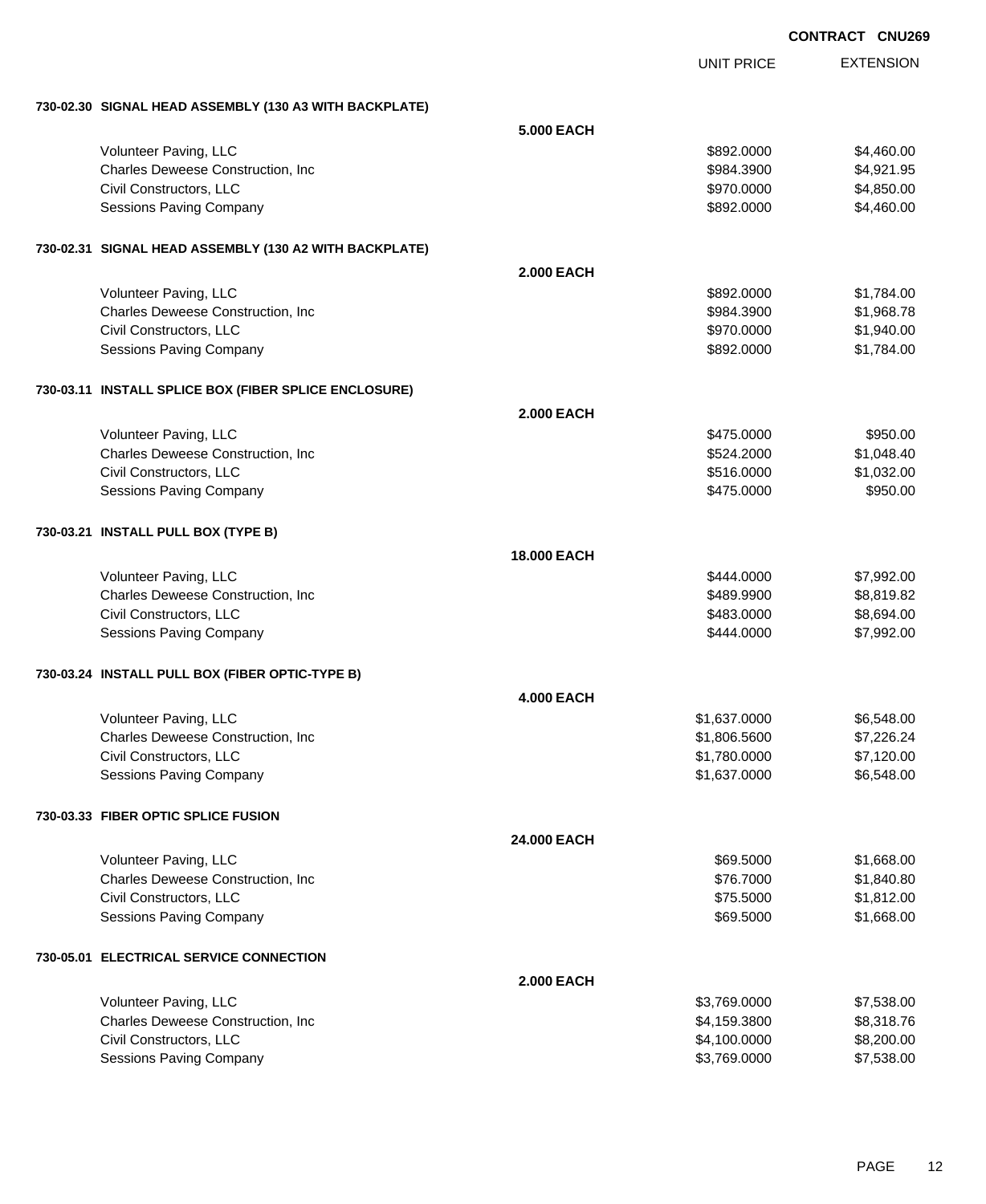|                                                                        |                | <b>CONTRACT CNU269</b> |                  |
|------------------------------------------------------------------------|----------------|------------------------|------------------|
|                                                                        |                | <b>UNIT PRICE</b>      | <b>EXTENSION</b> |
| 730-08.02 SIGNAL CABLE - 5 CONDUCTOR                                   |                |                        |                  |
|                                                                        | 290.000 L.F.   |                        |                  |
| Volunteer Paving, LLC                                                  |                | \$1.2000               | \$348.00         |
| Charles Deweese Construction, Inc                                      |                | \$1.3200               | \$382.80         |
| Civil Constructors, LLC                                                |                | \$1.3000               | \$377.00         |
| <b>Sessions Paving Company</b>                                         |                | \$1.2000               | \$348.00         |
| 730-08.03 SIGNAL CABLE - 7 CONDUCTOR                                   |                |                        |                  |
|                                                                        | 1,730.000 L.F. |                        |                  |
| Volunteer Paving, LLC                                                  |                | \$1.4000               | \$2,422.00       |
| Charles Deweese Construction, Inc                                      |                | \$1.5500               | \$2,681.50       |
| Civil Constructors, LLC                                                |                | \$1.5000               | \$2,595.00       |
| <b>Sessions Paving Company</b>                                         |                | \$1.4000               | \$2,422.00       |
| 730-08.05 SIGNAL CABLE - 12 CONDUCTOR                                  |                |                        |                  |
|                                                                        | 555,000 L.F.   |                        |                  |
| Volunteer Paving, LLC                                                  |                | \$1.7000               | \$943.50         |
| Charles Deweese Construction, Inc.                                     |                | \$1.8800               | \$1,043.40       |
| Civil Constructors, LLC                                                |                | \$1.8500               | \$1,026.75       |
| Sessions Paving Company                                                |                | \$1.7000               | \$943.50         |
| 730-08.10 SIGNAL CABLE - (2 CONDUCTOR))                                |                |                        |                  |
|                                                                        | 435,000 L.F.   |                        |                  |
| Volunteer Paving, LLC                                                  |                | \$1.6000               | \$696.00         |
| Charles Deweese Construction, Inc                                      |                | \$1.7700               | \$769.95         |
| Civil Constructors, LLC                                                |                | \$1.7500               | \$761.25         |
| Sessions Paving Company                                                |                | \$1.6000               | \$696.00         |
| 730-08.32 INTERCONNECT CABLE (COPPER-TWISTED PAIR #19 6PR)             |                |                        |                  |
|                                                                        | 290.000 L.F.   |                        |                  |
| Volunteer Paving, LLC                                                  |                | \$2.8000               | \$812.00         |
| Charles Deweese Construction, Inc                                      |                | \$3.0900               | \$896.10         |
| Civil Constructors, LLC                                                |                | \$3.0500               | \$884.50         |
| <b>Sessions Paving Company</b>                                         |                | \$2.8000               | \$812.00         |
| 730-08.40 INTERCONNECT CABLE - FIBER OPTIC (12 SINGLE MODE DROP CABLE) |                |                        |                  |
|                                                                        | 35.000 L.F.    |                        |                  |
| Volunteer Paving, LLC                                                  |                | \$2.4000               | \$84.00          |
| Charles Deweese Construction, Inc.                                     |                | \$2.6500               | \$92.75          |
| Civil Constructors, LLC                                                |                | \$2.6000               | \$91.00          |
| Sessions Paving Company                                                |                | \$2.4000               | \$84.00          |
| 730-08.41 INTERCONNECT CABLE - FIBER OPTIC (72 SINGLE MODE)            |                |                        |                  |
|                                                                        | 365.000 L.F.   |                        |                  |
| Volunteer Paving, LLC                                                  |                | \$3.1000               | \$1,131.50       |
| Charles Deweese Construction, Inc                                      |                | \$3.4200               | \$1,248.30       |
| Civil Constructors, LLC                                                |                | \$3.3500               | \$1,222.75       |
| Sessions Paving Company                                                |                | \$3.1000               | \$1,131.50       |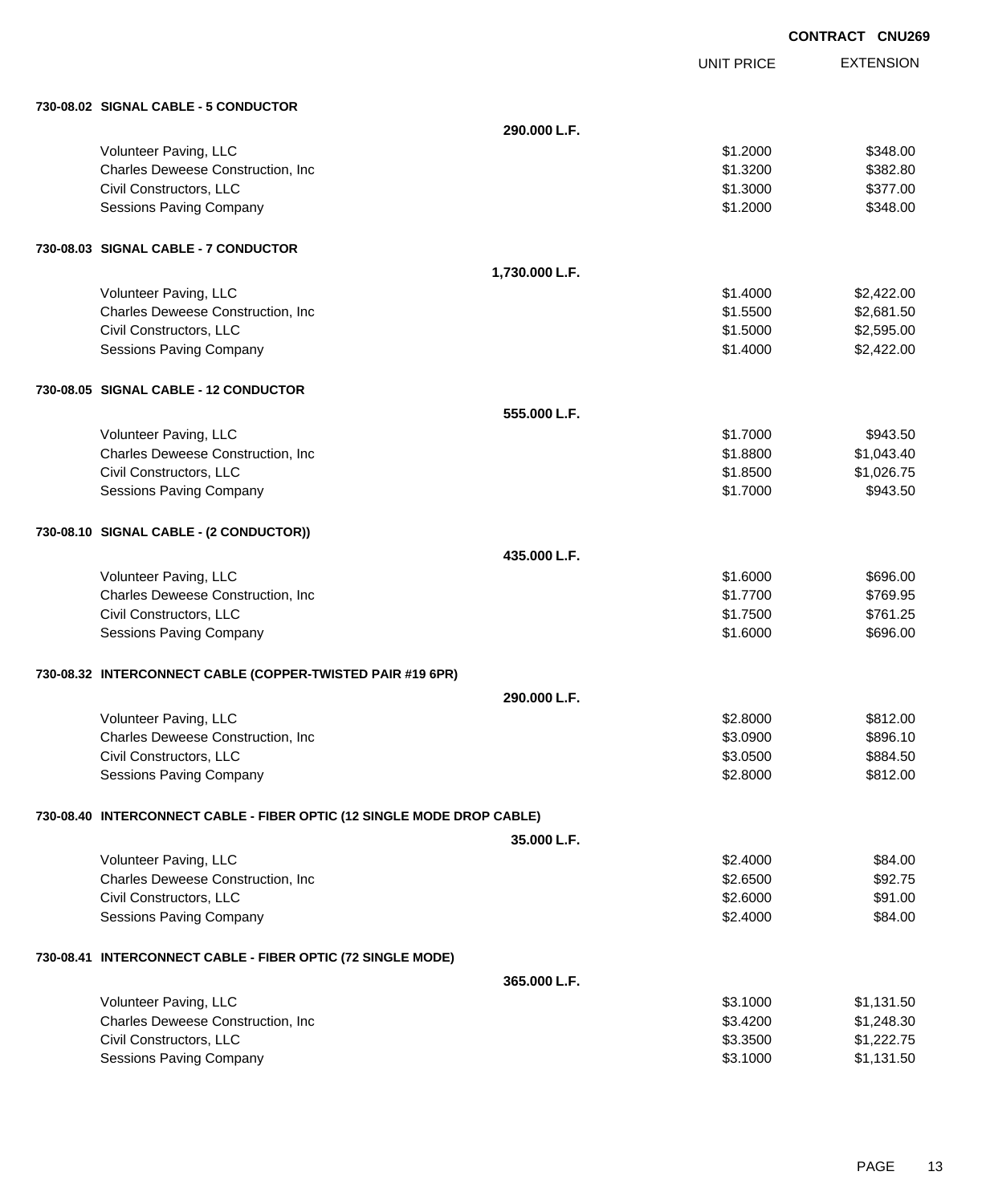|                                               |                   |                   | <b>CONTRACT CNU269</b> |                  |
|-----------------------------------------------|-------------------|-------------------|------------------------|------------------|
|                                               |                   | <b>UNIT PRICE</b> |                        | <b>EXTENSION</b> |
| 730-11.10 RISER ASSEMBLY (2" RGS)             |                   |                   |                        |                  |
|                                               | <b>2.000 EACH</b> |                   |                        |                  |
| Volunteer Paving, LLC                         |                   | \$319.0000        |                        | \$638.00         |
| Charles Deweese Construction, Inc             |                   | \$352.0400        |                        | \$704.08         |
| Civil Constructors, LLC                       |                   | \$347.0000        |                        | \$694.00         |
| <b>Sessions Paving Company</b>                |                   | \$319.0000        |                        | \$638.00         |
| 730-12.02 CONDUIT 2" DIAMETER (PVC)           |                   |                   |                        |                  |
|                                               | 865.000 L.F.      |                   |                        |                  |
| Volunteer Paving, LLC                         |                   | \$5.0000          |                        | \$4,325.00       |
| Charles Deweese Construction, Inc.            |                   | \$5.5200          |                        | \$4,774.80       |
| Civil Constructors, LLC                       |                   | \$5.4000          |                        | \$4,671.00       |
| <b>Sessions Paving Company</b>                |                   | \$5.0000          |                        | \$4,325.00       |
| 730-12.13 CONDUIT 2" DIAMETER (JACK AND BORE) |                   |                   |                        |                  |
|                                               | 1,320.000 L.F.    |                   |                        |                  |
| Volunteer Paving, LLC                         |                   | \$20.9000         |                        | \$27,588.00      |
| Charles Deweese Construction, Inc             |                   | \$23.0600         |                        | \$30,439.20      |
| Civil Constructors, LLC                       |                   | \$25.0000         |                        | \$33,000.00      |
| <b>Sessions Paving Company</b>                |                   | \$20.9000         |                        | \$27,588.00      |
| 730-13.13 VEHICLE DETECTOR (RADAR)            |                   |                   |                        |                  |
|                                               | <b>4.000 EACH</b> |                   |                        |                  |
| Volunteer Paving, LLC                         |                   | \$8,526.0000      |                        | \$34,104.00      |
| Charles Deweese Construction, Inc             |                   | \$9,409.0900      |                        | \$37,636.36      |
| Civil Constructors, LLC                       |                   | \$10,200.0000     |                        | \$40,800.00      |
| <b>Sessions Paving Company</b>                |                   | \$8,526.0000      |                        | \$34,104.00      |
| 730-15.32 CABINET (EIGHT PHASE BASE MOUNTED)  |                   |                   |                        |                  |
|                                               | <b>2.000 EACH</b> |                   |                        |                  |
| Volunteer Paving, LLC                         |                   | \$17,675.0000     |                        | \$35,350.00      |
| Charles Deweese Construction, Inc.            |                   | \$19,505.7100     |                        | \$39,011.42      |
| Civil Constructors, LLC                       |                   | \$21,000.0000     |                        | \$42,000.00      |
| <b>Sessions Paving Company</b>                |                   | \$17,675.0000     |                        | \$35,350.00      |
| 730-16.04 CONTROLLER (ATC)                    |                   |                   |                        |                  |
|                                               | <b>2.000 EACH</b> |                   |                        |                  |
| Volunteer Paving, LLC                         |                   | \$5,160.0000      |                        | \$10,320.00      |
| Charles Deweese Construction, Inc.            |                   | \$5,694.4600      |                        | \$11,388.92      |
| Civil Constructors, LLC                       |                   | \$5,610.0000      |                        | \$11,220.00      |
| <b>Sessions Paving Company</b>                |                   | \$5,160.0000      |                        | \$10,320.00      |
| 730-23.30 PEDESTAL POLE (10 FEET PEDESTRIAN)  |                   |                   |                        |                  |
|                                               | <b>5.000 EACH</b> |                   |                        |                  |

| Volunteer Paving, LLC                     | \$1.614.0000 | \$8.070.00 |
|-------------------------------------------|--------------|------------|
| <b>Charles Deweese Construction, Inc.</b> | \$1.781.1700 | \$8,905.85 |
| Civil Constructors, LLC                   | \$1.750,0000 | \$8.750.00 |
| Sessions Paving Company                   | \$1.614.0000 | \$8,070,00 |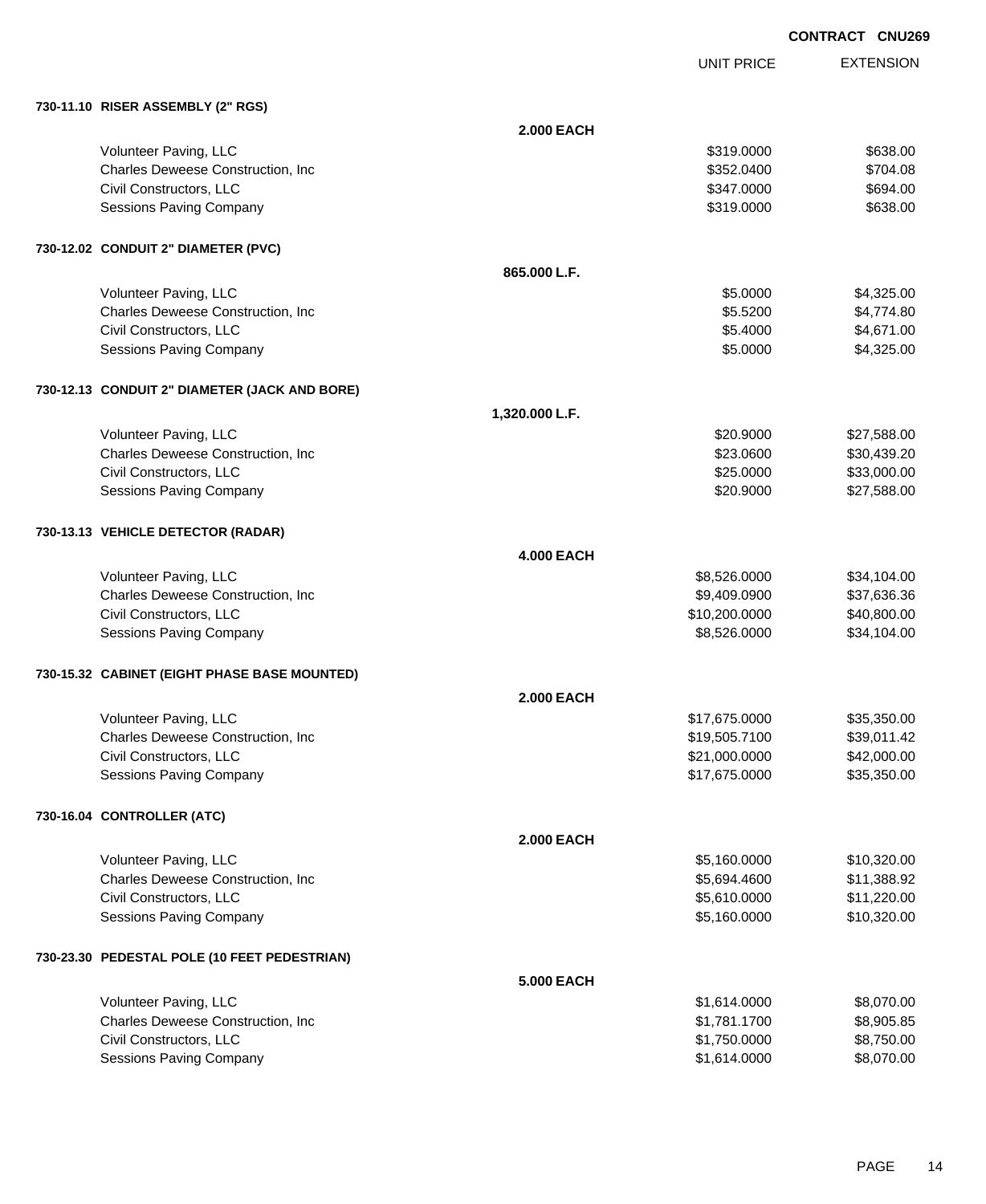| <b>CONTRACT</b> | <b>CNU269</b> |
|-----------------|---------------|
|                 |               |

|        |                                                                     |                   | <b>UNIT PRICE</b> | <b>EXTENSION</b> |  |  |
|--------|---------------------------------------------------------------------|-------------------|-------------------|------------------|--|--|
|        | 730-23.36 CANTILEVER SIGNAL SUPPORT (2 @ 45' & 50')                 |                   |                   |                  |  |  |
|        |                                                                     | <b>1.000 EACH</b> |                   |                  |  |  |
|        | Volunteer Paving, LLC                                               |                   | \$28,794.0000     | \$28,794.00      |  |  |
|        | Charles Deweese Construction, Inc                                   |                   | \$31,776.3700     | \$31,776.37      |  |  |
|        | Civil Constructors, LLC                                             |                   | \$34,185.0000     | \$34,185.00      |  |  |
|        | <b>Sessions Paving Company</b>                                      |                   | \$28,794.0000     | \$28,794.00      |  |  |
|        | 730-23.37 CANTILEVER SIGNAL SUPPORT (2 @ 35' & 65')                 |                   |                   |                  |  |  |
|        |                                                                     | <b>1.000 EACH</b> |                   |                  |  |  |
|        | Volunteer Paving, LLC                                               |                   | \$30,720.0000     | \$30,720.00      |  |  |
|        | Charles Deweese Construction, Inc.                                  |                   | \$33,901.8600     | \$33,901.86      |  |  |
|        | Civil Constructors, LLC                                             |                   | \$36,500.0000     | \$36,500.00      |  |  |
|        | Sessions Paving Company                                             |                   | \$30,720.0000     | \$30,720.00      |  |  |
|        | 730-23.38 CANTILEVER SIGNAL SUPPORT (1 ARM @ 55')                   |                   |                   |                  |  |  |
|        |                                                                     | <b>1.000 EACH</b> |                   |                  |  |  |
|        | Volunteer Paving, LLC                                               |                   | \$18,191.0000     | \$18,191.00      |  |  |
|        | Charles Deweese Construction, Inc                                   |                   | \$20,008.9400     | \$20,008.94      |  |  |
|        | Civil Constructors, LLC                                             |                   | \$21,525.0000     | \$21,525.00      |  |  |
|        | Sessions Paving Company                                             |                   | \$18,131.0000     | \$18,131.00      |  |  |
|        | 730-23.88 CANTILEVER SIGNAL SUPPORT (1 ARM @ 45')                   |                   |                   |                  |  |  |
|        |                                                                     | <b>1.000 EACH</b> |                   |                  |  |  |
|        | Volunteer Paving, LLC                                               |                   | \$16,978.0000     | \$16,978.00      |  |  |
|        | Charles Deweese Construction, Inc                                   |                   | \$18,736.5200     | \$18,736.52      |  |  |
|        | Civil Constructors, LLC                                             |                   | \$20,155.0000     | \$20,155.00      |  |  |
|        | <b>Sessions Paving Company</b>                                      |                   | \$16,978.0000     | \$16,978.00      |  |  |
|        | 730-26.05 COUNTDOWN PEDESTRIAN SIGNAL                               |                   |                   |                  |  |  |
|        |                                                                     | <b>4.000 EACH</b> |                   |                  |  |  |
|        | Volunteer Paving, LLC                                               |                   | \$1.194.0000      | \$4,776.00       |  |  |
|        | Charles Deweese Construction, Inc.                                  |                   | \$1,317.6700      | \$5,270.68       |  |  |
|        | Civil Constructors, LLC                                             |                   | \$1,300.0000      | \$5,200.00       |  |  |
|        | <b>Sessions Paving Company</b>                                      |                   | \$1,194.0000      | \$4,776.00       |  |  |
|        | 730-26.11 COUNTDOWN PED SGNL HEAD W/AUDIBLE PUSH BUTTON & 15IN SIGN |                   |                   |                  |  |  |
|        |                                                                     | 8,000 EACH        |                   |                  |  |  |
|        | Volunteer Paving, LLC                                               |                   | \$626.0000        | \$5,008.00       |  |  |
|        | Charles Deweese Construction, Inc                                   |                   | \$690.8400        | \$5,526.72       |  |  |
|        | Civil Constructors, LLC                                             |                   | \$680.0000        | \$5,440.00       |  |  |
|        | <b>Sessions Paving Company</b>                                      |                   | \$626.0000        | \$5,008.00       |  |  |
| 730-40 | <b>TEMPORARY TRAFFIC SIGNAL SYSTEM</b>                              |                   |                   |                  |  |  |
|        |                                                                     | <b>2.000 EACH</b> |                   |                  |  |  |
|        | Volunteer Paving, LLC                                               |                   | \$10,435.0000     | \$20,870.00      |  |  |
|        | Charles Deweese Construction, Inc.                                  |                   | \$11,515.8200     | \$23,031.64      |  |  |
|        | Civil Constructors, LLC                                             |                   | \$12,500.0000     | \$25,000.00      |  |  |
|        | Sessions Paving Company                                             |                   | \$10,435.0000     | \$20,870.00      |  |  |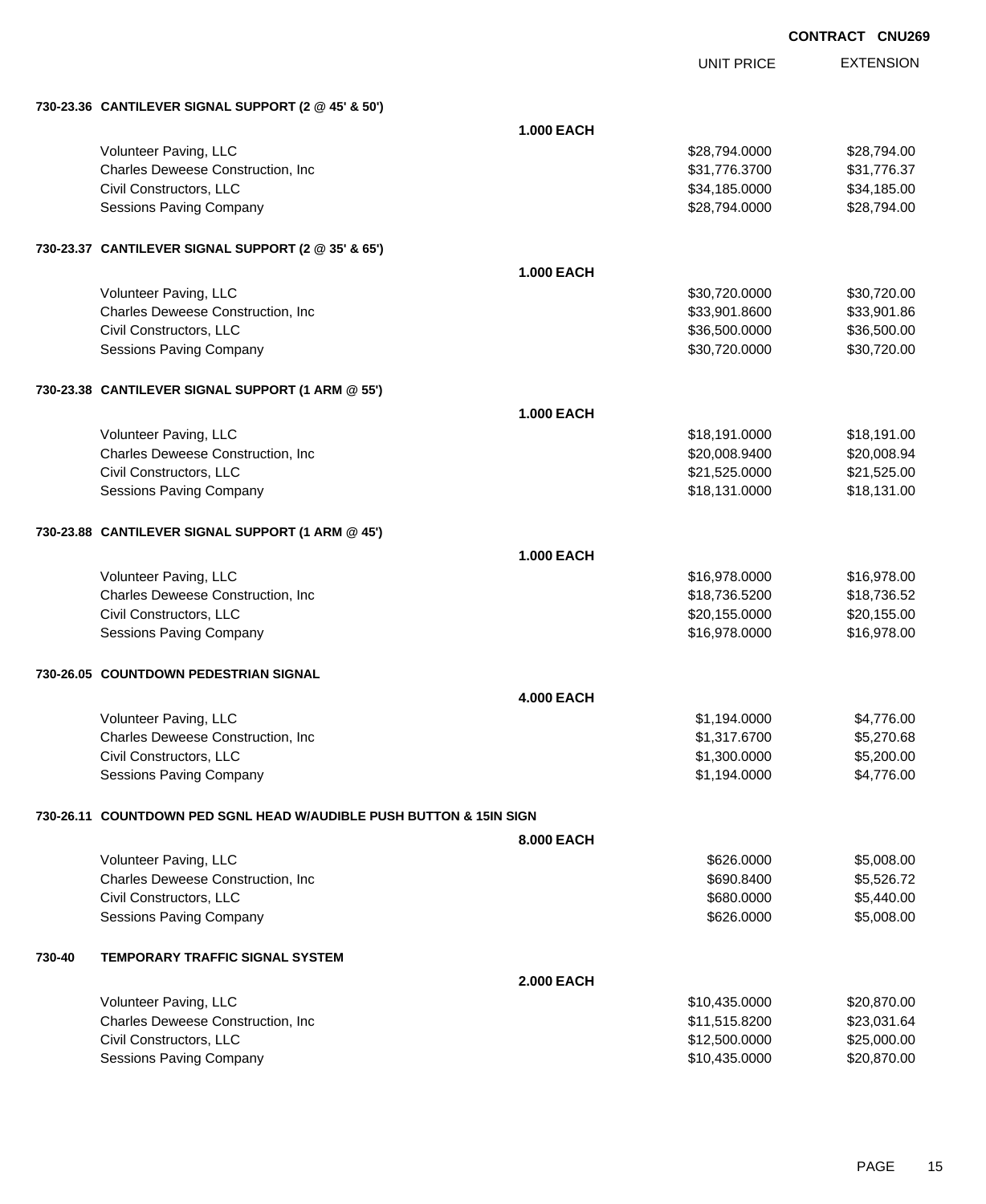|        |                                                   |                    |                   | <b>CONTRACT CNU269</b> |
|--------|---------------------------------------------------|--------------------|-------------------|------------------------|
|        |                                                   |                    | <b>UNIT PRICE</b> | <b>EXTENSION</b>       |
|        | 740-10.03 GEOTEXTILE (TYPE III) (EROSION CONTROL) |                    |                   |                        |
|        |                                                   | 800.000 S.Y.       |                   |                        |
|        | Volunteer Paving, LLC                             |                    | \$3.2500          | \$2,600.00             |
|        | Charles Deweese Construction, Inc                 |                    | \$2.1300          | \$1,704.00             |
|        | Civil Constructors, LLC                           |                    | \$1.3500          | \$1,080.00             |
|        | <b>Sessions Paving Company</b>                    |                    | \$6.5000          | \$5,200.00             |
| 801-01 | <b>SEEDING (WITH MULCH)</b>                       |                    |                   |                        |
|        |                                                   | <b>1.000 UNIT</b>  |                   |                        |
|        | Volunteer Paving, LLC                             |                    | \$30.0000         | \$30.00                |
|        | Charles Deweese Construction, Inc                 |                    | \$316.8400        | \$316.84               |
|        | Civil Constructors, LLC                           |                    | \$109.0000        | \$109.00               |
|        | <b>Sessions Paving Company</b>                    |                    | \$75.0000         | \$75.00                |
|        | 801-01.07 TEMPORARY SEEDING (WITH MULCH)          |                    |                   |                        |
|        |                                                   | <b>20.000 UNIT</b> |                   |                        |
|        | Volunteer Paving, LLC                             |                    | \$30,0000         | \$600.00               |
|        | Charles Deweese Construction, Inc                 |                    | \$316.8500        | \$6,337.00             |
|        | Civil Constructors, LLC                           |                    | \$54.5000         | \$1,090.00             |
|        | <b>Sessions Paving Company</b>                    |                    | \$65.0000         | \$1,300.00             |
| 801-03 | <b>WATER (SEEDING &amp; SODDING)</b>              |                    |                   |                        |
|        |                                                   | 24.000 M.G.        |                   |                        |
|        | Volunteer Paving, LLC                             |                    | \$25.0000         | \$600.00               |
|        | Charles Deweese Construction, Inc                 |                    | \$55.1800         | \$1,324.32             |
|        | Civil Constructors, LLC                           |                    | \$21.7000         | \$520.80               |
|        | Sessions Paving Company                           |                    | \$20.0000         | \$480.00               |
| 803-01 | <b>SODDING (NEW SOD)</b>                          |                    |                   |                        |
|        |                                                   | 2,282.000 S.Y.     |                   |                        |
|        | Volunteer Paving, LLC                             |                    | \$5.0000          | \$11,410.00            |
|        | Charles Deweese Construction, Inc.                |                    | \$5.0000          | \$11,410.00            |
|        | Civil Constructors, LLC                           |                    | \$6.0000          | \$13,692.00            |
|        | <b>Sessions Paving Company</b>                    |                    | \$6.0000          | \$13,692.00            |
|        | 806-02.03 PROJECT MOWING                          |                    |                   |                        |
|        |                                                   | 2.000 CYCL         |                   |                        |
|        | Volunteer Paving, LLC                             |                    | \$2,500.0000      | \$5,000.00             |
|        | Charles Deweese Construction, Inc.                |                    | \$0.0100          | \$0.02                 |
|        | Civil Constructors, LLC                           |                    | \$2,010.0000      | \$4,020.00             |
|        | <b>Sessions Paving Company</b>                    |                    | \$1,750.0000      | \$3,500.00             |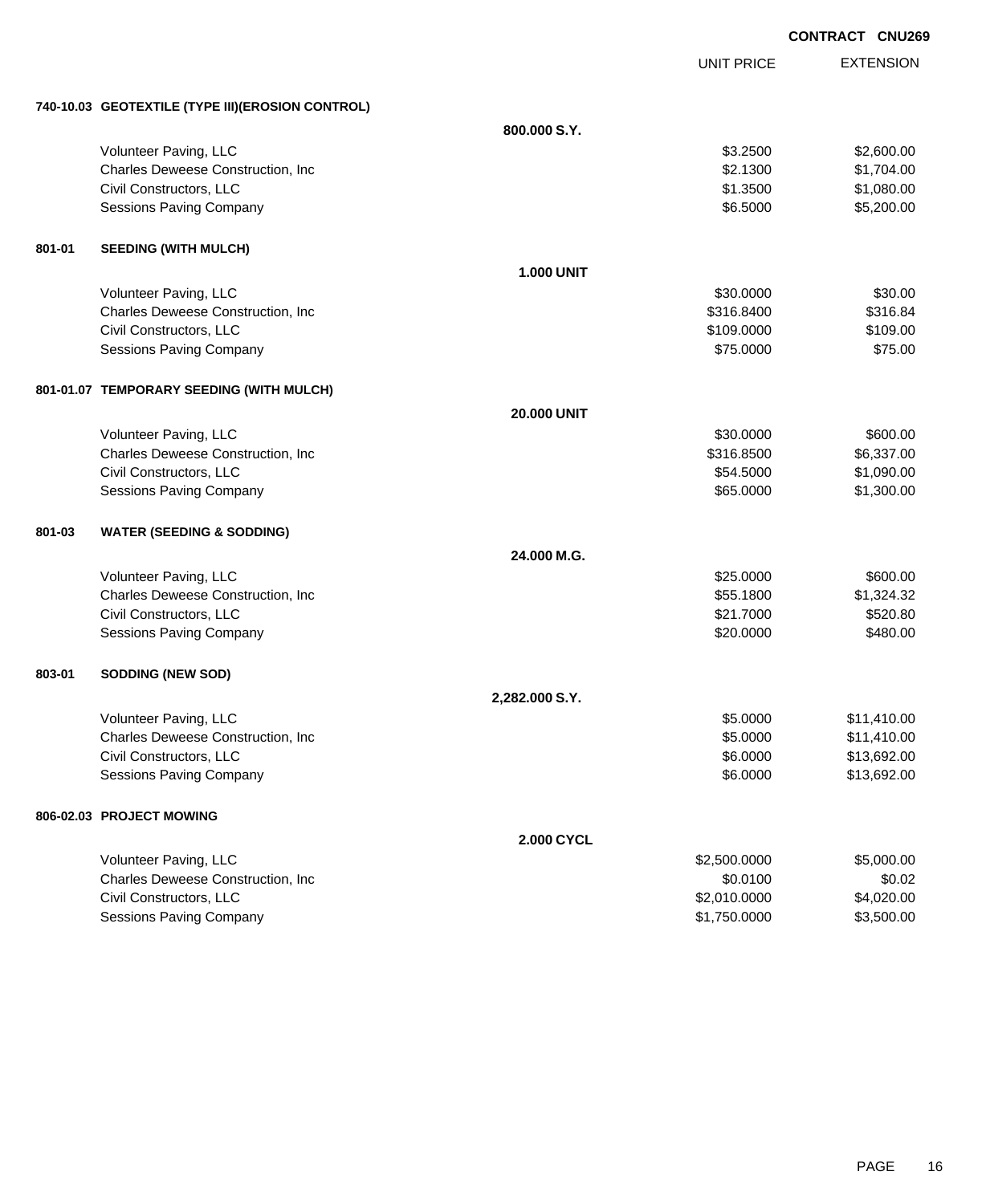# **SUB-TOTAL ROADWAY**

| Volunteer Paving, LLC                     | \$902,184.80   |
|-------------------------------------------|----------------|
| <b>Charles Deweese Construction, Inc.</b> | \$1,016,440.54 |
| Civil Constructors, LLC                   | \$1,082,985.00 |
| Sessions Paving Company                   | \$1,185,364.95 |
|                                           |                |

## **TOTAL CONTRACT**

| Volunteer Paving, LLC                     | \$902.184.80   |
|-------------------------------------------|----------------|
| <b>Charles Deweese Construction. Inc.</b> | \$1.016.440.54 |
| Civil Constructors, LLC                   | \$1,082,985.00 |
| Sessions Paving Company                   | \$1,185,364.95 |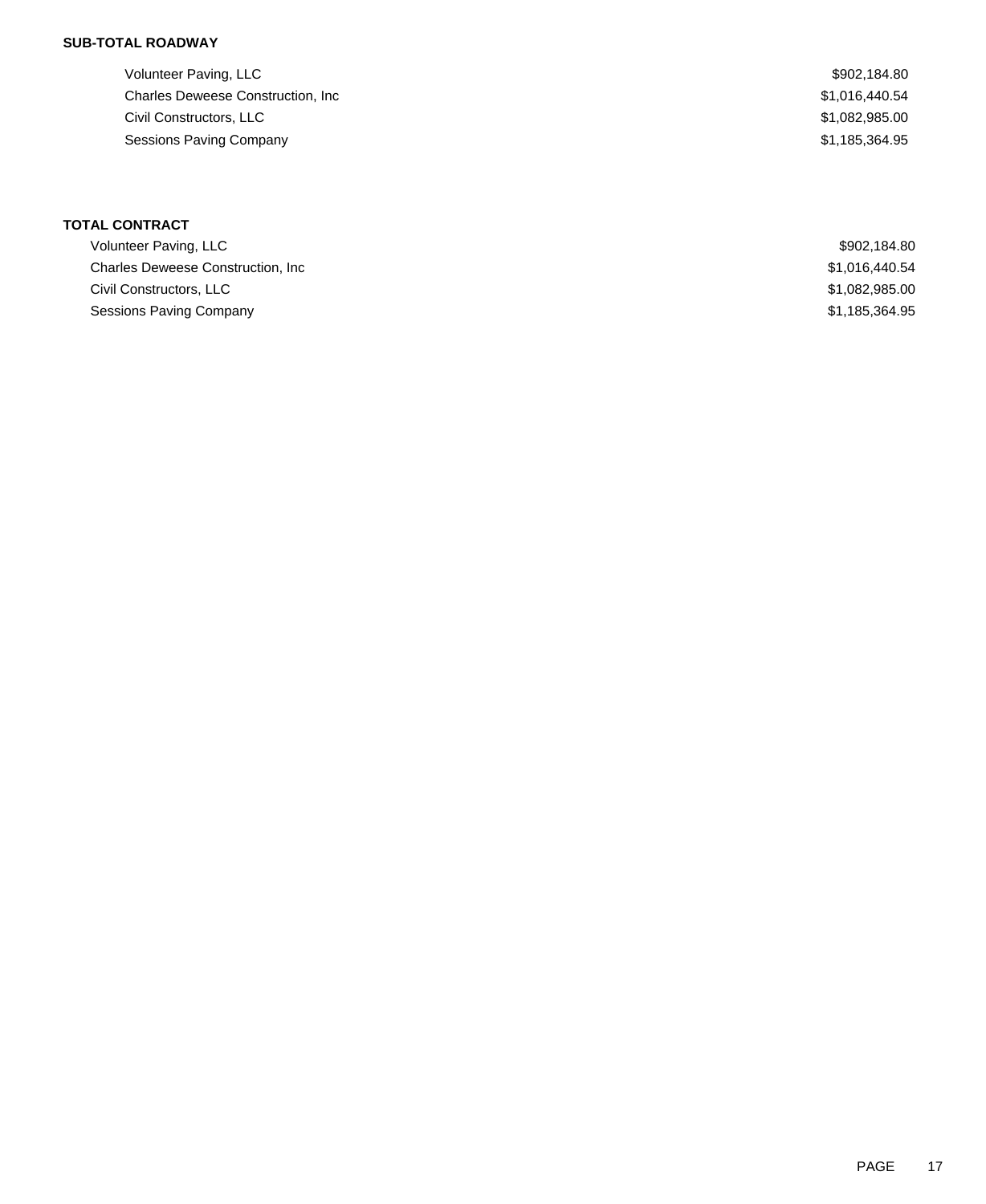# **DEPARTMENT OF TRANSPORTATION SUMMARY OF BIDS LETTING OF DECEMBER 11, 2020 STATE OF TENNESSEE**

#### DAVIDSON COUNTY (Contract No. CNU044 Call 019)

19008-4197-04,NH-I-40-5(149),19008-8196-44,NH-I-40-5(151),19008-8198-44

THE RESURFACING ON I-40 FROM NEAR ARLINGTON AVENUE (L.M. 21.40) TO WEST OF OLD HICKORY BOULEVARD (L.M. 28.74), INCLUDING BRIDGE DECK REPAIR.

PROJECT LENGTH - 5.770 MILES

COMPLETION TIME - ON OR BEFORE OCTOBER 31, 2021

DBE GOAL 6.00%

TOTAL CONTRACT

Vulcan Construction Materials, LLC  $$5,536,724.69$ Jones Bros. Contractors, LLC \$5,884,955.36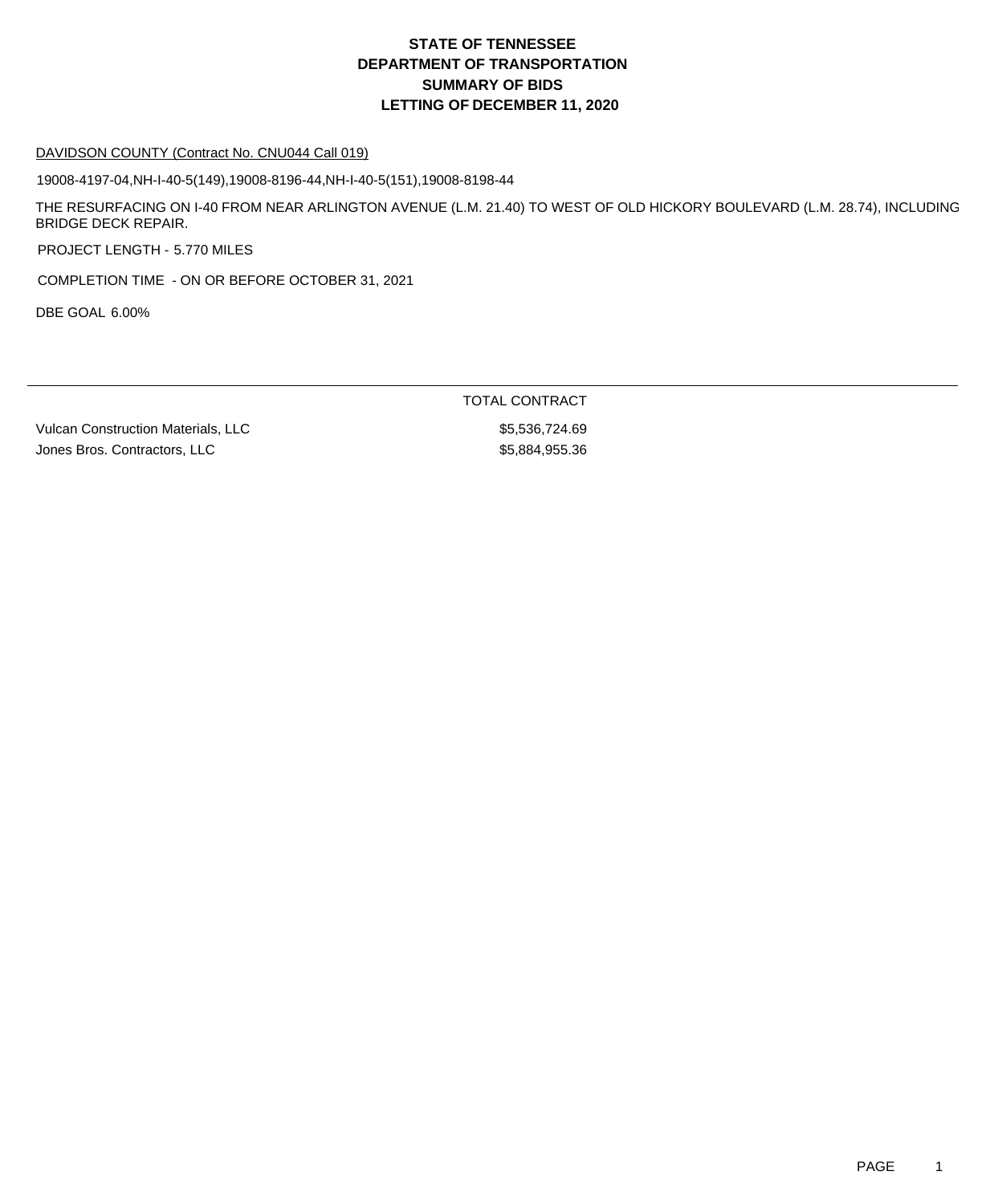EXTENSION **CONTRACT CNU044** UNIT PRICE **ROADWAY CATEGORY 208-01.05 BROOMING & DEGRASSING SHOULDERS 18.500 L.M.** Vulcan Construction Materials, LLC 60000 \$4,625.00 Jones Bros. Contractors, LLC \$1,100.0000 \$20,350.00 **303-01 MINERAL AGGREGATE, TYPE A BASE, GRADING D 710.000 TON** Vulcan Construction Materials, LLC \$27.5000 \$19,525.00 Jones Bros. Contractors, LLC \$27.0000 \$19,170.00 **307-03.08 ASPHALT CONCRETE MIX (PG76-22) (BPMB-HM) GRADING B-M2 2,000.000 TON** Vulcan Construction Materials, LLC 6. The state of the state of the state of the state of the state of the state of the state of the state of the state of the state of the state of the state of the state of the state of th Jones Bros. Contractors, LLC \$75.0000 \$150,000.00 **307-03.10 ASPHALT CONC MIX (PG76-22)(BPMB-HM) GR CS 500.000 TON** Vulcan Construction Materials, LLC 60000 \$43,500.00 \$43,500.00 versions and the set of the set of the set of the set of the set of the set of the set of the set of the set of the set of the set of the set of the set of the set of the set of the set of the set of the set of the set of **403-01 BITUMINOUS MATERIAL FOR TACK COAT (TC) 242.000 TON** Vulcan Construction Materials, LLC 6. The state of the state of the state of the state of the state of the state of the state of the state of the state of the state of the state of the state of the state of the state of th Jones Bros. Contractors, LLC \$580.0000 \$140,360.00 **411-03.10 ACS MIX(PG76-22) GRADING D 36,486.000 TON** Vulcan Construction Materials, LLC 66 and the state of the state of the state of the state of the state of the state of the state of the state of the state of the state of the state of the state of the state of the state o Jones Bros. Contractors, LLC \$90.0000 \$3,283,740.00 **411-12.01 SCORING SHOULDERS (CONTINUOUS) (16IN WIDTH) 23.400 L.M.** Vulcan Construction Materials, LLC 60000 \$9,594.00 Jones Bros. Contractors, LLC \$655.0000 \$15,327.00 **415-01.01 COLD PLANING BITUMINOUS PAVEMENT 36,143.000 TON** Vulcan Construction Materials, LLC 612.000 \$433,716.00 Jones Bros. Contractors, LLC \$18.6500 \$674,066.95 **712-01 TRAFFIC CONTROL 1.000 LS** Vulcan Construction Materials, LLC 600000 \$100,500.000 \$100,500.000 \$100,500.000 \$100,500.00 Jones Bros. Contractors, LLC \$200,000.0000 \$200,000.00 **712-04.01 FLEXIBLE DRUMS (CHANNELIZING) 450.000 EACH** Vulcan Construction Materials, LLC 6,750.00 \$6,750.00 Jones Bros. Contractors, LLC \$10.0000 \$4,500.00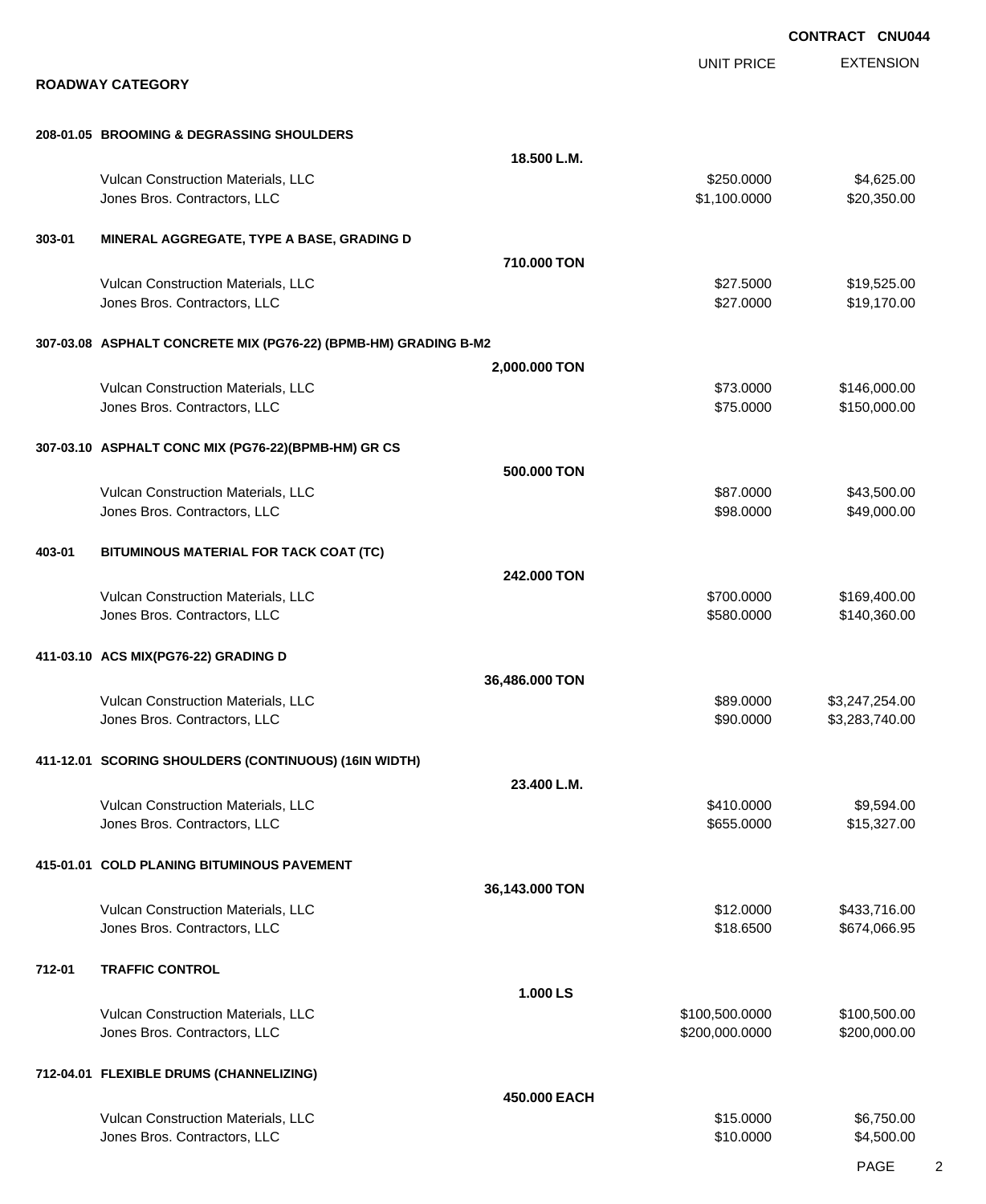EXTENSION **CONTRACT CNU044** UNIT PRICE **712-06 SIGNS (CONSTRUCTION) 3,105.000 S.F.** Vulcan Construction Materials, LLC 68.7500 \$27,168.75 Jones Bros. Contractors, LLC \$6.0000 \$18,630.00 **712-06.16 SIGNS (CONSTRUCTION)(REDUCED SPEED WARNING) 6.000 EACH** Vulcan Construction Materials, LLC 60000 \$4,500.000 \$4,500.000 \$4,500.000 Jones Bros. Contractors, LLC \$400.0000 \$2,400.00 **712-08.03 ARROW BOARD (TYPE C) 4.000 EACH** Vulcan Construction Materials, LLC 66 and the state of the state of the state  $$750.0000$  \$3,000.00 versions and the state of the state of the state of the state of the state of the state of the state of the state of the state of the state of the state of the state of the state of the state of the state of the state of t **712-08.08 SPEED FEEDBACK SIGN ASSEMBLY 2.000 EACH** Vulcan Construction Materials, LLC 6000.000 \$6,000.000 \$6,000.000 \$6,000.000 \$6,000.00 Uones Bros. Contractors, LLC 66 and the state of the state of the state of the state of the state of the state of the state of the state of the state of the state of the state of the state of the state of the state of the **712-08.09 DIGITAL SPEED LIMIT SIGN ASSEMBLY 11.000 EACH** Vulcan Construction Materials, LLC 60000 \$38,500.000 \$38,500.000 \$38,500.000 \$38,500.000 \$38,500.00 Jones Bros. Contractors, LLC \$4,250.0000 \$46,750.00 **712-08.10 MOBILE MESSAGE SIGN UNIT W/ATTENUATOR 3,050.000 HOUR** Vulcan Construction Materials, LLC 60000 \$259,250.00 Unnes Bros. Contractors, LLC and the contractors, LLC and the contractors, LLC and the contractors, LLC and the contractors, LLC and the contractors, LLC and the contractors, LLC and the contractors, LLC and the contractor **713-16.01 CHANGEABLE MESSAGE SIGN UNIT 6.000 EACH** Vulcan Construction Materials, LLC 600000 \$24,000.000 \$24,000.000 \$24,000.000 \$24,000.000 \$24,000.00 dones Bros. Contractors, LLC 6. The state of the state of the state of the state of the state of the state of the state of the state of the state of the state of the state of the state of the state of the state of the stat **713-16.20 SIGNS (W9-2L, 36"x36", LANE ENDS MERGE LEFT) 1.000 EACH** Vulcan Construction Materials, LLC 60000 \$285.000 \$285.000 \$285.000 \$285.000 Unnes Bros. Contractors, LLC 6205.000 \$205.000 \$205.000 \$205.000 \$205.000 \$205.000 \$205.000 \$205.00 **713-16.21 SIGNS (W4-2R, 48"x48", LANE ENDS ) 1.000 EACH** Vulcan Construction Materials, LLC 6285.000 \$285.000 \$285.000 \$285.000 Jones Bros. Contractors, LLC \$300.0000 \$300.00 **716-01.23 SNOWPLOWABLE RAISED PAVEMENT MARKERS (BI-DIR)(2 COLOR) 4,345.000 EACH** Vulcan Construction Materials, LLC 60000 \$130,350.000 \$130,350.00 Unnes Bros. Contractors, LLC 6 and the state of the state of the state of the state of the state of the state of the state of the state of the state of the state of the state of the state of the state of the state of the s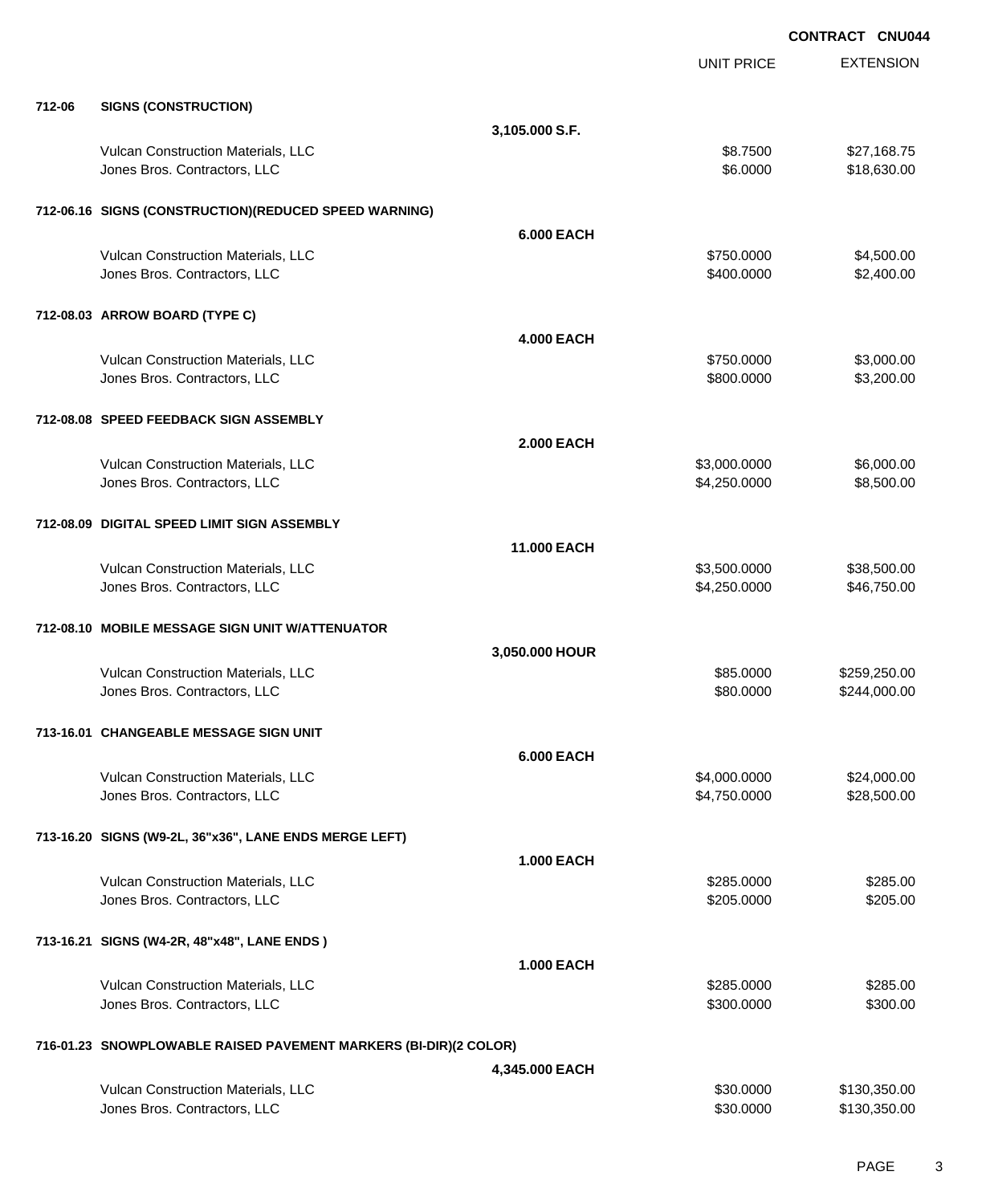|                                                          |                    |                   | <b>CONTRACT CNU044</b> |
|----------------------------------------------------------|--------------------|-------------------|------------------------|
|                                                          |                    | <b>UNIT PRICE</b> | <b>EXTENSION</b>       |
| 716-01.30 REMOVAL OF SNOWPLOWABLE REFLECTIVE MARKER      |                    |                   |                        |
|                                                          | 4,345.000 EACH     |                   |                        |
| Vulcan Construction Materials, LLC                       |                    | \$9.0000          | \$39,105.00            |
| Jones Bros. Contractors, LLC                             |                    | \$9.0000          | \$39,105.00            |
| 716-02.05 PLASTIC PAVEMENT MARKING (STOP LINE)           |                    |                   |                        |
|                                                          | 145.000 L.F.       |                   |                        |
| Vulcan Construction Materials, LLC                       |                    | \$15.0000         | \$2,175.00             |
| Jones Bros. Contractors, LLC                             |                    | \$15.0000         | \$2,175.00             |
| 716-02.06 PLASTIC PAVEMENT MARKING (TURN LANE ARROW)     |                    |                   |                        |
|                                                          | 34.000 EACH        |                   |                        |
| Vulcan Construction Materials, LLC                       |                    | \$150.0000        | \$5,100.00             |
| Jones Bros. Contractors, LLC                             |                    | \$150.0000        | \$5,100.00             |
| 716-02.07 PLASTIC PAVEMENT MARKING (24" BARRIER LINE)    |                    |                   |                        |
|                                                          | 5,280.000 L.F.     |                   |                        |
| Vulcan Construction Materials, LLC                       |                    | \$8.0000          | \$42,240.00            |
| Jones Bros. Contractors, LLC                             |                    | \$8.0000          | \$42,240.00            |
| 716-03.09 PLASTIC WORD PAVEMENT MARKING (EAST)           |                    |                   |                        |
|                                                          | <b>4.000 EACH</b>  |                   |                        |
| Vulcan Construction Materials, LLC                       |                    | \$600.0000        | \$2,400.00             |
| Jones Bros. Contractors, LLC                             |                    | \$600.0000        | \$2,400.00             |
| 716-03.10 PLASTIC WORD PAVEMENT MARKING (WEST)           |                    |                   |                        |
|                                                          | <b>4.000 EACH</b>  |                   |                        |
| Vulcan Construction Materials, LLC                       |                    | \$600.0000        | \$2,400.00             |
| Jones Bros. Contractors, LLC                             |                    | \$600.0000        | \$2,400.00             |
| 716-04.01 PLASTIC PAVEMENT MARKING (STRAIGHT-TURN ARROW) |                    |                   |                        |
|                                                          | 3,000 EACH         |                   |                        |
| Vulcan Construction Materials, LLC                       |                    | \$225,0000        | \$675.00               |
| Jones Bros. Contractors, LLC                             |                    | \$225,0000        | \$675.00               |
| 716-04.05 PLASTIC PAVEMENT MARKING (STRAIGHT ARROW)      |                    |                   |                        |
|                                                          | <b>10.000 EACH</b> |                   |                        |
| Vulcan Construction Materials, LLC                       |                    | \$150.0000        | \$1,500.00             |
| Jones Bros. Contractors, LLC                             |                    | \$150.0000        | \$1,500.00             |
| 716-04.07 PLASTIC PAVEMENT MARKING (EXIT ONLY ARROW)     |                    |                   |                        |
|                                                          | 13.000 EACH        |                   |                        |
| Vulcan Construction Materials, LLC                       |                    | \$350.0000        | \$4,550.00             |
| Jones Bros. Contractors, LLC                             |                    | \$350.0000        | \$4,550.00             |
| 716-04.08 PLASTIC PAVEMENT MARKING (OPTION LANE ARROW)   |                    |                   |                        |
|                                                          | 3.000 EACH         |                   |                        |
| Vulcan Construction Materials, LLC                       |                    | \$450.0000        | \$1,350.00             |
| Jones Bros. Contractors, LLC                             |                    | \$450.0000        | \$1,350.00             |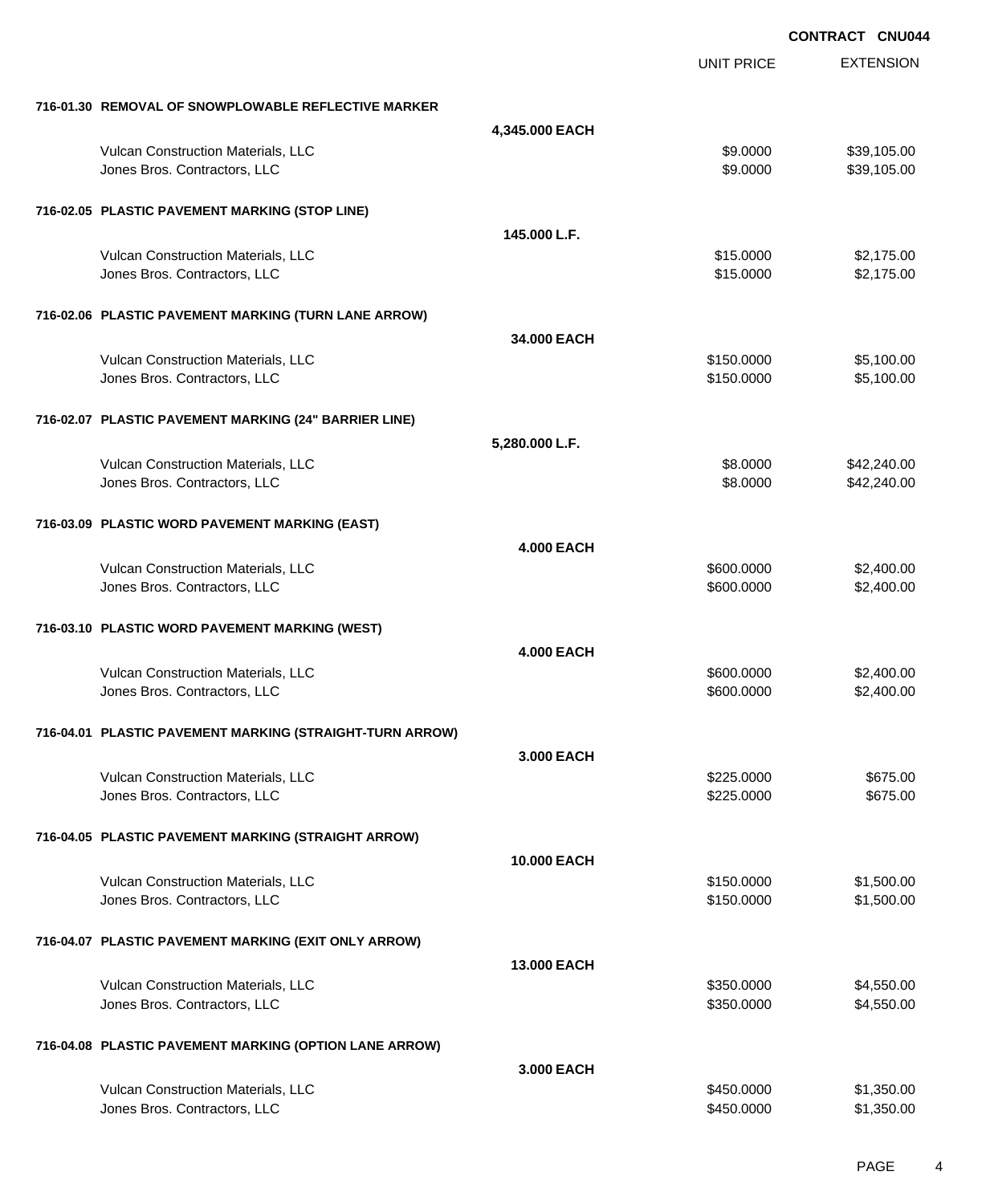| 716-04.09 PLASTIC PAVEMENT MARKING (H.O.V. DIAMOND)<br><b>28,000 EACH</b><br>Vulcan Construction Materials, LLC<br>\$450.0000<br>\$12,600.00<br>Jones Bros. Contractors, LLC<br>\$450.0000<br>\$12,600.00<br>716-04.14 PLASTIC PAVEMENT MARKING (LANE REDUCTION ARROW)<br><b>5.000 EACH</b><br>Vulcan Construction Materials, LLC<br>\$3,000.00<br>\$600,0000<br>Jones Bros. Contractors, LLC<br>\$3,000.00<br>\$600.0000<br>716-05.20 PAINTED PAVEMENT MARKING (6" LINE)<br>32.900 L.M.<br>\$36,190.00<br>Vulcan Construction Materials, LLC<br>\$1,100.0000<br>Jones Bros. Contractors, LLC<br>\$1,100.0000<br>\$36,190.00<br>716-09.86 CONTRAST PAVEMENT MARKING 6"<br>5.600 L.M.<br>Vulcan Construction Materials, LLC<br>\$17,000.0000<br>\$95,200.00<br>\$95,200.00<br>Jones Bros. Contractors, LLC<br>\$17,000.0000<br>716-09.89 CONTRAST PAVEMENT MARKING 12"<br>3,138.000 L.F.<br>Vulcan Construction Materials, LLC<br>\$8.0000<br>\$25,104.00<br>\$25,104.00<br>Jones Bros. Contractors, LLC<br>\$8.0000<br>716-10.50 PREFORMED PLASTIC PAVEMENT MARKING (INTERSTATE SHIELD)<br>8,000 EACH<br>Vulcan Construction Materials, LLC<br>\$1,500.0000<br>\$12,000.00<br>\$1,500.0000<br>\$12,000.00<br>Jones Bros. Contractors, LLC<br>716-12.02 ENHANCED FLATLINE THERMO PVMT MRKNG (6IN LINE)<br>32.300 L.M.<br>Vulcan Construction Materials, LLC<br>\$5,100.0000<br>\$164,730.00<br>Jones Bros. Contractors, LLC<br>\$5,100.0000<br>\$164,730.00<br>716-12.03 ENHANCED FLATLINE THERMO PVMT MRKNG (8IN BARRIER LINE)<br>15,770.000 L.F.<br>Vulcan Construction Materials, LLC<br>\$2.0000<br>\$31,540.00<br>Jones Bros. Contractors, LLC<br>\$2.0000<br>\$31,540.00<br>716-12.05 ENHANCED FLATLINE THERMO PVMT MRKNG (6IN DOTTED LINE)<br>5,574.000 L.F.<br>Vulcan Construction Materials, LLC<br>\$2.0000<br>\$11,148.00<br>\$11,148.00<br>Jones Bros. Contractors, LLC<br>\$2.0000<br>716-12.09 ENHANCED FLAT LINE THERMO (12IN LINE)<br>17,988.000 L.F.<br>Vulcan Construction Materials, LLC<br>\$4.0000<br>\$71,952.00<br>Jones Bros. Contractors, LLC<br>\$4.0000<br>\$71,952.00 |  | <b>UNIT PRICE</b> | <b>EXTENSION</b> |
|--------------------------------------------------------------------------------------------------------------------------------------------------------------------------------------------------------------------------------------------------------------------------------------------------------------------------------------------------------------------------------------------------------------------------------------------------------------------------------------------------------------------------------------------------------------------------------------------------------------------------------------------------------------------------------------------------------------------------------------------------------------------------------------------------------------------------------------------------------------------------------------------------------------------------------------------------------------------------------------------------------------------------------------------------------------------------------------------------------------------------------------------------------------------------------------------------------------------------------------------------------------------------------------------------------------------------------------------------------------------------------------------------------------------------------------------------------------------------------------------------------------------------------------------------------------------------------------------------------------------------------------------------------------------------------------------------------------------------------------------------------------------------------------------------------------------------------------------------------------------------------------------------------------------------------------------------------------------------------------------------------------------------------------------------------------------------------------------------|--|-------------------|------------------|
|                                                                                                                                                                                                                                                                                                                                                                                                                                                                                                                                                                                                                                                                                                                                                                                                                                                                                                                                                                                                                                                                                                                                                                                                                                                                                                                                                                                                                                                                                                                                                                                                                                                                                                                                                                                                                                                                                                                                                                                                                                                                                                  |  |                   |                  |
|                                                                                                                                                                                                                                                                                                                                                                                                                                                                                                                                                                                                                                                                                                                                                                                                                                                                                                                                                                                                                                                                                                                                                                                                                                                                                                                                                                                                                                                                                                                                                                                                                                                                                                                                                                                                                                                                                                                                                                                                                                                                                                  |  |                   |                  |
|                                                                                                                                                                                                                                                                                                                                                                                                                                                                                                                                                                                                                                                                                                                                                                                                                                                                                                                                                                                                                                                                                                                                                                                                                                                                                                                                                                                                                                                                                                                                                                                                                                                                                                                                                                                                                                                                                                                                                                                                                                                                                                  |  |                   |                  |
|                                                                                                                                                                                                                                                                                                                                                                                                                                                                                                                                                                                                                                                                                                                                                                                                                                                                                                                                                                                                                                                                                                                                                                                                                                                                                                                                                                                                                                                                                                                                                                                                                                                                                                                                                                                                                                                                                                                                                                                                                                                                                                  |  |                   |                  |
|                                                                                                                                                                                                                                                                                                                                                                                                                                                                                                                                                                                                                                                                                                                                                                                                                                                                                                                                                                                                                                                                                                                                                                                                                                                                                                                                                                                                                                                                                                                                                                                                                                                                                                                                                                                                                                                                                                                                                                                                                                                                                                  |  |                   |                  |
|                                                                                                                                                                                                                                                                                                                                                                                                                                                                                                                                                                                                                                                                                                                                                                                                                                                                                                                                                                                                                                                                                                                                                                                                                                                                                                                                                                                                                                                                                                                                                                                                                                                                                                                                                                                                                                                                                                                                                                                                                                                                                                  |  |                   |                  |
|                                                                                                                                                                                                                                                                                                                                                                                                                                                                                                                                                                                                                                                                                                                                                                                                                                                                                                                                                                                                                                                                                                                                                                                                                                                                                                                                                                                                                                                                                                                                                                                                                                                                                                                                                                                                                                                                                                                                                                                                                                                                                                  |  |                   |                  |
|                                                                                                                                                                                                                                                                                                                                                                                                                                                                                                                                                                                                                                                                                                                                                                                                                                                                                                                                                                                                                                                                                                                                                                                                                                                                                                                                                                                                                                                                                                                                                                                                                                                                                                                                                                                                                                                                                                                                                                                                                                                                                                  |  |                   |                  |
|                                                                                                                                                                                                                                                                                                                                                                                                                                                                                                                                                                                                                                                                                                                                                                                                                                                                                                                                                                                                                                                                                                                                                                                                                                                                                                                                                                                                                                                                                                                                                                                                                                                                                                                                                                                                                                                                                                                                                                                                                                                                                                  |  |                   |                  |
|                                                                                                                                                                                                                                                                                                                                                                                                                                                                                                                                                                                                                                                                                                                                                                                                                                                                                                                                                                                                                                                                                                                                                                                                                                                                                                                                                                                                                                                                                                                                                                                                                                                                                                                                                                                                                                                                                                                                                                                                                                                                                                  |  |                   |                  |
|                                                                                                                                                                                                                                                                                                                                                                                                                                                                                                                                                                                                                                                                                                                                                                                                                                                                                                                                                                                                                                                                                                                                                                                                                                                                                                                                                                                                                                                                                                                                                                                                                                                                                                                                                                                                                                                                                                                                                                                                                                                                                                  |  |                   |                  |
|                                                                                                                                                                                                                                                                                                                                                                                                                                                                                                                                                                                                                                                                                                                                                                                                                                                                                                                                                                                                                                                                                                                                                                                                                                                                                                                                                                                                                                                                                                                                                                                                                                                                                                                                                                                                                                                                                                                                                                                                                                                                                                  |  |                   |                  |
|                                                                                                                                                                                                                                                                                                                                                                                                                                                                                                                                                                                                                                                                                                                                                                                                                                                                                                                                                                                                                                                                                                                                                                                                                                                                                                                                                                                                                                                                                                                                                                                                                                                                                                                                                                                                                                                                                                                                                                                                                                                                                                  |  |                   |                  |
|                                                                                                                                                                                                                                                                                                                                                                                                                                                                                                                                                                                                                                                                                                                                                                                                                                                                                                                                                                                                                                                                                                                                                                                                                                                                                                                                                                                                                                                                                                                                                                                                                                                                                                                                                                                                                                                                                                                                                                                                                                                                                                  |  |                   |                  |
|                                                                                                                                                                                                                                                                                                                                                                                                                                                                                                                                                                                                                                                                                                                                                                                                                                                                                                                                                                                                                                                                                                                                                                                                                                                                                                                                                                                                                                                                                                                                                                                                                                                                                                                                                                                                                                                                                                                                                                                                                                                                                                  |  |                   |                  |
|                                                                                                                                                                                                                                                                                                                                                                                                                                                                                                                                                                                                                                                                                                                                                                                                                                                                                                                                                                                                                                                                                                                                                                                                                                                                                                                                                                                                                                                                                                                                                                                                                                                                                                                                                                                                                                                                                                                                                                                                                                                                                                  |  |                   |                  |
|                                                                                                                                                                                                                                                                                                                                                                                                                                                                                                                                                                                                                                                                                                                                                                                                                                                                                                                                                                                                                                                                                                                                                                                                                                                                                                                                                                                                                                                                                                                                                                                                                                                                                                                                                                                                                                                                                                                                                                                                                                                                                                  |  |                   |                  |
|                                                                                                                                                                                                                                                                                                                                                                                                                                                                                                                                                                                                                                                                                                                                                                                                                                                                                                                                                                                                                                                                                                                                                                                                                                                                                                                                                                                                                                                                                                                                                                                                                                                                                                                                                                                                                                                                                                                                                                                                                                                                                                  |  |                   |                  |
|                                                                                                                                                                                                                                                                                                                                                                                                                                                                                                                                                                                                                                                                                                                                                                                                                                                                                                                                                                                                                                                                                                                                                                                                                                                                                                                                                                                                                                                                                                                                                                                                                                                                                                                                                                                                                                                                                                                                                                                                                                                                                                  |  |                   |                  |
|                                                                                                                                                                                                                                                                                                                                                                                                                                                                                                                                                                                                                                                                                                                                                                                                                                                                                                                                                                                                                                                                                                                                                                                                                                                                                                                                                                                                                                                                                                                                                                                                                                                                                                                                                                                                                                                                                                                                                                                                                                                                                                  |  |                   |                  |
|                                                                                                                                                                                                                                                                                                                                                                                                                                                                                                                                                                                                                                                                                                                                                                                                                                                                                                                                                                                                                                                                                                                                                                                                                                                                                                                                                                                                                                                                                                                                                                                                                                                                                                                                                                                                                                                                                                                                                                                                                                                                                                  |  |                   |                  |
|                                                                                                                                                                                                                                                                                                                                                                                                                                                                                                                                                                                                                                                                                                                                                                                                                                                                                                                                                                                                                                                                                                                                                                                                                                                                                                                                                                                                                                                                                                                                                                                                                                                                                                                                                                                                                                                                                                                                                                                                                                                                                                  |  |                   |                  |
|                                                                                                                                                                                                                                                                                                                                                                                                                                                                                                                                                                                                                                                                                                                                                                                                                                                                                                                                                                                                                                                                                                                                                                                                                                                                                                                                                                                                                                                                                                                                                                                                                                                                                                                                                                                                                                                                                                                                                                                                                                                                                                  |  |                   |                  |
|                                                                                                                                                                                                                                                                                                                                                                                                                                                                                                                                                                                                                                                                                                                                                                                                                                                                                                                                                                                                                                                                                                                                                                                                                                                                                                                                                                                                                                                                                                                                                                                                                                                                                                                                                                                                                                                                                                                                                                                                                                                                                                  |  |                   |                  |
|                                                                                                                                                                                                                                                                                                                                                                                                                                                                                                                                                                                                                                                                                                                                                                                                                                                                                                                                                                                                                                                                                                                                                                                                                                                                                                                                                                                                                                                                                                                                                                                                                                                                                                                                                                                                                                                                                                                                                                                                                                                                                                  |  |                   |                  |
|                                                                                                                                                                                                                                                                                                                                                                                                                                                                                                                                                                                                                                                                                                                                                                                                                                                                                                                                                                                                                                                                                                                                                                                                                                                                                                                                                                                                                                                                                                                                                                                                                                                                                                                                                                                                                                                                                                                                                                                                                                                                                                  |  |                   |                  |
|                                                                                                                                                                                                                                                                                                                                                                                                                                                                                                                                                                                                                                                                                                                                                                                                                                                                                                                                                                                                                                                                                                                                                                                                                                                                                                                                                                                                                                                                                                                                                                                                                                                                                                                                                                                                                                                                                                                                                                                                                                                                                                  |  |                   |                  |
|                                                                                                                                                                                                                                                                                                                                                                                                                                                                                                                                                                                                                                                                                                                                                                                                                                                                                                                                                                                                                                                                                                                                                                                                                                                                                                                                                                                                                                                                                                                                                                                                                                                                                                                                                                                                                                                                                                                                                                                                                                                                                                  |  |                   |                  |
|                                                                                                                                                                                                                                                                                                                                                                                                                                                                                                                                                                                                                                                                                                                                                                                                                                                                                                                                                                                                                                                                                                                                                                                                                                                                                                                                                                                                                                                                                                                                                                                                                                                                                                                                                                                                                                                                                                                                                                                                                                                                                                  |  |                   |                  |
|                                                                                                                                                                                                                                                                                                                                                                                                                                                                                                                                                                                                                                                                                                                                                                                                                                                                                                                                                                                                                                                                                                                                                                                                                                                                                                                                                                                                                                                                                                                                                                                                                                                                                                                                                                                                                                                                                                                                                                                                                                                                                                  |  |                   |                  |
|                                                                                                                                                                                                                                                                                                                                                                                                                                                                                                                                                                                                                                                                                                                                                                                                                                                                                                                                                                                                                                                                                                                                                                                                                                                                                                                                                                                                                                                                                                                                                                                                                                                                                                                                                                                                                                                                                                                                                                                                                                                                                                  |  |                   |                  |
|                                                                                                                                                                                                                                                                                                                                                                                                                                                                                                                                                                                                                                                                                                                                                                                                                                                                                                                                                                                                                                                                                                                                                                                                                                                                                                                                                                                                                                                                                                                                                                                                                                                                                                                                                                                                                                                                                                                                                                                                                                                                                                  |  |                   |                  |
|                                                                                                                                                                                                                                                                                                                                                                                                                                                                                                                                                                                                                                                                                                                                                                                                                                                                                                                                                                                                                                                                                                                                                                                                                                                                                                                                                                                                                                                                                                                                                                                                                                                                                                                                                                                                                                                                                                                                                                                                                                                                                                  |  |                   |                  |
|                                                                                                                                                                                                                                                                                                                                                                                                                                                                                                                                                                                                                                                                                                                                                                                                                                                                                                                                                                                                                                                                                                                                                                                                                                                                                                                                                                                                                                                                                                                                                                                                                                                                                                                                                                                                                                                                                                                                                                                                                                                                                                  |  |                   |                  |
|                                                                                                                                                                                                                                                                                                                                                                                                                                                                                                                                                                                                                                                                                                                                                                                                                                                                                                                                                                                                                                                                                                                                                                                                                                                                                                                                                                                                                                                                                                                                                                                                                                                                                                                                                                                                                                                                                                                                                                                                                                                                                                  |  |                   |                  |
|                                                                                                                                                                                                                                                                                                                                                                                                                                                                                                                                                                                                                                                                                                                                                                                                                                                                                                                                                                                                                                                                                                                                                                                                                                                                                                                                                                                                                                                                                                                                                                                                                                                                                                                                                                                                                                                                                                                                                                                                                                                                                                  |  |                   |                  |
|                                                                                                                                                                                                                                                                                                                                                                                                                                                                                                                                                                                                                                                                                                                                                                                                                                                                                                                                                                                                                                                                                                                                                                                                                                                                                                                                                                                                                                                                                                                                                                                                                                                                                                                                                                                                                                                                                                                                                                                                                                                                                                  |  |                   |                  |
|                                                                                                                                                                                                                                                                                                                                                                                                                                                                                                                                                                                                                                                                                                                                                                                                                                                                                                                                                                                                                                                                                                                                                                                                                                                                                                                                                                                                                                                                                                                                                                                                                                                                                                                                                                                                                                                                                                                                                                                                                                                                                                  |  |                   |                  |
|                                                                                                                                                                                                                                                                                                                                                                                                                                                                                                                                                                                                                                                                                                                                                                                                                                                                                                                                                                                                                                                                                                                                                                                                                                                                                                                                                                                                                                                                                                                                                                                                                                                                                                                                                                                                                                                                                                                                                                                                                                                                                                  |  |                   |                  |
|                                                                                                                                                                                                                                                                                                                                                                                                                                                                                                                                                                                                                                                                                                                                                                                                                                                                                                                                                                                                                                                                                                                                                                                                                                                                                                                                                                                                                                                                                                                                                                                                                                                                                                                                                                                                                                                                                                                                                                                                                                                                                                  |  |                   |                  |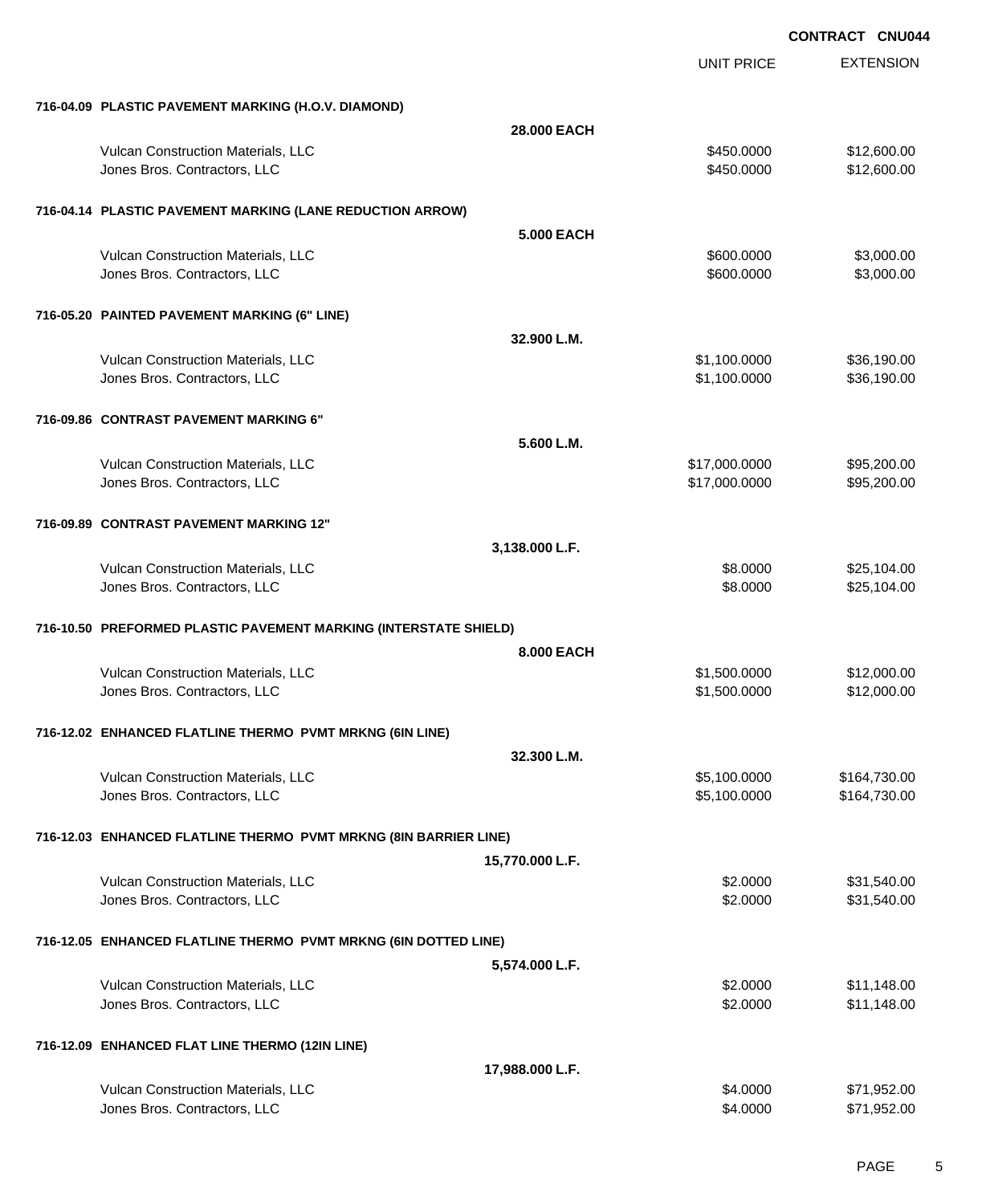|        |                                                   |                 |                   | CONTRACT CNU044  |
|--------|---------------------------------------------------|-----------------|-------------------|------------------|
|        |                                                   |                 | <b>UNIT PRICE</b> | <b>EXTENSION</b> |
|        | 716-12.10 ENHANCED FLAT LINE THERMO (12IN DOTTED) |                 |                   |                  |
|        |                                                   | 13,560.000 L.F. |                   |                  |
|        | Vulcan Construction Materials, LLC                |                 | \$4.0000          | \$54,240.00      |
|        | Jones Bros. Contractors, LLC                      |                 | \$4.0000          | \$54,240.00      |
| 717-01 | <b>MOBILIZATION</b>                               |                 |                   |                  |
|        |                                                   | 1.000 LS        |                   |                  |
|        | Vulcan Construction Materials, LLC                |                 | \$55,000.0000     | \$55,000.00      |
|        | Jones Bros. Contractors, LLC                      |                 | \$69,000.0000     | \$69,000.00      |
|        | 730-03.20 INSTALL PULL BOX (TYPE A)               |                 |                   |                  |
|        |                                                   | 8.000 EACH      |                   |                  |
|        | Vulcan Construction Materials, LLC                |                 | \$500,0000        | \$4,000.00       |
|        | Jones Bros. Contractors, LLC                      |                 | \$500.0000        | \$4,000.00       |
|        | 730-12.02 CONDUIT 2" DIAMETER (PVC)               |                 |                   |                  |
|        |                                                   | 140.000 L.F.    |                   |                  |
|        | Vulcan Construction Materials, LLC                |                 | \$18.0000         | \$2,520.00       |
|        | Jones Bros. Contractors, LLC                      |                 | \$18.0000         | \$2,520.00       |
|        | 730-14.02 SAW SLOT                                |                 |                   |                  |
|        |                                                   | 2,450.000 L.F.  |                   |                  |
|        | Vulcan Construction Materials, LLC                |                 | \$3.7500          | \$9,187.50       |
|        | Jones Bros. Contractors, LLC                      |                 | \$3.7500          | \$9,187.50       |
|        | 730-14.03 LOOP WIRE                               |                 |                   |                  |
|        |                                                   | 10,800.000 L.F. |                   |                  |
|        | Vulcan Construction Materials, LLC                |                 | \$0.8000          | \$8,640.00       |
|        | Jones Bros. Contractors, LLC                      |                 | \$0.8000          | \$8,640.00       |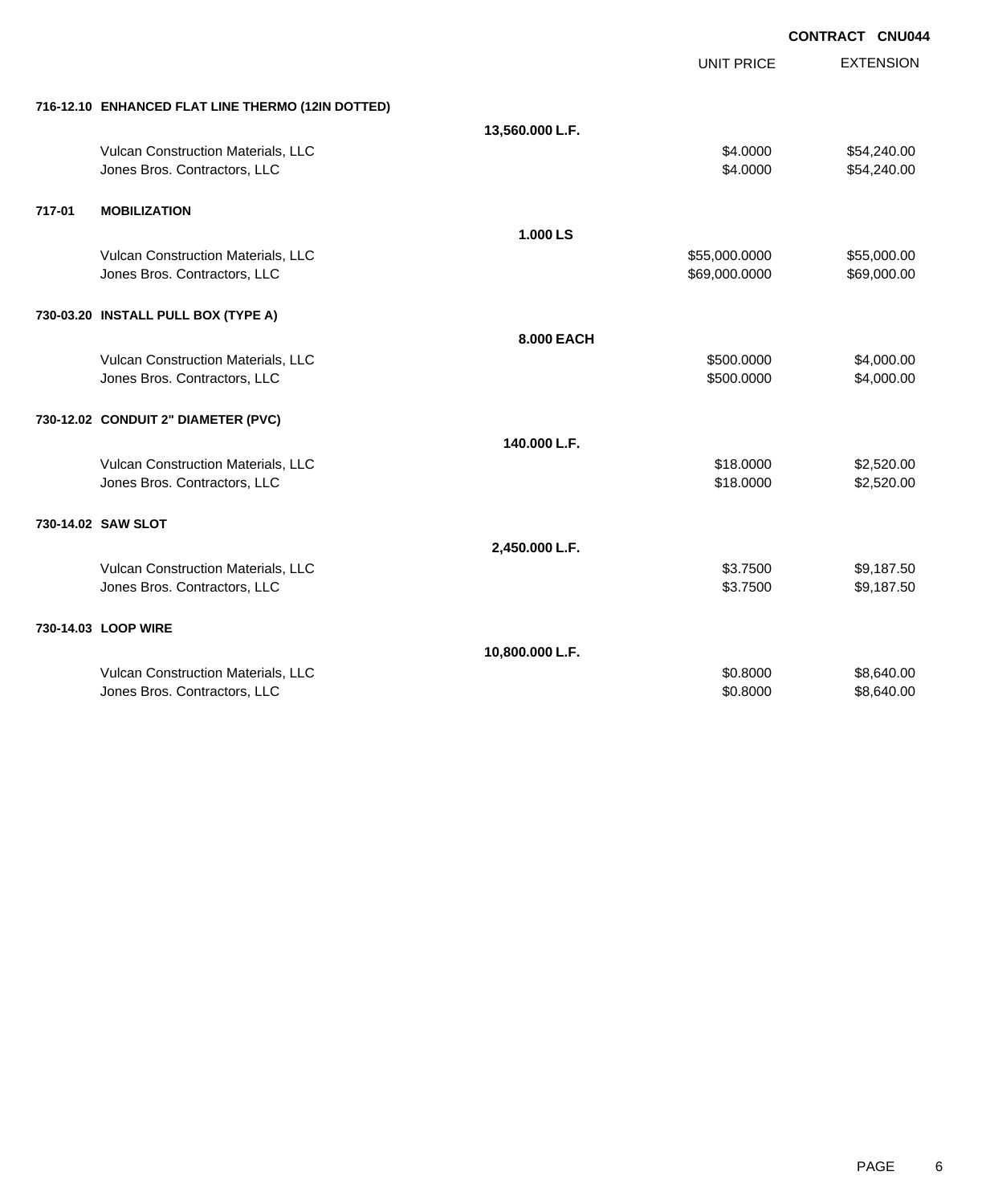|                                                                 |                |            | <b>CONTRACT CNU044</b> |                  |
|-----------------------------------------------------------------|----------------|------------|------------------------|------------------|
| <b>BRIDGE CATEGORY</b>                                          |                | UNIT PRICE |                        | <b>EXTENSION</b> |
|                                                                 |                |            |                        |                  |
| 604-10.44 EXPANSION JOINT REPAIRS                               |                |            |                        |                  |
|                                                                 | 347.000 L.F.   |            |                        |                  |
| Vulcan Construction Materials, LLC                              |                | \$270.0000 |                        | \$93,690.00      |
| Jones Bros. Contractors, LLC                                    |                | \$127.2500 |                        | \$44,155.75      |
| 604-10.56 CONCRETE OVERLAYED BRIDGE DECK REPAIR (PARTIAL DEPTH) |                |            |                        |                  |
|                                                                 | 20,000 S.Y.    |            |                        |                  |
| Vulcan Construction Materials, LLC                              |                | \$420.0000 |                        | \$8,400.00       |
| Jones Bros. Contractors, LLC                                    |                | \$420.0000 |                        | \$8,400.00       |
| 617-04.01 TYPE 1 THIN EPOXY OVERLAY (EPOXY-URETHANE)            |                |            |                        |                  |
|                                                                 | 1,896.000 S.Y. |            |                        |                  |
| Vulcan Construction Materials, LLC                              |                | \$32.6400  |                        | \$61,885.44      |
| Jones Bros. Contractors, LLC                                    |                | \$42.4600  |                        | \$80,504.16      |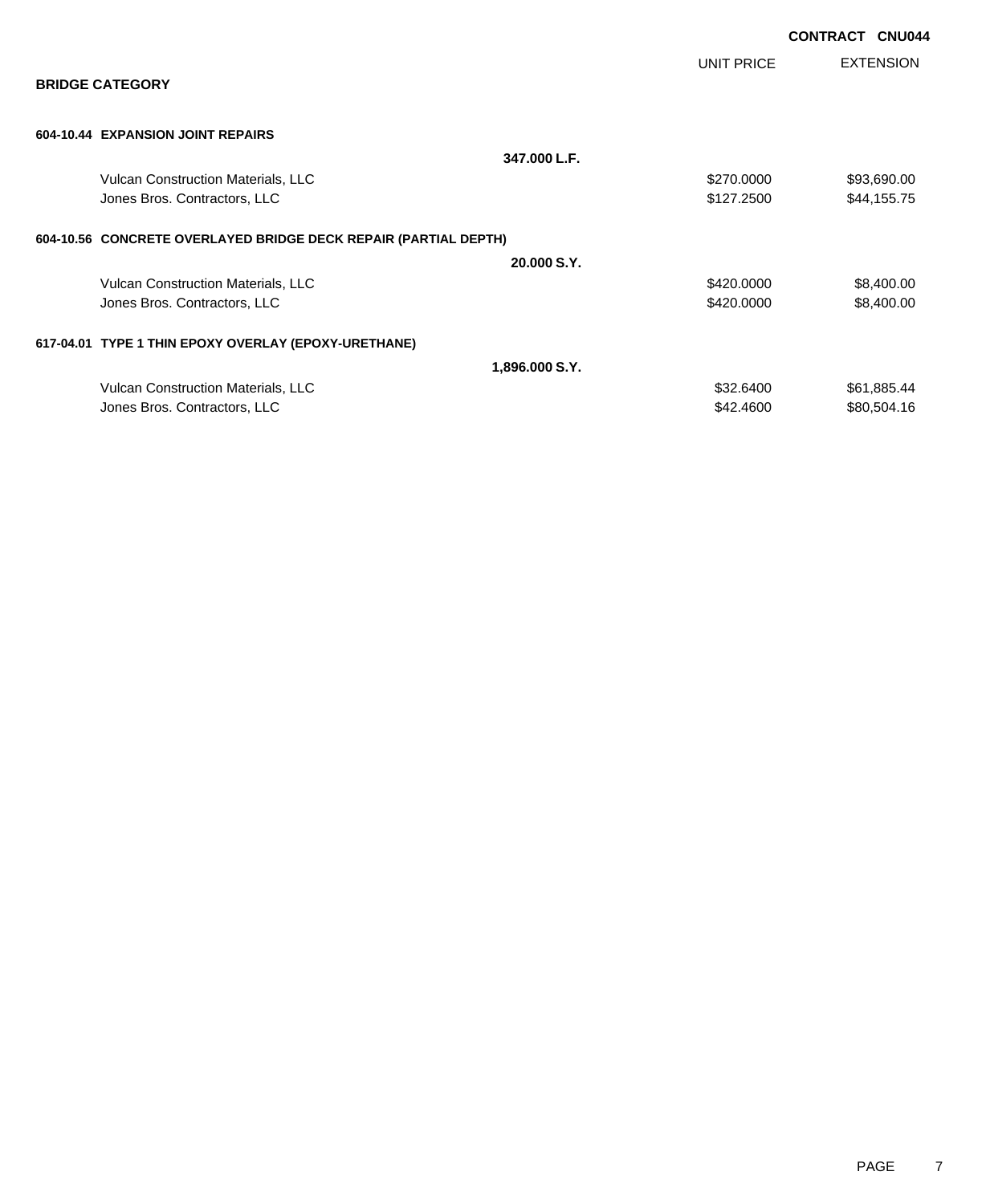# **SUB-TOTAL ROADWAY**

| <b>Vulcan Construction Materials, LLC</b> | \$5,372,749.25 |
|-------------------------------------------|----------------|
| Jones Bros. Contractors, LLC              | \$5,751,895.45 |
| <b>SUB-TOTAL BRIDGE</b>                   |                |
| Vulcan Construction Materials, LLC        | \$163,975.44   |
| Jones Bros. Contractors, LLC              | \$133,059.91   |
| TOTAL CONTRACT                            |                |
| <b>Vulcan Construction Materials, LLC</b> | \$5,536,724.69 |
| Jones Bros. Contractors, LLC              | \$5,884,955.36 |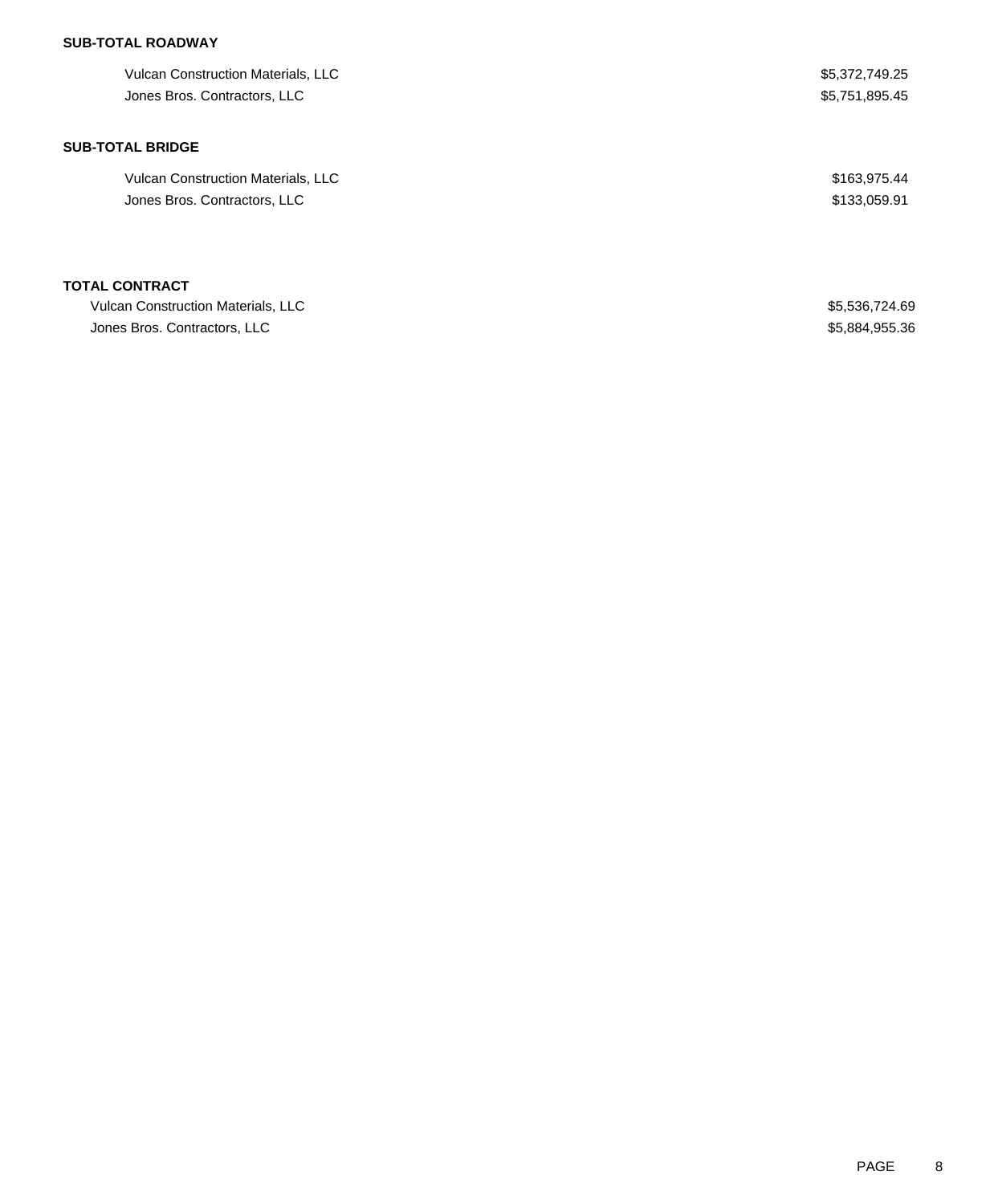# **DEPARTMENT OF TRANSPORTATION SUMMARY OF BIDS LETTING OF DECEMBER 11, 2020 STATE OF TENNESSEE**

#### DICKSON COUNTY (Contract No. CNU009 Call 020)

22001-4191-04,NH-I-40-3(166),22001-8191-44

THE RESURFACING ON I-40 FROM EAST OF THE BRIDGE OVER EAST PINEY ROAD (L.M. 5.33) TO THE BRIDGE OVER I-840 (L.M. 13.15), INCLUDING BRIDGE DECK REPAIR.

PROJECT LENGTH - 7.820 MILES

COMPLETION TIME - ON OR BEFORE SEPTEMBER 30, 2021

DBE GOAL 7.00%

TOTAL CONTRACT

Jones Bros. Contractors, LLC \$5,271,238.80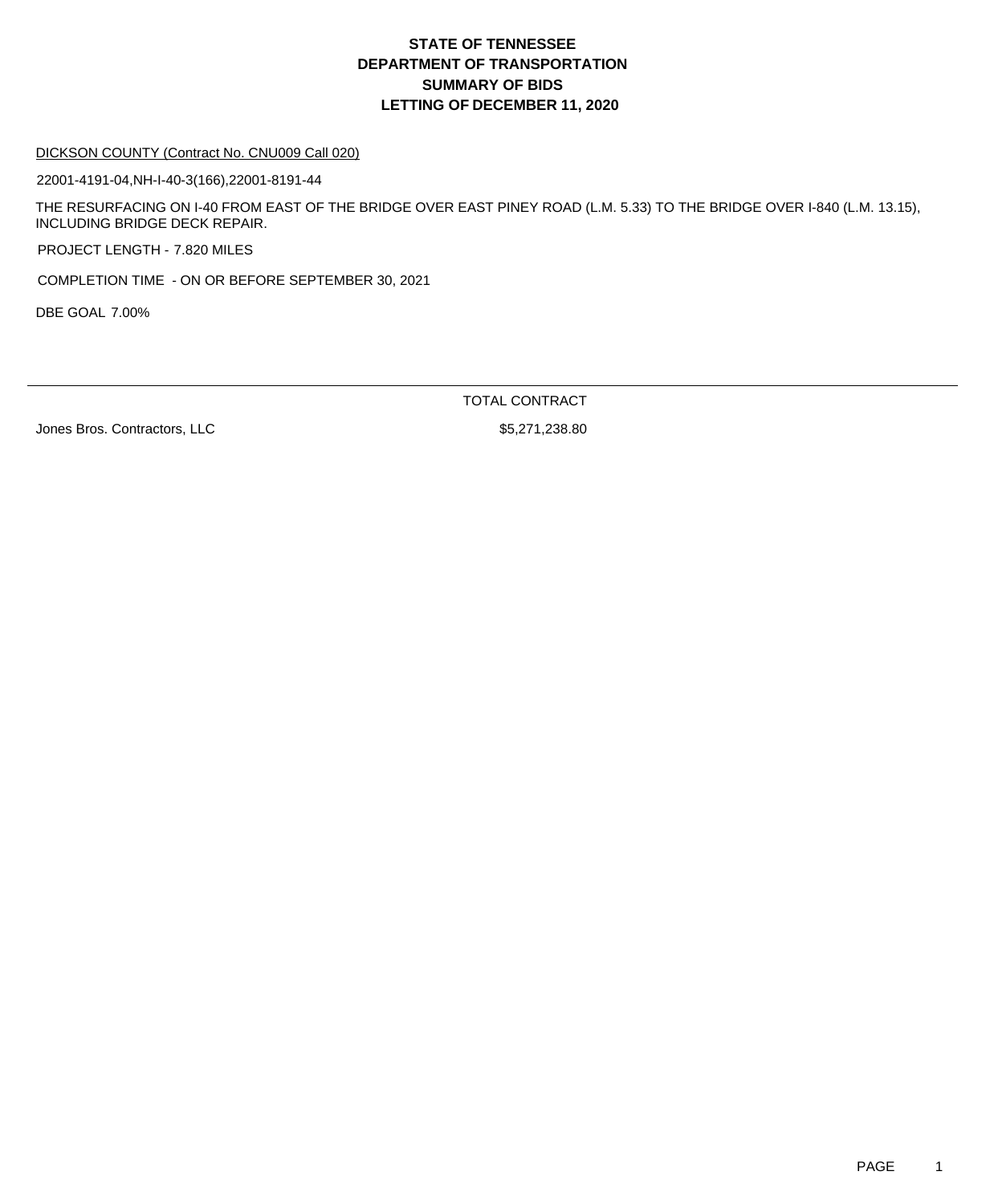EXTENSION **CONTRACT CNU009** UNIT PRICE **ROADWAY CATEGORY 208-01.05 BROOMING & DEGRASSING SHOULDERS 31.500 L.M.** Jones Bros. Contractors, LLC \$1,200.0000 \$37,800.00 **303-01 MINERAL AGGREGATE, TYPE A BASE, GRADING D 2,631.000 TON** versions and the state of the state of the state of the state of the state of the state of the state of the state of the state of the state of the state of the state of the state of the state of the state of the state of t **307-03.08 ASPHALT CONCRETE MIX (PG76-22) (BPMB-HM) GRADING B-M2 5,287.000 TON** Jones Bros. Contractors, LLC \$74.0000 \$391,238.00 **307-03.10 ASPHALT CONC MIX (PG76-22)(BPMB-HM) GR CS 5,101.000 TON** Jones Bros. Contractors, LLC \$90.0000 \$459,090.00 **403-01 BITUMINOUS MATERIAL FOR TACK COAT (TC) 249.000 TON** Jones Bros. Contractors, LLC \$590.0000 \$146,910.00 **411-03.10 ACS MIX(PG76-22) GRADING D 24,219.000 TON** Jones Bros. Contractors, LLC \$90.0000 \$2,179,710.00 **411-12.01 SCORING SHOULDERS (CONTINUOUS) (16IN WIDTH) 31.500 L.M.** Jones Bros. Contractors, LLC \$450.0000 \$14,175.00 **415-01.01 COLD PLANING BITUMINOUS PAVEMENT 10,932.000 TON** Jones Bros. Contractors, LLC 6. 201.148.80 **705-02.10 GUARDRAIL TRANSITION 27IN TO 31IN 26.000 EACH** Jones Bros. Contractors, LLC \$100.0000 \$2,600.00 **705-04.09 EARTH PAD FOR TYPE 38 GR END TREATMENT 26.000 EACH** dones Bros. Contractors, LLC 600000 \$20,800.000 \$20,800.000 \$20,800.000 \$20,800.00 **705-06.20 TANGENT ENERGY ABSORBING TERM MASH TL-3 26.000 EACH** Jones Bros. Contractors, LLC \$2,300.0000 \$59,800.00 **705-20.25 TEMPORARY CRASH CUSHION (MASH TL-3) 2.000 EACH** Jones Bros. Contractors, LLC \$5,000.0000 \$10,000.00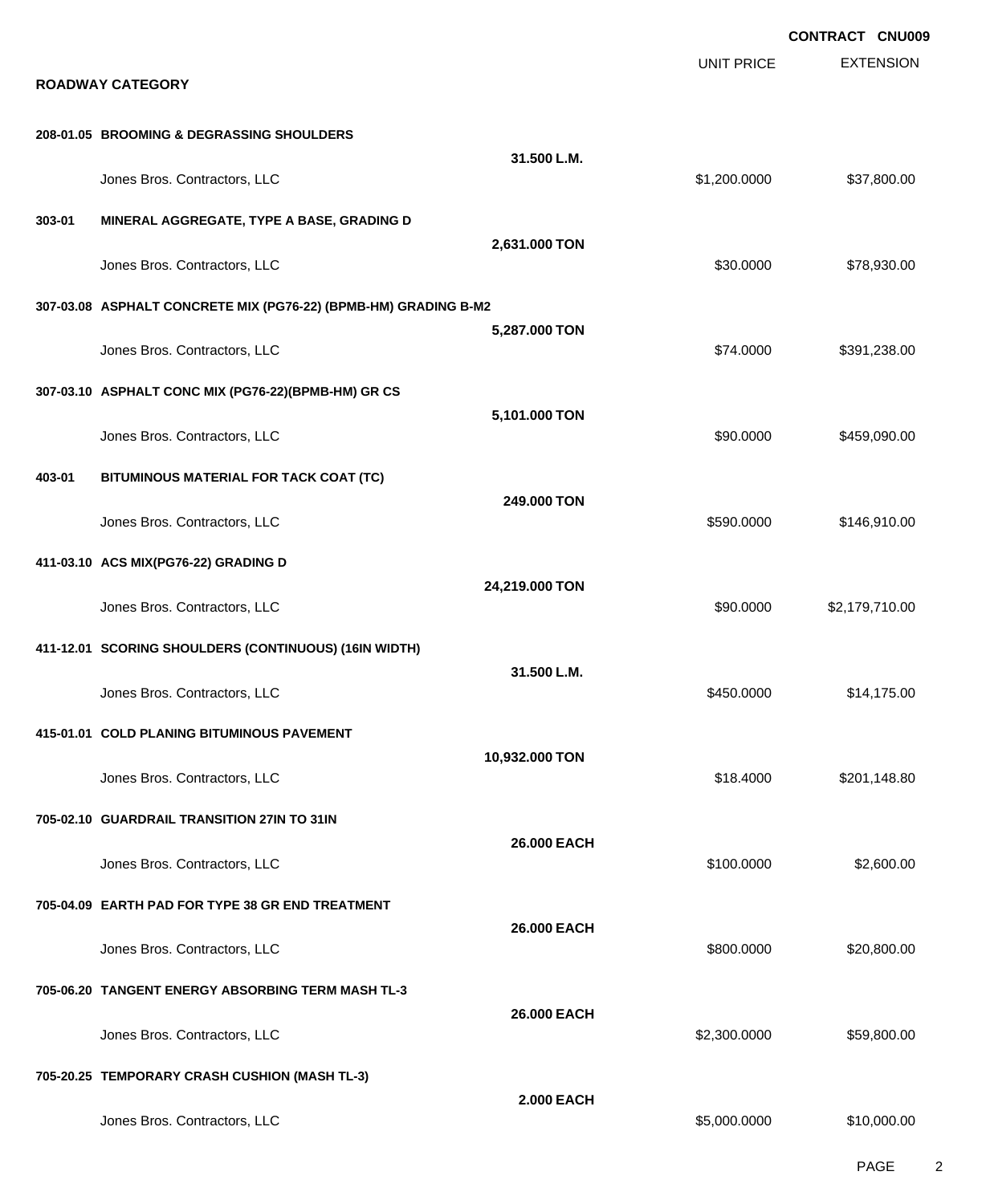|        |                                                       |                   |                   | <b>CONTRACT CNU009</b> |
|--------|-------------------------------------------------------|-------------------|-------------------|------------------------|
|        |                                                       |                   | <b>UNIT PRICE</b> | <b>EXTENSION</b>       |
| 706-01 | <b>GUARDRAIL REMOVED</b>                              |                   |                   |                        |
|        | Jones Bros. Contractors, LLC                          | 1,300.000 L.F.    | \$1.0000          | \$1,300.00             |
| 712-01 | <b>TRAFFIC CONTROL</b>                                |                   |                   |                        |
|        | Jones Bros. Contractors, LLC                          | 1.000 LS          | \$250,000.0000    | \$250,000.00           |
|        | 712-02.02 INTERCONNECTED PORTABLE BARRIER RAIL        |                   |                   |                        |
|        | Jones Bros. Contractors, LLC                          | 1,920.000 L.F.    | \$23.0000         | \$44,160.00            |
|        | 712-04.01 FLEXIBLE DRUMS (CHANNELIZING)               |                   |                   |                        |
|        | Jones Bros. Contractors, LLC                          | 200.000 EACH      | \$10.0000         | \$2,000.00             |
|        | 712-04.50 BARRIER RAIL DELINEATOR                     |                   |                   |                        |
|        | Jones Bros. Contractors, LLC                          | 96.000 EACH       | \$10.0000         | \$960.00               |
| 712-06 | <b>SIGNS (CONSTRUCTION)</b>                           |                   |                   |                        |
|        | Jones Bros. Contractors, LLC                          | 2,587.000 S.F.    | \$6.0000          | \$15,522.00            |
|        | 712-06.16 SIGNS (CONSTRUCTION)(REDUCED SPEED WARNING) |                   |                   |                        |
|        | Jones Bros. Contractors, LLC                          | <b>4.000 EACH</b> | \$400.0000        | \$1,600.00             |
|        | 712-08.03 ARROW BOARD (TYPE C)                        |                   |                   |                        |
|        | Jones Bros. Contractors, LLC                          | <b>4.000 EACH</b> | \$900.0000        | \$3,600.00             |
|        | 712-08.08 SPEED FEEDBACK SIGN ASSEMBLY                |                   |                   |                        |
|        | Jones Bros. Contractors, LLC                          | <b>2.000 EACH</b> | \$5,000.0000      | \$10,000.00            |
|        | 712-08.09 DIGITAL SPEED LIMIT SIGN ASSEMBLY           |                   |                   |                        |
|        | Jones Bros. Contractors, LLC                          | 9.000 EACH        | \$5,000.0000      | \$45,000.00            |
|        | 712-08.10 MOBILE MESSAGE SIGN UNIT W/ATTENUATOR       |                   |                   |                        |
|        | Jones Bros. Contractors, LLC                          | 2,100.000 HOUR    | \$100.0000        | \$210,000.00           |
|        | 713-02.14 FLEXIBLE DELINEATOR (WHITE)                 |                   |                   |                        |
|        | Jones Bros. Contractors, LLC                          | 20.000 EACH       | \$34.0000         | \$680.00               |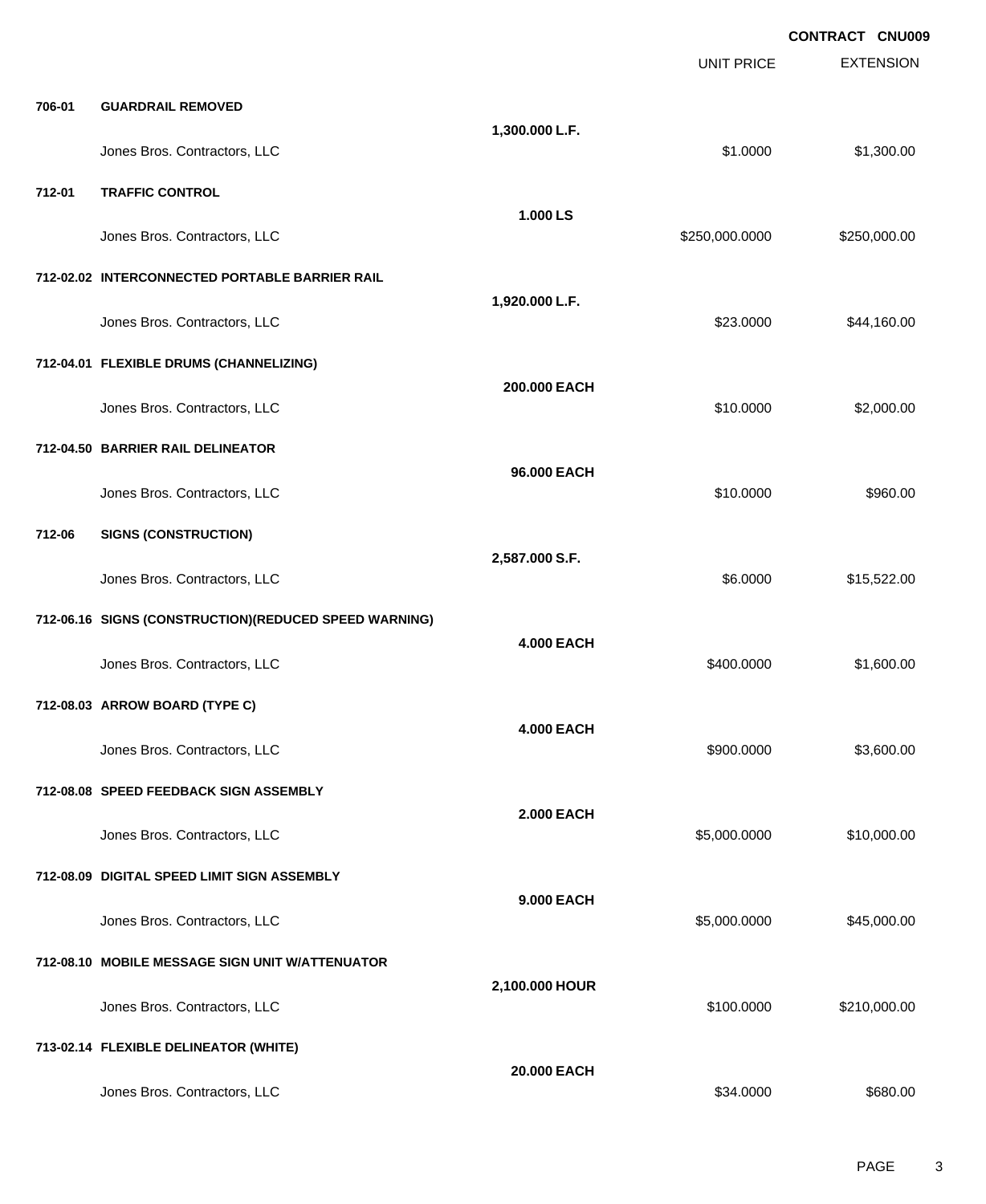EXTENSION **CONTRACT CNU009** UNIT PRICE **713-02.15 FLEXIBLE DELINEATOR (YELLOW) 20.000 EACH** Jones Bros. Contractors, LLC 6680.00 \$680.00 \$680.00 **713-16.01 CHANGEABLE MESSAGE SIGN UNIT 4.000 EACH** Jones Bros. Contractors, LLC \$5,000.0000 \$20,000.00 **716-01.23 SNOWPLOWABLE RAISED PAVEMENT MARKERS (BI-DIR)(2 COLOR) 1,517.000 EACH** versions and the state of the state of the state of the state of the state of the state of the state of the state of the state of the state of the state of the state of the state of the state of the state of the state of t **716-01.30 REMOVAL OF SNOWPLOWABLE REFLECTIVE MARKER 1,517.000 EACH** Jones Bros. Contractors, LLC \$10.0000 \$15,170.00 **716-02.07 PLASTIC PAVEMENT MARKING (24" BARRIER LINE) 2,056.000 L.F.** Jones Bros. Contractors, LLC \$6.0000 \$12,336.00 **716-04.01 PLASTIC PAVEMENT MARKING (STRAIGHT-TURN ARROW) 1.000 EACH** Jones Bros. Contractors, LLC \$225.0000 \$225.00 **716-04.07 PLASTIC PAVEMENT MARKING (EXIT ONLY ARROW) 1.000 EACH** dones Bros. Contractors, LLC 6350.000 \$350.000 \$350.000 \$350.000 \$350.000 \$350.000 \$350.000 \$350.00 **716-04.14 PLASTIC PAVEMENT MARKING (LANE REDUCTION ARROW) 2.000 EACH** dones Bros. Contractors, LLC 600.000 \$1,200.00 \$1,200.00 \$1,200.00 \$1,200.00 \$1,200.00 \$1,200.00 \$1,200.00 \$1,200.00 \$1,200.00 \$1,200.00 \$1,200.00 \$1,200.00 \$1,200.00 \$1,200.00 \$1,200.00 \$1,200.00 \$1,200.00 \$1,200.00 \$1,20 **716-05.20 PAINTED PAVEMENT MARKING (6" LINE) 70.600 L.M.** Jones Bros. Contractors, LLC \$1,100.0000 \$77,660.00 **716-08.01 REMOVAL OF PAVEMENT MARKING (LINE) 14,709.000 L.F.** Jones Bros. Contractors, LLC \$1.0000 \$14,709.00 **716-09.86 CONTRAST PAVEMENT MARKING 6" 4.100 L.M.** Jones Bros. Contractors, LLC \$17,000.0000 \$69,700.00 **716-09.87 CONTRAST PAVEMENT MARKINGS WORDS AND SYMBOLS 4.000 EACH**

Jones Bros. Contractors, LLC \$550.0000 \$2,200.00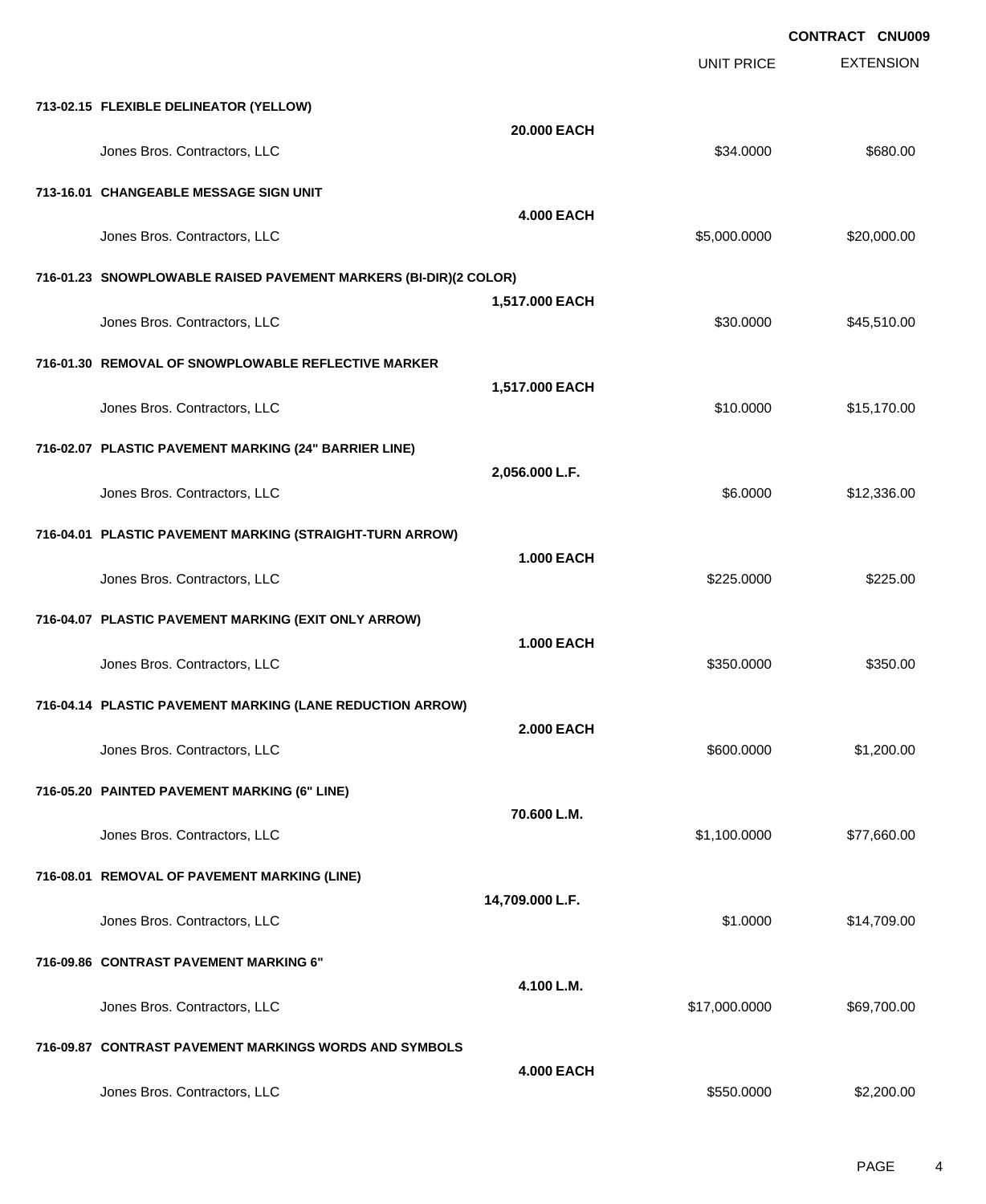|                              |                                                                                                                                                                                                                                                                                                                                                                                   |                                                                                                                                                                                                       | CONTRACT CNU009  |
|------------------------------|-----------------------------------------------------------------------------------------------------------------------------------------------------------------------------------------------------------------------------------------------------------------------------------------------------------------------------------------------------------------------------------|-------------------------------------------------------------------------------------------------------------------------------------------------------------------------------------------------------|------------------|
|                              |                                                                                                                                                                                                                                                                                                                                                                                   | <b>UNIT PRICE</b>                                                                                                                                                                                     | <b>EXTENSION</b> |
|                              |                                                                                                                                                                                                                                                                                                                                                                                   |                                                                                                                                                                                                       |                  |
| Jones Bros. Contractors, LLC | 5,323.000 L.F.                                                                                                                                                                                                                                                                                                                                                                    | \$8.0000                                                                                                                                                                                              | \$42,584.00      |
|                              |                                                                                                                                                                                                                                                                                                                                                                                   |                                                                                                                                                                                                       |                  |
| Jones Bros. Contractors, LLC | <b>6.000 EACH</b>                                                                                                                                                                                                                                                                                                                                                                 | \$2,000.0000                                                                                                                                                                                          | \$12,000.00      |
|                              |                                                                                                                                                                                                                                                                                                                                                                                   |                                                                                                                                                                                                       |                  |
| Jones Bros. Contractors, LLC | 40.000 L.M.                                                                                                                                                                                                                                                                                                                                                                       | \$5,100.0000                                                                                                                                                                                          | \$204,000.00     |
|                              |                                                                                                                                                                                                                                                                                                                                                                                   |                                                                                                                                                                                                       |                  |
| Jones Bros. Contractors, LLC | 14,253.000 L.F.                                                                                                                                                                                                                                                                                                                                                                   | \$2.0000                                                                                                                                                                                              | \$28,506.00      |
|                              |                                                                                                                                                                                                                                                                                                                                                                                   |                                                                                                                                                                                                       |                  |
| Jones Bros. Contractors, LLC |                                                                                                                                                                                                                                                                                                                                                                                   | \$4.0000                                                                                                                                                                                              | \$24,444.00      |
| <b>MOBILIZATION</b>          |                                                                                                                                                                                                                                                                                                                                                                                   |                                                                                                                                                                                                       |                  |
| Jones Bros. Contractors, LLC |                                                                                                                                                                                                                                                                                                                                                                                   | \$115,000.0000                                                                                                                                                                                        | \$115,000.00     |
|                              |                                                                                                                                                                                                                                                                                                                                                                                   |                                                                                                                                                                                                       |                  |
| Jones Bros. Contractors, LLC | <b>2.000 EACH</b>                                                                                                                                                                                                                                                                                                                                                                 | \$500.0000                                                                                                                                                                                            | \$1,000.00       |
|                              |                                                                                                                                                                                                                                                                                                                                                                                   |                                                                                                                                                                                                       |                  |
| Jones Bros. Contractors, LLC |                                                                                                                                                                                                                                                                                                                                                                                   | \$600.0000                                                                                                                                                                                            | \$1,200.00       |
|                              |                                                                                                                                                                                                                                                                                                                                                                                   |                                                                                                                                                                                                       |                  |
| Jones Bros. Contractors, LLC |                                                                                                                                                                                                                                                                                                                                                                                   | \$18.0000                                                                                                                                                                                             | \$1,260.00       |
|                              |                                                                                                                                                                                                                                                                                                                                                                                   |                                                                                                                                                                                                       |                  |
| Jones Bros. Contractors, LLC | 1,350.000 L.F.                                                                                                                                                                                                                                                                                                                                                                    | \$4.0000                                                                                                                                                                                              | \$5,400.00       |
|                              |                                                                                                                                                                                                                                                                                                                                                                                   |                                                                                                                                                                                                       |                  |
| Jones Bros. Contractors, LLC | 4,200.000 L.F.                                                                                                                                                                                                                                                                                                                                                                    | \$0.6000                                                                                                                                                                                              | \$2,520.00       |
|                              |                                                                                                                                                                                                                                                                                                                                                                                   |                                                                                                                                                                                                       |                  |
| Jones Bros. Contractors, LLC | <b>2.000 EACH</b>                                                                                                                                                                                                                                                                                                                                                                 | \$6,820.0000                                                                                                                                                                                          | \$13,640.00      |
|                              | 716-09.89 CONTRAST PAVEMENT MARKING 12"<br>716-12.02 ENHANCED FLATLINE THERMO PVMT MRKNG (6IN LINE)<br>716-12.09 ENHANCED FLAT LINE THERMO (12IN LINE)<br>730-03.20 INSTALL PULL BOX (TYPE A)<br>730-03.25 INSTALL PULL BOX (29" X 21")<br>730-12.02 CONDUIT 2" DIAMETER (PVC)<br>730-14.02 SAW SLOT<br>730-14.03 LOOP WIRE<br>730-15.07 CABINET (41" TALL X 25" WIDE X 18" DEEP) | 716-10.50 PREFORMED PLASTIC PAVEMENT MARKING (INTERSTATE SHIELD)<br>716-12.05 ENHANCED FLATLINE THERMO PVMT MRKNG (6IN DOTTED LINE)<br>6,111.000 L.F.<br>1.000 LS<br><b>2.000 EACH</b><br>70.000 L.F. |                  |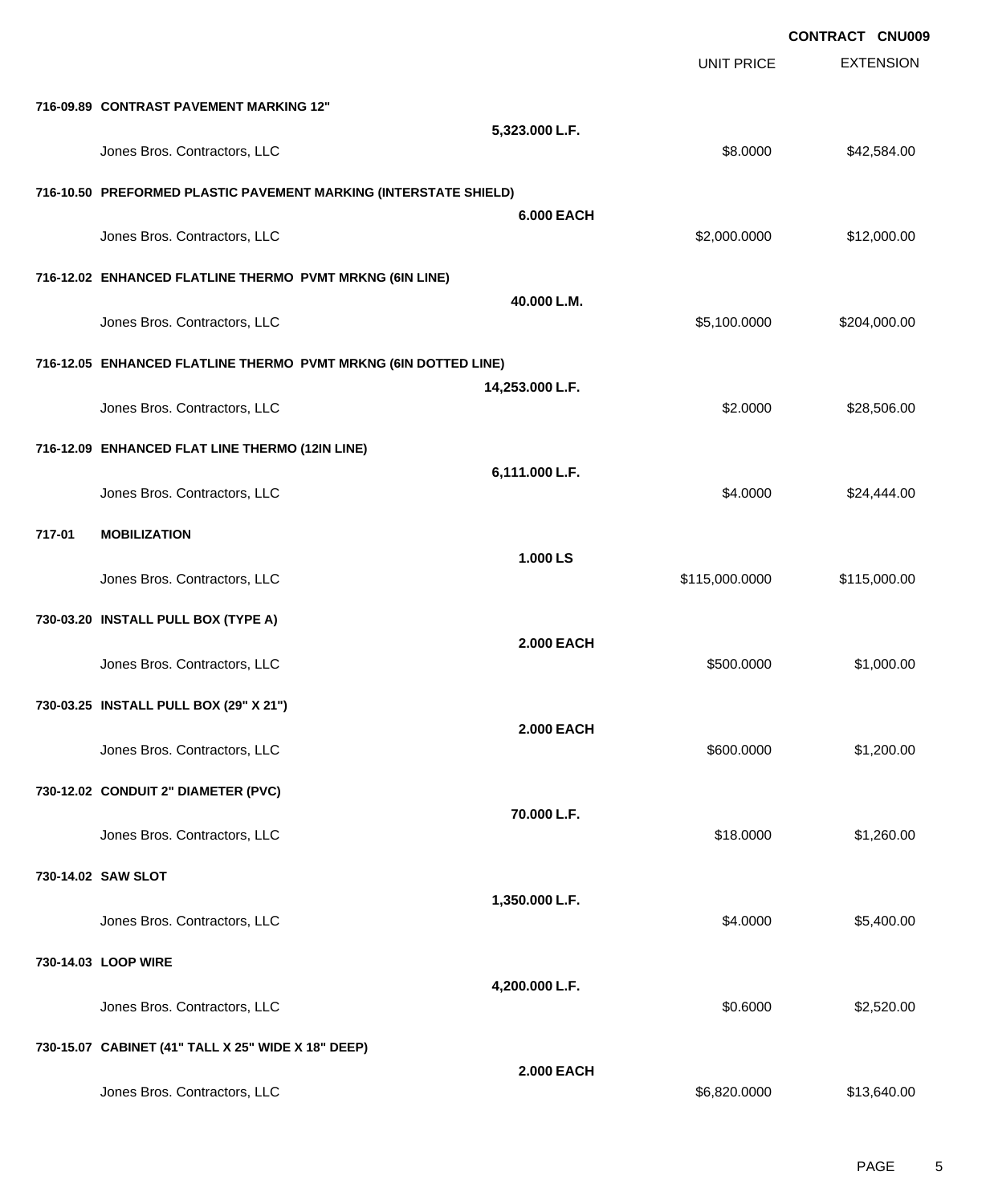| <b>BRIDGE CATEGORY</b>                                |                | <b>UNIT PRICE</b> | <b>CONTRACT CNU009</b><br><b>EXTENSION</b> |
|-------------------------------------------------------|----------------|-------------------|--------------------------------------------|
| 604-10.30 BRIDGE DECK REPAIRS (FULL DEPTH OF SLAB)    |                |                   |                                            |
| Jones Bros. Contractors, LLC                          | 5.000 S.Y.     | \$650.0000        | \$3,250.00                                 |
| 604-10.44 EXPANSION JOINT REPAIRS                     |                |                   |                                            |
| Jones Bros. Contractors, LLC                          | 474.000 L.F.   | \$110.0000        | \$52,140.00                                |
| 604-10.50 BRIDGE DECK REPAIRS (PARTIAL DEPTH OF SLAB) |                |                   |                                            |
| Jones Bros. Contractors, LLC                          | 200.000 S.Y.   | \$300.0000        | \$60,000.00                                |
| 604-10.53 CONCRETE REPAIRS                            |                |                   |                                            |
| Jones Bros. Contractors, LLC                          | 15.000 S.Y.    | \$410.0000        | \$6,150.00                                 |
| 617-04.01 TYPE 1 THIN EPOXY OVERLAY (EPOXY-URETHANE)  |                |                   |                                            |
| Jones Bros. Contractors, LLC                          | 8,242.000 S.Y. | \$30.5000         | \$251,381.00                               |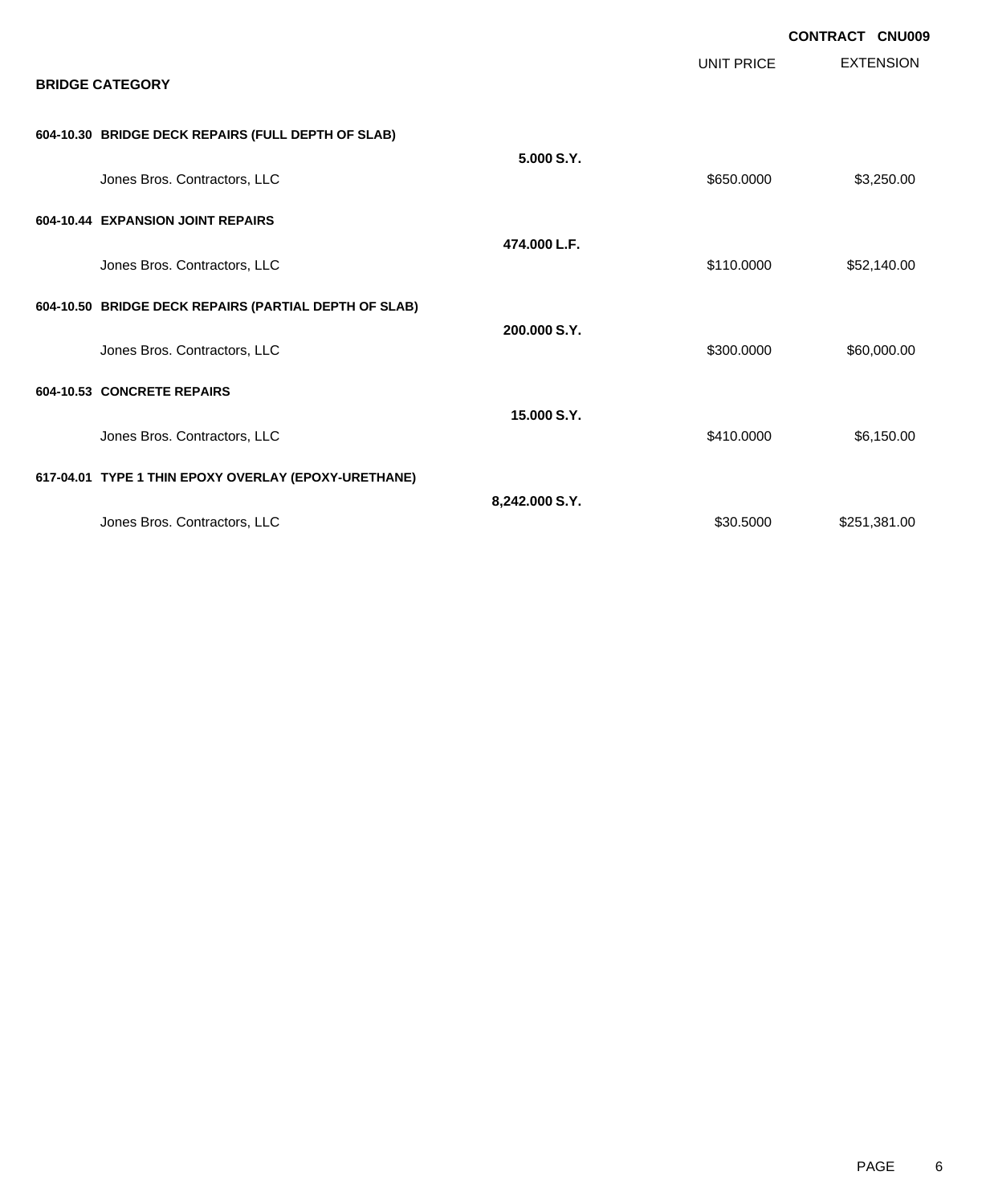# **SUB-TOTAL ROADWAY**

Jones Bros. Contractors, LLC  $$4,898,317.80$ 

## **SUB-TOTAL BRIDGE**

Jones Bros. Contractors, LLC \$372,921.00

## **TOTAL CONTRACT**

Jones Bros. Contractors, LLC \$5,271,238.80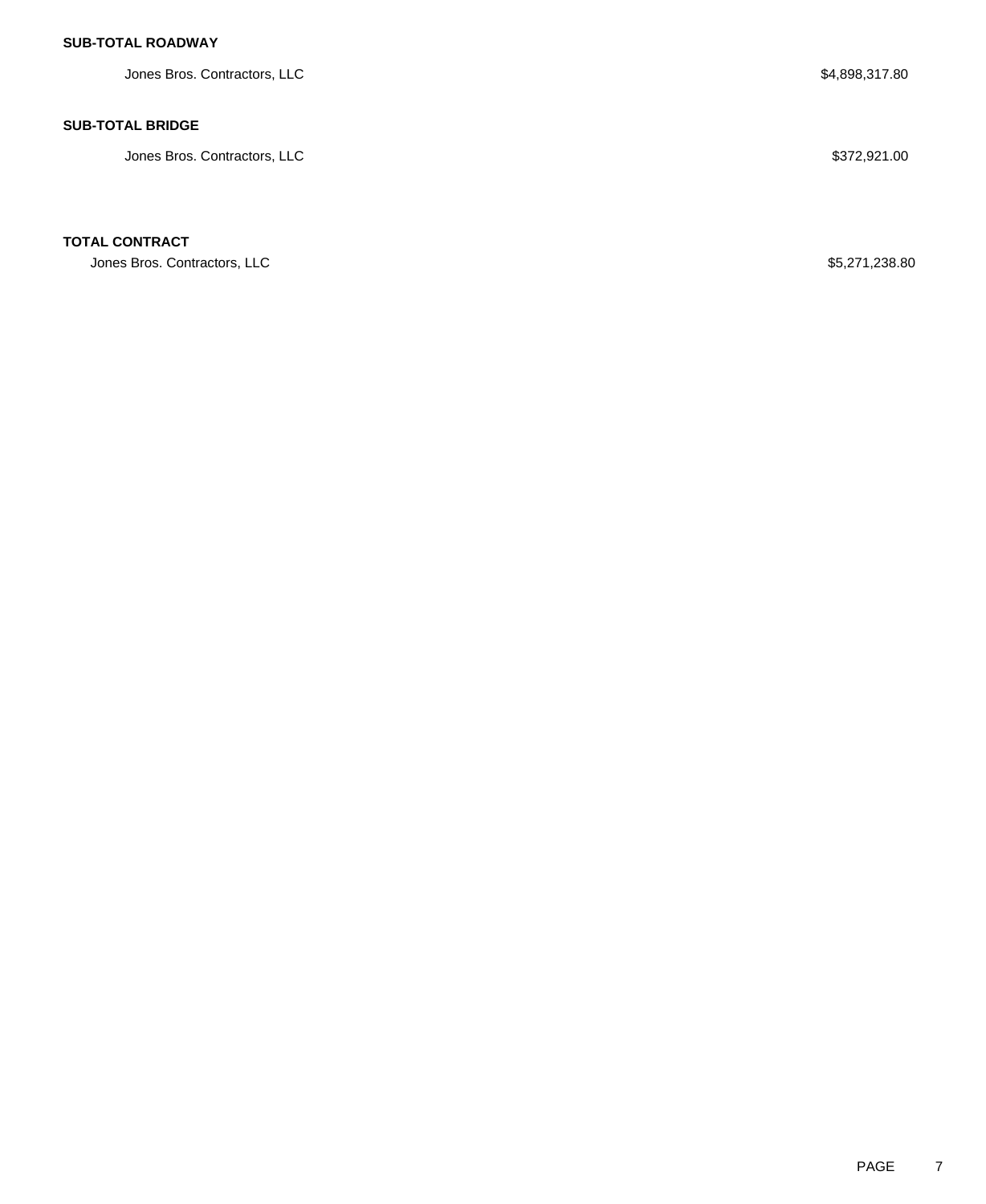# **DEPARTMENT OF TRANSPORTATION SUMMARY OF BIDS LETTING OF DECEMBER 11, 2020 STATE OF TENNESSEE**

#### DICKSON COUNTY (Contract No. CNU379 Call 021)

22015-4216-04

THE CONSTRUCTION OF A CONCRETE BOX BRIDGE ON S.R. 46 OVER BALTHROP BRANCH (L.M. 22.46), INCLUDING GRADING, DRAINAGE AND PAVING.

PROJECT LENGTH - 0.094 MILES

COMPLETION TIME - ON OR BEFORE AUGUST 31, 2021

| Parchman Construction Company, Inc.<br>\$612,989.48<br>\$618,634.25<br>Concrete Structures, Inc.<br>Jones Bros. Contractors, LLC<br>\$635,268.30<br>\$649,600.25<br>Adams Contracting, LLC<br>Eutaw Construction Company, Inc.<br>\$684,982.45 | <b>TOTAL CONTRACT</b> |
|------------------------------------------------------------------------------------------------------------------------------------------------------------------------------------------------------------------------------------------------|-----------------------|
|                                                                                                                                                                                                                                                |                       |
|                                                                                                                                                                                                                                                |                       |
|                                                                                                                                                                                                                                                |                       |
|                                                                                                                                                                                                                                                |                       |
|                                                                                                                                                                                                                                                |                       |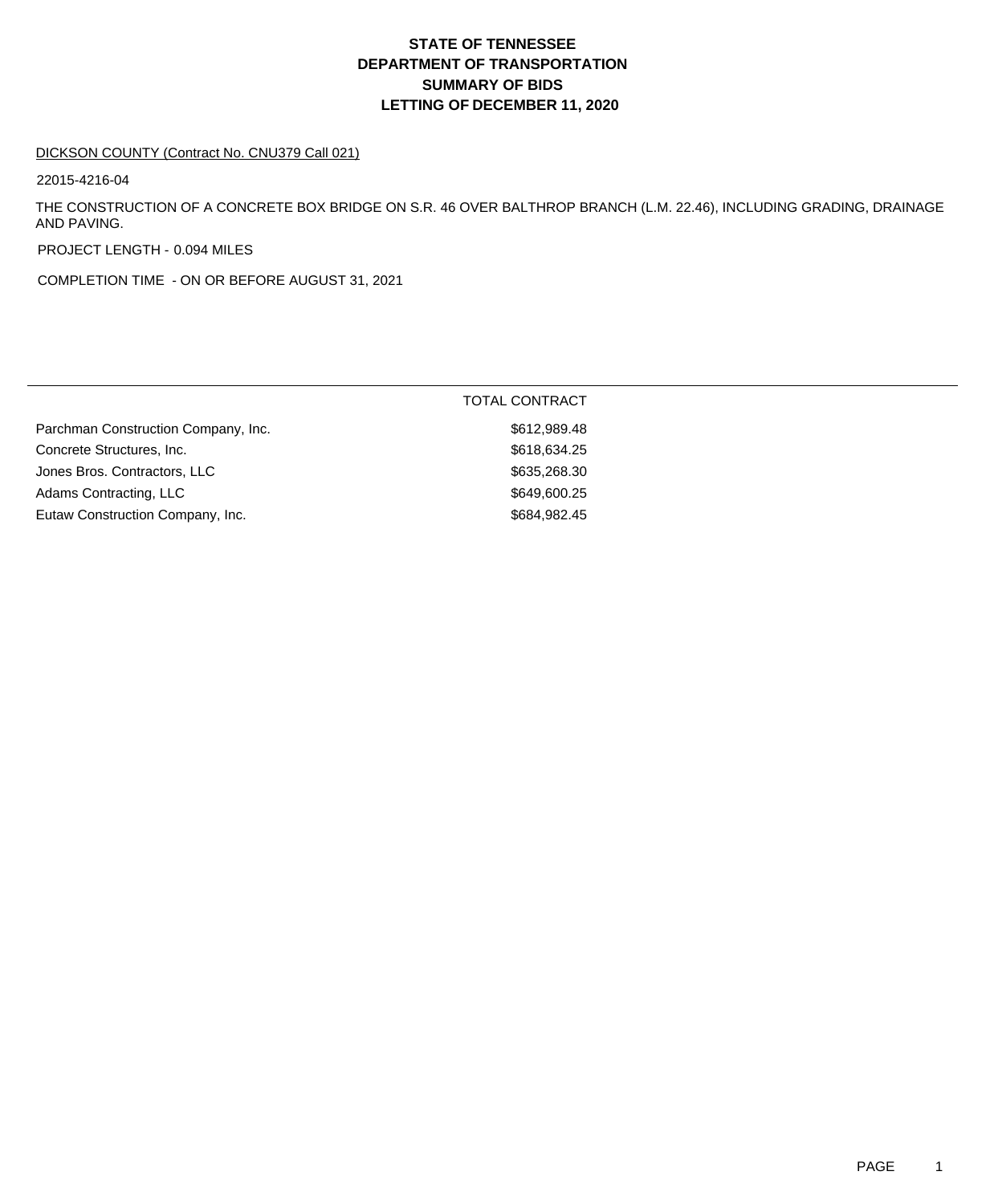|        | <b>ROADWAY CATEGORY</b>                                          |              | <b>UNIT PRICE</b>              | <b>EXTENSION</b> |
|--------|------------------------------------------------------------------|--------------|--------------------------------|------------------|
|        |                                                                  |              |                                |                  |
| 105-01 | <b>CONSTRUCTION STAKES, LINES AND GRADES</b>                     |              |                                |                  |
|        |                                                                  | 1.000 LS     |                                | \$15,985.00      |
|        | Parchman Construction Company, Inc.<br>Concrete Structures, Inc. |              | \$15,985.0000<br>\$16,000.0000 | \$16,000.00      |
|        | Jones Bros. Contractors, LLC                                     |              | \$13,900.0000                  | \$13,900.00      |
|        | Adams Contracting, LLC                                           |              | \$16,500.0000                  | \$16,500.00      |
|        | Eutaw Construction Company, Inc.                                 |              | \$29,000.0000                  | \$29,000.00      |
| 201-01 | <b>CLEARING AND GRUBBING</b>                                     |              |                                |                  |
|        |                                                                  | 1.000 LS     |                                |                  |
|        | Parchman Construction Company, Inc.                              |              | \$6,900.0000                   | \$6,900.00       |
|        | Concrete Structures, Inc.                                        |              | \$2,400.0000                   | \$2,400.00       |
|        | Jones Bros. Contractors, LLC                                     |              | \$30,000.0000                  | \$30,000.00      |
|        | Adams Contracting, LLC                                           |              | \$8,000.0000                   | \$8,000.00       |
|        | Eutaw Construction Company, Inc.                                 |              | \$3,200.0000                   | \$3,200.00       |
| 202-01 | <b>REMOVAL OF STRUCTURES AND OBSTRUCTIONS</b>                    |              |                                |                  |
|        |                                                                  | 1.000 LS     |                                |                  |
|        | Parchman Construction Company, Inc.                              |              | \$9,818.7000                   | \$9,818.70       |
|        | Concrete Structures, Inc.                                        |              | \$42,000.0000                  | \$42,000.00      |
|        | Jones Bros. Contractors, LLC                                     |              | \$29,000.0000                  | \$29,000.00      |
|        | Adams Contracting, LLC                                           |              | \$35,000.0000                  | \$35,000.00      |
|        | Eutaw Construction Company, Inc.                                 |              | \$40,000.0000                  | \$40,000.00      |
| 203-01 | <b>ROAD &amp; DRAINAGE EXCAVATION (UNCLASSIFIED)</b>             |              |                                |                  |
|        |                                                                  | 82.000 C.Y.  |                                |                  |
|        | Parchman Construction Company, Inc.                              |              | \$22.2200                      | \$1,822.04       |
|        | Concrete Structures, Inc.                                        |              | \$34.0000                      | \$2,788.00       |
|        | Jones Bros. Contractors, LLC                                     |              | \$25.0000                      | \$2,050.00       |
|        | Adams Contracting, LLC                                           |              | \$75.0000                      | \$6,150.00       |
|        | Eutaw Construction Company, Inc.                                 |              | \$33.0000                      | \$2,706.00       |
| 203-03 | <b>BORROW EXCAVATION (UNCLASSIFIED)</b>                          |              |                                |                  |
|        |                                                                  | 886,000 C.Y. |                                |                  |
|        | Parchman Construction Company, Inc.                              |              | \$28.1200                      | \$24,914.32      |
|        | Concrete Structures, Inc.                                        |              | \$19.0000                      | \$16,834.00      |
|        | Jones Bros. Contractors, LLC                                     |              | \$40.0000                      | \$35,440.00      |
|        | Adams Contracting, LLC                                           |              | \$40.0000                      | \$35,440.00      |
|        | Eutaw Construction Company, Inc.                                 |              | \$1.0000                       | \$886.00         |
| 203-07 | <b>FURNISHING &amp; SPREADING TOPSOIL</b>                        |              |                                |                  |
|        |                                                                  | 370.000 C.Y. |                                |                  |
|        | Parchman Construction Company, Inc.                              |              | \$31.3400                      | \$11,595.80      |
|        | Concrete Structures, Inc.                                        |              | \$9.0000                       | \$3,330.00       |
|        | Jones Bros. Contractors, LLC                                     |              | \$25.0000                      | \$9,250.00       |
|        | Adams Contracting, LLC                                           |              | \$40.0000                      | \$14,800.00      |

Eutaw Construction Company, Inc. 6. The Construction Company, Inc. 6. The Construction Company, Inc.

**CONTRACT CNU379**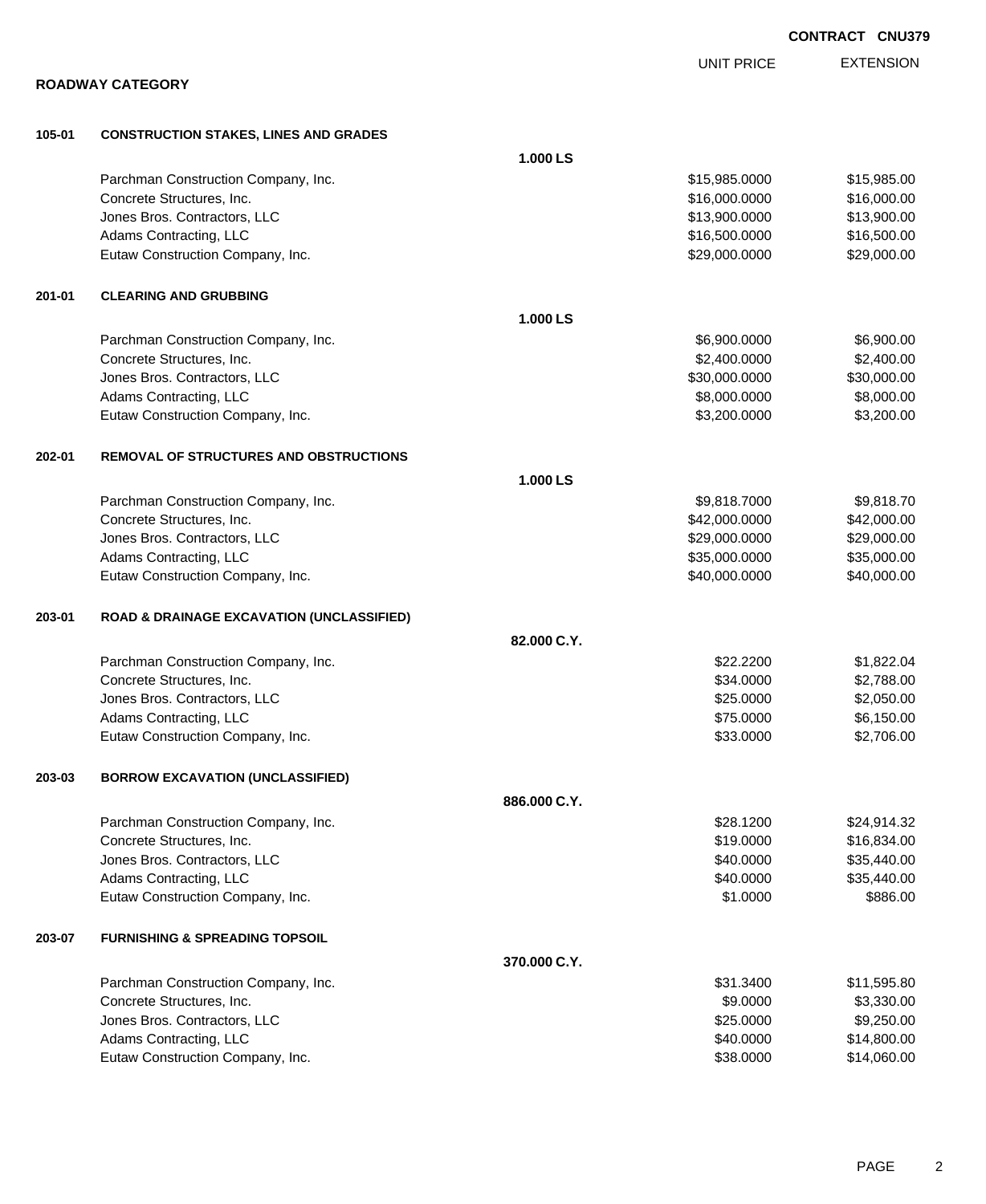EXTENSION **CONTRACT CNU379**

UNIT PRICE

|        | 203-20.01 CHANNEL SUBSTRATE                                 |                   |            |             |
|--------|-------------------------------------------------------------|-------------------|------------|-------------|
|        |                                                             | 144,000 C.Y.      |            |             |
|        | Parchman Construction Company, Inc.                         |                   | \$33.3200  | \$4,798.08  |
|        | Concrete Structures, Inc.                                   |                   | \$26.0000  | \$3,744.00  |
|        | Jones Bros. Contractors, LLC                                |                   | \$25.0000  | \$3,600.00  |
|        | Adams Contracting, LLC                                      |                   | \$25.0000  | \$3,600.00  |
|        | Eutaw Construction Company, Inc.                            |                   | \$33.0000  | \$4,752.00  |
| 204-08 | <b>FOUNDATION FILL MATERIAL</b>                             |                   |            |             |
|        |                                                             | 41.000 C.Y.       |            |             |
|        | Parchman Construction Company, Inc.                         |                   | \$61.4900  | \$2,521.09  |
|        | Concrete Structures, Inc.                                   |                   | \$135.0000 | \$5,535.00  |
|        | Jones Bros. Contractors, LLC                                |                   | \$80.0000  | \$3,280.00  |
|        | Adams Contracting, LLC                                      |                   | \$65.0000  | \$2,665.00  |
|        | Eutaw Construction Company, Inc.                            |                   | \$65.0000  | \$2,665.00  |
| 209-05 | <b>SEDIMENT REMOVAL</b>                                     |                   |            |             |
|        |                                                             | 23.000 C.Y.       |            |             |
|        | Parchman Construction Company, Inc.                         |                   | \$23.0000  | \$529.00    |
|        | Concrete Structures, Inc.                                   |                   | \$1.0000   | \$23.00     |
|        | Jones Bros. Contractors, LLC                                |                   | \$25.0000  | \$575.00    |
|        | Adams Contracting, LLC                                      |                   | \$10.0000  | \$230.00    |
|        | Eutaw Construction Company, Inc.                            |                   | \$50.0000  | \$1,150.00  |
|        | 209-06.02 12" DIA COIR LOG (FOR HIGH FLOW LOW FLOW CHANNEL) |                   |            |             |
|        |                                                             | 105.000 L.F.      |            |             |
|        | Parchman Construction Company, Inc.                         |                   | \$11.5000  | \$1,207.50  |
|        | Concrete Structures, Inc.                                   |                   | \$11.0000  | \$1,155.00  |
|        | Jones Bros. Contractors, LLC                                |                   | \$10.0000  | \$1,050.00  |
|        | Adams Contracting, LLC                                      |                   | \$12.0000  | \$1,260.00  |
|        | Eutaw Construction Company, Inc.                            |                   | \$11.0000  | \$1,155.00  |
|        | 209-08.02 TEMPORARY SILT FENCE (WITH BACKING)               |                   |            |             |
|        |                                                             | 2,127.000 L.F.    |            |             |
|        | Parchman Construction Company, Inc.                         |                   | \$4.6800   | \$9,954.36  |
|        | Concrete Structures, Inc.                                   |                   | \$5.0000   | \$10,635.00 |
|        | Jones Bros. Contractors, LLC                                |                   | \$4.2500   | \$9,039.75  |
|        | Adams Contracting, LLC                                      |                   | \$4.5000   | \$9,571.50  |
|        | Eutaw Construction Company, Inc.                            |                   | \$5.0000   | \$10,635.00 |
|        | 209-08.07 ROCK CHECK DAM                                    |                   |            |             |
|        |                                                             | <b>1.000 EACH</b> |            |             |
|        | Parchman Construction Company, Inc.                         |                   | \$345.0000 | \$345.00    |
|        | Concrete Structures, Inc.                                   |                   | \$340.0000 | \$340.00    |
|        | Jones Bros. Contractors, LLC                                |                   | \$300.0000 | \$300.00    |
|        | Adams Contracting, LLC                                      |                   | \$300.0000 | \$300.00    |
|        | Eutaw Construction Company, Inc.                            |                   | \$500.0000 | \$500.00    |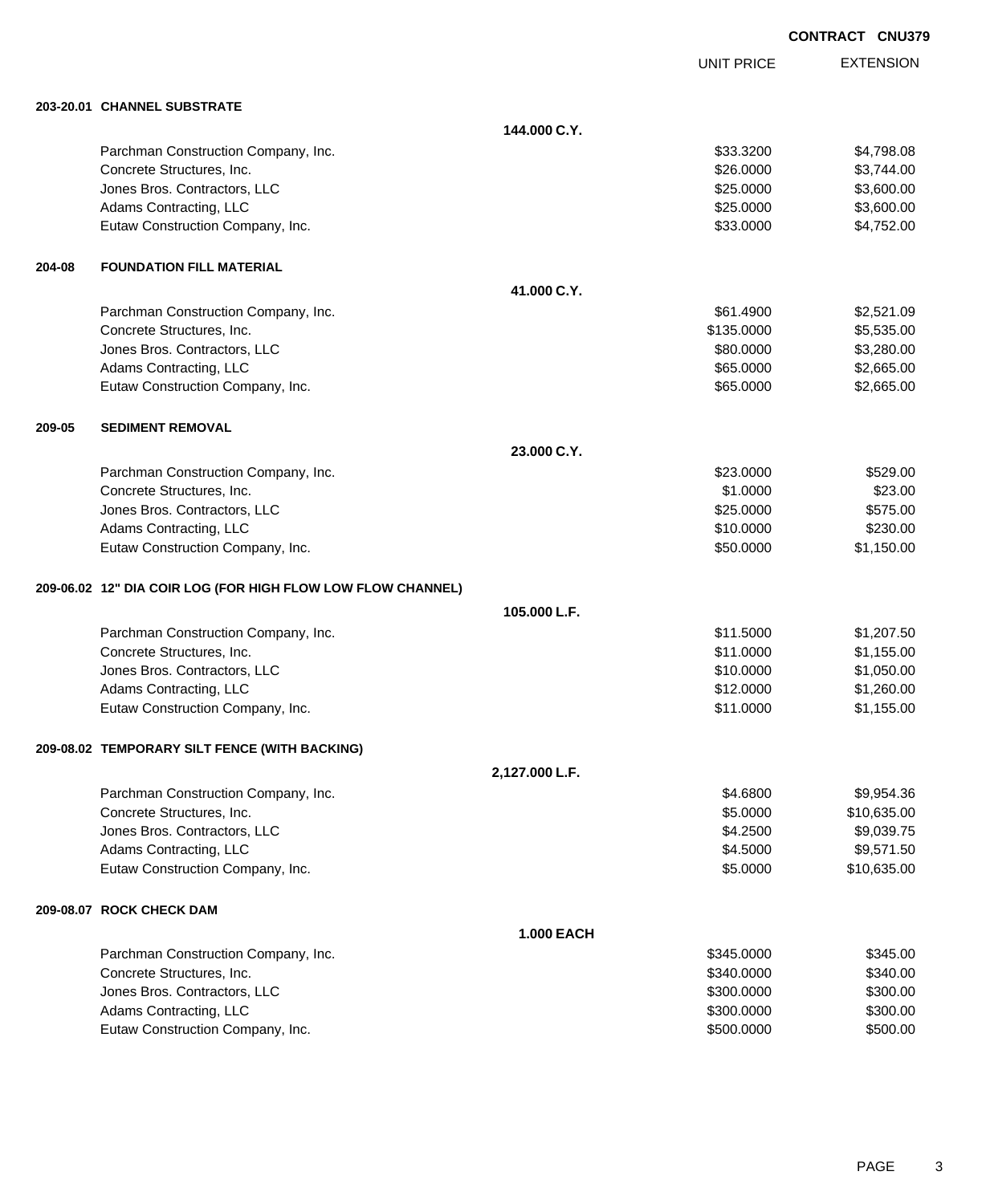UNIT PRICE EXTENSION

|        | 209-08.08 ENHANCED ROCK CHECK DAM         |                   |            |             |
|--------|-------------------------------------------|-------------------|------------|-------------|
|        |                                           | 11.000 EACH       |            |             |
|        | Parchman Construction Company, Inc.       |                   | \$575.0000 | \$6,325.00  |
|        | Concrete Structures, Inc.                 |                   | \$567.0000 | \$6,237.00  |
|        | Jones Bros. Contractors, LLC              |                   | \$500.0000 | \$5,500.00  |
|        | Adams Contracting, LLC                    |                   | \$500.0000 | \$5,500.00  |
|        | Eutaw Construction Company, Inc.          |                   | \$700.0000 | \$7,700.00  |
|        | 209-09.03 SEDIMENT FILTER BAG (15' X 15') |                   |            |             |
|        |                                           | <b>4.000 EACH</b> |            |             |
|        | Parchman Construction Company, Inc.       |                   | \$258.7500 | \$1,035.00  |
|        | Concrete Structures, Inc.                 |                   | \$375.0000 | \$1,500.00  |
|        | Jones Bros. Contractors, LLC              |                   | \$700.0000 | \$2,800.00  |
|        | Adams Contracting, LLC                    |                   | \$150.0000 | \$600.00    |
|        | Eutaw Construction Company, Inc.          |                   | \$200.0000 | \$800.00    |
|        | 209-65.04 TEMPORARY IN STREAM DIVERSION   |                   |            |             |
|        |                                           | 240.000 L.F.      |            |             |
|        | Parchman Construction Company, Inc.       |                   | \$23.0000  | \$5,520.00  |
|        | Concrete Structures, Inc.                 |                   | \$50.0000  | \$12,000.00 |
|        | Jones Bros. Contractors, LLC              |                   | \$60.0000  | \$14,400.00 |
|        | Adams Contracting, LLC                    |                   | \$25.0000  | \$6,000.00  |
|        | Eutaw Construction Company, Inc.          |                   | \$80.0000  | \$19,200.00 |
| 303-01 | MINERAL AGGREGATE, TYPE A BASE, GRADING D |                   |            |             |
|        |                                           | 839.000 TON       |            |             |
|        | Parchman Construction Company, Inc.       |                   | \$24.6800  | \$20,706.52 |
|        | Concrete Structures, Inc.                 |                   | \$37.0000  | \$31,043.00 |
|        | Jones Bros. Contractors, LLC              |                   | \$31.0000  | \$26,009.00 |
|        | Adams Contracting, LLC                    |                   | \$32.0000  | \$26,848.00 |
|        | Eutaw Construction Company, Inc.          |                   | \$35.0000  | \$29,365.00 |
|        | 303-01.01 GRANULAR BACKFILL (ROADWAY)     |                   |            |             |
|        |                                           | 807,000 TON       |            |             |
|        | Parchman Construction Company, Inc.       |                   | \$33.0500  | \$26,671.35 |
|        | Concrete Structures, Inc.                 |                   | \$30.0000  | \$24,210.00 |
|        | Jones Bros. Contractors, LLC              |                   | \$27.0000  | \$21,789.00 |
|        | Adams Contracting, LLC                    |                   | \$35.0000  | \$28,245.00 |
|        | Eutaw Construction Company, Inc.          |                   | \$41.0000  | \$33,087.00 |
|        | 303-10.01 MINERAL AGGREGATE (SIZE 57)     |                   |            |             |
|        |                                           | 21.000 TON        |            |             |
|        | Parchman Construction Company, Inc.       |                   | \$38.3200  | \$804.72    |
|        | Concrete Structures, Inc.                 |                   | \$46.0000  | \$966.00    |
|        | Jones Bros. Contractors, LLC              |                   | \$43.0000  | \$903.00    |
|        | Adams Contracting, LLC                    |                   | \$50.0000  | \$1,050.00  |
|        | Eutaw Construction Company, Inc.          |                   | \$47.0000  | \$987.00    |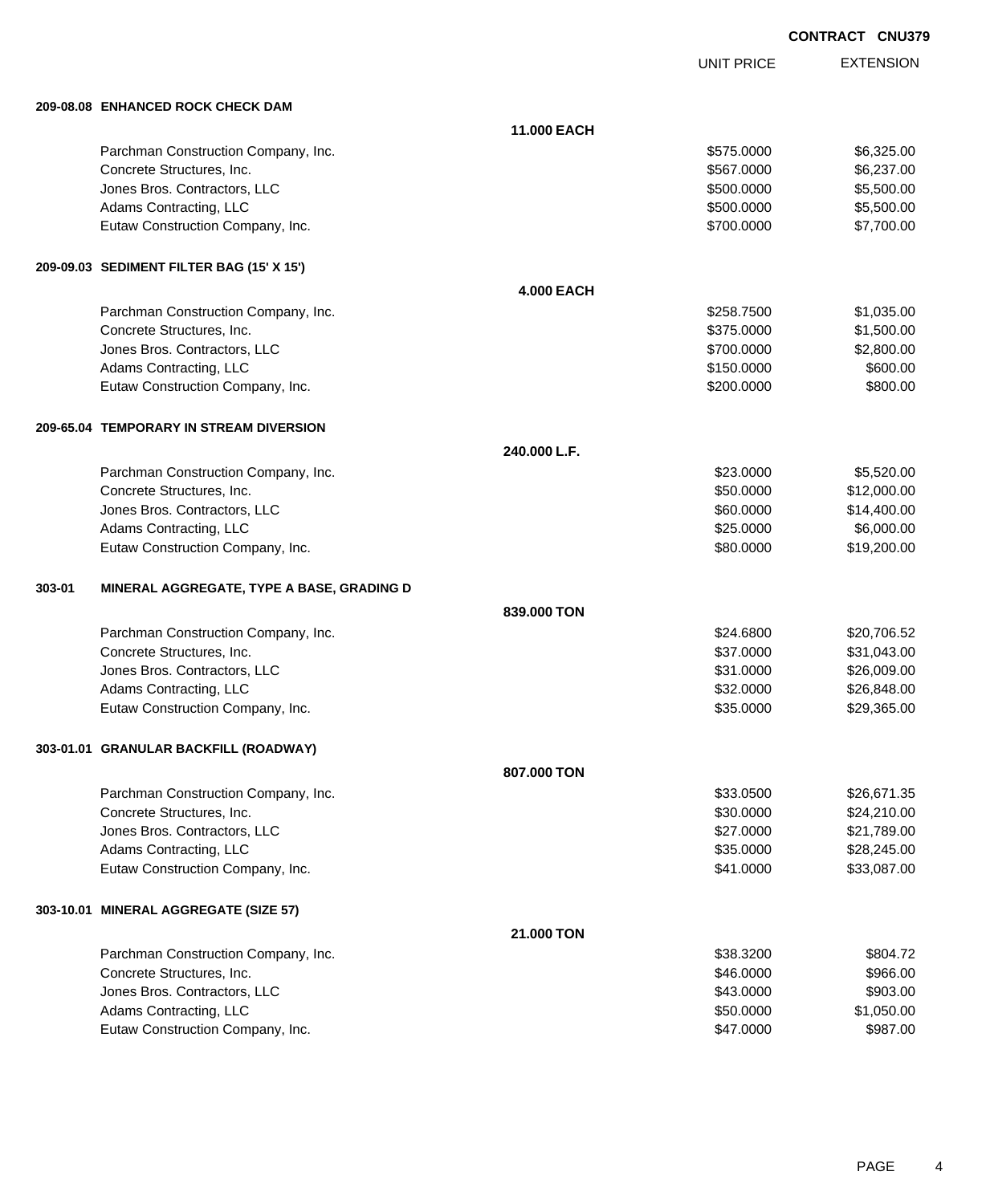| <b>CONTRACT CNU379</b> |
|------------------------|
|------------------------|

EXTENSION UNIT PRICE **307-01.01 ASPHALT CONCRETE MIX (PG64-22) (BPMB-HM) GRADING A 159.000 TON** Parchman Construction Company, Inc. 6. The Construction Company, Inc. 6. The Construction Company, Inc. 6. The Construction Company, Inc. 6. The Construction Company, Inc. 6. The Construction Company, Inc. 6. The Construct Concrete Structures, Inc. 6. The Concrete Structures, Inc. 6. The Concrete Structures, Inc. 6. The Concrete Structures, Inc. 6. The Concrete Structures, Inc. 6. The Concrete Structures, Inc. 6. The Concrete Structures, Inc Jones Bros. Contractors, LLC \$125.0000 \$19,875.00 Adams Contracting, LLC 6. 2006 120 120 2006 2007 12:0000 \$130.0000 \$20,670.00 Eutaw Construction Company, Inc. 6. The Construction Company, Inc. 6. The Construction Company, Inc. 6. The Construction Company, Inc. 6. The Construction Company, Inc. 6. The Construction Company, Inc. 6. The Construction **307-01.08 ASPHALT CONCRETE MIX (PG64-22) (BPMB-HM) GRADING B-M2 106.000 TON** Parchman Construction Company, Inc. 6. The Construction Company, Inc. 6. The Construction Company, Inc. 6. The Construction Company, Inc. 6. The Construction Company, Inc. 6. The Construction Company, Inc. 6. The Construct Concrete Structures, Inc. 620,352.00 Jones Bros. Contractors, LLC \$160.0000 \$16,960.00 Adams Contracting, LLC 6. 2008 6. 2009 6. 2009 6. 2010 6. 2010 6. 2010 6. 2010 6. 2010 6. 2010 6. 2010 6. 2010 Eutaw Construction Company, Inc. 6. The Construction Company, Inc. 6. The Construction Company, Inc. 6. The Construction Company, Inc. 6. The Construction Company, Inc. 6. The Construction Company, Inc. 6. The Construction **402-01 BITUMINOUS MATERIAL FOR PRIME COAT (PC) 2.000 TON** Parchman Construction Company, Inc. 6. The Construction Company, Inc. 6525.000 \$525.000 \$525.00 Concrete Structures, Inc. 6. 2000.000 \$2,000.000 \$2,000.000 \$2,000.000 \$2,000.000 \$2,000.00 versions and the set of the set of the set of the set of the set of the set of the set of the set of the set of the set of the set of the set of the set of the set of the set of the set of the set of the set of the set of Adams Contracting, LLC 6650.000 \$1,300.00 Eutaw Construction Company, Inc. 6. The Construction Company, Inc. 6. The Construction Company, Inc. 6. The Construction Company, Inc. 6. The Construction Company, Inc. 6. The Construction Company, Inc. 6. The Construction **402-02 AGGREGATE FOR COVER MATERIAL (PC) 5.000 TON** Parchman Construction Company, Inc. 6. The Construction Company, Inc. \$10.5000 \$52.50 Concrete Structures, Inc. 688.0000 \$340.00 dones Bros. Contractors, LLC 6650.000 \$650.00 \$650.00 Adams Contracting, LLC 6650.000 \$650.00 Eutaw Construction Company, Inc. 6325.000 \$325.00 **403-01 BITUMINOUS MATERIAL FOR TACK COAT (TC) 1.000 TON** Parchman Construction Company, Inc. 6. 2010 12:375.000 \$1,575.0000 \$1,575.000 \$1,575.00 Concrete Structures, Inc. 6. 2010. The structures of the structures, Inc. 6. 2010. The structures of the structures of the structures of the structures of the structures of the structures of the structures of the structure Jones Bros. Contractors, LLC \$525.0000 \$525.00 Adams Contracting, LLC 6525.000 \$525.000 \$525.000 \$525.000 \$525.000 \$525.000 \$525.000 \$525.000 \$525.00 Eutaw Construction Company, Inc. 6. The Construction Company, Inc. 6. The Construction Company, Inc. 6. The Construction Company, Inc. 6. The Construction Company, Inc. 6. The Construction Company, Inc. 6. The Construction **411-01.10 ACS MIX(PG64-22) GRADING D 78.000 TON** Parchman Construction Company, Inc. 6. 2010 12:30 12:30 12:30 12:30 12:30 12:30 12:30 12:30 12:30 12:30 12:30 1 Concrete Structures, Inc. 6. The Concrete Structures, Inc. 6. The Concrete Structures, Inc. 6. The Concrete Structures, Inc. 6. The Concrete Structures, Inc. 6. The Concrete Structures, Inc. 6. The Concrete Structures, Inc Jones Bros. Contractors, LLC \$200.0000 \$15,600.00 Adams Contracting, LLC 6. 2010.000 \$16,380.00 Eutaw Construction Company, Inc. 6. The Construction Company, Inc. 6. The Construction Company, Inc. 6. The Construction Company, Inc. 6. The Construction Company, Inc. 6. The Construction Company, Inc. 6. The Construction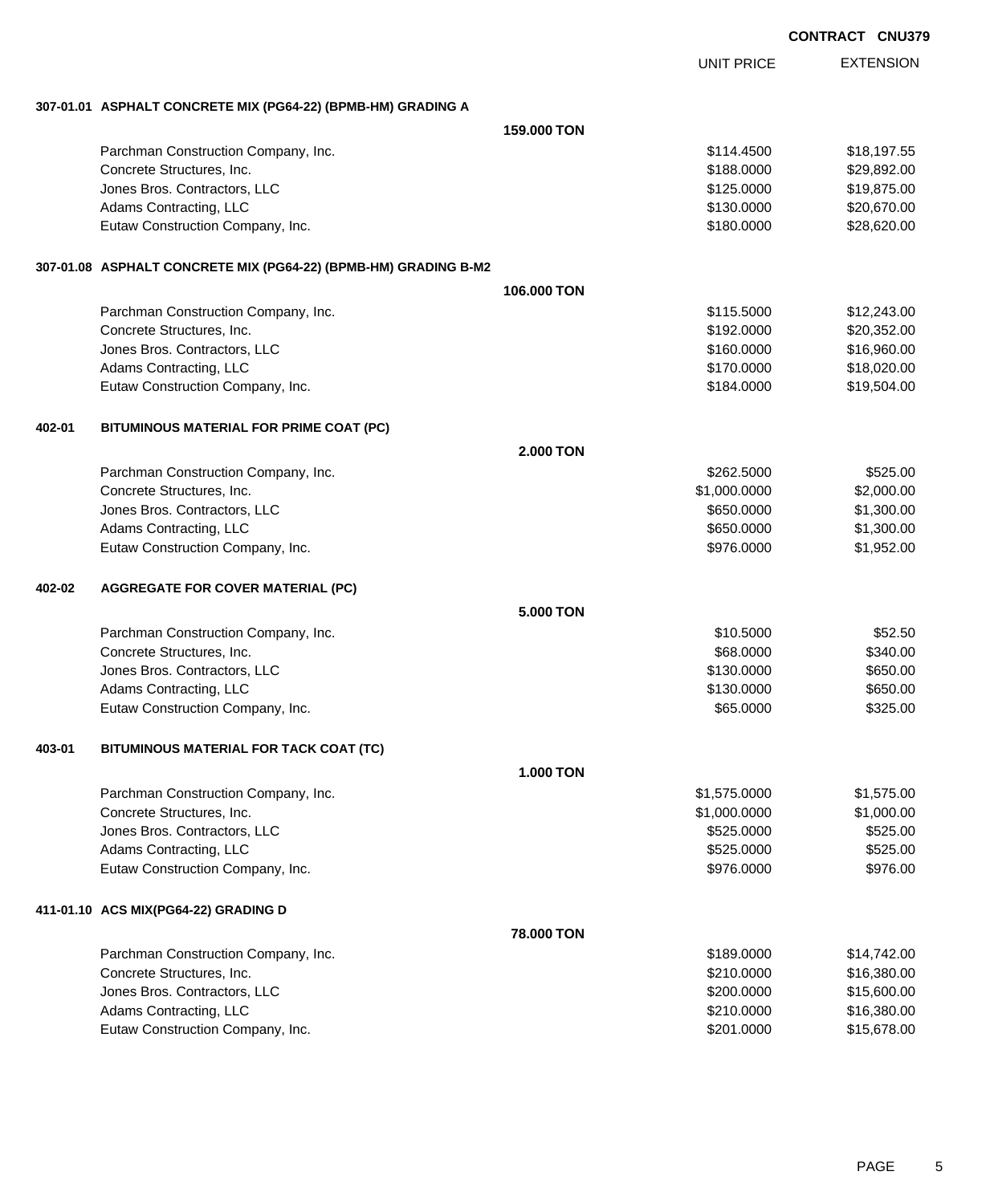UNIT PRICE

EXTENSION

**411-12.03 SCORING FOR RUMBLE STRIPE (NON-CONTINUOUS) (8IN WIDTH)**

|                                                 | 0.200 L.M.        |               |             |
|-------------------------------------------------|-------------------|---------------|-------------|
| Parchman Construction Company, Inc.             |                   | \$16,800.0000 | \$3,360.00  |
| Concrete Structures, Inc.                       |                   | \$18,000.0000 | \$3,600.00  |
| Jones Bros. Contractors, LLC                    |                   | \$16,000.0000 | \$3,200.00  |
| Adams Contracting, LLC                          |                   | \$17,000.0000 | \$3,400.00  |
| Eutaw Construction Company, Inc.                |                   | \$17,340.0000 | \$3,468.00  |
|                                                 |                   |               |             |
| 415-01.02 COLD PLANING BITUMINOUS PAVEMENT      |                   |               |             |
|                                                 | 867,000 S.Y.      |               |             |
| Parchman Construction Company, Inc.             |                   | \$12.8600     | \$11,149.62 |
| Concrete Structures, Inc.                       |                   | \$14.0000     | \$12,138.00 |
| Jones Bros. Contractors, LLC                    |                   | \$12.2500     | \$10,620.75 |
| Adams Contracting, LLC                          |                   | \$13.0000     | \$11,271.00 |
| Eutaw Construction Company, Inc.                |                   | \$15.0000     | \$13,005.00 |
| 607-05.02 24" CONCRETE PIPE CULVERT (CLASS III) |                   |               |             |
|                                                 | 16.000 L.F.       |               |             |
| Parchman Construction Company, Inc.             |                   | \$197.5700    | \$3,161.12  |
| Concrete Structures, Inc.                       |                   | \$155.0000    | \$2,480.00  |
| Jones Bros. Contractors, LLC                    |                   | \$240.0000    | \$3,840.00  |
| Adams Contracting, LLC                          |                   | \$150.0000    | \$2,400.00  |
| Eutaw Construction Company, Inc.                |                   | \$200.0000    | \$3,200.00  |
| 611-07.57 24IN ENDWALL (CROSS DRAIN) 3:1        |                   |               |             |
|                                                 | <b>1.000 EACH</b> |               |             |
| Parchman Construction Company, Inc.             |                   | \$2,133.0400  | \$2,133.04  |
| Concrete Structures, Inc.                       |                   | \$3,400.0000  | \$3,400.00  |
| Jones Bros. Contractors, LLC                    |                   | \$2,900.0000  | \$2,900.00  |
| Adams Contracting, LLC                          |                   | \$2,500.0000  | \$2,500.00  |
| Eutaw Construction Company, Inc.                |                   | \$4,440.0000  | \$4,440.00  |
| 611-07.58 24IN ENDWALL (CROSS DRAIN) 4:1        |                   |               |             |
|                                                 | <b>1.000 EACH</b> |               |             |
| Parchman Construction Company, Inc.             |                   | \$2,554.5900  | \$2,554.59  |
| Concrete Structures, Inc.                       |                   | \$3,800.0000  | \$3,800.00  |
| Jones Bros. Contractors, LLC                    |                   | \$3,400.0000  | \$3,400.00  |
| Adams Contracting, LLC                          |                   | \$3,000.0000  | \$3,000.00  |
| Eutaw Construction Company, Inc.                |                   | \$4,990.0000  | \$4,990.00  |
| 705-01.04 METAL BEAM GUARD FENCE                |                   |               |             |
|                                                 | 62.500 L.F.       |               |             |
| Parchman Construction Company, Inc.             |                   | \$96.8000     | \$6,050.00  |
| Concrete Structures, Inc.                       |                   | \$60.0000     | \$3,750.00  |
| Jones Bros. Contractors, LLC                    |                   | \$53.2800     | \$3,330.00  |
| Adams Contracting, LLC                          |                   | \$60.0000     | \$3,750.00  |
| Eutaw Construction Company, Inc.                |                   | \$60.0000     | \$3,750.00  |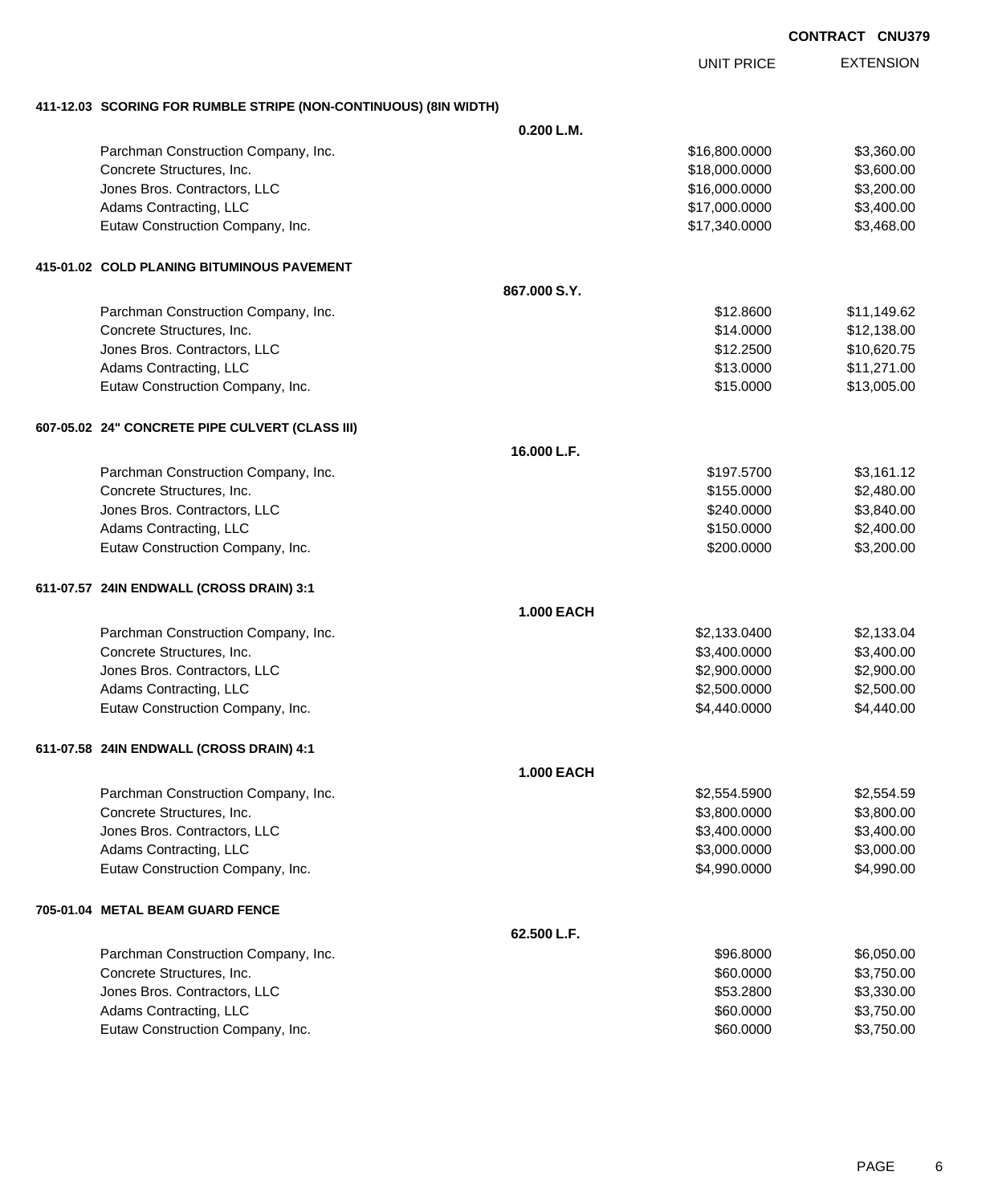|        |                                                       |                   |                   | <b>CONTRACT CNU379</b> |
|--------|-------------------------------------------------------|-------------------|-------------------|------------------------|
|        |                                                       |                   | <b>UNIT PRICE</b> | <b>EXTENSION</b>       |
|        | 705-06.02 W BEAM GR (TYPE 2) MASH TL-3 (LONG POST)    |                   |                   |                        |
|        |                                                       | 393.750 L.F.      |                   |                        |
|        | Parchman Construction Company, Inc.                   |                   | \$30.8000         | \$12,127.50            |
|        | Concrete Structures, Inc.                             |                   | \$27.0000         | \$10,631.25            |
|        | Jones Bros. Contractors, LLC                          |                   | \$24.1800         | \$9,520.88             |
|        | Adams Contracting, LLC                                |                   | \$27.0000         | \$10,631.25            |
|        | Eutaw Construction Company, Inc.                      |                   | \$27.0000         | \$10,631.25            |
|        | 705-06.10 GR TERMINALTRAILING END (TYPE 13) MASH TL-3 |                   |                   |                        |
|        |                                                       | <b>2.000 EACH</b> |                   |                        |
|        | Parchman Construction Company, Inc.                   |                   | \$1,320.0000      | \$2,640.00             |
|        | Concrete Structures, Inc.                             |                   | \$1,200.0000      | \$2,400.00             |
|        | Jones Bros. Contractors, LLC                          |                   | \$1,026.0000      | \$2,052.00             |
|        | Adams Contracting, LLC                                |                   | \$1,100.0000      | \$2,200.00             |
|        | Eutaw Construction Company, Inc.                      |                   | \$1,160.0000      | \$2,320.00             |
|        | 705-06.11 GR TERMINAL (IN-INLINE) MASH TL-3           |                   |                   |                        |
|        |                                                       | <b>2.000 EACH</b> |                   |                        |
|        | Parchman Construction Company, Inc.                   |                   | \$770.0000        | \$1,540.00             |
|        | Concrete Structures, Inc.                             |                   | \$850.0000        | \$1,700.00             |
|        | Jones Bros. Contractors, LLC                          |                   | \$748.0000        | \$1,496.00             |
|        | Adams Contracting, LLC                                |                   | \$825.0000        | \$1,650.00             |
|        | Eutaw Construction Company, Inc.                      |                   | \$844.0000        | \$1,688.00             |
|        | 705-06.20 TANGENT ENERGY ABSORBING TERM MASH TL-3     |                   |                   |                        |
|        |                                                       | <b>4.000 EACH</b> |                   |                        |
|        | Parchman Construction Company, Inc.                   |                   | \$3,025.0000      | \$12,100.00            |
|        | Concrete Structures, Inc.                             |                   | \$2,500.0000      | \$10,000.00            |
|        | Jones Bros. Contractors, LLC                          |                   | \$2,190.0000      | \$8,760.00             |
|        | Adams Contracting, LLC                                |                   | \$2,400.0000      | \$9,600.00             |
|        | Eutaw Construction Company, Inc.                      |                   | \$2,470.0000      | \$9,880.00             |
| 706-01 | <b>GUARDRAIL REMOVED</b>                              |                   |                   |                        |
|        |                                                       | 300.000 L.F.      |                   |                        |
|        | Parchman Construction Company, Inc.                   |                   | \$2.3000          | \$690.00               |
|        | Concrete Structures, Inc.                             |                   | \$5.0000          | \$1,500.00             |
|        | Jones Bros. Contractors, LLC                          |                   | \$0.7500          | \$225.00               |
|        | Adams Contracting, LLC                                |                   | \$1.0000          | \$300.00               |
|        | Eutaw Construction Company, Inc.                      |                   | \$1.0000          | \$300.00               |
|        | 708-02.01 MARKERS (CONCRETE R.O.W. POSTS)             |                   |                   |                        |
|        |                                                       | 12.000 EACH       |                   |                        |
|        | Parchman Construction Company, Inc.                   |                   | \$309.9300        | \$3,719.16             |
|        | Concrete Structures, Inc.                             |                   | \$390.0000        | \$4,680.00             |
|        | Jones Bros. Contractors, LLC                          |                   | \$300.0000        | \$3,600.00             |
|        | Adams Contracting, LLC                                |                   | \$500.0000        | \$6,000.00             |
|        | Eutaw Construction Company, Inc.                      |                   | \$413.0000        | \$4,956.00             |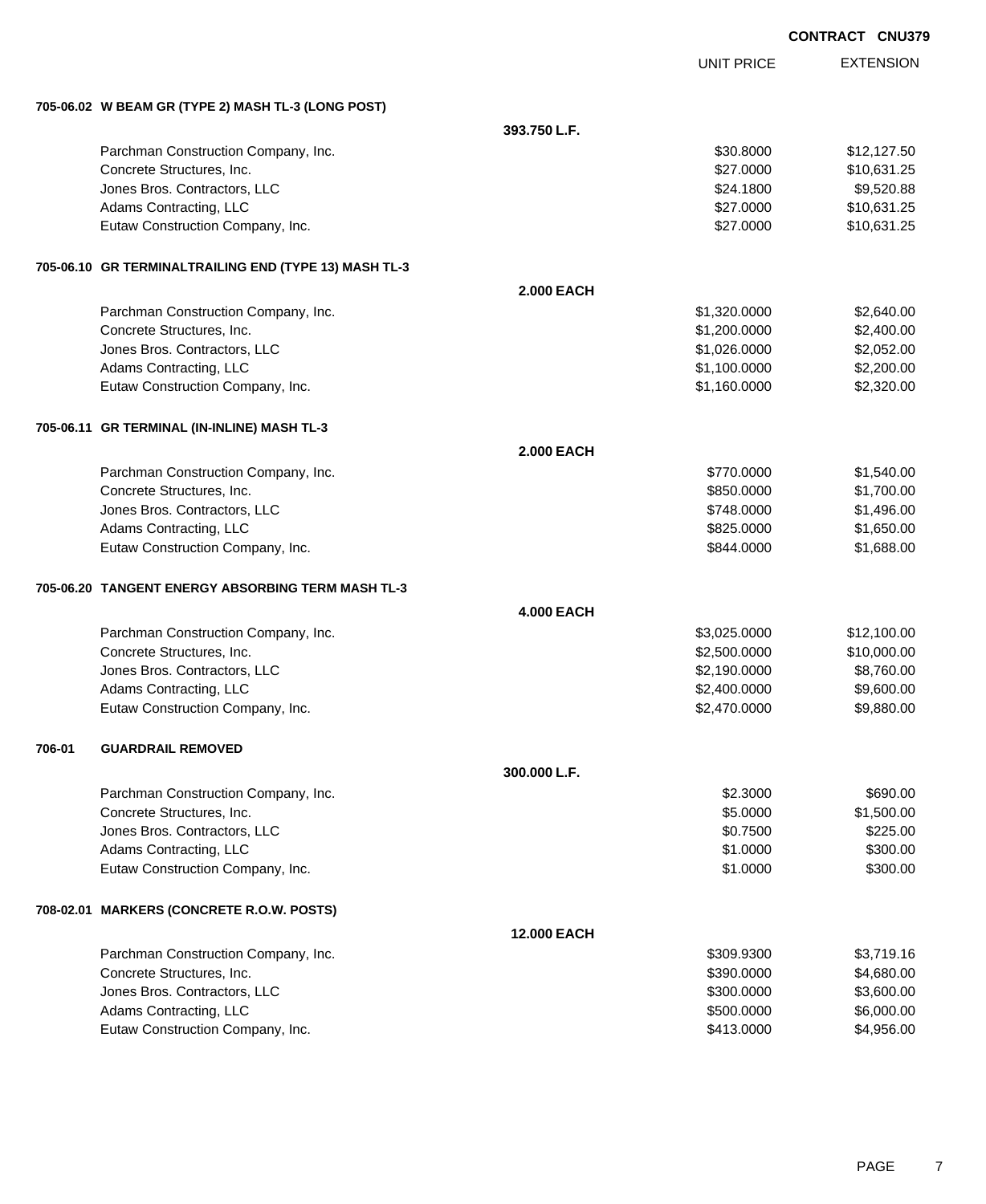EXTENSION **CONTRACT CNU379**

UNIT PRICE

|        | 709-05.05 MACHINED RIP-RAP (CLASS A-3) |                   |               |             |
|--------|----------------------------------------|-------------------|---------------|-------------|
|        |                                        | 100.000 TON       |               |             |
|        | Parchman Construction Company, Inc.    |                   | \$38.9500     | \$3,895.00  |
|        | Concrete Structures, Inc.              |                   | \$56.0000     | \$5,600.00  |
|        | Jones Bros. Contractors, LLC           |                   | \$40.0000     | \$4,000.00  |
|        | Adams Contracting, LLC                 |                   | \$50.0000     | \$5,000.00  |
|        | Eutaw Construction Company, Inc.       |                   | \$45.0000     | \$4,500.00  |
|        | 709-05.06 MACHINED RIP-RAP (CLASS A-1) |                   |               |             |
|        |                                        | 69,000 TON        |               |             |
|        | Parchman Construction Company, Inc.    |                   | \$38.9500     | \$2,687.55  |
|        | Concrete Structures, Inc.              |                   | \$56.0000     | \$3,864.00  |
|        | Jones Bros. Contractors, LLC           |                   | \$40.0000     | \$2,760.00  |
|        | Adams Contracting, LLC                 |                   | \$50.0000     | \$3,450.00  |
|        | Eutaw Construction Company, Inc.       |                   | \$45.0000     | \$3,105.00  |
|        | 709-05.09 MACHINED RIP-RAP (CLASS C)   |                   |               |             |
|        |                                        | 323,000 TON       |               |             |
|        | Parchman Construction Company, Inc.    |                   | \$38.9500     | \$12,580.85 |
|        | Concrete Structures, Inc.              |                   | \$61.0000     | \$19,703.00 |
|        | Jones Bros. Contractors, LLC           |                   | \$40.0000     | \$12,920.00 |
|        | Adams Contracting, LLC                 |                   | \$50.0000     | \$16,150.00 |
|        | Eutaw Construction Company, Inc.       |                   | \$50.0000     | \$16,150.00 |
| 712-01 | <b>TRAFFIC CONTROL</b>                 |                   |               |             |
|        |                                        | 1.000 LS          |               |             |
|        | Parchman Construction Company, Inc.    |                   | \$1,955.0000  | \$1,955.00  |
|        | Concrete Structures, Inc.              |                   | \$5,000.0000  | \$5,000.00  |
|        | Jones Bros. Contractors, LLC           |                   | \$4,000.0000  | \$4,000.00  |
|        | Adams Contracting, LLC                 |                   | \$10,000.0000 | \$10,000.00 |
|        | Eutaw Construction Company, Inc.       |                   | \$25,000.0000 | \$25,000.00 |
|        | 712-05.01 WARNING LIGHTS (TYPE A)      |                   |               |             |
|        |                                        | <b>6.000 EACH</b> |               |             |
|        | Parchman Construction Company, Inc.    |                   | \$35.6500     | \$213.90    |
|        | Concrete Structures, Inc.              |                   | \$100.0000    | \$600.00    |
|        | Jones Bros. Contractors, LLC           |                   | \$31.0000     | \$186.00    |
|        | Adams Contracting, LLC                 |                   | \$32.0000     | \$192.00    |
|        | Eutaw Construction Company, Inc.       |                   | \$34.0000     | \$204.00    |
| 712-06 | <b>SIGNS (CONSTRUCTION)</b>            |                   |               |             |
|        |                                        | 678.000 S.F.      |               |             |
|        | Parchman Construction Company, Inc.    |                   | \$6.9000      | \$4,678.20  |
|        | Concrete Structures, Inc.              |                   | \$7.0000      | \$4,746.00  |
|        | Jones Bros. Contractors, LLC           |                   | \$6.0000      | \$4,068.00  |
|        | Adams Contracting, LLC                 |                   | \$7.0000      | \$4,746.00  |
|        | Eutaw Construction Company, Inc.       |                   | \$7.0000      | \$4,746.00  |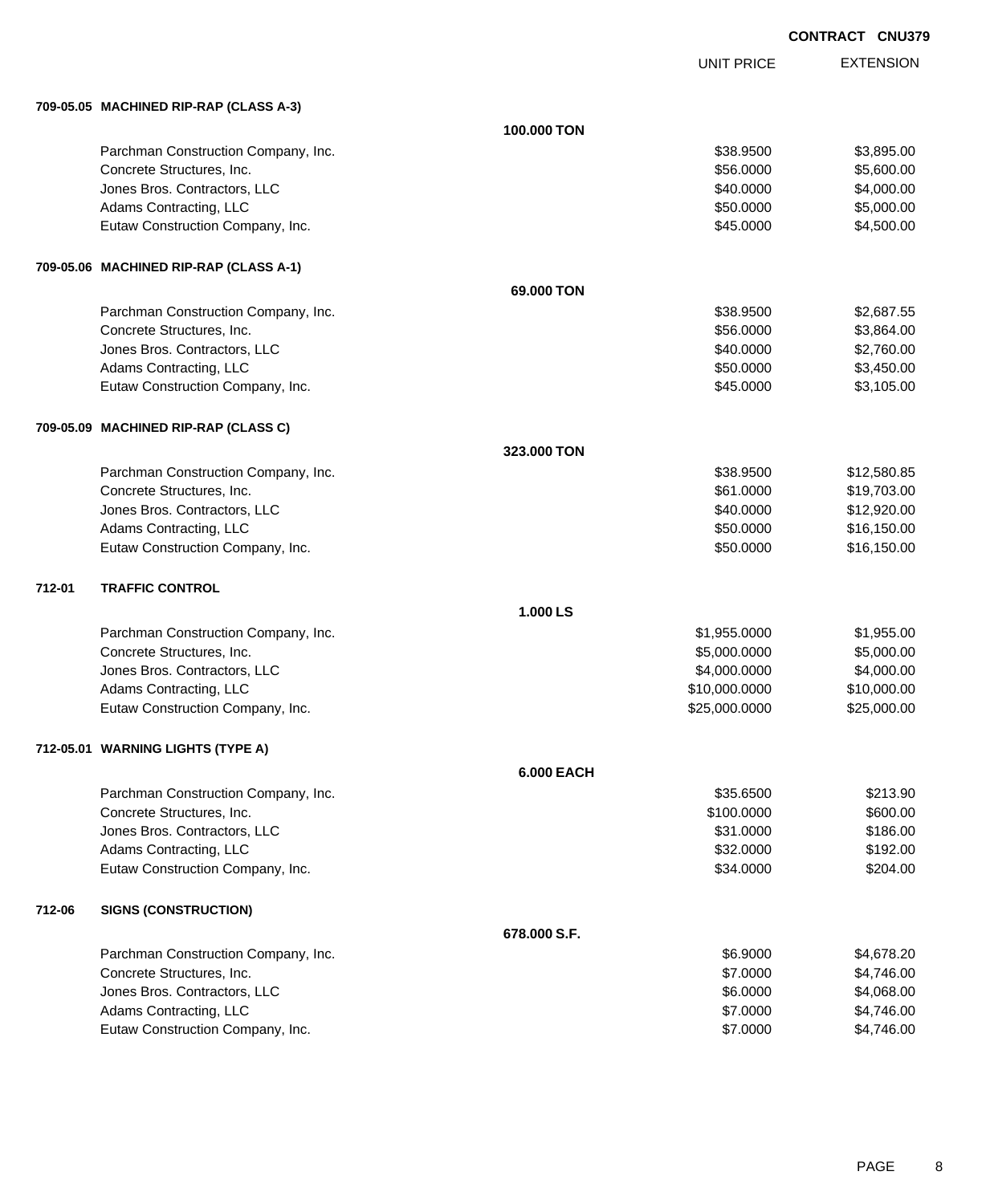UNIT PRICE

EXTENSION

|  | 712-07.03 TEMPORARY BARRICADES (TYPE III) |  |
|--|-------------------------------------------|--|
|  |                                           |  |

| 712-07.03 TEMPORARY BARRICADES (TYPE III)                           |                   |               |             |
|---------------------------------------------------------------------|-------------------|---------------|-------------|
|                                                                     | 60.000 L.F.       |               |             |
| Parchman Construction Company, Inc.                                 |                   | \$14.3800     | \$862.80    |
| Concrete Structures, Inc.                                           |                   | \$14.0000     | \$840.00    |
| Jones Bros. Contractors, LLC                                        |                   | \$12.5000     | \$750.00    |
| Adams Contracting, LLC                                              |                   | \$13.0000     | \$780.00    |
| Eutaw Construction Company, Inc.                                    |                   | \$14.0000     | \$840.00    |
| 712-09.01 REMOVABLE PAVEMENT MARKING LINE                           |                   |               |             |
|                                                                     | 3,000.000 L.F.    |               |             |
| Parchman Construction Company, Inc.                                 |                   | \$3.1500      | \$9,450.00  |
| Concrete Structures, Inc.                                           |                   | \$4.5000      | \$13,500.00 |
| Jones Bros. Contractors, LLC                                        |                   | \$4.0000      | \$12,000.00 |
| Adams Contracting, LLC                                              |                   | \$4.0000      | \$12,000.00 |
| Eutaw Construction Company, Inc.                                    |                   | \$3.0000      | \$9,000.00  |
| 713-15.36 REMOVE SIGN, SUPPORT & FOOTING                            |                   |               |             |
|                                                                     | 3.000 EACH        |               |             |
| Parchman Construction Company, Inc.                                 |                   | \$34.5000     | \$103.50    |
| Concrete Structures, Inc.                                           |                   | \$34.0000     | \$102.00    |
| Jones Bros. Contractors, LLC                                        |                   | \$30.0000     | \$90.00     |
| Adams Contracting, LLC                                              |                   | \$360.0000    | \$1,080.00  |
| Eutaw Construction Company, Inc.                                    |                   | \$33.0000     | \$99.00     |
| 713-16.01 CHANGEABLE MESSAGE SIGN UNIT                              |                   |               |             |
|                                                                     | 3.000 EACH        |               |             |
| Parchman Construction Company, Inc.                                 |                   | \$6,210.0000  | \$18,630.00 |
| Concrete Structures, Inc.                                           |                   | \$6,100.0000  | \$18,300.00 |
| Jones Bros. Contractors, LLC                                        |                   | \$5,400.0000  | \$16,200.00 |
| Adams Contracting, LLC                                              |                   | \$5,500.0000  | \$16,500.00 |
| Eutaw Construction Company, Inc.                                    |                   | \$5,850.0000  | \$17,550.00 |
| 716-01.21   SNOWPLOWABLE RAISED PAVEMENT MARKERS (BI-DIR) (1 COLOR) |                   |               |             |
|                                                                     | <b>7.000 EACH</b> |               |             |
| Parchman Construction Company, Inc.                                 |                   | \$105.0000    | \$735.00    |
| Concrete Structures, Inc.                                           |                   | \$85.0000     | \$595.00    |
| Jones Bros. Contractors, LLC                                        |                   | \$75.0000     | \$525.00    |
| Adams Contracting, LLC                                              |                   | \$80.0000     | \$560.00    |
| Eutaw Construction Company, Inc.                                    |                   | \$108.0000    | \$756.00    |
| 716-12.02 ENHANCED FLATLINE THERMO PVMT MRKNG (6IN LINE)            |                   |               |             |
|                                                                     | 0.310 L.M.        |               |             |
| Parchman Construction Company, Inc.                                 |                   | \$10,500.0000 | \$3,255.00  |
| Concrete Structures, Inc.                                           |                   | \$23,000.0000 | \$7,130.00  |
| Jones Bros. Contractors, LLC                                        |                   | \$20,000.0000 | \$6,200.00  |
| Adams Contracting, LLC                                              |                   | \$21,000.0000 | \$6,510.00  |
| Eutaw Construction Company, Inc.                                    |                   | \$10,840.0000 | \$3,360.40  |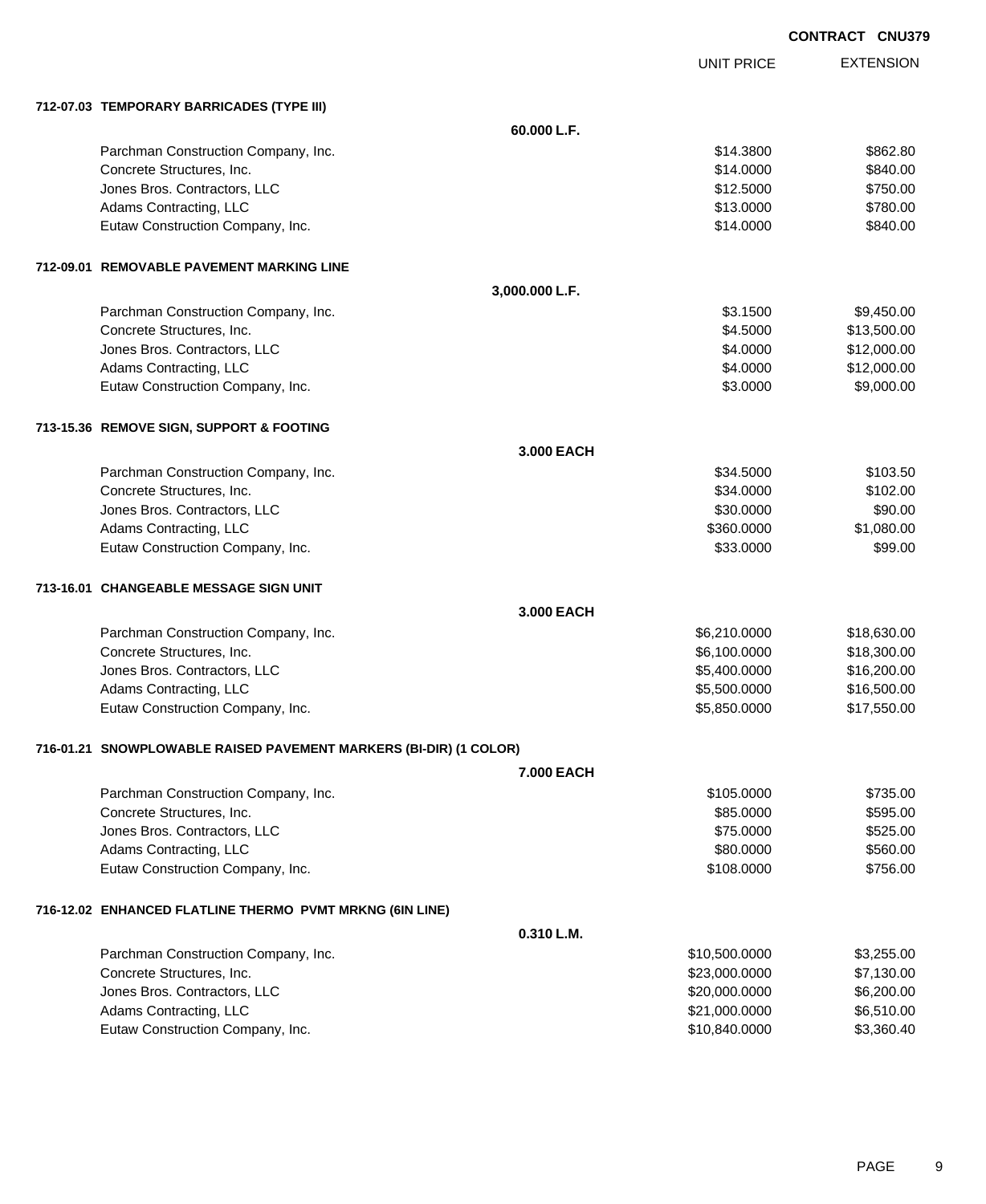|        |                                                  |                    | <b>UNIT PRICE</b> | <b>EXTENSION</b> |
|--------|--------------------------------------------------|--------------------|-------------------|------------------|
| 717-01 | <b>MOBILIZATION</b>                              |                    |                   |                  |
|        |                                                  | 1.000 LS           |                   |                  |
|        | Parchman Construction Company, Inc.              |                    | \$24,147.4800     | \$24,147.48      |
|        | Concrete Structures, Inc.                        |                    | \$27,000.0000     | \$27,000.00      |
|        | Jones Bros. Contractors, LLC                     |                    | \$30,000.0000     | \$30,000.00      |
|        | Adams Contracting, LLC                           |                    | \$34,000.0000     | \$34,000.00      |
|        | Eutaw Construction Company, Inc.                 |                    | \$32,400.0000     | \$32,400.00      |
|        | 740-10.03 GEOTEXTILE (TYPE III)(EROSION CONTROL) |                    |                   |                  |
|        |                                                  | 428,000 S.Y.       |                   |                  |
|        | Parchman Construction Company, Inc.              |                    | \$2.8200          | \$1,206.96       |
|        | Concrete Structures, Inc.                        |                    | \$3.0000          | \$1,284.00       |
|        | Jones Bros. Contractors, LLC                     |                    | \$3.0000          | \$1,284.00       |
|        | Adams Contracting, LLC                           |                    | \$4.0000          | \$1,712.00       |
|        | Eutaw Construction Company, Inc.                 |                    | \$8.0000          | \$3,424.00       |
|        | 740-11.05 TEMPORARY SEDIMENT TUBE 24IN           |                    |                   |                  |
|        |                                                  | 200.000 L.F.       |                   |                  |
|        | Parchman Construction Company, Inc.              |                    | \$5.5000          | \$1,100.00       |
|        | Concrete Structures, Inc.                        |                    | \$6.0000          | \$1,200.00       |
|        | Jones Bros. Contractors, LLC                     |                    | \$5.0000          | \$1,000.00       |
|        | Adams Contracting, LLC                           |                    | \$5.2500          | \$1,050.00       |
|        | Eutaw Construction Company, Inc.                 |                    | \$5.0000          | \$1,000.00       |
| 801-01 | <b>SEEDING (WITH MULCH)</b>                      |                    |                   |                  |
|        |                                                  | 50,000 UNIT        |                   |                  |
|        | Parchman Construction Company, Inc.              |                    | \$110.0000        | \$5,500.00       |
|        | Concrete Structures, Inc.                        |                    | \$68.0000         | \$3,400.00       |
|        | Jones Bros. Contractors, LLC                     |                    | \$60.0000         | \$3,000.00       |
|        | Adams Contracting, LLC                           |                    | \$160.0000        | \$8,000.00       |
|        | Eutaw Construction Company, Inc.                 |                    | \$73.0000         | \$3,650.00       |
|        | 801-01.07 TEMPORARY SEEDING (WITH MULCH)         |                    |                   |                  |
|        |                                                  | <b>79.000 UNIT</b> |                   |                  |
|        | Parchman Construction Company, Inc.              |                    | \$110,0000        | \$8,690.00       |
|        | Concrete Structures, Inc.                        |                    | \$40.0000         | \$3,160.00       |
|        | Jones Bros. Contractors, LLC                     |                    | \$35.0000         | \$2,765.00       |
|        | Adams Contracting, LLC                           |                    | \$110.0000        | \$8,690.00       |
|        | Eutaw Construction Company, Inc.                 |                    | \$43.0000         | \$3,397.00       |
| 801-03 | <b>WATER (SEEDING &amp; SODDING)</b>             |                    |                   |                  |
|        |                                                  | 12.900 M.G.        |                   |                  |
|        | Parchman Construction Company, Inc.              |                    | \$110.0000        | \$1,419.00       |
|        | Concrete Structures, Inc.                        |                    | \$110.0000        | \$1,419.00       |
|        | Jones Bros. Contractors, LLC                     |                    | \$100.0000        | \$1,290.00       |
|        | Adams Contracting, LLC                           |                    | \$15.0000         | \$193.50         |
|        | Eutaw Construction Company, Inc.                 |                    | \$122.0000        | \$1,573.80       |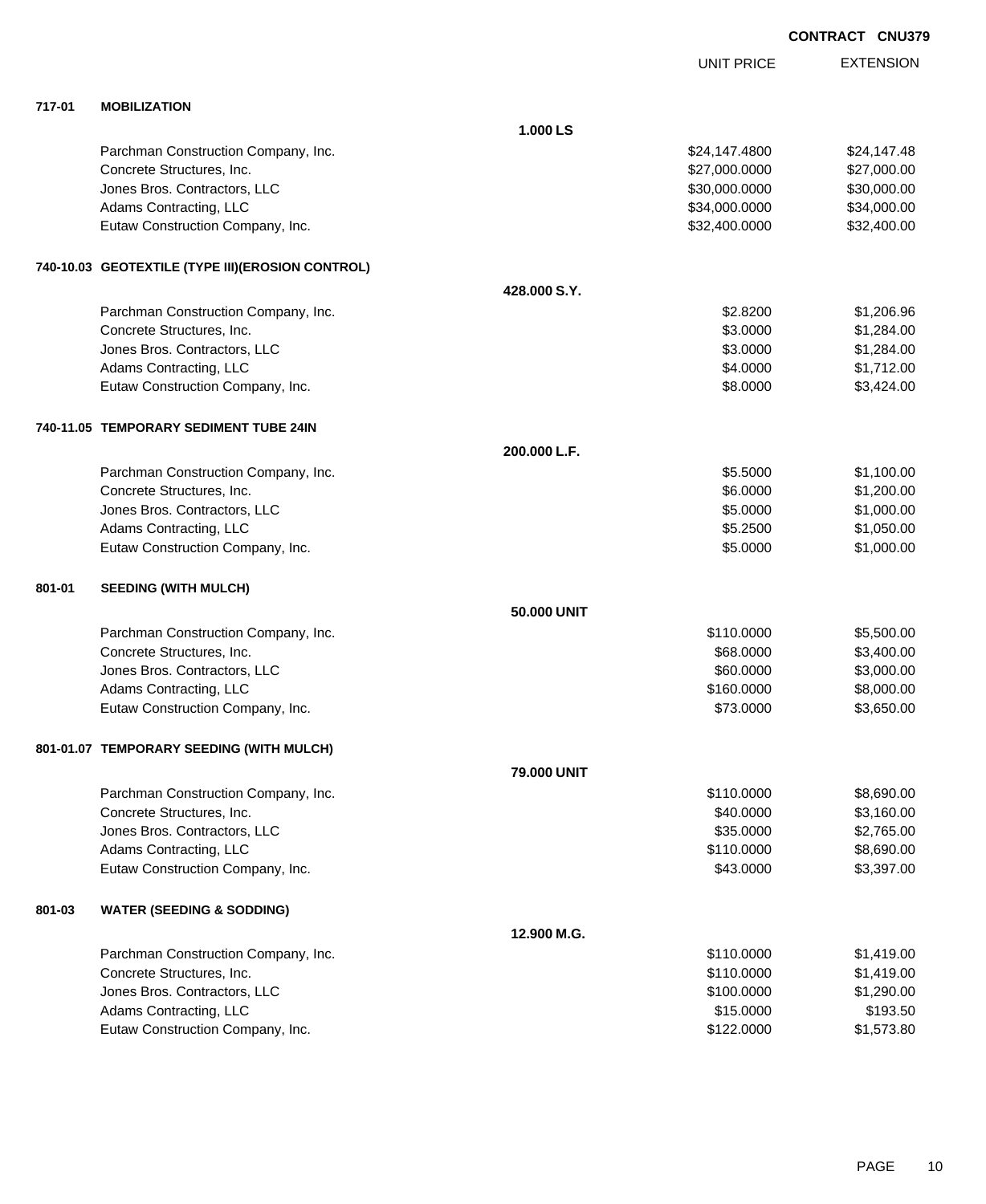EXTENSION UNIT PRICE

# **803-01 SODDING (NEW SOD)**

|                                     | 160,000 S.Y. |            |
|-------------------------------------|--------------|------------|
| Parchman Construction Company, Inc. | \$11,0000    | \$1,760.00 |
| Concrete Structures, Inc.           | \$19,0000    | \$3,040.00 |
| Jones Bros. Contractors, LLC        | \$17,0000    | \$2,720.00 |
| Adams Contracting, LLC              | \$9,0000     | \$1,440.00 |
| Eutaw Construction Company, Inc.    | \$21,0000    | \$3,360.00 |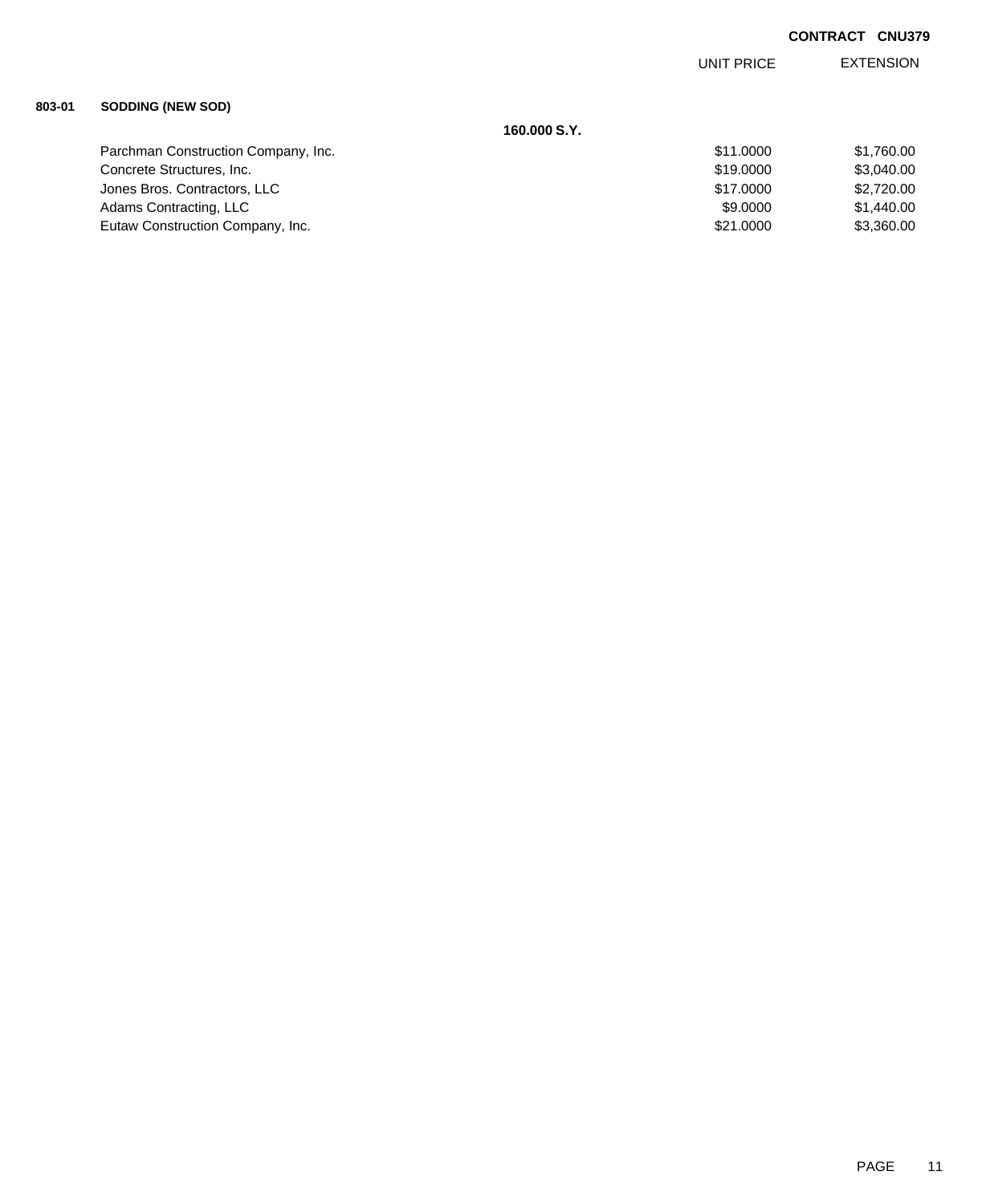|                                                     |               |                   | <b>CONTRACT CNU379</b> |                  |
|-----------------------------------------------------|---------------|-------------------|------------------------|------------------|
|                                                     |               | <b>UNIT PRICE</b> |                        | <b>EXTENSION</b> |
| <b>BOX BRIDGE CATEGORY</b>                          |               |                   |                        |                  |
| 604-02.01 CLASS A CONCRETE (BOX BRIDGES)            |               |                   |                        |                  |
|                                                     | 37.000 C.Y.   |                   |                        |                  |
| Parchman Construction Company, Inc.                 |               | \$1,380.0000      |                        | \$51,060.00      |
| Concrete Structures, Inc.                           |               | \$1,200.0000      |                        | \$44,400.00      |
| Jones Bros. Contractors, LLC                        |               | \$1,000.0000      |                        | \$37,000.00      |
| Adams Contracting, LLC                              |               | \$1,200.0000      |                        | \$44,400.00      |
| Eutaw Construction Company, Inc.                    |               | \$2,000.0000      |                        | \$74,000.00      |
| 604-02.02 STEEL BAR REINFORCEMENT (BOX BRIDGES)     |               |                   |                        |                  |
|                                                     | 4,112.000 LB. |                   |                        |                  |
| Parchman Construction Company, Inc.                 |               | \$1.7300          |                        | \$7,113.76       |
| Concrete Structures, Inc.                           |               | \$1,5000          |                        | \$6,168.00       |
| Jones Bros. Contractors, LLC                        |               | \$1.1600          |                        | \$4,769.92       |
| Adams Contracting, LLC                              |               | \$1,2500          |                        | \$5,140.00       |
| Eutaw Construction Company, Inc.                    |               | \$3.0000          |                        | \$12,336.00      |
| 607-50.30 PRECAST CONCRETE BOX BRIDGE (2@12' X 12') |               |                   |                        |                  |
|                                                     | 38.000 L.F.   |                   |                        |                  |
| Parchman Construction Company, Inc.                 |               | \$5,050.8400      |                        | \$191,931.92     |
| Concrete Structures, Inc.                           |               | \$3,600.0000      |                        | \$136,800.00     |
| Jones Bros. Contractors, LLC                        |               | \$4,500.0000      |                        | \$171,000.00     |
| Adams Contracting, LLC                              |               | \$4,000.0000      |                        | \$152,000.00     |
| Eutaw Construction Company, Inc.                    |               | \$3,500.0000      |                        | \$133,000.00     |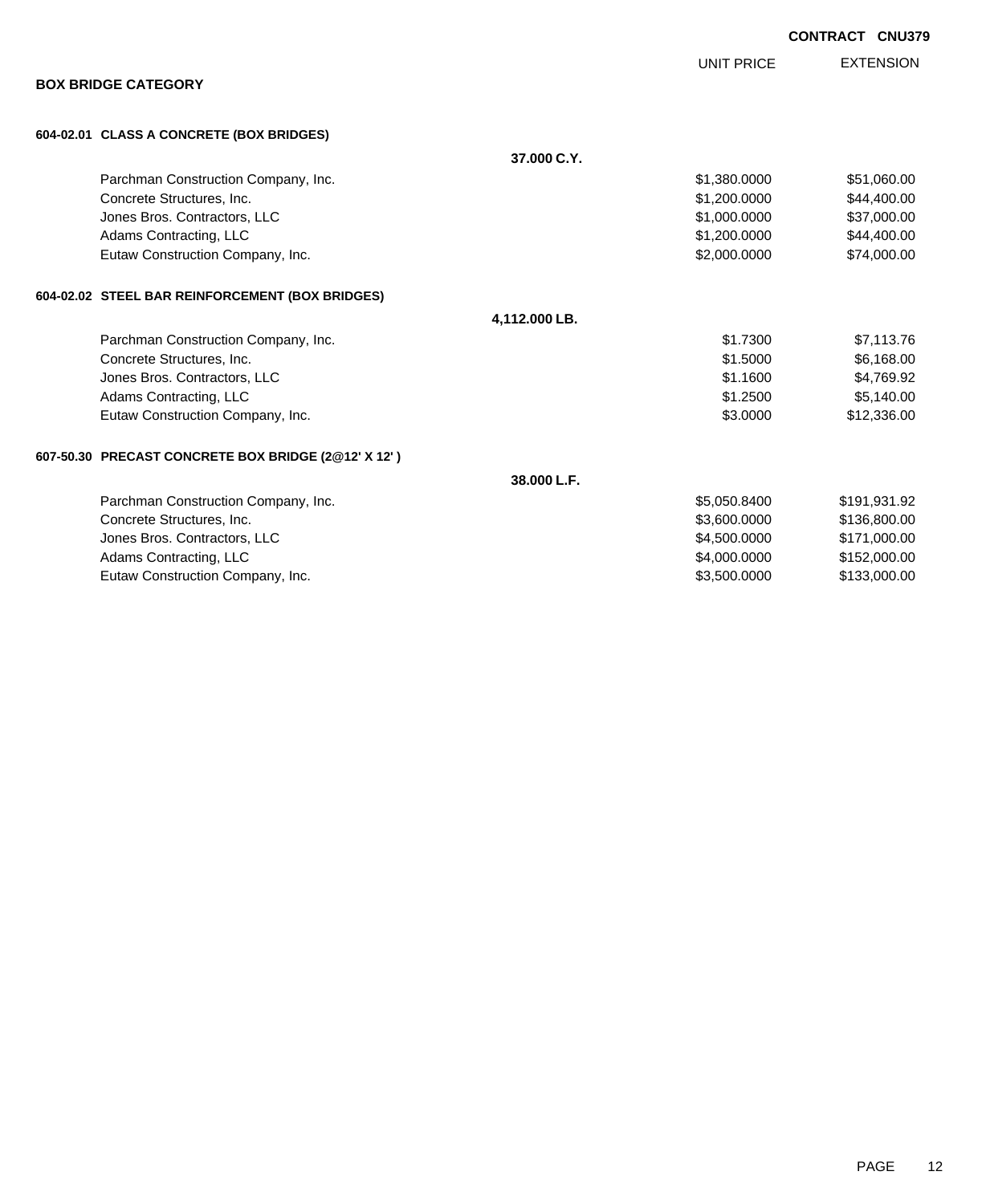### **SUB-TOTAL ROADWAY**

| Parchman Construction Company, Inc. | \$362,883.80 |
|-------------------------------------|--------------|
| Concrete Structures, Inc.           | \$431,266.25 |
| Jones Bros. Contractors, LLC        | \$422,498.38 |
| Adams Contracting, LLC              | \$448,060.25 |
| Eutaw Construction Company, Inc.    | \$465,646.45 |

### **SUB-TOTAL BOX BRIDGE**

| Parchman Construction Company, Inc. | \$250,105.68 |
|-------------------------------------|--------------|
| Concrete Structures, Inc.           | \$187,368.00 |
| Jones Bros. Contractors, LLC        | \$212,769.92 |
| Adams Contracting, LLC              | \$201,540.00 |
| Eutaw Construction Company, Inc.    | \$219,336.00 |

## **TOTAL CONTRACT**

| Parchman Construction Company, Inc. | \$612,989.48 |
|-------------------------------------|--------------|
| Concrete Structures, Inc.           | \$618,634.25 |
| Jones Bros. Contractors, LLC        | \$635,268.30 |
| Adams Contracting, LLC              | \$649,600.25 |
| Eutaw Construction Company, Inc.    | \$684,982.45 |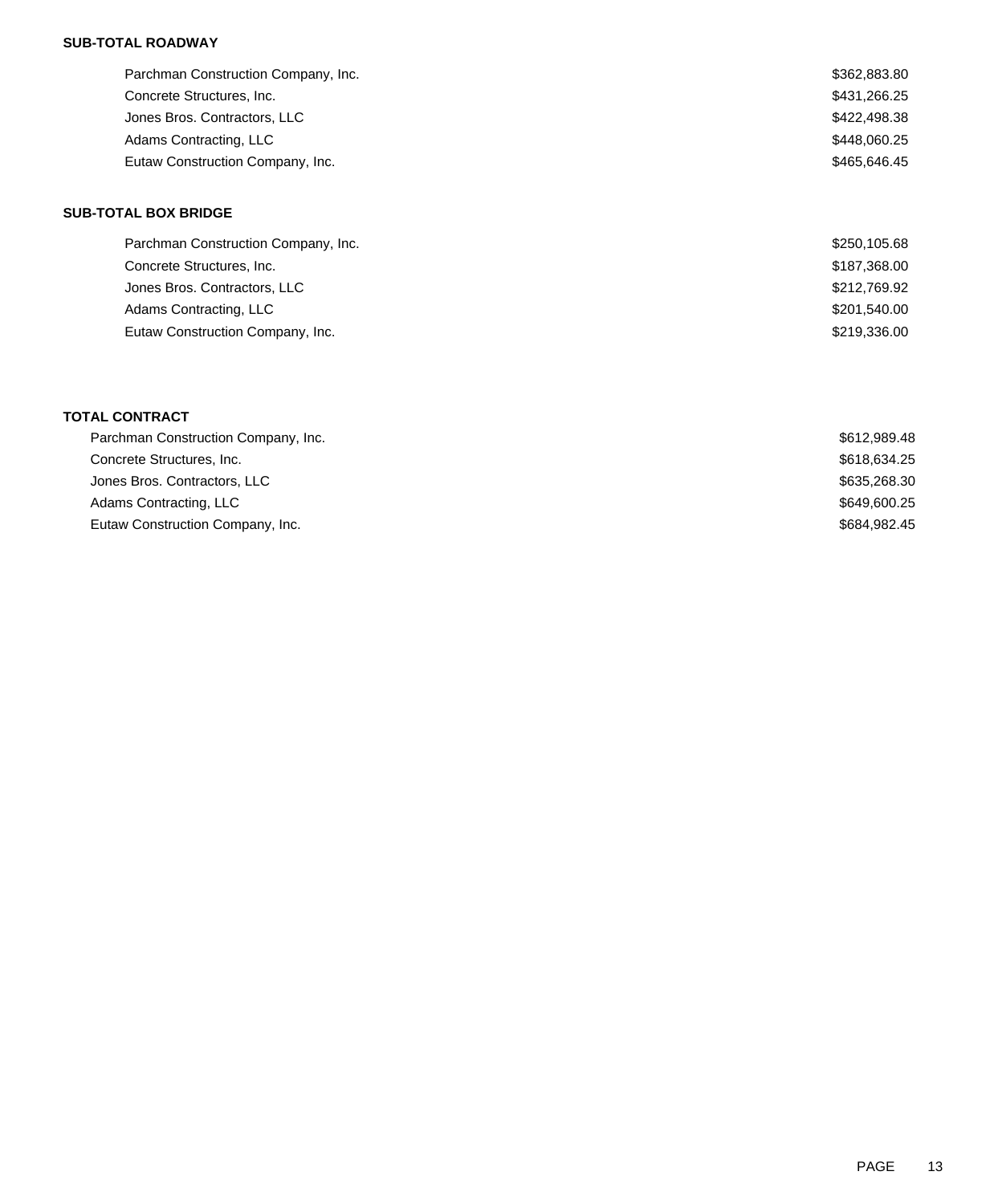# **DEPARTMENT OF TRANSPORTATION SUMMARY OF BIDS LETTING OF DECEMBER 11, 2020 STATE OF TENNESSEE**

#### DYER COUNTY (Contract No. CNU345 Call 022)

23002-4233-04

THE REPAIR OF THE BRIDGES ON U.S. 51 (S.R. 3) OVER THE SOUTH FORK FORKED DEER RIVER (L.M. 0.06).

PROJECT LENGTH - 0.0 MILES

COMPLETION TIME - ON OR BEFORE JUNE 30, 2022

|                                      | TOTAL CONTRACT |
|--------------------------------------|----------------|
| <b>Ford Construction Company</b>     | \$4,696,430.70 |
| Dement Construction Company, LLC     | \$5,615,983.16 |
| Harold Coffey Construction Co., Inc. | \$5,666,149.45 |
| Thomson & Thomson, Inc.              | \$6,085,310.25 |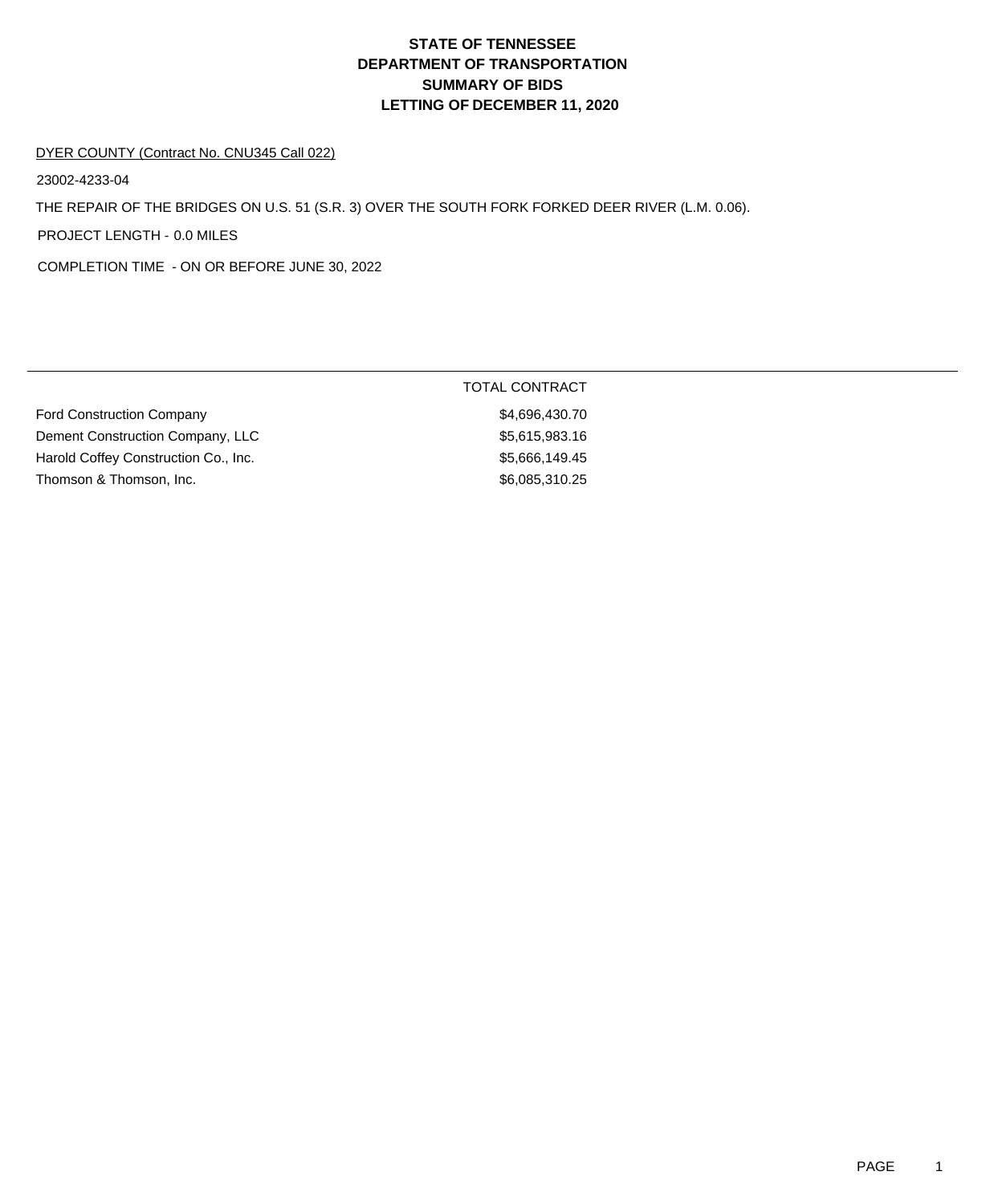|        |                                                                  |                  | <b>UNIT PRICE</b> | <b>EXTENSION</b> |
|--------|------------------------------------------------------------------|------------------|-------------------|------------------|
|        | <b>BRIDGE CATEGORY</b>                                           |                  |                   |                  |
|        | 202-01.02 REMOVAL OF ASBESTOS                                    |                  |                   |                  |
|        |                                                                  | 1.000 LS         |                   |                  |
|        | <b>Ford Construction Company</b>                                 |                  | \$50,000.0000     | \$50,000.00      |
|        | Dement Construction Company, LLC                                 |                  | \$100,000.0000    | \$100,000.00     |
|        | Harold Coffey Construction Co., Inc.                             |                  | \$80,000.0000     | \$80,000.00      |
|        | Thomson & Thomson, Inc.                                          |                  | \$225,000.0000    | \$225,000.00     |
| 203-03 | <b>BORROW EXCAVATION (UNCLASSIFIED)</b>                          |                  |                   |                  |
|        |                                                                  | 30.000 C.Y.      |                   |                  |
|        | <b>Ford Construction Company</b>                                 |                  | \$36.0000         | \$1,080.00       |
|        | Dement Construction Company, LLC                                 |                  | \$60.0000         | \$1,800.00       |
|        | Harold Coffey Construction Co., Inc.                             |                  | \$25.0000         | \$750.00         |
|        | Thomson & Thomson, Inc.                                          |                  | \$55.0000         | \$1,650.00       |
| 203-50 | <b>CONSTRUCTION OF HAUL ROAD</b>                                 |                  |                   |                  |
|        |                                                                  | 1.000 LS         |                   |                  |
|        | <b>Ford Construction Company</b>                                 |                  | \$130,000.0000    | \$130,000.00     |
|        | Dement Construction Company, LLC                                 |                  | \$136,500.0000    | \$136,500.00     |
|        | Harold Coffey Construction Co., Inc.                             |                  | \$55,000.0000     | \$55,000.00      |
|        | Thomson & Thomson, Inc.                                          |                  | \$97,500.0000     | \$97,500.00      |
|        | 209-08.02 TEMPORARY SILT FENCE (WITH BACKING)                    |                  |                   |                  |
|        |                                                                  | 300.000 L.F.     |                   |                  |
|        | Ford Construction Company                                        |                  | \$7.5000          | \$2,250.00       |
|        | Dement Construction Company, LLC                                 |                  | \$7.5000          | \$2,250.00       |
|        | Harold Coffey Construction Co., Inc.                             |                  | \$7.5000          | \$2,250.00       |
|        | Thomson & Thomson, Inc.                                          |                  | \$7.5000          | \$2,250.00       |
| 403-01 | BITUMINOUS MATERIAL FOR TACK COAT (TC)                           |                  |                   |                  |
|        |                                                                  | <b>1.000 TON</b> |                   |                  |
|        | <b>Ford Construction Company</b>                                 |                  | \$100.0000        | \$100.00         |
|        | Dement Construction Company, LLC                                 |                  | \$100.0000        | \$100.00         |
|        | Harold Coffey Construction Co., Inc.                             |                  | \$100.0000        | \$100.00         |
|        | Thomson & Thomson, Inc.                                          |                  | \$100.0000        | \$100.00         |
|        | 411-01.10 ACS MIX(PG64-22) GRADING D                             |                  |                   |                  |
|        |                                                                  | 87.000 TON       |                   |                  |
|        | <b>Ford Construction Company</b>                                 |                  | \$240.0000        | \$20,880.00      |
|        | Dement Construction Company, LLC                                 |                  | \$240.0000        | \$20,880.00      |
|        | Harold Coffey Construction Co., Inc.                             |                  | \$340.0000        | \$29,580.00      |
|        | Thomson & Thomson, Inc.                                          |                  | \$240.0000        | \$20,880.00      |
|        | 411-12.03 SCORING FOR RUMBLE STRIPE (NON-CONTINUOUS) (8IN WIDTH) |                  |                   |                  |
|        |                                                                  | 0.200 L.M.       |                   |                  |
|        | <b>Ford Construction Company</b>                                 |                  | \$22,462.0000     | \$4,492.40       |
|        | Dement Construction Company, LLC                                 |                  | \$38,800.0000     | \$7,760.00       |
|        | Harold Coffey Construction Co., Inc.                             |                  | \$18,000.0000     | \$3,600.00       |

Thomson & Thomson, Inc. 63,600.000 \$3,600.000 \$3,600.000 \$3,600.000 \$3,600.000 \$3,600.00

**CONTRACT CNU345**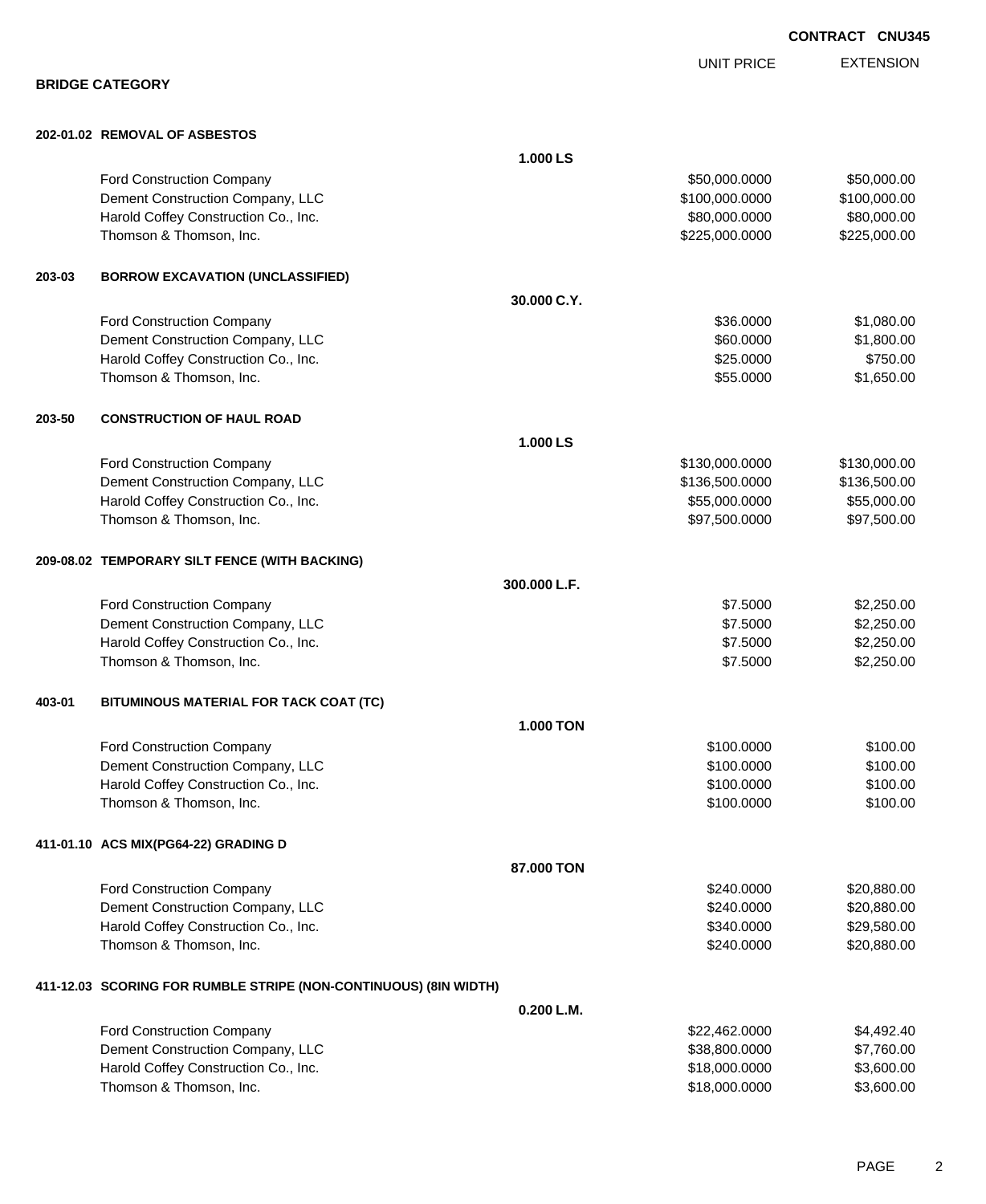|                                                                 |                |                         | <b>CONTRACT CNU345</b> |                          |
|-----------------------------------------------------------------|----------------|-------------------------|------------------------|--------------------------|
|                                                                 |                | <b>UNIT PRICE</b>       |                        | <b>EXTENSION</b>         |
| 415-01.02 COLD PLANING BITUMINOUS PAVEMENT                      |                |                         |                        |                          |
|                                                                 | 1,192.000 S.Y. |                         |                        |                          |
| Ford Construction Company                                       |                | \$17.7500               |                        | \$21,158.00              |
| Dement Construction Company, LLC                                |                | \$11.7300               |                        | \$13,982.16              |
| Harold Coffey Construction Co., Inc.                            |                | \$22.0000               |                        | \$26,224.00              |
| Thomson & Thomson, Inc.                                         |                | \$11.0000               |                        | \$13,112.00              |
| 602-10.50 STRUCTURAL STEEL REPAIR                               |                |                         |                        |                          |
|                                                                 | 24.000 EACH    |                         |                        |                          |
| Ford Construction Company                                       |                | \$1,000.0000            |                        | \$24,000.00              |
| Dement Construction Company, LLC                                |                | \$750.0000              |                        | \$18,000.00              |
| Harold Coffey Construction Co., Inc.                            |                | \$1,800.0000            |                        | \$43,200.00              |
| Thomson & Thomson, Inc.                                         |                | \$900.0000              |                        | \$21,600.00              |
| 602-10.60 BEARING DEVICE (EXPANSION)                            |                |                         |                        |                          |
|                                                                 | 32,000 EACH    |                         |                        |                          |
| Ford Construction Company                                       |                | \$1,175.0000            |                        | \$37,600.00              |
| Dement Construction Company, LLC                                |                | \$1,500.0000            |                        | \$48,000.00              |
| Harold Coffey Construction Co., Inc.                            |                | \$1,700.0000            |                        | \$54,400.00              |
| Thomson & Thomson, Inc.                                         |                | \$1,500.0000            |                        | \$48,000.00              |
| 604-03.60 BRIDGE JOINT SEISMIC MODIFICATION (LONGITUDINAL)      |                |                         |                        |                          |
|                                                                 | 44.000 EACH    |                         |                        |                          |
| Ford Construction Company                                       |                | \$1,150.0000            |                        | \$50,600.00              |
| Dement Construction Company, LLC                                |                | \$1,200.0000            |                        | \$52,800.00              |
| Harold Coffey Construction Co., Inc.                            |                | \$1,100.0000            |                        | \$48,400.00              |
| Thomson & Thomson, Inc.                                         |                | \$1,700.0000            |                        | \$74,800.00              |
| 604-04.02 APPLIED TEXTURE FINISH (EXISTING STRUCTURES)          |                |                         |                        |                          |
|                                                                 | 4,120.000 S.Y. |                         |                        |                          |
| Ford Construction Company                                       |                | \$10.9900               |                        | \$45,278.80              |
| Dement Construction Company, LLC                                |                | \$6.9500                |                        | \$28,634.00              |
| Harold Coffey Construction Co., Inc.                            |                | \$6.9500                |                        | \$28,634.00              |
| Thomson & Thomson, Inc.                                         |                | \$11.5000               |                        | \$47,380.00              |
| 604-05.31 BRIDGE DECK GROOVING (MECHANICAL)                     |                |                         |                        |                          |
|                                                                 | 4,600.000 S.Y. |                         |                        |                          |
| Ford Construction Company                                       |                | \$2.6100                |                        | \$12,006.00              |
| Dement Construction Company, LLC                                |                | \$2.6100                |                        | \$12,006.00              |
| Harold Coffey Construction Co., Inc.                            |                | \$3.0000                |                        | \$13,800.00              |
| Thomson & Thomson, Inc.                                         |                | \$5.0000                |                        | \$23,000.00              |
| 604-10.05 CONCRETE                                              |                |                         |                        |                          |
|                                                                 | 80.000 S.F.    |                         |                        |                          |
| Ford Construction Company                                       |                | \$100.0000              |                        | \$8,000.00               |
| Dement Construction Company, LLC                                |                | \$200.0000              |                        | \$16,000.00              |
| Harold Coffey Construction Co., Inc.<br>Thomson & Thomson, Inc. |                | \$85.0000<br>\$100.0000 |                        | \$6,800.00<br>\$8,000.00 |
|                                                                 |                |                         |                        |                          |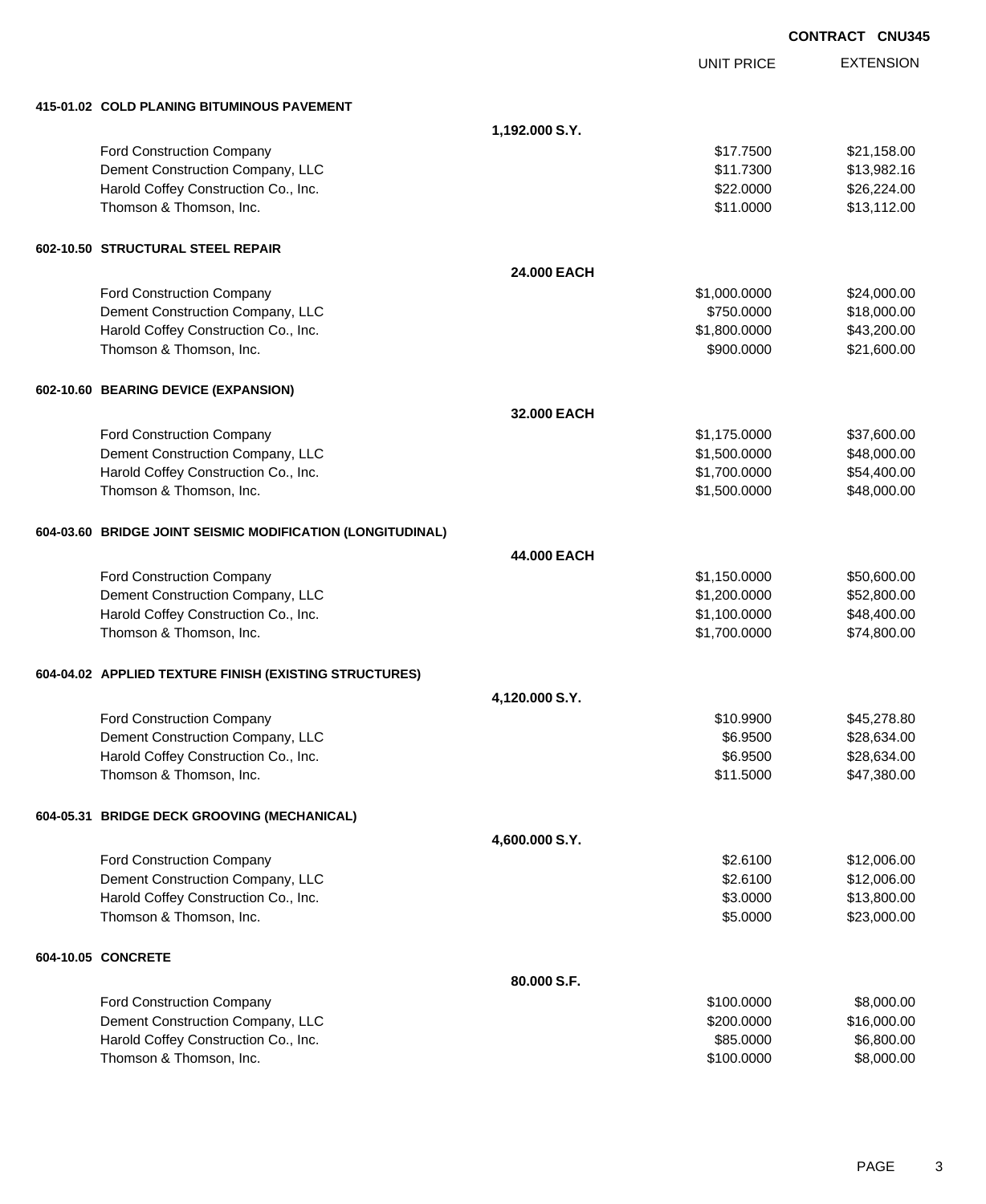UNIT PRICE EXTENSION

| 604-10.09 CONCRETE                                 |                 |                |                |
|----------------------------------------------------|-----------------|----------------|----------------|
|                                                    | 1,640.000 C.Y.  |                |                |
| Ford Construction Company                          |                 | \$700.0000     | \$1,148,000.00 |
| Dement Construction Company, LLC                   |                 | \$620.0000     | \$1,016,800.00 |
| Harold Coffey Construction Co., Inc.               |                 | \$810.0000     | \$1,328,400.00 |
| Thomson & Thomson, Inc.                            |                 | \$955.0000     | \$1,566,200.00 |
| 604-10.13 CONCRETE SLAB REMOVAL                    |                 |                |                |
|                                                    | 1.000 LS        |                |                |
| Ford Construction Company                          |                 | \$360,000.0000 | \$360,000.00   |
| Dement Construction Company, LLC                   |                 | \$500,000.0000 | \$500,000.00   |
| Harold Coffey Construction Co., Inc.               |                 | \$675,000.0000 | \$675,000.00   |
| Thomson & Thomson, Inc.                            |                 | \$560,000.0000 | \$560,000.00   |
| 604-10.14 REMOVE EXISTING WEARING SURFACE          |                 |                |                |
|                                                    | 1.000 LS        |                |                |
| Ford Construction Company                          |                 | \$33,000.0000  | \$33,000.00    |
| Dement Construction Company, LLC                   |                 | \$50,000.0000  | \$50,000.00    |
| Harold Coffey Construction Co., Inc.               |                 | \$28,000.0000  | \$28,000.00    |
| Thomson & Thomson, Inc.                            |                 | \$100,000.0000 | \$100,000.00   |
| 604-10.18 REINFORCING STEEL (REPAIRS)              |                 |                |                |
|                                                    | 502,315.000 LB. |                |                |
| <b>Ford Construction Company</b>                   |                 | \$1.1600       | \$582,685.40   |
| Dement Construction Company, LLC                   |                 | \$1.0000       | \$502,315.00   |
| Harold Coffey Construction Co., Inc.               |                 | \$1.3300       | \$668,078.95   |
| Thomson & Thomson, Inc.                            |                 | \$1.3500       | \$678,125.25   |
| 604-10.30 BRIDGE DECK REPAIRS (FULL DEPTH OF SLAB) |                 |                |                |
|                                                    | 33.000 S.Y.     |                |                |
| Ford Construction Company                          |                 | \$275.0000     | \$9,075.00     |
| Dement Construction Company, LLC                   |                 | \$250.0000     | \$8,250.00     |
| Harold Coffey Construction Co., Inc.               |                 | \$150.0000     | \$4,950.00     |
| Thomson & Thomson, Inc.                            |                 | \$400.0000     | \$13,200.00    |
| 604-10.41 EXPANSION JOINT REPAIRS (TYPE E)         |                 |                |                |
|                                                    | 67.000 L.F.     |                |                |
| Ford Construction Company                          |                 | \$700.0000     | \$46,900.00    |
| Dement Construction Company, LLC                   |                 | \$800.0000     | \$53,600.00    |
| Harold Coffey Construction Co., Inc.               |                 | \$690.0000     | \$46,230.00    |
| Thomson & Thomson, Inc.                            |                 | \$700.0000     | \$46,900.00    |
| 604-10.42 CONCRETE REPAIRS                         |                 |                |                |
|                                                    | 3,461.000 C.F.  |                |                |
| <b>Ford Construction Company</b>                   |                 | \$50.0000      | \$173,050.00   |
| Dement Construction Company, LLC                   |                 | \$100.0000     | \$346,100.00   |
| Harold Coffey Construction Co., Inc.               |                 | \$89.0000      | \$308,029.00   |
| Thomson & Thomson, Inc.                            |                 | \$72.0000      | \$249,192.00   |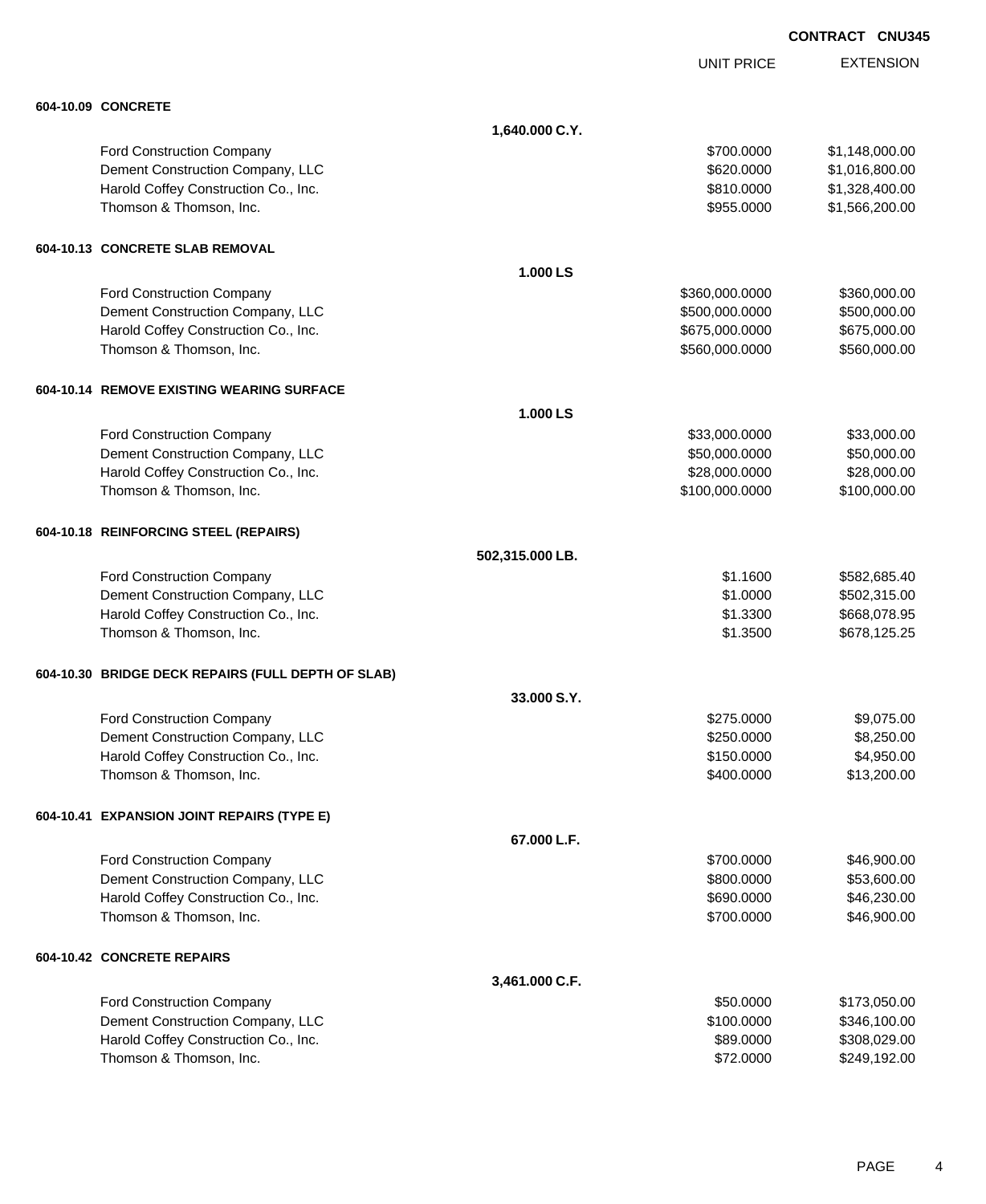UNIT PRICE EXTENSION

| 604-10.45 EXPANSION JOINT REPAIRS (TYPE F)               |                |              |                |
|----------------------------------------------------------|----------------|--------------|----------------|
|                                                          | 130.000 L.F.   |              |                |
| Ford Construction Company                                |                | \$712.0000   | \$92,560.00    |
| Dement Construction Company, LLC                         |                | \$1,000.0000 | \$130,000.00   |
| Harold Coffey Construction Co., Inc.                     |                | \$625.0000   | \$81,250.00    |
| Thomson & Thomson, Inc.                                  |                | \$700.0000   | \$91,000.00    |
| 604-10.50 BRIDGE DECK REPAIRS (PARTIAL DEPTH OF SLAB)    |                |              |                |
|                                                          | 65.000 S.Y.    |              |                |
| Ford Construction Company                                |                | \$180,0000   | \$11,700.00    |
| Dement Construction Company, LLC                         |                | \$225.0000   | \$14,625.00    |
| Harold Coffey Construction Co., Inc.                     |                | \$220.0000   | \$14,300.00    |
| Thomson & Thomson, Inc.                                  |                | \$250.0000   | \$16,250.00    |
| 604-10.51 SCARIFYING                                     |                |              |                |
|                                                          | 1,280.000 S.Y. |              |                |
| Ford Construction Company                                |                | \$3.9200     | \$5,017.60     |
| Dement Construction Company, LLC                         |                | \$20.0000    | \$25,600.00    |
| Harold Coffey Construction Co., Inc.                     |                | \$1.5000     | \$1,920.00     |
| Thomson & Thomson, Inc.                                  |                | \$14.0000    | \$17,920.00    |
| 604-10.54 CONCRETE REPAIRS                               |                |              |                |
|                                                          | 80.000 S.F.    |              |                |
| Ford Construction Company                                |                | \$105.0000   | \$8,400.00     |
| Dement Construction Company, LLC                         |                | \$150.0000   | \$12,000.00    |
| Harold Coffey Construction Co., Inc.                     |                | \$350.0000   | \$28,000.00    |
| Thomson & Thomson, Inc.                                  |                | \$105.0000   | \$8,400.00     |
| 604-10.62 EPOXY INJECTION REPAIR (COMPLETE AND IN PLACE) |                |              |                |
|                                                          | 40.000 L.F.    |              |                |
| Ford Construction Company                                |                | \$55.0000    | \$2,200.00     |
| Dement Construction Company, LLC                         |                | \$100.0000   | \$4,000.00     |
| Harold Coffey Construction Co., Inc.                     |                | \$75.0000    | \$3,000.00     |
| Thomson & Thomson, Inc.                                  |                | \$105.0000   | \$4,200.00     |
| 604-10.83 COMPOSITE FIBER ENCASEMENT                     |                |              |                |
|                                                          | 60.000 S.F.    |              |                |
| <b>Ford Construction Company</b>                         |                | \$40.0000    | \$2,400.00     |
| Dement Construction Company, LLC                         |                | \$250.0000   | \$15,000.00    |
| Harold Coffey Construction Co., Inc.                     |                | \$75.0000    | \$4,500.00     |
| Thomson & Thomson, Inc.                                  |                | \$115.0000   | \$6,900.00     |
| 615-02.02 PRESTRESSED CONCRETE BOX BEAM (17" X 36")      |                |              |                |
|                                                          | 4,545.000 L.F. |              |                |
| Ford Construction Company                                |                | \$221.0000   | \$1,004,445.00 |
| Dement Construction Company, LLC                         |                | \$300.0000   | \$1,363,500.00 |
| Harold Coffey Construction Co., Inc.                     |                | \$235.0000   | \$1,068,075.00 |
| Thomson & Thomson, Inc.                                  |                | \$250.0000   | \$1,136,250.00 |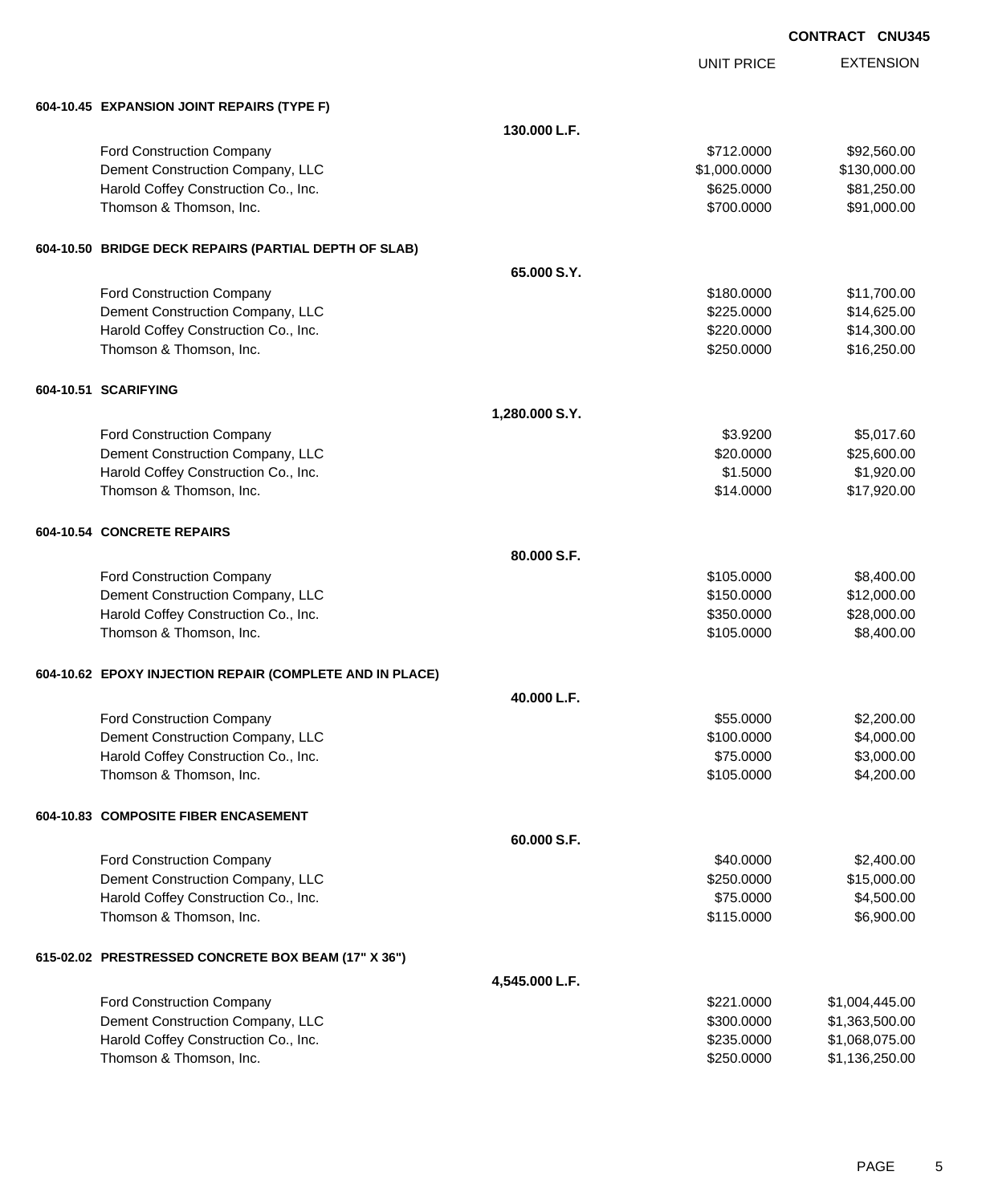EXTENSION **CONTRACT CNU345** UNIT PRICE **620-05.02 STANDARD CONCRETE CLASSIC PARAPET RAIL 3,165.000 L.F.** Ford Construction Company **6100.000 \$316,500.00** \$316,500.00 Dement Construction Company, LLC **but a state of the state of the state of the state of the state of the state of the state of the state of the state of the state of the state of the state of the state of the state of the** Harold Coffey Construction Co., Inc. 6. 2000 \$310,170.00 Thomson & Thomson, Inc. 6. The matrix of the state of the state of the state of the state of the state of the state of the state of the state of the state of the state of the state of the state of the state of the state of **705-01.01 GUARDRAIL AT BRIDGE ENDS 81.000 L.F.** Ford Construction Company 687.047.00 Dement Construction Company, LLC 68.0000 \$5,508.00 Harold Coffey Construction Co., Inc. 6. 2012 12:00 \$7,047.00 \$87.0000 \$7,047.00 Thomson & Thomson, Inc. 68.0000 \$5,508.00 **705-04.09 EARTH PAD FOR TYPE 38 GR END TREATMENT 1.000 EACH** Ford Construction Company 61,200.000 \$1,200.000 \$1,200.000 \$1,200.000 \$1,200.000 \$1,200.00 Dement Construction Company, LLC  $$1,000.000$   $$1,000.000$   $$1,000.00$ Harold Coffey Construction Co., Inc. 6. The Construction Co., Inc. 6. The Construction Co., Inc. 6. The Const Thomson & Thomson, Inc. 6. The matrix of the state of the state of the state of the state of the state of the state of the state of the state of the state of the state of the state of the state of the state of the state of **705-04.50 PORTABLE BARRIER RAIL DELINEATOR 356.000 EACH** Ford Construction Company 63,560.00 Dement Construction Company, LLC 6 and the state of the state of the state of the state of the state of the state of the state of the state of the state of the state of the state of the state of the state of the state of t Harold Coffey Construction Co., Inc. 6. The Construction Co., Inc. \$10.0000 \$3,560.00 Thomson & Thomson, Inc. 6. The Contract of the Contract of the Contract of the Contract of the Contract of the S4,272.000 \$4,272.00 **705-06.01 W BEAM GR (TYPE 2) MASH TL-3 97.000 L.F.** Ford Construction Company 62,376.50 Dement Construction Company, LLC 6. The construction Company, LLC 6. The construction Company, LLC Harold Coffey Construction Co., Inc. 6. The Construction Co., Inc. \$2,376.50 Thomson & Thomson, Inc. \$17.0000 \$1,649.00 **705-06.20 TANGENT ENERGY ABSORBING TERM MASH TL-3 1.000 EACH** Ford Construction Company 62,675.000 \$2,675.000 \$2,675.000 \$2,675.000 \$2,675.000 \$2,675.00 Dement Construction Company, LLC 6.000.000 \$2,000.000 \$2,000.000 \$2,000.000 \$2,000.000 \$2,000.00 Harold Coffey Construction Co., Inc. 6. 2012. The state of the state of the state of the state of the state of the state of the state of the state of the state of the state of the state of the state of the state of the sta Thomson & Thomson, Inc. 6. The matrix of the state of the state of the state of the state of the state of the state of the state of the state of the state of the state of the state of the state of the state of the state of **705-08.51 PORTABLE IMPACT ATTENUATOR NCHRP350 TL-3 3.000 EACH** Ford Construction Company 65,100.0000 \$15,300.00 Dement Construction Company, LLC 6.6 and the state of the state of the state of the state of the state of the state of the state of the state of the state of the state of the state of the state of the state of the state of Harold Coffey Construction Co., Inc. 6. 2002. [20] National Corresponding to the state of the state of the state of the state of the state of the state of the state of the state of the state of the state of the state of th

Thomson & Thomson, Inc. 6. The matrix of the state of the state of the state of the state of the state of the state of the state of the state of the state of the state of the state of the state of the state of the state of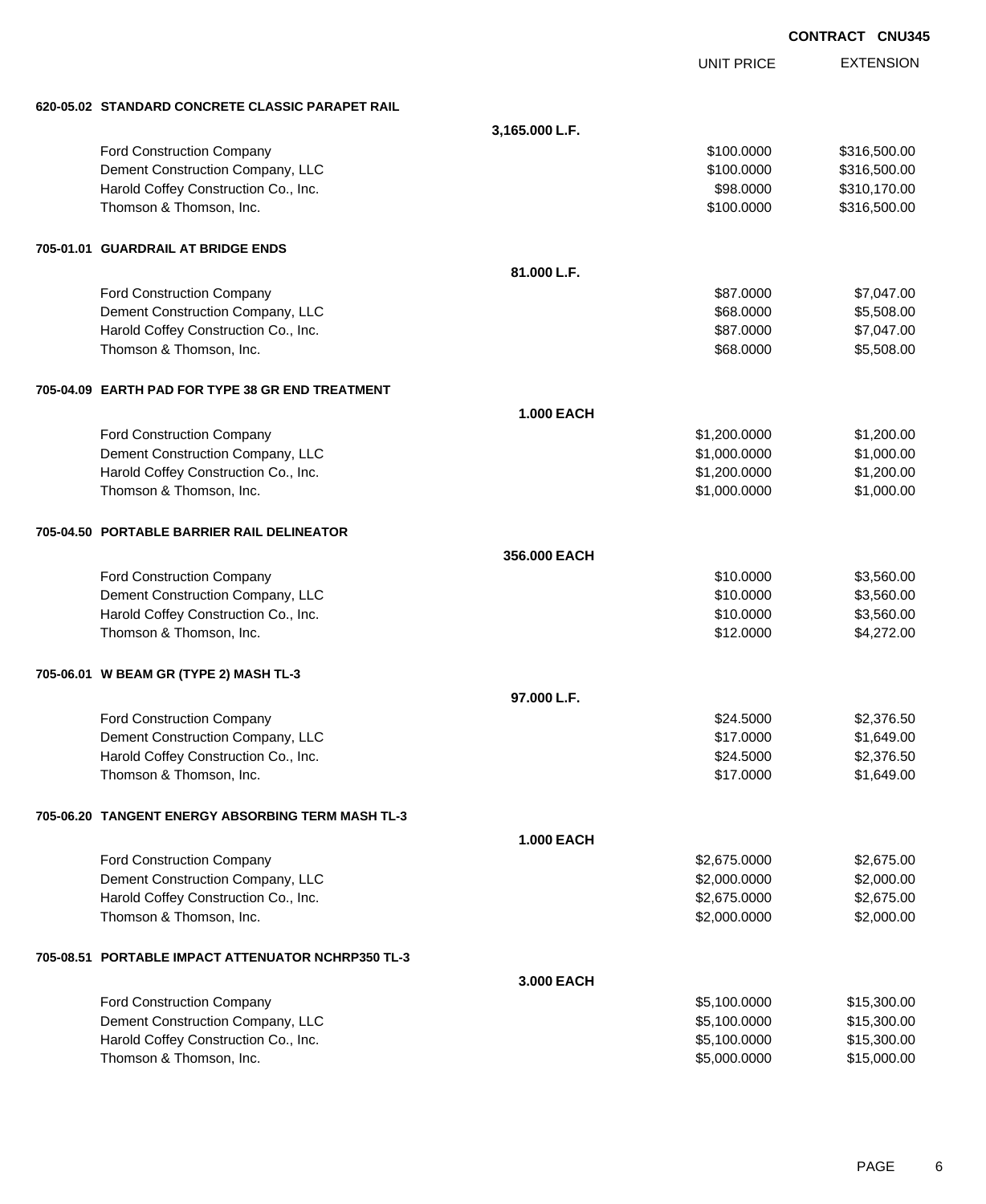| <b>CONTRACT</b> | <b>CNU345</b> |
|-----------------|---------------|
|                 |               |

UNIT PRICE

EXTENSION

|        | 707-08.11 HIGH-VISIBILITY CONSTRUCTION FENCE   |                |                |              |
|--------|------------------------------------------------|----------------|----------------|--------------|
|        |                                                | 300.000 L.F.   |                |              |
|        | <b>Ford Construction Company</b>               |                | \$3.0000       | \$900.00     |
|        | Dement Construction Company, LLC               |                | \$5.0000       | \$1,500.00   |
|        | Harold Coffey Construction Co., Inc.           |                | \$5.0000       | \$1,500.00   |
|        | Thomson & Thomson, Inc.                        |                | \$2.5000       | \$750.00     |
| 712-01 | <b>TRAFFIC CONTROL</b>                         |                |                |              |
|        |                                                | 1.000 LS       |                |              |
|        | <b>Ford Construction Company</b>               |                | \$30,000.0000  | \$30,000.00  |
|        | Dement Construction Company, LLC               |                | \$121,150.0000 | \$121,150.00 |
|        | Harold Coffey Construction Co., Inc.           |                | \$35,500.0000  | \$35,500.00  |
|        | Thomson & Thomson, Inc.                        |                | \$18,000.0000  | \$18,000.00  |
|        | 712-02.02 INTERCONNECTED PORTABLE BARRIER RAIL |                |                |              |
|        |                                                | 5,060.000 L.F. |                |              |
|        | <b>Ford Construction Company</b>               |                | \$28.0000      | \$141,680.00 |
|        | Dement Construction Company, LLC               |                | \$35.0000      | \$177,100.00 |
|        | Harold Coffey Construction Co., Inc.           |                | \$32.0000      | \$161,920.00 |
|        | Thomson & Thomson, Inc.                        |                | \$32.0000      | \$161,920.00 |
|        | 712-04.01 FLEXIBLE DRUMS (CHANNELIZING)        |                |                |              |
|        |                                                | 152.000 EACH   |                |              |
|        | <b>Ford Construction Company</b>               |                | \$30.0000      | \$4,560.00   |
|        | Dement Construction Company, LLC               |                | \$30.0000      | \$4,560.00   |
|        | Harold Coffey Construction Co., Inc.           |                | \$30.0000      | \$4,560.00   |
|        | Thomson & Thomson, Inc.                        |                | \$34.0000      | \$5,168.00   |
| 712-06 | <b>SIGNS (CONSTRUCTION)</b>                    |                |                |              |
|        |                                                | 702.000 S.F.   |                |              |
|        | <b>Ford Construction Company</b>               |                | \$7.0000       | \$4,914.00   |
|        | Dement Construction Company, LLC               |                | \$7.0000       | \$4,914.00   |
|        | Harold Coffey Construction Co., Inc.           |                | \$15.0000      | \$10,530.00  |
|        | Thomson & Thomson, Inc.                        |                | \$7.0000       | \$4,914.00   |
|        | 712-06.01 VERTICAL PANELS                      |                |                |              |
|        |                                                | 24.000 S.F.    |                |              |
|        | Ford Construction Company                      |                | \$10.0000      | \$240.00     |
|        | Dement Construction Company, LLC               |                | \$10.0000      | \$240.00     |
|        | Harold Coffey Construction Co., Inc.           |                | \$10.0000      | \$240.00     |
|        | Thomson & Thomson, Inc.                        |                | \$10.0000      | \$240.00     |
|        | 712-07.03 TEMPORARY BARRICADES (TYPE III)      |                |                |              |
|        |                                                | 80.000 L.F.    |                |              |
|        | Ford Construction Company                      |                | \$11.0000      | \$880.00     |
|        | Dement Construction Company, LLC               |                | \$11.0000      | \$880.00     |
|        | Harold Coffey Construction Co., Inc.           |                | \$11.0000      | \$880.00     |
|        | Thomson & Thomson, Inc.                        |                | \$13.5000      | \$1,080.00   |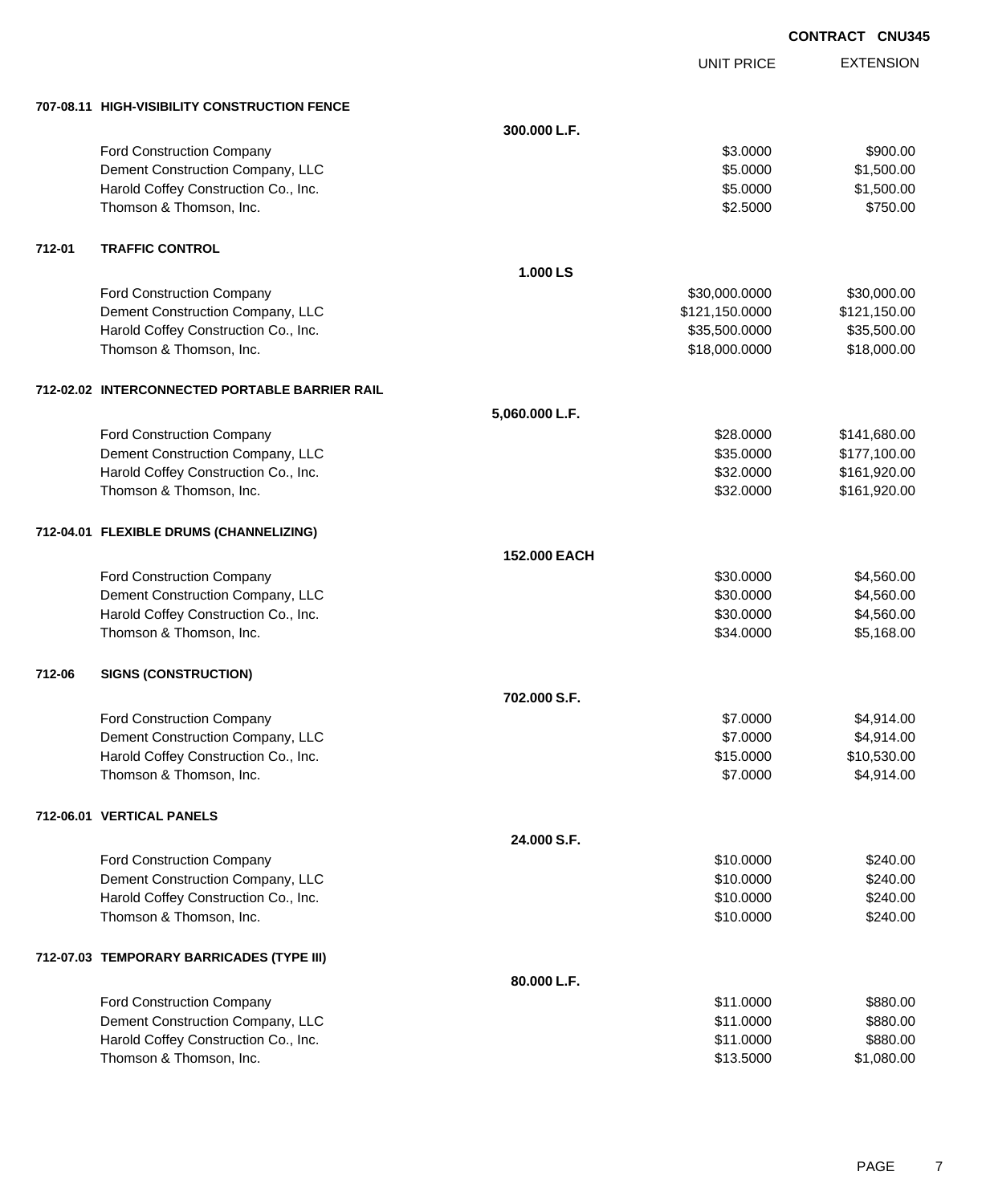| <b>CONTRACT CNU345</b> |  |
|------------------------|--|
|                        |  |

EXTENSION UNIT PRICE **712-08.03 ARROW BOARD (TYPE C) 2.000 EACH** Ford Construction Company 6800.000 \$1,600.00 Dement Construction Company, LLC 600.000 \$1,600.000 \$1,600.000 \$1,600.000 Harold Coffey Construction Co., Inc. 6. The Construction Co., Inc. 6. The Construction Co., Inc. 6. The Const Thomson & Thomson, Inc. 6. The matrix of the state of the state of the state of the state of the state of the state of the state of the state of the state of the state of the state of the state of the state of the state of **712-09.02 REMOVABLE PAVEMENT MARKING (8" BARRIER LINE) 25,050.000 L.F.** Ford Construction Company 64.0000 \$100,200.00 Dement Construction Company, LLC and the construction Company, LLC and the construction Company, LLC Harold Coffey Construction Co., Inc. 6. 2000 \$150,300.00 \$150,300.00 Thomson & Thomson, Inc. 6. The matrix of the state of the state of the state of the state of the state of the state of the state of the state of the state of the state of the state of the state of the state of the state of **713-16.01 CHANGEABLE MESSAGE SIGN UNIT 2.000 EACH** Ford Construction Company **65,500.000** \$11,000.00 Dement Construction Company, LLC 600000 \$11,800.000 \$11,800.000 \$11,800.00 Harold Coffey Construction Co., Inc. 6. The Construction Co., Inc. \$5,900.000 \$11,800.00 Thomson & Thomson, Inc. 6. The matrix of the state of the state of the state of the state of the state of the state of the state of the state of the state of the state of the state of the state of the state of the state of **716-05.20 PAINTED PAVEMENT MARKING (6" LINE) 1.000 L.M.** Ford Construction Company 63,500.000 \$3,500.000 \$3,500.000 \$3,500.000 \$3,500.000 \$3,500.00 Dement Construction Company, LLC 6 and the state of the state of the state  $$3,500.000$  \$3,500.000 \$3,500.00 Harold Coffey Construction Co., Inc. 6. 2012. The state of the state of the state of the state of the state of the state of the state of the state of the state of the state of the state of the state of the state of the sta Thomson & Thomson, Inc. 6. The state of the state of the state of the state of the state of the state of the state of the state of the state of the state of the state of the state of the state of the state of the state of **716-12.02 ENHANCED FLATLINE THERMO PVMT MRKNG (6IN LINE) 0.400 L.M.** Ford Construction Company 64,400.00 \$4,400.00 \$4,400.00 \$4,400.00 \$54,400.00 \$54,400.00 \$54,400.00 Dement Construction Company, LLC 6. The construction Company, LLC 6. The construction Company, LLC 6. The construction of the construction of the construction Company, LLC 6. The construction of the construction of the con Harold Coffey Construction Co., Inc. 6. 2000.000 \$6,000.000 \$6,000.000 \$6,000.000 \$6,000.00 Thomson & Thomson, Inc. 6. The matrix of the state of the state of the state of the state of the state of the state of the state of the state of the state of the state of the state of the state of the state of the state of **717-01 MOBILIZATION 1.000 LS** Ford Construction Company 6150,000 \$150,000 \$150,000 \$150,000 \$150,000 \$150,000.000 Dement Construction Company, LLC 6. 2000.000 \$280,000.000 \$280,000.000 \$280,000.000 \$280,000.00 Harold Coffey Construction Co., Inc. 6. 2012 12:00:000 \$275,000.000 \$275,000.000 \$275,000.00 Thomson & Thomson, Inc. 6. The matrix of the state of the state of the state of the state of the state of the state of the state of the state of the state of the state of the state of the state of the state of the state of **801-03 WATER (SEEDING & SODDING) 20.000 M.G.** Ford Construction Company 620.00 \$20.00 Dement Construction Company, LLC 6 and the state of the state of the state  $$1.0000$  \$20.00 Harold Coffey Construction Co., Inc. 6. The Construction Co., Inc. 6. The Construction Co., Inc. 6. The Const Thomson & Thomson, Inc. 66 (1992) 2008 12:00 12:00 12:00 12:00 12:00 12:00 12:00 12:00 12:00 12:00 12:00 12:00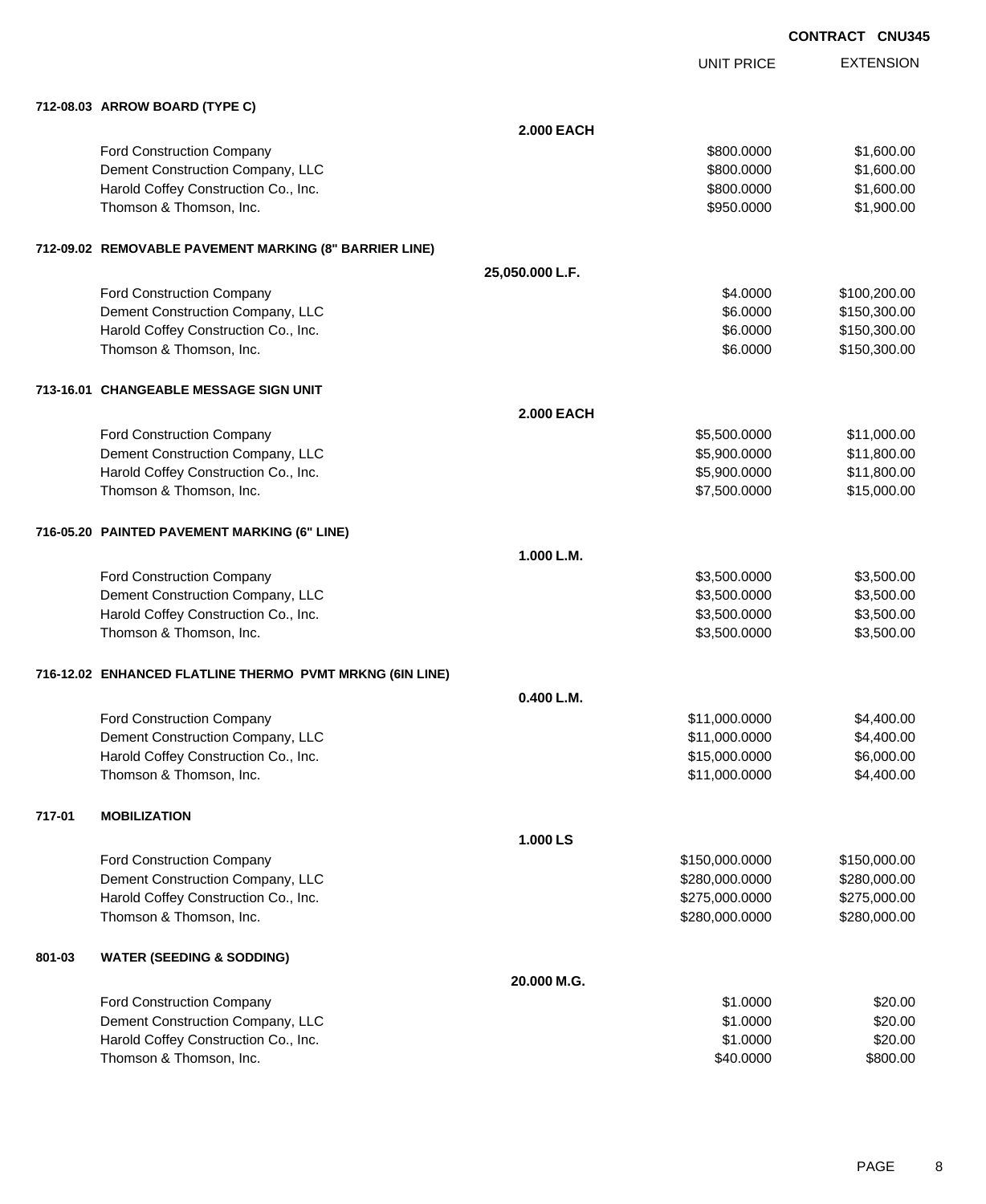EXTENSION UNIT PRICE

### **803-01 SODDING (NEW SOD)**

| 2,000.000 S.Y.                       |          |             |
|--------------------------------------|----------|-------------|
| <b>Ford Construction Company</b>     | \$3,5000 | \$7,000.00  |
| Dement Construction Company, LLC     | \$4,0000 | \$8,000.00  |
| Harold Coffey Construction Co., Inc. | \$4,0000 | \$8,000,00  |
| Thomson & Thomson, Inc.              | \$5,0000 | \$10,000,00 |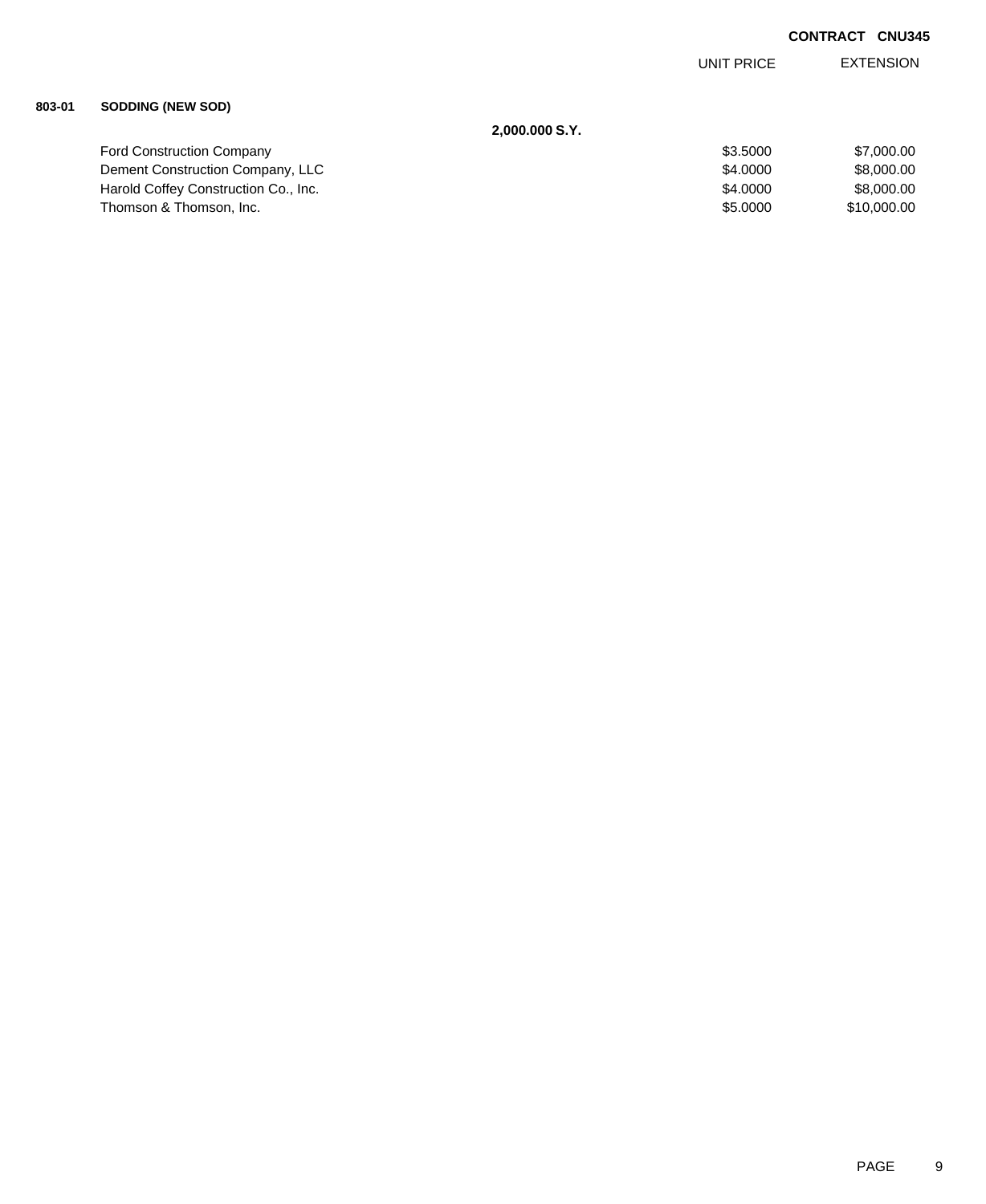### **SUB-TOTAL BRIDGE**

Ford Construction Company \$4,696,430.70 Dement Construction Company, LLC 6.615,983.16 Harold Coffey Construction Co., Inc. 6. The Construction Co., Inc. 6. The Construction Co., Inc. 6. The Construction Co., Inc. 6. The Construction Co., Inc. 6. The Construction Co., Inc. 6. The Construction Co., Inc. 6. Th Thomson & Thomson, Inc. 6. Thomson, Inc. 6. The Thomson & Thomson, Inc. 6. The Thomson & Thomson, Inc. 6. The Thomson  $\frac{1}{2}$ 

| <b>Ford Construction Company</b>     | \$4,696,430.70 |
|--------------------------------------|----------------|
| Dement Construction Company, LLC     | \$5,615,983.16 |
| Harold Coffey Construction Co., Inc. | \$5,666,149.45 |
| Thomson & Thomson, Inc.              | \$6,085,310.25 |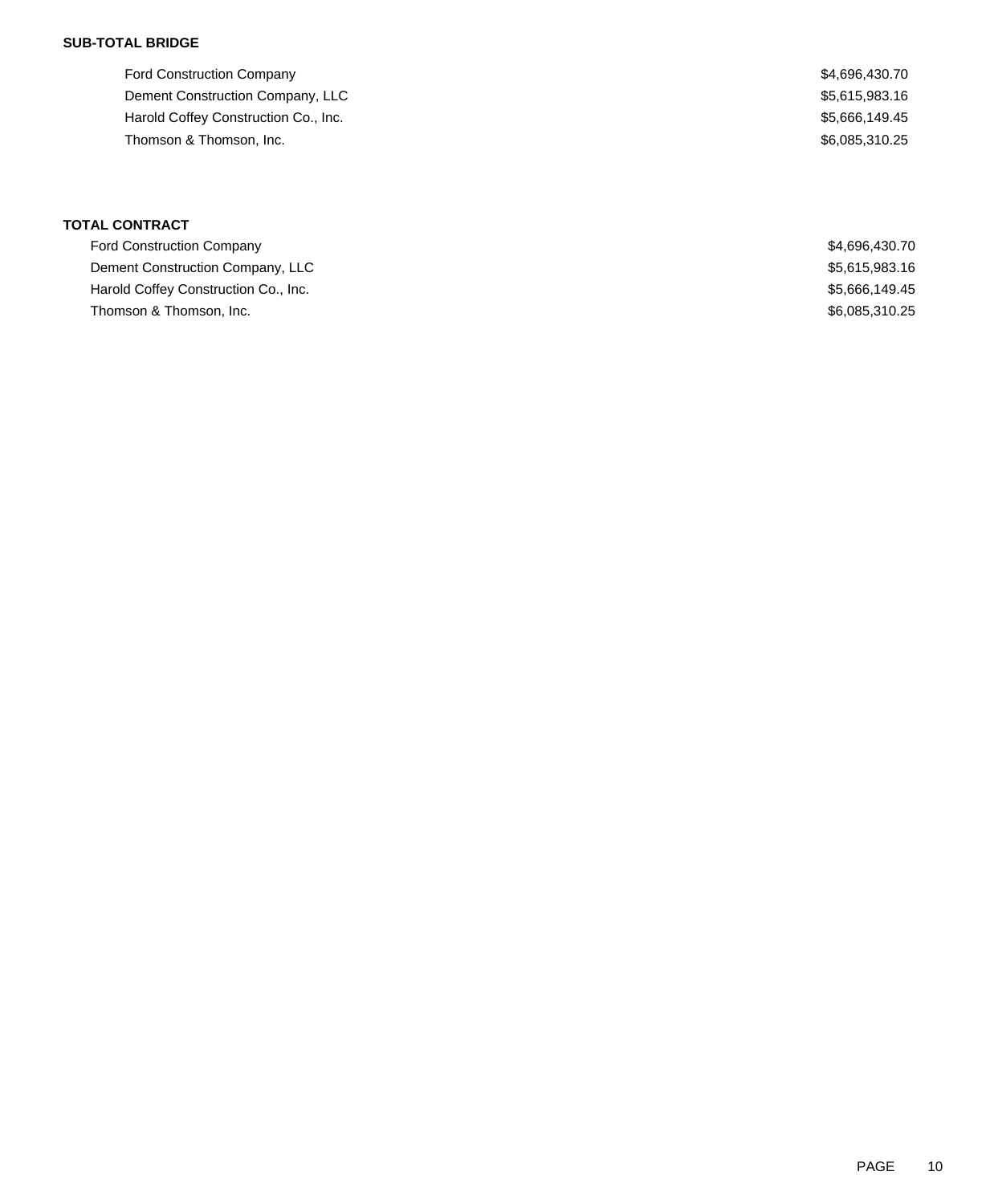#### FAYETTE COUNTY (Contract No. CNU366 Call 023)

24001-4151-04,NH-I-40-1(360),24001-8151-44

THE RESURFACING ON I-40 FROM THE SHELBY COUNTY LINE (L.M. 0.00) TO WEST OF S.R. 59 (L.M. 8.00), INCLUDING BRIDGE DECK REPAIR.

PROJECT LENGTH - 8.000 MILES

COMPLETION TIME - ON OR BEFORE SEPTEMBER 30, 2021

DBE GOAL 5.00%

TOTAL CONTRACT

Standard Construction Company, Inc. 6. The Standard Construction Company, Inc. 6. The Standard Standard Standard Lehman-Roberts Company **65,887,106.30**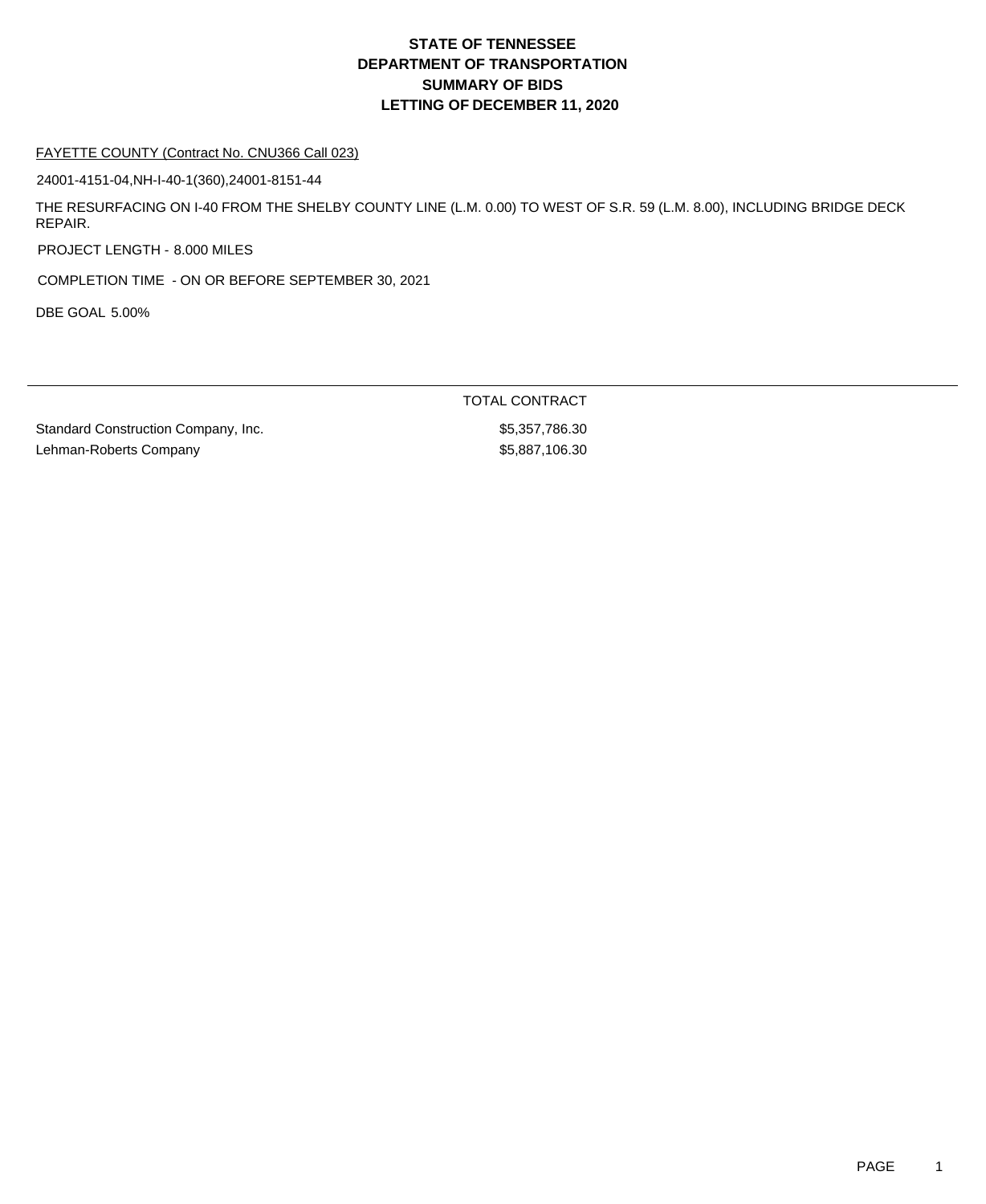|        |                                                                 |                |                        | <b>CONTRACT CNU366</b>     |
|--------|-----------------------------------------------------------------|----------------|------------------------|----------------------------|
|        |                                                                 |                | <b>UNIT PRICE</b>      | <b>EXTENSION</b>           |
|        | <b>ROADWAY CATEGORY</b>                                         |                |                        |                            |
|        | 202-03.01 REMOVAL OF ASPHALT PAVEMENT                           |                |                        |                            |
|        |                                                                 | 1,234.000 S.Y. |                        |                            |
|        | Standard Construction Company, Inc.<br>Lehman-Roberts Company   |                | \$20.6000<br>\$25.0000 | \$25,420.40<br>\$30,850.00 |
| 203-06 | <b>WATER</b>                                                    |                |                        |                            |
|        |                                                                 | 9.000 M.G.     |                        |                            |
|        | Standard Construction Company, Inc.                             |                | \$20.0000              | \$180.00                   |
|        | Lehman-Roberts Company                                          |                | \$31.4500              | \$283.05                   |
|        | 208-01.05 BROOMING & DEGRASSING SHOULDERS                       |                |                        |                            |
|        |                                                                 | 28.800 L.M.    |                        |                            |
|        | Standard Construction Company, Inc.                             |                | \$1,000.0000           | \$28,800.00                |
|        | Lehman-Roberts Company                                          |                | \$1,200.0000           | \$34,560.00                |
| 303-02 | MINERAL AGGREGATE, TYPE B BASE, GRADING (D)                     |                |                        |                            |
|        |                                                                 | 1,100.000 TON  |                        |                            |
|        | Standard Construction Company, Inc.                             |                | \$42.0000              | \$46,200.00                |
|        | Lehman-Roberts Company                                          |                | \$42.2600              | \$46,486.00                |
|        | 307-03.01 ASPHALT CONCRETE MIX (PG76-22) (BPMB-HM) GRADING A    |                |                        |                            |
|        |                                                                 | 284,000 TON    |                        |                            |
|        | Standard Construction Company, Inc.                             |                | \$110.0000             | \$31,240.00                |
|        | Lehman-Roberts Company                                          |                | \$120.0000             | \$34,080.00                |
|        | 307-03.08 ASPHALT CONCRETE MIX (PG76-22) (BPMB-HM) GRADING B-M2 |                |                        |                            |
|        |                                                                 | 932.000 TON    |                        |                            |
|        | Standard Construction Company, Inc.                             |                | \$145.0000             | \$135,140.00               |
|        | Lehman-Roberts Company                                          |                | \$162.5000             | \$151,450.00               |
|        | 403-02.01 TRACKLESS TACK COAT                                   |                |                        |                            |
|        |                                                                 | 228.000 TON    |                        |                            |
|        | Standard Construction Company, Inc.                             |                | \$860.0000             | \$196,080.00               |
|        | Lehman-Roberts Company                                          |                | \$950.0000             | \$216,600.00               |
|        | 411-01.07 ACS MIX (PG64-22) GRADING E SHOULDER                  |                |                        |                            |
|        |                                                                 | 3,655.000 TON  |                        |                            |
|        | Standard Construction Company, Inc.                             |                | \$88.6000              | \$323,833.00               |
|        | Lehman-Roberts Company                                          |                | \$96.5000              | \$352,707.50               |
|        | 411-03.10 ACS MIX(PG76-22) GRADING D                            |                |                        |                            |
|        |                                                                 | 1,700.000 TON  |                        |                            |
|        | Standard Construction Company, Inc.                             |                | \$125.0000             | \$212,500.00               |
|        | Lehman-Roberts Company                                          |                | \$120.6000             | \$205,020.00               |
|        | 411-03.14 ACS MIX(PG76-22) THIN LIFT D ASPHALT                  |                |                        |                            |
|        |                                                                 | 10,030.000 TON |                        |                            |
|        |                                                                 |                | \$101.5000             | \$1,018,045.00             |
|        | Standard Construction Company, Inc.<br>Lehman-Roberts Company   |                | \$110.0000             | \$1,103,300.00             |
|        |                                                                 |                |                        |                            |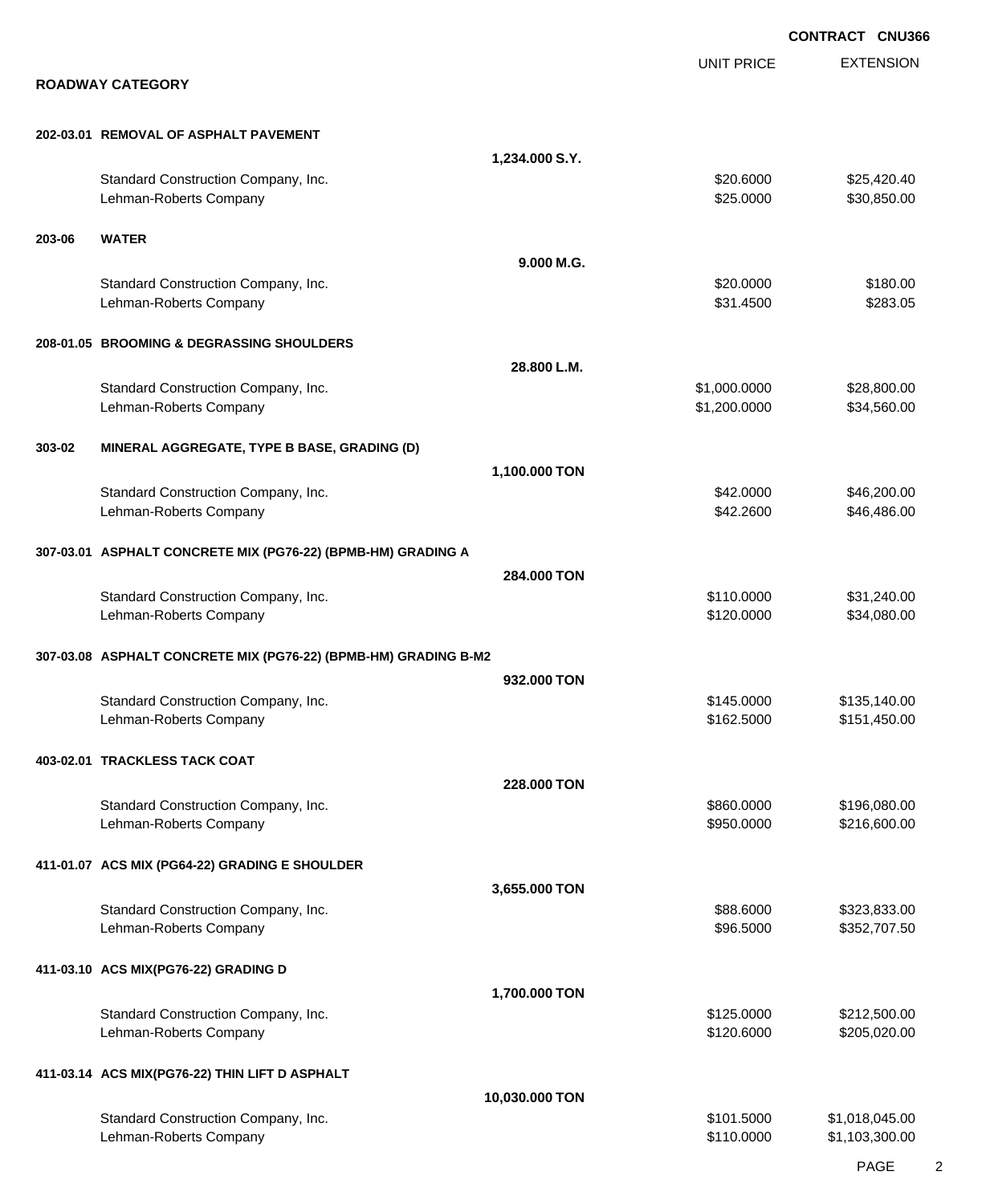EXTENSION **CONTRACT CNU366** UNIT PRICE **411-03.23 ACS MIX (PG76-22) OGFC 13,335.000 TON** Standard Construction Company, Inc. 6. The Construction Company, Inc. 6. The Construction Company, Inc. 6. The Construction Company, Inc. 6. The Construction Company, Inc. 6. The Construction Company, Inc. 6. The Construct Lehman-Roberts Company \$140.0000 \$1,866,900.00 **411-12.01 SCORING SHOULDERS (CONTINUOUS) (16IN WIDTH) 27.840 L.M.** Standard Construction Company, Inc. 600000 \$16,704.00 Lehman-Roberts Company \$560.9500 \$15,616.85 **415-01.01 COLD PLANING BITUMINOUS PAVEMENT 30,414.000 TON** Standard Construction Company, Inc. 6. The Construction Company, Inc. 6. The Construction Company, Inc. 6. The Construction Company, Inc. 6. The Construction Company, Inc. 6. The Construction Company, Inc. 6. The Construct Lehman-Roberts Company **\$25.000** \$760,350.00 **1.000 LS** Standard Construction Company, Inc. 6. 2008. The standard Construction Company, Inc. 6. 2010.000 \$190,000.000 \$190,000.00 Lehman-Roberts Company 6255,000 and the company state of the company for the company for the state of the company for the company for the company of the company for the company for the company of the company of the company **712-04.01 FLEXIBLE DRUMS (CHANNELIZING) 500.000 EACH** Standard Construction Company, Inc. 6. 1999 1. 1999 1. 1999 1. 1999 1. 1999 1. 1999 1. 1999 1. 1999 1. 1999 1. 1999 1. 1999 1. 1999 1. 1999 1. 1999 1. 1999 1. 1999 1. 1999 1. 1999 1. 1999 1. 1999 1. 1999 1. 1999 1. 1999 1. Lehman-Roberts Company **618.4100** \$9,205.00 **712-05.01 WARNING LIGHTS (TYPE A) 120.000 EACH** Standard Construction Company, Inc. 6. 2008 6.00 \$1.0500 \$1.0500 \$1.0500 \$126.00 Lehman-Roberts Company 6122.40

### **712-06 SIGNS (CONSTRUCTION)**

**712-01 TRAFFIC CONTROL**

**3,124.000 S.F.** Standard Construction Company, Inc. 6. The Standard Construction Company, Inc. 6. The Standard Construction Company, Inc. 6. The Standard Standard Standard Standard Standard Standard Standard Standard Standard Standard Sta Lehman-Roberts Company **\$18,369.12 Company** \$5.8800 \$18,369.12 **712-06.16 SIGNS (CONSTRUCTION)(REDUCED SPEED WARNING) 4.000 EACH** Standard Construction Company, Inc. 6. The Construction Company, Inc. 6. The Construction Company, Inc. 6. The Construction Company, Inc. 6. The Construction Company, Inc. 6. The Construction Company, Inc. 6. The Construct Lehman-Roberts Company 61,636.76 **712-08.03 ARROW BOARD (TYPE C) 4.000 EACH** Standard Construction Company, Inc. 6. The Construction Company, Inc. 6. The Construction Company, Inc. 6. The Construction Company, Inc. 6. The Construction Company, Inc. 6. The Construction Company, Inc. 6. The Construct Lehman-Roberts Company **6818.3900** \$3,273.56 **712-08.08 SPEED FEEDBACK SIGN ASSEMBLY**

|                                     | <b>2.000 EACH</b> |              |            |
|-------------------------------------|-------------------|--------------|------------|
| Standard Construction Company, Inc. |                   | \$4.377.5000 | \$8,755.00 |
| Lehman-Roberts Company              |                   | \$4.350.0000 | \$8,700.00 |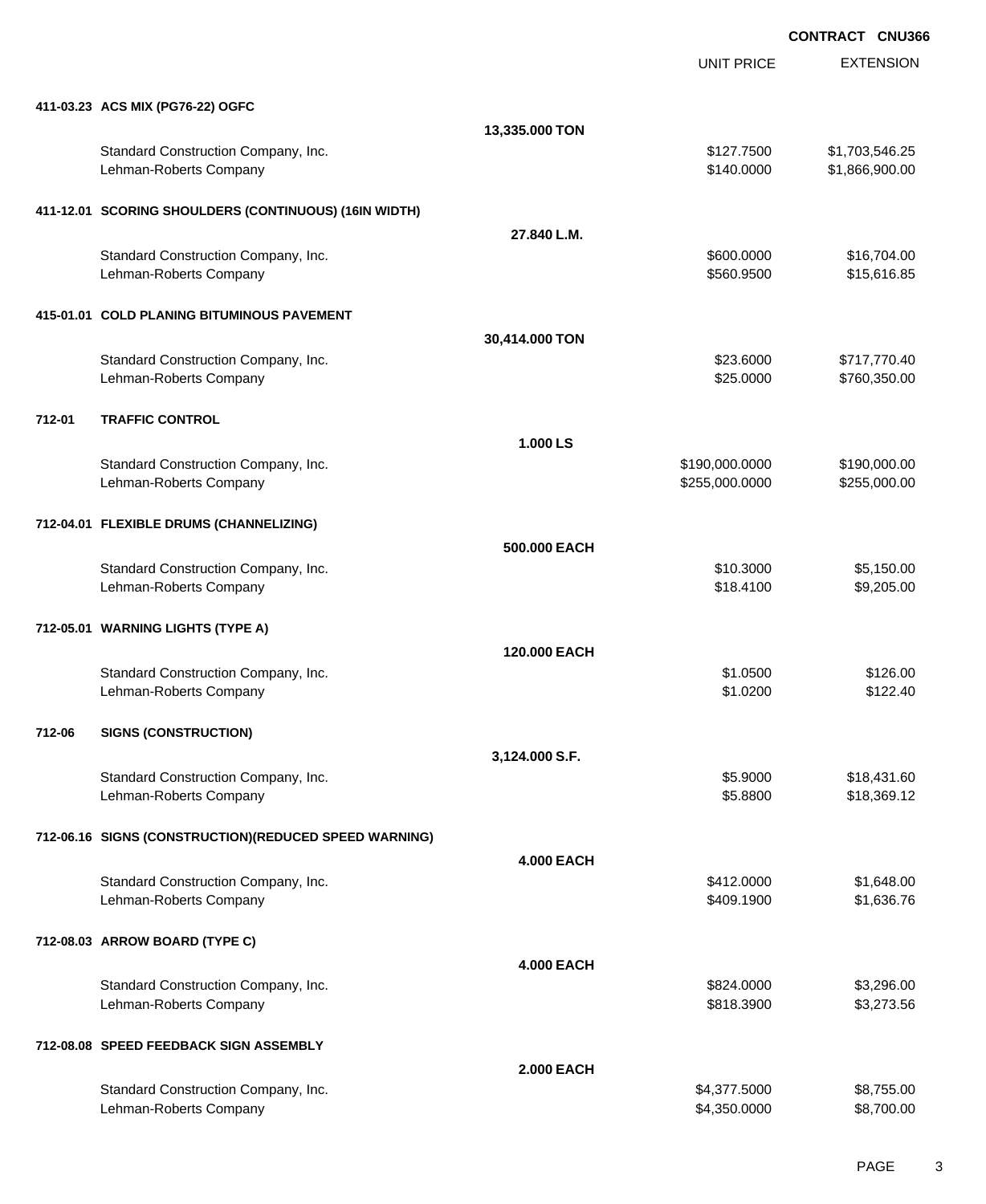UNIT PRICE EXTENSION

|  | 712-08.09 DIGITAL SPEED LIMIT SIGN ASSEMBLY |  |
|--|---------------------------------------------|--|

|        | 712-08.09 DIGITAL SPEED LIMIT SIGN ASSEMBLY                      |                   |                                  |                              |
|--------|------------------------------------------------------------------|-------------------|----------------------------------|------------------------------|
|        |                                                                  | 10.000 EACH       |                                  |                              |
|        | Standard Construction Company, Inc.<br>Lehman-Roberts Company    |                   | \$4,350.0000<br>\$4,350.0000     | \$43,500.00<br>\$43,500.00   |
|        | 712-08.10 MOBILE MESSAGE SIGN UNIT W/ATTENUATOR                  |                   |                                  |                              |
|        |                                                                  | 413,000 HOUR      |                                  |                              |
|        | Standard Construction Company, Inc.                              |                   | \$103.0000                       | \$42,539.00                  |
|        | Lehman-Roberts Company                                           |                   | \$102.3000                       | \$42,249.90                  |
|        | 713-16.01 CHANGEABLE MESSAGE SIGN UNIT                           |                   |                                  |                              |
|        |                                                                  | <b>4.000 EACH</b> |                                  |                              |
|        | Standard Construction Company, Inc.                              |                   | \$4,892.5000                     | \$19,570.00                  |
|        | Lehman-Roberts Company                                           |                   | \$4,875.0000                     | \$19,500.00                  |
|        | 716-01.23 SNOWPLOWABLE RAISED PAVEMENT MARKERS (BI-DIR)(2 COLOR) |                   |                                  |                              |
|        |                                                                  | 951.000 EACH      |                                  |                              |
|        | Standard Construction Company, Inc.                              |                   | \$42.2500                        | \$40,179.75                  |
|        | Lehman-Roberts Company                                           |                   | \$41.9400                        | \$39,884.94                  |
|        | 716-01.30 REMOVAL OF SNOWPLOWABLE REFLECTIVE MARKER              |                   |                                  |                              |
|        |                                                                  | 951.000 EACH      |                                  |                              |
|        | Standard Construction Company, Inc.                              |                   | \$26.2500                        | \$24,963.75                  |
|        | Lehman-Roberts Company                                           |                   | \$28.0000                        | \$26,628.00                  |
|        | 716-05.20 PAINTED PAVEMENT MARKING (6" LINE)                     |                   |                                  |                              |
|        |                                                                  | 33.000 L.M.       |                                  |                              |
|        | Standard Construction Company, Inc.                              |                   | \$1,709.8000                     | \$56,423.40                  |
|        | Lehman-Roberts Company                                           |                   | \$1,698.1600                     | \$56,039.28                  |
|        | 716-12.02 ENHANCED FLATLINE THERMO PVMT MRKNG (6IN LINE)         |                   |                                  |                              |
|        |                                                                  | 33.000 L.M.       |                                  |                              |
|        | Standard Construction Company, Inc.                              |                   | \$5,850.0000                     | \$193,050.00                 |
|        | Lehman-Roberts Company                                           |                   | \$5,882.1700                     | \$194,111.61                 |
| 717-01 | <b>MOBILIZATION</b>                                              |                   |                                  |                              |
|        |                                                                  |                   |                                  |                              |
|        |                                                                  |                   |                                  |                              |
|        |                                                                  | 1.000 LS          |                                  |                              |
|        | Standard Construction Company, Inc.<br>Lehman-Roberts Company    |                   | \$165,000.0000<br>\$250,000.0000 | \$165,000.00<br>\$250,000.00 |
|        |                                                                  |                   |                                  |                              |
|        | 730-03.20 INSTALL PULL BOX (TYPE A)                              |                   |                                  |                              |
|        |                                                                  | <b>2.000 EACH</b> |                                  |                              |
|        | Standard Construction Company, Inc.                              |                   | \$630.0000                       | \$1,260.00                   |
|        | Lehman-Roberts Company                                           |                   | \$613.7900                       | \$1,227.58                   |
|        | 730-12.02 CONDUIT 2" DIAMETER (PVC)                              |                   |                                  |                              |
|        |                                                                  | 40.000 L.F.       |                                  |                              |
|        | Standard Construction Company, Inc.<br>Lehman-Roberts Company    |                   | \$21.0000<br>\$20.4600           | \$840.00<br>\$818.40         |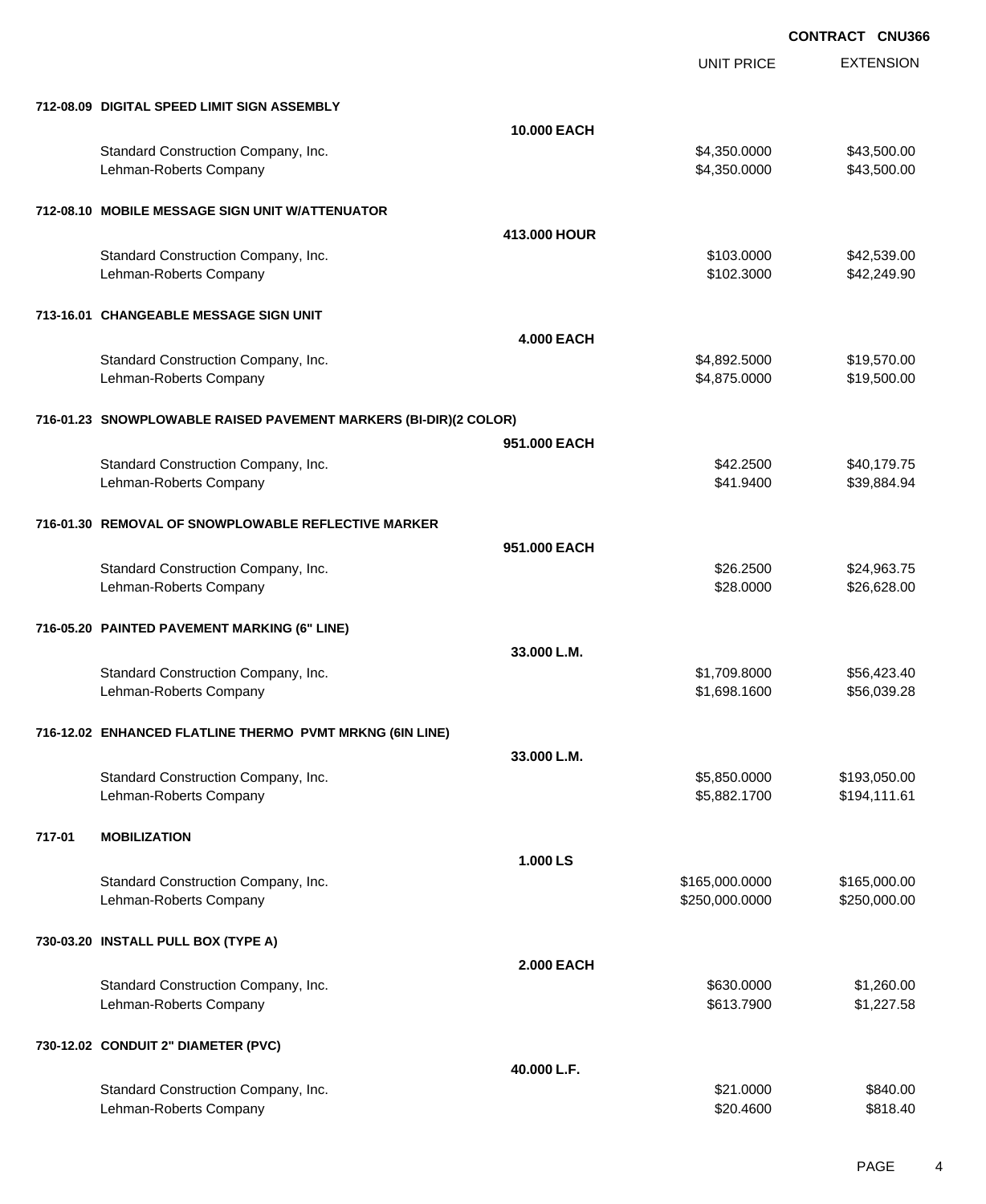|  | CONTRACT CNU366 |  |
|--|-----------------|--|
|  |                 |  |

|                                                |                   |                   | <b>CONTRACT CNU366</b> |
|------------------------------------------------|-------------------|-------------------|------------------------|
|                                                |                   | <b>UNIT PRICE</b> | <b>EXTENSION</b>       |
| 730-14.02 SAW SLOT                             |                   |                   |                        |
|                                                | 600.000 L.F.      |                   |                        |
| Standard Construction Company, Inc.            |                   | \$5.0000          | \$3,000.00             |
| Lehman-Roberts Company                         |                   | \$4.8600          | \$2,916.00             |
| 730-14.03 LOOP WIRE                            |                   |                   |                        |
|                                                | 1,200.000 L.F.    |                   |                        |
| Standard Construction Company, Inc.            |                   | \$0.8500          | \$1,020.00             |
| Lehman-Roberts Company                         |                   | \$0.8200          | \$984.00               |
| 705-20.25 TEMPORARY CRASH CUSHION (MASH TL-3)  |                   |                   |                        |
|                                                | <b>2.000 EACH</b> |                   |                        |
| Standard Construction Company, Inc.            |                   | \$5,250.0000      | \$10,500.00            |
| Lehman-Roberts Company                         |                   | \$4,091.9500      | \$8,183.90             |
| 712-02.02 INTERCONNECTED PORTABLE BARRIER RAIL |                   |                   |                        |
|                                                | 1,240.000 L.F.    |                   |                        |
| Standard Construction Company, Inc.            |                   | \$29.4000         | \$36,456.00            |
| Lehman-Roberts Company                         |                   | \$40.9200         | \$50,740.80            |
| 712-04.50 BARRIER RAIL DELINEATOR              |                   |                   |                        |
|                                                | 44.000 EACH       |                   |                        |
| Standard Construction Company, Inc.            |                   | \$12,6000         | \$554.40               |
| Lehman-Roberts Company                         |                   | \$15,3400         | \$674.96               |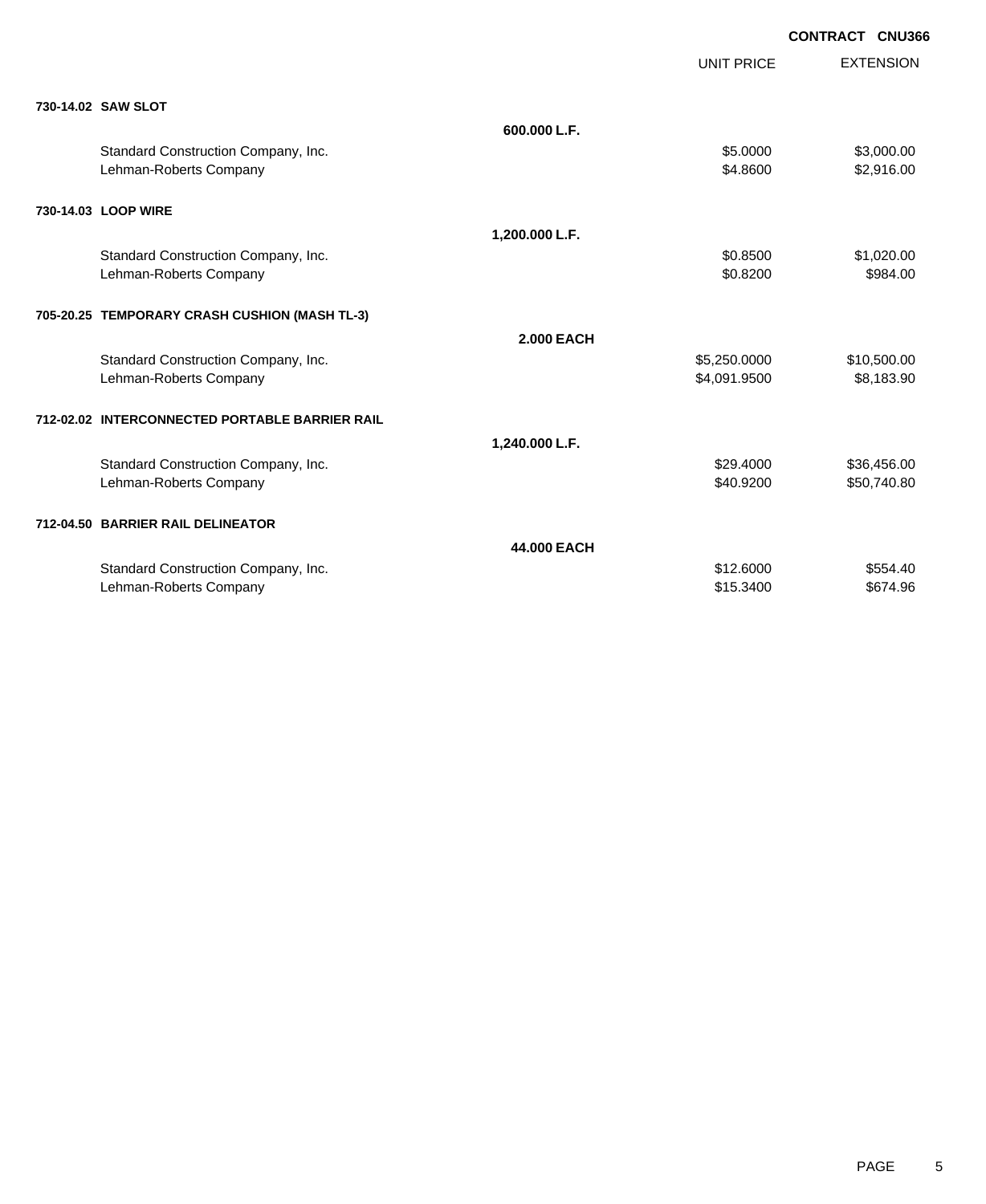|                                                                 |             |                   | <b>CONTRACT CNU366</b> |                  |
|-----------------------------------------------------------------|-------------|-------------------|------------------------|------------------|
| <b>BRIDGE CATEGORY</b>                                          |             | <b>UNIT PRICE</b> |                        | <b>EXTENSION</b> |
| 604-10.53 CONCRETE REPAIRS                                      |             |                   |                        |                  |
|                                                                 | 10,000 S.Y. |                   |                        |                  |
| Standard Construction Company, Inc.                             |             | \$674.1000        |                        | \$6,741.00       |
| Lehman-Roberts Company                                          |             | \$656.7600        |                        | \$6,567.60       |
| 604-10.56 CONCRETE OVERLAYED BRIDGE DECK REPAIR (PARTIAL DEPTH) |             |                   |                        |                  |
|                                                                 | 21.000 S.Y. |                   |                        |                  |
| Standard Construction Company, Inc.                             |             | \$1,036.3500      |                        | \$21,763.35      |
| Lehman-Roberts Company                                          |             | \$1,009.6900      |                        | \$21,203.49      |
| 617-04.01 TYPE 1 THIN EPOXY OVERLAY (EPOXY-URETHANE)            |             |                   |                        |                  |
|                                                                 | 40,000 S.Y. |                   |                        |                  |
| Standard Construction Company, Inc.                             |             | \$189.0000        |                        | \$7,560.00       |
| Lehman-Roberts Company                                          |             | \$184.1400        |                        | \$7,365.60       |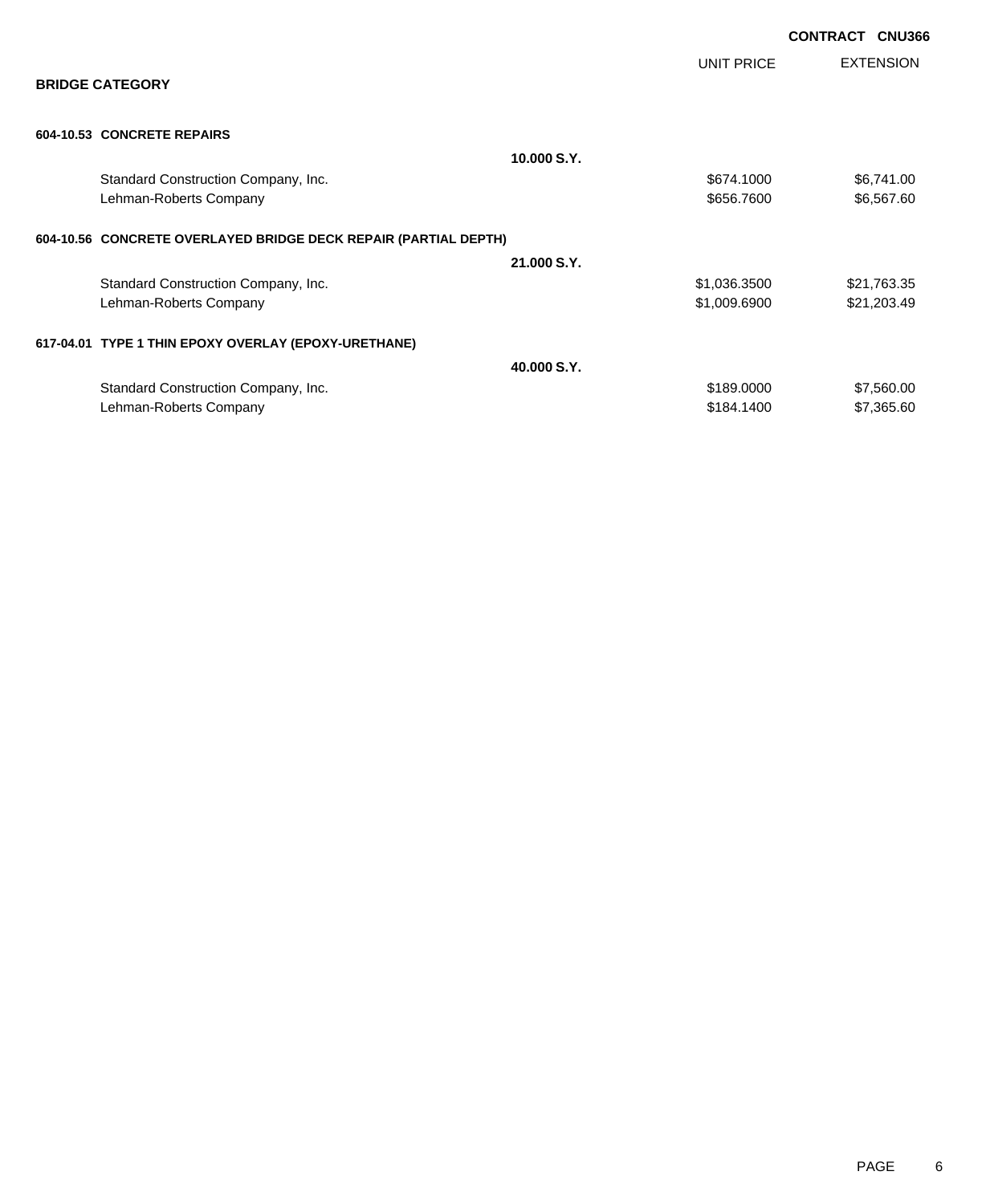## **SUB-TOTAL ROADWAY**

| Standard Construction Company, Inc. | \$5,321,721.95 |
|-------------------------------------|----------------|
| Lehman-Roberts Company              | \$5,851,969.61 |
|                                     |                |
| <b>SUB-TOTAL BRIDGE</b>             |                |
| Standard Construction Company, Inc. | \$36,064.35    |
| Lehman-Roberts Company              | \$35,136.69    |
|                                     |                |
| <b>TOTAL CONTRACT</b>               |                |
| Standard Construction Company, Inc. | \$5,357,786.30 |
| Lehman-Roberts Company              | \$5,887,106.30 |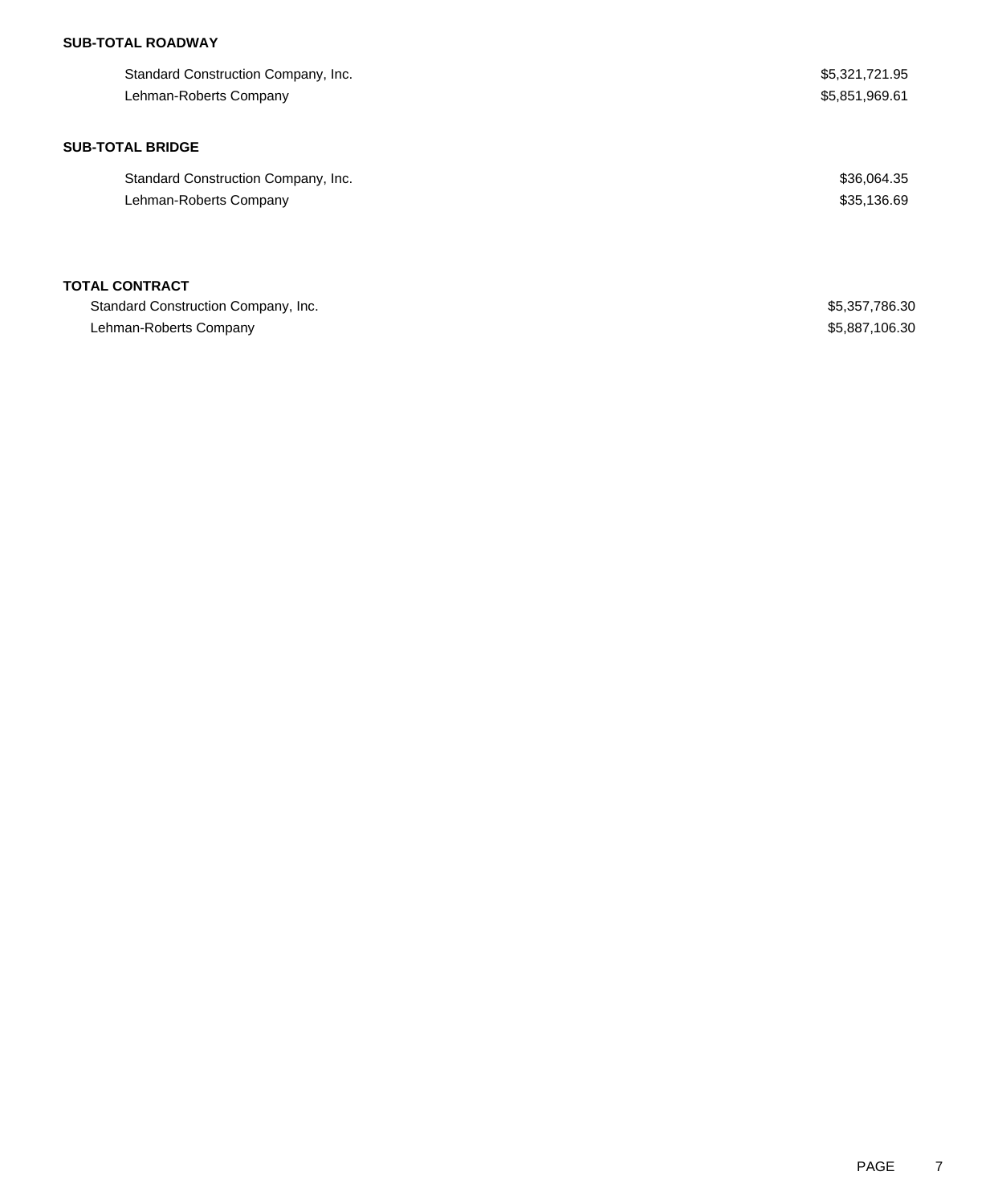#### GILES COUNTY (Contract No. CNU343 Call 024)

HSIP-2800(39),28946-3423-94

THE MISCELLANEOUS SAFETY IMPROVEMENTS ON VARIOUS LOCAL ROADS.

PROJECT LENGTH - 0.0 MILES

COMPLETION TIME - ON OR BEFORE JULY 31, 2021

|                               | TOTAL CONTRACT |
|-------------------------------|----------------|
| Superior Traffic Control, LLC | \$150,635.17   |
| Highway Markings, Inc.        | \$157,909.75   |
| Volunteer Paving, LLC         | \$174,978,67   |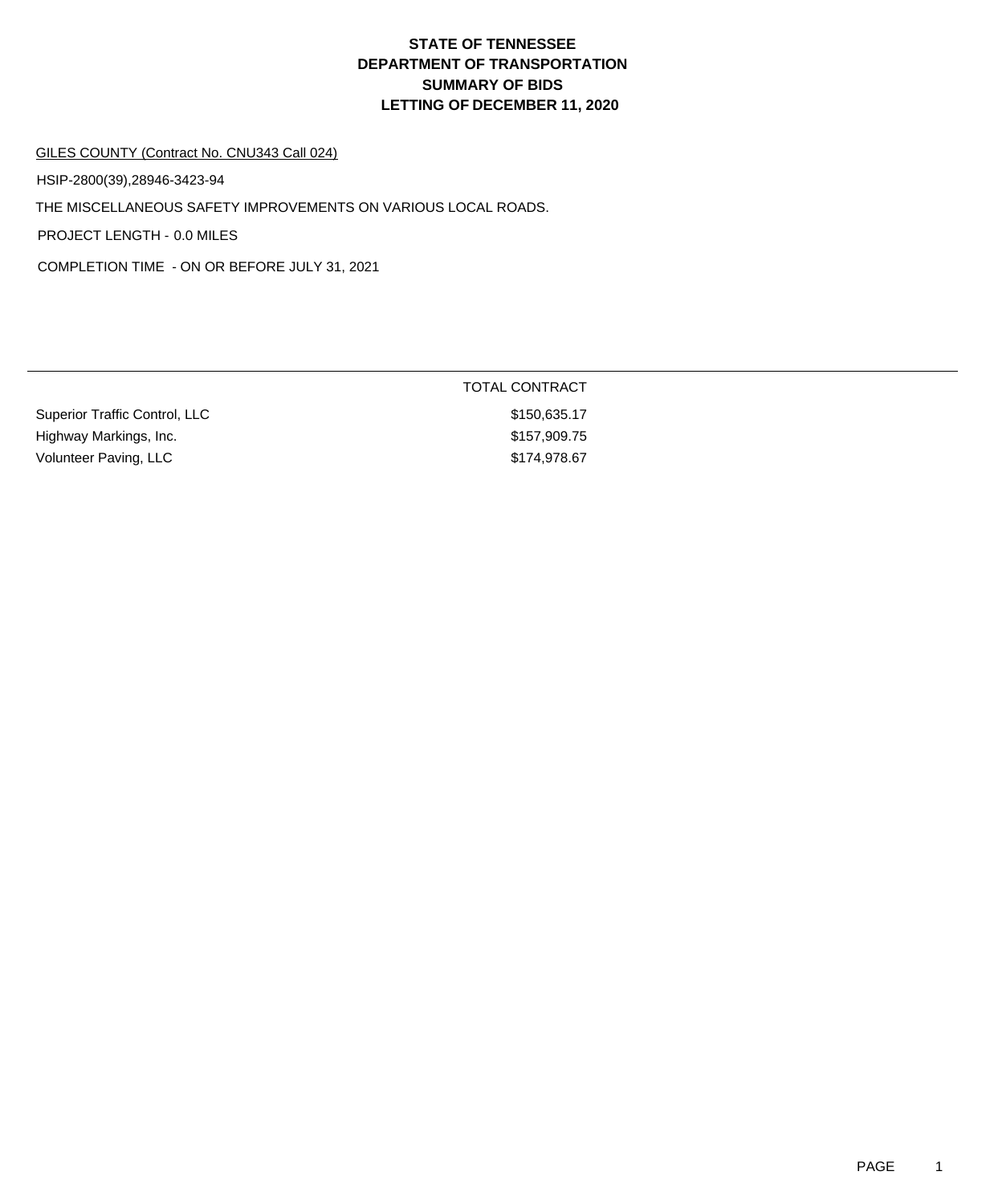|        |                                                    |                |                   | <b>CONTRACT CNU343</b> |
|--------|----------------------------------------------------|----------------|-------------------|------------------------|
|        |                                                    |                | <b>UNIT PRICE</b> | <b>EXTENSION</b>       |
|        | <b>ROADWAY CATEGORY</b>                            |                |                   |                        |
|        | 705-04.21 GUARDRAIL DELINEATION ENHANCEMENT        |                |                   |                        |
|        |                                                    | 3,985.000 L.F. |                   |                        |
|        | Superior Traffic Control, LLC                      |                | \$2.8500          | \$11,357.25            |
|        | Highway Markings, Inc.                             |                | \$3.2500          | \$12,951.25            |
|        | Volunteer Paving, LLC                              |                | \$4.2200          | \$16,816.70            |
| 712-01 | <b>TRAFFIC CONTROL</b>                             |                |                   |                        |
|        |                                                    | 1.000 LS       |                   |                        |
|        | Superior Traffic Control, LLC                      |                | \$3,650.0000      | \$3,650.00             |
|        | Highway Markings, Inc.                             |                | \$4,000.0000      | \$4,000.00             |
|        | Volunteer Paving, LLC                              |                | \$5,000.0000      | \$5,000.00             |
|        | 713-02.21 SIGN POST DELINEATION ENHANCEMENT        |                |                   |                        |
|        |                                                    | 338.000 L.F.   |                   |                        |
|        | Superior Traffic Control, LLC                      |                | \$5.0000          | \$1,690.00             |
|        | Highway Markings, Inc.                             |                | \$5.4500          | \$1,842.10             |
|        | Volunteer Paving, LLC                              |                | \$2.5600          | \$865.28               |
|        | 713-11.01 "U" SECTION STEEL POSTS                  |                |                   |                        |
|        |                                                    | 4,216.000 LB.  |                   |                        |
|        | Superior Traffic Control, LLC                      |                | \$3.1500          | \$13,280.40            |
|        | Highway Markings, Inc.                             |                | \$3.0500          | \$12,858.80            |
|        | Volunteer Paving, LLC                              |                | \$2.4700          | \$10,413.52            |
|        | 713-11.02 PERFORATED/KNOCKOUT SQUARE TUBE POST     |                |                   |                        |
|        |                                                    | 2,883.200 LB.  |                   |                        |
|        | Superior Traffic Control, LLC                      |                | \$3.6000          | \$10,379.52            |
|        | Highway Markings, Inc.                             |                | \$3.2500          | \$9,370.40             |
|        | Volunteer Paving, LLC                              |                | \$2.8900          | \$8,332.45             |
|        | 713-13.02 FLAT SHEET ALUMINUM SIGNS (0.080" THICK) |                |                   |                        |
|        |                                                    | 435.000 S.F.   |                   |                        |
|        | Superior Traffic Control, LLC                      |                | \$12.5000         | \$5,437.50             |
|        | Highway Markings, Inc.                             |                | \$13.0000         | \$5,655.00             |
|        | Volunteer Paving, LLC                              |                | \$11.0000         | \$4,785.00             |
|        | 713-13.03 FLAT SHEET ALUMINUM SIGNS (0.100" THICK) |                |                   |                        |
|        |                                                    | 767.000 S.F.   |                   |                        |
|        | Superior Traffic Control, LLC                      |                | \$13.5000         | \$10,354.50            |
|        | Highway Markings, Inc.                             |                | \$13.2500         | \$10,162.75            |
|        | Volunteer Paving, LLC                              |                | \$11.6600         | \$8,943.22             |
|        | 713-15.36 REMOVE SIGN, SUPPORT & FOOTING           |                |                   |                        |
|        |                                                    | 86.000 EACH    |                   |                        |
|        | Superior Traffic Control, LLC                      |                | \$8.0000          | \$688.00               |
|        | Highway Markings, Inc.                             |                | \$10.0000         | \$860.00               |
|        | Volunteer Paving, LLC                              |                | \$30.5000         | \$2,623.00             |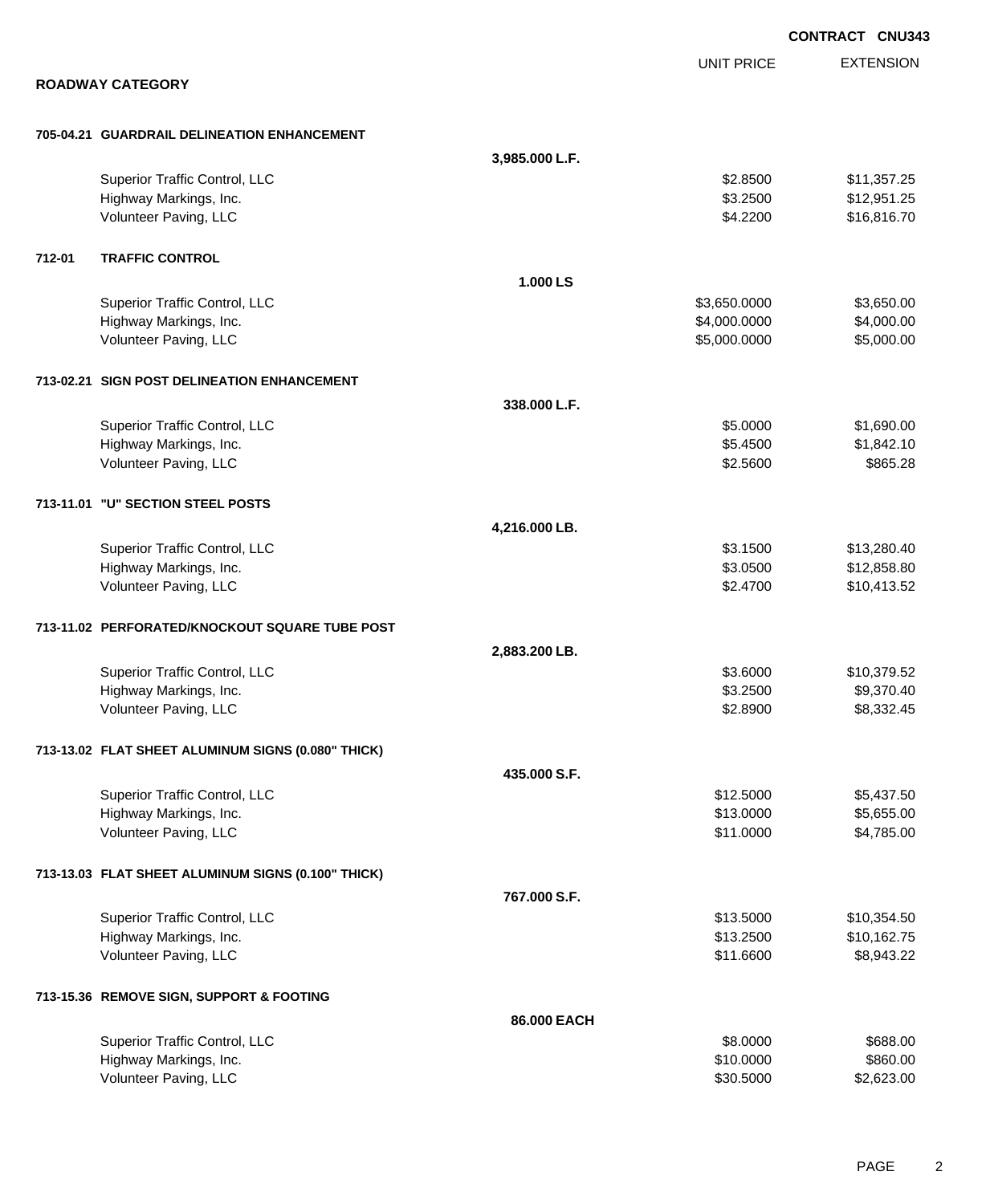|        |                                                                   |                |                   | CONTRACT CNU343 |                  |
|--------|-------------------------------------------------------------------|----------------|-------------------|-----------------|------------------|
|        |                                                                   |                | <b>UNIT PRICE</b> |                 | <b>EXTENSION</b> |
|        | 716-01.21 SNOWPLOWABLE RAISED PAVEMENT MARKERS (BI-DIR) (1 COLOR) |                |                   |                 |                  |
|        |                                                                   | 916,000 EACH   |                   |                 |                  |
|        | Superior Traffic Control, LLC                                     |                | \$20,0000         |                 | \$18,320.00      |
|        | Highway Markings, Inc.                                            |                | \$24.0000         |                 | \$21,984.00      |
|        | Volunteer Paving, LLC                                             |                | \$35.0000         |                 | \$32,060.00      |
|        | 716-02.05 PLASTIC PAVEMENT MARKING (STOP LINE)                    |                |                   |                 |                  |
|        |                                                                   | 47.000 L.F.    |                   |                 |                  |
|        | Superior Traffic Control, LLC                                     |                | \$15.0000         |                 | \$705.00         |
|        | Highway Markings, Inc.                                            |                | \$15.0000         |                 | \$705.00         |
|        | Volunteer Paving, LLC                                             |                | \$20.0000         |                 | \$940.00         |
|        | 716-13.01 SPRAY THERMO PVMT MRKNG (60 mil) (4IN LINE)             |                |                   |                 |                  |
|        |                                                                   | 50.800 L.M.    |                   |                 |                  |
|        | Superior Traffic Control, LLC                                     |                | \$1,350.0000      |                 | \$68,580.00      |
|        | Highway Markings, Inc.                                            |                | \$1,400.0000      |                 | \$71,120.00      |
|        | Volunteer Paving, LLC                                             |                | \$1,450.0000      |                 | \$73,660.00      |
|        | 716-13.04 SPRAY THERMO PVMT MRKNG (60 mil) (4IN DOTTED LINE)      |                |                   |                 |                  |
|        |                                                                   | 3,693.000 L.F. |                   |                 |                  |
|        | Superior Traffic Control, LLC                                     |                | \$1.0000          |                 | \$3,693.00       |
|        | Highway Markings, Inc.                                            |                | \$0.6500          |                 | \$2,400.45       |
|        | Volunteer Paving, LLC                                             |                | \$1.5000          |                 | \$5,539.50       |
| 717-01 | <b>MOBILIZATION</b>                                               |                |                   |                 |                  |
|        |                                                                   | 1.000 LS       |                   |                 |                  |
|        | Superior Traffic Control, LLC                                     |                | \$2,500.0000      |                 | \$2,500.00       |
|        | Highway Markings, Inc.                                            |                | \$4,000.0000      |                 | \$4,000.00       |
|        | Volunteer Paving, LLC                                             |                | \$5,000.0000      |                 | \$5,000.00       |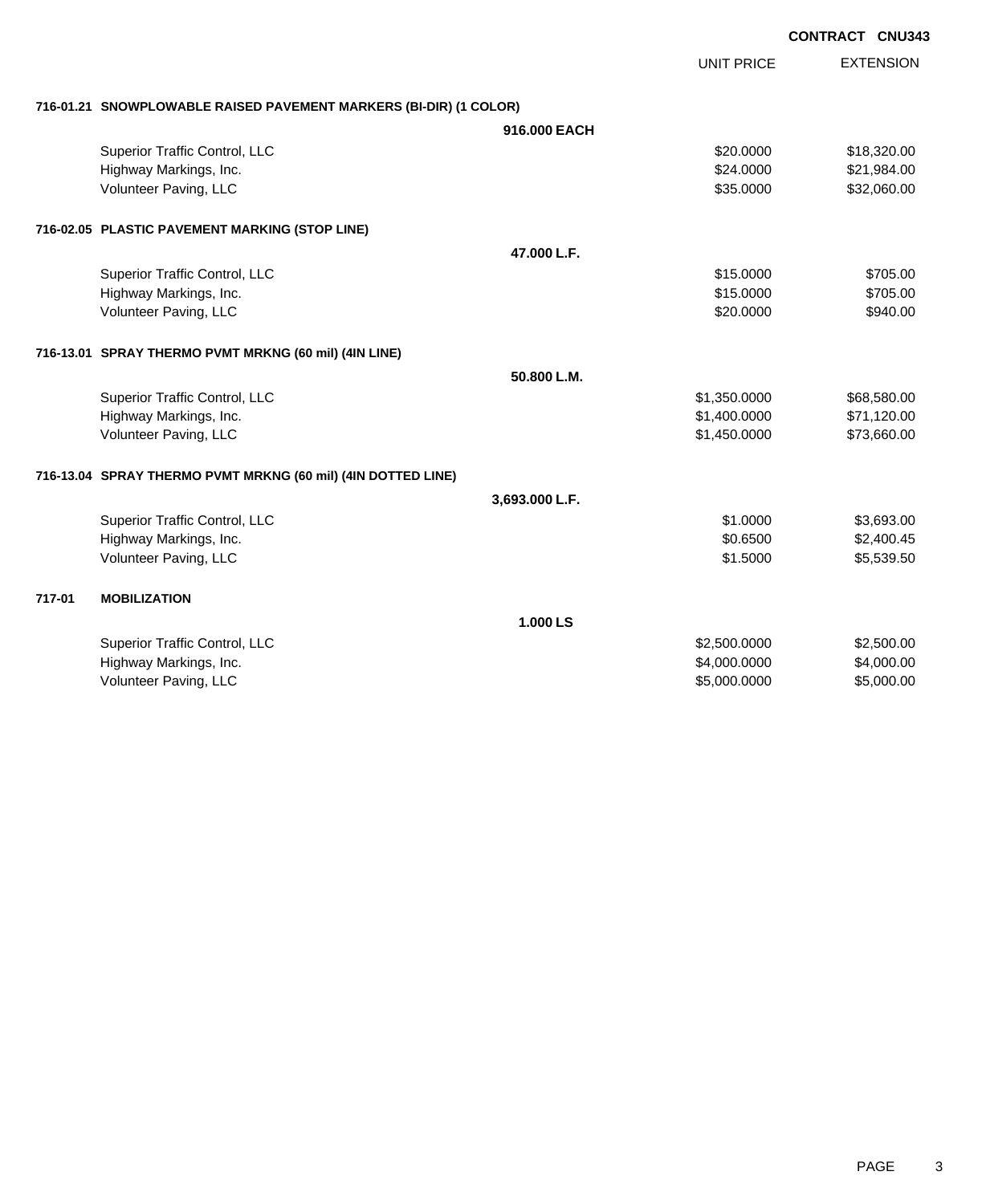## **SUB-TOTAL ROADWAY**

| Superior Traffic Control, LLC | \$150,635.17 |
|-------------------------------|--------------|
| Highway Markings, Inc.        | \$157,909.75 |
| Volunteer Paving, LLC         | \$174.978.67 |

| Superior Traffic Control, LLC | \$150,635.17 |
|-------------------------------|--------------|
| Highway Markings, Inc.        | \$157,909.75 |
| Volunteer Paving, LLC         | \$174,978,67 |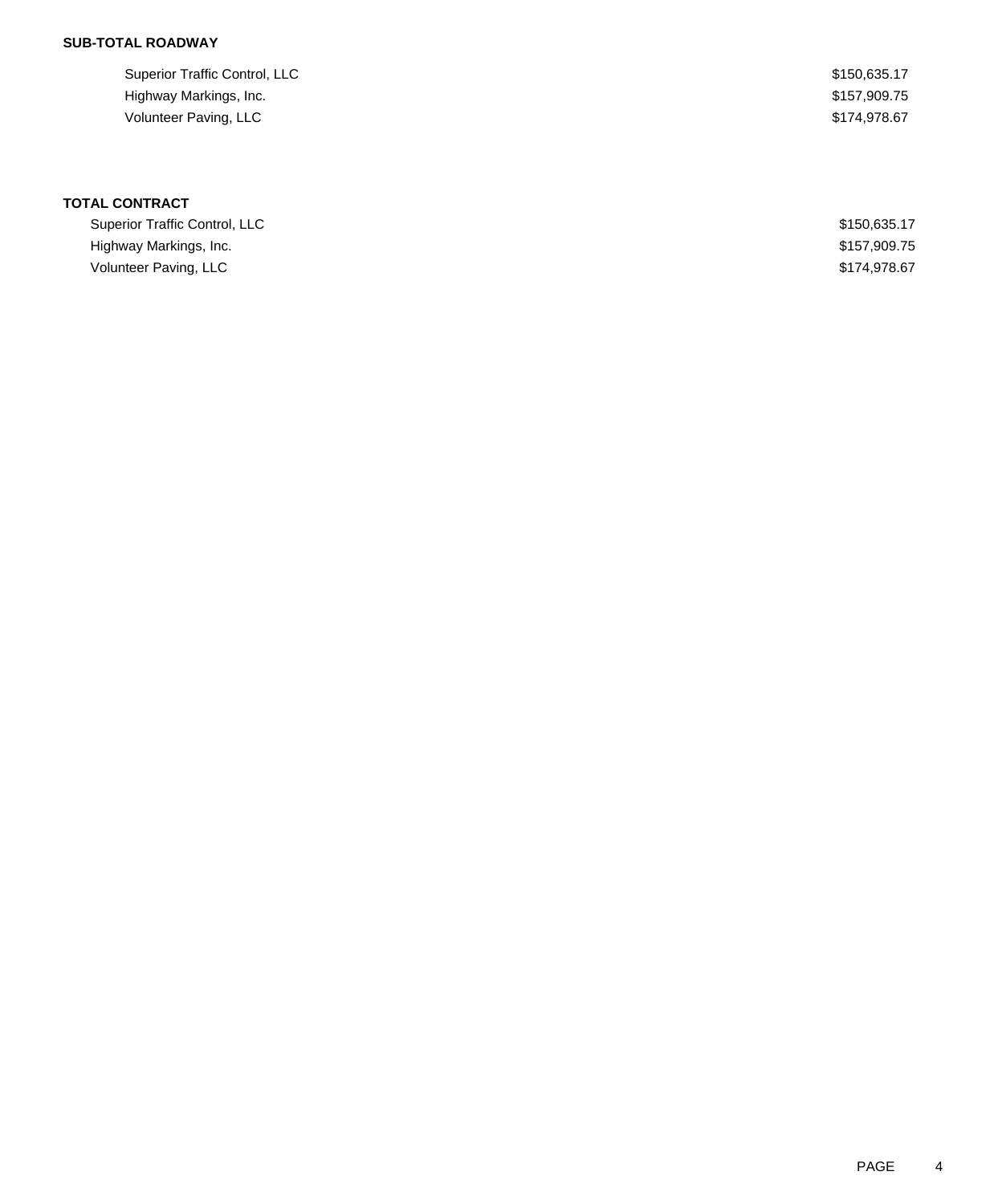#### GILES COUNTY (Contract No. CNU342 Call 025)

28007-4230-04

THE REPLACEMENT OF A 48" CORRUGATED METAL PIPE ON U.S. 64 (S.R. 15) AT L.M. 22.55.

PROJECT LENGTH - 0.0 MILES

COMPLETION TIME - ON OR BEFORE JUNE 30, 2021

Civil Constructors, LLC \$968,354.95 Volunteer Bridge Construction, Inc. 658,060.00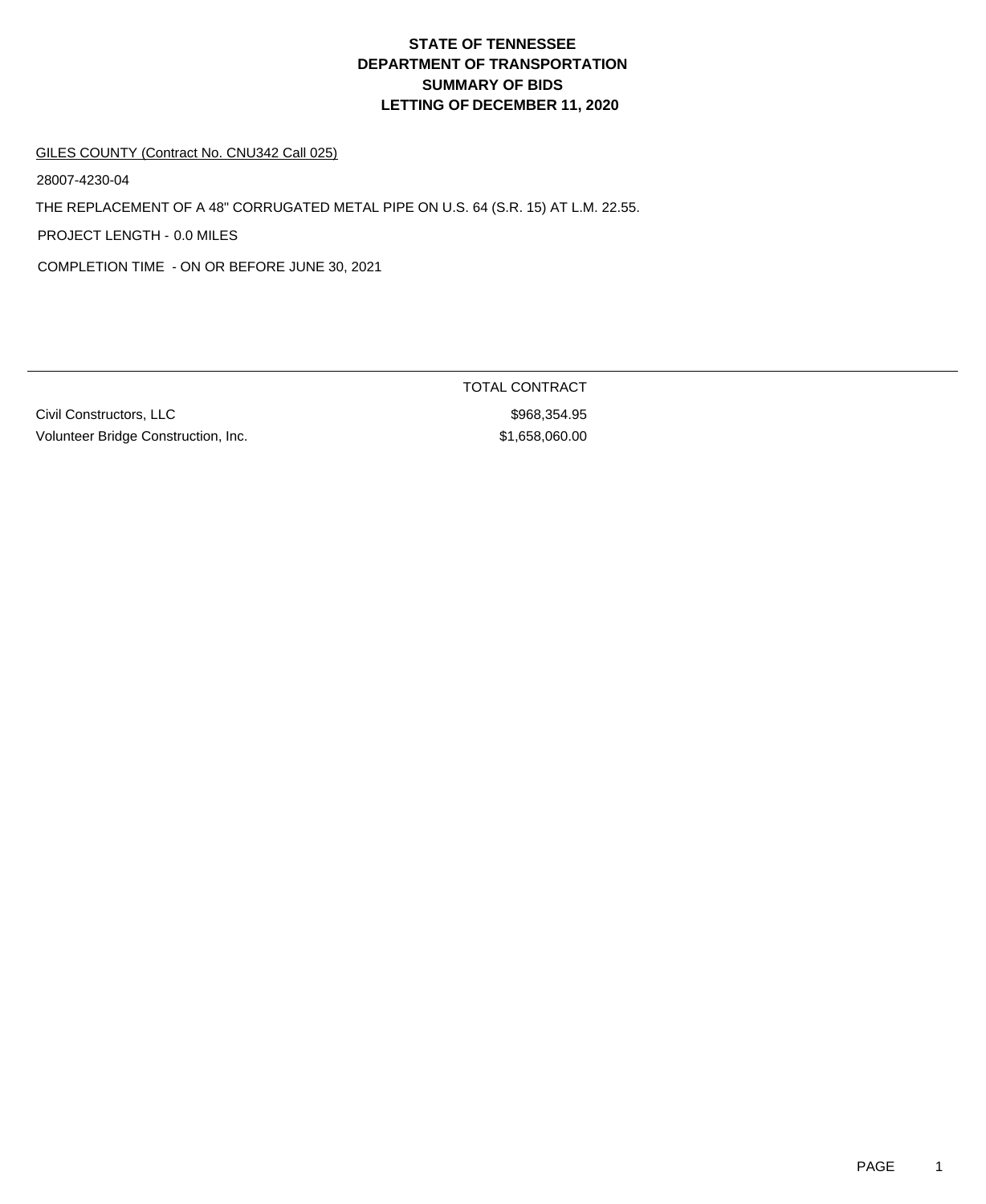|        |                                                                |                   |                                 | <b>CONTRACT CNU342</b>         |
|--------|----------------------------------------------------------------|-------------------|---------------------------------|--------------------------------|
|        | <b>ROADWAY CATEGORY</b>                                        |                   | <b>UNIT PRICE</b>               | <b>EXTENSION</b>               |
| 105-01 | <b>CONSTRUCTION STAKES, LINES AND GRADES</b>                   |                   |                                 |                                |
|        |                                                                | 1.000 LS          |                                 |                                |
|        | Civil Constructors, LLC<br>Volunteer Bridge Construction, Inc. |                   | \$15,930.0000<br>\$20,000.0000  | \$15,930.00<br>\$20,000.00     |
|        | 202-01.50 REMOVAL OF STRUCTURES AND OBSTRUCTIONS               |                   |                                 |                                |
|        | Civil Constructors, LLC<br>Volunteer Bridge Construction, Inc. | <b>1.000 EACH</b> | \$30,055.0000<br>\$5,000.0000   | \$30,055.00<br>\$5,000.00      |
| 203-01 | <b>ROAD &amp; DRAINAGE EXCAVATION (UNCLASSIFIED)</b>           |                   |                                 |                                |
|        |                                                                | 735.000 C.Y.      |                                 |                                |
|        | Civil Constructors, LLC<br>Volunteer Bridge Construction, Inc. |                   | \$30.0000<br>\$20.0000          | \$22,050.00<br>\$14,700.00     |
| 203-50 | <b>CONSTRUCTION OF HAUL ROAD</b>                               |                   |                                 |                                |
|        |                                                                | 1.000 LS          |                                 |                                |
|        | Civil Constructors, LLC<br>Volunteer Bridge Construction, Inc. |                   | \$75,200.0000<br>\$170,000.0000 | \$75,200.00<br>\$170,000.00    |
|        | 204-08.01 BACKFILL MATERIAL (FLOWABLE FILL)                    |                   |                                 |                                |
|        |                                                                | 196.000 C.Y.      |                                 |                                |
|        | Civil Constructors, LLC<br>Volunteer Bridge Construction, Inc. |                   | \$237.0000<br>\$600.0000        | \$46,452.00<br>\$117,600.00    |
| 209-05 | <b>SEDIMENT REMOVAL</b>                                        |                   |                                 |                                |
|        |                                                                | 50.000 C.Y.       |                                 |                                |
|        | Civil Constructors, LLC<br>Volunteer Bridge Construction, Inc. |                   | \$10.0000<br>\$2.0000           | \$500.00<br>\$100.00           |
|        | 209-08.08 ENHANCED ROCK CHECK DAM                              |                   |                                 |                                |
|        |                                                                | <b>1.000 EACH</b> |                                 |                                |
|        | Civil Constructors, LLC<br>Volunteer Bridge Construction, Inc. |                   | \$815.0000<br>\$2,000.0000      | \$815.00<br>\$2,000.00         |
|        | 607-09.05 48" CONCRETE PIPE CULVERT(CLASS IV)JACKED-IN-PLACE   |                   |                                 |                                |
|        |                                                                | 270.000 L.F.      |                                 |                                |
|        | Civil Constructors, LLC<br>Volunteer Bridge Construction, Inc. |                   | \$2,500.0000<br>\$4,200.0000    | \$675,000.00<br>\$1,134,000.00 |
|        | 611-07.01 CLASS A CONCRETE (PIPE ENDWALLS)                     |                   |                                 |                                |
|        |                                                                | 16.000 C.Y.       |                                 |                                |
|        | Civil Constructors, LLC<br>Volunteer Bridge Construction, Inc. |                   | \$1,570.0000<br>\$1,500.0000    | \$25,120.00<br>\$24,000.00     |
|        | 611-07.02 STEEL BAR REINFORCEMENT (PIPE ENDWALLS)              |                   |                                 |                                |
|        |                                                                | 234.000 LB.       |                                 |                                |
|        | Civil Constructors, LLC<br>Volunteer Bridge Construction, Inc. |                   | \$6.0000<br>\$5.0000            | \$1,404.00<br>\$1,170.00       |

PAGE 2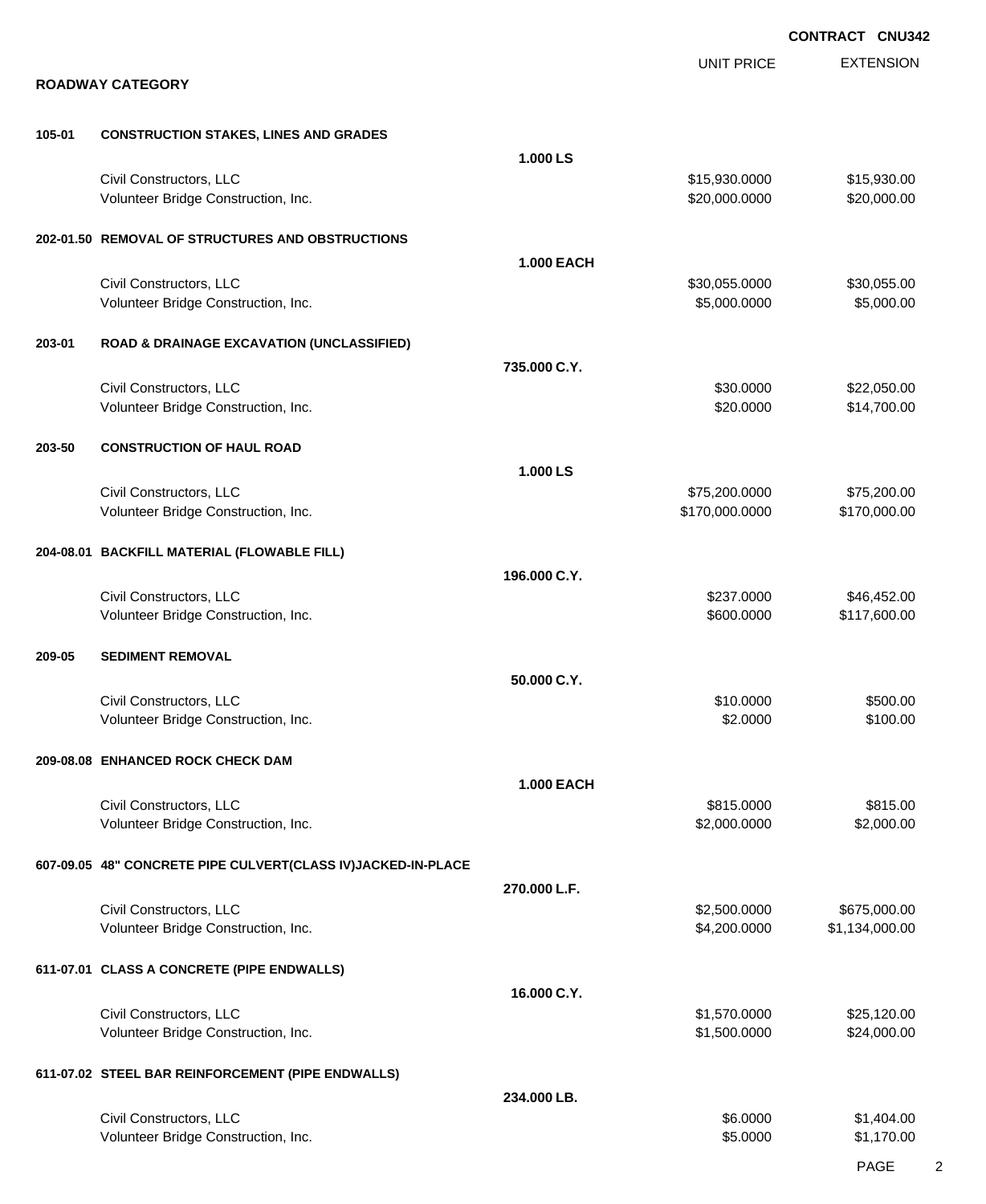| 709-05.05 MACHINED RIP-RAP (CLASS A-3)<br>184,000 TON<br>Civil Constructors, LLC<br>\$41.5000<br>\$7,636.00<br>Volunteer Bridge Construction, Inc.<br>\$45.0000<br>\$8,280.00<br>709-05.08 MACHINED RIP-RAP (CLASS B)<br>67.000 TON<br>Civil Constructors, LLC<br>\$5,226.00<br>\$78.0000<br>Volunteer Bridge Construction, Inc.<br>\$45.0000<br>\$3,015.00<br>712-01<br><b>TRAFFIC CONTROL</b><br>1.000 LS<br>Civil Constructors, LLC<br>\$13,150.00<br>\$13,150.0000<br>Volunteer Bridge Construction, Inc.<br>\$30,000.0000<br>\$30,000.00<br>712-04.01 FLEXIBLE DRUMS (CHANNELIZING)<br>25.000 EACH<br>Civil Constructors, LLC<br>\$33.0000<br>\$825.00<br>Volunteer Bridge Construction, Inc.<br>\$35.0000<br>\$875.00<br>712-05.01 WARNING LIGHTS (TYPE A)<br><b>4.000 EACH</b><br>Civil Constructors, LLC<br>\$33.0000<br>\$132.00<br>\$35.0000<br>Volunteer Bridge Construction, Inc.<br>\$140.00<br>712-06<br><b>SIGNS (CONSTRUCTION)</b><br>283.500 S.F.<br>Civil Constructors, LLC<br>\$8.2000<br>\$2,324.70<br>Volunteer Bridge Construction, Inc.<br>\$10.0000<br>\$2,835.00<br>717-01<br><b>MOBILIZATION</b><br>1.000 LS<br>Civil Constructors, LLC<br>\$37,350.0000<br>\$37,350.00<br>Volunteer Bridge Construction, Inc.<br>\$100,000.0000<br>\$100,000.00<br>740-10.03 GEOTEXTILE (TYPE III) (EROSION CONTROL)<br>315.000 S.Y.<br>Civil Constructors, LLC<br>\$1.7500<br>\$551.25<br>Volunteer Bridge Construction, Inc.<br>\$15.0000<br>\$4,725.00<br>740-11.03 TEMPORARY SEDIMENT TUBE 18IN<br>1,000.000 L.F.<br>Civil Constructors, LLC<br>\$4.3500<br>\$4,350.00<br>\$12,000.00<br>Volunteer Bridge Construction, Inc.<br>\$12.0000<br>801-01.07 TEMPORARY SEEDING (WITH MULCH)<br>32.000 UNIT<br>Civil Constructors, LLC<br>\$54.5000<br>\$1,744.00<br>\$4,000.00<br>Volunteer Bridge Construction, Inc.<br>\$125.0000 |  | <b>UNIT PRICE</b> | <b>EXTENSION</b> |
|----------------------------------------------------------------------------------------------------------------------------------------------------------------------------------------------------------------------------------------------------------------------------------------------------------------------------------------------------------------------------------------------------------------------------------------------------------------------------------------------------------------------------------------------------------------------------------------------------------------------------------------------------------------------------------------------------------------------------------------------------------------------------------------------------------------------------------------------------------------------------------------------------------------------------------------------------------------------------------------------------------------------------------------------------------------------------------------------------------------------------------------------------------------------------------------------------------------------------------------------------------------------------------------------------------------------------------------------------------------------------------------------------------------------------------------------------------------------------------------------------------------------------------------------------------------------------------------------------------------------------------------------------------------------------------------------------------------------------------------------------------------------------------------------------------------------------------------------|--|-------------------|------------------|
|                                                                                                                                                                                                                                                                                                                                                                                                                                                                                                                                                                                                                                                                                                                                                                                                                                                                                                                                                                                                                                                                                                                                                                                                                                                                                                                                                                                                                                                                                                                                                                                                                                                                                                                                                                                                                                              |  |                   |                  |
|                                                                                                                                                                                                                                                                                                                                                                                                                                                                                                                                                                                                                                                                                                                                                                                                                                                                                                                                                                                                                                                                                                                                                                                                                                                                                                                                                                                                                                                                                                                                                                                                                                                                                                                                                                                                                                              |  |                   |                  |
|                                                                                                                                                                                                                                                                                                                                                                                                                                                                                                                                                                                                                                                                                                                                                                                                                                                                                                                                                                                                                                                                                                                                                                                                                                                                                                                                                                                                                                                                                                                                                                                                                                                                                                                                                                                                                                              |  |                   |                  |
|                                                                                                                                                                                                                                                                                                                                                                                                                                                                                                                                                                                                                                                                                                                                                                                                                                                                                                                                                                                                                                                                                                                                                                                                                                                                                                                                                                                                                                                                                                                                                                                                                                                                                                                                                                                                                                              |  |                   |                  |
|                                                                                                                                                                                                                                                                                                                                                                                                                                                                                                                                                                                                                                                                                                                                                                                                                                                                                                                                                                                                                                                                                                                                                                                                                                                                                                                                                                                                                                                                                                                                                                                                                                                                                                                                                                                                                                              |  |                   |                  |
|                                                                                                                                                                                                                                                                                                                                                                                                                                                                                                                                                                                                                                                                                                                                                                                                                                                                                                                                                                                                                                                                                                                                                                                                                                                                                                                                                                                                                                                                                                                                                                                                                                                                                                                                                                                                                                              |  |                   |                  |
|                                                                                                                                                                                                                                                                                                                                                                                                                                                                                                                                                                                                                                                                                                                                                                                                                                                                                                                                                                                                                                                                                                                                                                                                                                                                                                                                                                                                                                                                                                                                                                                                                                                                                                                                                                                                                                              |  |                   |                  |
|                                                                                                                                                                                                                                                                                                                                                                                                                                                                                                                                                                                                                                                                                                                                                                                                                                                                                                                                                                                                                                                                                                                                                                                                                                                                                                                                                                                                                                                                                                                                                                                                                                                                                                                                                                                                                                              |  |                   |                  |
|                                                                                                                                                                                                                                                                                                                                                                                                                                                                                                                                                                                                                                                                                                                                                                                                                                                                                                                                                                                                                                                                                                                                                                                                                                                                                                                                                                                                                                                                                                                                                                                                                                                                                                                                                                                                                                              |  |                   |                  |
|                                                                                                                                                                                                                                                                                                                                                                                                                                                                                                                                                                                                                                                                                                                                                                                                                                                                                                                                                                                                                                                                                                                                                                                                                                                                                                                                                                                                                                                                                                                                                                                                                                                                                                                                                                                                                                              |  |                   |                  |
|                                                                                                                                                                                                                                                                                                                                                                                                                                                                                                                                                                                                                                                                                                                                                                                                                                                                                                                                                                                                                                                                                                                                                                                                                                                                                                                                                                                                                                                                                                                                                                                                                                                                                                                                                                                                                                              |  |                   |                  |
|                                                                                                                                                                                                                                                                                                                                                                                                                                                                                                                                                                                                                                                                                                                                                                                                                                                                                                                                                                                                                                                                                                                                                                                                                                                                                                                                                                                                                                                                                                                                                                                                                                                                                                                                                                                                                                              |  |                   |                  |
|                                                                                                                                                                                                                                                                                                                                                                                                                                                                                                                                                                                                                                                                                                                                                                                                                                                                                                                                                                                                                                                                                                                                                                                                                                                                                                                                                                                                                                                                                                                                                                                                                                                                                                                                                                                                                                              |  |                   |                  |
|                                                                                                                                                                                                                                                                                                                                                                                                                                                                                                                                                                                                                                                                                                                                                                                                                                                                                                                                                                                                                                                                                                                                                                                                                                                                                                                                                                                                                                                                                                                                                                                                                                                                                                                                                                                                                                              |  |                   |                  |
|                                                                                                                                                                                                                                                                                                                                                                                                                                                                                                                                                                                                                                                                                                                                                                                                                                                                                                                                                                                                                                                                                                                                                                                                                                                                                                                                                                                                                                                                                                                                                                                                                                                                                                                                                                                                                                              |  |                   |                  |
|                                                                                                                                                                                                                                                                                                                                                                                                                                                                                                                                                                                                                                                                                                                                                                                                                                                                                                                                                                                                                                                                                                                                                                                                                                                                                                                                                                                                                                                                                                                                                                                                                                                                                                                                                                                                                                              |  |                   |                  |
|                                                                                                                                                                                                                                                                                                                                                                                                                                                                                                                                                                                                                                                                                                                                                                                                                                                                                                                                                                                                                                                                                                                                                                                                                                                                                                                                                                                                                                                                                                                                                                                                                                                                                                                                                                                                                                              |  |                   |                  |
|                                                                                                                                                                                                                                                                                                                                                                                                                                                                                                                                                                                                                                                                                                                                                                                                                                                                                                                                                                                                                                                                                                                                                                                                                                                                                                                                                                                                                                                                                                                                                                                                                                                                                                                                                                                                                                              |  |                   |                  |
|                                                                                                                                                                                                                                                                                                                                                                                                                                                                                                                                                                                                                                                                                                                                                                                                                                                                                                                                                                                                                                                                                                                                                                                                                                                                                                                                                                                                                                                                                                                                                                                                                                                                                                                                                                                                                                              |  |                   |                  |
|                                                                                                                                                                                                                                                                                                                                                                                                                                                                                                                                                                                                                                                                                                                                                                                                                                                                                                                                                                                                                                                                                                                                                                                                                                                                                                                                                                                                                                                                                                                                                                                                                                                                                                                                                                                                                                              |  |                   |                  |
|                                                                                                                                                                                                                                                                                                                                                                                                                                                                                                                                                                                                                                                                                                                                                                                                                                                                                                                                                                                                                                                                                                                                                                                                                                                                                                                                                                                                                                                                                                                                                                                                                                                                                                                                                                                                                                              |  |                   |                  |
|                                                                                                                                                                                                                                                                                                                                                                                                                                                                                                                                                                                                                                                                                                                                                                                                                                                                                                                                                                                                                                                                                                                                                                                                                                                                                                                                                                                                                                                                                                                                                                                                                                                                                                                                                                                                                                              |  |                   |                  |
|                                                                                                                                                                                                                                                                                                                                                                                                                                                                                                                                                                                                                                                                                                                                                                                                                                                                                                                                                                                                                                                                                                                                                                                                                                                                                                                                                                                                                                                                                                                                                                                                                                                                                                                                                                                                                                              |  |                   |                  |
|                                                                                                                                                                                                                                                                                                                                                                                                                                                                                                                                                                                                                                                                                                                                                                                                                                                                                                                                                                                                                                                                                                                                                                                                                                                                                                                                                                                                                                                                                                                                                                                                                                                                                                                                                                                                                                              |  |                   |                  |
|                                                                                                                                                                                                                                                                                                                                                                                                                                                                                                                                                                                                                                                                                                                                                                                                                                                                                                                                                                                                                                                                                                                                                                                                                                                                                                                                                                                                                                                                                                                                                                                                                                                                                                                                                                                                                                              |  |                   |                  |
|                                                                                                                                                                                                                                                                                                                                                                                                                                                                                                                                                                                                                                                                                                                                                                                                                                                                                                                                                                                                                                                                                                                                                                                                                                                                                                                                                                                                                                                                                                                                                                                                                                                                                                                                                                                                                                              |  |                   |                  |
|                                                                                                                                                                                                                                                                                                                                                                                                                                                                                                                                                                                                                                                                                                                                                                                                                                                                                                                                                                                                                                                                                                                                                                                                                                                                                                                                                                                                                                                                                                                                                                                                                                                                                                                                                                                                                                              |  |                   |                  |
|                                                                                                                                                                                                                                                                                                                                                                                                                                                                                                                                                                                                                                                                                                                                                                                                                                                                                                                                                                                                                                                                                                                                                                                                                                                                                                                                                                                                                                                                                                                                                                                                                                                                                                                                                                                                                                              |  |                   |                  |
|                                                                                                                                                                                                                                                                                                                                                                                                                                                                                                                                                                                                                                                                                                                                                                                                                                                                                                                                                                                                                                                                                                                                                                                                                                                                                                                                                                                                                                                                                                                                                                                                                                                                                                                                                                                                                                              |  |                   |                  |
|                                                                                                                                                                                                                                                                                                                                                                                                                                                                                                                                                                                                                                                                                                                                                                                                                                                                                                                                                                                                                                                                                                                                                                                                                                                                                                                                                                                                                                                                                                                                                                                                                                                                                                                                                                                                                                              |  |                   |                  |
|                                                                                                                                                                                                                                                                                                                                                                                                                                                                                                                                                                                                                                                                                                                                                                                                                                                                                                                                                                                                                                                                                                                                                                                                                                                                                                                                                                                                                                                                                                                                                                                                                                                                                                                                                                                                                                              |  |                   |                  |
|                                                                                                                                                                                                                                                                                                                                                                                                                                                                                                                                                                                                                                                                                                                                                                                                                                                                                                                                                                                                                                                                                                                                                                                                                                                                                                                                                                                                                                                                                                                                                                                                                                                                                                                                                                                                                                              |  |                   |                  |
|                                                                                                                                                                                                                                                                                                                                                                                                                                                                                                                                                                                                                                                                                                                                                                                                                                                                                                                                                                                                                                                                                                                                                                                                                                                                                                                                                                                                                                                                                                                                                                                                                                                                                                                                                                                                                                              |  |                   |                  |
|                                                                                                                                                                                                                                                                                                                                                                                                                                                                                                                                                                                                                                                                                                                                                                                                                                                                                                                                                                                                                                                                                                                                                                                                                                                                                                                                                                                                                                                                                                                                                                                                                                                                                                                                                                                                                                              |  |                   |                  |
|                                                                                                                                                                                                                                                                                                                                                                                                                                                                                                                                                                                                                                                                                                                                                                                                                                                                                                                                                                                                                                                                                                                                                                                                                                                                                                                                                                                                                                                                                                                                                                                                                                                                                                                                                                                                                                              |  |                   |                  |
|                                                                                                                                                                                                                                                                                                                                                                                                                                                                                                                                                                                                                                                                                                                                                                                                                                                                                                                                                                                                                                                                                                                                                                                                                                                                                                                                                                                                                                                                                                                                                                                                                                                                                                                                                                                                                                              |  |                   |                  |
|                                                                                                                                                                                                                                                                                                                                                                                                                                                                                                                                                                                                                                                                                                                                                                                                                                                                                                                                                                                                                                                                                                                                                                                                                                                                                                                                                                                                                                                                                                                                                                                                                                                                                                                                                                                                                                              |  |                   |                  |
|                                                                                                                                                                                                                                                                                                                                                                                                                                                                                                                                                                                                                                                                                                                                                                                                                                                                                                                                                                                                                                                                                                                                                                                                                                                                                                                                                                                                                                                                                                                                                                                                                                                                                                                                                                                                                                              |  |                   |                  |
|                                                                                                                                                                                                                                                                                                                                                                                                                                                                                                                                                                                                                                                                                                                                                                                                                                                                                                                                                                                                                                                                                                                                                                                                                                                                                                                                                                                                                                                                                                                                                                                                                                                                                                                                                                                                                                              |  |                   |                  |
|                                                                                                                                                                                                                                                                                                                                                                                                                                                                                                                                                                                                                                                                                                                                                                                                                                                                                                                                                                                                                                                                                                                                                                                                                                                                                                                                                                                                                                                                                                                                                                                                                                                                                                                                                                                                                                              |  |                   |                  |
|                                                                                                                                                                                                                                                                                                                                                                                                                                                                                                                                                                                                                                                                                                                                                                                                                                                                                                                                                                                                                                                                                                                                                                                                                                                                                                                                                                                                                                                                                                                                                                                                                                                                                                                                                                                                                                              |  |                   |                  |
|                                                                                                                                                                                                                                                                                                                                                                                                                                                                                                                                                                                                                                                                                                                                                                                                                                                                                                                                                                                                                                                                                                                                                                                                                                                                                                                                                                                                                                                                                                                                                                                                                                                                                                                                                                                                                                              |  |                   |                  |
|                                                                                                                                                                                                                                                                                                                                                                                                                                                                                                                                                                                                                                                                                                                                                                                                                                                                                                                                                                                                                                                                                                                                                                                                                                                                                                                                                                                                                                                                                                                                                                                                                                                                                                                                                                                                                                              |  |                   |                  |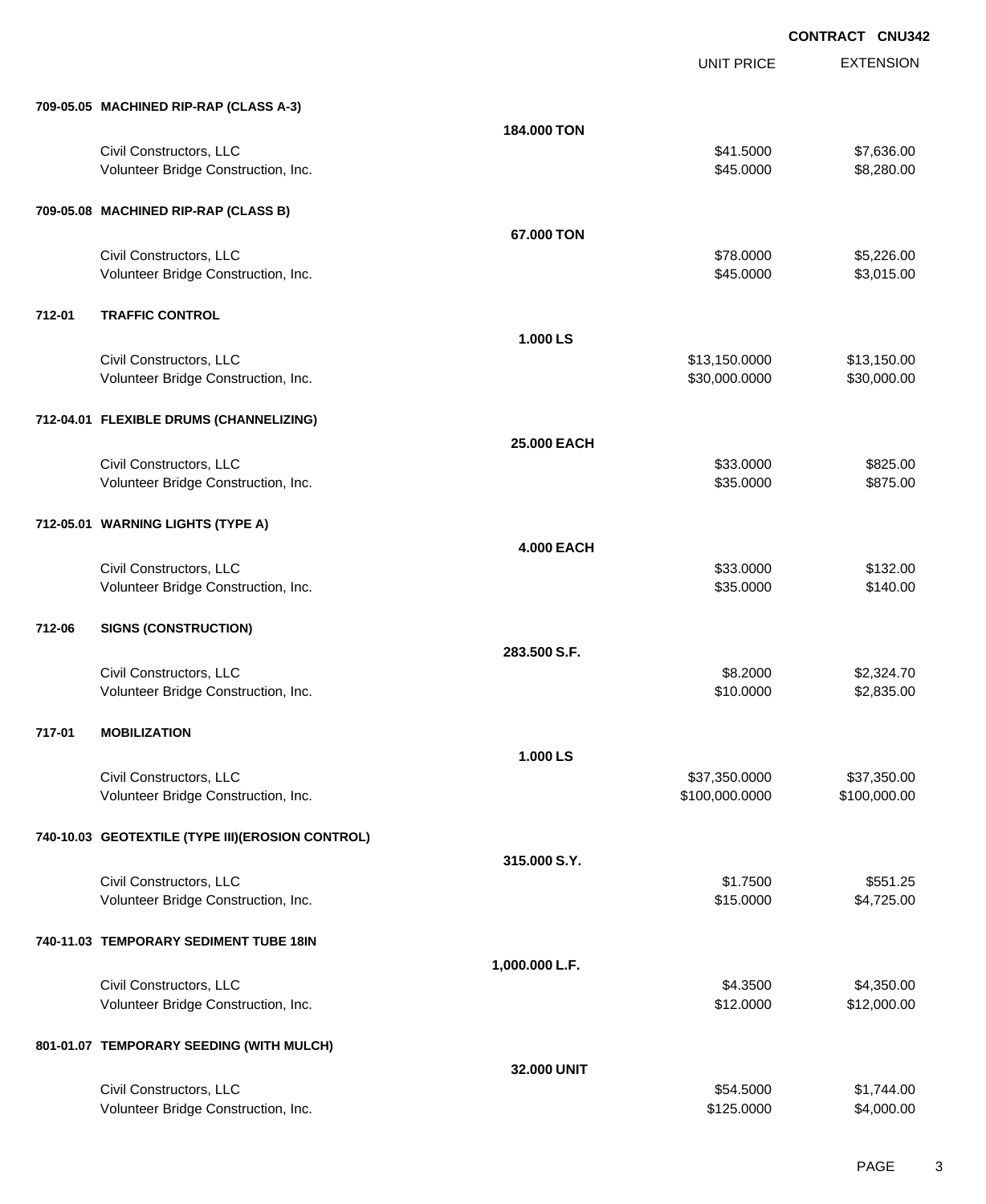|        |                                      |                    | UNIT PRICE | <b>EXTENSION</b> |
|--------|--------------------------------------|--------------------|------------|------------------|
| 801-02 | <b>SEEDING (WITHOUT MULCH)</b>       |                    |            |                  |
|        |                                      | <b>32,000 UNIT</b> |            |                  |
|        | Civil Constructors, LLC              |                    | \$32,5000  | \$1,040.00       |
|        | Volunteer Bridge Construction, Inc.  |                    | \$100.0000 | \$3,200.00       |
| 801-03 | <b>WATER (SEEDING &amp; SODDING)</b> |                    |            |                  |
|        |                                      | 6.000 M.G.         |            |                  |
|        | Civil Constructors, LLC              |                    | \$250.0000 | \$1,500.00       |
|        | Volunteer Bridge Construction, Inc.  |                    | \$70,0000  | \$420.00         |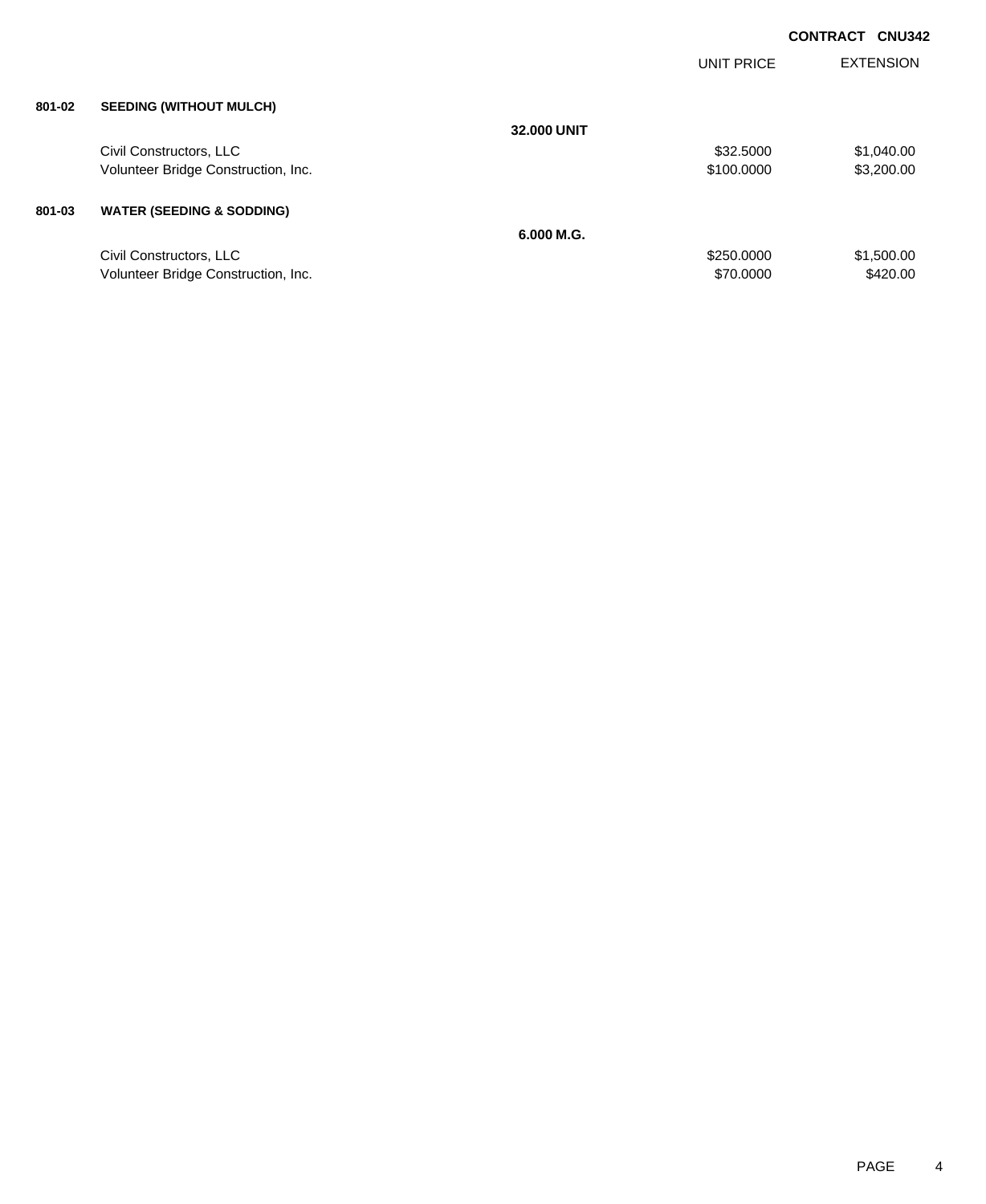## **SUB-TOTAL ROADWAY**

Civil Constructors, LLC  $$968,354.95$ Volunteer Bridge Construction, Inc. 658,060.00

### **TOTAL CONTRACT**

Civil Constructors, LLC \$968,354.95 Volunteer Bridge Construction, Inc. 658,060.00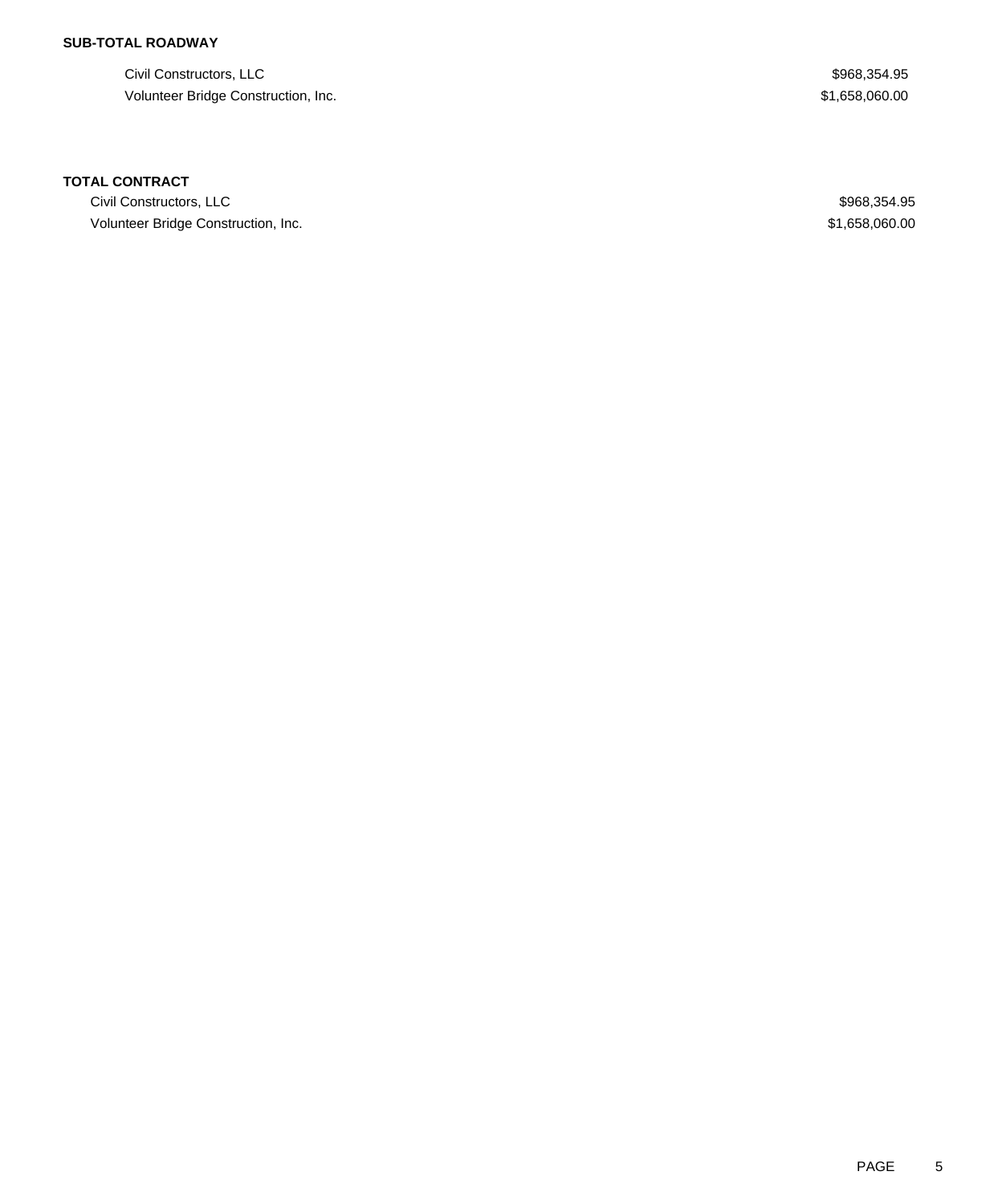#### GREENE COUNTY (Contract No. CNU278 Call 026)

HSIP-3000(56),30946-3483-94

THE MISCELLANEOUS SAFETY IMPROVEMENTS ON VARIOUS LOCAL ROADS.

PROJECT LENGTH - 0.0 MILES

COMPLETION TIME - ON OR BEFORE OCTOBER 31, 2021

DBE GOAL 5.00%

|                                 | TOTAL CONTRACT |  |
|---------------------------------|----------------|--|
| Superior Traffic Control, LLC   | \$176.184.05   |  |
| Superior Pavement Marking, Inc. | \$177.217.39   |  |
| Highway Markings, Inc.          | \$184,177.05   |  |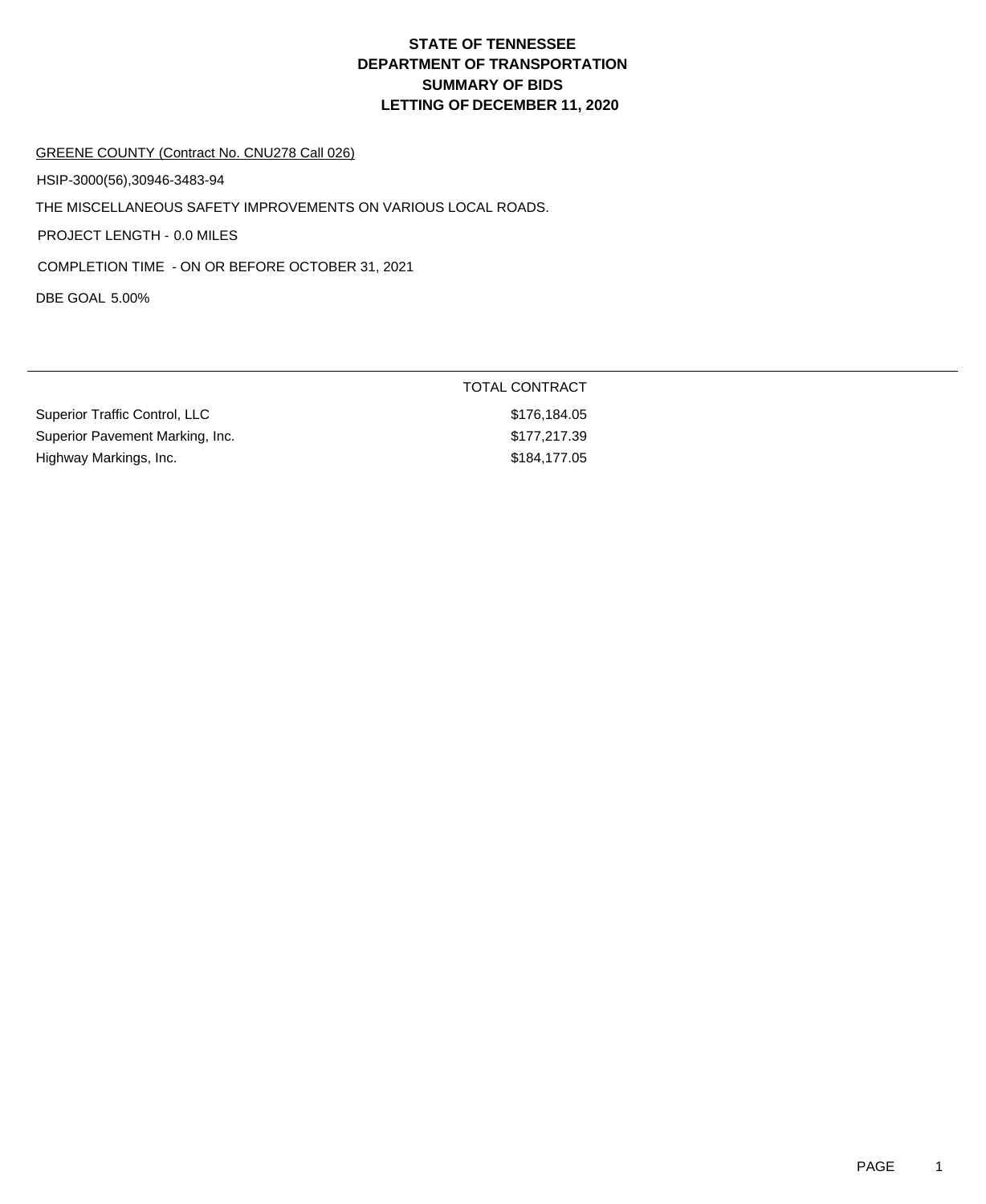EXTENSION **CONTRACT CNU278** UNIT PRICE **ROADWAY CATEGORY 705-02.10 GUARDRAIL TRANSITION 27IN TO 31IN 3.000 EACH** Superior Traffic Control, LLC 6600.00 \$600.00 Superior Pavement Marking, Inc. 6600.00 \$600.00 \$600.00 \$600.00 Highway Markings, Inc. 6825.00 \$825.00 \$825.00 \$825.00 \$825.00 \$825.00 \$825.00 \$ **705-04.10 EARTH PAD FOR GUARD RAIL END TREATMENT 3.000 EACH** Superior Traffic Control, LLC 66 and the state of the state of the state of the state of the state of the state of the state of the state of the state of the state of the state of the state of the state of the state of the Superior Pavement Marking, Inc. 6. The Superior Pavement Marking, Inc. 6. The Superior Pavement Marking, Inc. 1. The Superior St. 500.000 \$4,500.00 Highway Markings, Inc. 63,975.00 \$3,975.00 \$3,975.00 \$3,975.00 \$3,975.00 \$3,975.00 **705-06.01 W BEAM GR (TYPE 2) MASH TL-3 50.000 L.F.** Superior Traffic Control, LLC 6328.0000 \$1,400.00 Superior Pavement Marking, Inc. 6. The Superior Pavement Marking, Inc. 6. The Superior Pavement Marking, Inc. 6. The Superior St. 400.00 Highway Markings, Inc. \$25.5000 \$1,275.00 **705-06.30 GR TERMINAL (ENERGY ABSORBING) MASH TL-2 3.000 EACH** Superior Traffic Control, LLC 6.00000 \$7,800.000 \$2,600.0000 \$7,800.000 Superior Pavement Marking, Inc. 67,800.000 \$7,800.000 \$7,800.000 Highway Markings, Inc. 6. The Second State of the Second State of the Second State of State of State of State o **706-01 GUARDRAIL REMOVED 75.000 L.F.** Superior Traffic Control, LLC \$3.0000 \$225.00 Superior Pavement Marking, Inc. 6225.00 \$225.00 \$225.00 \$225.00 Highway Markings, Inc. \$1.0000 \$75.00 **712-01 TRAFFIC CONTROL 1.000 LS** Superior Traffic Control, LLC 6.600.000 \$5,600.000 \$5,600.000 \$5,600.000 \$5,600.000 \$5,600.00 Superior Pavement Marking, Inc. 6,100.000 \$6,100.000 \$6,100.000 \$6,100.000 \$6,100.00 Highway Markings, Inc. 6. The Same Control of the Same Control of the Same Control of S3,000.0000 \$3,000.000 \$3,000.00 **713-02.20 ROADSIDE OBSTACLE DELINEATION 415.000 S.F.** Superior Traffic Control, LLC 66 and the state of the state of the state of the state of the state of the state of the state of the state of the state of the state of the state of the state of the state of the state of the Superior Pavement Marking, Inc. 6. The Superior Pavement Marking, Inc. 6. The Superior Pavement Marking, Inc. 6. Highway Markings, Inc. \$8.7500 \$3,631.25 **713-02.21 SIGN POST DELINEATION ENHANCEMENT 738.000 L.F.** Superior Traffic Control, LLC 63,690.00 Superior Pavement Marking, Inc. 6. The Superior Pavement Marking, Inc. 6. The Superior Pavement Marking, Inc. 6. Superior S3,726.90

Highway Markings, Inc. \$5.2000 \$3,837.60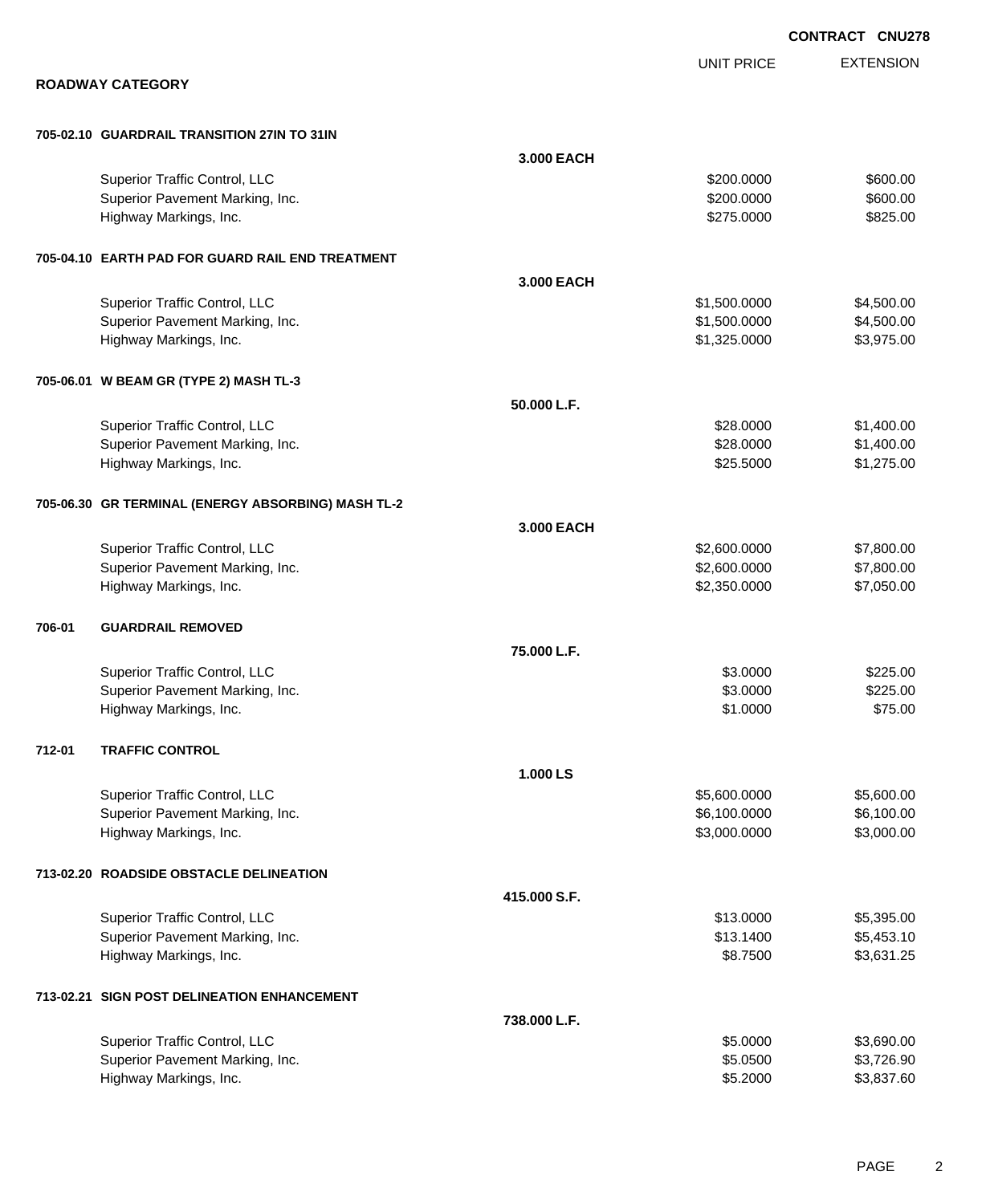|                                                             |                   | <b>CONTRACT CNU278</b> |                  |
|-------------------------------------------------------------|-------------------|------------------------|------------------|
|                                                             |                   | <b>UNIT PRICE</b>      | <b>EXTENSION</b> |
| 713-11.01 "U" SECTION STEEL POSTS                           |                   |                        |                  |
|                                                             | 1,658.000 LB.     |                        |                  |
| Superior Traffic Control, LLC                               |                   | \$3.2500               | \$5,388.50       |
| Superior Pavement Marking, Inc.                             |                   | \$3.2800               | \$5,438.24       |
| Highway Markings, Inc.                                      |                   | \$3.0000               | \$4,974.00       |
| 713-11.02 PERFORATED/KNOCKOUT SQUARE TUBE POST              |                   |                        |                  |
|                                                             | 6,370.000 LB.     |                        |                  |
| Superior Traffic Control, LLC                               |                   | \$3.7500               | \$23,887.50      |
| Superior Pavement Marking, Inc.                             |                   | \$3.7900               | \$24,142.30      |
| Highway Markings, Inc.                                      |                   | \$3.0500               | \$19,428.50      |
| 713-11.21 P POST SLIP BASE                                  |                   |                        |                  |
|                                                             | <b>2.000 EACH</b> |                        |                  |
| Superior Traffic Control, LLC                               |                   | \$300.0000             | \$600.00         |
| Superior Pavement Marking, Inc.                             |                   | \$303.0000             | \$606.00         |
| Highway Markings, Inc.                                      |                   | \$350.0000             | \$700.00         |
| 713-13.02 FLAT SHEET ALUMINUM SIGNS (0.080" THICK)          |                   |                        |                  |
|                                                             | 546.000 S.F.      |                        |                  |
| Superior Traffic Control, LLC                               |                   | \$12.1000              | \$6,606.60       |
| Superior Pavement Marking, Inc.                             |                   | \$12.2200              | \$6,672.12       |
| Highway Markings, Inc.                                      |                   | \$12.9000              | \$7,043.40       |
| 713-13.03 FLAT SHEET ALUMINUM SIGNS (0.100" THICK)          |                   |                        |                  |
|                                                             | 1,156.000 S.F.    |                        |                  |
| Superior Traffic Control, LLC                               |                   | \$12.9500              | \$14,970.20      |
| Superior Pavement Marking, Inc.                             |                   | \$13.0800              | \$15,120.48      |
| Highway Markings, Inc.                                      |                   | \$13.0500              | \$15,085.80      |
| 713-15.36 REMOVE SIGN, SUPPORT & FOOTING                    |                   |                        |                  |
|                                                             | 65.000 EACH       |                        |                  |
| Superior Traffic Control, LLC                               |                   | \$10.0000              | \$650.00         |
| Superior Pavement Marking, Inc.                             |                   | \$10.1000              | \$656.50         |
| Highway Markings, Inc.                                      |                   | \$8.0000               | \$520.00         |
| 713-16.09 RAILROAD ADVANCE WARNING SIGN AND SUPPORT         |                   |                        |                  |
|                                                             | <b>2.000 EACH</b> |                        |                  |
| Superior Traffic Control, LLC                               |                   | \$325.0000             | \$650.00         |
| Superior Pavement Marking, Inc.                             |                   | \$328.2500             | \$656.50         |
| Highway Markings, Inc.                                      |                   | \$275.0000             | \$550.00         |
| 716-02.04 PLASTIC PAVEMENT MARKING(CHANNELIZATION STRIPING) |                   |                        |                  |
|                                                             | 16,000 S.Y.       |                        |                  |
| Superior Traffic Control, LLC                               |                   | \$19.7500              | \$316.00         |
| Superior Pavement Marking, Inc.                             |                   | \$19.7500              | \$316.00         |
| Highway Markings, Inc.                                      |                   | \$25.0000              | \$400.00         |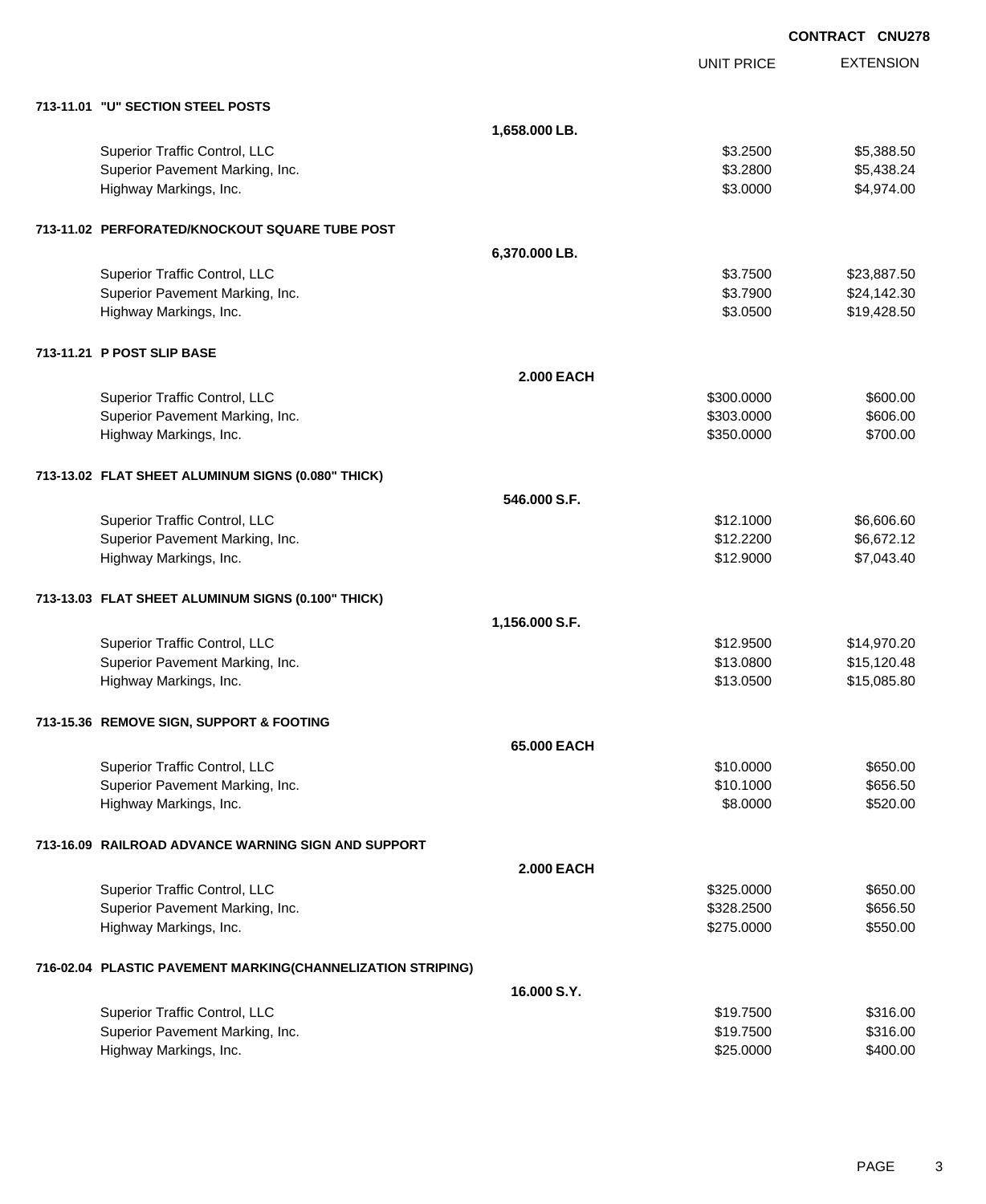|                                                              |                   |                   | <b>CONTRACT CNU278</b> |
|--------------------------------------------------------------|-------------------|-------------------|------------------------|
|                                                              |                   | <b>UNIT PRICE</b> | <b>EXTENSION</b>       |
| 716-02.05 PLASTIC PAVEMENT MARKING (STOP LINE)               |                   |                   |                        |
|                                                              | 353.000 L.F.      |                   |                        |
| Superior Traffic Control, LLC                                |                   | \$7.5000          | \$2,647.50             |
| Superior Pavement Marking, Inc.                              |                   | \$7.5000          | \$2,647.50             |
| Highway Markings, Inc.                                       |                   | \$9.5000          | \$3,353.50             |
| 716-03.02 PLASTIC WORD PAVEMENT MARKING (RXR)                |                   |                   |                        |
|                                                              | <b>2.000 EACH</b> |                   |                        |
| Superior Traffic Control, LLC                                |                   | \$275.0000        | \$550.00               |
| Superior Pavement Marking, Inc.                              |                   | \$275.0000        | \$550.00               |
| Highway Markings, Inc.                                       |                   | \$375.0000        | \$750.00               |
| 716-04.12 PLASTIC PAVEMENT MARKING (YIELD LINE)              |                   |                   |                        |
|                                                              | 11.000 S.F.       |                   |                        |
| Superior Traffic Control, LLC                                |                   | \$15.0000         | \$165.00               |
| Superior Pavement Marking, Inc.                              |                   | \$15.0000         | \$165.00               |
| Highway Markings, Inc.                                       |                   | \$17.5000         | \$192.50               |
| 716-13.01 SPRAY THERMO PVMT MRKNG (60 mil) (4IN LINE)        |                   |                   |                        |
|                                                              | 72.500 L.M.       |                   |                        |
| Superior Traffic Control, LLC                                |                   | \$1,150.0000      | \$83,375.00            |
| Superior Pavement Marking, Inc.                              |                   | \$1,150.0000      | \$83,375.00            |
| Highway Markings, Inc.                                       |                   | \$1,290.0000      | \$93,525.00            |
| 716-13.04 SPRAY THERMO PVMT MRKNG (60 mil) (4IN DOTTED LINE) |                   |                   |                        |
|                                                              | 1,335.000 L.F.    |                   |                        |
| Superior Traffic Control, LLC                                |                   | \$0.3000          | \$400.50               |
| Superior Pavement Marking, Inc.                              |                   | \$0.3000          | \$400.50               |
| Highway Markings, Inc.                                       |                   | \$0.6000          | \$801.00               |
| 716-13.05 SPRAY THERMO PVMT MRKNG (60 mil) (6IN DOTTED LINE) |                   |                   |                        |
|                                                              | 1,335.000 L.F.    |                   |                        |
| Superior Traffic Control, LLC                                |                   | \$0.3500          | \$467.25               |
| Superior Pavement Marking, Inc.                              |                   | \$0.3500          | \$467.25               |
| Highway Markings, Inc.                                       |                   | \$0.7000          | \$934.50               |
| 717-01<br><b>MOBILIZATION</b>                                |                   |                   |                        |
|                                                              | 1.000 LS          |                   |                        |
| Superior Traffic Control, LLC                                |                   | \$1,400.0000      | \$1,400.00             |
| Superior Pavement Marking, Inc.                              |                   | \$1,250.0000      | \$1,250.00             |
| Highway Markings, Inc.                                       |                   | \$2,750.0000      | \$2,750.00             |
| 730-26.08 FLASHING WARNING BEACON (AMBER)                    |                   |                   |                        |
|                                                              | <b>2.000 EACH</b> |                   |                        |
| Superior Traffic Control, LLC                                |                   | \$2,450.0000      | \$4,900.00             |
| Superior Pavement Marking, Inc.                              |                   | \$2,474.5000      | \$4,949.00             |
| Highway Markings, Inc.                                       |                   | \$4,750.0000      | \$9,500.00             |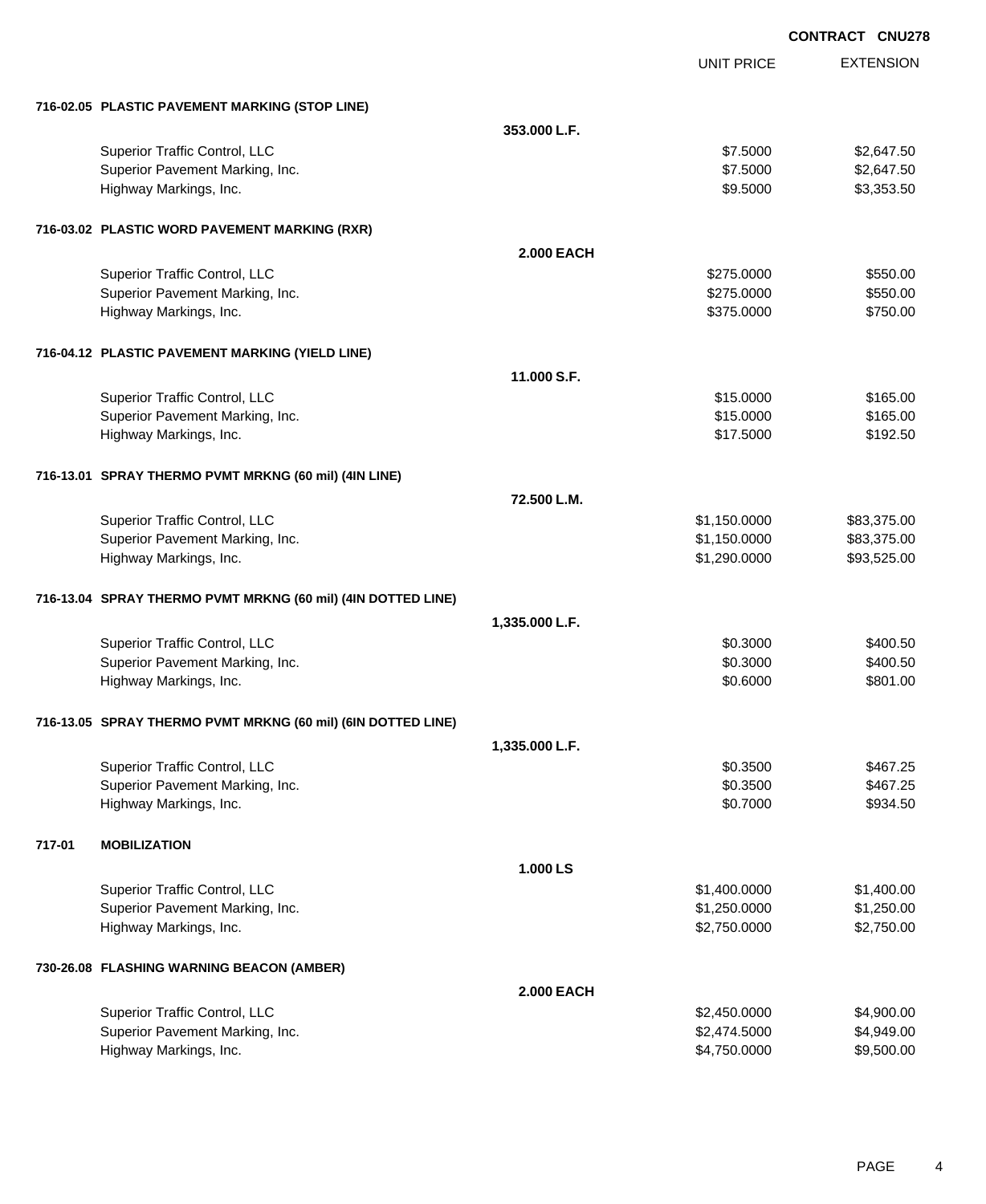## **SUB-TOTAL ROADWAY**

| Superior Traffic Control, LLC   | \$176.184.05 |
|---------------------------------|--------------|
| Superior Pavement Marking, Inc. | \$177.217.39 |
| Highway Markings, Inc.          | \$184.177.05 |

| Superior Traffic Control, LLC   | \$176,184,05 |
|---------------------------------|--------------|
| Superior Pavement Marking, Inc. | \$177,217.39 |
| Highway Markings, Inc.          | \$184,177,05 |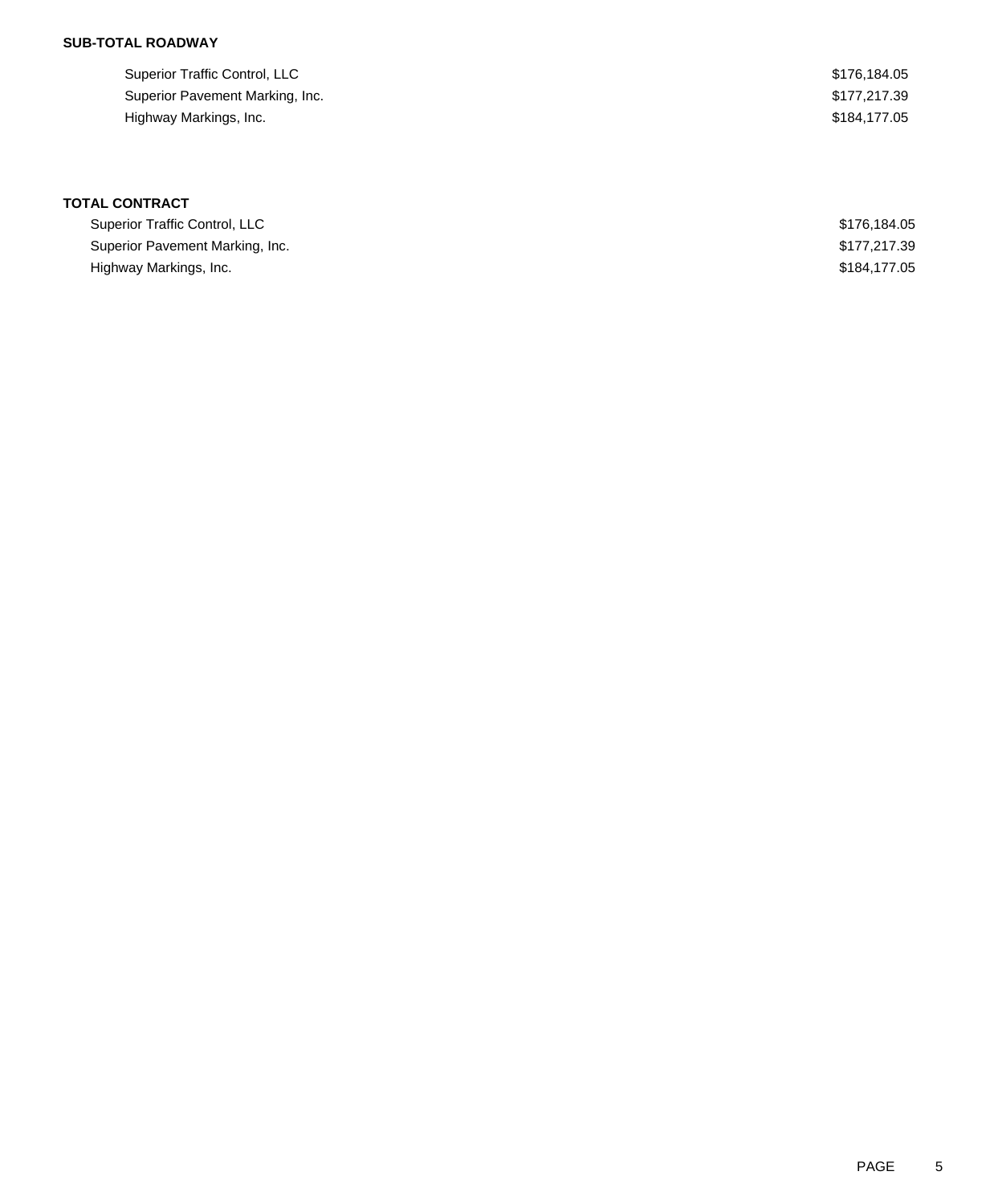COUNTIES HARDEMAN, HAYWOOD, OBION, AND WEAKLEY (Contract No. CNU331 Call 028)

35001-4272-04,38003-4234-04,66431-4206-04,92005-4223-04

THE SIGNAL UPGRADES ON U.S. AND STATE ROUTES AT VARIOUS INTERSECTIONS.

PROJECT LENGTH - 0.0 MILES

COMPLETION TIME - ON OR BEFORE APRIL 30, 2021

Stansell Electric Company, Inc. 6. The Stansell Electric Company, Inc. 6. The Stansell Stansell Stansell Standard Standard Standard Standard Standard Standard Standard Standard Standard Standard Standard Standard Standard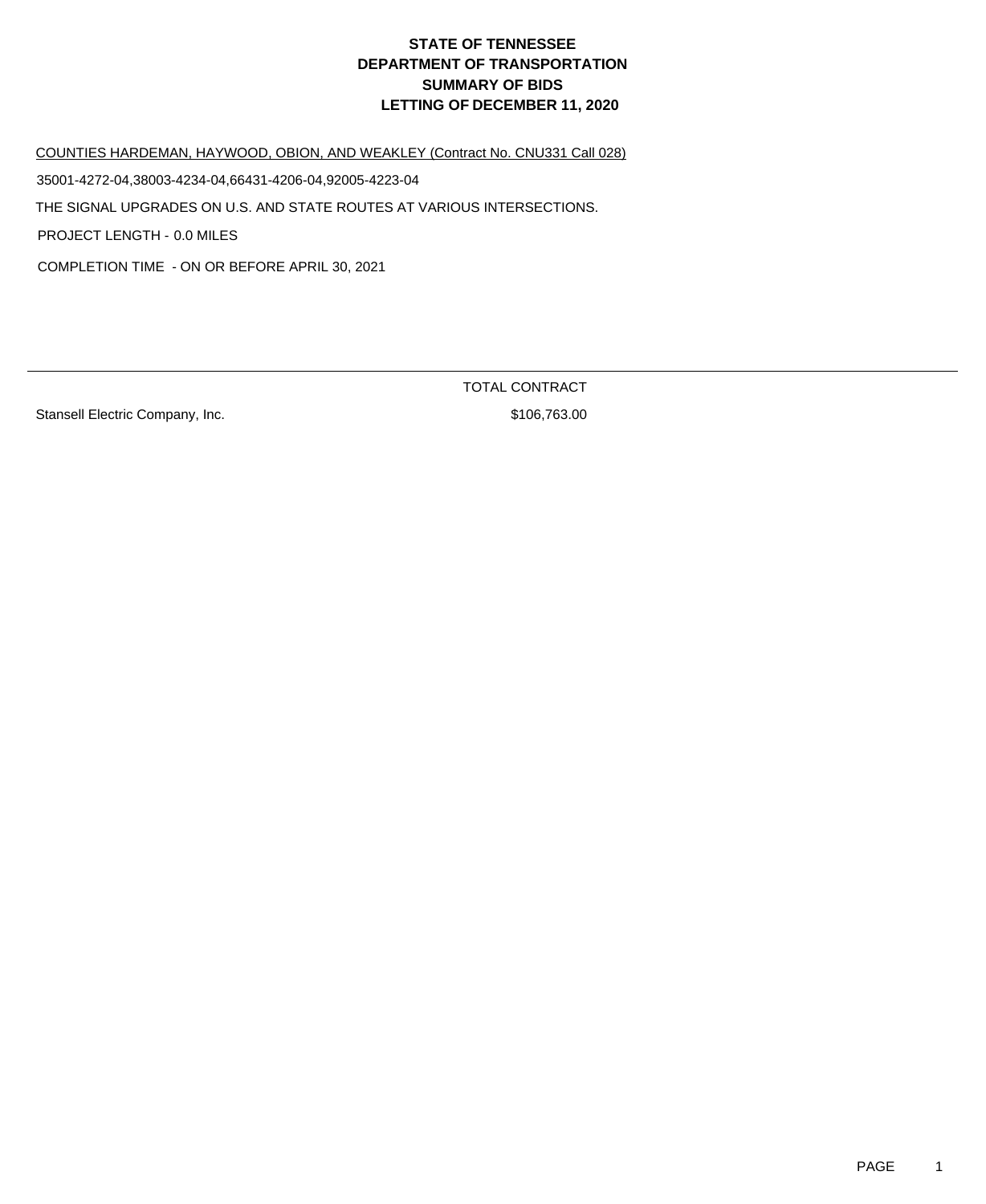|        | <b>ROADWAY CATEGORY</b>                                 |                   | <b>UNIT PRICE</b> | <b>CONTRACT CNU331</b><br><b>EXTENSION</b> |
|--------|---------------------------------------------------------|-------------------|-------------------|--------------------------------------------|
| 712-01 | <b>TRAFFIC CONTROL</b>                                  |                   |                   |                                            |
|        | Stansell Electric Company, Inc.                         | 1.000 LS          | \$9,800.0000      | \$9,800.00                                 |
| 717-01 | <b>MOBILIZATION</b>                                     |                   |                   |                                            |
|        | Stansell Electric Company, Inc.                         | 1.000LS           | \$8,500.0000      | \$8,500.00                                 |
|        | 730-02.09 SIGNAL HEAD ASSEMBLY (130 WITH BACKPLATE)     |                   |                   |                                            |
|        | Stansell Electric Company, Inc.                         | 18.000 EACH       | \$1,500.0000      | \$27,000.00                                |
|        | 730-02.17 SIGNAL HEAD ASSEMBLY (150 A2H WITH BACKPLATE) | 8.000 EACH        |                   |                                            |
|        | Stansell Electric Company, Inc.                         |                   | \$2,200.0000      | \$17,600.00                                |
|        | 730-02.27 SIGNAL HEAD ASSEMBLY (440)                    | <b>2.000 EACH</b> |                   |                                            |
|        | Stansell Electric Company, Inc.                         |                   | \$2,500.0000      | \$5,000.00                                 |
|        | 730-08.02 SIGNAL CABLE - 5 CONDUCTOR                    | 68.000 L.F.       |                   |                                            |
|        | Stansell Electric Company, Inc.                         |                   | \$2.0000          | \$136.00                                   |
|        | 730-08.03 SIGNAL CABLE - 7 CONDUCTOR                    | 1,559.000 L.F.    |                   |                                            |
|        | Stansell Electric Company, Inc.                         |                   | \$3.0000          | \$4,677.00                                 |
|        | 730-10.01 TETHER WIRE ASSEMBLY - 1/4" DIAMETER          | 830.000 L.F.      |                   |                                            |
|        | Stansell Electric Company, Inc.                         |                   | \$5.0000          | \$4,150.00                                 |
|        | 730-13.08 VEHICLE DETECTOR (RADAR- STOP LINE)           | <b>1.000 EACH</b> |                   |                                            |
|        | Stansell Electric Company, Inc.                         |                   | \$19,500.0000     | \$19,500.00                                |
|        | 730-16.03 CONTROLLER (FLASHING BEACON)                  | <b>1.000 EACH</b> |                   |                                            |
|        | Stansell Electric Company, Inc.                         |                   | \$1,800.0000      | \$1,800.00                                 |
|        | 730-16.04 CONTROLLER (ATC)                              | <b>1.000 EACH</b> |                   |                                            |
|        | Stansell Electric Company, Inc.                         |                   | \$8,600.0000      | \$8,600.00                                 |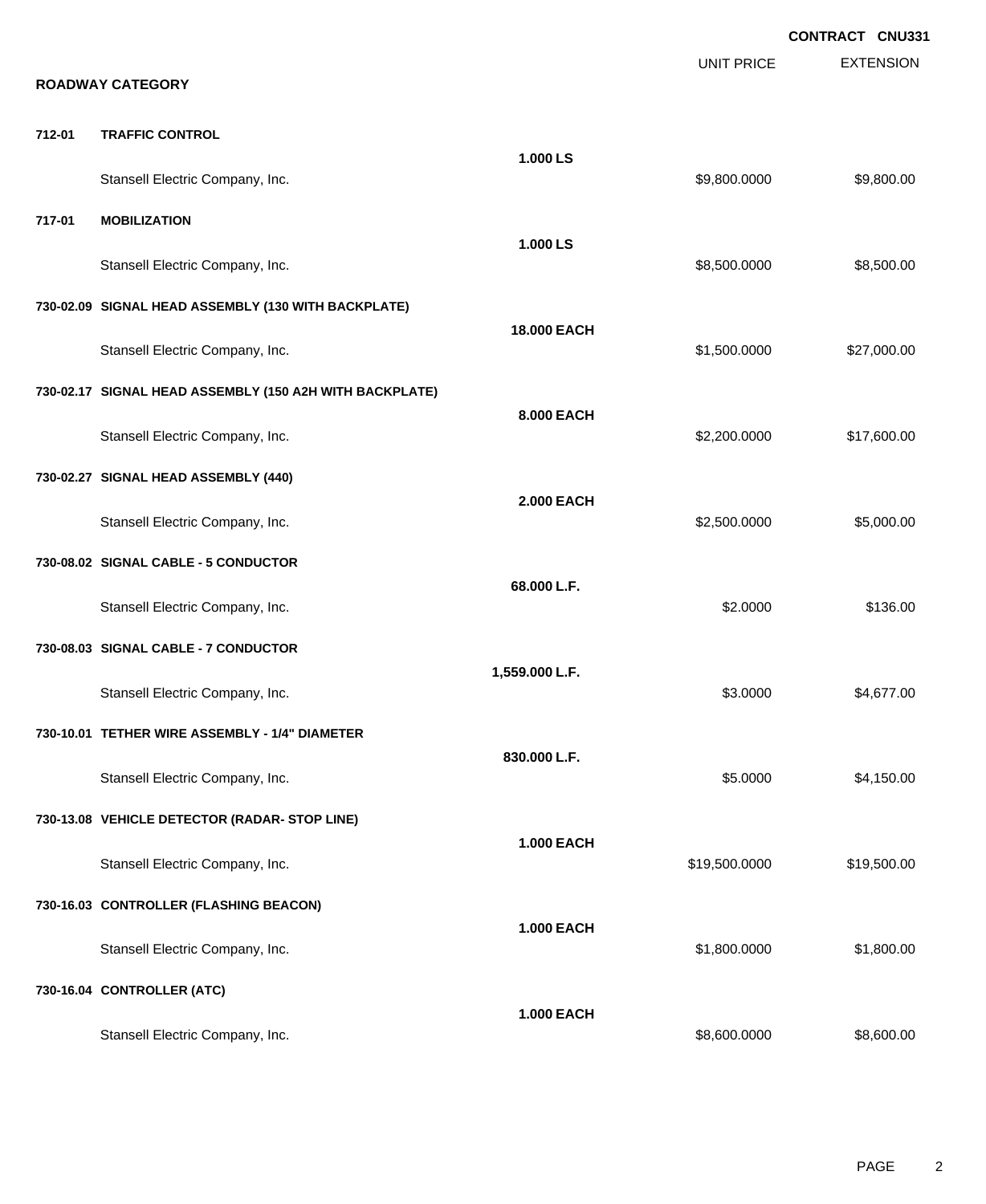Stansell Electric Company, Inc. 6. The Stansell Electric Company, Inc. 6. The Stansell Electric Company, Inc.

### **TOTAL CONTRACT**

Stansell Electric Company, Inc. 6. The Standard Company, Inc. 6. The Standard Company, Inc. 6. The Standard Company, Inc. 6. The Standard Company, Inc. 6. The Standard Company, Inc. 6. The Standard Company, Inc. 6. The Sta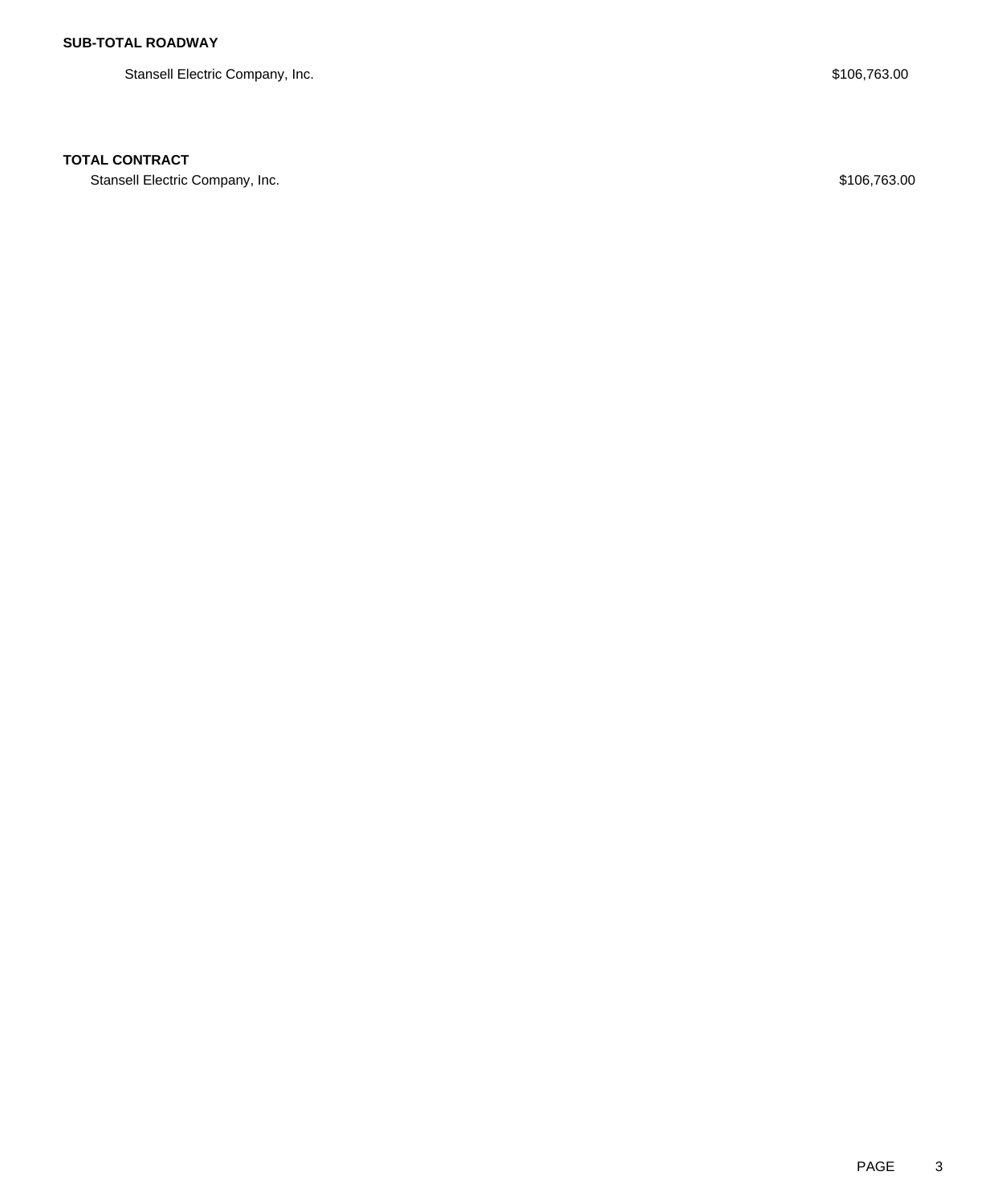#### HARDIN COUNTY (Contract No. CNU346 Call 029)

HSIP-15(188),36001-3292-94

THE IMPROVEMENT OF THE INTERSECTION ON U.S. 64 (S.R. 15) AT S.R. 226 (L.M. 10.06), INCLUDING GRADING, DRAINAGE, SIGNALS AND PAVING.

PROJECT LENGTH - 0.222 MILES

COMPLETION TIME - ON OR BEFORE OCTOBER 31, 2021

DBE GOAL 5.00%

Delta Contracting Company, LLC \$933,570.25 Volunteer Bridge Construction, Inc. 67.699.55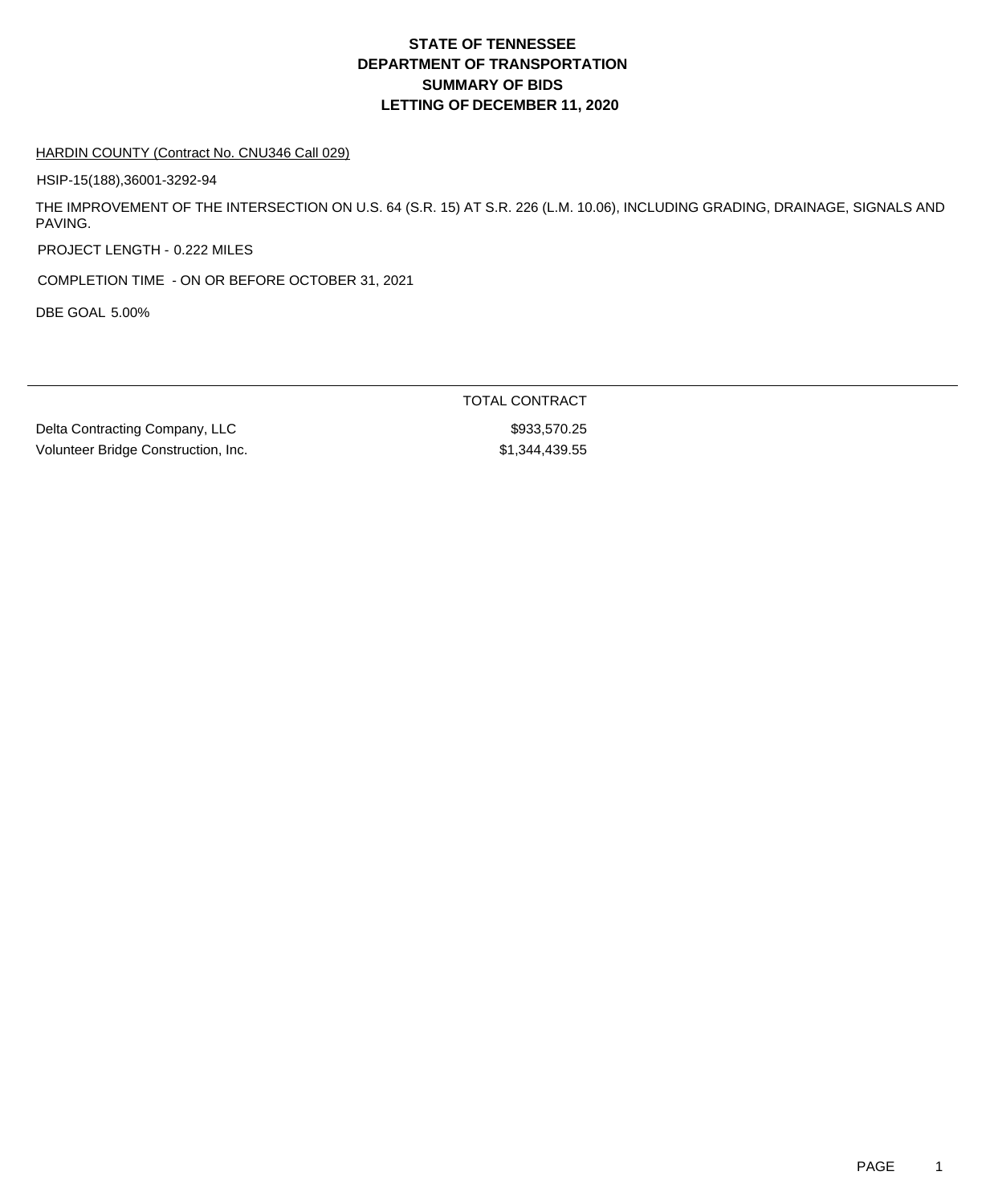|        |                                                                       |                   |                                 | <b>CONTRACT CNU346</b>      |
|--------|-----------------------------------------------------------------------|-------------------|---------------------------------|-----------------------------|
|        | <b>ROADWAY CATEGORY</b>                                               |                   | <b>UNIT PRICE</b>               | <b>EXTENSION</b>            |
|        |                                                                       |                   |                                 |                             |
| 105-01 | <b>CONSTRUCTION STAKES, LINES AND GRADES</b>                          |                   |                                 |                             |
|        |                                                                       | 1.000 LS          |                                 |                             |
|        | Delta Contracting Company, LLC<br>Volunteer Bridge Construction, Inc. |                   | \$2,000.0000<br>\$20,000.0000   | \$2,000.00<br>\$20,000.00   |
| 201-01 | <b>CLEARING AND GRUBBING</b>                                          |                   |                                 |                             |
|        |                                                                       | 1.000 LS          |                                 |                             |
|        | Delta Contracting Company, LLC<br>Volunteer Bridge Construction, Inc. |                   | \$72,778.0000<br>\$125,000.0000 | \$72,778.00<br>\$125,000.00 |
|        | 202-03.03 REMOVAL OF ASPHALT PAVEMENT                                 |                   |                                 |                             |
|        |                                                                       | 759.000 C.Y.      |                                 |                             |
|        | Delta Contracting Company, LLC<br>Volunteer Bridge Construction, Inc. |                   | \$9.0000<br>\$15.0000           | \$6,831.00<br>\$11,385.00   |
| 203-01 | <b>ROAD &amp; DRAINAGE EXCAVATION (UNCLASSIFIED)</b>                  |                   |                                 |                             |
|        |                                                                       | 2,713.000 C.Y.    |                                 |                             |
|        | Delta Contracting Company, LLC<br>Volunteer Bridge Construction, Inc. |                   | \$20.0000<br>\$12.0000          | \$54,260.00<br>\$32,556.00  |
| 203-06 | <b>WATER</b>                                                          |                   |                                 |                             |
|        |                                                                       | 39.000 M.G.       |                                 |                             |
|        | Delta Contracting Company, LLC<br>Volunteer Bridge Construction, Inc. |                   | \$5.0000<br>\$1.0000            | \$195.00<br>\$39.00         |
| 209-05 | <b>SEDIMENT REMOVAL</b>                                               |                   |                                 |                             |
|        |                                                                       | 30.000 C.Y.       |                                 |                             |
|        | Delta Contracting Company, LLC<br>Volunteer Bridge Construction, Inc. |                   | \$3.0000<br>\$1.0000            | \$90.00<br>\$30.00          |
|        | 209-08.03 TEMPORARY SILT FENCE (WITHOUT BACKING)                      |                   |                                 |                             |
|        |                                                                       | 181.000 L.F.      |                                 |                             |
|        | Delta Contracting Company, LLC<br>Volunteer Bridge Construction, Inc. |                   | \$5.0000<br>\$6.0000            | \$905.00<br>\$1,086.00      |
|        | 209-08.08 ENHANCED ROCK CHECK DAM                                     |                   |                                 |                             |
|        |                                                                       | <b>1.000 EACH</b> |                                 |                             |
|        | Delta Contracting Company, LLC<br>Volunteer Bridge Construction, Inc. |                   | \$1,000.0000<br>\$1,500.0000    | \$1,000.00<br>\$1,500.00    |
|        | 209-09.01 SANDBAGS                                                    |                   |                                 |                             |
|        |                                                                       | 100.000 BAG       |                                 |                             |
|        | Delta Contracting Company, LLC<br>Volunteer Bridge Construction, Inc. |                   | \$1.0000<br>\$5.0000            | \$100.00<br>\$500.00        |
|        | 209-20.04 POLYETHYLENE SHEETING (10 MIL.)                             |                   |                                 |                             |
|        |                                                                       | 200.000 S.Y.      |                                 |                             |
|        | Delta Contracting Company, LLC<br>Volunteer Bridge Construction, Inc. |                   | \$2.7000<br>\$8.0000            | \$540.00<br>\$1,600.00      |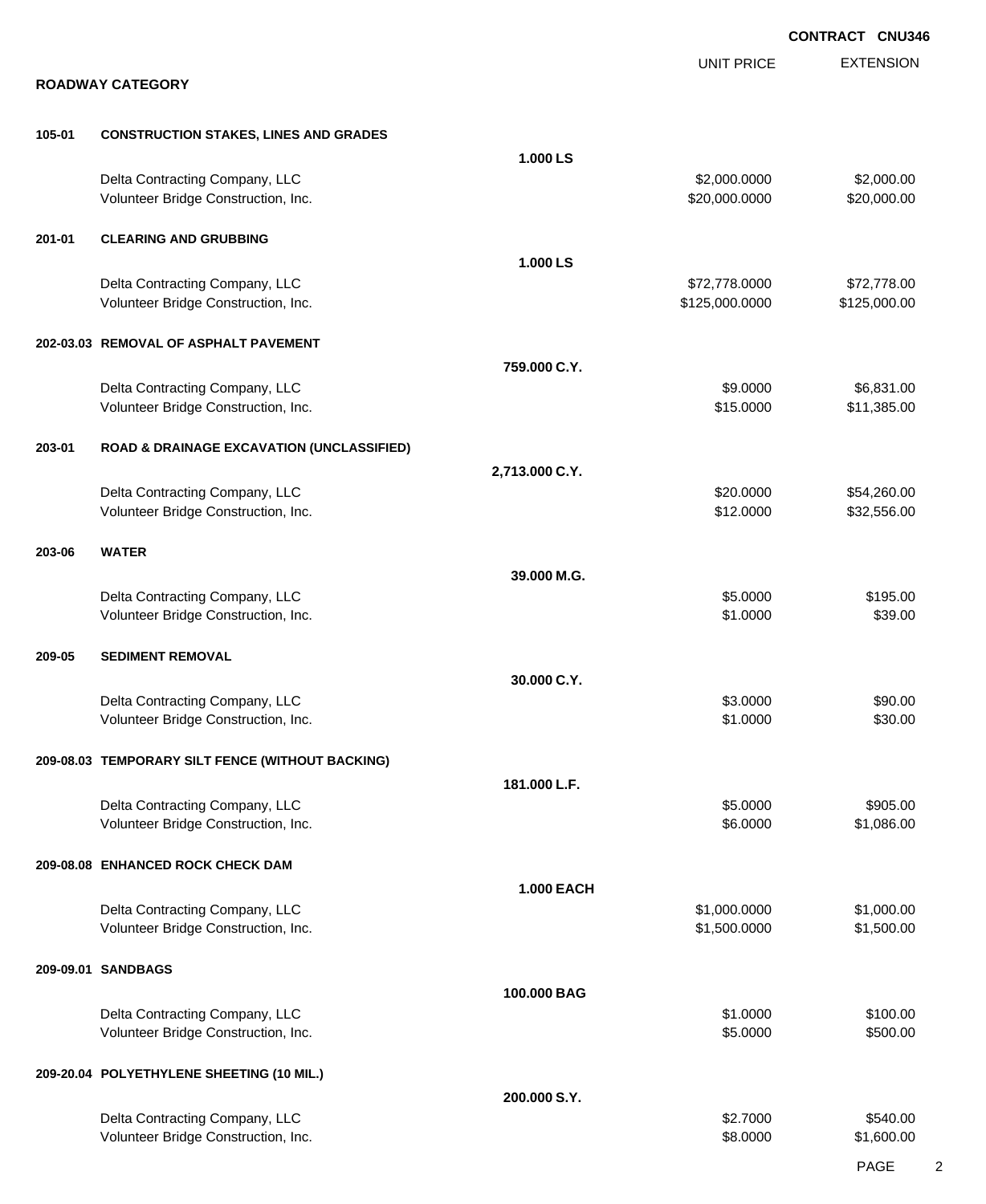UNIT PRICE

EXTENSION

|        | 209-40.32 CATCH BASIN PROTECTION (TYPE C)                       | <b>1.000 EACH</b> |            |              |  |
|--------|-----------------------------------------------------------------|-------------------|------------|--------------|--|
|        | Delta Contracting Company, LLC                                  |                   | \$500.0000 | \$500.00     |  |
|        | Volunteer Bridge Construction, Inc.                             |                   | \$800.0000 | \$800.00     |  |
| 303-01 | MINERAL AGGREGATE, TYPE A BASE, GRADING D                       |                   |            |              |  |
|        |                                                                 | 2,524.000 TON     |            |              |  |
|        | Delta Contracting Company, LLC                                  |                   | \$10.0000  | \$25,240.00  |  |
|        | Volunteer Bridge Construction, Inc.                             |                   | \$26.0000  | \$65,624.00  |  |
| 303-02 | MINERAL AGGREGATE, TYPE B BASE, GRADING (C OR D)                |                   |            |              |  |
|        |                                                                 | 100.000 TON       |            |              |  |
|        | Delta Contracting Company, LLC                                  |                   | \$1.0000   | \$100.00     |  |
|        | Volunteer Bridge Construction, Inc.                             |                   | \$18.0000  | \$1,800.00   |  |
|        | 303-10.01 MINERAL AGGREGATE (SIZE 57)                           |                   |            |              |  |
|        |                                                                 | 100.000 TON       |            |              |  |
|        | Delta Contracting Company, LLC                                  |                   | \$1.0000   | \$100.00     |  |
|        | Volunteer Bridge Construction, Inc.                             |                   | \$60.0000  | \$6,000.00   |  |
|        | 307-01.08 ASPHALT CONCRETE MIX (PG64-22) (BPMB-HM) GRADING B-M2 |                   |            |              |  |
|        |                                                                 | 33.000 TON        |            |              |  |
|        | Delta Contracting Company, LLC                                  |                   | \$126.0000 | \$4,158.00   |  |
|        | Volunteer Bridge Construction, Inc.                             |                   | \$130.0000 | \$4,290.00   |  |
|        | 307-02.01 ASPHALT CONCRETE MIX (PG70-22) (BPMB-HM) GRADING A    |                   |            |              |  |
|        |                                                                 | 1,180.000 TON     |            |              |  |
|        | Delta Contracting Company, LLC                                  |                   | \$118.0000 | \$139,240.00 |  |
|        | Volunteer Bridge Construction, Inc.                             |                   | \$122.0000 | \$143,960.00 |  |
|        | 307-02.08 ASPHALT CONCRETE MIX (PG70-22) (BPMB-HM) GRADING B-M2 |                   |            |              |  |
|        |                                                                 | 357.000 TON       |            |              |  |
|        | Delta Contracting Company, LLC                                  |                   | \$122.0000 | \$43,554.00  |  |
|        | Volunteer Bridge Construction, Inc.                             |                   | \$125.0000 | \$44,625.00  |  |
| 402-01 | BITUMINOUS MATERIAL FOR PRIME COAT (PC)                         |                   |            |              |  |
|        |                                                                 | <b>5.000 TON</b>  |            |              |  |
|        | Delta Contracting Company, LLC                                  |                   | \$145.0000 | \$725.00     |  |
|        | Volunteer Bridge Construction, Inc.                             |                   | \$150.0000 | \$750.00     |  |
| 402-02 | <b>AGGREGATE FOR COVER MATERIAL (PC)</b>                        |                   |            |              |  |
|        |                                                                 | <b>18.000 TON</b> |            |              |  |
|        | Delta Contracting Company, LLC                                  |                   | \$14.0000  | \$252.00     |  |
|        | Volunteer Bridge Construction, Inc.                             |                   | \$40.0000  | \$720.00     |  |
|        |                                                                 |                   |            |              |  |

# **403-01 BITUMINOUS MATERIAL FOR TACK COAT (TC)**

|                                     | <b>2.000 TON</b> |            |
|-------------------------------------|------------------|------------|
| Delta Contracting Company, LLC      | \$660,0000       | \$1,320,00 |
| Volunteer Bridge Construction, Inc. | \$760,0000       | \$1,520.00 |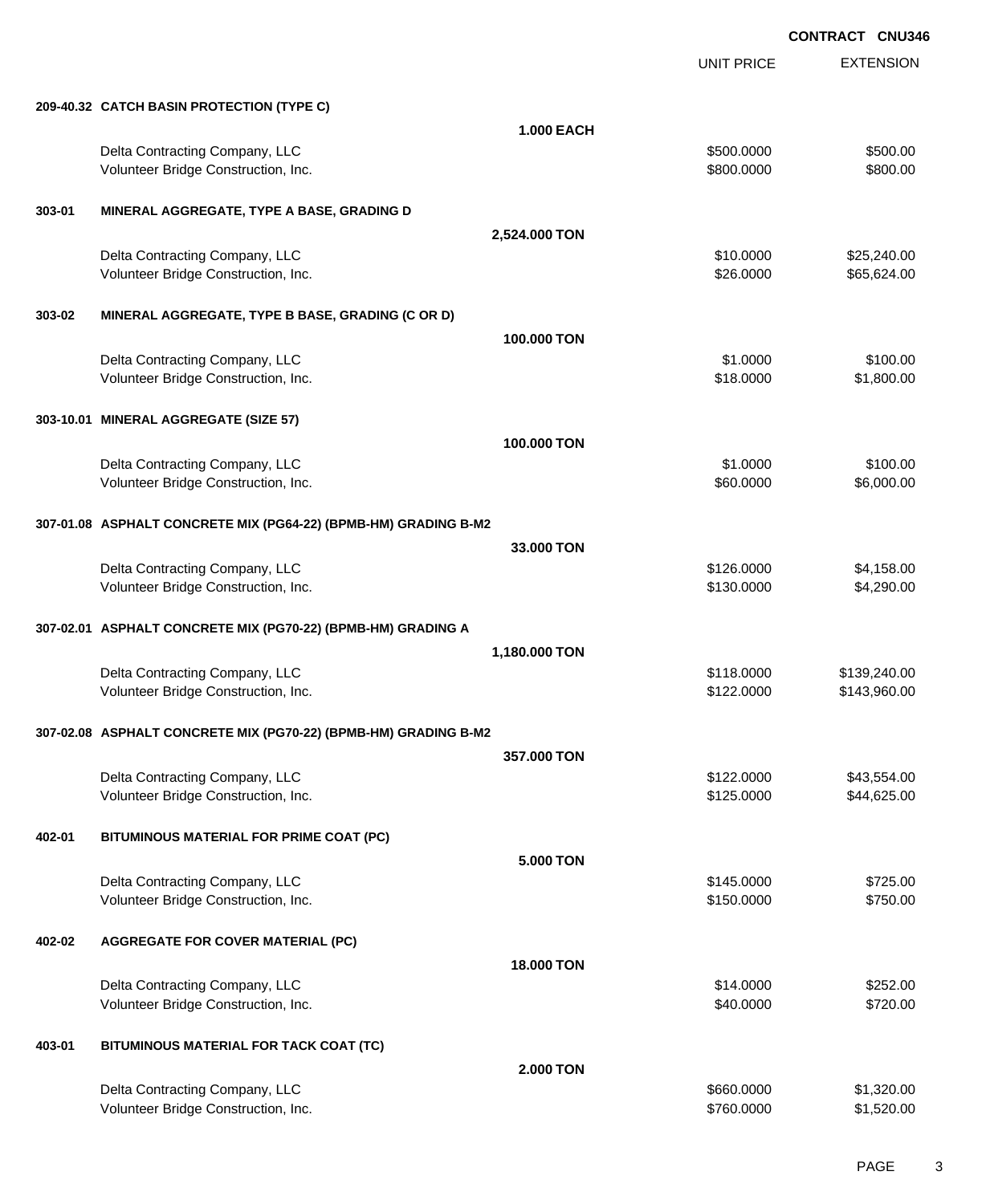EXTENSION **CONTRACT CNU346** UNIT PRICE **407-20.05 SAW CUTTING ASPHALT PAVEMENT 1,460.000 L.F.** Delta Contracting Company, LLC **6.5000** \$8,030.00 Volunteer Bridge Construction, Inc. 6. The Construction of the Construction, Inc. 6. The Construction of the Construction of the Construction of the Construction, Inc. 6. The Construction of the Construction of the Constru **411-01.07 ACS MIX (PG64-22) GRADING E SHOULDER 19.000 TON** Delta Contracting Company, LLC **1996 CONTRACTION 6128.0000** \$2,432.00 Volunteer Bridge Construction, Inc. 68 and the Construction, Inc. 68.470.000 \$2,470.00 **411-02.10 ACS MIX(PG70-22) GRADING D 210.000 TON** Delta Contracting Company, LLC **6.880.000** \$26,880.00 Volunteer Bridge Construction, Inc. 627,720.00 \$27,720.00 **411-12.01 SCORING SHOULDERS (CONTINUOUS) (16IN WIDTH) 0.160 L.M.** Delta Contracting Company, LLC 6.000.0000 \$960.000 \$960.000 \$960.000 Volunteer Bridge Construction, Inc. 63,680.00 \$3,680.00 \$23,000.0000 \$3,680.00 **411-12.02 SCORING SHOULDERS (NON-CONTINUOUS) (16IN WIDTH) 0.040 L.M.** Delta Contracting Company, LLC 6.000.0000 \$240.00 Volunteer Bridge Construction, Inc. 6920.00 \$920.00 \$920.00 \$920.00 **621-03.02 18" TEMPORARY DRAINAGE PIPE 54.000 L.F.** Delta Contracting Company, LLC 6510.000 \$540.00 Volunteer Bridge Construction, Inc. 6. The Construction of the Construction of the Construction, Inc. 6. The Construction of the Construction of the Construction, Inc. 6. The Construction of the Construction of the Constru **705-08.51 PORTABLE IMPACT ATTENUATOR NCHRP350 TL-3 6.000 EACH** Delta Contracting Company, LLC 6.500.000 \$5,500.000 \$33,000.00 Volunteer Bridge Construction, Inc. 6.600.000 \$6,500.000 \$39,000.00 **707-08.11 HIGH-VISIBILITY CONSTRUCTION FENCE 50.000 L.F.** Delta Contracting Company, LLC 6250.00 \$250.00 Volunteer Bridge Construction, Inc. 6300.00 \$300.00 \$300.00 \$300.00 **709-05.05 MACHINED RIP-RAP (CLASS A-3) 151.000 TON** Delta Contracting Company, LLC \$27.0000 \$4,077.00 Volunteer Bridge Construction, Inc. 6. 2012 12:30 12:30 12:30 12:30 12:30 12:30 12:30 12:30 12:30 12:30 12:30 13:30 13:30 13:30 13:30 13:30 13:30 13:30 13:30 13:30 13:30 13:30 13:30 13:30 13:30 13:30 13:30 13:30 13:30 13:3 **712-01 TRAFFIC CONTROL 1.000 LS** Delta Contracting Company, LLC 6. The Contraction of the Contraction of the S21,100.000 \$21,100.000 \$21,100.00

Volunteer Bridge Construction, Inc. 680,000.000 \$80,000.000 \$80,000.000 \$80,000.000 \$80,000.00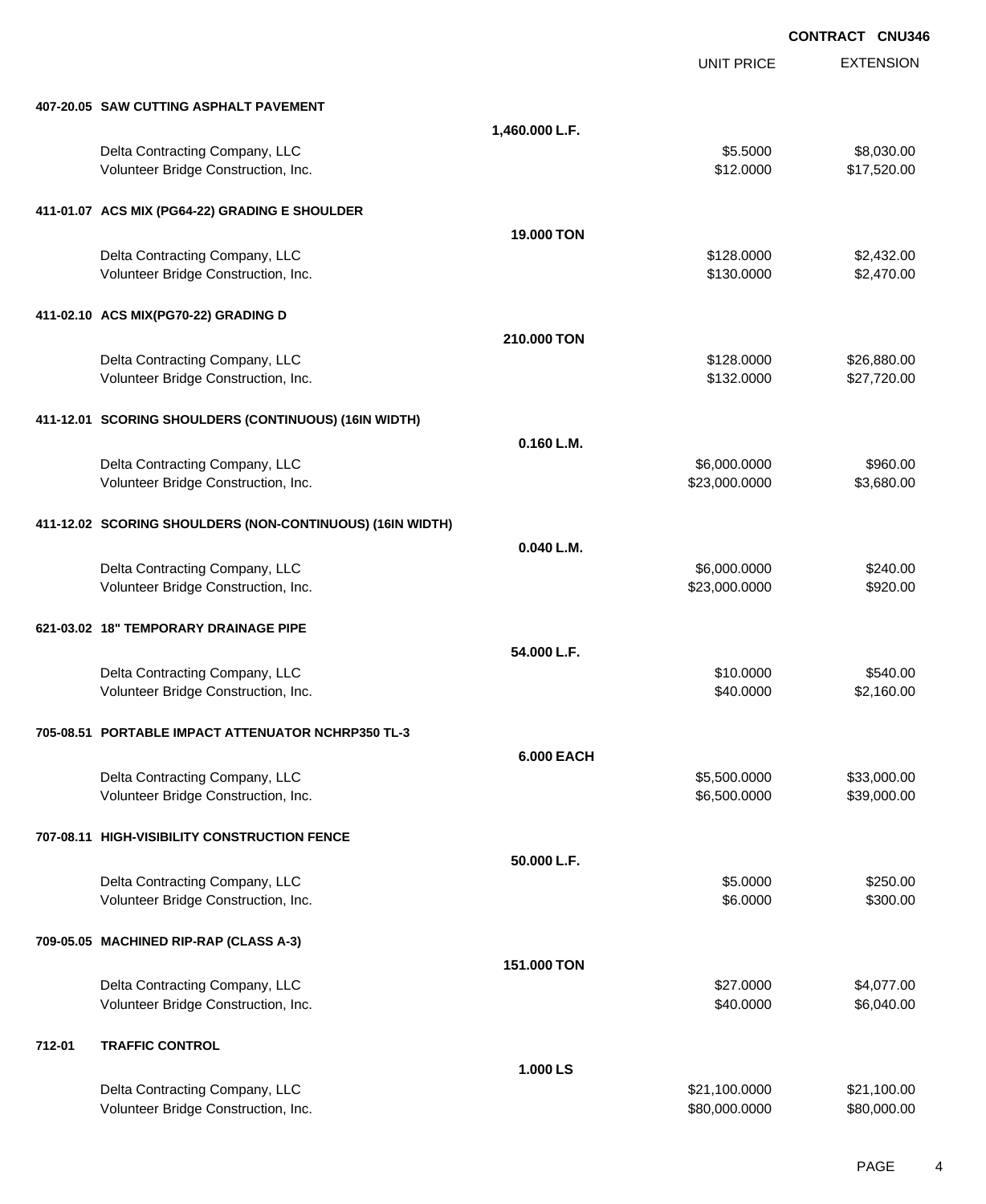EXTENSION **CONTRACT CNU346** UNIT PRICE **712-02.02 INTERCONNECTED PORTABLE BARRIER RAIL 1,868.000 L.F.** Delta Contracting Company, LLC \$36.0000 \$67,248.00 Volunteer Bridge Construction, Inc. 693,400.00 \$93,400.00 **712-04.01 FLEXIBLE DRUMS (CHANNELIZING) 161.000 EACH** Delta Contracting Company, LLC 6. The contraction of the contraction of the state of the state of the state of the state of the state of the state of the state of the state of the state of the state of the state of the sta Volunteer Bridge Construction, Inc. 6. 2012 12:30 and 2012 12:30 and 32.0000 \$5,152.00 **712-04.50 BARRIER RAIL DELINEATOR 67.000 EACH** Delta Contracting Company, LLC 6670.000 \$670.00 Volunteer Bridge Construction, Inc. 6938.00 \$938.00 \$938.00 **712-05.01 WARNING LIGHTS (TYPE A) 84.000 EACH** Delta Contracting Company, LLC \$15.0000 \$1,260.00 Volunteer Bridge Construction, Inc. 6. The Construction of the Construction, Inc. 6. The Construction of the Construction, Inc. 6. The Construction of the Construction, Inc. 6. The Construction of the Construction of the C **712-05.03 WARNING LIGHTS (TYPE C) 111.000 EACH** Delta Contracting Company, LLC \$20.0000 \$2,220.00 Volunteer Bridge Construction, Inc. 66 and the construction, Inc. 6537.0000 \$4,107.00 **712-06 SIGNS (CONSTRUCTION) 467.000 S.F.** Delta Contracting Company, LLC **6.8500** \$3,198.95 Volunteer Bridge Construction, Inc. 66 and the construction, Inc. 6510.000 \$4,670.00 **712-08.03 ARROW BOARD (TYPE C) 2.000 EACH** Delta Contracting Company, LLC **600.000 \$1,600.000 \$1,600.000 \$1,600.00** Volunteer Bridge Construction, Inc. 6. 2001. The state of the state of the state of the state of the state of the state of the state of the state of the state of the state of the state of the state of the state of the stat **712-09.02 REMOVABLE PAVEMENT MARKING (8" BARRIER LINE) 2,731.000 L.F.** Delta Contracting Company, LLC **6.0000 \$16,386.00** \$16,386.00 Volunteer Bridge Construction, Inc. 621,848.00 \$21,848.00 \$21,848.00 **712-09.08 REMOVABLE PAVEMENT MARKING (6" line) 9,595.000 L.F.** Delta Contracting Company, LLC **638,380.00** \$38,380.00 Volunteer Bridge Construction, Inc. 6. The Construction of the Construction of the Construction, Inc. 657,570.00 **713-02.21 SIGN POST DELINEATION ENHANCEMENT 154.000 L.F.** Delta Contracting Company, LLC 6770.00

Volunteer Bridge Construction, Inc. 6. The Construction of the Construction, Inc. 6. The Construction, Inc. 6. The Construction of the Construction of the Construction, Inc. 6. The Construction of the Construction of the C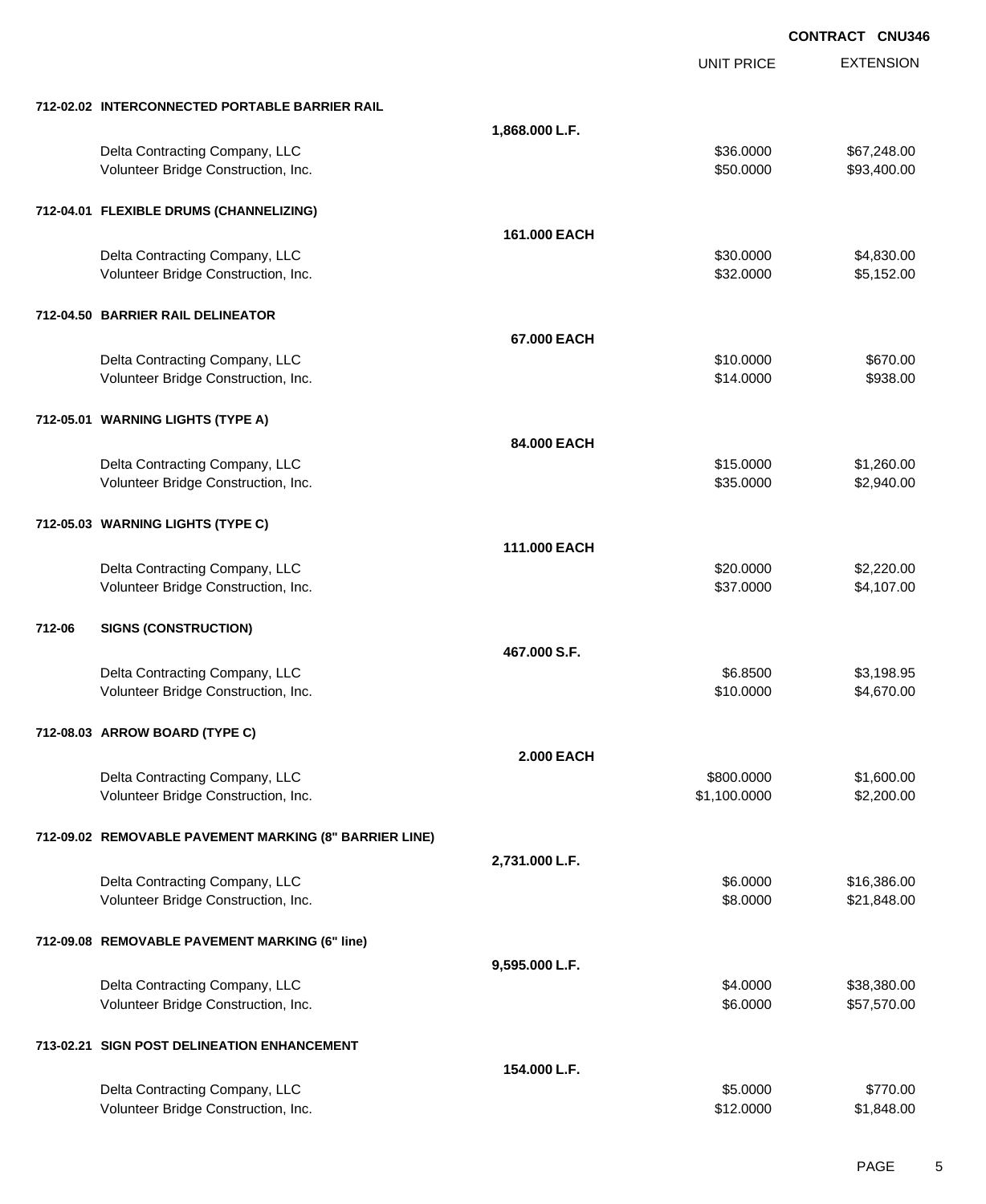|                                                             |                   | <b>UNIT PRICE</b> | <b>EXTENSION</b> |
|-------------------------------------------------------------|-------------------|-------------------|------------------|
| 713-11.21 P POST SLIP BASE                                  |                   |                   |                  |
|                                                             | <b>1.000 EACH</b> |                   |                  |
| Delta Contracting Company, LLC                              |                   | \$375.0000        | \$375.00         |
| Volunteer Bridge Construction, Inc.                         |                   | \$500.0000        | \$500.00         |
| 713-13.02 FLAT SHEET ALUMINUM SIGNS (0.080" THICK)          |                   |                   |                  |
|                                                             | 174.000 S.F.      |                   |                  |
| Delta Contracting Company, LLC                              |                   | \$14.0000         | \$2,436.00       |
| Volunteer Bridge Construction, Inc.                         |                   | \$33.0000         | \$5,742.00       |
| 713-14.21 STREET NAME SIGN (RIGID 0.100IN THICK             |                   |                   |                  |
|                                                             | 56,000 S.F.       |                   |                  |
| Delta Contracting Company, LLC                              |                   | \$68.0000         | \$3,808.00       |
| Volunteer Bridge Construction, Inc.                         |                   | \$38.0000         | \$2,128.00       |
| 713-15.07 SUSPENDED FLAT SHEET ALUMINUM SIGN (0.080" THICK) |                   |                   |                  |
|                                                             | 3.000 EACH        |                   |                  |
| Delta Contracting Company, LLC                              |                   | \$525.0000        | \$1,575.00       |
| Volunteer Bridge Construction, Inc.                         |                   | \$275.0000        | \$825.00         |
| 713-15.36 REMOVE SIGN, SUPPORT & FOOTING                    |                   |                   |                  |
|                                                             | 16.000 EACH       |                   |                  |
| Delta Contracting Company, LLC                              |                   | \$50.0000         | \$800.00         |
| Volunteer Bridge Construction, Inc.                         |                   | \$175.0000        | \$2,800.00       |
| 713-16.01 CHANGEABLE MESSAGE SIGN UNIT                      |                   |                   |                  |
|                                                             | <b>2.000 EACH</b> |                   |                  |
| Delta Contracting Company, LLC                              |                   | \$5,500.0000      | \$11,000.00      |
| Volunteer Bridge Construction, Inc.                         |                   | \$7,850.0000      | \$15,700.00      |
| 713-16.20 SIGNS (W3-3, SIGNAL AHEAD, 48"x48")               |                   |                   |                  |
|                                                             | <b>4.000 EACH</b> |                   |                  |
| Delta Contracting Company, LLC                              |                   | \$295.0000        | \$1,180.00       |
| Volunteer Bridge Construction, Inc.                         |                   | \$375.0000        | \$1,500.00       |
| 713-16.21 SIGNS (R5-1A, WRONG WAY)                          |                   |                   |                  |
|                                                             | <b>2.000 EACH</b> |                   |                  |
| Delta Contracting Company, LLC                              |                   | \$195.0000        | \$390.00         |
| Volunteer Bridge Construction, Inc.                         |                   | \$325.0000        | \$650.00         |
| 713-16.22 SIGNS (R5-1, DO NOT ENTER)                        |                   |                   |                  |
|                                                             | 3.000 EACH        |                   |                  |
| Delta Contracting Company, LLC                              |                   | \$195.0000        | \$585.00         |
| Volunteer Bridge Construction, Inc.                         |                   | \$325.0000        | \$975.00         |
| 713-16.23 SIGNS (R6-1L, ONE WAY)                            |                   |                   |                  |
|                                                             | <b>1.000 EACH</b> |                   |                  |
| Delta Contracting Company, LLC                              |                   | \$125.0000        | \$125.00         |
| Volunteer Bridge Construction, Inc.                         |                   | \$325.0000        | \$325.00         |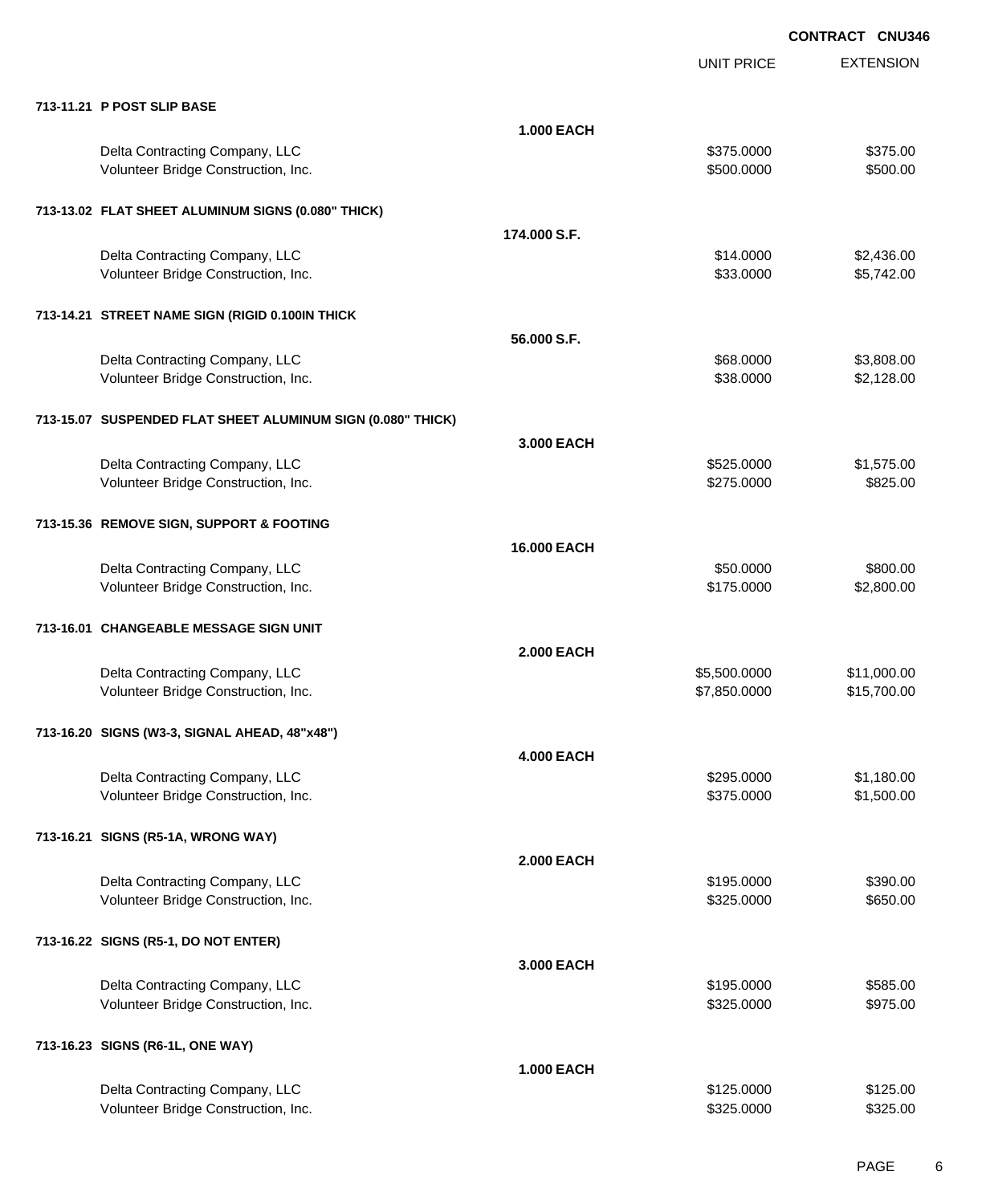|                                                                   |                   | <b>UNIT PRICE</b> | <b>EXTENSION</b> |
|-------------------------------------------------------------------|-------------------|-------------------|------------------|
| 713-16.24 SIGNS (M3-3, SOUTH)                                     |                   |                   |                  |
|                                                                   | <b>1.000 EACH</b> |                   |                  |
| Delta Contracting Company, LLC                                    |                   | \$35.0000         | \$35.00          |
| Volunteer Bridge Construction, Inc.                               |                   | \$325.0000        | \$325.00         |
| 713-16.25 SIGNS (TN-6B, 3 DIGIT SECONDARY ROUTE)                  |                   |                   |                  |
|                                                                   | <b>1.000 EACH</b> |                   |                  |
| Delta Contracting Company, LLC                                    |                   | \$175.0000        | \$175.00         |
| Volunteer Bridge Construction, Inc.                               |                   | \$325.0000        | \$325.00         |
| 713-16.26 SIGNS (M6-1L, DIRECTIONAL ARROW)                        |                   |                   |                  |
|                                                                   | <b>1.000 EACH</b> |                   |                  |
| Delta Contracting Company, LLC                                    |                   | \$35.0000         | \$35.00          |
| Volunteer Bridge Construction, Inc.                               |                   | \$325.0000        | \$325.00         |
| 713-16.28 SIGNS (W3-3, SIGNAL AHEAD, 36"X36")                     |                   |                   |                  |
|                                                                   | 3.000 EACH        |                   |                  |
| Delta Contracting Company, LLC                                    |                   | \$210.0000        | \$630.00         |
| Volunteer Bridge Construction, Inc.                               |                   | \$350.0000        | \$1,050.00       |
| 713-16.29 SIGNS (M3-2, EAST)                                      |                   |                   |                  |
|                                                                   | <b>1.000 EACH</b> |                   |                  |
| Delta Contracting Company, LLC                                    |                   | \$35.0000         | \$35.00          |
| Volunteer Bridge Construction, Inc.                               |                   | \$325.0000        | \$325.00         |
| 713-16.30 SIGNS (M1-4, U.S. ROUTE)                                |                   |                   |                  |
|                                                                   | <b>2.000 EACH</b> |                   |                  |
| Delta Contracting Company, LLC                                    |                   | \$175.0000        | \$350.00         |
| Volunteer Bridge Construction, Inc.                               |                   | \$325.0000        | \$650.00         |
| 713-16.31 SIGNS (M3-4, WEST)                                      |                   |                   |                  |
|                                                                   | <b>1.000 EACH</b> |                   |                  |
| Delta Contracting Company, LLC                                    |                   | \$35.0000         | \$35.00          |
| Volunteer Bridge Construction, Inc.                               |                   | \$325.0000        | \$325.00         |
| 716-01.11 RAISED PVMT MARKERS (BI-DIRECTIONAL) (1 COLOR LENS)     |                   |                   |                  |
|                                                                   | 56.000 EACH       |                   |                  |
| Delta Contracting Company, LLC                                    |                   | \$12.0000         | \$672.00         |
| Volunteer Bridge Construction, Inc.                               |                   | \$14.0000         | \$784.00         |
| 716-01.21 SNOWPLOWABLE RAISED PAVEMENT MARKERS (BI-DIR) (1 COLOR) |                   |                   |                  |
|                                                                   | <b>4.000 EACH</b> |                   |                  |
| Delta Contracting Company, LLC                                    |                   | \$39.0000         | \$156.00         |
| Volunteer Bridge Construction, Inc.                               |                   | \$42.0000         | \$168.00         |
| 716-01.23 SNOWPLOWABLE RAISED PAVEMENT MARKERS (BI-DIR)(2 COLOR)  |                   |                   |                  |
|                                                                   | 116.000 EACH      |                   |                  |
| Delta Contracting Company, LLC                                    |                   | \$39.0000         | \$4,524.00       |
| Volunteer Bridge Construction, Inc.                               |                   | \$42.0000         | \$4,872.00       |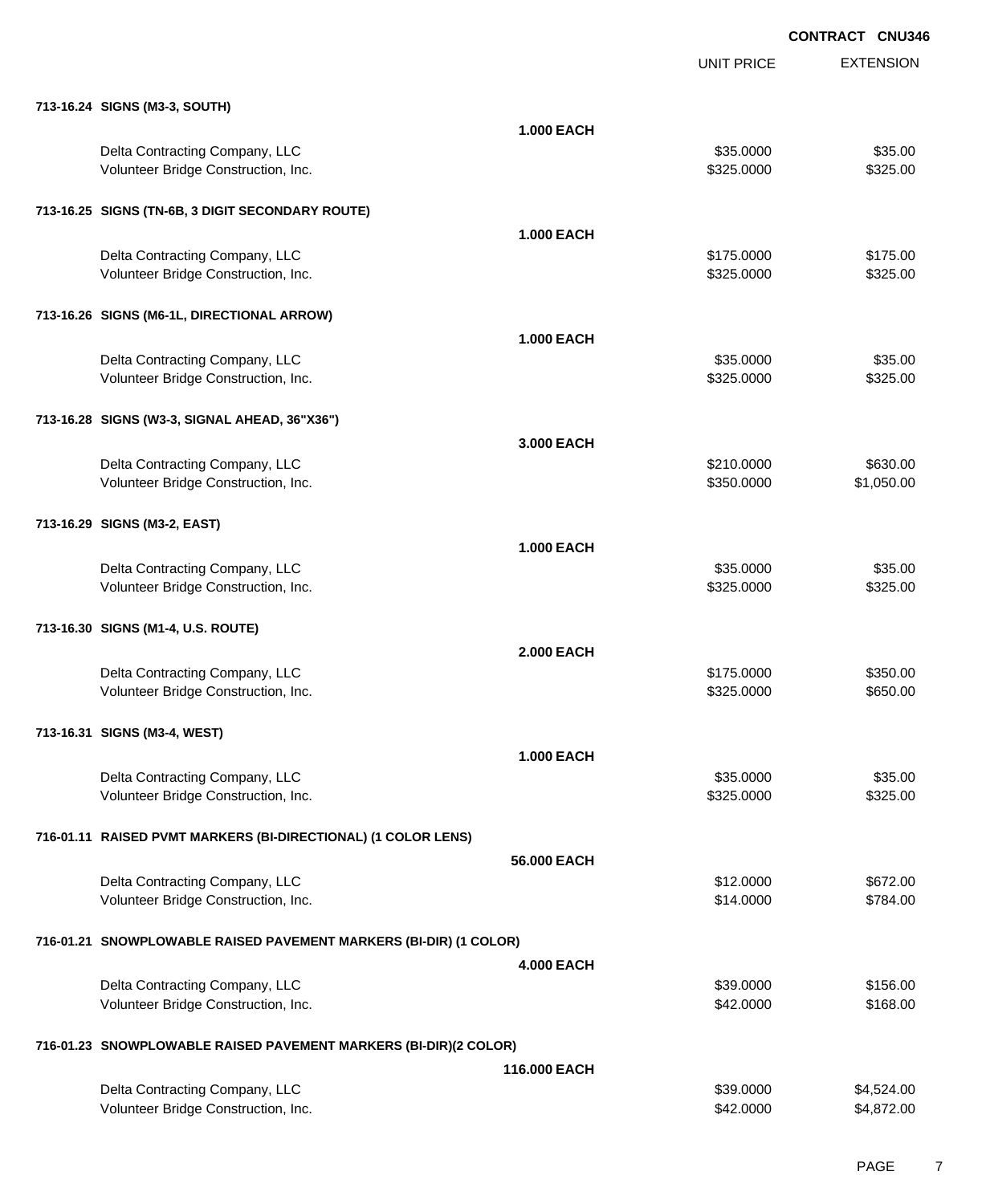|                                                             |                   |                   | <b>CONTRACT CNU346</b> |
|-------------------------------------------------------------|-------------------|-------------------|------------------------|
|                                                             |                   | <b>UNIT PRICE</b> | <b>EXTENSION</b>       |
| 716-02.04 PLASTIC PAVEMENT MARKING(CHANNELIZATION STRIPING) |                   |                   |                        |
|                                                             | 137.000 S.Y.      |                   |                        |
| Delta Contracting Company, LLC                              |                   | \$31.0000         | \$4,247.00             |
| Volunteer Bridge Construction, Inc.                         |                   | \$39.0000         | \$5,343.00             |
| 716-02.05 PLASTIC PAVEMENT MARKING (STOP LINE)              |                   |                   |                        |
|                                                             | 140.000 L.F.      |                   |                        |
| Delta Contracting Company, LLC                              |                   | \$18.0000         | \$2,520.00             |
| Volunteer Bridge Construction, Inc.                         |                   | \$20.0000         | \$2,800.00             |
| 716-02.06 PLASTIC PAVEMENT MARKING (TURN LANE ARROW)        |                   |                   |                        |
|                                                             | <b>9.000 EACH</b> |                   |                        |
| Delta Contracting Company, LLC                              |                   | \$205.0000        | \$1,845.00             |
| Volunteer Bridge Construction, Inc.                         |                   | \$255.0000        | \$2,295.00             |
| 716-02.08 PLASTIC PAVEMENT MARKING (8" DOTTED LINE)         |                   |                   |                        |
|                                                             | 29.000 L.F.       |                   |                        |
| Delta Contracting Company, LLC                              |                   | \$3.0000          | \$87.00                |
| Volunteer Bridge Construction, Inc.                         |                   | \$5.0000          | \$145.00               |
| 716-03.06 PLASTIC WORD PAVEMENT MARKING (SIGNAL AHEAD)      |                   |                   |                        |
|                                                             | <b>1.000 EACH</b> |                   |                        |
| Delta Contracting Company, LLC                              |                   | \$650.0000        | \$650.00               |
| Volunteer Bridge Construction, Inc.                         |                   | \$750.0000        | \$750.00               |
| 716-04.01 PLASTIC PAVEMENT MARKING (STRAIGHT-TURN ARROW)    |                   |                   |                        |
|                                                             | <b>2.000 EACH</b> |                   |                        |
| Delta Contracting Company, LLC                              |                   | \$400.0000        | \$800.00               |
| Volunteer Bridge Construction, Inc.                         |                   | \$500.0000        | \$1,000.00             |
| 716-05.09 PAINTED PAVEMENT MARKING(STRAIGHT-TURN ARROW)     |                   |                   |                        |
|                                                             | <b>4.000 EACH</b> |                   |                        |
| Delta Contracting Company, LLC                              |                   | \$170.0000        | \$680.00               |
| Volunteer Bridge Construction, Inc.                         |                   | \$250.0000        | \$1,000.00             |
| 716-05.20 PAINTED PAVEMENT MARKING (6" LINE)                |                   |                   |                        |
|                                                             | 0.870 L.M.        |                   |                        |
| Delta Contracting Company, LLC                              |                   | \$3,000.0000      | \$2,610.00             |
| Volunteer Bridge Construction, Inc.                         |                   | \$4,000.0000      | \$3,480.00             |
| 716-08.01 REMOVAL OF PAVEMENT MARKING (LINE)                |                   |                   |                        |
|                                                             | 7,906.000 L.F.    |                   |                        |
| Delta Contracting Company, LLC                              |                   | \$1.0500          | \$8,301.30             |
| Volunteer Bridge Construction, Inc.                         |                   | \$1.5500          | \$12,254.30            |
| 716-08.05 REMOVAL OF PAVEMENT MARKING (STOP LINE)           |                   |                   |                        |
|                                                             | 53.000 L.F.       |                   |                        |
| Delta Contracting Company, LLC                              |                   | \$10.0000         | \$530.00               |
| Volunteer Bridge Construction, Inc.                         |                   | \$15.0000         | \$795.00               |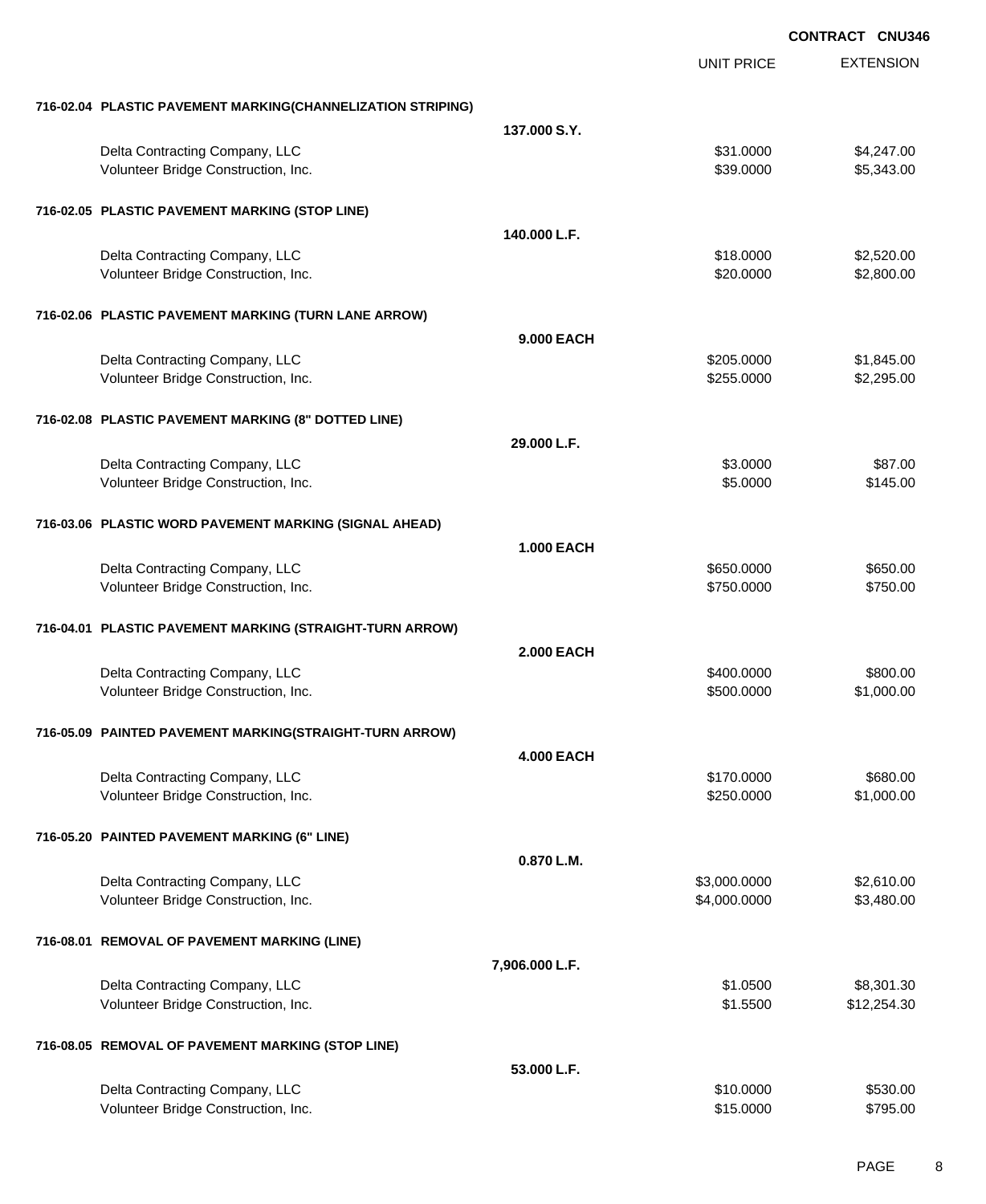|        |                                                                  |                   | <b>UNIT PRICE</b> | <b>EXTENSION</b> |
|--------|------------------------------------------------------------------|-------------------|-------------------|------------------|
|        | 716-08.06 REMOVAL OF PAVEMENT MARKING (TURN LANE ARROW)          |                   |                   |                  |
|        |                                                                  | 7.000 EACH        |                   |                  |
|        | Delta Contracting Company, LLC                                   |                   | \$150.0000        | \$1,050.00       |
|        | Volunteer Bridge Construction, Inc.                              |                   | \$200.0000        | \$1,400.00       |
|        | 716-08.07 REMOVAL OF PAVEMENT MARKING (STRAIGHT-TURN ARROW)      |                   |                   |                  |
|        |                                                                  | 3.000 EACH        |                   |                  |
|        | Delta Contracting Company, LLC                                   |                   | \$300.0000        | \$900.00         |
|        | Volunteer Bridge Construction, Inc.                              |                   | \$400.0000        | \$1,200.00       |
|        | 716-08.11 REMOVAL OF WORD PAVEMENT MARKING (STOP AHEAD)          |                   |                   |                  |
|        |                                                                  | <b>1.000 EACH</b> |                   |                  |
|        | Delta Contracting Company, LLC                                   |                   | \$500.0000        | \$500.00         |
|        | Volunteer Bridge Construction, Inc.                              |                   | \$600.0000        | \$600.00         |
|        | 716-12.02 ENHANCED FLATLINE THERMO PVMT MRKNG (6IN LINE)         |                   |                   |                  |
|        |                                                                  | 0.890 L.M.        |                   |                  |
|        | Delta Contracting Company, LLC                                   |                   | \$8,250.0000      | \$7,342.50       |
|        | Volunteer Bridge Construction, Inc.                              |                   | \$9,000.0000      | \$8,010.00       |
|        | 716-12.03 ENHANCED FLATLINE THERMO PVMT MRKNG (8IN BARRIER LINE) |                   |                   |                  |
|        |                                                                  | 1,759.000 L.F.    |                   |                  |
|        | Delta Contracting Company, LLC                                   |                   | \$2.7500          | \$4,837.25       |
|        | Volunteer Bridge Construction, Inc.                              |                   | \$3.5000          | \$6,156.50       |
| 717-01 | <b>MOBILIZATION</b>                                              |                   |                   |                  |
|        |                                                                  | 1.000 LS          |                   |                  |
|        | Delta Contracting Company, LLC                                   |                   | \$46,025.0000     | \$46,025.00      |
|        | Volunteer Bridge Construction, Inc.                              |                   | \$150,000.0000    | \$150,000.00     |
|        | 730-02.08 SIGNAL HEAD ASSEMBLY (130 POLE MOUNTED)                |                   |                   |                  |
|        |                                                                  | <b>1.000 EACH</b> |                   |                  |
|        | Delta Contracting Company, LLC                                   |                   | \$780.0000        | \$780.00         |
|        | Volunteer Bridge Construction, Inc.                              |                   | \$880.0000        | \$880.00         |
|        | 730-02.09 SIGNAL HEAD ASSEMBLY (130 WITH BACKPLATE)              |                   |                   |                  |
|        |                                                                  | <b>6.000 EACH</b> |                   |                  |
|        | Delta Contracting Company, LLC                                   |                   | \$920.0000        | \$5,520.00       |
|        | Volunteer Bridge Construction, Inc.                              |                   | \$1,020.0000      | \$6,120.00       |
|        | 730-02.17 SIGNAL HEAD ASSEMBLY (150 A2H WITH BACKPLATE)          |                   |                   |                  |
|        |                                                                  | <b>2.000 EACH</b> |                   |                  |
|        | Delta Contracting Company, LLC                                   |                   | \$1,460.0000      | \$2,920.00       |
|        | Volunteer Bridge Construction, Inc.                              |                   | \$1,600.0000      | \$3,200.00       |
|        | 730-02.30 SIGNAL HEAD ASSEMBLY (130 A3 WITH BACKPLATE)           |                   |                   |                  |
|        |                                                                  | <b>2.000 EACH</b> |                   |                  |
|        | Delta Contracting Company, LLC                                   |                   | \$920.0000        | \$1,840.00       |
|        | Volunteer Bridge Construction, Inc.                              |                   | \$1,050.0000      | \$2,100.00       |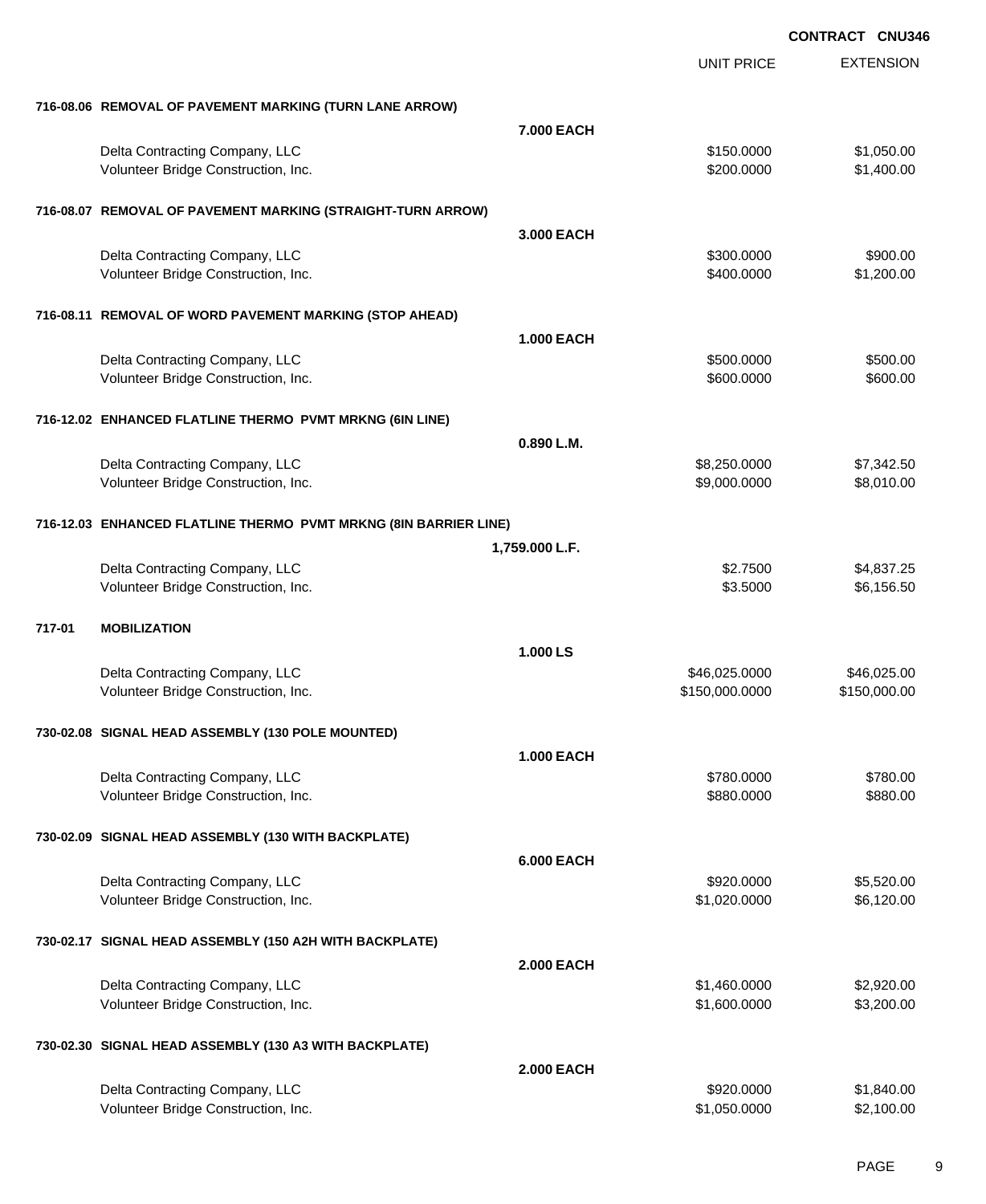UNIT PRICE

| 730-03.20 INSTALL PULL BOX (TYPE A)                                   |                   |                          |                          |
|-----------------------------------------------------------------------|-------------------|--------------------------|--------------------------|
|                                                                       | 3.000 EACH        |                          |                          |
| Delta Contracting Company, LLC<br>Volunteer Bridge Construction, Inc. |                   | \$500.0000<br>\$600.0000 | \$1,500.00<br>\$1,800.00 |
| 730-03.21 INSTALL PULL BOX (TYPE B)                                   |                   |                          |                          |
|                                                                       | 10.000 EACH       |                          |                          |
| Delta Contracting Company, LLC                                        |                   | \$600.0000               | \$6,000.00               |
| Volunteer Bridge Construction, Inc.                                   |                   | \$700.0000               | \$7,000.00               |
| 730-05.01 ELECTRICAL SERVICE CONNECTION                               |                   |                          |                          |
|                                                                       | <b>1.000 EACH</b> |                          |                          |
| Delta Contracting Company, LLC                                        |                   | \$3,500.0000             | \$3,500.00               |
| Volunteer Bridge Construction, Inc.                                   |                   | \$4,500.0000             | \$4,500.00               |
| 730-08.02 SIGNAL CABLE - 5 CONDUCTOR                                  |                   |                          |                          |
|                                                                       | 511.000 L.F.      |                          |                          |
| Delta Contracting Company, LLC                                        |                   | \$1.7500                 | \$894.25                 |
| Volunteer Bridge Construction, Inc.                                   |                   | \$2.5000                 | \$1,277.50               |
| 730-08.03 SIGNAL CABLE - 7 CONDUCTOR                                  |                   |                          |                          |
|                                                                       | 1,307.000 L.F.    |                          |                          |
| Delta Contracting Company, LLC                                        |                   | \$2.0000                 | \$2,614.00               |
| Volunteer Bridge Construction, Inc.                                   |                   | \$2.7500                 | \$3,594.25               |
|                                                                       |                   |                          |                          |
| 730-12.01 CONDUIT 1" DIAMETER (PVC)                                   |                   |                          |                          |
|                                                                       | 1,164.000 L.F.    |                          |                          |
| Delta Contracting Company, LLC                                        |                   | \$12.0000                | \$13,968.00              |
| Volunteer Bridge Construction, Inc.                                   |                   | \$14.0000                | \$16,296.00              |
| 730-12.02 CONDUIT 2" DIAMETER (PVC)                                   |                   |                          |                          |
|                                                                       | 272.000 L.F.      |                          |                          |
| Delta Contracting Company, LLC                                        |                   | \$14.0000                | \$3,808.00               |
| Volunteer Bridge Construction, Inc.                                   |                   | \$16.0000                | \$4,352.00               |
| 730-12.13 CONDUIT 2" DIAMETER (JACK AND BORE)                         |                   |                          |                          |
|                                                                       | 701.000 L.F.      |                          |                          |
| Delta Contracting Company, LLC                                        |                   | \$30.0000                | \$21,030.00              |
| Volunteer Bridge Construction, Inc.                                   |                   | \$35.0000                | \$24,535.00              |
| 730-13.02 VEHICLE DETECTOR (VIDEO)                                    |                   |                          |                          |
|                                                                       | <b>4.000 EACH</b> |                          |                          |
| Delta Contracting Company, LLC                                        |                   | \$5,120.0000             | \$20,480.00              |
| Volunteer Bridge Construction, Inc.                                   |                   | \$5,500.0000             | \$22,000.00              |
| 730-13.03 VEHICLE DETECTOR (4 - CHANNEL, RACK MOUNT)                  |                   |                          |                          |
|                                                                       | <b>1.000 EACH</b> |                          |                          |
| Delta Contracting Company, LLC<br>Volunteer Bridge Construction, Inc. |                   | \$480.0000<br>\$580.0000 | \$480.00<br>\$580.00     |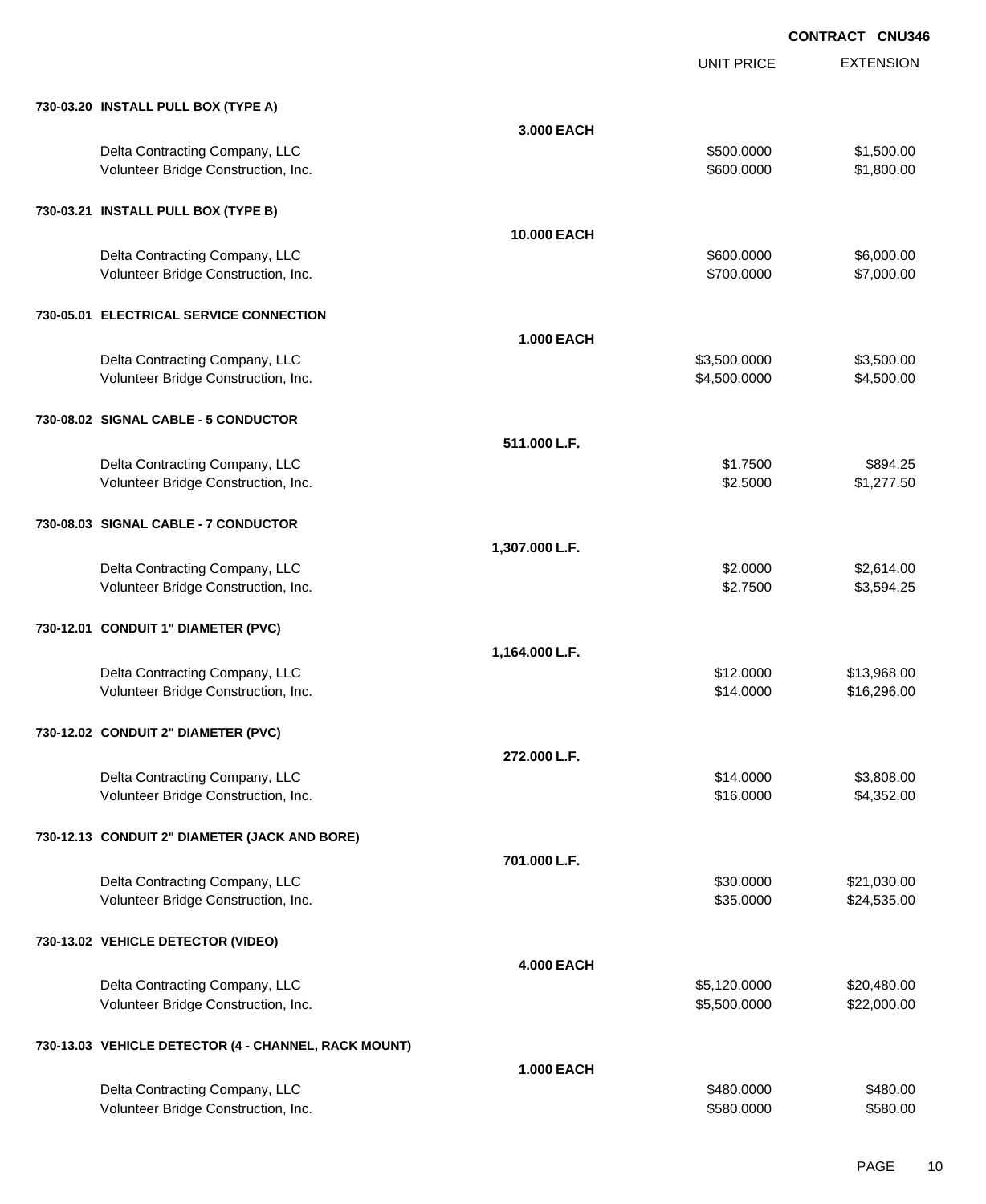EXTENSION **CONTRACT CNU346** UNIT PRICE **730-14.01 SHIELDED DETECTOR CABLE 1,684.000 L.F.** Delta Contracting Company, LLC \$2.0000 \$3,368.00 Volunteer Bridge Construction, Inc. 6. 2000 \$5,052.00 **730-14.02 SAW SLOT 200.000 L.F.** Delta Contracting Company, LLC **but a contracting Company, LLC** \$5.0000 \$1,000.00 Volunteer Bridge Construction, Inc. 63. The Construction of the Construction, Inc. 63. The Construction of the Construction, Inc. 63. The Construction of the Construction, Inc. 63. The Construction of the Construction of t **730-14.03 LOOP WIRE 614.000 L.F.** Delta Contracting Company, LLC 6614.00 Volunteer Bridge Construction, Inc. 6. 2000 \$2,456.00 **730-15.32 CABINET (EIGHT PHASE BASE MOUNTED) 1.000 EACH** Delta Contracting Company, LLC 6. 2012 12:00:000 \$18,640.0000 \$18,640.000 \$18,640.000 Volunteer Bridge Construction, Inc. 619,000.000 \$19,000.000 \$19,000.000 \$19,000.000 \$19,000.00 **730-16.04 CONTROLLER (ATC) 1.000 EACH** Delta Contracting Company, LLC 6.680.000 \$4,680.000 \$4,680.000 \$4,680.000 Volunteer Bridge Construction, Inc. 6. 2002.000 \$5,000.000 \$5,000.000 \$5,000.000 \$5,000.00 **730-23.36 CANTILEVER SIGNAL SUPPORT (1 ARM @ 30') 1.000 EACH** Delta Contracting Company, LLC 6.639.000 \$16,539.000 \$16,539.000 \$16,539.000 Volunteer Bridge Construction, Inc. 6. The Construction of the Construction of the Construction, Inc. 617,500.000 \$17,500.00 **730-23.37 CANTILEVER SIGNAL SUPPORT (1 ARM @ 65') 1.000 EACH** Delta Contracting Company, LLC 621,652.000 \$21,652.000 \$21,652.000 Volunteer Bridge Construction, Inc. 622,000.000 \$22,000.000 \$22,000.000 \$22,000.000 \$22,000.00 **730-23.38 CANTILEVER SIGNAL SUPPORT (1 ARM @ 80') 1.000 EACH** Delta Contracting Company, LLC 6. 2012 12:00:00 \$33,635.0000 \$33,635.000 \$33,635.000 Volunteer Bridge Construction, Inc. 634,000.000 \$34,000.000 \$34,000.000 \$34,000.000 \$34,000.00 **730-23.39 CANTILEVER SIGNAL SUPPORT (1 ARM @ 90') 1.000 EACH** Delta Contracting Company, LLC 6. 2012 12:35,350.000 \$35,350.0000 \$35,350.000 Volunteer Bridge Construction, Inc. 636,350.000 \$36,350.000 \$36,350.000 \$36,350.000 **740-10.03 GEOTEXTILE (TYPE III)(EROSION CONTROL) 258.000 S.Y.**

| \$4,0000 | \$1,032,00 |
|----------|------------|
| \$8,0000 | \$2,064.00 |
|          |            |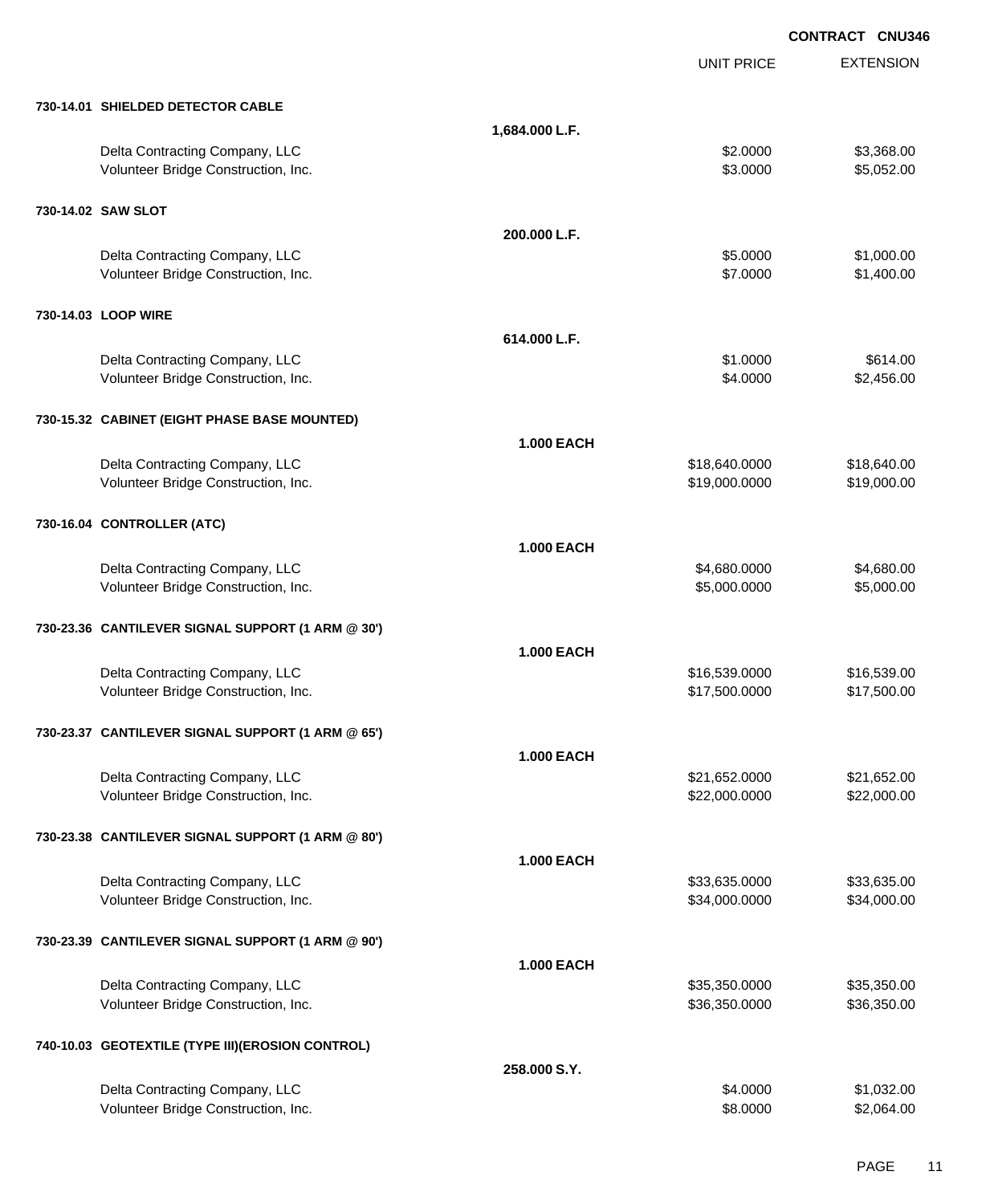| <b>CONTRACT CNU346</b> |  |
|------------------------|--|
|                        |  |

|        |                                          |                    | <b>UNIT PRICE</b> | <b>EXTENSION</b> |
|--------|------------------------------------------|--------------------|-------------------|------------------|
|        | 740-11.04 TEMPORARY SEDIMENT TUBE 20IN   |                    |                   |                  |
|        |                                          | 783.000 L.F.       |                   |                  |
|        | Delta Contracting Company, LLC           |                    | \$2.0000          | \$1,566.00       |
|        | Volunteer Bridge Construction, Inc.      |                    | \$15.0000         | \$11,745.00      |
|        | 801-01.07 TEMPORARY SEEDING (WITH MULCH) |                    |                   |                  |
|        |                                          | <b>13,000 UNIT</b> |                   |                  |
|        | Delta Contracting Company, LLC           |                    | \$100.0000        | \$1,300.00       |
|        | Volunteer Bridge Construction, Inc.      |                    | \$150.0000        | \$1,950.00       |
|        |                                          |                    |                   |                  |
| 801-03 | <b>WATER (SEEDING &amp; SODDING)</b>     |                    |                   |                  |
|        |                                          | 15.000 M.G.        |                   |                  |
|        | Delta Contracting Company, LLC           |                    | \$50.0000         | \$750.00         |
|        | Volunteer Bridge Construction, Inc.      |                    | \$55.0000         | \$825.00         |
|        |                                          |                    |                   |                  |
| 803-01 | <b>SODDING (NEW SOD)</b>                 |                    |                   |                  |
|        |                                          | 1,384.000 S.Y.     |                   |                  |
|        | Delta Contracting Company, LLC           |                    | \$6.0000          | \$8,304.00       |
|        | Volunteer Bridge Construction, Inc.      |                    | \$8.0000          | \$11,072.00      |
|        |                                          |                    |                   |                  |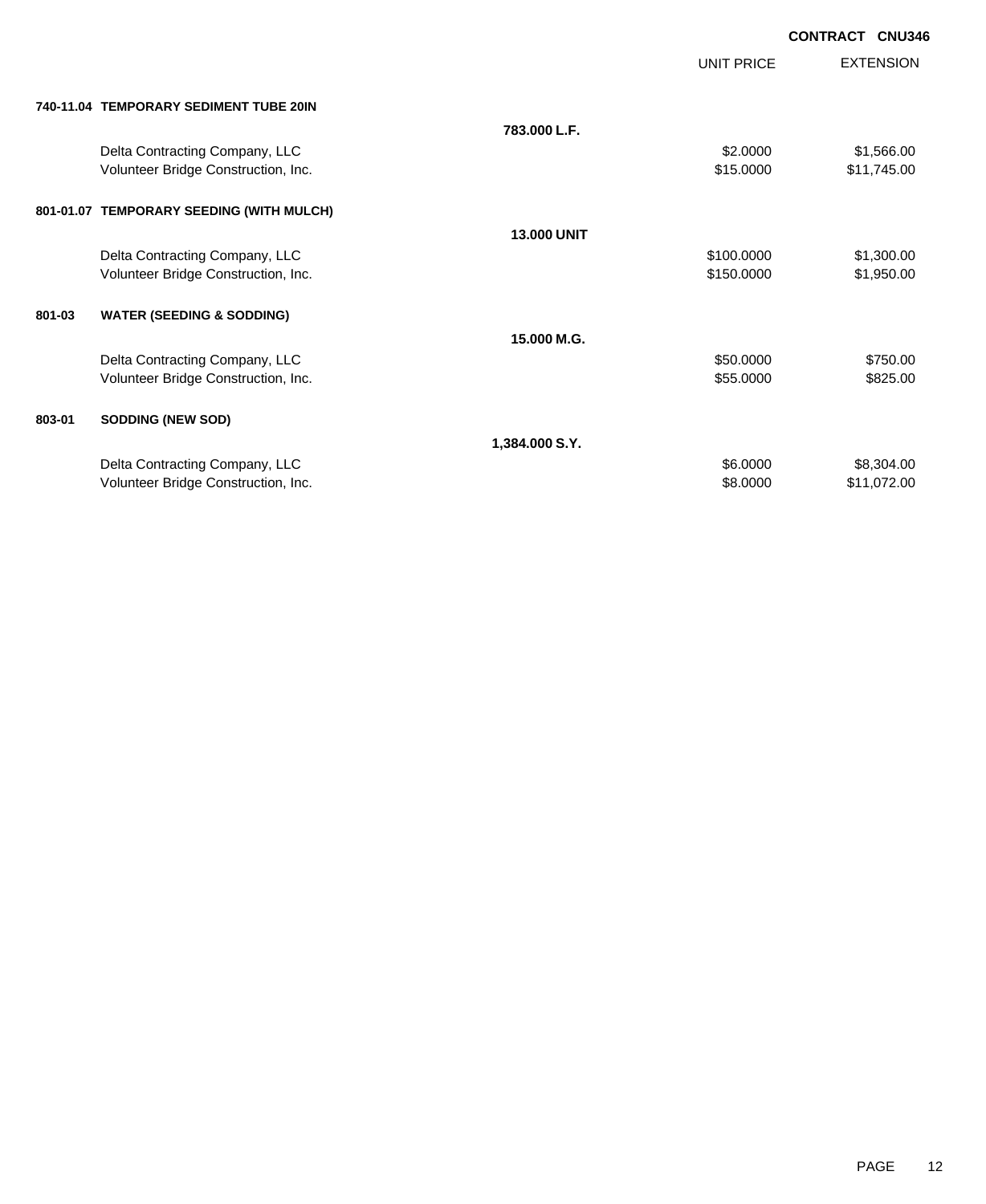## **SUB-TOTAL ROADWAY**

Delta Contracting Company, LLC  $$933,570.25$ Volunteer Bridge Construction, Inc. 61,344,439.55

### **TOTAL CONTRACT**

Delta Contracting Company, LLC  $$933,570.25$ Volunteer Bridge Construction, Inc. 6. The Construction of the Construction, Inc. 6. The Construction of the Construction of the Construction of the Construction of the Construction of the Construction of the Construction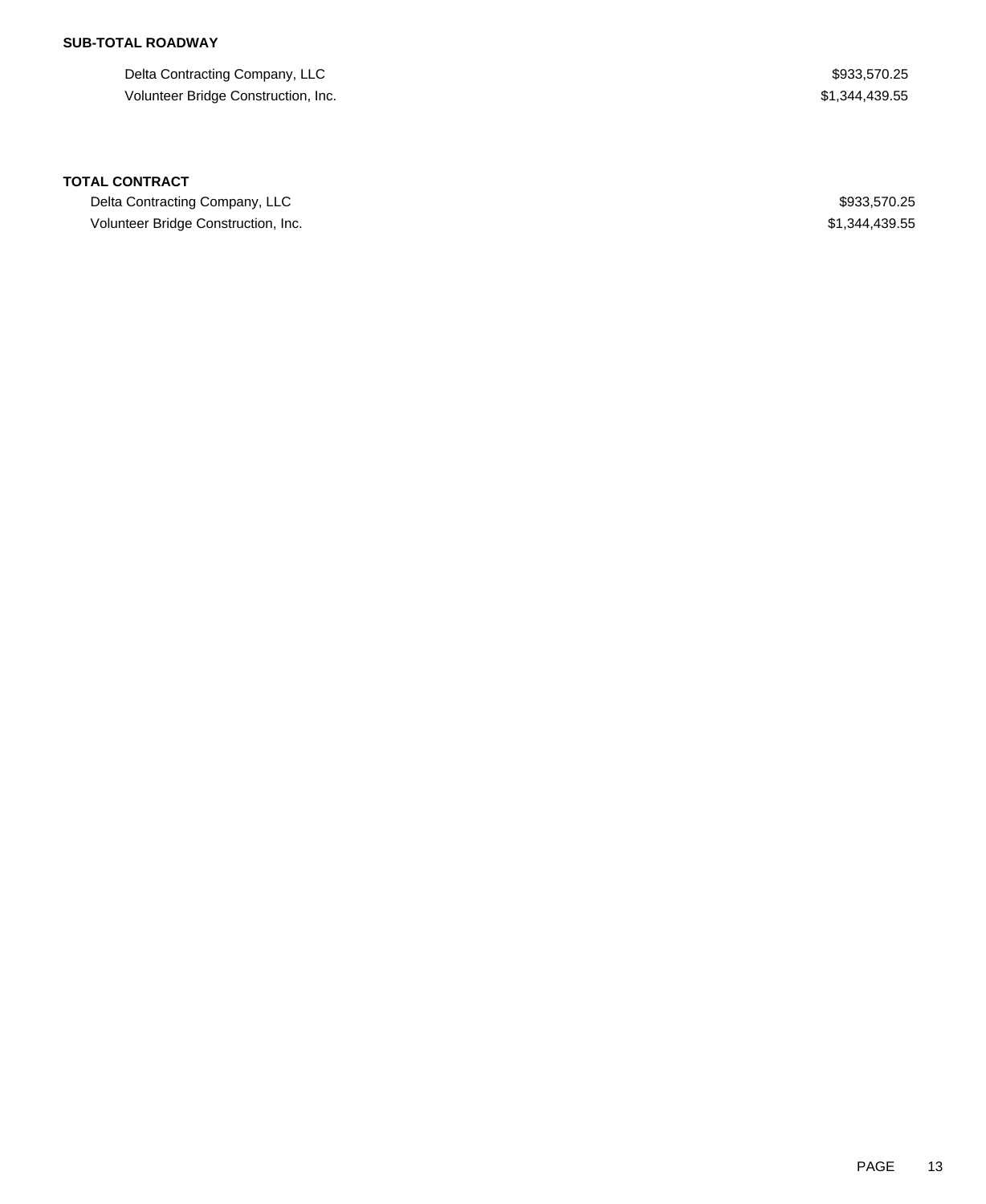# **DEPARTMENT OF TRANSPORTATION SUMMARY OF BIDS LETTING OF DECEMBER 11, 2020 STATE OF TENNESSEE**

### HARDIN COUNTY (Contract No. CNU347 Call 030)

HSIP-3600(39),36945-3495-94

THE MISCELLANEOUS SAFETY IMPROVEMENTS ON VARIOUS LOCAL ROADS.

PROJECT LENGTH - 0.0 MILES

COMPLETION TIME - ON OR BEFORE AUGUST 31, 2021

| <b>Superior Traffic Control, LLC</b> |
|--------------------------------------|
| Volunteer Paving, LLC                |

TOTAL CONTRACT  $$151,297.75$ 

 $$185,091.72$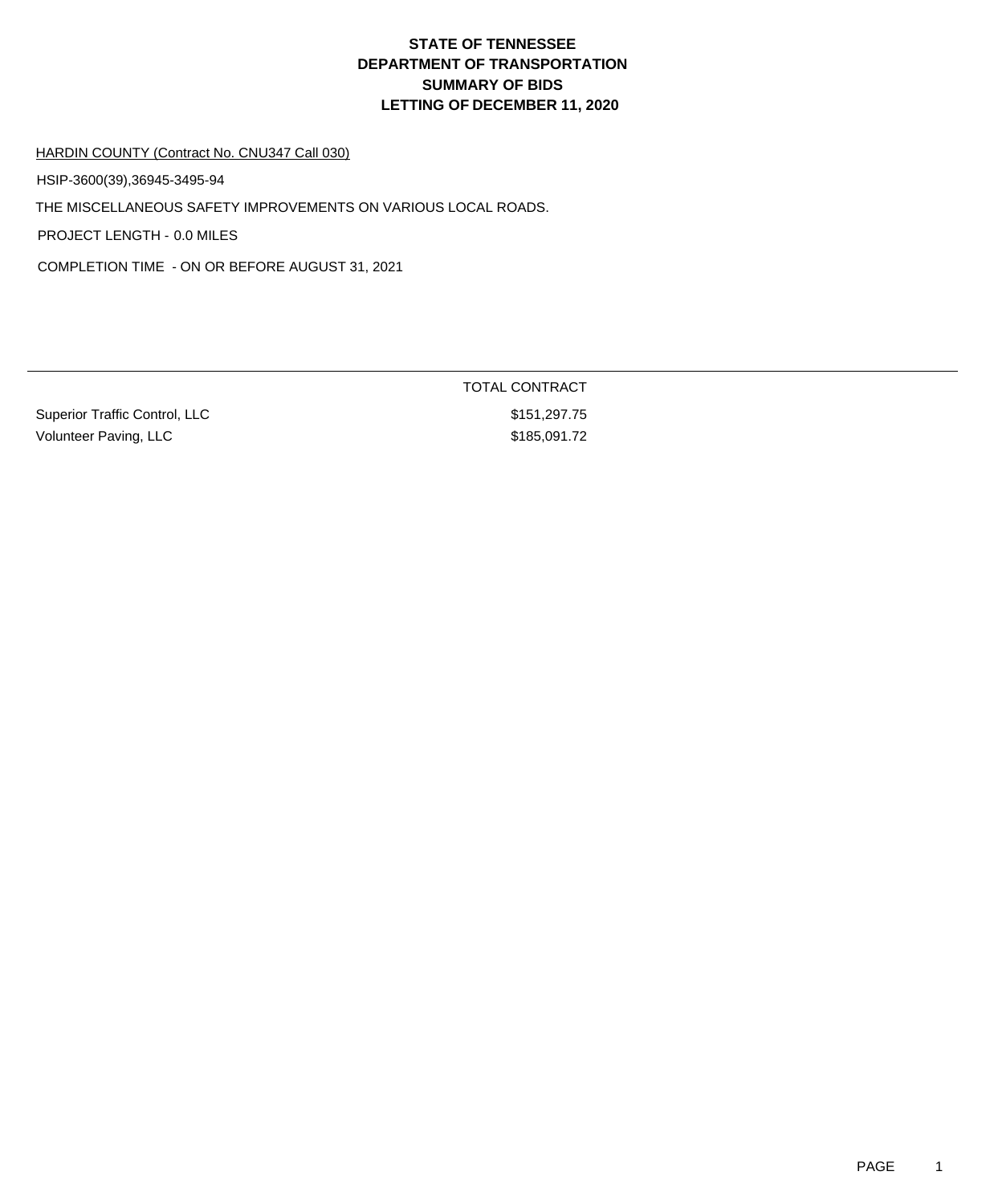EXTENSION **CONTRACT CNU347** UNIT PRICE **ROADWAY CATEGORY 705-04.21 GUARDRAIL DELINEATION ENHANCEMENT 310.000 L.F.** Superior Traffic Control, LLC \$914.50 Volunteer Paving, LLC 61,339.20 \$1,339.20 **712-01 TRAFFIC CONTROL 1.000 LS** Superior Traffic Control, LLC 6.600.000 \$5,800.000 \$5,800.000 \$5,800.000 \$5,800.000 \$5,800.00 Volunteer Paving, LLC 6.000.000 \$5,000.000 \$5,000.000 \$5,000.000 \$5,000.000 \$5,000.000 \$5,000.00 **713-02.21 SIGN POST DELINEATION ENHANCEMENT 744.000 L.F.** Superior Traffic Control, LLC 63,720.00 Volunteer Paving, LLC 61,949.28 **713-11.01 "U" SECTION STEEL POSTS 3,160.000 LB.** Superior Traffic Control, LLC 610,270.00 Volunteer Paving, LLC 67,805.20 **713-11.02 PERFORATED/KNOCKOUT SQUARE TUBE POST 3,305.000 LB.** Superior Traffic Control, LLC 613,054.75 Volunteer Paving, LLC 6. 2000 \$9,584.50 **713-11.21 P POST SLIP BASE 34.000 EACH** Superior Traffic Control, LLC 611,900.00 Volunteer Paving, LLC 61 2002 12:000 \$17,170.00 **713-13.02 FLAT SHEET ALUMINUM SIGNS (0.080" THICK) 506.000 S.F.** Superior Traffic Control, LLC 6325.00 Volunteer Paving, LLC 65,490.10 **713-13.03 FLAT SHEET ALUMINUM SIGNS (0.100" THICK) 597.000 S.F.** Superior Traffic Control, LLC 68,059.50 Volunteer Paving, LLC \$11.5200 \$6,877.44 **713-15.36 REMOVE SIGN, SUPPORT & FOOTING 51.000 EACH** Superior Traffic Control, LLC \$10.000 \$510.00 Volunteer Paving, LLC 61,581.000 \$1,581.000 \$1,581.000 \$1,581.000 \$1,581.000 \$1,581.00 **716-02.04 PLASTIC PAVEMENT MARKING(CHANNELIZATION STRIPING) 17.000 S.Y.** Superior Traffic Control, LLC \$12.0000 \$204.00 Volunteer Paving, LLC 680.000 \$680.00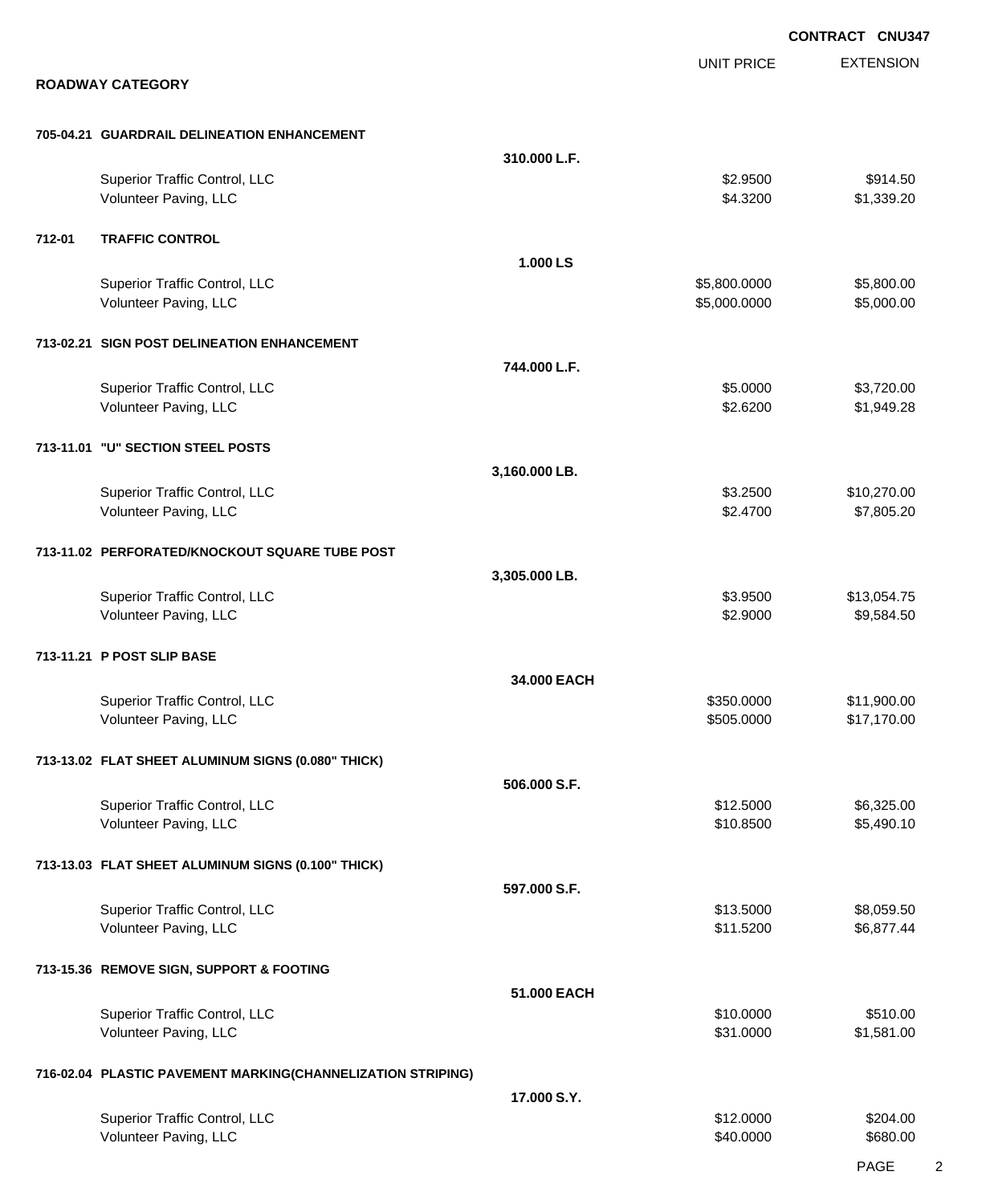| CONTRACT CNU347 |  |
|-----------------|--|
|-----------------|--|

|        |                                                              |              | <b>UNIT PRICE</b> | <b>EXTENSION</b> |
|--------|--------------------------------------------------------------|--------------|-------------------|------------------|
|        | 716-02.05 PLASTIC PAVEMENT MARKING (STOP LINE)               |              |                   |                  |
|        |                                                              | 282.000 L.F. |                   |                  |
|        | Superior Traffic Control, LLC                                |              | \$10.0000         | \$2,820.00       |
|        | Volunteer Paving, LLC                                        |              | \$20,0000         | \$5,640.00       |
|        | 716-04.12 PLASTIC PAVEMENT MARKING (YIELD LINE)              |              |                   |                  |
|        |                                                              | 14.000 S.F.  |                   |                  |
|        | Superior Traffic Control, LLC                                |              | \$10.0000         | \$140.00         |
|        | Volunteer Paving, LLC                                        |              | \$20.0000         | \$280.00         |
|        | 716-13.01 SPRAY THERMO PVMT MRKNG (60 mil) (4IN LINE)        |              |                   |                  |
|        |                                                              | 71.000 L.M.  |                   |                  |
|        | Superior Traffic Control, LLC                                |              | \$1,200.0000      | \$85,200.00      |
|        | Volunteer Paving, LLC                                        |              | \$1,625.0000      | \$115,375.00     |
|        | 716-13.04 SPRAY THERMO PVMT MRKNG (60 mil) (4IN DOTTED LINE) |              |                   |                  |
|        |                                                              | 880.000 L.F. |                   |                  |
|        | Superior Traffic Control, LLC                                |              | \$1,0000          | \$880.00         |
|        | Volunteer Paving, LLC                                        |              | \$1,5000          | \$1,320.00       |
| 717-01 | <b>MOBILIZATION</b>                                          |              |                   |                  |
|        |                                                              | 1.000 LS     |                   |                  |
|        | Superior Traffic Control, LLC                                |              | \$1,500.0000      | \$1,500.00       |
|        | Volunteer Paving, LLC                                        |              | \$5,000.0000      | \$5,000.00       |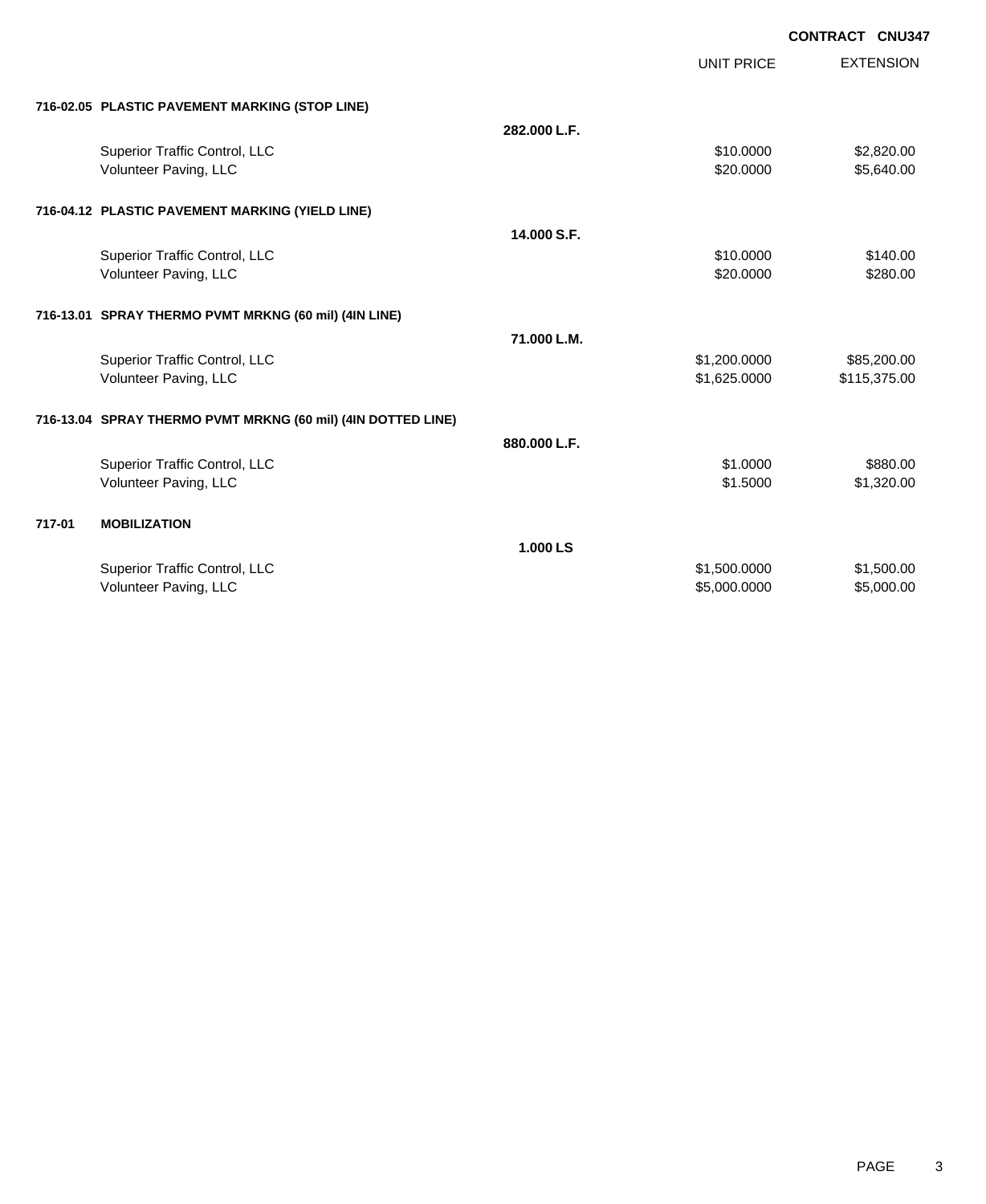# **SUB-TOTAL ROADWAY**

Superior Traffic Control, LLC \$151,297.75 Volunteer Paving, LLC \$185,091.72

### **TOTAL CONTRACT**

Superior Traffic Control, LLC **\$151,297.75** Volunteer Paving, LLC \$185,091.72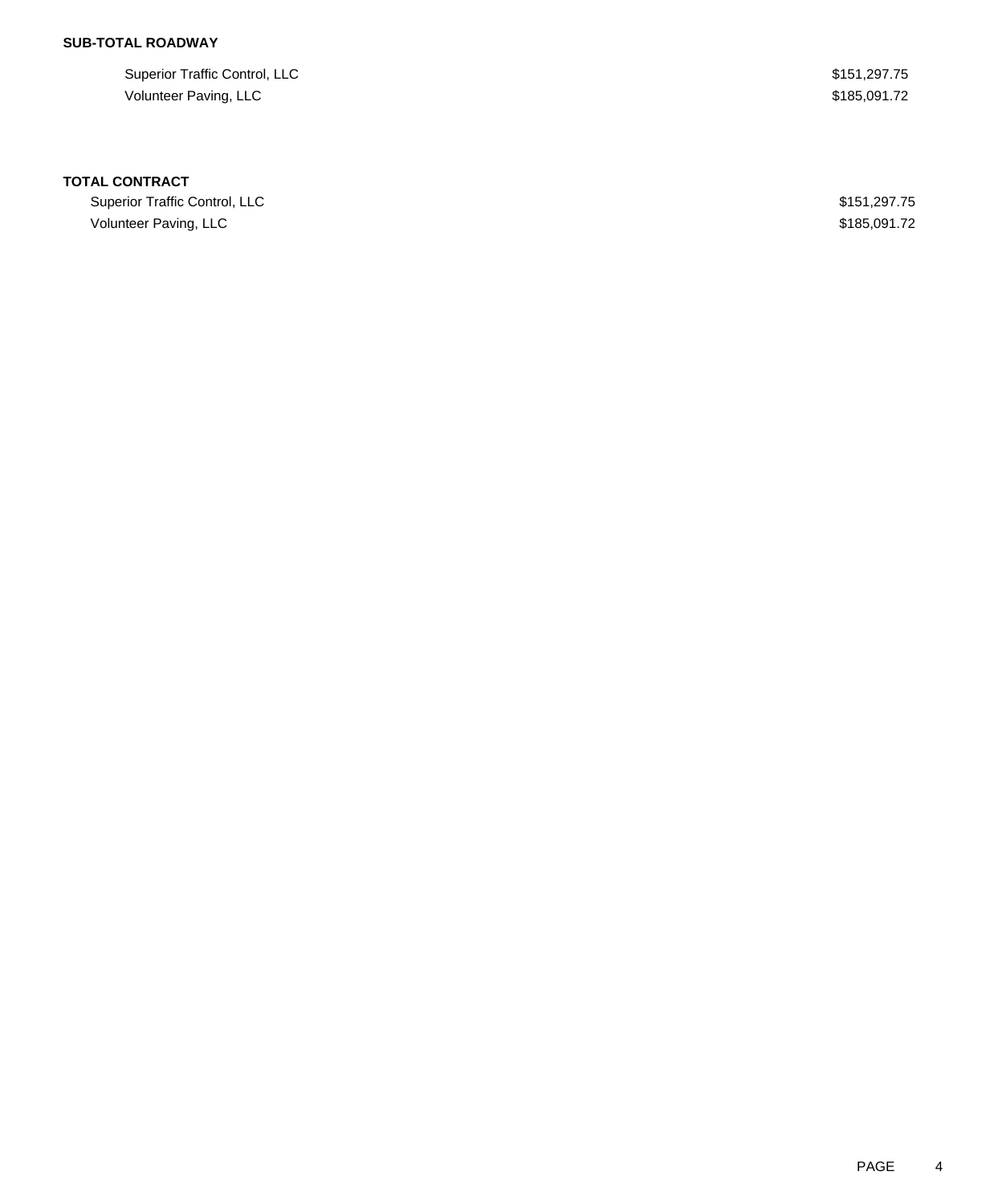# **DEPARTMENT OF TRANSPORTATION SUMMARY OF BIDS LETTING OF DECEMBER 11, 2020 STATE OF TENNESSEE**

#### HAWKINS COUNTY (Contract No. CNU309 Call 031)

37455-3421-04

THE CONSTRUCTION OF A CONCRETE BOX BRIDGE ON SOUTH ARMSTRONG ROAD OVER CROCKETT CREEK (L.M. 0.27), INCLUDING GRADING, DRAINAGE AND PAVING.

PROJECT LENGTH - 0.054 MILES

COMPLETION TIME - ON OR BEFORE JULY 31, 2021

| <b>TOTAL CONTRACT</b> |
|-----------------------|
| \$920,351.50          |
| \$955,951.50          |
| \$980,778.00          |
| \$997,966.25          |
|                       |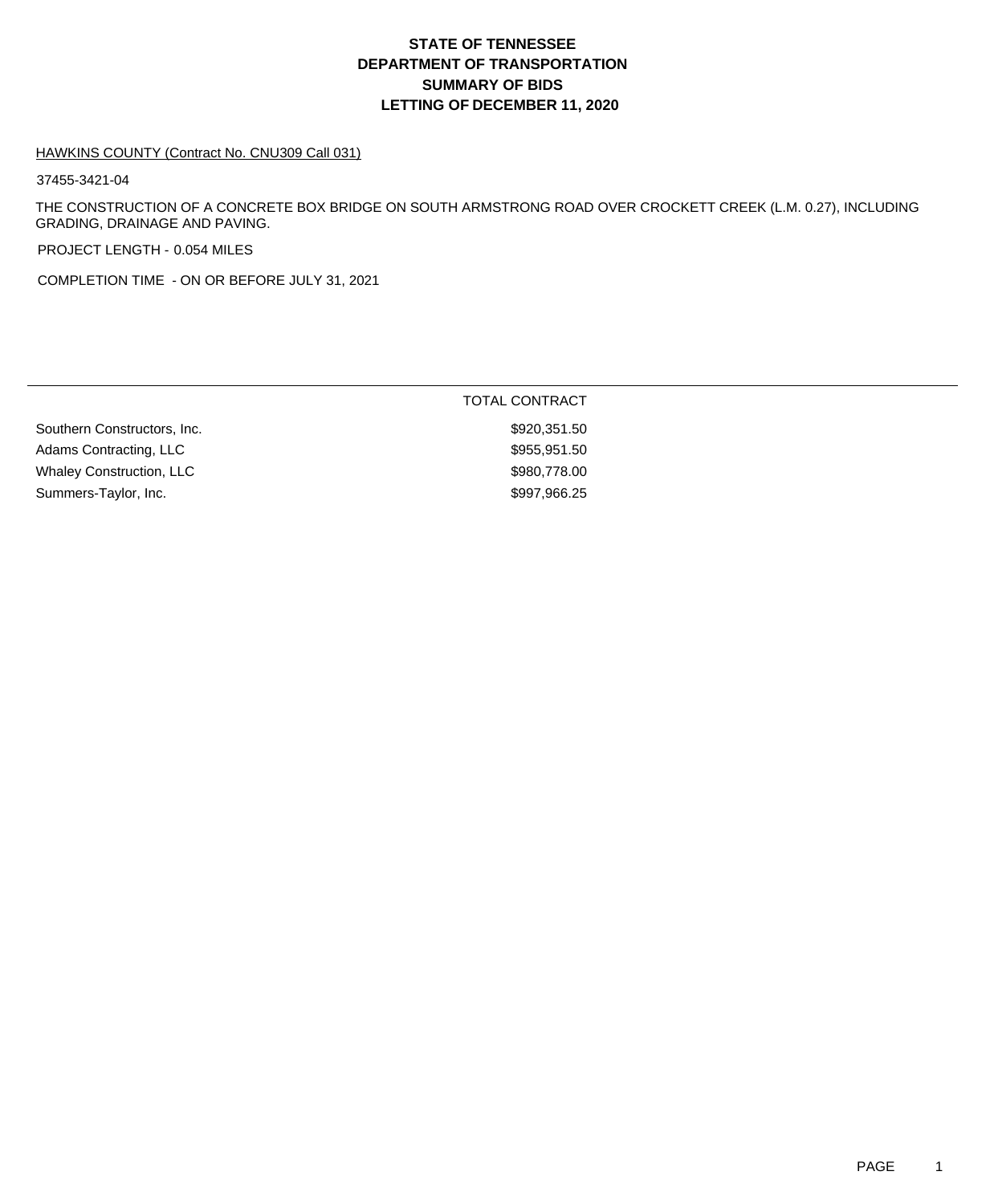EXTENSION UNIT PRICE **ROADWAY CATEGORY 105-01 CONSTRUCTION STAKES, LINES AND GRADES 1.000 LS** Southern Constructors, Inc. 6. The Constructors of the Constant of the Constructors, Inc. 635,000.000 \$35,000.000 \$35,000.00 Adams Contracting, LLC 6. 2012 12:00:000 \$15,000.000 \$15,000.000 \$15,000.000 \$15,000.00 Whaley Construction, LLC 627,500.000 \$27,500.000 \$27,500.000 \$27,500.000 \$27,500.000 \$27,500.00 Summers-Taylor, Inc. \$9,500.000 \$9,500.000 \$9,500.000 \$9,500.000 \$9,500.000 \$9,500.00 **201-01 CLEARING AND GRUBBING 1.000 LS** Southern Constructors, Inc. 6. The Constructors of the Constructors of the Constructors, Inc. 6. The Constructors of the Constructors of the Constructors of the Constructors of the Constructors of the Constructors of the C Adams Contracting, LLC 6. 20,000.000 \$20,000.000 \$20,000.000 \$20,000.000 \$20,000.000 \$20,000.00 Whaley Construction, LLC 612,500.000 \$12,500.000 \$12,500.000 \$12,500.000 \$12,500.000 \$12,500.00 Summers-Taylor, Inc. \$14,500.000 \$14,500.000 \$14,500.000 \$14,500.000 \$14,500.000 \$14,500.00 **202-02.01 REMOVAL OF PIPE (15" ,103+15) 20.000 L.F.** Southern Constructors, Inc. 6800.00 \$800.00 \$800.00 \$800.00 \$800.00 \$800.00 \$800.00 \$800.00 \$800.00 \$800.00 \$ Adams Contracting, LLC 600.000 \$600.00 Whaley Construction, LLC  $$50.0000$  \$1,000.00 Summers-Taylor, Inc. \$674.00 **202-03.01 REMOVAL OF ASPHALT PAVEMENT 158.000 S.Y.** Southern Constructors, Inc. 6. The Constructors of the Constructors, Inc. 6. The Constructors, Inc. 6. The Constructors of the Constructors of the Constructors of the Constructors of the Constructors of the Constructors of Adams Contracting, LLC 6. The state of the state of the state of the state of the state of the state of the state of the state of the state of the state of the state of the state of the state of the state of the state of t Whaley Construction, LLC 60000 \$3,950.00 Summers-Taylor, Inc. \$10.0000 \$1,580.00 **202-08.10 REMOVAL OF CURB (104+53 THRU 105+04 LT) 87.000 L.F.** Southern Constructors, Inc. 6. The Constructors of the Constructors, Inc. 6. The Constructors, Inc. 6. The Constructors of the Constructors of the Constructors of the Constructors of the Constructors of the Constructors of Adams Contracting, LLC 6. The state of the state of the state of the state of the state of the state of the state of the state of the state of the state of the state of the state of the state of the state of the state of t Whaley Construction, LLC 6870.00 Summers-Taylor, Inc. \$630.75 **203-30.01 ROADWAY APPROACHES 1.000 LS** Southern Constructors, Inc. 6. 2010 12:00:000 \$75,000.000 \$75,000.000 \$75,000.000 \$75,000.00 Adams Contracting, LLC 6. 2008. The state of the state of the state of the state of the state of the state of the state of the state of the state of the state of the state of the state of the state of the state of the stat Whaley Construction, LLC 652,000.000 \$52,000.000 \$52,000.000 \$52,000.000 \$52,000.000 \$52,000.00 Summers-Taylor, Inc. 685,000.000 \$85,000.000 \$85,000.000 \$85,000.000 \$85,000.000 \$85,000.00 **209-02.03 8" TEMPORARY SLOPE DRAIN 30.000 L.F.** Southern Constructors, Inc. 6. The Constructors of the Constructors, Inc. 6. The Constructors, Inc. 6. The Constructors of the Constructors of the Constructors of the Constructors of the Constructors of the Constructors of Adams Contracting, LLC 6. The state of the state of the state of the state of the state of the state of the state of the state of the state of the state of the state of the state of the state of the state of the state of t Whaley Construction, LLC 62,250.00 \$2,250.00 Summers-Taylor, Inc. \$15.000 \$450.00

**CONTRACT CNU309**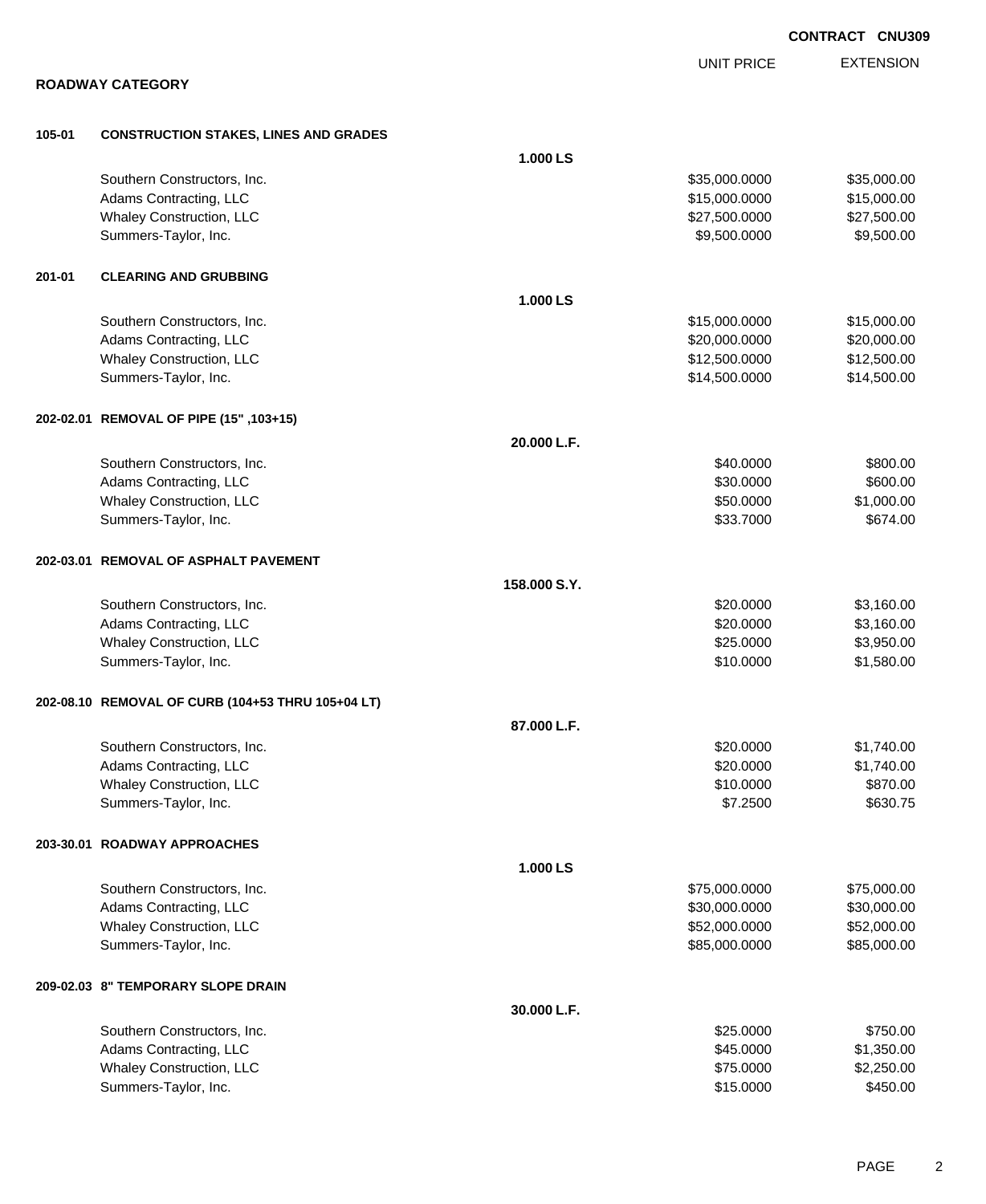UNIT PRICE

|        | 209-03.21 FILTER SOCK (12 INCH)               |                   |              |             |
|--------|-----------------------------------------------|-------------------|--------------|-------------|
|        |                                               | 620.000 L.F.      |              |             |
|        | Southern Constructors, Inc.                   |                   | \$10.0000    | \$6,200.00  |
|        | Adams Contracting, LLC                        |                   | \$6.0000     | \$3,720.00  |
|        | Whaley Construction, LLC                      |                   | \$8.0000     | \$4,960.00  |
|        | Summers-Taylor, Inc.                          |                   | \$6.0000     | \$3,720.00  |
| 209-05 | <b>SEDIMENT REMOVAL</b>                       |                   |              |             |
|        |                                               | 18.000 C.Y.       |              |             |
|        | Southern Constructors, Inc.                   |                   | \$60.0000    | \$1,080.00  |
|        | Adams Contracting, LLC                        |                   | \$12.0000    | \$216.00    |
|        | Whaley Construction, LLC                      |                   | \$20.0000    | \$360.00    |
|        | Summers-Taylor, Inc.                          |                   | \$25.0000    | \$450.00    |
|        | 209-08.02 TEMPORARY SILT FENCE (WITH BACKING) |                   |              |             |
|        |                                               | 610.000 L.F.      |              |             |
|        | Southern Constructors, Inc.                   |                   | \$10.0000    | \$6,100.00  |
|        | Adams Contracting, LLC                        |                   | \$5.0000     | \$3,050.00  |
|        | Whaley Construction, LLC                      |                   | \$5.0000     | \$3,050.00  |
|        | Summers-Taylor, Inc.                          |                   | \$5.0000     | \$3,050.00  |
|        | 209-08.08 ENHANCED ROCK CHECK DAM             |                   |              |             |
|        |                                               | <b>2.000 EACH</b> |              |             |
|        | Southern Constructors, Inc.                   |                   | \$550.0000   | \$1,100.00  |
|        | Adams Contracting, LLC                        |                   | \$570.0000   | \$1,140.00  |
|        | Whaley Construction, LLC                      |                   | \$1,200.0000 | \$2,400.00  |
|        | Summers-Taylor, Inc.                          |                   | \$750.0000   | \$1,500.00  |
|        | 209-09.04 SEDIMENT FILTER BAG(15' X 10')      |                   |              |             |
|        |                                               | <b>2.000 EACH</b> |              |             |
|        | Southern Constructors, Inc.                   |                   | \$500.0000   | \$1,000.00  |
|        | Adams Contracting, LLC                        |                   | \$400.0000   | \$800.00    |
|        | Whaley Construction, LLC                      |                   | \$1,500.0000 | \$3,000.00  |
|        | Summers-Taylor, Inc.                          |                   | \$800.0000   | \$1,600.00  |
|        | 209-40.30 CATCH BASIN PROTECTION (TYPE A)     |                   |              |             |
|        |                                               | <b>1.000 EACH</b> |              |             |
|        | Southern Constructors, Inc.                   |                   | \$400.0000   | \$400.00    |
|        | Adams Contracting, LLC                        |                   | \$600.0000   | \$600.00    |
|        | Whaley Construction, LLC                      |                   | \$2,200.0000 | \$2,200.00  |
|        | Summers-Taylor, Inc.                          |                   | \$500.0000   | \$500.00    |
|        | 209-65.04 TEMPORARY IN STREAM DIVERSION       |                   |              |             |
|        |                                               | 153.000 L.F.      |              |             |
|        | Southern Constructors, Inc.                   |                   | \$100.0000   | \$15,300.00 |
|        | Adams Contracting, LLC                        |                   | \$65.0000    | \$9,945.00  |
|        | Whaley Construction, LLC                      |                   | \$175.0000   | \$26,775.00 |
|        | Summers-Taylor, Inc.                          |                   | \$55.0000    | \$8,415.00  |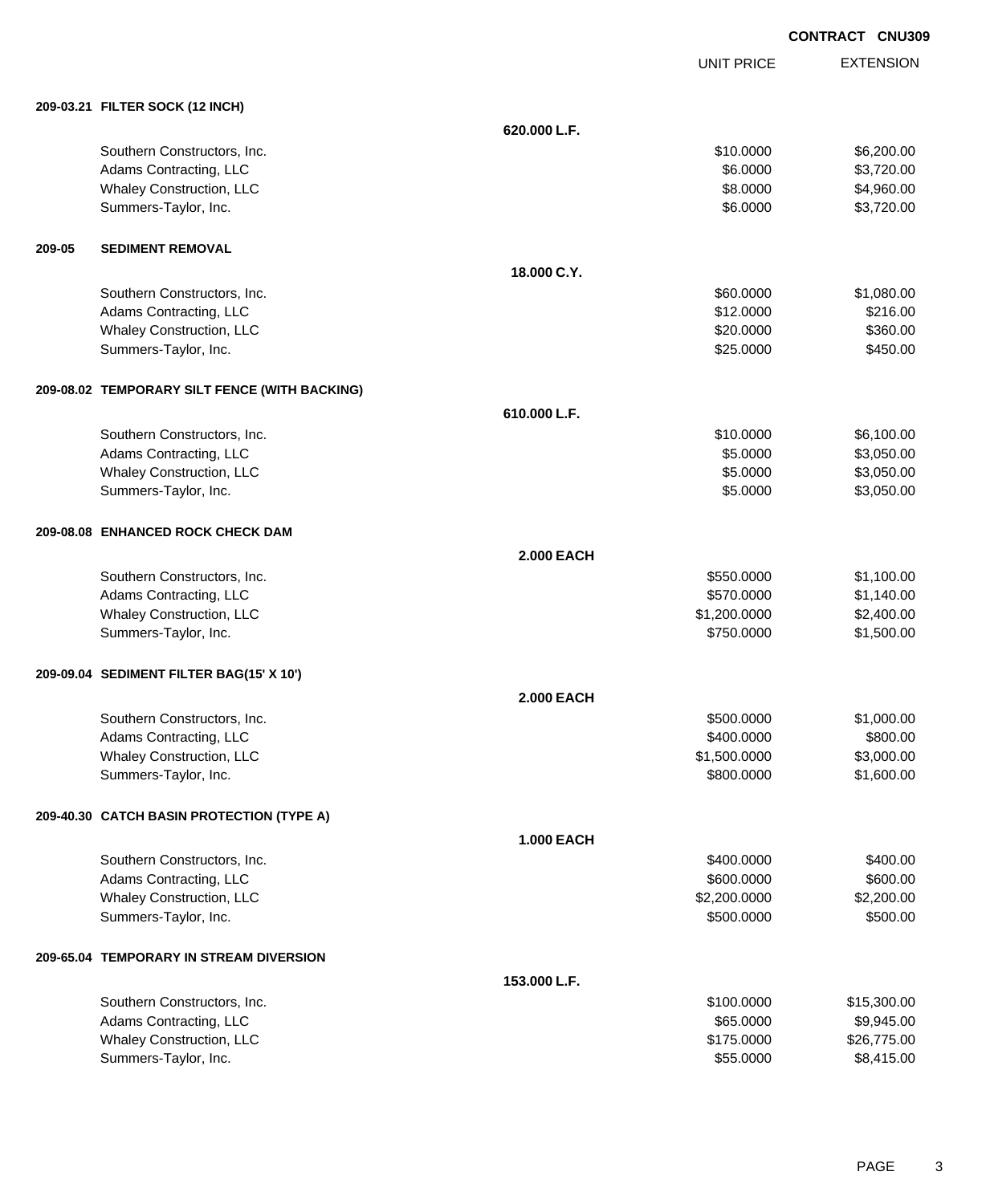EXTENSION UNIT PRICE

### **303-01 MINERAL AGGREGATE, TYPE A BASE, GRADING D**

|        |                                                                 | 736.000 TON   |              |              |
|--------|-----------------------------------------------------------------|---------------|--------------|--------------|
|        | Southern Constructors, Inc.                                     |               | \$40.0000    | \$29,440.00  |
|        | Adams Contracting, LLC                                          |               | \$40.0000    | \$29,440.00  |
|        | Whaley Construction, LLC                                        |               | \$42.0000    | \$30,912.00  |
|        | Summers-Taylor, Inc.                                            |               | \$45.0000    | \$33,120.00  |
|        |                                                                 |               |              |              |
|        | 303-01.01 GRANULAR BACKFILL (ROADWAY)                           |               |              |              |
|        |                                                                 | 2,596.000 TON |              |              |
|        | Southern Constructors, Inc.                                     |               | \$35.0000    | \$90,860.00  |
|        | Adams Contracting, LLC                                          |               | \$40.0000    | \$103,840.00 |
|        | <b>Whaley Construction, LLC</b>                                 |               | \$45.0000    | \$116,820.00 |
|        | Summers-Taylor, Inc.                                            |               | \$39.0000    | \$101,244.00 |
|        | 303-10.01 MINERAL AGGREGATE (SIZE 57)                           |               |              |              |
|        |                                                                 | 25.000 TON    |              |              |
|        | Southern Constructors, Inc.                                     |               | \$40.0000    | \$1,000.00   |
|        | Adams Contracting, LLC                                          |               | \$50.0000    | \$1,250.00   |
|        | <b>Whaley Construction, LLC</b>                                 |               | \$50.0000    | \$1,250.00   |
|        | Summers-Taylor, Inc.                                            |               | \$55.0000    | \$1,375.00   |
|        | 307-01.01 ASPHALT CONCRETE MIX (PG64-22) (BPMB-HM) GRADING A    |               |              |              |
|        |                                                                 | 623,000 TON   |              |              |
|        | Southern Constructors, Inc.                                     |               | \$120.0000   | \$74,760.00  |
|        | Adams Contracting, LLC                                          |               | \$120.0000   | \$74,760.00  |
|        | Whaley Construction, LLC                                        |               | \$125.0000   | \$77,875.00  |
|        | Summers-Taylor, Inc.                                            |               | \$135.5000   | \$84,416.50  |
|        |                                                                 |               |              |              |
|        | 307-01.08 ASPHALT CONCRETE MIX (PG64-22) (BPMB-HM) GRADING B-M2 | 291,000 TON   |              |              |
|        | Southern Constructors, Inc.                                     |               | \$120.0000   | \$34,920.00  |
|        | Adams Contracting, LLC                                          |               | \$133.0000   | \$38,703.00  |
|        | Whaley Construction, LLC                                        |               | \$137.0000   | \$39,867.00  |
|        | Summers-Taylor, Inc.                                            |               | \$185.0000   | \$53,835.00  |
|        |                                                                 |               |              |              |
| 402-01 | BITUMINOUS MATERIAL FOR PRIME COAT (PC)                         |               |              |              |
|        |                                                                 | 2.000 TON     |              |              |
|        | Southern Constructors, Inc.                                     |               | \$1,100.0000 | \$2,200.00   |
|        | Adams Contracting, LLC                                          |               | \$650.0000   | \$1,300.00   |
|        | Whaley Construction, LLC                                        |               | \$715.0000   | \$1,430.00   |
|        | Summers-Taylor, Inc.                                            |               | \$1,510.0000 | \$3,020.00   |
| 402-02 | <b>AGGREGATE FOR COVER MATERIAL (PC)</b>                        |               |              |              |
|        |                                                                 | 7.000 TON     |              |              |
|        | Southern Constructors, Inc.                                     |               | \$30.0000    | \$210.00     |
|        | Adams Contracting, LLC                                          |               | \$130.0000   | \$910.00     |
|        | Whaley Construction, LLC                                        |               | \$140.0000   | \$980.00     |
|        | Summers-Taylor, Inc.                                            |               | \$38.0000    | \$266.00     |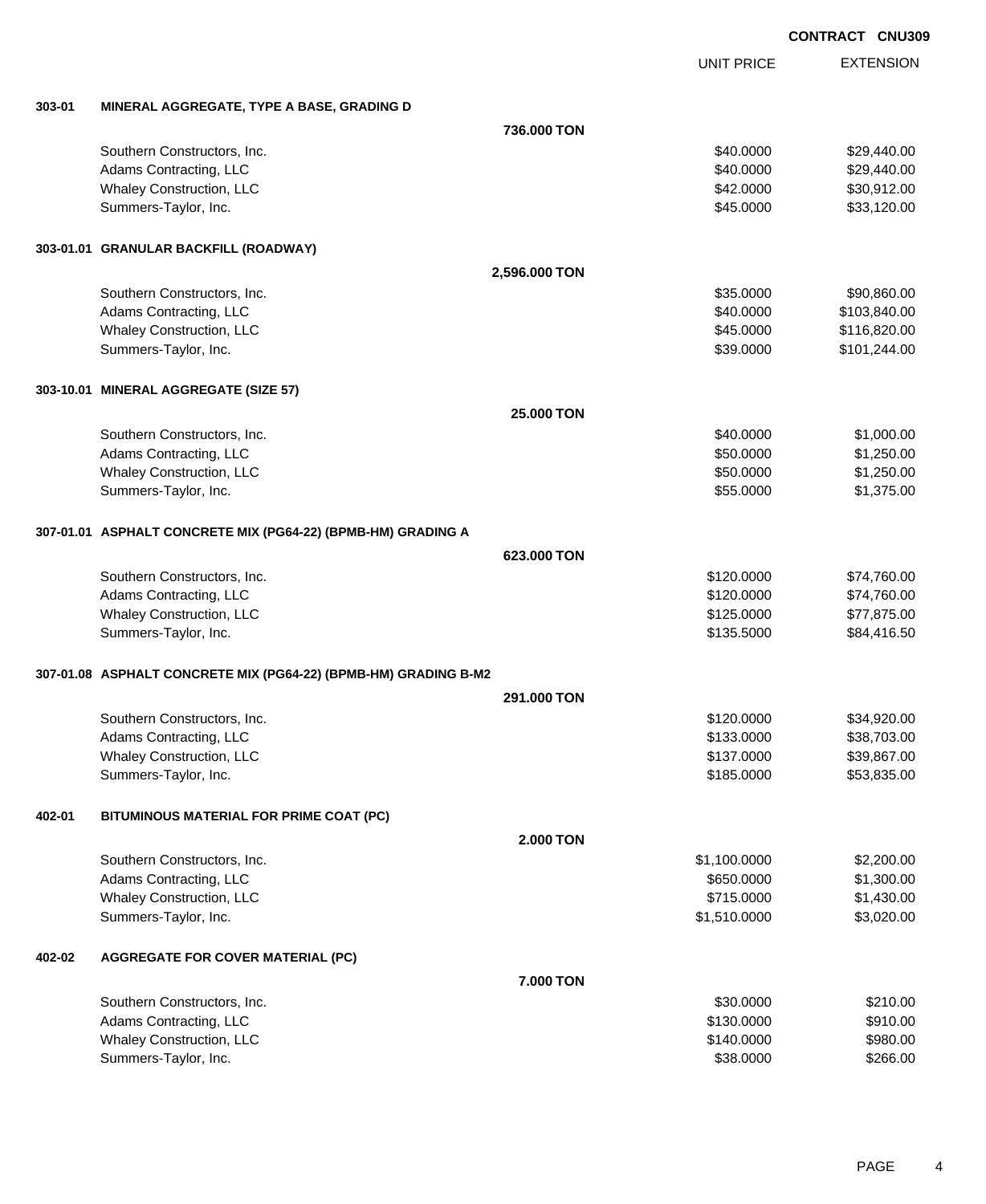EXTENSION **CONTRACT CNU309**

UNIT PRICE

| 403-01 | BITUMINOUS MATERIAL FOR TACK COAT (TC)            |                   |              |             |
|--------|---------------------------------------------------|-------------------|--------------|-------------|
|        |                                                   | <b>1.000 TON</b>  |              |             |
|        | Southern Constructors, Inc.                       |                   | \$1,300.0000 | \$1,300.00  |
|        | Adams Contracting, LLC                            |                   | \$860.0000   | \$860.00    |
|        | Whaley Construction, LLC                          |                   | \$935.0000   | \$935.00    |
|        | Summers-Taylor, Inc.                              |                   | \$1,100.0000 | \$1,100.00  |
|        | 411-01.10 ACS MIX(PG64-22) GRADING D              |                   |              |             |
|        |                                                   | 124.000 TON       |              |             |
|        | Southern Constructors, Inc.                       |                   | \$250.0000   | \$31,000.00 |
|        | Adams Contracting, LLC                            |                   | \$192.0000   | \$23,808.00 |
|        | Whaley Construction, LLC                          |                   | \$201.0000   | \$24,924.00 |
|        | Summers-Taylor, Inc.                              |                   | \$200.0000   | \$24,800.00 |
|        | 604-10.07 CONCRETE REMOVAL                        |                   |              |             |
|        |                                                   | 1.000 LS          |              |             |
|        | Southern Constructors, Inc.                       |                   | \$5,000.0000 | \$5,000.00  |
|        | Adams Contracting, LLC                            |                   | \$6,000.0000 | \$6,000.00  |
|        | Whaley Construction, LLC                          |                   | \$9,150.0000 | \$9,150.00  |
|        | Summers-Taylor, Inc.                              |                   | \$4,000.0000 | \$4,000.00  |
|        | 607-03.02 18" CONCRETE PIPE CULVERT (CLASS III)   |                   |              |             |
|        |                                                   | 85.000 L.F.       |              |             |
|        | Southern Constructors, Inc.                       |                   | \$180.0000   | \$15,300.00 |
|        | Adams Contracting, LLC                            |                   | \$70.0000    | \$5,950.00  |
|        | Whaley Construction, LLC                          |                   | \$150.0000   | \$12,750.00 |
|        | Summers-Taylor, Inc.                              |                   | \$95.0000    | \$8,075.00  |
|        | 611-02.10 JUNCTION BOX, TYPE 1                    |                   |              |             |
|        |                                                   | <b>1.000 EACH</b> |              |             |
|        | Southern Constructors, Inc.                       |                   | \$3,500.0000 | \$3,500.00  |
|        | Adams Contracting, LLC                            |                   | \$2,500.0000 | \$2,500.00  |
|        | Whaley Construction, LLC                          |                   | \$3,350.0000 | \$3,350.00  |
|        | Summers-Taylor, Inc.                              |                   | \$3,500.0000 | \$3,500.00  |
|        | 611-07.01 CLASS A CONCRETE (PIPE ENDWALLS)        |                   |              |             |
|        |                                                   | 3.300 C.Y.        |              |             |
|        | Southern Constructors, Inc.                       |                   | \$2,000.0000 | \$6,600.00  |
|        | Adams Contracting, LLC                            |                   | \$2,700.0000 | \$8,910.00  |
|        | Whaley Construction, LLC                          |                   | \$3,000.0000 | \$9,900.00  |
|        | Summers-Taylor, Inc.                              |                   | \$1,750.0000 | \$5,775.00  |
|        | 611-07.02 STEEL BAR REINFORCEMENT (PIPE ENDWALLS) |                   |              |             |
|        |                                                   | 90.000 LB.        |              |             |
|        | Southern Constructors, Inc.                       |                   | \$2.0000     | \$180.00    |
|        | Adams Contracting, LLC                            |                   | \$4.0000     | \$360.00    |
|        | Whaley Construction, LLC                          |                   | \$6.0000     | \$540.00    |
|        | Summers-Taylor, Inc.                              |                   | \$1.5000     | \$135.00    |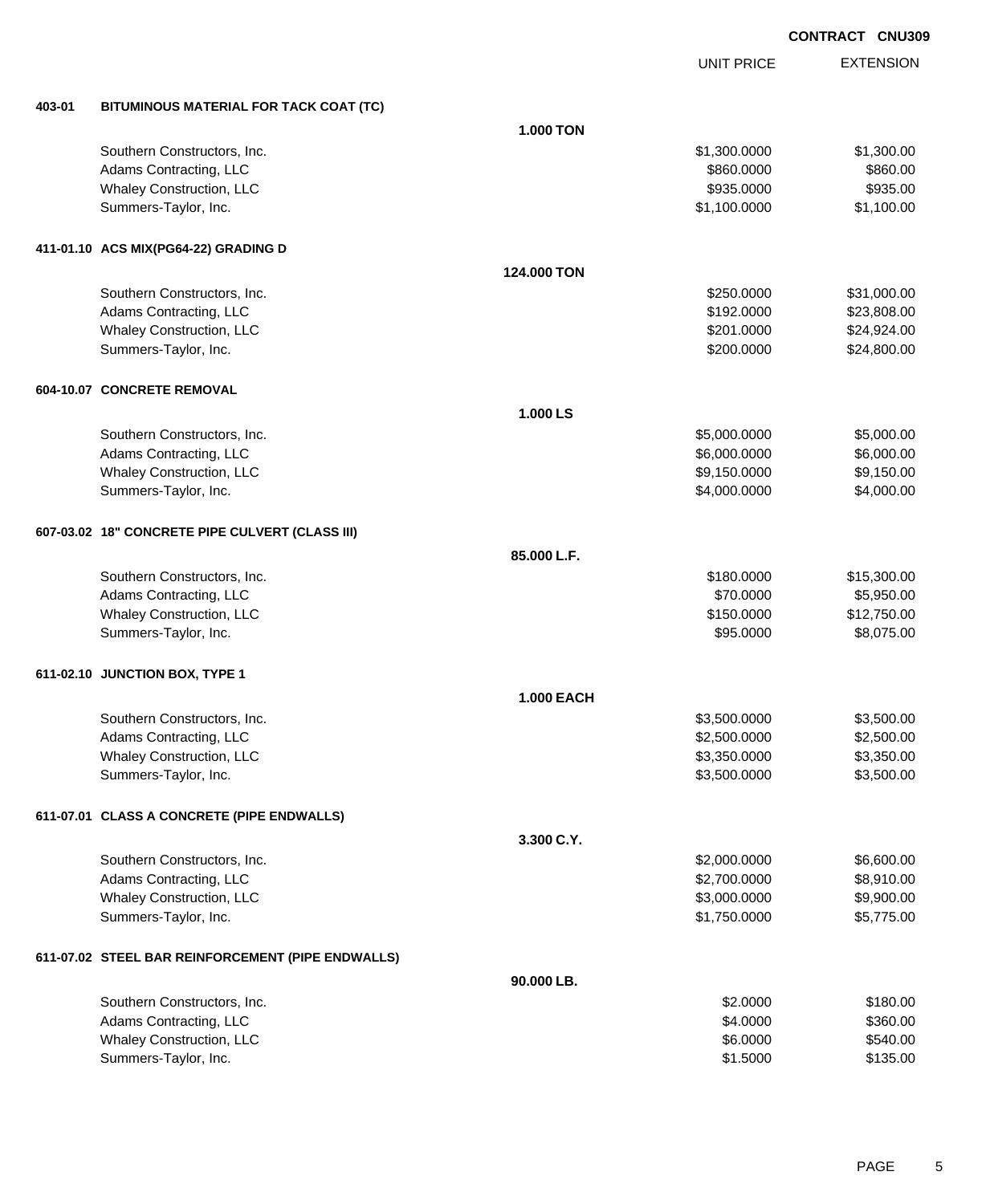UNIT PRICE EXTENSION

**611-09.01 ADJUSTMENT OF EXISTING CATCHBASIN**

|        | 611-09.01 ADJUSTMENT OF EXISTING CATCHBASIN        |                   |              |             |
|--------|----------------------------------------------------|-------------------|--------------|-------------|
|        |                                                    | <b>1.000 EACH</b> |              |             |
|        | Southern Constructors, Inc.                        |                   | \$1,800.0000 | \$1,800.00  |
|        | Adams Contracting, LLC                             |                   | \$800.0000   | \$800.00    |
|        | Whaley Construction, LLC                           |                   | \$2,000.0000 | \$2,000.00  |
|        | Summers-Taylor, Inc.                               |                   | \$1,400.0000 | \$1,400.00  |
|        |                                                    |                   |              |             |
| 702-01 | <b>CONCRETE CURB</b>                               |                   |              |             |
|        |                                                    | 2.000 C.Y.        |              |             |
|        | Southern Constructors, Inc.                        |                   | \$1,000.0000 | \$2,000.00  |
|        | Adams Contracting, LLC                             |                   | \$1,500.0000 | \$3,000.00  |
|        | Whaley Construction, LLC                           |                   | \$1,500.0000 | \$3,000.00  |
|        | Summers-Taylor, Inc.                               |                   | \$1,500.0000 | \$3,000.00  |
|        | 705-06.26 THRIE BEAM BRIDGE TRANSITION MASH TL-2   |                   |              |             |
|        |                                                    | <b>4.000 EACH</b> |              |             |
|        | Southern Constructors, Inc.                        |                   | \$2,200.0000 | \$8,800.00  |
|        | Adams Contracting, LLC                             |                   | \$1,500.0000 | \$6,000.00  |
|        | Whaley Construction, LLC                           |                   | \$2,065.0000 | \$8,260.00  |
|        | Summers-Taylor, Inc.                               |                   | \$1,800.0000 | \$7,200.00  |
|        |                                                    |                   |              |             |
|        | 705-06.30 GR TERMINAL (ENERGY ABSORBING) MASH TL-2 |                   |              |             |
|        |                                                    | <b>4.000 EACH</b> |              |             |
|        | Southern Constructors, Inc.                        |                   | \$2,800.0000 | \$11,200.00 |
|        | Adams Contracting, LLC                             |                   | \$2,600.0000 | \$10,400.00 |
|        | Whaley Construction, LLC                           |                   | \$2,613.0000 | \$10,452.00 |
|        | Summers-Taylor, Inc.                               |                   | \$2,450.0000 | \$9,800.00  |
| 706-01 | <b>GUARDRAIL REMOVED</b>                           |                   |              |             |
|        |                                                    | 118.000 L.F.      |              |             |
|        | Southern Constructors, Inc.                        |                   | \$3.0000     | \$354.00    |
|        | Adams Contracting, LLC                             |                   | \$1.0000     | \$118.00    |
|        | Whaley Construction, LLC                           |                   | \$5.0000     | \$590.00    |
|        | Summers-Taylor, Inc.                               |                   | \$1.0000     | \$118.00    |
|        | 707-08.11 HIGH-VISIBILITY CONSTRUCTION FENCE       |                   |              |             |
|        |                                                    | 196,000 L.F.      |              |             |
|        | Southern Constructors, Inc.                        |                   | \$5.0000     | \$980.00    |
|        | Adams Contracting, LLC                             |                   | \$3.0000     | \$588.00    |
|        | <b>Whaley Construction, LLC</b>                    |                   | \$5.0000     | \$980.00    |
|        | Summers-Taylor, Inc.                               |                   | \$3.0000     | \$588.00    |
|        | 709-05.05 MACHINED RIP-RAP (CLASS A-3)             |                   |              |             |
|        |                                                    | 173,000 TON       |              |             |
|        | Southern Constructors, Inc.                        |                   | \$55.0000    | \$9,515.00  |
|        | Adams Contracting, LLC                             |                   | \$60.0000    | \$10,380.00 |
|        | Whaley Construction, LLC                           |                   | \$45.0000    | \$7,785.00  |
|        | Summers-Taylor, Inc.                               |                   | \$38.0000    | \$6,574.00  |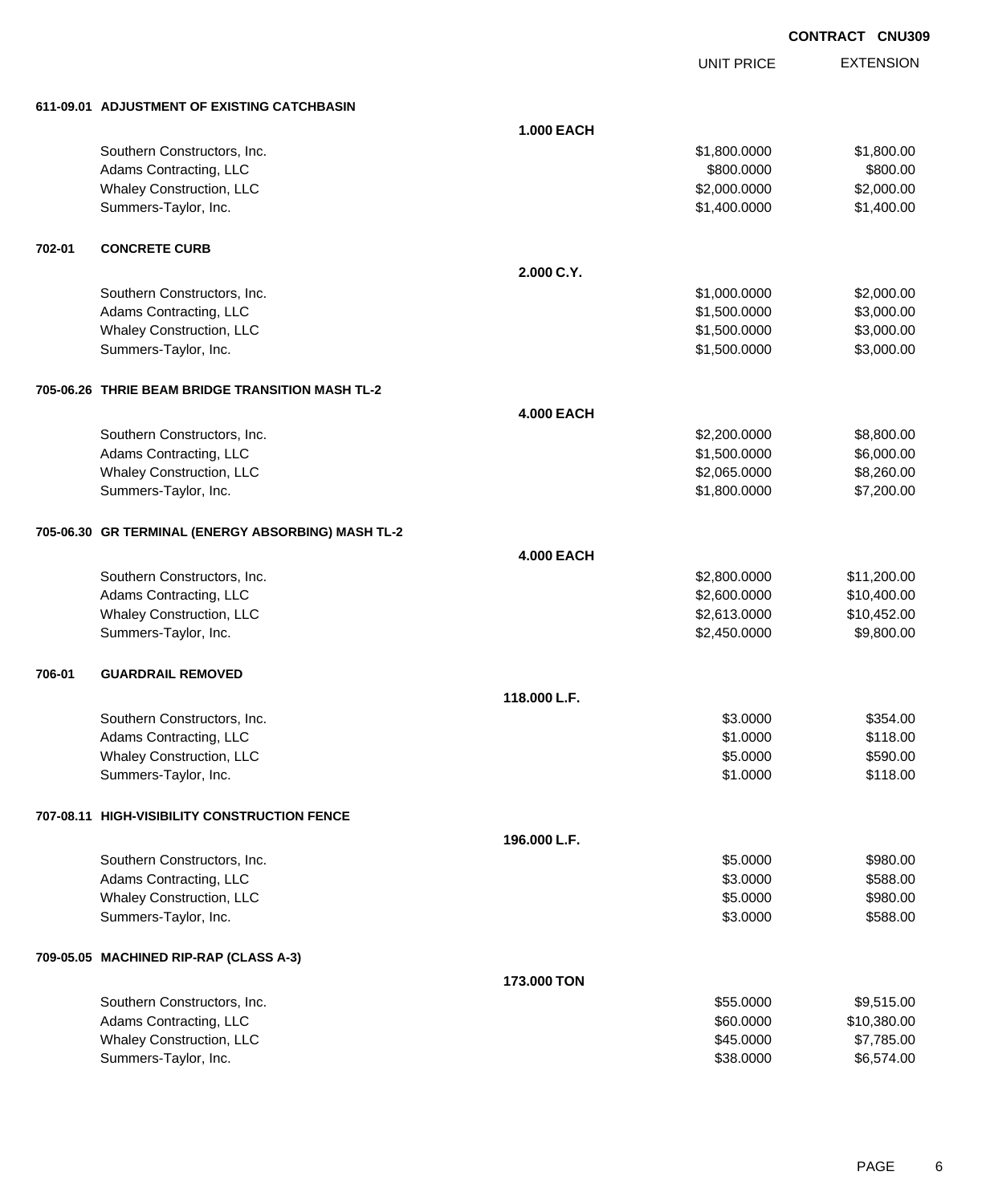UNIT PRICE EXTENSION

|        | 709-05.06 MACHINED RIP-RAP (CLASS A-1)    |                   |               |             |
|--------|-------------------------------------------|-------------------|---------------|-------------|
|        |                                           | <b>4.000 TON</b>  |               |             |
|        | Southern Constructors, Inc.               |                   | \$55.0000     | \$220.00    |
|        | Adams Contracting, LLC                    |                   | \$85.0000     | \$340.00    |
|        | Whaley Construction, LLC                  |                   | \$45.0000     | \$180.00    |
|        | Summers-Taylor, Inc.                      |                   | \$135.0000    | \$540.00    |
|        | 709-05.08 MACHINED RIP-RAP (CLASS B)      |                   |               |             |
|        |                                           | 150.000 TON       |               |             |
|        | Southern Constructors, Inc.               |                   | \$55.0000     | \$8,250.00  |
|        | Adams Contracting, LLC                    |                   | \$60.0000     | \$9,000.00  |
|        | Whaley Construction, LLC                  |                   | \$45.0000     | \$6,750.00  |
|        | Summers-Taylor, Inc.                      |                   | \$43.0000     | \$6,450.00  |
| 712-01 | <b>TRAFFIC CONTROL</b>                    |                   |               |             |
|        |                                           | 1.000 LS          |               |             |
|        | Southern Constructors, Inc.               |                   | \$25,000.0000 | \$25,000.00 |
|        | Adams Contracting, LLC                    |                   | \$25,000.0000 | \$25,000.00 |
|        | Whaley Construction, LLC                  |                   | \$8,500.0000  | \$8,500.00  |
|        | Summers-Taylor, Inc.                      |                   | \$17,500.0000 | \$17,500.00 |
|        | 712-05.01 WARNING LIGHTS (TYPE A)         |                   |               |             |
|        |                                           | 24.000 EACH       |               |             |
|        | Southern Constructors, Inc.               |                   | \$35.0000     | \$840.00    |
|        | Adams Contracting, LLC                    |                   | \$28.0000     | \$672.00    |
|        | Whaley Construction, LLC                  |                   | \$30.0000     | \$720.00    |
|        | Summers-Taylor, Inc.                      |                   | \$25.0000     | \$600.00    |
| 712-06 | <b>SIGNS (CONSTRUCTION)</b>               |                   |               |             |
|        |                                           | 645.000 S.F.      |               |             |
|        | Southern Constructors, Inc.               |                   | \$15.0000     | \$9,675.00  |
|        | Adams Contracting, LLC                    |                   | \$7.0000      | \$4,515.00  |
|        | Whaley Construction, LLC                  |                   | \$7.5000      | \$4,837.50  |
|        | Summers-Taylor, Inc.                      |                   | \$9.0000      | \$5,805.00  |
|        | 712-07.03 TEMPORARY BARRICADES (TYPE III) |                   |               |             |
|        |                                           | 168.000 L.F.      |               |             |
|        | Southern Constructors, Inc.               |                   | \$20.0000     | \$3,360.00  |
|        | Adams Contracting, LLC                    |                   | \$13.0000     | \$2,184.00  |
|        | Whaley Construction, LLC                  |                   | \$15.0000     | \$2,520.00  |
|        | Summers-Taylor, Inc.                      |                   | \$8.0000      | \$1,344.00  |
|        | 713-11.22 U POST SLIP BASE                |                   |               |             |
|        |                                           | <b>1.000 EACH</b> |               |             |
|        | Southern Constructors, Inc.               |                   | \$300.0000    | \$300.00    |
|        | Adams Contracting, LLC                    |                   | \$260.0000    | \$260.00    |
|        | Whaley Construction, LLC                  |                   | \$275.0000    | \$275.00    |
|        | Summers-Taylor, Inc.                      |                   | \$800.0000    | \$800.00    |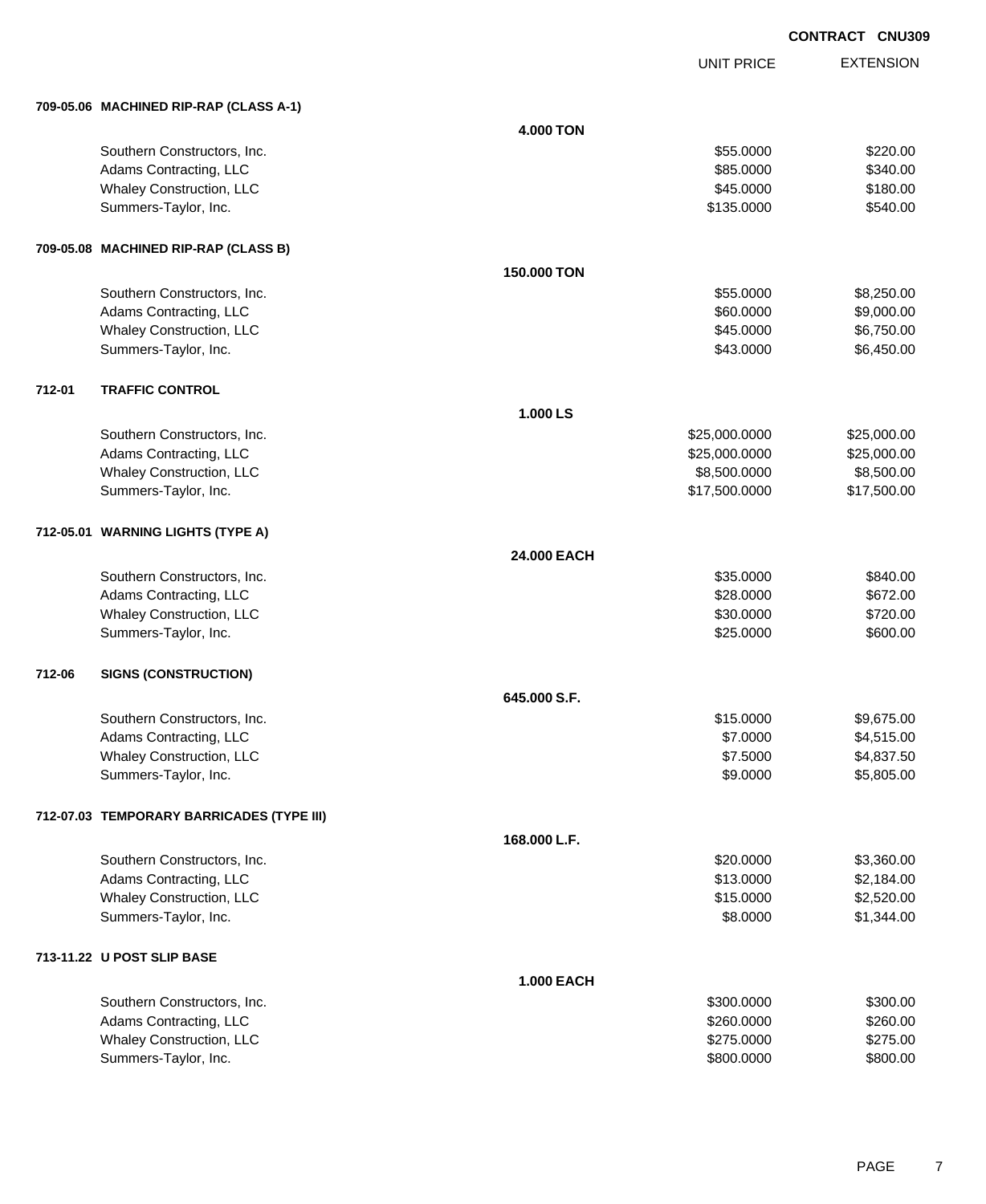UNIT PRICE

| 713-15 | <b>REMOVAL OF SIGNS, POSTS AND FOOTINGS</b> |  |
|--------|---------------------------------------------|--|
|        |                                             |  |

| 713-15 | <b>REMOVAL OF SIGNS, POSTS AND FOOTINGS</b>                     |                   |            |            |
|--------|-----------------------------------------------------------------|-------------------|------------|------------|
|        |                                                                 | 1.000 LS          |            |            |
|        | Southern Constructors, Inc.                                     |                   | \$250.0000 | \$250.00   |
|        | Adams Contracting, LLC                                          |                   | \$210.0000 | \$210.00   |
|        | Whaley Construction, LLC                                        |                   | \$250.0000 | \$250.00   |
|        | Summers-Taylor, Inc.                                            |                   | \$800.0000 | \$800.00   |
|        | 713-16.20 SIGNS (R1-1, 36" X 36")                               |                   |            |            |
|        |                                                                 | <b>2.000 EACH</b> |            |            |
|        | Southern Constructors, Inc.                                     |                   | \$400.0000 | \$800.00   |
|        | Adams Contracting, LLC                                          |                   | \$370.0000 | \$740.00   |
|        | Whaley Construction, LLC                                        |                   | \$385.0000 | \$770.00   |
|        | Summers-Taylor, Inc.                                            |                   | \$425.0000 | \$850.00   |
|        | 713-16.21 SIGNS (OM3-L, 12" X 36")                              |                   |            |            |
|        |                                                                 | <b>2.000 EACH</b> |            |            |
|        | Southern Constructors, Inc.                                     |                   | \$300.0000 | \$600.00   |
|        | Adams Contracting, LLC                                          |                   | \$240.0000 | \$480.00   |
|        | Whaley Construction, LLC                                        |                   | \$250.0000 | \$500.00   |
|        | Summers-Taylor, Inc.                                            |                   | \$425.0000 | \$850.00   |
|        | 713-16.22 SIGNS (OM3-R, 12" X 36")                              |                   |            |            |
|        |                                                                 | <b>2.000 EACH</b> |            |            |
|        | Southern Constructors, Inc.                                     |                   | \$300.0000 | \$600.00   |
|        | Adams Contracting, LLC                                          |                   | \$240.0000 | \$480.00   |
|        | Whaley Construction, LLC                                        |                   | \$250.0000 | \$500.00   |
|        | Summers-Taylor, Inc.                                            |                   | \$425.0000 | \$850.00   |
|        | 716-02.05 PLASTIC PAVEMENT MARKING (STOP LINE)                  |                   |            |            |
|        |                                                                 | 44.000 L.F.       |            |            |
|        | Southern Constructors, Inc.                                     |                   | \$20.0000  | \$880.00   |
|        | Adams Contracting, LLC                                          |                   | \$15.5000  | \$682.00   |
|        | Whaley Construction, LLC                                        |                   | \$17.0000  | \$748.00   |
|        | Summers-Taylor, Inc.                                            |                   | \$15.0000  | \$660.00   |
|        | 716-02.07 PLASTIC PAVEMENT MARKING (24" BARRIER LINE)           |                   |            |            |
|        |                                                                 | 92.000 L.F.       |            |            |
|        | Southern Constructors, Inc.                                     |                   | \$15.0000  | \$1,380.00 |
|        | Adams Contracting, LLC                                          |                   | \$12.5000  | \$1,150.00 |
|        | Whaley Construction, LLC                                        |                   | \$15.0000  | \$1,380.00 |
|        | Summers-Taylor, Inc.                                            |                   | \$12.0000  | \$1,104.00 |
|        | 716-08.04 REMOVAL OF PAVEMENT MARKING (CHANNELIZATION STRIPING) |                   |            |            |
|        |                                                                 | 37.000 S.Y.       |            |            |
|        | Southern Constructors, Inc.                                     |                   | \$15.0000  | \$555.00   |
|        | Adams Contracting, LLC                                          |                   | \$12.0000  | \$444.00   |
|        | Whaley Construction, LLC                                        |                   | \$13.0000  | \$481.00   |
|        | Summers-Taylor, Inc.                                            |                   | \$11.7500  | \$434.75   |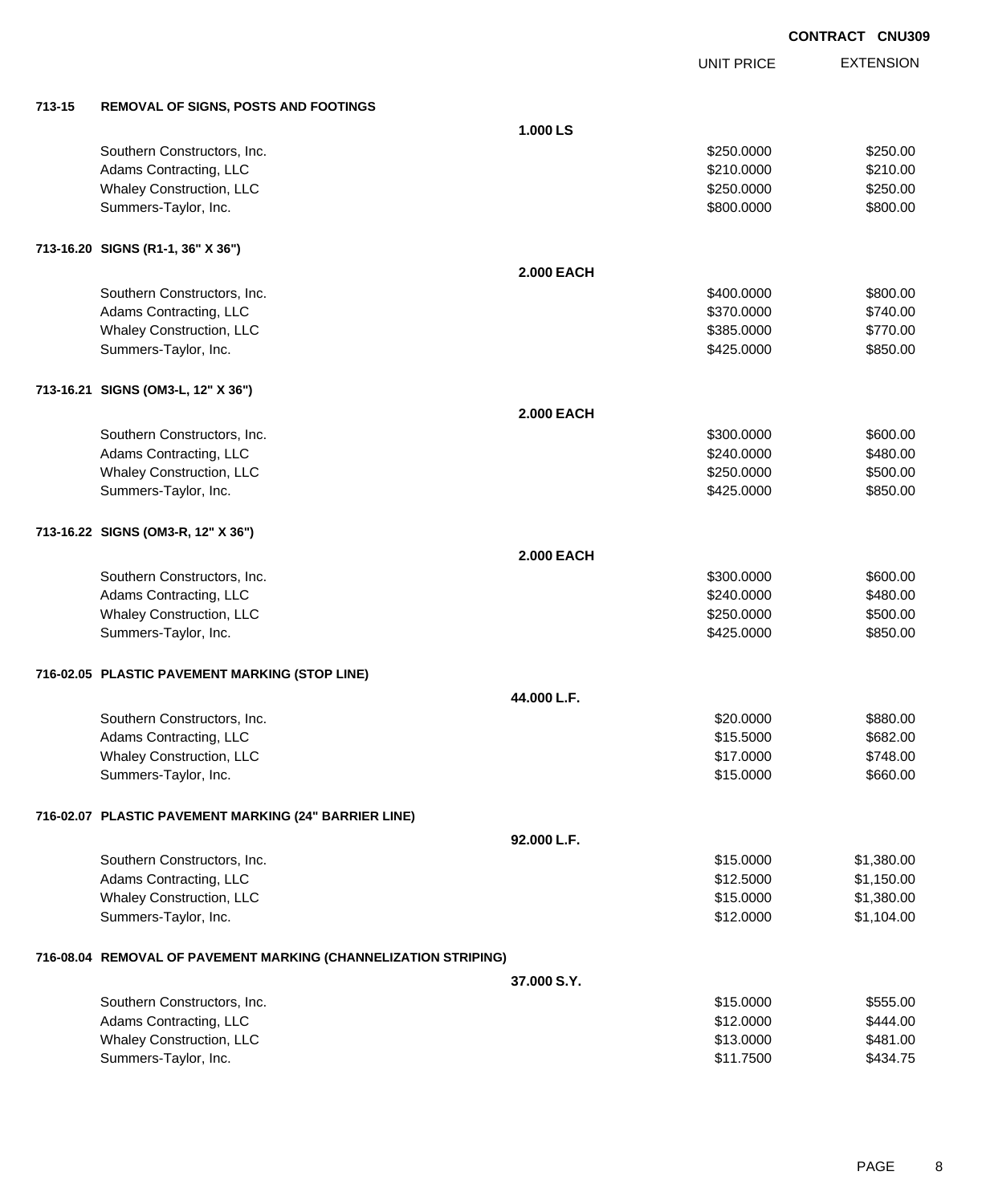|        |                                                       |              |                   | <b>CONTRACT CNU309</b> |
|--------|-------------------------------------------------------|--------------|-------------------|------------------------|
|        |                                                       |              | <b>UNIT PRICE</b> | <b>EXTENSION</b>       |
|        | 716-08.05 REMOVAL OF PAVEMENT MARKING (STOP LINE)     |              |                   |                        |
|        |                                                       | 15.000 L.F.  |                   |                        |
|        | Southern Constructors, Inc.                           |              | \$15.0000         | \$225.00               |
|        | Adams Contracting, LLC                                |              | \$8,0000          | \$120.00               |
|        | Whaley Construction, LLC                              |              | \$9.0000          | \$135.00               |
|        | Summers-Taylor, Inc.                                  |              | \$7.7500          | \$116.25               |
|        | 716-13.02 SPRAY THERMO PVMT MRKNG (60 mil) (6IN LINE) |              |                   |                        |
|        |                                                       | 0.250 L.M.   |                   |                        |
|        | Southern Constructors, Inc.                           |              | \$9,000.0000      | \$2,250.00             |
|        | Adams Contracting, LLC                                |              | \$7,800.0000      | \$1,950.00             |
|        | Whaley Construction, LLC                              |              | \$8,250.0000      | \$2,062.50             |
|        | Summers-Taylor, Inc.                                  |              | \$7,500.0000      | \$1,875.00             |
| 717-01 | <b>MOBILIZATION</b>                                   |              |                   |                        |
|        |                                                       | 1.000 LS     |                   |                        |
|        | Southern Constructors, Inc.                           |              | \$46,000.0000     | \$46,000.00            |
|        | Adams Contracting, LLC                                |              | \$45,000.0000     | \$45,000.00            |
|        | Whaley Construction, LLC                              |              | \$60,000.0000     | \$60,000.00            |
|        | Summers-Taylor, Inc.                                  |              | \$48,775.0000     | \$48,775.00            |
|        | 740-10.03 GEOTEXTILE (TYPE III)(EROSION CONTROL)      |              |                   |                        |
|        |                                                       | 421.000 S.Y. |                   |                        |
|        | Southern Constructors, Inc.                           |              | \$10.0000         | \$4,210.00             |
|        | Adams Contracting, LLC                                |              | \$4.0000          | \$1,684.00             |
|        | Whaley Construction, LLC                              |              | \$5.0000          | \$2,105.00             |
|        | Summers-Taylor, Inc.                                  |              | \$4.0000          | \$1,684.00             |
|        |                                                       |              |                   |                        |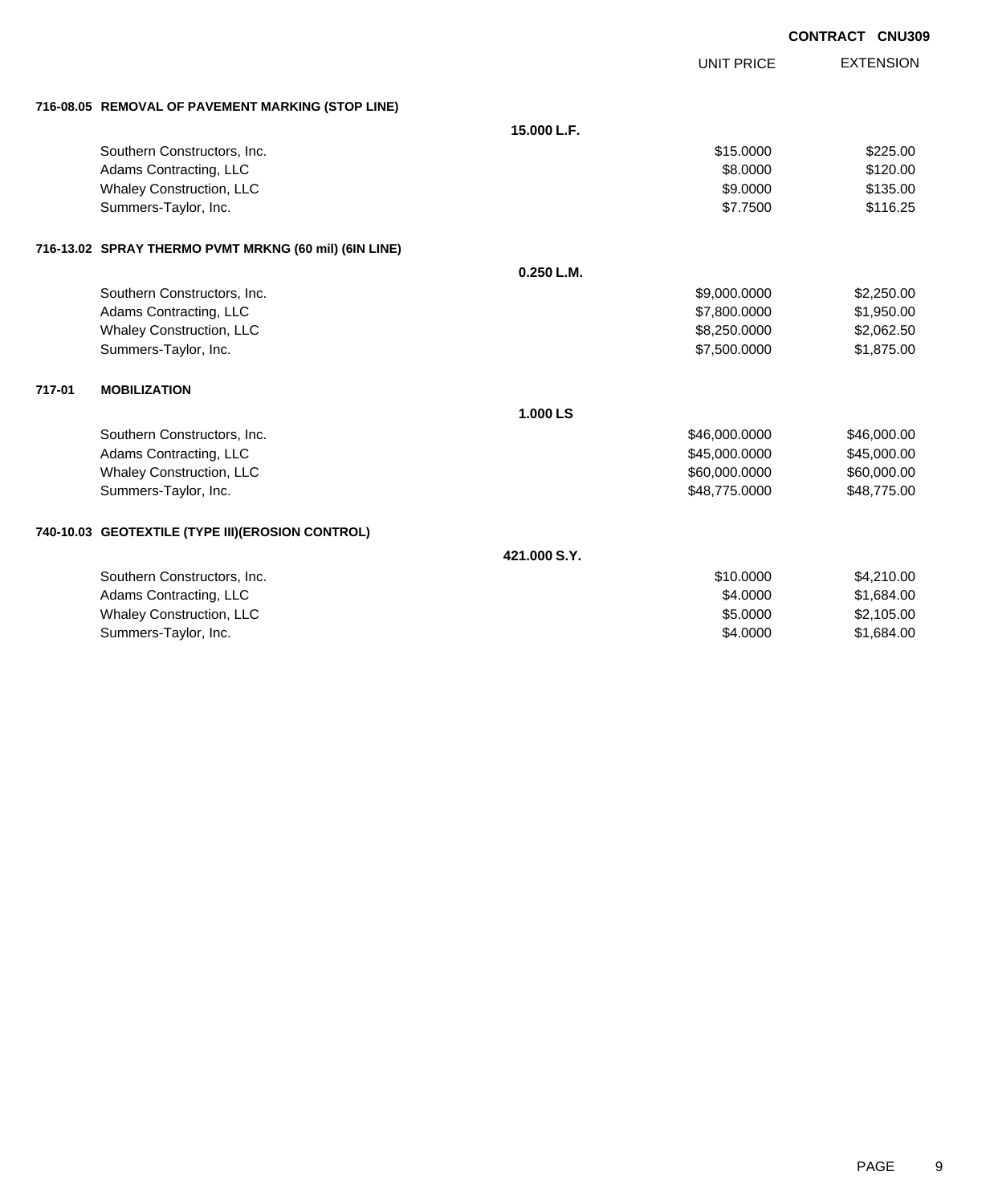| <b>BOX BRIDGE CATEGORY</b>                       |                |               |              |
|--------------------------------------------------|----------------|---------------|--------------|
| 202-04.01 REMOVAL OF STRUCTURES (BRIDGE, 104+01) |                |               |              |
|                                                  | 1.000 LS       |               |              |
| Southern Constructors, Inc.                      |                | \$25,000.0000 | \$25,000.00  |
| Adams Contracting, LLC                           |                | \$40,000.0000 | \$40,000.00  |
| Whaley Construction, LLC                         |                | \$42,500.0000 | \$42,500.00  |
| Summers-Taylor, Inc.                             |                | \$20,000.0000 | \$20,000.00  |
| 604-02.02 STEEL BAR REINFORCEMENT (BOX BRIDGES)  |                |               |              |
|                                                  | 17,586.000 LB. |               |              |
| Southern Constructors, Inc.                      |                | \$1,2500      | \$21,982.50  |
| Adams Contracting, LLC                           |                | \$1.2500      | \$21,982.50  |
| Whaley Construction, LLC                         |                | \$1.5000      | \$26,379.00  |
| Summers-Taylor, Inc.                             |                | \$1.5000      | \$26,379.00  |
| 604-03.07 CLASS A CONCRETE (BOX BRIDGE)          |                |               |              |
|                                                  | 96.000 C.Y.    |               |              |
| Southern Constructors, Inc.                      |                | \$800.0000    | \$76,800.00  |
| Adams Contracting, LLC                           |                | \$1,200.0000  | \$115,200.00 |
| Whaley Construction, LLC                         |                | \$1,150.0000  | \$110,400.00 |
| Summers-Taylor, Inc.                             |                | \$1,495.0000  | \$143,520.00 |
| 620-05.01 CONC PARAPET SINGLE SLOPE (STD-1-1SS)  |                |               |              |
|                                                  | 88.000 L.F.    |               |              |
| Southern Constructors, Inc.                      |                | \$200,0000    | \$17,600.00  |
| Adams Contracting, LLC                           |                | \$235.0000    | \$20,680.00  |
| Whaley Construction, LLC                         |                | \$237.0000    | \$20,856.00  |
| Summers-Taylor, Inc.                             |                | \$395,0000    | \$34,760.00  |

EXTENSION

**CONTRACT CNU309**

UNIT PRICE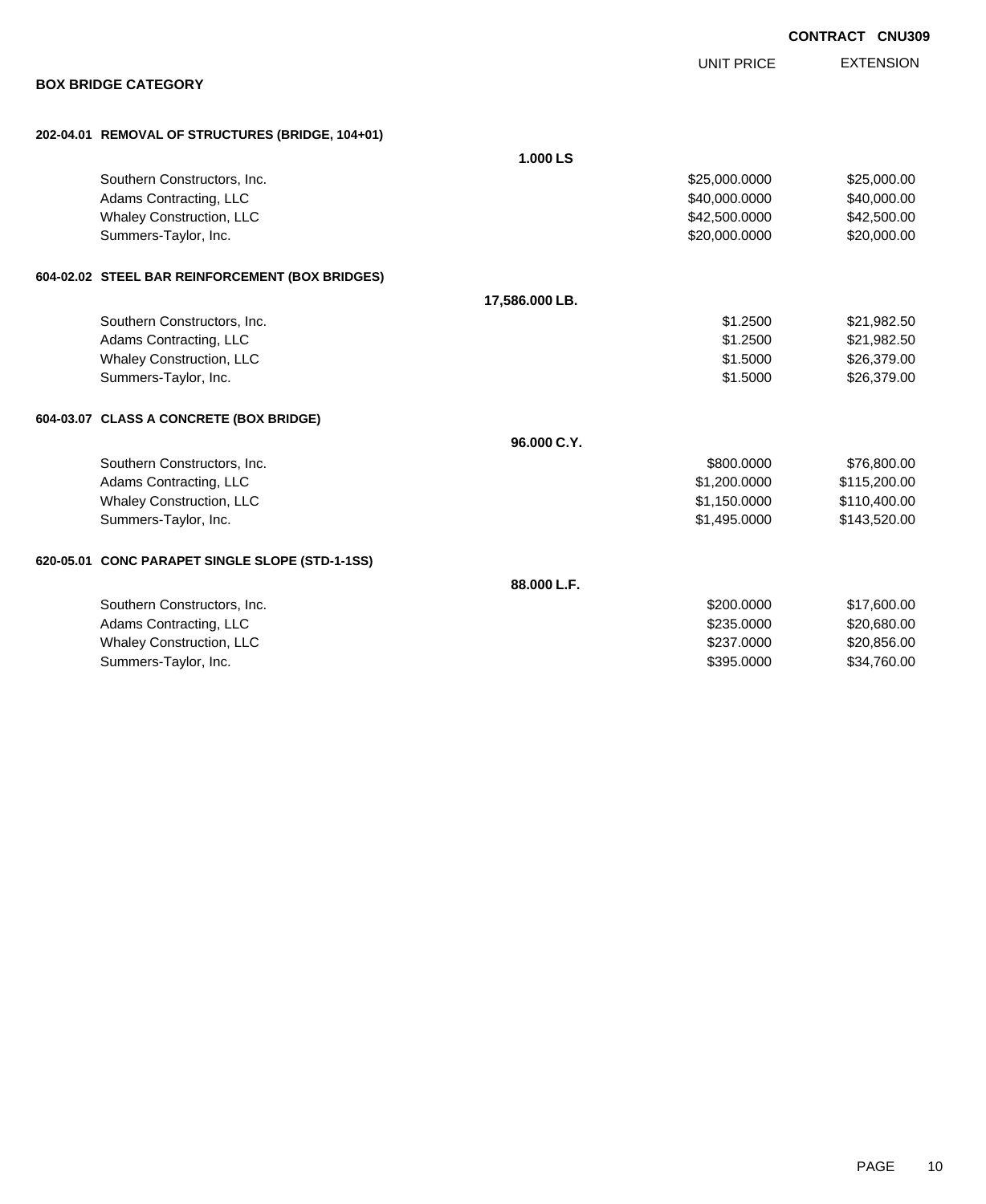|                                               |                   |                   | <b>CONTRACT CNU309</b> |
|-----------------------------------------------|-------------------|-------------------|------------------------|
|                                               |                   | <b>UNIT PRICE</b> | <b>EXTENSION</b>       |
| <b>UTILITY CATEGORY</b>                       |                   |                   |                        |
| 795-01.03 6IN DIP RESTRAINED JOINT WATER LINE |                   |                   |                        |
|                                               | 180.000 L.F.      |                   |                        |
| Southern Constructors, Inc.                   |                   | \$130.0000        | \$23,400.00            |
| Adams Contracting, LLC                        |                   | \$130.0000        | \$23,400.00            |
| Whaley Construction, LLC                      |                   | \$132.0000        | \$23,760.00            |
| Summers-Taylor, Inc.                          |                   | \$180.0000        | \$32,400.00            |
| 795-02.01 2IN HDPE WATER LINE                 |                   |                   |                        |
|                                               | 26.000 L.F.       |                   |                        |
| Southern Constructors, Inc.                   |                   | \$160.0000        | \$4,160.00             |
| Adams Contracting, LLC                        |                   | \$260.0000        | \$6,760.00             |
| Whaley Construction, LLC                      |                   | \$154.0000        | \$4,004.00             |
| Summers-Taylor, Inc.                          |                   | \$65.0000         | \$1,690.00             |
| 795-06.01 CONNECT TO 2IN WATER LINE           |                   |                   |                        |
|                                               | <b>1.000 EACH</b> |                   |                        |
| Southern Constructors, Inc.                   |                   | \$1,000.0000      | \$1,000.00             |
| Adams Contracting, LLC                        |                   | \$1,890.0000      | \$1,890.00             |
| Whaley Construction, LLC                      |                   | \$2,500.0000      | \$2,500.00             |
| Summers-Taylor, Inc.                          |                   | \$2,000.0000      | \$2,000.00             |
| 795-06.04 CONNECT TO 6IN WATER LINE           |                   |                   |                        |
|                                               | 3.000 EACH        |                   |                        |
| Southern Constructors, Inc.                   |                   | \$2,500.0000      | \$7,500.00             |
| Adams Contracting, LLC                        |                   | \$2,100.0000      | \$6,300.00             |
| Whaley Construction, LLC                      |                   | \$2,580.0000      | \$7,740.00             |
| Summers-Taylor, Inc.                          |                   | \$2,200.0000      | \$6,600.00             |
| 795-08.04 6IN GATE VALVE ASSEMBLY             |                   |                   |                        |
|                                               | <b>1.000 EACH</b> |                   |                        |
| Southern Constructors, Inc.                   |                   | \$1,800.0000      | \$1,800.00             |
| Adams Contracting, LLC                        |                   | \$5,250.0000      | \$5,250.00             |
| Whaley Construction, LLC                      |                   | \$3,766.0000      | \$3,766.00             |
| Summers-Taylor, Inc.                          |                   | \$1,100.0000      | \$1,100.00             |
| 795-11.01 BLOW-OFF ASSEMBLY                   |                   |                   |                        |
|                                               | <b>1.000 EACH</b> |                   |                        |
| Southern Constructors, Inc.                   |                   | \$2,200.0000      | \$2,200.00             |
| Adams Contracting, LLC                        |                   | \$6,300.0000      | \$6,300.00             |
| Whaley Construction, LLC                      |                   | \$3,700.0000      | \$3,700.00             |
| Summers-Taylor, Inc.                          |                   | \$2,200.0000      | \$2,200.00             |
| 795-11.02 FIRE HYDRANT ASSEMBLY               |                   |                   |                        |
|                                               | <b>1.000 EACH</b> |                   |                        |
| Southern Constructors, Inc.                   |                   | \$5,500.0000      | \$5,500.00             |
| Adams Contracting, LLC                        |                   | \$8,400.0000      | \$8,400.00             |
| Whaley Construction, LLC                      |                   | \$6,601.0000      | \$6,601.00             |
| Summers-Taylor, Inc.                          |                   | \$4,500.0000      | \$4,500.00             |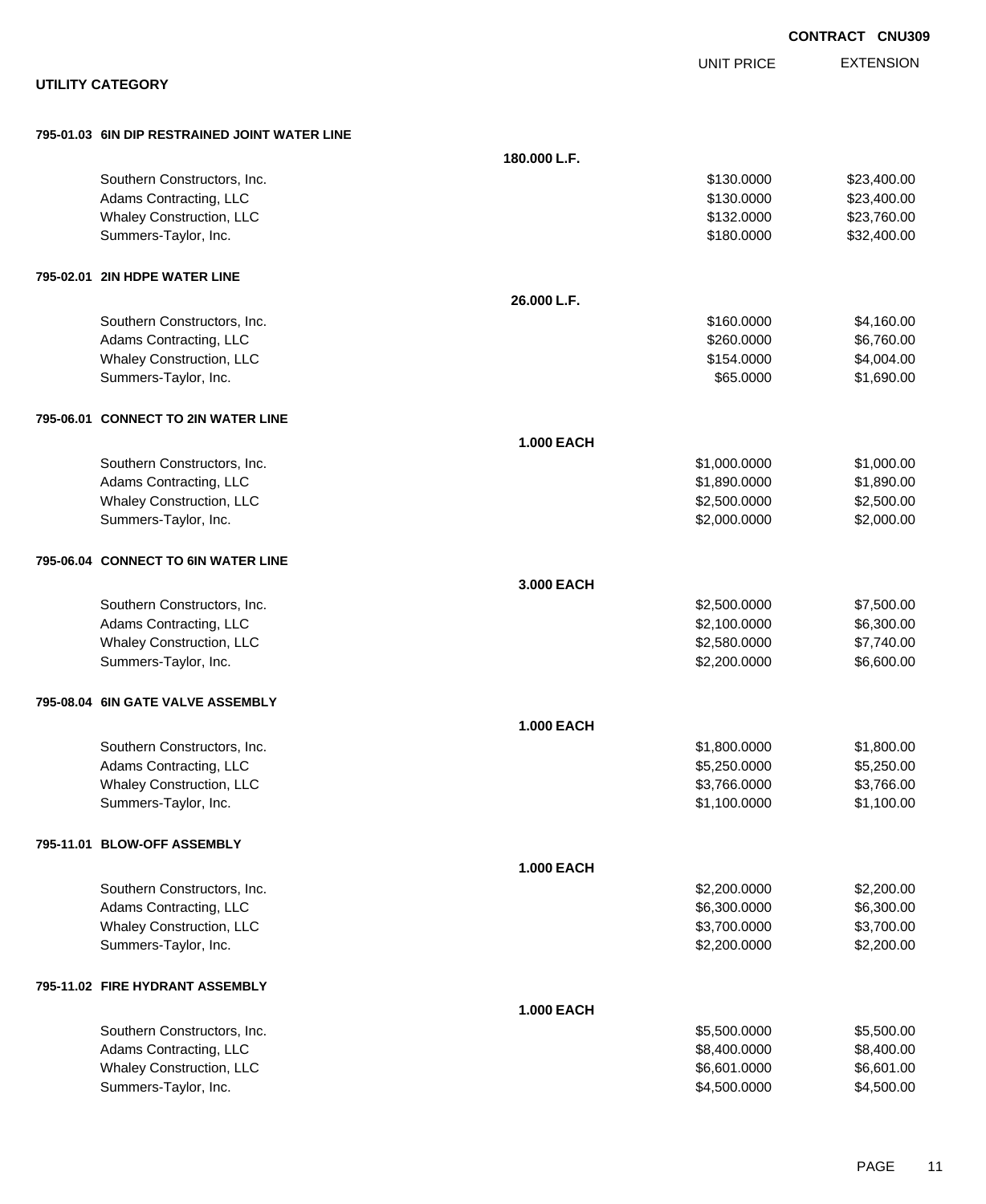| <b>CONTRACT CNU309</b> |  |
|------------------------|--|
|                        |  |

UNIT PRICE

| 795-11.12 RETIRE IN PLACE EXISTING WATER MAIN |  |
|-----------------------------------------------|--|

| 795-11.12 RETIRE IN PLACE EXISTING WATER MAIN                             |                   |               |             |
|---------------------------------------------------------------------------|-------------------|---------------|-------------|
|                                                                           | 205.000 L.F.      |               |             |
| Southern Constructors, Inc.                                               |                   | \$35.0000     | \$7,175.00  |
| Adams Contracting, LLC                                                    |                   | \$42.0000     | \$8,610.00  |
| Whaley Construction, LLC                                                  |                   | \$20.0000     | \$4,100.00  |
| Summers-Taylor, Inc.                                                      |                   | \$14.6000     | \$2,993.00  |
| 795-12.01 REMOVE FIRE HYDRANT                                             |                   |               |             |
|                                                                           | <b>1.000 EACH</b> |               |             |
| Southern Constructors, Inc.                                               |                   | \$400.0000    | \$400.00    |
| Adams Contracting, LLC                                                    |                   | \$945.0000    | \$945.00    |
| Whaley Construction, LLC                                                  |                   | \$1,850.0000  | \$1,850.00  |
| Summers-Taylor, Inc.                                                      |                   | \$2,100.0000  | \$2,100.00  |
| 795-12.08 REMOVE WATER METER                                              |                   |               |             |
|                                                                           | <b>1.000 EACH</b> |               |             |
| Southern Constructors, Inc.                                               |                   | \$500.0000    | \$500.00    |
| Adams Contracting, LLC                                                    |                   | \$945.0000    | \$945.00    |
| Whaley Construction, LLC                                                  |                   | \$1,500.0000  | \$1,500.00  |
| Summers-Taylor, Inc.                                                      |                   | \$2,100.0000  | \$2,100.00  |
| 795-12.20 ADJUST EXISTING VALVE BOXES                                     |                   |               |             |
|                                                                           | <b>1.000 EACH</b> |               |             |
| Southern Constructors, Inc.                                               |                   | \$1,500.0000  | \$1,500.00  |
| Adams Contracting, LLC                                                    |                   | \$630.0000    | \$630.00    |
| Whaley Construction, LLC                                                  |                   | \$500.0000    | \$500.00    |
| Summers-Taylor, Inc.                                                      |                   | \$2,100.0000  | \$2,100.00  |
| 795-13.05 CREEK CROSSING (STR-1)                                          |                   |               |             |
|                                                                           | 1.000 LS          |               |             |
| Southern Constructors, Inc.                                               |                   | \$15,000.0000 | \$15,000.00 |
| Adams Contracting, LLC                                                    |                   | \$25,000.0000 | \$25,000.00 |
| Whaley Construction, LLC                                                  |                   | \$25,960.0000 | \$25,960.00 |
| Summers-Taylor, Inc.                                                      |                   | \$15,000.0000 | \$15,000.00 |
| 797-05.06 10IN DIP GRAVITY SEWER 6FT-12FT DEPTH                           |                   |               |             |
|                                                                           | 37.000 L.F.       |               |             |
| Southern Constructors, Inc.                                               |                   | \$300.0000    | \$11,100.00 |
| Adams Contracting, LLC                                                    |                   | \$420.0000    | \$15,540.00 |
| Whaley Construction, LLC                                                  |                   | \$220.0000    | \$8,140.00  |
| Summers-Taylor, Inc.                                                      |                   | \$425.0000    | \$15,725.00 |
| 797-05.29 __IN                            DIP GRAVITY SEWER 0FT-6FT DEPTH |                   |               |             |
|                                                                           | 104.000 L.F.      |               |             |
| Southern Constructors, Inc.                                               |                   | \$180.0000    | \$18,720.00 |
| Adams Contracting, LLC                                                    |                   | \$200.0000    | \$20,800.00 |
| Whaley Construction, LLC                                                  |                   | \$166.0000    | \$17,264.00 |
| Summers-Taylor, Inc.                                                      |                   | \$150.0000    | \$15,600.00 |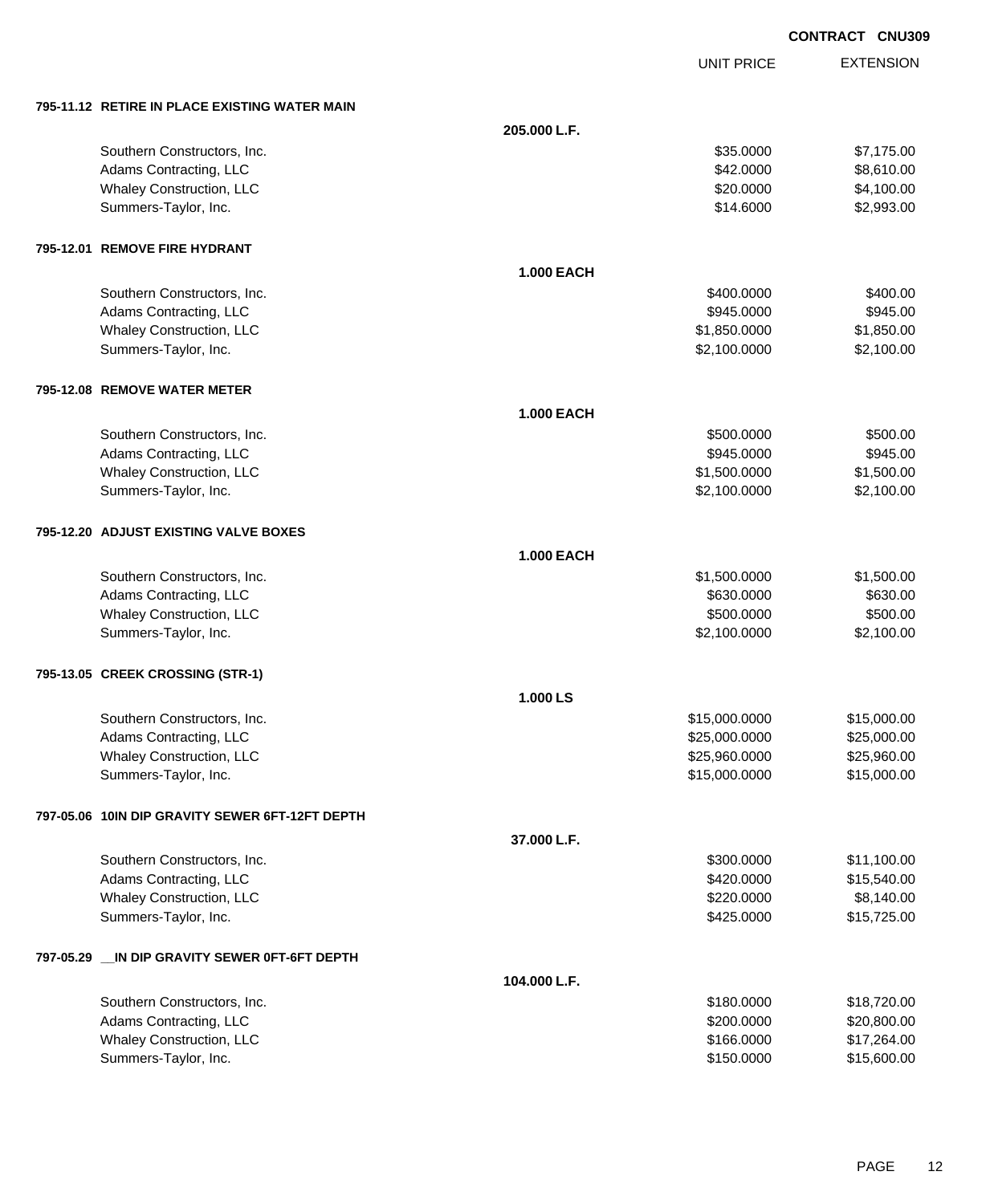UNIT PRICE

| 797-05.52 8IN PVC GRAVITY SEWER 6FT-12FT DEPTH        |                   |                              |                          |
|-------------------------------------------------------|-------------------|------------------------------|--------------------------|
|                                                       | 66.000 L.F.       |                              |                          |
| Southern Constructors, Inc.                           |                   | \$220.0000                   | \$14,520.00              |
| Adams Contracting, LLC                                |                   | \$235.0000                   | \$15,510.00              |
| Whaley Construction, LLC                              |                   | \$132.0000                   | \$8,712.00               |
| Summers-Taylor, Inc.                                  |                   | \$275.0000                   | \$18,150.00              |
|                                                       |                   |                              |                          |
| 797-07.03 48IN MANHOLE 6FT-8FT DEPTH                  |                   |                              |                          |
|                                                       | <b>1.000 EACH</b> |                              |                          |
|                                                       |                   | \$8,000.0000                 | \$8,000.00               |
| Southern Constructors, Inc.<br>Adams Contracting, LLC |                   | \$10,500.0000                | \$10,500.00              |
| Whaley Construction, LLC                              |                   | \$4,500.0000                 | \$4,500.00               |
| Summers-Taylor, Inc.                                  |                   | \$5,000.0000                 | \$5,000.00               |
|                                                       |                   |                              |                          |
| 797-07.06 48IN MANHOLE 12FT-14FT DEPTH                |                   |                              |                          |
|                                                       |                   |                              |                          |
|                                                       | <b>1.000 EACH</b> |                              |                          |
| Southern Constructors, Inc.                           |                   | \$13,000.0000                | \$13,000.00              |
| Adams Contracting, LLC                                |                   | \$17,000.0000                | \$17,000.00              |
| Whaley Construction, LLC                              |                   | \$7,500.0000                 | \$7,500.00               |
| Summers-Taylor, Inc.                                  |                   | \$6,000.0000                 | \$6,000.00               |
|                                                       |                   |                              |                          |
| 797-07.56 MANHOLE DROP CONNECTION ASSEMBLY            |                   |                              |                          |
|                                                       | <b>1.000 EACH</b> |                              |                          |
| Southern Constructors, Inc.                           |                   | \$11,000.0000                | \$11,000.00              |
| Adams Contracting, LLC                                |                   | \$9,500.0000                 | \$9,500.00               |
| Whaley Construction, LLC                              |                   | \$4,247.0000                 | \$4,247.00               |
| Summers-Taylor, Inc.                                  |                   | \$3,000.0000                 | \$3,000.00               |
|                                                       |                   |                              |                          |
| 797-07.80 REMOVE SEWER MANHOLE                        |                   |                              |                          |
|                                                       | <b>1.000 EACH</b> |                              |                          |
| Southern Constructors, Inc.                           |                   | \$2,500.0000                 | \$2,500.00               |
| Adams Contracting, LLC                                |                   | \$3,200.0000                 | \$3,200.00               |
| Whaley Construction, LLC                              |                   | \$750.0000                   | \$750.00                 |
| Summers-Taylor, Inc.                                  |                   | \$1,650.0000                 | \$1,650.00               |
|                                                       |                   |                              |                          |
| 797-08.07 4IN CLEAN OUT ASSEMBLY                      |                   |                              |                          |
|                                                       | <b>2.000 EACH</b> |                              |                          |
| Southern Constructors, Inc.                           |                   | \$1,000.0000                 | \$2,000.00               |
| Adams Contracting, LLC                                |                   | \$850.0000                   | \$1,700.00               |
| Whaley Construction, LLC                              |                   | \$650.0000                   | \$1,300.00               |
| Summers-Taylor, Inc.                                  |                   | \$1,650.0000                 | \$3,300.00               |
|                                                       |                   |                              |                          |
| 797-10.03 CONNECT 10-18IN SEWER TO EXIST. MANHOLE     |                   |                              |                          |
|                                                       | <b>1.000 EACH</b> |                              |                          |
|                                                       |                   |                              |                          |
| Southern Constructors, Inc.                           |                   | \$2,000.0000                 | \$2,000.00               |
| Adams Contracting, LLC                                |                   | \$1,600.0000                 | \$1,600.00               |
| Whaley Construction, LLC<br>Summers-Taylor, Inc.      |                   | \$3,000.0000<br>\$2,300.0000 | \$3,000.00<br>\$2,300.00 |
|                                                       |                   |                              |                          |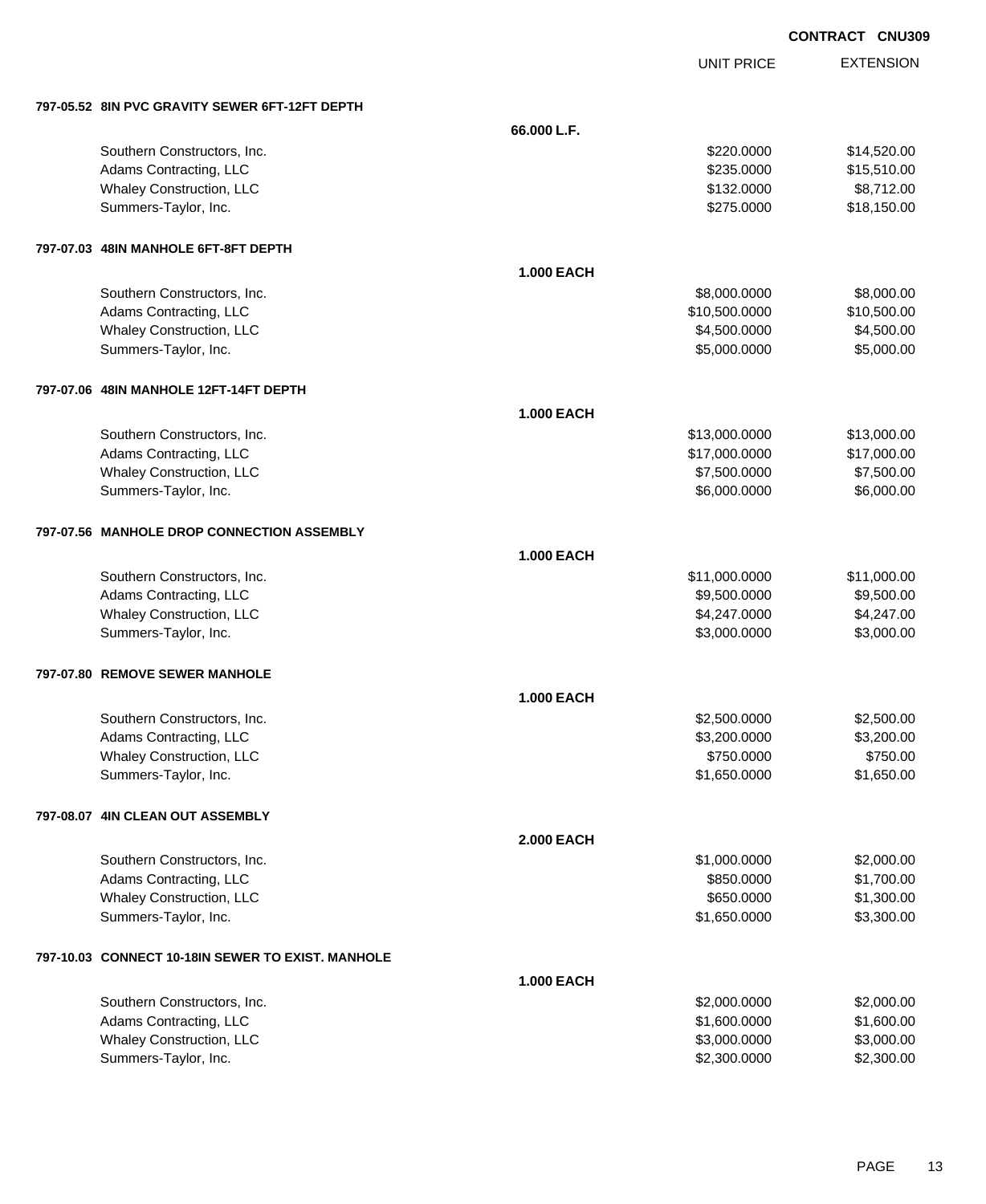|                                                  |             | UNIT PRICE    | <b>EXTENSION</b> |
|--------------------------------------------------|-------------|---------------|------------------|
| 797-11.30 RETIREIN PLACE EXISTING SEWER <8IN     |             |               |                  |
|                                                  | 80.000 L.F. |               |                  |
| Southern Constructors, Inc.                      |             | \$25.0000     | \$2,000.00       |
| Adams Contracting, LLC                           |             | \$60.0000     | \$4,800.00       |
| Whaley Construction, LLC                         |             | \$37.0000     | \$2,960.00       |
| Summers-Taylor, Inc.                             |             | \$25.0000     | \$2,000.00       |
| 797-11.31 RETIREIN PLACE EXISTING SEWER 8IN-14IN |             |               |                  |
|                                                  | 30.000 L.F. |               |                  |
| Southern Constructors, Inc.                      |             | \$35.0000     | \$1,050.00       |
| Adams Contracting, LLC                           |             | \$80,0000     | \$2,400.00       |
| Whaley Construction, LLC                         |             | \$35.0000     | \$1,050.00       |
| Summers-Taylor, Inc.                             |             | \$75.0000     | \$2,250.00       |
| 797-11.38 BY-PASS PUMPING                        |             |               |                  |
|                                                  | 1.000 LS    |               |                  |
| Southern Constructors, Inc.                      |             | \$12,000.0000 | \$12,000.00      |
| Adams Contracting, LLC                           |             | \$20,000.0000 | \$20,000.00      |
| Whaley Construction, LLC                         |             | \$10,000.0000 | \$10,000.00      |
| Summers-Taylor, Inc.                             |             | \$29,100.0000 | \$29,100.00      |
| 797-11.44 STREAM CROSSING (STR-1)                |             |               |                  |
|                                                  | 1.000 LS    |               |                  |
| Southern Constructors, Inc.                      |             | \$12,000.0000 | \$12,000.00      |
| Adams Contracting, LLC                           |             | \$25,000.0000 | \$25,000.00      |
| Whaley Construction, LLC                         |             | \$25,960.0000 | \$25,960.00      |
| Summers-Taylor, Inc.                             |             | \$18,500.0000 | \$18,500.00      |
|                                                  |             |               |                  |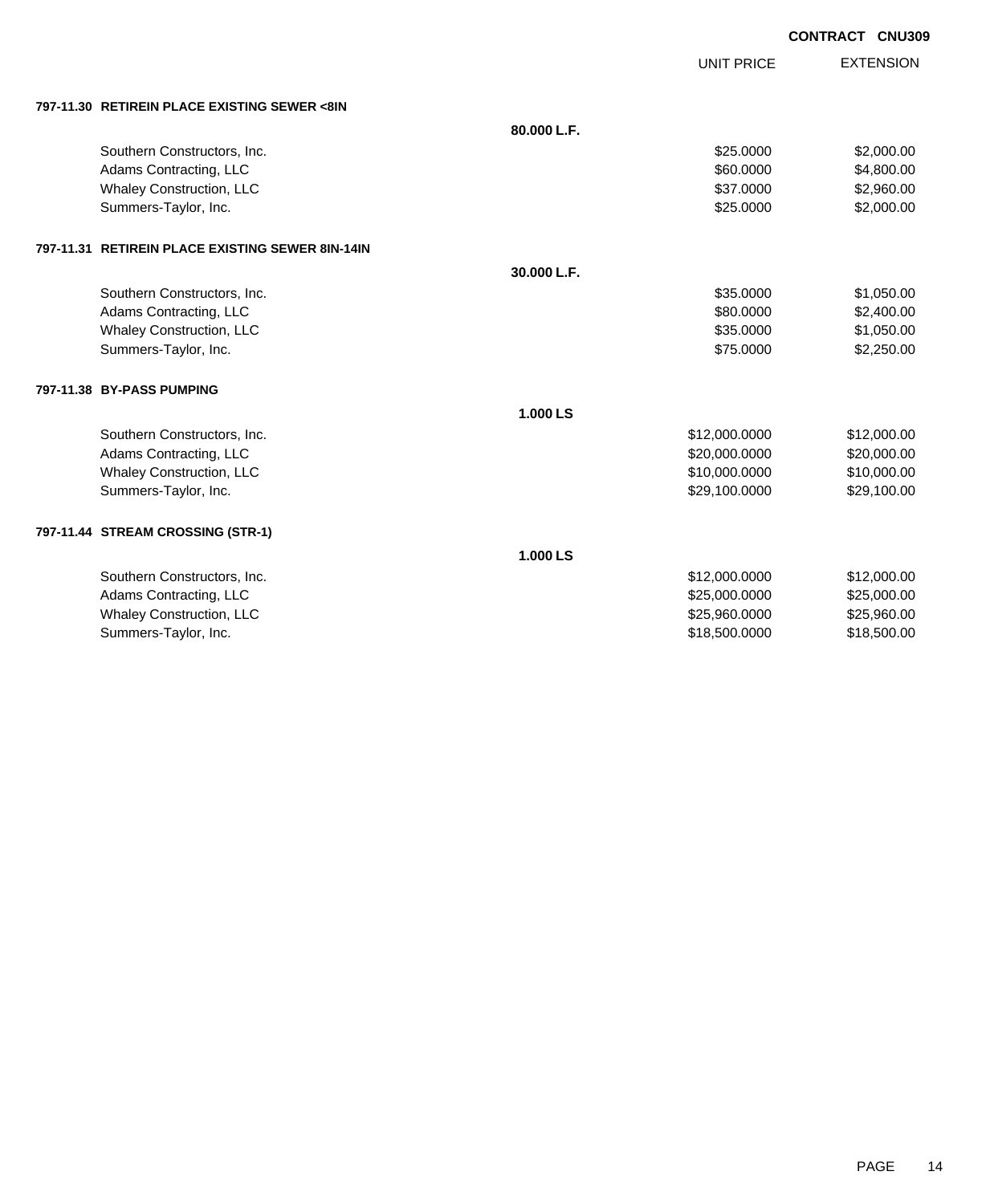## **SUB-TOTAL ROADWAY**

| Southern Constructors, Inc. | \$598,944.00 |
|-----------------------------|--------------|
| Adams Contracting, LLC      | \$516,109.00 |
| Whaley Construction, LLC    | \$599,279.00 |
| Summers-Taylor, Inc.        | \$575,949.25 |
| <b>SUB-TOTAL BOX BRIDGE</b> |              |
| Southern Constructors, Inc. | \$141,382.50 |
| Adams Contracting, LLC      | \$197,862.50 |
| Whaley Construction, LLC    | \$200,135.00 |
| Summers-Taylor, Inc.        | \$224,659.00 |
| <b>SUB-TOTAL UTILITY</b>    |              |
| Southern Constructors, Inc. | \$180,025.00 |
| Adams Contracting, LLC      | \$241,980.00 |
| Whaley Construction, LLC    | \$181,364.00 |
| Summers-Taylor, Inc.        | \$197,358.00 |
|                             |              |
| <b>TOTAL CONTRACT</b>       |              |
| Southern Constructors, Inc. | \$920,351.50 |
| Adams Contracting, LLC      | \$955,951.50 |

| <b>OUGHIUIII OUIIUNGUUIU, IIIU.</b> | 00.000.000   |
|-------------------------------------|--------------|
| Adams Contracting, LLC              | \$955,951.50 |
| <b>Whaley Construction, LLC</b>     | \$980,778.00 |
| Summers-Taylor, Inc.                | \$997,966.25 |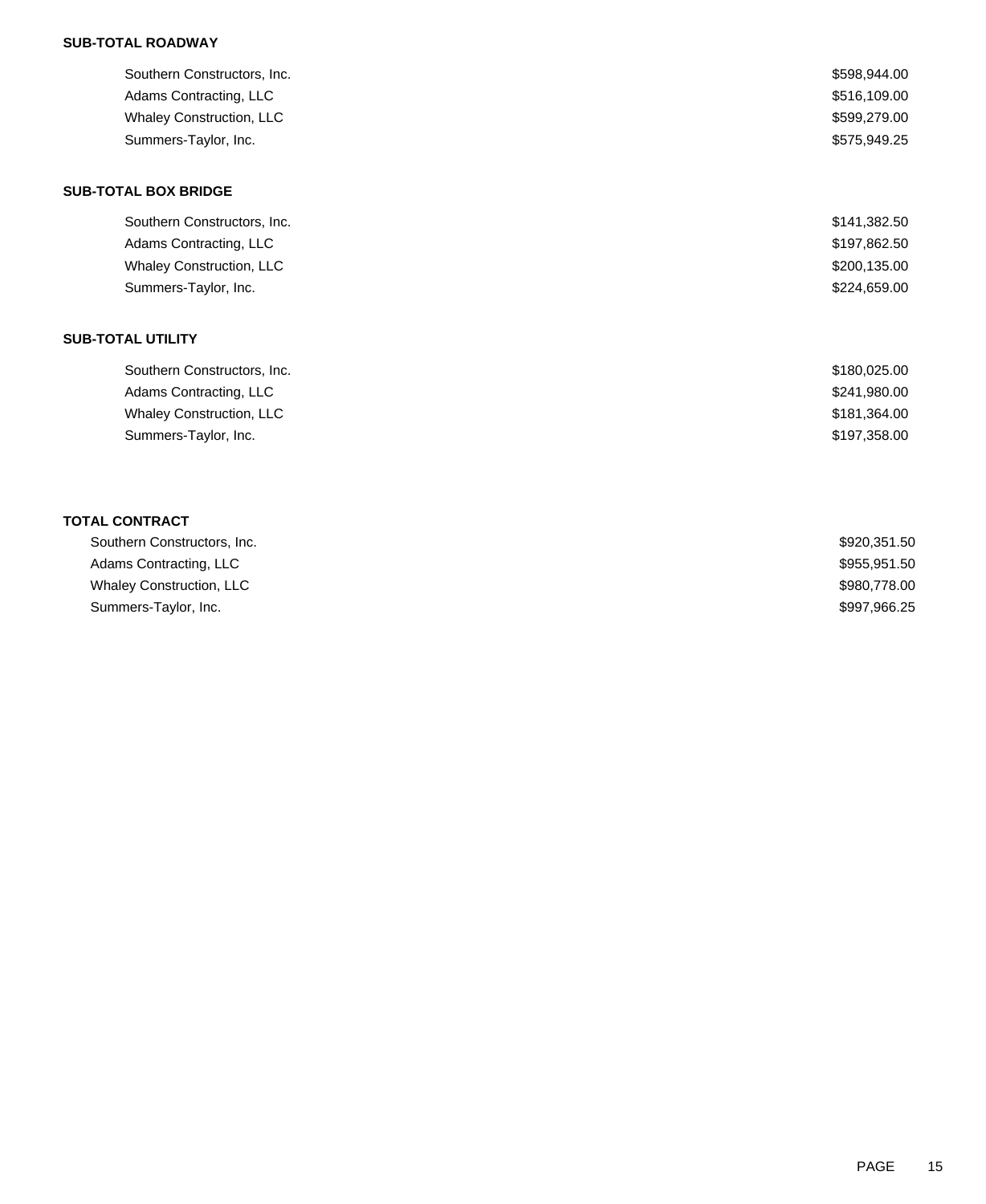# **DEPARTMENT OF TRANSPORTATION SUMMARY OF BIDS LETTING OF DECEMBER 11, 2020 STATE OF TENNESSEE**

#### HENDERSON COUNTY (Contract No. CNU348 Call 032)

39945-4191-04

THE REPAIR OF THE BRIDGES ON S.R. 22 OVER BIG BEAVER CREEK (L.M. 19.51) AND LITTLE BEAVER CREEK (L.M. 20.01).

PROJECT LENGTH - 0.0 MILES

COMPLETION TIME - ON OR BEFORE SEPTEMBER 30, 2021

|                                     | TOTAL CONTRACT |  |
|-------------------------------------|----------------|--|
| Thomson & Thomson, Inc.             | \$1,070,535.66 |  |
| Jamison Construction, LLC           | \$1,285,122.50 |  |
| Dement Construction Company, LLC    | \$1,365,136.80 |  |
| Volunteer Bridge Construction, Inc. | \$1,403,757.00 |  |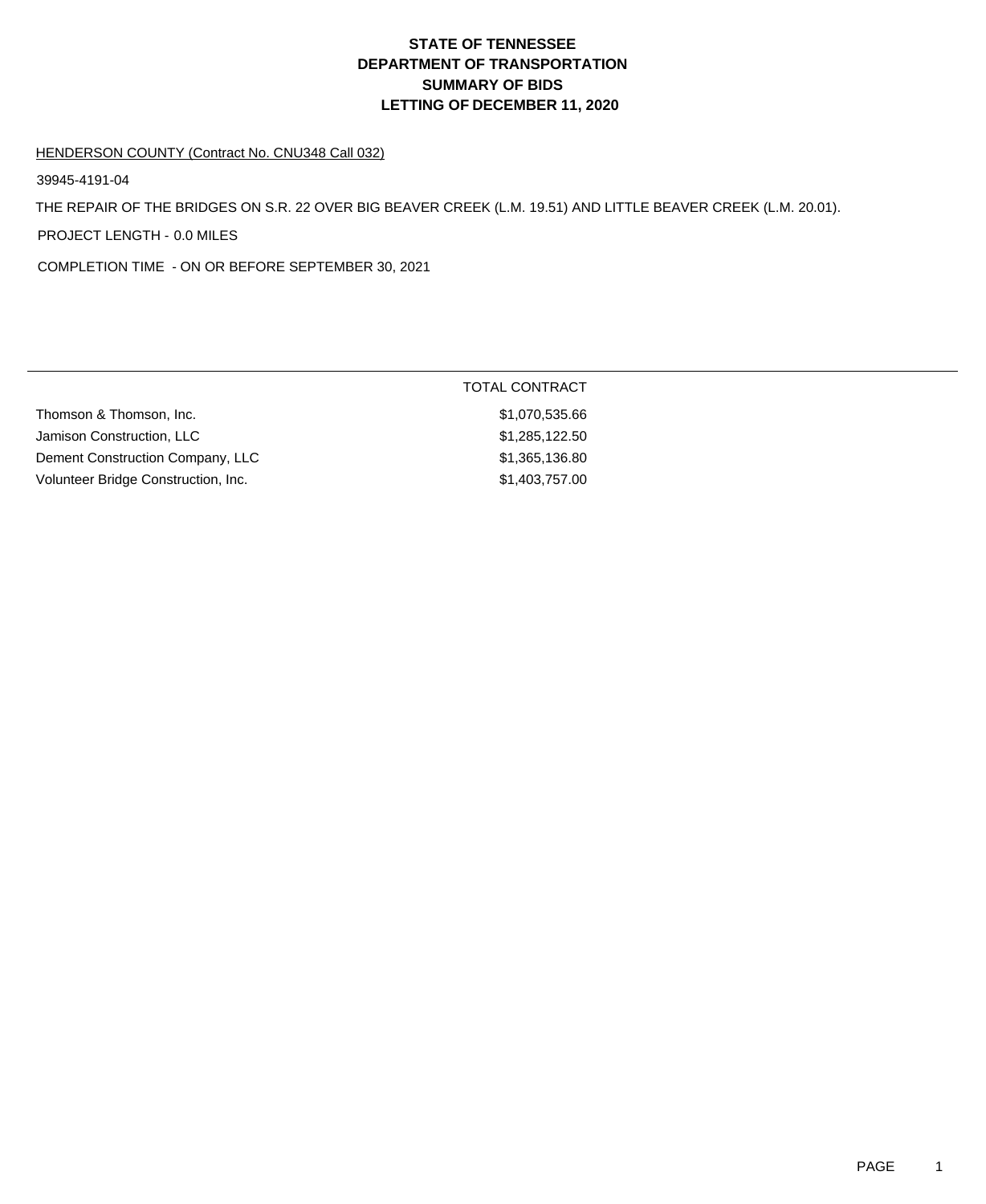|        |                                                        |                  |                   | <b>CONTRACT CNU34</b> |
|--------|--------------------------------------------------------|------------------|-------------------|-----------------------|
|        |                                                        |                  | <b>UNIT PRICE</b> | <b>EXTENSION</b>      |
|        | <b>BRIDGE CATEGORY</b>                                 |                  |                   |                       |
|        | 209-08.02 TEMPORARY SILT FENCE (WITH BACKING)          |                  |                   |                       |
|        |                                                        | 800.000 L.F.     |                   |                       |
|        | Thomson & Thomson, Inc.                                |                  | \$6.5000          | \$5,200.00            |
|        | Jamison Construction, LLC                              |                  | \$6.0000          | \$4,800.00            |
|        | Dement Construction Company, LLC                       |                  | \$5.1000          | \$4,080.00            |
|        | Volunteer Bridge Construction, Inc.                    |                  | \$11.0000         | \$8,800.00            |
| 403-01 | BITUMINOUS MATERIAL FOR TACK COAT (TC)                 |                  |                   |                       |
|        |                                                        | <b>2.000 TON</b> |                   |                       |
|        | Thomson & Thomson, Inc.                                |                  | \$790.0000        | \$1,580.00            |
|        | Jamison Construction, LLC                              |                  | \$900.0000        | \$1,800.00            |
|        | Dement Construction Company, LLC                       |                  | \$790.0000        | \$1,580.00            |
|        | Volunteer Bridge Construction, Inc.                    |                  | \$1,500.0000      | \$3,000.00            |
|        | 411-01.10 ACS MIX(PG64-22) GRADING D                   |                  |                   |                       |
|        |                                                        | 224,000 TON      |                   |                       |
|        | Thomson & Thomson, Inc.                                |                  | \$132.0000        | \$29,568.00           |
|        | Jamison Construction, LLC                              |                  | \$148.0000        | \$33,152.00           |
|        | Dement Construction Company, LLC                       |                  | \$132.0000        | \$29,568.00           |
|        | Volunteer Bridge Construction, Inc.                    |                  | \$165.0000        | \$36,960.00           |
|        | 415-01.02 COLD PLANING BITUMINOUS PAVEMENT             |                  |                   |                       |
|        |                                                        | 2,856.000 S.Y.   |                   |                       |
|        | Thomson & Thomson, Inc.                                |                  | \$14.0000         | \$39,984.00           |
|        | Jamison Construction, LLC                              |                  | \$6.0000          | \$17,136.00           |
|        | Dement Construction Company, LLC                       |                  | \$6.1000          | \$17,421.60           |
|        | Volunteer Bridge Construction, Inc.                    |                  | \$7.0000          | \$19,992.00           |
|        | 503-01.01 MILLING CONCRETE PAVEMENT                    |                  |                   |                       |
|        |                                                        | 672.000 S.Y.     |                   |                       |
|        | Thomson & Thomson, Inc.                                |                  | \$40.0000         | \$26,880.00           |
|        | Jamison Construction, LLC                              |                  | \$10.0000         | \$6,720.00            |
|        | Dement Construction Company, LLC                       |                  | \$34.0000         | \$22,848.00           |
|        | Volunteer Bridge Construction, Inc.                    |                  | \$15.0000         | \$10,080.00           |
|        | 604-04.02 APPLIED TEXTURE FINISH (EXISTING STRUCTURES) |                  |                   |                       |
|        |                                                        | 810.000 S.Y.     |                   |                       |
|        | Thomson & Thomson, Inc.                                |                  | \$10.0000         | \$8,100.00            |
|        | Jamison Construction, LLC                              |                  | \$12.0000         | \$9,720.00            |
|        | Dement Construction Company, LLC                       |                  | \$10.0000         | \$8,100.00            |
|        | Volunteer Bridge Construction, Inc.                    |                  | \$15.0000         | \$12,150.00           |
|        | 604-10.09 CONCRETE                                     |                  |                   |                       |
|        |                                                        | 116,000 C.Y.     |                   |                       |
|        | Thomson & Thomson, Inc.                                |                  | \$450.0000        | \$52,200.00           |
|        | Jamison Construction, LLC                              |                  | \$1,200.0000      | \$139,200.00          |
|        | Dement Construction Company, LLC                       |                  | \$750.0000        | \$87,000.00           |
|        | Volunteer Bridge Construction, Inc.                    |                  | \$800.0000        | \$92,800.00           |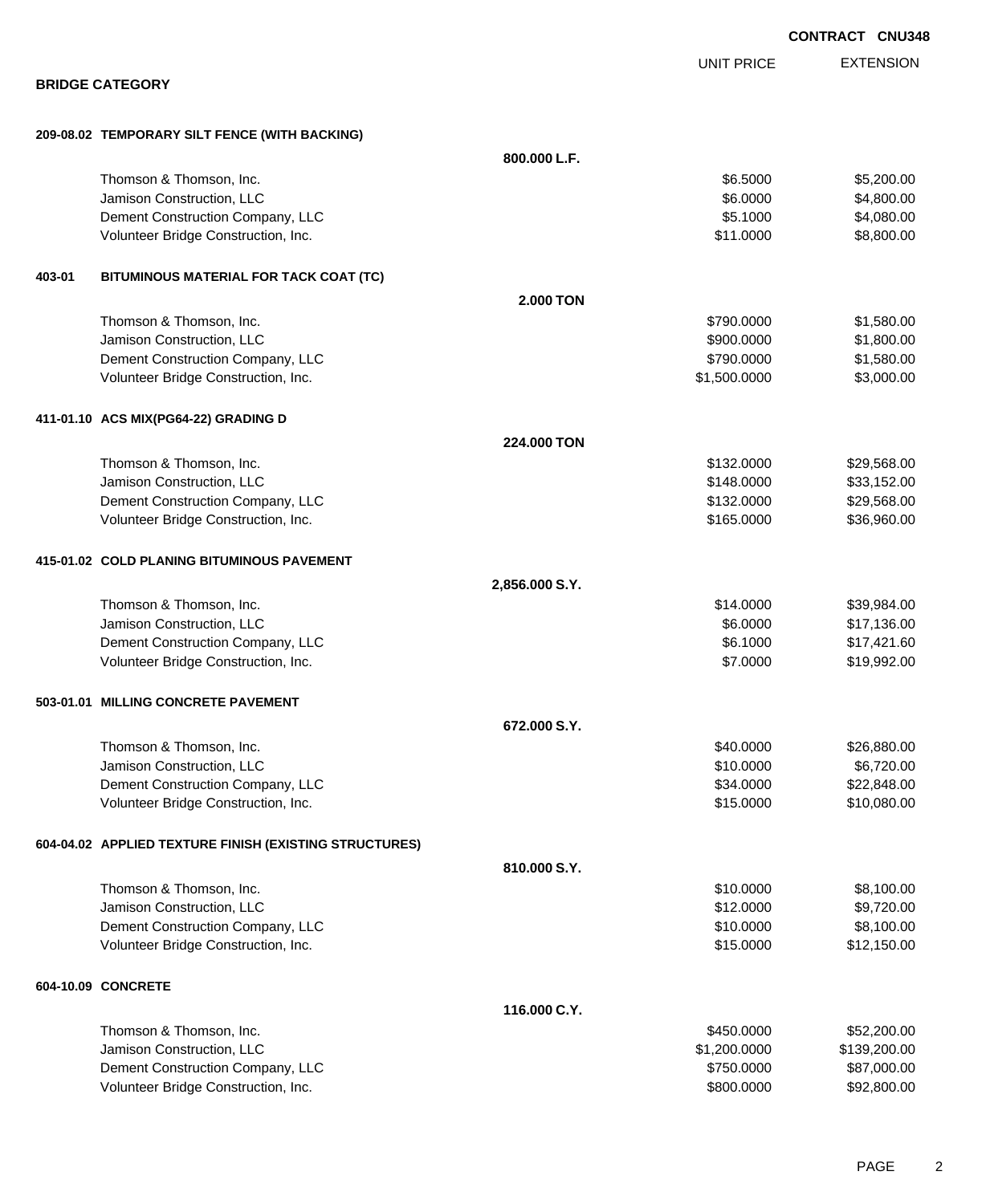UNIT PRICE

| 604-10.13 CONCRETE SLAB REMOVAL |
|---------------------------------|
|                                 |

| 604-10.13 CONCRETE SLAB REMOVAL                      |                |               |              |
|------------------------------------------------------|----------------|---------------|--------------|
|                                                      | 1.000 LS       |               |              |
| Thomson & Thomson, Inc.                              |                | \$32,000.0000 | \$32,000.00  |
| Jamison Construction, LLC                            |                | \$66,000.0000 | \$66,000.00  |
| Dement Construction Company, LLC                     |                | \$98,000.0000 | \$98,000.00  |
| Volunteer Bridge Construction, Inc.                  |                | \$65,000.0000 | \$65,000.00  |
| 604-10.18 REINFORCING STEEL (REPAIRS)                |                |               |              |
|                                                      | 8,515.000 LB.  |               |              |
| Thomson & Thomson, Inc.                              |                | \$1.5000      | \$12,772.50  |
| Jamison Construction, LLC                            |                | \$2.0000      | \$17,030.00  |
| Dement Construction Company, LLC                     |                | \$1.6000      | \$13,624.00  |
| Volunteer Bridge Construction, Inc.                  |                | \$2.0000      | \$17,030.00  |
| 604-10.43 PENETRATING WATER REPELLENT CONCRETE SEAL  |                |               |              |
|                                                      | 629.000 S.Y.   |               |              |
| Thomson & Thomson, Inc.                              |                | \$15.0000     | \$9,435.00   |
| Jamison Construction, LLC                            |                | \$30.0000     | \$18,870.00  |
| Dement Construction Company, LLC                     |                | \$15.0000     | \$9,435.00   |
| Volunteer Bridge Construction, Inc.                  |                | \$15.0000     | \$9,435.00   |
| 604-10.47 EXPANSION JOINT REPAIRS (TYPE H)           |                |               |              |
|                                                      | 268.000 L.F.   |               |              |
| Thomson & Thomson, Inc.                              |                | \$905.0000    | \$242,540.00 |
| Jamison Construction, LLC                            |                | \$1,220.0000  | \$326,960.00 |
| Dement Construction Company, LLC                     |                | \$1,500.0000  | \$402,000.00 |
| Volunteer Bridge Construction, Inc.                  |                | \$1,000.0000  | \$268,000.00 |
| 604-10.90 MISCELLANEOUS BRIDGE ITEMS                 |                |               |              |
|                                                      | 1.000 LS       |               |              |
| Thomson & Thomson, Inc.                              |                | \$1,450.0000  | \$1,450.00   |
| Jamison Construction, LLC                            |                | \$4,000.0000  | \$4,000.00   |
| Dement Construction Company, LLC                     |                | \$15,000.0000 | \$15,000.00  |
| Volunteer Bridge Construction, Inc.                  |                | \$5,000.0000  | \$5,000.00   |
| 606-03.03 STEEL PILES (12 INCH)                      |                |               |              |
|                                                      | 1,200.000 L.F. |               |              |
| Thomson & Thomson, Inc.                              |                | \$55.0000     | \$66,000.00  |
| Jamison Construction, LLC                            |                | \$90.0000     | \$108,000.00 |
| Dement Construction Company, LLC                     |                | \$50.0000     | \$60,000.00  |
| Volunteer Bridge Construction, Inc.                  |                | \$75.0000     | \$90,000.00  |
| 617-04.01 TYPE 1 THIN EPOXY OVERLAY (EPOXY-URETHANE) |                |               |              |
|                                                      | 3,286.000 S.Y. |               |              |
| Thomson & Thomson, Inc.                              |                | \$28.1600     | \$92,533.76  |
| Jamison Construction, LLC                            |                | \$34.0000     | \$111,724.00 |
| Dement Construction Company, LLC                     |                | \$29.0000     | \$95,294.00  |
| Volunteer Bridge Construction, Inc.                  |                | \$45.0000     | \$147,870.00 |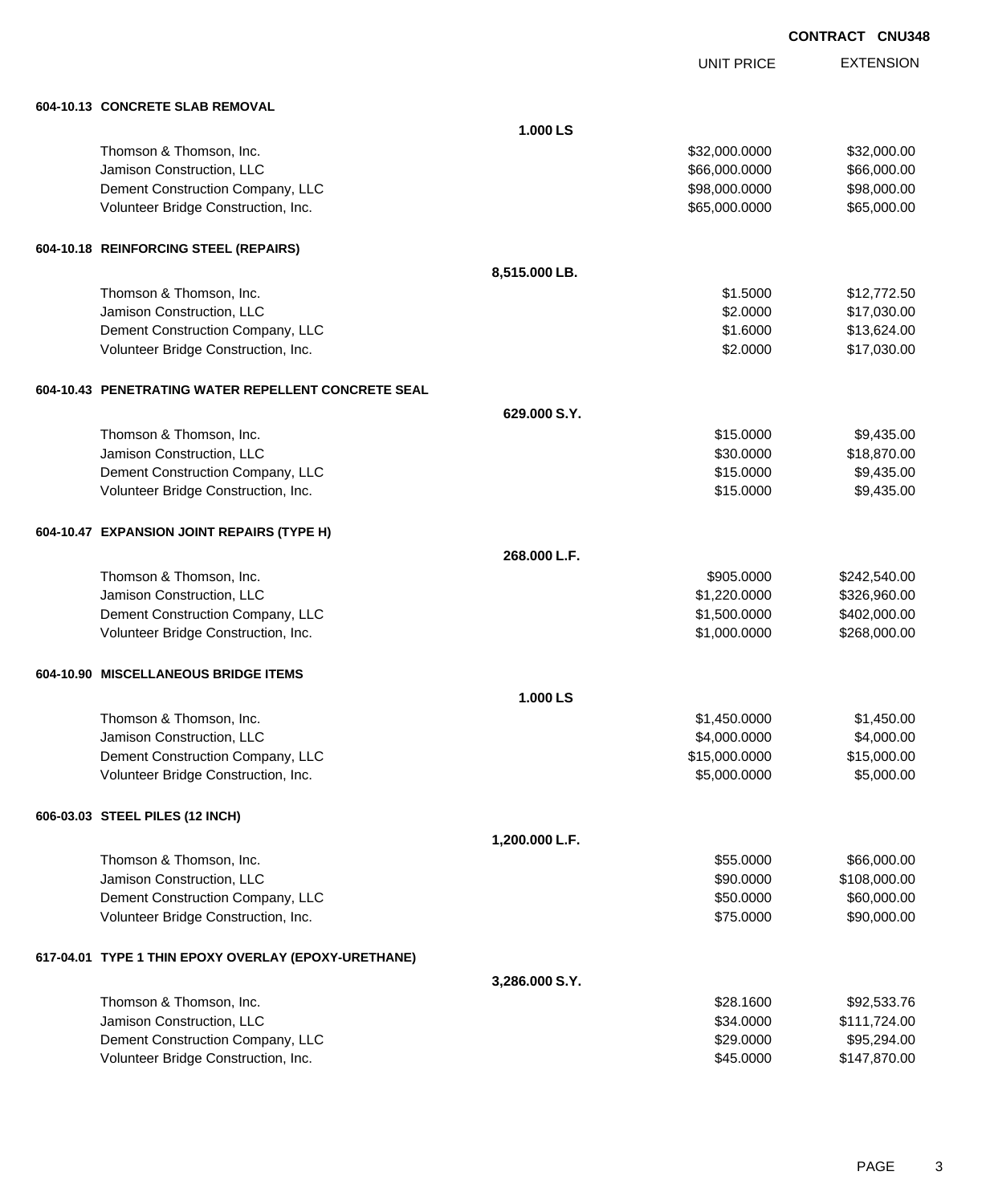|        |                                                    |                   |                   | <b>CONTRACT CNU348</b> |                  |
|--------|----------------------------------------------------|-------------------|-------------------|------------------------|------------------|
|        |                                                    |                   | <b>UNIT PRICE</b> |                        | <b>EXTENSION</b> |
|        | 705-04.50 PORTABLE BARRIER RAIL DELINEATOR         |                   |                   |                        |                  |
|        |                                                    | 204.000 EACH      |                   |                        |                  |
|        | Thomson & Thomson, Inc.                            |                   | \$11.0000         |                        | \$2,244.00       |
|        | Jamison Construction, LLC                          |                   | \$12.0000         |                        | \$2,448.00       |
|        | Dement Construction Company, LLC                   |                   | \$8.0000          |                        | \$1,632.00       |
|        | Volunteer Bridge Construction, Inc.                |                   | \$15.0000         |                        | \$3,060.00       |
|        | 705-08.51 PORTABLE IMPACT ATTENUATOR NCHRP350 TL-3 |                   |                   |                        |                  |
|        |                                                    | <b>4.000 EACH</b> |                   |                        |                  |
|        | Thomson & Thomson, Inc.                            |                   | \$4,200.0000      |                        | \$16,800.00      |
|        | Jamison Construction, LLC                          |                   | \$3,500.0000      |                        | \$14,000.00      |
|        | Dement Construction Company, LLC                   |                   | \$4,200.0000      |                        | \$16,800.00      |
|        | Volunteer Bridge Construction, Inc.                |                   | \$7,000.0000      |                        | \$28,000.00      |
|        | 707-08.11 HIGH-VISIBILITY CONSTRUCTION FENCE       |                   |                   |                        |                  |
|        |                                                    | 800.000 L.F.      |                   |                        |                  |
|        | Thomson & Thomson, Inc.                            |                   | \$2.0000          |                        | \$1,600.00       |
|        | Jamison Construction, LLC                          |                   | \$6.5000          |                        | \$5,200.00       |
|        | Dement Construction Company, LLC                   |                   | \$3.2500          |                        | \$2,600.00       |
|        | Volunteer Bridge Construction, Inc.                |                   | \$7.0000          |                        | \$5,600.00       |
| 712-01 | <b>TRAFFIC CONTROL</b>                             |                   |                   |                        |                  |
|        |                                                    | 1.000 LS          |                   |                        |                  |
|        | Thomson & Thomson, Inc.                            |                   | \$22,000.0000     |                        | \$22,000.00      |
|        | Jamison Construction, LLC                          |                   | \$28,000.0000     |                        | \$28,000.00      |
|        | Dement Construction Company, LLC                   |                   | \$82,300.0000     |                        | \$82,300.00      |
|        | Volunteer Bridge Construction, Inc.                |                   | \$50,000.0000     |                        | \$50,000.00      |
|        | 712-02.02 INTERCONNECTED PORTABLE BARRIER RAIL     |                   |                   |                        |                  |
|        |                                                    | 2,920.000 L.F.    |                   |                        |                  |
|        | Thomson & Thomson, Inc.                            |                   | \$32.0000         |                        | \$93,440.00      |
|        | Jamison Construction, LLC                          |                   | \$38.0000         |                        | \$110,960.00     |
|        | Dement Construction Company, LLC                   |                   | \$30.0000         |                        | \$87,600.00      |
|        | Volunteer Bridge Construction, Inc.                |                   | \$55.0000         |                        | \$160,600.00     |
|        | 712-04.01 FLEXIBLE DRUMS (CHANNELIZING)            |                   |                   |                        |                  |
|        |                                                    | 402.000 EACH      |                   |                        |                  |
|        | Thomson & Thomson, Inc.                            |                   | \$27.0000         |                        | \$10,854.00      |
|        | Jamison Construction, LLC                          |                   | \$36.0000         |                        | \$14,472.00      |
|        | Dement Construction Company, LLC                   |                   | \$28.0000         |                        | \$11,256.00      |
|        | Volunteer Bridge Construction, Inc.                |                   | \$35.0000         |                        | \$14,070.00      |
| 712-06 | <b>SIGNS (CONSTRUCTION)</b>                        |                   |                   |                        |                  |
|        |                                                    | 972.000 S.F.      |                   |                        |                  |
|        | Thomson & Thomson, Inc.                            |                   | \$6.2000          |                        | \$6,026.40       |
|        | Jamison Construction, LLC                          |                   | \$9.0000          |                        | \$8,748.00       |
|        | Dement Construction Company, LLC                   |                   | \$6.8500          |                        | \$6,658.20       |

Volunteer Bridge Construction, Inc. \$7.5000 \$7,290.00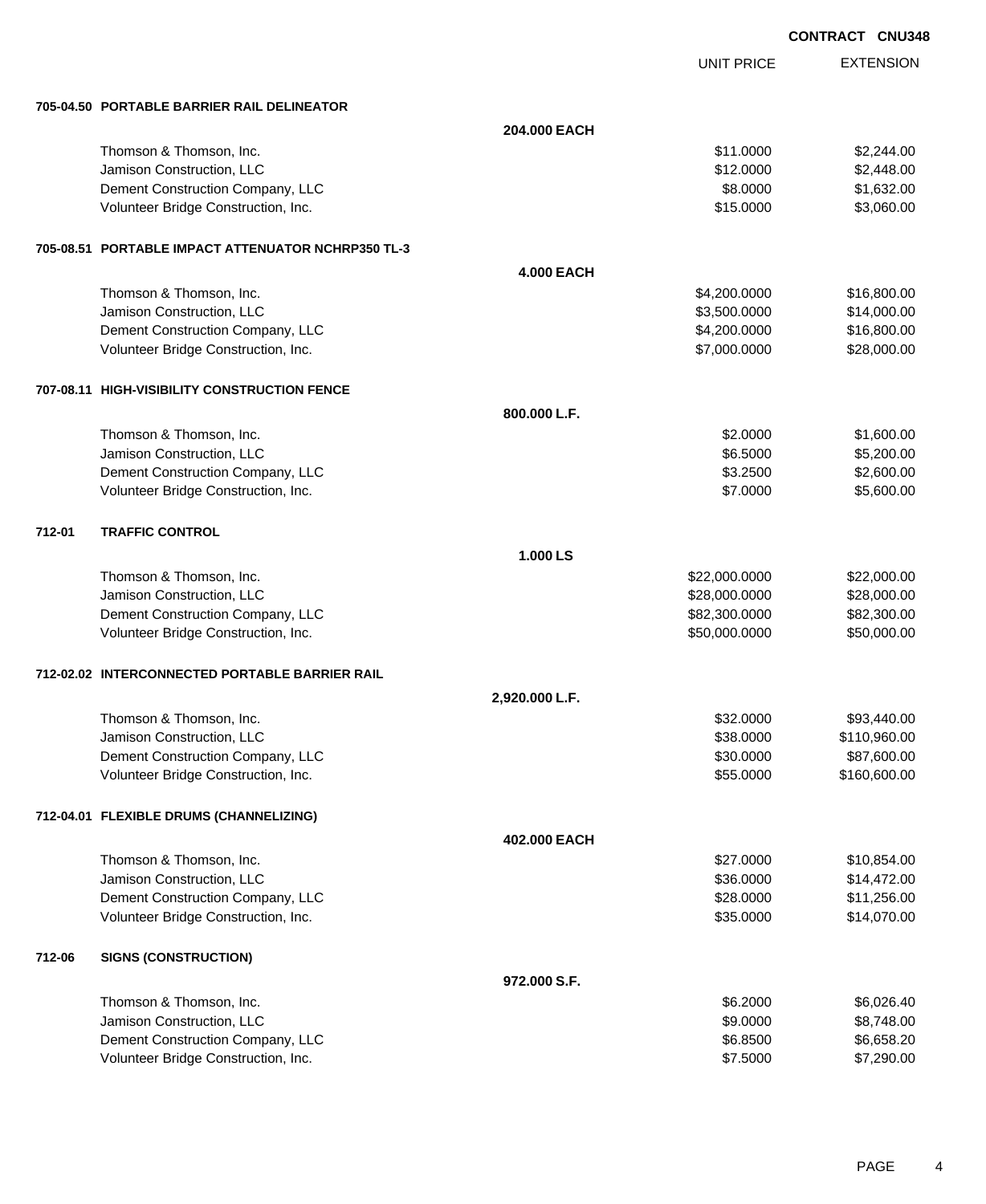EXTENSION **CONTRACT CNU348**

UNIT PRICE

| 712-07.03 TEMPORARY BARRICADES (TYPE III)                |                   |              |              |
|----------------------------------------------------------|-------------------|--------------|--------------|
|                                                          | 300.000 L.F.      |              |              |
| Thomson & Thomson, Inc.                                  |                   | \$13.0000    | \$3,900.00   |
| Jamison Construction, LLC                                |                   | \$24.0000    | \$7,200.00   |
| Dement Construction Company, LLC                         |                   | \$11.0000    | \$3,300.00   |
| Volunteer Bridge Construction, Inc.                      |                   | \$20.0000    | \$6,000.00   |
| 712-08.03 ARROW BOARD (TYPE C)                           |                   |              |              |
|                                                          | <b>4.000 EACH</b> |              |              |
| Thomson & Thomson, Inc.                                  |                   | \$825.0000   | \$3,300.00   |
| Jamison Construction, LLC                                |                   | \$800.0000   | \$3,200.00   |
| Dement Construction Company, LLC                         |                   | \$800.0000   | \$3,200.00   |
| Volunteer Bridge Construction, Inc.                      |                   | \$1,000.0000 | \$4,000.00   |
| 712-09.02 REMOVABLE PAVEMENT MARKING (8" BARRIER LINE)   |                   |              |              |
|                                                          | 15,545.000 L.F.   |              |              |
| Thomson & Thomson, Inc.                                  |                   | \$6.0000     | \$93,270.00  |
| Jamison Construction, LLC                                |                   | \$3.5000     | \$54,407.50  |
| Dement Construction Company, LLC                         |                   | \$6.0000     | \$93,270.00  |
| Volunteer Bridge Construction, Inc.                      |                   | \$7.0000     | \$108,815.00 |
| 712-09.08 REMOVABLE PAVEMENT MARKING (6" line)           |                   |              |              |
|                                                          | 20,180.000 L.F.   |              |              |
| Thomson & Thomson, Inc.                                  |                   | \$4.0000     | \$80,720.00  |
| Jamison Construction, LLC                                |                   | \$2.5000     | \$50,450.00  |
| Dement Construction Company, LLC                         |                   | \$4.0000     | \$80,720.00  |
| Volunteer Bridge Construction, Inc.                      |                   | \$5.0000     | \$100,900.00 |
| 713-02.14 FLEXIBLE DELINEATOR (WHITE)                    |                   |              |              |
|                                                          | 202.000 EACH      |              |              |
| Thomson & Thomson, Inc.                                  |                   | \$31.0000    | \$6,262.00   |
| Jamison Construction, LLC                                |                   | \$50.0000    | \$10,100.00  |
| Dement Construction Company, LLC                         |                   | \$37.0000    | \$7,474.00   |
| Volunteer Bridge Construction, Inc.                      |                   | \$40.0000    | \$8,080.00   |
| 713-16.01 CHANGEABLE MESSAGE SIGN UNIT                   |                   |              |              |
|                                                          | <b>4.000 EACH</b> |              |              |
| Thomson & Thomson, Inc.                                  |                   | \$5,750.0000 | \$23,000.00  |
| Jamison Construction, LLC                                |                   | \$6,400.0000 | \$25,600.00  |
| Dement Construction Company, LLC                         |                   | \$5,500.0000 | \$22,000.00  |
| Volunteer Bridge Construction, Inc.                      |                   | \$7,000.0000 | \$28,000.00  |
| 716-12.02 ENHANCED FLATLINE THERMO PVMT MRKNG (6IN LINE) |                   |              |              |
|                                                          | 0.930 L.M.        |              |              |
| Thomson & Thomson, Inc.                                  |                   | \$7,200.0000 | \$6,696.00   |
| Jamison Construction, LLC                                |                   | \$8,500.0000 | \$7,905.00   |
| Dement Construction Company, LLC                         |                   | \$7,200.0000 | \$6,696.00   |
| Volunteer Bridge Construction, Inc.                      |                   | \$8,500.0000 | \$7,905.00   |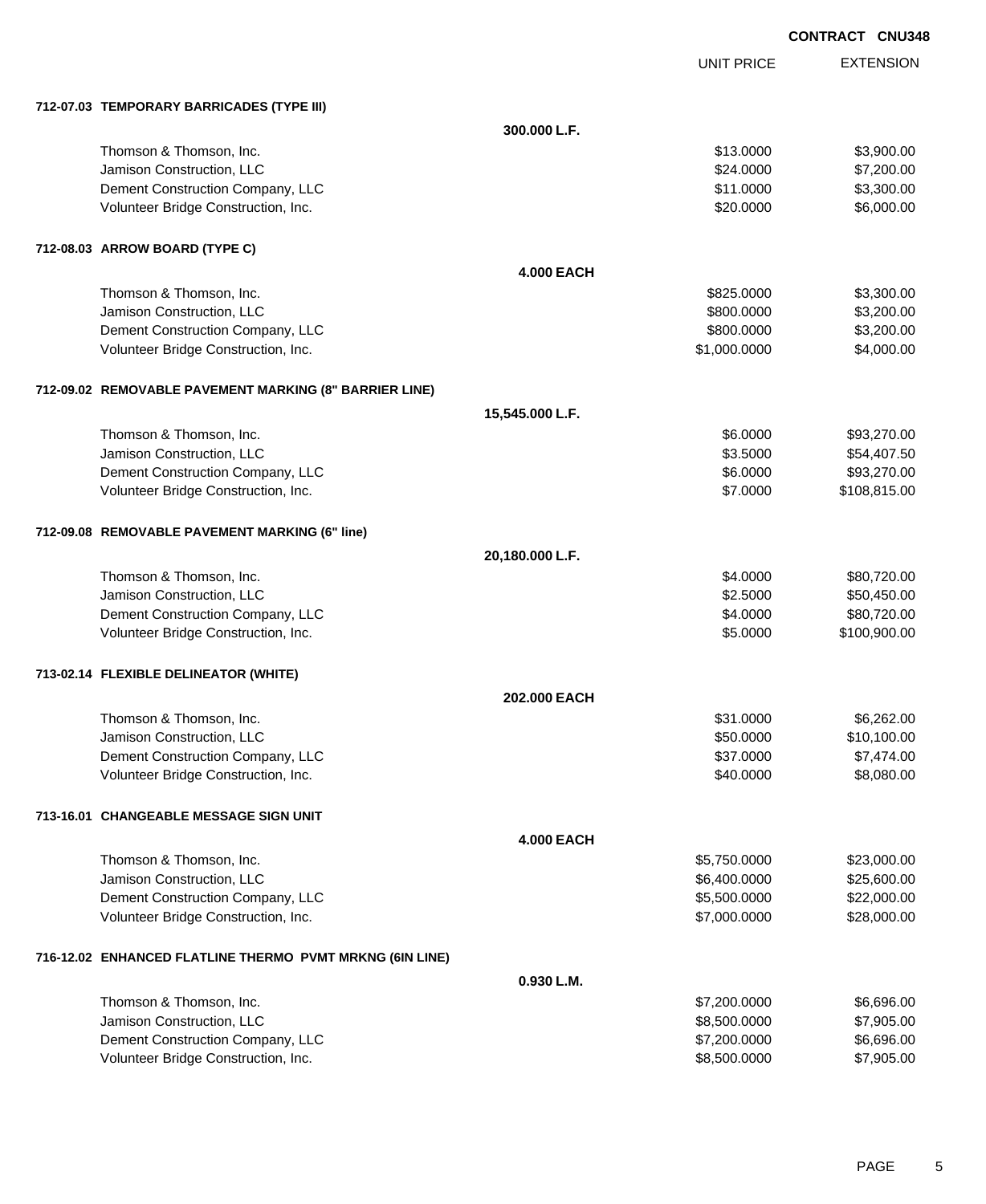|        |                                      |                | <b>UNIT PRICE</b> | <b>EXTENSION</b> |
|--------|--------------------------------------|----------------|-------------------|------------------|
| 717-01 | <b>MOBILIZATION</b>                  |                |                   |                  |
|        |                                      | 1.000 LS       |                   |                  |
|        | Thomson & Thomson, Inc.              |                | \$72,500.0000     | \$72,500.00      |
|        | Jamison Construction, LLC            |                | \$70,000.0000     | \$70,000.00      |
|        | Dement Construction Company, LLC     |                | \$65,000.0000     | \$65,000.00      |
|        | Volunteer Bridge Construction, Inc.  |                | \$75,000.0000     | \$75,000.00      |
| 801-03 | <b>WATER (SEEDING &amp; SODDING)</b> |                |                   |                  |
|        |                                      | 12.000 M.G.    |                   |                  |
|        | Thomson & Thomson, Inc.              |                | \$40,0000         | \$480.00         |
|        | Jamison Construction, LLC            |                | \$10.0000         | \$120.00         |
|        | Dement Construction Company, LLC     |                | \$200.0000        | \$2,400.00       |
|        | Volunteer Bridge Construction, Inc.  |                | \$60.0000         | \$720.00         |
| 803-01 | <b>SODDING (NEW SOD)</b>             |                |                   |                  |
|        |                                      | 1,200.000 S.Y. |                   |                  |
|        | Thomson & Thomson, Inc.              |                | \$6.0000          | \$7,200.00       |
|        | Jamison Construction, LLC            |                | \$6.0000          | \$7,200.00       |
|        | Dement Construction Company, LLC     |                | \$6.9000          | \$8,280.00       |
|        | Volunteer Bridge Construction, Inc.  |                | \$8.0000          | \$9,600.00       |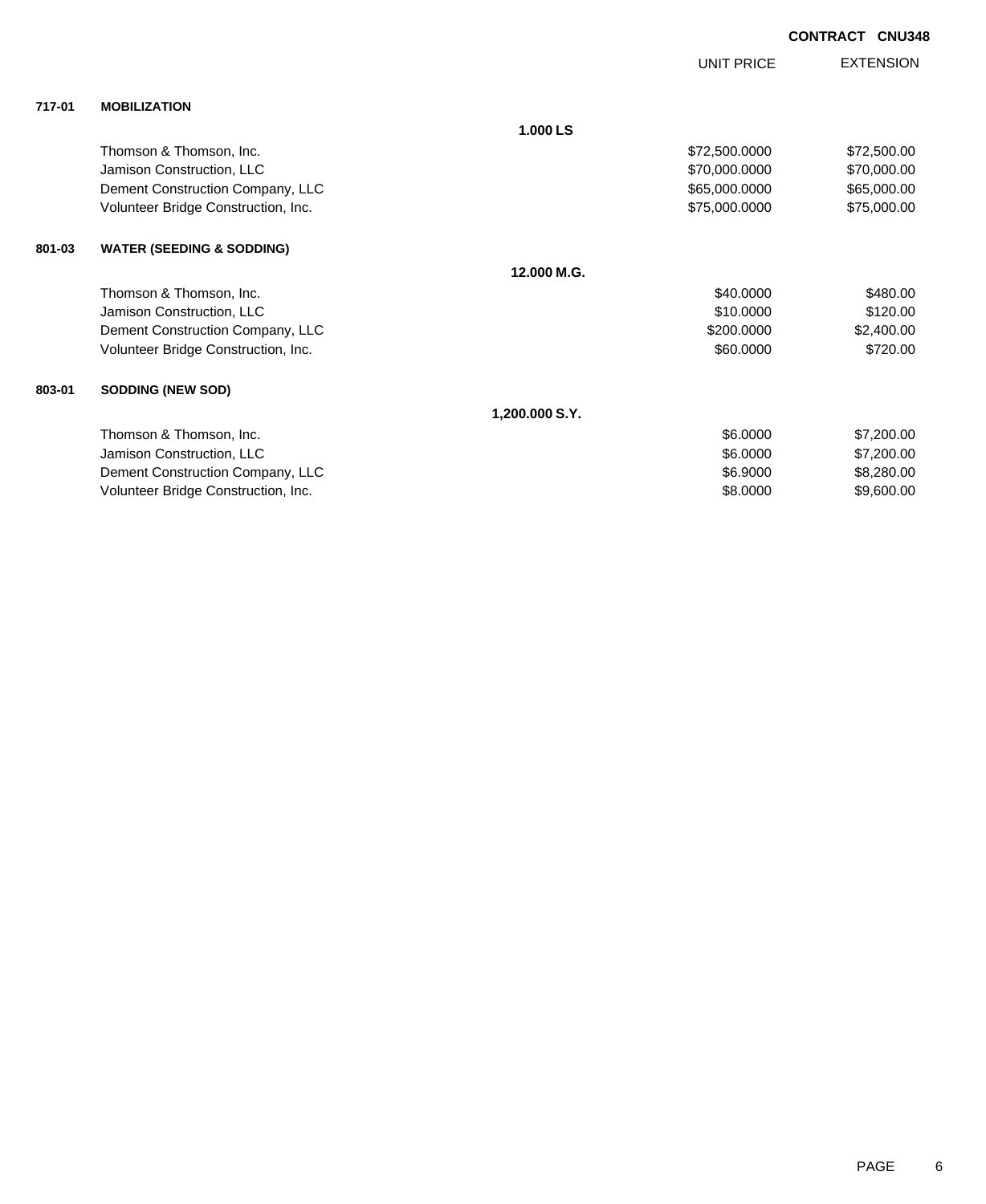### **SUB-TOTAL BRIDGE**

Thomson & Thomson, Inc. 66 and the state of the state of the state of the state of the state of the state of the state of the state of the state of the state of the state of the state of the state of the state of the state Jamison Construction, LLC \$1,285,122.50 Dement Construction Company, LLC \$1,365,136.80 Volunteer Bridge Construction, Inc. 61,403,757.00

| <b>TOTAL CONTRACT</b>               |                |
|-------------------------------------|----------------|
| Thomson & Thomson, Inc.             | \$1,070,535.66 |
| Jamison Construction, LLC           | \$1,285,122.50 |
| Dement Construction Company, LLC    | \$1,365,136.80 |
| Volunteer Bridge Construction, Inc. | \$1,403,757.00 |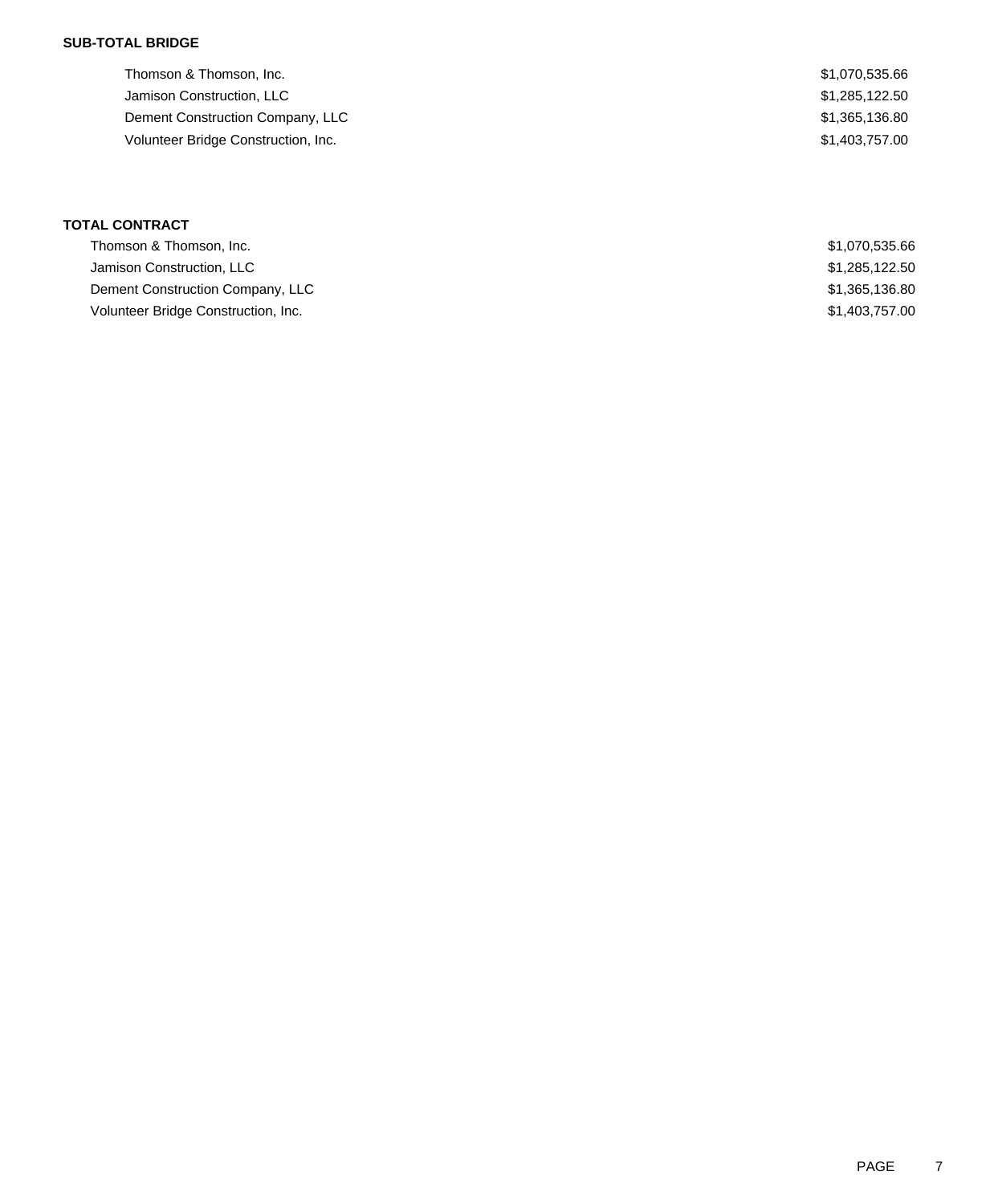# **DEPARTMENT OF TRANSPORTATION SUMMARY OF BIDS LETTING OF DECEMBER 11, 2020 STATE OF TENNESSEE**

### HENDERSON AND MADISON COUNTIES (Contract No. CNU365 Call 033)

NH-I-40-1(361),57201-8158-44

THE FULL AND PARTIAL DEPTH REPAIR OF PORTLAND CEMENT CONCRETE PAVEMENT AND RESEALING JOINTS ON I-40 (EBL) FROM EAST OF THE U.S. 70 (S.R. 1) EXIT (L.M. 20.26) TO EAST OF THE HENDERSON COUNTY LINE (L.M. 27.95).

PROJECT LENGTH - 8.020 MILES

COMPLETION TIME - ON OR BEFORE SEPTEMBER 15, 2021

|                                           | TOTAL CONTRACT |
|-------------------------------------------|----------------|
| Summers-Taylor, Inc.                      | \$1,136,153.20 |
| Harper Construction, LLC                  | \$1,209,404.65 |
| Diamond Surface, Inc.                     | \$1,498,179.32 |
| <b>Vulcan Construction Materials, LLC</b> | \$1,904,699.85 |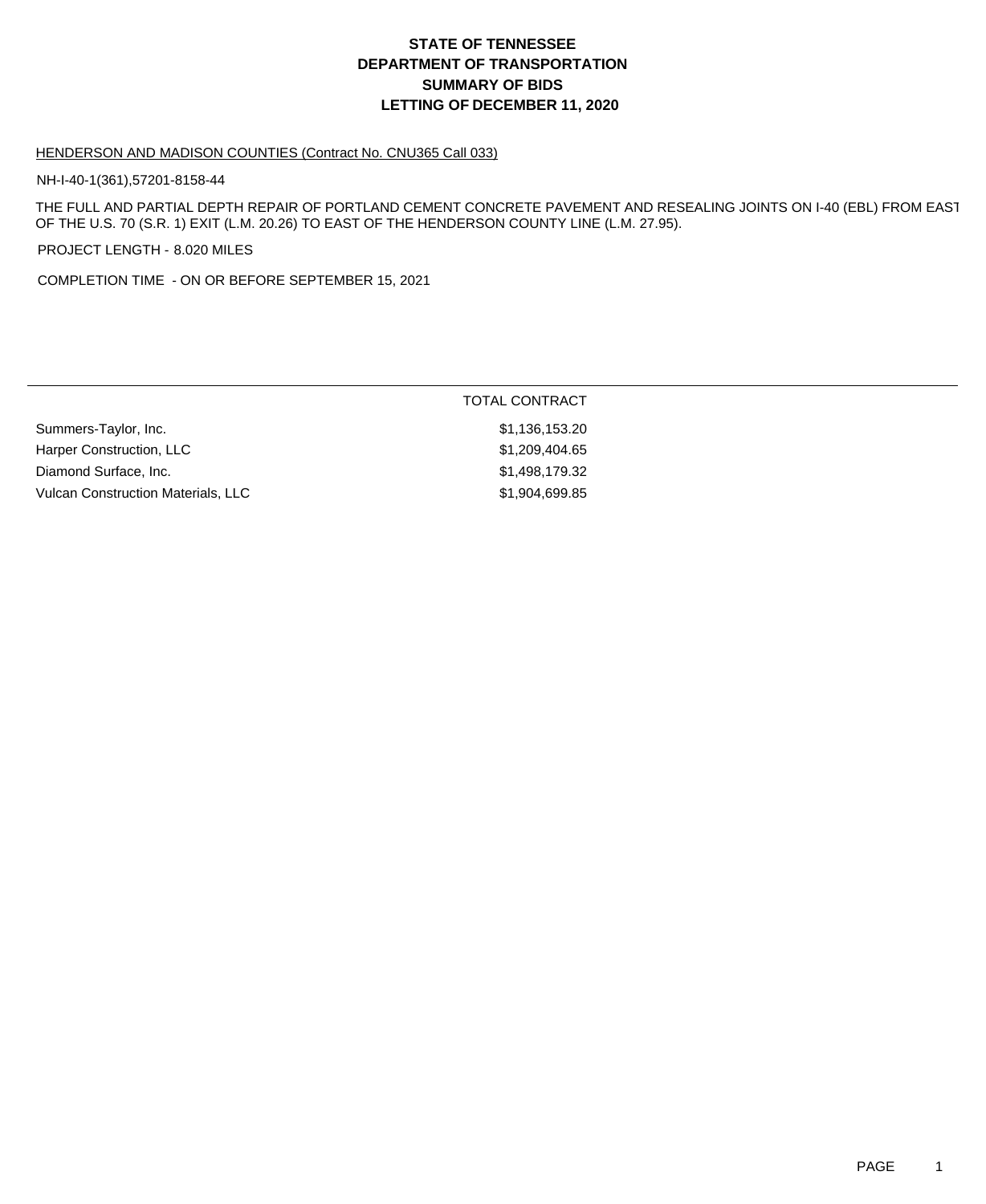|                                                        |                  |                   | <b>CONTRACT CNU365</b> |
|--------------------------------------------------------|------------------|-------------------|------------------------|
|                                                        |                  | <b>UNIT PRICE</b> | <b>EXTENSION</b>       |
| <b>ROADWAY CATEGORY</b>                                |                  |                   |                        |
| 502-03.25 FULL DEPTH PCC PAVEMENT REPAIR HIGH EARLY    |                  |                   |                        |
|                                                        | 188.000 C.Y.     |                   |                        |
| Summers-Taylor, Inc.                                   |                  | \$895.0000        | \$168,260.00           |
| Harper Construction, LLC                               |                  | \$1,325.0000      | \$249,100.00           |
| Diamond Surface, Inc.                                  |                  | \$999.7500        | \$187,953.00           |
| Vulcan Construction Materials, LLC                     |                  | \$975.0000        | \$183,300.00           |
| 502-03.26 PARTIAL DEPTH PCC PAVEMENT REPAIR HIGH EARLY |                  |                   |                        |
|                                                        | 43.000 S.Y.      |                   |                        |
| Summers-Taylor, Inc.                                   |                  | \$899.0000        | \$38,657.00            |
| Harper Construction, LLC                               |                  | \$300.0000        | \$12,900.00            |
| Diamond Surface, Inc.                                  |                  | \$950.0000        | \$40,850.00            |
| Vulcan Construction Materials, LLC                     |                  | \$485.0000        | \$20,855.00            |
| 502-04.01 SAWING CONCRETE PAVEMENT (FULL DEPTH)        |                  |                   |                        |
|                                                        | 1,869.000 L.F.   |                   |                        |
| Summers-Taylor, Inc.                                   |                  | \$14.0000         | \$26,166.00            |
| Harper Construction, LLC                               |                  | \$13.0000         | \$24,297.00            |
| Diamond Surface, Inc.                                  |                  | \$17.5000         | \$32,707.50            |
| Vulcan Construction Materials, LLC                     |                  | \$16.5000         | \$30,838.50            |
| 502-04.02 LOAD TRANSFER DOWELS                         |                  |                   |                        |
|                                                        | 918.000 EACH     |                   |                        |
| Summers-Taylor, Inc.                                   |                  | \$18.0000         | \$16,524.00            |
| Harper Construction, LLC                               |                  | \$13.0000         | \$11,934.00            |
| Diamond Surface, Inc.                                  |                  | \$22.5000         | \$20,655.00            |
| Vulcan Construction Materials, LLC                     |                  | \$18.2000         | \$16,707.60            |
| 502-04.03 TRANSVERSE TIE-BARS                          |                  |                   |                        |
|                                                        | 263.000 EACH     |                   |                        |
| Summers-Taylor, Inc.                                   |                  | \$18.0000         | \$4,734.00             |
| Harper Construction, LLC                               |                  | \$11.0000         | \$2,893.00             |
| Diamond Surface, Inc.                                  |                  | \$22.5000         | \$5,917.50             |
| Vulcan Construction Materials, LLC                     |                  | \$15.5000         | \$4,076.50             |
| 502-08.07 SEALING RANDOM CRACKS (SILICONE SEALANT)     |                  |                   |                        |
|                                                        | 525.000 L.F.     |                   |                        |
| Summers-Taylor, Inc.                                   |                  | \$2.0000          | \$1,050.00             |
| Harper Construction, LLC                               |                  | \$2.0500          | \$1,076.25             |
| Diamond Surface, Inc.                                  |                  | \$23.6600         | \$12,421.50            |
| Vulcan Construction Materials, LLC                     |                  | \$5.5000          | \$2,887.50             |
| 502-08.10 SAWING & RESEALING JOINTS (SILICONE SEALANT) |                  |                   |                        |
|                                                        | 260,652.000 L.F. |                   |                        |
| Summers-Taylor, Inc.                                   |                  | \$2.0000          | \$521,304.00           |
| Harper Construction, LLC                               |                  | \$2.0500          | \$534,336.60           |
| Diamond Surface, Inc.                                  |                  | \$2.8500          | \$742,858.20           |
| Vulcan Construction Materials, LLC                     |                  | \$4.9000          | \$1,277,194.80         |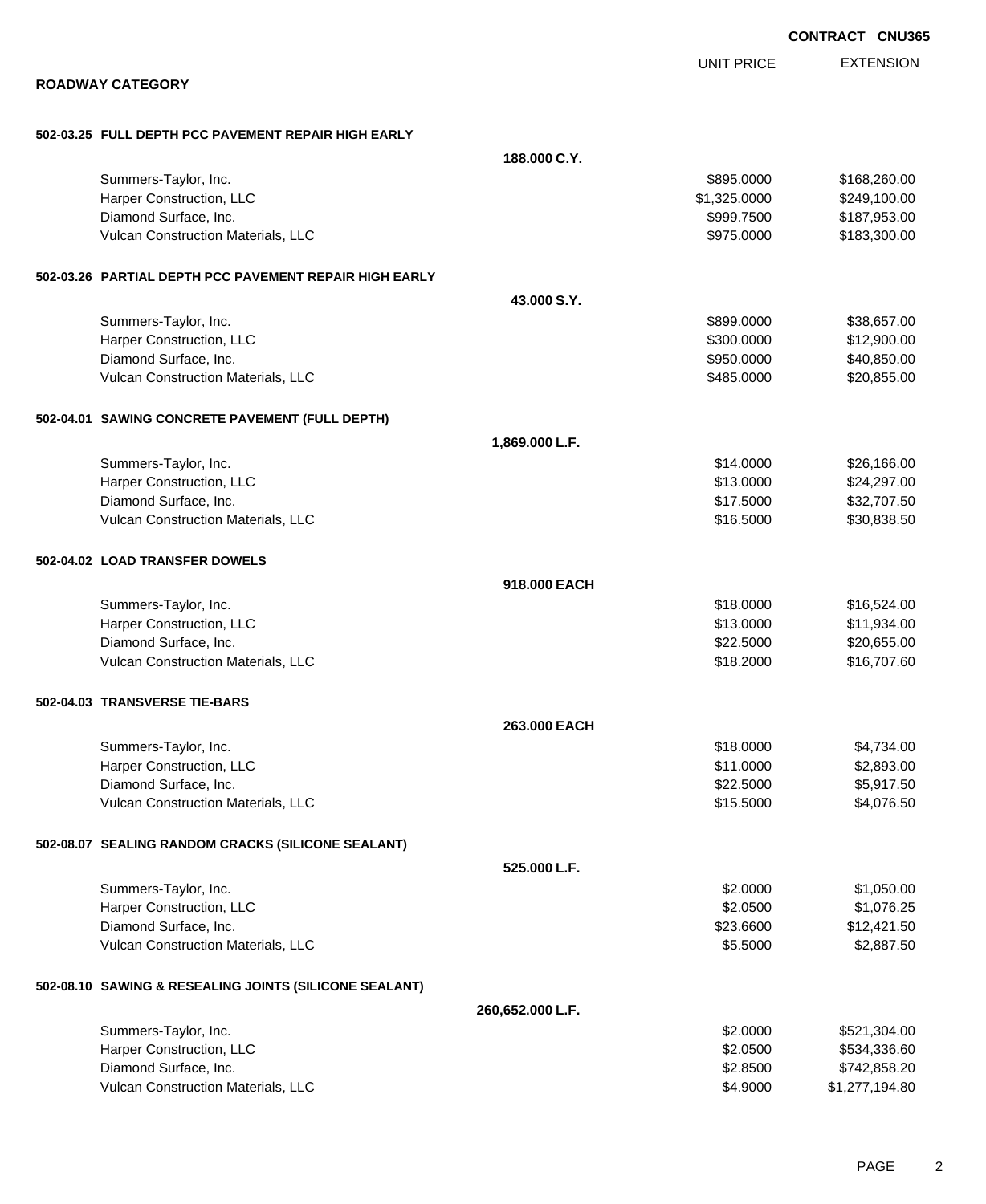|        |                                                        |                   |                   | <b>CONTRACT CNU365</b> |
|--------|--------------------------------------------------------|-------------------|-------------------|------------------------|
|        |                                                        |                   | <b>UNIT PRICE</b> | <b>EXTENSION</b>       |
| 503-01 | <b>GRINDING CONCRETE PAVEMENT</b>                      |                   |                   |                        |
|        |                                                        | 1,242.000 S.Y.    |                   |                        |
|        | Summers-Taylor, Inc.                                   |                   | \$26.0000         | \$32,292.00            |
|        | Harper Construction, LLC                               |                   | \$12.0000         | \$14,904.00            |
|        | Diamond Surface, Inc.                                  |                   | \$17.5100         | \$21,747.42            |
|        | Vulcan Construction Materials, LLC                     |                   | \$17.2500         | \$21,424.50            |
| 712-01 | <b>TRAFFIC CONTROL</b>                                 |                   |                   |                        |
|        |                                                        | 1.000 LS          |                   |                        |
|        | Summers-Taylor, Inc.                                   |                   | \$110,000.0000    | \$110,000.00           |
|        | Harper Construction, LLC                               |                   | \$150,000.0000    | \$150,000.00           |
|        | Diamond Surface, Inc.                                  |                   | \$103,115.0000    | \$103,115.00           |
|        | Vulcan Construction Materials, LLC                     |                   | \$80,000.0000     | \$80,000.00            |
|        | 712-04.01 FLEXIBLE DRUMS (CHANNELIZING)                |                   |                   |                        |
|        |                                                        | 547,000 EACH      |                   |                        |
|        | Summers-Taylor, Inc.                                   |                   | \$35.0000         | \$19,145.00            |
|        | Harper Construction, LLC                               |                   | \$23.0000         | \$12,581.00            |
|        | Diamond Surface, Inc.                                  |                   | \$28.7500         | \$15,726.25            |
|        | Vulcan Construction Materials, LLC                     |                   | \$45.0000         | \$24,615.00            |
|        | 712-05.01 WARNING LIGHTS (TYPE A)                      |                   |                   |                        |
|        |                                                        | 507.000 EACH      |                   |                        |
|        | Summers-Taylor, Inc.                                   |                   | \$3.0000          | \$1,521.00             |
|        | Harper Construction, LLC                               |                   | \$2.0000          | \$1,014.00             |
|        | Diamond Surface, Inc.                                  |                   | \$2.5000          | \$1,267.50             |
|        | Vulcan Construction Materials, LLC                     |                   | \$25.0000         | \$12,675.00            |
|        | 712-05.03 WARNING LIGHTS (TYPE C)                      |                   |                   |                        |
|        |                                                        | 40.000 EACH       |                   |                        |
|        | Summers-Taylor, Inc.                                   |                   | \$8.0000          | \$320.00               |
|        | Harper Construction, LLC                               |                   | \$5.0000          | \$200.00               |
|        | Diamond Surface, Inc.                                  |                   | \$6.2500          | \$250.00               |
|        | Vulcan Construction Materials, LLC                     |                   | \$25.0000         | \$1,000.00             |
| 712-06 | <b>SIGNS (CONSTRUCTION)</b>                            |                   |                   |                        |
|        |                                                        | 497.000 S.F.      |                   |                        |
|        | Summers-Taylor, Inc.                                   |                   | \$9.0000          | \$4,473.00             |
|        | Harper Construction, LLC                               |                   | \$8.0000          | \$3,976.00             |
|        | Diamond Surface, Inc.                                  |                   | \$7.5000          | \$3,727.50             |
|        | Vulcan Construction Materials, LLC                     |                   | \$9.2500          | \$4,597.25             |
|        | 712-06.16 SIGNS (CONSTRUCTION) (REDUCED SPEED WARNING) |                   |                   |                        |
|        |                                                        | <b>2.000 EACH</b> |                   |                        |
|        | Summers-Taylor, Inc.                                   |                   | \$600.0000        | \$1,200.00             |
|        | Harper Construction, LLC                               |                   | \$400.0000        | \$800.00               |
|        | Diamond Surface, Inc.                                  |                   | \$500.0000        | \$1,000.00             |
|        | Vulcan Construction Materials, LLC                     |                   | \$900.0000        | \$1,800.00             |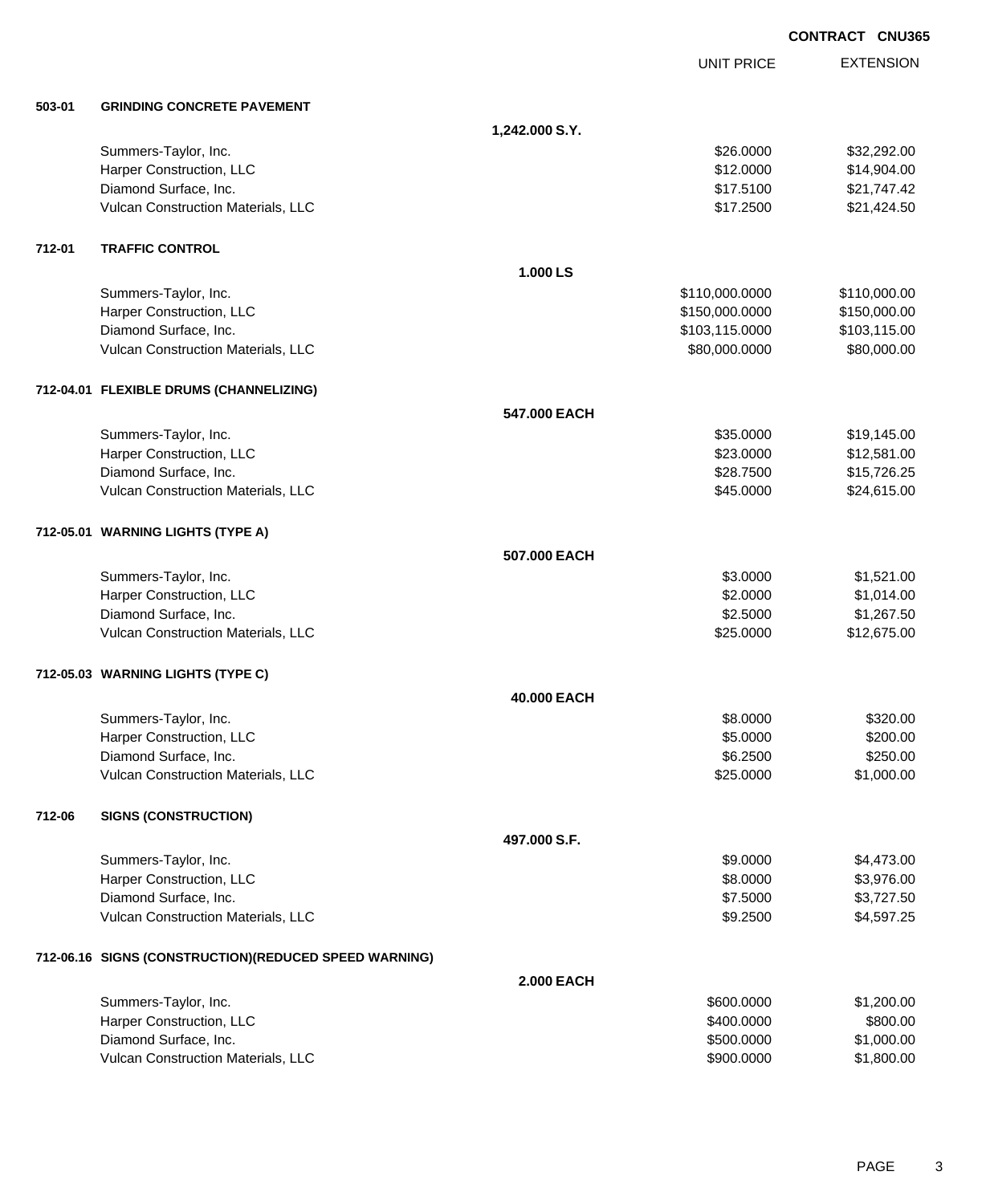UNIT PRICE

EXTENSION

|  | 712-08.03 ARROW BOARD (TYPE C)                      |                   |              |             |
|--|-----------------------------------------------------|-------------------|--------------|-------------|
|  |                                                     | <b>1.000 EACH</b> |              |             |
|  | Summers-Taylor, Inc.                                |                   | \$1,425.0000 | \$1,425.00  |
|  | Harper Construction, LLC                            |                   | \$1,200.0000 | \$1,200.00  |
|  | Diamond Surface, Inc.                               |                   | \$1,187.5000 | \$1,187.50  |
|  | Vulcan Construction Materials, LLC                  |                   | \$975.0000   | \$975.00    |
|  | 712-08.08 SPEED FEEDBACK SIGN ASSEMBLY              |                   |              |             |
|  |                                                     | <b>1.000 EACH</b> |              |             |
|  | Summers-Taylor, Inc.                                |                   | \$6,380.0000 | \$6,380.00  |
|  | Harper Construction, LLC                            |                   | \$4,250.0000 | \$4,250.00  |
|  | Diamond Surface, Inc.                               |                   | \$5,312.5000 | \$5,312.50  |
|  | Vulcan Construction Materials, LLC                  |                   | \$4,000.0000 | \$4,000.00  |
|  | 712-08.09 DIGITAL SPEED LIMIT SIGN ASSEMBLY         |                   |              |             |
|  |                                                     | 10.000 EACH       |              |             |
|  | Summers-Taylor, Inc.                                |                   | \$6,380.0000 | \$63,800.00 |
|  | Harper Construction, LLC                            |                   | \$4,250.0000 | \$42,500.00 |
|  | Diamond Surface, Inc.                               |                   | \$5,312.5000 | \$53,125.00 |
|  | Vulcan Construction Materials, LLC                  |                   | \$4,500.0000 | \$45,000.00 |
|  | 712-08.10 MOBILE MESSAGE SIGN UNIT W/ATTENUATOR     |                   |              |             |
|  |                                                     | 225.000 HOUR      |              |             |
|  | Summers-Taylor, Inc.                                |                   | \$153.0000   | \$34,425.00 |
|  | Harper Construction, LLC                            |                   | \$102.0000   | \$22,950.00 |
|  | Diamond Surface, Inc.                               |                   | \$127.5000   | \$28,687.50 |
|  | Vulcan Construction Materials, LLC                  |                   | \$105.0000   | \$23,625.00 |
|  | 713-16.01 CHANGEABLE MESSAGE SIGN UNIT              |                   |              |             |
|  |                                                     | <b>4.000 EACH</b> |              |             |
|  | Summers-Taylor, Inc.                                |                   | \$7,130.0000 | \$28,520.00 |
|  | Harper Construction, LLC                            |                   | \$3,300.0000 | \$13,200.00 |
|  | Diamond Surface, Inc.                               |                   | \$5,937.5000 | \$23,750.00 |
|  | Vulcan Construction Materials, LLC                  |                   | \$9,000.0000 | \$36,000.00 |
|  | 716-08.01 REMOVAL OF PAVEMENT MARKING (LINE)        |                   |              |             |
|  |                                                     | 10,610.000 L.F.   |              |             |
|  | Summers-Taylor, Inc.                                |                   | \$2.0000     | \$21,220.00 |
|  | Harper Construction, LLC                            |                   | \$1.4200     | \$15,066.20 |
|  | Diamond Surface, Inc.                               |                   | \$1.7800     | \$18,885.80 |
|  | Vulcan Construction Materials, LLC                  |                   | \$1.8000     | \$19,098.00 |
|  | 716-08.09 REMOVAL OF PAVEMENT MARKING (DOTTED LINE) |                   |              |             |
|  |                                                     | 280.000 L.F.      |              |             |
|  | Summers-Taylor, Inc.                                |                   | \$2.0000     | \$560.00    |
|  | Harper Construction, LLC                            |                   | \$1.4200     | \$397.60    |
|  | Diamond Surface, Inc.                               |                   | \$1.7800     | \$498.40    |

Vulcan Construction Materials, LLC 6504.00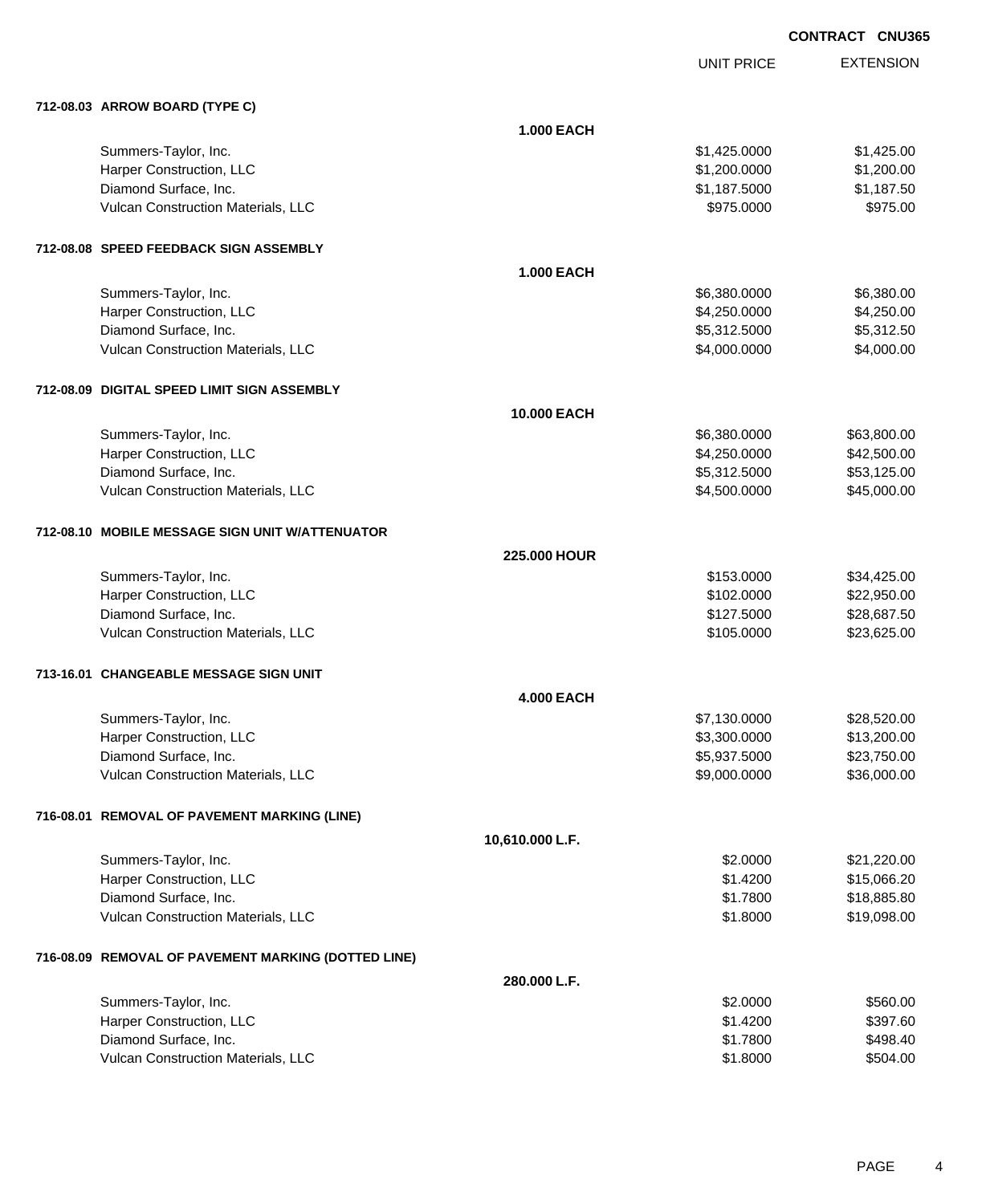| <b>EXTENSION</b><br><b>UNIT PRICE</b><br>716-12.02 ENHANCED FLATLINE THERMO PVMT MRKNG (6IN LINE)<br>2.010 L.M.<br>Summers-Taylor, Inc.<br>\$10,360.0000<br>\$20,823.60<br>Harper Construction, LLC<br>\$6,900.0000<br>\$13,869.00<br>Diamond Surface, Inc.<br>\$8,625.0000<br>\$17,336.25<br>Vulcan Construction Materials, LLC<br>\$8,620.0000<br>\$17,326.20<br>716-12.05 ENHANCED FLATLINE THERMO PVMT MRKNG (6IN DOTTED LINE)<br>320.000 L.F.<br>Summers-Taylor, Inc.<br>\$4.2300<br>\$1,353.60<br>Harper Construction, LLC<br>\$3.0000<br>\$960.00 | <b>CNU365</b> |
|----------------------------------------------------------------------------------------------------------------------------------------------------------------------------------------------------------------------------------------------------------------------------------------------------------------------------------------------------------------------------------------------------------------------------------------------------------------------------------------------------------------------------------------------------------|---------------|
|                                                                                                                                                                                                                                                                                                                                                                                                                                                                                                                                                          |               |
|                                                                                                                                                                                                                                                                                                                                                                                                                                                                                                                                                          |               |
|                                                                                                                                                                                                                                                                                                                                                                                                                                                                                                                                                          |               |
|                                                                                                                                                                                                                                                                                                                                                                                                                                                                                                                                                          |               |
|                                                                                                                                                                                                                                                                                                                                                                                                                                                                                                                                                          |               |
|                                                                                                                                                                                                                                                                                                                                                                                                                                                                                                                                                          |               |
|                                                                                                                                                                                                                                                                                                                                                                                                                                                                                                                                                          |               |
|                                                                                                                                                                                                                                                                                                                                                                                                                                                                                                                                                          |               |
|                                                                                                                                                                                                                                                                                                                                                                                                                                                                                                                                                          |               |
|                                                                                                                                                                                                                                                                                                                                                                                                                                                                                                                                                          |               |
|                                                                                                                                                                                                                                                                                                                                                                                                                                                                                                                                                          |               |
| Diamond Surface, Inc.<br>\$3.7500<br>\$1,200.00                                                                                                                                                                                                                                                                                                                                                                                                                                                                                                          |               |
| Vulcan Construction Materials, LLC<br>\$3.7500<br>\$1,200.00                                                                                                                                                                                                                                                                                                                                                                                                                                                                                             |               |
| 717-01<br><b>MOBILIZATION</b>                                                                                                                                                                                                                                                                                                                                                                                                                                                                                                                            |               |
| 1.000LS                                                                                                                                                                                                                                                                                                                                                                                                                                                                                                                                                  |               |
| Summers-Taylor, Inc.<br>\$12,000.0000<br>\$12,000.00                                                                                                                                                                                                                                                                                                                                                                                                                                                                                                     |               |
| Harper Construction, LLC<br>\$75,000.00<br>\$75,000.0000                                                                                                                                                                                                                                                                                                                                                                                                                                                                                                 |               |
| Diamond Surface, Inc.<br>\$158,000.0000<br>\$158,000.00                                                                                                                                                                                                                                                                                                                                                                                                                                                                                                  |               |

Vulcan Construction Materials, LLC 600000 \$75,000.0000 \$75,000.0000 \$75,000.000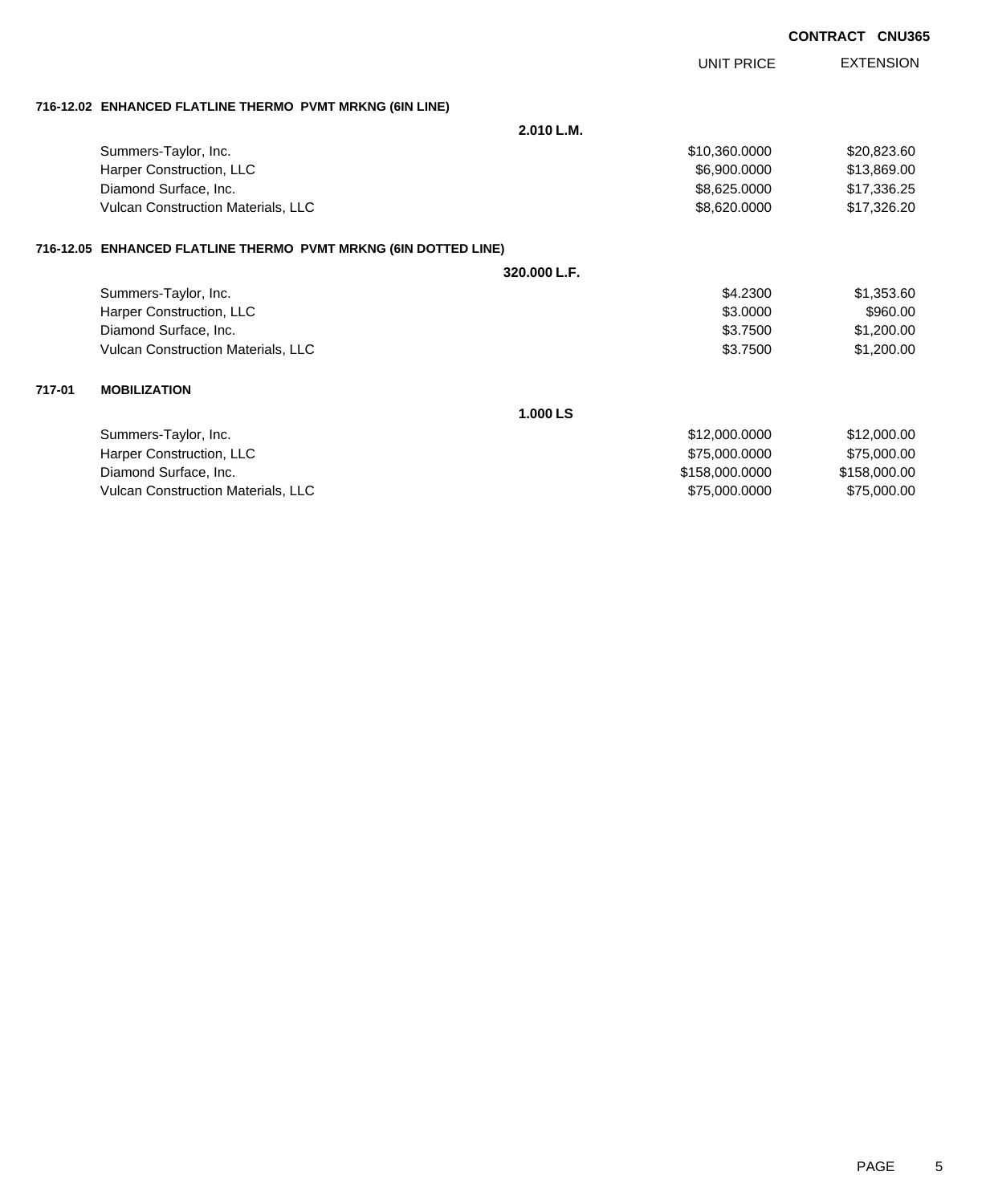## **SUB-TOTAL ROADWAY**

| Summers-Taylor, Inc.                      | \$1,136,153.20 |
|-------------------------------------------|----------------|
| Harper Construction, LLC                  | \$1,209,404.65 |
| Diamond Surface, Inc.                     | \$1,498,179.32 |
| <b>Vulcan Construction Materials, LLC</b> | \$1,904,699.85 |
|                                           |                |

# **TOTAL CONTRACT**

| Summers-Taylor, Inc.                      | \$1,136,153.20 |
|-------------------------------------------|----------------|
| Harper Construction, LLC                  | \$1,209,404.65 |
| Diamond Surface, Inc.                     | \$1,498,179.32 |
| <b>Vulcan Construction Materials, LLC</b> | \$1,904,699.85 |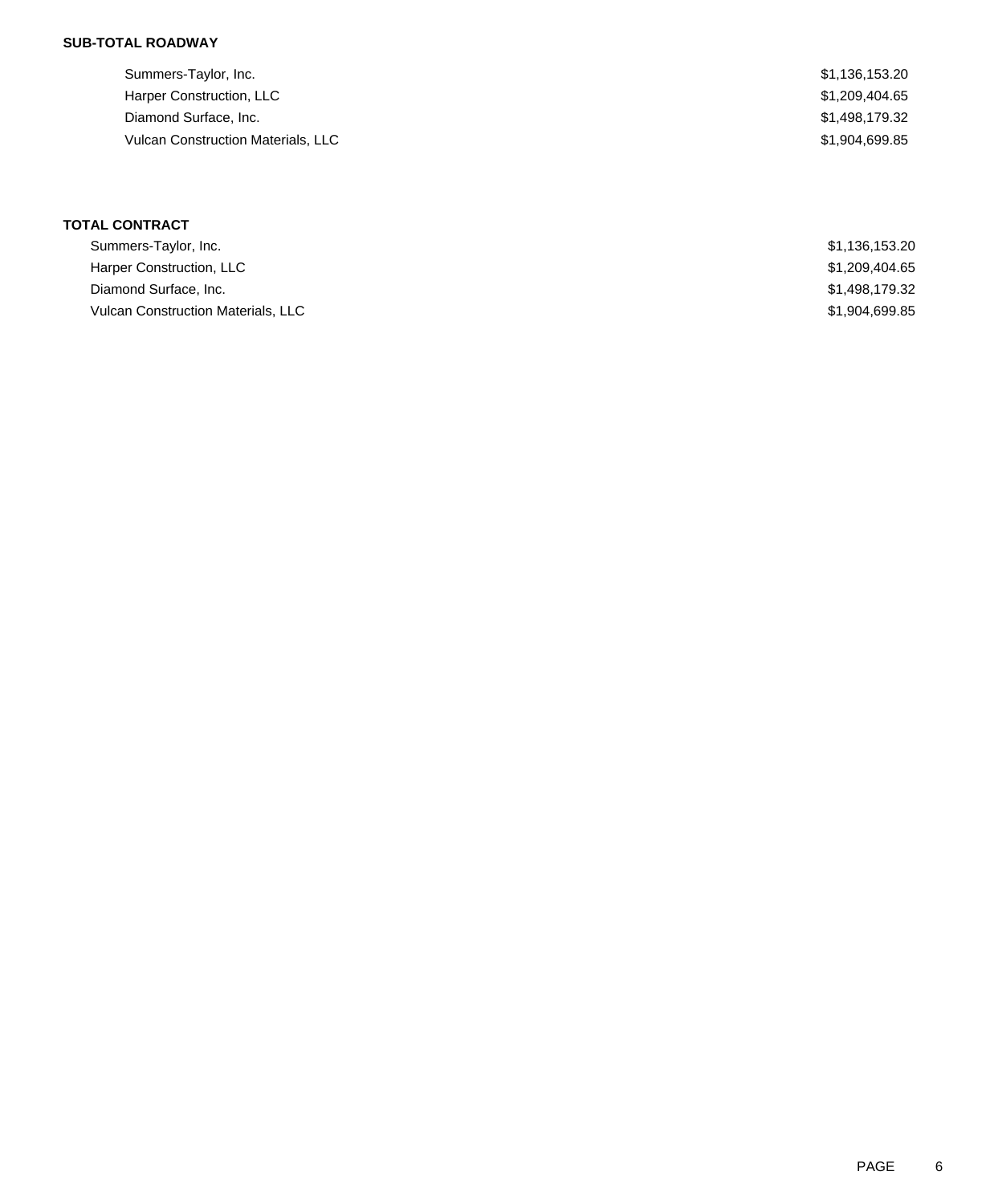HICKMAN COUNTY (Contract No. CNU281 Call 034)

HSIP-4100(18),41945-3461-94

THE MISCELLANEOUS SAFETY IMPROVEMENTS ON VARIOUS LOCAL ROADS.

PROJECT LENGTH - 0.0 MILES

COMPLETION TIME - ON OR BEFORE JULY 31, 2021

DBE GOAL 7.00%

Superior Traffic Control, LLC \$176,798.35 LU, Inc. \$197,746.47

TOTAL CONTRACT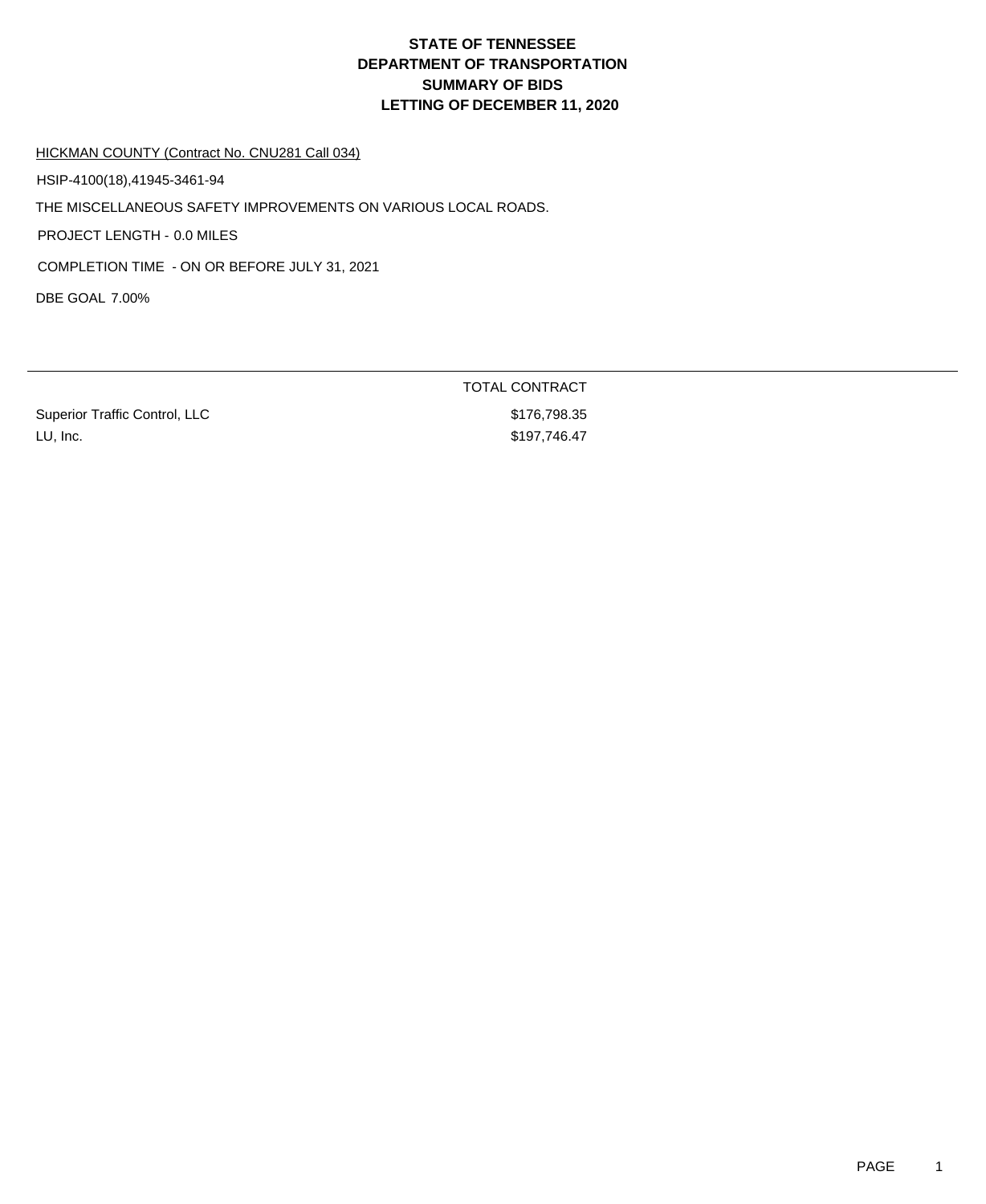EXTENSION **CONTRACT CNU281** UNIT PRICE **ROADWAY CATEGORY 705-04.10 EARTH PAD FOR GUARD RAIL END TREATMENT 13.000 EACH** Superior Traffic Control, LLC 610 and the state of the state of the state of the state of the state of the state of the state of the state of the state of the state of the state of the state of the state of the state of th LU, Inc. \$1,165.0000 \$15,145.00 **705-04.21 GUARDRAIL DELINEATION ENHANCEMENT 100.000 L.F.** Superior Traffic Control, LLC 6295.00 \$2.9500 \$2.9500 \$2.9500 \$2.9500 \$2.9500 \$2.9500 \$2.9500 \$2.9500 \$2.9500 \$2.9500 \$2.9500 \$2.9500 \$2.9500 \$2.9500 \$2.9500 \$2.9500 \$2.9500 \$2.9500 \$2.9500 \$2.9500 \$2.9500 \$2.9500 \$2.9500 لى الله عن الله عن الله عن الله عن الله عن الله عن الله عن الله عن الله عن الله عن الله عن الله عن الله عن الل **705-06.30 GR TERMINAL (ENERGY ABSORBING) MASH TL-2 13.000 EACH** Superior Traffic Control, LLC 6.0000 \$28,600.00 LU, Inc. \$2,129.1300 \$27,678.69 **706-01 GUARDRAIL REMOVED 330.000 L.F.** Superior Traffic Control, LLC \$330.00 LU, Inc. \$1.1700 \$386.10 **712-01 TRAFFIC CONTROL 1.000 LS** Superior Traffic Control, LLC 613,541.000 \$13,541.000 \$13,541.000 LU, Inc. \$13,960.0000 \$13,960.00 **713-02.14 FLEXIBLE DELINEATOR (WHITE) 44.000 EACH** Superior Traffic Control, LLC 632.0000 \$1,408.00 LU, Inc. \$32.8700 \$1,446.28 **713-02.21 SIGN POST DELINEATION ENHANCEMENT 267.000 L.F.** Superior Traffic Control, LLC 66 and the state of the state of the state of the state of the state of the state of the state of the state of the state of the state of the state of the state of the state of the state of the لى الله بن المركز المركز المركز المركز المركز المركز المركز المركز المركز المركز المركز المركز المركز المركز ال **713-11.01 "U" SECTION STEEL POSTS 2,976.000 LB.** Superior Traffic Control, LLC 66 and the state of the state of the state of the state of the state of the state of the state of the state of the state of the state of the state of the state of the state of the state of the LU, Inc. \$2.5000 \$7,440.00 **713-11.02 PERFORATED/KNOCKOUT SQUARE TUBE POST 2,663.000 LB.** Superior Traffic Control, LLC 610,252.55 LU, Inc. \$2.8800 \$7,669.44 **713-13.02 FLAT SHEET ALUMINUM SIGNS (0.080" THICK) 292.900 S.F.** Superior Traffic Control, LLC 63,514.80 LU, Inc. \$11.8200 \$3,462.08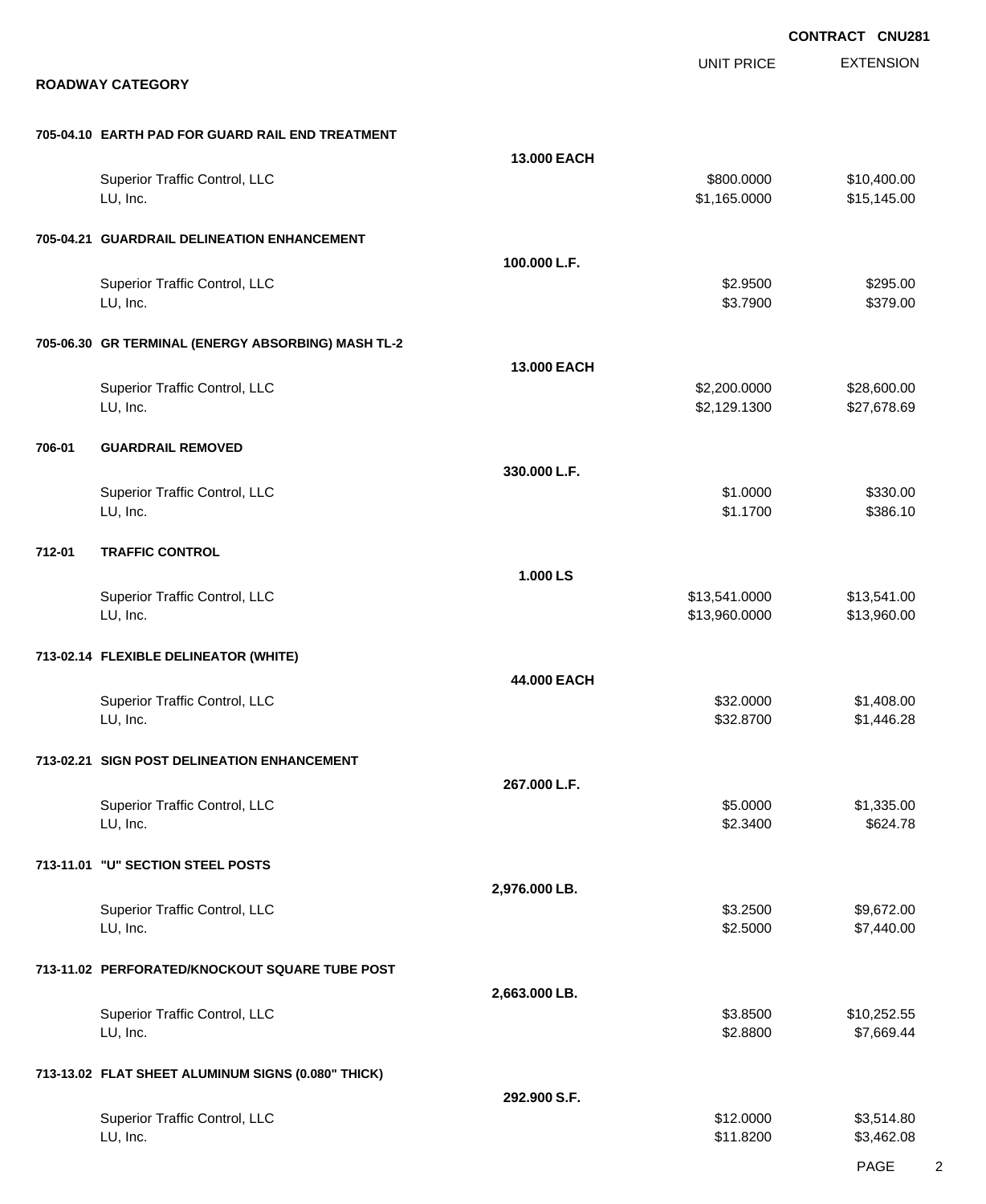|        |                                                                   |                   |                   | <b>CONTRACT CNU281</b> |                  |
|--------|-------------------------------------------------------------------|-------------------|-------------------|------------------------|------------------|
|        |                                                                   |                   | <b>UNIT PRICE</b> |                        | <b>EXTENSION</b> |
|        | 713-13.03 FLAT SHEET ALUMINUM SIGNS (0.100" THICK)                |                   |                   |                        |                  |
|        |                                                                   | 681.000 S.F.      |                   |                        |                  |
|        | Superior Traffic Control, LLC                                     |                   | \$13.0000         |                        | \$8,853.00       |
|        | LU, Inc.                                                          |                   | \$12.6400         |                        | \$8,607.84       |
|        | 713-15.36 REMOVE SIGN, SUPPORT & FOOTING                          |                   |                   |                        |                  |
|        |                                                                   | 51,000 EACH       |                   |                        |                  |
|        | Superior Traffic Control, LLC                                     |                   | \$8.0000          |                        | \$408.00         |
|        | LU, Inc.                                                          |                   | \$29.4400         |                        | \$1,501.44       |
|        | 713-16.05 RAILROAD CROSS-BUCK SIGN & SUPPORT                      |                   |                   |                        |                  |
|        |                                                                   | <b>2.000 EACH</b> |                   |                        |                  |
|        | Superior Traffic Control, LLC                                     |                   | \$300.0000        |                        | \$600.00         |
|        | LU, Inc.                                                          |                   | \$217.4100        |                        | \$434.82         |
|        | 716-01.21 SNOWPLOWABLE RAISED PAVEMENT MARKERS (BI-DIR) (1 COLOR) |                   |                   |                        |                  |
|        |                                                                   | 1,055.000 EACH    |                   |                        |                  |
|        | Superior Traffic Control, LLC                                     |                   | \$20.0000         |                        | \$21,100.00      |
|        | LU, Inc.                                                          |                   | \$25.0000         |                        | \$26,375.00      |
|        | 716-02.05 PLASTIC PAVEMENT MARKING (STOP LINE)                    |                   |                   |                        |                  |
|        |                                                                   | 68.000 L.F.       |                   |                        |                  |
|        | Superior Traffic Control, LLC                                     |                   | \$15.0000         |                        | \$1,020.00       |
|        | LU, Inc.                                                          |                   | \$15.0000         |                        | \$1,020.00       |
|        | 716-04.12 PLASTIC PAVEMENT MARKING (YIELD LINE)                   |                   |                   |                        |                  |
|        |                                                                   | 10.000 S.F.       |                   |                        |                  |
|        | Superior Traffic Control, LLC                                     |                   | \$30.0000         |                        | \$300.00         |
|        | LU, Inc.                                                          |                   | \$20.0000         |                        | \$200.00         |
|        | 716-13.01 SPRAY THERMO PVMT MRKNG (60 mil) (4IN LINE)             |                   |                   |                        |                  |
|        |                                                                   | 44.500 L.M.       |                   |                        |                  |
|        | Superior Traffic Control, LLC                                     |                   | \$1,350.0000      |                        | \$60,075.00      |
|        | LU, Inc.                                                          |                   | \$1,550.0000      |                        | \$68,975.00      |
|        | 716-13.04 SPRAY THERMO PVMT MRKNG (60 mil) (4IN DOTTED LINE)      |                   |                   |                        |                  |
|        |                                                                   | 3,294.000 L.F.    |                   |                        |                  |
|        | Superior Traffic Control, LLC                                     |                   | \$1.0000          |                        | \$3,294.00       |
|        | LU, Inc.                                                          |                   | \$1.5000          |                        | \$4,941.00       |
| 717-01 | <b>MOBILIZATION</b>                                               |                   |                   |                        |                  |
|        |                                                                   | 1.000 LS          |                   |                        |                  |
|        | Superior Traffic Control, LLC                                     |                   | \$1,800.0000      |                        | \$1,800.00       |
|        | LU, Inc.                                                          |                   | \$7,500.0000      |                        | \$7,500.00       |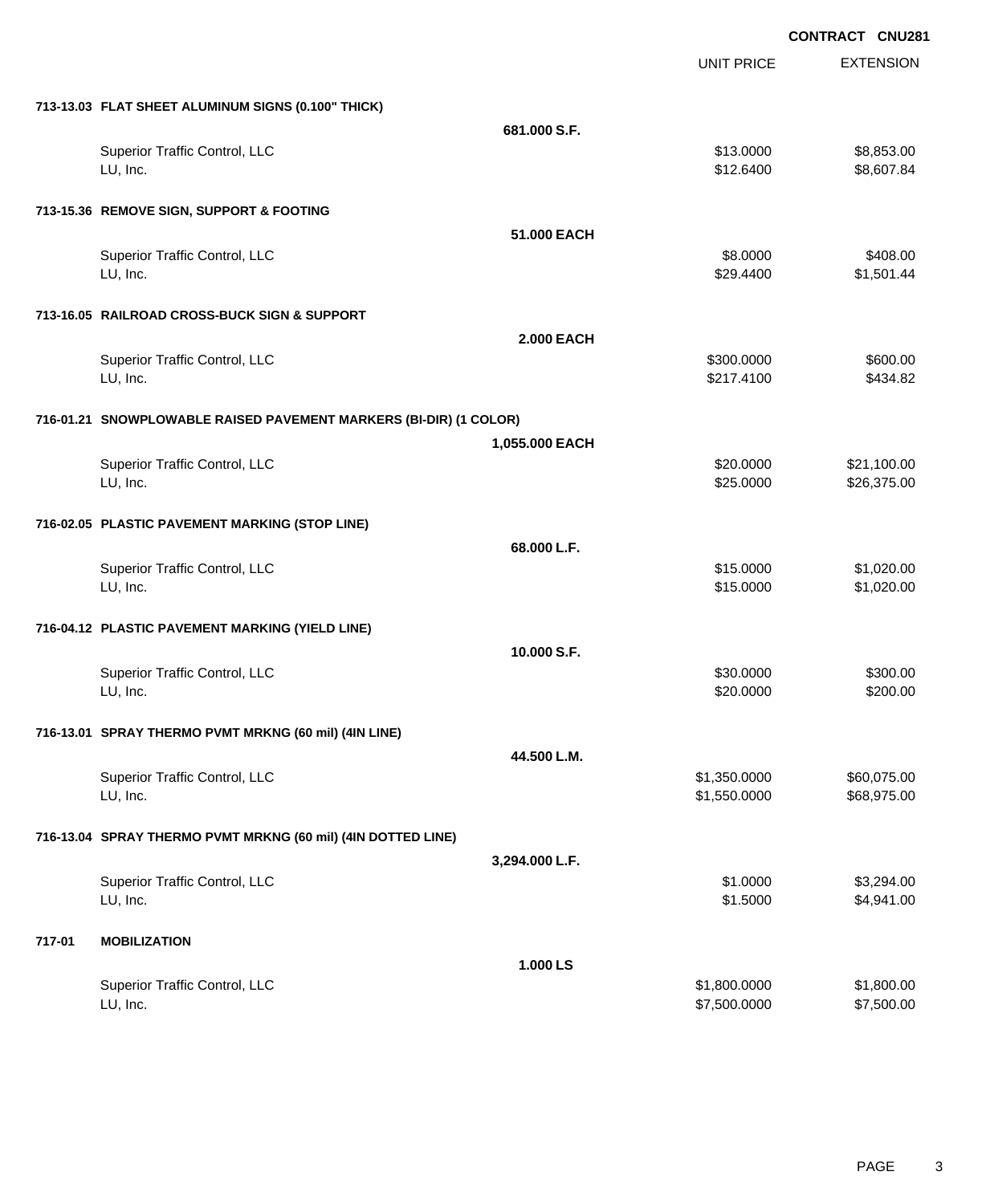## **SUB-TOTAL ROADWAY**

| Superior Traffic Control, LLC | \$176,798.35 |
|-------------------------------|--------------|
| LU, Inc.                      | \$197,746.47 |

## **TOTAL CONTRACT**

Superior Traffic Control, LLC 600 and 200 and 200 and 200 and 200 and 200 and 200 and 200 and 200 and 200 and 200 and 200 and 200 and 200 and 200 and 200 and 200 and 200 and 200 and 200 and 200 and 200 and 200 and 200 and LU, Inc. \$197,746.47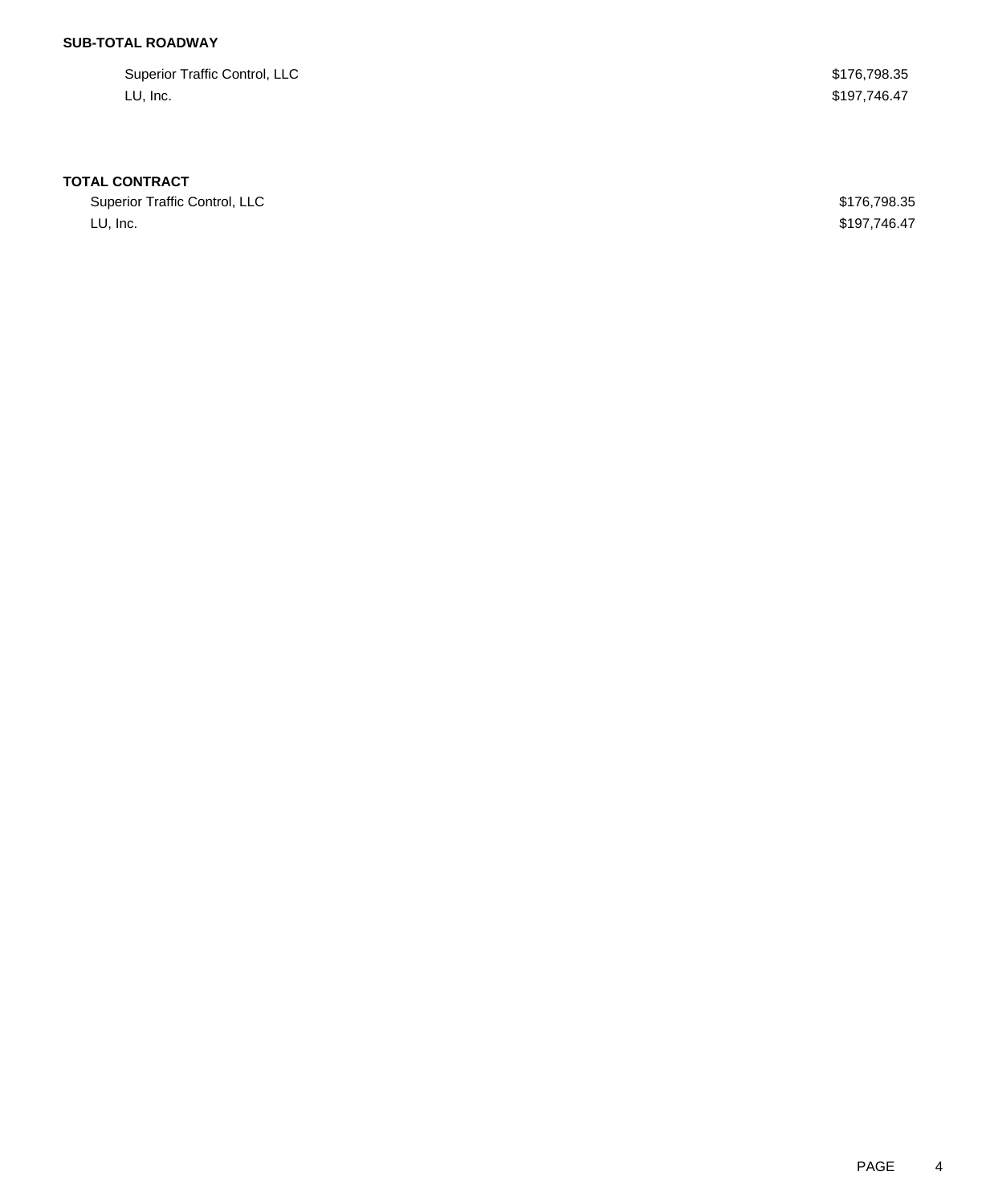### HUMPHREYS COUNTY (Contract No. CNU381 Call 035)

43001-4160-04

THE REPAIR OF THE BRIDGES ON I-40 OVER THE BUFFALO RIVER (L.M. 6.26).

PROJECT LENGTH - 0.0 MILES

COMPLETION TIME - ON OR BEFORE JUNE 30, 2021

| Thomson & Thomson, Inc.              | \$1,313,593.00 |
|--------------------------------------|----------------|
| Bell & Associates Construction, LLC  | \$1,985,048.00 |
| Mid-State Construction Company, Inc. | \$2,240,991,04 |

# TOTAL CONTRACT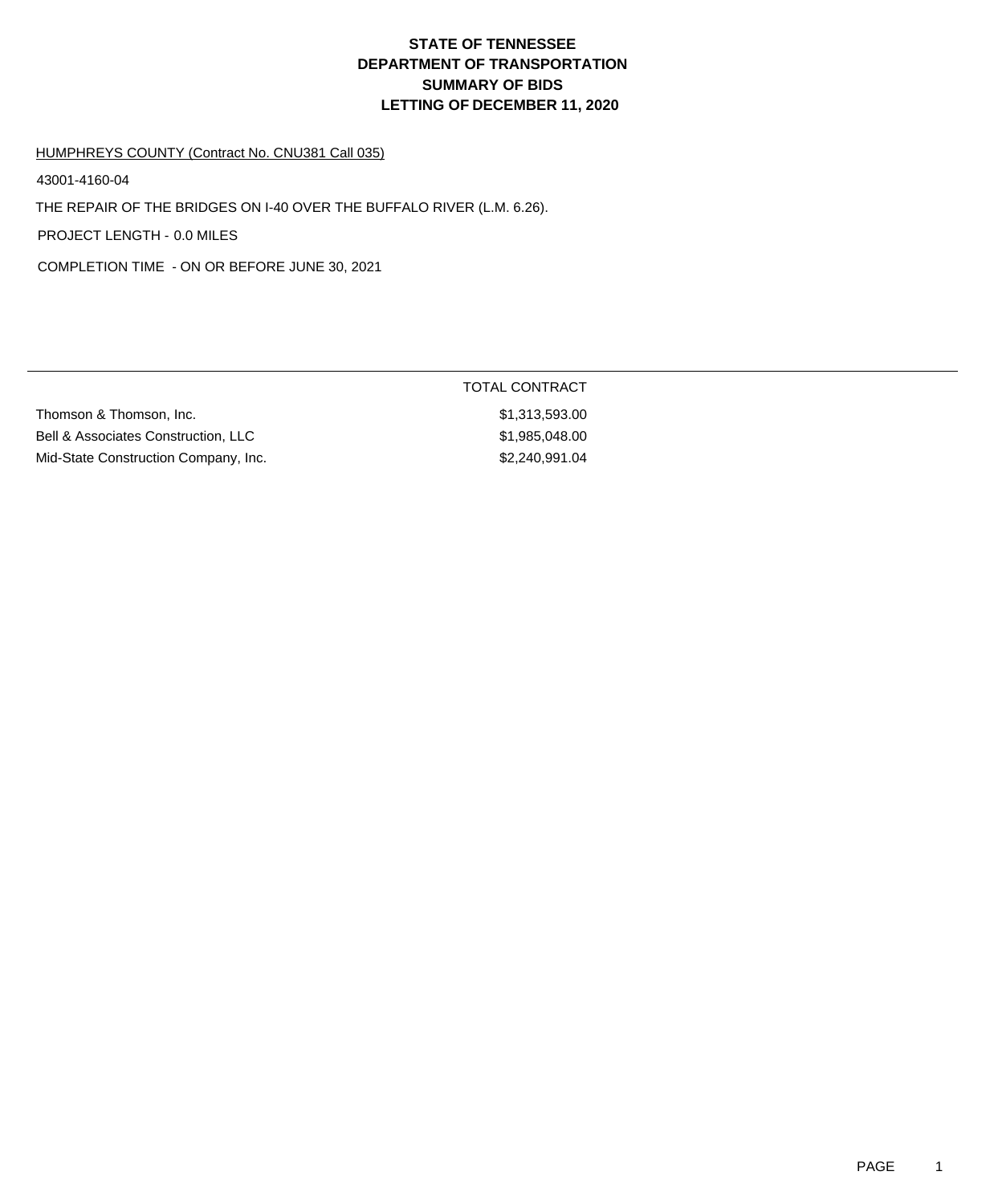|        |                                                                 |               |                                | <b>CONTRACT CNU381</b> |                            |
|--------|-----------------------------------------------------------------|---------------|--------------------------------|------------------------|----------------------------|
|        |                                                                 |               | <b>UNIT PRICE</b>              |                        | <b>EXTENSION</b>           |
|        | <b>BRIDGE CATEGORY</b>                                          |               |                                |                        |                            |
|        |                                                                 |               |                                |                        |                            |
|        | 201-05.31 VEGETATION REMOVAL                                    |               |                                |                        |                            |
|        |                                                                 | 1.000 LS      |                                |                        |                            |
|        | Thomson & Thomson, Inc.<br>Bell & Associates Construction, LLC  |               | \$4,000.0000                   |                        | \$4,000.00                 |
|        | Mid-State Construction Company, Inc.                            |               | \$16,500.0000<br>\$21,622.4800 |                        | \$16,500.00<br>\$21,622.48 |
|        |                                                                 |               |                                |                        |                            |
|        | 209-08.02 TEMPORARY SILT FENCE (WITH BACKING)                   |               |                                |                        |                            |
|        |                                                                 | 400.000 L.F.  |                                |                        |                            |
|        | Thomson & Thomson, Inc.                                         |               | \$12.0000                      |                        | \$4,800.00                 |
|        | Bell & Associates Construction, LLC                             |               | \$9.0000                       |                        | \$3,600.00                 |
|        | Mid-State Construction Company, Inc.                            |               | \$11.2000                      |                        | \$4,480.00                 |
|        | 307-03.08 ASPHALT CONCRETE MIX (PG76-22) (BPMB-HM) GRADING B-M2 |               |                                |                        |                            |
|        |                                                                 | 2,070.000 TON |                                |                        |                            |
|        | Thomson & Thomson, Inc.                                         |               | \$100.0000                     |                        | \$207,000.00               |
|        | Bell & Associates Construction, LLC                             |               | \$190.0000                     |                        | \$393,300.00               |
|        | Mid-State Construction Company, Inc.                            |               | \$112.0000                     |                        | \$231,840.00               |
|        |                                                                 |               |                                |                        |                            |
| 403-01 | BITUMINOUS MATERIAL FOR TACK COAT (TC)                          |               |                                |                        |                            |
|        |                                                                 | 13.000 TON    |                                |                        |                            |
|        | Thomson & Thomson, Inc.                                         |               | \$550.0000                     |                        | \$7,150.00                 |
|        | Bell & Associates Construction, LLC                             |               | \$1,600.0000                   |                        | \$20,800.00                |
|        | Mid-State Construction Company, Inc.                            |               | \$616.0000                     |                        | \$8,008.00                 |
|        | 411-03.10 ACS MIX(PG76-22) GRADING D                            |               |                                |                        |                            |
|        |                                                                 | 1,123.000 TON |                                |                        |                            |
|        | Thomson & Thomson, Inc.                                         |               | \$115.0000                     |                        | \$129,145.00               |
|        | Bell & Associates Construction, LLC                             |               | \$180.0000                     |                        | \$202,140.00               |
|        | Mid-State Construction Company, Inc.                            |               | \$128.8000                     |                        | \$144,642.40               |
|        | 604-10.01 CONCRETE REPAIRS                                      |               |                                |                        |                            |
|        |                                                                 | 1.000 LS      |                                |                        |                            |
|        | Thomson & Thomson, Inc.                                         |               | \$21,220.0000                  |                        | \$21,220.00                |
|        | Bell & Associates Construction, LLC                             |               | \$60,000.0000                  |                        | \$60,000.00                |
|        | Mid-State Construction Company, Inc.                            |               | \$89,641.6400                  |                        | \$89,641.64                |
|        | 604-10.14 REMOVE EXISTING WEARING SURFACE                       |               |                                |                        |                            |
|        |                                                                 | 1.000 LS      |                                |                        |                            |
|        | Thomson & Thomson, Inc.                                         |               | \$145,000.0000                 |                        | \$145,000.00               |
|        | Bell & Associates Construction, LLC                             |               | \$130,000.0000                 |                        | \$130,000.00               |
|        | Mid-State Construction Company, Inc.                            |               | \$134,400.0000                 |                        | \$134,400.00               |
|        | 604-10.24 JACKING CONCRETE SPANS                                |               |                                |                        |                            |
|        |                                                                 | 1.000 LS      |                                |                        |                            |
|        | Thomson & Thomson, Inc.                                         |               | \$80,000.0000                  |                        | \$80,000.00                |
|        |                                                                 |               |                                |                        |                            |

| Thomson & Thomson, Inc.              | \$80,000,0000  | \$80,000.00  |
|--------------------------------------|----------------|--------------|
| Bell & Associates Construction. LLC  | \$125.000.0000 | \$125,000.00 |
| Mid-State Construction Company, Inc. | \$159.674.5700 | \$159.674.57 |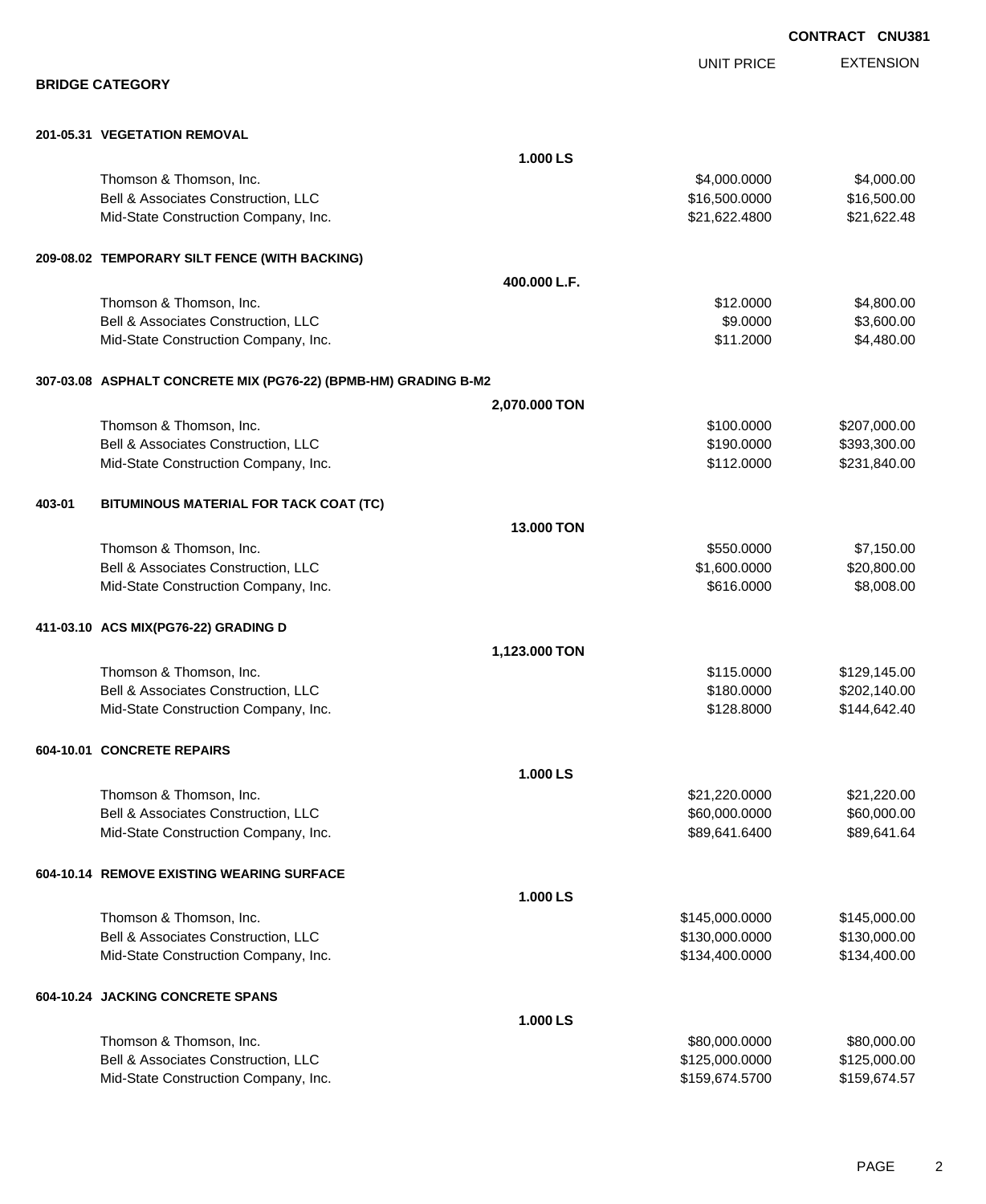|        |                                                       |                   | <b>UNIT PRICE</b> | <b>EXTENSION</b> |
|--------|-------------------------------------------------------|-------------------|-------------------|------------------|
|        | 604-10.30 BRIDGE DECK REPAIRS (FULL DEPTH OF SLAB)    |                   |                   |                  |
|        |                                                       | 100.000 S.Y.      |                   |                  |
|        | Thomson & Thomson, Inc.                               |                   | \$425.0000        | \$42,500.00      |
|        | Bell & Associates Construction, LLC                   |                   | \$600.0000        | \$60,000.00      |
|        | Mid-State Construction Company, Inc.                  |                   | \$515.7000        | \$51,570.00      |
|        | 604-10.44 EXPANSION JOINT REPAIRS                     |                   |                   |                  |
|        |                                                       | 162.000 L.F.      |                   |                  |
|        | Thomson & Thomson, Inc.                               |                   | \$980.0000        | \$158,760.00     |
|        | Bell & Associates Construction, LLC                   |                   | \$2,400.0000      | \$388,800.00     |
|        | Mid-State Construction Company, Inc.                  |                   | \$3,658.8500      | \$592,733.70     |
|        | 604-10.50 BRIDGE DECK REPAIRS (PARTIAL DEPTH OF SLAB) |                   |                   |                  |
|        |                                                       | 260.000 S.Y.      |                   |                  |
|        | Thomson & Thomson, Inc.                               |                   | \$415.0000        | \$107,900.00     |
|        | Bell & Associates Construction, LLC                   |                   | \$650.0000        | \$169,000.00     |
|        | Mid-State Construction Company, Inc.                  |                   | \$369.5100        | \$96,072.60      |
|        | 705-08.51 PORTABLE IMPACT ATTENUATOR NCHRP350 TL-3    |                   |                   |                  |
|        |                                                       | <b>2.000 EACH</b> |                   |                  |
|        | Thomson & Thomson, Inc.                               |                   | \$5,200.0000      | \$10,400.00      |
|        | Bell & Associates Construction, LLC                   |                   | \$7,000.0000      | \$14,000.00      |
|        | Mid-State Construction Company, Inc.                  |                   | \$7,280.0000      | \$14,560.00      |
| 712-01 | <b>TRAFFIC CONTROL</b>                                |                   |                   |                  |
|        |                                                       | 1.000 LS          |                   |                  |
|        | Thomson & Thomson, Inc.                               |                   | \$12,000.0000     | \$12,000.00      |
|        | Bell & Associates Construction, LLC                   |                   | \$25,000.0000     | \$25,000.00      |
|        | Mid-State Construction Company, Inc.                  |                   | \$140,198.7200    | \$140,198.72     |
|        | 712-02.02 INTERCONNECTED PORTABLE BARRIER RAIL        |                   |                   |                  |
|        |                                                       | 480.000 L.F.      |                   |                  |
|        | Thomson & Thomson, Inc.                               |                   | \$65.0000         | \$31,200.00      |
|        | Bell & Associates Construction, LLC                   |                   | \$75.0000         | \$36,000.00      |
|        | Mid-State Construction Company, Inc.                  |                   | \$98.3500         | \$47,208.00      |
|        | 712-04.01 FLEXIBLE DRUMS (CHANNELIZING)               |                   |                   |                  |
|        |                                                       | 225,000 EACH      |                   |                  |
|        | Thomson & Thomson, Inc.                               |                   | \$20.0000         | \$4,500.00       |
|        | Bell & Associates Construction, LLC                   |                   | \$25.0000         | \$5,625.00       |
|        | Mid-State Construction Company, Inc.                  |                   | \$22.4000         | \$5,040.00       |
|        | 712-04.50 BARRIER RAIL DELINEATOR                     |                   |                   |                  |
|        |                                                       | <b>6.000 EACH</b> |                   |                  |
|        | Thomson & Thomson, Inc.                               |                   | \$15.0000         | \$90.00          |
|        | Bell & Associates Construction, LLC                   |                   | \$16.0000         | \$96.00          |
|        | Mid-State Construction Company, Inc.                  |                   | \$16.8000         | \$100.80         |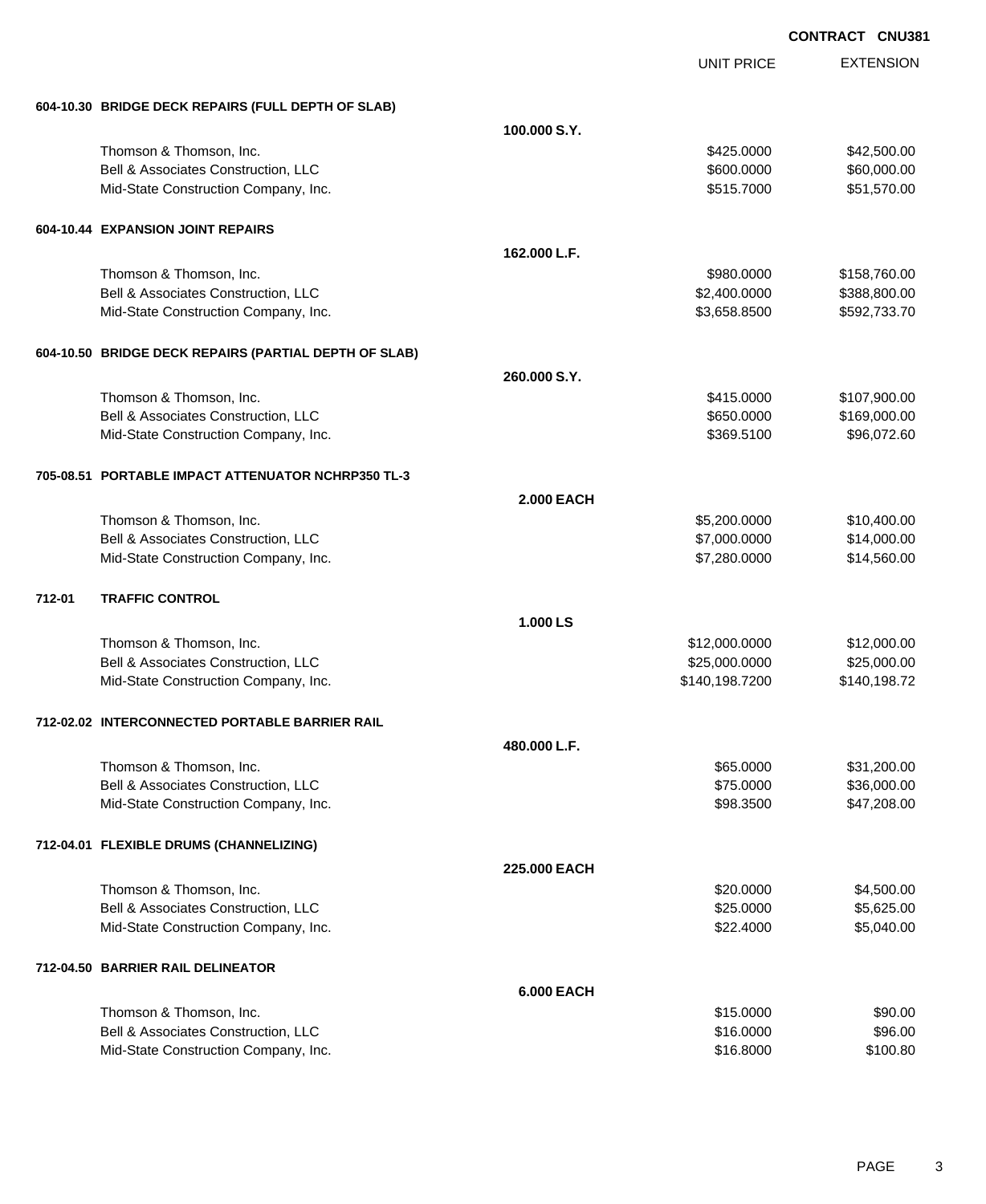EXTENSION **CONTRACT CNU381** UNIT PRICE **240.000 S.F.** Thomson & Thomson, Inc. 6. 6.5000 \$1,560.00 Bell & Associates Construction, LLC 60000 \$1,680.00 Mid-State Construction Company, Inc. 6. The State Construction Company, Inc. 6. The State Construction Company, Inc.

**712-06 SIGNS (CONSTRUCTION)**

| 712-08.03 ARROW BOARD (TYPE C)                        |                   |              |             |
|-------------------------------------------------------|-------------------|--------------|-------------|
|                                                       | <b>2.000 EACH</b> |              |             |
| Thomson & Thomson, Inc.                               |                   | \$1,000,0000 | \$2,000.00  |
| <b>Bell &amp; Associates Construction, LLC</b>        |                   | \$1,050.0000 | \$2,100.00  |
| Mid-State Construction Company, Inc.                  |                   | \$1,120.0000 | \$2,240.00  |
| 712-08.13 QUEUE PROTECTION TRUCK (EMERGENCY CALL OUT) |                   |              |             |
|                                                       | 32,000 DAY        |              |             |
| Thomson & Thomson, Inc.                               |                   | \$950,0000   | \$30,400.00 |
| <b>Bell &amp; Associates Construction, LLC</b>        |                   | \$1,200,0000 | \$38,400,00 |
| Mid-State Construction Company, Inc.                  |                   | \$1,064.0000 | \$34,048.00 |
|                                                       |                   |              |             |

#### **712-09.01 REMOVABLE PAVEMENT MARKING LINE**

|                                                                   | 51,880.000 L.F.   |              |              |
|-------------------------------------------------------------------|-------------------|--------------|--------------|
| Thomson & Thomson, Inc.                                           |                   | \$3.0000     | \$155,640.00 |
| Bell & Associates Construction, LLC                               |                   | \$2.8000     | \$145,264.00 |
| Mid-State Construction Company, Inc.                              |                   | \$2,8000     | \$145,264.00 |
| 713-02.14 FLEXIBLE DELINEATOR (WHITE)                             |                   |              |              |
|                                                                   | 59.000 EACH       |              |              |
| Thomson & Thomson, Inc.                                           |                   | \$32,0000    | \$1,888.00   |
| Bell & Associates Construction, LLC                               |                   | \$33,0000    | \$1,947.00   |
| Mid-State Construction Company, Inc.                              |                   | \$35.8400    | \$2,114.56   |
| 713-16.01 CHANGEABLE MESSAGE SIGN UNIT                            |                   |              |              |
|                                                                   | <b>2.000 EACH</b> |              |              |
| Thomson & Thomson, Inc.                                           |                   | \$5,500.0000 | \$11,000.00  |
| Bell & Associates Construction, LLC                               |                   | \$6,000.0000 | \$12,000.00  |
| Mid-State Construction Company, Inc.                              |                   | \$6,160,0000 | \$12,320.00  |
| 716-01.22 SNOWPLOWABLE RAISED PAVMENT MARKERS (MONO-DIR)(1 COLOR) |                   |              |              |
|                                                                   | 48,000 EACH       |              |              |
| Thomson & Thomson, Inc.                                           |                   | \$30.0000    | \$1,440.00   |
| Bell & Associates Construction, LLC                               |                   | \$52.0000    | \$2,496.00   |
| Mid-State Construction Company, Inc.                              |                   | \$56,0000    | \$2,688.00   |
| 716-12.02 ENHANCED FLATLINE THERMO PVMT MRKNG (6IN LINE)          |                   |              |              |
|                                                                   | 6.000 L.M.        |              |              |

| Thomson & Thomson, Inc.              | \$5,000,0000 | \$30,000.00 |
|--------------------------------------|--------------|-------------|
| Bell & Associates Construction, LLC  | \$6,200,0000 | \$37,200.00 |
| Mid-State Construction Company, Inc. | \$6.720,0000 | \$40.320.00 |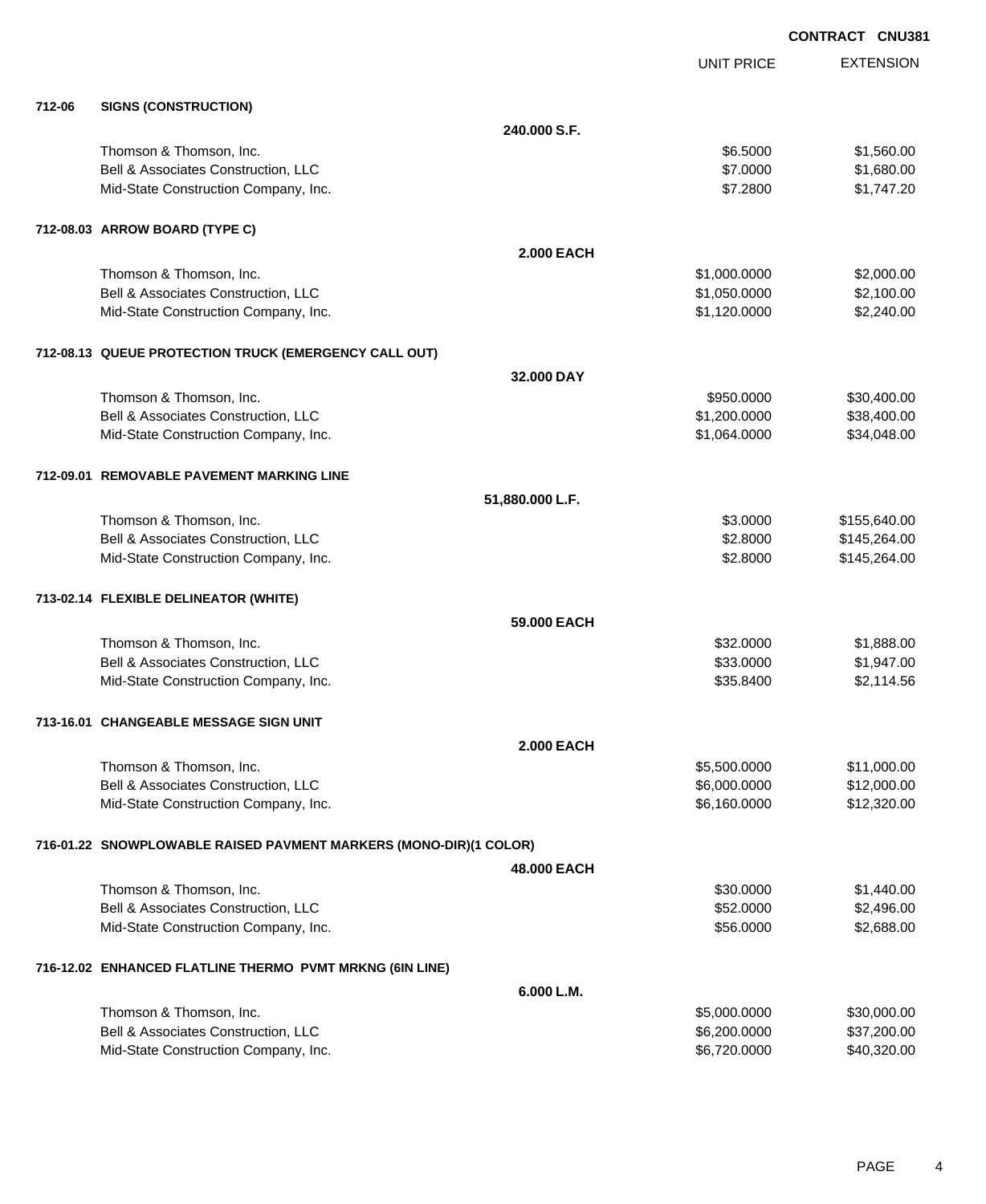| <b>CONTRACT CNU381</b> |  |
|------------------------|--|
|                        |  |

|        |                                                |                   | <b>UNIT PRICE</b> | <b>EXTENSION</b> |
|--------|------------------------------------------------|-------------------|-------------------|------------------|
| 717-01 | <b>MOBILIZATION</b>                            |                   |                   |                  |
|        |                                                | 1.000 LS          |                   |                  |
|        | Thomson & Thomson, Inc.                        |                   | \$95,000.0000     | \$95,000.00      |
|        | Bell & Associates Construction, LLC            |                   | \$91,000.0000     | \$91,000.00      |
|        | Mid-State Construction Company, Inc.           |                   | \$237,176.3700    | \$237,176.37     |
|        | 725-05.25 CHANGEABLE SPEED LIMIT SIGN (TYPE A) |                   |                   |                  |
|        |                                                | <b>4.000 EACH</b> |                   |                  |
|        | Thomson & Thomson, Inc.                        |                   | \$4,750.0000      | \$19,000.00      |
|        | Bell & Associates Construction, LLC            |                   | \$775,0000        | \$3,100.00       |
|        | Mid-State Construction Company, Inc.           |                   | \$5,320.0000      | \$21,280.00      |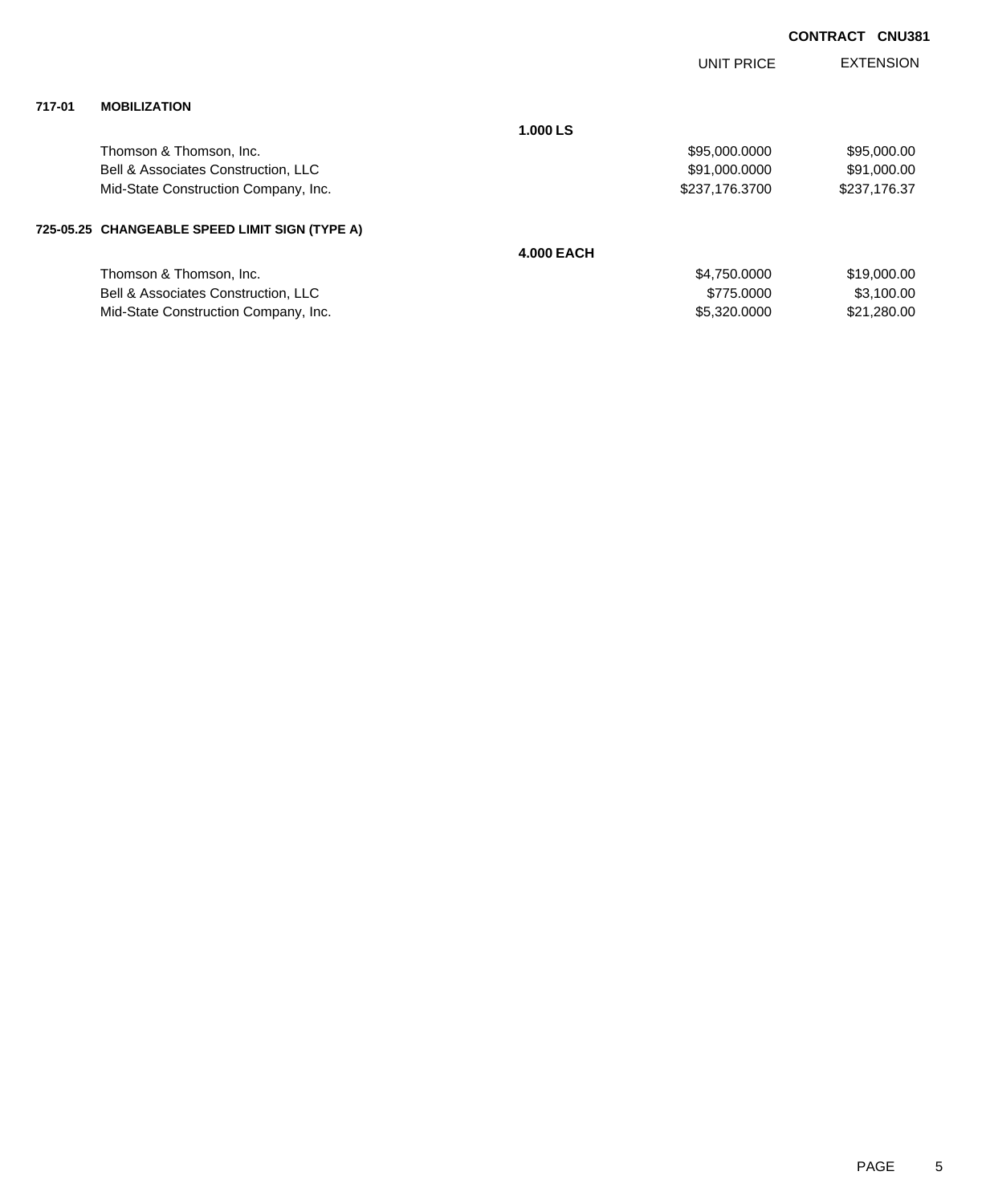## **SUB-TOTAL BRIDGE**

Thomson & Thomson, Inc. 6. 2010 12:313,593.00 Bell & Associates Construction, LLC 600 and 200 and 200 and 200 and 200 and 200 and 31,985,048.00 Mid-State Construction Company, Inc. 6. The state of the state of the state of the state of the state of the state of the state of the state of the state of the state of the state of the state of the state of the state of

# **TOTAL CONTRACT**

| Thomson & Thomson, Inc.              | \$1,313,593.00 |
|--------------------------------------|----------------|
| Bell & Associates Construction, LLC  | \$1,985,048.00 |
| Mid-State Construction Company, Inc. | \$2,240,991.04 |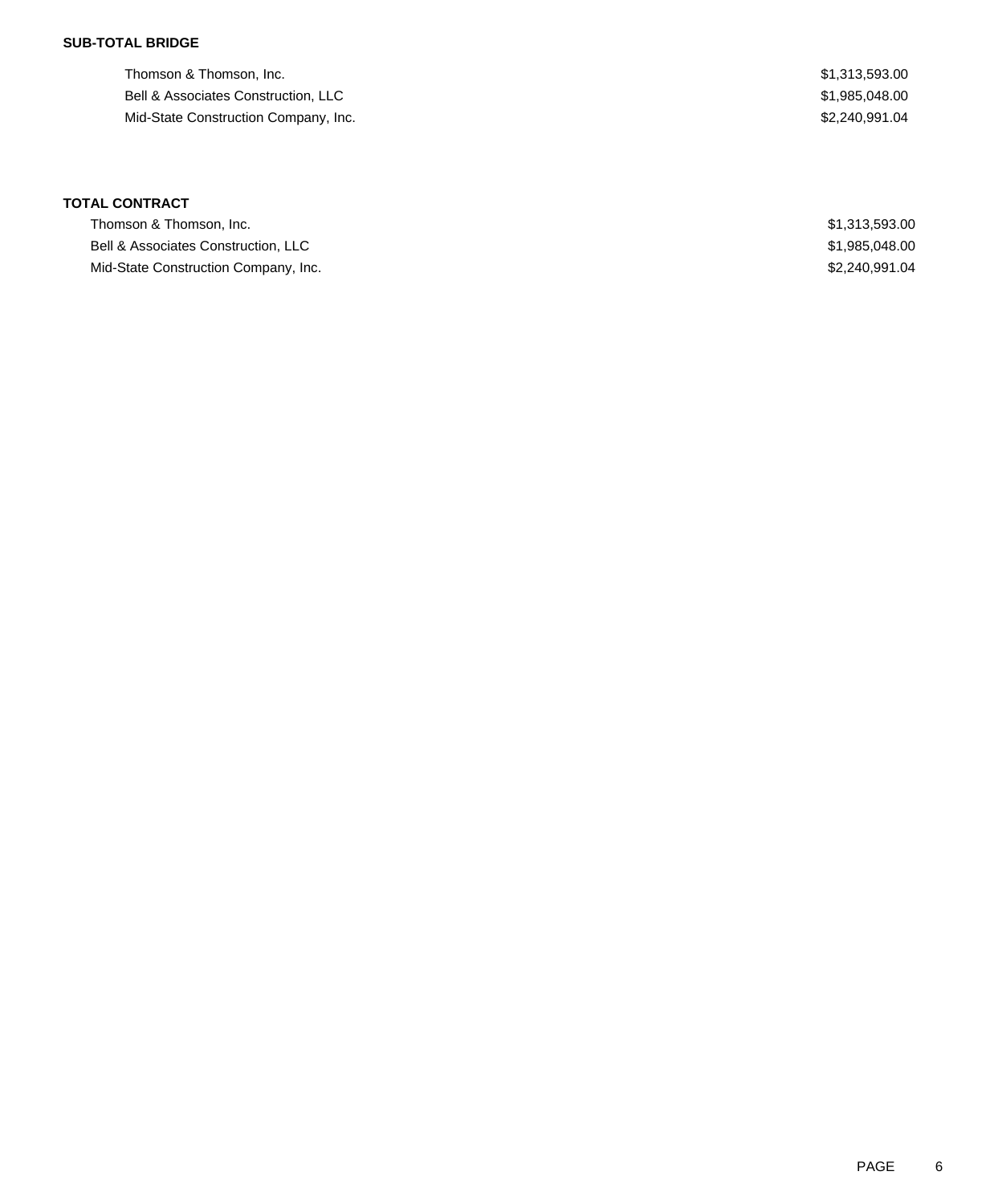## LINCOLN COUNTY (Contract No. CNU353 Call 036)

HSIP-5200(29),52946-3414-94

THE MISCELLANEOUS SAFETY IMPROVEMENTS ON VARIOUS LOCAL ROADS.

PROJECT LENGTH - 0.0 MILES

COMPLETION TIME - ON OR BEFORE JULY 31, 2021

DBE GOAL 6.00%

Superior Traffic Control, LLC \$142,143.90 Volunteer Paving, LLC \$161,123.87

TOTAL CONTRACT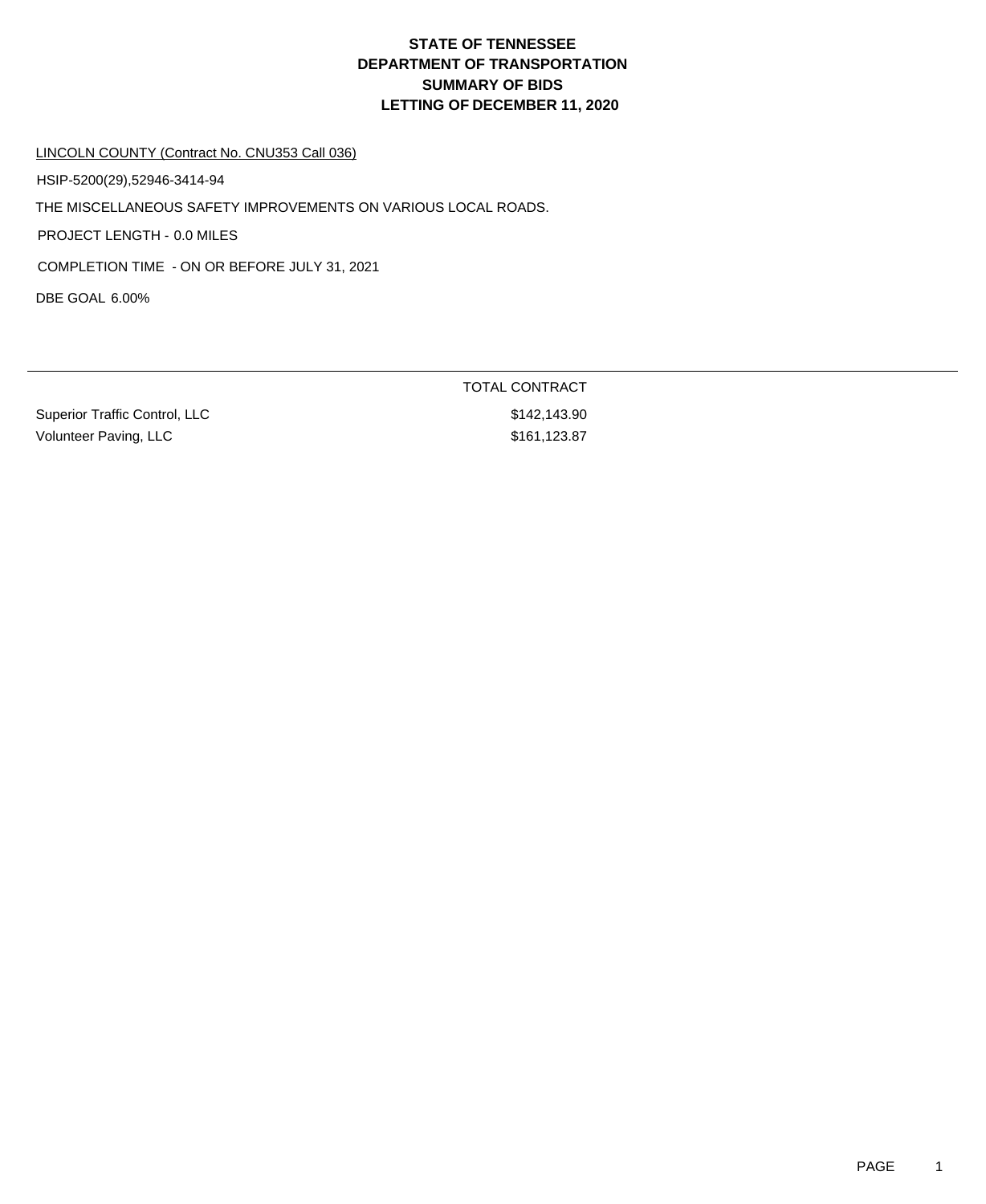|        |                                                        |                   |                              | <b>CONTRACT CNU353</b>     |
|--------|--------------------------------------------------------|-------------------|------------------------------|----------------------------|
|        | <b>ROADWAY CATEGORY</b>                                |                   | <b>UNIT PRICE</b>            | <b>EXTENSION</b>           |
|        | 705-04.10 EARTH PAD FOR GUARD RAIL END TREATMENT       |                   |                              |                            |
|        |                                                        | <b>2.000 EACH</b> |                              |                            |
|        | Superior Traffic Control, LLC<br>Volunteer Paving, LLC |                   | \$1,600.0000<br>\$1,600.0000 | \$3,200.00<br>\$3,200.00   |
|        | 705-04.21 GUARDRAIL DELINEATION ENHANCEMENT            |                   |                              |                            |
|        |                                                        | 828.000 L.F.      |                              |                            |
|        | Superior Traffic Control, LLC<br>Volunteer Paving, LLC |                   | \$2.8500<br>\$6.0000         | \$2,359.80<br>\$4,968.00   |
|        | 705-06.30 GR TERMINAL (ENERGY ABSORBING) MASH TL-2     |                   |                              |                            |
|        |                                                        | <b>2.000 EACH</b> |                              |                            |
|        | Superior Traffic Control, LLC<br>Volunteer Paving, LLC |                   | \$3,600.0000<br>\$3,600.0000 | \$7,200.00<br>\$7,200.00   |
| 706-01 | <b>GUARDRAIL REMOVED</b>                               |                   |                              |                            |
|        |                                                        | 44.000 L.F.       |                              |                            |
|        | Superior Traffic Control, LLC<br>Volunteer Paving, LLC |                   | \$5.0000<br>\$5.0000         | \$220.00<br>\$220.00       |
| 712-01 | <b>TRAFFIC CONTROL</b>                                 |                   |                              |                            |
|        |                                                        | 1.000 LS          |                              |                            |
|        | Superior Traffic Control, LLC<br>Volunteer Paving, LLC |                   | \$4,200.0000<br>\$5,000.0000 | \$4,200.00<br>\$5,000.00   |
|        | 713-02.21 SIGN POST DELINEATION ENHANCEMENT            |                   |                              |                            |
|        |                                                        | 345.000 L.F.      |                              |                            |
|        | Superior Traffic Control, LLC<br>Volunteer Paving, LLC |                   | \$5.0000<br>\$2.5700         | \$1,725.00<br>\$886.65     |
|        | 713-11.01 "U" SECTION STEEL POSTS                      |                   |                              |                            |
|        |                                                        | 4,296.000 LB.     |                              |                            |
|        | Superior Traffic Control, LLC<br>Volunteer Paving, LLC |                   | \$3.0000<br>\$2.4800         | \$12,888.00<br>\$10,654.08 |
|        | 713-11.02 PERFORATED/KNOCKOUT SQUARE TUBE POST         |                   |                              |                            |
|        |                                                        | 2,774.000 LB.     | \$3.3000                     |                            |
|        | Superior Traffic Control, LLC<br>Volunteer Paving, LLC |                   | \$2.9000                     | \$9,154.20<br>\$8,044.60   |
|        | 713-13.02 FLAT SHEET ALUMINUM SIGNS (0.080" THICK)     |                   |                              |                            |
|        |                                                        | 454.000 S.F.      |                              |                            |
|        | Superior Traffic Control, LLC<br>Volunteer Paving, LLC |                   | \$12.1000<br>\$11.0900       | \$5,493.40<br>\$5,034.86   |
|        | 713-13.03 FLAT SHEET ALUMINUM SIGNS (0.100" THICK)     |                   |                              |                            |
|        |                                                        | 732.000 S.F.      |                              |                            |
|        | Superior Traffic Control, LLC<br>Volunteer Paving, LLC |                   | \$13.5000<br>\$11.7400       | \$9,882.00<br>\$8,593.68   |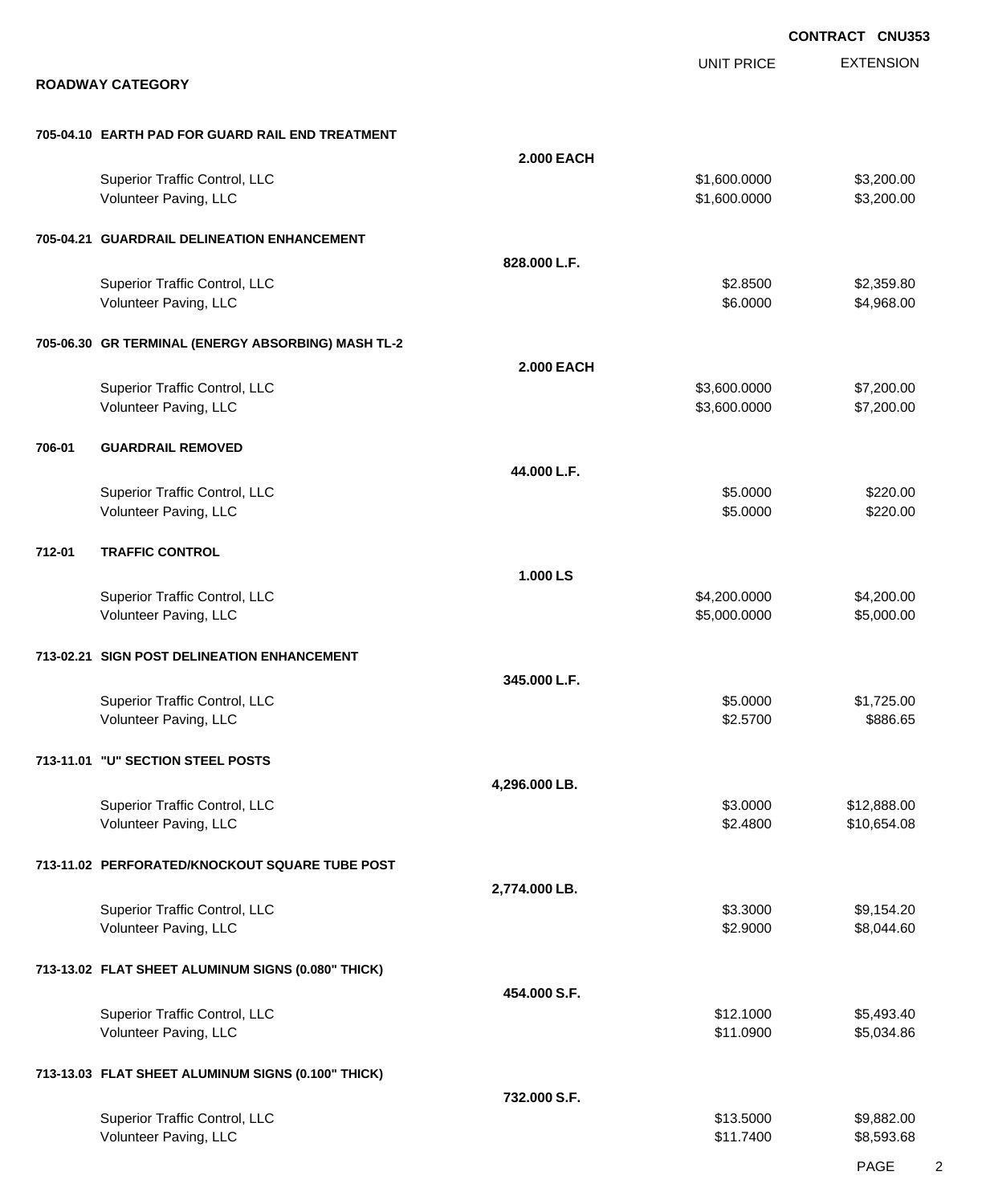|                                                                   | <b>UNIT PRICE</b> | <b>EXTENSION</b> |
|-------------------------------------------------------------------|-------------------|------------------|
| 713-15.36 REMOVE SIGN, SUPPORT & FOOTING                          |                   |                  |
|                                                                   | 68.000 EACH       |                  |
| Superior Traffic Control, LLC                                     | \$10.0000         | \$680.00         |
| Volunteer Paving, LLC                                             | \$31.0000         | \$2,108.00       |
| 716-01.21 SNOWPLOWABLE RAISED PAVEMENT MARKERS (BI-DIR) (1 COLOR) |                   |                  |
|                                                                   | 979,000 EACH      |                  |
| Superior Traffic Control, LLC                                     | \$20.0000         | \$19,580.00      |
| Volunteer Paving, LLC                                             | \$25.0000         | \$24,475.00      |
| 716-02.05 PLASTIC PAVEMENT MARKING (STOP LINE)                    |                   |                  |
|                                                                   | 90.000 L.F.       |                  |
| Superior Traffic Control, LLC                                     | \$15.0000         | \$1,350.00       |
| Volunteer Paving, LLC                                             | \$15.0000         | \$1,350.00       |
| 716-08.05 REMOVAL OF PAVEMENT MARKING (STOP LINE)                 |                   |                  |
|                                                                   | 12.000 L.F.       |                  |
| Superior Traffic Control, LLC                                     | \$10.0000         | \$120.00         |
| Volunteer Paving, LLC                                             | \$10.0000         | \$120.00         |
| 716-13.01 SPRAY THERMO PVMT MRKNG (60 mil) (4IN LINE)             |                   |                  |
|                                                                   | 44.750 L.M.       |                  |
| Superior Traffic Control, LLC                                     | \$1,350.0000      | \$60,412.50      |
| Volunteer Paving, LLC                                             | \$1,550.0000      | \$69,362.50      |
| 716-13.04 SPRAY THERMO PVMT MRKNG (60 mil) (4IN DOTTED LINE)      |                   |                  |
|                                                                   | 2,879.000 L.F.    |                  |
| Superior Traffic Control, LLC                                     | \$1.0000          | \$2,879.00       |
| Volunteer Paving, LLC                                             | \$1.5000          | \$4,318.50       |
| 717-01<br><b>MOBILIZATION</b>                                     |                   |                  |
|                                                                   | 1.000 LS          |                  |
| Superior Traffic Control, LLC                                     | \$800.0000        | \$800.00         |
| Volunteer Paving, LLC                                             | \$5,588.0000      | \$5,588.00       |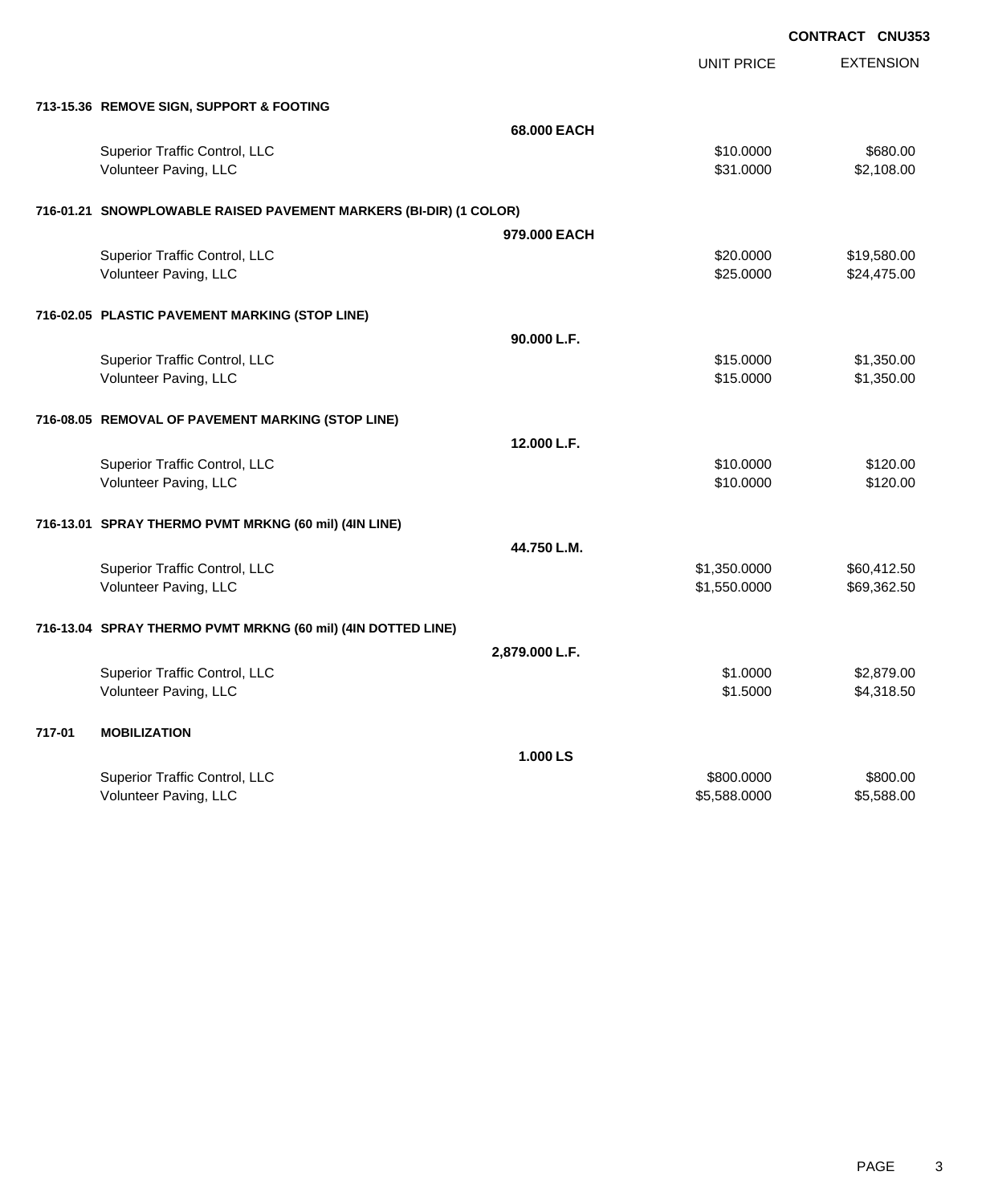## **SUB-TOTAL ROADWAY**

| Superior Traffic Control, LLC | \$142,143.90 |
|-------------------------------|--------------|
| Volunteer Paving, LLC         | \$161.123.87 |

## **TOTAL CONTRACT**

| Superior Traffic Control, LLC | \$142,143.90 |
|-------------------------------|--------------|
| Volunteer Paving, LLC         | \$161,123.87 |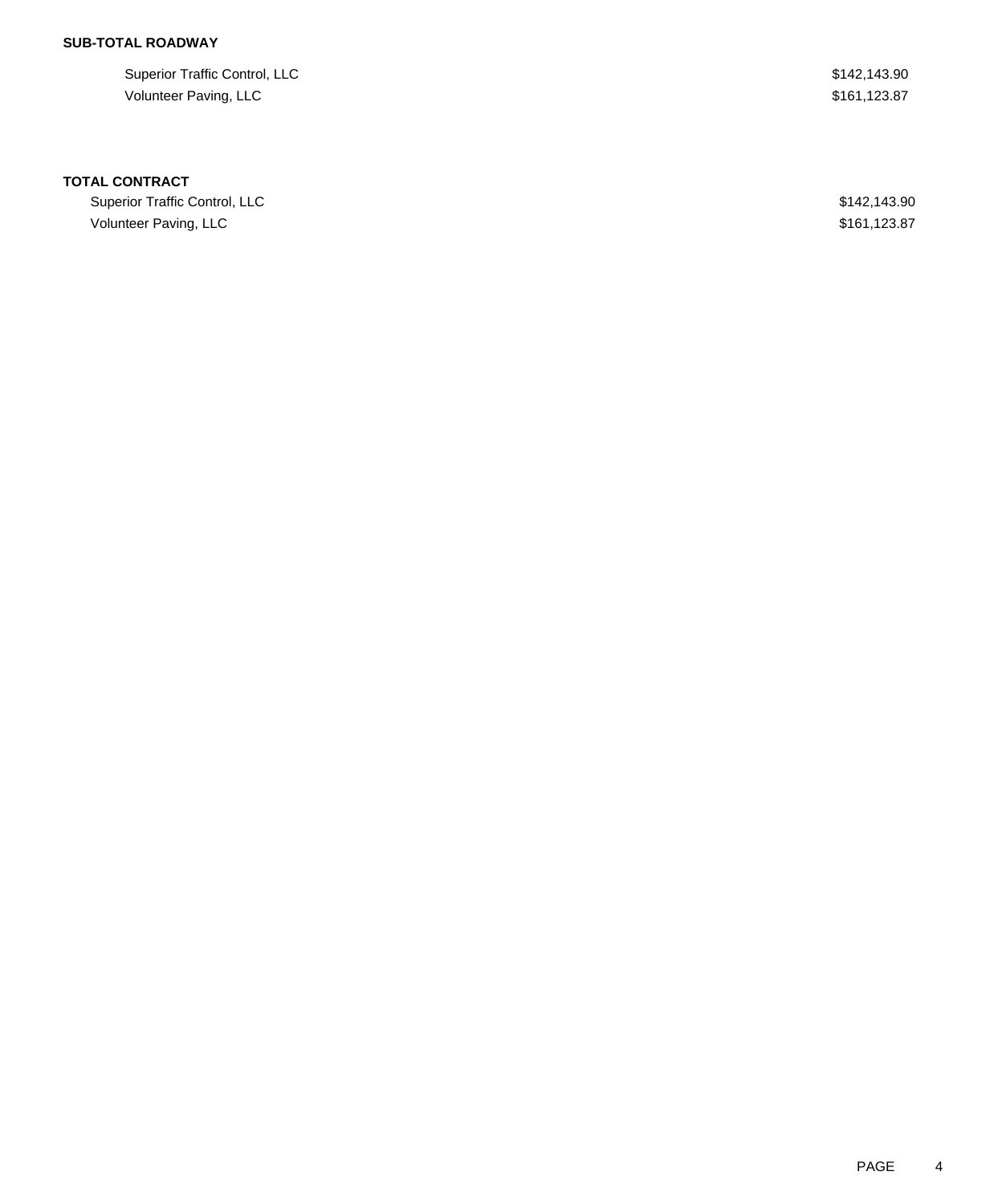## MACON COUNTY (Contract No. CNU356 Call 037)

HSIP-5600(50),56946-3440-94

THE MISCELLANEOUS SAFETY IMPROVEMENTS ON VARIOUS LOCAL ROADS.

PROJECT LENGTH - 0.0 MILES

COMPLETION TIME - ON OR BEFORE JULY 31, 2021

|                               | <b>TOTAL CONTRACT</b> |
|-------------------------------|-----------------------|
| Superior Traffic Control, LLC | \$149,249.25          |
| Highway Markings, Inc.        | \$161,845.50          |
| Volunteer Paving, LLC         | \$178,573.52          |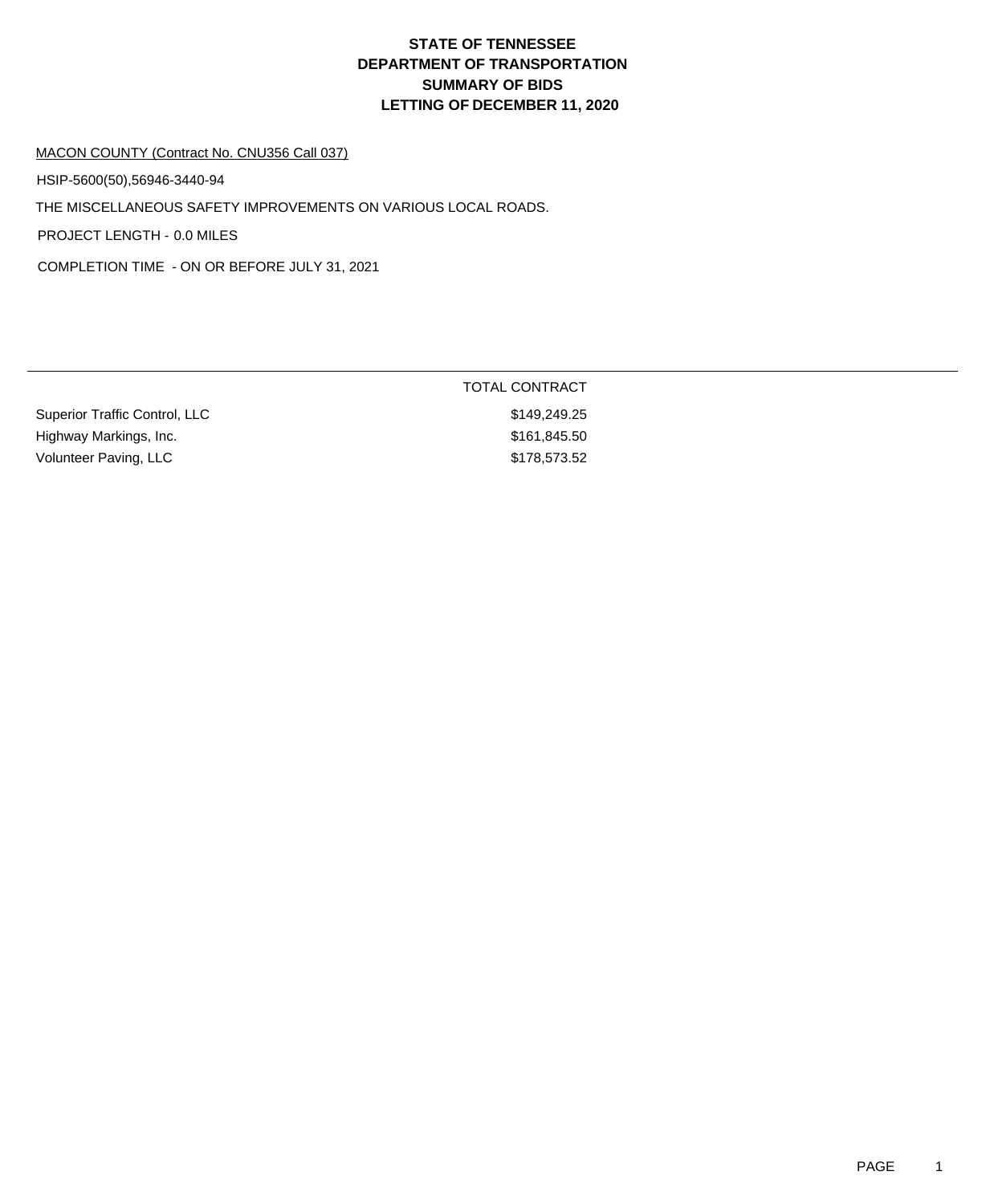EXTENSION **CONTRACT CNU356** UNIT PRICE **ROADWAY CATEGORY 705-04.21 GUARDRAIL DELINEATION ENHANCEMENT 1,540.000 L.F.** Superior Traffic Control, LLC 63.8500 \$4,389.00 Highway Markings, Inc. 66 and the control of the control of the control of the control of the control of the control of the control of the control of the control of the control of the control of the control of the control Volunteer Paving, LLC 65,560.40 **712-01 TRAFFIC CONTROL 1.000 LS** Superior Traffic Control, LLC 63,520.000 \$3,520.000 \$3,520.000 Highway Markings, Inc. 66 and the control of the control of the control of the control of the control of the control of the control of the control of the control of the control of the control of the control of the control Volunteer Paving, LLC 6.000.000 \$5,000.000 \$5,000.000 \$5,000.000 \$5,000.000 \$5,000.000 \$5,000.00 **713-02.21 SIGN POST DELINEATION ENHANCEMENT 294.000 L.F.** Superior Traffic Control, LLC 65.0000 \$1,470.00 Highway Markings, Inc. \$5.5000 \$1,617.00 Volunteer Paving, LLC \$746.76 **713-11.01 "U" SECTION STEEL POSTS 1,816.000 LB.** Superior Traffic Control, LLC 65,902.00 \$5,902.00 \$5,902.00 \$5,902.00 \$5,902.00 \$5,902.00 \$5,902.00 \$5,902.00 Highway Markings, Inc. 6. 1999 1. 1999 1. 1999 1. 1999 1. 1999 1. 1999 1. 1999 1. 1999 1. 1999 1. 1999 1. 1999 1 Volunteer Paving, LLC 63.4600 \$4,467.36 **713-11.02 PERFORATED/KNOCKOUT SQUARE TUBE POST 2,955.000 LB.** Superior Traffic Control, LLC **\$3.9500** \$11,672.25 Highway Markings, Inc. \$3.3500 \$9,899.25 Volunteer Paving, LLC 68,569.50 **713-13.02 FLAT SHEET ALUMINUM SIGNS (0.080" THICK) 293.000 S.F.** Superior Traffic Control, LLC 63,662.50 Highway Markings, Inc. \$13.1500 \$3,852.95 Volunteer Paving, LLC \$1,003.25 **713-13.03 FLAT SHEET ALUMINUM SIGNS (0.100" THICK) 725.000 S.F.** Superior Traffic Control, LLC 66 and the state of the state of the state of the state of the state of the state of the state of the state of the state of the state of the state of the state of the state of the state of the Highway Markings, Inc. \$13.5000 \$9,787.50 Volunteer Paving, LLC 6. The state of the state of the state of the state of the state of the state of the state of the state of the state of the state of the state of the state of the state of the state of the state of th **713-15.36 REMOVE SIGN, SUPPORT & FOOTING 30.000 EACH** Superior Traffic Control, LLC \$10.0000 \$300.00 Highway Markings, Inc. \$10.0000 \$300.00 Volunteer Paving, LLC \$945.00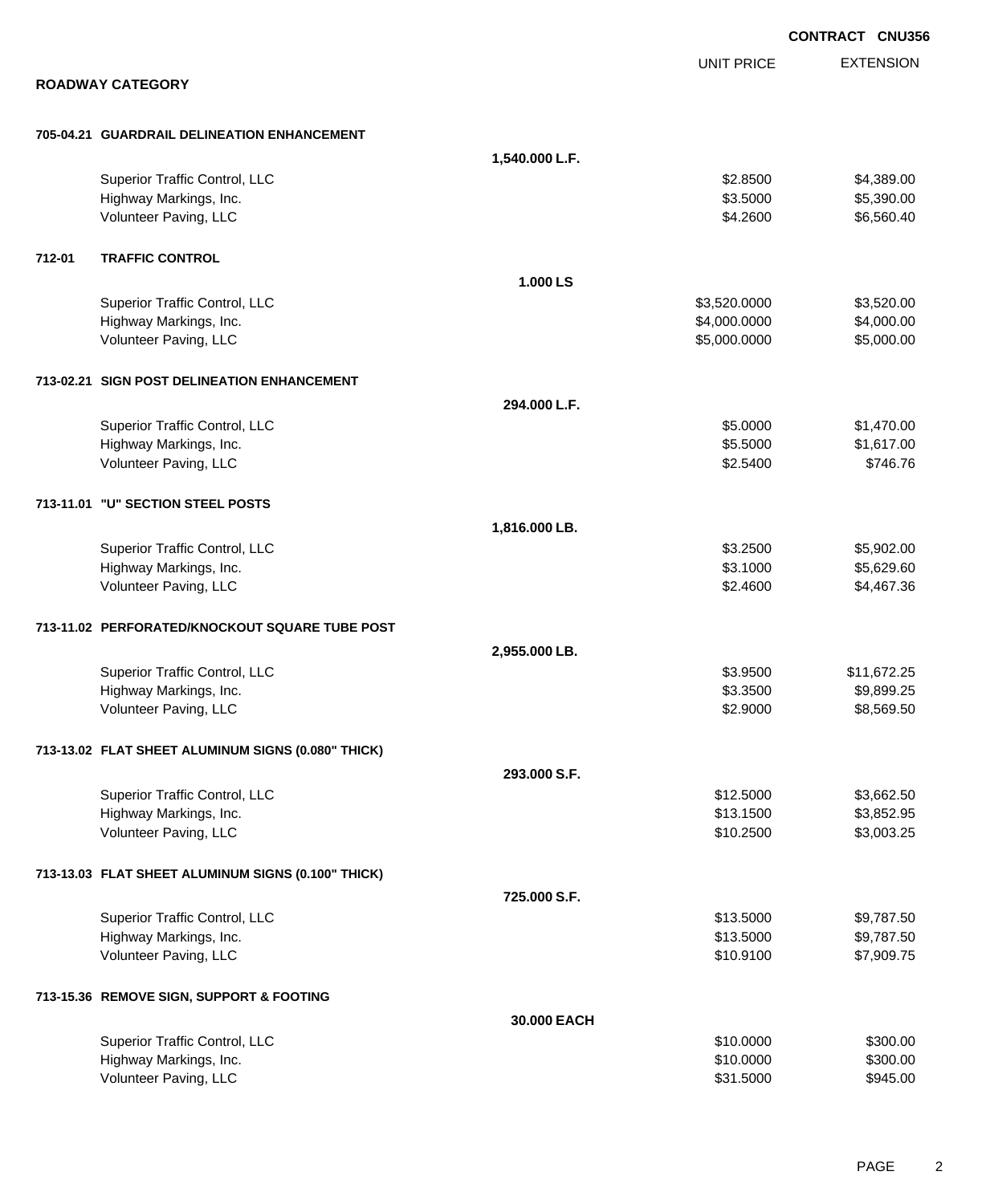|        |                                                                   |                |                   | <b>CONTRACT CNU356</b> |                  |
|--------|-------------------------------------------------------------------|----------------|-------------------|------------------------|------------------|
|        |                                                                   |                | <b>UNIT PRICE</b> |                        | <b>EXTENSION</b> |
|        | 716-01.21 SNOWPLOWABLE RAISED PAVEMENT MARKERS (BI-DIR) (1 COLOR) |                |                   |                        |                  |
|        |                                                                   | 1,606.000 EACH |                   |                        |                  |
|        | Superior Traffic Control, LLC                                     |                | \$20.0000         |                        | \$32,120.00      |
|        | Highway Markings, Inc.                                            |                | \$24.2500         |                        | \$38,945.50      |
|        | Volunteer Paving, LLC                                             |                | \$30.0000         |                        | \$48,180.00      |
|        | 716-02.05 PLASTIC PAVEMENT MARKING (STOP LINE)                    |                |                   |                        |                  |
|        |                                                                   | 45.000 L.F.    |                   |                        |                  |
|        | Superior Traffic Control, LLC                                     |                | \$15.0000         |                        | \$675.00         |
|        | Highway Markings, Inc.                                            |                | \$15.0000         |                        | \$675.00         |
|        | Volunteer Paving, LLC                                             |                | \$15.0000         |                        | \$675.00         |
|        | 716-13.01 SPRAY THERMO PVMT MRKNG (60 mil) (4IN LINE)             |                |                   |                        |                  |
|        |                                                                   | 52.600 L.M.    |                   |                        |                  |
|        | Superior Traffic Control, LLC                                     |                | \$1,350.0000      |                        | \$71,010.00      |
|        | Highway Markings, Inc.                                            |                | \$1,425.0000      |                        | \$74,955.00      |
|        | Volunteer Paving, LLC                                             |                | \$1,550.0000      |                        | \$81,530.00      |
|        | 716-13.04 SPRAY THERMO PVMT MRKNG (60 mil) (4IN DOTTED LINE)      |                |                   |                        |                  |
|        |                                                                   | 3,991.000 L.F. |                   |                        |                  |
|        | Superior Traffic Control, LLC                                     |                | \$1.0000          |                        | \$3,991.00       |
|        | Highway Markings, Inc.                                            |                | \$0.7000          |                        | \$2,793.70       |
|        | Volunteer Paving, LLC                                             |                | \$1.5000          |                        | \$5,986.50       |
| 717-01 | <b>MOBILIZATION</b>                                               |                |                   |                        |                  |
|        |                                                                   | 1.000 LS       |                   |                        |                  |
|        | Superior Traffic Control, LLC                                     |                | \$750.0000        |                        | \$750.00         |
|        | Highway Markings, Inc.                                            |                | \$4,000.0000      |                        | \$4,000.00       |
|        | Volunteer Paving, LLC                                             |                | \$5,000.0000      |                        | \$5,000.00       |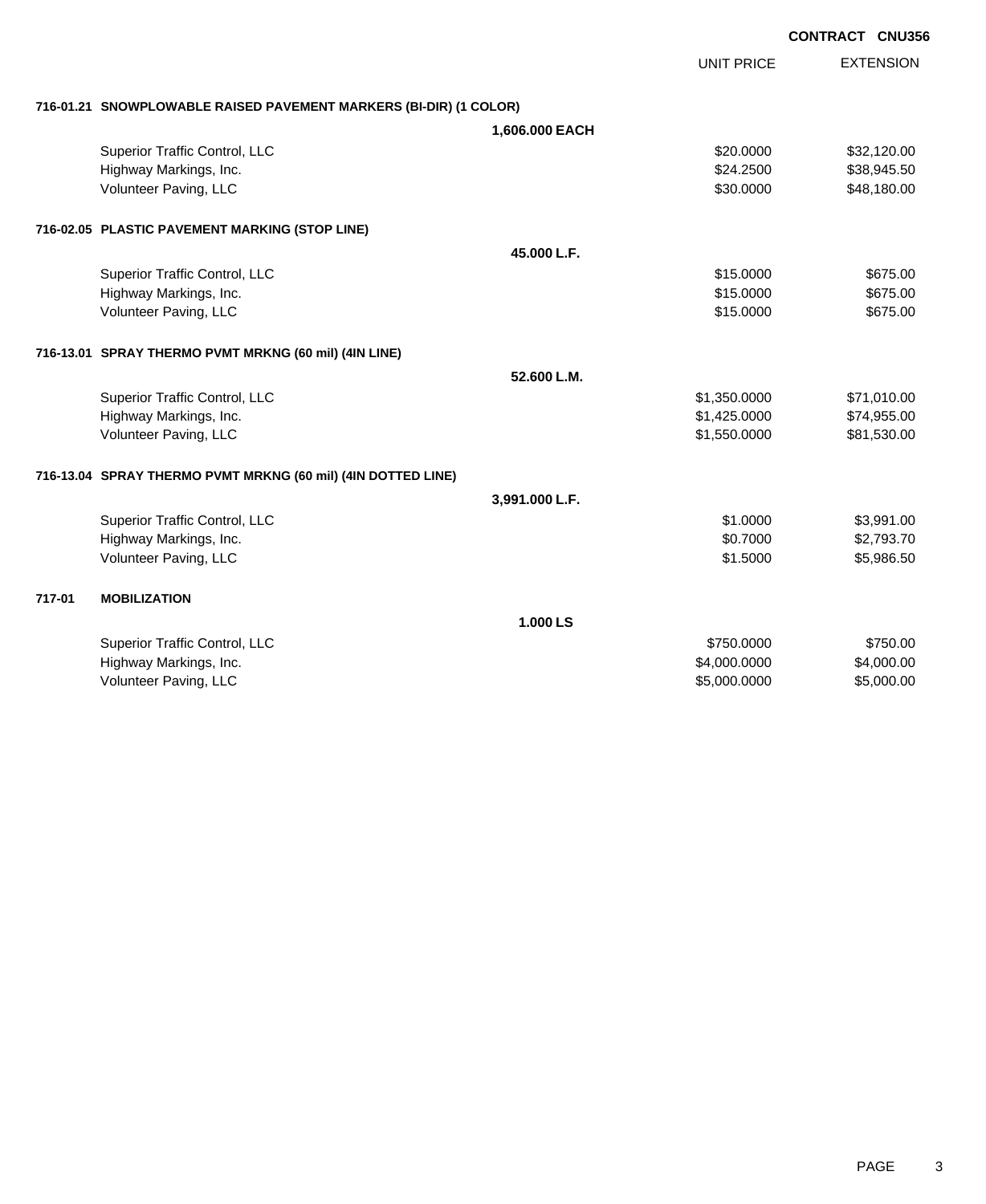## **SUB-TOTAL ROADWAY**

| Superior Traffic Control, LLC | \$149,249.25 |
|-------------------------------|--------------|
| Highway Markings, Inc.        | \$161,845.50 |
| Volunteer Paving, LLC         | \$178,573.52 |

# **TOTAL CONTRACT**

| Superior Traffic Control, LLC | \$149,249.25 |
|-------------------------------|--------------|
| Highway Markings, Inc.        | \$161.845.50 |
| Volunteer Paving, LLC         | \$178,573,52 |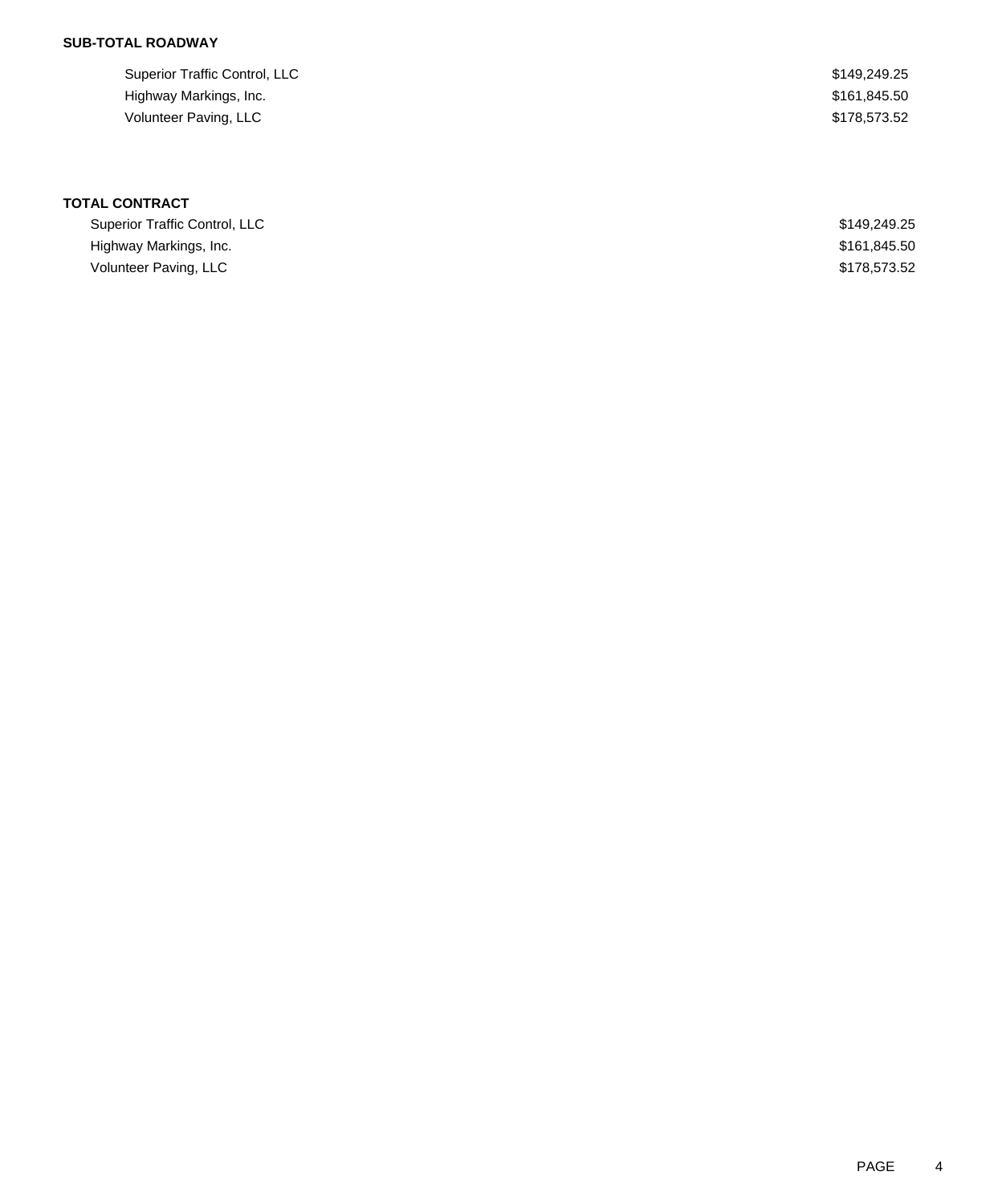### MADISON COUNTY (Contract No. CNU357 Call 038)

NH-I-40-1(359),57201-8157-44

THE RESURFACING ON I-40 WB FROM THE HAYWOOD COUNTY LINE (L.M. 0.00) TO NEAR THE RAMP FROM LOWER BROWNSVILLE ROAD (L.M. 7.30).

PROJECT LENGTH - 7.300 MILES

COMPLETION TIME - ON OR BEFORE SEPTEMBER 30, 2021

DBE GOAL 5.00%

## TOTAL CONTRACT

Delta Contracting Company, LLC \$5,569,001.06 Jones Bros. Contractors, LLC \$6,351,786.97 Ford Construction Company **\$6,506,091.85**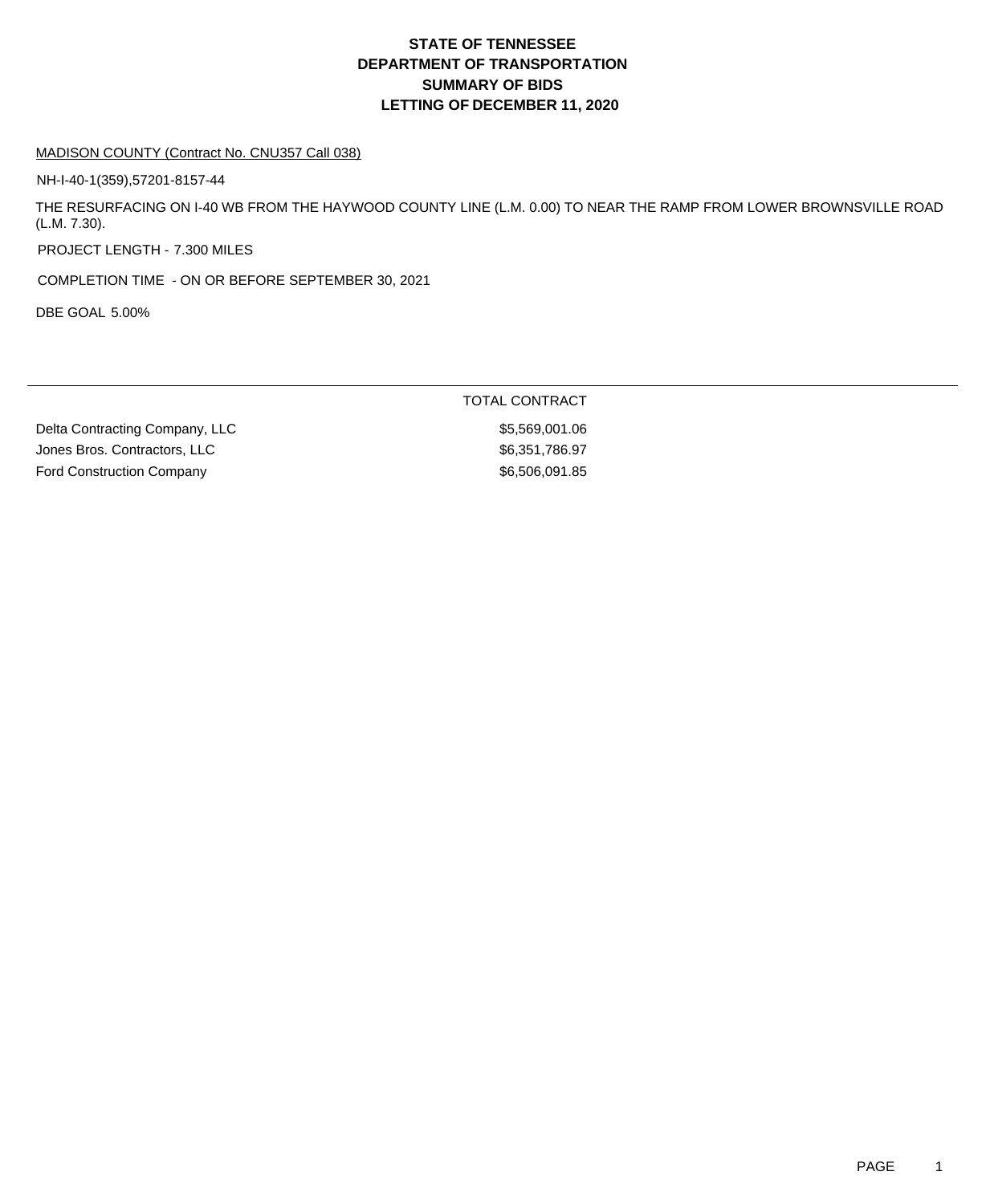|        |                                                              |                |                   | <b>CONTRACT CNU357</b> |
|--------|--------------------------------------------------------------|----------------|-------------------|------------------------|
|        |                                                              |                | <b>UNIT PRICE</b> | <b>EXTENSION</b>       |
|        | <b>ROADWAY CATEGORY</b>                                      |                |                   |                        |
|        | 202-03.01 REMOVAL OF ASPHALT PAVEMENT                        |                |                   |                        |
|        |                                                              | 1,734.000 S.Y. |                   |                        |
|        | Delta Contracting Company, LLC                               |                | \$13.0000         | \$22,542.00            |
|        | Jones Bros. Contractors, LLC                                 |                | \$5.5000          | \$9,537.00             |
|        | Ford Construction Company                                    |                | \$6.0000          | \$10,404.00            |
| 203-06 | <b>WATER</b>                                                 |                |                   |                        |
|        |                                                              | 12.000 M.G.    |                   |                        |
|        | Delta Contracting Company, LLC                               |                | \$0.0100          | \$0.12                 |
|        | Jones Bros. Contractors, LLC                                 |                | \$5.0000          | \$60.00                |
|        | Ford Construction Company                                    |                | \$1.0000          | \$12.00                |
|        | 204-08.01 BACKFILL MATERIAL (FLOWABLE FILL)                  |                |                   |                        |
|        |                                                              | 217.000 C.Y.   |                   |                        |
|        | Delta Contracting Company, LLC                               |                | \$600.0000        | \$130,200.00           |
|        | Jones Bros. Contractors, LLC                                 |                | \$600.0000        | \$130,200.00           |
|        | Ford Construction Company                                    |                | \$600.0000        | \$130,200.00           |
|        | 208-01.05 BROOMING & DEGRASSING SHOULDERS                    |                |                   |                        |
|        |                                                              | 14.500 L.M.    |                   |                        |
|        | Delta Contracting Company, LLC                               |                | \$800.0000        | \$11,600.00            |
|        | Jones Bros. Contractors, LLC                                 |                | \$1,380.0000      | \$20,010.00            |
|        | Ford Construction Company                                    |                | \$1,065.0000      | \$15,442.50            |
| 303-02 | MINERAL AGGREGATE, TYPE B BASE, GRADING (C OR D)             |                |                   |                        |
|        |                                                              | 1,555.000 TON  |                   |                        |
|        | Delta Contracting Company, LLC                               |                | \$18.0000         | \$27,990.00            |
|        | Jones Bros. Contractors, LLC                                 |                | \$45.0000         | \$69,975.00            |
|        | <b>Ford Construction Company</b>                             |                | \$28.0000         | \$43,540.00            |
|        | 303-10.01 MINERAL AGGREGATE (SIZE 57)                        |                |                   |                        |
|        |                                                              | 3,371.000 TON  |                   |                        |
|        | Delta Contracting Company, LLC                               |                | \$41.0000         | \$138,211.00           |
|        | Jones Bros. Contractors, LLC                                 |                | \$41.0000         | \$138,211.00           |
|        | Ford Construction Company                                    |                | \$41.0000         | \$138,211.00           |
|        | 307-02.01 ASPHALT CONCRETE MIX (PG70-22) (BPMB-HM) GRADING A |                |                   |                        |
|        |                                                              | 4,130.000 TON  |                   |                        |
|        | Delta Contracting Company, LLC                               |                | \$64.0000         | \$264,320.00           |
|        | Jones Bros. Contractors, LLC                                 |                | \$89.0000         | \$367,570.00           |
|        | Ford Construction Company                                    |                | \$87.0000         | \$359,310.00           |
|        | 307-03.01 ASPHALT CONCRETE MIX (PG76-22) (BPMB-HM) GRADING A |                |                   |                        |
|        |                                                              | 230.000 TON    |                   |                        |
|        | Delta Contracting Company, LLC                               |                | \$71.0000         | \$16,330.00            |
|        | Jones Bros. Contractors, LLC                                 |                | \$105.0000        | \$24,150.00            |
|        | Ford Construction Company                                    |                | \$100.0000        | \$23,000.00            |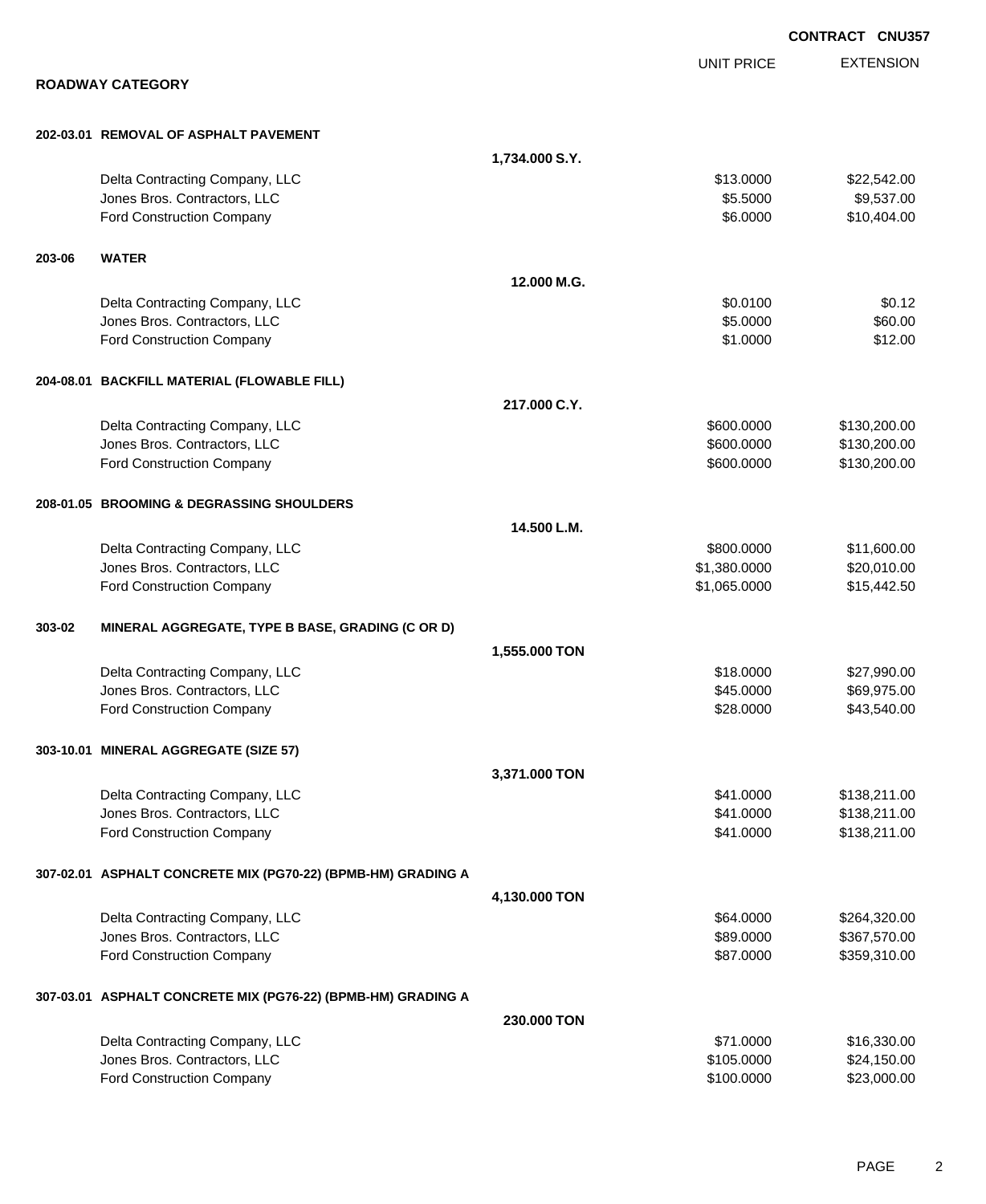UNIT PRICE EXTENSION

**307-03.08 ASPHALT CONCRETE MIX (PG76-22) (BPMB-HM) GRADING B-M2**

| 307-03.08 ASPHALT CONCRETE MIX (PG76-22) (BPMB-HM) GRADING B-M2 |                |            |                |
|-----------------------------------------------------------------|----------------|------------|----------------|
|                                                                 | 21,550.000 TON |            |                |
| Delta Contracting Company, LLC                                  |                | \$72.5500  | \$1,563,452.50 |
| Jones Bros. Contractors, LLC                                    |                | \$82.0000  | \$1,767,100.00 |
| Ford Construction Company                                       |                | \$85.0000  | \$1,831,750.00 |
| 403-02.01 TRACKLESS TACK COAT                                   |                |            |                |
|                                                                 | 161,000 TON    |            |                |
| Delta Contracting Company, LLC                                  |                | \$700.0000 | \$112,700.00   |
| Jones Bros. Contractors, LLC                                    |                | \$750.0000 | \$120,750.00   |
| <b>Ford Construction Company</b>                                |                | \$900.0000 | \$144,900.00   |
|                                                                 |                |            |                |
| 411-03.10 ACS MIX(PG76-22) GRADING D                            |                |            |                |
|                                                                 | 309,000 TON    |            |                |
| Delta Contracting Company, LLC                                  |                | \$90.0000  | \$27,810.00    |
| Jones Bros. Contractors, LLC                                    |                | \$120.0000 | \$37,080.00    |
| <b>Ford Construction Company</b>                                |                | \$95.0000  | \$29,355.00    |
| 411-03.12 ACS MIX(PG64-22) THIN LIFT D ASPHALT                  |                |            |                |
|                                                                 | 1,894.000 TON  |            |                |
| Delta Contracting Company, LLC                                  |                | \$82.2500  | \$155,781.50   |
| Jones Bros. Contractors, LLC                                    |                | \$95.5000  | \$180,877.00   |
| Ford Construction Company                                       |                | \$85.0000  | \$160,990.00   |
| 411-03.14 ACS MIX(PG76-22) THIN LIFT D ASPHALT                  |                |            |                |
|                                                                 | 5,645.000 TON  |            |                |
| Delta Contracting Company, LLC                                  |                | \$84.3500  | \$476,155.75   |
| Jones Bros. Contractors, LLC                                    |                | \$97.0000  | \$547,565.00   |
| Ford Construction Company                                       |                | \$95.0000  | \$536,275.00   |
| 411-03.23 ACS MIX (PG76-22) OGFC                                |                |            |                |
|                                                                 | 7,973.000 TON  |            |                |
| Delta Contracting Company, LLC                                  |                | \$108.8500 | \$867,861.05   |
| Jones Bros. Contractors, LLC                                    |                | \$110.0000 | \$877,030.00   |
| <b>Ford Construction Company</b>                                |                | \$120.0000 | \$956,760.00   |
| 411-12.01 SCORING SHOULDERS (CONTINUOUS) (16IN WIDTH)           |                |            |                |
|                                                                 | 14.053 L.M.    |            |                |
| Delta Contracting Company, LLC                                  |                | \$746.0000 | \$10,483.54    |
| Jones Bros. Contractors, LLC                                    |                | \$405.0000 | \$5,691.47     |
| <b>Ford Construction Company</b>                                |                | \$630.0000 | \$8,853.39     |
| 415-01.01 COLD PLANING BITUMINOUS PAVEMENT                      |                |            |                |
|                                                                 | 35,970.000 TON |            |                |
| Delta Contracting Company, LLC                                  |                | \$14.2800  | \$513,651.60   |
| Jones Bros. Contractors, LLC                                    |                | \$18.7500  | \$674,437.50   |
| Ford Construction Company                                       |                | \$16.0000  | \$575,520.00   |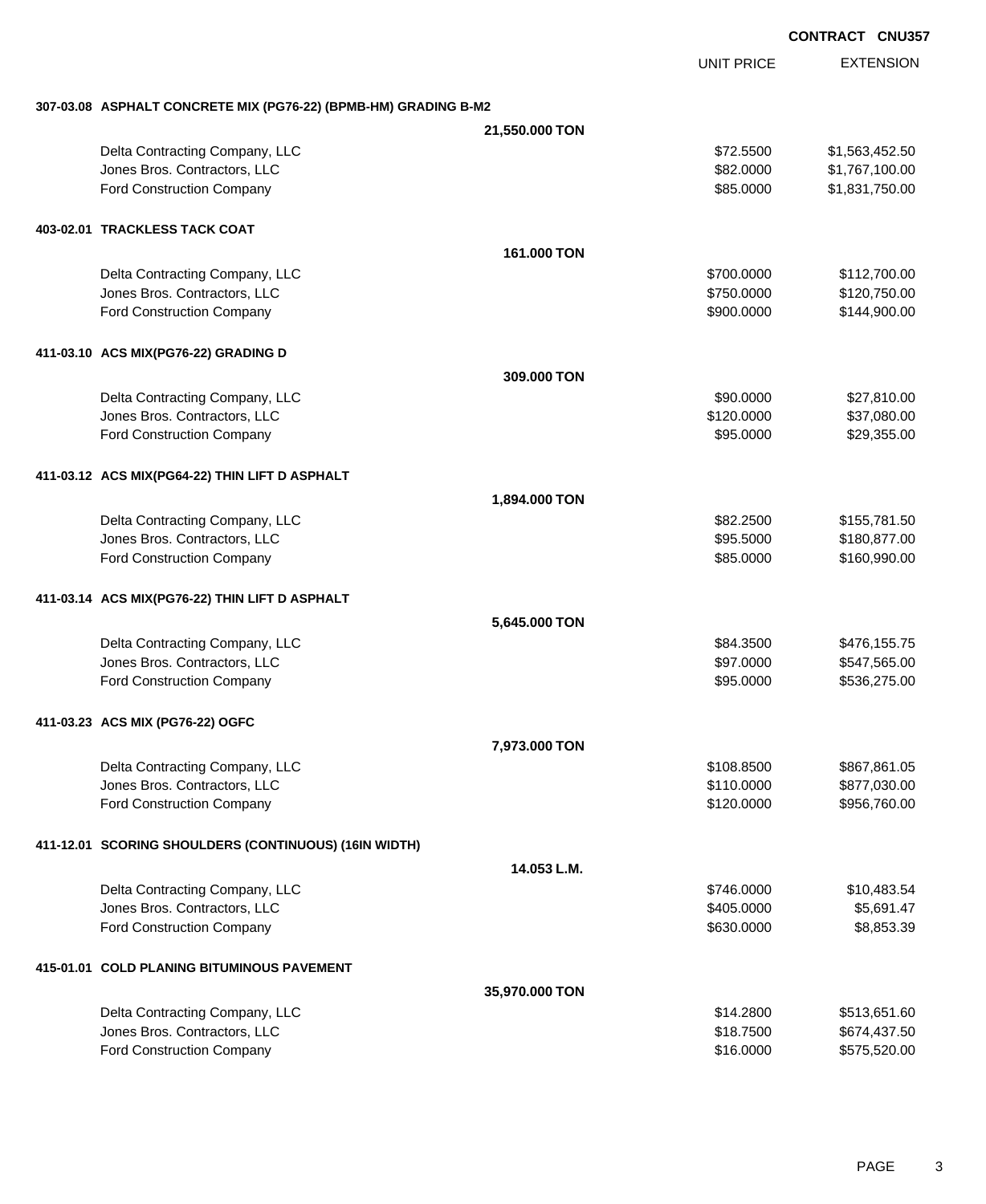UNIT PRICE EXTENSION

|        | 705-02.10 GUARDRAIL TRANSITION 27IN TO 31IN       |                 |              |              |
|--------|---------------------------------------------------|-----------------|--------------|--------------|
|        |                                                   | 10.000 EACH     |              |              |
|        | Delta Contracting Company, LLC                    |                 | \$75.0000    | \$750.00     |
|        | Jones Bros. Contractors, LLC                      |                 | \$100.0000   | \$1,000.00   |
|        | Ford Construction Company                         |                 | \$75.0000    | \$750.00     |
|        |                                                   |                 |              |              |
|        | 705-06.20 TANGENT ENERGY ABSORBING TERM MASH TL-3 |                 |              |              |
|        |                                                   | 10.000 EACH     |              |              |
|        | Delta Contracting Company, LLC                    |                 | \$2,575.0000 | \$25,750.00  |
|        | Jones Bros. Contractors, LLC                      |                 | \$2,450.0000 | \$24,500.00  |
|        | Ford Construction Company                         |                 | \$2,575.0000 | \$25,750.00  |
| 710-04 | FILTER CLOTH UNDERDRAIN (WITH PIPE)               |                 |              |              |
|        |                                                   | 40,392.000 L.F. |              |              |
|        | Delta Contracting Company, LLC                    |                 | \$14.0000    | \$565,488.00 |
|        | Jones Bros. Contractors, LLC                      |                 | \$14.0000    | \$565,488.00 |
|        | Ford Construction Company                         |                 | \$16.7300    | \$675,758.16 |
| 710-05 | <b>LATERAL UNDERDRAIN</b>                         |                 |              |              |
|        |                                                   | 5,925.000 L.F.  |              |              |
|        | Delta Contracting Company, LLC                    |                 | \$13.0000    | \$77,025.00  |
|        | Jones Bros. Contractors, LLC                      |                 | \$13.0000    | \$77,025.00  |
|        | Ford Construction Company                         |                 | \$13.0000    | \$77,025.00  |
|        | 710-06.12 LATERAL UNDERDRAIN ENDWALL (3:1)        |                 |              |              |
|        |                                                   | 151.000 EACH    |              |              |
|        | Delta Contracting Company, LLC                    |                 | \$750.0000   | \$113,250.00 |
|        | Jones Bros. Contractors, LLC                      |                 | \$750.0000   | \$113,250.00 |
|        | Ford Construction Company                         |                 | \$750.0000   | \$113,250.00 |
|        | 710-06.13 LATERAL UNDERDRAIN ENDWALL (4:1)        |                 |              |              |
|        |                                                   | 37.000 EACH     |              |              |
|        | Delta Contracting Company, LLC                    |                 | \$750.0000   | \$27,750.00  |
|        | Jones Bros. Contractors, LLC                      |                 | \$750.0000   | \$27,750.00  |
|        | Ford Construction Company                         |                 | \$750.0000   | \$27,750.00  |
|        | 710-06.14 LATERAL UNDERDRAIN ENDWALL (5:1)        |                 |              |              |
|        |                                                   | 9.000 EACH      |              |              |
|        | Delta Contracting Company, LLC                    |                 | \$750.0000   | \$6,750.00   |
|        | Jones Bros. Contractors, LLC                      |                 | \$750.0000   | \$6,750.00   |
|        | Ford Construction Company                         |                 | \$750.0000   | \$6,750.00   |
|        | 710-06.15 LATERAL UNDERDRAIN ENDWALL (6:1)        |                 |              |              |
|        |                                                   | 5.000 EACH      |              |              |
|        | Delta Contracting Company, LLC                    |                 | \$750.0000   | \$3,750.00   |
|        | Jones Bros. Contractors, LLC                      |                 | \$750.0000   | \$3,750.00   |
|        | Ford Construction Company                         |                 | \$750.0000   | \$3,750.00   |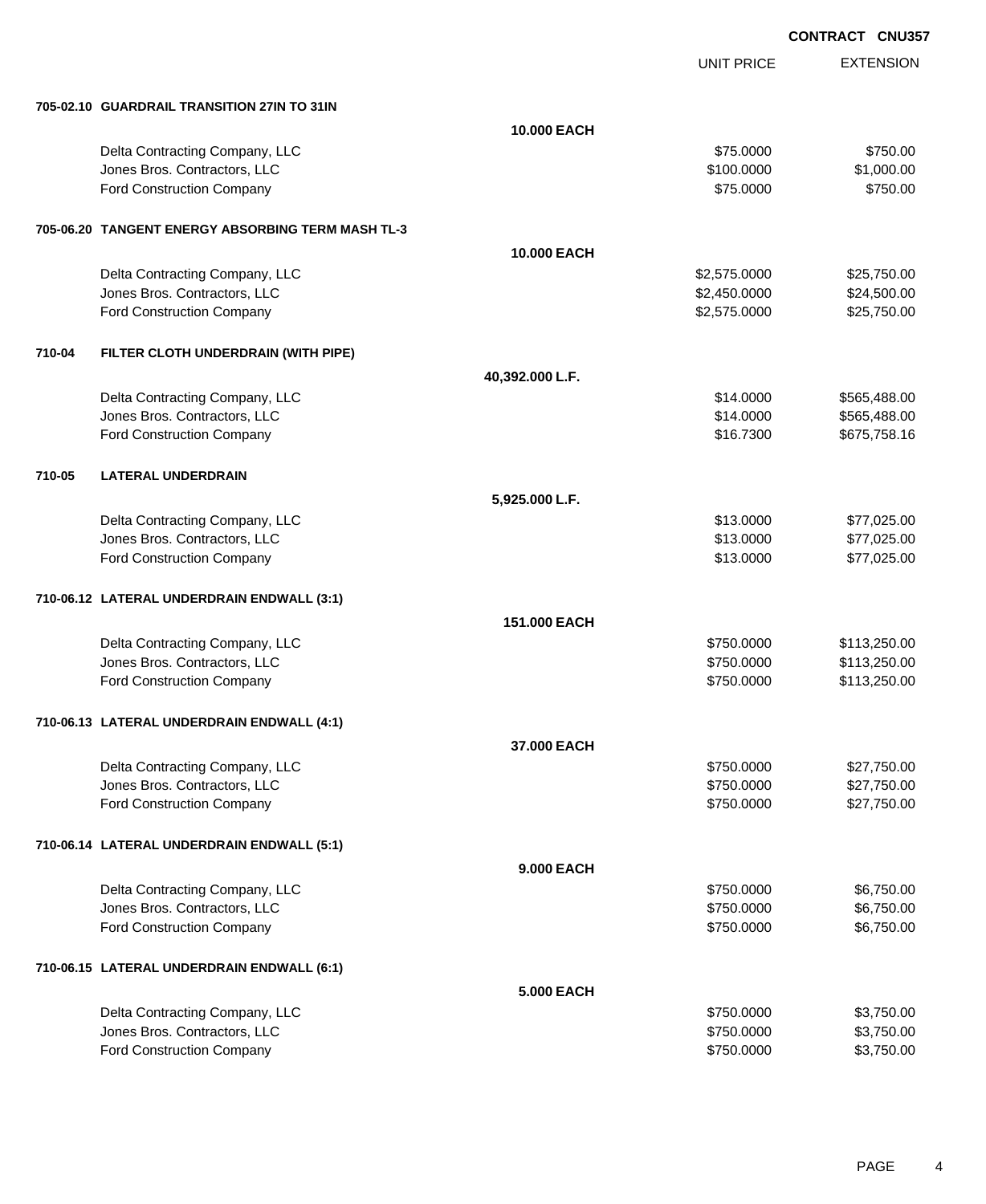|        |                                                       |                   | <b>UNIT PRICE</b> | <b>EXTENSION</b> |
|--------|-------------------------------------------------------|-------------------|-------------------|------------------|
| 712-01 | <b>TRAFFIC CONTROL</b>                                |                   |                   |                  |
|        |                                                       | 1.000 LS          |                   |                  |
|        | Delta Contracting Company, LLC                        |                   | \$53,800.0000     | \$53,800.00      |
|        | Jones Bros. Contractors, LLC                          |                   | \$95,000.0000     | \$95,000.00      |
|        | Ford Construction Company                             |                   | \$80,000.0000     | \$80,000.00      |
|        | 712-04.01 FLEXIBLE DRUMS (CHANNELIZING)               |                   |                   |                  |
|        |                                                       | 500.000 EACH      |                   |                  |
|        | Delta Contracting Company, LLC                        |                   | \$18.5000         | \$9,250.00       |
|        | Jones Bros. Contractors, LLC                          |                   | \$20.0000         | \$10,000.00      |
|        | Ford Construction Company                             |                   | \$25.0000         | \$12,500.00      |
|        | 712-05.01 WARNING LIGHTS (TYPE A)                     |                   |                   |                  |
|        |                                                       | 134,000 EACH      |                   |                  |
|        | Delta Contracting Company, LLC                        |                   | \$2.0000          | \$268.00         |
|        | Jones Bros. Contractors, LLC                          |                   | \$2.0000          | \$268.00         |
|        | Ford Construction Company                             |                   | \$5.0000          | \$670.00         |
|        | 712-05.03 WARNING LIGHTS (TYPE C)                     |                   |                   |                  |
|        |                                                       | 500.000 EACH      |                   |                  |
|        | Delta Contracting Company, LLC                        |                   | \$1.0000          | \$500.00         |
|        | Jones Bros. Contractors, LLC                          |                   | \$1.0000          | \$500.00         |
|        | Ford Construction Company                             |                   | \$5.0000          | \$2,500.00       |
| 712-06 | <b>SIGNS (CONSTRUCTION)</b>                           |                   |                   |                  |
|        |                                                       | 1,528.000 S.F.    |                   |                  |
|        | Delta Contracting Company, LLC                        |                   | \$6.0000          | \$9,168.00       |
|        | Jones Bros. Contractors, LLC                          |                   | \$6.0000          | \$9,168.00       |
|        | <b>Ford Construction Company</b>                      |                   | \$6.0000          | \$9,168.00       |
|        | 712-06.16 SIGNS (CONSTRUCTION)(REDUCED SPEED WARNING) |                   |                   |                  |
|        |                                                       | <b>2.000 EACH</b> |                   |                  |
|        | Delta Contracting Company, LLC                        |                   | \$475.0000        | \$950.00         |
|        | Jones Bros. Contractors, LLC                          |                   | \$475.0000        | \$950.00         |
|        | Ford Construction Company                             |                   | \$750.0000        | \$1,500.00       |
|        | 712-08.03 ARROW BOARD (TYPE C)                        |                   |                   |                  |
|        |                                                       | <b>2.000 EACH</b> |                   |                  |
|        | Delta Contracting Company, LLC                        |                   | \$400.0000        | \$800.00         |
|        | Jones Bros. Contractors, LLC                          |                   | \$850.0000        | \$1,700.00       |
|        | Ford Construction Company                             |                   | \$800.0000        | \$1,600.00       |
|        | 712-08.08 SPEED FEEDBACK SIGN ASSEMBLY                |                   |                   |                  |
|        |                                                       | <b>1.000 EACH</b> |                   |                  |
|        | Delta Contracting Company, LLC                        |                   | \$4,300.0000      | \$4,300.00       |
|        | Jones Bros. Contractors, LLC                          |                   | \$4,300.0000      | \$4,300.00       |
|        | Ford Construction Company                             |                   | \$5,500.0000      | \$5,500.00       |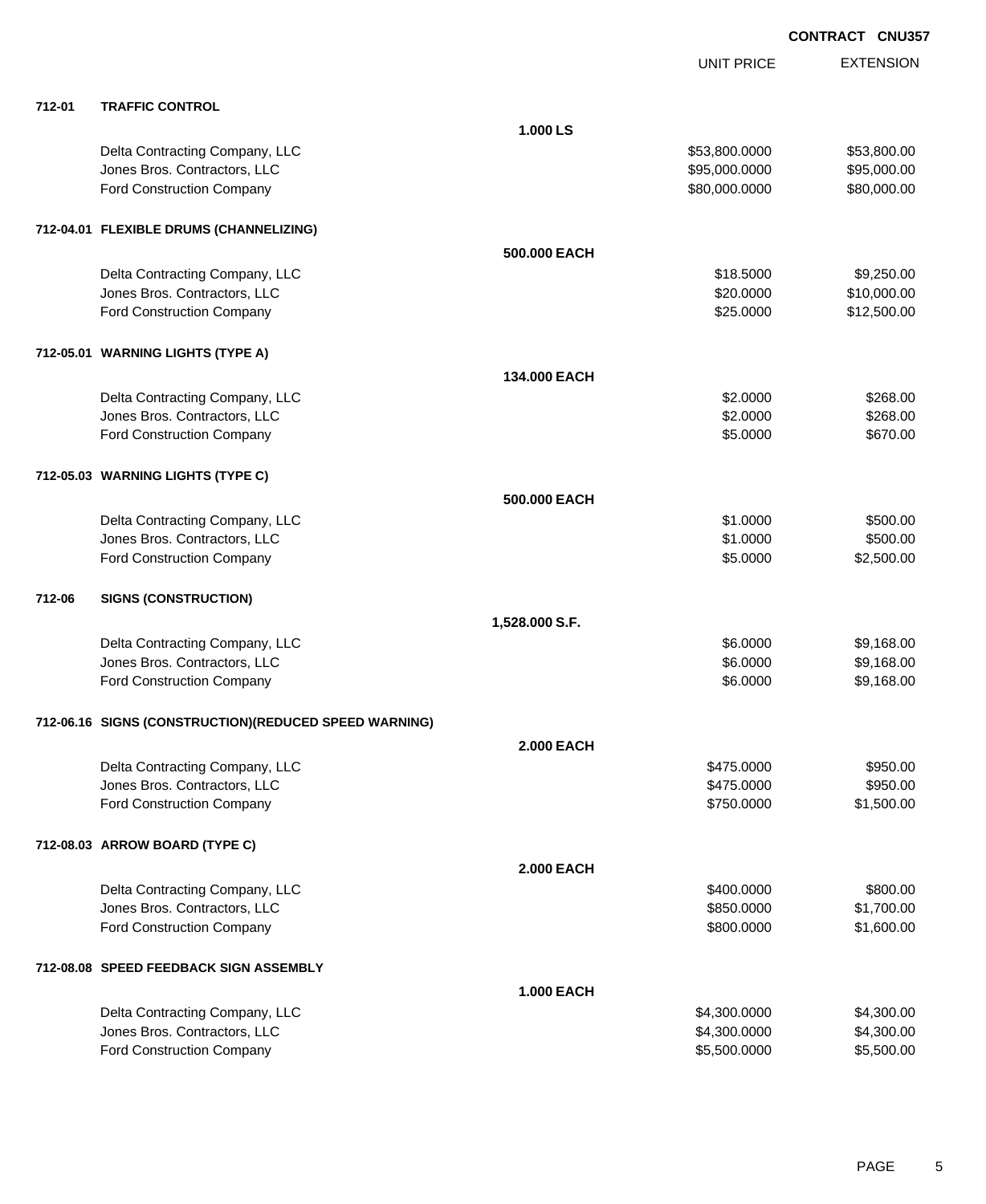UNIT PRICE

EXTENSION

| 712-08.09 DIGITAL SPEED LIMIT SIGN ASSEMBLY                      |                   |              |             |
|------------------------------------------------------------------|-------------------|--------------|-------------|
|                                                                  | <b>9.000 EACH</b> |              |             |
| Delta Contracting Company, LLC                                   |                   | \$4,650.0000 | \$41,850.00 |
| Jones Bros. Contractors, LLC                                     |                   | \$4,650.0000 | \$41,850.00 |
| <b>Ford Construction Company</b>                                 |                   | \$5,000.0000 | \$45,000.00 |
| 712-08.10 MOBILE MESSAGE SIGN UNIT W/ATTENUATOR                  |                   |              |             |
|                                                                  | 490,000 HOUR      |              |             |
| Delta Contracting Company, LLC                                   |                   | \$25.0000    | \$12,250.00 |
| Jones Bros. Contractors, LLC                                     |                   | \$120.0000   | \$58,800.00 |
| <b>Ford Construction Company</b>                                 |                   | \$103.6000   | \$50,764.00 |
| 713-16.01 CHANGEABLE MESSAGE SIGN UNIT                           |                   |              |             |
|                                                                  | <b>2.000 EACH</b> |              |             |
| Delta Contracting Company, LLC                                   |                   | \$1,400.0000 | \$2,800.00  |
| Jones Bros. Contractors, LLC                                     |                   | \$5,500.0000 | \$11,000.00 |
| Ford Construction Company                                        |                   | \$5,000.0000 | \$10,000.00 |
| 716-01.12 RAISED PVMT MARKERS (MONO-DIRECTIONAL) (1 COLOR LENS)  |                   |              |             |
|                                                                  | 39,000 EACH       |              |             |
| Delta Contracting Company, LLC                                   |                   | \$15.0000    | \$585.00    |
| Jones Bros. Contractors, LLC                                     |                   | \$20.0000    | \$780.00    |
| Ford Construction Company                                        |                   | \$11.0000    | \$429.00    |
| 716-01.23 SNOWPLOWABLE RAISED PAVEMENT MARKERS (BI-DIR)(2 COLOR) |                   |              |             |
|                                                                  | 560,000 EACH      |              |             |
| Delta Contracting Company, LLC                                   |                   | \$35.0000    | \$19,600.00 |
| Jones Bros. Contractors, LLC                                     |                   | \$35.0000    | \$19,600.00 |
| Ford Construction Company                                        |                   | \$32.0000    | \$17,920.00 |
| 716-01.30 REMOVAL OF SNOWPLOWABLE REFLECTIVE MARKER              |                   |              |             |
|                                                                  | 557,000 EACH      |              |             |
| Delta Contracting Company, LLC                                   |                   | \$2.0000     | \$1,114.00  |
| Jones Bros. Contractors, LLC                                     |                   | \$15.0000    | \$8,355.00  |
| <b>Ford Construction Company</b>                                 |                   | \$10.0000    | \$5,570.00  |
| 716-02.05 PLASTIC PAVEMENT MARKING (STOP LINE)                   |                   |              |             |
|                                                                  | 63.000 L.F.       |              |             |
| Delta Contracting Company, LLC                                   |                   | \$25.0000    | \$1,575.00  |
| Jones Bros. Contractors, LLC                                     |                   | \$20.0000    | \$1,260.00  |
| <b>Ford Construction Company</b>                                 |                   | \$20.0000    | \$1,260.00  |
| 716-02.07 PLASTIC PAVEMENT MARKING (24" BARRIER LINE)            |                   |              |             |
|                                                                  | 582.000 L.F.      |              |             |
| Delta Contracting Company, LLC                                   |                   | \$15.5000    | \$9,021.00  |
| Jones Bros. Contractors, LLC                                     |                   | \$12.0000    | \$6,984.00  |
| <b>Ford Construction Company</b>                                 |                   | \$20.0000    | \$11,640.00 |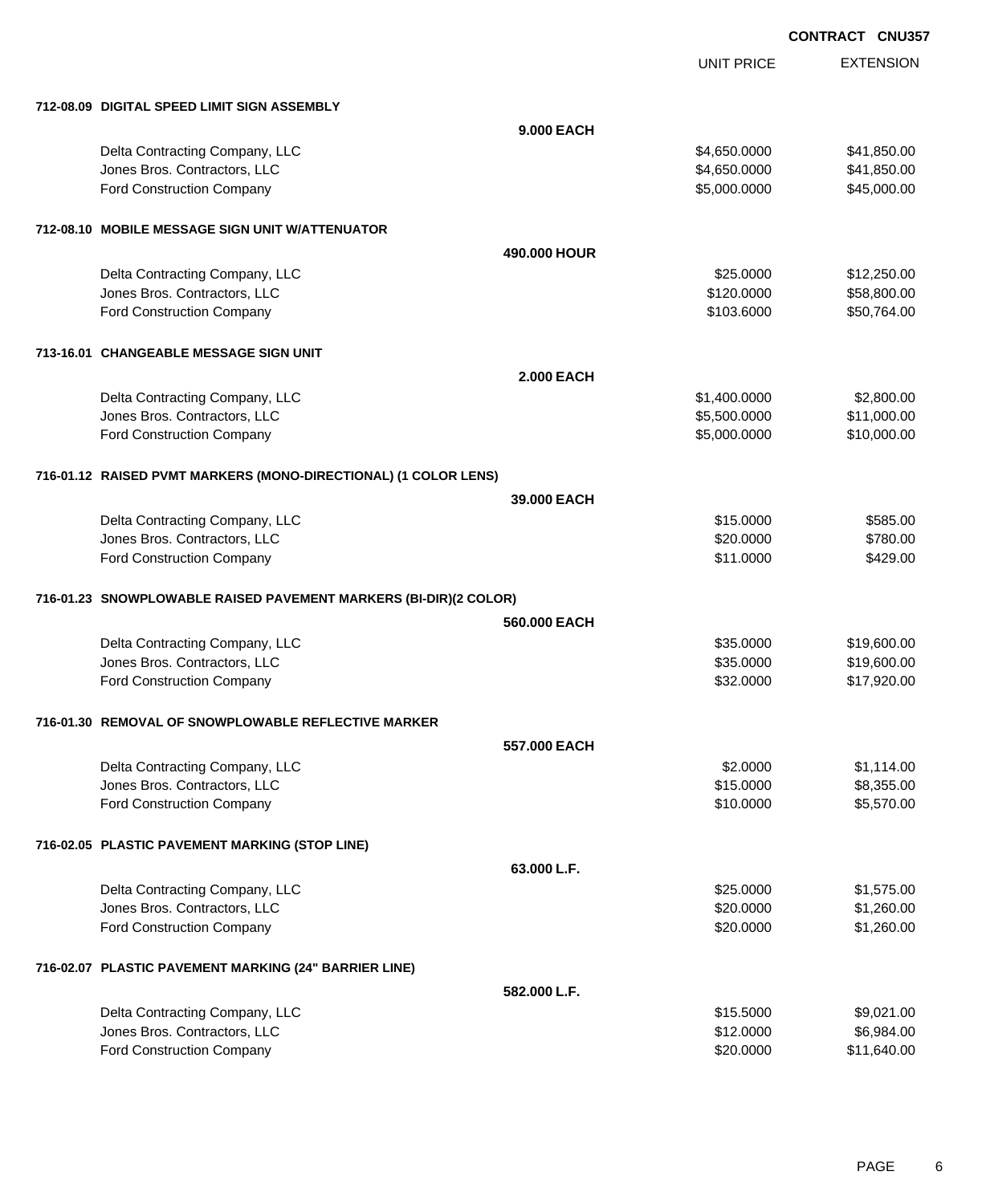EXTENSION **CONTRACT CNU357** UNIT PRICE **716-02.23 PLASTIC PAVEMENT MARKING (12IN BARRIER LINE) 100.000 L.F.** Delta Contracting Company, LLC 61.000.00 \$1,000.00 \$1,000.00 Jones Bros. Contractors, LLC \$8.0000 \$800.00 Ford Construction Company 61,000.00 \$1,000.00 \$1,000.00 \$1,000.00 \$1,000.00 \$1,000.00 \$1,000.00 \$1,000.00 \$1,000 **716-05.20 PAINTED PAVEMENT MARKING (6" LINE) 49.730 L.M.** Delta Contracting Company, LLC 667,1350.000 \$1,350.0000 \$67,135.50 Jones Bros. Contractors, LLC \$1,000.0000 \$49,730.00 Ford Construction Company 62,659.80 **716-12.02 ENHANCED FLATLINE THERMO PVMT MRKNG (6IN LINE) 16.880 L.M.** Delta Contracting Company, LLC 65,675.0000 \$95,794.00 Jones Bros. Contractors, LLC \$6,100.0000 \$102,968.00 Ford Construction Company 65,750.0000 \$97,060.00 **716-12.03 ENHANCED FLATLINE THERMO PVMT MRKNG (8IN BARRIER LINE) 2,058.000 L.F.** Delta Contracting Company, LLC **6.6 and 7.203.00** \$7,203.00 Jones Bros. Contractors, LLC \$4.0000 \$8,232.00 Ford Construction Company 6,174.00 **716-12.05 ENHANCED FLATLINE THERMO PVMT MRKNG (6IN DOTTED LINE) 957.000 L.F.** Delta Contracting Company, LLC 61,435.50 Jones Bros. Contractors, LLC \$5.0000 \$4,785.00 Ford Construction Company 62,871.00 **717-01 MOBILIZATION 1.000 LS** Delta Contracting Company, LLC 669,000.000 \$69,000.000 \$69,000.000 \$69,000.000 \$69,000.000 \$69,000.00 Jones Bros. Contractors, LLC \$125,000.0000 \$125,000.00

Ford Construction Company 6185,000.000 \$185,000.000 \$185,000.000 \$185,000.000 \$185,000.00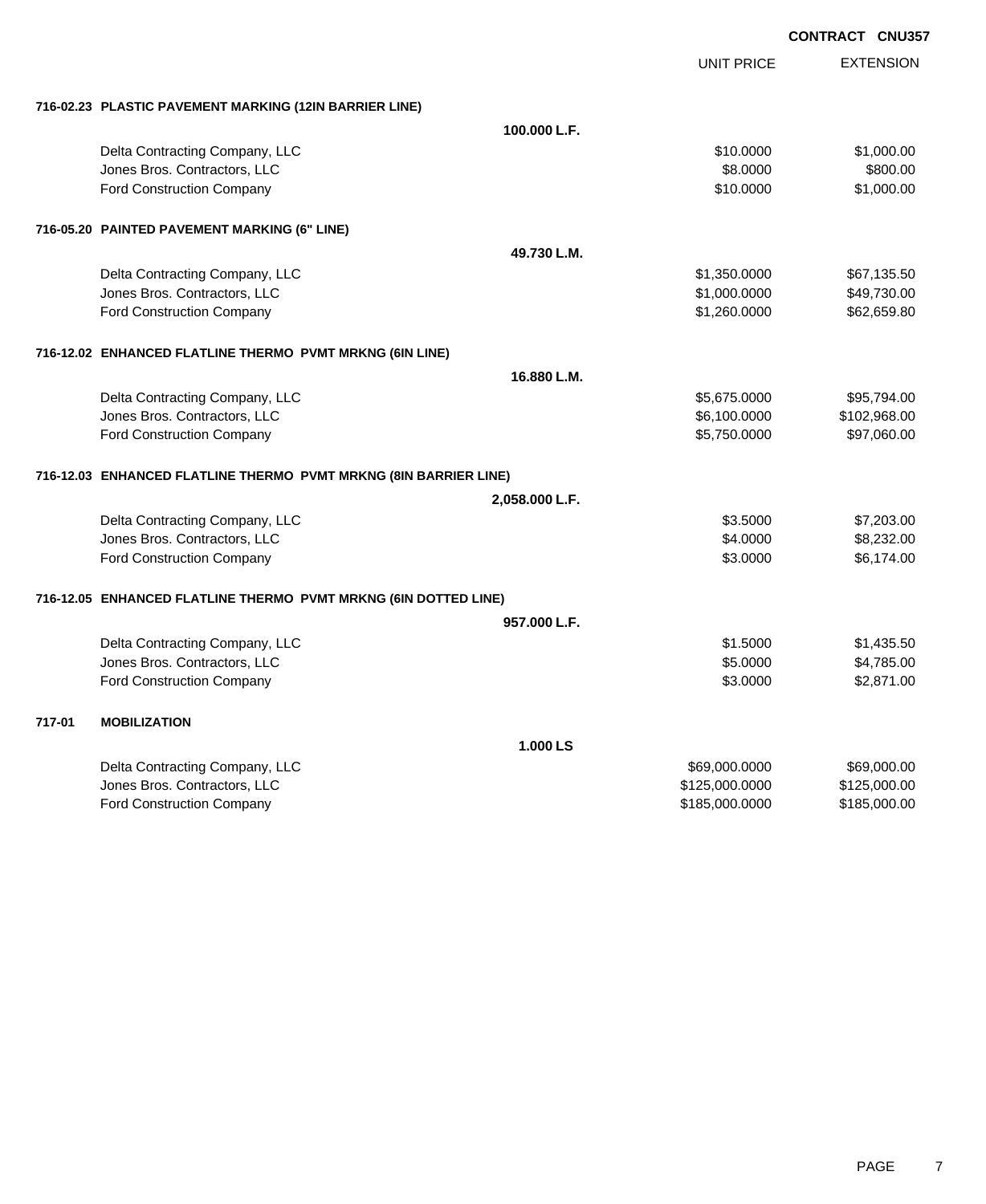## **SUB-TOTAL ROADWAY**

Delta Contracting Company, LLC 65,569,001.06 Jones Bros. Contractors, LLC \$6,351,786.97 Ford Construction Company **\$6,506,091.85** 

**TOTAL CONTRACT**

Delta Contracting Company, LLC \$5,569,001.06 Jones Bros. Contractors, LLC \$6,351,786.97 Ford Construction Company \$6,506,091.85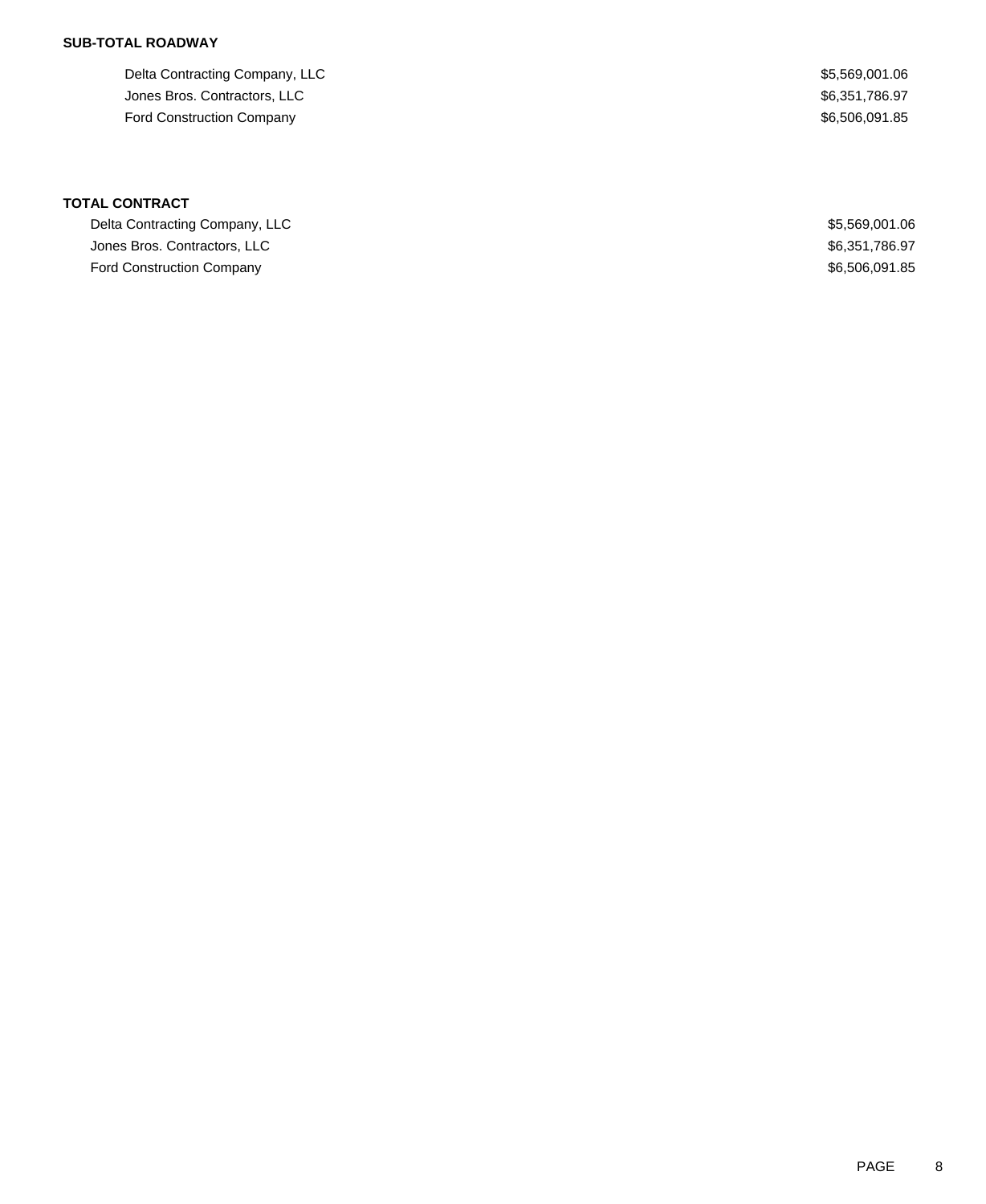### MCMINN COUNTY (Contract No. CNU352 Call 040)

NH-I-75-1(145),54001-3184-44

THE IMPROVEMENT OF THE INTERCHANGES ON I-75 AT S.R. 30 (EXIT 49) (L.M. 13.81 - L.M. 13.83) AND S.R. 305 (EXIT 52) (L.M. 17.18 - L.M. 17.20), INCLUDING GRADING, DRAINAGE, SIGNALS AND PAVING.

PROJECT LENGTH - 0.811 MILES

COMPLETION TIME - ON OR BEFORE OCTOBER 31, 2021

DBE GOAL 6.00%

TOTAL CONTRACT

APAC-Atlantic, Inc. 60. 2010 12:20:30 12:20:30 12:20:30 12:20:30 12:20:30 12:20:30 12:20:30 12:20:30 12:20:30 Southern Constructors, Inc. 69.69.50 \$2,409,569.50 Rogers Group, Inc. 6. 2006 12:30 12:30 12:30 12:30 12:30 12:30 12:30 12:30 12:30 12:30 12:30 12:30 12:30 12:30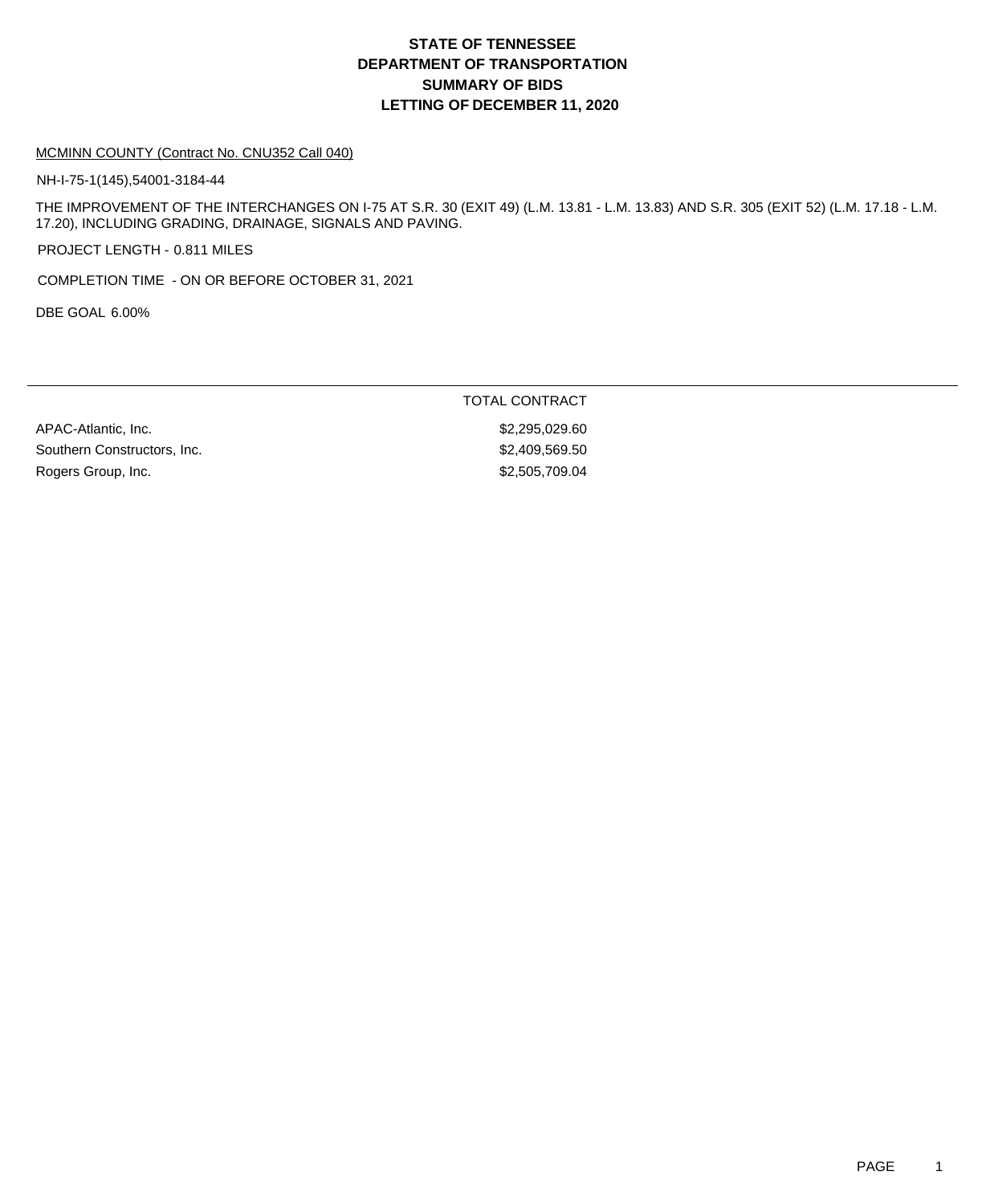|        |                                                                 |                |                   | <b>CONTRACT CNU352</b> |
|--------|-----------------------------------------------------------------|----------------|-------------------|------------------------|
|        |                                                                 |                | <b>UNIT PRICE</b> | <b>EXTENSION</b>       |
|        | <b>ROADWAY CATEGORY</b>                                         |                |                   |                        |
| 105-01 | <b>CONSTRUCTION STAKES, LINES AND GRADES</b>                    |                |                   |                        |
|        |                                                                 | 1.000 LS       |                   |                        |
|        | APAC-Atlantic, Inc.                                             |                | \$54,250.0000     | \$54,250.00            |
|        | Southern Constructors, Inc.                                     |                | \$55,000.0000     | \$55,000.00            |
|        | Rogers Group, Inc.                                              |                | \$50,976.5300     | \$50,976.53            |
| 201-01 | <b>CLEARING AND GRUBBING</b>                                    |                |                   |                        |
|        |                                                                 | 1.000 LS       |                   |                        |
|        | APAC-Atlantic, Inc.                                             |                | \$10,000.0000     | \$10,000.00            |
|        | Southern Constructors, Inc.                                     |                | \$10,000.0000     | \$10,000.00            |
|        | Rogers Group, Inc.                                              |                | \$7,330.5100      | \$7,330.51             |
|        | 202-08.10 REMOVAL OF CURB (SR-30 MEDIAN CURB REMOVAL)           |                |                   |                        |
|        |                                                                 | 757.000 L.F.   |                   |                        |
|        | APAC-Atlantic, Inc.                                             |                | \$16.7500         | \$12,679.75            |
|        | Southern Constructors, Inc.                                     |                | \$3.5000          | \$2,649.50             |
|        | Rogers Group, Inc.                                              |                | \$14.4400         | \$10,931.08            |
| 203-01 | <b>ROAD &amp; DRAINAGE EXCAVATION (UNCLASSIFIED)</b>            |                |                   |                        |
|        |                                                                 | 2,303.000 C.Y. |                   |                        |
|        | APAC-Atlantic, Inc.                                             |                | \$49.0000         | \$112,847.00           |
|        | Southern Constructors, Inc.                                     |                | \$30.0000         | \$69,090.00            |
|        | Rogers Group, Inc.                                              |                | \$36.9100         | \$85,003.73            |
|        | 209-08.02 TEMPORARY SILT FENCE (WITH BACKING)                   |                |                   |                        |
|        |                                                                 | 270.000 L.F.   |                   |                        |
|        | APAC-Atlantic, Inc.                                             |                | \$4.0000          | \$1,080.00             |
|        | Southern Constructors, Inc.                                     |                | \$7.0000          | \$1,890.00             |
|        | Rogers Group, Inc.                                              |                | \$4.2300          | \$1,142.10             |
| 303-01 | MINERAL AGGREGATE, TYPE A BASE, GRADING D                       |                |                   |                        |
|        |                                                                 | 2,831.000 TON  |                   |                        |
|        | APAC-Atlantic, Inc.                                             |                | \$45.7500         | \$129,518.25           |
|        | Southern Constructors, Inc.                                     |                | \$35.0000         | \$99,085.00            |
|        | Rogers Group, Inc.                                              |                | \$34.0000         | \$96,254.00            |
|        | 307-01.01 ASPHALT CONCRETE MIX (PG64-22) (BPMB-HM) GRADING A    |                |                   |                        |
|        |                                                                 | 148.000 TON    |                   |                        |
|        | APAC-Atlantic, Inc.                                             |                | \$164.0000        | \$24,272.00            |
|        | Southern Constructors, Inc.                                     |                | \$140.0000        | \$20,720.00            |
|        | Rogers Group, Inc.                                              |                | \$181.0000        | \$26,788.00            |
|        | 307-01.08 ASPHALT CONCRETE MIX (PG64-22) (BPMB-HM) GRADING B-M2 |                |                   |                        |
|        |                                                                 | 83.000 TON     |                   |                        |
|        | APAC-Atlantic, Inc.                                             |                | \$245.0000        | \$20,335.00            |
|        | Southern Constructors, Inc.                                     |                | \$165.0000        | \$13,695.00            |
|        | Rogers Group, Inc.                                              |                | \$210.0000        | \$17,430.00            |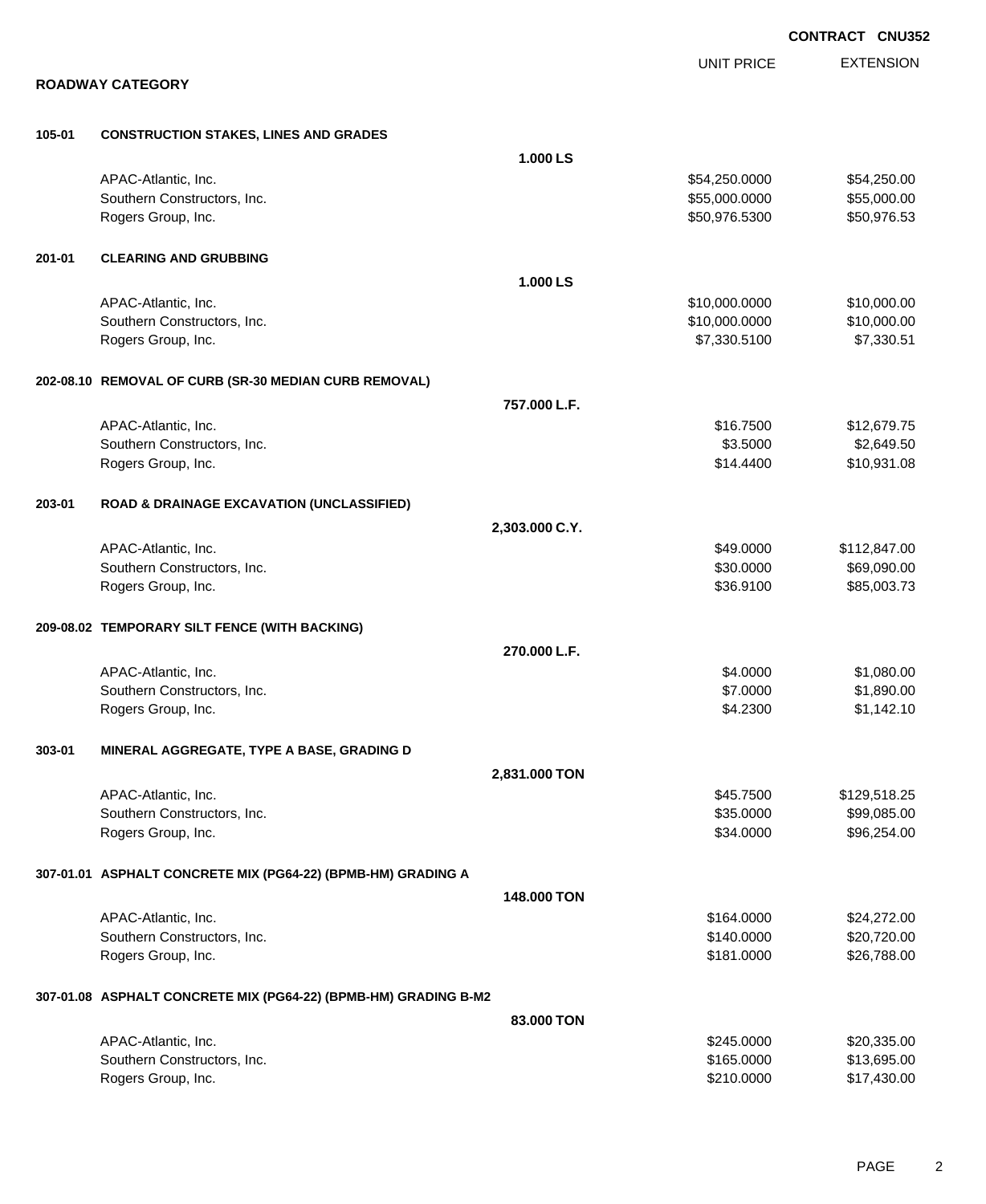|        |                                                                 |                |                   | <b>CONTRACT CNU35</b> |
|--------|-----------------------------------------------------------------|----------------|-------------------|-----------------------|
|        |                                                                 |                | <b>UNIT PRICE</b> | <b>EXTENSION</b>      |
|        | 307-01.21 ASP. CONC. MIX(PG70-22) (BPMB-HM) GR. A-S             |                |                   |                       |
|        |                                                                 | 157.000 TON    |                   |                       |
|        | APAC-Atlantic, Inc.                                             |                | \$172.7500        | \$27,121.75           |
|        | Southern Constructors, Inc.                                     |                | \$145.0000        | \$22,765.00           |
|        | Rogers Group, Inc.                                              |                | \$233.0000        | \$36,581.00           |
|        | 307-02.01 ASPHALT CONCRETE MIX (PG70-22) (BPMB-HM) GRADING A    |                |                   |                       |
|        |                                                                 | 220,000 TON    |                   |                       |
|        | APAC-Atlantic, Inc.                                             |                | \$107.7500        | \$23,705.00           |
|        | Southern Constructors, Inc.                                     |                | \$137.0000        | \$30,140.00           |
|        | Rogers Group, Inc.                                              |                | \$203.0000        | \$44,660.00           |
|        | 307-02.08 ASPHALT CONCRETE MIX (PG70-22) (BPMB-HM) GRADING B-M2 |                |                   |                       |
|        |                                                                 | 124.000 TON    |                   |                       |
|        | APAC-Atlantic, Inc.                                             |                | \$191.5000        | \$23,746.00           |
|        | Southern Constructors, Inc.                                     |                | \$152.0000        | \$18,848.00           |
|        | Rogers Group, Inc.                                              |                | \$241.0000        | \$29,884.00           |
| 313-03 | <b>TREATED PERMEABLE BASE</b>                                   |                |                   |                       |
|        |                                                                 | 4,032.000 S.Y. |                   |                       |
|        | APAC-Atlantic, Inc.                                             |                | \$30.0000         | \$120,960.00          |
|        | Southern Constructors, Inc.                                     |                | \$31.0000         | \$124,992.00          |
|        | Rogers Group, Inc.                                              |                | \$25.0000         | \$100,800.00          |
| 402-01 | BITUMINOUS MATERIAL FOR PRIME COAT (PC)                         |                |                   |                       |
|        |                                                                 | 3.600 TON      |                   |                       |
|        | APAC-Atlantic, Inc.                                             |                | \$350.0000        | \$1,260.00            |
|        | Southern Constructors, Inc.                                     |                | \$625.0000        | \$2,250.00            |
|        | Rogers Group, Inc.                                              |                | \$1,530.0000      | \$5,508.00            |
| 402-02 | <b>AGGREGATE FOR COVER MATERIAL (PC)</b>                        |                |                   |                       |
|        |                                                                 | 112.000 TON    |                   |                       |
|        | APAC-Atlantic, Inc.                                             |                | \$30.0000         | \$3,360.00            |
|        | Southern Constructors, Inc.                                     |                | \$110.0000        | \$12,320.00           |
|        | Rogers Group, Inc.                                              |                | \$34.0000         | \$3,808.00            |
| 403-01 | BITUMINOUS MATERIAL FOR TACK COAT (TC)                          |                |                   |                       |
|        |                                                                 | 11.000 TON     |                   |                       |
|        | APAC-Atlantic, Inc.                                             |                | \$825.0000        | \$9,075.00            |
|        | Southern Constructors, Inc.                                     |                | \$850.0000        | \$9,350.00            |
|        | Rogers Group, Inc.                                              |                | \$1,062.0000      | \$11,682.00           |
|        | 407-20.05 SAW CUTTING ASPHALT PAVEMENT                          |                |                   |                       |
|        |                                                                 | 2,450.000 L.F. |                   |                       |
|        | APAC-Atlantic, Inc.                                             |                | \$7.7500          | \$18,987.50           |
|        | Southern Constructors, Inc.                                     |                | \$5.0000          | \$12,250.00           |

Rogers Group, Inc. \$3.0500 \$7,472.50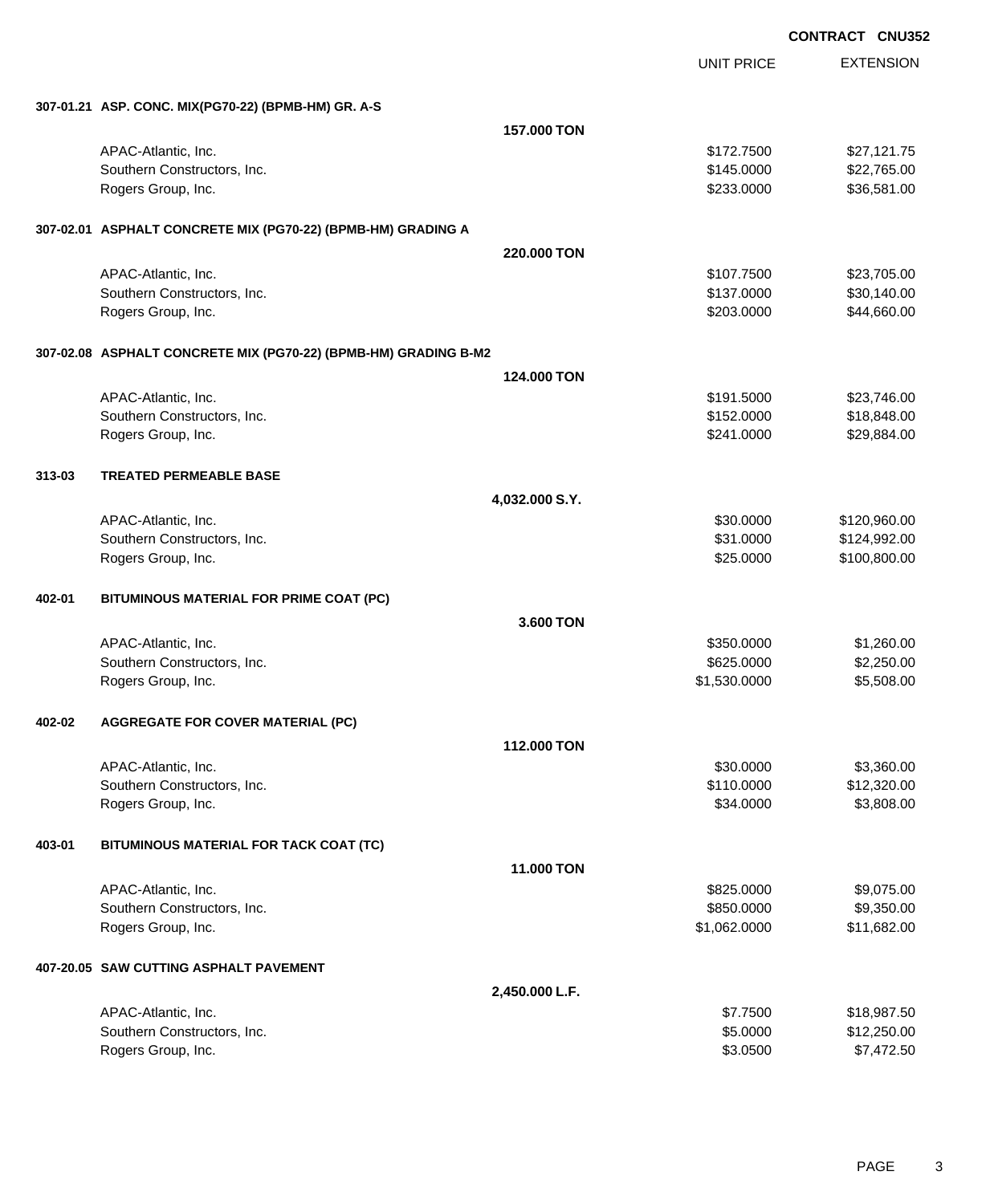UNIT PRICE EXTENSION

| 411-01.10 ACS MIX(PG64-22) GRADING D                             |                |                          |                              |
|------------------------------------------------------------------|----------------|--------------------------|------------------------------|
|                                                                  | 591.000 TON    |                          |                              |
| APAC-Atlantic, Inc.                                              |                | \$139.5000               | \$82,444.50                  |
| Southern Constructors, Inc.                                      |                | \$153.0000               | \$90,423.00                  |
| Rogers Group, Inc.                                               |                | \$163.0000               | \$96,333.00                  |
| 411-02.10 ACS MIX(PG70-22) GRADING D                             |                |                          |                              |
|                                                                  | 1,006.000 TON  |                          |                              |
| APAC-Atlantic, Inc.                                              |                | \$127.5000               | \$128,265.00                 |
| Southern Constructors, Inc.                                      |                | \$159.0000               | \$159,954.00                 |
| Rogers Group, Inc.                                               |                | \$165.0000               | \$165,990.00                 |
| 411-12.01 SCORING SHOULDERS (CONTINUOUS) (16IN WIDTH)            |                |                          |                              |
|                                                                  | 0.330 L.M.     |                          |                              |
| APAC-Atlantic, Inc.                                              |                | \$2,250.0000             | \$742.50                     |
| Southern Constructors, Inc.                                      |                | \$1,500.0000             | \$495.00                     |
| Rogers Group, Inc.                                               |                | \$7,965.0900             | \$2,628.48                   |
| 411-12.03 SCORING FOR RUMBLE STRIPE (NON-CONTINUOUS) (8IN WIDTH) |                |                          |                              |
|                                                                  | 0.350 L.M.     |                          |                              |
| APAC-Atlantic, Inc.                                              |                | \$2,250.0000             | \$787.50                     |
| Southern Constructors, Inc.                                      |                | \$1,500.0000             | \$525.00                     |
| Rogers Group, Inc.                                               |                | \$7,965.0900             | \$2,787.78                   |
| 415-01.01 COLD PLANING BITUMINOUS PAVEMENT                       |                |                          |                              |
|                                                                  | 1,415.000 TON  |                          |                              |
| APAC-Atlantic, Inc.                                              |                | \$28.5000                | \$40,327.50                  |
| Southern Constructors, Inc.                                      |                | \$34.0000                | \$48,110.00                  |
| Rogers Group, Inc.                                               |                | \$30.0000                | \$42,450.00                  |
| 501-01.03 PORTLAND CEMENT CONCRETE PAVEMENT (PLAIN) 10"          |                |                          |                              |
|                                                                  | 4,032.000 S.Y. |                          |                              |
| APAC-Atlantic, Inc.                                              |                | \$142.0000               | \$572,544.00                 |
| Southern Constructors, Inc.                                      |                | \$175.0000<br>\$149.8500 | \$705,600.00<br>\$604,195.20 |
| Rogers Group, Inc.                                               |                |                          |                              |
| 604-01.01 CLASS A CONCRETE (ROADWAY)                             |                |                          |                              |
|                                                                  | 21.000 C.Y.    |                          |                              |
| APAC-Atlantic, Inc.                                              |                | \$745.0000               | \$15,645.00                  |
| Southern Constructors, Inc.<br>Rogers Group, Inc.                |                | \$700.0000<br>\$868.0000 | \$14,700.00                  |
|                                                                  |                |                          | \$18,228.00                  |
| 604-10.53 CONCRETE REPAIRS                                       |                |                          |                              |
|                                                                  | 118.000 S.Y.   |                          |                              |
| APAC-Atlantic, Inc.                                              |                | \$235.0000               | \$27,730.00                  |
| Southern Constructors, Inc.                                      |                | \$220.0000               | \$25,960.00                  |
| Rogers Group, Inc.                                               |                | \$765.0000               | \$90,270.00                  |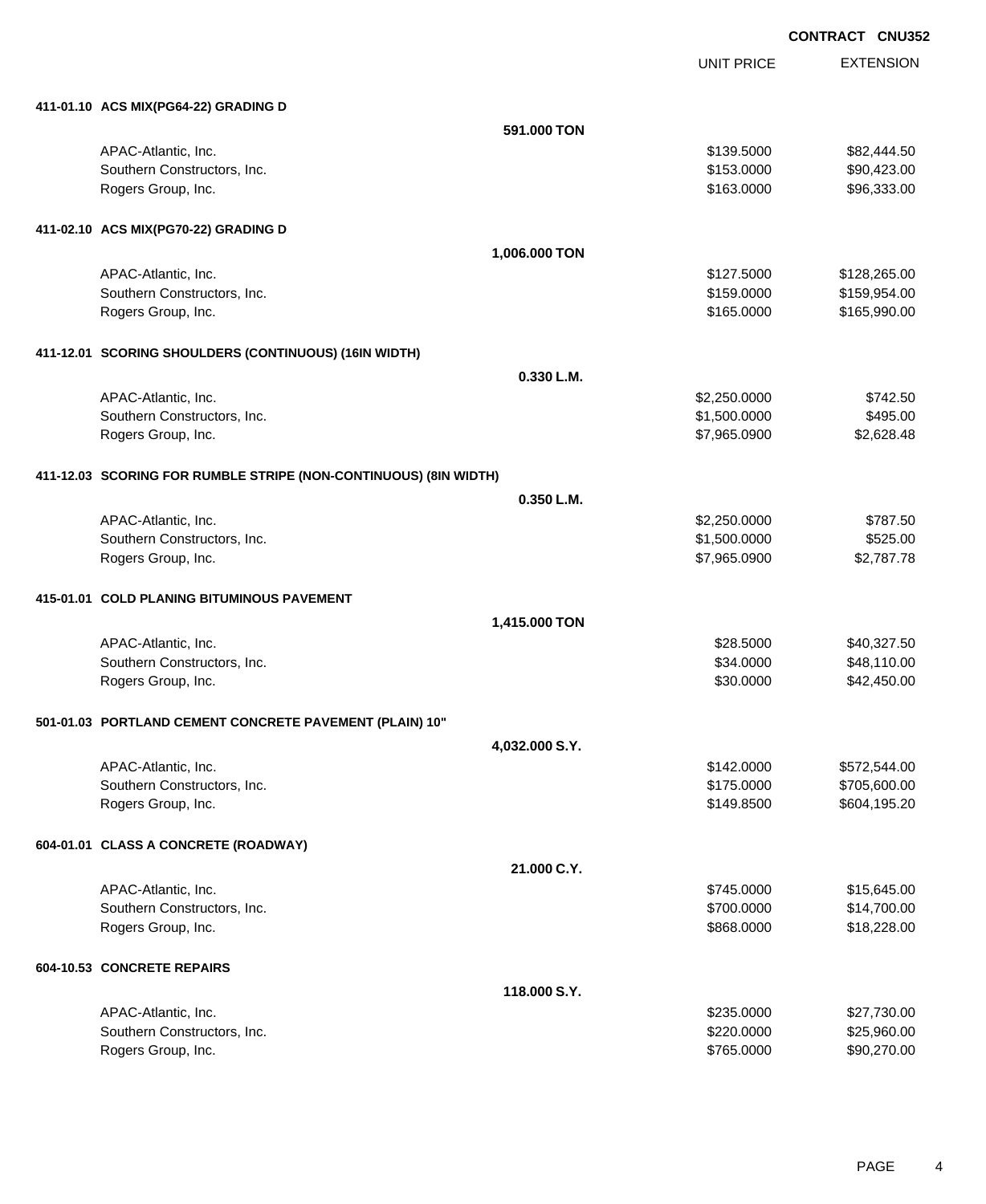|        |                                                   |                   | <b>UNIT PRICE</b> | <b>EXTENSION</b> |
|--------|---------------------------------------------------|-------------------|-------------------|------------------|
| 702-03 | <b>CONCRETE COMBINED CURB &amp; GUTTER</b>        |                   |                   |                  |
|        |                                                   | 4.000 C.Y.        |                   |                  |
|        | APAC-Atlantic, Inc.                               |                   | \$1,215.0000      | \$4,860.00       |
|        | Southern Constructors, Inc.                       |                   | \$800.0000        | \$3,200.00       |
|        | Rogers Group, Inc.                                |                   | \$1,360.8100      | \$5,443.24       |
|        | 705-04.09 EARTH PAD FOR TYPE 38 GR END TREATMENT  |                   |                   |                  |
|        |                                                   | <b>4.000 EACH</b> |                   |                  |
|        | APAC-Atlantic, Inc.                               |                   | \$1,400.0000      | \$5,600.00       |
|        | Southern Constructors, Inc.                       |                   | \$2,000.0000      | \$8,000.00       |
|        | Rogers Group, Inc.                                |                   | \$1,787.7200      | \$7,150.88       |
|        | 705-06.01 W BEAM GR (TYPE 2) MASH TL-3            |                   |                   |                  |
|        |                                                   | 1,100.000 L.F.    |                   |                  |
|        | APAC-Atlantic, Inc.                               |                   | \$22.2500         | \$24,475.00      |
|        | Southern Constructors, Inc.                       |                   | \$23.0000         | \$25,300.00      |
|        | Rogers Group, Inc.                                |                   | \$23.8400         | \$26,224.00      |
|        | 705-06.20 TANGENT ENERGY ABSORBING TERM MASH TL-3 |                   |                   |                  |
|        |                                                   | <b>4.000 EACH</b> |                   |                  |
|        | APAC-Atlantic, Inc.                               |                   | \$3,300.0000      | \$13,200.00      |
|        | Southern Constructors, Inc.                       |                   | \$3,500.0000      | \$14,000.00      |
|        | Rogers Group, Inc.                                |                   | \$3,515.8400      | \$14,063.36      |
| 706-01 | <b>GUARDRAIL REMOVED</b>                          |                   |                   |                  |
|        |                                                   | 894.000 L.F.      |                   |                  |
|        | APAC-Atlantic, Inc.                               |                   | \$1.2500          | \$1,117.50       |
|        | Southern Constructors, Inc.                       |                   | \$1.2500          | \$1,117.50       |
|        | Rogers Group, Inc.                                |                   | \$1.3100          | \$1,171.14       |
|        | 707-08.11 HIGH-VISIBILITY CONSTRUCTION FENCE      |                   |                   |                  |
|        |                                                   | 2,500.000 L.F.    |                   |                  |
|        | APAC-Atlantic, Inc.                               |                   | \$1.3500          | \$3,375.00       |
|        | Southern Constructors, Inc.                       |                   | \$2.3000          | \$5,750.00       |
|        | Rogers Group, Inc.                                |                   | \$1.4500          | \$3,625.00       |
| 712-01 | <b>TRAFFIC CONTROL</b>                            |                   |                   |                  |
|        |                                                   | 1.000 LS          |                   |                  |
|        | APAC-Atlantic, Inc.                               |                   | \$31,500.0000     | \$31,500.00      |
|        | Southern Constructors, Inc.                       |                   | \$55,000.0000     | \$55,000.00      |
|        | Rogers Group, Inc.                                |                   | \$112,891.9600    | \$112,891.96     |
|        | 712-02.02 INTERCONNECTED PORTABLE BARRIER RAIL    |                   |                   |                  |
|        |                                                   | 100.000 L.F.      |                   |                  |
|        | APAC-Atlantic, Inc.                               |                   | \$74.0000         | \$7,400.00       |
|        | Southern Constructors, Inc.                       |                   | \$42.0000         | \$4,200.00       |
|        | Rogers Group, Inc.                                |                   | \$85.3200         | \$8,532.00       |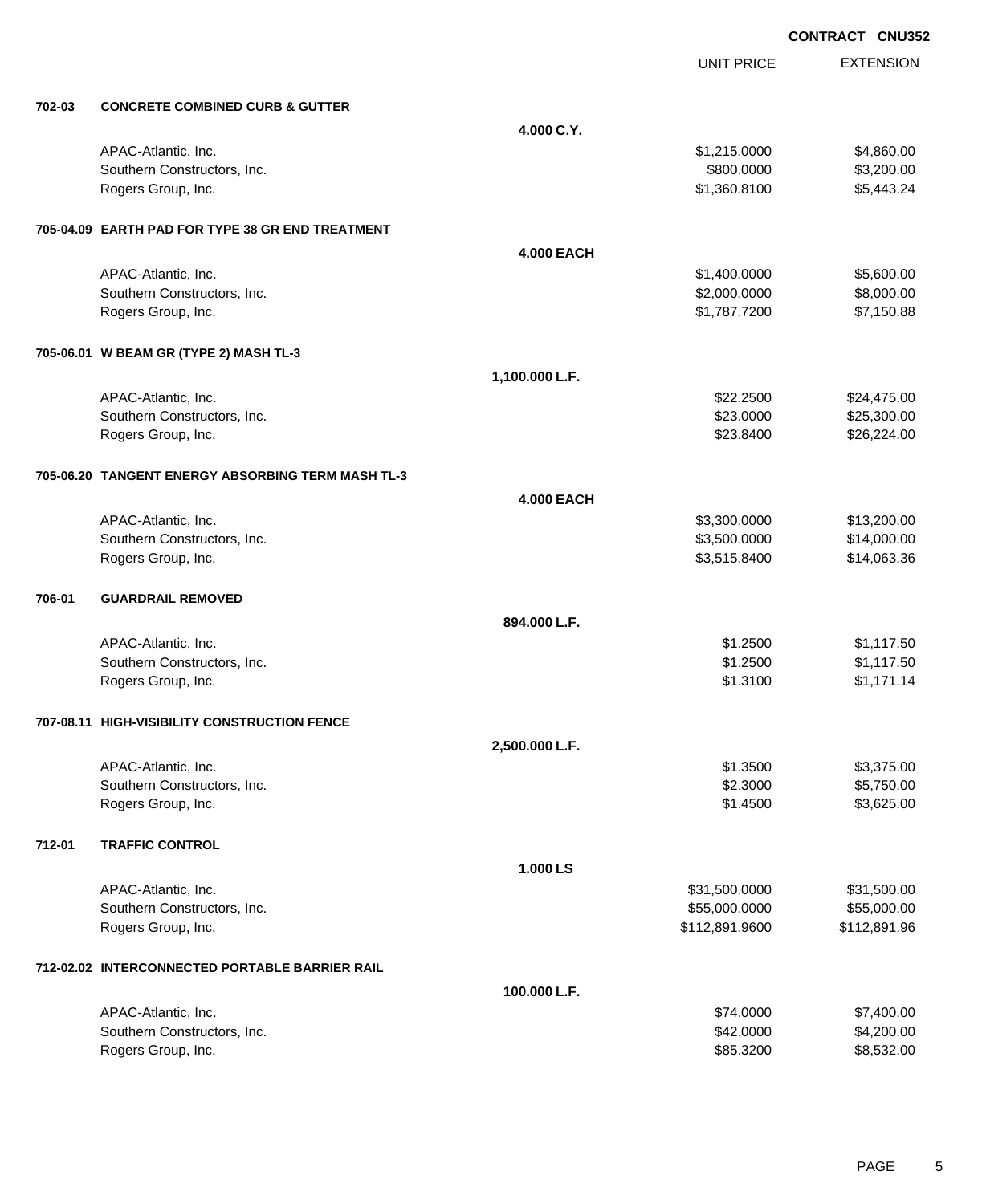UNIT PRICE

EXTENSION

|        | 712-04.01 FLEXIBLE DRUMS (CHANNELIZING)                         |                   |              |             |
|--------|-----------------------------------------------------------------|-------------------|--------------|-------------|
|        |                                                                 | 305,000 EACH      |              |             |
|        | APAC-Atlantic, Inc.                                             |                   | \$50.0000    | \$15,250.00 |
|        | Southern Constructors, Inc.                                     |                   | \$40.0000    | \$12,200.00 |
|        | Rogers Group, Inc.                                              |                   | \$33.3700    | \$10,177.85 |
|        | 712-05.01 WARNING LIGHTS (TYPE A)                               |                   |              |             |
|        |                                                                 | 8.000 EACH        |              |             |
|        | APAC-Atlantic, Inc.                                             |                   | \$35.0000    | \$280.00    |
|        | Southern Constructors, Inc.                                     |                   | \$28.0000    | \$224.00    |
|        | Rogers Group, Inc.                                              |                   | \$36.9400    | \$295.52    |
| 712-06 | <b>SIGNS (CONSTRUCTION)</b>                                     |                   |              |             |
|        |                                                                 | 526,000 S.F.      |              |             |
|        | APAC-Atlantic, Inc.                                             |                   | \$7.2500     | \$3,813.50  |
|        | Southern Constructors, Inc.                                     |                   | \$9.0000     | \$4,734.00  |
|        | Rogers Group, Inc.                                              |                   | \$7.7500     | \$4,076.50  |
|        | 712-07.03 TEMPORARY BARRICADES (TYPE III)                       |                   |              |             |
|        |                                                                 | 96.000 L.F.       |              |             |
|        | APAC-Atlantic, Inc.                                             |                   | \$30.0000    | \$2,880.00  |
|        | Southern Constructors, Inc.                                     |                   | \$20.0000    | \$1,920.00  |
|        | Rogers Group, Inc.                                              |                   | \$15.4900    | \$1,487.04  |
|        | 712-08.03 ARROW BOARD (TYPE C)                                  |                   |              |             |
|        |                                                                 | <b>2.000 EACH</b> |              |             |
|        | APAC-Atlantic, Inc.                                             |                   | \$1,000.0000 | \$2,000.00  |
|        | Southern Constructors, Inc.                                     |                   | \$4,000.0000 | \$8,000.00  |
|        | Rogers Group, Inc.                                              |                   | \$1,132.2200 | \$2,264.44  |
|        | 713-01.01 CLASS A CONCRETE (FOUNDATION FOR SIGN SUPPORTS)       |                   |              |             |
|        |                                                                 | 2.880 C.Y.        |              |             |
|        | APAC-Atlantic, Inc.                                             |                   | \$875.0000   | \$2,520.00  |
|        | Southern Constructors, Inc.                                     |                   | \$900.0000   | \$2,592.00  |
|        | Rogers Group, Inc.                                              |                   | \$923.6500   | \$2,660.11  |
|        | 713-01.02 STEEL BAR REINFORCEMENT(FOUNDATION FOR SIGN SUPPORTS) |                   |              |             |
|        |                                                                 | 802.000 LB.       |              |             |
|        | APAC-Atlantic, Inc.                                             |                   | \$3.3000     | \$2,646.60  |
|        | Southern Constructors, Inc.                                     |                   | \$4.0000     | \$3,208.00  |
|        | Rogers Group, Inc.                                              |                   | \$3.5800     | \$2,871.16  |
| 713-06 | STEEL I-BEAMS & WF-BEAMS(BREAKAWAY) SIGN SUPPORT                |                   |              |             |
|        |                                                                 | 1,436.000 LB.     |              |             |
|        | APAC-Atlantic, Inc.                                             |                   | \$4.5000     | \$6,462.00  |
|        | Southern Constructors, Inc.                                     |                   | \$5.0000     | \$7,180.00  |
|        | Rogers Group, Inc.                                              |                   | \$4.8900     | \$7,022.04  |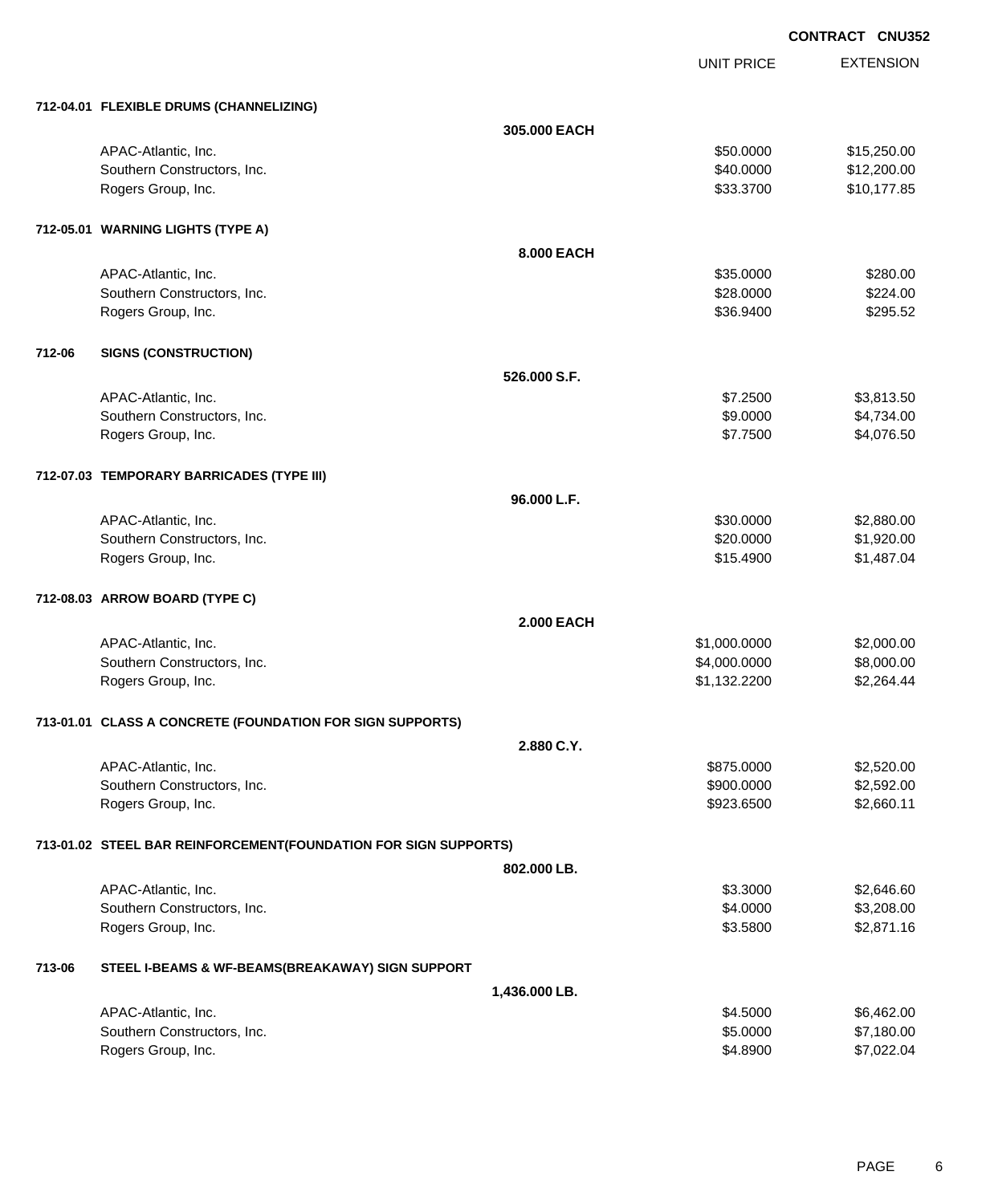|        |                                                                   |                   |                   | <b>CONTRACT CNU352</b> |
|--------|-------------------------------------------------------------------|-------------------|-------------------|------------------------|
|        |                                                                   |                   | <b>UNIT PRICE</b> | <b>EXTENSION</b>       |
|        | 713-11.02 PERFORATED/KNOCKOUT SQUARE TUBE POST                    |                   |                   |                        |
|        |                                                                   | 5,457.000 LB.     |                   |                        |
|        | APAC-Atlantic, Inc.                                               |                   | \$4.0000          | \$21,828.00            |
|        | Southern Constructors, Inc.                                       |                   | \$4.0000          | \$21,828.00            |
|        | Rogers Group, Inc.                                                |                   | \$4.2900          | \$23,410.53            |
|        | 713-13.02 FLAT SHEET ALUMINUM SIGNS (0.080" THICK)                |                   |                   |                        |
|        |                                                                   | 586.000 S.F.      |                   |                        |
|        | APAC-Atlantic, Inc.                                               |                   | \$14.0000         | \$8,204.00             |
|        | Southern Constructors, Inc.                                       |                   | \$14.0000         | \$8,204.00             |
|        | Rogers Group, Inc.                                                |                   | \$14.9000         | \$8,731.40             |
|        | 713-13.03 FLAT SHEET ALUMINUM SIGNS (0.100" THICK)                |                   |                   |                        |
|        |                                                                   | 635,000 S.F.      |                   |                        |
|        | APAC-Atlantic, Inc.                                               |                   | \$14.0000         | \$8,890.00             |
|        | Southern Constructors, Inc.                                       |                   | \$15.0000         | \$9,525.00             |
|        | Rogers Group, Inc.                                                |                   | \$16.0900         | \$10,217.15            |
|        | 713-14.22 STREET NAME SIGN (SUSPENDED 0.100IN THICK)              |                   |                   |                        |
|        |                                                                   | 34.000 S.F.       |                   |                        |
|        | APAC-Atlantic, Inc.                                               |                   | \$35.5000         | \$1,207.00             |
|        | Southern Constructors, Inc.                                       |                   | \$35.0000         | \$1,190.00             |
|        | Rogers Group, Inc.                                                |                   | \$56.5900         | \$1,924.06             |
| 713-15 | REMOVAL OF SIGNS, POSTS AND FOOTINGS                              |                   |                   |                        |
|        |                                                                   | 1.000 LS          |                   |                        |
|        | APAC-Atlantic, Inc.                                               |                   | \$1,275.0000      | \$1,275.00             |
|        | Southern Constructors, Inc.                                       |                   | \$440.0000        | \$440.00               |
|        | Rogers Group, Inc.                                                |                   | \$476.7200        | \$476.72               |
|        | 713-15.07 SUSPENDED FLAT SHEET ALUMINUM SIGN (0.080" THICK)       |                   |                   |                        |
|        |                                                                   | <b>6.000 EACH</b> |                   |                        |
|        | APAC-Atlantic, Inc.                                               |                   | \$170.0000        | \$1,020.00             |
|        | Southern Constructors, Inc.                                       |                   | \$450.0000        | \$2,700.00             |
|        | Rogers Group, Inc.                                                |                   | \$463.5100        | \$2,781.06             |
|        | 713-16.01 CHANGEABLE MESSAGE SIGN UNIT                            |                   |                   |                        |
|        |                                                                   | <b>4.000 EACH</b> |                   |                        |
|        | APAC-Atlantic, Inc.                                               |                   | \$6,800.0000      | \$27,200.00            |
|        | Southern Constructors, Inc.                                       |                   | \$9,500.0000      | \$38,000.00            |
|        | Rogers Group, Inc.                                                |                   | \$7,270.0500      | \$29,080.20            |
|        | 716-01.21 SNOWPLOWABLE RAISED PAVEMENT MARKERS (BI-DIR) (1 COLOR) |                   |                   |                        |
|        |                                                                   | 95,000 EACH       |                   |                        |
|        | APAC-Atlantic, Inc.                                               |                   | \$31.0000         | \$2,945.00             |
|        | Southern Constructors, Inc.                                       |                   | \$31.0000         | \$2,945.00             |
|        | Rogers Group, Inc.                                                |                   | \$33.0400         | \$3,138.80             |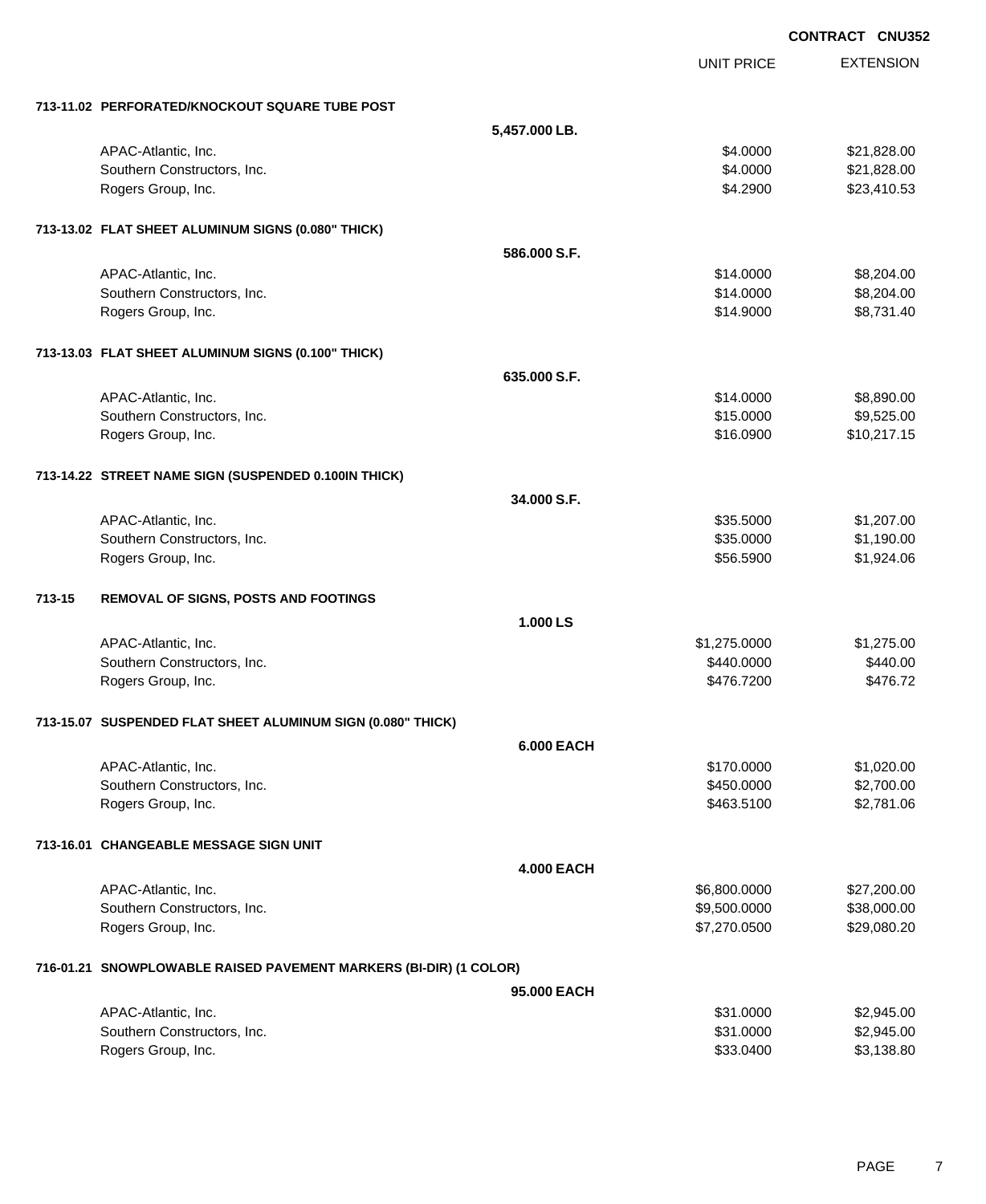|                                                                   |                    |                   | <b>CONTRACT CNU352</b> |                  |
|-------------------------------------------------------------------|--------------------|-------------------|------------------------|------------------|
|                                                                   |                    | <b>UNIT PRICE</b> |                        | <b>EXTENSION</b> |
| 716-01.22 SNOWPLOWABLE RAISED PAVMENT MARKERS (MONO-DIR)(1 COLOR) |                    |                   |                        |                  |
|                                                                   | 41.000 EACH        |                   |                        |                  |
| APAC-Atlantic, Inc.                                               |                    | \$31.0000         |                        | \$1,271.00       |
| Southern Constructors, Inc.                                       |                    | \$31.0000         |                        | \$1,271.00       |
| Rogers Group, Inc.                                                |                    | \$33.0400         |                        | \$1,354.64       |
| 716-01.23 SNOWPLOWABLE RAISED PAVEMENT MARKERS (BI-DIR)(2 COLOR)  |                    |                   |                        |                  |
|                                                                   | 102,000 EACH       |                   |                        |                  |
| APAC-Atlantic, Inc.                                               |                    | \$31.0000         |                        | \$3,162.00       |
| Southern Constructors, Inc.                                       |                    | \$31.0000         |                        | \$3,162.00       |
| Rogers Group, Inc.                                                |                    | \$33.0400         |                        | \$3,370.08       |
| 716-02.04 PLASTIC PAVEMENT MARKING(CHANNELIZATION STRIPING)       |                    |                   |                        |                  |
|                                                                   | 763,000 S.Y.       |                   |                        |                  |
| APAC-Atlantic, Inc.                                               |                    | \$19.0000         |                        | \$14,497.00      |
| Southern Constructors, Inc.                                       |                    | \$19.0000         |                        | \$14,497.00      |
| Rogers Group, Inc.                                                |                    | \$19.7600         |                        | \$15,076.88      |
| 716-02.05 PLASTIC PAVEMENT MARKING (STOP LINE)                    |                    |                   |                        |                  |
|                                                                   | 195,000 L.F.       |                   |                        |                  |
| APAC-Atlantic, Inc.                                               |                    | \$11.2500         |                        | \$2,193.75       |
| Southern Constructors, Inc.                                       |                    | \$15.0000         |                        | \$2,925.00       |
| Rogers Group, Inc.                                                |                    | \$11.8000         |                        | \$2,301.00       |
| 716-02.06 PLASTIC PAVEMENT MARKING (TURN LANE ARROW)              |                    |                   |                        |                  |
|                                                                   | 30,000 EACH        |                   |                        |                  |
| APAC-Atlantic, Inc.                                               |                    | \$160.0000        |                        | \$4,800.00       |
| Southern Constructors, Inc.                                       |                    | \$170.0000        |                        | \$5,100.00       |
| Rogers Group, Inc.                                                |                    | \$171.1000        |                        | \$5,133.00       |
| 716-02.08 PLASTIC PAVEMENT MARKING (8" DOTTED LINE)               |                    |                   |                        |                  |
|                                                                   | 1,200.000 L.F.     |                   |                        |                  |
| APAC-Atlantic, Inc.                                               |                    | \$2.0000          |                        | \$2,400.00       |
| Southern Constructors, Inc.                                       |                    | \$2.5000          |                        | \$3,000.00       |
| Rogers Group, Inc.                                                |                    | \$2.0600          |                        | \$2,472.00       |
| 716-04.01 PLASTIC PAVEMENT MARKING (STRAIGHT-TURN ARROW)          |                    |                   |                        |                  |
|                                                                   | <b>14.000 EACH</b> |                   |                        |                  |
| APAC-Atlantic, Inc.                                               |                    | \$250.0000        |                        | \$3,500.00       |
| Southern Constructors, Inc.                                       |                    | \$250.0000        |                        | \$3,500.00       |
| Rogers Group, Inc.                                                |                    | \$265.5000        |                        | \$3,717.00       |
| 716-05.04 PAINTED PAVEMENT MARKING (CHANNELIZATION STRIPING)      |                    |                   |                        |                  |
|                                                                   | 763,000 S.Y.       |                   |                        |                  |
| APAC-Atlantic, Inc.                                               |                    | \$9.0000          |                        | \$6,867.00       |
| Southern Constructors, Inc.                                       |                    | \$9.0000          |                        | \$6,867.00       |
| Rogers Group, Inc.                                                |                    | \$9.1400          |                        | \$6,973.82       |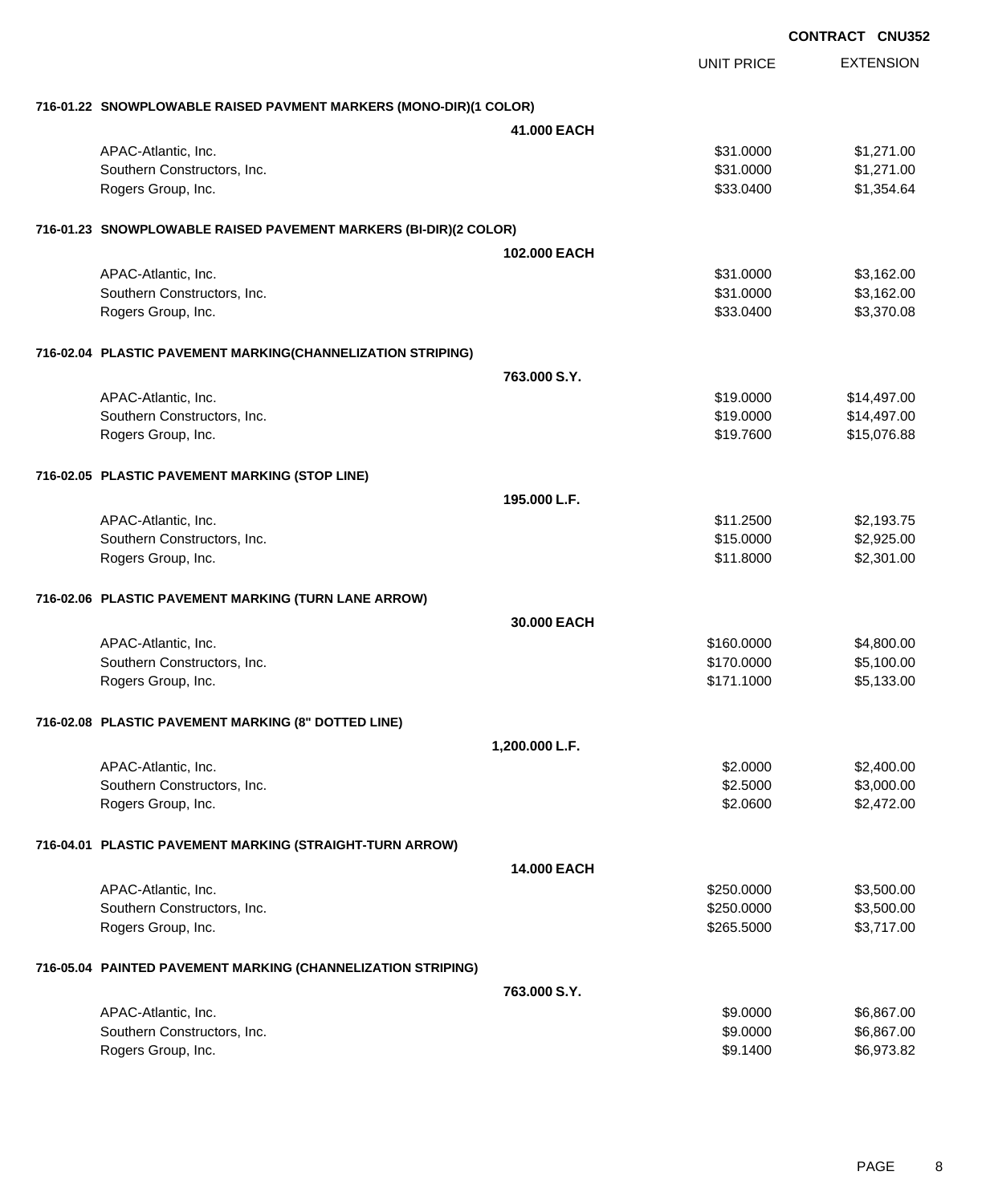|                                                          |                |                   | <b>CONTRACT CNU352</b> |
|----------------------------------------------------------|----------------|-------------------|------------------------|
|                                                          |                | <b>UNIT PRICE</b> | <b>EXTENSION</b>       |
|                                                          |                |                   |                        |
| 716-05.05 PAINTED PAVEMENT MARKING (STOP LINE)           | 450.000 L.F.   |                   |                        |
| APAC-Atlantic, Inc.                                      |                | \$6.5000          | \$2,925.00             |
| Southern Constructors, Inc.                              |                | \$6.5000          | \$2,925.00             |
| Rogers Group, Inc.                                       |                | \$6.7800          | \$3,051.00             |
|                                                          |                |                   |                        |
| 716-05.06 PAINTED PAVEMENT MARKING (TURN LANE ARROW)     |                |                   |                        |
|                                                          | 30,000 EACH    |                   |                        |
| APAC-Atlantic, Inc.                                      |                | \$56.0000         | \$1,680.00             |
| Southern Constructors, Inc.                              |                | \$56.0000         | \$1,680.00             |
| Rogers Group, Inc.                                       |                | \$59.0000         | \$1,770.00             |
| 716-05.09 PAINTED PAVEMENT MARKING(STRAIGHT-TURN ARROW)  |                |                   |                        |
|                                                          | 14.000 EACH    |                   |                        |
| APAC-Atlantic, Inc.                                      |                | \$85.0000         | \$1,190.00             |
| Southern Constructors, Inc.                              |                | \$100.0000        | \$1,400.00             |
| Rogers Group, Inc.                                       |                | \$88.5000         | \$1,239.00             |
|                                                          |                |                   |                        |
| 716-05.20 PAINTED PAVEMENT MARKING (6" LINE)             |                |                   |                        |
|                                                          | 4.600 L.M.     |                   |                        |
| APAC-Atlantic, Inc.                                      |                | \$1,000.0000      | \$4,600.00             |
| Southern Constructors, Inc.                              |                | \$1,100.0000      | \$5,060.00             |
| Rogers Group, Inc.                                       |                | \$1,121.0100      | \$5,156.65             |
| 716-05.21 PAINTED PAVEMENT MARKING(4"DOTTED LINE)        |                |                   |                        |
|                                                          | 1,200.000 L.F. |                   |                        |
| APAC-Atlantic, Inc.                                      |                | \$0.5000          | \$600.00               |
| Southern Constructors, Inc.                              |                | \$0.6000          | \$720.00               |
| Rogers Group, Inc.                                       |                | \$0.5900          | \$708.00               |
| 716-10.07 PREFORMED PLASTIC PAVEMENT MARKING (STOP LINE) |                |                   |                        |
|                                                          | 252.000 L.F.   |                   |                        |
| APAC-Atlantic, Inc.                                      |                | \$22.2500         | \$5,607.00             |
| Southern Constructors, Inc.                              |                | \$22.0000         | \$5,544.00             |
| Rogers Group, Inc.                                       |                | \$23.6000         | \$5,947.20             |
|                                                          |                |                   |                        |
| 716-12.02 ENHANCED FLATLINE THERMO PVMT MRKNG (6IN LINE) |                |                   |                        |
|                                                          | 4.000 L.M.     |                   |                        |
| APAC-Atlantic, Inc.                                      |                | \$5,500.0000      | \$22,000.00            |
| Southern Constructors, Inc.                              |                | \$5,500.0000      | \$22,000.00            |
| Rogers Group, Inc.                                       |                | \$5,752.5500      | \$23,010.20            |
| 716-12.06 ENHANCED FLAT LINE THERMO (8IN LINE)           |                |                   |                        |
|                                                          | 3,215.000 L.F. |                   |                        |
| APAC-Atlantic, Inc.                                      |                | \$2.5000          | \$8,037.50             |
| Southern Constructors, Inc.                              |                | \$2.5000          | \$8,037.50             |
| Rogers Group, Inc.                                       |                | \$2.6500          | \$8,519.75             |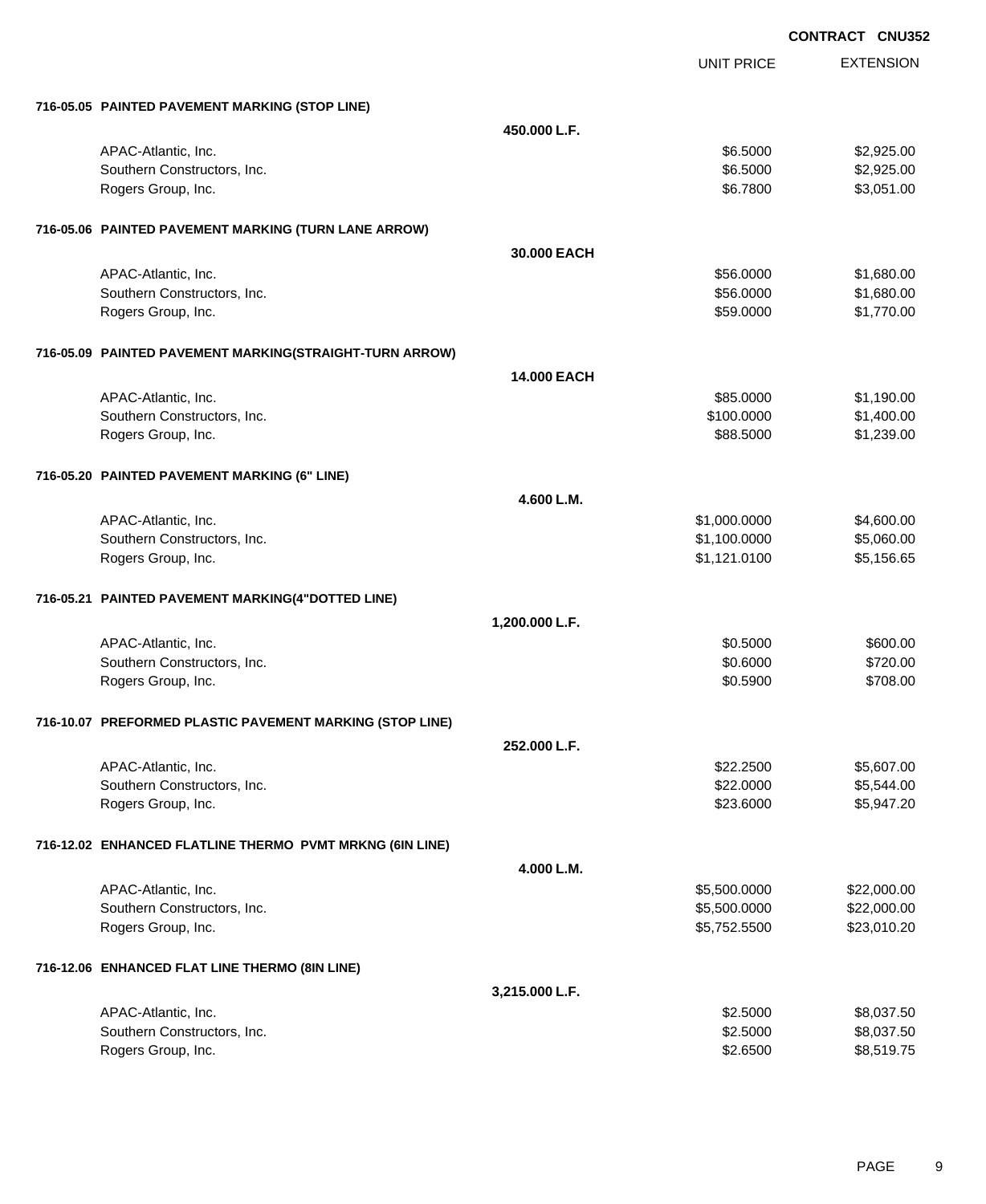|        |                                                             |                    | <b>UNIT PRICE</b> | <b>EXTENSION</b> |
|--------|-------------------------------------------------------------|--------------------|-------------------|------------------|
| 717-01 | <b>MOBILIZATION</b>                                         |                    |                   |                  |
|        |                                                             | 1.000 LS           |                   |                  |
|        | APAC-Atlantic, Inc.                                         |                    | \$121,000.0000    | \$121,000.00     |
|        | Southern Constructors, Inc.                                 |                    | \$100,000.0000    | \$100,000.00     |
|        | Rogers Group, Inc.                                          |                    | \$90,535.9100     | \$90,535.91      |
|        | 725-21.11 NETWORK SWITCH (TYPE A)                           |                    |                   |                  |
|        |                                                             | <b>4.000 EACH</b>  |                   |                  |
|        | APAC-Atlantic, Inc.                                         |                    | \$13,400.0000     | \$53,600.00      |
|        | Southern Constructors, Inc.                                 |                    | \$13,500.0000     | \$54,000.00      |
|        | Rogers Group, Inc.                                          |                    | \$5,650.3700      | \$22,601.48      |
|        | 730-01.03 MODIFICATION OF EXISTING TRAFFIC SIGNAL EQUIPMENT |                    |                   |                  |
|        |                                                             | <b>2.000 EACH</b>  |                   |                  |
|        | APAC-Atlantic, Inc.                                         |                    | \$1,300.0000      | \$2,600.00       |
|        | Southern Constructors, Inc.                                 |                    | \$1,300.0000      | \$2,600.00       |
|        | Rogers Group, Inc.                                          |                    | \$4,521.7300      | \$9,043.46       |
|        | 730-02.09 SIGNAL HEAD ASSEMBLY (130 WITH BACKPLATE)         |                    |                   |                  |
|        |                                                             | <b>12.000 EACH</b> |                   |                  |
|        | APAC-Atlantic, Inc.                                         |                    | \$930.0000        | \$11,160.00      |
|        | Southern Constructors, Inc.                                 |                    | \$965.0000        | \$11,580.00      |
|        | Rogers Group, Inc.                                          |                    | \$1,030.9200      | \$12,371.04      |
|        | 730-02.30 SIGNAL HEAD ASSEMBLY (130A3 WITH BACKPLATE)       |                    |                   |                  |
|        |                                                             | <b>2.000 EACH</b>  |                   |                  |
|        | APAC-Atlantic, Inc.                                         |                    | \$950.0000        | \$1,900.00       |
|        | Southern Constructors, Inc.                                 |                    | \$950.0000        | \$1,900.00       |
|        | Rogers Group, Inc.                                          |                    | \$1,084.5500      | \$2,169.10       |
|        | 730-03.11 INSTALL SPLICE BOX (FIBER SPLICE CLOSURE)         |                    |                   |                  |
|        |                                                             | <b>4.000 EACH</b>  |                   |                  |
|        | APAC-Atlantic, Inc.                                         |                    | \$1,100.0000      | \$4,400.00       |
|        | Southern Constructors, Inc.                                 |                    | \$1,200.0000      | \$4,800.00       |
|        | Rogers Group, Inc.                                          |                    | \$1,430.1700      | \$5,720.68       |
|        | 730-03.23 INSTALL PULL BOX (FIBER OPTIC-TYPE A)             |                    |                   |                  |
|        |                                                             | 7.000 EACH         |                   |                  |
|        | APAC-Atlantic, Inc.                                         |                    | \$1,900.0000      | \$13,300.00      |
|        | Southern Constructors, Inc.                                 |                    | \$1,900.0000      | \$13,300.00      |
|        | Rogers Group, Inc.                                          |                    | \$1,787.7200      | \$12,514.04      |
|        | 730-03.24 INSTALL PULL BOX (FIBER OPTIC-TYPE B)             |                    |                   |                  |
|        |                                                             | 3.000 EACH         |                   |                  |
|        | APAC-Atlantic, Inc.                                         |                    | \$2,675.0000      | \$8,025.00       |
|        | Southern Constructors, Inc.                                 |                    | \$2,700.0000      | \$8,100.00       |
|        | Rogers Group, Inc.                                          |                    | \$2,264.4400      | \$6,793.32       |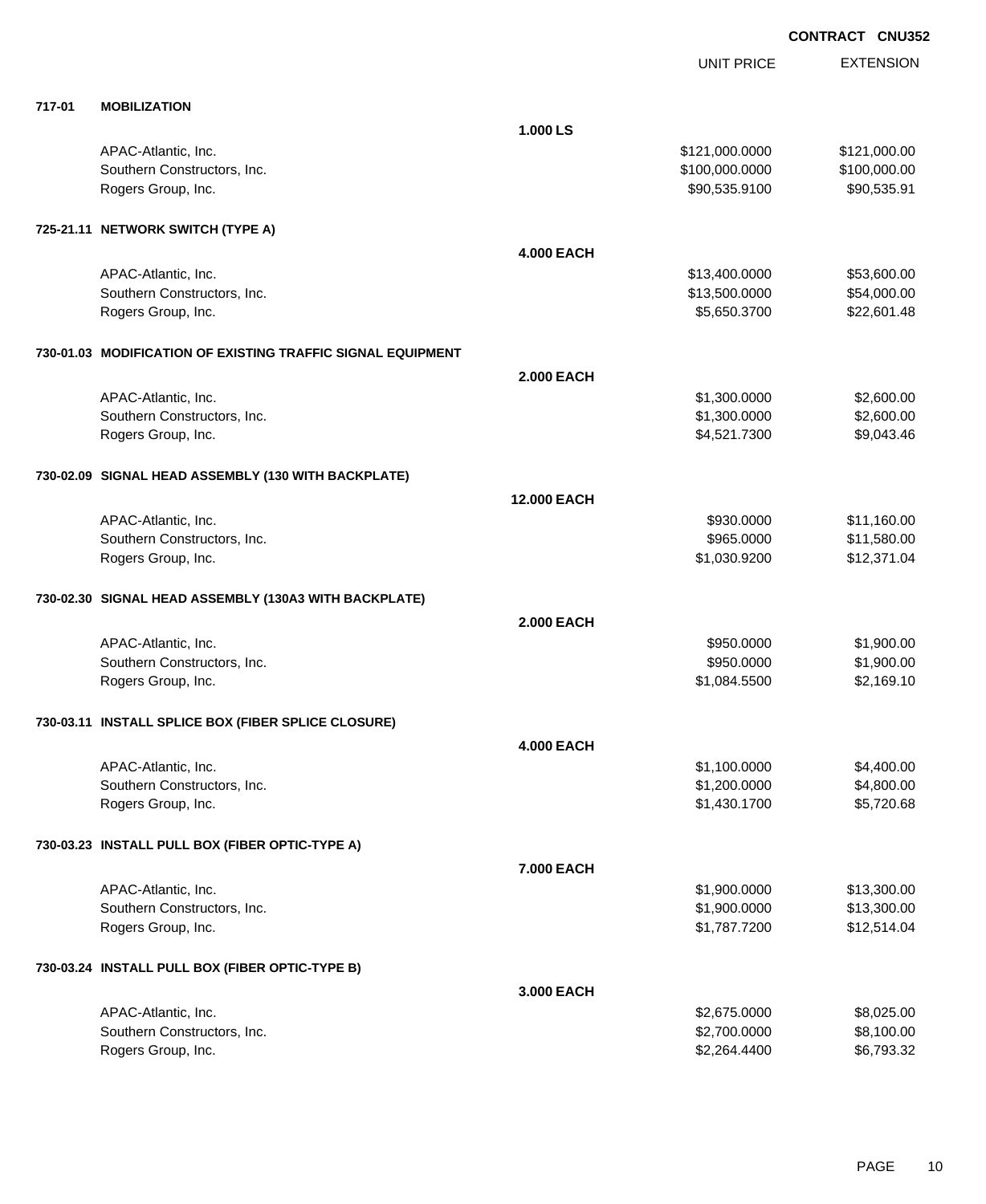UNIT PRICE EXTENSION

| 730-03.33 FIBER OPTIC SPLICE FUSION                               |                    |              |            |
|-------------------------------------------------------------------|--------------------|--------------|------------|
|                                                                   | <b>16.000 EACH</b> |              |            |
| APAC-Atlantic, Inc.                                               |                    | \$75.0000    | \$1,200.00 |
| Southern Constructors, Inc.                                       |                    | \$75.0000    | \$1,200.00 |
| Rogers Group, Inc.                                                |                    | \$59.5900    | \$953.44   |
| 730-03.34 FIBER OPTIC TERMINATION CABINET                         |                    |              |            |
|                                                                   | <b>2.000 EACH</b>  |              |            |
| APAC-Atlantic, Inc.                                               |                    | \$4,000.0000 | \$8,000.00 |
| Southern Constructors, Inc.                                       |                    | \$4,000.0000 | \$8,000.00 |
| Rogers Group, Inc.                                                |                    | \$4,326.2700 | \$8,652.54 |
| 730-05.01 ELECTRICAL SERVICE CONNECTION                           |                    |              |            |
|                                                                   | <b>2.000 EACH</b>  |              |            |
| APAC-Atlantic, Inc.                                               |                    | \$2,000.0000 | \$4,000.00 |
| Southern Constructors, Inc.                                       |                    | \$2,000.0000 | \$4,000.00 |
| Rogers Group, Inc.                                                |                    | \$2,681.5800 | \$5,363.16 |
| 730-08.02 SIGNAL CABLE - 5 CONDUCTOR                              |                    |              |            |
|                                                                   | 350.000 L.F.       |              |            |
| APAC-Atlantic, Inc.                                               |                    | \$1.3500     | \$472.50   |
| Southern Constructors, Inc.                                       |                    | \$1.5000     | \$525.00   |
| Rogers Group, Inc.                                                |                    | \$2.0900     | \$731.50   |
| 730-08.03 SIGNAL CABLE - 7 CONDUCTOR                              |                    |              |            |
|                                                                   | 1,320.000 L.F.     |              |            |
| APAC-Atlantic, Inc.                                               |                    | \$1.5000     | \$1,980.00 |
| Southern Constructors, Inc.                                       |                    | \$1.7000     | \$2,244.00 |
| Rogers Group, Inc.                                                |                    | \$2.3200     | \$3,062.40 |
| 730-08.40 INTERCONNECT CABLE - FIBER OPTIC (12 FIBER SINGLE MODE) |                    |              |            |
|                                                                   | 2,695.000 L.F.     |              |            |
| APAC-Atlantic, Inc.                                               |                    | \$2.5000     | \$6,737.50 |
| Southern Constructors, Inc.                                       |                    | \$2.8000     | \$7,546.00 |
| Rogers Group, Inc.                                                |                    | \$3.5800     | \$9,648.10 |
| 730-08.41 INTERCONNECT CABLE - FIBER OPTIC (6 FIBER DROP CABLE)   |                    |              |            |
|                                                                   | 75.000 L.F.        |              |            |
| APAC-Atlantic, Inc.                                               |                    | \$1.7500     | \$131.25   |
| Southern Constructors, Inc.                                       |                    | \$1.8000     | \$135.00   |
| Rogers Group, Inc.                                                |                    | \$3.4600     | \$259.50   |
| 730-09.20 SPAN WIRE ASSEMBLY                                      |                    |              |            |
|                                                                   | 962.000 L.F.       |              |            |
| APAC-Atlantic, Inc.                                               |                    | \$3.8000     | \$3,655.60 |
| Southern Constructors, Inc.                                       |                    | \$4.0000     | \$3,848.00 |
| Rogers Group, Inc.                                                |                    | \$3.8700     | \$3,722.94 |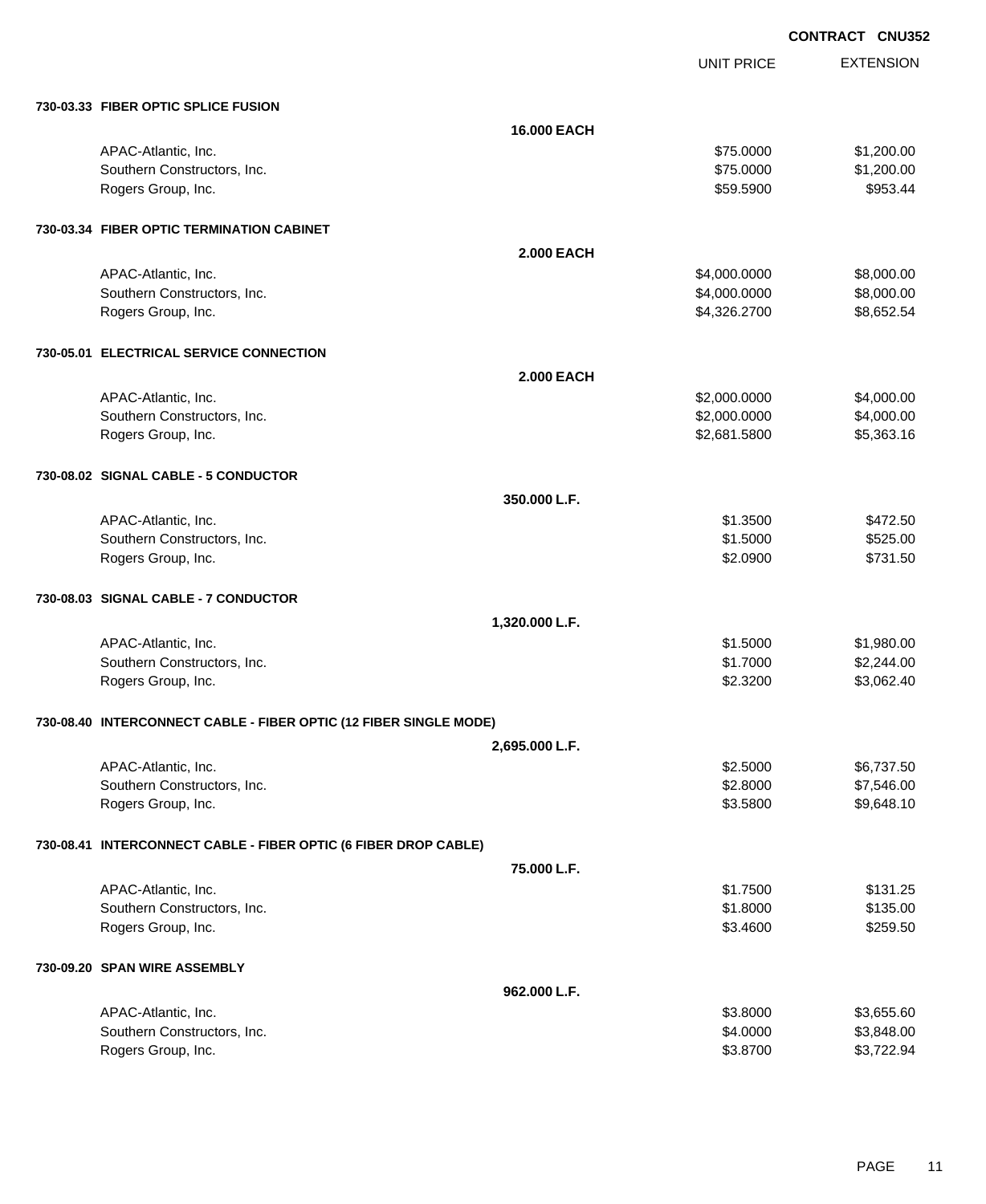|                                                |                   |                   | <b>CONTRACT CNU352</b> |
|------------------------------------------------|-------------------|-------------------|------------------------|
|                                                |                   | <b>UNIT PRICE</b> | <b>EXTENSION</b>       |
| 730-10.01 TETHER WIRE ASSEMBLY - 1/4" DIAMETER |                   |                   |                        |
|                                                | 834.000 L.F.      |                   |                        |
| APAC-Atlantic, Inc.                            |                   | \$3.3500          | \$2,793.90             |
| Southern Constructors, Inc.                    |                   | \$3.5000          | \$2,919.00             |
| Rogers Group, Inc.                             |                   | \$3.6900          | \$3,077.46             |
| 730-12.02 CONDUIT 2" DIAMETER (PVC)            |                   |                   |                        |
|                                                | 2,060.000 L.F.    |                   |                        |
| APAC-Atlantic, Inc.                            |                   | \$8.5000          | \$17,510.00            |
| Southern Constructors, Inc.                    |                   | \$9.0000          | \$18,540.00            |
| Rogers Group, Inc.                             |                   | \$11.3200         | \$23,319.20            |
| 730-12.13 CONDUIT 2" DIAMETER (JACK AND BORE)  |                   |                   |                        |
|                                                | 140.000 L.F.      |                   |                        |
| APAC-Atlantic, Inc.                            |                   | \$30.0000         | \$4,200.00             |
| Southern Constructors, Inc.                    |                   | \$30.0000         | \$4,200.00             |
| Rogers Group, Inc.                             |                   | \$35.7500         | \$5,005.00             |
| 730-13.02 VEHICLE DETECTOR (VIDEO)             |                   |                   |                        |
|                                                | <b>2.000 EACH</b> |                   |                        |
| APAC-Atlantic, Inc.                            |                   | \$28,500.0000     | \$57,000.00            |
| Southern Constructors, Inc.                    |                   | \$28,000.0000     | \$56,000.00            |
| Rogers Group, Inc.                             |                   | \$33,847.4800     | \$67,694.96            |
| 730-13.09 VEHICLE DETECTOR (RADAR-ADVANCE)     |                   |                   |                        |
|                                                | 3.000 EACH        |                   |                        |
| APAC-Atlantic, Inc.                            |                   | \$8,500.0000      | \$25,500.00            |
| Southern Constructors, Inc.                    |                   | \$8,700.0000      | \$26,100.00            |
| Rogers Group, Inc.                             |                   | \$12,348.3700     | \$37,045.11            |
| 730-15.32 CABINET (EIGHT PHASE BASE MOUNTED)   |                   |                   |                        |
|                                                | <b>2.000 EACH</b> |                   |                        |
| APAC-Atlantic, Inc.                            |                   | \$19,700.0000     | \$39,400.00            |
| Southern Constructors, Inc.                    |                   | \$20,000.0000     | \$40,000.00            |
| Rogers Group, Inc.                             |                   | \$16,012.0100     | \$32,024.02            |
| 730-16.04 CONTROLLER (ATC)                     |                   |                   |                        |
|                                                | <b>2.000 EACH</b> |                   |                        |
| APAC-Atlantic, Inc.                            |                   | \$5,400.0000      | \$10,800.00            |
| Southern Constructors, Inc.                    |                   | \$5,400.0000      | \$10,800.00            |
| Rogers Group, Inc.                             |                   | \$5,700.4400      | \$11,400.88            |
| 730-23.01 STEEL STRAIN POLE (SIGNAL SUPPORT)   |                   |                   |                        |
|                                                | 8.000 EACH        |                   |                        |
| APAC-Atlantic, Inc.                            |                   | \$13,800.0000     | \$110,400.00           |
| Southern Constructors, Inc.                    |                   | \$13,000.0000     | \$104,000.00           |
| Rogers Group, Inc.                             |                   | \$18,979.6100     | \$151,836.88           |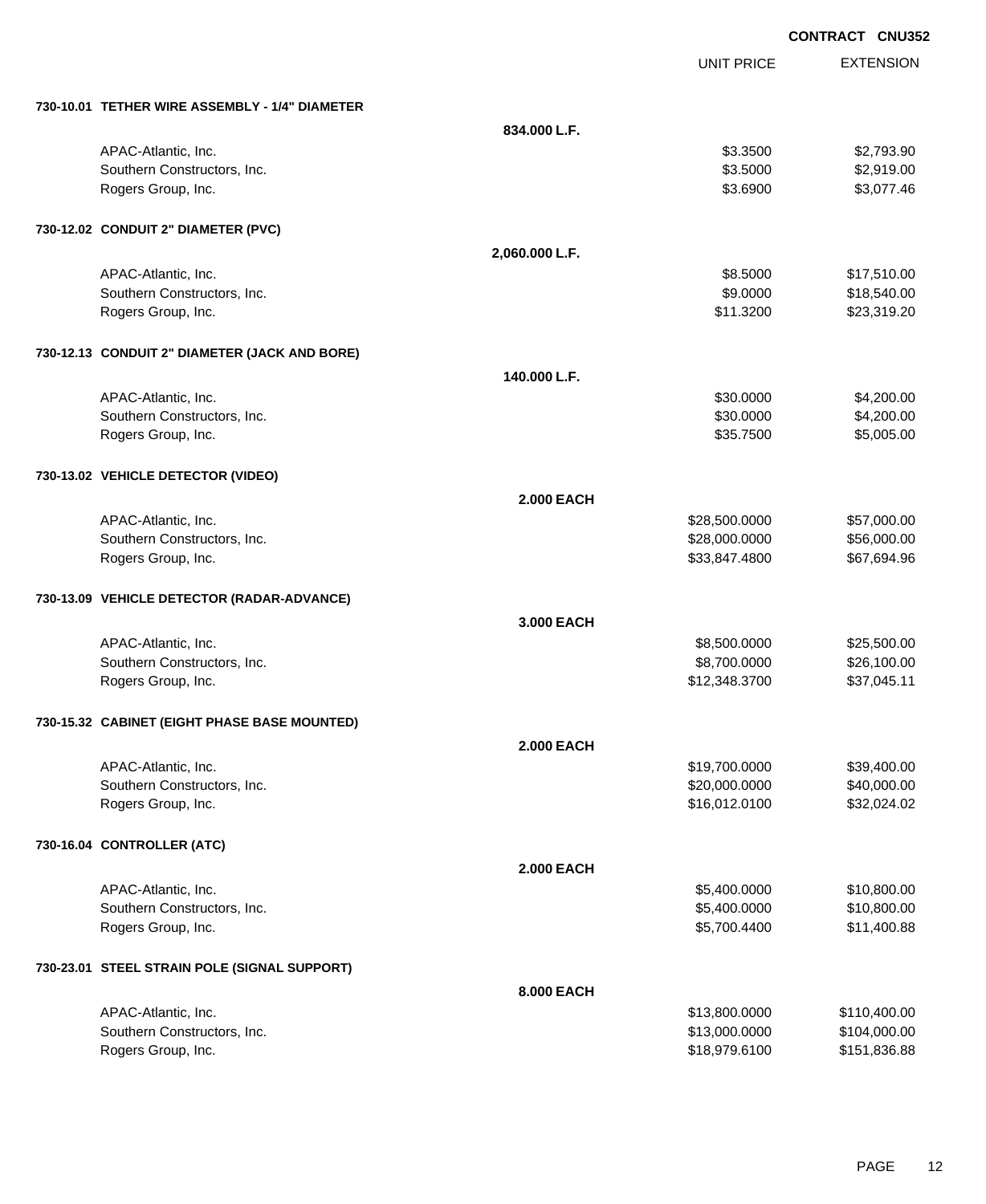|        |                                        |                |            | <b>CONTRACT</b><br><b>CNU352</b> |
|--------|----------------------------------------|----------------|------------|----------------------------------|
|        |                                        |                | UNIT PRICE | <b>EXTENSION</b>                 |
|        | 740-11.05 TEMPORARY SEDIMENT TUBE 24IN |                |            |                                  |
|        |                                        | 2,200.000 L.F. |            |                                  |
|        | APAC-Atlantic, Inc.                    |                | \$6.8000   | \$14,960.00                      |
|        | Southern Constructors, Inc.            |                | \$6.0000   | \$13,200.00                      |
|        | Rogers Group, Inc.                     |                | \$7.3800   | \$16,236.00                      |
| 801-03 | <b>WATER (SEEDING &amp; SODDING)</b>   |                |            |                                  |
|        |                                        | 43.000 M.G.    |            |                                  |
|        | APAC-Atlantic, Inc.                    |                | \$72.2500  | \$3,106.75                       |
|        | Southern Constructors, Inc.            |                | \$105.0000 | \$4,515.00                       |
|        | Rogers Group, Inc.                     |                | \$78.6100  | \$3,380.23                       |
| 803-01 | <b>SODDING (NEW SOD)</b>               |                |            |                                  |
|        |                                        | 4,260.000 S.Y. |            |                                  |
|        | APAC-Atlantic, Inc.                    |                | \$4.7500   | \$20,235.00                      |
|        | Southern Constructors, Inc.            |                | \$6.0000   | \$25,560.00                      |
|        | Rogers Group, Inc.                     |                | \$5.1400   | \$21,896.40                      |
|        |                                        |                |            |                                  |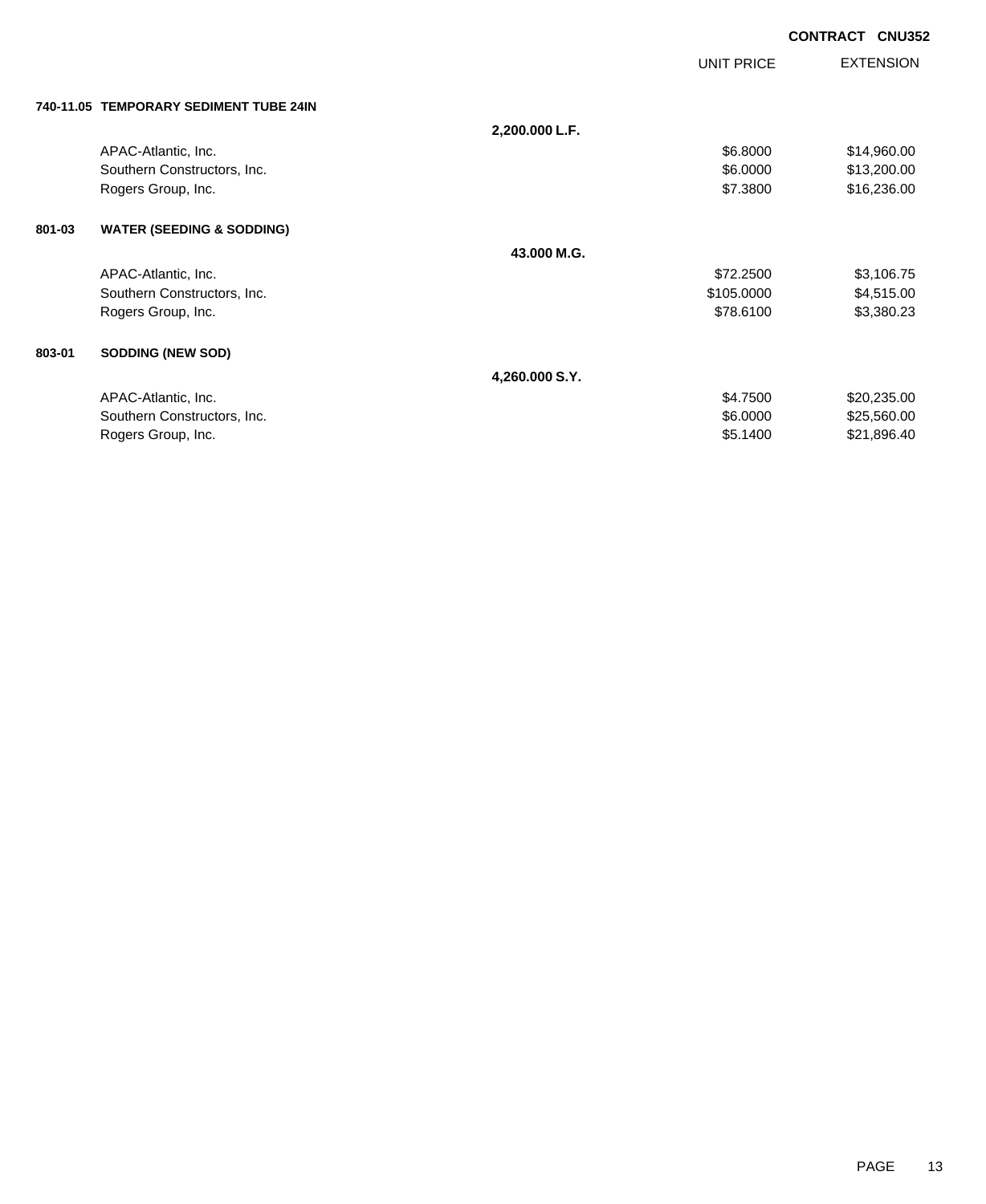### **SUB-TOTAL ROADWAY**

APAC-Atlantic, Inc. \$2,295,029.60 Southern Constructors, Inc. 62,409,569.50 Rogers Group, Inc. \$2,505,709.04

# **TOTAL CONTRACT**

| APAC-Atlantic, Inc.         | \$2,295,029.60 |
|-----------------------------|----------------|
| Southern Constructors, Inc. | \$2,409,569.50 |
| Rogers Group, Inc.          | \$2,505,709.04 |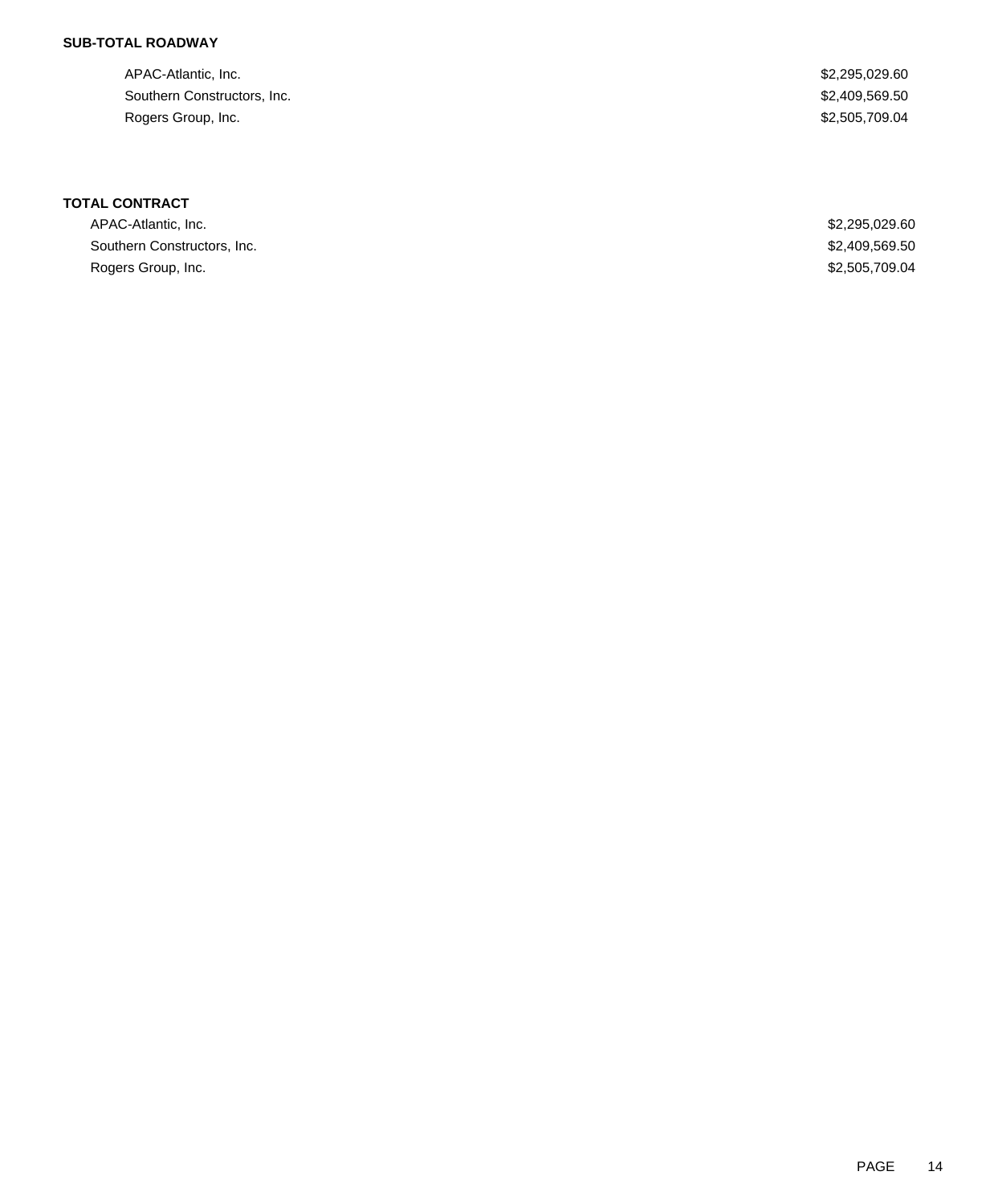# **DEPARTMENT OF TRANSPORTATION SUMMARY OF BIDS LETTING OF DECEMBER 11, 2020 STATE OF TENNESSEE**

#### PERRY COUNTY (Contract No. CNU378 Call 041)

STP-13(45),68001-3251-14

THE GRADING, DRAINAGE AND PAVING AT 3 SPOT IMPROVEMENT LOCATIONS ON S.R. 13 FROM U.S. 412 (S.R. 20) (L.M. 13.02) TO SOUTH OF THE HUMPHREYS COUNTY LINE (L.M. 19.38).

PROJECT LENGTH - 1.410 MILES

COMPLETION TIME - ON OR BEFORE MAY 31, 2022

DBE GOAL 10.00%

TOTAL CONTRACT

Delta Contracting Company, LLC \$5,395,368.60 Jones Bros. Contractors, LLC \$5,931,788.78 Civil Constructors, LLC \$6,324,392.74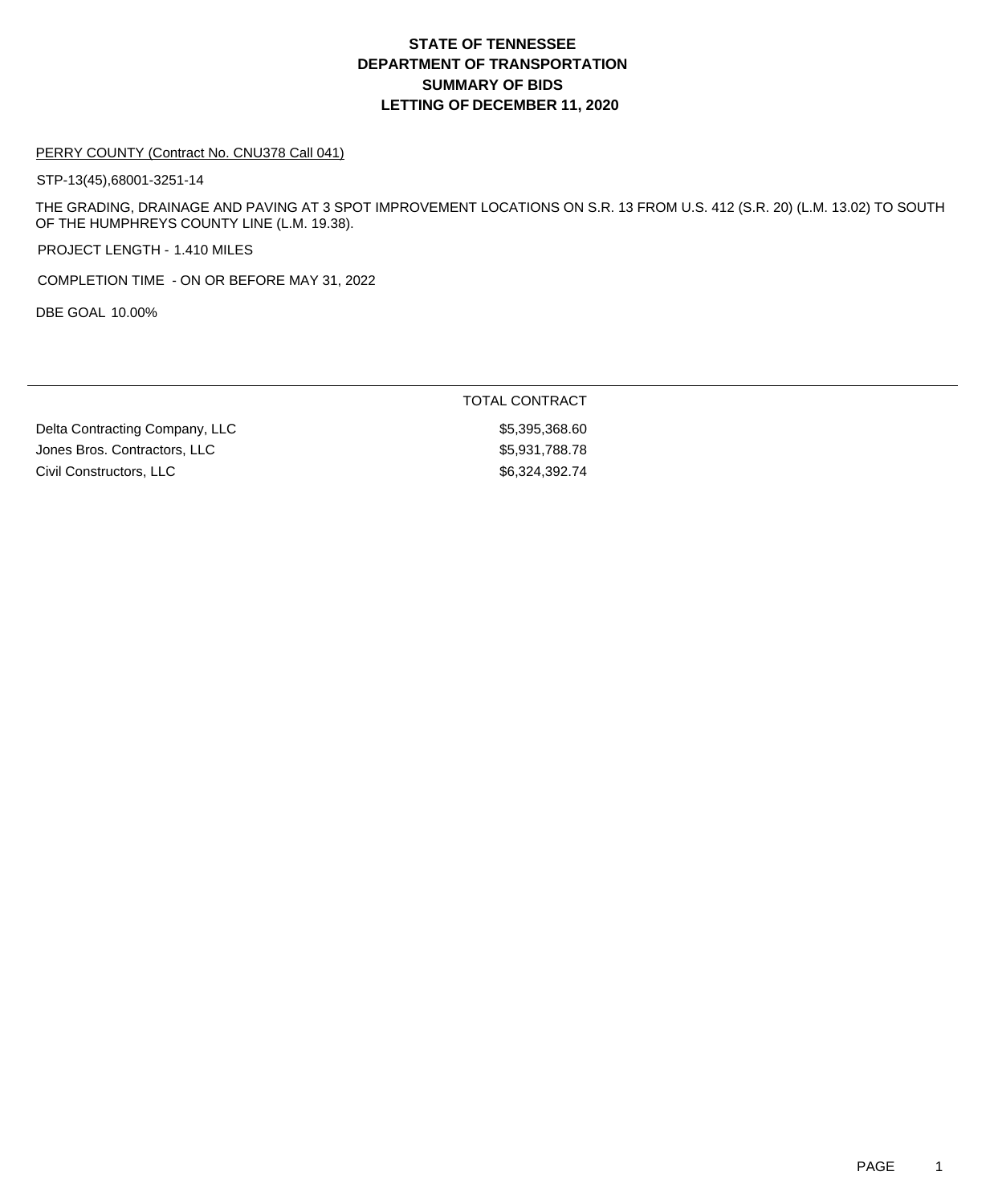|        |                                                                           |                 |                   | <b>CONTRACT CNU378</b> |
|--------|---------------------------------------------------------------------------|-----------------|-------------------|------------------------|
|        |                                                                           |                 | <b>UNIT PRICE</b> | <b>EXTENSION</b>       |
|        | <b>ROADWAY CATEGORY</b>                                                   |                 |                   |                        |
| 105-01 | <b>CONSTRUCTION STAKES, LINES AND GRADES</b>                              |                 |                   |                        |
|        |                                                                           | 1.000 LS        |                   |                        |
|        | Delta Contracting Company, LLC                                            |                 | \$65,000.0000     | \$65,000.00            |
|        | Jones Bros. Contractors, LLC                                              |                 | \$190,000.0000    | \$190,000.00           |
|        | Civil Constructors, LLC                                                   |                 | \$92,235.0000     | \$92,235.00            |
| 201-01 | <b>CLEARING AND GRUBBING</b>                                              |                 |                   |                        |
|        |                                                                           | 1.000 LS        |                   |                        |
|        | Delta Contracting Company, LLC                                            |                 | \$248,000.0000    | \$248,000.00           |
|        | Jones Bros. Contractors, LLC                                              |                 | \$290,000.0000    | \$290,000.00           |
|        | Civil Constructors, LLC                                                   |                 | \$109,720.0000    | \$109,720.00           |
|        | 202-04.01 REMOVAL OF STRUCTURES (CONC. BOX CULVERT 4'X3', STA. 411+50+/-) |                 |                   |                        |
|        |                                                                           | 1.000 LS        |                   |                        |
|        | Delta Contracting Company, LLC                                            |                 | \$5,500.0000      | \$5,500.00             |
|        | Jones Bros. Contractors, LLC                                              |                 | \$12,000.0000     | \$12,000.00            |
|        | Civil Constructors, LLC                                                   |                 | \$16,040.0000     | \$16,040.00            |
| 203-01 | <b>ROAD &amp; DRAINAGE EXCAVATION (UNCLASSIFIED)</b>                      |                 |                   |                        |
|        |                                                                           | 59,220.000 C.Y. |                   |                        |
|        | Delta Contracting Company, LLC                                            |                 | \$8.6000          | \$509,292.00           |
|        | Jones Bros. Contractors, LLC                                              |                 | \$8.2500          | \$488,565.00           |
|        | Civil Constructors, LLC                                                   |                 | \$12.4000         | \$734,328.00           |
|        | 203-02.01 BORROW EXCAVATION (GRADED SOLID ROCK)                           |                 |                   |                        |
|        |                                                                           | 450.000 TON     |                   |                        |
|        | Delta Contracting Company, LLC                                            |                 | \$32.0000         | \$14,400.00            |
|        | Jones Bros. Contractors, LLC                                              |                 | \$30.0000         | \$13,500.00            |
|        | Civil Constructors, LLC                                                   |                 | \$35.0000         | \$15,750.00            |
| 203-06 | <b>WATER</b>                                                              |                 |                   |                        |
|        |                                                                           | 40.000 M.G.     |                   |                        |
|        | Delta Contracting Company, LLC                                            |                 | \$20.0000         | \$800.00               |
|        | Jones Bros. Contractors, LLC                                              |                 | \$20.0000         | \$800.00               |
|        | Civil Constructors, LLC                                                   |                 | \$11.0000         | \$440.00               |
| 204-08 | <b>FOUNDATION FILL MATERIAL</b>                                           |                 |                   |                        |
|        |                                                                           | 28.000 C.Y.     |                   |                        |
|        | Delta Contracting Company, LLC                                            |                 | \$60.0000         | \$1,680.00             |
|        | Jones Bros. Contractors, LLC                                              |                 | \$75.0000         | \$2,100.00             |
|        | Civil Constructors, LLC                                                   |                 | \$118.0000        | \$3,304.00             |
|        | 209-02.05 12" TEMPORARY SLOPE DRAIN                                       |                 |                   |                        |
|        |                                                                           | 62.000 L.F.     |                   |                        |
|        | Delta Contracting Company, LLC                                            |                 | \$21.0000         | \$1,302.00             |
|        | Jones Bros. Contractors, LLC                                              |                 | \$12.0000         | \$744.00               |
|        | Civil Constructors, LLC                                                   |                 | \$21.6000         | \$1,339.20             |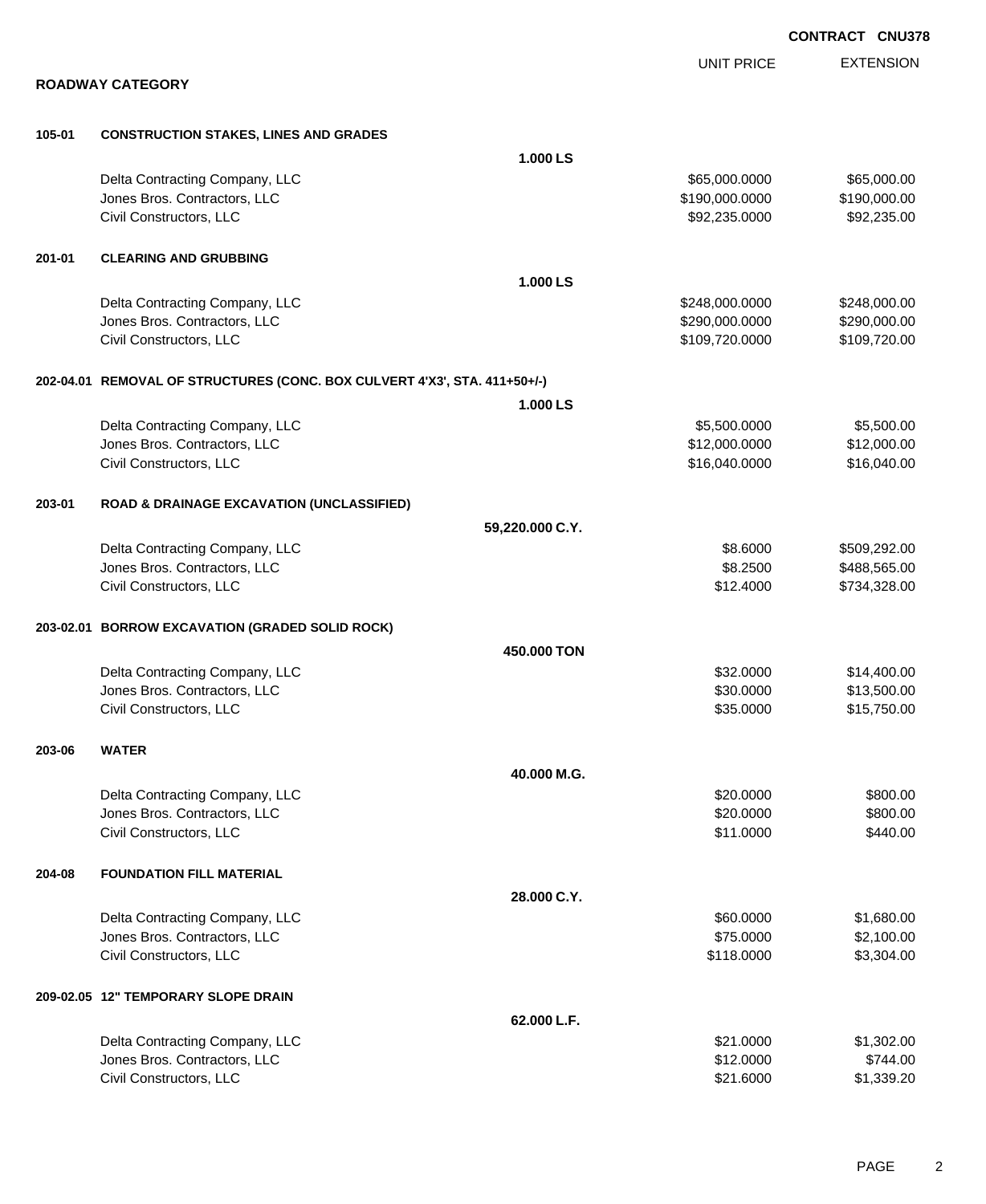EXTENSION **CONTRACT CNU378** UNIT PRICE **209-02.07 18" TEMPORARY SLOPE DRAIN 254.000 L.F.** Delta Contracting Company, LLC 631.0000 \$7,874.00 Jones Bros. Contractors, LLC \$18.0000 \$4,572.00 Civil Constructors, LLC 6,883.40 **209-05 SEDIMENT REMOVAL 469.000 C.Y.** Delta Contracting Company, LLC 61 and the contracting Company, LLC 615.0000 \$7,035.00 Jones Bros. Contractors, LLC \$10.0000 \$4,690.00 Civil Constructors, LLC 65,979.75 **209-08.02 TEMPORARY SILT FENCE (WITH BACKING) 609.000 L.F.** Delta Contracting Company, LLC **64.9000** \$2,984.10 Jones Bros. Contractors, LLC \$8.0000 \$4,872.00 Civil Constructors, LLC 63,026.73 **209-08.03 TEMPORARY SILT FENCE (WITHOUT BACKING) 8,736.000 L.F.** Delta Contracting Company, LLC **61.6000** \$13,977.60 Jones Bros. Contractors, LLC \$4.0000 \$34,944.00 Civil Constructors, LLC 61.6200 \$14,152.32 **209-08.07 ROCK CHECK DAM 20.000 EACH** Delta Contracting Company, LLC \$375.0000 \$7,500.00 Jones Bros. Contractors, LLC \$310.0000 \$6,200.00 Civil Constructors, LLC 67,614.20 **209-08.08 ENHANCED ROCK CHECK DAM 22.000 EACH** Delta Contracting Company, LLC **Contraction Contraction Contraction** Contraction Contraction Contraction Contraction Contraction Contraction Contraction Contraction Contraction Contraction Contraction Contraction Contracti Jones Bros. Contractors, LLC \$520.0000 \$11,440.00 Civil Constructors, LLC 610,050.70 **209-08.09 FILTER SOCK CHECK DAM 244.000 EACH** Delta Contracting Company, LLC 6. The contraction of the state of the state of the state of the state of the state of the state of the state of the state of the state of the state of the state of the state of the state of Jones Bros. Contractors, LLC \$350.0000 \$85,400.00 Civil Constructors, LLC 637,156.32 **209-09.01 SANDBAGS 1,174.000 BAG**

| Delta Contracting Company, LLC | \$4,4000 | \$5.165.60 |
|--------------------------------|----------|------------|
| Jones Bros. Contractors, LLC   | \$7,5000 | \$8,805.00 |
| Civil Constructors. LLC        | \$4,4700 | \$5,247.78 |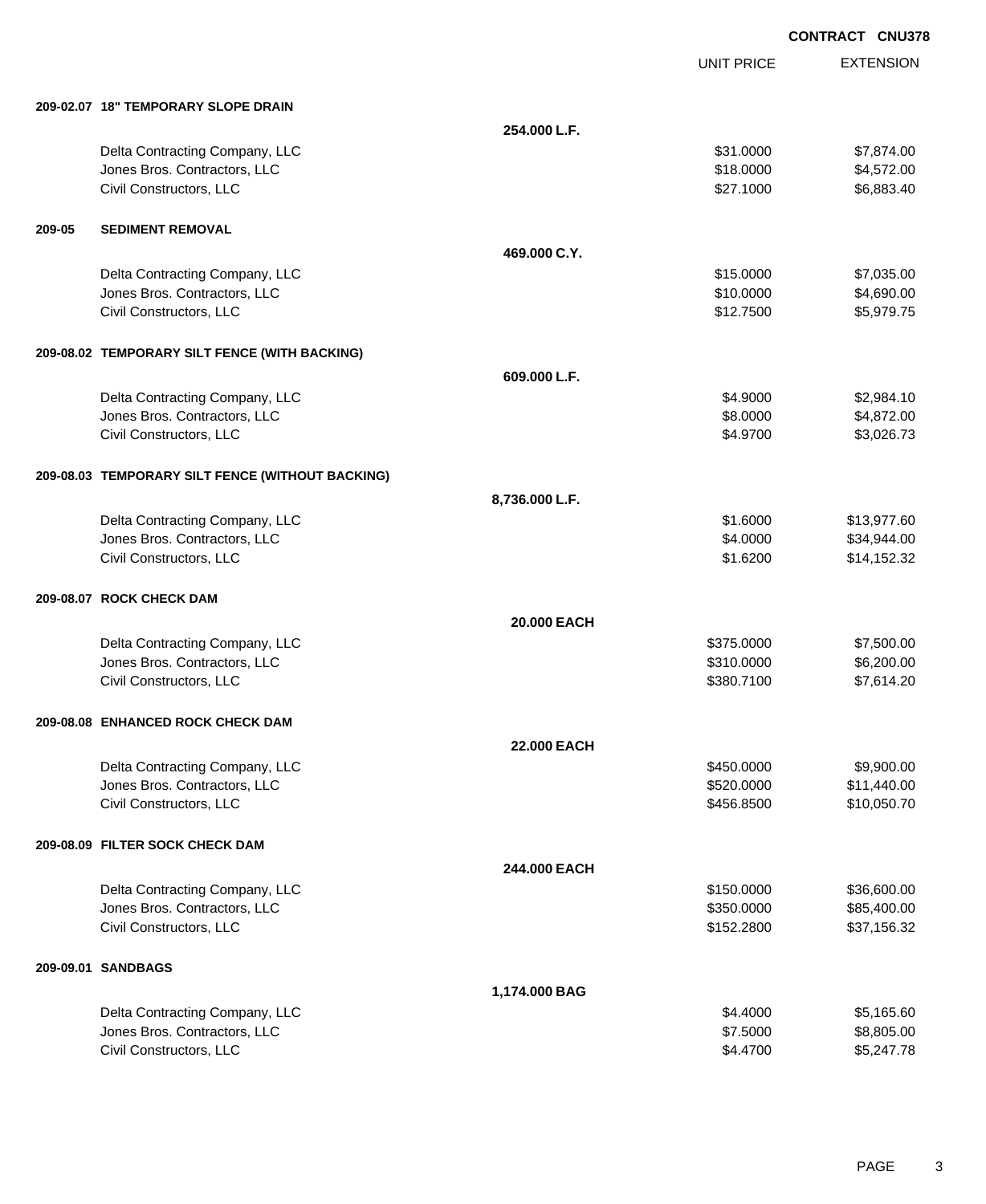UNIT PRICE EXTENSION

| 209-09.03 SEDIMENT FILTER BAG (15' X 15') |  |
|-------------------------------------------|--|

|        | 209-09.03 SEDIMENT FILTER BAG (15' X 15')        |                   |              |              |
|--------|--------------------------------------------------|-------------------|--------------|--------------|
|        |                                                  | <b>2.000 EACH</b> |              |              |
|        | Delta Contracting Company, LLC                   |                   | \$1,200.0000 | \$2,400.00   |
|        | Jones Bros. Contractors, LLC                     |                   | \$650.0000   | \$1,300.00   |
|        | Civil Constructors, LLC                          |                   | \$1,218.2700 | \$2,436.54   |
|        | 209-09.43 CURB INLET PROTECTION (TYPE 4)         |                   |              |              |
|        |                                                  | 20.000 EACH       |              |              |
|        | Delta Contracting Company, LLC                   |                   | \$175.0000   | \$3,500.00   |
|        | Jones Bros. Contractors, LLC                     |                   | \$250.0000   | \$5,000.00   |
|        | Civil Constructors, LLC                          |                   | \$177.6600   | \$3,553.20   |
|        | 209-20.03 POLYETHYLENE SHEETING (6 MIL. MINIMUM) |                   |              |              |
|        |                                                  | 59.000 S.Y.       |              |              |
|        | Delta Contracting Company, LLC                   |                   | \$10.0000    | \$590.00     |
|        | Jones Bros. Contractors, LLC                     |                   | \$8.0000     | \$472.00     |
|        | Civil Constructors, LLC                          |                   | \$10.1500    | \$598.85     |
|        | 209-40.33 CATCH BASIN PROTECTION (TYPE D)        |                   |              |              |
|        |                                                  | <b>4.000 EACH</b> |              |              |
|        | Delta Contracting Company, LLC                   |                   | \$650.0000   | \$2,600.00   |
|        | Jones Bros. Contractors, LLC                     |                   | \$250.0000   | \$1,000.00   |
|        | Civil Constructors, LLC                          |                   | \$659.9000   | \$2,639.60   |
|        | 209-40.42 CATCH BASIN FILTER ASSEMBLY(TYPE 2)    |                   |              |              |
|        |                                                  | 10.000 EACH       |              |              |
|        | Delta Contracting Company, LLC                   |                   | \$720.0000   | \$7,200.00   |
|        | Jones Bros. Contractors, LLC                     |                   | \$650.0000   | \$6,500.00   |
|        | Civil Constructors, LLC                          |                   | \$730.9600   | \$7,309.60   |
|        | 209-40.43 CATCH BASIN FILTER ASSEMBLY(TYPE 3)    |                   |              |              |
|        |                                                  | 20.000 EACH       |              |              |
|        | Delta Contracting Company, LLC                   |                   | \$1,300.0000 | \$26,000.00  |
|        | Jones Bros. Contractors, LLC                     |                   | \$650.0000   | \$13,000.00  |
|        | Civil Constructors, LLC                          |                   | \$1,319.8000 | \$26,396.00  |
|        | 209-65.03 TEMPORARY DIVERSION CHANNEL            |                   |              |              |
|        |                                                  | 152.000 L.F.      |              |              |
|        | Delta Contracting Company, LLC                   |                   | \$10.0000    | \$1,520.00   |
|        | Jones Bros. Contractors, LLC                     |                   | \$25.0000    | \$3,800.00   |
|        | Civil Constructors, LLC                          |                   | \$51.5000    | \$7,828.00   |
| 303-01 | MINERAL AGGREGATE, TYPE A BASE, GRADING D        |                   |              |              |
|        |                                                  | 34,219.000 TON    |              |              |
|        | Delta Contracting Company, LLC                   |                   | \$25.5000    | \$872,584.50 |
|        | Jones Bros. Contractors, LLC                     |                   | \$24.0000    | \$821,256.00 |
|        | Civil Constructors, LLC                          |                   | \$26.5000    | \$906,803.50 |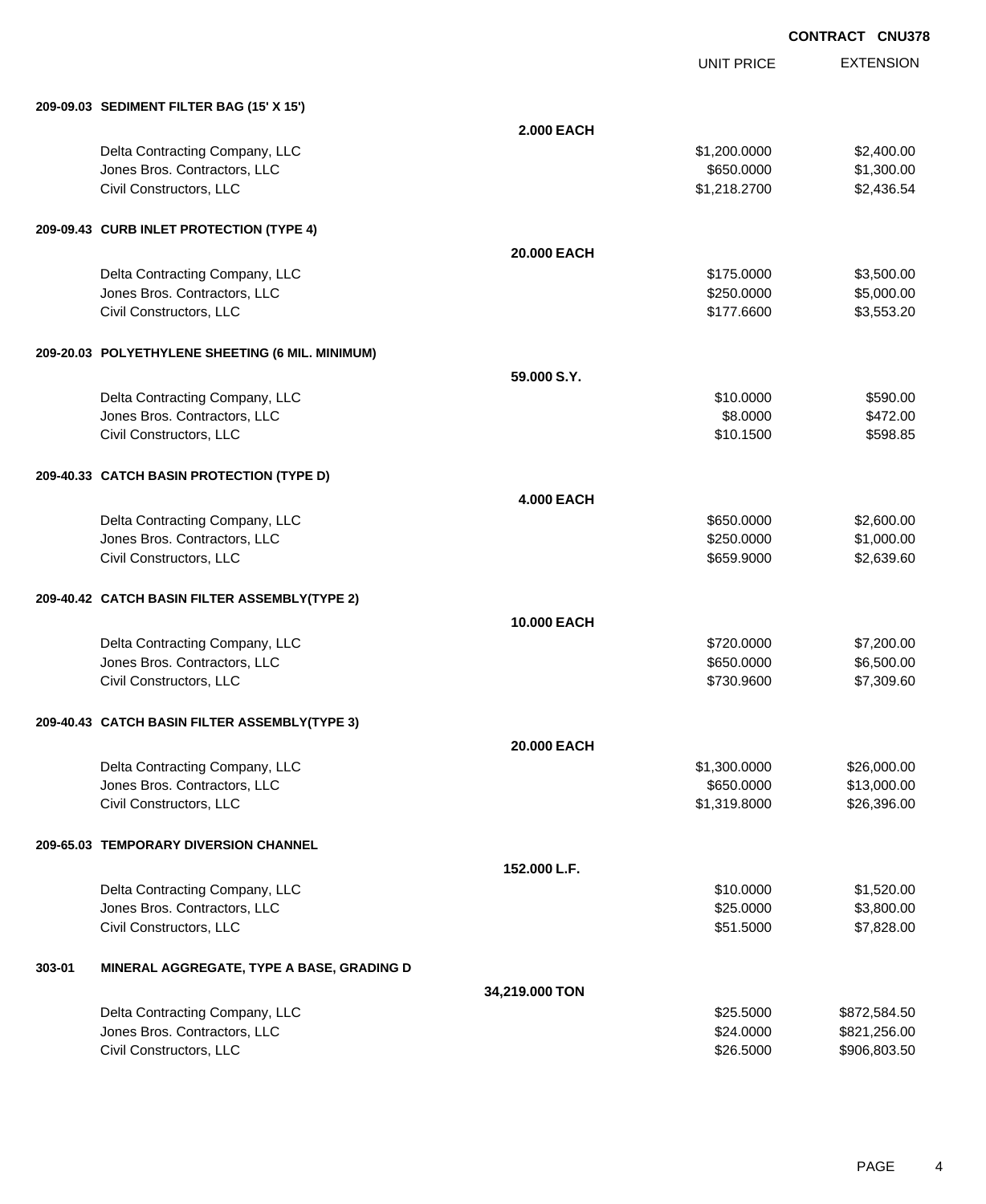UNIT PRICE EXTENSION

|        | 303-01.01 GRANULAR BACKFILL (ROADWAY)                           |                    |            |              |
|--------|-----------------------------------------------------------------|--------------------|------------|--------------|
|        |                                                                 | 550,000 TON        |            |              |
|        | Delta Contracting Company, LLC                                  |                    | \$30.0000  | \$16,500.00  |
|        | Jones Bros. Contractors, LLC                                    |                    | \$30.0000  | \$16,500.00  |
|        | Civil Constructors, LLC                                         |                    | \$41.0000  | \$22,550.00  |
|        |                                                                 |                    |            |              |
|        | 303-10.01 MINERAL AGGREGATE (SIZE 57)                           |                    |            |              |
|        |                                                                 | 145,000 TON        |            |              |
|        | Delta Contracting Company, LLC                                  |                    | \$35.0000  | \$5,075.00   |
|        | Jones Bros. Contractors, LLC                                    |                    | \$50.0000  | \$7,250.00   |
|        | Civil Constructors, LLC                                         |                    | \$34.0000  | \$4,930.00   |
|        | 307-01.01 ASPHALT CONCRETE MIX (PG64-22) (BPMB-HM) GRADING A    |                    |            |              |
|        |                                                                 | 5,569.000 TON      |            |              |
|        | Delta Contracting Company, LLC                                  |                    | \$81.0000  | \$451,089.00 |
|        | Jones Bros. Contractors, LLC                                    |                    | \$85.0000  | \$473,365.00 |
|        | Civil Constructors, LLC                                         |                    | \$82.2300  | \$457,938.87 |
|        | 307-01.08 ASPHALT CONCRETE MIX (PG64-22) (BPMB-HM) GRADING B-M2 |                    |            |              |
|        |                                                                 | 5,772.000 TON      |            |              |
|        | Delta Contracting Company, LLC                                  |                    | \$85.0000  | \$490,620.00 |
|        | Jones Bros. Contractors, LLC                                    |                    | \$95.0000  | \$548,340.00 |
|        | Civil Constructors, LLC                                         |                    | \$86.2900  | \$498,065.88 |
| 402-01 | BITUMINOUS MATERIAL FOR PRIME COAT (PC)                         |                    |            |              |
|        |                                                                 | 74.000 TON         |            |              |
|        | Delta Contracting Company, LLC                                  |                    | \$700.0000 | \$51,800.00  |
|        | Jones Bros. Contractors, LLC                                    |                    | \$900.0000 | \$66,600.00  |
|        | Civil Constructors, LLC                                         |                    | \$710.6600 | \$52,588.84  |
|        |                                                                 |                    |            |              |
| 402-02 | <b>AGGREGATE FOR COVER MATERIAL (PC)</b>                        |                    |            |              |
|        |                                                                 | <b>239,000 TON</b> |            |              |
|        | Delta Contracting Company, LLC                                  |                    | \$40.0000  | \$9,560.00   |
|        | Jones Bros. Contractors, LLC                                    |                    | \$75.0000  | \$17,925.00  |
|        | Civil Constructors, LLC                                         |                    | \$40.6100  | \$9,705.79   |
| 403-01 | BITUMINOUS MATERIAL FOR TACK COAT (TC)                          |                    |            |              |
|        |                                                                 | 27.000 TON         |            |              |
|        | Delta Contracting Company, LLC                                  |                    | \$750.0000 | \$20,250.00  |
|        | Jones Bros. Contractors, LLC                                    |                    | \$650.0000 | \$17,550.00  |
|        | Civil Constructors, LLC                                         |                    | \$761.4200 | \$20,558.34  |
|        | 407-20.05 SAW CUTTING ASPHALT PAVEMENT                          |                    |            |              |
|        |                                                                 | 2,940.000 L.F.     |            |              |
|        | Delta Contracting Company, LLC                                  |                    | \$5.5000   | \$16,170.00  |
|        | Jones Bros. Contractors, LLC                                    |                    | \$2.0000   | \$5,880.00   |
|        | Civil Constructors, LLC                                         |                    | \$3.2500   | \$9,555.00   |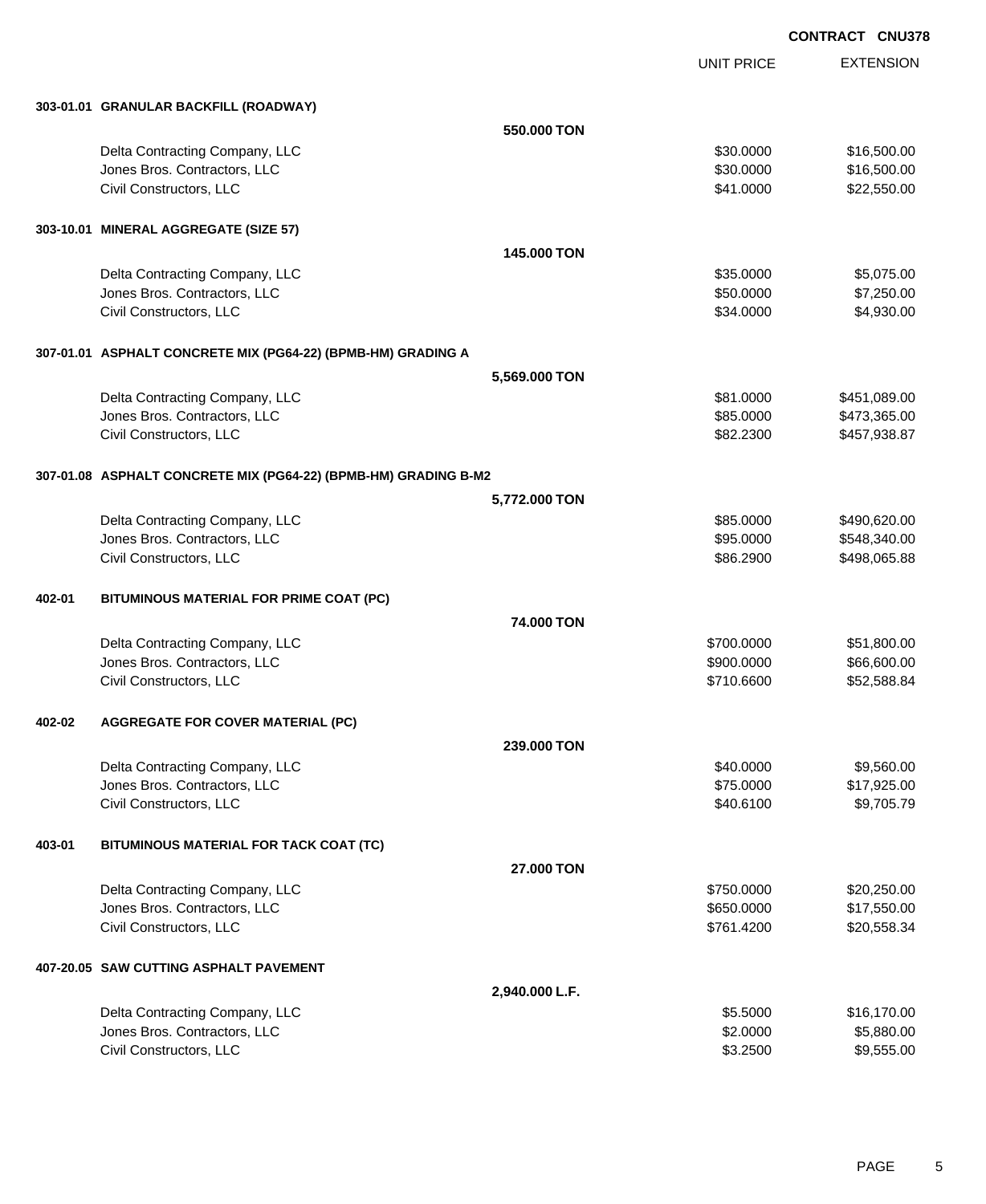UNIT PRICE

| 411-01.10 ACS MIX(PG64-22) GRADING D                             |                |              |              |
|------------------------------------------------------------------|----------------|--------------|--------------|
|                                                                  | 3,808.000 TON  |              |              |
| Delta Contracting Company, LLC                                   |                | \$99.0000    | \$376,992.00 |
| Jones Bros. Contractors, LLC                                     |                | \$115.0000   | \$437,920.00 |
| Civil Constructors, LLC                                          |                | \$100.5100   | \$382,742.08 |
| 411-12.02 SCORING SHOULDERS (NON-CONTINUOUS) (16IN WIDTH)        |                |              |              |
|                                                                  | 1.200 L.M.     |              |              |
| Delta Contracting Company, LLC                                   |                | \$3,000.0000 | \$3,600.00   |
| Jones Bros. Contractors, LLC                                     |                | \$2,900.0000 | \$3,480.00   |
| Civil Constructors, LLC                                          |                | \$1,284.2600 | \$1,541.11   |
| 411-12.03 SCORING FOR RUMBLE STRIPE (NON-CONTINUOUS) (8IN WIDTH) |                |              |              |
|                                                                  | 0.500 L.M.     |              |              |
| Delta Contracting Company, LLC                                   |                | \$3,000.0000 | \$1,500.00   |
| Jones Bros. Contractors, LLC                                     |                | \$2,900.0000 | \$1,450.00   |
| Civil Constructors, LLC                                          |                | \$1,284.2600 | \$642.13     |
| 415-01.02 COLD PLANING BITUMINOUS PAVEMENT                       |                |              |              |
|                                                                  | 7,404.000 S.Y. |              |              |
| Delta Contracting Company, LLC                                   |                | \$4.0000     | \$29,616.00  |
| Jones Bros. Contractors, LLC                                     |                | \$3.9500     | \$29,245.80  |
| Civil Constructors, LLC                                          |                | \$4.0600     | \$30,060.24  |
| 607-03.30 18" PIPE CULVERT                                       |                |              |              |
|                                                                  | 1,397.000 L.F. |              |              |
| Delta Contracting Company, LLC                                   |                | \$60.0000    | \$83,820.00  |
| Jones Bros. Contractors, LLC                                     |                | \$70.0000    | \$97,790.00  |
| Civil Constructors, LLC                                          |                | \$100.0000   | \$139,700.00 |
| 607-05.30 24" PIPE CULVERT                                       |                |              |              |
|                                                                  | 486.000 L.F.   |              |              |
| Delta Contracting Company, LLC                                   |                | \$70,0000    | \$34,020.00  |
| Jones Bros. Contractors, LLC                                     |                | \$85.0000    | \$41,310.00  |
| Civil Constructors, LLC                                          |                | \$144.0000   | \$69,984.00  |
| 607-39.02 18" PIPE CULVERT (SIDE DRAIN)                          |                |              |              |
|                                                                  | 456.000 L.F.   |              |              |
| Delta Contracting Company, LLC                                   |                | \$35.0000    | \$15,960.00  |
| Jones Bros. Contractors, LLC                                     |                | \$60.0000    | \$27,360.00  |
| Civil Constructors, LLC                                          |                | \$63.0000    | \$28,728.00  |
| 607-50.12 PRECAST CONCRETE BOX CULVERT (4'x3')                   |                |              |              |
|                                                                  | 134.000 L.F.   |              |              |
| Delta Contracting Company, LLC                                   |                | \$470.0000   | \$62,980.00  |
| Jones Bros. Contractors, LLC                                     |                | \$820.0000   | \$109,880.00 |
| Civil Constructors, LLC                                          |                | \$688.0000   | \$92,192.00  |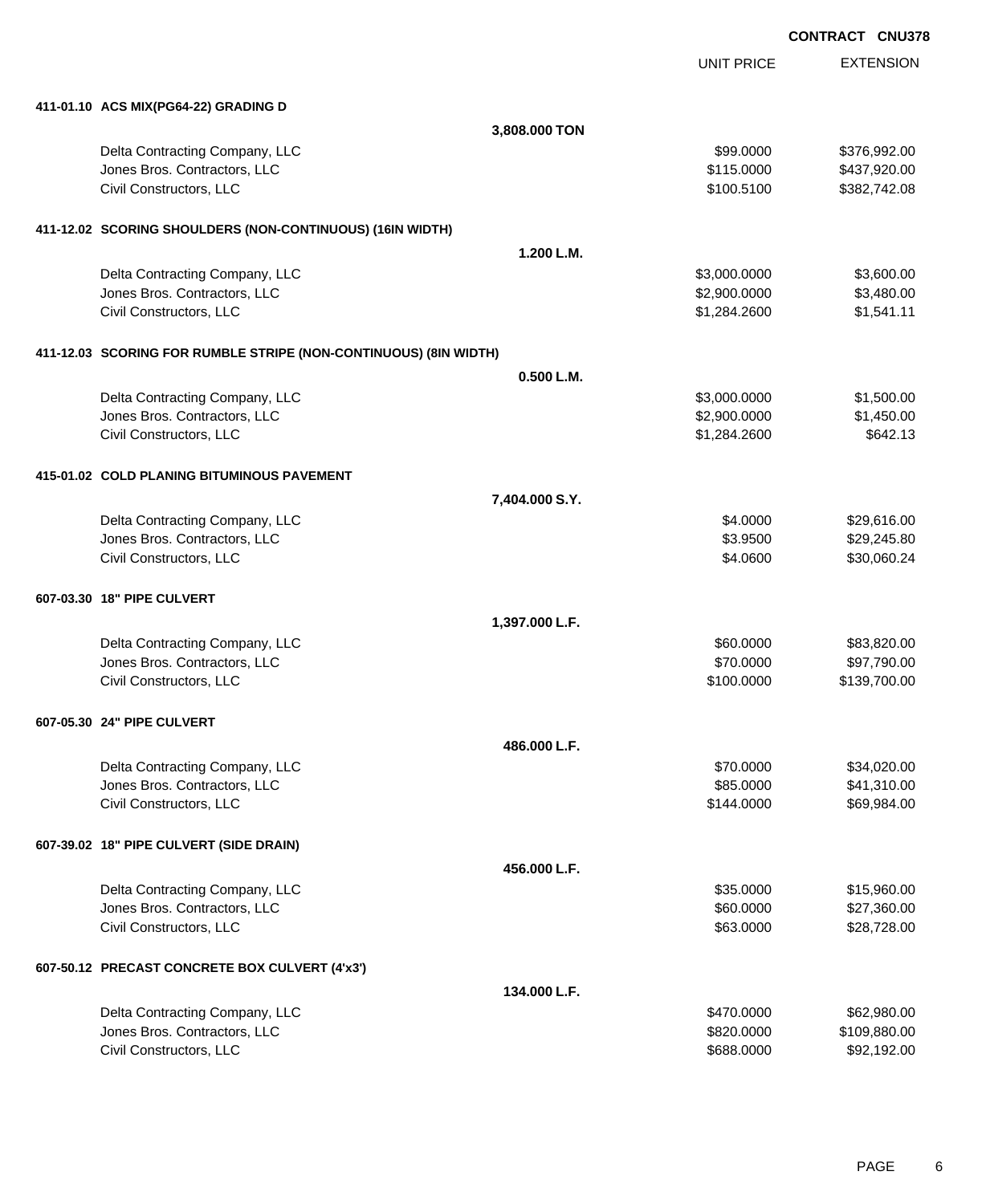|                                                  |                   | <b>UNIT PRICE</b> | <b>EXTENSION</b> |
|--------------------------------------------------|-------------------|-------------------|------------------|
| 611-07.54 18IN ENDWALL (CROSS DRAIN) 3:1         |                   |                   |                  |
|                                                  | <b>1.000 EACH</b> |                   |                  |
| Delta Contracting Company, LLC                   |                   | \$2,000.0000      | \$2,000.00       |
| Jones Bros. Contractors, LLC                     |                   | \$3,500.0000      | \$3,500.00       |
| Civil Constructors, LLC                          |                   | \$2,140.0000      | \$2,140.00       |
| 611-07.56 18IN ENDWALL (CROSS DRAIN) 6:1         |                   |                   |                  |
|                                                  | <b>6.000 EACH</b> |                   |                  |
| Delta Contracting Company, LLC                   |                   | \$3,000.0000      | \$18,000.00      |
| Jones Bros. Contractors, LLC                     |                   | \$4,500.0000      | \$27,000.00      |
| Civil Constructors, LLC                          |                   | \$3,140.0000      | \$18,840.00      |
| 611-07.58 24IN ENDWALL (CROSS DRAIN) 4:1         |                   |                   |                  |
|                                                  | <b>1.000 EACH</b> |                   |                  |
| Delta Contracting Company, LLC                   |                   | \$3,500.0000      | \$3,500.00       |
| Jones Bros. Contractors, LLC                     |                   | \$4,500.0000      | \$4,500.00       |
| Civil Constructors, LLC                          |                   | \$3,130.0000      | \$3,130.00       |
| 611-07.59 24IN ENDWALL (CROSS DRAIN) 6:1         |                   |                   |                  |
|                                                  | <b>1.000 EACH</b> |                   |                  |
| Delta Contracting Company, LLC                   |                   | \$4,200.0000      | \$4,200.00       |
| Jones Bros. Contractors, LLC                     |                   | \$6,000.0000      | \$6,000.00       |
| Civil Constructors, LLC                          |                   | \$4,520.0000      | \$4,520.00       |
| 611-12.01 CATCH BASINS, TYPE 12, 0' - 4' DEPTH   |                   |                   |                  |
|                                                  | <b>2.000 EACH</b> |                   |                  |
| Delta Contracting Company, LLC                   |                   | \$4,500.0000      | \$9,000.00       |
| Jones Bros. Contractors, LLC                     |                   | \$4,000.0000      | \$8,000.00       |
| Civil Constructors, LLC                          |                   | \$6,050.0000      | \$12,100.00      |
| 611-12.02 CATCH BASINS, TYPE 12, > 4' - 8' DEPTH |                   |                   |                  |
|                                                  | <b>5.000 EACH</b> |                   |                  |
| Delta Contracting Company, LLC                   |                   | \$6,000.0000      | \$30,000.00      |
| Jones Bros. Contractors, LLC                     |                   | \$4,100.0000      | \$20,500.00      |
| Civil Constructors, LLC                          |                   | \$6,630.0000      | \$33,150.00      |
| 611-25.01 CATCH BASINS, TYPE 25, 0' - 4' DEPTH   |                   |                   |                  |
|                                                  | 3.000 EACH        |                   |                  |
| Delta Contracting Company, LLC                   |                   | \$4,400.0000      | \$13,200.00      |
| Jones Bros. Contractors, LLC                     |                   | \$4,000.0000      | \$12,000.00      |
| Civil Constructors, LLC                          |                   | \$6,700.0000      | \$20,100.00      |
| 611-25.02 CATCH BASINS, TYPE 25, > 4' - 8' DEPTH |                   |                   |                  |
|                                                  | 7.000 EACH        |                   |                  |
| Delta Contracting Company, LLC                   |                   | \$6,000.0000      | \$42,000.00      |
| Jones Bros. Contractors, LLC                     |                   | \$4,900.0000      | \$34,300.00      |
| Civil Constructors, LLC                          |                   | \$7,400.0000      | \$51,800.00      |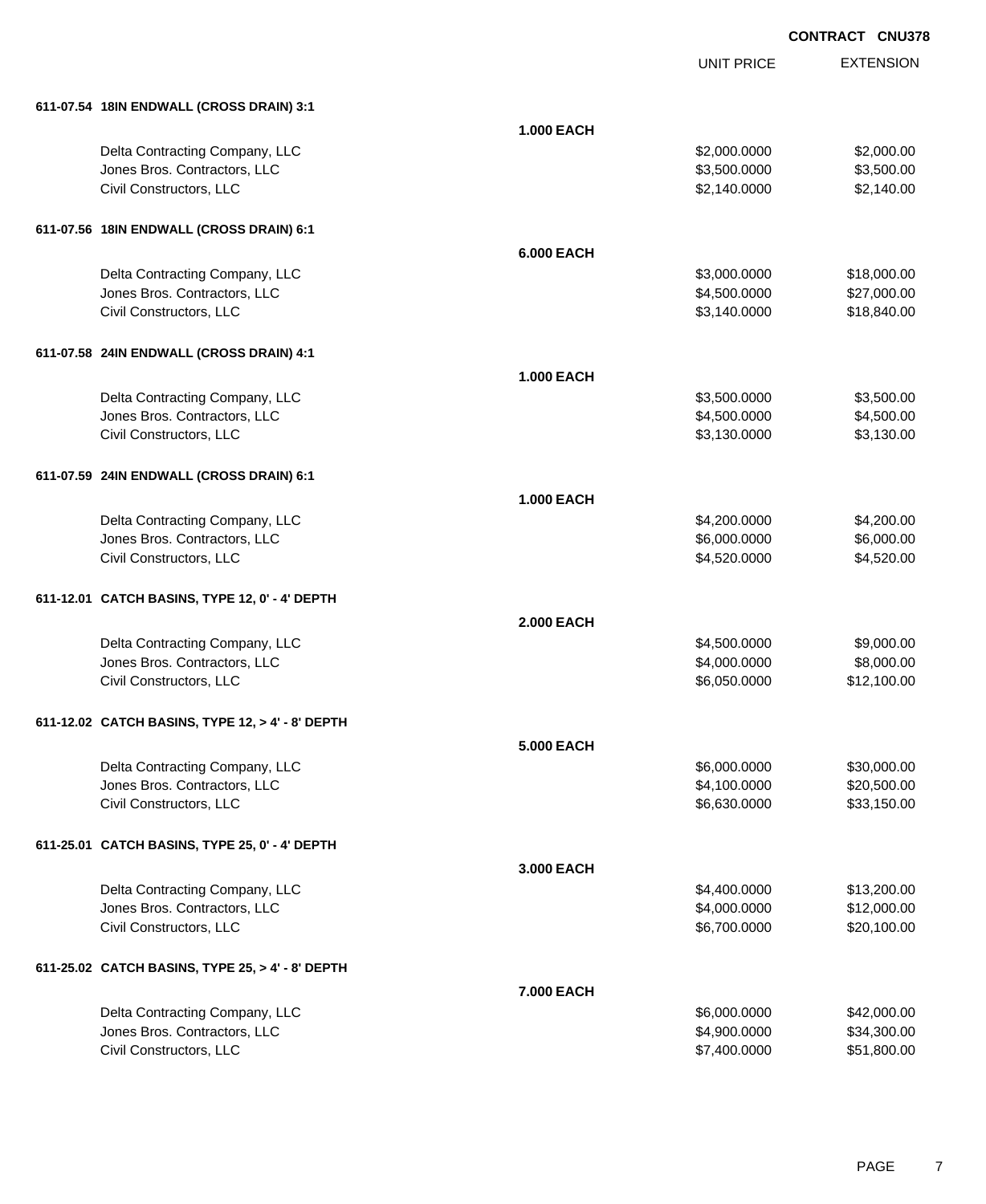UNIT PRICE

| 611-42.01 CATCH BASINS, TYPE 42, 0' - 4' DEPTH |
|------------------------------------------------|
|                                                |

|        | 611-42.01 CATCH BASINS, TYPE 42, 0' - 4' DEPTH          |                   |                              |                            |
|--------|---------------------------------------------------------|-------------------|------------------------------|----------------------------|
|        |                                                         | <b>2.000 EACH</b> |                              |                            |
|        | Delta Contracting Company, LLC                          |                   | \$4,500.0000                 | \$9,000.00                 |
|        | Jones Bros. Contractors, LLC                            |                   | \$4,000.0000                 | \$8,000.00                 |
|        | Civil Constructors, LLC                                 |                   | \$4,250.0000                 | \$8,500.00                 |
|        | 611-42.02 CATCH BASINS, TYPE 42, > 4' - 8' DEPTH        |                   |                              |                            |
|        |                                                         | <b>1.000 EACH</b> |                              |                            |
|        | Delta Contracting Company, LLC                          |                   | \$5,500.0000                 | \$5,500.00                 |
|        | Jones Bros. Contractors, LLC                            |                   | \$4,200.0000                 | \$4,200.00                 |
|        | Civil Constructors, LLC                                 |                   | \$5,530.0000                 | \$5,530.00                 |
|        | 621-03.02 18" TEMPORARY DRAINAGE PIPE                   |                   |                              |                            |
|        |                                                         | 230.000 L.F.      |                              |                            |
|        | Delta Contracting Company, LLC                          |                   | \$32.0000                    | \$7,360.00                 |
|        | Jones Bros. Contractors, LLC                            |                   | \$25.0000                    | \$5,750.00                 |
|        | Civil Constructors, LLC                                 |                   | \$35.0000                    | \$8,050.00                 |
|        | 621-03.07 48" TEMPORARY DRAINAGE PIPE                   |                   |                              |                            |
|        |                                                         | 30.000 L.F.       |                              |                            |
|        | Delta Contracting Company, LLC                          |                   | \$100.0000                   | \$3,000.00                 |
|        | Jones Bros. Contractors, LLC                            |                   | \$95.0000                    | \$2,850.00                 |
|        | Civil Constructors, LLC                                 |                   | \$161.0000                   | \$4,830.00                 |
| 701-02 | <b>CONCRETE DRIVEWAY</b>                                |                   |                              |                            |
|        |                                                         | 1,725.000 S.F.    |                              |                            |
|        | Delta Contracting Company, LLC                          |                   | \$13.0000                    | \$22,425.00                |
|        | Jones Bros. Contractors, LLC                            |                   | \$7.5000                     | \$12,937.50                |
|        | Civil Constructors, LLC                                 |                   | \$14.7000                    | \$25,357.50                |
| 702-03 | <b>CONCRETE COMBINED CURB &amp; GUTTER</b>              |                   |                              |                            |
|        |                                                         | 230.000 C.Y.      |                              |                            |
|        | Delta Contracting Company, LLC                          |                   | \$440.0000                   | \$101,200.00               |
|        | Jones Bros. Contractors, LLC<br>Civil Constructors, LLC |                   | \$300.0000                   | \$69,000.00                |
|        |                                                         |                   | \$401.2000                   | \$92,276.00                |
|        | 705-20.25 TEMPORARY CRASH CUSHION (MASH TL-3)           |                   |                              |                            |
|        |                                                         | 8.000 EACH        |                              |                            |
|        | Delta Contracting Company, LLC                          |                   | \$6,000.0000                 | \$48,000.00                |
|        | Jones Bros. Contractors, LLC<br>Civil Constructors, LLC |                   | \$8,500.0000<br>\$6,294.4200 | \$68,000.00<br>\$50,355.36 |
|        |                                                         |                   |                              |                            |
|        | 708-02.01 MARKERS (CONCRETE R.O.W. POSTS)               |                   |                              |                            |
|        |                                                         | 82.000 EACH       |                              |                            |
|        | Delta Contracting Company, LLC                          |                   | \$280.0000                   | \$22,960.00                |
|        | Jones Bros. Contractors, LLC<br>Civil Constructors, LLC |                   | \$215.0000<br>\$186.0000     | \$17,630.00                |
|        |                                                         |                   |                              | \$15,252.00                |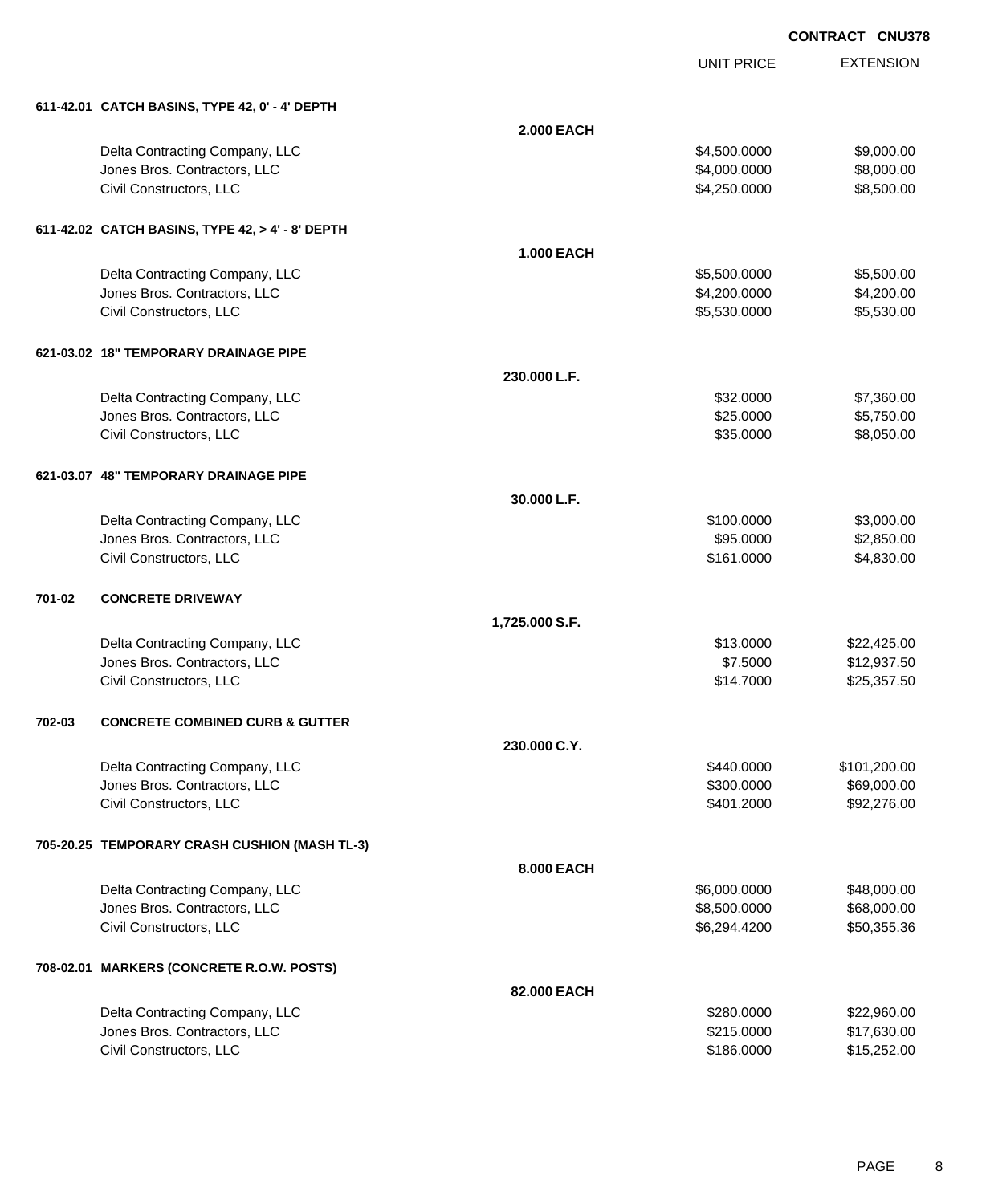|        |                                                |                | <b>UNIT PRICE</b> | <b>EXTENSION</b> |
|--------|------------------------------------------------|----------------|-------------------|------------------|
|        | 709-05.05 MACHINED RIP-RAP (CLASS A-3)         |                |                   |                  |
|        |                                                | 700.000 TON    |                   |                  |
|        | Delta Contracting Company, LLC                 |                | \$34.0000         | \$23,800.00      |
|        | Jones Bros. Contractors, LLC                   |                | \$45.0000         | \$31,500.00      |
|        | Civil Constructors, LLC                        |                | \$34.0000         | \$23,800.00      |
|        | 709-05.06 MACHINED RIP-RAP (CLASS A-1)         |                |                   |                  |
|        |                                                | 745.000 TON    |                   |                  |
|        | Delta Contracting Company, LLC                 |                | \$34.0000         | \$25,330.00      |
|        | Jones Bros. Contractors, LLC                   |                | \$45.0000         | \$33,525.00      |
|        | Civil Constructors, LLC                        |                | \$37.0000         | \$27,565.00      |
|        | 709-05.08 MACHINED RIP-RAP (CLASS B)           |                |                   |                  |
|        |                                                | 79.000 TON     |                   |                  |
|        | Delta Contracting Company, LLC                 |                | \$36.0000         | \$2,844.00       |
|        | Jones Bros. Contractors, LLC                   |                | \$45.0000         | \$3,555.00       |
|        | Civil Constructors, LLC                        |                | \$54.5000         | \$4,305.50       |
| 712-01 | <b>TRAFFIC CONTROL</b>                         |                |                   |                  |
|        |                                                | 1.000 LS       |                   |                  |
|        | Delta Contracting Company, LLC                 |                | \$146,000.0000    | \$146,000.00     |
|        | Jones Bros. Contractors, LLC                   |                | \$120,000.0000    | \$120,000.00     |
|        | Civil Constructors, LLC                        |                | \$179,600.0000    | \$179,600.00     |
|        | 712-02.02 INTERCONNECTED PORTABLE BARRIER RAIL |                |                   |                  |
|        |                                                | 3,181.000 L.F. |                   |                  |
|        | Delta Contracting Company, LLC                 |                | \$45.0000         | \$143,145.00     |
|        | Jones Bros. Contractors, LLC                   |                | \$35.0000         | \$111,335.00     |
|        | Civil Constructors, LLC                        |                | \$50.4000         | \$160,322.40     |
|        | 712-04.01 FLEXIBLE DRUMS (CHANNELIZING)        |                |                   |                  |
|        |                                                | 120.000 EACH   |                   |                  |
|        | Delta Contracting Company, LLC                 |                | \$30.0000         | \$3,600.00       |
|        | Jones Bros. Contractors, LLC                   |                | \$30.0000         | \$3,600.00       |
|        | Civil Constructors, LLC                        |                | \$30.4600         | \$3,655.20       |
|        | 712-04.50 BARRIER RAIL DELINEATOR              |                |                   |                  |
|        |                                                | 38.000 EACH    |                   |                  |
|        | Delta Contracting Company, LLC                 |                | \$12.0000         | \$456.00         |
|        | Jones Bros. Contractors, LLC                   |                | \$12.0000         | \$456.00         |
|        | Civil Constructors, LLC                        |                | \$12.1800         | \$462.84         |
|        | 712-05.01 WARNING LIGHTS (TYPE A)              |                |                   |                  |
|        |                                                | 14.000 EACH    |                   |                  |
|        | Delta Contracting Company, LLC                 |                | \$25.0000         | \$350.00         |
|        | Jones Bros. Contractors, LLC                   |                | \$25.0000         | \$350.00         |
|        | Civil Constructors, LLC                        |                | \$25.3800         | \$355.32         |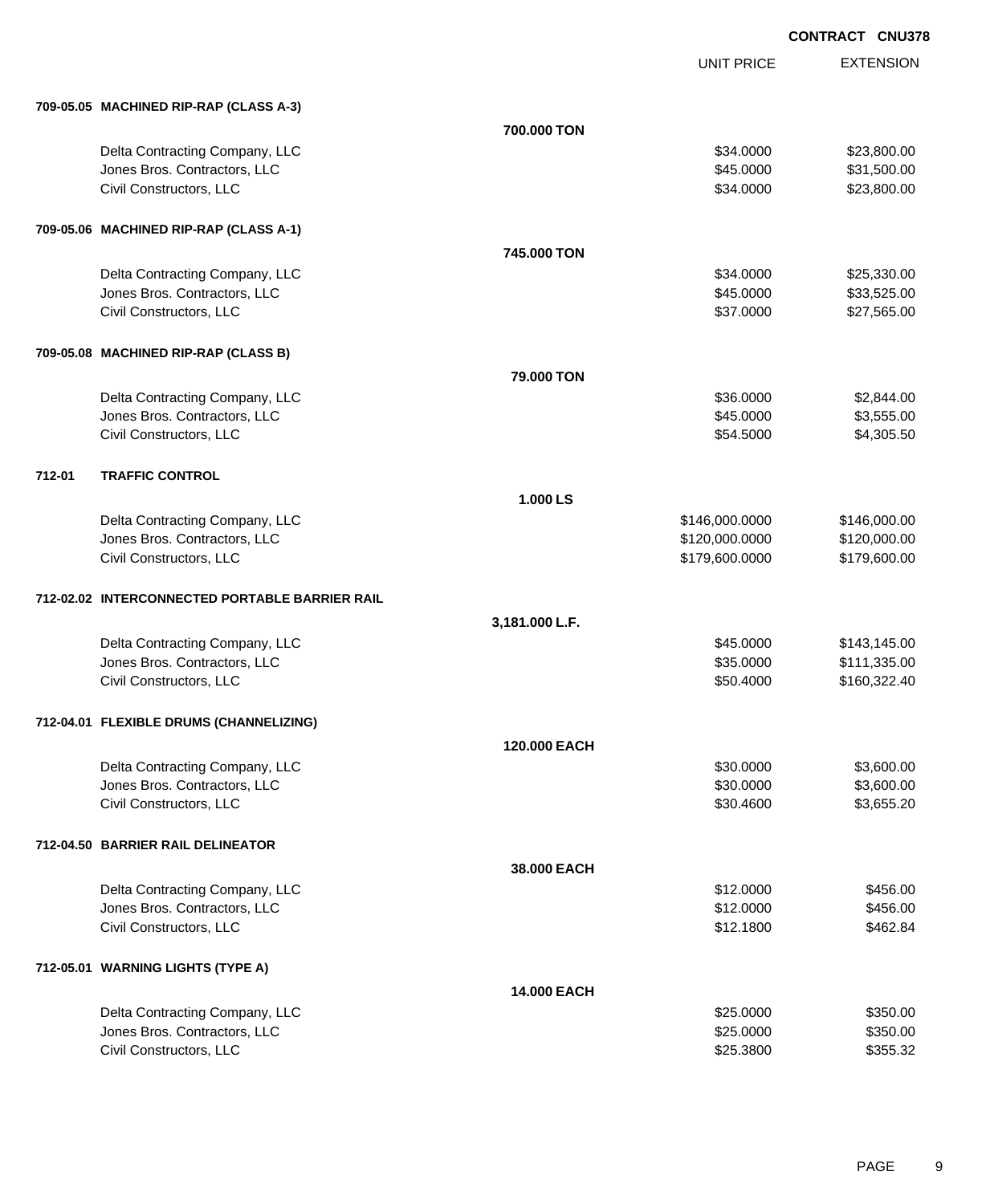UNIT PRICE

|        | 712-05.03 WARNING LIGHTS (TYPE C)                               |                   |              |            |
|--------|-----------------------------------------------------------------|-------------------|--------------|------------|
|        |                                                                 | 42.000 EACH       |              |            |
|        | Delta Contracting Company, LLC                                  |                   | \$25.0000    | \$1,050.00 |
|        | Jones Bros. Contractors, LLC                                    |                   | \$25.0000    | \$1,050.00 |
|        | Civil Constructors, LLC                                         |                   | \$25.3800    | \$1,065.96 |
| 712-06 | <b>SIGNS (CONSTRUCTION)</b>                                     |                   |              |            |
|        |                                                                 | 957.000 S.F.      |              |            |
|        | Delta Contracting Company, LLC                                  |                   | \$7.0000     | \$6,699.00 |
|        | Jones Bros. Contractors, LLC                                    |                   | \$7.0000     | \$6,699.00 |
|        | Civil Constructors, LLC                                         |                   | \$7.1100     | \$6,804.27 |
|        | 712-07.03 TEMPORARY BARRICADES (TYPE III)                       |                   |              |            |
|        |                                                                 | 186,000 L.F.      |              |            |
|        | Delta Contracting Company, LLC                                  |                   | \$11.0000    | \$2,046.00 |
|        | Jones Bros. Contractors, LLC                                    |                   | \$11.0000    | \$2,046.00 |
|        | Civil Constructors, LLC                                         |                   | \$11.1700    | \$2,077.62 |
|        | 713-01.01 CLASS A CONCRETE (FOUNDATION FOR SIGN SUPPORTS)       |                   |              |            |
|        |                                                                 | 0.360 C.Y.        |              |            |
|        | Delta Contracting Company, LLC                                  |                   | \$1,500.0000 | \$540.00   |
|        | Jones Bros. Contractors, LLC                                    |                   | \$725.0000   | \$261.00   |
|        | Civil Constructors, LLC                                         |                   | \$736.0400   | \$264.97   |
|        | 713-01.02 STEEL BAR REINFORCEMENT(FOUNDATION FOR SIGN SUPPORTS) |                   |              |            |
|        |                                                                 | 100.200 LB.       |              |            |
|        | Delta Contracting Company, LLC                                  |                   | \$5.0000     | \$501.00   |
|        | Jones Bros. Contractors, LLC                                    |                   | \$3.8500     | \$385.77   |
|        | Civil Constructors, LLC                                         |                   | \$3.9100     | \$391.78   |
| 713-06 | STEEL I-BEAMS & WF-BEAMS(BREAKAWAY) SIGN SUPPORT                |                   |              |            |
|        |                                                                 | 119.350 LB.       |              |            |
|        | Delta Contracting Company, LLC                                  |                   | \$6.0000     | \$716.10   |
|        | Jones Bros. Contractors, LLC                                    |                   | \$4.5000     | \$537.08   |
|        | Civil Constructors, LLC                                         |                   | \$4.5700     | \$545.43   |
|        | 713-11.02 PERFORATED/KNOCKOUT SQUARE TUBE POST                  |                   |              |            |
|        |                                                                 | 985.000 LB.       |              |            |
|        | Delta Contracting Company, LLC                                  |                   | \$8.0000     | \$7,880.00 |
|        | Jones Bros. Contractors, LLC                                    |                   | \$3.5000     | \$3,447.50 |
|        | Civil Constructors, LLC                                         |                   | \$3.5500     | \$3,496.75 |
|        | 713-11.21 P POST SLIP BASE                                      |                   |              |            |
|        |                                                                 | <b>2.000 EACH</b> |              |            |
|        | Delta Contracting Company, LLC                                  |                   | \$500.0000   | \$1,000.00 |
|        | Jones Bros. Contractors, LLC                                    |                   | \$300.0000   | \$600.00   |
|        | Civil Constructors, LLC                                         |                   | \$304.5700   | \$609.14   |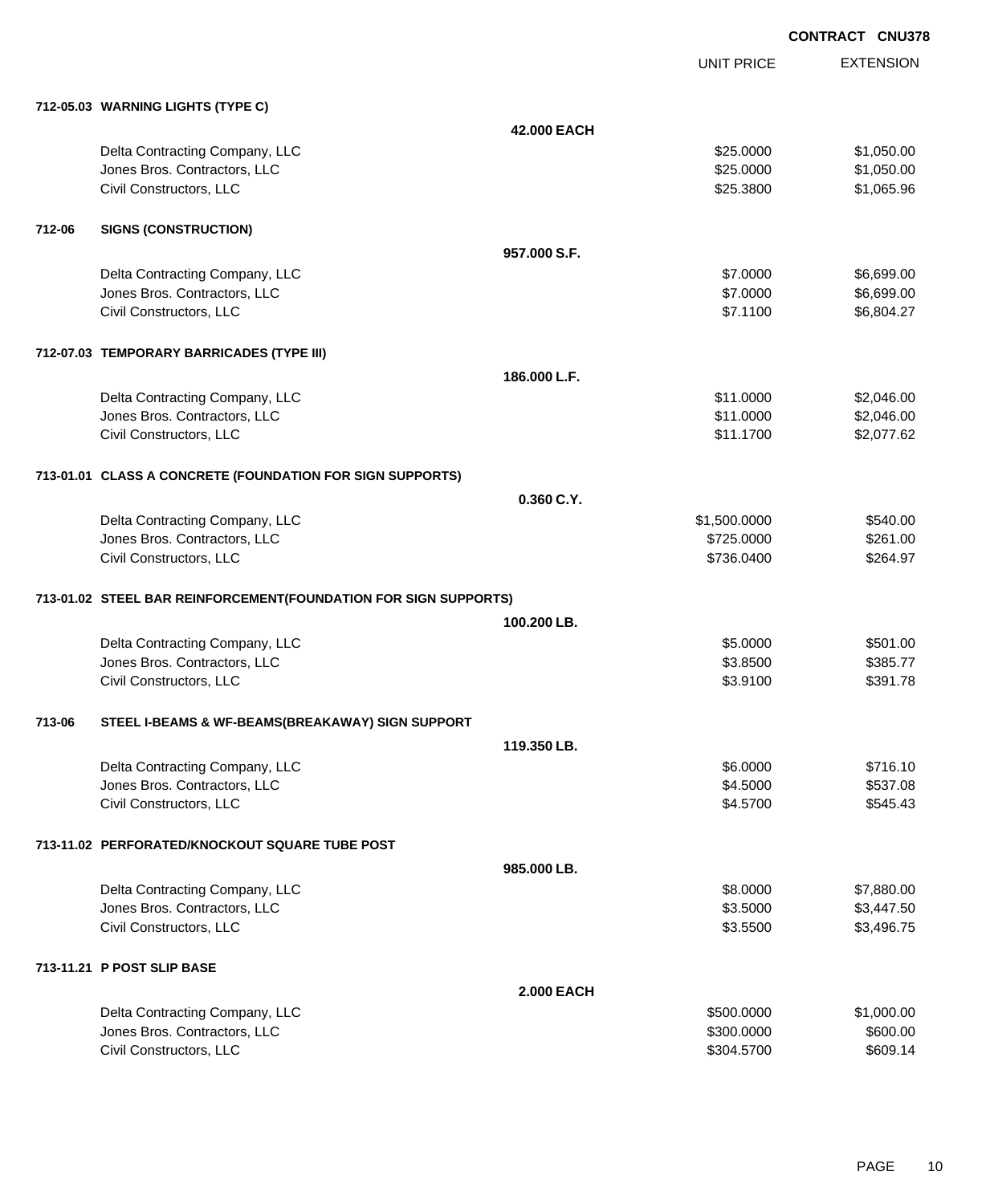|        |                                                             |                   |                   | <b>CONTRACT CNU378</b> |                  |
|--------|-------------------------------------------------------------|-------------------|-------------------|------------------------|------------------|
|        |                                                             |                   | <b>UNIT PRICE</b> |                        | <b>EXTENSION</b> |
|        | 713-13.02 FLAT SHEET ALUMINUM SIGNS (0.080" THICK)          |                   |                   |                        |                  |
|        |                                                             | 155,850 S.F.      |                   |                        |                  |
|        | Delta Contracting Company, LLC                              |                   | \$28.0000         |                        | \$4,363.80       |
|        | Jones Bros. Contractors, LLC                                |                   | \$12.8000         |                        | \$1,994.88       |
|        | Civil Constructors, LLC                                     |                   | \$12.9900         |                        | \$2,024.49       |
|        | 713-13.03 FLAT SHEET ALUMINUM SIGNS (0.100" THICK)          |                   |                   |                        |                  |
|        |                                                             | 79.500 S.F.       |                   |                        |                  |
|        | Delta Contracting Company, LLC                              |                   | \$30.0000         |                        | \$2,385.00       |
|        | Jones Bros. Contractors, LLC                                |                   | \$13.5000         |                        | \$1,073.25       |
|        | Civil Constructors, LLC                                     |                   | \$13.7100         |                        | \$1,089.95       |
| 713-14 | <b>EXTRUDED ALUMINUM PANEL SIGNS</b>                        |                   |                   |                        |                  |
|        |                                                             | 19.500 S.F.       |                   |                        |                  |
|        | Delta Contracting Company, LLC                              |                   | \$44.0000         |                        | \$858.00         |
|        | Jones Bros. Contractors, LLC                                |                   | \$29.0000         |                        | \$565.50         |
|        | Civil Constructors, LLC                                     |                   | \$29.4400         |                        | \$574.08         |
| 713-15 | <b>REMOVAL OF SIGNS, POSTS AND FOOTINGS</b>                 |                   |                   |                        |                  |
|        |                                                             | 1.000 LS          |                   |                        |                  |
|        | Delta Contracting Company, LLC                              |                   | \$6,000.0000      |                        | \$6,000.00       |
|        | Jones Bros. Contractors, LLC                                |                   | \$500.0000        |                        | \$500.00         |
|        | Civil Constructors, LLC                                     |                   | \$507.6100        |                        | \$507.61         |
|        | 713-16.01 CHANGEABLE MESSAGE SIGN UNIT                      |                   |                   |                        |                  |
|        |                                                             | <b>6.000 EACH</b> |                   |                        |                  |
|        | Delta Contracting Company, LLC                              |                   | \$5,500.0000      |                        | \$33,000.00      |
|        | Jones Bros. Contractors, LLC                                |                   | \$5,900.0000      |                        | \$35,400.00      |
|        | Civil Constructors, LLC                                     |                   | \$5,989.8500      |                        | \$35,939.10      |
|        | 716-02.04 PLASTIC PAVEMENT MARKING(CHANNELIZATION STRIPING) |                   |                   |                        |                  |
|        |                                                             | 25.000 S.Y.       |                   |                        |                  |
|        | Delta Contracting Company, LLC                              |                   | \$30.0000         |                        | \$750.00         |
|        | Jones Bros. Contractors, LLC                                |                   | \$30.0000         |                        | \$750.00         |
|        | Civil Constructors, LLC                                     |                   | \$30.4600         |                        | \$761.50         |
|        | 716-02.05 PLASTIC PAVEMENT MARKING (STOP LINE)              |                   |                   |                        |                  |
|        |                                                             | 56.000 L.F.       |                   |                        |                  |
|        | Delta Contracting Company, LLC                              |                   | \$20.0000         |                        | \$1,120.00       |
|        | Jones Bros. Contractors, LLC                                |                   | \$20.0000         |                        | \$1,120.00       |
|        | Civil Constructors, LLC                                     |                   | \$20.3000         |                        | \$1,136.80       |
|        | 716-02.06 PLASTIC PAVEMENT MARKING (TURN LANE ARROW)        |                   |                   |                        |                  |
|        |                                                             | <b>1.000 EACH</b> |                   |                        |                  |
|        | Delta Contracting Company, LLC                              |                   | \$200.0000        |                        | \$200.00         |
|        | Jones Bros. Contractors, LLC                                |                   | \$200.0000        |                        | \$200.00         |
|        | Civil Constructors, LLC                                     |                   | \$203.0500        |                        | \$203.05         |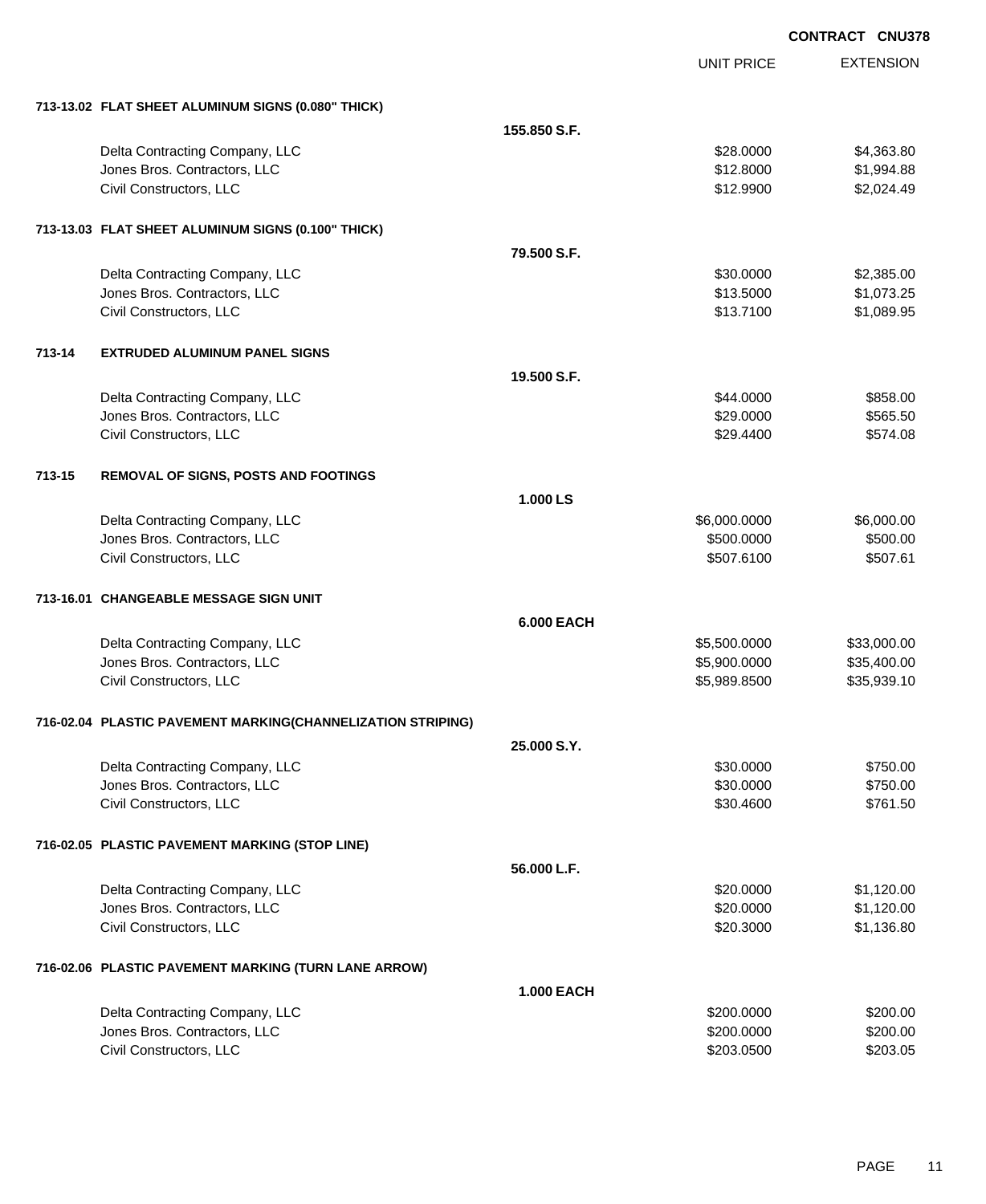EXTENSION UNIT PRICE **716-04.14 PLASTIC PAVEMENT MARKING (LANE REDUCTION ARROW) 6.000 EACH** Delta Contracting Company, LLC **6.6 and 7.6 and 7.6 and 7.6 and 7.6 and 7.6 and 7.6 and 7.6 and 7.6 and 7.6 and 7.6 and 7.6 and 7.6 and 7.6 and 7.6 and 7.6 and 7.6 and 7.6 and 7.6 and 7.6 and 7.6 and 7.6 and 7.6 and 7.6 an** Jones Bros. Contractors, LLC \$400.0000 \$2,400.00 Civil Constructors, LLC 6.649 and 2.436.54 and 2.436.54 and 3.406.0900 \$2,436.54 **716-05.20 PAINTED PAVEMENT MARKING (6" LINE) 12.700 L.M.** Delta Contracting Company, LLC 6. 2012 12:00:000 \$1,000.0000 \$12,700.000 \$12,700.00 Jones Bros. Contractors, LLC \$1,000.0000 \$12,700.00 Civil Constructors, LLC \$1,015.2300 \$12,893.42 **716-12.02 ENHANCED FLATLINE THERMO PVMT MRKNG (6IN LINE) 6.600 L.M.** Delta Contracting Company, LLC 6.000.000 \$5,000.000 \$33,000.000 \$33,000.000 \$55,000 \$55,000.000 \$53,000.00 Jones Bros. Contractors, LLC \$5,000.0000 \$33,000.00 Civil Constructors, LLC \$5,076.1400 \$33,502.52 **717-01 MOBILIZATION 1.000 LS** Delta Contracting Company, LLC 6. 2008. The state of the state of the state of the state of the state of the state of the state of the state of the state of the state of the state of the state of the state of the state of Jones Bros. Contractors, LLC \$290,000.0000 \$290,000.00 Civil Constructors, LLC 659,920.000 \$659,920.000 \$659,920.000 \$659,920.000 \$659,920.000 \$659,920.00 **740-06.01 GEOMEMBRANE 180.000 S.Y.** Delta Contracting Company, LLC **6.680.000** \$5,580.00 Jones Bros. Contractors, LLC \$13.0000 \$2,340.00 Civil Constructors, LLC 61,818.00 **740-10.03 GEOTEXTILE (TYPE III)(EROSION CONTROL) 2,505.000 S.Y.** Delta Contracting Company, LLC **6.262.500 \$6,262.50** \$6,262.50 Jones Bros. Contractors, LLC \$3.0000 \$7,515.00 Civil Constructors, LLC 63.1500 \$7,890.75 **740-10.04 GEOTEXTILE (TYPE IV)(STABILIZATION) 340.000 S.Y.** Delta Contracting Company, LLC **64.0000** \$1,360.00 Jones Bros. Contractors, LLC \$3.0000 \$1,020.00 Civil Constructors, LLC 61,037.00 **740-11.02 TEMPORARY SEDIMENT TUBE 12IN 11,000.000 L.F.** Delta Contracting Company, LLC **63.1500** \$34,650.00 Jones Bros. Contractors, LLC \$4.0000 \$44,000.00 Civil Constructors, LLC 635,200.00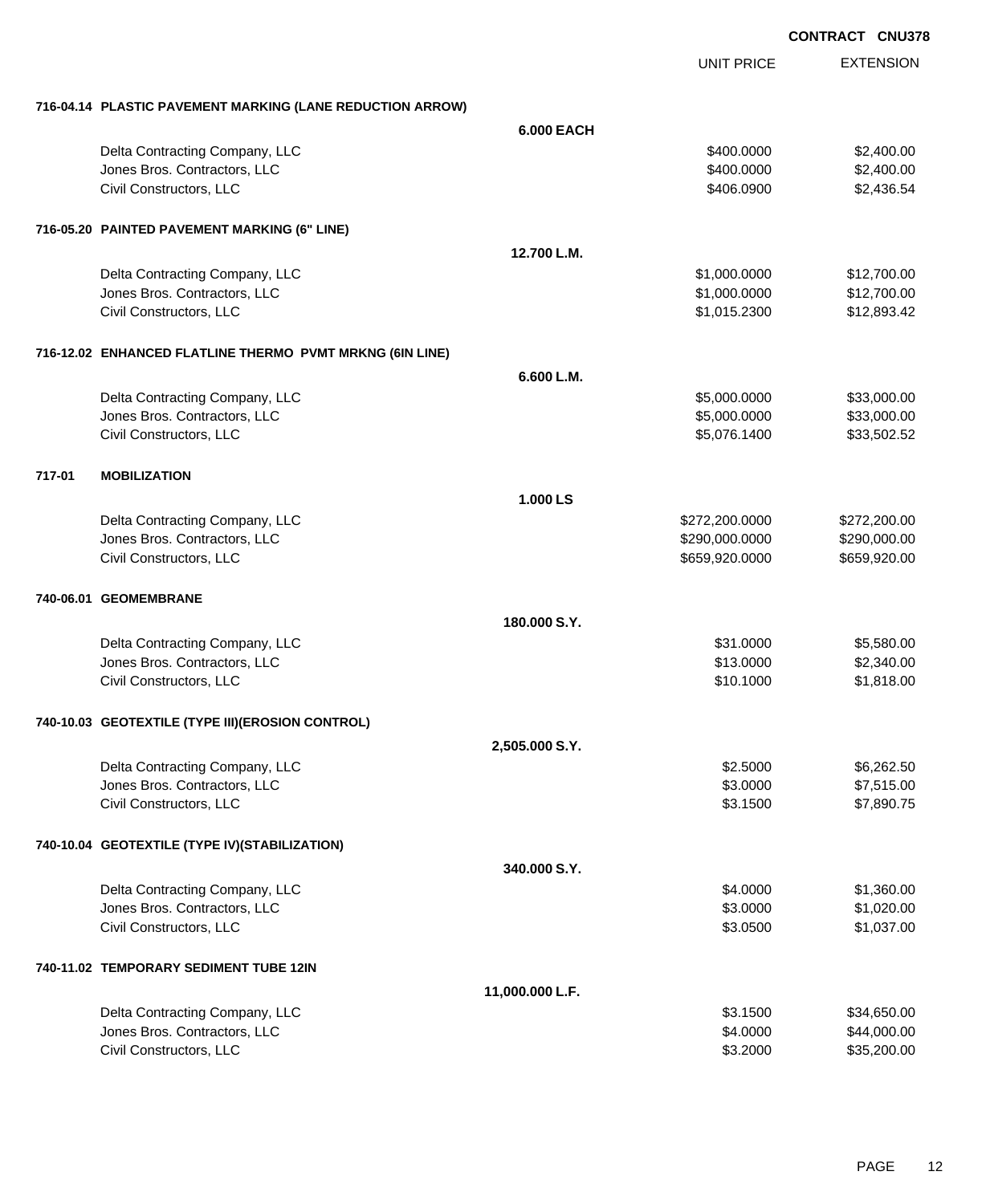UNIT PRICE

| 801-01.07 TEMPORARY SEEDING (WITH MULCH) |  |
|------------------------------------------|--|
|                                          |  |

|        | 801-01.07 TEMPORARY SEEDING (WITH MULCH)     |                 |              |             |
|--------|----------------------------------------------|-----------------|--------------|-------------|
|        |                                              | 297.000 UNIT    |              |             |
|        | Delta Contracting Company, LLC               |                 | \$23.0000    | \$6,831.00  |
|        | Jones Bros. Contractors, LLC                 |                 | \$30.0000    | \$8,910.00  |
|        | Civil Constructors, LLC                      |                 | \$23.3500    | \$6,934.95  |
| 801-02 | <b>SEEDING (WITHOUT MULCH)</b>               |                 |              |             |
|        |                                              | 365.000 UNIT    |              |             |
|        | Delta Contracting Company, LLC               |                 | \$24.0000    | \$8,760.00  |
|        | Jones Bros. Contractors, LLC                 |                 | \$30.0000    | \$10,950.00 |
|        | Civil Constructors, LLC                      |                 | \$24.3700    | \$8,895.05  |
| 801-03 | <b>WATER (SEEDING &amp; SODDING)</b>         |                 |              |             |
|        |                                              | 101.000 M.G.    |              |             |
|        | Delta Contracting Company, LLC               |                 | \$100.0000   | \$10,100.00 |
|        | Jones Bros. Contractors, LLC                 |                 | \$10.0000    | \$1,010.00  |
|        | Civil Constructors, LLC                      |                 | \$101.5200   | \$10,253.52 |
| 803-01 | <b>SODDING (NEW SOD)</b>                     |                 |              |             |
|        |                                              | 3,467.000 S.Y.  |              |             |
|        | Delta Contracting Company, LLC               |                 | \$6.0000     | \$20,802.00 |
|        | Jones Bros. Contractors, LLC                 |                 | \$4.5000     | \$15,601.50 |
|        | Civil Constructors, LLC                      |                 | \$6.0900     | \$21,114.03 |
|        | 805-12.02 EROSION CONTROL BLANKET (TYPE II)  |                 |              |             |
|        |                                              | 27,034.000 S.Y. |              |             |
|        | Delta Contracting Company, LLC               |                 | \$0.7000     | \$18,923.80 |
|        | Jones Bros. Contractors, LLC                 |                 | \$1.7500     | \$47,309.50 |
|        | Civil Constructors, LLC                      |                 | \$0.7300     | \$19,734.82 |
|        | 805-12.03 EROSION CONTROL BLANKET (TYPE III) |                 |              |             |
|        |                                              | 21,238.000 S.Y. |              |             |
|        | Delta Contracting Company, LLC               |                 | \$1.2000     | \$25,485.60 |
|        | Jones Bros. Contractors, LLC                 |                 | \$1.9000     | \$40,352.20 |
|        | Civil Constructors, LLC                      |                 | \$1.2500     | \$26,547.50 |
|        | 806-02.03 PROJECT MOWING                     |                 |              |             |
|        |                                              | 3.000 CYCL      |              |             |
|        | Delta Contracting Company, LLC               |                 | \$5,000.0000 | \$15,000.00 |
|        | Jones Bros. Contractors, LLC                 |                 | \$7,500.0000 | \$22,500.00 |
|        | Civil Constructors, LLC                      |                 | \$3,553.3000 | \$10,659.90 |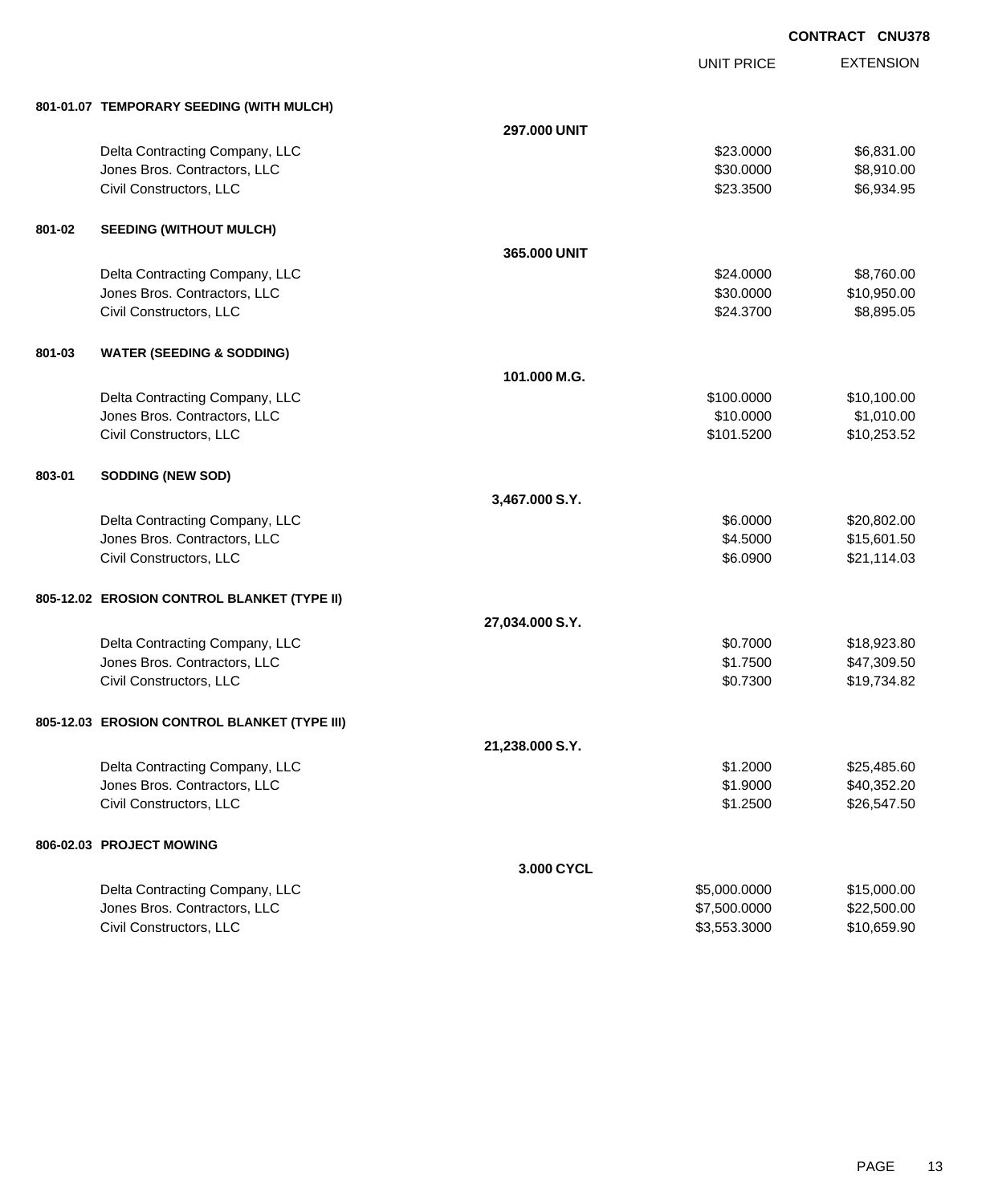|                                                       |                   |                   | <b>CONTRACT CNU378</b> |
|-------------------------------------------------------|-------------------|-------------------|------------------------|
|                                                       |                   | <b>UNIT PRICE</b> | <b>EXTENSION</b>       |
| <b>UTILITY CATEGORY</b>                               |                   |                   |                        |
| 791-03.02 2IN HDPE GAS MAIN                           |                   |                   |                        |
|                                                       | 400.000 L.F.      |                   |                        |
| Delta Contracting Company, LLC                        |                   | \$37.0000         | \$14,800.00            |
| Jones Bros. Contractors, LLC                          |                   | \$40.0000         | \$16,000.00            |
| Civil Constructors, LLC                               |                   | \$50.5000         | \$20,200.00            |
| 791-03.03 3IN HDPE GAS MAIN                           |                   |                   |                        |
|                                                       | 4,400.000 L.F.    |                   |                        |
| Delta Contracting Company, LLC                        |                   | \$28.0000         | \$123,200.00           |
| Jones Bros. Contractors, LLC                          |                   | \$30.0000         | \$132,000.00           |
| Civil Constructors, LLC                               |                   | \$29.0000         | \$127,600.00           |
| 791-04.02 HDD 2IN PE PIPE - UNCONSOLIDATED            |                   |                   |                        |
|                                                       | 40.000 L.F.       |                   |                        |
| Delta Contracting Company, LLC                        |                   | \$100.0000        | \$4,000.00             |
| Jones Bros. Contractors, LLC                          |                   | \$100.0000        | \$4,000.00             |
| Civil Constructors, LLC                               |                   | \$163.0000        | \$6,520.00             |
| 791-04.03 HDD 3IN PE PIPE - UNCONSOLIDATED            |                   |                   |                        |
|                                                       | 100.000 L.F.      |                   |                        |
| Delta Contracting Company, LLC                        |                   | \$100.0000        | \$10,000.00            |
| Jones Bros. Contractors, LLC                          |                   | \$100.0000        | \$10,000.00            |
| Civil Constructors, LLC                               |                   | \$163.0000        | \$16,300.00            |
| 791-05.04 BORE/JACK 12IN - STEEL CASING PIPE - UNCON. |                   |                   |                        |
|                                                       | 48.000 L.F.       |                   |                        |
| Delta Contracting Company, LLC                        |                   | \$350.0000        | \$16,800.00            |
| Jones Bros. Contractors, LLC                          |                   | \$450.0000        | \$21,600.00            |
| Civil Constructors, LLC                               |                   | \$479.0000        | \$22,992.00            |
| 791-06.31 CONNECT TO 2IN EX. STL MAIN W/ STOPPLE      |                   |                   |                        |
|                                                       | <b>1.000 EACH</b> |                   |                        |
| Delta Contracting Company, LLC                        |                   | \$12,000.0000     | \$12,000.00            |
| Jones Bros. Contractors, LLC                          |                   | \$12,000.0000     | \$12,000.00            |
| Civil Constructors, LLC                               |                   | \$6,960.0000      | \$6,960.00             |
| 791-06.43 CONNECT TO 3IN EX PE MAIN                   |                   |                   |                        |
|                                                       | <b>1.000 EACH</b> |                   |                        |
| Delta Contracting Company, LLC                        |                   | \$5,000.0000      | \$5,000.00             |
| Jones Bros. Contractors, LLC                          |                   | \$5,000.0000      | \$5,000.00             |
| Civil Constructors, LLC                               |                   | \$1,450.0000      | \$1,450.00             |
| 791-06.44 CONNECT TO 3/4IN EX. STL MAIN W/STOPPLE     |                   |                   |                        |
|                                                       | 9.000 EACH        |                   |                        |
| Delta Contracting Company, LLC                        |                   | \$2,500.0000      | \$22,500.00            |
| Jones Bros. Contractors, LLC                          |                   | \$10,000.0000     | \$90,000.00            |
| Civil Constructors, LLC                               |                   | \$1,630.0000      | \$14,670.00            |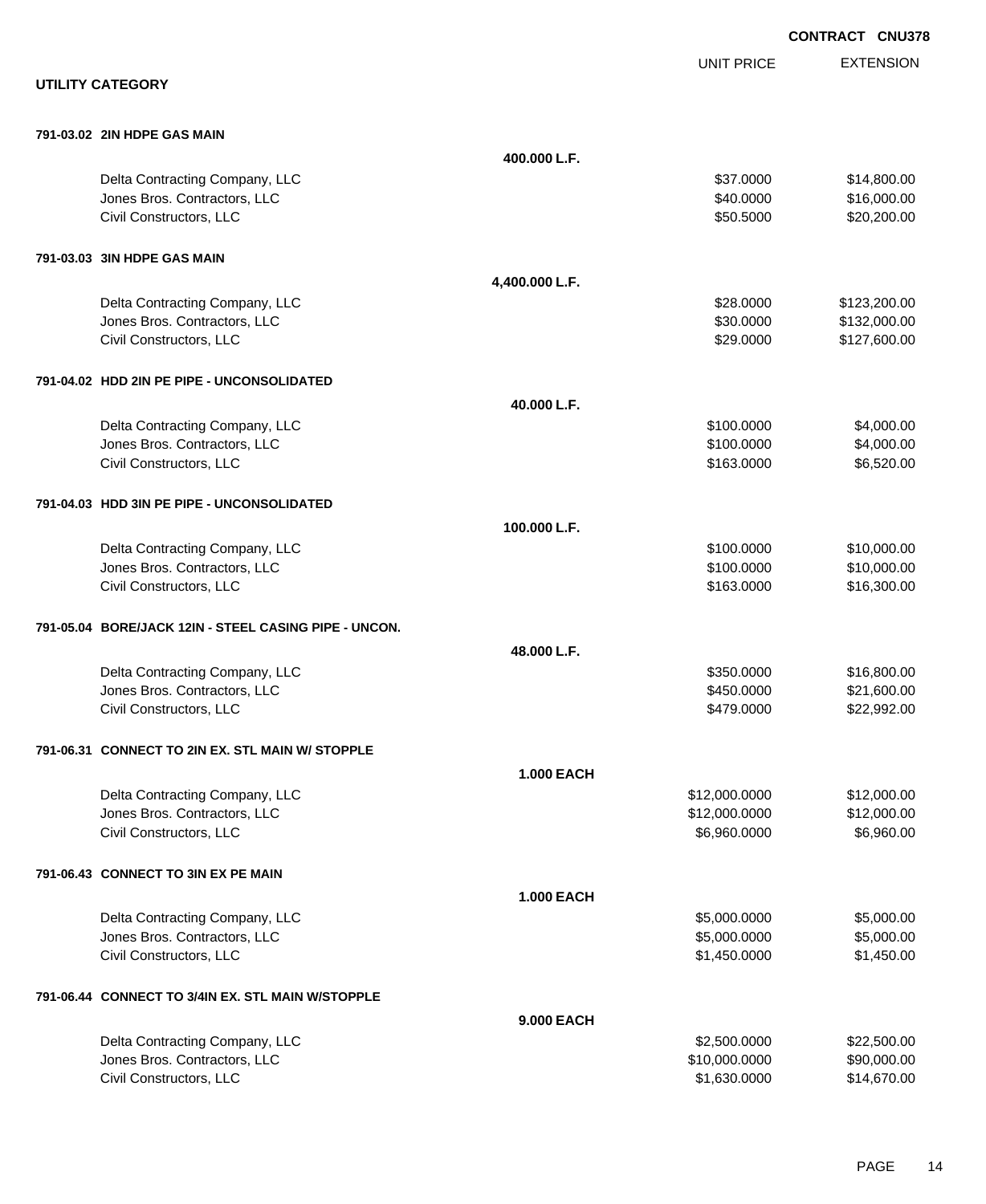UNIT PRICE

| 791-06.45 CONNECT TO 1IN EX. STL MAIN W/STOPPLE     |                   |               |             |
|-----------------------------------------------------|-------------------|---------------|-------------|
|                                                     | <b>1.000 EACH</b> |               |             |
| Delta Contracting Company, LLC                      |                   | \$8,000.0000  | \$8,000.00  |
| Jones Bros. Contractors, LLC                        |                   | \$10,000.0000 | \$10,000.00 |
| Civil Constructors, LLC                             |                   | \$3,130.0000  | \$3,130.00  |
| 791-06.46 CONNECT TO 2-1/2IN EX. STL MAIN W/STOPPLE |                   |               |             |
|                                                     | <b>1.000 EACH</b> |               |             |
| Delta Contracting Company, LLC                      |                   | \$8,000.0000  | \$8,000.00  |
| Jones Bros. Contractors, LLC                        |                   | \$10,000.0000 | \$10,000.00 |
| Civil Constructors, LLC                             |                   | \$8,700.0000  | \$8,700.00  |
| 791-07.01 2IN PE GAS VALVE ASSEMBLY                 |                   |               |             |
|                                                     | <b>2.000 EACH</b> |               |             |
| Delta Contracting Company, LLC                      |                   | \$2,000.0000  | \$4,000.00  |
| Jones Bros. Contractors, LLC                        |                   | \$2,000.0000  | \$4,000.00  |
| Civil Constructors, LLC                             |                   | \$1,340.0000  | \$2,680.00  |
| 791-07.25 1IN PE GAS VALVE ASSEMBLY                 |                   |               |             |
|                                                     | <b>1.000 EACH</b> |               |             |
| Delta Contracting Company, LLC                      |                   | \$2,000.0000  | \$2,000.00  |
| Jones Bros. Contractors, LLC                        |                   | \$20,000.0000 | \$20,000.00 |
| Civil Constructors, LLC                             |                   | \$1,320.0000  | \$1,320.00  |
| 791-07.26 3IN PE GAS VALVE ASSEMBLY                 |                   |               |             |
|                                                     | 5.000 EACH        |               |             |
| Delta Contracting Company, LLC                      |                   | \$1,200.0000  | \$6,000.00  |
| Jones Bros. Contractors, LLC                        |                   | \$12,000.0000 | \$60,000.00 |
| Civil Constructors, LLC                             |                   | \$1,280.0000  | \$6,400.00  |
| 791-08.07 3/4IN PE SERVICE PIPE                     |                   |               |             |
|                                                     | 500.000 L.F.      |               |             |
| Delta Contracting Company, LLC                      |                   | \$20.0000     | \$10,000.00 |
| Jones Bros. Contractors, LLC                        |                   | \$20.0000     | \$10,000.00 |
| Civil Constructors, LLC                             |                   | \$33.0000     | \$16,500.00 |
| 791-08.08 1IN PE SERVICE PIPE                       |                   |               |             |
|                                                     | 10.000 L.F.       |               |             |
| Delta Contracting Company, LLC                      |                   | \$300.0000    | \$3,000.00  |
| Jones Bros. Contractors, LLC                        |                   | \$300.0000    | \$3,000.00  |
| Civil Constructors, LLC                             |                   | \$61.5000     | \$615.00    |
| 791-08.17 HDD 3/4IN PE SERVICE PIPE                 |                   |               |             |
|                                                     | 100.000 L.F.      |               |             |
| Delta Contracting Company, LLC                      |                   | \$100.0000    | \$10,000.00 |
| Jones Bros. Contractors, LLC                        |                   | \$100.0000    | \$10,000.00 |
| Civil Constructors, LLC                             |                   | \$106.0000    | \$10,600.00 |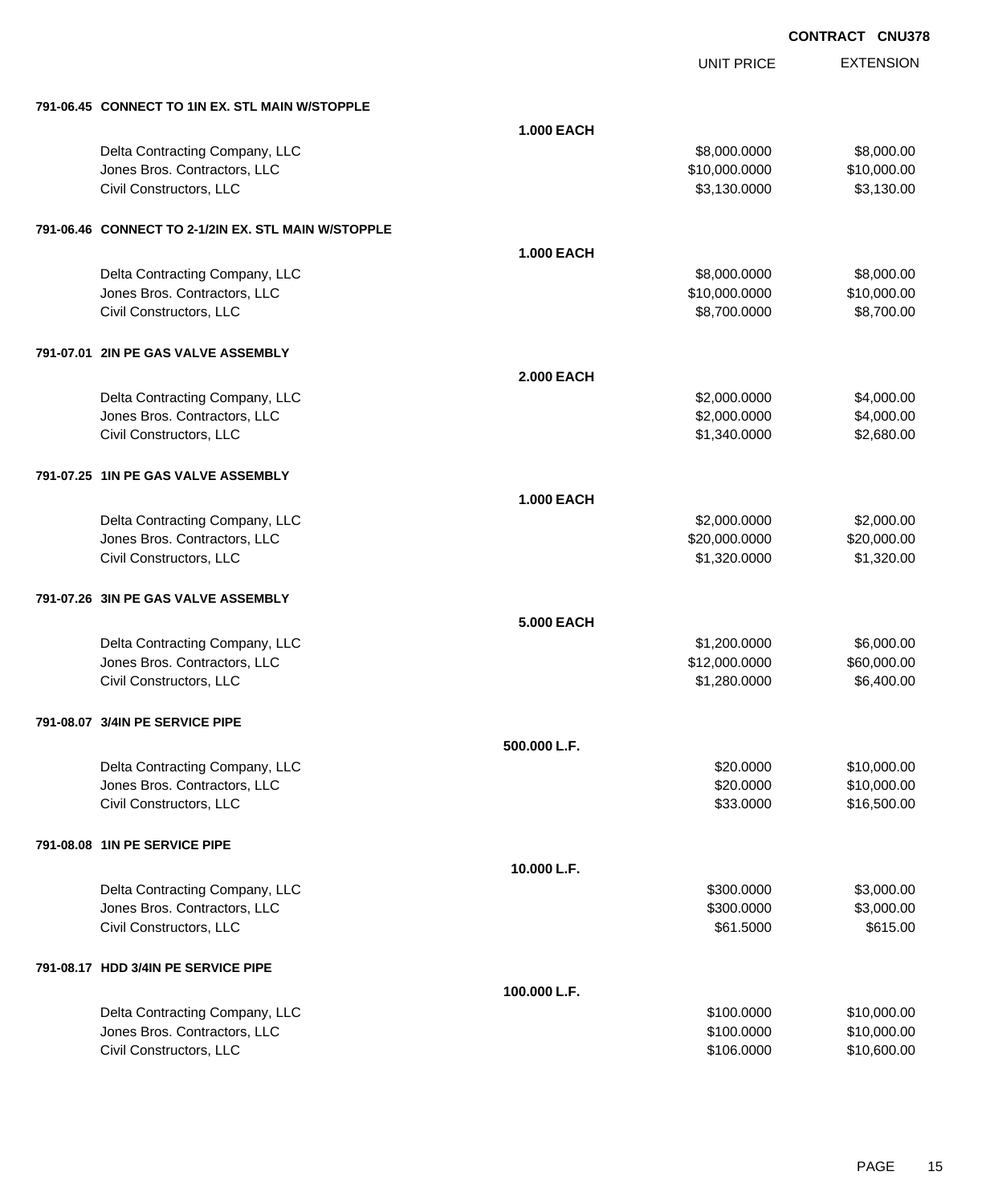|                                               |                   | <b>UNIT PRICE</b> | <b>EXTENSION</b> |
|-----------------------------------------------|-------------------|-------------------|------------------|
| 791-09.07 RESTORE GRAVEL                      |                   |                   |                  |
|                                               | 60.000 S.Y.       |                   |                  |
| Delta Contracting Company, LLC                |                   | \$25.0000         | \$1,500.00       |
| Jones Bros. Contractors, LLC                  |                   | \$25.0000         | \$1,500.00       |
| Civil Constructors, LLC                       |                   | \$30.5000         | \$1,830.00       |
| 795-01.03 6IN DIP RESTRAINED JOINT WATER LINE |                   |                   |                  |
|                                               | 86.000 L.F.       |                   |                  |
| Delta Contracting Company, LLC                |                   | \$33.0000         | \$2,838.00       |
| Jones Bros. Contractors, LLC                  |                   | \$38.0000         | \$3,268.00       |
| Civil Constructors, LLC                       |                   | \$78.0000         | \$6,708.00       |
| 795-03.02 2IN PVC WATER LINE                  |                   |                   |                  |
|                                               | 20.000 L.F.       |                   |                  |
| Delta Contracting Company, LLC                |                   | \$41.0000         | \$820.00         |
| Jones Bros. Contractors, LLC                  |                   | \$50.0000         | \$1,000.00       |
| Civil Constructors, LLC                       |                   | \$53.5000         | \$1,070.00       |
| 795-03.04 4IN PVC WATER LINE                  |                   |                   |                  |
|                                               | 20.000 L.F.       |                   |                  |
| Delta Contracting Company, LLC                |                   | \$43.0000         | \$860.00         |
| Jones Bros. Contractors, LLC                  |                   | \$50.0000         | \$1,000.00       |
| Civil Constructors, LLC                       |                   | \$58.0000         | \$1,160.00       |
| 795-03.05 6IN PVC WATER LINE                  |                   |                   |                  |
|                                               | 260,000 L.F.      |                   |                  |
| Delta Contracting Company, LLC                |                   | \$30.0000         | \$7,800.00       |
| Jones Bros. Contractors, LLC                  |                   | \$32.0000         | \$8,320.00       |
| Civil Constructors, LLC                       |                   | \$50.5000         | \$13,130.00      |
| 795-03.06 8IN PVC WATER LINE                  |                   |                   |                  |
|                                               | 2,855.000 L.F.    |                   |                  |
| Delta Contracting Company, LLC                |                   | \$33.0000         | \$94,215.00      |
| Jones Bros. Contractors, LLC                  |                   | \$36.0000         | \$102,780.00     |
| Civil Constructors, LLC                       |                   | \$46.0000         | \$131,330.00     |
| 795-03.08 12IN PVC WATER LINE                 |                   |                   |                  |
|                                               | 120.000 L.F.      |                   |                  |
| Delta Contracting Company, LLC                |                   | \$47.0000         | \$5,640.00       |
| Jones Bros. Contractors, LLC                  |                   | \$48.0000         | \$5,760.00       |
| Civil Constructors, LLC                       |                   | \$181.0000        | \$21,720.00      |
| 795-06.01 CONNECT TO 2IN WATER LINE           |                   |                   |                  |
|                                               | <b>1.000 EACH</b> |                   |                  |
| Delta Contracting Company, LLC                |                   | \$1,000.0000      | \$1,000.00       |
| Jones Bros. Contractors, LLC                  |                   | \$1,050.0000      | \$1,050.00       |
| Civil Constructors, LLC                       |                   | \$1,960.0000      | \$1,960.00       |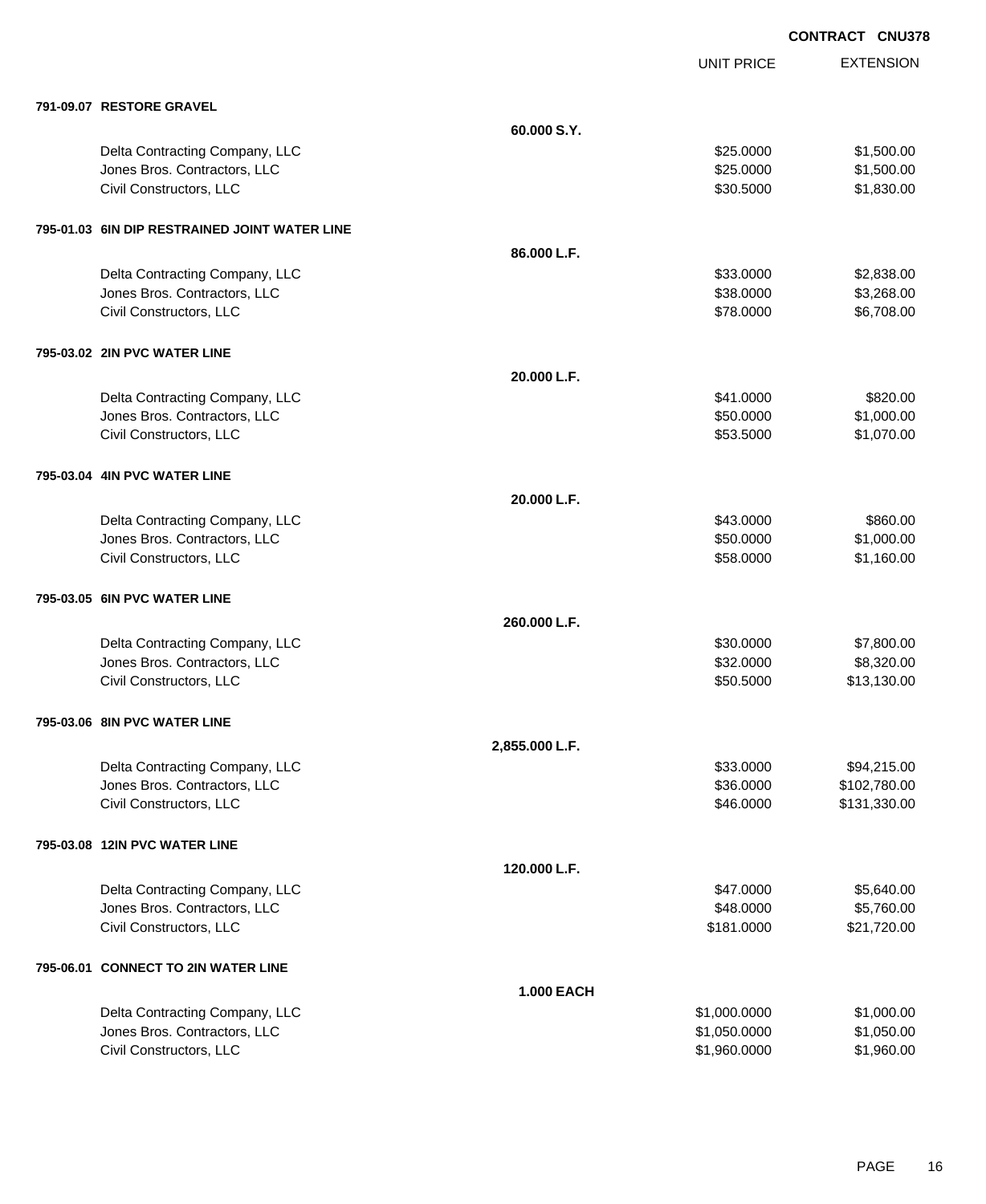UNIT PRICE EXTENSION

| 795-06.03 CONNECT TO 4IN WATER LINE          |                   |              |             |
|----------------------------------------------|-------------------|--------------|-------------|
|                                              | <b>1.000 EACH</b> |              |             |
| Delta Contracting Company, LLC               |                   | \$1,000.0000 | \$1,000.00  |
| Jones Bros. Contractors, LLC                 |                   | \$1,050.0000 | \$1,050.00  |
| Civil Constructors, LLC                      |                   | \$2,680.0000 | \$2,680.00  |
|                                              |                   |              |             |
| 795-06.04 CONNECT TO 6IN WATER LINE          |                   |              |             |
|                                              | <b>2.000 EACH</b> |              |             |
| Delta Contracting Company, LLC               |                   | \$1,400.0000 | \$2,800.00  |
| Jones Bros. Contractors, LLC                 |                   | \$1,400.0000 | \$2,800.00  |
| Civil Constructors, LLC                      |                   | \$3,170.0000 | \$6,340.00  |
| 795-06.05 CONNECT TO 8IN WATER LINE          |                   |              |             |
|                                              | 3.000 EACH        |              |             |
| Delta Contracting Company, LLC               |                   | \$2,000.0000 | \$6,000.00  |
| Jones Bros. Contractors, LLC                 |                   | \$2,000.0000 | \$6,000.00  |
| Civil Constructors, LLC                      |                   | \$3,270.0000 | \$9,810.00  |
|                                              |                   |              |             |
| 795-06.07 CONNECT TO 12IN WATER LINE         |                   |              |             |
|                                              | <b>4.000 EACH</b> |              |             |
| Delta Contracting Company, LLC               |                   | \$2,400.0000 | \$9,600.00  |
| Jones Bros. Contractors, LLC                 |                   | \$2,400.0000 | \$9,600.00  |
| Civil Constructors, LLC                      |                   | \$4,520.0000 | \$18,080.00 |
|                                              |                   |              |             |
| 795-06.33 CUT AND CAP 6IN WATER LINE         |                   |              |             |
|                                              | <b>1.000 EACH</b> |              |             |
| Delta Contracting Company, LLC               |                   | \$600.0000   | \$600.00    |
| Jones Bros. Contractors, LLC                 |                   | \$625.0000   | \$625.00    |
| Civil Constructors, LLC                      |                   | \$1,440.0000 | \$1,440.00  |
| 795-06.34 CUT AND CAP 8IN WATER LINE         |                   |              |             |
|                                              | 3.000 EACH        |              |             |
| Delta Contracting Company, LLC               |                   | \$920,0000   | \$2,760.00  |
| Jones Bros. Contractors, LLC                 |                   | \$940.0000   | \$2,820.00  |
| Civil Constructors, LLC                      |                   | \$2,150.0000 | \$6,450.00  |
| 795-06.37 CUT AND CAP 12IN WATER LINE        |                   |              |             |
|                                              | <b>4.000 EACH</b> |              |             |
| Delta Contracting Company, LLC               |                   | \$1,700.0000 | \$6,800.00  |
| Jones Bros. Contractors, LLC                 |                   | \$1,710.0000 | \$6,840.00  |
| Civil Constructors, LLC                      |                   | \$2,950.0000 | \$11,800.00 |
|                                              |                   |              |             |
| 795-07.03 6IN X 6IN TAPPING SLEEVE AND VALVE |                   |              |             |
|                                              | <b>2.000 EACH</b> |              |             |
| Delta Contracting Company, LLC               |                   | \$5,041.0000 | \$10,082.00 |
| Jones Bros. Contractors, LLC                 |                   | \$5,160.0000 | \$10,320.00 |
| Civil Constructors, LLC                      |                   | \$6,390.0000 | \$12,780.00 |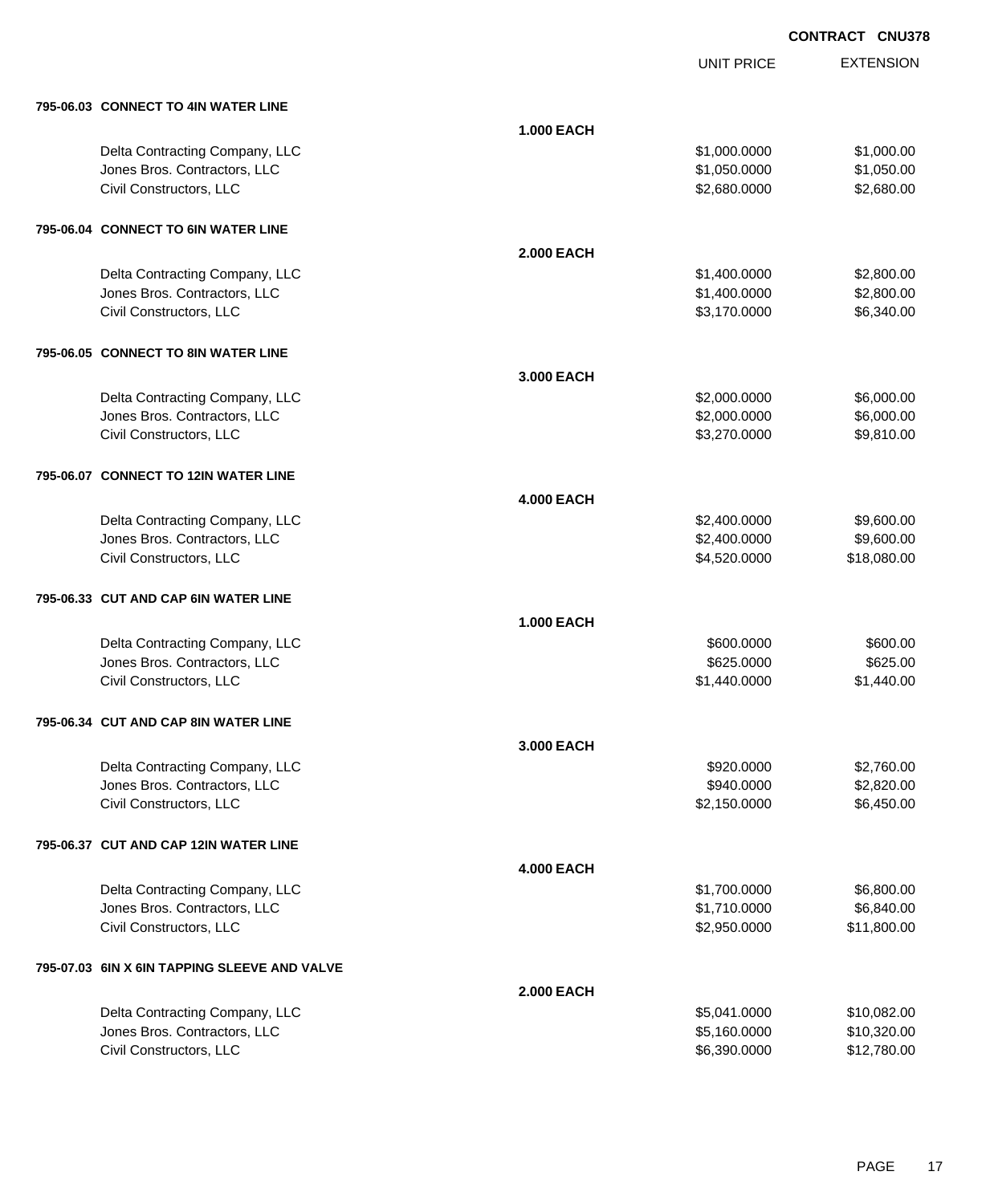UNIT PRICE

| 795-07.06 8IN X 8IN TAPPING SLEEVE AND VALVE   |                   |               |             |
|------------------------------------------------|-------------------|---------------|-------------|
|                                                | 3.000 EACH        |               |             |
| Delta Contracting Company, LLC                 |                   | \$5,894.0000  | \$17,682.00 |
| Jones Bros. Contractors, LLC                   |                   | \$6,220.0000  | \$18,660.00 |
| Civil Constructors, LLC                        |                   | \$8,270.0000  | \$24,810.00 |
| 795-07.15 12IN X 12IN TAPPING SLEEVE AND VALVE |                   |               |             |
|                                                | <b>4.000 EACH</b> |               |             |
| Delta Contracting Company, LLC                 |                   | \$9,432.0000  | \$37,728.00 |
| Jones Bros. Contractors, LLC                   |                   | \$9,670.0000  | \$38,680.00 |
| Civil Constructors, LLC                        |                   | \$12,010.0000 | \$48,040.00 |
| 795-08.01 2IN GATE VALVE ASSEMBLY              |                   |               |             |
|                                                | <b>1.000 EACH</b> |               |             |
| Delta Contracting Company, LLC                 |                   | \$1,103.0000  | \$1,103.00  |
| Jones Bros. Contractors, LLC                   |                   | \$1,105.0000  | \$1,105.00  |
| Civil Constructors, LLC                        |                   | \$1,280.0000  | \$1,280.00  |
| 795-08.03 4IN GATE VALVE ASSEMBLY              |                   |               |             |
|                                                | <b>1.000 EACH</b> |               |             |
| Delta Contracting Company, LLC                 |                   | \$1,260.0000  | \$1,260.00  |
| Jones Bros. Contractors, LLC                   |                   | \$1,275.0000  | \$1,275.00  |
| Civil Constructors, LLC                        |                   | \$1,540.0000  | \$1,540.00  |
| 795-09.09 RELOCATE/RECONNECT SERVICE ASSEMBLY  |                   |               |             |
|                                                | 14.000 EACH       |               |             |
| Delta Contracting Company, LLC                 |                   | \$1,112.0000  | \$15,568.00 |
| Jones Bros. Contractors, LLC                   |                   | \$1,210.0000  | \$16,940.00 |
| Civil Constructors, LLC                        |                   | \$1,950.0000  | \$27,300.00 |
| 795-09.16 1-1/2IN HDPE SERVICE PIPE            |                   |               |             |
|                                                | 716.000 L.F.      |               |             |
| Delta Contracting Company, LLC                 |                   | \$42.0000     | \$30,072.00 |
| Jones Bros. Contractors, LLC                   |                   | \$46.0000     | \$32,936.00 |
| Civil Constructors, LLC                        |                   | \$53.0000     | \$37,948.00 |
| 795-09.28 3/4IN COPPER SERVICE PIPE            |                   |               |             |
|                                                | 991.000 L.F.      |               |             |
| Delta Contracting Company, LLC                 |                   | \$15.0000     | \$14,865.00 |
| Jones Bros. Contractors, LLC                   |                   | \$18.0000     | \$17,838.00 |
| Civil Constructors, LLC                        |                   | \$35.0000     | \$34,685.00 |
| 795-09.51 RECONNECT SERVICE ASSEMBLY           |                   |               |             |
|                                                | <b>2.000 EACH</b> |               |             |
| Delta Contracting Company, LLC                 |                   | \$900.0000    | \$1,800.00  |
| Jones Bros. Contractors, LLC                   |                   | \$1,010.0000  | \$2,020.00  |
| Civil Constructors, LLC                        |                   | \$1,310.0000  | \$2,620.00  |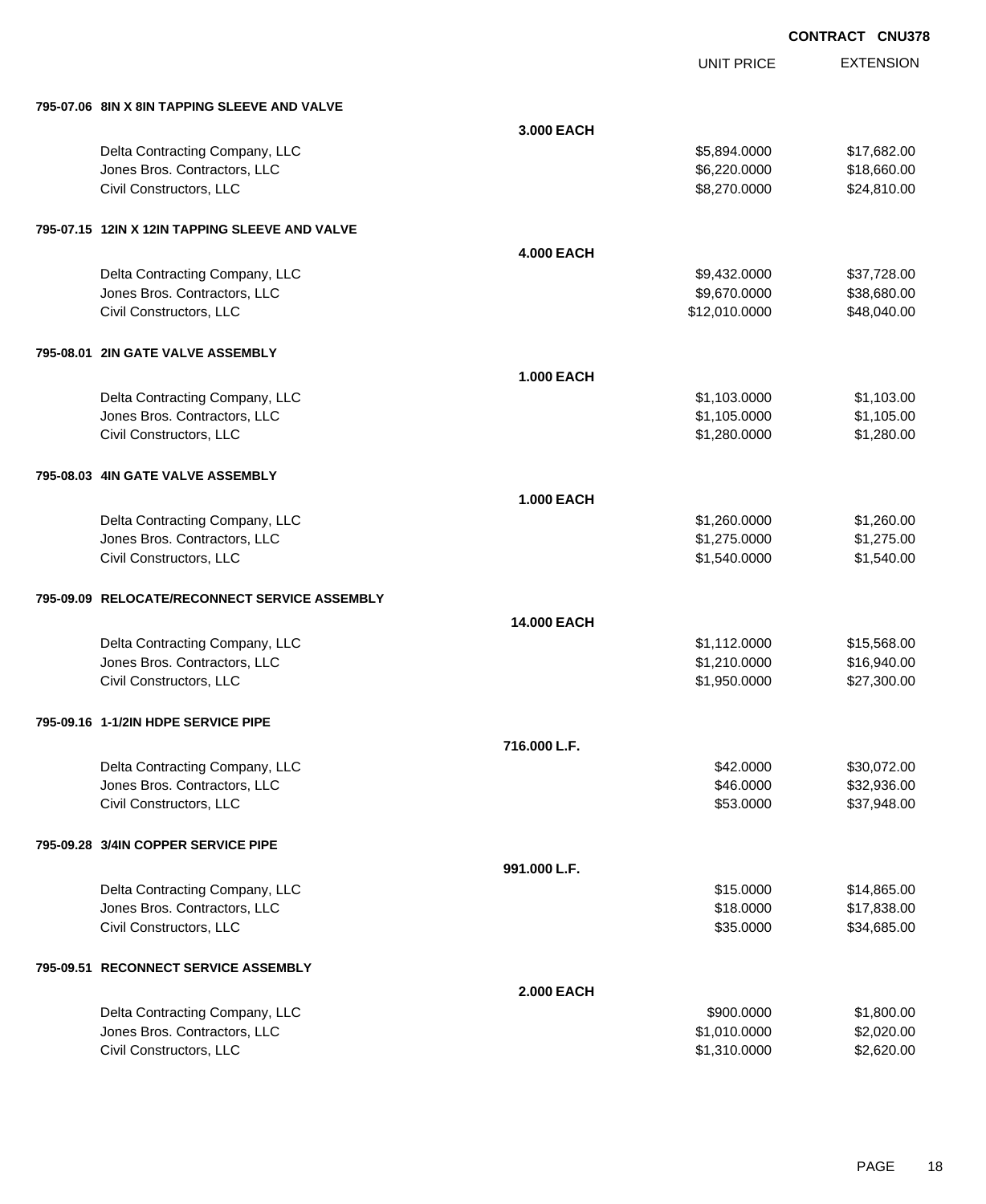UNIT PRICE EXTENSION

**795-10.03 1IN AUTO AIR RELEASE VALVE ASSEMBLY**

| 795-10.03 TIN AUTO AIR RELEASE VALVE ASSEMBLY    |                   |               |             |
|--------------------------------------------------|-------------------|---------------|-------------|
|                                                  | <b>1.000 EACH</b> |               |             |
| Delta Contracting Company, LLC                   |                   | \$825.0000    | \$825.00    |
| Jones Bros. Contractors, LLC                     |                   | \$900.0000    | \$900.00    |
| Civil Constructors, LLC                          |                   | \$3,050.0000  | \$3,050.00  |
|                                                  |                   |               |             |
| 795-11.02 FIRE HYDRANT ASSEMBLY                  |                   |               |             |
|                                                  | <b>6.000 EACH</b> |               |             |
| Delta Contracting Company, LLC                   |                   | \$4,169.0000  | \$25,014.00 |
| Jones Bros. Contractors, LLC                     |                   | \$4,260.0000  | \$25,560.00 |
| Civil Constructors, LLC                          |                   | \$7,380.0000  | \$44,280.00 |
|                                                  |                   |               |             |
| 795-11.12 RETIRE IN PLACE EXISTING WATER MAIN    |                   |               |             |
|                                                  | 3,023.000 L.F.    |               |             |
| Delta Contracting Company, LLC                   |                   | \$4.0000      | \$12,092.00 |
| Jones Bros. Contractors, LLC                     |                   | \$4.1000      | \$12,394.30 |
| Civil Constructors, LLC                          |                   | \$4.0500      | \$12,243.15 |
|                                                  |                   |               |             |
| 795-12.03 PIPE GROUTING                          |                   |               |             |
|                                                  | 1.000 LS          |               |             |
| Delta Contracting Company, LLC                   |                   | \$10,000.0000 | \$10,000.00 |
| Jones Bros. Contractors, LLC                     |                   | \$10,255.0000 | \$10,255.00 |
| Civil Constructors, LLC                          |                   | \$12,750.0000 | \$12,750.00 |
|                                                  |                   |               |             |
| 795-13.01 DI FITTINGS                            |                   |               |             |
|                                                  | 7,000.000 LB.     |               |             |
| Delta Contracting Company, LLC                   |                   | \$5.7100      | \$39,970.00 |
| Jones Bros. Contractors, LLC                     |                   | \$5.7500      | \$40,250.00 |
| Civil Constructors, LLC                          |                   | \$4.0000      | \$28,000.00 |
| 795-15.02 12IN STEEL CASING PIPE OPEN CUT METHOD |                   |               |             |
|                                                  | 38.000 L.F.       |               |             |
| Delta Contracting Company, LLC                   |                   | \$278.0000    | \$10,564.00 |
| Jones Bros. Contractors. LLC                     |                   |               |             |
|                                                  |                   | \$310.0000    | \$11,780.00 |
| Civil Constructors, LLC                          |                   | \$188.0000    | \$7,144.00  |
| 795-15.25 16IN STEEL CASING PIPE OPEN CUT METHOD |                   |               |             |
|                                                  | 35.000 L.F.       |               |             |
| Delta Contracting Company, LLC                   |                   | \$292.0000    | \$10,220.00 |
| Jones Bros. Contractors, LLC                     |                   | \$38.0000     | \$1,330.00  |
| Civil Constructors, LLC                          |                   | \$261.0000    | \$9,135.00  |
|                                                  |                   |               |             |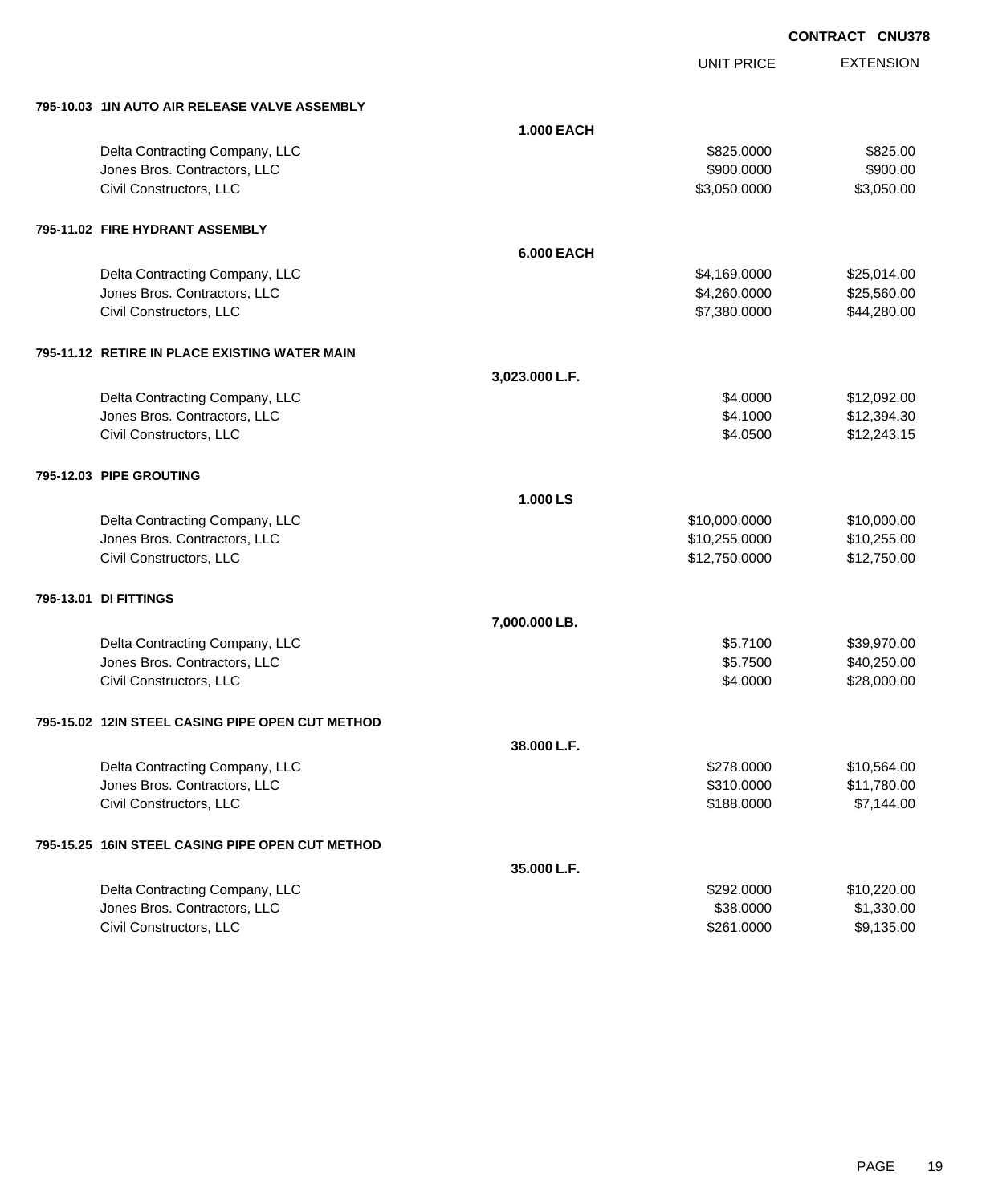### **SUB-TOTAL ROADWAY**

| Delta Contracting Company, LLC | \$4,752,990.60 |
|--------------------------------|----------------|
| Jones Bros. Contractors, LLC   | \$5,117,532.48 |
| Civil Constructors, LLC        | \$5,514,642.59 |
| <b>SUB-TOTAL UTILITY</b>       |                |
| Delta Contracting Company, LLC | \$642,378.00   |
| Jones Bros. Contractors, LLC   | \$814,256.30   |
| Civil Constructors, LLC        | \$809,750.15   |
|                                |                |
| <b>TOTAL CONTRACT</b>          |                |
|                                |                |

| Delta Contracting Company, LLC | \$5,395,368.60 |
|--------------------------------|----------------|
| Jones Bros. Contractors, LLC   | \$5.931.788.78 |
| Civil Constructors, LLC        | \$6.324.392.74 |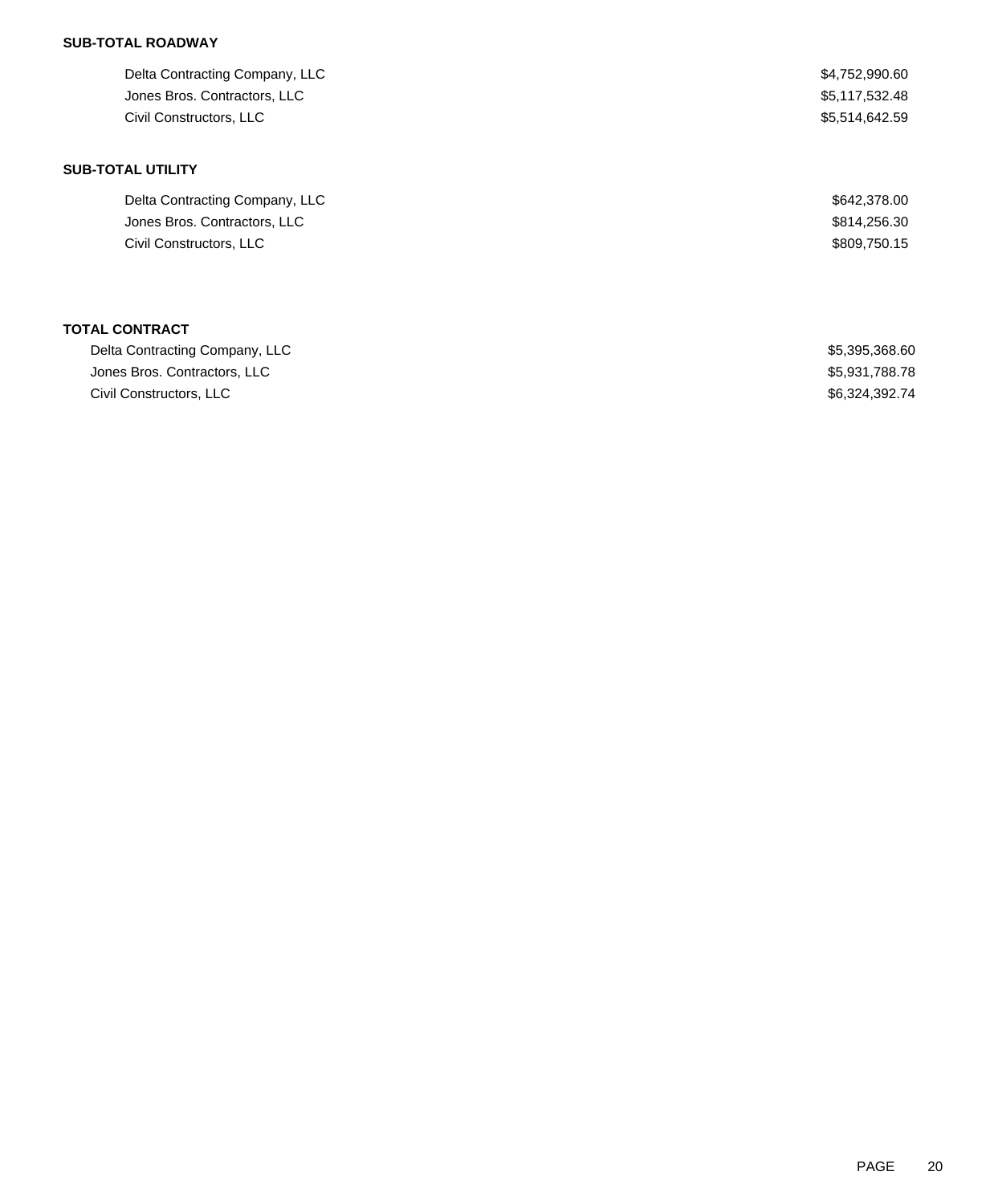# **DEPARTMENT OF TRANSPORTATION SUMMARY OF BIDS LETTING OF DECEMBER 11, 2020 STATE OF TENNESSEE**

#### PUTNAM COUNTY (Contract No. CNU051 Call 042)

HSIP-7100(54),71946-3414-94

THE MISCELLANEOUS SAFETY IMPROVEMENTS ON VARIOUS LOCAL ROADS.

PROJECT LENGTH - 0.0 MILES

COMPLETION TIME - ON OR BEFORE JULY 31, 2021

DBE GOAL 4.00%

Superior Traffic Control, LLC \$425,920.20 Highway Markings, Inc. 686 and the state of the state of the state of the state of the state of the state of the state of the state of the state of the state of the state of the state of the state of the state of the state

TOTAL CONTRACT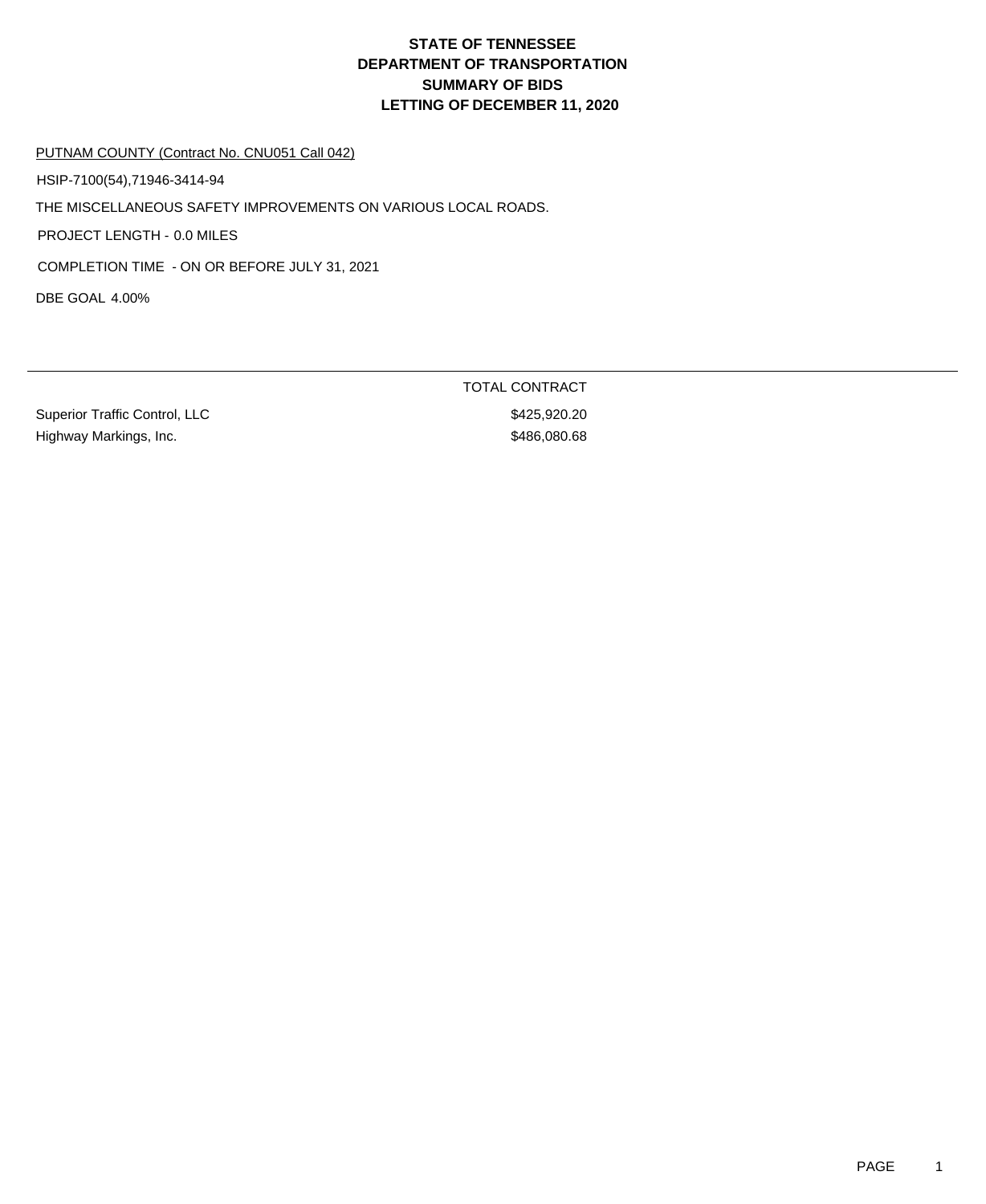|        |                                                         |                    |                              | <b>CONTRACT CNU051</b>       |
|--------|---------------------------------------------------------|--------------------|------------------------------|------------------------------|
|        | <b>ROADWAY CATEGORY</b>                                 |                    | <b>UNIT PRICE</b>            | <b>EXTENSION</b>             |
|        | 705-02.02 SINGLE GUARDRAIL (TYPE 2)                     |                    |                              |                              |
|        |                                                         | 7,190.000 L.F.     |                              |                              |
|        | Superior Traffic Control, LLC<br>Highway Markings, Inc. |                    | \$16.0000<br>\$20.2500       | \$115,040.00<br>\$145,597.50 |
|        | 705-04.09 EARTH PAD FOR TYPE 38 GR END TREATMENT        |                    |                              |                              |
|        |                                                         | 41.000 EACH        |                              |                              |
|        | Superior Traffic Control, LLC<br>Highway Markings, Inc. |                    | \$750.0000<br>\$1,275.0000   | \$30,750.00<br>\$52,275.00   |
|        | 705-04.21 GUARDRAIL DELINEATION ENHANCEMENT             |                    |                              |                              |
|        |                                                         | 11,280.000 L.F.    |                              |                              |
|        | Superior Traffic Control, LLC<br>Highway Markings, Inc. |                    | \$2.5500<br>\$2.8000         | \$28,764.00<br>\$31,584.00   |
|        | 705-06.20 TANGENT ENERGY ABSORBING TERM MASH TL-3       |                    |                              |                              |
|        |                                                         | 41.000 EACH        |                              |                              |
|        | Superior Traffic Control, LLC<br>Highway Markings, Inc. |                    | \$2,265.0000<br>\$2,325.0000 | \$92,865.00<br>\$95,325.00   |
| 706-01 | <b>GUARDRAIL REMOVED</b>                                |                    |                              |                              |
|        |                                                         | 230.000 L.F.       |                              |                              |
|        | Superior Traffic Control, LLC<br>Highway Markings, Inc. |                    | \$1.0000<br>\$1.0000         | \$230.00<br>\$230.00         |
|        | 711-04.21 CONCRETE BARRIER DELINEATION ENHANCEMENT      |                    |                              |                              |
|        |                                                         | 850.000 L.F.       | \$4.5000                     |                              |
|        | Superior Traffic Control, LLC<br>Highway Markings, Inc. |                    | \$6.7500                     | \$3,825.00<br>\$5,737.50     |
| 712-01 | <b>TRAFFIC CONTROL</b>                                  |                    |                              |                              |
|        |                                                         | 1.000 LS           |                              |                              |
|        | Superior Traffic Control, LLC<br>Highway Markings, Inc. |                    | \$4,200.0000<br>\$4,500.0000 | \$4,200.00<br>\$4,500.00     |
|        | 713-02.14 FLEXIBLE DELINEATOR (WHITE)                   |                    |                              |                              |
|        |                                                         | <b>15.000 EACH</b> |                              |                              |
|        | Superior Traffic Control, LLC<br>Highway Markings, Inc. |                    | \$30.0000<br>\$35.0000       | \$450.00<br>\$525.00         |
|        | 713-02.20 ROADSIDE OBSTACLE DELINEATION                 |                    |                              |                              |
|        |                                                         | 129.000 S.F.       |                              |                              |
|        | Superior Traffic Control, LLC<br>Highway Markings, Inc. |                    | \$12.0000<br>\$9.0000        | \$1,548.00<br>\$1,161.00     |
|        | 713-02.21 SIGN POST DELINEATION ENHANCEMENT             |                    |                              |                              |
|        |                                                         | 828.000 L.F.       |                              |                              |
|        | Superior Traffic Control, LLC<br>Highway Markings, Inc. |                    | \$5.0000<br>\$4.9500         | \$4,140.00<br>\$4,098.60     |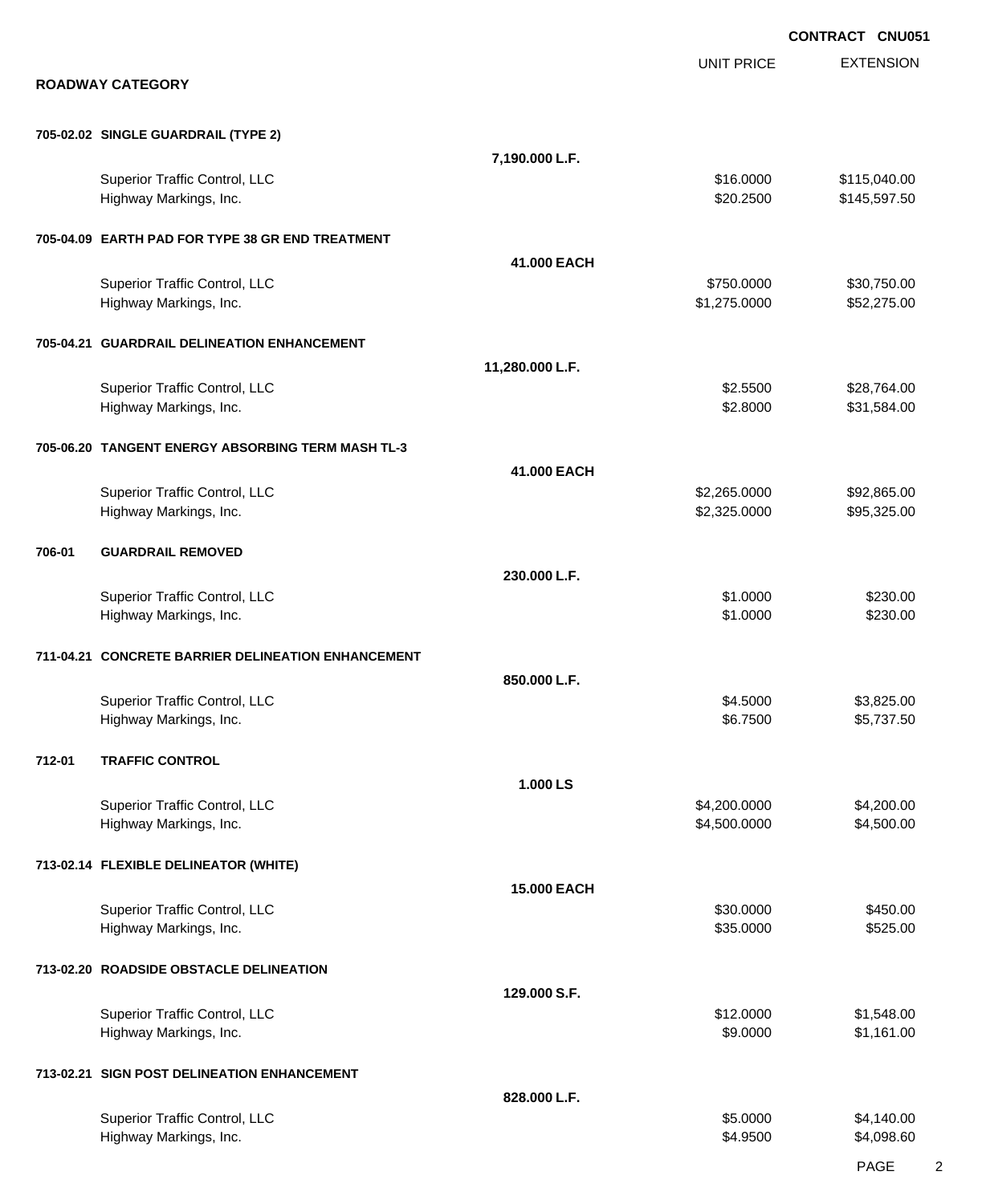EXTENSION **CONTRACT CNU051** UNIT PRICE **713-11.01 "U" SECTION STEEL POSTS 4,706.000 LB.** Superior Traffic Control, LLC **\$3.2500** \$15,294.50 Highway Markings, Inc. 6. The Second Studies of the Second Studies of the Second Studies of Second Studies and S **713-11.02 PERFORATED/KNOCKOUT SQUARE TUBE POST 3,377.000 LB.** Superior Traffic Control, LLC **\$3.8500** \$13,001.45 Highway Markings, Inc. 6. The Second Studies of the Second Studies of the Second Studies of Second Studies and S **713-13.02 FLAT SHEET ALUMINUM SIGNS (0.080" THICK) 310.000 S.F.** Superior Traffic Control, LLC 63,875.00 Highway Markings, Inc. \$12.7500 \$3,952.50 **713-13.03 FLAT SHEET ALUMINUM SIGNS (0.100" THICK) 1,359.500 S.F.** Superior Traffic Control, LLC **\$13.5000** \$18,353.25 Highway Markings, Inc. 69.53 and the state of the state of the state of the state of the state of the state of the state of the state of the state of the state of the state of the state of the state of the state of the sta **713-15.36 REMOVE SIGN, SUPPORT & FOOTING 90.000 EACH** Superior Traffic Control, LLC 6630.00 Highway Markings, Inc. 6675.000 \$675.00 \$675.00 \$675.00 **716-01.21 SNOWPLOWABLE RAISED PAVEMENT MARKERS (BI-DIR) (1 COLOR) 803.000 EACH** Superior Traffic Control, LLC **\$23.0000** \$18,469.00 Highway Markings, Inc. \$21.5000 \$19,673.50 **716-02.05 PLASTIC PAVEMENT MARKING (STOP LINE) 459.000 L.F.** Superior Traffic Control, LLC **\$1,590.00** \$4,590.00 Highway Markings, Inc. 66 and the control of the control of the control of the control of the control of the control of the control of the control of the control of the control of the control of the control of the control **716-03.03 PLASTIC WORD PAVEMENT MARKING (STOP AHEAD) 2.000 EACH** Superior Traffic Control, LLC 6900.00 Highway Markings, Inc. \$450.0000 \$900.00 **716-13.01 SPRAY THERMO PVMT MRKNG (60 mil) (4IN LINE) 52.500 L.M.** Superior Traffic Control, LLC 665,625.00 \$65,625.00 \$1,250.0000 \$65,625.00 Highway Markings, Inc. 688,512.50 and the state of the state of the state of the state of the state of the state of the state of the state of the state of the state of the state of the state of the state of the state of th **716-13.04 SPRAY THERMO PVMT MRKNG (60 mil) (4IN DOTTED LINE) 2,370.000 L.F.** Superior Traffic Control, LLC 6 and the state of the state of the state of the state of the state of the state of the state of the state of the state of the state of the state of the state of the state of the state of the

Highway Markings, Inc. \$0.5000 \$1,185.00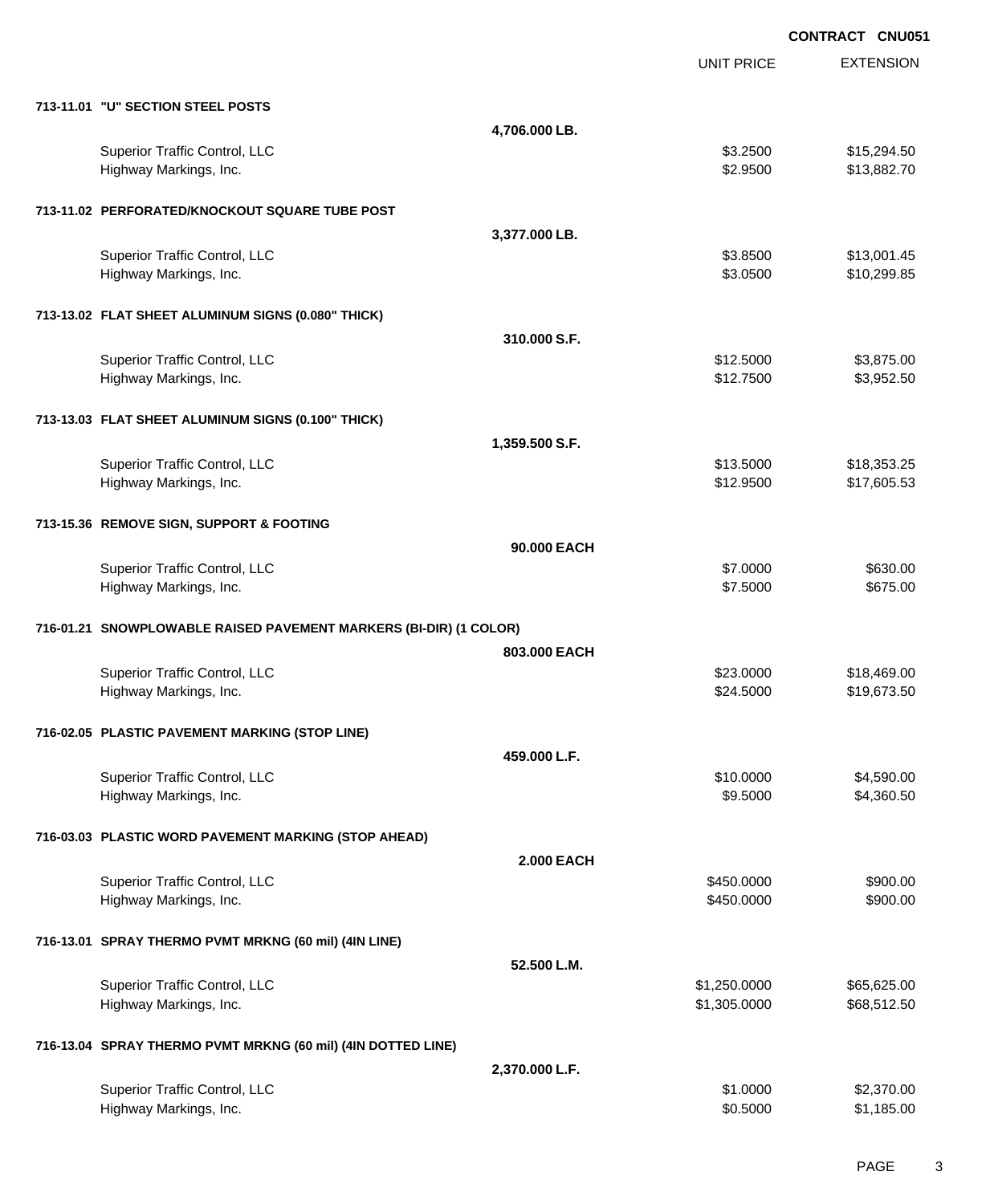EXTENSION UNIT PRICE

### **717-01 MOBILIZATION**

**1.000 LS**

Superior Traffic Control, LLC 61,000.000 \$1,000.000 \$1,000.000 \$1,000.000 Highway Markings, Inc. 64,000.000 \$4,000.000 \$4,000.000 \$4,000.000 \$4,000.000 \$4,000.00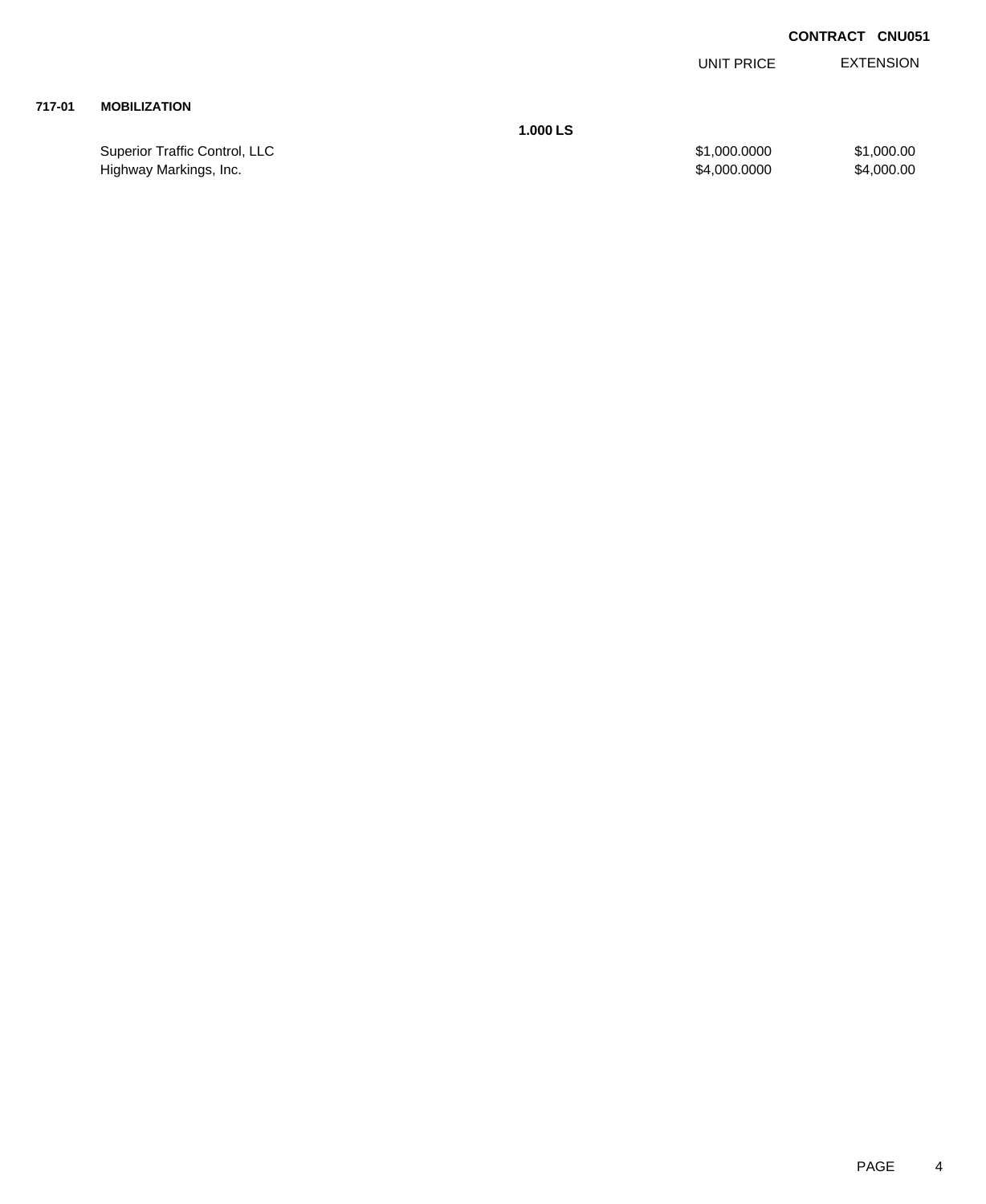# **SUB-TOTAL ROADWAY**

Superior Traffic Control, LLC \$425,920.20 Highway Markings, Inc. 686,080.68

#### **TOTAL CONTRACT**

Superior Traffic Control, LLC 600 and 200 and 200 and 200 and 200 and 200 and 200 and 200 and 200 and 200 and 200 and 200 and 200 and 200 and 200 and 200 and 200 and 200 and 200 and 200 and 200 and 200 and 200 and 200 and Highway Markings, Inc. 686,080.68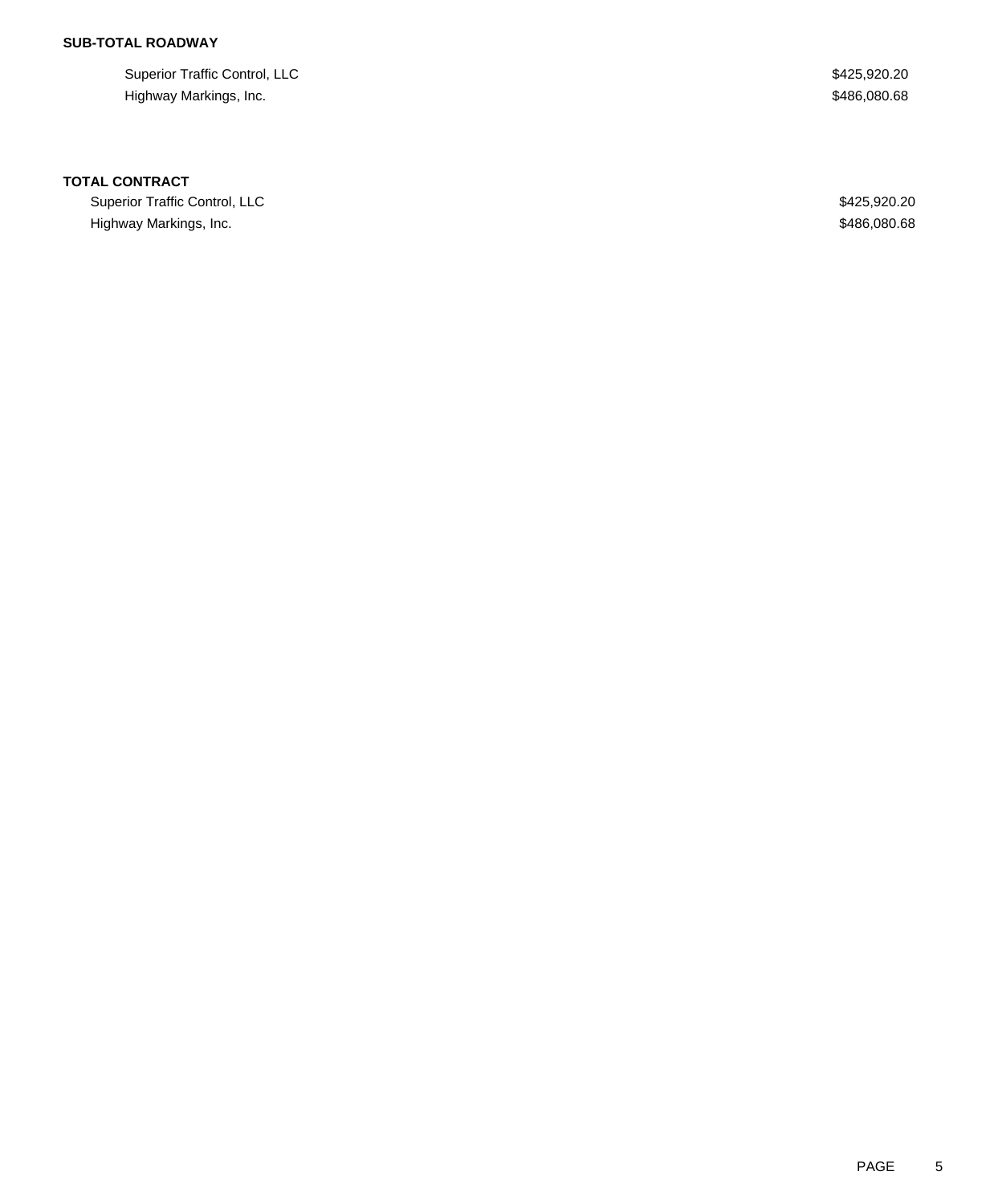# **DEPARTMENT OF TRANSPORTATION SUMMARY OF BIDS LETTING OF DECEMBER 11, 2020 STATE OF TENNESSEE**

#### PUTNAM COUNTY (Contract No. CNU358 Call 043)

71100-4128-04,NH-I-40-6(177),71100-8128-44

THE RESURFACING ON I-40 EB FROM WEST OF FALLING WATER RIVER BRIDGE (L.M. 23.96) TO THE RAMP FROM U.S. 70N (S.R. 24) (L.M. 33.24), INCLUDING BRIDGE DECK REPAIR.

PROJECT LENGTH - 9.280 MILES

COMPLETION TIME - ON OR BEFORE SEPTEMBER 30, 2021

DBE GOAL 6.00%

TOTAL CONTRACT

Rogers Group, Inc. \$2,613,065.00 Vulcan Construction Materials, LLC \$2,984,605.50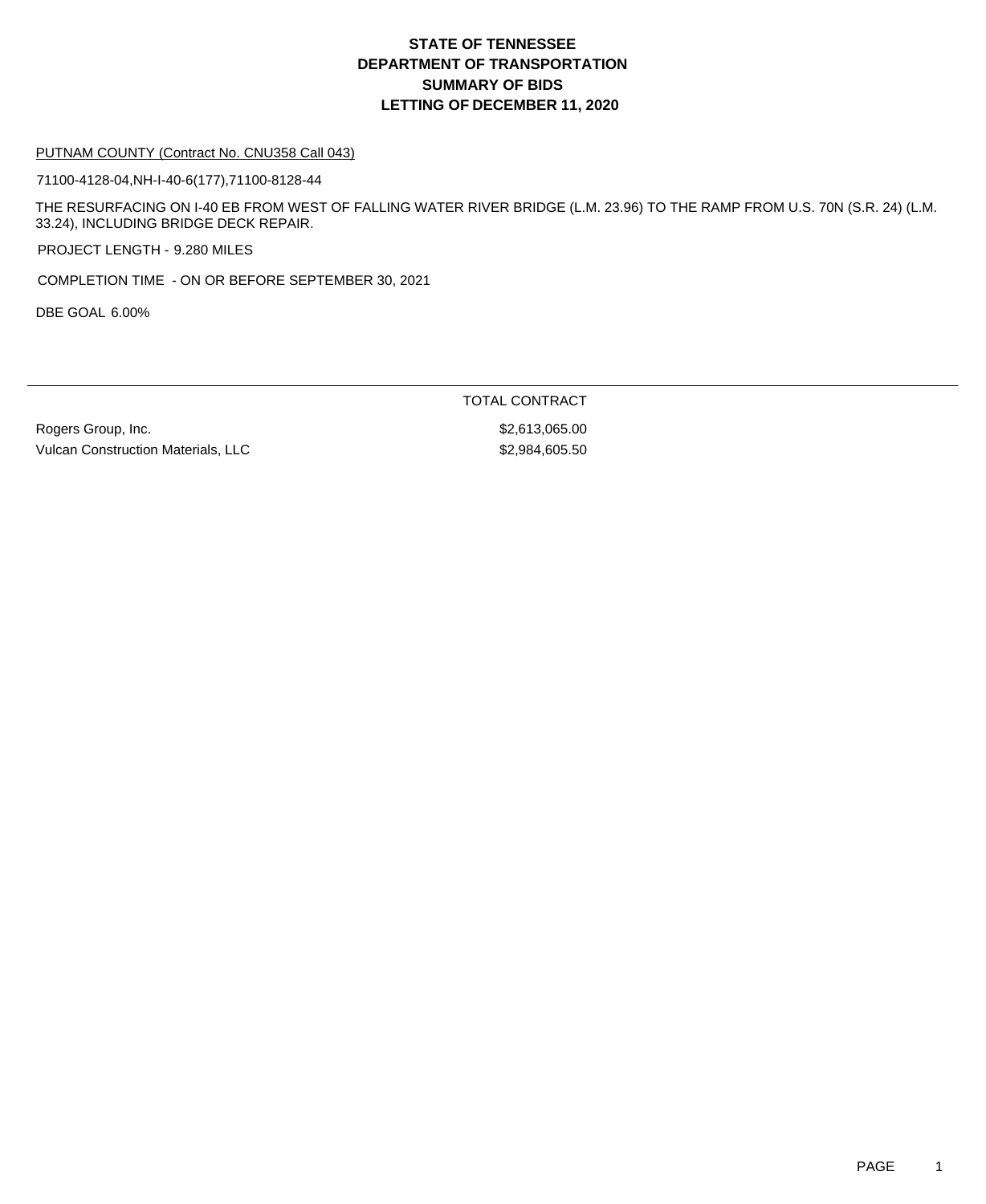|        |                                                                 |                   |                              | <b>CONTRACT CNU358</b>           |
|--------|-----------------------------------------------------------------|-------------------|------------------------------|----------------------------------|
|        | <b>ROADWAY CATEGORY</b>                                         |                   | <b>UNIT PRICE</b>            | <b>EXTENSION</b>                 |
| 303-01 | MINERAL AGGREGATE, TYPE A BASE, GRADING D                       |                   |                              |                                  |
|        |                                                                 | 1,832.000 TON     |                              |                                  |
|        | Rogers Group, Inc.<br>Vulcan Construction Materials, LLC        |                   | \$30.0000<br>\$30.0000       | \$54,960.00<br>\$54,960.00       |
|        | 307-03.08 ASPHALT CONCRETE MIX (PG76-22) (BPMB-HM) GRADING B-M2 |                   |                              |                                  |
|        |                                                                 | 800.000 TON       |                              |                                  |
|        | Rogers Group, Inc.<br>Vulcan Construction Materials, LLC        |                   | \$98.0000<br>\$100.0000      | \$78,400.00<br>\$80,000.00       |
| 402-01 | BITUMINOUS MATERIAL FOR PRIME COAT (PC)                         |                   |                              |                                  |
|        |                                                                 | <b>16,000 TON</b> |                              |                                  |
|        | Rogers Group, Inc.<br>Vulcan Construction Materials, LLC        |                   | \$1,125.0000<br>\$1,200.0000 | \$18,000.00<br>\$19,200.00       |
|        | 403-01.10 HIGH PERFORMANCE FOG SEALS                            |                   |                              |                                  |
|        |                                                                 | 21,660.000 S.Y.   |                              |                                  |
|        | Rogers Group, Inc.<br>Vulcan Construction Materials, LLC        |                   | \$0.9000<br>\$1.2500         | \$19,494.00<br>\$27,075.00       |
|        | 403-02.01 TRACKLESS TACK COAT                                   |                   |                              |                                  |
|        |                                                                 | 93,000 TON        |                              |                                  |
|        | Rogers Group, Inc.<br>Vulcan Construction Materials, LLC        |                   | \$850.0000<br>\$1,000.0000   | \$79,050.00<br>\$93,000.00       |
|        | 411-01.07 ACS MIX (PG64-22) GRADING E SHOULDER                  |                   |                              |                                  |
|        |                                                                 | 3,965.000 TON     |                              |                                  |
|        | Rogers Group, Inc.<br>Vulcan Construction Materials, LLC        |                   | \$82.0000<br>\$120.0000      | \$325,130.00<br>\$475,800.00     |
|        | 411-03.10 ACS MIX(PG76-22) GRADING D                            |                   |                              |                                  |
|        |                                                                 | 10,161.000 TON    |                              |                                  |
|        | Rogers Group, Inc.<br>Vulcan Construction Materials, LLC        |                   | \$102.0000<br>\$120.0000     | \$1,036,422.00<br>\$1,219,320.00 |
|        | 411-12.01 SCORING SHOULDERS (CONTINUOUS) (16IN WIDTH)           |                   |                              |                                  |
|        |                                                                 | 18.600 L.M.       |                              |                                  |
|        | Rogers Group, Inc.<br>Vulcan Construction Materials, LLC        |                   | \$760.0000<br>\$575.0000     | \$14,136.00<br>\$10,695.00       |
|        | 415-01.01 COLD PLANING BITUMINOUS PAVEMENT                      |                   |                              |                                  |
|        |                                                                 | 16,930.000 TON    |                              |                                  |
|        | Rogers Group, Inc.<br>Vulcan Construction Materials, LLC        |                   | \$21.0000<br>\$21.5000       | \$355,530.00<br>\$363,995.00     |
|        | 705-04.20 GUARDRAIL DELINEATION ENHANCEMENT                     |                   |                              |                                  |
|        |                                                                 | 8,306.000 EACH    |                              |                                  |
|        | Rogers Group, Inc.<br>Vulcan Construction Materials, LLC        |                   | \$2.0000<br>\$5.0000         | \$16,612.00<br>\$41,530.00       |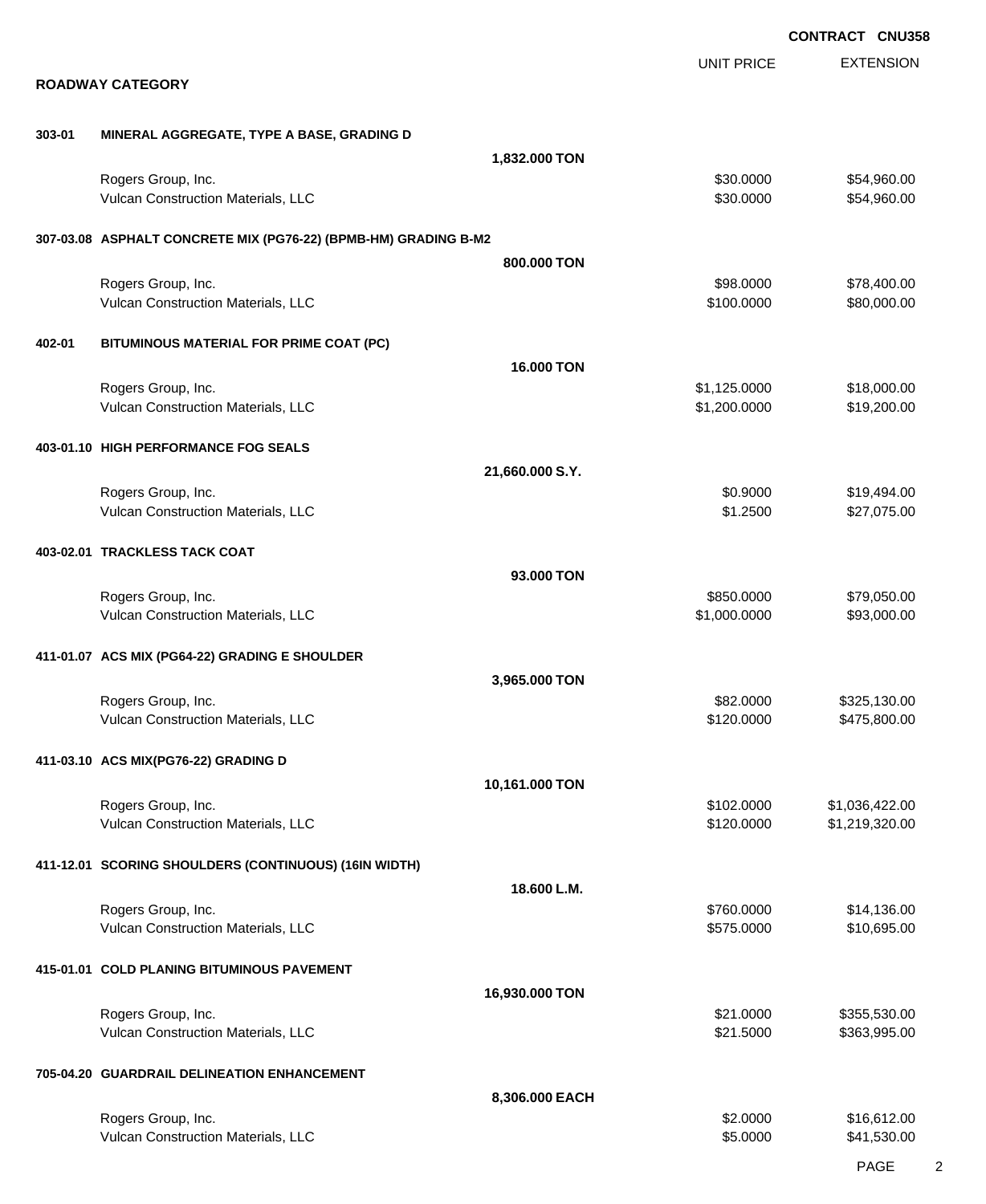|        |                                                                  |                   | <b>UNIT PRICE</b>      | <b>EXTENSION</b>         |
|--------|------------------------------------------------------------------|-------------------|------------------------|--------------------------|
| 712-01 | <b>TRAFFIC CONTROL</b>                                           |                   |                        |                          |
|        |                                                                  | 1.000 LS          |                        |                          |
|        | Rogers Group, Inc.                                               |                   | \$113,000.0000         | \$113,000.00             |
|        | Vulcan Construction Materials, LLC                               |                   | \$75,000.0000          | \$75,000.00              |
|        | 712-04.01 FLEXIBLE DRUMS (CHANNELIZING)                          |                   |                        |                          |
|        |                                                                  | 168,000 EACH      |                        |                          |
|        | Rogers Group, Inc.                                               |                   | \$24.0000              | \$4,032.00               |
|        | Vulcan Construction Materials, LLC                               |                   | \$38.0000              | \$6,384.00               |
|        | 712-05.03 WARNING LIGHTS (TYPE C)                                |                   |                        |                          |
|        |                                                                  | 61.000 EACH       |                        |                          |
|        |                                                                  |                   |                        |                          |
|        | Rogers Group, Inc.<br>Vulcan Construction Materials, LLC         |                   | \$24.0000<br>\$28.0000 | \$1,464.00<br>\$1,708.00 |
|        |                                                                  |                   |                        |                          |
| 712-06 | <b>SIGNS (CONSTRUCTION)</b>                                      |                   |                        |                          |
|        |                                                                  | 1,314.000 S.F.    |                        |                          |
|        | Rogers Group, Inc.                                               |                   | \$7.0000               | \$9,198.00               |
|        | Vulcan Construction Materials, LLC                               |                   | \$9.5000               | \$12,483.00              |
|        | 712-08.03 ARROW BOARD (TYPE C)                                   |                   |                        |                          |
|        |                                                                  | <b>2.000 EACH</b> |                        |                          |
|        | Rogers Group, Inc.                                               |                   | \$950.0000             | \$1,900.00               |
|        | Vulcan Construction Materials, LLC                               |                   | \$925.0000             | \$1,850.00               |
|        |                                                                  |                   |                        |                          |
|        | 712-08.08 SPEED FEEDBACK SIGN ASSEMBLY                           |                   |                        |                          |
|        |                                                                  | <b>1.000 EACH</b> |                        |                          |
|        | Rogers Group, Inc.                                               |                   | \$6,000.0000           | \$6,000.00               |
|        | Vulcan Construction Materials, LLC                               |                   | \$4,000.0000           | \$4,000.00               |
|        | 712-08.09 DIGITAL SPEED LIMIT SIGN ASSEMBLY                      |                   |                        |                          |
|        |                                                                  | <b>6.000 EACH</b> |                        |                          |
|        | Rogers Group, Inc.                                               |                   | \$6,000.0000           | \$36,000.00              |
|        | Vulcan Construction Materials, LLC                               |                   | \$4,500.0000           | \$27,000.00              |
|        |                                                                  |                   |                        |                          |
|        | 712-08.10 MOBILE MESSAGE SIGN UNIT W/ATTENUATOR                  |                   |                        |                          |
|        |                                                                  | 1,000.000 HOUR    |                        |                          |
|        | Rogers Group, Inc.                                               |                   | \$108.0000             | \$108,000.00             |
|        | Vulcan Construction Materials, LLC                               |                   | \$97.5000              | \$97,500.00              |
|        | 713-16.01 CHANGEABLE MESSAGE SIGN UNIT                           |                   |                        |                          |
|        |                                                                  | 2.000 EACH        |                        |                          |
|        | Rogers Group, Inc.                                               |                   | \$6,000.0000           | \$12,000.00              |
|        | Vulcan Construction Materials, LLC                               |                   | \$9,000.0000           | \$18,000.00              |
|        |                                                                  |                   |                        |                          |
|        | 716-01.23 SNOWPLOWABLE RAISED PAVEMENT MARKERS (BI-DIR)(2 COLOR) |                   |                        |                          |
|        |                                                                  | 664.000 EACH      |                        |                          |
|        | Rogers Group, Inc.                                               |                   | \$26.0000              | \$17,264.00              |
|        | Vulcan Construction Materials, LLC                               |                   | \$24.0000              | \$15,936.00              |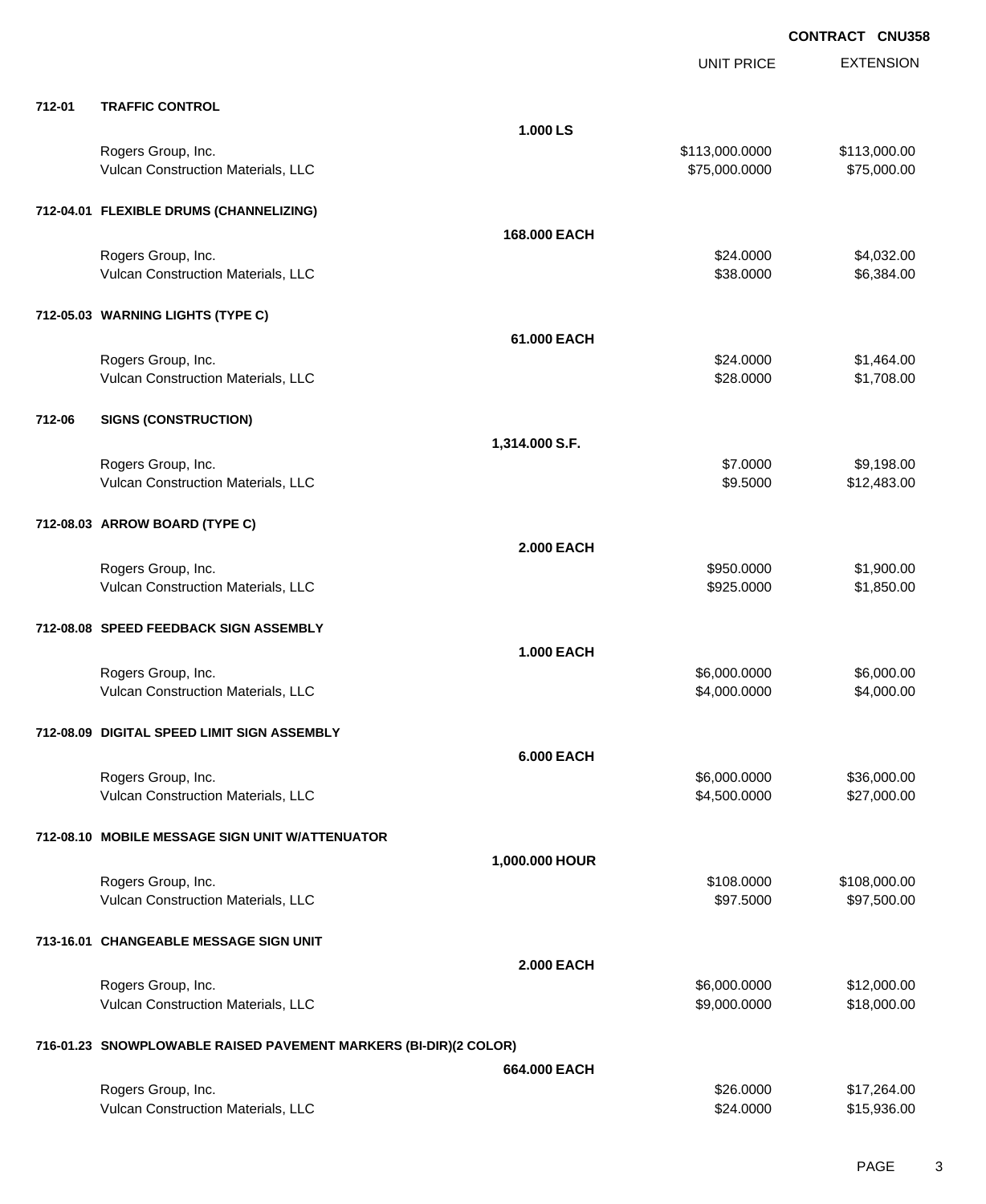|        |                                                                 |                   |                   | <b>CONTRACT CNU358</b> |
|--------|-----------------------------------------------------------------|-------------------|-------------------|------------------------|
|        |                                                                 |                   | <b>UNIT PRICE</b> | <b>EXTENSION</b>       |
|        | 716-01.30 REMOVAL OF SNOWPLOWABLE REFLECTIVE MARKER             |                   |                   |                        |
|        |                                                                 | 664.000 EACH      |                   |                        |
|        | Rogers Group, Inc.                                              |                   | \$7.0000          | \$4,648.00             |
|        | Vulcan Construction Materials, LLC                              |                   | \$7.0000          | \$4,648.00             |
|        | 716-02.04 PLASTIC PAVEMENT MARKING(CHANNELIZATION STRIPING)     |                   |                   |                        |
|        |                                                                 | 348.000 S.Y.      |                   |                        |
|        | Rogers Group, Inc.                                              |                   | \$20.0000         | \$6,960.00             |
|        | Vulcan Construction Materials, LLC                              |                   | \$18.0000         | \$6,264.00             |
|        | 716-03.09 PLASTIC WORD PAVEMENT MARKING (NO TRUCKS THIS LANE)   |                   |                   |                        |
|        |                                                                 | <b>6.000 EACH</b> |                   |                        |
|        | Rogers Group, Inc.                                              |                   | \$500.0000        | \$3,000.00             |
|        | Vulcan Construction Materials, LLC                              |                   | \$500.0000        | \$3,000.00             |
|        | 716-05.20 PAINTED PAVEMENT MARKING (6" LINE)                    |                   |                   |                        |
|        |                                                                 | 23.100 L.M.       |                   |                        |
|        | Rogers Group, Inc.                                              |                   | \$800.0000        | \$18,480.00            |
|        | Vulcan Construction Materials, LLC                              |                   | \$975.0000        | \$22,522.50            |
|        | 716-12.02 ENHANCED FLATLINE THERMO PVMT MRKNG (6IN LINE)        |                   |                   |                        |
|        |                                                                 | 20.800 L.M.       |                   |                        |
|        | Rogers Group, Inc.                                              |                   | \$5,200.0000      | \$108,160.00           |
|        | Vulcan Construction Materials, LLC                              |                   | \$4,900.0000      | \$101,920.00           |
|        | 716-12.05 ENHANCED FLATLINE THERMO PVMT MRKNG (6IN DOTTED LINE) |                   |                   |                        |
|        |                                                                 | 320.000 L.F.      |                   |                        |
|        | Rogers Group, Inc.                                              |                   | \$2.2500          | \$720.00               |
|        | Vulcan Construction Materials, LLC                              |                   | \$2.0000          | \$640.00               |
|        | 716-12.06 ENHANCED FLAT LINE THERMO (8IN LINE)                  |                   |                   |                        |
|        |                                                                 | 1,040.000 L.F.    |                   |                        |
|        | Rogers Group, Inc.                                              |                   | \$2.2500          | \$2,340.00             |
|        | Vulcan Construction Materials, LLC                              |                   | \$2.0000          | \$2,080.00             |
| 717-01 | <b>MOBILIZATION</b>                                             |                   |                   |                        |
|        |                                                                 | 1.000 LS          |                   |                        |
|        | Rogers Group, Inc.                                              |                   | \$100,000.0000    | \$100,000.00           |
|        | Vulcan Construction Materials, LLC                              |                   | \$140,000.0000    | \$140,000.00           |
|        | 730-03.25 INSTALL PULL BOX (29 x 21)                            |                   |                   |                        |
|        |                                                                 | <b>1.000 EACH</b> |                   |                        |
|        | Rogers Group, Inc.                                              |                   | \$2,500.0000      | \$2,500.00             |
|        | Vulcan Construction Materials, LLC                              |                   | \$1,500.0000      | \$1,500.00             |
|        | 730-12.02 CONDUIT 2" DIAMETER (PVC)                             |                   |                   |                        |
|        |                                                                 | 20.000 L.F.       |                   |                        |
|        | Rogers Group, Inc.<br>Vulcan Construction Materials, LLC        |                   | \$20.0000         | \$400.00               |
|        |                                                                 |                   | \$10.0000         | \$200.00               |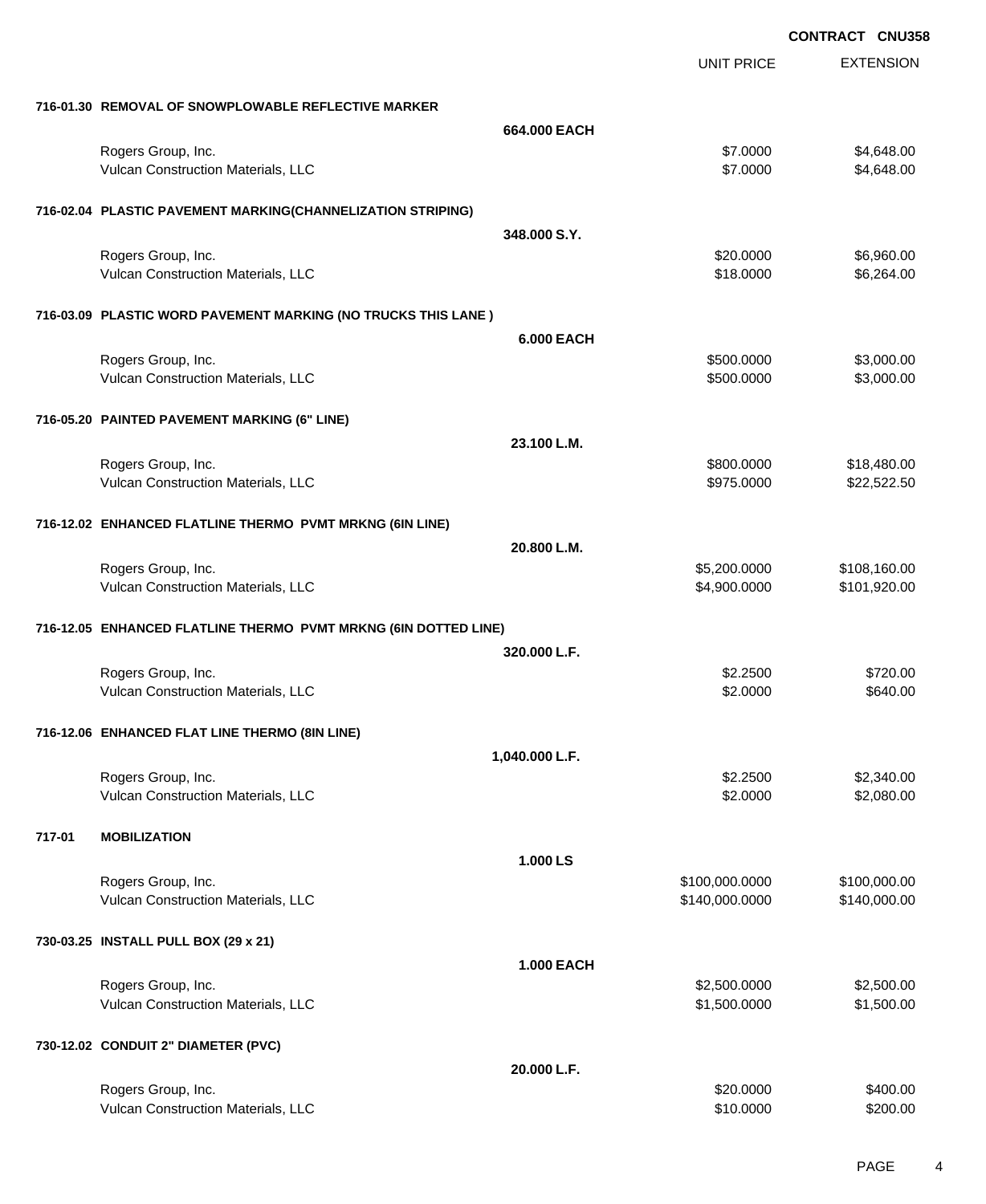|                                           |                   |                   | <b>CONTRACT CNU358</b> |
|-------------------------------------------|-------------------|-------------------|------------------------|
|                                           |                   | <b>UNIT PRICE</b> | <b>EXTENSION</b>       |
| 730-14.02 SAW SLOT                        |                   |                   |                        |
|                                           | 250.000 L.F.      |                   |                        |
| Rogers Group, Inc.                        |                   | \$5.0000          | \$1,250.00             |
| Vulcan Construction Materials, LLC        |                   | \$4.5000          | \$1,125.00             |
| 730-14.03 LOOP WIRE                       |                   |                   |                        |
|                                           | 700.000 L.F.      |                   |                        |
| Rogers Group, Inc.                        |                   | \$1.0000          | \$700.00               |
| Vulcan Construction Materials, LLC        |                   | \$0.6500          | \$455.00               |
| 730-15.07 CABINET (SOLAR)                 |                   |                   |                        |
|                                           | <b>1.000 EACH</b> |                   |                        |
| Rogers Group, Inc.                        |                   | \$7,500.0000      | \$7,500.00             |
| <b>Vulcan Construction Materials, LLC</b> |                   | \$5,000.0000      | \$5,000.00             |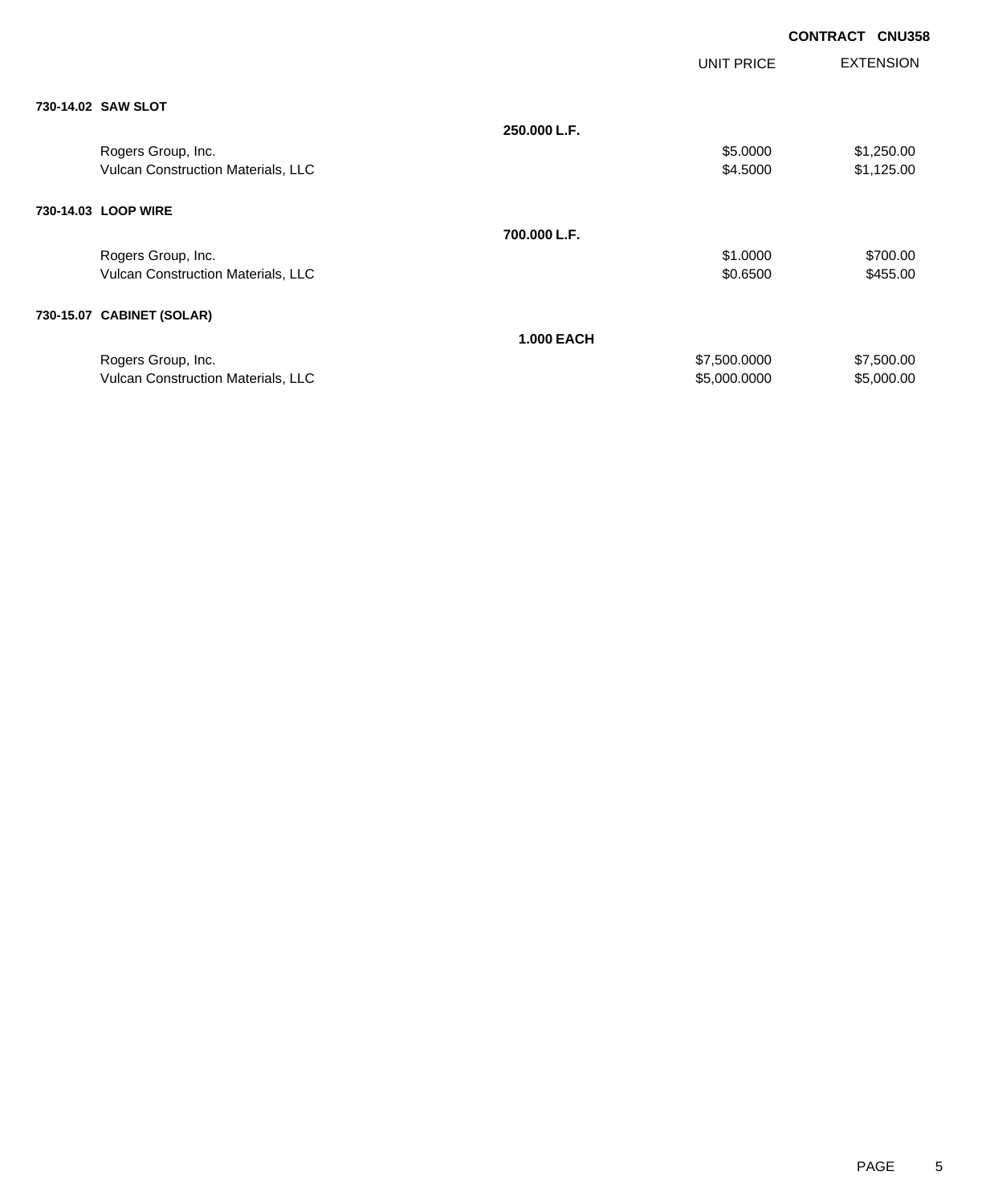|                                                      |                |            | <b>CONTRACT CNU358</b> |
|------------------------------------------------------|----------------|------------|------------------------|
|                                                      |                | UNIT PRICE | <b>EXTENSION</b>       |
| <b>BRIDGE CATEGORY</b>                               |                |            |                        |
|                                                      |                |            |                        |
| 617-04.01 TYPE 1 THIN EPOXY OVERLAY (EPOXY-URETHANE) |                |            |                        |
|                                                      | 1,107.000 S.Y. |            |                        |
| Rogers Group, Inc.                                   |                | \$45.0000  | \$49,815.00            |

Vulcan Construction Materials, LLC 6000 \$49,815.00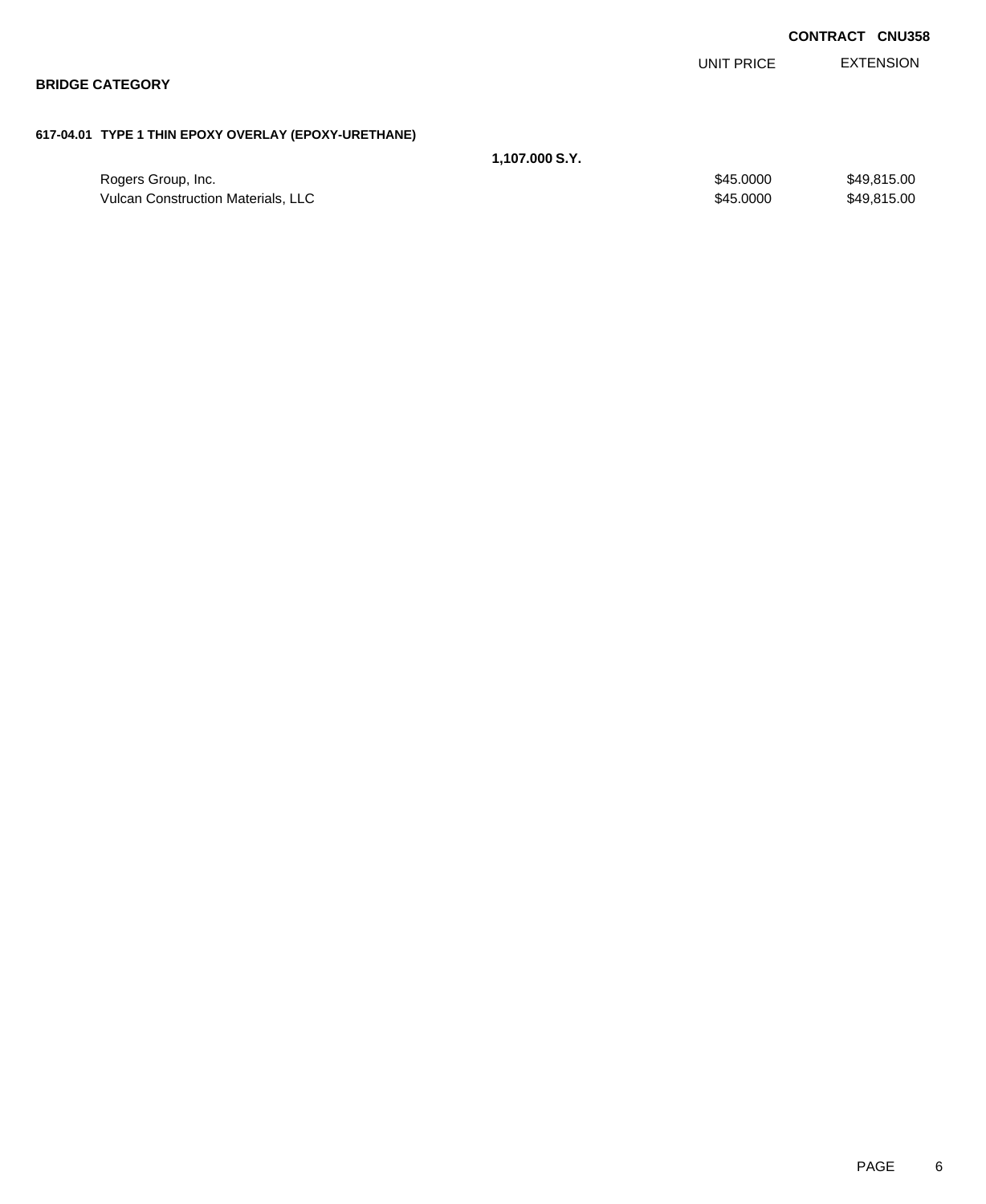### **SUB-TOTAL ROADWAY**

| Rogers Group, Inc.<br><b>Vulcan Construction Materials, LLC</b> | \$2,563,250.00<br>\$2,934,790.50 |
|-----------------------------------------------------------------|----------------------------------|
| <b>SUB-TOTAL BRIDGE</b>                                         |                                  |
| Rogers Group, Inc.                                              | \$49,815.00                      |
| <b>Vulcan Construction Materials, LLC</b>                       | \$49,815.00                      |
|                                                                 |                                  |
| <b>TOTAL CONTRACT</b>                                           |                                  |
| Rogers Group, Inc.                                              | \$2,613,065.00                   |
| Vulcan Construction Materials, LLC                              | \$2,984,605.50                   |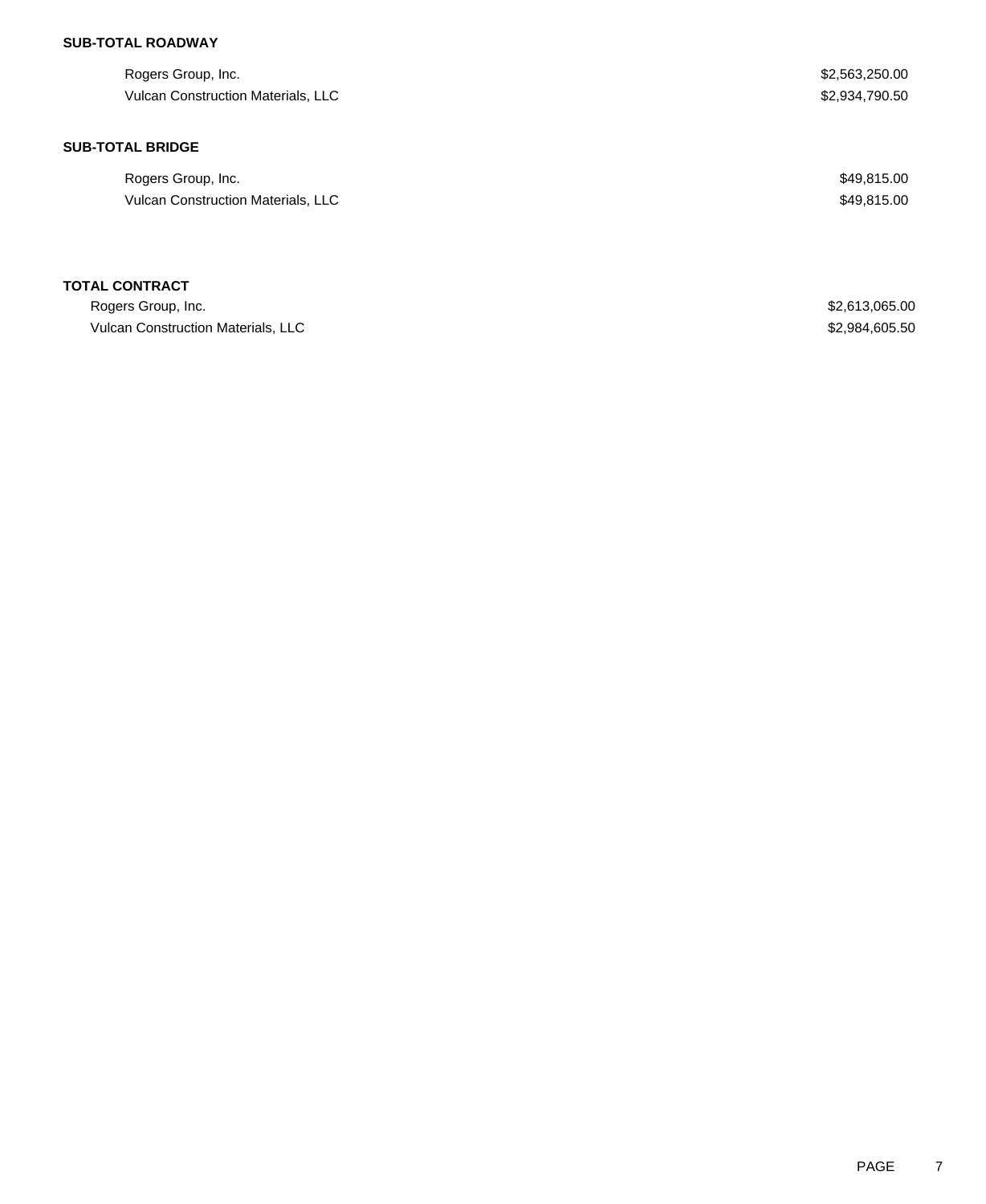# **DEPARTMENT OF TRANSPORTATION SUMMARY OF BIDS LETTING OF DECEMBER 11, 2020 STATE OF TENNESSEE**

### PUTNAM COUNTY (Contract No. CNU359 Call 044)

71003-4236-04

THE SLIDE REPAIR ON U.S. 70N (S.R. 24) NEAR L.M. 30.1.

PROJECT LENGTH - 0.322 MILES

COMPLETION TIME - ON OR BEFORE AUGUST 31, 2021

|                                            | <b>TOTAL CONTRACT</b> |
|--------------------------------------------|-----------------------|
| Rogers Group, Inc.                         | \$1,181,224.80        |
| Wright Brothers Construction Company, Inc. | \$1,287,548.45        |
| J & M Grading Division, LLC                | \$1,336,822.55        |
| Twin K Construction, Inc.                  | \$1,380,648.95        |
| Jones Bros. Contractors, LLC               | \$1,479,098.25        |
| John T. Hall Construction, Inc.            | \$2,285,749.65        |
| Eutaw Construction Company, Inc.           | \$2,600,000.00        |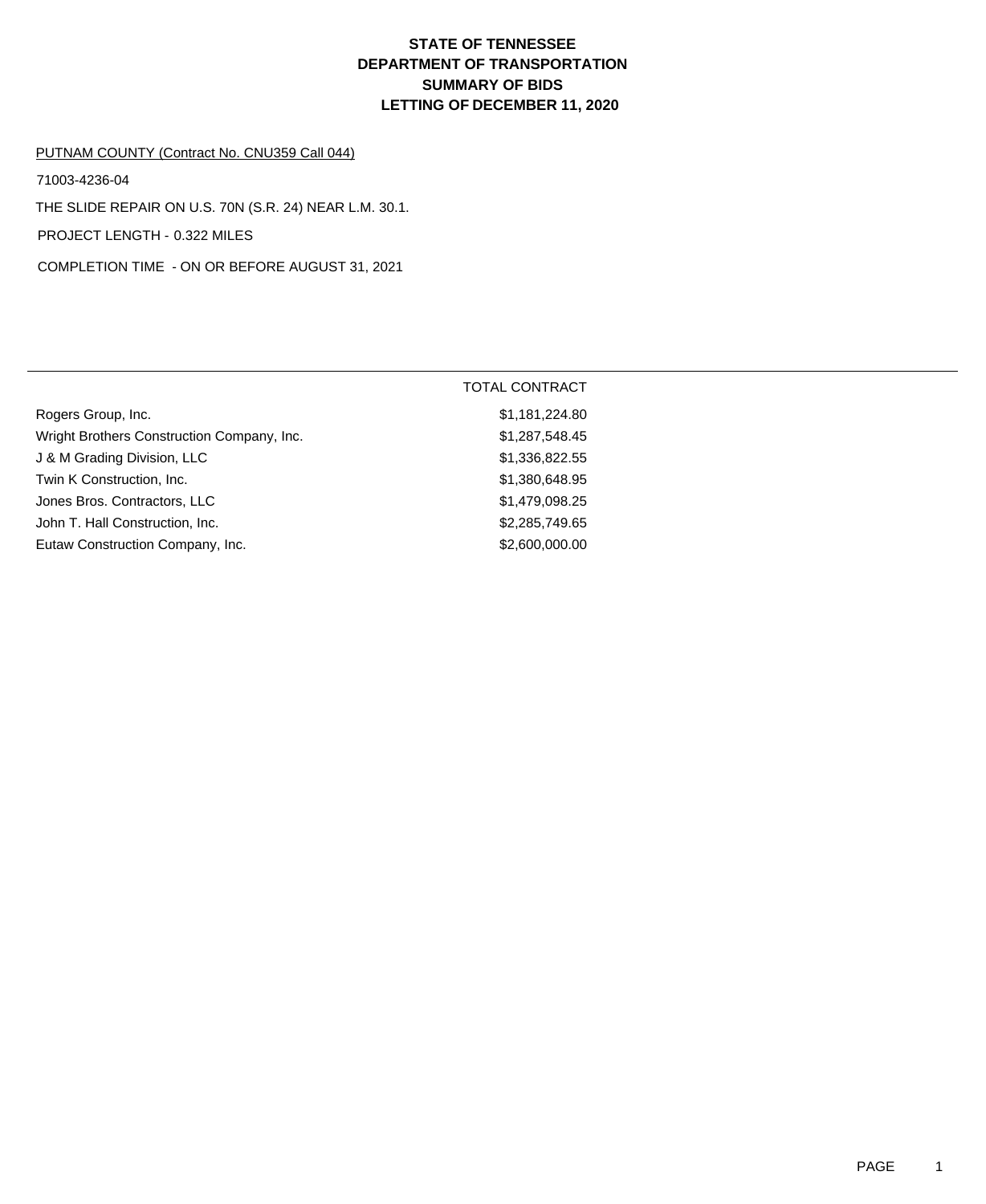|        | <b>ROADWAY CATEGORY</b>                                             |              | UNII PRIUE                      | <b>EATENSIUM</b>            |
|--------|---------------------------------------------------------------------|--------------|---------------------------------|-----------------------------|
| 105-01 | <b>CONSTRUCTION STAKES, LINES AND GRADES</b>                        |              |                                 |                             |
|        |                                                                     | 1.000 LS     |                                 |                             |
|        | Rogers Group, Inc.                                                  |              | \$15,000.0000                   | \$15,000.00                 |
|        | Wright Brothers Construction Company, Inc.                          |              | \$10,500.0000                   | \$10,500.00                 |
|        | J & M Grading Division, LLC                                         |              | \$15,000.0000                   | \$15,000.00                 |
|        | Twin K Construction, Inc.                                           |              | \$21,363.0500                   | \$21,363.05                 |
|        | Jones Bros. Contractors, LLC                                        |              | \$15,000.0000                   | \$15,000.00                 |
|        | John T. Hall Construction, Inc.                                     |              | \$11,800.0000                   | \$11,800.00                 |
|        | Eutaw Construction Company, Inc.                                    |              | \$46,621.4900                   | \$46,621.49                 |
| 201-01 | <b>CLEARING AND GRUBBING</b>                                        |              |                                 |                             |
|        |                                                                     | 1.000 LS     |                                 |                             |
|        | Rogers Group, Inc.                                                  |              | \$6,000.0000                    | \$6,000.00                  |
|        | Wright Brothers Construction Company, Inc.                          |              | \$128,000.0000                  | \$128,000.00                |
|        | J & M Grading Division, LLC                                         |              | \$55,000.0000                   | \$55,000.00                 |
|        | Twin K Construction, Inc.                                           |              | \$30,396.9700                   | \$30,396.97                 |
|        | Jones Bros. Contractors, LLC                                        |              | \$59,000.0000                   | \$59,000.00                 |
|        | John T. Hall Construction, Inc.<br>Eutaw Construction Company, Inc. |              | \$82,700.0000<br>\$125,000.0000 | \$82,700.00<br>\$125,000.00 |
|        |                                                                     |              |                                 |                             |
| 203-01 | <b>ROAD &amp; DRAINAGE EXCAVATION (UNCLASSIFIED)</b>                |              |                                 |                             |
|        |                                                                     | 336,000 C.Y. |                                 |                             |
|        | Rogers Group, Inc.                                                  |              | \$92.0000                       | \$30,912.00                 |
|        | Wright Brothers Construction Company, Inc.                          |              | \$72.0000                       | \$24,192.00                 |
|        | J & M Grading Division, LLC<br>Twin K Construction, Inc.            |              | \$40.0000<br>\$47.7800          | \$13,440.00                 |
|        | Jones Bros. Contractors, LLC                                        |              | \$30.0000                       | \$16,054.08<br>\$10,080.00  |
|        | John T. Hall Construction, Inc.                                     |              | \$425.0000                      | \$142,800.00                |
|        | Eutaw Construction Company, Inc.                                    |              | \$183.0000                      | \$61,488.00                 |
| 203-04 | PLACING AND SPREADING TOPSOIL                                       |              |                                 |                             |
|        |                                                                     | 510.000 C.Y. |                                 |                             |
|        | Rogers Group, Inc.                                                  |              | \$21.0000                       | \$10,710.00                 |
|        | Wright Brothers Construction Company, Inc.                          |              | \$15.0000                       | \$7,650.00                  |
|        | J & M Grading Division, LLC                                         |              | \$20.0000                       | \$10,200.00                 |
|        | Twin K Construction, Inc.                                           |              | \$27.2300                       | \$13,887.30                 |
|        | Jones Bros. Contractors, LLC                                        |              | \$25.0000                       | \$12,750.00                 |
|        | John T. Hall Construction, Inc.                                     |              | \$75.0000                       | \$38,250.00                 |
|        | Eutaw Construction Company, Inc.                                    |              | \$16.0000                       | \$8,160.00                  |
| 203-06 | <b>WATER</b>                                                        |              |                                 |                             |
|        |                                                                     | 2.000 M.G.   |                                 |                             |
|        | Rogers Group, Inc.                                                  |              | \$14.0000                       | \$28.00                     |
|        | Wright Brothers Construction Company, Inc.                          |              | \$100.0000                      | \$200.00                    |
|        | J & M Grading Division, LLC                                         |              | \$50.0000                       | \$100.00                    |
|        | Twin K Construction, Inc.                                           |              | \$105.9200                      | \$211.84                    |
|        | Jones Bros. Contractors, LLC                                        |              | \$25.0000                       | \$50.00                     |
|        | John T. Hall Construction, Inc.                                     |              | \$8,500.0000                    | \$17,000.00                 |
|        | Eutaw Construction Company, Inc.                                    |              | \$10.5000                       | \$21.00                     |

EXTENSION UNIT PRICE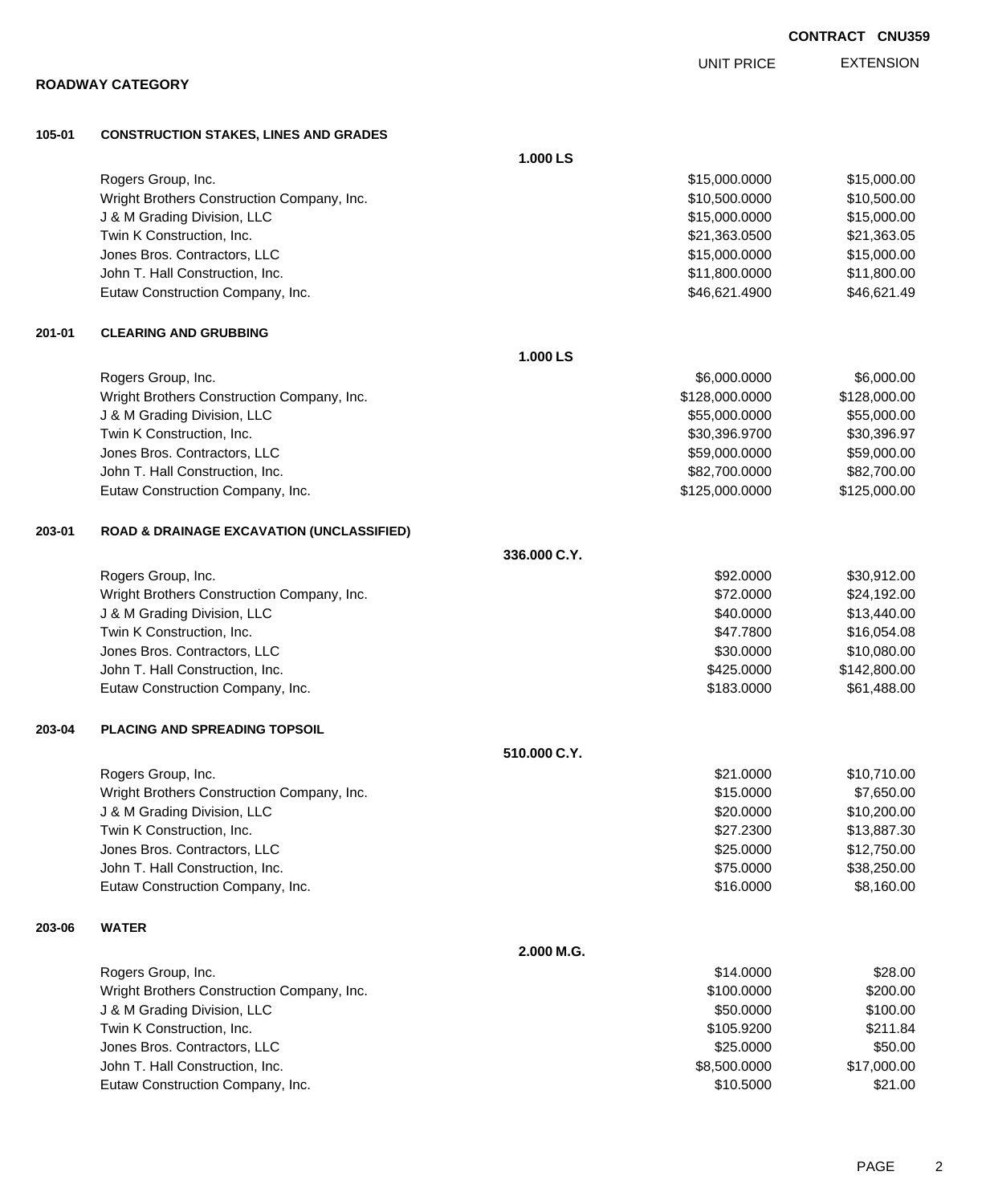EXTENSION UNIT PRICE

#### **209-05 SEDIMENT REMOVAL**

|        |                                                  | 28.000 C.Y.       |              |             |
|--------|--------------------------------------------------|-------------------|--------------|-------------|
|        | Rogers Group, Inc.                               |                   | \$21.0000    | \$588.00    |
|        | Wright Brothers Construction Company, Inc.       |                   | \$15.0000    | \$420.00    |
|        | J & M Grading Division, LLC                      |                   | \$15.0000    | \$420.00    |
|        | Twin K Construction, Inc.                        |                   | \$10.2200    | \$286.16    |
|        | Jones Bros. Contractors, LLC                     |                   | \$25.0000    | \$700.00    |
|        | John T. Hall Construction, Inc.                  |                   | \$110.0000   | \$3,080.00  |
|        | Eutaw Construction Company, Inc.                 |                   | \$23.0000    | \$644.00    |
|        | 209-08.03 TEMPORARY SILT FENCE (WITHOUT BACKING) |                   |              |             |
|        |                                                  | 667.000 L.F.      |              |             |
|        | Rogers Group, Inc.                               |                   | \$2.0000     | \$1,334.00  |
|        | Wright Brothers Construction Company, Inc.       |                   | \$2.0000     | \$1,334.00  |
|        | J & M Grading Division, LLC                      |                   | \$4.0000     | \$2,668.00  |
|        | Twin K Construction, Inc.                        |                   | \$3.7000     | \$2,467.90  |
|        | Jones Bros. Contractors, LLC                     |                   | \$1.7500     | \$1,167.25  |
|        | John T. Hall Construction, Inc.                  |                   | \$4.7000     | \$3,134.90  |
|        | Eutaw Construction Company, Inc.                 |                   | \$2.0000     | \$1,334.00  |
|        | 209-08.08 ENHANCED ROCK CHECK DAM                |                   |              |             |
|        |                                                  | <b>1.000 EACH</b> |              |             |
|        | Rogers Group, Inc.                               |                   | \$1,165.0000 | \$1,165.00  |
|        | Wright Brothers Construction Company, Inc.       |                   | \$880.0000   | \$880.00    |
|        | J & M Grading Division, LLC                      |                   | \$700.0000   | \$700.00    |
|        | Twin K Construction, Inc.                        |                   | \$706.1000   | \$706.10    |
|        | Jones Bros. Contractors, LLC                     |                   | \$750.0000   | \$750.00    |
|        | John T. Hall Construction, Inc.                  |                   | \$3,900.0000 | \$3,900.00  |
|        | Eutaw Construction Company, Inc.                 |                   | \$1,073.0000 | \$1,073.00  |
| 303-01 | MINERAL AGGREGATE, TYPE A BASE, GRADING D        |                   |              |             |
|        |                                                  | 1,375.000 TON     |              |             |
|        | Rogers Group, Inc.                               |                   | \$33.0000    | \$45,375.00 |
|        | Wright Brothers Construction Company, Inc.       |                   | \$40.0000    | \$55,000.00 |
|        | J & M Grading Division, LLC                      |                   | \$30.0000    | \$41,250.00 |
|        | Twin K Construction, Inc.                        |                   | \$35.3100    | \$48,551.25 |
|        | Jones Bros. Contractors, LLC                     |                   | \$30.0000    | \$41,250.00 |
|        | John T. Hall Construction, Inc.                  |                   | \$22.0000    | \$30,250.00 |
|        | Eutaw Construction Company, Inc.                 |                   | \$55.0000    | \$75,625.00 |
|        | 303-10.06 MINERAL AGGREGATE (A-3)                |                   |              |             |
|        |                                                  | 49.000 TON        |              |             |
|        | Rogers Group, Inc.                               |                   | \$52.0000    | \$2,548.00  |
|        | Wright Brothers Construction Company, Inc.       |                   | \$50.0000    | \$2,450.00  |
|        | J & M Grading Division, LLC                      |                   | \$50.0000    | \$2,450.00  |
|        | Twin K Construction, Inc.                        |                   | \$37.9200    | \$1,858.08  |
|        | Jones Bros. Contractors, LLC                     |                   | \$46.0000    | \$2,254.00  |
|        | John T. Hall Construction, Inc.                  |                   | \$37.0000    | \$1,813.00  |
|        | Eutaw Construction Company, Inc.                 |                   | \$70.5000    | \$3,454.50  |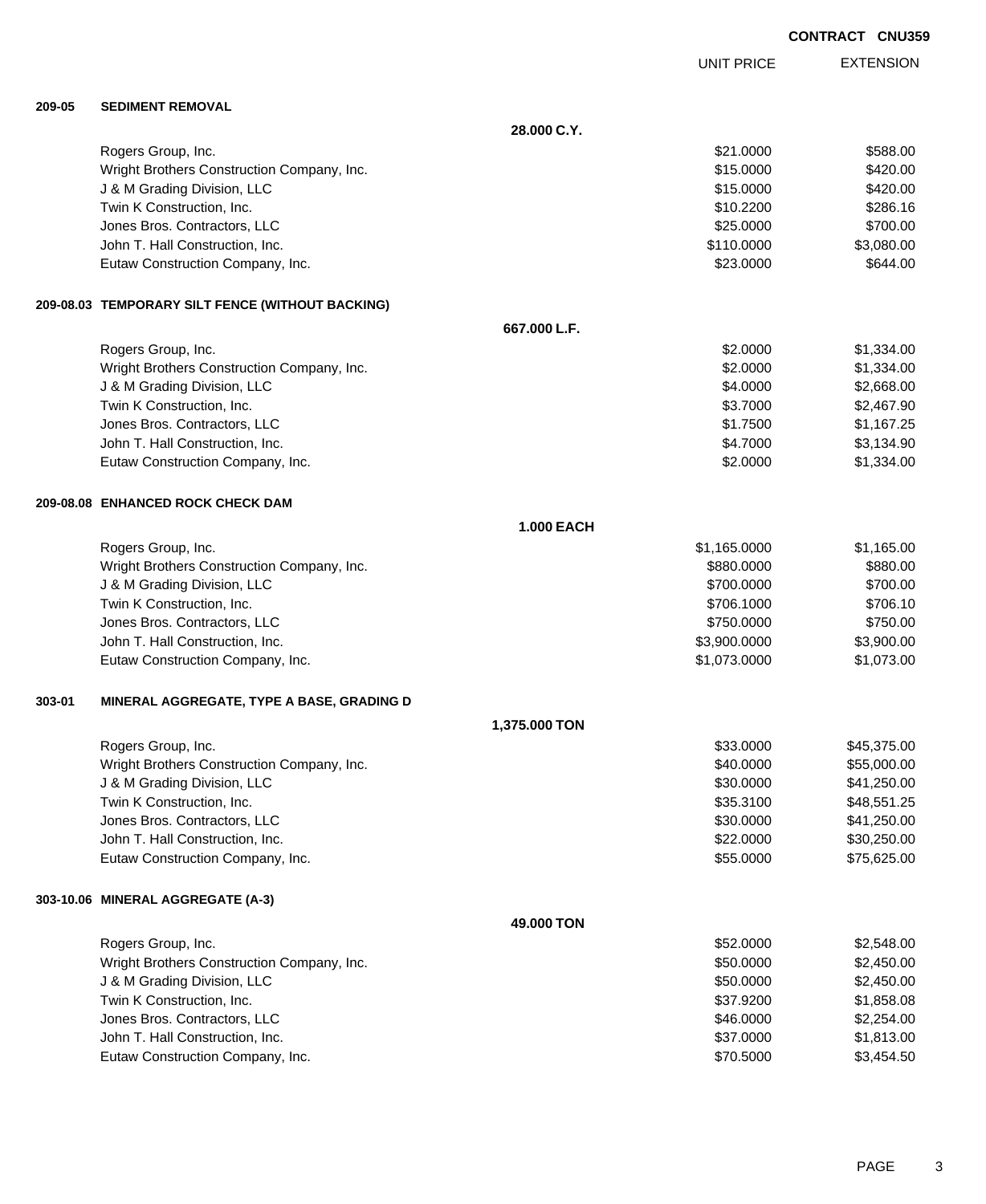EXTENSION UNIT PRICE

### **307-01.01 ASPHALT CONCRETE MIX (PG64-22) (BPMB-HM) GRADING A**

|        |                                                                 | 260,000 TON |              |             |
|--------|-----------------------------------------------------------------|-------------|--------------|-------------|
|        | Rogers Group, Inc.                                              |             | \$104.0000   | \$27,040.00 |
|        | Wright Brothers Construction Company, Inc.                      |             | \$130.0000   | \$33,800.00 |
|        | J & M Grading Division, LLC                                     |             | \$110.2500   | \$28,665.00 |
|        | Twin K Construction, Inc.                                       |             | \$111.2100   | \$28,914.60 |
|        | Jones Bros. Contractors, LLC                                    |             | \$105.0000   | \$27,300.00 |
|        | John T. Hall Construction, Inc.                                 |             | \$125.0000   | \$32,500.00 |
|        | Eutaw Construction Company, Inc.                                |             | \$327.0000   | \$85,020.00 |
|        | 307-01.08 ASPHALT CONCRETE MIX (PG64-22) (BPMB-HM) GRADING B-M2 |             |              |             |
|        |                                                                 | 169.000 TON |              |             |
|        | Rogers Group, Inc.                                              |             | \$135.0000   | \$22,815.00 |
|        | Wright Brothers Construction Company, Inc.                      |             | \$165.0000   | \$27,885.00 |
|        | J & M Grading Division, LLC                                     |             | \$142.0000   | \$23,998.00 |
|        | Twin K Construction, Inc.                                       |             | \$142.9900   | \$24,165.31 |
|        | Jones Bros. Contractors, LLC                                    |             | \$135.0000   | \$22,815.00 |
|        | John T. Hall Construction, Inc.                                 |             | \$125.0000   | \$21,125.00 |
|        | Eutaw Construction Company, Inc.                                |             | \$327.0000   | \$55,263.00 |
| 402-01 | BITUMINOUS MATERIAL FOR PRIME COAT (PC)                         |             |              |             |
|        |                                                                 | 3.250 TON   |              |             |
|        | Rogers Group, Inc.                                              |             | \$915.0000   | \$2,973.75  |
|        | Wright Brothers Construction Company, Inc.                      |             | \$1,600.0000 | \$5,200.00  |
|        | J & M Grading Division, LLC                                     |             | \$1,575.0000 | \$5,118.75  |
|        | Twin K Construction, Inc.                                       |             | \$1,588.7800 | \$5,163.54  |
|        | Jones Bros. Contractors, LLC                                    |             | \$1,500.0000 | \$4,875.00  |
|        | John T. Hall Construction, Inc.                                 |             | \$290.0000   | \$942.50    |
|        | Eutaw Construction Company, Inc.                                |             | \$1,439.0000 | \$4,676.75  |
| 402-02 | <b>AGGREGATE FOR COVER MATERIAL (PC)</b>                        |             |              |             |
|        |                                                                 | 9.300 TON   |              |             |
|        | Rogers Group, Inc.                                              |             | \$50.0000    | \$465.00    |
|        | Wright Brothers Construction Company, Inc.                      |             | \$95.0000    | \$883.50    |
|        | J & M Grading Division, LLC                                     |             | \$90.0000    | \$837.00    |
|        | Twin K Construction, Inc.                                       |             | \$95.3300    | \$886.57    |
|        | Jones Bros. Contractors, LLC                                    |             | \$90.0000    | \$837.00    |
|        | John T. Hall Construction, Inc.                                 |             | \$35.0000    | \$325.50    |
|        | Eutaw Construction Company, Inc.                                |             | \$327.0000   | \$3,041.10  |
| 403-01 | BITUMINOUS MATERIAL FOR TACK COAT (TC)                          |             |              |             |
|        |                                                                 | 3.800 TON   |              |             |
|        | Rogers Group, Inc.                                              |             | \$1,000.0000 | \$3,800.00  |
|        | Wright Brothers Construction Company, Inc.                      |             | \$1,075.0000 | \$4,085.00  |
|        | J & M Grading Division, LLC                                     |             | \$1,050.0000 | \$3,990.00  |
|        | Twin K Construction, Inc.                                       |             | \$1,059.1900 | \$4,024.92  |
|        | Jones Bros. Contractors, LLC                                    |             | \$1,000.0000 | \$3,800.00  |
|        | John T. Hall Construction, Inc.                                 |             | \$290.0000   | \$1,102.00  |
|        | Eutaw Construction Company, Inc.                                |             | \$1,439.0000 | \$5,468.20  |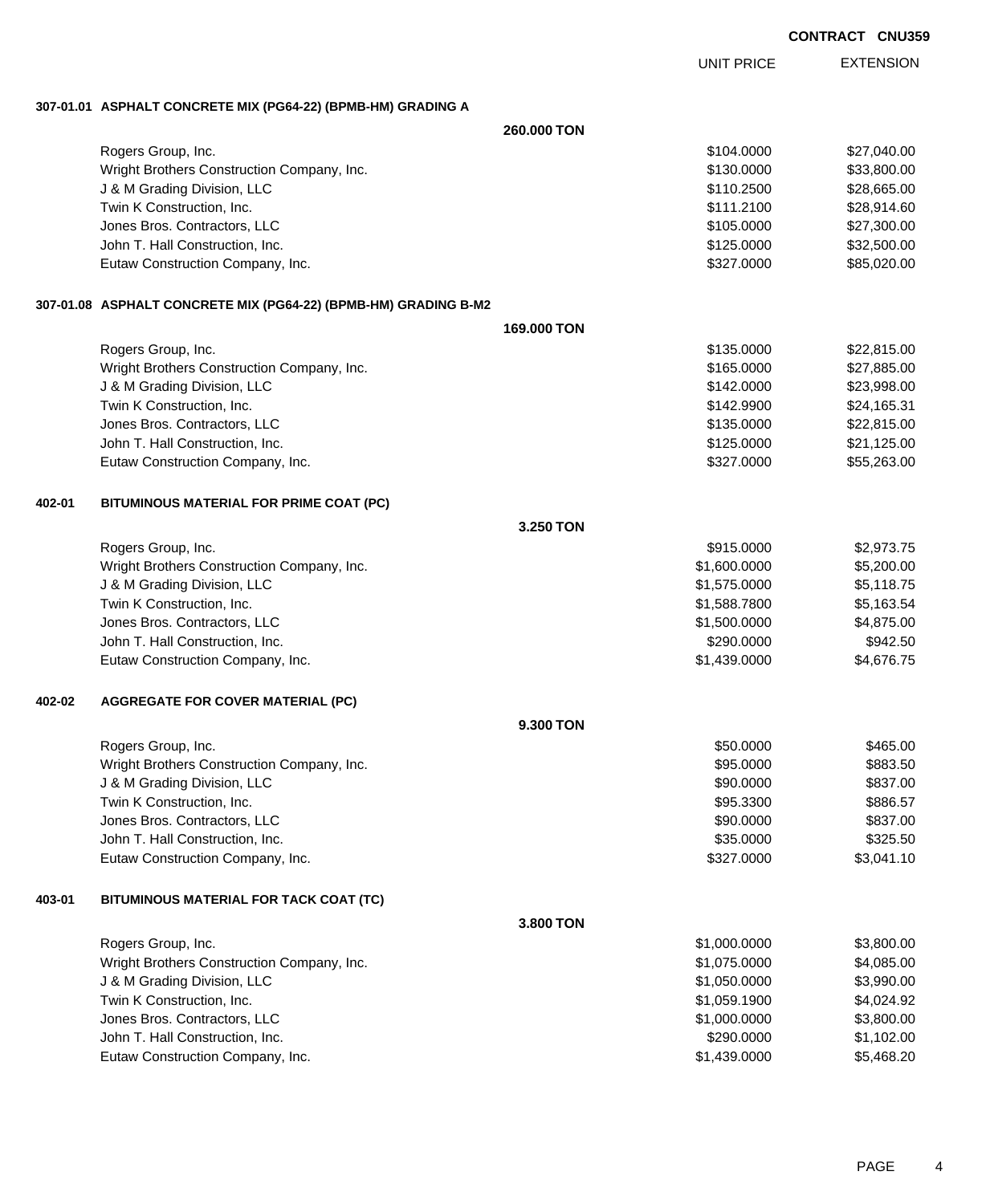EXTENSION UNIT PRICE

### **411-01.10 ACS MIX(PG64-22) GRADING D**

|                                                                  | 353.000 TON    |                |  |
|------------------------------------------------------------------|----------------|----------------|--|
| Rogers Group, Inc.                                               | \$120.0000     | \$42,360.00    |  |
| Wright Brothers Construction Company, Inc.                       | \$165.0000     | \$58,245.00    |  |
| J & M Grading Division, LLC                                      | \$147.0000     | \$51,891.00    |  |
| Twin K Construction, Inc.                                        | \$148.2900     | \$52,346.37    |  |
| Jones Bros. Contractors, LLC                                     | \$140.0000     | \$49,420.00    |  |
| John T. Hall Construction, Inc.                                  | \$125.0000     | \$44,125.00    |  |
| Eutaw Construction Company, Inc.                                 | \$327.0000     | \$115,431.00   |  |
| 411-12.03 SCORING FOR RUMBLE STRIPE (NON-CONTINUOUS) (8IN WIDTH) |                |                |  |
|                                                                  | 0.520 L.M.     |                |  |
| Rogers Group, Inc.                                               | \$2,000.0000   | \$1,040.00     |  |
| Wright Brothers Construction Company, Inc.                       | \$3,000.0000   | \$1,560.00     |  |
| J & M Grading Division, LLC                                      | \$13,000.0000  | \$6,760.00     |  |
| Twin K Construction, Inc.                                        | \$8,473.5100   | \$4,406.23     |  |
| Jones Bros. Contractors, LLC                                     | \$6,250.0000   | \$3,250.00     |  |
| John T. Hall Construction, Inc.                                  | \$1,720.0000   | \$894.40       |  |
| Eutaw Construction Company, Inc.                                 | \$8,392.0000   | \$4,363.84     |  |
| 415-01.02 COLD PLANING BITUMINOUS PAVEMENT                       |                |                |  |
|                                                                  | 3,422.000 S.Y. |                |  |
| Rogers Group, Inc.                                               | \$8.0000       | \$27,376.00    |  |
| Wright Brothers Construction Company, Inc.                       | \$6.0000       | \$20,532.00    |  |
| J & M Grading Division, LLC                                      | \$7.0000       | \$23,954.00    |  |
| Twin K Construction, Inc.                                        | \$10.5900      | \$36,238.98    |  |
| Jones Bros. Contractors, LLC                                     | \$3.7500       | \$12,832.50    |  |
| John T. Hall Construction, Inc.                                  | \$6.7500       | \$23,098.50    |  |
| Eutaw Construction Company, Inc.                                 | \$5.0000       | \$17,110.00    |  |
| 604-07.01 RETAINING WALL (STA 12+56.91 TO STA 14+30.00)          |                |                |  |
|                                                                  | 2,928.000 S.F. |                |  |
| Rogers Group, Inc.                                               | \$155.0000     | \$453,840.00   |  |
| Wright Brothers Construction Company, Inc.                       | \$164.0000     | \$480,192.00   |  |
| J & M Grading Division, LLC                                      | \$222.0500     | \$650,162.40   |  |
| Twin K Construction, Inc.                                        | \$235.0000     | \$688,080.00   |  |
| Jones Bros. Contractors, LLC                                     | \$285.0000     | \$834,480.00   |  |
| John T. Hall Construction, Inc.                                  | \$350.0000     | \$1,024,800.00 |  |
| Eutaw Construction Company, Inc.                                 | \$435.0000     | \$1,273,680.00 |  |
| 607-03.02 18" CONCRETE PIPE CULVERT (CLASS III)                  |                |                |  |
|                                                                  | 12.000 L.F.    |                |  |
| Rogers Group, Inc.                                               | \$128.0000     | \$1,536.00     |  |
| Wright Brothers Construction Company, Inc.                       | \$235.0000     | \$2,820.00     |  |
| J & M Grading Division, LLC                                      | \$90.0000      | \$1,080.00     |  |
| Twin K Construction, Inc.                                        | \$105.1800     | \$1,262.16     |  |
| Jones Bros. Contractors, LLC                                     | \$240.0000     | \$2,880.00     |  |
| John T. Hall Construction, Inc.                                  | \$75.0000      | \$900.00       |  |
| Eutaw Construction Company, Inc.                                 | \$948.5000     | \$11,382.00    |  |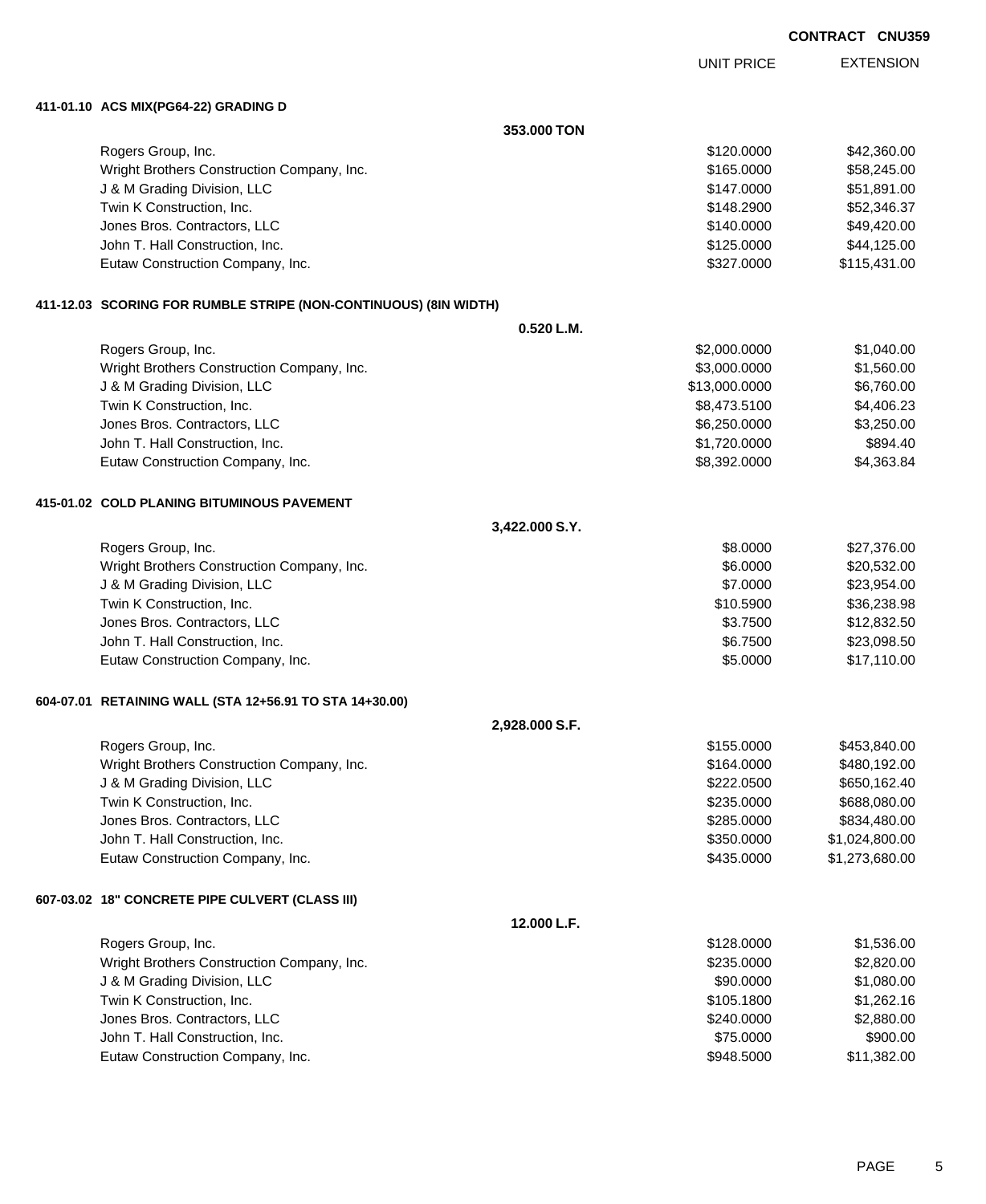|        |                                                   |                   | <b>UNIT PRICE</b> | <b>EXTENSION</b> |
|--------|---------------------------------------------------|-------------------|-------------------|------------------|
|        | 611-07.01 CLASS A CONCRETE (PIPE ENDWALLS)        |                   |                   |                  |
|        |                                                   | 1.000 C.Y.        |                   |                  |
|        | Rogers Group, Inc.                                |                   | \$2,000.0000      | \$2,000.00       |
|        | Wright Brothers Construction Company, Inc.        |                   | \$2,600.0000      | \$2,600.00       |
|        | J & M Grading Division, LLC                       |                   | \$2,500.0000      | \$2,500.00       |
|        | Twin K Construction, Inc.                         |                   | \$2,765.7100      | \$2,765.71       |
|        | Jones Bros. Contractors, LLC                      |                   | \$1,700.0000      | \$1,700.00       |
|        | John T. Hall Construction, Inc.                   |                   | \$650.0000        | \$650.00         |
|        | Eutaw Construction Company, Inc.                  |                   | \$5,618.0000      | \$5,618.00       |
|        | 611-07.02 STEEL BAR REINFORCEMENT (PIPE ENDWALLS) |                   |                   |                  |
|        |                                                   | 45.000 LB.        |                   |                  |
|        | Rogers Group, Inc.                                |                   | \$10.0000         | \$450.00         |
|        | Wright Brothers Construction Company, Inc.        |                   | \$0.0100          | \$0.45           |
|        | J & M Grading Division, LLC                       |                   | \$5.0000          | \$225.00         |
|        | Twin K Construction, Inc.                         |                   | \$3.8800          | \$174.60         |
|        | Jones Bros. Contractors, LLC                      |                   | \$3.0000          | \$135.00         |
|        | John T. Hall Construction, Inc.                   |                   | \$3.0000          | \$135.00         |
|        | Eutaw Construction Company, Inc.                  |                   | \$15.5000         | \$697.50         |
|        | 611-38.02 CATCH BASINS, TYPE 38, > 4' - 8' DEPTH  |                   |                   |                  |
|        |                                                   | <b>1.000 EACH</b> |                   |                  |
|        | Rogers Group, Inc.                                |                   | \$5,000.0000      | \$5,000.00       |
|        | Wright Brothers Construction Company, Inc.        |                   | \$8,900.0000      | \$8,900.00       |
|        | J & M Grading Division, LLC                       |                   | \$5,000.0000      | \$5,000.00       |
|        | Twin K Construction, Inc.                         |                   | \$4,184.4300      | \$4,184.43       |
|        | Jones Bros. Contractors, LLC                      |                   | \$6,800.0000      | \$6,800.00       |
|        | John T. Hall Construction, Inc.                   |                   | \$4,650.0000      | \$4,650.00       |
|        | Eutaw Construction Company, Inc.                  |                   | \$9,047.0000      | \$9,047.00       |
| 702-01 | <b>CONCRETE CURB</b>                              |                   |                   |                  |
|        |                                                   | 0.300 C.Y.        |                   |                  |
|        | Rogers Group, Inc.                                |                   | \$20,000.0000     | \$6,000.00       |
|        | Wright Brothers Construction Company, Inc.        |                   | \$1,200.0000      | \$360.00         |
|        | J & M Grading Division, LLC                       |                   | \$1,250.0000      | \$375.00         |
|        | Twin K Construction, Inc.                         |                   | \$7,599.6600      | \$2,279.90       |
|        | Jones Bros. Contractors, LLC                      |                   | \$5,000.0000      | \$1,500.00       |
|        | John T. Hall Construction, Inc.                   |                   | \$600.0000        | \$180.00         |
|        | Eutaw Construction Company, Inc.                  |                   | \$1,293.0000      | \$387.90         |
| 703-01 | PORTLAND CEMENT CONCRETE DITCH PAVING             |                   |                   |                  |
|        |                                                   | 32.000 C.Y.       |                   |                  |
|        | Rogers Group, Inc.                                |                   | \$2,500.0000      | \$80,000.00      |
|        | Wright Brothers Construction Company, Inc.        |                   | \$775.0000        | \$24,800.00      |
|        | J & M Grading Division, LLC                       |                   | \$700.0000        | \$22,400.00      |
|        | Twin K Construction, Inc.                         |                   | \$578.1200        | \$18,499.84      |
|        | Jones Bros. Contractors, LLC                      |                   | \$900.0000        | \$28,800.00      |
|        | John T. Hall Construction, Inc.                   |                   | \$790.0000        | \$25,280.00      |

Eutaw Construction Company, Inc. 6. The Construction Company, Inc. 6. The Construction Company, Inc.

**CONTRACT CNU359**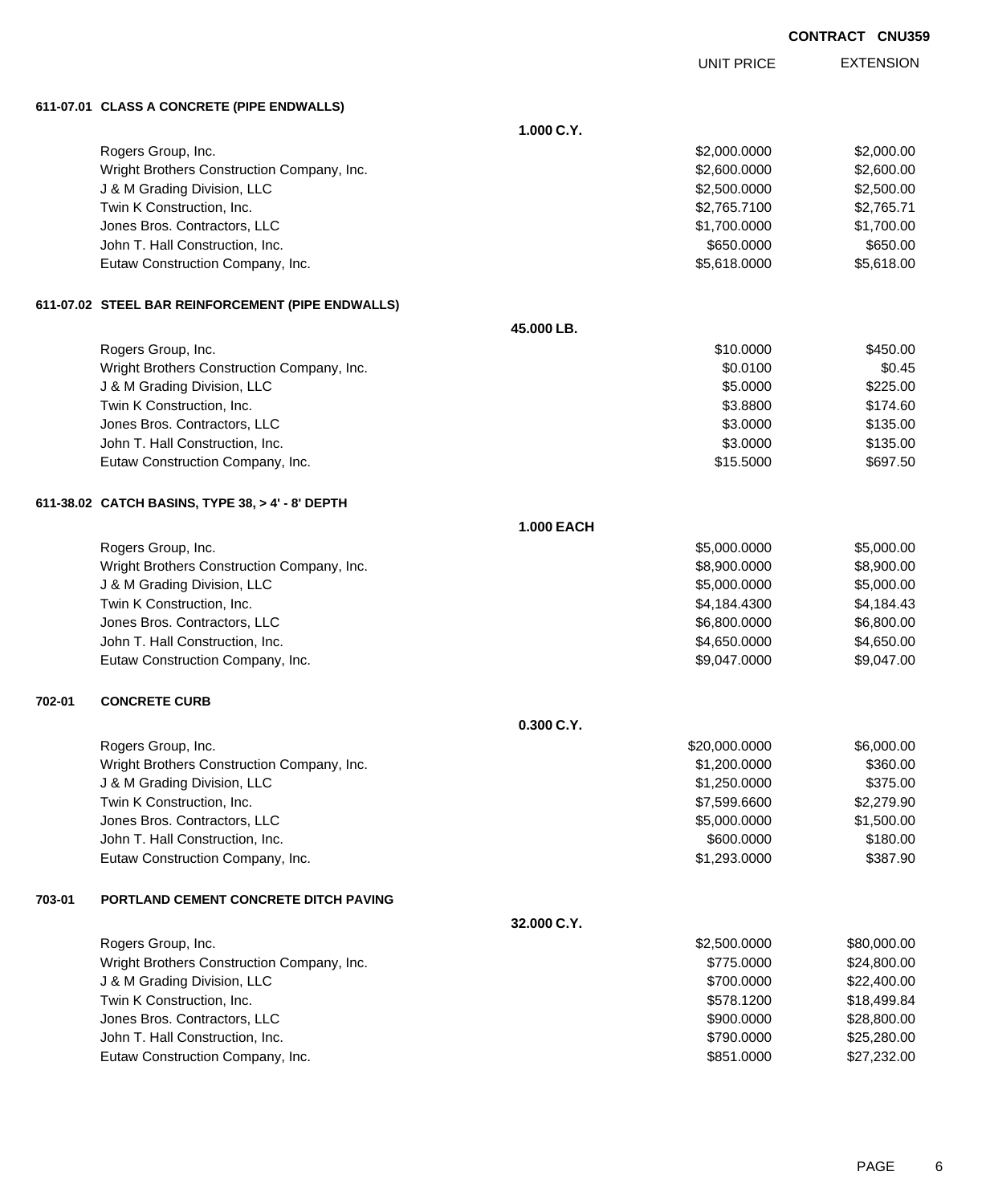**EXTENSION** UNIT PRICE **705-02.02 SINGLE GUARDRAIL (TYPE 2) 263.000 L.F.** Rogers Group, Inc. \$25.000 \$6,575.00 Wright Brothers Construction Company, Inc.  $$25.000$  \$6,575.00 J & M Grading Division, LLC \$22.6000 \$5,943.80 Twin K Construction, Inc. 6. The Construction, Inc. 6. The Construction, Inc. 6. The Construction, Inc. 6. The Construction of the Construction, Inc. 6. The Construction of the Construction of the Construction of the Const Jones Bros. Contractors, LLC \$21.5000 \$5,654.50 John T. Hall Construction, Inc. 66 and the state of the state of the state of the state of the state of the state of the state of the state of the state of the state of the state of the state of the state of the state of t Eutaw Construction Company, Inc. 6. The Construction Company, Inc. 6. The Construction Company, Inc. 6. The Construction Company, Inc. 6. The Construction Company, Inc. 6. The Construction Company, Inc. 6. The Construction **705-04.09 EARTH PAD FOR TYPE 38 GR END TREATMENT 2.000 EACH** Rogers Group, Inc. \$1,525.0000 \$3,050.00 Wright Brothers Construction Company, Inc. 6. The Construction Company, Inc. \$1,500.000 \$3,000.00 J & M Grading Division, LLC \$1,365.0000 \$2,730.00 Twin K Construction, Inc. \$1,376.9500 \$2,753.90 Jones Bros. Contractors, LLC \$1,300.0000 \$2,600.00 John T. Hall Construction, Inc. 6. The Construction, Inc. 6. The Construction of the Construction, Inc. 6. The Construction of the Construction of the Construction of the Construction of the Construction of the Constructio Eutaw Construction Company, Inc. 6. The Construction Company, Inc. 6. The Construction Company, Inc. 6. The Construction Company, Inc. 6. The Construction Company, Inc. 6. The Construction Company, Inc. 6. The Construction **705-06.20 TANGENT ENERGY ABSORBING TERM MASH TL-3 2.000 EACH** Rogers Group, Inc. \$2,850.0000 \$5,700.00 Wright Brothers Construction Company, Inc. 6. 2008. The state of the state of the state of the state of the state of the state of the state of the state of the state of the state of the state of the state of the state of t J & M Grading Division, LLC \$2,575.0000 \$5,150.00 Twin K Construction, Inc. \$2,595.0100 \$5,190.02 Jones Bros. Contractors, LLC \$2,450.0000 \$4,900.00 John T. Hall Construction, Inc. \$2,950.0000 \$5,900.00 Eutaw Construction Company, Inc. 6.6226.00 \$5,413.0000 \$6,826.00 **705-20.25 TEMPORARY CRASH CUSHION (MASH TL-3) 2.000 EACH** Rogers Group, Inc. \$7,000.0000 \$14,000.000 \$14,000.000 \$14,000.000 \$14,000.000 \$15,000.000 \$15,000.00 \$14,000 Wright Brothers Construction Company, Inc. 6. The Construction Company, Inc. 6. The Construction Company, Inc. 6. The Construction Company, Inc. 6. The Construction Company, Inc. 6. The Construction Company, Inc. 6. The Co J & M Grading Division, LLC \$6,500.0000 \$13,000.00 Twin K Construction, Inc. 6.6 and the state of the state of the state of the state of the state of the state of the state of the state of the state of the state of the state of the state of the state of the state of the st Jones Bros. Contractors, LLC \$6,000.0000 \$12,000.00 John T. Hall Construction, Inc. 6. The Construction of the Construction of the Construction, Inc. 6. The Construction of the Construction of the Construction of the Construction of the Construction of the Construction of t Eutaw Construction Company, Inc. 6. The Construction Company, Inc. 6.6878.0000 \$13,756.00 **706-01 GUARDRAIL REMOVED 187.000 L.F.** Rogers Group, Inc. \$561.00 \$561.00 \$561.00 \$561.00 \$561.00 \$561.00 \$561.00 \$561.00 \$561.00 \$561.00 \$561.00 \$56 Wright Brothers Construction Company, Inc. 6374.00 \$374.00 J & M Grading Division, LLC 6 and the Contract of the Contract of the State of the State of the State of the State of State of the State of State of State of State of State of the State of State of State of State of State Twin K Construction, Inc. 6. The Construction of the Construction, Inc. 6. The Construction, Inc. 6.198.22 Jones Bros. Contractors, LLC \$1.0000 \$187.00 John T. Hall Construction, Inc. 6561.00 Eutaw Construction Company, Inc. 6. 2012 12:30 12:30 12:30 12:30 12:30 12:30 12:30 12:30 12:30 12:30 12:30 12:30 12:30 12:30 12:30 12:30 12:30 12:30 12:30 12:30 12:30 12:30 12:30 12:30 12:30 12:30 12:30 12:30 12:30 12:30 1

**CONTRACT CNU359**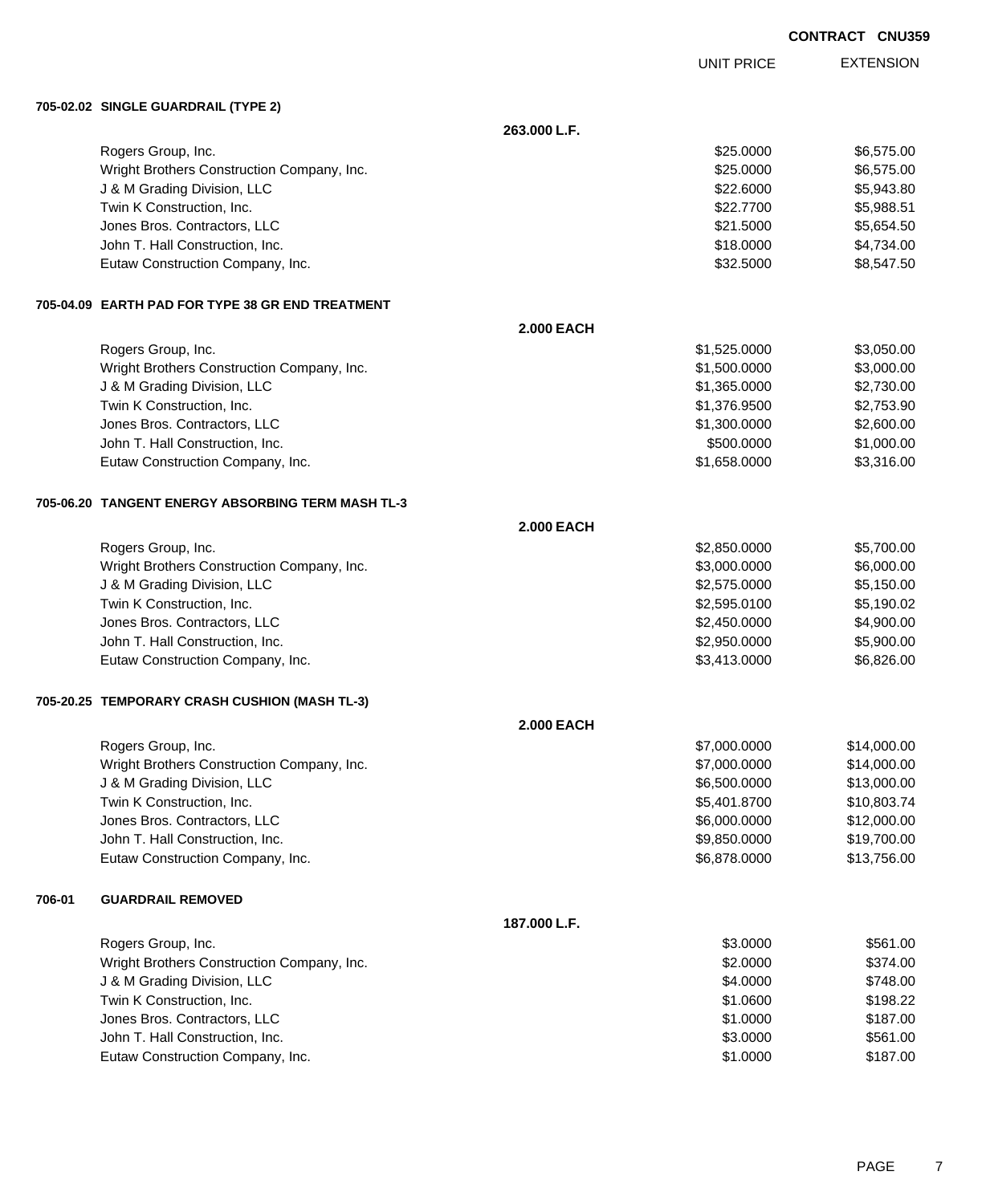EXTENSION UNIT PRICE

### **709-05.06 MACHINED RIP-RAP (CLASS A-1)**

|        |                                                | 117.000 TON    |                |              |
|--------|------------------------------------------------|----------------|----------------|--------------|
|        | Rogers Group, Inc.                             |                | \$40.0000      | \$4,680.00   |
|        | Wright Brothers Construction Company, Inc.     |                | \$50.0000      | \$5,850.00   |
|        | J & M Grading Division, LLC                    |                | \$40.0000      | \$4,680.00   |
|        | Twin K Construction, Inc.                      |                | \$53.3600      | \$6,243.12   |
|        | Jones Bros. Contractors, LLC                   |                | \$46.0000      | \$5,382.00   |
|        | John T. Hall Construction, Inc.                |                | \$46.0000      | \$5,382.00   |
|        | Eutaw Construction Company, Inc.               |                | \$70.5000      | \$8,248.50   |
| 712-01 | <b>TRAFFIC CONTROL</b>                         |                |                |              |
|        |                                                | 1.000 LS       |                |              |
|        | Rogers Group, Inc.                             |                | \$60,000.0000  | \$60,000.00  |
|        | Wright Brothers Construction Company, Inc.     |                | \$34,500.0000  | \$34,500.00  |
|        | J & M Grading Division, LLC                    |                | \$40,000.0000  | \$40,000.00  |
|        | Twin K Construction, Inc.                      |                | \$11,990.5800  | \$11,990.58  |
|        | Jones Bros. Contractors, LLC                   |                | \$15,000.0000  | \$15,000.00  |
|        | John T. Hall Construction, Inc.                |                | \$44,000.0000  | \$44,000.00  |
|        | Eutaw Construction Company, Inc.               |                | \$100,000.0000 | \$100,000.00 |
|        | 712-02.02 INTERCONNECTED PORTABLE BARRIER RAIL |                |                |              |
|        |                                                | 1,618.000 L.F. |                |              |
|        | Rogers Group, Inc.                             |                | \$25.0000      | \$40,450.00  |
|        | Wright Brothers Construction Company, Inc.     |                | \$33.0000      | \$53,394.00  |
|        | J & M Grading Division, LLC                    |                | \$30.0000      | \$48,540.00  |
|        | Twin K Construction, Inc.                      |                | \$37.7800      | \$61,128.04  |
|        | Jones Bros. Contractors, LLC                   |                | \$28.0000      | \$45,304.00  |
|        | John T. Hall Construction, Inc.                |                | \$63.0000      | \$101,934.00 |
|        | Eutaw Construction Company, Inc.               |                | \$56.0000      | \$90,608.00  |
|        | 712-04.01 FLEXIBLE DRUMS (CHANNELIZING)        |                |                |              |
|        |                                                | 27.000 EACH    |                |              |
|        | Rogers Group, Inc.                             |                | \$35.0000      | \$945.00     |
|        | Wright Brothers Construction Company, Inc.     |                | \$35.0000      | \$945.00     |
|        | J & M Grading Division, LLC                    |                | \$50.0000      | \$1,350.00   |
|        | Twin K Construction, Inc.                      |                | \$31.7800      | \$858.06     |
|        | Jones Bros. Contractors, LLC                   |                | \$30.0000      | \$810.00     |
|        | John T. Hall Construction, Inc.                |                | \$250.0000     | \$6,750.00   |
|        | Eutaw Construction Company, Inc.               |                | \$37.0000      | \$999.00     |
|        | 712-04.50 BARRIER RAIL DELINEATOR              |                |                |              |
|        |                                                | 66.000 EACH    |                |              |
|        | Rogers Group, Inc.                             |                | \$14.0000      | \$924.00     |
|        | Wright Brothers Construction Company, Inc.     |                | \$14.0000      | \$924.00     |
|        | J & M Grading Division, LLC                    |                | \$15.0000      | \$990.00     |
|        | Twin K Construction, Inc.                      |                | \$12.7100      | \$838.86     |
|        | Jones Bros. Contractors, LLC                   |                | \$12.0000      | \$792.00     |
|        | John T. Hall Construction, Inc.                |                | \$25.0000      | \$1,650.00   |
|        | Eutaw Construction Company, Inc.               |                | \$14.5000      | \$957.00     |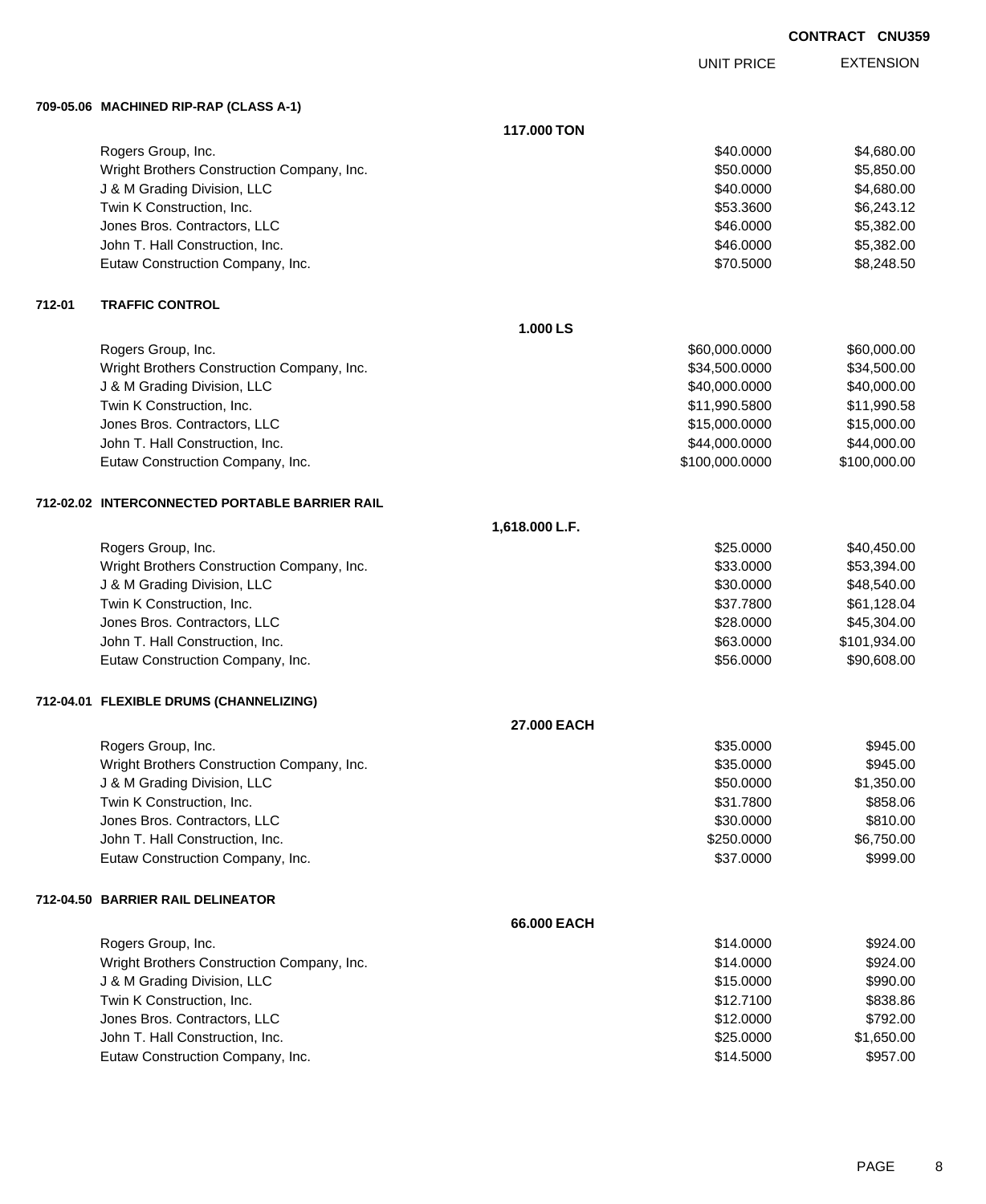EXTENSION UNIT PRICE

### **712-06 SIGNS (CONSTRUCTION)**

|        |                                                       | 144,000 S.F.      |              |             |
|--------|-------------------------------------------------------|-------------------|--------------|-------------|
|        | Rogers Group, Inc.                                    |                   | \$9.0000     | \$1,296.00  |
|        | Wright Brothers Construction Company, Inc.            |                   | \$8.2500     | \$1,188.00  |
|        | J & M Grading Division, LLC                           |                   | \$7.3500     | \$1,058.40  |
|        | Twin K Construction, Inc.                             |                   | \$7.4100     | \$1,067.04  |
|        | Jones Bros. Contractors, LLC                          |                   | \$7.0000     | \$1,008.00  |
|        | John T. Hall Construction, Inc.                       |                   | \$25.0000    | \$3,600.00  |
|        | Eutaw Construction Company, Inc.                      |                   | \$8.5000     | \$1,224.00  |
|        | 712-09.01 REMOVABLE PAVEMENT MARKING LINE             |                   |              |             |
|        |                                                       | 12,000.000 L.F.   |              |             |
|        | Rogers Group, Inc.                                    |                   | \$2.5000     | \$30,000.00 |
|        | Wright Brothers Construction Company, Inc.            |                   | \$2.5000     | \$30,000.00 |
|        | J & M Grading Division, LLC                           |                   | \$2.6000     | \$31,200.00 |
|        | Twin K Construction, Inc.                             |                   | \$2.2200     | \$26,640.00 |
|        | Jones Bros. Contractors, LLC                          |                   | \$2.4800     | \$29,760.00 |
|        | John T. Hall Construction, Inc.                       |                   | \$2.1000     | \$25,200.00 |
|        | Eutaw Construction Company, Inc.                      |                   | \$3.0000     | \$36,000.00 |
|        | 712-09.04 REMOVABLE PAVEMENT MARKING (STOP LINE)      |                   |              |             |
|        |                                                       | 22.000 L.F.       |              |             |
|        | Rogers Group, Inc.                                    |                   | \$24.0000    | \$528.00    |
|        | Wright Brothers Construction Company, Inc.            |                   | \$23.7500    | \$522.50    |
|        | J & M Grading Division, LLC                           |                   | \$30.0000    | \$660.00    |
|        | Twin K Construction, Inc.                             |                   | \$21.1800    | \$465.96    |
|        | Jones Bros. Contractors, LLC                          |                   | \$24.0000    | \$528.00    |
|        | John T. Hall Construction, Inc.                       |                   | \$14.3000    | \$314.60    |
|        | Eutaw Construction Company, Inc.                      |                   | \$27.5000    | \$605.00    |
| 713-15 | <b>REMOVAL OF SIGNS, POSTS AND FOOTINGS</b>           |                   |              |             |
|        |                                                       | 1.000 LS          |              |             |
|        | Rogers Group, Inc.                                    |                   | \$235.0000   | \$235.00    |
|        | Wright Brothers Construction Company, Inc.            |                   | \$235,0000   | \$235.00    |
|        | J & M Grading Division, LLC                           |                   | \$500.0000   | \$500.00    |
|        | Twin K Construction, Inc.                             |                   | \$211.8400   | \$211.84    |
|        | Jones Bros. Contractors, LLC                          |                   | \$200.0000   | \$200.00    |
|        | John T. Hall Construction, Inc.                       |                   | \$2,500.0000 | \$2,500.00  |
|        | Eutaw Construction Company, Inc.                      |                   | \$368.5000   | \$368.50    |
|        | 713-16.20 SIGNS (REVERSE CURVE LEFT, W1-4, 30" x 30") |                   |              |             |
|        |                                                       | <b>1.000 EACH</b> |              |             |
|        | Rogers Group, Inc.                                    |                   | \$350.0000   | \$350.00    |
|        | Wright Brothers Construction Company, Inc.            |                   | \$355.0000   | \$355.00    |
|        | J & M Grading Division, LLC                           |                   | \$315.0000   | \$315.00    |
|        | Twin K Construction, Inc.                             |                   | \$317.7600   | \$317.76    |
|        | Jones Bros. Contractors, LLC                          |                   | \$300.0000   | \$300.00    |
|        | John T. Hall Construction, Inc.                       |                   | \$950.0000   | \$950.00    |
|        | Eutaw Construction Company, Inc.                      |                   | \$123.0000   | \$123.00    |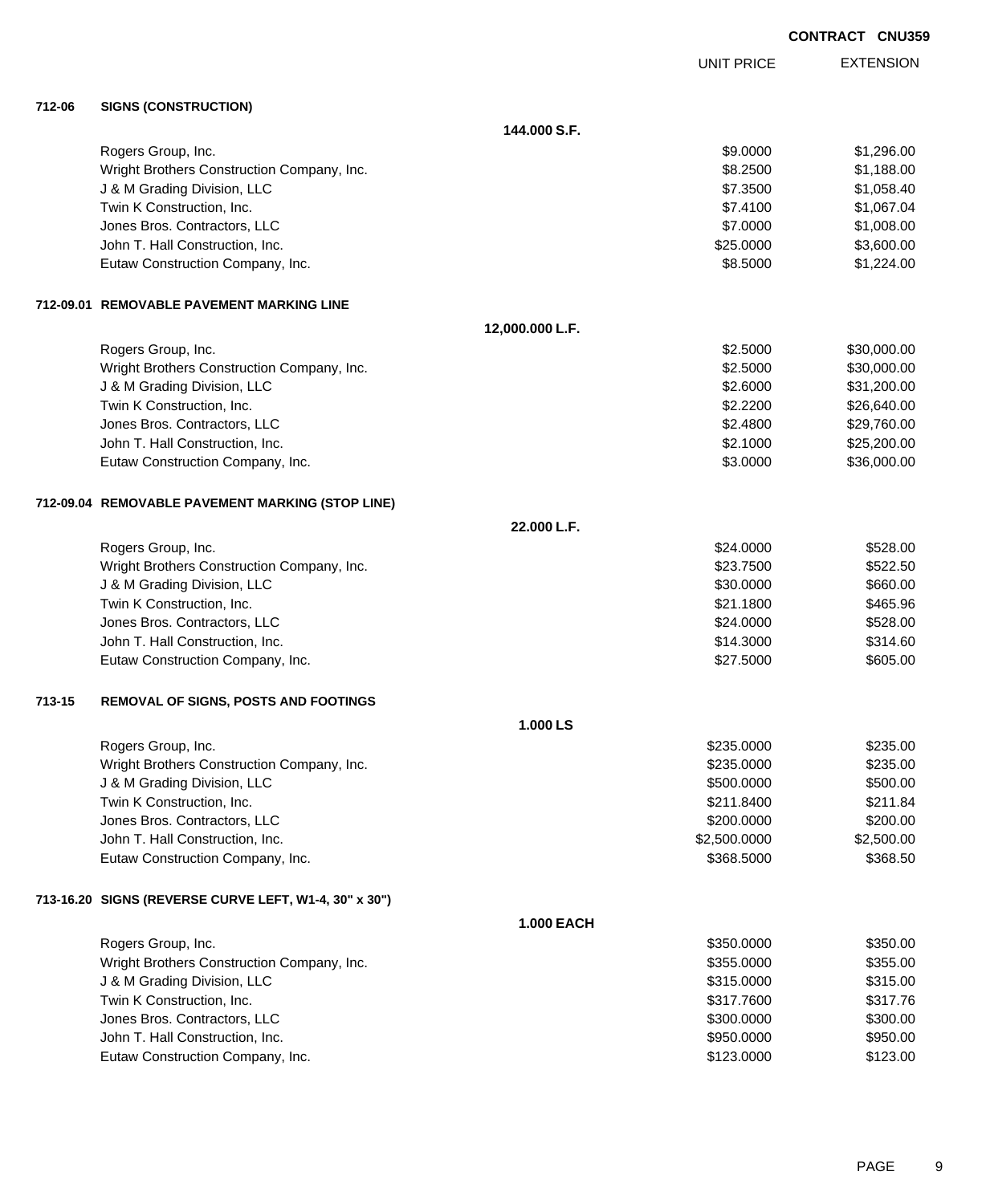EXTENSION UNIT PRICE

### **716-01.21 SNOWPLOWABLE RAISED PAVEMENT MARKERS (BI-DIR) (1 COLOR)**

|        |                                                       | 22.000 EACH       |                |              |
|--------|-------------------------------------------------------|-------------------|----------------|--------------|
|        | Rogers Group, Inc.                                    |                   | \$86.0000      | \$1,892.00   |
|        | Wright Brothers Construction Company, Inc.            |                   | \$90.0000      | \$1,980.00   |
|        | J & M Grading Division, LLC                           |                   | \$52.5000      | \$1,155.00   |
|        | Twin K Construction, Inc.                             |                   | \$79.4400      | \$1,747.68   |
|        | Jones Bros. Contractors, LLC                          |                   | \$50.0000      | \$1,100.00   |
|        | John T. Hall Construction, Inc.                       |                   | \$480.0000     | \$10,560.00  |
|        | Eutaw Construction Company, Inc.                      |                   | \$102.5000     | \$2,255.00   |
|        | 716-13.02 SPRAY THERMO PVMT MRKNG (60 mil) (6IN LINE) |                   |                |              |
|        |                                                       | 1.290 L.M.        |                |              |
|        | Rogers Group, Inc.                                    |                   | \$3,695.0000   | \$4,766.55   |
|        | Wright Brothers Construction Company, Inc.            |                   | \$4,000.0000   | \$5,160.00   |
|        | J & M Grading Division, LLC                           |                   | \$4,200.0000   | \$5,418.00   |
|        | Twin K Construction, Inc.                             |                   | \$3,389.4100   | \$4,372.34   |
|        | Jones Bros. Contractors, LLC                          |                   | \$4,000.0000   | \$5,160.00   |
|        | John T. Hall Construction, Inc.                       |                   | \$12,000.0000  | \$15,480.00  |
|        | Eutaw Construction Company, Inc.                      |                   | \$4,368.0000   | \$5,634.72   |
| 717-01 | <b>MOBILIZATION</b>                                   |                   |                |              |
|        |                                                       | 1.000 LS          |                |              |
|        | Rogers Group, Inc.                                    |                   | \$125,000.0000 | \$125,000.00 |
|        | Wright Brothers Construction Company, Inc.            |                   | \$64,000.0000  | \$64,000.00  |
|        | J & M Grading Division, LLC                           |                   | \$140,000.0000 | \$140,000.00 |
|        | Twin K Construction, Inc.                             |                   | \$135,120.9600 | \$135,120.96 |
|        | Jones Bros. Contractors, LLC                          |                   | \$70,000.0000  | \$70,000.00  |
|        | John T. Hall Construction, Inc.                       |                   | \$48,000.0000  | \$48,000.00  |
|        | Eutaw Construction Company, Inc.                      |                   | \$120,000.0000 | \$120,000.00 |
| 730-40 | <b>TEMPORARY TRAFFIC SIGNAL SYSTEM</b>                |                   |                |              |
|        |                                                       | <b>1.000 EACH</b> |                |              |
|        | Rogers Group, Inc.                                    |                   | \$30,000.0000  | \$30,000.00  |
|        | Wright Brothers Construction Company, Inc.            |                   | \$27,000.0000  | \$27,000.00  |
|        | J & M Grading Division, LLC                           |                   | \$22,000.0000  | \$22,000.00  |
|        | Twin K Construction, Inc.                             |                   | \$20,686.4900  | \$20,686.49  |
|        | Jones Bros. Contractors, LLC                          |                   | \$25,000.0000  | \$25,000.00  |
|        | John T. Hall Construction, Inc.                       |                   | \$58,000.0000  | \$58,000.00  |
|        | Eutaw Construction Company, Inc.                      |                   | \$34,390.0000  | \$34,390.00  |
|        | 740-06.01 GEOMEMBRANE                                 |                   |                |              |
|        |                                                       | 1,048.000 S.Y.    |                |              |
|        | Rogers Group, Inc.                                    |                   | \$23.0000      | \$24,104.00  |
|        | Wright Brothers Construction Company, Inc.            |                   | \$16.0000      | \$16,768.00  |
|        | J & M Grading Division, LLC                           |                   | \$15.0000      | \$15,720.00  |
|        | Twin K Construction, Inc.                             |                   | \$6.7400       | \$7,063.52   |
|        | Jones Bros. Contractors, LLC                          |                   | \$16.0000      | \$16,768.00  |
|        | John T. Hall Construction, Inc.                       |                   | \$6.2500       | \$6,550.00   |
|        | Eutaw Construction Company, Inc.                      |                   | \$28.5000      | \$29,868.00  |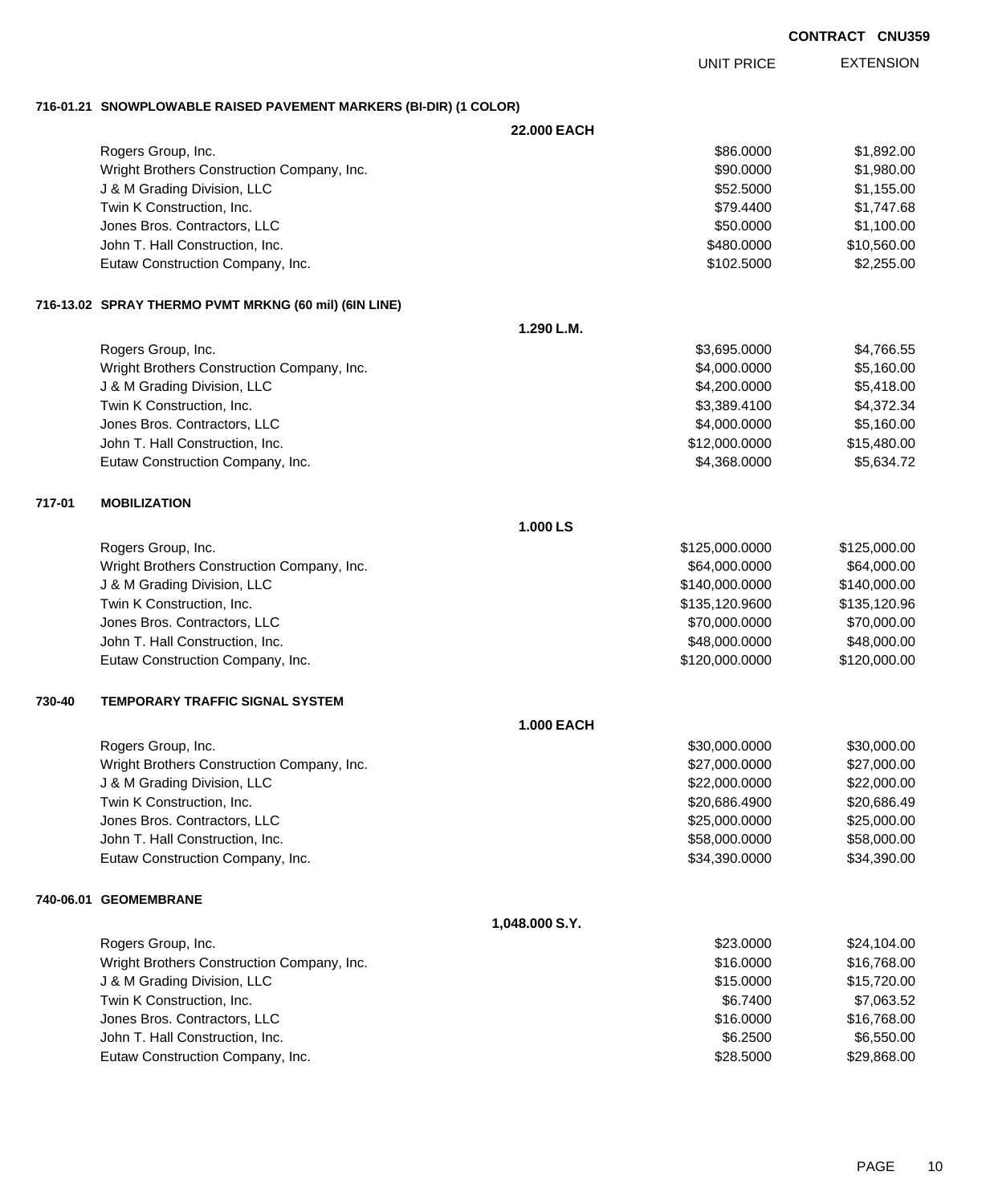|        |                                                    |                | <b>UNIT PRICE</b> | <b>EXTENSION</b> |
|--------|----------------------------------------------------|----------------|-------------------|------------------|
|        | 740-10.03   GEOTEXTILE (TYPE III)(EROSION CONTROL) |                |                   |                  |
|        |                                                    | 665,000 S.Y.   |                   |                  |
|        | Rogers Group, Inc.                                 |                | \$6.5000          | \$4,322.50       |
|        | Wright Brothers Construction Company, Inc.         |                | \$4.0000          | \$2,660.00       |
|        | J & M Grading Division, LLC                        |                | \$3.0000          | \$1,995.00       |
|        | Twin K Construction, Inc.                          |                | \$3.9400          | \$2,620.10       |
|        | Jones Bros. Contractors, LLC                       |                | \$3.0000          | \$1,995.00       |
|        | John T. Hall Construction, Inc.                    |                | \$6.2500          | \$4,156.25       |
|        | Eutaw Construction Company, Inc.                   |                | \$13.5000         | \$8,977.50       |
| 801-03 | <b>WATER (SEEDING &amp; SODDING)</b>               |                |                   |                  |
|        |                                                    | 32.000 M.G.    |                   |                  |
|        | Rogers Group, Inc.                                 |                | \$17.5000         | \$560.00         |
|        | Wright Brothers Construction Company, Inc.         |                | \$60.0000         | \$1,920.00       |
|        | J & M Grading Division, LLC                        |                | \$15.7500         | \$504.00         |
|        | Twin K Construction, Inc.                          |                | \$58.2600         | \$1,864.32       |
|        | Jones Bros. Contractors, LLC                       |                | \$15.0000         | \$480.00         |
|        | John T. Hall Construction, Inc.                    |                | \$8,500.0000      | \$272,000.00     |
|        | Eutaw Construction Company, Inc.                   |                | \$61.5000         | \$1,968.00       |
| 803-01 | <b>SODDING (NEW SOD)</b>                           |                |                   |                  |
|        |                                                    | 1,186.000 S.Y. |                   |                  |
|        | Rogers Group, Inc.                                 |                | \$5.0000          | \$5,930.00       |
|        | Wright Brothers Construction Company, Inc.         |                | \$6.5000          | \$7,709.00       |
|        | J & M Grading Division, LLC                        |                | \$4.2000          | \$4,981.20       |
|        | Twin K Construction, Inc.                          |                | \$7.0000          | \$8,302.00       |
|        | Jones Bros. Contractors, LLC                       |                | \$4.0000          | \$4,744.00       |
|        | John T. Hall Construction, Inc.                    |                | \$72.0000         | \$85,392.00      |
|        | Eutaw Construction Company, Inc.                   |                | \$7.0000          | \$8,302.00       |
| 203-50 | <b>CONSTRUCTION OF HAUL ROAD</b>                   |                |                   |                  |
|        |                                                    | 1.000 LS       |                   |                  |
|        | Rogers Group, Inc.                                 |                | \$25,000.0000     | \$25,000.00      |
|        | Wright Brothers Construction Company, Inc.         |                | \$100,000.0000    | \$100,000.00     |
|        | J & M Grading Division, LLC                        |                | \$20,000.0000     | \$20,000.00      |
|        | Twin K Construction, Inc.                          |                | \$55,000.0000     | \$55,000.00      |
|        | Jones Bros. Contractors, LLC                       |                | \$85,000.0000     | \$85,000.00      |
|        | John T. Hall Construction, Inc.                    |                | \$46,000.0000     | \$46,000.00      |

Eutaw Construction Company, Inc. 6. 2012 12:30 12:30 12:30 12:30 12:30 12:30 12:30 12:30 12:30 12:30 12:30 12:30 12:30 12:30 12:30 12:30 12:30 12:30 12:30 12:30 12:30 12:30 12:30 12:30 12:30 12:30 12:30 12:30 12:30 12:30 1

**CONTRACT CNU359**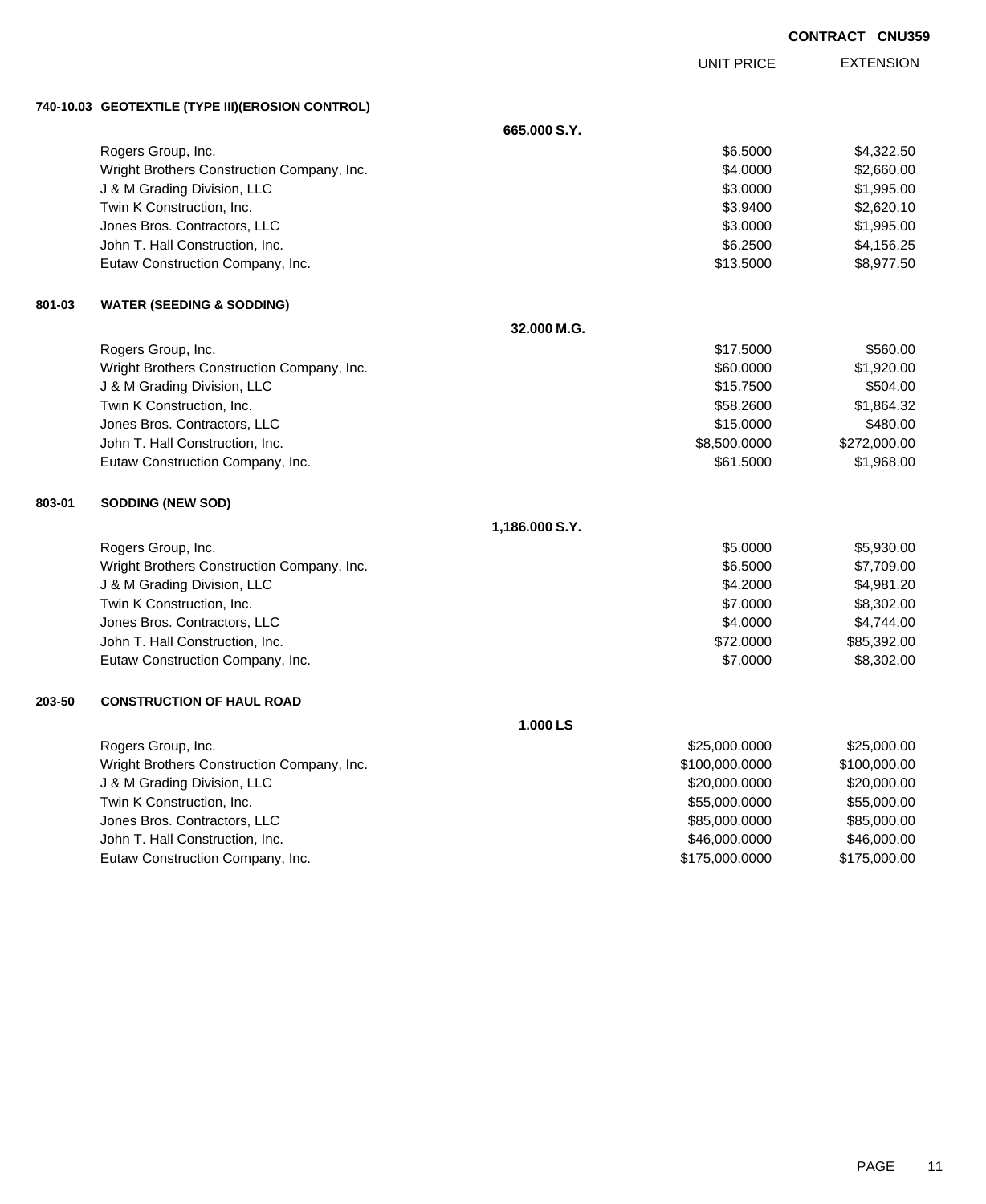## **SUB-TOTAL ROADWAY**

| Rogers Group, Inc.                         | \$1,181,224.80 |
|--------------------------------------------|----------------|
| Wright Brothers Construction Company, Inc. | \$1,287,548.45 |
| J & M Grading Division, LLC                | \$1,336,822.55 |
| Twin K Construction, Inc.                  | \$1,380,648.95 |
| Jones Bros. Contractors, LLC               | \$1,479,098.25 |
| John T. Hall Construction, Inc.            | \$2,285,749.65 |
| Eutaw Construction Company, Inc.           | \$2,600,000.00 |
|                                            |                |

### **TOTAL CONTRACT**

| Rogers Group, Inc.                         | \$1,181,224.80 |
|--------------------------------------------|----------------|
| Wright Brothers Construction Company, Inc. | \$1,287,548.45 |
| J & M Grading Division, LLC                | \$1,336,822.55 |
| Twin K Construction, Inc.                  | \$1,380,648.95 |
| Jones Bros. Contractors, LLC               | \$1,479,098.25 |
| John T. Hall Construction, Inc.            | \$2,285,749.65 |
| Eutaw Construction Company, Inc.           | \$2,600,000,00 |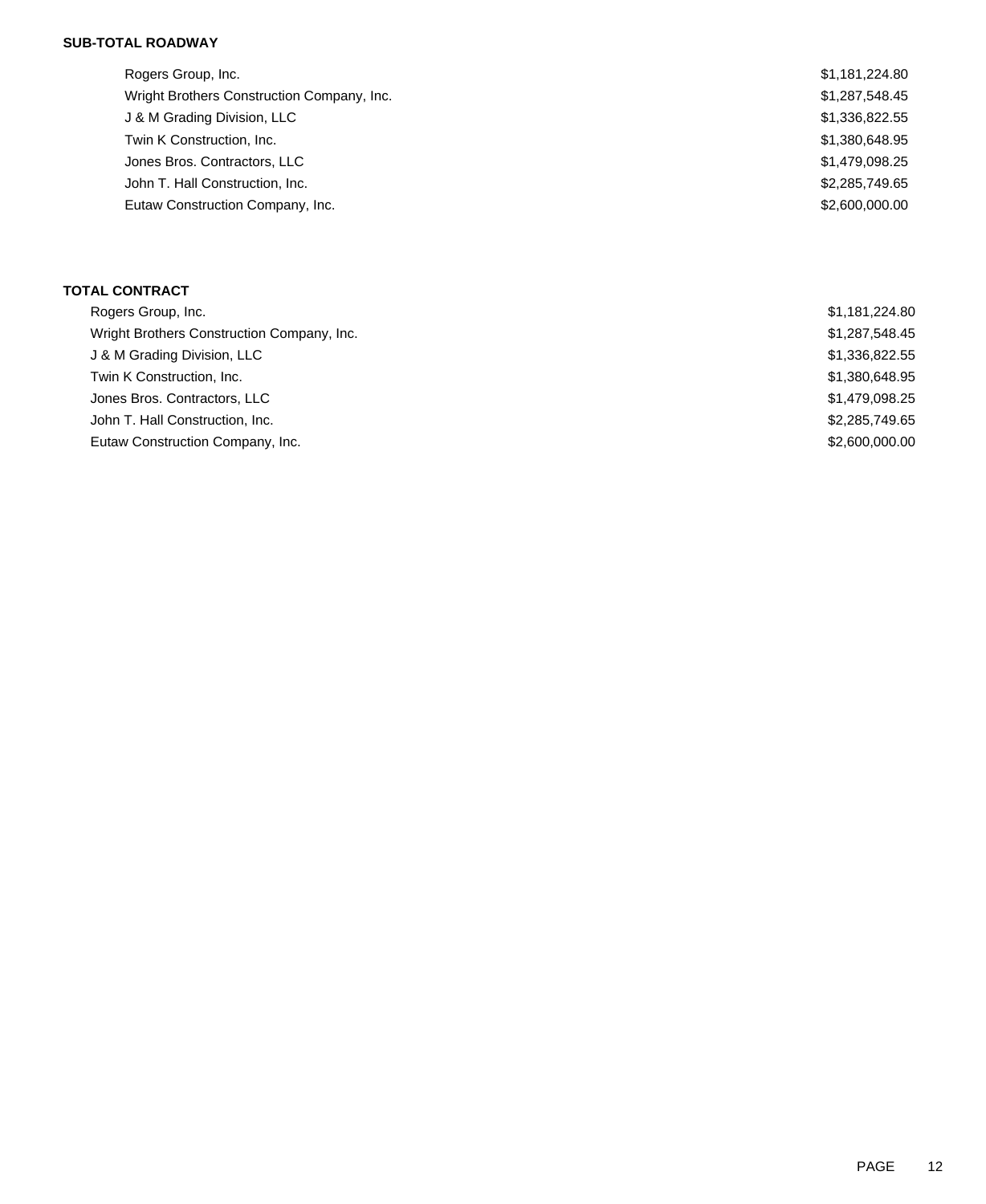# **DEPARTMENT OF TRANSPORTATION SUMMARY OF BIDS LETTING OF DECEMBER 11, 2020 STATE OF TENNESSEE**

### RUTHERFORD COUNTY (Contract No. CNU363 Call 045)

NH-I-840(18),75840-8137-44

THE RESURFACING ON I-840 FROM THE WILLIAMSON COUNTY LINE (L.M. 0.00) TO WEST OF I-24 (L.M. 7.53), INCLUDING CONCRETE RAMP REPAIR.

PROJECT LENGTH - 7.53 MILES

COMPLETION TIME - ON OR BEFORE SEPTEMBER 30, 2021

DBE GOAL 6.00%

|                                             | <b>TOTAL CONTRACT</b> |
|---------------------------------------------|-----------------------|
| Volunteer Paving, LLC                       | \$6,247,541.07        |
| <b>Vulcan Construction Materials, LLC</b>   | \$6,451,943.50        |
| Jones Bros. Contractors, LLC                | \$6,490,868.90        |
| Rogers Group, Inc.                          | \$7,350,840.00        |
| BWI MTN ii Inc. & dba Blue Water Industries | \$7,617,035.60        |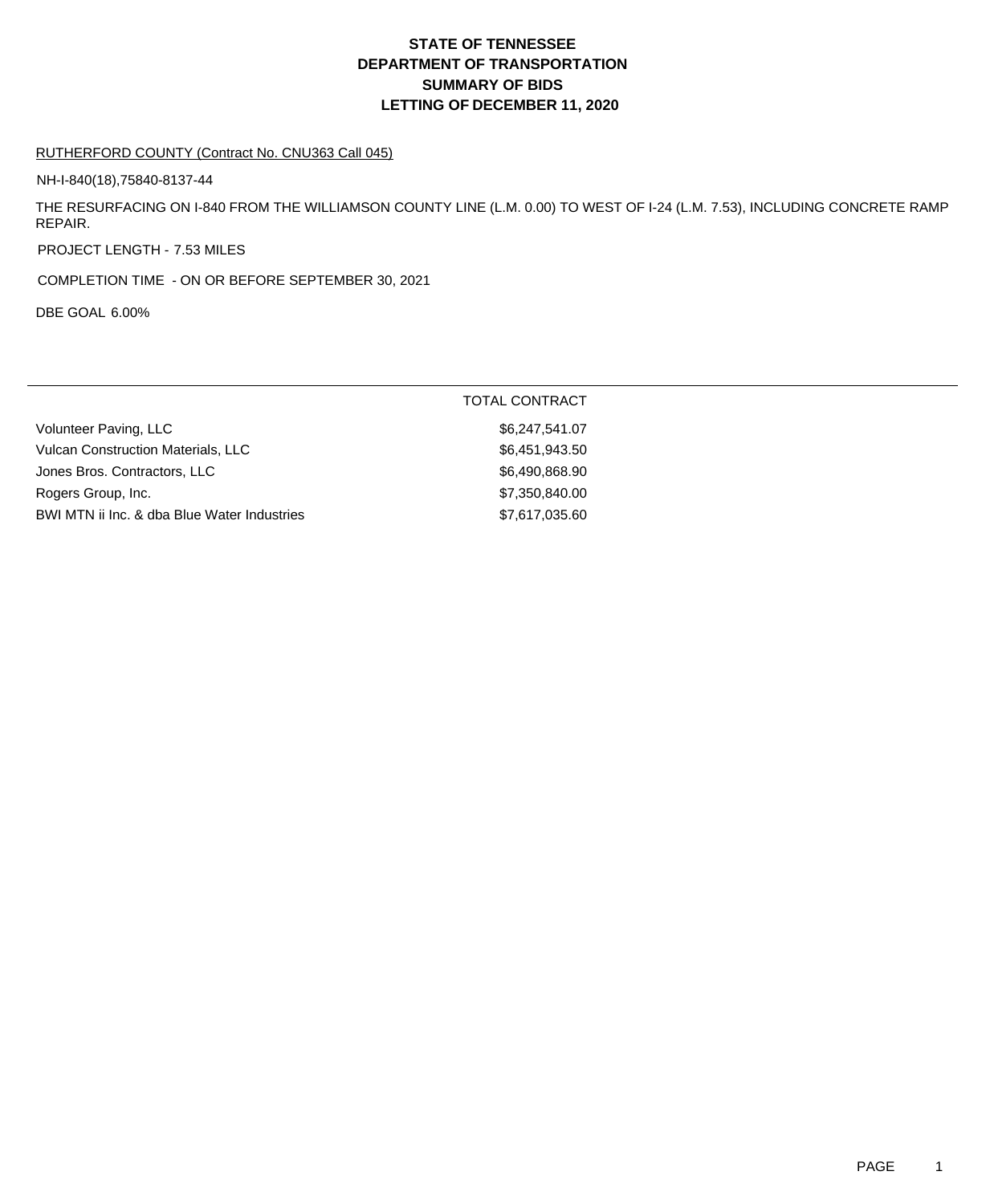|        |                                                                 |                |                   | <b>CONTRACT CNU363</b> |
|--------|-----------------------------------------------------------------|----------------|-------------------|------------------------|
|        |                                                                 |                | <b>UNIT PRICE</b> | <b>EXTENSION</b>       |
|        | <b>ROADWAY CATEGORY</b>                                         |                |                   |                        |
| 203-05 | <b>UNDERCUTTING</b>                                             |                |                   |                        |
|        |                                                                 | 89.000 C.Y.    |                   |                        |
|        | Volunteer Paving, LLC                                           |                | \$25.0000         | \$2,225.00             |
|        | Vulcan Construction Materials, LLC                              |                | \$65.0000         | \$5,785.00             |
|        | Jones Bros. Contractors, LLC                                    |                | \$45.0000         | \$4,005.00             |
|        | Rogers Group, Inc.                                              |                | \$75.0000         | \$6,675.00             |
|        | BWI MTN ii Inc. & dba Blue Water Industries                     |                | \$160.0000        | \$14,240.00            |
|        | 208-01.05 BROOMING & DEGRASSING SHOULDERS                       |                |                   |                        |
|        |                                                                 | 30.700 L.M.    |                   |                        |
|        | Volunteer Paving, LLC                                           |                | \$645.8900        | \$19,828.82            |
|        | Vulcan Construction Materials, LLC                              |                | \$800.0000        | \$24,560.00            |
|        | Jones Bros. Contractors, LLC                                    |                | \$1,230.0000      | \$37,761.00            |
|        | Rogers Group, Inc.                                              |                | \$675.0000        | \$20,722.50            |
|        | BWI MTN ii Inc. & dba Blue Water Industries                     |                | \$2,000.0000      | \$61,400.00            |
| 303-01 | MINERAL AGGREGATE, TYPE A BASE, GRADING D                       |                |                   |                        |
|        |                                                                 | 2,083.000 TON  |                   |                        |
|        | Volunteer Paving, LLC                                           |                | \$35.0700         | \$73,050.81            |
|        | Vulcan Construction Materials, LLC                              |                | \$39.0000         | \$81,237.00            |
|        | Jones Bros. Contractors, LLC                                    |                | \$31.0000         | \$64,573.00            |
|        | Rogers Group, Inc.                                              |                | \$29.8500         | \$62,177.55            |
|        | BWI MTN ii Inc. & dba Blue Water Industries                     |                | \$26.5000         | \$55,199.50            |
|        | 303-10.01 MINERAL AGGREGATE (SIZE 57)                           |                |                   |                        |
|        |                                                                 | 300.000 TON    |                   |                        |
|        | Volunteer Paving, LLC                                           |                | \$45.0000         | \$13,500.00            |
|        | Vulcan Construction Materials, LLC                              |                | \$37.0000         | \$11,100.00            |
|        | Jones Bros. Contractors, LLC                                    |                | \$50.0000         | \$15,000.00            |
|        | Rogers Group, Inc.                                              |                | \$59.0000         | \$17,700.00            |
|        | BWI MTN ii Inc. & dba Blue Water Industries                     |                | \$75.0000         | \$22,500.00            |
|        | 307-03.08 ASPHALT CONCRETE MIX (PG76-22) (BPMB-HM) GRADING B-M2 |                |                   |                        |
|        |                                                                 | 2,606.000 TON  |                   |                        |
|        | Volunteer Paving, LLC                                           |                | \$53.0000         | \$138,118.00           |
|        | Vulcan Construction Materials, LLC                              |                | \$84.0000         | \$218,904.00           |
|        | Jones Bros. Contractors, LLC                                    |                | \$78.0000         | \$203,268.00           |
|        | Rogers Group, Inc.                                              |                | \$90.5000         | \$235,843.00           |
|        | BWI MTN ii Inc. & dba Blue Water Industries                     |                | \$88.0000         | \$229,328.00           |
|        | 307-03.10 ASPHALT CONC MIX (PG76-22)(BPMB-HM) GR CS             |                |                   |                        |
|        |                                                                 | 15,454.000 TON |                   |                        |
|        | Volunteer Paving, LLC                                           |                | \$75.6800         | \$1,169,558.72         |
|        | Vulcan Construction Materials, LLC                              |                | \$84.0000         | \$1,298,136.00         |
|        | Jones Bros. Contractors, LLC                                    |                | \$89.0000         | \$1,375,406.00         |
|        | Rogers Group, Inc.                                              |                | \$96.0000         | \$1,483,584.00         |
|        | BWI MTN ii Inc. & dba Blue Water Industries                     |                | \$102.2500        | \$1,580,171.50         |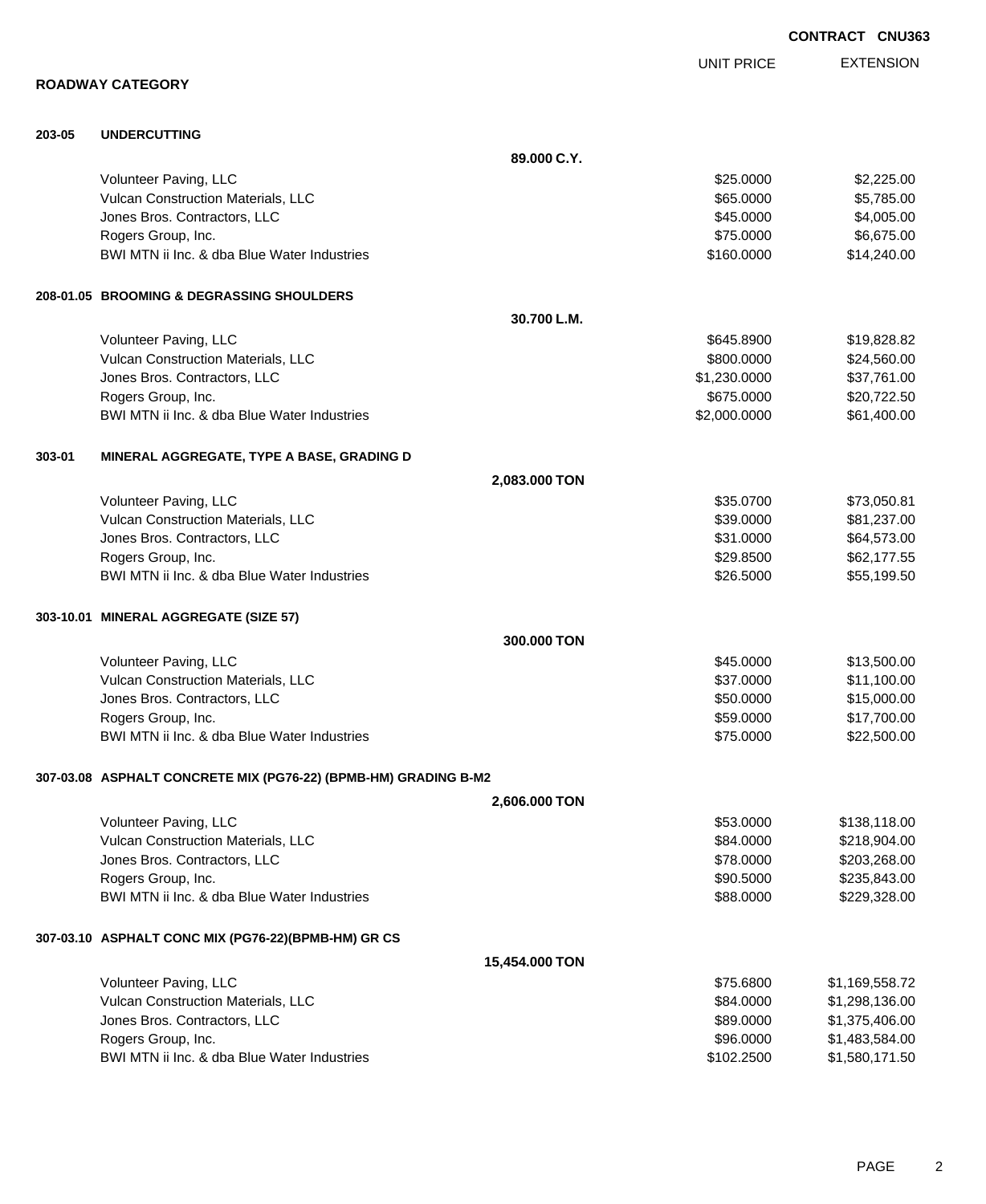UNIT PRICE

EXTENSION

**403-01 BITUMINOUS MATERIAL FOR TACK COAT (TC)**

| 403-01 | BITUMINOUS MATERIAL FOR TACK COAT (TC)                               |                    |            |                |
|--------|----------------------------------------------------------------------|--------------------|------------|----------------|
|        |                                                                      | <b>262,000 TON</b> |            |                |
|        | Volunteer Paving, LLC                                                |                    | \$600.0000 | \$157,200.00   |
|        | Vulcan Construction Materials, LLC                                   |                    | \$700.0000 | \$183,400.00   |
|        | Jones Bros. Contractors, LLC                                         |                    | \$650.0000 | \$170,300.00   |
|        | Rogers Group, Inc.                                                   |                    | \$665.0000 | \$174,230.00   |
|        | BWI MTN ii Inc. & dba Blue Water Industries                          |                    | \$800.0000 | \$209,600.00   |
|        | 411-03.10 ACS MIX(PG76-22) GRADING D                                 |                    |            |                |
|        |                                                                      | 130.000 TON        |            |                |
|        | Volunteer Paving, LLC                                                |                    | \$98.3400  | \$12,784.20    |
|        | Vulcan Construction Materials, LLC                                   |                    | \$138.0000 | \$17,940.00    |
|        | Jones Bros. Contractors, LLC                                         |                    | \$120.0000 | \$15,600.00    |
|        | Rogers Group, Inc.                                                   |                    | \$110.0000 | \$14,300.00    |
|        | BWI MTN ii Inc. & dba Blue Water Industries                          |                    | \$95.2500  | \$12,382.50    |
|        | 411-03.23 ACS MIX (PG76-22) OGFC                                     |                    |            |                |
|        |                                                                      | 20,032.000 TON     |            |                |
|        | Volunteer Paving, LLC                                                |                    | \$115.3600 | \$2,310,891.52 |
|        | Vulcan Construction Materials, LLC                                   |                    | \$105.0000 | \$2,103,360.00 |
|        | Jones Bros. Contractors, LLC                                         |                    | \$106.0000 | \$2,123,392.00 |
|        | Rogers Group, Inc.                                                   |                    | \$118.0000 | \$2,363,776.00 |
|        | BWI MTN ii Inc. & dba Blue Water Industries                          |                    | \$120.0000 | \$2,403,840.00 |
|        | 411-12.01 SCORING SHOULDERS (CONTINUOUS) (16IN WIDTH)                |                    |            |                |
|        |                                                                      | 30.700 L.M.        |            |                |
|        | Volunteer Paving, LLC                                                |                    | \$650.0000 | \$19,955.00    |
|        | Vulcan Construction Materials, LLC                                   |                    | \$400.0000 | \$12,280.00    |
|        | Jones Bros. Contractors, LLC                                         |                    | \$400.0000 | \$12,280.00    |
|        | Rogers Group, Inc.                                                   |                    | \$650.0000 | \$19,955.00    |
|        | BWI MTN ii Inc. & dba Blue Water Industries                          |                    | \$400.0000 | \$12,280.00    |
|        | 415-01.01 COLD PLANING BITUMINOUS PAVEMENT                           |                    |            |                |
|        |                                                                      | 24,548.000 TON     |            |                |
|        | Volunteer Paving, LLC                                                |                    | \$21.0000  | \$515,508.00   |
|        | Vulcan Construction Materials, LLC                                   |                    | \$17.0000  | \$417,316.00   |
|        | Jones Bros. Contractors, LLC                                         |                    | \$22.8000  | \$559,694.40   |
|        | Rogers Group, Inc.                                                   |                    | \$18.5000  | \$454,138.00   |
|        | BWI MTN ii Inc. & dba Blue Water Industries                          |                    | \$22.7000  | \$557,239.60   |
|        | 501-01.13   PORTLAND CEMENT CONCRETE PAVEMENT (PLAIN) 10" FAST TRACK |                    |            |                |
|        |                                                                      | 5,605.000 S.Y.     |            |                |
|        | Volunteer Paving, LLC                                                |                    | \$140.0000 | \$784,700.00   |
|        | Vulcan Construction Materials, LLC                                   |                    | \$162.0000 | \$908,010.00   |
|        | Jones Bros. Contractors, LLC                                         |                    | \$139.5600 | \$782,233.80   |
|        | Rogers Group, Inc.                                                   |                    | \$171.0000 | \$958,455.00   |
|        | BWI MTN ii Inc. & dba Blue Water Industries                          |                    | \$162.0000 | \$908,010.00   |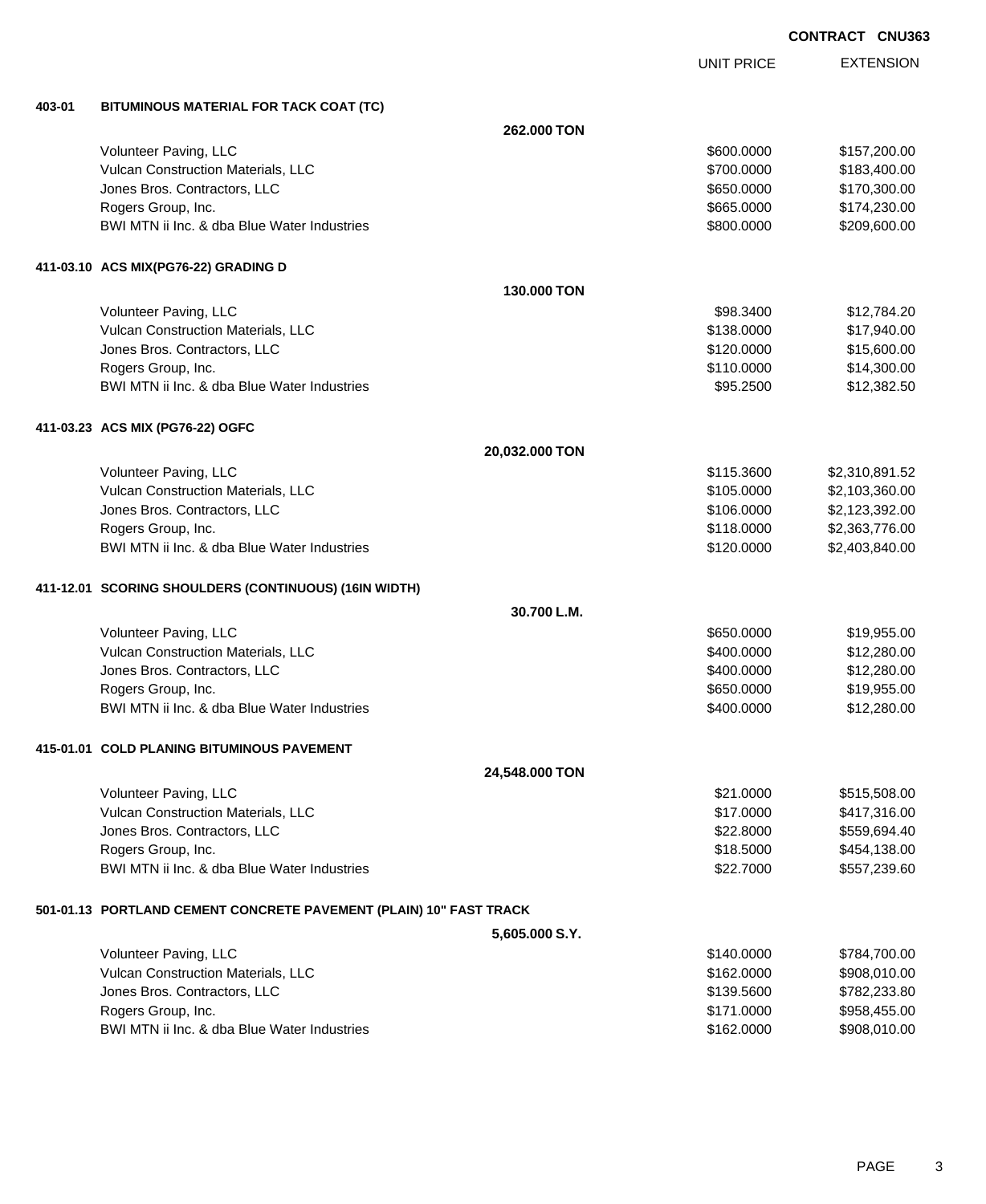EXTENSION **CONTRACT CNU363** UNIT PRICE **502-04.01 SAWING CONCRETE PAVEMENT (FULL DEPTH) 15,382.000 L.F.** Volunteer Paving, LLC 6.0000 \$92,292.00 Vulcan Construction Materials, LLC 60000 \$276,876.00 Jones Bros. Contractors, LLC 6.1800 \$95,060.76 Rogers Group, Inc. \$19.0000 \$292,258.00 BWI MTN ii Inc. & dba Blue Water Industries **\$18.0000 \$276,876.00** \$276,876.00 **502-04.02 LOAD TRANSFER DOWELS 4,088.000 EACH** Volunteer Paving, LLC 681,760.00 Vulcan Construction Materials, LLC 667,452.00 \$67,452.00 Jones Bros. Contractors, LLC \$13.1100 \$53,593.68 Rogers Group, Inc. \$17.540.00 \$71,540.00 BWI MTN ii Inc. & dba Blue Water Industries **\$16.5000** \$67,452.00 **502-04.03 TRANSVERSE TIE-BARS 2,136.000 EACH** Volunteer Paving, LLC 680.00 \$10,680.00 Vulcan Construction Materials, LLC 600 and the state of the state of the state of the state of the state of the state of the state of the state of the state of the state of the state of the state of the state of the state Jones Bros. Contractors, LLC \$7.6600 \$16,361.76 Rogers Group, Inc. \$15.0000 \$32,040.00 BWI MTN ii Inc. & dba Blue Water Industries **\$14.2500** \$30,438.00 **709-05.06 MACHINED RIP-RAP (CLASS A-1) 80.000 TON** Volunteer Paving, LLC 6. The state of the state of the state of the state of the state of the state of the state of the state of the state of the state of the state of the state of the state of the state of the state of th Vulcan Construction Materials, LLC 60000 \$4,000.00 Jones Bros. Contractors, LLC \$55.0000 \$4,400.00 Rogers Group, Inc. 6. 2008. The State of the State of the State of the State of State of the State of State of State of State of State of State of State of State of State of State of State of State of State of State of Sta BWI MTN ii Inc. & dba Blue Water Industries **\$80.0000 \$6,400.00** \$6,400.00 **712-01 TRAFFIC CONTROL 1.000 LS** Volunteer Paving, LLC 6. 2012 12:250.000 \$152,250.000 \$152,250.000 \$152,250.000 Vulcan Construction Materials, LLC 600000 \$75,000.000 \$75,000.000 \$75,000.000 Jones Bros. Contractors, LLC \$120,000.0000 \$120,000.00 Rogers Group, Inc. \$218,667.4500 \$218,667.4500 \$218,667.4500 \$218,667.4500 \$218,667.45 BWI MTN ii Inc. & dba Blue Water Industries **\$250,000 \$250,000 \$250,000 \$250,000.000** \$250,000.00 **712-04.01 FLEXIBLE DRUMS (CHANNELIZING) 220.000 EACH** Volunteer Paving, LLC 6. 2012 12:00 12:00 12:00 12:00 12:00 12:00 12:00 12:00 12:00 12:00 12:00 12:00 12:00 12:00 12:00 12:00 12:00 12:00 12:00 12:00 12:00 12:00 12:00 12:00 12:00 12:00 12:00 12:00 12:00 12:00 12:00 12:00 Vulcan Construction Materials, LLC 60000 \$4,840.00 Jones Bros. Contractors, LLC \$11.0000 \$2,420.00

Rogers Group, Inc. \$11.0000 \$2,420.00 BWI MTN ii Inc. & dba Blue Water Industries **\$11.0000** \$2,420.00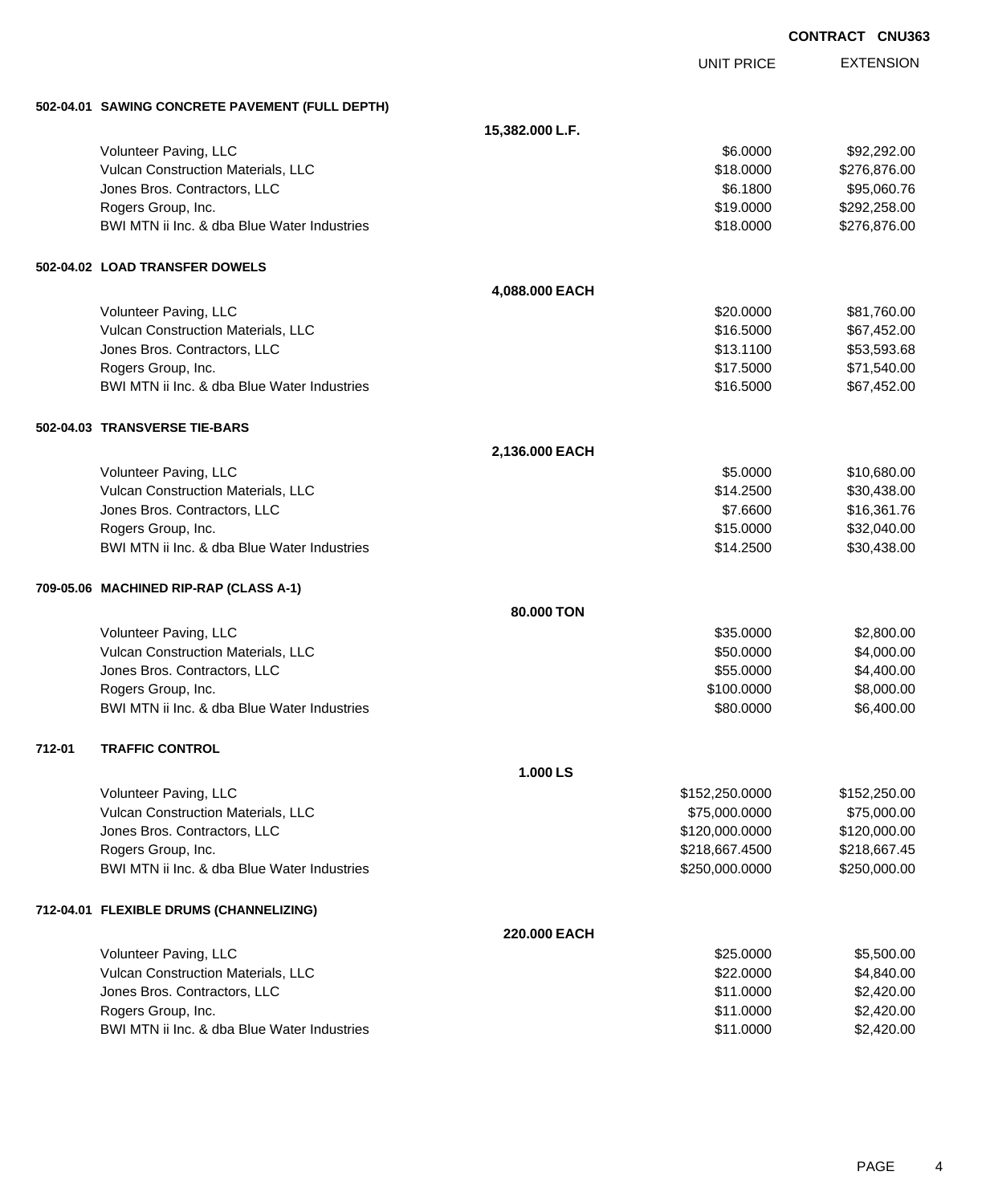UNIT PRICE

EXTENSION

**712-05.01 WARNING LIGHTS (TYPE A)**

|        | TIZ-00.01 WARNING LIGHTS (TTPE A)                      |                   |              |             |
|--------|--------------------------------------------------------|-------------------|--------------|-------------|
|        |                                                        | 48.000 EACH       |              |             |
|        | Volunteer Paving, LLC                                  |                   | \$10.0000    | \$480.00    |
|        | Vulcan Construction Materials, LLC                     |                   | \$25.0000    | \$1,200.00  |
|        | Jones Bros. Contractors, LLC                           |                   | \$1.0000     | \$48.00     |
|        | Rogers Group, Inc.                                     |                   | \$1.0000     | \$48.00     |
|        | BWI MTN ii Inc. & dba Blue Water Industries            |                   | \$1.0000     | \$48.00     |
| 712-06 | <b>SIGNS (CONSTRUCTION)</b>                            |                   |              |             |
|        |                                                        | 2,748.000 S.F.    |              |             |
|        | Volunteer Paving, LLC                                  |                   | \$1.0000     | \$2,748.00  |
|        | Vulcan Construction Materials, LLC                     |                   | \$8.7500     | \$24,045.00 |
|        | Jones Bros. Contractors, LLC                           |                   | \$6.0000     | \$16,488.00 |
|        | Rogers Group, Inc.                                     |                   | \$6.0000     | \$16,488.00 |
|        | BWI MTN ii Inc. & dba Blue Water Industries            |                   | \$6.0000     | \$16,488.00 |
|        | 712-06.16 SIGNS (CONSTRUCTION) (REDUCED SPEED WARNING) |                   |              |             |
|        |                                                        | 7.000 EACH        |              |             |
|        | Volunteer Paving, LLC                                  |                   | \$400.0000   | \$2,800.00  |
|        | Vulcan Construction Materials, LLC                     |                   | \$800.0000   | \$5,600.00  |
|        | Jones Bros. Contractors, LLC                           |                   | \$400.0000   | \$2,800.00  |
|        | Rogers Group, Inc.                                     |                   | \$400.0000   | \$2,800.00  |
|        | BWI MTN ii Inc. & dba Blue Water Industries            |                   | \$400.0000   | \$2,800.00  |
|        | 712-07.03 TEMPORARY BARRICADES (TYPE III)              |                   |              |             |
|        |                                                        | 36.000 L.F.       |              |             |
|        | Volunteer Paving, LLC                                  |                   | \$28.0000    | \$1,008.00  |
|        | Vulcan Construction Materials, LLC                     |                   | \$27.0000    | \$972.00    |
|        | Jones Bros. Contractors, LLC                           |                   | \$10.0000    | \$360.00    |
|        | Rogers Group, Inc.                                     |                   | \$10.0000    | \$360.00    |
|        | BWI MTN ii Inc. & dba Blue Water Industries            |                   | \$10.0000    | \$360.00    |
|        | 712-08.03 ARROW BOARD (TYPE C)                         |                   |              |             |
|        |                                                        | <b>2.000 EACH</b> |              |             |
|        | Volunteer Paving, LLC                                  |                   | \$1,000.0000 | \$2,000.00  |
|        | Vulcan Construction Materials, LLC                     |                   | \$800.0000   | \$1,600.00  |
|        | Jones Bros. Contractors, LLC                           |                   | \$775.0000   | \$1,550.00  |
|        | Rogers Group, Inc.                                     |                   | \$775.0000   | \$1,550.00  |
|        | BWI MTN ii Inc. & dba Blue Water Industries            |                   | \$775.0000   | \$1,550.00  |
|        | 712-08.09 DIGITAL SPEED LIMIT SIGN ASSEMBLY            |                   |              |             |
|        |                                                        | 13.000 EACH       |              |             |
|        | Volunteer Paving, LLC                                  |                   | \$5,000.0000 | \$65,000.00 |
|        | Vulcan Construction Materials, LLC                     |                   | \$4,500.0000 | \$58,500.00 |
|        | Jones Bros. Contractors, LLC                           |                   | \$4,250.0000 | \$55,250.00 |
|        | Rogers Group, Inc.                                     |                   | \$4,250.0000 | \$55,250.00 |
|        | BWI MTN ii Inc. & dba Blue Water Industries            |                   | \$4,250.0000 | \$55,250.00 |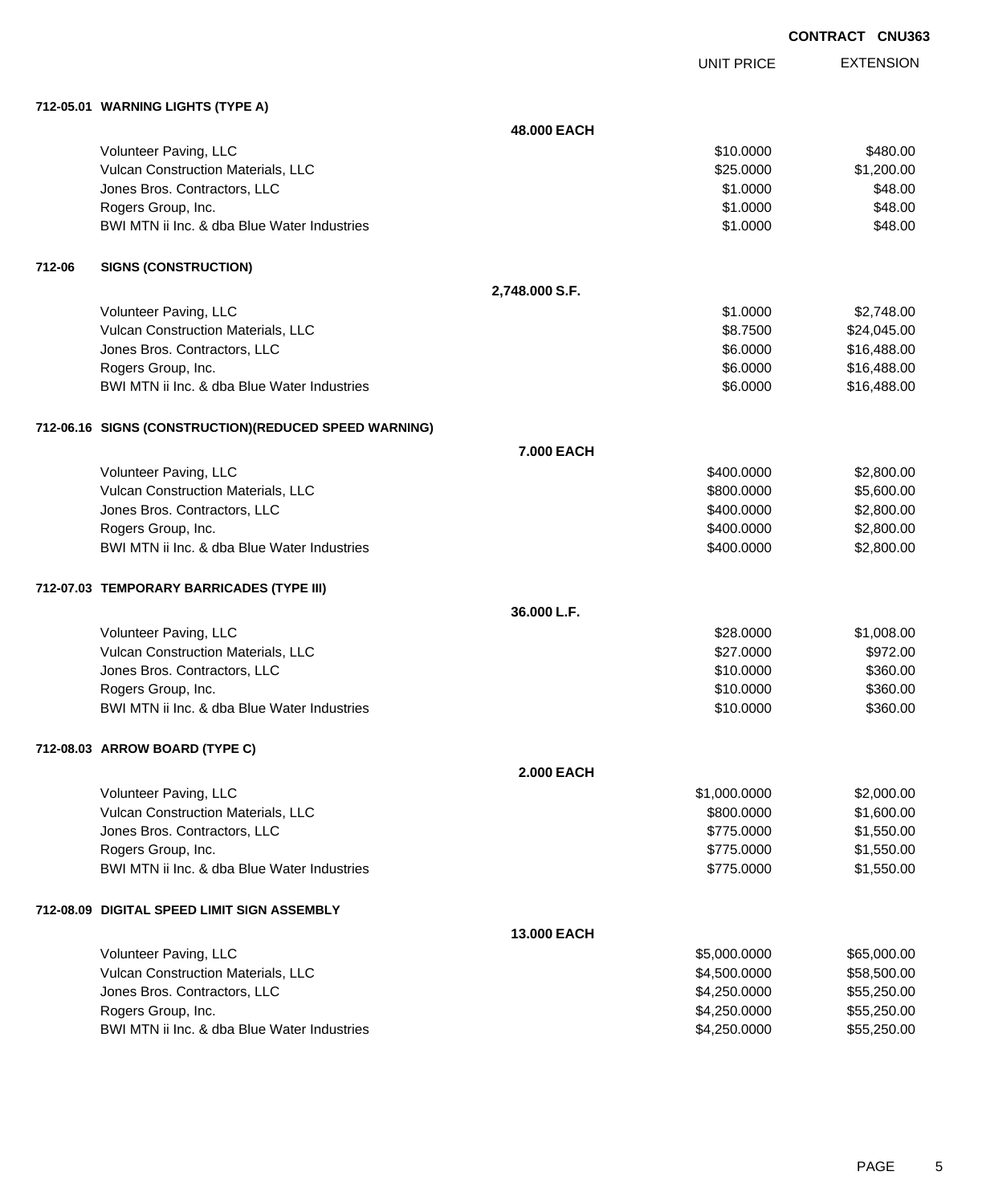UNIT PRICE

EXTENSION

**712-08.10 MOBILE MESSAGE SIGN UNIT W/ATTENUATOR**

|                                                                  | 1,800.000 HOUR    |              |              |
|------------------------------------------------------------------|-------------------|--------------|--------------|
| Volunteer Paving, LLC                                            |                   | \$20.0000    | \$36,000.00  |
| Vulcan Construction Materials, LLC                               |                   | \$85.0000    | \$153,000.00 |
| Jones Bros. Contractors, LLC                                     |                   | \$98.0000    | \$176,400.00 |
| Rogers Group, Inc.                                               |                   | \$90.0000    | \$162,000.00 |
| BWI MTN ii Inc. & dba Blue Water Industries                      |                   | \$98.0000    | \$176,400.00 |
| 713-02.14 FLEXIBLE DELINEATOR (WHITE)                            |                   |              |              |
|                                                                  | 370.000 EACH      |              |              |
| Volunteer Paving, LLC                                            |                   | \$45.0000    | \$16,650.00  |
| Vulcan Construction Materials, LLC                               |                   | \$33.7500    | \$12,487.50  |
| Jones Bros. Contractors, LLC                                     |                   | \$30.0000    | \$11,100.00  |
| Rogers Group, Inc.                                               |                   | \$30.0000    | \$11,100.00  |
| BWI MTN ii Inc. & dba Blue Water Industries                      |                   | \$30.0000    | \$11,100.00  |
| 713-02.15 FLEXIBLE DELINEATOR (YELLOW)                           |                   |              |              |
|                                                                  | 38.000 EACH       |              |              |
| Volunteer Paving, LLC                                            |                   | \$45.0000    | \$1,710.00   |
| Vulcan Construction Materials, LLC                               |                   | \$33.7500    | \$1,282.50   |
| Jones Bros. Contractors, LLC                                     |                   | \$30.0000    | \$1,140.00   |
| Rogers Group, Inc.                                               |                   | \$30.0000    | \$1,140.00   |
| BWI MTN ii Inc. & dba Blue Water Industries                      |                   | \$30.0000    | \$1,140.00   |
| 713-16.01 CHANGEABLE MESSAGE SIGN UNIT                           |                   |              |              |
|                                                                  | <b>6.000 EACH</b> |              |              |
| Volunteer Paving, LLC                                            |                   | \$6,000.0000 | \$36,000.00  |
| Vulcan Construction Materials, LLC                               |                   | \$6,500.0000 | \$39,000.00  |
| Jones Bros. Contractors, LLC                                     |                   | \$4,750.0000 | \$28,500.00  |
| Rogers Group, Inc.                                               |                   | \$5,000.0000 | \$30,000.00  |
| BWI MTN ii Inc. & dba Blue Water Industries                      |                   | \$7,250.0000 | \$43,500.00  |
| 716-01.23 SNOWPLOWABLE RAISED PAVEMENT MARKERS (BI-DIR)(2 COLOR) |                   |              |              |
|                                                                  | 1,482.000 EACH    |              |              |
| Volunteer Paving, LLC                                            |                   | \$30.0000    | \$44,460.00  |
| Vulcan Construction Materials, LLC                               |                   | \$25.0000    | \$37,050.00  |
| Jones Bros. Contractors, LLC                                     |                   | \$25.0000    | \$37,050.00  |
| Rogers Group, Inc.                                               |                   | \$25.0000    | \$37,050.00  |
| BWI MTN ii Inc. & dba Blue Water Industries                      |                   | \$25.0000    | \$37,050.00  |
| 716-01.30 REMOVAL OF SNOWPLOWABLE REFLECTIVE MARKER              |                   |              |              |
|                                                                  | 1,482.000 EACH    |              |              |
| Volunteer Paving, LLC                                            |                   | \$10.0000    | \$14,820.00  |
| Vulcan Construction Materials, LLC                               |                   | \$8.0000     | \$11,856.00  |
| Jones Bros. Contractors, LLC                                     |                   | \$8.0000     | \$11,856.00  |
| Rogers Group, Inc.                                               |                   | \$8.0000     | \$11,856.00  |
| BWI MTN ii Inc. & dba Blue Water Industries                      |                   | \$8.0000     | \$11,856.00  |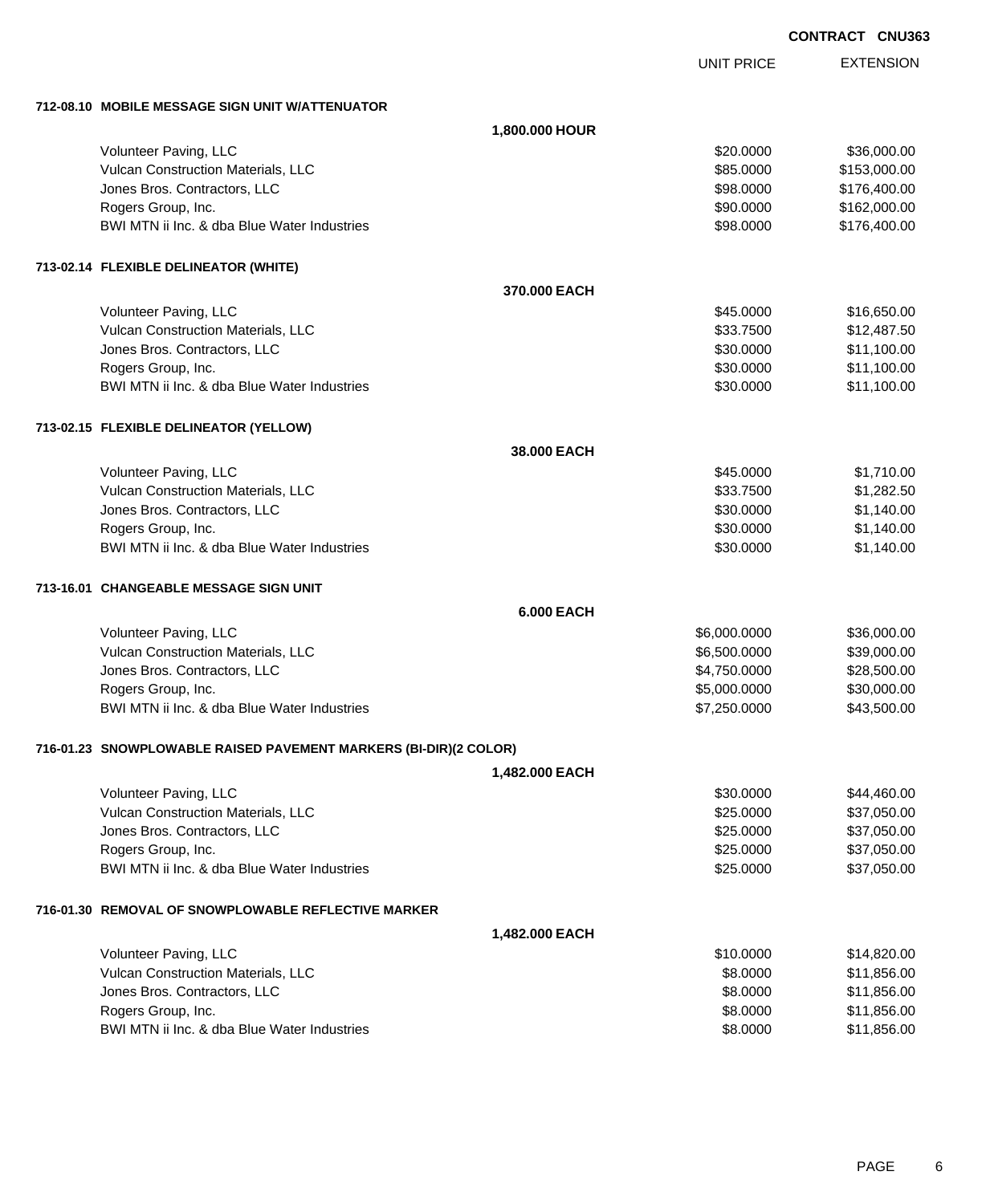| <b>CONTRACT</b> | <b>CNU363</b> |
|-----------------|---------------|
|                 |               |

EXTENSION UNIT PRICE **716-02.04 PLASTIC PAVEMENT MARKING(CHANNELIZATION STRIPING) 441.000 S.Y.** Volunteer Paving, LLC 6. The state of the state of the state of the state of the state of the state of the state of the state of the state of the state of the state of the state of the state of the state of the state of th Vulcan Construction Materials, LLC 60000 \$8,820.000 \$8,820.000 \$8,820.000 Jones Bros. Contractors, LLC 6. 20000 \$8,820.000 \$8,820.000 \$8,820.000 \$8,820.000 \$8,820.000 \$8,820.00 Rogers Group, Inc. \$20.000 \$8,820.00 BWI MTN ii Inc. & dba Blue Water Industries **\$20.000 \$8,820.000 \$8,820.00 716-02.05 PLASTIC PAVEMENT MARKING (STOP LINE) 219.000 L.F.** Volunteer Paving, LLC \$15.0000 \$3,285.00 Vulcan Construction Materials, LLC 6. The state of the state of the state of the state of the state of the state of the state of the state of the state of the state of the state of the state of the state of the state of th dones Bros. Contractors, LLC 6. 2009 6. 2009 6. 2010 6. 2010 6. 2010 6. 2010 6. 2010 6. 2010 6. 2010 6. 2010 6. 3.285.00 Rogers Group, Inc. \$1,285.00 BWI MTN ii Inc. & dba Blue Water Industries \$15.0000 \$3,285.00 **716-02.06 PLASTIC PAVEMENT MARKING (TURN LANE ARROW) 3.000 EACH** Volunteer Paving, LLC 6450.000 \$450.000 \$450.000 \$450.000 \$450.000 \$450.000 \$450.00 Vulcan Construction Materials, LLC 6450.000 \$450.000 \$450.000 \$450.000 dones Bros. Contractors, LLC 6450.000 \$450.000 \$450.000 \$450.000 \$450.000 \$450.00 Rogers Group, Inc. \$150.000 \$450.00 \$450.00 \$450.00 \$450.00 \$450.00 \$450.00 \$450.00 \$450.00 \$450.00 \$450.00 \$450.00 \$450.00 \$450.00 \$450.00 \$450.00 \$450.00 \$450.00 \$450.00 \$450.00 \$450.00 \$450.00 \$450.00 \$50.00 \$50.00 \$50. BWI MTN ii Inc. & dba Blue Water Industries **\$150.0000 \$450.000 \$450.000** \$450.000 **716-04.12 PLASTIC PAVEMENT MARKING (YIELD LINE) 8.450 S.F.** Volunteer Paving, LLC 6126.75 Vulcan Construction Materials, LLC 60000 \$253.50 Jones Bros. Contractors, LLC 6. The state of the state of the state of the state of the state of the state of the state of the state of the state of the state of the state of the state of the state of the state of the stat Rogers Group, Inc. \$253.50 BWI MTN ii Inc. & dba Blue Water Industries **\$20.000 \$253.50** \$253.50 **716-05.20 PAINTED PAVEMENT MARKING (6" LINE) 83.400 L.M.** Volunteer Paving, LLC 6.00000 \$1,200.0000 \$100,080.00 Vulcan Construction Materials, LLC 600000 \$83,400.000 \$83,400.000 \$83,400.00 Jones Bros. Contractors, LLC \$1,000.0000 \$83,400.00 Rogers Group, Inc. \$1,000.0000 \$83,400.00 BWI MTN ii Inc. & dba Blue Water Industries **\$1,000.000 \$83,400.000 \$83,400.00 716-12.02 ENHANCED FLATLINE THERMO PVMT MRKNG (6IN LINE) 41.700 L.M.** Volunteer Paving, LLC 6.415.00 \$206,415.00 \$206,415.00 \$206,415.00 Vulcan Construction Materials, LLC 600000 \$204,330.00 Jones Bros. Contractors, LLC \$4,900.0000 \$204,330.00 Rogers Group, Inc. \$4,900.0000 \$204,330.00

BWI MTN ii Inc. & dba Blue Water Industries **\$4,900.000 \$204,330.00** \$204,330.00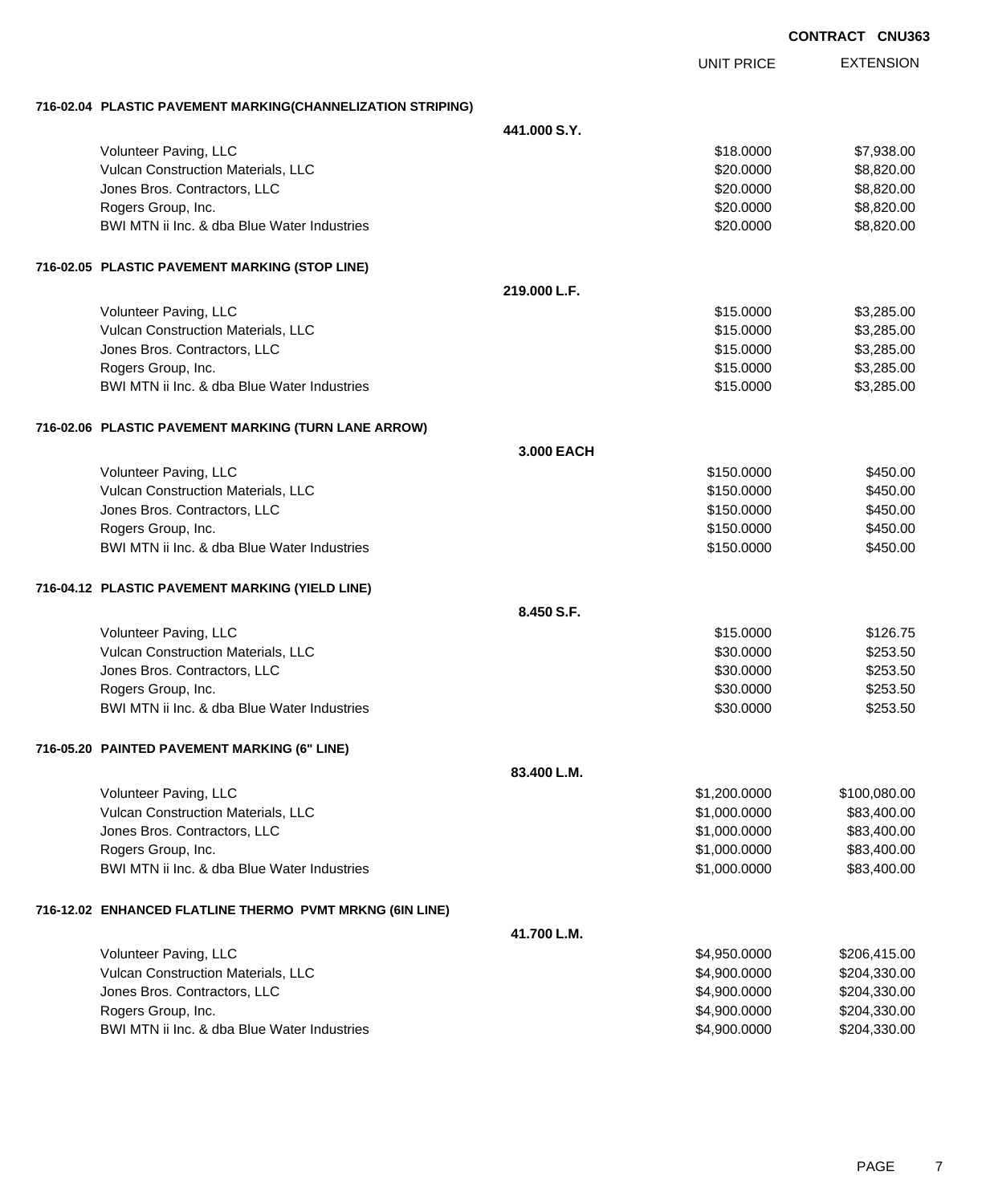|        |                                                                  |                   | <b>UNIT PRICE</b> | <b>EXTENSION</b> |
|--------|------------------------------------------------------------------|-------------------|-------------------|------------------|
|        | 716-12.03 ENHANCED FLATLINE THERMO PVMT MRKNG (8IN BARRIER LINE) |                   |                   |                  |
|        |                                                                  | 9,754.000 L.F.    |                   |                  |
|        | Volunteer Paving, LLC                                            |                   | \$3.0000          | \$29,262.00      |
|        | Vulcan Construction Materials, LLC                               |                   | \$2.0000          | \$19,508.00      |
|        | Jones Bros. Contractors, LLC                                     |                   | \$2.0000          | \$19,508.00      |
|        | Rogers Group, Inc.                                               |                   | \$2.0000          | \$19,508.00      |
|        | BWI MTN ii Inc. & dba Blue Water Industries                      |                   | \$2.0000          | \$19,508.00      |
|        | 716-12.05 ENHANCED FLATLINE THERMO PVMT MRKNG (6IN DOTTED LINE)  |                   |                   |                  |
|        |                                                                  | 1,845.000 L.F.    |                   |                  |
|        | Volunteer Paving, LLC                                            |                   | \$1.2500          | \$2,306.25       |
|        | Vulcan Construction Materials, LLC                               |                   | \$2.0000          | \$3,690.00       |
|        | Jones Bros. Contractors, LLC                                     |                   | \$2.0000          | \$3,690.00       |
|        | Rogers Group, Inc.                                               |                   | \$2.0000          | \$3,690.00       |
|        | BWI MTN ii Inc. & dba Blue Water Industries                      |                   | \$2.0000          | \$3,690.00       |
| 717-01 | <b>MOBILIZATION</b>                                              |                   |                   |                  |
|        |                                                                  | 1.000 LS          |                   |                  |
|        | Volunteer Paving, LLC                                            |                   | \$100,000.0000    | \$100,000.00     |
|        | Vulcan Construction Materials, LLC                               |                   | \$30,000.0000     | \$30,000.00      |
|        | Jones Bros. Contractors, LLC                                     |                   | \$158,000.0000    | \$158,000.00     |
|        | Rogers Group, Inc.                                               |                   | \$250,000.0000    | \$250,000.00     |
|        | BWI MTN ii Inc. & dba Blue Water Industries                      |                   | \$225,000.0000    | \$225,000.00     |
|        | 730-03.20 INSTALL PULL BOX (TYPE A)                              |                   |                   |                  |
|        |                                                                  | <b>6.000 EACH</b> |                   |                  |
|        | Volunteer Paving, LLC                                            |                   | \$500.0000        | \$3,000.00       |
|        | Vulcan Construction Materials, LLC                               |                   | \$500.0000        | \$3,000.00       |
|        | Jones Bros. Contractors, LLC                                     |                   | \$543.5000        | \$3,261.00       |
|        | Rogers Group, Inc.                                               |                   | \$500.0000        | \$3,000.00       |
|        | BWI MTN ii Inc. & dba Blue Water Industries                      |                   | \$500.0000        | \$3,000.00       |
|        | 730-12.02 CONDUIT 2" DIAMETER (PVC)                              |                   |                   |                  |
|        |                                                                  | 60.000 L.F.       |                   |                  |
|        | Volunteer Paving, LLC                                            |                   | \$20.0000         | \$1,200.00       |
|        | Vulcan Construction Materials, LLC                               |                   | \$18.0000         | \$1,080.00       |
|        | Jones Bros. Contractors, LLC                                     |                   | \$18.0000         | \$1,080.00       |
|        | Rogers Group, Inc.                                               |                   | \$18.0000         | \$1,080.00       |
|        | BWI MTN ii Inc. & dba Blue Water Industries                      |                   | \$18.0000         | \$1,080.00       |
|        | 730-14.02 SAW SLOT                                               |                   |                   |                  |
|        |                                                                  | 1,200.000 L.F.    |                   |                  |
|        | Volunteer Paving, LLC                                            |                   | \$3.7500          | \$4,500.00       |
|        | Vulcan Construction Materials, LLC                               |                   | \$3.5000          | \$4,200.00       |

Jones Bros. Contractors, LLC \$3.5000 \$4,200.00 Rogers Group, Inc. \$4,200.00 BWI MTN ii Inc. & dba Blue Water Industries  $$3.5000$  \$4,200.00

#### **CONTRACT CNU363**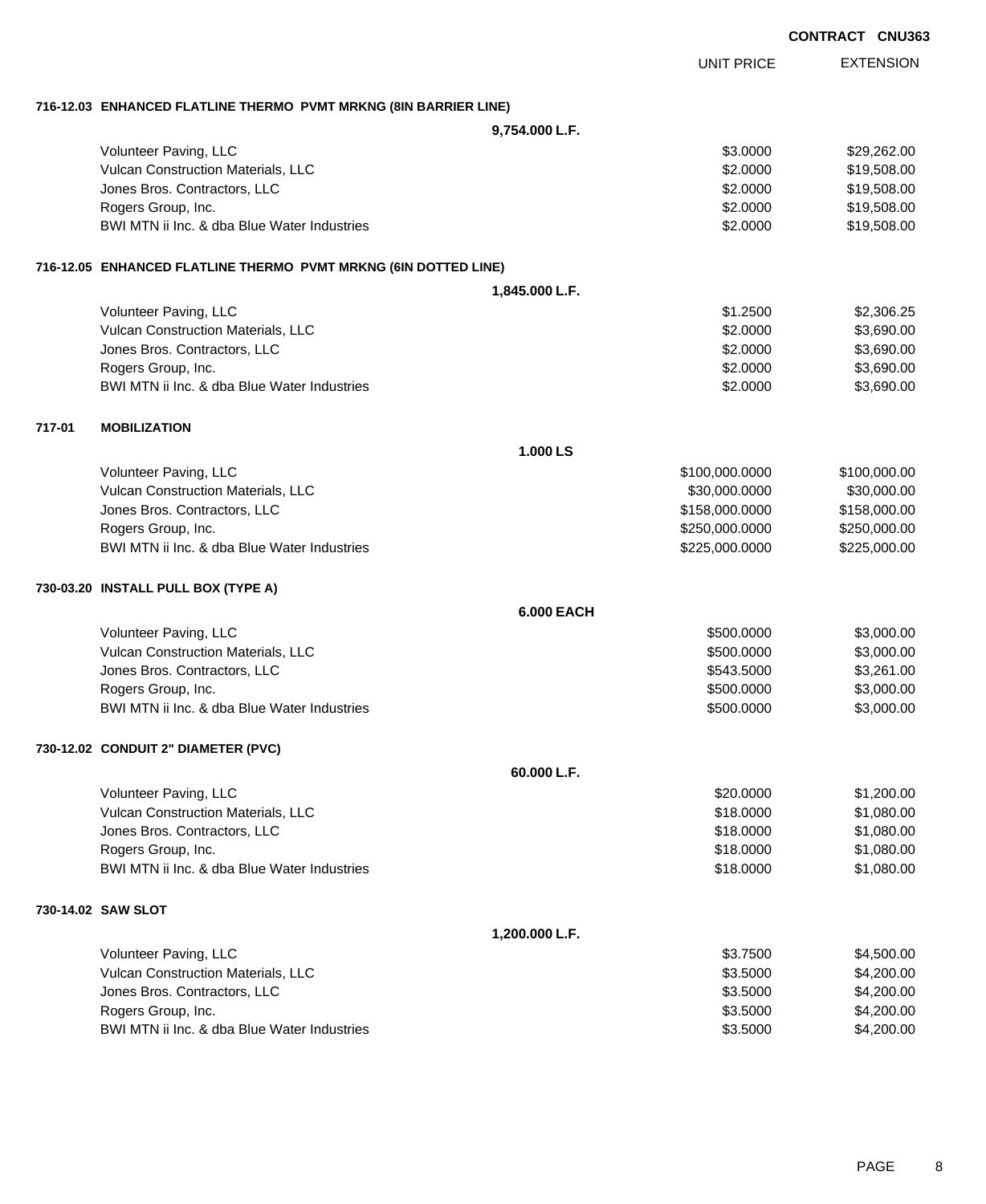EXTENSION UNIT PRICE

### **730-14.03 LOOP WIRE**

**4,500.000 L.F.**

| Volunteer Paving, LLC                       | \$0,6000 | \$2.700.00 |
|---------------------------------------------|----------|------------|
| <b>Vulcan Construction Materials, LLC</b>   | \$0.6000 | \$2,700,00 |
| Jones Bros. Contractors, LLC                | \$0,6000 | \$2,700,00 |
| Rogers Group, Inc.                          | \$0.6000 | \$2,700,00 |
| BWI MTN ii Inc. & dba Blue Water Industries | \$0.6000 | \$2,700.00 |
|                                             |          |            |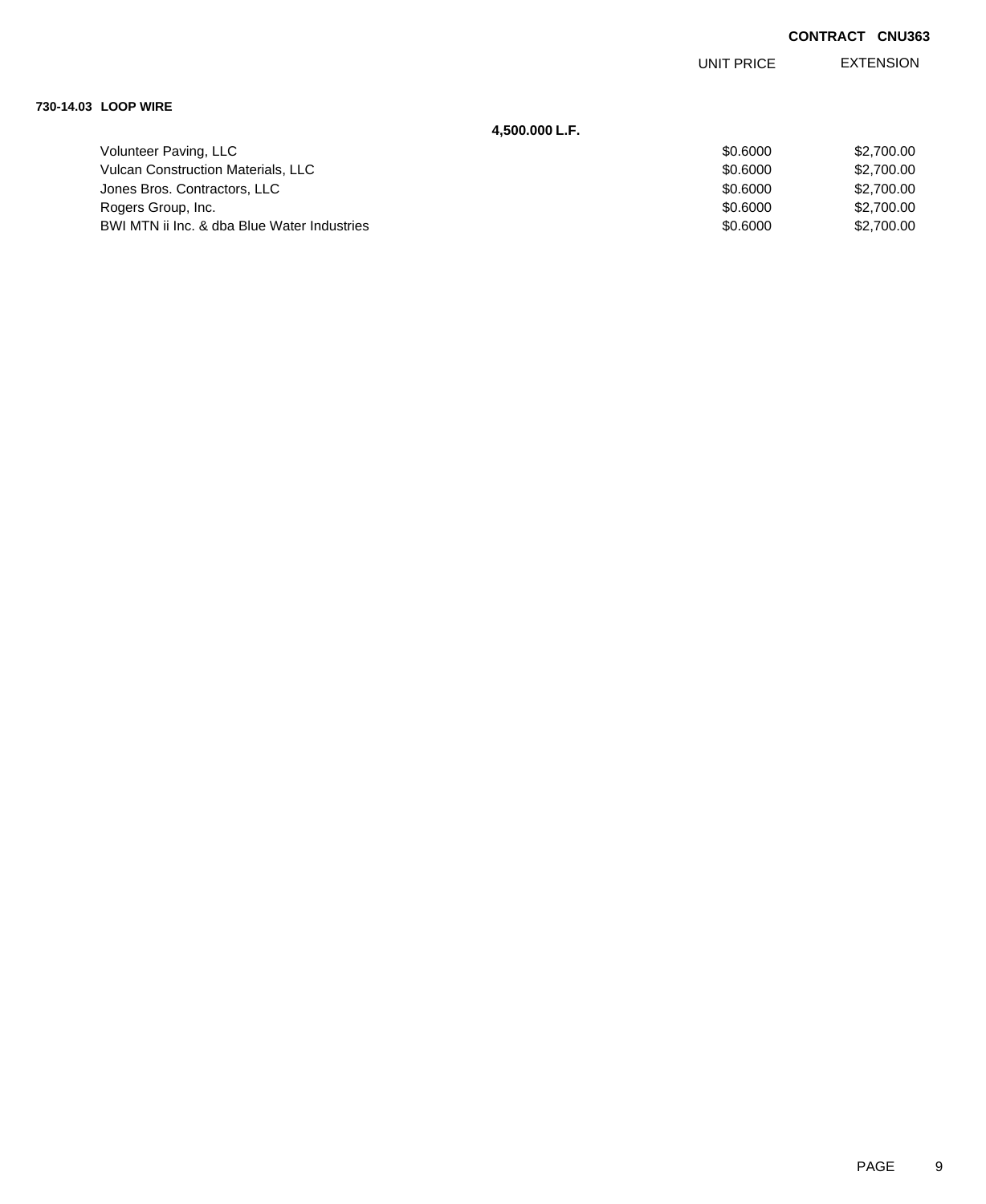## **SUB-TOTAL ROADWAY**

| Volunteer Paving, LLC                       | \$6,247,541.07 |
|---------------------------------------------|----------------|
| <b>Vulcan Construction Materials, LLC</b>   | \$6,451,943.50 |
| Jones Bros. Contractors, LLC                | \$6,490,868.90 |
| Rogers Group, Inc.                          | \$7,350,840,00 |
| BWI MTN ii Inc. & dba Blue Water Industries | \$7,617,035.60 |

## **TOTAL CONTRACT**

| Volunteer Paving, LLC                       | \$6,247,541.07 |
|---------------------------------------------|----------------|
| <b>Vulcan Construction Materials, LLC</b>   | \$6,451,943.50 |
| Jones Bros. Contractors, LLC                | \$6,490,868.90 |
| Rogers Group, Inc.                          | \$7,350,840.00 |
| BWI MTN ii Inc. & dba Blue Water Industries | \$7,617,035.60 |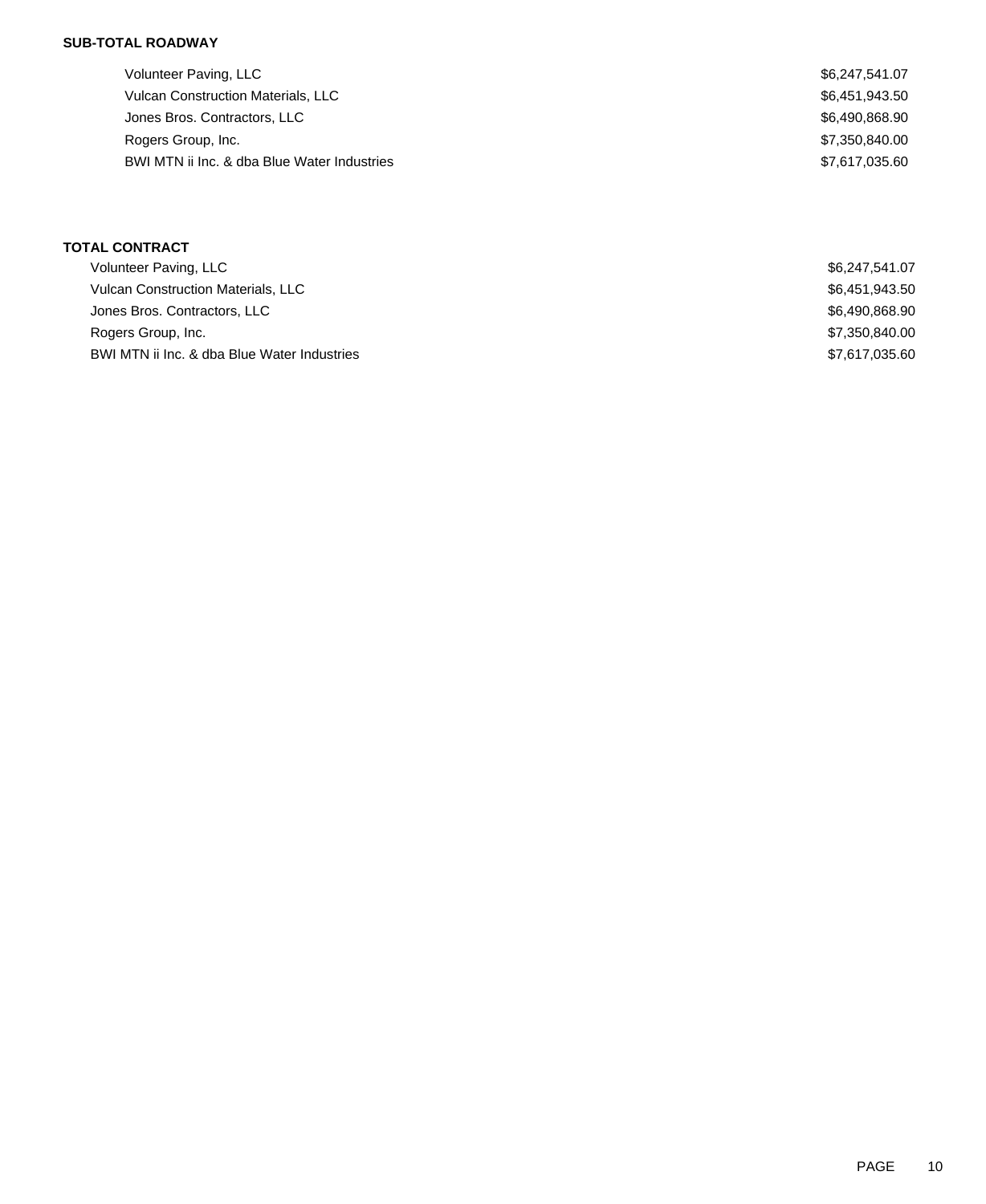# **DEPARTMENT OF TRANSPORTATION SUMMARY OF BIDS LETTING OF DECEMBER 11, 2020 STATE OF TENNESSEE**

### SEQUATCHIE COUNTY (Contract No. CNU148 Call 046)

77001-3248-04

THE REPAIR OF THE BRIDGE ON U.S. 127 (S.R. 8) OVER THE SEQUATCHIE RIVER (L.M. 12.73).

PROJECT LENGTH - 0.0 MILES

COMPLETION TIME - ON OR BEFORE SEPTEMBER 30, 2021

|                                      | <b>TOTAL CONTRACT</b> |
|--------------------------------------|-----------------------|
| Southern Constructors, Inc.          | \$499,066.50          |
| Mid-State Construction Company, Inc. | \$518,904.94          |
| Jamison Construction, LLC            | \$571,049.50          |
| Olympus Painting Contractors, Inc.   | \$692,120.00          |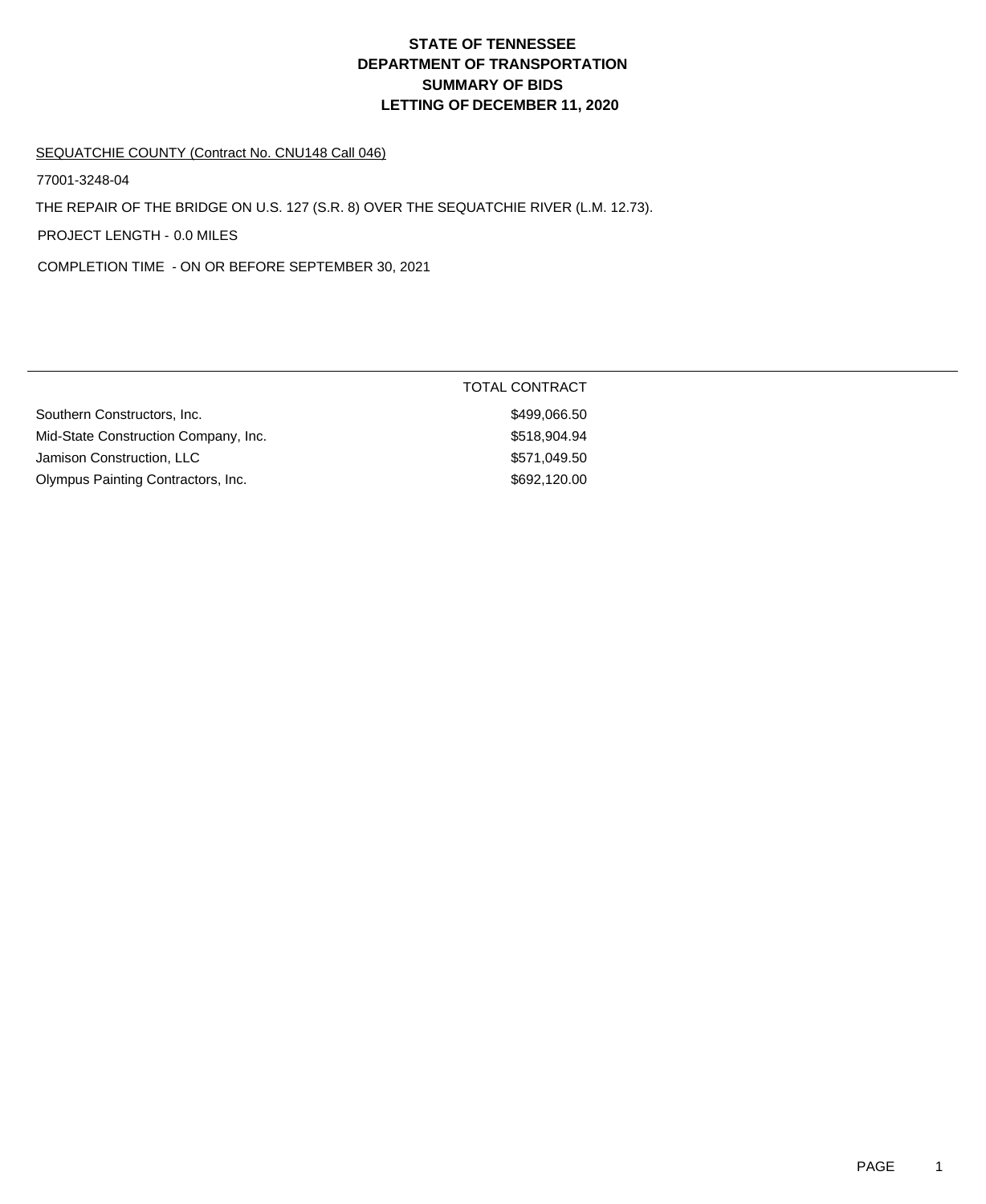| <b>BRIDGE CATEGORY</b>                                          |                   | UNII FRIUE                    | LATLINOIVIN               |
|-----------------------------------------------------------------|-------------------|-------------------------------|---------------------------|
|                                                                 |                   |                               |                           |
| 201-07.01 REMOVAL AND DISPOSAL OF BRUSH & TREES                 |                   |                               |                           |
|                                                                 | 1.000 LS          |                               |                           |
| Southern Constructors, Inc.                                     |                   | \$10,000.0000                 | \$10,000.00               |
| Mid-State Construction Company, Inc.                            |                   | \$8,888.3800                  | \$8,888.38                |
| Jamison Construction, LLC<br>Olympus Painting Contractors, Inc. |                   | \$3,500.0000<br>\$15,000.0000 | \$3,500.00<br>\$15,000.00 |
|                                                                 |                   |                               |                           |
| 209-08.02 TEMPORARY SILT FENCE (WITH BACKING)                   |                   |                               |                           |
|                                                                 | 1,000.000 L.F.    |                               |                           |
| Southern Constructors, Inc.                                     |                   | \$8.0000                      | \$8,000.00                |
| Mid-State Construction Company, Inc.                            |                   | \$5.6200                      | \$5,620.00                |
| Jamison Construction, LLC                                       |                   | \$6.0000                      | \$6,000.00                |
| Olympus Painting Contractors, Inc.                              |                   | \$8.0000                      | \$8,000.00                |
| 209-09.01 SANDBAGS                                              |                   |                               |                           |
|                                                                 | 3,120.000 BAG     |                               |                           |
| Southern Constructors, Inc.                                     |                   | \$6.0000                      | \$18,720.00               |
| Mid-State Construction Company, Inc.                            |                   | \$4.6000                      | \$14,352.00               |
| Jamison Construction, LLC                                       |                   | \$4.0000                      | \$12,480.00               |
| Olympus Painting Contractors, Inc.                              |                   | \$7.5000                      | \$23,400.00               |
| 209-09.04 SEDIMENT FILTER BAG(15' X 10')                        |                   |                               |                           |
|                                                                 | <b>1.000 EACH</b> |                               |                           |
| Southern Constructors, Inc.                                     |                   | \$600.0000                    | \$600.00                  |
| Mid-State Construction Company, Inc.                            |                   | \$648.7500                    | \$648.75                  |
| Jamison Construction, LLC                                       |                   | \$1,800.0000                  | \$1,800.00                |
| Olympus Painting Contractors, Inc.                              |                   | \$1,000.0000                  | \$1,000.00                |
| 209-20.03 POLYETHYLENE SHEETING (6 MIL. MINIMUM)                |                   |                               |                           |
|                                                                 | 156,000 S.Y.      |                               |                           |
| Southern Constructors, Inc.                                     |                   | \$5.0000                      | \$780.00                  |
| Mid-State Construction Company, Inc.                            |                   | \$11.7300                     | \$1,829.88                |
| Jamison Construction, LLC                                       |                   | \$3.0000                      | \$468.00                  |
| Olympus Painting Contractors, Inc.                              |                   | \$8.0000                      | \$1,248.00                |
| 209-65.04 TEMPORARY IN STREAM DIVERSION                         |                   |                               |                           |
|                                                                 | 156.000 L.F.      |                               |                           |
| Southern Constructors, Inc.                                     |                   | \$130.0000                    | \$20,280.00               |
| Mid-State Construction Company, Inc.                            |                   | \$75.9100                     | \$11,841.96               |
| Jamison Construction, LLC                                       |                   | \$270.0000                    | \$42,120.00               |
| Olympus Painting Contractors, Inc.                              |                   | \$40.0000                     | \$6,240.00                |
| 303-10.01 MINERAL AGGREGATE (SIZE 57)                           |                   |                               |                           |
|                                                                 | 20.000 TON        |                               |                           |
| Southern Constructors, Inc.                                     |                   | \$70.0000                     | \$1,400.00                |
| Mid-State Construction Company, Inc.                            |                   | \$59.2300                     | \$1,184.60                |
| Jamison Construction, LLC                                       |                   | \$50.0000                     | \$1,000.00                |

Olympus Painting Contractors, Inc. 6. The Contractors of the Contractors, Inc. 65,000.00

**CONTRACT CNU148**

EXTENSION UNIT PRICE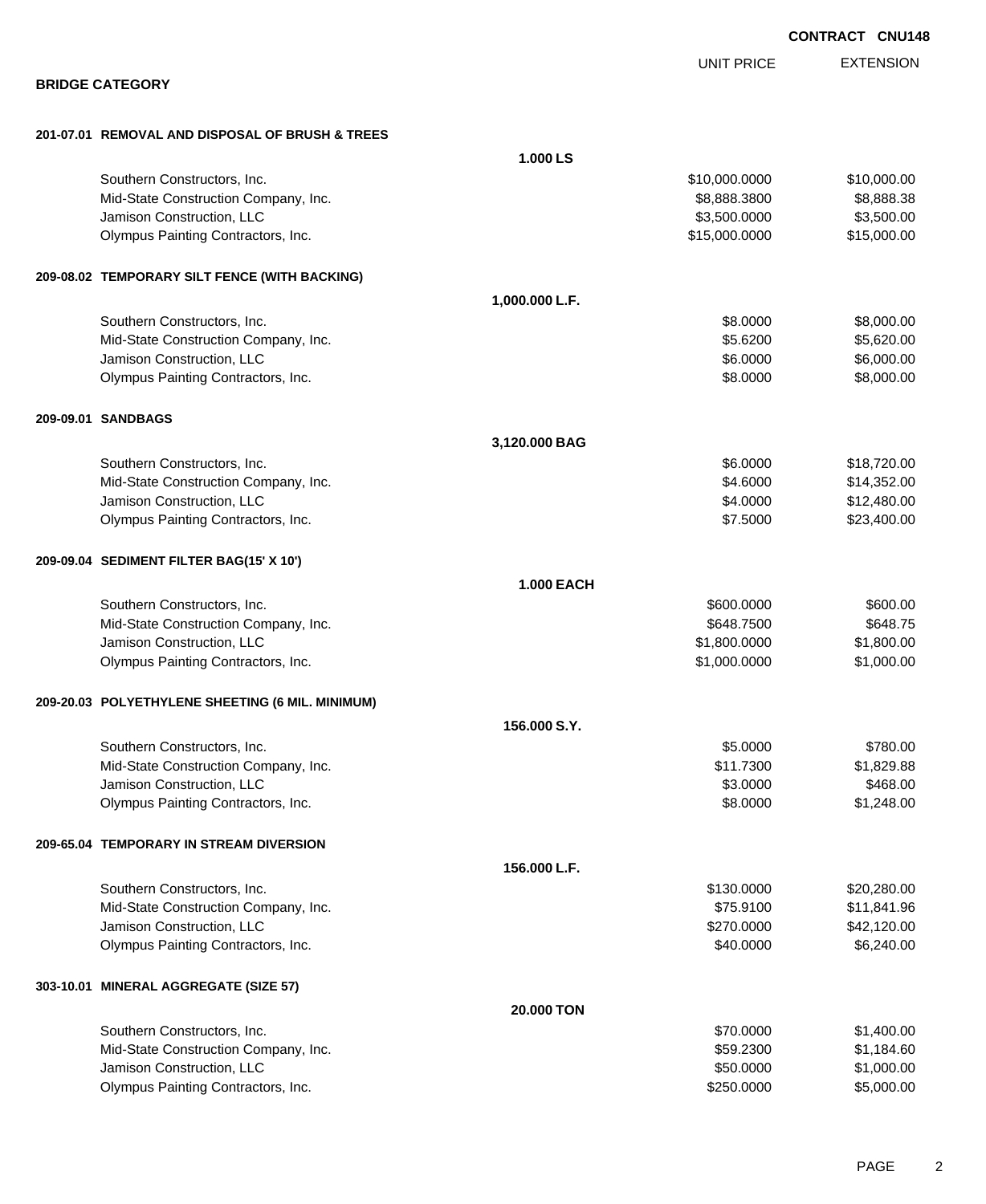UNIT PRICE

EXTENSION

|                 | 411-01.10 ACS MIX(PG64-22) GRADING D                                 |                   |                |              |  |  |
|-----------------|----------------------------------------------------------------------|-------------------|----------------|--------------|--|--|
|                 |                                                                      | <b>12.000 TON</b> |                |              |  |  |
|                 | Southern Constructors, Inc.                                          |                   | \$650.0000     | \$7,800.00   |  |  |
|                 | Mid-State Construction Company, Inc.                                 |                   | \$762.5000     | \$9,150.00   |  |  |
|                 | Jamison Construction, LLC                                            |                   | \$1,000.0000   | \$12,000.00  |  |  |
|                 | Olympus Painting Contractors, Inc.                                   |                   | \$1,100.0000   | \$13,200.00  |  |  |
|                 | 415-01.02 COLD PLANING BITUMINOUS PAVEMENT                           |                   |                |              |  |  |
|                 |                                                                      | 178.000 S.Y.      |                |              |  |  |
|                 | Southern Constructors, Inc.                                          |                   | \$47.0000      | \$8,366.00   |  |  |
|                 | Mid-State Construction Company, Inc.                                 |                   | \$46.2500      | \$8,232.50   |  |  |
|                 | Jamison Construction, LLC                                            |                   | \$60.0000      | \$10,680.00  |  |  |
|                 | Olympus Painting Contractors, Inc.                                   |                   | \$62.0000      | \$11,036.00  |  |  |
|                 | 602-10.01 STRUCTURAL STEEL REPAIRS                                   |                   |                |              |  |  |
|                 |                                                                      | 1.000 LS          |                |              |  |  |
|                 | Southern Constructors, Inc.                                          |                   | \$14,000.0000  | \$14,000.00  |  |  |
|                 | Mid-State Construction Company, Inc.                                 |                   | \$8,415.3100   | \$8,415.31   |  |  |
|                 | Jamison Construction, LLC                                            |                   | \$2,500.0000   | \$2,500.00   |  |  |
|                 | Olympus Painting Contractors, Inc.                                   |                   | \$26,000.0000  | \$26,000.00  |  |  |
| 602-10.20 BOLTS |                                                                      |                   |                |              |  |  |
|                 | 3.000 EACH                                                           |                   |                |              |  |  |
|                 | Southern Constructors, Inc.                                          |                   | \$600.0000     | \$1,800.00   |  |  |
|                 | Mid-State Construction Company, Inc.                                 |                   | \$156.2500     | \$468.75     |  |  |
|                 | Jamison Construction, LLC                                            |                   | \$50.0000      | \$150.00     |  |  |
|                 | Olympus Painting Contractors, Inc.                                   |                   | \$3,500.0000   | \$10,500.00  |  |  |
|                 | 603-01.01 PAINTING STEEL STRUCTURES (BRIDGE NO. 77-SR008-12.73)      |                   |                |              |  |  |
|                 |                                                                      | 1.000 LS          |                |              |  |  |
|                 | Southern Constructors, Inc.                                          |                   | \$90,000.0000  | \$90,000.00  |  |  |
|                 | Mid-State Construction Company, Inc.                                 |                   | \$110,000.0000 | \$110,000.00 |  |  |
|                 | Jamison Construction, LLC                                            |                   | \$102,000.0000 | \$102,000.00 |  |  |
|                 | Olympus Painting Contractors, Inc.                                   |                   | \$165,000.0000 | \$165,000.00 |  |  |
|                 | 603-05.20 CONTAINMENT & DISPOSAL OF WASTE(BRIDGE NO. 77-SR008-12.73) |                   |                |              |  |  |
|                 |                                                                      | 1.000 LS          |                |              |  |  |
|                 | Southern Constructors, Inc.                                          |                   | \$50,000.0000  | \$50,000.00  |  |  |
|                 | Mid-State Construction Company, Inc.                                 |                   | \$53,750.0000  | \$53,750.00  |  |  |
|                 | Jamison Construction, LLC                                            |                   | \$50,000.0000  | \$50,000.00  |  |  |
|                 | Olympus Painting Contractors, Inc.                                   |                   | \$90,000.0000  | \$90,000.00  |  |  |
|                 | 604-03.20 BRIDGE JOINT MODIFICATION                                  |                   |                |              |  |  |
|                 |                                                                      | 70.000 L.F.       |                |              |  |  |
|                 | Southern Constructors, Inc.                                          |                   | \$400.0000     | \$28,000.00  |  |  |
|                 | Mid-State Construction Company, Inc.                                 |                   | \$223.0500     | \$15,613.50  |  |  |
|                 | Jamison Construction, LLC                                            |                   | \$600.0000     | \$42,000.00  |  |  |
|                 | Olympus Painting Contractors, Inc.                                   |                   | \$500.0000     | \$35,000.00  |  |  |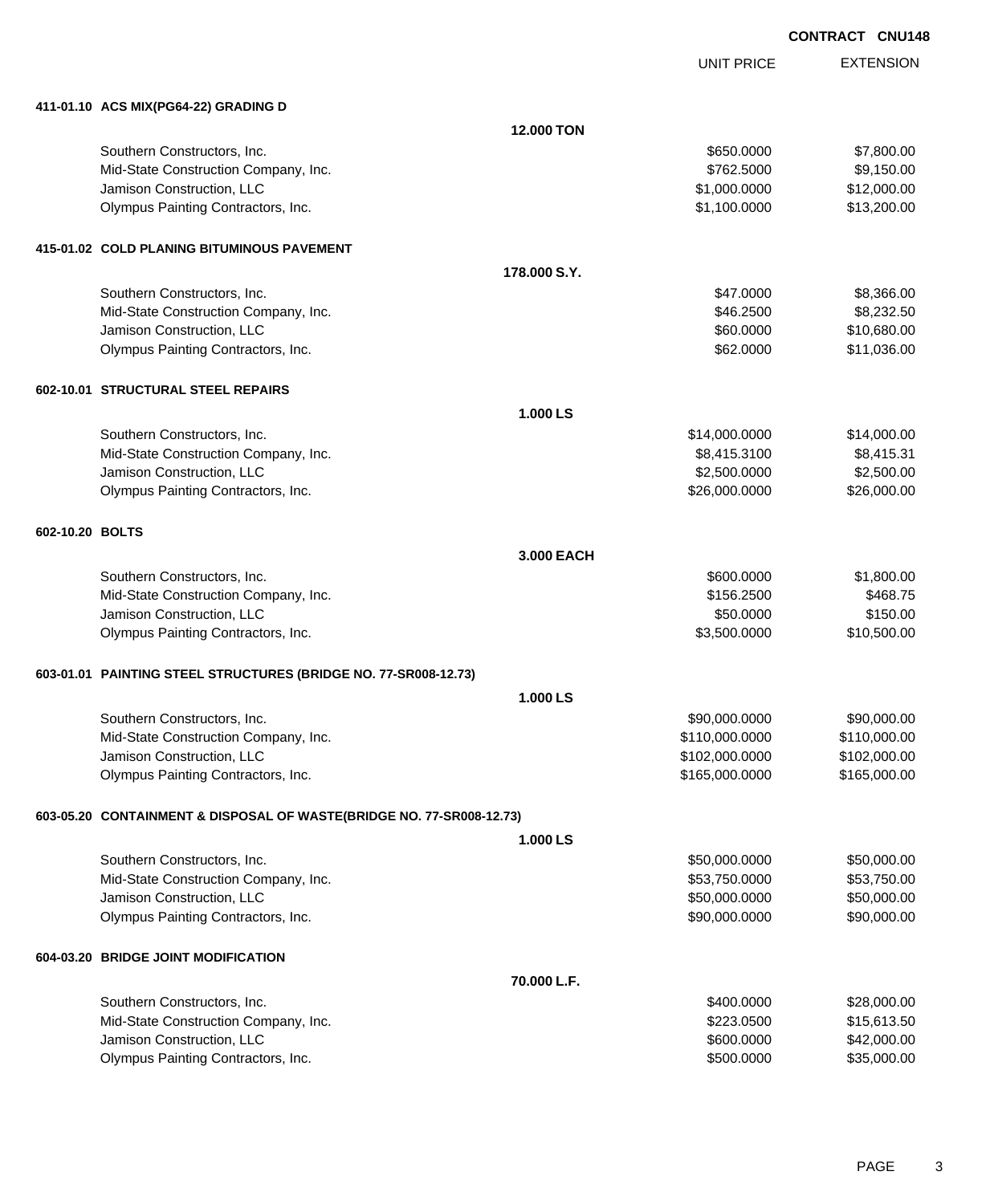|                                                                 |              |                   | <b>CONTRACT CNU148</b> |
|-----------------------------------------------------------------|--------------|-------------------|------------------------|
|                                                                 |              | <b>UNIT PRICE</b> | <b>EXTENSION</b>       |
| 604-04.02 APPLIED TEXTURE FINISH (EXISTING STRUCTURES)          |              |                   |                        |
|                                                                 | 236,000 S.Y. |                   |                        |
| Southern Constructors, Inc.                                     |              | \$15.0000         | \$3,540.00             |
| Mid-State Construction Company, Inc.                            |              | \$15.0000         | \$3,540.00             |
| Jamison Construction, LLC                                       |              | \$13.0000         | \$3,068.00             |
| Olympus Painting Contractors, Inc.                              |              | \$18.0000         | \$4,248.00             |
| 604-10.05 CONCRETE                                              |              |                   |                        |
|                                                                 | 12.000 S.F.  |                   |                        |
| Southern Constructors, Inc.                                     |              | \$280.0000        | \$3,360.00             |
| Mid-State Construction Company, Inc.                            |              | \$417.5900        | \$5,011.08             |
| Jamison Construction, LLC                                       |              | \$200.0000        | \$2,400.00             |
| Olympus Painting Contractors, Inc.                              |              | \$350.0000        | \$4,200.00             |
| 604-10.34 CONCRETE OVERLAYED BRIDGE DECK REPAIR (FULL DEPTH)    |              |                   |                        |
|                                                                 | 5.000 S.Y.   |                   |                        |
| Southern Constructors, Inc.                                     |              | \$1,200.0000      | \$6,000.00             |
| Mid-State Construction Company, Inc.                            |              | \$746.1400        | \$3,730.70             |
| Jamison Construction, LLC                                       |              | \$500.0000        | \$2,500.00             |
| Olympus Painting Contractors, Inc.                              |              | \$2,300.0000      | \$11,500.00            |
| 604-10.42 CONCRETE REPAIRS                                      |              |                   |                        |
|                                                                 | 5.000 C.F.   |                   |                        |
| Southern Constructors, Inc.                                     |              | \$500.0000        | \$2,500.00             |
| Mid-State Construction Company, Inc.                            |              | \$294.3400        | \$1,471.70             |
| Jamison Construction, LLC                                       |              | \$400.0000        | \$2,000.00             |
| Olympus Painting Contractors, Inc.                              |              | \$700.0000        | \$3,500.00             |
| 604-10.54 CONCRETE REPAIRS                                      |              |                   |                        |
|                                                                 | 12.000 S.F.  |                   |                        |
| Southern Constructors, Inc.                                     |              | \$280.0000        | \$3,360.00             |
| Mid-State Construction Company, Inc.                            |              | \$417.5900        | \$5,011.08             |
| Jamison Construction, LLC                                       |              | \$200.0000        | \$2,400.00             |
| Olympus Painting Contractors, Inc.                              |              | \$350.0000        | \$4,200.00             |
| 604-10.56 CONCRETE OVERLAYED BRIDGE DECK REPAIR (PARTIAL DEPTH) |              |                   |                        |
|                                                                 | 20.000 S.Y.  |                   |                        |
| Southern Constructors, Inc.                                     |              | \$500.0000        | \$10,000.00            |
| Mid-State Construction Company, Inc.                            |              | \$336.5000        | \$6,730.00             |
| Jamison Construction, LLC                                       |              | \$395.0000        | \$7,900.00             |
| Olympus Painting Contractors, Inc.                              |              | \$1,600.0000      | \$32,000.00            |
| 617-04.01 TYPE 1 THIN EPOXY OVERLAY (EPOXY-URETHANE)            |              |                   |                        |
|                                                                 | 982.000 S.Y. |                   |                        |
| Southern Constructors, Inc.                                     |              | \$44.0000         | \$43,208.00            |
| Mid-State Construction Company, Inc.                            |              | \$50.0000         | \$49,100.00            |
| Jamison Construction, LLC                                       |              | \$68.5000         | \$67,267.00            |
| Olympus Painting Contractors, Inc.                              |              | \$44.5000         | \$43,699.00            |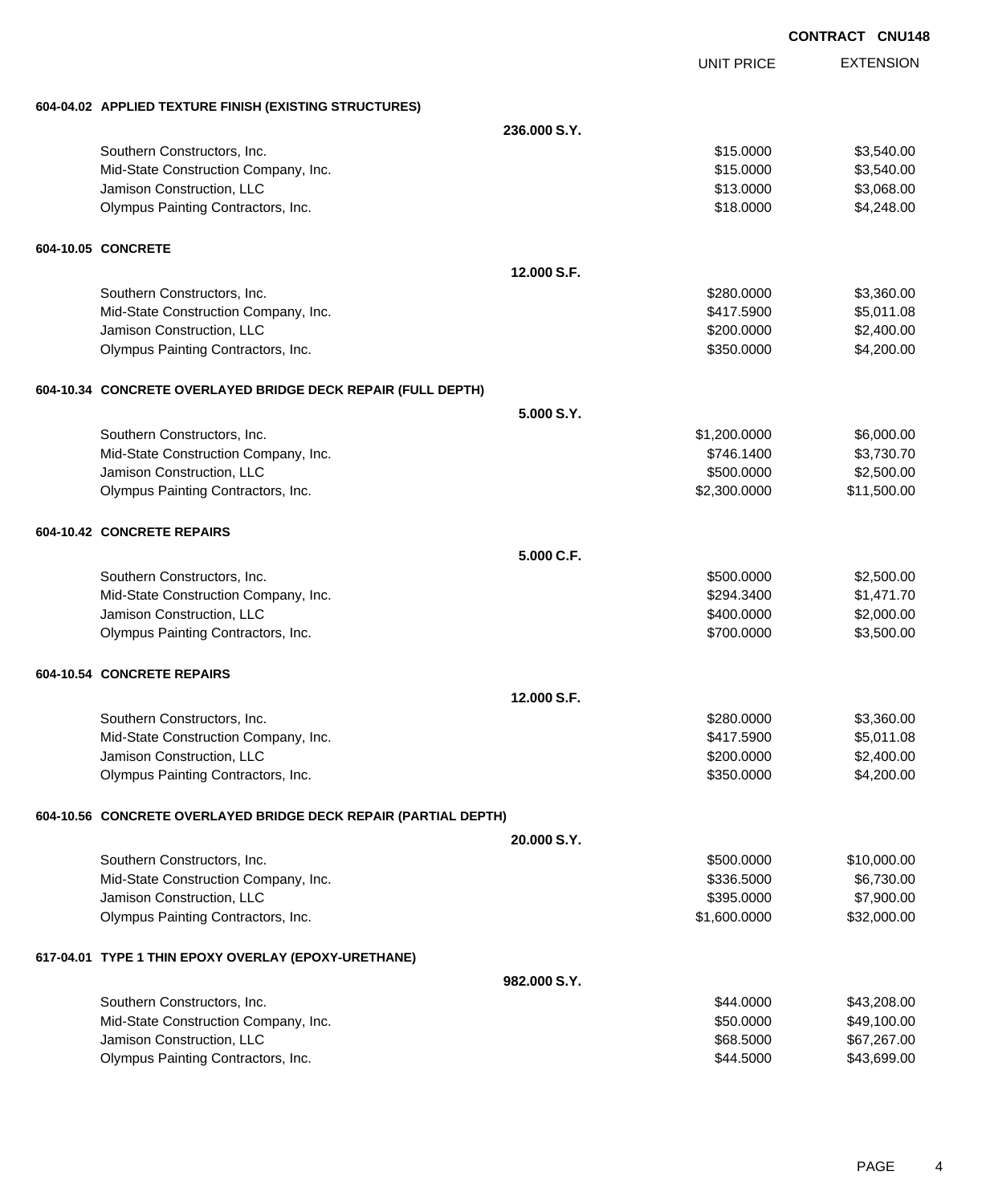UNIT PRICE

EXTENSION

|        | 705-02.10 GUARDRAIL TRANSITION 27IN TO 31IN   |                   |               |             |
|--------|-----------------------------------------------|-------------------|---------------|-------------|
|        |                                               | <b>4.000 EACH</b> |               |             |
|        | Southern Constructors, Inc.                   |                   | \$150.0000    | \$600.00    |
|        | Mid-State Construction Company, Inc.          |                   | \$156.2500    | \$625.00    |
|        | Jamison Construction, LLC                     |                   | \$80.0000     | \$320.00    |
|        | Olympus Painting Contractors, Inc.            |                   | \$160.0000    | \$640.00    |
|        |                                               |                   |               |             |
|        | 705-06.01 W BEAM GR (TYPE 2) MASH TL-3        |                   |               |             |
|        |                                               | 462.000 L.F.      |               |             |
|        | Southern Constructors, Inc.                   |                   | \$28.0000     | \$12,936.00 |
|        | Mid-State Construction Company, Inc.          |                   | \$28.1300     | \$12,996.06 |
|        | Jamison Construction, LLC                     |                   | \$20.0000     | \$9,240.00  |
|        | Olympus Painting Contractors, Inc.            |                   | \$28.0000     | \$12,936.00 |
|        | 705-20.25 TEMPORARY CRASH CUSHION (MASH TL-3) |                   |               |             |
|        |                                               | <b>4.000 EACH</b> |               |             |
|        | Southern Constructors, Inc.                   |                   | \$6,000.0000  | \$24,000.00 |
|        | Mid-State Construction Company, Inc.          |                   | \$5,000.0000  | \$20,000.00 |
|        | Jamison Construction, LLC                     |                   | \$3,800.0000  | \$15,200.00 |
|        | Olympus Painting Contractors, Inc.            |                   | \$6,700.0000  | \$26,800.00 |
| 706-01 | <b>GUARDRAIL REMOVED</b>                      |                   |               |             |
|        |                                               | 462.000 L.F.      |               |             |
|        | Southern Constructors, Inc.                   |                   | \$2.0000      | \$924.00    |
|        | Mid-State Construction Company, Inc.          |                   | \$1.2500      | \$577.50    |
|        | Jamison Construction, LLC                     |                   | \$2.0000      | \$924.00    |
|        | Olympus Painting Contractors, Inc.            |                   | \$7.0000      | \$3,234.00  |
|        | 707-08.11 HIGH-VISIBILITY CONSTRUCTION FENCE  |                   |               |             |
|        |                                               | 100.000 L.F.      |               |             |
|        | Southern Constructors, Inc.                   |                   | \$6.0000      | \$600.00    |
|        | Mid-State Construction Company, Inc.          |                   | \$7.5000      | \$750.00    |
|        | Jamison Construction, LLC                     |                   | \$5.0000      | \$500.00    |
|        | Olympus Painting Contractors, Inc.            |                   | \$12.0000     | \$1,200.00  |
|        | 709-10.01 GABIONS (1' MATTRESS)               |                   |               |             |
|        |                                               | 42.000 C.Y.       |               |             |
|        | Southern Constructors, Inc.                   |                   | \$500.0000    | \$21,000.00 |
|        | Mid-State Construction Company, Inc.          |                   | \$433.9800    | \$18,227.16 |
|        | Jamison Construction, LLC                     |                   | \$1,300.0000  | \$54,600.00 |
|        | Olympus Painting Contractors, Inc.            |                   | \$170.0000    | \$7,140.00  |
|        | <b>TRAFFIC CONTROL</b>                        |                   |               |             |
| 712-01 |                                               | 1.000 LS          |               |             |
|        | Southern Constructors, Inc.                   |                   | \$20,000.0000 | \$20,000.00 |
|        | Mid-State Construction Company, Inc.          |                   | \$25,266.5100 | \$25,266.51 |
|        | Jamison Construction, LLC                     |                   | \$23,500.0000 | \$23,500.00 |
|        | Olympus Painting Contractors, Inc.            |                   | \$20,000.0000 | \$20,000.00 |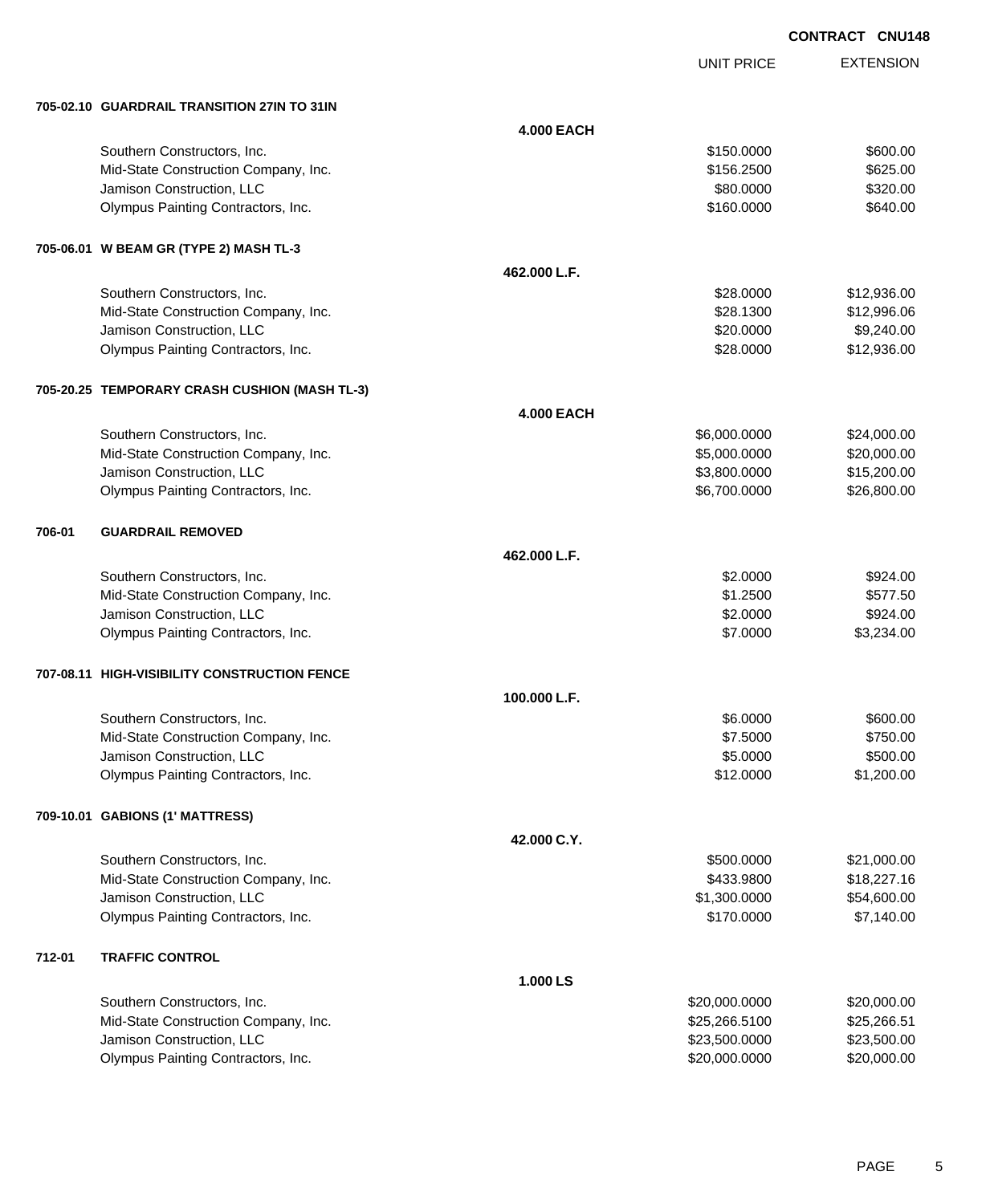| <b>CONTRACT</b> | <b>CNU148</b> |
|-----------------|---------------|
|                 |               |

|        |                                                                 |                   | <b>UNIT PRICE</b>      | <b>EXTENSION</b>     |
|--------|-----------------------------------------------------------------|-------------------|------------------------|----------------------|
|        |                                                                 |                   |                        |                      |
|        | 712-02.02 INTERCONNECTED PORTABLE BARRIER RAIL                  | 370.000 L.F.      |                        |                      |
|        | Southern Constructors, Inc.                                     |                   | \$35.0000              | \$12,950.00          |
|        | Mid-State Construction Company, Inc.                            |                   | \$27.3500              | \$10,119.50          |
|        | Jamison Construction, LLC                                       |                   | \$40.0000              | \$14,800.00          |
|        | Olympus Painting Contractors, Inc.                              |                   | \$32.0000              | \$11,840.00          |
|        |                                                                 |                   |                        |                      |
|        | 712-04.01 FLEXIBLE DRUMS (CHANNELIZING)                         |                   |                        |                      |
|        |                                                                 | 85,000 EACH       |                        |                      |
|        | Southern Constructors, Inc.                                     |                   | \$30.0000              | \$2,550.00           |
|        | Mid-State Construction Company, Inc.                            |                   | \$25.0000              | \$2,125.00           |
|        | Jamison Construction, LLC                                       |                   | \$35.0000              | \$2,975.00           |
|        | Olympus Painting Contractors, Inc.                              |                   | \$32.0000              | \$2,720.00           |
|        | 712-05.01 WARNING LIGHTS (TYPE A)                               |                   |                        |                      |
|        |                                                                 | <b>2.000 EACH</b> |                        |                      |
|        | Southern Constructors, Inc.                                     |                   | \$35.0000              | \$70.00              |
|        | Mid-State Construction Company, Inc.                            |                   | \$25.0000              | \$50.00              |
|        | Jamison Construction, LLC                                       |                   | \$50.0000              | \$100.00             |
|        | Olympus Painting Contractors, Inc.                              |                   | \$100.0000             | \$200.00             |
|        |                                                                 |                   |                        |                      |
| 712-06 | <b>SIGNS (CONSTRUCTION)</b>                                     |                   |                        |                      |
|        |                                                                 | 369.500 S.F.      |                        |                      |
|        | Southern Constructors, Inc.                                     |                   | \$15.0000              | \$5,542.50           |
|        | Mid-State Construction Company, Inc.                            |                   | \$7.1900               | \$2,656.71           |
|        | Jamison Construction, LLC                                       |                   | \$9.0000               | \$3,325.50           |
|        | Olympus Painting Contractors, Inc.                              |                   | \$12.0000              | \$4,434.00           |
|        | 712-07.02 TEMPORARY BARRICADES (TYPE II)                        |                   |                        |                      |
|        |                                                                 | 20.000 L.F.       |                        |                      |
|        | Southern Constructors, Inc.                                     |                   | \$20.0000              | \$400.00             |
|        | Mid-State Construction Company, Inc.                            |                   | \$25.0000              | \$500.00             |
|        | Jamison Construction, LLC                                       |                   | \$20,0000              | \$400.00             |
|        | Olympus Painting Contractors, Inc.                              |                   | \$16.0000              | \$320.00             |
|        | 712-09.01 REMOVABLE PAVEMENT MARKING LINE                       |                   |                        |                      |
|        |                                                                 | 1,800.000 L.F.    |                        |                      |
|        | Southern Constructors, Inc.                                     |                   | \$4.0000               | \$7,200.00           |
|        | Mid-State Construction Company, Inc.                            |                   | \$3.0000               | \$5,400.00           |
|        | Jamison Construction, LLC                                       |                   | \$2.5000               | \$4,500.00           |
|        | Olympus Painting Contractors, Inc.                              |                   | \$3.2000               | \$5,760.00           |
|        |                                                                 |                   |                        |                      |
|        | 712-09.04 REMOVABLE PAVEMENT MARKING (STOP LINE)                |                   |                        |                      |
|        |                                                                 | 24.000 L.F.       |                        |                      |
|        | Southern Constructors, Inc.                                     |                   | \$25.0000              | \$600.00             |
|        | Mid-State Construction Company, Inc.                            |                   | \$25.0000              | \$600.00             |
|        | Jamison Construction, LLC<br>Olympus Painting Contractors, Inc. |                   | \$18.0000<br>\$25.0000 | \$432.00<br>\$600.00 |
|        |                                                                 |                   |                        |                      |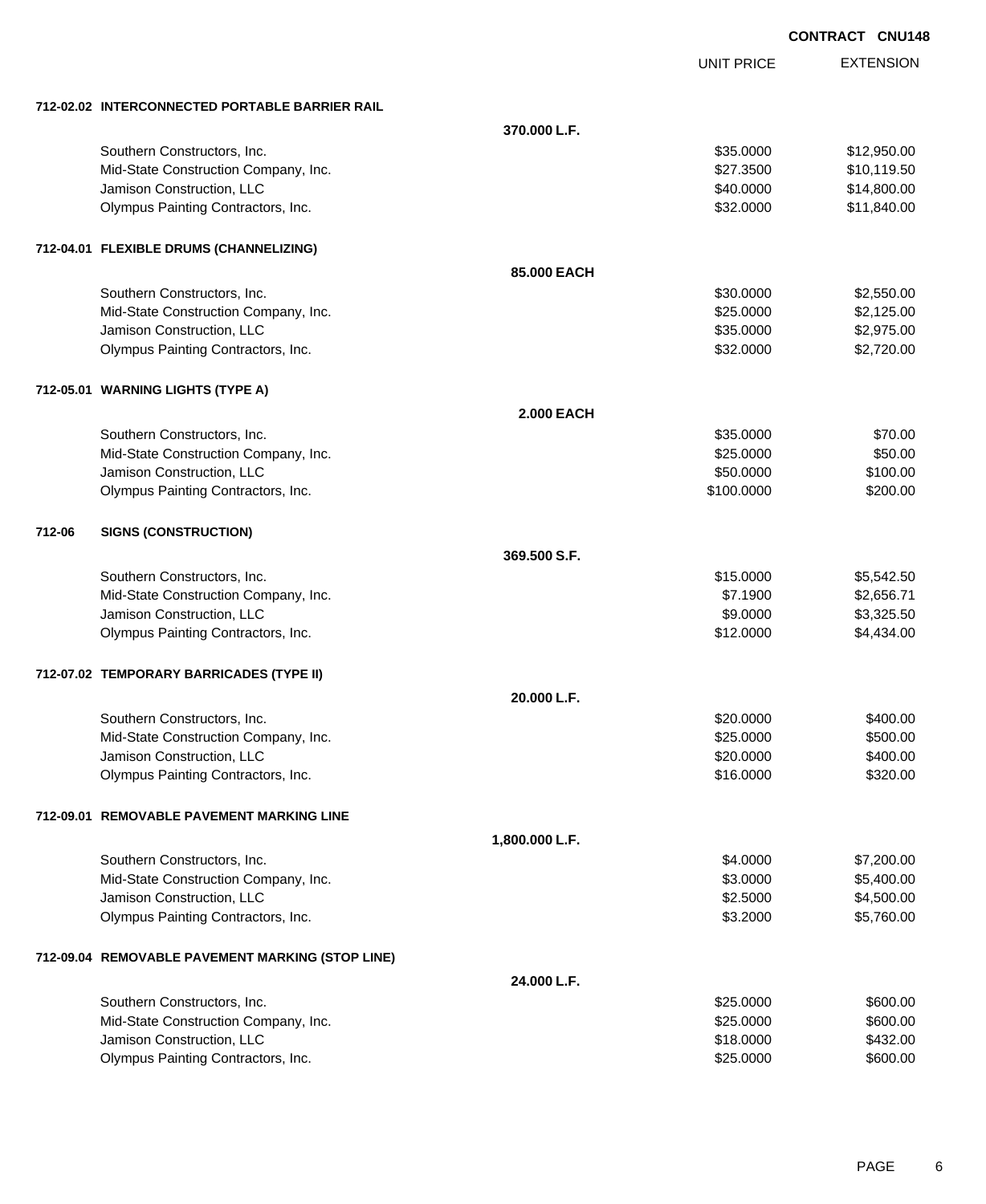|        |                                                                  |                    | <b>CONTRACT CNU148</b> |  |                  |
|--------|------------------------------------------------------------------|--------------------|------------------------|--|------------------|
|        |                                                                  |                    | <b>UNIT PRICE</b>      |  | <b>EXTENSION</b> |
|        | 716-01.23 SNOWPLOWABLE RAISED PAVEMENT MARKERS (BI-DIR)(2 COLOR) |                    |                        |  |                  |
|        |                                                                  | <b>10.000 EACH</b> |                        |  |                  |
|        | Southern Constructors, Inc.                                      |                    | \$120.0000             |  | \$1,200.00       |
|        | Mid-State Construction Company, Inc.                             |                    | \$125.0000             |  | \$1,250.00       |
|        | Jamison Construction, LLC                                        |                    | \$120.0000             |  | \$1,200.00       |
|        | Olympus Painting Contractors, Inc.                               |                    | \$120.0000             |  | \$1,200.00       |
|        | 716-01.30 REMOVAL OF SNOWPLOWABLE REFLECTIVE MARKER              |                    |                        |  |                  |
|        |                                                                  | <b>10.000 EACH</b> |                        |  |                  |
|        | Southern Constructors, Inc.                                      |                    | \$30.0000              |  | \$300.00         |
|        | Mid-State Construction Company, Inc.                             |                    | \$31.2500              |  | \$312.50         |
|        | Jamison Construction, LLC                                        |                    | \$35.0000              |  | \$350.00         |
|        | Olympus Painting Contractors, Inc.                               |                    | \$32.0000              |  | \$320.00         |
|        | 716-12.02 ENHANCED FLATLINE THERMO PVMT MRKNG (6IN LINE)         |                    |                        |  |                  |
|        |                                                                  | 0.600 L.M.         |                        |  |                  |
|        | Southern Constructors, Inc.                                      |                    | \$7,500.0000           |  | \$4,500.00       |
|        | Mid-State Construction Company, Inc.                             |                    | \$8,500.0000           |  | \$5,100.00       |
|        | Jamison Construction, LLC                                        |                    | \$8,000.0000           |  | \$4,800.00       |
|        | Olympus Painting Contractors, Inc.                               |                    | \$7,800.0000           |  | \$4,680.00       |
| 717-01 | <b>MOBILIZATION</b>                                              |                    |                        |  |                  |
|        |                                                                  | 1.000 LS           |                        |  |                  |
|        | Southern Constructors, Inc.                                      |                    | \$25,000.0000          |  | \$25,000.00      |
|        | Mid-State Construction Company, Inc.                             |                    | \$54,187.9600          |  | \$54,187.96      |
|        | Jamison Construction, LLC                                        |                    | \$40,000.0000          |  | \$40,000.00      |
|        | Olympus Painting Contractors, Inc.                               |                    | \$45,000.0000          |  | \$45,000.00      |
|        | 730-40.02   TEMPORARY TRAFFIC SIGNAL SYSTEM                      |                    |                        |  |                  |
|        |                                                                  | 1.000 LS           |                        |  |                  |
|        | Southern Constructors, Inc.                                      |                    | \$25,000.0000          |  | \$25,000.00      |
|        | Mid-State Construction Company, Inc.                             |                    | \$32,500.0000          |  | \$32,500.00      |
|        | Jamison Construction, LLC                                        |                    | \$18,000.0000          |  | \$18,000.00      |
|        | Olympus Painting Contractors, Inc.                               |                    | \$25,000.0000          |  | \$25,000.00      |
|        | 740-10.03 GEOTEXTILE (TYPE III)(EROSION CONTROL)                 |                    |                        |  |                  |
|        |                                                                  | 165.000 S.Y.       |                        |  |                  |
|        | Southern Constructors, Inc.                                      |                    | \$12.0000              |  | \$1,980.00       |
|        | Mid-State Construction Company, Inc.                             |                    | \$6.4900               |  | \$1,070.85       |
|        | Jamison Construction, LLC                                        |                    | \$10.0000              |  | \$1,650.00       |

Olympus Painting Contractors, Inc. 64,125.00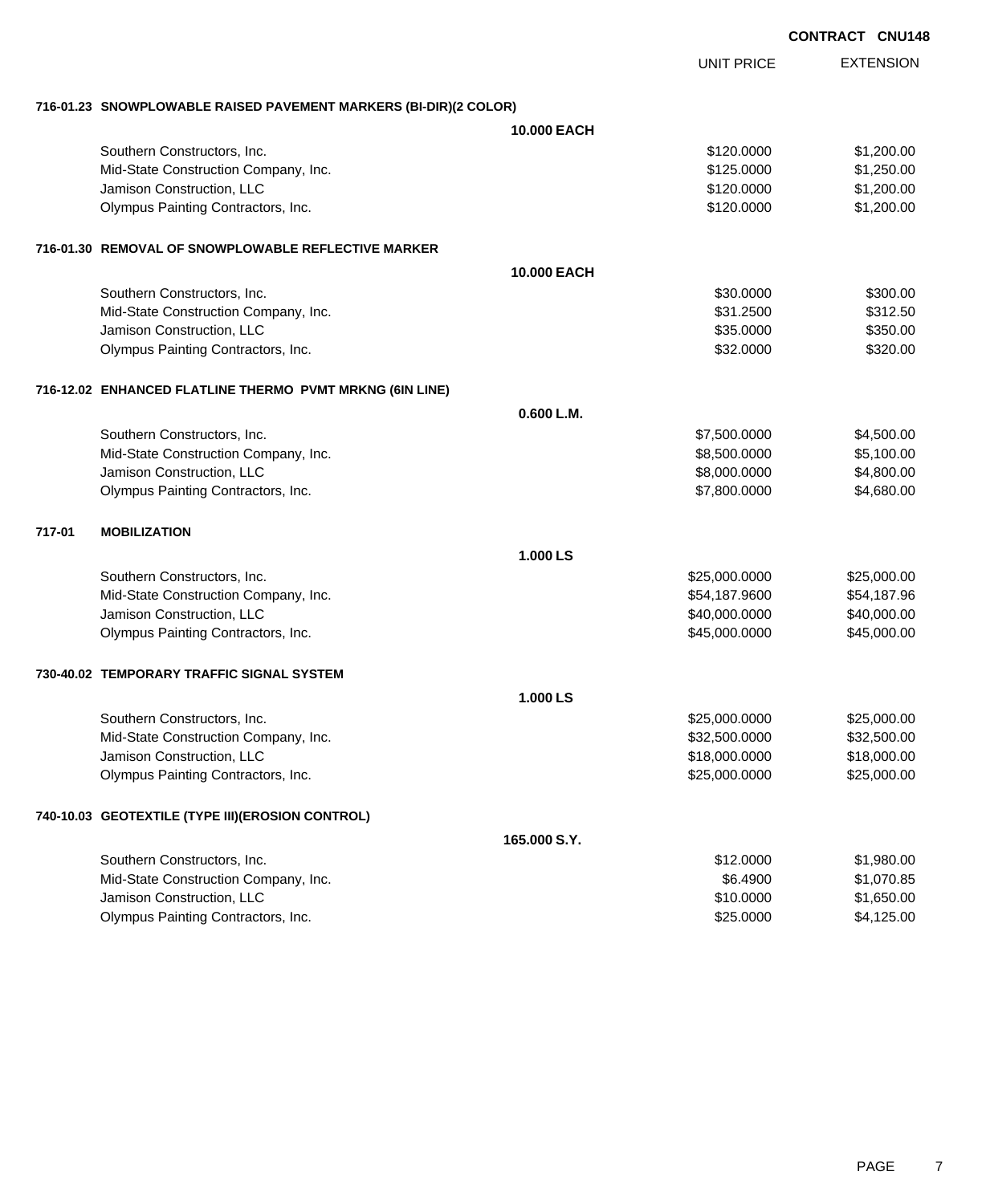## **SUB-TOTAL BRIDGE**

| Southern Constructors, Inc.          | \$499,066.50 |
|--------------------------------------|--------------|
| Mid-State Construction Company, Inc. | \$518.904.94 |
| Jamison Construction, LLC            | \$571.049.50 |
| Olympus Painting Contractors, Inc.   | \$692,120.00 |
|                                      |              |

## **TOTAL CONTRACT**

| Southern Constructors, Inc.          | \$499.066.50 |
|--------------------------------------|--------------|
| Mid-State Construction Company, Inc. | \$518.904.94 |
| Jamison Construction, LLC            | \$571.049.50 |
| Olympus Painting Contractors, Inc.   | \$692.120.00 |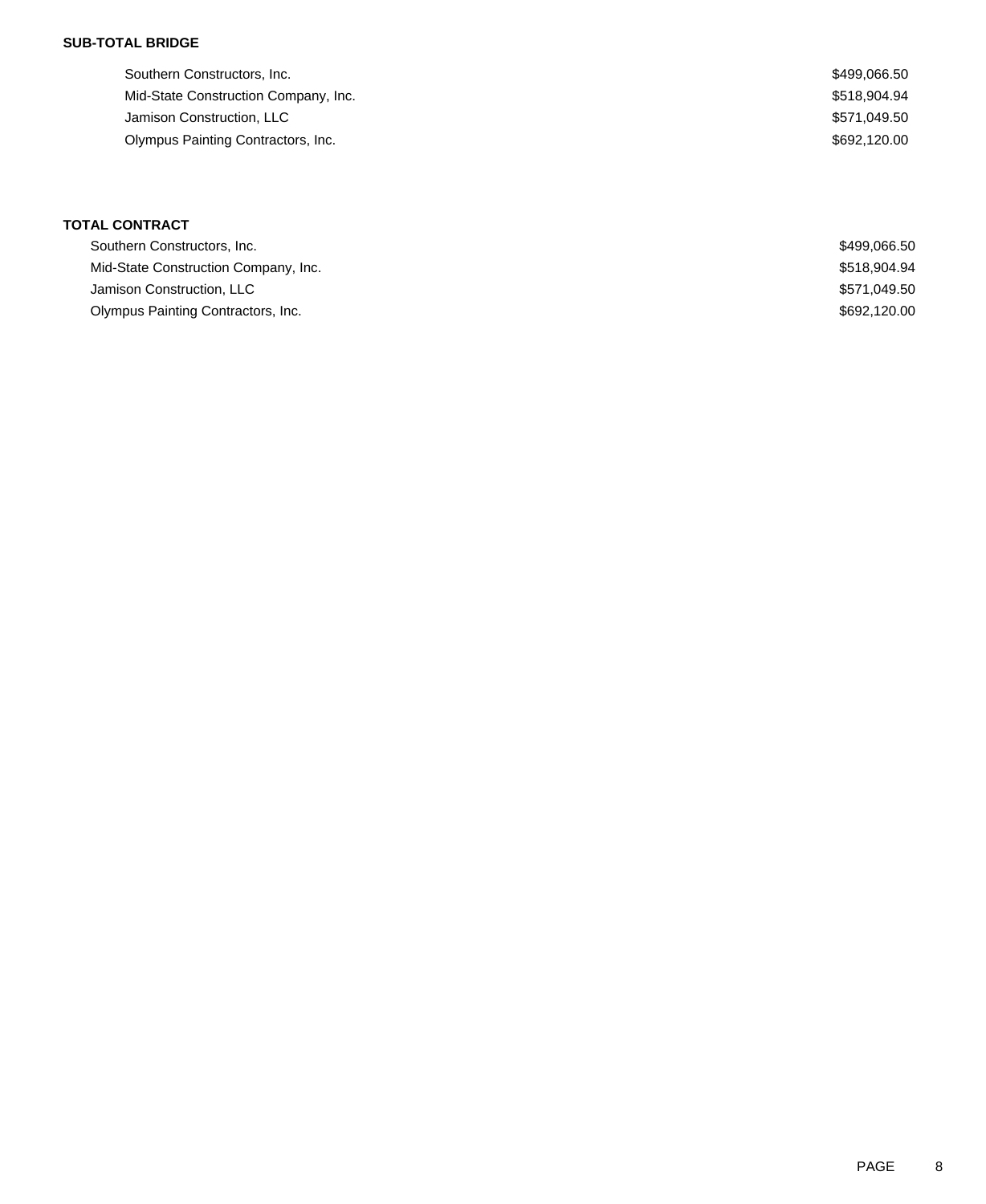# **DEPARTMENT OF TRANSPORTATION SUMMARY OF BIDS LETTING OF DECEMBER 11, 2020 STATE OF TENNESSEE**

#### SEVIER COUNTY (Contract No. CNU367 Call 047)

78946-3219-04

THE GRADING, DRAINAGE, CONSTRUCTION OF BRIDGES AND RETAINING WALLS, SIGNALS AND PAVING ON THE JAKE THOMAS CONNECTOR FROM U.S. 321/U.S. 441 (S.R.71/S.R. 73) TO S.R. 449 IN PIGEON FORGE.

PROJECT LENGTH - 0.0 MILES

COMPLETION TIME - ON OR BEFORE MAY 31, 2024

Charles Blalock & Sons, Inc. 6. The South of the Superintendent States Assembly to the Superintendent States A Jones Bros. Contractors, LLC \$36,093,470.58 Vecellio & Grogan, Inc. 6. 2010 12:35:55 St. 6. 2010 12:35:55 St. 5. 39,607,235.55

TOTAL CONTRACT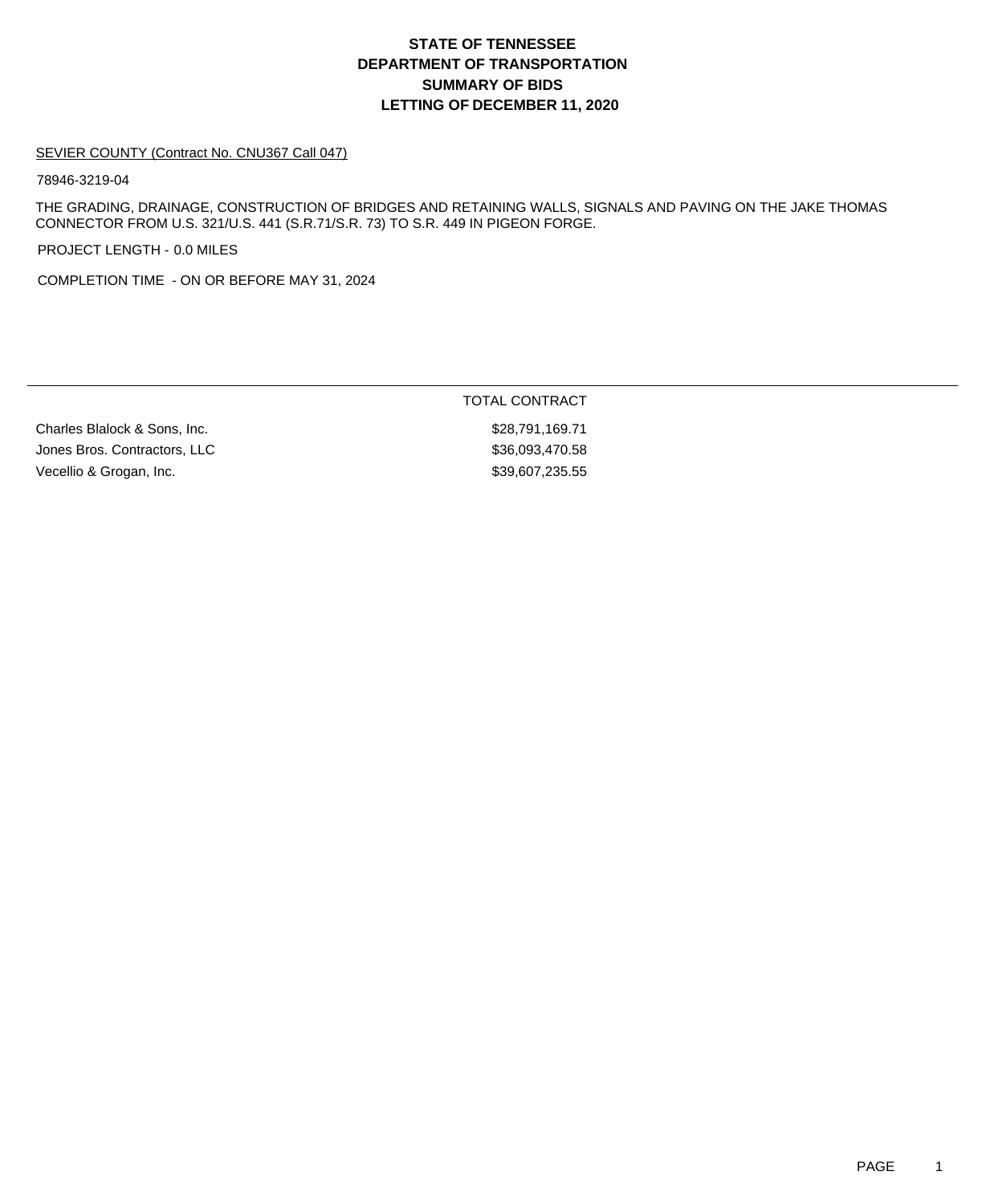|        |                                                         |                        |                        | <b>CONTRACT CNU367</b>           |
|--------|---------------------------------------------------------|------------------------|------------------------|----------------------------------|
|        |                                                         |                        | <b>UNIT PRICE</b>      | <b>EXTENSION</b>                 |
|        | <b>ROADWAY CATEGORY</b>                                 |                        |                        |                                  |
| 105-01 | <b>CONSTRUCTION STAKES, LINES AND GRADES</b>            |                        |                        |                                  |
|        |                                                         | 1.000 LS               |                        |                                  |
|        | Charles Blalock & Sons, Inc.                            |                        | \$172,018.0400         | \$172,018.04                     |
|        | Jones Bros. Contractors, LLC                            |                        | \$215,000.0000         | \$215,000.00                     |
|        | Vecellio & Grogan, Inc.                                 |                        | \$391,693.8900         | \$391,693.89                     |
| 201-01 | <b>CLEARING AND GRUBBING</b>                            |                        |                        |                                  |
|        |                                                         | 1.000 LS               |                        |                                  |
|        | Charles Blalock & Sons, Inc.                            |                        | \$671,753.7800         | \$671,753.78                     |
|        | Jones Bros. Contractors, LLC                            |                        | \$1,840,000.0000       | \$1,840,000.00                   |
|        | Vecellio & Grogan, Inc.                                 |                        | \$4,590,421.2700       | \$4,590,421.27                   |
| 203-01 | <b>ROAD &amp; DRAINAGE EXCAVATION (UNCLASSIFIED)</b>    |                        |                        |                                  |
|        |                                                         | 1,140,560. C.Y.<br>000 |                        |                                  |
|        | Charles Blalock & Sons, Inc.                            |                        | \$3.5200               | \$4,014,771.20                   |
|        | Jones Bros. Contractors, LLC                            |                        | \$7.1000               | \$8,097,976.00                   |
|        | Vecellio & Grogan, Inc.                                 |                        | \$5.2500               | \$5,987,940.00                   |
|        |                                                         |                        |                        |                                  |
|        | 203-02.01 BORROW EXCAVATION (GRADED SOLID ROCK)         |                        |                        |                                  |
|        |                                                         | 30,107.000 TON         |                        |                                  |
|        | Charles Blalock & Sons, Inc.                            |                        | \$26.0000              | \$782,782.00                     |
|        | Jones Bros. Contractors, LLC<br>Vecellio & Grogan, Inc. |                        | \$35.0000<br>\$33.6600 | \$1,053,745.00<br>\$1,013,401.62 |
|        |                                                         |                        |                        |                                  |
| 203-04 | PLACING AND SPREADING TOPSOIL                           |                        |                        |                                  |
|        |                                                         | 5,691.000 C.Y.         |                        |                                  |
|        | Charles Blalock & Sons, Inc.                            |                        | \$5.0000               | \$28,455.00                      |
|        | Jones Bros. Contractors, LLC                            |                        | \$8.0000               | \$45,528.00                      |
|        | Vecellio & Grogan, Inc.                                 |                        | \$7.1700               | \$40,804.47                      |
| 203-05 | <b>UNDERCUTTING</b>                                     |                        |                        |                                  |
|        |                                                         | 9,555.000 C.Y.         |                        |                                  |
|        | Charles Blalock & Sons, Inc.                            |                        | \$11.2100              | \$107,111.55                     |
|        | Jones Bros. Contractors, LLC                            |                        | \$10.0000              | \$95,550.00                      |
|        | Vecellio & Grogan, Inc.                                 |                        | \$4.5500               | \$43,475.25                      |
| 203-06 | <b>WATER</b>                                            |                        |                        |                                  |
|        |                                                         | 1,342.000 M.G.         |                        |                                  |
|        | Charles Blalock & Sons, Inc.                            |                        | \$17.3300              | \$23,256.86                      |
|        | Jones Bros. Contractors, LLC                            |                        | \$5.0000               | \$6,710.00                       |
|        | Vecellio & Grogan, Inc.                                 |                        | \$38.6200              | \$51,828.04                      |
| 203-50 | <b>CONSTRUCTION OF HAUL ROAD</b>                        |                        |                        |                                  |
|        |                                                         | 1.000 LS               |                        |                                  |
|        | Charles Blalock & Sons, Inc.                            |                        | \$50,965.2600          | \$50,965.26                      |
|        | Jones Bros. Contractors, LLC                            |                        | \$50,500.0000          | \$50,500.00                      |
|        | Vecellio & Grogan, Inc.                                 |                        | \$77,954.0500          | \$77,954.05                      |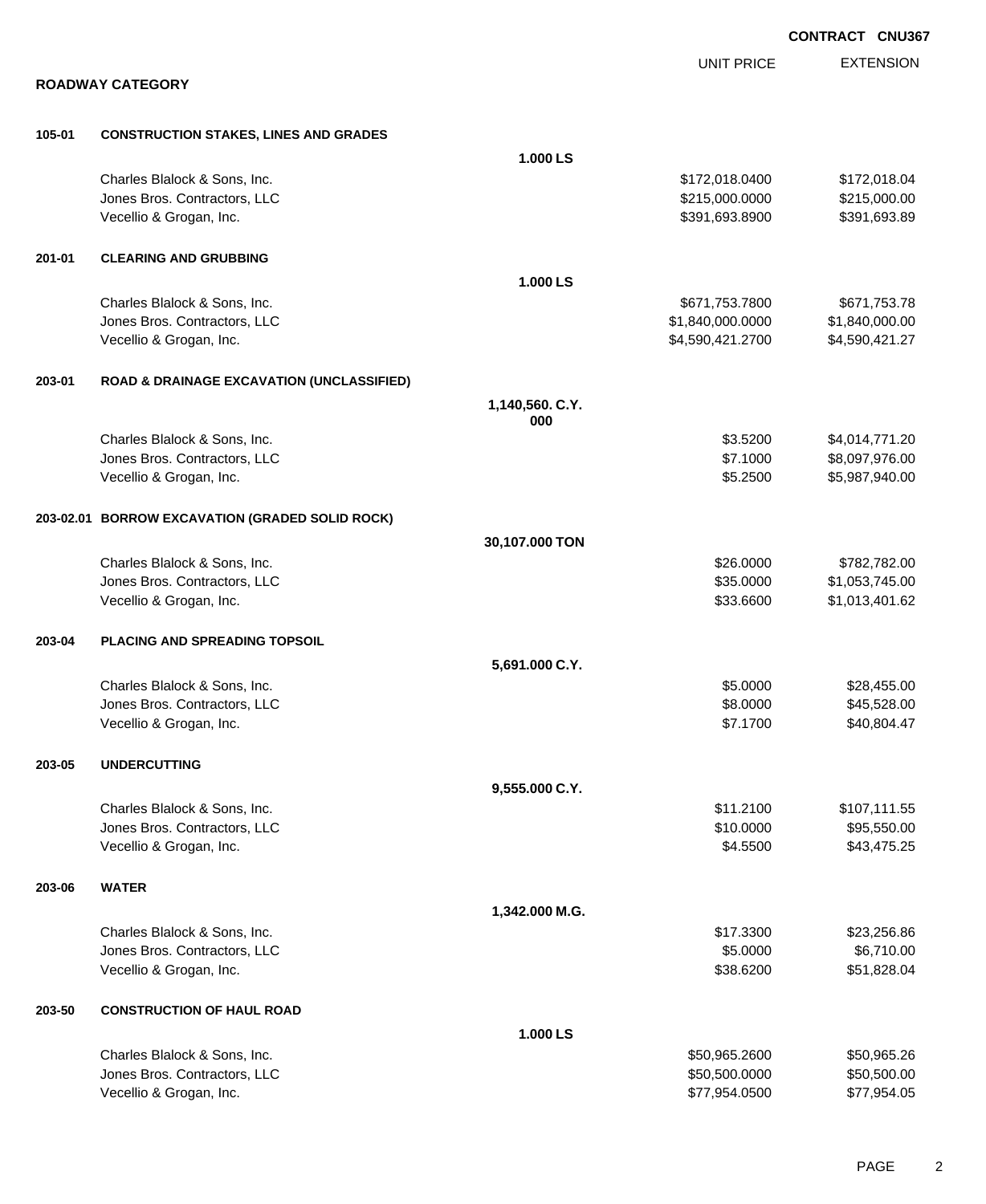UNIT PRICE

EXTENSION

|        | 204-06.02 FLOWABLE FILL (EXCAVATABLE)                        |                |                        |                            |
|--------|--------------------------------------------------------------|----------------|------------------------|----------------------------|
|        |                                                              | 516.000 C.Y.   |                        |                            |
|        | Charles Blalock & Sons, Inc.                                 |                | \$150.0000             | \$77,400.00                |
|        | Jones Bros. Contractors, LLC                                 |                | \$190.0000             | \$98,040.00                |
|        | Vecellio & Grogan, Inc.                                      |                | \$214.6500             | \$110,759.40               |
|        |                                                              |                |                        |                            |
| 204-08 | <b>FOUNDATION FILL MATERIAL</b>                              |                |                        |                            |
|        |                                                              | 42.000 C.Y.    |                        |                            |
|        | Charles Blalock & Sons, Inc.                                 |                | \$72.9800              | \$3,065.16                 |
|        | Jones Bros. Contractors, LLC                                 |                | \$80.0000              | \$3,360.00                 |
|        | Vecellio & Grogan, Inc.                                      |                | \$105.1800             | \$4,417.56                 |
|        | 204-08.01 BACKFILL MATERIAL (FLOWABLE FILL)                  |                |                        |                            |
|        |                                                              | 200.000 C.Y.   |                        |                            |
|        | Charles Blalock & Sons, Inc.                                 |                | \$150.0000             | \$30,000.00                |
|        | Jones Bros. Contractors, LLC                                 |                | \$220.0000             | \$44,000.00                |
|        | Vecellio & Grogan, Inc.                                      |                | \$246.7100             | \$49,342.00                |
|        | 209-02.04 10" TEMPORARY SLOPE DRAIN                          |                |                        |                            |
|        |                                                              | 2,246.000 L.F. |                        |                            |
|        |                                                              |                |                        |                            |
|        | Charles Blalock & Sons, Inc.<br>Jones Bros. Contractors, LLC |                | \$11.2100<br>\$14.0000 | \$25,177.66<br>\$31,444.00 |
|        | Vecellio & Grogan, Inc.                                      |                | \$14.2500              | \$32,005.50                |
|        |                                                              |                |                        |                            |
|        | 209-02.05 12" TEMPORARY SLOPE DRAIN                          |                |                        |                            |
|        |                                                              | 967.000 L.F.   |                        |                            |
|        | Charles Blalock & Sons, Inc.                                 |                | \$12.9500              | \$12,522.65                |
|        | Jones Bros. Contractors, LLC                                 |                | \$15.0000              | \$14,505.00                |
|        | Vecellio & Grogan, Inc.                                      |                | \$19.0800              | \$18,450.36                |
|        | 209-02.07 18" TEMPORARY SLOPE DRAIN                          |                |                        |                            |
|        |                                                              | 69.000 L.F.    |                        |                            |
|        | Charles Blalock & Sons, Inc.                                 |                | \$26.2200              | \$1,809.18                 |
|        | Jones Bros. Contractors, LLC                                 |                | \$22.0000              | \$1,518.00                 |
|        | Vecellio & Grogan, Inc.                                      |                | \$27.5900              | \$1,903.71                 |
| 209-05 | <b>SEDIMENT REMOVAL</b>                                      |                |                        |                            |
|        |                                                              | 522.000 C.Y.   |                        |                            |
|        | Charles Blalock & Sons, Inc.                                 |                | \$5.4400               | \$2,839.68                 |
|        | Jones Bros. Contractors, LLC                                 |                | \$10.0000              | \$5,220.00                 |
|        | Vecellio & Grogan, Inc.                                      |                | \$16.4700              | \$8,597.34                 |
|        | 209-08.02 TEMPORARY SILT FENCE (WITH BACKING)                |                |                        |                            |
|        |                                                              | 6,691.000 L.F. |                        |                            |
|        | Charles Blalock & Sons, Inc.                                 |                | \$3.4700               | \$23,217.77                |
|        | Jones Bros. Contractors, LLC                                 |                | \$3.0000               | \$20,073.00                |
|        | Vecellio & Grogan, Inc.                                      |                | \$4.9000               | \$32,785.90                |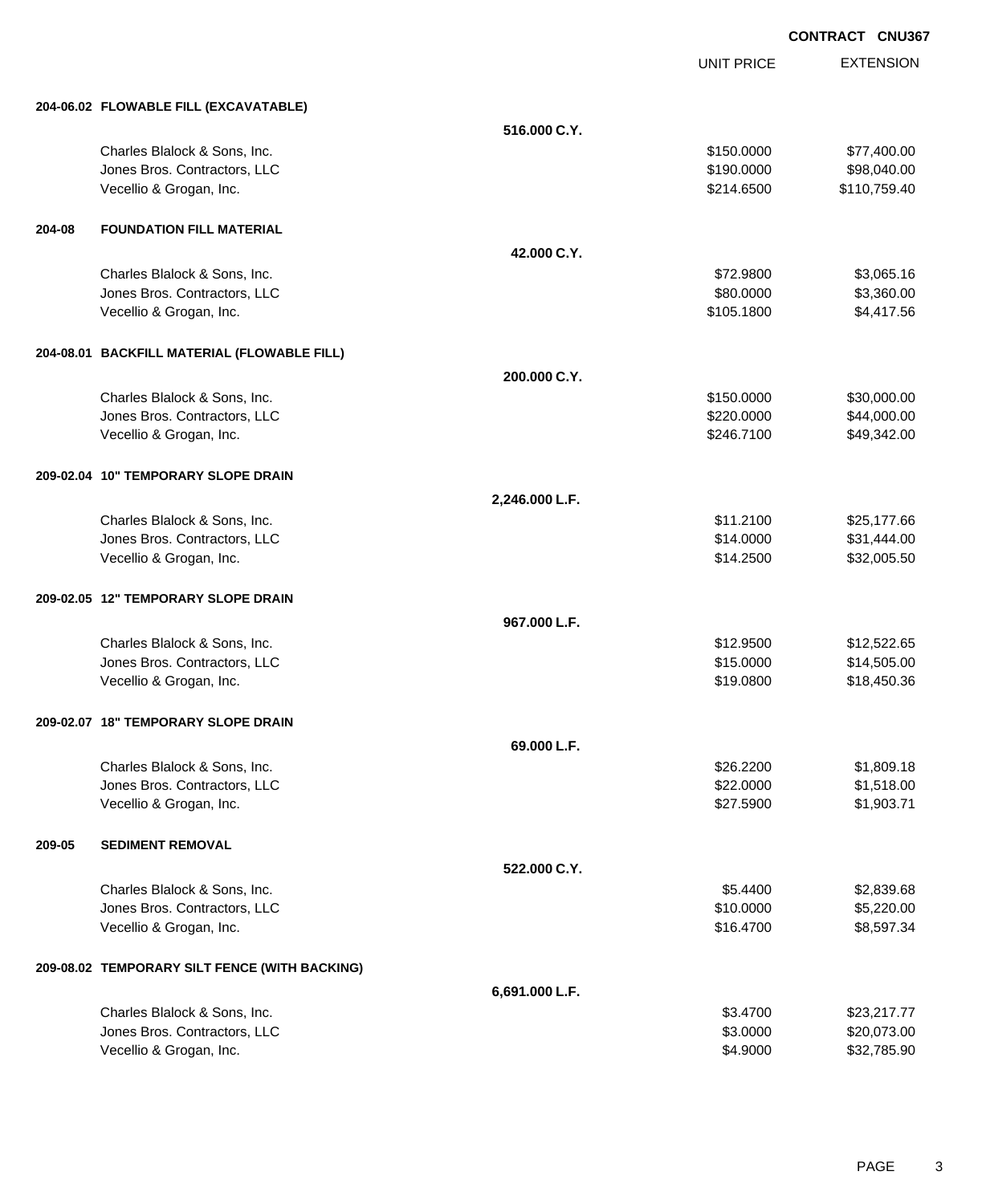|                                               |                    | <b>UNIT PRICE</b> | <b>EXTENSION</b> |
|-----------------------------------------------|--------------------|-------------------|------------------|
| 209-08.07 ROCK CHECK DAM                      |                    |                   |                  |
|                                               | 439,000 EACH       |                   |                  |
| Charles Blalock & Sons, Inc.                  |                    | \$200.0000        | \$87,800.00      |
| Jones Bros. Contractors, LLC                  |                    | \$345.0000        | \$151,455.00     |
| Vecellio & Grogan, Inc.                       |                    | \$359.8300        | \$157,965.37     |
| 209-08.08 ENHANCED ROCK CHECK DAM             |                    |                   |                  |
|                                               | 122,000 EACH       |                   |                  |
| Charles Blalock & Sons, Inc.                  |                    | \$300.0000        | \$36,600.00      |
| Jones Bros. Contractors, LLC                  |                    | \$440.0000        | \$53,680.00      |
| Vecellio & Grogan, Inc.                       |                    | \$470.5500        | \$57,407.10      |
| 209-09.03 SEDIMENT FILTER BAG (15' X 15')     |                    |                   |                  |
|                                               | <b>1.000 EACH</b>  |                   |                  |
| Charles Blalock & Sons, Inc.                  |                    | \$294.0000        | \$294.00         |
| Jones Bros. Contractors, LLC                  |                    | \$750.0000        | \$750.00         |
| Vecellio & Grogan, Inc.                       |                    | \$1,660.7500      | \$1,660.75       |
| 209-09.43 CURB INLET PROTECTION (TYPE 4)      |                    |                   |                  |
|                                               | 68,000 EACH        |                   |                  |
| Charles Blalock & Sons, Inc.                  |                    | \$204.7500        | \$13,923.00      |
| Jones Bros. Contractors, LLC                  |                    | \$195.0000        | \$13,260.00      |
| Vecellio & Grogan, Inc.                       |                    | \$244.1400        | \$16,601.52      |
| 209-40.33 CATCH BASIN PROTECTION (TYPE D)     |                    |                   |                  |
|                                               | 41.000 EACH        |                   |                  |
| Charles Blalock & Sons, Inc.                  |                    | \$294.0000        | \$12,054.00      |
| Jones Bros. Contractors, LLC                  |                    | \$280.0000        | \$11,480.00      |
| Vecellio & Grogan, Inc.                       |                    | \$382.8800        | \$15,698.08      |
| 209-40.42 CATCH BASIN FILTER ASSEMBLY(TYPE 2) |                    |                   |                  |
|                                               | 23.000 EACH        |                   |                  |
| Charles Blalock & Sons, Inc.                  |                    | \$409,5000        | \$9,418.50       |
| Jones Bros. Contractors, LLC                  |                    | \$390.0000        | \$8,970.00       |
| Vecellio & Grogan, Inc.                       |                    | \$923.7800        | \$21,246.94      |
| 209-40.43 CATCH BASIN FILTER ASSEMBLY(TYPE 3) |                    |                   |                  |
|                                               | <b>25.000 EACH</b> |                   |                  |
| Charles Blalock & Sons, Inc.                  |                    | \$420.0000        | \$10,500.00      |
| Jones Bros. Contractors, LLC                  |                    | \$400.0000        | \$10,000.00      |
| Vecellio & Grogan, Inc.                       |                    | \$1,122.0200      | \$28,050.50      |
| 209-40.44 CATCH BASIN FILTER ASSEMBLY(TYPE 4) |                    |                   |                  |
|                                               | <b>2.000 EACH</b>  |                   |                  |
| Charles Blalock & Sons, Inc.                  |                    | \$430.5000        | \$861.00         |
| Jones Bros. Contractors, LLC                  |                    | \$410.0000        | \$820.00         |
| Vecellio & Grogan, Inc.                       |                    | \$1,693.8400      | \$3,387.68       |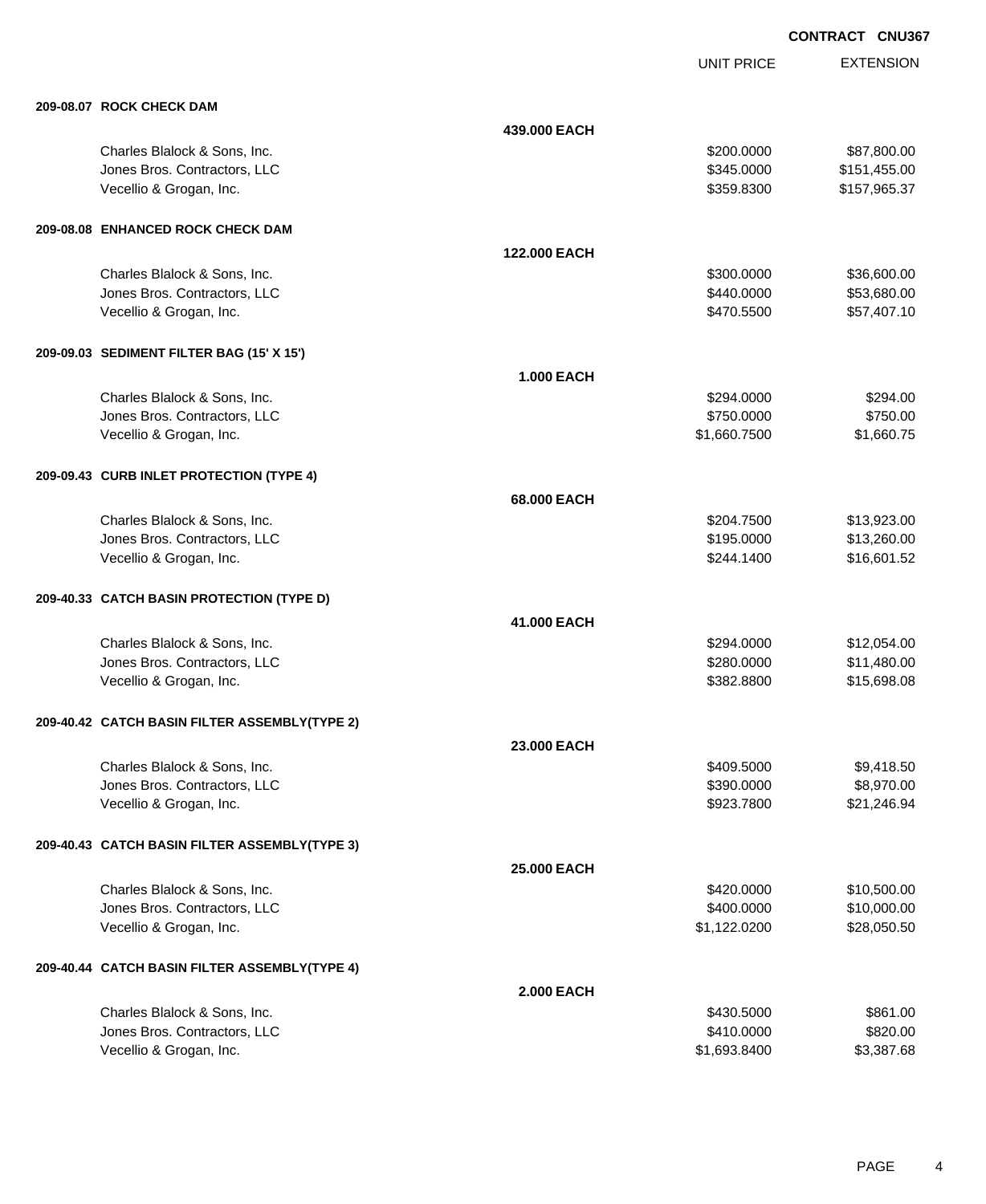EXTENSION **CONTRACT CNU367** UNIT PRICE **209-40.45 CATCH BASIN FILTER ASSEMBLY(TYPE 5) 3.000 EACH** Charles Blalock & Sons, Inc. 6. 2011.50 \$1,291.50 \$430.5000 \$1,291.50 Jones Bros. Contractors, LLC \$410.0000 \$1,230.00 Vecellio & Grogan, Inc. \$1,905.1400 \$5,715.42 **209-40.46 CATCH BASIN FILTER ASSEMBLY(TYPE 6) 14.000 EACH** Charles Blalock & Sons, Inc. 6. 2012 1.00 \$6,027.00 Jones Bros. Contractors, LLC \$410.0000 \$5,740.00 Vecellio & Grogan, Inc. 612,991.16 **209-40.47 CATCH BASIN FILTER ASSEMBLY(TYPE 7) 2.000 EACH** Charles Blalock & Sons, Inc. 661.000 \$861.00 Jones Bros. Contractors, LLC \$410.0000 \$820.00 Vecellio & Grogan, Inc. \$1,472.4100 \$2,944.82 **209-65.03 TEMPORARY DIVERSION CHANNEL 145.000 L.F.** Charles Blalock & Sons, Inc. 6. 2012 12:30 12:30 12:30 13:30 14:30 14:30 14:30 15:3000 \$13,818.50 dones Bros. Contractors, LLC 660000 \$5,800.00 Vecellio & Grogan, Inc. 617,170.90 **209-65.04 TEMPORARY IN STREAM DIVERSION 100.000 L.F.** Charles Blalock & Sons, Inc. \$112.4100 \$11,241.00 Jones Bros. Contractors, LLC \$100.0000 \$10,000.00 Vecellio & Grogan, Inc. 62.00 \$15,062.00 \$15,062.00 \$150.6200 \$15,062.00 **303-01 MINERAL AGGREGATE, TYPE A BASE, GRADING D 46,116.000 TON** Charles Blalock & Sons, Inc. \$29.1700 \$1,345,203.72 Jones Bros. Contractors, LLC \$31.0000 \$1,429,596.00 Vecellio & Grogan, Inc. 6. 2012. The State of the State of the State of the State of State of State of State of State of State of State of State of State of State of State of State of State of State of State of State of St **303-01.01 GRANULAR BACKFILL (ROADWAY) 316.000 TON** Charles Blalock & Sons, Inc. \$37.8700 \$11,966.92 Jones Bros. Contractors, LLC \$40.0000 \$12,640.00 Vecellio & Grogan, Inc. \$46.5000 \$14,694.00 **303-10.01 MINERAL AGGREGATE (SIZE 57) 367.000 TON** Charles Blalock & Sons, Inc. \$40.7700 \$14,962.59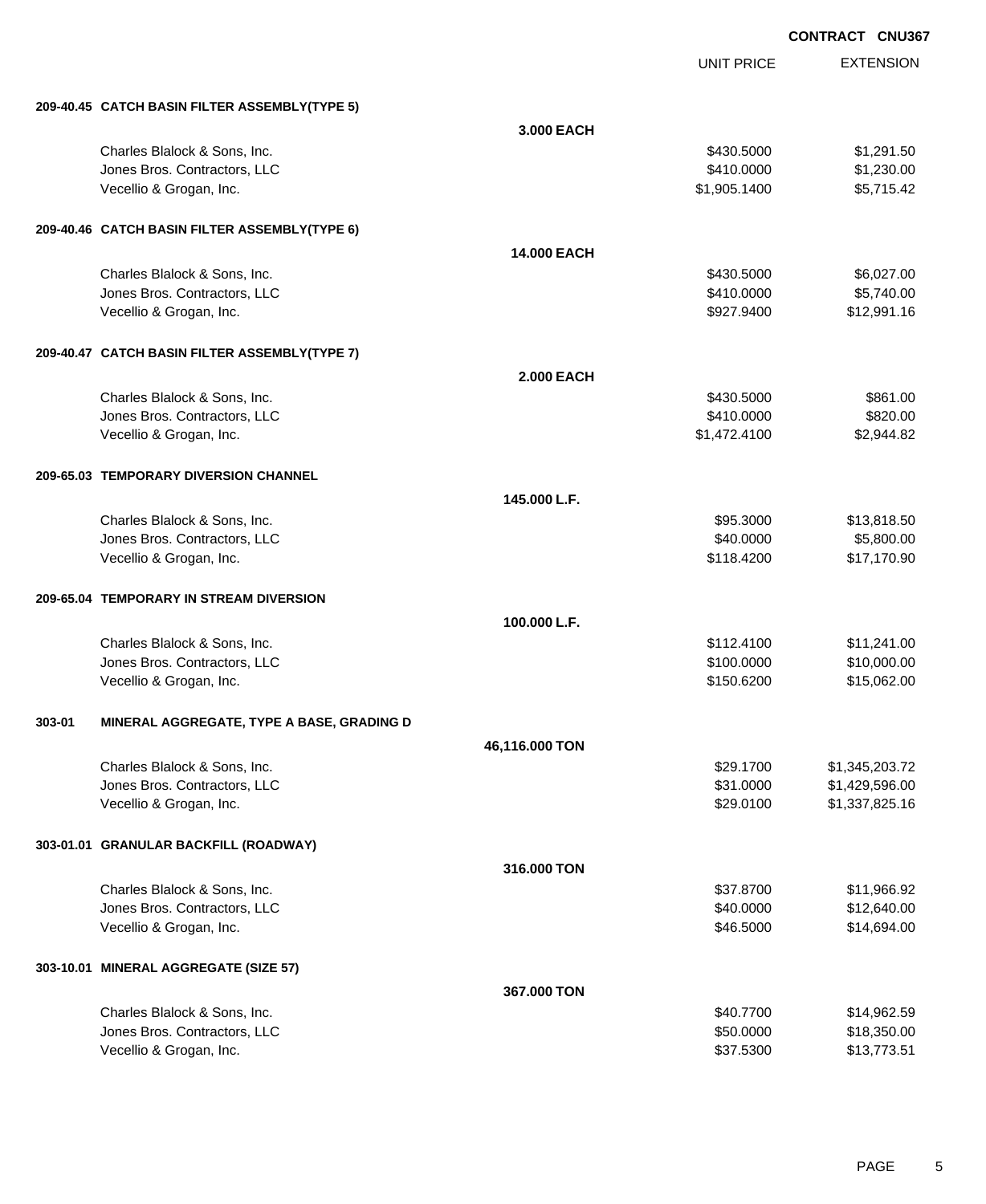EXTENSION **CONTRACT CNU367** UNIT PRICE **307-01.21 ASP. CONC. MIX(PG70-22) (BPMB-HM) GR. A-S 8,290.000 TON** Charles Blalock & Sons, Inc. 6. 2009.000 \$903,610.00 Jones Bros. Contractors, LLC \$109.0000 \$903,610.00 Vecellio & Grogan, Inc. 6. The Second State of the Second State of the Second State of Second State of Second State of Second State of Second State of Second State of Second State of Second State of Second State of Second **307-02.01 ASPHALT CONCRETE MIX (PG70-22) (BPMB-HM) GRADING A 10,592.000 TON** Charles Blalock & Sons, Inc. \$112.5000 \$1,191,600.00 Jones Bros. Contractors, LLC \$112.5000 \$1,191,600.00 Vecellio & Grogan, Inc. 6. 2008. The State of the State of the State of State of State of State of State of St **307-02.08 ASPHALT CONCRETE MIX (PG70-22) (BPMB-HM) GRADING B-M2 7,179.000 TON** Charles Blalock & Sons, Inc. 6. 2010. The State of the State of the State of the State of the State of the State of the State of the State of the State of the State of the State of the State of the State of the State of th Jones Bros. Contractors, LLC \$120.0000 \$861,480.00 Vecellio & Grogan, Inc. 66.59 (1999) 12.1.2100 (1999) 12.1.2100 (1999) 12.1.2100 (1999) 12.1.2100 (1999) 12.1.2100 (1999) 12.1.2100 (1999) 12.1.2100 (1999) 12.1.2100 (1999) 12.1.2100 (1999) 12.1.2100 (1999) 12.1.2100 (1999 **402-01 BITUMINOUS MATERIAL FOR PRIME COAT (PC) 95.000 TON** Charles Blalock & Sons, Inc. 6. 2012 12:30 12:30 12:30 12:30 12:30 12:30 12:30 12:30 12:30 12:30 13:30 13:30 13:30 13:30 13:30 13:30 13:30 13:30 13:30 13:30 13:30 13:30 13:30 13:30 13:30 13:30 13:30 13:30 13:30 13:30 13:30 versions and the set of the set of the set of the set of the set of the set of the set of the set of the set of the set of the set of the set of the set of the set of the set of the set of the set of the set of the set of Vecellio & Grogan, Inc. 686,363.55 **402-02 AGGREGATE FOR COVER MATERIAL (PC) 335.000 TON** Charles Blalock & Sons, Inc. 60.0000 \$20,100.00 versions and the set of the set of the set of the set of the set of the set of the set of the set of the set of the set of the set of the set of the set of the set of the set of the set of the set of the set of the set of Vecellio & Grogan, Inc. \$60.6000 \$20,301.00 **403-01 BITUMINOUS MATERIAL FOR TACK COAT (TC) 40.000 TON** Charles Blalock & Sons, Inc. 6. 2010 12:36:000.000 \$36,000.000 \$36,000.000 \$36,000.00  $Jones\ Bros.$  Contractors, LLC  $$900.000$   $$36,000.00$ Vecellio & Grogan, Inc. 636,363.60 **411-01.07 ACS MIX (PG64-22) GRADING E SHOULDER 722.000 TON** Charles Blalock & Sons, Inc. 6. 2012 12:30 12:30 12:30 12:30 12:30 12:30 12:30 12:30 12:30 12:30 12:30 12:30 1 Jones Bros. Contractors, LLC \$143.0000 \$103,246.00 Vecellio & Grogan, Inc. 6. 2014.256.80 **411-02.10 ACS MIX(PG70-22) GRADING D 5,667.000 TON**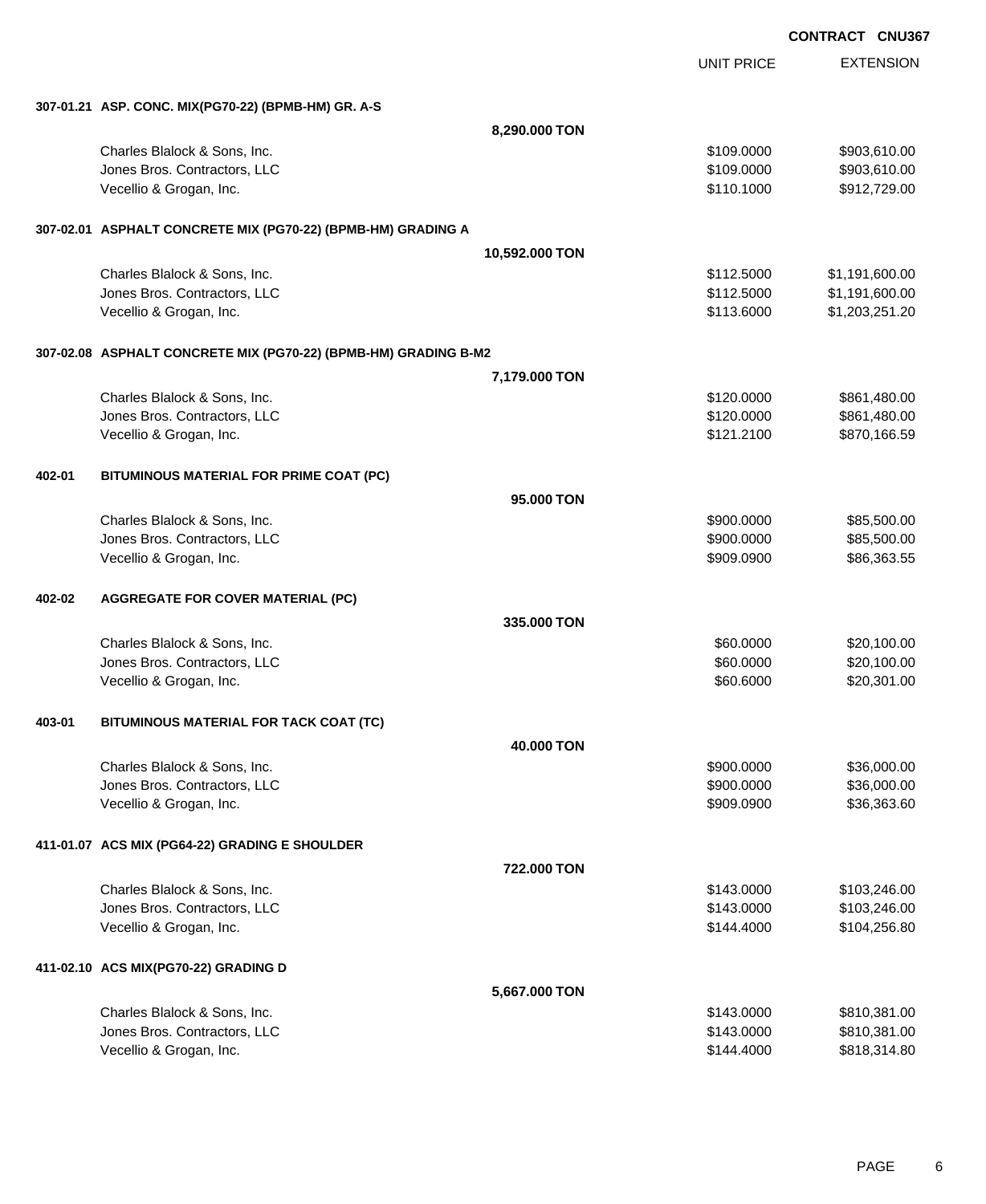EXTENSION UNIT PRICE **415-01.01 COLD PLANING BITUMINOUS PAVEMENT 1,192.000 TON** Charles Blalock & Sons, Inc. 6. 2010 12:30 12:30 12:30 13:30 14:30 14:30 14:30 15:30 16:30 16:30 16:30 16:30 16:30 16:30 16:30 16:30 16:30 16:30 16:30 16:30 16:30 16:30 16:30 16:30 16:30 16:30 16:30 16:30 16:30 16:30 16:30 Jones Bros. Contractors, LLC \$32.0000 \$38,144.00 Vecellio & Grogan, Inc. \$35.4000 \$42,196.80 **604-02.01 CLASS A CONCRETE (BOX BRIDGES) 94.000 C.Y.** Charles Blalock & Sons, Inc. \$1,216.8100 \$114,380.14  $Jones\ Bros.$  Contractors, LLC  $$690.0000$   $$64,860.00$ Vecellio & Grogan, Inc. 6. 2012. The State of the State of the State of State of State of State of State of State of State of State of State of State of State of State of State of State of State of State of State of State **604-02.02 STEEL BAR REINFORCEMENT (BOX BRIDGES) 17,978.000 LB.** Charles Blalock & Sons, Inc. 6. 2009. The State of the State of the State of State of State of State of State o Jones Bros. Contractors, LLC \$0.8000 \$14,382.40 Vecellio & Grogan, Inc. \$1.1100 \$19,955.58 **604-07.01 RETAINING WALL (WALL 1) 5,146.000 S.F.** Charles Blalock & Sons, Inc. 6. 2012 12:300 \$587,930.50 Jones Bros. Contractors, LLC \$125.0000 \$643,250.00 Vecellio & Grogan, Inc. 6109.6100 \$564,053.06 **604-07.02 RETAINING WALL (WALL 2) 12,048.000 S.F.** Charles Blalock & Sons, Inc. \$105.3600 \$1,269,377.28 Jones Bros. Contractors, LLC \$120.0000 \$1,445,760.00 Vecellio & Grogan, Inc. 6. 2011.8600 \$1,227,209.28 **604-07.03 RETAINING WALL (WALL 3) 1,476.000 S.F.** Charles Blalock & Sons, Inc. \$129.9700 \$191,835.72 Jones Bros. Contractors, LLC \$121.0000 \$178,596.00 Vecellio & Grogan, Inc. 6. 2007.540.36 (1990) 12:36 (1991) 12:36 (1991) 13:36 (1991) 13:36 (1992) 13:36 (1992) **604-07.04 RETAINING WALL (WALL 4) 4,915.000 S.F.** Charles Blalock & Sons, Inc. 6. 2012 12:35 12:35 12:35 12:35 151.4900 \$744,573.35 Jones Bros. Contractors, LLC \$140.0000 \$688,100.00 Vecellio & Grogan, Inc. 6. 2012. The State of the State of the State of State of State of State of State of State of State of State of State of State of State of State of State of State of State of State of State of State **607-03.02 18" CONCRETE PIPE CULVERT (CLASS III) 3,643.000 L.F.**

| Charles Blalock & Sons, Inc. | \$51.0300 | \$185,902,29 |
|------------------------------|-----------|--------------|
| Jones Bros. Contractors, LLC | \$68,0000 | \$247.724.00 |
| Vecellio & Grogan, Inc.      | \$78,9000 | \$287.432.70 |

**CONTRACT CNU367**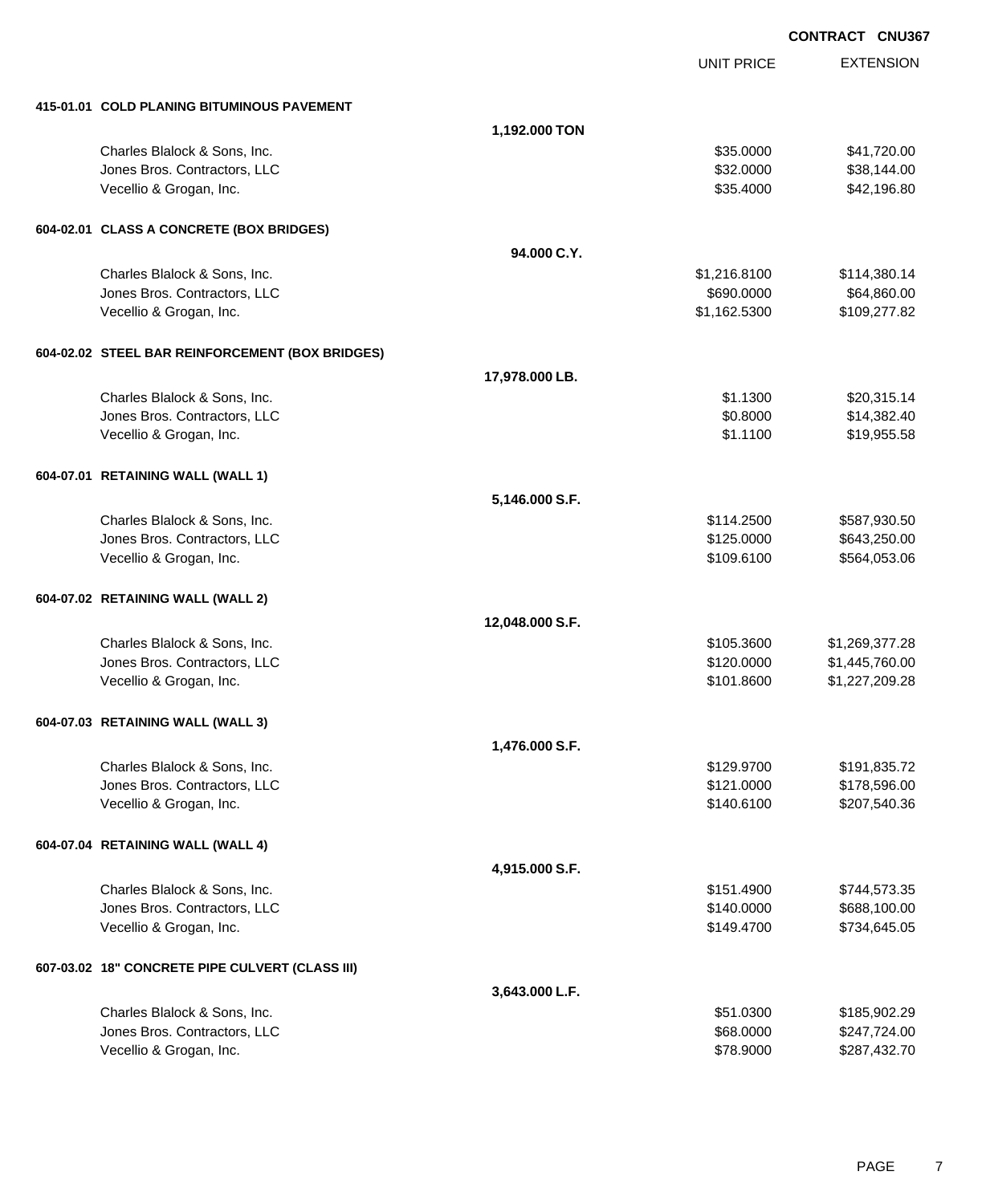EXTENSION **CONTRACT CNU367** UNIT PRICE **607-03.03 18" CONCRETE PIPE CULVERT (CLASS IV) 202.000 L.F.** Charles Blalock & Sons, Inc. \$53.0300 \$10,712.06 Jones Bros. Contractors, LLC \$74.0000 \$14,948.00 Vecellio & Grogan, Inc. \$67.1400 \$13,562.28 **607-03.04 18" CONCRETE PIPE CULVERT (CLASS V) 107.000 L.F.** Charles Blalock & Sons, Inc. \$55.0900 \$5,894.63 dones Bros. Contractors, LLC 66,025.000 \$8,025.00 Vecellio & Grogan, Inc. \$7,759.64 **607-05.02 24" CONCRETE PIPE CULVERT (CLASS III) 2,202.000 L.F.** Charles Blalock & Sons, Inc. \$61.9000 \$136,303.80 Jones Bros. Contractors, LLC 6. The state of the state of the state of the state of the state of the state of the state of the state of the state of the state of the state of the state of the state of the state of the stat Vecellio & Grogan, Inc. 6. 2018. 2019. The Second State of the Second State of State of State of State of State of State of State of State of State of State of State of State of State of State of State of State of State of **607-05.03 24" CONCRETE PIPE CULVERT (CLASS IV) 15.000 L.F.** Charles Blalock & Sons, Inc. \$68.2200 \$1,023.30 Jones Bros. Contractors, LLC \$115.0000 \$1,725.00 Vecellio & Grogan, Inc. \$83.3400 \$1,250.10 **607-06.02 30" CONCRETE PIPE CULVERT (CLASS III) 690.000 L.F.** Charles Blalock & Sons, Inc. 6. The Sons of the Sons, Inc. \$88.1100 \$60,795.90  $Jones\ Bros.$  Contractors, LLC  $$100.0000$   $$69,000.00$ Vecellio & Grogan, Inc. \$99.5200 \$68,668.80 **607-06.03 30" CONCRETE PIPE CULVERT (CLASS IV) 22.000 L.F.** Charles Blalock & Sons, Inc. \$96.1500 \$2,115.30 Jones Bros. Contractors, LLC \$135.0000 \$2,970.00 Vecellio & Grogan, Inc. 63.380.62 (1992) 12.580.62 (1993) 12.580.62 (1994) 12.580.62 **607-07.02 36" CONCRETE PIPE CULVERT (CLASS III) 122.000 L.F.** Charles Blalock & Sons, Inc. \$102.6900 \$12,528.18 Jones Bros. Contractors, LLC \$128.0000 \$15,616.00 Vecellio & Grogan, Inc. 6. 2010 12:339.2200 \$139.2200 \$16,984.84 **607-07.03 36" CONCRETE PIPE CULVERT (CLASS IV) 86.000 L.F.**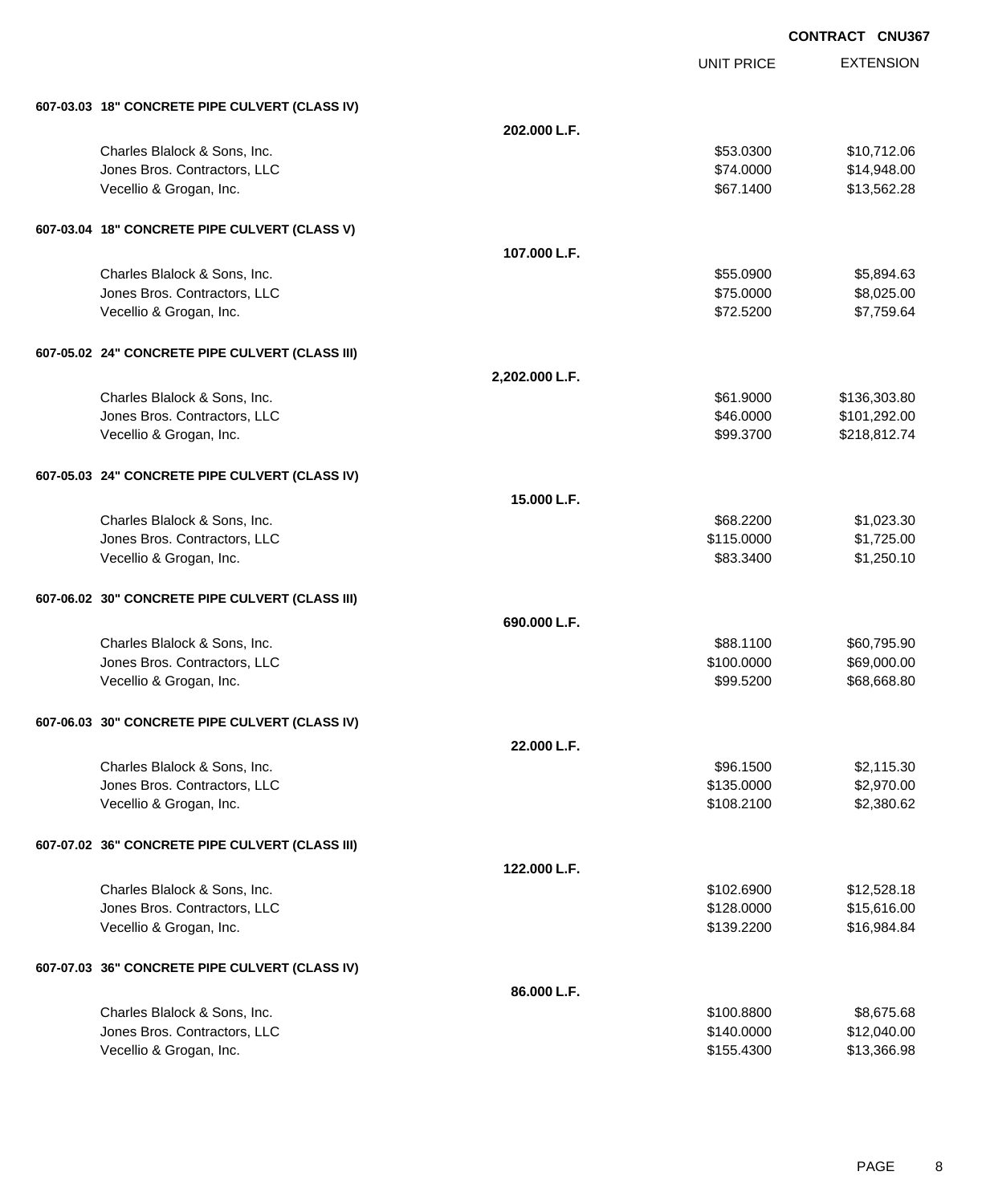UNIT PRICE

| 607-08.02 42" CONCRETE PIPE CULVERT (CLASS III)              |                   |                               |                            |
|--------------------------------------------------------------|-------------------|-------------------------------|----------------------------|
|                                                              | 97.000 L.F.       |                               |                            |
| Charles Blalock & Sons, Inc.                                 |                   | \$116.3600                    | \$11,286.92                |
| Jones Bros. Contractors, LLC                                 |                   | \$155.0000                    | \$15,035.00                |
| Vecellio & Grogan, Inc.                                      |                   | \$198.1000                    | \$19,215.70                |
| 607-08.03 42" CONCRETE PIPE CULVERT (CLASS IV)               |                   |                               |                            |
|                                                              | 30.000 L.F.       |                               |                            |
| Charles Blalock & Sons, Inc.                                 |                   | \$136.8500                    | \$4,105.50                 |
| Jones Bros. Contractors, LLC                                 |                   | \$175.0000                    | \$5,250.00                 |
| Vecellio & Grogan, Inc.                                      |                   | \$211.7900                    | \$6,353.70                 |
| 607-08.04 42" CONCRETE PIPE CULVERT (CLASS V)                |                   |                               |                            |
|                                                              | 237.000 L.F.      |                               |                            |
| Charles Blalock & Sons, Inc.                                 |                   | \$143.4700                    | \$34,002.39                |
| Jones Bros. Contractors, LLC                                 |                   | \$160.0000                    | \$37,920.00                |
| Vecellio & Grogan, Inc.                                      |                   | \$224.1600                    | \$53,125.92                |
| 611-01.04 MANHOLES, > 12' - 16' DEPTH                        |                   |                               |                            |
|                                                              | <b>2.000 EACH</b> |                               |                            |
| Charles Blalock & Sons, Inc.                                 |                   | \$6,819.8100                  | \$13,639.62                |
| Jones Bros. Contractors, LLC                                 |                   | \$6,200.0000                  | \$12,400.00                |
| Vecellio & Grogan, Inc.                                      |                   | \$10,576.8400                 | \$21,153.68                |
| 611-01.05 MANHOLES, > 16' - 20' DEPTH                        |                   |                               |                            |
|                                                              | 3.000 EACH        |                               |                            |
| Charles Blalock & Sons, Inc.<br>Jones Bros. Contractors, LLC |                   | \$9,851.9800<br>\$7,700.0000  | \$29,555.94<br>\$23,100.00 |
| Vecellio & Grogan, Inc.                                      |                   | \$17,525.3200                 | \$52,575.96                |
|                                                              |                   |                               |                            |
| 611-01.06 MANHOLES, > 20' - 24' DEPTH                        |                   |                               |                            |
| Charles Blalock & Sons, Inc.                                 | <b>2.000 EACH</b> |                               |                            |
| Jones Bros. Contractors, LLC                                 |                   | \$10,099.7700<br>\$9,600.0000 | \$20,199.54<br>\$19,200.00 |
| Vecellio & Grogan, Inc.                                      |                   | \$15,956.6100                 | \$31,913.22                |
| 611-01.10 MANHOLES, (36'-40' DEPTH)                          |                   |                               |                            |
|                                                              | <b>2.000 EACH</b> |                               |                            |
| Charles Blalock & Sons, Inc.                                 |                   | \$21,923.7900                 | \$43,847.58                |
| Jones Bros. Contractors, LLC                                 |                   | \$22,900.0000                 | \$45,800.00                |
| Vecellio & Grogan, Inc.                                      |                   | \$41,159.0600                 | \$82,318.12                |
| 611-07.01 CLASS A CONCRETE (PIPE ENDWALLS)                   |                   |                               |                            |
|                                                              | 27.000 C.Y.       |                               |                            |
| Charles Blalock & Sons, Inc.                                 |                   | \$1,162.7600                  | \$31,394.52                |
| Jones Bros. Contractors, LLC                                 |                   | \$2,000.0000                  | \$54,000.00                |
| Vecellio & Grogan, Inc.                                      |                   | \$1,495.7700                  | \$40,385.79                |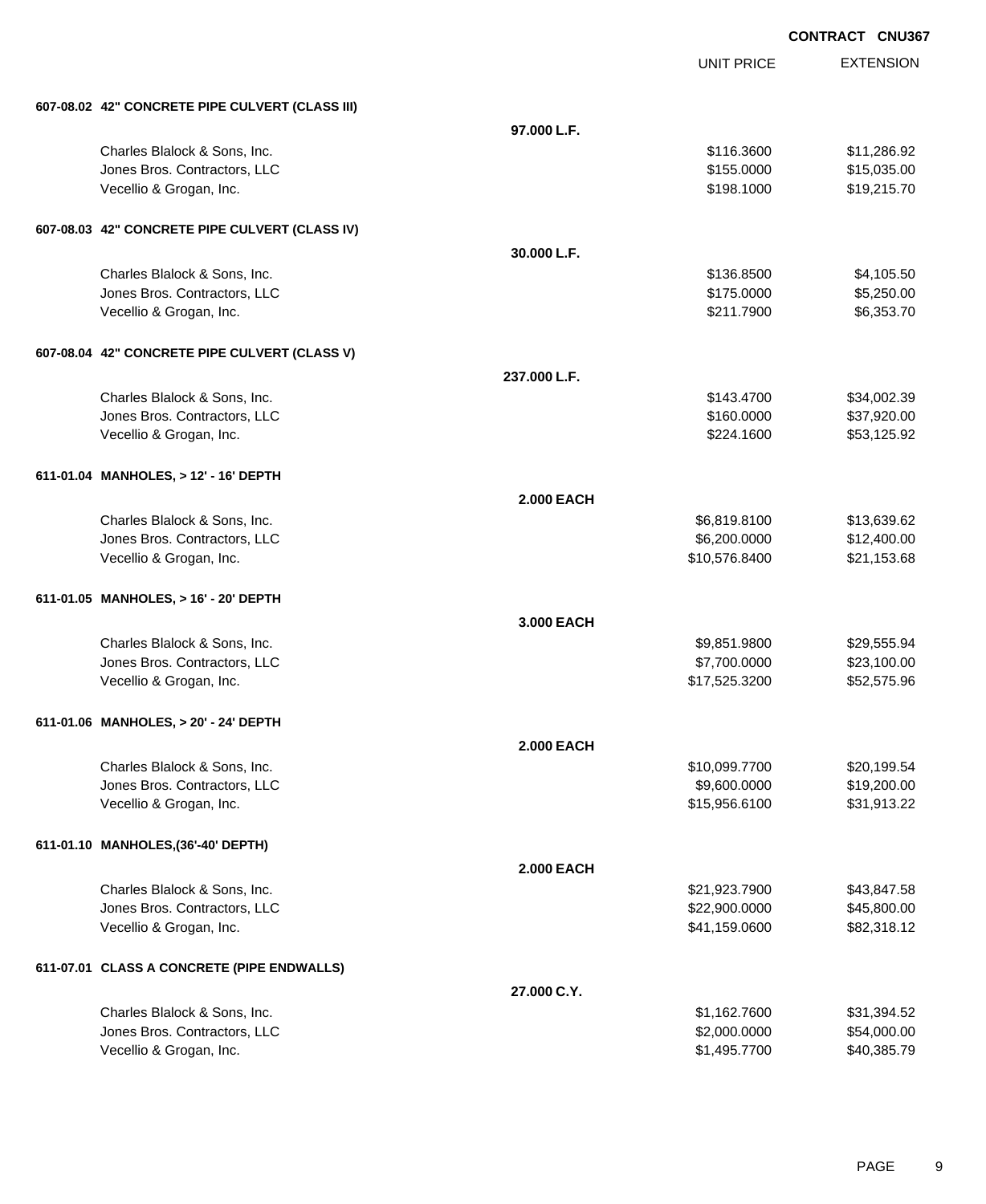|                                                   |                   |                   | <b>CONTRACT CNU367</b> |
|---------------------------------------------------|-------------------|-------------------|------------------------|
|                                                   |                   | <b>UNIT PRICE</b> | <b>EXTENSION</b>       |
| 611-07.02 STEEL BAR REINFORCEMENT (PIPE ENDWALLS) |                   |                   |                        |
|                                                   | 526,000 LB.       |                   |                        |
| Charles Blalock & Sons, Inc.                      |                   | \$3.5300          | \$1,856.78             |
| Jones Bros. Contractors, LLC                      |                   | \$2.0000          | \$1,052.00             |
| Vecellio & Grogan, Inc.                           |                   | \$3.6500          | \$1,919.90             |
| 611-07.54 18IN ENDWALL (CROSS DRAIN) 3:1          |                   |                   |                        |
|                                                   | <b>1.000 EACH</b> |                   |                        |
| Charles Blalock & Sons, Inc.                      |                   | \$2,122.2800      | \$2,122.28             |
| Jones Bros. Contractors, LLC                      |                   | \$3,500.0000      | \$3,500.00             |
| Vecellio & Grogan, Inc.                           |                   | \$2,907.5400      | \$2,907.54             |
| 611-07.57 24IN ENDWALL (CROSS DRAIN) 3:1          |                   |                   |                        |
|                                                   | <b>4.000 EACH</b> |                   |                        |
| Charles Blalock & Sons, Inc.                      |                   | \$2,701.8500      | \$10,807.40            |
| Jones Bros. Contractors, LLC                      |                   | \$4,000.0000      | \$16,000.00            |
| Vecellio & Grogan, Inc.                           |                   | \$3,581.6000      | \$14,326.40            |
| 611-07.60 30IN ENDWALL (CROSS DRAIN) 3:1          |                   |                   |                        |
|                                                   | <b>1.000 EACH</b> |                   |                        |
| Charles Blalock & Sons, Inc.                      |                   | \$5,224.2400      | \$5,224.24             |
| Jones Bros. Contractors, LLC                      |                   | \$6,500.0000      | \$6,500.00             |
| Vecellio & Grogan, Inc.                           |                   | \$4,787.3300      | \$4,787.33             |
| 611-07.63 36IN ENDWALL (CROSS DRAIN) 3:1          |                   |                   |                        |
|                                                   | <b>1.000 EACH</b> |                   |                        |
| Charles Blalock & Sons, Inc.                      |                   | \$7,938.8200      | \$7,938.82             |
| Jones Bros. Contractors, LLC                      |                   | \$8,500.0000      | \$8,500.00             |
| Vecellio & Grogan, Inc.                           |                   | \$7,037.0200      | \$7,037.02             |
| 611-07.66 42IN ENDWALL (CROSS DRAIN) 3:1          |                   |                   |                        |
|                                                   | <b>1.000 EACH</b> |                   |                        |
| Charles Blalock & Sons, Inc.                      |                   | \$13,128.2900     | \$13,128.29            |
| Jones Bros. Contractors, LLC                      |                   | \$9,000.0000      | \$9,000.00             |
| Vecellio & Grogan, Inc.                           |                   | \$8,055.2800      | \$8,055.28             |
| 611-12.01 CATCH BASINS, TYPE 12, 0' - 4' DEPTH    |                   |                   |                        |
|                                                   | 10.000 EACH       |                   |                        |
| Charles Blalock & Sons, Inc.                      |                   | \$3,643.5000      | \$36,435.00            |
| Jones Bros. Contractors, LLC                      |                   | \$4,000.0000      | \$40,000.00            |
| Vecellio & Grogan, Inc.                           |                   | \$3,421.3900      | \$34,213.90            |
| 611-12.02 CATCH BASINS, TYPE 12, > 4' - 8' DEPTH  |                   |                   |                        |
|                                                   | 26.000 EACH       |                   |                        |
| Charles Blalock & Sons, Inc.                      |                   | \$4,706.0700      | \$122,357.82           |
| Jones Bros. Contractors, LLC                      |                   | \$5,000.0000      | \$130,000.00           |

Vecellio & Grogan, Inc. \$4,174.9200 \$108,547.92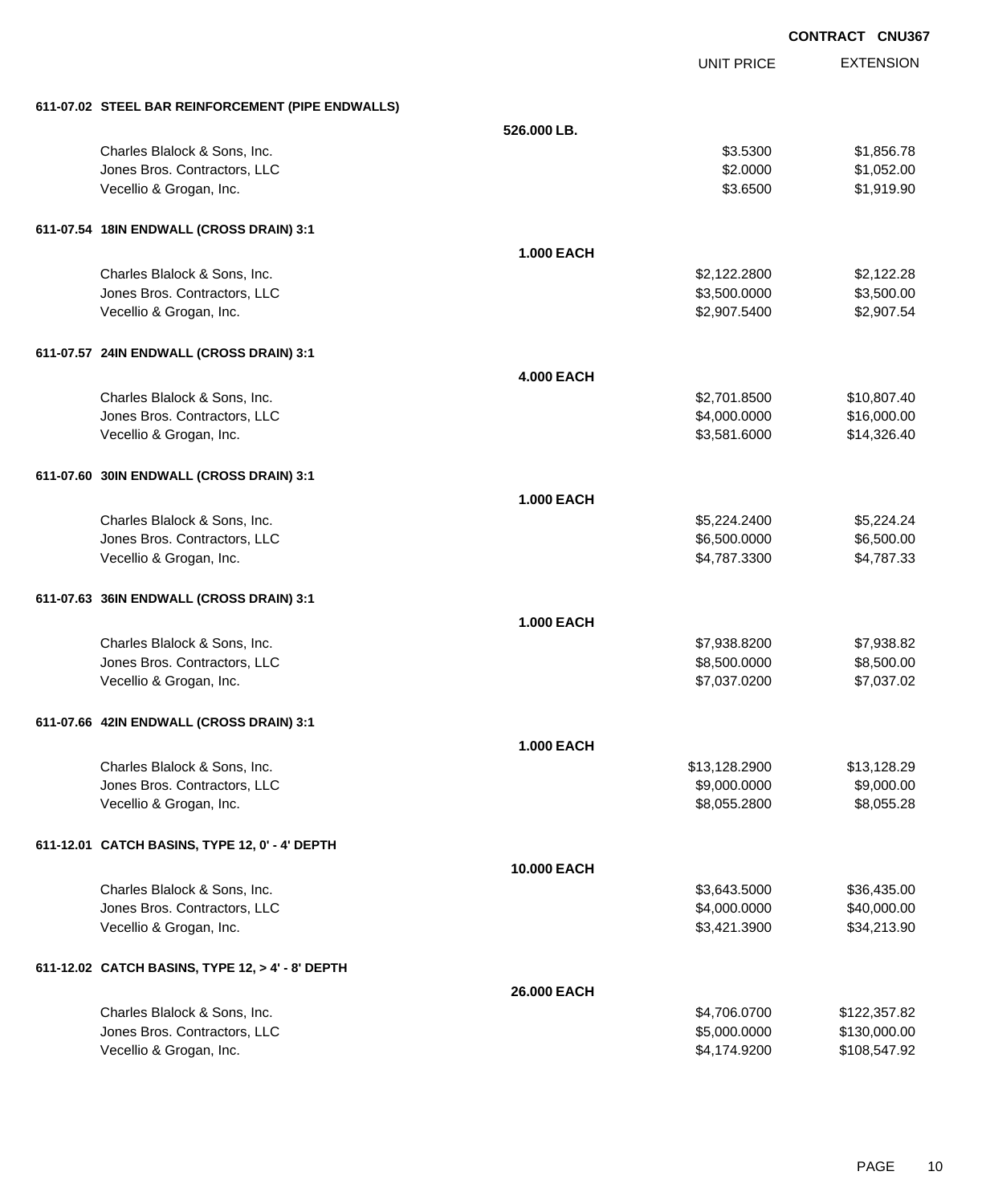UNIT PRICE

| 611-12.03 CATCH BASINS, TYPE 12, > 8' - 12' DEPTH   |                    |               |             |
|-----------------------------------------------------|--------------------|---------------|-------------|
|                                                     | <b>4.000 EACH</b>  |               |             |
| Charles Blalock & Sons, Inc.                        |                    | \$6,441.9800  | \$25,767.92 |
| Jones Bros. Contractors, LLC                        |                    | \$6,100.0000  | \$24,400.00 |
| Vecellio & Grogan, Inc.                             |                    | \$5,519.2800  | \$22,077.12 |
| 611-12.04 CATCH BASINS, TYPE 12, > 12' - 16' DEPTH  |                    |               |             |
|                                                     | <b>2.000 EACH</b>  |               |             |
| Charles Blalock & Sons, Inc.                        |                    | \$10,387.0400 | \$20,774.08 |
| Jones Bros. Contractors, LLC                        |                    | \$9,100.0000  | \$18,200.00 |
| Vecellio & Grogan, Inc.                             |                    | \$10,193.8600 | \$20,387.72 |
| 611-12.05 CATCH BASINS, TYPE 12, > 16' - 20' DEPTH  |                    |               |             |
|                                                     | 3.000 EACH         |               |             |
| Charles Blalock & Sons, Inc.                        |                    | \$6,383.1100  | \$19,149.33 |
| Jones Bros. Contractors, LLC                        |                    | \$5,900.0000  | \$17,700.00 |
| Vecellio & Grogan, Inc.                             |                    | \$10,039.7600 | \$30,119.28 |
| 611-12.06 CATCH BASINS, TYPE 12, > 20' - 24' DEPTH  |                    |               |             |
|                                                     | <b>2.000 EACH</b>  |               |             |
| Charles Blalock & Sons, Inc.                        |                    | \$14,323.6500 | \$28,647.30 |
| Jones Bros. Contractors, LLC                        |                    | \$13,500.0000 | \$27,000.00 |
| Vecellio & Grogan, Inc.                             |                    | \$19,148.7200 | \$38,297.44 |
| 611-14.02 CATCH BASINS, TYPE 14, > 4' - 8' DEPTH    |                    |               |             |
|                                                     | <b>4.000 EACH</b>  |               |             |
| Charles Blalock & Sons, Inc.                        |                    | \$10,887.7500 | \$43,551.00 |
| Jones Bros. Contractors, LLC                        |                    | \$9,600.0000  | \$38,400.00 |
| Vecellio & Grogan, Inc.                             |                    | \$7,992.0100  | \$31,968.04 |
| 611-42.01 CATCH BASINS, TYPE 42, 0' - 4' DEPTH      |                    |               |             |
|                                                     | <b>14.000 EACH</b> |               |             |
| Charles Blalock & Sons, Inc.                        |                    | \$5,590.6600  | \$78,269.24 |
| Jones Bros. Contractors, LLC                        |                    | \$4,500.0000  | \$63,000.00 |
| Vecellio & Grogan, Inc.                             |                    | \$3,827.4400  | \$53,584.16 |
| 611-42.02 CATCH BASINS, TYPE 42, > 4' - 8' DEPTH    |                    |               |             |
|                                                     | <b>6.000 EACH</b>  |               |             |
| Charles Blalock & Sons, Inc.                        |                    | \$6,810.1800  | \$40,861.08 |
| Jones Bros. Contractors, LLC                        |                    | \$4,700.0000  | \$28,200.00 |
| Vecellio & Grogan, Inc.                             |                    | \$4,272.0900  | \$25,632.54 |
| 620-05.10 CONCRETE PARAPET CURVED WALL (<=TO 40MPH) |                    |               |             |
|                                                     | 24.000 L.F.        |               |             |
| Charles Blalock & Sons, Inc.                        |                    | \$368.5900    | \$8,846.16  |
| Jones Bros. Contractors, LLC                        |                    | \$300.0000    | \$7,200.00  |
| Vecellio & Grogan, Inc.                             |                    | \$166.0800    | \$3,985.92  |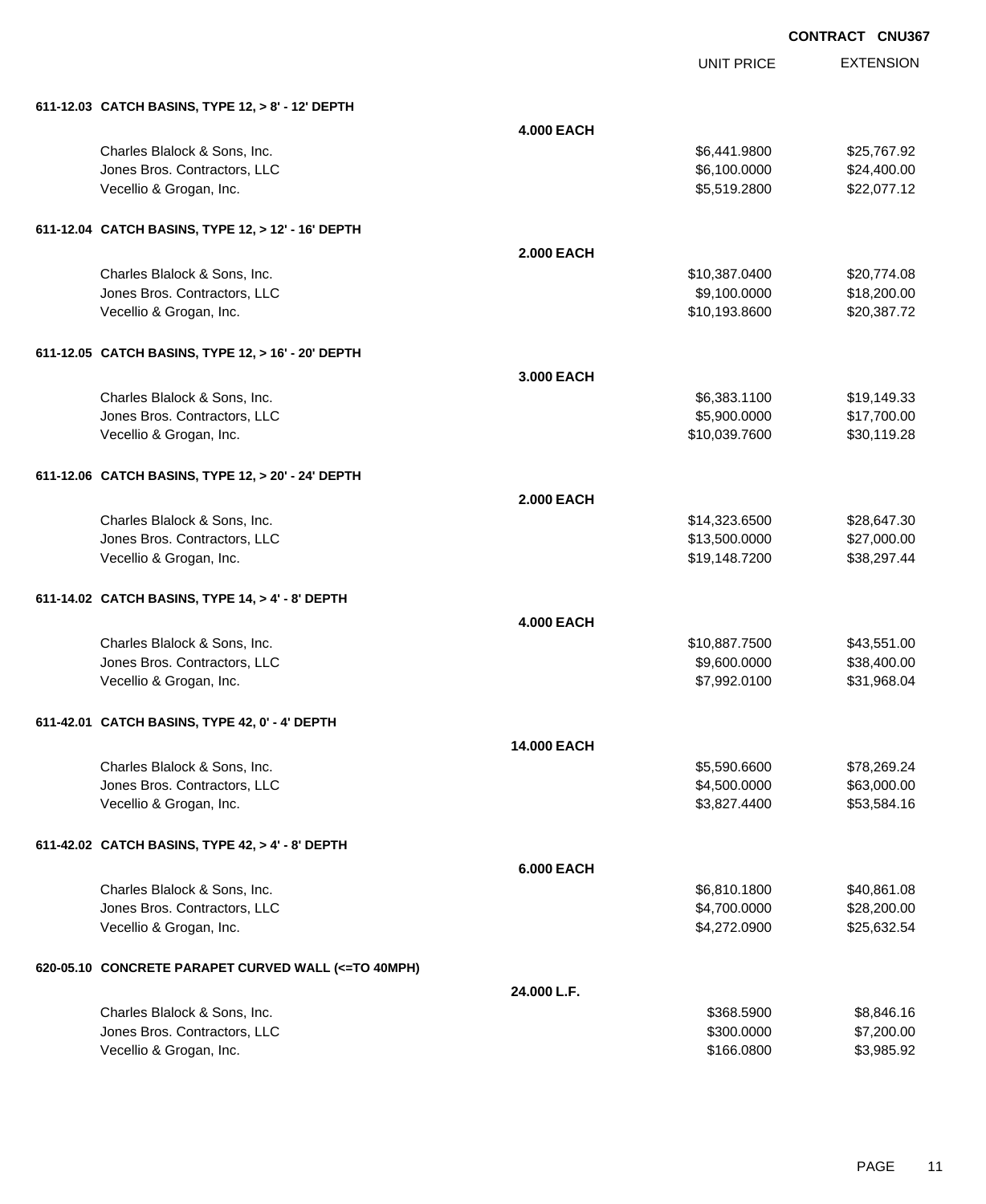UNIT PRICE EXTENSION

|        | 621-03.02 18" TEMPORARY DRAINAGE PIPE      |                    |              |              |
|--------|--------------------------------------------|--------------------|--------------|--------------|
|        |                                            | 40.000 L.F.        |              |              |
|        | Charles Blalock & Sons, Inc.               |                    | \$62.4200    | \$2,496.80   |
|        | Jones Bros. Contractors, LLC               |                    | \$30.0000    | \$1,200.00   |
|        | Vecellio & Grogan, Inc.                    |                    | \$73.0500    | \$2,922.00   |
|        | 701-01.01 CONCRETE SIDEWALK (4 ")          |                    |              |              |
|        |                                            | 50,279.000 S.F.    |              |              |
|        | Charles Blalock & Sons, Inc.               |                    | \$6.4500     | \$324,299.55 |
|        | Jones Bros. Contractors, LLC               |                    | \$5.0000     | \$251,395.00 |
|        | Vecellio & Grogan, Inc.                    |                    | \$6.5000     | \$326,813.50 |
|        | 701-02.03 CONCRETE CURB RAMP               |                    |              |              |
|        |                                            | 1,675.000 S.F.     |              |              |
|        | Charles Blalock & Sons, Inc.               |                    | \$23.0000    | \$38,525.00  |
|        | Jones Bros. Contractors, LLC               |                    | \$22.0000    | \$36,850.00  |
|        | Vecellio & Grogan, Inc.                    |                    | \$22.2000    | \$37,185.00  |
| 702-01 | <b>CONCRETE CURB</b>                       |                    |              |              |
|        |                                            | 80.000 C.Y.        |              |              |
|        | Charles Blalock & Sons, Inc.               |                    | \$500.0000   | \$40,000.00  |
|        | Jones Bros. Contractors, LLC               |                    | \$465.0000   | \$37,200.00  |
|        | Vecellio & Grogan, Inc.                    |                    | \$505.0000   | \$40,400.00  |
| 702-03 | <b>CONCRETE COMBINED CURB &amp; GUTTER</b> |                    |              |              |
|        |                                            | 1,186.000 C.Y.     |              |              |
|        | Charles Blalock & Sons, Inc.               |                    | \$335.0000   | \$397,310.00 |
|        | Jones Bros. Contractors, LLC               |                    | \$321.0000   | \$380,706.00 |
|        | Vecellio & Grogan, Inc.                    |                    | \$338.4000   | \$401,342.40 |
| 703-01 | PORTLAND CEMENT CONCRETE DITCH PAVING      |                    |              |              |
|        |                                            | 51.000 C.Y.        |              |              |
|        | Charles Blalock & Sons, Inc.               |                    | \$463.8000   | \$23,653.80  |
|        | Jones Bros. Contractors, LLC               |                    | \$720.0000   | \$36,720.00  |
|        | Vecellio & Grogan, Inc.                    |                    | \$660.0000   | \$33,660.00  |
|        | 705-01.01 GUARDRAIL AT BRIDGE ENDS         |                    |              |              |
|        |                                            | 6.000 L.F.         |              |              |
|        | Charles Blalock & Sons, Inc.               |                    | \$79.5500    | \$477.30     |
|        | Jones Bros. Contractors, LLC               |                    | \$75.0000    | \$450.00     |
|        | Vecellio & Grogan, Inc.                    |                    | \$83.8800    | \$503.28     |
|        | 705-04.02 GUARDRAIL TERMINAL (TYPE 12)     |                    |              |              |
|        |                                            | <b>12.000 EACH</b> |              |              |
|        | Charles Blalock & Sons, Inc.               |                    | \$1,352.2700 | \$16,227.24  |
|        | Jones Bros. Contractors, LLC               |                    | \$1,275.0000 | \$15,300.00  |
|        | Vecellio & Grogan, Inc.                    |                    | \$1,425.9000 | \$17,110.80  |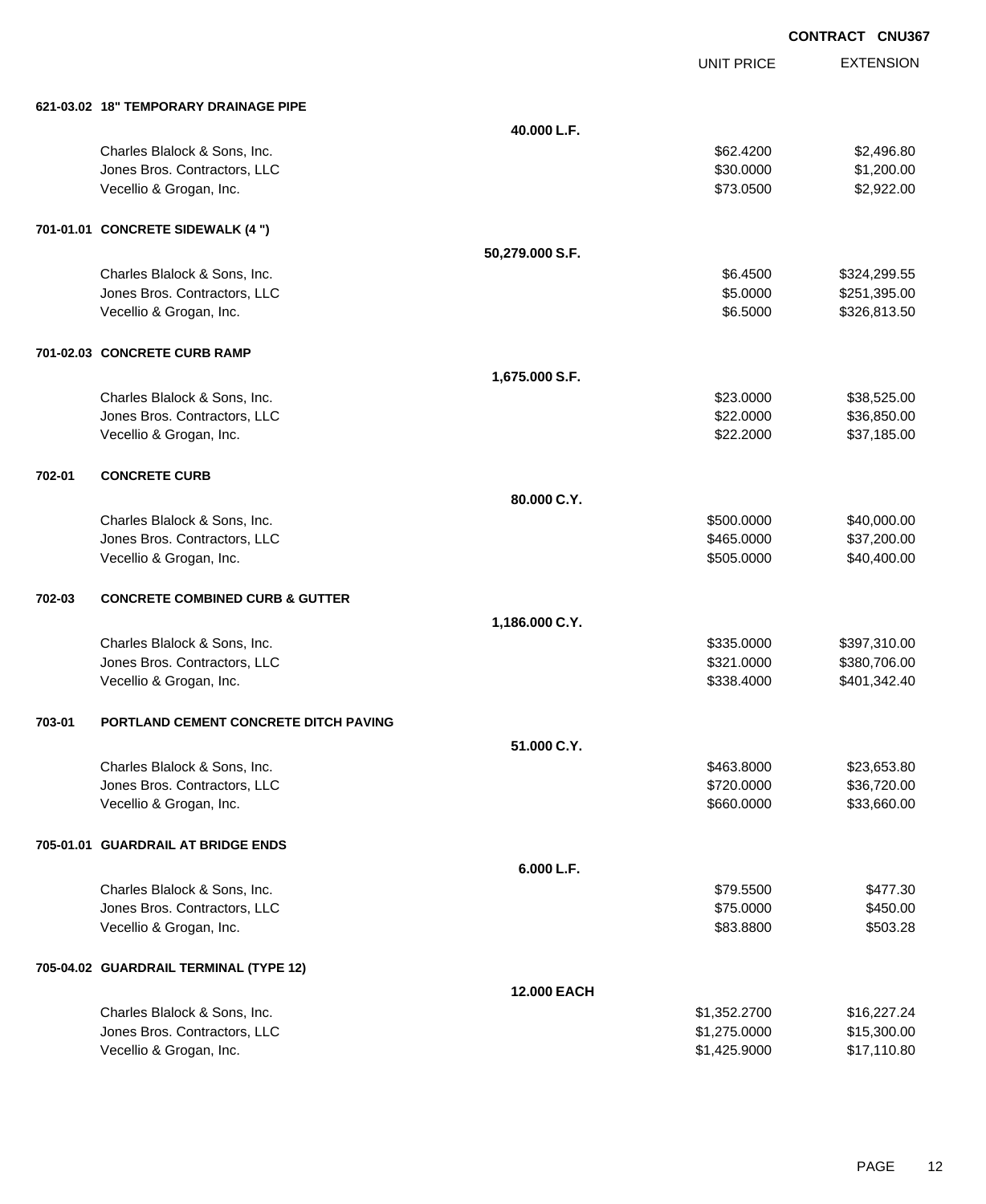|                                                       |                    |                   | <b>CONTRACT CNU367</b> |
|-------------------------------------------------------|--------------------|-------------------|------------------------|
|                                                       |                    | <b>UNIT PRICE</b> | <b>EXTENSION</b>       |
| 705-06.10 GR TERMINALTRAILING END (TYPE 13) MASH TL-3 |                    |                   |                        |
|                                                       | <b>11.000 EACH</b> |                   |                        |
| Charles Blalock & Sons, Inc.                          |                    | \$1,113.6400      | \$12,250.04            |
| Jones Bros. Contractors, LLC                          |                    | \$1,050.0000      | \$11,550.00            |
| Vecellio & Grogan, Inc.                               |                    | \$1,174.2700      | \$12,916.97            |
| 707-08.11 HIGH-VISIBILITY CONSTRUCTION FENCE          |                    |                   |                        |
|                                                       | 485,000 L.F.       |                   |                        |
| Charles Blalock & Sons, Inc.                          |                    | \$1.2600          | \$611.10               |
| Jones Bros. Contractors, LLC                          |                    | \$1.2000          | \$582.00               |
| Vecellio & Grogan, Inc.                               |                    | \$3.0400          | \$1,474.40             |
| 709-05.05 MACHINED RIP-RAP (CLASS A-3)                |                    |                   |                        |
|                                                       | 1,715.000 TON      |                   |                        |
| Charles Blalock & Sons, Inc.                          |                    | \$39.7400         | \$68,154.10            |
| Jones Bros. Contractors, LLC                          |                    | \$46.0000         | \$78,890.00            |
| Vecellio & Grogan, Inc.                               |                    | \$47.7300         | \$81,856.95            |
| 709-05.06 MACHINED RIP-RAP (CLASS A-1)                |                    |                   |                        |
|                                                       | 4,308.000 TON      |                   |                        |
| Charles Blalock & Sons, Inc.                          |                    | \$41.7900         | \$180,031.32           |
| Jones Bros. Contractors, LLC                          |                    | \$46.0000         | \$198,168.00           |
| Vecellio & Grogan, Inc.                               |                    | \$47.7300         | \$205,620.84           |
| 709-05.08 MACHINED RIP-RAP (CLASS B)                  |                    |                   |                        |
|                                                       | 2,386.000 TON      |                   |                        |
| Charles Blalock & Sons, Inc.                          |                    | \$43.2400         | \$103,170.64           |
| Jones Bros. Contractors, LLC                          |                    | \$46.0000         | \$109,756.00           |
| Vecellio & Grogan, Inc.                               |                    | \$50.1600         | \$119,681.76           |
| 709-05.09 MACHINED RIP-RAP (CLASS C)                  |                    |                   |                        |
|                                                       | 204.000 TON        |                   |                        |
| Charles Blalock & Sons, Inc.                          |                    | \$43.2400         | \$8,820.96             |
| Jones Bros. Contractors, LLC                          |                    | \$46.0000         | \$9,384.00             |
| Vecellio & Grogan, Inc.                               |                    | \$50.1600         | \$10,232.64            |
| 709-10.01 GABIONS (GABION CHECK DAM)                  |                    |                   |                        |
|                                                       | 1,938.000 C.Y.     |                   |                        |
| Charles Blalock & Sons, Inc.                          |                    | \$60.0000         | \$116,280.00           |
| Jones Bros. Contractors, LLC                          |                    | \$185.0000        | \$358,530.00           |
| Vecellio & Grogan, Inc.                               |                    | \$173.2700        | \$335,797.26           |

#### **710-02 AGGREGATE UNDERDRAINS (WITH PIPE)**

| 12.395.000 L.F.              |          |             |
|------------------------------|----------|-------------|
| Charles Blalock & Sons, Inc. | \$7,3500 | \$91.103.25 |
| Jones Bros, Contractors, LLC | \$7,0000 | \$86,765,00 |
| Vecellio & Grogan, Inc.      | \$7.7500 | \$96,061.25 |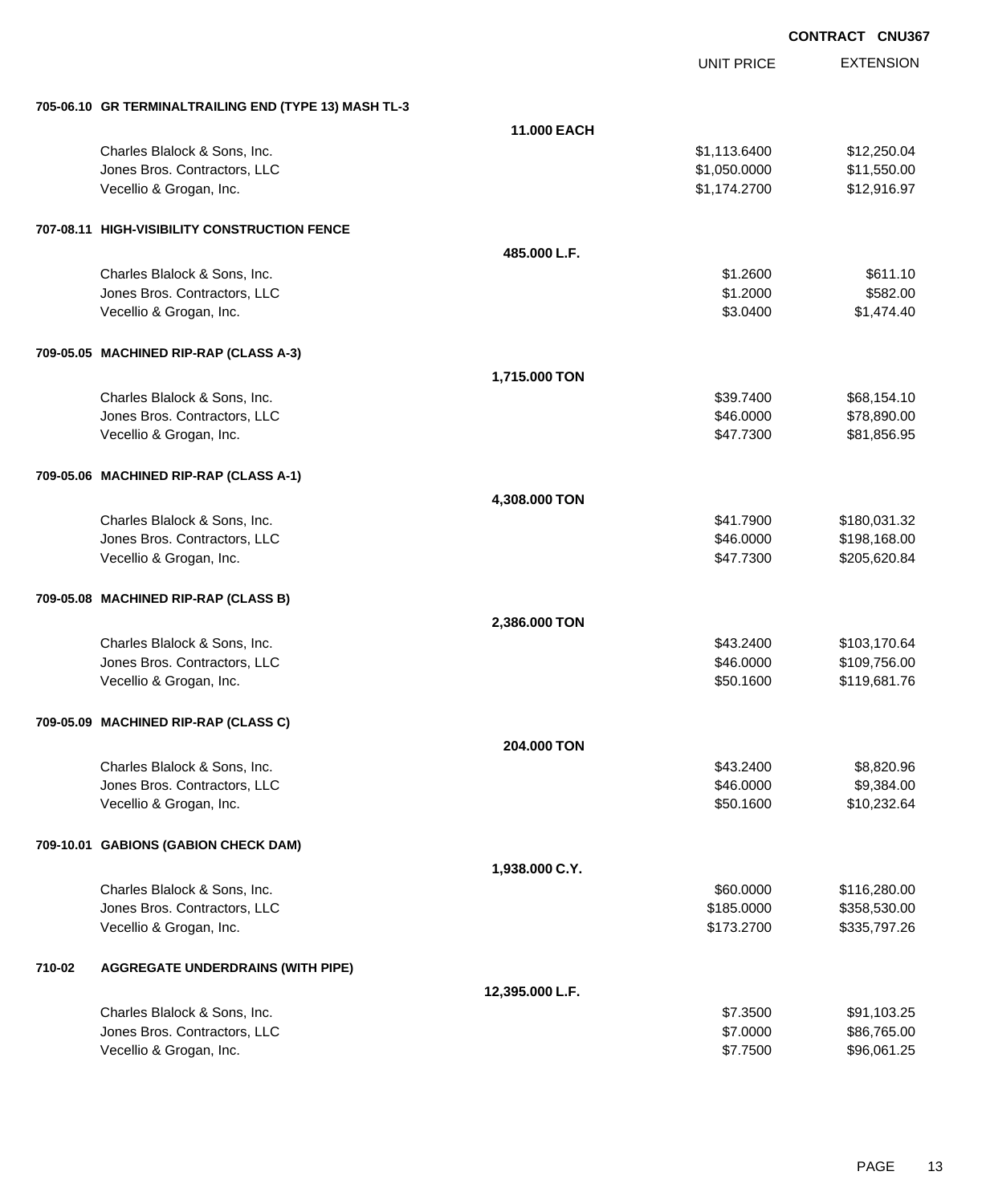|        |                                                   |                   | <b>UNIT PRICE</b> | <b>EXTENSION</b> |
|--------|---------------------------------------------------|-------------------|-------------------|------------------|
|        | 711-05.72 SINGLE SLOPE HALF CONCRETE BARRIER WALL |                   |                   |                  |
|        |                                                   | 255.000 L.F.      |                   |                  |
|        | Charles Blalock & Sons, Inc.                      |                   | \$149.0000        | \$37,995.00      |
|        | Jones Bros. Contractors, LLC                      |                   | \$130.0000        | \$33,150.00      |
|        | Vecellio & Grogan, Inc.                           |                   | \$99.6500         | \$25,410.75      |
| 712-01 | <b>TRAFFIC CONTROL</b>                            |                   |                   |                  |
|        |                                                   | 1.000 LS          |                   |                  |
|        | Charles Blalock & Sons, Inc.                      |                   | \$90,000.0000     | \$90,000.00      |
|        | Jones Bros. Contractors, LLC                      |                   | \$90,000.0000     | \$90,000.00      |
|        | Vecellio & Grogan, Inc.                           |                   | \$147,488.8200    | \$147,488.82     |
|        | 712-04.01 FLEXIBLE DRUMS (CHANNELIZING)           |                   |                   |                  |
|        |                                                   | 100.000 EACH      |                   |                  |
|        | Charles Blalock & Sons, Inc.                      |                   | \$47.2500         | \$4,725.00       |
|        | Jones Bros. Contractors, LLC                      |                   | \$45.0000         | \$4,500.00       |
|        | Vecellio & Grogan, Inc.                           |                   | \$50.3300         | \$5,033.00       |
|        | 712-05.01 WARNING LIGHTS (TYPE A)                 |                   |                   |                  |
|        |                                                   | <b>6.000 EACH</b> |                   |                  |
|        | Charles Blalock & Sons, Inc.                      |                   | \$50.4000         | \$302.40         |
|        | Jones Bros. Contractors, LLC                      |                   | \$48.0000         | \$288.00         |
|        | Vecellio & Grogan, Inc.                           |                   | \$53.6800         | \$322.08         |
| 712-06 | <b>SIGNS (CONSTRUCTION)</b>                       |                   |                   |                  |
|        |                                                   | 350.000 S.F.      |                   |                  |
|        | Charles Blalock & Sons, Inc.                      |                   | \$7.8800          | \$2,758.00       |
|        | Jones Bros. Contractors, LLC                      |                   | \$7.5000          | \$2,625.00       |
|        | Vecellio & Grogan, Inc.                           |                   | \$8.3900          | \$2,936.50       |
|        | 712-07.03 TEMPORARY BARRICADES (TYPE III)         |                   |                   |                  |
|        |                                                   | 68.000 L.F.       |                   |                  |
|        | Charles Blalock & Sons, Inc.                      |                   | \$14.1800         | \$964.24         |
|        | Jones Bros. Contractors, LLC                      |                   | \$13.5000         | \$918.00         |
|        | Vecellio & Grogan, Inc.                           |                   | \$15.1000         | \$1,026.80       |
|        | 712-08.03 ARROW BOARD (TYPE C)                    |                   |                   |                  |
|        |                                                   | <b>2.000 EACH</b> |                   |                  |
|        | Charles Blalock & Sons, Inc.                      |                   | \$1,470.0000      | \$2,940.00       |
|        | Jones Bros. Contractors, LLC                      |                   | \$2,500.0000      | \$5,000.00       |
|        | Vecellio & Grogan, Inc.                           |                   | \$1,565.7000      | \$3,131.40       |
|        | 713-02.21 SIGN POST DELINEATION ENHANCEMENT       |                   |                   |                  |
|        |                                                   | 120.000 L.F.      |                   |                  |

| Charles Blalock & Sons, Inc. | \$5,2500 | \$630.00 |
|------------------------------|----------|----------|
| Jones Bros. Contractors, LLC | \$5,0000 | \$600.00 |
| Vecellio & Grogan, Inc.      | \$5.5900 | \$670.80 |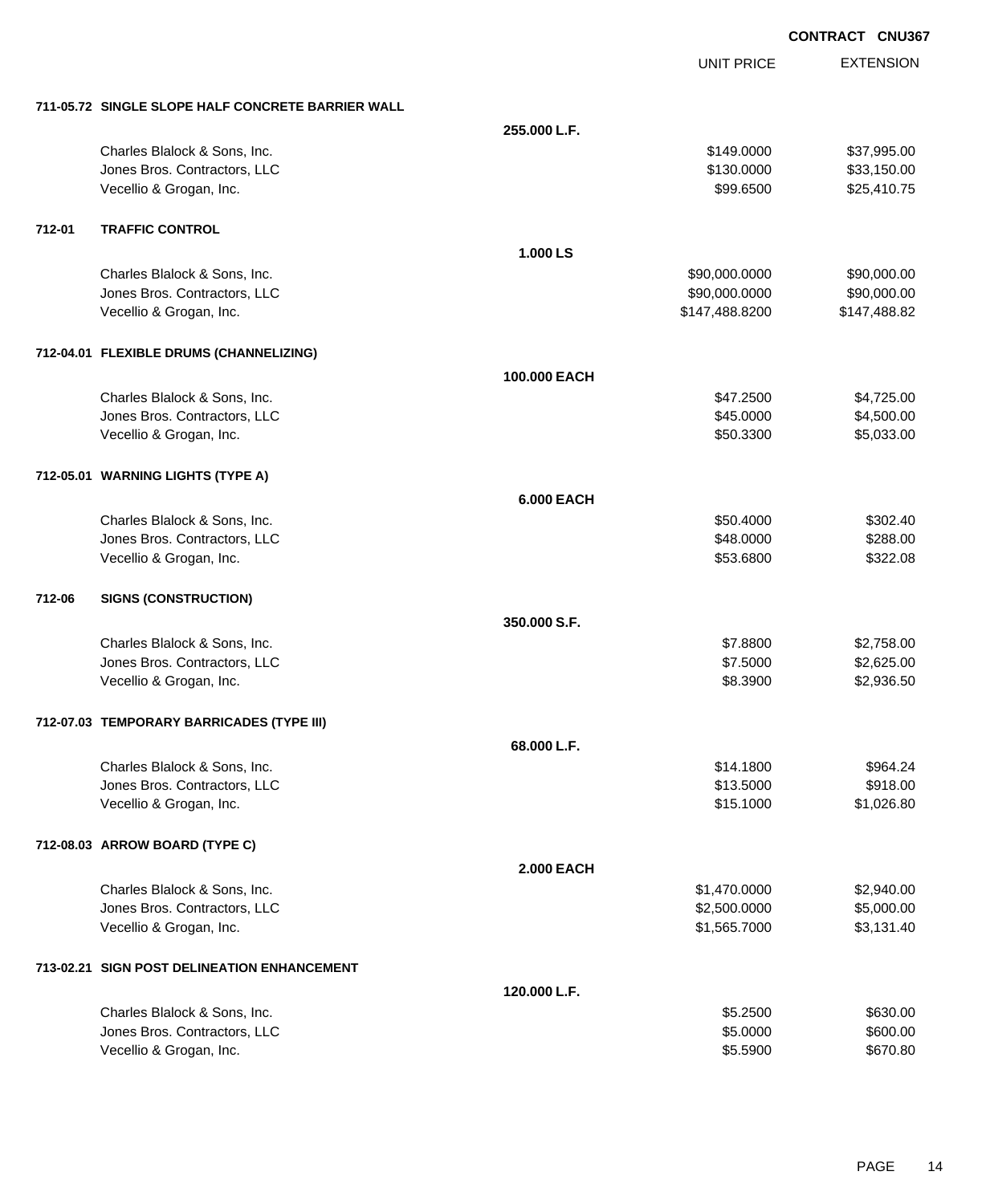|                                                                   |                    | <b>CONTRACT CNU367</b> |                  |
|-------------------------------------------------------------------|--------------------|------------------------|------------------|
|                                                                   |                    | <b>UNIT PRICE</b>      | <b>EXTENSION</b> |
| 713-11.01 "U" SECTION STEEL POSTS                                 |                    |                        |                  |
|                                                                   | 1,326.000 LB.      |                        |                  |
| Charles Blalock & Sons, Inc.                                      |                    | \$3.6800               | \$4,879.68       |
| Jones Bros. Contractors, LLC                                      |                    | \$3.5000               | \$4,641.00       |
| Vecellio & Grogan, Inc.                                           |                    | \$3.9100               | \$5,184.66       |
| 713-11.02 PERFORATED/KNOCKOUT SQUARE TUBE POST                    |                    |                        |                  |
|                                                                   | 281.000 LB.        |                        |                  |
| Charles Blalock & Sons, Inc.                                      |                    | \$4.2000               | \$1,180.20       |
| Jones Bros. Contractors, LLC                                      |                    | \$4.0000               | \$1,124.00       |
| Vecellio & Grogan, Inc.                                           |                    | \$4.4700               | \$1,256.07       |
| 713-11.03 2 1/2" DIA ROUND STEEL TUBE SIGN POST                   |                    |                        |                  |
|                                                                   | 615.000 LB.        |                        |                  |
| Charles Blalock & Sons, Inc.                                      |                    | \$4.4600               | \$2,742.90       |
| Jones Bros. Contractors, LLC                                      |                    | \$4.2500               | \$2,613.75       |
| Vecellio & Grogan, Inc.                                           |                    | \$4.7500               | \$2,921.25       |
| 713-11.23 ROUND POST SLIP BASE                                    |                    |                        |                  |
|                                                                   | <b>16,000 EACH</b> |                        |                  |
| Charles Blalock & Sons, Inc.                                      |                    | \$367.5000             | \$5,880.00       |
| Jones Bros. Contractors, LLC                                      |                    | \$350.0000             | \$5,600.00       |
| Vecellio & Grogan, Inc.                                           |                    | \$391.4200             | \$6,262.72       |
| 713-13.02 FLAT SHEET ALUMINUM SIGNS (0.080" THICK)                |                    |                        |                  |
|                                                                   | 185,000 S.F.       |                        |                  |
| Charles Blalock & Sons, Inc.                                      |                    | \$13.9100              | \$2,573.35       |
| Jones Bros. Contractors, LLC                                      |                    | \$13.2500              | \$2,451.25       |
| Vecellio & Grogan, Inc.                                           |                    | \$14.8200              | \$2,741.70       |
| 713-13.03 FLAT SHEET ALUMINUM SIGNS (0.100" THICK)                |                    |                        |                  |
|                                                                   | 178.000 S.F.       |                        |                  |
| Charles Blalock & Sons, Inc.                                      |                    | \$14.9600              | \$2,662.88       |
| Jones Bros. Contractors, LLC                                      |                    | \$14.2500              | \$2,536.50       |
| Vecellio & Grogan, Inc.                                           |                    | \$15.9400              | \$2,837.32       |
| 716-01.21 SNOWPLOWABLE RAISED PAVEMENT MARKERS (BI-DIR) (1 COLOR) |                    |                        |                  |
|                                                                   | 466,000 EACH       |                        |                  |
| Charles Blalock & Sons, Inc.                                      |                    | \$26.2500              | \$12,232.50      |
| Jones Bros. Contractors, LLC                                      |                    | \$25.0000              | \$11,650.00      |
| Vecellio & Grogan, Inc.                                           |                    | \$27.6800              | \$12,898.88      |
| 716-01.22 SNOWPLOWABLE RAISED PAVMENT MARKERS (MONO-DIR)(1 COLOR) |                    |                        |                  |
|                                                                   | 265.000 EACH       |                        |                  |
| Charles Blalock & Sons, Inc.                                      |                    | \$26.2500              | \$6,956.25       |
| Jones Bros. Contractors, LLC                                      |                    | \$25.0000              | \$6,625.00       |
| Vecellio & Grogan, Inc.                                           |                    | \$27.6800              | \$7,335.20       |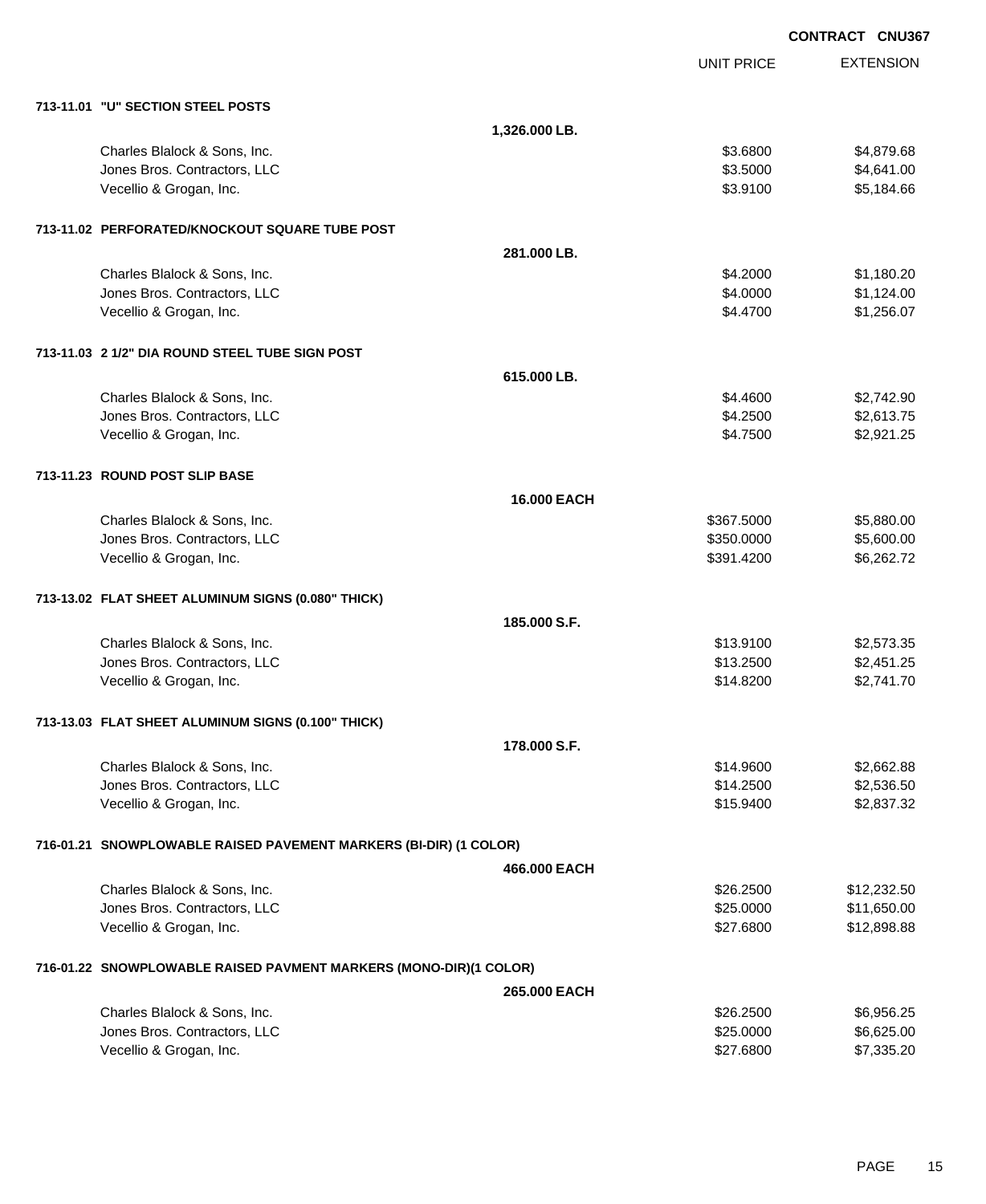|                                                             |                    |                   | <b>CONTRACT CNU367</b> |
|-------------------------------------------------------------|--------------------|-------------------|------------------------|
|                                                             |                    | <b>UNIT PRICE</b> | <b>EXTENSION</b>       |
| 716-02.03 PLASTIC PAVEMENT MARKING (CROSS-WALK)             |                    |                   |                        |
|                                                             | 580.000 L.F.       |                   |                        |
| Charles Blalock & Sons, Inc.                                |                    | \$8.9300          | \$5,179.40             |
| Jones Bros. Contractors, LLC                                |                    | \$8.5000          | \$4,930.00             |
| Vecellio & Grogan, Inc.                                     |                    | \$9.4100          | \$5,457.80             |
| 716-02.04 PLASTIC PAVEMENT MARKING(CHANNELIZATION STRIPING) |                    |                   |                        |
|                                                             | 1,350.000 S.Y.     |                   |                        |
| Charles Blalock & Sons, Inc.                                |                    | \$17.5900         | \$23,746.50            |
| Jones Bros. Contractors, LLC                                |                    | \$16.7500         | \$22,612.50            |
| Vecellio & Grogan, Inc.                                     |                    | \$18.5500         | \$25,042.50            |
| 716-02.05 PLASTIC PAVEMENT MARKING (STOP LINE)              |                    |                   |                        |
|                                                             | 174.000 L.F.       |                   |                        |
| Charles Blalock & Sons, Inc.                                |                    | \$9.9800          | \$1,736.52             |
| Jones Bros. Contractors, LLC                                |                    | \$9.5000          | \$1,653.00             |
| Vecellio & Grogan, Inc.                                     |                    | \$10.5200         | \$1,830.48             |
| 716-02.06 PLASTIC PAVEMENT MARKING (TURN LANE ARROW)        |                    |                   |                        |
|                                                             | 26,000 EACH        |                   |                        |
| Charles Blalock & Sons, Inc.                                |                    | \$131.2500        | \$3,412.50             |
| Jones Bros. Contractors, LLC                                |                    | \$125.0000        | \$3,250.00             |
| Vecellio & Grogan, Inc.                                     |                    | \$138.4000        | \$3,598.40             |
| 716-02.08 PLASTIC PAVEMENT MARKING (8" DOTTED LINE)         |                    |                   |                        |
|                                                             | 410.000 L.F.       |                   |                        |
| Charles Blalock & Sons, Inc.                                |                    | \$1.8400          | \$754.40               |
| Jones Bros. Contractors, LLC                                |                    | \$1.7500          | \$717.50               |
| Vecellio & Grogan, Inc.                                     |                    | \$1.9400          | \$795.40               |
| 716-03.01 PLASTIC WORD PAVEMENT MARKING (ONLY)              |                    |                   |                        |
|                                                             | <b>12,000 EACH</b> |                   |                        |
| Charles Blalock & Sons, Inc.                                |                    | \$210.0000        | \$2,520.00             |
| Jones Bros. Contractors, LLC                                |                    | \$200.0000        | \$2,400.00             |
| Vecellio & Grogan, Inc.                                     |                    | \$221.4300        | \$2,657.16             |
| 716-04.02 PLASTIC PAVEMENT MARKING(DOUBLE TURNING ARROW)    |                    |                   |                        |
|                                                             | <b>7.000 EACH</b>  |                   |                        |
| Charles Blalock & Sons, Inc.                                |                    | \$183.7500        | \$1,286.25             |
| Jones Bros. Contractors, LLC                                |                    | \$175.0000        | \$1,225.00             |
| Vecellio & Grogan, Inc.                                     |                    | \$193.7500        | \$1,356.25             |
| 716-04.05 PLASTIC PAVEMENT MARKING (STRAIGHT ARROW)         |                    |                   |                        |
|                                                             | 7.000 EACH         |                   |                        |
| Charles Blalock & Sons, Inc.                                |                    | \$131.2500        | \$918.75               |
| Jones Bros. Contractors, LLC                                |                    | \$125.0000        | \$875.00               |
| Vecellio & Grogan, Inc.                                     |                    | \$138.4000        | \$968.80               |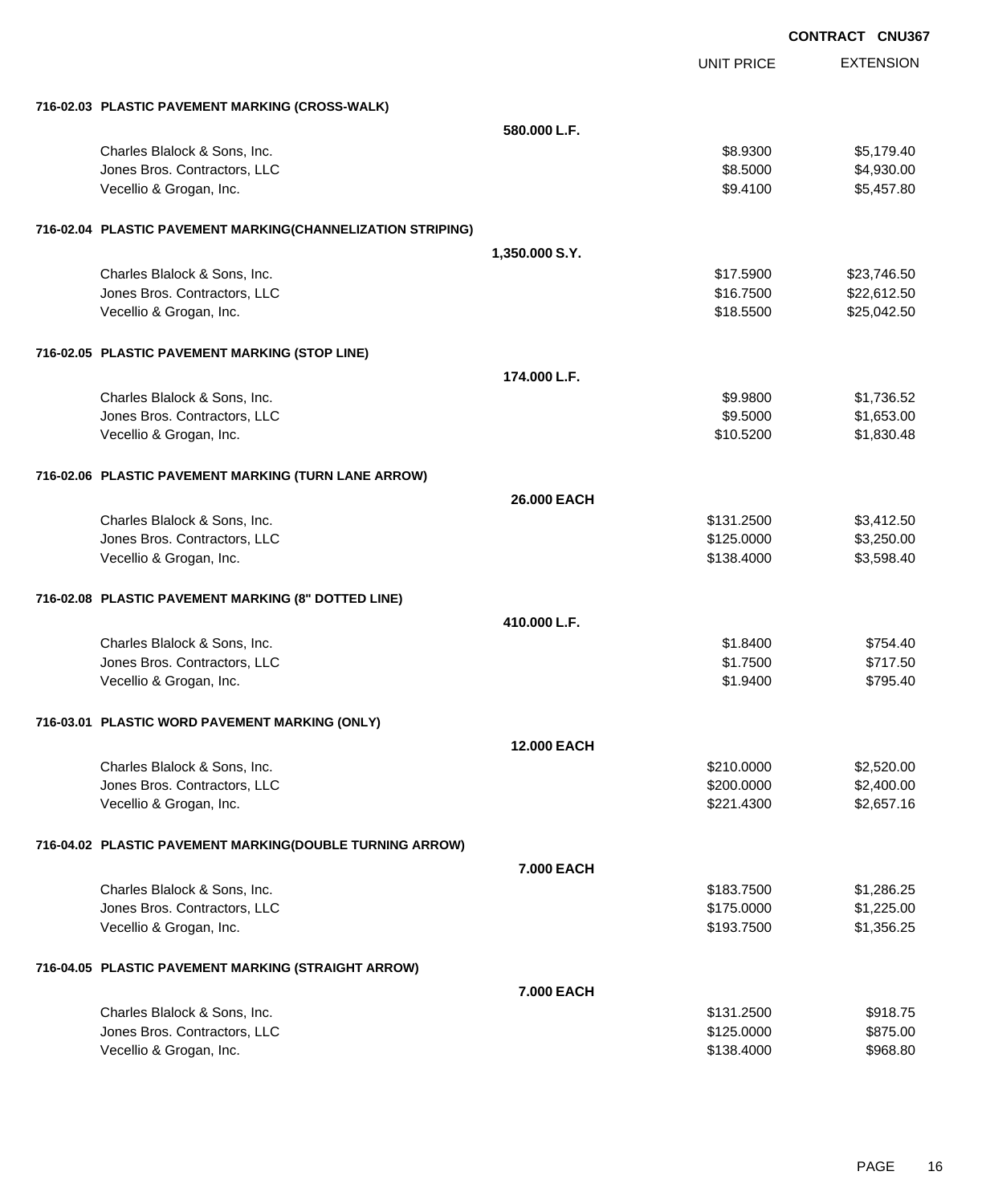|        |                                                                 |                   | <b>UNIT PRICE</b> | <b>EXTENSION</b> |
|--------|-----------------------------------------------------------------|-------------------|-------------------|------------------|
|        | 716-05.01 PAINTED PAVEMENT MARKING (4" LINE)                    |                   |                   |                  |
|        |                                                                 | 2.000 L.M.        |                   |                  |
|        | Charles Blalock & Sons, Inc.                                    |                   | \$787.5000        | \$1,575.00       |
|        | Jones Bros. Contractors, LLC                                    |                   | \$750.0000        | \$1,500.00       |
|        | Vecellio & Grogan, Inc.                                         |                   | \$830.3800        | \$1,660.76       |
|        | 716-05.06 PAINTED PAVEMENT MARKING (TURN LANE ARROW)            |                   |                   |                  |
|        |                                                                 | <b>9.000 EACH</b> |                   |                  |
|        | Charles Blalock & Sons, Inc.                                    |                   | \$52.5000         | \$472.50         |
|        | Jones Bros. Contractors, LLC                                    |                   | \$50.0000         | \$450.00         |
|        | Vecellio & Grogan, Inc.                                         |                   | \$55.3600         | \$498.24         |
|        | 716-05.20 PAINTED PAVEMENT MARKING (6" LINE)                    |                   |                   |                  |
|        |                                                                 | 7.000 L.M.        |                   |                  |
|        | Charles Blalock & Sons, Inc.                                    |                   | \$918.7500        | \$6,431.25       |
|        | Jones Bros. Contractors, LLC                                    |                   | \$875.0000        | \$6,125.00       |
|        | Vecellio & Grogan, Inc.                                         |                   | \$968.7700        | \$6,781.39       |
|        | 716-05.21 PAINTED PAVEMENT MARKING(4"DOTTED LINE)               |                   |                   |                  |
|        |                                                                 | 200.000 L.F.      |                   |                  |
|        | Charles Blalock & Sons, Inc.                                    |                   | \$0.2600          | \$52.00          |
|        | Jones Bros. Contractors, LLC                                    |                   | \$0.2500          | \$50.00          |
|        | Vecellio & Grogan, Inc.                                         |                   | \$0.2800          | \$56.00          |
|        | 716-12.02 ENHANCED FLATLINE THERMO PVMT MRKNG (6IN LINE)        |                   |                   |                  |
|        |                                                                 | 9.000 L.M.        |                   |                  |
|        | Charles Blalock & Sons, Inc.                                    |                   | \$4,987.5000      | \$44,887.50      |
|        | Jones Bros. Contractors, LLC                                    |                   | \$4,750.0000      | \$42,750.00      |
|        | Vecellio & Grogan, Inc.                                         |                   | \$5,259.0500      | \$47,331.45      |
|        | 716-12.05 ENHANCED FLATLINE THERMO PVMT MRKNG (6IN DOTTED LINE) |                   |                   |                  |
|        |                                                                 | 200.000 L.F.      |                   |                  |
|        | Charles Blalock & Sons, Inc.                                    |                   | \$1.5200          | \$304.00         |
|        | Jones Bros. Contractors, LLC                                    |                   | \$1.4500          | \$290.00         |
|        | Vecellio & Grogan, Inc.                                         |                   | \$1.6100          | \$322.00         |
|        | 716-12.06 ENHANCED FLAT LINE THERMO (8IN LINE)                  |                   |                   |                  |
|        |                                                                 | 246.000 L.F.      |                   |                  |
|        | Charles Blalock & Sons, Inc.                                    |                   | \$2.6300          | \$646.98         |
|        | Jones Bros. Contractors, LLC                                    |                   | \$2.5000          | \$615.00         |
|        | Vecellio & Grogan, Inc.                                         |                   | \$2.7700          | \$681.42         |
| 717-01 | <b>MOBILIZATION</b>                                             |                   |                   |                  |
|        |                                                                 | 1.000 LS          |                   |                  |
|        | Charles Blalock & Sons, Inc.                                    |                   | \$1,425,000.0000  | \$1,425,000.00   |
|        | Jones Bros. Contractors, LLC                                    |                   | \$1,795,000.0000  | \$1,795,000.00   |
|        | Vecellio & Grogan, Inc.                                         |                   | \$1,980,000.0000  | \$1,980,000.00   |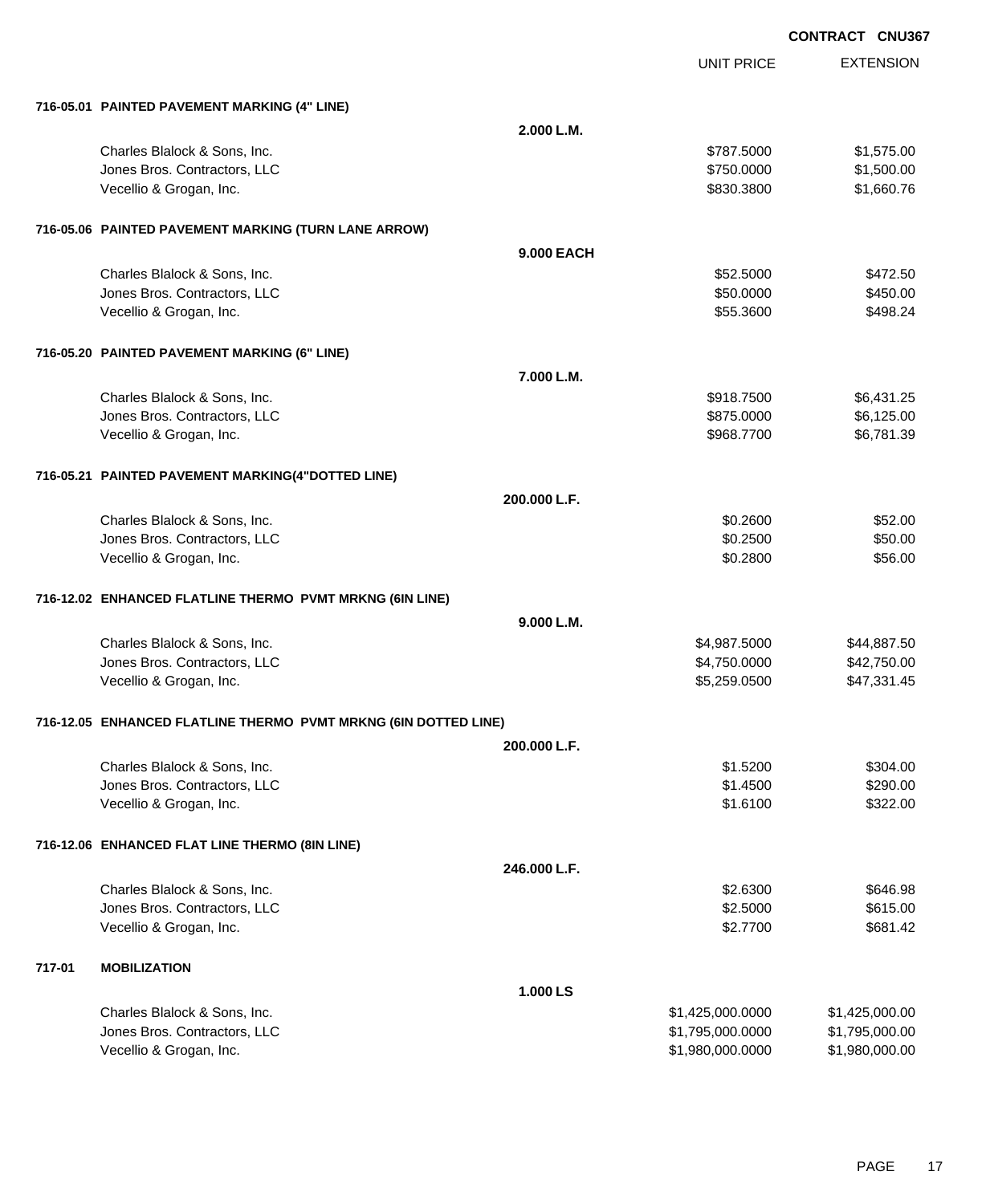|                                                                     |                   |                   | <b>CONTRACT CNU367</b> |
|---------------------------------------------------------------------|-------------------|-------------------|------------------------|
|                                                                     |                   | <b>UNIT PRICE</b> | <b>EXTENSION</b>       |
| 730-01.01 REMOVE & RELOCATE EXISTING TRAFFIC SIGNAL EQUIPMENT       |                   |                   |                        |
|                                                                     | <b>2.000 EACH</b> |                   |                        |
| Charles Blalock & Sons, Inc.                                        |                   | \$1,914.3900      | \$3,828.78             |
| Jones Bros. Contractors, LLC                                        |                   | \$1,805.0000      | \$3,610.00             |
| Vecellio & Grogan, Inc.                                             |                   | \$5,591.7700      | \$11,183.54            |
| 730-02.41 SIGNAL HEAD MODIFICATION (ADJUSTMENT OF LOCATION ON POLE) |                   |                   |                        |
|                                                                     | 7.000 EACH        |                   |                        |
| Charles Blalock & Sons, Inc.                                        |                   | \$267.2700        | \$1,870.89             |
| Jones Bros. Contractors, LLC                                        |                   | \$252.0000        | \$1,764.00             |
| Vecellio & Grogan, Inc.                                             |                   | \$1,118.3500      | \$7,828.45             |
| 730-02.42 SIGNAL HEAD MODIFICATION (SIGNAL HEAD REMOVAL)            |                   |                   |                        |
|                                                                     | <b>1.000 EACH</b> |                   |                        |
| Charles Blalock & Sons, Inc.                                        |                   | \$322.4200        | \$322.42               |
| Jones Bros. Contractors, LLC                                        |                   | \$304.0000        | \$304.00               |
| Vecellio & Grogan, Inc.                                             |                   | \$1,118.3500      | \$1,118.35             |
| 730-08.02 SIGNAL CABLE - 5 CONDUCTOR                                |                   |                   |                        |
|                                                                     | 3,165.000 L.F.    |                   |                        |
| Charles Blalock & Sons, Inc.                                        |                   | \$1,2700          | \$4,019.55             |
| Jones Bros. Contractors, LLC                                        |                   | \$1.2000          | \$3,798.00             |
| Vecellio & Grogan, Inc.                                             |                   | \$1.1200          | \$3,544.80             |
| 730-12.02 CONDUIT 2" DIAMETER (PVC)                                 |                   |                   |                        |
|                                                                     | 265,000 L.F.      |                   |                        |
| Charles Blalock & Sons, Inc.                                        |                   | \$26.5200         | \$7,027.80             |
| Jones Bros. Contractors, LLC                                        |                   | \$25.0000         | \$6,625.00             |
| Vecellio & Grogan, Inc.                                             |                   | \$13.4200         | \$3,556.30             |
| 730-23.30 PEDESTAL POLE (10')                                       |                   |                   |                        |
|                                                                     | <b>2.000 EACH</b> |                   |                        |
| Charles Blalock & Sons, Inc.                                        |                   | \$744.5500        | \$1,489.10             |
| Jones Bros. Contractors, LLC                                        |                   | \$702.0000        | \$1,404.00             |
| Vecellio & Grogan, Inc.                                             |                   | \$4,473.4100      | \$8,946.82             |
| 730-24.08 FOUNDATION (PEDESTAL POLE)                                |                   |                   |                        |
|                                                                     | <b>2.000 EACH</b> |                   |                        |
| Charles Blalock & Sons, Inc.                                        |                   | \$1,380.9100      | \$2,761.82             |
| Jones Bros. Contractors, LLC                                        |                   | \$1,302.0000      | \$2,604.00             |
| Vecellio & Grogan, Inc.                                             |                   | \$2,236.7100      | \$4,473.42             |
| 730-26.10 PEDESTRIAN SIGNAL HEAD W/PUSHBUTTON & 15IN SIGN           |                   |                   |                        |
|                                                                     | <b>2.000 EACH</b> |                   |                        |
| Charles Blalock & Sons, Inc.                                        |                   | \$1,885.7600      | \$3,771.52             |
| Jones Bros. Contractors, LLC                                        |                   | \$1,778.0000      | \$3,556.00             |
| Vecellio & Grogan, Inc.                                             |                   | \$1,677.5300      | \$3,355.06             |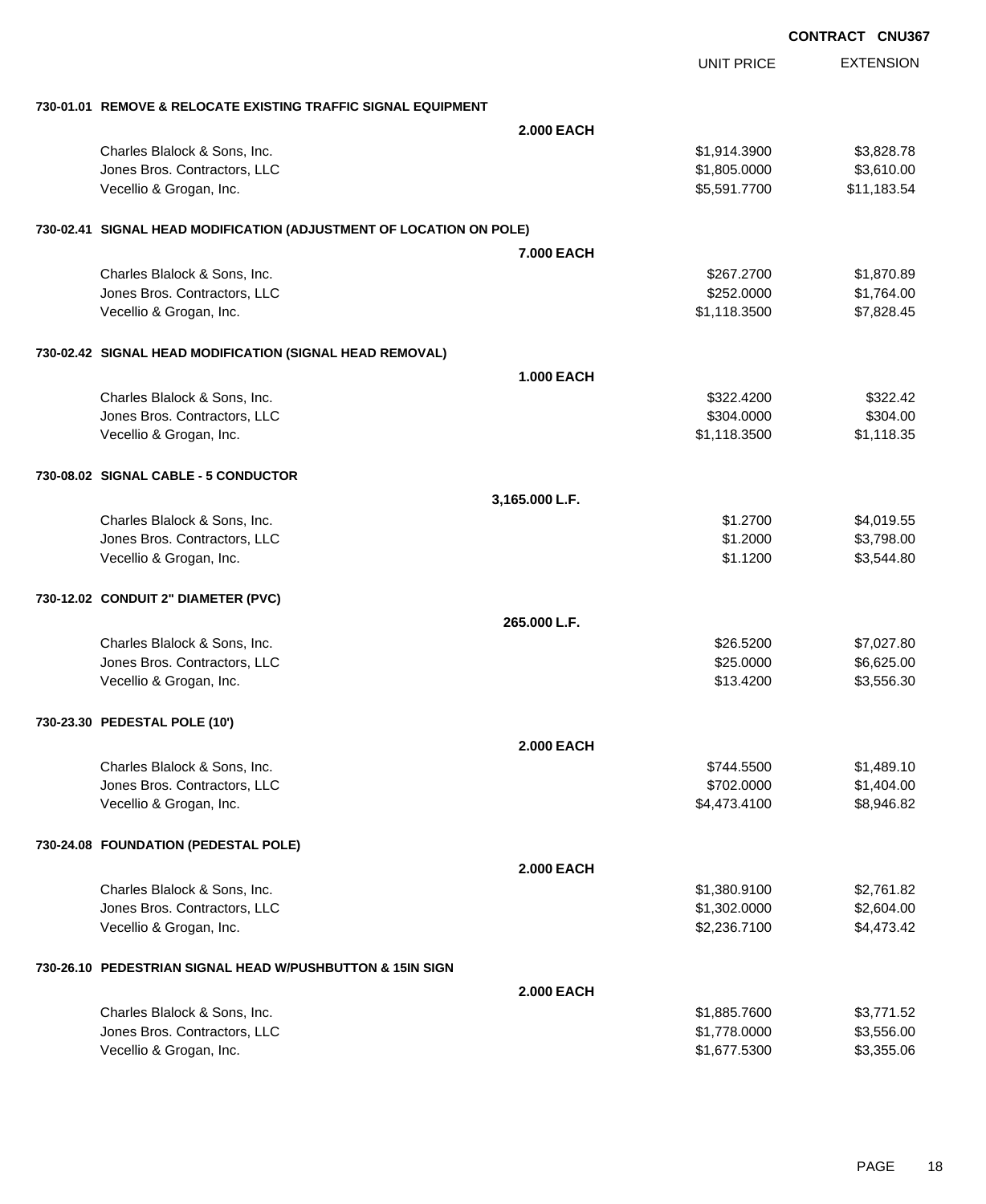|        |                                                  |                  |                   | <b>CONTRACT CNU367</b> |
|--------|--------------------------------------------------|------------------|-------------------|------------------------|
|        |                                                  |                  | <b>UNIT PRICE</b> | <b>EXTENSION</b>       |
|        | 740-10.03 GEOTEXTILE (TYPE III)(EROSION CONTROL) |                  |                   |                        |
|        |                                                  | 4,280.000 S.Y.   |                   |                        |
|        | Charles Blalock & Sons, Inc.                     |                  | \$3.1500          | \$13,482.00            |
|        | Jones Bros. Contractors, LLC                     |                  | \$2.0000          | \$8,560.00             |
|        | Vecellio & Grogan, Inc.                          |                  | \$1.8100          | \$7,746.80             |
|        | 740-10.04 GEOTEXTILE (TYPE IV)(STABILIZATION)    |                  |                   |                        |
|        |                                                  | 10,287.000 S.Y.  |                   |                        |
|        | Charles Blalock & Sons, Inc.                     |                  | \$4.2000          | \$43,205.40            |
|        | Jones Bros. Contractors, LLC                     |                  | \$1.6000          | \$16,459.20            |
|        | Vecellio & Grogan, Inc.                          |                  | \$1.6200          | \$16,664.94            |
|        | 740-11.03 TEMPORARY SEDIMENT TUBE 18IN           |                  |                   |                        |
|        |                                                  | 48,970.000 L.F.  |                   |                        |
|        | Charles Blalock & Sons, Inc.                     |                  | \$1.5000          | \$73,455.00            |
|        | Jones Bros. Contractors, LLC                     |                  | \$3.0000          | \$146,910.00           |
|        | Vecellio & Grogan, Inc.                          |                  | \$3.7600          | \$184,127.20           |
| 801-01 | <b>SEEDING (WITH MULCH)</b>                      |                  |                   |                        |
|        |                                                  | 128.000 UNIT     |                   |                        |
|        | Charles Blalock & Sons, Inc.                     |                  | \$25.2000         | \$3,225.60             |
|        | Jones Bros. Contractors, LLC                     |                  | \$24.0000         | \$3,072.00             |
|        | Vecellio & Grogan, Inc.                          |                  | \$27.6800         | \$3,543.04             |
|        | 801-01.07 TEMPORARY SEEDING (WITH MULCH)         |                  |                   |                        |
|        |                                                  | 1,120.000 UNIT   |                   |                        |
|        | Charles Blalock & Sons, Inc.                     |                  | \$18.9000         | \$21,168.00            |
|        | Jones Bros. Contractors, LLC                     |                  | \$18.0000         | \$20,160.00            |
|        | Vecellio & Grogan, Inc.                          |                  | \$18.8200         | \$21,078.40            |
| 801-02 | <b>SEEDING (WITHOUT MULCH)</b>                   |                  |                   |                        |
|        |                                                  | 972.000 UNIT     |                   |                        |
|        | Charles Blalock & Sons, Inc.                     |                  | \$17.3300         | \$16,844.76            |
|        | Jones Bros. Contractors, LLC                     |                  | \$16.5000         | \$16,038.00            |
|        | Vecellio & Grogan, Inc.                          |                  | \$22.1400         | \$21,520.08            |
|        | 801-02.15 FERTILIZER                             |                  |                   |                        |
|        |                                                  | <b>4.000 TON</b> |                   |                        |
|        | Charles Blalock & Sons, Inc.                     |                  | \$840.0000        | \$3,360.00             |
|        | Jones Bros. Contractors, LLC                     |                  | \$800.0000        | \$3,200.00             |
|        | Vecellio & Grogan, Inc.                          |                  | \$1,328.6000      | \$5,314.40             |
| 801-03 | <b>WATER (SEEDING &amp; SODDING)</b>             |                  |                   |                        |
|        |                                                  | 7,219.000 M.G.   |                   |                        |
|        | Charles Blalock & Sons, Inc.                     |                  | \$10.5000         | \$75,799.50            |
|        | Jones Bros. Contractors, LLC                     |                  | \$15.0000         | \$108,285.00           |
|        | Vecellio & Grogan, Inc.                          |                  | \$27.6800         | \$199,821.92           |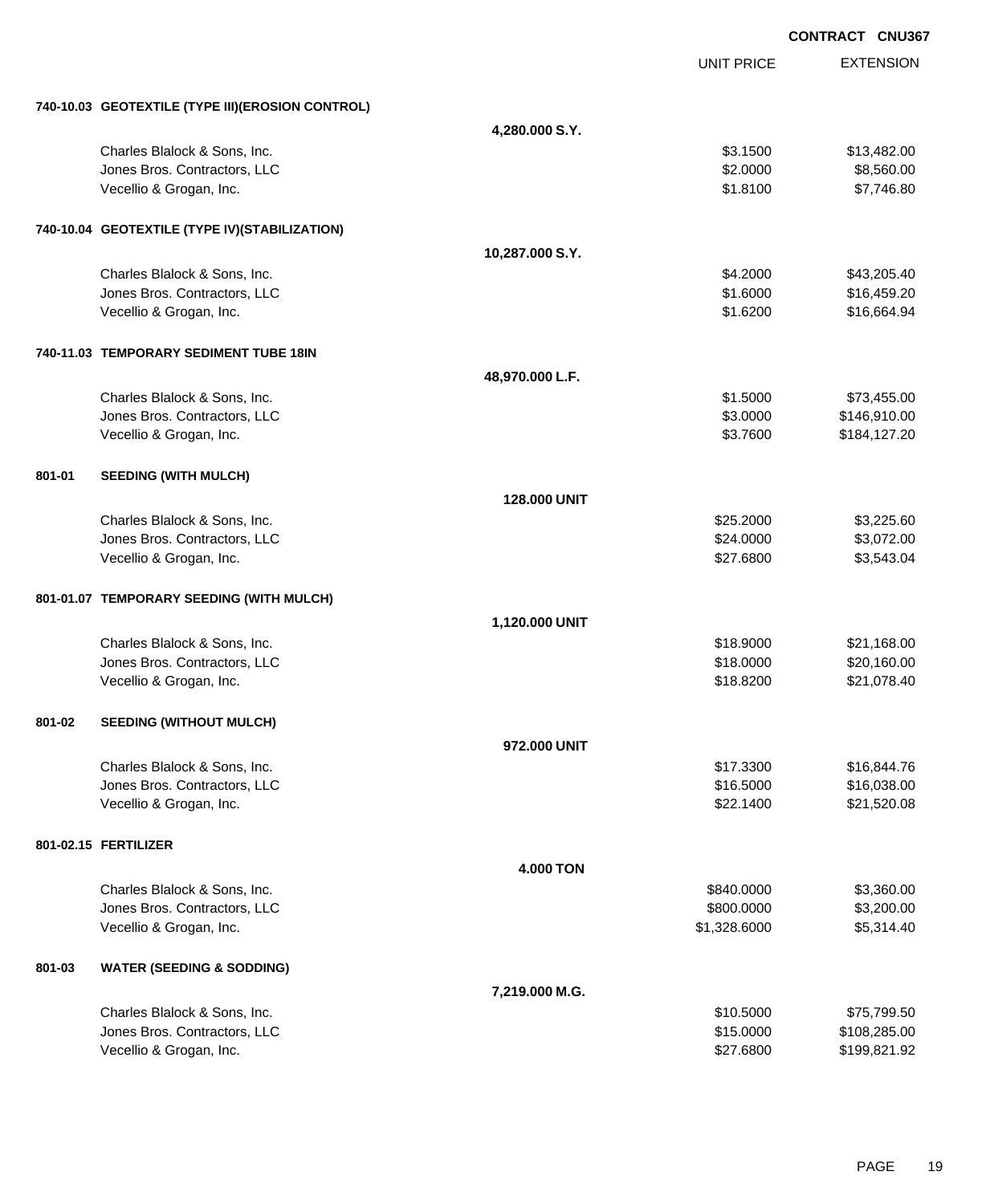|        |                                              | <b>CONTRACT CNU367</b> |                   |                  |
|--------|----------------------------------------------|------------------------|-------------------|------------------|
|        |                                              |                        | <b>UNIT PRICE</b> | <b>EXTENSION</b> |
| 801-07 | SEED (SUPPLEMENTAL APPLICATION)              |                        |                   |                  |
|        |                                              | 157.000 LB.            |                   |                  |
|        | Charles Blalock & Sons, Inc.                 |                        | \$4.7300          | \$742.61         |
|        | Jones Bros. Contractors, LLC                 |                        | \$4.5000          | \$706.50         |
|        | Vecellio & Grogan, Inc.                      |                        | \$13.2900         | \$2,086.53       |
| 801-08 | FERTILIZER (SUPPLEMENTAL APPLICATION)        |                        |                   |                  |
|        |                                              | <b>1.000 TON</b>       |                   |                  |
|        | Charles Blalock & Sons, Inc.                 |                        | \$840.0000        | \$840.00         |
|        | Jones Bros. Contractors, LLC                 |                        | \$800.0000        | \$800.00         |
|        | Vecellio & Grogan, Inc.                      |                        | \$1,328.6000      | \$1,328.60       |
| 803-01 | <b>SODDING (NEW SOD)</b>                     |                        |                   |                  |
|        |                                              | 13,334.000 S.Y.        |                   |                  |
|        | Charles Blalock & Sons, Inc.                 |                        | \$4.1000          | \$54,669.40      |
|        | Jones Bros. Contractors, LLC                 |                        | \$3.9000          | \$52,002.60      |
|        | Vecellio & Grogan, Inc.                      |                        | \$5.7600          | \$76,803.84      |
|        | 805-01.01 TURF REINFORCEMENT MAT (CLASS I)   |                        |                   |                  |
|        |                                              | 4,211.000 S.Y.         |                   |                  |
|        | Charles Blalock & Sons, Inc.                 |                        | \$3.3600          | \$14,148.96      |
|        | Jones Bros. Contractors, LLC                 |                        | \$3.2000          | \$13,475.20      |
|        | Vecellio & Grogan, Inc.                      |                        | \$4.4300          | \$18,654.73      |
|        | 805-01.02 TURF REINFORCEMENT MAT (CLASS II)  |                        |                   |                  |
|        |                                              | 665,000 S.Y.           |                   |                  |
|        | Charles Blalock & Sons, Inc.                 |                        | \$3.4700          | \$2,307.55       |
|        | Jones Bros. Contractors, LLC                 |                        | \$3.3000          | \$2,194.50       |
|        | Vecellio & Grogan, Inc.                      |                        | \$5.4300          | \$3,610.95       |
|        | 805-12.02 EROSION CONTROL BLANKET (TYPE II)  |                        |                   |                  |
|        |                                              | 84,742.000 S.Y.        |                   |                  |
|        | Charles Blalock & Sons, Inc.                 |                        | \$0.9700          | \$82,199.74      |
|        | Jones Bros. Contractors, LLC                 |                        | \$0.9200          | \$77,962.64      |
|        | Vecellio & Grogan, Inc.                      |                        | \$0.8300          | \$70,335.86      |
|        | 805-12.03 EROSION CONTROL BLANKET (TYPE III) |                        |                   |                  |
|        |                                              | 2,950.000 S.Y.         |                   |                  |
|        | Charles Blalock & Sons, Inc.                 |                        | \$1.2100          | \$3,569.50       |
|        | Jones Bros. Contractors, LLC                 |                        | \$1.1500          | \$3,392.50       |
|        | Vecellio & Grogan, Inc.                      |                        | \$1.3300          | \$3,923.50       |
|        | 806-02.03 PROJECT MOWING                     |                        |                   |                  |
|        |                                              | 5.000 CYCL             |                   |                  |
|        | Charles Blalock & Sons, Inc.                 |                        | \$1,312.5000      | \$6,562.50       |
|        | Jones Bros. Contractors, LLC                 |                        | \$1,250.0000      | \$6,250.00       |
|        | Vecellio & Grogan, Inc.                      |                        | \$5,535.8500      | \$27,679.25      |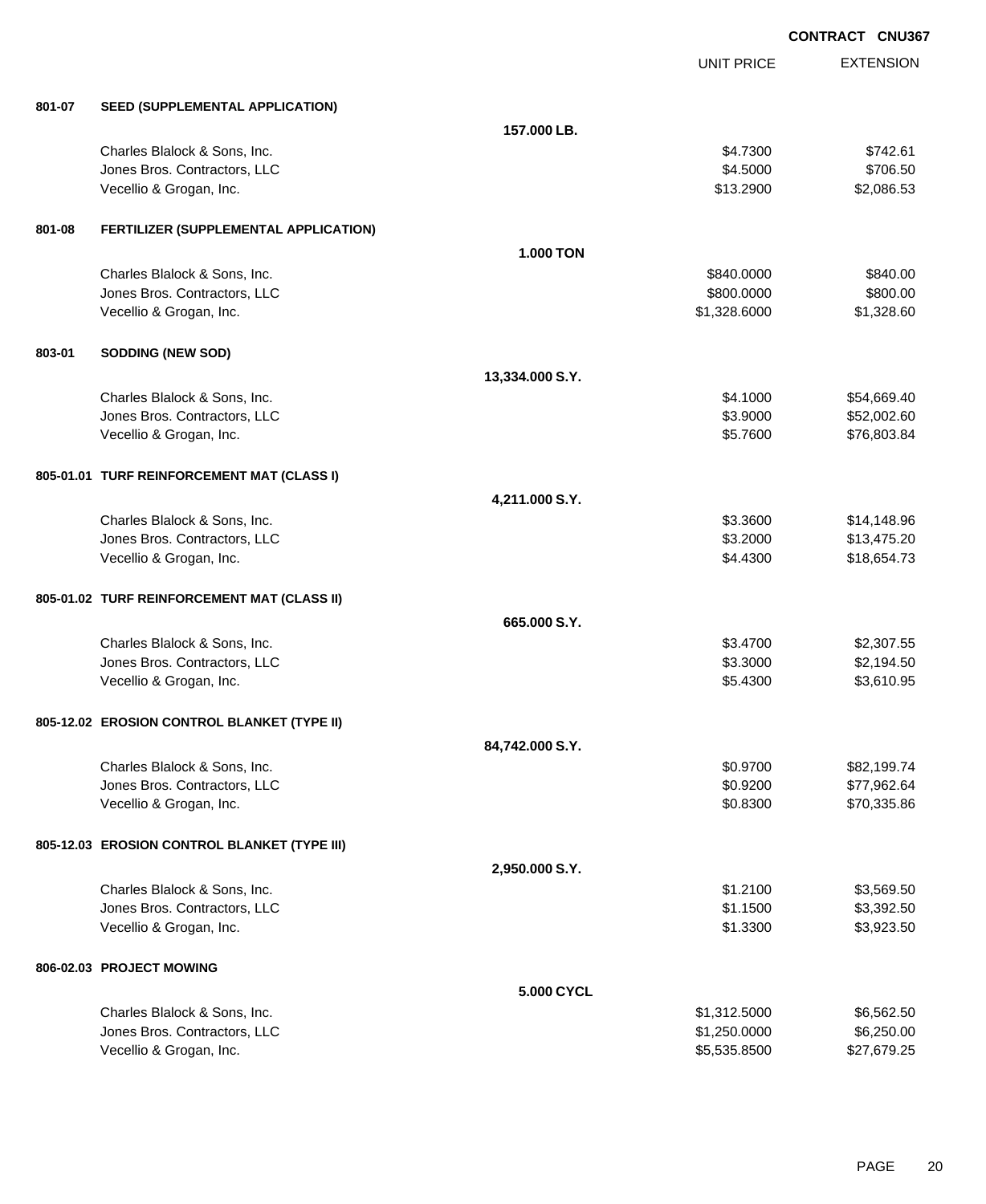|                                                                        |                    | UNIT PRICE   | <b>EXTENSION</b> |
|------------------------------------------------------------------------|--------------------|--------------|------------------|
| 611-09.01 ADJUSTMENT OF EXISTING CATCHBASIN                            |                    |              |                  |
|                                                                        | <b>17,000 EACH</b> |              |                  |
| Charles Blalock & Sons, Inc.                                           |                    | \$938.7500   | \$15,958.75      |
| Jones Bros. Contractors, LLC                                           |                    | \$1,000.0000 | \$17,000.00      |
| Vecellio & Grogan, Inc.                                                |                    | \$728,4400   | \$12,383.48      |
| 705-06.27   THRIE BEAM 38IN VEHICLE & PEDESTRIAN SAFETY RAIL MASH TL-3 |                    |              |                  |
|                                                                        | 4,098.000 L.F.     |              |                  |
| Charles Blalock & Sons, Inc.                                           |                    | \$36,8600    | \$151,052.28     |
| Jones Bros. Contractors, LLC                                           |                    | \$34,7500    | \$142,405.50     |
| Vecellio & Grogan, Inc.                                                |                    | \$38,8600    | \$159,248.28     |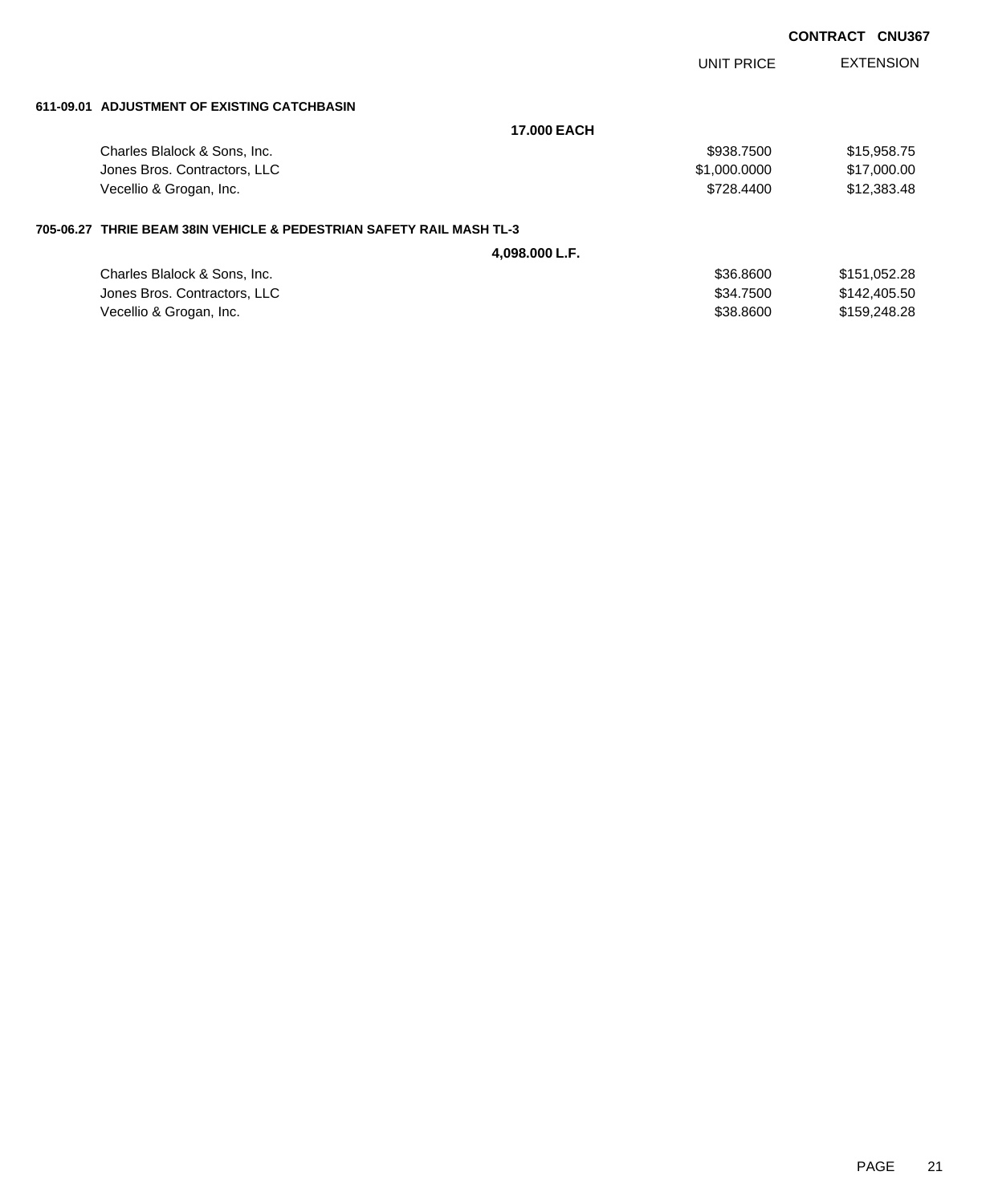|        |                                                              |                 |                        | <b>CONTRACT CNU367</b>   |
|--------|--------------------------------------------------------------|-----------------|------------------------|--------------------------|
|        |                                                              |                 | <b>UNIT PRICE</b>      | <b>EXTENSION</b>         |
|        | <b>BRIDGE CATEGORY</b>                                       |                 |                        |                          |
| 204-05 | <b>ROCK DRILLING (BRIDGES)</b>                               |                 |                        |                          |
|        |                                                              | 48.000 L.F.     |                        |                          |
|        | Charles Blalock & Sons, Inc.<br>Jones Bros. Contractors, LLC |                 | \$64.1700<br>\$75.0000 | \$3,080.16               |
|        | Vecellio & Grogan, Inc.                                      |                 | \$127.3200             | \$3,600.00<br>\$6,111.36 |
| 204-11 |                                                              |                 |                        |                          |
|        | <b>BRIDGE EXCAVATION (UNCLASSIFIED)</b>                      | 1,922.000 C.Y.  |                        |                          |
|        | Charles Blalock & Sons, Inc.                                 |                 | \$26.3100              | \$50,567.82              |
|        | Jones Bros. Contractors, LLC                                 |                 | \$22.0000              | \$42,284.00              |
|        | Vecellio & Grogan, Inc.                                      |                 | \$162.7500             | \$312,805.50             |
| 204-14 | <b>CORE DRILLING FOR PILES(ROCK)</b>                         |                 |                        |                          |
|        |                                                              | 57.000 L.F.     |                        |                          |
|        | Charles Blalock & Sons, Inc.                                 |                 | \$210.0000             | \$11,970.00              |
|        | Jones Bros. Contractors, LLC                                 |                 | \$340.0000             | \$19,380.00              |
|        | Vecellio & Grogan, Inc.                                      |                 | \$498.2300             | \$28,399.11              |
| 204-15 | <b>CORE DRILLING FOR PILES(SOIL)</b>                         |                 |                        |                          |
|        |                                                              | 603.000 L.F.    |                        |                          |
|        | Charles Blalock & Sons, Inc.                                 |                 | \$42.0000              | \$25,326.00              |
|        | Jones Bros. Contractors, LLC                                 |                 | \$35.0000              | \$21,105.00              |
|        | Vecellio & Grogan, Inc.                                      |                 | \$166.0800             | \$100,146.24             |
|        | 303-01.02 GRANULAR BACKFILL (BRIDGES)                        |                 |                        |                          |
|        |                                                              | 171,000 TON     |                        |                          |
|        | Charles Blalock & Sons, Inc.                                 |                 | \$50.8300              | \$8,691.93               |
|        | Jones Bros. Contractors, LLC                                 |                 | \$45.0000              | \$7,695.00               |
|        | Vecellio & Grogan, Inc.                                      |                 | \$83.0400              | \$14,199.84              |
|        | 604-02.03 EPOXY COATED REINFORCING STEEL                     |                 |                        |                          |
|        |                                                              | 827,767.000 LB. |                        |                          |
|        | Charles Blalock & Sons, Inc.                                 |                 | \$1.0900               | \$902,266.03             |
|        | Jones Bros. Contractors, LLC                                 |                 | \$1.1500               | \$951,932.05             |
|        | Vecellio & Grogan, Inc.                                      |                 | \$1.2400               | \$1,026,431.08           |
|        | 604-03.01 CLASS A CONCRETE (BRIDGES)                         |                 |                        |                          |
|        |                                                              | 2,103.000 C.Y.  |                        |                          |
|        | Charles Blalock & Sons, Inc.                                 |                 | \$649.0500             | \$1,364,952.15           |
|        | Jones Bros. Contractors, LLC                                 |                 | \$628.0000             | \$1,320,684.00           |
|        | Vecellio & Grogan, Inc.                                      |                 | \$642.1600             | \$1,350,462.48           |
|        | 604-03.02 STEEL BAR REINFORCEMENT (BRIDGES)                  |                 |                        |                          |
|        |                                                              | 331,561.000 LB. |                        |                          |
|        | Charles Blalock & Sons, Inc.                                 |                 | \$0.9600               | \$318,298.56             |
|        | Jones Bros. Contractors, LLC                                 |                 | \$0.9500               | \$314,982.95             |
|        | Vecellio & Grogan, Inc.                                      |                 | \$1.2500               | \$414,451.25             |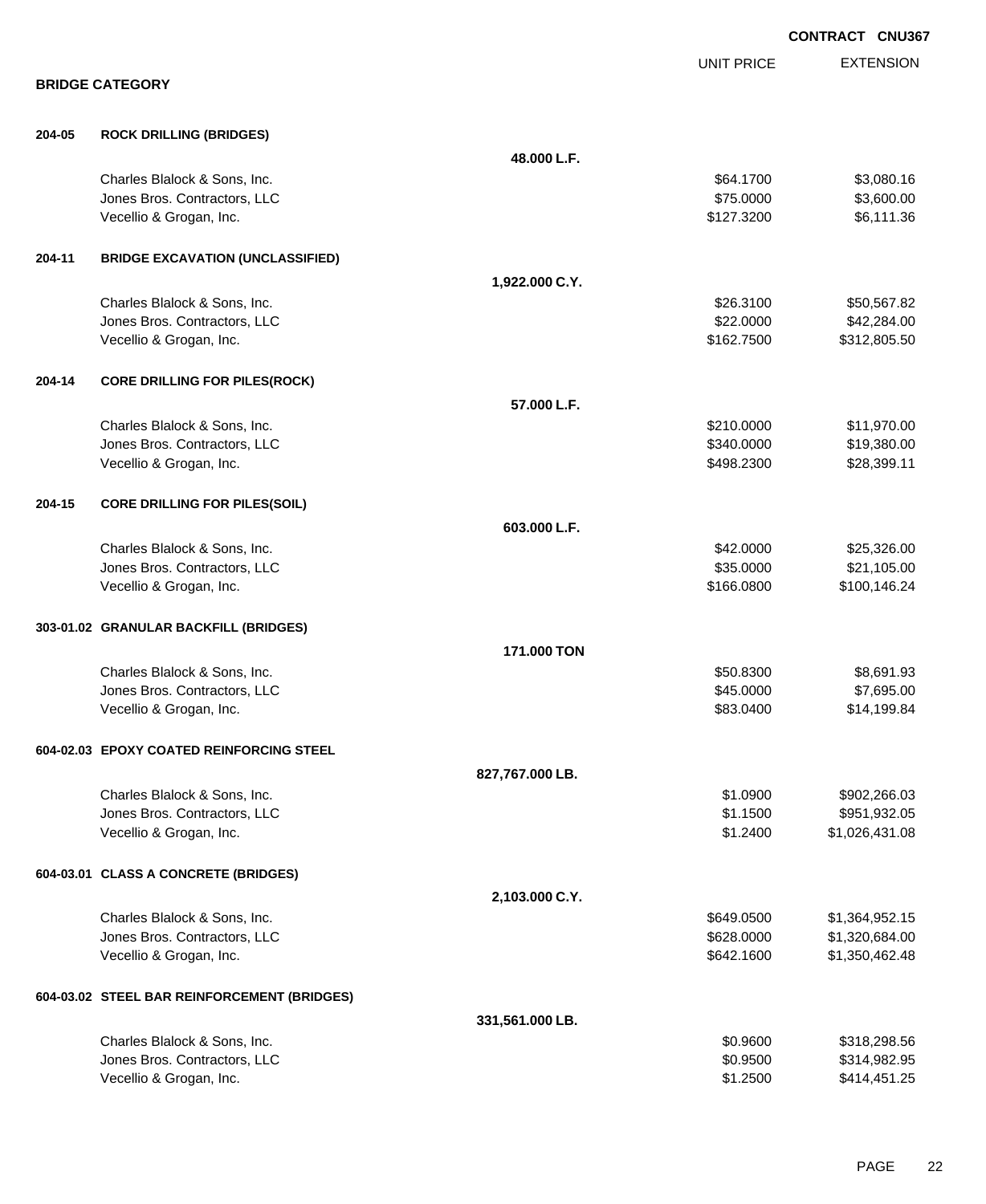UNIT PRICE

|        | 604-03.04 PAVEMENT @ BRIDGE ENDS                             |                 |            |                |
|--------|--------------------------------------------------------------|-----------------|------------|----------------|
|        |                                                              | 960,000 S.Y.    |            |                |
|        | Charles Blalock & Sons, Inc.                                 |                 | \$206.0700 | \$197,827.20   |
|        | Jones Bros. Contractors, LLC                                 |                 | \$235.0000 | \$225,600.00   |
|        | Vecellio & Grogan, Inc.                                      |                 | \$321.0800 | \$308,236.80   |
|        | 604-03.32 CLASS DS CONCRETE                                  |                 |            |                |
|        |                                                              | 2,050.000 C.Y.  |            |                |
|        | Charles Blalock & Sons, Inc.                                 |                 | \$700.1800 | \$1,435,369.00 |
|        | Jones Bros. Contractors, LLC                                 |                 | \$700.0000 | \$1,435,000.00 |
|        | Vecellio & Grogan, Inc.                                      |                 | \$719.6600 | \$1,475,303.00 |
|        | 604-04.01 APPLIED TEXTURE FINISH (NEW STRUCTURES)            |                 |            |                |
|        |                                                              | 14,206.000 S.Y. |            |                |
|        | Charles Blalock & Sons, Inc.                                 |                 | \$6.4700   | \$91,912.82    |
|        | Jones Bros. Contractors, LLC                                 |                 | \$5.9500   | \$84,525.70    |
|        | Vecellio & Grogan, Inc.                                      |                 | \$12.1800  | \$173,029.08   |
|        | 604-05.31 BRIDGE DECK GROOVING (MECHANICAL)                  |                 |            |                |
|        |                                                              | 7,416.000 S.Y.  |            |                |
|        | Charles Blalock & Sons, Inc.                                 |                 | \$3.6600   | \$27,142.56    |
|        | Jones Bros. Contractors, LLC                                 |                 | \$3.4900   | \$25,881.84    |
|        | Vecellio & Grogan, Inc.                                      |                 | \$4.4300   | \$32,852.88    |
|        | 606-03.03 STEEL PILES (12 INCH)                              |                 |            |                |
|        |                                                              | 2,942.000 L.F.  |            |                |
|        | Charles Blalock & Sons, Inc.                                 |                 | \$43.8700  | \$129,065.54   |
|        | Jones Bros. Contractors, LLC                                 |                 | \$65.0000  | \$191,230.00   |
|        | Vecellio & Grogan, Inc.                                      |                 | \$49.8200  | \$146,570.44   |
|        | 606-03.06 PILE TIPS (STEEL PILES, 12 INCH)                   |                 |            |                |
|        |                                                              | 68.000 EACH     |            |                |
|        | Charles Blalock & Sons, Inc.                                 |                 | \$169.8300 | \$11,548.44    |
|        | Jones Bros. Contractors, LLC                                 |                 | \$168.0000 | \$11,424.00    |
|        | Vecellio & Grogan, Inc.                                      |                 | \$119.5700 | \$8,130.76     |
|        | 615-01.12 PRESTRESSED CONCRETE BULB TEE BEAM (6" WEB)(BT-72) |                 |            |                |
|        |                                                              | 6,669.000 L.F.  |            |                |
|        | Charles Blalock & Sons, Inc.                                 |                 | \$292,9300 | \$1,953,550.17 |
|        | Jones Bros. Contractors, LLC                                 |                 | \$275.0000 | \$1,833,975.00 |
|        | Vecellio & Grogan, Inc.                                      |                 | \$343.2200 | \$2,288,934.18 |
| 620-05 | <b>CONCRETE PARAPET WITH STRUCTURAL TUBING</b>               |                 |            |                |
|        |                                                              | 1,898.000 L.F.  |            |                |
|        | Charles Blalock & Sons, Inc.                                 |                 | \$145.2800 | \$275,741.44   |
|        | Jones Bros. Contractors, LLC                                 |                 | \$182.0000 | \$345,436.00   |
|        | Vecellio & Grogan, Inc.                                      |                 | \$254.6500 | \$483,325.70   |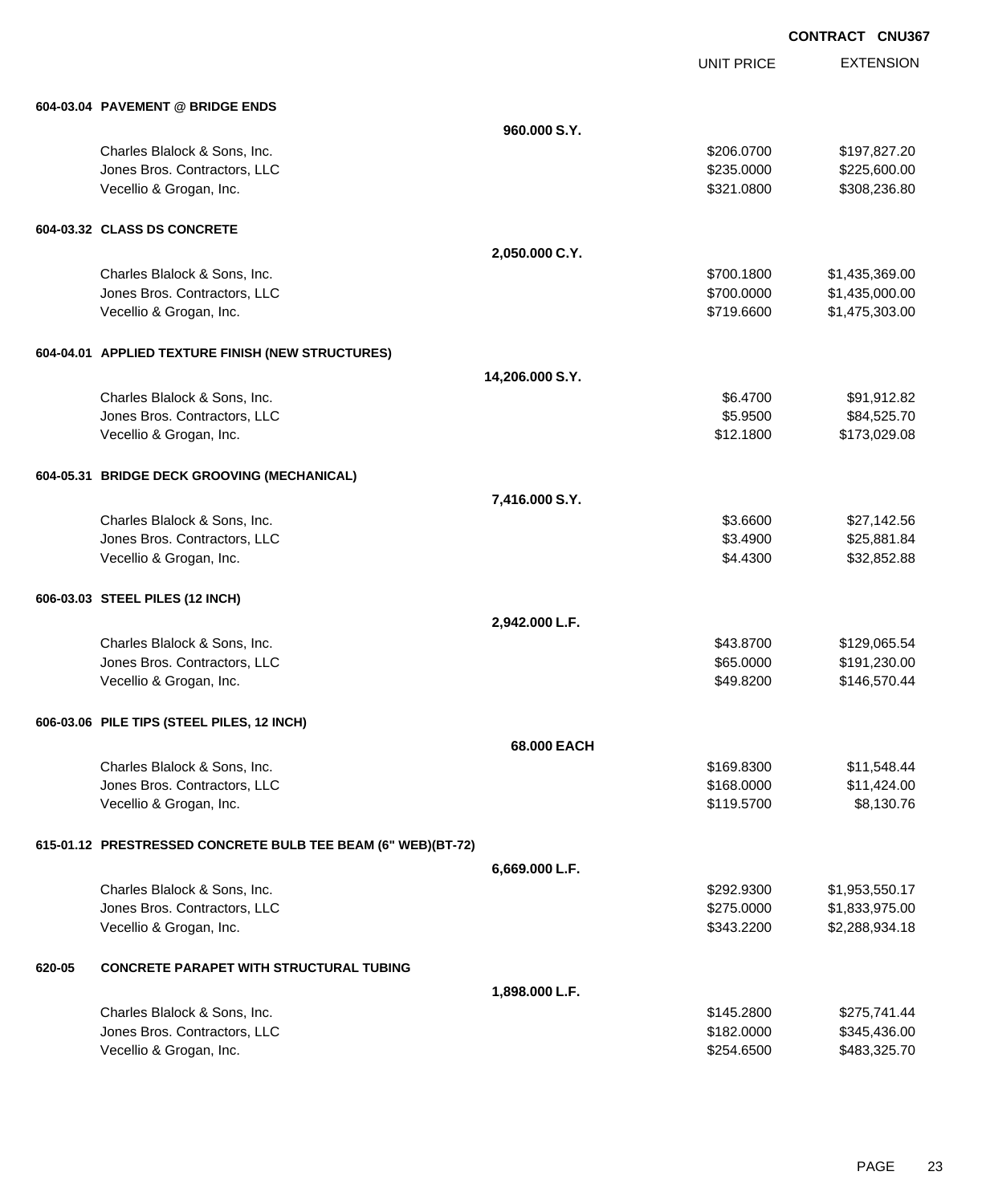| <b>EXTENSION</b><br><b>UNIT PRICE</b><br>710-09.01 6" PERFORATED PIPE WITH VERTICAL DRAIN SYSTEM<br>437.000 L.F.<br>Charles Blalock & Sons, Inc.<br>\$20.0000<br>\$8,740.00<br>Jones Bros. Contractors, LLC<br>\$30.0000<br>\$13,110.00<br>Vecellio & Grogan, Inc.<br>\$13.2900<br>\$5,807.73<br>710-09.02 6" PIPE UNDERDRAIN<br>80.000 L.F.<br>Charles Blalock & Sons, Inc.<br>\$13.0000<br>\$1,040.00<br>Jones Bros. Contractors, LLC<br>\$10.0000<br>\$800.00<br>Vecellio & Grogan, Inc.<br>\$27.6800<br>\$2,214.40<br>714-01.01 STRUCTURAL LIGHTING (BRIDGE NO. 780B0030003)<br>1.000 LS<br>Charles Blalock & Sons, Inc.<br>\$13,563.0300<br>\$13,563.03<br>Jones Bros. Contractors, LLC<br>\$14,827.0000<br>\$14,827.00 |                         |               | <b>CONTRACT CNU367</b> |  |
|------------------------------------------------------------------------------------------------------------------------------------------------------------------------------------------------------------------------------------------------------------------------------------------------------------------------------------------------------------------------------------------------------------------------------------------------------------------------------------------------------------------------------------------------------------------------------------------------------------------------------------------------------------------------------------------------------------------------------|-------------------------|---------------|------------------------|--|
|                                                                                                                                                                                                                                                                                                                                                                                                                                                                                                                                                                                                                                                                                                                              |                         |               |                        |  |
|                                                                                                                                                                                                                                                                                                                                                                                                                                                                                                                                                                                                                                                                                                                              |                         |               |                        |  |
|                                                                                                                                                                                                                                                                                                                                                                                                                                                                                                                                                                                                                                                                                                                              |                         |               |                        |  |
|                                                                                                                                                                                                                                                                                                                                                                                                                                                                                                                                                                                                                                                                                                                              |                         |               |                        |  |
|                                                                                                                                                                                                                                                                                                                                                                                                                                                                                                                                                                                                                                                                                                                              |                         |               |                        |  |
|                                                                                                                                                                                                                                                                                                                                                                                                                                                                                                                                                                                                                                                                                                                              |                         |               |                        |  |
|                                                                                                                                                                                                                                                                                                                                                                                                                                                                                                                                                                                                                                                                                                                              |                         |               |                        |  |
|                                                                                                                                                                                                                                                                                                                                                                                                                                                                                                                                                                                                                                                                                                                              |                         |               |                        |  |
|                                                                                                                                                                                                                                                                                                                                                                                                                                                                                                                                                                                                                                                                                                                              |                         |               |                        |  |
|                                                                                                                                                                                                                                                                                                                                                                                                                                                                                                                                                                                                                                                                                                                              |                         |               |                        |  |
|                                                                                                                                                                                                                                                                                                                                                                                                                                                                                                                                                                                                                                                                                                                              |                         |               |                        |  |
|                                                                                                                                                                                                                                                                                                                                                                                                                                                                                                                                                                                                                                                                                                                              |                         |               |                        |  |
|                                                                                                                                                                                                                                                                                                                                                                                                                                                                                                                                                                                                                                                                                                                              |                         |               |                        |  |
|                                                                                                                                                                                                                                                                                                                                                                                                                                                                                                                                                                                                                                                                                                                              |                         |               |                        |  |
|                                                                                                                                                                                                                                                                                                                                                                                                                                                                                                                                                                                                                                                                                                                              |                         |               |                        |  |
| \$16,581.82                                                                                                                                                                                                                                                                                                                                                                                                                                                                                                                                                                                                                                                                                                                  | Vecellio & Grogan, Inc. | \$16,581.8200 |                        |  |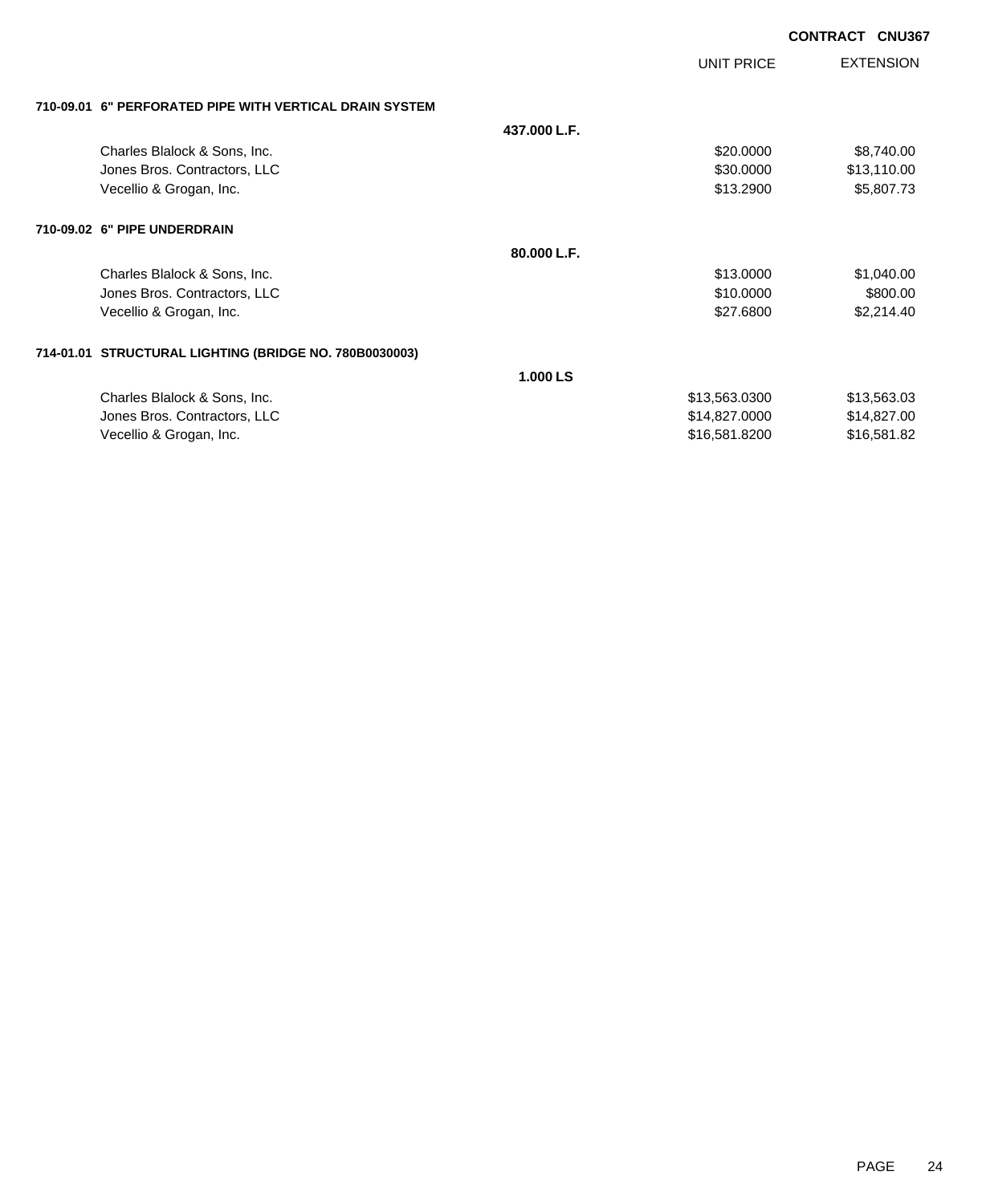|                                                          |                   | <b>CONTRACT CNU367</b> |
|----------------------------------------------------------|-------------------|------------------------|
|                                                          | <b>UNIT PRICE</b> | <b>EXTENSION</b>       |
| <b>UTILITY CATEGORY</b>                                  |                   |                        |
| 714-03.03 DIRECT BURIAL CONDUIT (2.5" PVC SCHEDULE 40)   |                   |                        |
| 4,000.000 L.F.                                           |                   |                        |
| Charles Blalock & Sons, Inc.                             | \$9.7600          | \$39,040.00            |
| Jones Bros. Contractors, LLC                             | \$9.2000          | \$36,800.00            |
| Vecellio & Grogan, Inc.                                  | \$33.5500         | \$134,200.00           |
| 714-03.04 DIRECT BURIAL CONDUIT (2" RGS SCHEDULE 80)     |                   |                        |
| 115,000 L.F.                                             |                   |                        |
| Charles Blalock & Sons, Inc.                             | \$18,5600         | \$2,134.40             |
| Jones Bros. Contractors, LLC                             | \$17.5000         | \$2,012.50             |
| Vecellio & Grogan, Inc.                                  | \$55.9200         | \$6,430.80             |
| 714-03.05 DIRECT BURIAL CONDUIT (2-2.5" PVC SCHEDULE 40) |                   |                        |
| 90.000 L.F.                                              |                   |                        |
| Charles Blalock & Sons, Inc.                             | \$30.4400         | \$2,739.60             |
| Jones Bros. Contractors, LLC                             | \$28.7000         | \$2,583.00             |
| Vecellio & Grogan, Inc.                                  | \$44.7300         | \$4,025.70             |
| 714-03.06 DIRECT BURIAL CONDUIT (2-4" PVC SCHEDULE 40)   |                   |                        |
| 670.000 L.F.                                             |                   |                        |
| Charles Blalock & Sons, Inc.                             | \$43.7000         | \$29,279.00            |
| Jones Bros. Contractors, LLC                             | \$41.2000         | \$27,604.00            |
| Vecellio & Grogan, Inc.                                  | \$50.3300         | \$33,721.10            |
| 714-03.07 DIRECT BURIAL CONDUIT (2-6" PVC SCHEDULE 40)   |                   |                        |
| 670.000 L.F.                                             |                   |                        |
| Charles Blalock & Sons, Inc.                             | \$63.0000         | \$42,210.00            |
| Jones Bros. Contractors, LLC                             | \$59.4000         | \$39,798.00            |
| Vecellio & Grogan, Inc.                                  | \$61.5100         | \$41,211.70            |
| 714-05.04 PULL BOXES (TYPE C)                            |                   |                        |
| 20.000 EACH                                              |                   |                        |
| Charles Blalock & Sons, Inc.                             | \$582.2700        | \$11,645.40            |
| Jones Bros. Contractors, LLC                             | \$549.0000        | \$10,980.00            |
| Vecellio & Grogan, Inc.                                  | \$1,677.5300      | \$33,550.60            |
| 714-05.05 PULL BOXES (SMALL PULL BOX)                    |                   |                        |
| <b>1.000 EACH</b>                                        |                   |                        |
| Charles Blalock & Sons, Inc.                             | \$7,183.4800      | \$7,183.48             |
| Jones Bros. Contractors, LLC                             | \$6,773.0000      | \$6,773.00             |
| Vecellio & Grogan, Inc.                                  | \$8,387.6500      | \$8,387.65             |
| 714-05.06 PULL BOXES (LARGE PULL BOX)                    |                   |                        |
| <b>1.000 EACH</b>                                        |                   |                        |
| Charles Blalock & Sons, Inc.                             | \$13,032.7300     | \$13,032.73            |
| Jones Bros. Contractors, LLC                             | \$12,288.0000     | \$12,288.00            |
| Vecellio & Grogan, Inc.                                  | \$11,183.5300     | \$11,183.53            |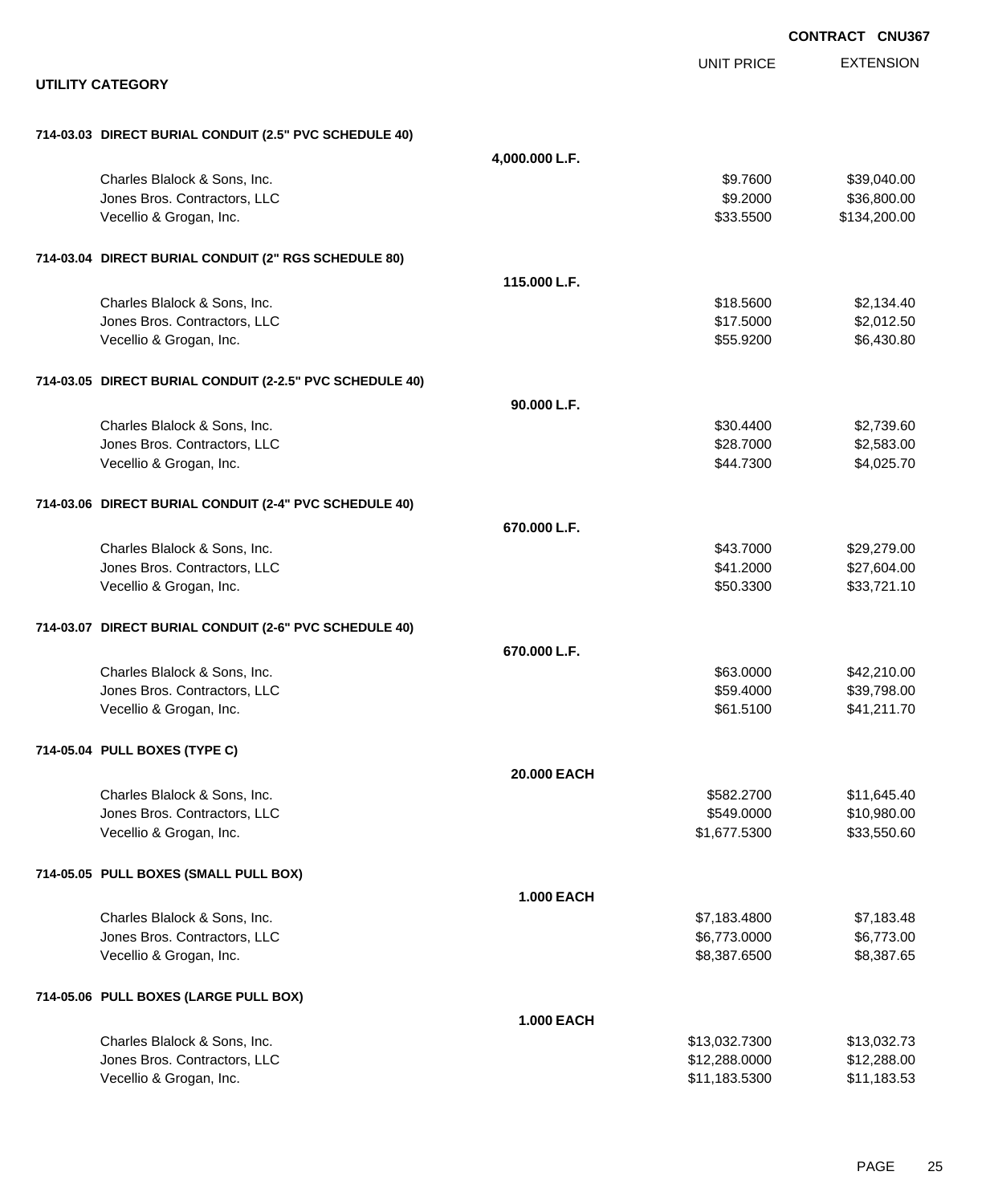UNIT PRICE

| 714-05.07 PULL BOXES (TRANSFORMER PAD)         |                   |              |              |
|------------------------------------------------|-------------------|--------------|--------------|
|                                                | <b>2.000 EACH</b> |              |              |
| Charles Blalock & Sons, Inc.                   |                   | \$5,002.8800 | \$10,005.76  |
| Jones Bros. Contractors, LLC                   |                   | \$4,717.0000 | \$9,434.00   |
| Vecellio & Grogan, Inc.                        |                   | \$2,795.8900 | \$5,591.78   |
| 795-01.03 6IN DIP RESTRAINED JOINT WATER LINE  |                   |              |              |
|                                                | 140.000 L.F.      |              |              |
| Charles Blalock & Sons, Inc.                   |                   | \$64.7900    | \$9,070.60   |
| Jones Bros. Contractors, LLC                   |                   | \$80.0000    | \$11,200.00  |
| Vecellio & Grogan, Inc.                        |                   | \$76.4300    | \$10,700.20  |
| 795-01.05 8IN DIP RESTRAINED JOINT WATER LINE  |                   |              |              |
|                                                | 750.000 L.F.      |              |              |
| Charles Blalock & Sons, Inc.                   |                   | \$63,6600    | \$47,745.00  |
| Jones Bros. Contractors, LLC                   |                   | \$88.0000    | \$66,000.00  |
| Vecellio & Grogan, Inc.                        |                   | \$88.8000    | \$66,600.00  |
| 795-01.09 12IN DIP RESTRAINED JOINT WATER LINE |                   |              |              |
|                                                | 2,318.000 L.F.    |              |              |
| Charles Blalock & Sons, Inc.                   |                   | \$100.2700   | \$232,425.86 |
| Jones Bros. Contractors, LLC                   |                   | \$138.0000   | \$319,884.00 |
| Vecellio & Grogan, Inc.                        |                   | \$127.0200   | \$294,432.36 |
| 795-01.10 12IN DIP SLIP JOINT WATER LINE       |                   |              |              |
|                                                | 6,270.000 L.F.    |              |              |
| Charles Blalock & Sons, Inc.                   |                   | \$85.6300    | \$536,900.10 |
| Jones Bros. Contractors, LLC                   |                   | \$110.0000   | \$689,700.00 |
| Vecellio & Grogan, Inc.                        |                   | \$124.0200   | \$777,605.40 |
| 795-01.13 16IN DIP RESTRAINED JOINT WATER LINE |                   |              |              |
|                                                | 252.000 L.F.      |              |              |
| Charles Blalock & Sons, Inc.                   |                   | \$126.7700   | \$31,946.04  |
| Jones Bros. Contractors, LLC                   |                   | \$158.0000   | \$39,816.00  |
| Vecellio & Grogan, Inc.                        |                   | \$191.0900   | \$48,154.68  |
| 795-01.14 16IN DIP SLIP JOINT WATER LINE       |                   |              |              |
|                                                | 5,928.000 L.F.    |              |              |
| Charles Blalock & Sons, Inc.                   |                   | \$100.6700   | \$596,771.76 |
| Jones Bros. Contractors, LLC                   |                   | \$139.0000   | \$823,992.00 |
| Vecellio & Grogan, Inc.                        |                   | \$142.6700   | \$845,747.76 |
| 795-01.31 3IN DIP RESTRAINED JOINT WATER LINE  |                   |              |              |
|                                                | 20.000 L.F.       |              |              |
| Charles Blalock & Sons, Inc.                   |                   | \$86.4000    | \$1,728.00   |
| Jones Bros. Contractors, LLC                   |                   | \$120.0000   | \$2,400.00   |
| Vecellio & Grogan, Inc.                        |                   | \$113.5300   | \$2,270.60   |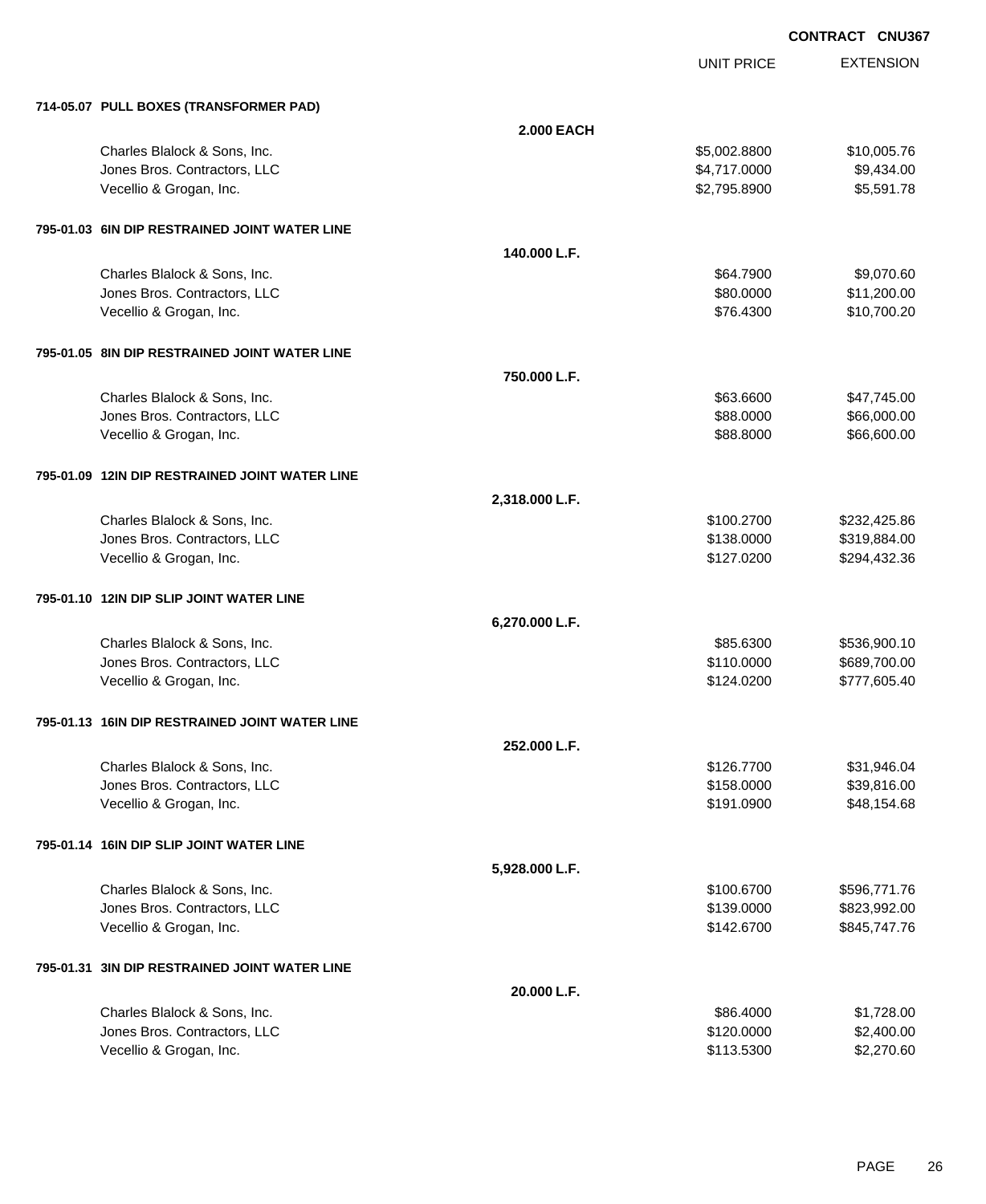UNIT PRICE EXTENSION

| 795-06.07 CONNECT TO 12IN WATER LINE           |                    |               |             |
|------------------------------------------------|--------------------|---------------|-------------|
|                                                | <b>1.000 EACH</b>  |               |             |
| Charles Blalock & Sons, Inc.                   |                    | \$5,239.2000  | \$5,239.20  |
| Jones Bros. Contractors, LLC                   |                    | \$5,460.0000  | \$5,460.00  |
| Vecellio & Grogan, Inc.                        |                    | \$9,222.8700  | \$9,222.87  |
| 795-06.09 CONNECT TO 16IN WATER LINE           |                    |               |             |
|                                                | <b>2.000 EACH</b>  |               |             |
| Charles Blalock & Sons, Inc.                   |                    | \$2,546.0300  | \$5,092.06  |
| Jones Bros. Contractors, LLC                   |                    | \$6,360.0000  | \$12,720.00 |
| Vecellio & Grogan, Inc.                        |                    | \$6,971.9000  | \$13,943.80 |
| 795-07.21 16IN X 16IN TAPPING SLEEVE AND VALVE |                    |               |             |
|                                                | <b>1.000 EACH</b>  |               |             |
| Charles Blalock & Sons, Inc.                   |                    | \$17,653.1100 | \$17,653.11 |
| Jones Bros. Contractors, LLC                   |                    | \$21,600.0000 | \$21,600.00 |
| Vecellio & Grogan, Inc.                        |                    | \$26,414.7100 | \$26,414.71 |
| 795-08.04 6IN GATE VALVE ASSEMBLY              |                    |               |             |
|                                                | <b>14.000 EACH</b> |               |             |
| Charles Blalock & Sons, Inc.                   |                    | \$1,999.6000  | \$27,994.40 |
| Jones Bros. Contractors, LLC                   |                    | \$1,660.0000  | \$23,240.00 |
| Vecellio & Grogan, Inc.                        |                    | \$1,348.8400  | \$18,883.76 |
| 795-08.05 8IN GATE VALVE ASSEMBLY              |                    |               |             |
|                                                | 8.000 EACH         |               |             |
| Charles Blalock & Sons, Inc.                   |                    | \$2,915.3300  | \$23,322.64 |
| Jones Bros. Contractors, LLC                   |                    | \$2,320.0000  | \$18,560.00 |
| Vecellio & Grogan, Inc.                        |                    | \$1,910.8500  | \$15,286.80 |
| 795-08.09 12IN GATE VALVE ASSEMBLY             |                    |               |             |
|                                                | 10.000 EACH        |               |             |
| Charles Blalock & Sons, Inc.                   |                    | \$4,686.7200  | \$46,867.20 |
| Jones Bros. Contractors, LLC                   |                    | \$3,950.0000  | \$39,500.00 |
| Vecellio & Grogan, Inc.                        |                    | \$3,484.4900  | \$34,844.90 |
| 795-08.13 16IN BUTTERFLY VALVE ASSEMBLY        |                    |               |             |
|                                                | 8.000 EACH         |               |             |
| Charles Blalock & Sons, Inc.                   |                    | \$7,450.3000  | \$59,602.40 |
| Jones Bros. Contractors, LLC                   |                    | \$6,500.0000  | \$52,000.00 |
| Vecellio & Grogan, Inc.                        |                    | \$5,957.3600  | \$47,658.88 |
| 795-09.01 3/4IN WATER SERVICE METER ASSEMBLY   |                    |               |             |
|                                                | <b>1.000 EACH</b>  |               |             |
| Charles Blalock & Sons, Inc.                   |                    | \$2,352.4000  | \$2,352.40  |
| Jones Bros. Contractors, LLC                   |                    | \$2,620.0000  | \$2,620.00  |
| Vecellio & Grogan, Inc.                        |                    | \$1,967.0600  | \$1,967.06  |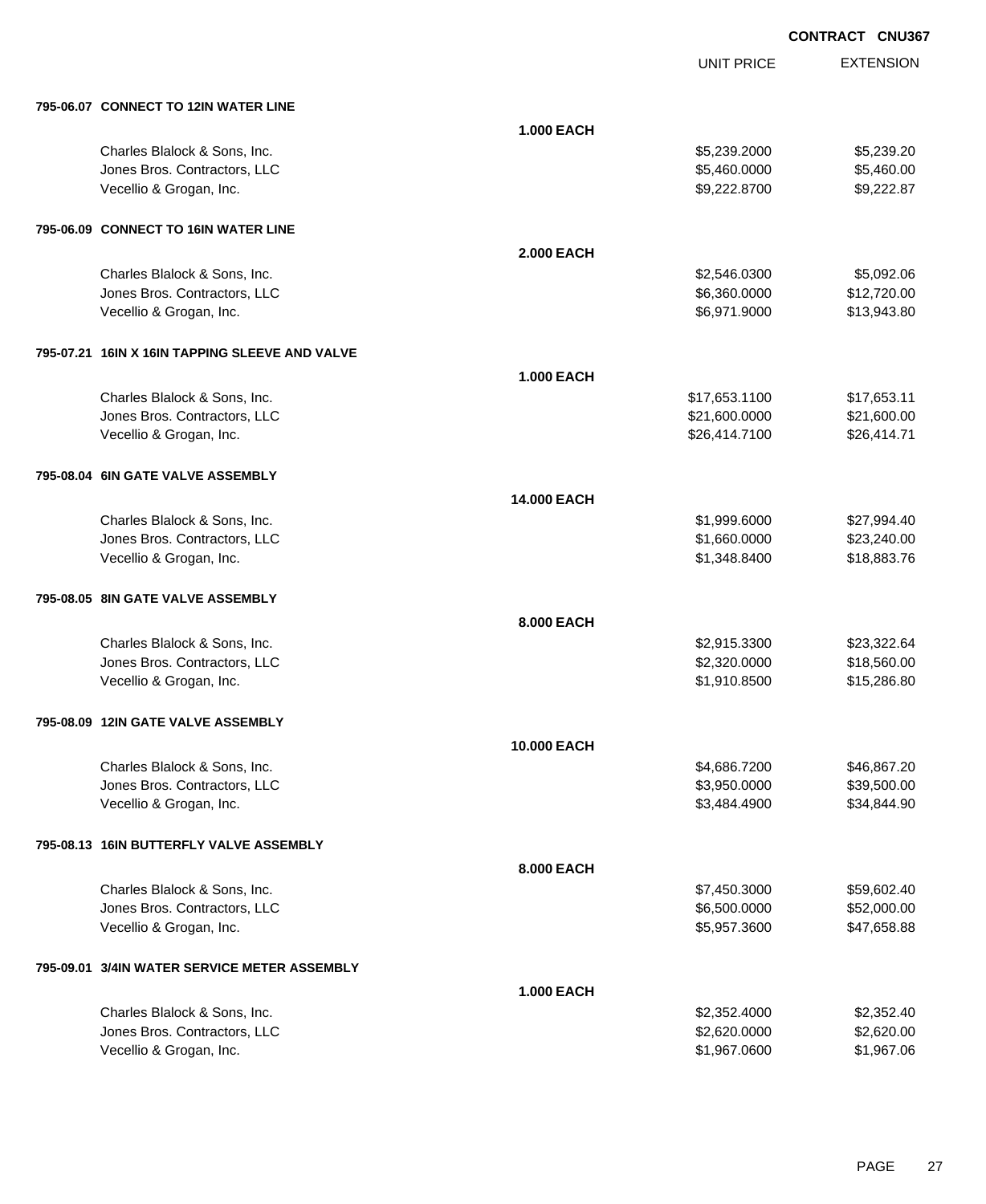UNIT PRICE

| 795-09.28 3/4IN COPPER SERVICE PIPE              |                    |                  |                |
|--------------------------------------------------|--------------------|------------------|----------------|
|                                                  | 450.000 L.F.       |                  |                |
| Charles Blalock & Sons, Inc.                     |                    | \$19.6500        | \$8,842.50     |
| Jones Bros. Contractors, LLC                     |                    | \$58.0000        | \$26,100.00    |
| Vecellio & Grogan, Inc.                          |                    | \$20.2300        | \$9,103.50     |
| 795-10.05 2IN AUTO AIR RELEASE VALVE ASSEMBLY    |                    |                  |                |
|                                                  | <b>4.000 EACH</b>  |                  |                |
| Charles Blalock & Sons, Inc.                     |                    | \$3,852.5700     | \$15,410.28    |
| Jones Bros. Contractors, LLC                     |                    | \$2,500.0000     | \$10,000.00    |
| Vecellio & Grogan, Inc.                          |                    | \$5,844.9600     | \$23,379.84    |
| 795-11.02 FIRE HYDRANT ASSEMBLY                  |                    |                  |                |
|                                                  | <b>15,000 EACH</b> |                  |                |
| Charles Blalock & Sons, Inc.                     |                    | \$5,970.7800     | \$89,561.70    |
| Jones Bros. Contractors, LLC                     |                    | \$7,280.0000     | \$109,200.00   |
| Vecellio & Grogan, Inc.                          |                    | \$5,929.2600     | \$88,938.90    |
| 795-13.01 DI FITTINGS                            |                    |                  |                |
|                                                  | 16,220.000 LB.     |                  |                |
| Charles Blalock & Sons, Inc.                     |                    | \$8.1900         | \$132,841.80   |
| Jones Bros. Contractors, LLC                     |                    | \$5.0000         | \$81,100.00    |
| Vecellio & Grogan, Inc.                          |                    | \$8.9900         | \$145,817.80   |
| 795-13.04 BRIDGE HANGER SYSTEM                   |                    |                  |                |
|                                                  | 1.000 LS           |                  |                |
| Charles Blalock & Sons, Inc.                     |                    | \$322,009.9700   | \$322,009.97   |
| Jones Bros. Contractors, LLC                     |                    | \$490,000.0000   | \$490,000.00   |
| Vecellio & Grogan, Inc.                          |                    | \$1,043,099.6400 | \$1,043,099.64 |
| 795-15.02 12IN STEEL CASING PIPE OPEN CUT METHOD |                    |                  |                |
|                                                  | 520.000 L.F.       |                  |                |
| Charles Blalock & Sons, Inc.                     |                    | \$101.5000       | \$52,780.00    |
| Jones Bros. Contractors, LLC                     |                    | \$120.0000       | \$62,400.00    |
| Vecellio & Grogan, Inc.                          |                    | \$149.5000       | \$77,740.00    |
| 795-70.02 POLYETHYLENE PIPE PROTECT - 12"        |                    |                  |                |
|                                                  | 6,460.000 L.F.     |                  |                |
| Charles Blalock & Sons, Inc.                     |                    | \$6.3700         | \$41,150.20    |
| Jones Bros. Contractors, LLC                     |                    | \$12.0000        | \$77,520.00    |
| Vecellio & Grogan, Inc.                          |                    | \$1.6900         | \$10,917.40    |
| 797-05.10 12IN DIP GRAVITY SEWER 6FT-12FT DEPTH  |                    |                  |                |
|                                                  | 67.000 L.F.        |                  |                |
| Charles Blalock & Sons, Inc.                     |                    | \$146.4100       | \$9,809.47     |
| Jones Bros. Contractors, LLC                     |                    | \$251.0000       | \$16,817.00    |
| Vecellio & Grogan, Inc.                          |                    | \$183.2200       | \$12,275.74    |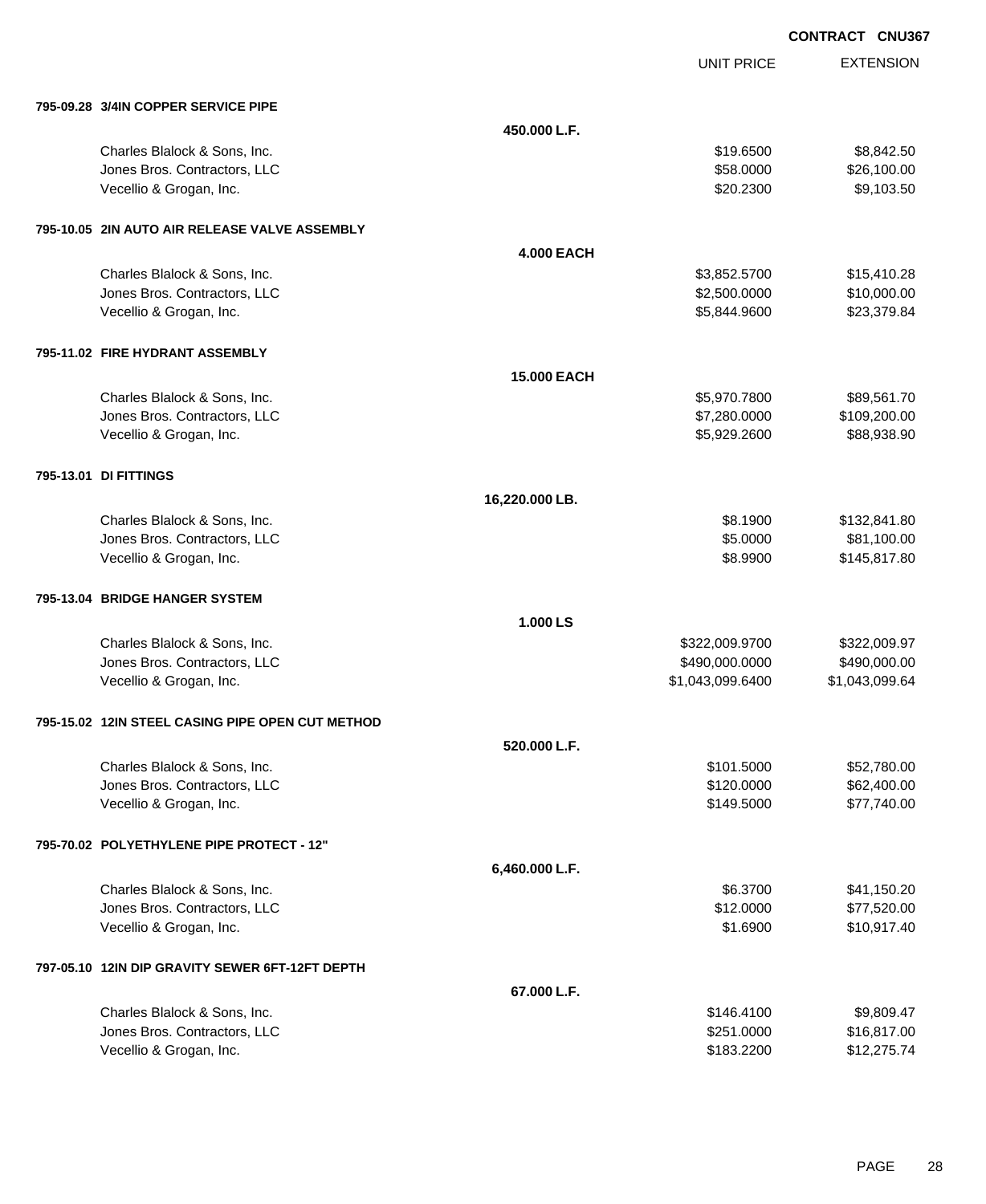UNIT PRICE

| 797-07.05 48IN MANHOLE 10FT-12FT DEPTH |
|----------------------------------------|
|                                        |

| 797-07.05   48IN MANHOLE 10FT-12FT DEPTH          |                   |               |              |
|---------------------------------------------------|-------------------|---------------|--------------|
|                                                   | <b>2.000 EACH</b> |               |              |
| Charles Blalock & Sons, Inc.                      |                   | \$5,476.9900  | \$10,953.98  |
| Jones Bros. Contractors, LLC                      |                   | \$9,770.0000  | \$19,540.00  |
| Vecellio & Grogan, Inc.                           |                   | \$5,620.1500  | \$11,240.30  |
| 797-07.56 MANHOLE DROP CONNECTION ASSEMBLY        |                   |               |              |
|                                                   | <b>1.000 EACH</b> |               |              |
| Charles Blalock & Sons, Inc.                      |                   | \$5,022.5600  | \$5,022.56   |
| Jones Bros. Contractors, LLC                      |                   | \$8,600.0000  | \$8,600.00   |
| Vecellio & Grogan, Inc.                           |                   | \$5,620.1400  | \$5,620.14   |
| 797-10.03 CONNECT 10-18IN SEWER TO EXIST. MANHOLE |                   |               |              |
|                                                   | <b>2.000 EACH</b> |               |              |
| Charles Blalock & Sons, Inc.                      |                   | \$5,833.0700  | \$11,666.14  |
| Jones Bros. Contractors, LLC                      |                   | \$7,370.0000  | \$14,740.00  |
| Vecellio & Grogan, Inc.                           |                   | \$5,058.1400  | \$10,116.28  |
| 797-11.38 BY-PASS PUMPING                         |                   |               |              |
|                                                   | 1.000 LS          |               |              |
| Charles Blalock & Sons, Inc.                      |                   | \$19,739.1000 | \$19,739.10  |
| Jones Bros. Contractors, LLC                      |                   | \$9,800.0000  | \$9,800.00   |
| Vecellio & Grogan, Inc.                           |                   | \$2,248.0700  | \$2,248.07   |
| 795-05.65 BORE/JACK 16IN STEEL CASING PIPE-UNCON. |                   |               |              |
|                                                   | 200.000 L.F.      |               |              |
| Charles Blalock & Sons, Inc.                      |                   | \$227,8500    | \$45,570.00  |
| Jones Bros. Contractors, LLC                      |                   | \$625.0000    | \$125,000.00 |
| Vecellio & Grogan, Inc.                           |                   | \$455.2300    | \$91,046.00  |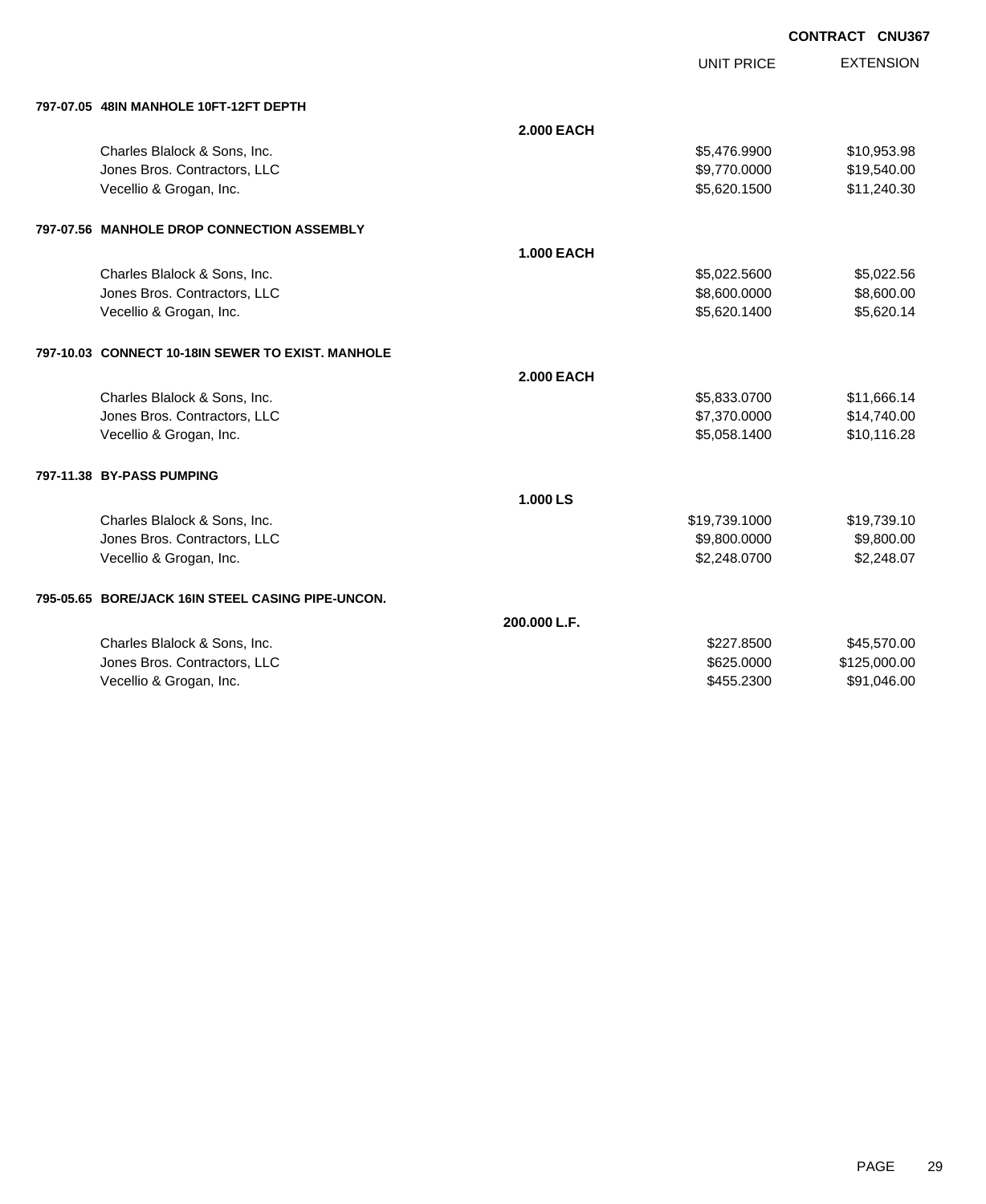## **SUB-TOTAL ROADWAY**

| Charles Blalock & Sons, Inc. | \$19,393,178.02 |
|------------------------------|-----------------|
| Jones Bros. Contractors, LLC | \$25,902,216.54 |
| Vecellio & Grogan, Inc.      | \$27,389,661.65 |
| <b>SUB-TOTAL BRIDGE</b>      |                 |
| Charles Blalock & Sons, Inc. | \$6,830,652.85  |
| Jones Bros. Contractors, LLC | \$6,863,472.54  |
| Vecellio & Grogan, Inc.      | \$8,193,993.65  |
| <b>SUB-TOTAL UTILITY</b>     |                 |
| Charles Blalock & Sons, Inc. | \$2,567,338.84  |
| Jones Bros. Contractors, LLC | \$3,327,781.50  |
| Vecellio & Grogan, Inc.      | \$4,023,580.25  |
|                              |                 |
| <b>TOTAL CONTRACT</b>        |                 |
| Charles Blalock & Sons, Inc. | \$28,791,169.71 |
| Jones Bros. Contractors, LLC | \$36,093,470.58 |
| Vecellio & Grogan, Inc.      | \$39,607,235.55 |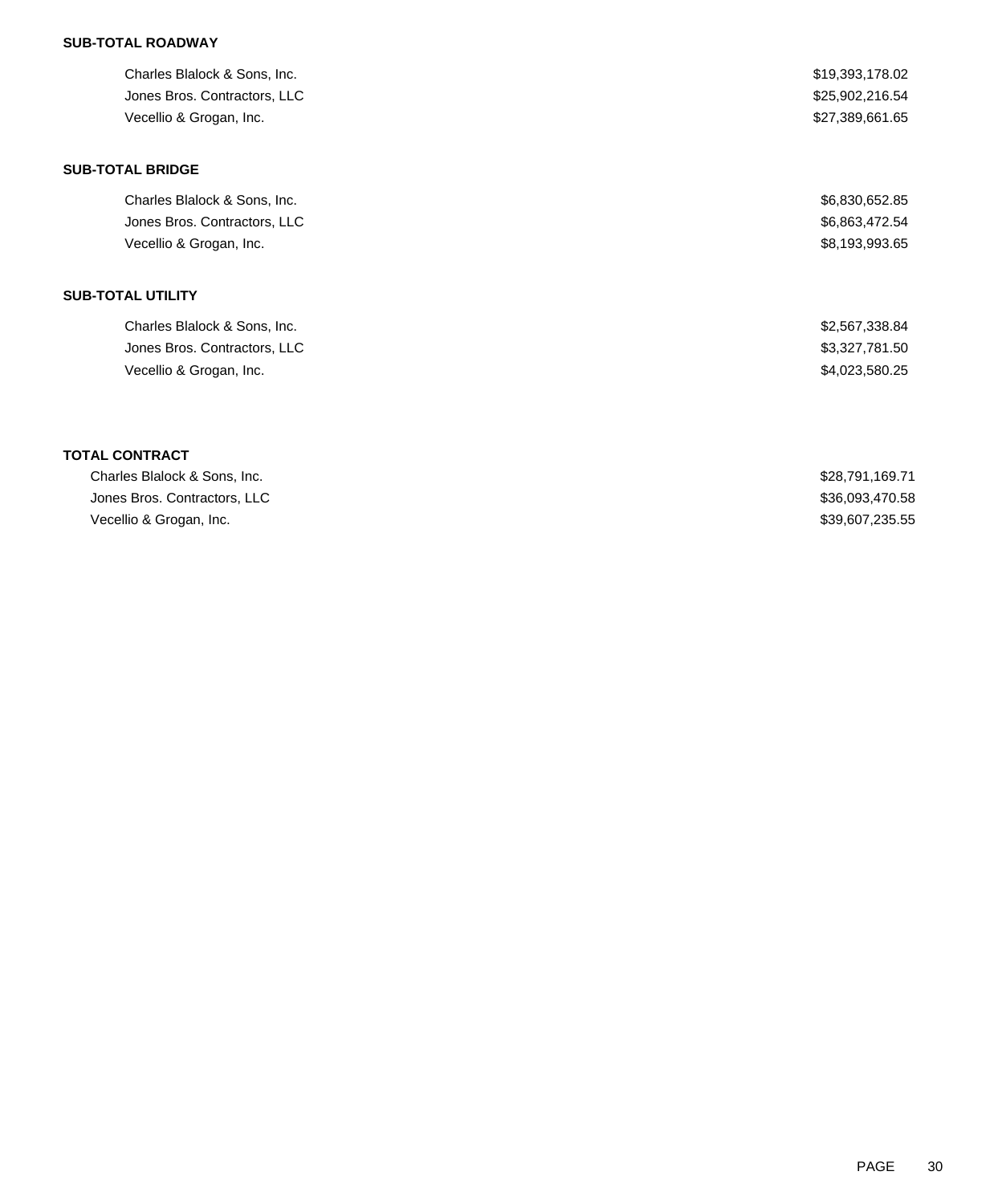## **DEPARTMENT OF TRANSPORTATION SUMMARY OF BIDS LETTING OF DECEMBER 11, 2020 STATE OF TENNESSEE**

#### SHELBY COUNTY (Contract No. CNU294 Call 048)

HSIP-2814(6),79947-3526-94

THE INSTALLATION OF SIGNALS AND MISCELLANEOUS SAFETY IMPROVEMENTS ON PERKINS ROAD AT THE INTERSECTION OF MALLORY ROAD.

PROJECT LENGTH - 0.208 MILES

COMPLETION TIME - ON OR BEFORE OCTOBER 31, 2021

DBE GOAL 6.50%

| TOTAL CONTRACT |
|----------------|
| \$674.646.55   |
| \$710.579.40   |
| \$814,614,84   |
|                |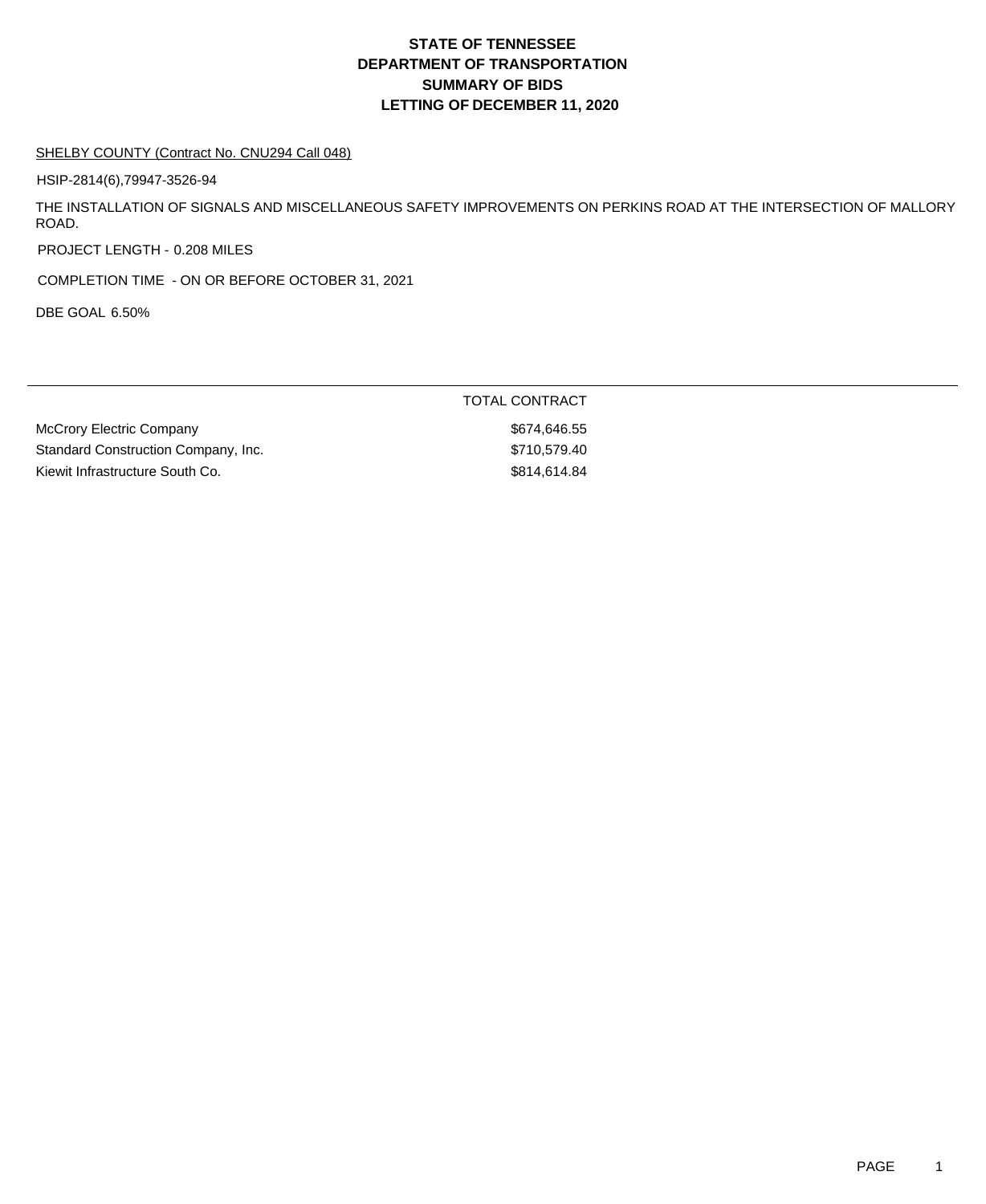|                                                             |                   |                   | <b>CONTRACT CNU294</b> |
|-------------------------------------------------------------|-------------------|-------------------|------------------------|
|                                                             |                   | <b>UNIT PRICE</b> | <b>EXTENSION</b>       |
| <b>ROADWAY CATEGORY</b>                                     |                   |                   |                        |
| 713-11.02 PERFORATED/KNOCKOUT SQUARE TUBE POST              |                   |                   |                        |
|                                                             | 461.000 LB.       |                   |                        |
| <b>McCrory Electric Company</b>                             |                   | \$4.4000          | \$2,028.40             |
| Standard Construction Company, Inc.                         |                   | \$4.5000          | \$2,074.50             |
| Kiewit Infrastructure South Co.                             |                   | \$5.2000          | \$2,397.20             |
| 713-13.02 FLAT SHEET ALUMINUM SIGNS (0.080" THICK)          |                   |                   |                        |
|                                                             | 43.000 S.F.       |                   |                        |
| <b>McCrory Electric Company</b>                             |                   | \$14.3000         | \$614.90               |
| Standard Construction Company, Inc.                         |                   | \$14.6000         | \$627.80               |
| Kiewit Infrastructure South Co.                             |                   | \$16.8800         | \$725.84               |
| 713-13.03 FLAT SHEET ALUMINUM SIGNS (0.100" THICK)          |                   |                   |                        |
|                                                             | 54.000 S.F.       |                   |                        |
| McCrory Electric Company                                    |                   | \$14.8500         | \$801.90               |
| Standard Construction Company, Inc.                         |                   | \$15.1000         | \$815.40               |
| Kiewit Infrastructure South Co.                             |                   | \$17.5300         | \$946.62               |
| 713-14.21 STREET NAME SIGN (RIGID 0.100IN THICK             |                   |                   |                        |
|                                                             | 56.000 S.F.       |                   |                        |
| McCrory Electric Company                                    |                   | \$76.3500         | \$4,275.60             |
| Standard Construction Company, Inc.                         |                   | \$35.8000         | \$2,004.80             |
| Kiewit Infrastructure South Co.                             |                   | \$41.5600         | \$2,327.36             |
| 713-15.07 SUSPENDED FLAT SHEET ALUMINUM SIGN (0.080" THICK) |                   |                   |                        |
|                                                             | <b>4.000 EACH</b> |                   |                        |
| McCrory Electric Company                                    |                   | \$607.0000        | \$2,428.00             |
| Standard Construction Company, Inc.                         |                   | \$168.0000        | \$672.00               |
| Kiewit Infrastructure South Co.                             |                   | \$194.7900        | \$779.16               |
| 713-15.36 REMOVE SIGN, SUPPORT & FOOTING                    |                   |                   |                        |
|                                                             | <b>6.000 EACH</b> |                   |                        |
| <b>McCrory Electric Company</b>                             |                   | \$110.0000        | \$660.00               |
| Standard Construction Company, Inc.                         |                   | \$112.0000        | \$672.00               |
| Kiewit Infrastructure South Co.                             |                   | \$129.8700        | \$779.22               |
| 713-16.01 CHANGEABLE MESSAGE SIGN UNIT                      |                   |                   |                        |
|                                                             | <b>2.000 EACH</b> |                   |                        |
| McCrory Electric Company                                    |                   | \$8,250.0000      | \$16,500.00            |
| Standard Construction Company, Inc.                         |                   | \$8,400.0000      | \$16,800.00            |
| Kiewit Infrastructure South Co.                             |                   | \$9,740.0300      | \$19,480.06            |
| 716-02.05 PLASTIC PAVEMENT MARKING (STOP LINE)              |                   |                   |                        |
|                                                             | 140.000 L.F.      |                   |                        |
| McCrory Electric Company                                    |                   | \$22.0000         | \$3,080.00             |
| Standard Construction Company, Inc.                         |                   | \$22.4000         | \$3,136.00             |
| Kiewit Infrastructure South Co.                             |                   | \$38.7200         | \$5,420.80             |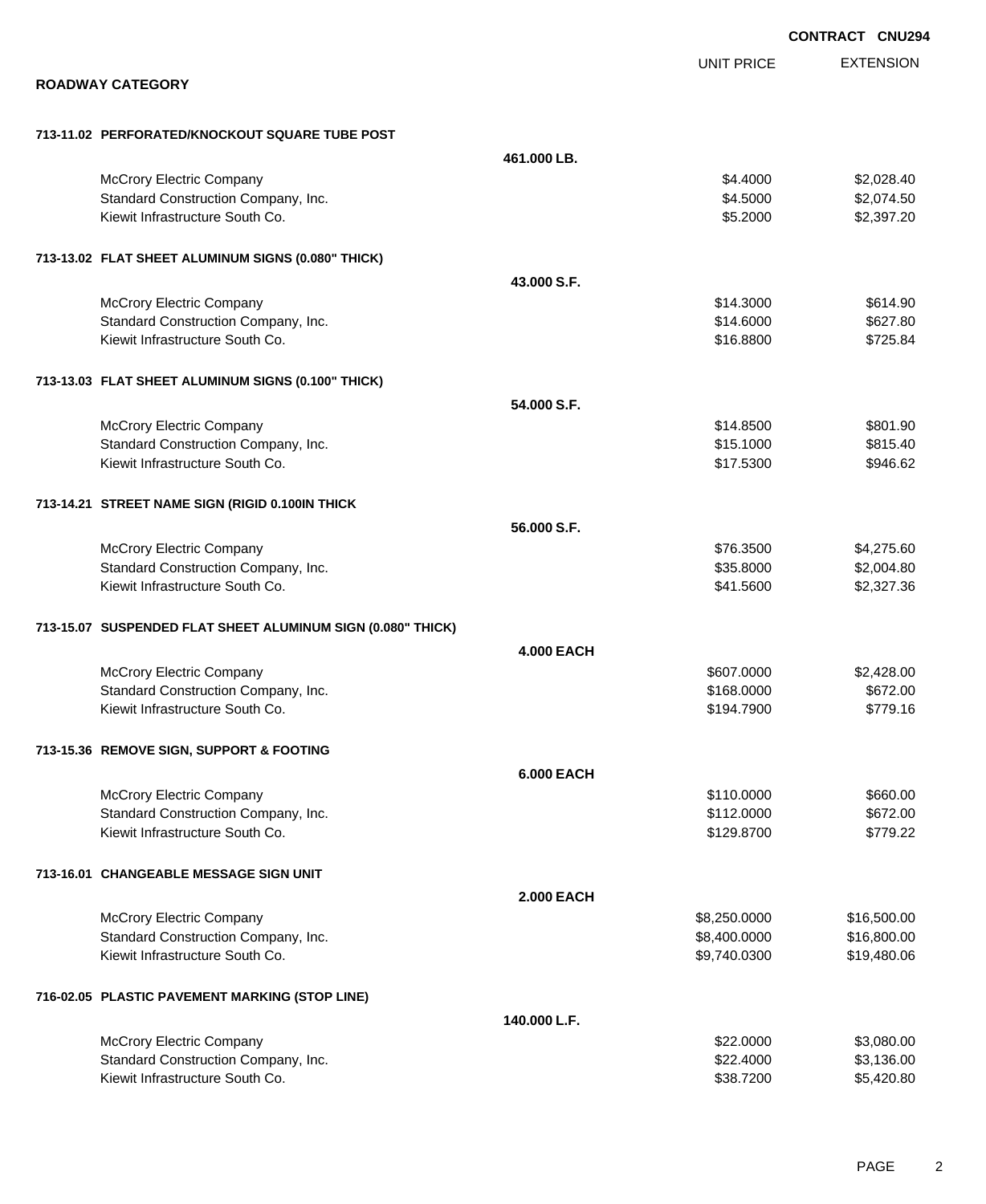|                                                              |                   |                   | <b>CONTRACT CNU294</b> |
|--------------------------------------------------------------|-------------------|-------------------|------------------------|
|                                                              |                   | <b>UNIT PRICE</b> | <b>EXTENSION</b>       |
| 716-02.06 PLASTIC PAVEMENT MARKING (TURN LANE ARROW)         |                   |                   |                        |
|                                                              | <b>6.000 EACH</b> |                   |                        |
| McCrory Electric Company                                     |                   | \$231.0000        | \$1,386.00             |
| Standard Construction Company, Inc.                          |                   | \$235.2000        | \$1,411.20             |
| Kiewit Infrastructure South Co.                              |                   | \$406.6600        | \$2,439.96             |
| 716-02.09 PLASTIC PAVEMENT MARKING (LONGITUDINAL CROSS-WALK) |                   |                   |                        |
|                                                              | 256.000 L.F.      |                   |                        |
| <b>McCrory Electric Company</b>                              |                   | \$42.9000         | \$10,982.40            |
| Standard Construction Company, Inc.                          |                   | \$43.7000         | \$11,187.20            |
| Kiewit Infrastructure South Co.                              |                   | \$75.5200         | \$19,333.12            |
| 716-03.01 PLASTIC WORD PAVEMENT MARKING (ONLY)               |                   |                   |                        |
|                                                              | <b>4.000 EACH</b> |                   |                        |
| McCrory Electric Company                                     |                   | \$220.0000        | \$880.00               |
| Standard Construction Company, Inc.                          |                   | \$224.0000        | \$896.00               |
| Kiewit Infrastructure South Co.                              |                   | \$387.2900        | \$1,549.16             |
| 716-12.01 ENHANCED FLATLINE THERMO PVMT MRKNG (4IN LINE)     |                   |                   |                        |
|                                                              | 1.300 L.M.        |                   |                        |
| <b>McCrory Electric Company</b>                              |                   | \$5,445.0000      | \$7,078.50             |
| Standard Construction Company, Inc.                          |                   | \$5,540.0000      | \$7,202.00             |
| Kiewit Infrastructure South Co.                              |                   | \$9,585.3900      | \$12,461.01            |
| 730-02.09 SIGNAL HEAD ASSEMBLY (130 WITH BACKPLATE)          |                   |                   |                        |
|                                                              | <b>6.000 EACH</b> |                   |                        |
| McCrory Electric Company                                     |                   | \$1,129.0000      | \$6,774.00             |
| Standard Construction Company, Inc.                          |                   | \$1,260.0000      | \$7,560.00             |
| Kiewit Infrastructure South Co.                              |                   | \$1,500.1600      | \$9,000.96             |
| 730-02.17 SIGNAL HEAD ASSEMBLY (150 A2H WITH BACKPLATE)      |                   |                   |                        |
|                                                              | <b>2.000 EACH</b> |                   |                        |
| <b>McCrory Electric Company</b>                              |                   | \$1,927.0000      | \$3,854.00             |
| Standard Construction Company, Inc.                          |                   | \$2,160.0000      | \$4,320.00             |
| Kiewit Infrastructure South Co.                              |                   | \$2,284.8000      | \$4,569.60             |
| 730-02.30 SIGNAL HEAD ASSEMBLY (150 A2V - POLE MOUNT)        |                   |                   |                        |
|                                                              | <b>2.000 EACH</b> |                   |                        |
| <b>McCrory Electric Company</b>                              |                   | \$1,331.0000      | \$2,662.00             |
| Standard Construction Company, Inc.                          |                   | \$1,490.0000      | \$2,980.00             |
| Kiewit Infrastructure South Co.                              |                   | \$1,618.1400      | \$3,236.28             |
| 730-03.21 INSTALL PULL BOX (TYPE B)                          |                   |                   |                        |
|                                                              | <b>4.000 EACH</b> |                   |                        |
| <b>McCrory Electric Company</b>                              |                   | \$595.0000        | \$2,380.00             |
| Standard Construction Company, Inc.                          |                   | \$665.0000        | \$2,660.00             |
| Kiewit Infrastructure South Co.                              |                   | \$1,252.2100      | \$5,008.84             |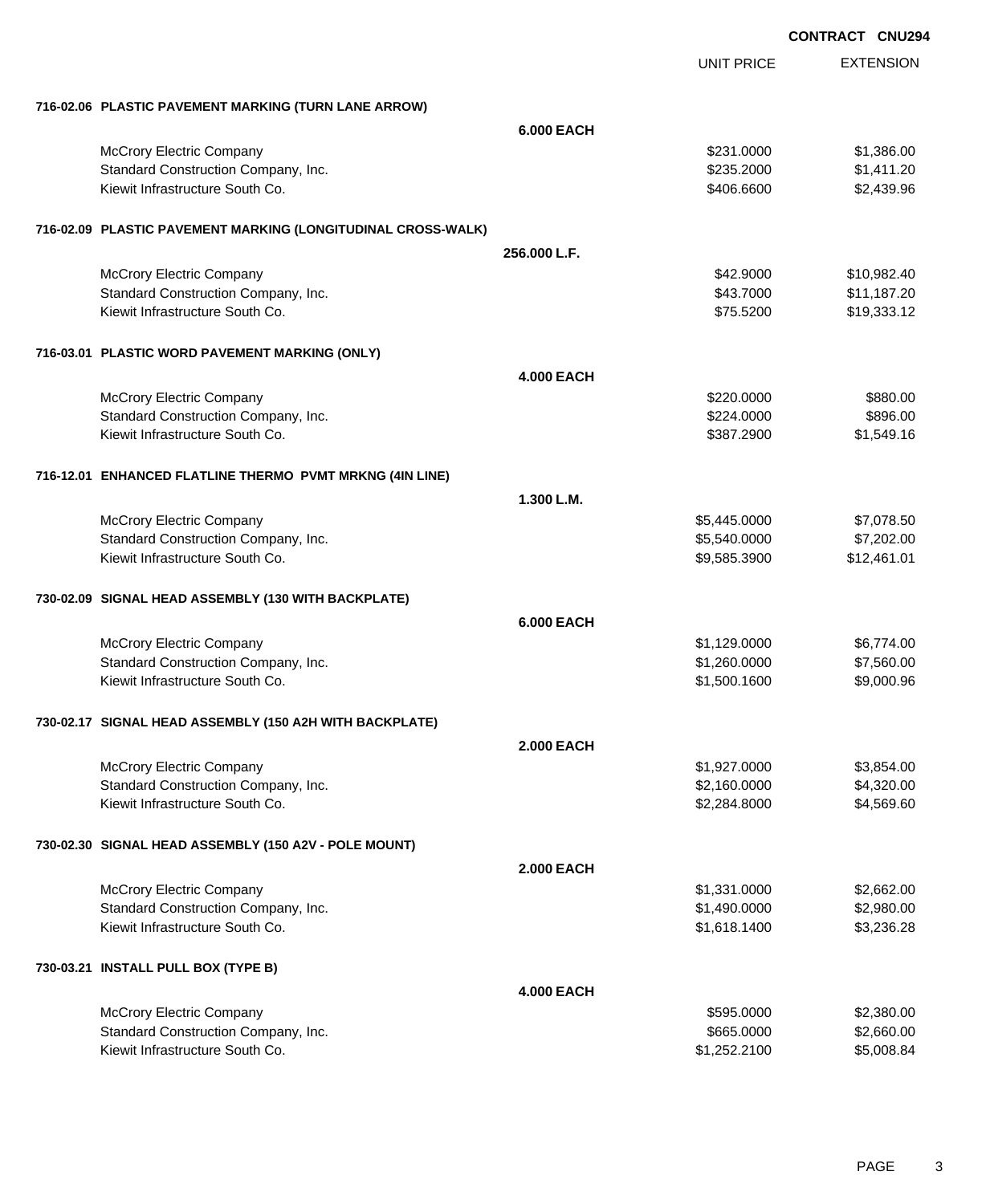UNIT PRICE EXTENSION

| 730-03.24 INSTALL PULL BOX (FIBER OPTIC-TYPE B) |                   |              |            |
|-------------------------------------------------|-------------------|--------------|------------|
|                                                 | <b>1.000 EACH</b> |              |            |
| McCrory Electric Company                        |                   | \$2,450.0000 | \$2,450.00 |
| Standard Construction Company, Inc.             |                   | \$2,740.0000 | \$2,740.00 |
| Kiewit Infrastructure South Co.                 |                   | \$2,899.8500 | \$2,899.85 |
|                                                 |                   |              |            |
| 730-03.33 FIBER OPTIC SPLICE FUSION             |                   |              |            |
|                                                 | <b>6.000 EACH</b> |              |            |
| <b>McCrory Electric Company</b>                 |                   | \$119.5000   | \$717.00   |
| Standard Construction Company, Inc.             |                   | \$134.0000   | \$804.00   |
| Kiewit Infrastructure South Co.                 |                   | \$99.0000    | \$594.00   |
| 730-03.35 FIBER OPTIC TERMINATION SPLICE UNIT   |                   |              |            |
|                                                 | <b>1.000 EACH</b> |              |            |
| McCrory Electric Company                        |                   | \$339.7500   | \$339.75   |
| Standard Construction Company, Inc.             |                   | \$381.0000   | \$381.00   |
| Kiewit Infrastructure South Co.                 |                   | \$1,253.2800 | \$1,253.28 |
|                                                 |                   |              |            |
| 730-03.36 FIBER SPLICE ENCLOSURE (UNDERGROUND)  |                   |              |            |
|                                                 | <b>1.000 EACH</b> |              |            |
| McCrory Electric Company                        |                   | \$2,083.0000 | \$2,083.00 |
| Standard Construction Company, Inc.             |                   | \$2,330.0000 | \$2,330.00 |
| Kiewit Infrastructure South Co.                 |                   | \$1,056.6200 | \$1,056.62 |
| 730-03.41 ETHERNET SWITCH (FIELD LAYER 2)       |                   |              |            |
|                                                 | <b>1.000 EACH</b> |              |            |
| McCrory Electric Company                        |                   | \$2,771.0000 | \$2,771.00 |
| Standard Construction Company, Inc.             |                   | \$3,100.0000 | \$3,100.00 |
| Kiewit Infrastructure South Co.                 |                   | \$5,143.8300 | \$5,143.83 |
|                                                 |                   |              |            |
| 730-05.01 ELECTRICAL SERVICE CONNECTION         |                   |              |            |
|                                                 | <b>1.000 EACH</b> |              |            |
| <b>McCrory Electric Company</b>                 |                   | \$1,500.0000 | \$1,500.00 |
| Standard Construction Company, Inc.             |                   | \$1,680.0000 | \$1,680.00 |
| Kiewit Infrastructure South Co.                 |                   | \$9,832.6800 | \$9,832.68 |
| 730-08.03 SIGNAL CABLE - 7 CONDUCTOR            |                   |              |            |
|                                                 | 1,605.000 L.F.    |              |            |
| McCrory Electric Company                        |                   | \$2.9000     | \$4,654.50 |
| Standard Construction Company, Inc.             |                   | \$3.2000     | \$5,136.00 |
| Kiewit Infrastructure South Co.                 |                   | \$5.1200     | \$8,217.60 |
| 730-08.04 SIGNAL CABLE - 9 CONDUCTOR            |                   |              |            |
|                                                 | 495.000 L.F.      |              |            |
| McCrory Electric Company                        |                   | \$3.0500     | \$1,509.75 |
| Standard Construction Company, Inc.             |                   | \$3.4000     | \$1,683.00 |
| Kiewit Infrastructure South Co.                 |                   | \$5.9800     | \$2,960.10 |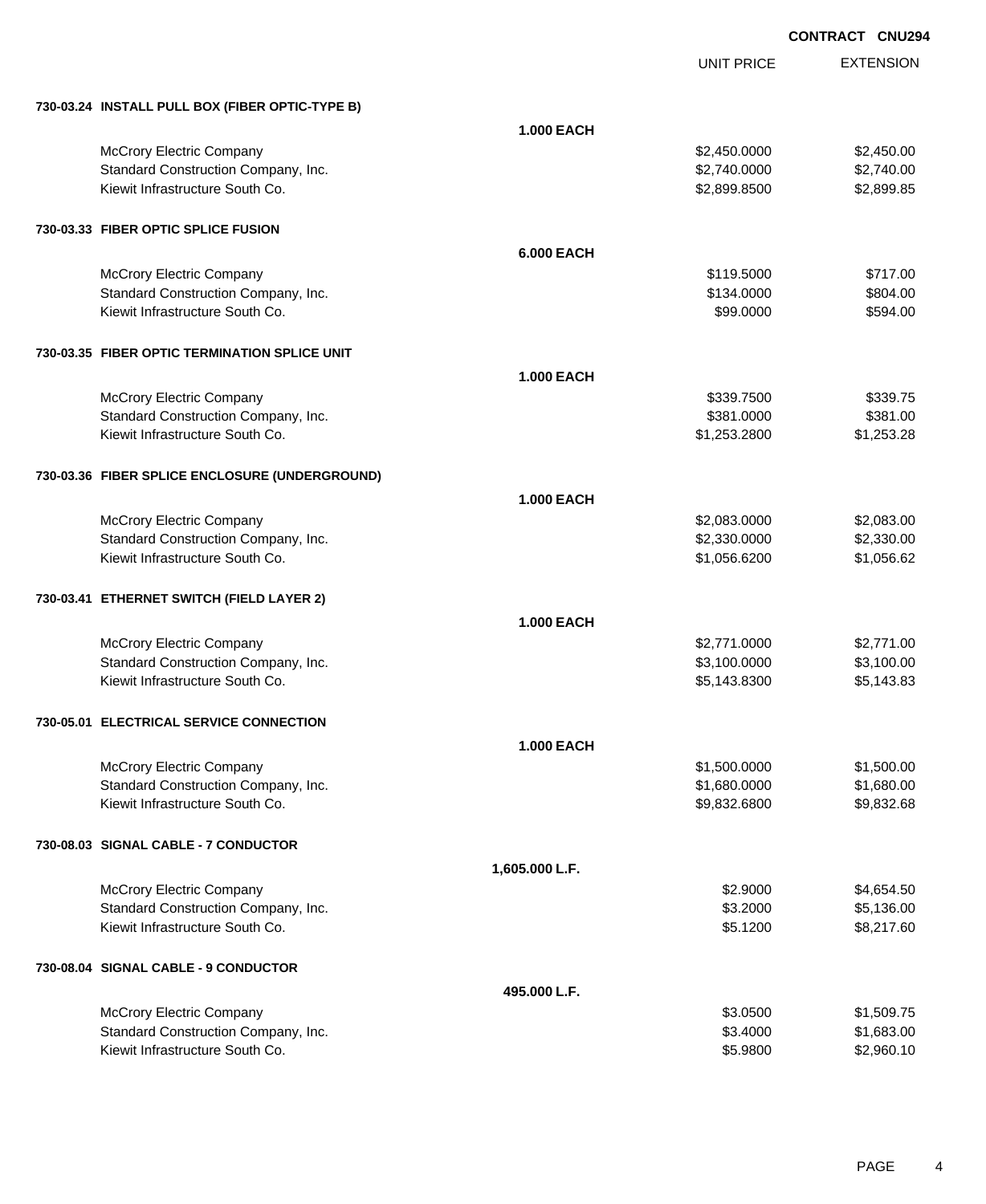EXTENSION **CONTRACT CNU294** UNIT PRICE **730-08.10 SIGNAL CABLE - (VIDEO CABLE) 850.000 L.F.** McCrory Electric Company 63.7500 \$3,187.50 Standard Construction Company, Inc. 6. 2000 \$3,570.00 Kiewit Infrastructure South Co. **6.4200** \$5,457.00 **730-08.11 SIGNAL CABLE - (RADAR CABLE) 430.000 L.F.** McCrory Electric Company 63.7500 \$1,612.50 Standard Construction Company, Inc. 6. 2000 \$1,806.00 \$1,806.00 Kiewit Infrastructure South Co. **6.25 and 200 and 200 and 200 and 200 and 200 and 200 and 32,726.20** \$2,726.20 **730-08.12 SIGNAL CABLE - (PREEMPT CABLE) 830.000 L.F.** McCrory Electric Company 63.071.00 Standard Construction Company, Inc. 6. The Standard Construction Company, Inc. 6. The Standard Construction Company, Inc. 6. The Standard Standard Standard Standard Standard Standard Standard Standard Standard Standard Sta Kiewit Infrastructure South Co. **6.23300** \$5,585.90 **730-08.40 INTERCONNECT CABLE - FIBER OPTIC (6F, DROP CABLE) 150.000 L.F.** McCrory Electric Company 628.7500 \$4,312.50 Standard Construction Company, Inc. 6. The Construction Company, Inc. \$32.2000 \$4,830.00 Kiewit Infrastructure South Co. **6.1.1700** \$1,075.50 **730-12.02 CONDUIT 2" DIAMETER (PVC) 85.000 L.F.** McCrory Electric Company 654.8500 \$4,619.75 Standard Construction Company, Inc. 60.8000 \$5,176.50 Kiewit Infrastructure South Co. **61.232.50** \$1,232.50 **730-12.07 CONDUIT 1" DIAMETER (RGS) 40.000 L.F.** McCrory Electric Company \$91.3500 \$3,654.00 Standard Construction Company, Inc. 6. The Construction Company, Inc. 6. The Construction Company, Inc. 6. The Construction Company, Inc. 6. The Construction Company, Inc. 6. The Construction Company, Inc. 6. The Construct Kiewit Infrastructure South Co. 6575.20 \$14.3800 \$575.20 **730-12.13 CONDUIT 2" DIAMETER (JACK AND BORE) 715.000 L.F.** McCrory Electric Company 615,658.50 Standard Construction Company, Inc. 6. The Construction Company, Inc. 6. The Construction Company, Inc. 6. The Construction Company, Inc. 6. The Construction Company, Inc. 6. The Construction Company, Inc. 6. The Construct Kiewit Infrastructure South Co. **\$25.2000** \$18,018.00 **730-13.02 VEHICLE DETECTOR (VIDEO) 2.000 EACH** McCrory Electric Company 613,270.00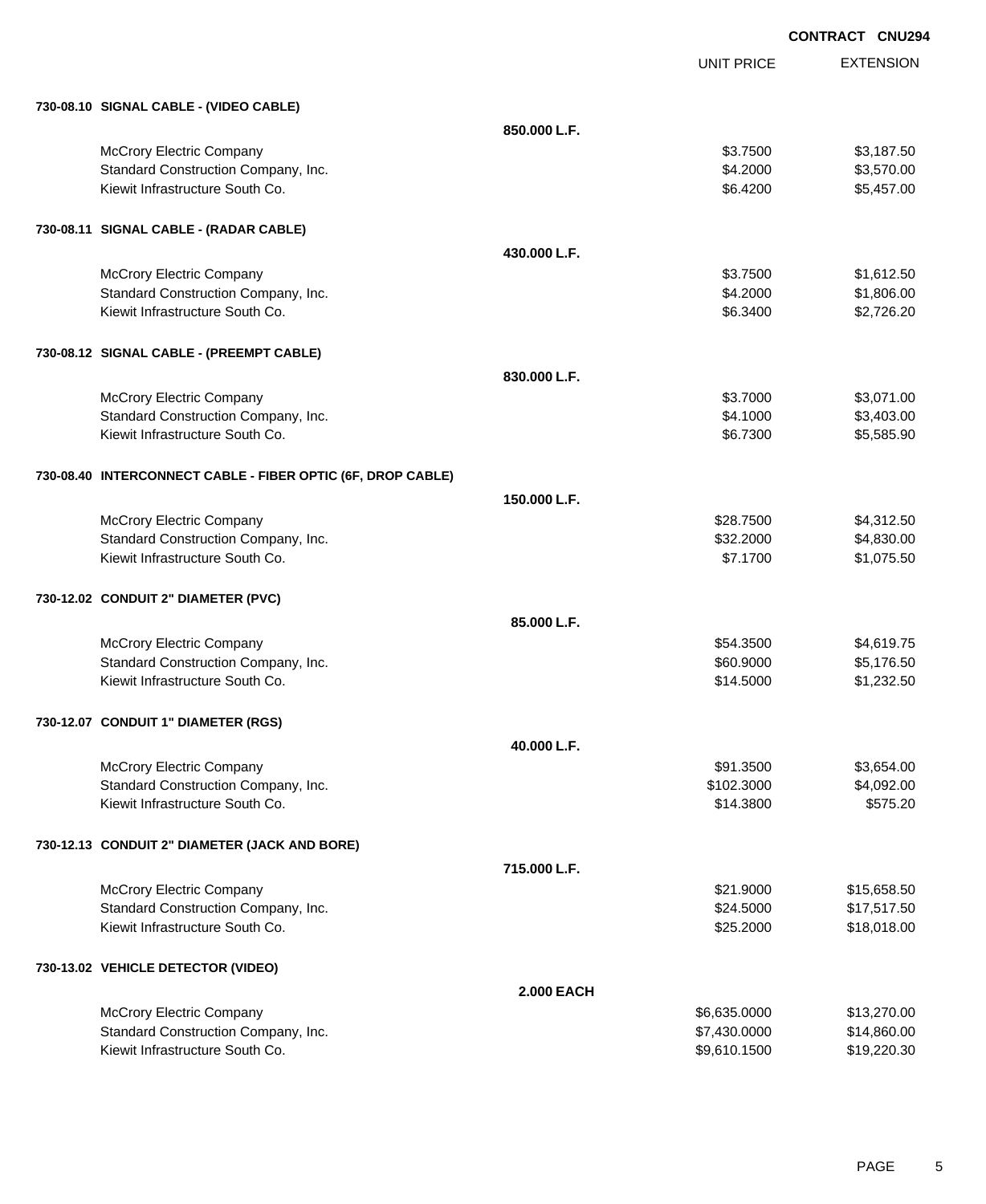EXTENSION **CONTRACT CNU294** UNIT PRICE **730-13.03 VEHICLE DETECTOR (4 - CHANNEL, RACK MOUNT) 2.000 EACH** McCrory Electric Company 6503.0000 \$1,006.00 Standard Construction Company, Inc. 6. The Construction Company, Inc. \$563.0000 \$1,126.00 Kiewit Infrastructure South Co. **\$981.0000 \$1,962.00** \$1,962.00 **730-13.06 VEHICLE DETECTOR (OPTICALLY ACTIVATED PRIORITY CONTROL) 4.000 EACH** McCrory Electric Company 612,704.00 Standard Construction Company, Inc. 6. The Construction Company, Inc. 6. The Construction Company, Inc. 6. The Construction Company, Inc. 6. The Construction Company, Inc. 6. The Construction Company, Inc. 6. The Construct Kiewit Infrastructure South Co. **\$3,568.9500** \$14,275.80 **730-13.08 VEHICLE DETECTOR (VIDEO & RADAR COMBINATION UNIT) 2.000 EACH** McCrory Electric Company 620,650.00 \$20,650.00 Standard Construction Company, Inc. 6. The Construction Company, Inc. 6. The Construction Company, Inc. 6. The Construction Company, Inc. 6. The Construction Company, Inc. 6. The Construction Company, Inc. 6. The Construct Kiewit Infrastructure South Co. **\$30,716.70** \$30,716.70 **730-15.32 CABINET (EIGHT PHASE BASE MOUNTED) 1.000 EACH** McCrory Electric Company 627,430.000 \$27,430.000 \$27,430.000 \$27,430.000 \$27,430.000 \$27,430.00 Standard Construction Company, Inc. 6. 2002. The standard Construction Company, Inc. 6. 2008. The standard Construction Company, Inc. 6. 2008. The standard S30,720.000 \$30,720.00 Kiewit Infrastructure South Co. 638,603.2200 \$38,603.2200 \$38,603.2200 \$38,603.22 **730-16.04 CONTROLLER (ATC) 1.000 EACH** McCrory Electric Company 64,247.000 \$4,247.000 \$4,247.000 \$4,247.000 \$4,247.000 \$4,247.000 \$4,247.00 Standard Construction Company, Inc. 6. The Construction Company, Inc. 6. The Construction Company, Inc. 6. The Construction Company, Inc. 6. The Construction Company, Inc. 6. The Construction Company, Inc. 6. The Construct Kiewit Infrastructure South Co. **\$6,858.9700** \$6,858.9700 \$6,858.9700 \$6,858.9700 **730-23.30 PEDESTAL POLE (17') 2.000 EACH** McCrory Electric Company 67,672.00 Standard Construction Company, Inc. 6. The Construction Company, Inc. 6. The Construction Company, Inc. 6. The Construction Company, Inc. 6. The Construction Company, Inc. 6. The Construction Company, Inc. 6. The Construct Kiewit Infrastructure South Co. **\$3,741.2100** \$7,482.42 **730-23.36 CANTILEVER SIGNAL SUPPORT (2 @ 55' & 60') 1.000 EACH** McCrory Electric Company 634,695.000 \$34,695.000 \$34,695.000 \$34,695.000 Standard Construction Company, Inc. 6. The Construction Company, Inc. 6. The Construction Company, Inc. 6. The Construction Company, Inc. 6. The Construction Company, Inc. 6. The Construction Company, Inc. 6. The Construct Kiewit Infrastructure South Co. **651,366.3200** \$51,366.3200 \$51,366.3200 \$51,366.32 **730-23.37 CANTILEVER SIGNAL SUPPORT (2 @ 50' & 55') 1.000 EACH** McCrory Electric Company 632,693.00 \$32,693.00 \$32,693.00 \$32,693.00 \$32,693.00 Standard Construction Company, Inc. 6. The Construction Company, Inc. 6. The Construction Company, Inc. 636,620 Kiewit Infrastructure South Co. **\$48,603.3400** \$48,603.3400 \$48,603.3400 \$48,603.3400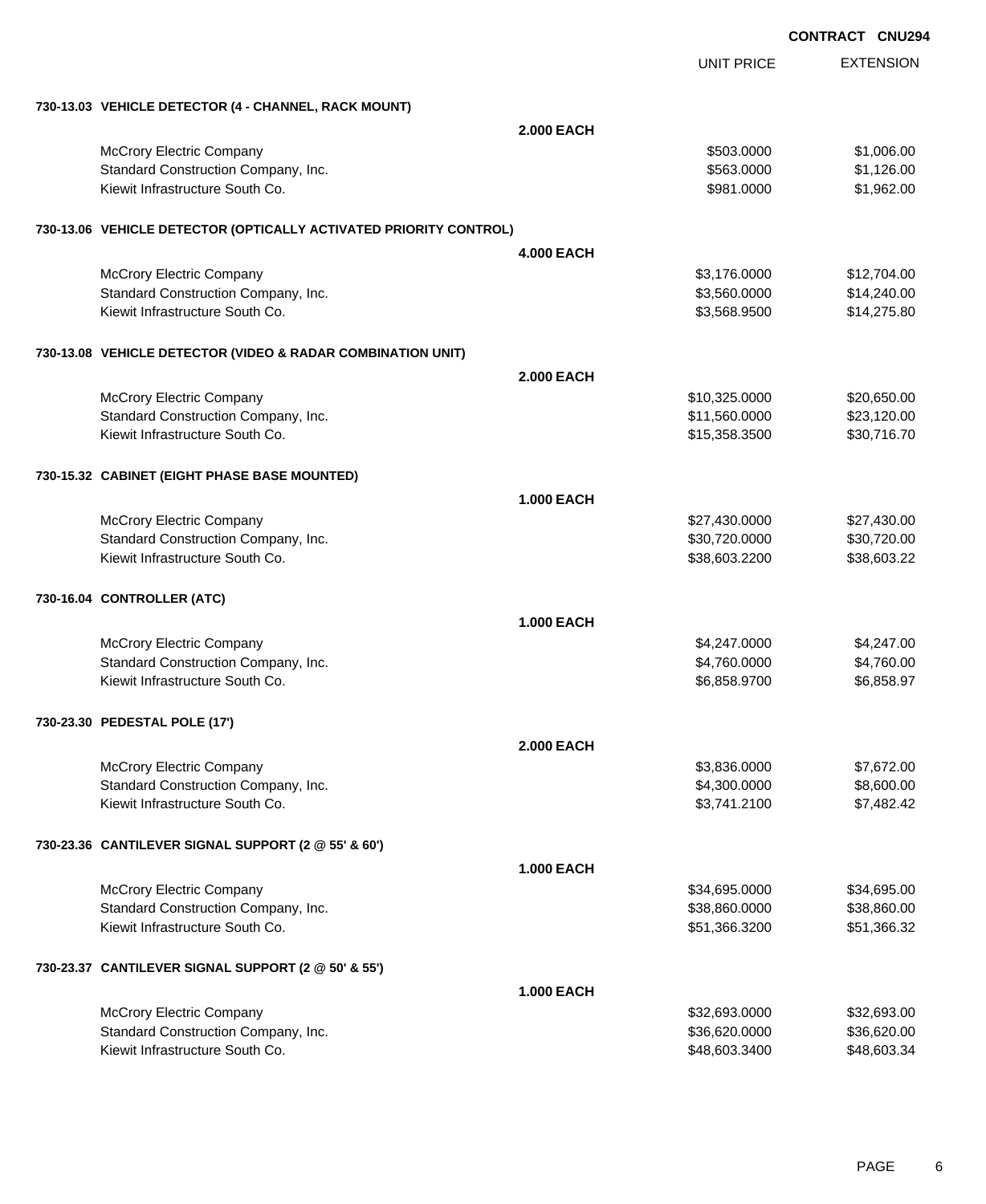|        |                                                                     |                   |                   | <b>CONTRACT CNU294</b> |                  |
|--------|---------------------------------------------------------------------|-------------------|-------------------|------------------------|------------------|
|        |                                                                     |                   | <b>UNIT PRICE</b> |                        | <b>EXTENSION</b> |
|        | 730-26.07 FLASHING WARNING BEACON (ROTATING BEACON)                 |                   |                   |                        |                  |
|        |                                                                     | <b>2.000 EACH</b> |                   |                        |                  |
|        | <b>McCrory Electric Company</b>                                     |                   | \$868,0000        |                        | \$1,736.00       |
|        | Standard Construction Company, Inc.                                 |                   | \$972.0000        |                        | \$1,944.00       |
|        | Kiewit Infrastructure South Co.                                     |                   | \$1,238.6100      |                        | \$2,477.22       |
|        | 730-26.11 COUNTDOWN PED SGNL HEAD W/AUDIBLE PUSH BUTTON & 15IN SIGN |                   |                   |                        |                  |
|        |                                                                     | 8.000 EACH        |                   |                        |                  |
|        | <b>McCrory Electric Company</b>                                     |                   | \$1,745.0000      |                        | \$13,960.00      |
|        | Standard Construction Company, Inc.                                 |                   | \$1,950.0000      |                        | \$15,600.00      |
|        | Kiewit Infrastructure South Co.                                     |                   | \$2,214.0100      |                        | \$17,712.08      |
|        | 730-35.06 BATTERY BACK-UP AND POWER CONDITIONER                     |                   |                   |                        |                  |
|        |                                                                     | <b>1.000 EACH</b> |                   |                        |                  |
|        | McCrory Electric Company                                            |                   | \$9,205.0000      |                        | \$9,205.00       |
|        | Standard Construction Company, Inc.                                 |                   | \$10,310.0000     |                        | \$10,310.00      |
|        | Kiewit Infrastructure South Co.                                     |                   | \$13,673.0400     |                        | \$13,673.04      |
| 803-01 | <b>SODDING (NEW SOD)</b>                                            |                   |                   |                        |                  |
|        |                                                                     | 75,000 S.Y.       |                   |                        |                  |
|        | <b>McCrory Electric Company</b>                                     |                   | \$19.8000         |                        | \$1,485.00       |
|        | Standard Construction Company, Inc.                                 |                   | \$20.2000         |                        | \$1,515.00       |
|        | Kiewit Infrastructure South Co.                                     |                   | \$32.3100         |                        | \$2,423.25       |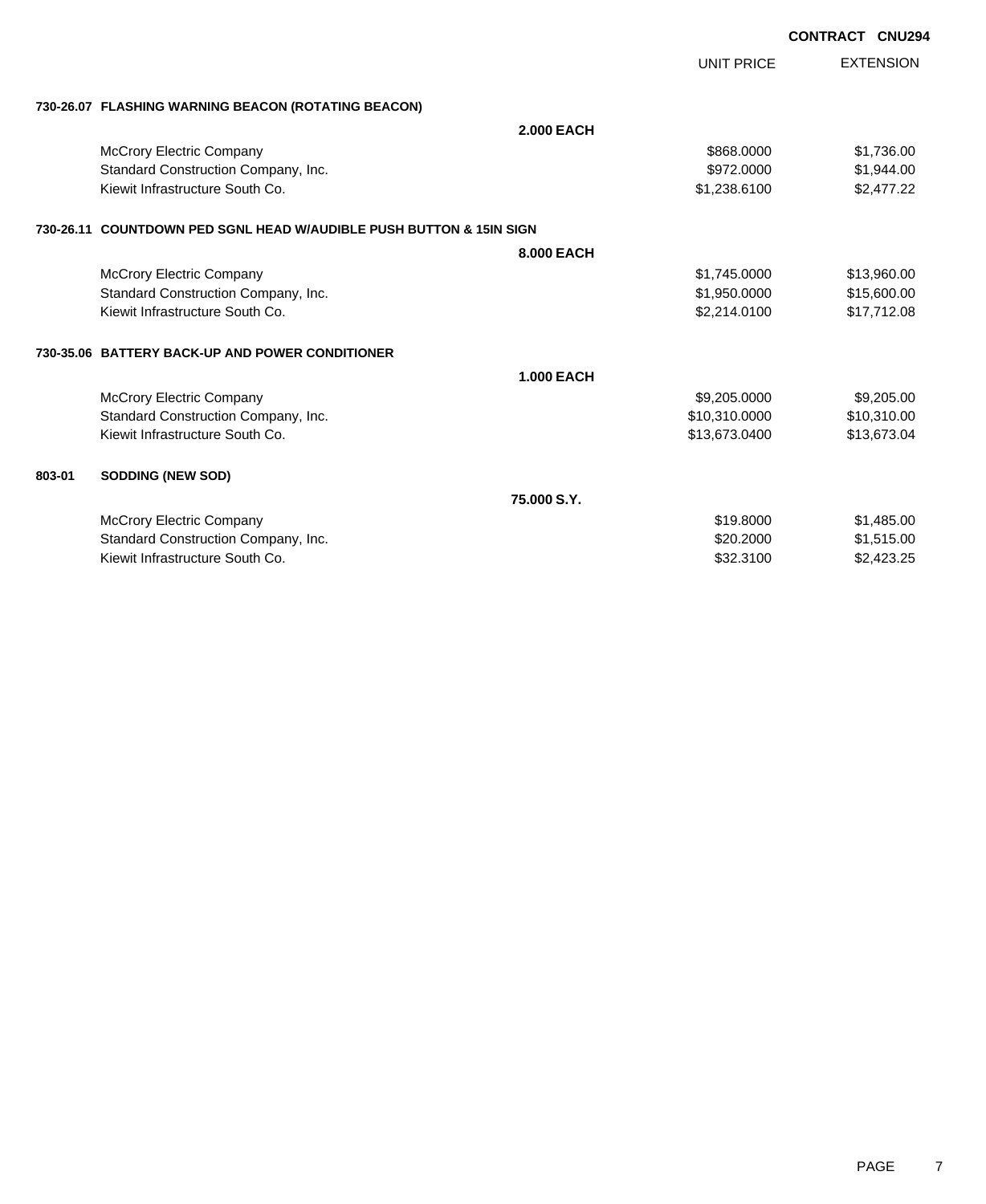|        |                                               |                    |                   | <b>CONTRACT CNU294</b> |
|--------|-----------------------------------------------|--------------------|-------------------|------------------------|
|        |                                               |                    | <b>UNIT PRICE</b> | <b>EXTENSION</b>       |
|        | <b>ROADWAY CATEGORY</b>                       |                    |                   |                        |
| 105-01 | <b>CONSTRUCTION STAKES, LINES AND GRADES</b>  |                    |                   |                        |
|        |                                               | 1.000 LS           |                   |                        |
|        | <b>McCrory Electric Company</b>               |                    | \$3,850.0000      | \$3,850.00             |
|        | Standard Construction Company, Inc.           |                    | \$8,400.0000      | \$8,400.00             |
|        | Kiewit Infrastructure South Co.               |                    | \$24,000.0000     | \$24,000.00            |
| 202-03 | REMOVAL OF RIGID PAVEMENT, SIDEWALK, ETC.     |                    |                   |                        |
|        |                                               | 114.000 S.Y.       |                   |                        |
|        | McCrory Electric Company                      |                    | \$106.7000        | \$12,163.80            |
|        | Standard Construction Company, Inc.           |                    | \$108.6000        | \$12,380.40            |
|        | Kiewit Infrastructure South Co.               |                    | \$66.8600         | \$7,622.04             |
| 209-05 | <b>SEDIMENT REMOVAL</b>                       |                    |                   |                        |
|        |                                               | 1.000 C.Y.         |                   |                        |
|        | McCrory Electric Company                      |                    | \$1,320.0000      | \$1,320.00             |
|        | Standard Construction Company, Inc.           |                    | \$1,340.0000      | \$1,340.00             |
|        | Kiewit Infrastructure South Co.               |                    | \$51.3600         | \$51.36                |
|        | 209-08.02 TEMPORARY SILT FENCE (WITH BACKING) |                    |                   |                        |
|        |                                               | 50.000 L.F.        |                   |                        |
|        | McCrory Electric Company                      |                    | \$27.5000         | \$1,375.00             |
|        | Standard Construction Company, Inc.           |                    | \$28.8000         | \$1,440.00             |
|        | Kiewit Infrastructure South Co.               |                    | \$23.2600         | \$1,163.00             |
|        | 209-09.41 CURB INLET PROTECTION (TYPE 2)      |                    |                   |                        |
|        |                                               | <b>12.000 EACH</b> |                   |                        |
|        | McCrory Electric Company                      |                    | \$330.0000        | \$3,960.00             |
|        | Standard Construction Company, Inc.           |                    | \$336.0000        | \$4,032.00             |
|        | Kiewit Infrastructure South Co.               |                    | \$807.7000        | \$9,692.40             |
| 403-01 | BITUMINOUS MATERIAL FOR TACK COAT (TC)        |                    |                   |                        |
|        |                                               | <b>5.000 TON</b>   |                   |                        |
|        | McCrory Electric Company                      |                    | \$2,475.0000      | \$12,375.00            |
|        | Standard Construction Company, Inc.           |                    | \$1,960.0000      | \$9,800.00             |
|        | Kiewit Infrastructure South Co.               |                    | \$3,159.2000      | \$15,796.00            |
|        | 411-02.10 ACS MIX(PG70-22) GRADING D          |                    |                   |                        |
|        |                                               | 702.000 TON        |                   |                        |
|        | McCrory Electric Company                      |                    | \$184.8000        | \$129,729.60           |
|        | Standard Construction Company, Inc.           |                    | \$178.7000        | \$125,447.40           |
|        | Kiewit Infrastructure South Co.               |                    | \$199.8700        | \$140,308.74           |
|        | 415-01.01 COLD PLANING BITUMINOUS PAVEMENT    |                    |                   |                        |
|        |                                               | 695.000 TON        |                   |                        |
|        | McCrory Electric Company                      |                    | \$88.0000         | \$61,160.00            |
|        | Standard Construction Company, Inc.           |                    | \$34.5000         | \$23,977.50            |
|        | Kiewit Infrastructure South Co.               |                    | \$102.6900        | \$71,369.55            |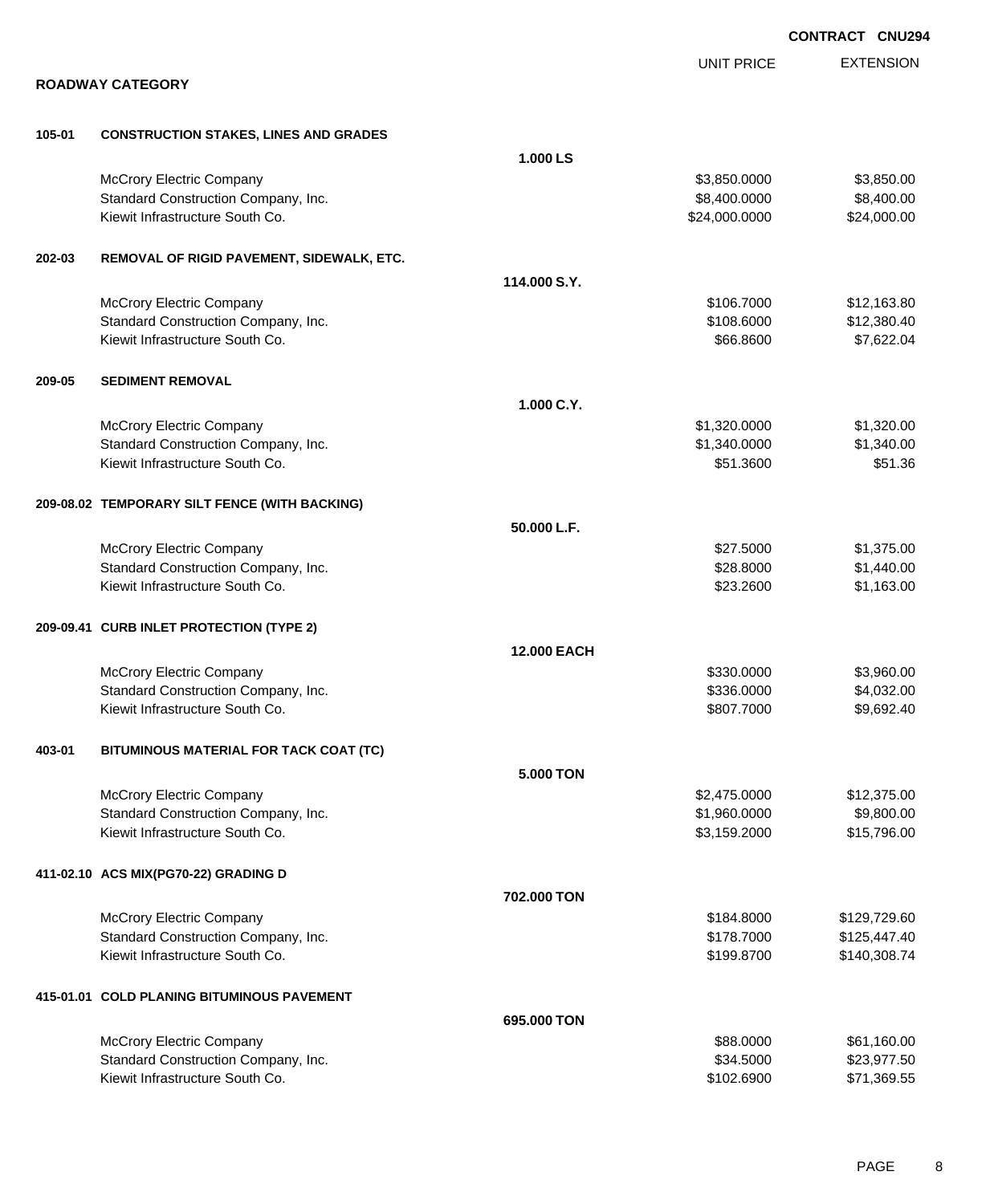EXTENSION **CONTRACT CNU294**

UNIT PRICE

|        | 701-01.01 CONCRETE SIDEWALK (4 ")         |                   |               |             |
|--------|-------------------------------------------|-------------------|---------------|-------------|
|        |                                           | 400,000 S.F.      |               |             |
|        | <b>McCrory Electric Company</b>           |                   | \$10.7500     | \$4,300.00  |
|        | Standard Construction Company, Inc.       |                   | \$10.9000     | \$4,360.00  |
|        | Kiewit Infrastructure South Co.           |                   | \$19.5800     | \$7,832.00  |
|        | 701-02.01 CONCRETE CURB RAMP (RETROFIT)   |                   |               |             |
|        |                                           | 972.000 S.F.      |               |             |
|        | <b>McCrory Electric Company</b>           |                   | \$38.5000     | \$37,422.00 |
|        | Standard Construction Company, Inc.       |                   | \$39.2000     | \$38,102.40 |
|        | Kiewit Infrastructure South Co.           |                   | \$46.7000     | \$45,392.40 |
| 712-01 | <b>TRAFFIC CONTROL</b>                    |                   |               |             |
|        |                                           | 1.000 LS          |               |             |
|        | <b>McCrory Electric Company</b>           |                   | \$22,625.0000 | \$22,625.00 |
|        | Standard Construction Company, Inc.       |                   | \$59,500.0000 | \$59,500.00 |
|        | Kiewit Infrastructure South Co.           |                   | \$24,000.0000 | \$24,000.00 |
|        | 712-04.01 FLEXIBLE DRUMS (CHANNELIZING)   |                   |               |             |
|        |                                           | 30.000 EACH       |               |             |
|        | <b>McCrory Electric Company</b>           |                   | \$38.5000     | \$1,155.00  |
|        | Standard Construction Company, Inc.       |                   | \$39.2000     | \$1,176.00  |
|        | Kiewit Infrastructure South Co.           |                   | \$45.4500     | \$1,363.50  |
| 712-06 | <b>SIGNS (CONSTRUCTION)</b>               |                   |               |             |
|        |                                           | 406.000 S.F.      |               |             |
|        | <b>McCrory Electric Company</b>           |                   | \$7.9500      | \$3,227.70  |
|        | Standard Construction Company, Inc.       |                   | \$8.1000      | \$3,288.60  |
|        | Kiewit Infrastructure South Co.           |                   | \$9.3500      | \$3,796.10  |
|        | 712-07.03 TEMPORARY BARRICADES (TYPE III) |                   |               |             |
|        |                                           | 40.000 L.F.       |               |             |
|        | <b>McCrory Electric Company</b>           |                   | \$14.8500     | \$594.00    |
|        | Standard Construction Company, Inc.       |                   | \$15.1000     | \$604.00    |
|        | Kiewit Infrastructure South Co.           |                   | \$17.5300     | \$701.20    |
|        | 712-08.03 ARROW BOARD (TYPE C)            |                   |               |             |
|        |                                           | <b>2.000 EACH</b> |               |             |
|        | <b>McCrory Electric Company</b>           |                   | \$1,100.0000  | \$2,200.00  |
|        | Standard Construction Company, Inc.       |                   | \$1,120.0000  | \$2,240.00  |
|        | Kiewit Infrastructure South Co.           |                   | \$1,298.6700  | \$2,597.34  |
| 717-01 | <b>MOBILIZATION</b>                       |                   |               |             |
|        |                                           | 1.000 LS          |               |             |
|        | <b>McCrory Electric Company</b>           |                   | \$68,120.0000 | \$68,120.00 |
|        | Standard Construction Company, Inc.       |                   | \$81,200.0000 | \$81,200.00 |
|        | Kiewit Infrastructure South Co.           |                   | \$40,700.0000 | \$40,700.00 |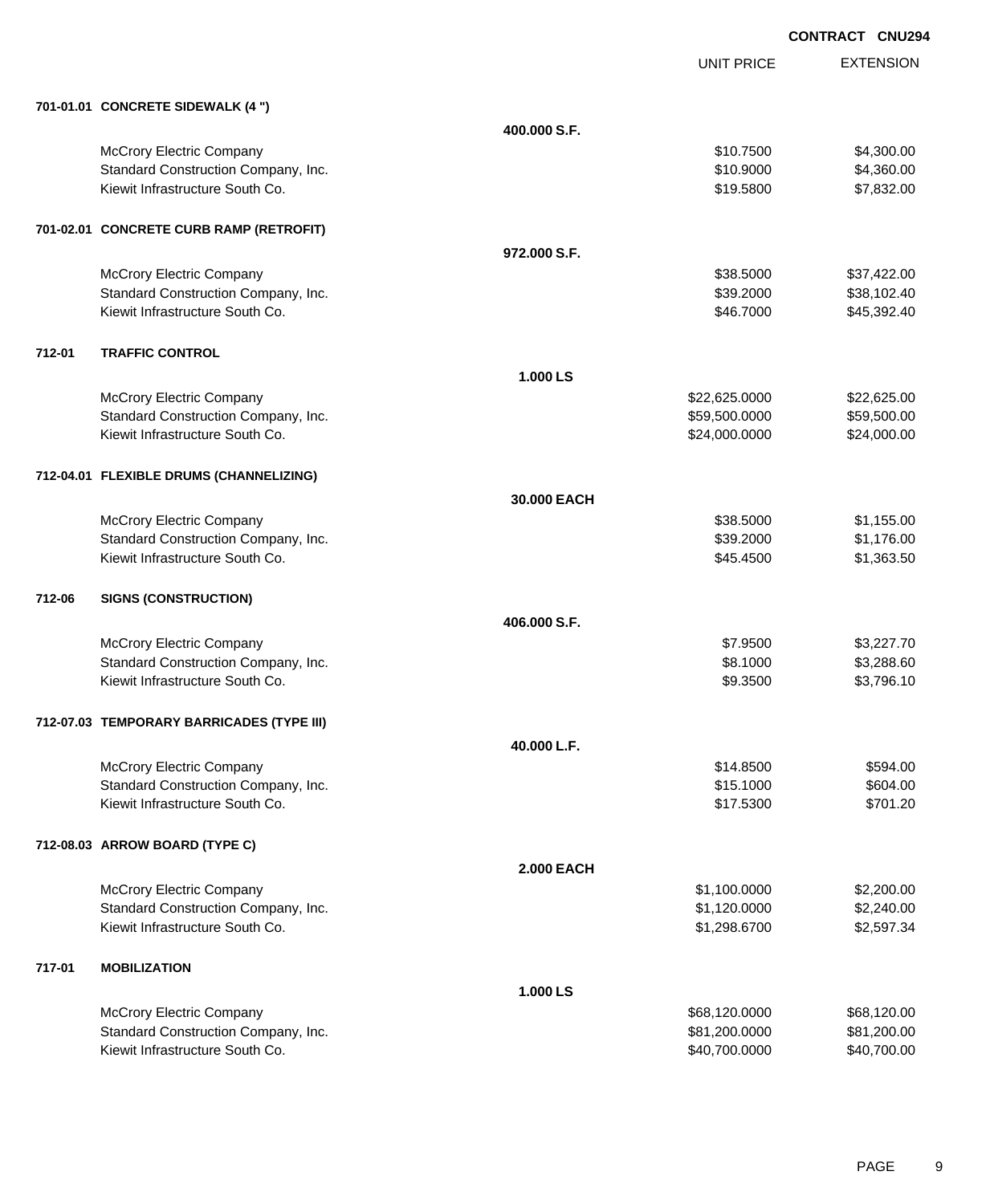|           |                                      |              | UNIT PRICE   | <b>EXTENSION</b> |
|-----------|--------------------------------------|--------------|--------------|------------------|
| 740-11.01 | <b>TEMPORARY SEDIMENT TUBE 8IN</b>   |              |              |                  |
|           |                                      | 460.000 L.F. |              |                  |
|           | <b>McCrory Electric Company</b>      |              | \$16.5000    | \$7,590.00       |
|           | Standard Construction Company, Inc.  |              | \$16,8000    | \$7,728.00       |
|           | Kiewit Infrastructure South Co.      |              | \$10,7900    | \$4,963.40       |
| 801-03    | <b>WATER (SEEDING &amp; SODDING)</b> |              |              |                  |
|           |                                      | 1.000 M.G.   |              |                  |
|           | <b>McCrory Electric Company</b>      |              | \$2,200.0000 | \$2,200.00       |
|           | Standard Construction Company, Inc.  |              | \$20.2000    | \$20.20          |
|           | Kiewit Infrastructure South Co.      |              | \$807,7000   | \$807.70         |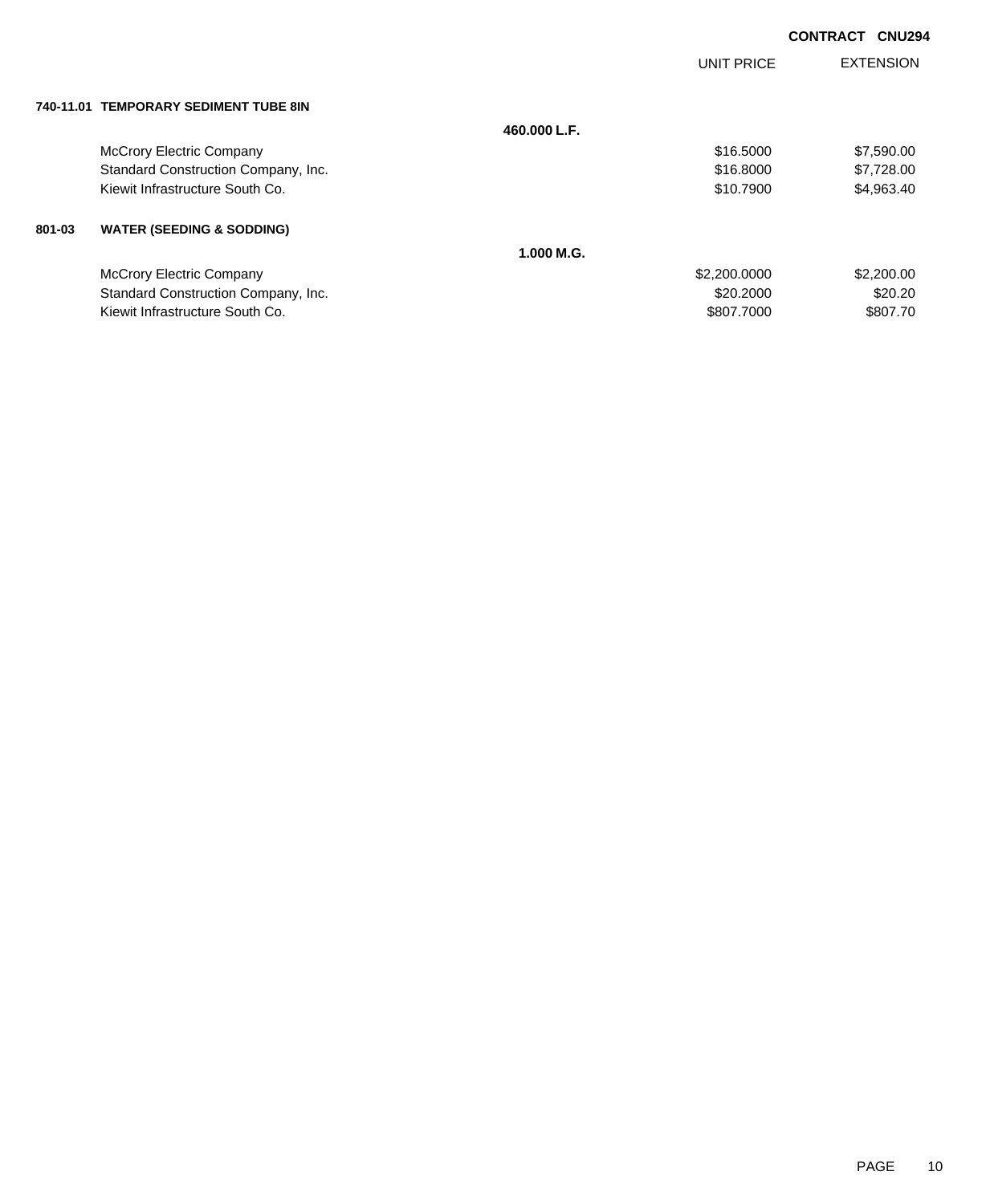## **SUB-TOTAL ROADWAY**

**SUB-TOTAL ROADWAY**

| McCrory Electric Company            | \$299,279.45 |
|-------------------------------------|--------------|
| Standard Construction Company, Inc. | \$325,542.90 |
| Kiewit Infrastructure South Co.     | \$412,458.11 |
|                                     |              |

# McCrory Electric Company \$375,367.10 Standard Construction Company, Inc. 6. The Standard Construction Company, Inc. 6. The Standard Construction Company, Inc. Kiewit Infrastructure South Co. 6. The Second State of the Second State of the Second State Second State Second State Second State Second State Second State Second State Second State Second State Second State Second State

## **TOTAL CONTRACT**

| McCrory Electric Company            | \$674.646.55 |
|-------------------------------------|--------------|
| Standard Construction Company, Inc. | \$710.579.40 |
| Kiewit Infrastructure South Co.     | \$814.614.84 |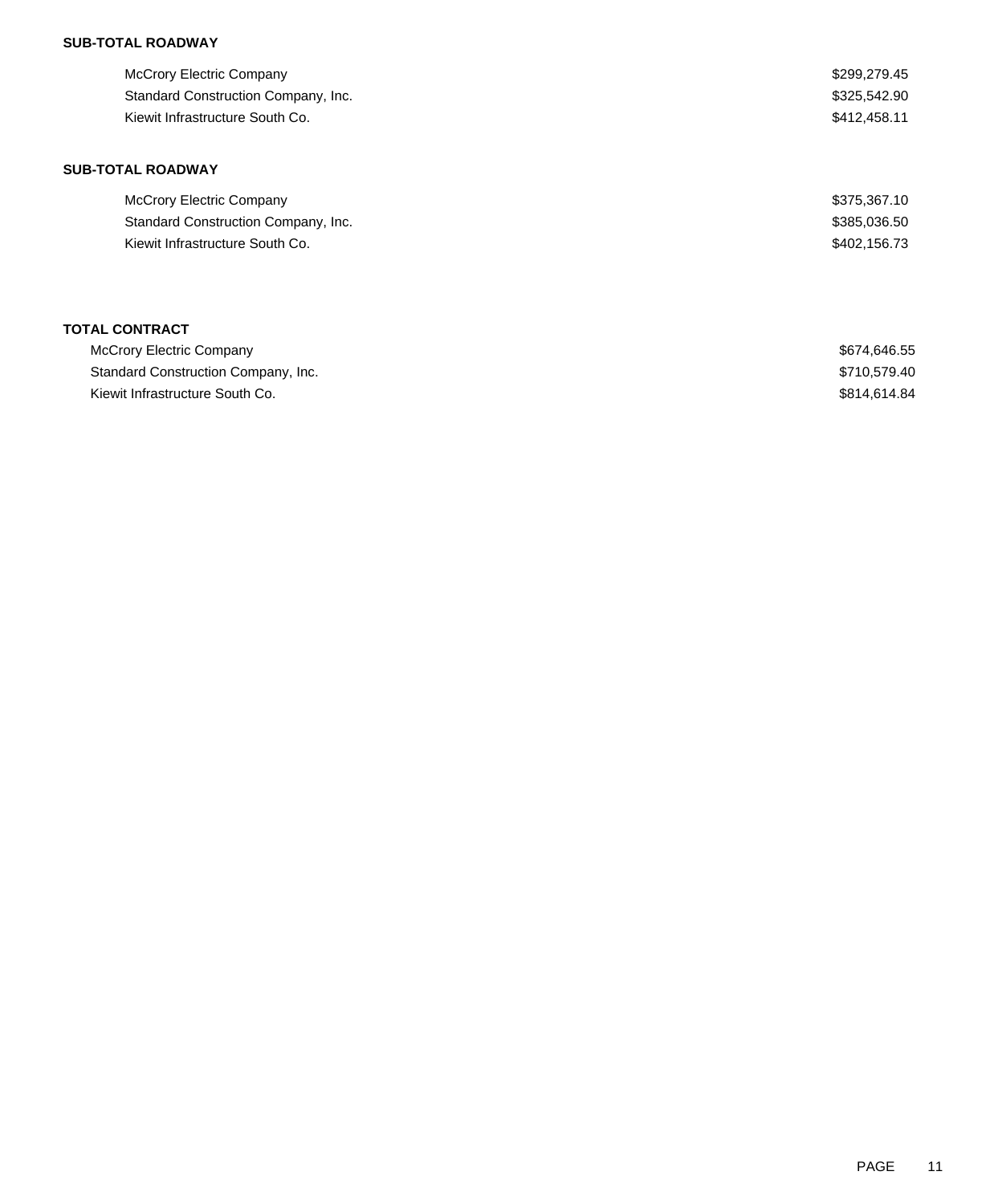# **DEPARTMENT OF TRANSPORTATION SUMMARY OF BIDS LETTING OF DECEMBER 11, 2020 STATE OF TENNESSEE**

#### SHELBY COUNTY (Contract No. CNU248 Call 049)

79005-4177-04

THE REPAIR OF THE BRIDGE ON U.S. 61 (S.R. 14) OVER I-55 (L.M. 7.46).

PROJECT LENGTH - 0.0 MILES

COMPLETION TIME - ON OR BEFORE JUNE 30, 2021

Bell & Associates Construction, LLC \$627,812.00 Dement Construction Company, LLC \$713,274.30

TOTAL CONTRACT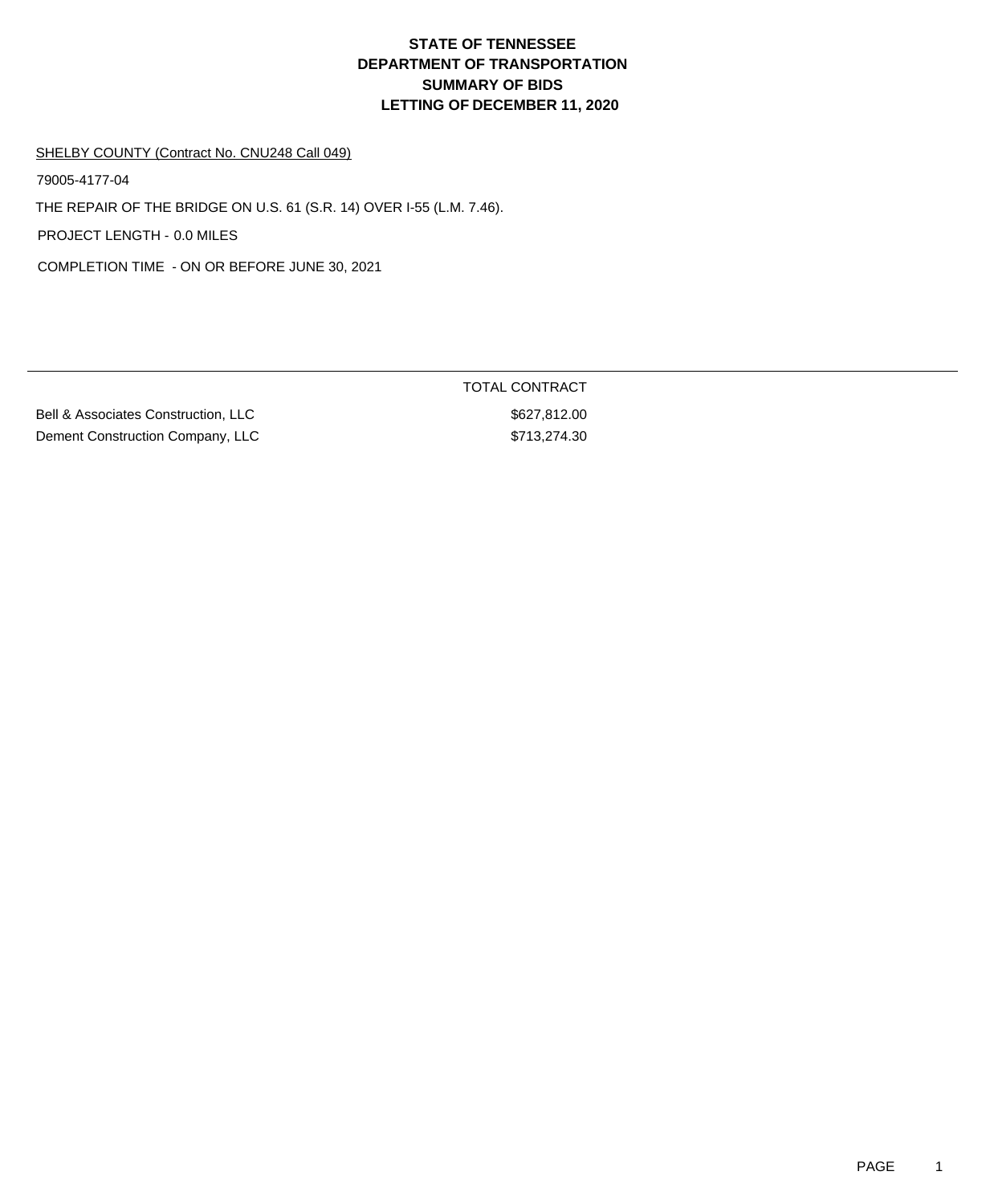|                                                                         |                   |                          | <b>CONTRACT CNU248</b>     |
|-------------------------------------------------------------------------|-------------------|--------------------------|----------------------------|
| <b>BRIDGE CATEGORY</b>                                                  |                   | <b>UNIT PRICE</b>        | <b>EXTENSION</b>           |
| 208-01.05 BROOMING & DEGRASSING SHOULDERS                               |                   |                          |                            |
|                                                                         | 0.300 L.M.        |                          |                            |
| Bell & Associates Construction, LLC<br>Dement Construction Company, LLC |                   | \$8,200.0000<br>\$1.0000 | \$2,460.00<br>\$0.30       |
| 209-08.02 TEMPORARY SILT FENCE (WITH BACKING)                           |                   |                          |                            |
|                                                                         | 200.000 L.F.      |                          |                            |
| Bell & Associates Construction, LLC<br>Dement Construction Company, LLC |                   | \$5.0000<br>\$10.0000    | \$1,000.00<br>\$2,000.00   |
| 307-01.08 ASPHALT CONCRETE MIX (PG64-22) (BPMB-HM) GRADING B-M2         |                   |                          |                            |
|                                                                         | 56,000 TON        |                          |                            |
| Bell & Associates Construction, LLC<br>Dement Construction Company, LLC |                   | \$620.0000<br>\$515.0000 | \$34,720.00<br>\$28,840.00 |
| BITUMINOUS MATERIAL FOR TACK COAT (TC)<br>403-01                        |                   |                          |                            |
| Bell & Associates Construction, LLC                                     | <b>1.000 TON</b>  | \$3,900.0000             | \$3,900.00                 |
| Dement Construction Company, LLC                                        |                   | \$3,680.0000             | \$3,680.00                 |
| 411-01.10 ACS MIX(PG64-22) GRADING D                                    | 65.000 TON        |                          |                            |
| Bell & Associates Construction, LLC                                     |                   | \$620.0000               | \$40,300.00                |
| Dement Construction Company, LLC                                        |                   | \$515.0000               | \$33,475.00                |
| 415-01.02 COLD PLANING BITUMINOUS PAVEMENT                              | 980.000 S.Y.      |                          |                            |
| Bell & Associates Construction, LLC                                     |                   | \$39,0000                | \$38,220.00                |
| Dement Construction Company, LLC                                        |                   | \$15.0000                | \$14,700.00                |
| 604-03.60 BRIDGE JOINT SEISMIC MODIFICATION (LONGITUDINAL)              | <b>4.000 EACH</b> |                          |                            |
| Bell & Associates Construction, LLC                                     |                   | \$190.0000               | \$760.00                   |
| Dement Construction Company, LLC                                        |                   | \$1,000.0000             | \$4,000.00                 |
| 604-10.05 CONCRETE                                                      | 15.000 S.F.       |                          |                            |
| Bell & Associates Construction, LLC                                     |                   | \$240.0000               | \$3,600.00                 |
| Dement Construction Company, LLC                                        |                   | \$300.0000               | \$4,500.00                 |
| 604-10.06 CONCRETE HANDRAIL REPAIR                                      | 10.000 L.F.       |                          |                            |
| Bell & Associates Construction, LLC                                     |                   | \$740.0000               | \$7,400.00                 |
| Dement Construction Company, LLC                                        |                   | \$750.0000               | \$7,500.00                 |
| 604-10.13 CONCRETE SLAB REMOVAL                                         | 1.000 LS          |                          |                            |
| Bell & Associates Construction, LLC                                     |                   | \$38,000.0000            | \$38,000.00                |
| Dement Construction Company, LLC                                        |                   | \$180,374.0000           | \$180,374.00               |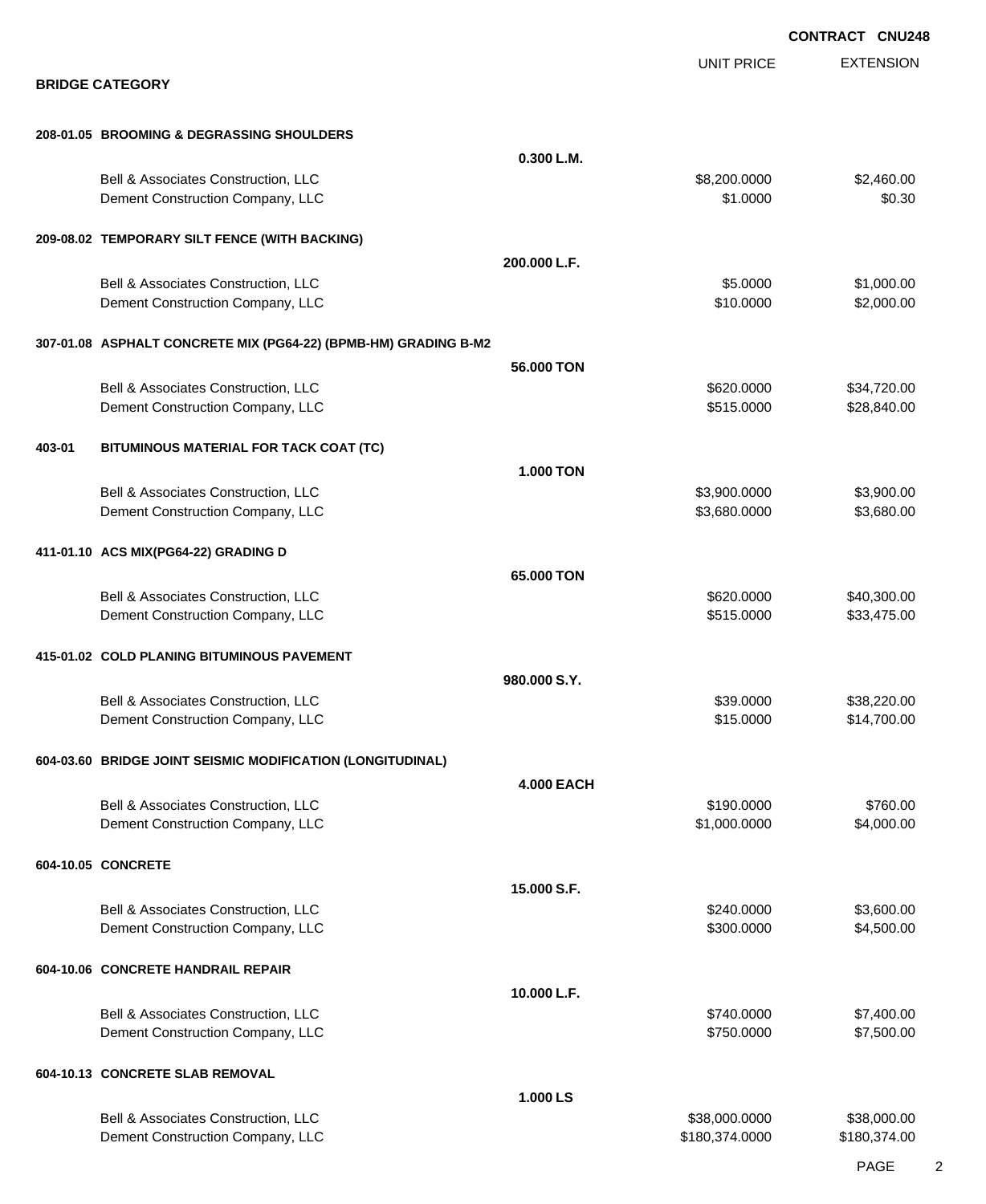EXTENSION **CONTRACT CNU248** UNIT PRICE **604-10.18 REINFORCING STEEL (REPAIRS) 2,690.000 LB.** Bell & Associates Construction, LLC 6 and the state of the state of the state of the state of the state of the state of the state of the state of the state of the state of the state of the state of the state of the state o Dement Construction Company, LLC 6. The matrix of the state of the state of the state of the state of the state of the state of the state of the state of the state of the state of the state of the state of the state of the **604-10.22 CONCRETE PARAPET REPAIR 75.000 L.F.** Bell & Associates Construction, LLC 6. The Construction of the Construction, LLC 6. The Construction, LLC 6. The Construction of the Construction of the Construction of the Construction of the Construction of the Construct Dement Construction Company, LLC **but a set of the set of the set of the set of the set of the set of the set of the set of the set of the set of the set of the set of the set of the set of the set of the set of the set of 604-10.42 CONCRETE REPAIRS 553.000 C.F.** Bell & Associates Construction, LLC 60000 \$44,240.00 Dement Construction Company, LLC **but a set of the set of the set of the set of the set of the set of the set of the set of the set of the set of the set of the set of the set of the set of the set of the set of the set of 604-10.43 PENETRATING WATER REPELLENT CONCRETE SEAL 268.000 S.Y.** Bell & Associates Construction, LLC 6000 \$3,752.00 Dement Construction Company, LLC **but a set of the set of the set of the set of the set of the set of the set of the set of the set of the set of the set of the set of the set of the set of the set of the set of the set of 604-10.44 EXPANSION JOINT REPAIRS 210.000 L.F.** Bell & Associates Construction, LLC 6.6 and 556,700.00 \$56,700.00 Dement Construction Company, LLC 6 and the state of the state of the state  $$190.0000$  \$39,900.00 **604-10.54 CONCRETE REPAIRS 15.000 S.F.** Bell & Associates Construction, LLC 60000 \$3,600.00 Dement Construction Company, LLC 6 and the state of the state of the state  $$300.0000$  \$4,500.000 **604-10.83 COMPOSITE FIBER ENCASEMENT 608.000 S.F.** Bell & Associates Construction, LLC 60000 \$36,480.00 Dement Construction Company, LLC 6 and the state of the state of the state of the state of the state of the state of the state of the state of the state of the state of the state of the state of the state of the state of t **604-10.90 MISCELLANEOUS BRIDGE ITEMS 1.000 LS** Bell & Associates Construction, LLC 6000000 \$10,000.000 \$10,000.000 \$10,000.000 Dement Construction Company, LLC 60000 \$7,500.000 \$7,500.000 \$7,500.000 \$7,500.000 **615-01.02 PRESTRESSED CONCRETE I-BEAM (TYPE II) 58.000 L.F.** Bell & Associates Construction, LLC 6628.0000 \$36,424.00 Dement Construction Company, LLC 6 and the state of the state of the state  $$495.0000$  \$28,710.00 **705-04.50 PORTABLE BARRIER RAIL DELINEATOR 52.000 EACH** Bell & Associates Construction, LLC 6832.00

Dement Construction Company, LLC **\$13.5000** \$702.00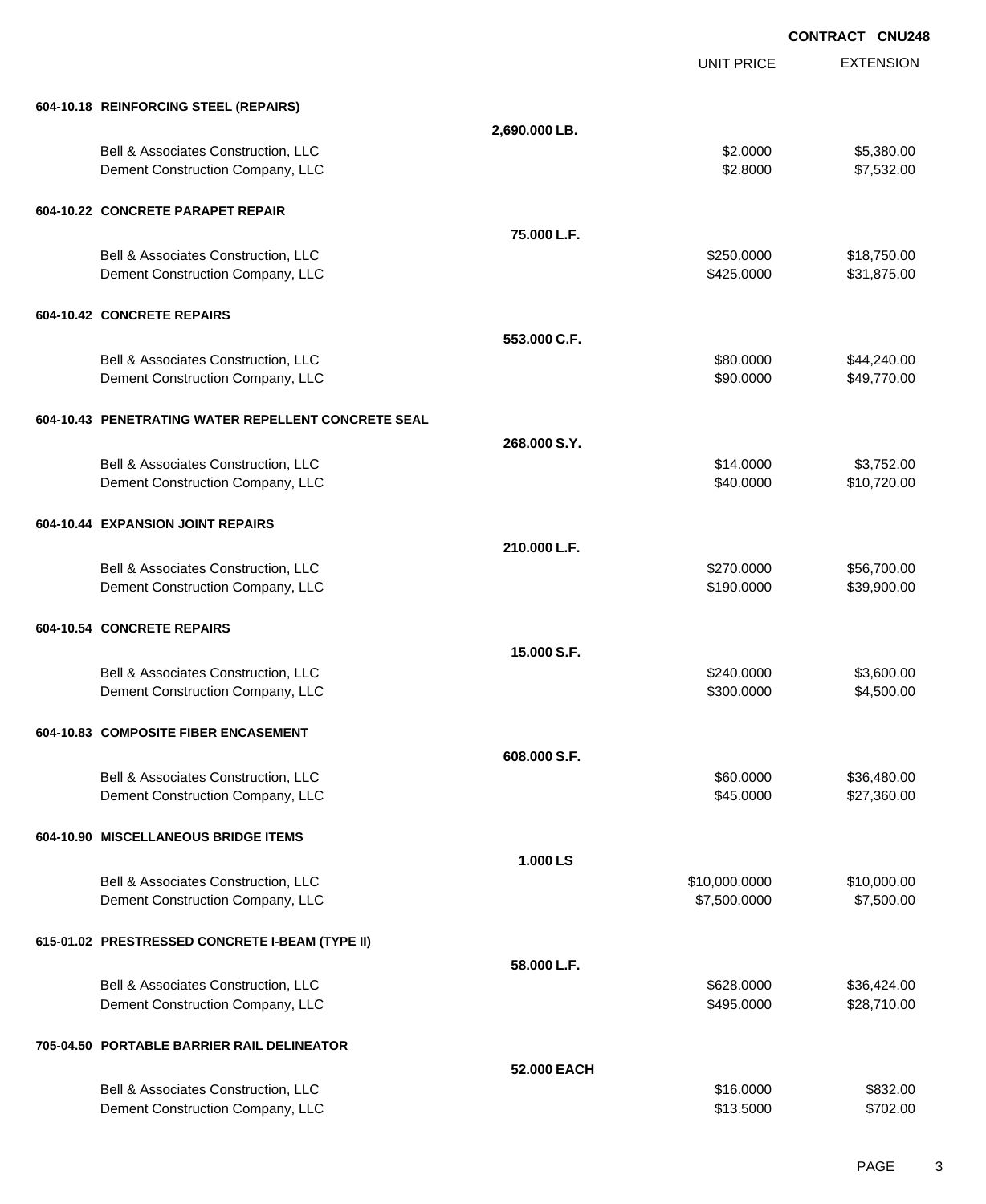|        |                                                                         |                   | <b>UNIT PRICE</b>            | <b>EXTENSION</b>           |
|--------|-------------------------------------------------------------------------|-------------------|------------------------------|----------------------------|
|        | 705-08.51 PORTABLE IMPACT ATTENUATOR NCHRP350 TL-3                      |                   |                              |                            |
|        |                                                                         | <b>2.000 EACH</b> |                              |                            |
|        | Bell & Associates Construction, LLC<br>Dement Construction Company, LLC |                   | \$5,500.0000<br>\$5,100.0000 | \$11,000.00<br>\$10,200.00 |
| 712-01 | <b>TRAFFIC CONTROL</b>                                                  |                   |                              |                            |
|        |                                                                         | 1.000 LS          |                              |                            |
|        | Bell & Associates Construction, LLC                                     |                   | \$47,000.0000                | \$47,000.00                |
|        | Dement Construction Company, LLC                                        |                   | \$28,942.0000                | \$28,942.00                |
|        | 712-02.02 INTERCONNECTED PORTABLE BARRIER RAIL                          |                   |                              |                            |
|        |                                                                         | 1,220.000 L.F.    |                              |                            |
|        | Bell & Associates Construction, LLC                                     |                   | \$36.0000                    | \$43,920.00                |
|        | Dement Construction Company, LLC                                        |                   | \$45.0000                    | \$54,900.00                |
|        | 712-04.01 FLEXIBLE DRUMS (CHANNELIZING)                                 |                   |                              |                            |
|        |                                                                         | 234.000 EACH      |                              |                            |
|        | Bell & Associates Construction, LLC                                     |                   | \$38.0000                    | \$8,892.00                 |
|        | Dement Construction Company, LLC                                        |                   | \$32.0000                    | \$7,488.00                 |
| 712-06 | <b>SIGNS (CONSTRUCTION)</b>                                             |                   |                              |                            |
|        |                                                                         | 1,144.000 S.F.    |                              |                            |
|        | Bell & Associates Construction, LLC                                     |                   | \$9.0000                     | \$10,296.00                |
|        | Dement Construction Company, LLC                                        |                   | \$8.3500                     | \$9,552.40                 |
|        | 712-07.03 TEMPORARY BARRICADES (TYPE III)                               |                   |                              |                            |
|        |                                                                         | 210.000 L.F.      |                              |                            |
|        | Bell & Associates Construction, LLC                                     |                   | \$15.0000                    | \$3,150.00                 |
|        | Dement Construction Company, LLC                                        |                   | \$14.0000                    | \$2,940.00                 |
|        | 712-08.03 ARROW BOARD (TYPE C)                                          |                   |                              |                            |
|        |                                                                         | <b>6.000 EACH</b> |                              |                            |
|        | Bell & Associates Construction, LLC                                     |                   | \$1,050.0000                 | \$6,300.00                 |
|        | Dement Construction Company, LLC                                        |                   | \$950.0000                   | \$5,700.00                 |
|        | 712-08.10 MOBILE MESSAGE SIGN UNIT W/ATTENUATOR                         |                   |                              |                            |
|        |                                                                         | 32.000 HOUR       |                              |                            |
|        | Bell & Associates Construction, LLC                                     |                   | \$220.0000                   | \$7,040.00                 |
|        | Dement Construction Company, LLC                                        |                   | \$102.0000                   | \$3,264.00                 |
|        | 712-09.02 REMOVABLE PAVEMENT MARKING (8" BARRIER LINE)                  |                   |                              |                            |
|        |                                                                         | 9,988.000 L.F.    |                              |                            |
|        | Bell & Associates Construction, LLC                                     |                   | \$4.5000                     | \$44,946.00                |
|        | Dement Construction Company, LLC                                        |                   | \$4.2000                     | \$41,949.60                |
|        | 713-16.01 CHANGEABLE MESSAGE SIGN UNIT                                  |                   |                              |                            |
|        |                                                                         | 3.000 EACH        |                              |                            |
|        | Bell & Associates Construction, LLC                                     |                   | \$6,300.0000                 | \$18,900.00                |
|        | Dement Construction Company, LLC                                        |                   | \$5,700.0000                 | \$17,100.00                |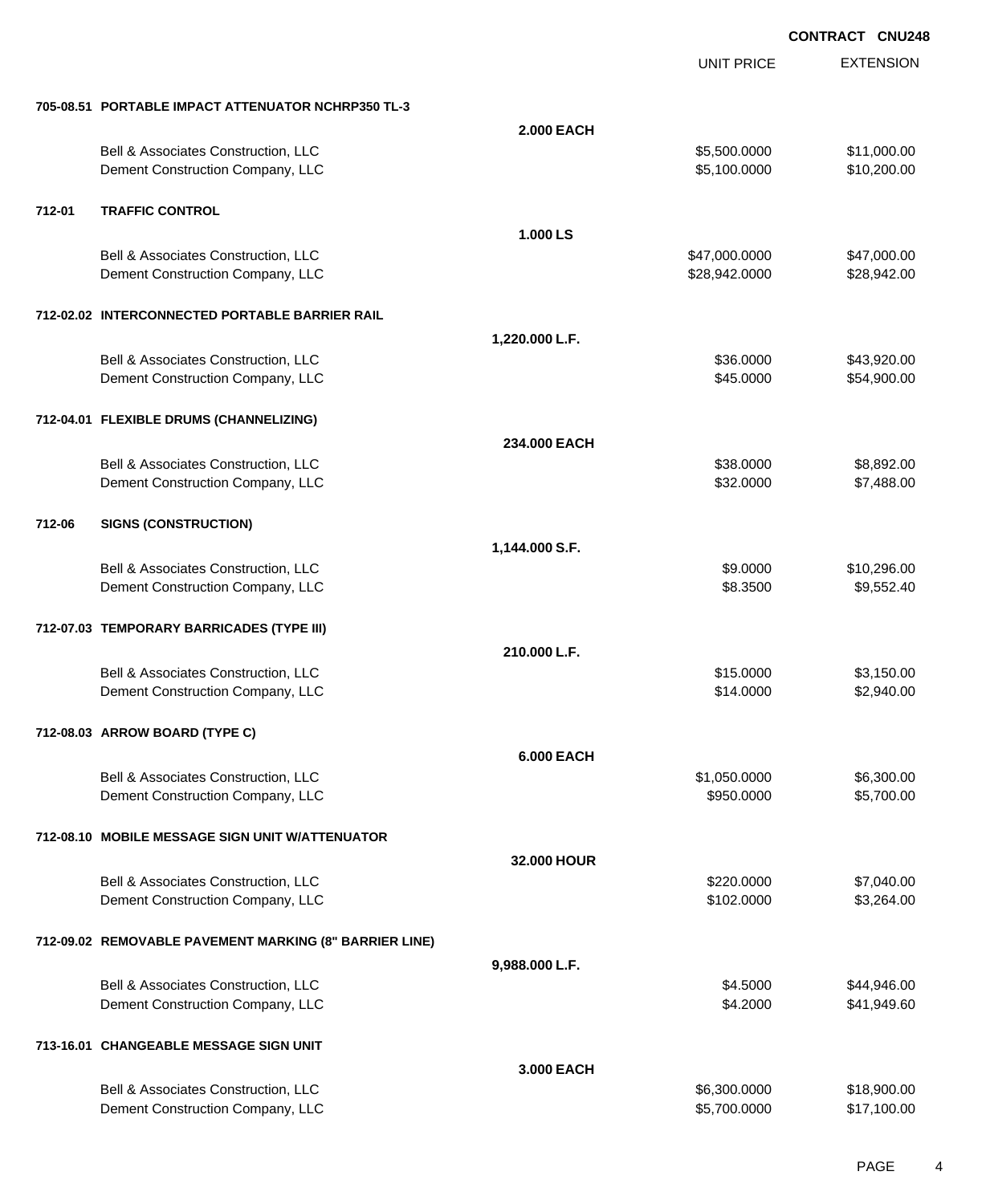EXTENSION **CONTRACT CNU248**

UNIT PRICE

| 716-12.02 ENHANCED FLATLINE THERMO PVMT MRKNG (6IN LINE) |  |  |
|----------------------------------------------------------|--|--|
|                                                          |  |  |

|                                                | $0.150$ L.M.                        |               |                                                              |
|------------------------------------------------|-------------------------------------|---------------|--------------------------------------------------------------|
| <b>Bell &amp; Associates Construction, LLC</b> |                                     | \$23,000.0000 | \$3,450.00                                                   |
| Dement Construction Company, LLC               |                                     | \$20,000.0000 | \$3,000.00                                                   |
| <b>MOBILIZATION</b>                            |                                     |               |                                                              |
|                                                | 1.000 LS                            |               |                                                              |
| Bell & Associates Construction, LLC            |                                     | \$31,000.0000 | \$31,000.00                                                  |
| Dement Construction Company, LLC               |                                     | \$35,500.0000 | \$35,500.00                                                  |
| <b>WATER (SEEDING &amp; SODDING)</b>           |                                     |               |                                                              |
|                                                | 6.000 M.G.                          |               |                                                              |
| <b>Bell &amp; Associates Construction, LLC</b> |                                     | \$100.0000    | \$600.00                                                     |
| Dement Construction Company, LLC               |                                     | \$100.0000    | \$600.00                                                     |
| <b>SODDING (NEW SOD)</b>                       |                                     |               |                                                              |
|                                                | 600,000 S.Y.                        |               |                                                              |
|                                                |                                     | \$8.0000      | \$4,800.00                                                   |
| Dement Construction Company, LLC               |                                     | \$7.5000      | \$4,500.00                                                   |
|                                                | Bell & Associates Construction, LLC |               | THE MINIMULE OF THE MILLING THE THE THE THE MILLING ON LINE. |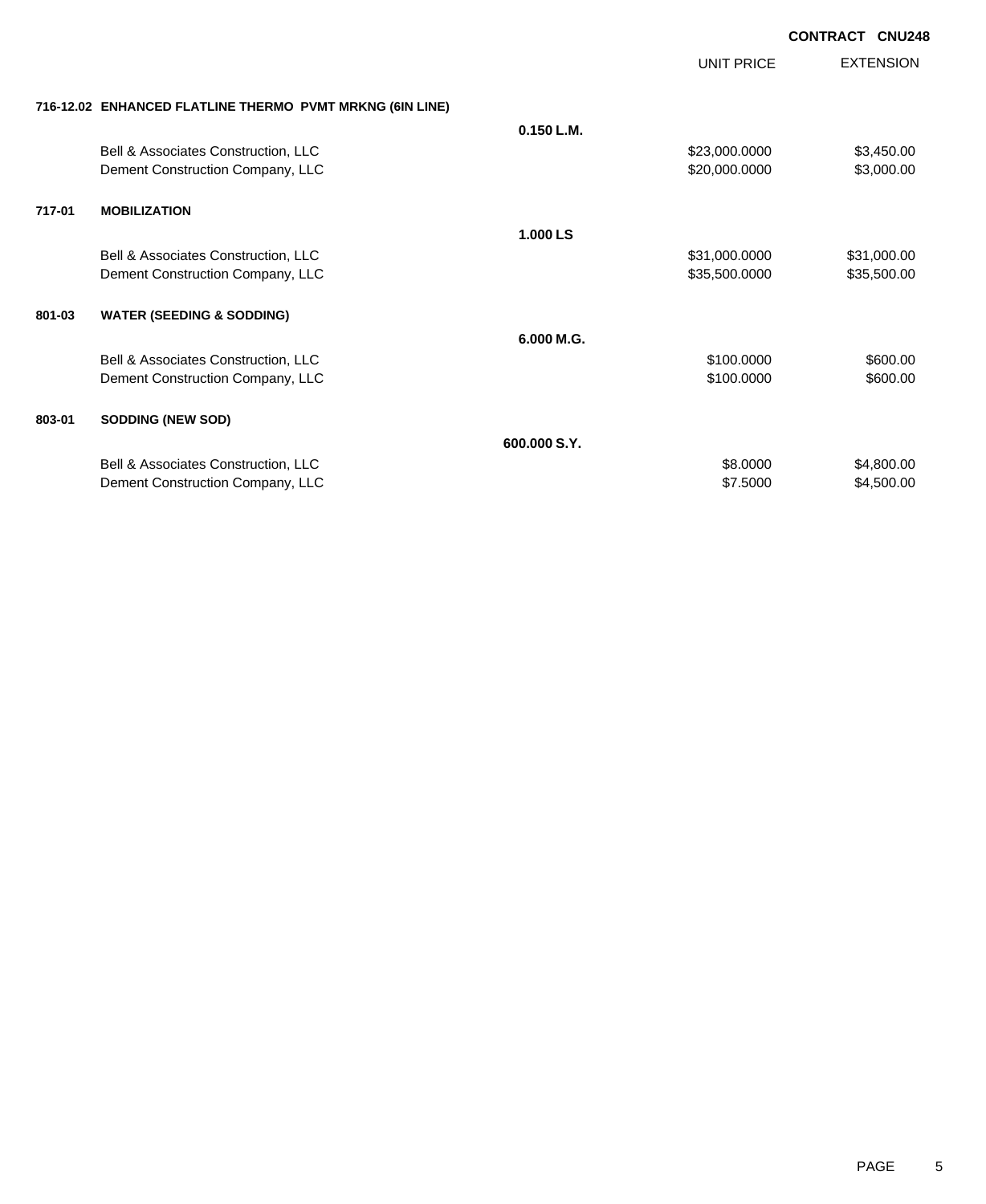## **SUB-TOTAL BRIDGE**

Bell & Associates Construction, LLC  $$627,812.00$ Dement Construction Company, LLC  $$713,274.30$ 

#### **TOTAL CONTRACT**

Bell & Associates Construction, LLC  $$627,812.00$ Dement Construction Company, LLC  $$713,274.30$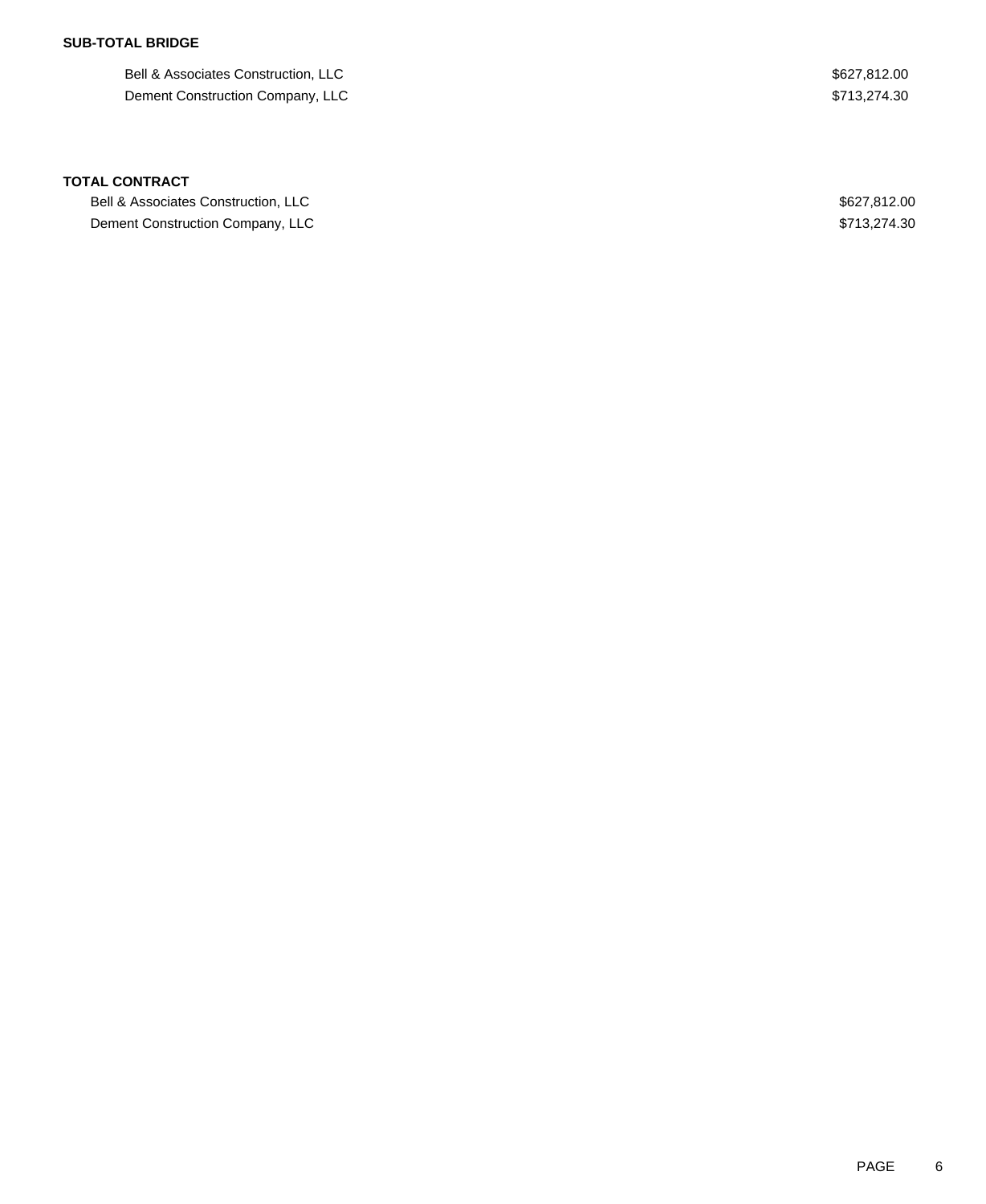# **DEPARTMENT OF TRANSPORTATION SUMMARY OF BIDS LETTING OF DECEMBER 11, 2020 STATE OF TENNESSEE**

#### SULLIVAN COUNTY (Contract No. CNU060 Call 050)

NH-I-26(75),82084-8133-44

THE RESURFACING ON I-26 FROM NEAR WELCOME CENTER ROAD (L.M. 5.31) TO THE WASHINGTON COUNTY LINE (L.M. 9.89).

PROJECT LENGTH - 4.580 MILES

COMPLETION TIME - ON OR BEFORE SEPTEMBER 30, 2021

DBE GOAL 6.00%

Summers-Taylor, Inc. 632.70 W-L Construction & Paving, Inc. 6. The State of the State of S4,533,997.87

TOTAL CONTRACT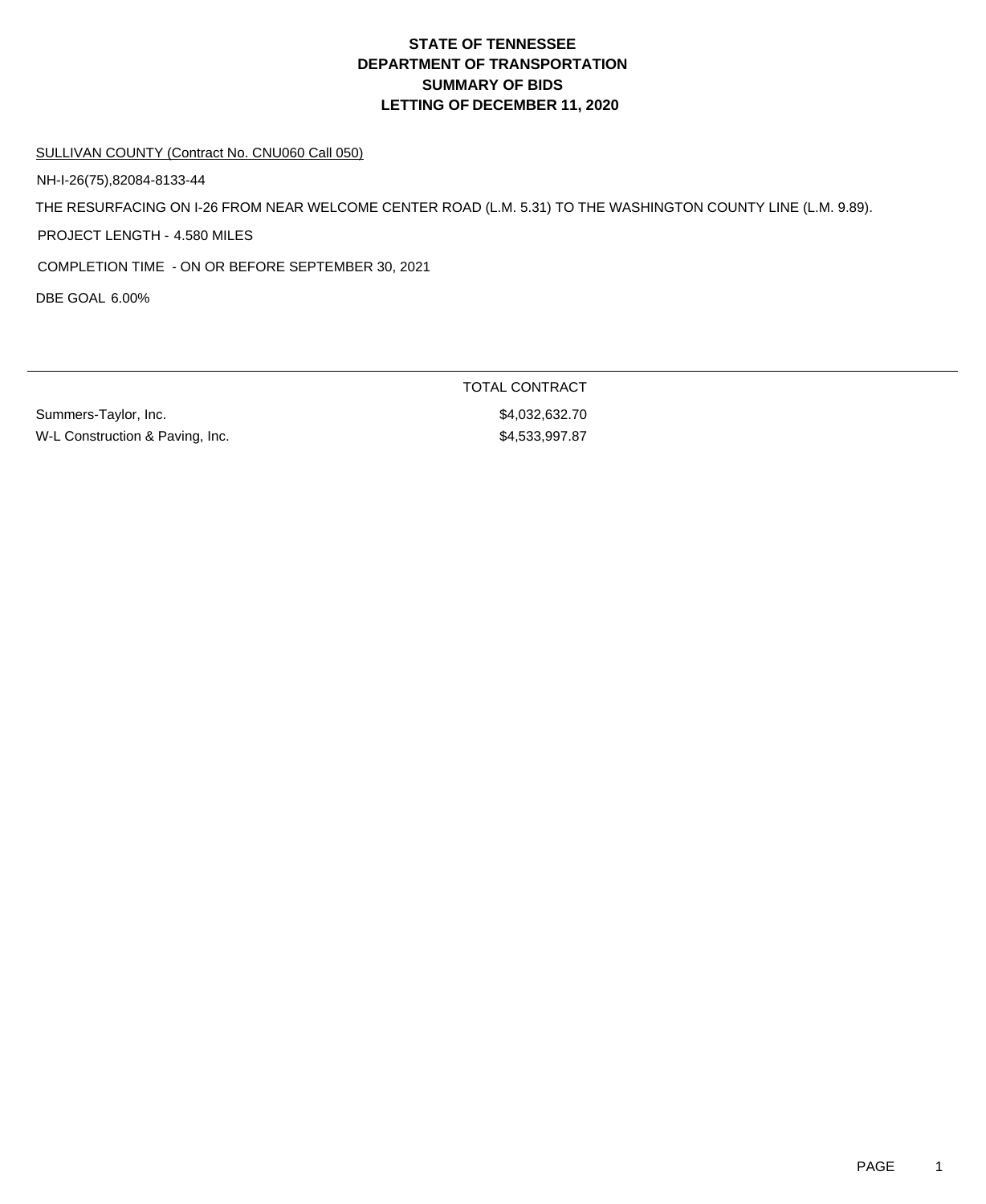EXTENSION **CONTRACT CNU060** UNIT PRICE **ROADWAY CATEGORY 201-01 CLEARING AND GRUBBING 1.000 LS** Summers-Taylor, Inc. \$75,000.000 \$75,000.000 \$75,000.000 \$75,000.000 \$75,000.000 \$75,000.00 W-L Construction & Paving, Inc. 6. The Construction & Paving, Inc. 6. The Construction & Paving, Inc. 6. The Construction of the Construction of the Construction of the Construction of the Construction of the Construction **202-03.01 REMOVAL OF ASPHALT PAVEMENT 17,550.000 S.Y.** Summers-Taylor, Inc. \$6.5000 \$114,075.00 W-L Construction & Paving, Inc. 6. 2200 \$74,061.00 **208-01.05 BROOMING & DEGRASSING SHOULDERS 18.320 L.M.** Summers-Taylor, Inc. \$1,700.0000 \$31,144.00 W-L Construction & Paving, Inc. 6. The Construction & Paving, Inc. 6. The Construction & Paving, Inc. 6. The Construction & Paving, Inc. 6. The Construction & Paving, Inc. 6. The Construction & Paving, Inc. 6. The Construc **303-01 MINERAL AGGREGATE, TYPE A BASE, GRADING D 1,578.000 TON** Summers-Taylor, Inc. \$42.0000 \$66,276.00 W-L Construction & Paving, Inc. 6. The Construction & Paving, Inc. \$38.3800 \$60,563.64 **307-03.09 ASPHALT CONCRETE MIX (PG76-22) (BPMB-HM) GRADING C 14,190.000 TON** Summers-Taylor, Inc. \$76.0000 \$1,078,440.00 W-L Construction & Paving, Inc. 69 and the construction & Paving, Inc. 69 and the construction & Paving, Inc. 604.70 **403-01 BITUMINOUS MATERIAL FOR TACK COAT (TC) 175.000 TON** Summers-Taylor, Inc. 6. The Summers-Taylor, Inc. 6. The Summers-Taylor, Inc. 6. The Summers-Taylor, Inc. 6. The Summers-Taylor, Inc. 6. The Summers-Taylor, Inc. 6. The Summers-Taylor, Inc. 6. The Summers-Taylor, Inc. 6. Th W-L Construction & Paving, Inc. 6. The Construction & Paving, Inc. 6. The Construction & Paving, Inc. 6. The Construction & Paving, Inc. 6. The Construction & Paving, Inc. 6. The Construction & Paving, Inc. 6. The Construc **411-03.10 ACS MIX(PG76-22) GRADING D 419.000 TON** Summers-Taylor, Inc. \$64,945.00 \$64,945.00 \$64,945.00 \$64,945.00 \$64,945.00 \$64,945.00 \$64,945.00 \$64,945.00 \$ W-L Construction & Paving, Inc. 663,633.53 **411-03.23 ACS MIX (PG76-22) OGFC 8,979.000 TON** Summers-Taylor, Inc. \$106.0000 \$951,774.00 W-L Construction & Paving, Inc. 67.25 (1992) 12:35 (1993) 12:35 (1994) 12:35 (1994) 12:35 (1994) 12:35 (1994) 12:35 (1995) 12:35 (1997) 12:35 (1997) 13:35 (1997) 13:35 (1997) 13:35 (1997) 13:35 (1997) 13:35 (1997) 13:35 (1 **411-03.29 ACS MIX (PG64-22) OGFC GRADING E SHOULDER 4,017.000 TON** Summers-Taylor, Inc. \$104.0000 \$417,768.00 W-L Construction & Paving, Inc. 6. The Construction & Paving, Inc. 6. The Construction & Paving, Inc. 6. The Construction & Paving, Inc. 6. The Construction & Paving, Inc. 6. The Construction & Paving, Inc. 6. The Construc **411-12.01 SCORING SHOULDERS (CONTINUOUS) (16IN WIDTH) 18.300 L.M.** Summers-Taylor, Inc. \$1,050.0000 \$1,050.0000 \$1,050.000 \$1,050.000 \$19,215.00 W-L Construction & Paving, Inc. 6. The Construction & Paving, Inc. \$595.1000 \$10,890.33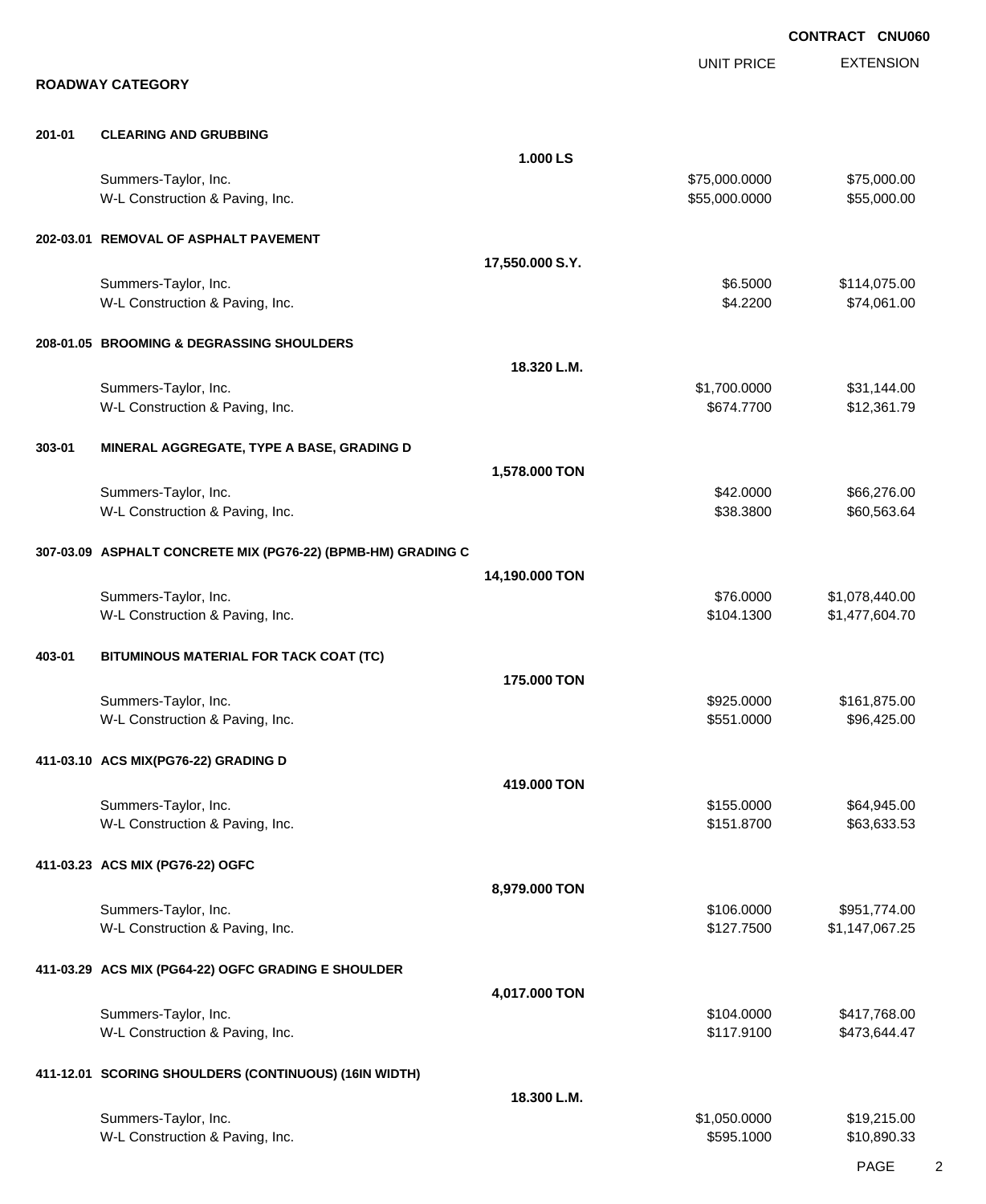EXTENSION **CONTRACT CNU060** UNIT PRICE **415-01.01 COLD PLANING BITUMINOUS PAVEMENT 11,000.000 TON** Summers-Taylor, Inc. \$187,000.00 \$187,000.00 \$187,000.00 \$187,000.00 \$187,000.00 \$187,000.00 \$187,000.00 \$187,000 W-L Construction & Paving, Inc. 6. The Construction & Paving, Inc. 6. The Construction & Paving, Inc. 6. The Construction of the Construction & Paving, Inc. 6. The Construction of the Construction of the Construction of th **502-08.01 RESEALING JOINTS (HOT POURED ELASTIC) 35,077.000 L.F.** Summers-Taylor, Inc. \$64,892.45 W-L Construction & Paving, Inc. 6. The Construction & Paving, Inc. 6. The Construction & Paving, Inc. 6. The Construction & Paving, Inc. 6. The Construction & Paving, Inc. 6. The Construction & Paving, Inc. 6. The Construc **705-02.10 GUARDRAIL TRANSITION 27IN TO 31IN 1.000 EACH** Summers-Taylor, Inc. \$287.000 \$287.000 \$287.000 \$287.000 \$287.000 \$287.000 \$287.000 \$287.00 \$287.00 \$287.00 \$2 W-L Construction & Paving, Inc. 6. The Construction & Paving, Inc. 6. The Construction & Paving, Inc. 6. The Construction of the Construction of the Construction of the Construction of the Construction of the Construction **705-04.09 EARTH PAD FOR TYPE 38 GR END TREATMENT 4.000 EACH** Summers-Taylor, Inc. \$1,380.0000 \$5,520.00 W-L Construction & Paving, Inc. 6. The Construction & Paving, Inc. \$1,298.4000 \$5,193.60 **705-06.02 W BEAM GR (TYPE 2) MASH TL-3 (LONG POST) 1,691.000 L.F.** Summers-Taylor, Inc. \$25.5000 \$43,120.50 W-L Construction & Paving, Inc. 6. The Construction & Paving, Inc. \$23.8000 \$40,245.80 **705-06.10 GR TERMINALTRAILING END (TYPE 13) MASH TL-3 3.000 EACH** Summers-Taylor, Inc. \$1,630.00 \$3,630.00 W-L Construction & Paving, Inc. 6. The Construction & Paving, Inc. \$1,136.1000 \$3,408.30 **705-06.20 TANGENT ENERGY ABSORBING TERM MASH TL-3 4.000 EACH** Summers-Taylor, Inc. \$2,990.0000 \$11,960.00 W-L Construction & Paving, Inc. 6. 2010 12:52:80 \$2,813.2000 \$11,252.80 **706-01 GUARDRAIL REMOVED 1,667.000 L.F.** Summers-Taylor, Inc. \$1.7000 \$2,833.90 W-L Construction & Paving, Inc. 6. The Construction & Paving, Inc. 6. The Construction & Paving, Inc. 6. The Construction of the Construction of the Construction of the Construction of the Construction of the Construction **712-01 TRAFFIC CONTROL 1.000 LS** Summers-Taylor, Inc. 6. 2012. The state of the state of the state of the state of the state of the state of the state of the state of the state of the state of the state of the state of the state of the state of the state W-L Construction & Paving, Inc. 6. The Construction & Paving, Inc. \$103,872.000 \$103,872.000 \$103,872.000 \$103,872.00 **712-04.01 FLEXIBLE DRUMS (CHANNELIZING) 314.000 EACH** Summers-Taylor, Inc. \$20.000 \$6,280.00 W-L Construction & Paving, Inc. 6. The Construction & Paving, Inc. 6. The Construction & Paving, Inc. 6. The Construction of the Construction of the Construction of the Construction of the Construction of the Construction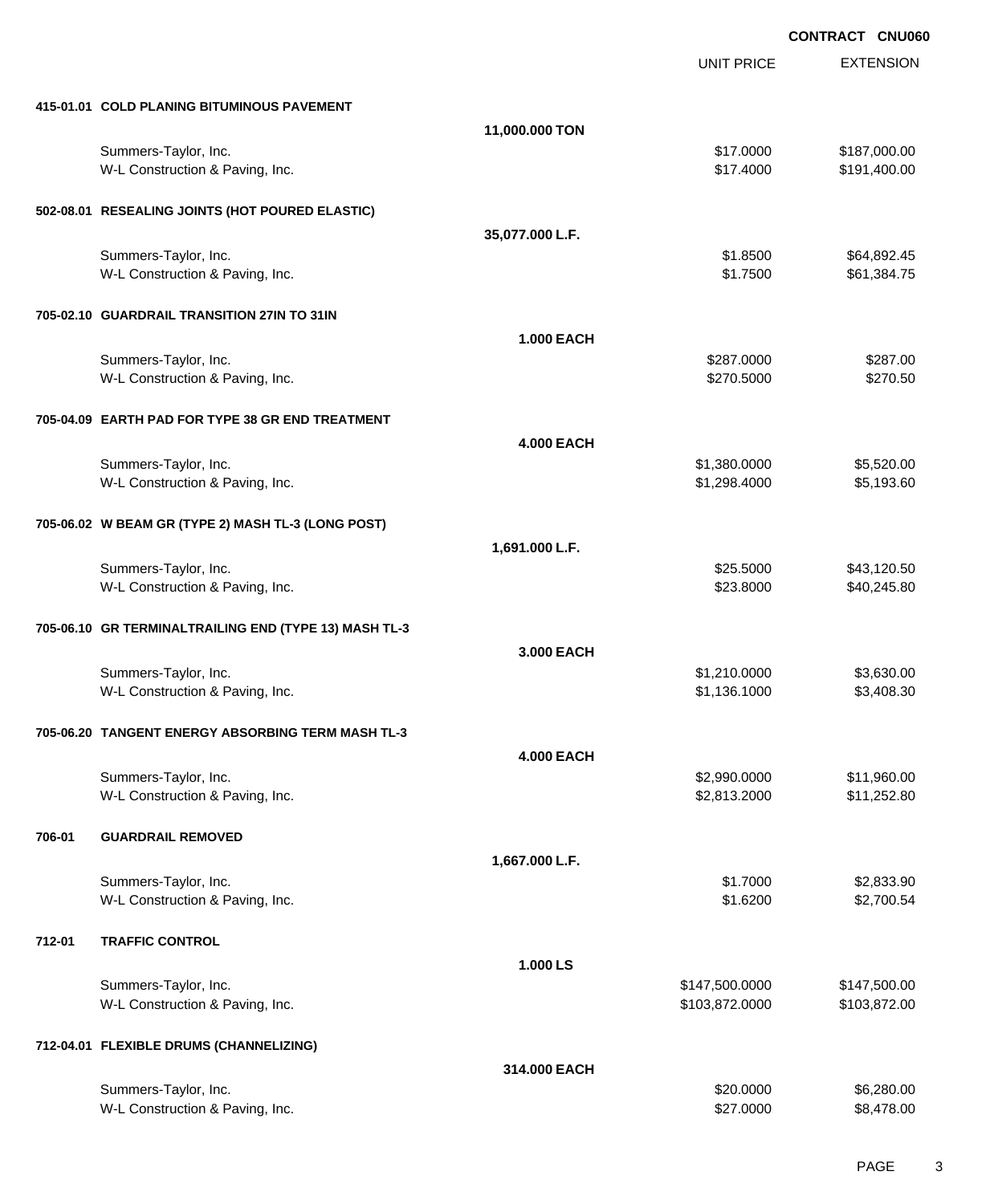UNIT PRICE

EXTENSION

|        | 712-05.01 WARNING LIGHTS (TYPE A)                                |                   |                         |                       |
|--------|------------------------------------------------------------------|-------------------|-------------------------|-----------------------|
|        |                                                                  | 157.000 EACH      |                         |                       |
|        | Summers-Taylor, Inc.                                             |                   | \$20.0000               | \$3,140.00            |
|        | W-L Construction & Paving, Inc.                                  |                   | \$12.3500               | \$1,938.95            |
|        |                                                                  |                   |                         |                       |
| 712-06 | <b>SIGNS (CONSTRUCTION)</b>                                      |                   |                         |                       |
|        |                                                                  | 4,108.000 S.F.    |                         |                       |
|        | Summers-Taylor, Inc.                                             |                   | \$10.5000               | \$43,134.00           |
|        | W-L Construction & Paving, Inc.                                  |                   | \$11.3700               | \$46,707.96           |
|        |                                                                  |                   |                         |                       |
|        | 712-06.16 SIGNS (CONSTRUCTION)(REDUCED SPEED WARNING)            |                   |                         |                       |
|        |                                                                  | <b>4.000 EACH</b> |                         |                       |
|        | Summers-Taylor, Inc.<br>W-L Construction & Paving, Inc.          |                   | \$10.5000<br>\$270.5100 | \$42.00<br>\$1,082.04 |
|        |                                                                  |                   |                         |                       |
|        | 712-08.03 ARROW BOARD (TYPE C)                                   |                   |                         |                       |
|        |                                                                  | <b>2.000 EACH</b> |                         |                       |
|        | Summers-Taylor, Inc.                                             |                   | \$332.0000              | \$664.00              |
|        | W-L Construction & Paving, Inc.                                  |                   | \$1,565.0000            | \$3,130.00            |
|        |                                                                  |                   |                         |                       |
|        | 712-08.08 SPEED FEEDBACK SIGN ASSEMBLY                           |                   |                         |                       |
|        |                                                                  | <b>2.000 EACH</b> |                         |                       |
|        | Summers-Taylor, Inc.                                             |                   | \$115.0000              | \$230.00              |
|        | W-L Construction & Paving, Inc.                                  |                   | \$4,200.0000            | \$8,400.00            |
|        |                                                                  |                   |                         |                       |
|        | 712-08.09 DIGITAL SPEED LIMIT SIGN ASSEMBLY                      |                   |                         |                       |
|        |                                                                  | 8.000 EACH        |                         |                       |
|        | Summers-Taylor, Inc.                                             |                   | \$6,320.0000            | \$50,560.00           |
|        | W-L Construction & Paving, Inc.                                  |                   | \$4,650.0000            | \$37,200.00           |
|        | 712-08.10 MOBILE MESSAGE SIGN UNIT W/ATTENUATOR                  |                   |                         |                       |
|        |                                                                  |                   |                         |                       |
|        | Summers-Taylor, Inc.                                             | 600.000 HOUR      | \$119.0000              | \$71,400.00           |
|        | W-L Construction & Paving, Inc.                                  |                   | \$102.0000              | \$61,200.00           |
|        |                                                                  |                   |                         |                       |
|        | 713-16.01 CHANGEABLE MESSAGE SIGN UNIT                           |                   |                         |                       |
|        |                                                                  | <b>6.000 EACH</b> |                         |                       |
|        | Summers-Taylor, Inc.                                             |                   | \$3,580.0000            | \$21,480.00           |
|        | W-L Construction & Paving, Inc.                                  |                   | \$4,650.0000            | \$27,900.00           |
|        |                                                                  |                   |                         |                       |
|        | 716-01.23 SNOWPLOWABLE RAISED PAVEMENT MARKERS (BI-DIR)(2 COLOR) |                   |                         |                       |
|        |                                                                  | 1,429.000 EACH    |                         |                       |
|        | Summers-Taylor, Inc.                                             |                   | \$26.0000               | \$37,154.00           |
|        | W-L Construction & Paving, Inc.                                  |                   | \$27.0500               | \$38,654.45           |
|        |                                                                  |                   |                         |                       |
|        | 716-01.30 REMOVAL OF SNOWPLOWABLE REFLECTIVE MARKER              |                   |                         |                       |
|        |                                                                  | 1,429.000 EACH    |                         |                       |
|        | Summers-Taylor, Inc.                                             |                   | \$8.0000                | \$11,432.00           |
|        | W-L Construction & Paving, Inc.                                  |                   | \$8.6700                | \$12,389.43           |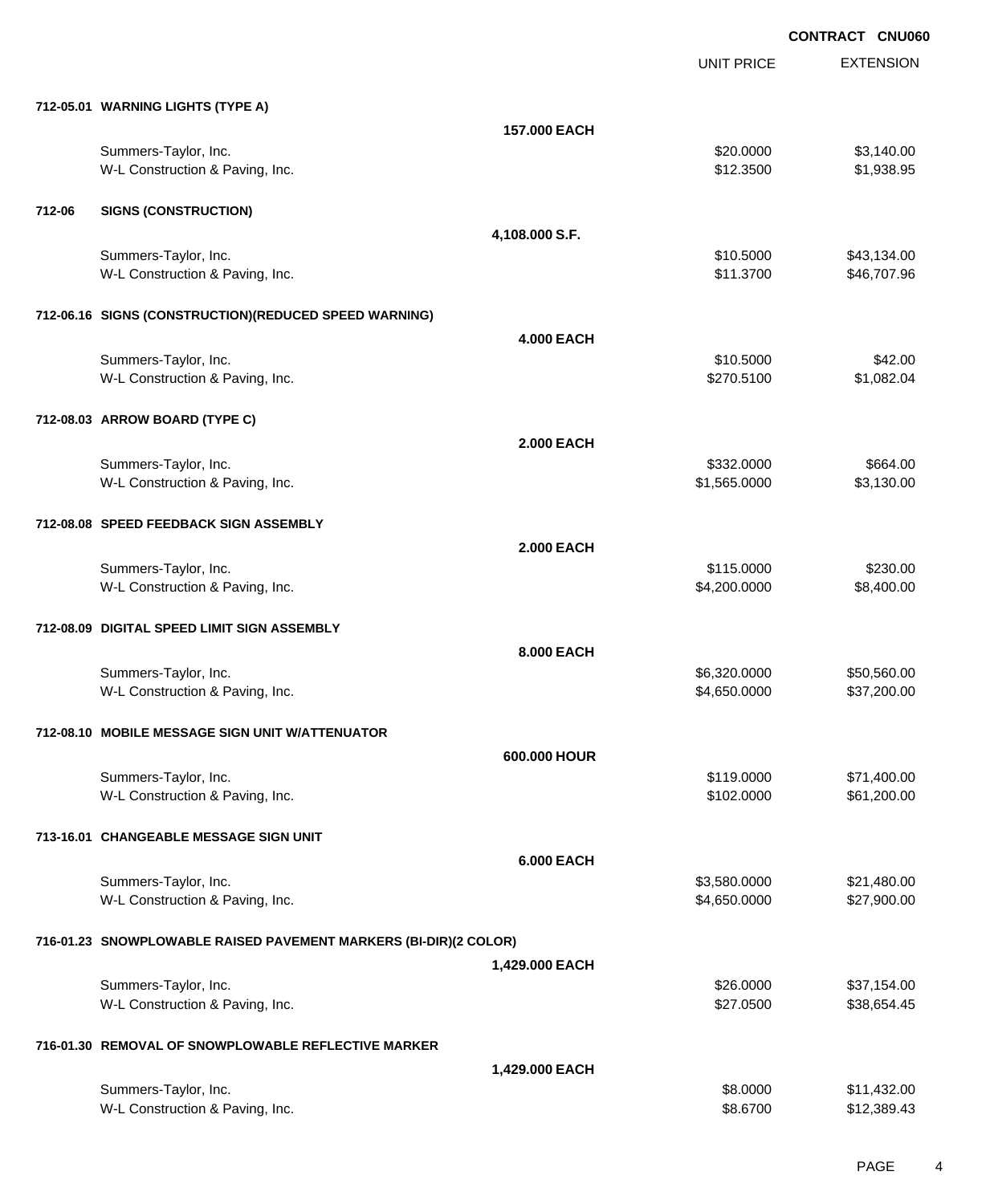|        |                                                                 |                   |                          | <b>CONTRACT CNU060</b>     |
|--------|-----------------------------------------------------------------|-------------------|--------------------------|----------------------------|
|        |                                                                 |                   | <b>UNIT PRICE</b>        | <b>EXTENSION</b>           |
|        | 716-02.07 PLASTIC PAVEMENT MARKING (24" BARRIER LINE)           |                   |                          |                            |
|        |                                                                 | 1,402.000 L.F.    |                          |                            |
|        | Summers-Taylor, Inc.                                            |                   | \$6.5000                 | \$9,113.00                 |
|        | W-L Construction & Paving, Inc.                                 |                   | \$6.7700                 | \$9,491.54                 |
|        | 716-05.02 PAINTED PAVEMENT MARKING (8" BARRIER LINE)            |                   |                          |                            |
|        |                                                                 | 9,513.000 L.F.    |                          |                            |
|        | Summers-Taylor, Inc.                                            |                   | \$0.2000                 | \$1,902.60                 |
|        | W-L Construction & Paving, Inc.                                 |                   | \$0.2100                 | \$1,997.73                 |
|        | 716-05.20 PAINTED PAVEMENT MARKING (6" LINE)                    |                   |                          |                            |
|        |                                                                 | 41.000 L.M.       |                          |                            |
|        | Summers-Taylor, Inc.                                            |                   | \$900.0000<br>\$892.6600 | \$36,900.00<br>\$36,599.06 |
|        | W-L Construction & Paving, Inc.                                 |                   |                          |                            |
|        | 716-12.02 ENHANCED FLATLINE THERMO PVMT MRKNG (6IN LINE)        |                   |                          |                            |
|        |                                                                 | 21.000 L.M.       |                          |                            |
|        | Summers-Taylor, Inc.                                            |                   | \$4,500.0000             | \$94,500.00                |
|        | W-L Construction & Paving, Inc.                                 |                   | \$4,869.0000             | \$102,249.00               |
|        | 716-12.05 ENHANCED FLATLINE THERMO PVMT MRKNG (6IN DOTTED LINE) |                   |                          |                            |
|        |                                                                 | 6,977.000 L.F.    |                          |                            |
|        | Summers-Taylor, Inc.                                            |                   | \$1.7500                 | \$12,209.75                |
|        | W-L Construction & Paving, Inc.                                 |                   | \$1.9100                 | \$13,326.07                |
|        | 716-12.08 ENHANCED FLAT LINE THERMO (12IN BARRIER LINE)         |                   |                          |                            |
|        |                                                                 | 9,513.000 L.F.    |                          |                            |
|        | Summers-Taylor, Inc.                                            |                   | \$3.5000                 | \$33,295.50                |
|        | W-L Construction & Paving, Inc.                                 |                   | \$3.8300                 | \$36,434.79                |
| 717-01 | <b>MOBILIZATION</b>                                             |                   |                          |                            |
|        |                                                                 | 1.000 LS          |                          |                            |
|        | Summers-Taylor, Inc.                                            |                   | \$131,220.0000           | \$131,220.00               |
|        | W-L Construction & Paving, Inc.                                 |                   | \$174,754.0500           | \$174,754.05               |
|        | 730-03.20 INSTALL PULL BOX (TYPE A)                             |                   |                          |                            |
|        |                                                                 | <b>4.000 EACH</b> |                          |                            |
|        | Summers-Taylor, Inc.                                            |                   | \$575.0000               | \$2,300.00                 |
|        | W-L Construction & Paving, Inc.                                 |                   | \$649.2000               | \$2,596.80                 |
|        | 730-12.02 CONDUIT 2" DIAMETER (PVC)                             |                   |                          |                            |
|        |                                                                 | 50.000 L.F.       |                          |                            |
|        | Summers-Taylor, Inc.                                            |                   | \$14.0000                | \$700.00                   |
|        | W-L Construction & Paving, Inc.                                 |                   | \$15.2400                | \$762.00                   |
|        | 730-14.02 SAW SLOT                                              |                   |                          |                            |
|        |                                                                 | 800.000 L.F.      |                          |                            |
|        | Summers-Taylor, Inc.                                            |                   | \$5.0000                 | \$4,000.00                 |
|        | W-L Construction & Paving, Inc.                                 |                   | \$5.1400                 | \$4,112.00                 |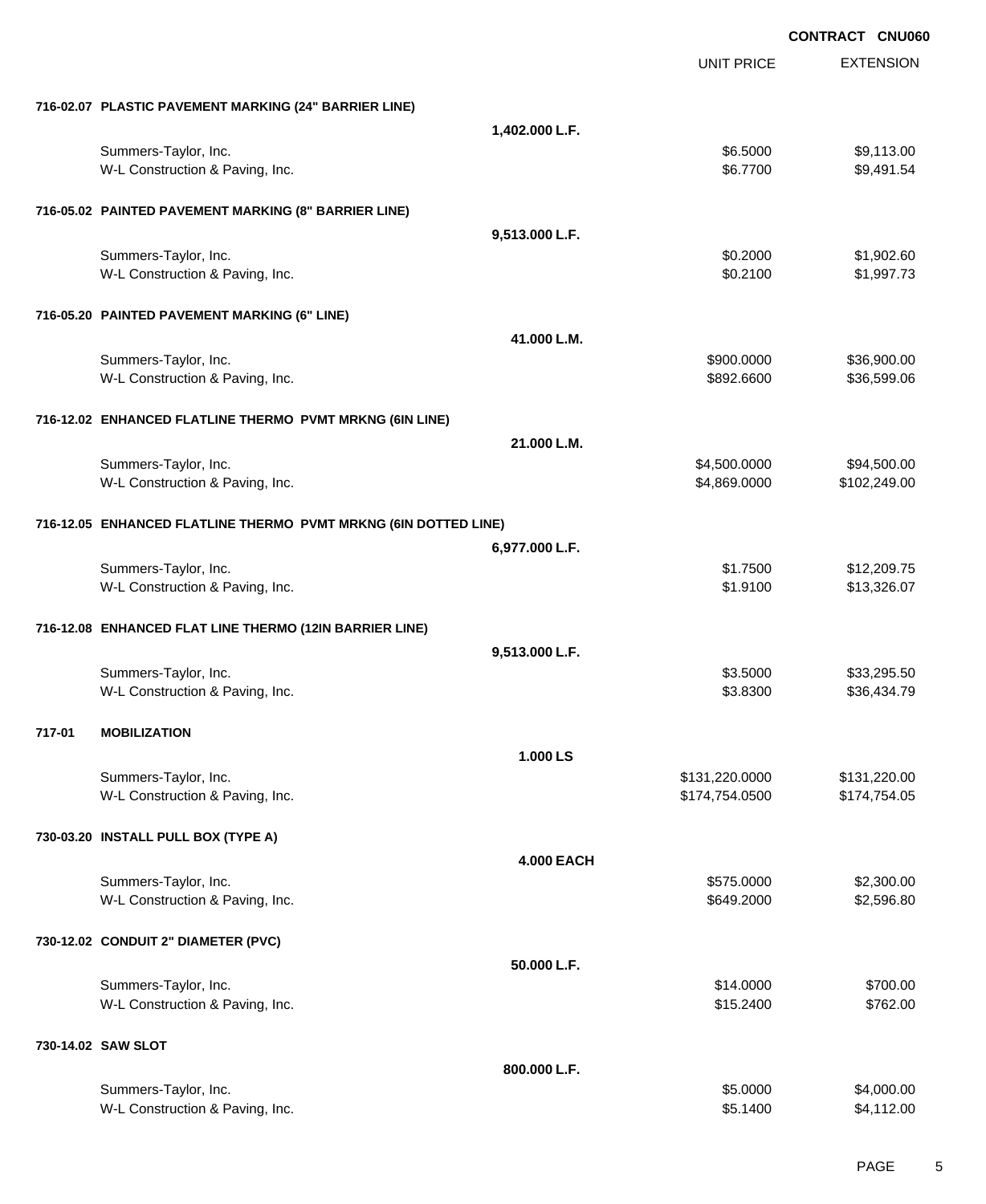|                                 |                   |                   | <b>CONTRACT</b> | <b>CNU060</b>    |
|---------------------------------|-------------------|-------------------|-----------------|------------------|
|                                 |                   | <b>UNIT PRICE</b> |                 | <b>EXTENSION</b> |
| 730-14.03 LOOP WIRE             |                   |                   |                 |                  |
|                                 | 3,200.000 L.F.    |                   |                 |                  |
| Summers-Taylor, Inc.            |                   | \$0.8500          |                 | \$2,720.00       |
| W-L Construction & Paving, Inc. |                   | \$0.8700          |                 | \$2,784.00       |
| 730-15.07 CABINET (SEE PLANS)   |                   |                   |                 |                  |
|                                 | <b>2.000 EACH</b> |                   |                 |                  |
| Summers-Taylor, Inc.            |                   | \$5,500.0000      |                 | \$11,000.00      |
| W-L Construction & Paving, Inc. |                   | \$5,415.0000      |                 | \$10,830.00      |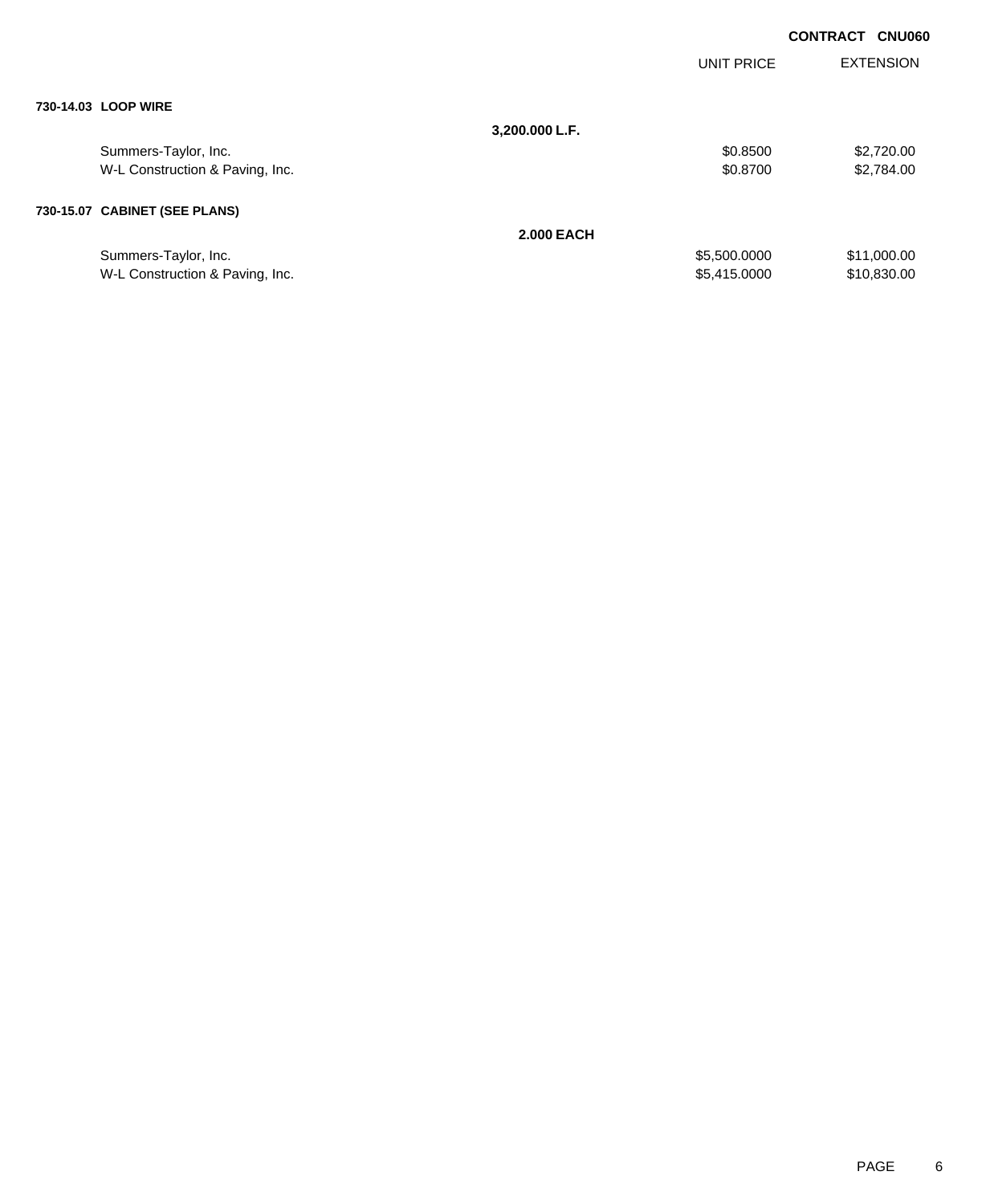## **SUB-TOTAL ROADWAY**

Summers-Taylor, Inc. \$4,032,632.70 W-L Construction & Paving, Inc. 6. The Second Second Studies of the Second Studies of S4,533,997.87

### **TOTAL CONTRACT**

Summers-Taylor, Inc. \$4,032,632.70 W-L Construction & Paving, Inc. 6. The Second Second Second Second Second Second Second Second Second Second Second Second Second Second Second Second Second Second Second Second Second Second Second Second Second Second S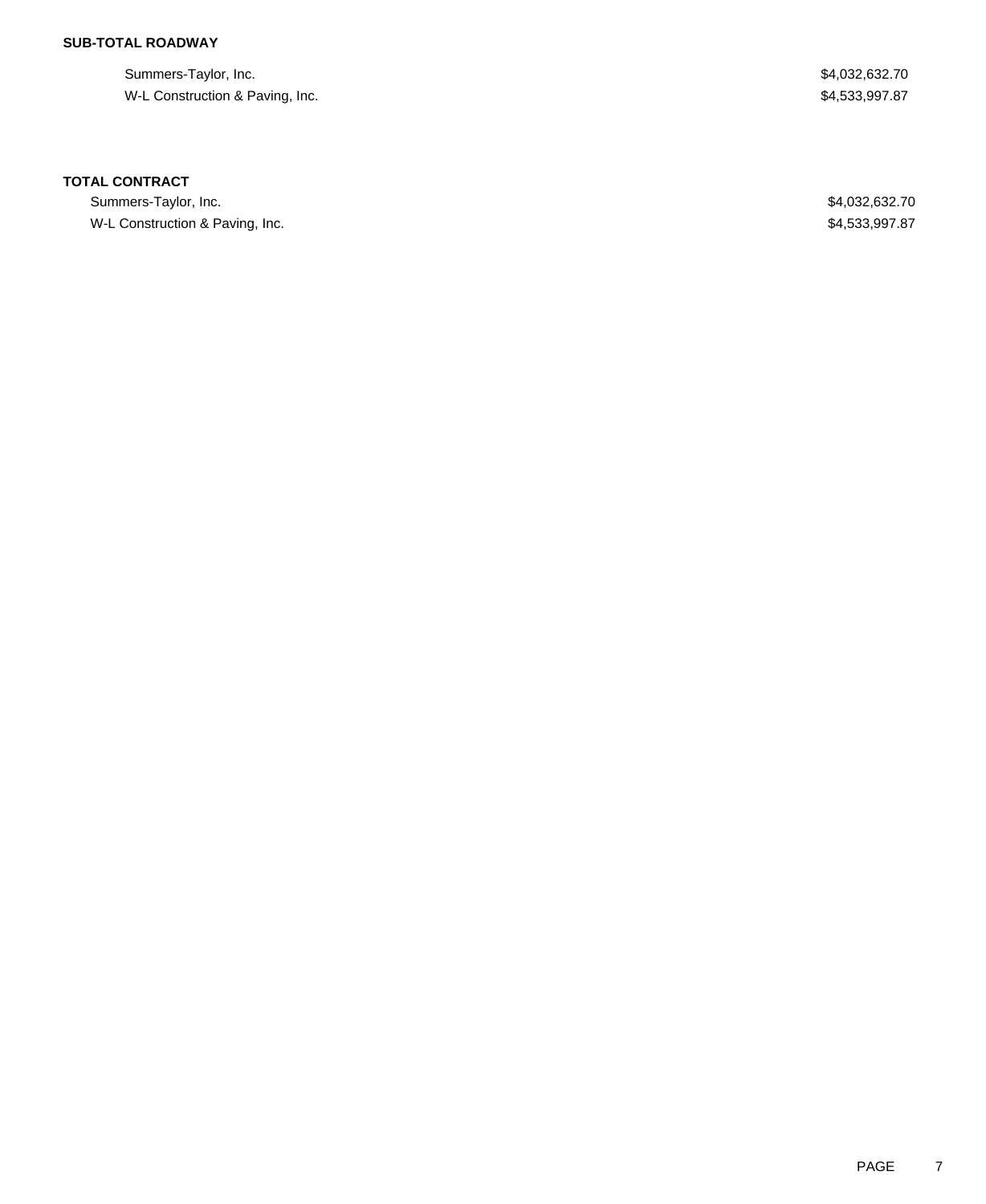## **DEPARTMENT OF TRANSPORTATION SUMMARY OF BIDS LETTING OF DECEMBER 11, 2020 STATE OF TENNESSEE**

#### SUMNER COUNTY (Contract No. CNU380 Call 051)

HSIP-52(81),83259-3204-94

THE MISCELLANEOUS SAFETY IMPROVEMENTS INCLUDING RESURFACING ON S.R. 52 FROM WEST OF CORINTH ROAD (L.M. 9.21) TO EAST OF CORINTH ROAD (L.M. 9.84).

PROJECT LENGTH - 0.630 MILES

COMPLETION TIME - ON OR BEFORE SEPTEMBER 30, 2021

DBE GOAL 4.00%

TOTAL CONTRACT

Rogers Group, Inc. 6. 2010 12:30 12:30 12:30 12:30 12:31 13:32 13:32 14:32 155,119.00 Charles Deweese Construction, Inc  $$191,866.84$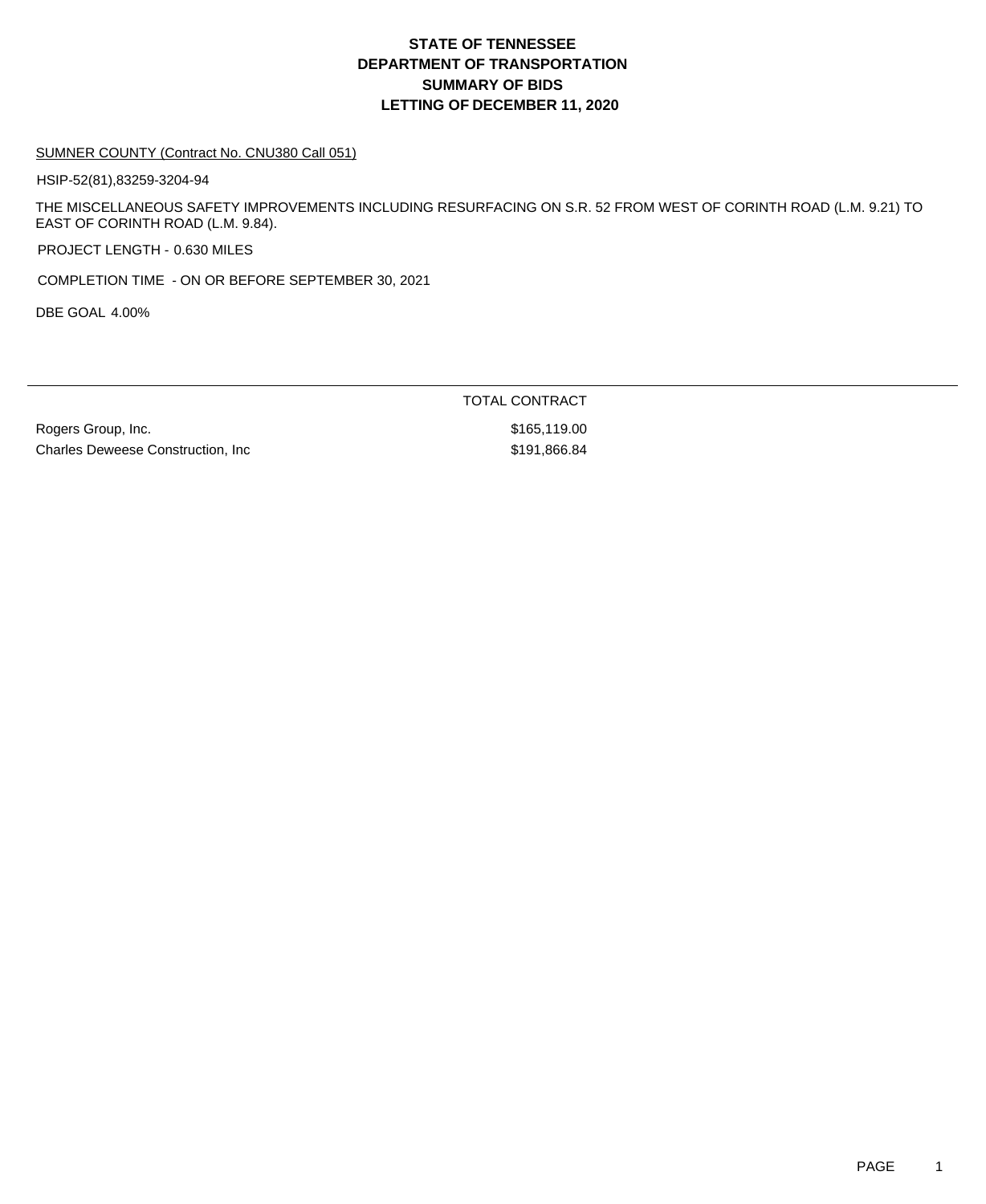EXTENSION UNIT PRICE

### **ROADWAY CATEGORY**

### **307-01.08 ASPHALT CONCRETE MIX (PG64-22) (BPMB-HM) GRADING B-M2**

|        |                                                                  | 934.000 TON       |               |             |
|--------|------------------------------------------------------------------|-------------------|---------------|-------------|
|        | Rogers Group, Inc.                                               |                   | \$65.0000     | \$60,710.00 |
|        | Charles Deweese Construction, Inc                                |                   | \$63.3200     | \$59,140.88 |
|        |                                                                  |                   |               |             |
| 403-01 | BITUMINOUS MATERIAL FOR TACK COAT (TC)                           |                   |               |             |
|        |                                                                  |                   |               |             |
|        |                                                                  | 8.600 TON         |               |             |
|        | Rogers Group, Inc.                                               |                   | \$700.0000    | \$6,020.00  |
|        | Charles Deweese Construction, Inc                                |                   | \$643.5400    | \$5,534.44  |
|        |                                                                  |                   |               |             |
|        | 411-01.10 ACS MIX(PG64-22) GRADING D                             |                   |               |             |
|        |                                                                  | 548.000 TON       |               |             |
|        | Rogers Group, Inc.                                               |                   | \$78.0000     | \$42,744.00 |
|        | Charles Deweese Construction, Inc                                |                   | \$80.2100     | \$43,955.08 |
|        |                                                                  |                   |               |             |
|        |                                                                  |                   |               |             |
|        | 411-12.04 SCORING FOR RUMBLE STRIPE (NON-CONTINUOUS) (4IN WIDTH) |                   |               |             |
|        |                                                                  | 0.700 L.M.        |               |             |
|        | Rogers Group, Inc.                                               |                   | \$4,900.0000  | \$3,430.00  |
|        | Charles Deweese Construction, Inc                                |                   | \$10,431.2100 | \$7,301.85  |
|        |                                                                  |                   |               |             |
|        |                                                                  |                   |               |             |
| 712-01 | <b>TRAFFIC CONTROL</b>                                           |                   |               |             |
|        |                                                                  | 1.000 LS          |               |             |
|        | Rogers Group, Inc.                                               |                   | \$5,750.0000  | \$5,750.00  |
|        | Charles Deweese Construction, Inc                                |                   | \$10,745.9100 | \$10,745.91 |
|        |                                                                  |                   |               |             |
|        | 712-04.01 FLEXIBLE DRUMS (CHANNELIZING)                          |                   |               |             |
|        |                                                                  |                   |               |             |
|        |                                                                  | 25.000 EACH       |               |             |
|        | Rogers Group, Inc.                                               |                   | \$16.0000     | \$400.00    |
|        | Charles Deweese Construction, Inc                                |                   | \$37.6100     | \$940.25    |
|        |                                                                  |                   |               |             |
|        | 712-05.01 WARNING LIGHTS (TYPE A)                                |                   |               |             |
|        |                                                                  |                   |               |             |
|        |                                                                  | <b>4.000 EACH</b> |               |             |
|        | Rogers Group, Inc.                                               |                   | \$13.0000     | \$52.00     |
|        | Charles Deweese Construction, Inc                                |                   | \$26.8700     | \$107.48    |
|        |                                                                  |                   |               |             |
| 712-06 | <b>SIGNS (CONSTRUCTION)</b>                                      |                   |               |             |
|        |                                                                  | 204.000 S.F.      |               |             |
|        | Rogers Group, Inc.                                               |                   | \$8.0000      | \$1,632.00  |
|        | Charles Deweese Construction, Inc                                |                   | \$7.5200      | \$1,534.08  |
|        |                                                                  |                   |               |             |
|        |                                                                  |                   |               |             |
|        | 713-02.21 SIGN POST DELINEATION ENHANCEMENT                      |                   |               |             |
|        |                                                                  | 12.000 L.F.       |               |             |
|        | Rogers Group, Inc.                                               |                   | \$6.0000      | \$72.00     |
|        | Charles Deweese Construction, Inc                                |                   | \$8.6000      | \$103.20    |
|        |                                                                  |                   |               |             |
|        | 713-15.36 REMOVE SIGN, SUPPORT & FOOTING                         |                   |               |             |
|        |                                                                  |                   |               |             |
|        |                                                                  | <b>2.000 EACH</b> |               |             |
|        | Rogers Group, Inc.                                               |                   | \$30.0000     | \$60.00     |
|        | Charles Deweese Construction, Inc                                |                   | \$537.3000    | \$1,074.60  |
|        |                                                                  |                   |               |             |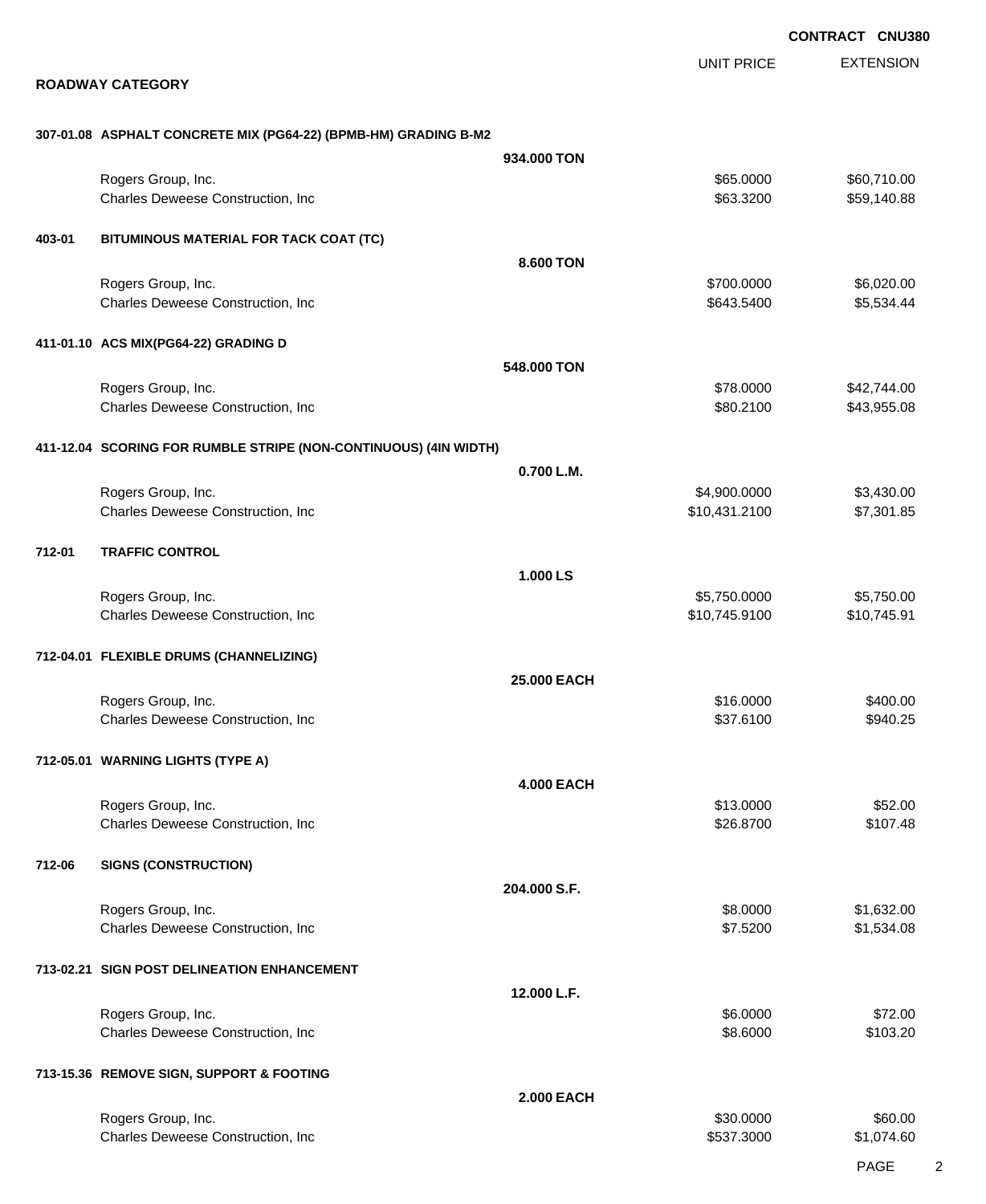|                                                                   |                   | <b>UNIT PRICE</b> | <b>EXTENSION</b> |
|-------------------------------------------------------------------|-------------------|-------------------|------------------|
| 713-16.20 SIGNS (R1-1)                                            |                   |                   |                  |
|                                                                   | <b>2.000 EACH</b> |                   |                  |
| Rogers Group, Inc.                                                |                   | \$150.0000        | \$300.00         |
| Charles Deweese Construction, Inc                                 |                   | \$429.8400        | \$859.68         |
| 716-01.21 SNOWPLOWABLE RAISED PAVEMENT MARKERS (BI-DIR) (1 COLOR) |                   |                   |                  |
|                                                                   | 136.000 EACH      |                   |                  |
| Rogers Group, Inc.                                                |                   | \$31.0000         | \$4,216.00       |
| Charles Deweese Construction, Inc                                 |                   | \$32.2400         | \$4,384.64       |
| 716-01.22 SNOWPLOWABLE RAISED PAVMENT MARKERS (MONO-DIR)(1 COLOR) |                   |                   |                  |
|                                                                   | 28,000 EACH       |                   |                  |
| Rogers Group, Inc.                                                |                   | \$31.0000         | \$868.00         |
| Charles Deweese Construction, Inc                                 |                   | \$32.2400         | \$902.72         |
| 716-01.30 REMOVAL OF SNOWPLOWABLE REFLECTIVE MARKER               |                   |                   |                  |
|                                                                   | 20.000 EACH       |                   |                  |
| Rogers Group, Inc.                                                |                   | \$10.5000         | \$210.00         |
| Charles Deweese Construction, Inc                                 |                   | \$10.7500         | \$215.00         |
| 716-02.04 PLASTIC PAVEMENT MARKING(CHANNELIZATION STRIPING)       |                   |                   |                  |
|                                                                   | 52.000 S.Y.       |                   |                  |
| Rogers Group, Inc.                                                |                   | \$31.0000         | \$1,612.00       |
| Charles Deweese Construction, Inc                                 |                   | \$32.2400         | \$1,676.48       |
| 716-02.05 PLASTIC PAVEMENT MARKING (STOP LINE)                    |                   |                   |                  |
|                                                                   | 24.000 L.F.       |                   |                  |
| Rogers Group, Inc.                                                |                   | \$26.0000         | \$624.00         |
| Charles Deweese Construction, Inc                                 |                   | \$26.8600         | \$644.64         |
| 716-02.06 PLASTIC PAVEMENT MARKING (TURN LANE ARROW)              |                   |                   |                  |
|                                                                   | <b>2.000 EACH</b> |                   |                  |
| Rogers Group, Inc.                                                |                   | \$206.0000        | \$412.00         |
| Charles Deweese Construction, Inc                                 |                   | \$214.9200        | \$429.84         |
| 716-05.01 PAINTED PAVEMENT MARKING (4" LINE)                      |                   |                   |                  |
|                                                                   | 2.000 L.M.        |                   |                  |
| Rogers Group, Inc.                                                |                   | \$1,030.0000      | \$2,060.00       |
| Charles Deweese Construction, Inc                                 |                   | \$1,074.5900      | \$2,149.18       |
| 716-13.01 SPRAY THERMO PVMT MRKNG (60 mil) (4IN LINE)             |                   |                   |                  |
|                                                                   | 2.300 L.M.        |                   |                  |
| Rogers Group, Inc.                                                |                   | \$4,700.0000      | \$10,810.00      |
| Charles Deweese Construction, Inc.                                |                   | \$4,835.6600      | \$11,122.02      |
| 716-13.04 SPRAY THERMO PVMT MRKNG (60 mil) (4IN DOTTED LINE)      |                   |                   |                  |
|                                                                   | 440.000 L.F.      |                   |                  |
| Rogers Group, Inc.                                                |                   | \$2.1000          | \$924.00         |
| Charles Deweese Construction, Inc                                 |                   | \$2.1500          | \$946.00         |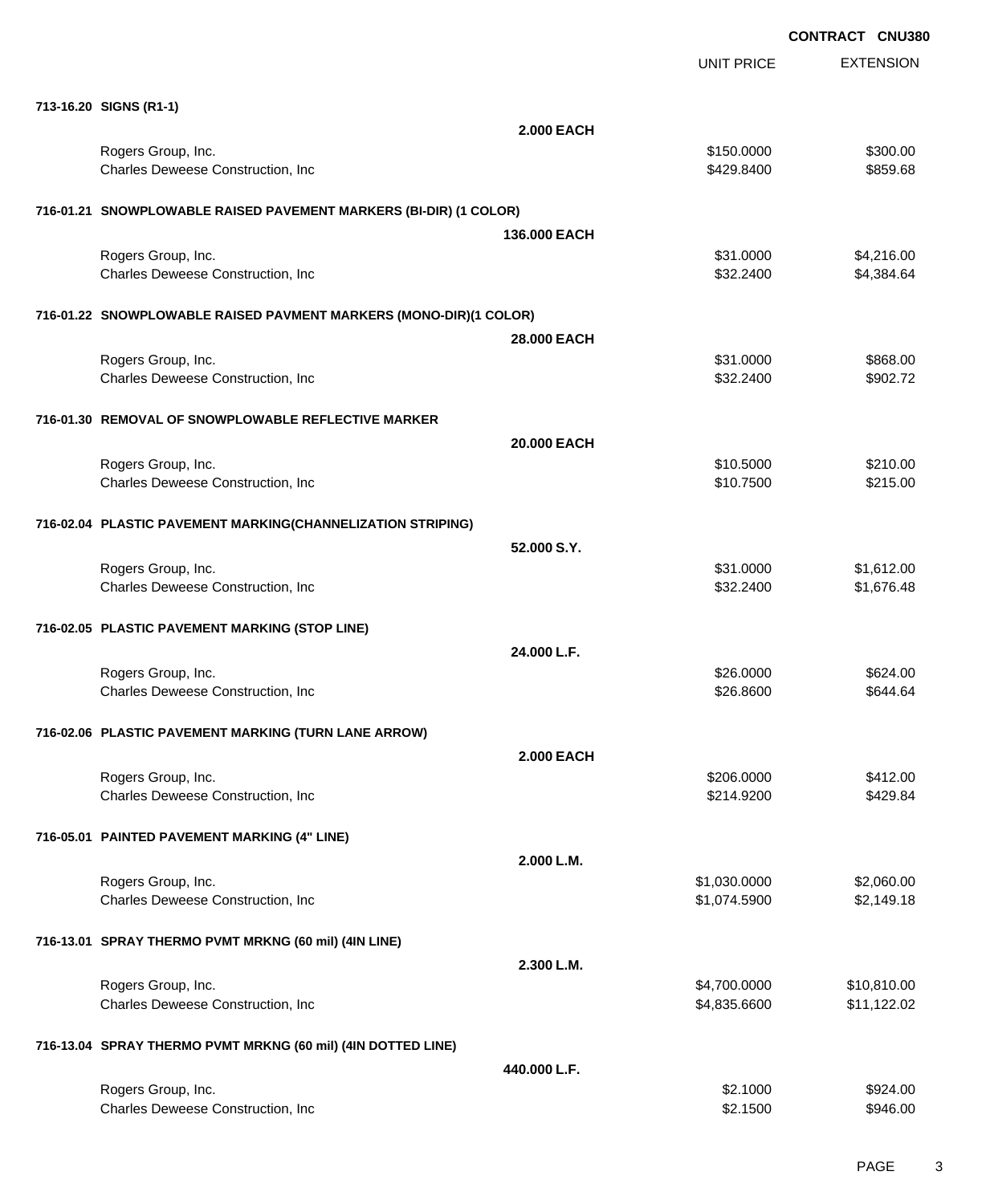|        |                                            |                |                   | <b>CONTRACT</b><br><b>CNU380</b> |
|--------|--------------------------------------------|----------------|-------------------|----------------------------------|
|        |                                            |                | <b>UNIT PRICE</b> | <b>EXTENSION</b>                 |
| 717-01 | <b>MOBILIZATION</b>                        |                |                   |                                  |
|        |                                            | 1.000 LS       |                   |                                  |
|        | Rogers Group, Inc.                         |                | \$6,500.0000      | \$6,500.00                       |
|        | Charles Deweese Construction, Inc.         |                | \$18,168.1700     | \$18,168.17                      |
|        | 415-01.02 COLD PLANING BITUMINOUS PAVEMENT |                |                   |                                  |
|        |                                            | 8,270.000 S.Y. |                   |                                  |
|        | Rogers Group, Inc.                         |                | \$1.9000          | \$15,713.00                      |
|        | Charles Deweese Construction, Inc.         |                | \$2,4100          | \$19,930.70                      |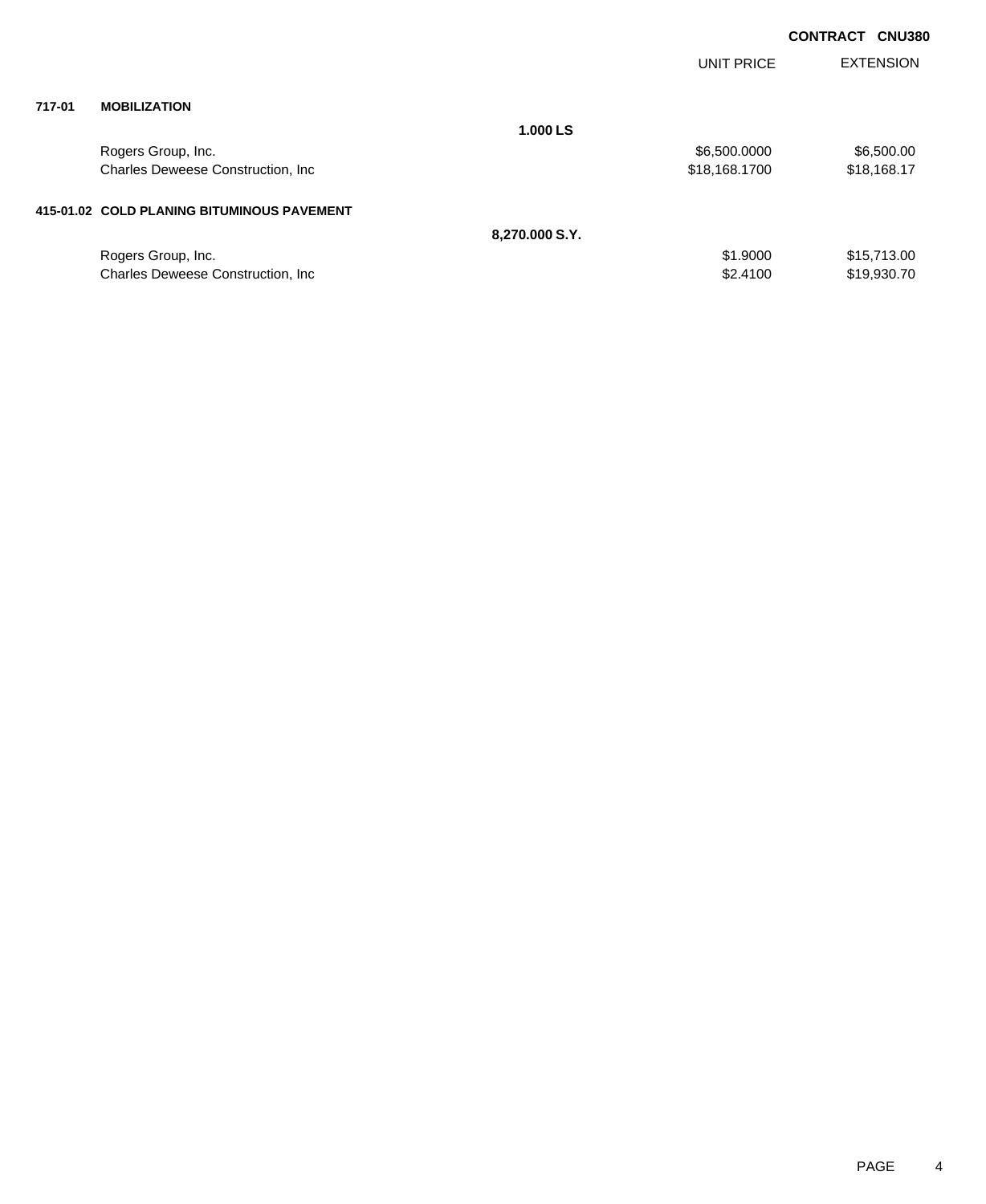## **SUB-TOTAL ROADWAY**

Rogers Group, Inc. \$165,119.00 Charles Deweese Construction, Inc **Example 2018** 2011, 2012 12:34

### **TOTAL CONTRACT**

Rogers Group, Inc. \$165,119.00 Charles Deweese Construction, Inc **Example 2018** 2011, 2012 12:34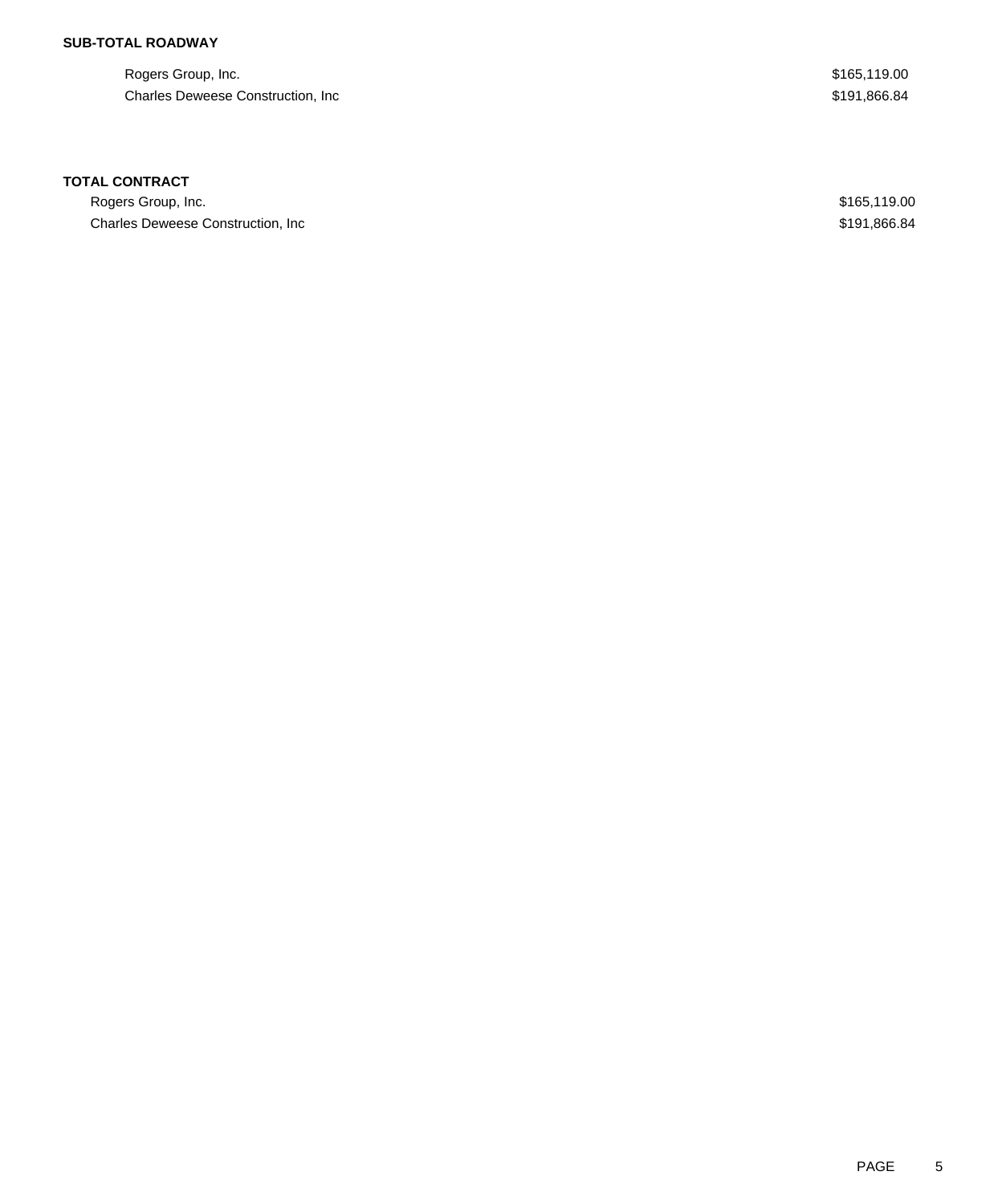## **DEPARTMENT OF TRANSPORTATION SUMMARY OF BIDS LETTING OF DECEMBER 11, 2020 STATE OF TENNESSEE**

#### TIPTON COUNTY (Contract No. CNU324 Call 052)

HSIP-206(12),84014-3220-94,HSIP-806(10),84018-3412-94

THE MISCELLANEOUS SAFETY IMPROVEMENTS ON S.R. 206 AT THE INTERSECTION OF LUCADO ROAD/FAYNE ROAD AND ON HOLLY GROVE ROAD FROM MCWILLIAMS ROAD TO U.S. 51 (S.R. 3).

PROJECT LENGTH - 4.640 MILES

COMPLETION TIME - ON OR BEFORE NOVEMBER 30, 2021

Superior Traffic Control, LLC \$86,120.45 Volunteer Paving, LLC \$98,848.76

TOTAL CONTRACT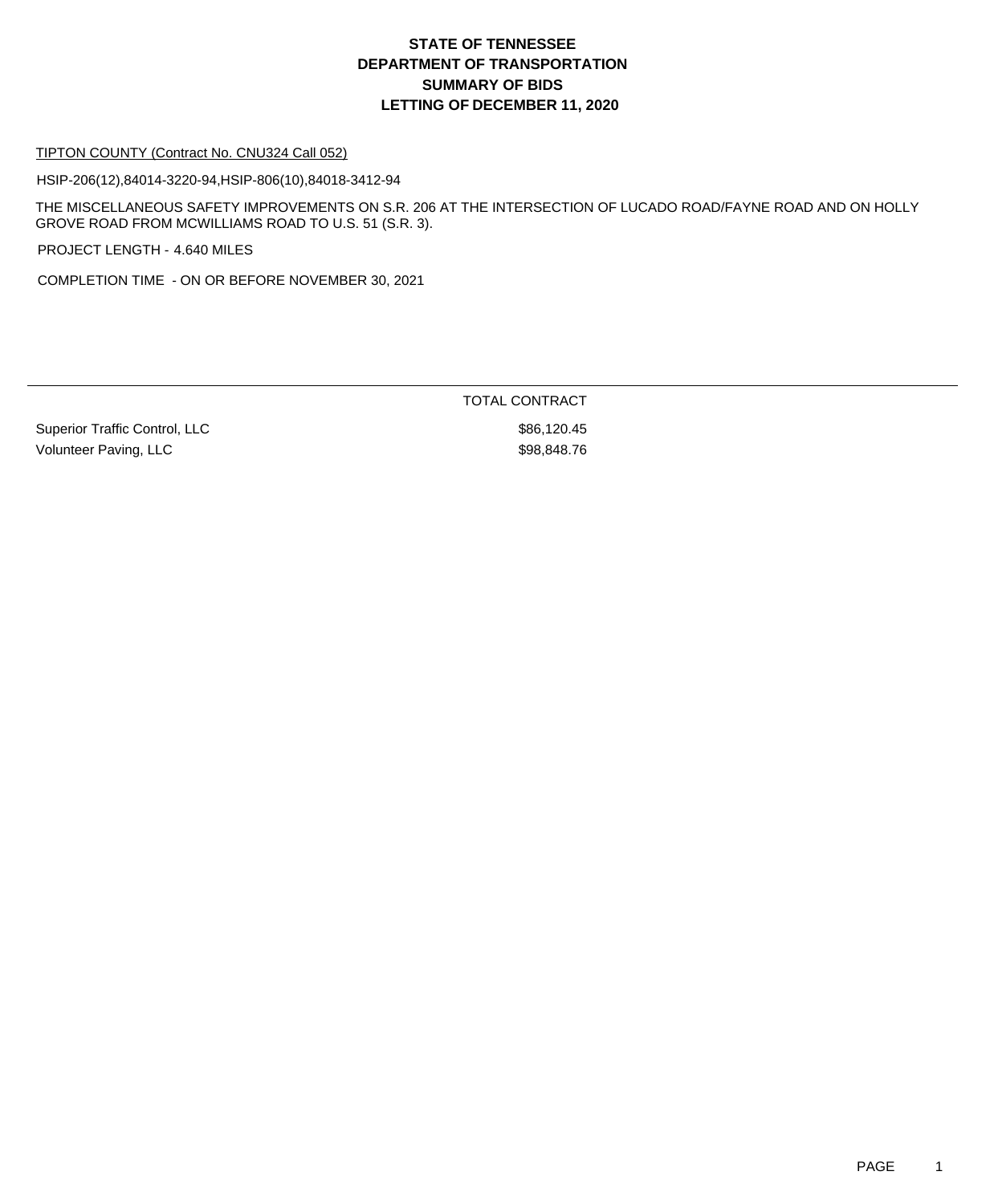|        |                                                                   |                   |                              | <b>CONTRACT CNU324</b>    |
|--------|-------------------------------------------------------------------|-------------------|------------------------------|---------------------------|
|        |                                                                   |                   | <b>UNIT PRICE</b>            | <b>EXTENSION</b>          |
|        | <b>ROADWAY CATEGORY</b>                                           |                   |                              |                           |
|        | 705-04.21 GUARDRAIL DELINEATION ENHANCEMENT                       |                   |                              |                           |
|        |                                                                   | 425.000 L.F.      |                              |                           |
|        | Superior Traffic Control, LLC<br>Volunteer Paving, LLC            |                   | \$3.5000<br>\$4.4200         | \$1,487.50<br>\$1,878.50  |
| 712-01 | <b>TRAFFIC CONTROL</b>                                            |                   |                              |                           |
|        |                                                                   | 1.000 LS          |                              |                           |
|        | Superior Traffic Control, LLC<br>Volunteer Paving, LLC            |                   | \$4,200.0000<br>\$5,000.0000 | \$4,200.00<br>\$5,000.00  |
|        | 713-02.21 SIGN POST DELINEATION ENHANCEMENT                       |                   |                              |                           |
|        |                                                                   | 636.000 L.F.      |                              |                           |
|        | Superior Traffic Control, LLC<br>Volunteer Paving, LLC            |                   | \$5.0000<br>\$2.7300         | \$3,180.00<br>\$1,736.28  |
|        | 713-11.01 "U" SECTION STEEL POSTS                                 |                   |                              |                           |
|        |                                                                   | 521.000 LB.       |                              |                           |
|        | Superior Traffic Control, LLC                                     |                   | \$3.5000                     | \$1,823.50                |
|        | Volunteer Paving, LLC                                             |                   | \$2.8200                     | \$1,469.22                |
|        | 713-11.02 PERFORATED/KNOCKOUT SQUARE TUBE POST                    |                   |                              |                           |
|        |                                                                   | 2,392.000 LB.     |                              |                           |
|        | Superior Traffic Control, LLC                                     |                   | \$3.9500                     | \$9,448.40                |
|        | Volunteer Paving, LLC                                             |                   | \$3.2500                     | \$7,774.00                |
|        | 713-11.21 P POST SLIP BASE                                        |                   |                              |                           |
|        |                                                                   | <b>4.000 EACH</b> |                              |                           |
|        | Superior Traffic Control, LLC                                     |                   | \$320.0000                   | \$1,280.00                |
|        | Volunteer Paving, LLC                                             |                   | \$412.0000                   | \$1,648.00                |
|        | 713-13.02 FLAT SHEET ALUMINUM SIGNS (0.080" THICK)                |                   |                              |                           |
|        |                                                                   | 225.000 S.F.      |                              |                           |
|        | Superior Traffic Control, LLC<br>Volunteer Paving, LLC            |                   | \$12.4000<br>\$10.7800       | \$2,790.00<br>\$2,425.50  |
|        |                                                                   |                   |                              |                           |
|        | 713-13.03 FLAT SHEET ALUMINUM SIGNS (0.100" THICK)                |                   |                              |                           |
|        |                                                                   | 479.000 S.F.      |                              |                           |
|        | Superior Traffic Control, LLC<br>Volunteer Paving, LLC            |                   | \$13.2000<br>\$11.4400       | \$6,322.80<br>\$5,479.76  |
|        |                                                                   |                   |                              |                           |
|        | 713-15.36 REMOVE SIGN, SUPPORT & FOOTING                          |                   |                              |                           |
|        |                                                                   | 66.000 EACH       |                              |                           |
|        | Superior Traffic Control, LLC                                     |                   | \$10.0000                    | \$660.00                  |
|        | Volunteer Paving, LLC                                             |                   | \$31.0000                    | \$2,046.00                |
|        | 716-01.21 SNOWPLOWABLE RAISED PAVEMENT MARKERS (BI-DIR) (1 COLOR) |                   |                              |                           |
|        |                                                                   | 346.000 EACH      |                              |                           |
|        | Superior Traffic Control, LLC<br>Volunteer Paving, LLC            |                   | \$26.0000<br>\$32.0000       | \$8,996.00<br>\$11,072.00 |
|        |                                                                   |                   |                              |                           |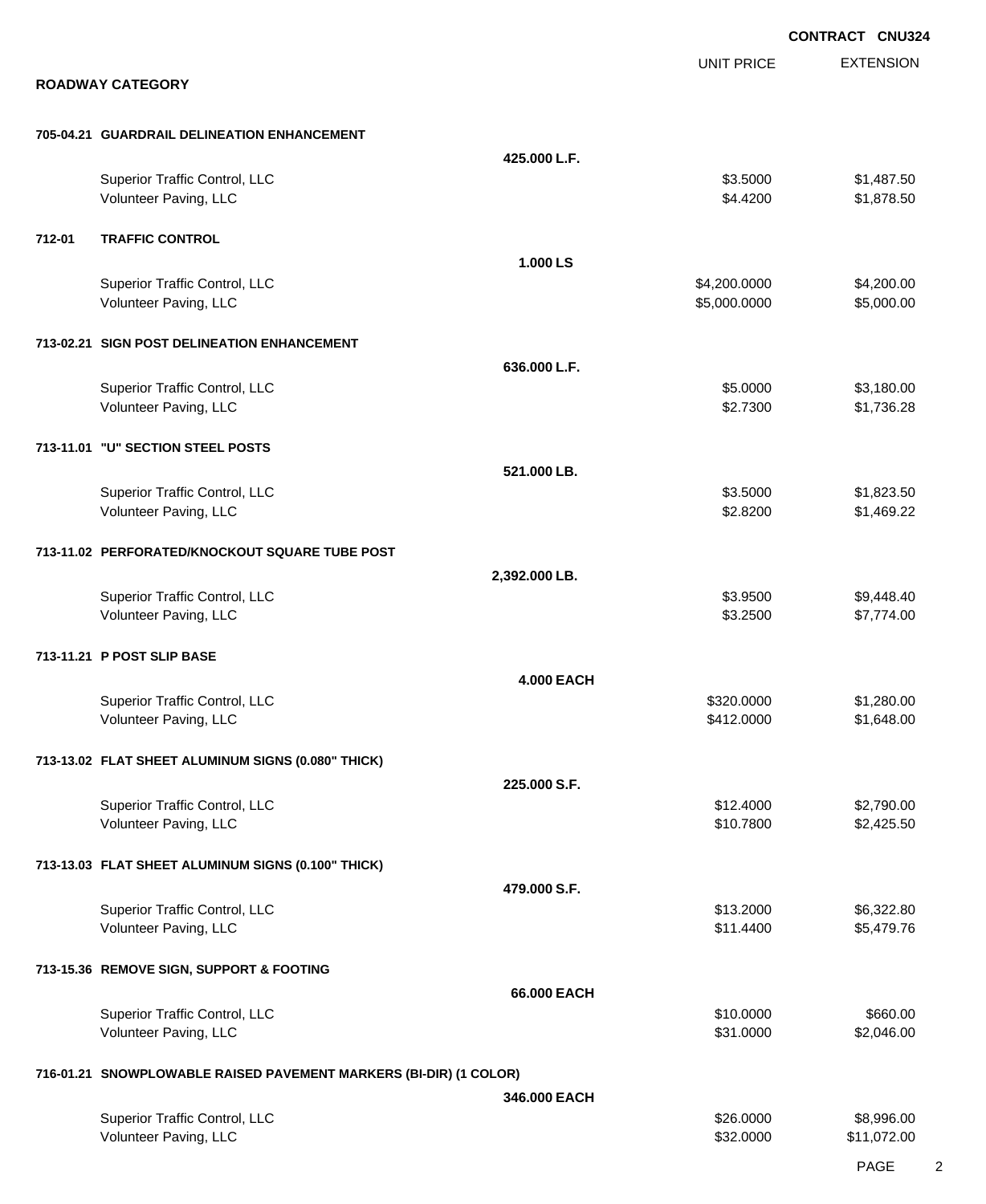|                                                                   |                   | <b>UNIT PRICE</b> | <b>EXTENSION</b> |
|-------------------------------------------------------------------|-------------------|-------------------|------------------|
| 716-01.22 SNOWPLOWABLE RAISED PAVMENT MARKERS (MONO-DIR)(1 COLOR) |                   |                   |                  |
|                                                                   | 26.000 EACH       |                   |                  |
| Superior Traffic Control, LLC                                     |                   | \$26.0000         | \$676.00         |
| Volunteer Paving, LLC                                             |                   | \$32.0000         | \$832.00         |
| 716-02.05 PLASTIC PAVEMENT MARKING (STOP LINE)                    |                   |                   |                  |
|                                                                   | 215.000 L.F.      |                   |                  |
| Superior Traffic Control, LLC                                     |                   | \$14.0000         | \$3,010.00       |
| Volunteer Paving, LLC                                             |                   | \$15.0000         | \$3,225.00       |
| 716-02.06 PLASTIC PAVEMENT MARKING (TURN LANE ARROW)              |                   |                   |                  |
|                                                                   | <b>2.000 EACH</b> |                   |                  |
| Superior Traffic Control, LLC                                     |                   | \$155.0000        | \$310.00         |
| Volunteer Paving, LLC                                             |                   | \$150.0000        | \$300.00         |
| 716-03.03 PLASTIC WORD PAVEMENT MARKING (STOP AHEAD)              |                   |                   |                  |
|                                                                   | <b>2.000 EACH</b> |                   |                  |
| Superior Traffic Control, LLC                                     |                   | \$575.0000        | \$1,150.00       |
| Volunteer Paving, LLC                                             |                   | \$500.0000        | \$1,000.00       |
| 716-03.07 PLASTIC WORD PAVEMENT MARKING (STOP)                    |                   |                   |                  |
|                                                                   | <b>2.000 EACH</b> |                   |                  |
| Superior Traffic Control, LLC                                     |                   | \$220.0000        | \$440.00         |
| Volunteer Paving, LLC                                             |                   | \$250.0000        | \$500.00         |
| 716-13.01 SPRAY THERMO PVMT MRKNG (60 mil) (4IN LINE)             |                   |                   |                  |
|                                                                   | 20.250 L.M.       |                   |                  |
| Superior Traffic Control, LLC                                     |                   | \$1,385.0000      | \$28,046.25      |
| Volunteer Paving, LLC                                             |                   | \$1,850.0000      | \$37,462.50      |
| 717-01<br><b>MOBILIZATION</b>                                     |                   |                   |                  |
|                                                                   | 1.000 LS          |                   |                  |
| Superior Traffic Control, LLC                                     |                   | \$2,500.0000      | \$2,500.00       |
| Volunteer Paving, LLC                                             |                   | \$5,000.0000      | \$5,000.00       |
| 730-26.07 FLASHING WARNING BEACON (Red)                           |                   |                   |                  |
|                                                                   | <b>2.000 EACH</b> |                   |                  |
| Superior Traffic Control, LLC                                     |                   | \$2,450.0000      | \$4,900.00       |
| Volunteer Paving, LLC                                             |                   | \$2,500.0000      | \$5,000.00       |
| 730-26.08 FLASHING WARNING BEACON (Amber)                         |                   |                   |                  |
|                                                                   | <b>2.000 EACH</b> |                   |                  |
| Superior Traffic Control, LLC                                     |                   | \$2,450.0000      | \$4,900.00       |
| Volunteer Paving, LLC                                             |                   | \$2,500.0000      | \$5,000.00       |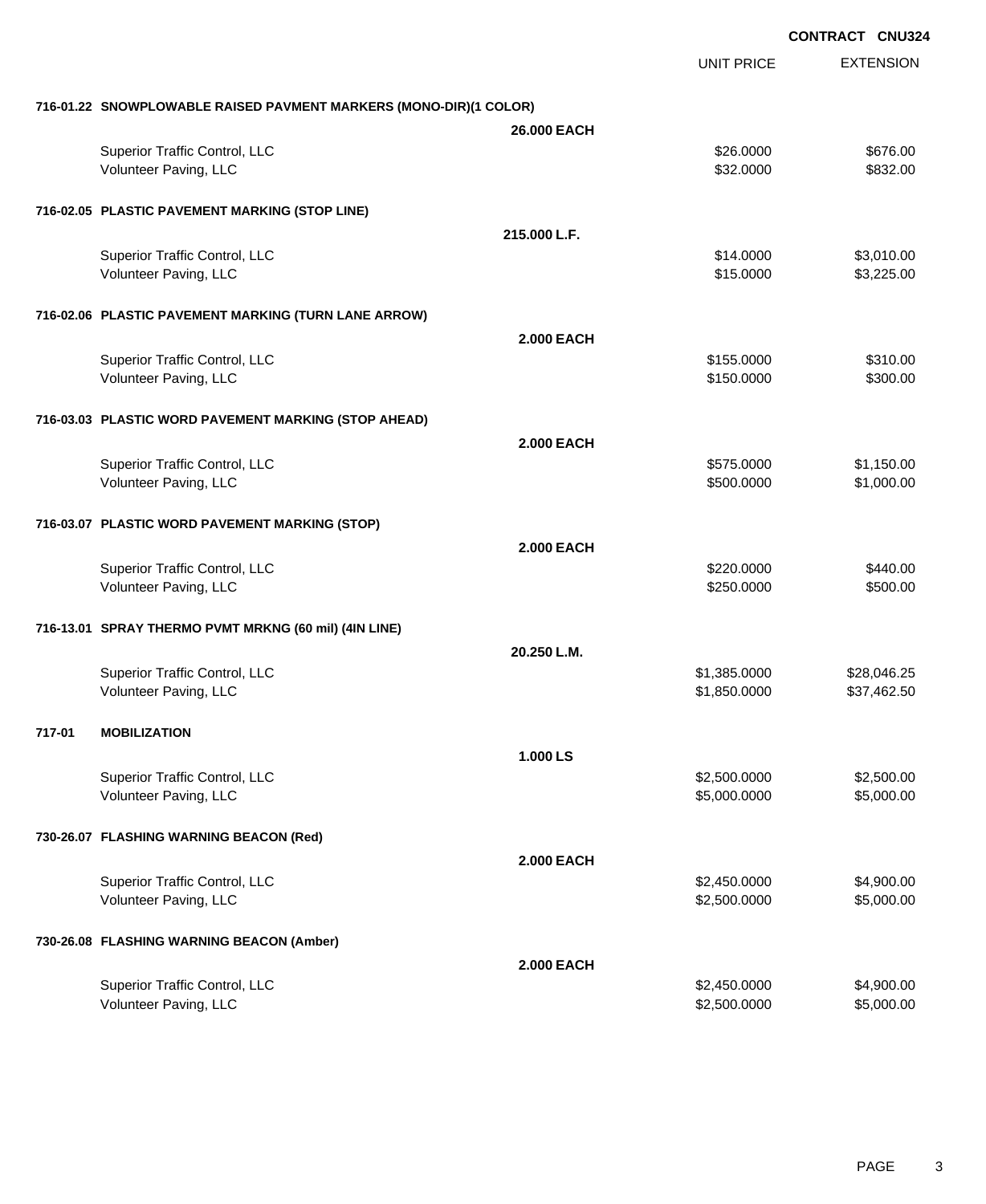## **SUB-TOTAL ROADWAY**

Superior Traffic Control, LLC \$86,120.45 Volunteer Paving, LLC \$98,848.76

### **TOTAL CONTRACT**

Superior Traffic Control, LLC \$86,120.45 Volunteer Paving, LLC \$98,848.76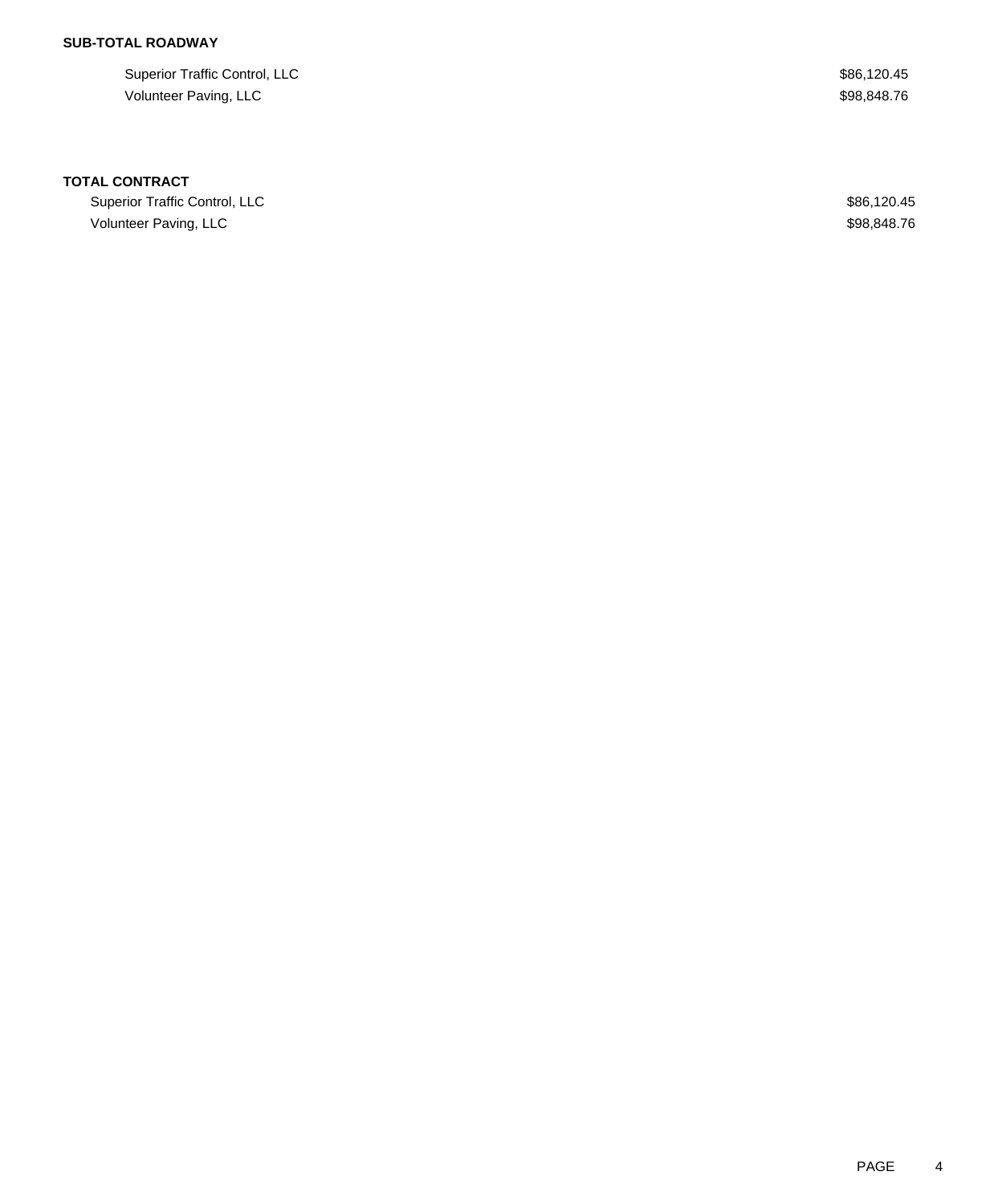# **DEPARTMENT OF TRANSPORTATION SUMMARY OF BIDS LETTING OF DECEMBER 11, 2020 STATE OF TENNESSEE**

#### UNICOI COUNTY (Contract No. CNU209 Call 053)

86004-3159-04

THE REPAIR OF THE BRIDGE ON I-26 OVER PINNACLE STREET AND NORTH INDIAN CREEK (L.M. 5.48, L & R).

PROJECT LENGTH - 0.0 MILES

COMPLETION TIME - ON OR BEFORE AUGUST 31, 2021

Summers-Taylor, Inc. 60. 1992) 6.682,027.60 Southern Constructors, Inc. 63,483,400.00

TOTAL CONTRACT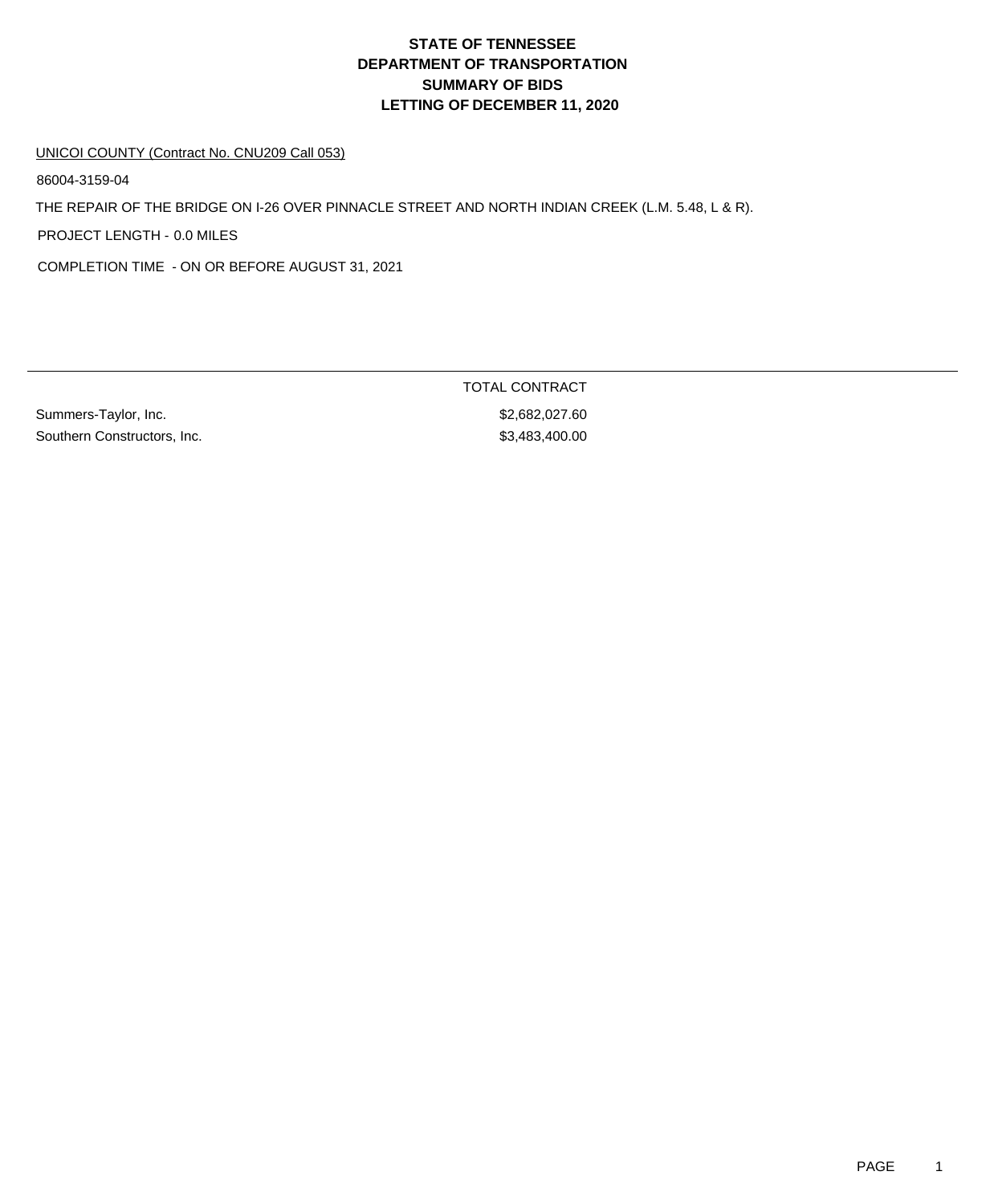|        |                                                                 |                 |                   | <b>CONTRACT CNU209</b> |
|--------|-----------------------------------------------------------------|-----------------|-------------------|------------------------|
|        | <b>BRIDGE CATEGORY</b>                                          |                 | <b>UNIT PRICE</b> | <b>EXTENSION</b>       |
|        |                                                                 |                 |                   |                        |
| 105-01 | <b>CONSTRUCTION STAKES, LINES AND GRADES</b>                    |                 |                   |                        |
|        |                                                                 | 1.000 LS        |                   |                        |
|        | Summers-Taylor, Inc.                                            |                 | \$12,950.0000     | \$12,950.00            |
|        | Southern Constructors, Inc.                                     |                 | \$50,000.0000     | \$50,000.00            |
|        | 201-07.01 REMOVAL AND DISPOSAL OF BRUSH & TREES                 |                 |                   |                        |
|        |                                                                 | 1.000 LS        |                   |                        |
|        | Summers-Taylor, Inc.                                            |                 | \$10,500.0000     | \$10,500.00            |
|        | Southern Constructors, Inc.                                     |                 | \$15,000.0000     | \$15,000.00            |
| 203-01 | <b>ROAD &amp; DRAINAGE EXCAVATION (UNCLASSIFIED)</b>            |                 |                   |                        |
|        |                                                                 | 5,349.000 C.Y.  |                   |                        |
|        | Summers-Taylor, Inc.                                            |                 | \$21.0000         | \$112,329.00           |
|        | Southern Constructors, Inc.                                     |                 | \$37.0000         | \$197,913.00           |
| 209-05 | <b>SEDIMENT REMOVAL</b>                                         |                 |                   |                        |
|        |                                                                 | 209.000 C.Y.    |                   |                        |
|        | Summers-Taylor, Inc.                                            |                 | \$10.0000         | \$2,090.00             |
|        | Southern Constructors, Inc.                                     |                 | \$30.0000         | \$6,270.00             |
|        | 209-08.02 TEMPORARY SILT FENCE (WITH BACKING)                   |                 |                   |                        |
|        |                                                                 | 12,094.000 L.F. |                   |                        |
|        | Summers-Taylor, Inc.                                            |                 | \$4.0000          | \$48,376.00            |
|        | Southern Constructors, Inc.                                     |                 | \$4.0000          | \$48,376.00            |
|        | 209-08.08 ENHANCED ROCK CHECK DAM                               |                 |                   |                        |
|        |                                                                 | 11.000 EACH     |                   |                        |
|        | Summers-Taylor, Inc.                                            |                 | \$650.0000        | \$7,150.00             |
|        | Southern Constructors, Inc.                                     |                 | \$1,000.0000      | \$11,000.00            |
|        | 209-40.30 CATCH BASIN PROTECTION (TYPE A)                       |                 |                   |                        |
|        |                                                                 | 10.000 EACH     |                   |                        |
|        | Summers-Taylor, Inc.                                            |                 | \$400.0000        | \$4,000.00             |
|        | Southern Constructors, Inc.                                     |                 | \$1,050.0000      | \$10,500.00            |
| 303-01 | MINERAL AGGREGATE, TYPE A BASE, GRADING D                       |                 |                   |                        |
|        |                                                                 | 7,495.000 TON   |                   |                        |
|        | Summers-Taylor, Inc.                                            |                 | \$44.2000         | \$331,279.00           |
|        | Southern Constructors, Inc.                                     |                 | \$40.0000         | \$299,800.00           |
|        | 307-03.01 ASPHALT CONCRETE MIX (PG76-22) (BPMB-HM) GRADING A    |                 |                   |                        |
|        |                                                                 | 1,647.000 TON   |                   |                        |
|        | Summers-Taylor, Inc.                                            |                 | \$127.7500        | \$210,404.25           |
|        | Southern Constructors, Inc.                                     |                 | \$140.0000        | \$230,580.00           |
|        | 307-03.08 ASPHALT CONCRETE MIX (PG76-22) (BPMB-HM) GRADING B-M2 |                 |                   |                        |
|        |                                                                 | 1,271.000 TON   |                   |                        |
|        | Summers-Taylor, Inc.                                            |                 | \$138.9000        | \$176,541.90           |
|        | Southern Constructors, Inc.                                     |                 | \$155.0000        | \$197,005.00           |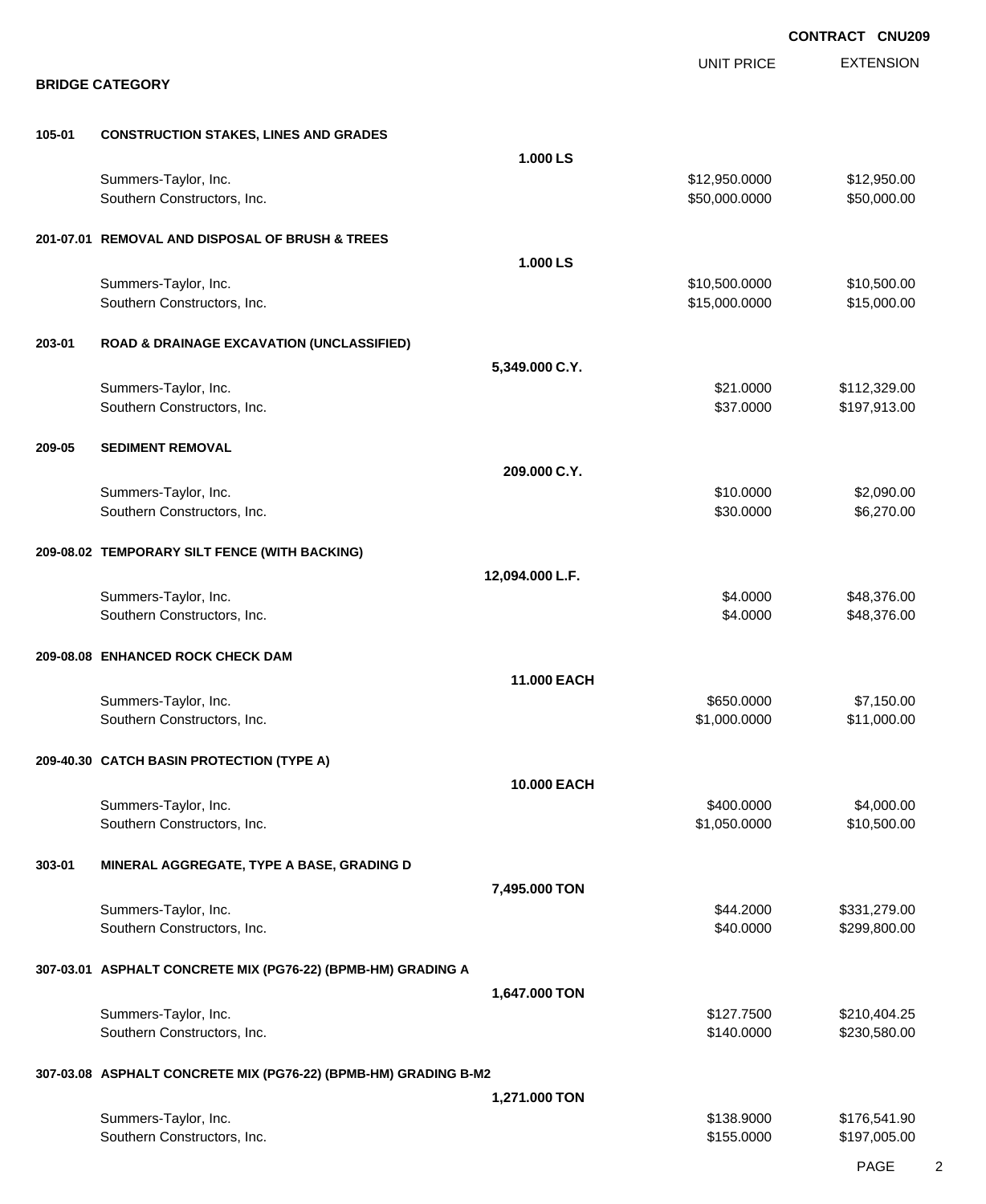|        |                                                        |                 | <b>UNIT PRICE</b> | <b>EXTENSION</b> |
|--------|--------------------------------------------------------|-----------------|-------------------|------------------|
| 402-01 | BITUMINOUS MATERIAL FOR PRIME COAT (PC)                |                 |                   |                  |
|        |                                                        | 13.000 TON      |                   |                  |
|        | Summers-Taylor, Inc.                                   |                 | \$2,600.0000      | \$33,800.00      |
|        | Southern Constructors, Inc.                            |                 | \$290.0000        | \$3,770.00       |
| 402-02 | <b>AGGREGATE FOR COVER MATERIAL (PC)</b>               |                 |                   |                  |
|        |                                                        | 48.000 TON      |                   |                  |
|        | Summers-Taylor, Inc.                                   |                 | \$105.0000        | \$5,040.00       |
|        | Southern Constructors, Inc.                            |                 | \$120.0000        | \$5,760.00       |
| 403-01 | BITUMINOUS MATERIAL FOR TACK COAT (TC)                 |                 |                   |                  |
|        |                                                        | 19.000 TON      |                   |                  |
|        | Summers-Taylor, Inc.                                   |                 | \$1,100.0000      | \$20,900.00      |
|        | Southern Constructors, Inc.                            |                 | \$1,250.0000      | \$23,750.00      |
|        | 407-20.05 SAW CUTTING ASPHALT PAVEMENT                 |                 |                   |                  |
|        |                                                        | 11,710.000 L.F. |                   |                  |
|        | Summers-Taylor, Inc.                                   |                 | \$1.0000          | \$11,710.00      |
|        | Southern Constructors, Inc.                            |                 | \$3.0000          | \$35,130.00      |
|        | 411-03.10 ACS MIX(PG76-22) GRADING D                   |                 |                   |                  |
|        |                                                        | 2,392.000 TON   |                   |                  |
|        | Summers-Taylor, Inc.                                   |                 | \$135.0000        | \$322,920.00     |
|        | Southern Constructors, Inc.                            |                 | \$150.0000        | \$358,800.00     |
|        | 411-12.01 SCORING SHOULDERS (CONTINUOUS) (16IN WIDTH)  |                 |                   |                  |
|        |                                                        | 2.200 L.M.      |                   |                  |
|        | Summers-Taylor, Inc.                                   |                 | \$3,300.0000      | \$7,260.00       |
|        | Southern Constructors, Inc.                            |                 | \$1,800.0000      | \$3,960.00       |
|        | 415-01.01 COLD PLANING BITUMINOUS PAVEMENT             |                 |                   |                  |
|        |                                                        | 2,500.000 TON   |                   |                  |
|        | Summers-Taylor, Inc.                                   |                 | \$23.0000         | \$57,500.00      |
|        | Southern Constructors, Inc.                            |                 | \$26.0000         | \$65,000.00      |
|        | 604-03.04 PAVEMENT @ BRIDGE ENDS                       |                 |                   |                  |
|        |                                                        | 432.000 S.Y.    |                   |                  |
|        | Summers-Taylor, Inc.                                   |                 | \$355.0000        | \$153,360.00     |
|        | Southern Constructors, Inc.                            |                 | \$550.0000        | \$237,600.00     |
|        | 604-04.02 APPLIED TEXTURE FINISH (EXISTING STRUCTURES) |                 |                   |                  |
|        |                                                        | 2,158.000 S.Y.  |                   |                  |
|        | Summers-Taylor, Inc.                                   |                 | \$9.7500          | \$21,040.50      |
|        | Southern Constructors, Inc.                            |                 | \$11.0000         | \$23,738.00      |
|        | 604-10.05 CONCRETE                                     |                 |                   |                  |
|        |                                                        | 8.000 S.F.      |                   |                  |
|        | Summers-Taylor, Inc.                                   |                 | \$1,100.0000      | \$8,800.00       |
|        | Southern Constructors, Inc.                            |                 | \$180.0000        | \$1,440.00       |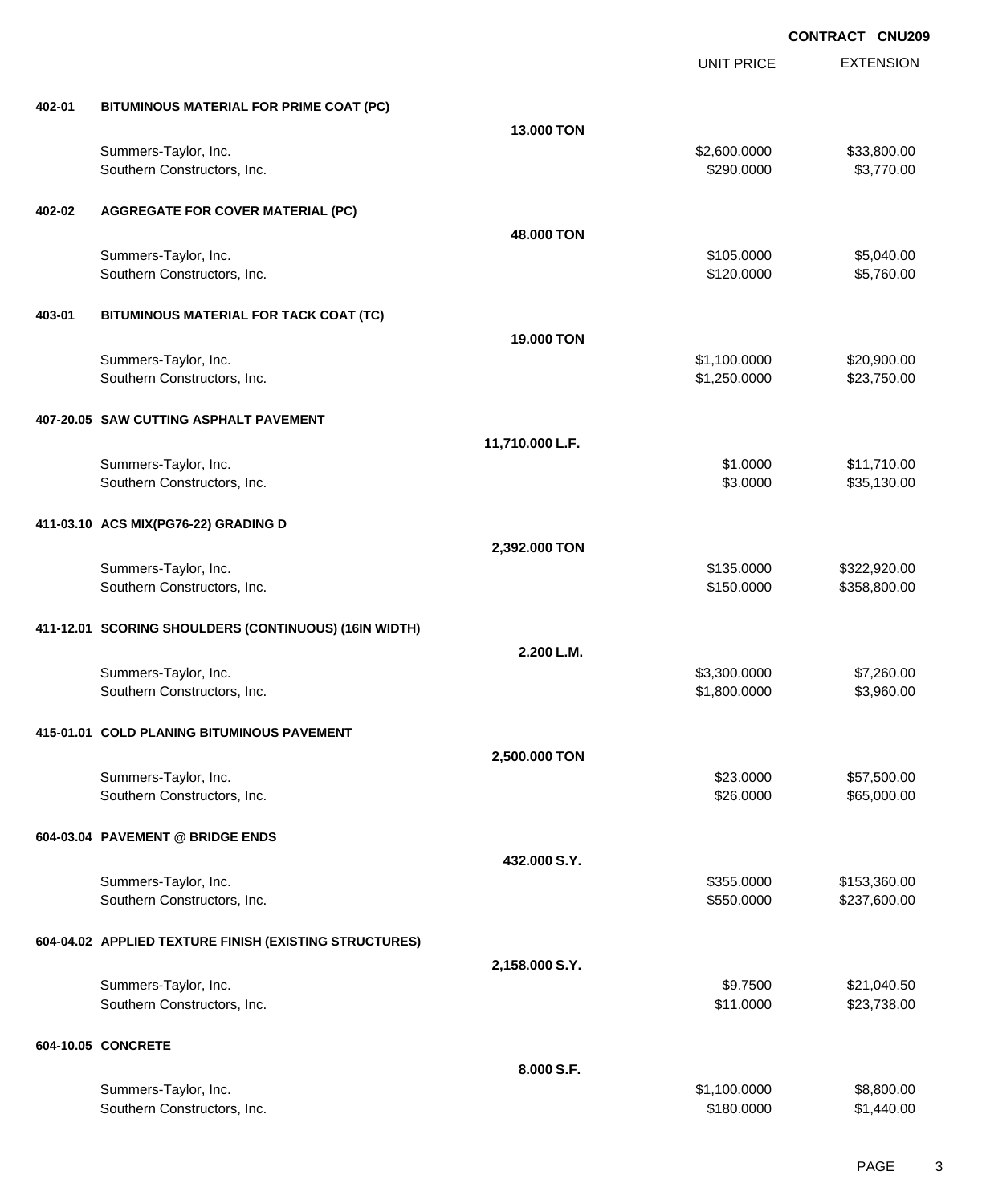|        |                                                          |                   | UNIT PRICE   | <b>EXTENSION</b> |
|--------|----------------------------------------------------------|-------------------|--------------|------------------|
|        | 604-10.50 BRIDGE DECK REPAIRS (PARTIAL DEPTH OF SLAB)    |                   |              |                  |
|        |                                                          | 11.000 S.Y.       |              |                  |
|        | Summers-Taylor, Inc.                                     |                   | \$565.0000   | \$6,215.00       |
|        | Southern Constructors, Inc.                              |                   | \$450.0000   | \$4,950.00       |
|        | 604-10.54 CONCRETE REPAIRS                               |                   |              |                  |
|        |                                                          | 8.000 S.F.        |              |                  |
|        | Summers-Taylor, Inc.                                     |                   | \$975.0000   | \$7,800.00       |
|        | Southern Constructors, Inc.                              |                   | \$180.0000   | \$1,440.00       |
|        | 604-10.58 EPOXY INJECTION (INJECTION)                    |                   |              |                  |
|        |                                                          | 3.000 GAL.        |              |                  |
|        | Summers-Taylor, Inc.                                     |                   | \$325.0000   | \$975.00         |
|        | Southern Constructors, Inc.                              |                   | \$220.0000   | \$660.00         |
|        | 604-10.62 EPOXY INJECTION REPAIR (COMPLETE AND IN PLACE) |                   |              |                  |
|        |                                                          | 21.000 L.F.       |              |                  |
|        | Summers-Taylor, Inc.                                     |                   | \$425.0000   | \$8,925.00       |
|        | Southern Constructors, Inc.                              |                   | \$200.0000   | \$4,200.00       |
|        | 617-04.01 TYPE 1 THIN EPOXY OVERLAY (EPOXY-URETHANE)     |                   |              |                  |
|        |                                                          | 2,478.000 S.Y.    |              |                  |
|        | Summers-Taylor, Inc.                                     |                   | \$39.0000    | \$96,642.00      |
|        | Southern Constructors, Inc.                              |                   | \$40.0000    | \$99,120.00      |
| 620-09 | <b>REMOVAL &amp; REPLACEMENT OF EXISTING BRIDGE RAIL</b> |                   |              |                  |
|        |                                                          | 46.000 L.F.       |              |                  |
|        | Summers-Taylor, Inc.                                     |                   | \$375.0000   | \$17,250.00      |
|        | Southern Constructors, Inc.                              |                   | \$390.0000   | \$17,940.00      |
|        | 705-01.01 GUARDRAIL AT BRIDGE ENDS                       |                   |              |                  |
|        |                                                          | 162.000 L.F.      |              |                  |
|        | Summers-Taylor, Inc.                                     |                   | \$120.0000   | \$19,440.00      |
|        | Southern Constructors, Inc.                              |                   | \$100.0000   | \$16,200.00      |
|        | 705-06.01 W BEAM GR (TYPE 2) MASH TL-3                   |                   |              |                  |
|        |                                                          | 863.000 L.F.      |              |                  |
|        | Summers-Taylor, Inc.                                     |                   | \$24.0000    | \$20,712.00      |
|        | Southern Constructors, Inc.                              |                   | \$22.0000    | \$18,986.00      |
|        | 705-06.10 GR TERMINALTRAILING END (TYPE 13) MASH TL-3    |                   |              |                  |
|        |                                                          | <b>2.000 EACH</b> |              |                  |
|        | Summers-Taylor, Inc.                                     |                   | \$1,765.0000 | \$3,530.00       |
|        | Southern Constructors, Inc.                              |                   | \$1,700.0000 | \$3,400.00       |
|        | 705-06.20 TANGENT ENERGY ABSORBING TERM MASH TL-3        |                   |              |                  |
|        |                                                          | <b>4.000 EACH</b> |              |                  |
|        | Summers-Taylor, Inc.                                     |                   | \$3,900.0000 | \$15,600.00      |
|        | Southern Constructors, Inc.                              |                   | \$3,500.0000 | \$14,000.00      |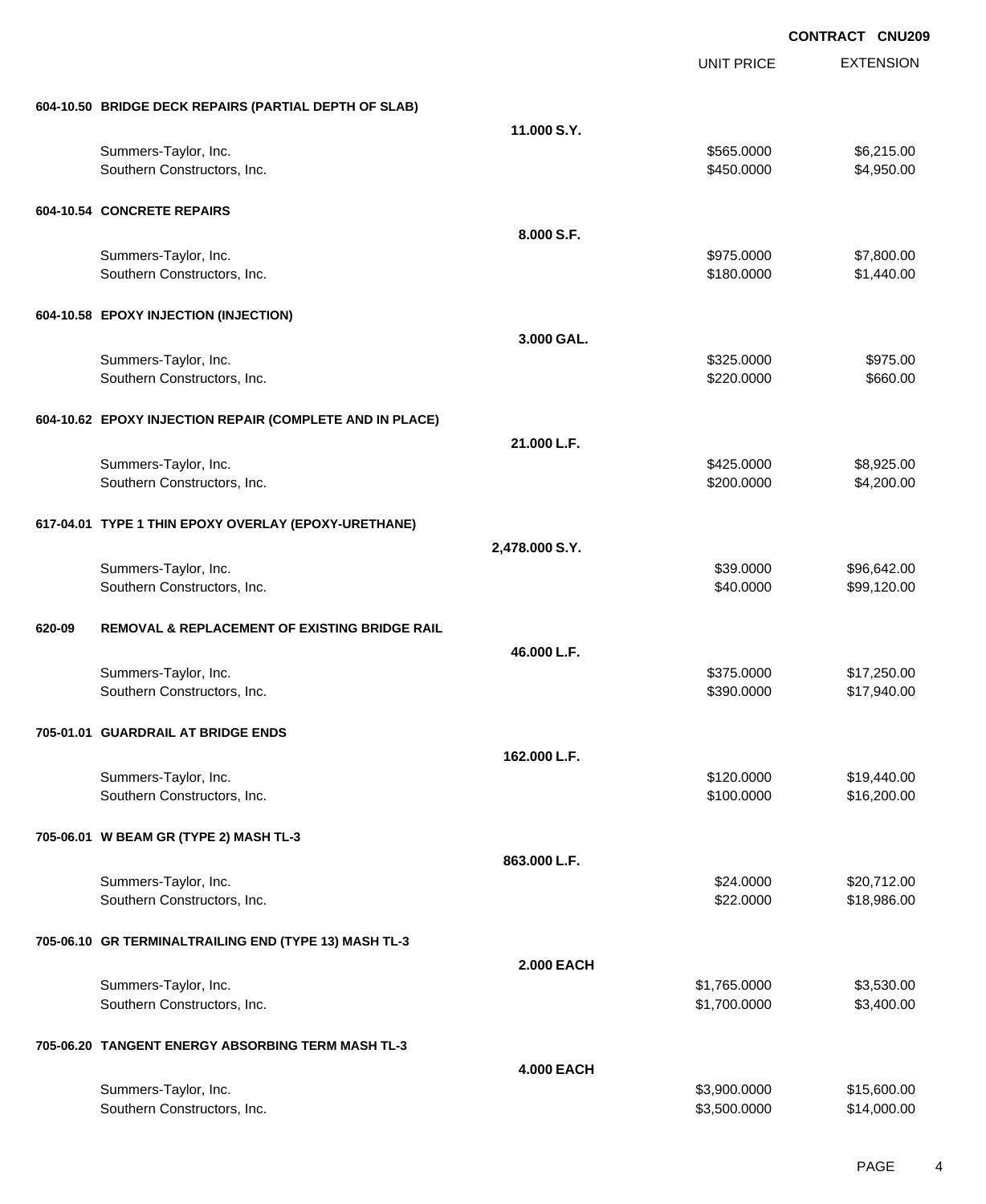UNIT PRICE EXTENSION

|        | 705-20.25 TEMPORARY CRASH CUSHION (MASH TL-3)       |                   |                            |                              |
|--------|-----------------------------------------------------|-------------------|----------------------------|------------------------------|
|        |                                                     | <b>2.000 EACH</b> |                            |                              |
|        | Summers-Taylor, Inc.                                |                   | \$7,500.0000               | \$15,000.00                  |
|        | Southern Constructors, Inc.                         |                   | \$9,700.0000               | \$19,400.00                  |
|        |                                                     |                   |                            |                              |
| 712-01 | <b>TRAFFIC CONTROL</b>                              |                   |                            |                              |
|        |                                                     | 1.000 LS          |                            |                              |
|        | Summers-Taylor, Inc.                                |                   | \$39,750.0000              | \$39,750.00                  |
|        | Southern Constructors, Inc.                         |                   | \$100,000.0000             | \$100,000.00                 |
|        | 712-02.02 INTERCONNECTED PORTABLE BARRIER RAIL      |                   |                            |                              |
|        |                                                     |                   |                            |                              |
|        |                                                     | 6,911.000 L.F.    |                            |                              |
|        | Summers-Taylor, Inc.<br>Southern Constructors, Inc. |                   | \$27.5000<br>\$45.0000     | \$190,052.50<br>\$310,995.00 |
|        |                                                     |                   |                            |                              |
|        | 712-04.01 FLEXIBLE DRUMS (CHANNELIZING)             |                   |                            |                              |
|        |                                                     | 519.000 EACH      |                            |                              |
|        | Summers-Taylor, Inc.                                |                   | \$25.0000                  | \$12,975.00                  |
|        | Southern Constructors, Inc.                         |                   | \$40.0000                  | \$20,760.00                  |
|        |                                                     |                   |                            |                              |
| 712-06 | <b>SIGNS (CONSTRUCTION)</b>                         |                   |                            |                              |
|        |                                                     | 760.000 S.F.      |                            |                              |
|        | Summers-Taylor, Inc.                                |                   | \$8.0000                   | \$6,080.00                   |
|        | Southern Constructors, Inc.                         |                   | \$18.0000                  | \$13,680.00                  |
|        |                                                     |                   |                            |                              |
|        | 712-07.03 TEMPORARY BARRICADES (TYPE III)           |                   |                            |                              |
|        |                                                     | 48.000 L.F.       |                            |                              |
|        | Summers-Taylor, Inc.                                |                   | \$10.0000                  | \$480.00                     |
|        | Southern Constructors, Inc.                         |                   | \$15.0000                  | \$720.00                     |
|        |                                                     |                   |                            |                              |
|        | 712-08.01 UNIFORMED POLICE OFFICER                  |                   |                            |                              |
|        |                                                     | 30,000.000 DOLL   |                            |                              |
|        | Summers-Taylor, Inc.                                |                   | \$1.0000                   | \$30,000.00                  |
|        | Southern Constructors, Inc.                         |                   | \$1.0000                   | \$30,000.00                  |
|        |                                                     |                   |                            |                              |
|        | 712-08.03 ARROW BOARD (TYPE C)                      |                   |                            |                              |
|        |                                                     | <b>2.000 EACH</b> |                            |                              |
|        | Summers-Taylor, Inc.<br>Southern Constructors, Inc. |                   | \$400.0000<br>\$3,300.0000 | \$800.00<br>\$6,600.00       |
|        |                                                     |                   |                            |                              |
|        | 712-08.10 MOBILE MESSAGE SIGN UNIT W/ATTENUATOR     |                   |                            |                              |
|        |                                                     | 360.000 HOUR      |                            |                              |
|        | Summers-Taylor, Inc.                                |                   | \$125.0000                 | \$45,000.00                  |
|        | Southern Constructors, Inc.                         |                   | \$150.0000                 | \$54,000.00                  |
|        |                                                     |                   |                            |                              |
|        | 712-08.12 QUEUE PROTECTION TRUCK                    |                   |                            |                              |
|        |                                                     | 100.000 DAY       |                            |                              |
|        | Summers-Taylor, Inc.                                |                   | \$1,350.0000               | \$135,000.00                 |
|        | Southern Constructors, Inc.                         |                   | \$1,750.0000               | \$175,000.00                 |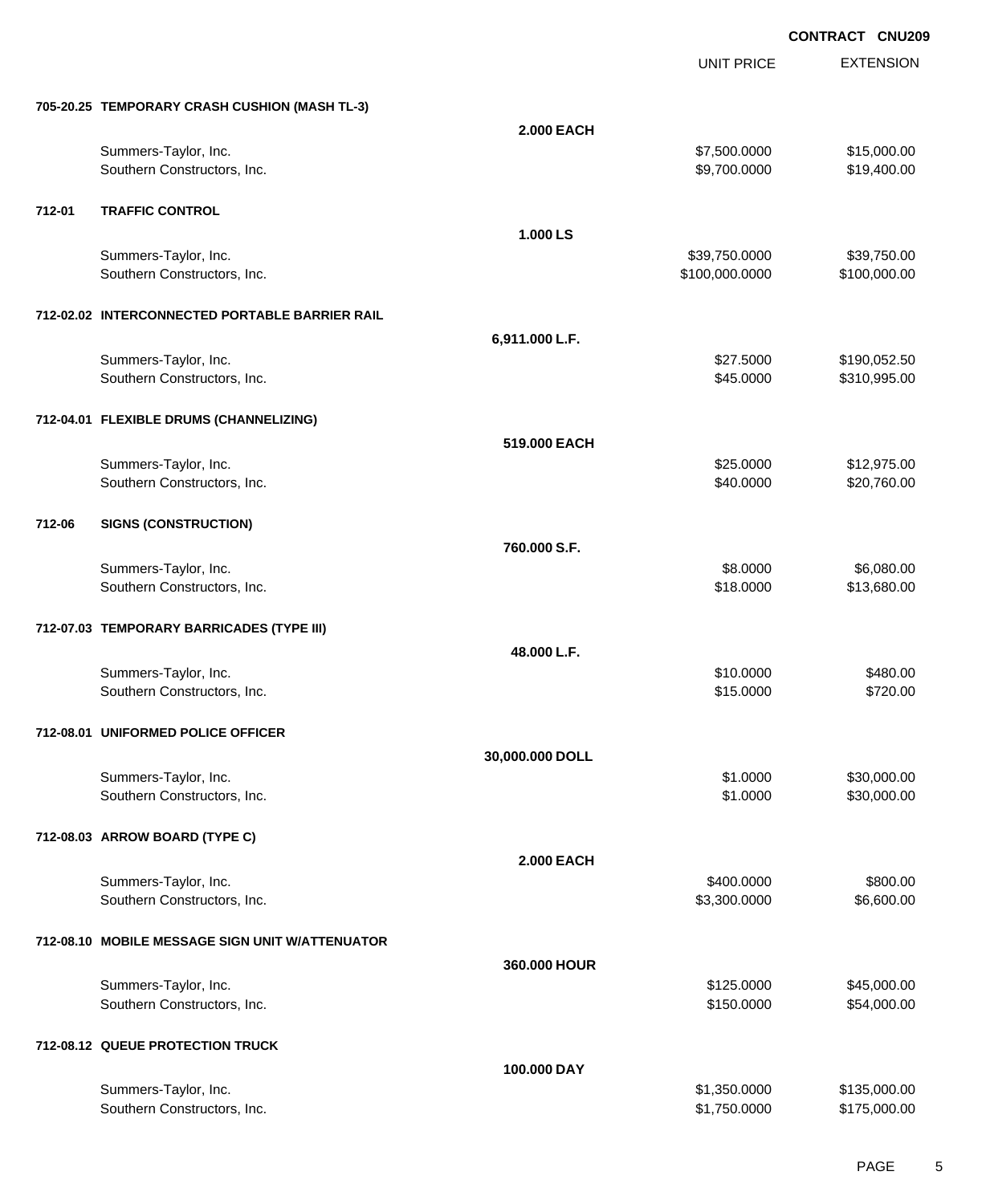UNIT PRICE

EXTENSION

| 712-08.14 PORTABLE QUEUE WARNING SYSTEM                          |                   |                      |              |
|------------------------------------------------------------------|-------------------|----------------------|--------------|
|                                                                  | 100.000 DAY       |                      |              |
| Summers-Taylor, Inc.                                             |                   | \$1,100.0000         | \$110,000.00 |
| Southern Constructors, Inc.                                      |                   | \$2,000.0000         | \$200,000.00 |
| 712-09.01 REMOVABLE PAVEMENT MARKING LINE                        |                   |                      |              |
|                                                                  | 1,027.000 L.F.    |                      |              |
| Summers-Taylor, Inc.                                             |                   | \$1.7500             | \$1,797.25   |
| Southern Constructors, Inc.                                      |                   | \$4.0000             | \$4,108.00   |
| 712-09.02 REMOVABLE PAVEMENT MARKING (8" BARRIER LINE)           |                   |                      |              |
|                                                                  | 50,908.000 L.F.   |                      |              |
| Summers-Taylor, Inc.                                             |                   | \$2.2500<br>\$4.2500 | \$114,543.00 |
| Southern Constructors, Inc.                                      |                   |                      | \$216,359.00 |
| 712-09.05 REMOVABLE PAVEMENT MARKING (ARROW)                     |                   |                      |              |
|                                                                  | <b>6.000 EACH</b> |                      |              |
| Summers-Taylor, Inc.                                             |                   | \$325.0000           | \$1,950.00   |
| Southern Constructors, Inc.                                      |                   | \$300.0000           | \$1,800.00   |
| 713-02.26 CONCRETE BARRIER/PARAPET DELINEATOR                    |                   |                      |              |
|                                                                  | 346.000 EACH      |                      |              |
| Summers-Taylor, Inc.                                             |                   | \$15.0000            | \$5,190.00   |
| Southern Constructors, Inc.                                      |                   | \$9.0000             | \$3,114.00   |
| 713-02.30 FLEXIBLE TUBULAR DELINEATOR                            |                   |                      |              |
|                                                                  | 360.000 EACH      |                      |              |
| Summers-Taylor, Inc.                                             |                   | \$9.5000             | \$3,420.00   |
| Southern Constructors, Inc.                                      |                   | \$31.0000            | \$11,160.00  |
| 713-16.01 CHANGEABLE MESSAGE SIGN UNIT                           |                   |                      |              |
|                                                                  | <b>2.000 EACH</b> |                      |              |
| Summers-Taylor, Inc.                                             |                   | \$2,500.0000         | \$5,000.00   |
| Southern Constructors, Inc.                                      |                   | \$5,500.0000         | \$11,000.00  |
| 716-01.23 SNOWPLOWABLE RAISED PAVEMENT MARKERS (BI-DIR)(2 COLOR) |                   |                      |              |
|                                                                  | 302.000 EACH      |                      |              |
| Summers-Taylor, Inc.                                             |                   | \$25.0000            | \$7,550.00   |
| Southern Constructors, Inc.                                      |                   | \$28.0000            | \$8,456.00   |
| 716-02.07 PLASTIC PAVEMENT MARKING (24" BARRIER LINE)            |                   |                      |              |
|                                                                  | 135.000 L.F.      |                      |              |
| Summers-Taylor, Inc.                                             |                   | \$8.5000             | \$1,147.50   |
| Southern Constructors, Inc.                                      |                   | \$10.0000            | \$1,350.00   |
| 716-12.02 ENHANCED FLATLINE THERMO PVMT MRKNG (6IN LINE)         |                   |                      |              |
|                                                                  | 6.200 L.M.        |                      |              |
| Summers-Taylor, Inc.                                             |                   | \$4,900.0000         | \$30,380.00  |
| Southern Constructors, Inc.                                      |                   | \$5,300.0000         | \$32,860.00  |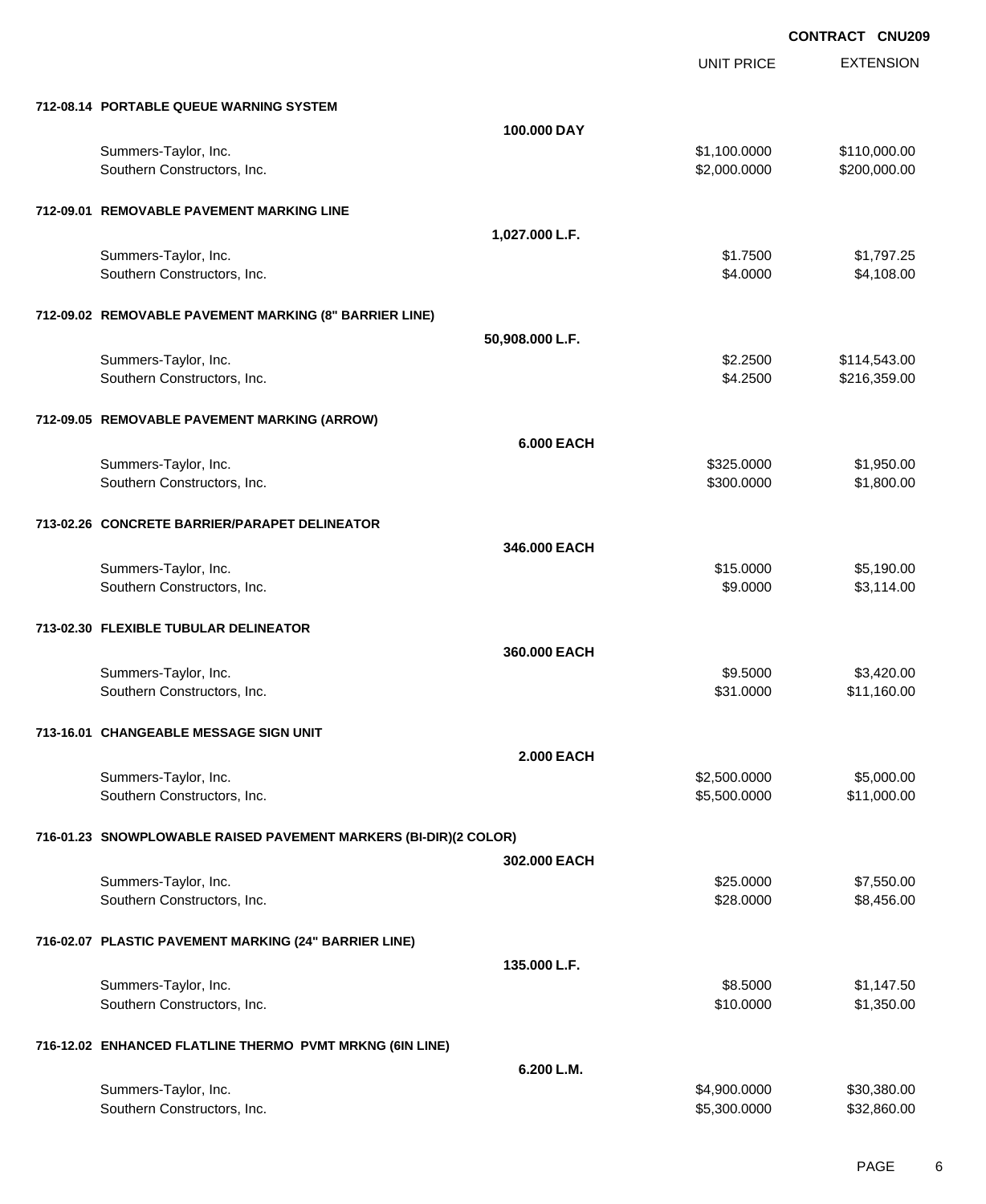|        |                                                                  |                   |                   | <b>CONTRACT CNU209</b> |
|--------|------------------------------------------------------------------|-------------------|-------------------|------------------------|
|        |                                                                  |                   | <b>UNIT PRICE</b> | <b>EXTENSION</b>       |
|        | 716-12.03 ENHANCED FLATLINE THERMO PVMT MRKNG (8IN BARRIER LINE) |                   |                   |                        |
|        |                                                                  | 810.000 L.F.      |                   |                        |
|        | Summers-Taylor, Inc.                                             |                   | \$2.3000          | \$1,863.00             |
|        | Southern Constructors, Inc.                                      |                   | \$3.0000          | \$2,430.00             |
|        | 716-12.05 ENHANCED FLATLINE THERMO PVMT MRKNG (6IN DOTTED LINE)  |                   |                   |                        |
|        |                                                                  | 412.000 L.F.      |                   |                        |
|        | Summers-Taylor, Inc.                                             |                   | \$1.6000          | \$659.20               |
|        | Southern Constructors, Inc.                                      |                   | \$2.0000          | \$824.00               |
| 717-01 | <b>MOBILIZATION</b>                                              |                   |                   |                        |
|        |                                                                  | 1.000 LS          |                   |                        |
|        | Summers-Taylor, Inc.                                             |                   | \$84,300.0000     | \$84,300.00            |
|        | Southern Constructors, Inc.                                      |                   | \$168,000.0000    | \$168,000.00           |
|        | 705-80.01 LONGITUDINAL CABLE BARRIER                             |                   |                   |                        |
|        |                                                                  | 1,703.000 L.F.    |                   |                        |
|        | Summers-Taylor, Inc.                                             |                   | \$33.5000         | \$57,050.50            |
|        | Southern Constructors, Inc.                                      |                   | \$32.0000         | \$54,496.00            |
|        | 705-80.03 LONGITUDINAL CABLE BARRIER (END TERMINAL) TL-3         |                   |                   |                        |
|        |                                                                  | <b>2.000 EACH</b> |                   |                        |
|        | Summers-Taylor, Inc.                                             |                   | \$13,500.0000     | \$27,000.00            |
|        | Southern Constructors, Inc.                                      |                   | \$15,000.0000     | \$30,000.00            |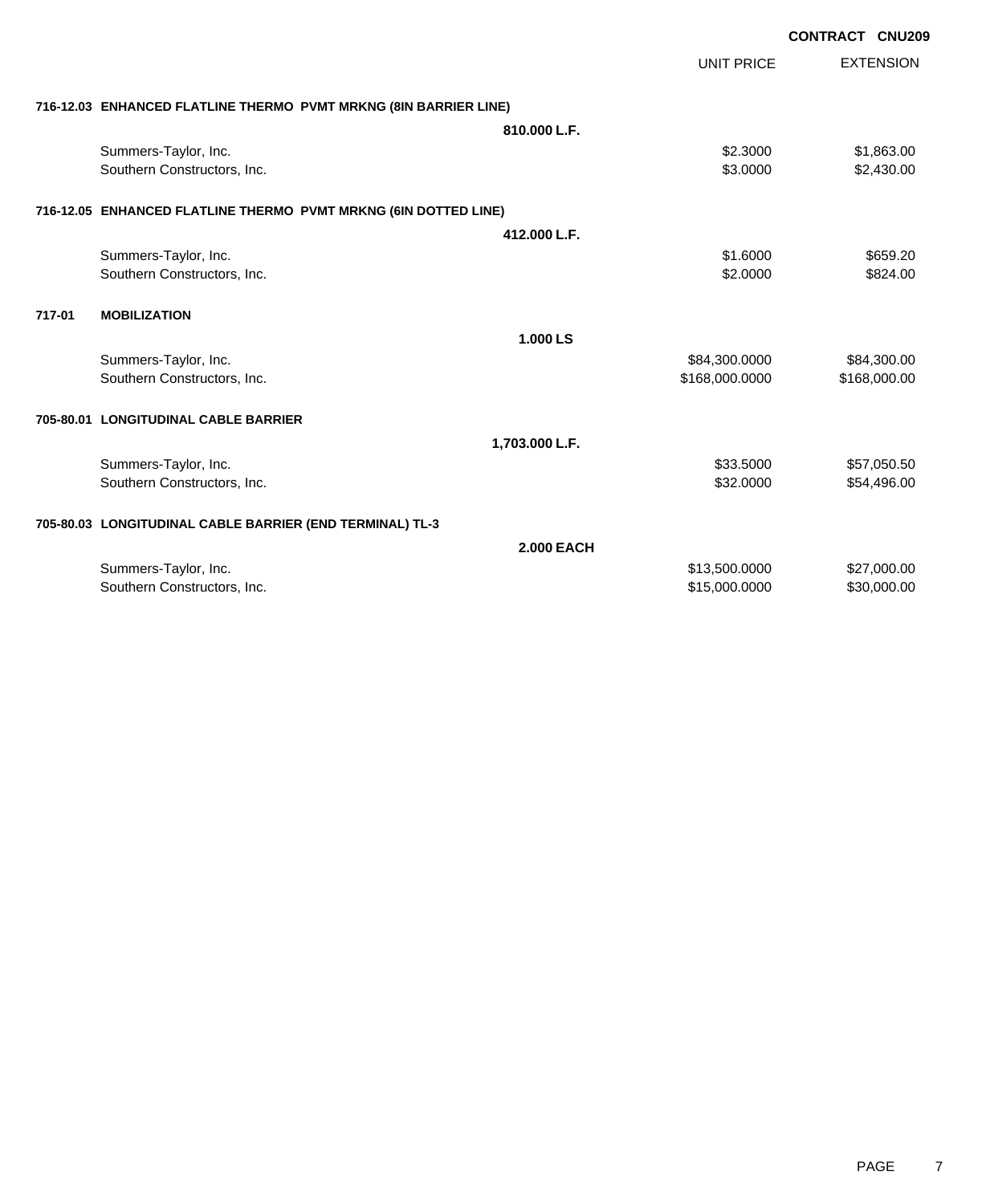## **SUB-TOTAL BRIDGE**

Summers-Taylor, Inc. \$2,682,027.60 Southern Constructors, Inc.  $$3,483,400.00$ 

### **TOTAL CONTRACT**

Summers-Taylor, Inc. \$2,682,027.60 Southern Constructors, Inc. 63,483,400.00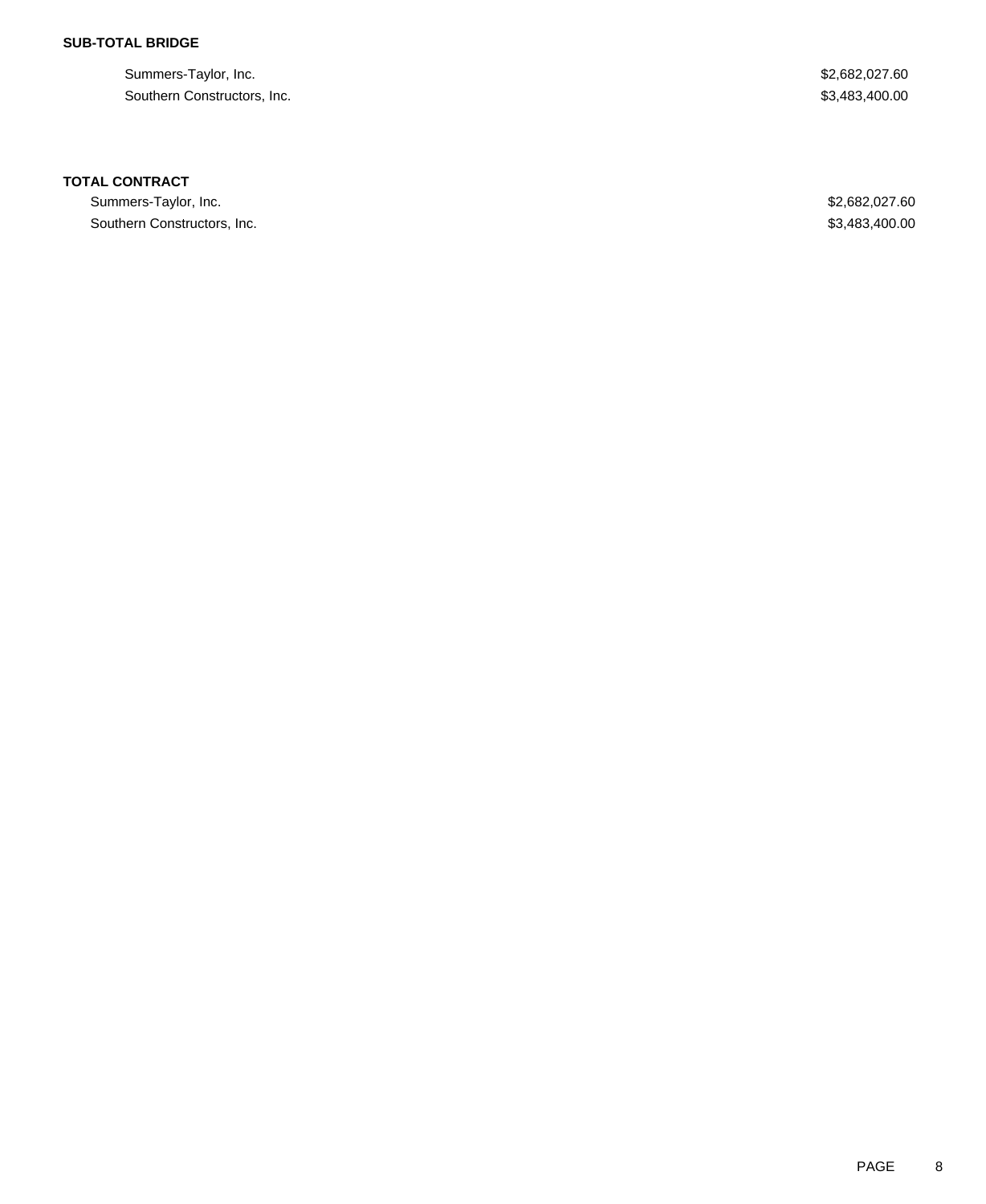# **DEPARTMENT OF TRANSPORTATION SUMMARY OF BIDS LETTING OF DECEMBER 11, 2020 STATE OF TENNESSEE**

#### WEAKLEY COUNTY (Contract No. CNU369 Call 054)

92003-4270-04

THE REPAIR OF THE BRIDGES ON U.S. 45E (S.R. 43) OVER THE NORTH FORK OBION RIVER (L.M. 20.66) AND OVERFLOW (L.M. 20.89).

PROJECT LENGTH - 0.0 MILES

COMPLETION TIME - ON OR BEFORE SEPTEMBER 30, 2021

|                                      | <b>TOTAL CONTRACT</b> |
|--------------------------------------|-----------------------|
| <b>Ford Construction Company</b>     | \$1,825,084.90        |
| Thomson & Thomson, Inc.              | \$1,943,333.00        |
| Harold Coffey Construction Co., Inc. | \$2,159,047.00        |
| Jave, LLC                            | \$2,251,763.07        |
| Dement Construction Company, LLC     | \$2,348,841.00        |
| Jamison Construction, LLC            | \$2,492,691.00        |
|                                      |                       |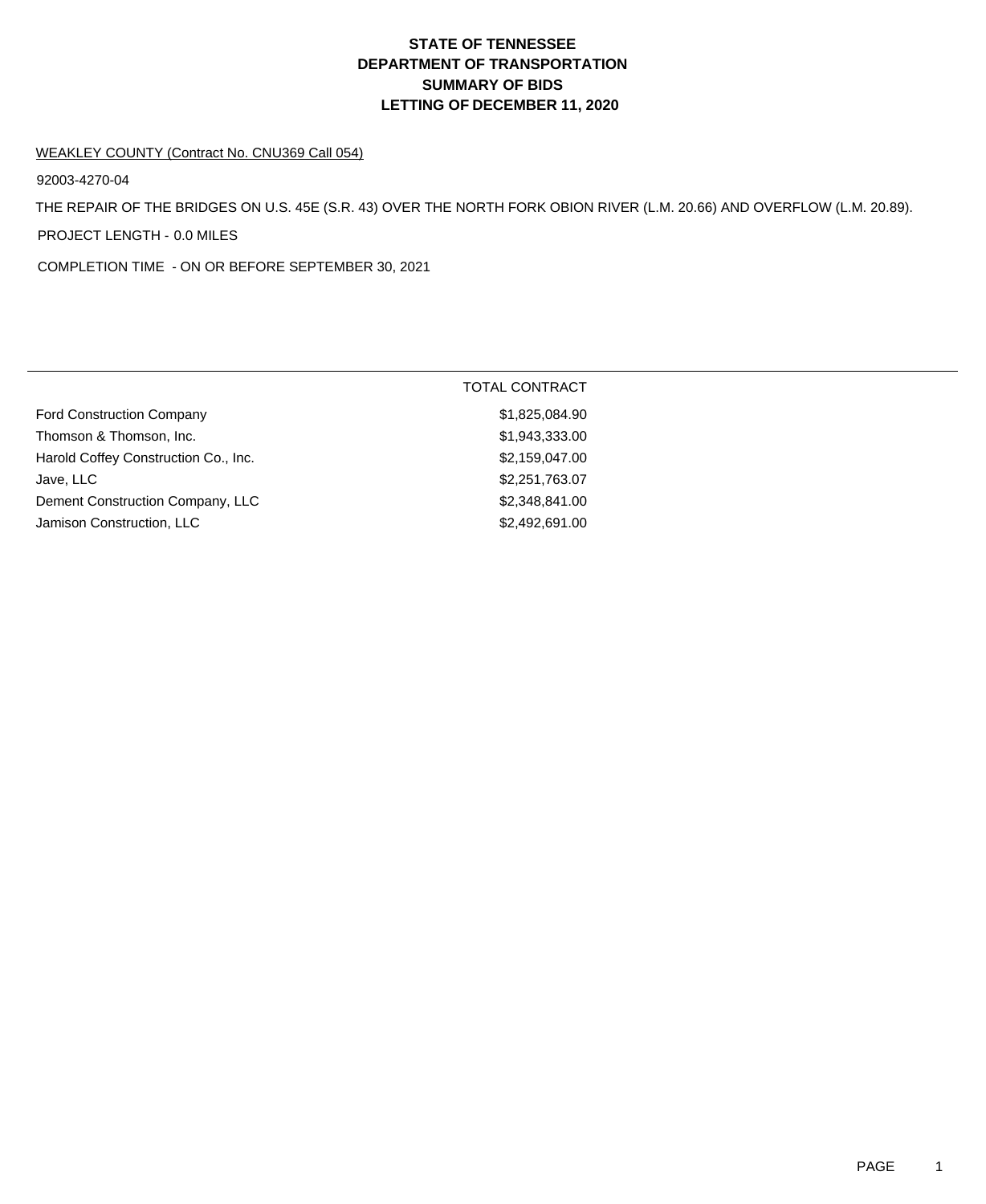**209-08.02 TEMPORARY SILT FENCE (WITH BACKING) 1,600.000 L.F.** Ford Construction Company 68,800.00 Thomson & Thomson, Inc. 6.6000 \$10,400.00 Harold Coffey Construction Co., Inc. 6. 1999. The construction Co., Inc. 6. 1999. The construction Co., Inc. 6. Jave, LLC \$5.0000 \$8,000.00 Dement Construction Company, LLC 6.6000 \$8,800.00 Jamison Construction, LLC 60000 \$9,600.00 **307-01.08 ASPHALT CONCRETE MIX (PG64-22) (BPMB-HM) GRADING B-M2 1,225.000 TON** Ford Construction Company **6128,625.00** \$128,625.00 Thomson & Thomson, Inc. 6. The matrix of the state of the state of the state of the state of the state of the state of the state of the state of the state of the state of the state of the state of the state of the state of Harold Coffey Construction Co., Inc. 6. 2008. The Construction Co., Inc. 6. 2008. The State of the State of State State State State State State State State State State State State State State State State State State State Jave, LLC \$110.0000 \$134,750.00 Dement Construction Company, LLC **but a state of the state of the state of the state of the state of the state of the state of the state of the state of the state of the state of the state of the state of the state of the** Jamison Construction, LLC \$118.0000 \$144,550.00 **403-01 BITUMINOUS MATERIAL FOR TACK COAT (TC) 2.000 TON** Ford Construction Company 6400.00 Thomson & Thomson, Inc. 66 (1990) 12:00 12:00 \$400.00 \$400.00 \$400.00 \$400.00 Harold Coffey Construction Co., Inc. 6400.00 \$400.00 \$400.00 Jave, LLC \$210.0000 \$420.00 Dement Construction Company, LLC 6. The construction Company, LLC 6. The construction Company, LLC 6. The construction of the construction of the construction Company, LLC 6. The construction of the construction of the con Jamison Construction, LLC 6450.00 **411-01.10 ACS MIX(PG64-22) GRADING D 1,200.000 TON** Ford Construction Company **60.000 \$128,000.00** \$138,000.00 Thomson & Thomson, Inc. 6. The matrix of the state of the state of the state of the state of the state of the state of the state of the state of the state of the state of the state of the state of the state of the state of Harold Coffey Construction Co., Inc. \$115.0000 \$138,000.00 Jave, LLC \$120.0000 \$144,000.00 Dement Construction Company, LLC **All and Struction Company, LLC** 65115.0000 \$115.0000 \$138,000.00 Jamison Construction, LLC \$130.0000 \$156,000.00 **415-01.02 COLD PLANING BITUMINOUS PAVEMENT 9,030.000 S.Y.** Ford Construction Company 652,012.80 Thomson & Thomson, Inc. 6. The matrix of the state of the state of the state of the state of the state of the state of the state of the state of the state of the state of the state of the state of the state of the state of Harold Coffey Construction Co., Inc. 6. 2000 \$45,150.00 Jave, LLC \$3.5000 \$31,605.00 Dement Construction Company, LLC 6.500 \$32,056.50

Jamison Construction, LLC 60000 \$27,090.00

EXTENSION UNIT PRICE

#### **BRIDGE CATEGORY**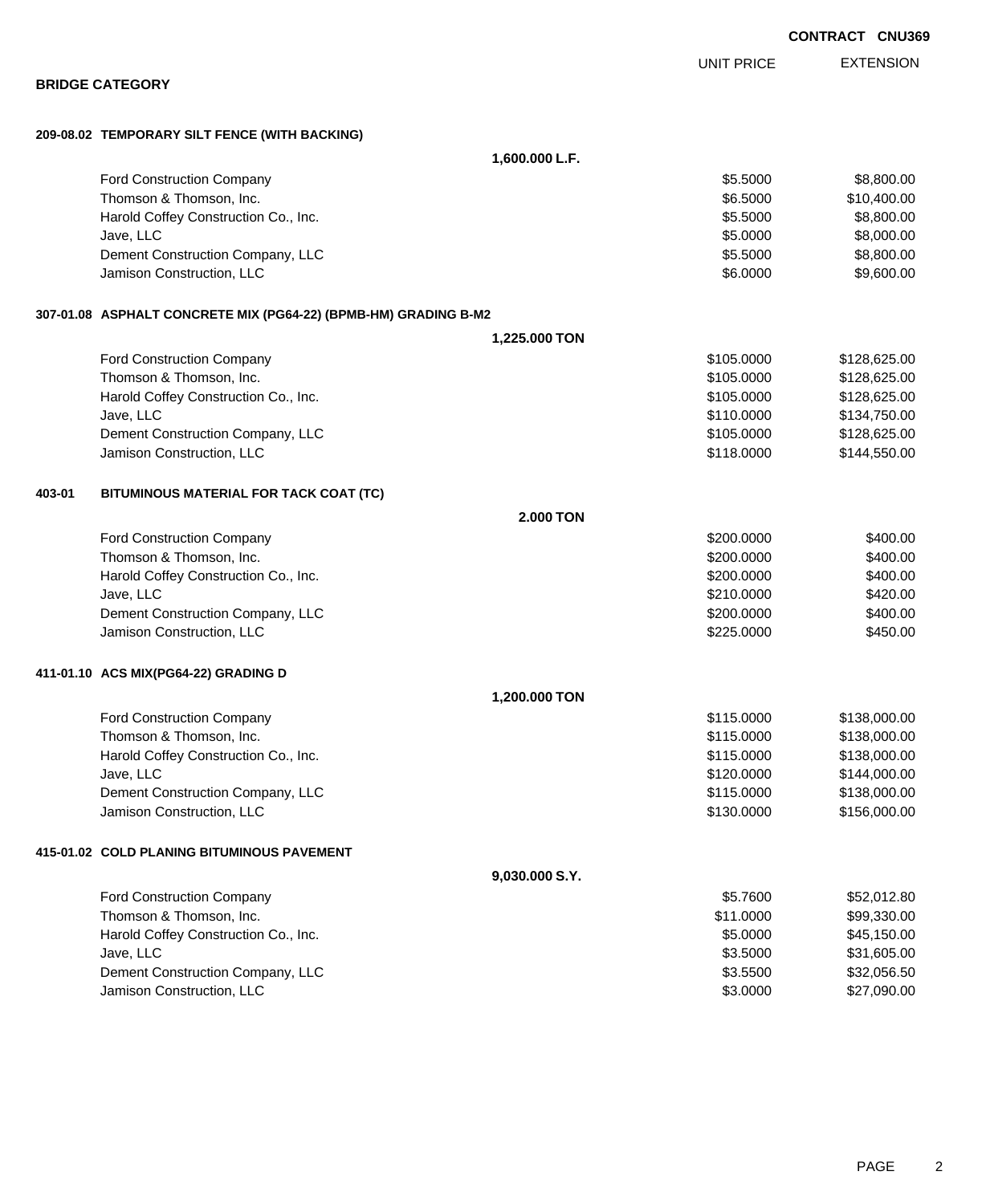UNIT PRICE

EXTENSION

**604-03.01 CLASS A CONCRETE (BRIDGES) 80.000 C.Y.** Ford Construction Company 617,600.00 \$17,600.00 Thomson & Thomson, Inc. 6. The matrix of the state of the state of the state of the state of the state of the state of the state of the state of the state of the state of the state of the state of the state of the state of Harold Coffey Construction Co., Inc. 6. 2000 \$9,600.00 \$9,600.00 Jave, LLC \$175.0000 \$14,000.00 Dement Construction Company, LLC 6 and the construction Company, LLC 6 and the construction Company, LLC 6 and the construction of  $$16,000.00$ Jamison Construction, LLC 600000 \$72,000.000 \$72,000.000 \$72,000.000 \$1000 \$1000 \$ **604-04.02 APPLIED TEXTURE FINISH (EXISTING STRUCTURES) 5,520.000 S.Y.** Ford Construction Company 652,440.00 Thomson & Thomson, Inc. 6. The matrix of the state of the state of the state of the state of the state of the state of the state of the state of the state of the state of the state of the state of the state of the state of Harold Coffey Construction Co., Inc. 6. The Construction Co., Inc. 6. The Construction Co., Inc. 638,364.00 Jave, LLC \$15.0000 \$82,800.00 Dement Construction Company, LLC 6.000 \$38,364.00 Jamison Construction, LLC 6.6 and the state of the state of the state of the state of the state of the state of the state of the state of the state of the state of the state of the state of the state of the state of the st **604-10.05 CONCRETE 40.000 S.F.** Ford Construction Company 63,600.00 \$3,600.00 \$3,600.00 Thomson & Thomson, Inc. 6. The matrix of the state of the state of the state of the state of the state of the state of the state of the state of the state of the state of the state of the state of the state of the state of Harold Coffey Construction Co., Inc. 6. 200.00 \$6,200.00 \$6,200.00 \$6,200.00 Jave, LLC \$100.0000 \$4,000.00 Dement Construction Company, LLC 6. The construction Company, LLC 6. The construction Company, LLC 6. The construction of the construction of the construction Company, LLC 6. The construction of the construction of the con Jamison Construction, LLC 6 and the state of the state of the state of the state of the state of the state of the state of the state of the state of the state of the state of the state of the state of the state of the stat **604-10.47 EXPANSION JOINT REPAIRS (TYPE H) 324.000 L.F.** Ford Construction Company 6294,840.00 Thomson & Thomson, Inc. 6. The matrix of the state of the state of the state of the state of the state of the state of the state of the state of the state of the state of the state of the state of the state of the state of Harold Coffey Construction Co., Inc. 6. The Construction Co., Inc. \$1,250.0000 \$405,000.00 Jave, LLC \$1,400.0000 \$453,600.00 Dement Construction Company, LLC 6 and the state of the state of the state  $$750.0000$  \$243,000.00 Jamison Construction, LLC \$1,120.0000 \$362,880.00 **604-10.50 BRIDGE DECK REPAIRS (PARTIAL DEPTH OF SLAB) 250.000 S.Y.** Ford Construction Company 647,500.00 \$47,500.00 \$47,500.00 Thomson & Thomson, Inc. 632,500.00 \$32,500.00 \$32,500.00 \$32,500.00 Harold Coffey Construction Co., Inc. 6. The Construction Co., Inc. 6. The Construction Co., Inc. 6. The Const Jave, LLC \$280.0000 \$70,000.00 Dement Construction Company, LLC 6. The construction Company, LLC 6. The construction Company, LLC 6. The construction Company, LLC 6. The construction Company, LLC 6. The construction Company, LLC 6. The construction Comp Jamison Construction, LLC 667,500.00 \$67,500.00 **604-10.54 CONCRETE REPAIRS 40.000 S.F.** Ford Construction Company 63,600.00 \$3,600.00 \$3,600.00 Thomson & Thomson, Inc. 6. The matrix of the state of the state of the state of the state of the state of the state of the state of the state of the state of the state of the state of the state of the state of the state of

Harold Coffey Construction Co., Inc. 6. The Construction Co., Inc. 6. The Construction Co., Inc. 6. The Const Jave, LLC \$280.0000 \$11,200.00 Dement Construction Company, LLC 6.000.00 \$6,000.00 \$6,000.00 Jamison Construction, LLC 6 (1990) 1200-2000 \$7,200.000 \$7,200.000 \$7,200.00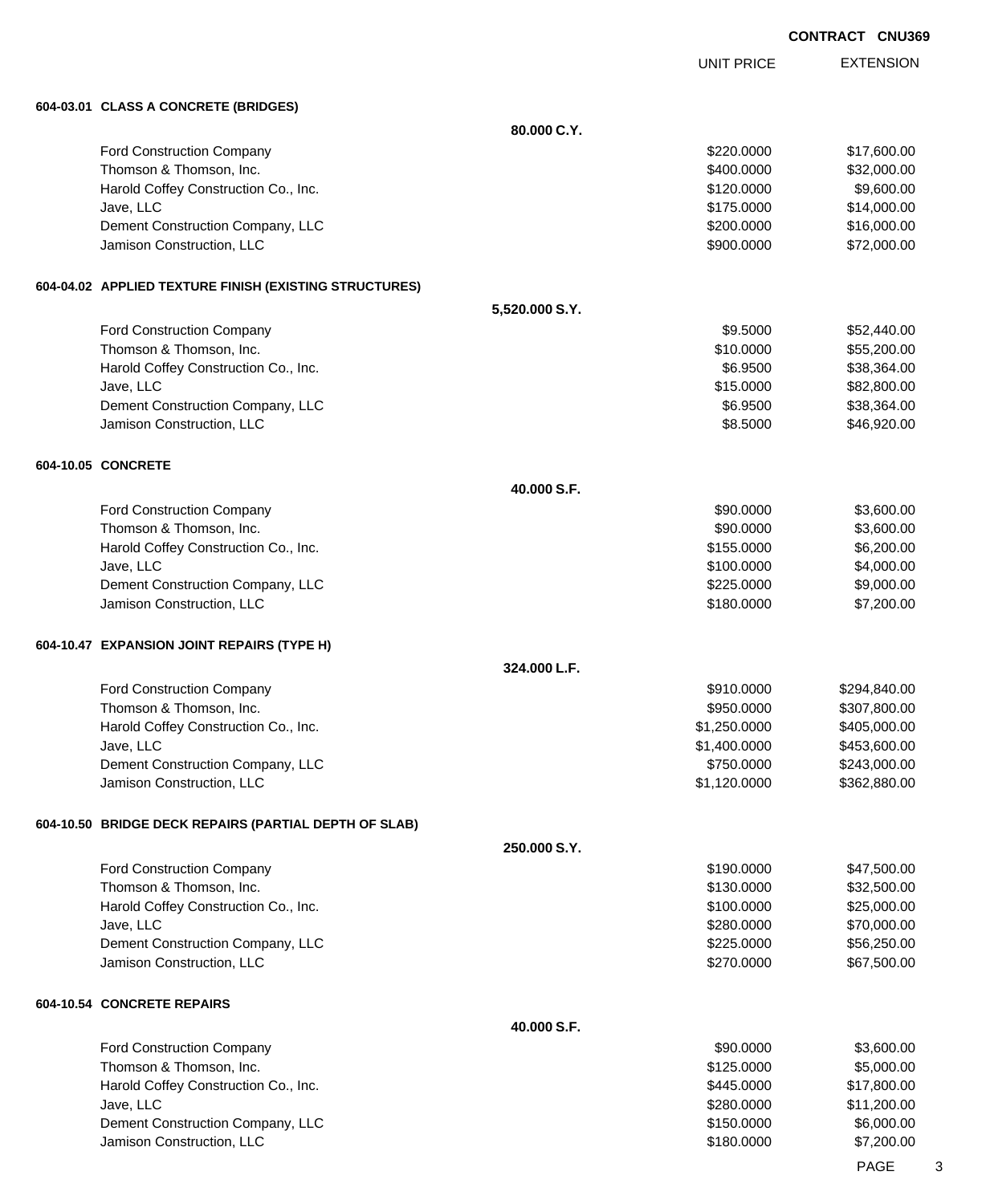EXTENSION UNIT PRICE **606-03.03 STEEL PILES (12 INCH) 1,440.000 L.F.** Ford Construction Company 683,520.00 \$83,520.00 Thomson & Thomson, Inc. 6. The matrix of the state of the state of the state of the state of the state of the state of the state of the state of the state of the state of the state of the state of the state of the state of Harold Coffey Construction Co., Inc. 6. 2008. The state of the state of the state of the state of the state of the state of the state of the state of the state of the state of the state of the state of the state of the sta Jave, LLC \$67.0000 \$96,480.00 Dement Construction Company, LLC 6 and the construction Company, LLC 6 and the construction Company, LLC 6 and the construction of  $\sim$  \$79,200.00 Jamison Construction, LLC 600000 \$129,600.00 **617-01 BRIDGE DECK SEALANT 7,530.000 S.Y.** Ford Construction Company 6120,480.00 Thomson & Thomson, Inc. 6. The matrix of the state of the state of the state of the state of the state of the state of the state of the state of the state of the state of the state of the state of the state of the state of Harold Coffey Construction Co., Inc. 6. 2012. The set of the set of the set of the set of the set of the set of the set of the set of the set of the set of the set of the set of the set of the set of the set of the set of Jave, LLC \$28.0000 \$210,840.00 Dement Construction Company, LLC 6. The construction Company, LLC 6. The construction Company, LLC 6. The construction of the construction of the construction Company, LLC 6. The construction of the construction of the con Jamison Construction, LLC 6 and the state of the state of the state of the state of the state of the state of the state of the state of the state of the state of the state of the state of the state of the state of the stat **620-03 CONCRETE PARAPET (STD-1-1) 3,548.000 L.F.** Ford Construction Company **6131.0000** \$464,788.00 Thomson & Thomson, Inc. 6. The matrix of the state of the state of the state of the state of the state of the state of the state of the state of the state of the state of the state of the state of the state of the state of Harold Coffey Construction Co., Inc. 6. 2010 12:30 12:30 12:30 12:30 12:30 12:30 12:30 12:30 12:30 12:30 12:30 Jave, LLC \$138.0000 \$489,624.00 Dement Construction Company, LLC **but a set of the set of the set of the set of the set of the set of the set of the set of the set of the set of the set of the set of the set of the set of the set of the set of the set of** Jamison Construction, LLC \$226.0000 \$801,848.00 **705-04.09 EARTH PAD FOR TYPE 38 GR END TREATMENT 8.000 EACH** Ford Construction Company 6,400.00 \$6,400.00 \$6,400.00 \$6,400.00 \$6,400.00 \$6,400.00 \$6,400.00 \$6,400.00 \$6,400 Thomson & Thomson, Inc. 6. The matrix of the state of the state of the state of the state of the state of the state of the state of the state of the state of the state of the state of the state of the state of the state of Harold Coffey Construction Co., Inc. 6. 2009. [10] The State of the State of State of State of State of State of State of State of State of State of State of State of State of State of State of State of State of State of S Jave, LLC \$821.0000 \$6,568.00 Dement Construction Company, LLC 6. The construction Company, LLC 6. The construction Company, LLC 6. The construction of the construction of the construction Company, LLC 6. The construction of the construction of the con Jamison Construction, LLC \$1,200.0000 \$9,600.00 **705-04.50 PORTABLE BARRIER RAIL DELINEATOR 256.000 EACH** Ford Construction Company 610.0000 \$2,560.00 Thomson & Thomson, Inc. 6. The state of the state of the state of the state of the state of the state of the state of the state of the state of the state of the state of the state of the state of the state of the state of Harold Coffey Construction Co., Inc. 6. The Construction Co., Inc. \$10.0000 \$2,560.00 Jave, LLC \$11.0000 \$2,816.00 Dement Construction Company, LLC 6 and the state of the state of the state of the state of the state of the state of the state of the state of the state of the state of the state of the state of the state of the state of t Jamison Construction, LLC 63,072.00 **705-06.01 W BEAM GR (TYPE 2) MASH TL-3 814.000 L.F.** Ford Construction Company 617,501.00 Thomson & Thomson, Inc. \$17.0000 \$13,838.00 Harold Coffey Construction Co., Inc. 6. 2016. The state of the state of the state of the state of the state of the state of the state of the state of the state of the state of the state of the state of the state of the sta Jave, LLC \$22.0000 \$17,908.00

Dement Construction Company, LLC 6. The construction Company, LLC 6. The construction Company, LLC Jamison Construction, LLC 6 and the state of the state of the state of the state of the state of the state of the state of the state of the state of the state of the state of the state of the state of the state of the stat

PAGE 4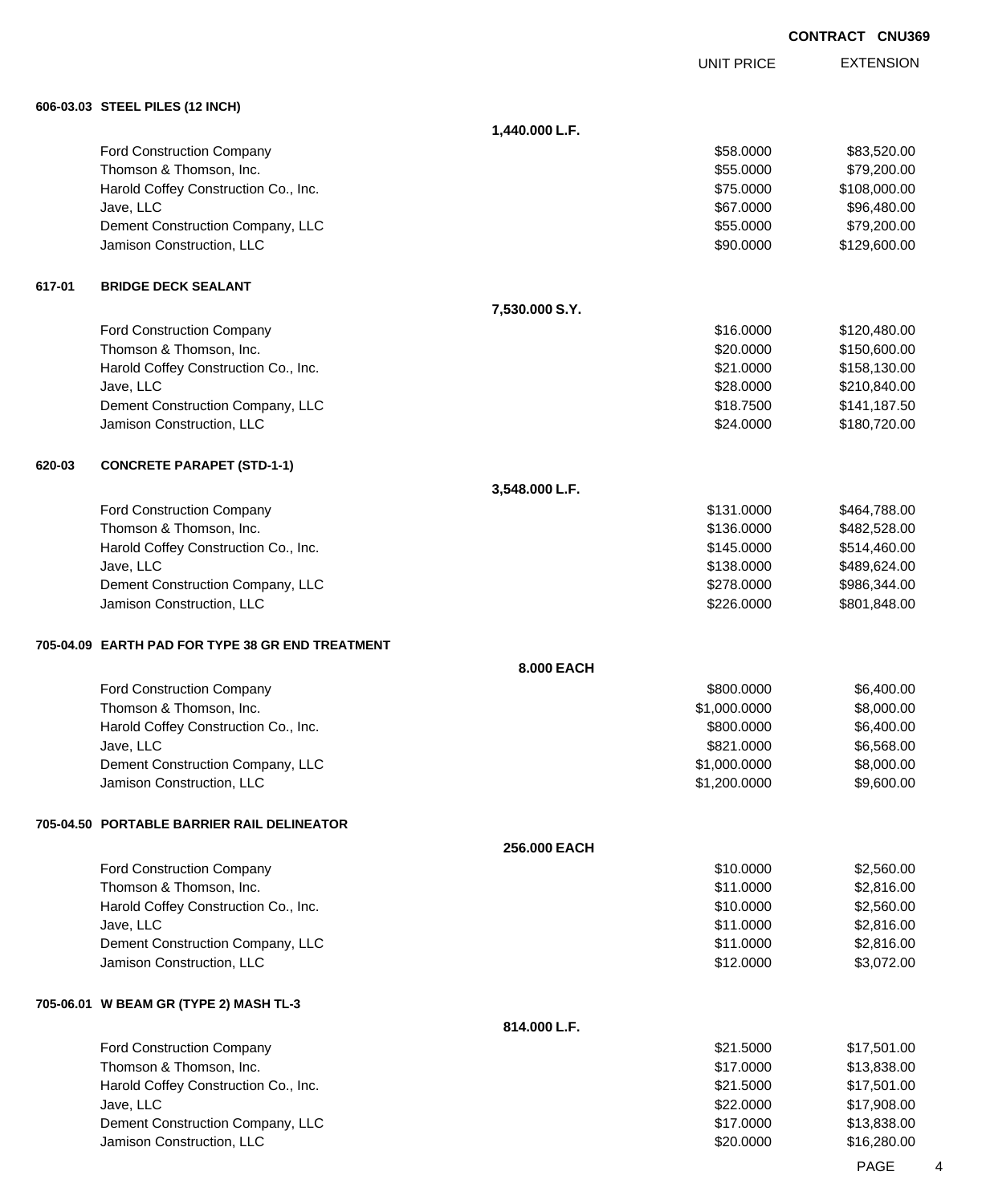|        |                                                       |                    |                   | <b>CONTRACT CNU369</b> |                  |
|--------|-------------------------------------------------------|--------------------|-------------------|------------------------|------------------|
|        |                                                       |                    | <b>UNIT PRICE</b> |                        | <b>EXTENSION</b> |
|        | 705-06.10 GR TERMINALTRAILING END (TYPE 13) MASH TL-3 |                    |                   |                        |                  |
|        |                                                       | <b>4.000 EACH</b>  |                   |                        |                  |
|        | Ford Construction Company                             |                    | \$1,155.0000      |                        | \$4,620.00       |
|        | Thomson & Thomson, Inc.                               |                    | \$800.0000        |                        | \$3,200.00       |
|        | Harold Coffey Construction Co., Inc.                  |                    | \$1,155.0000      |                        | \$4,620.00       |
|        | Jave, LLC                                             |                    | \$1,186.0000      |                        | \$4,744.00       |
|        | Dement Construction Company, LLC                      |                    | \$800.0000        |                        | \$3,200.00       |
|        | Jamison Construction, LLC                             |                    | \$1,200.0000      |                        | \$4,800.00       |
|        | 705-06.20 TANGENT ENERGY ABSORBING TERM MASH TL-3     |                    |                   |                        |                  |
|        |                                                       | 8.000 EACH         |                   |                        |                  |
|        | Ford Construction Company                             |                    | \$2,500.0000      |                        | \$20,000.00      |
|        | Thomson & Thomson, Inc.                               |                    | \$2,000.0000      |                        | \$16,000.00      |
|        | Harold Coffey Construction Co., Inc.                  |                    | \$2,500.0000      |                        | \$20,000.00      |
|        | Jave, LLC                                             |                    | \$2,566.0000      |                        | \$20,528.00      |
|        | Dement Construction Company, LLC                      |                    | \$2,000.0000      |                        | \$16,000.00      |
|        | Jamison Construction, LLC                             |                    | \$2,350.0000      |                        | \$18,800.00      |
|        | 705-06.25 THRIE BEAM BRIDGE TRANSITION MASH TL-3      |                    |                   |                        |                  |
|        |                                                       | <b>12.000 EACH</b> |                   |                        |                  |
|        | Ford Construction Company                             |                    | \$1,900.0000      |                        | \$22,800.00      |
|        | Thomson & Thomson, Inc.                               |                    | \$1,500.0000      |                        | \$18,000.00      |
|        | Harold Coffey Construction Co., Inc.                  |                    | \$1,900.0000      |                        | \$22,800.00      |
|        | Jave, LLC                                             |                    | \$1,950.0000      |                        | \$23,400.00      |
|        | Dement Construction Company, LLC                      |                    | \$1,500.0000      |                        | \$18,000.00      |
|        | Jamison Construction, LLC                             |                    | \$1,900.0000      |                        | \$22,800.00      |
|        | 705-08.51 PORTABLE IMPACT ATTENUATOR NCHRP350 TL-3    |                    |                   |                        |                  |
|        |                                                       | <b>4.000 EACH</b>  |                   |                        |                  |
|        | <b>Ford Construction Company</b>                      |                    | \$5,100.0000      |                        | \$20,400.00      |
|        | Thomson & Thomson, Inc.                               |                    | \$5,000.0000      |                        | \$20,000.00      |
|        | Harold Coffey Construction Co., Inc.                  |                    | \$5,100.0000      |                        | \$20,400.00      |
|        | Jave, LLC                                             |                    | \$5,133.0000      |                        | \$20,532.00      |
|        | Dement Construction Company, LLC                      |                    | \$5,000.0000      |                        | \$20,000.00      |
|        | Jamison Construction, LLC                             |                    | \$4,200.0000      |                        | \$16,800.00      |
|        | 707-08.11 HIGH-VISIBILITY CONSTRUCTION FENCE          |                    |                   |                        |                  |
|        |                                                       | 2,618.000 L.F.     |                   |                        |                  |
|        | Ford Construction Company                             |                    | \$2.3500          |                        | \$6,152.30       |
|        | Thomson & Thomson, Inc.                               |                    | \$3.0000          |                        | \$7,854.00       |
|        | Harold Coffey Construction Co., Inc.                  |                    | \$3.0000          |                        | \$7,854.00       |
|        | Jave, LLC                                             |                    | \$2.8200          |                        | \$7,382.76       |
|        | Dement Construction Company, LLC                      |                    | \$3.0000          |                        | \$7,854.00       |
|        | Jamison Construction, LLC                             |                    | \$6.5000          |                        | \$17,017.00      |
| 712-01 | <b>TRAFFIC CONTROL</b>                                |                    |                   |                        |                  |
|        |                                                       | 1.000 LS           |                   |                        |                  |
|        | Ford Construction Company                             |                    | \$25,000.0000     |                        | \$25,000.00      |
|        | Thomson & Thomson Inc.                                |                    | SA NON NONO       |                        | SA NON AP        |

| \$6,000,0000   | \$6,000,00   |
|----------------|--------------|
| \$42,000,0000  | \$42,000,00  |
| \$100.000.0000 | \$100,000.00 |
| \$25,000,0000  | \$25,000.00  |
| \$30,000,0000  | \$30,000,00  |
|                |              |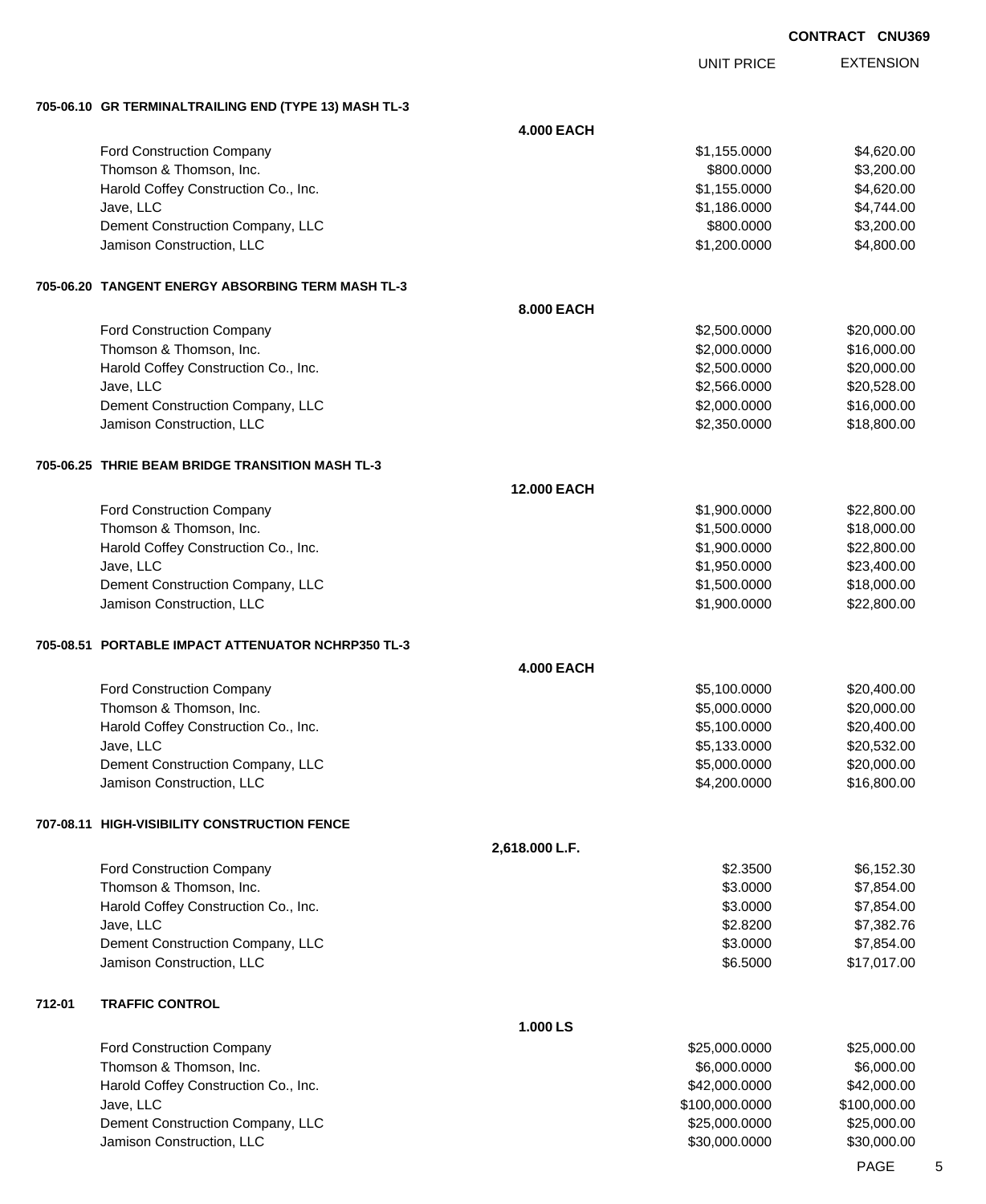UNIT PRICE

EXTENSION

**712-02.02 INTERCONNECTED PORTABLE BARRIER RAIL**

|        |                                           | 3,600.000 L.F.    |            |              |
|--------|-------------------------------------------|-------------------|------------|--------------|
|        | Ford Construction Company                 |                   | \$28.0000  | \$100,800.00 |
|        | Thomson & Thomson, Inc.                   |                   | \$32.0000  | \$115,200.00 |
|        | Harold Coffey Construction Co., Inc.      |                   | \$52.5000  | \$189,000.00 |
|        | Jave, LLC                                 |                   | \$11.2000  | \$40,320.00  |
|        | Dement Construction Company, LLC          |                   | \$35.0000  | \$126,000.00 |
|        | Jamison Construction, LLC                 |                   | \$35.0000  | \$126,000.00 |
|        | 712-04.01 FLEXIBLE DRUMS (CHANNELIZING)   |                   |            |              |
|        |                                           | 203.000 EACH      |            |              |
|        | Ford Construction Company                 |                   | \$30.0000  | \$6,090.00   |
|        | Thomson & Thomson, Inc.                   |                   | \$27.0000  | \$5,481.00   |
|        | Harold Coffey Construction Co., Inc.      |                   | \$30.0000  | \$6,090.00   |
|        | Jave, LLC                                 |                   | \$28.0000  | \$5,684.00   |
|        | Dement Construction Company, LLC          |                   | \$27.0000  | \$5,481.00   |
|        | Jamison Construction, LLC                 |                   | \$35.0000  | \$7,105.00   |
| 712-06 | <b>SIGNS (CONSTRUCTION)</b>               |                   |            |              |
|        |                                           | 808,000 S.F.      |            |              |
|        | Ford Construction Company                 |                   | \$6.8500   | \$5,534.80   |
|        | Thomson & Thomson, Inc.                   |                   | \$6.0000   | \$4,848.00   |
|        | Harold Coffey Construction Co., Inc.      |                   | \$9.0000   | \$7,272.00   |
|        | Jave, LLC                                 |                   | \$6.5000   | \$5,252.00   |
|        | Dement Construction Company, LLC          |                   | \$6.0000   | \$4,848.00   |
|        | Jamison Construction, LLC                 |                   | \$9.0000   | \$7,272.00   |
|        | 712-07.03 TEMPORARY BARRICADES (TYPE III) |                   |            |              |
|        |                                           | 240.000 L.F.      |            |              |
|        | Ford Construction Company                 |                   | \$11.0000  | \$2,640.00   |
|        | Thomson & Thomson, Inc.                   |                   | \$11.0000  | \$2,640.00   |
|        | Harold Coffey Construction Co., Inc.      |                   | \$11.0000  | \$2,640.00   |
|        | Jave, LLC                                 |                   | \$11.0000  | \$2,640.00   |
|        | Dement Construction Company, LLC          |                   | \$11.0000  | \$2,640.00   |
|        | Jamison Construction, LLC                 |                   | \$18.0000  | \$4,320.00   |
|        | 712-08.03 ARROW BOARD (TYPE C)            |                   |            |              |
|        |                                           | <b>2.000 EACH</b> |            |              |
|        | Ford Construction Company                 |                   | \$800.0000 | \$1,600.00   |
|        | Thomson & Thomson, Inc.                   |                   | \$850,0000 | \$1,700.00   |
|        | Harold Coffey Construction Co., Inc.      |                   | \$800.0000 | \$1,600.00   |
|        | Jave, LLC                                 |                   | \$875.0000 | \$1,750.00   |
|        | Dement Construction Company, LLC          |                   | \$850.0000 | \$1,700.00   |
|        | Jamison Construction, LLC                 |                   | \$750.0000 | \$1,500.00   |
|        | 712-09.01 REMOVABLE PAVEMENT MARKING LINE |                   |            |              |
|        |                                           | 22,609.000 L.F.   |            |              |
|        | Ford Construction Company                 |                   | \$3.0000   | \$67,827.00  |
|        | Thomson & Thomson, Inc.                   |                   | \$3.0000   | \$67,827.00  |
|        | Harold Coffey Construction Co., Inc.      |                   | \$3.0000   | \$67,827.00  |
|        | Jave, LLC                                 |                   | \$4.5000   | \$101,740.50 |
|        | Dement Construction Company, LLC          |                   | \$3.0000   | \$67,827.00  |
|        | Jamison Construction, LLC                 |                   | \$3.0000   | \$67,827.00  |
|        |                                           |                   |            |              |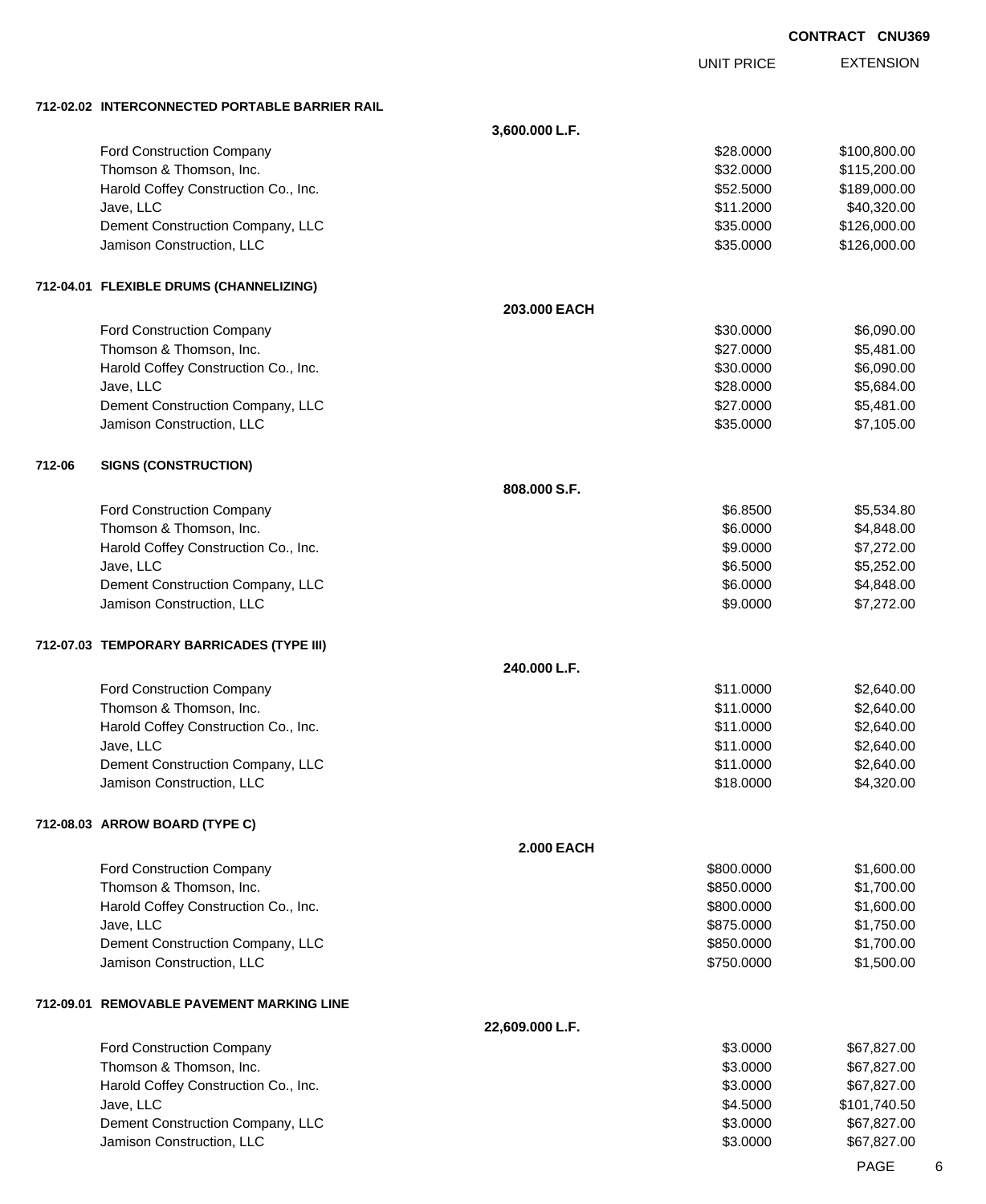|        |                                        |                   |                   | <b>CONTRACT CNU369</b> |
|--------|----------------------------------------|-------------------|-------------------|------------------------|
|        |                                        |                   | <b>UNIT PRICE</b> | <b>EXTENSION</b>       |
|        | 713-02.14 FLEXIBLE DELINEATOR (WHITE)  |                   |                   |                        |
|        |                                        | 234.000 EACH      |                   |                        |
|        | Ford Construction Company              |                   | \$45.0000         | \$10,530.00            |
|        | Thomson & Thomson, Inc.                |                   | \$29.0000         | \$6,786.00             |
|        | Harold Coffey Construction Co., Inc.   |                   | \$45.0000         | \$10,530.00            |
|        | Jave, LLC                              |                   | \$28.0000         | \$6,552.00             |
|        | Dement Construction Company, LLC       |                   | \$29.0000         | \$6,786.00             |
|        | Jamison Construction, LLC              |                   | \$50.0000         | \$11,700.00            |
|        | 713-16.01 CHANGEABLE MESSAGE SIGN UNIT |                   |                   |                        |
|        |                                        | <b>2.000 EACH</b> |                   |                        |
|        | <b>Ford Construction Company</b>       |                   | \$5,500.0000      | \$11,000.00            |
|        | Thomson & Thomson, Inc.                |                   | \$5,500.0000      | \$11,000.00            |
|        | Harold Coffey Construction Co., Inc.   |                   | \$5,900.0000      | \$11,800.00            |
|        | Jave, LLC                              |                   | \$5,500.0000      | \$11,000.00            |
|        | Dement Construction Company, LLC       |                   | \$5,500.0000      | \$11,000.00            |
|        | Jamison Construction, LLC              |                   | \$6,000.0000      | \$12,000.00            |
| 717-01 | <b>MOBILIZATION</b>                    |                   |                   |                        |
|        |                                        | 1.000 LS          |                   |                        |
|        | <b>Ford Construction Company</b>       |                   | \$69,000.0000     | \$69,000.00            |
|        | Thomson & Thomson, Inc.                |                   | \$94,000.0000     | \$94,000.00            |
|        | Harold Coffey Construction Co., Inc.   |                   | \$105,000.0000    | \$105,000.00           |
|        | Jave, LLC                              |                   | \$107,226.8100    | \$107,226.81           |
|        | Dement Construction Company, LLC       |                   | \$115,000.0000    | \$115,000.00           |
|        | Jamison Construction, LLC              |                   | \$90,000.0000     | \$90,000.00            |
| 801-03 | <b>WATER (SEEDING &amp; SODDING)</b>   |                   |                   |                        |
|        |                                        | 24.000 M.G.       |                   |                        |
|        | Ford Construction Company              |                   | \$1.0000          | \$24.00                |
|        | Thomson & Thomson, Inc.                |                   | \$40.0000         | \$960.00               |
|        | Harold Coffey Construction Co., Inc.   |                   | \$1.0000          | \$24.00                |
|        | Jave, LLC                              |                   | \$100.0000        | \$2,400.00             |
|        | Dement Construction Company, LLC       |                   | \$1.0000          | \$24.00                |
|        | Jamison Construction, LLC              |                   | \$10.0000         | \$240.00               |
| 803-01 | <b>SODDING (NEW SOD)</b>               |                   |                   |                        |
|        |                                        | 2,400.000 S.Y.    |                   |                        |
|        | <b>Ford Construction Company</b>       |                   | \$3.5000          | \$8,400.00             |
|        |                                        |                   |                   |                        |

| <b>Ford Construction Company</b>     | \$3.5000 | \$8.400.00  |
|--------------------------------------|----------|-------------|
| Thomson & Thomson, Inc.              | \$5,0000 | \$12,000.00 |
| Harold Coffey Construction Co., Inc. | \$4,0000 | \$9,600.00  |
| Jave, LLC                            | \$5,0000 | \$12,000.00 |
| Dement Construction Company, LLC     | \$4,0000 | \$9,600,00  |
| Jamison Construction, LLC            | \$5,0000 | \$12,000.00 |
|                                      |          |             |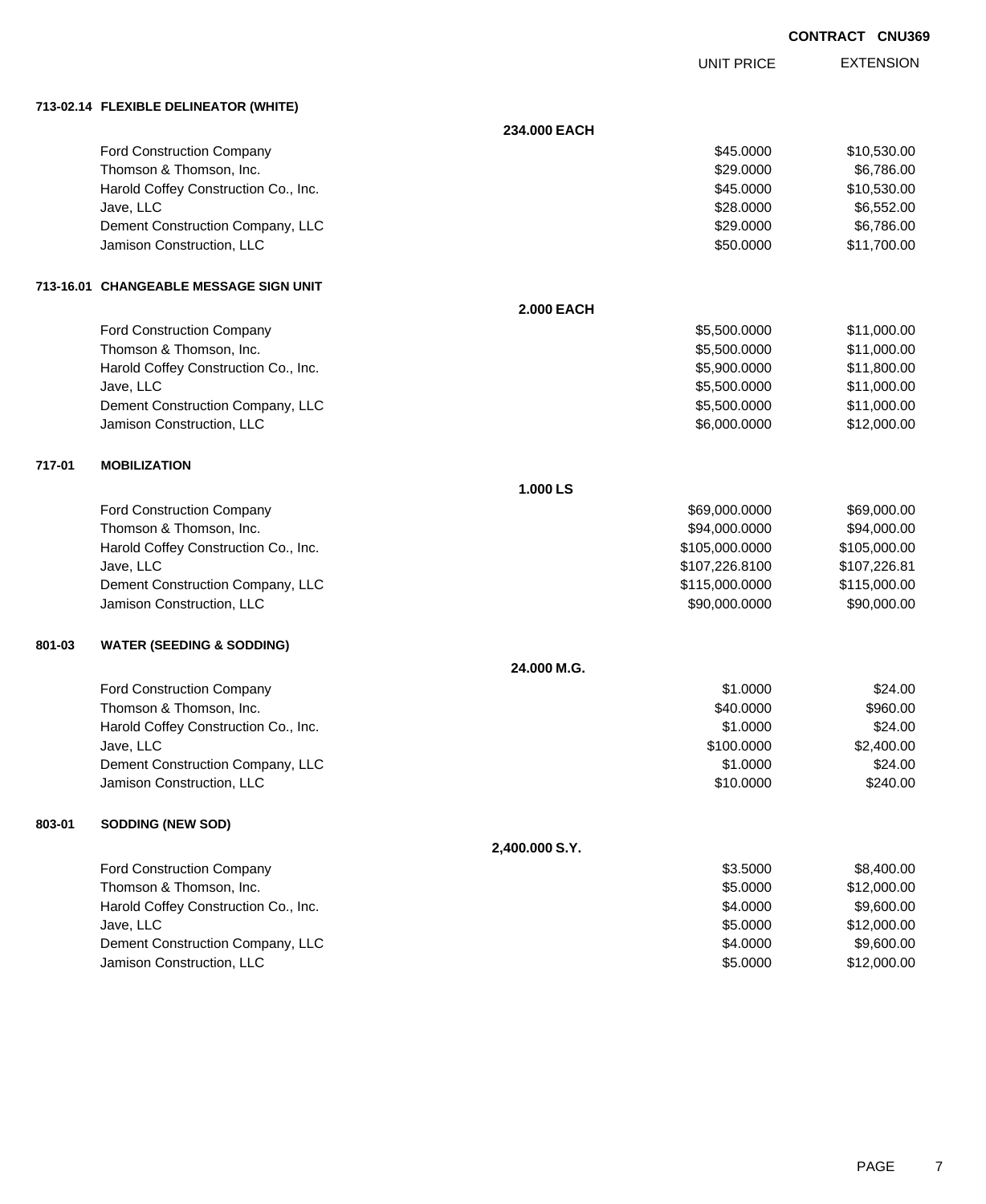### **SUB-TOTAL BRIDGE**

| <b>Ford Construction Company</b>     | \$1,825,084.90 |
|--------------------------------------|----------------|
| Thomson & Thomson, Inc.              | \$1,943,333.00 |
| Harold Coffey Construction Co., Inc. | \$2,159,047.00 |
| Jave, LLC                            | \$2,251,763.07 |
| Dement Construction Company, LLC     | \$2,348,841.00 |
| Jamison Construction, LLC            | \$2,492,691.00 |
|                                      |                |

## **TOTAL CONTRACT**

| <b>Ford Construction Company</b>     | \$1,825,084.90 |
|--------------------------------------|----------------|
| Thomson & Thomson, Inc.              | \$1,943,333.00 |
| Harold Coffey Construction Co., Inc. | \$2,159,047.00 |
| Jave, LLC                            | \$2,251,763.07 |
| Dement Construction Company, LLC     | \$2,348,841,00 |
| Jamison Construction, LLC            | \$2,492,691,00 |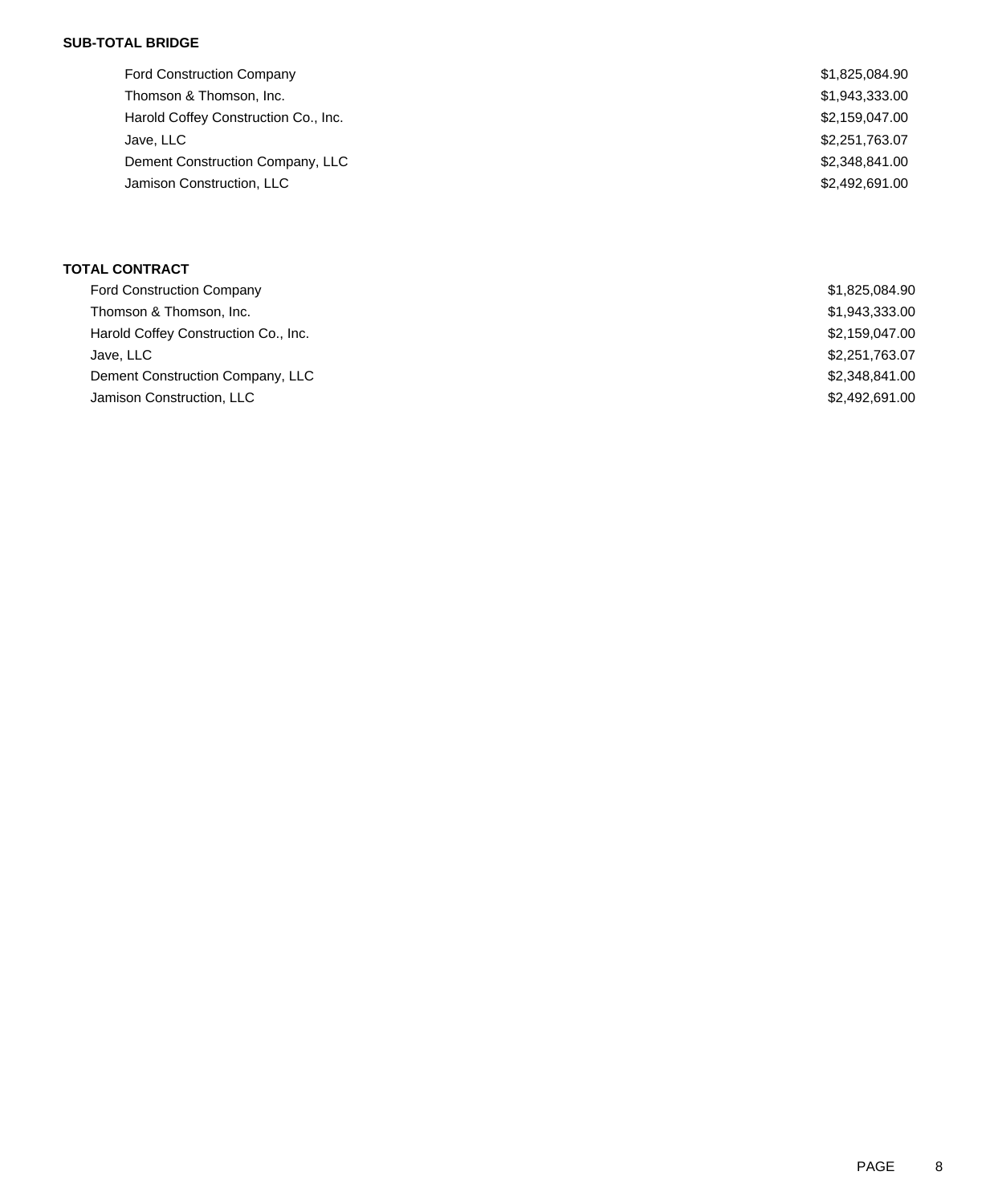# **DEPARTMENT OF TRANSPORTATION SUMMARY OF BIDS LETTING OF DECEMBER 11, 2020 STATE OF TENNESSEE**

#### WILLIAMSON COUNTY (Contract No. CNU362 Call 055)

94031-4212-04

THE REPAIR OF THE BRIDGE ON S.R. 247 OVER I-65 (L.M. 2.38).

PROJECT LENGTH - 0.0 MILES

COMPLETION TIME - ON OR BEFORE AUGUST 31, 2021

|                                      | <b>TOTAL CONTRACT</b> |  |
|--------------------------------------|-----------------------|--|
| Thomson & Thomson, Inc.              | \$715,847.45          |  |
| Jamison Construction, LLC            | \$743,050.00          |  |
| Eutaw Construction Company, Inc.     | \$814,971,60          |  |
| Mid-State Construction Company, Inc. | \$1,013,297.90        |  |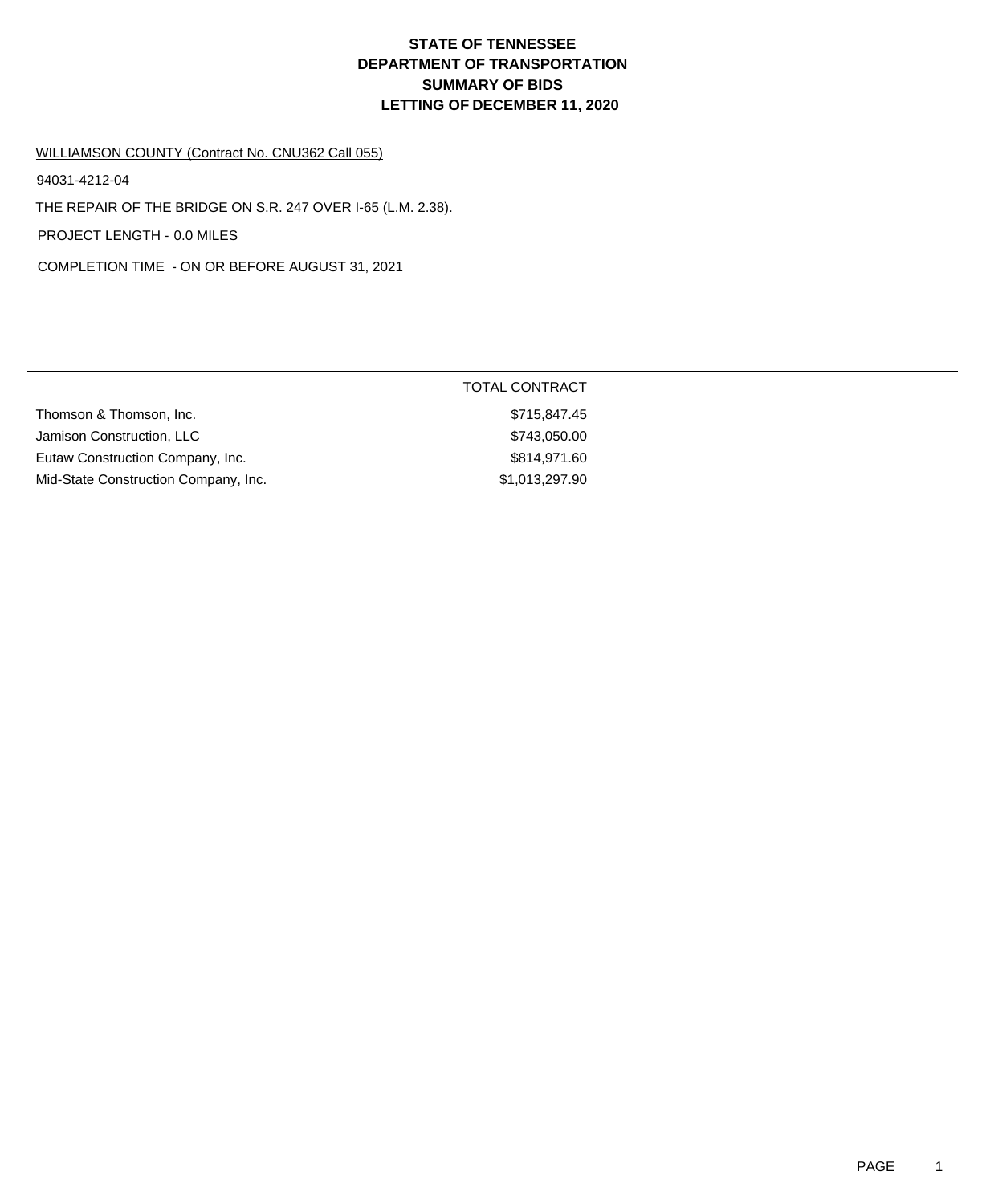EXTENSION UNIT PRICE **BRIDGE CATEGORY 201-01 CLEARING AND GRUBBING 1.000 LS** Thomson & Thomson, Inc. 6. The matrix of the state of the state of the state of the state of the state of the state of the state of the state of the state of the state of the state of the state of the state of the state of Uamison Construction, LLC 65,500.000 \$5,500.000 \$5,500.000 \$5,500.000 \$5,500.000 \$5,500.00 Eutaw Construction Company, Inc. 6. The Construction Company, Inc. 6. The Construction Company, Inc. 6. The Construction Company, Inc. 6. The Construction Company, Inc. 6. The Construction Company, Inc. 6. The Construction Mid-State Construction Company, Inc. 68 and the state of the state of the state of the state of the state of the state of the state of the state of the state of the state of the state of the state of the state of the state **203-01.05 EXCAVATION 14.000 C.Y.** Thomson & Thomson, Inc. \$42.0000 \$588.00 Jamison Construction, LLC 6280.000 \$280.000 \$280.000 \$280.000 \$280.000 \$280.000 \$280.00 Eutaw Construction Company, Inc. 6. The Construction Company, Inc. 6. The Construction Company, Inc. 6. The Construction Company, Inc. 6. The Construction Company, Inc. 6. The Construction Company, Inc. 6. The Construction Mid-State Construction Company, Inc. 6. The Construction Company, Inc. 6. The Construction Company, Inc. 6. The Construction Company, Inc. 6. The Construction Company, Inc. 6. The Construction Company, Inc. 6. The Construc **303-01 MINERAL AGGREGATE, TYPE A BASE, GRADING D 13.000 TON** Thomson & Thomson, Inc. 6650.000 \$650.000 \$650.000 \$650.000 \$650.000 \$650.000 \$650.00 Jamison Construction, LLC 66.000 \$1,066.00 Eutaw Construction Company, Inc. 60.000 \$780.000 \$780.000 \$780.000 \$780.000 \$780.00 Mid-State Construction Company, Inc. 66 and the state of the state of the state Construction Company, Inc. 66 **303-01.02 GRANULAR BACKFILL (BRIDGES) 27.000 TON** Thomson & Thomson, Inc. 6. The matrix of the state of the state of the state of the state of the state of the state of the state of the state of the state of the state of the state of the state of the state of the state of Jamison Construction, LLC \$55.0000 \$1,485.00 Eutaw Construction Company, Inc. 6. The Construction Company, Inc. 6. The Construction Company, Inc. 6. The Construction Company, Inc. 6. The Construction Company, Inc. 6. The Construction Company, Inc. 6. The Construction Mid-State Construction Company, Inc. 63.4000 \$1,711.80 **307-01.01 ASPHALT CONCRETE MIX (PG64-22) (BPMB-HM) GRADING A 5.000 TON** Thomson & Thomson, Inc. \$286.0000 \$1,430.00 Jamison Construction, LLC \$315.0000 \$1,575.00 Eutaw Construction Company, Inc. 6313.5000 \$1,567.50 Mid-State Construction Company, Inc. 601.60 and 1.601.60 \$320.3200 \$1,601.60 **307-01.08 ASPHALT CONCRETE MIX (PG64-22) (BPMB-HM) GRADING B-M2 3.000 TON** Thomson & Thomson, Inc. 66 (1992) 2008 12:30 (1993) 2008 12:40 (1994) 2008 12:40 (1994) 2009 12:40 (1995) 2009 Jamison Construction, LLC 60000 \$960.00 Eutaw Construction Company, Inc. 6952.50 Mid-State Construction Company, Inc. 6. The Construction Company, Inc. 6. The Construction Company, Inc. 6. The Construction Company, Inc. 6. The Construction Company, Inc. 6. The Construction Company, Inc. 6. The Construc **402-01 BITUMINOUS MATERIAL FOR PRIME COAT (PC) 1.000 TON** Thomson & Thomson, Inc. 6. The Contract of the Contract of the Contract of the Contract of the Contract of the S850.000 \$850.000 \$850.000 \$850.000 \$850.000 \$850.00 Jamison Construction, LLC \$1,000.0000 \$1,000.00 Eutaw Construction Company, Inc. 6931.000 \$931.000 \$931.000 \$931.000

Mid-State Construction Company, Inc. 6. The Construction Company, Inc. 6. The Construction Company, Inc. 6. The Construction Company, Inc. 6. The Construction Company, Inc. 6. The Construction Company, Inc. 6. The Construc

**CONTRACT CNU362**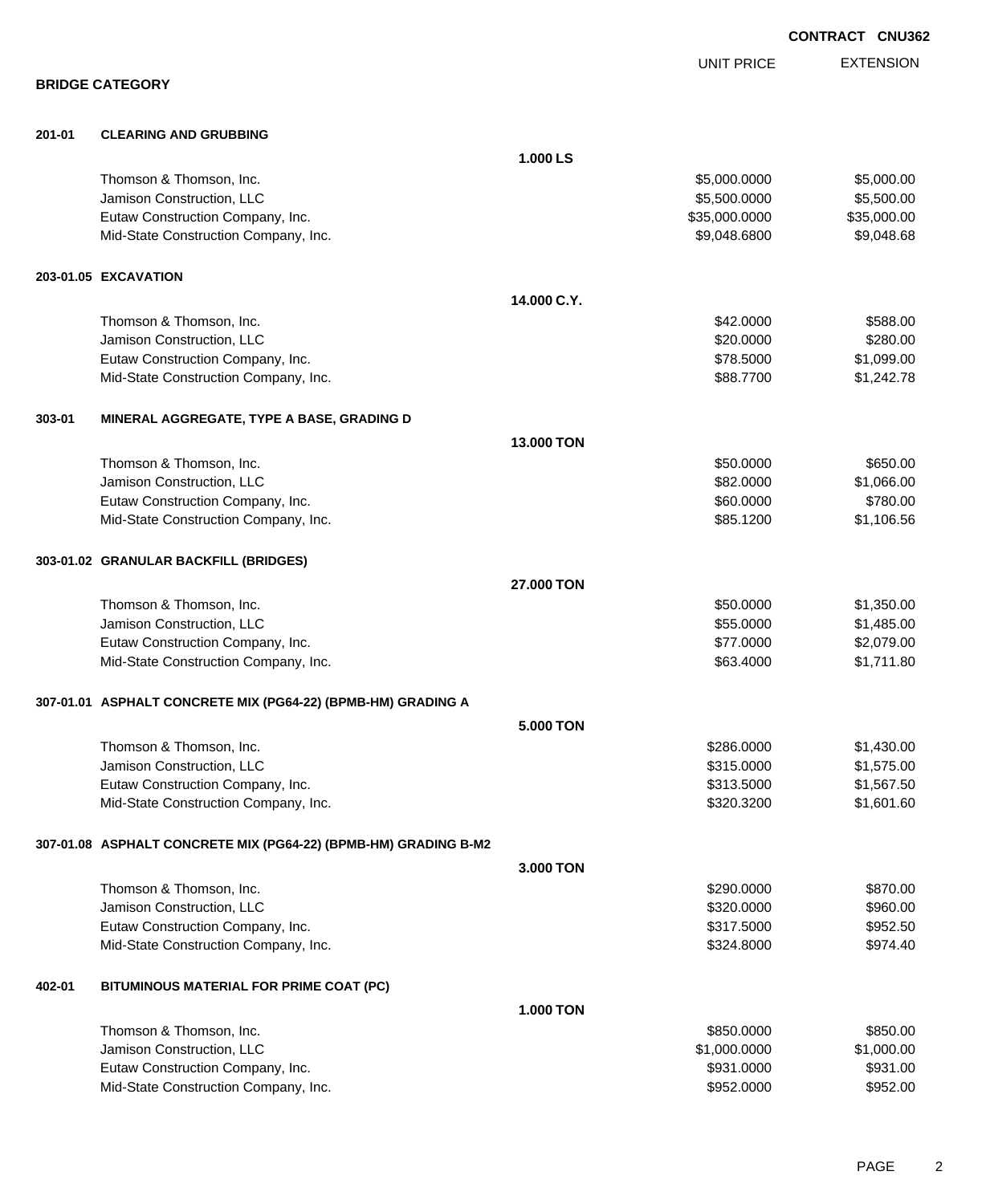UNIT PRICE

| 402-02 | <b>AGGREGATE FOR COVER MATERIAL (PC)</b>                                 |                    |                          |                      |
|--------|--------------------------------------------------------------------------|--------------------|--------------------------|----------------------|
|        |                                                                          | <b>1.000 TON</b>   |                          |                      |
|        | Thomson & Thomson, Inc.                                                  |                    | \$80.0000                | \$80.00              |
|        | Jamison Construction, LLC                                                |                    | \$80.0000                | \$80.00              |
|        | Eutaw Construction Company, Inc.                                         |                    | \$87.5000                | \$87.50              |
|        | Mid-State Construction Company, Inc.                                     |                    | \$89.6000                | \$89.60              |
|        |                                                                          |                    |                          |                      |
| 403-01 | BITUMINOUS MATERIAL FOR TACK COAT (TC)                                   |                    |                          |                      |
|        |                                                                          | <b>1.000 TON</b>   |                          |                      |
|        | Thomson & Thomson, Inc.                                                  |                    | \$850.0000               | \$850.00             |
|        | Jamison Construction, LLC                                                |                    | \$1,000.0000             | \$1,000.00           |
|        | Eutaw Construction Company, Inc.<br>Mid-State Construction Company, Inc. |                    | \$931.0000<br>\$952.0000 | \$931.00<br>\$952.00 |
|        |                                                                          |                    |                          |                      |
|        | 411-01.10 ACS MIX(PG64-22) GRADING D                                     |                    |                          |                      |
|        |                                                                          | <b>2.000 TON</b>   |                          |                      |
|        | Thomson & Thomson, Inc.                                                  |                    | \$316.0000               | \$632.00             |
|        | Jamison Construction, LLC                                                |                    | \$344.0000               | \$688.00             |
|        | Eutaw Construction Company, Inc.                                         |                    | \$346.0000               | \$692.00             |
|        | Mid-State Construction Company, Inc.                                     |                    | \$353.9200               | \$707.84             |
|        | 604-03.07 CLASS A CONCRETE (GRAVITY WALL)                                |                    |                          |                      |
|        |                                                                          | 9.000 C.Y.         |                          |                      |
|        | Thomson & Thomson, Inc.                                                  |                    | \$750.0000               | \$6,750.00           |
|        | Jamison Construction, LLC                                                |                    | \$850.0000               | \$7,650.00           |
|        | Eutaw Construction Company, Inc.                                         |                    | \$2,246.0000             | \$20,214.00          |
|        | Mid-State Construction Company, Inc.                                     |                    | \$1,581.8200             | \$14,236.38          |
|        | 604-04.02 APPLIED TEXTURE FINISH (EXISTING STRUCTURES)                   |                    |                          |                      |
|        |                                                                          | 315.000 S.Y.       |                          |                      |
|        | Thomson & Thomson, Inc.                                                  |                    | \$10.0000                | \$3,150.00           |
|        | Jamison Construction, LLC                                                |                    | \$12.0000                | \$3,780.00           |
|        | Eutaw Construction Company, Inc.                                         |                    | \$11.0000                | \$3,465.00           |
|        | Mid-State Construction Company, Inc.                                     |                    | \$11.2000                | \$3,528.00           |
|        | 604-10.05 CONCRETE                                                       |                    |                          |                      |
|        |                                                                          | 237.000 S.F.       |                          |                      |
|        | Thomson & Thomson, Inc.                                                  |                    | \$135.0000               | \$31,995.00          |
|        | Jamison Construction, LLC                                                |                    | \$165.0000               | \$39,105.00          |
|        | Eutaw Construction Company, Inc.                                         |                    | \$175.0000               | \$41,475.00          |
|        | Mid-State Construction Company, Inc.                                     |                    | \$260.8000               | \$61,809.60          |
|        | 604-10.26 BRACING                                                        |                    |                          |                      |
|        |                                                                          | <b>18.000 EACH</b> |                          |                      |
|        | Thomson & Thomson, Inc.                                                  |                    | \$5,000.0000             | \$90,000.00          |
|        | Jamison Construction, LLC                                                |                    | \$4,400.0000             | \$79,200.00          |
|        | Eutaw Construction Company, Inc.                                         |                    | \$3,250.0000             | \$58,500.00          |
|        | Mid-State Construction Company, Inc.                                     |                    | \$3,856.2200             | \$69,411.96          |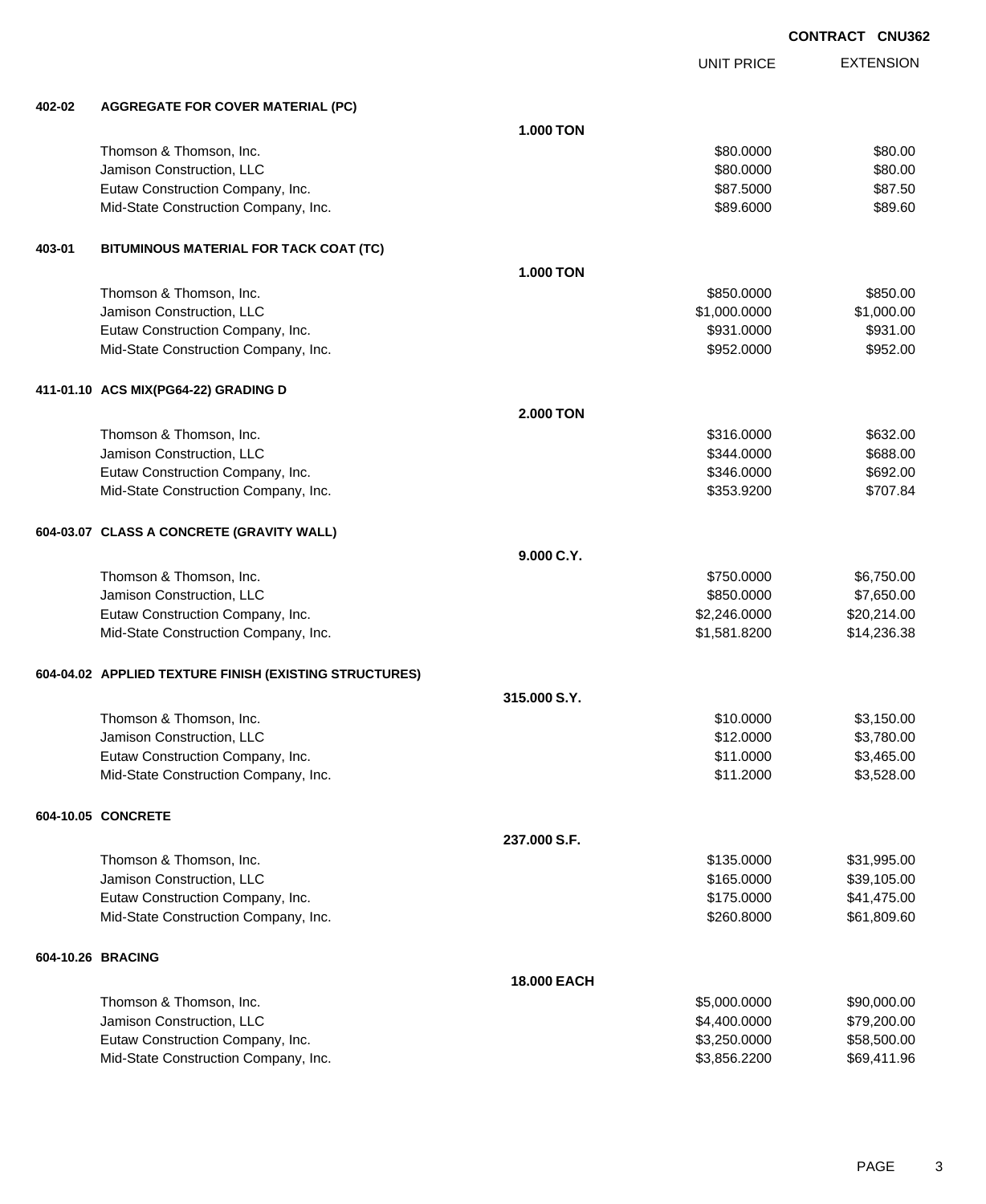UNIT PRICE

| 604-10.54 CONCRETE REPAIRS                        |                   |              |              |
|---------------------------------------------------|-------------------|--------------|--------------|
|                                                   | 532.000 S.F.      |              |              |
| Thomson & Thomson, Inc.                           |                   | \$128.0000   | \$68,096.00  |
| Jamison Construction, LLC                         |                   | \$165.0000   | \$87,780.00  |
| Eutaw Construction Company, Inc.                  |                   | \$185.0000   | \$98,420.00  |
| Mid-State Construction Company, Inc.              |                   | \$260.8100   | \$138,750.92 |
| 604-10.83 COMPOSITE FIBER ENCASEMENT              |                   |              |              |
|                                                   | 1,011.000 S.F.    |              |              |
| Thomson & Thomson, Inc.                           |                   | \$38.0000    | \$38,418.00  |
| Jamison Construction, LLC                         |                   | \$36.0000    | \$36,396.00  |
| Eutaw Construction Company, Inc.                  |                   | \$60.0000    | \$60,660.00  |
| Mid-State Construction Company, Inc.              |                   | \$29.2600    | \$29,581.86  |
| 606-24.10 SHEET PILES                             |                   |              |              |
|                                                   | 925.000 S.F.      |              |              |
| Thomson & Thomson, Inc.                           |                   | \$48.0000    | \$44,400.00  |
| Jamison Construction, LLC                         |                   | \$45.0000    | \$41,625.00  |
| Eutaw Construction Company, Inc.                  |                   | \$60.0000    | \$55,500.00  |
| Mid-State Construction Company, Inc.              |                   | \$41.1800    | \$38,091.50  |
| 705-01.01 GUARDRAIL AT BRIDGE ENDS                |                   |              |              |
|                                                   | 114.000 L.F.      |              |              |
| Thomson & Thomson, Inc.                           |                   | \$72.5000    | \$8,265.00   |
| Jamison Construction, LLC                         |                   | \$76.0000    | \$8,664.00   |
| Eutaw Construction Company, Inc.                  |                   | \$80.0000    | \$9,120.00   |
| Mid-State Construction Company, Inc.              |                   | \$81.2000    | \$9,256.80   |
| 705-02.02 SINGLE GUARDRAIL (TYPE 2)               |                   |              |              |
|                                                   | 519.000 L.F.      |              |              |
| Thomson & Thomson, Inc.                           |                   | \$18.5000    | \$9,601.50   |
| Jamison Construction, LLC                         |                   | \$23.0000    | \$11,937.00  |
| Eutaw Construction Company, Inc.                  |                   | \$20.5000    | \$10,639.50  |
| Mid-State Construction Company, Inc.              |                   | \$20.7200    | \$10,753.68  |
| 705-04.05 GUARDRAIL TERMINAL (TYPE-IN-LINE)       |                   |              |              |
|                                                   | <b>1.000 EACH</b> |              |              |
| Thomson & Thomson, Inc.                           |                   | \$900.0000   | \$900.00     |
| Jamison Construction, LLC                         |                   | \$1,200.0000 | \$1,200.00   |
| Eutaw Construction Company, Inc.                  |                   | \$995.0000   | \$995.00     |
| Mid-State Construction Company, Inc.              |                   | \$1,008.0000 | \$1,008.00   |
| 705-06.20 TANGENT ENERGY ABSORBING TERM MASH TL-3 |                   |              |              |
|                                                   | 3.000 EACH        |              |              |
| Thomson & Thomson, Inc.                           |                   | \$2,500.0000 | \$7,500.00   |
| Jamison Construction, LLC                         |                   | \$2,800.0000 | \$8,400.00   |
| Eutaw Construction Company, Inc.                  |                   | \$2,764.0000 | \$8,292.00   |
| Mid-State Construction Company, Inc.              |                   | \$2,800.0000 | \$8,400.00   |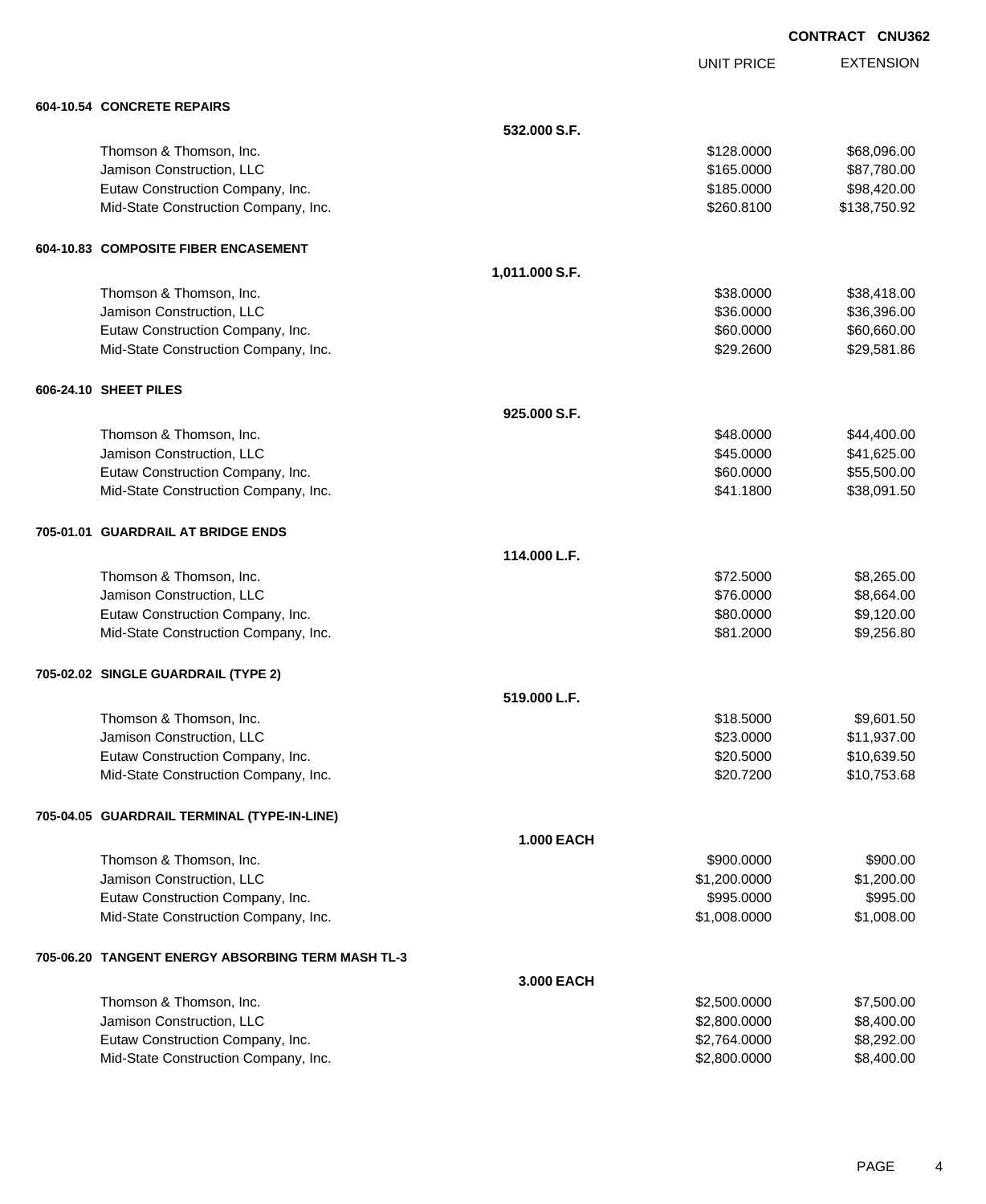UNIT PRICE EXTENSION

|        | 705-20.25 TEMPORARY CRASH CUSHION (MASH TL-3)  |                   |                |              |
|--------|------------------------------------------------|-------------------|----------------|--------------|
|        |                                                | <b>6.000 EACH</b> |                |              |
|        | Thomson & Thomson, Inc.                        |                   | \$4,000.0000   | \$24,000.00  |
|        | Jamison Construction, LLC                      |                   | \$4,200.0000   | \$25,200.00  |
|        | Eutaw Construction Company, Inc.               |                   | \$5,536.0000   | \$33,216.00  |
|        | Mid-State Construction Company, Inc.           |                   | \$6,160.0000   | \$36,960.00  |
| 712-01 | <b>TRAFFIC CONTROL</b>                         |                   |                |              |
|        |                                                | 1.000 LS          |                |              |
|        | Thomson & Thomson, Inc.                        |                   | \$9,000.0000   | \$9,000.00   |
|        | Jamison Construction, LLC                      |                   | \$28,500.0000  | \$28,500.00  |
|        | Eutaw Construction Company, Inc.               |                   | \$44,000.0000  | \$44,000.00  |
|        | Mid-State Construction Company, Inc.           |                   | \$118,636.7900 | \$118,636.79 |
|        | 712-02.02 INTERCONNECTED PORTABLE BARRIER RAIL |                   |                |              |
|        |                                                | 2,910.000 L.F.    |                |              |
|        | Thomson & Thomson, Inc.                        |                   | \$32.0000      | \$93,120.00  |
|        | Jamison Construction, LLC                      |                   | \$35.0000      | \$101,850.00 |
|        | Eutaw Construction Company, Inc.               |                   | \$20.9000      | \$60,819.00  |
|        | Mid-State Construction Company, Inc.           |                   | \$51.1600      | \$148,875.60 |
|        | 712-04.01 FLEXIBLE DRUMS (CHANNELIZING)        |                   |                |              |
|        |                                                | 188.000 EACH      |                |              |
|        | Thomson & Thomson, Inc.                        |                   | \$29.0000      | \$5,452.00   |
|        | Jamison Construction, LLC                      |                   | \$36.0000      | \$6,768.00   |
|        | Eutaw Construction Company, Inc.               |                   | \$32.0000      | \$6,016.00   |
|        | Mid-State Construction Company, Inc.           |                   | \$32.4800      | \$6,106.24   |
|        | 712-04.50 BARRIER RAIL DELINEATOR              |                   |                |              |
|        |                                                | 40.000 EACH       |                |              |
|        | Thomson & Thomson, Inc.                        |                   | \$11.0000      | \$440.00     |
|        | Jamison Construction, LLC                      |                   | \$15.0000      | \$600.00     |
|        | Eutaw Construction Company, Inc.               |                   | \$12.0000      | \$480.00     |
|        | Mid-State Construction Company, Inc.           |                   | \$12.3200      | \$492.80     |
|        | 712-05.01 WARNING LIGHTS (TYPE A)              |                   |                |              |
|        |                                                | 186.000 EACH      |                |              |
|        | Thomson & Thomson, Inc.                        |                   | \$31.0000      | \$5,766.00   |
|        | Jamison Construction, LLC                      |                   | \$35.0000      | \$6,510.00   |
|        | Eutaw Construction Company, Inc.               |                   | \$34.0000      | \$6,324.00   |
|        | Mid-State Construction Company, Inc.           |                   | \$34.7200      | \$6,457.92   |
| 712-06 | <b>SIGNS (CONSTRUCTION)</b>                    |                   |                |              |
|        |                                                | 1,011.000 S.F.    |                |              |
|        | Thomson & Thomson, Inc.                        |                   | \$6.4500       | \$6,520.95   |
|        | Jamison Construction, LLC                      |                   | \$9.0000       | \$9,099.00   |
|        | Eutaw Construction Company, Inc.               |                   | \$7.0000       | \$7,077.00   |
|        | Mid-State Construction Company, Inc.           |                   | \$7.2200       | \$7,299.42   |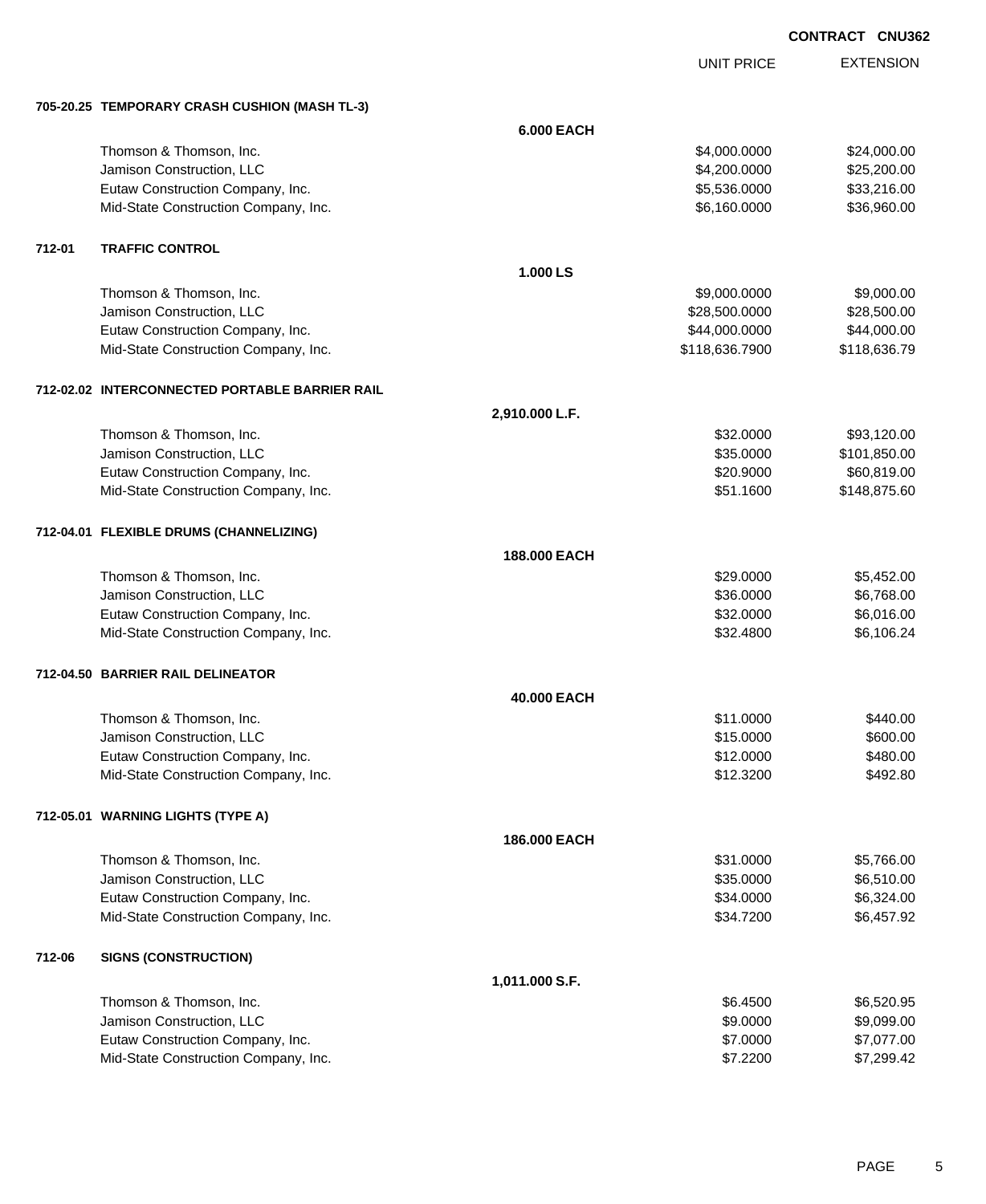UNIT PRICE

|  | 712-07.03 TEMPORARY BARRICADES (TYPE III) |  |
|--|-------------------------------------------|--|
|  |                                           |  |

| 712-07.03 TEMPORARY BARRICADES (TYPE III)              |                   |              |             |
|--------------------------------------------------------|-------------------|--------------|-------------|
|                                                        | 74.000 L.F.       |              |             |
| Thomson & Thomson, Inc.                                |                   | \$13.0000    | \$962.00    |
| Jamison Construction, LLC                              |                   | \$28.0000    | \$2,072.00  |
| Eutaw Construction Company, Inc.                       |                   | \$14.0000    | \$1,036.00  |
| Mid-State Construction Company, Inc.                   |                   | \$14.5600    | \$1,077.44  |
| 712-08.03 ARROW BOARD (TYPE C)                         |                   |              |             |
|                                                        | <b>4.000 EACH</b> |              |             |
| Thomson & Thomson, Inc.                                |                   | \$850.0000   | \$3,400.00  |
| Jamison Construction, LLC                              |                   | \$1,500.0000 | \$6,000.00  |
| Eutaw Construction Company, Inc.                       |                   | \$931.0000   | \$3,724.00  |
| Mid-State Construction Company, Inc.                   |                   | \$952.0000   | \$3,808.00  |
| 712-08.10 MOBILE MESSAGE SIGN UNIT W/ATTENUATOR        |                   |              |             |
|                                                        | 200.000 HOUR      |              |             |
| Thomson & Thomson, Inc.                                |                   | \$98.0000    | \$19,600.00 |
| Jamison Construction, LLC                              |                   | \$110.0000   | \$22,000.00 |
| Eutaw Construction Company, Inc.                       |                   | \$107.5000   | \$21,500.00 |
| Mid-State Construction Company, Inc.                   |                   | \$109.7600   | \$21,952.00 |
| 712-08.12 QUEUE PROTECTION TRUCK                       |                   |              |             |
|                                                        | 25.000 DAY        |              |             |
| Thomson & Thomson, Inc.                                |                   | \$1,475.0000 | \$36,875.00 |
| Jamison Construction, LLC                              |                   | \$1,200.0000 | \$30,000.00 |
| Eutaw Construction Company, Inc.                       |                   | \$1,616.0000 | \$40,400.00 |
| Mid-State Construction Company, Inc.                   |                   | \$1,652.0000 | \$41,300.00 |
| 712-09.02 REMOVABLE PAVEMENT MARKING (8" BARRIER LINE) |                   |              |             |
|                                                        | 16,676.000 L.F.   |              |             |
| Thomson & Thomson, Inc.                                |                   | \$4.0000     | \$66,704.00 |
| Jamison Construction, LLC                              |                   | \$3.5000     | \$58,366.00 |
| Eutaw Construction Company, Inc.                       |                   | \$4.5000     | \$75,042.00 |
| Mid-State Construction Company, Inc.                   |                   | \$4.4800     | \$74,708.48 |
| 712-09.04 REMOVABLE PAVEMENT MARKING (STOP LINE)       |                   |              |             |
|                                                        | 18.000 L.F.       |              |             |
| Thomson & Thomson, Inc.                                |                   | \$30.0000    | \$540.00    |
| Jamison Construction, LLC                              |                   | \$20.0000    | \$360.00    |
| Eutaw Construction Company, Inc.                       |                   | \$33.0000    | \$594.00    |
| Mid-State Construction Company, Inc.                   |                   | \$33.6000    | \$604.80    |
| 713-16.01 CHANGEABLE MESSAGE SIGN UNIT                 |                   |              |             |
|                                                        | <b>5.000 EACH</b> |              |             |
| Thomson & Thomson, Inc.                                |                   | \$5,500.0000 | \$27,500.00 |
| Jamison Construction, LLC                              |                   | \$6,200.0000 | \$31,000.00 |
| Eutaw Construction Company, Inc.                       |                   | \$6,025.0000 | \$30,125.00 |
| Mid-State Construction Company, Inc.                   |                   | \$6,160.0000 | \$30,800.00 |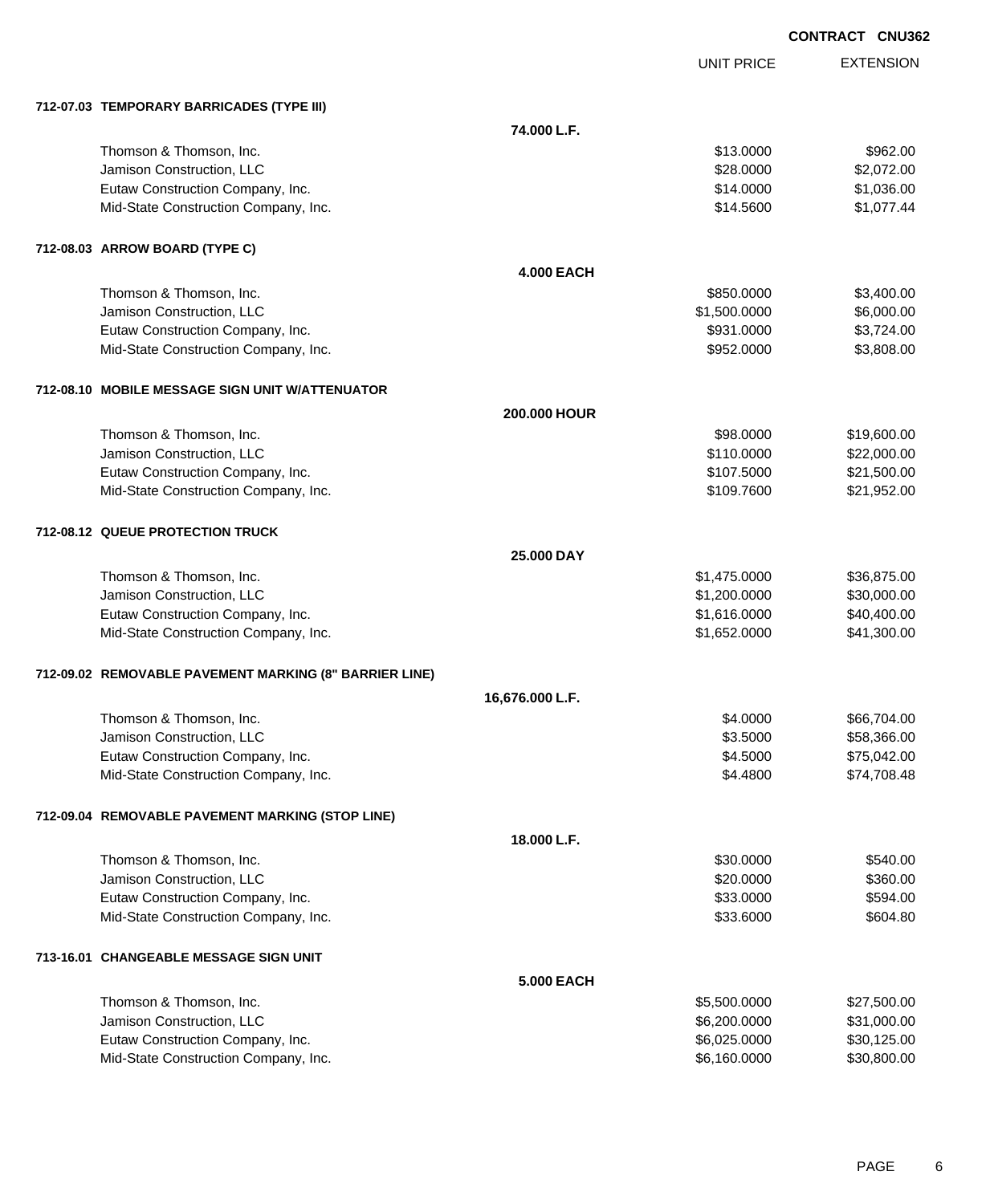|        |                                                          |                   |                   | <b>CONTRACT CNU362</b> |
|--------|----------------------------------------------------------|-------------------|-------------------|------------------------|
|        |                                                          |                   | <b>UNIT PRICE</b> | <b>EXTENSION</b>       |
|        | 716-01.06 TEMPORARY RAISED PAVEMENT MARKER, WHITE        |                   |                   |                        |
|        |                                                          | 24.000 EACH       |                   |                        |
|        | Thomson & Thomson, Inc.                                  |                   | \$25.0000         | \$600.00               |
|        | Jamison Construction, LLC                                |                   | \$30.0000         | \$720.00               |
|        | Eutaw Construction Company, Inc.                         |                   | \$27.5000         | \$660.00               |
|        | Mid-State Construction Company, Inc.                     |                   | \$28.0000         | \$672.00               |
|        | 716-08.01 REMOVAL OF PAVEMENT MARKING (LINE)             |                   |                   |                        |
|        |                                                          | 2,192.000 L.F.    |                   |                        |
|        | Thomson & Thomson, Inc.                                  |                   | \$1.0000          | \$2,192.00             |
|        | Jamison Construction, LLC                                |                   | \$2.0000          | \$4,384.00             |
|        | Eutaw Construction Company, Inc.                         |                   | \$1.0000          | \$2,192.00             |
|        | Mid-State Construction Company, Inc.                     |                   | \$1.1200          | \$2,455.04             |
|        | 716-12.02 ENHANCED FLATLINE THERMO PVMT MRKNG (6IN LINE) |                   |                   |                        |
|        |                                                          | 0.060 L.M.        |                   |                        |
|        | Thomson & Thomson, Inc.                                  |                   | \$20,000.0000     | \$1,200.00             |
|        | Jamison Construction, LLC                                |                   | \$24,000.0000     | \$1,440.00             |
|        | Eutaw Construction Company, Inc.                         |                   | \$21,910.0000     | \$1,314.60             |
|        | Mid-State Construction Company, Inc.                     |                   | \$22,400.0000     | \$1,344.00             |
|        | 716-13.01 SPRAY THERMO PVMT MRKNG (60 mil) (4IN LINE)    |                   |                   |                        |
|        |                                                          | 0.360 L.M.        |                   |                        |
|        | Thomson & Thomson, Inc.                                  |                   | \$10,000.0000     | \$3,600.00             |
|        | Jamison Construction, LLC                                |                   | \$12,000.0000     | \$4,320.00             |
|        | Eutaw Construction Company, Inc.                         |                   | \$10,950.0000     | \$3,942.00             |
|        | Mid-State Construction Company, Inc.                     |                   | \$11,200.0000     | \$4,032.00             |
| 717-01 | <b>MOBILIZATION</b>                                      |                   |                   |                        |
|        |                                                          | 1.000 LS          |                   |                        |
|        | Thomson & Thomson, Inc.                                  |                   | \$65,000.0000     | \$65,000.00            |
|        | Jamison Construction, LLC                                |                   | \$48,500.0000     | \$48,500.00            |
|        | Eutaw Construction Company, Inc.                         |                   | \$40,000.0000     | \$40,000.00            |
|        | Mid-State Construction Company, Inc.                     |                   | \$77,299.4100     | \$77,299.41            |
| 730-40 | TEMPORARY TRAFFIC SIGNAL SYSTEM                          |                   |                   |                        |
|        |                                                          | <b>1.000 EACH</b> |                   |                        |
|        | Thomson & Thomson, Inc.                                  |                   | \$20,000.0000     | \$20,000.00            |
|        | Jamison Construction, LLC                                |                   | \$13,390.0000     | \$13,390.00            |
|        | Eutaw Construction Company, Inc.                         |                   | \$21,310.0000     | \$21,310.00            |
|        | Mid-State Construction Company, Inc.                     |                   | \$21,280.0000     | \$21,280.00            |
|        | 740-11.03 TEMPORARY SEDIMENT TUBE 18IN                   |                   |                   |                        |
|        |                                                          | 400.000 L.F.      |                   |                        |
|        | Thomson & Thomson, Inc.                                  |                   | \$5.0000          | \$2,000.00             |
|        | Jamison Construction, LLC                                |                   | \$6.5000          | \$2,600.00             |
|        | Eutaw Construction Company, Inc.                         |                   | \$9.5000          | \$3,800.00             |
|        | Mid-State Construction Company, Inc.                     |                   | \$9.8000          | \$3,920.00             |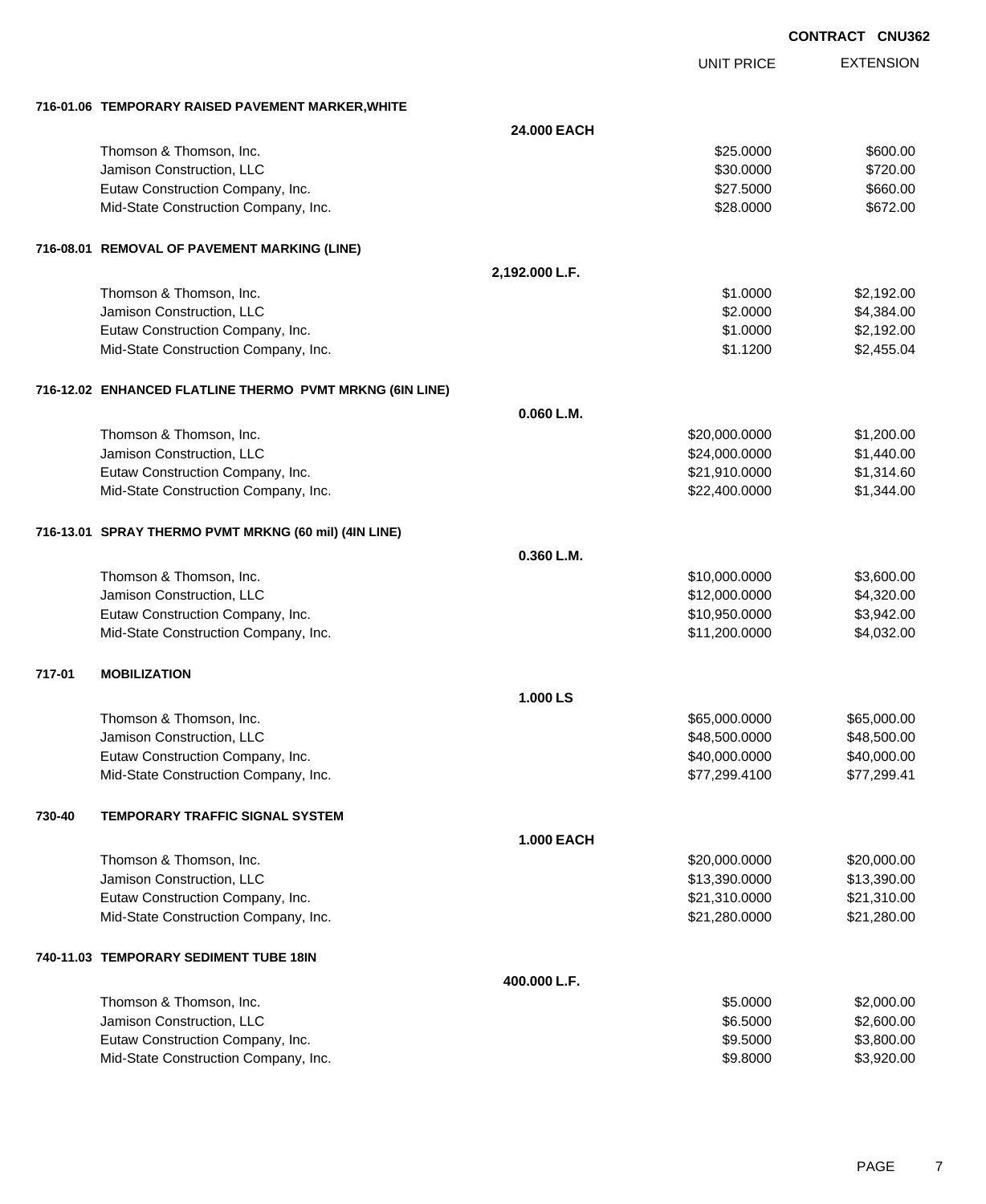### **SUB-TOTAL BRIDGE**

| Thomson & Thomson, Inc.              | \$715,847.45   |
|--------------------------------------|----------------|
| Jamison Construction, LLC            | \$743,050.00   |
| Eutaw Construction Company, Inc.     | \$814.971.60   |
| Mid-State Construction Company, Inc. | \$1,013,297.90 |
|                                      |                |

## **TOTAL CONTRACT**

| Thomson & Thomson, Inc.              | \$715.847.45   |
|--------------------------------------|----------------|
| Jamison Construction, LLC            | \$743.050.00   |
| Eutaw Construction Company, Inc.     | \$814.971.60   |
| Mid-State Construction Company, Inc. | \$1.013.297.90 |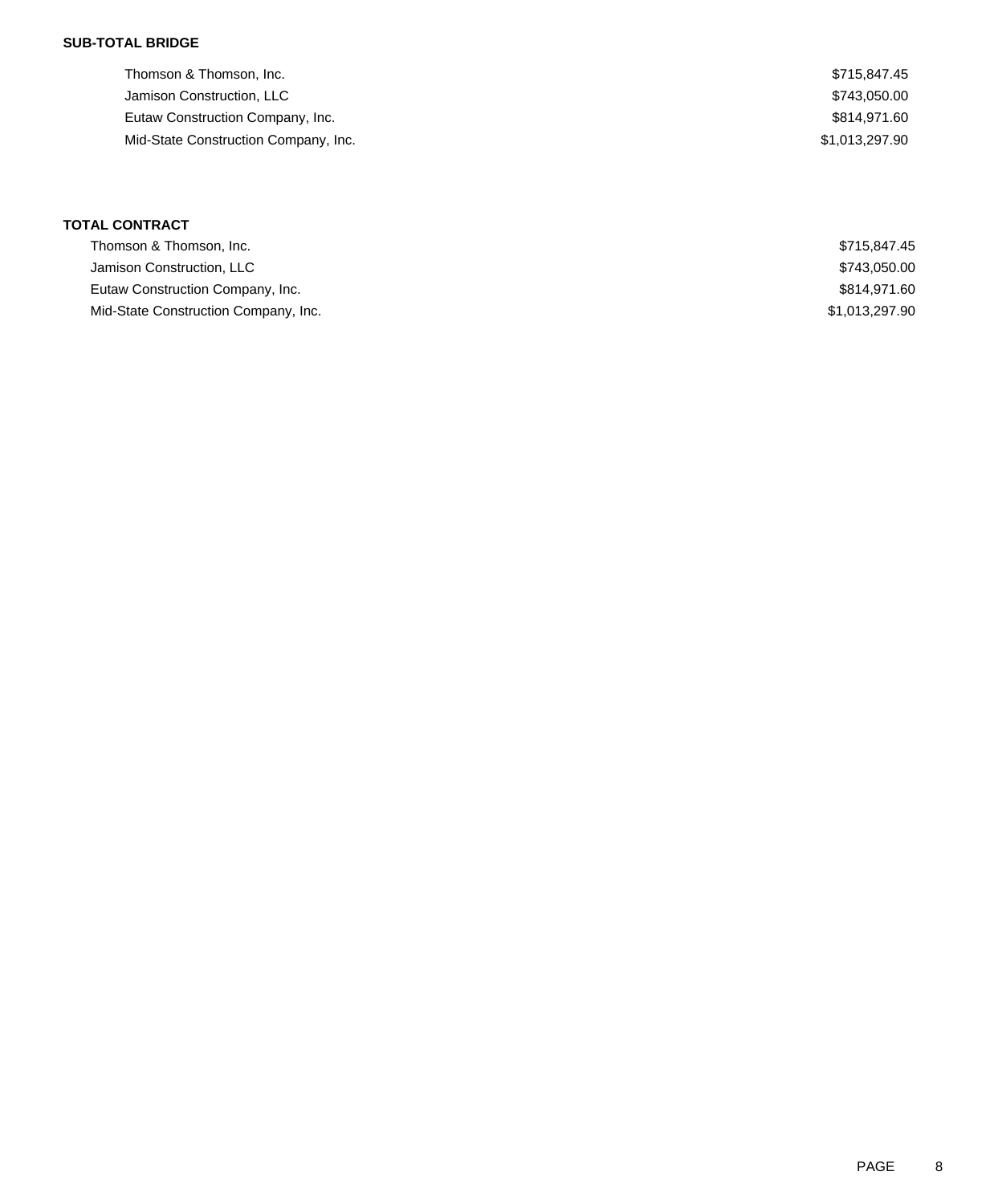## **DEPARTMENT OF TRANSPORTATION SUMMARY OF BIDS LETTING OF DECEMBER 11, 2020 STATE OF TENNESSEE**

#### WILSON COUNTY (Contract No. CNU055 Call 056)

STP-EN-NH-24(71),95004-3257-14

THE CONSTRUCTION OF PEDESTRIAN FACILITIES ON U.S. 70 (S.R. 24) FROM U.S. 70 (S.R. 26, WEST BADDOUR PARKWAY) (L.M. 14.58) TO EAST OF SIGNATURE PLACE (L.M. 14.86) IN LEBANON.

PROJECT LENGTH - 0.298 MILES

COMPLETION TIME - ON OR BEFORE SEPTEMBER 15, 2021

DBE GOAL 12.50%

|                                           | <b>TOTAL CONTRACT</b> |
|-------------------------------------------|-----------------------|
| <b>Charles Deweese Construction, Inc.</b> | \$1,515,933.79        |
| Adams Contracting, LLC                    | \$1,813,844.95        |
| Sessions Paving Company                   | \$1,831,288.90        |
| Civil Constructors, LLC                   | \$1,911,803.15        |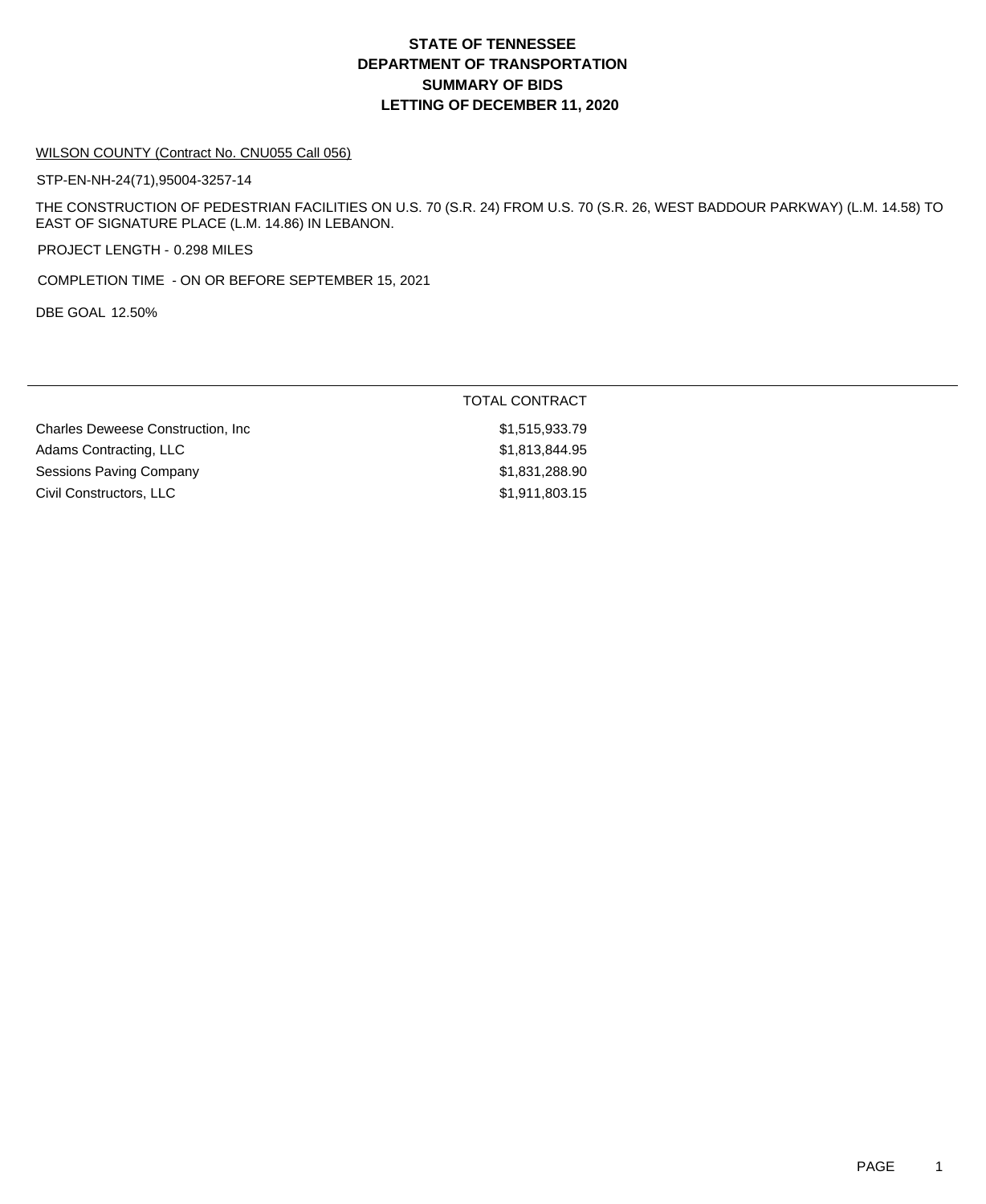|        |                                                     |              |                   | <b>CONTRACT CNU055</b> |
|--------|-----------------------------------------------------|--------------|-------------------|------------------------|
|        |                                                     |              | <b>UNIT PRICE</b> | <b>EXTENSION</b>       |
|        | <b>ROADWAY CATEGORY</b>                             |              |                   |                        |
| 105-01 | <b>CONSTRUCTION STAKES, LINES AND GRADES</b>        |              |                   |                        |
|        |                                                     | 1.000 LS     |                   |                        |
|        | Charles Deweese Construction, Inc.                  |              | \$18,660.9900     | \$18,660.99            |
|        | Adams Contracting, LLC                              |              | \$37,800.0000     | \$37,800.00            |
|        | <b>Sessions Paving Company</b>                      |              | \$26,000.0000     | \$26,000.00            |
|        | Civil Constructors, LLC                             |              | \$25,990.0000     | \$25,990.00            |
| 202-01 | <b>REMOVAL OF STRUCTURES AND OBSTRUCTIONS</b>       |              |                   |                        |
|        |                                                     | 1.000 LS     |                   |                        |
|        | Charles Deweese Construction, Inc.                  |              | \$25,482.9200     | \$25,482.92            |
|        | Adams Contracting, LLC                              |              | \$30,971.7300     | \$30,971.73            |
|        | Sessions Paving Company                             |              | \$10,000.0000     | \$10,000.00            |
|        | Civil Constructors, LLC                             |              | \$42,730.0000     | \$42,730.00            |
|        | 203-01.06 ROAD & DRAINAGE EXCAVATION (UNCLASSIFIED) |              |                   |                        |
|        |                                                     | 1.000 LS     |                   |                        |
|        | Charles Deweese Construction, Inc.                  |              | \$62,864.1000     | \$62,864.10            |
|        | Adams Contracting, LLC                              |              | \$80,972.0300     | \$80,972.03            |
|        | <b>Sessions Paving Company</b>                      |              | \$115,500.0000    | \$115,500.00           |
|        | Civil Constructors, LLC                             |              | \$42,070.0000     | \$42,070.00            |
| 203-06 | <b>WATER</b>                                        |              |                   |                        |
|        |                                                     | 2.000 M.G.   |                   |                        |
|        | Charles Deweese Construction, Inc.                  |              | \$100.0000        | \$200.00               |
|        | Adams Contracting, LLC                              |              | \$100.0000        | \$200.00               |
|        | Sessions Paving Company                             |              | \$50.0000         | \$100.00               |
|        | Civil Constructors, LLC                             |              | \$9.0000          | \$18.00                |
| 203-07 | <b>FURNISHING &amp; SPREADING TOPSOIL</b>           |              |                   |                        |
|        |                                                     | 228.000 C.Y. |                   |                        |
|        | Charles Deweese Construction, Inc.                  |              | \$19.1900         | \$4,375.32             |
|        | Adams Contracting, LLC                              |              | \$65.0500         | \$14,831.40            |
|        | Sessions Paving Company                             |              | \$35.0000         | \$7,980.00             |
|        | Civil Constructors, LLC                             |              | \$56.0000         | \$12,768.00            |
|        | 204-06.01 FLOWABLE FILL (GENERAL)                   |              |                   |                        |
|        |                                                     | 196.000 C.Y. |                   |                        |
|        | Charles Deweese Construction, Inc                   |              | \$222.3100        | \$43,572.76            |
|        | Adams Contracting, LLC                              |              | \$166.8700        | \$32,706.52            |
|        | Sessions Paving Company                             |              | \$250.0000        | \$49,000.00            |
|        | Civil Constructors, LLC                             |              | \$244.0000        | \$47,824.00            |
| 209-05 | <b>SEDIMENT REMOVAL</b>                             |              |                   |                        |
|        |                                                     | 35.000 C.Y.  |                   |                        |
|        | Charles Deweese Construction, Inc.                  |              | \$6.3100          | \$220.85               |
|        | Adams Contracting, LLC                              |              | \$10.0000         | \$350.00               |
|        | Sessions Paving Company                             |              | \$10.0000         | \$350.00               |
|        | Civil Constructors, LLC                             |              | \$10.5000         | \$367.50               |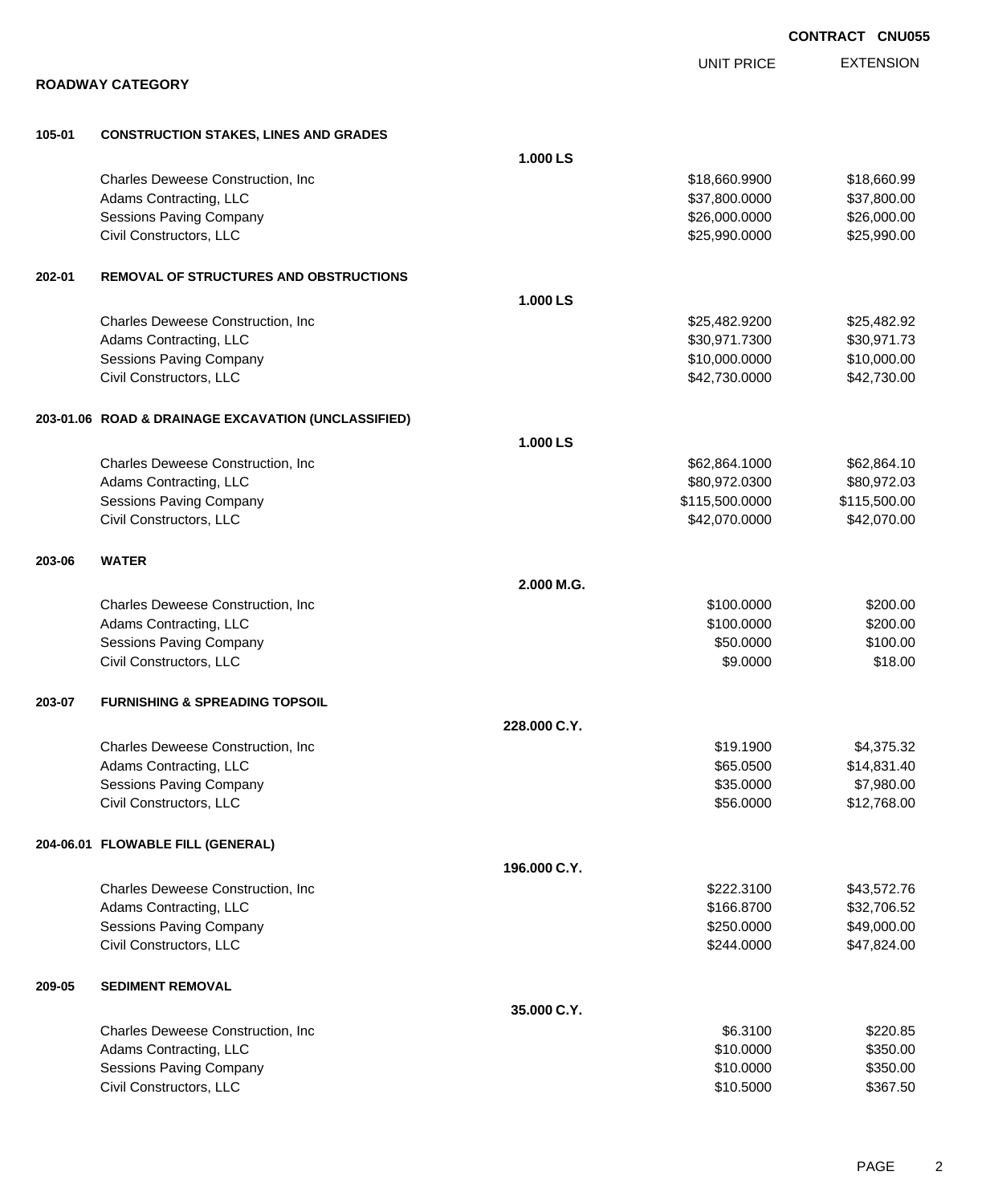UNIT PRICE

|        | 209-09.43 CURB INLET PROTECTION (TYPE 4)      |                    |              |             |
|--------|-----------------------------------------------|--------------------|--------------|-------------|
|        |                                               | 22.000 EACH        |              |             |
|        | Charles Deweese Construction, Inc             |                    | \$123.6500   | \$2,720.30  |
|        | Adams Contracting, LLC                        |                    | \$120.7500   | \$2,656.50  |
|        | <b>Sessions Paving Company</b>                |                    | \$140.0000   | \$3,080.00  |
|        | Civil Constructors, LLC                       |                    | \$120.0000   | \$2,640.00  |
|        | 209-40.33 CATCH BASIN PROTECTION (TYPE D)     |                    |              |             |
|        |                                               | <b>2.000 EACH</b>  |              |             |
|        | Charles Deweese Construction, Inc.            |                    | \$268,8000   | \$537.60    |
|        | Adams Contracting, LLC                        |                    | \$262.5000   | \$525.00    |
|        | Sessions Paving Company                       |                    | \$300.0000   | \$600.00    |
|        | Civil Constructors, LLC                       |                    | \$262.0000   | \$524.00    |
|        | 209-40.42 CATCH BASIN FILTER ASSEMBLY(TYPE 2) |                    |              |             |
|        |                                               | <b>2.000 EACH</b>  |              |             |
|        | Charles Deweese Construction, Inc             |                    | \$1,075.2000 | \$2,150.40  |
|        | Adams Contracting, LLC                        |                    | \$1,050.0000 | \$2,100.00  |
|        | Sessions Paving Company                       |                    | \$1,200.0000 | \$2,400.00  |
|        | Civil Constructors, LLC                       |                    | \$1,050.0000 | \$2,100.00  |
|        | 209-40.46 CATCH BASIN FILTER ASSEMBLY(TYPE 6) |                    |              |             |
|        |                                               | <b>14.000 EACH</b> |              |             |
|        | Charles Deweese Construction, Inc             |                    | \$430.0800   | \$6,021.12  |
|        | Adams Contracting, LLC                        |                    | \$420.0000   | \$5,880.00  |
|        | <b>Sessions Paving Company</b>                |                    | \$480.0000   | \$6,720.00  |
|        | Civil Constructors, LLC                       |                    | \$419.0000   | \$5,866.00  |
|        | 209-40.47 CATCH BASIN FILTER ASSEMBLY(TYPE 7) |                    |              |             |
|        |                                               | 9.000 EACH         |              |             |
|        | Charles Deweese Construction, Inc             |                    | \$430.0800   | \$3,870.72  |
|        | Adams Contracting, LLC                        |                    | \$420.0000   | \$3,780.00  |
|        | Sessions Paving Company                       |                    | \$480.0000   | \$4,320.00  |
|        | Civil Constructors, LLC                       |                    | \$419.0000   | \$3,771.00  |
| 303-01 | MINERAL AGGREGATE, TYPE A BASE, GRADING D     |                    |              |             |
|        |                                               | 1,623.000 TON      |              |             |
|        | Charles Deweese Construction, Inc             |                    | \$25.4700    | \$41,337.81 |
|        | Adams Contracting, LLC                        |                    | \$29.8700    | \$48,479.01 |
|        | Sessions Paving Company                       |                    | \$37.5000    | \$60,862.50 |
|        | Civil Constructors, LLC                       |                    | \$42.5000    | \$68,977.50 |
|        | 303-10.01 MINERAL AGGREGATE (SIZE 57)         |                    |              |             |
|        |                                               | 5.000 TON          |              |             |
|        | Charles Deweese Construction, Inc.            |                    | \$50.0000    | \$250.00    |
|        | Adams Contracting, LLC                        |                    | \$54.4700    | \$272.35    |
|        | Sessions Paving Company                       |                    | \$50.0000    | \$250.00    |
|        | Civil Constructors, LLC                       |                    | \$96.5000    | \$482.50    |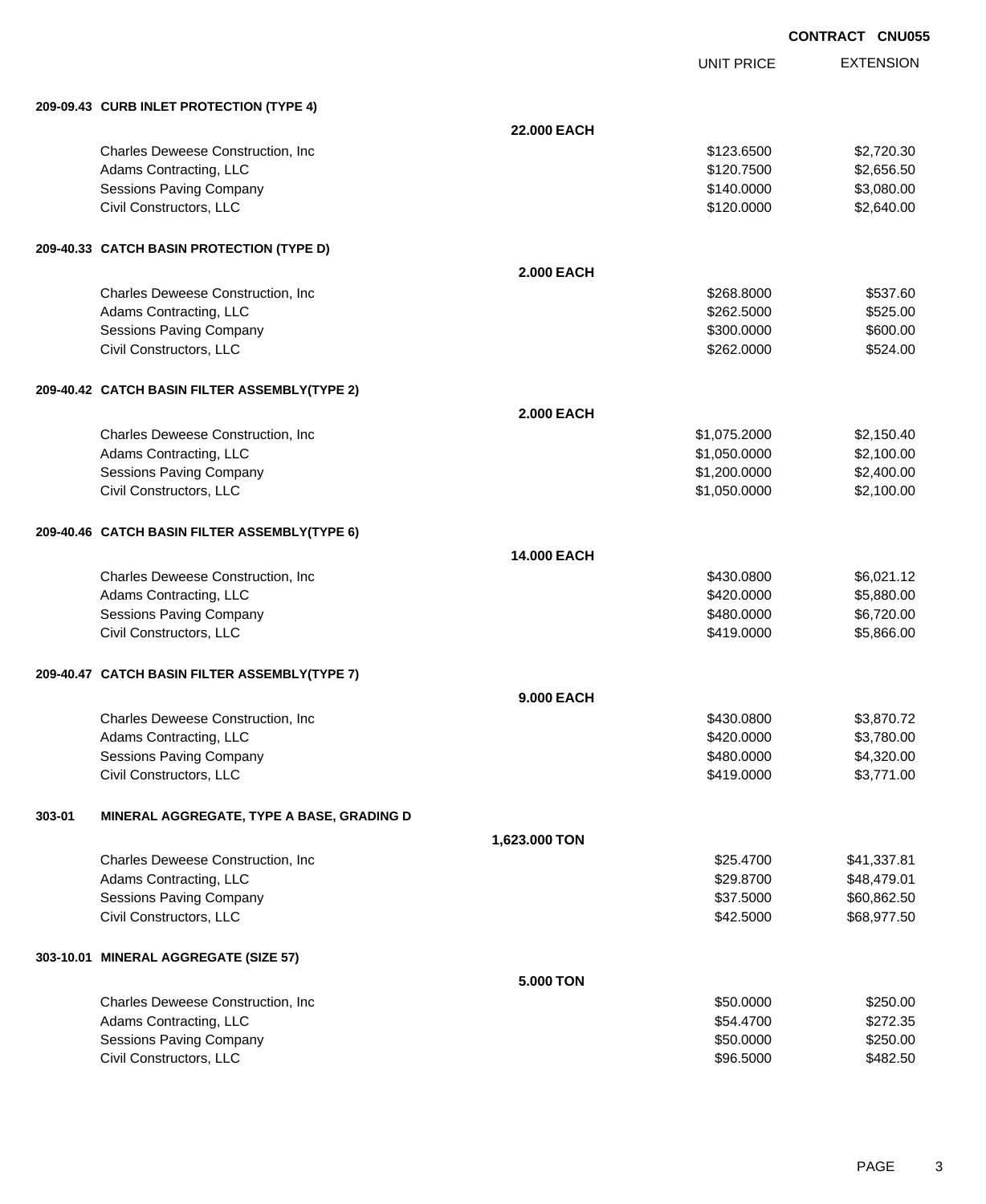UNIT PRICE EXTENSION

#### **307-01.08 ASPHALT CONCRETE MIX (PG64-22) (BPMB-HM) GRADING B-M2**

|                                                 | 68,000 TON     |            |              |
|-------------------------------------------------|----------------|------------|--------------|
| Charles Deweese Construction, Inc.              |                | \$97.4200  | \$6,624.56   |
| Adams Contracting, LLC                          |                | \$189.0000 | \$12,852.00  |
| <b>Sessions Paving Company</b>                  |                | \$288.0000 | \$19,584.00  |
| Civil Constructors, LLC                         |                | \$270.0000 | \$18,360.00  |
| 407-20.05 SAW CUTTING ASPHALT PAVEMENT          |                |            |              |
|                                                 | 3,239.000 L.F. |            |              |
| Charles Deweese Construction, Inc.              |                | \$6.1300   | \$19,855.07  |
| Adams Contracting, LLC                          |                | \$3.1500   | \$10,202.85  |
| <b>Sessions Paving Company</b>                  |                | \$3.5000   | \$11,336.50  |
| Civil Constructors, LLC                         |                | \$3.6000   | \$11,660.40  |
| 411-01.10 ACS MIX(PG64-22) GRADING D            |                |            |              |
|                                                 | 111.000 TON    |            |              |
| Charles Deweese Construction, Inc.              |                | \$95.6700  | \$10,619.37  |
| Adams Contracting, LLC                          |                | \$231.0000 | \$25,641.00  |
| <b>Sessions Paving Company</b>                  |                | \$303.0000 | \$33,633.00  |
| Civil Constructors, LLC                         |                | \$297.0000 | \$32,967.00  |
| 604-01.20 BOX TUBE SAFETY RAIL                  |                |            |              |
|                                                 | 111.000 L.F.   |            |              |
| Charles Deweese Construction, Inc.              |                | \$177.4100 | \$19,692.51  |
| Adams Contracting, LLC                          |                | \$159.4600 | \$17,700.06  |
| <b>Sessions Paving Company</b>                  |                | \$200.0000 | \$22,200.00  |
| Civil Constructors, LLC                         |                | \$133.0000 | \$14,763.00  |
| 607-03.02 18" CONCRETE PIPE CULVERT (CLASS III) |                |            |              |
|                                                 | 1,412.000 L.F. |            |              |
| Charles Deweese Construction, Inc.              |                | \$79.0100  | \$111,562.12 |
| Adams Contracting, LLC                          |                | \$87.3100  | \$123,281.72 |
| <b>Sessions Paving Company</b>                  |                | \$118.0000 | \$166,616.00 |
| Civil Constructors, LLC                         |                | \$118.0000 | \$166,616.00 |
| 607-05.02 24" CONCRETE PIPE CULVERT (CLASS III) |                |            |              |
|                                                 | 981.000 L.F.   |            |              |
| Charles Deweese Construction, Inc.              |                | \$88.0500  | \$86,377.05  |
| Adams Contracting, LLC                          |                | \$110.7500 | \$108,645.75 |
| <b>Sessions Paving Company</b>                  |                | \$137.0000 | \$134,397.00 |
| Civil Constructors, LLC                         |                | \$146.0000 | \$143,226.00 |
| 607-06.02 30" CONCRETE PIPE CULVERT (CLASS III) |                |            |              |
|                                                 | 318.000 L.F.   |            |              |
| Charles Deweese Construction, Inc.              |                | \$109.2000 | \$34,725.60  |
| Adams Contracting, LLC                          |                | \$176.8100 | \$56,225.58  |
| <b>Sessions Paving Company</b>                  |                | \$168.0000 | \$53,424.00  |
| Civil Constructors, LLC                         |                | \$190.0000 | \$60,420.00  |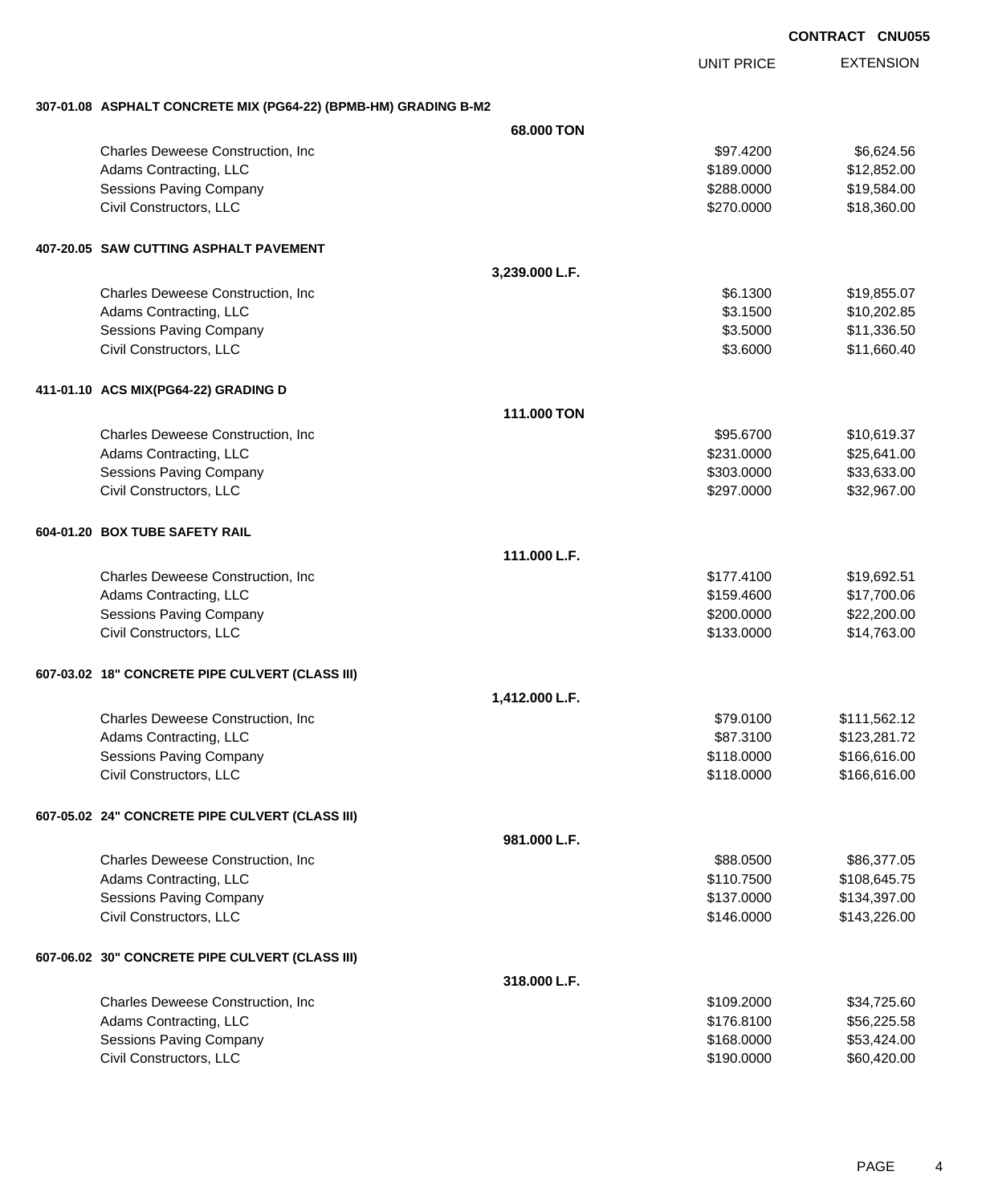|        |                                         |                   |                   | <b>CONTRACT CNU055</b> |
|--------|-----------------------------------------|-------------------|-------------------|------------------------|
|        |                                         |                   | <b>UNIT PRICE</b> | <b>EXTENSION</b>       |
|        | 607-39.02 18" PIPE CULVERT (SIDE DRAIN) |                   |                   |                        |
|        |                                         | 212.000 L.F.      |                   |                        |
|        | Charles Deweese Construction, Inc.      |                   | \$97.5400         | \$20,678.48            |
|        | Adams Contracting, LLC                  |                   | \$46.5600         | \$9,870.72             |
|        | Sessions Paving Company                 |                   | \$102.0000        | \$21,624.00            |
|        | Civil Constructors, LLC                 |                   | \$67.5000         | \$14,310.00            |
|        | 607-39.03 24" PIPE CULVERT (SIDE DRAIN) |                   |                   |                        |
|        |                                         | 33.000 L.F.       |                   |                        |
|        | Charles Deweese Construction, Inc.      |                   | \$124.6900        | \$4,114.77             |
|        | Adams Contracting, LLC                  |                   | \$65.2200         | \$2,152.26             |
|        | <b>Sessions Paving Company</b>          |                   | \$102.0000        | \$3,366.00             |
|        | Civil Constructors, LLC                 |                   | \$124.0000        | \$4,092.00             |
| 607-45 | <b>12" SLOTTED DRAIN PIPE</b>           |                   |                   |                        |
|        |                                         | 20.000 L.F.       |                   |                        |
|        | Charles Deweese Construction, Inc       |                   | \$236.2200        | \$4,724.40             |
|        | Adams Contracting, LLC                  |                   | \$258.7200        | \$5,174.40             |
|        | <b>Sessions Paving Company</b>          |                   | \$25.0000         | \$500.00               |
|        | Civil Constructors, LLC                 |                   | \$359.0000        | \$7,180.00             |
|        | 611-01.02 MANHOLES, > 4' - 8' DEPTH     |                   |                   |                        |
|        |                                         | <b>1.000 EACH</b> |                   |                        |
|        | Charles Deweese Construction, Inc       |                   | \$11,023.0800     | \$11,023.08            |
|        | Adams Contracting, LLC                  |                   | \$13,330.6500     | \$13,330.65            |
|        | Sessions Paving Company                 |                   | \$8,000.0000      | \$8,000.00             |
|        | Civil Constructors, LLC                 |                   | \$11,200.0000     | \$11,200.00            |
|        | 611-01.22 CAPPING EXISTING MANHOLE      |                   |                   |                        |
|        |                                         | <b>1.000 EACH</b> |                   |                        |
|        | Charles Deweese Construction, Inc.      |                   | \$1,238.4300      | \$1,238.43             |
|        | Adams Contracting, LLC                  |                   | \$1,235.5900      | \$1,235.59             |
|        | Sessions Paving Company                 |                   | \$2,000.0000      | \$2,000.00             |
|        | Civil Constructors, LLC                 |                   | \$1,060.0000      | \$1,060.00             |
|        | 611-07.31 18IN ENDWALL (SIDE DRAIN)     |                   |                   |                        |
|        |                                         | 9.000 EACH        |                   |                        |
|        | Charles Deweese Construction, Inc.      |                   | \$3,842.1000      | \$34,578.90            |
|        | Adams Contracting, LLC                  |                   | \$3,126.9400      | \$28,142.46            |
|        | Sessions Paving Company                 |                   | \$3,500.0000      | \$31,500.00            |
|        | Civil Constructors, LLC                 |                   | \$3,670.0000      | \$33,030.00            |
|        | 611-07.32 24IN ENDWALL (SIDE DRAIN)     |                   |                   |                        |
|        |                                         | <b>2.000 EACH</b> |                   |                        |
|        | Charles Deweese Construction, Inc       |                   | \$5,041.7600      | \$10,083.52            |
|        | Adams Contracting, LLC                  |                   | \$4,102.1500      | \$8,204.30             |
|        | <b>Sessions Paving Company</b>          |                   | \$2,200.0000      | \$4,400.00             |
|        | Civil Constructors, LLC                 |                   | \$4,750.0000      | \$9,500.00             |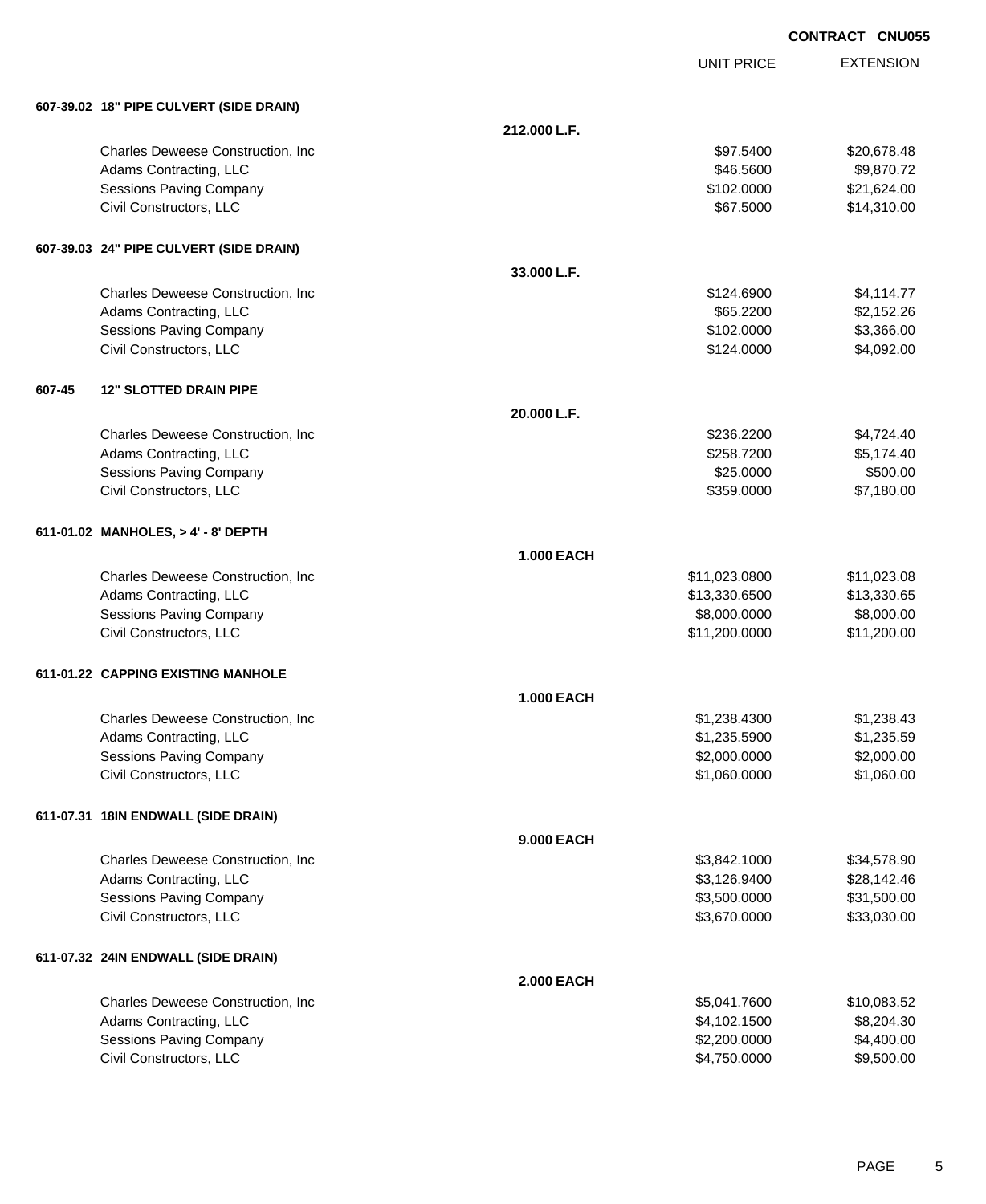| <b>CONTRACT CNU055</b> |  |
|------------------------|--|
|                        |  |

UNIT PRICE

| 611-07.56 18IN ENDWALL (CROSS DRAIN) 6:1         |                   |               |              |
|--------------------------------------------------|-------------------|---------------|--------------|
|                                                  | <b>2.000 EACH</b> |               |              |
| Charles Deweese Construction, Inc.               |                   | \$2,865.0300  | \$5,730.06   |
| Adams Contracting, LLC                           |                   | \$2,258.7700  | \$4,517.54   |
| <b>Sessions Paving Company</b>                   |                   | \$5,000.0000  | \$10,000.00  |
| Civil Constructors, LLC                          |                   | \$2,960.0000  | \$5,920.00   |
| 611-09.03 CAPPING EXISTING CATCHBASIN            |                   |               |              |
|                                                  | <b>1.000 EACH</b> |               |              |
| Charles Deweese Construction, Inc.               |                   | \$1,109.4400  | \$1,109.44   |
| Adams Contracting, LLC                           |                   | \$920.1500    | \$920.15     |
| Sessions Paving Company                          |                   | \$1,000.0000  | \$1,000.00   |
| Civil Constructors, LLC                          |                   | \$1,370.0000  | \$1,370.00   |
| 611-12.01 CATCH BASINS, TYPE 12, 0' - 4' DEPTH   |                   |               |              |
|                                                  | <b>6.000 EACH</b> |               |              |
| Charles Deweese Construction, Inc.               |                   | \$2,880.0200  | \$17,280.12  |
| Adams Contracting, LLC                           |                   | \$2,301.0000  | \$13,806.00  |
| Sessions Paving Company                          |                   | \$3,500.0000  | \$21,000.00  |
| Civil Constructors, LLC                          |                   | \$4,680.0000  | \$28,080.00  |
| 611-12.02 CATCH BASINS, TYPE 12, > 4' - 8' DEPTH |                   |               |              |
|                                                  | <b>9.000 EACH</b> |               |              |
| Charles Deweese Construction, Inc.               |                   | \$3,297.6400  | \$29,678.76  |
| Adams Contracting, LLC                           |                   | \$3,929.4700  | \$35,365.23  |
| <b>Sessions Paving Company</b>                   |                   | \$7,700.0000  | \$69,300.00  |
| Civil Constructors, LLC                          |                   | \$6,120.0000  | \$55,080.00  |
| 611-14.02 CATCH BASINS, TYPE 14, > 4' - 8' DEPTH |                   |               |              |
|                                                  | <b>8.000 EACH</b> |               |              |
| Charles Deweese Construction, Inc.               |                   | \$8,599.5600  | \$68,796.48  |
| Adams Contracting, LLC                           |                   | \$8,554.7700  | \$68,438.16  |
| <b>Sessions Paving Company</b>                   |                   | \$13,000.0000 | \$104,000.00 |
| Civil Constructors, LLC                          |                   | \$11,920.0000 | \$95,360.00  |
| 611-42.02 CATCH BASINS, TYPE 42, > 4' - 8' DEPTH |                   |               |              |
|                                                  | <b>2.000 EACH</b> |               |              |
| Charles Deweese Construction, Inc.               |                   | \$6,132.6500  | \$12,265.30  |
| Adams Contracting, LLC                           |                   | \$7,785.4800  | \$15,570.96  |
| Sessions Paving Company                          |                   | \$4,500.0000  | \$9,000.00   |
| Civil Constructors, LLC                          |                   | \$8,510.0000  | \$17,020.00  |
| 701-01.01 CONCRETE SIDEWALK (4 ")                |                   |               |              |
|                                                  | 10,187.000 S.F.   |               |              |
| Charles Deweese Construction, Inc.               |                   | \$6.1300      | \$62,446.31  |
| Adams Contracting, LLC                           |                   | \$6.1800      | \$62,955.66  |
| <b>Sessions Paving Company</b>                   |                   | \$9.0000      | \$91,683.00  |
| Civil Constructors, LLC                          |                   | \$7.9000      | \$80,477.30  |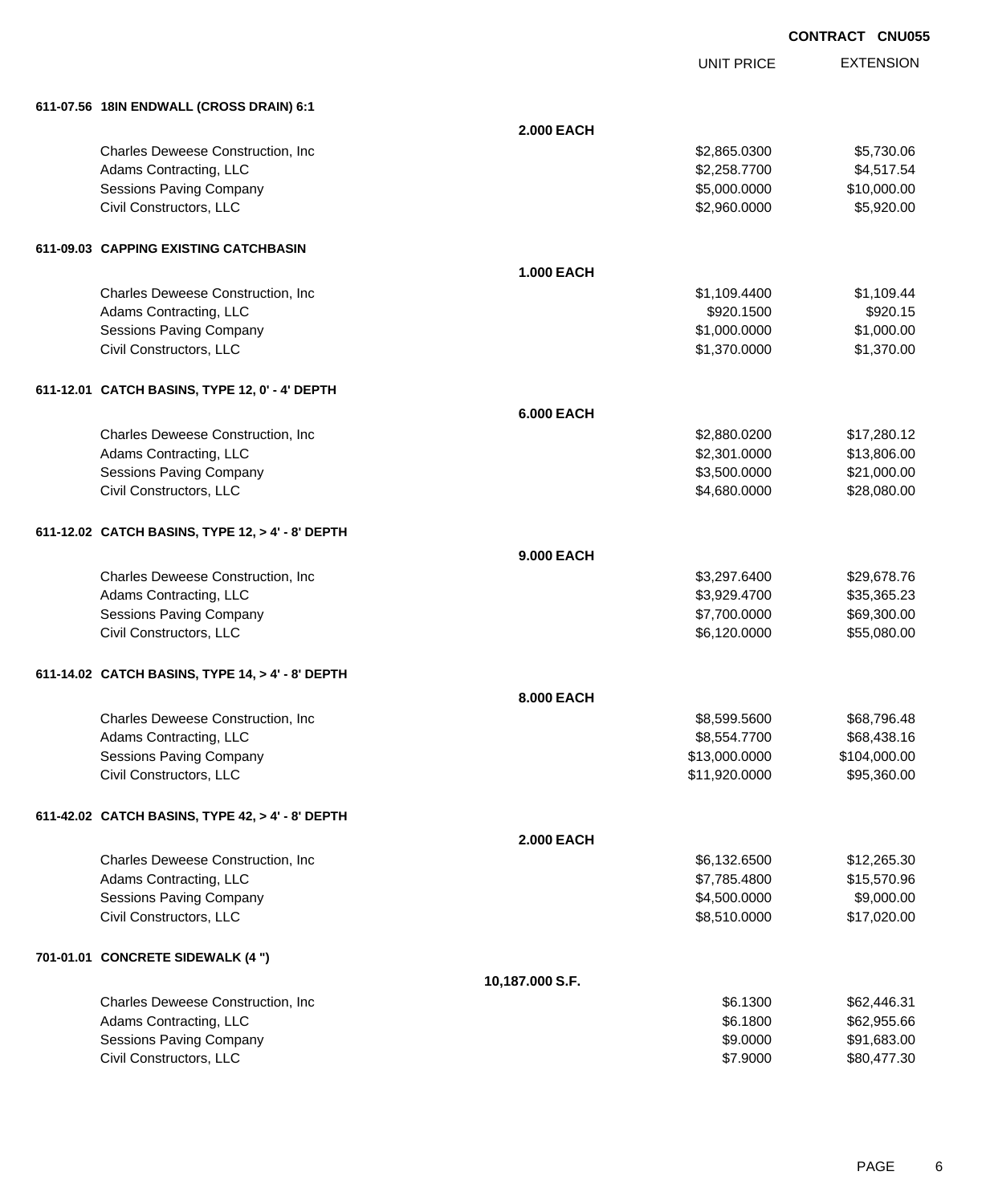|        |                                            |                |                   | <b>CONTRACT CNU055</b> |
|--------|--------------------------------------------|----------------|-------------------|------------------------|
|        |                                            |                | <b>UNIT PRICE</b> | <b>EXTENSION</b>       |
| 701-02 | <b>CONCRETE DRIVEWAY</b>                   |                |                   |                        |
|        |                                            | 7,952.000 S.F. |                   |                        |
|        | Charles Deweese Construction, Inc.         |                | \$9.7800          | \$77,770.56            |
|        | Adams Contracting, LLC                     |                | \$9.7500          | \$77,532.00            |
|        | Sessions Paving Company                    |                | \$10.2000         | \$81,110.40            |
|        | Civil Constructors, LLC                    |                | \$11.4000         | \$90,652.80            |
|        | 701-02.01 CONCRETE CURB RAMP (RETROFIT)    |                |                   |                        |
|        |                                            | 140.000 S.F.   |                   |                        |
|        | Charles Deweese Construction, Inc          |                | \$19.8900         | \$2,784.60             |
|        | Adams Contracting, LLC                     |                | \$35.7000         | \$4,998.00             |
|        | <b>Sessions Paving Company</b>             |                | \$38.0000         | \$5,320.00             |
|        | Civil Constructors, LLC                    |                | \$35.5000         | \$4,970.00             |
|        | 701-02.03 CONCRETE CURB RAMP               |                |                   |                        |
|        |                                            | 1,717.000 S.F. |                   |                        |
|        | Charles Deweese Construction, Inc          |                | \$36.5600         | \$62,773.52            |
|        | Adams Contracting, LLC                     |                | \$19.4300         | \$33,361.31            |
|        | <b>Sessions Paving Company</b>             |                | \$13.0000         | \$22,321.00            |
|        | Civil Constructors, LLC                    |                | \$19.4000         | \$33,309.80            |
| 702-01 | <b>CONCRETE CURB</b>                       |                |                   |                        |
|        |                                            | 3.000 C.Y.     |                   |                        |
|        | Charles Deweese Construction, Inc          |                | \$731.1400        | \$2,193.42             |
|        | Adams Contracting, LLC                     |                | \$714.0000        | \$2,142.00             |
|        | Sessions Paving Company                    |                | \$935.0000        | \$2,805.00             |
|        | Civil Constructors, LLC                    |                | \$712.0000        | \$2,136.00             |
| 702-03 | <b>CONCRETE COMBINED CURB &amp; GUTTER</b> |                |                   |                        |
|        |                                            | 181.000 C.Y.   |                   |                        |
|        | Charles Deweese Construction, Inc          |                | \$430.0800        | \$77,844.48            |
|        | Adams Contracting, LLC                     |                | \$420.0000        | \$76,020.00            |
|        | <b>Sessions Paving Company</b>             |                | \$385.0000        | \$69,685.00            |
|        | Civil Constructors, LLC                    |                | \$419.0000        | \$75,839.00            |
|        | 709-05.05 MACHINED RIP-RAP (CLASS A-3)     |                |                   |                        |
|        |                                            | 50.000 TON     |                   |                        |
|        | Charles Deweese Construction, Inc.         |                | \$43.1100         | \$2,155.50             |
|        | Adams Contracting, LLC                     |                | \$48.0500         | \$2,402.50             |
|        | Sessions Paving Company                    |                | \$50.0000         | \$2,500.00             |
|        | Civil Constructors, LLC                    |                | \$55.0000         | \$2,750.00             |
|        | 709-05.06 MACHINED RIP-RAP (CLASS A-1)     |                |                   |                        |
|        |                                            | 31.000 TON     |                   |                        |
|        | Charles Deweese Construction, Inc          |                | \$50.1300         | \$1,554.03             |
|        | Adams Contracting, LLC                     |                | \$51.3500         | \$1,591.85             |
|        | <b>Sessions Paving Company</b>             |                | \$50.0000         | \$1,550.00             |
|        | Civil Constructors, LLC                    |                | \$65.5000         | \$2,030.50             |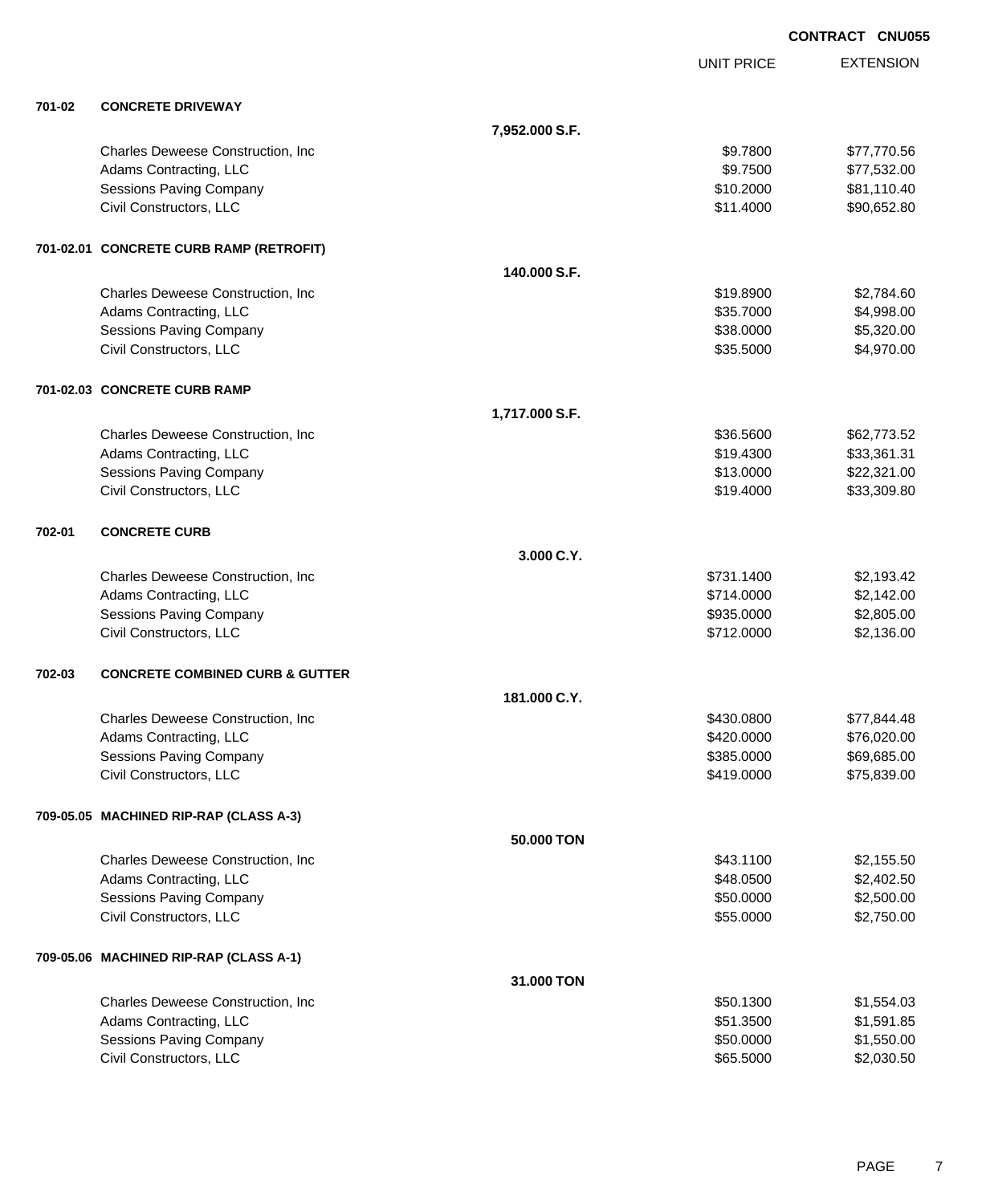|        |                                                |                   |                   | <b>CONTRACT CNU055</b> |                  |
|--------|------------------------------------------------|-------------------|-------------------|------------------------|------------------|
|        |                                                |                   | <b>UNIT PRICE</b> |                        | <b>EXTENSION</b> |
| 710-02 | <b>AGGREGATE UNDERDRAINS (WITH PIPE)</b>       |                   |                   |                        |                  |
|        |                                                | 2,928.000 L.F.    |                   |                        |                  |
|        | Charles Deweese Construction, Inc              |                   | \$8.6000          |                        | \$25,180.80      |
|        | Adams Contracting, LLC                         |                   | \$5.3000          |                        | \$15,518.40      |
|        | <b>Sessions Paving Company</b>                 |                   | \$18.0000         |                        | \$52,704.00      |
|        | Civil Constructors, LLC                        |                   | \$16.8000         |                        | \$49,190.40      |
| 712-01 | <b>TRAFFIC CONTROL</b>                         |                   |                   |                        |                  |
|        |                                                | 1.000 LS          |                   |                        |                  |
|        | Charles Deweese Construction, Inc              |                   | \$65,479.7800     |                        | \$65,479.78      |
|        | Adams Contracting, LLC                         |                   | \$134,000.0000    | \$134,000.00           |                  |
|        | Sessions Paving Company                        |                   | \$60,000.0000     |                        | \$60,000.00      |
|        | Civil Constructors, LLC                        |                   | \$47,010.0000     |                        | \$47,010.00      |
|        | 712-04.01 FLEXIBLE DRUMS (CHANNELIZING)        |                   |                   |                        |                  |
|        |                                                | 200.000 EACH      |                   |                        |                  |
|        | Charles Deweese Construction, Inc              |                   | \$37.6300         |                        | \$7,526.00       |
|        | Adams Contracting, LLC                         |                   | \$33.6000         |                        | \$6,720.00       |
|        | Sessions Paving Company                        |                   | \$36.0000         |                        | \$7,200.00       |
|        | Civil Constructors, LLC                        |                   | \$33.5000         |                        | \$6,700.00       |
| 712-06 | <b>SIGNS (CONSTRUCTION)</b>                    |                   |                   |                        |                  |
|        |                                                | 104.000 S.F.      |                   |                        |                  |
|        | Charles Deweese Construction, Inc              |                   | \$8.6000          |                        | \$894.40         |
|        | Adams Contracting, LLC                         |                   | \$7.3500          |                        | \$764.40         |
|        | Sessions Paving Company                        |                   | \$8.0000          |                        | \$832.00         |
|        | Civil Constructors, LLC                        |                   | \$7.3000          |                        | \$759.20         |
|        | 712-08.03 ARROW BOARD (TYPE C)                 |                   |                   |                        |                  |
|        |                                                | <b>2.000 EACH</b> |                   |                        |                  |
|        | Charles Deweese Construction, Inc.             |                   | \$1,935.3600      |                        | \$3,870.72       |
|        | Adams Contracting, LLC                         |                   | \$630.0000        |                        | \$1,260.00       |
|        | <b>Sessions Paving Company</b>                 |                   | \$750.0000        |                        | \$1,500.00       |
|        | Civil Constructors, LLC                        |                   | \$628.0000        |                        | \$1,256.00       |
|        | 713-11.01 "U" SECTION STEEL POSTS              |                   |                   |                        |                  |
|        |                                                | 65.000 LB.        |                   |                        |                  |
|        | Charles Deweese Construction, Inc              |                   | \$5.3800          |                        | \$349.70         |
|        | Adams Contracting, LLC                         |                   | \$3.3600          |                        | \$218.40         |
|        | Sessions Paving Company                        |                   | \$3.6000          |                        | \$234.00         |
|        | Civil Constructors, LLC                        |                   | \$3.3500          |                        | \$217.75         |
|        | 713-11.02 PERFORATED/KNOCKOUT SQUARE TUBE POST |                   |                   |                        |                  |
|        |                                                | 195.000 LB.       |                   |                        |                  |
|        | Charles Deweese Construction, Inc              |                   | \$6.9900          |                        | \$1,363.05       |
|        | Adams Contracting, LLC                         |                   | \$3.5700          |                        | \$696.15         |
|        | Sessions Paving Company                        |                   | \$3.8000          |                        | \$741.00         |

Civil Constructors, LLC \$3.5500 \$692.25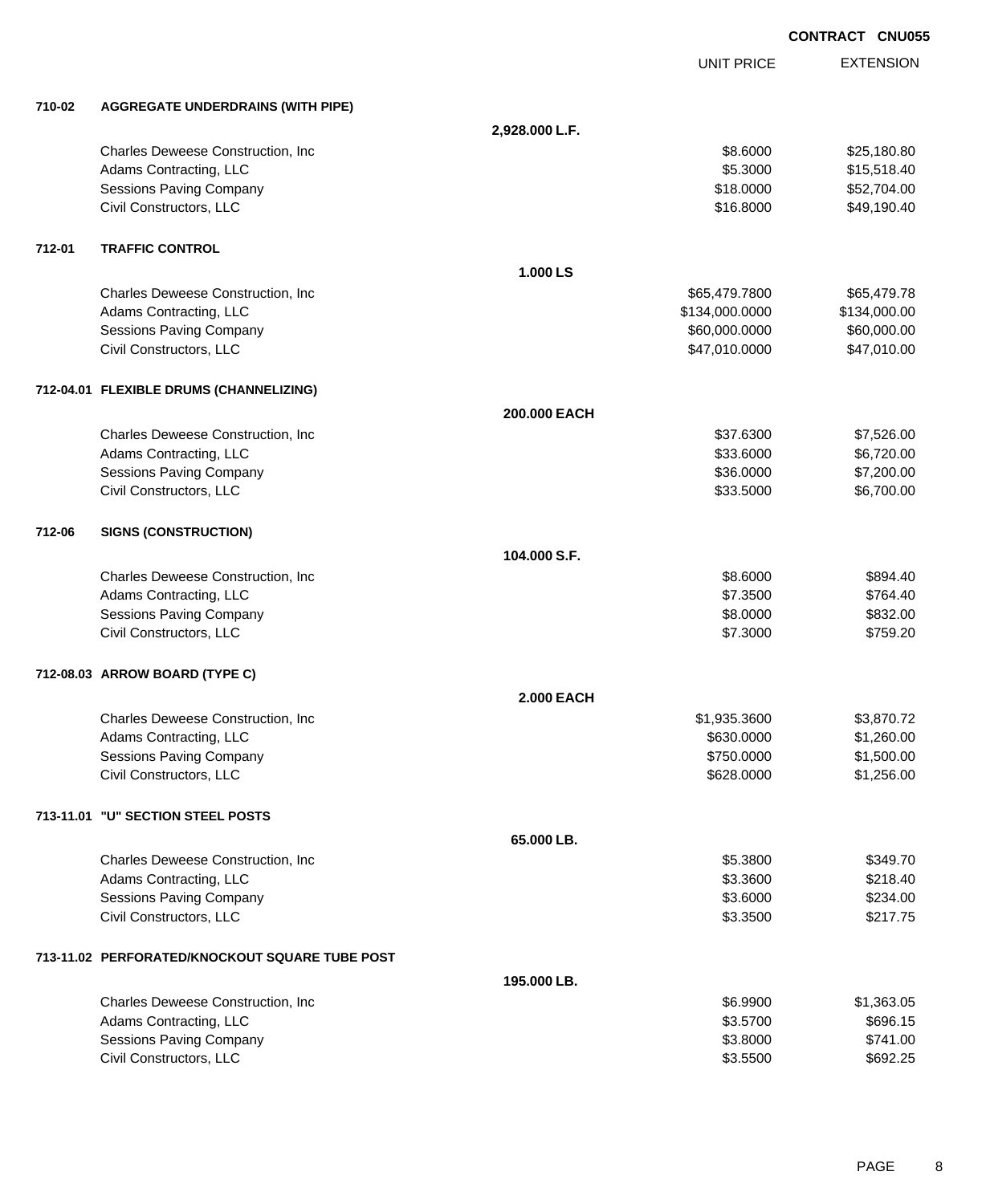|        |                                                             |                   |                   | <b>CONTRACT CNU05</b> |
|--------|-------------------------------------------------------------|-------------------|-------------------|-----------------------|
|        |                                                             |                   | <b>UNIT PRICE</b> | <b>EXTENSION</b>      |
|        | 713-13.02 FLAT SHEET ALUMINUM SIGNS (0.080" THICK)          |                   |                   |                       |
|        |                                                             | 39,000 S.F.       |                   |                       |
|        | Charles Deweese Construction, Inc.                          |                   | \$15.0500         | \$586.95              |
|        | Adams Contracting, LLC                                      |                   | \$13.4900         | \$526.11              |
|        | Sessions Paving Company                                     |                   | \$14.2500         | \$555.75              |
|        | Civil Constructors, LLC                                     |                   | \$13.5000         | \$526.50              |
|        | 713-13.03 FLAT SHEET ALUMINUM SIGNS (0.100" THICK)          |                   |                   |                       |
|        |                                                             | 5.000 S.F.        |                   |                       |
|        | Charles Deweese Construction, Inc                           |                   | \$16.6700         | \$83.35               |
|        | Adams Contracting, LLC                                      |                   | \$14.1800         | \$70.90               |
|        | <b>Sessions Paving Company</b>                              |                   | \$15.0000         | \$75.00               |
|        | Civil Constructors, LLC                                     |                   | \$14.1000         | \$70.50               |
| 713-15 | REMOVAL OF SIGNS, POSTS AND FOOTINGS                        |                   |                   |                       |
|        |                                                             | 1.000 LS          |                   |                       |
|        | Charles Deweese Construction, Inc.                          |                   | \$3,763.2000      | \$3,763.20            |
|        | Adams Contracting, LLC                                      |                   | \$210.0000        | \$210.00              |
|        | <b>Sessions Paving Company</b>                              |                   | \$225.0000        | \$225.00              |
|        | Civil Constructors, LLC                                     |                   | \$209.0000        | \$209.00              |
|        | 713-16.01   CHANGEABLE MESSAGE SIGN UNIT                    |                   |                   |                       |
|        |                                                             | <b>2.000 EACH</b> |                   |                       |
|        | Charles Deweese Construction, Inc.                          |                   | \$7,741.4400      | \$15,482.88           |
|        | Adams Contracting, LLC                                      |                   | \$5,775.0000      | \$11,550.00           |
|        | <b>Sessions Paving Company</b>                              |                   | \$6,100.0000      | \$12,200.00           |
|        | Civil Constructors, LLC                                     |                   | \$5,760.0000      | \$11,520.00           |
|        | 713-20.30 SIGN ADJUSTMENTS                                  |                   |                   |                       |
|        |                                                             | <b>4.000 EACH</b> |                   |                       |
|        | Charles Deweese Construction, Inc                           |                   | \$134.4000        | \$537.60              |
|        | Adams Contracting, LLC                                      |                   | \$131.2500        | \$525.00              |
|        | <b>Sessions Paving Company</b>                              |                   | \$125.0000        | \$500.00              |
|        | Civil Constructors, LLC                                     |                   | \$131.0000        | \$524.00              |
|        | 716-02.04 PLASTIC PAVEMENT MARKING(CHANNELIZATION STRIPING) |                   |                   |                       |
|        |                                                             | 22.000 S.Y.       |                   |                       |
|        | Charles Deweese Construction, Inc.                          |                   | \$21.5000         | \$473.00              |
|        | Adams Contracting, LLC                                      |                   | \$26.2500         | \$577.50              |
|        | Sessions Paving Company                                     |                   | \$20.0000         | \$440.00              |
|        | Civil Constructors, LLC                                     |                   | \$20.9000         | \$459.80              |
|        | 716-02.05 PLASTIC PAVEMENT MARKING (STOP LINE)              |                   |                   |                       |
|        |                                                             | 204.000 L.F.      |                   |                       |
|        | Charles Deweese Construction, Inc.                          |                   | \$21.5000         | \$4,386.00            |
|        | Adams Contracting, LLC                                      |                   | \$12.6000         | \$2,570.40            |
|        | Sessions Paving Company                                     |                   | \$20.0000         | \$4,080.00            |

Civil Constructors, LLC \$20.9000 \$4,263.60

**CO**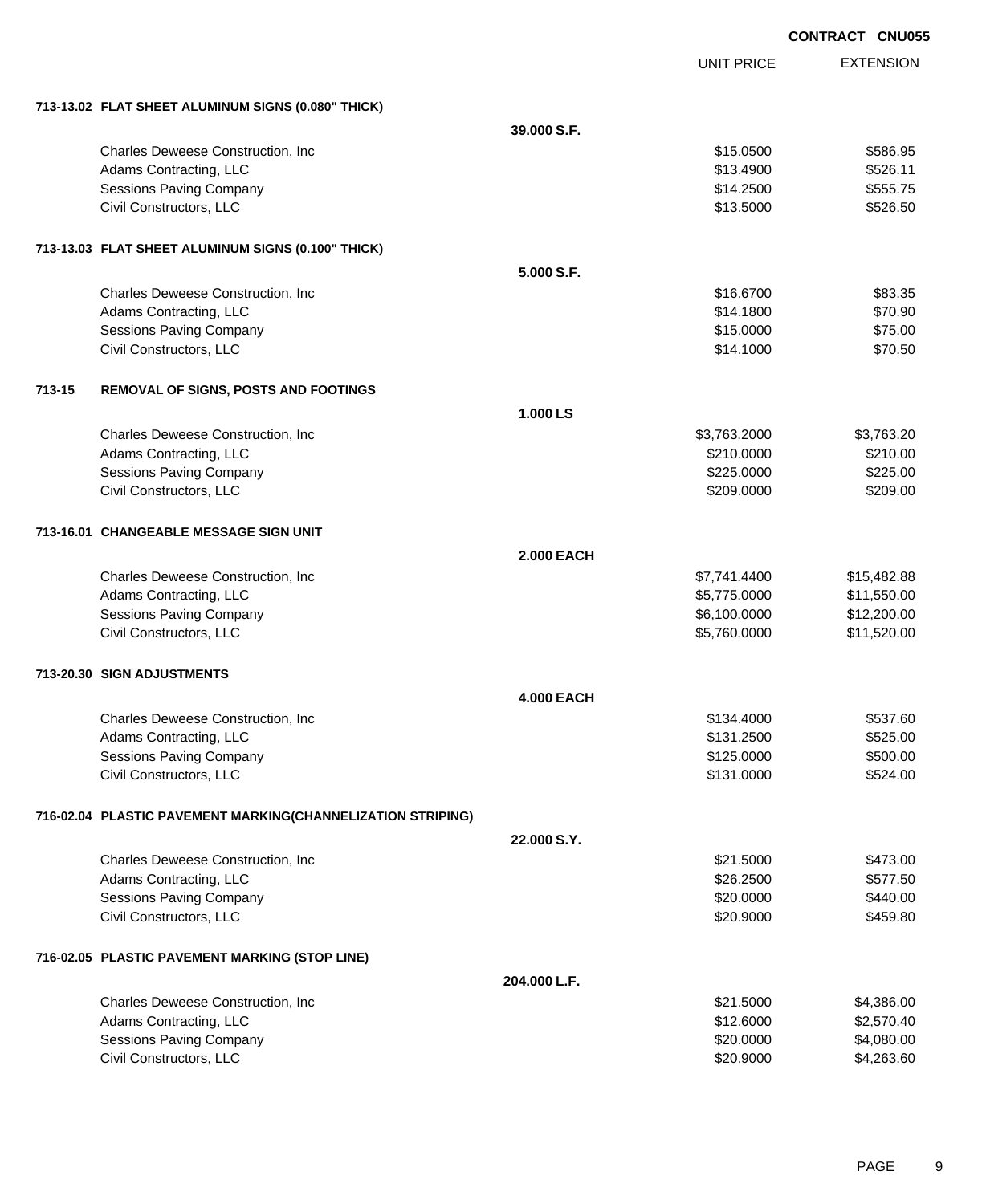|        |                                                              |                   |                   | <b>CONTRACT CNU055</b> |
|--------|--------------------------------------------------------------|-------------------|-------------------|------------------------|
|        |                                                              |                   | <b>UNIT PRICE</b> | <b>EXTENSION</b>       |
|        | 716-02.09 PLASTIC PAVEMENT MARKING (LONGITUDINAL CROSS-WALK) |                   |                   |                        |
|        |                                                              | 779.000 L.F.      |                   |                        |
|        | Charles Deweese Construction, Inc.                           |                   | \$30.1100         | \$23,455.69            |
|        | Adams Contracting, LLC                                       |                   | \$26.2500         | \$20,448.75            |
|        | Sessions Paving Company                                      |                   | \$28.0000         | \$21,812.00            |
|        | Civil Constructors, LLC                                      |                   | \$29.3000         | \$22,824.70            |
|        | 716-05.01 PAINTED PAVEMENT MARKING (4" LINE)                 |                   |                   |                        |
|        |                                                              | 1.000 L.M.        |                   |                        |
|        | Charles Deweese Construction, Inc.                           |                   | \$1,075.2000      | \$1,075.20             |
|        | Adams Contracting, LLC                                       |                   | \$525.0000        | \$525.00               |
|        | Sessions Paving Company                                      |                   | \$1,000.0000      | \$1,000.00             |
|        | Civil Constructors, LLC                                      |                   | \$1,050.0000      | \$1,050.00             |
|        | 716-12.01 ENHANCED FLATLINE THERMO PVMT MRKNG (4IN LINE)     |                   |                   |                        |
|        |                                                              | 1.000 L.M.        |                   |                        |
|        | Charles Deweese Construction, Inc.                           |                   | \$4,730.8800      | \$4,730.88             |
|        | Adams Contracting, LLC                                       |                   | \$3,360.0000      | \$3,360.00             |
|        | Sessions Paving Company                                      |                   | \$4,400.0000      | \$4,400.00             |
|        | Civil Constructors, LLC                                      |                   | \$4,610.0000      | \$4,610.00             |
| 717-01 | <b>MOBILIZATION</b>                                          |                   |                   |                        |
|        |                                                              | 1.000 LS          |                   |                        |
|        | Charles Deweese Construction, Inc                            |                   | \$28,249.2400     | \$28,249.24            |
|        | Adams Contracting, LLC                                       |                   | \$90,000.0000     | \$90,000.00            |
|        | Sessions Paving Company                                      |                   | \$30,000.0000     | \$30,000.00            |
|        | Civil Constructors, LLC                                      |                   | \$62,470.0000     | \$62,470.00            |
|        | 730-01.02 REMOVAL OF SIGNAL EQUIPMENT                        |                   |                   |                        |
|        |                                                              | <b>1.000 EACH</b> |                   |                        |
|        | Charles Deweese Construction, Inc                            |                   | \$1,290.2400      | \$1,290.24             |
|        | Adams Contracting, LLC                                       |                   | \$1,260.0000      | \$1,260.00             |
|        | Sessions Paving Company                                      |                   | \$1,200.0000      | \$1,200.00             |
|        | Civil Constructors, LLC                                      |                   | \$1,260.0000      | \$1,260.00             |
|        | 730-02.41 SIGNAL HEAD MODIFICATION (REALIGN AND RESET)       |                   |                   |                        |
|        |                                                              | 5.000 EACH        |                   |                        |
|        | Charles Deweese Construction, Inc                            |                   | \$107.5200        | \$537.60               |
|        | Adams Contracting, LLC                                       |                   | \$105.0000        | \$525.00               |
|        | Sessions Paving Company                                      |                   | \$100.0000        | \$500.00               |
|        | Civil Constructors, LLC                                      |                   | \$105.0000        | \$525.00               |
|        | 730-03.21 INSTALL PULL BOX (TYPE B)                          |                   |                   |                        |
|        |                                                              | 10.000 EACH       |                   |                        |
|        | Charles Deweese Construction, Inc                            |                   | \$537.6000        | \$5,376.00             |
|        | Adams Contracting, LLC                                       |                   | \$525.0000        | \$5,250.00             |
|        | Sessions Paving Company                                      |                   | \$500.0000        | \$5,000.00             |
|        | Civil Constructors, LLC                                      |                   | \$524.0000        | \$5,240.00             |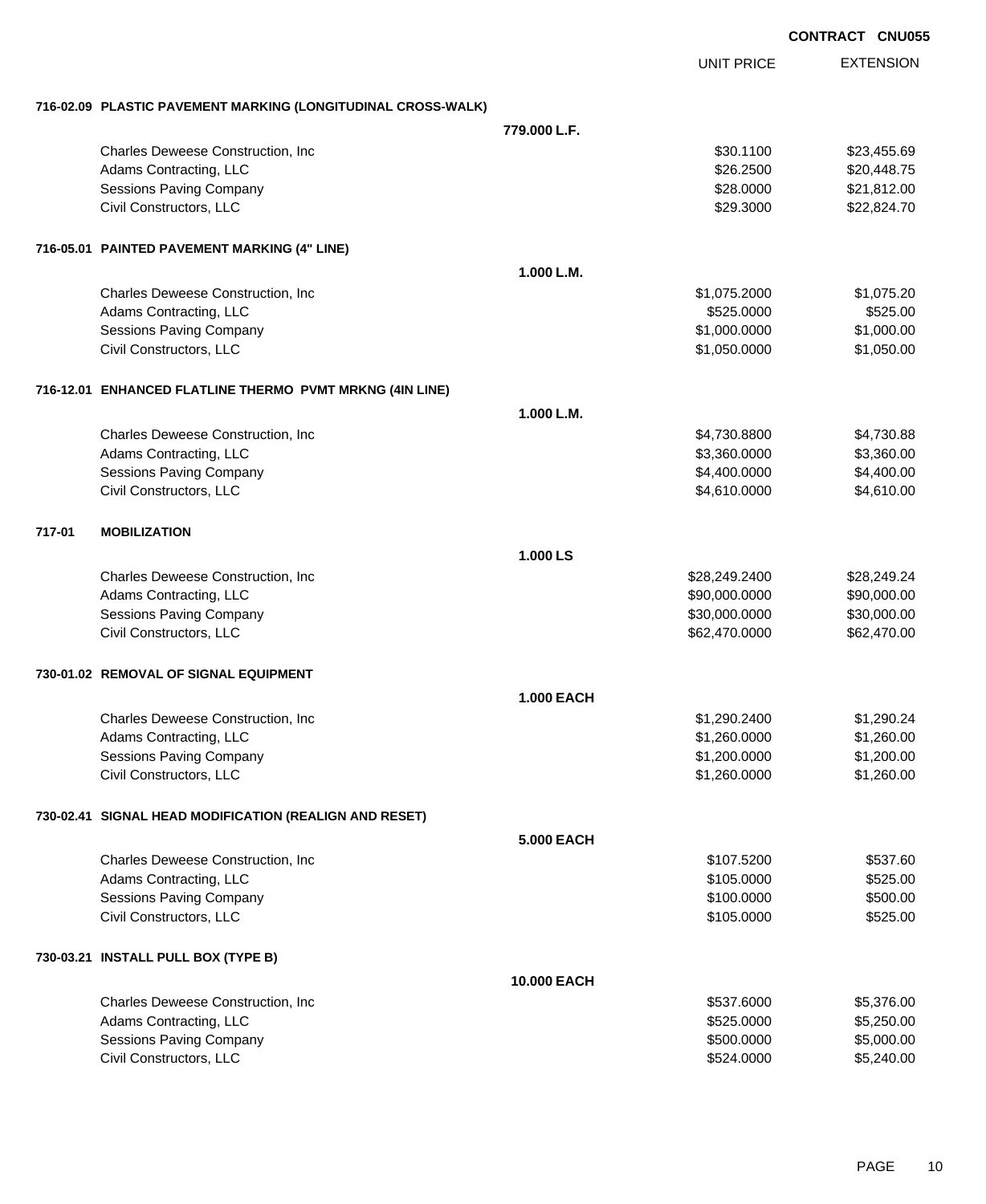|                                                    |                   |                          | <b>CONTRACT CNU055</b> |                          |
|----------------------------------------------------|-------------------|--------------------------|------------------------|--------------------------|
|                                                    |                   | <b>UNIT PRICE</b>        |                        | <b>EXTENSION</b>         |
| 730-08.02 SIGNAL CABLE - 5 CONDUCTOR               |                   |                          |                        |                          |
|                                                    | 3,230.000 L.F.    |                          |                        |                          |
| Charles Deweese Construction, Inc                  |                   | \$1.6100                 |                        | \$5,200.30               |
| Adams Contracting, LLC                             |                   | \$1.5800                 |                        | \$5,103.40               |
| Sessions Paving Company                            |                   | \$1.5000                 |                        | \$4,845.00               |
| Civil Constructors, LLC                            |                   | \$1.5500                 |                        | \$5,006.50               |
| 730-08.03 SIGNAL CABLE - 7 CONDUCTOR               |                   |                          |                        |                          |
|                                                    | 370,000 L.F.      |                          |                        |                          |
| Charles Deweese Construction, Inc.                 |                   | \$1.8800                 |                        | \$695.60                 |
| Adams Contracting, LLC                             |                   | \$1.8400                 |                        | \$680.80                 |
| Sessions Paving Company                            |                   | \$1.7500                 |                        | \$647.50                 |
| Civil Constructors, LLC                            |                   | \$1.8500                 |                        | \$684.50                 |
| 730-08.10 SIGNAL CABLE - (APS CABLE)               |                   |                          |                        |                          |
|                                                    | 3,145.000 L.F.    |                          |                        |                          |
| Charles Deweese Construction, Inc.                 |                   | \$1.3400                 |                        | \$4,214.30               |
| Adams Contracting, LLC                             |                   | \$1.3100                 |                        | \$4,119.95               |
| Sessions Paving Company                            |                   | \$1.2500                 |                        | \$3,931.25               |
| Civil Constructors, LLC                            |                   | \$1.3000                 |                        | \$4,088.50               |
| 730-09.21 SPAN WIRE ASSEMBLY (BADDOUR PKWY)        |                   |                          |                        |                          |
|                                                    | 240.000 L.F.      |                          |                        |                          |
| Charles Deweese Construction, Inc                  |                   | \$3.2300                 |                        | \$775.20                 |
| Adams Contracting, LLC                             |                   | \$3.1500                 |                        | \$756.00                 |
| Sessions Paving Company                            |                   | \$3.0000                 |                        | \$720.00                 |
| Civil Constructors, LLC                            |                   | \$3.1500                 |                        | \$756.00                 |
| 730-11.10 RISER ASSEMBLY (2" SCHEDULE 80 PVC)      |                   |                          |                        |                          |
|                                                    | <b>5.000 EACH</b> |                          |                        |                          |
| Charles Deweese Construction, Inc.                 |                   | \$322.5600               |                        | \$1,612.80               |
| Adams Contracting, LLC                             |                   | \$315.0000               |                        | \$1,575.00               |
| Sessions Paving Company<br>Civil Constructors, LLC |                   | \$300.0000               |                        | \$1,500.00               |
|                                                    |                   | \$314.0000               |                        | \$1,570.00               |
| 730-11.11 RISER ASSEMBLY (POLE BASE ENTRANCE)      |                   |                          |                        |                          |
|                                                    | 7.000 EACH        |                          |                        |                          |
| Charles Deweese Construction, Inc                  |                   | \$349.4400               |                        | \$2,446.08               |
| Adams Contracting, LLC                             |                   | \$341.2500               |                        | \$2,388.75               |
| Sessions Paving Company<br>Civil Constructors, LLC |                   | \$325.0000<br>\$340.0000 |                        | \$2,275.00<br>\$2,380.00 |
|                                                    |                   |                          |                        |                          |
| 730-11.12 RISER ASSEMBLY (CABINET ENTRANCE)        |                   |                          |                        |                          |
|                                                    | <b>2.000 EACH</b> |                          |                        |                          |
| Charles Deweese Construction, Inc                  |                   | \$349.4400               |                        | \$698.88                 |
| Adams Contracting, LLC                             |                   | \$341.2500               |                        | \$682.50                 |
| Sessions Paving Company<br>Civil Constructors, LLC |                   | \$325.0000<br>\$340.0000 |                        | \$650.00<br>\$680.00     |
|                                                    |                   |                          |                        |                          |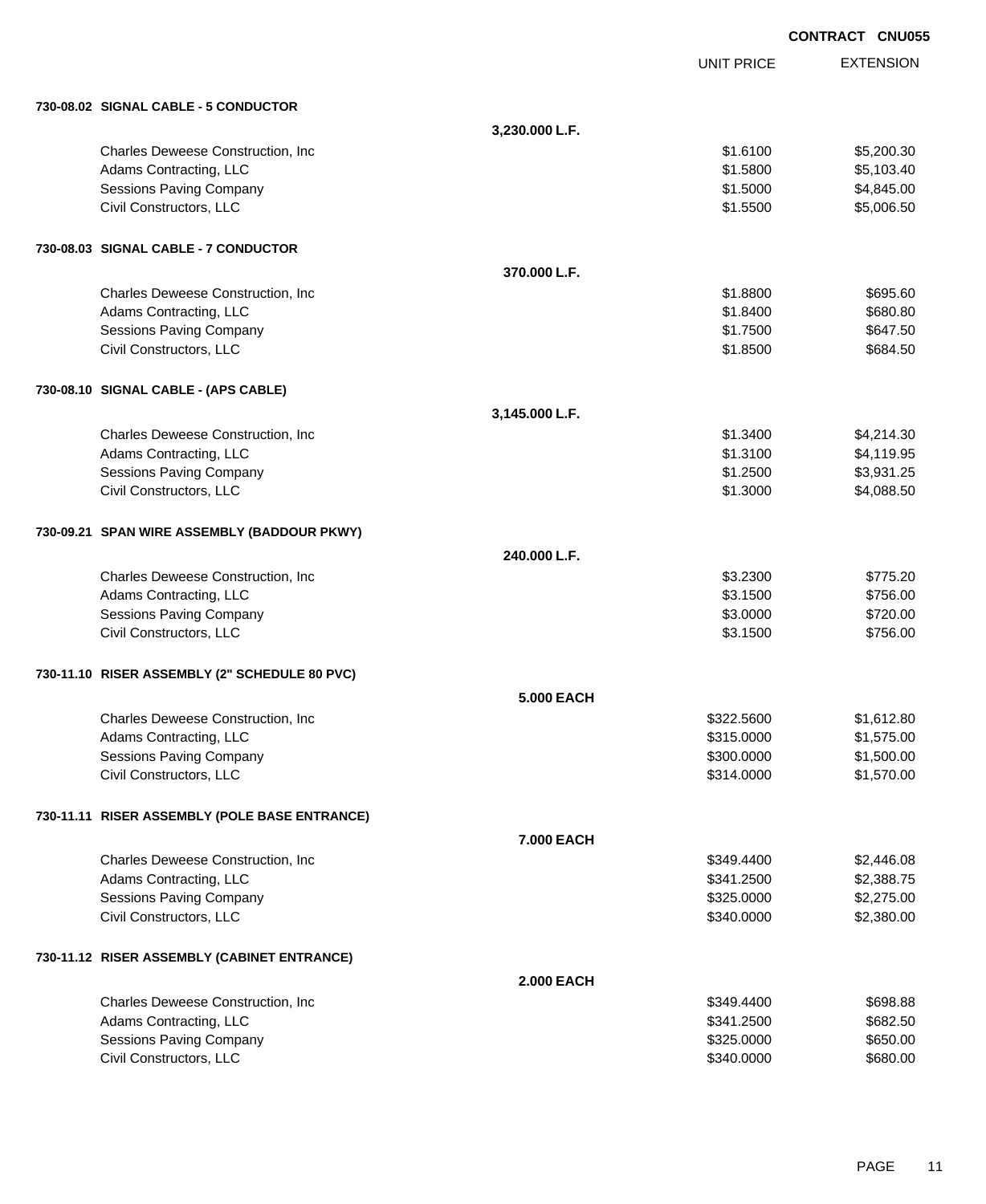|                                                           |                   |                   | <b>CONTRACT CNU055</b> |                  |
|-----------------------------------------------------------|-------------------|-------------------|------------------------|------------------|
|                                                           |                   | <b>UNIT PRICE</b> |                        | <b>EXTENSION</b> |
| 730-12.02 CONDUIT 2" DIAMETER (PVC)                       |                   |                   |                        |                  |
|                                                           | 340,000 L.F.      |                   |                        |                  |
| Charles Deweese Construction, Inc.                        |                   | \$8.6000          |                        | \$2,924.00       |
| Adams Contracting, LLC                                    |                   | \$8.4000          |                        | \$2,856.00       |
| Sessions Paving Company                                   |                   | \$8.0000          |                        | \$2,720.00       |
| Civil Constructors, LLC                                   |                   | \$8.4000          |                        | \$2,856.00       |
| 730-12.13 CONDUIT 2" DIAMETER (JACK AND BORE)             |                   |                   |                        |                  |
|                                                           | 90.000 L.F.       |                   |                        |                  |
| Charles Deweese Construction, Inc.                        |                   | \$25.8000         |                        | \$2,322.00       |
| Adams Contracting, LLC                                    |                   | \$25.2000         |                        | \$2,268.00       |
| Sessions Paving Company                                   |                   | \$24.0000         |                        | \$2,160.00       |
| Civil Constructors, LLC                                   |                   | \$25.1000         |                        | \$2,259.00       |
| 730-12.30 TRENCHING                                       |                   |                   |                        |                  |
|                                                           | 170.000 L.F.      |                   |                        |                  |
| Charles Deweese Construction, Inc.                        |                   | \$6.4500          |                        | \$1,096.50       |
| Adams Contracting, LLC                                    |                   | \$6.3000          |                        | \$1,071.00       |
| Sessions Paving Company                                   |                   | \$6.0000          |                        | \$1,020.00       |
| Civil Constructors, LLC                                   |                   | \$6.3000          |                        | \$1,071.00       |
| 730-14.01 SHIELDED DETECTOR CABLE                         |                   |                   |                        |                  |
|                                                           | 1,500.000 L.F.    |                   |                        |                  |
| Charles Deweese Construction, Inc                         |                   | \$1.3400          |                        | \$2,010.00       |
| Adams Contracting, LLC                                    |                   | \$1.3100          |                        | \$1,965.00       |
| Sessions Paving Company                                   |                   | \$1.2500          |                        | \$1,875.00       |
| Civil Constructors, LLC                                   |                   | \$1.3000          |                        | \$1,950.00       |
| 730-14.02 SAW SLOT                                        |                   |                   |                        |                  |
|                                                           | 500.000 L.F.      |                   |                        |                  |
| Charles Deweese Construction, Inc.                        |                   | \$4.0300          |                        | \$2,015.00       |
| Adams Contracting, LLC                                    |                   | \$3.9400          |                        | \$1,970.00       |
| Sessions Paving Company                                   |                   | \$3.7500          |                        | \$1,875.00       |
| Civil Constructors, LLC                                   |                   | \$3.9500          |                        | \$1,975.00       |
| 730-14.03 LOOP WIRE                                       |                   |                   |                        |                  |
|                                                           | 2,500.000 L.F.    |                   |                        |                  |
| Charles Deweese Construction, Inc.                        |                   | \$0.8600          |                        | \$2,150.00       |
| Adams Contracting, LLC                                    |                   | \$0.8400          |                        | \$2,100.00       |
| Sessions Paving Company                                   |                   | \$0.8000          |                        | \$2,000.00       |
| Civil Constructors, LLC                                   |                   | \$0.8500          |                        | \$2,125.00       |
| 730-15.11 MODIFY CABINET (INTEGRATE PEDESTRIAN EQUIPMENT) |                   |                   |                        |                  |
|                                                           | <b>2.000 EACH</b> |                   |                        |                  |
| Charles Deweese Construction, Inc                         |                   | \$2,300.9300      |                        | \$4,601.86       |
| Adams Contracting, LLC                                    |                   | \$2,247.0000      |                        | \$4,494.00       |
| Sessions Paving Company                                   |                   | \$2,140.0000      |                        | \$4,280.00       |

Sessions Paving Company \$2,140.0000 \$4,280.00<br>
Civil Constructors, LLC \$2,240.0000 \$4,480.00

Civil Constructors, LLC  $$2,240.0000$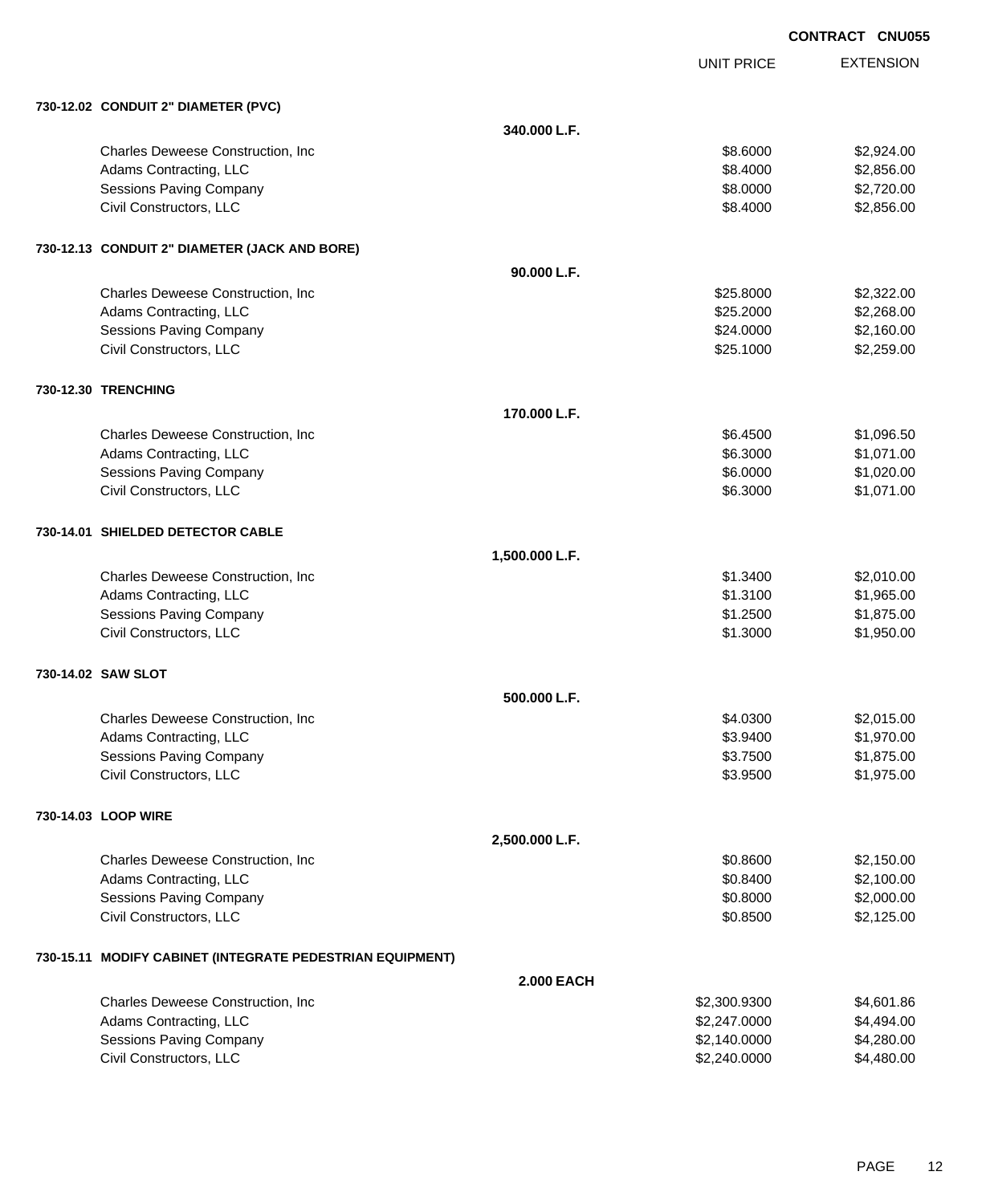|                                                        |                    |                   | <b>CONTRACT CNU055</b> |
|--------------------------------------------------------|--------------------|-------------------|------------------------|
|                                                        |                    | <b>UNIT PRICE</b> | <b>EXTENSION</b>       |
| 730-15.12 MODIFY CABINET (CONTROLLER PROGRAMMING)      |                    |                   |                        |
|                                                        | <b>2.000 EACH</b>  |                   |                        |
| Charles Deweese Construction, Inc                      |                    | \$645.1200        | \$1,290.24             |
| Adams Contracting, LLC                                 |                    | \$630.0000        | \$1,260.00             |
| Sessions Paving Company                                |                    | \$600.0000        | \$1,200.00             |
| Civil Constructors, LLC                                |                    | \$628.0000        | \$1,256.00             |
| 730-23.01 STEEL STRAIN POLE (SIGNAL SUPPORT)           |                    |                   |                        |
|                                                        | <b>1.000 EACH</b>  |                   |                        |
| Charles Deweese Construction, Inc                      |                    | \$15,316.2100     | \$15,316.21            |
| Adams Contracting, LLC                                 |                    | \$14,957.2500     | \$14,957.25            |
| <b>Sessions Paving Company</b>                         |                    | \$14,245.0000     | \$14,245.00            |
| Civil Constructors, LLC                                |                    | \$14,920.0000     | \$14,920.00            |
| 730-23.30 PEDESTAL POLE (10')                          |                    |                   |                        |
|                                                        | <b>7.000 EACH</b>  |                   |                        |
| Charles Deweese Construction, Inc.                     |                    | \$1,612.8000      | \$11,289.60            |
| Adams Contracting, LLC                                 |                    | \$1,575.0000      | \$11,025.00            |
| Sessions Paving Company                                |                    | \$1,500.0000      | \$10,500.00            |
| Civil Constructors, LLC                                |                    | \$1,570.0000      | \$10,990.00            |
| 730-24.08 FOUNDATION (REMOVE CONCRETE POLE FOUNDATION) |                    |                   |                        |
|                                                        | <b>1.000 EACH</b>  |                   |                        |
| Charles Deweese Construction, Inc.                     |                    | \$537.6000        | \$537.60               |
| Adams Contracting, LLC                                 |                    | \$525.0000        | \$525.00               |
| <b>Sessions Paving Company</b>                         |                    | \$500.0000        | \$500.00               |
| Civil Constructors, LLC                                |                    | \$524.0000        | \$524.00               |
| 730-26.04 AUDIBLE PEDESTRIAN SIGNAL                    |                    |                   |                        |
|                                                        | <b>16,000 EACH</b> |                   |                        |
| Charles Deweese Construction, Inc.                     |                    | \$1,354.7500      | \$21,676.00            |
| Adams Contracting, LLC                                 |                    | \$1,323.0000      | \$21,168.00            |
| Sessions Paving Company                                |                    | \$1,260.0000      | \$20,160.00            |
| Civil Constructors, LLC                                |                    | \$1,320.0000      | \$21,120.00            |
| 730-26.05 COUNTDOWN PEDESTRIAN SIGNAL                  |                    |                   |                        |
|                                                        | 16.000 EACH        |                   |                        |
| Charles Deweese Construction, Inc.                     |                    | \$817.1500        | \$13,074.40            |
| Adams Contracting, LLC                                 |                    | \$798.0000        | \$12,768.00            |
| <b>Sessions Paving Company</b>                         |                    | \$760.0000        | \$12,160.00            |
| Civil Constructors, LLC                                |                    | \$796.0000        | \$12,736.00            |
| 730-26.06 PEDESTRIAN PUSHBUTTON POST                   |                    |                   |                        |
|                                                        | <b>2.000 EACH</b>  |                   |                        |
| Charles Deweese Construction, Inc.                     |                    | \$1,612.8000      | \$3,225.60             |
| Adams Contracting, LLC                                 |                    | \$1,575.0000      | \$3,150.00             |
| Sessions Paving Company                                |                    | \$1,500.0000      | \$3,000.00             |
| Civil Constructors, LLC                                |                    | \$1,570.0000      | \$3,140.00             |
|                                                        |                    |                   |                        |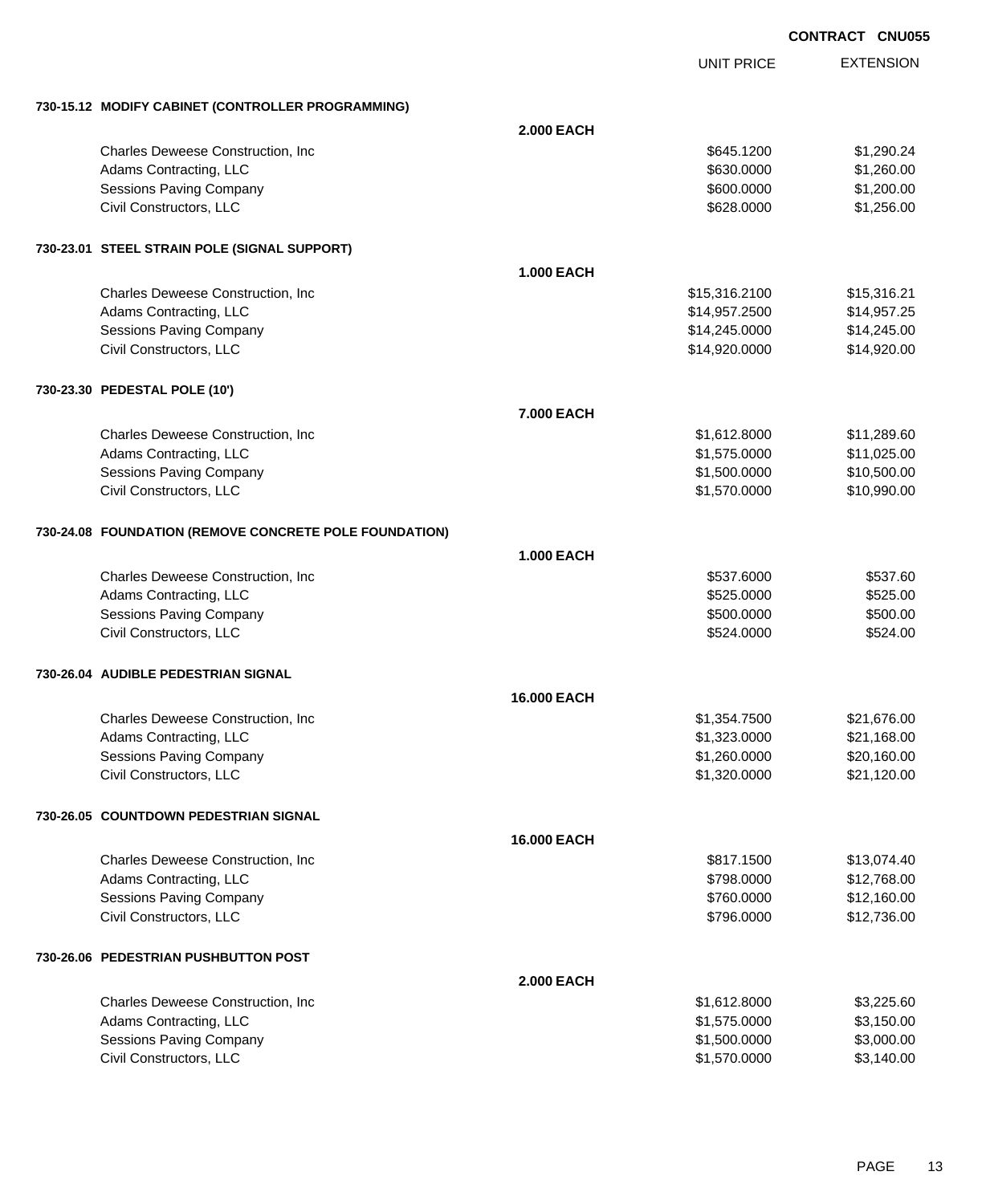|        |                                                  |                |            | <b>CONTRACT CNU055</b> |
|--------|--------------------------------------------------|----------------|------------|------------------------|
|        |                                                  |                | UNIT PRICE | <b>EXTENSION</b>       |
|        | 740-10.03 GEOTEXTILE (TYPE III)(EROSION CONTROL) |                |            |                        |
|        |                                                  | 105,000 S.Y.   |            |                        |
|        | Charles Deweese Construction, Inc.               |                | \$2.2700   | \$238.35               |
|        | Adams Contracting, LLC                           |                | \$4,9800   | \$522.90               |
|        | <b>Sessions Paving Company</b>                   |                | \$6.5000   | \$682.50               |
|        | Civil Constructors, LLC                          |                | \$8.3000   | \$871.50               |
|        | 740-10.04 GEOTEXTILE (TYPE IV)(STABILIZATION)    |                |            |                        |
|        |                                                  | 51.000 S.Y.    |            |                        |
|        | Charles Deweese Construction, Inc.               |                | \$1.8000   | \$91.80                |
|        | Adams Contracting, LLC                           |                | \$6.7000   | \$341.70               |
|        | <b>Sessions Paving Company</b>                   |                | \$6.5000   | \$331.50               |
|        | Civil Constructors, LLC                          |                | \$9,4000   | \$479.40               |
|        | 740-11.02 TEMPORARY SEDIMENT TUBE 12IN           |                |            |                        |
|        |                                                  | 2,830.000 L.F. |            |                        |
|        | Charles Deweese Construction, Inc                |                | \$3,2300   | \$9,140.90             |
|        | Adams Contracting, LLC                           |                | \$3.1500   | \$8,914.50             |
|        | <b>Sessions Paving Company</b>                   |                | \$4.0000   | \$11,320.00            |
|        | Civil Constructors, LLC                          |                | \$3.1500   | \$8,914.50             |
| 801-03 | <b>WATER (SEEDING &amp; SODDING)</b>             |                |            |                        |
|        |                                                  | 19.000 M.G.    |            |                        |
|        | Charles Deweese Construction, Inc.               |                | \$53.7600  | \$1,021.44             |
|        | Adams Contracting, LLC                           |                | \$57.7500  | \$1,097.25             |
|        | <b>Sessions Paving Company</b>                   |                | \$25.0000  | \$475.00               |
|        | Civil Constructors, LLC                          |                | \$57.5000  | \$1,092.50             |
| 803-01 | <b>SODDING (NEW SOD)</b>                         |                |            |                        |
|        |                                                  | 1,365.000 S.Y. |            |                        |
|        | Charles Deweese Construction, Inc                |                | \$6.9900   | \$9,541.35             |
|        | Adams Contracting, LLC                           |                | \$4.1800   | \$5,705.70             |
|        | <b>Sessions Paving Company</b>                   |                | \$6.0000   | \$8,190.00             |
|        | Civil Constructors, LLC                          |                | \$4.1500   | \$5,664.75             |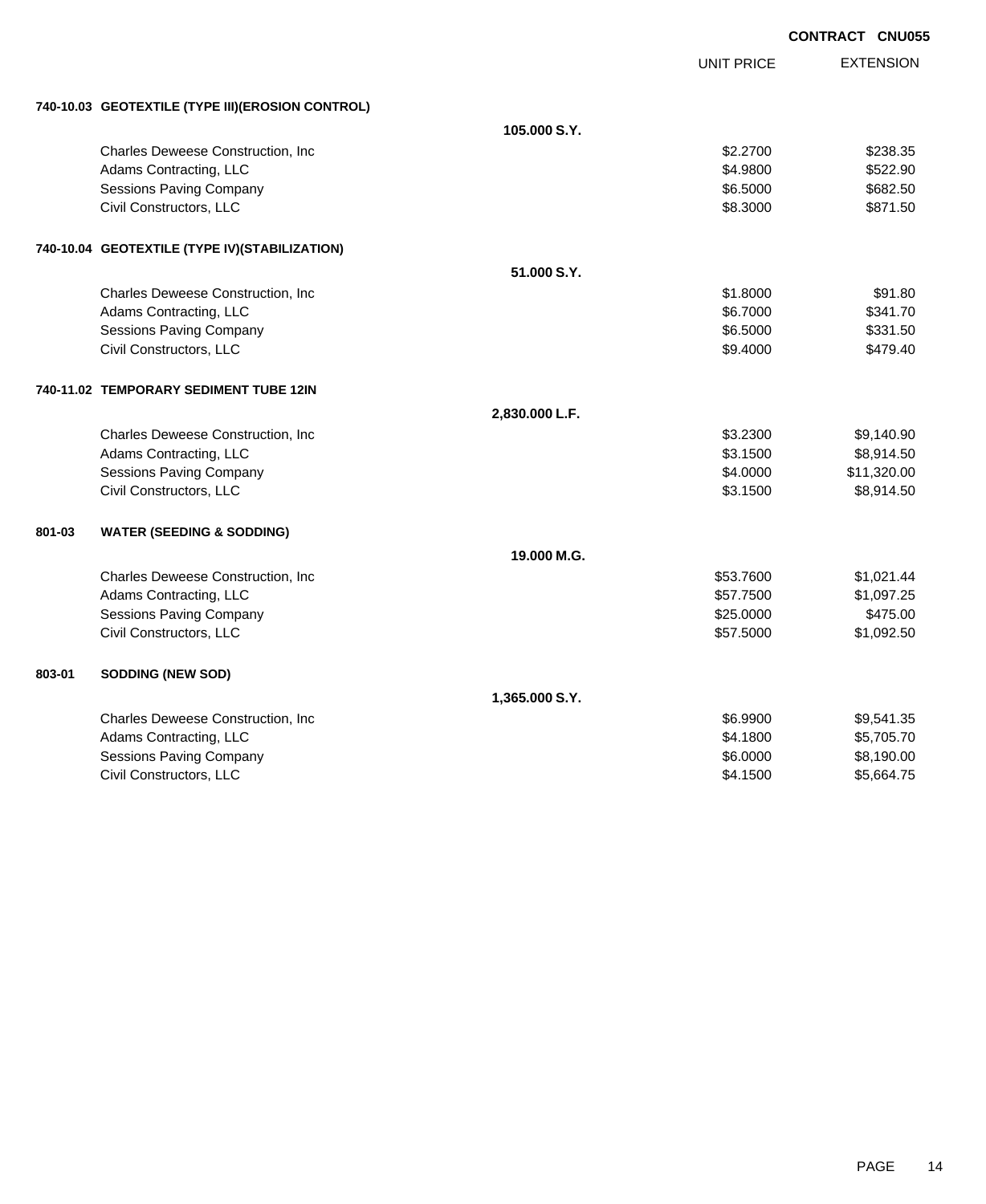|                                         |                   |                   | <b>CONTRACT CNU055</b> |
|-----------------------------------------|-------------------|-------------------|------------------------|
|                                         |                   | <b>UNIT PRICE</b> | <b>EXTENSION</b>       |
| <b>UTILITY CATEGORY</b>                 |                   |                   |                        |
| 795-01.04 6IN DIP SLIP JOINT WATER LINE |                   |                   |                        |
|                                         | 10.000 L.F.       |                   |                        |
| Charles Deweese Construction, Inc       |                   | \$194.9500        | \$1,949.50             |
| Adams Contracting, LLC                  |                   | \$160.6500        | \$1,606.50             |
| Sessions Paving Company                 |                   | \$83.0000         | \$830.00               |
| Civil Constructors, LLC                 |                   | \$285.0000        | \$2,850.00             |
| 795-01.06 8IN DIP SLIP JOINT WATER LINE |                   |                   |                        |
|                                         | 980.000 L.F.      |                   |                        |
| Charles Deweese Construction, Inc       |                   | \$97.6000         | \$95,648.00            |
| Adams Contracting, LLC                  |                   | \$148.0500        | \$145,089.00           |
| Sessions Paving Company                 |                   | \$93.0000         | \$91,140.00            |
| Civil Constructors, LLC                 |                   | \$121.0000        | \$118,580.00           |
| 795-03.06 8IN PVC WATER LINE            |                   |                   |                        |
|                                         | 250.000 L.F.      |                   |                        |
| Charles Deweese Construction, Inc       |                   | \$96.6700         | \$24,167.50            |
| Adams Contracting, LLC                  |                   | \$114.4500        | \$28,612.50            |
| Sessions Paving Company                 |                   | \$68.0000         | \$17,000.00            |
| Civil Constructors, LLC                 |                   | \$104.0000        | \$26,000.00            |
| 795-06.05 CONNECT TO 8IN WATER LINE     |                   |                   |                        |
|                                         | <b>4.000 EACH</b> |                   |                        |
| Charles Deweese Construction, Inc       |                   | \$1,012.2700      | \$4,049.08             |
| Adams Contracting, LLC                  |                   | \$4,200.0000      | \$16,800.00            |
| <b>Sessions Paving Company</b>          |                   | \$2,075.0000      | \$8,300.00             |
| Civil Constructors, LLC                 |                   | \$3,030.0000      | \$12,120.00            |
| 795-06.34 CUT AND CAP 8IN WATER LINE    |                   |                   |                        |
|                                         | <b>4.000 EACH</b> |                   |                        |
| Charles Deweese Construction, Inc       |                   | \$1,179.5800      | \$4,718.32             |
| Adams Contracting, LLC                  |                   | \$3,150.0000      | \$12,600.00            |
| Sessions Paving Company                 |                   | \$1,550.0000      | \$6,200.00             |
| Civil Constructors, LLC                 |                   | \$2,720.0000      | \$10,880.00            |
| 795-08.04 6IN GATE VALVE ASSEMBLY       |                   |                   |                        |
|                                         | <b>1.000 EACH</b> |                   |                        |
| Charles Deweese Construction, Inc       |                   | \$1,562.5500      | \$1,562.55             |
| Adams Contracting, LLC                  |                   | \$1,680.0000      | \$1,680.00             |
| Sessions Paving Company                 |                   | \$2,075.0000      | \$2,075.00             |
| Civil Constructors, LLC                 |                   | \$2,040.0000      | \$2,040.00             |
| 795-08.05 8IN GATE VALVE ASSEMBLY       |                   |                   |                        |
|                                         | 3.000 EACH        |                   |                        |
| Charles Deweese Construction, Inc.      |                   | \$1,615.9700      | \$4,847.91             |
| Adams Contracting, LLC                  |                   | \$2,625.0000      | \$7,875.00             |
| Sessions Paving Company                 |                   | \$2,600.0000      | \$7,800.00             |
| Civil Constructors, LLC                 |                   | \$2,600.0000      | \$7,800.00             |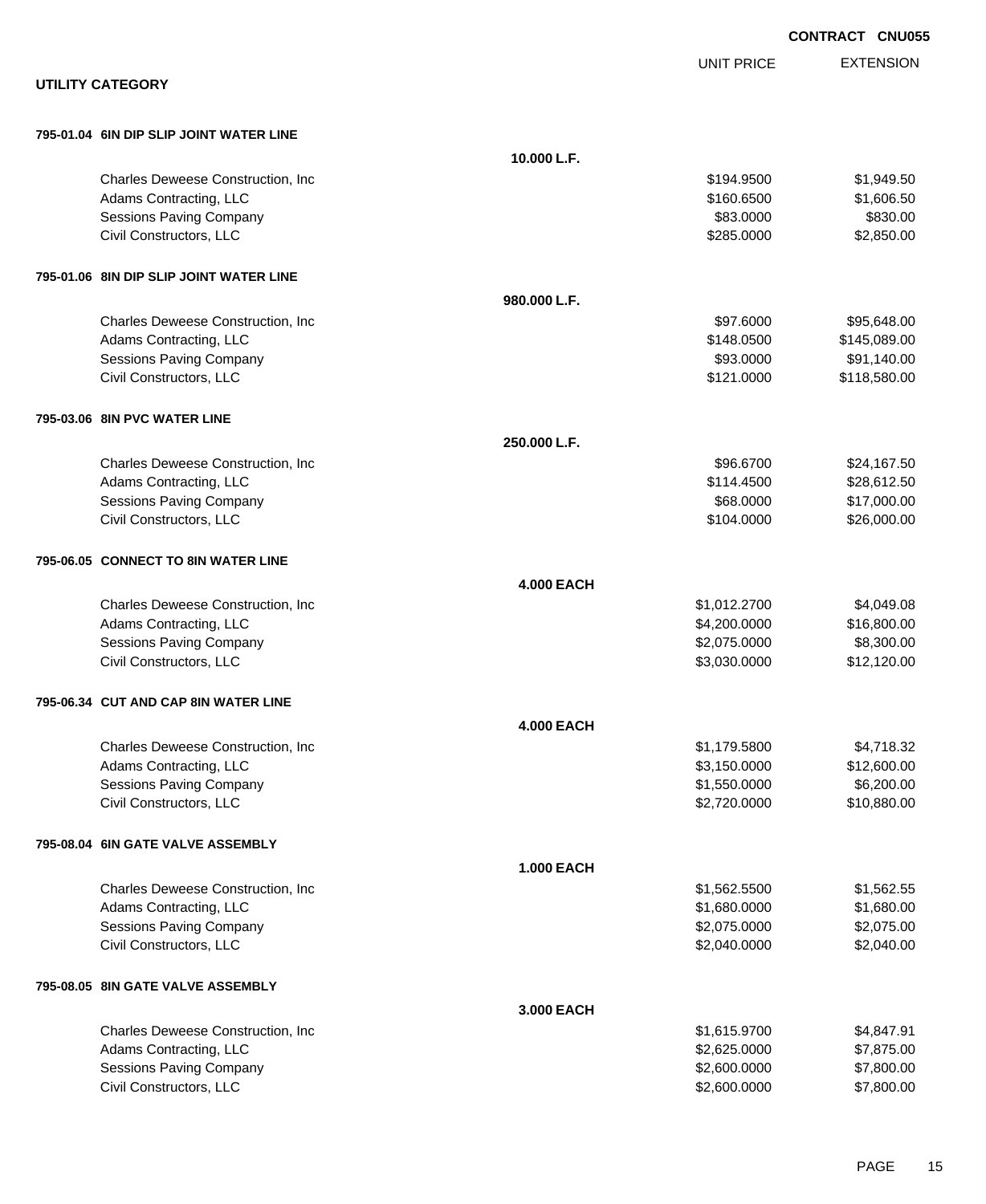|                                                |                   | <b>UNIT PRICE</b> | <b>EXTENSION</b> |
|------------------------------------------------|-------------------|-------------------|------------------|
| 795-09.12 2IN COPPER SERVICE PIPE              |                   |                   |                  |
|                                                | 30.000 L.F.       |                   |                  |
| Charles Deweese Construction, Inc              |                   | \$47.7900         | \$1,433.70       |
| Adams Contracting, LLC                         |                   | \$67.2000         | \$2,016.00       |
| Sessions Paving Company                        |                   | \$52.0000         | \$1,560.00       |
| Civil Constructors, LLC                        |                   | \$101.0000        | \$3,030.00       |
| 795-09.51 RECONNECT SERVICE ASSEMBLY           |                   |                   |                  |
|                                                | <b>2.000 EACH</b> |                   |                  |
| Charles Deweese Construction, Inc              |                   | \$1,733.8200      | \$3,467.64       |
| Adams Contracting, LLC                         |                   | \$1,890.0000      | \$3,780.00       |
| Sessions Paving Company                        |                   | \$1,035.0000      | \$2,070.00       |
| Civil Constructors, LLC                        |                   | \$2,220.0000      | \$4,440.00       |
| 795-11.02 FIRE HYDRANT ASSEMBLY                |                   |                   |                  |
|                                                | <b>1.000 EACH</b> |                   |                  |
| Charles Deweese Construction, Inc.             |                   | \$3,735.0600      | \$3,735.06       |
| Adams Contracting, LLC                         |                   | \$5,880.0000      | \$5,880.00       |
| <b>Sessions Paving Company</b>                 |                   | \$4,650.0000      | \$4,650.00       |
| Civil Constructors, LLC                        |                   | \$4,270.0000      | \$4,270.00       |
| 795-13.01 DI FITTINGS                          |                   |                   |                  |
|                                                | 1,400.000 LB.     |                   |                  |
| Charles Deweese Construction, Inc              |                   | \$4.4000          | \$6,160.00       |
| Adams Contracting, LLC                         |                   | \$5.7800          | \$8,092.00       |
| Sessions Paving Company                        |                   | \$15.5000         | \$21,700.00      |
| Civil Constructors, LLC                        |                   | \$4.8000          | \$6,720.00       |
| 795-14.03 CLASS C CONCRETE                     |                   |                   |                  |
|                                                | 5.000 C.Y.        |                   |                  |
| Charles Deweese Construction, Inc              |                   | \$169.0800        | \$845.40         |
| Adams Contracting, LLC                         |                   | \$299.2500        | \$1,496.25       |
| Sessions Paving Company                        |                   | \$415.0000        | \$2,075.00       |
| Civil Constructors, LLC                        |                   | \$708.0000        | \$3,540.00       |
| 797-05.51 8IN PVC GRAVITY SEWER 0FT-6FT DEPTH  |                   |                   |                  |
|                                                | 30.000 L.F.       |                   |                  |
| Charles Deweese Construction, Inc              |                   | \$60.2800         | \$1,808.40       |
| Adams Contracting, LLC                         |                   | \$138.6000        | \$4,158.00       |
| <b>Sessions Paving Company</b>                 |                   | \$98.0000         | \$2,940.00       |
| Civil Constructors, LLC                        |                   | \$158.0000        | \$4,740.00       |
| 797-05.52 8IN PVC GRAVITY SEWER 6FT-12FT DEPTH |                   |                   |                  |
|                                                | 230.000 L.F.      |                   |                  |
| Charles Deweese Construction, Inc.             |                   | \$67.8000         | \$15,594.00      |
| Adams Contracting, LLC                         |                   | \$186.9000        | \$42,987.00      |
| Sessions Paving Company                        |                   | \$104.0000        | \$23,920.00      |
| Civil Constructors, LLC                        |                   | \$174.0000        | \$40,020.00      |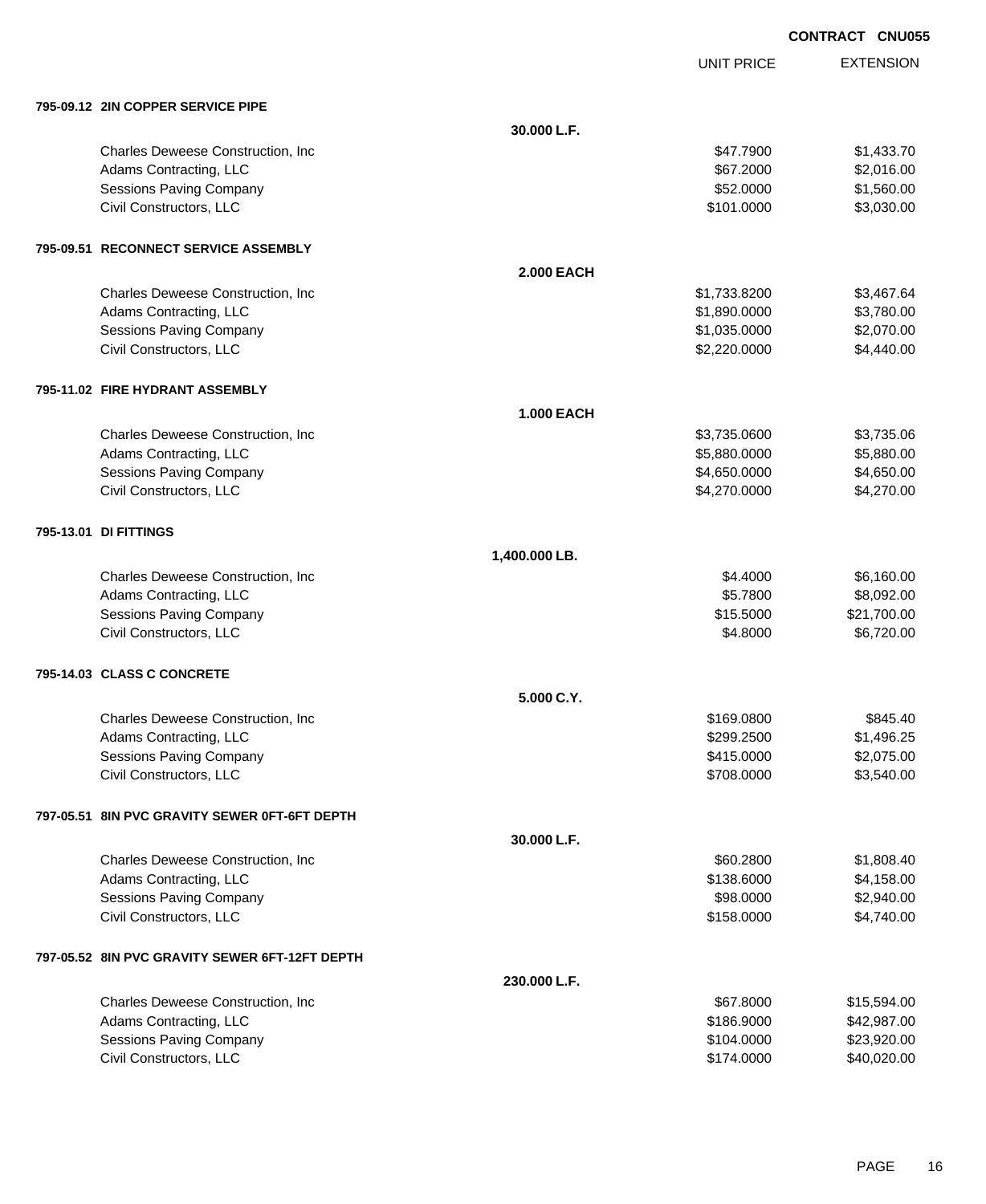UNIT PRICE EXTENSION

| 797-07.02 48IN MANHOLE 4FT-6FT DEPTH           |                   |              |             |
|------------------------------------------------|-------------------|--------------|-------------|
|                                                | <b>2.000 EACH</b> |              |             |
| Charles Deweese Construction, Inc.             |                   | \$3,488.1400 | \$6,976.28  |
| Adams Contracting, LLC                         |                   | \$6,300.0000 | \$12,600.00 |
| <b>Sessions Paving Company</b>                 |                   | \$5,170.0000 | \$10,340.00 |
| Civil Constructors, LLC                        |                   | \$7,930.0000 | \$15,860.00 |
| 797-07.80 REMOVE SEWER MANHOLE                 |                   |              |             |
|                                                | <b>1.000 EACH</b> |              |             |
| Charles Deweese Construction, Inc              |                   | \$1,884.0000 | \$1,884.00  |
| Adams Contracting, LLC                         |                   | \$1,785.0000 | \$1,785.00  |
| <b>Sessions Paving Company</b>                 |                   | \$2,075.0000 | \$2,075.00  |
| Civil Constructors, LLC                        |                   | \$1,110.0000 | \$1,110.00  |
| 797-08.05 6IN PVC PIPE FOR SERVICE LATERAL     |                   |              |             |
|                                                | 15.000 L.F.       |              |             |
| Charles Deweese Construction, Inc.             |                   | \$141.6300   | \$2,124.45  |
| Adams Contracting, LLC                         |                   | \$197.4000   | \$2,961.00  |
| <b>Sessions Paving Company</b>                 |                   | \$104.0000   | \$1,560.00  |
| Civil Constructors, LLC                        |                   | \$228.0000   | \$3,420.00  |
| 797-09.44 CUT AND CAP 8IN GRAVITY              |                   |              |             |
|                                                | <b>4.000 EACH</b> |              |             |
| Charles Deweese Construction, Inc.             |                   | \$569.7000   | \$2,278.80  |
| Adams Contracting, LLC                         |                   | \$1,575.0000 | \$6,300.00  |
| <b>Sessions Paving Company</b>                 |                   | \$2,075.0000 | \$8,300.00  |
| Civil Constructors, LLC                        |                   | \$2,970.0000 | \$11,880.00 |
| 797-10.02 CONNECT 8IN SEWER TO EXIST. MANHOLE  |                   |              |             |
|                                                | <b>1.000 EACH</b> |              |             |
| Charles Deweese Construction, Inc              |                   | \$1,089.1200 | \$1,089.12  |
| Adams Contracting, LLC                         |                   | \$4,725.0000 | \$4,725.00  |
| Sessions Paving Company                        |                   | \$1,550.0000 | \$1,550.00  |
| Civil Constructors, LLC                        |                   | \$4,960.0000 | \$4,960.00  |
| 797-10.09 CONNECT EX. 8IN SEWER TO NEW MANHOLE |                   |              |             |
|                                                | <b>1.000 EACH</b> |              |             |
| Charles Deweese Construction, Inc              |                   | \$1,229.7200 | \$1,229.72  |
| Adams Contracting, LLC                         |                   | \$4,725.0000 | \$4,725.00  |
| <b>Sessions Paving Company</b>                 |                   | \$1,550.0000 | \$1,550.00  |
| Civil Constructors, LLC                        |                   | \$2,890.0000 | \$2,890.00  |
| 797-11.40 RESTORE ASPHALT                      |                   |              |             |
|                                                | 27.000 S.Y.       |              |             |
| Charles Deweese Construction, Inc              |                   | \$122.7800   | \$3,315.06  |
| Adams Contracting, LLC                         |                   | \$131.2500   | \$3,543.75  |
| <b>Sessions Paving Company</b>                 |                   | \$125.0000   | \$3,375.00  |
| Civil Constructors, LLC                        |                   | \$360.0000   | \$9,720.00  |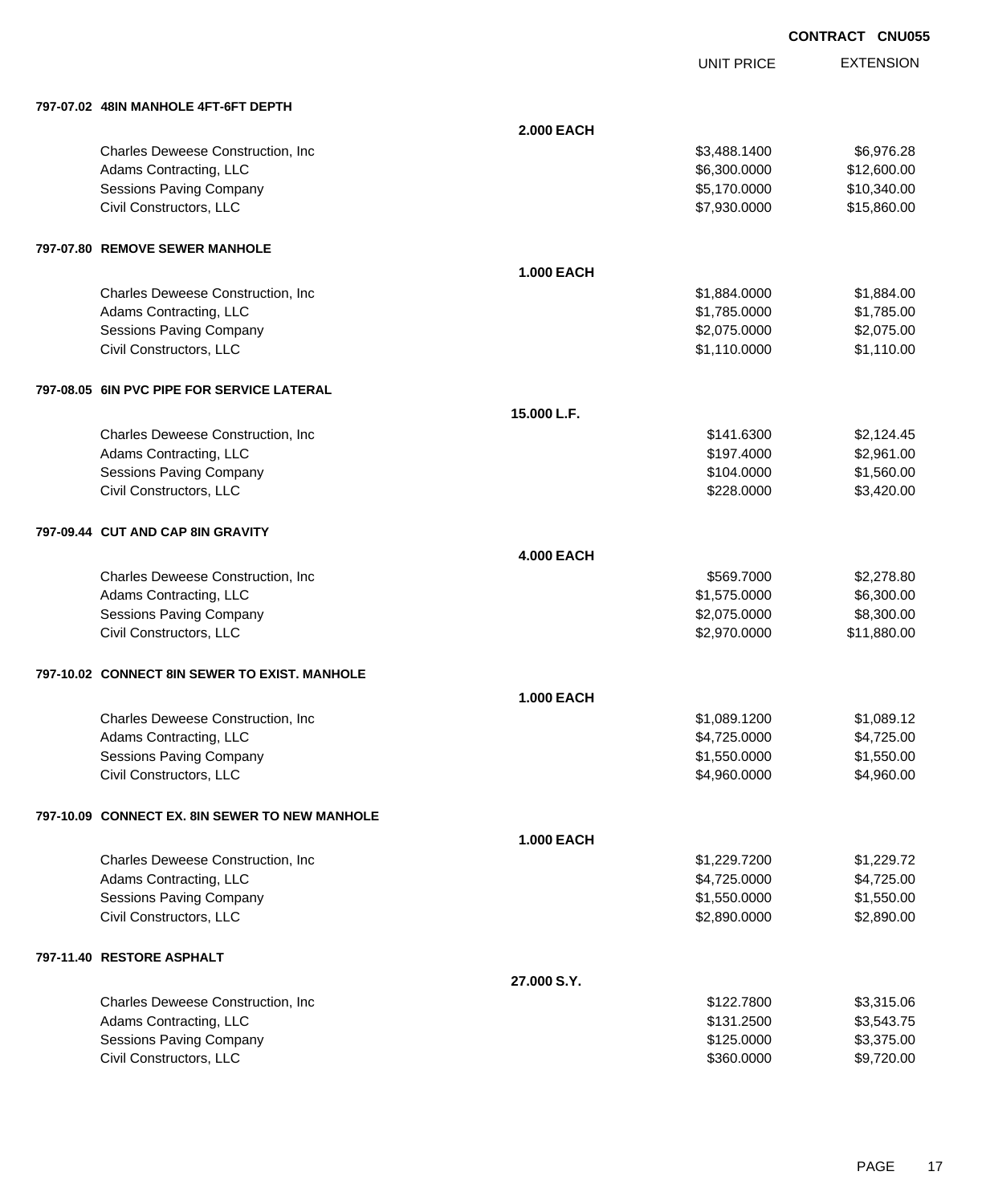EXTENSION UNIT PRICE

### **797-11.64 RESTORE CONCRETE CUREB & GUTTER**

|                                           | 8.000 L.F. |          |
|-------------------------------------------|------------|----------|
| <b>Charles Deweese Construction, Inc.</b> | \$75.7100  | \$605.68 |
| Adams Contracting, LLC                    | \$85,7500  | \$686.00 |
| Sessions Paving Company                   | \$100,0000 | \$800.00 |
| Civil Constructors, LLC                   | \$57,0000  | \$456.00 |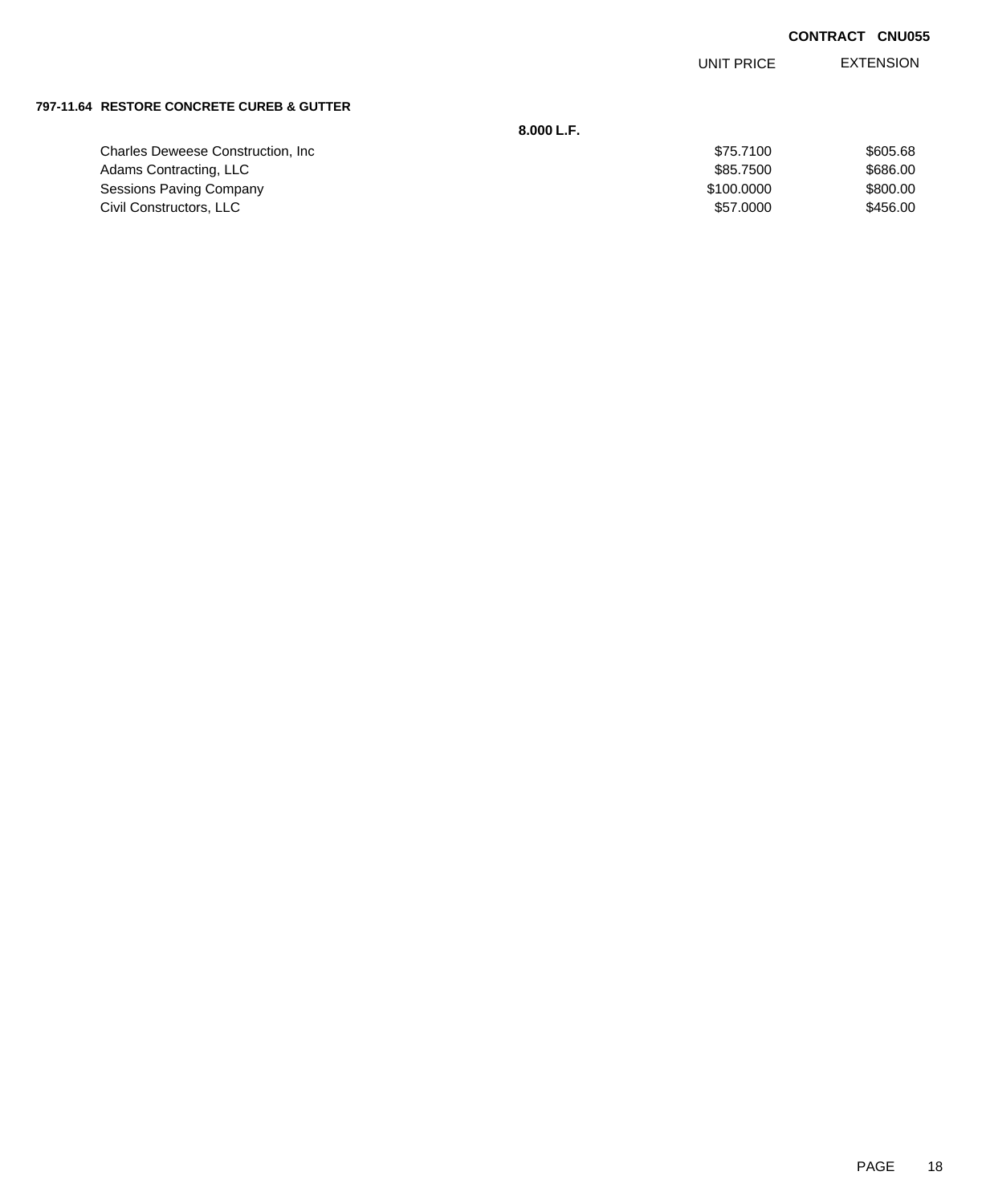### **SUB-TOTAL ROADWAY**

| <b>Charles Deweese Construction, Inc.</b> | \$1,326,443.62 |
|-------------------------------------------|----------------|
| Adams Contracting, LLC                    | \$1,493,846.95 |
| <b>Sessions Paving Company</b>            | \$1,609,478.90 |
| Civil Constructors, LLC                   | \$1,614,477.15 |
| <b>SUB-TOTAL UTILITY</b>                  |                |
| <b>Charles Deweese Construction, Inc.</b> | \$189,490.17   |
| Adams Contracting, LLC                    | \$319,998.00   |
| <b>Sessions Paving Company</b>            | \$221,810.00   |
| Civil Constructors, LLC                   | \$297,326.00   |
|                                           |                |
|                                           |                |
|                                           |                |

### **TOTAL CONTRACT**

| <b>Charles Deweese Construction, Inc.</b> | \$1,515,933.79 |
|-------------------------------------------|----------------|
| Adams Contracting, LLC                    | \$1.813.844.95 |
| Sessions Paving Company                   | \$1,831,288.90 |
| Civil Constructors, LLC                   | \$1,911,803.15 |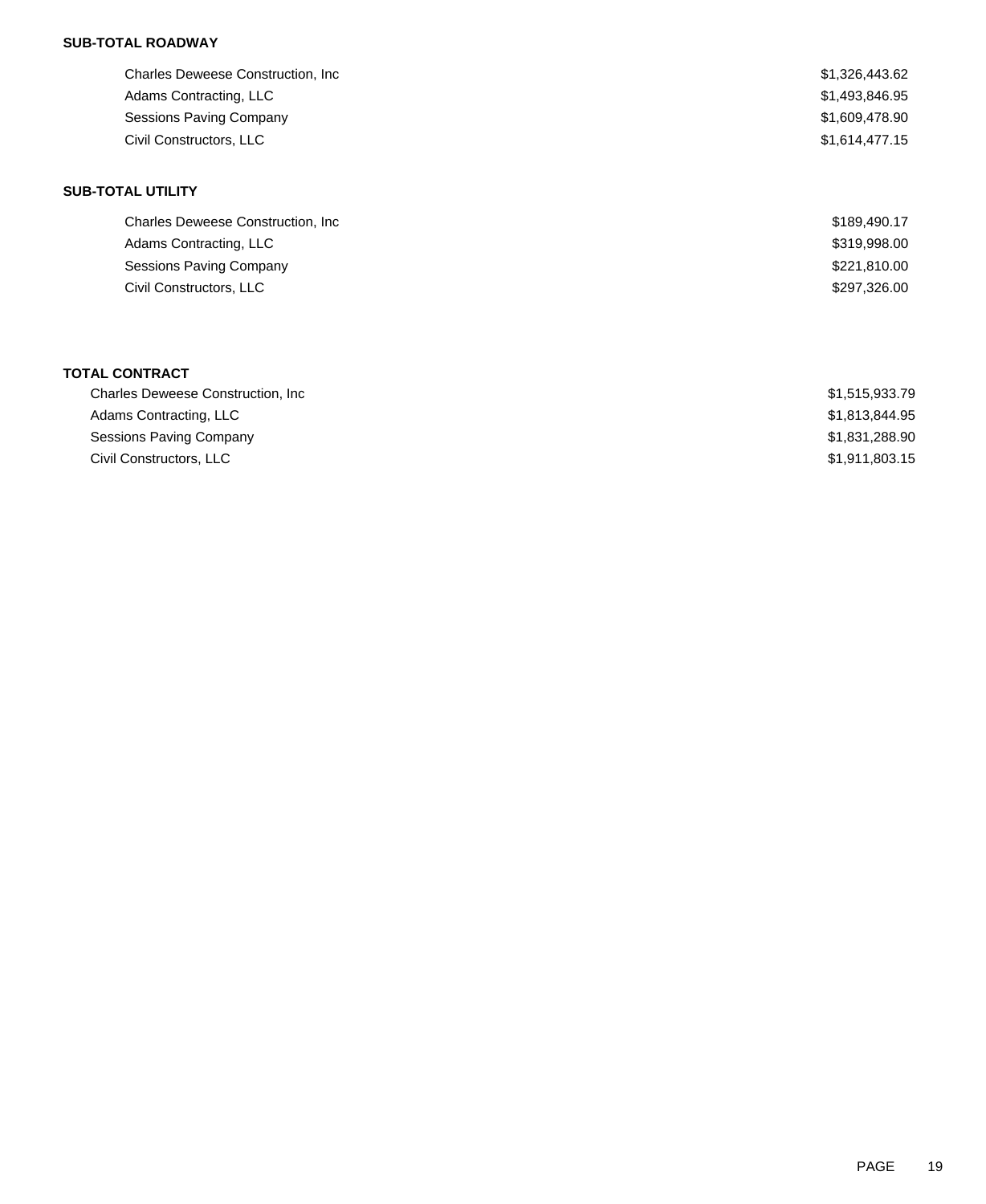## **DEPARTMENT OF TRANSPORTATION SUMMARY OF BIDS LETTING OF DECEMBER 11, 2020 STATE OF TENNESSEE**

COUNTIES DAVIDSON, RUTHERFORD, SUMNER, AND WILSON (Contract No. CNU924 Call 057)

98304-4205-04,98304-4206-04

THE MOWING AND LITTER REMOVAL ON VARIOUS STATE ROUTES.

PROJECT LENGTH - 574.530 MILES

COMPLETION TIME - ON OR BEFORE MARCH 31, 2022

|                          | <b>TOTAL CONTRACT</b> |
|--------------------------|-----------------------|
| Big Al Mowing, LLC       | \$669,681.00          |
| Orr Contracting, Inc.    | \$677,720.00          |
| Bill Ledford & Son, Inc. | \$896,645.00          |
| H Ray LLC                | \$1,079,931.17        |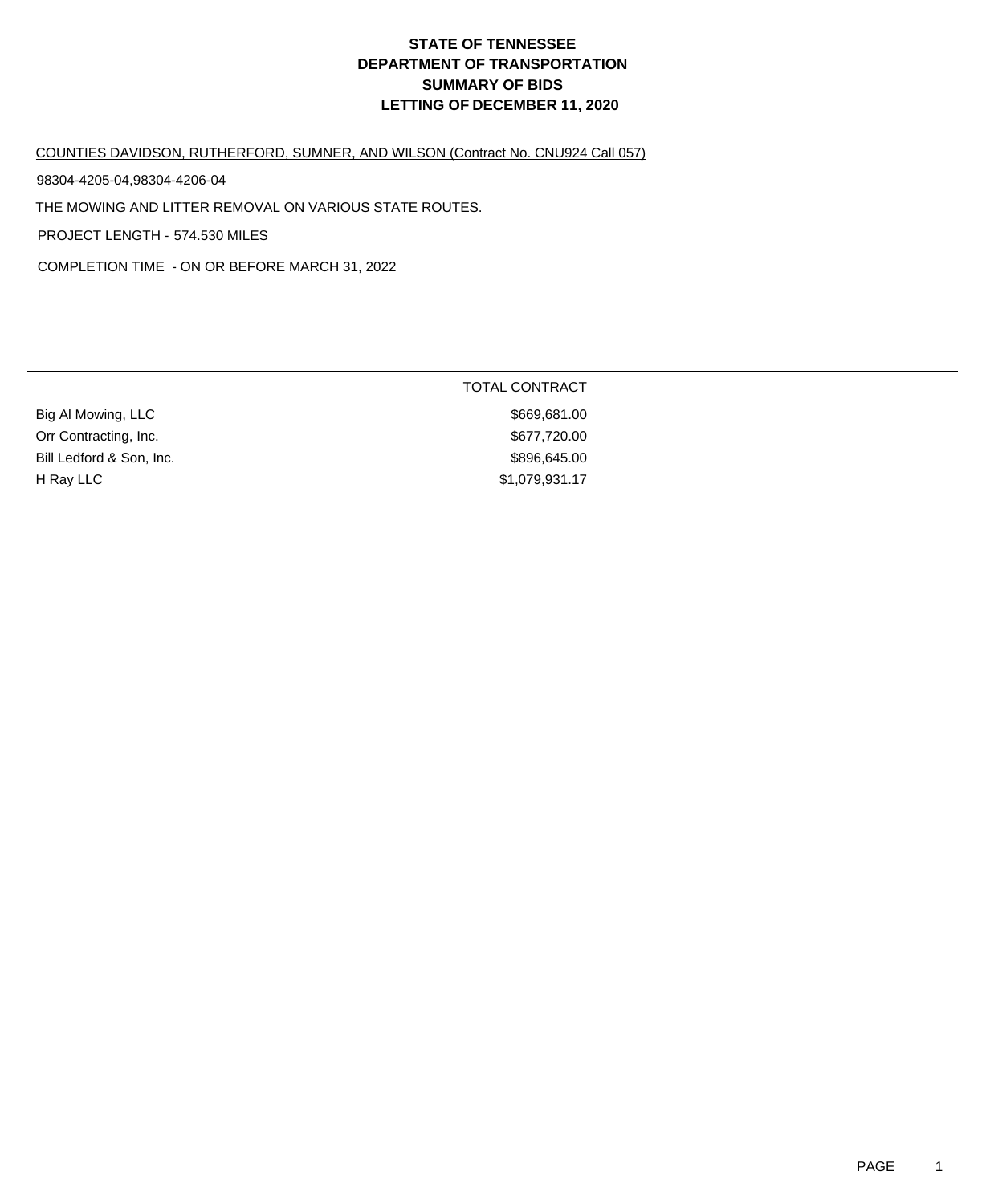|        |                                                    |                | <b>UNIT PRICE</b> | <b>EXTENSION</b> |
|--------|----------------------------------------------------|----------------|-------------------|------------------|
|        | <b>MAINTENANCE CATEGORY</b>                        |                |                   |                  |
|        | 717-10.01 INVOLUNTARY WORK SUSPENSION (BY THE DAY) |                |                   |                  |
|        |                                                    | 6.000 DAY      |                   |                  |
|        | Big Al Mowing, LLC                                 |                | \$1.0000          | \$6.00           |
|        | Orr Contracting, Inc.                              |                | \$1.0000          | \$6.00           |
|        | Bill Ledford & Son, Inc.                           |                | \$1,500.0000      | \$9,000.00       |
|        | H Ray LLC                                          |                | \$1,500.0000      | \$9,000.00       |
| 719-02 | <b>REMOVAL AND DISPOSAL OF LITTER</b>              |                |                   |                  |
|        |                                                    | 303.000 L.M.   |                   |                  |
|        | Big Al Mowing, LLC                                 |                | \$450.0000        | \$136,350.00     |
|        | Orr Contracting, Inc.                              |                | \$500.0000        | \$151,500.00     |
|        | Bill Ledford & Son, Inc.                           |                | \$700.0000        | \$212,100.00     |
|        | H Ray LLC                                          |                | \$1,200.0000      | \$363,600.00     |
| 806-01 | <b>MOWING</b>                                      |                |                   |                  |
|        |                                                    | 7,111.000 ACRE |                   |                  |

|                          | 7.111.000 ACKE |              |
|--------------------------|----------------|--------------|
| Big Al Mowing, LLC       | \$75,0000      | \$533,325,00 |
| Orr Contracting, Inc.    | \$74.0000      | \$526.214.00 |
| Bill Ledford & Son, Inc. | \$95,0000      | \$675.545.00 |
| H Rav LLC                | \$99,4700      | \$707,331.17 |

**CONTRACT CNU924**